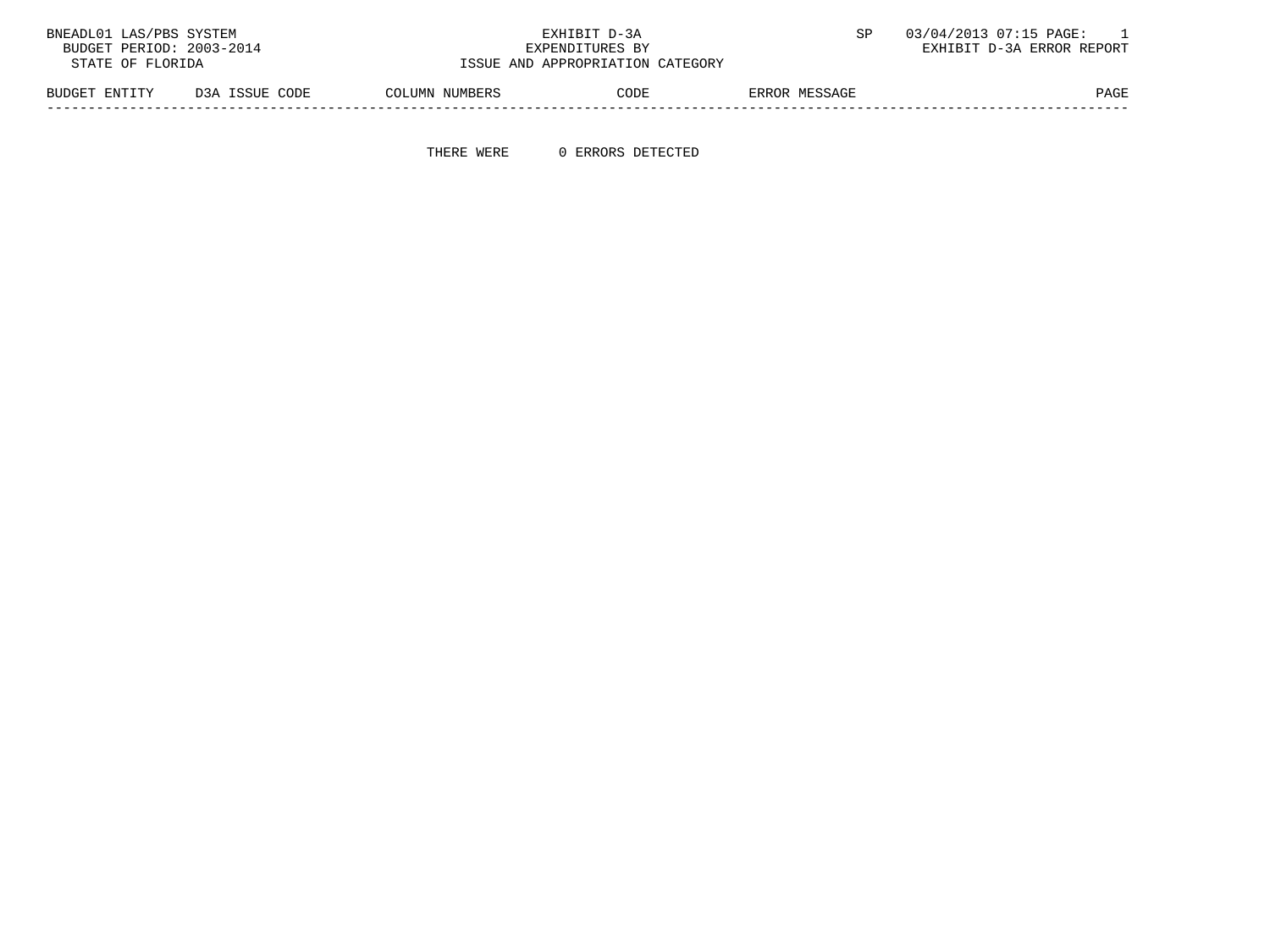| BNEADL01 LAS/PBS SYSTEM<br>BUDGET PERIOD: 2003-2014<br>STATE OF FLORIDA                                                                                                                                                                                               |                                                  | EXHIBIT D-3A<br>EXPENDITURES BY<br>ISSUE AND APPROPRIATION CATEGORY |                                                                                                                                                                           | SP 03/04/2013 07:15 PAGE: | 1<br>EXHIBIT D-3A<br>DETAIL OF EXPENDITURES                                                     |                                                                                                     |
|-----------------------------------------------------------------------------------------------------------------------------------------------------------------------------------------------------------------------------------------------------------------------|--------------------------------------------------|---------------------------------------------------------------------|---------------------------------------------------------------------------------------------------------------------------------------------------------------------------|---------------------------|-------------------------------------------------------------------------------------------------|-----------------------------------------------------------------------------------------------------|
|                                                                                                                                                                                                                                                                       | COL A12<br>POS                                   | AMOUNT POS                                                          | COL A14 COL A15 COL A16<br>AGY FIN REQ AGY AMD REQ AGY AMD N/R AGY AMD ANZ<br>FY 2013-14 FY 2013-14 FY 2013-14 FY 2013-14<br>AMOUNT POS<br>AMOUNT POS<br>________________ | AMOUNT POS                | COL A14-A12<br>AGY AMD REO<br>FY 2013-14<br>OVER (UNDER)<br>AGY FIN REQ<br>FY 2013-14<br>AMOUNT | CODES                                                                                               |
| CHILDREN & FAMILIES<br>ADMINISTRATION<br>PGM: EXECUTIVE LEADERSHIP<br>EXECUTIVE DIR/SUPPORT SVCS<br>GOV OPERATIONS/SUPPORT<br>EXECUTIVE LEADERSHIP<br>ESTIMATED EXPENDITURES<br>ESTIMATED EXPENDITURES - OPERATIONS<br>SALARY RATE<br>SALARY RATE 5,797,838 5,797,838 |                                                  |                                                                     |                                                                                                                                                                           |                           |                                                                                                 | 60000000<br>60900000<br>60900100<br>60900101<br>16<br>1602.60.01.00<br>1000000<br>1001000<br>000000 |
| SALARIES AND BENEFITS                                                                                                                                                                                                                                                 |                                                  |                                                                     |                                                                                                                                                                           |                           |                                                                                                 | 010000                                                                                              |
| GENERAL REVENUE FUND                                                                                                                                                                                                                                                  | $-STATE$ 4,673,227 4,673,227<br>-MATCH 1,076,775 | 1,076,775                                                           |                                                                                                                                                                           |                           |                                                                                                 | 1000 1<br>1000 2                                                                                    |
| TOTAL GENERAL REVENUE FUND                                                                                                                                                                                                                                            | 5,750,002                                        | 5,750,002                                                           |                                                                                                                                                                           |                           |                                                                                                 | 1000                                                                                                |
| ADMINISTRATIVE TRUST FUND -FEDERL                                                                                                                                                                                                                                     | 525,357                                          | 525,357                                                             |                                                                                                                                                                           |                           |                                                                                                 | 2021 3                                                                                              |
| FEDERAL GRANTS TRUST FUND -MATCH<br>$-FEDERL$                                                                                                                                                                                                                         | 4,021<br>860,193                                 | 4,021<br>860,193                                                    |                                                                                                                                                                           |                           |                                                                                                 | 2261 2<br>2261 3                                                                                    |
| TOTAL FEDERAL GRANTS TRUST FUND                                                                                                                                                                                                                                       | 864, 214                                         | 864,214                                                             |                                                                                                                                                                           |                           |                                                                                                 | 2261                                                                                                |
| WELFARE TRANSITION TF<br>$-FEDERL$                                                                                                                                                                                                                                    | 281,718                                          | 281,718                                                             |                                                                                                                                                                           |                           |                                                                                                 | 2401 3                                                                                              |
| TOTAL POSITIONS 108.00 108.00<br>TOTAL APPRO $\ldots \ldots \ldots$                                                                                                                                                                                                   |                                                  | 7,421,291                                                           |                                                                                                                                                                           |                           |                                                                                                 |                                                                                                     |
| OTHER PERSONAL SERVICES                                                                                                                                                                                                                                               |                                                  |                                                                     |                                                                                                                                                                           |                           |                                                                                                 | 030000                                                                                              |
| $-$ STATE<br>GENERAL REVENUE FUND<br>$-MATCH$                                                                                                                                                                                                                         | 28,034<br>58,591                                 | 28,034<br>58,591                                                    |                                                                                                                                                                           |                           |                                                                                                 | 1000 1<br>1000 2                                                                                    |
| TOTAL GENERAL REVENUE FUND                                                                                                                                                                                                                                            | 86,625                                           | 86,625                                                              |                                                                                                                                                                           |                           |                                                                                                 | 1000                                                                                                |
| FEDERAL GRANTS TRUST FUND -FEDERL                                                                                                                                                                                                                                     | 28,261                                           | 28,261                                                              |                                                                                                                                                                           |                           |                                                                                                 | 2261 3                                                                                              |
| WELFARE TRANSITION TF<br>$-FEDERL$                                                                                                                                                                                                                                    | 154                                              | 154                                                                 |                                                                                                                                                                           |                           |                                                                                                 | 2401 3                                                                                              |
| TOTAL APPRO                                                                                                                                                                                                                                                           | 115,040                                          | 115,040                                                             |                                                                                                                                                                           |                           |                                                                                                 |                                                                                                     |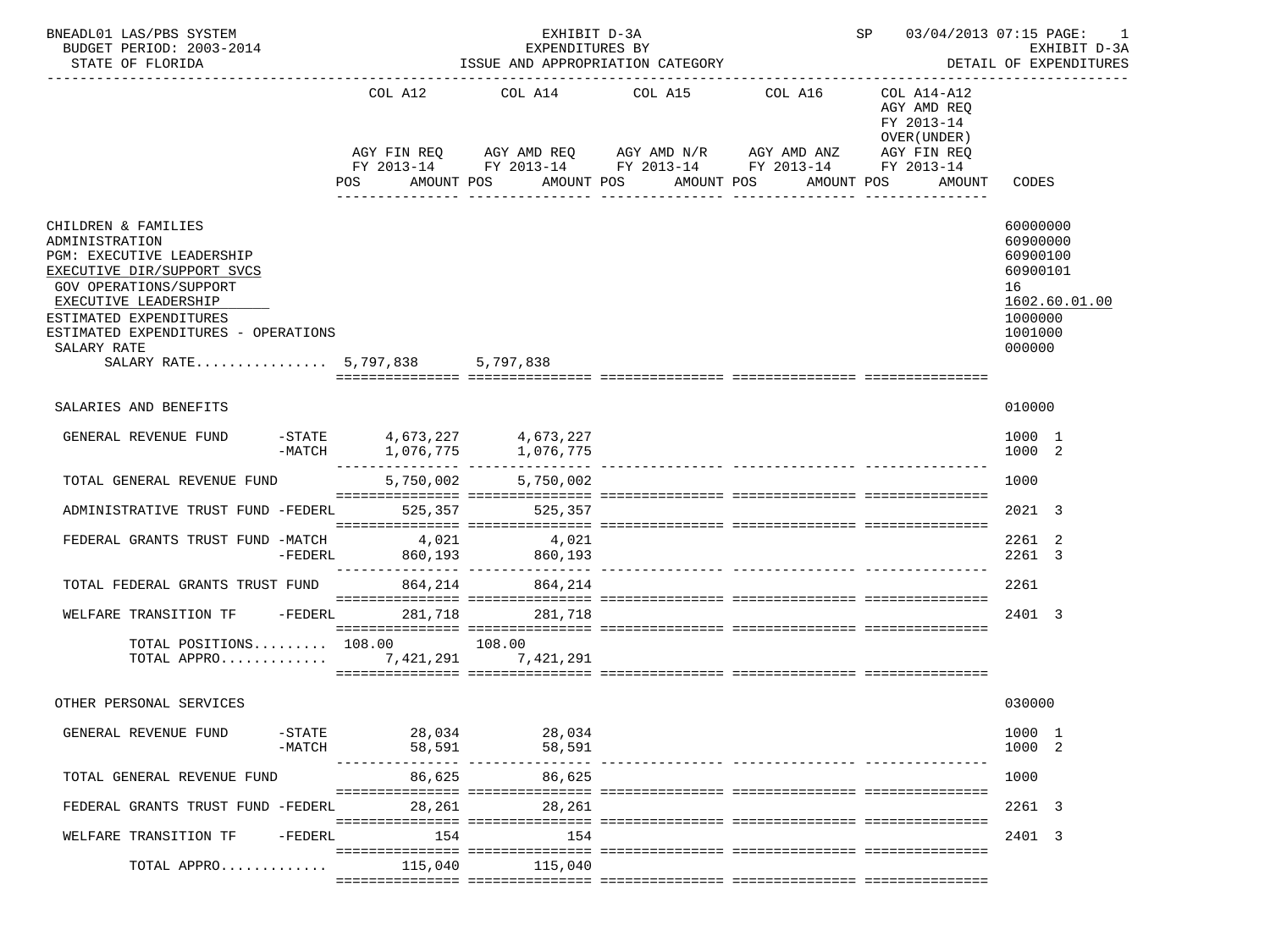| BNEADL01 LAS/PBS SYSTEM<br>BUDGET PERIOD: 2003-2014<br>STATE OF FLORIDA                                                                                                                                                                       |          | EXHIBIT D-3A<br>EXPENDITURES BY<br>ISSUE AND APPROPRIATION CATEGORY |                                                                      |  |                         |                       |  |                                      |            |  |                                                                         |                                                                                    | SP 03/04/2013 07:15 PAGE:<br>2<br>EXHIBIT D-3A<br>DETAIL OF EXPENDITURES |
|-----------------------------------------------------------------------------------------------------------------------------------------------------------------------------------------------------------------------------------------------|----------|---------------------------------------------------------------------|----------------------------------------------------------------------|--|-------------------------|-----------------------|--|--------------------------------------|------------|--|-------------------------------------------------------------------------|------------------------------------------------------------------------------------|--------------------------------------------------------------------------|
|                                                                                                                                                                                                                                               |          |                                                                     | COL A12<br>AGY FIN REQ AGY AMD REQ AGY AMD N/R AGY AMD ANZ           |  | COL A14 COL A15 COL A16 |                       |  |                                      |            |  | COL A14-A12<br>AGY AMD REO<br>FY 2013-14<br>OVER (UNDER)<br>AGY FIN REQ |                                                                                    |                                                                          |
|                                                                                                                                                                                                                                               |          | POS                                                                 | FY 2013-14 FY 2013-14 FY 2013-14 FY 2013-14 FY 2013-14<br>AMOUNT POS |  |                         | AMOUNT POS AMOUNT POS |  |                                      | AMOUNT POS |  | AMOUNT                                                                  | CODES                                                                              |                                                                          |
|                                                                                                                                                                                                                                               |          |                                                                     |                                                                      |  |                         |                       |  | ___________________________________  |            |  |                                                                         |                                                                                    |                                                                          |
| CHILDREN & FAMILIES<br>ADMINISTRATION<br>PGM: EXECUTIVE LEADERSHIP<br>EXECUTIVE DIR/SUPPORT SVCS<br><b>GOV OPERATIONS/SUPPORT</b><br>EXECUTIVE LEADERSHIP<br>ESTIMATED EXPENDITURES<br>ESTIMATED EXPENDITURES - OPERATIONS<br><b>EXPENSES</b> |          |                                                                     |                                                                      |  |                         |                       |  |                                      |            |  |                                                                         | 60000000<br>60900000<br>60900100<br>60900101<br>16<br>1000000<br>1001000<br>040000 | 1602.60.01.00                                                            |
| GENERAL REVENUE FUND                                                                                                                                                                                                                          | $-MATCH$ |                                                                     | $-$ STATE 690,135 690,135<br>198,458                                 |  | 198,458                 |                       |  |                                      |            |  |                                                                         | 1000 1<br>1000 2                                                                   |                                                                          |
| TOTAL GENERAL REVENUE FUND                                                                                                                                                                                                                    |          |                                                                     | 888,593                                                              |  | 888,593                 |                       |  |                                      |            |  |                                                                         | 1000                                                                               |                                                                          |
| ADMINISTRATIVE TRUST FUND -FEDERL 60,953 60,953                                                                                                                                                                                               |          |                                                                     |                                                                      |  |                         |                       |  |                                      |            |  |                                                                         | 2021 3                                                                             |                                                                          |
| FEDERAL GRANTS TRUST FUND -MATCH 1,021                                                                                                                                                                                                        |          |                                                                     |                                                                      |  | 1,021                   |                       |  |                                      |            |  |                                                                         | 2261 2<br>2261 3                                                                   |                                                                          |
| TOTAL FEDERAL GRANTS TRUST FUND 149,616 149,616                                                                                                                                                                                               |          |                                                                     |                                                                      |  |                         |                       |  |                                      |            |  |                                                                         | 2261                                                                               |                                                                          |
| WELFARE TRANSITION TF -FEDERL 38,860 38,860                                                                                                                                                                                                   |          |                                                                     |                                                                      |  |                         |                       |  |                                      |            |  |                                                                         | 2401 3                                                                             |                                                                          |
| TOTAL APPRO 1,138,022 1,138,022                                                                                                                                                                                                               |          |                                                                     |                                                                      |  |                         |                       |  |                                      |            |  |                                                                         |                                                                                    |                                                                          |
| OPERATING CAPITAL OUTLAY                                                                                                                                                                                                                      |          |                                                                     |                                                                      |  |                         |                       |  |                                      |            |  |                                                                         | 060000                                                                             |                                                                          |
| GENERAL REVENUE FUND -STATE<br>ADMINISTRATIVE TRUST FUND -FEDERL                                                                                                                                                                              |          |                                                                     |                                                                      |  |                         |                       |  | ______________ __________________ __ |            |  |                                                                         | 1000 1<br>2021 3                                                                   |                                                                          |
| TOTAL APPRO                                                                                                                                                                                                                                   |          |                                                                     | 3,295                                                                |  | 3,295                   |                       |  |                                      |            |  |                                                                         |                                                                                    |                                                                          |
| SPECIAL CATEGORIES<br>CONTRACTED SERVICES                                                                                                                                                                                                     |          |                                                                     |                                                                      |  |                         |                       |  |                                      |            |  |                                                                         | 100000<br>100777                                                                   |                                                                          |
| GENERAL REVENUE FUND                                                                                                                                                                                                                          | $-MATCH$ |                                                                     | -STATE 32,946 32,946<br>5,151                                        |  | 5,151                   |                       |  |                                      |            |  |                                                                         | 1000 1<br>1000 2                                                                   |                                                                          |
| TOTAL GENERAL REVENUE FUND                                                                                                                                                                                                                    |          |                                                                     | 38,097                                                               |  | 38,097                  |                       |  |                                      |            |  |                                                                         | 1000                                                                               |                                                                          |
| ADMINISTRATIVE TRUST FUND -FEDERL                                                                                                                                                                                                             |          |                                                                     | 7,079                                                                |  | 7.079                   |                       |  |                                      |            |  |                                                                         | 2021 3                                                                             |                                                                          |
| FEDERAL GRANTS TRUST FUND -MATCH                                                                                                                                                                                                              |          |                                                                     | 34                                                                   |  | 34                      |                       |  |                                      |            |  |                                                                         | 2261 2                                                                             |                                                                          |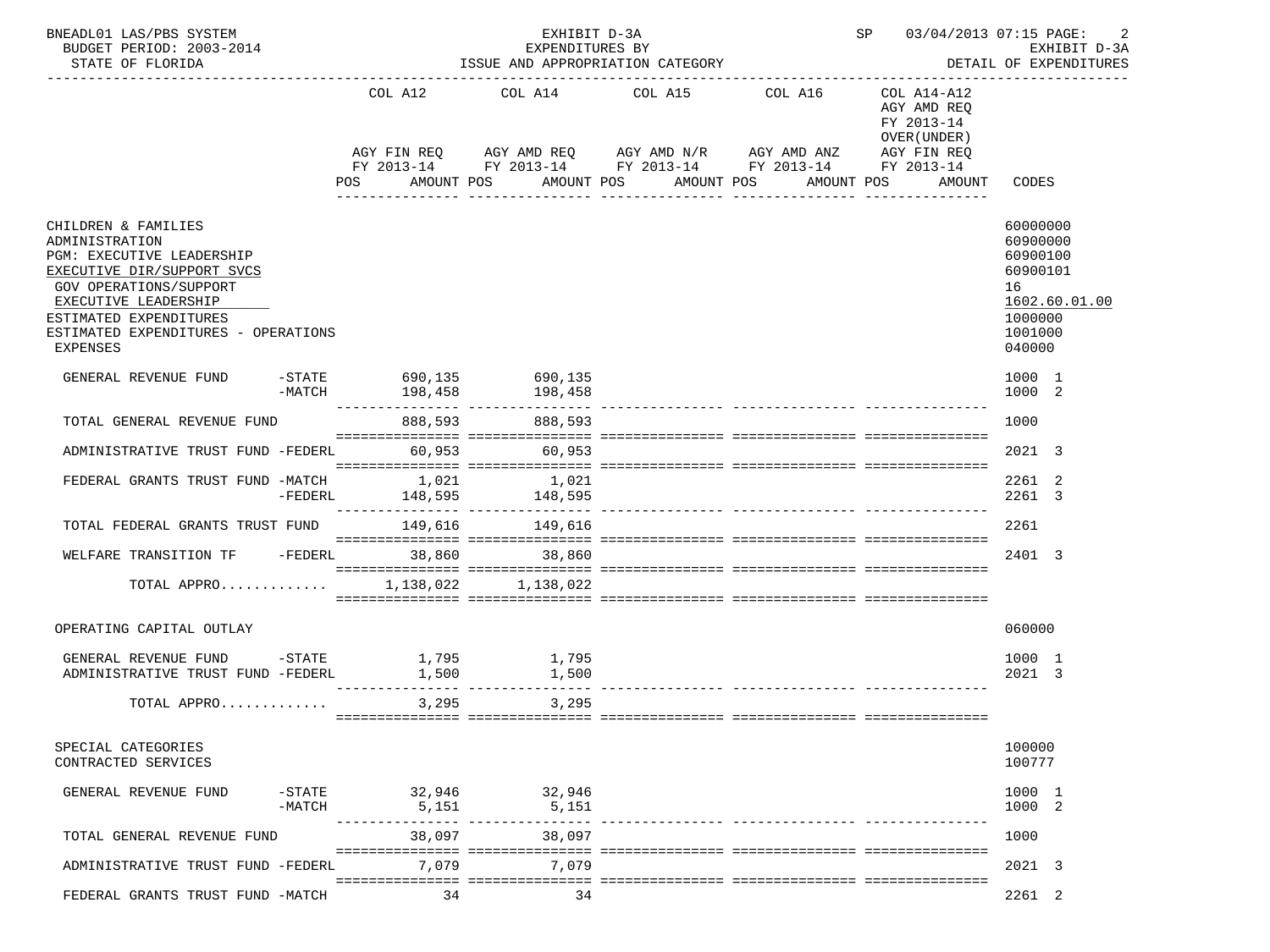| BNEADL01 LAS/PBS SYSTEM<br>BUDGET PERIOD: 2003-2014<br>STATE OF FLORIDA                                                                                                                                                                                                                                                  |           | EXHIBIT D-3A<br>EXPENDITURES BY<br>ISSUE AND APPROPRIATION CATEGORY |              |  |                                                                                                                                                  |              |                                 |             | SP 03/04/2013 07:15 PAGE: |                                                                    | -3<br>EXHIBIT D-3A<br>DETAIL OF EXPENDITURES                                                           |               |
|--------------------------------------------------------------------------------------------------------------------------------------------------------------------------------------------------------------------------------------------------------------------------------------------------------------------------|-----------|---------------------------------------------------------------------|--------------|--|--------------------------------------------------------------------------------------------------------------------------------------------------|--------------|---------------------------------|-------------|---------------------------|--------------------------------------------------------------------|--------------------------------------------------------------------------------------------------------|---------------|
|                                                                                                                                                                                                                                                                                                                          |           | COL A12<br>POS                                                      | AMOUNT POS   |  | COL A14 COL A15 COL A16<br>AGY FIN REQ AGY AMD REQ AGY AMD N/R AGY AMD ANZ AGY FIN REQ<br>FY 2013-14 FY 2013-14 FY 2013-14 FY 2013-14 FY 2013-14 |              | AMOUNT POS AMOUNT POS           |             | AMOUNT POS                | COL A14-A12<br>AGY AMD REQ<br>FY 2013-14<br>OVER (UNDER)<br>AMOUNT | CODES                                                                                                  |               |
|                                                                                                                                                                                                                                                                                                                          |           |                                                                     |              |  |                                                                                                                                                  | ------------ |                                 | ----------- |                           |                                                                    |                                                                                                        |               |
| CHILDREN & FAMILIES<br>ADMINISTRATION<br>PGM: EXECUTIVE LEADERSHIP<br>EXECUTIVE DIR/SUPPORT SVCS<br><b>GOV OPERATIONS/SUPPORT</b><br>EXECUTIVE LEADERSHIP<br>ESTIMATED EXPENDITURES<br>ESTIMATED EXPENDITURES - OPERATIONS<br>SPECIAL CATEGORIES<br>CONTRACTED SERVICES<br>FEDERAL GRANTS TRUST FUND -FEDERL 2,639 2,639 |           |                                                                     |              |  |                                                                                                                                                  |              |                                 |             |                           |                                                                    | 60000000<br>60900000<br>60900100<br>60900101<br>16<br>1000000<br>1001000<br>100000<br>100777<br>2261 3 | 1602.60.01.00 |
| TOTAL FEDERAL GRANTS TRUST FUND                                                                                                                                                                                                                                                                                          |           |                                                                     | 2,673        |  | 2,673                                                                                                                                            |              |                                 |             |                           |                                                                    | 2261                                                                                                   |               |
| WELFARE TRANSITION TF - FEDERL 2,383 2,383                                                                                                                                                                                                                                                                               |           |                                                                     |              |  |                                                                                                                                                  |              |                                 |             |                           |                                                                    | 2401 3                                                                                                 |               |
| TOTAL APPRO                                                                                                                                                                                                                                                                                                              |           |                                                                     |              |  | 50,232 50,232                                                                                                                                    |              |                                 |             |                           |                                                                    |                                                                                                        |               |
| RISK MANAGEMENT INSURANCE                                                                                                                                                                                                                                                                                                |           |                                                                     |              |  |                                                                                                                                                  |              |                                 |             |                           |                                                                    | 103241                                                                                                 |               |
| GENERAL REVENUE FUND                                                                                                                                                                                                                                                                                                     |           |                                                                     |              |  | -STATE 39,460 39,460                                                                                                                             |              |                                 |             |                           |                                                                    | 1000 1                                                                                                 |               |
| LEASE/PURCHASE/EQUIPMENT                                                                                                                                                                                                                                                                                                 |           |                                                                     |              |  |                                                                                                                                                  |              |                                 |             |                           |                                                                    | 105281                                                                                                 |               |
| GENERAL REVENUE FUND                                                                                                                                                                                                                                                                                                     | $-MATCH$  |                                                                     | 3,921        |  | $-$ STATE 3,889 3,889<br>3,921                                                                                                                   |              |                                 |             |                           |                                                                    | 1000 1<br>1000 2                                                                                       |               |
| TOTAL GENERAL REVENUE FUND                                                                                                                                                                                                                                                                                               |           |                                                                     | 7,810        |  | 7,810                                                                                                                                            |              | ------------- ----------------- |             |                           |                                                                    | 1000                                                                                                   |               |
| ADMINISTRATIVE TRUST FUND -FEDERL                                                                                                                                                                                                                                                                                        |           |                                                                     | 3,111        |  | 3,111                                                                                                                                            |              |                                 |             |                           |                                                                    | 2021 3                                                                                                 |               |
| FEDERAL GRANTS TRUST FUND -MATCH                                                                                                                                                                                                                                                                                         | $-FEDERL$ | ---------                                                           | 372<br>3,871 |  | 372<br>3,871                                                                                                                                     |              | ------------- ----------------  |             |                           |                                                                    | 2261 2<br>2261 3                                                                                       |               |
| TOTAL FEDERAL GRANTS TRUST FUND                                                                                                                                                                                                                                                                                          |           |                                                                     | 4,243        |  | 4,243                                                                                                                                            |              |                                 |             |                           |                                                                    | 2261                                                                                                   |               |
| WELFARE TRANSITION TF                                                                                                                                                                                                                                                                                                    | -FEDERL   |                                                                     | 307          |  | 307                                                                                                                                              |              |                                 |             |                           |                                                                    | 2401 3                                                                                                 |               |
| TOTAL APPRO                                                                                                                                                                                                                                                                                                              |           |                                                                     | 15,471       |  | 15,471                                                                                                                                           |              |                                 |             |                           |                                                                    |                                                                                                        |               |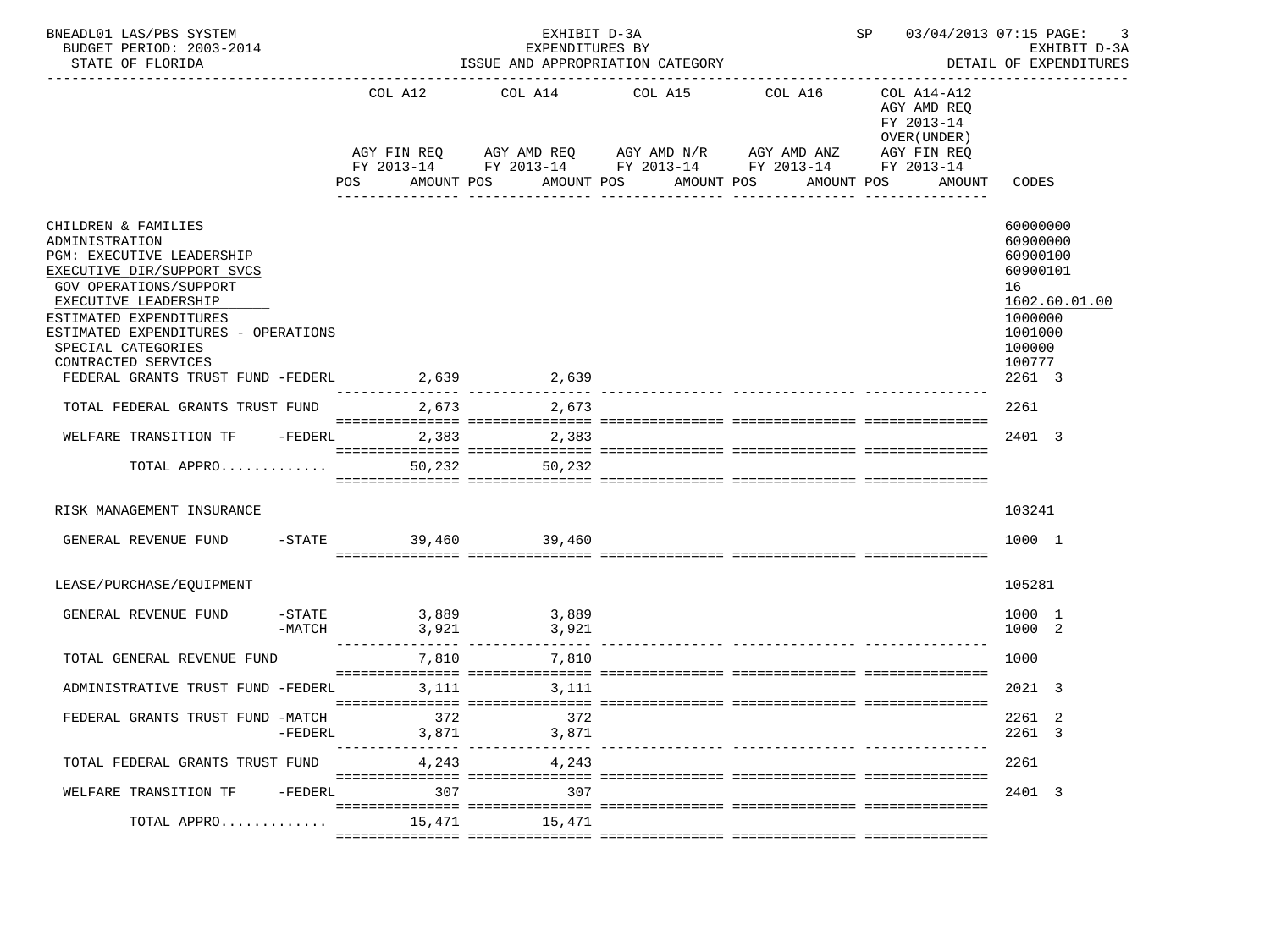| BNEADL01 LAS/PBS SYSTEM<br>BUDGET PERIOD: 2003-2014<br>STATE OF FLORIDA                                                                                                                                                                                                        |                        | EXHIBIT D-3A<br>EXPENDITURES BY | ISSUE AND APPROPRIATION CATEGORY                                                                                                            | SP 03/04/2013 07:15 PAGE:                                               | EXHIBIT D-3A<br>DETAIL OF EXPENDITURES                                                                        |
|--------------------------------------------------------------------------------------------------------------------------------------------------------------------------------------------------------------------------------------------------------------------------------|------------------------|---------------------------------|---------------------------------------------------------------------------------------------------------------------------------------------|-------------------------------------------------------------------------|---------------------------------------------------------------------------------------------------------------|
|                                                                                                                                                                                                                                                                                | COL A12                |                                 | COL A14 COL A15 COL A16<br>AGY FIN REQ 6 AGY AMD REQ 6 AGY AMD N/R 66 AGY AMD ANZ<br>FY 2013-14 FY 2013-14 FY 2013-14 FY 2013-14 FY 2013-14 | COL A14-A12<br>AGY AMD REQ<br>FY 2013-14<br>OVER (UNDER)<br>AGY FIN REQ |                                                                                                               |
|                                                                                                                                                                                                                                                                                | POS                    | AMOUNT POS                      | AMOUNT POS<br>AMOUNT POS<br>-----------<br>-------------                                                                                    | AMOUNT POS<br>AMOUNT                                                    | CODES                                                                                                         |
| CHILDREN & FAMILIES<br>ADMINISTRATION<br>PGM: EXECUTIVE LEADERSHIP<br>EXECUTIVE DIR/SUPPORT SVCS<br><b>GOV OPERATIONS/SUPPORT</b><br>EXECUTIVE LEADERSHIP<br>ESTIMATED EXPENDITURES<br>ESTIMATED EXPENDITURES - OPERATIONS<br>SPECIAL CATEGORIES<br>TR/DMS/HR SVCS/STW CONTRCT |                        |                                 |                                                                                                                                             |                                                                         | 60000000<br>60900000<br>60900100<br>60900101<br>16<br>1602.60.01.00<br>1000000<br>1001000<br>100000<br>107040 |
| GENERAL REVENUE FUND                                                                                                                                                                                                                                                           | -MATCH 2,605 2,605     |                                 |                                                                                                                                             |                                                                         | 1000 2                                                                                                        |
| FEDERAL GRANTS TRUST FUND -MATCH<br>$-FEDERL$                                                                                                                                                                                                                                  | 205                    | 205<br>2, 218 2, 218            |                                                                                                                                             |                                                                         | 2261 2<br>2261 3                                                                                              |
| TOTAL FEDERAL GRANTS TRUST FUND                                                                                                                                                                                                                                                | 2,423                  | 2,423                           |                                                                                                                                             |                                                                         | 2261                                                                                                          |
| TOTAL APPRO                                                                                                                                                                                                                                                                    | 5,028                  | 5,028                           |                                                                                                                                             |                                                                         |                                                                                                               |
| TOTAL: ESTIMATED EXPENDITURES - OPERATIONS<br>TOTAL POSITIONS 108.00 108.00<br>TOTAL ISSUE 8,787,839 8,787,839<br>TOTAL SALARY RATE 5,797,838 5,797,838                                                                                                                        |                        |                                 |                                                                                                                                             |                                                                         | 1001000                                                                                                       |
| CASUALTY INSURANCE PREMIUM<br>ADJUSTMENT<br>SPECIAL CATEGORIES<br>RISK MANAGEMENT INSURANCE                                                                                                                                                                                    |                        |                                 |                                                                                                                                             |                                                                         | 1001090<br>100000<br>103241                                                                                   |
| GENERAL REVENUE FUND                                                                                                                                                                                                                                                           | -STATE 10,708- 10,708- |                                 |                                                                                                                                             |                                                                         | 1000 1                                                                                                        |
| FLORIDA RETIREMENT SYSTEM<br>CONTRIBUTION ADJUSTMENT FOR<br>FISCAL YEAR 2012-2013<br>SALARIES AND BENEFITS                                                                                                                                                                     |                        |                                 |                                                                                                                                             |                                                                         | 1001240<br>010000                                                                                             |
| GENERAL REVENUE FUND<br>$-$ STATE<br>$-MATCH$                                                                                                                                                                                                                                  | 7,909<br>1,823         | 7,909<br>1,823                  |                                                                                                                                             |                                                                         | 1000 1<br>1000 2                                                                                              |
| TOTAL GENERAL REVENUE FUND                                                                                                                                                                                                                                                     | 9,732                  | 9,732                           |                                                                                                                                             |                                                                         | 1000                                                                                                          |
| ADMINISTRATIVE TRUST FUND -FEDERL                                                                                                                                                                                                                                              | 889                    | 889                             |                                                                                                                                             |                                                                         | 2021 3                                                                                                        |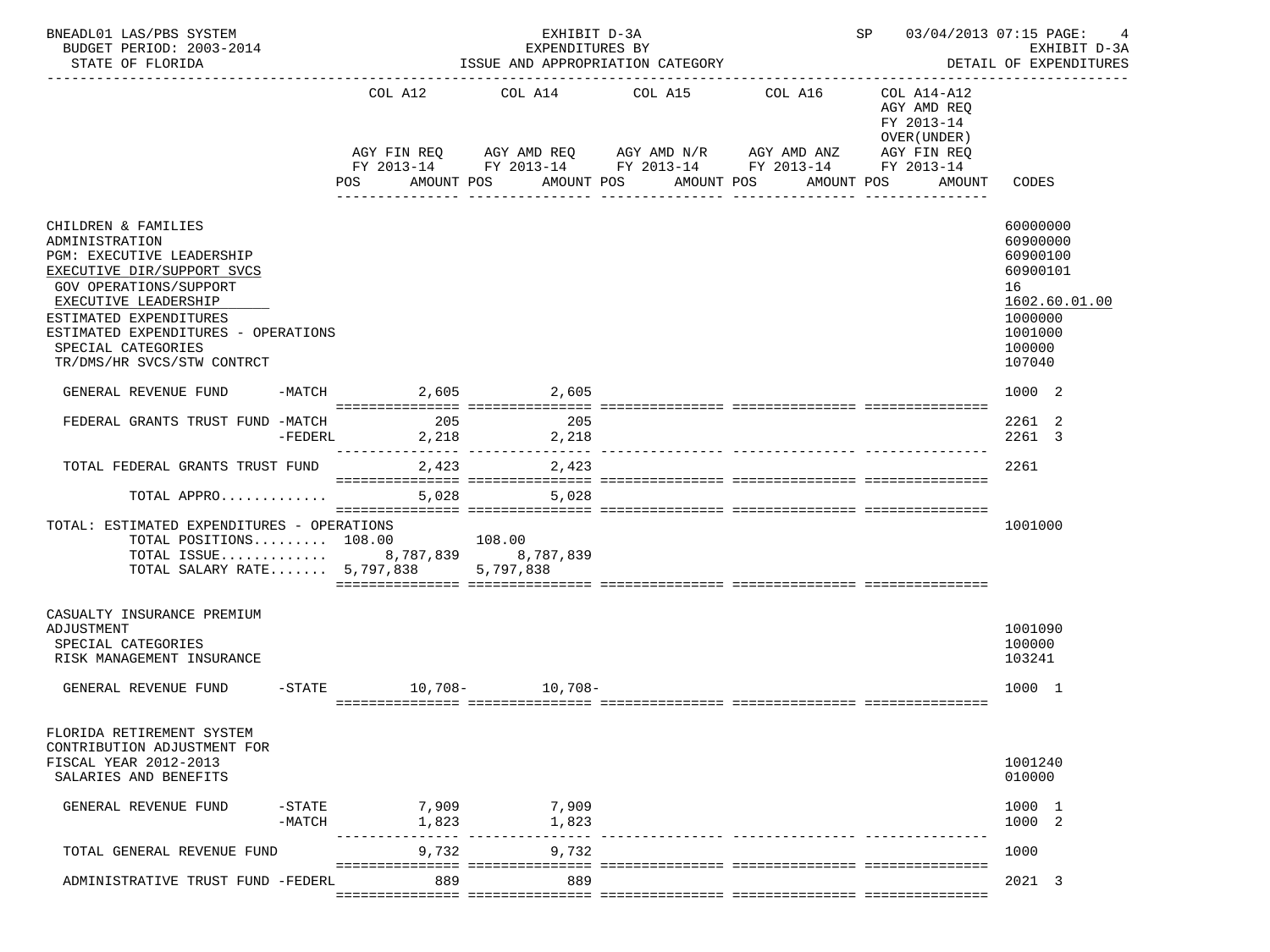| BNEADL01 LAS/PBS SYSTEM<br>BUDGET PERIOD: 2003-2014<br>STATE OF FLORIDA                                                                                      |           |                           | EXHIBIT D-3A<br>EXPENDITURES BY<br>ISSUE AND APPROPRIATION CATEGORY | SP 03/04/2013 07:15 PAGE:                                                                                                                                   | -5<br>EXHIBIT D-3A<br>DETAIL OF EXPENDITURES                                                    |                                                    |
|--------------------------------------------------------------------------------------------------------------------------------------------------------------|-----------|---------------------------|---------------------------------------------------------------------|-------------------------------------------------------------------------------------------------------------------------------------------------------------|-------------------------------------------------------------------------------------------------|----------------------------------------------------|
|                                                                                                                                                              |           | COL A12<br>POS            | COL A14<br>AMOUNT POS                                               | COL A15<br>COL A16<br>AGY FIN REQ AGY AMD REQ AGY AMD N/R AGY AMD ANZ<br>FY 2013-14 FY 2013-14 FY 2013-14 FY 2013-14 FY 2013-14<br>AMOUNT POS<br>AMOUNT POS | COL A14-A12<br>AGY AMD REQ<br>FY 2013-14<br>OVER (UNDER)<br>AGY FIN REQ<br>AMOUNT POS<br>AMOUNT | CODES                                              |
| CHILDREN & FAMILIES<br>ADMINISTRATION<br>PGM: EXECUTIVE LEADERSHIP<br>EXECUTIVE DIR/SUPPORT SVCS<br><b>GOV OPERATIONS/SUPPORT</b>                            |           |                           |                                                                     | ----------<br>------------                                                                                                                                  |                                                                                                 | 60000000<br>60900000<br>60900100<br>60900101<br>16 |
| EXECUTIVE LEADERSHIP<br>ESTIMATED EXPENDITURES<br>FLORIDA RETIREMENT SYSTEM<br>CONTRIBUTION ADJUSTMENT FOR<br>FISCAL YEAR 2012-2013<br>SALARIES AND BENEFITS |           |                           |                                                                     |                                                                                                                                                             |                                                                                                 | 1602.60.01.00<br>1000000<br>1001240<br>010000      |
| FEDERAL GRANTS TRUST FUND -MATCH<br>TOTAL FEDERAL GRANTS TRUST FUND                                                                                          | $-FEDERL$ | $7\overline{ }$           | $\overline{7}$<br>1,456 1,456<br>1,463 1,463                        |                                                                                                                                                             |                                                                                                 | 2261 2<br>2261 3<br>2261                           |
| WELFARE TRANSITION TF - FEDERL 477                                                                                                                           |           |                           | 477                                                                 |                                                                                                                                                             |                                                                                                 | 2401 3                                             |
| TOTAL APPRO                                                                                                                                                  |           | 12,561                    | 12,561                                                              |                                                                                                                                                             |                                                                                                 |                                                    |
| ADJUSTMENT TO STATE HEALTH<br>INSURANCE PREMIUM CONTRIBUTION -<br>FISCAL YEAR 2012-13<br>SALARIES AND BENEFITS                                               |           |                           |                                                                     |                                                                                                                                                             |                                                                                                 | 1001830<br>010000                                  |
| GENERAL REVENUE FUND                                                                                                                                         | -MATCH    | 2,055                     | $-$ STATE 8,915 8,915<br>2,055                                      |                                                                                                                                                             |                                                                                                 | 1000 1<br>1000 2                                   |
| TOTAL GENERAL REVENUE FUND                                                                                                                                   |           | 10,970                    | 10,970                                                              |                                                                                                                                                             |                                                                                                 | 1000                                               |
| ADMINISTRATIVE TRUST FUND -FEDERL                                                                                                                            |           | 1,003                     | 1,003                                                               |                                                                                                                                                             |                                                                                                 | 2021 3                                             |
| FEDERAL GRANTS TRUST FUND -MATCH                                                                                                                             | -FEDERL   | 8<br>1,642<br>----------- | 1,642<br>-----------                                                |                                                                                                                                                             |                                                                                                 | 2261 2<br>2261<br>-3                               |
| TOTAL FEDERAL GRANTS TRUST FUND                                                                                                                              |           | 1,650                     | 1,650                                                               |                                                                                                                                                             |                                                                                                 | 2261                                               |
| WELFARE TRANSITION TF                                                                                                                                        | -FEDERL   | 538                       | 538                                                                 |                                                                                                                                                             |                                                                                                 | 2401 3                                             |
| TOTAL APPRO                                                                                                                                                  |           | 14,161                    | 14,161                                                              |                                                                                                                                                             |                                                                                                 |                                                    |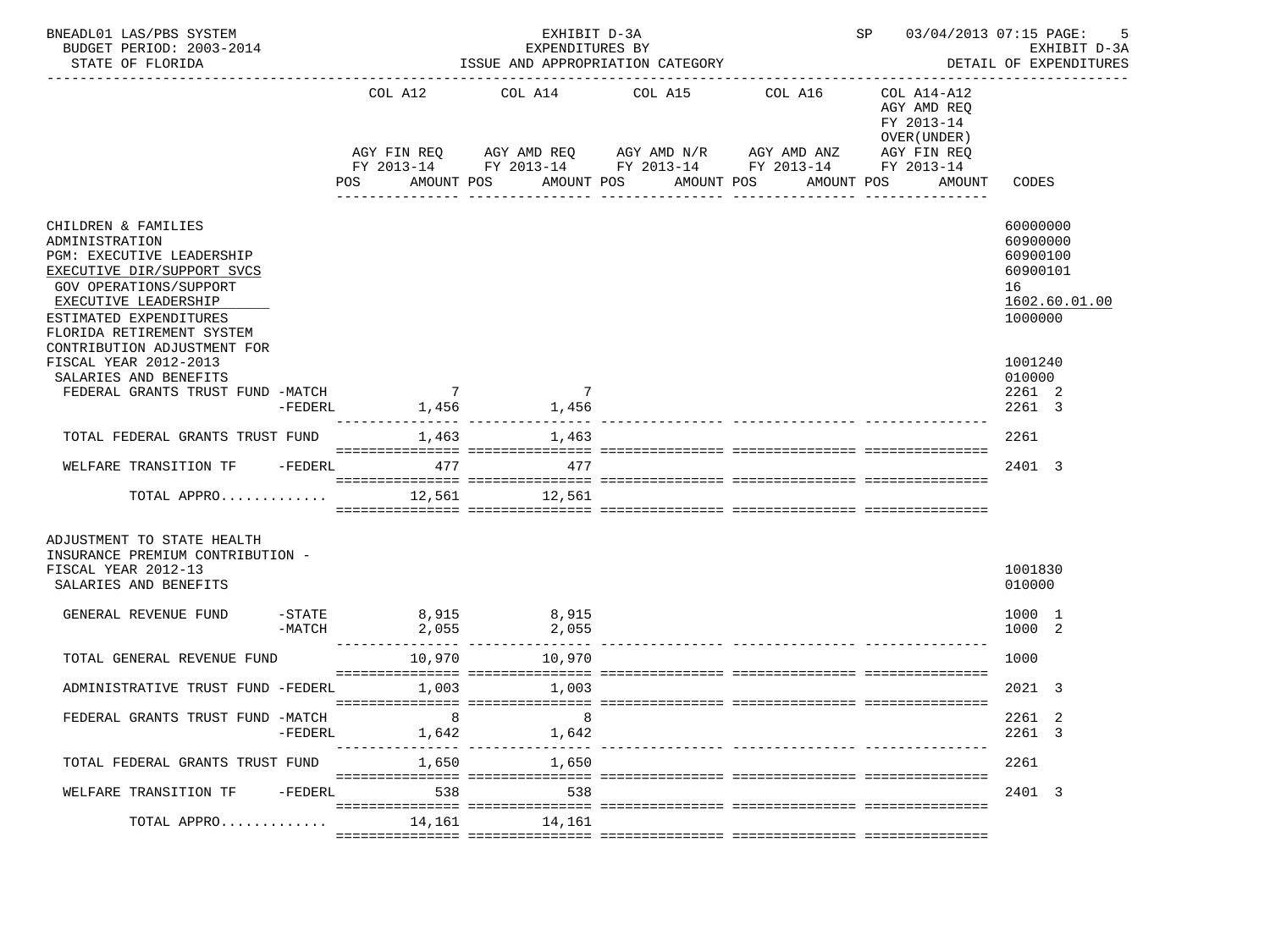| BNEADL01 LAS/PBS SYSTEM<br>BUDGET PERIOD: 2003-2014<br>STATE OF FLORIDA                                                                                                                                                                                                            |           |                               | EXHIBIT D-3A<br>EXPENDITURES BY<br>ISSUE AND APPROPRIATION CATEGORY |                                                                                                                                              | SP 03/04/2013 07:15 PAGE:<br>-6<br>EXHIBIT D-3A<br>DETAIL OF EXPENDITURES |                                                                                                  |                                                                                                               |  |
|------------------------------------------------------------------------------------------------------------------------------------------------------------------------------------------------------------------------------------------------------------------------------------|-----------|-------------------------------|---------------------------------------------------------------------|----------------------------------------------------------------------------------------------------------------------------------------------|---------------------------------------------------------------------------|--------------------------------------------------------------------------------------------------|---------------------------------------------------------------------------------------------------------------|--|
|                                                                                                                                                                                                                                                                                    |           | COL A12<br>AGY FIN REQ<br>POS | COL A14<br>AMOUNT POS                                               | COL A15<br>AGY AMD REQ AGY AMD N/R AGY AMD ANZ<br>FY 2013-14 FY 2013-14 FY 2013-14 FY 2013-14<br>AMOUNT POS<br>AMOUNT POS<br>--------------- | COL A16<br>AMOUNT POS<br>------------                                     | COL A14-A12<br>AGY AMD REQ<br>FY 2013-14<br>OVER (UNDER )<br>AGY FIN REQ<br>FY 2013-14<br>AMOUNT | CODES                                                                                                         |  |
| CHILDREN & FAMILIES<br>ADMINISTRATION<br>PGM: EXECUTIVE LEADERSHIP<br>EXECUTIVE DIR/SUPPORT SVCS<br>GOV OPERATIONS/SUPPORT<br>EXECUTIVE LEADERSHIP<br>ESTIMATED EXPENDITURES<br>REALLOCATION OF HUMAN RESOURCES<br>OUTSOURCING<br>SPECIAL CATEGORIES<br>TR/DMS/HR SVCS/STW CONTRCT |           |                               |                                                                     |                                                                                                                                              |                                                                           |                                                                                                  | 60000000<br>60900000<br>60900100<br>60900101<br>16<br>1602.60.01.00<br>1000000<br>1005900<br>100000<br>107040 |  |
| GENERAL REVENUE FUND                                                                                                                                                                                                                                                               |           | -MATCH 162-                   | $162-$                                                              |                                                                                                                                              |                                                                           |                                                                                                  | 1000 2                                                                                                        |  |
| FEDERAL GRANTS TRUST FUND -MATCH                                                                                                                                                                                                                                                   | $-FEDERL$ | $13-$<br>$138-$               | $13-$<br>$138-$                                                     |                                                                                                                                              |                                                                           |                                                                                                  | 2261 2<br>2261 3                                                                                              |  |
| TOTAL FEDERAL GRANTS TRUST FUND                                                                                                                                                                                                                                                    |           | 151-                          | $151-$                                                              |                                                                                                                                              |                                                                           |                                                                                                  | 2261                                                                                                          |  |
| TOTAL APPRO                                                                                                                                                                                                                                                                        |           | $313-$                        | $313-$                                                              |                                                                                                                                              |                                                                           |                                                                                                  |                                                                                                               |  |
| ADJUSTMENTS TO CURRENT YEAR<br>ESTIMATED EXPENDITURES<br>ADJUST FUND SOURCE INDICATORS - ADD<br>SALARIES AND BENEFITS<br>GENERAL REVENUE FUND                                                                                                                                      |           | $-MATCH$                      | 27,107 27,107                                                       |                                                                                                                                              |                                                                           |                                                                                                  | 1600000<br>160S220<br>010000<br>1000 2                                                                        |  |
| EXPENSES                                                                                                                                                                                                                                                                           |           |                               |                                                                     |                                                                                                                                              |                                                                           |                                                                                                  | 040000                                                                                                        |  |
| GENERAL REVENUE FUND<br>FEDERAL GRANTS TRUST FUND -FEDERL                                                                                                                                                                                                                          |           | $-$ STATE 200<br>9            | 200<br>9                                                            |                                                                                                                                              |                                                                           |                                                                                                  | 1000 1<br>2261 3                                                                                              |  |
| TOTAL APPRO                                                                                                                                                                                                                                                                        |           | 209                           | 209                                                                 |                                                                                                                                              |                                                                           |                                                                                                  |                                                                                                               |  |
| SPECIAL CATEGORIES<br>LEASE/PURCHASE/EQUIPMENT                                                                                                                                                                                                                                     |           |                               |                                                                     |                                                                                                                                              |                                                                           |                                                                                                  | 100000<br>105281                                                                                              |  |
| FEDERAL GRANTS TRUST FUND -FEDERL                                                                                                                                                                                                                                                  |           | 340                           | 340                                                                 |                                                                                                                                              |                                                                           |                                                                                                  | 2261 3                                                                                                        |  |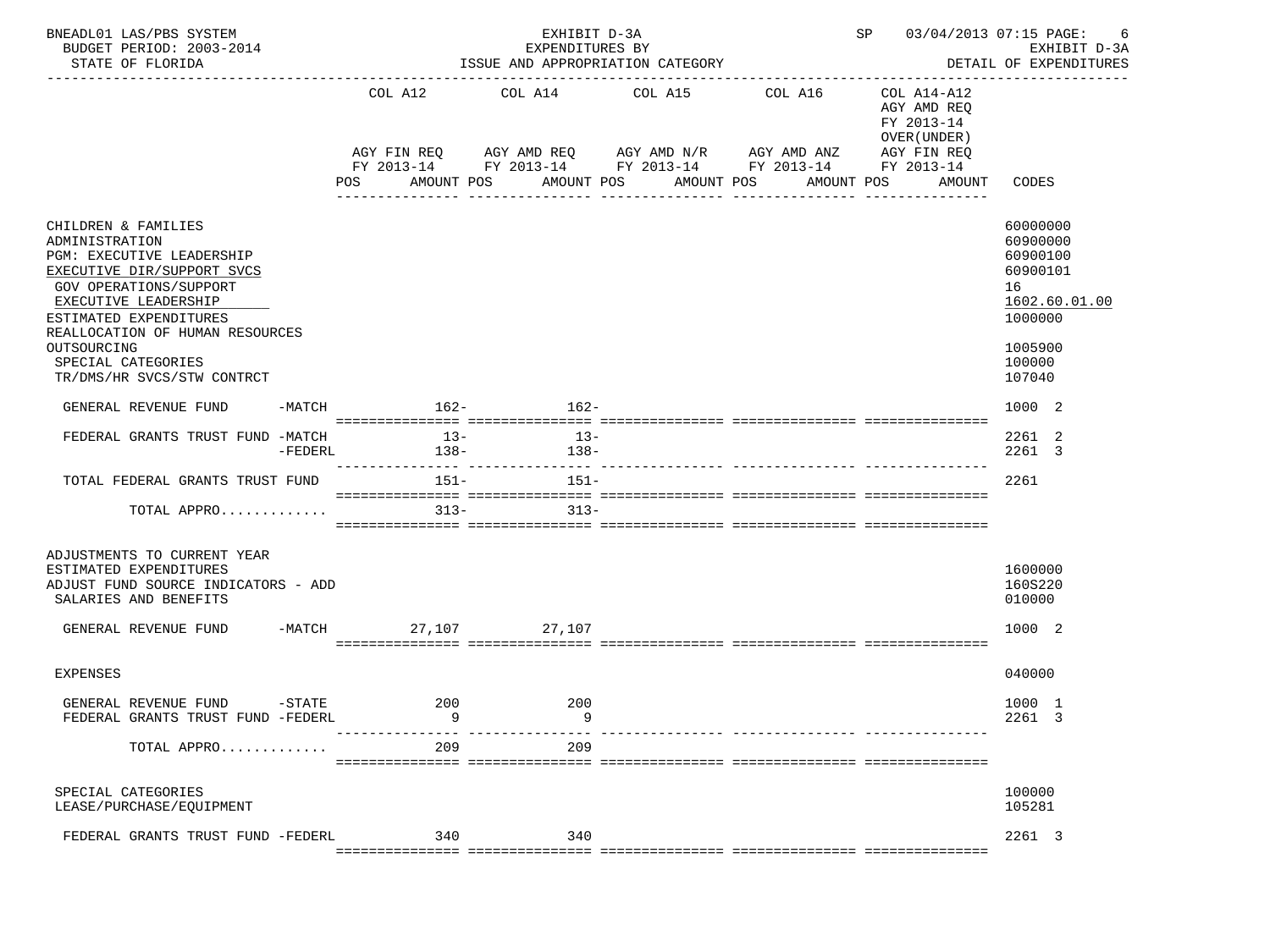| BNEADL01 LAS/PBS SYSTEM<br>BUDGET PERIOD: 2003-2014<br>STATE OF FLORIDA                                                                                                                                                                                                                                |                                                                                                                | EXHIBIT D-3A<br>EXPENDITURES BY | ISSUE AND APPROPRIATION CATEGORY                                                                                      |  |                                                          | SP 03/04/2013 07:15 PAGE:<br>7<br>EXHIBIT D-3A<br>DETAIL OF EXPENDITURES                                      |
|--------------------------------------------------------------------------------------------------------------------------------------------------------------------------------------------------------------------------------------------------------------------------------------------------------|----------------------------------------------------------------------------------------------------------------|---------------------------------|-----------------------------------------------------------------------------------------------------------------------|--|----------------------------------------------------------|---------------------------------------------------------------------------------------------------------------|
|                                                                                                                                                                                                                                                                                                        |                                                                                                                |                                 |                                                                                                                       |  |                                                          |                                                                                                               |
|                                                                                                                                                                                                                                                                                                        |                                                                                                                |                                 | COL A12 COL A14 COL A15 COL A16                                                                                       |  | COL A14-A12<br>AGY AMD REO<br>FY 2013-14<br>OVER (UNDER) |                                                                                                               |
|                                                                                                                                                                                                                                                                                                        |                                                                                                                |                                 | AGY FIN REQ AGY AMD REQ AGY AMD N/R AGY AMD ANZ AGY FIN REQ<br>FY 2013-14 FY 2013-14 FY 2013-14 FY 2013-14 FY 2013-14 |  |                                                          |                                                                                                               |
|                                                                                                                                                                                                                                                                                                        | POS FOR THE POST OF THE STATE STATE STATE STATE STATE STATE STATE STATE STATE STATE STATE STATE STATE STATE ST |                                 | AMOUNT POS AMOUNT POS AMOUNT POS AMOUNT POS                                                                           |  | AMOUNT                                                   | CODES                                                                                                         |
| CHILDREN & FAMILIES<br>ADMINISTRATION<br>PGM: EXECUTIVE LEADERSHIP<br>EXECUTIVE DIR/SUPPORT SVCS<br>GOV OPERATIONS/SUPPORT<br>EXECUTIVE LEADERSHIP<br>ADJUSTMENTS TO CURRENT YEAR<br>ESTIMATED EXPENDITURES<br>ADJUST FUND SOURCE INDICATORS - ADD<br>SPECIAL CATEGORIES<br>TR/DMS/HR SVCS/STW CONTRCT |                                                                                                                |                                 |                                                                                                                       |  |                                                          | 60000000<br>60900000<br>60900100<br>60900101<br>16<br>1602.60.01.00<br>1600000<br>160S220<br>100000<br>107040 |
| FEDERAL GRANTS TRUST FUND -FEDERL 186 186 186                                                                                                                                                                                                                                                          |                                                                                                                |                                 |                                                                                                                       |  |                                                          | 2261 3                                                                                                        |
| TOTAL: ADJUST FUND SOURCE INDICATORS - ADD                                                                                                                                                                                                                                                             |                                                                                                                |                                 |                                                                                                                       |  |                                                          | 160S220                                                                                                       |
|                                                                                                                                                                                                                                                                                                        |                                                                                                                |                                 |                                                                                                                       |  |                                                          |                                                                                                               |
| AGENCY ISSUE NARRATIVE:<br>2013-2014 BUDGET YEAR NARRATIVE:<br>ISSUE TITLE: Adjust Fund Source Indicators - Add                                                                                                                                                                                        |                                                                                                                |                                 | IT COMPONENT? NO                                                                                                      |  |                                                          |                                                                                                               |
| SPECIFY WHICH AGENCY GOAL FROM THE FISCAL YEARS 2013-2014 THROUGH 2017-2018 STRATEGIC PLAN IS ADDRESSED BY THIS BUDGET<br>ISSUE PROPOSAL:<br>Effect Program Improvements: Apply proven best practices to maximize efficiencies and outcomes.                                                           |                                                                                                                |                                 |                                                                                                                       |  |                                                          |                                                                                                               |
| SUMMARY:<br>The Department requests an adjustment to its base budget to properly align Funding Source Indicators (FSI) for                                                                                                                                                                             |                                                                                                                |                                 |                                                                                                                       |  |                                                          |                                                                                                               |
| Maintenance of Effort (MOE) and Match review.                                                                                                                                                                                                                                                          |                                                                                                                |                                 |                                                                                                                       |  |                                                          |                                                                                                               |
| PROBLEM STATEMENT:<br>Based on the Department's current agency-approved operating budget, this request is needed to properly align the FSIs in<br>the Department's budget.                                                                                                                             |                                                                                                                |                                 |                                                                                                                       |  |                                                          |                                                                                                               |
| WHAT BENEFITS WILL BE OBTAINED BY FUNDING THIS ISSUE:<br>This action is necessary to ensure that the Department can properly identify funding sources and MOE.                                                                                                                                         |                                                                                                                |                                 |                                                                                                                       |  |                                                          |                                                                                                               |
| WHAT UNDERLYING PROGRAM THEORY CHANGE IS INVOLVED IN THIS ISSUE (IF ANY):<br>Not applicable.                                                                                                                                                                                                           |                                                                                                                |                                 |                                                                                                                       |  |                                                          |                                                                                                               |
| WHAT IMPLEMENTATION MECHANISMS WILL BE CHANGES AS A RESULT OF THIS ISSUE (IF ANY):<br>The Department will implement these adjustments and continue to monitor the funding of the budget.                                                                                                               |                                                                                                                |                                 |                                                                                                                       |  |                                                          |                                                                                                               |
| FLORIDA STRATEGIC PLAN FOR ECONOMIC DEVELOPMENT:                                                                                                                                                                                                                                                       |                                                                                                                |                                 |                                                                                                                       |  |                                                          |                                                                                                               |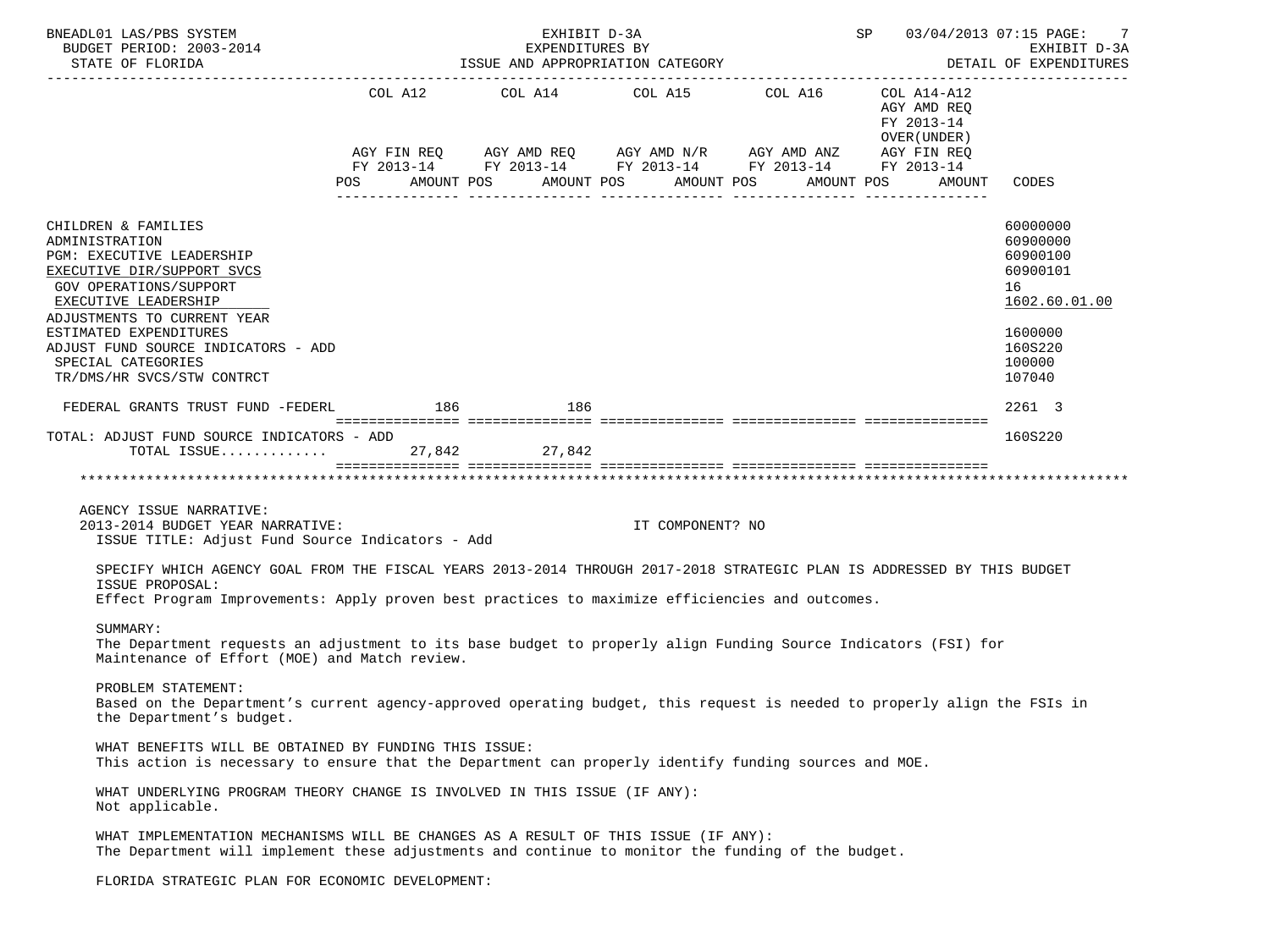| BNEADL01 LAS/PBS SYSTEM<br>BUDGET PERIOD: 2003-2014<br>STATE OF FLORIDA                                                                                                           |     |            | EXHIBIT D-3A<br>EXPENDITURES BY |            | ISSUE AND APPROPRIATION CATEGORY                                                                                                                                                                                                                                                                                                                                                             |            |                           |                                        | SP 03/04/2013 07:15 PAGE:<br>8<br>EXHIBIT D-3A<br>DETAIL OF EXPENDITURES |
|-----------------------------------------------------------------------------------------------------------------------------------------------------------------------------------|-----|------------|---------------------------------|------------|----------------------------------------------------------------------------------------------------------------------------------------------------------------------------------------------------------------------------------------------------------------------------------------------------------------------------------------------------------------------------------------------|------------|---------------------------|----------------------------------------|--------------------------------------------------------------------------|
|                                                                                                                                                                                   | POS | AMOUNT POS |                                 | AMOUNT POS | COL A12 COL A14 COL A15 COL A16<br>$AGY \text{ } \text{FIN } \text{REQ} \text{ } \qquad \text{AGY} \text{ } \text{AMD } \text{REQ} \text{ } \qquad \text{AGY} \text{ } \text{AMD } \text{N/R} \text{ } \qquad \text{AGY} \text{ } \text{AMD } \text{ANZ} \text{ } \qquad \text{AGY} \text{ } \text{FIN } \text{REQ}$<br>FY 2013-14 FY 2013-14 FY 2013-14 FY 2013-14 FY 2013-14<br>AMOUNT POS | AMOUNT POS | COL A14-A12<br>FY 2013-14 | AGY AMD REO<br>OVER (UNDER )<br>AMOUNT | CODES                                                                    |
| CHILDREN & FAMILIES<br>ADMINISTRATION<br>PGM: EXECUTIVE LEADERSHIP<br>EXECUTIVE DIR/SUPPORT SVCS<br>GOV OPERATIONS/SUPPORT<br>EXECUTIVE LEADERSHIP<br>ADJUSTMENTS TO CURRENT YEAR |     |            |                                 |            |                                                                                                                                                                                                                                                                                                                                                                                              |            |                           |                                        | 60000000<br>60900000<br>60900100<br>60900101<br>16<br>1602.60.01.00      |
| ESTIMATED EXPENDITURES<br>ADJUST FUND SOURCE INDICATORS - ADD                                                                                                                     |     |            |                                 |            |                                                                                                                                                                                                                                                                                                                                                                                              |            |                           |                                        | 1600000<br>160S220                                                       |
| Not applicable.<br>RETURN ON INVESTMENT:<br>Not applicable.                                                                                                                       |     |            |                                 |            |                                                                                                                                                                                                                                                                                                                                                                                              |            |                           |                                        |                                                                          |
| COST CALCULATIONS:<br>Not applicable.                                                                                                                                             |     |            |                                 |            |                                                                                                                                                                                                                                                                                                                                                                                              |            |                           |                                        |                                                                          |
| POSITION DETAIL OF SALARIES AND BENEFITS:                                                                                                                                         |     |            |                                 |            |                                                                                                                                                                                                                                                                                                                                                                                              |            |                           |                                        | LAPSE LAPSED SALARIES                                                    |
|                                                                                                                                                                                   |     |            |                                 |            | FTE BASE RATE ADDITIVES BENEFITS                                                                                                                                                                                                                                                                                                                                                             |            | SUBTOTAL                  |                                        | % AND BENEFITS                                                           |
| A12 - AGY FIN REQ FY 2013-14                                                                                                                                                      |     |            |                                 |            |                                                                                                                                                                                                                                                                                                                                                                                              |            |                           |                                        |                                                                          |
| CHANGES TO CURRENTLY AUTHORIZED POSITIONS<br>OTHER SALARY AMOUNT<br>1000 GENERAL REVENUE FUND                                                                                     |     |            |                                 |            |                                                                                                                                                                                                                                                                                                                                                                                              |            |                           |                                        | 27,107                                                                   |
|                                                                                                                                                                                   |     |            |                                 |            |                                                                                                                                                                                                                                                                                                                                                                                              |            |                           |                                        | .<br>27,107<br>==============                                            |
|                                                                                                                                                                                   |     |            |                                 |            |                                                                                                                                                                                                                                                                                                                                                                                              |            |                           |                                        |                                                                          |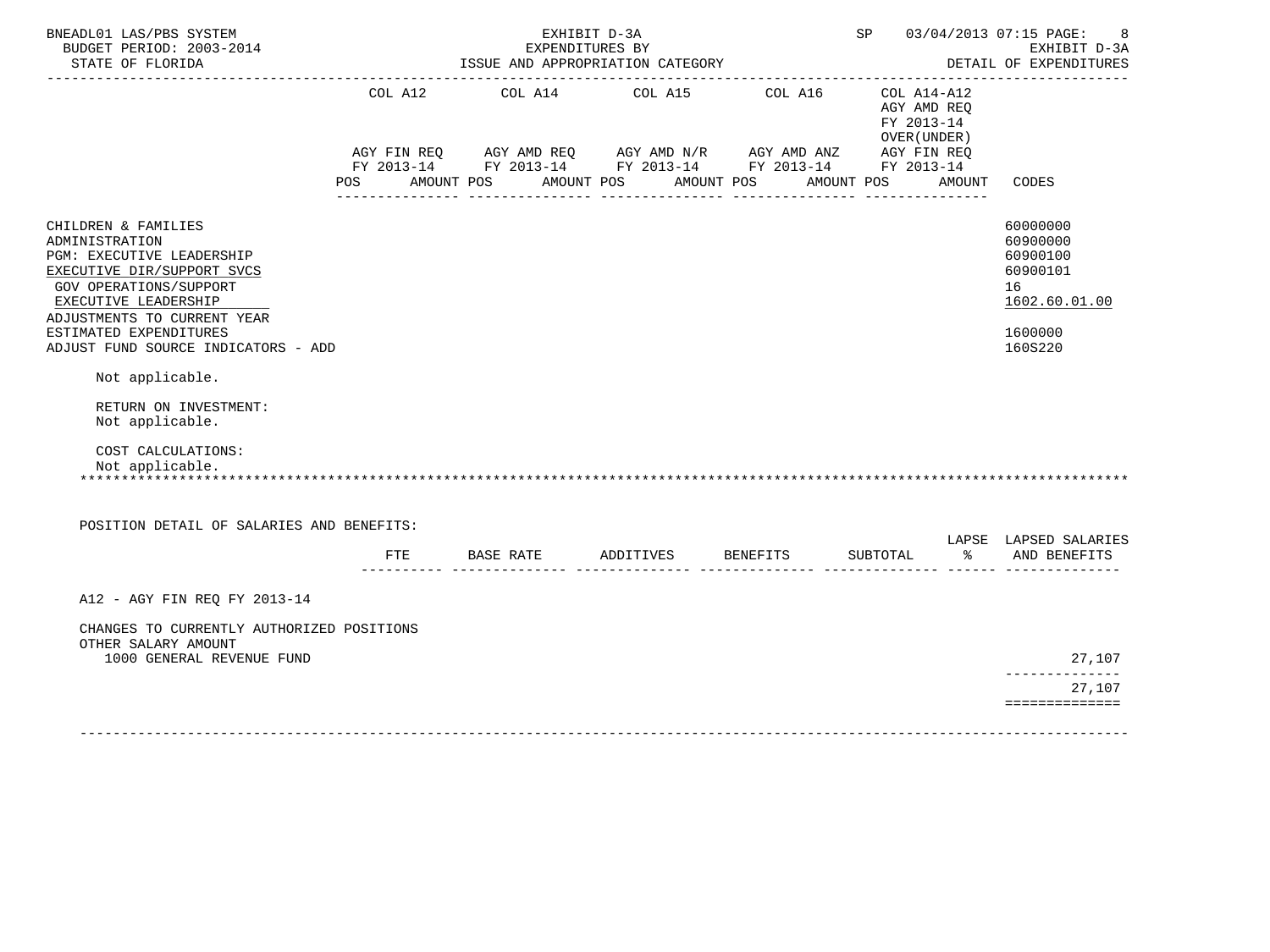| BNEADL01 LAS/PBS SYSTEM<br>BUDGET PERIOD: 2003-2014<br>STATE OF FLORIDA                                                                                                                                                                            |                                 | EXHIBIT D-3A<br>EXPENDITURES BY<br>ISSUE AND APPROPRIATION CATEGORY |               |                                                                                  | SP 03/04/2013 07:15 PAGE:                                               | -9<br>EXHIBIT D-3A<br>DETAIL OF EXPENDITURES                                              |
|----------------------------------------------------------------------------------------------------------------------------------------------------------------------------------------------------------------------------------------------------|---------------------------------|---------------------------------------------------------------------|---------------|----------------------------------------------------------------------------------|-------------------------------------------------------------------------|-------------------------------------------------------------------------------------------|
|                                                                                                                                                                                                                                                    | COL A12<br>AGY FIN REQ          | COL A14<br>AGY AMD REQ AGY AMD N/R                                  | COL A15       | COL A16<br>AGY AMD ANZ<br>FY 2013-14 FY 2013-14 FY 2013-14 FY 2013-14 FY 2013-14 | COL A14-A12<br>AGY AMD REQ<br>FY 2013-14<br>OVER (UNDER)<br>AGY FIN REQ |                                                                                           |
|                                                                                                                                                                                                                                                    |                                 | POS AMOUNT POS AMOUNT POS AMOUNT POS                                | _____________ |                                                                                  | AMOUNT POS AMOUNT                                                       | CODES                                                                                     |
| CHILDREN & FAMILIES<br>ADMINISTRATION<br>PGM: EXECUTIVE LEADERSHIP<br>EXECUTIVE DIR/SUPPORT SVCS<br>GOV OPERATIONS/SUPPORT<br>EXECUTIVE LEADERSHIP<br>ADJUSTMENTS TO CURRENT YEAR<br>ESTIMATED EXPENDITURES<br>ADJUST FUND SOURCE INDICATORS - ADD |                                 |                                                                     |               |                                                                                  |                                                                         | 60000000<br>60900000<br>60900100<br>60900101<br>16<br>1602.60.01.00<br>1600000<br>160S220 |
| POSITION DETAIL OF SALARIES AND BENEFITS:                                                                                                                                                                                                          |                                 |                                                                     |               |                                                                                  |                                                                         | LAPSE LAPSED SALARIES                                                                     |
|                                                                                                                                                                                                                                                    | FTE                             | BASE RATE                                                           | ADDITIVES     | BENEFITS                                                                         | SUBTOTAL<br>ွာ                                                          | AND BENEFITS                                                                              |
| A14 - AGY AMD REO FY 2013-14                                                                                                                                                                                                                       |                                 |                                                                     |               |                                                                                  |                                                                         |                                                                                           |
| CHANGES TO CURRENTLY AUTHORIZED POSITIONS<br>OTHER SALARY AMOUNT<br>1000 GENERAL REVENUE FUND                                                                                                                                                      |                                 |                                                                     |               |                                                                                  |                                                                         | 27,107<br>. _ _ _ _ _ _ _ _ _ _ _ _ _                                                     |
|                                                                                                                                                                                                                                                    |                                 |                                                                     |               |                                                                                  |                                                                         | 27,107<br>==============                                                                  |
|                                                                                                                                                                                                                                                    |                                 |                                                                     |               |                                                                                  |                                                                         |                                                                                           |
| ADJUST FUND SOURCE INDICATORS -<br><b>DEDUCT</b><br>SALARIES AND BENEFITS                                                                                                                                                                          |                                 |                                                                     |               |                                                                                  |                                                                         | 160S230<br>010000                                                                         |
| GENERAL REVENUE FUND                                                                                                                                                                                                                               | $-STATE$                        | $27,107-27,107-$                                                    |               |                                                                                  |                                                                         | 1000 1                                                                                    |
| <b>EXPENSES</b>                                                                                                                                                                                                                                    |                                 |                                                                     |               |                                                                                  |                                                                         | 040000                                                                                    |
| GENERAL REVENUE FUND -MATCH<br>FEDERAL GRANTS TRUST FUND -MATCH                                                                                                                                                                                    | $200-$<br>$9 -$                 | $200-$<br>$9 -$                                                     |               |                                                                                  |                                                                         | 1000 2<br>2261 2                                                                          |
| TOTAL APPRO                                                                                                                                                                                                                                        | --------------- ----<br>$209 -$ | $209 -$                                                             |               |                                                                                  |                                                                         |                                                                                           |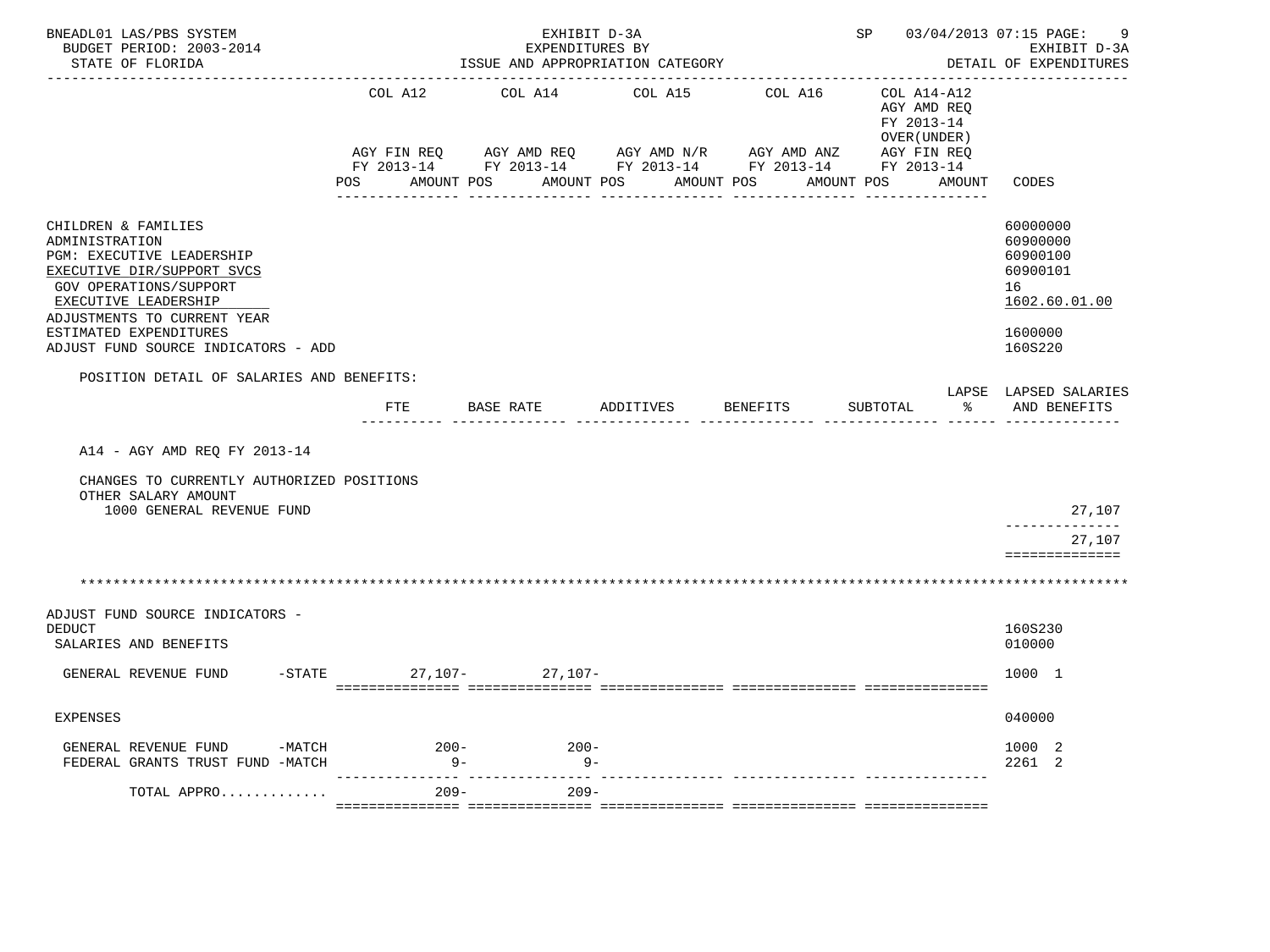| BNEADL01 LAS/PBS SYSTEM<br>BUDGET PERIOD: 2003-2014<br>STATE OF FLORIDA                                                                                                                                                                                                                                           |                | EXHIBIT D-3A<br>EXPENDITURES BY<br>ISSUE AND APPROPRIATION CATEGORY |                  | SP 03/04/2013 07:15 PAGE: 10<br>EXHIBIT D-3A<br>DETAIL OF EXPENDITURES<br>---------------                                                                      |                                                                                  |                                                                                                               |  |  |
|-------------------------------------------------------------------------------------------------------------------------------------------------------------------------------------------------------------------------------------------------------------------------------------------------------------------|----------------|---------------------------------------------------------------------|------------------|----------------------------------------------------------------------------------------------------------------------------------------------------------------|----------------------------------------------------------------------------------|---------------------------------------------------------------------------------------------------------------|--|--|
|                                                                                                                                                                                                                                                                                                                   | COL A12<br>POS | AMOUNT POS                                                          | AMOUNT POS       | COL A14 COL A15 COL A16<br>AGY FIN REQ AGY AMD REQ AGY AMD N/R AGY AMD ANZ AGY FIN REQ<br>FY 2013-14 FY 2013-14 FY 2013-14 FY 2013-14 FY 2013-14<br>AMOUNT POS | COL A14-A12<br>AGY AMD REQ<br>FY 2013-14<br>OVER (UNDER)<br>AMOUNT POS<br>AMOUNT | CODES                                                                                                         |  |  |
| CHILDREN & FAMILIES<br>ADMINISTRATION<br>PGM: EXECUTIVE LEADERSHIP<br>EXECUTIVE DIR/SUPPORT SVCS<br>GOV OPERATIONS/SUPPORT<br>EXECUTIVE LEADERSHIP<br>ADJUSTMENTS TO CURRENT YEAR<br>ESTIMATED EXPENDITURES<br>ADJUST FUND SOURCE INDICATORS -<br><b>DEDUCT</b><br>SPECIAL CATEGORIES<br>LEASE/PURCHASE/EQUIPMENT |                |                                                                     |                  |                                                                                                                                                                |                                                                                  | 60000000<br>60900000<br>60900100<br>60900101<br>16<br>1602.60.01.00<br>1600000<br>160S230<br>100000<br>105281 |  |  |
| FEDERAL GRANTS TRUST FUND -MATCH                                                                                                                                                                                                                                                                                  | $340-$         | $340 -$                                                             |                  |                                                                                                                                                                |                                                                                  | 2261 2                                                                                                        |  |  |
| TR/DMS/HR SVCS/STW CONTRCT                                                                                                                                                                                                                                                                                        |                |                                                                     |                  |                                                                                                                                                                |                                                                                  | 107040                                                                                                        |  |  |
| FEDERAL GRANTS TRUST FUND -MATCH                                                                                                                                                                                                                                                                                  |                | $186 - 186 -$                                                       |                  |                                                                                                                                                                |                                                                                  | 2261 2                                                                                                        |  |  |
| TOTAL: ADJUST FUND SOURCE INDICATORS -<br>DEDUCT<br>TOTAL ISSUE 27,842- 27,842-                                                                                                                                                                                                                                   |                |                                                                     |                  |                                                                                                                                                                |                                                                                  | 160S230                                                                                                       |  |  |
|                                                                                                                                                                                                                                                                                                                   |                |                                                                     |                  |                                                                                                                                                                |                                                                                  |                                                                                                               |  |  |
| AGENCY ISSUE NARRATIVE:<br>2013-2014 BUDGET YEAR NARRATIVE:<br>ISSUE TITLE: Adjust Fund Source Indicators - Deduct                                                                                                                                                                                                |                |                                                                     | IT COMPONENT? NO |                                                                                                                                                                |                                                                                  |                                                                                                               |  |  |
| SPECIFY WHICH AGENCY GOAL FROM THE FISCAL YEARS 2013-2014 THROUGH 2017-2018 STRATEGIC PLAN IS ADDRESSED BY THIS BUDGET<br>ISSUE PROPOSAL:<br>Effect Program Improvements: Apply proven best practices to maximize efficiencies and outcomes.                                                                      |                |                                                                     |                  |                                                                                                                                                                |                                                                                  |                                                                                                               |  |  |
| SUMMARY:<br>The Department requests an adjustment to its base budget to properly align Funding Source Indicators (FSI) for<br>Maintenance of Effort (MOE) and Match review.                                                                                                                                       |                |                                                                     |                  |                                                                                                                                                                |                                                                                  |                                                                                                               |  |  |
| PROBLEM STATEMENT:<br>Based on the Department's current agency-approved operating budget, this request is needed to properly align the FSIs in<br>the Department's budget.                                                                                                                                        |                |                                                                     |                  |                                                                                                                                                                |                                                                                  |                                                                                                               |  |  |
| WHAT BENEFITS WILL BE OBTAINED BY FUNDING THIS ISSUE:<br>This action is necessary to ensure that the Department can properly identify funding sources and MOE.                                                                                                                                                    |                |                                                                     |                  |                                                                                                                                                                |                                                                                  |                                                                                                               |  |  |
|                                                                                                                                                                                                                                                                                                                   |                |                                                                     |                  |                                                                                                                                                                |                                                                                  |                                                                                                               |  |  |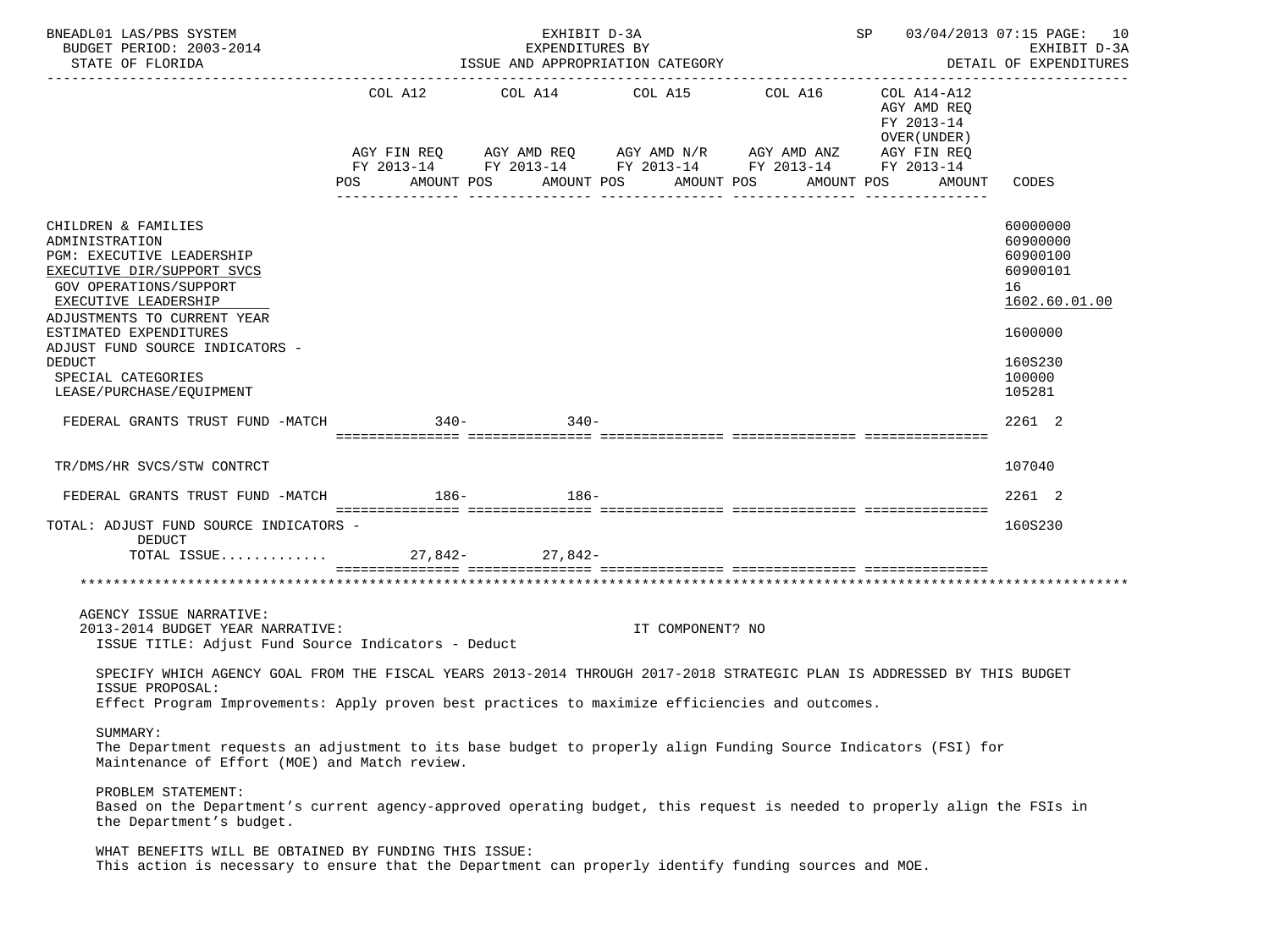| BNEADL01 LAS/PBS SYSTEM<br>BUDGET PERIOD: 2003-2014                                                                                                                                                                                                            |            | EXHIBIT D-3A<br>EXPENDITURES BY                                                                                                                                                                                       |                    | SP 03/04/2013 07:15 PAGE: 11<br>EXHIBIT D-3A |                                                                         |        |                                                                     |
|----------------------------------------------------------------------------------------------------------------------------------------------------------------------------------------------------------------------------------------------------------------|------------|-----------------------------------------------------------------------------------------------------------------------------------------------------------------------------------------------------------------------|--------------------|----------------------------------------------|-------------------------------------------------------------------------|--------|---------------------------------------------------------------------|
| STATE OF FLORIDA                                                                                                                                                                                                                                               |            | ISSUE AND APPROPRIATION CATEGORY                                                                                                                                                                                      |                    |                                              |                                                                         |        | DETAIL OF EXPENDITURES                                              |
|                                                                                                                                                                                                                                                                | <b>POS</b> | $COL A12 \hspace{1.2cm} COL A14 \hspace{1.2cm} COL A15 \hspace{1.2cm} COL A16$<br>AGY FIN REQ AGY AMD REQ AGY AMD N/R AGY AMD ANZ AGY FIN REQ<br>FY 2013-14 FY 2013-14 FY 2013-14 FY 2013-14 FY 2013-14<br>AMOUNT POS | AMOUNT POS         | AMOUNT POS                                   | COL A14-A12<br>AGY AMD REQ<br>FY 2013-14<br>OVER (UNDER )<br>AMOUNT POS | AMOUNT | CODES                                                               |
| CHILDREN & FAMILIES<br>ADMINISTRATION<br>PGM: EXECUTIVE LEADERSHIP<br>EXECUTIVE DIR/SUPPORT SVCS<br>GOV OPERATIONS/SUPPORT<br>EXECUTIVE LEADERSHIP                                                                                                             |            |                                                                                                                                                                                                                       |                    |                                              |                                                                         |        | 60000000<br>60900000<br>60900100<br>60900101<br>16<br>1602.60.01.00 |
| ADJUSTMENTS TO CURRENT YEAR<br>ESTIMATED EXPENDITURES<br>ADJUST FUND SOURCE INDICATORS -                                                                                                                                                                       |            |                                                                                                                                                                                                                       |                    |                                              |                                                                         |        | 1600000                                                             |
| <b>DEDUCT</b>                                                                                                                                                                                                                                                  |            |                                                                                                                                                                                                                       |                    |                                              |                                                                         |        | 160S230                                                             |
| The Department will implement these adjustments and continue to monitor the funding of the budget.<br>FLORIDA STRATEGIC PLAN FOR ECONOMIC DEVELOPMENT:<br>Not applicable.<br>RETURN ON INVESTMENT:<br>Not applicable.<br>COST CALCULATIONS:<br>Not applicable. |            |                                                                                                                                                                                                                       |                    |                                              |                                                                         |        |                                                                     |
| POSITION DETAIL OF SALARIES AND BENEFITS:                                                                                                                                                                                                                      |            |                                                                                                                                                                                                                       |                    |                                              |                                                                         |        | LAPSE LAPSED SALARIES                                               |
|                                                                                                                                                                                                                                                                | FTE        | <b>BASE RATE</b>                                                                                                                                                                                                      | ADDITIVES BENEFITS |                                              | SUBTOTAL                                                                |        | % AND BENEFITS                                                      |
| A12 - AGY FIN REQ FY 2013-14<br>CHANGES TO CURRENTLY AUTHORIZED POSITIONS<br>OTHER SALARY AMOUNT<br>1000 GENERAL REVENUE FUND                                                                                                                                  |            |                                                                                                                                                                                                                       |                    |                                              |                                                                         |        | $27,107-$                                                           |
|                                                                                                                                                                                                                                                                |            |                                                                                                                                                                                                                       |                    |                                              |                                                                         |        | $27,107-$<br>==============                                         |
|                                                                                                                                                                                                                                                                |            |                                                                                                                                                                                                                       |                    |                                              |                                                                         |        |                                                                     |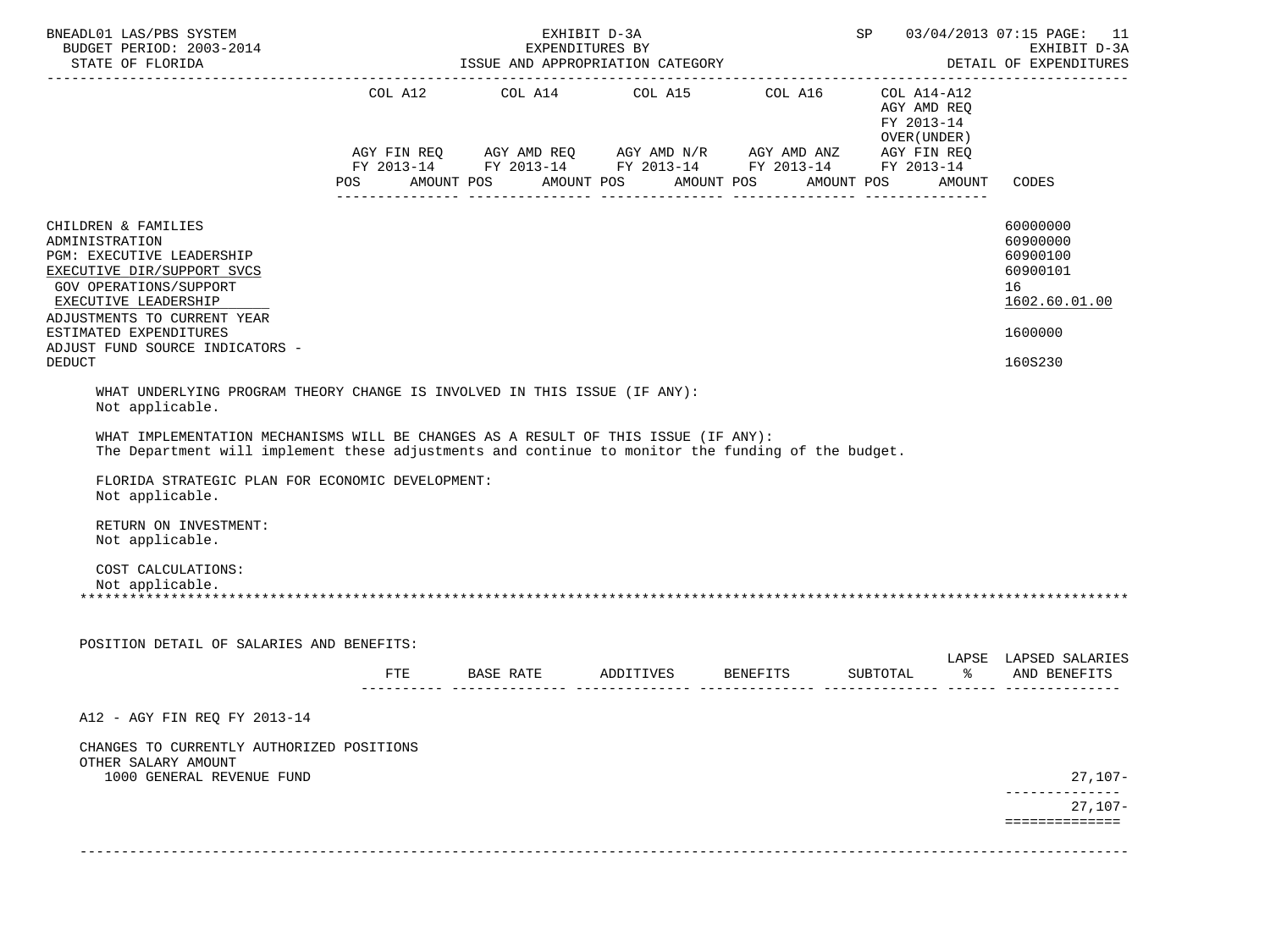| BNEADL01 LAS/PBS SYSTEM<br>BUDGET PERIOD: 2003-2014<br>STATE OF FLORIDA                                                                                                                                                                                         |           |                           | EXHIBIT D-3A<br>EXPENDITURES BY<br>ISSUE AND APPROPRIATION CATEGORY |            |                                                                   | SP 03/04/2013 07:15 PAGE: 12<br>EXHIBIT D-3A<br>DETAIL OF EXPENDITURES  |                                                                                           |
|-----------------------------------------------------------------------------------------------------------------------------------------------------------------------------------------------------------------------------------------------------------------|-----------|---------------------------|---------------------------------------------------------------------|------------|-------------------------------------------------------------------|-------------------------------------------------------------------------|-------------------------------------------------------------------------------------------|
|                                                                                                                                                                                                                                                                 |           | COL A12<br>AGY FIN REQ    | COL A14                                                             | COL A15    | COL A16<br>FY 2013-14 FY 2013-14 FY 2013-14 FY 2013-14 FY 2013-14 | COL A14-A12<br>AGY AMD REQ<br>FY 2013-14<br>OVER (UNDER)<br>AGY FIN REQ |                                                                                           |
|                                                                                                                                                                                                                                                                 | POS       |                           | AMOUNT POS                                                          | AMOUNT POS | AMOUNT POS<br>AMOUNT POS                                          | AMOUNT                                                                  | CODES                                                                                     |
| CHILDREN & FAMILIES<br>ADMINISTRATION<br>PGM: EXECUTIVE LEADERSHIP<br>EXECUTIVE DIR/SUPPORT SVCS<br>GOV OPERATIONS/SUPPORT<br>EXECUTIVE LEADERSHIP<br>ADJUSTMENTS TO CURRENT YEAR<br>ESTIMATED EXPENDITURES<br>ADJUST FUND SOURCE INDICATORS -<br><b>DEDUCT</b> |           |                           |                                                                     |            |                                                                   |                                                                         | 60000000<br>60900000<br>60900100<br>60900101<br>16<br>1602.60.01.00<br>1600000<br>160S230 |
| POSITION DETAIL OF SALARIES AND BENEFITS:                                                                                                                                                                                                                       |           |                           |                                                                     |            |                                                                   |                                                                         |                                                                                           |
|                                                                                                                                                                                                                                                                 |           | FTE                       | BASE RATE                                                           | ADDITIVES  | <b>BENEFITS</b>                                                   | SUBTOTAL<br>ႜ                                                           | LAPSE LAPSED SALARIES<br>AND BENEFITS                                                     |
| A14 - AGY AMD REQ FY 2013-14<br>CHANGES TO CURRENTLY AUTHORIZED POSITIONS<br>OTHER SALARY AMOUNT<br>1000 GENERAL REVENUE FUND                                                                                                                                   |           |                           |                                                                     |            |                                                                   |                                                                         | 27,107-<br>--------------<br>$27,107-$<br>==============                                  |
|                                                                                                                                                                                                                                                                 |           |                           |                                                                     |            |                                                                   |                                                                         |                                                                                           |
| ANNUALIZATION OF ADMINISTERED<br>FUNDS APPROPRIATIONS<br>STATE HEALTH INSURANCE ADJUSTMENT<br>FOR FY 2012-13 - 10 MONTHS<br>ANNUALIZATION<br>SALARIES AND BENEFITS                                                                                              |           |                           |                                                                     |            |                                                                   |                                                                         | 26A0000<br>26A1830<br>010000                                                              |
| -STATE<br>GENERAL REVENUE FUND<br>-MATCH                                                                                                                                                                                                                        |           | 44,575<br>10,275          | 44,575<br>10,275                                                    |            |                                                                   |                                                                         | 1000 1<br>1000 2                                                                          |
| TOTAL GENERAL REVENUE FUND                                                                                                                                                                                                                                      |           | ---------------<br>54,850 | 54,850                                                              |            |                                                                   |                                                                         | 1000                                                                                      |
| ADMINISTRATIVE TRUST FUND -FEDERL                                                                                                                                                                                                                               |           | 5,015                     | 5,015                                                               |            |                                                                   |                                                                         | 2021 3                                                                                    |
| FEDERAL GRANTS TRUST FUND -MATCH                                                                                                                                                                                                                                | $-FEDERL$ | 40<br>8,210               | 40<br>8,210                                                         |            |                                                                   |                                                                         | 2261 2<br>2261 3                                                                          |
| TOTAL FEDERAL GRANTS TRUST FUND                                                                                                                                                                                                                                 |           | 8,250                     | 8,250                                                               |            |                                                                   |                                                                         | 2261                                                                                      |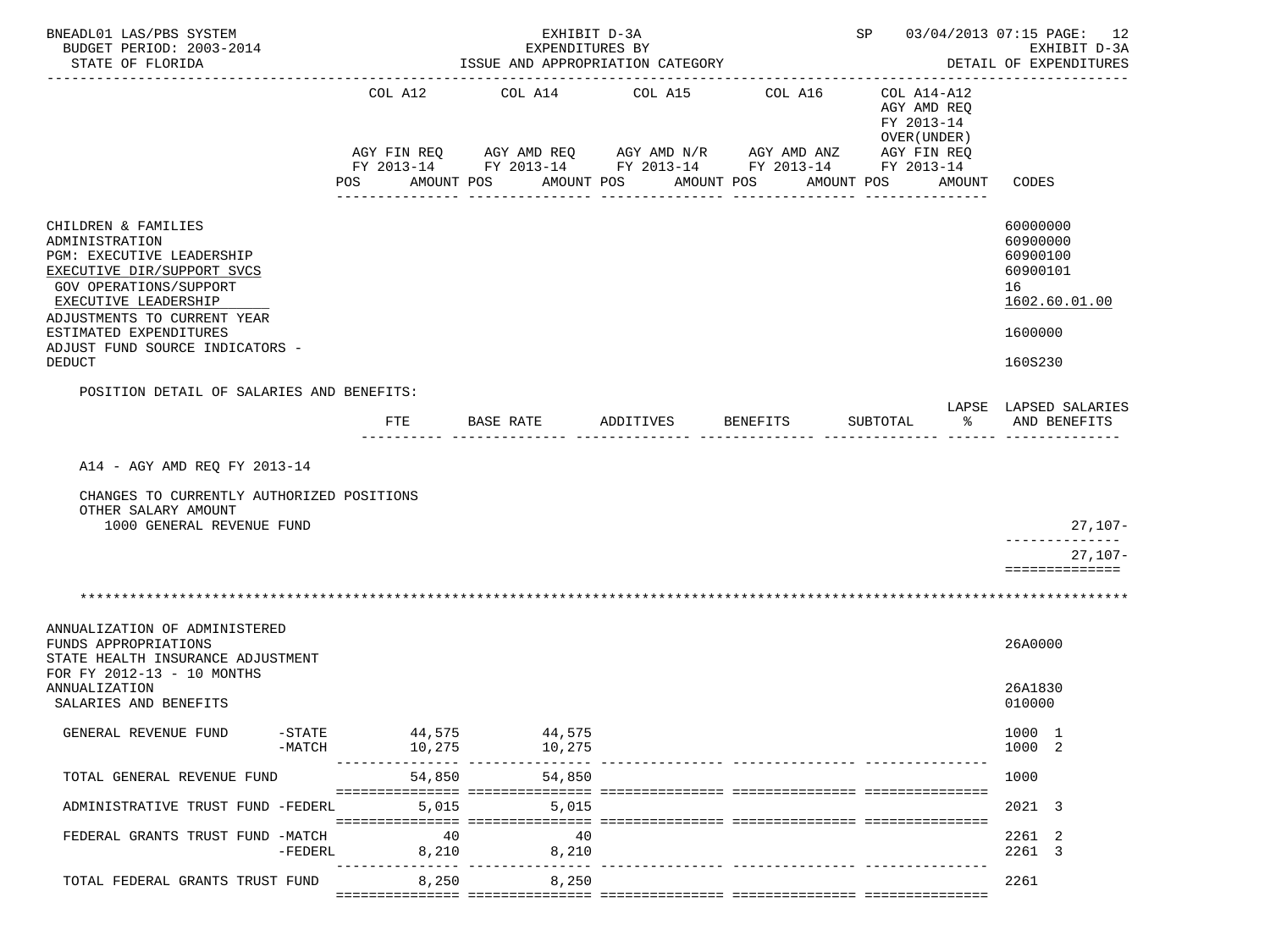| BNEADL01 LAS/PBS SYSTEM<br>BUDGET PERIOD: 2003-2014<br>STATE OF FLORIDA                                                                                                                                                                                                                                                                                                      | ISSUE AND APPROPRIATION CATEGORY | SP 03/04/2013 07:15 PAGE: 13<br>EXHIBIT D-3A<br>DETAIL OF EXPENDITURES |                                                                                                                                                                                   |                  |                                                                                                      |                                                                                                               |
|------------------------------------------------------------------------------------------------------------------------------------------------------------------------------------------------------------------------------------------------------------------------------------------------------------------------------------------------------------------------------|----------------------------------|------------------------------------------------------------------------|-----------------------------------------------------------------------------------------------------------------------------------------------------------------------------------|------------------|------------------------------------------------------------------------------------------------------|---------------------------------------------------------------------------------------------------------------|
|                                                                                                                                                                                                                                                                                                                                                                              | <b>POS</b>                       |                                                                        | COL A12 COL A14 COL A15 COL A16<br>AGY FIN REQ AGY AMD REQ AGY AMD N/R AGY AMD ANZ AGY FIN REQ<br>FY 2013-14 FY 2013-14 FY 2013-14 FY 2013-14<br>AMOUNT POS AMOUNT POS AMOUNT POS | ________________ | COL A14-A12<br>AGY AMD REO<br>FY 2013-14<br>OVER (UNDER)<br>FY 2013-14<br>AMOUNT POS<br>AMOUNT CODES |                                                                                                               |
| CHILDREN & FAMILIES<br>ADMINISTRATION<br>PGM: EXECUTIVE LEADERSHIP<br>EXECUTIVE DIR/SUPPORT SVCS<br><b>GOV OPERATIONS/SUPPORT</b><br>EXECUTIVE LEADERSHIP<br>ANNUALIZATION OF ADMINISTERED<br>FUNDS APPROPRIATIONS<br>STATE HEALTH INSURANCE ADJUSTMENT<br>FOR FY 2012-13 - 10 MONTHS<br>ANNUALIZATION<br>SALARIES AND BENEFITS<br>WELFARE TRANSITION TF -FEDERL 2,690 2,690 |                                  |                                                                        |                                                                                                                                                                                   |                  |                                                                                                      | 60000000<br>60900000<br>60900100<br>60900101<br>16<br>1602.60.01.00<br>26A0000<br>26A1830<br>010000<br>2401 3 |
| TOTAL APPRO 70,805 70,805                                                                                                                                                                                                                                                                                                                                                    |                                  |                                                                        |                                                                                                                                                                                   |                  |                                                                                                      |                                                                                                               |
| TOTAL: EXECUTIVE LEADERSHIP<br>BY FUND TYPE<br>GENERAL REVENUE FUND<br>TRUST FUNDS                                                                                                                                                                                                                                                                                           | $6,879,669$ $6,879,669$          | 1,994,676 1,994,676                                                    |                                                                                                                                                                                   |                  |                                                                                                      | 1602.60.01.00<br>1000<br>2000                                                                                 |
| TOTAL POSITIONS $108.00$ 108.00<br>TOTAL PROG COMP 8,874,345 8,874,345<br>TOTAL SALARY RATE $5,797,838$                                                                                                                                                                                                                                                                      |                                  | --------------- ----------------<br>5,797,838                          |                                                                                                                                                                                   |                  |                                                                                                      |                                                                                                               |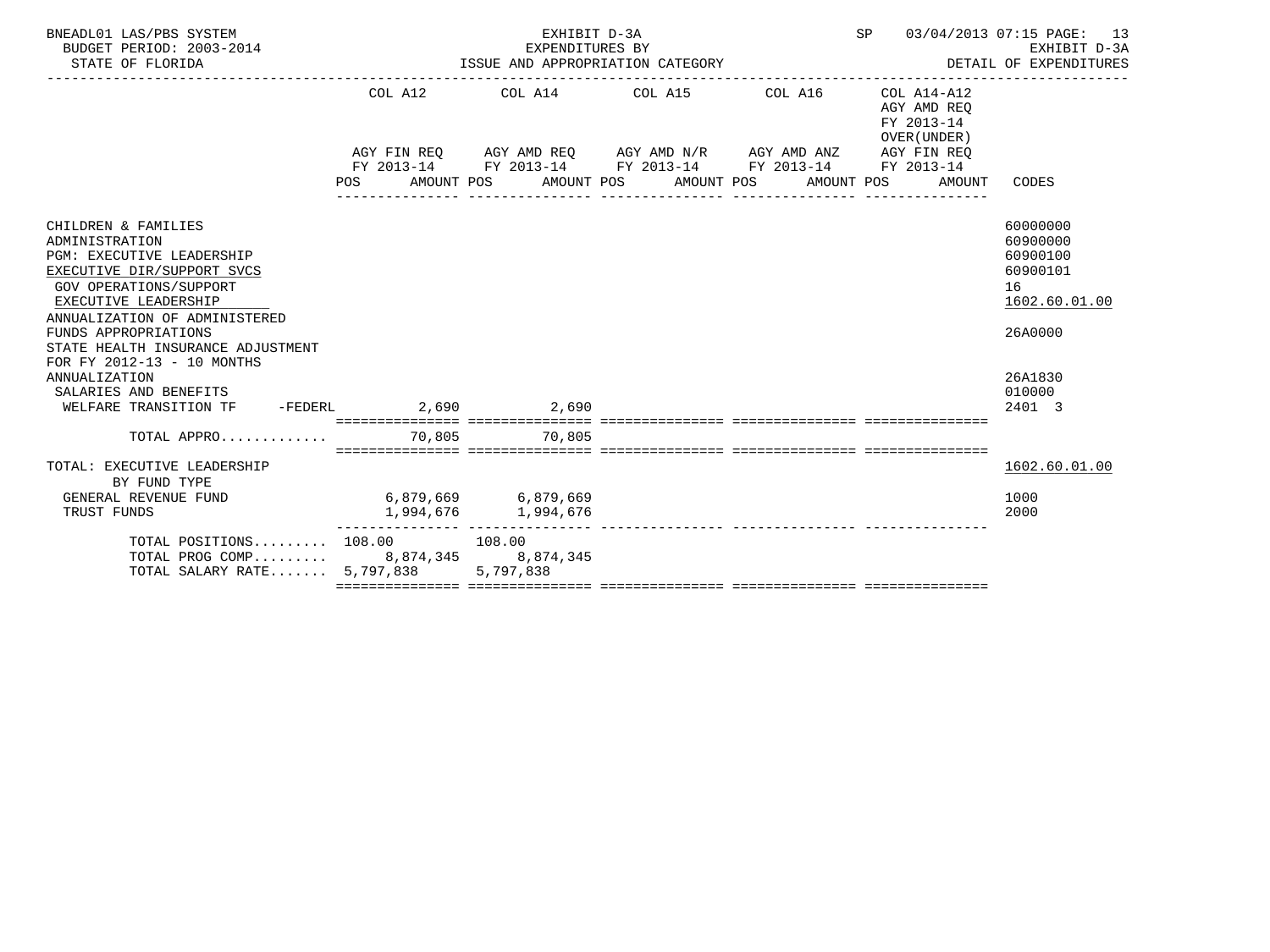| BNEADL01 LAS/PBS SYSTEM<br>BUDGET PERIOD: 2003-2014<br>STATE OF FLORIDA                                                                                                                                                                                                        | ISSUE AND APPROPRIATION CATEGORY                  |                                            | SP 03/04/2013 07:15 PAGE: 14<br>EXHIBIT D-3A<br>DETAIL OF EXPENDITURES                                                                                           |            |                                                                                   |                                                                                                     |
|--------------------------------------------------------------------------------------------------------------------------------------------------------------------------------------------------------------------------------------------------------------------------------|---------------------------------------------------|--------------------------------------------|------------------------------------------------------------------------------------------------------------------------------------------------------------------|------------|-----------------------------------------------------------------------------------|-----------------------------------------------------------------------------------------------------|
|                                                                                                                                                                                                                                                                                | COL A12<br>POS                                    | AMOUNT POS                                 | COL A14 COL A15 COL A16<br>AGY FIN REQ AGY AMD REQ AGY AMD N/R AGY AMD ANZ<br>FY 2013-14 FY 2013-14 FY 2013-14 FY 2013-14 FY 2013-14<br>AMOUNT POS<br>AMOUNT POS | AMOUNT POS | COL A14-A12<br>AGY AMD REO<br>FY 2013-14<br>OVER (UNDER)<br>AGY FIN REQ<br>AMOUNT | CODES                                                                                               |
|                                                                                                                                                                                                                                                                                |                                                   |                                            |                                                                                                                                                                  |            |                                                                                   |                                                                                                     |
| CHILDREN & FAMILIES<br>ADMINISTRATION<br>PGM: EXECUTIVE LEADERSHIP<br>EXECUTIVE DIR/SUPPORT SVCS<br><b>GOV OPERATIONS/SUPPORT</b><br>ASST/SECRETARY/ADMIN<br>ESTIMATED EXPENDITURES<br>ESTIMATED EXPENDITURES - OPERATIONS<br>SALARY RATE<br>SALARY RATE 11,066,111 11,066,111 |                                                   |                                            |                                                                                                                                                                  |            |                                                                                   | 60000000<br>60900000<br>60900100<br>60900101<br>16<br>1602.60.02.00<br>1000000<br>1001000<br>000000 |
| SALARIES AND BENEFITS                                                                                                                                                                                                                                                          |                                                   |                                            |                                                                                                                                                                  |            |                                                                                   | 010000                                                                                              |
| GENERAL REVENUE FUND                                                                                                                                                                                                                                                           | $-$ STATE 10,728,804 10,728,804<br>-MATCH 397,961 | 397,961                                    |                                                                                                                                                                  |            |                                                                                   | 1000 1<br>1000 2                                                                                    |
| TOTAL GENERAL REVENUE FUND                                                                                                                                                                                                                                                     |                                                   | 11, 126, 765 11, 126, 765                  |                                                                                                                                                                  |            |                                                                                   | 1000                                                                                                |
| ADMINISTRATIVE TRUST FUND -FEDERL                                                                                                                                                                                                                                              |                                                   | 4, 191, 413 4, 191, 413                    |                                                                                                                                                                  |            |                                                                                   | 2021 3                                                                                              |
| FEDERAL GRANTS TRUST FUND -FEDERL                                                                                                                                                                                                                                              |                                                   | 268,094 268,094                            |                                                                                                                                                                  |            |                                                                                   | 2261 3                                                                                              |
| -FEDERL<br>WELFARE TRANSITION TF                                                                                                                                                                                                                                               | 101.057                                           | 101,057                                    |                                                                                                                                                                  |            |                                                                                   | 2401 3                                                                                              |
| SOCIAL SVCS BLK GRT TF - FEDERL 17,291 17,291                                                                                                                                                                                                                                  |                                                   |                                            |                                                                                                                                                                  |            |                                                                                   | 2639 3                                                                                              |
| TOTAL POSITIONS $282.50$ 282.50<br>TOTAL APPRO $15,704,620$ $15,704,620$                                                                                                                                                                                                       |                                                   |                                            |                                                                                                                                                                  |            |                                                                                   |                                                                                                     |
| OTHER PERSONAL SERVICES                                                                                                                                                                                                                                                        |                                                   |                                            |                                                                                                                                                                  |            |                                                                                   | 030000                                                                                              |
| GENERAL REVENUE FUND<br>$-$ STATE<br>ADMINISTRATIVE TRUST FUND -STATE                                                                                                                                                                                                          | 267,882<br>49,878<br>---------------- ----------- | 267,882<br>49,878                          |                                                                                                                                                                  |            |                                                                                   | 1000 1<br>2021 1                                                                                    |
| TOTAL APPRO                                                                                                                                                                                                                                                                    | 317,760                                           | 317,760                                    |                                                                                                                                                                  |            |                                                                                   |                                                                                                     |
| <b>EXPENSES</b>                                                                                                                                                                                                                                                                |                                                   |                                            |                                                                                                                                                                  |            |                                                                                   | 040000                                                                                              |
| GENERAL REVENUE FUND<br>$-$ STATE<br>$-MATCH$                                                                                                                                                                                                                                  | 57,426                                            | 2,338,676 2,338,676<br>57,426              |                                                                                                                                                                  |            |                                                                                   | 1000 1<br>1000 2                                                                                    |
| TOTAL GENERAL REVENUE FUND                                                                                                                                                                                                                                                     |                                                   | -- ----------------<br>2,396,102 2,396,102 |                                                                                                                                                                  |            |                                                                                   | 1000                                                                                                |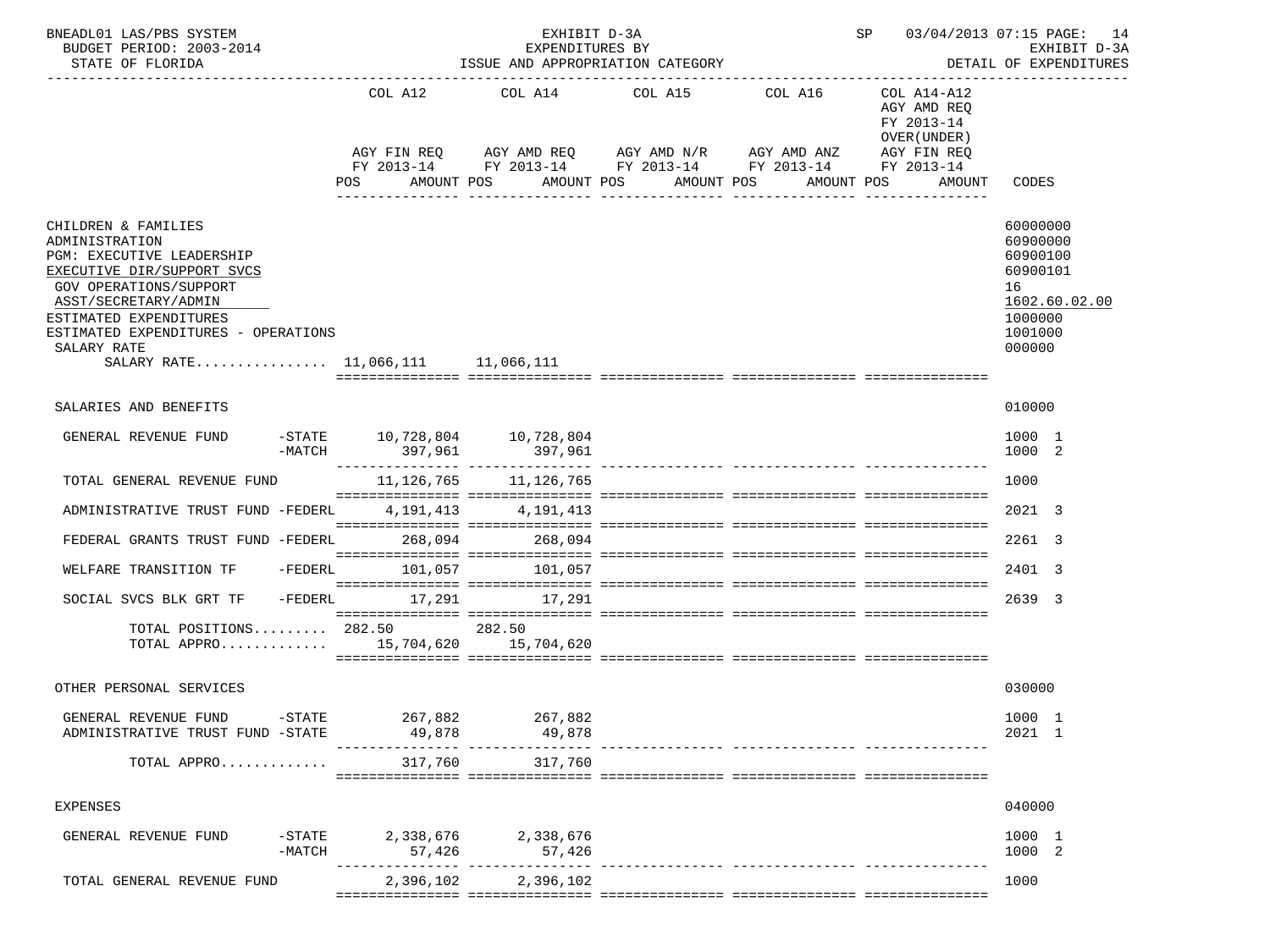| BNEADL01 LAS/PBS SYSTEM<br>BUDGET PERIOD: 2003-2014<br>STATE OF FLORIDA                                       |           | ISSUE AND APPROPRIATION CATEGORY |                       | SP 03/04/2013 07:15 PAGE: 15<br>EXHIBIT D-3A<br>DETAIL OF EXPENDITURES                                                                                        |                                                                                                 |                                            |  |
|---------------------------------------------------------------------------------------------------------------|-----------|----------------------------------|-----------------------|---------------------------------------------------------------------------------------------------------------------------------------------------------------|-------------------------------------------------------------------------------------------------|--------------------------------------------|--|
|                                                                                                               |           | COL A12<br>POS                   | AMOUNT POS            | COL A14 COL A15 COL A16<br>AGY FIN REQ AGY AMD REQ AGY AMD N/R AGY AMD ANZ<br>FY 2013-14 FY 2013-14 FY 2013-14 FY 2013-14 FY 2013-14<br>AMOUNT POS AMOUNT POS | COL A14-A12<br>AGY AMD REO<br>FY 2013-14<br>OVER (UNDER)<br>AGY FIN REQ<br>AMOUNT POS<br>AMOUNT | CODES                                      |  |
| CHILDREN & FAMILIES<br>ADMINISTRATION<br>PGM: EXECUTIVE LEADERSHIP                                            |           |                                  |                       |                                                                                                                                                               |                                                                                                 | 60000000<br>60900000<br>60900100           |  |
| EXECUTIVE DIR/SUPPORT SVCS<br><b>GOV OPERATIONS/SUPPORT</b><br>ASST/SECRETARY/ADMIN<br>ESTIMATED EXPENDITURES |           |                                  |                       |                                                                                                                                                               |                                                                                                 | 60900101<br>16<br>1602.60.02.00<br>1000000 |  |
| ESTIMATED EXPENDITURES - OPERATIONS<br>EXPENSES<br>ADMINISTRATIVE TRUST FUND -STATE 23,544 23,544             | $-FEDERL$ |                                  | 118,935 118,935       |                                                                                                                                                               |                                                                                                 | 1001000<br>040000<br>2021 1<br>$2021 - 3$  |  |
| TOTAL ADMINISTRATIVE TRUST FUND                                                                               |           |                                  | 142.479 142.479       |                                                                                                                                                               |                                                                                                 | 2021                                       |  |
| FEDERAL GRANTS TRUST FUND -FEDERL 56,925 56,925                                                               |           |                                  |                       |                                                                                                                                                               |                                                                                                 | 2261 3                                     |  |
| WELFARE TRANSITION TF                                                                                         |           |                                  | -FEDERL 17,563 17,563 |                                                                                                                                                               |                                                                                                 | 2401 3                                     |  |
| OPERATIONS AND MAINT TF                                                                                       | $-$ STATE |                                  | 40.500 40.500         |                                                                                                                                                               |                                                                                                 | 2516 1                                     |  |
| SOCIAL SVCS BLK GRT TF                                                                                        |           | $-FEDERL$<br>3,726               | 3,726                 |                                                                                                                                                               |                                                                                                 | 2639 3                                     |  |
| TOTAL APPRO 2,657,295 2,657,295                                                                               |           |                                  |                       |                                                                                                                                                               |                                                                                                 |                                            |  |
| OPERATING CAPITAL OUTLAY                                                                                      |           |                                  |                       |                                                                                                                                                               |                                                                                                 | 060000                                     |  |
| GENERAL REVENUE FUND -STATE 22,099 22,099<br>ADMINISTRATIVE TRUST FUND -FEDERL 15,556 15,556                  |           |                                  |                       |                                                                                                                                                               |                                                                                                 | 1000 1<br>2021 3                           |  |
| TOTAL APPRO                                                                                                   |           |                                  | 37,655<br>37,655      |                                                                                                                                                               |                                                                                                 |                                            |  |
| SPECIAL CATEGORIES<br>ACOUISITION/MOTOR VEHICLES                                                              |           |                                  |                       |                                                                                                                                                               |                                                                                                 | 100000<br>100021                           |  |
| ADMINISTRATIVE TRUST FUND -STATE                                                                              |           | 20,000                           | 20,000                |                                                                                                                                                               |                                                                                                 | 2021 1                                     |  |
| TRANS TO DIV ADM HEARINGS                                                                                     |           |                                  |                       |                                                                                                                                                               |                                                                                                 | 100565                                     |  |
| GENERAL REVENUE FUND                                                                                          | $-STATE$  | 261,602                          | 261,602               |                                                                                                                                                               |                                                                                                 | 1000 1                                     |  |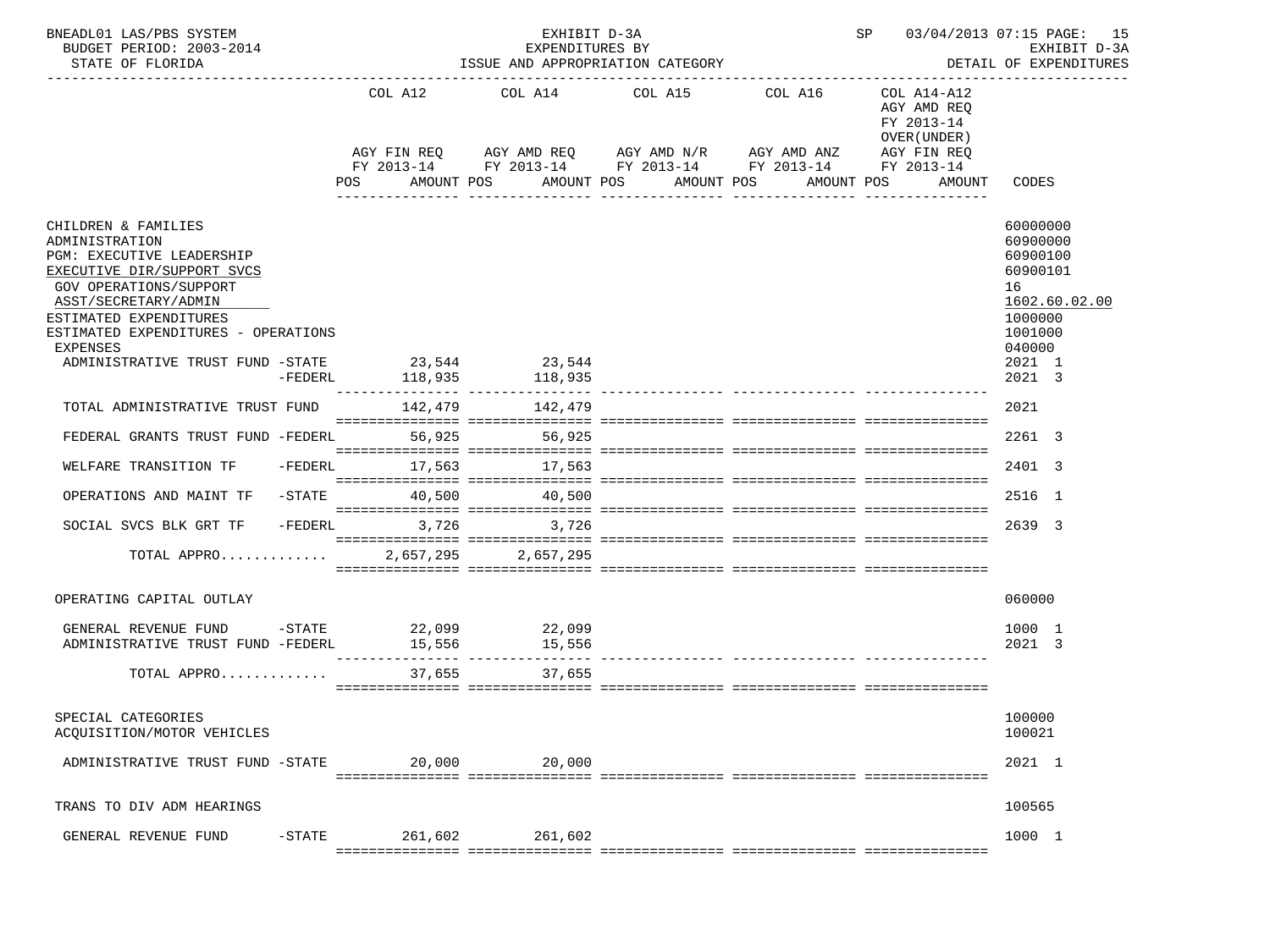| BNEADL01 LAS/PBS SYSTEM<br>BUDGET PERIOD: 2003-2014<br>STATE OF FLORIDA                                                                                                                                                                                          |                       |                | EXHIBIT D-3A<br>EXPENDITURES BY       | ISSUE AND APPROPRIATION CATEGORY                                                                                                                         | SP 03/04/2013 07:15 PAGE: 16                                                                                  | EXHIBIT D-3A<br>DETAIL OF EXPENDITURES                                                                        |
|------------------------------------------------------------------------------------------------------------------------------------------------------------------------------------------------------------------------------------------------------------------|-----------------------|----------------|---------------------------------------|----------------------------------------------------------------------------------------------------------------------------------------------------------|---------------------------------------------------------------------------------------------------------------|---------------------------------------------------------------------------------------------------------------|
|                                                                                                                                                                                                                                                                  |                       | COL A12<br>POS | AMOUNT POS                            | COL A14 COL A15<br>COL A16<br>AGY FIN REQ AGY AMD REQ AGY AMD N/R AGY AMD ANZ<br>FY 2013-14 FY 2013-14 FY 2013-14 FY 2013-14<br>AMOUNT POS<br>AMOUNT POS | COL A14-A12<br>AGY AMD REQ<br>FY 2013-14<br>OVER (UNDER)<br>AGY FIN REQ<br>FY 2013-14<br>AMOUNT POS<br>AMOUNT | CODES                                                                                                         |
|                                                                                                                                                                                                                                                                  |                       |                |                                       | _______________<br>____________                                                                                                                          |                                                                                                               |                                                                                                               |
| CHILDREN & FAMILIES<br>ADMINISTRATION<br>PGM: EXECUTIVE LEADERSHIP<br>EXECUTIVE DIR/SUPPORT SVCS<br>GOV OPERATIONS/SUPPORT<br>ASST/SECRETARY/ADMIN<br>ESTIMATED EXPENDITURES<br>ESTIMATED EXPENDITURES - OPERATIONS<br>SPECIAL CATEGORIES<br>CONTRACTED SERVICES |                       |                |                                       |                                                                                                                                                          |                                                                                                               | 60000000<br>60900000<br>60900100<br>60900101<br>16<br>1602.60.02.00<br>1000000<br>1001000<br>100000<br>100777 |
| GENERAL REVENUE FUND                                                                                                                                                                                                                                             | -MATCH                |                | -STATE 388,665 388,665<br>2,500 2,500 | ____________ _________________ ____                                                                                                                      |                                                                                                               | 1000 1<br>1000 2                                                                                              |
| TOTAL GENERAL REVENUE FUND                                                                                                                                                                                                                                       |                       |                | 391,165<br>391,165                    |                                                                                                                                                          |                                                                                                               | 1000                                                                                                          |
| ADMINISTRATIVE TRUST FUND -FEDERL 89,348 89,348                                                                                                                                                                                                                  |                       |                |                                       |                                                                                                                                                          |                                                                                                               | 2021 3                                                                                                        |
| FEDERAL GRANTS TRUST FUND -FEDERL                                                                                                                                                                                                                                |                       | 7,650          | 7,650                                 |                                                                                                                                                          |                                                                                                               | 2261 3                                                                                                        |
| WELFARE TRANSITION TF -FEDERL                                                                                                                                                                                                                                    |                       | 558 958        | 958                                   |                                                                                                                                                          |                                                                                                               | 2401 3                                                                                                        |
| OPERATIONS AND MAINT TF                                                                                                                                                                                                                                          | -STATE                | 535,040        | 535,040                               |                                                                                                                                                          |                                                                                                               | 2516 1                                                                                                        |
| TOTAL APPRO                                                                                                                                                                                                                                                      |                       |                | 1,024,161 1,024,161                   |                                                                                                                                                          |                                                                                                               |                                                                                                               |
| RISK MANAGEMENT INSURANCE                                                                                                                                                                                                                                        |                       |                |                                       |                                                                                                                                                          |                                                                                                               | 103241                                                                                                        |
| GENERAL REVENUE FUND                                                                                                                                                                                                                                             |                       |                | -STATE 158,973 158,973                |                                                                                                                                                          |                                                                                                               | 1000 1                                                                                                        |
| STATE INSTITUTIONAL CLAIMS                                                                                                                                                                                                                                       |                       |                |                                       |                                                                                                                                                          |                                                                                                               | 103612                                                                                                        |
| GENERAL REVENUE FUND                                                                                                                                                                                                                                             | $-$ STATE             | 40,498         | 40,498                                |                                                                                                                                                          |                                                                                                               | 1000 1                                                                                                        |
| LEASE/PURCHASE/EQUIPMENT                                                                                                                                                                                                                                         |                       |                |                                       |                                                                                                                                                          |                                                                                                               | 105281                                                                                                        |
| GENERAL REVENUE FUND                                                                                                                                                                                                                                             | $-$ STATE<br>$-MATCH$ | 53,697<br>10   | 53,697<br>10                          |                                                                                                                                                          |                                                                                                               | 1000 1<br>1000 2                                                                                              |
| TOTAL GENERAL REVENUE FUND                                                                                                                                                                                                                                       |                       | 53,707         | 53,707                                | ------------ ----------------                                                                                                                            |                                                                                                               | 1000                                                                                                          |
| ADMINISTRATIVE TRUST FUND -STATE                                                                                                                                                                                                                                 | -FEDERL               | 6,732<br>8,578 | 6,732<br>8,578                        |                                                                                                                                                          |                                                                                                               | 2021 1<br>2021 3                                                                                              |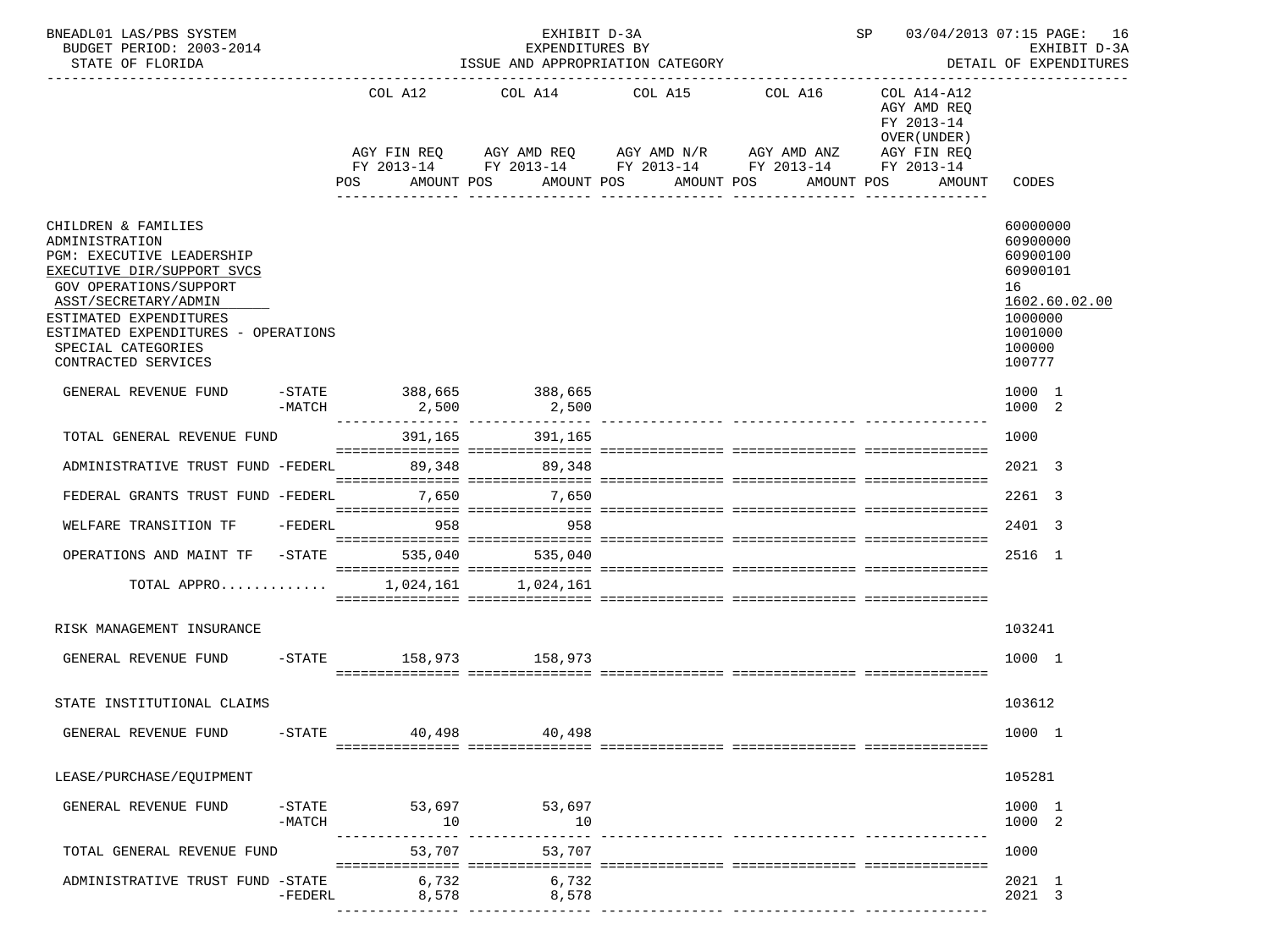| BNEADL01 LAS/PBS SYSTEM<br>BUDGET PERIOD: 2003-2014<br>STATE OF FLORIDA                                                                                                                                                                                                                                                |                      | SP 03/04/2013 07:15 PAGE: 17<br>EXHIBIT D-3A<br>DETAIL OF EXPENDITURES |                                                                                                                                                                |                       |                                                                                  |                                                                                                                       |
|------------------------------------------------------------------------------------------------------------------------------------------------------------------------------------------------------------------------------------------------------------------------------------------------------------------------|----------------------|------------------------------------------------------------------------|----------------------------------------------------------------------------------------------------------------------------------------------------------------|-----------------------|----------------------------------------------------------------------------------|-----------------------------------------------------------------------------------------------------------------------|
|                                                                                                                                                                                                                                                                                                                        |                      | COL A12<br><b>POS</b>                                                  | COL A14 COL A15 COL A16<br>AGY FIN REQ AGY AMD REQ AGY AMD N/R AGY AMD ANZ AGY FIN REQ<br>FY 2013-14 FY 2013-14 FY 2013-14 FY 2013-14 FY 2013-14<br>AMOUNT POS | AMOUNT POS AMOUNT POS | COL A14-A12<br>AGY AMD REO<br>FY 2013-14<br>OVER (UNDER)<br>AMOUNT POS<br>AMOUNT | CODES                                                                                                                 |
| CHILDREN & FAMILIES<br>ADMINISTRATION<br>PGM: EXECUTIVE LEADERSHIP<br>EXECUTIVE DIR/SUPPORT SVCS<br>GOV OPERATIONS/SUPPORT<br>ASST/SECRETARY/ADMIN<br>ESTIMATED EXPENDITURES<br>ESTIMATED EXPENDITURES - OPERATIONS<br>SPECIAL CATEGORIES<br>LEASE/PURCHASE/EQUIPMENT<br>TOTAL ADMINISTRATIVE TRUST FUND 15,310 15,310 |                      |                                                                        |                                                                                                                                                                |                       |                                                                                  | 60000000<br>60900000<br>60900100<br>60900101<br>16<br>1602.60.02.00<br>1000000<br>1001000<br>100000<br>105281<br>2021 |
| FEDERAL GRANTS TRUST FUND -FEDERL                                                                                                                                                                                                                                                                                      |                      |                                                                        | $9 \left( \frac{1}{2} \right)$<br>9                                                                                                                            |                       |                                                                                  | 2261 3                                                                                                                |
| WELFARE TRANSITION TF -FEDERL                                                                                                                                                                                                                                                                                          |                      |                                                                        |                                                                                                                                                                |                       |                                                                                  | 2401 3                                                                                                                |
| TOTAL APPRO                                                                                                                                                                                                                                                                                                            |                      |                                                                        | 69,028 69,028                                                                                                                                                  |                       |                                                                                  |                                                                                                                       |
| TR/DMS/HR SVCS/STW CONTRCT                                                                                                                                                                                                                                                                                             |                      |                                                                        |                                                                                                                                                                |                       |                                                                                  | 107040                                                                                                                |
| GENERAL REVENUE FUND -MATCH 3,722,026 3,722,026<br>FEDERAL GRANTS TRUST FUND -FEDERL 666,476 666,476                                                                                                                                                                                                                   |                      |                                                                        |                                                                                                                                                                |                       |                                                                                  | 1000 2<br>2261 3                                                                                                      |
| TOTAL APPRO                                                                                                                                                                                                                                                                                                            |                      | 4,388,502                                                              | 4,388,502                                                                                                                                                      |                       |                                                                                  |                                                                                                                       |
| OUALIFIED EXPENDITURE<br>FL PUB ASSISTANCE ELIG SYS                                                                                                                                                                                                                                                                    |                      |                                                                        |                                                                                                                                                                |                       |                                                                                  | 200000<br>200083                                                                                                      |
| FEDERAL GRANTS TRUST FUND -FEDERL 30,293,595 30,293,595<br>OPERATIONS AND MAINT TF -MATCH 3,365,955                                                                                                                                                                                                                    |                      |                                                                        | 3, 365, 955                                                                                                                                                    |                       |                                                                                  | 2261 3<br>2516<br>-2                                                                                                  |
| TOTAL APPRO                                                                                                                                                                                                                                                                                                            |                      | 33,659,550                                                             | 33,659,550                                                                                                                                                     |                       |                                                                                  |                                                                                                                       |
| CHILD DEPENDENCY SYSTEM                                                                                                                                                                                                                                                                                                |                      |                                                                        |                                                                                                                                                                |                       |                                                                                  | 200085                                                                                                                |
| FEDERAL GRANTS TRUST FUND -FEDERL 2,540,000<br>WELFARE TRANSITION TF<br>OPERATIONS AND MAINT TF -FEDERL<br>SOCIAL SVCS BLK GRT TF                                                                                                                                                                                      | $-FEDERL$<br>-FEDERL | 6,000,000<br>1,960,000<br>1,950,000                                    | 2,540,000<br>6,000,000<br>1,960,000<br>1,950,000                                                                                                               |                       |                                                                                  | 2261 3<br>2401 3<br>2516 3<br>2639 3                                                                                  |
| TOTAL APPRO                                                                                                                                                                                                                                                                                                            |                      |                                                                        | 12,450,000 12,450,000                                                                                                                                          |                       |                                                                                  |                                                                                                                       |
|                                                                                                                                                                                                                                                                                                                        |                      |                                                                        |                                                                                                                                                                |                       |                                                                                  |                                                                                                                       |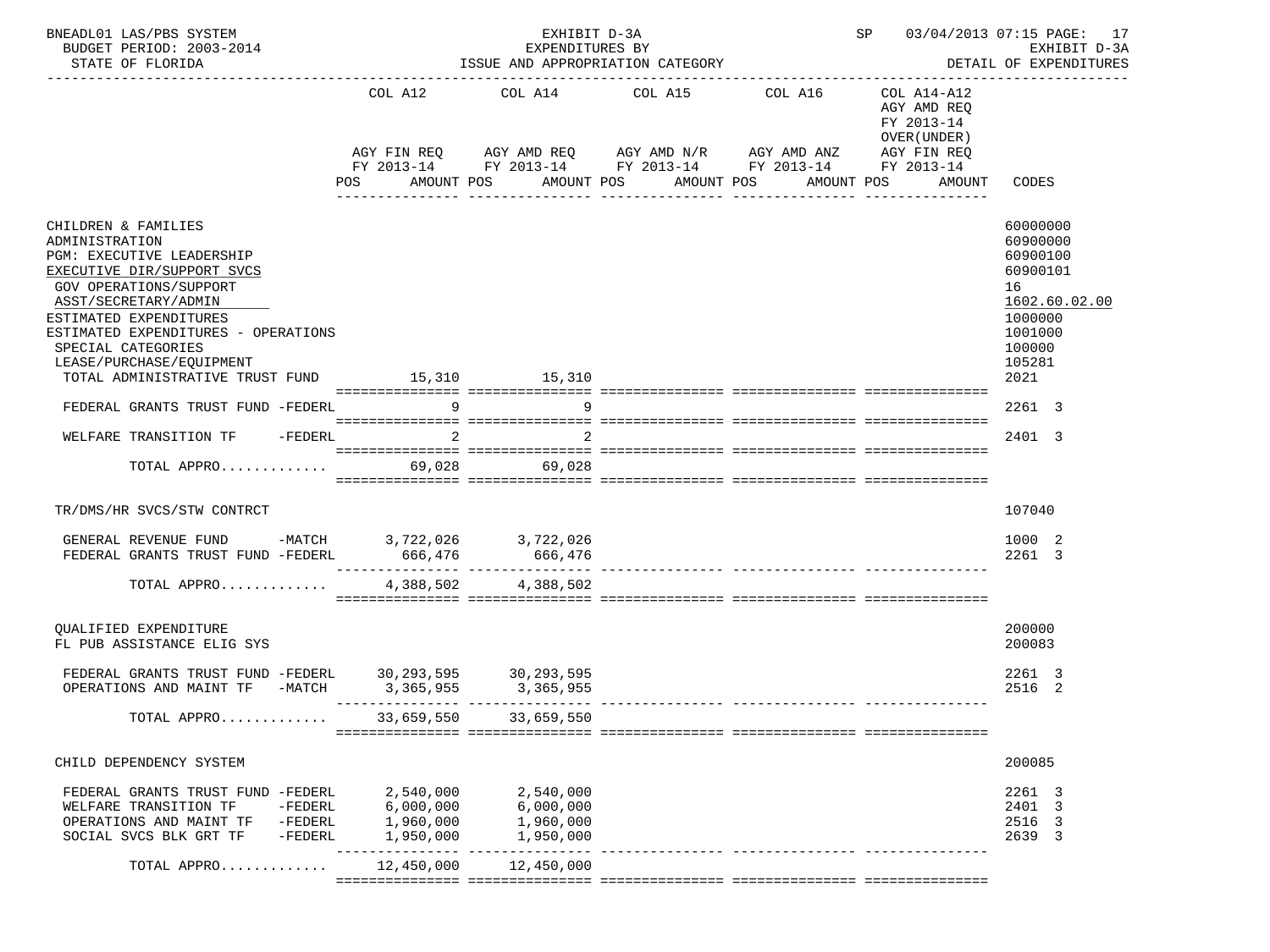| BNEADL01 LAS/PBS SYSTEM<br>BUDGET PERIOD: 2003-2014<br>STATE OF FLORIDA                                                                                                                                                                                            |                    |                                                                                                                                           |                    | EXHIBIT D-3A<br>EXPENDITURES BY<br>ISSUE AND APPROPRIATION CATEGORY |                       |            | SP and the set of the set of the set of the set of the set of the set of the set of the set of the set of the set of the set of the set of the set of the set of the set of the set of the set of the set of the set of the se | 03/04/2013 07:15 PAGE: 18                                                                                                                                                                                                        |                                                                                              | EXHIBIT D-3A<br>DETAIL OF EXPENDITURES |
|--------------------------------------------------------------------------------------------------------------------------------------------------------------------------------------------------------------------------------------------------------------------|--------------------|-------------------------------------------------------------------------------------------------------------------------------------------|--------------------|---------------------------------------------------------------------|-----------------------|------------|--------------------------------------------------------------------------------------------------------------------------------------------------------------------------------------------------------------------------------|----------------------------------------------------------------------------------------------------------------------------------------------------------------------------------------------------------------------------------|----------------------------------------------------------------------------------------------|----------------------------------------|
|                                                                                                                                                                                                                                                                    |                    | COL A12<br>AGY FIN REQ AGY AMD REQ AGY AMD N/R AGY AMD ANZ<br>FY 2013-14 FY 2013-14 FY 2013-14 FY 2013-14 FY 2013-14<br>POS<br>AMOUNT POS |                    | COL A14 COL A15 COL A16                                             | AMOUNT POS AMOUNT POS | AMOUNT POS |                                                                                                                                                                                                                                | COL A14-A12<br>AGY AMD REO<br>FY 2013-14<br>OVER (UNDER)<br>AGY FIN REQ<br>AMOUNT                                                                                                                                                | CODES                                                                                        |                                        |
| CHILDREN & FAMILIES<br>ADMINISTRATION<br>PGM: EXECUTIVE LEADERSHIP<br>EXECUTIVE DIR/SUPPORT SVCS<br>GOV OPERATIONS/SUPPORT<br>ASST/SECRETARY/ADMIN<br>ESTIMATED EXPENDITURES<br>ESTIMATED EXPENDITURES - OPERATIONS<br>DATA PROCESSING SERVICES<br>DCF DATA CENTER |                    |                                                                                                                                           |                    |                                                                     |                       |            |                                                                                                                                                                                                                                |                                                                                                                                                                                                                                  | 60000000<br>60900000<br>60900100<br>60900101<br>16<br>1000000<br>1001000<br>210000<br>210008 | 1602.60.02.00                          |
| GENERAL REVENUE FUND                                                                                                                                                                                                                                               |                    |                                                                                                                                           |                    | $-STATE$ 2,994,911 2,994,911                                        |                       |            |                                                                                                                                                                                                                                | $-MATCH$ 11,661,258 11,661,258 11,000 - 11,000 - 11,000 - 11,000 - 11,000 - 11,000 - 11,000 - 11,000 - 11,000 - 11,000 - 11,000 - 11,000 - 11,000 - 11,000 - 11,000 - 11,000 - 11,000 - 11,000 - 11,000 - 11,000 - 11,000 - 11,0 | 1000 1<br>1000 2                                                                             |                                        |
| TOTAL GENERAL REVENUE FUND                                                                                                                                                                                                                                         |                    |                                                                                                                                           |                    | 14,656,169 14,656,169                                               |                       |            |                                                                                                                                                                                                                                |                                                                                                                                                                                                                                  | 1000                                                                                         |                                        |
| 7,301 7,301 ADMINISTRATIVE TRUST FUND -STATE 7,301 7,301 6,525,718                                                                                                                                                                                                 |                    |                                                                                                                                           |                    |                                                                     |                       |            |                                                                                                                                                                                                                                |                                                                                                                                                                                                                                  | 2021 1<br>2021 3                                                                             |                                        |
| TOTAL ADMINISTRATIVE TRUST FUND                                                                                                                                                                                                                                    |                    |                                                                                                                                           |                    | 6,533,019 6,533,019                                                 |                       |            |                                                                                                                                                                                                                                |                                                                                                                                                                                                                                  | 2021                                                                                         |                                        |
| ALCOHOL/DRUGABU/MEN HLH TF-FEDERL                                                                                                                                                                                                                                  |                    |                                                                                                                                           | 19,176             | 19,176                                                              |                       |            |                                                                                                                                                                                                                                |                                                                                                                                                                                                                                  | 2027 3                                                                                       |                                        |
| FEDERAL GRANTS TRUST FUND -MATCH                                                                                                                                                                                                                                   | $-RECPNT$          |                                                                                                                                           | 371,173<br>558,761 | 371,173<br>-MAICH 371,173<br>-FEDERL 7,433,209 7,433,209<br>558,761 |                       |            |                                                                                                                                                                                                                                |                                                                                                                                                                                                                                  | 2261 2<br>2261 3<br>2261 9                                                                   |                                        |
| TOTAL FEDERAL GRANTS TRUST FUND                                                                                                                                                                                                                                    |                    |                                                                                                                                           |                    | 8, 363, 143 8, 363, 143                                             |                       |            |                                                                                                                                                                                                                                |                                                                                                                                                                                                                                  | 2261                                                                                         |                                        |
| WELFARE TRANSITION TF                                                                                                                                                                                                                                              | -FEDERL            |                                                                                                                                           |                    | 324,416 324,416                                                     |                       |            |                                                                                                                                                                                                                                |                                                                                                                                                                                                                                  | 2401 3                                                                                       |                                        |
| OPERATIONS AND MAINT TF                                                                                                                                                                                                                                            | -STATE<br>$-MATCH$ |                                                                                                                                           | 11,302             | 108,949 108,949<br>11,302 11,302                                    |                       |            |                                                                                                                                                                                                                                |                                                                                                                                                                                                                                  | 2516 1<br>2516 2                                                                             |                                        |
| TOTAL OPERATIONS AND MAINT TF                                                                                                                                                                                                                                      |                    |                                                                                                                                           |                    | 120,251 120,251                                                     |                       |            |                                                                                                                                                                                                                                |                                                                                                                                                                                                                                  | 2516                                                                                         |                                        |
| SOCIAL SVCS BLK GRT TF -FEDERL                                                                                                                                                                                                                                     |                    |                                                                                                                                           | 171,100            | 171,100                                                             |                       |            |                                                                                                                                                                                                                                |                                                                                                                                                                                                                                  | 2639 3                                                                                       |                                        |
| TOTAL APPRO                                                                                                                                                                                                                                                        |                    |                                                                                                                                           | 30,187,274         | 30,187,274                                                          |                       |            |                                                                                                                                                                                                                                |                                                                                                                                                                                                                                  |                                                                                              |                                        |
| SOUTHWOOD SRC                                                                                                                                                                                                                                                      |                    |                                                                                                                                           |                    |                                                                     |                       |            |                                                                                                                                                                                                                                |                                                                                                                                                                                                                                  | 210021                                                                                       |                                        |
| GENERAL REVENUE FUND -MATCH 6,972<br>FEDERAL GRANTS TRUST FUND -FEDERL<br>SOCIAL SVCS BLK GRT TF                                                                                                                                                                   | -FEDERL            |                                                                                                                                           | 29,266<br>12,586   | 6,972<br>29,266<br>12,586                                           |                       |            |                                                                                                                                                                                                                                |                                                                                                                                                                                                                                  | 1000 2<br>2261 3<br>2639 3                                                                   |                                        |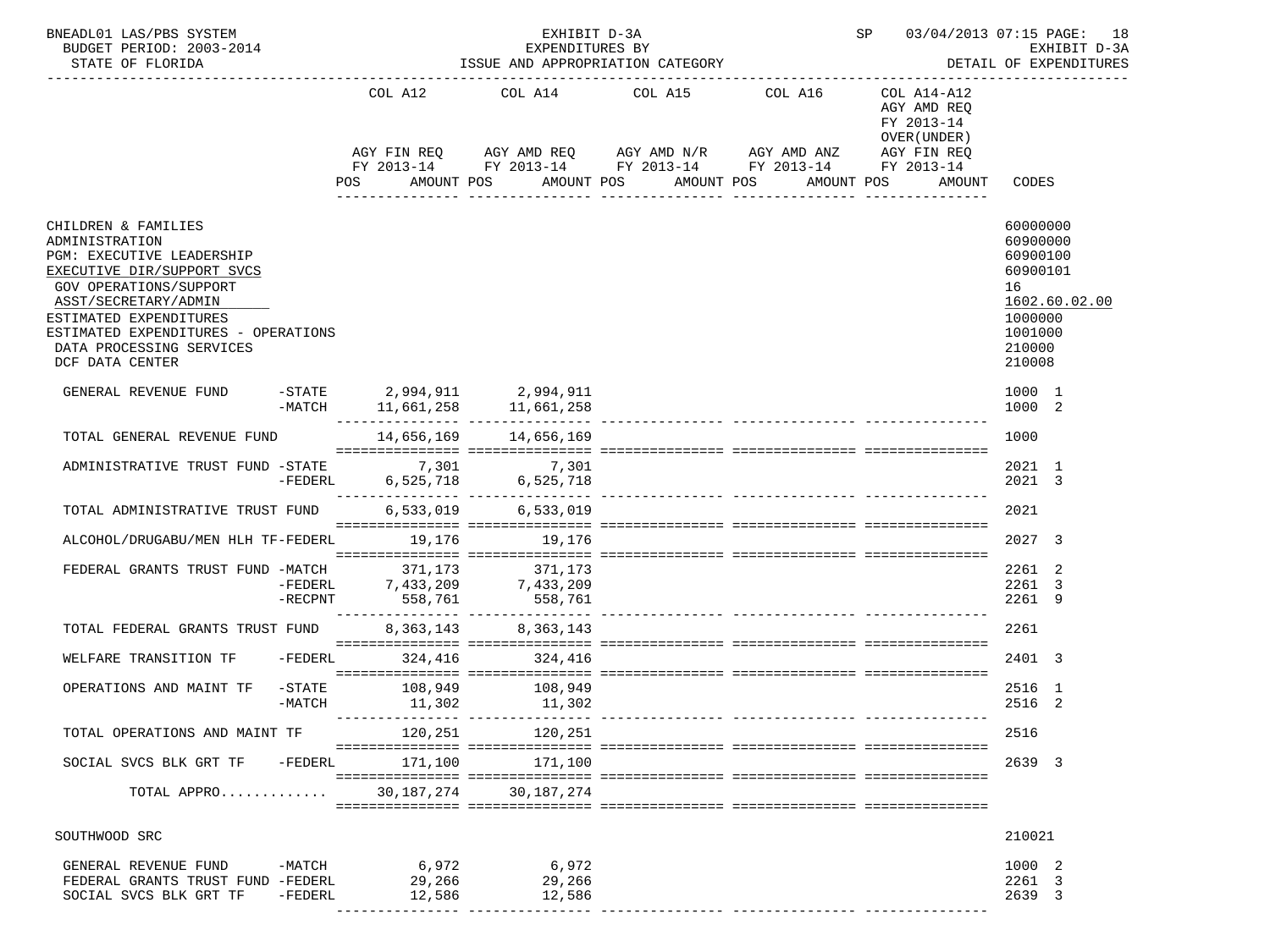| BNEADL01 LAS/PBS SYSTEM<br>BUDGET PERIOD: 2003-2014<br>STATE OF FLORIDA                                                                                                                                                                                                                       |           |     |            | EXHIBIT D-3A<br>EXPENDITURES BY<br>ISSUE AND APPROPRIATION CATEGORY | SP 03/04/2013 07:15 PAGE: 19                     | EXHIBIT D-3A<br>DETAIL OF EXPENDITURES                                                                                              |                                                                                        |                                                                                                               |
|-----------------------------------------------------------------------------------------------------------------------------------------------------------------------------------------------------------------------------------------------------------------------------------------------|-----------|-----|------------|---------------------------------------------------------------------|--------------------------------------------------|-------------------------------------------------------------------------------------------------------------------------------------|----------------------------------------------------------------------------------------|---------------------------------------------------------------------------------------------------------------|
|                                                                                                                                                                                                                                                                                               |           | POS | COL A12    | AMOUNT POS                                                          | COL A14 COL A15 COL A16<br>AMOUNT POS AMOUNT POS | AGY FIN REQ AGY AMD REQ AGY AMD N/R AGY AMD ANZ AGY FIN REQ<br>FY 2013-14 FY 2013-14 FY 2013-14 FY 2013-14 FY 2013-14<br>AMOUNT POS | COL A14-A12<br>AGY AMD REQ<br>FY 2013-14<br>OVER (UNDER)<br>AMOUNT<br>________________ | CODES                                                                                                         |
| CHILDREN & FAMILIES<br>ADMINISTRATION<br>PGM: EXECUTIVE LEADERSHIP<br>EXECUTIVE DIR/SUPPORT SVCS<br>GOV OPERATIONS/SUPPORT<br>ASST/SECRETARY/ADMIN<br>ESTIMATED EXPENDITURES<br>ESTIMATED EXPENDITURES - OPERATIONS<br>DATA PROCESSING SERVICES<br>SOUTHWOOD SRC<br>TOTAL APPRO 48,824 48,824 |           |     |            |                                                                     |                                                  |                                                                                                                                     |                                                                                        | 60000000<br>60900000<br>60900100<br>60900101<br>16<br>1602.60.02.00<br>1000000<br>1001000<br>210000<br>210021 |
| NORTHWOOD SRC (NSRC)                                                                                                                                                                                                                                                                          |           |     |            |                                                                     |                                                  |                                                                                                                                     |                                                                                        | 210022                                                                                                        |
| GENERAL REVENUE FUND                                                                                                                                                                                                                                                                          |           |     |            | 362, 57ATE 72,362 72,362<br>-MATCH 8,850,170 8,850,170              |                                                  |                                                                                                                                     |                                                                                        | 1000 1<br>1000 2                                                                                              |
| TOTAL GENERAL REVENUE FUND                                                                                                                                                                                                                                                                    |           |     |            | 8,922,532 8,922,532                                                 |                                                  |                                                                                                                                     |                                                                                        | 1000                                                                                                          |
| ADMINISTRATIVE TRUST FUND -FEDERL                                                                                                                                                                                                                                                             |           |     |            | 1,329,218 1,329,218                                                 |                                                  |                                                                                                                                     |                                                                                        | 2021 3                                                                                                        |
| FEDERAL GRANTS TRUST FUND -MATCH                                                                                                                                                                                                                                                              | $-FEDERL$ |     |            | 2,056,032 2,056,032                                                 |                                                  |                                                                                                                                     |                                                                                        | 2261 2<br>2261 3                                                                                              |
| TOTAL FEDERAL GRANTS TRUST FUND 7,935,363 7,935,363                                                                                                                                                                                                                                           |           |     |            |                                                                     |                                                  |                                                                                                                                     |                                                                                        | 2261                                                                                                          |
| WELFARE TRANSITION TF                                                                                                                                                                                                                                                                         | -FEDERL   |     |            | 4,964 4,964                                                         |                                                  |                                                                                                                                     |                                                                                        | 2401 3                                                                                                        |
| OPERATIONS AND MAINT TF                                                                                                                                                                                                                                                                       | $-$ STATE |     |            | 2,412,682 2,412,682                                                 |                                                  |                                                                                                                                     |                                                                                        | 2516 1                                                                                                        |
| SOCIAL SVCS BLK GRT TF                                                                                                                                                                                                                                                                        | $-FEDERL$ |     | 4,967      | 4,967                                                               |                                                  |                                                                                                                                     |                                                                                        | 2639 3                                                                                                        |
| TOTAL APPRO                                                                                                                                                                                                                                                                                   |           |     | 20,609,726 | 20,609,726                                                          |                                                  |                                                                                                                                     |                                                                                        |                                                                                                               |
| NORTHWEST REGIONAL DC                                                                                                                                                                                                                                                                         |           |     |            |                                                                     |                                                  |                                                                                                                                     |                                                                                        | 210023                                                                                                        |
| GENERAL REVENUE FUND                                                                                                                                                                                                                                                                          |           |     |            | -MATCH 50,197 50,197                                                |                                                  |                                                                                                                                     |                                                                                        | 1000 2                                                                                                        |
| NSRC DEPRECIATION                                                                                                                                                                                                                                                                             |           |     |            |                                                                     |                                                  |                                                                                                                                     |                                                                                        | 210028                                                                                                        |
| FEDERAL GRANTS TRUST FUND -FEDERL 363,236 363,236                                                                                                                                                                                                                                             |           |     |            |                                                                     |                                                  |                                                                                                                                     |                                                                                        | 2261 3                                                                                                        |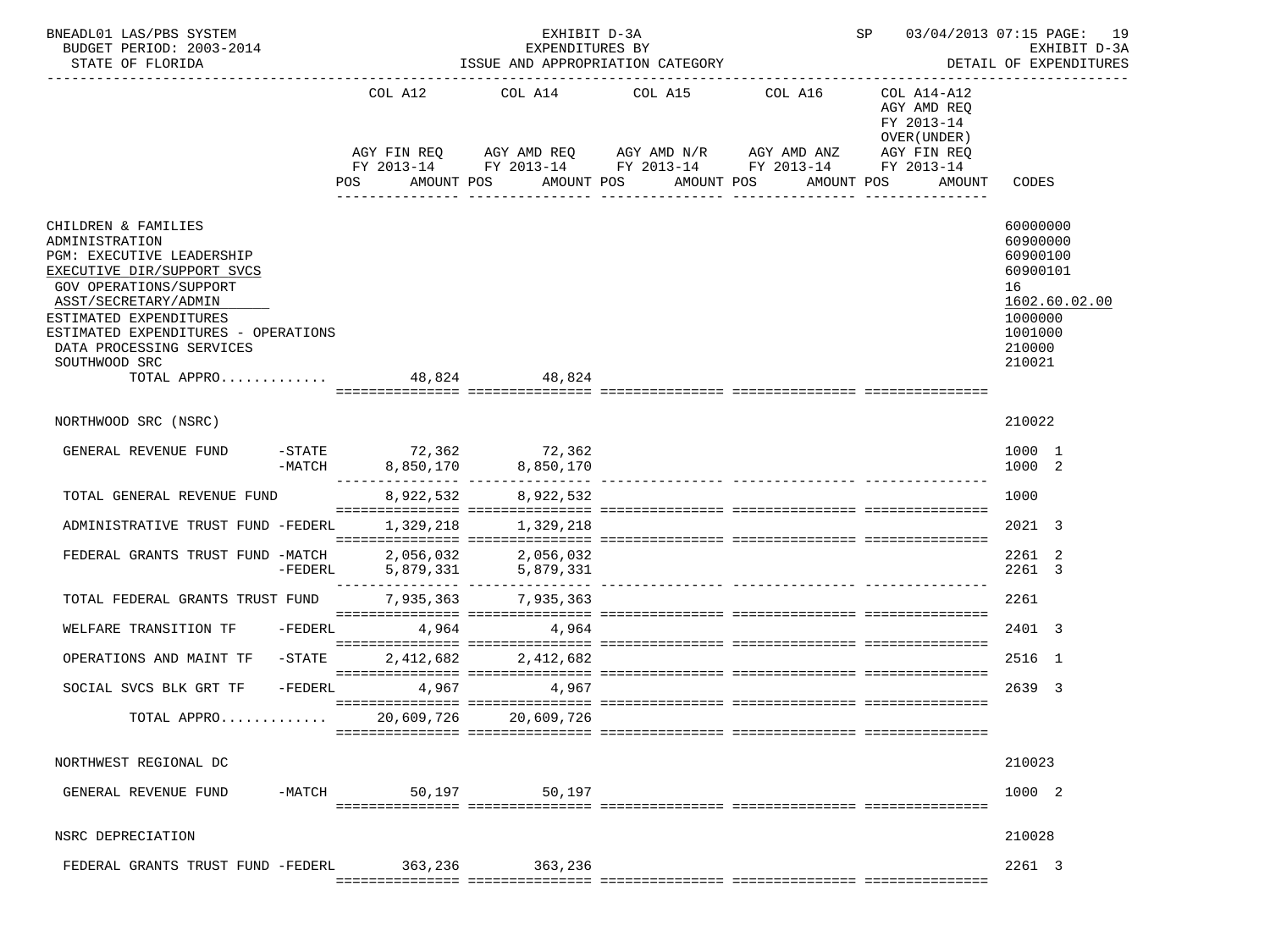| BNEADL01 LAS/PBS SYSTEM<br>BUDGET PERIOD: 2003-2014<br>STATE OF FLORIDA                                                                                                                                                                                                      | ISSUE AND APPROPRIATION CATEGORY | SP 03/04/2013 07:15 PAGE:                                                                                                            | 20<br>EXHIBIT D-3A<br>DETAIL OF EXPENDITURES |            |                                                                                   |                                                                                                               |
|------------------------------------------------------------------------------------------------------------------------------------------------------------------------------------------------------------------------------------------------------------------------------|----------------------------------|--------------------------------------------------------------------------------------------------------------------------------------|----------------------------------------------|------------|-----------------------------------------------------------------------------------|---------------------------------------------------------------------------------------------------------------|
|                                                                                                                                                                                                                                                                              | COL A12<br>POS<br>AMOUNT POS     | COL A14 COL A15 COL A16<br>AGY FIN REQ AGY AMD REQ AGY AMD N/R AGY AMD ANZ<br>FY 2013-14 FY 2013-14 FY 2013-14 FY 2013-14 FY 2013-14 | AMOUNT POS<br>AMOUNT POS                     | AMOUNT POS | COL A14-A12<br>AGY AMD REO<br>FY 2013-14<br>OVER (UNDER)<br>AGY FIN REQ<br>AMOUNT | CODES                                                                                                         |
| CHILDREN & FAMILIES<br>ADMINISTRATION<br>PGM: EXECUTIVE LEADERSHIP<br>EXECUTIVE DIR/SUPPORT SVCS<br>GOV OPERATIONS/SUPPORT<br>ASST/SECRETARY/ADMIN<br>ESTIMATED EXPENDITURES<br>ESTIMATED EXPENDITURES - OPERATIONS<br>CLAIMS BILLS & RELIEF ACTS<br>RELIEF/GARCIA-BENGOCHEA |                                  |                                                                                                                                      |                                              |            |                                                                                   | 60000000<br>60900000<br>60900100<br>60900101<br>16<br>1602.60.02.00<br>1000000<br>1001000<br>490000<br>490015 |
| FEDERAL GRANTS TRUST FUND -STATE 950,000 950,000                                                                                                                                                                                                                             |                                  |                                                                                                                                      |                                              |            |                                                                                   | 2261 1                                                                                                        |
| RELIEF - MARISSA AMORA                                                                                                                                                                                                                                                       |                                  |                                                                                                                                      |                                              |            |                                                                                   | 490101                                                                                                        |
| ADMINISTRATIVE TRUST FUND -STATE 1.700.000 1.700.000                                                                                                                                                                                                                         |                                  |                                                                                                                                      |                                              |            |                                                                                   | 2021 1                                                                                                        |
| TOTAL: ESTIMATED EXPENDITURES - OPERATIONS<br>TOTAL POSITIONS 282.50<br>TOTAL ISSUE 124,698,901 124,698,901<br>TOTAL SALARY RATE 11,066,111 11,066,111                                                                                                                       | 282.50                           |                                                                                                                                      |                                              |            |                                                                                   | 1001000                                                                                                       |
| CASUALTY INSURANCE PREMIUM<br>ADJUSTMENT<br>SPECIAL CATEGORIES<br>RISK MANAGEMENT INSURANCE                                                                                                                                                                                  |                                  |                                                                                                                                      |                                              |            |                                                                                   | 1001090<br>100000<br>103241                                                                                   |
| GENERAL REVENUE FUND                                                                                                                                                                                                                                                         | $-$ STATE                        | $6,504-$ 6,504-                                                                                                                      |                                              |            |                                                                                   | 1000 1                                                                                                        |
| DATA PROCESSING SERVICES<br>DCF DATA CENTER                                                                                                                                                                                                                                  |                                  |                                                                                                                                      |                                              |            |                                                                                   | 210000<br>210008                                                                                              |
| GENERAL REVENUE FUND<br>$-MATCH$                                                                                                                                                                                                                                             | 18,380-                          | 18,380-                                                                                                                              |                                              |            |                                                                                   | 1000 2                                                                                                        |
| TOTAL: CASUALTY INSURANCE PREMIUM<br>ADJUSTMENT<br>TOTAL ISSUE                                                                                                                                                                                                               | $24.884-$                        | 24,884-                                                                                                                              |                                              |            |                                                                                   | 1001090                                                                                                       |
|                                                                                                                                                                                                                                                                              |                                  |                                                                                                                                      |                                              |            |                                                                                   |                                                                                                               |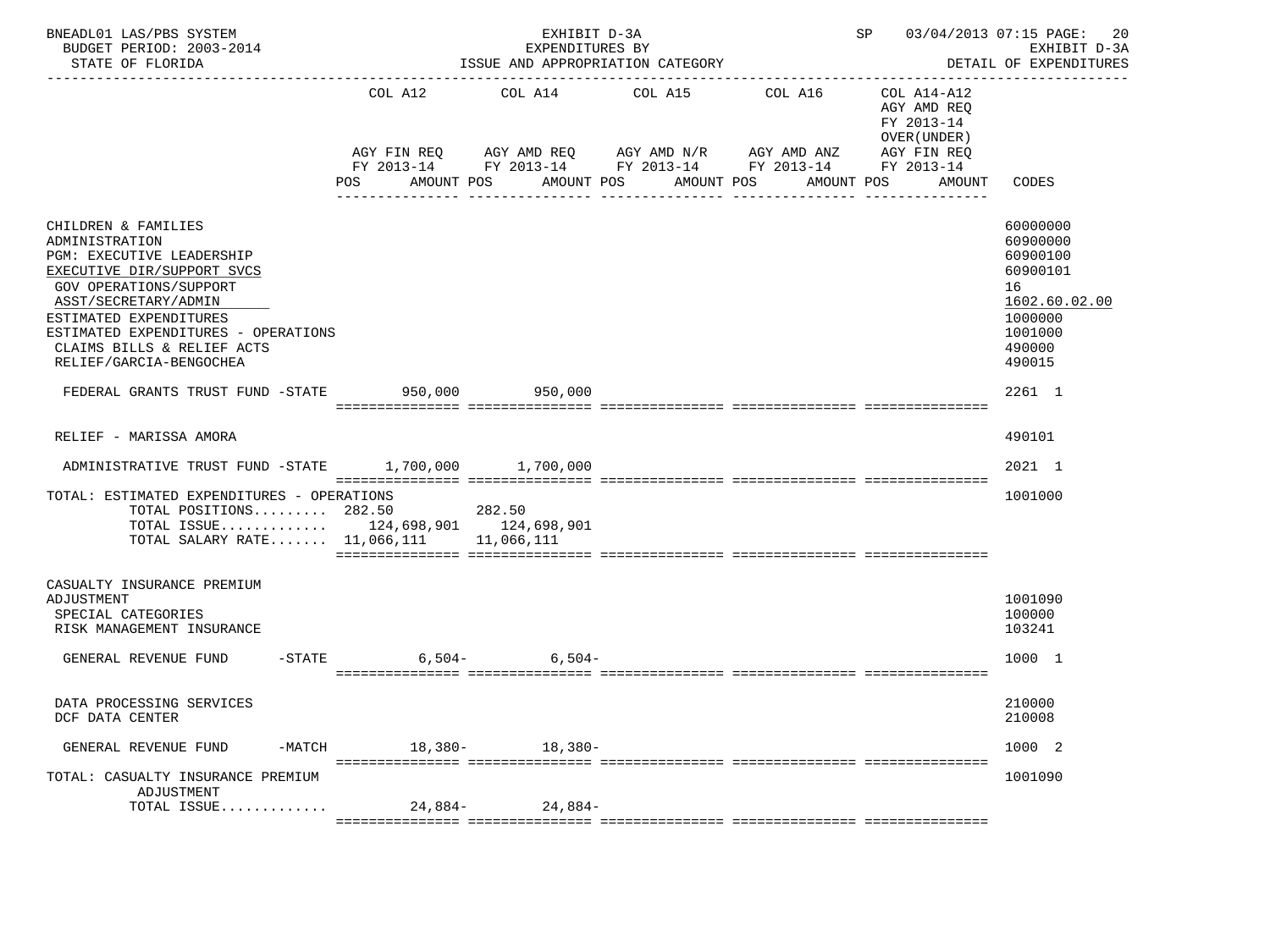| BNEADL01 LAS/PBS SYSTEM<br>BUDGET PERIOD: 2003-2014<br>STATE OF FLORIDA                                                                                                                                                                                                                    |                               |                 |    | EXHIBIT D-3A<br>EXPENDITURES BY<br>ISSUE AND APPROPRIATION CATEGORY |                                                                                 | SP 03/04/2013 07:15 PAGE: | 21<br>EXHIBIT D-3A<br>DETAIL OF EXPENDITURES                             |                                                                                                     |  |  |
|--------------------------------------------------------------------------------------------------------------------------------------------------------------------------------------------------------------------------------------------------------------------------------------------|-------------------------------|-----------------|----|---------------------------------------------------------------------|---------------------------------------------------------------------------------|---------------------------|--------------------------------------------------------------------------|-----------------------------------------------------------------------------------------------------|--|--|
|                                                                                                                                                                                                                                                                                            | COL A12                       |                 |    | COL A14                                                             | COL A15<br>AGY FIN REQ AGY AMD REQ AGY AMD N/R AGY AMD ANZ                      | COL A16                   | COL A14-A12<br>AGY AMD REQ<br>FY 2013-14<br>OVER (UNDER )<br>AGY FIN REQ |                                                                                                     |  |  |
|                                                                                                                                                                                                                                                                                            |                               | POS             |    | AMOUNT POS                                                          | FY 2013-14 FY 2013-14 FY 2013-14 FY 2013-14 FY 2013-14<br>AMOUNT POS AMOUNT POS |                           | AMOUNT POS<br>AMOUNT                                                     | CODES                                                                                               |  |  |
| CHILDREN & FAMILIES<br>ADMINISTRATION<br>PGM: EXECUTIVE LEADERSHIP<br>EXECUTIVE DIR/SUPPORT SVCS<br>GOV OPERATIONS/SUPPORT<br>ASST/SECRETARY/ADMIN<br>ESTIMATED EXPENDITURES<br>FLORIDA RETIREMENT SYSTEM<br>CONTRIBUTION ADJUSTMENT FOR<br>FISCAL YEAR 2012-2013<br>SALARIES AND BENEFITS |                               |                 |    |                                                                     |                                                                                 |                           |                                                                          | 60000000<br>60900000<br>60900100<br>60900101<br>16<br>1602.60.02.00<br>1000000<br>1001240<br>010000 |  |  |
| GENERAL REVENUE FUND                                                                                                                                                                                                                                                                       | $-MATCH$                      | 1,124           |    | -STATE 30,277 30,277<br>1.124                                       |                                                                                 |                           |                                                                          | 1000 1<br>1000 2                                                                                    |  |  |
| TOTAL GENERAL REVENUE FUND                                                                                                                                                                                                                                                                 |                               |                 |    | 31,401 31,401                                                       |                                                                                 |                           |                                                                          | 1000                                                                                                |  |  |
| ADMINISTRATIVE TRUST FUND -FEDERL 11,829 11,829                                                                                                                                                                                                                                            |                               |                 |    |                                                                     |                                                                                 |                           |                                                                          | 2021 3                                                                                              |  |  |
| FEDERAL GRANTS TRUST FUND -FEDERL                                                                                                                                                                                                                                                          |                               | 758             |    | 758                                                                 |                                                                                 |                           |                                                                          | 2261 3                                                                                              |  |  |
| WELFARE TRANSITION TF                                                                                                                                                                                                                                                                      | $-FEDERL$                     | 284             |    | 284                                                                 |                                                                                 |                           |                                                                          | 2401 3                                                                                              |  |  |
| SOCIAL SVCS BLK GRT TF                                                                                                                                                                                                                                                                     | $-FEDERL$                     | 49              |    | 49                                                                  |                                                                                 |                           |                                                                          | 2639 3                                                                                              |  |  |
| TOTAL APPRO                                                                                                                                                                                                                                                                                |                               |                 |    | 44,321 44,321                                                       |                                                                                 |                           |                                                                          |                                                                                                     |  |  |
| DATA PROCESSING SERVICES<br>DCF DATA CENTER                                                                                                                                                                                                                                                |                               |                 |    |                                                                     |                                                                                 |                           |                                                                          | 210000<br>210008                                                                                    |  |  |
| GENERAL REVENUE FUND                                                                                                                                                                                                                                                                       | $-\mathtt{STATE}$<br>$-MATCH$ | 5,052<br>19,678 |    | 5,052<br>19,678                                                     |                                                                                 |                           |                                                                          | 1000 1<br>1000 2                                                                                    |  |  |
| TOTAL GENERAL REVENUE FUND                                                                                                                                                                                                                                                                 |                               | 24,730          |    | 24,730                                                              |                                                                                 |                           |                                                                          | 1000                                                                                                |  |  |
| ADMINISTRATIVE TRUST FUND -STATE                                                                                                                                                                                                                                                           | -FEDERL                       | 8,971           | 11 | -11<br>8,971<br>_______________________________                     |                                                                                 |                           |                                                                          | 2021 1<br>2021 3                                                                                    |  |  |
| TOTAL ADMINISTRATIVE TRUST FUND                                                                                                                                                                                                                                                            |                               | 8,982           |    | 8,982                                                               |                                                                                 |                           |                                                                          | 2021                                                                                                |  |  |
| ALCOHOL/DRUGABU/MEN HLH TF-FEDERL                                                                                                                                                                                                                                                          |                               |                 | 35 | 35                                                                  |                                                                                 |                           |                                                                          | 2027 3                                                                                              |  |  |
| FEDERAL GRANTS TRUST FUND -MATCH                                                                                                                                                                                                                                                           | $-FEDERL$                     | 186<br>3,722    |    | 186<br>3,722<br>---------------- ----------------                   |                                                                                 |                           |                                                                          | 2261 2<br>2261 3                                                                                    |  |  |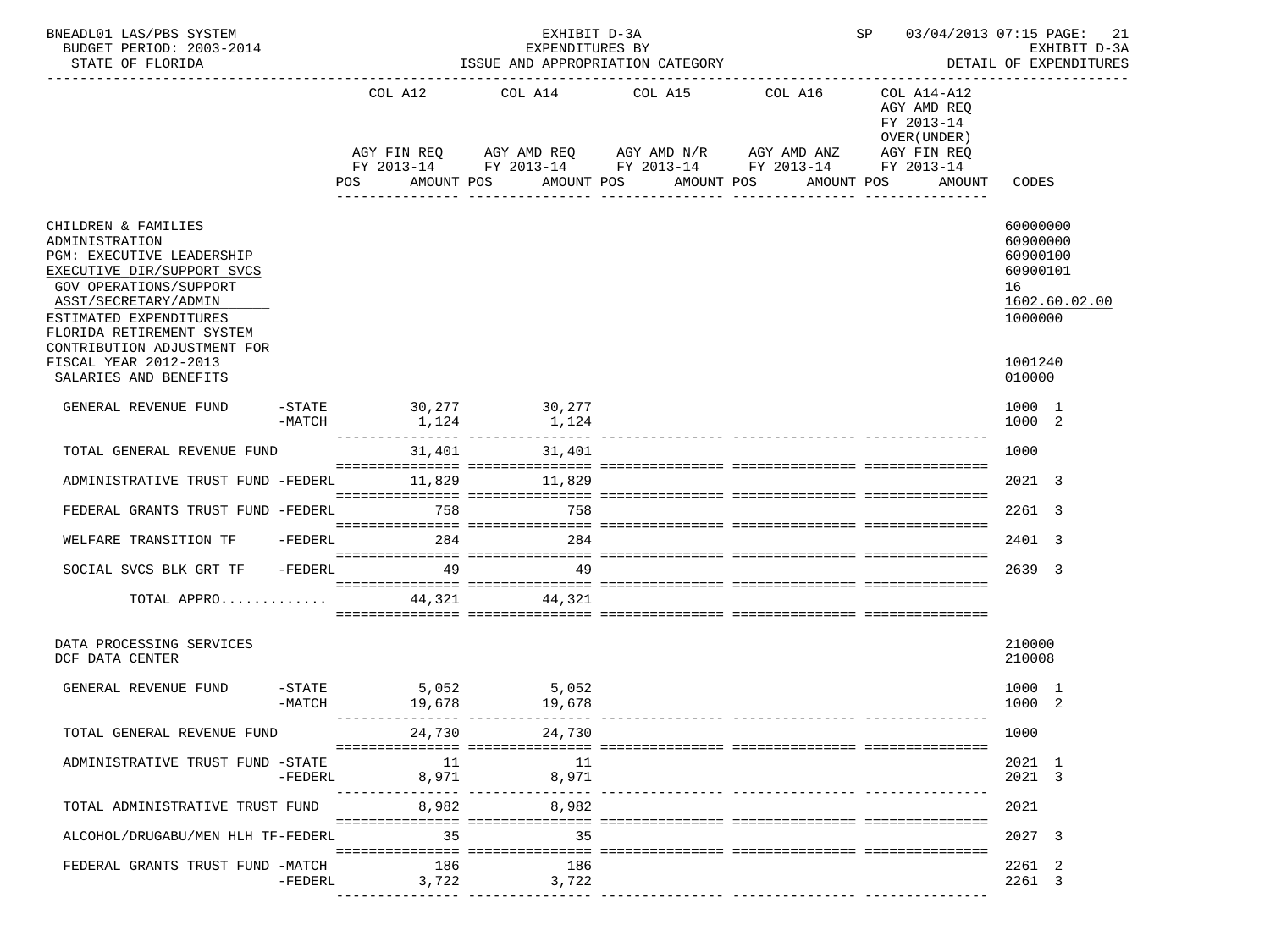| BNEADL01 LAS/PBS SYSTEM<br>BUDGET PERIOD: 2003-2014<br>STATE OF FLORIDA                                                                                                                                                                  | EXHIBIT D-3A<br>EXPENDITURES BY<br>ISSUE AND APPROPRIATION CATEGORY |         |                                       |             |                |                                                                                                                      |                       |              |            |                                                                         | SP 03/04/2013 07:15 PAGE: |                                                               | 22<br>EXHIBIT D-3A<br>DETAIL OF EXPENDITURES |
|------------------------------------------------------------------------------------------------------------------------------------------------------------------------------------------------------------------------------------------|---------------------------------------------------------------------|---------|---------------------------------------|-------------|----------------|----------------------------------------------------------------------------------------------------------------------|-----------------------|--------------|------------|-------------------------------------------------------------------------|---------------------------|---------------------------------------------------------------|----------------------------------------------|
|                                                                                                                                                                                                                                          |                                                                     | COL A12 |                                       | COL A14     |                | COL A15<br>AGY FIN REQ AGY AMD REQ AGY AMD N/R AGY AMD ANZ<br>FY 2013-14 FY 2013-14 FY 2013-14 FY 2013-14 FY 2013-14 |                       | COL A16      |            | COL A14-A12<br>AGY AMD REQ<br>FY 2013-14<br>OVER (UNDER)<br>AGY FIN REQ |                           |                                                               |                                              |
|                                                                                                                                                                                                                                          |                                                                     | POS     |                                       | AMOUNT POS  |                |                                                                                                                      | AMOUNT POS AMOUNT POS |              | AMOUNT POS |                                                                         | AMOUNT                    | CODES                                                         |                                              |
| CHILDREN & FAMILIES<br>ADMINISTRATION<br>PGM: EXECUTIVE LEADERSHIP<br>EXECUTIVE DIR/SUPPORT SVCS<br>GOV OPERATIONS/SUPPORT<br>ASST/SECRETARY/ADMIN<br>ESTIMATED EXPENDITURES<br>FLORIDA RETIREMENT SYSTEM<br>CONTRIBUTION ADJUSTMENT FOR |                                                                     |         |                                       |             |                | -----------                                                                                                          |                       | ------------ |            |                                                                         |                           | 60000000<br>60900000<br>60900100<br>60900101<br>16<br>1000000 | 1602.60.02.00                                |
| FISCAL YEAR 2012-2013<br>DATA PROCESSING SERVICES<br>DCF DATA CENTER<br>TOTAL FEDERAL GRANTS TRUST FUND                                                                                                                                  |                                                                     |         |                                       | 3,908 3,908 |                |                                                                                                                      |                       |              |            |                                                                         |                           | 1001240<br>210000<br>210008<br>2261                           |                                              |
| WELFARE TRANSITION TF                                                                                                                                                                                                                    | -FEDERL                                                             |         | 300                                   |             | 300            |                                                                                                                      |                       |              |            |                                                                         |                           | 2401 3                                                        |                                              |
| OPERATIONS AND MAINT TF                                                                                                                                                                                                                  | $-$ STATE                                                           |         | 209                                   |             | 209            |                                                                                                                      |                       |              |            |                                                                         |                           | 2516 1                                                        |                                              |
| SOCIAL SVCS BLK GRT TF                                                                                                                                                                                                                   | $-FEDERL$                                                           |         | 190                                   |             | 190            |                                                                                                                      |                       |              |            |                                                                         |                           | 2639 3                                                        |                                              |
| TOTAL APPRO                                                                                                                                                                                                                              |                                                                     |         | 38,354                                |             | 38,354         |                                                                                                                      |                       |              |            |                                                                         |                           |                                                               |                                              |
| SOUTHWOOD SRC                                                                                                                                                                                                                            |                                                                     |         |                                       |             |                |                                                                                                                      |                       |              |            |                                                                         |                           | 210021                                                        |                                              |
| GENERAL REVENUE FUND -MATCH<br>FEDERAL GRANTS TRUST FUND -FEDERL<br>SOCIAL SVCS BLK GRT TF -FEDERL                                                                                                                                       |                                                                     |         | $\frac{4}{3}$<br>16<br>$\overline{7}$ |             | 4<br>16        |                                                                                                                      |                       |              |            |                                                                         |                           | 1000 2<br>2261 3<br>2639 3                                    |                                              |
| TOTAL APPRO                                                                                                                                                                                                                              |                                                                     |         | 27                                    |             | 27             |                                                                                                                      |                       |              |            |                                                                         |                           |                                                               |                                              |
| NORTHWOOD SRC (NSRC)                                                                                                                                                                                                                     |                                                                     |         |                                       |             |                |                                                                                                                      |                       |              |            |                                                                         |                           | 210022                                                        |                                              |
| GENERAL REVENUE FUND                                                                                                                                                                                                                     | $-$ STATE<br>$-MATCH$                                               |         | 36<br>4,368                           |             | 36<br>4,368    |                                                                                                                      |                       |              |            |                                                                         |                           | 1000 1<br>1000 2                                              |                                              |
| TOTAL GENERAL REVENUE FUND                                                                                                                                                                                                               |                                                                     |         | 4,404                                 |             | 4,404          |                                                                                                                      |                       |              |            |                                                                         |                           | 1000                                                          |                                              |
| ADMINISTRATIVE TRUST FUND -FEDERL                                                                                                                                                                                                        |                                                                     |         | 656                                   |             | 656            |                                                                                                                      |                       |              |            |                                                                         |                           | 2021 3                                                        |                                              |
| FEDERAL GRANTS TRUST FUND -MATCH                                                                                                                                                                                                         | -FEDERL                                                             |         | 1,015<br>2,902                        |             | 1,015<br>2,902 |                                                                                                                      |                       |              |            |                                                                         |                           | 2261 2<br>2261 3                                              |                                              |
| TOTAL FEDERAL GRANTS TRUST FUND                                                                                                                                                                                                          |                                                                     |         | 3,917                                 |             | 3,917          |                                                                                                                      |                       |              |            |                                                                         |                           | 2261                                                          |                                              |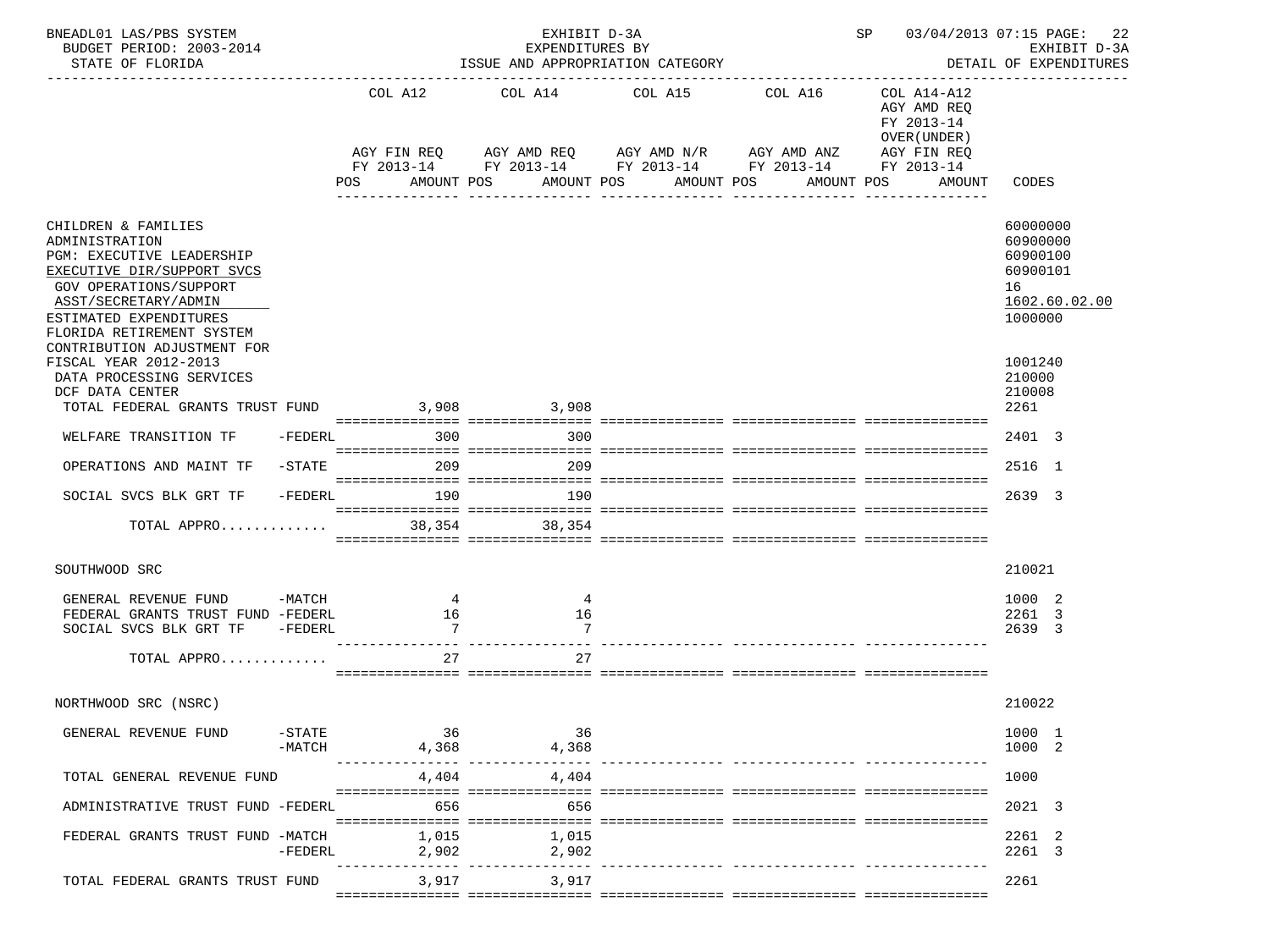| BNEADL01 LAS/PBS SYSTEM<br>BUDGET PERIOD: 2003-2014<br>STATE OF FLORIDA                                                                                                                                   |                               |             |                                                        | ISSUE AND APPROPRIATION CATEGORY |               |                                     | SP 03/04/2013 07:15 PAGE:<br>23<br>EXHIBIT D-3A<br>DETAIL OF EXPENDITURES |                                                                   |                                                                         |                                                                                |
|-----------------------------------------------------------------------------------------------------------------------------------------------------------------------------------------------------------|-------------------------------|-------------|--------------------------------------------------------|----------------------------------|---------------|-------------------------------------|---------------------------------------------------------------------------|-------------------------------------------------------------------|-------------------------------------------------------------------------|--------------------------------------------------------------------------------|
|                                                                                                                                                                                                           |                               | COL A12     |                                                        |                                  | COL A14       | COL A15                             |                                                                           | COL A16<br>AGY FIN REQ 6 AGY AMD REQ 6 AGY AMD N/R 66 AGY AMD ANZ | COL A14-A12<br>AGY AMD REO<br>FY 2013-14<br>OVER (UNDER)<br>AGY FIN REQ |                                                                                |
|                                                                                                                                                                                                           |                               |             | FY 2013-14 FY 2013-14 FY 2013-14 FY 2013-14 FY 2013-14 |                                  |               |                                     |                                                                           |                                                                   |                                                                         |                                                                                |
|                                                                                                                                                                                                           |                               | POS         |                                                        | AMOUNT POS                       |               | AMOUNT POS AMOUNT POS<br>---------- |                                                                           | <u>u du du du du d</u>                                            | AMOUNT POS<br>AMOUNT                                                    | CODES                                                                          |
| CHILDREN & FAMILIES<br>ADMINISTRATION<br>PGM: EXECUTIVE LEADERSHIP<br>EXECUTIVE DIR/SUPPORT SVCS<br>GOV OPERATIONS/SUPPORT<br>ASST/SECRETARY/ADMIN<br>ESTIMATED EXPENDITURES<br>FLORIDA RETIREMENT SYSTEM |                               |             |                                                        |                                  |               |                                     |                                                                           |                                                                   |                                                                         | 60000000<br>60900000<br>60900100<br>60900101<br>16<br>1602.60.02.00<br>1000000 |
| CONTRIBUTION ADJUSTMENT FOR<br>FISCAL YEAR 2012-2013<br>DATA PROCESSING SERVICES<br>NORTHWOOD SRC (NSRC)<br>WELFARE TRANSITION TF                                                                         | -FEDERL                       |             |                                                        |                                  |               |                                     |                                                                           |                                                                   |                                                                         | 1001240<br>210000<br>210022<br>2401 3                                          |
| OPERATIONS AND MAINT TF -STATE                                                                                                                                                                            |                               | 1,191 1,191 |                                                        |                                  |               |                                     |                                                                           |                                                                   |                                                                         | 2516 1                                                                         |
| SOCIAL SVCS BLK GRT TF                                                                                                                                                                                    | -FEDERL                       |             | $\overline{2}$                                         |                                  | 2             |                                     |                                                                           |                                                                   |                                                                         | 2639 3                                                                         |
| TOTAL APPRO                                                                                                                                                                                               |                               |             | 10,172                                                 |                                  | 10,172        |                                     |                                                                           |                                                                   |                                                                         |                                                                                |
| TOTAL: FLORIDA RETIREMENT SYSTEM<br>CONTRIBUTION ADJUSTMENT FOR<br>FISCAL YEAR 2012-2013<br>TOTAL ISSUE                                                                                                   |                               |             |                                                        |                                  | 92,874 92,874 |                                     |                                                                           |                                                                   |                                                                         | 1001240                                                                        |
| ADJUSTMENT TO STATE HEALTH<br>INSURANCE PREMIUM CONTRIBUTION -<br>FISCAL YEAR 2012-13<br>SALARIES AND BENEFITS                                                                                            |                               |             |                                                        |                                  |               |                                     |                                                                           |                                                                   |                                                                         | 1001830<br>010000                                                              |
| GENERAL REVENUE FUND                                                                                                                                                                                      | $-\mathtt{STATE}$<br>$-MATCH$ |             | 22,490<br>835                                          |                                  | 22,490<br>835 |                                     |                                                                           |                                                                   |                                                                         | 1000 1<br>1000 2                                                               |
| TOTAL GENERAL REVENUE FUND                                                                                                                                                                                |                               |             |                                                        | 23,325                           | 23,325        |                                     |                                                                           |                                                                   |                                                                         | 1000                                                                           |
| ADMINISTRATIVE TRUST FUND -FEDERL                                                                                                                                                                         |                               |             | 8,787                                                  |                                  | 8,787         |                                     |                                                                           |                                                                   |                                                                         | 2021 3                                                                         |
| FEDERAL GRANTS TRUST FUND -FEDERL                                                                                                                                                                         |                               |             | 563                                                    |                                  | 563           |                                     |                                                                           |                                                                   |                                                                         | 2261 3                                                                         |
| WELFARE TRANSITION TF                                                                                                                                                                                     | -FEDERL                       |             | 211                                                    |                                  | 211           |                                     |                                                                           |                                                                   |                                                                         | 2401 3                                                                         |
| SOCIAL SVCS BLK GRT TF                                                                                                                                                                                    | -FEDERL                       |             | 36                                                     |                                  | 36            |                                     |                                                                           |                                                                   |                                                                         | 2639 3                                                                         |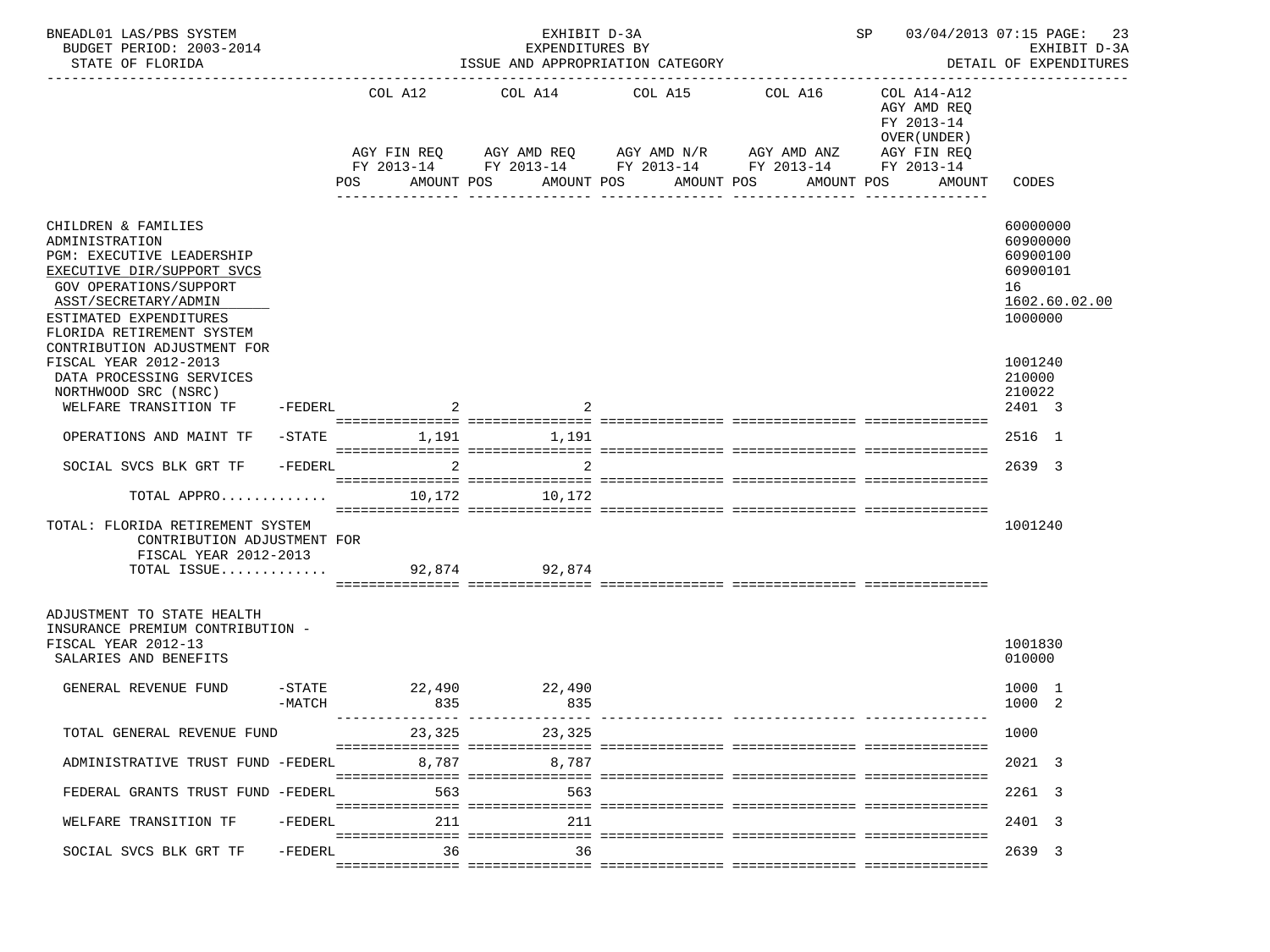| BNEADL01 LAS/PBS SYSTEM<br>BUDGET PERIOD: 2003-2014<br>STATE OF FLORIDA                                                                                                                                    | EXHIBIT D-3A<br>EXPENDITURES BY<br>ISSUE AND APPROPRIATION CATEGORY |                                                     |        |            |                                                                                                                        |         |            |  | SP 03/04/2013 07:15 PAGE:<br>EXHIBIT D-3A<br>DETAIL OF EXPENDITURES |  |                                                                         | 24                                                            |               |
|------------------------------------------------------------------------------------------------------------------------------------------------------------------------------------------------------------|---------------------------------------------------------------------|-----------------------------------------------------|--------|------------|------------------------------------------------------------------------------------------------------------------------|---------|------------|--|---------------------------------------------------------------------|--|-------------------------------------------------------------------------|---------------------------------------------------------------|---------------|
|                                                                                                                                                                                                            |                                                                     | COL A12<br>AGY FIN REQ<br>POS                       |        |            | COL A14<br>AGY AMD REQ AGY AMD N/R AGY AMD ANZ<br>FY 2013-14 FY 2013-14 FY 2013-14 FY 2013-14 FY 2013-14<br>AMOUNT POS | COL A15 |            |  | COL A16                                                             |  | COL A14-A12<br>AGY AMD REQ<br>FY 2013-14<br>OVER (UNDER)<br>AGY FIN REQ |                                                               |               |
|                                                                                                                                                                                                            |                                                                     |                                                     |        | AMOUNT POS |                                                                                                                        |         | AMOUNT POS |  | AMOUNT POS                                                          |  | AMOUNT                                                                  | CODES                                                         |               |
| CHILDREN & FAMILIES<br>ADMINISTRATION<br>PGM: EXECUTIVE LEADERSHIP<br>EXECUTIVE DIR/SUPPORT SVCS<br>GOV OPERATIONS/SUPPORT<br>ASST/SECRETARY/ADMIN<br>ESTIMATED EXPENDITURES<br>ADJUSTMENT TO STATE HEALTH |                                                                     |                                                     |        |            |                                                                                                                        |         |            |  |                                                                     |  |                                                                         | 60000000<br>60900000<br>60900100<br>60900101<br>16<br>1000000 | 1602.60.02.00 |
| INSURANCE PREMIUM CONTRIBUTION -<br>FISCAL YEAR 2012-13<br>SALARIES AND BENEFITS<br>TOTAL APPRO                                                                                                            |                                                                     | 32,922 32,922                                       |        |            |                                                                                                                        |         |            |  |                                                                     |  |                                                                         | 1001830<br>010000                                             |               |
| DATA PROCESSING SERVICES<br>DCF DATA CENTER                                                                                                                                                                |                                                                     |                                                     |        |            |                                                                                                                        |         |            |  |                                                                     |  |                                                                         | 210000<br>210008                                              |               |
| GENERAL REVENUE FUND                                                                                                                                                                                       |                                                                     | $-$ STATE 4, 172                                    |        |            | 4,172                                                                                                                  |         |            |  |                                                                     |  |                                                                         | 1000 1<br>1000 2                                              |               |
| TOTAL GENERAL REVENUE FUND                                                                                                                                                                                 |                                                                     | 20,422                                              |        |            | 20,422                                                                                                                 |         |            |  |                                                                     |  |                                                                         | 1000                                                          |               |
| ADMINISTRATIVE TRUST FUND -STATE                                                                                                                                                                           | $-FEDERL$                                                           | $\overline{9}$<br>---------------- ---------------- |        |            | 9<br>7,409 7,409                                                                                                       |         |            |  |                                                                     |  |                                                                         | 2021 1<br>2021 3                                              |               |
| TOTAL ADMINISTRATIVE TRUST FUND                                                                                                                                                                            |                                                                     |                                                     |        |            | 7,418 7,418                                                                                                            |         |            |  |                                                                     |  |                                                                         | 2021                                                          |               |
| ALCOHOL/DRUGABU/MEN HLH TF-FEDERL                                                                                                                                                                          |                                                                     |                                                     | 29     |            | 29                                                                                                                     |         |            |  |                                                                     |  |                                                                         | 2027 3                                                        |               |
| FEDERAL GRANTS TRUST FUND -MATCH                                                                                                                                                                           | $-FEDERL$                                                           |                                                     | 153    |            | 153<br>3,074 3,074                                                                                                     |         |            |  |                                                                     |  |                                                                         | 2261 2<br>2261 3                                              |               |
| TOTAL FEDERAL GRANTS TRUST FUND                                                                                                                                                                            |                                                                     |                                                     | 3,227  |            | 3,227                                                                                                                  |         |            |  |                                                                     |  |                                                                         | 2261                                                          |               |
| WELFARE TRANSITION TF                                                                                                                                                                                      | -FEDERL                                                             |                                                     | 248    |            | 248                                                                                                                    |         |            |  |                                                                     |  |                                                                         | 2401 3                                                        |               |
| OPERATIONS AND MAINT TF                                                                                                                                                                                    | $-STATE$                                                            |                                                     | 172    |            | 172                                                                                                                    |         |            |  |                                                                     |  |                                                                         | 2516 1                                                        |               |
| SOCIAL SVCS BLK GRT TF                                                                                                                                                                                     | $-FEDERL$                                                           |                                                     | 157    |            | 157                                                                                                                    |         |            |  |                                                                     |  |                                                                         | 2639 3                                                        |               |
| TOTAL APPRO                                                                                                                                                                                                |                                                                     |                                                     | 31,673 |            | 31,673                                                                                                                 |         |            |  |                                                                     |  |                                                                         |                                                               |               |
|                                                                                                                                                                                                            |                                                                     |                                                     |        |            |                                                                                                                        |         |            |  |                                                                     |  |                                                                         |                                                               |               |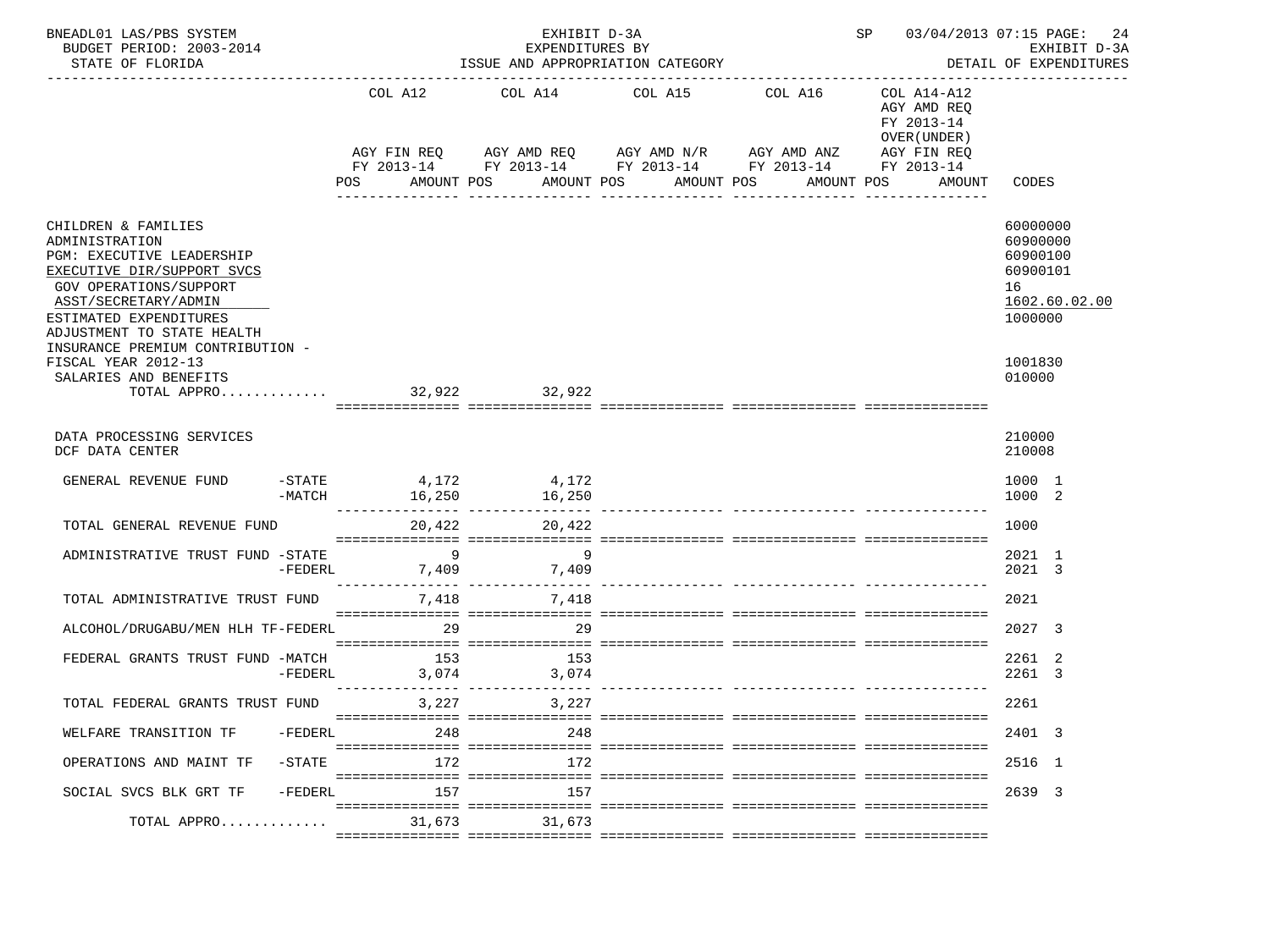| BNEADL01 LAS/PBS SYSTEM<br>BUDGET PERIOD: 2003-2014<br>STATE OF FLORIDA                                                                                                                                    |           | EXHIBIT D-3A<br>EXPENDITURES BY<br>ISSUE AND APPROPRIATION CATEGORY |               |  |                                                                   |    |             |                       |         | SP 03/04/2013 07:15 PAGE:<br>DETAIL OF EXPENDITURES    |                                                                          |  | 25<br>EXHIBIT D-3A |                                                               |               |
|------------------------------------------------------------------------------------------------------------------------------------------------------------------------------------------------------------|-----------|---------------------------------------------------------------------|---------------|--|-------------------------------------------------------------------|----|-------------|-----------------------|---------|--------------------------------------------------------|--------------------------------------------------------------------------|--|--------------------|---------------------------------------------------------------|---------------|
|                                                                                                                                                                                                            |           | COL A12                                                             |               |  | COL A14<br>AGY FIN REQ 6 AGY AMD REQ 6 AGY AMD N/R 66 AGY AMD ANZ |    | COL A15     |                       | COL A16 |                                                        | COL A14-A12<br>AGY AMD REQ<br>FY 2013-14<br>OVER (UNDER )<br>AGY FIN REQ |  |                    |                                                               |               |
|                                                                                                                                                                                                            |           |                                                                     |               |  |                                                                   |    |             |                       |         | FY 2013-14 FY 2013-14 FY 2013-14 FY 2013-14 FY 2013-14 |                                                                          |  |                    |                                                               |               |
|                                                                                                                                                                                                            |           | POS                                                                 | AMOUNT POS    |  |                                                                   |    | ----------- | AMOUNT POS AMOUNT POS |         | AMOUNT POS<br>------------                             |                                                                          |  | AMOUNT             | CODES                                                         |               |
| CHILDREN & FAMILIES<br>ADMINISTRATION<br>PGM: EXECUTIVE LEADERSHIP<br>EXECUTIVE DIR/SUPPORT SVCS<br>GOV OPERATIONS/SUPPORT<br>ASST/SECRETARY/ADMIN<br>ESTIMATED EXPENDITURES<br>ADJUSTMENT TO STATE HEALTH |           |                                                                     |               |  |                                                                   |    |             |                       |         |                                                        |                                                                          |  |                    | 60000000<br>60900000<br>60900100<br>60900101<br>16<br>1000000 | 1602.60.02.00 |
| INSURANCE PREMIUM CONTRIBUTION -<br>FISCAL YEAR 2012-13<br>DATA PROCESSING SERVICES<br>SOUTHWOOD SRC                                                                                                       |           |                                                                     |               |  |                                                                   |    |             |                       |         |                                                        |                                                                          |  |                    | 1001830<br>210000<br>210021                                   |               |
| GENERAL REVENUE FUND<br>FEDERAL GRANTS TRUST FUND -FEDERL<br>SOCIAL SVCS BLK GRT TF -FEDERL                                                                                                                | $-MATCH$  |                                                                     | 4<br>15<br>-6 |  | 4<br>15                                                           | 6  |             |                       |         |                                                        |                                                                          |  |                    | 1000 2<br>2261 3<br>2639 3                                    |               |
| TOTAL APPRO                                                                                                                                                                                                |           |                                                                     | 25            |  |                                                                   | 25 |             |                       |         |                                                        |                                                                          |  |                    |                                                               |               |
| NORTHWOOD SRC (NSRC)                                                                                                                                                                                       |           |                                                                     |               |  |                                                                   |    |             |                       |         |                                                        |                                                                          |  |                    | 210022                                                        |               |
| GENERAL REVENUE FUND                                                                                                                                                                                       |           | $-STATE$ 31<br>$-MATCH$                                             |               |  | 31<br>3,780 3,780                                                 |    |             |                       |         |                                                        |                                                                          |  |                    | 1000 1<br>1000 2                                              |               |
| TOTAL GENERAL REVENUE FUND                                                                                                                                                                                 |           |                                                                     | 3,811         |  | 3,811                                                             |    |             |                       |         | === ================ ==                                |                                                                          |  |                    | 1000                                                          |               |
| ADMINISTRATIVE TRUST FUND -FEDERL                                                                                                                                                                          |           |                                                                     | 568           |  | 568                                                               |    |             |                       |         |                                                        |                                                                          |  |                    | 2021 3                                                        |               |
| FEDERAL GRANTS TRUST FUND -MATCH                                                                                                                                                                           | $-FEDERL$ |                                                                     | 878<br>2,511  |  | 878<br>2,511                                                      |    |             |                       |         |                                                        |                                                                          |  |                    | 2261 2<br>2261 3                                              |               |
| TOTAL FEDERAL GRANTS TRUST FUND                                                                                                                                                                            |           |                                                                     | 3,389         |  | 3,389                                                             |    |             |                       |         |                                                        |                                                                          |  |                    | 2261                                                          |               |
| WELFARE TRANSITION TF                                                                                                                                                                                      | -FEDERL   |                                                                     | 2             |  |                                                                   | 2  |             |                       |         |                                                        |                                                                          |  |                    | 2401 3                                                        |               |
| OPERATIONS AND MAINT TF                                                                                                                                                                                    | $-STATE$  |                                                                     | 1,031         |  | 1,031                                                             |    |             |                       |         |                                                        |                                                                          |  |                    | 2516 1                                                        |               |
| SOCIAL SVCS BLK GRT TF                                                                                                                                                                                     | $-FEDERL$ |                                                                     |               |  |                                                                   | 2  |             |                       |         |                                                        |                                                                          |  |                    | 2639 3                                                        |               |
| TOTAL APPRO                                                                                                                                                                                                |           |                                                                     | 8,803         |  | 8,803                                                             |    |             |                       |         |                                                        |                                                                          |  |                    |                                                               |               |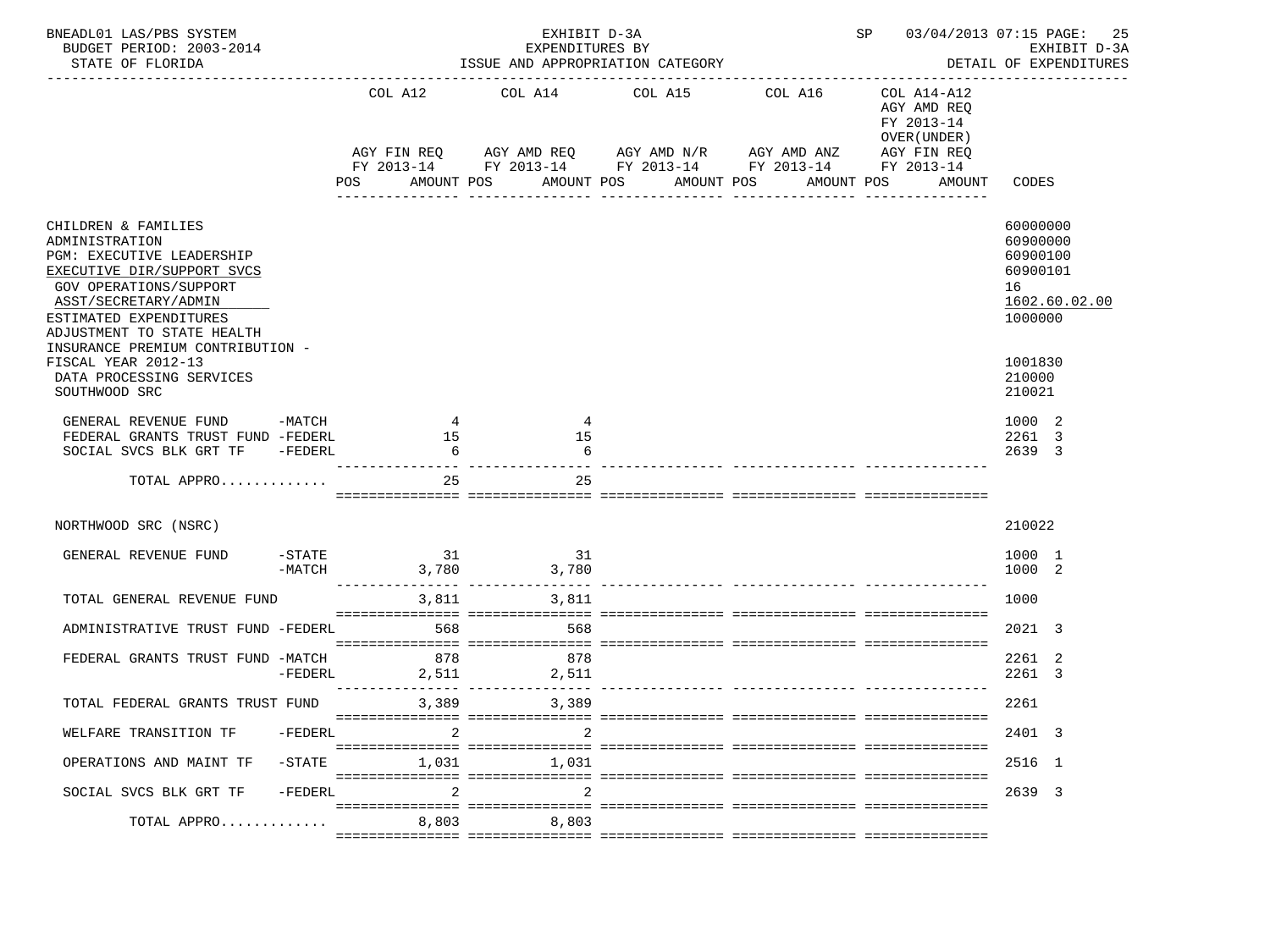| BNEADL01 LAS/PBS SYSTEM<br>BUDGET PERIOD: 2003-2014<br>STATE OF FLORIDA                                                                                                                                                                                                      |                               | EXHIBIT D-3A<br>EXPENDITURES BY<br>ISSUE AND APPROPRIATION CATEGORY               |                       | SP 03/04/2013 07:15 PAGE: | 26<br>EXHIBIT D-3A<br>DETAIL OF EXPENDITURES             |                                                                                           |
|------------------------------------------------------------------------------------------------------------------------------------------------------------------------------------------------------------------------------------------------------------------------------|-------------------------------|-----------------------------------------------------------------------------------|-----------------------|---------------------------|----------------------------------------------------------|-------------------------------------------------------------------------------------------|
|                                                                                                                                                                                                                                                                              | COL A12                       | COL A14                                                                           | COL A15               | COL A16                   | COL A14-A12<br>AGY AMD REQ<br>FY 2013-14<br>OVER (UNDER) |                                                                                           |
|                                                                                                                                                                                                                                                                              | AGY FIN REQ<br>POS AMOUNT POS | AGY AMD REQ AGY AMD N/R<br>FY 2013-14 FY 2013-14 FY 2013-14 FY 2013-14 FY 2013-14 | AMOUNT POS AMOUNT POS | AGY AMD ANZ               | AGY FIN REQ<br>AMOUNT POS<br>AMOUNT                      | CODES                                                                                     |
| CHILDREN & FAMILIES<br>ADMINISTRATION<br>PGM: EXECUTIVE LEADERSHIP<br>EXECUTIVE DIR/SUPPORT SVCS<br><b>GOV OPERATIONS/SUPPORT</b><br>ASST/SECRETARY/ADMIN<br>ESTIMATED EXPENDITURES<br>ADJUSTMENT TO STATE HEALTH<br>INSURANCE PREMIUM CONTRIBUTION -<br>FISCAL YEAR 2012-13 |                               |                                                                                   |                       |                           |                                                          | 60000000<br>60900000<br>60900100<br>60900101<br>16<br>1602.60.02.00<br>1000000<br>1001830 |
| TOTAL: ADJUSTMENT TO STATE HEALTH<br>INSURANCE PREMIUM CONTRIBUTION -<br>FISCAL YEAR 2012-13<br>TOTAL ISSUE                                                                                                                                                                  |                               | 73,423 73,423                                                                     |                       |                           |                                                          | 1001830                                                                                   |
| REALLOCATION OF HUMAN RESOURCES<br>OUTSOURCING<br>SPECIAL CATEGORIES<br>TR/DMS/HR SVCS/STW CONTRCT                                                                                                                                                                           |                               |                                                                                   |                       |                           |                                                          | 1005900<br>100000<br>107040                                                               |
| GENERAL REVENUE FUND -MATCH $231,485$ - $231,485$ - $231,485$ -<br>FEDERAL GRANTS TRUST FUND -FEDERL                                                                                                                                                                         | $41,450-$                     | $41,450-$                                                                         |                       |                           |                                                          | 1000 2<br>2261 3                                                                          |
| TOTAL APPRO                                                                                                                                                                                                                                                                  | 272,935-                      | $272,935-$                                                                        |                       |                           |                                                          |                                                                                           |
| ADJUSTMENTS TO CURRENT YEAR<br>ESTIMATED EXPENDITURES<br>ADJUST FUND SOURCE INDICATORS - ADD<br>SALARIES AND BENEFITS                                                                                                                                                        |                               |                                                                                   |                       |                           |                                                          | 1600000<br>160S220<br>010000                                                              |
| GENERAL REVENUE FUND<br>$-$ STATE<br>$-MATCH$                                                                                                                                                                                                                                | 209,198<br>35,263             | 209,198<br>35,263                                                                 |                       |                           |                                                          | 1000 1<br>1000<br>-2                                                                      |
| TOTAL GENERAL REVENUE FUND                                                                                                                                                                                                                                                   | 244,461                       | 244,461                                                                           |                       |                           |                                                          | 1000                                                                                      |
| TOTAL APPRO                                                                                                                                                                                                                                                                  | 244,461                       | 244,461                                                                           |                       |                           |                                                          |                                                                                           |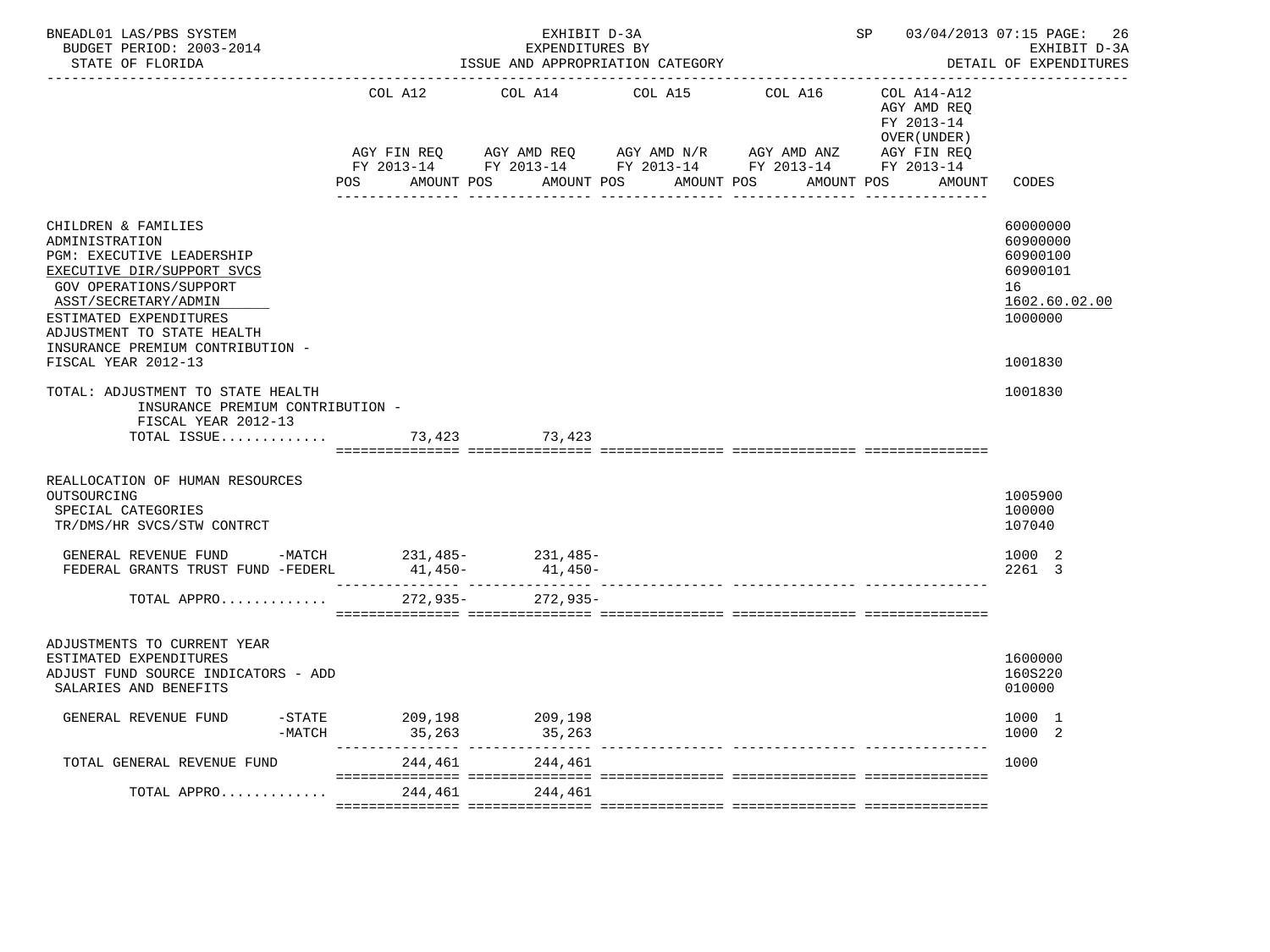| BNEADL01 LAS/PBS SYSTEM<br>BUDGET PERIOD: 2003-2014<br>STATE OF FLORIDA                                                                                                                                                                                                       |                            | EXHIBIT D-3A<br>EXPENDITURES BY | ISSUE AND APPROPRIATION CATEGORY                                                                                                                                        | SP 03/04/2013 07:15 PAGE:                                                                       | 27<br>EXHIBIT D-3A<br>DETAIL OF EXPENDITURES                                                        |
|-------------------------------------------------------------------------------------------------------------------------------------------------------------------------------------------------------------------------------------------------------------------------------|----------------------------|---------------------------------|-------------------------------------------------------------------------------------------------------------------------------------------------------------------------|-------------------------------------------------------------------------------------------------|-----------------------------------------------------------------------------------------------------|
|                                                                                                                                                                                                                                                                               | COL A12<br>POS             | COL A14                         | COL A15 COL A16<br>AGY FIN REQ 6 AGY AMD REQ 6 AGY AMD N/R 66 AGY AMD ANZ<br>FY 2013-14 FY 2013-14 FY 2013-14 FY 2013-14 FY 2013-14<br>AMOUNT POS AMOUNT POS AMOUNT POS | COL A14-A12<br>AGY AMD REQ<br>FY 2013-14<br>OVER (UNDER)<br>AGY FIN REQ<br>AMOUNT POS<br>AMOUNT | CODES                                                                                               |
| CHILDREN & FAMILIES<br>ADMINISTRATION<br>PGM: EXECUTIVE LEADERSHIP<br>EXECUTIVE DIR/SUPPORT SVCS<br>GOV OPERATIONS/SUPPORT<br>ASST/SECRETARY/ADMIN<br>ADJUSTMENTS TO CURRENT YEAR<br>ESTIMATED EXPENDITURES<br>ADJUST FUND SOURCE INDICATORS - ADD<br>OTHER PERSONAL SERVICES |                            |                                 |                                                                                                                                                                         |                                                                                                 | 60000000<br>60900000<br>60900100<br>60900101<br>16<br>1602.60.02.00<br>1600000<br>160S220<br>030000 |
| ADMINISTRATIVE TRUST FUND -FEDERL 49,878 49,878                                                                                                                                                                                                                               |                            |                                 |                                                                                                                                                                         |                                                                                                 | 2021 3                                                                                              |
| <b>EXPENSES</b>                                                                                                                                                                                                                                                               |                            |                                 |                                                                                                                                                                         |                                                                                                 | 040000                                                                                              |
| ADMINISTRATIVE TRUST FUND -FEDERL 22,544 22,544                                                                                                                                                                                                                               |                            |                                 |                                                                                                                                                                         |                                                                                                 | 2021 3                                                                                              |
| SPECIAL CATEGORIES<br>LEASE/PURCHASE/EQUIPMENT                                                                                                                                                                                                                                |                            |                                 |                                                                                                                                                                         |                                                                                                 | 100000<br>105281                                                                                    |
| ADMINISTRATIVE TRUST FUND -FEDERL 6,732 6,732                                                                                                                                                                                                                                 |                            |                                 |                                                                                                                                                                         |                                                                                                 | 2021 3                                                                                              |
| DATA PROCESSING SERVICES<br>DCF DATA CENTER                                                                                                                                                                                                                                   |                            |                                 |                                                                                                                                                                         |                                                                                                 | 210000<br>210008                                                                                    |
| GENERAL REVENUE FUND                                                                                                                                                                                                                                                          | -MATCH 2,982,037 2,982,037 |                                 |                                                                                                                                                                         |                                                                                                 | 1000 2                                                                                              |
| ADMINISTRATIVE TRUST FUND -FEDERL                                                                                                                                                                                                                                             | 7.366                      | 7,366                           |                                                                                                                                                                         |                                                                                                 | 2021 3                                                                                              |
| FEDERAL GRANTS TRUST FUND -FEDERL 1,104 1,104<br>-RECPNT                                                                                                                                                                                                                      | 197,760                    | 197,760                         |                                                                                                                                                                         |                                                                                                 | 2261 3<br>2261 9                                                                                    |
| TOTAL FEDERAL GRANTS TRUST FUND                                                                                                                                                                                                                                               | 198,864                    | 198,864                         | ------------- -----------------                                                                                                                                         |                                                                                                 | 2261                                                                                                |
| OPERATIONS AND MAINT TF<br>$-MATCH$                                                                                                                                                                                                                                           | 110,190                    | 110,190                         |                                                                                                                                                                         |                                                                                                 | 2516 2                                                                                              |
| TOTAL APPRO                                                                                                                                                                                                                                                                   | 3,298,457                  | 3,298,457                       |                                                                                                                                                                         |                                                                                                 |                                                                                                     |
|                                                                                                                                                                                                                                                                               |                            |                                 |                                                                                                                                                                         |                                                                                                 |                                                                                                     |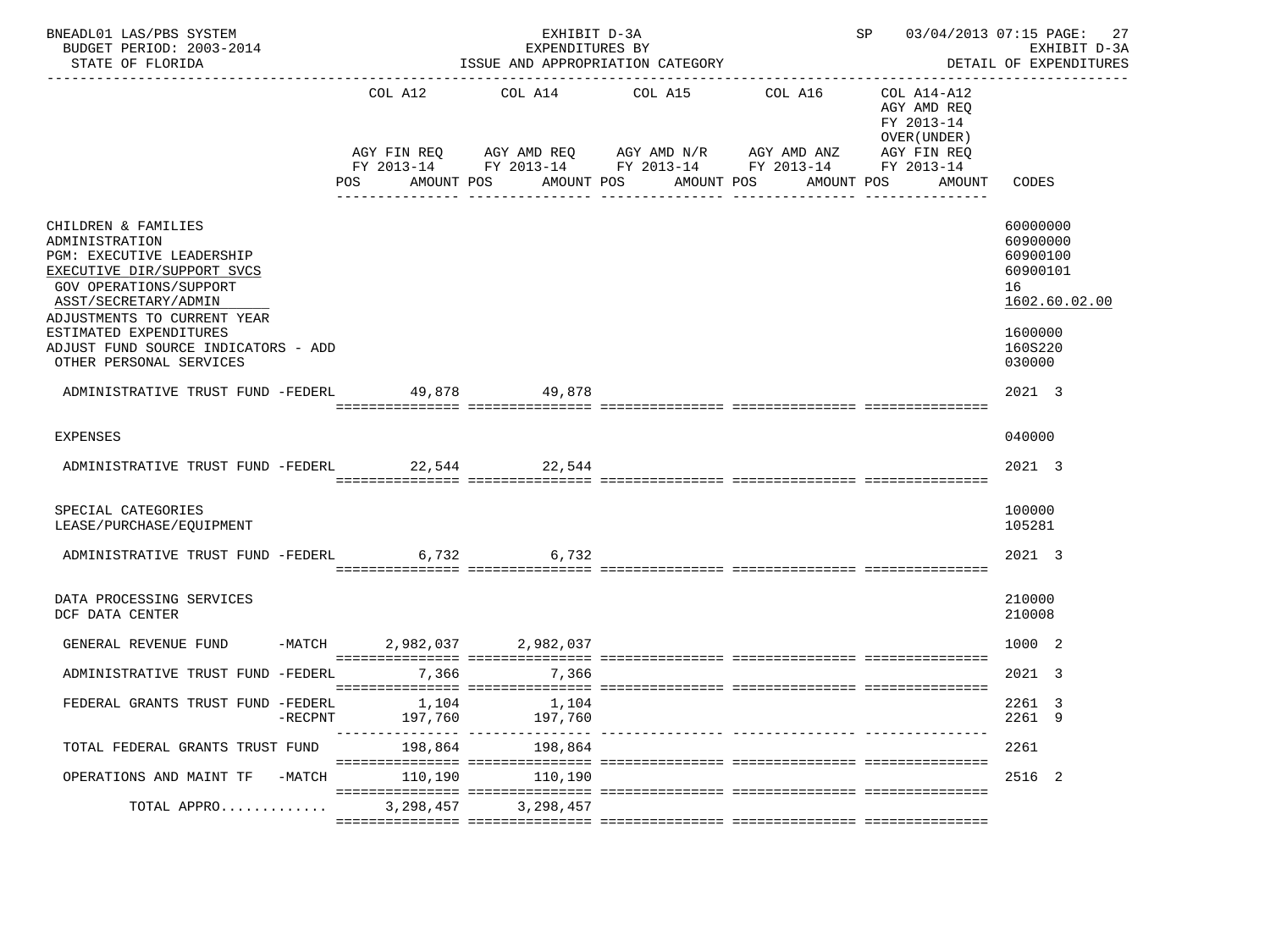| BNEADL01 LAS/PBS SYSTEM<br>BUDGET PERIOD: 2003-2014<br>STATE OF FLORIDA                                                                                                                                                                      | ISSUE AND APPROPRIATION CATEGORY | SP 03/04/2013 07:15 PAGE: | 28<br>EXHIBIT D-3A<br>DETAIL OF EXPENDITURES                                                                                                             |             |                                                                                                 |                                                                     |
|----------------------------------------------------------------------------------------------------------------------------------------------------------------------------------------------------------------------------------------------|----------------------------------|---------------------------|----------------------------------------------------------------------------------------------------------------------------------------------------------|-------------|-------------------------------------------------------------------------------------------------|---------------------------------------------------------------------|
|                                                                                                                                                                                                                                              | COL A12<br>POS                   | COL A14<br>AMOUNT POS     | COL A15 COL A16<br>AGY FIN REQ AGY AMD REQ AGY AMD N/R AGY AMD ANZ<br>FY 2013-14 FY 2013-14 FY 2013-14 FY 2013-14 FY 2013-14<br>AMOUNT POS<br>AMOUNT POS | ----------- | COL A14-A12<br>AGY AMD REO<br>FY 2013-14<br>OVER (UNDER)<br>AGY FIN REQ<br>AMOUNT POS<br>AMOUNT | CODES                                                               |
| CHILDREN & FAMILIES<br>ADMINISTRATION<br>PGM: EXECUTIVE LEADERSHIP<br>EXECUTIVE DIR/SUPPORT SVCS<br>GOV OPERATIONS/SUPPORT<br>ASST/SECRETARY/ADMIN<br>ADJUSTMENTS TO CURRENT YEAR                                                            |                                  |                           |                                                                                                                                                          |             |                                                                                                 | 60000000<br>60900000<br>60900100<br>60900101<br>16<br>1602.60.02.00 |
| ESTIMATED EXPENDITURES<br>ADJUST FUND SOURCE INDICATORS - ADD<br>DATA PROCESSING SERVICES<br>NORTHWOOD SRC (NSRC)                                                                                                                            |                                  |                           |                                                                                                                                                          |             |                                                                                                 | 1600000<br>160S220<br>210000<br>210022                              |
| GENERAL REVENUE FUND                                                                                                                                                                                                                         | $-MATCH$                         | 4,420 4,420               |                                                                                                                                                          |             |                                                                                                 | 1000 2                                                              |
| FEDERAL GRANTS TRUST FUND -MATCH<br>$-FEDERL$                                                                                                                                                                                                | 5,182                            | 29,815 29,815<br>5,182    |                                                                                                                                                          |             |                                                                                                 | 2261 2<br>2261 3                                                    |
| TOTAL FEDERAL GRANTS TRUST FUND                                                                                                                                                                                                              | 34,997                           | 34,997                    |                                                                                                                                                          |             |                                                                                                 | 2261                                                                |
| OPERATIONS AND MAINT TF -MATCH 7,377                                                                                                                                                                                                         |                                  | 7,377                     |                                                                                                                                                          |             |                                                                                                 | 2516 2                                                              |
| TOTAL APPRO                                                                                                                                                                                                                                  |                                  | 46,794 46,794             |                                                                                                                                                          |             |                                                                                                 |                                                                     |
| NORTHWEST REGIONAL DC                                                                                                                                                                                                                        |                                  |                           |                                                                                                                                                          |             |                                                                                                 | 210023                                                              |
| GENERAL REVENUE FUND                                                                                                                                                                                                                         | -STATE 50,197 50,197             |                           |                                                                                                                                                          |             |                                                                                                 | 1000 1                                                              |
| TOTAL: ADJUST FUND SOURCE INDICATORS - ADD<br>TOTAL ISSUE                                                                                                                                                                                    |                                  | 3,719,063 3,719,063       |                                                                                                                                                          |             |                                                                                                 | 160S220                                                             |
|                                                                                                                                                                                                                                              |                                  |                           |                                                                                                                                                          |             |                                                                                                 |                                                                     |
| AGENCY ISSUE NARRATIVE:<br>2013-2014 BUDGET YEAR NARRATIVE:<br>ISSUE TITLE: Adjust Fund Source Indicators - Add                                                                                                                              |                                  |                           | IT COMPONENT? NO                                                                                                                                         |             |                                                                                                 |                                                                     |
| SPECIFY WHICH AGENCY GOAL FROM THE FISCAL YEARS 2013-2014 THROUGH 2017-2018 STRATEGIC PLAN IS ADDRESSED BY THIS BUDGET<br>ISSUE PROPOSAL:<br>Effect Program Improvements: Apply proven best practices to maximize efficiencies and outcomes. |                                  |                           |                                                                                                                                                          |             |                                                                                                 |                                                                     |
| SUMMARY:<br>The Department requests an adjustment to its base budget to properly align Funding Source Indicators (FSI) for<br>Maintenance of Effort (MOE) and Match review.                                                                  |                                  |                           |                                                                                                                                                          |             |                                                                                                 |                                                                     |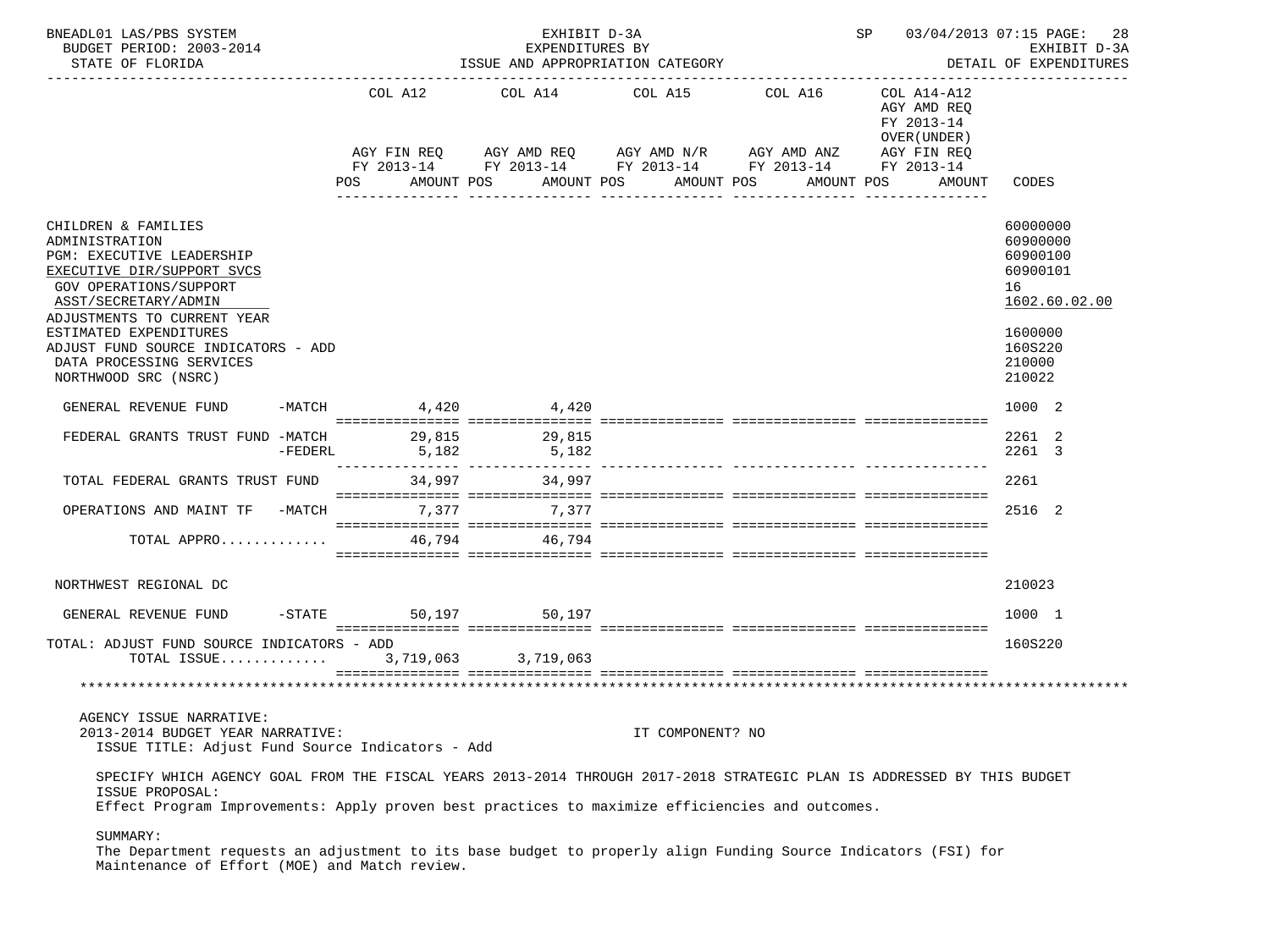| BNEADL01 LAS/PBS SYSTEM<br>BUDGET PERIOD: 2003-2014                                                                                                                                                                                                                                                                                                                                                                                                                                                                                                                                                                                                                                                       |            | EXHIBIT D-3A<br>EXPENDITURES BY | <b>SP</b> SP                                                                                                                                                         | 03/04/2013 07:15 PAGE:<br>29<br>EXHIBIT D-3A<br>DETAIL OF EXPENDITURES |                                            |                                                                                           |
|-----------------------------------------------------------------------------------------------------------------------------------------------------------------------------------------------------------------------------------------------------------------------------------------------------------------------------------------------------------------------------------------------------------------------------------------------------------------------------------------------------------------------------------------------------------------------------------------------------------------------------------------------------------------------------------------------------------|------------|---------------------------------|----------------------------------------------------------------------------------------------------------------------------------------------------------------------|------------------------------------------------------------------------|--------------------------------------------|-------------------------------------------------------------------------------------------|
|                                                                                                                                                                                                                                                                                                                                                                                                                                                                                                                                                                                                                                                                                                           |            |                                 | COL A12 COL A14 COL A15 COL A16 COL A14-A12<br>AGY FIN REQ AGY AMD REQ AGY AMD N/R AGY AMD ANZ AGY FIN REQ<br>FY 2013-14 FY 2013-14 FY 2013-14 FY 2013-14 FY 2013-14 |                                                                        | AGY AMD REO<br>FY 2013-14<br>OVER (UNDER ) |                                                                                           |
|                                                                                                                                                                                                                                                                                                                                                                                                                                                                                                                                                                                                                                                                                                           | <b>POS</b> |                                 | AMOUNT POS AMOUNT POS AMOUNT POS                                                                                                                                     |                                                                        | AMOUNT POS<br>AMOUNT                       | CODES                                                                                     |
| CHILDREN & FAMILIES<br>ADMINISTRATION<br>PGM: EXECUTIVE LEADERSHIP<br>EXECUTIVE DIR/SUPPORT SVCS<br><b>GOV OPERATIONS/SUPPORT</b><br>ASST/SECRETARY/ADMIN<br>ADJUSTMENTS TO CURRENT YEAR<br>ESTIMATED EXPENDITURES<br>ADJUST FUND SOURCE INDICATORS - ADD<br>PROBLEM STATEMENT:<br>Based on the Department's current agency-approved operating budget, this request is needed to properly align the FSIs in<br>the Department's budget.<br>WHAT BENEFITS WILL BE OBTAINED BY FUNDING THIS ISSUE:<br>This action is necessary to ensure that the Department can properly identify funding sources and MOE.<br>WHAT UNDERLYING PROGRAM THEORY CHANGE IS INVOLVED IN THIS ISSUE (IF ANY):<br>Not applicable. |            |                                 |                                                                                                                                                                      |                                                                        |                                            | 60000000<br>60900000<br>60900100<br>60900101<br>16<br>1602.60.02.00<br>1600000<br>160S220 |
| WHAT IMPLEMENTATION MECHANISMS WILL BE CHANGES AS A RESULT OF THIS ISSUE (IF ANY):<br>The Department will implement these adjustments and continue to monitor the funding of the budget.                                                                                                                                                                                                                                                                                                                                                                                                                                                                                                                  |            |                                 |                                                                                                                                                                      |                                                                        |                                            |                                                                                           |
| FLORIDA STRATEGIC PLAN FOR ECONOMIC DEVELOPMENT:<br>Not applicable.                                                                                                                                                                                                                                                                                                                                                                                                                                                                                                                                                                                                                                       |            |                                 |                                                                                                                                                                      |                                                                        |                                            |                                                                                           |
| RETURN ON INVESTMENT:<br>Not applicable.                                                                                                                                                                                                                                                                                                                                                                                                                                                                                                                                                                                                                                                                  |            |                                 |                                                                                                                                                                      |                                                                        |                                            |                                                                                           |
| COST CALCULATIONS:<br>The Other Adjustment Data (OAD) transaction was used to correct Fund Source Identifiers (FSI) for Salaries and Benefits<br>amounts that are not associated with specific positions and salary rate.                                                                                                                                                                                                                                                                                                                                                                                                                                                                                 |            |                                 |                                                                                                                                                                      |                                                                        |                                            |                                                                                           |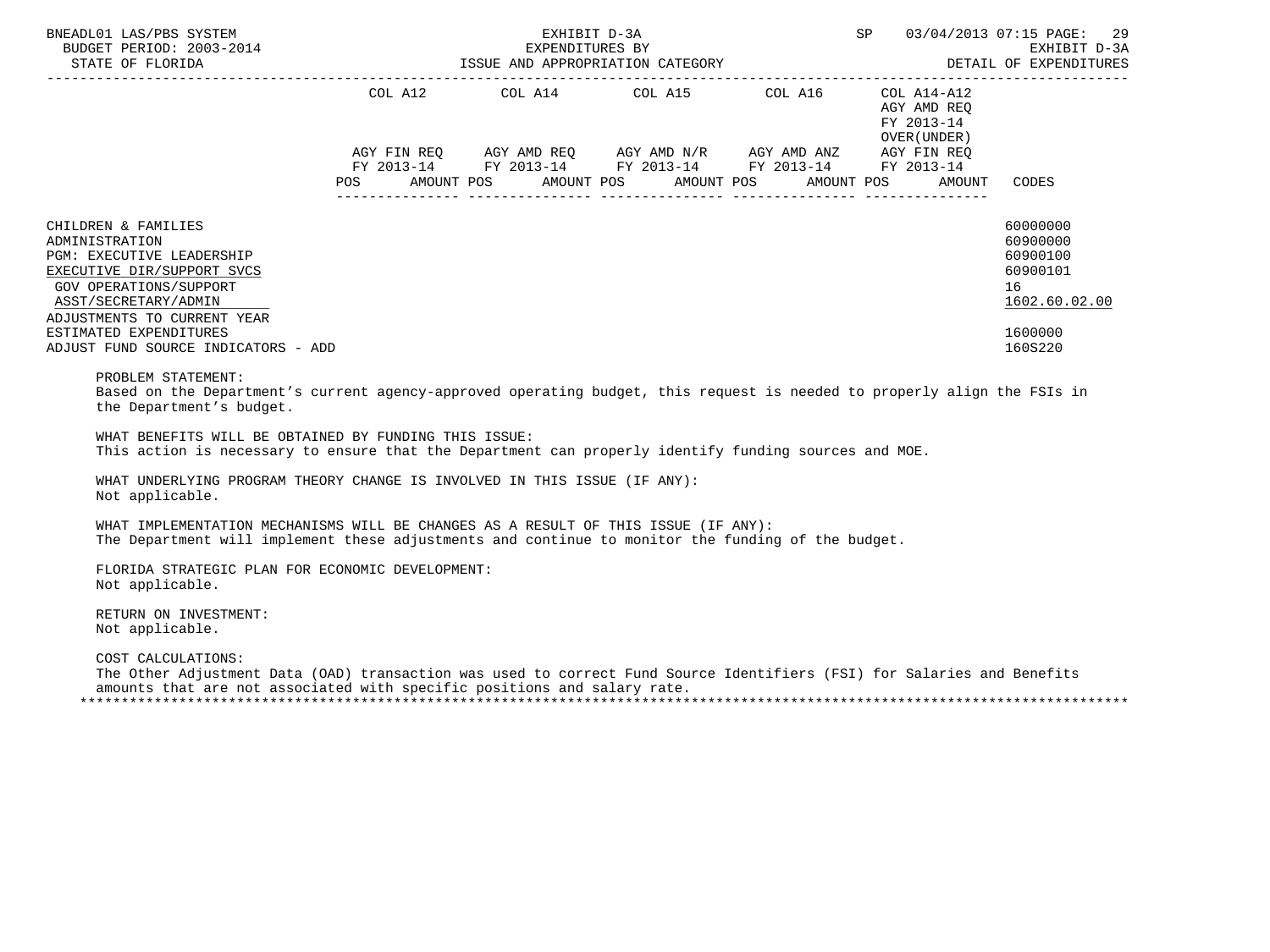| BNEADL01 LAS/PBS SYSTEM<br>BUDGET PERIOD: 2003-2014<br>STATE OF FLORIDA                                                                                                                                                                                                                                |                | EXHIBIT D-3A<br>EXPENDITURES BY<br>ISSUE AND APPROPRIATION CATEGORY |                                                                                                                               | SP 03/04/2013 07:15 PAGE:           | 30<br>EXHIBIT D-3A<br>DETAIL OF EXPENDITURES                          |                                                                                           |
|--------------------------------------------------------------------------------------------------------------------------------------------------------------------------------------------------------------------------------------------------------------------------------------------------------|----------------|---------------------------------------------------------------------|-------------------------------------------------------------------------------------------------------------------------------|-------------------------------------|-----------------------------------------------------------------------|-------------------------------------------------------------------------------------------|
|                                                                                                                                                                                                                                                                                                        | COL A12<br>POS | AMOUNT POS                                                          | COL A14 COL A15<br>AGY FIN REQ AGY AMD REQ AGY AMD N/R AGY AMD ANZ AGY FIN REQ FY 2013-14 FY 2013-14 FY 2013-14<br>AMOUNT POS | COL A16<br>AMOUNT POS<br>AMOUNT POS | $COL A14- A12$<br>AGY AMD REO<br>FY 2013-14<br>OVER (UNDER)<br>AMOUNT | CODES                                                                                     |
| CHILDREN & FAMILIES<br>ADMINISTRATION<br>PGM: EXECUTIVE LEADERSHIP<br>EXECUTIVE DIR/SUPPORT SVCS<br><b>GOV OPERATIONS/SUPPORT</b><br>ASST/SECRETARY/ADMIN<br>ADJUSTMENTS TO CURRENT YEAR<br>ESTIMATED EXPENDITURES<br>ADJUST FUND SOURCE INDICATORS - ADD<br>POSITION DETAIL OF SALARIES AND BENEFITS: |                |                                                                     |                                                                                                                               |                                     |                                                                       | 60000000<br>60900000<br>60900100<br>60900101<br>16<br>1602.60.02.00<br>1600000<br>160S220 |
|                                                                                                                                                                                                                                                                                                        | FTE            | BASE RATE                                                           | ADDITIVES BENEFITS                                                                                                            |                                     | SUBTOTAL<br>ားကို $\sim$                                              | LAPSE LAPSED SALARIES<br>AND BENEFITS                                                     |
| A12 - AGY FIN REO FY 2013-14                                                                                                                                                                                                                                                                           |                |                                                                     |                                                                                                                               |                                     |                                                                       |                                                                                           |
| CHANGES TO CURRENTLY AUTHORIZED POSITIONS<br>OTHER SALARY AMOUNT<br>1000 GENERAL REVENUE FUND                                                                                                                                                                                                          |                |                                                                     |                                                                                                                               |                                     |                                                                       | 244,461                                                                                   |
|                                                                                                                                                                                                                                                                                                        |                |                                                                     |                                                                                                                               |                                     |                                                                       | --------------<br>244,461<br>==============                                               |
|                                                                                                                                                                                                                                                                                                        |                |                                                                     |                                                                                                                               |                                     |                                                                       |                                                                                           |
| A14 - AGY AMD REQ FY 2013-14                                                                                                                                                                                                                                                                           |                |                                                                     |                                                                                                                               |                                     |                                                                       |                                                                                           |
| CHANGES TO CURRENTLY AUTHORIZED POSITIONS<br>OTHER SALARY AMOUNT<br>1000 GENERAL REVENUE FUND                                                                                                                                                                                                          |                |                                                                     |                                                                                                                               |                                     |                                                                       | 244,461                                                                                   |
|                                                                                                                                                                                                                                                                                                        |                |                                                                     |                                                                                                                               |                                     |                                                                       | ----------<br>244,461<br>==============                                                   |
|                                                                                                                                                                                                                                                                                                        |                |                                                                     |                                                                                                                               |                                     |                                                                       |                                                                                           |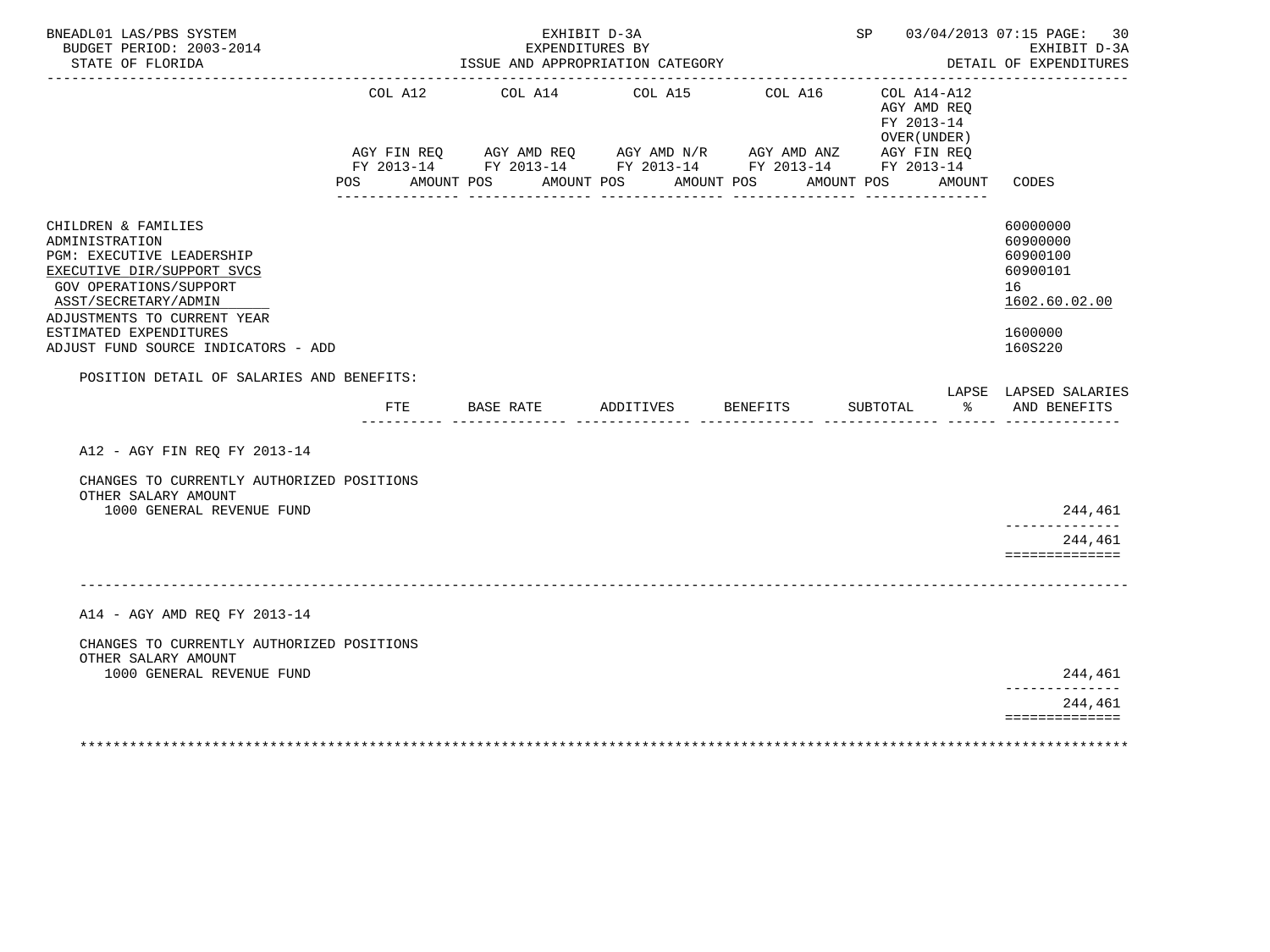| BNEADL01 LAS/PBS SYSTEM<br>BUDGET PERIOD: 2003-2014<br>STATE OF FLORIDA                                                                                                                                                                        |           | EXHIBIT D-3A<br>EXPENDITURES BY<br>ISSUE AND APPROPRIATION CATEGORY |                       |  |                                                                                                                                      |            |                  |               | SP 03/04/2013 07:15 PAGE:<br>DETAIL OF EXPENDITURES |  |                            | 31<br>EXHIBIT D-3A                                  |                                                               |               |
|------------------------------------------------------------------------------------------------------------------------------------------------------------------------------------------------------------------------------------------------|-----------|---------------------------------------------------------------------|-----------------------|--|--------------------------------------------------------------------------------------------------------------------------------------|------------|------------------|---------------|-----------------------------------------------------|--|----------------------------|-----------------------------------------------------|---------------------------------------------------------------|---------------|
|                                                                                                                                                                                                                                                |           | POS                                                                 | COL A12<br>AMOUNT POS |  | COL A14 COL A15 COL A16<br>AGY FIN REQ AGY AMD REQ AGY AMD N/R AGY AMD ANZ<br>FY 2013-14 FY 2013-14 FY 2013-14 FY 2013-14 FY 2013-14 | AMOUNT POS | AMOUNT POS       |               | AMOUNT POS                                          |  | FY 2013-14<br>OVER (UNDER) | COL A14-A12<br>AGY AMD REQ<br>AGY FIN REQ<br>AMOUNT | CODES                                                         |               |
|                                                                                                                                                                                                                                                |           |                                                                     |                       |  | ____________                                                                                                                         |            | ________________ | _____________ |                                                     |  |                            | ---------------                                     |                                                               |               |
| CHILDREN & FAMILIES<br>ADMINISTRATION<br>PGM: EXECUTIVE LEADERSHIP<br>EXECUTIVE DIR/SUPPORT SVCS<br>GOV OPERATIONS/SUPPORT<br>ASST/SECRETARY/ADMIN<br>ADJUSTMENTS TO CURRENT YEAR<br>ESTIMATED EXPENDITURES<br>ADJUST FUND SOURCE INDICATORS - |           |                                                                     |                       |  |                                                                                                                                      |            |                  |               |                                                     |  |                            |                                                     | 60000000<br>60900000<br>60900100<br>60900101<br>16<br>1600000 | 1602.60.02.00 |
| <b>DEDUCT</b><br>SALARIES AND BENEFITS                                                                                                                                                                                                         |           |                                                                     |                       |  |                                                                                                                                      |            |                  |               |                                                     |  |                            |                                                     | 160S230<br>010000                                             |               |
| GENERAL REVENUE FUND                                                                                                                                                                                                                           | $-MATCH$  |                                                                     | 209, 198-             |  | -STATE 35, 263- 35, 263-<br>$209.198 -$                                                                                              |            |                  |               |                                                     |  |                            |                                                     | 1000 1<br>1000 2                                              |               |
| TOTAL GENERAL REVENUE FUND                                                                                                                                                                                                                     |           |                                                                     | 244,461-              |  | 244,461-                                                                                                                             |            |                  |               |                                                     |  |                            |                                                     | 1000                                                          |               |
| TOTAL APPRO                                                                                                                                                                                                                                    |           |                                                                     | $244, 461 -$          |  | 244,461-                                                                                                                             |            |                  |               |                                                     |  |                            |                                                     |                                                               |               |
| OTHER PERSONAL SERVICES                                                                                                                                                                                                                        |           |                                                                     |                       |  |                                                                                                                                      |            |                  |               |                                                     |  |                            |                                                     | 030000                                                        |               |
| ADMINISTRATIVE TRUST FUND -STATE 49,878- 49,878-                                                                                                                                                                                               |           |                                                                     |                       |  |                                                                                                                                      |            |                  |               |                                                     |  |                            |                                                     | 2021 1                                                        |               |
| <b>EXPENSES</b>                                                                                                                                                                                                                                |           |                                                                     |                       |  |                                                                                                                                      |            |                  |               |                                                     |  |                            |                                                     | 040000                                                        |               |
| ADMINISTRATIVE TRUST FUND -STATE 22,544- 22,544-                                                                                                                                                                                               |           |                                                                     |                       |  |                                                                                                                                      |            |                  |               |                                                     |  |                            |                                                     | 2021 1                                                        |               |
| SPECIAL CATEGORIES<br>LEASE/PURCHASE/EOUIPMENT                                                                                                                                                                                                 |           |                                                                     |                       |  |                                                                                                                                      |            |                  |               |                                                     |  |                            |                                                     | 100000<br>105281                                              |               |
| ADMINISTRATIVE TRUST FUND -STATE                                                                                                                                                                                                               |           |                                                                     | 6,732-                |  | $6,732-$                                                                                                                             |            |                  |               |                                                     |  |                            |                                                     | 2021 1                                                        |               |
| DATA PROCESSING SERVICES<br>DCF DATA CENTER                                                                                                                                                                                                    |           |                                                                     |                       |  |                                                                                                                                      |            |                  |               |                                                     |  |                            |                                                     | 210000<br>210008                                              |               |
| GENERAL REVENUE FUND                                                                                                                                                                                                                           | -STATE    |                                                                     |                       |  | $2.982.037 - 2.982.037 -$                                                                                                            |            |                  |               |                                                     |  |                            |                                                     | 1000 1                                                        |               |
| ADMINISTRATIVE TRUST FUND -STATE                                                                                                                                                                                                               |           |                                                                     | $7,366-$              |  | $7,366-$                                                                                                                             |            |                  |               |                                                     |  |                            |                                                     | 2021 1                                                        |               |
| FEDERAL GRANTS TRUST FUND -MATCH                                                                                                                                                                                                               | $-FEDERL$ |                                                                     | 1,104-<br>197,760-    |  | 1,104-<br>197,760-                                                                                                                   |            |                  |               |                                                     |  |                            |                                                     | 2261 2<br>2261 3                                              |               |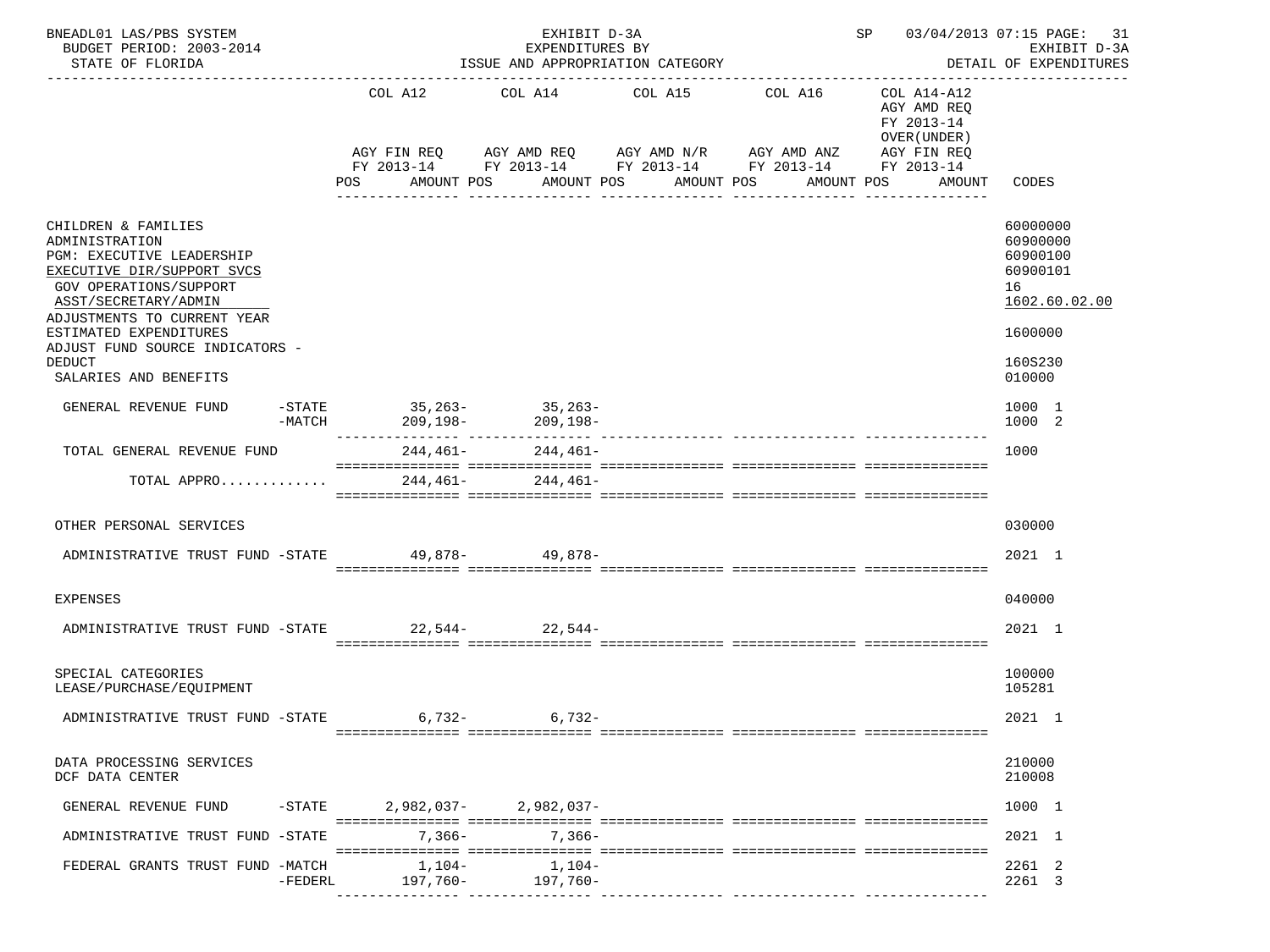| BNEADL01 LAS/PBS SYSTEM<br>BUDGET PERIOD: 2003-2014<br>STATE OF FLORIDA                                                                                                                                                                                                                                                                                             |                                   | EXHIBIT D-3A<br>EXPENDITURES BY<br>ISSUE AND APPROPRIATION CATEGORY |                                                                                                                                                               | SP 03/04/2013 07:15 PAGE:<br>32<br>EXHIBIT D-3A<br>DETAIL OF EXPENDITURES |                                                                                                      |                                                                                                                       |  |
|---------------------------------------------------------------------------------------------------------------------------------------------------------------------------------------------------------------------------------------------------------------------------------------------------------------------------------------------------------------------|-----------------------------------|---------------------------------------------------------------------|---------------------------------------------------------------------------------------------------------------------------------------------------------------|---------------------------------------------------------------------------|------------------------------------------------------------------------------------------------------|-----------------------------------------------------------------------------------------------------------------------|--|
|                                                                                                                                                                                                                                                                                                                                                                     | COL A12<br>POS                    | AMOUNT POS                                                          | COL A14 COL A15 COL A16<br>AGY FIN REQ AGY AMD REQ AGY AMD N/R AGY AMD ANZ<br>FY 2013-14 FY 2013-14 FY 2013-14 FY 2013-14 FY 2013-14<br>AMOUNT POS AMOUNT POS | AMOUNT POS                                                                | COL A14-A12<br>AGY AMD REO<br>FY 2013-14<br>OVER (UNDER)<br>AGY FIN REQ<br>AMOUNT<br>_______________ | CODES                                                                                                                 |  |
| CHILDREN & FAMILIES<br>ADMINISTRATION<br>PGM: EXECUTIVE LEADERSHIP<br>EXECUTIVE DIR/SUPPORT SVCS<br>GOV OPERATIONS/SUPPORT<br>ASST/SECRETARY/ADMIN<br>ADJUSTMENTS TO CURRENT YEAR<br>ESTIMATED EXPENDITURES<br>ADJUST FUND SOURCE INDICATORS -<br><b>DEDUCT</b><br>DATA PROCESSING SERVICES<br>DCF DATA CENTER<br>TOTAL FEDERAL GRANTS TRUST FUND 198,864- 198,864- |                                   |                                                                     |                                                                                                                                                               |                                                                           |                                                                                                      | 60000000<br>60900000<br>60900100<br>60900101<br>16<br>1602.60.02.00<br>1600000<br>160S230<br>210000<br>210008<br>2261 |  |
| OPERATIONS AND MAINT TF -STATE 110,190- 110,190-                                                                                                                                                                                                                                                                                                                    |                                   |                                                                     |                                                                                                                                                               |                                                                           |                                                                                                      | 2516 1                                                                                                                |  |
| TOTAL APPRO                                                                                                                                                                                                                                                                                                                                                         |                                   | $3,298,457-$ 3,298,457-                                             |                                                                                                                                                               |                                                                           |                                                                                                      |                                                                                                                       |  |
| NORTHWOOD SRC (NSRC)                                                                                                                                                                                                                                                                                                                                                |                                   |                                                                     |                                                                                                                                                               |                                                                           |                                                                                                      | 210022                                                                                                                |  |
| GENERAL REVENUE FUND                                                                                                                                                                                                                                                                                                                                                | $-$ STATE 4,420 - 4,420 - 4,420 - |                                                                     |                                                                                                                                                               |                                                                           |                                                                                                      | 1000 1                                                                                                                |  |
| FEDERAL GRANTS TRUST FUND -MATCH<br>$-FEDERL$                                                                                                                                                                                                                                                                                                                       | 5,182-                            | $29,815-$<br>29,815-<br>30.015-                                     |                                                                                                                                                               |                                                                           |                                                                                                      | 2261 2<br>2261 3                                                                                                      |  |
| TOTAL FEDERAL GRANTS TRUST FUND                                                                                                                                                                                                                                                                                                                                     |                                   | $34,997 - 34,997 -$                                                 |                                                                                                                                                               |                                                                           |                                                                                                      | 2261                                                                                                                  |  |
| OPERATIONS AND MAINT TF -STATE                                                                                                                                                                                                                                                                                                                                      |                                   | $7.377 - 7.377 -$                                                   |                                                                                                                                                               |                                                                           |                                                                                                      | 2516 1                                                                                                                |  |
| TOTAL APPRO                                                                                                                                                                                                                                                                                                                                                         |                                   | $46.794 - 46.794 -$                                                 |                                                                                                                                                               |                                                                           |                                                                                                      |                                                                                                                       |  |
| NORTHWEST REGIONAL DC                                                                                                                                                                                                                                                                                                                                               |                                   |                                                                     |                                                                                                                                                               |                                                                           |                                                                                                      | 210023                                                                                                                |  |
| GENERAL REVENUE FUND<br>-MATCH                                                                                                                                                                                                                                                                                                                                      | $50,197-$                         | $50, 197 -$                                                         |                                                                                                                                                               |                                                                           |                                                                                                      | 1000 2                                                                                                                |  |
| TOTAL: ADJUST FUND SOURCE INDICATORS -<br>DEDUCT<br>TOTAL ISSUE                                                                                                                                                                                                                                                                                                     | 3,719,063-                        | 3,719,063-                                                          |                                                                                                                                                               |                                                                           |                                                                                                      | 160S230                                                                                                               |  |
|                                                                                                                                                                                                                                                                                                                                                                     |                                   |                                                                     |                                                                                                                                                               |                                                                           |                                                                                                      |                                                                                                                       |  |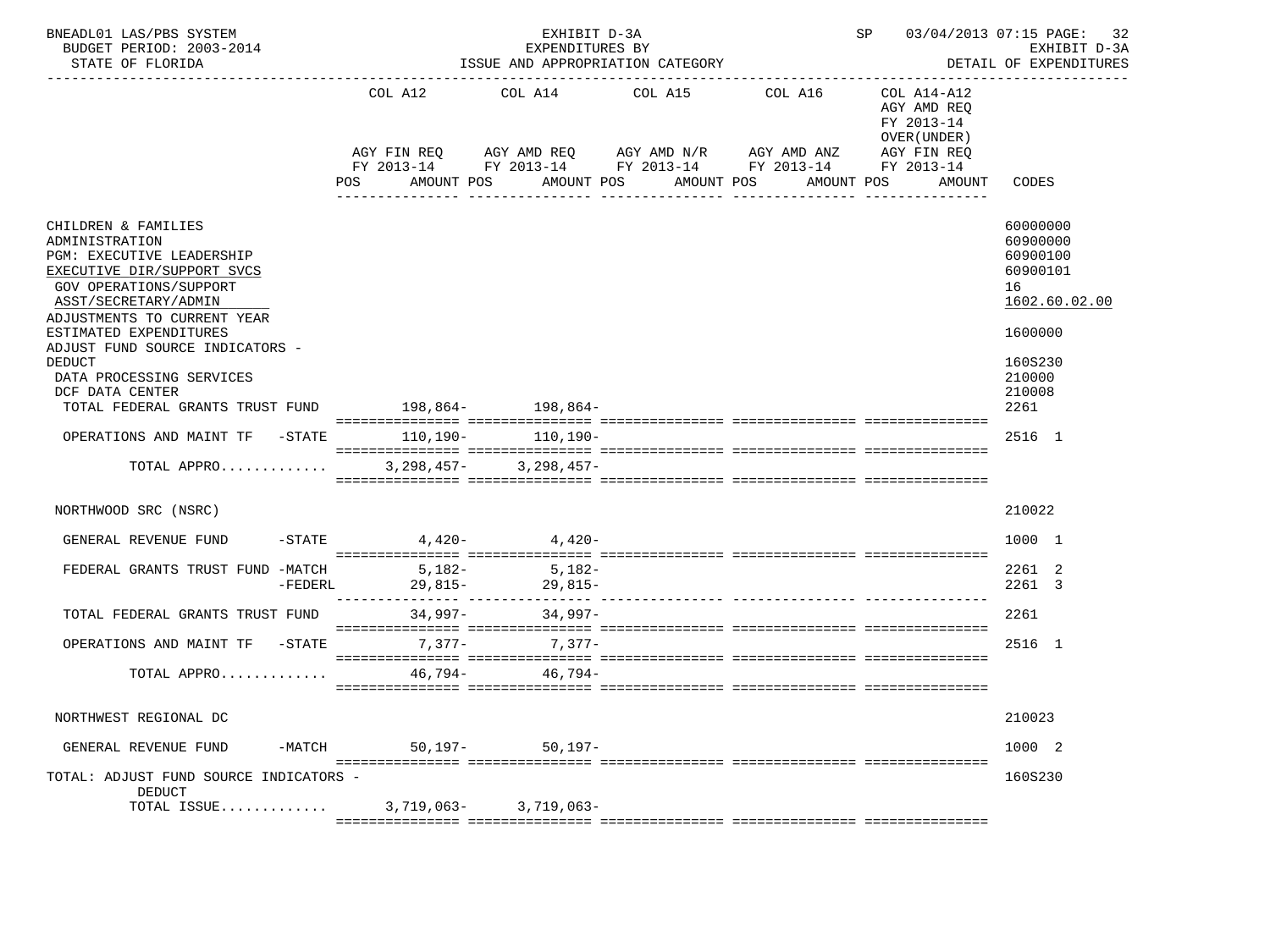| BNEADL01 LAS/PBS SYSTEM<br>BUDGET PERIOD: 2003-2014<br>STATE OF FLORIDA                                                                                                                                                                                                                                                                                                                                                     |            | EXHIBIT D-3A | SP 03/04/2013 07:15 PAGE: 33                                                                                                                              |  |                                                                    |                                                                                           |
|-----------------------------------------------------------------------------------------------------------------------------------------------------------------------------------------------------------------------------------------------------------------------------------------------------------------------------------------------------------------------------------------------------------------------------|------------|--------------|-----------------------------------------------------------------------------------------------------------------------------------------------------------|--|--------------------------------------------------------------------|-------------------------------------------------------------------------------------------|
|                                                                                                                                                                                                                                                                                                                                                                                                                             | <b>POS</b> |              | AGY FIN REQ AGY AMD REQ AGY AMD N/R AGY AMD ANZ AGY FIN REQ<br>FY 2013-14 FY 2013-14 FY 2013-14 FY 2013-14 FY 2013-14<br>AMOUNT POS AMOUNT POS AMOUNT POS |  | AGY AMD REQ<br>FY 2013-14<br>OVER (UNDER )<br>AMOUNT POS<br>AMOUNT | CODES                                                                                     |
| CHILDREN & FAMILIES<br>ADMINISTRATION<br>PGM: EXECUTIVE LEADERSHIP<br>EXECUTIVE DIR/SUPPORT SVCS<br>GOV OPERATIONS/SUPPORT<br>ASST/SECRETARY/ADMIN<br>ADJUSTMENTS TO CURRENT YEAR<br>ESTIMATED EXPENDITURES<br>ADJUST FUND SOURCE INDICATORS -<br><b>DEDUCT</b>                                                                                                                                                             |            |              |                                                                                                                                                           |  |                                                                    | 60000000<br>60900000<br>60900100<br>60900101<br>16<br>1602.60.02.00<br>1600000<br>160S230 |
| AGENCY ISSUE NARRATIVE:<br>2013-2014 BUDGET YEAR NARRATIVE:<br>ISSUE TITLE: Adjust Fund Source Indicators - Deduct                                                                                                                                                                                                                                                                                                          |            |              | IT COMPONENT? NO                                                                                                                                          |  |                                                                    |                                                                                           |
| SPECIFY WHICH AGENCY GOAL FROM THE FISCAL YEARS 2013-2014 THROUGH 2017-2018 STRATEGIC PLAN IS ADDRESSED BY THIS BUDGET<br>ISSUE PROPOSAL:<br>Effect Program Improvements: Apply proven best practices to maximize efficiencies and outcomes.<br>SUMMARY:<br>The Department requests an adjustment to its base budget to properly align Funding Source Indicators (FSI) for<br>Maintenance of Effort (MOE) and Match review. |            |              |                                                                                                                                                           |  |                                                                    |                                                                                           |
| PROBLEM STATEMENT:<br>Based on the Department's current agency-approved operating budget, this request is needed to properly align the FSIs in<br>the Department's budget.                                                                                                                                                                                                                                                  |            |              |                                                                                                                                                           |  |                                                                    |                                                                                           |
| WHAT BENEFITS WILL BE OBTAINED BY FUNDING THIS ISSUE:<br>This action is necessary to ensure that the Department can properly identify funding sources and MOE.                                                                                                                                                                                                                                                              |            |              |                                                                                                                                                           |  |                                                                    |                                                                                           |
| WHAT UNDERLYING PROGRAM THEORY CHANGE IS INVOLVED IN THIS ISSUE (IF ANY):<br>Not applicable.                                                                                                                                                                                                                                                                                                                                |            |              |                                                                                                                                                           |  |                                                                    |                                                                                           |
| WHAT IMPLEMENTATION MECHANISMS WILL BE CHANGES AS A RESULT OF THIS ISSUE (IF ANY):<br>The Department will implement these adjustments and continue to monitor the funding of the budget.                                                                                                                                                                                                                                    |            |              |                                                                                                                                                           |  |                                                                    |                                                                                           |
| FLORIDA STRATEGIC PLAN FOR ECONOMIC DEVELOPMENT:<br>Not applicable.                                                                                                                                                                                                                                                                                                                                                         |            |              |                                                                                                                                                           |  |                                                                    |                                                                                           |
| RETURN ON INVESTMENT:<br>Not applicable.                                                                                                                                                                                                                                                                                                                                                                                    |            |              |                                                                                                                                                           |  |                                                                    |                                                                                           |
| COST CALCULATIONS:<br>The Other Adjustment Data (OAD) transaction was used to correct Fund Source Identifiers (FSI) for Salaries and Benefits                                                                                                                                                                                                                                                                               |            |              |                                                                                                                                                           |  |                                                                    |                                                                                           |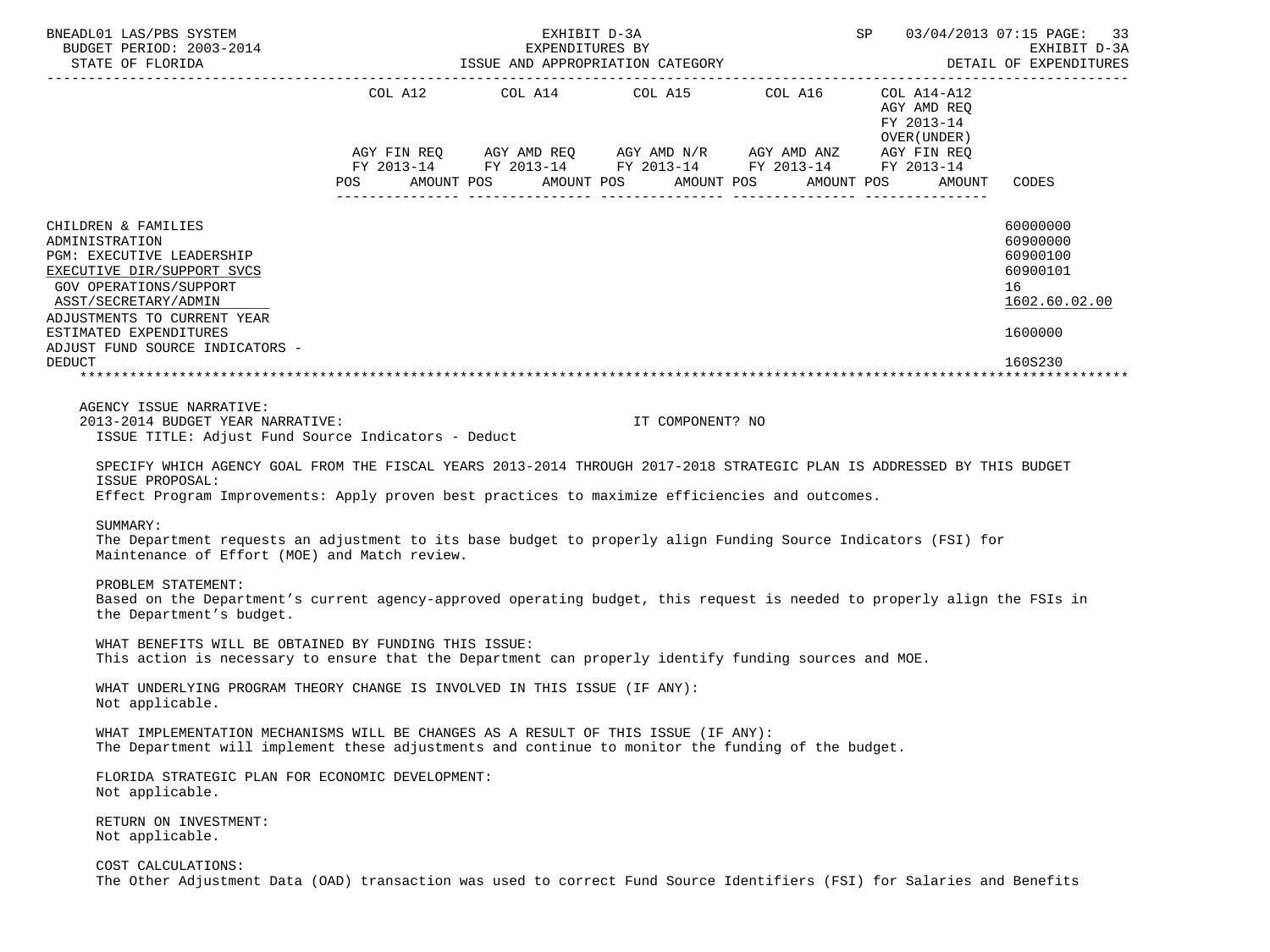| BNEADL01 LAS/PBS SYSTEM<br>BUDGET PERIOD: 2003-2014<br>STATE OF FLORIDA                                                                                                                                                                                         |     | EXHIBIT D-3A<br>EXPENDITURES BY<br>ISSUE AND APPROPRIATION CATEGORY |                                                                                                                       |                                                                 | SP 03/04/2013 07:15 PAGE:<br>34<br>EXHIBIT D-3A<br>DETAIL OF EXPENDITURES                 |
|-----------------------------------------------------------------------------------------------------------------------------------------------------------------------------------------------------------------------------------------------------------------|-----|---------------------------------------------------------------------|-----------------------------------------------------------------------------------------------------------------------|-----------------------------------------------------------------|-------------------------------------------------------------------------------------------|
|                                                                                                                                                                                                                                                                 |     | POS AMOUNT POS AMOUNT POS AMOUNT POS                                | AGY FIN REQ AGY AMD REQ AGY AMD N/R AGY AMD ANZ AGY FIN REQ<br>FY 2013-14 FY 2013-14 FY 2013-14 FY 2013-14 FY 2013-14 | AGY AMD REO<br>FY 2013-14<br>OVER (UNDER )<br>AMOUNT POS AMOUNT | CODES                                                                                     |
| CHILDREN & FAMILIES<br>ADMINISTRATION<br>PGM: EXECUTIVE LEADERSHIP<br>EXECUTIVE DIR/SUPPORT SVCS<br>GOV OPERATIONS/SUPPORT<br>ASST/SECRETARY/ADMIN<br>ADJUSTMENTS TO CURRENT YEAR<br>ESTIMATED EXPENDITURES<br>ADJUST FUND SOURCE INDICATORS -<br><b>DEDUCT</b> |     |                                                                     |                                                                                                                       |                                                                 | 60000000<br>60900000<br>60900100<br>60900101<br>16<br>1602.60.02.00<br>1600000<br>160S230 |
| amounts that are not associated with specific positions and salary rate.                                                                                                                                                                                        |     |                                                                     |                                                                                                                       |                                                                 |                                                                                           |
| POSITION DETAIL OF SALARIES AND BENEFITS:                                                                                                                                                                                                                       | FTE | BASE RATE ADDITIVES BENEFITS                                        |                                                                                                                       |                                                                 | LAPSE LAPSED SALARIES<br>SUBTOTAL % AND BENEFITS                                          |
| A12 - AGY FIN REQ FY 2013-14                                                                                                                                                                                                                                    |     |                                                                     |                                                                                                                       |                                                                 |                                                                                           |
| CHANGES TO CURRENTLY AUTHORIZED POSITIONS<br>OTHER SALARY AMOUNT                                                                                                                                                                                                |     |                                                                     |                                                                                                                       |                                                                 |                                                                                           |
| 1000 GENERAL REVENUE FUND                                                                                                                                                                                                                                       |     |                                                                     |                                                                                                                       |                                                                 | 244,461-<br>--------------                                                                |
|                                                                                                                                                                                                                                                                 |     |                                                                     |                                                                                                                       |                                                                 | 244,461-<br>==============                                                                |
|                                                                                                                                                                                                                                                                 |     |                                                                     |                                                                                                                       |                                                                 |                                                                                           |
| A14 - AGY AMD REQ FY 2013-14                                                                                                                                                                                                                                    |     |                                                                     |                                                                                                                       |                                                                 |                                                                                           |
| CHANGES TO CURRENTLY AUTHORIZED POSITIONS<br>OTHER SALARY AMOUNT                                                                                                                                                                                                |     |                                                                     |                                                                                                                       |                                                                 |                                                                                           |
| 1000 GENERAL REVENUE FUND                                                                                                                                                                                                                                       |     |                                                                     |                                                                                                                       |                                                                 | 244,461-                                                                                  |
|                                                                                                                                                                                                                                                                 |     |                                                                     |                                                                                                                       |                                                                 | $244.461-$<br>==============                                                              |
|                                                                                                                                                                                                                                                                 |     |                                                                     |                                                                                                                       |                                                                 |                                                                                           |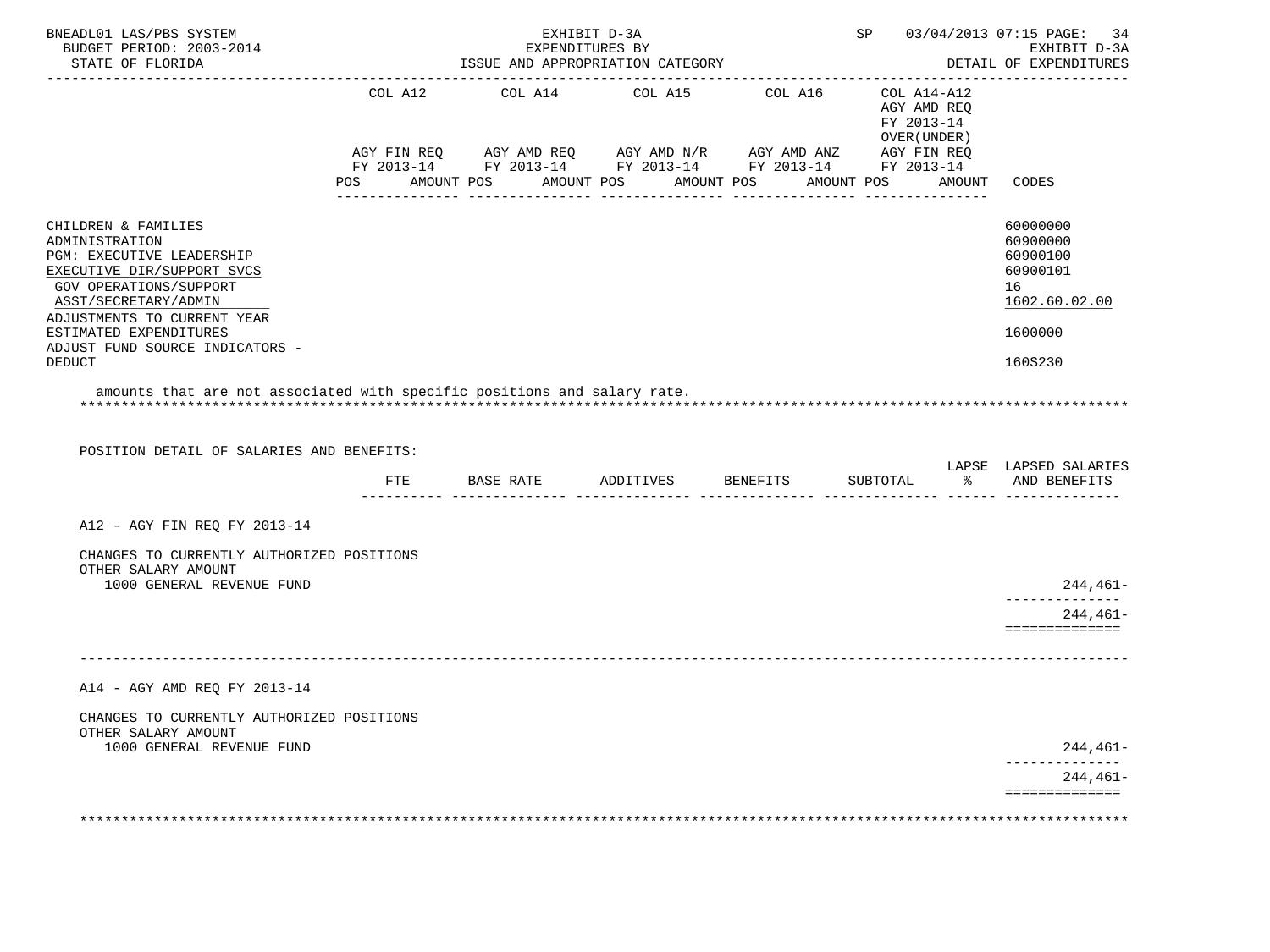| BNEADL01 LAS/PBS SYSTEM<br>BUDGET PERIOD: 2003-2014<br>STATE OF FLORIDA                                                                                                                                                                                                                                    |                                        | EXHIBIT D-3A<br>EXPENDITURES BY<br>ISSUE AND APPROPRIATION CATEGORY                     |                                                                                                                                                                           | SP<br>03/04/2013 07:15 PAGE: | 35<br>EXHIBIT D-3A<br>DETAIL OF EXPENDITURES                          |                                                                                                               |
|------------------------------------------------------------------------------------------------------------------------------------------------------------------------------------------------------------------------------------------------------------------------------------------------------------|----------------------------------------|-----------------------------------------------------------------------------------------|---------------------------------------------------------------------------------------------------------------------------------------------------------------------------|------------------------------|-----------------------------------------------------------------------|---------------------------------------------------------------------------------------------------------------|
|                                                                                                                                                                                                                                                                                                            | COL A12<br>POS<br>AMOUNT POS           |                                                                                         | COL A14 COL A15 COL A16<br>AGY FIN REQ AGY AMD REQ AGY AMD N/R AGY AMD ANZ AGY FIN REQ<br>FY 2013-14 FY 2013-14 FY 2013-14 FY 2013-14 FY 2013-14<br>AMOUNT POS AMOUNT POS | AMOUNT POS                   | $COL A14- A12$<br>AGY AMD REO<br>FY 2013-14<br>OVER (UNDER)<br>AMOUNT | CODES                                                                                                         |
| CHILDREN & FAMILIES<br>ADMINISTRATION<br><b>PGM: EXECUTIVE LEADERSHIP</b><br>EXECUTIVE DIR/SUPPORT SVCS<br>GOV OPERATIONS/SUPPORT<br>ASST/SECRETARY/ADMIN<br>INTRA-AGENCY REORGANIZATIONS<br>INFORMATION TECHNOLOGY SHARED<br>SERVICES REALIGNMENT - DEDUCT<br>DATA PROCESSING SERVICES<br>DCF DATA CENTER |                                        |                                                                                         |                                                                                                                                                                           |                              |                                                                       | 60000000<br>60900000<br>60900100<br>60900101<br>16<br>1602.60.02.00<br>1800000<br>1800110<br>210000<br>210008 |
| GENERAL REVENUE FUND<br>ALCOHOL/DRUGABU/MEN HLH TF-FEDERL<br>FEDERAL GRANTS TRUST FUND -FEDERL<br>WELFARE TRANSITION TF -FEDERL<br>SOCIAL SVCS BLK GRT TF -FEDERL<br>TOTAL APPRO                                                                                                                           | -MATCH 552,088- 552,088-<br>$809,884-$ | $11.768 - 11.768 -$<br>$809,884-$<br>$119,827 - 119,827 -$<br>$1.573.465 - 1.573.465 -$ |                                                                                                                                                                           |                              |                                                                       | 1000<br>-2<br>2027<br>3<br>2261<br>3<br>2401<br>3<br>2639<br>3                                                |
|                                                                                                                                                                                                                                                                                                            |                                        |                                                                                         |                                                                                                                                                                           |                              |                                                                       |                                                                                                               |

AGENCY ISSUE NARRATIVE:

 2013-2014 BUDGET YEAR NARRATIVE: IT COMPONENT? NO ISSUE TITLE: Information Technology Shared Services Alignment - DEDUCT

 SPECIFY WHICH AGENCY GOAL FROM THE FISCAL YEARS 2013-2014 THROUGH 2017-2018 STRATEGIC PLAN IS ADDRESSED BY THIS BUDGET ISSUE PROPOSAL: Goal 2 Effect Program Improvements: Apply proven best practices to maximize efficiencies and outcomes

## SUMMARY:

 The Department requests the transfer of \$1,702,551 (\$582,914 General Revenue, \$842,282 Federal Grants Trust Fund, \$122,009 Welfare Transition Trust Fund, \$79,898 Social Services Block Grant, \$11,768 Alchohol, Drug Abuse, and Mental Health Trust Fund, and \$63,680 Administrative Trust Fund) and 22.00 FTE within the Department as a technical alignment for final implementation of shared services.

This issue is cost neutral across budget entities.

## PROBLEM STATEMENT:

 Shared Services Organizations arrange essential business support functions (i.e., finance, human resources, and information technology services) as a business unit to serve agency operations. Shared Services is the provision of a service by one part of an organization where the service was previously found in more than one part of the organization. The funding and resourcing of the service is shared and creates a cost-effective platform for service delivery by standardizing processes and delivery methods; consolidating people and technology around delivery structure; and reengineering work patterns to achieve world-class standards.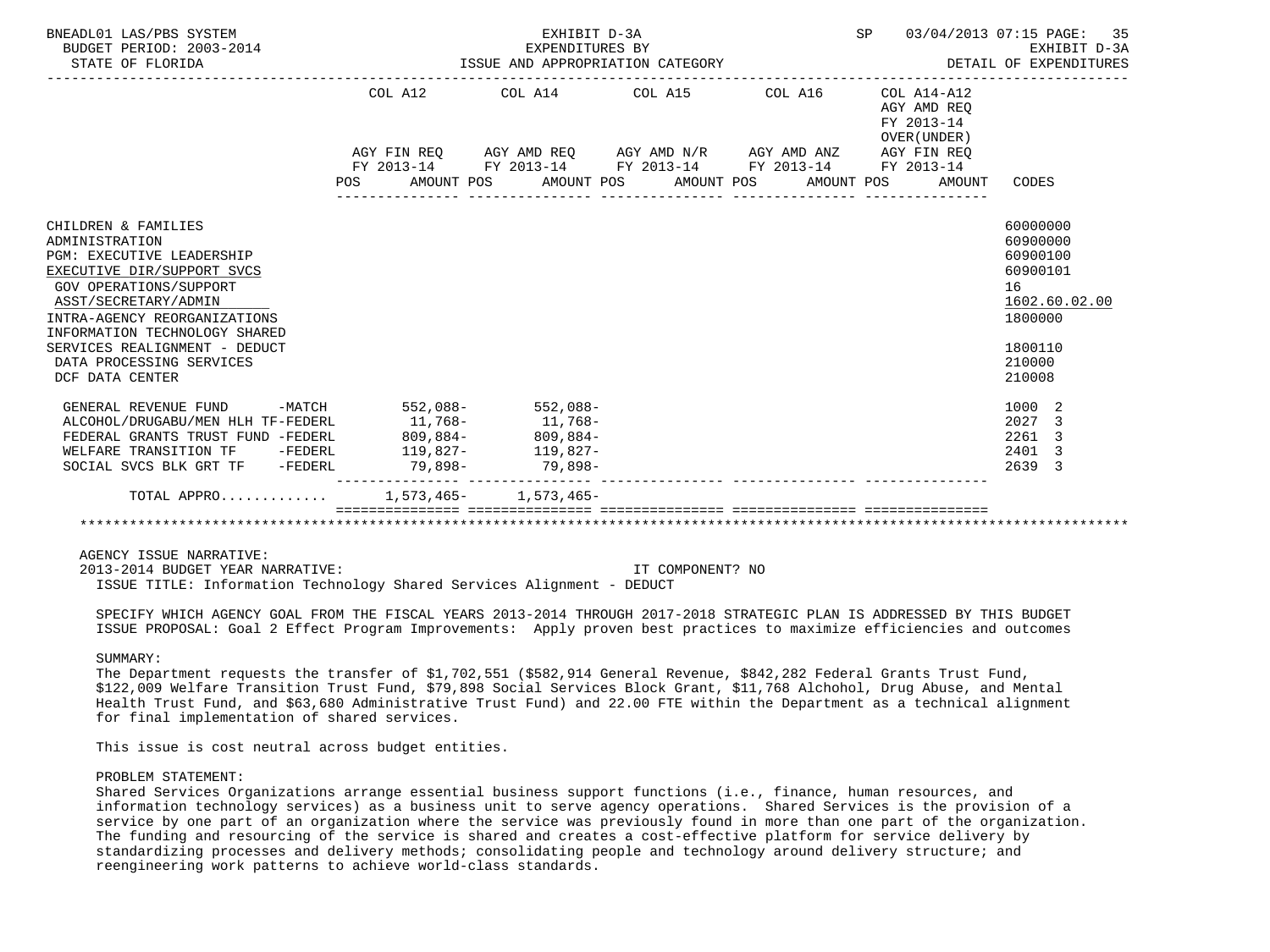| BNEADL01 LAS/PBS SYSTEM<br>BUDGET PERIOD: 2003-2014<br>STATE OF FLORIDA                                                                                                                                             | EXHIBIT D-3A<br>EXPENDITURES BY<br>ISSUE AND APPROPRIATION CATEGORY |  |                                                                                                       |  | <b>SP</b><br>-------------------------------                      | 03/04/2013 07:15 PAGE: 36<br>EXHIBIT D-3A<br>DETAIL OF EXPENDITURES            |
|---------------------------------------------------------------------------------------------------------------------------------------------------------------------------------------------------------------------|---------------------------------------------------------------------|--|-------------------------------------------------------------------------------------------------------|--|-------------------------------------------------------------------|--------------------------------------------------------------------------------|
|                                                                                                                                                                                                                     | COL A12                                                             |  | COL A14 COL A15 COL A16                                                                               |  | COL A14-A12<br>AGY AMD REQ<br>FY 2013-14<br>OVER (UNDER)          |                                                                                |
|                                                                                                                                                                                                                     | AGY FIN REO<br><b>POS</b>                                           |  | AGY AMD REO     AGY AMD N/R     AGY AMD ANZ<br>FY 2013-14 FY 2013-14 FY 2013-14 FY 2013-14 FY 2013-14 |  | AGY FIN REO<br>AMOUNT POS AMOUNT POS AMOUNT POS AMOUNT POS AMOUNT | CODES                                                                          |
| CHILDREN & FAMILIES<br>ADMINISTRATION<br>PGM: EXECUTIVE LEADERSHIP<br>EXECUTIVE DIR/SUPPORT SVCS<br>GOV OPERATIONS/SUPPORT<br>ASST/SECRETARY/ADMIN<br>INTRA-AGENCY REORGANIZATIONS<br>INFORMATION TECHNOLOGY SHARED |                                                                     |  |                                                                                                       |  |                                                                   | 60000000<br>60900000<br>60900100<br>60900101<br>16<br>1602.60.02.00<br>1800000 |
| SERVICES REALIGNMENT - DEDUCT                                                                                                                                                                                       |                                                                     |  |                                                                                                       |  |                                                                   | 1800110                                                                        |

 In Fiscal Year 2012-2013 the Department implemented Information Technology Shared Services (ITSS). Issue 1800110 and 1800120 transferred into the Office of Information Technology a total of 143 positions. These positions were identified by their class title. After the transfer of the 143 positions, 20 positions were identified as program support personnel and not information technology staff. Therefore, the Office of Information Technology request these positions be returned to the program. This technical alignment of positions is necessary to fully implement ITSS.

WHAT BENEFITS WILL BE OBTAINED BY FUNDING THIS ISSUE:

 This is a technical alignment of positions that fully implements the Department's Information Technology Shared Services (ITSS) approved during the 2012 Legislative Session (Issue Number: 1800120).

 WHAT UNDERLYING PROGRAM THEORY CHANGE IS INVOLVED IN THIS ISSUE (IF ANY): Not applicable

 WHAT IMPLEMENTATION MECHANISMS WILL BE CHANGED AS A RESULT OF THIS ISSUE (IF ANY): Not applicable

 FLORIDA STRATEGIC PLAN FOR ECONOMIC DEVELOPMENT: Not Applicable

 RETURN ON INVESTMENT (ROI): Not applicable

### COST CALCULATIONS:

 This is a cost neutral ADD/DEDUCT issue shifting Salary and Expenses within Department Budget Entities. The Other Adjustment Data (OAD) transaction associated with this request is based on the rate and budget necessary to fully restore the amounts transferred for 20 FTE positions from program offices to Information Technology in Fiscal Year 2012-2013. The additional OAD adjustment amount is based on the need to transfer two filled positions (as of September 4, 2012) from the programs to Information Technology. \*\*\*\*\*\*\*\*\*\*\*\*\*\*\*\*\*\*\*\*\*\*\*\*\*\*\*\*\*\*\*\*\*\*\*\*\*\*\*\*\*\*\*\*\*\*\*\*\*\*\*\*\*\*\*\*\*\*\*\*\*\*\*\*\*\*\*\*\*\*\*\*\*\*\*\*\*\*\*\*\*\*\*\*\*\*\*\*\*\*\*\*\*\*\*\*\*\*\*\*\*\*\*\*\*\*\*\*\*\*\*\*\*\*\*\*\*\*\*\*\*\*\*\*\*\*\*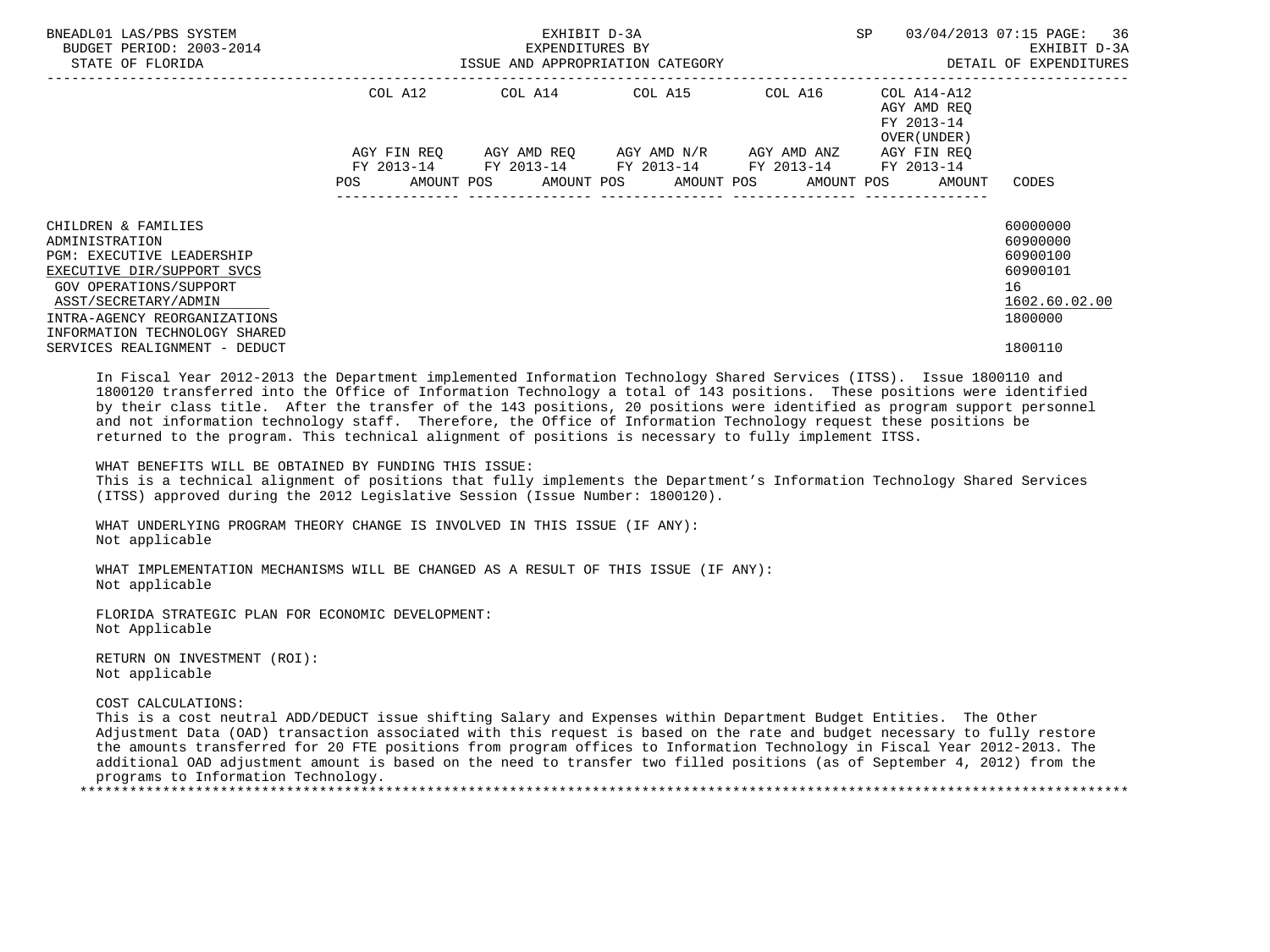| BNEADL01 LAS/PBS SYSTEM<br>BUDGET PERIOD: 2003-2014<br>STATE OF FLORIDA                                                                                                                                                                                                                                        | EXHIBIT D-3A<br>EXPENDITURES BY<br>EXPENDITURES BY<br>ISSUE AND APPROPRIATION CATEGORY |                                                                                                           |  |  | SP 03/04/2013 07:15 PAGE:                                 | 37<br>EXHIBIT D-3A<br>DETAIL OF EXPENDITURES                                                                  |
|----------------------------------------------------------------------------------------------------------------------------------------------------------------------------------------------------------------------------------------------------------------------------------------------------------------|----------------------------------------------------------------------------------------|-----------------------------------------------------------------------------------------------------------|--|--|-----------------------------------------------------------|---------------------------------------------------------------------------------------------------------------|
|                                                                                                                                                                                                                                                                                                                |                                                                                        | COL A12 COL A14 COL A15 COL A16                                                                           |  |  | COL A14-A12<br>AGY AMD REO<br>FY 2013-14<br>OVER (UNDER ) |                                                                                                               |
|                                                                                                                                                                                                                                                                                                                |                                                                                        | AGY FIN REQ AGY AMD REQ AGY AMD N/R AGY AMD ANZ AGY FIN REQ                                               |  |  |                                                           |                                                                                                               |
|                                                                                                                                                                                                                                                                                                                |                                                                                        | FY 2013-14 FY 2013-14 FY 2013-14 FY 2013-14 FY 2013-14<br>POS AMOUNT POS AMOUNT POS AMOUNT POS AMOUNT POS |  |  | AMOUNT                                                    | CODES                                                                                                         |
| CHILDREN & FAMILIES<br>ADMINISTRATION<br><b>PGM: EXECUTIVE LEADERSHIP</b><br>EXECUTIVE DIR/SUPPORT SVCS<br><b>GOV OPERATIONS/SUPPORT</b><br>ASST/SECRETARY/ADMIN<br>INTRA-AGENCY REORGANIZATIONS<br>INFORMATION TECHNOLOGY SHARED<br>SERVICES REALIGNMENT - ADD<br>DATA PROCESSING SERVICES<br>DCF DATA CENTER |                                                                                        |                                                                                                           |  |  |                                                           | 60000000<br>60900000<br>60900100<br>60900101<br>16<br>1602.60.02.00<br>1800000<br>1800120<br>210000<br>210008 |
| GENERAL REVENUE FUND -MATCH 30,826 30,826<br>ADMINISTRATIVE TRUST FUND -FEDERL<br>FEDERAL GRANTS TRUST FUND -FEDERL                                                                                                                                                                                            | 63,680<br>32,398                                                                       | 63,680<br>32,398                                                                                          |  |  |                                                           | 1000 2<br>2021 3<br>2261<br>-3                                                                                |
| WELFARE TRANSITION TF -FEDERL                                                                                                                                                                                                                                                                                  | 2,182                                                                                  | 2,182                                                                                                     |  |  |                                                           | 2401 3                                                                                                        |
| TOTAL APPRO 129,086 129,086                                                                                                                                                                                                                                                                                    |                                                                                        |                                                                                                           |  |  |                                                           |                                                                                                               |
|                                                                                                                                                                                                                                                                                                                |                                                                                        |                                                                                                           |  |  |                                                           |                                                                                                               |

AGENCY ISSUE NARRATIVE:

 2013-2014 BUDGET YEAR NARRATIVE: IT COMPONENT? NO ISSUE TITLE: Information Technology Shared Services Alignment - ADD

 SPECIFY WHICH AGENCY GOAL FROM THE FISCAL YEARS 2013-2014 THROUGH 2017-2018 STRATEGIC PLAN IS ADDRESSED BY THIS BUDGET ISSUE PROPOSAL: Goal 2 Effect Program Improvements: Apply proven best practices to maximize efficiencies and outcomes

### SUMMARY:

 The Department requests the transfer of \$1,702,551 (\$582,914 General Revenue, \$842,282 Federal Grants Trust Fund, \$122,009 Welfare Transition Trust Fund, \$79,898 Social Services Block Grant, \$11,768 Alchohol, Drug Abuse, and Mental Health Trust Fund, and \$63,680 Administrative Trust Fund) and 22.00 FTE within the Department as a technical alignment for final implementation of shared services.

This issue is cost neutral across budget entities.

### PROBLEM STATEMENT:

 Shared Services Organizations arrange essential business support functions (i.e., finance, human resources, and information technology services) as a business unit to serve agency operations. Shared Services is the provision of a service by one part of an organization where the service was previously found in more than one part of the organization. The funding and resourcing of the service is shared and creates a cost-effective platform for service delivery by standardizing processes and delivery methods; consolidating people and technology around delivery structure; and reengineering work patterns to achieve world-class standards.

In Fiscal Year 2012-2013 the Department implemented Information Technology Shared Services (ITSS). Issue 1800110 and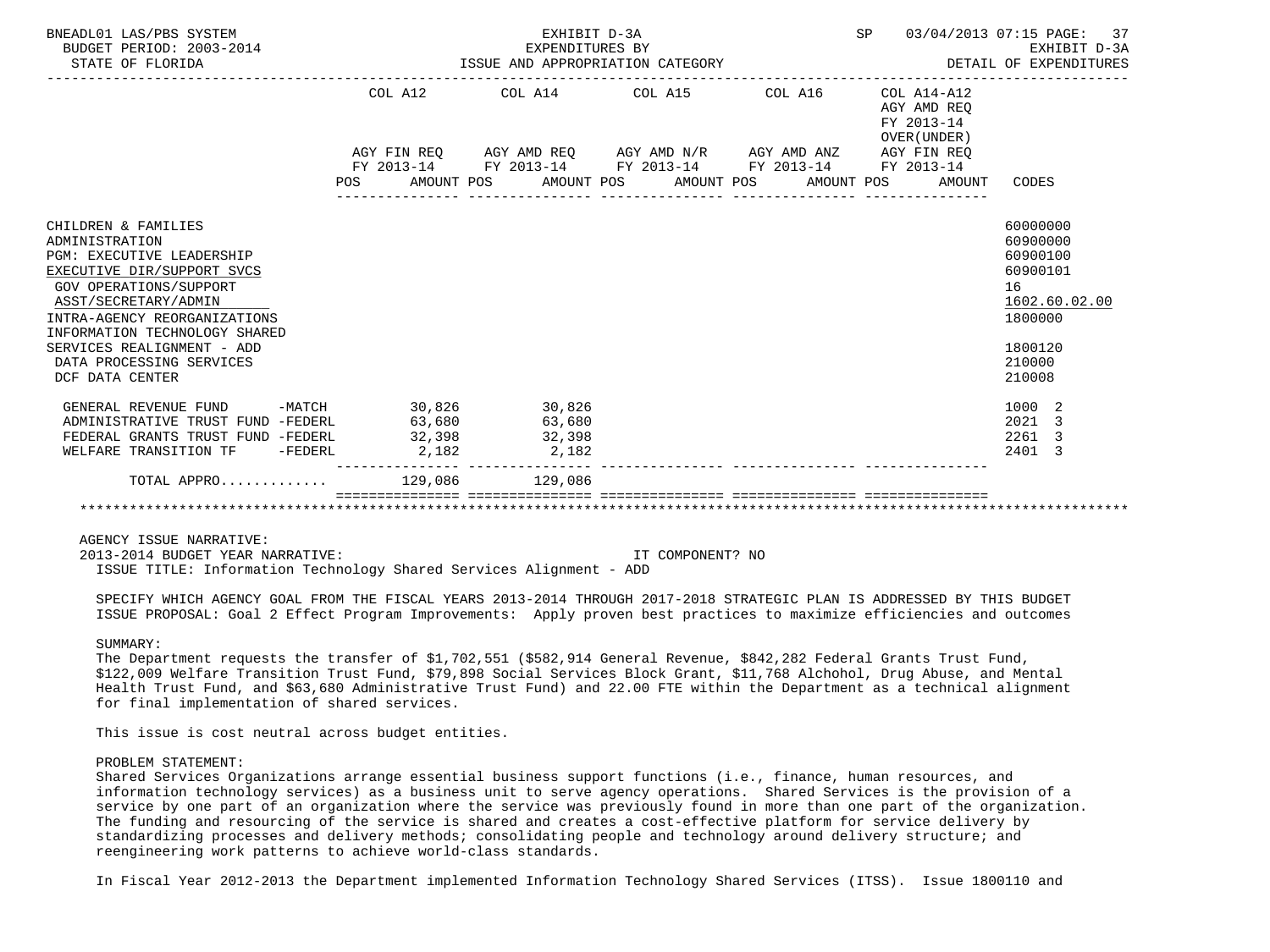| BNEADL01 LAS/PBS SYSTEM<br>BUDGET PERIOD: 2003-2014<br>STATE OF FLORIDA                                                                                                                                                                           | EXHIBIT D-3A<br>EXPENDITURES BY<br>ISSUE AND APPROPRIATION CATEGORY |                                                                                            |                                     |         | SP                                                       | 03/04/2013 07:15 PAGE: 38<br>EXHIBIT D-3A<br>DETAIL OF EXPENDITURES                       |
|---------------------------------------------------------------------------------------------------------------------------------------------------------------------------------------------------------------------------------------------------|---------------------------------------------------------------------|--------------------------------------------------------------------------------------------|-------------------------------------|---------|----------------------------------------------------------|-------------------------------------------------------------------------------------------|
|                                                                                                                                                                                                                                                   | COL A12                                                             |                                                                                            | COL A14 COL A15                     | COL A16 | COL A14-A12<br>AGY AMD REO<br>FY 2013-14<br>OVER (UNDER) |                                                                                           |
|                                                                                                                                                                                                                                                   | AGY FIN REO<br><b>POS</b>                                           | FY 2013-14 FY 2013-14 FY 2013-14 FY 2013-14<br>AMOUNT POS AMOUNT POS AMOUNT POS AMOUNT POS | AGY AMD REO AGY AMD N/R AGY AMD ANZ |         | AGY FIN REO<br>FY 2013-14<br>AMOUNT                      | CODES                                                                                     |
| CHILDREN & FAMILIES<br>ADMINISTRATION<br>PGM: EXECUTIVE LEADERSHIP<br>EXECUTIVE DIR/SUPPORT SVCS<br>GOV OPERATIONS/SUPPORT<br>ASST/SECRETARY/ADMIN<br>INTRA-AGENCY REORGANIZATIONS<br>INFORMATION TECHNOLOGY SHARED<br>SERVICES REALIGNMENT - ADD |                                                                     |                                                                                            |                                     |         |                                                          | 60000000<br>60900000<br>60900100<br>60900101<br>16<br>1602.60.02.00<br>1800000<br>1800120 |
| $\overline{a}$ , and a set of the set of the set of the set of the set of the set of the set of the set of the set of the set of the set of the set of the set of the set of the set of the set of the set of the set of the set of               |                                                                     |                                                                                            |                                     |         | the contract of the contract of the contract of          | .                                                                                         |

 1800120 transferred into the Office of Information Technology a total of 143 positions. These positions were identified by their class title. After the transfer of the 143 positions, 20 positions were identified as program support personnel and not information technology staff. Therefore, the Office of Information Technology request these positions be returned to the program. This technical alignment of positions is necessary to fully implement ITSS.

WHAT BENEFITS WILL BE OBTAINED BY FUNDING THIS ISSUE:

 This is a technical alignment of positions that fully implements the Department's Information Technology Shared Services (ITSS) approved during the 2012 Legislative Session (Issue Number: 1800120).

 WHAT UNDERLYING PROGRAM THEORY CHANGE IS INVOLVED IN THIS ISSUE (IF ANY): Not applicable

 WHAT IMPLEMENTATION MECHANISMS WILL BE CHANGED AS A RESULT OF THIS ISSUE (IF ANY): Not applicable

 FLORIDA STRATEGIC PLAN FOR ECONOMIC DEVELOPMENT: Not Applicable

 RETURN ON INVESTMENT (ROI): Not applicable

#### COST CALCULATIONS:

 This is a cost neutral ADD/DEDUCT issue shifting Salary and Expenses within Department Budget Entities. The Other Adjustment Data (OAD) transaction associated with this request is based on the rate and budget necessary to fully restore the amounts transferred for 20 FTE positions from program offices to Information Technology in Fiscal Year 2012-2013. The additional OAD adjustment amount is based on the need to transfer two filled positions (as of September 4, 2012) from the programs to Information Technology.

\*\*\*\*\*\*\*\*\*\*\*\*\*\*\*\*\*\*\*\*\*\*\*\*\*\*\*\*\*\*\*\*\*\*\*\*\*\*\*\*\*\*\*\*\*\*\*\*\*\*\*\*\*\*\*\*\*\*\*\*\*\*\*\*\*\*\*\*\*\*\*\*\*\*\*\*\*\*\*\*\*\*\*\*\*\*\*\*\*\*\*\*\*\*\*\*\*\*\*\*\*\*\*\*\*\*\*\*\*\*\*\*\*\*\*\*\*\*\*\*\*\*\*\*\*\*\*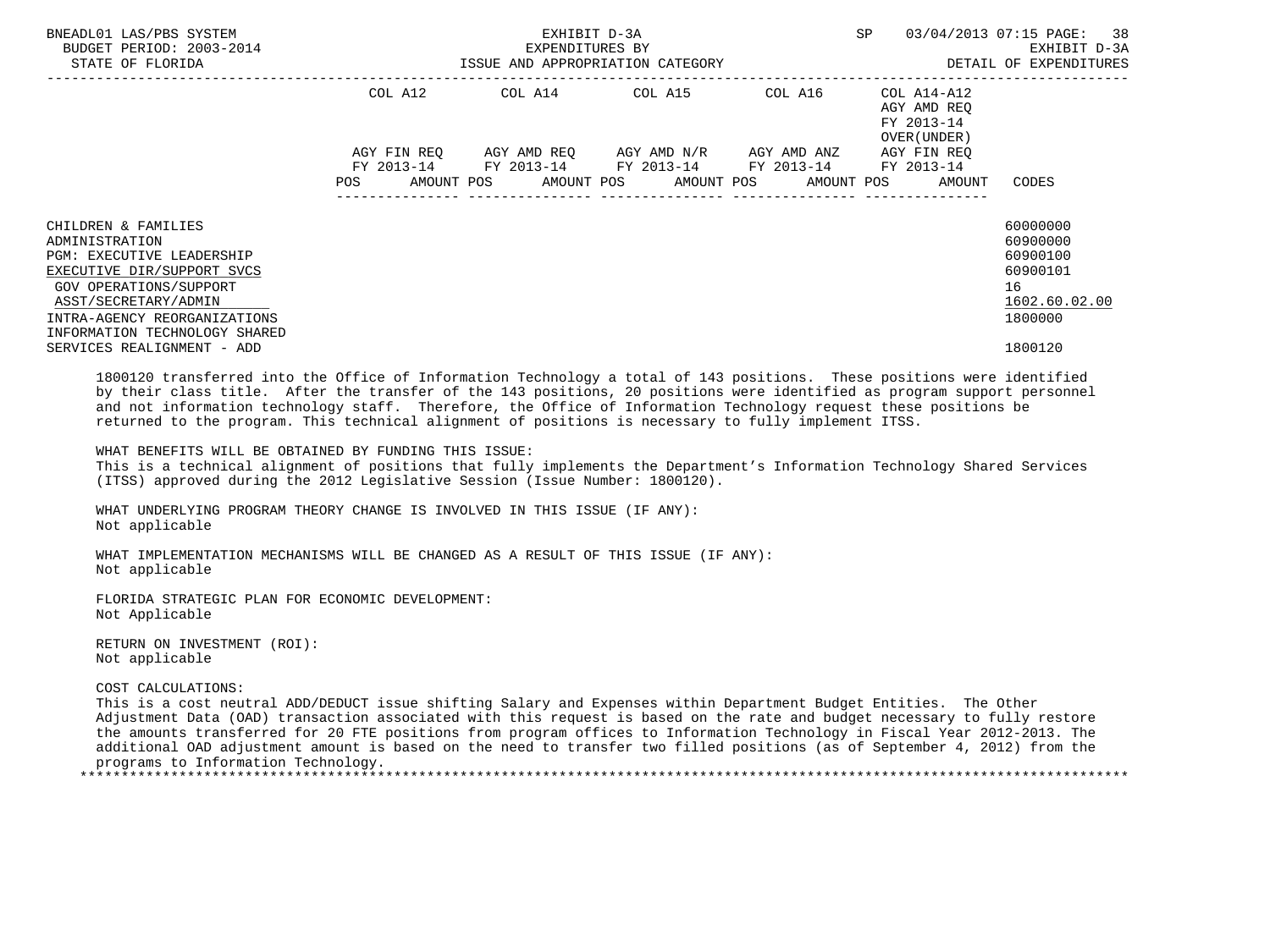| BNEADL01 LAS/PBS SYSTEM<br>BUDGET PERIOD: 2003-2014<br>STATE OF FLORIDA                                                                                                                                                                          |                         | EXHIBIT D-3A<br>EXPENDITURES BY                 | ISSUE AND APPROPRIATION CATEGORY                                                                                                                                                         | SP 03/04/2013 07:15 PAGE:                                 | 39<br>EXHIBIT D-3A<br>DETAIL OF EXPENDITURES                                                        |
|--------------------------------------------------------------------------------------------------------------------------------------------------------------------------------------------------------------------------------------------------|-------------------------|-------------------------------------------------|------------------------------------------------------------------------------------------------------------------------------------------------------------------------------------------|-----------------------------------------------------------|-----------------------------------------------------------------------------------------------------|
|                                                                                                                                                                                                                                                  | COL A12                 | COL A14                                         | COL A15<br>COL A16                                                                                                                                                                       | COL A14-A12<br>AGY AMD REQ<br>FY 2013-14<br>OVER (UNDER ) |                                                                                                     |
|                                                                                                                                                                                                                                                  | POS                     | AMOUNT POS<br>AMOUNT POS                        | AGY FIN REQ       AGY AMD REQ       AGY AMD N/R       AGY AMD ANZ        AGY FIN REQ<br>FY 2013-14         FY 2013-14       FY 2013-14        FY 2013-14        FY 2013-14<br>AMOUNT POS | AGY FIN REQ<br>AMOUNT POS<br>AMOUNT                       | CODES                                                                                               |
|                                                                                                                                                                                                                                                  |                         |                                                 | <u>. Bergeraal bergera</u>                                                                                                                                                               |                                                           |                                                                                                     |
| CHILDREN & FAMILIES<br>ADMINISTRATION<br>PGM: EXECUTIVE LEADERSHIP<br>EXECUTIVE DIR/SUPPORT SVCS<br>GOV OPERATIONS/SUPPORT<br>ASST/SECRETARY/ADMIN<br>INTRA-AGENCY REORGANIZATIONS<br>BUDGET SHARED SERVICES REALIGNMENT<br>- ADD<br>SALARY RATE |                         |                                                 |                                                                                                                                                                                          |                                                           | 60000000<br>60900000<br>60900100<br>60900101<br>16<br>1602.60.02.00<br>1800000<br>1802060<br>000000 |
| SALARY RATE $616,016$                                                                                                                                                                                                                            |                         | 616,016                                         |                                                                                                                                                                                          |                                                           |                                                                                                     |
| SALARIES AND BENEFITS                                                                                                                                                                                                                            |                         |                                                 |                                                                                                                                                                                          |                                                           | 010000                                                                                              |
| GENERAL REVENUE FUND -MATCH 437,160<br>FEDERAL GRANTS TRUST FUND -FEDERL 177,853<br>WELFARE TRANSITION TF -FEDERL<br>SOCIAL SVCS BLK GRT TF -FEDERL                                                                                              | 96,771                  | 437,160<br>177,853<br>96,771<br>100,250 100,250 |                                                                                                                                                                                          |                                                           | 1000 2<br>2261 3<br>2401 3<br>2639 3                                                                |
| TOTAL POSITIONS $10.00$ $10.00$<br>TOTAL APPRO                                                                                                                                                                                                   | 812,034                 | 812,034                                         |                                                                                                                                                                                          |                                                           |                                                                                                     |
|                                                                                                                                                                                                                                                  |                         |                                                 |                                                                                                                                                                                          |                                                           |                                                                                                     |
| <b>EXPENSES</b>                                                                                                                                                                                                                                  |                         |                                                 |                                                                                                                                                                                          |                                                           | 040000                                                                                              |
| GENERAL REVENUE FUND<br>-MATCH                                                                                                                                                                                                                   | -STATE 14,143<br>46,324 | 14,143<br>46,324                                |                                                                                                                                                                                          |                                                           | 1000 1<br>1000 2                                                                                    |
| TOTAL GENERAL REVENUE FUND                                                                                                                                                                                                                       | 60,467                  | 60,467                                          |                                                                                                                                                                                          |                                                           | 1000                                                                                                |
| FEDERAL GRANTS TRUST FUND -FEDERL                                                                                                                                                                                                                | 30,378                  | 30,378                                          |                                                                                                                                                                                          |                                                           | 2261 3                                                                                              |
| WELFARE TRANSITION TF<br>-FEDERL                                                                                                                                                                                                                 | 15,336                  | 15,336                                          |                                                                                                                                                                                          |                                                           | 2401 3                                                                                              |
| $-FEDERL$<br>SOCIAL SVCS BLK GRT TF                                                                                                                                                                                                              | 3,167                   | 3,167                                           |                                                                                                                                                                                          |                                                           | 2639 3                                                                                              |
| TOTAL APPRO                                                                                                                                                                                                                                      | 109,348                 | 109,348                                         |                                                                                                                                                                                          |                                                           |                                                                                                     |
|                                                                                                                                                                                                                                                  |                         |                                                 |                                                                                                                                                                                          |                                                           |                                                                                                     |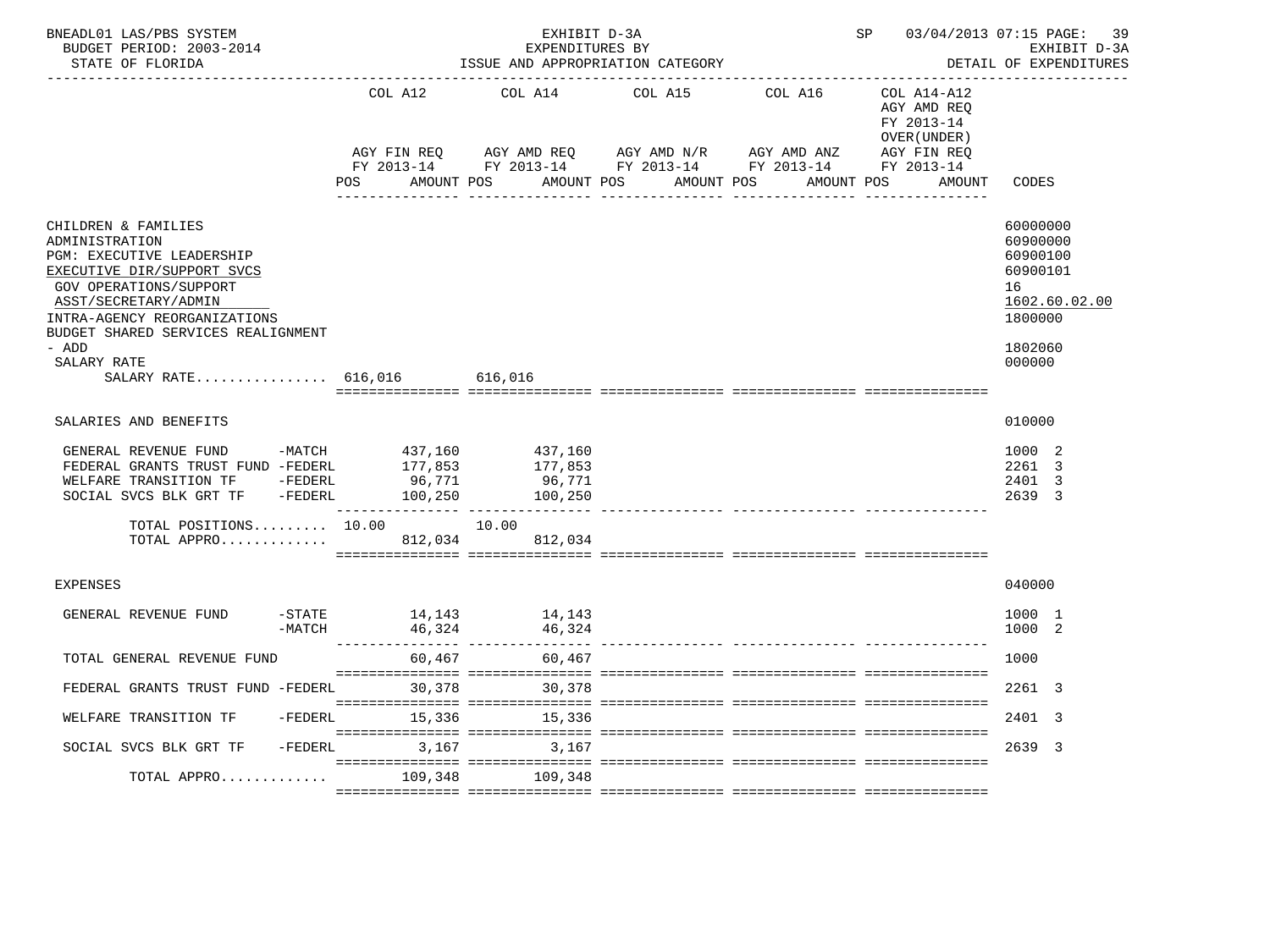| BNEADL01 LAS/PBS SYSTEM<br>BUDGET PERIOD: 2003-2014<br>STATE OF FLORIDA                                                                                                                                                                                                                                         |                                                     | EXHIBIT D-3A    | EXPENDITURES BY<br>ISSUE AND APPROPRIATION CATEGORY                                                                                              |                                                          | SP 03/04/2013 07:15 PAGE: 40<br>EXHIBIT D-3A<br>DETAIL OF EXPENDITURES                                        |
|-----------------------------------------------------------------------------------------------------------------------------------------------------------------------------------------------------------------------------------------------------------------------------------------------------------------|-----------------------------------------------------|-----------------|--------------------------------------------------------------------------------------------------------------------------------------------------|----------------------------------------------------------|---------------------------------------------------------------------------------------------------------------|
|                                                                                                                                                                                                                                                                                                                 | COL A12                                             |                 | COL A14 COL A15 COL A16<br>AGY FIN REQ AGY AMD REQ AGY AMD N/R AGY AMD ANZ AGY FIN REQ<br>FY 2013-14 FY 2013-14 FY 2013-14 FY 2013-14 FY 2013-14 | COL A14-A12<br>AGY AMD REQ<br>FY 2013-14<br>OVER (UNDER) |                                                                                                               |
|                                                                                                                                                                                                                                                                                                                 | <b>POS</b>                                          |                 | AMOUNT POS AMOUNT POS AMOUNT POS                                                                                                                 | AMOUNT POS<br>AMOUNT                                     | CODES                                                                                                         |
| CHILDREN & FAMILIES<br>ADMINISTRATION<br>PGM: EXECUTIVE LEADERSHIP<br>EXECUTIVE DIR/SUPPORT SVCS<br>GOV OPERATIONS/SUPPORT<br>ASST/SECRETARY/ADMIN<br>INTRA-AGENCY REORGANIZATIONS<br>BUDGET SHARED SERVICES REALIGNMENT<br>- ADD<br>SPECIAL CATEGORIES<br>CONTRACTED SERVICES                                  |                                                     |                 |                                                                                                                                                  |                                                          | 60000000<br>60900000<br>60900100<br>60900101<br>16<br>1602.60.02.00<br>1800000<br>1802060<br>100000<br>100777 |
| GENERAL REVENUE FUND                                                                                                                                                                                                                                                                                            | 37, 4 G37 = 77ATE<br>-MATCH = 9,106 = 9,106 = 9,106 |                 |                                                                                                                                                  |                                                          | 1000 1<br>1000 2                                                                                              |
| TOTAL GENERAL REVENUE FUND                                                                                                                                                                                                                                                                                      | 13,743 13,743                                       |                 |                                                                                                                                                  |                                                          | 1000                                                                                                          |
| FEDERAL GRANTS TRUST FUND -FEDERL                                                                                                                                                                                                                                                                               |                                                     | 2,760 2,760     |                                                                                                                                                  |                                                          | 2261 3                                                                                                        |
| WELFARE TRANSITION TF -FEDERL 3,159 3,159                                                                                                                                                                                                                                                                       |                                                     |                 |                                                                                                                                                  |                                                          | 2401 3                                                                                                        |
| SOCIAL SVCS BLK GRT TF                                                                                                                                                                                                                                                                                          | $-FEDERL$                                           | 501 700<br>501  |                                                                                                                                                  |                                                          | 2639 3                                                                                                        |
| TOTAL APPRO                                                                                                                                                                                                                                                                                                     |                                                     | 20, 163 20, 163 |                                                                                                                                                  |                                                          |                                                                                                               |
| TOTAL: BUDGET SHARED SERVICES REALIGNMENT<br>- ADD<br>TOTAL POSITIONS $10.00$                                                                                                                                                                                                                                   |                                                     | 10.00           |                                                                                                                                                  |                                                          | 1802060                                                                                                       |
| TOTAL ISSUE 941,545 941,545<br>TOTAL SALARY RATE 616,016 616,016                                                                                                                                                                                                                                                |                                                     |                 |                                                                                                                                                  |                                                          |                                                                                                               |
|                                                                                                                                                                                                                                                                                                                 |                                                     |                 |                                                                                                                                                  |                                                          |                                                                                                               |
| AGENCY ISSUE NARRATIVE:<br>2013-2014 BUDGET YEAR NARRATIVE:<br>ISSUE TITLE: Budget Shared Services Realignment - ADD<br>$0.010$ $0.010$ $0.010$ $0.011$ $0.011$ $0.011$ $0.010$ $0.011$ $0.010$ $0.010$ $0.010$ $0.010$ $0.010$ $0.010$ $0.010$ $0.010$ $0.010$ $0.010$ $0.010$ $0.010$ $0.010$ $0.010$ $0.010$ |                                                     |                 | IT COMPONENT? NO                                                                                                                                 |                                                          |                                                                                                               |

 SPECIFY WHICH AGENCY GOAL FROM THE FISCAL YEARS 2013-2014 THROUGH 2017-2018 STRATEGIC PLAN IS ADDRESSED BY THIS BUDGET ISSUE PROPOSAL: Goal 2 Effect Program Improvements: Apply proven best practices to maximize efficiencies and outcomes

# SUMMARY:

 The Department requests the transfer of \$941,545 (\$511,370 General Revenue, \$210,991 Federal Grants Trust Fund, \$115,266 Welfare Transition Trust Funds, and \$103,918 Social Services Block Grant Trust Fund) and 10.00 FTE within the Department as a technical alignment of positions and budget for final implementation of Budget Shared Services.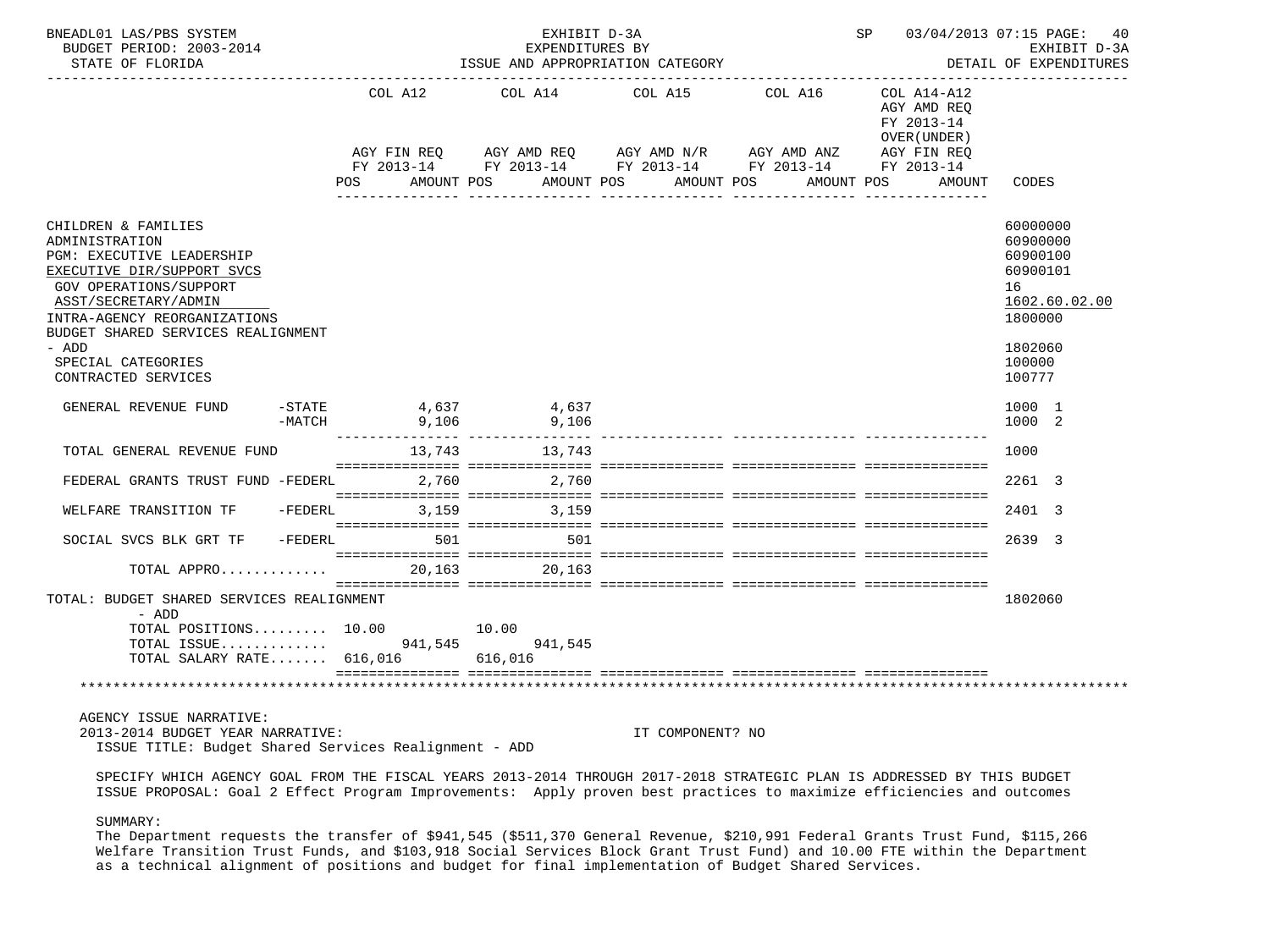| BNEADL01 LAS/PBS SYSTEM<br>BUDGET PERIOD: 2003-2014<br>STATE OF FLORIDA | EXHIBIT D-3A<br>EXPENDITURES BY<br>ISSUE AND APPROPRIATION CATEGORY |                                                                                                           |  |  | SP                                                           | 03/04/2013 07:15 PAGE: 41<br>EXHIBIT D-3A<br>DETAIL OF EXPENDITURES |
|-------------------------------------------------------------------------|---------------------------------------------------------------------|-----------------------------------------------------------------------------------------------------------|--|--|--------------------------------------------------------------|---------------------------------------------------------------------|
|                                                                         | COL A12                                                             | COL A14 COL A15 COL A16                                                                                   |  |  | COL A14-A12<br>AGY AMD REO<br>FY 2013-14<br>OVER (UNDER)     |                                                                     |
|                                                                         |                                                                     | AGY FIN REQ AGY AMD REQ AGY AMD N/R AGY AMD ANZ<br>FY 2013-14 FY 2013-14 FY 2013-14 FY 2013-14 FY 2013-14 |  |  | AGY FIN REO                                                  |                                                                     |
|                                                                         |                                                                     |                                                                                                           |  |  | POS AMOUNT POS AMOUNT POS AMOUNT POS AMOUNT POS AMOUNT CODES |                                                                     |
| CHILDREN & FAMILIES                                                     |                                                                     |                                                                                                           |  |  |                                                              | 60000000                                                            |
| ADMINISTRATION<br><b>PGM: EXECUTIVE LEADERSHIP</b>                      |                                                                     |                                                                                                           |  |  |                                                              | 60900000<br>60900100                                                |
| EXECUTIVE DIR/SUPPORT SVCS                                              |                                                                     |                                                                                                           |  |  |                                                              | 60900101                                                            |
| <b>GOV OPERATIONS/SUPPORT</b>                                           |                                                                     |                                                                                                           |  |  |                                                              | 16                                                                  |
| ASST/SECRETARY/ADMIN<br>INTRA-AGENCY REORGANIZATIONS                    |                                                                     |                                                                                                           |  |  |                                                              | 1602.60.02.00<br>1800000                                            |
| BUDGET SHARED SERVICES REALIGNMENT<br>- ADD                             |                                                                     |                                                                                                           |  |  |                                                              | 1802060                                                             |

This Issue is cost neutral across Department budget entities.

 PROBLEM STATEMENT: During Fiscal Year 2010-2011, the Department's Administrative Services Budget Office moved toward a shared services structure, from a regional structure, to increase effectiveness and absorb Fiscal Year 2011-2012 reductions within the Department's administrative functions.

 Shared Services Organizations arrange essential business support functions (i.e., finance, human resources, and information technology services) as a business unit to serve agency operations. Shared Services is the provision of a service by one part of an organization where the service was previously found in more than one part of the organization. The funding and resourcing of the service is shared and creates a cost-effective platform for service delivery by standardizing processes and delivery methods; consolidating people and technology around delivery structure; and reengineering work patterns to achieve world-class standards.

 The implementation of budget shared services has had the desired effect and the agency has increased its central control of budget activity as well as absorbed the reductions in staff and funding associated with the transition. To support this implementation the Legislature approved Issue Number 2000310 "Transfer Resources to Appropriate Program Component Executive Direction and Support Services to Correct Base - Add" along with Issue Number 2003010 "Transfer Resources from District Administration to Assistant Secretary for Administration - Add" transferring 17.00 positions and \$1,455,445 of General Revenue budget authority from the District Administration program component to the Assistant Secretary for Administration program component within the Executive Direction and Support Services budget entity.

 The Department requests a technical alignment of the remaining positions and budget to finalize the implementation of Budget Shared Services.

 WHAT BENEFITS WILL BE OBTAINED BY FUNDING THIS ISSUE: This is a technical alignment of positions that fully implements the Department's Budget Shared Services approved during the 2012 Legislative Session.

 WHAT UNDERLYING PROGRAM THEORY CHANGE IS INVOLVED IN THIS ISSUE (IF ANY): Not applicable

 WHAT IMPLEMENTATION MECHANISMS WILL BE CHANGED AS A RESULT OF THIS ISSUE (IF ANY): Not applicable

FLORIDA STRATEGIC PLAN FOR ECONOMIC DEVELOPMENT: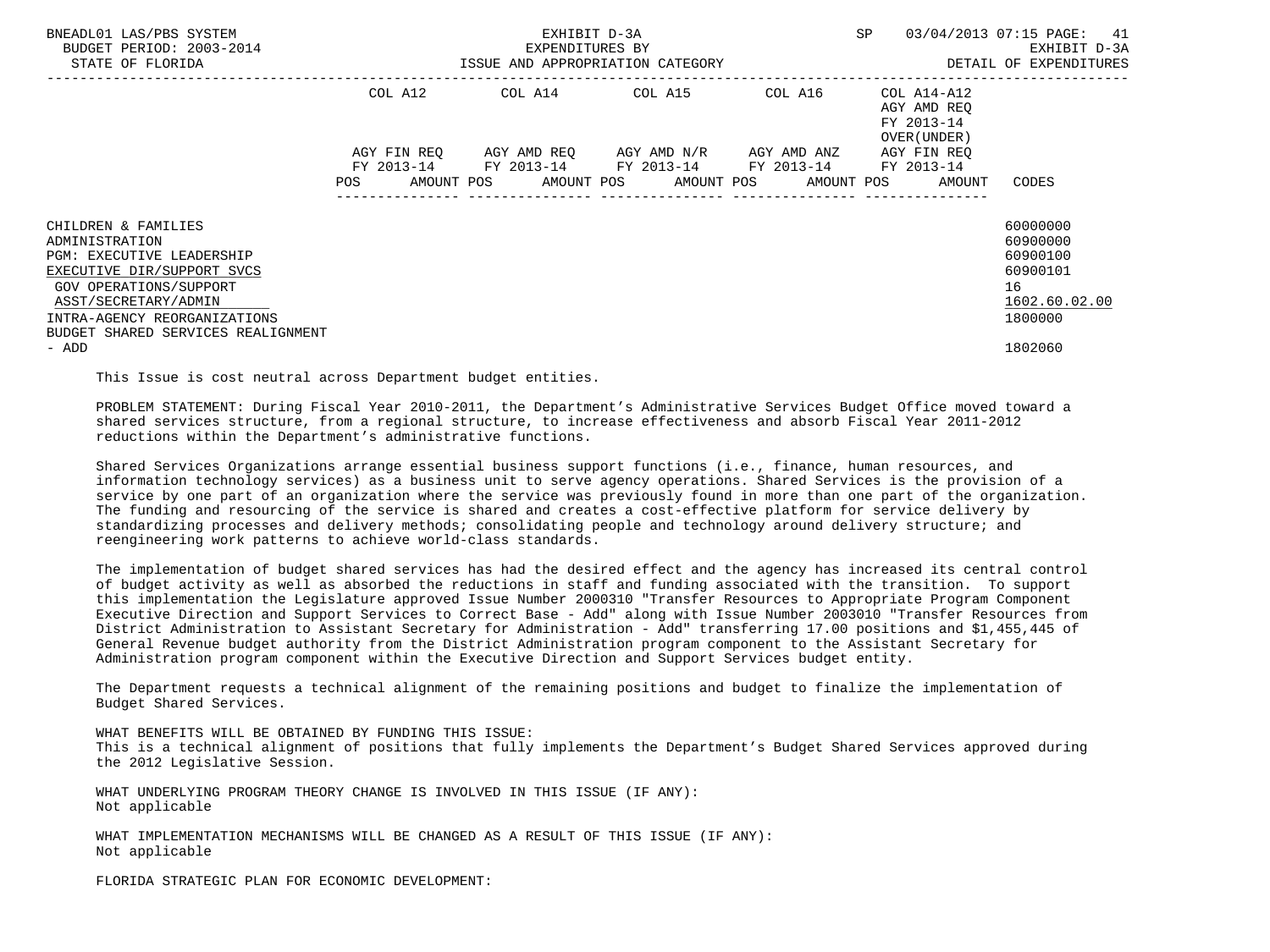| BNEADL01 LAS/PBS SYSTEM<br>BUDGET PERIOD: 2003-2014                                                                                                                                                                                                                                                                                                                                                                                                            |                                                      |                                                                     | EXHIBIT D-3A<br>EXPENDITURES BY<br>ISSUE AND APPROPRIATION CATEGORY                                                                                 |                                                                    | SP                                                                  |                                                      | 03/04/2013 07:15 PAGE:<br>42<br>EXHIBIT D-3A<br>DETAIL OF EXPENDITURES                    |
|----------------------------------------------------------------------------------------------------------------------------------------------------------------------------------------------------------------------------------------------------------------------------------------------------------------------------------------------------------------------------------------------------------------------------------------------------------------|------------------------------------------------------|---------------------------------------------------------------------|-----------------------------------------------------------------------------------------------------------------------------------------------------|--------------------------------------------------------------------|---------------------------------------------------------------------|------------------------------------------------------|-------------------------------------------------------------------------------------------|
|                                                                                                                                                                                                                                                                                                                                                                                                                                                                |                                                      |                                                                     | COL A12 $COL$ A14 $COL$ A15 $COL$ A16 $COL$ A14-A12<br>AGY FIN REQ AGY AMD REQ AGY AMD N/R AGY AMD ANZ AGY FIN REQ FY 2013-14 FY 2013-14 FY 2013-14 |                                                                    | AGY AMD REQ<br>FY 2013-14<br>OVER (UNDER)                           | AMOUNT                                               | CODES                                                                                     |
|                                                                                                                                                                                                                                                                                                                                                                                                                                                                |                                                      |                                                                     |                                                                                                                                                     |                                                                    |                                                                     |                                                      |                                                                                           |
| CHILDREN & FAMILIES<br>ADMINISTRATION<br>PGM: EXECUTIVE LEADERSHIP<br>EXECUTIVE DIR/SUPPORT SVCS<br><b>GOV OPERATIONS/SUPPORT</b><br>ASST/SECRETARY/ADMIN<br>INTRA-AGENCY REORGANIZATIONS<br>BUDGET SHARED SERVICES REALIGNMENT<br>- ADD                                                                                                                                                                                                                       |                                                      |                                                                     |                                                                                                                                                     |                                                                    |                                                                     |                                                      | 60000000<br>60900000<br>60900100<br>60900101<br>16<br>1602.60.02.00<br>1800000<br>1802060 |
| Not Applicable                                                                                                                                                                                                                                                                                                                                                                                                                                                 |                                                      |                                                                     |                                                                                                                                                     |                                                                    |                                                                     |                                                      |                                                                                           |
|                                                                                                                                                                                                                                                                                                                                                                                                                                                                |                                                      |                                                                     |                                                                                                                                                     |                                                                    |                                                                     |                                                      |                                                                                           |
| RETURN ON INVESTMENT (ROI):<br>Not applicable<br>COST CALCULATIONS:<br>This is a cost neutral ADD/DEDUCT issue shifting Salary and Expenses within Department Budget Entities. The Other<br>Adjustment Data (OAD) transaction associated with this request is based on the rate and budget amount needed to transfer<br>ten filled positions (as of September 4, 2012) from program offices to the budget office.<br>POSITION DETAIL OF SALARIES AND BENEFITS: |                                                      |                                                                     |                                                                                                                                                     |                                                                    |                                                                     |                                                      |                                                                                           |
|                                                                                                                                                                                                                                                                                                                                                                                                                                                                | FTE                                                  |                                                                     | BASE RATE ADDITIVES BENEFITS SUBTOTAL<br>______ ______________ _____                                                                                |                                                                    |                                                                     |                                                      | LAPSE LAPSED SALARIES<br>% AND BENEFITS                                                   |
| A12 - AGY FIN REO FY 2013-14<br>CHANGES TO CURRENTLY AUTHORIZED POSITIONS<br>2236 GOVERNMENT OPERATIONS CONSULTANT II<br>C0005 001<br>1442 ACCOUNTING SERVICES SUPERVISOR I - SES<br>C0007 001<br>2236 OPERATIONS & MGMT CONSULTANT II - SES<br>C0006 001<br>C0008 001<br>2238 OPERATIONS & MGMT CONSULTANT MGR - SES<br>C0002 001<br>C0003 001<br>C0004 001                                                                                                   | 1.00<br>1.00<br>1.00<br>1.00<br>3.00<br>1.00<br>1.00 | 48,763<br>48,576<br>56,117<br>50,192<br>209,469<br>70,269<br>56,912 |                                                                                                                                                     | 16,432<br>17,578<br>18,549<br>17,787<br>60,936<br>20,371<br>18,651 | 65,195<br>66,154<br>74,666<br>67,979<br>270,405<br>90,640<br>75,563 | 0.00<br>0.00<br>0.00<br>0.00<br>0.00<br>0.00<br>0.00 | 65,195<br>66,154<br>74,666<br>67,979<br>270,405<br>90,640<br>75,563                       |
| 8864 CHIEF RESOURCE AND FINANCE MANAGEMENT<br>C0009 001                                                                                                                                                                                                                                                                                                                                                                                                        | 1.00                                                 | 75,718                                                              |                                                                                                                                                     | 21,071                                                             | 96,789                                                              | 0.00                                                 | 96,789                                                                                    |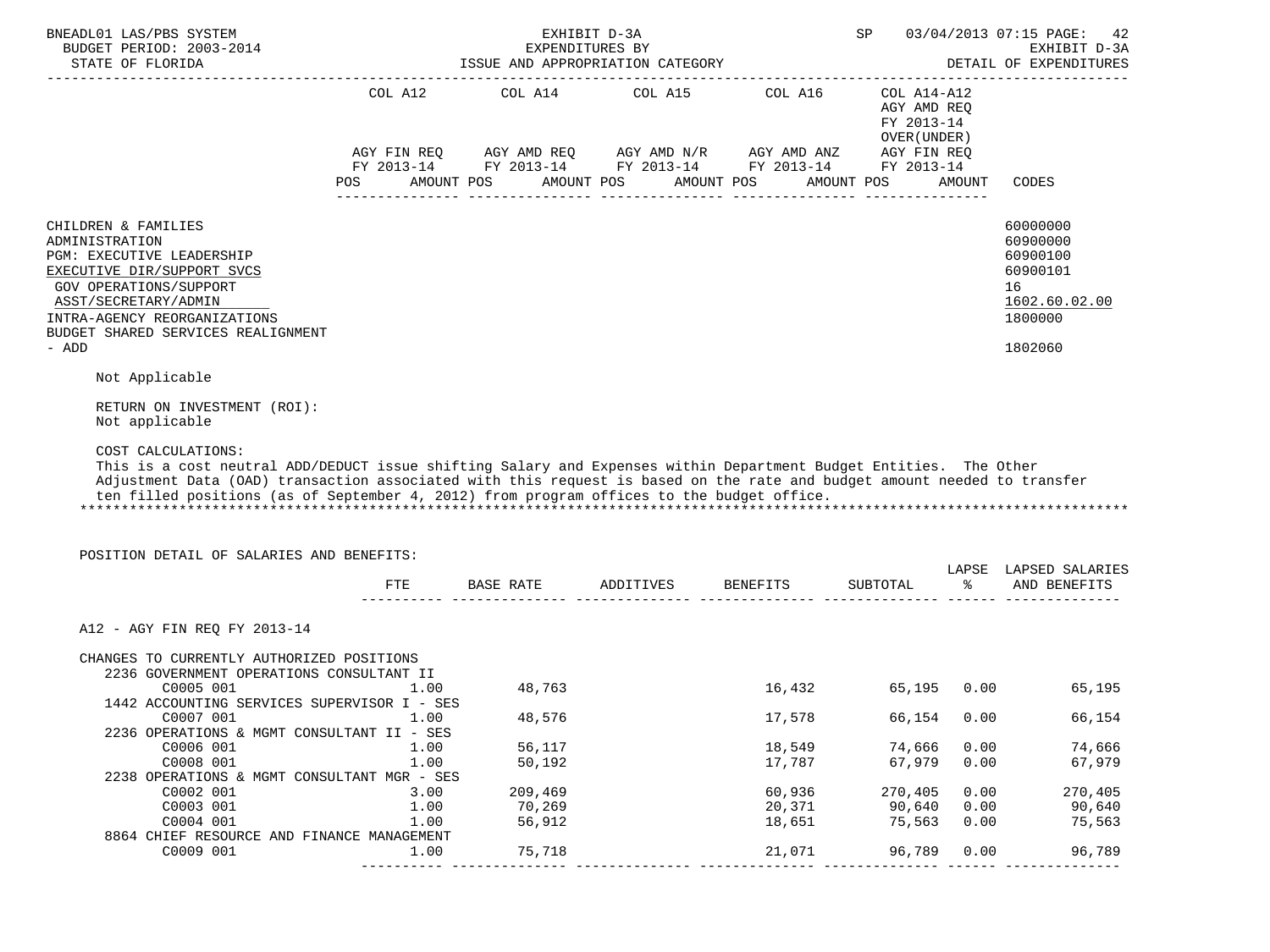| BNEADL01 LAS/PBS SYSTEM<br>BUDGET PERIOD: 2003-2014<br>STATE OF FLORIDA                                                                                                                                                                         |                       | EXPENDITURES BY<br>ISSUE AND APPROPRIATION CATEGORY                                                                                                                                                                                                                                                                                                                                                                                                                                                                                          | EXHIBIT D-3A                  |                       |                                                                           |        | SP 03/04/2013 07:15 PAGE: 43<br>EXHIBIT D-3A<br>DETAIL OF EXPENDITURES                    |
|-------------------------------------------------------------------------------------------------------------------------------------------------------------------------------------------------------------------------------------------------|-----------------------|----------------------------------------------------------------------------------------------------------------------------------------------------------------------------------------------------------------------------------------------------------------------------------------------------------------------------------------------------------------------------------------------------------------------------------------------------------------------------------------------------------------------------------------------|-------------------------------|-----------------------|---------------------------------------------------------------------------|--------|-------------------------------------------------------------------------------------------|
|                                                                                                                                                                                                                                                 | COL A12<br><b>POS</b> | $\verb AGY FIN REQ  \qquad \verb AGY AMD REQ  \qquad \verb AGY AMD N/R  \qquad \verb AGY AMD ANZ  \qquad \verb AGY FIN REQ  \qquad \verb AGY SNR0  \qquad \verb AGY IN REQ  \qquad \verb AGY AMD ANZ  \qquad \verb AGY FIN REQ  \qquad \verb AGY AMD ANZ  \qquad \verb AGY EN REC  \qquad \verb AGY AMD ANZ  \qquad \verb AGY EN REC  \qquad \verb AGY AMD ANZ  \qquad \verb AGY EN REC  \qquad \verb AGY AMD ANZ  \qquad \verb AGY EN REC  \qquad \verb AGY AMD AN$<br>FY 2013-14 FY 2013-14 FY 2013-14 FY 2013-14 FY 2013-14<br>AMOUNT POS | COL A14 COL A15<br>AMOUNT POS | COL A16<br>AMOUNT POS | $COL A14- A12$<br>AGY AMD REO<br>FY 2013-14<br>OVER (UNDER)<br>AMOUNT POS | AMOUNT | CODES                                                                                     |
| CHILDREN & FAMILIES<br>ADMINISTRATION<br><b>PGM: EXECUTIVE LEADERSHIP</b><br>EXECUTIVE DIR/SUPPORT SVCS<br><b>GOV OPERATIONS/SUPPORT</b><br>ASST/SECRETARY/ADMIN<br>INTRA-AGENCY REORGANIZATIONS<br>BUDGET SHARED SERVICES REALIGNMENT<br>- ADD |                       |                                                                                                                                                                                                                                                                                                                                                                                                                                                                                                                                              |                               |                       |                                                                           |        | 60000000<br>60900000<br>60900100<br>60900101<br>16<br>1602.60.02.00<br>1800000<br>1802060 |
| POSITION DETAIL OF SALARIES AND BENEFITS:                                                                                                                                                                                                       |                       |                                                                                                                                                                                                                                                                                                                                                                                                                                                                                                                                              |                               |                       |                                                                           |        |                                                                                           |
|                                                                                                                                                                                                                                                 | FTE                   | BASE RATE ADDITIVES                                                                                                                                                                                                                                                                                                                                                                                                                                                                                                                          |                               | BENEFITS              | SUBTOTAL                                                                  |        | LAPSE LAPSED SALARIES<br>% AND BENEFITS                                                   |
| A12 - AGY FIN REQ FY 2013-14<br>CHANGES TO CURRENTLY AUTHORIZED POSITIONS                                                                                                                                                                       |                       |                                                                                                                                                                                                                                                                                                                                                                                                                                                                                                                                              |                               |                       |                                                                           |        |                                                                                           |
| TOTALS FOR ISSUE BY FUND<br>1000 GENERAL REVENUE FUND<br>2261 FEDERAL GRANTS TRUST FUND<br>2401 WELFARE TRANSITION TF<br>2639 SOCIAL SVCS BLK GRT TF                                                                                            | 10.00                 | 616,016                                                                                                                                                                                                                                                                                                                                                                                                                                                                                                                                      |                               | 191,375               | 807,391                                                                   |        | 432,934<br>177,792<br>95,517<br>101,148<br>--------------<br>807,391                      |
| OTHER SALARY AMOUNT<br>2261 FEDERAL GRANTS TRUST FUND<br>2639 SOCIAL SVCS BLK GRT TF<br>1000 GENERAL REVENUE FUND<br>2401 WELFARE TRANSITION TF                                                                                                 |                       |                                                                                                                                                                                                                                                                                                                                                                                                                                                                                                                                              |                               |                       |                                                                           |        | ==============<br>61<br>$898 -$<br>4,226<br>1,254                                         |
|                                                                                                                                                                                                                                                 |                       |                                                                                                                                                                                                                                                                                                                                                                                                                                                                                                                                              |                               |                       |                                                                           |        | -----------<br>812,034<br>==============                                                  |
|                                                                                                                                                                                                                                                 |                       |                                                                                                                                                                                                                                                                                                                                                                                                                                                                                                                                              |                               |                       |                                                                           |        |                                                                                           |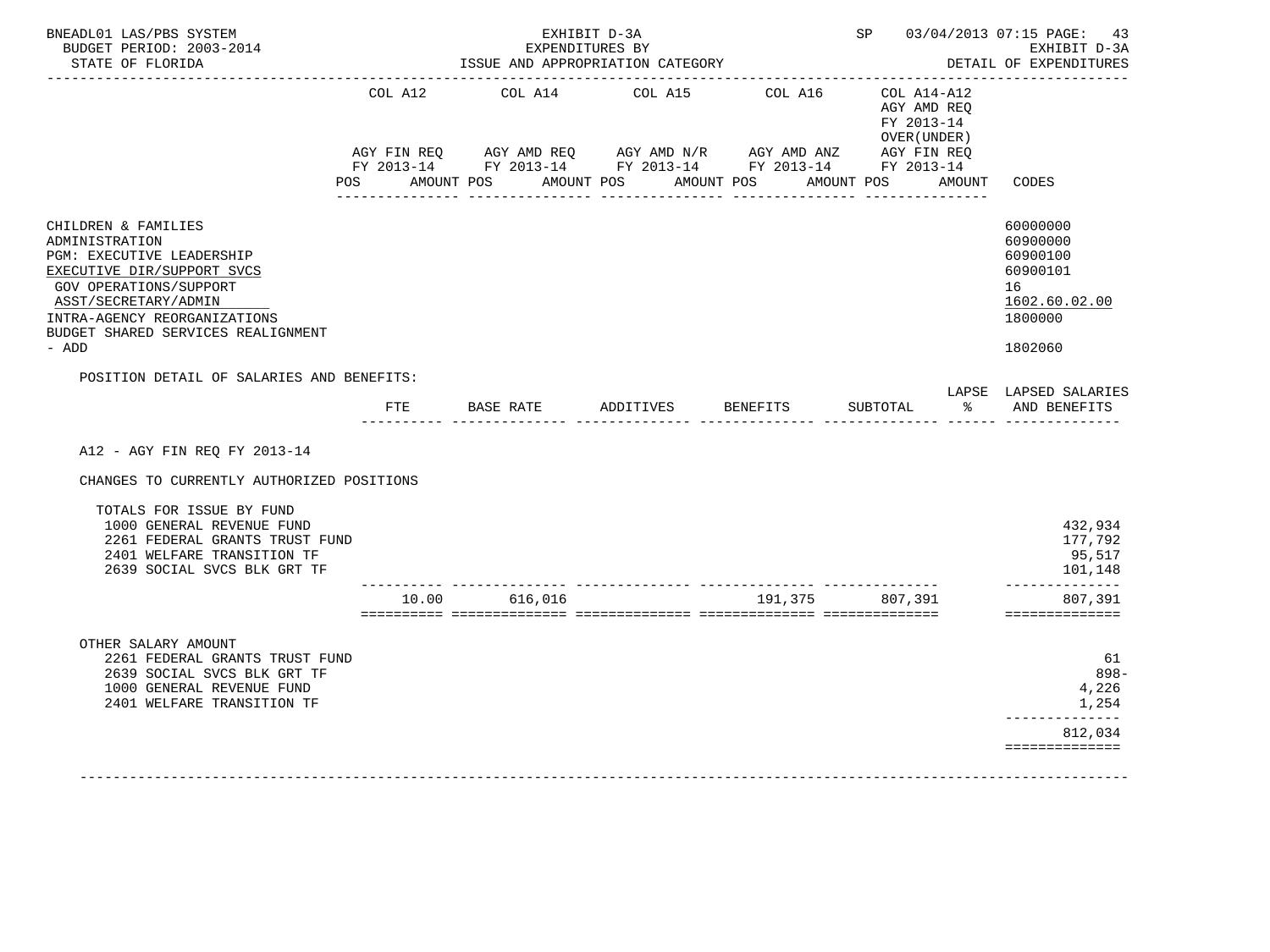| BNEADL01 LAS/PBS SYSTEM<br>BUDGET PERIOD: 2003-2014                                                                                                                                                                               |                |                   | EXHIBIT D-3A<br>EXPENDITURES BY                                                                                                                                                      |                  |                                                                               |              | SP 03/04/2013 07:15 PAGE: 44<br>EXHIBIT D-3A<br>DETAIL OF EXPENDITURES                    |
|-----------------------------------------------------------------------------------------------------------------------------------------------------------------------------------------------------------------------------------|----------------|-------------------|--------------------------------------------------------------------------------------------------------------------------------------------------------------------------------------|------------------|-------------------------------------------------------------------------------|--------------|-------------------------------------------------------------------------------------------|
|                                                                                                                                                                                                                                   | COL A12<br>POS |                   | COL A14 COL A15 COL A16<br>AGY FIN REQ AGY AMD REQ AGY AMD N/R AGY AMD ANZ AGY FIN REQ<br>FY 2013-14 FY 2013-14 FY 2013-14 FY 2013-14 FY 2013-14<br>AMOUNT POS AMOUNT POS AMOUNT POS |                  | COL A14-A12<br>AGY AMD REQ<br>FY 2013-14<br>OVER (UNDER)<br>AMOUNT POS AMOUNT |              | CODES                                                                                     |
|                                                                                                                                                                                                                                   |                | _______________   |                                                                                                                                                                                      |                  |                                                                               |              |                                                                                           |
| CHILDREN & FAMILIES<br>ADMINISTRATION<br>PGM: EXECUTIVE LEADERSHIP<br>EXECUTIVE DIR/SUPPORT SVCS<br>GOV OPERATIONS/SUPPORT<br>ASST/SECRETARY/ADMIN<br>INTRA-AGENCY REORGANIZATIONS<br>BUDGET SHARED SERVICES REALIGNMENT<br>- ADD |                |                   |                                                                                                                                                                                      |                  |                                                                               |              | 60000000<br>60900000<br>60900100<br>60900101<br>16<br>1602.60.02.00<br>1800000<br>1802060 |
| POSITION DETAIL OF SALARIES AND BENEFITS:                                                                                                                                                                                         |                |                   |                                                                                                                                                                                      |                  |                                                                               |              | LAPSE LAPSED SALARIES                                                                     |
|                                                                                                                                                                                                                                   | FTE            |                   | BASE RATE ADDITIVES BENEFITS                                                                                                                                                         |                  |                                                                               |              | SUBTOTAL $\frac{1}{6}$ AND BENEFITS                                                       |
| A14 - AGY AMD REQ FY 2013-14<br>CHANGES TO CURRENTLY AUTHORIZED POSITIONS<br>2236 GOVERNMENT OPERATIONS CONSULTANT II<br>C0005 001<br>1442 ACCOUNTING SERVICES SUPERVISOR I - SES                                                 | 1.00           | 48,763            |                                                                                                                                                                                      | 16,432           |                                                                               |              | 65,195 0.00 65,195                                                                        |
| C0007 001                                                                                                                                                                                                                         | 1.00           | 48,576            |                                                                                                                                                                                      | 17,578           | 66,154                                                                        | 0.00         | 66,154                                                                                    |
| 2236 OPERATIONS & MGMT CONSULTANT II - SES                                                                                                                                                                                        |                |                   |                                                                                                                                                                                      |                  |                                                                               |              |                                                                                           |
| C0006 001<br>C0008 001                                                                                                                                                                                                            | 1.00<br>1.00   | 56,117<br>50,192  |                                                                                                                                                                                      | 18,549<br>17,787 | 74,666<br>67,979                                                              | 0.00<br>0.00 | 74,666<br>67,979                                                                          |
| 2238 OPERATIONS & MGMT CONSULTANT MGR - SES                                                                                                                                                                                       |                |                   |                                                                                                                                                                                      |                  |                                                                               |              |                                                                                           |
| C0002 001                                                                                                                                                                                                                         | 3.00           | 209,469<br>70,269 |                                                                                                                                                                                      |                  | 60,936 270,405<br>20,371 90,640                                               |              | $270, 40$<br>90,640                                                                       |
| C0003 001                                                                                                                                                                                                                         | 1.00           |                   |                                                                                                                                                                                      |                  |                                                                               |              |                                                                                           |
| C0004 001<br>8864 CHIEF RESOURCE AND FINANCE MANAGEMENT                                                                                                                                                                           |                | 1.00 56,912       |                                                                                                                                                                                      |                  | 18,651 75,563                                                                 |              | $0.00$ 75,563                                                                             |
| C0009 001                                                                                                                                                                                                                         | 1.00           | 75,718            |                                                                                                                                                                                      | 21,071           | 96,789                                                                        |              | $0.00$ 96,789                                                                             |
|                                                                                                                                                                                                                                   |                |                   |                                                                                                                                                                                      |                  |                                                                               |              |                                                                                           |
| TOTALS FOR ISSUE BY FUND<br>1000 GENERAL REVENUE FUND<br>2261 FEDERAL GRANTS TRUST FUND<br>2401 WELFARE TRANSITION TF<br>2639 SOCIAL SVCS BLK GRT TF                                                                              |                |                   |                                                                                                                                                                                      |                  |                                                                               |              | 432,934<br>177,792<br>95,517<br>101,148                                                   |
|                                                                                                                                                                                                                                   | 10.00          | 616,016           |                                                                                                                                                                                      | 191,375          | 807,391                                                                       |              | --------<br>807,391<br>==============                                                     |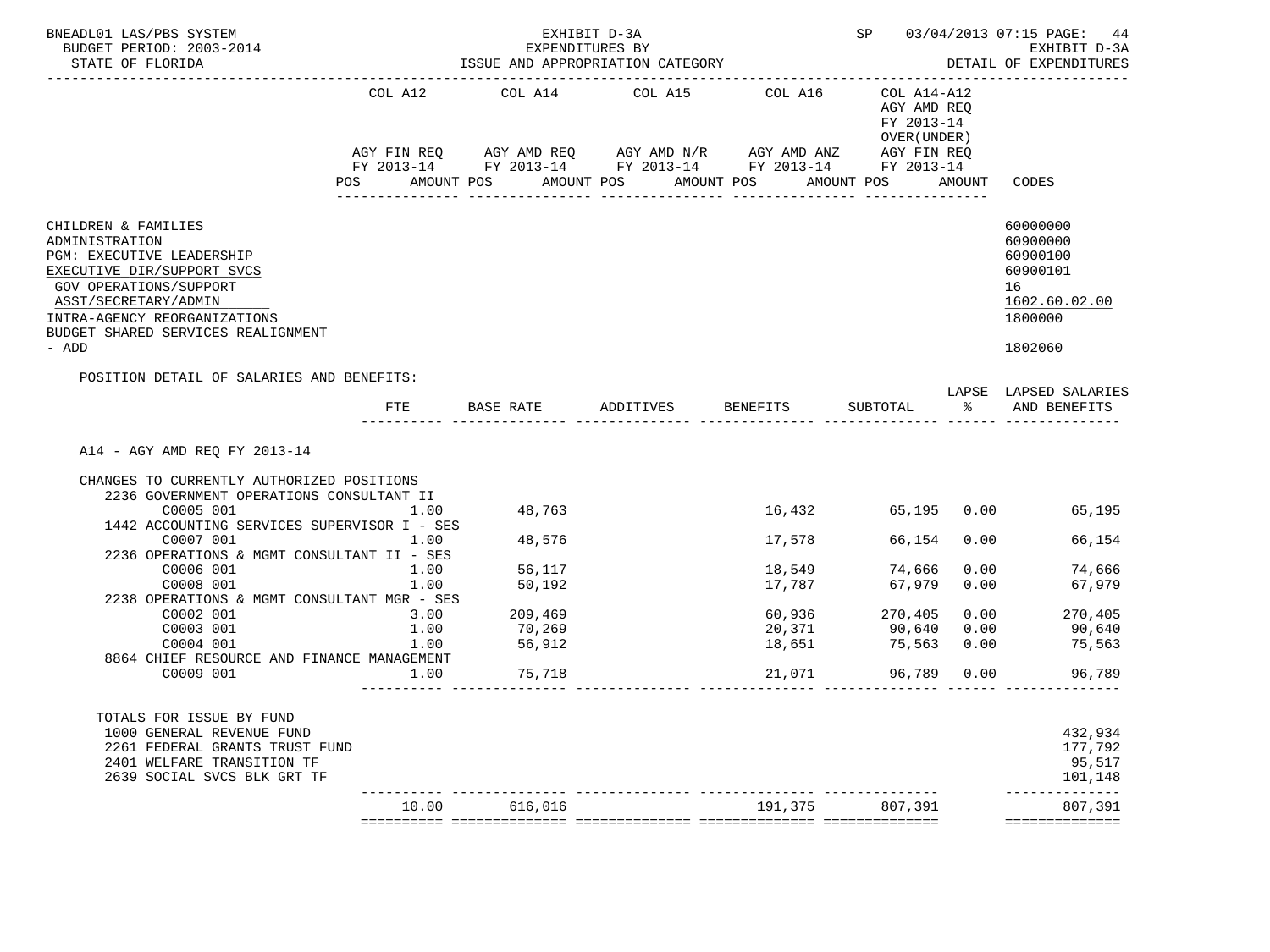| BNEADL01 LAS/PBS SYSTEM<br>BUDGET PERIOD: 2003-2014<br>STATE OF FLORIDA                                                                                                                                                           |                        | EXHIBIT D-3A<br>EXPENDITURES BY | ISSUE AND APPROPRIATION CATEGORY                                                                                     |                            | SP 03/04/2013 07:15 PAGE: 45                              | EXHIBIT D-3A<br>DETAIL OF EXPENDITURES                                                    |
|-----------------------------------------------------------------------------------------------------------------------------------------------------------------------------------------------------------------------------------|------------------------|---------------------------------|----------------------------------------------------------------------------------------------------------------------|----------------------------|-----------------------------------------------------------|-------------------------------------------------------------------------------------------|
|                                                                                                                                                                                                                                   | COL A12<br>AGY FIN REQ | COL A14                         | COL A15<br>AGY AMD REQ AGY AMD N/R AGY AMD ANZ AGY FIN REQ<br>FY 2013-14 FY 2013-14 FY 2013-14 FY 2013-14 FY 2013-14 | COL A16                    | COL A14-A12<br>AGY AMD REQ<br>FY 2013-14<br>OVER (UNDER ) |                                                                                           |
|                                                                                                                                                                                                                                   | POS                    | AMOUNT POS                      | AMOUNT POS<br>------------                                                                                           | AMOUNT POS<br>------------ | AMOUNT POS<br>AMOUNT                                      | CODES                                                                                     |
| CHILDREN & FAMILIES<br>ADMINISTRATION<br>PGM: EXECUTIVE LEADERSHIP<br>EXECUTIVE DIR/SUPPORT SVCS<br>GOV OPERATIONS/SUPPORT<br>ASST/SECRETARY/ADMIN<br>INTRA-AGENCY REORGANIZATIONS<br>BUDGET SHARED SERVICES REALIGNMENT<br>- ADD |                        |                                 |                                                                                                                      |                            |                                                           | 60000000<br>60900000<br>60900100<br>60900101<br>16<br>1602.60.02.00<br>1800000<br>1802060 |
| POSITION DETAIL OF SALARIES AND BENEFITS:                                                                                                                                                                                         |                        |                                 |                                                                                                                      |                            |                                                           |                                                                                           |
|                                                                                                                                                                                                                                   | FTE                    | BASE RATE                       | ADDITIVES BENEFITS                                                                                                   |                            | ိ<br>SUBTOTAL                                             | LAPSE LAPSED SALARIES<br>AND BENEFITS                                                     |
| A14 - AGY AMD REO FY 2013-14<br>CHANGES TO CURRENTLY AUTHORIZED POSITIONS<br>OTHER SALARY AMOUNT<br>2261 FEDERAL GRANTS TRUST FUND<br>2639 SOCIAL SVCS BLK GRT TF<br>1000 GENERAL REVENUE FUND<br>2401 WELFARE TRANSITION TF      |                        |                                 |                                                                                                                      |                            |                                                           | 61<br>$898 -$<br>4,226<br>1,254                                                           |
|                                                                                                                                                                                                                                   |                        |                                 |                                                                                                                      |                            |                                                           | 812,034<br>==============                                                                 |
|                                                                                                                                                                                                                                   |                        |                                 |                                                                                                                      |                            |                                                           |                                                                                           |
| HUMAN RESOURCES SHARED SERVICES<br>REALIGNMENT - ADD<br>SALARY RATE<br>SALARY RATE 1,236,058 1,236,058                                                                                                                            |                        |                                 |                                                                                                                      |                            |                                                           | 1803170<br>000000                                                                         |
| SALARIES AND BENEFITS                                                                                                                                                                                                             |                        |                                 |                                                                                                                      |                            |                                                           | 010000                                                                                    |
| ADMINISTRATIVE TRUST FUND -STATE 12,834 12,834<br>$-FEDERL$                                                                                                                                                                       | 1,682,562              | 1,682,562                       |                                                                                                                      |                            |                                                           | 2021 1<br>2021 3                                                                          |
| TOTAL ADMINISTRATIVE TRUST FUND                                                                                                                                                                                                   |                        | 1,695,396 1,695,396             |                                                                                                                      |                            |                                                           | 2021                                                                                      |
| TOTAL POSITIONS $23.00$<br>TOTAL APPRO                                                                                                                                                                                            | 1,695,396              | 23.00<br>1,695,396              |                                                                                                                      |                            |                                                           |                                                                                           |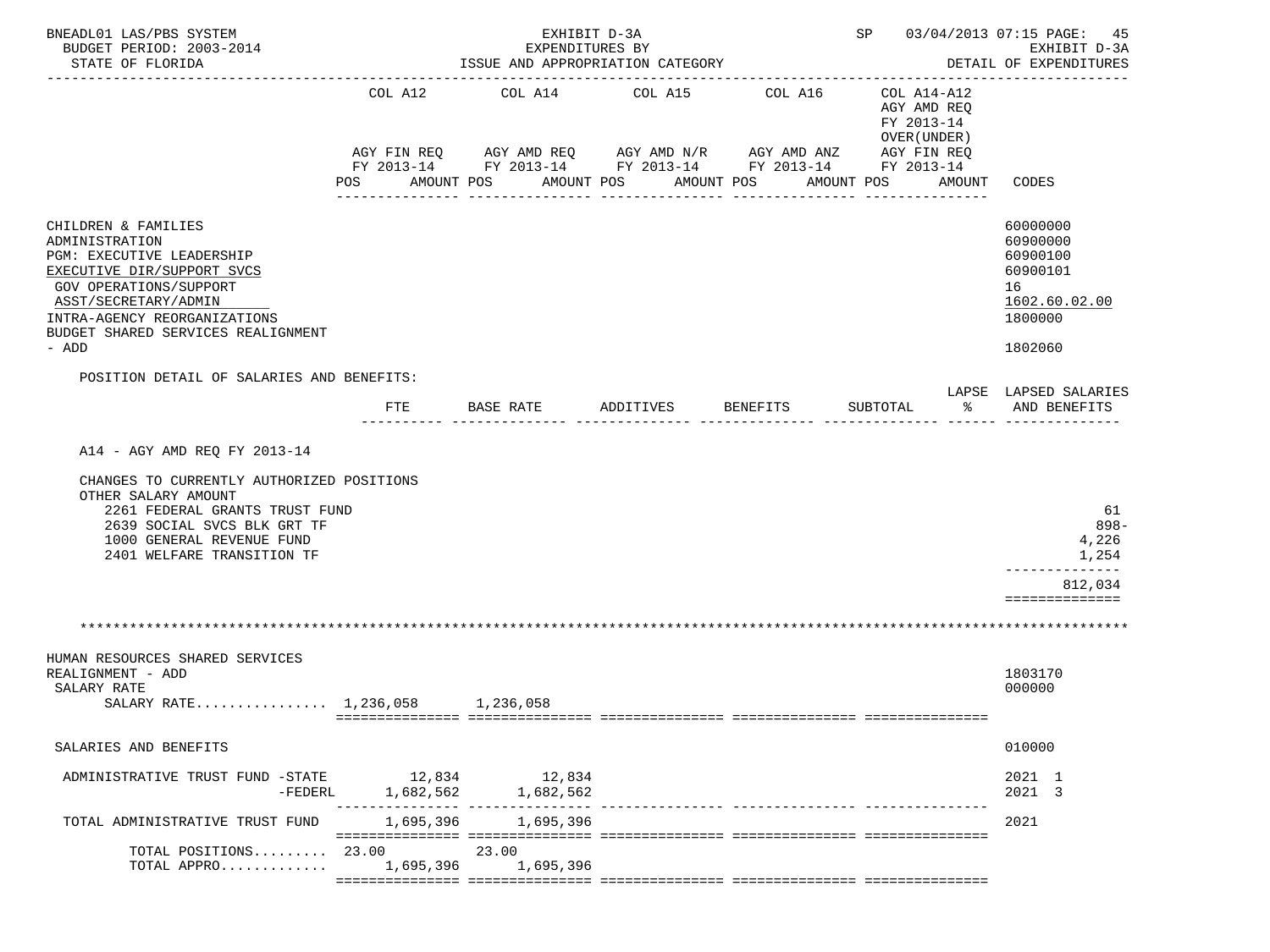| BNEADL01 LAS/PBS SYSTEM<br>BUDGET PERIOD: 2003-2014<br>STATE OF FLORIDA                                                                                                                                                                                       | EXHIBIT D-3A<br>EXPENDITURES BY<br>ISSUE AND APPROPRIATION CATEGORY<br>------------------------------------<br>------------------- |                                                               |                                                              |                                                                                 | 03/04/2013 07:15 PAGE:<br>SP<br>46<br>EXHIBIT D-3A<br>DETAIL OF EXPENDITURES      |                                                                                                     |  |
|---------------------------------------------------------------------------------------------------------------------------------------------------------------------------------------------------------------------------------------------------------------|------------------------------------------------------------------------------------------------------------------------------------|---------------------------------------------------------------|--------------------------------------------------------------|---------------------------------------------------------------------------------|-----------------------------------------------------------------------------------|-----------------------------------------------------------------------------------------------------|--|
|                                                                                                                                                                                                                                                               | COL A12<br>POS                                                                                                                     | AGY FIN REQ AGY AMD REQ AGY AMD N/R AGY AMD ANZ<br>AMOUNT POS | COL A14 COL A15<br>AMOUNT POS AMOUNT POS<br>________________ | COL A16<br>FY 2013-14 FY 2013-14 FY 2013-14 FY 2013-14 FY 2013-14<br>AMOUNT POS | COL A14-A12<br>AGY AMD REO<br>FY 2013-14<br>OVER (UNDER)<br>AGY FIN REQ<br>AMOUNT | CODES                                                                                               |  |
| CHILDREN & FAMILIES<br>ADMINISTRATION<br>PGM: EXECUTIVE LEADERSHIP<br>EXECUTIVE DIR/SUPPORT SVCS<br>GOV OPERATIONS/SUPPORT<br>ASST/SECRETARY/ADMIN<br>INTRA-AGENCY REORGANIZATIONS<br>HUMAN RESOURCES SHARED SERVICES<br>REALIGNMENT - ADD<br><b>EXPENSES</b> |                                                                                                                                    |                                                               |                                                              |                                                                                 |                                                                                   | 60000000<br>60900000<br>60900100<br>60900101<br>16<br>1602.60.02.00<br>1800000<br>1803170<br>040000 |  |
| GENERAL REVENUE FUND -STATE 104,080<br>ADMINISTRATIVE TRUST FUND -FEDERL                                                                                                                                                                                      | 66,754                                                                                                                             | 104,080<br>66,754                                             |                                                              |                                                                                 |                                                                                   | 1000 1<br>2021 3                                                                                    |  |
| TOTAL APPRO                                                                                                                                                                                                                                                   | 170,834                                                                                                                            | 170,834                                                       |                                                              |                                                                                 |                                                                                   |                                                                                                     |  |
| SPECIAL CATEGORIES<br>CONTRACTED SERVICES                                                                                                                                                                                                                     |                                                                                                                                    |                                                               |                                                              |                                                                                 |                                                                                   | 100000<br>100777                                                                                    |  |
| ${\tt GENERAL}\;\; {\tt REVENUE}\;\;{\tt FUND}\;\;\phantom{\star} \texttt{-STATE}\;\;\phantom{\star} \texttt{11,468}\;\;\phantom{\star} \texttt{11,468}$<br>ADMINISTRATIVE TRUST FUND -FEDERL                                                                 | 23,100                                                                                                                             | 23,100                                                        |                                                              |                                                                                 |                                                                                   | 1000 1<br>2021 3                                                                                    |  |
| TOTAL APPRO                                                                                                                                                                                                                                                   | 34,568                                                                                                                             | 34,568                                                        |                                                              |                                                                                 |                                                                                   |                                                                                                     |  |
| LEASE/PURCHASE/EQUIPMENT                                                                                                                                                                                                                                      |                                                                                                                                    |                                                               |                                                              |                                                                                 |                                                                                   | 105281                                                                                              |  |
| GENERAL REVENUE FUND -STATE<br>ADMINISTRATIVE TRUST FUND -FEDERL                                                                                                                                                                                              | 3,596                                                                                                                              | 9,363 9,363<br>3,596                                          |                                                              |                                                                                 |                                                                                   | 1000 1<br>2021 3                                                                                    |  |
| TOTAL APPRO                                                                                                                                                                                                                                                   |                                                                                                                                    | 12,959<br>12,959                                              |                                                              |                                                                                 |                                                                                   |                                                                                                     |  |
| TOTAL: HUMAN RESOURCES SHARED SERVICES<br>REALIGNMENT - ADD<br>TOTAL POSITIONS 23.00<br>TOTAL ISSUE<br>TOTAL SALARY RATE $1.236.058$                                                                                                                          | 1,913,757                                                                                                                          | 23.00<br>1,913,757<br>1,236,058                               |                                                              |                                                                                 |                                                                                   | 1803170                                                                                             |  |
|                                                                                                                                                                                                                                                               |                                                                                                                                    |                                                               |                                                              |                                                                                 |                                                                                   |                                                                                                     |  |
| AGENCY ISSUE NARRATIVE:<br>2013-2014 BUDGET YEAR NARRATIVE:<br>ISSUE TITLE: Human Resources Shared Services Realignment - ADD                                                                                                                                 |                                                                                                                                    |                                                               | IT COMPONENT? NO                                             |                                                                                 |                                                                                   |                                                                                                     |  |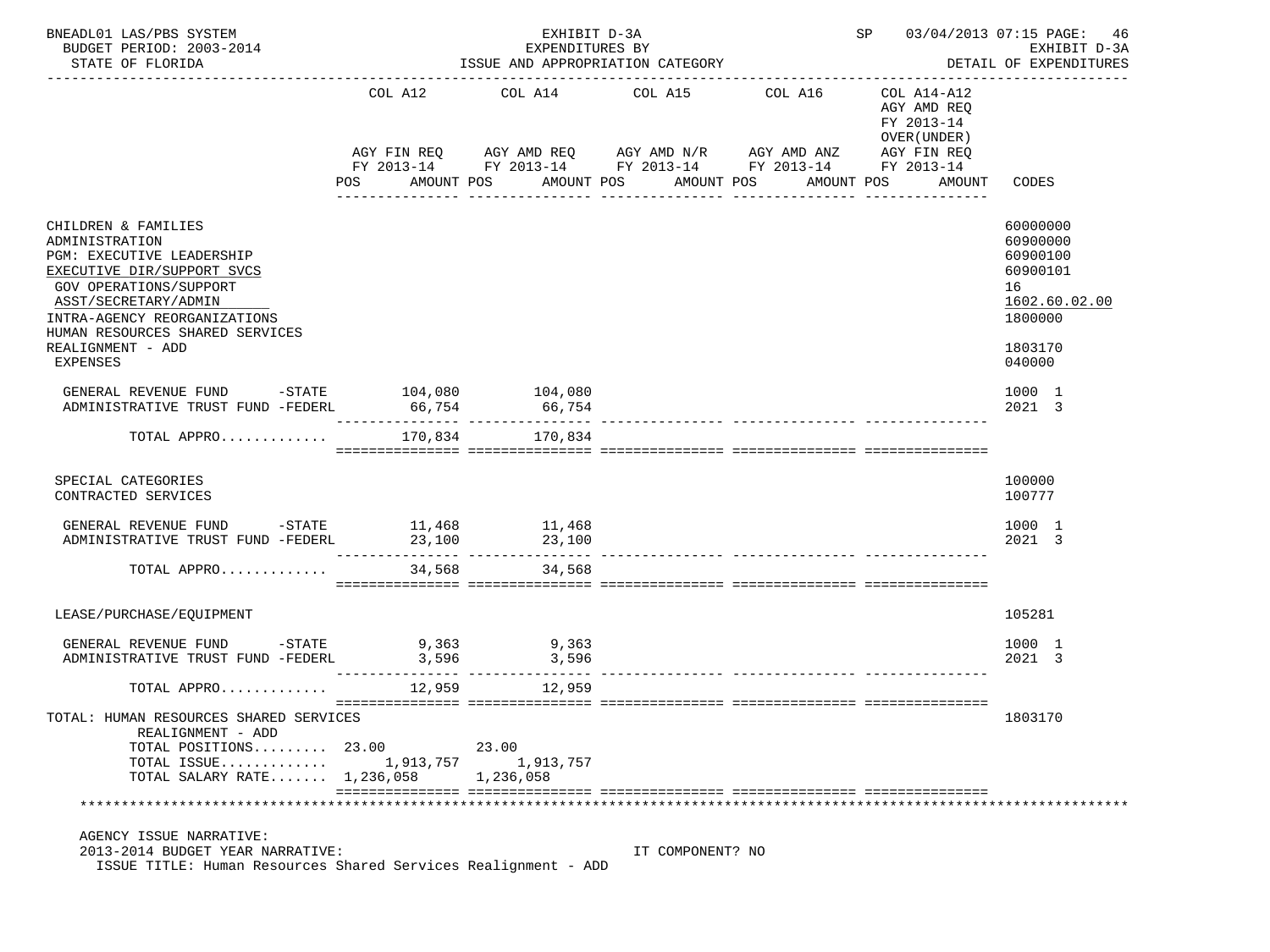| BNEADL01 LAS/PBS SYSTEM<br>BUDGET PERIOD: 2003-2014<br>STATE OF FLORIDA                                                                                   | EXHIBIT D-3A<br>EXPENDITURES BY<br>ISSUE AND APPROPRIATION CATEGORY |  |                                                                                                                                                          |  | <b>SP</b>                                                | 03/04/2013 07:15 PAGE: 47<br>EXHIBIT D-3A<br>DETAIL OF EXPENDITURES |
|-----------------------------------------------------------------------------------------------------------------------------------------------------------|---------------------------------------------------------------------|--|----------------------------------------------------------------------------------------------------------------------------------------------------------|--|----------------------------------------------------------|---------------------------------------------------------------------|
|                                                                                                                                                           | COL A12                                                             |  | COL A14 COL A15 COL A16                                                                                                                                  |  | COL A14-A12<br>AGY AMD REO<br>FY 2013-14<br>OVER (UNDER) |                                                                     |
|                                                                                                                                                           | AGY FIN REO<br><b>POS</b>                                           |  | AGY AMD REQ      AGY AMD N/R      AGY AMD ANZ<br>FY 2013-14 FY 2013-14 FY 2013-14 FY 2013-14<br>AMOUNT POS      AMOUNT POS     AMOUNT POS     AMOUNT POS |  | AGY FIN REO<br>FY 2013-14<br>AMOUNT                      | CODES                                                               |
| CHILDREN & FAMILIES<br>ADMINISTRATION<br><b>PGM: EXECUTIVE LEADERSHIP</b><br>EXECUTIVE DIR/SUPPORT SVCS<br>GOV OPERATIONS/SUPPORT<br>ASST/SECRETARY/ADMIN |                                                                     |  |                                                                                                                                                          |  |                                                          | 60000000<br>60900000<br>60900100<br>60900101<br>16<br>1602.60.02.00 |
| INTRA-AGENCY REORGANIZATIONS<br>HUMAN RESOURCES SHARED SERVICES<br>REALIGNMENT - ADD                                                                      |                                                                     |  |                                                                                                                                                          |  |                                                          | 1800000<br>1803170                                                  |

 SPECIFY WHICH AGENCY GOAL FROM THE FISCAL YEARS 2013-2014 THROUGH 2017-2018 STRATEGIC PLAN IS ADDRESSED BY THIS BUDGET ISSUE PROPOSAL: Goal 2 Effect Program Improvements: Apply proven best practices to maximize efficiencies and outcomes

# SUMMARY:

 The Department requests the transfer of \$1,913,757 (\$124,911 General Revenue and \$1,788,846 Administrative Trust Fund) and 23.00 FTE from the District Administration program component to the Assistant Secretary for Administration program component within the Executive Direction and Support Services budget entity for the implementation of Human Resources Shared Services. The purpose of this transfer is to maximize efficiencies across the entire Agency with regard to consistent delivery of human resources and services to all Regions and Program Offices.

This Issue is cost neutral across program components within the Executive Direction and Support Services budget entity.

#### PROBLEM STATEMENT:

 Historically, the Department used a decentralized organizational model in which each regional office used its own Human Resources and processes. Implementation of a shared services model for Human Resources enables the Department to streamline human resource functions, gain efficiencies with the standardization of business processes and practices, thus improving service delivery, and, realize cost reductions.

 Shared Services Organizations (SSO) arrange essential business support functions (i.e., finance, human resources, and information technology) as a business unit to serve agency operations. Shared Services is the provision of a service by one part of an organization where the service was previously found in more than one part of the organization. The key idea of shared services is the 'sharing' within an organization, including the funding and resourcing of the service. The department providing the service becomes an internal service provider that creates a cost-effective platform for service delivery by standardizing processes and delivery methods; consolidating people and technology around delivery structure; and reengineering work patterns to achieve world-class standards.

 Centers of excellence (CoE) are a means of efficiently and effectively managing specific complex business tasks. Each center is comprised of a team of people with specialized expertise who work together to develop and promote best practices in their area of responsibility by providing subject matter guidance to the rest of the organization and delivering tangible business services. Within centers of excellence there is an emphasis on advanced training and certification, knowledge sharing, and development of standards and methodologies. Correctly implementing centers of excellence can drive both cost reduction and improved performance in their areas of focus.

### WHAT BENEFITS WILL BE OBTAINED BY FUNDING THIS ISSUE:

The goals of Human Resources Shared Services align with the Department's strategic vision by enhancing performance and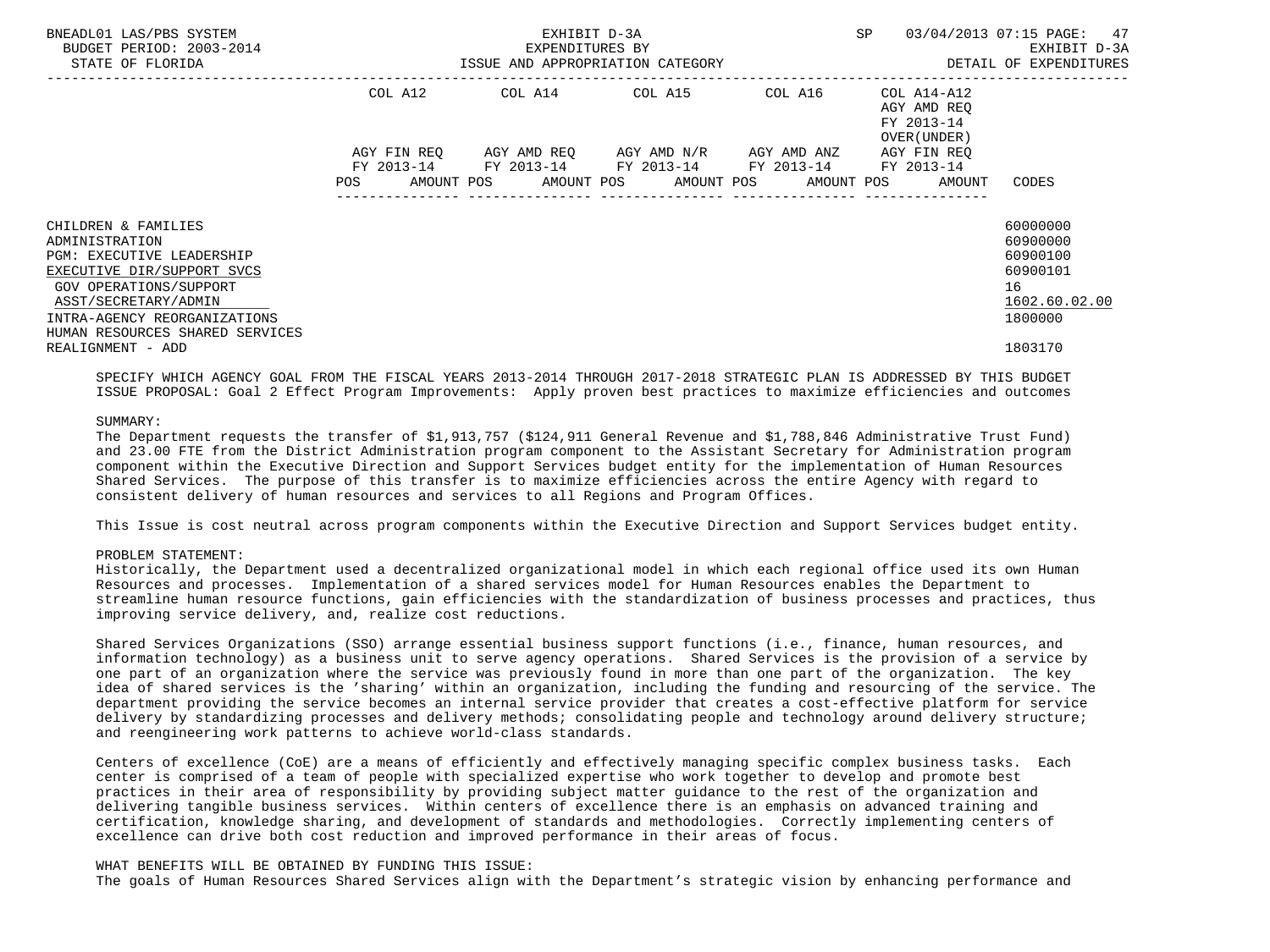| BNEADL01 LAS/PBS SYSTEM<br>BUDGET PERIOD: 2003-2014<br>STATE OF FLORIDA                                                                                   | ISSUE AND APPROPRIATION CATEGORY | EXHIBIT D-3A<br>EXPENDITURES BY | <b>SP</b>                                                                                               | 03/04/2013 07:15 PAGE: 48<br>EXHIBIT D-3A<br>DETAIL OF EXPENDITURES |                                                                   |                                                                     |
|-----------------------------------------------------------------------------------------------------------------------------------------------------------|----------------------------------|---------------------------------|---------------------------------------------------------------------------------------------------------|---------------------------------------------------------------------|-------------------------------------------------------------------|---------------------------------------------------------------------|
|                                                                                                                                                           | COL A12                          |                                 | COL A14 COL A15 COL A16                                                                                 |                                                                     | COL A14-A12<br>AGY AMD REO<br>FY 2013-14<br>OVER (UNDER)          |                                                                     |
|                                                                                                                                                           | AGY FIN REO<br><b>POS</b>        |                                 | AGY AMD REQ      AGY AMD N/R      AGY AMD ANZ<br>FY 2013-14 FY 2013-14 FY 2013-14 FY 2013-14 FY 2013-14 |                                                                     | AGY FIN REO<br>AMOUNT POS AMOUNT POS AMOUNT POS AMOUNT POS AMOUNT | CODES                                                               |
| CHILDREN & FAMILIES<br>ADMINISTRATION<br><b>PGM: EXECUTIVE LEADERSHIP</b><br>EXECUTIVE DIR/SUPPORT SVCS<br>GOV OPERATIONS/SUPPORT<br>ASST/SECRETARY/ADMIN |                                  |                                 |                                                                                                         |                                                                     |                                                                   | 60000000<br>60900000<br>60900100<br>60900101<br>16<br>1602.60.02.00 |
| INTRA-AGENCY REORGANIZATIONS<br>HUMAN RESOURCES SHARED SERVICES<br>REALIGNMENT - ADD                                                                      |                                  |                                 |                                                                                                         |                                                                     |                                                                   | 1800000<br>1803170                                                  |

 system availability enabling end users to deliver Department services seamlessly; delivering better service to Department employees; leveraging teams with specialized skill sets across the entire organization; and leveraging regional best practices into one single, service delivery focused Human Resources organization.

 WHAT UNDERLYING PROGRAM THEORY CHANGE IS INVOLVED IN THIS ISSUE (IF ANY): The Department is streamlining operations, decreasing redundant processes, implementing a unified strategy and implementing human resources services and reporting processes.

WHAT IMPLEMENTATION MECHANISMS WILL BE CHANGED AS A RESULT OF THIS ISSUE (IF ANY):

 The line of authority for all Human Resources Services within the Department will be directly under the full operational control and responsibility of the Human Resources Director. Additionally, there is a single statewide point of contact for all Department Human Resource inquiries and services.

 FLORIDA STRATEGIC PLAN FOR ECONOMIC DEVELOPMENT: Not Applicable

 RETURN ON INVESTMENT (ROI): Not applicable

COST CALCULATIONS:

 This is a cost neutral ADD/DEDUCT issue shifting Salary and Expenses within Department budget entities for Human Resources Services. An internal budget and personnel amendment was processed in Fiscal Year 2012-2013 transferring 23 Human Resources FTE positions and associated budget from the District Administration program component to the Assistant Secretary for Administration program component for the implementation of budget shared services. This request makes the amendment recurring. The Other Adjustment Data (OAD) transaction associated with this request is based on the rate and budget needed to transfer 23 filled positions as of May 1, 2012. \*\*\*\*\*\*\*\*\*\*\*\*\*\*\*\*\*\*\*\*\*\*\*\*\*\*\*\*\*\*\*\*\*\*\*\*\*\*\*\*\*\*\*\*\*\*\*\*\*\*\*\*\*\*\*\*\*\*\*\*\*\*\*\*\*\*\*\*\*\*\*\*\*\*\*\*\*\*\*\*\*\*\*\*\*\*\*\*\*\*\*\*\*\*\*\*\*\*\*\*\*\*\*\*\*\*\*\*\*\*\*\*\*\*\*\*\*\*\*\*\*\*\*\*\*\*\*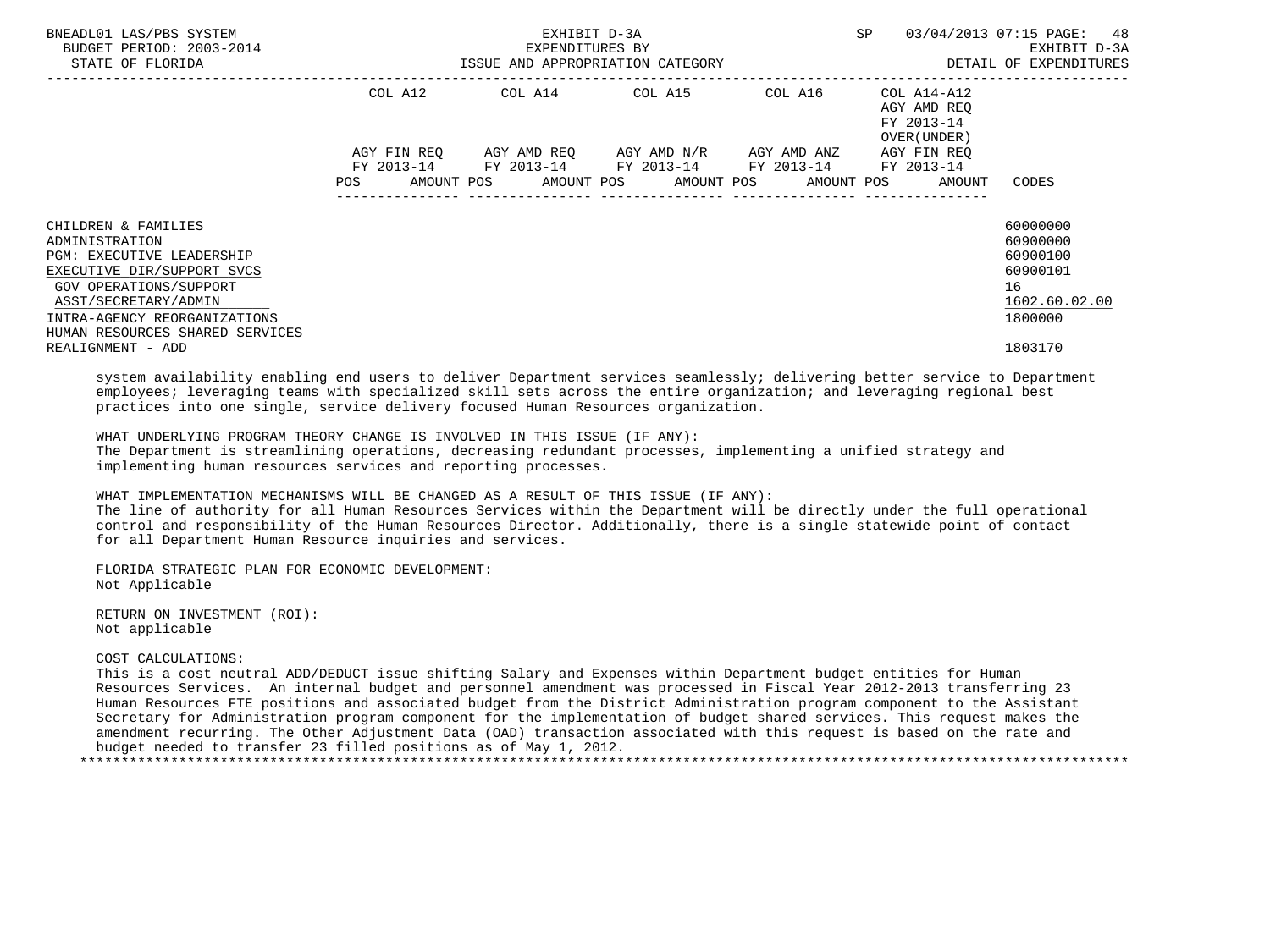| BUDGET PERIOD: 2003-2014<br>STATE OF FLORIDA                                                                                                                                                                                               |                               |                                        | EXHIBIT D-3A<br>EXPENDITURES BY                                                                                                                                                              |                            |                                                                               |      | SP 03/04/2013 07:15 PAGE: 49<br>EXHIBIT D-3A<br>DETAIL OF EXPENDITURES                    |
|--------------------------------------------------------------------------------------------------------------------------------------------------------------------------------------------------------------------------------------------|-------------------------------|----------------------------------------|----------------------------------------------------------------------------------------------------------------------------------------------------------------------------------------------|----------------------------|-------------------------------------------------------------------------------|------|-------------------------------------------------------------------------------------------|
|                                                                                                                                                                                                                                            | COL A12                       | COL A14                                | COL A15<br>AGY FIN REQ AGY AMD REQ AGY AMD N/R AGY AMD ANZ AGY FIN REQ<br>FY 2013-14 FY 2013-14 FY 2013-14 FY 2013-14 FY 2013-14<br>POS AMOUNT POS AMOUNT POS AMOUNT POS<br>________________ | COL A16<br>_______________ | COL A14-A12<br>AGY AMD REQ<br>FY 2013-14<br>OVER (UNDER)<br>AMOUNT POS AMOUNT |      | CODES                                                                                     |
| CHILDREN & FAMILIES<br>ADMINISTRATION<br>PGM: EXECUTIVE LEADERSHIP<br>EXECUTIVE DIR/SUPPORT SVCS<br>GOV OPERATIONS/SUPPORT<br>ASST/SECRETARY/ADMIN<br>INTRA-AGENCY REORGANIZATIONS<br>HUMAN RESOURCES SHARED SERVICES<br>REALIGNMENT - ADD |                               |                                        |                                                                                                                                                                                              |                            |                                                                               |      | 60000000<br>60900000<br>60900100<br>60900101<br>16<br>1602.60.02.00<br>1800000<br>1803170 |
| POSITION DETAIL OF SALARIES AND BENEFITS:                                                                                                                                                                                                  | FTE                           |                                        | BASE RATE ADDITIVES BENEFITS                                                                                                                                                                 |                            |                                                                               |      | LAPSE LAPSED SALARIES<br>SUBTOTAL % AND BENEFITS                                          |
| A12 - AGY FIN REO FY 2013-14<br>CHANGES TO CURRENTLY AUTHORIZED POSITIONS<br>1009 PERSONNEL TECHNICIAN II - SES                                                                                                                            | 2.00                          | 81,166                                 |                                                                                                                                                                                              |                            |                                                                               |      | 33,098 114,264 0.00 114,264<br>70,401                                                     |
| C1009 001<br>2234 OPERATIONS & MGMT CONSULTANT I - SES<br>C2234 001<br>2236 OPERATIONS & MGMT CONSULTANT II - SES<br>C2236 001<br>3671 HUMAN RESOURCE OFFICER<br>C3671 001<br>8167 REGIONAL MGR FOR HUMAN RESOURCES-DCF<br>C8167 001       | 1.00<br>15.00<br>4.00<br>1.00 | 52,339<br>768,859<br>278,067<br>55,627 |                                                                                                                                                                                              | 268,842 1,037,701          | 18,062 70,401<br>81,092 359,159                                               | 0.00 | 0.00 1,037,701<br>$0.00$ 359,159<br>18,485 74,112 0.00 74,112                             |
| TOTALS FOR ISSUE BY FUND<br>2021 ADMINISTRATIVE TRUST FUND                                                                                                                                                                                 |                               |                                        |                                                                                                                                                                                              |                            |                                                                               |      | 1,655,637                                                                                 |
|                                                                                                                                                                                                                                            | 23.00                         | 1,236,058                              |                                                                                                                                                                                              | 419,579                    | 1,655,637                                                                     |      | 1,655,637<br>==============                                                               |
| OTHER SALARY AMOUNT<br>2021 ADMINISTRATIVE TRUST FUND                                                                                                                                                                                      |                               |                                        |                                                                                                                                                                                              |                            |                                                                               |      | 39,759                                                                                    |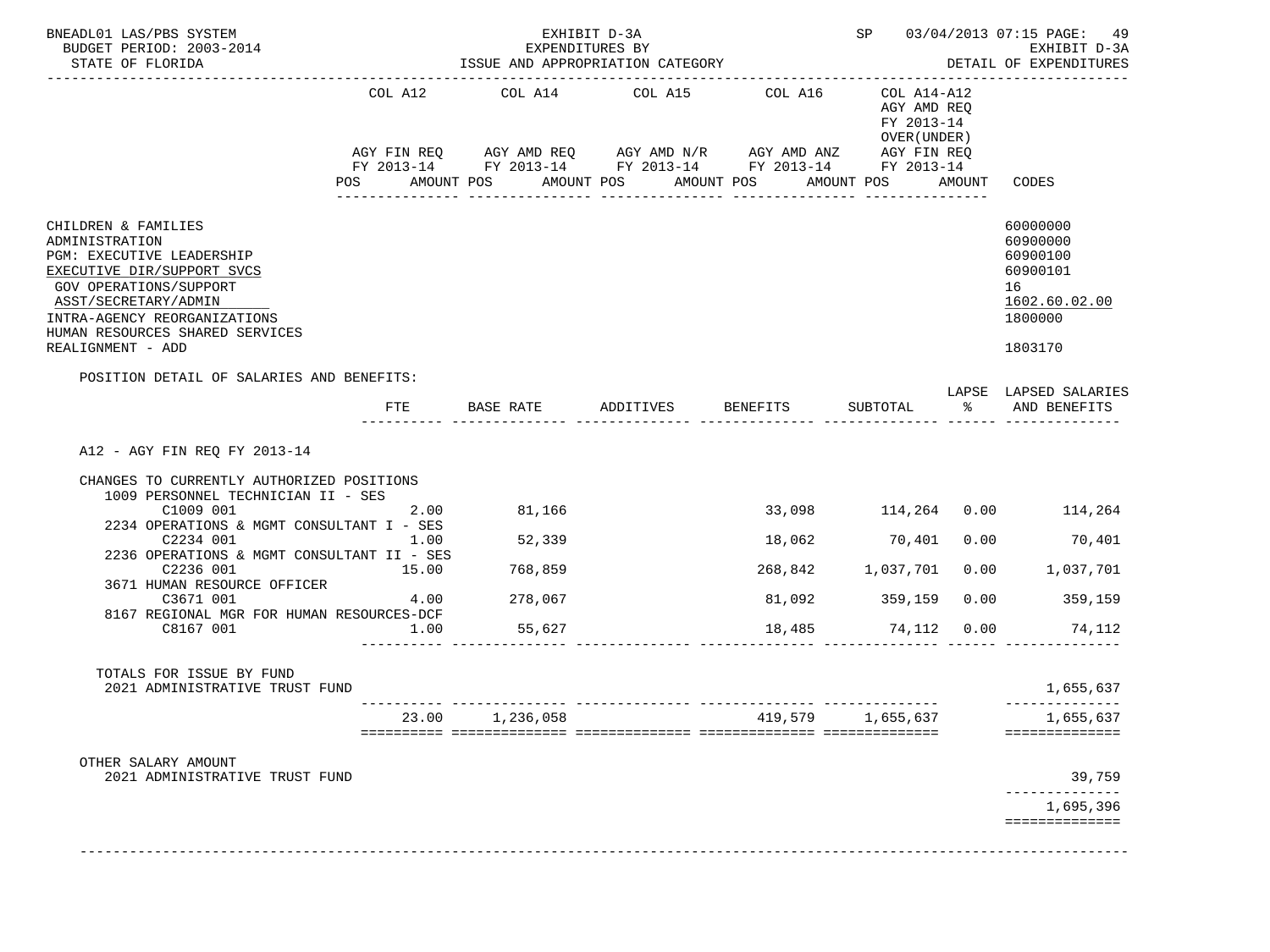| BNEADL01 LAS/PBS SYSTEM<br>BUDGET PERIOD: 2003-2014<br>STATE OF FLORIDA                                                                                                                                                                    |               | EXPENDITURES BY | EXHIBIT D-3A                                                                                                                     |                   |                                                          |      | SP 03/04/2013 07:15 PAGE: 50<br>EXHIBIT D-3A<br>DETAIL OF EXPENDITURES                    |
|--------------------------------------------------------------------------------------------------------------------------------------------------------------------------------------------------------------------------------------------|---------------|-----------------|----------------------------------------------------------------------------------------------------------------------------------|-------------------|----------------------------------------------------------|------|-------------------------------------------------------------------------------------------|
|                                                                                                                                                                                                                                            | COL A12       | COL A14         | COL A15<br>AGY FIN REQ AGY AMD REQ AGY AMD N/R AGY AMD ANZ AGY FIN REQ<br>FY 2013-14 FY 2013-14 FY 2013-14 FY 2013-14 FY 2013-14 | COL A16           | COL A14-A12<br>AGY AMD REQ<br>FY 2013-14<br>OVER (UNDER) |      |                                                                                           |
|                                                                                                                                                                                                                                            |               |                 | POS AMOUNT POS AMOUNT POS AMOUNT POS<br>______________                                                                           | _______________   | AMOUNT POS AMOUNT                                        |      | CODES                                                                                     |
| CHILDREN & FAMILIES<br>ADMINISTRATION<br>PGM: EXECUTIVE LEADERSHIP<br>EXECUTIVE DIR/SUPPORT SVCS<br>GOV OPERATIONS/SUPPORT<br>ASST/SECRETARY/ADMIN<br>INTRA-AGENCY REORGANIZATIONS<br>HUMAN RESOURCES SHARED SERVICES<br>REALIGNMENT - ADD |               |                 |                                                                                                                                  |                   |                                                          |      | 60000000<br>60900000<br>60900100<br>60900101<br>16<br>1602.60.02.00<br>1800000<br>1803170 |
| POSITION DETAIL OF SALARIES AND BENEFITS:                                                                                                                                                                                                  | FTE           |                 | BASE RATE ADDITIVES BENEFITS                                                                                                     |                   |                                                          |      | LAPSE LAPSED SALARIES<br>SUBTOTAL % AND BENEFITS                                          |
| A14 - AGY AMD REQ FY 2013-14<br>CHANGES TO CURRENTLY AUTHORIZED POSITIONS<br>1009 PERSONNEL TECHNICIAN II - SES                                                                                                                            |               | 81,166          |                                                                                                                                  |                   |                                                          |      | 33,098 114,264 0.00 114,264                                                               |
| C1009 001<br>2234 OPERATIONS & MGMT CONSULTANT I - SES                                                                                                                                                                                     | 2.00          |                 |                                                                                                                                  |                   |                                                          |      |                                                                                           |
| C2234 001<br>2236 OPERATIONS & MGMT CONSULTANT II - SES                                                                                                                                                                                    | 1.00          | 52,339          |                                                                                                                                  |                   | 18,062 70,401                                            | 0.00 | 70,401                                                                                    |
| C2236 001<br>3671 HUMAN RESOURCE OFFICER<br>C3671 001                                                                                                                                                                                      | 15.00<br>4.00 | 768,859         |                                                                                                                                  | 268,842 1,037,701 |                                                          |      | 0.00 1,037,701<br>$0.00$ 359,159                                                          |
| 8167 REGIONAL MGR FOR HUMAN RESOURCES-DCF                                                                                                                                                                                                  |               | 278,067         |                                                                                                                                  |                   | 81,092 359,159                                           |      |                                                                                           |
| C8167 001                                                                                                                                                                                                                                  | 1.00          | 55,627          |                                                                                                                                  |                   |                                                          |      | 18,485 74,112 0.00 74,112                                                                 |
| TOTALS FOR ISSUE BY FUND<br>2021 ADMINISTRATIVE TRUST FUND                                                                                                                                                                                 |               |                 |                                                                                                                                  |                   |                                                          |      | 1,655,637                                                                                 |
|                                                                                                                                                                                                                                            | 23.00         | 1,236,058       |                                                                                                                                  | 419,579           | 1,655,637                                                |      | 1,655,637<br>==============                                                               |
| OTHER SALARY AMOUNT<br>2021 ADMINISTRATIVE TRUST FUND                                                                                                                                                                                      |               |                 |                                                                                                                                  |                   |                                                          |      | 39,759                                                                                    |
|                                                                                                                                                                                                                                            |               |                 |                                                                                                                                  |                   |                                                          |      | 1,695,396<br>==============                                                               |
|                                                                                                                                                                                                                                            |               |                 |                                                                                                                                  |                   |                                                          |      |                                                                                           |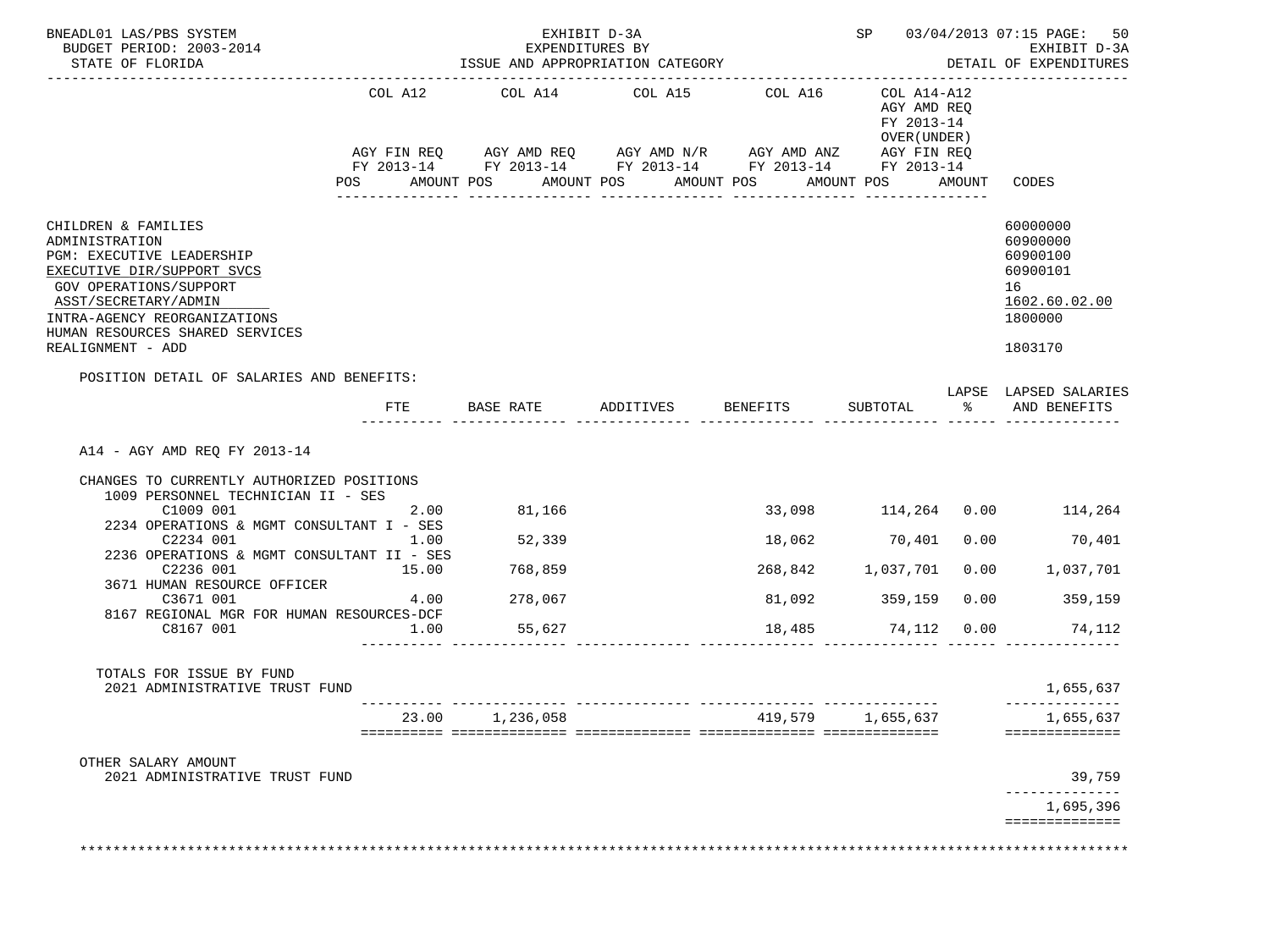| STATE OF FLORIDA                                                                                                                                                                                                                                                                                                 |                        | ISSUE AND APPROPRIATION CATEGORY                                                             | EXPENDITURES BY |                                    |                                                           | EXHIBIT D-3A<br>DETAIL OF EXPENDITURES                                                                        |
|------------------------------------------------------------------------------------------------------------------------------------------------------------------------------------------------------------------------------------------------------------------------------------------------------------------|------------------------|----------------------------------------------------------------------------------------------|-----------------|------------------------------------|-----------------------------------------------------------|---------------------------------------------------------------------------------------------------------------|
|                                                                                                                                                                                                                                                                                                                  | COL A12<br>AGY FIN REQ | COL A14<br>AGY AMD REQ AGY AMD N/R<br>FY 2013-14 FY 2013-14 FY 2013-14 FY 2013-14 FY 2013-14 | COL A15         | COL A16<br>AGY AMD ANZ AGY FIN REQ | COL A14-A12<br>AGY AMD REQ<br>FY 2013-14<br>OVER (UNDER ) |                                                                                                               |
|                                                                                                                                                                                                                                                                                                                  | POS FOR<br>AMOUNT POS  | AMOUNT POS                                                                                   |                 | AMOUNT POS<br>AMOUNT POS           | AMOUNT                                                    | CODES                                                                                                         |
| CHILDREN & FAMILIES<br>ADMINISTRATION<br>PGM: EXECUTIVE LEADERSHIP<br>EXECUTIVE DIR/SUPPORT SVCS<br><b>GOV OPERATIONS/SUPPORT</b><br>ASST/SECRETARY/ADMIN<br>NONRECURRING EXPENDITURES<br>INCREASED WORKLOAD FOR PRIMARY DATA<br>CENTER TO SUPPORT AN AGENCY<br>DATA PROCESSING SERVICES<br>NORTHWOOD SRC (NSRC) |                        |                                                                                              |                 |                                    |                                                           | 60000000<br>60900000<br>60900100<br>60900101<br>16<br>1602.60.02.00<br>2100000<br>2103130<br>210000<br>210022 |
| OPERATIONS AND MAINT TF                                                                                                                                                                                                                                                                                          | $-$ STATE              | $2,412,682 - 2,412,682 -$                                                                    |                 |                                    |                                                           | 2516 1                                                                                                        |
| NEW TECHNOLOGY SOLUTION FOR<br>FLORIDA'S PUBLIC ASSISTANCE<br>ELIGIBILITY SYSTEM<br>QUALIFIED EXPENDITURE<br>FL PUB ASSISTANCE ELIG SYS                                                                                                                                                                          |                        |                                                                                              |                 |                                    |                                                           | 2103142<br>200000<br>200083                                                                                   |
| FEDERAL GRANTS TRUST FUND -FEDERL 30, 293, 595- 30, 293, 595-<br>OPERATIONS AND MAINT TF -MATCH 3,365,955- 3,365,955-                                                                                                                                                                                            |                        |                                                                                              |                 |                                    |                                                           | 2261 3<br>2516 2                                                                                              |
| TOTAL APPRO                                                                                                                                                                                                                                                                                                      | $33,659,550-$          | $33,659,550-$                                                                                |                 |                                    |                                                           |                                                                                                               |
| AUTOMATIC UPDATE OF ELIGIBILITY<br>INFORMATION WITHOUT STAFF<br><b>INTERVENTION</b><br>DATA PROCESSING SERVICES<br>DCF DATA CENTER                                                                                                                                                                               |                        |                                                                                              |                 |                                    |                                                           | 2103143<br>210000<br>210008                                                                                   |
| FEDERAL GRANTS TRUST FUND -MATCH<br>$-FEDERL$                                                                                                                                                                                                                                                                    | 340,027-               | $371, 173 - 371, 173 -$<br>$340,027-$                                                        |                 |                                    |                                                           | 2261 2<br>2261 3                                                                                              |
| TOTAL FEDERAL GRANTS TRUST FUND                                                                                                                                                                                                                                                                                  | 711,200-               | $711,200-$                                                                                   |                 |                                    |                                                           | 2261                                                                                                          |
| TOTAL APPRO                                                                                                                                                                                                                                                                                                      | 711,200-               | $711,200-$                                                                                   |                 |                                    |                                                           |                                                                                                               |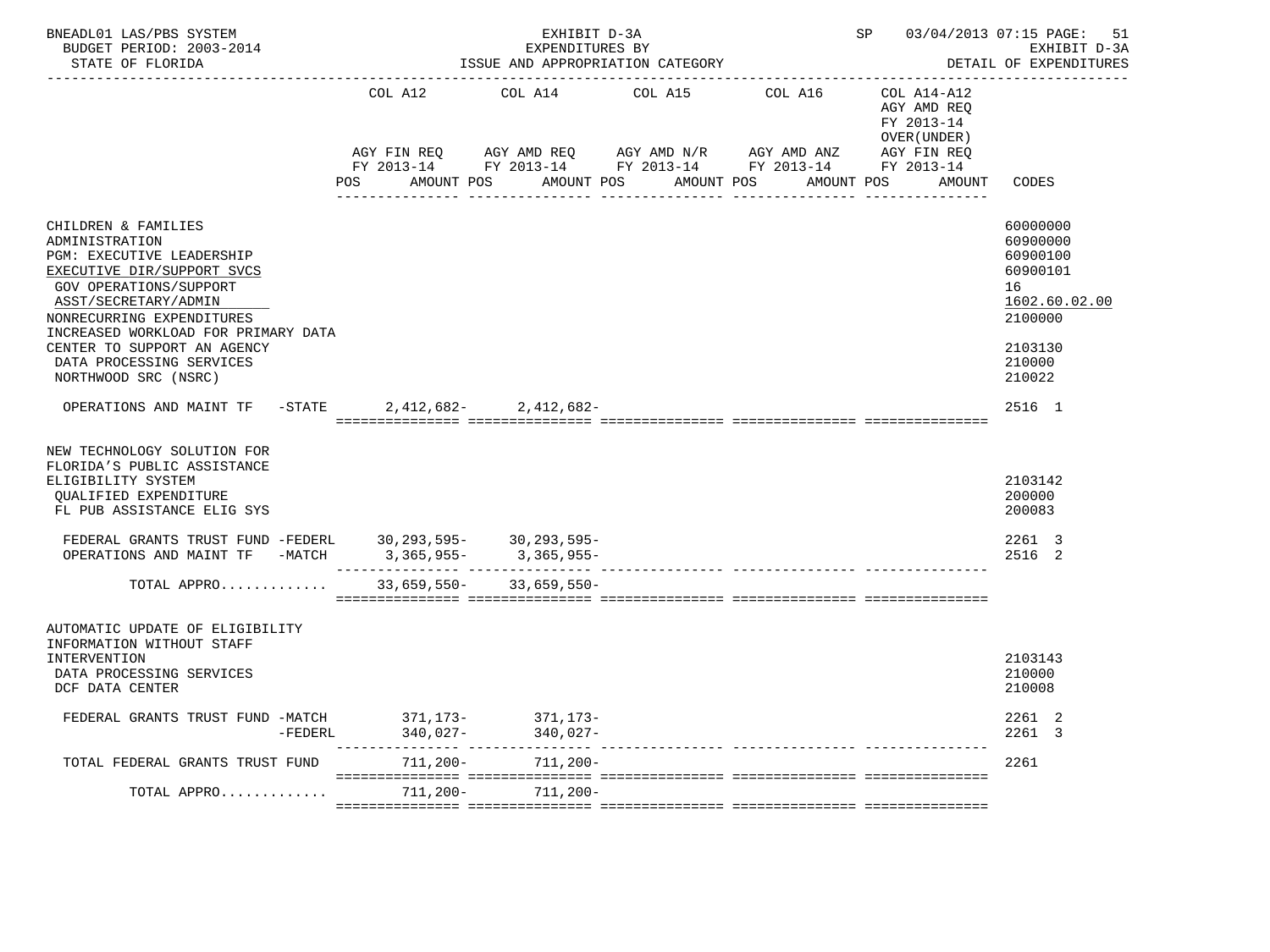| BNEADL01 LAS/PBS SYSTEM<br>BUDGET PERIOD: 2003-2014<br>STATE OF FLORIDA                                                                                                                                                                                                                                                                                                                                                                                                                                                                           |                                  | EXHIBIT D-3A<br>EXPENDITURES BY<br>ISSUE AND APPROPRIATION CATEGORY                                                                            |                       |         | SP 03/04/2013 07:15 PAGE:                                                        | 52<br>EXHIBIT D-3A<br>DETAIL OF EXPENDITURES                                                                                                          |
|---------------------------------------------------------------------------------------------------------------------------------------------------------------------------------------------------------------------------------------------------------------------------------------------------------------------------------------------------------------------------------------------------------------------------------------------------------------------------------------------------------------------------------------------------|----------------------------------|------------------------------------------------------------------------------------------------------------------------------------------------|-----------------------|---------|----------------------------------------------------------------------------------|-------------------------------------------------------------------------------------------------------------------------------------------------------|
|                                                                                                                                                                                                                                                                                                                                                                                                                                                                                                                                                   | COL A12<br>AMOUNT POS<br>POS FOR | COL A14<br>AGY FIN REQ AGY AMD REQ AGY AMD N/R AGY AMD ANZ AGY FIN REQ<br>FY 2013-14 FY 2013-14 FY 2013-14 FY 2013-14 FY 2013-14<br>AMOUNT POS | COL A15<br>AMOUNT POS | COL A16 | COL A14-A12<br>AGY AMD REO<br>FY 2013-14<br>OVER (UNDER)<br>AMOUNT POS<br>AMOUNT | CODES                                                                                                                                                 |
| CHILDREN & FAMILIES<br>ADMINISTRATION<br><b>PGM: EXECUTIVE LEADERSHIP</b><br>EXECUTIVE DIR/SUPPORT SVCS<br><b>GOV OPERATIONS/SUPPORT</b><br>ASST/SECRETARY/ADMIN<br>NONRECURRING EXPENDITURES<br>CHILD DEPENDENCY INFORMATION<br>MANAGEMENT REDESIGN<br>OUALIFIED EXPENDITURE<br>CHILD DEPENDENCY SYSTEM<br>FEDERAL GRANTS TRUST FUND -FEDERL $2,540,000 2,540,000-$<br>WELFARE TRANSITION TF -FEDERL $6,000,000 6,000,000-$<br>OPERATIONS AND MAINT TF -FEDERL 1,960,000-<br>SOCIAL SVCS BLK GRT TF -FEDERL 1,950,000- 1,950,000-<br>TOTAL APPRO |                                  | $12,450,000 - 12,450,000 -$                                                                                                                    |                       |         |                                                                                  | 60000000<br>60900000<br>60900100<br>60900101<br>16<br>1602.60.02.00<br>2100000<br>2103144<br>200000<br>200085<br>2261 3<br>2401 3<br>2516 3<br>2639 3 |
| AMERICANS WITH DISABILITIES ACT AND<br>REHABILITATION ACT COMPLIANCE<br>SETTLEMENT AGREEMENT<br>EXPENSES                                                                                                                                                                                                                                                                                                                                                                                                                                          |                                  |                                                                                                                                                |                       |         |                                                                                  | 2103146<br>040000                                                                                                                                     |
| OPERATIONS AND MAINT TF -STATE 40,500- 40,500-                                                                                                                                                                                                                                                                                                                                                                                                                                                                                                    |                                  |                                                                                                                                                |                       |         |                                                                                  | 2516 1                                                                                                                                                |
| SPECIAL CATEGORIES<br>CONTRACTED SERVICES                                                                                                                                                                                                                                                                                                                                                                                                                                                                                                         |                                  |                                                                                                                                                |                       |         |                                                                                  | 100000<br>100777                                                                                                                                      |
| OPERATIONS AND MAINT TF -STATE 129,157- 129,157-                                                                                                                                                                                                                                                                                                                                                                                                                                                                                                  |                                  |                                                                                                                                                |                       |         |                                                                                  | 2516 1                                                                                                                                                |
| TOTAL: AMERICANS WITH DISABILITIES ACT AND<br>REHABILITATION ACT COMPLIANCE<br>SETTLEMENT AGREEMENT                                                                                                                                                                                                                                                                                                                                                                                                                                               |                                  |                                                                                                                                                |                       |         |                                                                                  | 2103146                                                                                                                                               |
| TOTAL ISSUE 169,657- 169,657-                                                                                                                                                                                                                                                                                                                                                                                                                                                                                                                     |                                  |                                                                                                                                                |                       |         |                                                                                  |                                                                                                                                                       |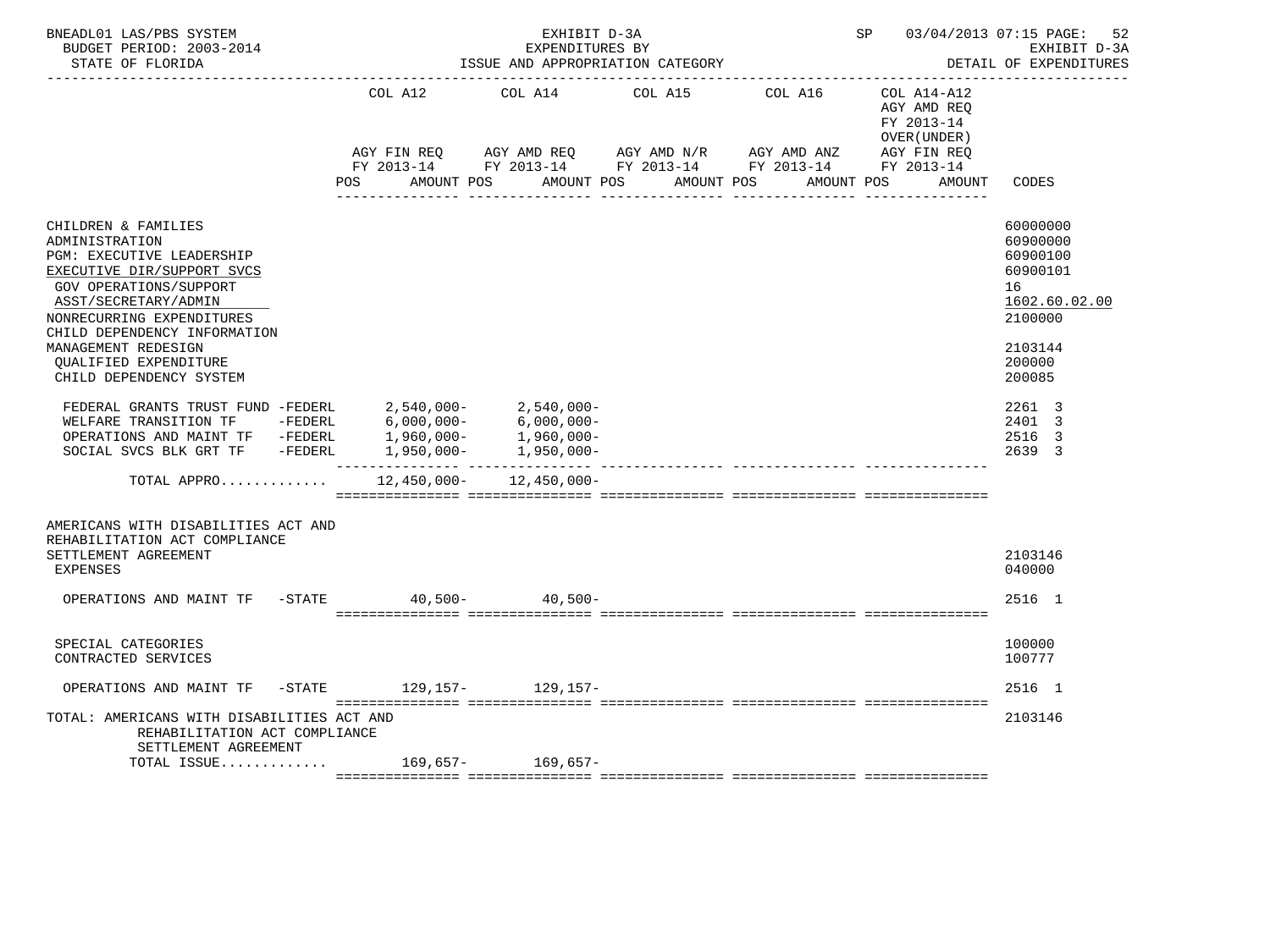| BNEADL01 LAS/PBS SYSTEM<br>BUDGET PERIOD: 2003-2014<br>STATE OF FLORIDA                                                                                                                                                        |                       |                    |     | EXHIBIT D-3A<br>EXPENDITURES BY<br>-------------------------------------- | ISSUE AND APPROPRIATION CATEGORY                                                                                                                       |                                          | SP 03/04/2013 07:15 PAGE:                                                                       | 53<br>EXHIBIT D-3A<br>DETAIL OF EXPENDITURES                                              |
|--------------------------------------------------------------------------------------------------------------------------------------------------------------------------------------------------------------------------------|-----------------------|--------------------|-----|---------------------------------------------------------------------------|--------------------------------------------------------------------------------------------------------------------------------------------------------|------------------------------------------|-------------------------------------------------------------------------------------------------|-------------------------------------------------------------------------------------------|
|                                                                                                                                                                                                                                |                       | COL A12<br>POS     |     | COL A14<br>AMOUNT POS                                                     | COL A15<br>AGY FIN REQ AGY AMD REQ AGY AMD N/R AGY AMD ANZ<br>FY 2013-14 FY 2013-14 FY 2013-14 FY 2013-14 FY 2013-14<br>AMOUNT POS<br>---------------- | COL A16<br>AMOUNT POS<br>_______________ | COL A14-A12<br>AGY AMD REQ<br>FY 2013-14<br>OVER (UNDER)<br>AGY FIN REQ<br>AMOUNT POS<br>AMOUNT | CODES                                                                                     |
| CHILDREN & FAMILIES<br>ADMINISTRATION<br>PGM: EXECUTIVE LEADERSHIP<br>EXECUTIVE DIR/SUPPORT SVCS<br>GOV OPERATIONS/SUPPORT<br>ASST/SECRETARY/ADMIN<br>NONRECURRING EXPENDITURES<br>MARISSA AMORA RELIEF BILL ANNUAL<br>REQUEST |                       |                    |     |                                                                           |                                                                                                                                                        |                                          |                                                                                                 | 60000000<br>60900000<br>60900100<br>60900101<br>16<br>1602.60.02.00<br>2100000<br>2103260 |
| CLAIMS BILLS & RELIEF ACTS<br>RELIEF - MARISSA AMORA<br>ADMINISTRATIVE TRUST FUND -STATE 1,700,000- 1,700,000-                                                                                                                 |                       |                    |     |                                                                           |                                                                                                                                                        |                                          |                                                                                                 | 490000<br>490101<br>2021 1                                                                |
| ANNUALIZATION OF ADMINISTERED<br>FUNDS APPROPRIATIONS<br>STATE HEALTH INSURANCE ADJUSTMENT<br>FOR FY 2012-13 - 10 MONTHS<br>ANNUALIZATION<br>SALARIES AND BENEFITS                                                             |                       |                    |     |                                                                           |                                                                                                                                                        |                                          |                                                                                                 | 26A0000<br>26A1830<br>010000                                                              |
| GENERAL REVENUE FUND                                                                                                                                                                                                           | -MATCH                | 4,175              |     | -STATE 112,450 112,450<br>4,175                                           |                                                                                                                                                        |                                          |                                                                                                 | 1000 1<br>1000 2                                                                          |
| TOTAL GENERAL REVENUE FUND                                                                                                                                                                                                     |                       |                    |     | 116,625 116,625                                                           |                                                                                                                                                        |                                          |                                                                                                 | 1000                                                                                      |
| ADMINISTRATIVE TRUST FUND -FEDERL                                                                                                                                                                                              |                       |                    |     | 43,935 43,935                                                             |                                                                                                                                                        |                                          |                                                                                                 | 2021 3                                                                                    |
| FEDERAL GRANTS TRUST FUND -FEDERL                                                                                                                                                                                              |                       | 2,815              |     | 2,815                                                                     |                                                                                                                                                        |                                          |                                                                                                 | 2261 3                                                                                    |
| WELFARE TRANSITION TF<br>SOCIAL SVCS BLK GRT TF                                                                                                                                                                                | -FEDERL               | $-FEDERL$<br>1,055 | 180 | 1,055<br>180                                                              |                                                                                                                                                        |                                          |                                                                                                 | $2401$ 3<br>2639<br>$\overline{3}$                                                        |
| TOTAL APPRO                                                                                                                                                                                                                    |                       | 164,610            |     | 164,610                                                                   |                                                                                                                                                        |                                          |                                                                                                 |                                                                                           |
| DATA PROCESSING SERVICES<br>DCF DATA CENTER                                                                                                                                                                                    |                       |                    |     |                                                                           |                                                                                                                                                        |                                          |                                                                                                 | 210000<br>210008                                                                          |
| GENERAL REVENUE FUND                                                                                                                                                                                                           | $-$ STATE<br>$-MATCH$ | 20,860<br>81,250   |     | 20,860<br>81,250                                                          |                                                                                                                                                        |                                          |                                                                                                 | 1000 1<br>1000 2                                                                          |
| TOTAL GENERAL REVENUE FUND                                                                                                                                                                                                     |                       | 102,110            |     | ----------- -----------------<br>102,110                                  |                                                                                                                                                        |                                          |                                                                                                 | 1000                                                                                      |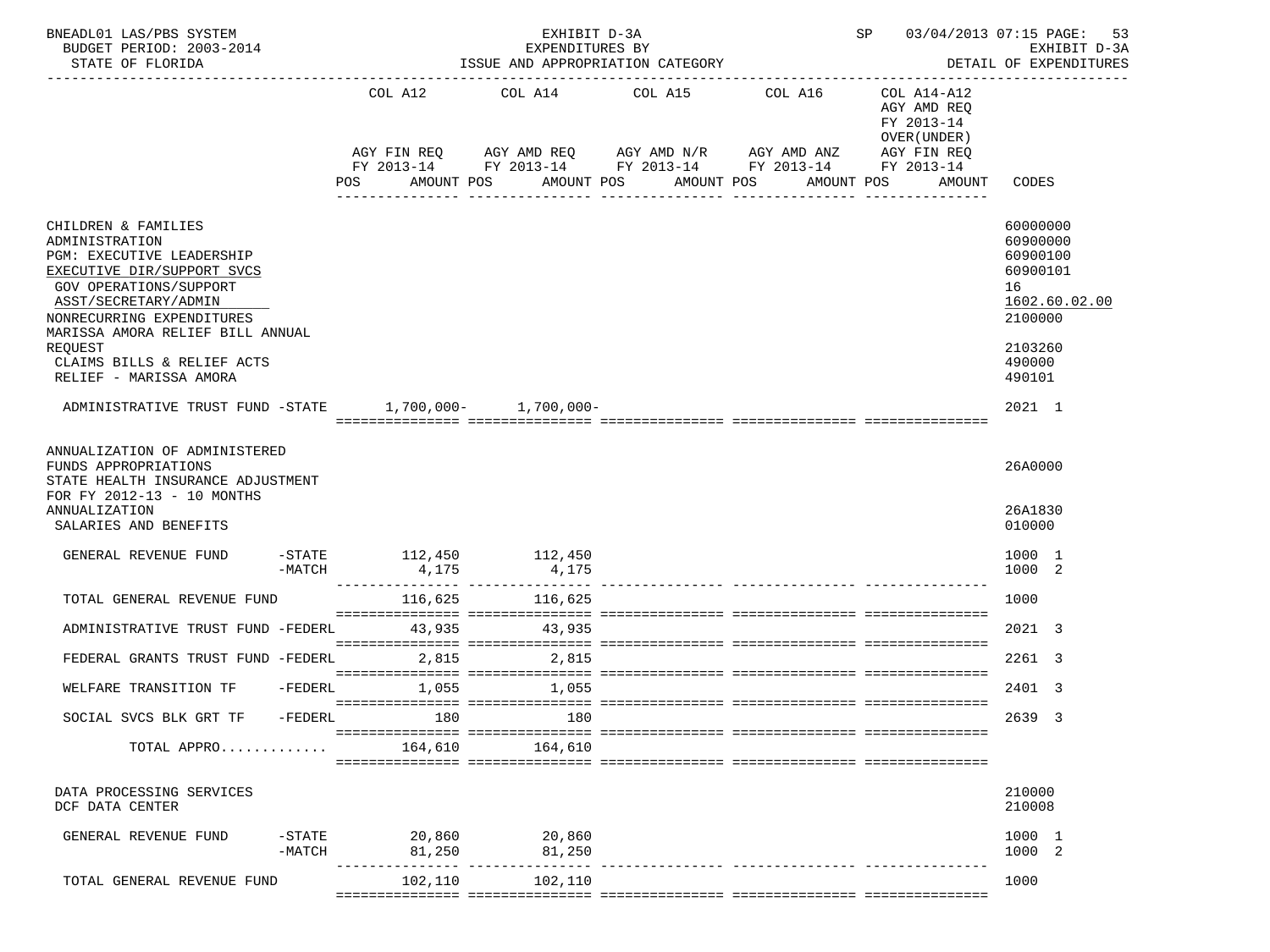| BNEADL01 LAS/PBS SYSTEM<br>BUDGET PERIOD: 2003-2014<br>STATE OF FLORIDA                                                                                                                                                                          |                     | EXHIBIT D-3A<br>EXPENDITURES BY<br>ISSUE AND APPROPRIATION CATEGORY |  |                     |                                                                                                                             |                                |  | SP 03/04/2013 07:15 PAGE:<br>54<br>EXHIBIT D-3A<br>DETAIL OF EXPENDITURES |                                                                                |  |
|--------------------------------------------------------------------------------------------------------------------------------------------------------------------------------------------------------------------------------------------------|---------------------|---------------------------------------------------------------------|--|---------------------|-----------------------------------------------------------------------------------------------------------------------------|--------------------------------|--|---------------------------------------------------------------------------|--------------------------------------------------------------------------------|--|
|                                                                                                                                                                                                                                                  |                     | COL A12                                                             |  | COL A14             | COL A15<br>AGY FIN REQ 6 AGY AMD REQ 6 AGY AMD N/R 66 AGY AMD ANZ<br>FY 2013-14 FY 2013-14 FY 2013-14 FY 2013-14 FY 2013-14 | COL A16                        |  | COL A14-A12<br>AGY AMD REQ<br>FY 2013-14<br>OVER (UNDER)<br>AGY FIN REQ   |                                                                                |  |
|                                                                                                                                                                                                                                                  |                     | POS<br>AMOUNT POS                                                   |  |                     | AMOUNT POS<br>AMOUNT POS<br>----------------                                                                                | AMOUNT POS<br>---------------- |  | AMOUNT                                                                    | CODES                                                                          |  |
| CHILDREN & FAMILIES<br>ADMINISTRATION<br>PGM: EXECUTIVE LEADERSHIP<br>EXECUTIVE DIR/SUPPORT SVCS<br>GOV OPERATIONS/SUPPORT<br>ASST/SECRETARY/ADMIN<br>ANNUALIZATION OF ADMINISTERED<br>FUNDS APPROPRIATIONS<br>STATE HEALTH INSURANCE ADJUSTMENT |                     |                                                                     |  |                     |                                                                                                                             |                                |  |                                                                           | 60000000<br>60900000<br>60900100<br>60900101<br>16<br>1602.60.02.00<br>26A0000 |  |
| FOR FY 2012-13 - 10 MONTHS<br>ANNUALIZATION<br>DATA PROCESSING SERVICES<br>DCF DATA CENTER<br>ADMINISTRATIVE TRUST FUND -STATE                                                                                                                   | $-FEDERL$           | 45                                                                  |  | 45<br>37,045 37,045 |                                                                                                                             |                                |  |                                                                           | 26A1830<br>210000<br>210008<br>2021 1<br>2021 3                                |  |
| TOTAL ADMINISTRATIVE TRUST FUND                                                                                                                                                                                                                  |                     | 37,090                                                              |  | 37,090              |                                                                                                                             |                                |  |                                                                           | 2021                                                                           |  |
| ALCOHOL/DRUGABU/MEN HLH TF-FEDERL                                                                                                                                                                                                                |                     | 145                                                                 |  | 145                 |                                                                                                                             |                                |  |                                                                           | 2027 3                                                                         |  |
| FEDERAL GRANTS TRUST FUND -MATCH                                                                                                                                                                                                                 | $-FEDERL$           | 765<br>15,370                                                       |  | 765<br>15,370       |                                                                                                                             |                                |  |                                                                           | 2261 2<br>2261 3                                                               |  |
| TOTAL FEDERAL GRANTS TRUST FUND                                                                                                                                                                                                                  |                     | 16,135                                                              |  | 16,135              |                                                                                                                             |                                |  |                                                                           | 2261                                                                           |  |
| WELFARE TRANSITION TF                                                                                                                                                                                                                            | -FEDERL             | 1,240                                                               |  | 1,240               |                                                                                                                             |                                |  |                                                                           | 2401 3                                                                         |  |
| OPERATIONS AND MAINT TF                                                                                                                                                                                                                          | $ STATE$            | 860                                                                 |  | 860                 |                                                                                                                             |                                |  |                                                                           | 2516 1                                                                         |  |
| SOCIAL SVCS BLK GRT TF                                                                                                                                                                                                                           | $-FEDERL$           | 785                                                                 |  | 785                 |                                                                                                                             |                                |  |                                                                           | 2639 3                                                                         |  |
| TOTAL APPRO                                                                                                                                                                                                                                      |                     |                                                                     |  | 158,365 158,365     |                                                                                                                             |                                |  |                                                                           |                                                                                |  |
| SOUTHWOOD SRC                                                                                                                                                                                                                                    |                     |                                                                     |  |                     |                                                                                                                             |                                |  |                                                                           | 210021                                                                         |  |
| GENERAL REVENUE FUND<br>FEDERAL GRANTS TRUST FUND -FEDERL<br>SOCIAL SVCS BLK GRT TF                                                                                                                                                              | $-MATCH$<br>-FEDERL | 20<br>75<br>30                                                      |  | 20<br>75<br>30      |                                                                                                                             |                                |  |                                                                           | 1000 2<br>2261 3<br>2639 3                                                     |  |
| TOTAL APPRO                                                                                                                                                                                                                                      |                     | 125                                                                 |  | 125                 |                                                                                                                             |                                |  |                                                                           |                                                                                |  |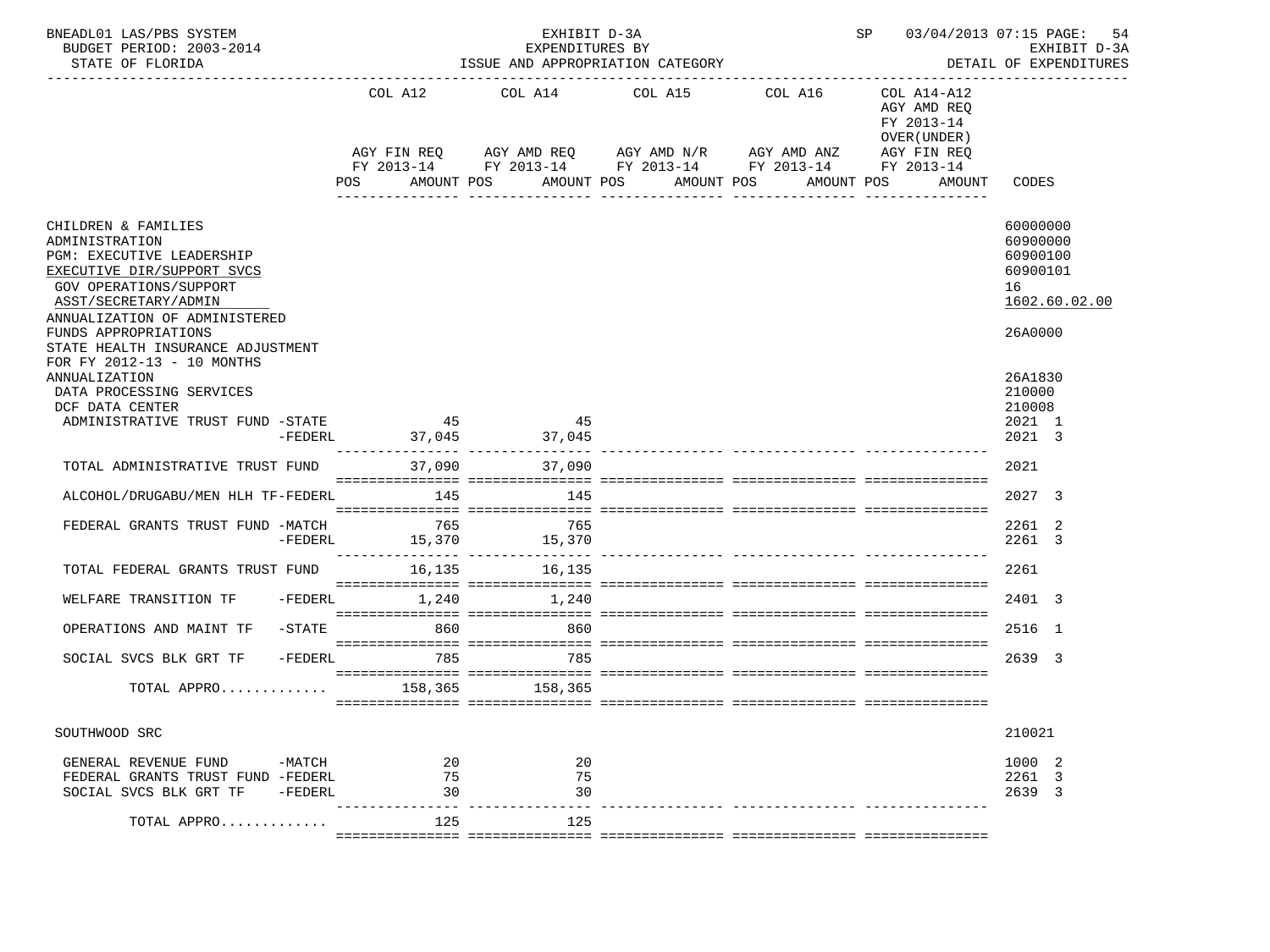| BNEADL01 LAS/PBS SYSTEM<br>BUDGET PERIOD: 2003-2014<br>STATE OF FLORIDA                                                                                                                                                                          |                 | EXHIBIT D-3A<br>EXPENDITURES BY | ISSUE AND APPROPRIATION CATEGORY                                                                                   |              | SP 03/04/2013 07:15 PAGE:                                   | 55<br>EXHIBIT D-3A<br>DETAIL OF EXPENDITURES                                   |
|--------------------------------------------------------------------------------------------------------------------------------------------------------------------------------------------------------------------------------------------------|-----------------|---------------------------------|--------------------------------------------------------------------------------------------------------------------|--------------|-------------------------------------------------------------|--------------------------------------------------------------------------------|
|                                                                                                                                                                                                                                                  | COL A12         | COL A14                         | COL A15<br>AGY FIN REQ AGY AMD REQ AGY AMD N/R AGY AMD ANZ AGY FIN REQ FIN REQ AGY AMD N/R AGY AMD ANZ AGY FIN REQ | COL A16      | $COL A14- A12$<br>AGY AMD REO<br>FY 2013-14<br>OVER (UNDER) |                                                                                |
|                                                                                                                                                                                                                                                  | POS             | AMOUNT POS                      | AMOUNT POS AMOUNT POS<br>----------------                                                                          | ____________ | AMOUNT POS<br>AMOUNT                                        | CODES                                                                          |
| CHILDREN & FAMILIES<br>ADMINISTRATION<br>PGM: EXECUTIVE LEADERSHIP<br>EXECUTIVE DIR/SUPPORT SVCS<br>GOV OPERATIONS/SUPPORT<br>ASST/SECRETARY/ADMIN<br>ANNUALIZATION OF ADMINISTERED<br>FUNDS APPROPRIATIONS<br>STATE HEALTH INSURANCE ADJUSTMENT |                 |                                 |                                                                                                                    |              |                                                             | 60000000<br>60900000<br>60900100<br>60900101<br>16<br>1602.60.02.00<br>26A0000 |
| FOR FY 2012-13 - 10 MONTHS<br>ANNUALIZATION<br>DATA PROCESSING SERVICES<br>NORTHWOOD SRC (NSRC)                                                                                                                                                  |                 |                                 |                                                                                                                    |              |                                                             | 26A1830<br>210000<br>210022                                                    |
| GENERAL REVENUE FUND<br>$-$ STATE<br>$-MATCH$                                                                                                                                                                                                    | 155<br>18,900   | 155<br>18,900                   |                                                                                                                    |              |                                                             | 1000 1<br>1000 2                                                               |
| TOTAL GENERAL REVENUE FUND                                                                                                                                                                                                                       | 19,055          | 19,055                          |                                                                                                                    |              |                                                             | 1000                                                                           |
| ADMINISTRATIVE TRUST FUND -FEDERL                                                                                                                                                                                                                | 2,840           | 2,840                           |                                                                                                                    |              |                                                             | 2021 3                                                                         |
| FEDERAL GRANTS TRUST FUND -MATCH<br>$-FEDERL$                                                                                                                                                                                                    | 4,390<br>12,555 | 4,390<br>12,555                 |                                                                                                                    |              |                                                             | 2261 2<br>2261 3                                                               |
| TOTAL FEDERAL GRANTS TRUST FUND                                                                                                                                                                                                                  | 16,945          | 16,945                          |                                                                                                                    |              |                                                             | 2261                                                                           |
| -FEDERL<br>WELFARE TRANSITION TF                                                                                                                                                                                                                 | $\sim$ 10       | 10                              |                                                                                                                    |              |                                                             | 2401 3                                                                         |
| $-$ STATE<br>OPERATIONS AND MAINT TF                                                                                                                                                                                                             | 5,155           | 5,155                           |                                                                                                                    |              |                                                             | 2516 1                                                                         |
| $-FEDERL$<br>SOCIAL SVCS BLK GRT TF                                                                                                                                                                                                              | 10              | 10                              |                                                                                                                    |              |                                                             | 2639 3                                                                         |
| TOTAL APPRO                                                                                                                                                                                                                                      | 44,015          | 44,015                          |                                                                                                                    |              |                                                             |                                                                                |
| TOTAL: STATE HEALTH INSURANCE ADJUSTMENT<br>FOR FY 2012-13 - 10 MONTHS<br>ANNUALIZATION<br>TOTAL ISSUE                                                                                                                                           |                 | 367,115 367,115                 |                                                                                                                    |              |                                                             | 26A1830                                                                        |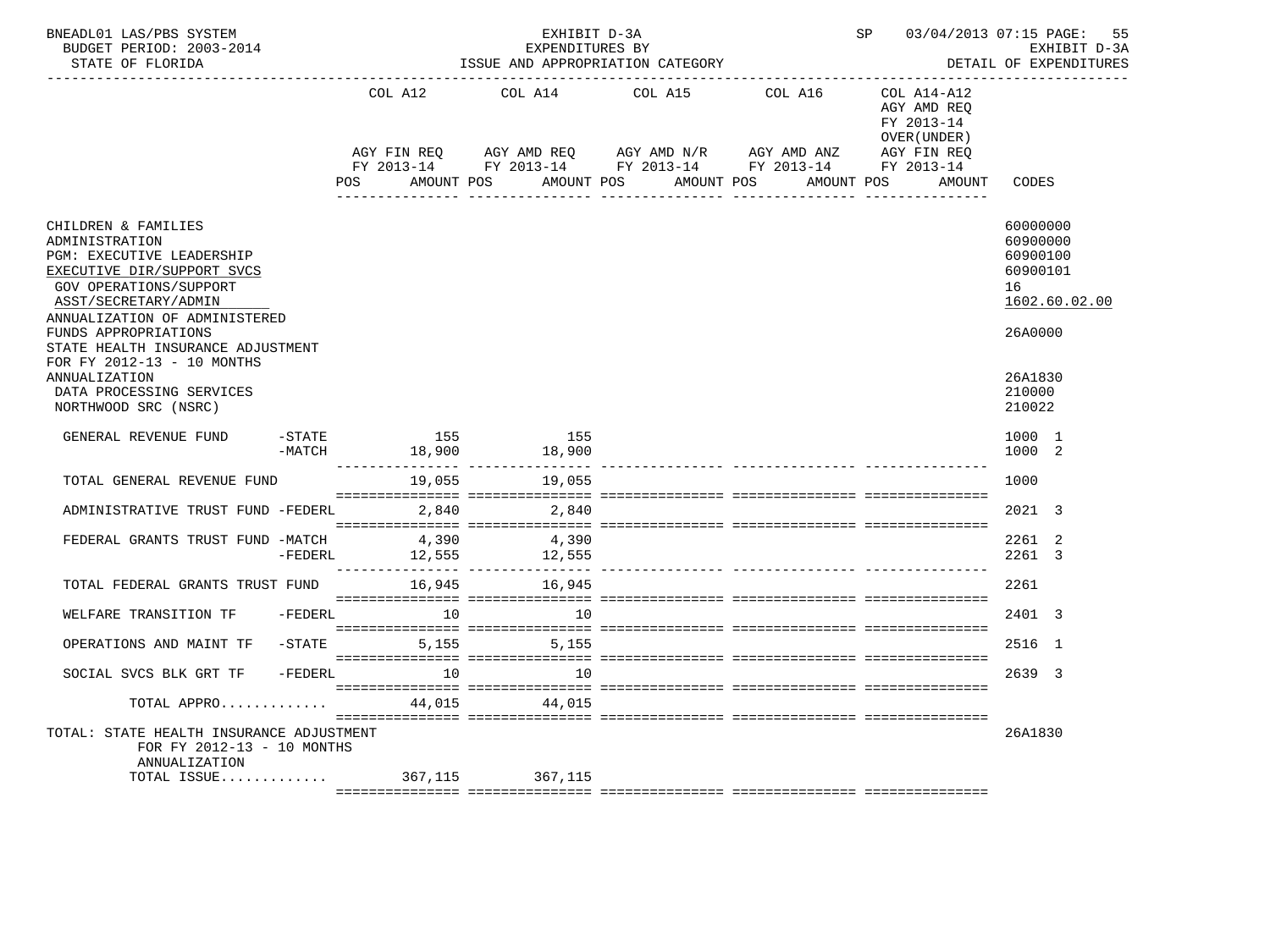| BNEADL01 LAS/PBS SYSTEM<br>BUDGET PERIOD: 2003-2014<br>STATE OF FLORIDA                                                                                                                                                                     |                          | EXHIBIT D-3A<br>EXPENDITURES BY<br>ISSUE AND APPROPRIATION CATEGORY | SP                    | 56<br>03/04/2013 07:15 PAGE:<br>EXHIBIT D-3A<br>DETAIL OF EXPENDITURES |                                                          |                                                                                                     |
|---------------------------------------------------------------------------------------------------------------------------------------------------------------------------------------------------------------------------------------------|--------------------------|---------------------------------------------------------------------|-----------------------|------------------------------------------------------------------------|----------------------------------------------------------|-----------------------------------------------------------------------------------------------------|
|                                                                                                                                                                                                                                             | COL A12                  | COL A14                                                             | COL A15               | COL A16                                                                | COL A14-A12<br>AGY AMD REO<br>FY 2013-14<br>OVER (UNDER) |                                                                                                     |
|                                                                                                                                                                                                                                             | FY 2013-14<br><b>POS</b> | AGY FIN REQ AGY AMD REQ AGY AMD N/R AGY AMD ANZ<br>AMOUNT POS       | AMOUNT POS AMOUNT POS | FY 2013-14 FY 2013-14 FY 2013-14                                       | AGY FIN REO<br>FY 2013-14<br>AMOUNT POS<br>AMOUNT        | CODES                                                                                               |
| CHILDREN & FAMILIES<br>ADMINISTRATION<br><b>PGM: EXECUTIVE LEADERSHIP</b><br>EXECUTIVE DIR/SUPPORT SVCS<br>GOV OPERATIONS/SUPPORT<br>ASST/SECRETARY/ADMIN<br>STATE FUNDING REDUCTIONS<br>DELETE UNFUNDED POSITIONS<br>SALARIES AND BENEFITS |                          |                                                                     |                       |                                                                        |                                                          | 60000000<br>60900000<br>60900100<br>60900101<br>16<br>1602.60.02.00<br>3300000<br>3300100<br>010000 |
|                                                                                                                                                                                                                                             | $30.00 -$                | $30.00 -$                                                           |                       |                                                                        |                                                          |                                                                                                     |
|                                                                                                                                                                                                                                             |                          |                                                                     |                       |                                                                        |                                                          |                                                                                                     |

 AGENCY ISSUE NARRATIVE: 2013-2014 BUDGET YEAR NARRATIVE: IT COMPONENT? NO ISSUE TITLE: Delete Unfunded Positions

 SPECIFY WHICH AGENCY GOAL FROM THE 2012-2017 STRATEGIC PLAN IS ADDRESSED BY THIS BUDGET ISSUE PROPOSAL: Effect Program Improvements: Apply proven best practices to maximize efficiencies and outcomes.

 SUMMARY: The Department requests the deletion of 146.50 Full Time Equivalent (FTE) (116.5 from the Economic Self Sufficiency (ESS) Services budget entity, Comprehensive Eligibility Services program component and 30.0 from the Executive Direction and Support Services budget entity, Assistant Secretary of Administration program component) in order to reflect a more accurate picture of the funded positions within the Department.

 With the start of FY 2012-13, the FTE in ESS were placed in Department Reserve as a result of efforts to outsource mail handling and document imaging functions of the Automated Community Connection to Economic Self Sufficiency (ACCESS) program. ACCESS plans to have these functions under contract beginning January 1, 2013. In addition, 14 FTE were placed in Department reserve to balance the Benefit Recovery program budget due to the Fiscal Year 2012-2013 General Appropriations Act reduction issue# 33V6020.

 In the past two fiscal years, FY 2011-12 and FY 2012-13, the Assistant Secretary for Administration Office has reconciled and balanced their resources to align Department priorities with budget and FTE appropriations related to Finance, Accounting, and Contract Management. This reconciliation has the net effect of 30.0 unfunded FTE

 PROBLEM STATEMENT: Within the ESS budget entity, full time equivalent (FTE) appropriation does not correlate with Salaries and Benefits budget appropriation. As a result, the Department will have FTE that cannot be filled due to lack of budget. This overstatement of FTE that can actually be funded by the available budget makes it more difficult to manage the resources of the department.

WHAT BENEFITS WILL BE OBTAINED BY FUNDING THIS ISSUE: Not Applicable.

WHAT UNDERLYING PROGRAM THEORY CHANGE IS INVOLVED IN THIS ISSUE (IF ANY): Not applicable.

WHAT IMPLEMENTATION MECHANISMS WILL BE CHANGED AS A RESULT OF THIS ISSUE (IF ANY): Not applicable.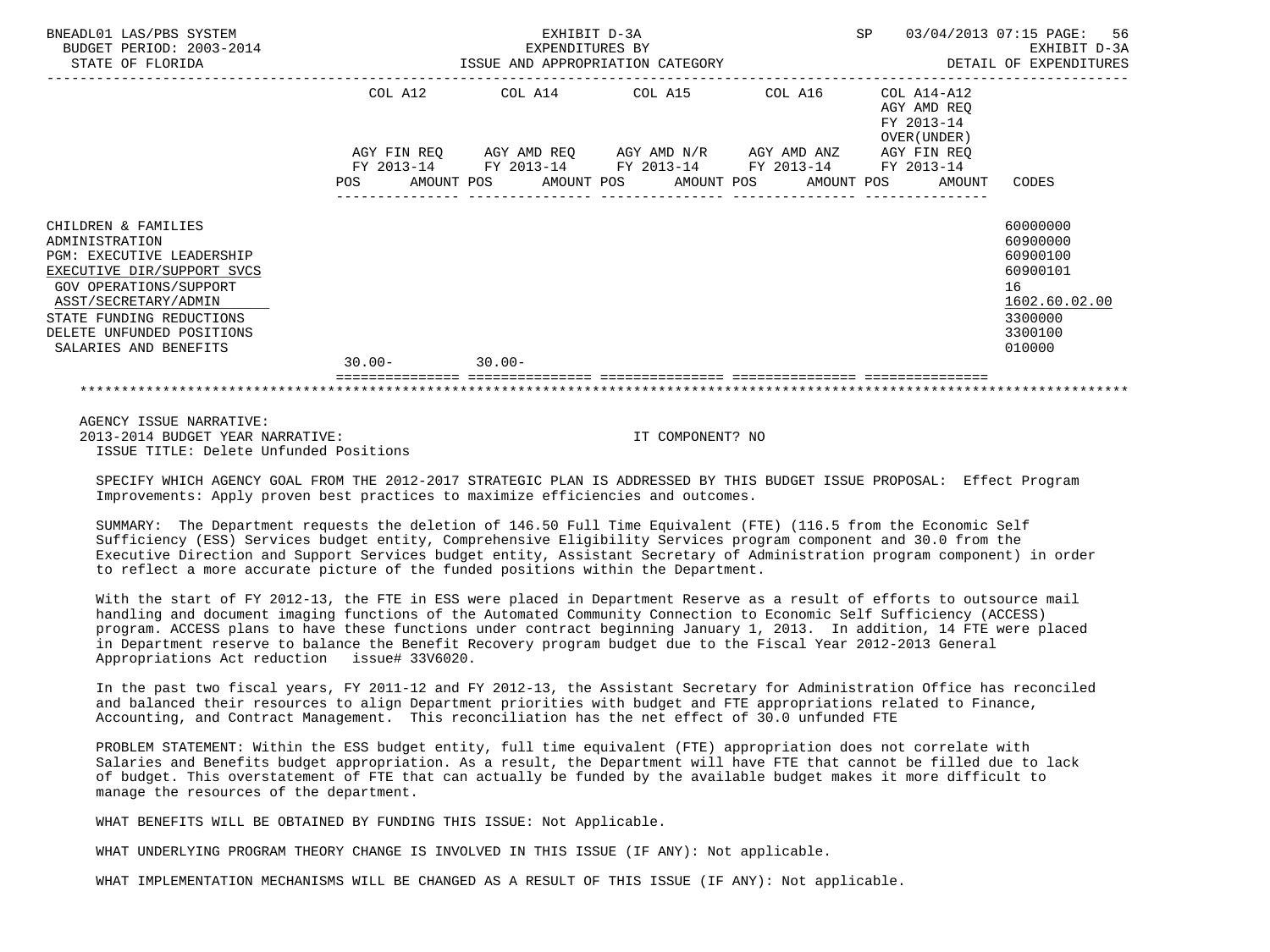| BNEADL01 LAS/PBS SYSTEM<br>BUDGET PERIOD: 2003-2014<br>STATE OF FLORIDA<br>----------------                                                                                                                        |           | EXHIBIT D-3A<br>EXPENDITURES BY<br>ISSUE AND APPROPRIATION CATEGORY                                                                                                                 |         |                 | SP 03/04/2013 07:15 PAGE:                                    | 57<br>EXHIBIT D-3A<br>DETAIL OF EXPENDITURES                                              |
|--------------------------------------------------------------------------------------------------------------------------------------------------------------------------------------------------------------------|-----------|-------------------------------------------------------------------------------------------------------------------------------------------------------------------------------------|---------|-----------------|--------------------------------------------------------------|-------------------------------------------------------------------------------------------|
|                                                                                                                                                                                                                    | COL A12   | COL A14                                                                                                                                                                             | COL A15 | COL A16         | COL A14-A12<br>AGY AMD REQ<br>FY 2013-14<br>OVER (UNDER )    |                                                                                           |
|                                                                                                                                                                                                                    |           | AGY FIN REQ       AGY AMD REQ        AGY AMD N/R        AGY AMD ANZ          AGY FIN REQ<br>FY 2013-14         FY 2013-14         FY 2013-14          FY 2013-14         FY 2013-14 |         |                 | POS AMOUNT POS AMOUNT POS AMOUNT POS AMOUNT POS AMOUNT CODES |                                                                                           |
| CHILDREN & FAMILIES<br>ADMINISTRATION<br>PGM: EXECUTIVE LEADERSHIP<br>EXECUTIVE DIR/SUPPORT SVCS<br><b>GOV OPERATIONS/SUPPORT</b><br>ASST/SECRETARY/ADMIN<br>STATE FUNDING REDUCTIONS<br>DELETE UNFUNDED POSITIONS |           |                                                                                                                                                                                     |         |                 |                                                              | 60000000<br>60900000<br>60900100<br>60900101<br>16<br>1602.60.02.00<br>3300000<br>3300100 |
| COST CALCULATIONS: Not Applicable<br>POSITION DETAIL OF SALARIES AND BENEFITS:                                                                                                                                     |           |                                                                                                                                                                                     |         |                 |                                                              |                                                                                           |
|                                                                                                                                                                                                                    | FTE       | BASE RATE ADDITIVES                                                                                                                                                                 |         | <b>BENEFITS</b> | SUBTOTAL                                                     | LAPSE LAPSED SALARIES<br>8 AND BENEFITS                                                   |
| A12 - AGY FIN REO FY 2013-14                                                                                                                                                                                       |           |                                                                                                                                                                                     |         |                 |                                                              |                                                                                           |
| CHANGES TO CURRENTLY AUTHORIZED POSITIONS<br>P101 PROPOSED CLASS CODE                                                                                                                                              |           |                                                                                                                                                                                     |         |                 |                                                              |                                                                                           |
| C0005 001                                                                                                                                                                                                          | $30.00 -$ |                                                                                                                                                                                     |         |                 | 0.00                                                         |                                                                                           |
| TOTALS FOR ISSUE BY FUND                                                                                                                                                                                           |           |                                                                                                                                                                                     |         |                 |                                                              |                                                                                           |
|                                                                                                                                                                                                                    | $30.00 -$ |                                                                                                                                                                                     |         |                 |                                                              | -----------------                                                                         |
| A14 - AGY AMD REQ FY 2013-14                                                                                                                                                                                       |           |                                                                                                                                                                                     |         |                 |                                                              |                                                                                           |
| CHANGES TO CURRENTLY AUTHORIZED POSITIONS<br>P101 PROPOSED CLASS CODE                                                                                                                                              |           |                                                                                                                                                                                     |         |                 |                                                              |                                                                                           |
| C0005 001                                                                                                                                                                                                          | $30.00 -$ |                                                                                                                                                                                     |         |                 | 0.00                                                         |                                                                                           |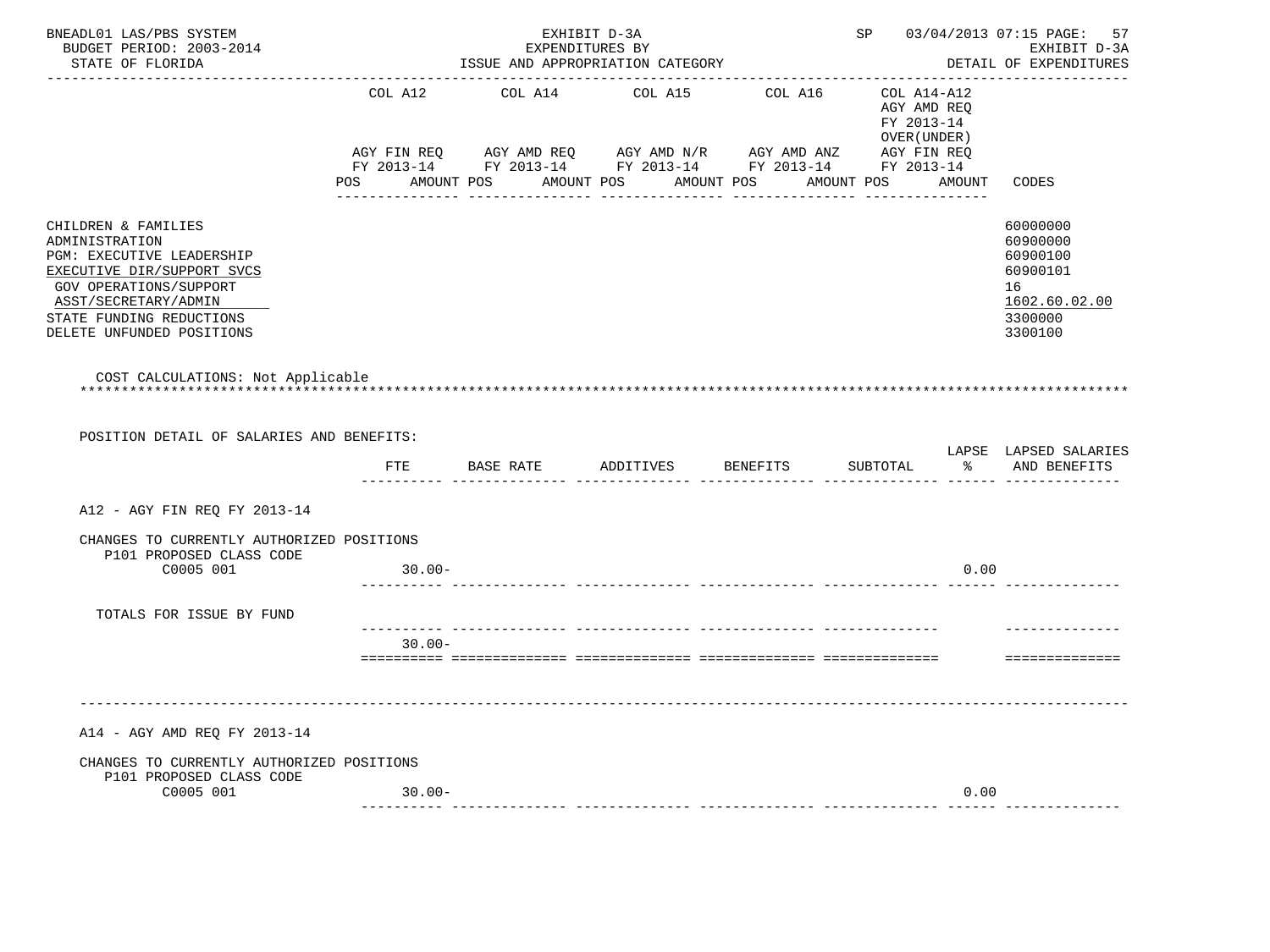| BNEADL01 LAS/PBS SYSTEM<br>BUDGET PERIOD: 2003-2014<br>STATE OF FLORIDA                                                                                                                                     |           | EXHIBIT D-3A<br>EXPENDITURES BY<br>ISSUE AND APPROPRIATION CATEGORY |                  |                                                                                                                       | SP 03/04/2013 07:15 PAGE:                                | 58<br>EXHIBIT D-3A<br>DETAIL OF EXPENDITURES                                              |
|-------------------------------------------------------------------------------------------------------------------------------------------------------------------------------------------------------------|-----------|---------------------------------------------------------------------|------------------|-----------------------------------------------------------------------------------------------------------------------|----------------------------------------------------------|-------------------------------------------------------------------------------------------|
|                                                                                                                                                                                                             |           | COL A12 COL A14 COL A15 COL A16                                     |                  | AGY FIN REQ AGY AMD REQ AGY AMD N/R AGY AMD ANZ AGY FIN REQ<br>FY 2013-14 FY 2013-14 FY 2013-14 FY 2013-14 FY 2013-14 | COL A14-A12<br>AGY AMD REQ<br>FY 2013-14<br>OVER (UNDER) |                                                                                           |
|                                                                                                                                                                                                             | POS       | AMOUNT POS                                                          | AMOUNT POS       | AMOUNT POS                                                                                                            | AMOUNT POS                                               | AMOUNT CODES                                                                              |
| CHILDREN & FAMILIES<br>ADMINISTRATION<br>PGM: EXECUTIVE LEADERSHIP<br>EXECUTIVE DIR/SUPPORT SVCS<br>GOV OPERATIONS/SUPPORT<br>ASST/SECRETARY/ADMIN<br>STATE FUNDING REDUCTIONS<br>DELETE UNFUNDED POSITIONS |           |                                                                     |                  |                                                                                                                       |                                                          | 60000000<br>60900000<br>60900100<br>60900101<br>16<br>1602.60.02.00<br>3300000<br>3300100 |
| POSITION DETAIL OF SALARIES AND BENEFITS:                                                                                                                                                                   |           |                                                                     |                  |                                                                                                                       |                                                          | LAPSE LAPSED SALARIES                                                                     |
|                                                                                                                                                                                                             | FTE       | BASE RATE ADDITIVES                                                 |                  | BENEFITS                                                                                                              | SUBTOTAL                                                 | % AND BENEFITS                                                                            |
| A14 - AGY AMD REQ FY 2013-14<br>CHANGES TO CURRENTLY AUTHORIZED POSITIONS<br>TOTALS FOR ISSUE BY FUND                                                                                                       |           |                                                                     |                  |                                                                                                                       |                                                          |                                                                                           |
|                                                                                                                                                                                                             | $30.00 -$ |                                                                     |                  |                                                                                                                       |                                                          | ==============                                                                            |
|                                                                                                                                                                                                             |           |                                                                     |                  |                                                                                                                       |                                                          |                                                                                           |
| FUND SHIFT<br>REPLACE FEDERAL GRANTS TRUST FUND<br>BUDGET WITH GENERAL REVENUE FOR                                                                                                                          |           |                                                                     |                  |                                                                                                                       |                                                          | 3400000                                                                                   |
| RECURRING ACTIVITIES - ADD<br>DATA PROCESSING SERVICES<br>NORTHWOOD SRC (NSRC)                                                                                                                              |           |                                                                     |                  |                                                                                                                       |                                                          | 3401560<br>210000<br>210022                                                               |
| $-MATCH$<br>GENERAL REVENUE FUND                                                                                                                                                                            | 2,141,310 | 2,141,310                                                           |                  |                                                                                                                       |                                                          | 1000 2                                                                                    |
|                                                                                                                                                                                                             |           |                                                                     |                  |                                                                                                                       |                                                          |                                                                                           |
| AGENCY ISSUE NARRATIVE:<br>2013-2014 BUDGET YEAR NARRATIVE:<br>ISSUE TITLE: Replace Federal Grants Trust Fund Balance with General Revenue for Recurring Activities - Add/Deduct                            |           |                                                                     | IT COMPONENT? NO |                                                                                                                       |                                                          |                                                                                           |
| SPECIFY WHICH AGENCY GOAL FROM THE 2012-2017 STRATEGIC PLAN IS ADDRESSED BY THIS BUDGET ISSUE PROPOSAL:<br>Effect Program Improvements: Apply proven best practices to maximize efficiencies and outcomes.  |           |                                                                     |                  |                                                                                                                       |                                                          |                                                                                           |
| SUMMARY:                                                                                                                                                                                                    |           |                                                                     |                  |                                                                                                                       |                                                          |                                                                                           |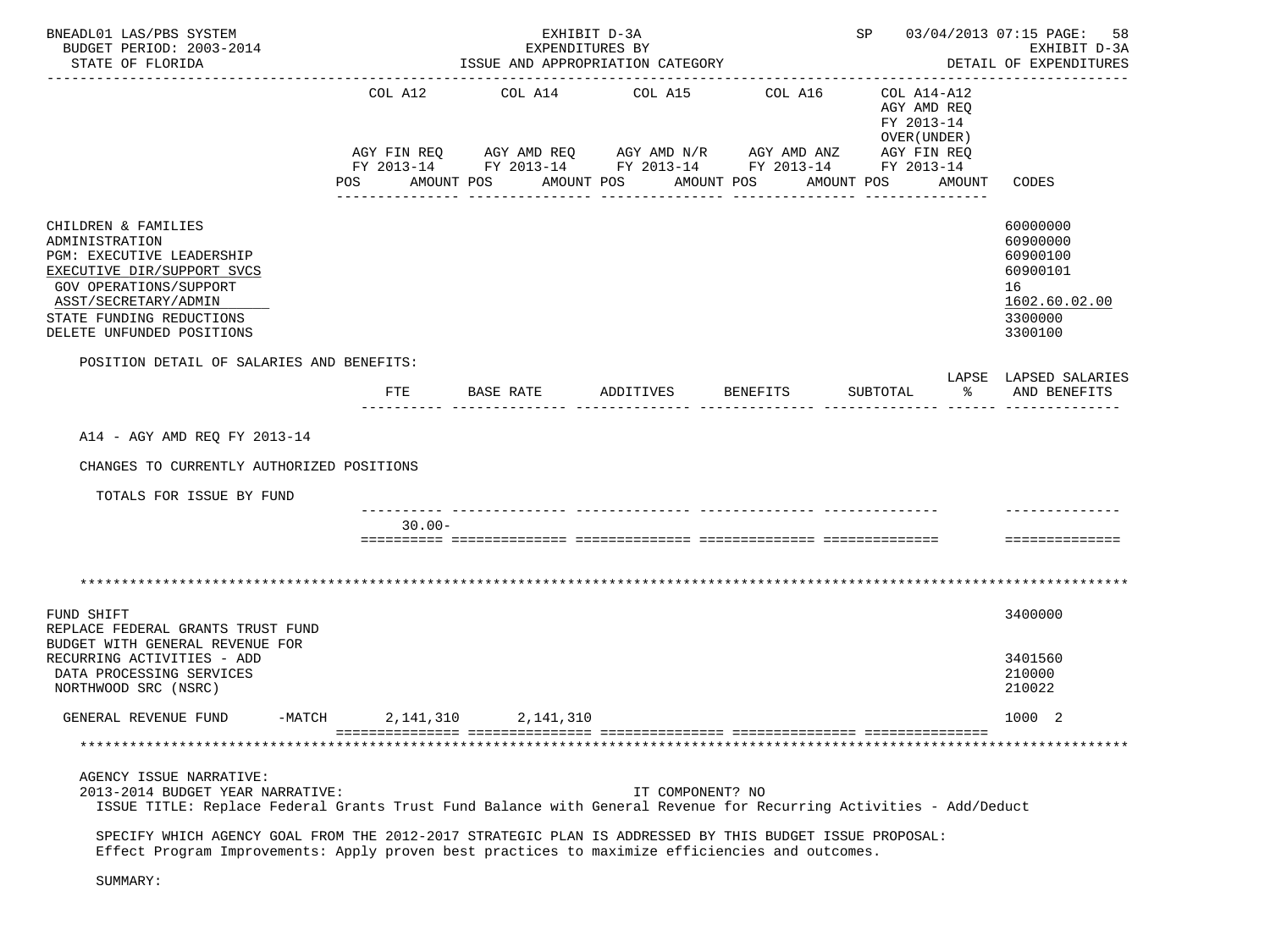| BNEADL01 LAS/PBS SYSTEM<br>BUDGET PERIOD: 2003-2014<br>STATE OF FLORIDA                                                                                                                                                                         |                                  | EXHIBIT D-3A<br>EXPENDITURES BY<br>ISSUE AND APPROPRIATION CATEGORY |                                             | SP                             | 03/04/2013 07:15 PAGE: 59<br>EXHIBIT D-3A<br>DETAIL OF EXPENDITURES             |                                                                                |
|-------------------------------------------------------------------------------------------------------------------------------------------------------------------------------------------------------------------------------------------------|----------------------------------|---------------------------------------------------------------------|---------------------------------------------|--------------------------------|---------------------------------------------------------------------------------|--------------------------------------------------------------------------------|
|                                                                                                                                                                                                                                                 | COL A12                          | COL A14 COL A15                                                     |                                             | COL A16                        | COL A14-A12<br>AGY AMD REO<br>FY 2013-14<br>OVER (UNDER )                       |                                                                                |
|                                                                                                                                                                                                                                                 | AGY FIN REO<br>FY 2013-14<br>POS | FY 2013-14 FY 2013-14 FY 2013-14                                    | AGY AMD REO AGY AMD N/R<br>---------------- | AGY AMD ANZ<br>--------------- | AGY FIN REO<br>FY 2013-14<br>AMOUNT POS AMOUNT POS AMOUNT POS AMOUNT POS AMOUNT | CODES                                                                          |
| CHILDREN & FAMILIES<br>ADMINISTRATION<br><b>PGM: EXECUTIVE LEADERSHIP</b><br>EXECUTIVE DIR/SUPPORT SVCS<br>GOV OPERATIONS/SUPPORT<br>ASST/SECRETARY/ADMIN<br>FUND SHIFT<br>REPLACE FEDERAL GRANTS TRUST FUND<br>BUDGET WITH GENERAL REVENUE FOR |                                  |                                                                     |                                             |                                |                                                                                 | 60000000<br>60900000<br>60900100<br>60900101<br>16<br>1602.60.02.00<br>3400000 |
| RECURRING ACTIVITIES - ADD                                                                                                                                                                                                                      |                                  |                                                                     |                                             |                                |                                                                                 | 3401560                                                                        |

 The Department requests to replace \$2,141,310 of Federal Grants Trust Fund with General Revenue to continue recurring activities within the Northwood Shared Resource Center (NSRC) related to the Department. Over the past years, the Federal Grants Trust Fund budget has become unfunded due to insufficient recurring funding sources, including reductions to state funds, decreases in grant awards, grants ending, and changes in activities within the NSRC. This has resulted in the Department using unreserved fund balance to cover recurring need.

# PROBLEM STATEMENT:

 If this issue is not approved, the total funding within the Department will be distorted. The Department will appear to have more resources available than what is obtainable.

 WHAT BENEFITS WILL BE OBTAINED BY FUNDING THIS ISSUE: Replacement of unfunded Federal Grants Trust Fund budget authority with General Revenue will continue to support ongoing operations.

 WHAT UNDERLYING PROGRAM THEORY CHANGE IS INVOLVED IN THIS ISSUE (IF ANY): Not Applicable

 WHAT IMPLEMENTATION MECHANISMS WILL BE CHANGED AS A RESULT OF THIS ISSUE (IF ANY): Not Applicable

 FLORIDA STRATEGIC PLAN FOR ECONOMIC DEVELOPMENT: Not applicable.

 RETURN ON INVESTMENT: Not Applicable

 COST CALCULATIONS: Not Applicable \*\*\*\*\*\*\*\*\*\*\*\*\*\*\*\*\*\*\*\*\*\*\*\*\*\*\*\*\*\*\*\*\*\*\*\*\*\*\*\*\*\*\*\*\*\*\*\*\*\*\*\*\*\*\*\*\*\*\*\*\*\*\*\*\*\*\*\*\*\*\*\*\*\*\*\*\*\*\*\*\*\*\*\*\*\*\*\*\*\*\*\*\*\*\*\*\*\*\*\*\*\*\*\*\*\*\*\*\*\*\*\*\*\*\*\*\*\*\*\*\*\*\*\*\*\*\*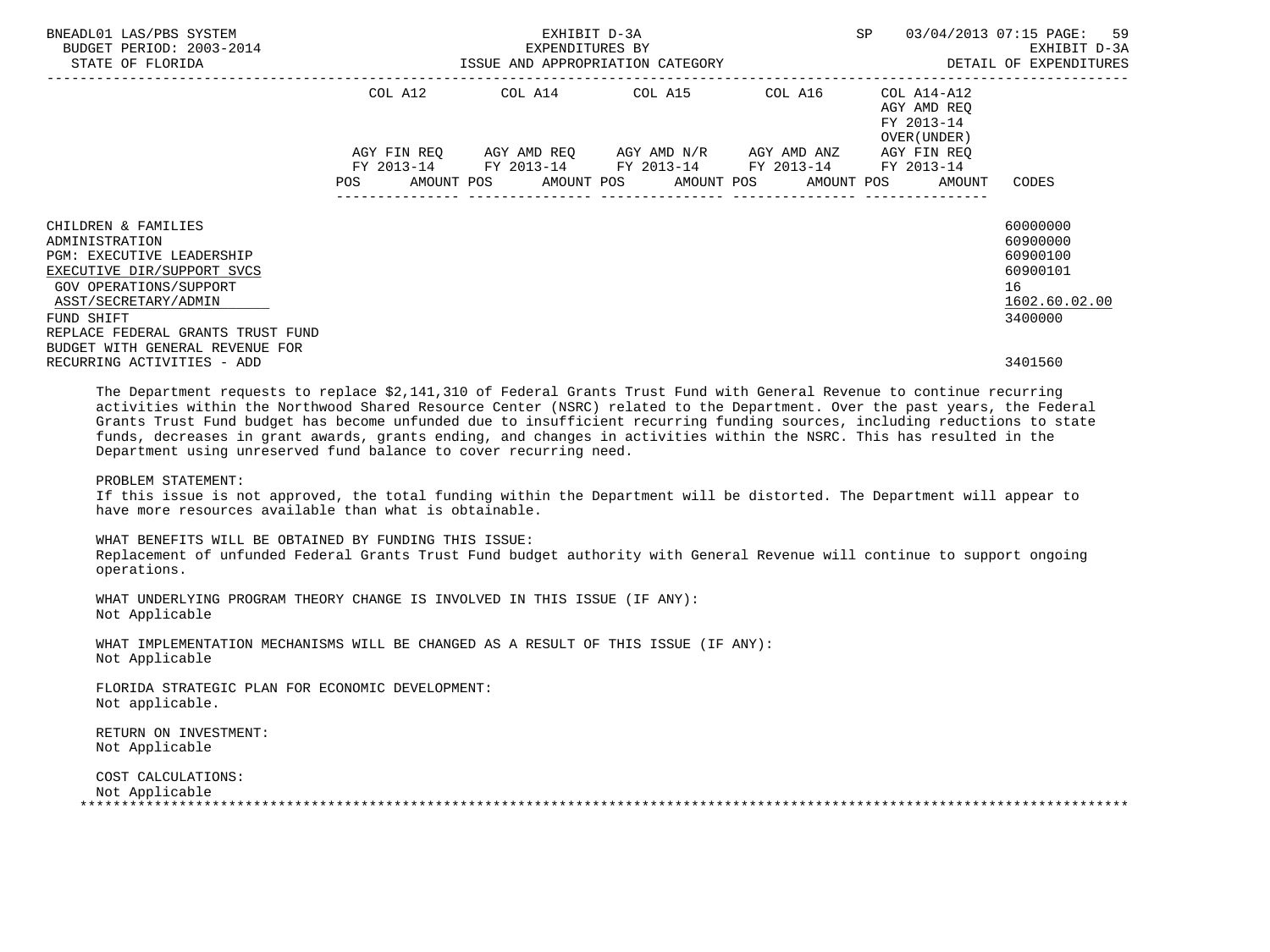| BNEADL01 LAS/PBS SYSTEM<br>BUDGET PERIOD: 2003-2014<br>STATE OF FLORIDA                                                                                                                                                                         | ISSUE AND APPROPRIATION CATEGORY | SP 03/04/2013 07:15 PAGE:<br>60<br>EXHIBIT D-3A<br>DETAIL OF EXPENDITURES |                                                                                                                                                                          |                                                                       |                                                                                |
|-------------------------------------------------------------------------------------------------------------------------------------------------------------------------------------------------------------------------------------------------|----------------------------------|---------------------------------------------------------------------------|--------------------------------------------------------------------------------------------------------------------------------------------------------------------------|-----------------------------------------------------------------------|--------------------------------------------------------------------------------|
|                                                                                                                                                                                                                                                 | COL A12                          |                                                                           | COL A14 COL A15 COL A16                                                                                                                                                  | COL A14-A12<br>AGY AMD REO<br>FY 2013-14<br>OVER (UNDER)              |                                                                                |
|                                                                                                                                                                                                                                                 |                                  |                                                                           | AGY FIN REQ AGY AMD REQ AGY AMD N/R AGY AMD ANZ AGY FIN REQ<br>FY 2013-14 FY 2013-14 FY 2013-14 FY 2013-14 FY 2013-14<br>POS AMOUNT POS AMOUNT POS AMOUNT POS AMOUNT POS |                                                                       | AMOUNT CODES                                                                   |
| CHILDREN & FAMILIES<br>ADMINISTRATION<br>PGM: EXECUTIVE LEADERSHIP<br>EXECUTIVE DIR/SUPPORT SVCS<br><b>GOV OPERATIONS/SUPPORT</b><br>ASST/SECRETARY/ADMIN<br>FUND SHIFT<br>REPLACE FEDERAL GRANTS TRUST FUND<br>BUDGET WITH GENERAL REVENUE FOR |                                  |                                                                           |                                                                                                                                                                          |                                                                       | 60000000<br>60900000<br>60900100<br>60900101<br>16<br>1602.60.02.00<br>3400000 |
| RECURRING ACTIVITIES - DEDUCT<br>DATA PROCESSING SERVICES<br>NORTHWOOD SRC (NSRC)                                                                                                                                                               |                                  |                                                                           |                                                                                                                                                                          |                                                                       | 3401570<br>210000<br>210022                                                    |
| FEDERAL GRANTS TRUST FUND -MATCH 2, 056, 032-2, 056, 032-<br>$-FEDERL$                                                                                                                                                                          |                                  | $85,278-$ 85,278-                                                         |                                                                                                                                                                          |                                                                       | 2261 2<br>2261 3                                                               |
| TOTAL FEDERAL GRANTS TRUST FUND                                                                                                                                                                                                                 |                                  | $2.141.310 - 2.141.310 -$                                                 |                                                                                                                                                                          | soccorrectare concerrectare concerrectare concerrectare concerrectare | 2261                                                                           |
| TOTAL APPRO                                                                                                                                                                                                                                     |                                  | 2, 141, 310 - 2, 141, 310 -                                               |                                                                                                                                                                          |                                                                       |                                                                                |
|                                                                                                                                                                                                                                                 |                                  |                                                                           |                                                                                                                                                                          |                                                                       |                                                                                |

AGENCY ISSUE NARRATIVE:

 2013-2014 BUDGET YEAR NARRATIVE: IT COMPONENT? NO ISSUE TITLE: Replace Federal Grants Trust Fund Balance with General Revenue for Recurring Activities - Add/Deduct

 SPECIFY WHICH AGENCY GOAL FROM THE 2012-2017 STRATEGIC PLAN IS ADDRESSED BY THIS BUDGET ISSUE PROPOSAL: Effect Program Improvements: Apply proven best practices to maximize efficiencies and outcomes.

# SUMMARY:

 The Department requests to replace \$2,141,310 of Federal Grants Trust Fund with General Revenue to continue recurring activities within the Northwood Shared Resource Center (NSRC) related to the Department. Over the past years, the Federal Grants Trust Fund budget has become unfunded due to insufficient recurring funding sources, including reductions to state funds, decreases in grant awards, grants ending, and changes in activities within the NSRC. This has resulted in the Department using unreserved fund balance to cover recurring need.

# PROBLEM STATEMENT:

 If this issue is not approved, the total funding within the Department will be distorted. The Department will appear to have more resources available than what is obtainable.

 WHAT BENEFITS WILL BE OBTAINED BY FUNDING THIS ISSUE: Replacement of unfunded Federal Grants Trust Fund budget authority with General Revenue will continue to support ongoing operations.

WHAT UNDERLYING PROGRAM THEORY CHANGE IS INVOLVED IN THIS ISSUE (IF ANY):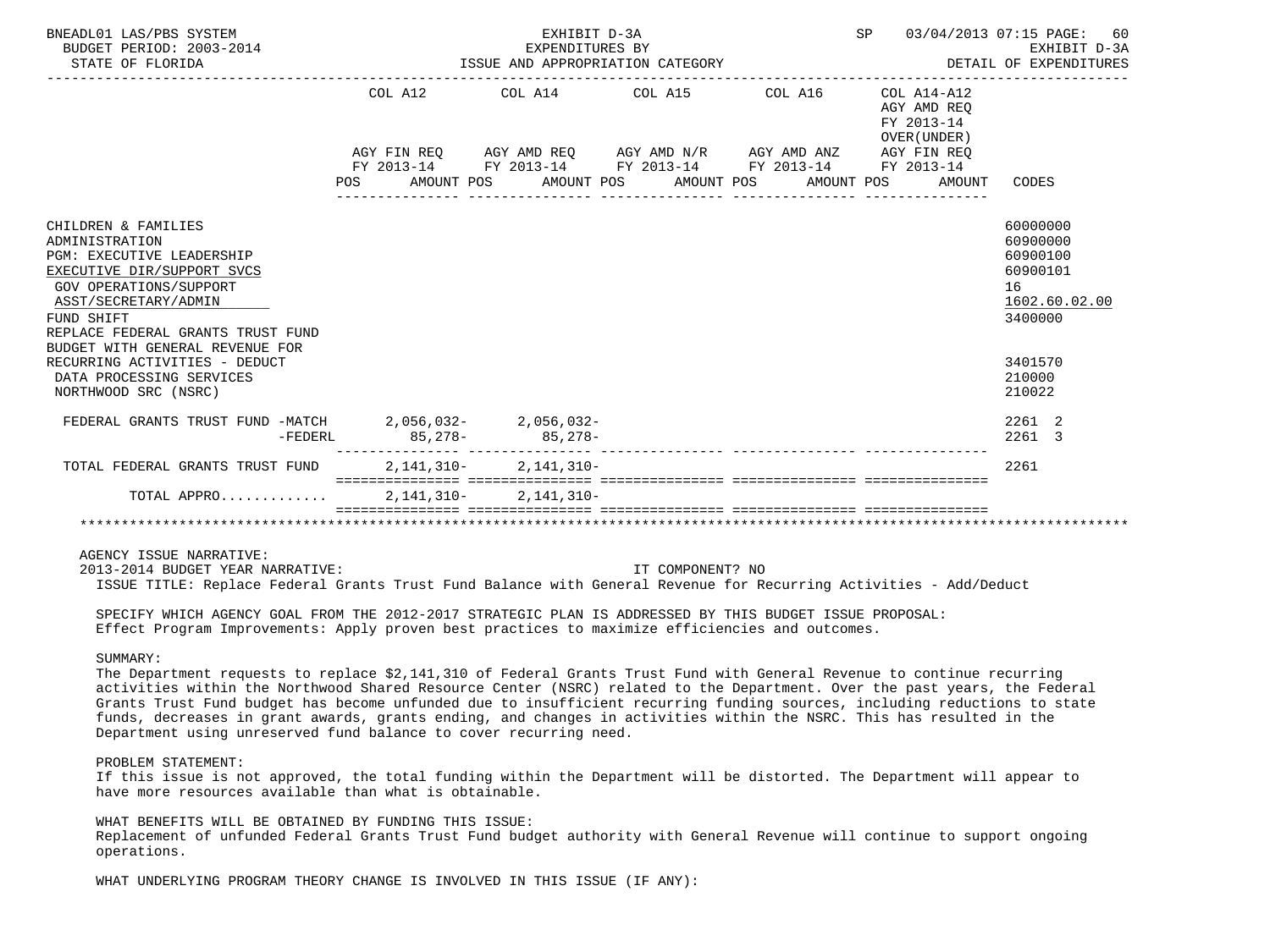| BNEADL01 LAS/PBS SYSTEM<br>BUDGET PERIOD: 2003-2014                                                                                                                                                                                                                              |           | EXHIBIT D-3A<br>EXPENDITURES BY |                                                                                                                                                                        | SP 03/04/2013 07:15 PAGE: | 61<br>EXHIBIT D-3A<br>DETAIL OF EXPENDITURES                                     |                                                                                           |
|----------------------------------------------------------------------------------------------------------------------------------------------------------------------------------------------------------------------------------------------------------------------------------|-----------|---------------------------------|------------------------------------------------------------------------------------------------------------------------------------------------------------------------|---------------------------|----------------------------------------------------------------------------------|-------------------------------------------------------------------------------------------|
|                                                                                                                                                                                                                                                                                  | POS       | AMOUNT POS                      | COL A12 COL A14 COL A15 COL A16<br>AGY FIN REQ AGY AMD REQ AGY AMD N/R AGY AMD ANZ AGY FIN REQ<br>FY 2013-14 FY 2013-14 FY 2013-14 FY 2013-14 FY 2013-14<br>AMOUNT POS | AMOUNT POS                | COL A14-A12<br>AGY AMD REQ<br>FY 2013-14<br>OVER (UNDER)<br>AMOUNT POS<br>AMOUNT | CODES                                                                                     |
| CHILDREN & FAMILIES<br>ADMINISTRATION<br>PGM: EXECUTIVE LEADERSHIP<br>EXECUTIVE DIR/SUPPORT SVCS<br>GOV OPERATIONS/SUPPORT<br>ASST/SECRETARY/ADMIN<br>FUND SHIFT<br>REPLACE FEDERAL GRANTS TRUST FUND<br>BUDGET WITH GENERAL REVENUE FOR<br>RECURRING ACTIVITIES - DEDUCT        |           |                                 |                                                                                                                                                                        |                           |                                                                                  | 60000000<br>60900000<br>60900100<br>60900101<br>16<br>1602.60.02.00<br>3400000<br>3401570 |
| Not Applicable<br>WHAT IMPLEMENTATION MECHANISMS WILL BE CHANGED AS A RESULT OF THIS ISSUE (IF ANY):<br>Not Applicable<br>FLORIDA STRATEGIC PLAN FOR ECONOMIC DEVELOPMENT:<br>Not applicable.<br>RETURN ON INVESTMENT:<br>Not Applicable<br>COST CALCULATIONS:<br>Not Applicable |           |                                 |                                                                                                                                                                        |                           |                                                                                  |                                                                                           |
| AGENCY-WIDE INFORMATION TECHNOLOGY<br>NORTHWOOD SHARED RESOURCE CENTER -<br>WORKLOAD INCREASE<br>DATA PROCESSING SERVICES<br>NORTHWOOD SRC (NSRC)                                                                                                                                |           |                                 |                                                                                                                                                                        |                           |                                                                                  | 3620000<br>36214C0<br>210000<br>210022                                                    |
| GENERAL REVENUE FUND<br>$-MATCH$<br>AGENCY ISSUE NARRATIVE:<br>2013-2014 BUDGET YEAR NARRATIVE:<br>ISSUE TITLE: NSRC Data Center Workload Increase                                                                                                                               | 1,930,146 | 1,930,146                       | IT COMPONENT? YES                                                                                                                                                      |                           |                                                                                  | 1000 2                                                                                    |
| SPECIFY WHICH AGENCY GOAL FROM THE 2012-2017 STRATEGIC PLAN IS ADDRESSED BY THIS BUDGET ISSUE PROPOSAL:<br>Effect Program Improvements: Apply proven best practices to maximize efficiencies and outcomes.                                                                       |           |                                 |                                                                                                                                                                        |                           |                                                                                  |                                                                                           |

SUMMARY: The Department requests \$1,930,146 in General Revenue budget authority to fund the Northwood Shared Resource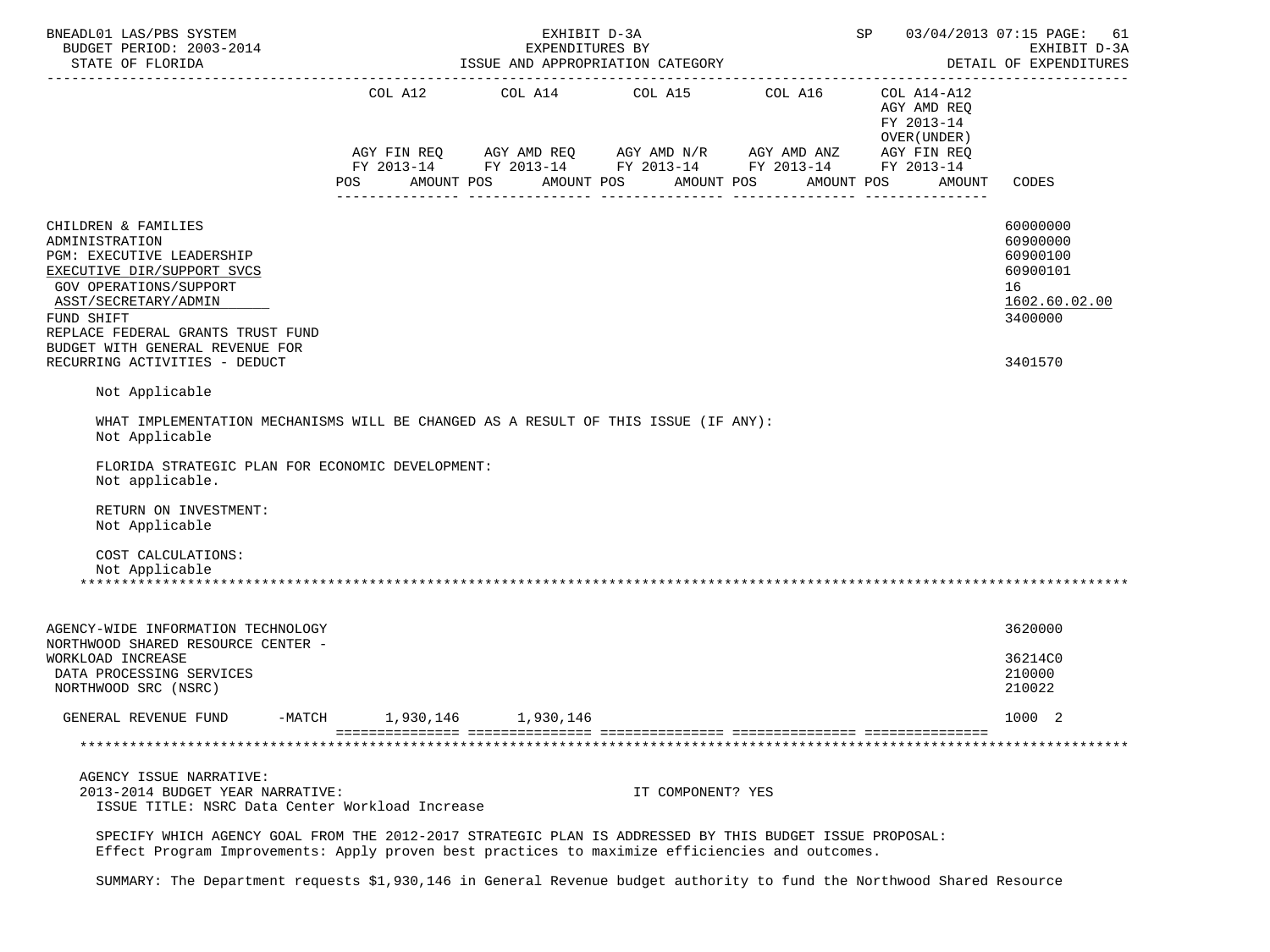| BNEADL01 LAS/PBS SYSTEM<br>BUDGET PERIOD: 2003-2014<br>STATE OF FLORIDA                                                                                                                                                               |                    | EXHIBIT D-3A<br>EXPENDITURES BY<br>ISSUE AND APPROPRIATION CATEGORY | SP                                                                                                                                           | 03/04/2013 07:15 PAGE: 62<br>EXHIBIT D-3A<br>DETAIL OF EXPENDITURES |                                           |                                                                                |
|---------------------------------------------------------------------------------------------------------------------------------------------------------------------------------------------------------------------------------------|--------------------|---------------------------------------------------------------------|----------------------------------------------------------------------------------------------------------------------------------------------|---------------------------------------------------------------------|-------------------------------------------|--------------------------------------------------------------------------------|
|                                                                                                                                                                                                                                       | COL A12            |                                                                     | COL A14 COL A15 COL A16 COL A14-A12                                                                                                          |                                                                     | AGY AMD REO<br>FY 2013-14<br>OVER (UNDER) |                                                                                |
|                                                                                                                                                                                                                                       | AGY FIN REO<br>POS |                                                                     | AGY AMD REO AGY AMD N/R AGY AMD ANZ<br>FY 2013-14 FY 2013-14 FY 2013-14 FY 2013-14 FY 2013-14<br>AMOUNT POS AMOUNT POS AMOUNT POS AMOUNT POS |                                                                     | AGY FIN REO<br>AMOUNT                     | CODES                                                                          |
| CHILDREN & FAMILIES<br>ADMINISTRATION<br><b>PGM: EXECUTIVE LEADERSHIP</b><br>EXECUTIVE DIR/SUPPORT SVCS<br>GOV OPERATIONS/SUPPORT<br>ASST/SECRETARY/ADMIN<br>AGENCY-WIDE INFORMATION TECHNOLOGY<br>NORTHWOOD SHARED RESOURCE CENTER - |                    |                                                                     |                                                                                                                                              |                                                                     |                                           | 60000000<br>60900000<br>60900100<br>60900101<br>16<br>1602.60.02.00<br>3620000 |
| WORKLOAD INCREASE                                                                                                                                                                                                                     |                    |                                                                     |                                                                                                                                              |                                                                     |                                           | 36214C0                                                                        |

Center (NSRC) workload increase created by other agencies leaving the NSRC.

 PROBLEM STATEMENT: In Fiscal Year 2011-2012, the Department of Revenue pulled off one of the NSRC mainframes that was supporting the Child Support Enforcement System. When this occurred, the departments remaining on the mainframe had to absorb the costs associated with maintenance and support. Because the Department is the only remaining customer, the Legislature appropriated in FY 2012-13 nonrecurring budget authority to the Department to absorb the full mainframe cost. This request will restore the budget in state funds as recurring to support on-going maintenance and support of the NSRC mainframe.

 WHAT BENEFITS WILL BE OBTAINED BY FUNDING THIS ISSUE: The Department can continue to pay its share of the NSRC costs.

 WHAT UNDERLYING PROGRAM THEORY CHANGE IS INVOLVED IN THIS ISSUE (IF ANY): Not applicable.

 WHAT IMPLEMENTATION MECHANISMS WILL BE CHANGED AS A RESULT OF THIS ISSUE (IF ANY): Not applicable.

 FLORIDA STRATEGIC PLAN FOR ECONOMIC DEVELOPMENT: Not applicable.

 RETURN ON INVESTMENT: Not applicable.

 COST CALCULATION: Not applicable. \*\*\*\*\*\*\*\*\*\*\*\*\*\*\*\*\*\*\*\*\*\*\*\*\*\*\*\*\*\*\*\*\*\*\*\*\*\*\*\*\*\*\*\*\*\*\*\*\*\*\*\*\*\*\*\*\*\*\*\*\*\*\*\*\*\*\*\*\*\*\*\*\*\*\*\*\*\*\*\*\*\*\*\*\*\*\*\*\*\*\*\*\*\*\*\*\*\*\*\*\*\*\*\*\*\*\*\*\*\*\*\*\*\*\*\*\*\*\*\*\*\*\*\*\*\*\*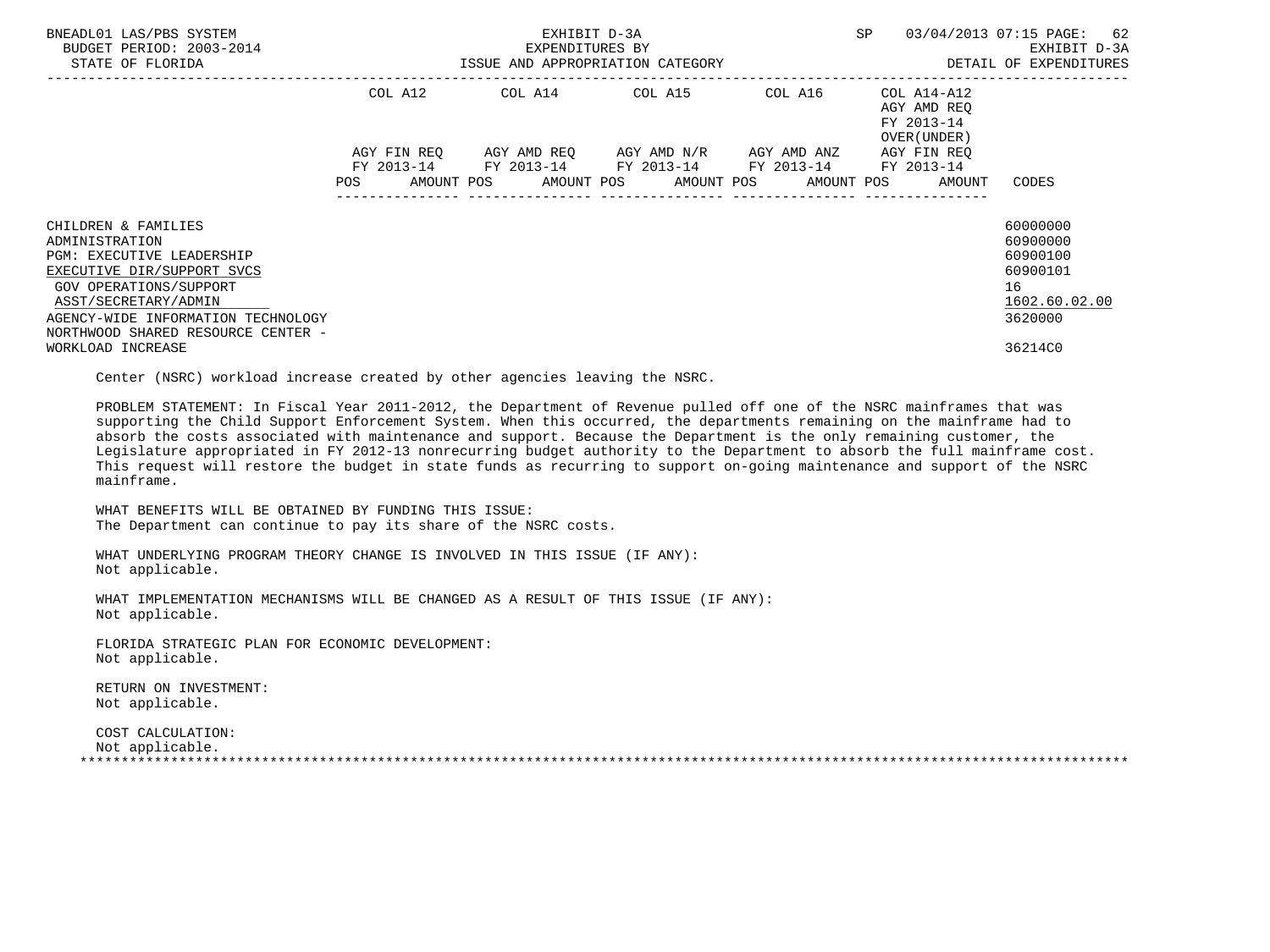| BNEADL01 LAS/PBS SYSTEM<br>BUDGET PERIOD: 2003-2014<br>STATE OF FLORIDA                                                                                                                                | EXHIBIT D-3A<br>SP<br>03/04/2013 07:15 PAGE:<br>EXPENDITURES BY<br>ISSUE AND APPROPRIATION CATEGORY<br>DETAIL OF EXPENDITURES |                 |                                                                                                                                                                                                                                              |            |                                                                    |                                                                     |  |  |  |  |  |
|--------------------------------------------------------------------------------------------------------------------------------------------------------------------------------------------------------|-------------------------------------------------------------------------------------------------------------------------------|-----------------|----------------------------------------------------------------------------------------------------------------------------------------------------------------------------------------------------------------------------------------------|------------|--------------------------------------------------------------------|---------------------------------------------------------------------|--|--|--|--|--|
|                                                                                                                                                                                                        | COL A12<br>AMOUNT POS<br>POS                                                                                                  |                 | COL A14 COL A15 COL A16 COL A14-A12<br>AGY FIN REQ       AGY AMD REQ       AGY AMD N/R       AGY AMD ANZ        AGY FIN REQ<br>FY 2013-14        FY 2013-14       FY 2013-14        FY 2013-14        FY 2013-14<br>AMOUNT POS<br>AMOUNT POS | AMOUNT POS | AGY AMD REO<br>FY 2013-14<br>OVER (UNDER)<br>AGY FIN REQ<br>AMOUNT | CODES                                                               |  |  |  |  |  |
| CHILDREN & FAMILIES<br>ADMINISTRATION<br>PGM: EXECUTIVE LEADERSHIP<br>EXECUTIVE DIR/SUPPORT SVCS<br><b>GOV OPERATIONS/SUPPORT</b><br>ASST/SECRETARY/ADMIN                                              |                                                                                                                               | _______________ | _____________________________________                                                                                                                                                                                                        |            |                                                                    | 60000000<br>60900000<br>60900100<br>60900101<br>16<br>1602.60.02.00 |  |  |  |  |  |
| PROGRAM OR SERVICE-LEVEL<br>INFORMATION TECHNOLOGY<br>NEW TECHNOLOGY SOLUTION FOR<br>FLORIDA'S PUBLIC ASSISTANCE<br>ELIGIBILITY SYSTEM<br>DATA PROCESSING SERVICES<br>DCF DATA CENTER                  |                                                                                                                               |                 |                                                                                                                                                                                                                                              |            |                                                                    | 3630000<br>36303C0<br>210000<br>210008                              |  |  |  |  |  |
| FEDERAL GRANTS TRUST FUND -STATE 45,865 45,865 45,865 -MATCH 12,599,429 12,599,429 -FEDERL 63,400,356 5<br>FEDERL 63,400,356 53,400,356 63,400,356 53,400,356 -FEDERL 63,400,356 63,400,356 63,400,356 |                                                                                                                               |                 |                                                                                                                                                                                                                                              |            |                                                                    | 2261 1<br>2261<br>2<br>2261 3                                       |  |  |  |  |  |
| TOTAL FEDERAL GRANTS TRUST FUND 76.045.650 76.045.650 76.045.650                                                                                                                                       |                                                                                                                               |                 |                                                                                                                                                                                                                                              |            |                                                                    | 2261                                                                |  |  |  |  |  |
| TOTAL APPRO 76,045,650 76,045,650 76,045,650                                                                                                                                                           |                                                                                                                               |                 |                                                                                                                                                                                                                                              |            |                                                                    |                                                                     |  |  |  |  |  |
|                                                                                                                                                                                                        |                                                                                                                               |                 |                                                                                                                                                                                                                                              |            |                                                                    |                                                                     |  |  |  |  |  |
| AGENCY ISSUE NARRATIVE:<br>2013-2014 BUDGET YEAR NARRATIVE:<br>ISSUE TITLE: New Technology Solution for Florida's Public Assistance Eligibility System                                                 |                                                                                                                               |                 | IT COMPONENT? YES                                                                                                                                                                                                                            |            |                                                                    |                                                                     |  |  |  |  |  |

 SPECIFY WHICH AGENCY GOAL FROM THE 2012-2018 STRATEGIC PLAN ADDRESSED BY THIS BUDGET ISSUE PROPOSAL: Effect Program Improvements: Apply proven best practices to maximize efficiencies and outcomes

#### SUMMARY:

 The Department requests \$76,045,650 in the Federal Grants Trust Fund to continue activities related to the upgrade of the Medicaid eligibility system to comply with state and federal laws.

 Of the \$76,045,650 million request, \$12,645,294 represents the state's share. Of this \$12,645,294, \$4,087,687 million is supported by the Supplemental Nutrition Assistance Program (SNAP) Bonus, and the remaining \$8,557,607 million is supported by the Department's Trust Fund Equity Balance in the Federal Grants Trust Fund.

 FLORIDA STRATEGIC PLAN FOR ECONOMIC DEVELOPMENT: Not applicable.

 RETURN ON INVESTMENT: Not applicable.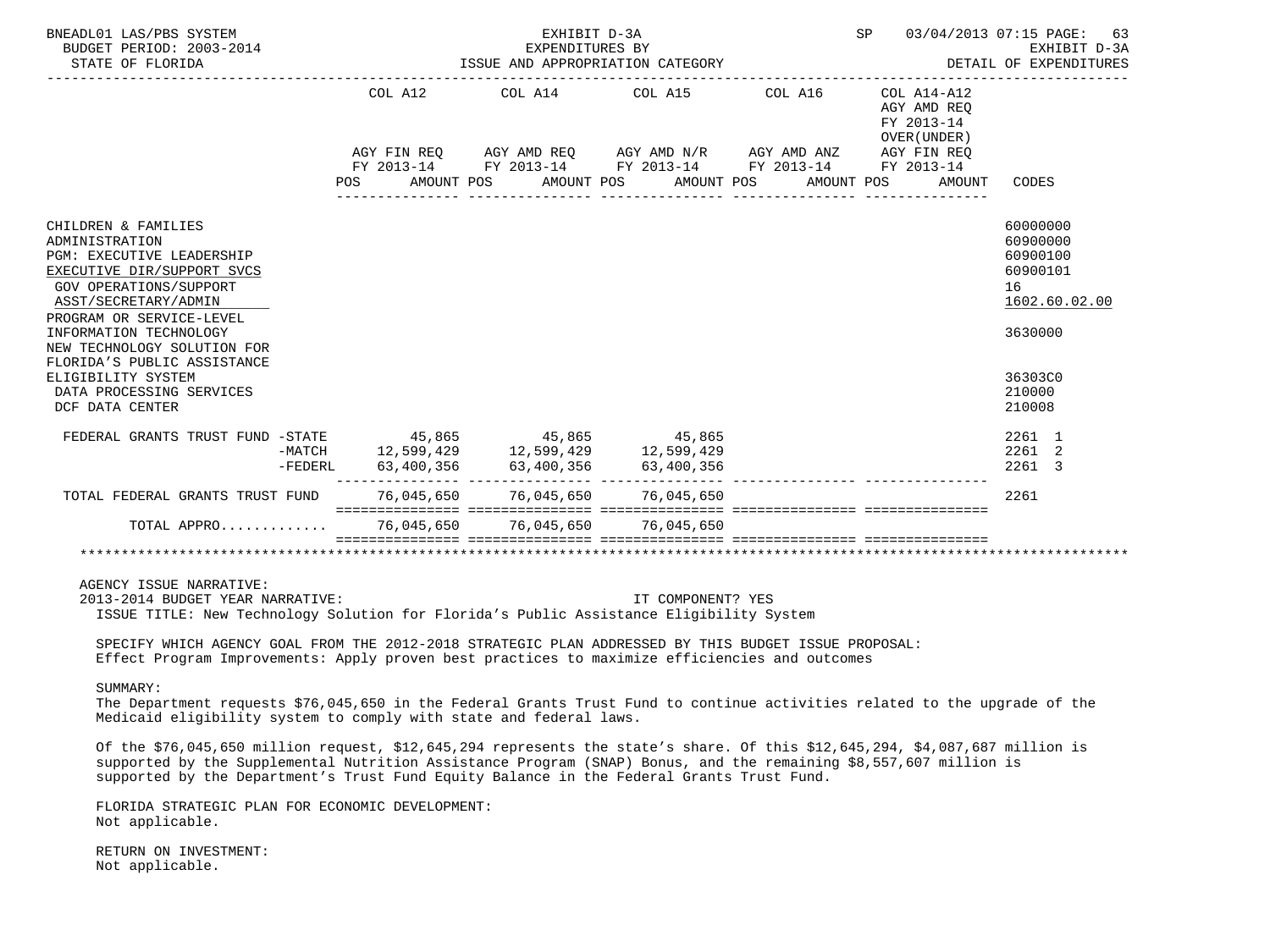| BNEADL01 LAS/PBS SYSTEM<br>BUDGET PERIOD: 2003-2014<br>STATE OF FLORIDA                                                                                                                                                                                                                                                                                                                                                                                                                                                                                            |            | EXHIBIT D-3A<br>EXPENDITURES BY | SP 03/04/2013 07:15 PAGE:<br>ISSUE AND APPROPRIATION CATEGORY <b>EXPENDITURES</b>                          | 64<br>EXHIBIT D-3A   |                                                                                                                                                                                                                                                                                                                          |                                                                                           |
|--------------------------------------------------------------------------------------------------------------------------------------------------------------------------------------------------------------------------------------------------------------------------------------------------------------------------------------------------------------------------------------------------------------------------------------------------------------------------------------------------------------------------------------------------------------------|------------|---------------------------------|------------------------------------------------------------------------------------------------------------|----------------------|--------------------------------------------------------------------------------------------------------------------------------------------------------------------------------------------------------------------------------------------------------------------------------------------------------------------------|-------------------------------------------------------------------------------------------|
|                                                                                                                                                                                                                                                                                                                                                                                                                                                                                                                                                                    |            |                                 | COL A12 COL A14 COL A15 COL A16 COL A14-A12<br>AGY FIN REQ AGY AMD REQ AGY AMD N/R AGY AMD ANZ AGY FIN REQ |                      | AGY AMD REO<br>FY 2013-14<br>OVER (UNDER )                                                                                                                                                                                                                                                                               |                                                                                           |
|                                                                                                                                                                                                                                                                                                                                                                                                                                                                                                                                                                    | <b>POS</b> |                                 | FY 2013-14 FY 2013-14 FY 2013-14 FY 2013-14 FY 2013-14<br>AMOUNT POS AMOUNT POS AMOUNT POS AMOUNT POS      |                      | AMOUNT                                                                                                                                                                                                                                                                                                                   | CODES                                                                                     |
| CHILDREN & FAMILIES<br>ADMINISTRATION<br>PGM: EXECUTIVE LEADERSHIP<br>EXECUTIVE DIR/SUPPORT SVCS<br>GOV OPERATIONS/SUPPORT<br>ASST/SECRETARY/ADMIN<br>PROGRAM OR SERVICE-LEVEL<br>INFORMATION TECHNOLOGY<br>NEW TECHNOLOGY SOLUTION FOR<br>FLORIDA'S PUBLIC ASSISTANCE<br>ELIGIBILITY SYSTEM<br>COST CALULATIONS:<br>Project Costs are derived from the Schedule IV-B Feasibility Study and the Implementation Advanced Planning Document<br>approved by the U.S. Department of Health and Human Services, Center for Medicaid and Medicare Services (CMS)and U.S. |            |                                 |                                                                                                            |                      |                                                                                                                                                                                                                                                                                                                          | 60000000<br>60900000<br>60900100<br>60900101<br>16<br>1602.60.02.00<br>3630000<br>36303C0 |
| Department of Agriculture, Food and Nutrition Services (FNS).<br>FULL SYSTEM REPLACEMENT*<br>Full System Replacement:                                                                                                                                                                                                                                                                                                                                                                                                                                              |            |                                 |                                                                                                            |                      |                                                                                                                                                                                                                                                                                                                          |                                                                                           |
| Hardware and Software                                                                                                                                                                                                                                                                                                                                                                                                                                                                                                                                              |            |                                 | Estimated Cost Federal Share                                                                               |                      | State Share                                                                                                                                                                                                                                                                                                              |                                                                                           |
| System Hardware<br>COTS Software (Customization)<br>COTS Software (Licensing)                                                                                                                                                                                                                                                                                                                                                                                                                                                                                      |            | \$5,693,257                     |                                                                                                            | \$3,784,877 (66.48%) | $\begin{array}{ccccccccc} \xi & 2,561,966 & & \xi & 1,924,036 & & (75.108) & & \xi & 637,930 & & (24.908) \\ \xi & 5,977,920 & & \xi & 4,489,418 & & (75.108) & & \xi & 1,488,502 & & (24.908) \\ \xi & \xi & 693,257 & & \xi & 2,794,937 & & (56.498) & & & 2,1,000,290 & & (23.508) \end{array}$<br>\$1,908,380(33.52) |                                                                                           |
| Subtotal: Hardware and Software                                                                                                                                                                                                                                                                                                                                                                                                                                                                                                                                    |            |                                 | $$14,233,143$ $$10,198,332$                                                                                |                      | \$4,034,811                                                                                                                                                                                                                                                                                                              |                                                                                           |

| Contracts                                     |              |                                                        |                       |
|-----------------------------------------------|--------------|--------------------------------------------------------|-----------------------|
| DDI Contract                                  | \$56,932,572 | \$49,001,865 (86.07%)                                  | \$7,930,707 (13.93%)  |
| PMO, IV&V, Misc Contracts                     |              | $\texttt{S}$ 4.879.935 $\texttt{S}$ 4.200.160 (86.07%) | \$ 679,775 (13.93%)   |
| Subtotal Contracts:                           | \$61,812,507 | \$53,202,025                                           | \$ 8,610,482          |
| System Replacement SFY 2013-14 Total Request: | \$76,045,650 | \$63,400,356 (83.37%)                                  | \$12,645,294 (16.63%) |

\* Assumptions

1) M&O for the legacy ACCESS Florida system continues out of DCF base budget for SFY 13/14.

2) SFY 12/13 project funds will be released and project work begins in January 2013.

 The Invitation to Negotiate (ITN) stipulates that the Provider must host the system at the Northwood Shared Resource Center (NSRC) and that no production data is allowed to leave the facility.

 To reduce to overall risk to the project, the Department requested that the procurement, operation, and maintenance of the system hardware and operating system software be performed by the Provider during the development lifecycle. Upon final acceptance of the system by the Department, the operations and maintenance responsibilities for the hardware and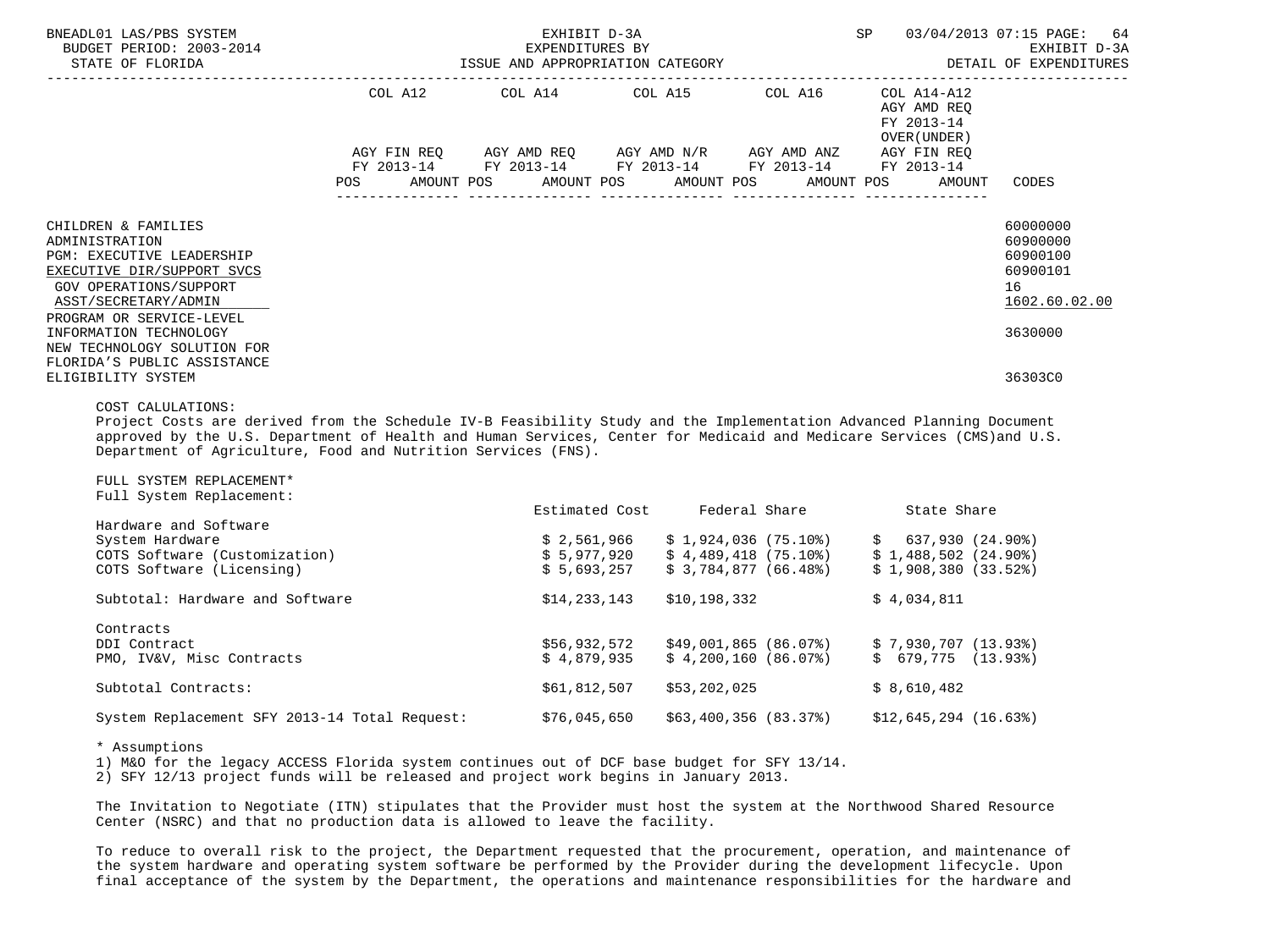| BNEADL01 LAS/PBS SYSTEM<br>BUDGET PERIOD: 2003-2014<br>STATE OF FLORIDA                                                                            |                    | EXHIBIT D-3A<br>EXPENDITURES BY<br>ISSUE AND APPROPRIATION CATEGORY             | SP                                                | 03/04/2013 07:15 PAGE:<br>65<br>EXHIBIT D-3A<br>DETAIL OF EXPENDITURES |                                                             |                                                                     |
|----------------------------------------------------------------------------------------------------------------------------------------------------|--------------------|---------------------------------------------------------------------------------|---------------------------------------------------|------------------------------------------------------------------------|-------------------------------------------------------------|---------------------------------------------------------------------|
|                                                                                                                                                    | COL A12            |                                                                                 | COL A14 COL A15                                   | COL A16                                                                | $COL A14- A12$<br>AGY AMD REQ<br>FY 2013-14<br>OVER (UNDER) |                                                                     |
|                                                                                                                                                    | AGY FIN REO<br>POS | FY 2013-14 FY 2013-14 FY 2013-14 FY 2013-14<br>AMOUNT POS AMOUNT POS AMOUNT POS | AGY AMD REQ        AGY AMD N/R        AGY AMD ANZ |                                                                        | AGY FIN REO<br>FY 2013-14<br>AMOUNT POS<br>AMOUNT           | CODES                                                               |
| CHILDREN & FAMILIES<br>ADMINISTRATION<br>PGM: EXECUTIVE LEADERSHIP<br>EXECUTIVE DIR/SUPPORT SVCS<br>GOV OPERATIONS/SUPPORT<br>ASST/SECRETARY/ADMIN |                    |                                                                                 |                                                   |                                                                        |                                                             | 60000000<br>60900000<br>60900100<br>60900101<br>16<br>1602.60.02.00 |
| PROGRAM OR SERVICE-LEVEL<br>INFORMATION TECHNOLOGY<br>NEW TECHNOLOGY SOLUTION FOR<br>FLORIDA'S PUBLIC ASSISTANCE<br>ELIGIBILITY SYSTEM             |                    |                                                                                 |                                                   |                                                                        |                                                             | 3630000<br>36303C0                                                  |

operating system software will be turned over to the NSRC.

 The Department chose to pursue this model after reviewing the procurement documents used for the Unemployment Compensation (UC) and Early Learning Information System (ELIS) systems. Additionally, the Department met with the NSRC Executive Director and confirmed this approach and the ability for the NSRC to host the environment, but not maintain and operate the system until full acceptance.

The following narrative is from the ITN:

 The Provider shall provide a hardware and software purchase list of all new hardware and software that shall be purchased to implement the new system. The hardware list shall include all hardware necessary to fully implement the new system. The software list shall include all software necessary to fully implement the new system including COTS software, operating systems, relational database management systems, call center, and other supporting software. The Provider shall conduct a server sizing study to determine which servers shall be used and evaluate alternatives for the new system's architecture. The Provider shall clearly identify all the proprietary software and hardware. The Provider shall provide an explanation of the associated benefits and risks for all proprietary software and hardware being used.

 The Department reserves the right to purchase any of the items on the Bill of Materials from another source instead of acquiring them from the Provider if it is in the best interest of the Department.

 The Provider shall be responsible for the installation of all hardware specifically needed for the new system, regardless of whether it is purchased by the Provider or purchased by the Department. The Provider shall install all software on servers and clients. The Provider shall initialize the entire system including setup of initial user accounts and privileges. For client software installation, the Provider shall coordinate with the Department, which will facilitate the schedule for installations.

 The Northwood Shared Resource Center (NSRC) will provide the basic facilities required for a Level-3 data center as required by the new system. The Parties acknowledge and understand that the NSRC is a primary data center and part of the state data center system governed by Florida law, including but not limited to Sections 282.201, 282.203, and 282.205 of the Florida Statutes.

The production server environment shall be installed at NSRC. The NSRC is responsible for the following services: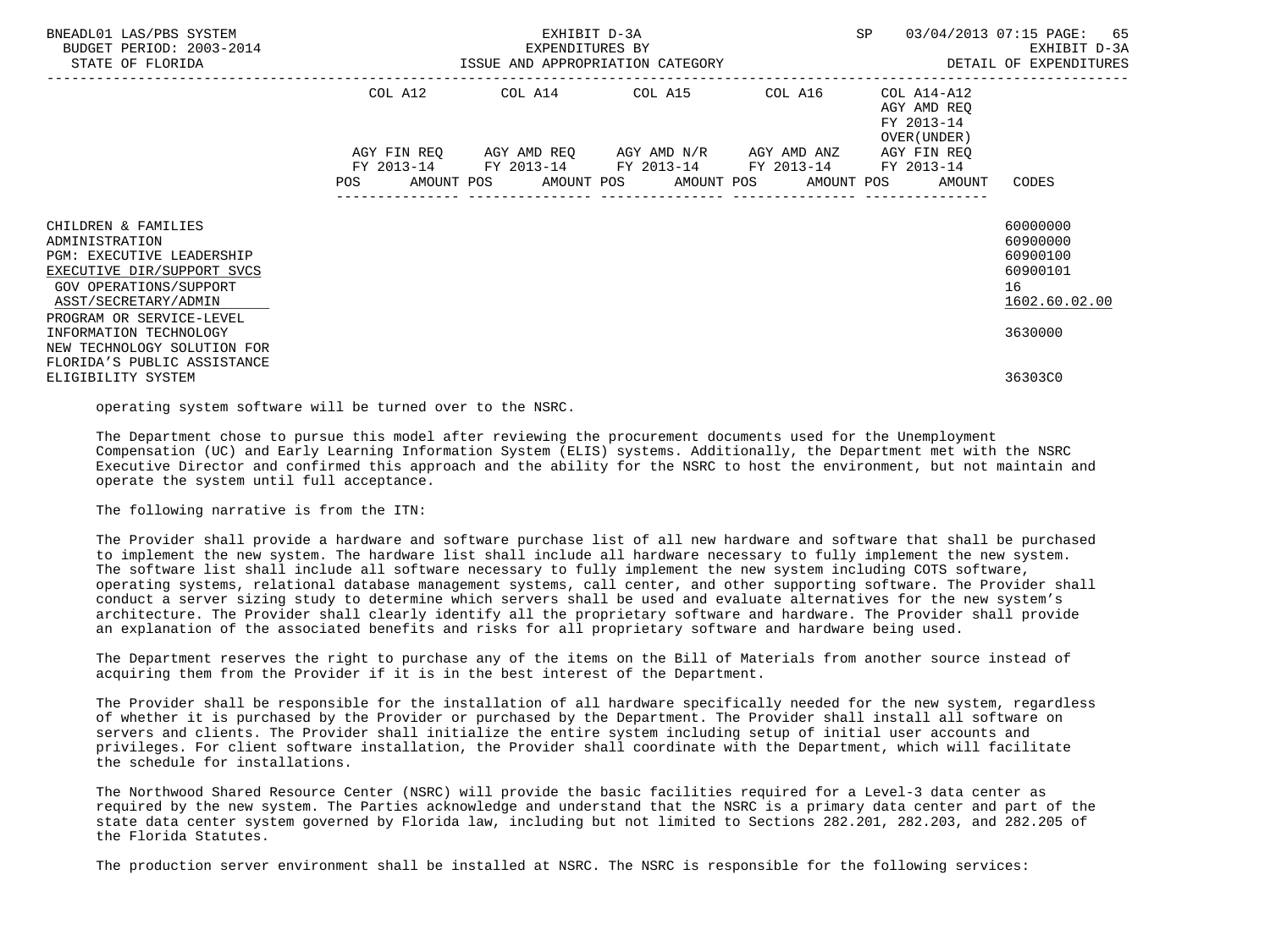| BNEADL01 LAS/PBS SYSTEM<br>BUDGET PERIOD: 2003-2014<br>STATE OF FLORIDA                                                                                                        | ISSUE AND APPROPRIATION CATEGORY | SP                                                                              | 66<br>03/04/2013 07:15 PAGE:<br>EXHIBIT D-3A<br>DETAIL OF EXPENDITURES |         |                                                          |                                                                     |
|--------------------------------------------------------------------------------------------------------------------------------------------------------------------------------|----------------------------------|---------------------------------------------------------------------------------|------------------------------------------------------------------------|---------|----------------------------------------------------------|---------------------------------------------------------------------|
|                                                                                                                                                                                | COL A12                          |                                                                                 | COL A14 COL A15                                                        | COL A16 | COL A14-A12<br>AGY AMD REO<br>FY 2013-14<br>OVER (UNDER) |                                                                     |
|                                                                                                                                                                                | AGY FIN REO<br>POS               | FY 2013-14 FY 2013-14 FY 2013-14 FY 2013-14<br>AMOUNT POS AMOUNT POS AMOUNT POS | AGY AMD REQ       AGY AMD N/R       AGY AMD ANZ                        |         | AGY FIN REO<br>FY 2013-14<br>AMOUNT POS<br>AMOUNT        | CODES                                                               |
| CHILDREN & FAMILIES<br>ADMINISTRATION<br>PGM: EXECUTIVE LEADERSHIP<br>EXECUTIVE DIR/SUPPORT SVCS<br>GOV OPERATIONS/SUPPORT<br>ASST/SECRETARY/ADMIN<br>PROGRAM OR SERVICE-LEVEL |                                  |                                                                                 |                                                                        |         |                                                          | 60000000<br>60900000<br>60900100<br>60900101<br>16<br>1602.60.02.00 |
| INFORMATION TECHNOLOGY<br>NEW TECHNOLOGY SOLUTION FOR<br>FLORIDA'S PUBLIC ASSISTANCE<br>ELIGIBILITY SYSTEM                                                                     |                                  |                                                                                 |                                                                        |         |                                                          | 3630000<br>36303C0                                                  |

 1. Infrastructure security: firewalls, intrusion prevention, intrusion detection and configuration of network infrastructure

2. Network infrastructure: switches and routers

 The Provider shall develop an implementation plan that, at a minimum, addresses promotion of the software to the production environment, data conversion and population of the production system, system availability to users, identification of the steps leading up to the rollout, and a strategy to rollback in case of major issues encountered during the rollout. The plan shall include: DBA procedures, installation procedures, a rollback plan and rollout schedule, application installation scripts, go-live acceptance criteria and a final acceptance report for each planned release in the approved Project schedule. \*\*\*\*\*\*\*\*\*\*\*\*\*\*\*\*\*\*\*\*\*\*\*\*\*\*\*\*\*\*\*\*\*\*\*\*\*\*\*\*\*\*\*\*\*\*\*\*\*\*\*\*\*\*\*\*\*\*\*\*\*\*\*\*\*\*\*\*\*\*\*\*\*\*\*\*\*\*\*\*\*\*\*\*\*\*\*\*\*\*\*\*\*\*\*\*\*\*\*\*\*\*\*\*\*\*\*\*\*\*\*\*\*\*\*\*\*\*\*\*\*\*\*\*\*\*\*

| FLORIDA SAFE FAMILIES - ONGOING<br>ENHANCEMENTS RELATED TO MAINTENANCE<br>AND OPERATIONS<br>DATA PROCESSING SERVICES<br>DCF DATA CENTER |                      |                      |                                                                                                                      | 36313C0<br>210000<br>210008 |
|-----------------------------------------------------------------------------------------------------------------------------------------|----------------------|----------------------|----------------------------------------------------------------------------------------------------------------------|-----------------------------|
| -MATCH<br>GENERAL REVENUE FUND<br>FEDERAL GRANTS TRUST FUND -FEDERL                                                                     | 3,068,366<br>531,634 | 3,068,366<br>531,634 |                                                                                                                      | 1000<br>- 2<br>2261<br>- 3  |
| TOTAL APPRO                                                                                                                             | 3,600,000            | 3,600,000            |                                                                                                                      |                             |
|                                                                                                                                         |                      |                      |                                                                                                                      |                             |
| AGENCY ISSUE NARRATIVE:<br>2013-2014 BUDGET YEAR NARRATIVE:                                                                             |                      |                      | IT COMPONENT? YES<br>ISSUE TITLE: Florida Safe Families - Ongoing Enhancements Related to Maintenance and Operations |                             |

 SPECIFY WHICH AGENCY GOAL FROM THE FISCAL YEARS 2013-2014 THROUGH 2017-2018 STRATEGIC PLAN IS ADDRESSED BY THIS BUDGET ISSUE PROPOSAL: Empower Frontline Staff: Provide the support and tools employees need to deliver world class service to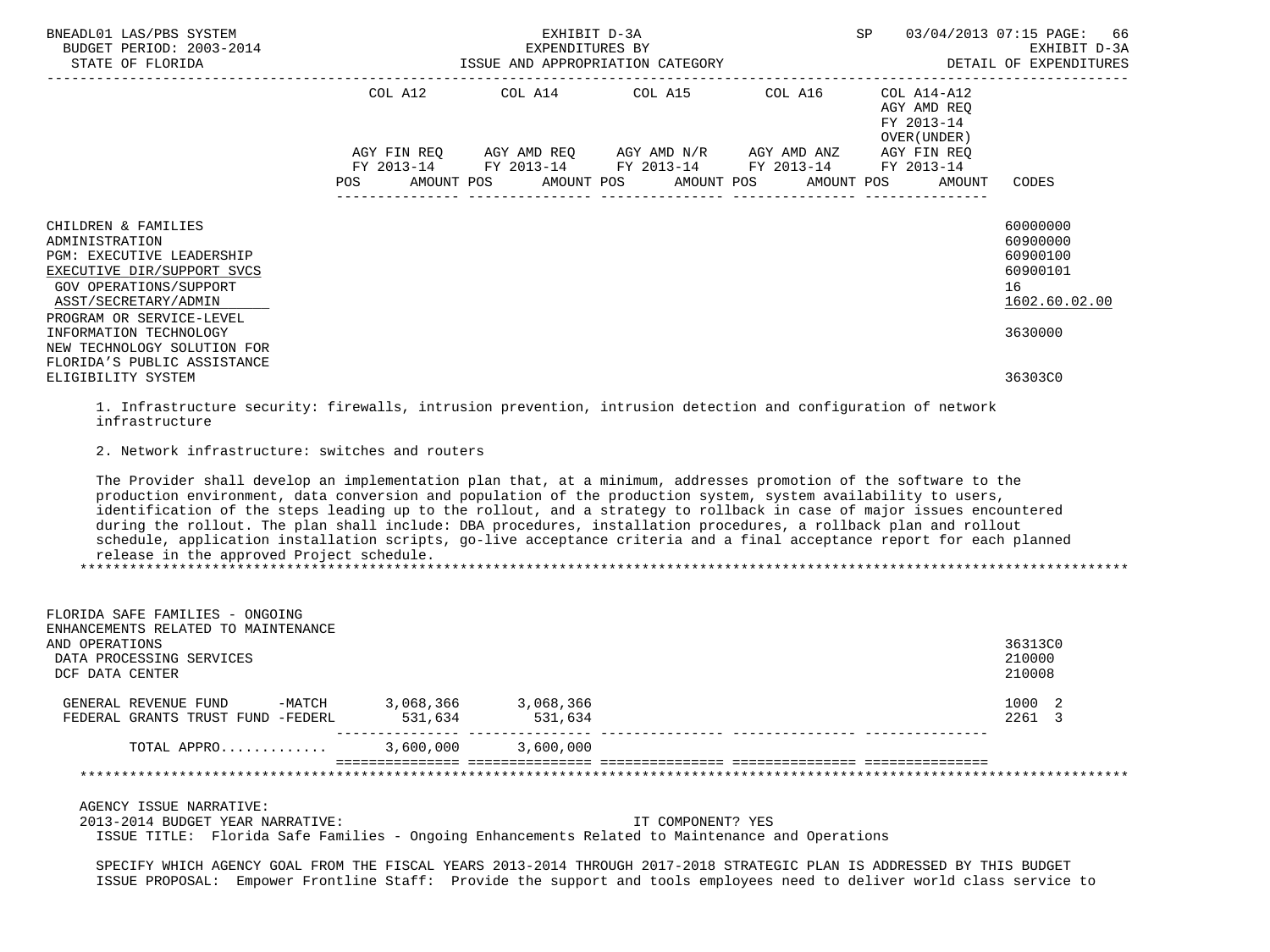| BNEADL01 LAS/PBS SYSTEM<br>BUDGET PERIOD: 2003-2014<br>STATE OF FLORIDA                                                                                                        | EXHIBIT D-3A<br><b>SP</b><br>EXPENDITURES BY<br>ISSUE AND APPROPRIATION CATEGORY |         |  |                                                                                                                                                          |  |  |  |         |  |                                                          | 03/04/2013 07:15 PAGE: 67<br>EXHIBIT D-3A<br>DETAIL OF EXPENDITURES |  |
|--------------------------------------------------------------------------------------------------------------------------------------------------------------------------------|----------------------------------------------------------------------------------|---------|--|----------------------------------------------------------------------------------------------------------------------------------------------------------|--|--|--|---------|--|----------------------------------------------------------|---------------------------------------------------------------------|--|
|                                                                                                                                                                                |                                                                                  | COL A12 |  | COL A14 COL A15                                                                                                                                          |  |  |  | COL A16 |  | COL A14-A12<br>AGY AMD REO<br>FY 2013-14<br>OVER (UNDER) |                                                                     |  |
|                                                                                                                                                                                | POS                                                                              |         |  | AGY FIN REQ AGY AMD REQ AGY AMD N/R AGY AMD ANZ<br>FY 2013-14 FY 2013-14 FY 2013-14 FY 2013-14 FY 2013-14<br>AMOUNT POS AMOUNT POS AMOUNT POS AMOUNT POS |  |  |  |         |  | AGY FIN REO<br>AMOUNT                                    | CODES                                                               |  |
| CHILDREN & FAMILIES<br>ADMINISTRATION<br>PGM: EXECUTIVE LEADERSHIP<br>EXECUTIVE DIR/SUPPORT SVCS<br>GOV OPERATIONS/SUPPORT<br>ASST/SECRETARY/ADMIN<br>PROGRAM OR SERVICE-LEVEL |                                                                                  |         |  |                                                                                                                                                          |  |  |  |         |  |                                                          | 60000000<br>60900000<br>60900100<br>60900101<br>16<br>1602.60.02.00 |  |
| INFORMATION TECHNOLOGY<br>FLORIDA SAFE FAMILIES - ONGOING<br>ENHANCEMENTS RELATED TO MAINTENANCE<br>AND OPERATIONS                                                             |                                                                                  |         |  |                                                                                                                                                          |  |  |  |         |  |                                                          | 3630000<br>36313C0                                                  |  |

# Floridians

### SUMMARY:

 The Department requests \$3,600,000 (\$3,068,366 General Revenue and \$531,634 Federal Grants Trust Fund) of budget authority to cover ongoing enhancements related to maintenance and operations for the Florida Safe Families Network (FSFN) system for Fiscal Year 2013-2014.

# PROBLEM STATEMENT:

 Ongoing enhancements related to maintenance and operations of the FSFN system is mission critical to the Department of Children and Families. The Department has recently selected a vendor for the Child Welfare Transformation activities that will build upon the FSFN system. To ensure that the existing system is routinely enhanced as part of maintenance to support the Transformation, the Department will need an additional \$3,600,000 for Fiscal Year 2013-2014.

 The Child Welfare Transformation activities and funding are separate and distinct from ongoing routine enhancements associated with maintenance of the current system, but are equally necessary to adhere to the terms and conditions for federal enhanced funding received for system development.

 WHAT BENEFITS WILL BE OBTAINED BY FUNDING THIS ISSUE: Continuity of support for a system critical to child welfare Better services to children and community-based care providers Ability to support the Child Welfare Transformation activities Ability to avoid federal disallowances for non-compliance

 WHAT UNDERLYING PROGRAM THEORY CHANGE IS INVOLVED IN THIS ISSUE (IF ANY): Not Applicable

WHAT IMPLEMENTATION MECHANISMS WILL BE CHANGES AS A RESULT OF THIS ISSUE (IF ANY):

 In anticipation of the Fiscal Year 2013-2014 funding, the Department will develop plans for the FSFN transition from development through warranty in Fiscal Year 2012-2013 to ongoing enhancements related to maintenance and operations in Fiscal Year 2013-2014.

# FLORIDA STRATEGIC PLAN FOR ECONOMIC DEVELOPMENT:

The FSFN program changes that required the increased maintenance cost and the ongoing enhancements related to maintenance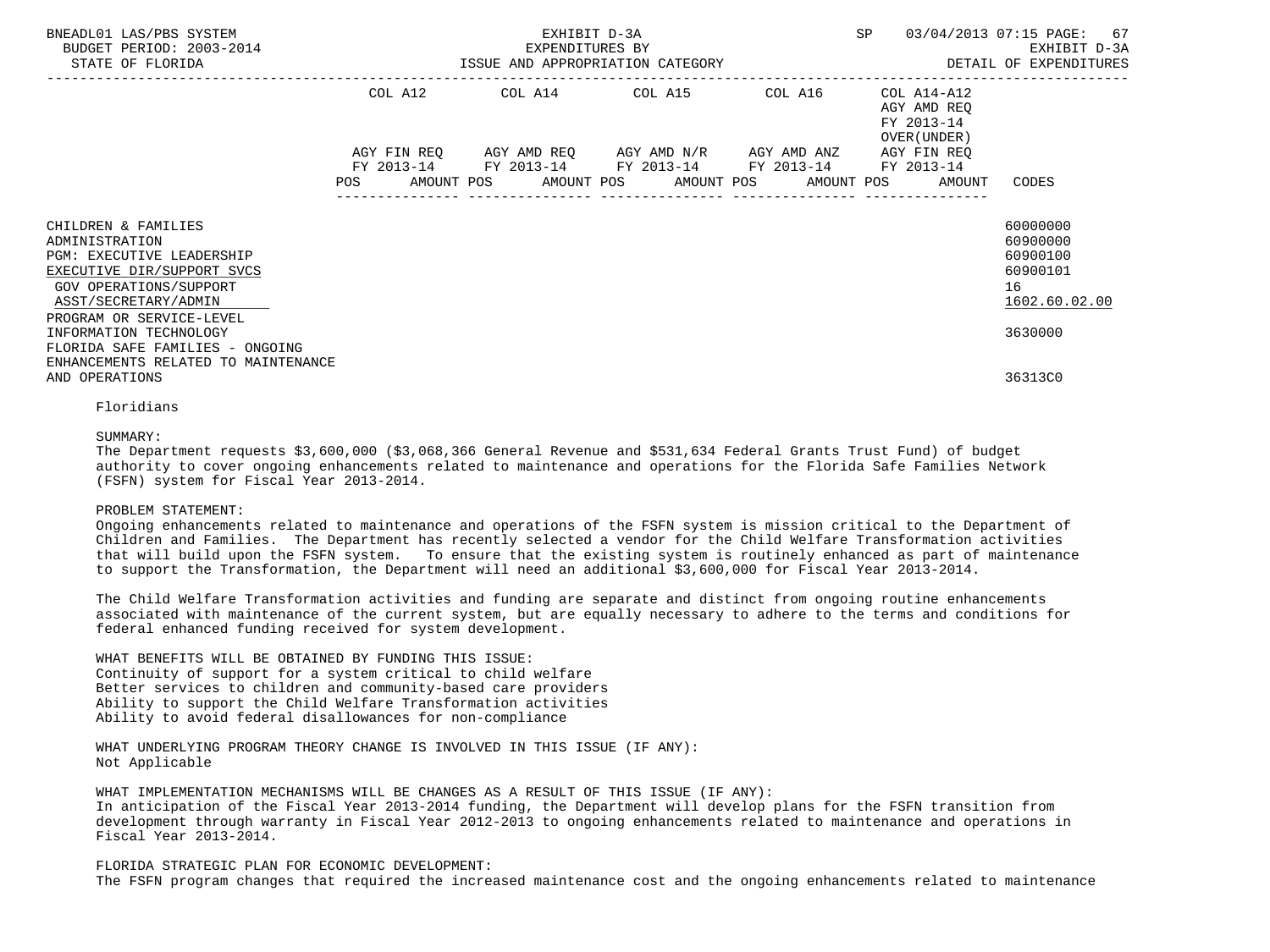| BNEADL01 LAS/PBS SYSTEM<br>BUDGET PERIOD: 2003-2014<br>STATE OF FLORIDA                                                                                                                                         | SP<br>EXHIBIT D-3A<br>EXPENDITURES BY<br>ISSUE AND APPROPRIATION CATEGORY |  |  |                                                                                                                       |  |  |  |         |  |                                                           | 03/04/2013 07:15 PAGE: 68<br>EXHIBIT D-3A<br>DETAIL OF EXPENDITURES            |
|-----------------------------------------------------------------------------------------------------------------------------------------------------------------------------------------------------------------|---------------------------------------------------------------------------|--|--|-----------------------------------------------------------------------------------------------------------------------|--|--|--|---------|--|-----------------------------------------------------------|--------------------------------------------------------------------------------|
|                                                                                                                                                                                                                 |                                                                           |  |  | COL A12 COL A14 COL A15                                                                                               |  |  |  | COL A16 |  | COL A14-A12<br>AGY AMD REO<br>FY 2013-14<br>OVER (UNDER ) |                                                                                |
|                                                                                                                                                                                                                 | <b>POS</b>                                                                |  |  | AGY FIN REQ AGY AMD REQ AGY AMD N/R AGY AMD ANZ AGY FIN REQ<br>FY 2013-14 FY 2013-14 FY 2013-14 FY 2013-14 FY 2013-14 |  |  |  |         |  | AMOUNT POS AMOUNT POS AMOUNT POS AMOUNT POS AMOUNT        | CODES                                                                          |
| CHILDREN & FAMILIES<br>ADMINISTRATION<br><b>PGM: EXECUTIVE LEADERSHIP</b><br>EXECUTIVE DIR/SUPPORT SVCS<br>GOV OPERATIONS/SUPPORT<br>ASST/SECRETARY/ADMIN<br>PROGRAM OR SERVICE-LEVEL<br>INFORMATION TECHNOLOGY |                                                                           |  |  |                                                                                                                       |  |  |  |         |  |                                                           | 60000000<br>60900000<br>60900100<br>60900101<br>16<br>1602.60.02.00<br>3630000 |
| FLORIDA SAFE FAMILIES - ONGOING<br>ENHANCEMENTS RELATED TO MAINTENANCE<br>AND OPERATIONS                                                                                                                        |                                                                           |  |  |                                                                                                                       |  |  |  |         |  |                                                           | 36313C0                                                                        |

 and operations substantially improved both the efficiency and effectiveness of the child welfare system. This corresponds to item 25 of the Florida Strategic Plan for Economic Development (FSPED).

### RETURN ON INVESTMENT (ROI):

 To achieve higher child safety outcomes, this project will provide the Department with up to date technology and processes to accomplish measurable improvements including reducing the time Child Protective Investigators (CPIs) and case managers spend in the office, allowing them to spend more time in the field. The objective is to enable CPIs and case managers to spend 50% of their time in the field instead of todays estimated time of 31%.

 CPIs spend an additional 5% of their time in the field. The average annual base pay for the 1,063 Department CPIs and Senior CPIs staff as of September 19, 2012 was \$40,122.84. If 5% of their time could be redirected, about \$2.1 million dollars' worth of salary would go toward assisting children and families rather than entering documentation into the FSFN system.

 The Child Protection program within the Department is supported by a myriad of systems based on a multitude of software and hardware platforms. The FSFN system is the system of record. Several other systems have been developed and deployed by the local Community Based Care Lead Agencies to augment the FSFN functionality and overcome identified limitations. Since FSFN does not contain a structured workflow to support the business process being executed, CPIs often spend more of their time entering data, which takes away from time in the field, working with families to protect children.

 System design creates the need for duplicative data entry. In addition, FSFN does not yet have interfaces with other systems to access immediate and relevant information for investigations. When deficiencies in entering documentation and accessing information are remedied investigators will have an additional 5% of their time to work in the field assisting children and families in need.

 COST CALCULATIONS: Not Applicable \*\*\*\*\*\*\*\*\*\*\*\*\*\*\*\*\*\*\*\*\*\*\*\*\*\*\*\*\*\*\*\*\*\*\*\*\*\*\*\*\*\*\*\*\*\*\*\*\*\*\*\*\*\*\*\*\*\*\*\*\*\*\*\*\*\*\*\*\*\*\*\*\*\*\*\*\*\*\*\*\*\*\*\*\*\*\*\*\*\*\*\*\*\*\*\*\*\*\*\*\*\*\*\*\*\*\*\*\*\*\*\*\*\*\*\*\*\*\*\*\*\*\*\*\*\*\*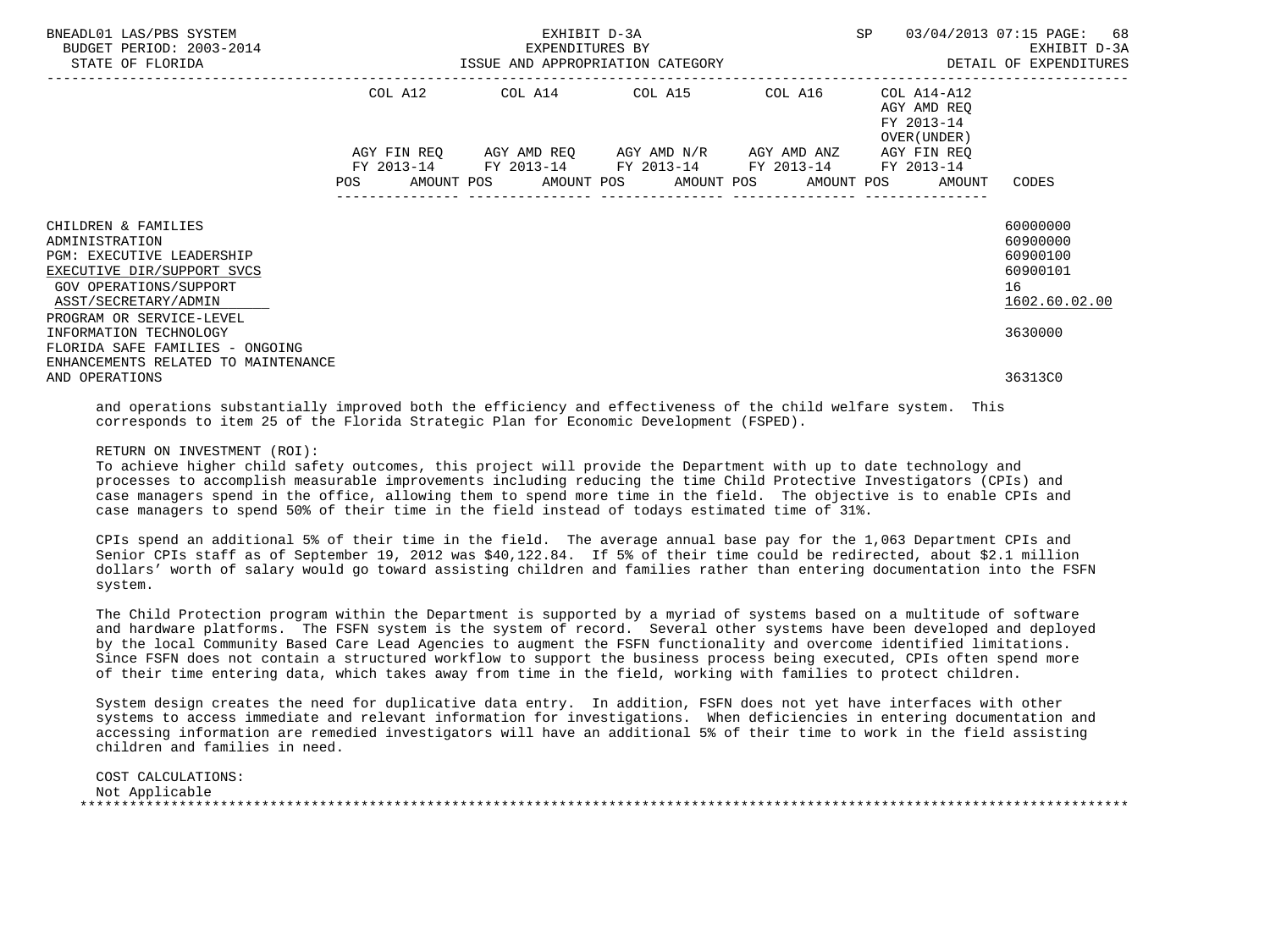| BNEADL01 LAS/PBS SYSTEM<br>BUDGET PERIOD: 2003-2014<br>STATE OF FLORIDA |     | EXPENDITURES BY<br>ISSUE AND APPROPRIATION CATEGORY    |  | SP |  | 69<br>03/04/2013 07:15 PAGE:<br>EXHIBIT D-3A<br>DETAIL OF EXPENDITURES |  |              |                                          |                      |
|-------------------------------------------------------------------------|-----|--------------------------------------------------------|--|----|--|------------------------------------------------------------------------|--|--------------|------------------------------------------|----------------------|
|                                                                         |     |                                                        |  |    |  | COL A12 COL A14 COL A15 COL A16                                        |  |              | COL A14-A12<br>AGY AMD REO<br>FY 2013-14 |                      |
|                                                                         |     |                                                        |  |    |  | AGY FIN REQ AGY AMD REQ AGY AMD N/R AGY AMD ANZ AGY FIN REQ            |  | OVER (UNDER) |                                          |                      |
|                                                                         |     | FY 2013-14 FY 2013-14 FY 2013-14 FY 2013-14 FY 2013-14 |  |    |  |                                                                        |  |              |                                          |                      |
|                                                                         | POS |                                                        |  |    |  | AMOUNT POS AMOUNT POS AMOUNT POS AMOUNT POS                            |  |              | AMOUNT                                   | CODES                |
| CHILDREN & FAMILIES                                                     |     |                                                        |  |    |  |                                                                        |  |              |                                          | 60000000             |
| ADMINISTRATION<br><b>PGM: EXECUTIVE LEADERSHIP</b>                      |     |                                                        |  |    |  |                                                                        |  |              |                                          | 60900000<br>60900100 |
| EXECUTIVE DIR/SUPPORT SVCS                                              |     |                                                        |  |    |  |                                                                        |  |              |                                          | 60900101             |
| GOV OPERATIONS/SUPPORT                                                  |     |                                                        |  |    |  |                                                                        |  |              |                                          | 16                   |
| ASST/SECRETARY/ADMIN                                                    |     |                                                        |  |    |  |                                                                        |  |              |                                          | 1602.60.02.00        |
| AGENCY STRATEGIC PRIORITIES                                             |     |                                                        |  |    |  |                                                                        |  |              |                                          | 4000000              |
| MARISSA AMORA RELIEF BILL ANNUAL                                        |     |                                                        |  |    |  |                                                                        |  |              |                                          |                      |
| REQUEST<br>CLAIMS BILLS & RELIEF ACTS                                   |     |                                                        |  |    |  |                                                                        |  |              |                                          | 4004310<br>490000    |
| RELIEF - MARISSA AMORA                                                  |     |                                                        |  |    |  |                                                                        |  |              |                                          | 490101               |
| GENERAL REVENUE FUND -STATE 1,700,000 1,700,000 1,700,000               |     |                                                        |  |    |  |                                                                        |  |              |                                          | 1000 1               |
|                                                                         |     |                                                        |  |    |  |                                                                        |  |              |                                          |                      |
| AGENCY ISSUE NARRATIVE:                                                 |     |                                                        |  |    |  |                                                                        |  |              |                                          |                      |

 2013-2014 BUDGET YEAR NARRATIVE: IT COMPONENT? NO ISSUE TITLE: Marissa Amora Relief Bill Annual Request

SPECIFY WHICH AGENCY GOAL FROM THE 2012-2017 STRATEGIC PLAN IS ADDRESSED BY THIS BUDGET ISSUE PROPOSAL:

Effect Program Improvements: Apply proven best practices to maximize efficiencies and outcomes.

 SUMMARY: The Department requests \$1,700,000 nonrecurring General Revenue to comply with a settlement agreement associated with House Bill 443, Marissa Amora Relief Bill, enacted effective Fiscal Year 2008-2009. This request is for the fifth of ten payments.

 PROBLEM STATEMENT: The Marissa Amora Relief Bill provides compensation to Marissa Amora, a minor, for injuries sustained as a result of the negligence of employees of the Department. The terms of the settlement agreement stipulate that the Department, beginning in Fiscal Year 2008-2009, request in its Legislative Budget Request a specific appropriation for \$1,700,000 of nonrecurring funds for the relief of Marissa Amora for a total of \$17,000,000 to be paid over 10 years.

 WHAT BENEFITS WILL BE OBTAINED BY FUNDING THIS ISSUE: The Department can comply with the terms of the settlement agreement.

 WHAT UNDERLYING PROGRAM THEORY CHANGE IS INVOLVED IN THIS ISSUE (IF ANY): Not applicable.

 WHAT IMPLEMENTATION MECHANISMS WILL BE CHANGED AS A RESULT OF THIS ISSUE (IF ANY): Not applicable.

 FLORIDA STRATEGIC PLAN FOR ECONOMIC DEVELOPMENT: Not applicable.

RETURN ON INVESTMENT: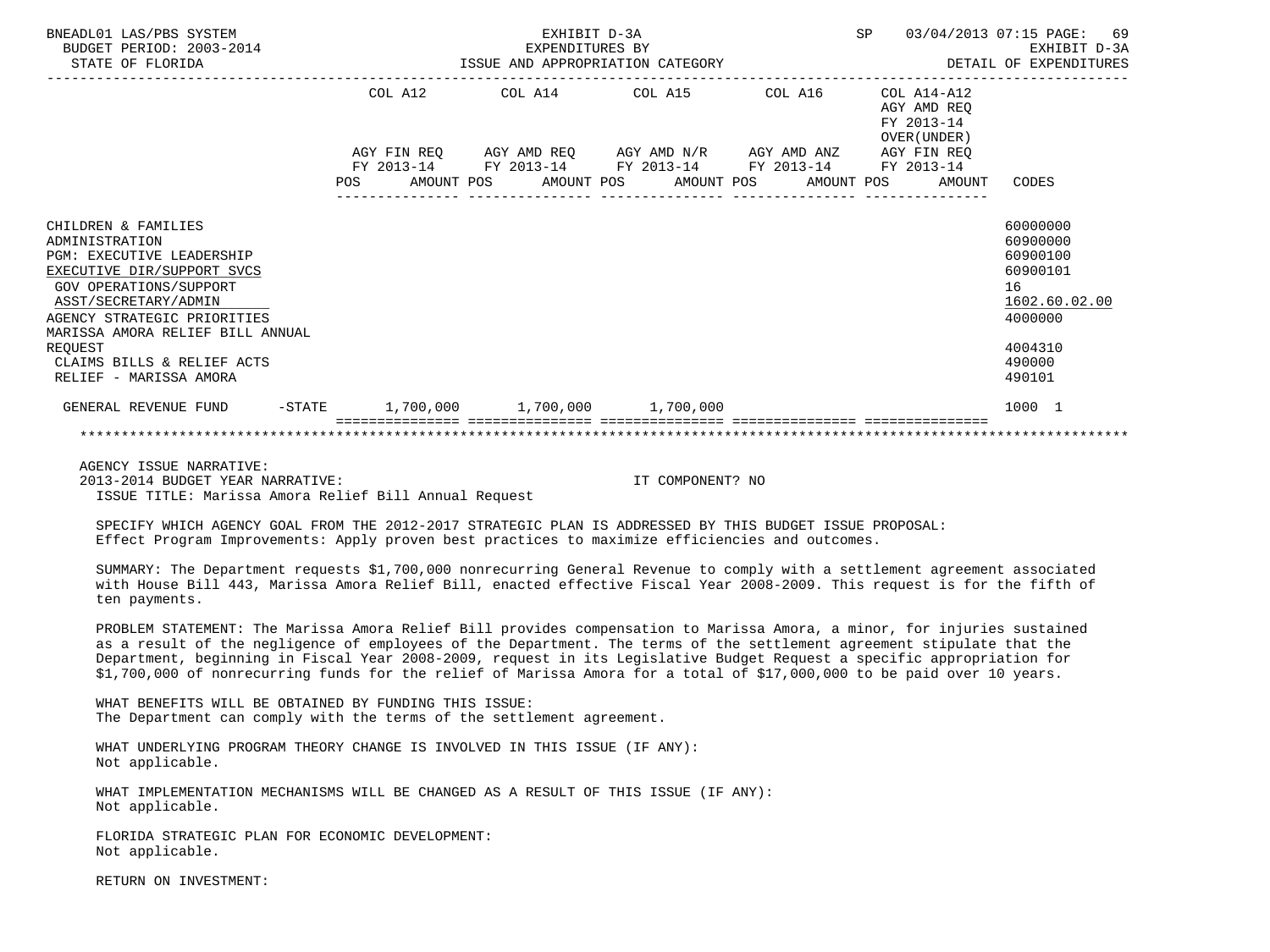| BNEADL01 LAS/PBS SYSTEM<br>BUDGET PERIOD: 2003-2014<br>STATE OF FLORIDA                                                                                                                                                                 | EXHIBIT D-3A<br>EXPENDITURES BY<br>ISSUE AND APPROPRIATION CATEGORY |                                                                 |                                                                                                                                                                   |                       | SP<br>03/04/2013 07:15 PAGE:<br>70<br>EXHIBIT D-3A<br>DETAIL OF EXPENDITURES |                                                                                           |  |
|-----------------------------------------------------------------------------------------------------------------------------------------------------------------------------------------------------------------------------------------|---------------------------------------------------------------------|-----------------------------------------------------------------|-------------------------------------------------------------------------------------------------------------------------------------------------------------------|-----------------------|------------------------------------------------------------------------------|-------------------------------------------------------------------------------------------|--|
|                                                                                                                                                                                                                                         | COL A12<br>POS                                                      | AMOUNT POS                                                      | COL A14 COL A15<br>AGY FIN REQ AGY AMD REQ AGY AMD N/R AGY AMD ANZ AGY FIN REQ<br>FY 2013-14 FY 2013-14 FY 2013-14 FY 2013-14 FY 2013-14<br>AMOUNT POS AMOUNT POS | COL A16<br>AMOUNT POS | COL A14-A12<br>AGY AMD REO<br>FY 2013-14<br>OVER (UNDER)<br>AMOUNT           | CODES                                                                                     |  |
| CHILDREN & FAMILIES<br>ADMINISTRATION<br><b>PGM: EXECUTIVE LEADERSHIP</b><br>EXECUTIVE DIR/SUPPORT SVCS<br>GOV OPERATIONS/SUPPORT<br>ASST/SECRETARY/ADMIN<br>AGENCY STRATEGIC PRIORITIES<br>MARISSA AMORA RELIEF BILL ANNUAL<br>REOUEST |                                                                     |                                                                 |                                                                                                                                                                   |                       |                                                                              | 60000000<br>60900000<br>60900100<br>60900101<br>16<br>1602.60.02.00<br>4000000<br>4004310 |  |
| Not Applicable.<br>COST CALCULATION:<br>Not applicable.                                                                                                                                                                                 |                                                                     |                                                                 |                                                                                                                                                                   |                       |                                                                              |                                                                                           |  |
| TOTAL: ASST/SECRETARY/ADMIN<br>BY FUND TYPE                                                                                                                                                                                             |                                                                     |                                                                 |                                                                                                                                                                   |                       |                                                                              | 1602.60.02.00                                                                             |  |
| GENERAL REVENUE FUND<br>TRUST FUNDS                                                                                                                                                                                                     |                                                                     | 107,397,052 107,397,052<br>-------------- --------------- ----- | 51,121,072 51,121,072 1,700,000<br>76,045,650                                                                                                                     |                       |                                                                              | 1000<br>2000                                                                              |  |
| TOTAL POSITIONS 285.50 285.50<br>TOTAL PROG COMP 158,518,124 158,518,124 77,745,650<br>TOTAL SALARY RATE 12,918,185 12,918,185                                                                                                          |                                                                     |                                                                 |                                                                                                                                                                   |                       |                                                                              |                                                                                           |  |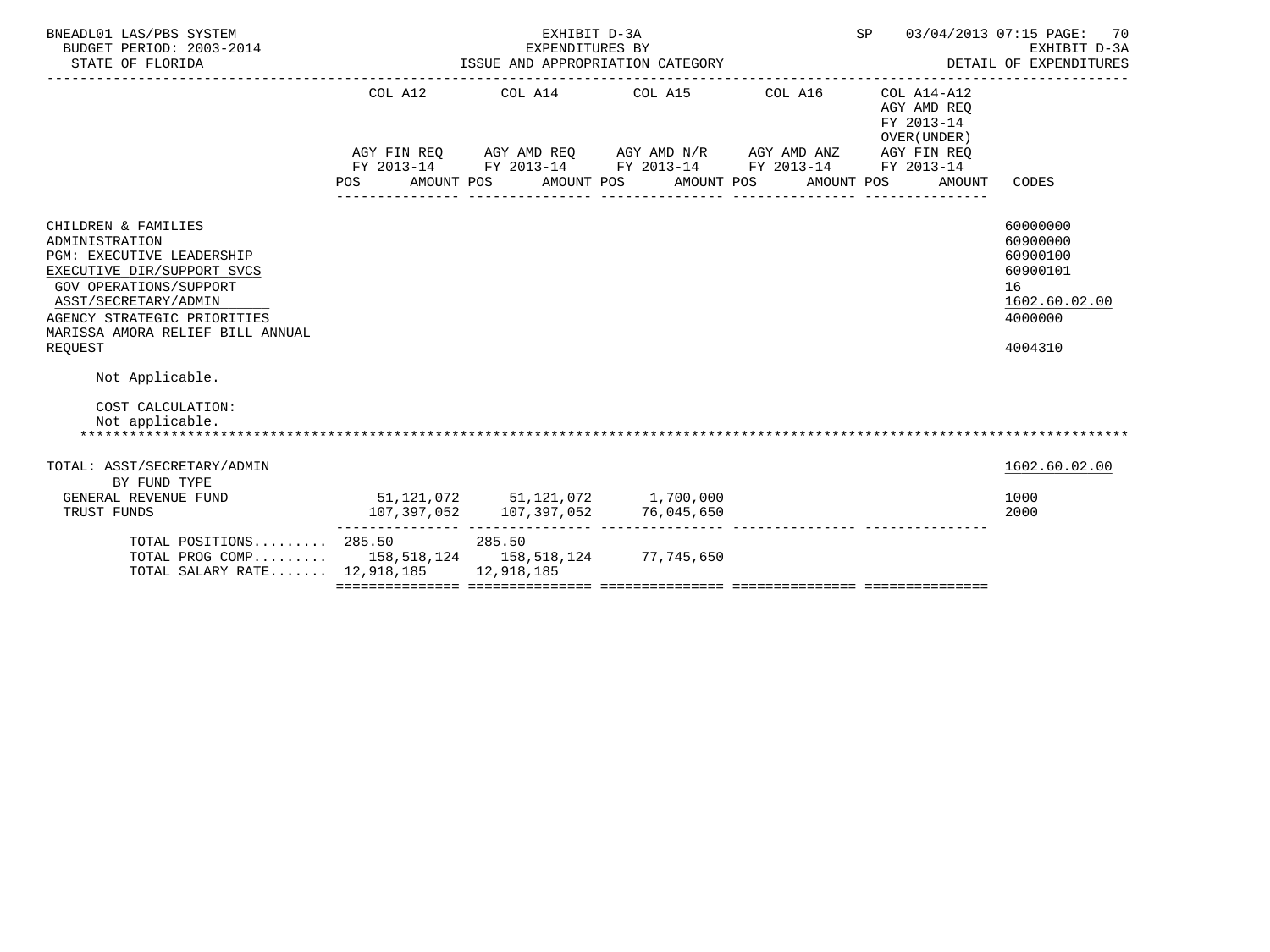| BNEADL01 LAS/PBS SYSTEM<br>BUDGET PERIOD: 2003-2014<br>STATE OF FLORIDA                                                                                                                                                                                                               |                                   | EXHIBIT D-3A<br>EXPENDITURES BY | ISSUE AND APPROPRIATION CATEGORY                                                                                                                                                  | SP 03/04/2013 07:15 PAGE: 71                                                                                  | EXHIBIT D-3A<br>DETAIL OF EXPENDITURES                                                              |
|---------------------------------------------------------------------------------------------------------------------------------------------------------------------------------------------------------------------------------------------------------------------------------------|-----------------------------------|---------------------------------|-----------------------------------------------------------------------------------------------------------------------------------------------------------------------------------|---------------------------------------------------------------------------------------------------------------|-----------------------------------------------------------------------------------------------------|
|                                                                                                                                                                                                                                                                                       | COL A12<br>POS                    | COL A14<br>AMOUNT POS           | COL A15 COL A16<br>AGY FIN REQ 6 AGY AMD REQ 6 AGY AMD N/R 66 AGY AMD ANZ<br>FY 2013-14 FY 2013-14 FY 2013-14 FY 2013-14<br>AMOUNT POS<br>AMOUNT POS<br>-----------<br>---------- | COL A14-A12<br>AGY AMD REQ<br>FY 2013-14<br>OVER (UNDER)<br>AGY FIN REQ<br>FY 2013-14<br>AMOUNT POS<br>AMOUNT | CODES                                                                                               |
| CHILDREN & FAMILIES<br>ADMINISTRATION<br>PGM: EXECUTIVE LEADERSHIP<br>EXECUTIVE DIR/SUPPORT SVCS<br><b>GOV OPERATIONS/SUPPORT</b><br>DISTRICT ADMINISTRATION<br>ESTIMATED EXPENDITURES<br>ESTIMATED EXPENDITURES - OPERATIONS<br>SALARY RATE<br>SALARY RATE 15, 264, 377 15, 264, 377 |                                   |                                 |                                                                                                                                                                                   |                                                                                                               | 60000000<br>60900000<br>60900100<br>60900101<br>16<br>1602.60.03.00<br>1000000<br>1001000<br>000000 |
| SALARIES AND BENEFITS                                                                                                                                                                                                                                                                 |                                   |                                 |                                                                                                                                                                                   |                                                                                                               | 010000                                                                                              |
| GENERAL REVENUE FUND                                                                                                                                                                                                                                                                  | $-$ STATE 1, 147, 544 1, 147, 544 |                                 |                                                                                                                                                                                   |                                                                                                               | 1000 1                                                                                              |
| 8,108,249 8,108,249 ADMINISTRATIVE TRUST FUND -STATE 8,108,249 8,225,137                                                                                                                                                                                                              |                                   |                                 |                                                                                                                                                                                   |                                                                                                               | 2021 1<br>2021 3                                                                                    |
| TOTAL ADMINISTRATIVE TRUST FUND                                                                                                                                                                                                                                                       |                                   | 16,333,386 16,333,386           |                                                                                                                                                                                   |                                                                                                               | 2021                                                                                                |
| OPERATIONS AND MAINT TF -STATE 262,386                                                                                                                                                                                                                                                |                                   | 262,386                         |                                                                                                                                                                                   |                                                                                                               | 2516 1                                                                                              |
| TOTAL POSITIONS $240.00$<br>TOTAL APPRO 17,743,316 17,743,316                                                                                                                                                                                                                         |                                   | 240.00                          |                                                                                                                                                                                   |                                                                                                               |                                                                                                     |
| OTHER PERSONAL SERVICES                                                                                                                                                                                                                                                               |                                   |                                 |                                                                                                                                                                                   |                                                                                                               | 030000                                                                                              |
| GENERAL REVENUE FUND<br>$-\mathtt{STATE}$<br>ADMINISTRATIVE TRUST FUND -STATE                                                                                                                                                                                                         | 901<br>906                        | 901<br>906                      |                                                                                                                                                                                   |                                                                                                               | 1000 1<br>2021 1                                                                                    |
| TOTAL APPRO                                                                                                                                                                                                                                                                           | 1,807                             | 1,807                           |                                                                                                                                                                                   |                                                                                                               |                                                                                                     |
| <b>EXPENSES</b>                                                                                                                                                                                                                                                                       |                                   |                                 |                                                                                                                                                                                   |                                                                                                               | 040000                                                                                              |
| GENERAL REVENUE FUND                                                                                                                                                                                                                                                                  | -STATE 1, 183, 210 1, 183, 210    |                                 |                                                                                                                                                                                   |                                                                                                               | 1000 1                                                                                              |
| ADMINISTRATIVE TRUST FUND -STATE<br>-FEDERL                                                                                                                                                                                                                                           | 13,443<br>643,939                 | 13,443<br>643,939               |                                                                                                                                                                                   |                                                                                                               | 2021 1<br>2021 3                                                                                    |
| TOTAL ADMINISTRATIVE TRUST FUND                                                                                                                                                                                                                                                       | 657,382                           | 657,382                         |                                                                                                                                                                                   |                                                                                                               | 2021                                                                                                |
| OPERATIONS AND MAINT TF<br>$-STATE$                                                                                                                                                                                                                                                   | 70,442                            | 70,442                          |                                                                                                                                                                                   |                                                                                                               | 2516 1                                                                                              |
|                                                                                                                                                                                                                                                                                       |                                   |                                 |                                                                                                                                                                                   |                                                                                                               |                                                                                                     |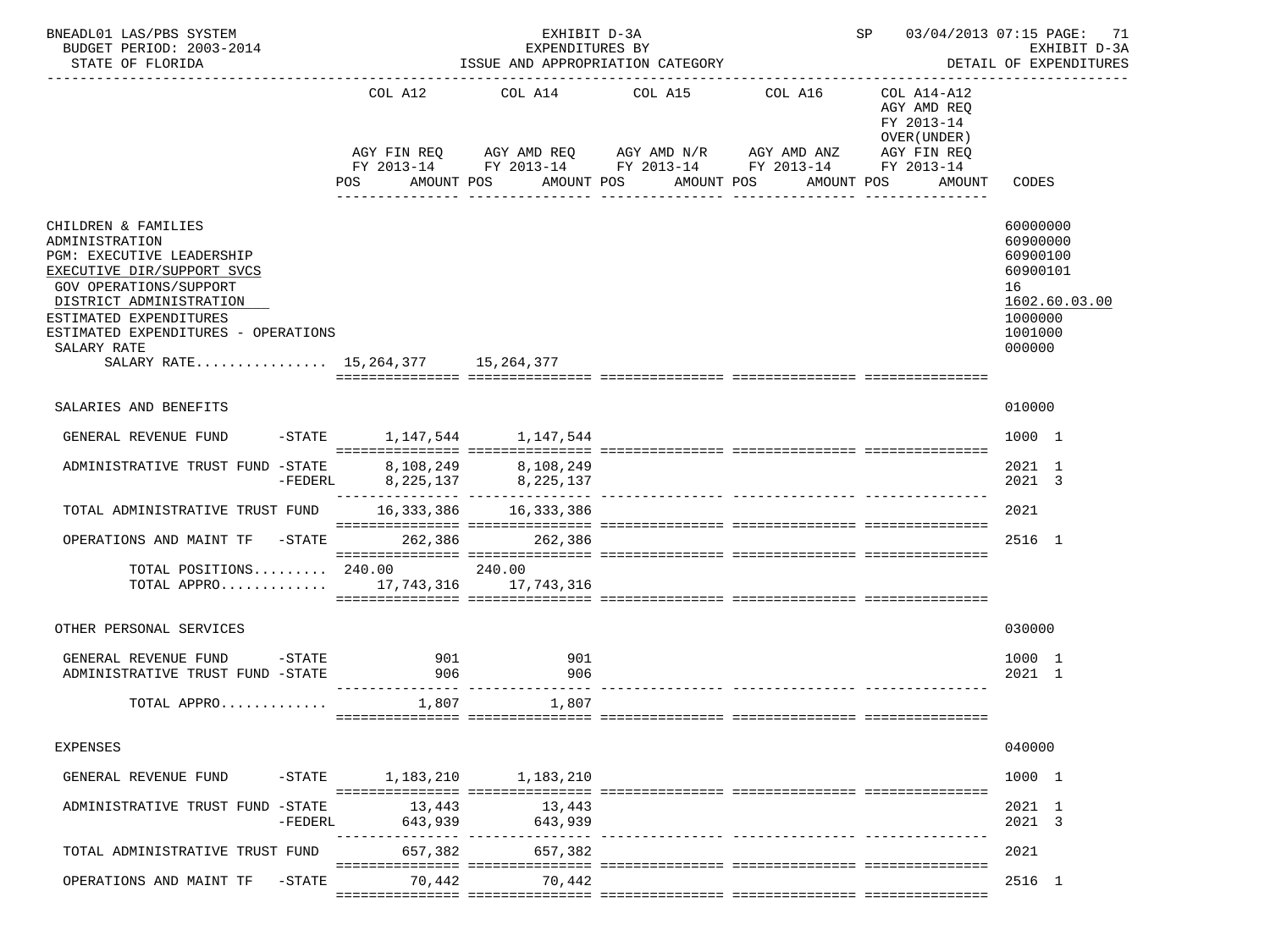| BNEADL01 LAS/PBS SYSTEM<br>BUDGET PERIOD: 2003-2014<br>STATE OF FLORIDA                                                                                                                                                                                                      |                       | EXHIBIT D-3A<br>EXPENDITURES BY<br>ISSUE AND APPROPRIATION CATEGORY                                                     | SP 03/04/2013 07:15 PAGE: 72                                                              | EXHIBIT D-3A<br>DETAIL OF EXPENDITURES |                                                                                                 |                                                                                                     |
|------------------------------------------------------------------------------------------------------------------------------------------------------------------------------------------------------------------------------------------------------------------------------|-----------------------|-------------------------------------------------------------------------------------------------------------------------|-------------------------------------------------------------------------------------------|----------------------------------------|-------------------------------------------------------------------------------------------------|-----------------------------------------------------------------------------------------------------|
|                                                                                                                                                                                                                                                                              | COL A12<br><b>POS</b> | AGY FIN REQ AGY AMD REQ AGY AMD N/R AGY AMD ANZ<br>FY 2013-14 FY 2013-14 FY 2013-14 FY 2013-14 FY 2013-14<br>AMOUNT POS | COL A14 COL A15 COL A16<br>AMOUNT POS AMOUNT POS<br>_____________________________________ | _______________                        | COL A14-A12<br>AGY AMD REQ<br>FY 2013-14<br>OVER (UNDER)<br>AGY FIN REQ<br>AMOUNT POS<br>AMOUNT | CODES                                                                                               |
| CHILDREN & FAMILIES<br>ADMINISTRATION<br>PGM: EXECUTIVE LEADERSHIP<br>EXECUTIVE DIR/SUPPORT SVCS<br>GOV OPERATIONS/SUPPORT<br>DISTRICT ADMINISTRATION<br>ESTIMATED EXPENDITURES<br>ESTIMATED EXPENDITURES - OPERATIONS<br><b>EXPENSES</b><br>TOTAL APPRO 1,911,034 1,911,034 |                       |                                                                                                                         |                                                                                           |                                        |                                                                                                 | 60000000<br>60900000<br>60900100<br>60900101<br>16<br>1602.60.03.00<br>1000000<br>1001000<br>040000 |
| OPERATING CAPITAL OUTLAY                                                                                                                                                                                                                                                     |                       |                                                                                                                         |                                                                                           |                                        |                                                                                                 | 060000                                                                                              |
| GENERAL REVENUE FUND -STATE 3,722 3,722<br>ADMINISTRATIVE TRUST FUND -FEDERL                                                                                                                                                                                                 |                       | 89,894 89,894                                                                                                           |                                                                                           |                                        |                                                                                                 | 1000 1<br>2021 3                                                                                    |
| TOTAL APPRO                                                                                                                                                                                                                                                                  | 93,616                | 93,616                                                                                                                  |                                                                                           |                                        |                                                                                                 |                                                                                                     |
| SPECIAL CATEGORIES<br>CONTRACTED SERVICES                                                                                                                                                                                                                                    |                       |                                                                                                                         |                                                                                           |                                        |                                                                                                 | 100000<br>100777                                                                                    |
|                                                                                                                                                                                                                                                                              |                       |                                                                                                                         |                                                                                           |                                        |                                                                                                 | 1000 1<br>2021 3                                                                                    |
| TOTAL APPRO                                                                                                                                                                                                                                                                  | 334,159               | 334,159                                                                                                                 |                                                                                           |                                        |                                                                                                 |                                                                                                     |
| RISK MANAGEMENT INSURANCE                                                                                                                                                                                                                                                    |                       |                                                                                                                         |                                                                                           |                                        |                                                                                                 | 103241                                                                                              |
| $ STATE$<br>GENERAL REVENUE FUND<br>ADMINISTRATIVE TRUST FUND -STATE                                                                                                                                                                                                         | 126,277               |                                                                                                                         |                                                                                           |                                        |                                                                                                 | 1000 1<br>2021 1                                                                                    |
| TOTAL APPRO                                                                                                                                                                                                                                                                  |                       | 779,663 779,663                                                                                                         |                                                                                           |                                        |                                                                                                 |                                                                                                     |
| DEFERRED-PAY COM CONTRACTS                                                                                                                                                                                                                                                   |                       |                                                                                                                         |                                                                                           |                                        |                                                                                                 | 105280                                                                                              |
| GENERAL REVENUE FUND -STATE<br>ADMINISTRATIVE TRUST FUND -FEDERL                                                                                                                                                                                                             | 2,272                 | 6,520 6,520<br>2,272                                                                                                    |                                                                                           | ____________ _____________             |                                                                                                 | 1000 1<br>2021 3                                                                                    |
| TOTAL APPRO                                                                                                                                                                                                                                                                  | 8,792                 | 8,792                                                                                                                   |                                                                                           |                                        |                                                                                                 |                                                                                                     |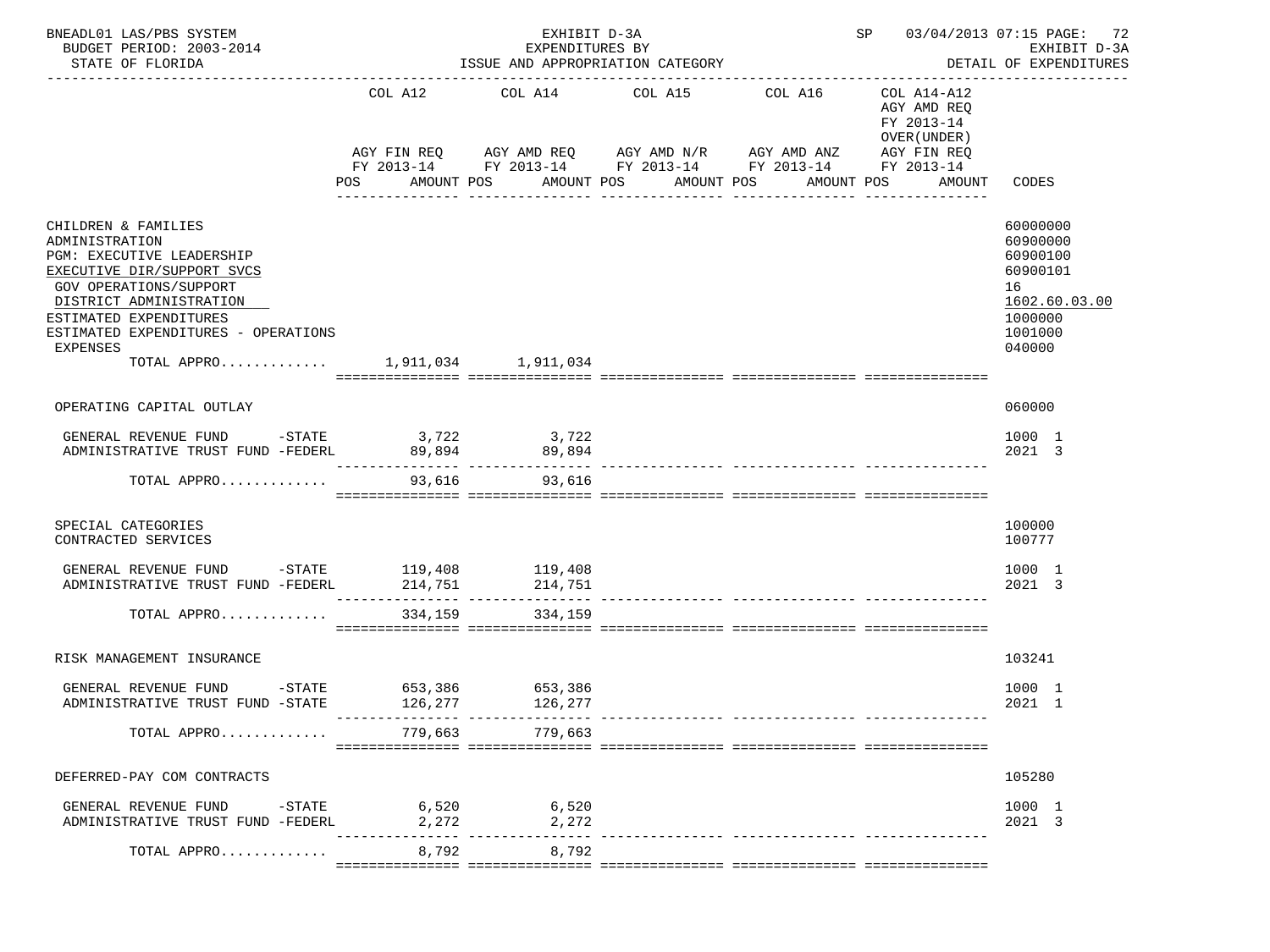| BNEADL01 LAS/PBS SYSTEM<br>BUDGET PERIOD: 2003-2014<br>STATE OF FLORIDA                                                                                                                                                                                                                | SP 03/04/2013 07:15 PAGE: 73<br>EXHIBIT D-3A<br>EXPENDITURES BY<br>ISSUE AND APPROPRIATION CATEGORY<br>DETAIL OF EXPENDITURES |          |                                                                                    |         |                                                              |                                                                                                               |  |  |
|----------------------------------------------------------------------------------------------------------------------------------------------------------------------------------------------------------------------------------------------------------------------------------------|-------------------------------------------------------------------------------------------------------------------------------|----------|------------------------------------------------------------------------------------|---------|--------------------------------------------------------------|---------------------------------------------------------------------------------------------------------------|--|--|
|                                                                                                                                                                                                                                                                                        | COL A12                                                                                                                       | COL A14  | COL A15<br>AGY FIN REQ AGY AMD REQ AGY AMD N/R AGY AMD ANZ AGY FIN REQ             | COL A16 | $COL A14 - A12$<br>AGY AMD REQ<br>FY 2013-14<br>OVER (UNDER) |                                                                                                               |  |  |
|                                                                                                                                                                                                                                                                                        | AMOUNT POS<br>POS                                                                                                             |          | FY 2013-14 FY 2013-14 FY 2013-14 FY 2013-14 FY 2013-14<br>AMOUNT POS<br>AMOUNT POS |         | AMOUNT POS<br>AMOUNT                                         | CODES                                                                                                         |  |  |
| CHILDREN & FAMILIES<br>ADMINISTRATION<br><b>PGM: EXECUTIVE LEADERSHIP</b><br>EXECUTIVE DIR/SUPPORT SVCS<br><b>GOV OPERATIONS/SUPPORT</b><br>DISTRICT ADMINISTRATION<br>ESTIMATED EXPENDITURES<br>ESTIMATED EXPENDITURES - OPERATIONS<br>SPECIAL CATEGORIES<br>LEASE/PURCHASE/EQUIPMENT |                                                                                                                               |          |                                                                                    |         |                                                              | 60000000<br>60900000<br>60900100<br>60900101<br>16<br>1602.60.03.00<br>1000000<br>1001000<br>100000<br>105281 |  |  |
| GENERAL REVENUE FUND                                                                                                                                                                                                                                                                   | -STATE 95,493 95,493                                                                                                          |          |                                                                                    |         |                                                              | 1000 1                                                                                                        |  |  |
| ADMINISTRATIVE TRUST FUND -STATE<br>$-FEDERL$                                                                                                                                                                                                                                          | 1,557<br>$34,899$ $34,899$<br>._____________________________________                                                          | 1,557    |                                                                                    |         |                                                              | 2021 1<br>2021 3                                                                                              |  |  |
| TOTAL ADMINISTRATIVE TRUST FUND                                                                                                                                                                                                                                                        | 36,456                                                                                                                        | 36,456   |                                                                                    |         |                                                              | 2021                                                                                                          |  |  |
| OPERATIONS AND MAINT TF -STATE                                                                                                                                                                                                                                                         | 405                                                                                                                           | 405      |                                                                                    |         |                                                              | 2516 1                                                                                                        |  |  |
| TOTAL APPRO                                                                                                                                                                                                                                                                            | 132,354                                                                                                                       | 132,354  |                                                                                    |         |                                                              |                                                                                                               |  |  |
| TOTAL: ESTIMATED EXPENDITURES - OPERATIONS<br>TOTAL POSITIONS 240.00 240.00<br>TOTAL ISSUE 21,004,741 21,004,741<br>TOTAL SALARY RATE 15,264,377 15,264,377                                                                                                                            |                                                                                                                               |          |                                                                                    |         |                                                              | 1001000                                                                                                       |  |  |
| CASUALTY INSURANCE PREMIUM<br>ADJUSTMENT<br>SPECIAL CATEGORIES<br>RISK MANAGEMENT INSURANCE                                                                                                                                                                                            |                                                                                                                               |          |                                                                                    |         |                                                              | 1001090<br>100000<br>103241                                                                                   |  |  |
| GENERAL REVENUE FUND $-$ STATE 155,156- 155,156-<br>ADMINISTRATIVE TRUST FUND $-$ STATE 29,986- 29,986-                                                                                                                                                                                |                                                                                                                               |          |                                                                                    |         |                                                              | 1000 1<br>2021 1                                                                                              |  |  |
| TOTAL APPRO                                                                                                                                                                                                                                                                            | 185,142-                                                                                                                      | 185,142- |                                                                                    |         |                                                              |                                                                                                               |  |  |
|                                                                                                                                                                                                                                                                                        |                                                                                                                               |          |                                                                                    |         |                                                              |                                                                                                               |  |  |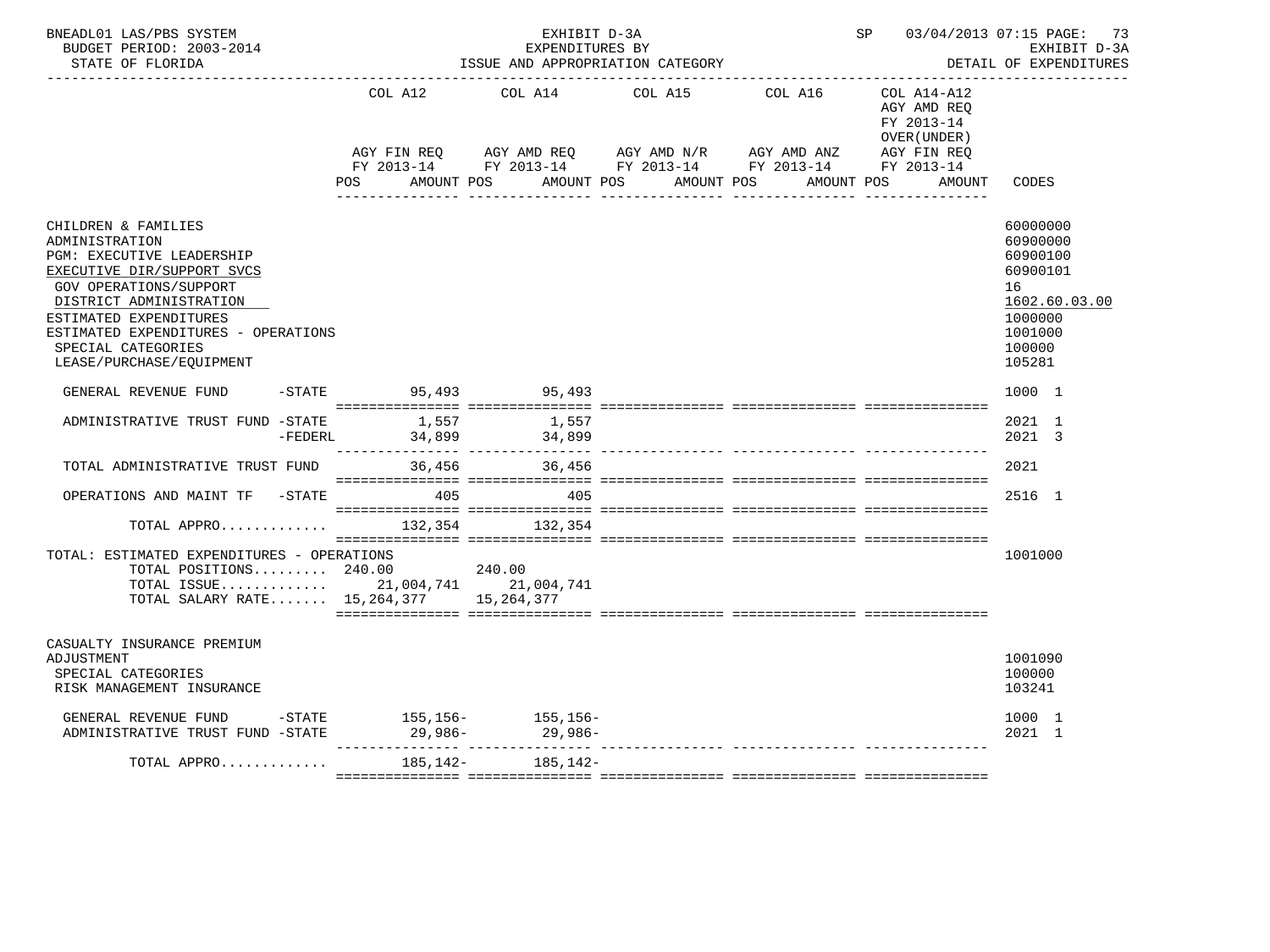| BNEADL01 LAS/PBS SYSTEM<br>BUDGET PERIOD: 2003-2014<br>STATE OF FLORIDA                                                                                                                                                                            | EXHIBIT D-3A<br>SP<br>EXPENDITURES BY<br>ISSUE AND APPROPRIATION CATEGORY |                        |                  |                                                                                                                           |            |                                                          | 03/04/2013 07:15 PAGE: 74<br>EXHIBIT D-3A<br>DETAIL OF EXPENDITURES            |
|----------------------------------------------------------------------------------------------------------------------------------------------------------------------------------------------------------------------------------------------------|---------------------------------------------------------------------------|------------------------|------------------|---------------------------------------------------------------------------------------------------------------------------|------------|----------------------------------------------------------|--------------------------------------------------------------------------------|
|                                                                                                                                                                                                                                                    |                                                                           | COL A12                | COL A14          | COL A15                                                                                                                   | COL A16    | COL A14-A12<br>AGY AMD REQ<br>FY 2013-14<br>OVER (UNDER) |                                                                                |
|                                                                                                                                                                                                                                                    |                                                                           | AGY FIN REO<br>POS FOR | AMOUNT POS       | AGY AMD REQ AGY AMD N/R AGY AMD ANZ<br>FY 2013-14 FY 2013-14 FY 2013-14 FY 2013-14 FY 2013-14<br>AMOUNT POS<br>AMOUNT POS | AMOUNT POS | AGY FIN REQ<br>AMOUNT                                    | CODES                                                                          |
| CHILDREN & FAMILIES<br>ADMINISTRATION<br>PGM: EXECUTIVE LEADERSHIP<br>EXECUTIVE DIR/SUPPORT SVCS<br><b>GOV OPERATIONS/SUPPORT</b><br>DISTRICT ADMINISTRATION<br>ESTIMATED EXPENDITURES<br>FLORIDA RETIREMENT SYSTEM<br>CONTRIBUTION ADJUSTMENT FOR |                                                                           |                        |                  |                                                                                                                           |            |                                                          | 60000000<br>60900000<br>60900100<br>60900101<br>16<br>1602.60.03.00<br>1000000 |
| FISCAL YEAR 2012-2013<br>SALARIES AND BENEFITS                                                                                                                                                                                                     |                                                                           |                        |                  |                                                                                                                           |            |                                                          | 1001240<br>010000                                                              |
| GENERAL REVENUE FUND                                                                                                                                                                                                                               |                                                                           | $-STATE$               | 3,076 3,076      |                                                                                                                           |            |                                                          | 1000 1                                                                         |
| ADMINISTRATIVE TRUST FUND -STATE                                                                                                                                                                                                                   | $-FEDERL$                                                                 | 21,723<br>22,039       | 21,723<br>22,039 |                                                                                                                           |            |                                                          | 2021 1<br>2021 3                                                               |
| TOTAL ADMINISTRATIVE TRUST FUND                                                                                                                                                                                                                    |                                                                           | 43,762                 | 43,762           |                                                                                                                           |            |                                                          | 2021                                                                           |
| OPERATIONS AND MAINT TF                                                                                                                                                                                                                            | $-$ STATE                                                                 |                        | 704 704          |                                                                                                                           |            |                                                          | 2516 1                                                                         |
| TOTAL APPRO                                                                                                                                                                                                                                        |                                                                           | 47,542                 | 47,542           |                                                                                                                           |            |                                                          |                                                                                |
| ADJUSTMENT TO STATE HEALTH<br>INSURANCE PREMIUM CONTRIBUTION -<br>FISCAL YEAR 2012-13<br>SALARIES AND BENEFITS                                                                                                                                     |                                                                           |                        |                  |                                                                                                                           |            |                                                          | 1001830<br>010000                                                              |
| GENERAL REVENUE FUND                                                                                                                                                                                                                               |                                                                           | $-STATE$ 2,032 2,032   |                  |                                                                                                                           |            |                                                          | 1000 1                                                                         |
| ADMINISTRATIVE TRUST FUND -STATE                                                                                                                                                                                                                   | -FEDERL                                                                   | 14,351<br>14,559       | 14,351<br>14,559 |                                                                                                                           |            |                                                          | 2021 1<br>2021 3                                                               |
| TOTAL ADMINISTRATIVE TRUST FUND                                                                                                                                                                                                                    |                                                                           | 28,910                 | 28,910           |                                                                                                                           |            |                                                          | 2021                                                                           |
| OPERATIONS AND MAINT TF                                                                                                                                                                                                                            | $-$ STATE                                                                 | 465                    | 465              |                                                                                                                           |            |                                                          | 2516 1                                                                         |
| TOTAL APPRO                                                                                                                                                                                                                                        |                                                                           |                        | 31,407 31,407    |                                                                                                                           |            |                                                          |                                                                                |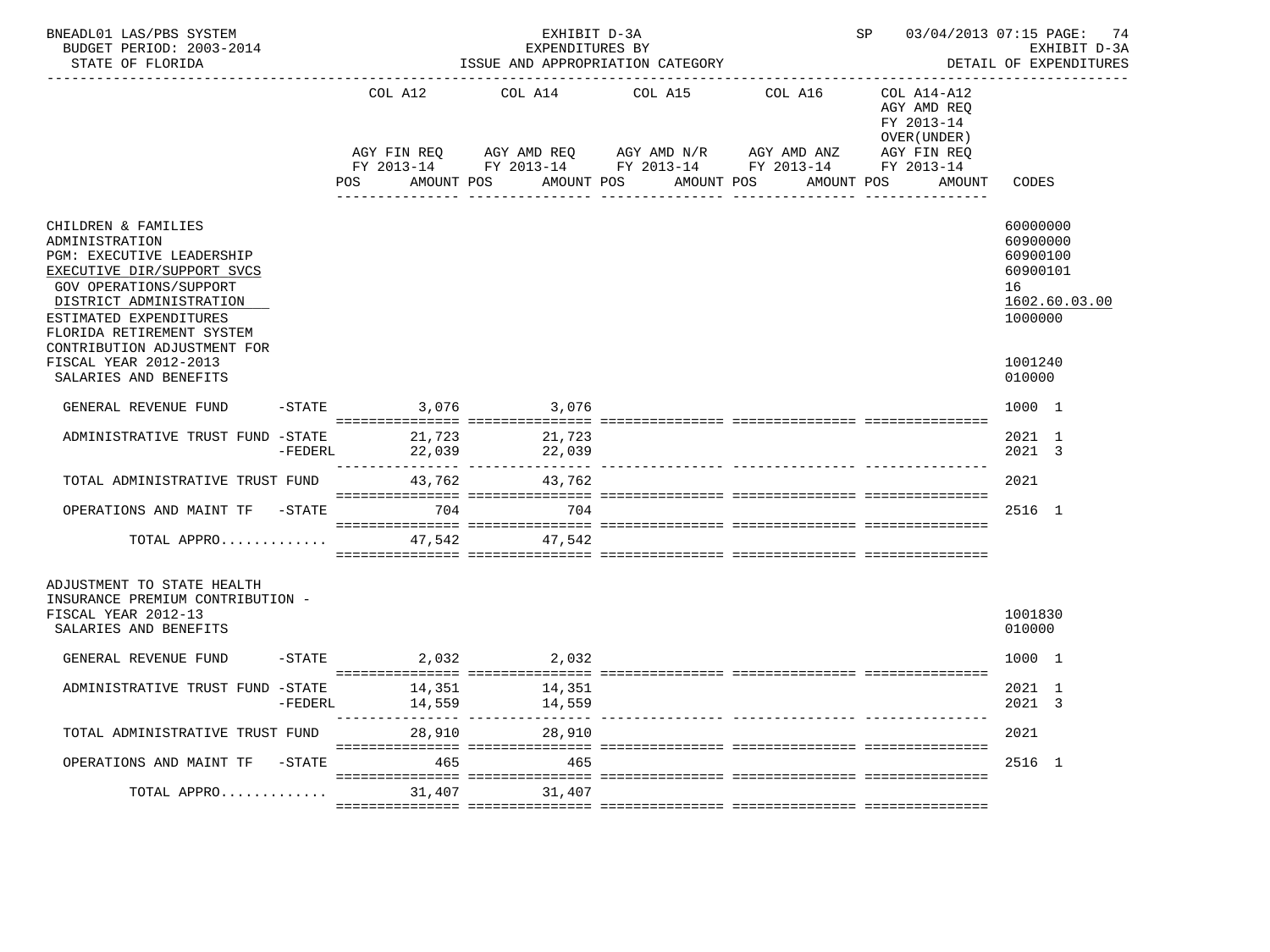| BNEADL01 LAS/PBS SYSTEM<br>BUDGET PERIOD: 2003-2014<br>STATE OF FLORIDA                                                                                                                                                                                                        |     | EXHIBIT D-3A<br>EXPENDITURES BY<br>ISSUE AND APPROPRIATION CATEGORY | SP 03/04/2013 07:15 PAGE: 75 | EXHIBIT D-3A<br>DETAIL OF EXPENDITURES                                                                                              |                                                          |                                                                                                     |
|--------------------------------------------------------------------------------------------------------------------------------------------------------------------------------------------------------------------------------------------------------------------------------|-----|---------------------------------------------------------------------|------------------------------|-------------------------------------------------------------------------------------------------------------------------------------|----------------------------------------------------------|-----------------------------------------------------------------------------------------------------|
|                                                                                                                                                                                                                                                                                | POS | AMOUNT POS                                                          | AMOUNT POS AMOUNT POS        | AGY FIN REQ AGY AMD REQ AGY AMD N/R AGY AMD ANZ AGY FIN REQ<br>FY 2013-14 FY 2013-14 FY 2013-14 FY 2013-14 FY 2013-14<br>AMOUNT POS | COL A14-A12<br>AGY AMD REQ<br>FY 2013-14<br>OVER (UNDER) | AMOUNT CODES                                                                                        |
| CHILDREN & FAMILIES<br>ADMINISTRATION<br>PGM: EXECUTIVE LEADERSHIP<br>EXECUTIVE DIR/SUPPORT SVCS<br>GOV OPERATIONS/SUPPORT<br>DISTRICT ADMINISTRATION<br>ADJUSTMENTS TO CURRENT YEAR<br>ESTIMATED EXPENDITURES<br>ADJUST FUND SOURCE INDICATORS - ADD<br>SALARIES AND BENEFITS |     |                                                                     |                              |                                                                                                                                     |                                                          | 60000000<br>60900000<br>60900100<br>60900101<br>16<br>1602.60.03.00<br>1600000<br>160S220<br>010000 |
| ADMINISTRATIVE TRUST FUND -FEDERL 1,389 1,389                                                                                                                                                                                                                                  |     |                                                                     |                              |                                                                                                                                     |                                                          | 2021 3                                                                                              |
| OTHER PERSONAL SERVICES                                                                                                                                                                                                                                                        |     |                                                                     |                              |                                                                                                                                     |                                                          | 030000                                                                                              |
| ADMINISTRATIVE TRUST FUND -FEDERL 906                                                                                                                                                                                                                                          |     | 906                                                                 |                              |                                                                                                                                     |                                                          | 2021 3                                                                                              |
| SPECIAL CATEGORIES<br>RISK MANAGEMENT INSURANCE                                                                                                                                                                                                                                |     |                                                                     |                              |                                                                                                                                     |                                                          | 100000<br>103241                                                                                    |
| ADMINISTRATIVE TRUST FUND -FEDERL 96,291 96,291                                                                                                                                                                                                                                |     |                                                                     |                              |                                                                                                                                     |                                                          | 2021 3                                                                                              |
| TOTAL: ADJUST FUND SOURCE INDICATORS - ADD<br>TOTAL ISSUE                                                                                                                                                                                                                      |     | 98,586 98,586                                                       |                              |                                                                                                                                     |                                                          | 160S220                                                                                             |
|                                                                                                                                                                                                                                                                                |     |                                                                     |                              |                                                                                                                                     |                                                          |                                                                                                     |
| AGENCY ISSUE NARRATIVE:<br>2013-2014 BUDGET YEAR NARRATIVE:<br>ISSUE TITLE: Adjust Fund Source Indicators - Add                                                                                                                                                                |     |                                                                     | IT COMPONENT? NO             |                                                                                                                                     |                                                          |                                                                                                     |
| SPECIFY WHICH AGENCY GOAL FROM THE FISCAL YEARS 2013-2014 THROUGH 2017-2018 STRATEGIC PLAN IS ADDRESSED BY THIS BUDGET<br>ISSUE PROPOSAL:<br>Effect Program Improvements: Apply proven best practices to maximize efficiencies and outcomes.                                   |     |                                                                     |                              |                                                                                                                                     |                                                          |                                                                                                     |
| SUMMARY:<br>The Department requests an adjustment to its base budget to properly align Funding Source Indicators (FSI) for<br>Maintenance of Effort (MOE) and Match review.<br>PROBLEM STATEMENT:                                                                              |     |                                                                     |                              |                                                                                                                                     |                                                          |                                                                                                     |
| Based on the Department's current agency-approved operating budget, this request is needed to properly align the FSIs in<br>the Department's budget.                                                                                                                           |     |                                                                     |                              |                                                                                                                                     |                                                          |                                                                                                     |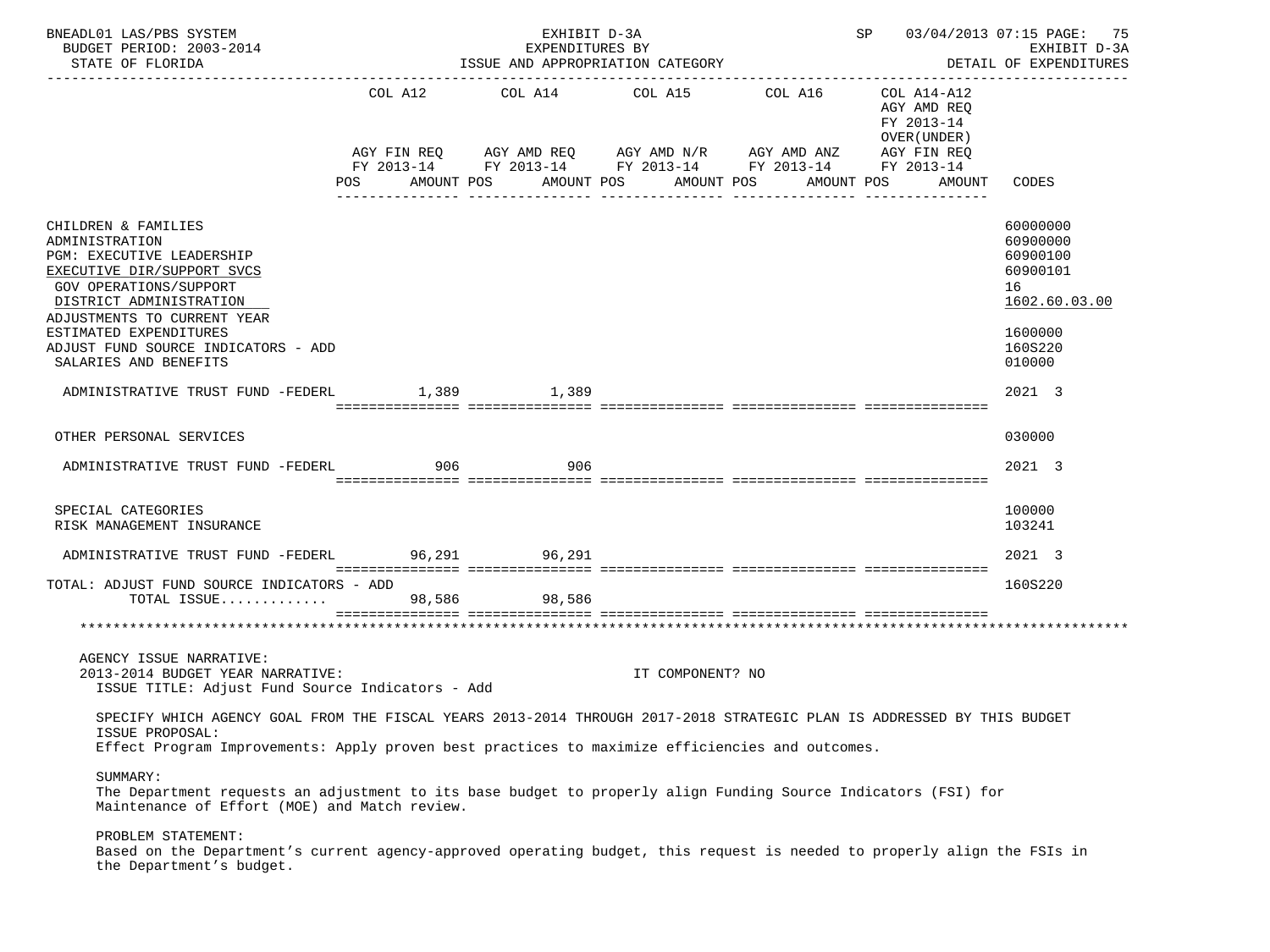| BNEADL01 LAS/PBS SYSTEM<br>BUDGET PERIOD: 2003-2014                                                                                                                                                                                                   |     | EXHIBIT D-3A<br>EXPENDITURES BY                                                                                                                                                                                                                                                                                                                                                                                                                                                                                                                                                                                | SP        |                 | 03/04/2013 07:15 PAGE: 76<br>EXHIBIT D-3A<br>DETAIL OF EXPENDITURES |                                                              |                                       |
|-------------------------------------------------------------------------------------------------------------------------------------------------------------------------------------------------------------------------------------------------------|-----|----------------------------------------------------------------------------------------------------------------------------------------------------------------------------------------------------------------------------------------------------------------------------------------------------------------------------------------------------------------------------------------------------------------------------------------------------------------------------------------------------------------------------------------------------------------------------------------------------------------|-----------|-----------------|---------------------------------------------------------------------|--------------------------------------------------------------|---------------------------------------|
|                                                                                                                                                                                                                                                       | POS | $\begin{tabular}{lllllllllll} \multicolumn{2}{l}{{\text{COL A14}} } & \multicolumn{2}{c}{\text{COL A15}} & \multicolumn{2}{c}{\text{COL A16}} & \multicolumn{2}{c}{\text{COL A14}--\text{A12}}\\ \multicolumn{2}{c}{\text{COL A14}} & \multicolumn{2}{c}{\text{COL A15}} & \multicolumn{2}{c}{\text{COL A16}} & \multicolumn{2}{c}{\text{COL A14}--\text{A12}}\\ \end{tabular}$<br>$AGY \text{ FIN REQ} \qquad \text{AGY AMD REQ} \qquad \text{AGY AMD N/R} \qquad \text{AGY AMD ANZ} \qquad \text{AGY FIN REQ}$<br>FY 2013-14 FY 2013-14 FY 2013-14 FY 2013-14 FY 2013-14<br>AMOUNT POS AMOUNT POS AMOUNT POS |           |                 | AGY AMD REQ<br>FY 2013-14<br>OVER (UNDER)<br>AMOUNT POS             | AMOUNT<br>CODES                                              |                                       |
| CHILDREN & FAMILIES<br>ADMINISTRATION<br>PGM: EXECUTIVE LEADERSHIP<br>EXECUTIVE DIR/SUPPORT SVCS<br>GOV OPERATIONS/SUPPORT<br>DISTRICT ADMINISTRATION<br>ADJUSTMENTS TO CURRENT YEAR<br>ESTIMATED EXPENDITURES<br>ADJUST FUND SOURCE INDICATORS - ADD |     |                                                                                                                                                                                                                                                                                                                                                                                                                                                                                                                                                                                                                |           |                 |                                                                     | 60000000<br>60900000<br>60900101<br>16<br>1600000<br>160S220 | 60900100<br>1602.60.03.00             |
| WHAT BENEFITS WILL BE OBTAINED BY FUNDING THIS ISSUE:<br>This action is necessary to ensure that the Department can properly identify funding sources and MOE.<br>WHAT UNDERLYING PROGRAM THEORY CHANGE IS INVOLVED IN THIS ISSUE (IF ANY):           |     |                                                                                                                                                                                                                                                                                                                                                                                                                                                                                                                                                                                                                |           |                 |                                                                     |                                                              |                                       |
| Not applicable.                                                                                                                                                                                                                                       |     |                                                                                                                                                                                                                                                                                                                                                                                                                                                                                                                                                                                                                |           |                 |                                                                     |                                                              |                                       |
| WHAT IMPLEMENTATION MECHANISMS WILL BE CHANGES AS A RESULT OF THIS ISSUE (IF ANY):<br>The Department will implement these adjustments and continue to monitor the funding of the budget.                                                              |     |                                                                                                                                                                                                                                                                                                                                                                                                                                                                                                                                                                                                                |           |                 |                                                                     |                                                              |                                       |
| FLORIDA STRATEGIC PLAN FOR ECONOMIC DEVELOPMENT:<br>Not applicable.                                                                                                                                                                                   |     |                                                                                                                                                                                                                                                                                                                                                                                                                                                                                                                                                                                                                |           |                 |                                                                     |                                                              |                                       |
| RETURN ON INVESTMENT:<br>Not applicable.                                                                                                                                                                                                              |     |                                                                                                                                                                                                                                                                                                                                                                                                                                                                                                                                                                                                                |           |                 |                                                                     |                                                              |                                       |
| COST CALCULATIONS:<br>The Other Adjustment Data (OAD) transaction was used to correct Fund Source Identifiers (FSI) for Salaries and Benefits<br>amounts that are not associated with specific positions and salary rate.                             |     |                                                                                                                                                                                                                                                                                                                                                                                                                                                                                                                                                                                                                |           |                 |                                                                     |                                                              |                                       |
| POSITION DETAIL OF SALARIES AND BENEFITS:                                                                                                                                                                                                             |     |                                                                                                                                                                                                                                                                                                                                                                                                                                                                                                                                                                                                                |           |                 |                                                                     |                                                              |                                       |
|                                                                                                                                                                                                                                                       | FTE | BASE RATE                                                                                                                                                                                                                                                                                                                                                                                                                                                                                                                                                                                                      | ADDITIVES | <b>BENEFITS</b> | SUBTOTAL                                                            |                                                              | LAPSE LAPSED SALARIES<br>AND BENEFITS |
| A12 - AGY FIN REQ FY 2013-14                                                                                                                                                                                                                          |     |                                                                                                                                                                                                                                                                                                                                                                                                                                                                                                                                                                                                                |           |                 |                                                                     |                                                              |                                       |
| CHANGES TO CURRENTLY AUTHORIZED POSITIONS<br>OTHER SALARY AMOUNT<br>2021 ADMINISTRATIVE TRUST FUND                                                                                                                                                    |     |                                                                                                                                                                                                                                                                                                                                                                                                                                                                                                                                                                                                                |           |                 |                                                                     |                                                              | 1,389                                 |
|                                                                                                                                                                                                                                                       |     |                                                                                                                                                                                                                                                                                                                                                                                                                                                                                                                                                                                                                |           |                 |                                                                     |                                                              | 1,389                                 |
|                                                                                                                                                                                                                                                       |     |                                                                                                                                                                                                                                                                                                                                                                                                                                                                                                                                                                                                                |           |                 |                                                                     |                                                              | ==============                        |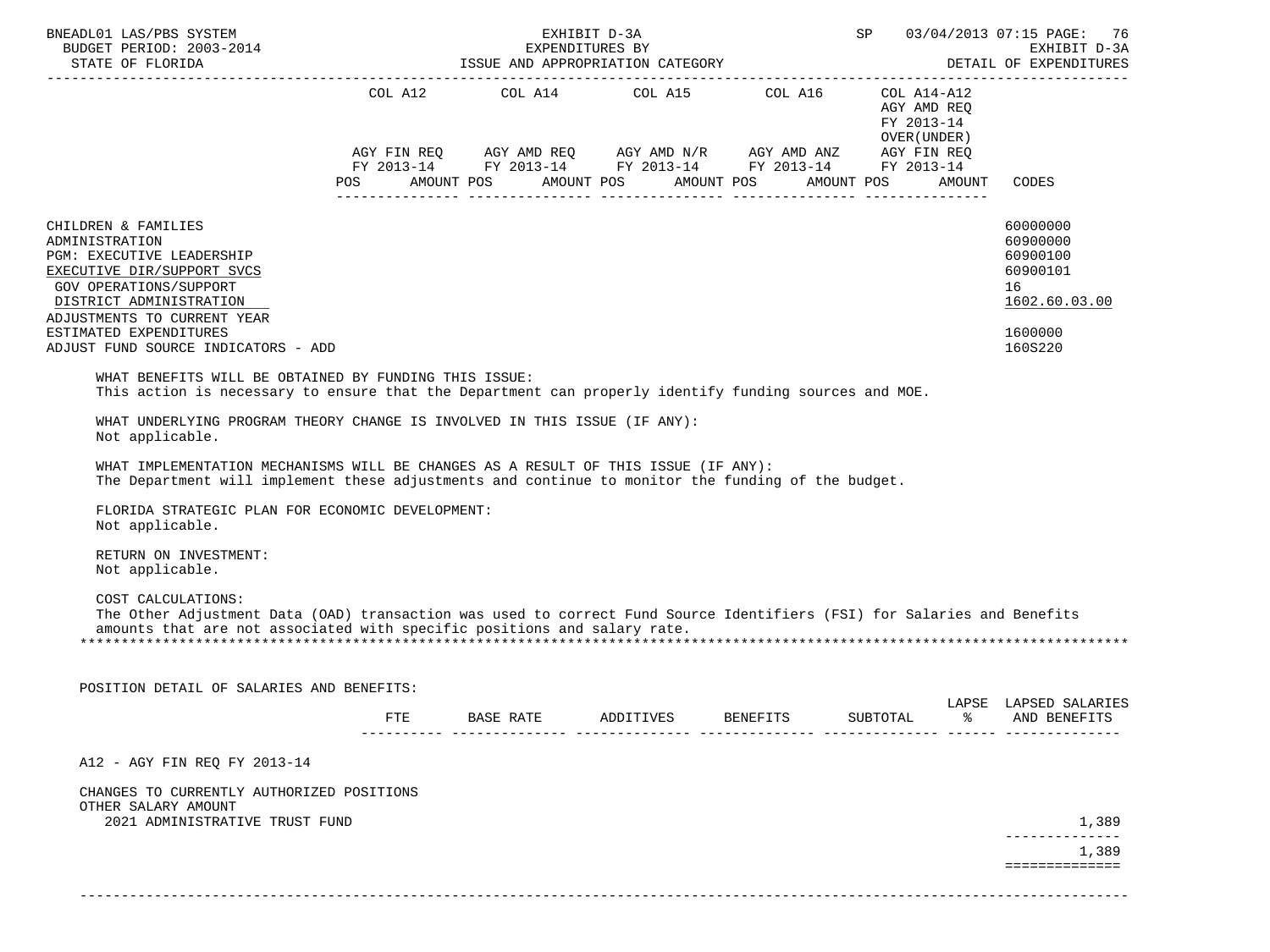| BNEADL01 LAS/PBS SYSTEM<br>BUDGET PERIOD: 2003-2014<br>STATE OF FLORIDA                                                                                                                                                                                                                            | SP 03/04/2013 07:15 PAGE: 77<br>------------------------------- | EXHIBIT D-3A<br>DETAIL OF EXPENDITURES |                                                                                                                                               |                              |                                                                                               |                                                                                                                                    |
|----------------------------------------------------------------------------------------------------------------------------------------------------------------------------------------------------------------------------------------------------------------------------------------------------|-----------------------------------------------------------------|----------------------------------------|-----------------------------------------------------------------------------------------------------------------------------------------------|------------------------------|-----------------------------------------------------------------------------------------------|------------------------------------------------------------------------------------------------------------------------------------|
|                                                                                                                                                                                                                                                                                                    | COL A12<br>AMOUNT POS<br>POS                                    | COL A14                                | COL A15<br>AGY FIN REQ AGY AMD REQ AGY AMD N/R AGY AMD ANZ<br>FY 2013-14 FY 2013-14 FY 2013-14 FY 2013-14 FY 2013-14<br>AMOUNT POS AMOUNT POS | COL A16                      | COL A14-A12<br>AGY AMD REO<br>FY 2013-14<br>OVER (UNDER )<br>AGY FIN REQ<br>AMOUNT POS AMOUNT | CODES                                                                                                                              |
| CHILDREN & FAMILIES<br>ADMINISTRATION<br>PGM: EXECUTIVE LEADERSHIP<br>EXECUTIVE DIR/SUPPORT SVCS<br>GOV OPERATIONS/SUPPORT<br>DISTRICT ADMINISTRATION<br>ADJUSTMENTS TO CURRENT YEAR<br>ESTIMATED EXPENDITURES<br>ADJUST FUND SOURCE INDICATORS - ADD<br>POSITION DETAIL OF SALARIES AND BENEFITS: | FTE                                                             | BASE RATE                              | $- - - - - - - - - -$<br>ADDITIVES                                                                                                            | ----------------<br>BENEFITS | န္က<br>SUBTOTAL                                                                               | 60000000<br>60900000<br>60900100<br>60900101<br>16<br>1602.60.03.00<br>1600000<br>160S220<br>LAPSE LAPSED SALARIES<br>AND BENEFITS |
| A14 - AGY AMD REO FY 2013-14<br>CHANGES TO CURRENTLY AUTHORIZED POSITIONS<br>OTHER SALARY AMOUNT<br>2021 ADMINISTRATIVE TRUST FUND                                                                                                                                                                 |                                                                 |                                        |                                                                                                                                               |                              |                                                                                               | 1,389                                                                                                                              |
|                                                                                                                                                                                                                                                                                                    |                                                                 |                                        |                                                                                                                                               |                              |                                                                                               | 1,389<br>==============                                                                                                            |
|                                                                                                                                                                                                                                                                                                    |                                                                 |                                        |                                                                                                                                               |                              |                                                                                               |                                                                                                                                    |
| ADJUST FUND SOURCE INDICATORS -<br><b>DEDUCT</b><br>SALARIES AND BENEFITS                                                                                                                                                                                                                          |                                                                 |                                        |                                                                                                                                               |                              |                                                                                               | 160S230<br>010000                                                                                                                  |
| ADMINISTRATIVE TRUST FUND -STATE                                                                                                                                                                                                                                                                   |                                                                 | $1,389-1,389-$                         |                                                                                                                                               |                              |                                                                                               | 2021 1                                                                                                                             |
| OTHER PERSONAL SERVICES                                                                                                                                                                                                                                                                            |                                                                 |                                        |                                                                                                                                               |                              |                                                                                               | 030000                                                                                                                             |
| ADMINISTRATIVE TRUST FUND -STATE                                                                                                                                                                                                                                                                   | $906 -$                                                         | $906 -$                                |                                                                                                                                               |                              |                                                                                               | 2021 1                                                                                                                             |
| SPECIAL CATEGORIES<br>RISK MANAGEMENT INSURANCE                                                                                                                                                                                                                                                    |                                                                 |                                        |                                                                                                                                               |                              |                                                                                               | 100000<br>103241                                                                                                                   |
| ADMINISTRATIVE TRUST FUND -STATE                                                                                                                                                                                                                                                                   | $96,291 -$                                                      | $96, 291 -$                            |                                                                                                                                               |                              |                                                                                               | 2021 1                                                                                                                             |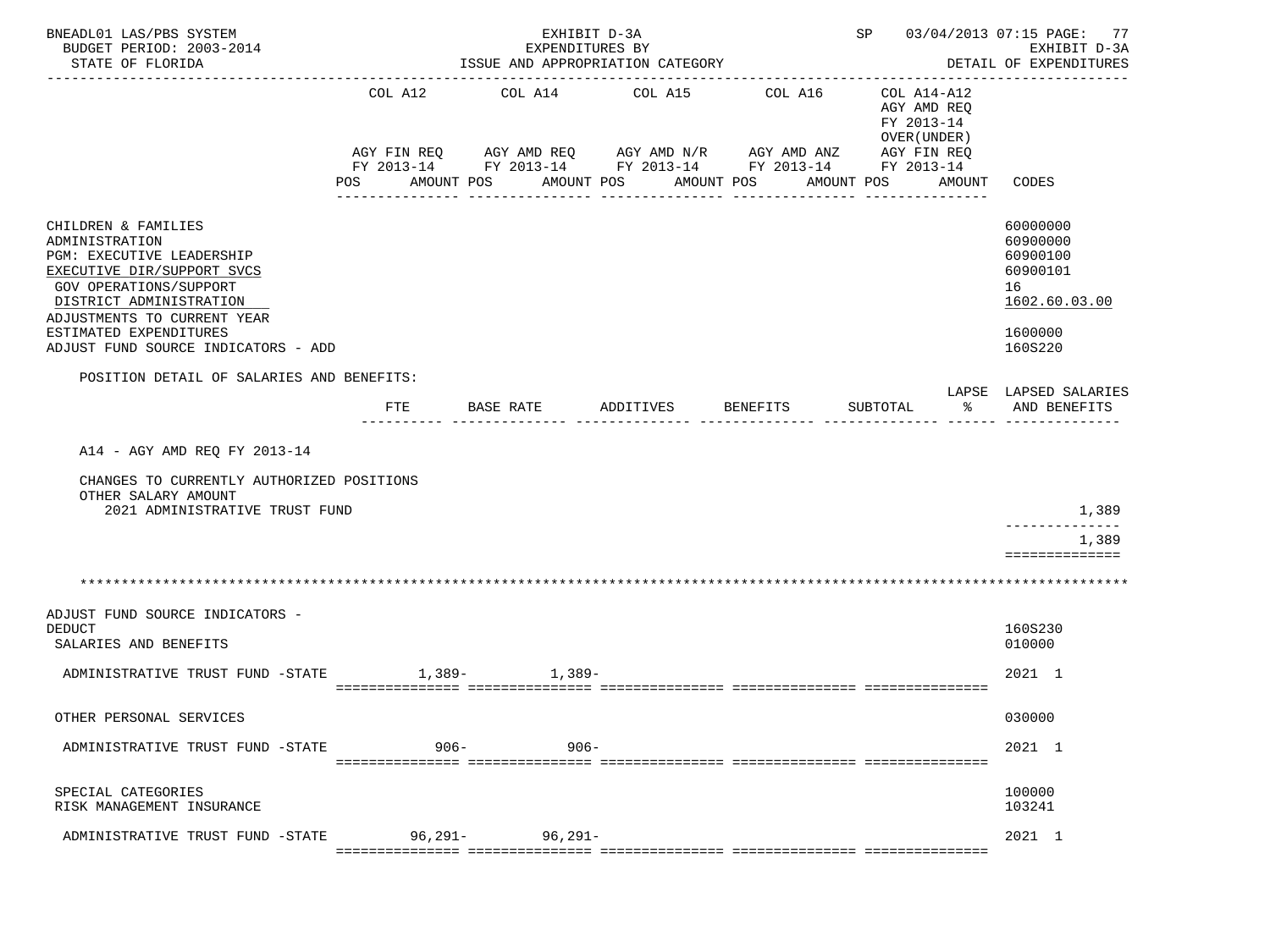| BNEADL01 LAS/PBS SYSTEM<br>BUDGET PERIOD: 2003-2014<br>STATE OF FLORIDA                                                                                                                                                                                                   | EXHIBIT D-3A<br>SP 03/04/2013 07:15 PAGE: 78<br>EXPENDITURES BY<br>ISSUE AND APPROPRIATION CATEGORY<br>DETAIL OF EXPENDITURES                                                          |  |                                  |                                                     |                                                           |                                                                                           |  |
|---------------------------------------------------------------------------------------------------------------------------------------------------------------------------------------------------------------------------------------------------------------------------|----------------------------------------------------------------------------------------------------------------------------------------------------------------------------------------|--|----------------------------------|-----------------------------------------------------|-----------------------------------------------------------|-------------------------------------------------------------------------------------------|--|
|                                                                                                                                                                                                                                                                           | AGY FIN REQ       AGY AMD REQ      AGY AMD N/R       AGY AMD ANZ        AGY FIN REQ<br>FY 2013-14        FY 2013-14       FY 2013-14        FY 2013-14        FY 2013-14<br><b>POS</b> |  | AMOUNT POS AMOUNT POS AMOUNT POS | COL A12 $COL$ A14 $COL$ A15 $COL$ A16 $COL$ A14-A12 | AGY AMD REQ<br>FY 2013-14<br>OVER ( UNDER )<br>AMOUNT POS | AMOUNT CODES                                                                              |  |
| CHILDREN & FAMILIES<br>ADMINISTRATION<br>PGM: EXECUTIVE LEADERSHIP<br>EXECUTIVE DIR/SUPPORT SVCS<br><b>GOV OPERATIONS/SUPPORT</b><br>DISTRICT ADMINISTRATION<br>ADJUSTMENTS TO CURRENT YEAR<br>ESTIMATED EXPENDITURES<br>ADJUST FUND SOURCE INDICATORS -<br><b>DEDUCT</b> |                                                                                                                                                                                        |  |                                  |                                                     |                                                           | 60000000<br>60900000<br>60900100<br>60900101<br>16<br>1602.60.03.00<br>1600000<br>160S230 |  |
| TOTAL: ADJUST FUND SOURCE INDICATORS -<br>DEDUCT                                                                                                                                                                                                                          |                                                                                                                                                                                        |  |                                  |                                                     |                                                           | 160S230                                                                                   |  |
| TOTAL ISSUE 98,586- 98,586-                                                                                                                                                                                                                                               |                                                                                                                                                                                        |  |                                  |                                                     |                                                           |                                                                                           |  |
|                                                                                                                                                                                                                                                                           |                                                                                                                                                                                        |  |                                  |                                                     |                                                           |                                                                                           |  |
| AGENCY ISSUE NARRATIVE:<br>2013-2014 BUDGET YEAR NARRATIVE:<br>ISSUE TITLE: Adjust Fund Source Indicators - Deduct                                                                                                                                                        |                                                                                                                                                                                        |  | IT COMPONENT? NO                 |                                                     |                                                           |                                                                                           |  |
| SPECIFY WHICH AGENCY GOAL FROM THE FISCAL YEARS 2013-2014 THROUGH 2017-2018 STRATEGIC PLAN IS ADDRESSED BY THIS BUDGET<br>ISSUE PROPOSAL:<br>Effect Program Improvements: Apply proven best practices to maximize efficiencies and outcomes.                              |                                                                                                                                                                                        |  |                                  |                                                     |                                                           |                                                                                           |  |
|                                                                                                                                                                                                                                                                           |                                                                                                                                                                                        |  |                                  |                                                     |                                                           |                                                                                           |  |
| SUMMARY:<br>The Department requests an adjustment to its base budget to properly align Funding Source Indicators (FSI) for<br>Maintenance of Effort (MOE) and Match review.                                                                                               |                                                                                                                                                                                        |  |                                  |                                                     |                                                           |                                                                                           |  |
| PROBLEM STATEMENT:<br>Based on the Department's current agency-approved operating budget, this request is needed to properly align the FSIs in<br>the Department's budget.                                                                                                |                                                                                                                                                                                        |  |                                  |                                                     |                                                           |                                                                                           |  |
| WHAT BENEFITS WILL BE OBTAINED BY FUNDING THIS ISSUE:<br>This action is necessary to ensure that the Department can properly identify funding sources and MOE.                                                                                                            |                                                                                                                                                                                        |  |                                  |                                                     |                                                           |                                                                                           |  |
| WHAT UNDERLYING PROGRAM THEORY CHANGE IS INVOLVED IN THIS ISSUE (IF ANY):<br>Not applicable.                                                                                                                                                                              |                                                                                                                                                                                        |  |                                  |                                                     |                                                           |                                                                                           |  |
| WHAT IMPLEMENTATION MECHANISMS WILL BE CHANGES AS A RESULT OF THIS ISSUE (IF ANY):<br>The Department will implement these adjustments and continue to monitor the funding of the budget.                                                                                  |                                                                                                                                                                                        |  |                                  |                                                     |                                                           |                                                                                           |  |
| FLORIDA STRATEGIC PLAN FOR ECONOMIC DEVELOPMENT:<br>Not applicable.                                                                                                                                                                                                       |                                                                                                                                                                                        |  |                                  |                                                     |                                                           |                                                                                           |  |
|                                                                                                                                                                                                                                                                           |                                                                                                                                                                                        |  |                                  |                                                     |                                                           |                                                                                           |  |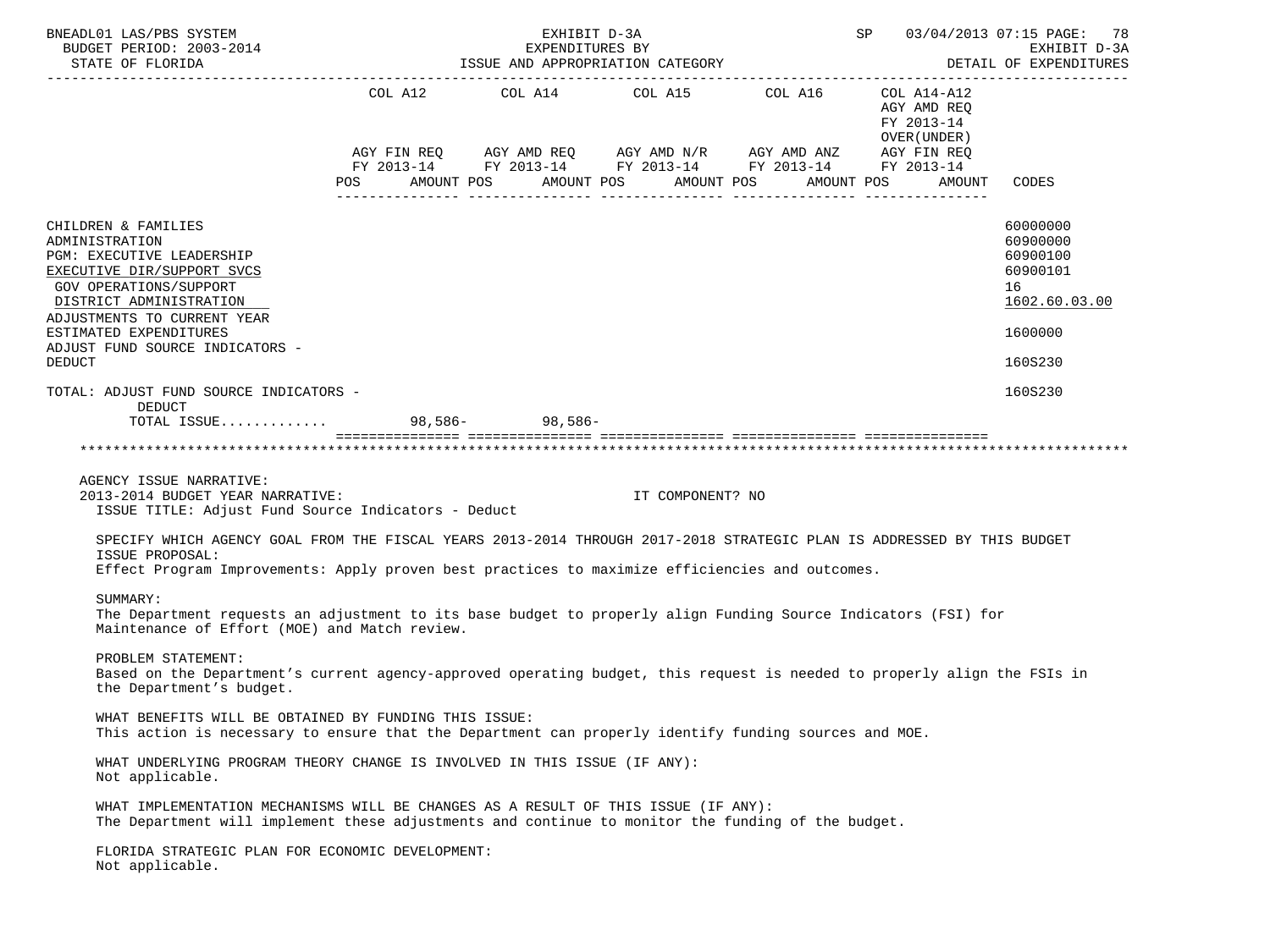| BNEADL01 LAS/PBS SYSTEM<br>BUDGET PERIOD: 2003-2014<br>STATE OF FLORIDA                                                                                                                                                                                                   |     | EXPENDITURES BY<br>ISSUE AND APPROPRIATION CATEGORY                                                                                                                                                                                                                                                                                                                                                                       | EXHIBIT D-3A          |            | SP                                                       |        | 03/04/2013 07:15 PAGE:<br>79<br>EXHIBIT D-3A<br>DETAIL OF EXPENDITURES<br>------------------------------------ |
|---------------------------------------------------------------------------------------------------------------------------------------------------------------------------------------------------------------------------------------------------------------------------|-----|---------------------------------------------------------------------------------------------------------------------------------------------------------------------------------------------------------------------------------------------------------------------------------------------------------------------------------------------------------------------------------------------------------------------------|-----------------------|------------|----------------------------------------------------------|--------|----------------------------------------------------------------------------------------------------------------|
|                                                                                                                                                                                                                                                                           | POS | COL A12 COL A14 COL A15 COL A16<br>$\begin{array}{lllllll} \text{AGY}\ \text{FIN}\ \text{REQ} & \text{AGY}\ \text{AMD}\ \text{REQ} & \text{AGY}\ \text{AMD}\ \text{N/R} & \text{AGY}\ \text{AMD}\ \text{ANZ} & \text{AGY}\ \text{FIN}\ \text{REQ} \\ \text{FY}\ 2013\text{-}14 & \text{FY}\ 2013\text{-}14 & \text{FY}\ 2013\text{-}14 & \text{FY}\ 2013\text{-}14 & \text{FY}\ 2013\text{-}14 \end{array}$<br>AMOUNT POS | AMOUNT POS AMOUNT POS | AMOUNT POS | COL A14-A12<br>AGY AMD REO<br>FY 2013-14<br>OVER (UNDER) | AMOUNT | CODES                                                                                                          |
| CHILDREN & FAMILIES<br>ADMINISTRATION<br>PGM: EXECUTIVE LEADERSHIP<br>EXECUTIVE DIR/SUPPORT SVCS<br><b>GOV OPERATIONS/SUPPORT</b><br>DISTRICT ADMINISTRATION<br>ADJUSTMENTS TO CURRENT YEAR<br>ESTIMATED EXPENDITURES<br>ADJUST FUND SOURCE INDICATORS -<br><b>DEDUCT</b> |     |                                                                                                                                                                                                                                                                                                                                                                                                                           |                       |            |                                                          |        | 60000000<br>60900000<br>60900100<br>60900101<br>16<br>1602.60.03.00<br>1600000<br>160S230                      |
| RETURN ON INVESTMENT:<br>Not applicable.<br>COST CALCULATIONS:<br>The Other Adjustment Data (OAD) transaction was used to correct Fund Source Identifiers (FSI) for Salaries and Benefits<br>amounts that are not associated with specific positions and salary rate.     |     |                                                                                                                                                                                                                                                                                                                                                                                                                           |                       |            |                                                          |        |                                                                                                                |
| POSITION DETAIL OF SALARIES AND BENEFITS:                                                                                                                                                                                                                                 |     | FTE BASE RATE ADDITIVES BENEFITS SUBTOTAL                                                                                                                                                                                                                                                                                                                                                                                 |                       |            |                                                          | န္က    | LAPSE LAPSED SALARIES<br>AND BENEFITS                                                                          |
|                                                                                                                                                                                                                                                                           |     |                                                                                                                                                                                                                                                                                                                                                                                                                           |                       |            |                                                          |        |                                                                                                                |
| A12 - AGY FIN REO FY 2013-14                                                                                                                                                                                                                                              |     |                                                                                                                                                                                                                                                                                                                                                                                                                           |                       |            |                                                          |        |                                                                                                                |
| CHANGES TO CURRENTLY AUTHORIZED POSITIONS<br>OTHER SALARY AMOUNT<br>2021 ADMINISTRATIVE TRUST FUND                                                                                                                                                                        |     |                                                                                                                                                                                                                                                                                                                                                                                                                           |                       |            |                                                          |        | 1,389-<br>-------------<br>$1,389-$<br>==============                                                          |
|                                                                                                                                                                                                                                                                           |     |                                                                                                                                                                                                                                                                                                                                                                                                                           |                       |            |                                                          |        |                                                                                                                |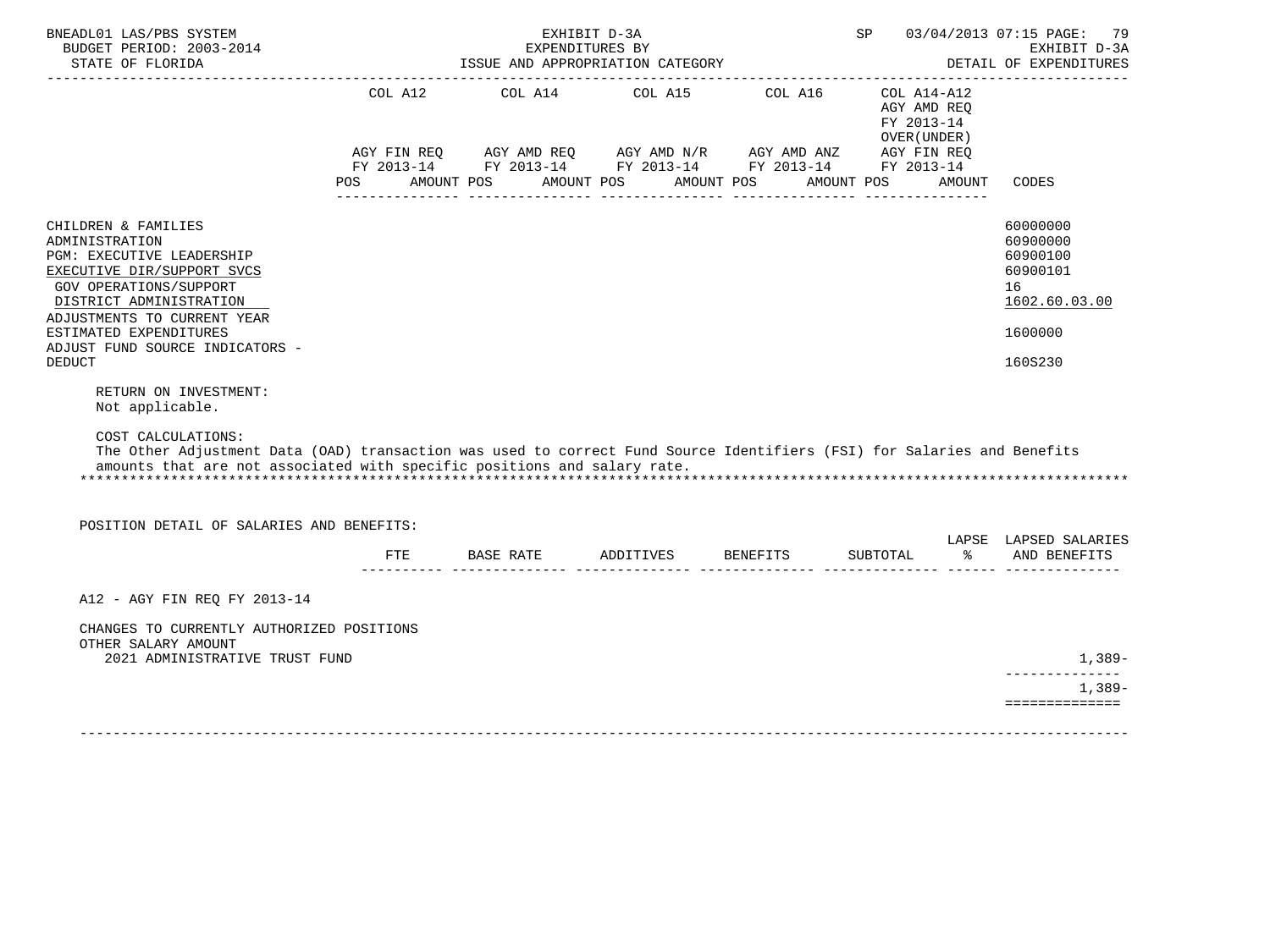| BNEADL01 LAS/PBS SYSTEM<br>BUDGET PERIOD: 2003-2014<br>STATE OF FLORIDA                                                                                                                                                                                            |                               | EXHIBIT D-3A<br>EXPENDITURES BY<br>ISSUE AND APPROPRIATION CATEGORY | SP 03/04/2013 07:15 PAGE:<br>--------------------------------                                                                         | 80<br>EXHIBIT D-3A<br>DETAIL OF EXPENDITURES       |                                                                                   |                                                                                           |
|--------------------------------------------------------------------------------------------------------------------------------------------------------------------------------------------------------------------------------------------------------------------|-------------------------------|---------------------------------------------------------------------|---------------------------------------------------------------------------------------------------------------------------------------|----------------------------------------------------|-----------------------------------------------------------------------------------|-------------------------------------------------------------------------------------------|
|                                                                                                                                                                                                                                                                    | COL A12<br>AGY FIN REQ<br>POS | COL A14<br>AMOUNT POS                                               | COL A15<br>AGY AMD REQ AGY AMD N/R AGY AMD ANZ<br>FY 2013-14 FY 2013-14 FY 2013-14 FY 2013-14 FY 2013-14<br>AMOUNT POS<br>___________ | COL A16<br>AMOUNT POS<br>AMOUNT POS<br>----------- | COL A14-A12<br>AGY AMD REO<br>FY 2013-14<br>OVER (UNDER)<br>AGY FIN REQ<br>AMOUNT | CODES                                                                                     |
| CHILDREN & FAMILIES<br>ADMINISTRATION<br>PGM: EXECUTIVE LEADERSHIP<br>EXECUTIVE DIR/SUPPORT SVCS<br>GOV OPERATIONS/SUPPORT<br>DISTRICT ADMINISTRATION<br>ADJUSTMENTS TO CURRENT YEAR<br>ESTIMATED EXPENDITURES<br>ADJUST FUND SOURCE INDICATORS -<br><b>DEDUCT</b> |                               |                                                                     |                                                                                                                                       |                                                    |                                                                                   | 60000000<br>60900000<br>60900100<br>60900101<br>16<br>1602.60.03.00<br>1600000<br>160S230 |
| POSITION DETAIL OF SALARIES AND BENEFITS:                                                                                                                                                                                                                          |                               |                                                                     |                                                                                                                                       |                                                    |                                                                                   | LAPSE LAPSED SALARIES                                                                     |
|                                                                                                                                                                                                                                                                    | <b>FTE</b>                    | BASE RATE                                                           | ADDITIVES                                                                                                                             | <b>BENEFITS</b>                                    | SUBTOTAL<br>ిన                                                                    | AND BENEFITS                                                                              |
| A14 - AGY AMD REQ FY 2013-14<br>CHANGES TO CURRENTLY AUTHORIZED POSITIONS<br>OTHER SALARY AMOUNT<br>2021 ADMINISTRATIVE TRUST FUND                                                                                                                                 |                               |                                                                     |                                                                                                                                       |                                                    |                                                                                   | 1,389-<br>$1,389-$<br>==============                                                      |
|                                                                                                                                                                                                                                                                    |                               |                                                                     |                                                                                                                                       |                                                    |                                                                                   |                                                                                           |
| INTRA-AGENCY REORGANIZATIONS<br>INFORMATION TECHNOLOGY SHARED<br>SERVICES REALIGNMENT - DEDUCT<br>SALARY RATE<br>SALARY RATE $36.608 -$                                                                                                                            |                               | $36.608 -$                                                          |                                                                                                                                       |                                                    |                                                                                   | 1800000<br>1800110<br>000000                                                              |
| SALARIES AND BENEFITS<br>ADMINISTRATIVE TRUST FUND -FEDERL                                                                                                                                                                                                         | $1.00 -$<br>$54,250-$         | $1.00 -$<br>$54.250 -$                                              |                                                                                                                                       |                                                    |                                                                                   | 010000<br>2021 3                                                                          |
| <b>EXPENSES</b>                                                                                                                                                                                                                                                    |                               |                                                                     |                                                                                                                                       |                                                    |                                                                                   | 040000                                                                                    |
| ADMINISTRATIVE TRUST FUND -FEDERL                                                                                                                                                                                                                                  | $9,430-$                      | $9,430-$                                                            |                                                                                                                                       |                                                    |                                                                                   | 2021 3                                                                                    |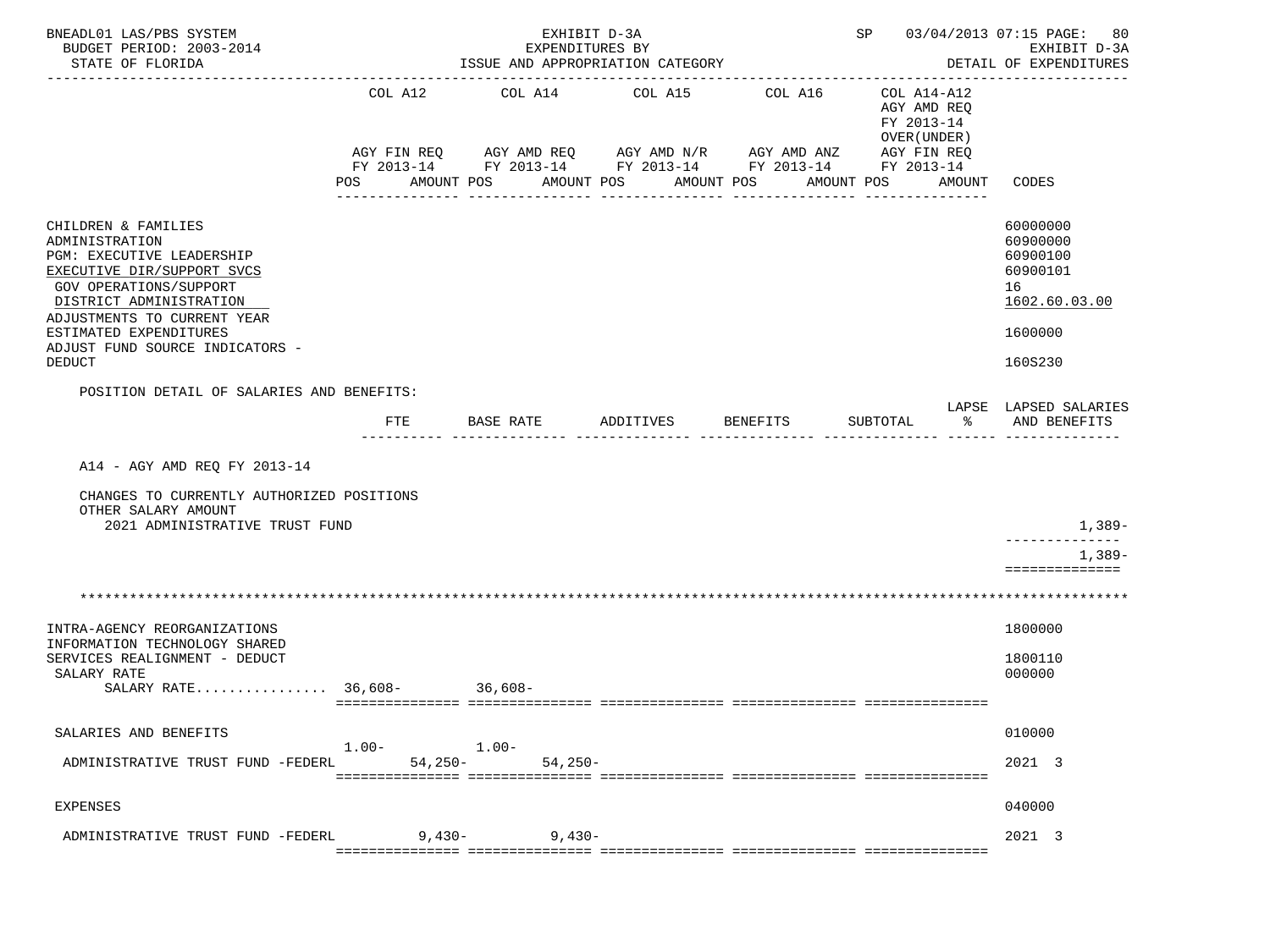| BNEADL01 LAS/PBS SYSTEM<br>BUDGET PERIOD: 2003-2014<br>STATE OF FLORIDA                                                                                                                                                                                               |  |                     | EXHIBIT D-3A<br>EXPENDITURES BY |  | ISSUE AND APPROPRIATION CATEGORY                | SP |                                                                                                                       | 03/04/2013 07:15 PAGE:<br>81<br>EXHIBIT D-3A<br>DETAIL OF EXPENDITURES                    |
|-----------------------------------------------------------------------------------------------------------------------------------------------------------------------------------------------------------------------------------------------------------------------|--|---------------------|---------------------------------|--|-------------------------------------------------|----|-----------------------------------------------------------------------------------------------------------------------|-------------------------------------------------------------------------------------------|
|                                                                                                                                                                                                                                                                       |  |                     |                                 |  |                                                 |    | COL A12 COL A14 COL A15 COL A16 COL A14-A12<br>AGY AMD REO<br>FY 2013-14<br>OVER (UNDER)                              |                                                                                           |
|                                                                                                                                                                                                                                                                       |  |                     |                                 |  |                                                 |    | AGY FIN REQ AGY AMD REQ AGY AMD N/R AGY AMD ANZ AGY FIN REQ<br>FY 2013-14 FY 2013-14 FY 2013-14 FY 2013-14 FY 2013-14 |                                                                                           |
|                                                                                                                                                                                                                                                                       |  |                     |                                 |  | POS AMOUNT POS AMOUNT POS AMOUNT POS AMOUNT POS |    | AMOUNT                                                                                                                | CODES                                                                                     |
| CHILDREN & FAMILIES<br>ADMINISTRATION<br><b>PGM: EXECUTIVE LEADERSHIP</b><br>EXECUTIVE DIR/SUPPORT SVCS<br><b>GOV OPERATIONS/SUPPORT</b><br>DISTRICT ADMINISTRATION<br>INTRA-AGENCY REORGANIZATIONS<br>INFORMATION TECHNOLOGY SHARED<br>SERVICES REALIGNMENT - DEDUCT |  |                     |                                 |  |                                                 |    |                                                                                                                       | 60000000<br>60900000<br>60900100<br>60900101<br>16<br>1602.60.03.00<br>1800000<br>1800110 |
| TOTAL: INFORMATION TECHNOLOGY SHARED<br>SERVICES REALIGNMENT - DEDUCT<br>TOTAL POSITIONS 1.00-<br>TOTAL ISSUE                                                                                                                                                         |  | $1.00 -$<br>63,680- | $63,680-$                       |  |                                                 |    |                                                                                                                       | 1800110                                                                                   |
| TOTAL SALARY RATE 36,608- 36,608-                                                                                                                                                                                                                                     |  |                     |                                 |  |                                                 |    |                                                                                                                       |                                                                                           |

AGENCY ISSUE NARRATIVE:

 2013-2014 BUDGET YEAR NARRATIVE: IT COMPONENT? NO ISSUE TITLE: Information Technology Shared Services Alignment - DEDUCT

 SPECIFY WHICH AGENCY GOAL FROM THE FISCAL YEARS 2013-2014 THROUGH 2017-2018 STRATEGIC PLAN IS ADDRESSED BY THIS BUDGET ISSUE PROPOSAL: Goal 2 Effect Program Improvements: Apply proven best practices to maximize efficiencies and outcomes

# SUMMARY:

 The Department requests the transfer of \$1,702,551 (\$582,914 General Revenue, \$842,282 Federal Grants Trust Fund, \$122,009 Welfare Transition Trust Fund, \$79,898 Social Services Block Grant, \$11,768 Alchohol, Drug Abuse, and Mental Health Trust Fund, and \$63,680 Administrative Trust Fund) and 22.00 FTE within the Department as a technical alignment for final implementation of shared services.

This issue is cost neutral across budget entities.

## PROBLEM STATEMENT:

 Shared Services Organizations arrange essential business support functions (i.e., finance, human resources, and information technology services) as a business unit to serve agency operations. Shared Services is the provision of a service by one part of an organization where the service was previously found in more than one part of the organization. The funding and resourcing of the service is shared and creates a cost-effective platform for service delivery by standardizing processes and delivery methods; consolidating people and technology around delivery structure; and reengineering work patterns to achieve world-class standards.

 In Fiscal Year 2012-2013 the Department implemented Information Technology Shared Services (ITSS). Issue 1800110 and 1800120 transferred into the Office of Information Technology a total of 143 positions. These positions were identified by their class title. After the transfer of the 143 positions, 20 positions were identified as program support personnel and not information technology staff. Therefore, the Office of Information Technology request these positions be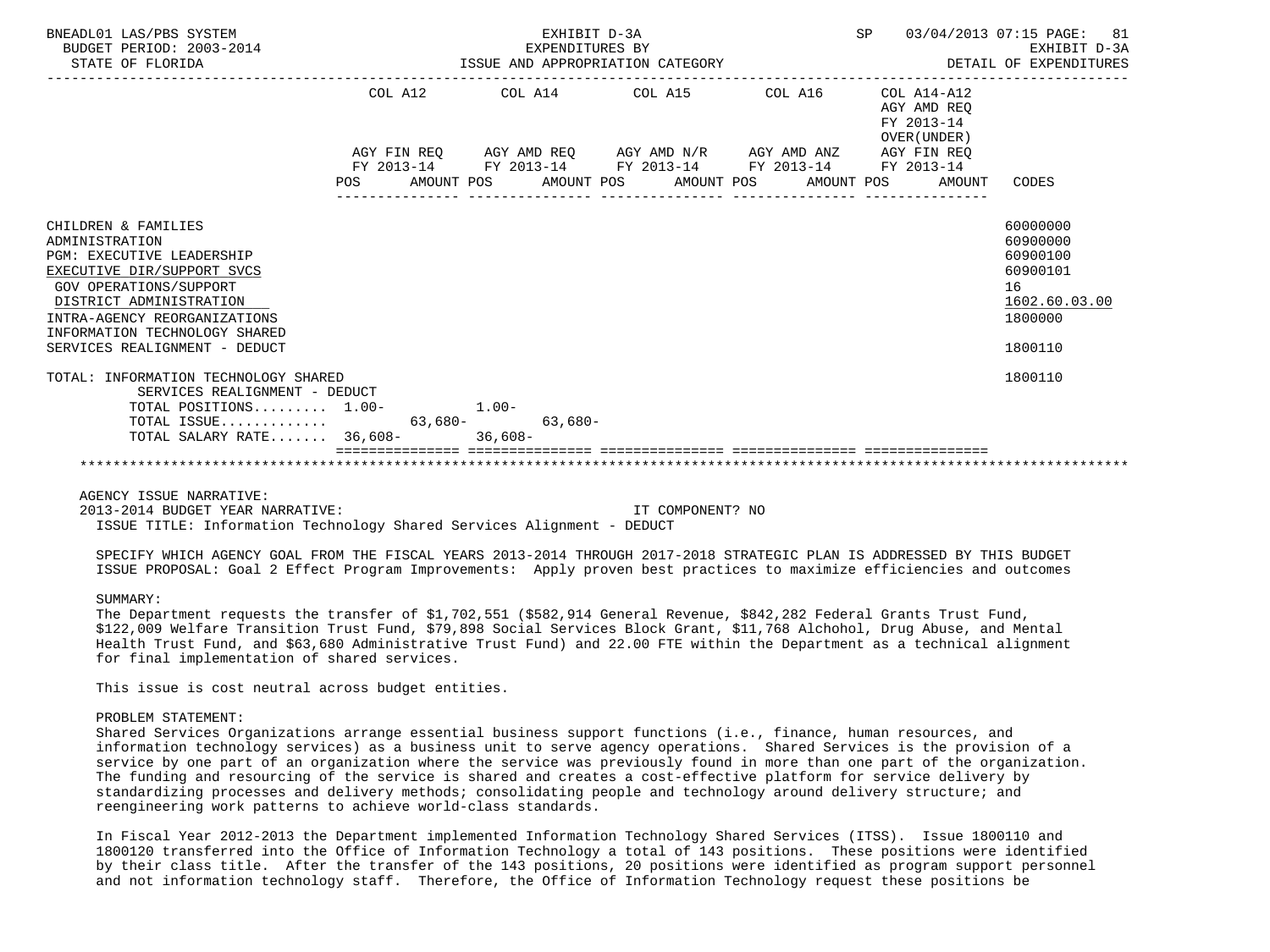| BNEADL01 LAS/PBS SYSTEM                                                                                                                                                                                                                                                                                                                                                                                                                                                                                                                                               | EXHIBIT D-3A |  | SP                                                                                                                                                                   | 03/04/2013 07:15 PAGE: 82<br>EXHIBIT D-3A<br>DETAIL OF EXPENDITURES                                   |                                                                                           |
|-----------------------------------------------------------------------------------------------------------------------------------------------------------------------------------------------------------------------------------------------------------------------------------------------------------------------------------------------------------------------------------------------------------------------------------------------------------------------------------------------------------------------------------------------------------------------|--------------|--|----------------------------------------------------------------------------------------------------------------------------------------------------------------------|-------------------------------------------------------------------------------------------------------|-------------------------------------------------------------------------------------------|
|                                                                                                                                                                                                                                                                                                                                                                                                                                                                                                                                                                       |              |  | COL A12 COL A14 COL A15 COL A16 COL A14-A12<br>AGY FIN REQ AGY AMD REQ AGY AMD N/R AGY AMD ANZ AGY FIN REQ<br>FY 2013-14 FY 2013-14 FY 2013-14 FY 2013-14 FY 2013-14 | AGY AMD REQ<br>FY 2013-14<br>OVER ( UNDER )<br>POS AMOUNT POS AMOUNT POS AMOUNT POS AMOUNT POS AMOUNT | CODES                                                                                     |
| CHILDREN & FAMILIES<br>ADMINISTRATION<br>PGM: EXECUTIVE LEADERSHIP<br>EXECUTIVE DIR/SUPPORT SVCS<br>GOV OPERATIONS/SUPPORT<br>DISTRICT ADMINISTRATION<br>INTRA-AGENCY REORGANIZATIONS<br>INFORMATION TECHNOLOGY SHARED<br>SERVICES REALIGNMENT - DEDUCT                                                                                                                                                                                                                                                                                                               |              |  |                                                                                                                                                                      |                                                                                                       | 60000000<br>60900000<br>60900100<br>60900101<br>16<br>1602.60.03.00<br>1800000<br>1800110 |
| returned to the program. This technical alignment of positions is necessary to fully implement ITSS.<br>WHAT BENEFITS WILL BE OBTAINED BY FUNDING THIS ISSUE:<br>This is a technical alignment of positions that fully implements the Department's Information Technology Shared Services<br>(ITSS) approved during the 2012 Legislative Session (Issue Number: 1800120).                                                                                                                                                                                             |              |  |                                                                                                                                                                      |                                                                                                       |                                                                                           |
| WHAT UNDERLYING PROGRAM THEORY CHANGE IS INVOLVED IN THIS ISSUE (IF ANY):<br>Not applicable<br>WHAT IMPLEMENTATION MECHANISMS WILL BE CHANGED AS A RESULT OF THIS ISSUE (IF ANY):                                                                                                                                                                                                                                                                                                                                                                                     |              |  |                                                                                                                                                                      |                                                                                                       |                                                                                           |
| Not applicable<br>FLORIDA STRATEGIC PLAN FOR ECONOMIC DEVELOPMENT:<br>Not Applicable                                                                                                                                                                                                                                                                                                                                                                                                                                                                                  |              |  |                                                                                                                                                                      |                                                                                                       |                                                                                           |
| RETURN ON INVESTMENT (ROI):<br>Not applicable                                                                                                                                                                                                                                                                                                                                                                                                                                                                                                                         |              |  |                                                                                                                                                                      |                                                                                                       |                                                                                           |
| COST CALCULATIONS:<br>This is a cost neutral ADD/DEDUCT issue shifting Salary and Expenses within Department Budget Entities. The Other<br>Adjustment Data (OAD) transaction associated with this request is based on the rate and budget necessary to fully restore<br>the amounts transferred for 20 FTE positions from program offices to Information Technology in Fiscal Year 2012-2013. The<br>additional OAD adjustment amount is based on the need to transfer two filled positions (as of September 4, 2012) from the<br>programs to Information Technology. |              |  |                                                                                                                                                                      |                                                                                                       |                                                                                           |

\*\*\*\*\*\*\*\*\*\*\*\*\*\*\*\*\*\*\*\*\*\*\*\*\*\*\*\*\*\*\*\*\*\*\*\*\*\*\*\*\*\*\*\*\*\*\*\*\*\*\*\*\*\*\*\*\*\*\*\*\*\*\*\*\*\*\*\*\*\*\*\*\*\*\*\*\*\*\*\*\*\*\*\*\*\*\*\*\*\*\*\*\*\*\*\*\*\*\*\*\*\*\*\*\*\*\*\*\*\*\*\*\*\*\*\*\*\*\*\*\*\*\*\*\*\*\*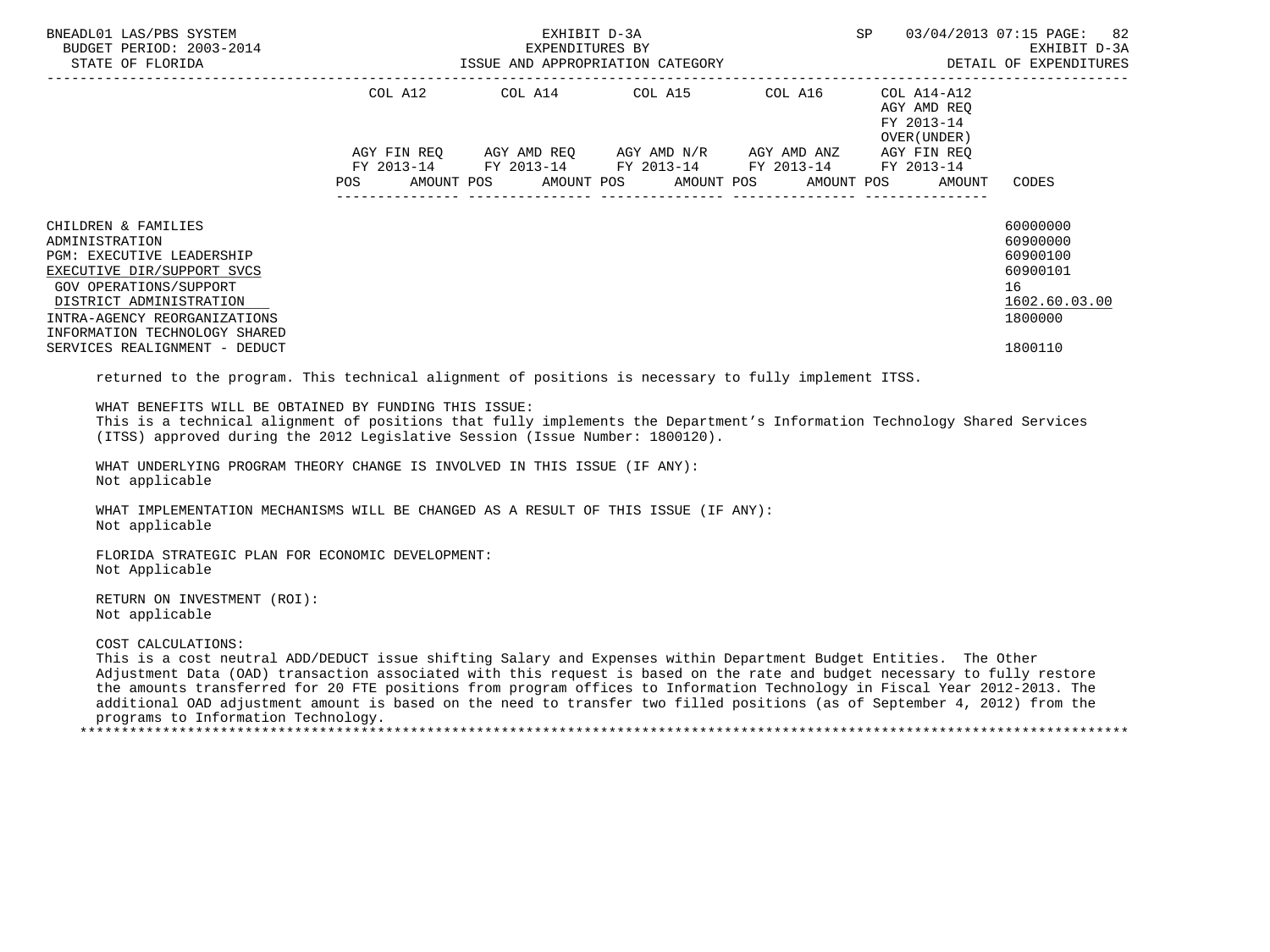| BNEADL01 LAS/PBS SYSTEM<br>BUDGET PERIOD: 2003-2014<br>STATE OF FLORIDA                                                                                                                                                                                 |                | EXHIBIT D-3A<br>EXPENDITURES BY<br>ISSUE AND APPROPRIATION CATEGORY                                                                            | SP 03/04/2013 07:15 PAGE: 83<br>EXHIBIT D-3A<br>DETAIL OF EXPENDITURES |                            |                                                                               |                                                                                           |
|---------------------------------------------------------------------------------------------------------------------------------------------------------------------------------------------------------------------------------------------------------|----------------|------------------------------------------------------------------------------------------------------------------------------------------------|------------------------------------------------------------------------|----------------------------|-------------------------------------------------------------------------------|-------------------------------------------------------------------------------------------|
|                                                                                                                                                                                                                                                         | COL A12<br>POS | COL A14<br>AGY FIN REQ AGY AMD REQ AGY AMD N/R AGY AMD ANZ AGY FIN REQ<br>FY 2013-14 FY 2013-14 FY 2013-14 FY 2013-14 FY 2013-14<br>AMOUNT POS | COL A15<br>AMOUNT POS AMOUNT POS<br>_______________                    | COL A16<br>_______________ | COL A14-A12<br>AGY AMD REQ<br>FY 2013-14<br>OVER (UNDER)<br>AMOUNT POS AMOUNT | CODES                                                                                     |
| CHILDREN & FAMILIES<br>ADMINISTRATION<br>PGM: EXECUTIVE LEADERSHIP<br>EXECUTIVE DIR/SUPPORT SVCS<br>GOV OPERATIONS/SUPPORT<br>DISTRICT ADMINISTRATION<br>INTRA-AGENCY REORGANIZATIONS<br>INFORMATION TECHNOLOGY SHARED<br>SERVICES REALIGNMENT - DEDUCT |                |                                                                                                                                                |                                                                        |                            |                                                                               | 60000000<br>60900000<br>60900100<br>60900101<br>16<br>1602.60.03.00<br>1800000<br>1800110 |
| POSITION DETAIL OF SALARIES AND BENEFITS:                                                                                                                                                                                                               | FTE            | BASE RATE ADDITIVES BENEFITS                                                                                                                   |                                                                        |                            | ွေ<br>SUBTOTAL                                                                | LAPSE LAPSED SALARIES<br>AND BENEFITS                                                     |
| A12 - AGY FIN REO FY 2013-14<br>CHANGES TO CURRENTLY AUTHORIZED POSITIONS<br>2052 DISTRIBUTED COMPUTER SYSTEMS ANALYST<br>55242 001                                                                                                                     |                | $1.00 - 36,608 -$                                                                                                                              |                                                                        |                            |                                                                               | $14,873-51,481-0.00$ 51,481-                                                              |
| TOTALS FOR ISSUE BY FUND<br>2021 ADMINISTRATIVE TRUST FUND                                                                                                                                                                                              |                |                                                                                                                                                |                                                                        |                            |                                                                               | $51,481-$                                                                                 |
|                                                                                                                                                                                                                                                         |                | $1.00 - 36,608 -$                                                                                                                              |                                                                        | 14,873-                    | 51,481-                                                                       | $51,481-$<br>==============                                                               |
| OTHER SALARY AMOUNT<br>2021 ADMINISTRATIVE TRUST FUND                                                                                                                                                                                                   |                |                                                                                                                                                |                                                                        |                            |                                                                               | 2,769-<br>______________<br>54,250-<br>==============                                     |
| A14 - AGY AMD REQ FY 2013-14                                                                                                                                                                                                                            |                |                                                                                                                                                |                                                                        |                            |                                                                               |                                                                                           |
| CHANGES TO CURRENTLY AUTHORIZED POSITIONS<br>2052 DISTRIBUTED COMPUTER SYSTEMS ANALYST<br>55242 001                                                                                                                                                     | $1.00-$        | $36,608-$                                                                                                                                      |                                                                        | 14,873-                    | $51.481 - 0.00$                                                               | $51.481-$                                                                                 |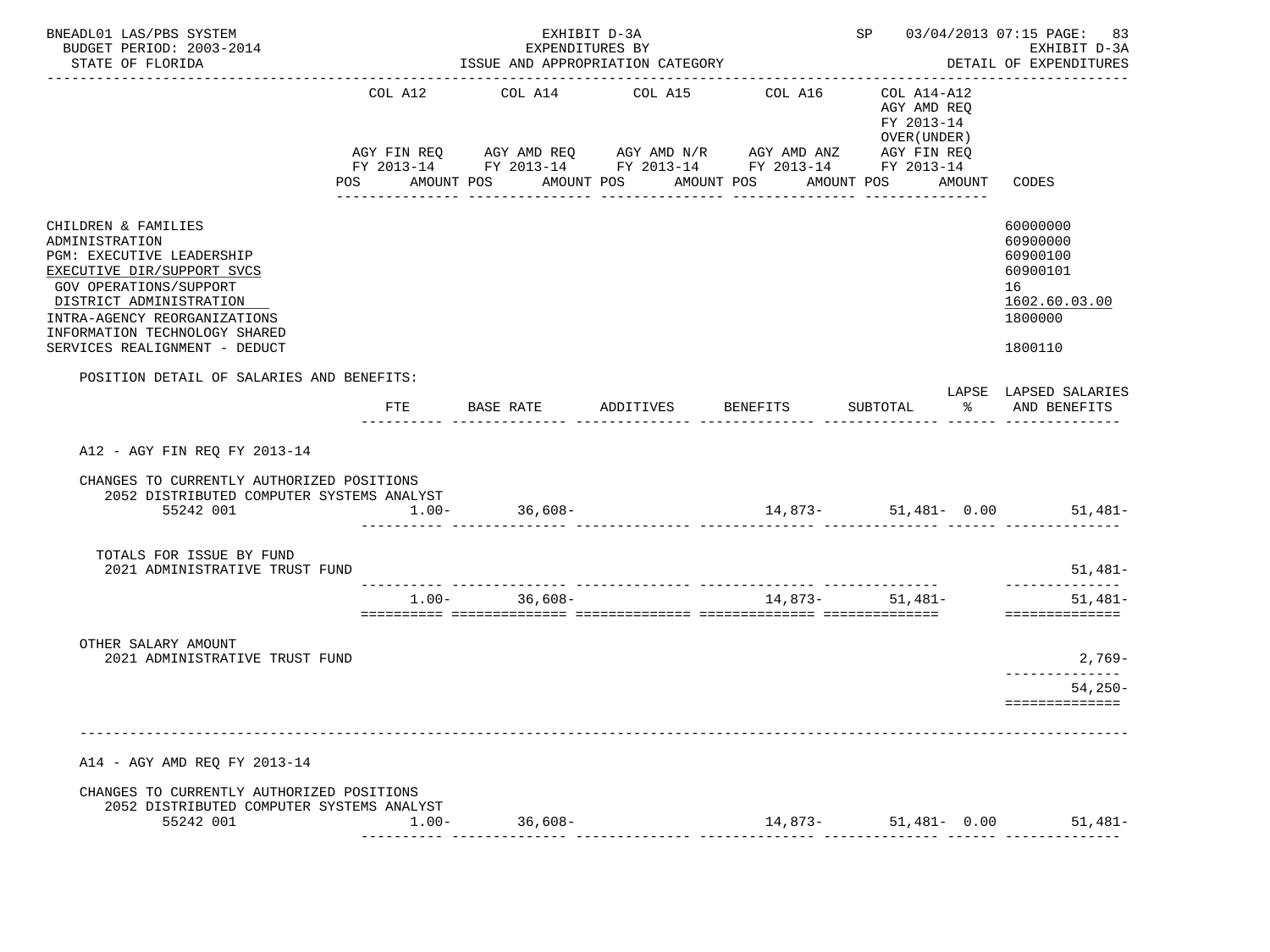| BNEADL01 LAS/PBS SYSTEM<br>BUDGET PERIOD: 2003-2014<br>STATE OF FLORIDA                                                                                                                                                                                        |                    | EXHIBIT D-3A<br>EXPENDITURES BY<br>---------------------- | ISSUE AND APPROPRIATION CATEGORY                                                                                                                     |                 | SP 03/04/2013 07:15 PAGE: 84                                                                  | EXHIBIT D-3A<br>DETAIL OF EXPENDITURES                                                    |
|----------------------------------------------------------------------------------------------------------------------------------------------------------------------------------------------------------------------------------------------------------------|--------------------|-----------------------------------------------------------|------------------------------------------------------------------------------------------------------------------------------------------------------|-----------------|-----------------------------------------------------------------------------------------------|-------------------------------------------------------------------------------------------|
|                                                                                                                                                                                                                                                                | COL A12<br>POS     | COL A14<br>AMOUNT POS                                     | COL A15<br>AGY FIN REQ 6 AGY AMD REQ 6 AGY AMD N/R 66 AGY AMD ANZ<br>FY 2013-14 FY 2013-14 FY 2013-14 FY 2013-14 FY 2013-14<br>AMOUNT POS AMOUNT POS | COL A16         | COL A14-A12<br>AGY AMD REO<br>FY 2013-14<br>OVER (UNDER )<br>AGY FIN REQ<br>AMOUNT POS AMOUNT | CODES                                                                                     |
|                                                                                                                                                                                                                                                                |                    |                                                           | -----------                                                                                                                                          |                 |                                                                                               |                                                                                           |
| CHILDREN & FAMILIES<br>ADMINISTRATION<br>PGM: EXECUTIVE LEADERSHIP<br>EXECUTIVE DIR/SUPPORT SVCS<br><b>GOV OPERATIONS/SUPPORT</b><br>DISTRICT ADMINISTRATION<br>INTRA-AGENCY REORGANIZATIONS<br>INFORMATION TECHNOLOGY SHARED<br>SERVICES REALIGNMENT - DEDUCT |                    |                                                           |                                                                                                                                                      |                 |                                                                                               | 60000000<br>60900000<br>60900100<br>60900101<br>16<br>1602.60.03.00<br>1800000<br>1800110 |
| POSITION DETAIL OF SALARIES AND BENEFITS:                                                                                                                                                                                                                      |                    |                                                           |                                                                                                                                                      |                 |                                                                                               | LAPSE LAPSED SALARIES                                                                     |
|                                                                                                                                                                                                                                                                | FTE                | BASE RATE ADDITIVES                                       |                                                                                                                                                      | <b>BENEFITS</b> | န္မွ ေ<br>SUBTOTAL                                                                            | AND BENEFITS                                                                              |
| A14 - AGY AMD REQ FY 2013-14<br>CHANGES TO CURRENTLY AUTHORIZED POSITIONS<br>TOTALS FOR ISSUE BY FUND<br>2021 ADMINISTRATIVE TRUST FUND                                                                                                                        |                    |                                                           |                                                                                                                                                      |                 |                                                                                               | 51,481-                                                                                   |
|                                                                                                                                                                                                                                                                |                    | $1.00 - 36,608 -$                                         |                                                                                                                                                      | 14,873- 51,481- |                                                                                               | --------------<br>$51,481-$                                                               |
|                                                                                                                                                                                                                                                                |                    |                                                           |                                                                                                                                                      |                 |                                                                                               | ==============                                                                            |
| OTHER SALARY AMOUNT<br>2021 ADMINISTRATIVE TRUST FUND                                                                                                                                                                                                          |                    |                                                           |                                                                                                                                                      |                 |                                                                                               | 2,769-                                                                                    |
|                                                                                                                                                                                                                                                                |                    |                                                           |                                                                                                                                                      |                 |                                                                                               | $54,250-$                                                                                 |
|                                                                                                                                                                                                                                                                |                    |                                                           |                                                                                                                                                      |                 |                                                                                               | ==============                                                                            |
|                                                                                                                                                                                                                                                                |                    |                                                           |                                                                                                                                                      |                 |                                                                                               |                                                                                           |
| TRANSFER BACKGROUND SCREENING TO<br>FAMILY SAFETY - DEDUCT<br>SALARY RATE<br>SALARY RATE 725,030-                                                                                                                                                              |                    | $725,030-$                                                |                                                                                                                                                      |                 |                                                                                               | 1803160<br>000000                                                                         |
| SALARIES AND BENEFITS                                                                                                                                                                                                                                          |                    |                                                           |                                                                                                                                                      |                 |                                                                                               | 010000                                                                                    |
| GENERAL REVENUE FUND<br>$-$ STATE                                                                                                                                                                                                                              | 18.00-<br>981,542- | $18.00 -$<br>981,542-                                     |                                                                                                                                                      |                 |                                                                                               | 1000 1                                                                                    |
|                                                                                                                                                                                                                                                                |                    |                                                           |                                                                                                                                                      |                 |                                                                                               |                                                                                           |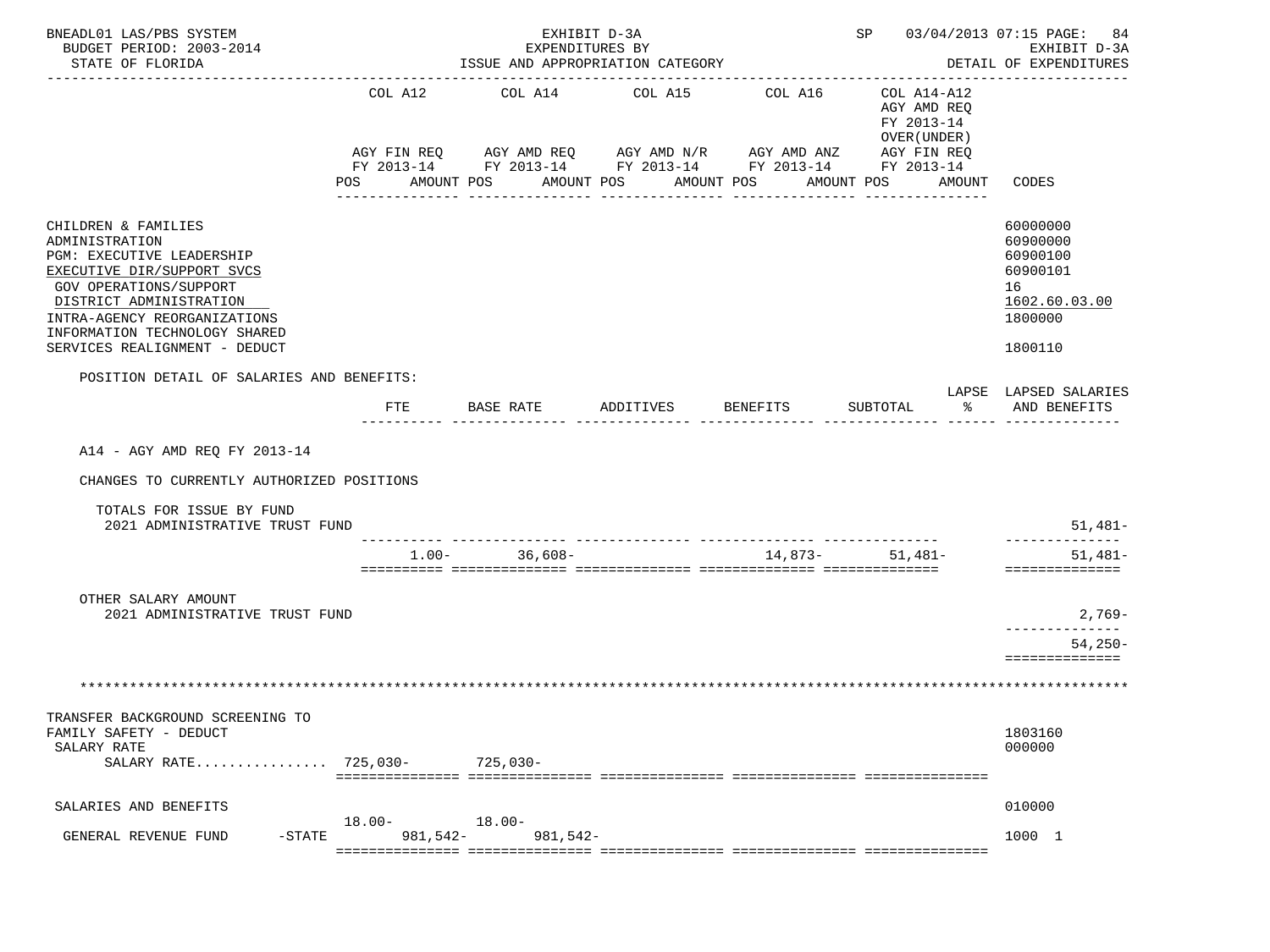| BNEADL01 LAS/PBS SYSTEM<br>BUDGET PERIOD: 2003-2014<br>STATE OF FLORIDA                                                                                                                                                                                         |           |     |                        | EXHIBIT D-3A<br>EXPENDITURES BY<br>ISSUE AND APPROPRIATION CATEGORY                                           |                                |                                           |                                                                                       | SP 03/04/2013 07:15 PAGE:<br>85<br>EXHIBIT D-3A<br>DETAIL OF EXPENDITURES                           |
|-----------------------------------------------------------------------------------------------------------------------------------------------------------------------------------------------------------------------------------------------------------------|-----------|-----|------------------------|---------------------------------------------------------------------------------------------------------------|--------------------------------|-------------------------------------------|---------------------------------------------------------------------------------------|-----------------------------------------------------------------------------------------------------|
|                                                                                                                                                                                                                                                                 |           |     | COL A12<br>AGY FIN REQ | COL A14 COL A15 COL A16<br>AGY AMD REQ AGY AMD N/R AGY AMD ANZ<br>FY 2013-14 FY 2013-14 FY 2013-14 FY 2013-14 |                                |                                           | COL A14-A12<br>AGY AMD REQ<br>FY 2013-14<br>OVER (UNDER)<br>AGY FIN REQ<br>FY 2013-14 |                                                                                                     |
|                                                                                                                                                                                                                                                                 |           | POS | AMOUNT POS             | AMOUNT POS                                                                                                    | AMOUNT POS<br>________________ | AMOUNT POS<br><u>. Bergericher Berger</u> | AMOUNT                                                                                | CODES                                                                                               |
| CHILDREN & FAMILIES<br>ADMINISTRATION<br>PGM: EXECUTIVE LEADERSHIP<br>EXECUTIVE DIR/SUPPORT SVCS<br>GOV OPERATIONS/SUPPORT<br>DISTRICT ADMINISTRATION<br>INTRA-AGENCY REORGANIZATIONS<br>TRANSFER BACKGROUND SCREENING TO<br>FAMILY SAFETY - DEDUCT<br>EXPENSES |           |     |                        |                                                                                                               |                                |                                           |                                                                                       | 60000000<br>60900000<br>60900100<br>60900101<br>16<br>1602.60.03.00<br>1800000<br>1803160<br>040000 |
| GENERAL REVENUE FUND                                                                                                                                                                                                                                            |           |     |                        | $-STATE$ 133.696- 133.696-                                                                                    |                                |                                           |                                                                                       | 1000 1                                                                                              |
| SPECIAL CATEGORIES<br>CONTRACTED SERVICES                                                                                                                                                                                                                       |           |     |                        |                                                                                                               |                                |                                           |                                                                                       | 100000<br>100777                                                                                    |
| GENERAL REVENUE FUND                                                                                                                                                                                                                                            |           |     |                        | -STATE 27,053-27,053-                                                                                         |                                |                                           |                                                                                       | 1000 1                                                                                              |
| LEASE/PURCHASE/EQUIPMENT                                                                                                                                                                                                                                        |           |     |                        |                                                                                                               |                                |                                           |                                                                                       | 105281                                                                                              |
| GENERAL REVENUE FUND                                                                                                                                                                                                                                            | $-$ STATE |     |                        | $10,141-10,141-$                                                                                              |                                |                                           |                                                                                       | 1000 1                                                                                              |
| TOTAL: TRANSFER BACKGROUND SCREENING TO<br>FAMILY SAFETY - DEDUCT<br>TOTAL POSITIONS $18.00-18.00-$<br>TOTAL ISSUE 1,152,432- 1,152,432-<br>TOTAL SALARY RATE 725,030-                                                                                          |           |     |                        | 725,030-                                                                                                      |                                |                                           |                                                                                       | 1803160                                                                                             |
|                                                                                                                                                                                                                                                                 |           |     |                        |                                                                                                               |                                |                                           |                                                                                       |                                                                                                     |
| AGENCY ISSUE NARRATIVE:<br>2013-2014 BUDGET YEAR NARRATIVE:<br>ISSUE TITLE: Transfer Background Screening to Family Safety - Deduct                                                                                                                             |           |     |                        |                                                                                                               | IT COMPONENT? NO               |                                           |                                                                                       |                                                                                                     |
| SPECIFY WHICH AGENCY GOAL FROM THE FISCAL YEAR 2013-2014 THROUGH 2017-2018 STRATEGIC PLAN IS ADDRESSED BY THIS BUDGET<br>ISSUE PROPOSAL:<br>Goal 2 Effect Program Improvements: Apply proven best practices to maximize efficiencies and outcomes               |           |     |                        |                                                                                                               |                                |                                           |                                                                                       |                                                                                                     |
| SUMMARY:<br>The Department requests the realignment of 18.00 positions, salary rate of 725,030, \$981,542 in the Salaries and Benefits                                                                                                                          |           |     |                        |                                                                                                               |                                |                                           |                                                                                       |                                                                                                     |

 category, \$133,696 in the Expenses category, \$27,053 in the Contracted Services category and \$10,141 in the Lease or Lease Purchase of Equipment category from the District Administration program component within the Executive Direction and Support Services budget entity to the Executive Leadership and Support Services program component within the Family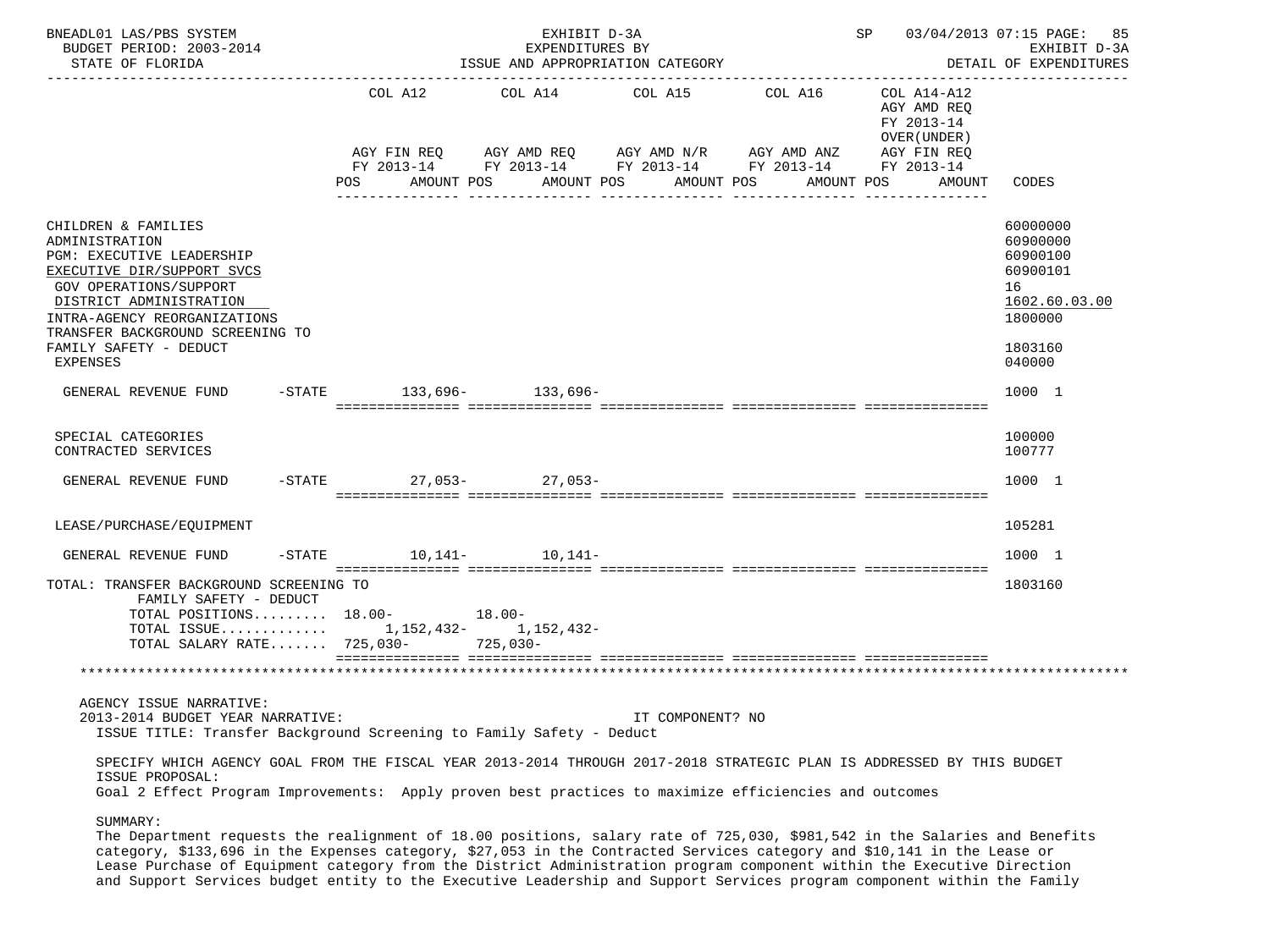| BNEADL01 LAS/PBS SYSTEM<br>BUDGET PERIOD: 2003-2014<br>STATE OF FLORIDA                                                                                                                                                   |             | EXHIBIT D-3A<br>EXPENDITURES BY<br>ISSUE AND APPROPRIATION CATEGORY | SP                                                                                                    | 03/04/2013 07:15 PAGE: 86<br>EXHIBIT D-3A<br>DETAIL OF EXPENDITURES |                                                          |                                                                                |
|---------------------------------------------------------------------------------------------------------------------------------------------------------------------------------------------------------------------------|-------------|---------------------------------------------------------------------|-------------------------------------------------------------------------------------------------------|---------------------------------------------------------------------|----------------------------------------------------------|--------------------------------------------------------------------------------|
|                                                                                                                                                                                                                           | COL A12     |                                                                     | COL A14 COL A15 COL A16                                                                               |                                                                     | COL A14-A12<br>AGY AMD REO<br>FY 2013-14<br>OVER (UNDER) |                                                                                |
|                                                                                                                                                                                                                           | AGY FIN REO |                                                                     | AGY AMD REO     AGY AMD N/R     AGY AMD ANZ<br>FY 2013-14 FY 2013-14 FY 2013-14 FY 2013-14 FY 2013-14 |                                                                     | AGY FIN REO                                              |                                                                                |
|                                                                                                                                                                                                                           | <b>POS</b>  |                                                                     |                                                                                                       |                                                                     | AMOUNT POS AMOUNT POS AMOUNT POS AMOUNT POS AMOUNT       | CODES                                                                          |
| CHILDREN & FAMILIES<br>ADMINISTRATION<br>PGM: EXECUTIVE LEADERSHIP<br>EXECUTIVE DIR/SUPPORT SVCS<br>GOV OPERATIONS/SUPPORT<br>DISTRICT ADMINISTRATION<br>INTRA-AGENCY REORGANIZATIONS<br>TRANSFER BACKGROUND SCREENING TO |             |                                                                     |                                                                                                       |                                                                     |                                                          | 60000000<br>60900000<br>60900100<br>60900101<br>16<br>1602.60.03.00<br>1800000 |
| FAMILY SAFETY - DEDUCT                                                                                                                                                                                                    |             |                                                                     |                                                                                                       |                                                                     |                                                          | 1803160                                                                        |

Safety and Preservation Services budget entity.

## PROBLEM STATEMENT:

 Background Screening was previously managed and staffed by each individual Region within the Department. For Fiscal Year 2012-2013 all positions performing background screening functions were identified statewide and placed under the direction of the Department's Background Screening Director. The majority of the positions identified statewide performing Background Screening functions, 18.00 positions, are funded in the District Administration program component within the Executive Direction and Support Services budget entity. With an additional 3.00 positions being funded in the Executive Leadership and Support Services program component within the Family Safety and Preservation Services budget entity.

 Transferring these resources will properly align the positions and budget authority to support the positions based on work activity.

 Background Screening conducts security background checks for Department Employees, Child Care provider personnel, Mental Health provider personnel, Substance Abuse Service provider personnel, Summer Camp personnel, Agency for Persons with Disabilities (APD) direct care providers, and Consumer Directed Care Plus (CDC+) providers.

 Also included within Background Screening is fingerprinting for Child Welfare/Community Based-Care caregivers and household members that are covered under Florida Statutes (F.S.) as follows: s.39.301 (9)(b) 3 F.S. record checks on household members of an investigation, s.39.401 (3) F.S. record checks on household members of unlicensed relatives or nonrelatives with whom a child is sheltered, 39.521(2)(k) F.S. record checks on caregivers and household members as part of the predisposition study,  $39.521$  (2)(r)2 F.S. record checks on household members of unlicensed relatives of nonrelatives with whom a child is placed, s.409.221 (6)(i) F.S. employees of the consumer directed care program, s.110.1127 F.S. employee security checks for Department of Children and Families Child Protective Investigators, Foster Care Counselors, Protective Services Counselors, and Adoption and related services caretaker employees, s.393.0655 F.S. APD direct service providers, s.394.4572 and s.408.809, F.S. screening of mental health personnel, s.397.451 F.S. Substance Abuse service provider personnel, s.402.302(3) F.S., s.409.175 (1)(i), screening of summer camp personnel, s.409.175 (2)(k) F.S. screening of licensed foster/adoptive homes and 435.045 F.S. requirements for placement of dependent children. This includes determining eligibility under Chapter 435, 39, 110, 393 and 408 Florida Statutes for employment and placement of children including a review of child abuse, neglect, and abandonment records. This also includes the maintenance of the Live Scan Fingerprinting devices used to capture the fingerprints for the security background checks.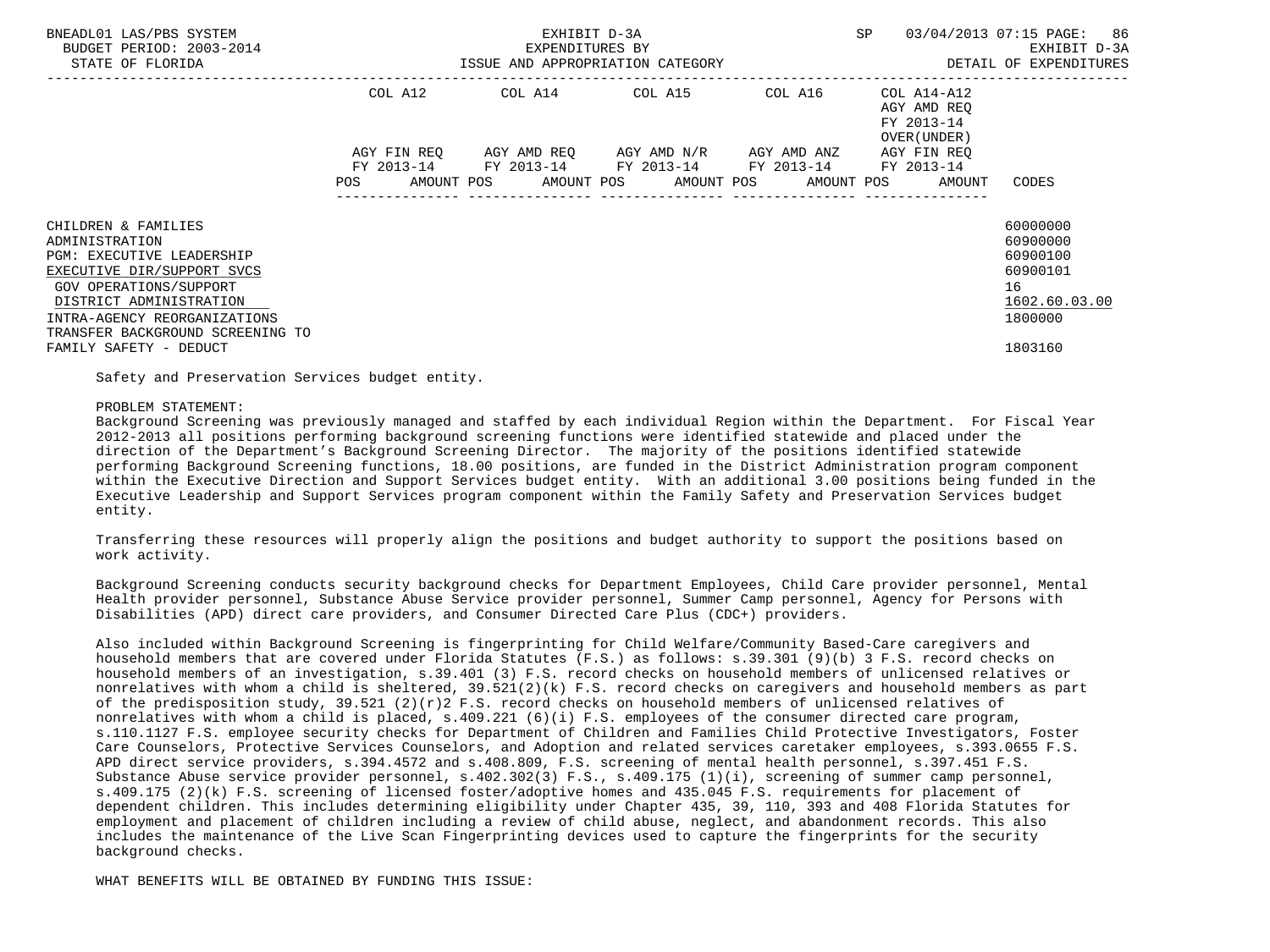| BNEADL01 LAS/PBS SYSTEM<br>BUDGET PERIOD: 2003-2014                                                                                                                                                                                                 |            | 03/04/2013 07:15 PAGE:<br>SP<br>87<br>EXHIBIT D-3A                                                                                               |            |                 |                                                           |            |                                                                                           |
|-----------------------------------------------------------------------------------------------------------------------------------------------------------------------------------------------------------------------------------------------------|------------|--------------------------------------------------------------------------------------------------------------------------------------------------|------------|-----------------|-----------------------------------------------------------|------------|-------------------------------------------------------------------------------------------|
| STATE OF FLORIDA                                                                                                                                                                                                                                    |            | EXPENDITURES BY<br>ISSUE AND APPROPRIATION CATEGORY                                                                                              |            |                 | DETAIL OF EXPENDITURES                                    |            |                                                                                           |
|                                                                                                                                                                                                                                                     | COL A12    | COL A14 COL A15 COL A16<br>AGY FIN REQ AGY AMD REQ AGY AMD N/R AGY AMD ANZ AGY FIN REQ<br>FY 2013-14 FY 2013-14 FY 2013-14 FY 2013-14 FY 2013-14 |            |                 | COL A14-A12<br>AGY AMD REQ<br>FY 2013-14<br>OVER (UNDER ) |            |                                                                                           |
|                                                                                                                                                                                                                                                     | POS        | AMOUNT POS                                                                                                                                       | AMOUNT POS | AMOUNT POS      | AMOUNT POS                                                | AMOUNT     | CODES                                                                                     |
| CHILDREN & FAMILIES<br>ADMINISTRATION<br>PGM: EXECUTIVE LEADERSHIP<br>EXECUTIVE DIR/SUPPORT SVCS<br>GOV OPERATIONS/SUPPORT<br>DISTRICT ADMINISTRATION<br>INTRA-AGENCY REORGANIZATIONS<br>TRANSFER BACKGROUND SCREENING TO<br>FAMILY SAFETY - DEDUCT |            |                                                                                                                                                  |            |                 |                                                           |            | 60000000<br>60900000<br>60900100<br>60900101<br>16<br>1602.60.03.00<br>1800000<br>1803160 |
| The positions, associated rate and budget authority will be aligned with the appropriate program component to meet the                                                                                                                              |            |                                                                                                                                                  |            |                 |                                                           |            |                                                                                           |
| operational needs of the Department.                                                                                                                                                                                                                |            |                                                                                                                                                  |            |                 |                                                           |            |                                                                                           |
| WHAT UNDERLYING PROGRAM THEORY CHANGE IS INVOLVED IN THIS ISSUE (IF ANY):<br>Not Applicable                                                                                                                                                         |            |                                                                                                                                                  |            |                 |                                                           |            |                                                                                           |
| WHAT IMPLEMENTATION MECHANISMS WILL BE CHANGED AS A RESULT OF THIS ISSUE (IF ANY):<br>Not Applicable                                                                                                                                                |            |                                                                                                                                                  |            |                 |                                                           |            |                                                                                           |
| FLORIDA STRATEGIC PLAN FOR ECONOMIC DEVELOPMENT:<br>Not Applicable                                                                                                                                                                                  |            |                                                                                                                                                  |            |                 |                                                           |            |                                                                                           |
| RETURN ON INVESTMENT (ROI):<br>Not Applicable                                                                                                                                                                                                       |            |                                                                                                                                                  |            |                 |                                                           |            |                                                                                           |
| COST CALCULATION:<br>Not Applicable                                                                                                                                                                                                                 |            |                                                                                                                                                  |            |                 |                                                           |            |                                                                                           |
| POSITION DETAIL OF SALARIES AND BENEFITS:                                                                                                                                                                                                           |            |                                                                                                                                                  |            |                 |                                                           |            |                                                                                           |
|                                                                                                                                                                                                                                                     | <b>FTE</b> | BASE RATE                                                                                                                                        | ADDITIVES  | <b>BENEFITS</b> | SUBTOTAL                                                  | LAPSE<br>ႜ | LAPSED SALARIES<br>AND BENEFITS                                                           |
| A12 - AGY FIN REQ FY 2013-14                                                                                                                                                                                                                        |            |                                                                                                                                                  |            |                 |                                                           |            |                                                                                           |
| CHANGES TO CURRENTLY AUTHORIZED POSITIONS<br>0093 SENIOR WORD PROCESSING SYSTEMS OPERATOR                                                                                                                                                           |            |                                                                                                                                                  |            |                 |                                                           |            |                                                                                           |
| C0093 001                                                                                                                                                                                                                                           | $1.00-$    | 31,075-                                                                                                                                          |            |                 | $14, 163 - 45, 238 - 0.00$                                |            | 45,238-                                                                                   |
| 0709 ADMINISTRATIVE ASSISTANT I<br>C0709 001                                                                                                                                                                                                        | $1.00 -$   | $38,625-$                                                                                                                                        |            | 15,132-         | $53,757 - 0.00$                                           |            | $53,757-$                                                                                 |
| 2234 GOVERNMENT OPERATIONS CONSULTANT I<br>C2234 001<br>2228 SENIOR MANAGEMENT ANALYST SUPV - SES                                                                                                                                                   | $13.00 -$  | $494,817-$                                                                                                                                       |            | 195,774-        | 690,591- 0.00                                             |            | $690, 591 -$                                                                              |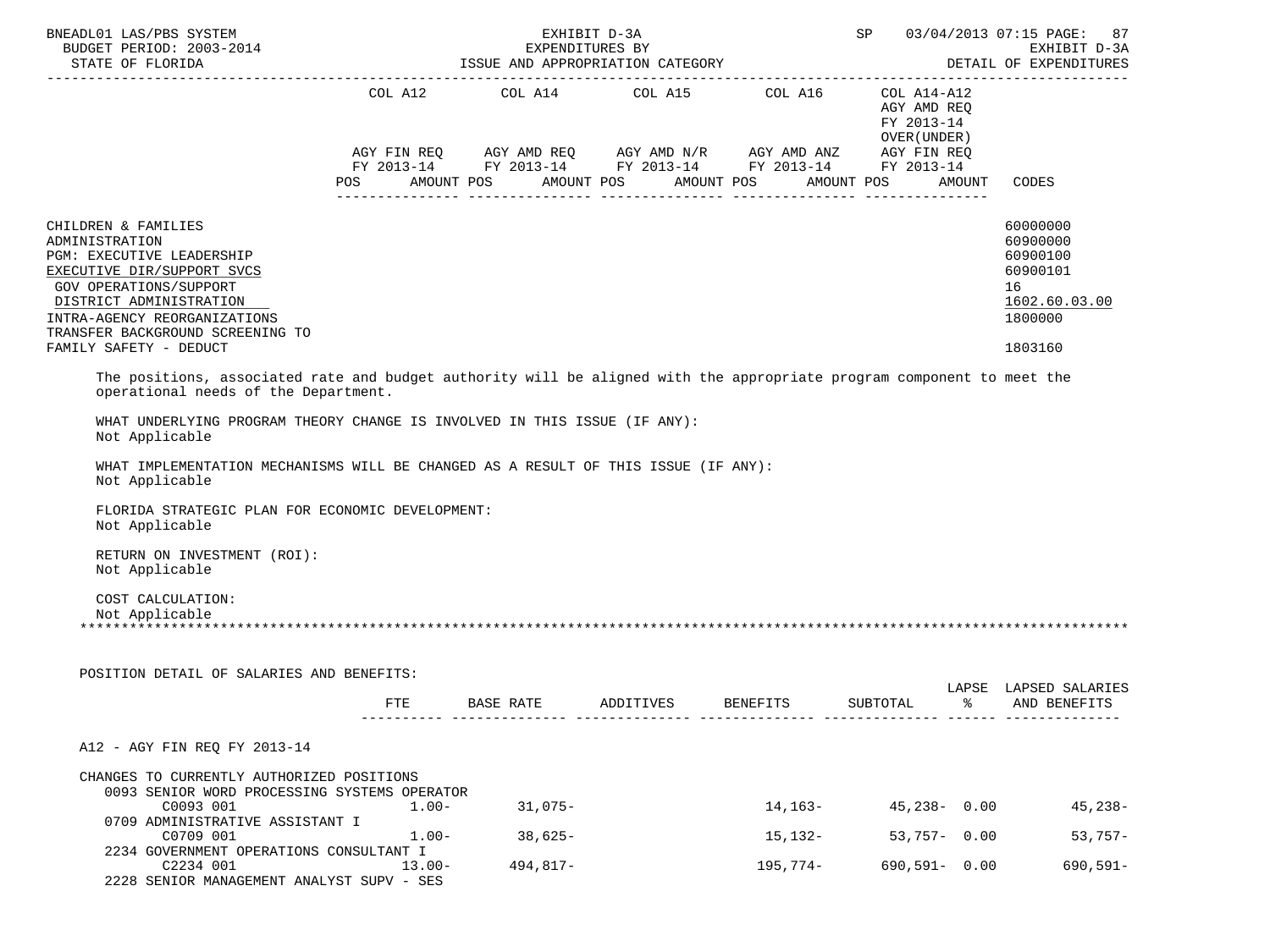| BNEADL01 LAS/PBS SYSTEM                                                                                                                                                                                                                             | EXHIBIT D-3A<br>EXPENDITURES BY  |                                                                                                                                  |                                  |                                        |                                                                               | SP 03/04/2013 07:15 PAGE: 88                                                              |
|-----------------------------------------------------------------------------------------------------------------------------------------------------------------------------------------------------------------------------------------------------|----------------------------------|----------------------------------------------------------------------------------------------------------------------------------|----------------------------------|----------------------------------------|-------------------------------------------------------------------------------|-------------------------------------------------------------------------------------------|
| BUDGET PERIOD: 2003-2014<br>STATE OF FLORIDA                                                                                                                                                                                                        |                                  | ISSUE AND APPROPRIATION CATEGORY                                                                                                 |                                  | EXHIBIT D-3A<br>DETAIL OF EXPENDITURES |                                                                               |                                                                                           |
|                                                                                                                                                                                                                                                     | COL A12<br>POS AMOUNT POS        | COL A14<br>AGY FIN REQ AGY AMD REQ AGY AMD N/R AGY AMD ANZ AGY FIN REQ<br>FY 2013-14 FY 2013-14 FY 2013-14 FY 2013-14 FY 2013-14 | COL A15<br>AMOUNT POS AMOUNT POS | COL A16                                | COL A14-A12<br>AGY AMD REQ<br>FY 2013-14<br>OVER (UNDER)<br>AMOUNT POS AMOUNT | CODES                                                                                     |
| CHILDREN & FAMILIES<br>ADMINISTRATION<br>PGM: EXECUTIVE LEADERSHIP<br>EXECUTIVE DIR/SUPPORT SVCS<br>GOV OPERATIONS/SUPPORT<br>DISTRICT ADMINISTRATION<br>INTRA-AGENCY REORGANIZATIONS<br>TRANSFER BACKGROUND SCREENING TO<br>FAMILY SAFETY - DEDUCT |                                  | -------------                                                                                                                    | ________________                 | ---------------                        | ________________                                                              | 60000000<br>60900000<br>60900100<br>60900101<br>16<br>1602.60.03.00<br>1800000<br>1803160 |
| POSITION DETAIL OF SALARIES AND BENEFITS:                                                                                                                                                                                                           | FTE                              | BASE RATE                                                                                                                        | ADDITIVES BENEFITS               |                                        | SUBTOTAL %                                                                    | LAPSE LAPSED SALARIES<br>AND BENEFITS                                                     |
| A12 - AGY FIN REO FY 2013-14<br>CHANGES TO CURRENTLY AUTHORIZED POSITIONS<br>C2228 001<br>2236 OPERATIONS & MGMT CONSULTANT II - SES<br>C2236 001<br>5879 SENIOR HUMAN SERVICE PROGRAM SPEC - SES<br>C5879 001                                      | $1.00 -$<br>$1.00 -$<br>$1.00 -$ | $70, 269-$<br>$48,725-$<br>41,519–                                                                                               |                                  | 17,597-<br>$16,670-$                   | $20,371 - 90,640 - 0.00$<br>66,322- 0.00<br>58,189- 0.00                      | 90,640-<br>66,322-<br>$58,189-$                                                           |
| TOTALS FOR ISSUE BY FUND<br>1000 GENERAL REVENUE FUND                                                                                                                                                                                               |                                  |                                                                                                                                  |                                  |                                        |                                                                               | 1,004,737-<br>--------------                                                              |
|                                                                                                                                                                                                                                                     |                                  | $18.00 - 725.030 -$                                                                                                              |                                  | 279,707- 1,004,737-                    |                                                                               | $1,004,737-$<br>==============                                                            |
| OTHER SALARY AMOUNT<br>1000 GENERAL REVENUE FUND                                                                                                                                                                                                    |                                  |                                                                                                                                  |                                  |                                        |                                                                               | 23,195<br>--------------<br>981,542-<br>==============                                    |
| A14 - AGY AMD REQ FY 2013-14                                                                                                                                                                                                                        |                                  |                                                                                                                                  |                                  |                                        |                                                                               |                                                                                           |
| CHANGES TO CURRENTLY AUTHORIZED POSITIONS<br>0093 SENIOR WORD PROCESSING SYSTEMS OPERATOR<br>C0093 001<br>0709 ADMINISTRATIVE ASSISTANT I                                                                                                           | $1.00-$                          | $31,075-$                                                                                                                        |                                  | 14,163-                                | $45,238 - 0.00$                                                               | $45,238-$                                                                                 |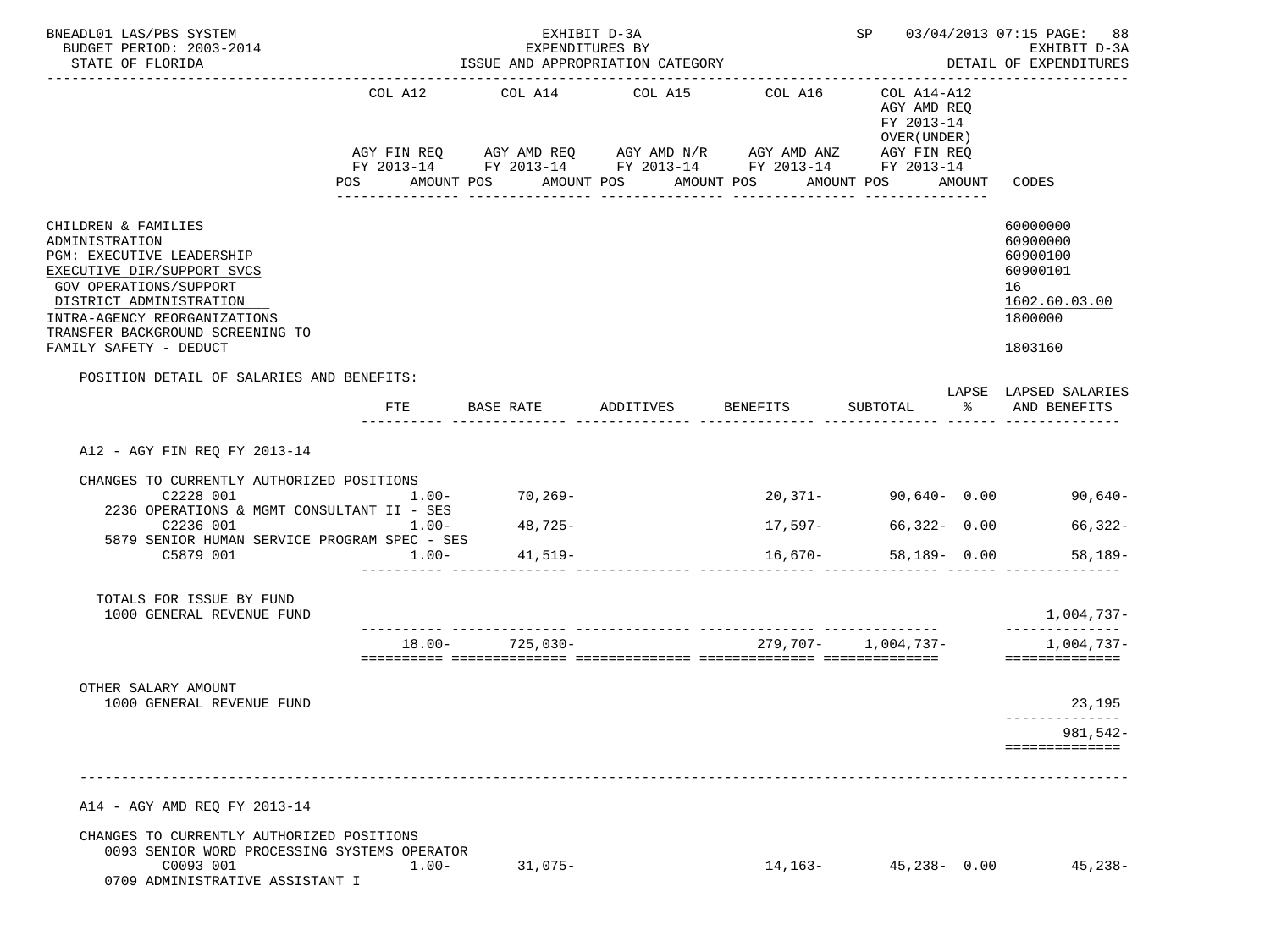| BNEADL01 LAS/PBS SYSTEM<br>BUDGET PERIOD: 2003-2014<br>STATE OF FLORIDA                                                                                                                                                                                                                                                                                                                   |                                                          | EXPENDITURES BY                                         | EXHIBIT D-3A                                                                                                                             |                                             |                                                                        | SP 03/04/2013 07:15 PAGE: 89<br>EXHIBIT D-3A<br>DETAIL OF EXPENDITURES                      |
|-------------------------------------------------------------------------------------------------------------------------------------------------------------------------------------------------------------------------------------------------------------------------------------------------------------------------------------------------------------------------------------------|----------------------------------------------------------|---------------------------------------------------------|------------------------------------------------------------------------------------------------------------------------------------------|---------------------------------------------|------------------------------------------------------------------------|---------------------------------------------------------------------------------------------|
|                                                                                                                                                                                                                                                                                                                                                                                           | COL A12                                                  | COL A14                                                 | COL A15 COL A16<br>AGY FIN REQ AGY AMD REQ AGY AMD N/R AGY AMD ANZ AGY FIN REQ<br>FY 2013-14 FY 2013-14 FY 2013-14 FY 2013-14 FY 2013-14 |                                             | COL A14-A12<br>AGY AMD REO<br>FY 2013-14<br>OVER (UNDER )              |                                                                                             |
|                                                                                                                                                                                                                                                                                                                                                                                           | POS AMOUNT POS                                           |                                                         | AMOUNT POS AMOUNT POS<br>_______________                                                                                                 | _______________                             | AMOUNT POS AMOUNT                                                      | CODES                                                                                       |
| CHILDREN & FAMILIES<br>ADMINISTRATION<br>PGM: EXECUTIVE LEADERSHIP<br>EXECUTIVE DIR/SUPPORT SVCS<br>GOV OPERATIONS/SUPPORT<br>DISTRICT ADMINISTRATION<br>INTRA-AGENCY REORGANIZATIONS<br>TRANSFER BACKGROUND SCREENING TO<br>FAMILY SAFETY - DEDUCT                                                                                                                                       |                                                          |                                                         |                                                                                                                                          |                                             |                                                                        | 60000000<br>60900000<br>60900100<br>60900101<br>16<br>1602.60.03.00<br>1800000<br>1803160   |
| POSITION DETAIL OF SALARIES AND BENEFITS:                                                                                                                                                                                                                                                                                                                                                 | FTE                                                      |                                                         | BASE RATE ADDITIVES BENEFITS SUBTOTAL % AND BENEFITS                                                                                     |                                             |                                                                        | LAPSE LAPSED SALARIES                                                                       |
| A14 - AGY AMD REO FY 2013-14<br>CHANGES TO CURRENTLY AUTHORIZED POSITIONS<br>C0709 001<br>2234 GOVERNMENT OPERATIONS CONSULTANT I<br>C2234 001<br>2228 SENIOR MANAGEMENT ANALYST SUPV - SES<br>C2228 001<br>2236 OPERATIONS & MGMT CONSULTANT II - SES<br>C2236 001<br>5879 SENIOR HUMAN SERVICE PROGRAM SPEC - SES<br>C5879 001<br>TOTALS FOR ISSUE BY FUND<br>1000 GENERAL REVENUE FUND | $1.00 -$<br>$13.00 -$<br>$1.00-$<br>$1.00 -$<br>$1.00 -$ | 38,625-<br>494,817-<br>$70, 269-$<br>48,725-<br>41,519- |                                                                                                                                          | 195,774-<br>20,371-<br>17,597–<br>$16,670-$ | 690,591- 0.00<br>$90,640 - 0.00$<br>$66,322 - 0.00$<br>$58,189 - 0.00$ | $15,132-53,757-0.00$ 53,757-<br>690,591-<br>$90,640-$<br>66,322-<br>$58,189-$<br>1,004,737- |
|                                                                                                                                                                                                                                                                                                                                                                                           |                                                          | $18.00 - 725,030 -$                                     |                                                                                                                                          | 279,707-1,004,737-                          |                                                                        | 1,004,737-                                                                                  |
| OTHER SALARY AMOUNT<br>1000 GENERAL REVENUE FUND                                                                                                                                                                                                                                                                                                                                          |                                                          |                                                         |                                                                                                                                          |                                             |                                                                        | ==============<br>23,195<br>981,542-<br>==============                                      |
|                                                                                                                                                                                                                                                                                                                                                                                           |                                                          |                                                         |                                                                                                                                          |                                             |                                                                        |                                                                                             |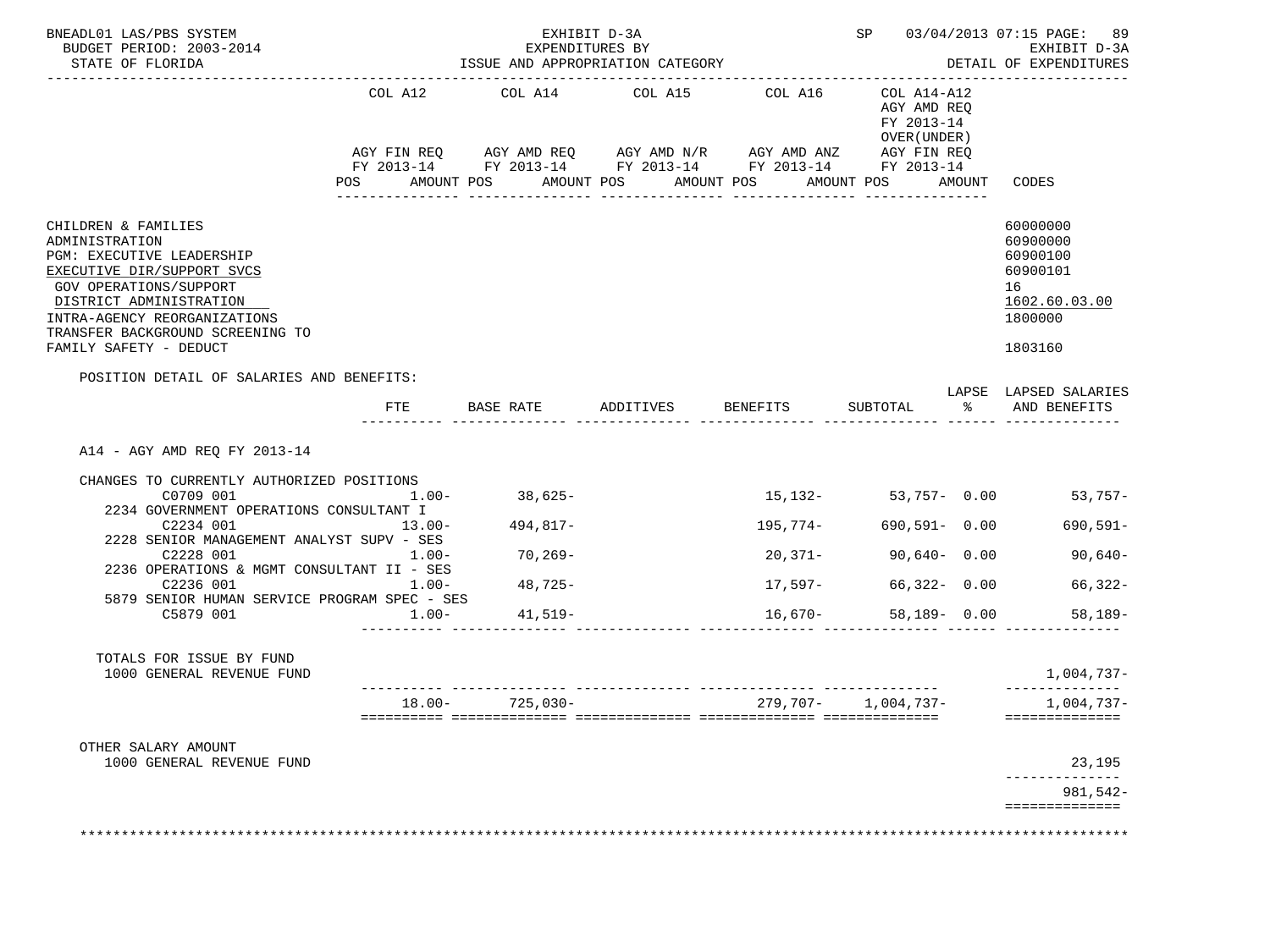| BNEADL01 LAS/PBS SYSTEM<br>BUDGET PERIOD: 2003-2014<br>STATE OF FLORIDA                                                                                                                                                  |                                                   | EXHIBIT D-3A<br>EXPENDITURES BY<br>ISSUE AND APPROPRIATION CATEGORY |                                     |                                                                      | SP 03/04/2013 07:15 PAGE:                                                                       | 90<br>EXHIBIT D-3A<br>DETAIL OF EXPENDITURES                                   |
|--------------------------------------------------------------------------------------------------------------------------------------------------------------------------------------------------------------------------|---------------------------------------------------|---------------------------------------------------------------------|-------------------------------------|----------------------------------------------------------------------|-------------------------------------------------------------------------------------------------|--------------------------------------------------------------------------------|
|                                                                                                                                                                                                                          | COL A12<br>AGY FIN REQ<br>POS                     | COL A14<br>AGY AMD REQ AGY AMD N/R AGY AMD ANZ<br>AMOUNT POS        | COL A15<br>AMOUNT POS<br>AMOUNT POS | COL A16<br>FY 2013-14 FY 2013-14 FY 2013-14 FY 2013-14<br>AMOUNT POS | COL A14-A12<br>AGY AMD REQ<br>FY 2013-14<br>OVER (UNDER)<br>AGY FIN REQ<br>FY 2013-14<br>AMOUNT | CODES                                                                          |
| CHILDREN & FAMILIES<br>ADMINISTRATION<br>PGM: EXECUTIVE LEADERSHIP<br>EXECUTIVE DIR/SUPPORT SVCS<br>GOV OPERATIONS/SUPPORT<br>DISTRICT ADMINISTRATION<br>INTRA-AGENCY REORGANIZATIONS<br>HUMAN RESOURCES SHARED SERVICES |                                                   |                                                                     |                                     |                                                                      |                                                                                                 | 60000000<br>60900000<br>60900100<br>60900101<br>16<br>1602.60.03.00<br>1800000 |
| REALIGNMENT - DEDUCT<br>SALARY RATE<br>SALARY RATE 1,236,058- 1,236,058-                                                                                                                                                 |                                                   |                                                                     |                                     |                                                                      |                                                                                                 | 1803180<br>000000                                                              |
| SALARIES AND BENEFITS                                                                                                                                                                                                    |                                                   |                                                                     |                                     |                                                                      |                                                                                                 | 010000                                                                         |
| ADMINISTRATIVE TRUST FUND -STATE 12,834-<br>12,834-<br>$-FEDERL$                                                                                                                                                         |                                                   | $1,682,562-1,682,562-$                                              |                                     |                                                                      |                                                                                                 | 2021 1<br>2021 3                                                               |
| TOTAL ADMINISTRATIVE TRUST FUND                                                                                                                                                                                          |                                                   | $1,695,396 - 1,695,396 -$                                           |                                     |                                                                      |                                                                                                 | 2021                                                                           |
| TOTAL POSITIONS 23.00-<br>23.00-<br>TOTAL APPRO 1,695,396- 1,695,396-                                                                                                                                                    |                                                   |                                                                     |                                     |                                                                      |                                                                                                 |                                                                                |
| <b>EXPENSES</b>                                                                                                                                                                                                          |                                                   |                                                                     |                                     |                                                                      |                                                                                                 | 040000                                                                         |
| GENERAL REVENUE FUND $-$ STATE $104,080 104,080-$<br>ADMINISTRATIVE TRUST FUND -FEDERL                                                                                                                                   | $66,754-$<br>____________________________________ | 66,754-                                                             |                                     |                                                                      |                                                                                                 | 1000 1<br>2021 3                                                               |
| TOTAL APPRO                                                                                                                                                                                                              | 170,834-                                          | 170,834-                                                            |                                     |                                                                      |                                                                                                 |                                                                                |
| SPECIAL CATEGORIES<br>CONTRACTED SERVICES                                                                                                                                                                                |                                                   |                                                                     |                                     |                                                                      |                                                                                                 | 100000<br>100777                                                               |
| GENERAL REVENUE FUND -STATE 11,468- 11,468-<br>ADMINISTRATIVE TRUST FUND -FEDERL                                                                                                                                         | $23,100-$                                         | $23.100 -$                                                          |                                     |                                                                      |                                                                                                 | 1000 1<br>2021 3                                                               |
| TOTAL APPRO 34,568-<br>34,568-                                                                                                                                                                                           |                                                   |                                                                     |                                     |                                                                      |                                                                                                 |                                                                                |
| LEASE/PURCHASE/EQUIPMENT                                                                                                                                                                                                 |                                                   |                                                                     |                                     |                                                                      |                                                                                                 | 105281                                                                         |
| GENERAL REVENUE FUND -STATE 9,363-9,363-<br>ADMINISTRATIVE TRUST FUND -FEDERL                                                                                                                                            | 3,596-                                            | $3,596-$                                                            |                                     |                                                                      |                                                                                                 | 1000 1<br>2021 3                                                               |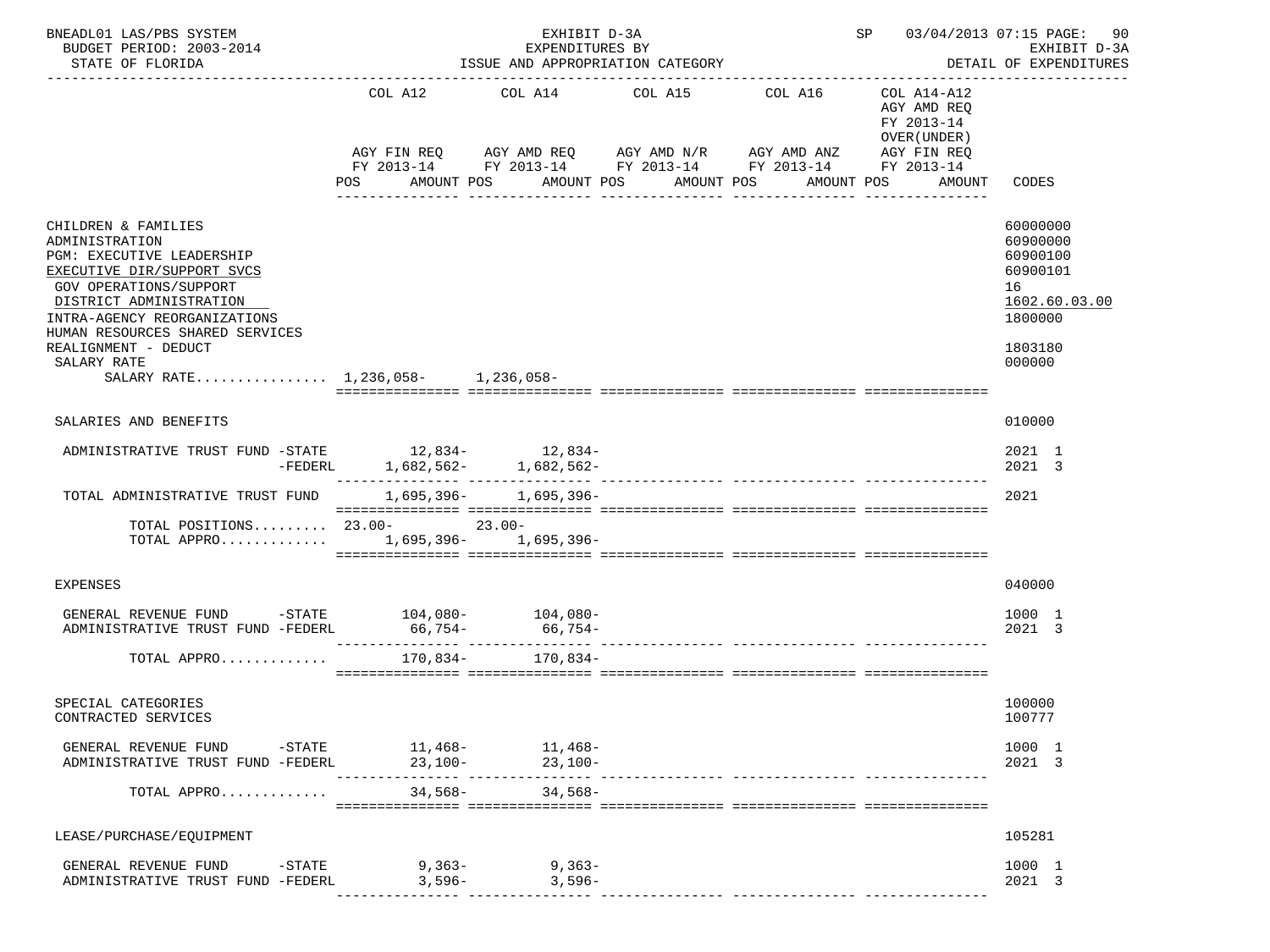| BNEADL01 LAS/PBS SYSTEM<br>BUDGET PERIOD: 2003-2014<br>STATE OF FLORIDA                                                                                                                                                                                                                                                                            |         | EXHIBIT D-3A<br>EXPENDITURES BY | ISSUE AND APPROPRIATION CATEGORY                            | SP 03/04/2013 07:15 PAGE: 91                                 | EXHIBIT D-3A<br>DETAIL OF EXPENDITURES                                                                        |
|----------------------------------------------------------------------------------------------------------------------------------------------------------------------------------------------------------------------------------------------------------------------------------------------------------------------------------------------------|---------|---------------------------------|-------------------------------------------------------------|--------------------------------------------------------------|---------------------------------------------------------------------------------------------------------------|
|                                                                                                                                                                                                                                                                                                                                                    | COL A12 |                                 | COL A14 COL A15 COL A16                                     | COL A14-A12<br>AGY AMD REO<br>FY 2013-14<br>OVER (UNDER)     |                                                                                                               |
|                                                                                                                                                                                                                                                                                                                                                    |         |                                 | AGY FIN REO AGY AMD REO AGY AMD N/R AGY AMD ANZ AGY FIN REO |                                                              |                                                                                                               |
|                                                                                                                                                                                                                                                                                                                                                    |         |                                 | FY 2013-14 FY 2013-14 FY 2013-14 FY 2013-14 FY 2013-14      | POS AMOUNT POS AMOUNT POS AMOUNT POS AMOUNT POS AMOUNT CODES |                                                                                                               |
| CHILDREN & FAMILIES<br>ADMINISTRATION<br><b>PGM: EXECUTIVE LEADERSHIP</b><br>EXECUTIVE DIR/SUPPORT SVCS<br><b>GOV OPERATIONS/SUPPORT</b><br>DISTRICT ADMINISTRATION<br>INTRA-AGENCY REORGANIZATIONS<br>HUMAN RESOURCES SHARED SERVICES<br>REALIGNMENT - DEDUCT<br>SPECIAL CATEGORIES<br>LEASE/PURCHASE/EOUIPMENT<br>TOTAL APPRO 12,959-<br>12,959- |         |                                 |                                                             |                                                              | 60000000<br>60900000<br>60900100<br>60900101<br>16<br>1602.60.03.00<br>1800000<br>1803180<br>100000<br>105281 |
| TOTAL: HUMAN RESOURCES SHARED SERVICES<br>REALIGNMENT - DEDUCT                                                                                                                                                                                                                                                                                     |         |                                 |                                                             |                                                              | 1803180                                                                                                       |
| TOTAL POSITIONS 23.00-<br>23.00-<br>TOTAL ISSUE 1,913,757- 1,913,757-<br>TOTAL SALARY RATE $1,236,058-1,236,058-$                                                                                                                                                                                                                                  |         |                                 |                                                             |                                                              |                                                                                                               |
|                                                                                                                                                                                                                                                                                                                                                    |         |                                 |                                                             |                                                              |                                                                                                               |

AGENCY ISSUE NARRATIVE:

 2013-2014 BUDGET YEAR NARRATIVE: IT COMPONENT? NO ISSUE TITLE: Human Resources Shared Services Realignment - DEDUCT

 SPECIFY WHICH AGENCY GOAL FROM THE FISCAL YEARS 2013-2014 THROUGH 2017-2018 STRATEGIC PLAN IS ADDRESSED BY THIS BUDGET ISSUE PROPOSAL: Goal 2 Effect Program Improvements: Apply proven best practices to maximize efficiencies and outcomes

## SUMMARY:

 The Department requests the transfer of \$1,913,757 (\$124,911 General Revenue and \$1,788,846 Administrative Trust Fund) and 23.00 FTE from the District Administration program component to the Assistant Secretary for Administration program component within the Executive Direction and Support Services budget entity for the implementation of Human Resources Shared Services. The purpose of this transfer is to maximize efficiencies across the entire Agency with regard to consistent delivery of human resources and services to all Regions and Program Offices.

This Issue is cost neutral across program components within the Executive Direction and Support Services budget entity.

# PROBLEM STATEMENT:

 Historically, the Department used a decentralized organizational model in which each regional office used its own Human Resources and processes. Implementation of a shared services model for Human Resources enables the Department to streamline human resource functions, gain efficiencies with the standardization of business processes and practices, thus improving service delivery, and, realize cost reductions.

 Shared Services Organizations (SSO) arrange essential business support functions (i.e., finance, human resources, and information technology) as a business unit to serve agency operations. Shared Services is the provision of a service by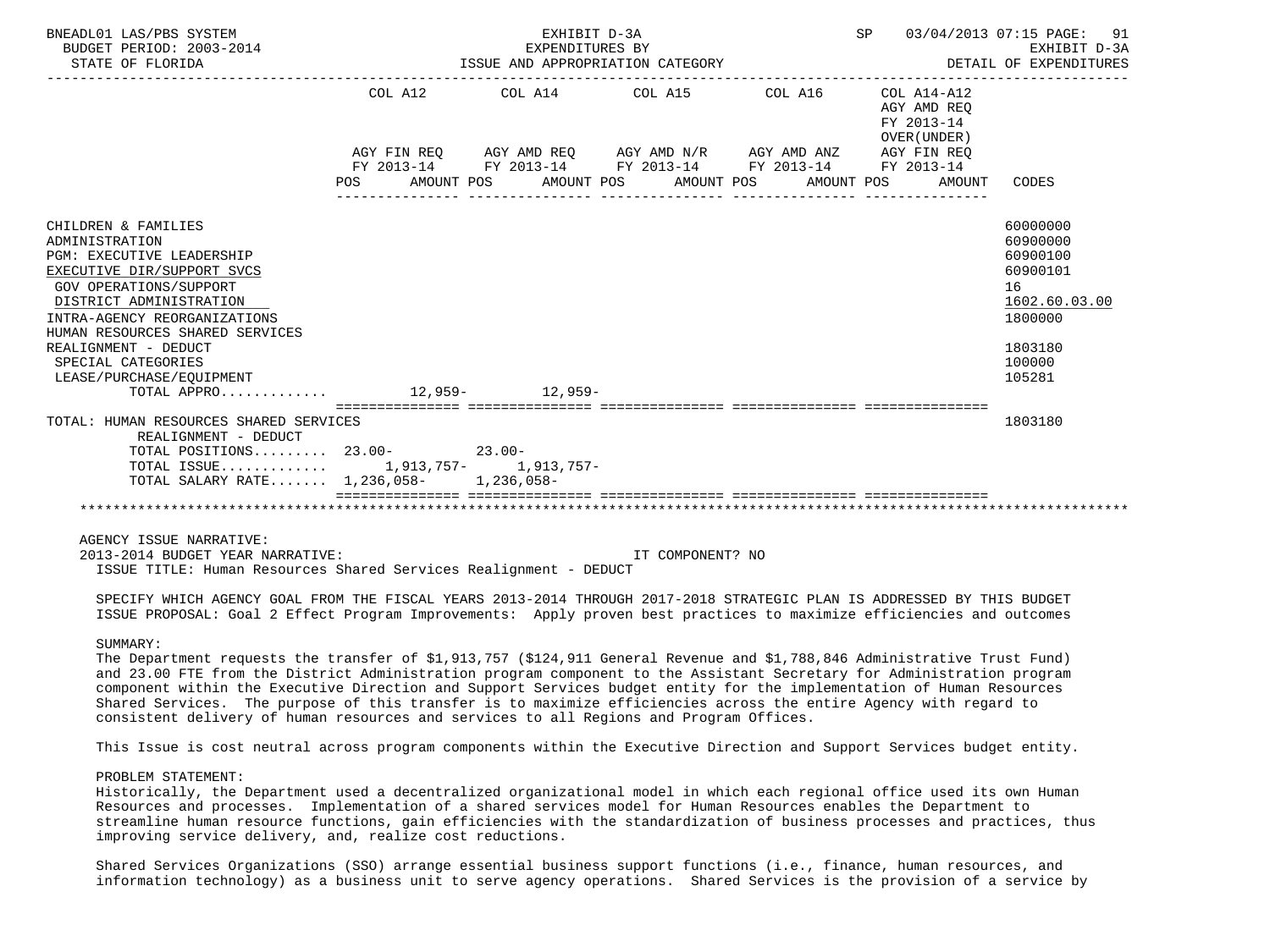| BNEADL01 LAS/PBS SYSTEM<br>BUDGET PERIOD: 2003-2014<br>STATE OF FLORIDA                                                                                                                                                         | ISSUE AND APPROPRIATION CATEGORY        | EXHIBIT D-3A<br>EXPENDITURES BY | <b>SP</b><br>---------------------------------              | 03/04/2013 07:15 PAGE: 92<br>EXHIBIT D-3A<br>DETAIL OF EXPENDITURES |                                                                                       |                                                                                |
|---------------------------------------------------------------------------------------------------------------------------------------------------------------------------------------------------------------------------------|-----------------------------------------|---------------------------------|-------------------------------------------------------------|---------------------------------------------------------------------|---------------------------------------------------------------------------------------|--------------------------------------------------------------------------------|
|                                                                                                                                                                                                                                 | COL A12                                 |                                 | COL A14 COL A15 COL A16                                     |                                                                     | COL A14-A12<br>AGY AMD REO<br>FY 2013-14<br>OVER (UNDER)                              |                                                                                |
|                                                                                                                                                                                                                                 | AGY FIN REO<br>FY 2013-14<br><b>POS</b> |                                 | AGY AMD REO AGY AMD N/R<br>FY 2013-14 FY 2013-14 FY 2013-14 | AGY AMD ANZ                                                         | AGY FIN REO<br>FY 2013-14<br>AMOUNT POS AMOUNT POS AMOUNT POS AMOUNT POS AMOUNT CODES |                                                                                |
| CHILDREN & FAMILIES<br>ADMINISTRATION<br><b>PGM: EXECUTIVE LEADERSHIP</b><br>EXECUTIVE DIR/SUPPORT SVCS<br>GOV OPERATIONS/SUPPORT<br>DISTRICT ADMINISTRATION<br>INTRA-AGENCY REORGANIZATIONS<br>HUMAN RESOURCES SHARED SERVICES |                                         |                                 |                                                             |                                                                     |                                                                                       | 60000000<br>60900000<br>60900100<br>60900101<br>16<br>1602.60.03.00<br>1800000 |
| REALIGNMENT - DEDUCT                                                                                                                                                                                                            |                                         |                                 |                                                             |                                                                     |                                                                                       | 1803180                                                                        |

 one part of an organization where the service was previously found in more than one part of the organization. The key idea of shared services is the 'sharing' within an organization, including the funding and resourcing of the service. The department providing the service becomes an internal service provider that creates a cost-effective platform for service delivery by standardizing processes and delivery methods; consolidating people and technology around delivery structure; and reengineering work patterns to achieve world-class standards.

 Centers of excellence (CoE) are a means of efficiently and effectively managing specific complex business tasks. Each center is comprised of a team of people with specialized expertise who work together to develop and promote best practices in their area of responsibility by providing subject matter guidance to the rest of the organization and delivering tangible business services. Within centers of excellence there is an emphasis on advanced training and certification, knowledge sharing, and development of standards and methodologies. Correctly implementing centers of excellence can drive both cost reduction and improved performance in their areas of focus.

# WHAT BENEFITS WILL BE OBTAINED BY FUNDING THIS ISSUE:

 The goals of Human Resources Shared Services align with the Department's strategic vision by enhancing performance and system availability enabling end users to deliver Department services seamlessly; delivering better service to Department employees; leveraging teams with specialized skill sets across the entire organization; and leveraging regional best practices into one single, service delivery focused Human Resources organization.

 WHAT UNDERLYING PROGRAM THEORY CHANGE IS INVOLVED IN THIS ISSUE (IF ANY): The Department is streamlining operations, decreasing redundant processes, implementing a unified strategy and implementing human resources services and reporting processes.

 WHAT IMPLEMENTATION MECHANISMS WILL BE CHANGED AS A RESULT OF THIS ISSUE (IF ANY): The line of authority for all Human Resources Services within the Department will be directly under the full operational control and responsibility of the Human Resources Director. Additionally, there is a single statewide point of contact for all Department Human Resource inquiries and services.

 FLORIDA STRATEGIC PLAN FOR ECONOMIC DEVELOPMENT: Not Applicable

 RETURN ON INVESTMENT (ROI): Not applicable

COST CALCULATIONS: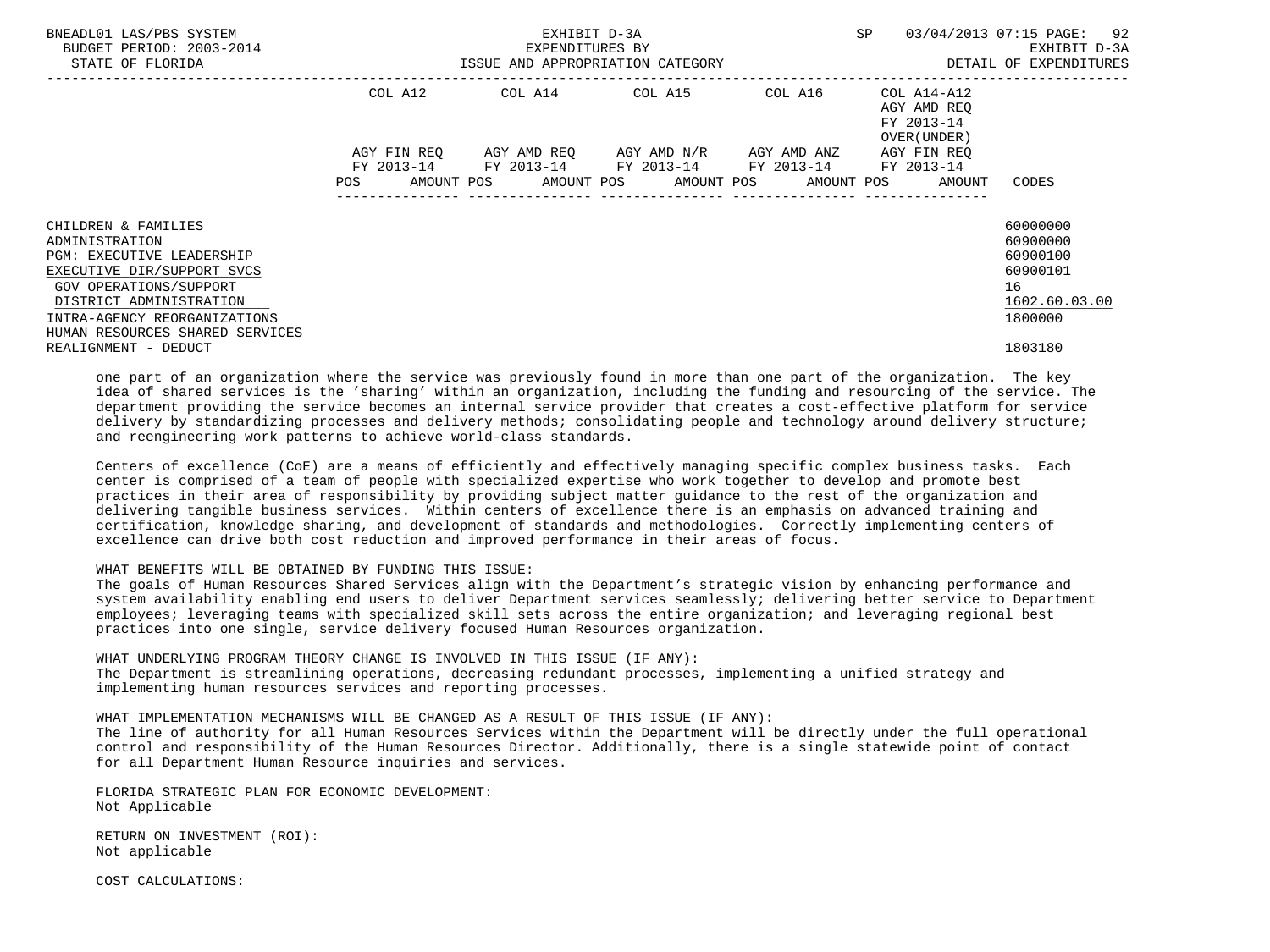| BNEADL01 LAS/PBS SYSTEM<br>BUDGET PERIOD: 2003-2014<br>STATE OF FLORIDA                                                                                                                                                                                                                                                                                                                                                                                                                                                                                                                                                   |               |                              | EXHIBIT D-3A<br>EXPENDITURES BY<br>ISSUE AND APPROPRIATION CATEGORY                                                                                                                                                                             |            | SP                                                       |        | 03/04/2013 07:15 PAGE:<br>93<br>EXHIBIT D-3A<br>DETAIL OF EXPENDITURES                    |
|---------------------------------------------------------------------------------------------------------------------------------------------------------------------------------------------------------------------------------------------------------------------------------------------------------------------------------------------------------------------------------------------------------------------------------------------------------------------------------------------------------------------------------------------------------------------------------------------------------------------------|---------------|------------------------------|-------------------------------------------------------------------------------------------------------------------------------------------------------------------------------------------------------------------------------------------------|------------|----------------------------------------------------------|--------|-------------------------------------------------------------------------------------------|
|                                                                                                                                                                                                                                                                                                                                                                                                                                                                                                                                                                                                                           | COL A12       |                              | COL A14 COL A15 COL A16                                                                                                                                                                                                                         |            | COL A14-A12<br>AGY AMD REQ<br>FY 2013-14<br>OVER (UNDER) |        |                                                                                           |
|                                                                                                                                                                                                                                                                                                                                                                                                                                                                                                                                                                                                                           |               |                              | $AGY \text{ } FIN \text{ } REQ \text{ } \hspace{5mm} AGY \text{ } AMD \text{ } REQ \text{ } \hspace{5mm} AGY \text{ } AMD \text{ } N/R \text{ } \hspace{5mm} AGY \text{ } AMD \text{ } ANZ \text{ } \hspace{5mm} AGY \text{ } FIN \text{ } REQ$ |            |                                                          |        |                                                                                           |
|                                                                                                                                                                                                                                                                                                                                                                                                                                                                                                                                                                                                                           | <b>POS</b>    | AMOUNT POS AMOUNT POS        | FY 2013-14 FY 2013-14 FY 2013-14 FY 2013-14 FY 2013-14                                                                                                                                                                                          | AMOUNT POS | AMOUNT POS                                               | AMOUNT | CODES                                                                                     |
|                                                                                                                                                                                                                                                                                                                                                                                                                                                                                                                                                                                                                           |               |                              |                                                                                                                                                                                                                                                 |            |                                                          |        |                                                                                           |
| CHILDREN & FAMILIES<br>ADMINISTRATION<br>PGM: EXECUTIVE LEADERSHIP<br>EXECUTIVE DIR/SUPPORT SVCS<br>GOV OPERATIONS/SUPPORT<br>DISTRICT ADMINISTRATION<br>INTRA-AGENCY REORGANIZATIONS<br>HUMAN RESOURCES SHARED SERVICES<br>REALIGNMENT - DEDUCT<br>This is an ADD/DEDUCT issue, cost neutral shift of Salary and Expense within Department budget entities for Human<br>Resources Services. An internal budget and personnel amendment was processed in Fiscal Year 2012-2013 transferring 23<br>Human Resources FTE positions and associated budget from the District Administration program component to the Assistant |               |                              |                                                                                                                                                                                                                                                 |            |                                                          |        | 60000000<br>60900000<br>60900100<br>60900101<br>16<br>1602.60.03.00<br>1800000<br>1803180 |
| Secretary for Administration program component for the implementation of budget shared services. This request makes the<br>amendment recurring. The Other Adjustment Data (OAD) transaction associated with this request is based on the rate and<br>budget needed to transfer 23 filled positions as of May 1, 2012.<br>POSITION DETAIL OF SALARIES AND BENEFITS:                                                                                                                                                                                                                                                        |               |                              | BASE RATE ADDITIVES BENEFITS SUBTOTAL                                                                                                                                                                                                           |            |                                                          |        | LAPSE LAPSED SALARIES<br>% AND BENEFITS                                                   |
|                                                                                                                                                                                                                                                                                                                                                                                                                                                                                                                                                                                                                           | FTE           |                              |                                                                                                                                                                                                                                                 |            |                                                          |        |                                                                                           |
| A12 - AGY FIN REQ FY 2013-14<br>CHANGES TO CURRENTLY AUTHORIZED POSITIONS                                                                                                                                                                                                                                                                                                                                                                                                                                                                                                                                                 |               |                              |                                                                                                                                                                                                                                                 |            |                                                          |        |                                                                                           |
| 1009 PERSONNEL TECHNICIAN II - SES                                                                                                                                                                                                                                                                                                                                                                                                                                                                                                                                                                                        |               |                              |                                                                                                                                                                                                                                                 |            |                                                          |        |                                                                                           |
| C1009 002<br>2234 OPERATIONS & MGMT CONSULTANT I - SES                                                                                                                                                                                                                                                                                                                                                                                                                                                                                                                                                                    | $2 \,$ . 00 – | $81,166-$                    |                                                                                                                                                                                                                                                 |            | $33,098 - 114,264 - 0.00$                                |        | $114, 264-$                                                                               |
| C2234 002<br>2236 OPERATIONS & MGMT CONSULTANT II - SES                                                                                                                                                                                                                                                                                                                                                                                                                                                                                                                                                                   | $1.00 -$      | 52,339-                      |                                                                                                                                                                                                                                                 |            | $18,062-70,401-0.00$                                     |        | 70,401-                                                                                   |
| C2236 002 15.00-<br>3671 HUMAN RESOURCE OFFICER                                                                                                                                                                                                                                                                                                                                                                                                                                                                                                                                                                           |               | $768,859-$                   |                                                                                                                                                                                                                                                 |            |                                                          |        | 268,842- 1,037,701- 0.00 1,037,701-                                                       |
| C3671 002                                                                                                                                                                                                                                                                                                                                                                                                                                                                                                                                                                                                                 | $4.00-$       | $278,067-$                   |                                                                                                                                                                                                                                                 |            | $81,092 - 359,159 - 0.00$                                |        | 359,159-                                                                                  |
| 8167 REGIONAL MGR FOR HUMAN RESOURCES-DCF<br>C8167 002                                                                                                                                                                                                                                                                                                                                                                                                                                                                                                                                                                    | $1.00 -$      | 55,627-<br>------ ---------- |                                                                                                                                                                                                                                                 |            | 18,485- 74,112- 0.00                                     |        | 74,112-                                                                                   |
| TOTALS FOR ISSUE BY FUND<br>2021 ADMINISTRATIVE TRUST FUND                                                                                                                                                                                                                                                                                                                                                                                                                                                                                                                                                                |               |                              |                                                                                                                                                                                                                                                 |            |                                                          |        | 1,655,637-                                                                                |
|                                                                                                                                                                                                                                                                                                                                                                                                                                                                                                                                                                                                                           |               | $23.00 - 1,236,058 -$        |                                                                                                                                                                                                                                                 |            | $419.579 - 1.655.637 -$                                  |        | --------------<br>$1,655,637-$                                                            |
|                                                                                                                                                                                                                                                                                                                                                                                                                                                                                                                                                                                                                           |               |                              |                                                                                                                                                                                                                                                 |            |                                                          |        |                                                                                           |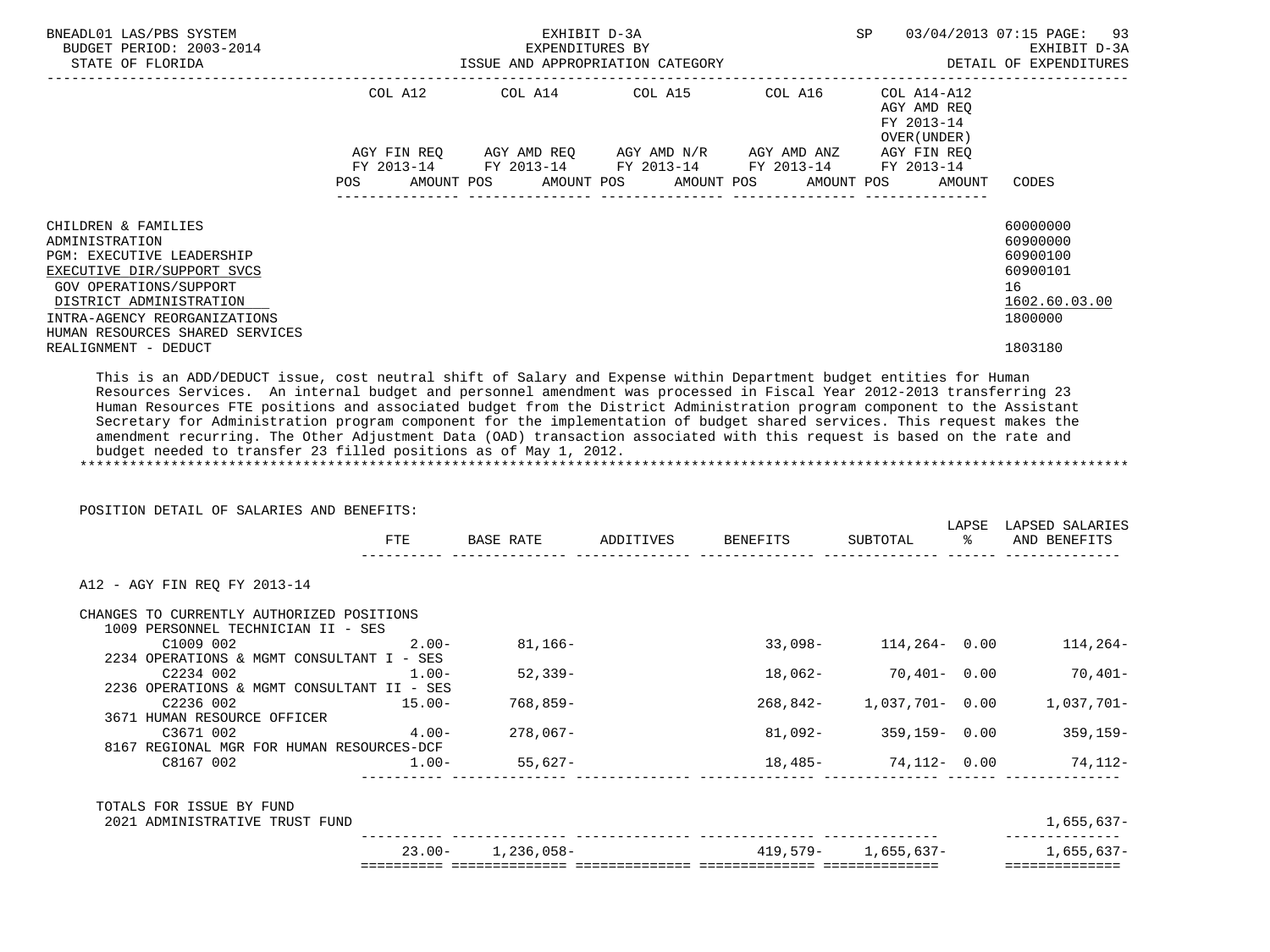| BNEADL01 LAS/PBS SYSTEM<br>BUDGET PERIOD: 2003-2014<br>STATE OF FLORIDA                                                                                                                                                                                 |          | EXHIBIT D-3A<br>EXPENDITURES BY | ISSUE AND APPROPRIATION CATEGORY     |                                                            |        | SP 03/04/2013 07:15 PAGE: 94<br>EXHIBIT D-3A<br>DETAIL OF EXPENDITURES                    |
|---------------------------------------------------------------------------------------------------------------------------------------------------------------------------------------------------------------------------------------------------------|----------|---------------------------------|--------------------------------------|------------------------------------------------------------|--------|-------------------------------------------------------------------------------------------|
|                                                                                                                                                                                                                                                         | COL A12  |                                 | COL A14 COL A15 COL A16              | COL A14-A12<br>AGY AMD REQ<br>FY 2013-14<br>OVER ( UNDER ) |        |                                                                                           |
|                                                                                                                                                                                                                                                         |          |                                 | POS AMOUNT POS AMOUNT POS AMOUNT POS | AMOUNT POS                                                 | AMOUNT | CODES                                                                                     |
| CHILDREN & FAMILIES<br>ADMINISTRATION<br>PGM: EXECUTIVE LEADERSHIP<br>EXECUTIVE DIR/SUPPORT SVCS<br><b>GOV OPERATIONS/SUPPORT</b><br>DISTRICT ADMINISTRATION<br>INTRA-AGENCY REORGANIZATIONS<br>HUMAN RESOURCES SHARED SERVICES<br>REALIGNMENT - DEDUCT |          |                                 |                                      |                                                            |        | 60000000<br>60900000<br>60900100<br>60900101<br>16<br>1602.60.03.00<br>1800000<br>1803180 |
| POSITION DETAIL OF SALARIES AND BENEFITS:                                                                                                                                                                                                               | FTE      |                                 | BASE RATE ADDITIVES BENEFITS         | SUBTOTAL                                                   | ိ      | LAPSE LAPSED SALARIES<br>AND BENEFITS                                                     |
|                                                                                                                                                                                                                                                         |          |                                 |                                      |                                                            |        |                                                                                           |
| A12 - AGY FIN REO FY 2013-14                                                                                                                                                                                                                            |          |                                 |                                      |                                                            |        |                                                                                           |
| CHANGES TO CURRENTLY AUTHORIZED POSITIONS<br>OTHER SALARY AMOUNT<br>2021 ADMINISTRATIVE TRUST FUND                                                                                                                                                      |          |                                 |                                      |                                                            |        | 39,759-                                                                                   |
|                                                                                                                                                                                                                                                         |          |                                 |                                      |                                                            |        | ______________<br>$1.695.396 -$<br>==============                                         |
| A14 - AGY AMD REQ FY 2013-14                                                                                                                                                                                                                            |          |                                 |                                      |                                                            |        |                                                                                           |
| CHANGES TO CURRENTLY AUTHORIZED POSITIONS<br>1009 PERSONNEL TECHNICIAN II - SES                                                                                                                                                                         |          |                                 |                                      |                                                            |        |                                                                                           |
| C1009 002<br>2234 OPERATIONS & MGMT CONSULTANT I - SES                                                                                                                                                                                                  | $2.00 -$ | $81,166-$                       |                                      |                                                            |        | $33,098 - 114,264 - 0.00$ 114,264-                                                        |
| C2234 002<br>2236 OPERATIONS & MGMT CONSULTANT II - SES                                                                                                                                                                                                 | $1.00 -$ | $52,339-$                       |                                      | $18,062-70,401-0.00$                                       |        | $70,401-$                                                                                 |
| C2236 002<br>3671 HUMAN RESOURCE OFFICER                                                                                                                                                                                                                | 15.00-   | 768,859-                        |                                      |                                                            |        | 268,842- 1,037,701- 0.00 1,037,701-                                                       |
| C3671 002<br>8167 REGIONAL MGR FOR HUMAN RESOURCES-DCF                                                                                                                                                                                                  | $4.00 -$ | $278,067-$                      |                                      |                                                            |        | $81,092 - 359,159 - 0.00$ 359,159-                                                        |
| C8167 002                                                                                                                                                                                                                                               | 1.00-    | 55,627-                         | --------------- -------------        |                                                            |        | $18,485-74,112-0.00$ 74,112-                                                              |
|                                                                                                                                                                                                                                                         |          |                                 |                                      |                                                            |        |                                                                                           |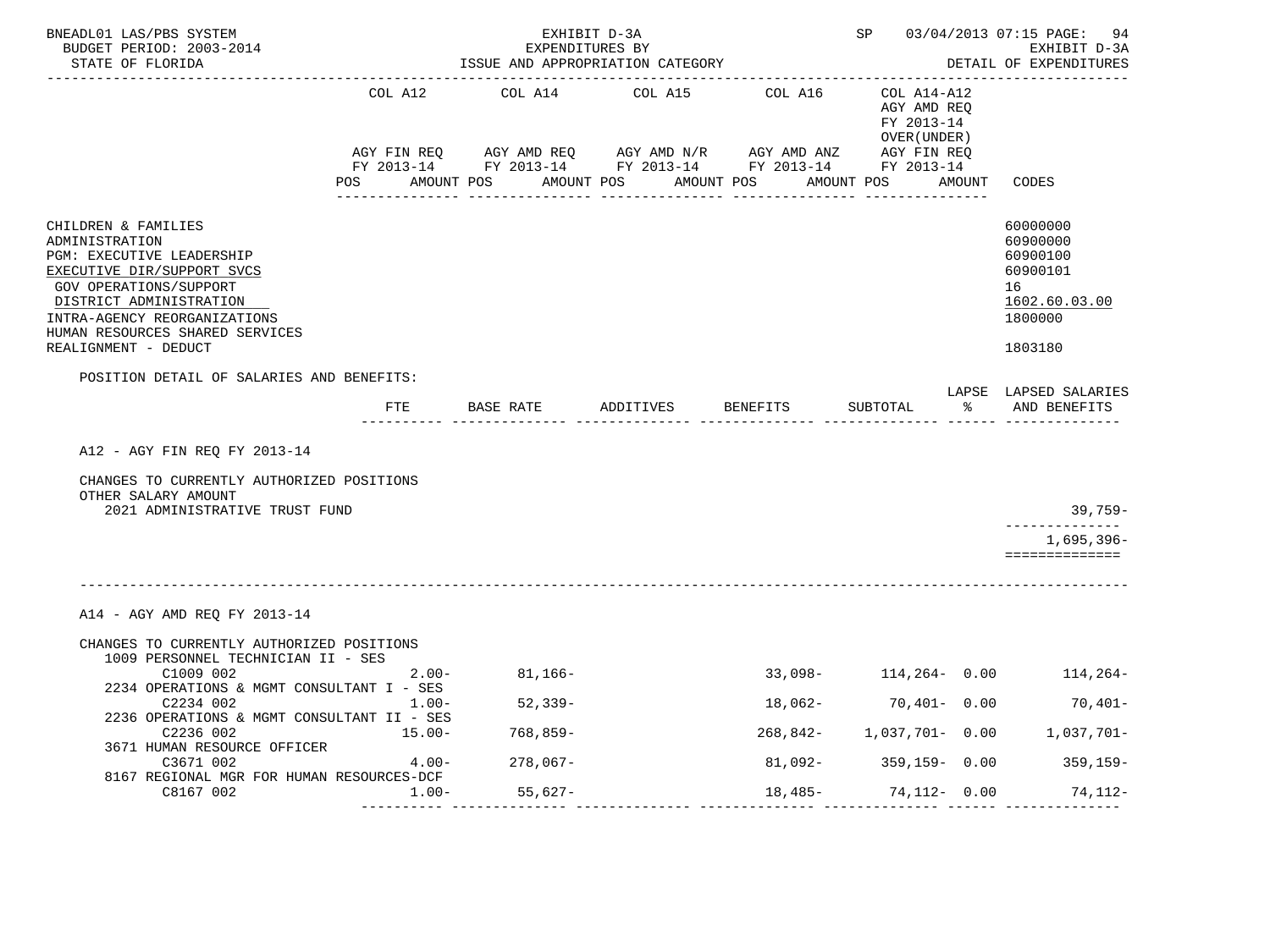| BNEADL01 LAS/PBS SYSTEM<br>BUDGET PERIOD: 2003-2014                                                                                                                                                                             |                | EXPENDITURES BY       | EXHIBIT D-3A                                                                                                                  |                       | SP 03/04/2013 07:15 PAGE: 95                                                         | EXHIBIT D-3A                                                                   |
|---------------------------------------------------------------------------------------------------------------------------------------------------------------------------------------------------------------------------------|----------------|-----------------------|-------------------------------------------------------------------------------------------------------------------------------|-----------------------|--------------------------------------------------------------------------------------|--------------------------------------------------------------------------------|
| STATE OF FLORIDA                                                                                                                                                                                                                |                |                       | ISSUE AND APPROPRIATION CATEGORY                                                                                              |                       |                                                                                      | DETAIL OF EXPENDITURES                                                         |
|                                                                                                                                                                                                                                 | COL A12<br>POS | AMOUNT POS            | COL A14 COL A15<br>AGY FIN REQ AGY AMD REQ AGY AMD N/R AGY AMD ANZ AGY FIN REQ FY 2013-14 FY 2013-14 FY 2013-14<br>AMOUNT POS | COL A16<br>AMOUNT POS | $COL A14 - A12$<br>AGY AMD REQ<br>FY 2013-14<br>OVER (UNDER)<br>AMOUNT POS<br>AMOUNT | CODES                                                                          |
|                                                                                                                                                                                                                                 |                |                       |                                                                                                                               |                       |                                                                                      |                                                                                |
| CHILDREN & FAMILIES<br>ADMINISTRATION<br>PGM: EXECUTIVE LEADERSHIP<br>EXECUTIVE DIR/SUPPORT SVCS<br><b>GOV OPERATIONS/SUPPORT</b><br>DISTRICT ADMINISTRATION<br>INTRA-AGENCY REORGANIZATIONS<br>HUMAN RESOURCES SHARED SERVICES |                |                       |                                                                                                                               |                       |                                                                                      | 60000000<br>60900000<br>60900100<br>60900101<br>16<br>1602.60.03.00<br>1800000 |
| REALIGNMENT - DEDUCT                                                                                                                                                                                                            |                |                       |                                                                                                                               |                       |                                                                                      | 1803180                                                                        |
| POSITION DETAIL OF SALARIES AND BENEFITS:                                                                                                                                                                                       |                |                       |                                                                                                                               |                       |                                                                                      |                                                                                |
|                                                                                                                                                                                                                                 | <b>FTE</b>     | BASE RATE             | ADDITIVES                                                                                                                     | <b>BENEFITS</b>       | ႜ<br>SUBTOTAL                                                                        | LAPSE LAPSED SALARIES<br>AND BENEFITS                                          |
| A14 - AGY AMD REO FY 2013-14                                                                                                                                                                                                    |                |                       |                                                                                                                               |                       |                                                                                      |                                                                                |
| CHANGES TO CURRENTLY AUTHORIZED POSITIONS                                                                                                                                                                                       |                |                       |                                                                                                                               |                       |                                                                                      |                                                                                |
| TOTALS FOR ISSUE BY FUND<br>2021 ADMINISTRATIVE TRUST FUND                                                                                                                                                                      |                |                       |                                                                                                                               |                       |                                                                                      | $1,655,637-$                                                                   |
|                                                                                                                                                                                                                                 |                | $23.00 - 1,236,058 -$ |                                                                                                                               |                       | $419,579 - 1,655,637 -$                                                              | --------------<br>$1,655,637-$                                                 |
|                                                                                                                                                                                                                                 |                |                       |                                                                                                                               |                       |                                                                                      | ==============                                                                 |
| OTHER SALARY AMOUNT<br>2021 ADMINISTRATIVE TRUST FUND                                                                                                                                                                           |                |                       |                                                                                                                               |                       |                                                                                      | 39,759-                                                                        |
|                                                                                                                                                                                                                                 |                |                       |                                                                                                                               |                       |                                                                                      | ______________<br>$1,695,396-$<br>==============                               |
|                                                                                                                                                                                                                                 |                |                       |                                                                                                                               |                       |                                                                                      |                                                                                |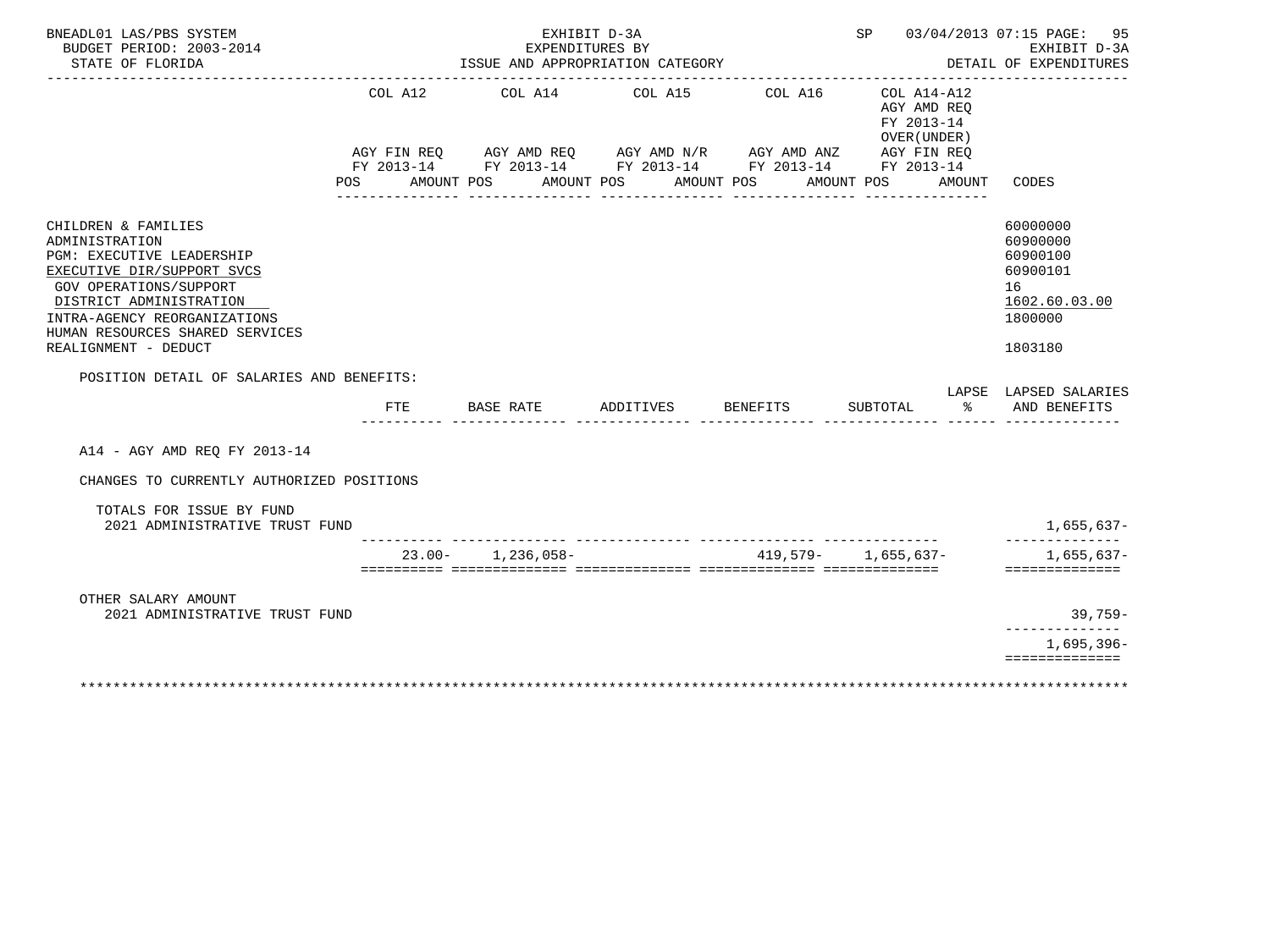| BNEADL01 LAS/PBS SYSTEM<br>BUDGET PERIOD: 2003-2014<br>STATE OF FLORIDA                                                                                                                                         |                      | EXHIBIT D-3A<br>EXPENDITURES BY | ISSUE AND APPROPRIATION CATEGORY                                                                                                   |                       |                                                                                                 | SP 03/04/2013 07:15 PAGE: 96<br>EXHIBIT D-3A<br>DETAIL OF EXPENDITURES |
|-----------------------------------------------------------------------------------------------------------------------------------------------------------------------------------------------------------------|----------------------|---------------------------------|------------------------------------------------------------------------------------------------------------------------------------|-----------------------|-------------------------------------------------------------------------------------------------|------------------------------------------------------------------------|
|                                                                                                                                                                                                                 | COL A12<br>POS       | COL A14<br>AMOUNT POS           | COL A15<br>AGY FIN REQ AGY AMD REQ AGY AMD N/R AGY AMD ANZ<br>FY 2013-14 FY 2013-14 FY 2013-14 FY 2013-14 FY 2013-14<br>AMOUNT POS | COL A16<br>AMOUNT POS | COL A14-A12<br>AGY AMD REO<br>FY 2013-14<br>OVER (UNDER)<br>AGY FIN REO<br>AMOUNT POS<br>AMOUNT | CODES                                                                  |
| CHILDREN & FAMILIES<br>ADMINISTRATION                                                                                                                                                                           |                      |                                 |                                                                                                                                    | ----------            |                                                                                                 | 60000000<br>60900000                                                   |
| PGM: EXECUTIVE LEADERSHIP<br>EXECUTIVE DIR/SUPPORT SVCS<br><b>GOV OPERATIONS/SUPPORT</b><br>DISTRICT ADMINISTRATION<br>NONRECURRING EXPENDITURES<br>RESTORE FUNDING FOR PROGRAMS<br>SUPPORTED BY ADMINISTRATIVE |                      |                                 |                                                                                                                                    |                       |                                                                                                 | 60900100<br>60900101<br>16<br>1602.60.03.00<br>2100000                 |
| EARNINGS<br>SALARIES AND BENEFITS                                                                                                                                                                               |                      |                                 |                                                                                                                                    |                       |                                                                                                 | 2103031<br>010000                                                      |
| ADMINISTRATIVE TRUST FUND -STATE 8.108.249- 8.108.249-                                                                                                                                                          |                      |                                 |                                                                                                                                    |                       |                                                                                                 | 2021 1                                                                 |
| ANNUALIZATION OF ADMINISTERED<br>FUNDS APPROPRIATIONS<br>STATE HEALTH INSURANCE ADJUSTMENT<br>FOR FY 2012-13 - 10 MONTHS                                                                                        |                      |                                 |                                                                                                                                    |                       |                                                                                                 | 26A0000                                                                |
| ANNUALIZATION<br>SALARIES AND BENEFITS                                                                                                                                                                          |                      |                                 |                                                                                                                                    |                       |                                                                                                 | 26A1830<br>010000                                                      |
| GENERAL REVENUE FUND                                                                                                                                                                                            | -STATE 10,160 10,160 |                                 |                                                                                                                                    |                       |                                                                                                 | 1000 1                                                                 |
| ADMINISTRATIVE TRUST FUND -STATE<br>$-FEDERL$                                                                                                                                                                   | 71,755<br>72,795     | 71,755<br>72,795                |                                                                                                                                    |                       |                                                                                                 | 2021 1<br>2021 3                                                       |
| TOTAL ADMINISTRATIVE TRUST FUND                                                                                                                                                                                 | 144,550              | 144,550                         |                                                                                                                                    |                       |                                                                                                 | 2021                                                                   |
| OPERATIONS AND MAINT TF -STATE                                                                                                                                                                                  | 2,325                | 2,325                           |                                                                                                                                    |                       |                                                                                                 | 2516 1                                                                 |
| TOTAL APPRO                                                                                                                                                                                                     | 157,035              | 157,035                         |                                                                                                                                    |                       |                                                                                                 |                                                                        |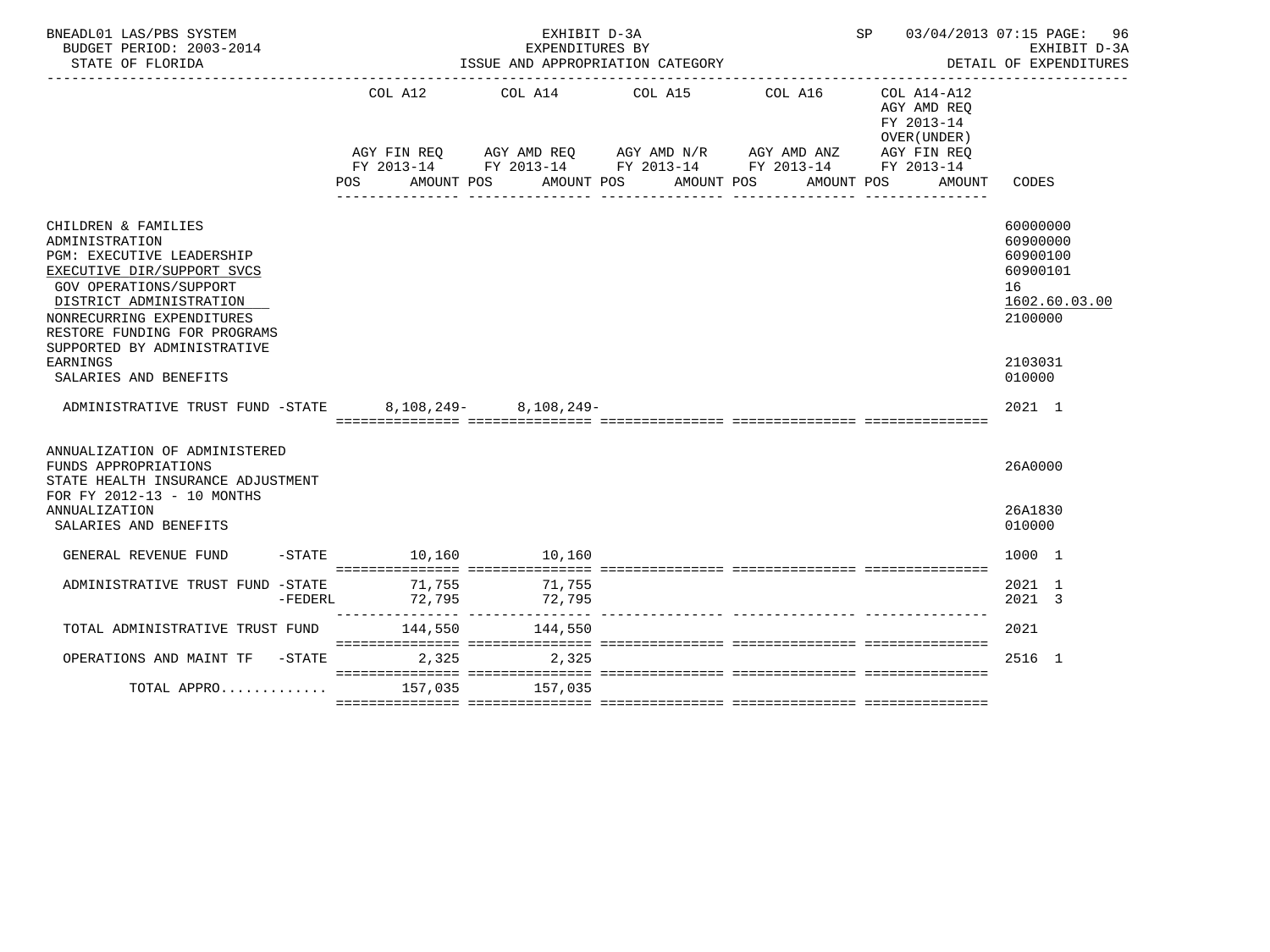| BNEADL01 LAS/PBS SYSTEM<br>BUDGET PERIOD: 2003-2014<br>STATE OF FLORIDA                                                                                                                                                                                    |            |         | EXHIBIT D-3A<br>EXPENDITURES BY<br>ISSUE AND APPROPRIATION CATEGORY                                                                           |  |            | SP          |                                                             | 97<br>03/04/2013 07:15 PAGE:<br>EXHIBIT D-3A<br>DETAIL OF EXPENDITURES         |
|------------------------------------------------------------------------------------------------------------------------------------------------------------------------------------------------------------------------------------------------------------|------------|---------|-----------------------------------------------------------------------------------------------------------------------------------------------|--|------------|-------------|-------------------------------------------------------------|--------------------------------------------------------------------------------|
|                                                                                                                                                                                                                                                            |            | COL A12 | COL A14 COL A15 COL A16                                                                                                                       |  |            |             | $COL A14- A12$<br>AGY AMD REO<br>FY 2013-14<br>OVER (UNDER) |                                                                                |
|                                                                                                                                                                                                                                                            | <b>POS</b> |         | AGY FIN REO AGY AMD REO AGY AMD N/R AGY AMD ANZ<br>FY 2013-14 FY 2013-14 FY 2013-14 FY 2013-14 FY 2013-14<br>AMOUNT POS AMOUNT POS AMOUNT POS |  | AMOUNT POS | AGY FIN REO | AMOUNT                                                      | CODES                                                                          |
| CHILDREN & FAMILIES<br>ADMINISTRATION<br><b>PGM: EXECUTIVE LEADERSHIP</b><br>EXECUTIVE DIR/SUPPORT SVCS<br>GOV OPERATIONS/SUPPORT<br>DISTRICT ADMINISTRATION<br>AGENCY STRATEGIC PRIORITIES<br>RESTORE FUNDING FOR PROGRAMS<br>SUPPORTED BY ADMINISTRATIVE |            |         |                                                                                                                                               |  |            |             |                                                             | 60000000<br>60900000<br>60900100<br>60900101<br>16<br>1602.60.03.00<br>4000000 |
| EARNINGS<br>SALARIES AND BENEFITS                                                                                                                                                                                                                          |            |         |                                                                                                                                               |  |            |             |                                                             | 4007100<br>010000                                                              |
| $-\mathtt{STATE}$<br>GENERAL REVENUE FUND                                                                                                                                                                                                                  |            |         | 8,108,249 8,108,249                                                                                                                           |  |            |             |                                                             | 1000 1                                                                         |
|                                                                                                                                                                                                                                                            |            |         |                                                                                                                                               |  |            |             |                                                             |                                                                                |

AGENCY ISSUE NARRATIVE:

 2013-2014 BUDGET YEAR NARRATIVE: IT COMPONENT? NO ISSUE TITLE: Restore Funding for Programs Supported by Administrative Earnings

 SPECIFY WHICH AGENCY GOAL FROM THE 2012-2017 STRATEGIC PLAN IS ADDRESSED BY THIS BUDGET ISSUE PROPOSAL: Effect Program Improvements: Apply proven best practices to maximize efficiencies and outcomes.

# SUMMARY:

 The Department requests \$8,108,249 in General Revenue budget authority to continue salary payments in the District Administration program. This action is needed to restore non-recurring budget authority appropriated in Fiscal Year 2012-2013, issue 4007100, "Restore Funding for Programs Supported by Administrative Earnings".

## PROBLEM STATEMENT:

 In Fiscal Year 2010-2011, issue 3409820, "Replace Administrative Trust Fund with Operations and Maintenance Trust Fund - Add", funds were shifted from the Administrative Trust Fund to the Operations and Maintenance Trust Fund. This action was required due to revenue decreases from indirect earnings from the federal government that support administrative activities.

 Over the last four Fiscal Years, the department has taken budget reductions in the District Administration program, Salaries and Benefits appropriation category:

|            | 2009-2010 | 2010-2011 2011-2012                 | Fiscal Year Fiscal Year Fiscal Year Fiscal Year Total<br>2012-2013 |             |
|------------|-----------|-------------------------------------|--------------------------------------------------------------------|-------------|
|            |           |                                     |                                                                    |             |
| Reductions |           | \$1,139,266 \$3,182,735 \$5,500,000 | \$98,700                                                           | \$9,920,701 |

# WHAT BENEFITS WILL BE OBTAINED BY FUNDING THIS ISSUE:

Restoration of non-recurring budget will continue to support ongoing operations and administrative oversight.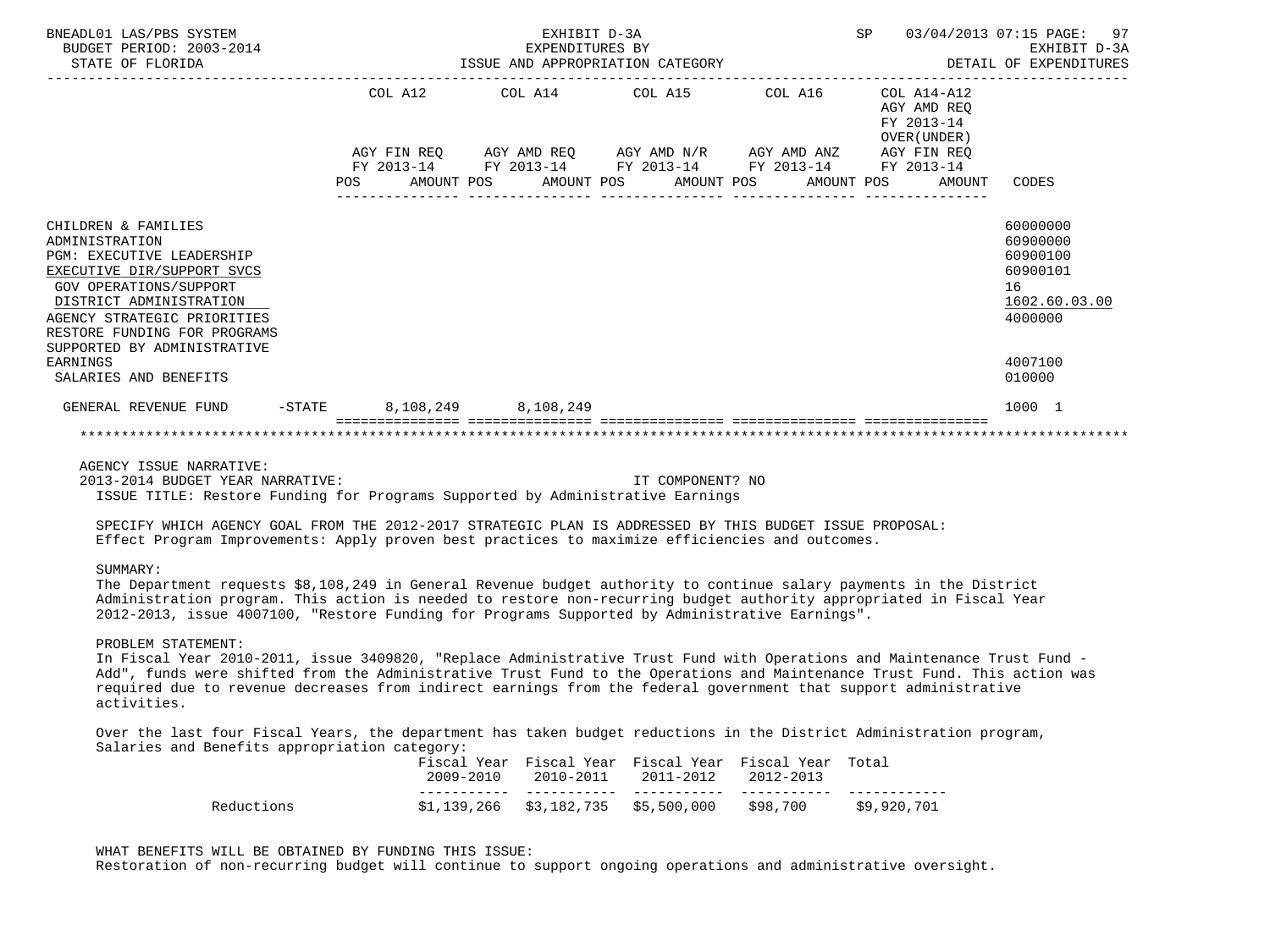| BNEADL01 LAS/PBS SYSTEM<br>BUDGET PERIOD: 2003-2014                                                                                                                                                                                                                                                                                                                                                                                                                                                            |                                                 | EXHIBIT D-3A<br>EXPENDITURES BY                                                                                                                                                                                                                                                                                                                                                                                                                                                                                                                                                                                                                      | SP 03/04/2013 07:15 PAGE: 98<br>EXHIBIT D-3A<br>DETAIL OF EXPENDITURES |                                                       |                                                                                           |
|----------------------------------------------------------------------------------------------------------------------------------------------------------------------------------------------------------------------------------------------------------------------------------------------------------------------------------------------------------------------------------------------------------------------------------------------------------------------------------------------------------------|-------------------------------------------------|------------------------------------------------------------------------------------------------------------------------------------------------------------------------------------------------------------------------------------------------------------------------------------------------------------------------------------------------------------------------------------------------------------------------------------------------------------------------------------------------------------------------------------------------------------------------------------------------------------------------------------------------------|------------------------------------------------------------------------|-------------------------------------------------------|-------------------------------------------------------------------------------------------|
|                                                                                                                                                                                                                                                                                                                                                                                                                                                                                                                | POS AMOUNT POS AMOUNT POS AMOUNT POS AMOUNT POS | $\begin{tabular}{lllllllllll} \multicolumn{2}{l}{{\text{COL}}}\  \  \, & \multicolumn{2}{l}{\text{COL}}\  \  \, & \multicolumn{2}{l}{\text{COL}}\  \  \, & \multicolumn{2}{l}{\text{COL}}\  \  \, & \multicolumn{2}{l}{\text{COL}}\  \  \, & \multicolumn{2}{l}{\text{COL}}\  \  \, & \multicolumn{2}{l}{\text{COL}}\  \  \, & \multicolumn{2}{l}{\text{COL}}\  \  \, & \multicolumn{2}{l}{\text{COL}}\  \  \, & \multicolumn{2}{l}{\text{COL}}\  \$<br>$AGY \text{ FIN REQ} \qquad AGY \text{ AMD REQ} \qquad AGY \text{ AMD } N/R \qquad AGY \text{ AMD ANZ} \qquad AGY \text{ FIN REQ}$<br>FY 2013-14 FY 2013-14 FY 2013-14 FY 2013-14 FY 2013-14 |                                                                        | AGY AMD REQ<br>FY 2013-14<br>OVER ( UNDER )<br>AMOUNT | CODES                                                                                     |
| CHILDREN & FAMILIES<br>ADMINISTRATION<br>PGM: EXECUTIVE LEADERSHIP<br>EXECUTIVE DIR/SUPPORT SVCS<br>GOV OPERATIONS/SUPPORT<br>DISTRICT ADMINISTRATION<br>AGENCY STRATEGIC PRIORITIES<br>RESTORE FUNDING FOR PROGRAMS<br>SUPPORTED BY ADMINISTRATIVE<br><b>EARNINGS</b>                                                                                                                                                                                                                                         |                                                 |                                                                                                                                                                                                                                                                                                                                                                                                                                                                                                                                                                                                                                                      |                                                                        |                                                       | 60000000<br>60900000<br>60900100<br>60900101<br>16<br>1602.60.03.00<br>4000000<br>4007100 |
| WHAT UNDERLYING PROGRAM THEORY CHANGE IS INVOLVED IN THIS ISSUE (IF ANY):<br>Not applicable.<br>WHAT IMPLEMENTATION MECHANISMS WILL BE CHANGE AS A RESULT OF THIS ISSUE (IF ANY):<br>Not applicable.<br>FLORIDA STRATEGIC PLAN FOR ECONOMIC DEVELOPMENT:<br>Not applicable.<br>RETURN ON INVESTMENT:<br>Not applicable.<br>COST CALCULATIONS:<br>The Other Adjustment Data (OAD) transaction was used because the Salaries and Benefits amounts are not associated with<br>specific positions and salary rate. |                                                 |                                                                                                                                                                                                                                                                                                                                                                                                                                                                                                                                                                                                                                                      |                                                                        |                                                       |                                                                                           |
| POSITION DETAIL OF SALARIES AND BENEFITS:                                                                                                                                                                                                                                                                                                                                                                                                                                                                      |                                                 |                                                                                                                                                                                                                                                                                                                                                                                                                                                                                                                                                                                                                                                      |                                                                        |                                                       | LAPSE LAPSED SALARIES                                                                     |
|                                                                                                                                                                                                                                                                                                                                                                                                                                                                                                                | FTE                                             |                                                                                                                                                                                                                                                                                                                                                                                                                                                                                                                                                                                                                                                      | BASE RATE ADDITIVES BENEFITS SUBTOTAL                                  |                                                       | % AND BENEFITS                                                                            |
| A12 - AGY FIN REQ FY 2013-14<br>CHANGES TO CURRENTLY AUTHORIZED POSITIONS                                                                                                                                                                                                                                                                                                                                                                                                                                      |                                                 |                                                                                                                                                                                                                                                                                                                                                                                                                                                                                                                                                                                                                                                      |                                                                        |                                                       |                                                                                           |
| OTHER SALARY AMOUNT<br>1000 GENERAL REVENUE FUND                                                                                                                                                                                                                                                                                                                                                                                                                                                               |                                                 |                                                                                                                                                                                                                                                                                                                                                                                                                                                                                                                                                                                                                                                      |                                                                        |                                                       | 8,108,249<br>8,108,249<br>==============                                                  |
|                                                                                                                                                                                                                                                                                                                                                                                                                                                                                                                |                                                 |                                                                                                                                                                                                                                                                                                                                                                                                                                                                                                                                                                                                                                                      |                                                                        |                                                       |                                                                                           |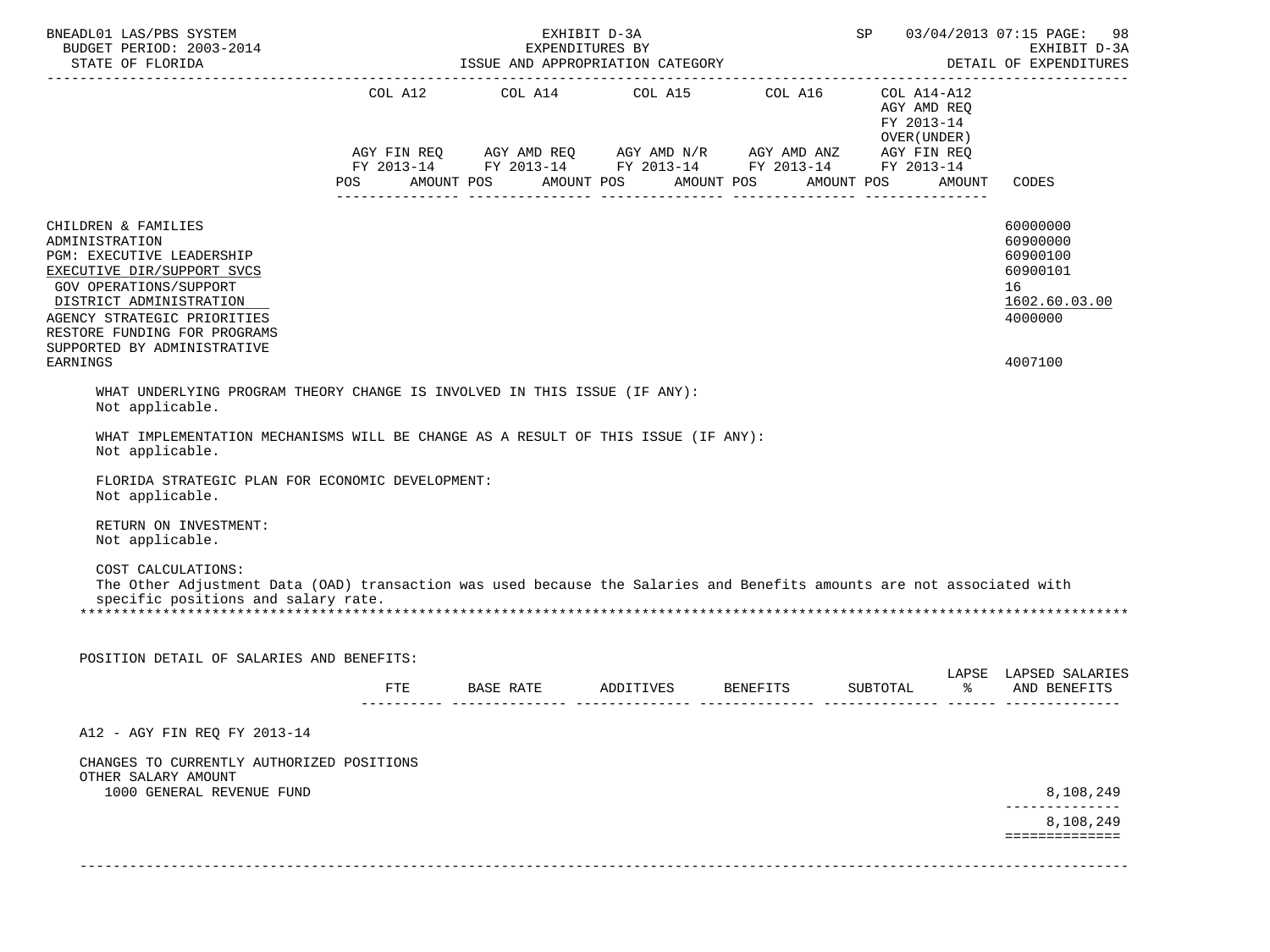| BNEADL01 LAS/PBS SYSTEM<br>BUDGET PERIOD: 2003-2014<br>STATE OF FLORIDA                                                                                                                                                                                                |                               | EXHIBIT D-3A<br>EXPENDITURES BY<br>ISSUE AND APPROPRIATION CATEGORY<br>____________________________________ | SP 03/04/2013 07:15 PAGE: 99<br>EXHIBIT D-3A<br>DETAIL OF EXPENDITURES          |                                      |                                                                                   |                                                                                           |
|------------------------------------------------------------------------------------------------------------------------------------------------------------------------------------------------------------------------------------------------------------------------|-------------------------------|-------------------------------------------------------------------------------------------------------------|---------------------------------------------------------------------------------|--------------------------------------|-----------------------------------------------------------------------------------|-------------------------------------------------------------------------------------------|
|                                                                                                                                                                                                                                                                        | COL A12<br>AGY FIN REQ<br>POS | COL A14<br>AGY AMD REQ AGY AMD N/R<br>AMOUNT POS<br>AMOUNT POS                                              | COL A15<br>FY 2013-14 FY 2013-14 FY 2013-14 FY 2013-14 FY 2013-14<br>AMOUNT POS | COL A16<br>AGY AMD ANZ<br>AMOUNT POS | COL A14-A12<br>AGY AMD REQ<br>FY 2013-14<br>OVER (UNDER)<br>AGY FIN REQ<br>AMOUNT | CODES                                                                                     |
| CHILDREN & FAMILIES<br>ADMINISTRATION<br><b>PGM: EXECUTIVE LEADERSHIP</b><br>EXECUTIVE DIR/SUPPORT SVCS<br>GOV OPERATIONS/SUPPORT<br>DISTRICT ADMINISTRATION<br>AGENCY STRATEGIC PRIORITIES<br>RESTORE FUNDING FOR PROGRAMS<br>SUPPORTED BY ADMINISTRATIVE<br>EARNINGS |                               |                                                                                                             |                                                                                 |                                      |                                                                                   | 60000000<br>60900000<br>60900100<br>60900101<br>16<br>1602.60.03.00<br>4000000<br>4007100 |
| POSITION DETAIL OF SALARIES AND BENEFITS:                                                                                                                                                                                                                              |                               |                                                                                                             |                                                                                 |                                      |                                                                                   |                                                                                           |
|                                                                                                                                                                                                                                                                        | <b>FTE</b>                    | BASE RATE                                                                                                   | ADDITIVES                                                                       | <b>BENEFITS</b>                      | SUBTOTAL<br>ిన                                                                    | LAPSE LAPSED SALARIES<br>AND BENEFITS                                                     |
| A14 - AGY AMD REQ FY 2013-14<br>CHANGES TO CURRENTLY AUTHORIZED POSITIONS<br>OTHER SALARY AMOUNT<br>1000 GENERAL REVENUE FUND                                                                                                                                          |                               |                                                                                                             |                                                                                 |                                      |                                                                                   | 8,108,249<br>8,108,249<br>==============                                                  |
| TOTAL: DISTRICT ADMINISTRATION<br>BY FUND TYPE<br>GENERAL REVENUE FUND<br>TRUST FUNDS                                                                                                                                                                                  | 8,024,512                     | 9,901,202 9,901,202<br>8,024,512                                                                            |                                                                                 |                                      |                                                                                   | 1602.60.03.00<br>1000<br>2000                                                             |
| TOTAL POSITIONS 198.00<br>TOTAL PROG COMP 17,925,714 17,925,714<br>TOTAL SALARY RATE 13,266,681                                                                                                                                                                        | 198.00                        | 13,266,681                                                                                                  |                                                                                 |                                      |                                                                                   |                                                                                           |
| TOTAL: EXECUTIVE DIR/SUPPORT SVCS                                                                                                                                                                                                                                      |                               |                                                                                                             |                                                                                 |                                      |                                                                                   | 60900101                                                                                  |
| BY FUND TYPE<br>GENERAL REVENUE FUND<br>TRUST FUNDS                                                                                                                                                                                                                    | 117,416,240                   | 117,416,240                                                                                                 | 67,901,943 67,901,943 1,700,000<br>76,045,650                                   |                                      |                                                                                   | 1000<br>2000                                                                              |
| TOTAL POSITIONS 591.50<br>TOTAL SUB-BUREAU $185,318,183$<br>TOTAL SALARY RATE 31,982,704                                                                                                                                                                               |                               | 591.50<br>185,318,183<br>31,982,704                                                                         | 77,745,650                                                                      |                                      |                                                                                   |                                                                                           |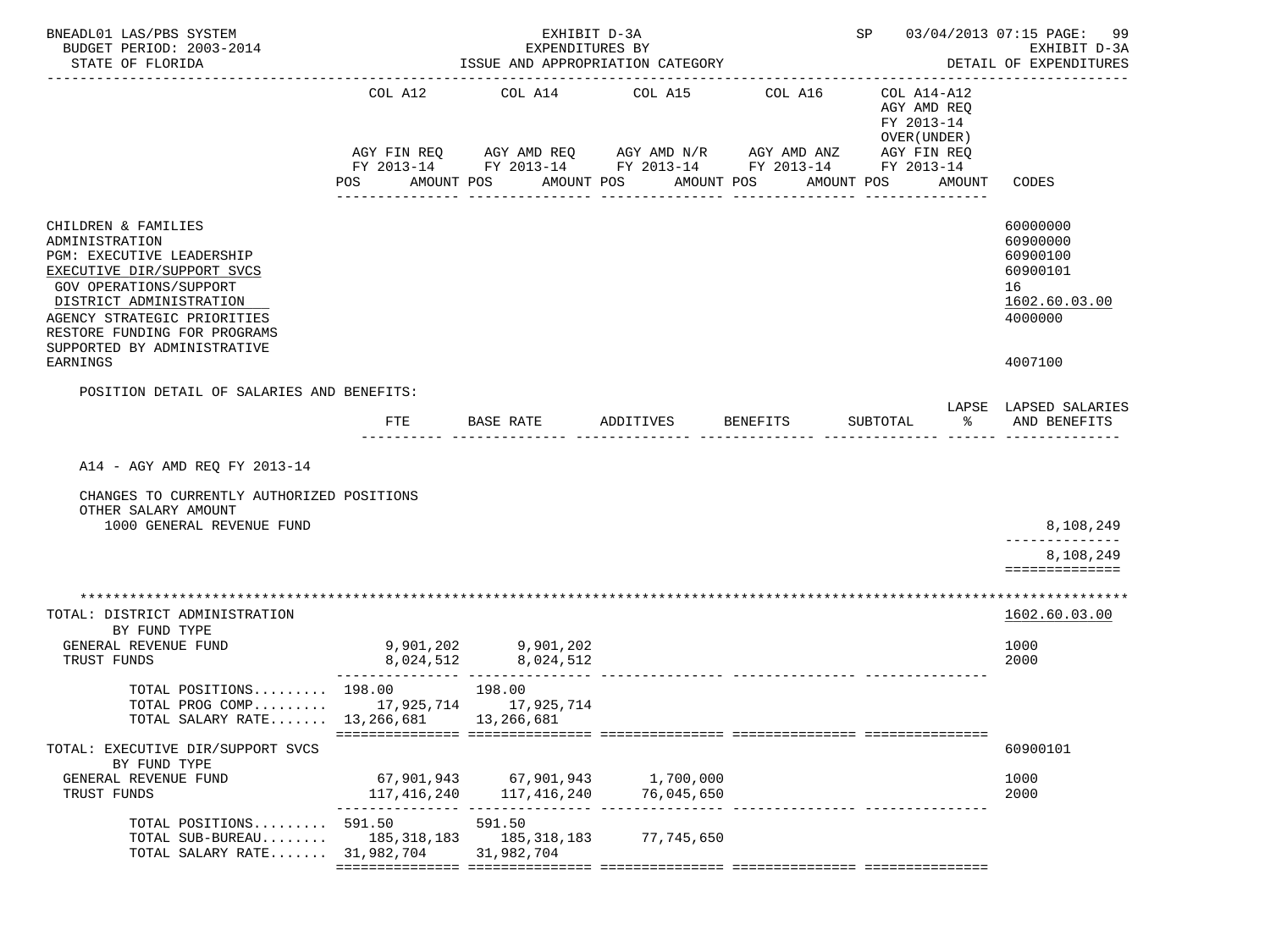| BNEADL01 LAS/PBS SYSTEM<br>BUDGET PERIOD: 2003-2014<br>STATE OF FLORIDA                                                                                                                                                                                                  |                                            | EXHIBIT D-3A<br>EXPENDITURES BY | ISSUE AND APPROPRIATION CATEGORY                                                                                                                  |            | SP 03/04/2013 07:15 PAGE: 100                            | EXHIBIT D-3A<br>DETAIL OF EXPENDITURES                                                              |
|--------------------------------------------------------------------------------------------------------------------------------------------------------------------------------------------------------------------------------------------------------------------------|--------------------------------------------|---------------------------------|---------------------------------------------------------------------------------------------------------------------------------------------------|------------|----------------------------------------------------------|-----------------------------------------------------------------------------------------------------|
|                                                                                                                                                                                                                                                                          | COL A12                                    | COL A14                         | COL A15                                                                                                                                           | COL A16    | COL A14-A12<br>AGY AMD REO<br>FY 2013-14<br>OVER (UNDER) |                                                                                                     |
|                                                                                                                                                                                                                                                                          | POS                                        | AMOUNT POS                      | AGY FIN REQ AGY AMD REQ AGY AMD N/R AGY AMD ANZ AGY FIN REQ FY 2013-14 FY 2013-14 FY 2013-14<br>AMOUNT POS AMOUNT POS<br><u> Ludwaldulu alala</u> | AMOUNT POS | AMOUNT                                                   | CODES                                                                                               |
| CHILDREN & FAMILIES<br>ADMINISTRATION<br>PGM: SUPPORT SERVICES<br>INFORMATION TECHNOLOGY<br><b>GOV OPERATIONS/SUPPORT</b><br>INFORMATION TECHNOLOGY<br>ESTIMATED EXPENDITURES<br>ESTIMATED EXPENDITURES - OPERATIONS<br>SALARY RATE<br>SALARY RATE 14,415,884 14,415,884 |                                            |                                 |                                                                                                                                                   |            |                                                          | 60000000<br>60900000<br>60900200<br>60900202<br>16<br>1603.00.00.00<br>1000000<br>1001000<br>000000 |
| SALARIES AND BENEFITS                                                                                                                                                                                                                                                    |                                            |                                 |                                                                                                                                                   |            |                                                          | 010000                                                                                              |
| WORKING CAPITAL TRUST FUND-STATE 2,275,532 2,275,532<br>-MATCH 1,376,230 1,376,230<br>$-RECPNT$                                                                                                                                                                          | 14,961,125                                 | 14,961,125                      |                                                                                                                                                   |            |                                                          | 2792 1<br>2792 2<br>2792 9                                                                          |
| TOTAL WORKING CAPITAL TRUST FUND                                                                                                                                                                                                                                         | 18,612,887                                 | 18,612,887                      |                                                                                                                                                   |            |                                                          | 2792                                                                                                |
| TOTAL POSITIONS $277.00$<br>TOTAL APPRO 18,612,887 18,612,887                                                                                                                                                                                                            |                                            | 277.00                          |                                                                                                                                                   |            |                                                          |                                                                                                     |
| OTHER PERSONAL SERVICES                                                                                                                                                                                                                                                  |                                            |                                 |                                                                                                                                                   |            |                                                          | 030000                                                                                              |
| WORKING CAPITAL TRUST FUND-RECPNT 463.333 463.333                                                                                                                                                                                                                        |                                            |                                 |                                                                                                                                                   |            |                                                          | 2792 9                                                                                              |
| <b>EXPENSES</b>                                                                                                                                                                                                                                                          |                                            |                                 |                                                                                                                                                   |            |                                                          | 040000                                                                                              |
| WORKING CAPITAL TRUST FUND-STATE<br>-MATCH                                                                                                                                                                                                                               | 814,958<br>134,514<br>$-$ RECPNT 3,844,746 | 814,958<br>134,514<br>3,844,746 |                                                                                                                                                   |            |                                                          | 2792 1<br>2792 2<br>2792 9                                                                          |
| TOTAL WORKING CAPITAL TRUST FUND                                                                                                                                                                                                                                         | 4,794,218                                  | 4,794,218                       |                                                                                                                                                   |            |                                                          | 2792                                                                                                |
| TOTAL APPRO                                                                                                                                                                                                                                                              |                                            | 4,794,218 4,794,218             |                                                                                                                                                   |            |                                                          |                                                                                                     |
|                                                                                                                                                                                                                                                                          |                                            |                                 |                                                                                                                                                   |            |                                                          |                                                                                                     |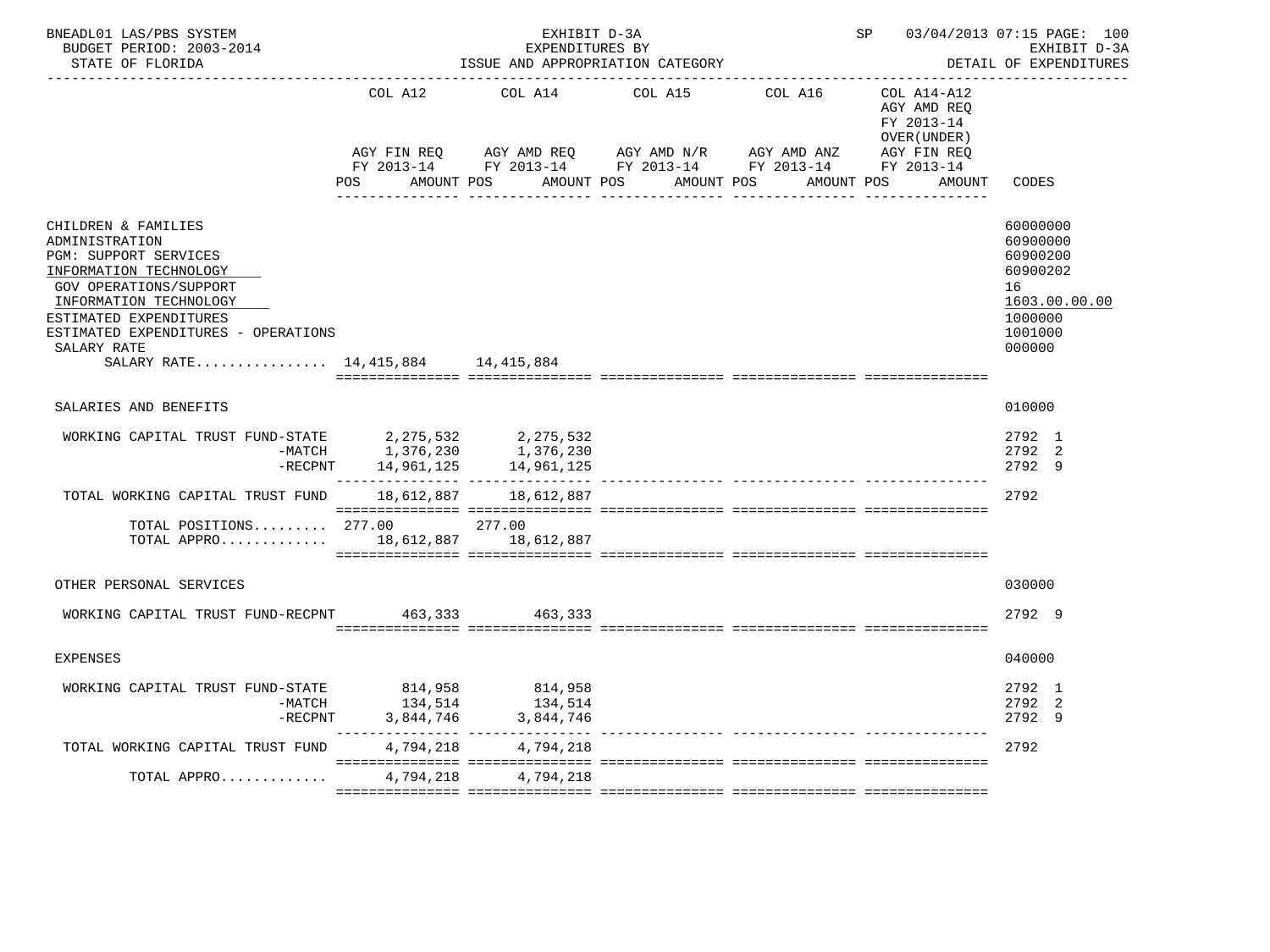| BNEADL01 LAS/PBS SYSTEM<br>BUDGET PERIOD: 2003-2014<br>STATE OF FLORIDA                                                                                                                                                                   |              | EXHIBIT D-3A<br>EXPENDITURES BY<br>ISSUE AND APPROPRIATION CATEGORY        |                                | SP 03/04/2013 07:15 PAGE: 101<br>EXHIBIT D-3A<br>DETAIL OF EXPENDITURES |                                                                         |                                                                                                     |
|-------------------------------------------------------------------------------------------------------------------------------------------------------------------------------------------------------------------------------------------|--------------|----------------------------------------------------------------------------|--------------------------------|-------------------------------------------------------------------------|-------------------------------------------------------------------------|-----------------------------------------------------------------------------------------------------|
|                                                                                                                                                                                                                                           | COL A12      | COL A14 COL A15 COL A16<br>AGY FIN REQ AGY AMD REQ AGY AMD N/R AGY AMD ANZ |                                | FY 2013-14 FY 2013-14 FY 2013-14 FY 2013-14 FY 2013-14                  | COL A14-A12<br>AGY AMD REQ<br>FY 2013-14<br>OVER (UNDER)<br>AGY FIN REQ |                                                                                                     |
|                                                                                                                                                                                                                                           | POS          | AMOUNT POS                                                                 | AMOUNT POS<br>---------------- | AMOUNT POS<br>AMOUNT POS                                                | AMOUNT                                                                  | CODES                                                                                               |
| CHILDREN & FAMILIES<br>ADMINISTRATION<br>PGM: SUPPORT SERVICES<br>INFORMATION TECHNOLOGY<br>GOV OPERATIONS/SUPPORT<br>INFORMATION TECHNOLOGY<br>ESTIMATED EXPENDITURES<br>ESTIMATED EXPENDITURES - OPERATIONS<br>OPERATING CAPITAL OUTLAY |              |                                                                            |                                |                                                                         |                                                                         | 60000000<br>60900000<br>60900200<br>60900202<br>16<br>1603.00.00.00<br>1000000<br>1001000<br>060000 |
| WORKING CAPITAL TRUST FUND-RECPNT 48,898 48,898                                                                                                                                                                                           |              |                                                                            |                                |                                                                         |                                                                         | 2792 9                                                                                              |
| SPECIAL CATEGORIES<br>COMPUTER RELATED EXPENSES                                                                                                                                                                                           |              |                                                                            |                                |                                                                         |                                                                         | 100000<br>100644                                                                                    |
| WORKING CAPITAL TRUST FUND-STATE 869,392 869,392<br>MATCH 5,731,115 5,731,115<br>$-$ RECPNT                                                                                                                                               | 3,066,128    | 3,066,128                                                                  |                                |                                                                         |                                                                         | 2792 1<br>2792 2<br>2792 9                                                                          |
| TOTAL WORKING CAPITAL TRUST FUND                                                                                                                                                                                                          |              | 9,666,635 9,666,635                                                        |                                |                                                                         |                                                                         | 2792                                                                                                |
| TOTAL APPRO                                                                                                                                                                                                                               |              | 9,666,635 9,666,635                                                        |                                |                                                                         |                                                                         |                                                                                                     |
| RISK MANAGEMENT INSURANCE                                                                                                                                                                                                                 |              |                                                                            |                                |                                                                         |                                                                         | 103241                                                                                              |
| WORKING CAPITAL TRUST FUND-RECPNT 67,009 67,009                                                                                                                                                                                           |              |                                                                            |                                |                                                                         |                                                                         | 2792 9                                                                                              |
| LEASE/PURCHASE/EOUIPMENT                                                                                                                                                                                                                  |              |                                                                            |                                |                                                                         |                                                                         | 105281                                                                                              |
| WORKING CAPITAL TRUST FUND-RECPNT                                                                                                                                                                                                         |              | 20,291 20,291                                                              |                                |                                                                         |                                                                         | 2792 9                                                                                              |
| OUALIFIED EXPENDITURE<br>FL PUB ASSISTANCE ELIG SYS                                                                                                                                                                                       |              |                                                                            |                                |                                                                         |                                                                         | 200000<br>200083                                                                                    |
| WORKING CAPITAL TRUST FUND-MATCH 3, 252, 557 3, 252, 557<br>-RECPNT                                                                                                                                                                       | 29, 273, 008 | 29, 273, 008                                                               |                                |                                                                         |                                                                         | 2792 2<br>2792 9                                                                                    |
| TOTAL WORKING CAPITAL TRUST FUND                                                                                                                                                                                                          | 32,525,565   | 32,525,565                                                                 |                                |                                                                         |                                                                         | 2792                                                                                                |
| TOTAL APPRO                                                                                                                                                                                                                               | 32,525,565   | 32,525,565                                                                 |                                |                                                                         |                                                                         |                                                                                                     |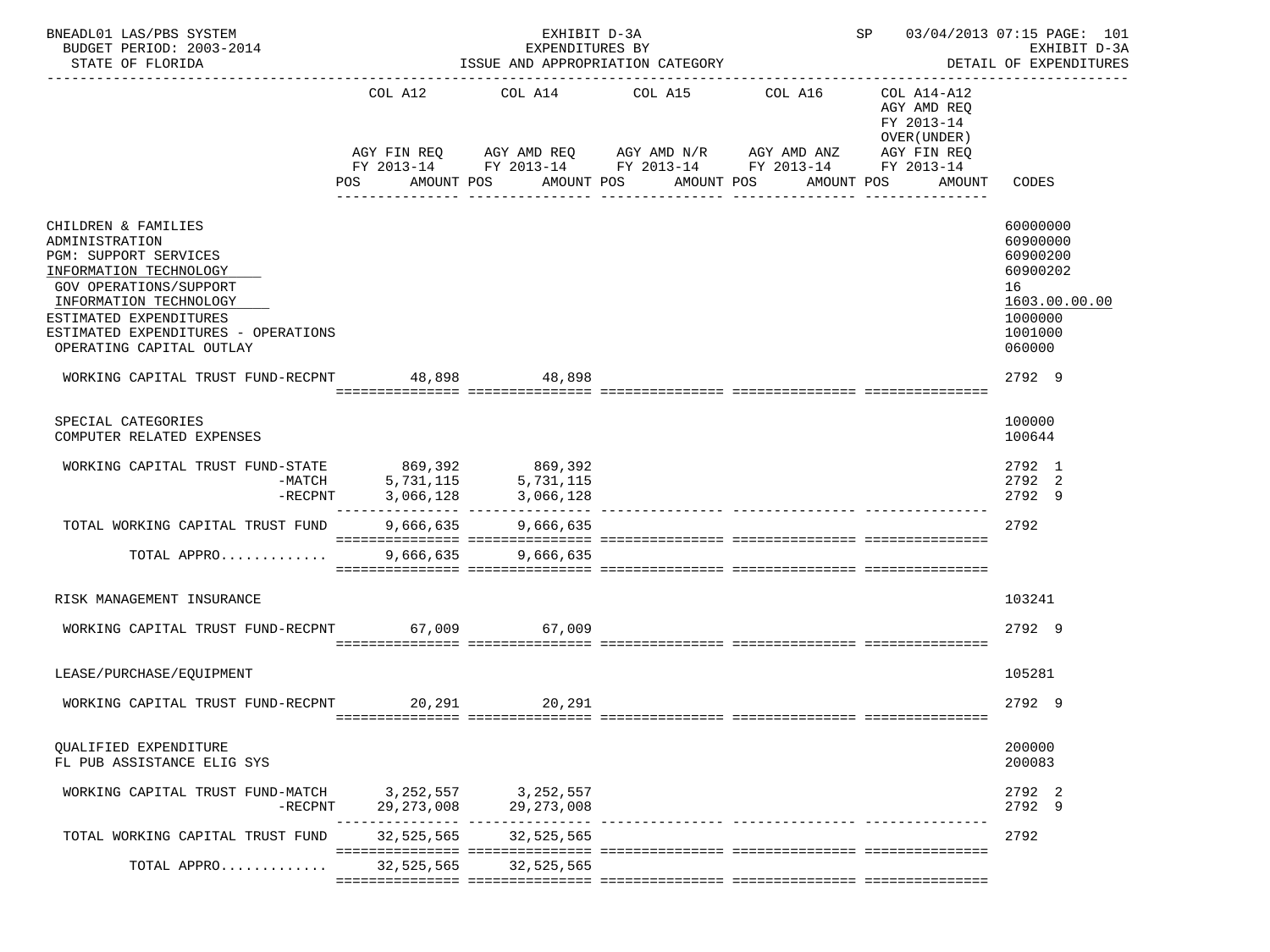| BNEADL01 LAS/PBS SYSTEM<br>EXHIBIT D-3A<br>BUDGET PERIOD: 2003-2014<br>EXPENDITURES BY<br>STATE OF FLORIDA<br>ISSUE AND APPROPRIATION CATEGORY                                                                                                                           |                                 |                                                                                                  |                                              |                                                                              |                                                                                                 | SP 03/04/2013 07:15 PAGE: 102<br>EXHIBIT D-3A<br>DETAIL OF EXPENDITURES                                       |  |
|--------------------------------------------------------------------------------------------------------------------------------------------------------------------------------------------------------------------------------------------------------------------------|---------------------------------|--------------------------------------------------------------------------------------------------|----------------------------------------------|------------------------------------------------------------------------------|-------------------------------------------------------------------------------------------------|---------------------------------------------------------------------------------------------------------------|--|
|                                                                                                                                                                                                                                                                          | POS                             | COL A12 COL A14 COL A15 COL A16<br>AGY FIN REQ AGY AMD REQ AGY AMD N/R AGY AMD ANZ<br>AMOUNT POS | AMOUNT POS<br>AMOUNT POS<br>________________ | FY 2013-14 FY 2013-14 FY 2013-14 FY 2013-14<br>AMOUNT POS<br>_______________ | COL A14-A12<br>AGY AMD REQ<br>FY 2013-14<br>OVER (UNDER)<br>AGY FIN REQ<br>FY 2013-14<br>AMOUNT | CODES                                                                                                         |  |
| CHILDREN & FAMILIES<br>ADMINISTRATION<br>PGM: SUPPORT SERVICES<br>INFORMATION TECHNOLOGY<br><b>GOV OPERATIONS/SUPPORT</b><br>INFORMATION TECHNOLOGY<br>ESTIMATED EXPENDITURES<br>ESTIMATED EXPENDITURES - OPERATIONS<br>QUALIFIED EXPENDITURE<br>CHILD DEPENDENCY SYSTEM |                                 |                                                                                                  |                                              |                                                                              |                                                                                                 | 60000000<br>60900000<br>60900200<br>60900202<br>16<br>1603.00.00.00<br>1000000<br>1001000<br>200000<br>200085 |  |
| WORKING CAPITAL TRUST FUND-MATCH 1,960,000 1,960,000                                                                                                                                                                                                                     | $-RECPNT$ 10,490,000 10,490,000 |                                                                                                  |                                              |                                                                              |                                                                                                 | 2792 2<br>2792 9                                                                                              |  |
| TOTAL WORKING CAPITAL TRUST FUND 12,450,000 12,450,000                                                                                                                                                                                                                   |                                 |                                                                                                  |                                              |                                                                              |                                                                                                 | 2792                                                                                                          |  |
| TOTAL APPRO $12,450,000$ $12,450,000$                                                                                                                                                                                                                                    |                                 |                                                                                                  |                                              |                                                                              |                                                                                                 |                                                                                                               |  |
| TOTAL: ESTIMATED EXPENDITURES - OPERATIONS<br>TOTAL POSITIONS 277.00<br>TOTAL ISSUE 78,648,836 78,648,836<br>TOTAL SALARY RATE 14,415,884 14,415,884                                                                                                                     |                                 | 277.00                                                                                           |                                              |                                                                              |                                                                                                 | 1001000                                                                                                       |  |
| CASUALTY INSURANCE PREMIUM<br>ADJUSTMENT<br>SPECIAL CATEGORIES<br>RISK MANAGEMENT INSURANCE                                                                                                                                                                              |                                 |                                                                                                  |                                              |                                                                              |                                                                                                 | 1001090<br>100000<br>103241                                                                                   |  |
| WORKING CAPITAL TRUST FUND-RECPNT 18,380-<br>18,380-                                                                                                                                                                                                                     |                                 |                                                                                                  |                                              |                                                                              |                                                                                                 | 2792 9                                                                                                        |  |
| FLORIDA RETIREMENT SYSTEM<br>CONTRIBUTION ADJUSTMENT FOR<br>FISCAL YEAR 2012-2013<br>SALARIES AND BENEFITS                                                                                                                                                               |                                 |                                                                                                  |                                              |                                                                              |                                                                                                 | 1001240<br>010000                                                                                             |  |
| WORKING CAPITAL TRUST FUND-STATE<br>-MATCH<br>$-$ RECPNT                                                                                                                                                                                                                 | 2,985<br>32,452                 | 4,936 4,936<br>2,985<br>32,452                                                                   |                                              |                                                                              |                                                                                                 | 2792 1<br>2792 2<br>2792 9                                                                                    |  |
| TOTAL WORKING CAPITAL TRUST FUND                                                                                                                                                                                                                                         | ------------<br>40,373          | --- ------------<br>40,373                                                                       |                                              |                                                                              |                                                                                                 | 2792                                                                                                          |  |
| TOTAL APPRO                                                                                                                                                                                                                                                              | 40,373                          | 40,373                                                                                           |                                              |                                                                              |                                                                                                 |                                                                                                               |  |
|                                                                                                                                                                                                                                                                          |                                 |                                                                                                  |                                              |                                                                              |                                                                                                 |                                                                                                               |  |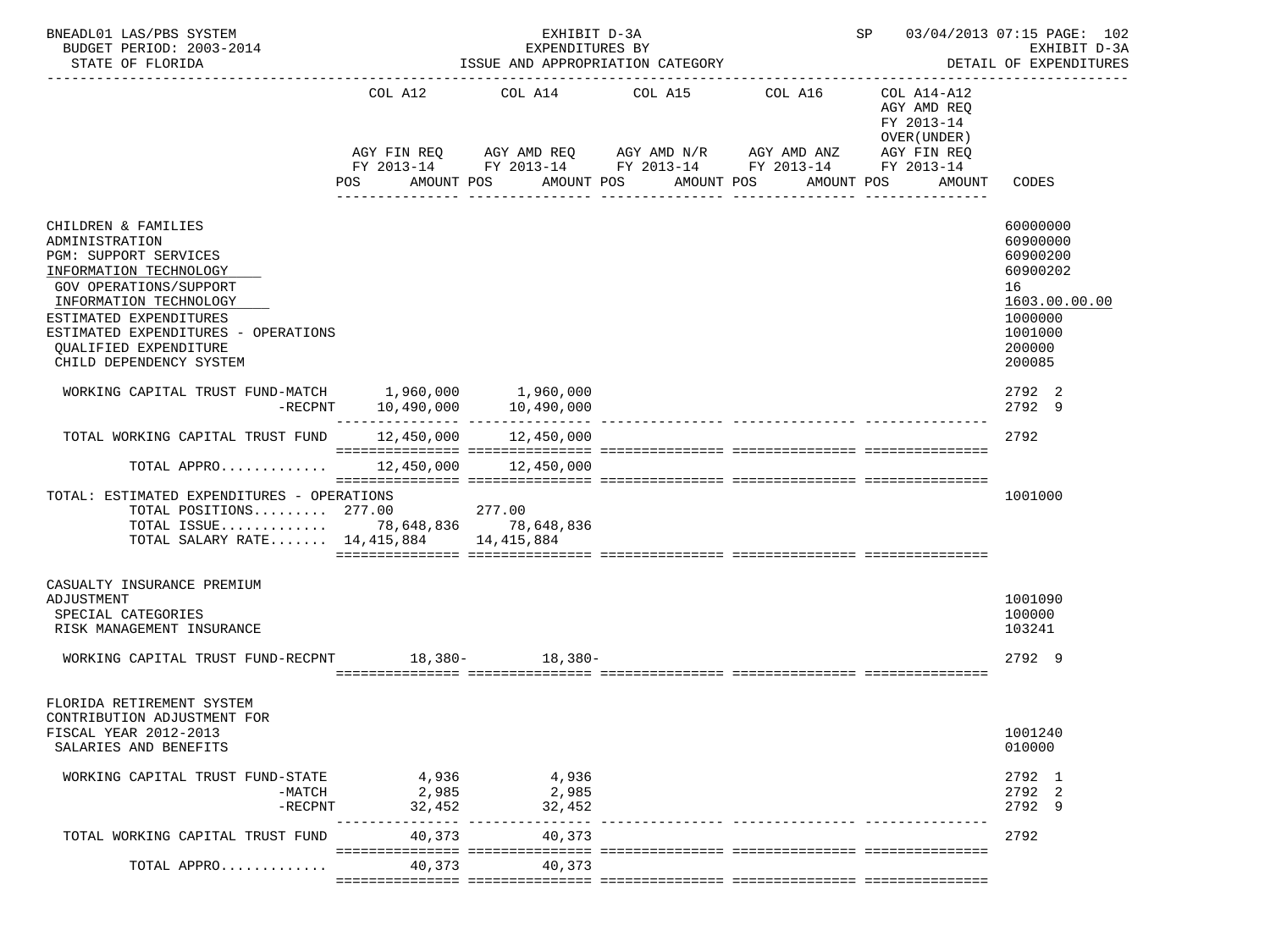| BNEADL01 LAS/PBS SYSTEM<br>BUDGET PERIOD: 2003-2014<br>STATE OF FLORIDA                                                                                                                                                                         |                          | EXHIBIT D-3A<br>EXPENDITURES BY<br>ISSUE AND APPROPRIATION CATEGORY |                                                                                                        | SP 03/04/2013 07:15 PAGE: 103<br>EXHIBIT D-3A<br>DETAIL OF EXPENDITURES |                                                                         |                                                                                |
|-------------------------------------------------------------------------------------------------------------------------------------------------------------------------------------------------------------------------------------------------|--------------------------|---------------------------------------------------------------------|--------------------------------------------------------------------------------------------------------|-------------------------------------------------------------------------|-------------------------------------------------------------------------|--------------------------------------------------------------------------------|
|                                                                                                                                                                                                                                                 | COL A12                  |                                                                     | COL A14 COL A15<br>AGY FIN REQ 6 AGY AMD REQ 6 AGY AMD N/R 66 AGY AMD ANZ                              | COL A16                                                                 | COL A14-A12<br>AGY AMD REO<br>FY 2013-14<br>OVER (UNDER)<br>AGY FIN REQ |                                                                                |
|                                                                                                                                                                                                                                                 | AMOUNT POS<br>POS        |                                                                     | FY 2013-14 FY 2013-14 FY 2013-14 FY 2013-14 FY 2013-14<br>AMOUNT POS<br>AMOUNT POS<br>---------------- | ---------------                                                         | AMOUNT POS<br>AMOUNT                                                    | CODES                                                                          |
| CHILDREN & FAMILIES<br>ADMINISTRATION<br>PGM: SUPPORT SERVICES<br>INFORMATION TECHNOLOGY<br><b>GOV OPERATIONS/SUPPORT</b><br>INFORMATION TECHNOLOGY<br>ESTIMATED EXPENDITURES<br>ADJUSTMENT TO STATE HEALTH<br>INSURANCE PREMIUM CONTRIBUTION - |                          |                                                                     |                                                                                                        |                                                                         |                                                                         | 60000000<br>60900000<br>60900200<br>60900202<br>16<br>1603.00.00.00<br>1000000 |
| FISCAL YEAR 2012-13<br>SALARIES AND BENEFITS                                                                                                                                                                                                    |                          |                                                                     |                                                                                                        |                                                                         |                                                                         | 1001830<br>010000                                                              |
| WORKING CAPITAL TRUST FUND-STATE<br>-MATCH<br>$-RECPNT$                                                                                                                                                                                         | 4,076<br>2,465<br>26,800 | 4,076<br>2,465<br>26,800<br>_____________________________           |                                                                                                        |                                                                         |                                                                         | 2792 1<br>2792 2<br>2792 9                                                     |
| TOTAL WORKING CAPITAL TRUST FUND                                                                                                                                                                                                                | 33,341                   | 33,341                                                              |                                                                                                        |                                                                         |                                                                         | 2792                                                                           |
| TOTAL APPRO                                                                                                                                                                                                                                     | 33,341                   | 33, 341                                                             |                                                                                                        |                                                                         |                                                                         |                                                                                |
| INTRA-AGENCY REORGANIZATIONS<br>INFORMATION TECHNOLOGY SHARED                                                                                                                                                                                   |                          |                                                                     |                                                                                                        |                                                                         |                                                                         | 1800000                                                                        |
| SERVICES REALIGNMENT - DEDUCT<br>SALARY RATE<br>SALARY RATE 1,036,925- 1,036,925-                                                                                                                                                               |                          |                                                                     |                                                                                                        |                                                                         |                                                                         | 1800110<br>000000                                                              |
| SALARIES AND BENEFITS                                                                                                                                                                                                                           |                          |                                                                     |                                                                                                        |                                                                         |                                                                         | 010000                                                                         |
| WORKING CAPITAL TRUST FUND-RECPNT 1,385,910- 1,385,910-                                                                                                                                                                                         | $20.00 - 20.00 -$        |                                                                     |                                                                                                        |                                                                         |                                                                         | 2792 9                                                                         |
| <b>EXPENSES</b>                                                                                                                                                                                                                                 |                          |                                                                     |                                                                                                        |                                                                         |                                                                         | 040000                                                                         |
| WORKING CAPITAL TRUST FUND-RECPNT                                                                                                                                                                                                               |                          | 187,555 - 187,555 -                                                 |                                                                                                        |                                                                         |                                                                         | 2792 9                                                                         |
| TOTAL: INFORMATION TECHNOLOGY SHARED<br>SERVICES REALIGNMENT - DEDUCT<br>TOTAL POSITIONS $20.00 -$<br>TOTAL ISSUE<br>TOTAL SALARY RATE 1,036,925-                                                                                               |                          | $20.00 -$<br>1,573,465- 1,573,465-<br>1,036,925-                    |                                                                                                        |                                                                         |                                                                         | 1800110                                                                        |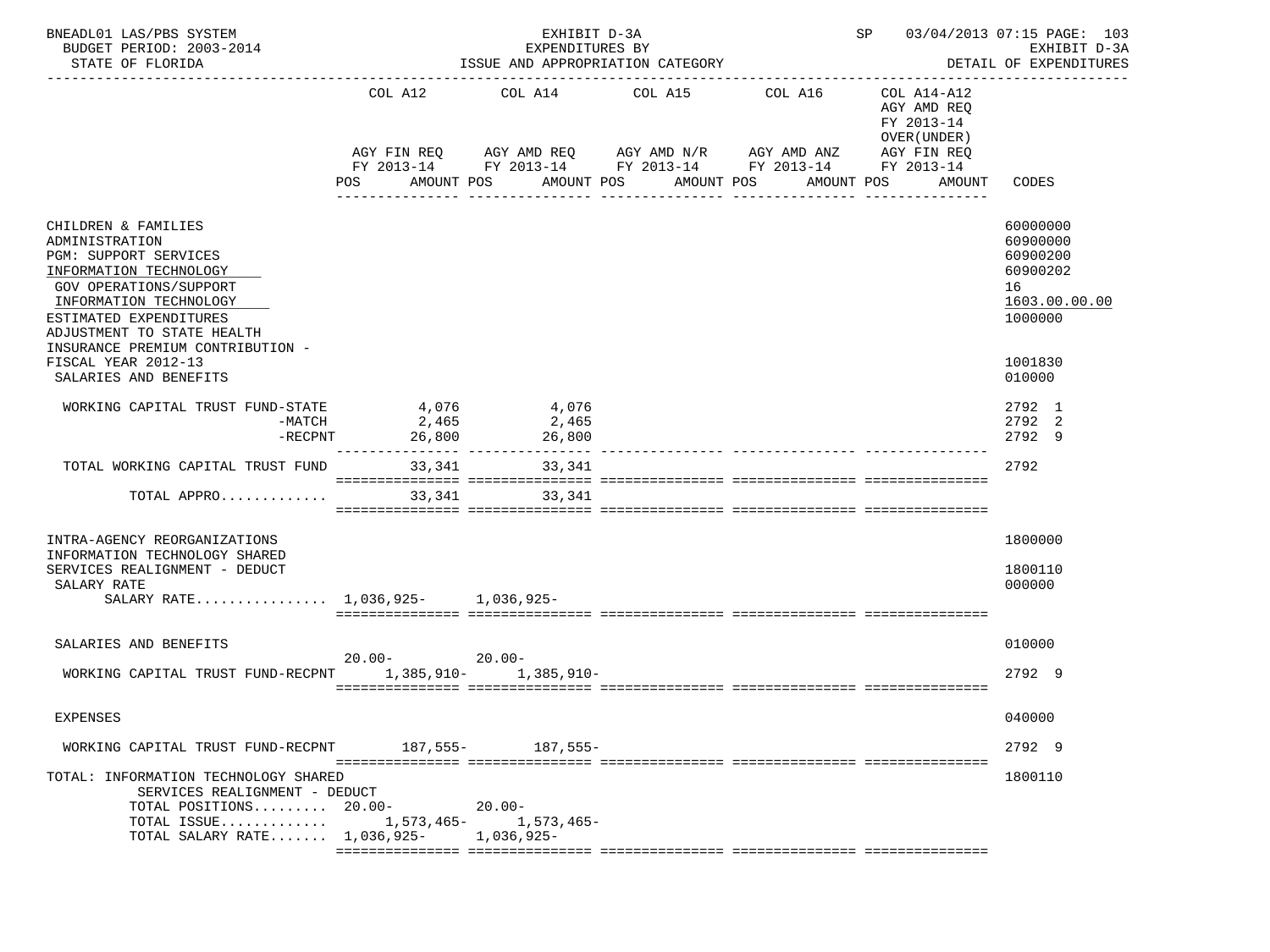| BNEADL01 LAS/PBS SYSTEM<br>BUDGET PERIOD: 2003-2014<br>STATE OF FLORIDA                                                | EXPENDITURES BY<br>ISSUE AND APPROPRIATION CATEGORY |                                                             | SP 03/04/2013 07:15 PAGE: 104<br>EXHIBIT D-3A<br>DETAIL OF EXPENDITURES |                                           |               |
|------------------------------------------------------------------------------------------------------------------------|-----------------------------------------------------|-------------------------------------------------------------|-------------------------------------------------------------------------|-------------------------------------------|---------------|
|                                                                                                                        |                                                     | COL A12 COL A14 COL A15 COL A16 COL A14-A12                 |                                                                         | AGY AMD REO<br>FY 2013-14<br>OVER (UNDER) |               |
|                                                                                                                        |                                                     | AGY FIN REQ AGY AMD REQ AGY AMD N/R AGY AMD ANZ AGY FIN REQ |                                                                         |                                           |               |
|                                                                                                                        |                                                     | FY 2013-14 FY 2013-14 FY 2013-14 FY 2013-14 FY 2013-14      |                                                                         |                                           |               |
|                                                                                                                        | POS                                                 | AMOUNT POS AMOUNT POS AMOUNT POS                            |                                                                         | AMOUNT POS<br>AMOUNT                      | CODES         |
|                                                                                                                        |                                                     |                                                             |                                                                         |                                           | 60000000      |
| CHILDREN & FAMILIES<br>ADMINISTRATION                                                                                  |                                                     |                                                             |                                                                         |                                           | 60900000      |
| <b>PGM: SUPPORT SERVICES</b>                                                                                           |                                                     |                                                             |                                                                         |                                           | 60900200      |
| INFORMATION TECHNOLOGY                                                                                                 |                                                     |                                                             |                                                                         |                                           | 60900202      |
| GOV OPERATIONS/SUPPORT                                                                                                 |                                                     |                                                             |                                                                         |                                           | 16            |
| INFORMATION TECHNOLOGY                                                                                                 |                                                     |                                                             |                                                                         |                                           | 1603.00.00.00 |
| INTRA-AGENCY REORGANIZATIONS                                                                                           |                                                     |                                                             |                                                                         |                                           | 1800000       |
| INFORMATION TECHNOLOGY SHARED                                                                                          |                                                     |                                                             |                                                                         |                                           |               |
| SERVICES REALIGNMENT - DEDUCT                                                                                          |                                                     |                                                             |                                                                         |                                           | 1800110       |
|                                                                                                                        |                                                     |                                                             |                                                                         |                                           |               |
| AGENCY ISSUE NARRATIVE:                                                                                                |                                                     |                                                             |                                                                         |                                           |               |
| 2013-2014 BUDGET YEAR NARRATIVE:                                                                                       |                                                     | IT COMPONENT? NO                                            |                                                                         |                                           |               |
| ISSUE TITLE: Information Technology Shared Services Alignment - DEDUCT                                                 |                                                     |                                                             |                                                                         |                                           |               |
| SPECIFY WHICH AGENCY GOAL FROM THE FISCAL YEARS 2013-2014 THROUGH 2017-2018 STRATEGIC PLAN IS ADDRESSED BY THIS BUDGET |                                                     |                                                             |                                                                         |                                           |               |
| ISSUE PROPOSAL: Goal 2 Effect Program Improvements: Apply proven best practices to maximize efficiencies and outcomes  |                                                     |                                                             |                                                                         |                                           |               |

#### SIIMMARY:

 The Department requests the transfer of \$1,702,551 (\$582,914 General Revenue, \$842,282 Federal Grants Trust Fund, \$122,009 Welfare Transition Trust Fund, \$79,898 Social Services Block Grant, \$11,768 Alchohol, Drug Abuse, and Mental Health Trust Fund, and \$63,680 Administrative Trust Fund) and 22.00 FTE within the Department as a technical alignment for final implementation of shared services.

This issue is cost neutral across budget entities.

#### PROBLEM STATEMENT:

 Shared Services Organizations arrange essential business support functions (i.e., finance, human resources, and information technology services) as a business unit to serve agency operations. Shared Services is the provision of a service by one part of an organization where the service was previously found in more than one part of the organization. The funding and resourcing of the service is shared and creates a cost-effective platform for service delivery by standardizing processes and delivery methods; consolidating people and technology around delivery structure; and reengineering work patterns to achieve world-class standards.

 In Fiscal Year 2012-2013 the Department implemented Information Technology Shared Services (ITSS). Issue 1800110 and 1800120 transferred into the Office of Information Technology a total of 143 positions. These positions were identified by their class title. After the transfer of the 143 positions, 20 positions were identified as program support personnel and not information technology staff. Therefore, the Office of Information Technology request these positions be returned to the program. This technical alignment of positions is necessary to fully implement ITSS.

# WHAT BENEFITS WILL BE OBTAINED BY FUNDING THIS ISSUE:

 This is a technical alignment of positions that fully implements the Department's Information Technology Shared Services (ITSS) approved during the 2012 Legislative Session (Issue Number: 1800120).

WHAT UNDERLYING PROGRAM THEORY CHANGE IS INVOLVED IN THIS ISSUE (IF ANY):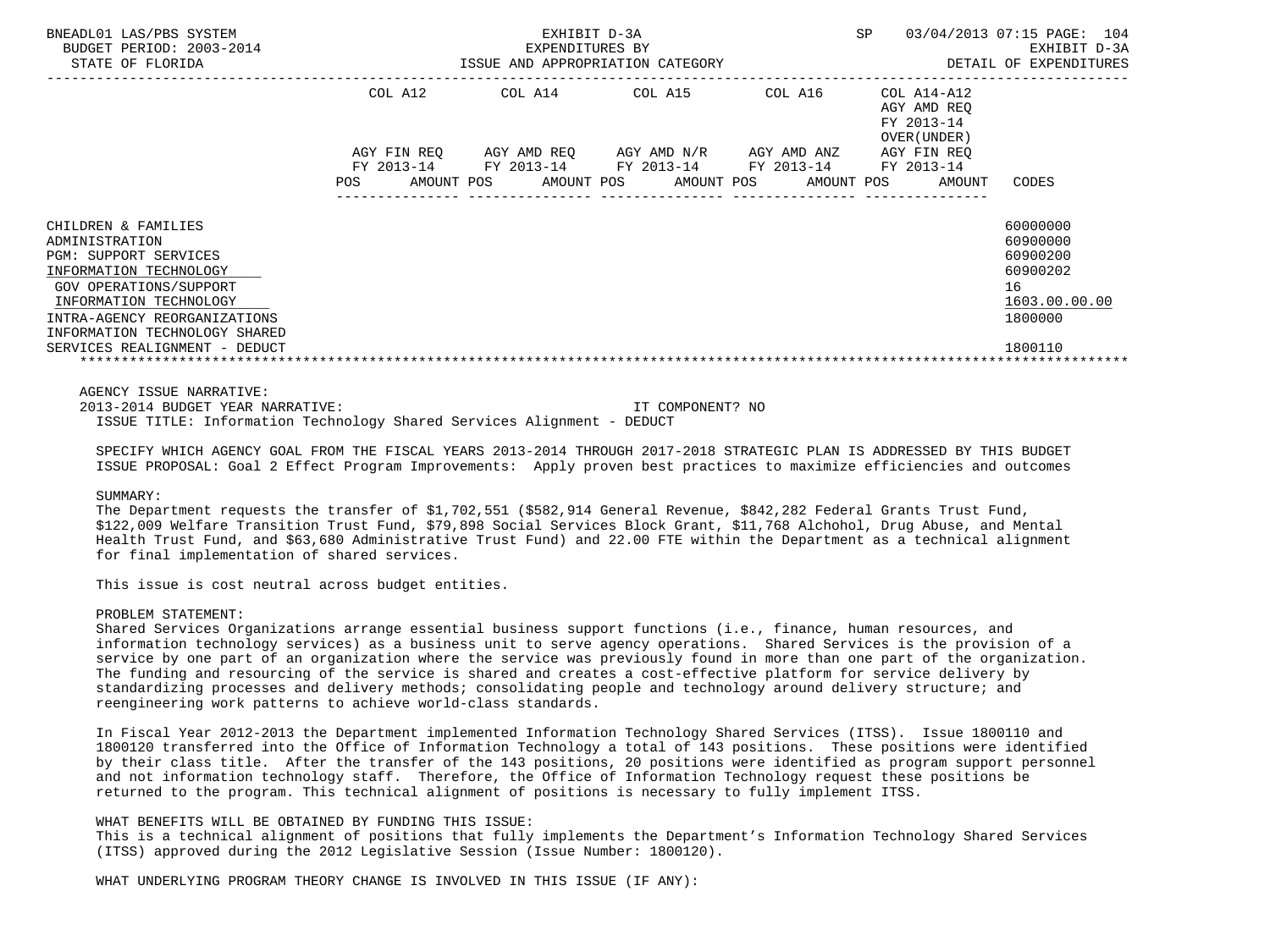| BNEADL01 LAS/PBS SYSTEM<br>BUDGET PERIOD: 2003-2014<br>STATE OF FLORIDA                                                                                                                                                                                                                                                                                                                                                                                                                                                                                               | 03/04/2013 07:15 PAGE: 105<br>EXHIBIT D-3A<br><b>SP</b> SP<br>EXPENDITURES BY<br>DETAIL OF EXPENDITURES |                                                                                                                                                                                                                                                                                                                                                                                                                            |  |  |                                     |                                                                                           |  |
|-----------------------------------------------------------------------------------------------------------------------------------------------------------------------------------------------------------------------------------------------------------------------------------------------------------------------------------------------------------------------------------------------------------------------------------------------------------------------------------------------------------------------------------------------------------------------|---------------------------------------------------------------------------------------------------------|----------------------------------------------------------------------------------------------------------------------------------------------------------------------------------------------------------------------------------------------------------------------------------------------------------------------------------------------------------------------------------------------------------------------------|--|--|-------------------------------------|-------------------------------------------------------------------------------------------|--|
|                                                                                                                                                                                                                                                                                                                                                                                                                                                                                                                                                                       | POS                                                                                                     | $\begin{array}{lllllll} \text{AGY}\ \text{FIN}\ \text{REQ} & \text{AGY}\ \text{AMD}\ \text{REQ} & \text{AGY}\ \text{AMD}\ \text{N/R} & \text{AGY}\ \text{AMD}\ \text{ANZ} & \text{AGY}\ \text{FIN}\ \text{REQ} \\ \text{FY}\ 2013\text{-}14 & \text{FY}\ 2013\text{-}14 & \text{FY}\ 2013\text{-}14 & \text{FY}\ 2013\text{-}14 & \text{FY}\ 2013\text{-}14 \\ \end{array}$<br>AMOUNT POS AMOUNT POS AMOUNT POS AMOUNT POS |  |  | FY 2013-14<br>OVER(UNDER)<br>AMOUNT | CODES                                                                                     |  |
| CHILDREN & FAMILIES<br>ADMINISTRATION<br>PGM: SUPPORT SERVICES<br>INFORMATION TECHNOLOGY<br>GOV OPERATIONS/SUPPORT<br>INFORMATION TECHNOLOGY<br>INTRA-AGENCY REORGANIZATIONS<br>INFORMATION TECHNOLOGY SHARED<br>SERVICES REALIGNMENT - DEDUCT                                                                                                                                                                                                                                                                                                                        |                                                                                                         |                                                                                                                                                                                                                                                                                                                                                                                                                            |  |  |                                     | 60000000<br>60900000<br>60900200<br>60900202<br>16<br>1603.00.00.00<br>1800000<br>1800110 |  |
| Not applicable<br>WHAT IMPLEMENTATION MECHANISMS WILL BE CHANGED AS A RESULT OF THIS ISSUE (IF ANY):                                                                                                                                                                                                                                                                                                                                                                                                                                                                  |                                                                                                         |                                                                                                                                                                                                                                                                                                                                                                                                                            |  |  |                                     |                                                                                           |  |
| Not applicable<br>FLORIDA STRATEGIC PLAN FOR ECONOMIC DEVELOPMENT:<br>Not Applicable<br>RETURN ON INVESTMENT (ROI):<br>Not applicable                                                                                                                                                                                                                                                                                                                                                                                                                                 |                                                                                                         |                                                                                                                                                                                                                                                                                                                                                                                                                            |  |  |                                     |                                                                                           |  |
| COST CALCULATIONS:<br>This is a cost neutral ADD/DEDUCT issue shifting Salary and Expenses within Department Budget Entities. The Other<br>Adjustment Data (OAD) transaction associated with this request is based on the rate and budget necessary to fully restore<br>the amounts transferred for 20 FTE positions from program offices to Information Technology in Fiscal Year 2012-2013. The<br>additional OAD adjustment amount is based on the need to transfer two filled positions (as of September 4, 2012) from the<br>programs to Information Technology. |                                                                                                         |                                                                                                                                                                                                                                                                                                                                                                                                                            |  |  |                                     |                                                                                           |  |
| POSITION DETAIL OF SALARIES AND BENEFITS:                                                                                                                                                                                                                                                                                                                                                                                                                                                                                                                             |                                                                                                         |                                                                                                                                                                                                                                                                                                                                                                                                                            |  |  |                                     |                                                                                           |  |
|                                                                                                                                                                                                                                                                                                                                                                                                                                                                                                                                                                       |                                                                                                         | FTE BASE RATE ADDITIVES BENEFITS SUBTOTAL                                                                                                                                                                                                                                                                                                                                                                                  |  |  |                                     | LAPSE LAPSED SALARIES<br>% AND BENEFITS                                                   |  |
| A12 - AGY FIN REQ FY 2013-14                                                                                                                                                                                                                                                                                                                                                                                                                                                                                                                                          |                                                                                                         |                                                                                                                                                                                                                                                                                                                                                                                                                            |  |  |                                     |                                                                                           |  |
| CHANGES TO CURRENTLY AUTHORIZED POSITIONS<br>P101 PROPOSED CLASS CODE                                                                                                                                                                                                                                                                                                                                                                                                                                                                                                 |                                                                                                         |                                                                                                                                                                                                                                                                                                                                                                                                                            |  |  |                                     |                                                                                           |  |
| C0001 001                                                                                                                                                                                                                                                                                                                                                                                                                                                                                                                                                             | 20.00-                                                                                                  |                                                                                                                                                                                                                                                                                                                                                                                                                            |  |  | 0.00                                |                                                                                           |  |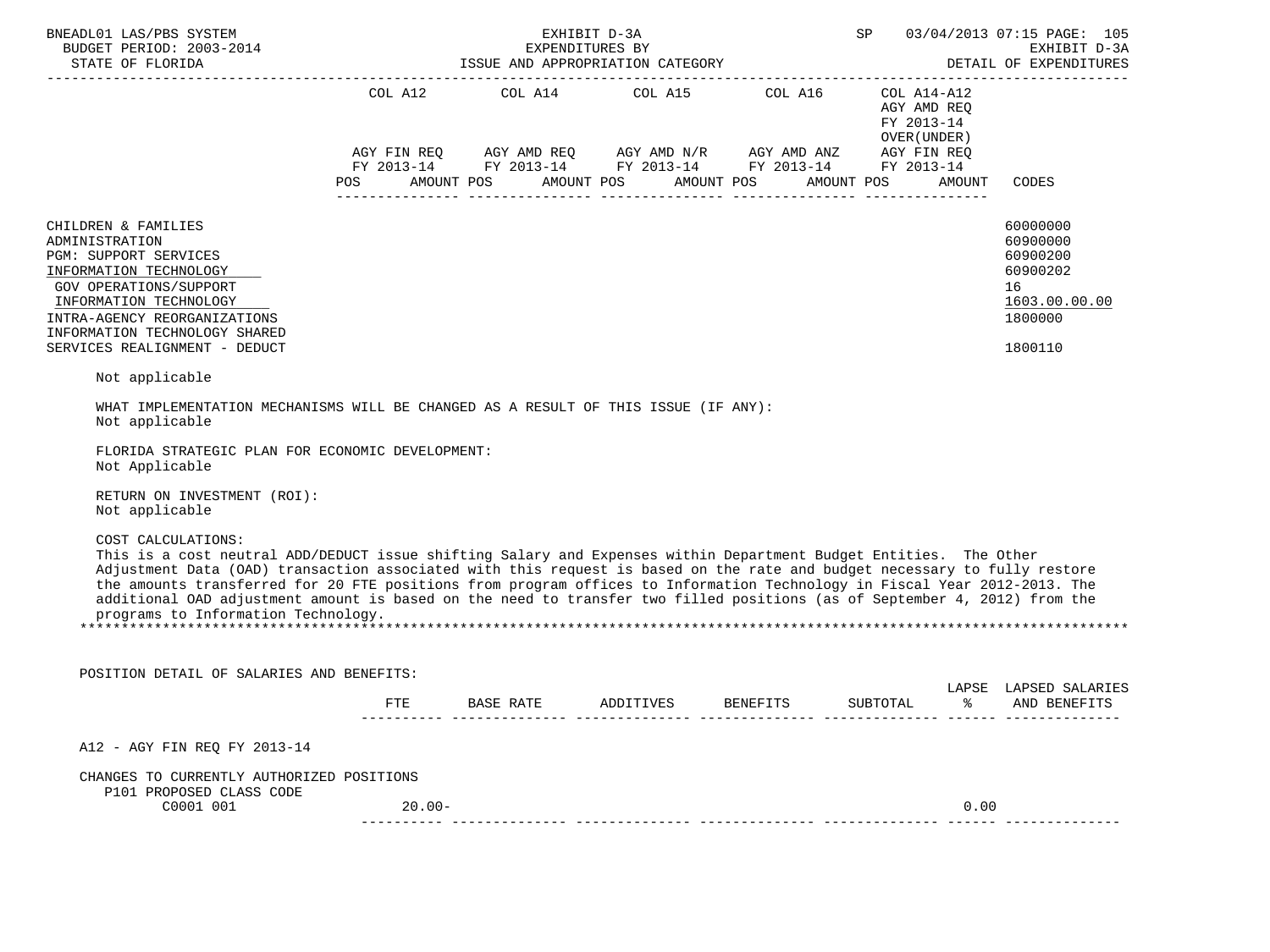| BNEADL01 LAS/PBS SYSTEM<br>BUDGET PERIOD: 2003-2014<br>STATE OF FLORIDA<br>------------------------                                                                                                                                            |                              | EXHIBIT D-3A<br>EXPENDITURES BY<br>ISSUE AND APPROPRIATION CATEGORY                                                                              |                       |                  | SP 03/04/2013 07:15 PAGE: 106<br>EXHIBIT D-3A<br>DETAIL OF EXPENDITURES        |      |                                                                                           |
|------------------------------------------------------------------------------------------------------------------------------------------------------------------------------------------------------------------------------------------------|------------------------------|--------------------------------------------------------------------------------------------------------------------------------------------------|-----------------------|------------------|--------------------------------------------------------------------------------|------|-------------------------------------------------------------------------------------------|
|                                                                                                                                                                                                                                                | COL A12<br>AMOUNT POS<br>POS | COL A14 COL A15 COL A16<br>AGY FIN REQ AGY AMD REQ AGY AMD N/R AGY AMD ANZ AGY FIN REQ<br>FY 2013-14 FY 2013-14 FY 2013-14 FY 2013-14 FY 2013-14 | AMOUNT POS AMOUNT POS |                  | COL A14-A12<br>AGY AMD REO<br>FY 2013-14<br>OVER (UNDER )<br>AMOUNT POS AMOUNT |      | CODES                                                                                     |
|                                                                                                                                                                                                                                                |                              | ________________                                                                                                                                 | ________________      | ________________ |                                                                                |      |                                                                                           |
| CHILDREN & FAMILIES<br>ADMINISTRATION<br>PGM: SUPPORT SERVICES<br>INFORMATION TECHNOLOGY<br>GOV OPERATIONS/SUPPORT<br>INFORMATION TECHNOLOGY<br>INTRA-AGENCY REORGANIZATIONS<br>INFORMATION TECHNOLOGY SHARED<br>SERVICES REALIGNMENT - DEDUCT |                              |                                                                                                                                                  |                       |                  |                                                                                |      | 60000000<br>60900000<br>60900200<br>60900202<br>16<br>1603.00.00.00<br>1800000<br>1800110 |
| POSITION DETAIL OF SALARIES AND BENEFITS:                                                                                                                                                                                                      |                              |                                                                                                                                                  |                       |                  |                                                                                |      |                                                                                           |
|                                                                                                                                                                                                                                                | FTE                          | BASE RATE ADDITIVES BENEFITS                                                                                                                     |                       |                  | SUBTOTAL                                                                       |      | LAPSE LAPSED SALARIES<br>% AND BENEFITS                                                   |
|                                                                                                                                                                                                                                                |                              |                                                                                                                                                  |                       |                  |                                                                                |      |                                                                                           |
| A12 - AGY FIN REO FY 2013-14                                                                                                                                                                                                                   |                              |                                                                                                                                                  |                       |                  |                                                                                |      |                                                                                           |
| CHANGES TO CURRENTLY AUTHORIZED POSITIONS                                                                                                                                                                                                      |                              |                                                                                                                                                  |                       |                  |                                                                                |      |                                                                                           |
| TOTALS FOR ISSUE BY FUND                                                                                                                                                                                                                       |                              |                                                                                                                                                  |                       |                  |                                                                                |      |                                                                                           |
|                                                                                                                                                                                                                                                | 20.00-                       |                                                                                                                                                  |                       |                  |                                                                                |      | ==============                                                                            |
| RA06 RATE ADJ - NO FTE - NO SALARY - NO BENEFITS<br>C0002 001                                                                                                                                                                                  |                              | 1,036,925-                                                                                                                                       |                       |                  |                                                                                |      |                                                                                           |
| TOTAL SALARY RATE                                                                                                                                                                                                                              |                              | 1,036,925-                                                                                                                                       |                       |                  |                                                                                |      |                                                                                           |
|                                                                                                                                                                                                                                                |                              |                                                                                                                                                  |                       |                  |                                                                                |      | ==============                                                                            |
| OTHER SALARY AMOUNT<br>2792 WORKING CAPITAL TRUST FUND                                                                                                                                                                                         |                              |                                                                                                                                                  |                       |                  |                                                                                |      | $1,385,910-$                                                                              |
|                                                                                                                                                                                                                                                |                              |                                                                                                                                                  |                       |                  |                                                                                |      | $1,385,910-$                                                                              |
|                                                                                                                                                                                                                                                |                              |                                                                                                                                                  |                       |                  |                                                                                |      | ==============                                                                            |
| A14 - AGY AMD REQ FY 2013-14                                                                                                                                                                                                                   |                              |                                                                                                                                                  |                       |                  |                                                                                |      |                                                                                           |
| CHANGES TO CURRENTLY AUTHORIZED POSITIONS                                                                                                                                                                                                      |                              |                                                                                                                                                  |                       |                  |                                                                                |      |                                                                                           |
| P101 PROPOSED CLASS CODE<br>C0001 001                                                                                                                                                                                                          | $20.00 -$                    |                                                                                                                                                  |                       |                  |                                                                                | 0.00 |                                                                                           |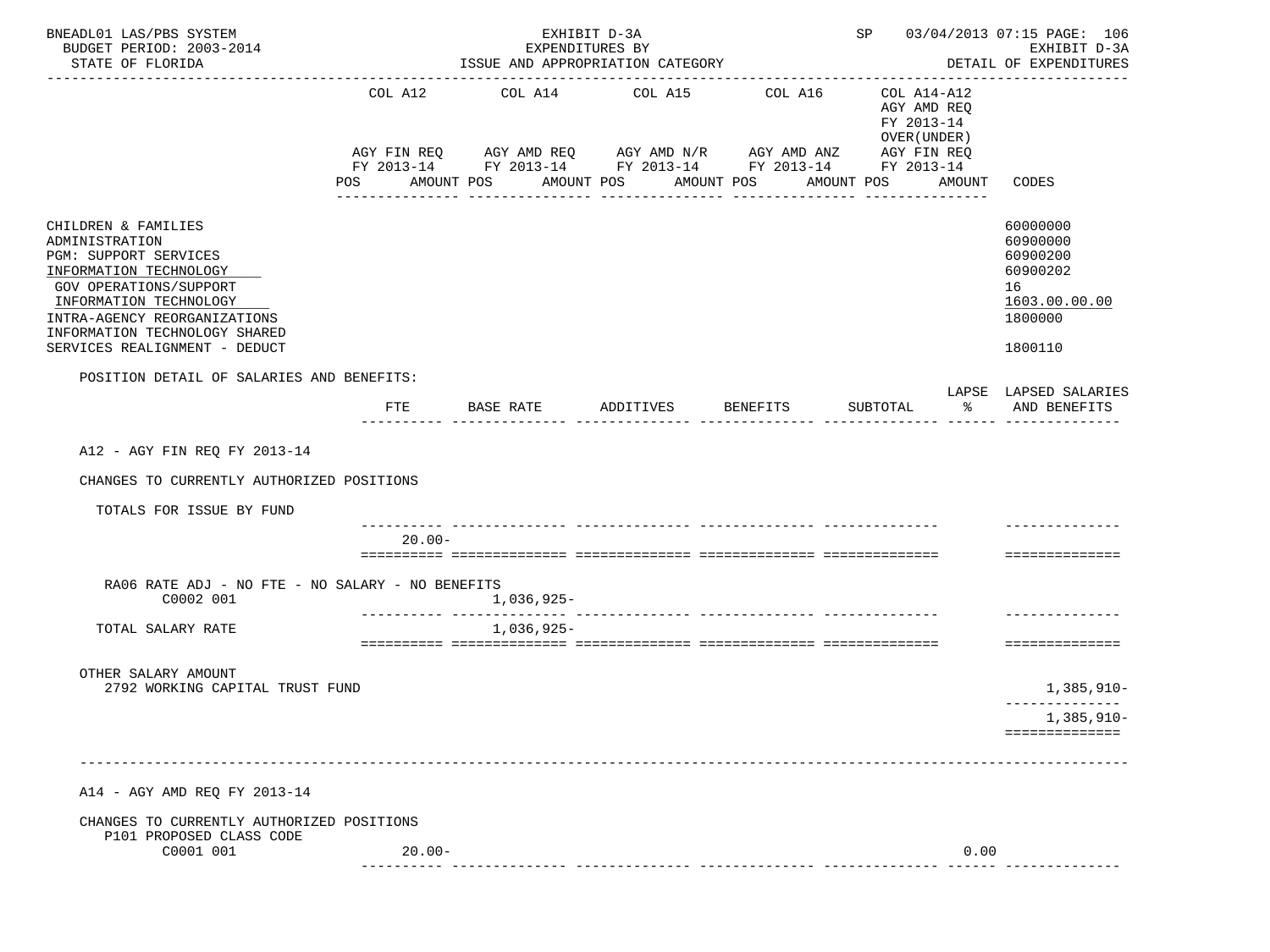| BNEADL01 LAS/PBS SYSTEM<br>BUDGET PERIOD: 2003-2014<br>STATE OF FLORIDA                                                                                                                                                                               |           | EXHIBIT D-3A<br>EXPENDITURES BY<br>ISSUE AND APPROPRIATION CATEGORY |                         |            | SP 03/04/2013 07:15 PAGE: 107                             | EXHIBIT D-3A<br>DETAIL OF EXPENDITURES                                                    |
|-------------------------------------------------------------------------------------------------------------------------------------------------------------------------------------------------------------------------------------------------------|-----------|---------------------------------------------------------------------|-------------------------|------------|-----------------------------------------------------------|-------------------------------------------------------------------------------------------|
|                                                                                                                                                                                                                                                       | COL A12   | AGY FIN REQ AGY AMD REQ AGY AMD N/R AGY AMD ANZ AGY FIN REQ         | COL A14 COL A15 COL A16 |            | COL A14-A12<br>AGY AMD REO<br>FY 2013-14<br>OVER (UNDER ) |                                                                                           |
|                                                                                                                                                                                                                                                       |           | FY 2013-14 FY 2013-14 FY 2013-14 FY 2013-14 FY 2013-14              |                         |            |                                                           |                                                                                           |
|                                                                                                                                                                                                                                                       | POS DO    | AMOUNT POS<br>AMOUNT POS                                            |                         | AMOUNT POS | AMOUNT POS<br>AMOUNT                                      | CODES                                                                                     |
| CHILDREN & FAMILIES<br>ADMINISTRATION<br>PGM: SUPPORT SERVICES<br>INFORMATION TECHNOLOGY<br><b>GOV OPERATIONS/SUPPORT</b><br>INFORMATION TECHNOLOGY<br>INTRA-AGENCY REORGANIZATIONS<br>INFORMATION TECHNOLOGY SHARED<br>SERVICES REALIGNMENT - DEDUCT |           |                                                                     |                         |            |                                                           | 60000000<br>60900000<br>60900200<br>60900202<br>16<br>1603.00.00.00<br>1800000<br>1800110 |
| POSITION DETAIL OF SALARIES AND BENEFITS:                                                                                                                                                                                                             |           |                                                                     |                         |            |                                                           | LAPSE LAPSED SALARIES                                                                     |
|                                                                                                                                                                                                                                                       | FTE       | BASE RATE                                                           | ADDITIVES               | BENEFITS   | SUBTOTAL<br>ႜ                                             | AND BENEFITS                                                                              |
| A14 - AGY AMD REO FY 2013-14<br>CHANGES TO CURRENTLY AUTHORIZED POSITIONS<br>TOTALS FOR ISSUE BY FUND                                                                                                                                                 |           |                                                                     |                         |            |                                                           |                                                                                           |
|                                                                                                                                                                                                                                                       |           |                                                                     |                         |            |                                                           |                                                                                           |
|                                                                                                                                                                                                                                                       | $20.00 -$ |                                                                     |                         |            |                                                           | ==============                                                                            |
| RA06 RATE ADJ - NO FTE - NO SALARY - NO BENEFITS<br>C0002 001                                                                                                                                                                                         |           | 1,036,925-                                                          |                         |            |                                                           |                                                                                           |
| TOTAL SALARY RATE                                                                                                                                                                                                                                     |           | 1,036,925-                                                          |                         |            |                                                           |                                                                                           |
|                                                                                                                                                                                                                                                       |           |                                                                     |                         |            |                                                           | ==============                                                                            |
| OTHER SALARY AMOUNT<br>2792 WORKING CAPITAL TRUST FUND                                                                                                                                                                                                |           |                                                                     |                         |            |                                                           | 1,385,910-                                                                                |
|                                                                                                                                                                                                                                                       |           |                                                                     |                         |            |                                                           | 1,385,910-                                                                                |
|                                                                                                                                                                                                                                                       |           |                                                                     |                         |            |                                                           | ==============                                                                            |
|                                                                                                                                                                                                                                                       |           |                                                                     |                         |            |                                                           |                                                                                           |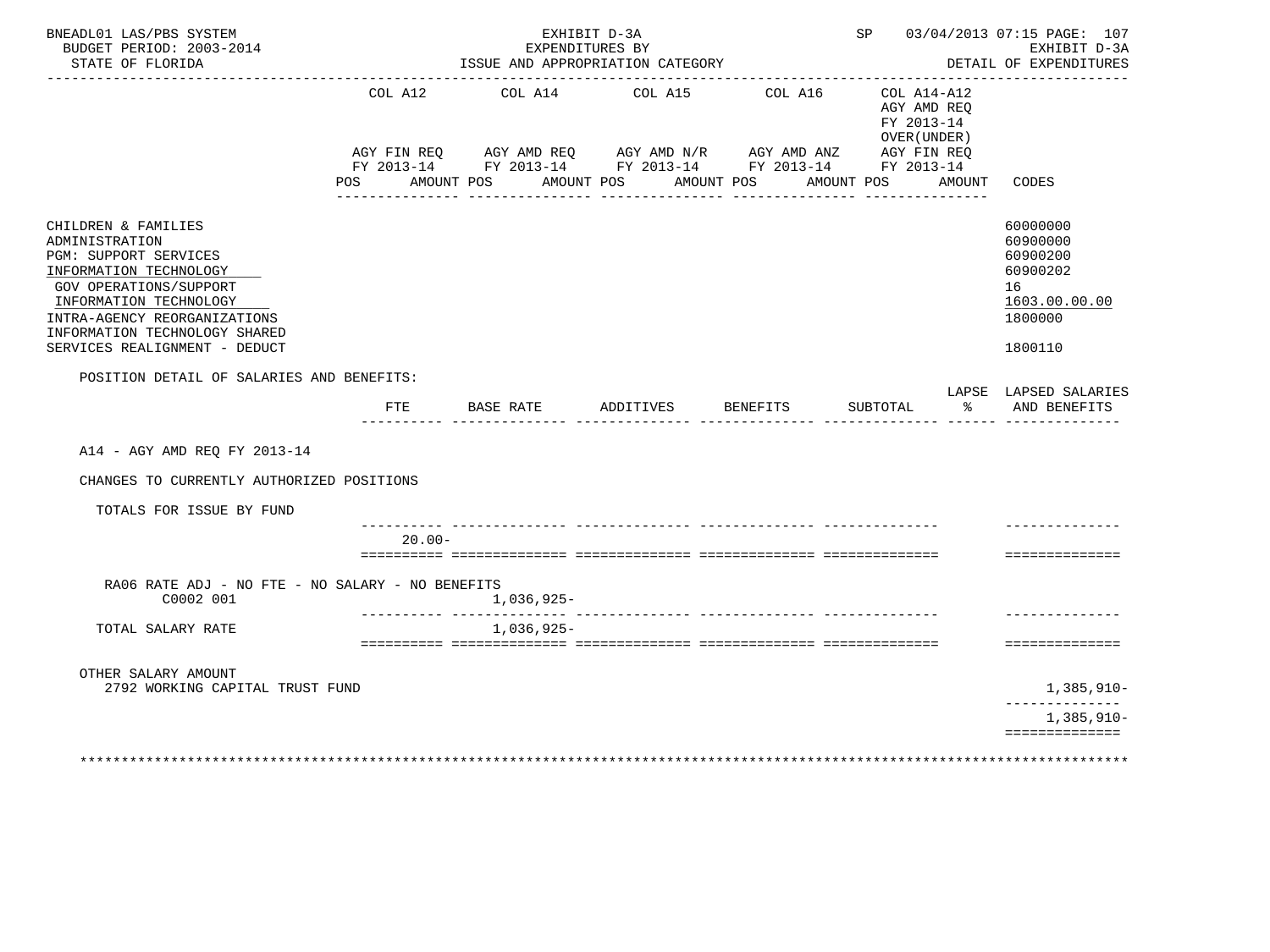| BNEADL01 LAS/PBS SYSTEM<br>BUDGET PERIOD: 2003-2014<br>STATE OF FLORIDA                                                                                                                                                                                                          |                 | EXHIBIT D-3A<br>EXPENDITURES BY<br>ISSUE AND APPROPRIATION CATEGORY |                                                                                                             | SP 03/04/2013 07:15 PAGE: 108<br>EXHIBIT D-3A<br>DETAIL OF EXPENDITURES |                                                                                                     |
|----------------------------------------------------------------------------------------------------------------------------------------------------------------------------------------------------------------------------------------------------------------------------------|-----------------|---------------------------------------------------------------------|-------------------------------------------------------------------------------------------------------------|-------------------------------------------------------------------------|-----------------------------------------------------------------------------------------------------|
|                                                                                                                                                                                                                                                                                  | COL A12         | COL A14 COL A15 COL A16 COL A14-A12                                 |                                                                                                             | AGY AMD REO<br>FY 2013-14<br>OVER (UNDER )                              |                                                                                                     |
|                                                                                                                                                                                                                                                                                  | POS             | AMOUNT POS                                                          | AMOUNT POS AMOUNT POS                                                                                       | AMOUNT POS<br>AMOUNT                                                    | CODES                                                                                               |
| CHILDREN & FAMILIES<br>ADMINISTRATION<br>PGM: SUPPORT SERVICES<br>INFORMATION TECHNOLOGY<br>GOV OPERATIONS/SUPPORT<br>INFORMATION TECHNOLOGY<br>INTRA-AGENCY REORGANIZATIONS<br>INFORMATION TECHNOLOGY SHARED<br>SERVICES REALIGNMENT - ADD<br>SALARY RATE<br>SALARY RATE 77,872 |                 | 77,872                                                              |                                                                                                             |                                                                         | 60000000<br>60900000<br>60900200<br>60900202<br>16<br>1603.00.00.00<br>1800000<br>1800120<br>000000 |
| SALARIES AND BENEFITS                                                                                                                                                                                                                                                            |                 |                                                                     |                                                                                                             |                                                                         | 010000                                                                                              |
| WORKING CAPITAL TRUST FUND-RECPNT                                                                                                                                                                                                                                                | 2.00<br>110,226 | 2.00<br>110,226                                                     |                                                                                                             |                                                                         | 2792 9                                                                                              |
| EXPENSES                                                                                                                                                                                                                                                                         |                 |                                                                     |                                                                                                             |                                                                         | 040000                                                                                              |
| WORKING CAPITAL TRUST FUND-RECPNT                                                                                                                                                                                                                                                |                 | 18,860 18,860                                                       |                                                                                                             |                                                                         | 2792 9                                                                                              |
| TOTAL: INFORMATION TECHNOLOGY SHARED<br>SERVICES REALIGNMENT - ADD<br>TOTAL POSITIONS 2.00<br>TOTAL ISSUE 129,086 129,086<br>TOTAL SALARY RATE 77,872 77,872                                                                                                                     |                 | 2.00                                                                |                                                                                                             |                                                                         | 1800120                                                                                             |
|                                                                                                                                                                                                                                                                                  |                 |                                                                     |                                                                                                             |                                                                         |                                                                                                     |
| AGENCY ISSUE NARRATIVE:<br>2013-2014 BUDGET YEAR NARRATIVE:<br>ISSUE TITLE: Information Technology Shared Services Alignment - ADD                                                                                                                                               |                 |                                                                     | IT COMPONENT? NO                                                                                            |                                                                         |                                                                                                     |
| SPECIFY WHICH AGENCY GOAL FROM THE FISCAL YEARS 2013-2014 THROUGH 2017-2018 STRATEGIC PLAN IS ADDRESSED BY THIS BUDGET<br>ISSUE PROPOSAL: Goal 2 Effect Program Improvements: Apply proven best practices to maximize efficiencies and outcomes                                  |                 |                                                                     |                                                                                                             |                                                                         |                                                                                                     |
| SUMMARY:<br>The Department requests the transfer of \$1,702,551 (\$582,914 General Revenue, \$842,282 Federal Grants Trust Fund,                                                                                                                                                 |                 |                                                                     | $\mathbf{a}$ , and $\mathbf{a}$ , and $\mathbf{a}$ , and $\mathbf{a}$ , and $\mathbf{a}$ , and $\mathbf{a}$ |                                                                         |                                                                                                     |

 \$122,009 Welfare Transition Trust Fund, \$79,898 Social Services Block Grant, \$11,768 Alchohol, Drug Abuse, and Mental Health Trust Fund, and \$63,680 Administrative Trust Fund) and 22.00 FTE within the Department as a technical alignment for final implementation of shared services.

This issue is cost neutral across budget entities.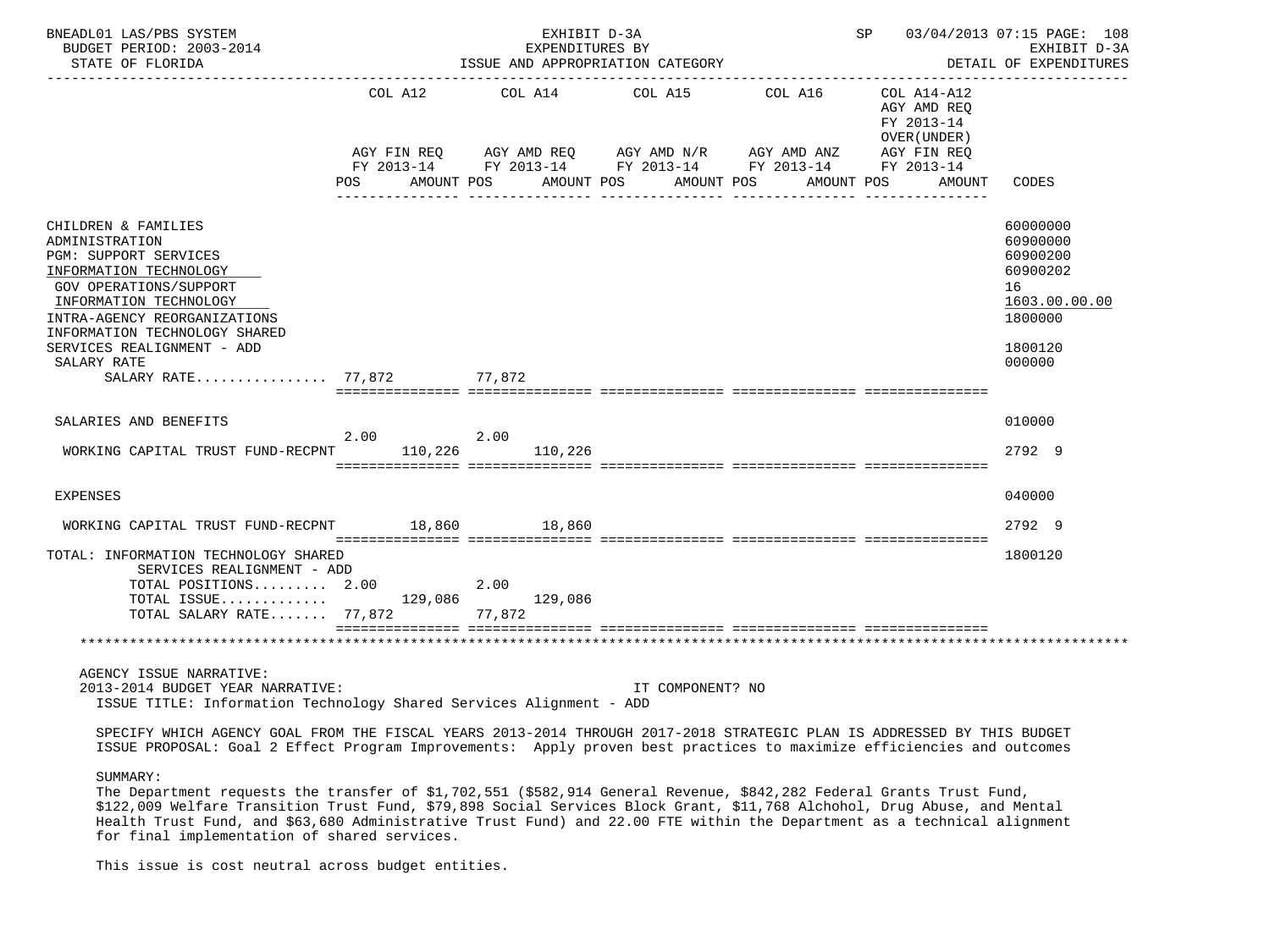| BNEADL01 LAS/PBS SYSTEM<br>BUDGET PERIOD: 2003-2014<br>STATE OF FLORIDA                                                                                                                                       | ISSUE AND APPROPRIATION CATEGORY | EXHIBIT D-3A<br>EXPENDITURES BY             | SP                                  | 03/04/2013 07:15 PAGE: 109<br>EXHIBIT D-3A<br>DETAIL OF EXPENDITURES |                                                                   |                                                                                |
|---------------------------------------------------------------------------------------------------------------------------------------------------------------------------------------------------------------|----------------------------------|---------------------------------------------|-------------------------------------|----------------------------------------------------------------------|-------------------------------------------------------------------|--------------------------------------------------------------------------------|
|                                                                                                                                                                                                               | COL A12                          | COL A14 COL A15 COL A16                     |                                     |                                                                      | COL A14-A12<br>AGY AMD REO<br>FY 2013-14<br>OVER (UNDER)          |                                                                                |
|                                                                                                                                                                                                               | AGY FIN REO<br>FY 2013-14<br>POS | FY 2013-14 FY 2013-14 FY 2013-14 FY 2013-14 | AGY AMD REO AGY AMD N/R AGY AMD ANZ |                                                                      | AGY FIN REO<br>AMOUNT POS AMOUNT POS AMOUNT POS AMOUNT POS AMOUNT | CODES                                                                          |
| CHILDREN & FAMILIES<br>ADMINISTRATION<br>PGM: SUPPORT SERVICES<br>INFORMATION TECHNOLOGY<br>GOV OPERATIONS/SUPPORT<br>INFORMATION TECHNOLOGY<br>INTRA-AGENCY REORGANIZATIONS<br>INFORMATION TECHNOLOGY SHARED |                                  |                                             |                                     |                                                                      |                                                                   | 60000000<br>60900000<br>60900200<br>60900202<br>16<br>1603.00.00.00<br>1800000 |
| SERVICES REALIGNMENT - ADD                                                                                                                                                                                    |                                  |                                             |                                     |                                                                      |                                                                   | 1800120                                                                        |

#### PROBLEM STATEMENT:

 Shared Services Organizations arrange essential business support functions (i.e., finance, human resources, and information technology services) as a business unit to serve agency operations. Shared Services is the provision of a service by one part of an organization where the service was previously found in more than one part of the organization. The funding and resourcing of the service is shared and creates a cost-effective platform for service delivery by standardizing processes and delivery methods; consolidating people and technology around delivery structure; and reengineering work patterns to achieve world-class standards.

 In Fiscal Year 2012-2013 the Department implemented Information Technology Shared Services (ITSS). Issue 1800110 and 1800120 transferred into the Office of Information Technology a total of 143 positions. These positions were identified by their class title. After the transfer of the 143 positions, 20 positions were identified as program support personnel and not information technology staff. Therefore, the Office of Information Technology request these positions be returned to the program. This technical alignment of positions is necessary to fully implement ITSS.

### WHAT BENEFITS WILL BE OBTAINED BY FUNDING THIS ISSUE:

 This is a technical alignment of positions that fully implements the Department's Information Technology Shared Services (ITSS) approved during the 2012 Legislative Session (Issue Number: 1800120).

 WHAT UNDERLYING PROGRAM THEORY CHANGE IS INVOLVED IN THIS ISSUE (IF ANY): Not applicable

 WHAT IMPLEMENTATION MECHANISMS WILL BE CHANGED AS A RESULT OF THIS ISSUE (IF ANY): Not applicable

 FLORIDA STRATEGIC PLAN FOR ECONOMIC DEVELOPMENT: Not Applicable

 RETURN ON INVESTMENT (ROI): Not applicable

# COST CALCULATIONS:

 This is a cost neutral ADD/DEDUCT issue shifting Salary and Expenses within Department Budget Entities. The Other Adjustment Data (OAD) transaction associated with this request is based on the rate and budget necessary to fully restore the amounts transferred for 20 FTE positions from program offices to Information Technology in Fiscal Year 2012-2013. The additional OAD adjustment amount is based on the need to transfer two filled positions (as of September 4, 2012) from the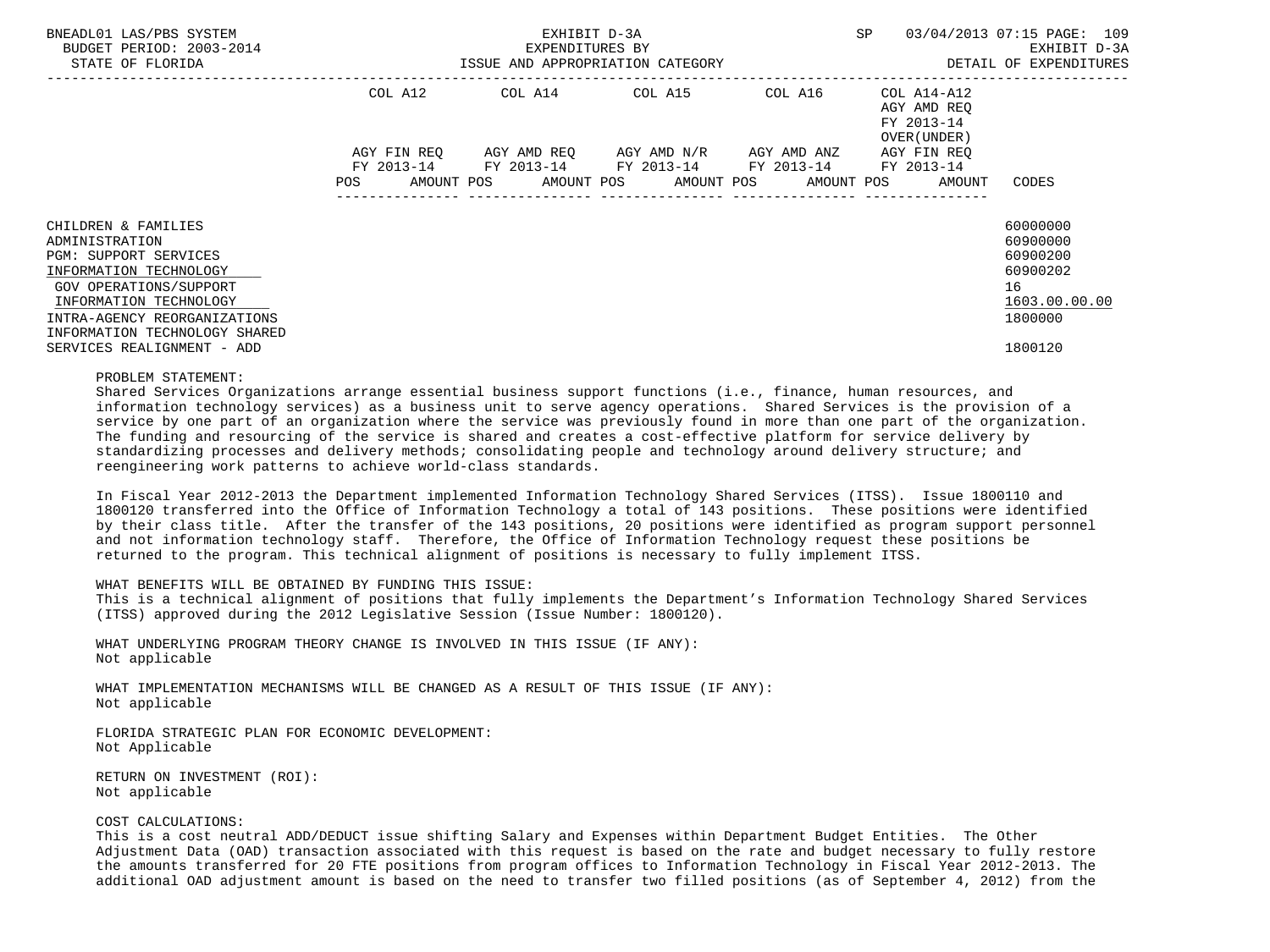| BNEADL01 LAS/PBS SYSTEM<br>BUDGET PERIOD: 2003-2014<br>STATE OF FLORIDA                                                                                                                                                                     |         |                 | EXHIBIT D-3A<br>EXPENDITURES BY<br>ISSUE AND APPROPRIATION CATEGORY                                                |                  |                                                          | SP 03/04/2013 07:15 PAGE: 110<br>EXHIBIT D-3A<br>DETAIL OF EXPENDITURES                   |  |
|---------------------------------------------------------------------------------------------------------------------------------------------------------------------------------------------------------------------------------------------|---------|-----------------|--------------------------------------------------------------------------------------------------------------------|------------------|----------------------------------------------------------|-------------------------------------------------------------------------------------------|--|
|                                                                                                                                                                                                                                             | COL A12 | COL A14         | COL A15<br>AGY FIN REQ AGY AMD REQ AGY AMD N/R AGY AMD ANZ AGY FIN REQ                                             | COL A16          | COL A14-A12<br>AGY AMD REO<br>FY 2013-14<br>OVER (UNDER) |                                                                                           |  |
|                                                                                                                                                                                                                                             |         |                 | FY 2013-14 FY 2013-14 FY 2013-14 FY 2013-14 FY 2013-14<br>POS AMOUNT POS AMOUNT POS AMOUNT POS<br>________________ | ________________ | AMOUNT POS AMOUNT                                        | CODES                                                                                     |  |
| CHILDREN & FAMILIES<br>ADMINISTRATION<br>PGM: SUPPORT SERVICES<br>INFORMATION TECHNOLOGY<br>GOV OPERATIONS/SUPPORT<br>INFORMATION TECHNOLOGY<br>INTRA-AGENCY REORGANIZATIONS<br>INFORMATION TECHNOLOGY SHARED<br>SERVICES REALIGNMENT - ADD |         |                 |                                                                                                                    |                  |                                                          | 60000000<br>60900000<br>60900200<br>60900202<br>16<br>1603.00.00.00<br>1800000<br>1800120 |  |
| programs to Information Technology.                                                                                                                                                                                                         |         |                 |                                                                                                                    |                  |                                                          |                                                                                           |  |
|                                                                                                                                                                                                                                             |         |                 |                                                                                                                    |                  |                                                          |                                                                                           |  |
| POSITION DETAIL OF SALARIES AND BENEFITS:                                                                                                                                                                                                   | FTE     | BASE RATE       | ADDITIVES BENEFITS                                                                                                 |                  | SUBTOTAL                                                 | % AND BENEFITS                                                                            |  |
| A12 - AGY FIN REQ FY 2013-14                                                                                                                                                                                                                |         |                 |                                                                                                                    |                  |                                                          |                                                                                           |  |
| CHANGES TO CURRENTLY AUTHORIZED POSITIONS<br>2052 DISTRIBUTED COMPUTER SYSTEMS ANALYST<br>C2052 001                                                                                                                                         | 1.00    | 36,608          |                                                                                                                    | 14,873           |                                                          | 51,481  0.00  51,481                                                                      |  |
| 2124 SENIOR NETWORK SYSTEMS ANALYST<br>C2124 001                                                                                                                                                                                            |         | $1.00$ $41,264$ |                                                                                                                    | 15,470           |                                                          | 56,734 0.00<br>56,734                                                                     |  |
| TOTALS FOR ISSUE BY FUND<br>2792 WORKING CAPITAL TRUST FUND                                                                                                                                                                                 |         |                 |                                                                                                                    |                  |                                                          | LAPSE LAPSED SALARIES<br>108,215                                                          |  |
|                                                                                                                                                                                                                                             |         | 2.00 77,872     |                                                                                                                    |                  | 30,343 108,215                                           | 108,215<br>==============                                                                 |  |
| OTHER SALARY AMOUNT<br>2792 WORKING CAPITAL TRUST FUND                                                                                                                                                                                      |         |                 |                                                                                                                    |                  |                                                          | 2,011                                                                                     |  |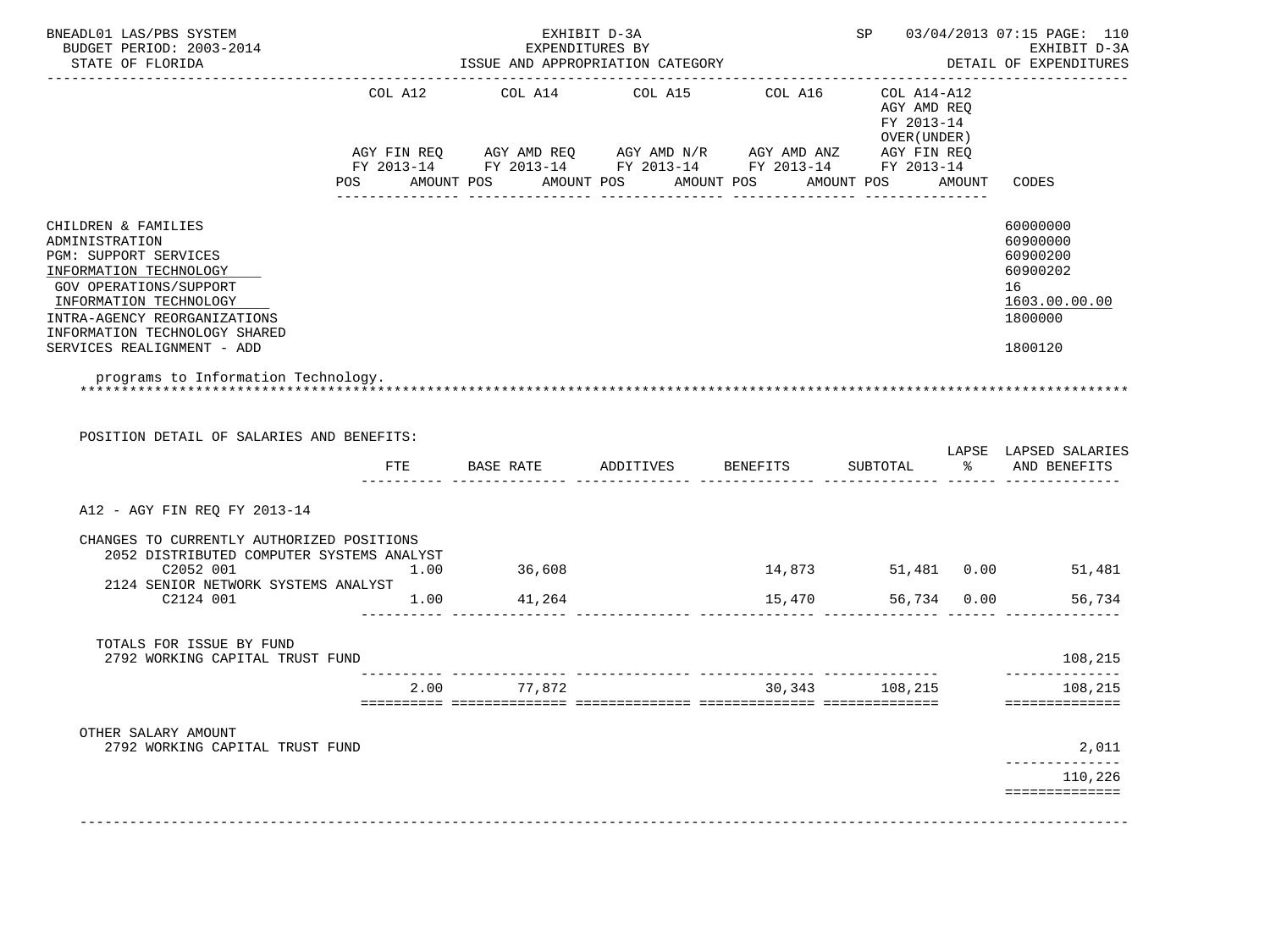| BNEADL01 LAS/PBS SYSTEM<br>BUDGET PERIOD: 2003-2014<br>STATE OF FLORIDA                                                                                                                                                                     |         | EXHIBIT D-3A<br>EXPENDITURES BY<br>ISSUE AND APPROPRIATION CATEGORY                                                                                           |                 | SP 03/04/2013 07:15 PAGE: 111<br>EXHIBIT D-3A<br>DETAIL OF EXPENDITURES |                                                                         |        |                                                                                           |
|---------------------------------------------------------------------------------------------------------------------------------------------------------------------------------------------------------------------------------------------|---------|---------------------------------------------------------------------------------------------------------------------------------------------------------------|-----------------|-------------------------------------------------------------------------|-------------------------------------------------------------------------|--------|-------------------------------------------------------------------------------------------|
|                                                                                                                                                                                                                                             | COL A12 | AGY FIN REQ AGY AMD REQ AGY AMD N/R AGY AMD ANZ AGY FIN REQ<br>FY 2013-14 FY 2013-14 FY 2013-14 FY 2013-14 FY 2013-14<br>POS AMOUNT POS AMOUNT POS AMOUNT POS | COL A14 COL A15 | COL A16                                                                 | COL A14-A12<br>AGY AMD REO<br>FY 2013-14<br>OVER (UNDER )<br>AMOUNT POS | AMOUNT | CODES                                                                                     |
|                                                                                                                                                                                                                                             |         |                                                                                                                                                               |                 |                                                                         |                                                                         |        |                                                                                           |
| CHILDREN & FAMILIES<br>ADMINISTRATION<br>PGM: SUPPORT SERVICES<br>INFORMATION TECHNOLOGY<br>GOV OPERATIONS/SUPPORT<br>INFORMATION TECHNOLOGY<br>INTRA-AGENCY REORGANIZATIONS<br>INFORMATION TECHNOLOGY SHARED<br>SERVICES REALIGNMENT - ADD |         |                                                                                                                                                               |                 |                                                                         |                                                                         |        | 60000000<br>60900000<br>60900200<br>60900202<br>16<br>1603.00.00.00<br>1800000<br>1800120 |
| POSITION DETAIL OF SALARIES AND BENEFITS:                                                                                                                                                                                                   |         |                                                                                                                                                               |                 |                                                                         |                                                                         |        | LAPSE LAPSED SALARIES                                                                     |
|                                                                                                                                                                                                                                             |         | FTE BASE RATE ADDITIVES BENEFITS                                                                                                                              |                 |                                                                         | SUBTOTAL                                                                |        | % AND BENEFITS                                                                            |
| A14 - AGY AMD REO FY 2013-14                                                                                                                                                                                                                |         |                                                                                                                                                               |                 |                                                                         |                                                                         |        |                                                                                           |
| CHANGES TO CURRENTLY AUTHORIZED POSITIONS<br>2052 DISTRIBUTED COMPUTER SYSTEMS ANALYST<br>C2052 001                                                                                                                                         | 1.00    | 36,608                                                                                                                                                        |                 |                                                                         |                                                                         |        | 14,873 51,481 0.00 51,481                                                                 |
| 2124 SENIOR NETWORK SYSTEMS ANALYST<br>C2124 001                                                                                                                                                                                            | 1.00    | 41,264                                                                                                                                                        |                 | 15,470                                                                  | 56,734 0.00                                                             |        | 56,734                                                                                    |
| TOTALS FOR ISSUE BY FUND<br>2792 WORKING CAPITAL TRUST FUND                                                                                                                                                                                 |         |                                                                                                                                                               |                 |                                                                         |                                                                         |        | 108,215<br>______________                                                                 |
|                                                                                                                                                                                                                                             | 2.00    | 77.872                                                                                                                                                        |                 | 30,343                                                                  | 108,215                                                                 |        | 108,215<br>==============                                                                 |
| OTHER SALARY AMOUNT                                                                                                                                                                                                                         |         |                                                                                                                                                               |                 |                                                                         |                                                                         |        |                                                                                           |
| 2792 WORKING CAPITAL TRUST FUND                                                                                                                                                                                                             |         |                                                                                                                                                               |                 |                                                                         |                                                                         |        | 2,011<br>--------------                                                                   |
|                                                                                                                                                                                                                                             |         |                                                                                                                                                               |                 |                                                                         |                                                                         |        | 110,226                                                                                   |
| ********************                                                                                                                                                                                                                        |         |                                                                                                                                                               |                 |                                                                         |                                                                         |        | ==============                                                                            |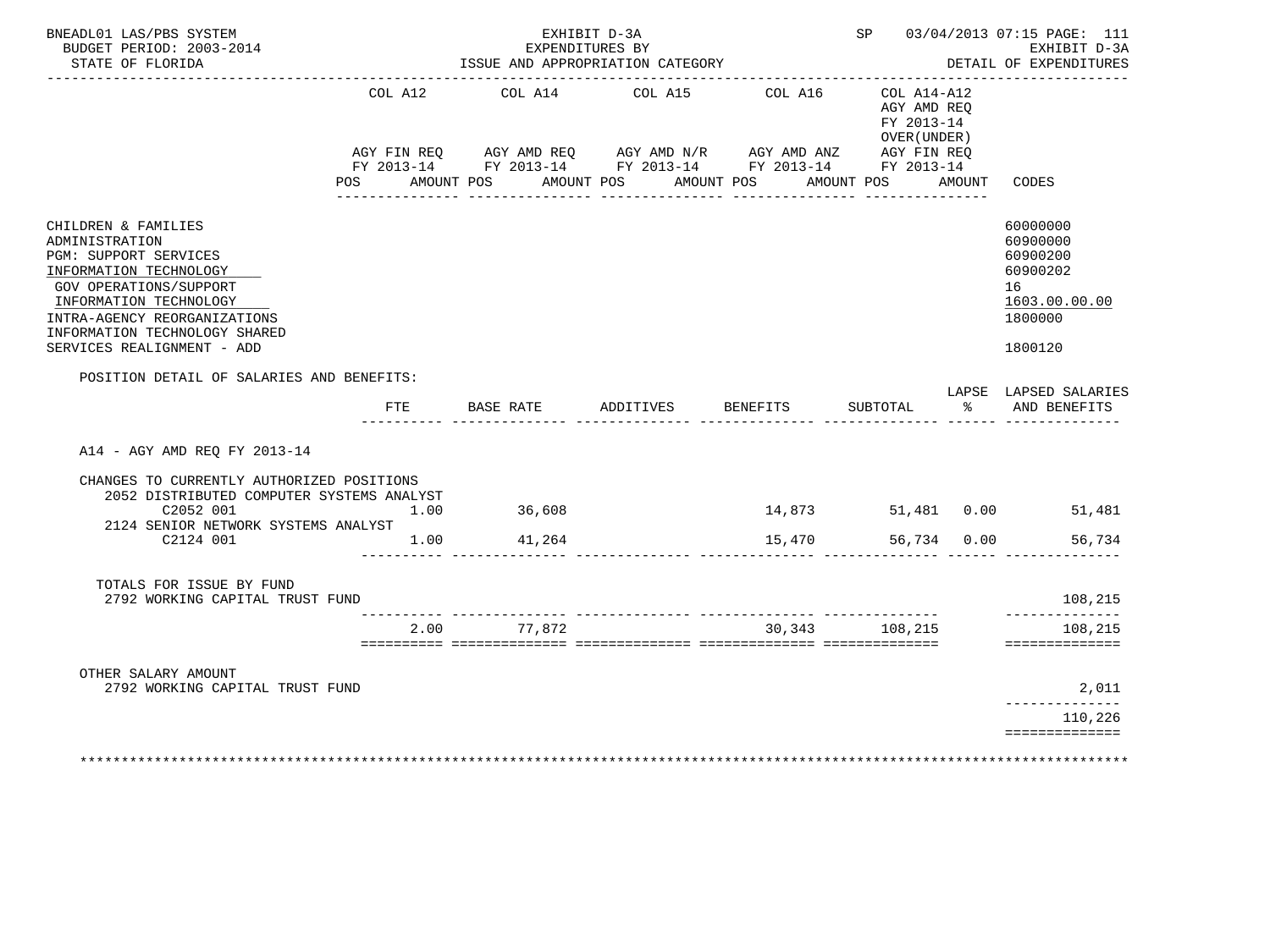| BNEADL01 LAS/PBS SYSTEM<br>BUDGET PERIOD: 2003-2014<br>STATE OF FLORIDA                                                                                                                                                        |                              | EXHIBIT D-3A<br>EXPENDITURES BY<br>ISSUE AND APPROPRIATION CATEGORY                                              |                                             | SP 03/04/2013 07:15 PAGE: 112<br>EXHIBIT D-3A<br>DETAIL OF EXPENDITURES |                                                                                   |                                                                    |  |
|--------------------------------------------------------------------------------------------------------------------------------------------------------------------------------------------------------------------------------|------------------------------|------------------------------------------------------------------------------------------------------------------|---------------------------------------------|-------------------------------------------------------------------------|-----------------------------------------------------------------------------------|--------------------------------------------------------------------|--|
|                                                                                                                                                                                                                                | COL A12<br>AMOUNT POS<br>POS | AGY FIN REQ 6 AGY AMD REQ 6 AGY AMD N/R 66 AGY AMD ANZ<br>FY 2013-14 FY 2013-14 FY 2013-14 FY 2013-14 FY 2013-14 | COL A14 COL A15<br>AMOUNT POS<br>AMOUNT POS | COL A16<br>AMOUNT POS                                                   | COL A14-A12<br>AGY AMD REQ<br>FY 2013-14<br>OVER (UNDER)<br>AGY FIN REQ<br>AMOUNT | CODES                                                              |  |
| CHILDREN & FAMILIES                                                                                                                                                                                                            |                              |                                                                                                                  | ---------------                             | ------------                                                            |                                                                                   | 60000000                                                           |  |
| ADMINISTRATION<br><b>PGM: SUPPORT SERVICES</b><br>INFORMATION TECHNOLOGY<br><b>GOV OPERATIONS/SUPPORT</b><br>INFORMATION TECHNOLOGY<br>NONRECURRING EXPENDITURES<br>NEW TECHNOLOGY SOLUTION FOR<br>FLORIDA'S PUBLIC ASSISTANCE |                              |                                                                                                                  |                                             |                                                                         |                                                                                   | 60900000<br>60900200<br>60900202<br>16<br>1603.00.00.00<br>2100000 |  |
| ELIGIBILITY SYSTEM<br>QUALIFIED EXPENDITURE<br>FL PUB ASSISTANCE ELIG SYS                                                                                                                                                      |                              |                                                                                                                  |                                             |                                                                         |                                                                                   | 2103142<br>200000<br>200083                                        |  |
| WORKING CAPITAL TRUST FUND-MATCH 3, 252, 557- 3, 252, 557-<br>-RECPNT 29, 273, 008- 29, 273, 008-                                                                                                                              |                              |                                                                                                                  |                                             |                                                                         |                                                                                   | 2792 2<br>2792 9                                                   |  |
| TOTAL WORKING CAPITAL TRUST FUND                                                                                                                                                                                               |                              | $32,525,565 - 32,525,565 -$                                                                                      |                                             |                                                                         |                                                                                   | 2792                                                               |  |
| TOTAL APPRO                                                                                                                                                                                                                    |                              | $32,525,565 - 32,525,565 -$                                                                                      |                                             |                                                                         |                                                                                   |                                                                    |  |
| AUTOMATIC UPDATE OF ELIGIBILITY<br>INFORMATION WITHOUT STAFF<br>INTERVENTION<br>SPECIAL CATEGORIES<br>COMPUTER RELATED EXPENSES                                                                                                |                              |                                                                                                                  |                                             |                                                                         |                                                                                   | 2103143<br>100000<br>100644                                        |  |
| WORKING CAPITAL TRUST FUND-RECPNT 711,200- 711,200-                                                                                                                                                                            |                              |                                                                                                                  |                                             |                                                                         |                                                                                   | 2792 9                                                             |  |
| CHILD DEPENDENCY INFORMATION                                                                                                                                                                                                   |                              |                                                                                                                  |                                             |                                                                         |                                                                                   |                                                                    |  |
| MANAGEMENT REDESIGN<br>QUALIFIED EXPENDITURE<br>CHILD DEPENDENCY SYSTEM                                                                                                                                                        |                              |                                                                                                                  |                                             |                                                                         |                                                                                   | 2103144<br>200000<br>200085                                        |  |
| WORKING CAPITAL TRUST FUND-MATCH<br>-RECPNT                                                                                                                                                                                    | 10,490,000-                  | 1,960,000- 1,960,000-<br>10,490,000-                                                                             |                                             |                                                                         |                                                                                   | 2792 2<br>2792 9                                                   |  |
| TOTAL WORKING CAPITAL TRUST FUND                                                                                                                                                                                               |                              | $12,450,000 - 12,450,000 -$                                                                                      |                                             |                                                                         |                                                                                   | 2792                                                               |  |
| TOTAL APPRO                                                                                                                                                                                                                    | 12,450,000-                  | 12,450,000-                                                                                                      |                                             |                                                                         |                                                                                   |                                                                    |  |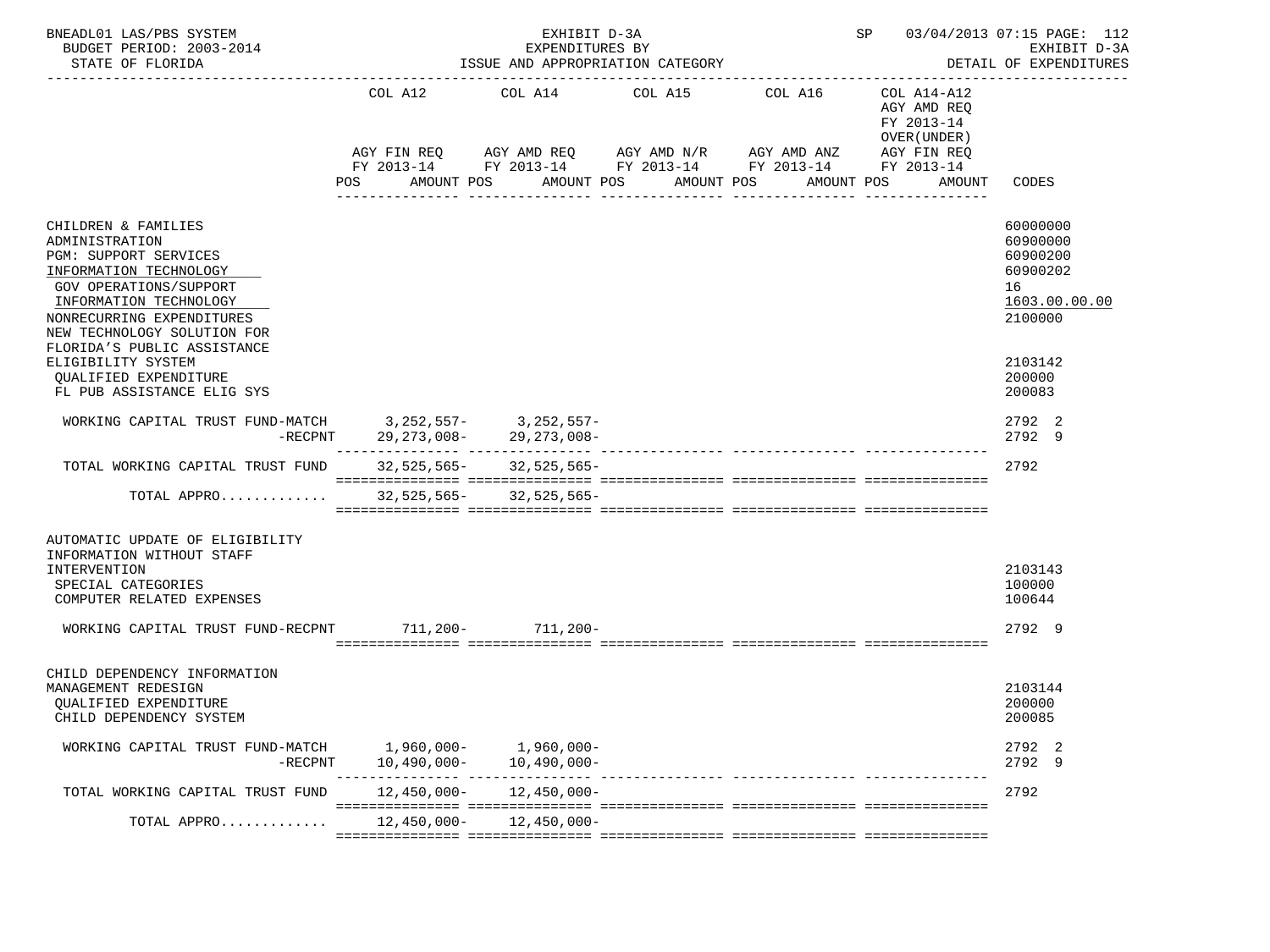| BNEADL01 LAS/PBS SYSTEM<br>BUDGET PERIOD: 2003-2014<br>STATE OF FLORIDA                                                                                                                                                                                                                                            | ISSUE AND APPROPRIATION CATEGORY | __________________________________                                                                                                                           | SP 03/04/2013 07:15 PAGE: 113<br>EXHIBIT D-3A<br>DETAIL OF EXPENDITURES |            |                                                                         |                                                                                                     |
|--------------------------------------------------------------------------------------------------------------------------------------------------------------------------------------------------------------------------------------------------------------------------------------------------------------------|----------------------------------|--------------------------------------------------------------------------------------------------------------------------------------------------------------|-------------------------------------------------------------------------|------------|-------------------------------------------------------------------------|-----------------------------------------------------------------------------------------------------|
|                                                                                                                                                                                                                                                                                                                    | COL A12<br><b>POS</b>            | COL A14<br>AGY FIN REQ AGY AMD REQ AGY AMD N/R AGY AMD ANZ AGY FIN REQ<br>FY 2013-14 FY 2013-14 FY 2013-14 FY 2013-14 FY 2013-14<br>AMOUNT POS<br>AMOUNT POS | COL A15 COL A16<br>AMOUNT POS                                           | AMOUNT POS | $COL A14 - A12$<br>AGY AMD REO<br>FY 2013-14<br>OVER (UNDER )<br>AMOUNT | CODES                                                                                               |
| CHILDREN & FAMILIES<br>ADMINISTRATION<br>PGM: SUPPORT SERVICES<br>INFORMATION TECHNOLOGY<br>GOV OPERATIONS/SUPPORT<br>INFORMATION TECHNOLOGY<br>ANNUALIZATION OF ADMINISTERED<br>FUNDS APPROPRIATIONS<br>STATE HEALTH INSURANCE ADJUSTMENT<br>FOR FY 2012-13 - 10 MONTHS<br>ANNUALIZATION<br>SALARIES AND BENEFITS |                                  |                                                                                                                                                              |                                                                         |            |                                                                         | 60000000<br>60900000<br>60900200<br>60900202<br>16<br>1603.00.00.00<br>26A0000<br>26A1830<br>010000 |
| WORKING CAPITAL TRUST FUND-STATE 20,380 20,380<br>$-MATCH$<br>$-$ RECPNT                                                                                                                                                                                                                                           | 12,325<br>134,000                | 12,325<br>134,000                                                                                                                                            |                                                                         |            |                                                                         | 2792 1<br>2792 2<br>2792 9                                                                          |
| TOTAL WORKING CAPITAL TRUST FUND<br>TOTAL APPRO                                                                                                                                                                                                                                                                    | 166,705<br>166,705               | 166,705<br>166,705                                                                                                                                           |                                                                         |            |                                                                         | 2792                                                                                                |
| FEDERAL FUNDING REDUCTIONS<br>ELIMINATE UNFUNDED BUDGET<br>SPECIAL CATEGORIES<br>COMPUTER RELATED EXPENSES<br>WORKING CAPITAL TRUST FUND-MATCH 1,714,170- 1,714,170-                                                                                                                                               |                                  |                                                                                                                                                              |                                                                         |            |                                                                         | 3200000<br>3201010<br>100000<br>100644<br>2792 2                                                    |
| AGENCY ISSUE NARRATIVE:<br>2013-2014 BUDGET YEAR NARRATIVE:<br>ISSUE TITLE: Eliminate Unfunded Budget                                                                                                                                                                                                              |                                  |                                                                                                                                                              | IT COMPONENT? NO                                                        |            |                                                                         |                                                                                                     |

 SPECIFY WHICH AGENCY GOAL FROM THE 2012-2017 STRATEGIC PLAN IS ADDRESSED BY THIS BUDGET ISSUE PROPOSAL: Effect Program Improvements: Apply proven best practices to maximize efficiencies and outcomes.

 SUMMARY:The Department requests the deletion of \$1,714,170 (total issue request is \$12,348,997) in unfunded budget in order to reflect a more accurate picture of the true funded and useable budget within the Department. This budget has become unfunded as a result of insufficient recurring funding sources to include: a decline in revenue collections, reductions to state funds, decreases in grant awards, and grant awards ending.

 PROBLEM STATEMENT:If this issue is not approved, the total funding within the Department will be distorted. The Department would appear to have more resources available than what is obtainable.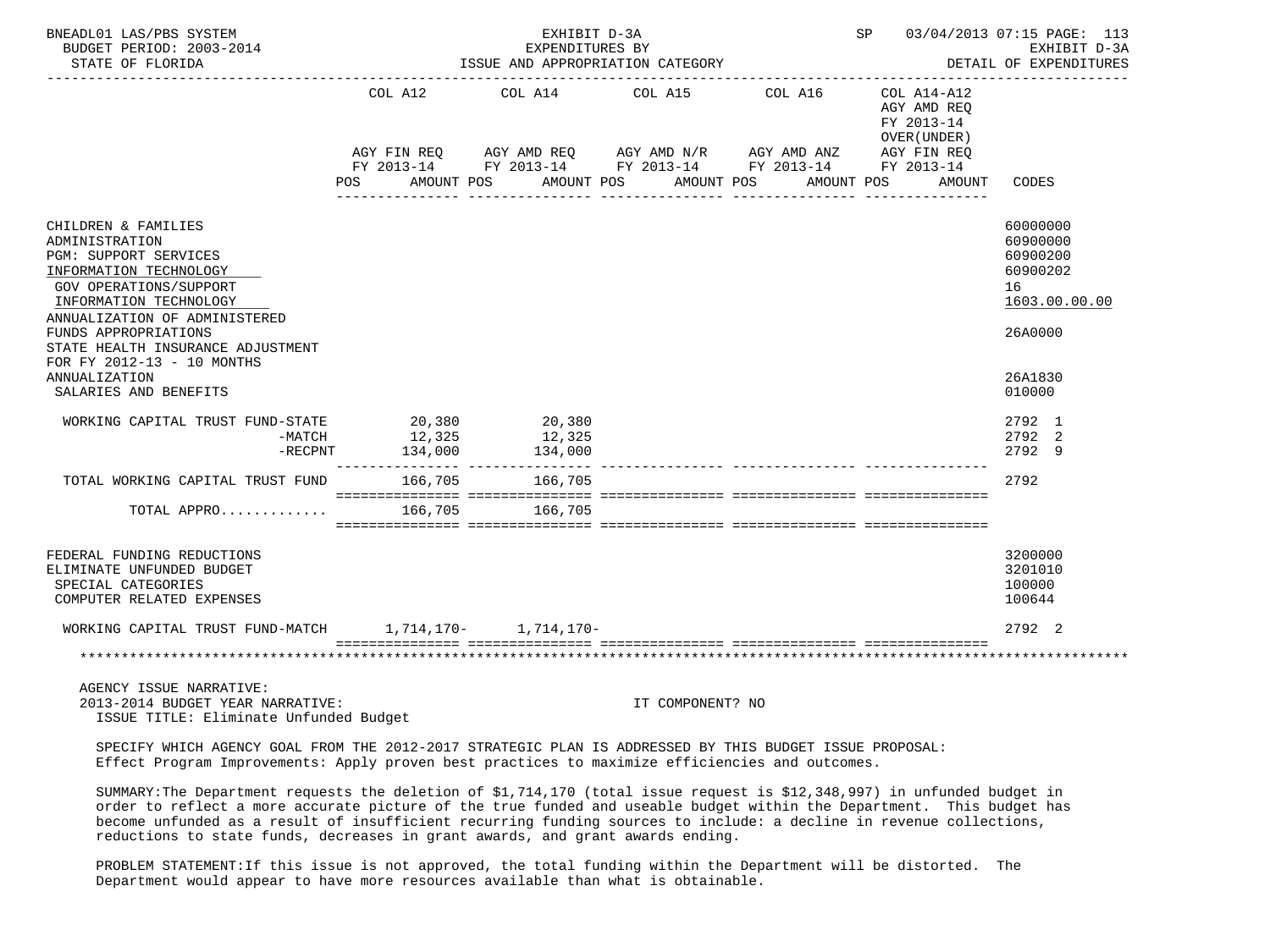| BNEADL01 LAS/PBS SYSTEM<br>BUDGET PERIOD: 2003-2014<br>STATE OF FLORIDA                                                                                                                                 |                | EXHIBIT D-3A<br>EXPENDITURES BY | ISSUE AND APPROPRIATION CATEGORY                                                                                                                               |            | SP                                                                                | 03/04/2013 07:15 PAGE: 114<br>EXHIBIT D-3A<br>DETAIL OF EXPENDITURES                      |  |  |
|---------------------------------------------------------------------------------------------------------------------------------------------------------------------------------------------------------|----------------|---------------------------------|----------------------------------------------------------------------------------------------------------------------------------------------------------------|------------|-----------------------------------------------------------------------------------|-------------------------------------------------------------------------------------------|--|--|
|                                                                                                                                                                                                         | COL A12<br>POS | AMOUNT POS                      | COL A14 COL A15 COL A16<br>AGY FIN REQ AGY AMD REQ AGY AMD N/R AGY AMD ANZ AGY FIN REQ<br>FY 2013-14 FY 2013-14 FY 2013-14 FY 2013-14 FY 2013-14<br>AMOUNT POS | AMOUNT POS | COL A14-A12<br>AGY AMD REO<br>FY 2013-14<br>OVER (UNDER )<br>AMOUNT POS<br>AMOUNT | CODES                                                                                     |  |  |
| CHILDREN & FAMILIES<br>ADMINISTRATION<br>PGM: SUPPORT SERVICES<br>INFORMATION TECHNOLOGY<br>GOV OPERATIONS/SUPPORT<br>INFORMATION TECHNOLOGY<br>FEDERAL FUNDING REDUCTIONS<br>ELIMINATE UNFUNDED BUDGET |                |                                 |                                                                                                                                                                |            |                                                                                   | 60000000<br>60900000<br>60900200<br>60900202<br>16<br>1603.00.00.00<br>3200000<br>3201010 |  |  |
| WHAT BENEFITS WILL BE OBTAINED BY FUNDING THIS ISSUE:<br>Not Applicable.                                                                                                                                |                |                                 |                                                                                                                                                                |            |                                                                                   |                                                                                           |  |  |
| WHAT UNDERLYING PROGRAM THEORY CHANGE IS INVOLVED IN THIS ISSUE (IF ANY):<br>Not applicable.                                                                                                            |                |                                 |                                                                                                                                                                |            |                                                                                   |                                                                                           |  |  |
| WHAT IMPLEMENTATION MECHANISMS WILL BE CHANGED AS A RESULT OF THIS ISSUE (IF ANY):<br>Not applicable.                                                                                                   |                |                                 |                                                                                                                                                                |            |                                                                                   |                                                                                           |  |  |
| COST CALCULATIONS:<br>Not Applicable                                                                                                                                                                    |                |                                 |                                                                                                                                                                |            |                                                                                   |                                                                                           |  |  |
| PROGRAM OR SERVICE-LEVEL<br>INFORMATION TECHNOLOGY<br>NEW TECHNOLOGY SOLUTION FOR<br>FLORIDA'S PUBLIC ASSISTANCE<br>ELIGIBILITY SYSTEM                                                                  |                |                                 |                                                                                                                                                                |            |                                                                                   | 3630000<br>36303C0                                                                        |  |  |
| SPECIAL CATEGORIES<br>COMPUTER RELATED EXPENSES                                                                                                                                                         |                |                                 |                                                                                                                                                                |            |                                                                                   | 100000<br>100644                                                                          |  |  |
| WORKING CAPITAL TRUST FUND-RECPNT                                                                                                                                                                       | 76,045,650     |                                 | 76,045,650 76,045,650                                                                                                                                          |            |                                                                                   | 2792 9                                                                                    |  |  |
|                                                                                                                                                                                                         |                |                                 |                                                                                                                                                                |            |                                                                                   |                                                                                           |  |  |
| AGENCY ISSUE NARRATIVE:<br>2013-2014 BUDGET YEAR NARRATIVE:<br>ISSUE TITLE: New Technology Solution for Florida's Public Assistance Eligibility System                                                  |                |                                 | IT COMPONENT? YES                                                                                                                                              |            |                                                                                   |                                                                                           |  |  |
| SPECIFY WHICH AGENCY GOAL FROM THE 2012-2018 STRATEGIC PLAN ADDRESSED BY THIS BUDGET ISSUE PROPOSAL:<br>Effect Program Improvements: Apply proven best practices to maximize efficiencies and outcomes  |                |                                 |                                                                                                                                                                |            |                                                                                   |                                                                                           |  |  |
| SUMMARY:                                                                                                                                                                                                |                |                                 |                                                                                                                                                                |            |                                                                                   |                                                                                           |  |  |

The Department requests \$76,045,650 in the Federal Grants Trust Fund to continue activities related to the upgrade of the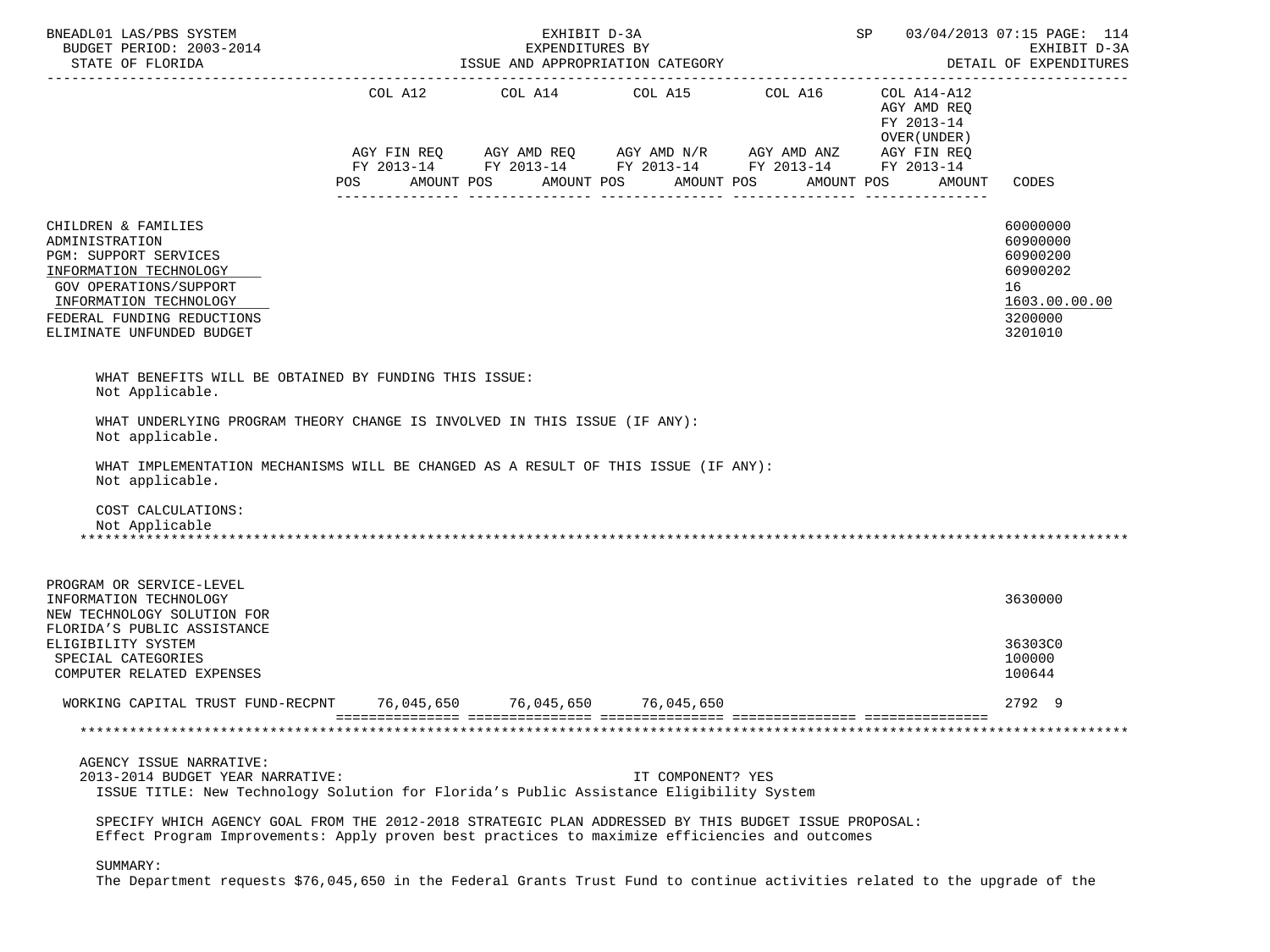| BNEADL01 LAS/PBS SYSTEM<br>BUDGET PERIOD: 2003-2014<br>STATE OF FLORIDA                                                                                                  |         | EXHIBIT D-3A                                                                                         | SP | 03/04/2013 07:15 PAGE: 115                                                          |                                                                     |
|--------------------------------------------------------------------------------------------------------------------------------------------------------------------------|---------|------------------------------------------------------------------------------------------------------|----|-------------------------------------------------------------------------------------|---------------------------------------------------------------------|
|                                                                                                                                                                          | COL A12 | COL A14 COL A15 COL A16                                                                              |    | COL A14-A12<br>AGY AMD REO<br>FY 2013-14<br>OVER (UNDER )                           |                                                                     |
|                                                                                                                                                                          |         | AGY FIN REQ 6 AGY AMD REQ 6 AGY AMD N/R 6 AGY AMD ANZ<br>FY 2013-14 FY 2013-14 FY 2013-14 FY 2013-14 |    | AGY FIN REQ<br>FY 2013-14<br>POS AMOUNT POS AMOUNT POS AMOUNT POS AMOUNT POS AMOUNT | CODES                                                               |
| CHILDREN & FAMILIES<br>ADMINISTRATION<br>PGM: SUPPORT SERVICES<br>INFORMATION TECHNOLOGY<br>GOV OPERATIONS/SUPPORT<br>INFORMATION TECHNOLOGY<br>PROGRAM OR SERVICE-LEVEL |         |                                                                                                      |    |                                                                                     | 60000000<br>60900000<br>60900200<br>60900202<br>16<br>1603.00.00.00 |
| INFORMATION TECHNOLOGY<br>NEW TECHNOLOGY SOLUTION FOR<br>FLORIDA'S PUBLIC ASSISTANCE<br>ELIGIBILITY SYSTEM                                                               |         |                                                                                                      |    |                                                                                     | 3630000<br>36303C0                                                  |

Medicaid eligibility system to comply with state and federal laws.

 Of the \$76,045,650 million request, \$12,645,294 represents the state's share. Of this \$12,645,294, \$4,087,687 million is supported by the Supplemental Nutrition Assistance Program (SNAP) Bonus, and the remaining \$8,557,607 million is supported by the Department's Trust Fund Equity Balance in the Federal Grants Trust Fund.

 FLORIDA STRATEGIC PLAN FOR ECONOMIC DEVELOPMENT: Not applicable.

 RETURN ON INVESTMENT: Not applicable.

COST CALULATIONS:

 Project Costs are derived from the Schedule IV-B Feasibility Study and the Implementation Advanced Planning Document approved by the U.S. Department of Health and Human Services, Center for Medicaid and Medicare Services (CMS) and U.S. Department of Agriculture, Food and Nutrition Services (FNS).

| FULL SYSTEM REPLACEMENT*<br>Full System Replacement: |                |                        |                         |
|------------------------------------------------------|----------------|------------------------|-------------------------|
|                                                      | Estimated Cost | Federal Share          | State Share             |
| Hardware and Software                                |                |                        |                         |
| System Hardware                                      | \$2,561,966    | \$1,924,036(75.10)     | 637,930 (24.90%)<br>S.  |
| COTS Software (Customization)                        | \$5,977,920    | $$4,489,418$ (75.10%)  | $$1,488,502$ $(24.90*)$ |
| COTS Software (Licensing)                            | \$5,693,257    | \$3.784.877(66.48)     | \$1,908,380(33.52)      |
| Subtotal: Hardware and Software                      | \$14, 233, 143 | \$10,198,332           | \$4,034,811             |
| Contracts                                            |                |                        |                         |
| DDI Contract                                         | \$56,932,572   | $$49,001,865$ (86.07%) | \$7,930,707(13.93)      |
| PMO, IV&V, Misc Contracts                            | \$4.879.935    | \$4,200,160(86.07)     | $$679.775$ $(13.93)$    |
| Subtotal Contracts:                                  | \$61,812,507   | \$53,202,025           | \$8,610,482             |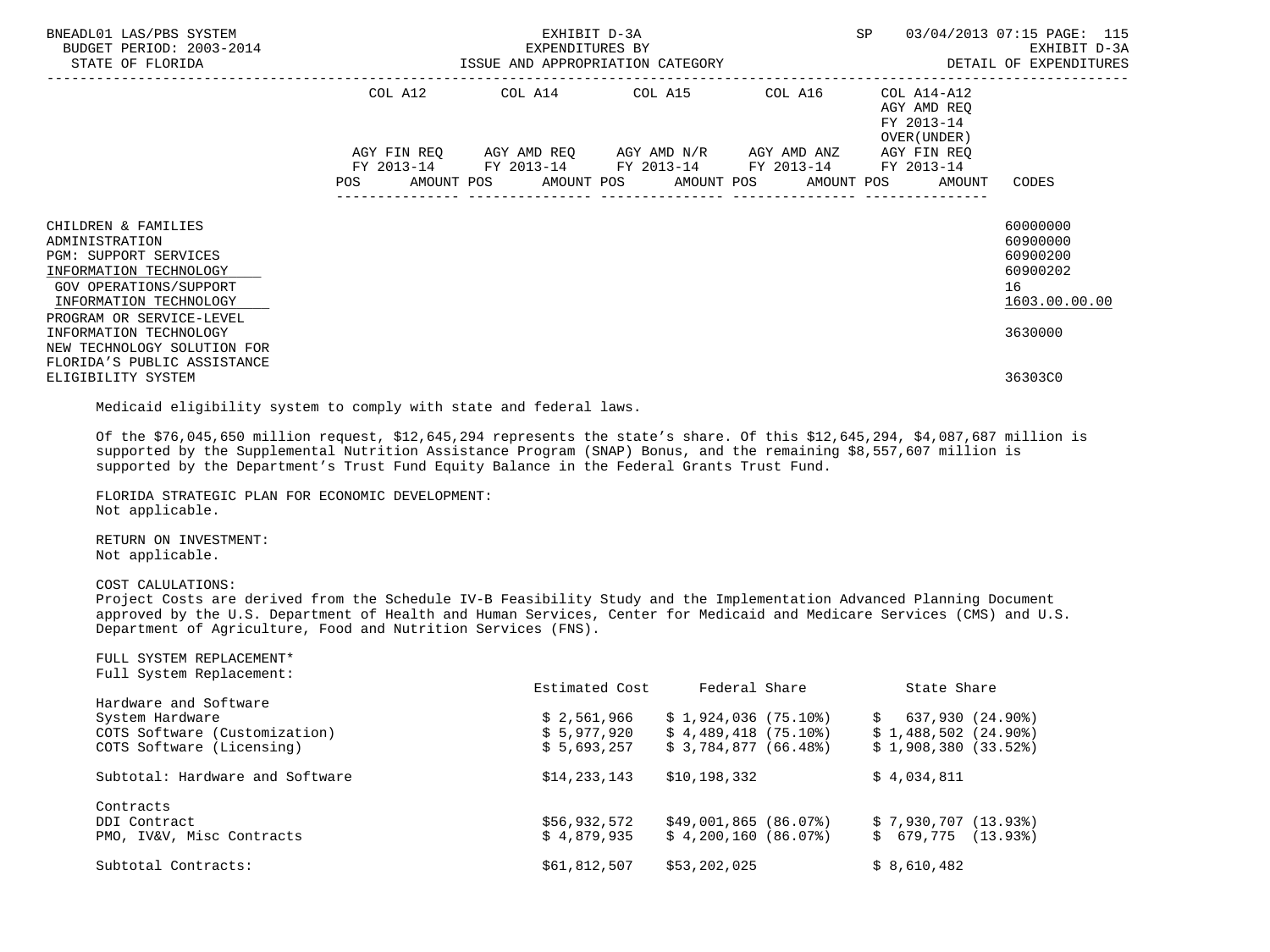| BNEADL01 LAS/PBS SYSTEM<br>BUDGET PERIOD: 2003-2014<br>STATE OF FLORIDA                                                                                                                                                                                                                       |         | EXHIBIT D-3A<br>EXPENDITURES BY<br>ISSUE AND APPROPRIATION CATEGORY | <b>SP</b>                                                                                                                 | 03/04/2013 07:15 PAGE: 116<br>EXHIBIT D-3A<br>DETAIL OF EXPENDITURES |                                                                                        |                                                                                           |
|-----------------------------------------------------------------------------------------------------------------------------------------------------------------------------------------------------------------------------------------------------------------------------------------------|---------|---------------------------------------------------------------------|---------------------------------------------------------------------------------------------------------------------------|----------------------------------------------------------------------|----------------------------------------------------------------------------------------|-------------------------------------------------------------------------------------------|
|                                                                                                                                                                                                                                                                                               | COL A12 |                                                                     | COL A14 COL A15 COL A16<br>AGY FIN REQ AGY AMD REQ AGY AMD N/R AGY AMD ANZ<br>FY 2013-14 FY 2013-14 FY 2013-14 FY 2013-14 |                                                                      | COL A14-A12<br>AGY AMD REQ<br>FY 2013-14<br>OVER (UNDER )<br>AGY FIN REQ<br>FY 2013-14 |                                                                                           |
|                                                                                                                                                                                                                                                                                               | POS     | AMOUNT POS                                                          | AMOUNT POS AMOUNT POS                                                                                                     | AMOUNT POS                                                           | AMOUNT                                                                                 | CODES                                                                                     |
| CHILDREN & FAMILIES<br>ADMINISTRATION<br><b>PGM: SUPPORT SERVICES</b><br>INFORMATION TECHNOLOGY<br>GOV OPERATIONS/SUPPORT<br>INFORMATION TECHNOLOGY<br>PROGRAM OR SERVICE-LEVEL<br>INFORMATION TECHNOLOGY<br>NEW TECHNOLOGY SOLUTION FOR<br>FLORIDA'S PUBLIC ASSISTANCE<br>ELIGIBILITY SYSTEM |         |                                                                     |                                                                                                                           |                                                                      |                                                                                        | 60000000<br>60900000<br>60900200<br>60900202<br>16<br>1603.00.00.00<br>3630000<br>36303C0 |
| System Replacement SFY 2013-14 Total Request:                                                                                                                                                                                                                                                 |         |                                                                     |                                                                                                                           |                                                                      | \$76,045,650    \$63,400,356    (83.37%)    \$12,645,294    (16.63%)                   |                                                                                           |

\* Assumptions

1) M&O for the legacy ACCESS Florida system continues out of DCF base budget for SFY 13/14.

2) SFY 12/13 project funds will be released and project work begins in January 2013.

 The Invitation to Negotiate (ITN) stipulates that the Provider must host the system at the Northwood Shared Resource Center (NSRC) and that no production data is allowed to leave the facility.

 To reduce to overall risk to the project, the Department requested that the procurement, operation, and maintenance of the system hardware and operating system software be performed by the Provider during the development lifecycle. Upon final acceptance of the system by the Department, the operations and maintenance responsibilities for the hardware and operating system software will be turned over to the NSRC.

 The Department chose to pursue this model after reviewing the procurement documents used for the Unemployment Compensation (UC) and Early Learning Information System (ELIS) systems. Additionally, the Department met with the NSRC Executive Director and confirmed this approach and the ability for the NSRC to host the environment, but not maintain and operate the system until full acceptance.

The following narrative is from the ITN:

 The Provider shall provide a hardware and software purchase list of all new hardware and software that shall be purchased to implement the new system. The hardware list shall include all hardware necessary to fully implement the new system. The software list shall include all software necessary to fully implement the new system including COTS software, operating systems, relational database management systems, call center, and other supporting software. The Provider shall conduct a server sizing study to determine which servers shall be used and evaluate alternatives for the new system's architecture. The Provider shall clearly identify all the proprietary software and hardware. The Provider shall provide an explanation of the associated benefits and risks for all proprietary software and hardware being used.

 The Department reserves the right to purchase any of the items on the Bill of Materials from another source instead of acquiring them from the Provider if it is in the best interest of the Department.

The Provider shall be responsible for the installation of all hardware specifically needed for the new system, regardless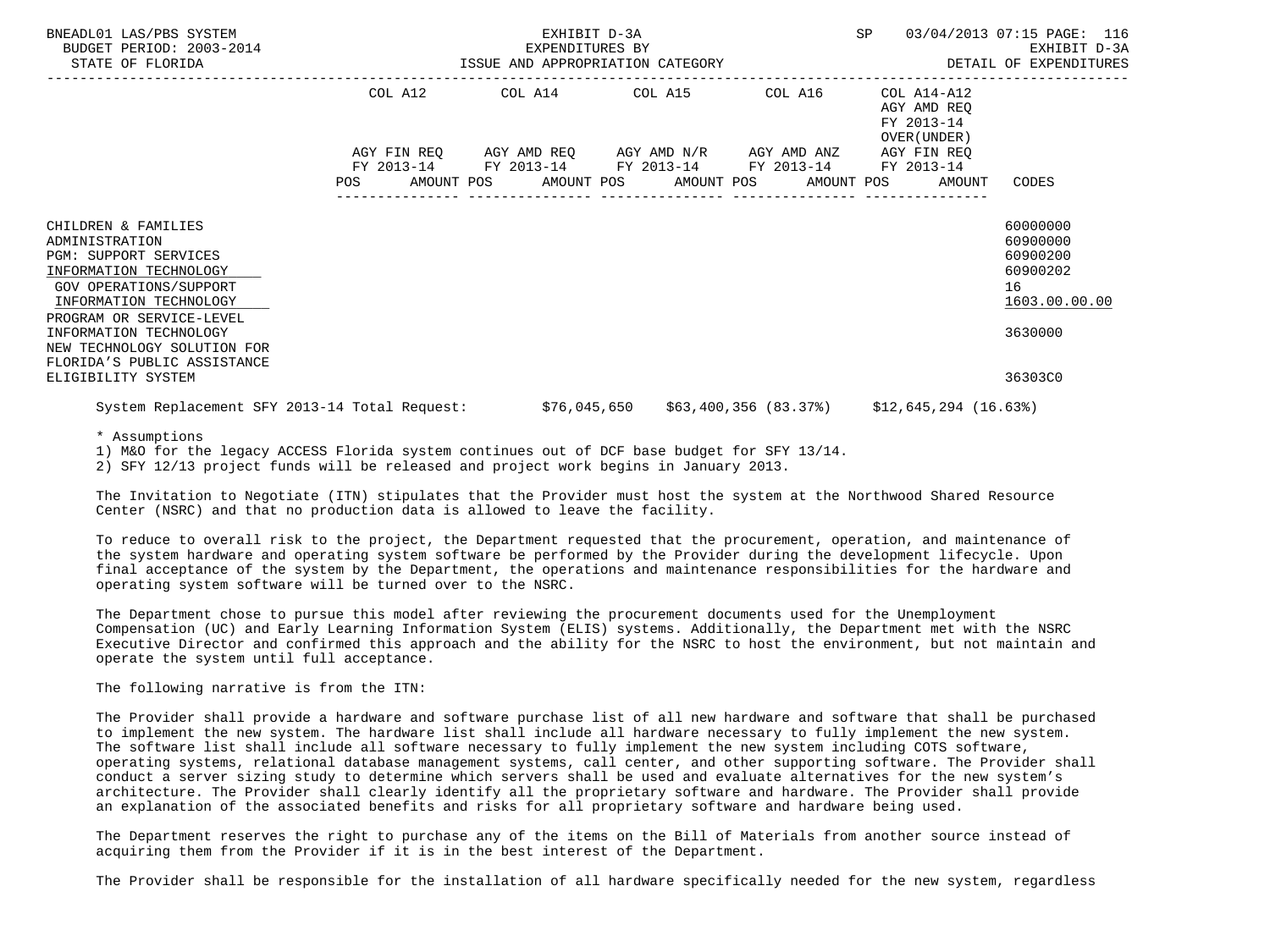| BNEADL01 LAS/PBS SYSTEM<br>BUDGET PERIOD: 2003-2014<br>STATE OF FLORIDA                                                                                                         |            | EXHIBIT D-3A<br>EXPENDITURES BY<br>ISSUE AND APPROPRIATION CATEGORY                            | SP | 03/04/2013 07:15 PAGE: 117<br>EXHIBIT D-3A<br>DETAIL OF EXPENDITURES            |                                                                     |
|---------------------------------------------------------------------------------------------------------------------------------------------------------------------------------|------------|------------------------------------------------------------------------------------------------|----|---------------------------------------------------------------------------------|---------------------------------------------------------------------|
|                                                                                                                                                                                 | COL A12    | COL A14 COL A15 COL A16                                                                        |    | COL A14-A12<br>AGY AMD REO<br>FY 2013-14<br>OVER (UNDER )                       |                                                                     |
|                                                                                                                                                                                 | <b>POS</b> | AGY FIN REO AGY AMD REO AGY AMD N/R AGY AMD ANZ<br>FY 2013-14 FY 2013-14 FY 2013-14 FY 2013-14 |    | AGY FIN REO<br>FY 2013-14<br>AMOUNT POS AMOUNT POS AMOUNT POS AMOUNT POS AMOUNT | CODES                                                               |
| CHILDREN & FAMILIES<br>ADMINISTRATION<br><b>PGM: SUPPORT SERVICES</b><br>INFORMATION TECHNOLOGY<br>GOV OPERATIONS/SUPPORT<br>INFORMATION TECHNOLOGY<br>PROGRAM OR SERVICE-LEVEL |            |                                                                                                |    |                                                                                 | 60000000<br>60900000<br>60900200<br>60900202<br>16<br>1603.00.00.00 |
| INFORMATION TECHNOLOGY<br>NEW TECHNOLOGY SOLUTION FOR<br>FLORIDA'S PUBLIC ASSISTANCE<br>ELIGIBILITY SYSTEM                                                                      |            |                                                                                                |    |                                                                                 | 3630000<br>36303C0                                                  |

 of whether it is purchased by the Provider or purchased by the Department. The Provider shall install all software on servers and clients. The Provider shall initialize the entire system including setup of initial user accounts and privileges. For client software installation, the Provider shall coordinate with the Department, which will facilitate the schedule for installations.

 The Northwood Shared Resource Center (NSRC) will provide the basic facilities required for a Level-3 data center as required by the new system. The Parties acknowledge and understand that the NSRC is a primary data center and part of the state data center system governed by Florida law, including but not limited to Sections 282.201, 282.203, and 282.205 of the Florida Statutes.

The production server environment shall be installed at NSRC. The NSRC is responsible for the following services:

 1. Infrastructure security: firewalls, intrusion prevention, intrusion detection and configuration of network infrastructure

2. Network infrastructure: switches and routers

 The Provider shall develop an implementation plan that, at a minimum, addresses promotion of the software to the production environment, data conversion and population of the production system, system availability to users, identification of the steps leading up to the rollout, and a strategy to rollback in case of major issues encountered during the rollout. The plan shall include: DBA procedures, installation procedures, a rollback plan and rollout schedule, application installation scripts, go-live acceptance criteria and a final acceptance report for each planned release in the approved Project schedule. \*\*\*\*\*\*\*\*\*\*\*\*\*\*\*\*\*\*\*\*\*\*\*\*\*\*\*\*\*\*\*\*\*\*\*\*\*\*\*\*\*\*\*\*\*\*\*\*\*\*\*\*\*\*\*\*\*\*\*\*\*\*\*\*\*\*\*\*\*\*\*\*\*\*\*\*\*\*\*\*\*\*\*\*\*\*\*\*\*\*\*\*\*\*\*\*\*\*\*\*\*\*\*\*\*\*\*\*\*\*\*\*\*\*\*\*\*\*\*\*\*\*\*\*\*\*\*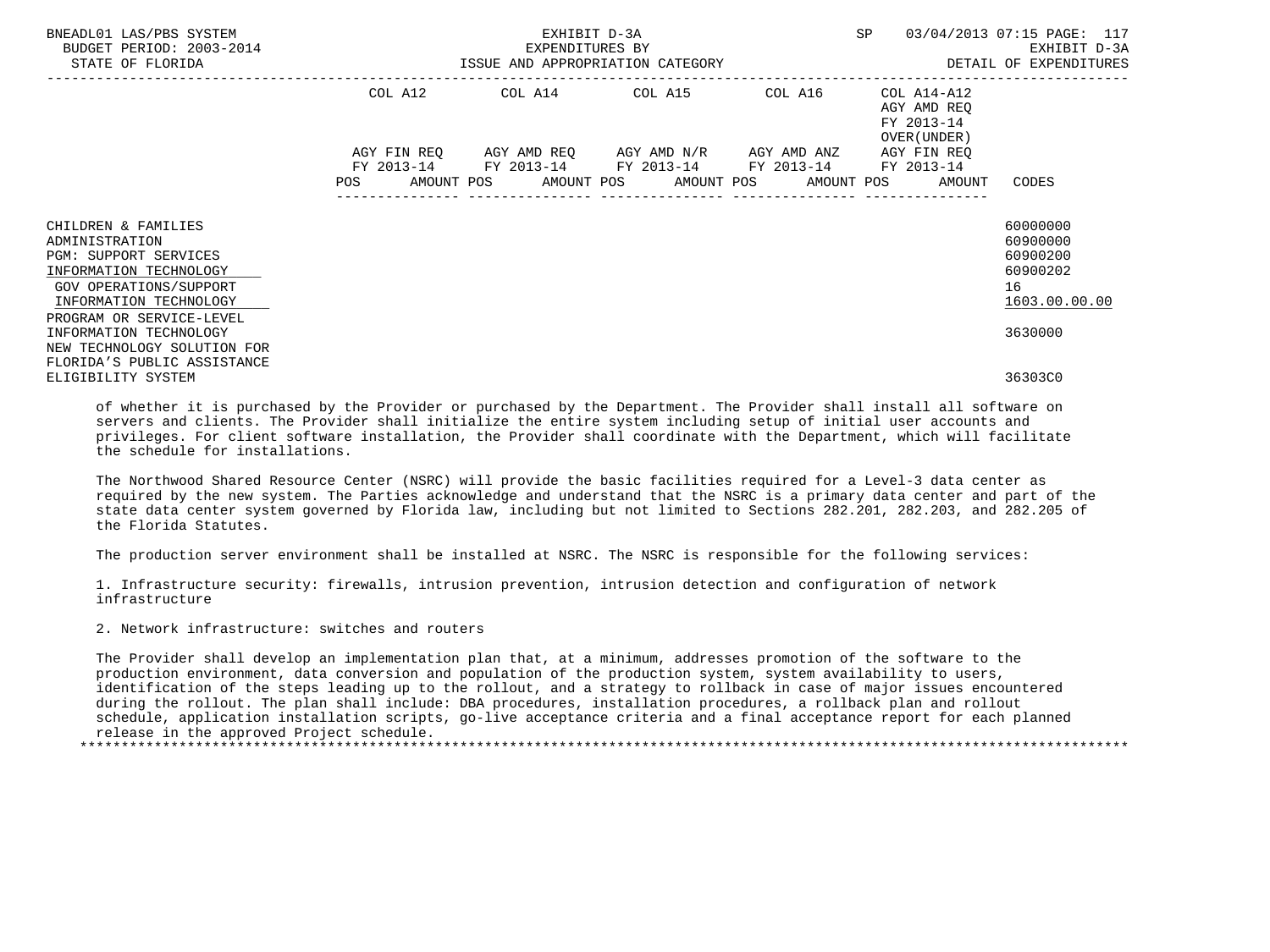| BNEADL01 LAS/PBS SYSTEM<br>BUDGET PERIOD: 2003-2014<br>STATE OF FLORIDA | EXHIBIT D-3A<br>EXPENDITURES BY<br>ISSUE AND APPROPRIATION CATEGORY |  |  |                                                             |  |  | <b>SP</b>  |  | 03/04/2013 07:15 PAGE: 118<br>EXHIBIT D-3A<br>DETAIL OF EXPENDITURES |               |
|-------------------------------------------------------------------------|---------------------------------------------------------------------|--|--|-------------------------------------------------------------|--|--|------------|--|----------------------------------------------------------------------|---------------|
|                                                                         |                                                                     |  |  | COL A12 COL A14 COL A15 COL A16                             |  |  |            |  | $COL A14- A12$<br>AGY AMD REO<br>FY 2013-14<br>OVER (UNDER)          |               |
|                                                                         |                                                                     |  |  | AGY FIN REQ AGY AMD REQ AGY AMD N/R AGY AMD ANZ AGY FIN REQ |  |  |            |  |                                                                      |               |
|                                                                         |                                                                     |  |  | FY 2013-14 FY 2013-14 FY 2013-14 FY 2013-14 FY 2013-14      |  |  |            |  |                                                                      |               |
|                                                                         | <b>POS</b>                                                          |  |  | AMOUNT POS AMOUNT POS AMOUNT POS                            |  |  | AMOUNT POS |  | AMOUNT                                                               | CODES         |
|                                                                         |                                                                     |  |  |                                                             |  |  |            |  |                                                                      |               |
| CHILDREN & FAMILIES                                                     |                                                                     |  |  |                                                             |  |  |            |  |                                                                      | 60000000      |
| ADMINISTRATION                                                          |                                                                     |  |  |                                                             |  |  |            |  |                                                                      | 60900000      |
| <b>PGM: SUPPORT SERVICES</b>                                            |                                                                     |  |  |                                                             |  |  |            |  |                                                                      | 60900200      |
| INFORMATION TECHNOLOGY                                                  |                                                                     |  |  |                                                             |  |  |            |  |                                                                      | 60900202      |
| <b>GOV OPERATIONS/SUPPORT</b>                                           |                                                                     |  |  |                                                             |  |  |            |  |                                                                      | 16            |
| INFORMATION TECHNOLOGY                                                  |                                                                     |  |  |                                                             |  |  |            |  |                                                                      | 1603.00.00.00 |
| PROGRAM OR SERVICE-LEVEL                                                |                                                                     |  |  |                                                             |  |  |            |  |                                                                      |               |
| INFORMATION TECHNOLOGY                                                  |                                                                     |  |  |                                                             |  |  |            |  |                                                                      | 3630000       |
| FLORIDA SAFE FAMILIES - ONGOING<br>ENHANCEMENTS RELATED TO MAINTENANCE  |                                                                     |  |  |                                                             |  |  |            |  |                                                                      |               |
| AND OPERATIONS                                                          |                                                                     |  |  |                                                             |  |  |            |  |                                                                      | 36313C0       |
| SPECIAL CATEGORIES                                                      |                                                                     |  |  |                                                             |  |  |            |  |                                                                      | 100000        |
| COMPUTER RELATED EXPENSES                                               |                                                                     |  |  |                                                             |  |  |            |  |                                                                      | 100644        |
|                                                                         |                                                                     |  |  |                                                             |  |  |            |  |                                                                      |               |
| WORKING CAPITAL TRUST FUND-RECPNT 3,600,000 3,600,000                   |                                                                     |  |  |                                                             |  |  |            |  |                                                                      | 2792 9        |
|                                                                         |                                                                     |  |  |                                                             |  |  |            |  |                                                                      |               |

AGENCY ISSUE NARRATIVE:

2013-2014 BUDGET YEAR NARRATIVE: IT COMPONENT? YES

ISSUE TITLE: Florida Safe Families - Ongoing Enhancements Related to Maintenance and Operations

 SPECIFY WHICH AGENCY GOAL FROM THE FISCAL YEARS 2013-2014 THROUGH 2017-2018 STRATEGIC PLAN IS ADDRESSED BY THIS BUDGET ISSUE PROPOSAL: Empower Frontline Staff: Provide the support and tools employees need to deliver world class service to Floridians

### SUMMARY:

 The Department requests \$3,600,000 (\$3,068,366 General Revenue and \$531,634 Federal Grants Trust Fund) of budget authority to cover ongoing enhancements related to maintenance and operations for the Florida Safe Families Network (FSFN) system for Fiscal Year 2013-2014.

#### PROBLEM STATEMENT:

 Ongoing enhancements related to maintenance and operations of the FSFN system is mission critical to the Department of Children and Families. The Department has recently selected a vendor for the Child Welfare Transformation activities that will build upon the FSFN system. To ensure that the existing system is routinely enhanced as part of maintenance to support the Transformation, the Department will need an additional \$3,600,000 for Fiscal Year 2013-2014.

 The Child Welfare Transformation activities and funding are separate and distinct from ongoing routine enhancements associated with maintenance of the current system, but are equally necessary to adhere to the terms and conditions for federal enhanced funding received for system development.

 WHAT BENEFITS WILL BE OBTAINED BY FUNDING THIS ISSUE: Continuity of support for a system critical to child welfare Better services to children and community-based care providers Ability to support the Child Welfare Transformation activities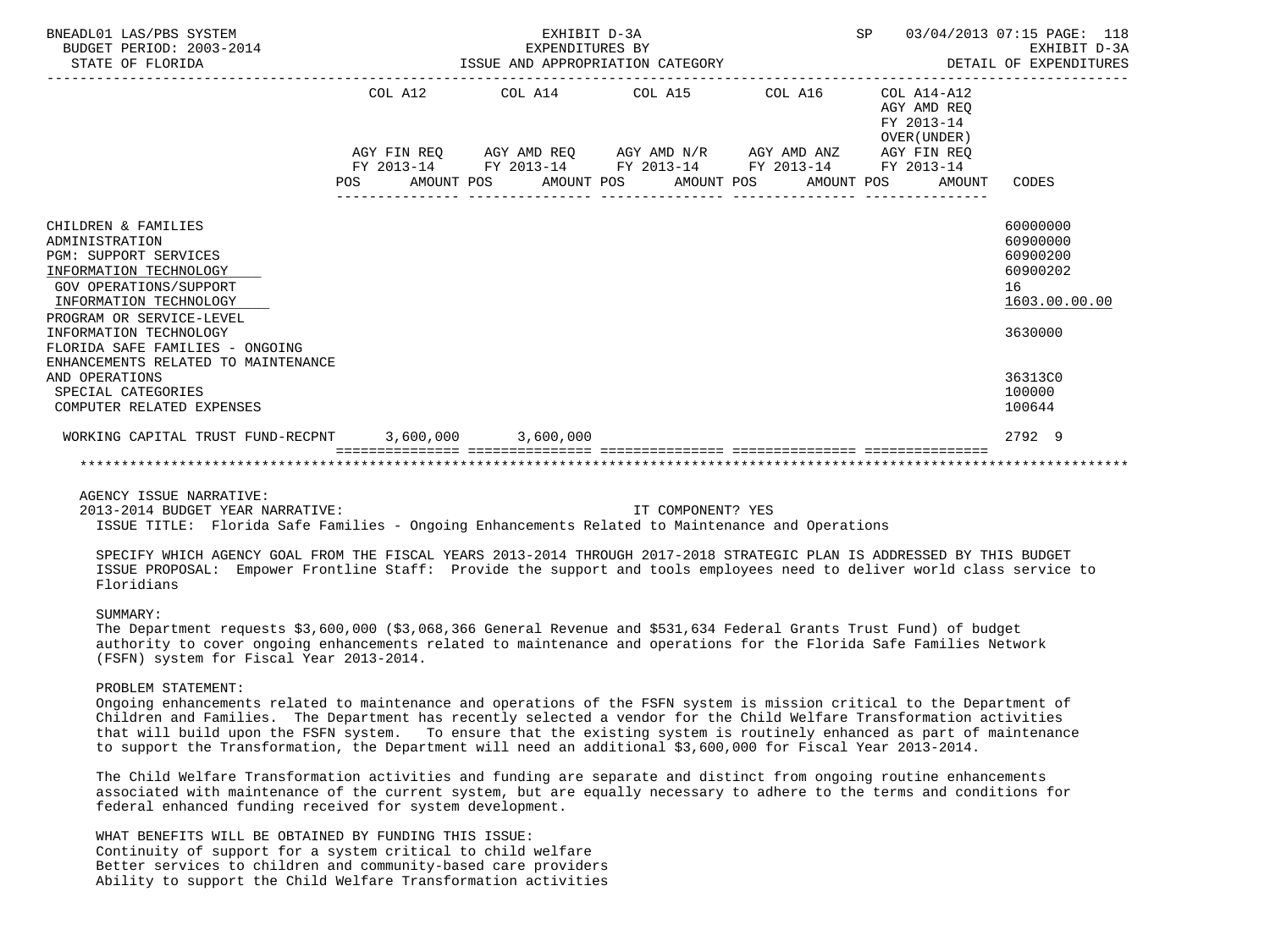| BNEADL01 LAS/PBS SYSTEM<br>BUDGET PERIOD: 2003-2014<br>STATE OF FLORIDA                                                                                                                            | EXHIBIT D-3A<br>EXPENDITURES BY<br>ISSUE AND APPROPRIATION CATEGORY |         |  |  |  |  |  | SP                                                                                                                                                                       |  | 03/04/2013 07:15 PAGE: 119<br>EXHIBIT D-3A<br>DETAIL OF EXPENDITURES |                                                                                |  |
|----------------------------------------------------------------------------------------------------------------------------------------------------------------------------------------------------|---------------------------------------------------------------------|---------|--|--|--|--|--|--------------------------------------------------------------------------------------------------------------------------------------------------------------------------|--|----------------------------------------------------------------------|--------------------------------------------------------------------------------|--|
|                                                                                                                                                                                                    |                                                                     | COL A12 |  |  |  |  |  | COL A14 COL A15 COL A16                                                                                                                                                  |  | COL A14-A12<br>AGY AMD REQ<br>FY 2013-14<br>OVER (UNDER)             |                                                                                |  |
|                                                                                                                                                                                                    |                                                                     |         |  |  |  |  |  | AGY FIN REQ AGY AMD REQ AGY AMD N/R AGY AMD ANZ AGY FIN REQ<br>FY 2013-14 FY 2013-14 FY 2013-14 FY 2013-14 FY 2013-14<br>POS AMOUNT POS AMOUNT POS AMOUNT POS AMOUNT POS |  | AMOUNT                                                               | CODES                                                                          |  |
| CHILDREN & FAMILIES<br>ADMINISTRATION<br>PGM: SUPPORT SERVICES<br>INFORMATION TECHNOLOGY<br>GOV OPERATIONS/SUPPORT<br>INFORMATION TECHNOLOGY<br>PROGRAM OR SERVICE-LEVEL<br>INFORMATION TECHNOLOGY |                                                                     |         |  |  |  |  |  |                                                                                                                                                                          |  |                                                                      | 60000000<br>60900000<br>60900200<br>60900202<br>16<br>1603.00.00.00<br>3630000 |  |
| FLORIDA SAFE FAMILIES - ONGOING<br>ENHANCEMENTS RELATED TO MAINTENANCE<br>AND OPERATIONS                                                                                                           |                                                                     |         |  |  |  |  |  |                                                                                                                                                                          |  |                                                                      | 36313C0                                                                        |  |

Ability to avoid federal disallowances for non-compliance

 WHAT UNDERLYING PROGRAM THEORY CHANGE IS INVOLVED IN THIS ISSUE (IF ANY): Not Applicable

WHAT IMPLEMENTATION MECHANISMS WILL BE CHANGES AS A RESULT OF THIS ISSUE (IF ANY):

 In anticipation of the Fiscal Year 2013-2014 funding, the Department will develop plans for the FSFN transition from development through warranty in Fiscal Year 2012-2013 to ongoing enhancements related to maintenance and operations in Fiscal Year 2013-2014.

# FLORIDA STRATEGIC PLAN FOR ECONOMIC DEVELOPMENT:

 The FSFN program changes that required the increased maintenance cost and the ongoing enhancements related to maintenance and operations substantially improved both the efficiency and effectiveness of the child welfare system. This corresponds to item 25 of the Florida Strategic Plan for Economic Development (FSPED).

### RETURN ON INVESTMENT (ROI):

 To achieve higher child safety outcomes, this project will provide the Department with up to date technology and processes to accomplish measurable improvements including reducing the time Child Protective Investigators (CPIs) and case managers spend in the office, allowing them to spend more time in the field. The objective is to enable CPIs and case managers to spend 50% of their time in the field instead of todays estimated time of 31%.

 CPIs spend an additional 5% of their time in the field. The average annual base pay for the 1,063 Department CPIs and Senior CPIs staff as of September 19, 2012 was \$40,122.84. If 5% of their time could be redirected, about \$2.1 million dollars' worth of salary would go toward assisting children and families rather than entering documentation into the FSFN system.

 The Child Protection program within the Department is supported by a myriad of systems based on a multitude of software and hardware platforms. The FSFN system is the system of record. Several other systems have been developed and deployed by the local Community Based Care Lead Agencies to augment the FSFN functionality and overcome identified limitations. Since FSFN does not contain a structured workflow to support the business process being executed, CPIs often spend more of their time entering data, which takes away from time in the field, working with families to protect children.

System design creates the need for duplicative data entry. In addition, FSFN does not yet have interfaces with other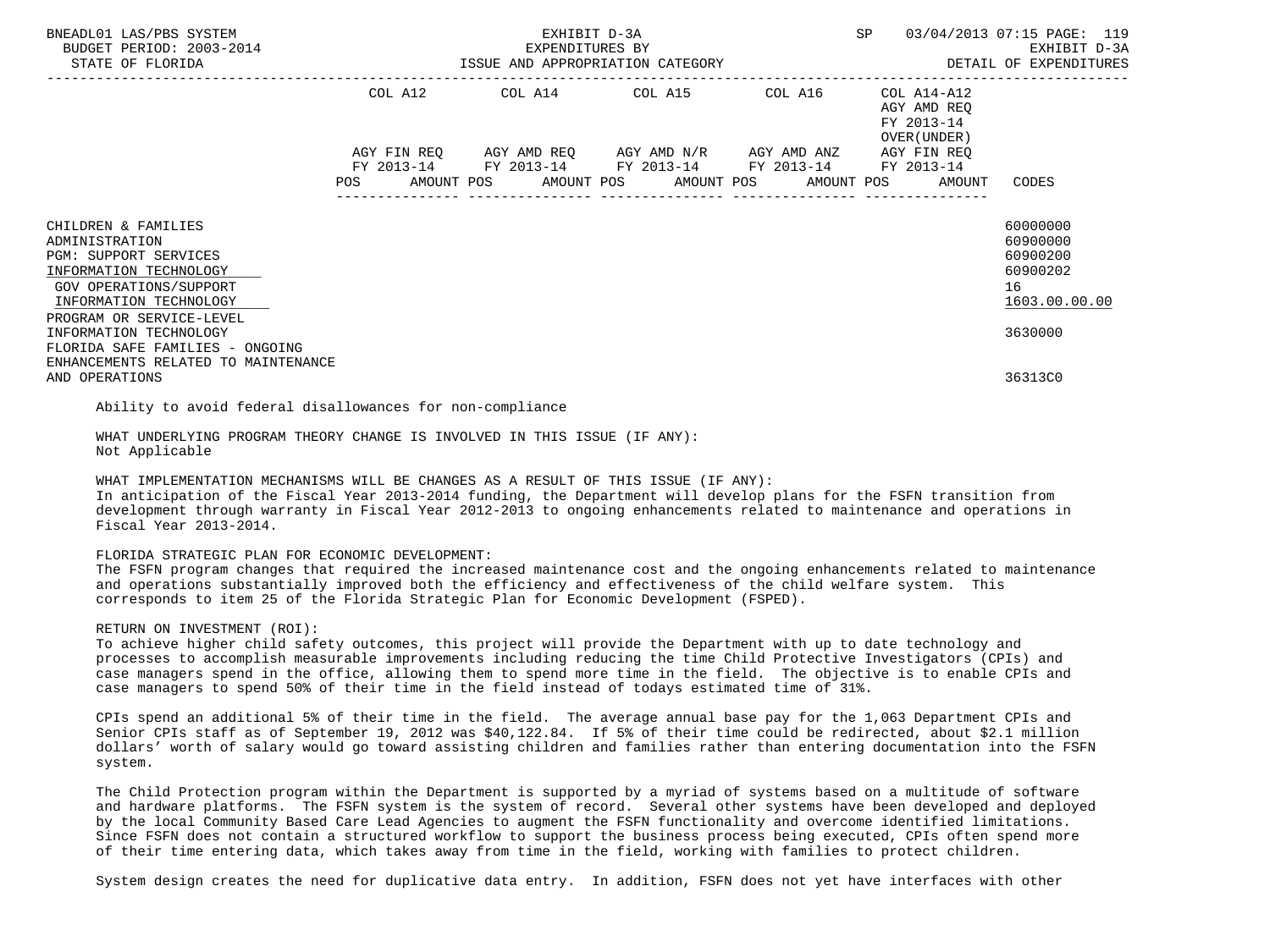| BNEADL01 LAS/PBS SYSTEM<br>BUDGET PERIOD: 2003-2014<br>STATE OF FLORIDA                                                                                                                                                                                                                                      | SP<br>03/04/2013 07:15 PAGE: 120<br>EXHIBIT D-3A<br>EXPENDITURES BY<br>ISSUE AND APPROPRIATION CATEGORY<br>DETAIL OF EXPENDITURES |  |                                                                                                                                                                                                                     |  |                                                     |                                                                                |  |  |
|--------------------------------------------------------------------------------------------------------------------------------------------------------------------------------------------------------------------------------------------------------------------------------------------------------------|-----------------------------------------------------------------------------------------------------------------------------------|--|---------------------------------------------------------------------------------------------------------------------------------------------------------------------------------------------------------------------|--|-----------------------------------------------------|--------------------------------------------------------------------------------|--|--|
|                                                                                                                                                                                                                                                                                                              | <b>POS</b>                                                                                                                        |  | COL A12 COL A14 COL A15 COL A16 COL A14-A12<br>AGY FIN REQ AGY AMD REQ AGY AMD N/R AGY AMD ANZ AGY FIN REQ<br>FY 2013-14 FY 2013-14 FY 2013-14 FY 2013-14 FY 2013-14<br>AMOUNT POS AMOUNT POS AMOUNT POS AMOUNT POS |  | AGY AMD REO<br>FY 2013-14<br>OVER (UNDER)<br>AMOUNT | CODES                                                                          |  |  |
| CHILDREN & FAMILIES<br>ADMINISTRATION<br>PGM: SUPPORT SERVICES<br>INFORMATION TECHNOLOGY<br>GOV OPERATIONS/SUPPORT<br>INFORMATION TECHNOLOGY<br>PROGRAM OR SERVICE-LEVEL<br>INFORMATION TECHNOLOGY<br>FLORIDA SAFE FAMILIES - ONGOING                                                                        |                                                                                                                                   |  |                                                                                                                                                                                                                     |  |                                                     | 60000000<br>60900000<br>60900200<br>60900202<br>16<br>1603.00.00.00<br>3630000 |  |  |
| ENHANCEMENTS RELATED TO MAINTENANCE<br>AND OPERATIONS                                                                                                                                                                                                                                                        |                                                                                                                                   |  |                                                                                                                                                                                                                     |  |                                                     | 36313C0                                                                        |  |  |
| systems to access immediate and relevant information for investigations. When deficiencies in entering documentation and<br>accessing information are remedied investigators will have an additional 5% of their time to work in the field assisting<br>children and families in need.<br>COST CALCULATIONS: |                                                                                                                                   |  |                                                                                                                                                                                                                     |  |                                                     |                                                                                |  |  |
| Not Applicable                                                                                                                                                                                                                                                                                               |                                                                                                                                   |  |                                                                                                                                                                                                                     |  |                                                     |                                                                                |  |  |
| TOTAL: INFORMATION TECHNOLOGY<br>BY FUND TYPE                                                                                                                                                                                                                                                                |                                                                                                                                   |  |                                                                                                                                                                                                                     |  |                                                     | 1603.00.00.00                                                                  |  |  |
| SALARY RATE 13,456,831 13,456,831                                                                                                                                                                                                                                                                            | 259.00 259.00                                                                                                                     |  |                                                                                                                                                                                                                     |  |                                                     | 2000                                                                           |  |  |
|                                                                                                                                                                                                                                                                                                              |                                                                                                                                   |  |                                                                                                                                                                                                                     |  |                                                     |                                                                                |  |  |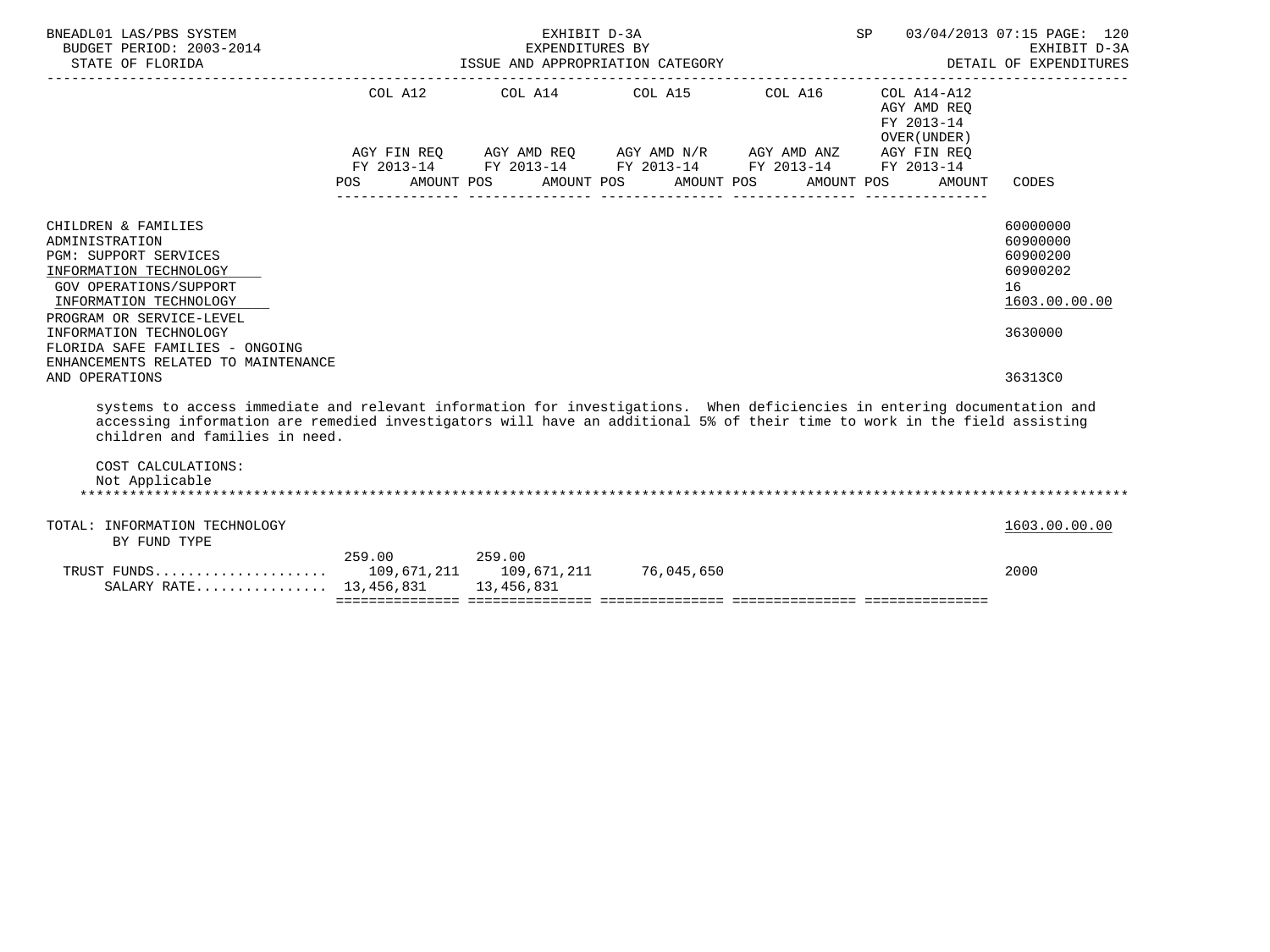| BNEADL01 LAS/PBS SYSTEM<br>BUDGET PERIOD: 2003-2014<br>STATE OF FLORIDA                                                                                                                                                                                             |                      | EXHIBIT D-3A<br>EXPENDITURES BY<br>ISSUE AND APPROPRIATION CATEGORY |                                                                                                                                                   | SP 03/04/2013 07:15 PAGE: 121<br>EXHIBIT D-3A<br>DETAIL OF EXPENDITURES |                                                                                                     |
|---------------------------------------------------------------------------------------------------------------------------------------------------------------------------------------------------------------------------------------------------------------------|----------------------|---------------------------------------------------------------------|---------------------------------------------------------------------------------------------------------------------------------------------------|-------------------------------------------------------------------------|-----------------------------------------------------------------------------------------------------|
|                                                                                                                                                                                                                                                                     | COL A12              | COL A14                                                             | COL A15<br>COL A16                                                                                                                                | $COL A14 - A12$<br>AGY AMD REO<br>FY 2013-14<br>OVER (UNDER)            |                                                                                                     |
|                                                                                                                                                                                                                                                                     | POS                  | AMOUNT POS                                                          | AGY FIN REQ AGY AMD REQ AGY AMD N/R AGY AMD ANZ AGY FIN REQ<br>FY 2013-14 FY 2013-14 FY 2013-14 FY 2013-14 FY 2013-14<br>AMOUNT POS<br>AMOUNT POS | AMOUNT POS<br>AMOUNT                                                    | CODES                                                                                               |
|                                                                                                                                                                                                                                                                     |                      |                                                                     | ---------------                                                                                                                                   |                                                                         |                                                                                                     |
| CHILDREN & FAMILIES<br>SERVICES<br><b>PGM: FAMILY SAFETY PROGRAM</b><br>FAMILY SAFETY/PRESERVATION<br>PUBLIC PROTECTION<br>CHILD CARE REGULATION<br>ESTIMATED EXPENDITURES<br>ESTIMATED EXPENDITURES - OPERATIONS<br>SALARY RATE<br>SALARY RATE 4,647,124 4,647,124 |                      |                                                                     |                                                                                                                                                   |                                                                         | 60000000<br>60910000<br>60910300<br>60910310<br>12<br>1204.03.00.00<br>1000000<br>1001000<br>000000 |
| SALARIES AND BENEFITS                                                                                                                                                                                                                                               |                      |                                                                     |                                                                                                                                                   |                                                                         | 010000                                                                                              |
| GENERAL REVENUE FUND -MATCH 96,249<br>FEDERAL GRANTS TRUST FUND -FEDERL 4,456,169<br>SOCIAL SVCS BLK GRT TF -FEDERL 1,915,254                                                                                                                                       |                      | 96,249<br>4,456,169<br>1,915,254                                    |                                                                                                                                                   |                                                                         | 1000 2<br>2261 3<br>2639 3                                                                          |
| TOTAL POSITIONS $123.50$ 123.50<br>TOTAL APPRO $\ldots \ldots \ldots \ldots$ 6,467,672                                                                                                                                                                              |                      | 6,467,672                                                           |                                                                                                                                                   |                                                                         |                                                                                                     |
| OTHER PERSONAL SERVICES                                                                                                                                                                                                                                             |                      |                                                                     |                                                                                                                                                   |                                                                         | 030000                                                                                              |
| GENERAL REVENUE FUND -MATCH 188,946 188,946<br>FEDERAL GRANTS TRUST FUND -FEDERL 1,366,186<br>SOCIAL SVCS BLK GRT TF -FEDERL                                                                                                                                        | 335,054              | 1,366,186<br>335,054                                                |                                                                                                                                                   |                                                                         | 1000 2<br>2261 3<br>2639 3                                                                          |
| TOTAL APPRO                                                                                                                                                                                                                                                         | 1,890,186            | 1,890,186                                                           |                                                                                                                                                   |                                                                         |                                                                                                     |
| EXPENSES                                                                                                                                                                                                                                                            |                      |                                                                     |                                                                                                                                                   |                                                                         | 040000                                                                                              |
| GENERAL REVENUE FUND -MATCH 216,420<br>FEDERAL GRANTS TRUST FUND -FEDERL<br>SOCIAL SVCS BLK GRT TF -FEDERL                                                                                                                                                          | 1,094,509<br>369,981 | 216,420<br>1,094,509<br>369,981                                     |                                                                                                                                                   |                                                                         | 1000 2<br>2261 3<br>2639 3                                                                          |
| TOTAL APPRO                                                                                                                                                                                                                                                         | 1,680,910            | 1,680,910                                                           |                                                                                                                                                   |                                                                         |                                                                                                     |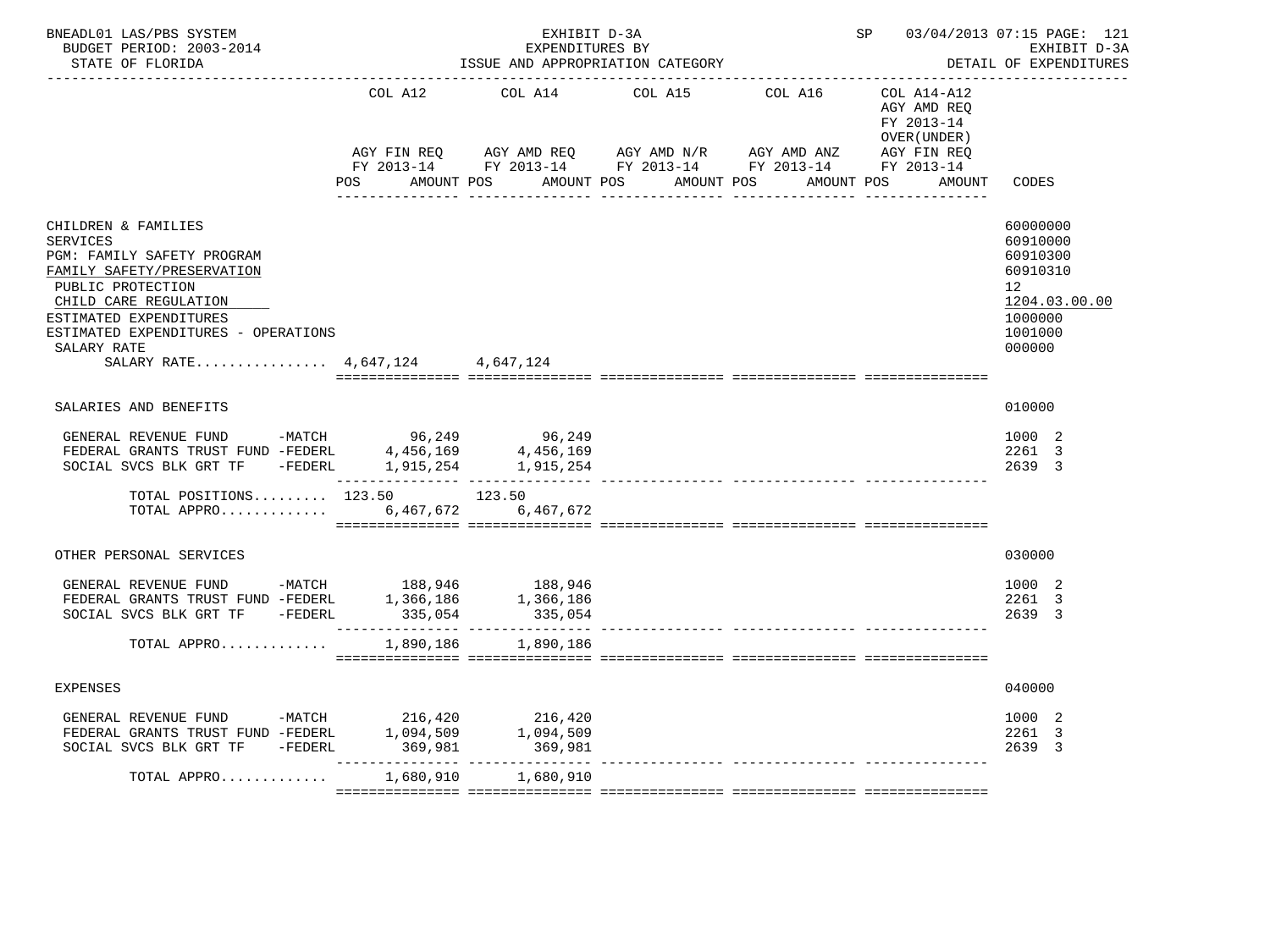| BNEADL01 LAS/PBS SYSTEM<br>BUDGET PERIOD: 2003-2014<br>STATE OF FLORIDA                                                                                                                                                                                        |                       | EXHIBIT D-3A<br>EXPENDITURES BY<br>ISSUE AND APPROPRIATION CATEGORY                                                                                            | SP 03/04/2013 07:15 PAGE: 122<br>EXHIBIT D-3A<br>DETAIL OF EXPENDITURES |                                                                                  |                                                                                                               |
|----------------------------------------------------------------------------------------------------------------------------------------------------------------------------------------------------------------------------------------------------------------|-----------------------|----------------------------------------------------------------------------------------------------------------------------------------------------------------|-------------------------------------------------------------------------|----------------------------------------------------------------------------------|---------------------------------------------------------------------------------------------------------------|
|                                                                                                                                                                                                                                                                | COL A12<br><b>POS</b> | COL A14 COL A15 COL A16<br>AGY FIN REQ AGY AMD REQ AGY AMD N/R AGY AMD ANZ AGY FIN REQ<br>FY 2013-14 FY 2013-14 FY 2013-14 FY 2013-14 FY 2013-14<br>AMOUNT POS | AMOUNT POS AMOUNT POS                                                   | COL A14-A12<br>AGY AMD REO<br>FY 2013-14<br>OVER (UNDER)<br>AMOUNT POS<br>AMOUNT | CODES                                                                                                         |
| CHILDREN & FAMILIES<br><b>SERVICES</b><br>PGM: FAMILY SAFETY PROGRAM<br>FAMILY SAFETY/PRESERVATION<br>PUBLIC PROTECTION<br>CHILD CARE REGULATION<br>ESTIMATED EXPENDITURES<br>ESTIMATED EXPENDITURES - OPERATIONS<br>SPECIAL CATEGORIES<br>CONTRACTED SERVICES |                       |                                                                                                                                                                |                                                                         |                                                                                  | 60000000<br>60910000<br>60910300<br>60910310<br>12<br>1204.03.00.00<br>1000000<br>1001000<br>100000<br>100777 |
| GENERAL REVENUE FUND -MATCH 106,341 106,341<br>FEDERAL GRANTS TRUST FUND -FEDERL 497,527<br>SOCIAL SVCS BLK GRT TF -FEDERL                                                                                                                                     | 188,567               | 497,527<br>188,567                                                                                                                                             |                                                                         |                                                                                  | 1000 2<br>2261 3<br>2639 3                                                                                    |
| TOTAL APPRO 792,435 792,435                                                                                                                                                                                                                                    |                       |                                                                                                                                                                |                                                                         |                                                                                  |                                                                                                               |
| G/A-CHILD PROTECTION                                                                                                                                                                                                                                           |                       |                                                                                                                                                                |                                                                         |                                                                                  | 103034                                                                                                        |
| GENERAL REVENUE FUND -MATCH $803,482$ 803,482<br>FEDERAL GRANTS TRUST FUND -FEDERL 3,295,194 3,295,194<br>OPERATIONS AND MAINT TF -STATE 530,696<br>SOCIAL SVCS BLK GRT TF -FEDERL 1,424,779<br>TOTAL APPRO                                                    |                       | 530,696<br>6,054,151 6,054,151                                                                                                                                 |                                                                         |                                                                                  | 1000 2<br>2261 3<br>2516 1<br>2639 3                                                                          |
|                                                                                                                                                                                                                                                                |                       |                                                                                                                                                                |                                                                         |                                                                                  |                                                                                                               |
| RISK MANAGEMENT INSURANCE                                                                                                                                                                                                                                      |                       |                                                                                                                                                                |                                                                         |                                                                                  | 103241                                                                                                        |
| GENERAL REVENUE FUND                                                                                                                                                                                                                                           |                       | -STATE 139,095 139,095                                                                                                                                         |                                                                         |                                                                                  | 1000 1                                                                                                        |
| DEFERRED-PAY COM CONTRACTS                                                                                                                                                                                                                                     |                       |                                                                                                                                                                |                                                                         |                                                                                  | 105280                                                                                                        |
| GENERAL REVENUE FUND<br>$-MATCH$<br>FEDERAL GRANTS TRUST FUND -FEDERL<br>SOCIAL SVCS BLK GRT TF<br>-FEDERL                                                                                                                                                     | 511<br>2,103<br>899   | 511<br>2,103<br>899                                                                                                                                            |                                                                         |                                                                                  | 1000 2<br>2261 3<br>2639 3                                                                                    |
| TOTAL APPRO                                                                                                                                                                                                                                                    | 3,513                 | -------------<br>3,513                                                                                                                                         |                                                                         |                                                                                  |                                                                                                               |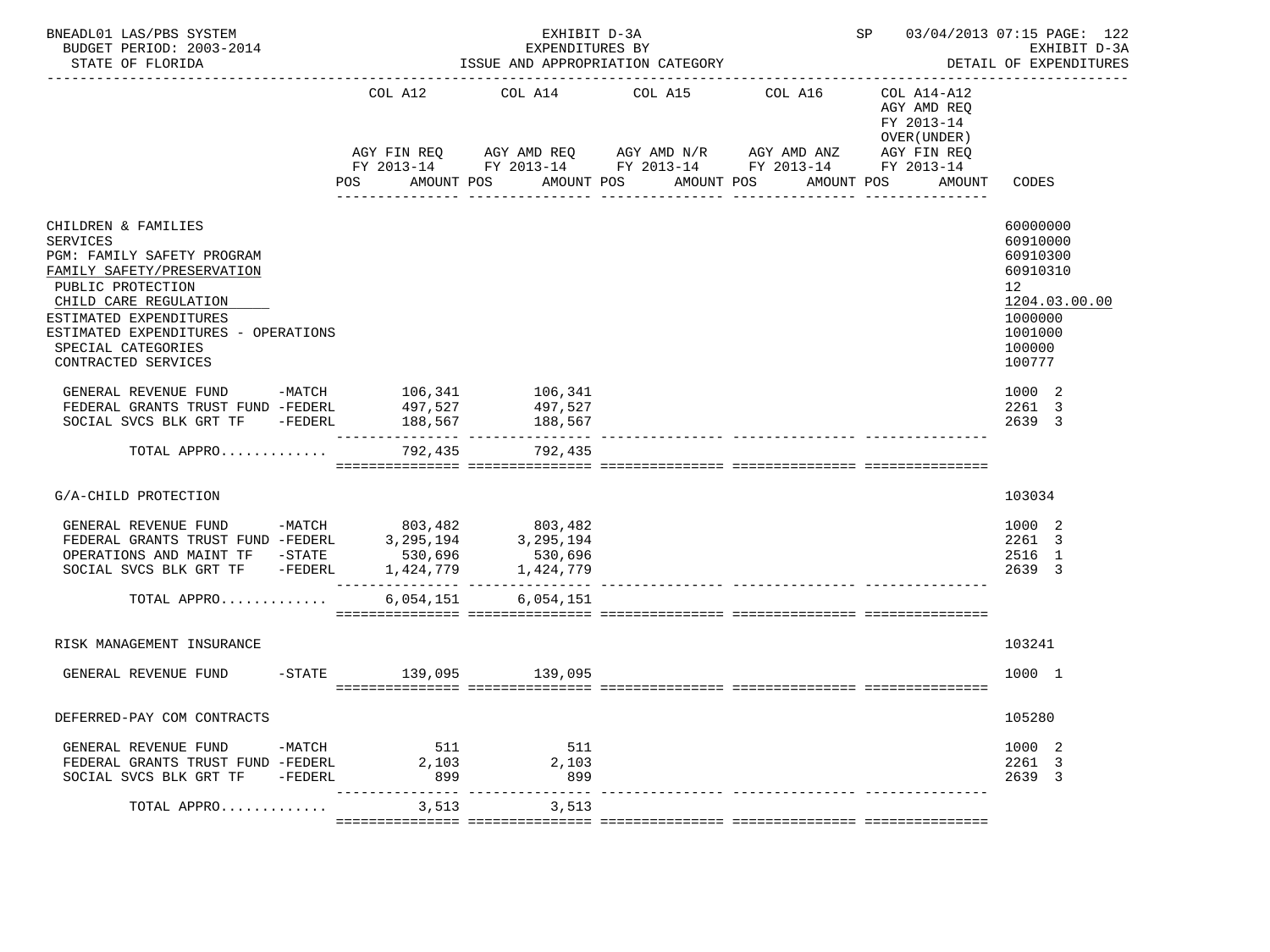| BNEADL01 LAS/PBS SYSTEM<br>BUDGET PERIOD: 2003-2014<br>STATE OF FLORIDA                                                                                                                                                                                             |                                                            | EXHIBIT D-3A<br>EXPENDITURES BY<br>ISSUE AND APPROPRIATION CATEGORY |                                                                                               | SP 03/04/2013 07:15 PAGE: 123<br>EXHIBIT D-3A<br>DETAIL OF EXPENDITURES |                                                                                                 |                                                                                                               |
|---------------------------------------------------------------------------------------------------------------------------------------------------------------------------------------------------------------------------------------------------------------------|------------------------------------------------------------|---------------------------------------------------------------------|-----------------------------------------------------------------------------------------------|-------------------------------------------------------------------------|-------------------------------------------------------------------------------------------------|---------------------------------------------------------------------------------------------------------------|
|                                                                                                                                                                                                                                                                     | COL A12<br>AGY FIN REQ<br>POS                              | COL A14<br>AMOUNT POS                                               | COL A15<br>AGY AMD REQ AGY AMD N/R AGY AMD ANZ<br>AMOUNT POS<br>AMOUNT POS<br>--------------- | COL A16<br>FY 2013-14 FY 2013-14 FY 2013-14 FY 2013-14<br>AMOUNT POS    | COL A14-A12<br>AGY AMD REQ<br>FY 2013-14<br>OVER (UNDER)<br>AGY FIN REQ<br>FY 2013-14<br>AMOUNT | CODES                                                                                                         |
| CHILDREN & FAMILIES<br><b>SERVICES</b><br>PGM: FAMILY SAFETY PROGRAM<br>FAMILY SAFETY/PRESERVATION<br>PUBLIC PROTECTION<br>CHILD CARE REGULATION<br>ESTIMATED EXPENDITURES<br>ESTIMATED EXPENDITURES - OPERATIONS<br>SPECIAL CATEGORIES<br>LEASE/PURCHASE/EQUIPMENT |                                                            |                                                                     |                                                                                               |                                                                         |                                                                                                 | 60000000<br>60910000<br>60910300<br>60910310<br>12<br>1204.03.00.00<br>1000000<br>1001000<br>100000<br>105281 |
| FEDERAL GRANTS TRUST FUND -FEDERL 29,447<br>SOCIAL SVCS BLK GRT TF                                                                                                                                                                                                  | $-FEDERL$ 19,687                                           | 29,447<br>19,687                                                    |                                                                                               |                                                                         |                                                                                                 | 2261 3<br>2639 3                                                                                              |
| TOTAL APPRO                                                                                                                                                                                                                                                         | 49,134                                                     | 49,134                                                              |                                                                                               |                                                                         |                                                                                                 |                                                                                                               |
| TR/DMS/HR SVCS/STW CONTRCT                                                                                                                                                                                                                                          |                                                            |                                                                     |                                                                                               |                                                                         |                                                                                                 | 107040                                                                                                        |
| FEDERAL GRANTS TRUST FUND -FEDERL 1,068 1,068                                                                                                                                                                                                                       |                                                            |                                                                     |                                                                                               |                                                                         |                                                                                                 | 2261 3                                                                                                        |
| TOTAL: ESTIMATED EXPENDITURES - OPERATIONS<br>TOTAL POSITIONS 123.50<br>TOTAL ISSUE 17,078,164 17,078,164<br>TOTAL SALARY RATE $4,647,124$                                                                                                                          |                                                            | 123.50<br>4,647,124                                                 |                                                                                               |                                                                         |                                                                                                 | 1001000                                                                                                       |
| CASUALTY INSURANCE PREMIUM<br>ADJUSTMENT<br>SPECIAL CATEGORIES<br>RISK MANAGEMENT INSURANCE                                                                                                                                                                         |                                                            |                                                                     |                                                                                               |                                                                         |                                                                                                 | 1001090<br>100000<br>103241                                                                                   |
| GENERAL REVENUE FUND                                                                                                                                                                                                                                                | -STATE 28,977- 28,977-                                     |                                                                     |                                                                                               |                                                                         |                                                                                                 | 1000 1                                                                                                        |
| FLORIDA RETIREMENT SYSTEM<br>CONTRIBUTION ADJUSTMENT FOR<br>FISCAL YEAR 2012-2013<br>SALARIES AND BENEFITS                                                                                                                                                          |                                                            |                                                                     |                                                                                               |                                                                         |                                                                                                 | 1001240<br>010000                                                                                             |
| GENERAL REVENUE FUND<br>-MATCH<br>FEDERAL GRANTS TRUST FUND -FEDERL<br>SOCIAL SVCS BLK GRT TF<br>-FEDERL                                                                                                                                                            | 216<br>9,974<br>4,286<br>---------------- ---------------- | 216<br>9,974<br>4,286                                               |                                                                                               |                                                                         |                                                                                                 | 1000 2<br>2261 3<br>2639 3                                                                                    |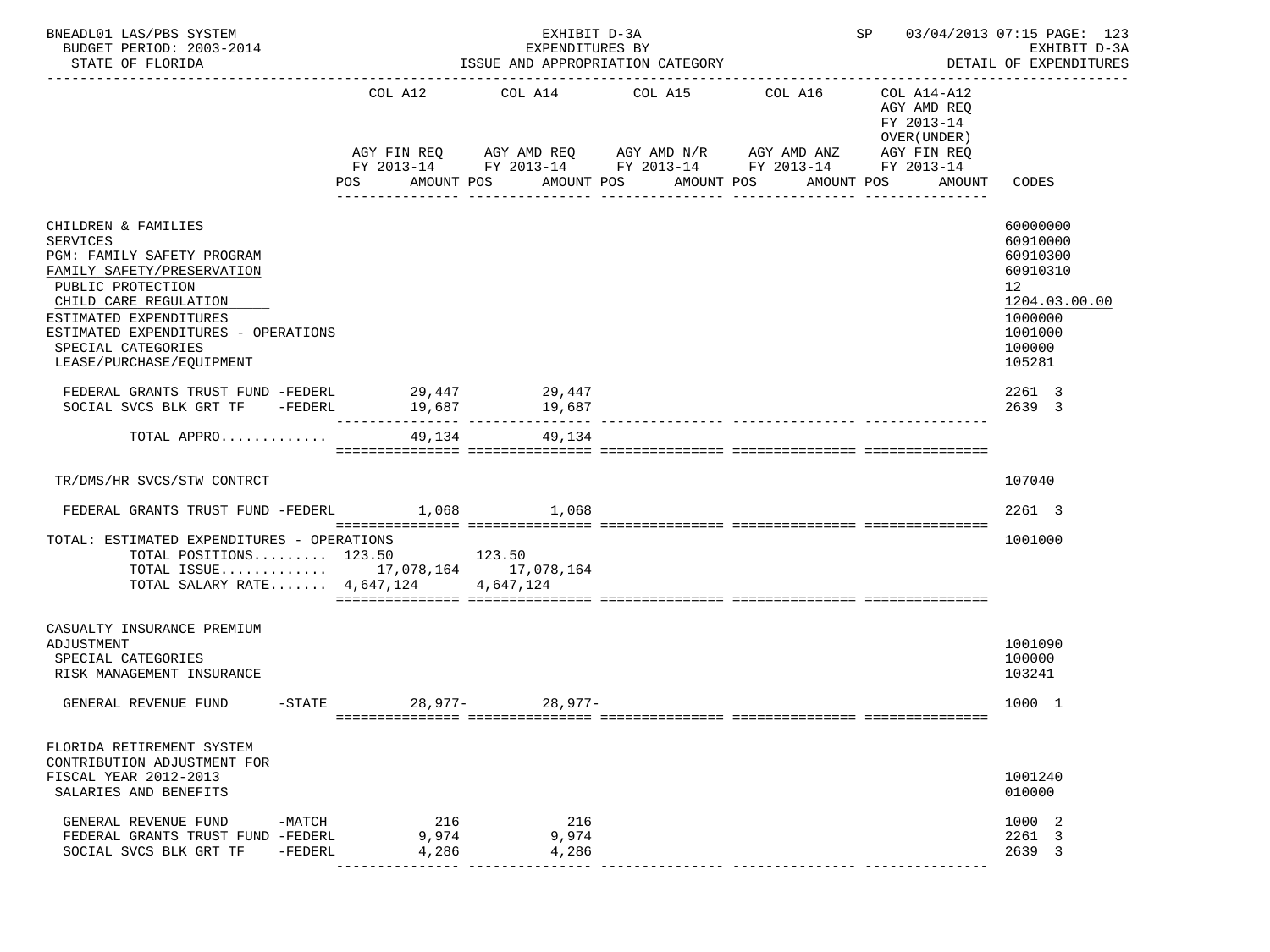| BNEADL01 LAS/PBS SYSTEM<br>BUDGET PERIOD: 2003-2014<br>STATE OF FLORIDA                                                                                                                                                                |                               | EXHIBIT D-3A<br>EXPENDITURES BY<br>ISSUE AND APPROPRIATION CATEGORY                                                                      |                                  | ____________________________________ | SP 03/04/2013 07:15 PAGE: 124                                                     | EXHIBIT D-3A<br>DETAIL OF EXPENDITURES                                                      |
|----------------------------------------------------------------------------------------------------------------------------------------------------------------------------------------------------------------------------------------|-------------------------------|------------------------------------------------------------------------------------------------------------------------------------------|----------------------------------|--------------------------------------|-----------------------------------------------------------------------------------|---------------------------------------------------------------------------------------------|
|                                                                                                                                                                                                                                        | COL A12<br>AGY FIN REO<br>POS | COL A14<br>AGY AMD REQ 6 AGY AMD N/R 6 AGY AMD ANZ 6 AGY FIN REQ<br>FY 2013-14 FY 2013-14 FY 2013-14 FY 2013-14 FY 2013-14<br>AMOUNT POS | COL A15<br>AMOUNT POS AMOUNT POS | COL A16                              | COL A14-A12<br>AGY AMD REO<br>FY 2013-14<br>OVER (UNDER )<br>AMOUNT POS<br>AMOUNT | CODES                                                                                       |
|                                                                                                                                                                                                                                        |                               |                                                                                                                                          |                                  |                                      |                                                                                   |                                                                                             |
| CHILDREN & FAMILIES<br><b>SERVICES</b><br>PGM: FAMILY SAFETY PROGRAM<br>FAMILY SAFETY/PRESERVATION<br>PUBLIC PROTECTION<br>CHILD CARE REGULATION<br>ESTIMATED EXPENDITURES<br>FLORIDA RETIREMENT SYSTEM<br>CONTRIBUTION ADJUSTMENT FOR |                               |                                                                                                                                          |                                  |                                      |                                                                                   | 60000000<br>60910000<br>60910300<br>60910310<br>12 <sup>°</sup><br>1204.03.00.00<br>1000000 |
| FISCAL YEAR 2012-2013<br>SALARIES AND BENEFITS                                                                                                                                                                                         |                               |                                                                                                                                          |                                  |                                      |                                                                                   | 1001240<br>010000                                                                           |
| TOTAL APPRO 14,476 14,476                                                                                                                                                                                                              |                               |                                                                                                                                          |                                  |                                      |                                                                                   |                                                                                             |
| ADJUSTMENT TO STATE HEALTH<br>INSURANCE PREMIUM CONTRIBUTION -<br>FISCAL YEAR 2012-13<br>SALARIES AND BENEFITS                                                                                                                         |                               |                                                                                                                                          |                                  |                                      |                                                                                   | 1001830<br>010000                                                                           |
| GENERAL REVENUE FUND<br>$-MATCH$<br>FEDERAL GRANTS TRUST FUND -FEDERL 9,170<br>SOCIAL SVCS BLK GRT TF -FEDERL                                                                                                                          | 198<br>3,941                  | 198<br>9,170<br>3,941                                                                                                                    |                                  |                                      |                                                                                   | 1000 2<br>2261 3<br>2639 3                                                                  |
| TOTAL APPRO                                                                                                                                                                                                                            | 13,309                        | 13,309                                                                                                                                   |                                  |                                      |                                                                                   |                                                                                             |
| REALLOCATION OF HUMAN RESOURCES<br>OUTSOURCING<br>SPECIAL CATEGORIES<br>TR/DMS/HR SVCS/STW CONTRCT                                                                                                                                     |                               |                                                                                                                                          |                                  |                                      |                                                                                   | 1005900<br>100000<br>107040                                                                 |
| FEDERAL GRANTS TRUST FUND -FEDERL                                                                                                                                                                                                      | $66-$                         | $66-$                                                                                                                                    |                                  |                                      |                                                                                   | 2261 3                                                                                      |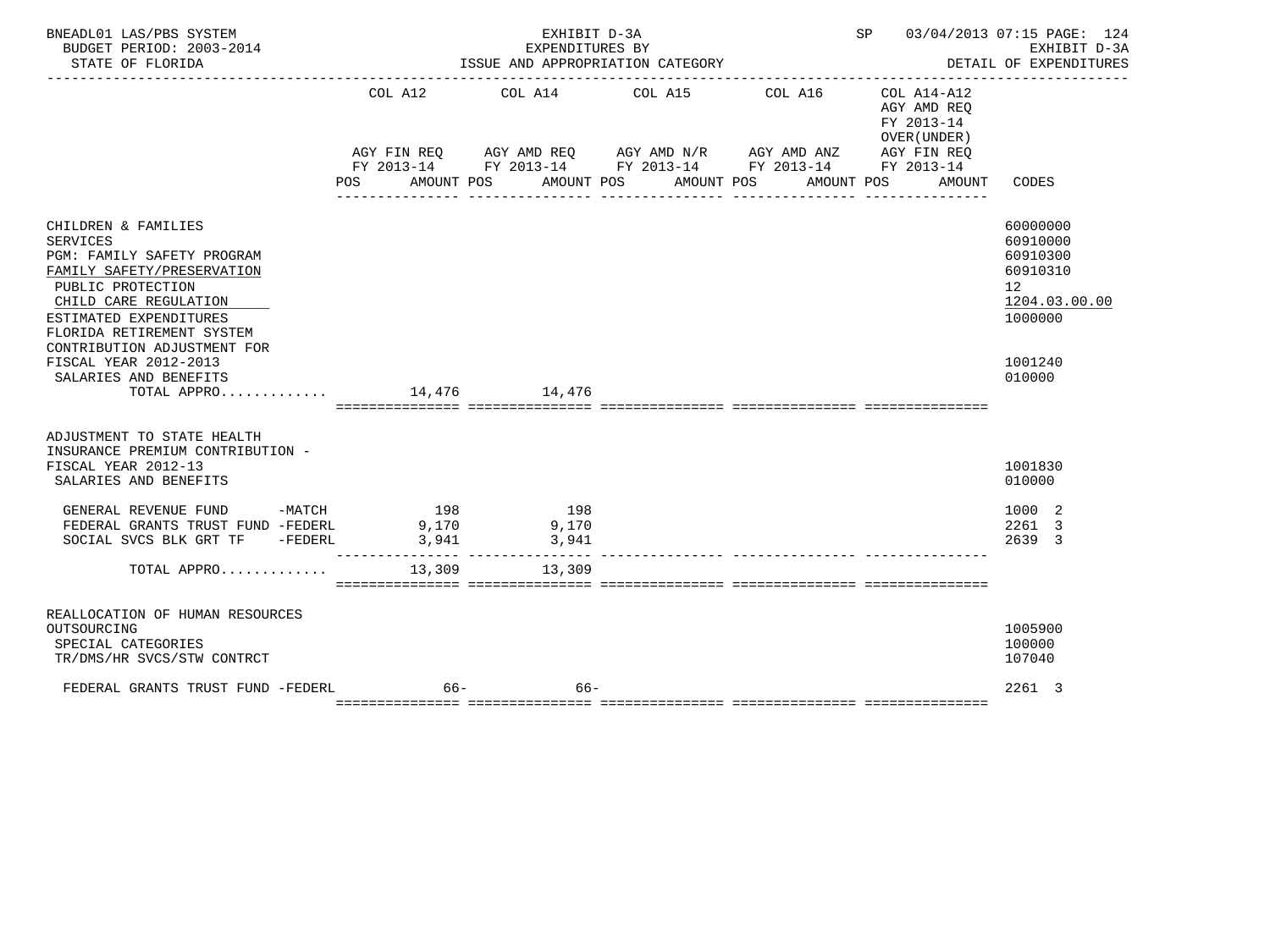| BNEADL01 LAS/PBS SYSTEM<br>BUDGET PERIOD: 2003-2014<br>STATE OF FLORIDA                                                                   |               | EXHIBIT D-3A<br>EXPENDITURES BY<br>ISSUE AND APPROPRIATION CATEGORY                                                   |                               |                          | SP 03/04/2013 07:15 PAGE: 125<br>EXHIBIT D-3A<br>DETAIL OF EXPENDITURES<br>---------------- |                                                                     |
|-------------------------------------------------------------------------------------------------------------------------------------------|---------------|-----------------------------------------------------------------------------------------------------------------------|-------------------------------|--------------------------|---------------------------------------------------------------------------------------------|---------------------------------------------------------------------|
|                                                                                                                                           | COL A12       |                                                                                                                       | COL A14 COL A15 COL A16       |                          | COL A14-A12<br>AGY AMD REQ<br>FY 2013-14<br>OVER (UNDER)                                    |                                                                     |
|                                                                                                                                           |               | AGY FIN REQ AGY AMD REQ AGY AMD N/R AGY AMD ANZ AGY FIN REQ<br>FY 2013-14 FY 2013-14 FY 2013-14 FY 2013-14 FY 2013-14 |                               |                          |                                                                                             |                                                                     |
|                                                                                                                                           | POS           | AMOUNT POS                                                                                                            | AMOUNT POS<br>--------------- | AMOUNT POS<br>AMOUNT POS | AMOUNT                                                                                      | CODES                                                               |
| CHILDREN & FAMILIES<br>SERVICES<br>PGM: FAMILY SAFETY PROGRAM<br>FAMILY SAFETY/PRESERVATION<br>PUBLIC PROTECTION<br>CHILD CARE REGULATION |               |                                                                                                                       |                               |                          |                                                                                             | 60000000<br>60910000<br>60910300<br>60910310<br>12<br>1204.03.00.00 |
| ANNUALIZATION OF ADMINISTERED<br>FUNDS APPROPRIATIONS<br>STATE HEALTH INSURANCE ADJUSTMENT<br>FOR FY 2012-13 - 10 MONTHS<br>ANNUALIZATION |               |                                                                                                                       |                               |                          |                                                                                             | 26A0000<br>26A1830                                                  |
| SALARIES AND BENEFITS                                                                                                                     |               |                                                                                                                       |                               |                          |                                                                                             | 010000                                                              |
| $-MATCH$<br>GENERAL REVENUE FUND<br>FEDERAL GRANTS TRUST FUND -FEDERL 45,850<br>SOCIAL SVCS BLK GRT TF -FEDERL                            | 990<br>19,705 | 990<br>45,850<br>19,705                                                                                               |                               |                          |                                                                                             | 1000 2<br>2261 3<br>2639 3                                          |
| TOTAL APPRO                                                                                                                               |               | 66,545<br>66,545                                                                                                      |                               |                          |                                                                                             |                                                                     |
| FEDERAL FUNDING REDUCTIONS<br>ELIMINATE UNFUNDED BUDGET<br>OTHER PERSONAL SERVICES                                                        |               |                                                                                                                       |                               |                          |                                                                                             | 3200000<br>3201010<br>030000                                        |
| FEDERAL GRANTS TRUST FUND -FEDERL 582,403- 582,403-                                                                                       |               |                                                                                                                       |                               |                          |                                                                                             | 2261 3                                                              |
| EXPENSES                                                                                                                                  |               |                                                                                                                       |                               |                          |                                                                                             | 040000                                                              |
| FEDERAL GRANTS TRUST FUND -FEDERL 151,555- 151,555-                                                                                       |               |                                                                                                                       |                               |                          |                                                                                             | 2261 3                                                              |
| SPECIAL CATEGORIES<br>CONTRACTED SERVICES                                                                                                 |               |                                                                                                                       |                               |                          |                                                                                             | 100000<br>100777                                                    |
| FEDERAL GRANTS TRUST FUND -FEDERL                                                                                                         |               | $56,415-$<br>56,415–                                                                                                  |                               |                          |                                                                                             | 2261 3                                                              |
| TOTAL: ELIMINATE UNFUNDED BUDGET<br>TOTAL ISSUE                                                                                           |               | 790,373-<br>790,373-                                                                                                  |                               |                          |                                                                                             | 3201010                                                             |
|                                                                                                                                           |               |                                                                                                                       |                               |                          |                                                                                             |                                                                     |
| AGENCY ISSUE NARRATIVE:<br>2013-2014 BUDGET YEAR NARRATIVE:<br>ISSUE TITLE: Eliminate Unfunded Budget                                     |               |                                                                                                                       | IT COMPONENT? NO              |                          |                                                                                             |                                                                     |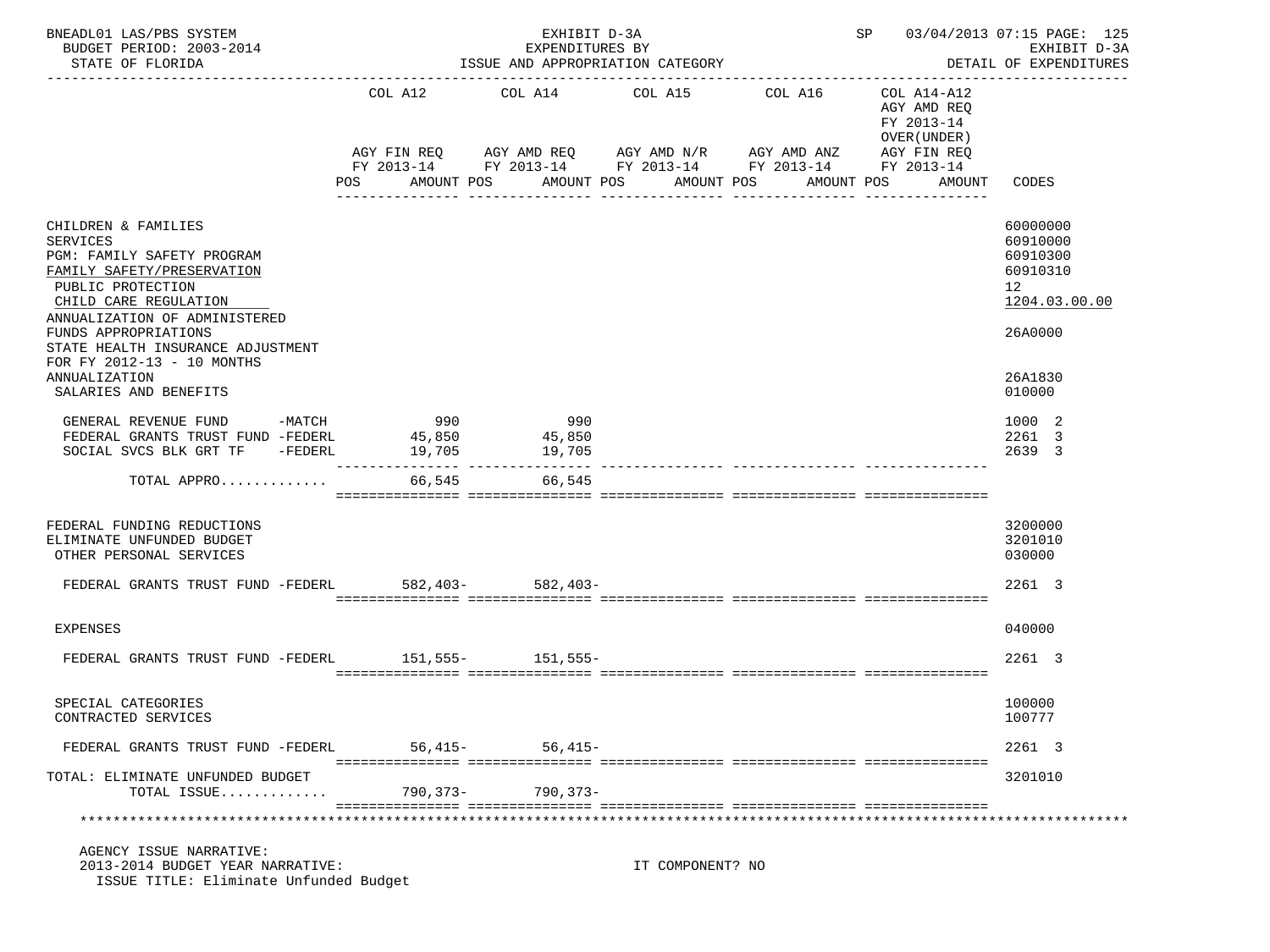| BNEADL01 LAS/PBS SYSTEM<br>BUDGET PERIOD: 2003-2014<br>STATE OF FLORIDA                                                                                                                              | ISSUE AND APPROPRIATION CATEGORY | EXHIBIT D-3A<br>EXPENDITURES BY | SP                                                                                                                       | 03/04/2013 07:15 PAGE: 126<br>EXHIBIT D-3A<br>DETAIL OF EXPENDITURES |                                                                   |                                                                                                        |
|------------------------------------------------------------------------------------------------------------------------------------------------------------------------------------------------------|----------------------------------|---------------------------------|--------------------------------------------------------------------------------------------------------------------------|----------------------------------------------------------------------|-------------------------------------------------------------------|--------------------------------------------------------------------------------------------------------|
|                                                                                                                                                                                                      |                                  |                                 | COL A12 COL A14 COL A15                                                                                                  | COL A16                                                              | COL A14-A12<br>AGY AMD REO<br>FY 2013-14<br>OVER (UNDER)          |                                                                                                        |
|                                                                                                                                                                                                      | POS                              |                                 | AGY FIN REQ      AGY AMD REQ      AGY AMD N/R      AGY AMD ANZ<br>FY 2013-14 FY 2013-14 FY 2013-14 FY 2013-14 FY 2013-14 | ----------------                                                     | AGY FIN REO<br>AMOUNT POS AMOUNT POS AMOUNT POS AMOUNT POS AMOUNT | CODES                                                                                                  |
| CHILDREN & FAMILIES<br>SERVICES<br>PGM: FAMILY SAFETY PROGRAM<br>FAMILY SAFETY/PRESERVATION<br>PUBLIC PROTECTION<br>CHILD CARE REGULATION<br>FEDERAL FUNDING REDUCTIONS<br>ELIMINATE UNFUNDED BUDGET |                                  |                                 |                                                                                                                          |                                                                      |                                                                   | 60000000<br>60910000<br>60910300<br>60910310<br>12 <sup>°</sup><br>1204.03.00.00<br>3200000<br>3201010 |

 SPECIFY WHICH AGENCY GOAL FROM THE 2012-2017 STRATEGIC PLAN IS ADDRESSED BY THIS BUDGET ISSUE PROPOSAL:Effect Program Improvements: Apply proven best practices to maximize efficiencies and outcomes.

 SUMMARY:The Department requests the deletion of \$790,373 (total issue request is \$12,348,997) in unfunded budget in order to reflect a more accurate picture of the true funded and useable budget within the Department. This budget has become unfunded as a result of insufficient recurring funding sources to include: a decline in revenue collections, reductions to state funds, decreases in grant awards, and grant awards ending.

 PROBLEM STATEMENT:If this issue is not approved, the total funding within the Department will be distorted. The Department would appear to have more resources available than what is obtainable.

 WHAT BENEFITS WILL BE OBTAINED BY FUNDING THIS ISSUE: Not Applicable

 WHAT UNDERLYING PROGRAM THEORY CHANGE IS INVOLVED IN THIS ISSUE (IF ANY): Not Applicable

 WHAT IMPLEMENTATION MECHANISMS WILL BE CHANGED AS A RESULT OF THIS ISSUE (IF ANY): Not Applicable

 FLORIDA STRATEGIC PLAN FOR ECONOMIC DEVELOPMENT: Not Applicable

 RETURN ON INVESTMENT (ROI): Not Applicable

 COST CALCULATIONS: Not Applicable \*\*\*\*\*\*\*\*\*\*\*\*\*\*\*\*\*\*\*\*\*\*\*\*\*\*\*\*\*\*\*\*\*\*\*\*\*\*\*\*\*\*\*\*\*\*\*\*\*\*\*\*\*\*\*\*\*\*\*\*\*\*\*\*\*\*\*\*\*\*\*\*\*\*\*\*\*\*\*\*\*\*\*\*\*\*\*\*\*\*\*\*\*\*\*\*\*\*\*\*\*\*\*\*\*\*\*\*\*\*\*\*\*\*\*\*\*\*\*\*\*\*\*\*\*\*\*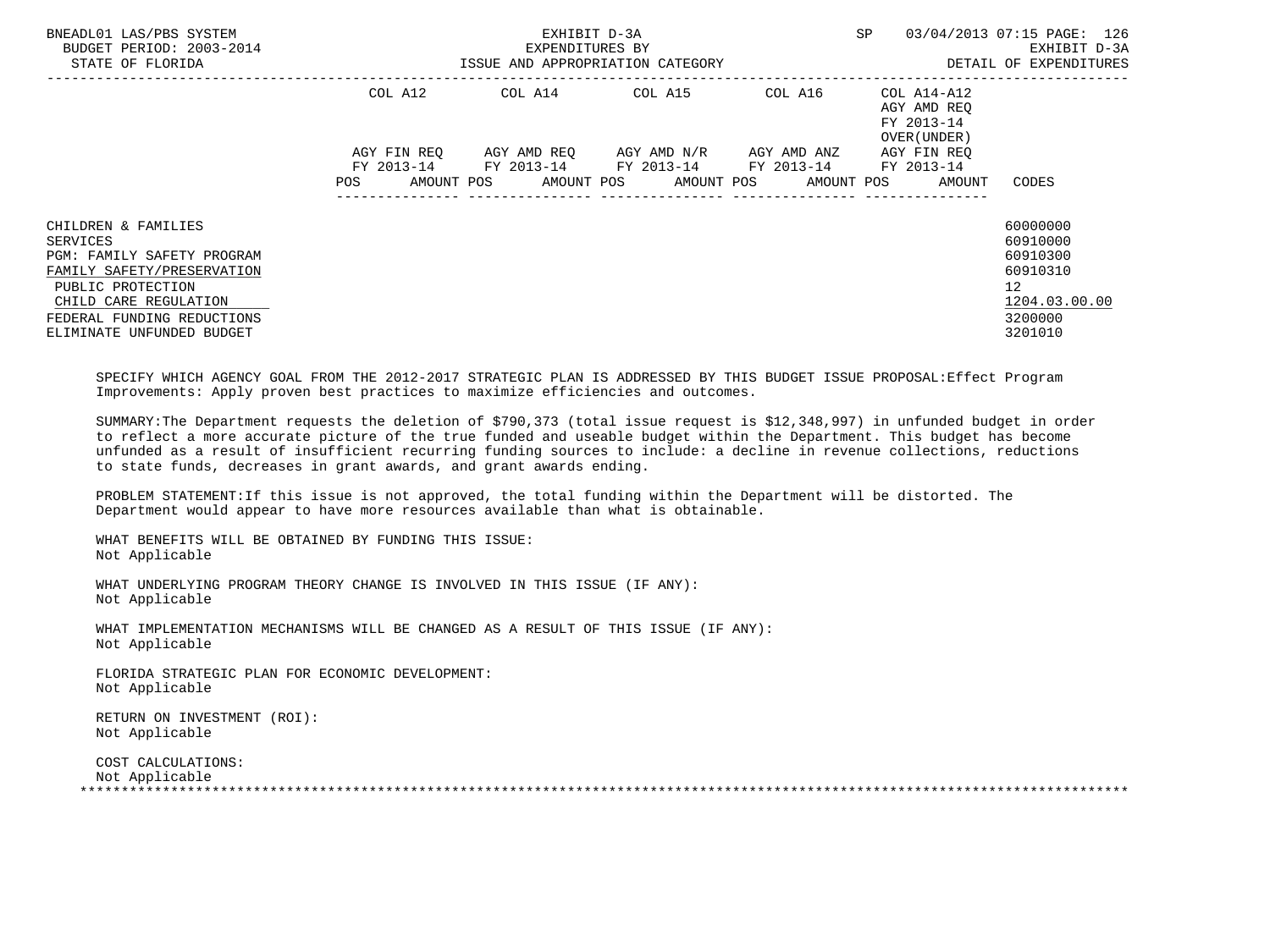| BNEADL01 LAS/PBS SYSTEM<br>BUDGET PERIOD: 2003-2014<br>STATE OF FLORIDA                                                                          | EXHIBIT D-3A        | EXPENDITURES BY<br>ISSUE AND APPROPRIATION CATEGORY                                                                   | SP 03/04/2013 07:15 PAGE: 127                                | EXHIBIT D-3A<br>DETAIL OF EXPENDITURES                                           |
|--------------------------------------------------------------------------------------------------------------------------------------------------|---------------------|-----------------------------------------------------------------------------------------------------------------------|--------------------------------------------------------------|----------------------------------------------------------------------------------|
|                                                                                                                                                  |                     | COL A12 COL A14 COL A15 COL A16                                                                                       | COL A14-A12<br>AGY AMD REO<br>FY 2013-14<br>OVER (UNDER)     |                                                                                  |
|                                                                                                                                                  |                     | AGY FIN REQ AGY AMD REQ AGY AMD N/R AGY AMD ANZ AGY FIN REQ<br>FY 2013-14 FY 2013-14 FY 2013-14 FY 2013-14 FY 2013-14 |                                                              |                                                                                  |
|                                                                                                                                                  |                     |                                                                                                                       | POS AMOUNT POS AMOUNT POS AMOUNT POS AMOUNT POS AMOUNT CODES |                                                                                  |
| CHILDREN & FAMILIES<br>SERVICES<br><b>PGM: FAMILY SAFETY PROGRAM</b><br>FAMILY SAFETY/PRESERVATION<br>PUBLIC PROTECTION<br>CHILD CARE REGULATION |                     |                                                                                                                       |                                                              | 60000000<br>60910000<br>60910300<br>60910310<br>12 <sup>°</sup><br>1204.03.00.00 |
| TOTAL: CHILD CARE REGULATION<br>BY FUND TYPE                                                                                                     |                     |                                                                                                                       |                                                              | 1204.03.00.00                                                                    |
| GENERAL REVENUE FUND<br>TRUST FUNDS                                                                                                              | 1,523,471 1,523,471 |                                                                                                                       |                                                              | 1000<br>2000                                                                     |
| TOTAL POSITIONS $123.50$ 123.50<br>TOTAL PROG COMP 16,353,078 16,353,078<br>TOTAL SALARY RATE $4,647,124$                                        | 4,647,124           |                                                                                                                       |                                                              |                                                                                  |
|                                                                                                                                                  |                     |                                                                                                                       |                                                              |                                                                                  |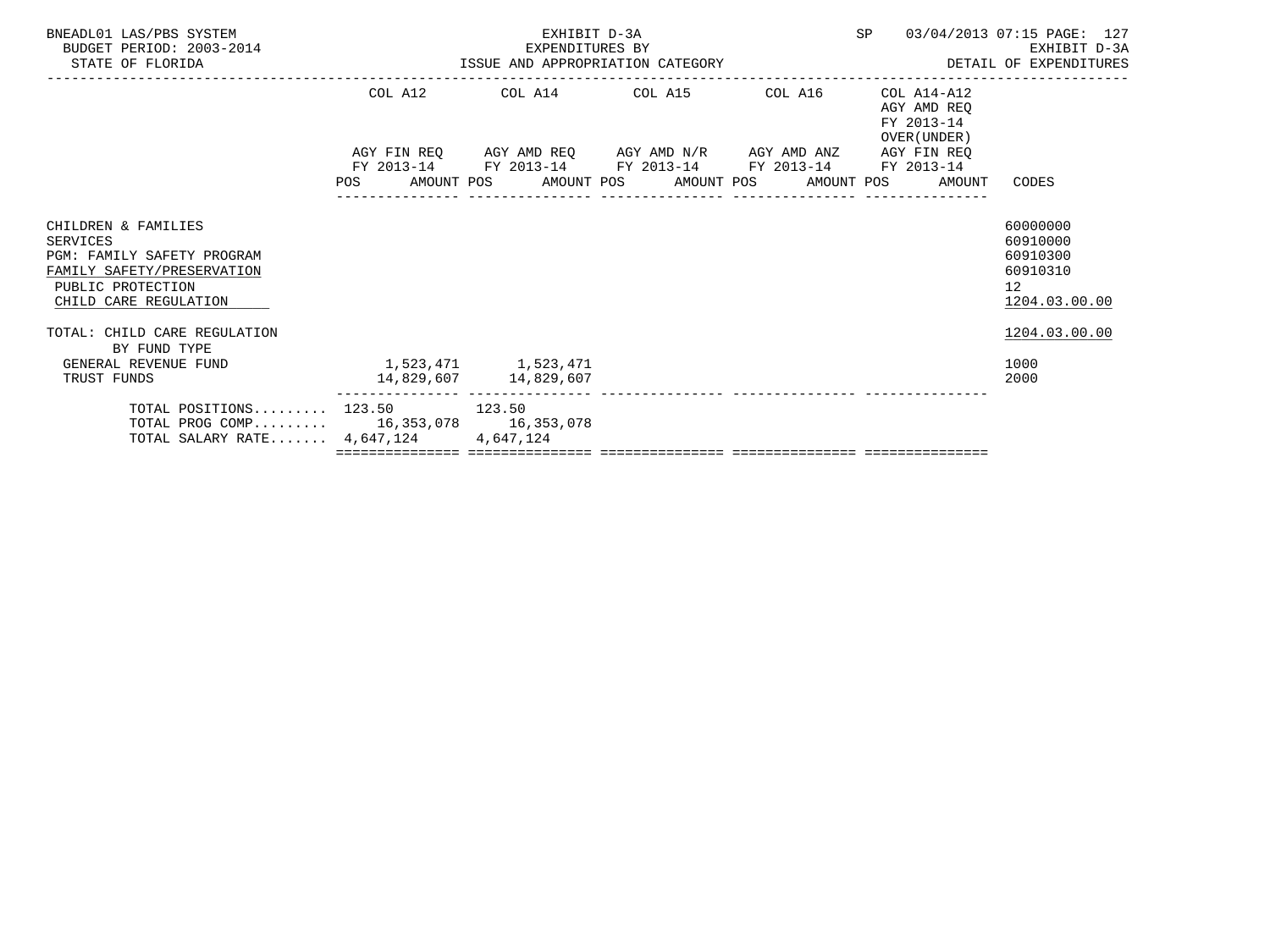| BNEADL01 LAS/PBS SYSTEM<br>BUDGET PERIOD: 2003-2014<br>STATE OF FLORIDA                                                                                                                                                                                                      |                                   | EXHIBIT D-3A<br>EXPENDITURES BY<br>ISSUE AND APPROPRIATION CATEGORY |                                                                                                                                      | SP 03/04/2013 07:15 PAGE: 128<br>EXHIBIT D-3A<br>DETAIL OF EXPENDITURES |                                                                                    |                                                                                                     |
|------------------------------------------------------------------------------------------------------------------------------------------------------------------------------------------------------------------------------------------------------------------------------|-----------------------------------|---------------------------------------------------------------------|--------------------------------------------------------------------------------------------------------------------------------------|-------------------------------------------------------------------------|------------------------------------------------------------------------------------|-----------------------------------------------------------------------------------------------------|
|                                                                                                                                                                                                                                                                              | COL A12<br>AGY FIN REQ<br>POS FOR | COL A14<br>AMOUNT POS                                               | COL A15<br>AGY AMD REQ AGY AMD N/R AGY AMD ANZ<br>FY 2013-14 FY 2013-14 FY 2013-14 FY 2013-14 FY 2013-14<br>AMOUNT POS<br>AMOUNT POS | COL A16<br>AMOUNT POS                                                   | COL A14-A12<br>AGY AMD REO<br>FY 2013-14<br>OVER (UNDER )<br>AGY FIN REQ<br>AMOUNT | CODES                                                                                               |
| CHILDREN & FAMILIES<br><b>SERVICES</b><br>PGM: FAMILY SAFETY PROGRAM<br>FAMILY SAFETY/PRESERVATION<br>HEALTH AND HUMAN SERVICES<br>ADULT PROTECTION<br>ESTIMATED EXPENDITURES<br>ESTIMATED EXPENDITURES - OPERATIONS<br>SALARY RATE<br>SALARY RATE 23, 298, 285 23, 298, 285 |                                   |                                                                     |                                                                                                                                      |                                                                         |                                                                                    | 60000000<br>60910000<br>60910300<br>60910310<br>13<br>1304.06.00.00<br>1000000<br>1001000<br>000000 |
| SALARIES AND BENEFITS                                                                                                                                                                                                                                                        |                                   |                                                                     |                                                                                                                                      |                                                                         |                                                                                    | 010000                                                                                              |
| GENERAL REVENUE FUND -MATCH 19,654,394 19,654,394                                                                                                                                                                                                                            |                                   | 7,153,520<br>3,878,075                                              |                                                                                                                                      |                                                                         |                                                                                    | 1000 2<br>2261 3<br>2639 3                                                                          |
| TOTAL POSITIONS $605.00$ 605.00<br>TOTAL APPRO 30,685,989 30,685,989                                                                                                                                                                                                         |                                   |                                                                     |                                                                                                                                      |                                                                         |                                                                                    |                                                                                                     |
| EXPENSES                                                                                                                                                                                                                                                                     |                                   |                                                                     |                                                                                                                                      |                                                                         |                                                                                    | 040000                                                                                              |
| GENERAL REVENUE FUND -MATCH 3, 169, 924 3, 169, 924<br>SOCIAL SVCS BLK GRT TF -FEDERL                                                                                                                                                                                        | 629,333                           | 8,873<br>1,168,614<br>629,333                                       |                                                                                                                                      |                                                                         |                                                                                    | 1000 2<br>2157 1<br>2261 3<br>2639 3                                                                |
| TOTAL APPRO                                                                                                                                                                                                                                                                  | 4,976,744                         | 4,976,744                                                           |                                                                                                                                      |                                                                         |                                                                                    |                                                                                                     |
| OPERATING CAPITAL OUTLAY                                                                                                                                                                                                                                                     |                                   |                                                                     |                                                                                                                                      |                                                                         |                                                                                    | 060000                                                                                              |
| GENERAL REVENUE FUND -MATCH 6,853<br>FEDERAL GRANTS TRUST FUND -FEDERL<br>SOCIAL SVCS BLK GRT TF -FEDERL                                                                                                                                                                     | 2,506<br>1,358                    | 6,853<br>2,506<br>1,358                                             |                                                                                                                                      |                                                                         |                                                                                    | 1000 2<br>2261 3<br>2639 3                                                                          |
| TOTAL APPRO                                                                                                                                                                                                                                                                  | 10,717                            | 10,717                                                              |                                                                                                                                      |                                                                         |                                                                                    |                                                                                                     |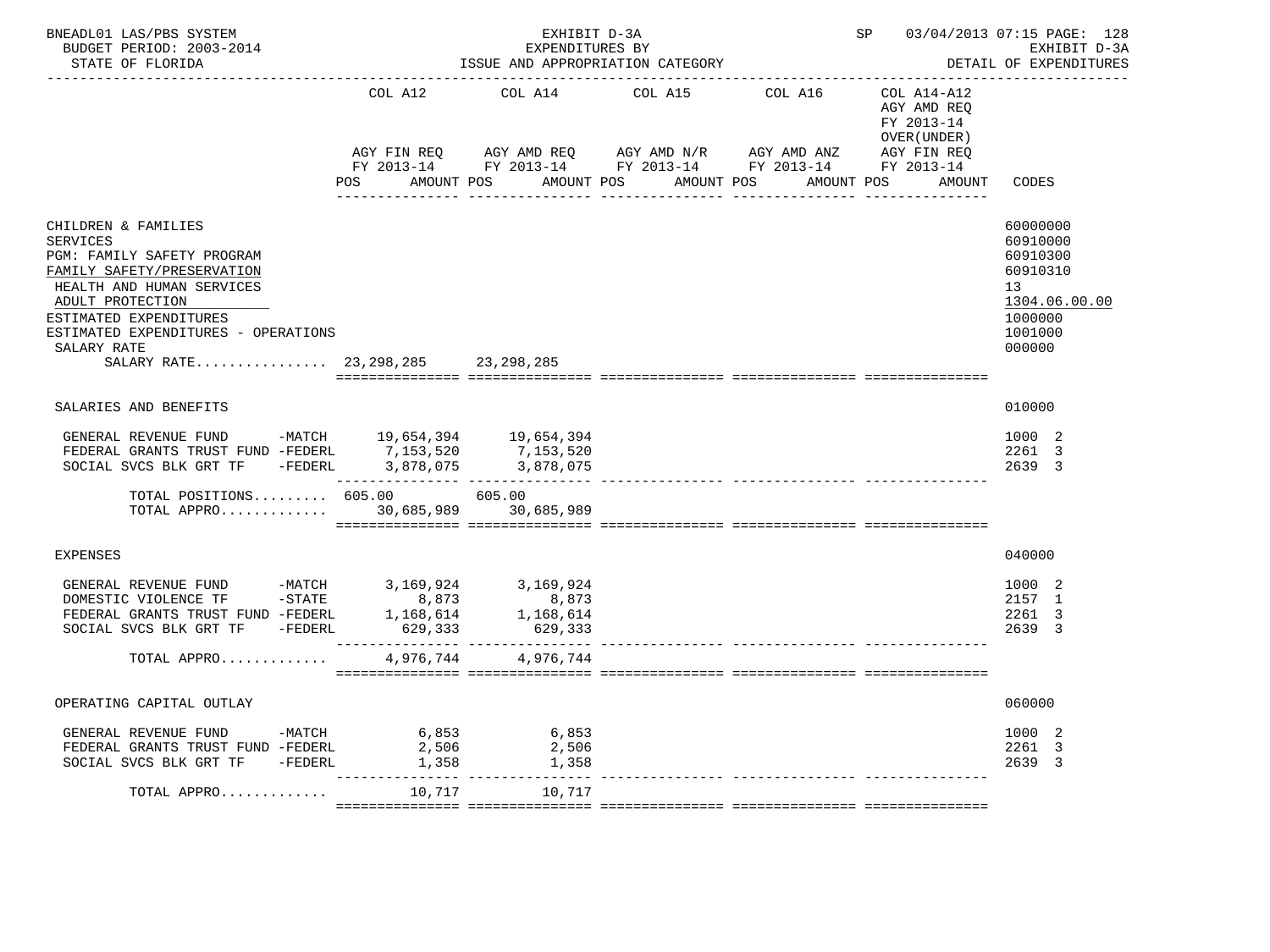| BNEADL01 LAS/PBS SYSTEM<br>BUDGET PERIOD: 2003-2014<br>STATE OF FLORIDA                                                                                                                                                                                                 |                       |                        | EXHIBIT D-3A<br>EXPENDITURES BY<br>ISSUE AND APPROPRIATION CATEGORY                                                                                            |                       | SP 03/04/2013 07:15 PAGE: 129<br>EXHIBIT D-3A<br>DETAIL OF EXPENDITURES |                                                                                                     |                                                                                                               |
|-------------------------------------------------------------------------------------------------------------------------------------------------------------------------------------------------------------------------------------------------------------------------|-----------------------|------------------------|----------------------------------------------------------------------------------------------------------------------------------------------------------------|-----------------------|-------------------------------------------------------------------------|-----------------------------------------------------------------------------------------------------|---------------------------------------------------------------------------------------------------------------|
|                                                                                                                                                                                                                                                                         |                       | COL A12<br><b>POS</b>  | COL A14 COL A15 COL A16<br>AGY FIN REQ AGY AMD REQ AGY AMD N/R AGY AMD ANZ AGY FIN REQ<br>FY 2013-14 FY 2013-14 FY 2013-14 FY 2013-14 FY 2013-14<br>AMOUNT POS | AMOUNT POS AMOUNT POS |                                                                         | COL A14-A12<br>AGY AMD REO<br>FY 2013-14<br>OVER (UNDER)<br>AMOUNT POS<br>AMOUNT<br>_______________ | CODES                                                                                                         |
| CHILDREN & FAMILIES<br><b>SERVICES</b><br>PGM: FAMILY SAFETY PROGRAM<br>FAMILY SAFETY/PRESERVATION<br>HEALTH AND HUMAN SERVICES<br>ADULT PROTECTION<br>ESTIMATED EXPENDITURES<br>ESTIMATED EXPENDITURES - OPERATIONS<br>SPECIAL CATEGORIES<br>HOME CARE/DISABLED ADULTS |                       |                        |                                                                                                                                                                |                       |                                                                         |                                                                                                     | 60000000<br>60910000<br>60910300<br>60910310<br>13<br>1304.06.00.00<br>1000000<br>1001000<br>100000<br>100559 |
| GENERAL REVENUE FUND                                                                                                                                                                                                                                                    |                       |                        | $-$ STATE 2,219,860 2,219,860                                                                                                                                  |                       |                                                                         |                                                                                                     | 1000 1                                                                                                        |
| G/A-COMM CARE/DISABLED                                                                                                                                                                                                                                                  |                       |                        |                                                                                                                                                                |                       |                                                                         |                                                                                                     | 100603                                                                                                        |
| GENERAL REVENUE FUND                                                                                                                                                                                                                                                    |                       |                        | -STATE 2,041,955 2,041,955                                                                                                                                     |                       |                                                                         |                                                                                                     | 1000 1                                                                                                        |
| CONTRACTED SERVICES                                                                                                                                                                                                                                                     |                       |                        |                                                                                                                                                                |                       |                                                                         |                                                                                                     | 100777                                                                                                        |
| GENERAL REVENUE FUND -MATCH 152,630 152,630<br>FEDERAL GRANTS TRUST FUND -FEDERL 55,825<br>SOCIAL SVCS BLK GRT TF -FEDERL<br>TOTAL APPRO                                                                                                                                |                       |                        | 55,825<br>238,715<br>238,715                                                                                                                                   |                       |                                                                         |                                                                                                     | 1000 2<br>2261 3<br>2639 3                                                                                    |
| G/A-DOMESTIC VIOLENCE PRG                                                                                                                                                                                                                                               |                       |                        |                                                                                                                                                                |                       |                                                                         |                                                                                                     | 100995                                                                                                        |
| GENERAL REVENUE FUND                                                                                                                                                                                                                                                    | -MATCH                | 3,946,855              | -STATE 1, 217, 741 1, 217, 741<br>3,946,855                                                                                                                    |                       | ii iliiliiliiliilii tittiiliiliilii tittiiliiliili                      |                                                                                                     | 1000 1<br>1000 2                                                                                              |
| TOTAL GENERAL REVENUE FUND                                                                                                                                                                                                                                              |                       | 5,164,596              | 5,164,596                                                                                                                                                      |                       |                                                                         |                                                                                                     | 1000                                                                                                          |
| DOMESTIC VIOLENCE TF                                                                                                                                                                                                                                                    | $-$ STATE<br>$-MATCH$ | 5,962,851<br>1,002,546 | 5,962,851<br>1,002,546<br>------ ---------------- ---                                                                                                          |                       |                                                                         |                                                                                                     | 2157 1<br>2157 2                                                                                              |
| TOTAL DOMESTIC VIOLENCE TF                                                                                                                                                                                                                                              |                       | 6,965,397              | 6,965,397                                                                                                                                                      |                       |                                                                         |                                                                                                     | 2157                                                                                                          |
| FEDERAL GRANTS TRUST FUND -FEDERL                                                                                                                                                                                                                                       |                       | 10,827,348             | 10,827,348                                                                                                                                                     |                       |                                                                         |                                                                                                     | 2261 3                                                                                                        |
| WELFARE TRANSITION TF                                                                                                                                                                                                                                                   | -FEDERL               | 7,750,000              | 7,750,000                                                                                                                                                      |                       |                                                                         |                                                                                                     | 2401 3                                                                                                        |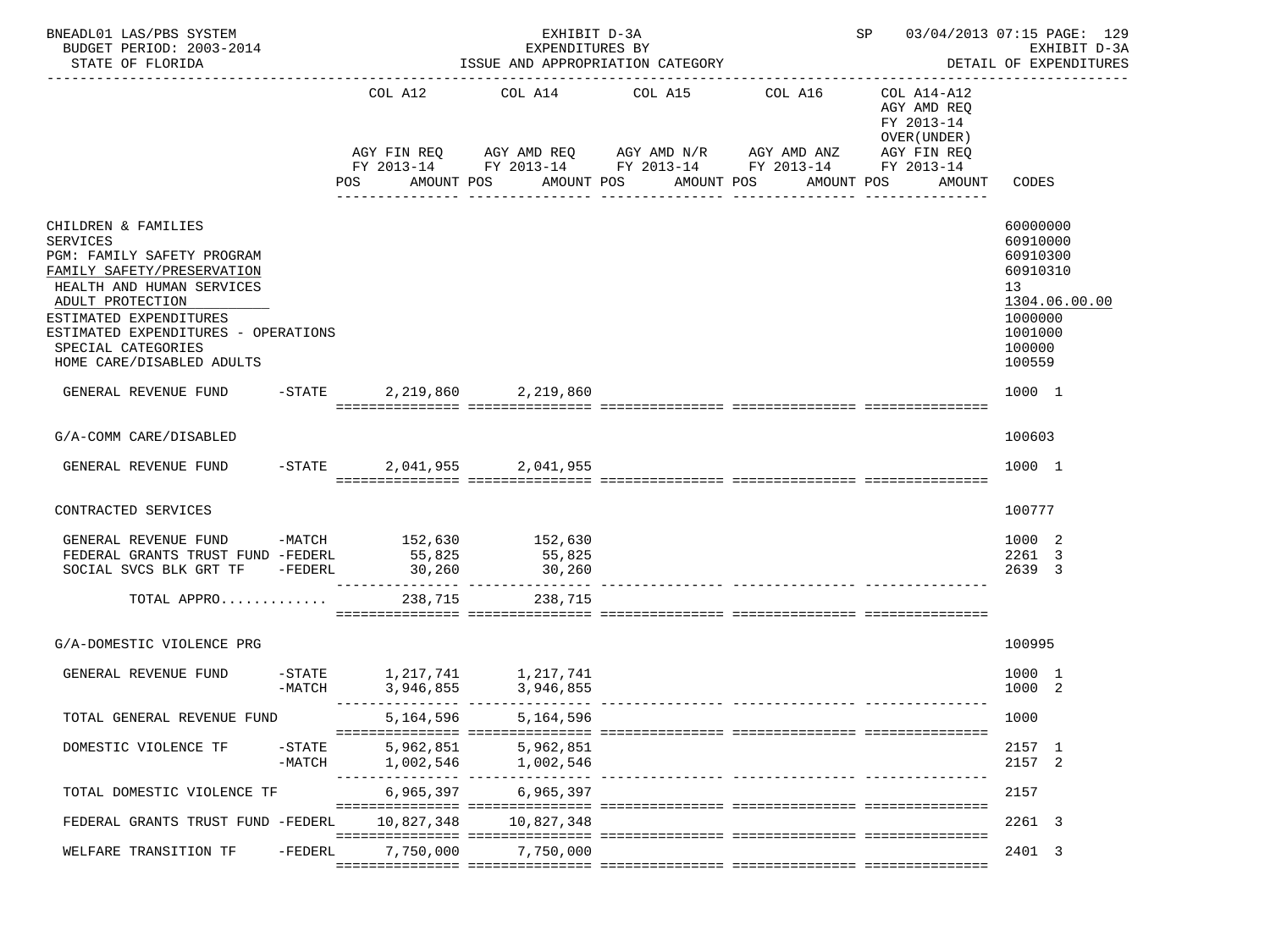| BNEADL01 LAS/PBS SYSTEM<br>BUDGET PERIOD: 2003-2014<br>STATE OF FLORIDA                                                                                                                                                                                                                                      |                     |            | ISSUE AND APPROPRIATION CATEGORY |                            | SP 03/04/2013 07:15 PAGE: 130<br>EXHIBIT D-3A<br>DETAIL OF EXPENDITURES<br>__________________                           |                                                                                          |                                                                                   |                                                                                                               |
|--------------------------------------------------------------------------------------------------------------------------------------------------------------------------------------------------------------------------------------------------------------------------------------------------------------|---------------------|------------|----------------------------------|----------------------------|-------------------------------------------------------------------------------------------------------------------------|------------------------------------------------------------------------------------------|-----------------------------------------------------------------------------------|---------------------------------------------------------------------------------------------------------------|
|                                                                                                                                                                                                                                                                                                              |                     | <b>POS</b> | COL A12                          | AMOUNT POS                 | COL A14 COL A15 COL A16<br>AGY FIN REQ AGY AMD REQ AGY AMD N/R AGY AMD ANZ<br>AMOUNT POS AMOUNT POS<br>________________ | FY 2013-14 FY 2013-14 FY 2013-14 FY 2013-14 FY 2013-14<br>AMOUNT POS<br>________________ | COL A14-A12<br>AGY AMD REO<br>FY 2013-14<br>OVER (UNDER)<br>AGY FIN REQ<br>AMOUNT | CODES                                                                                                         |
| CHILDREN & FAMILIES<br><b>SERVICES</b><br>PGM: FAMILY SAFETY PROGRAM<br>FAMILY SAFETY/PRESERVATION<br>HEALTH AND HUMAN SERVICES<br>ADULT PROTECTION<br>ESTIMATED EXPENDITURES<br>ESTIMATED EXPENDITURES - OPERATIONS<br>SPECIAL CATEGORIES<br>G/A-DOMESTIC VIOLENCE PRG<br>TOTAL APPRO 30,707,341 30,707,341 |                     |            |                                  |                            |                                                                                                                         |                                                                                          |                                                                                   | 60000000<br>60910000<br>60910300<br>60910310<br>13<br>1304.06.00.00<br>1000000<br>1001000<br>100000<br>100995 |
| HOME/COMM SERVICES WAIVER                                                                                                                                                                                                                                                                                    |                     |            |                                  |                            |                                                                                                                         |                                                                                          |                                                                                   | 101555                                                                                                        |
| GENERAL REVENUE FUND -MATCH 20,828,176 20,828,176<br>FEDERAL GRANTS TRUST FUND -RECPNT 28,445,957 28,445,957                                                                                                                                                                                                 |                     |            |                                  |                            |                                                                                                                         |                                                                                          |                                                                                   | 1000 2<br>2261 9                                                                                              |
| TOTAL APPRO                                                                                                                                                                                                                                                                                                  |                     |            |                                  | 49, 274, 133 49, 274, 133  |                                                                                                                         |                                                                                          |                                                                                   |                                                                                                               |
| RISK MANAGEMENT INSURANCE                                                                                                                                                                                                                                                                                    |                     |            |                                  |                            |                                                                                                                         |                                                                                          |                                                                                   | 103241                                                                                                        |
| GENERAL REVENUE FUND                                                                                                                                                                                                                                                                                         |                     |            |                                  | -STATE 548,129 548,129     |                                                                                                                         |                                                                                          |                                                                                   | 1000 1                                                                                                        |
| TEMP EMERGENCY SHELTER                                                                                                                                                                                                                                                                                       |                     |            |                                  |                            |                                                                                                                         |                                                                                          |                                                                                   | 103801                                                                                                        |
| GENERAL REVENUE FUND                                                                                                                                                                                                                                                                                         | $-$ STATE           |            |                                  | 203,527 203,527            |                                                                                                                         |                                                                                          |                                                                                   | 1000 1                                                                                                        |
| DEFERRED-PAY COM CONTRACTS                                                                                                                                                                                                                                                                                   |                     |            |                                  |                            |                                                                                                                         |                                                                                          |                                                                                   | 105280                                                                                                        |
| GENERAL REVENUE FUND<br>FEDERAL GRANTS TRUST FUND -FEDERL<br>SOCIAL SVCS BLK GRT TF                                                                                                                                                                                                                          | -MATCH<br>$-FEDERL$ |            | 3,472<br>1,269<br>689            | 3,472<br>1,269<br>689      |                                                                                                                         |                                                                                          |                                                                                   | 1000 2<br>2261 3<br>2639 3                                                                                    |
| TOTAL APPRO                                                                                                                                                                                                                                                                                                  |                     |            | 5,430                            | 5,430                      |                                                                                                                         |                                                                                          |                                                                                   |                                                                                                               |
| LEASE/PURCHASE/EQUIPMENT                                                                                                                                                                                                                                                                                     |                     |            |                                  |                            |                                                                                                                         |                                                                                          |                                                                                   | 105281                                                                                                        |
| GENERAL REVENUE FUND<br>FEDERAL GRANTS TRUST FUND -FEDERL<br>SOCIAL SVCS BLK GRT TF                                                                                                                                                                                                                          | $-MATCH$<br>-FEDERL |            | 90,518<br>32,840<br>17,802       | 90,518<br>32,840<br>17,802 |                                                                                                                         |                                                                                          |                                                                                   | 1000 2<br>2261 3<br>2639 3                                                                                    |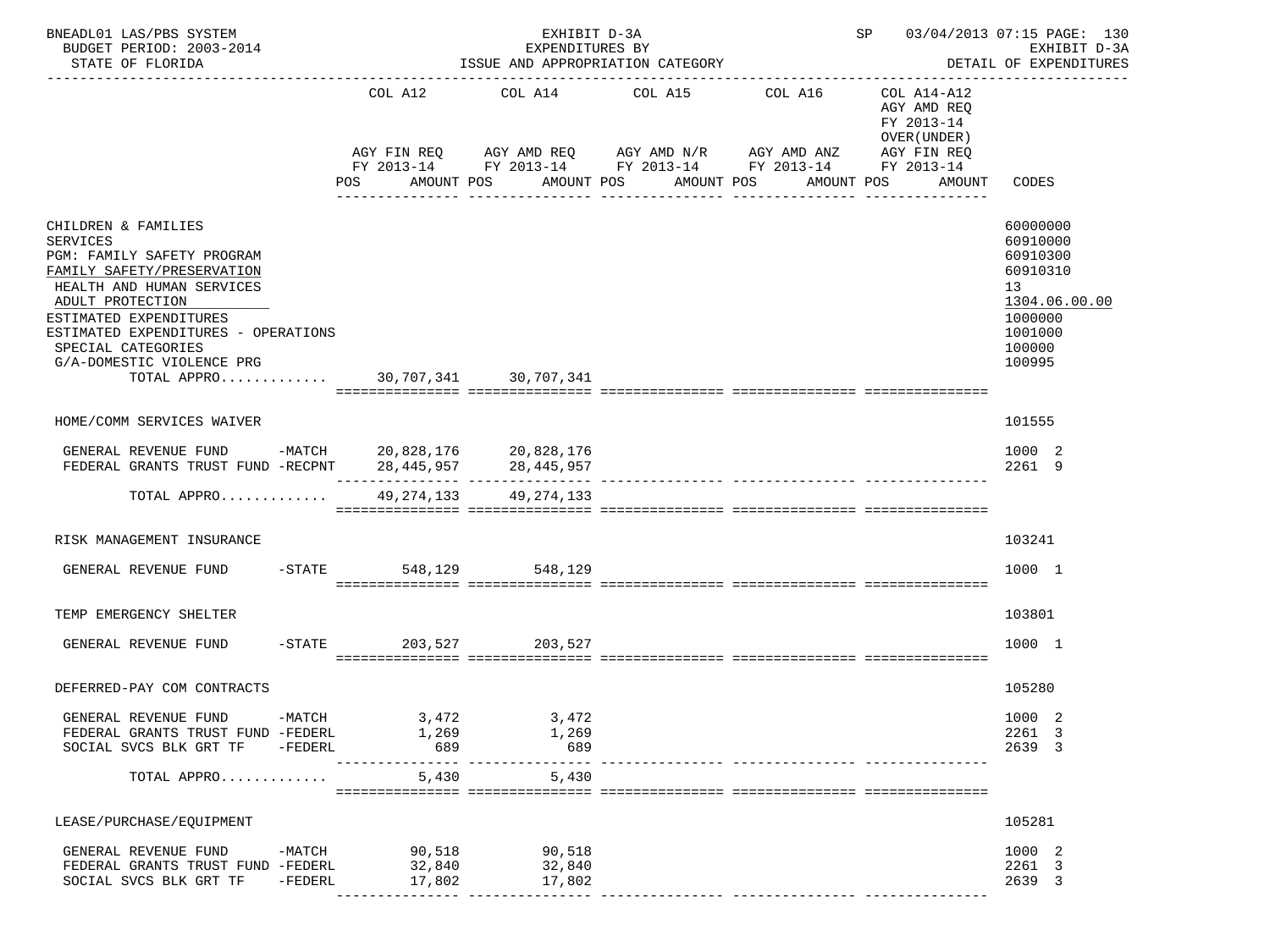| BNEADL01 LAS/PBS SYSTEM<br>BUDGET PERIOD: 2003-2014<br>STATE OF FLORIDA                                                                                                                                                                                                                                                                                                                                                                                                     |                    | EXHIBIT D-3A<br>EXPENDITURES BY         | ISSUE AND APPROPRIATION CATEGORY                                                                                                                                                |            |                                                                    | SP 03/04/2013 07:15 PAGE: 131<br>EXHIBIT D-3A<br>DETAIL OF EXPENDITURES                                                  |
|-----------------------------------------------------------------------------------------------------------------------------------------------------------------------------------------------------------------------------------------------------------------------------------------------------------------------------------------------------------------------------------------------------------------------------------------------------------------------------|--------------------|-----------------------------------------|---------------------------------------------------------------------------------------------------------------------------------------------------------------------------------|------------|--------------------------------------------------------------------|--------------------------------------------------------------------------------------------------------------------------|
|                                                                                                                                                                                                                                                                                                                                                                                                                                                                             | COL A12<br>POS FOR | AMOUNT POS                              | COL A14 COL A15<br>COL A16<br>AGY FIN REQ AGY AMD REQ AGY AMD N/R AGY AMD ANZ AGY FIN REQ<br>FY 2013-14 FY 2013-14 FY 2013-14 FY 2013-14 FY 2013-14<br>AMOUNT POS<br>AMOUNT POS | AMOUNT POS | COL A14-A12<br>AGY AMD REQ<br>FY 2013-14<br>OVER (UNDER)<br>AMOUNT | CODES                                                                                                                    |
| CHILDREN & FAMILIES<br><b>SERVICES</b><br>PGM: FAMILY SAFETY PROGRAM<br>FAMILY SAFETY/PRESERVATION<br>HEALTH AND HUMAN SERVICES<br>ADULT PROTECTION<br>ESTIMATED EXPENDITURES<br>ESTIMATED EXPENDITURES - OPERATIONS<br>SPECIAL CATEGORIES<br>LEASE/PURCHASE/EOUIPMENT<br>TOTAL APPRO $\ldots \ldots \ldots$ 141,160 141,160<br>TOTAL: ESTIMATED EXPENDITURES - OPERATIONS<br>TOTAL POSITIONS 605.00<br>TOTAL ISSUE 121,053,700 121,053,700<br>TOTAL SALARY RATE 23,298,285 |                    | 605.00<br>23, 298, 285                  |                                                                                                                                                                                 |            |                                                                    | 60000000<br>60910000<br>60910300<br>60910310<br>13<br>1304.06.00.00<br>1000000<br>1001000<br>100000<br>105281<br>1001000 |
| CASUALTY INSURANCE PREMIUM<br>ADJUSTMENT<br>SPECIAL CATEGORIES<br>RISK MANAGEMENT INSURANCE<br>GENERAL REVENUE FUND                                                                                                                                                                                                                                                                                                                                                         |                    | $-STATE$ 61,034- 61,034-                |                                                                                                                                                                                 |            |                                                                    | 1001090<br>100000<br>103241<br>1000 1                                                                                    |
| FLORIDA RETIREMENT SYSTEM<br>CONTRIBUTION ADJUSTMENT FOR<br>FISCAL YEAR 2012-2013<br>SALARIES AND BENEFITS                                                                                                                                                                                                                                                                                                                                                                  |                    |                                         |                                                                                                                                                                                 |            |                                                                    | 1001240<br>010000                                                                                                        |
| GENERAL REVENUE FUND -MATCH<br>FEDERAL GRANTS TRUST FUND -FEDERL<br>SOCIAL SVCS BLK GRT TF -FEDERL                                                                                                                                                                                                                                                                                                                                                                          | 8,984              | 45,523 45,523<br>16,568 16,568<br>8,984 |                                                                                                                                                                                 |            |                                                                    | 1000 2<br>2261 3<br>2639 3                                                                                               |
| TOTAL APPRO                                                                                                                                                                                                                                                                                                                                                                                                                                                                 | 71,075             | ____________________________<br>71,075  |                                                                                                                                                                                 |            |                                                                    |                                                                                                                          |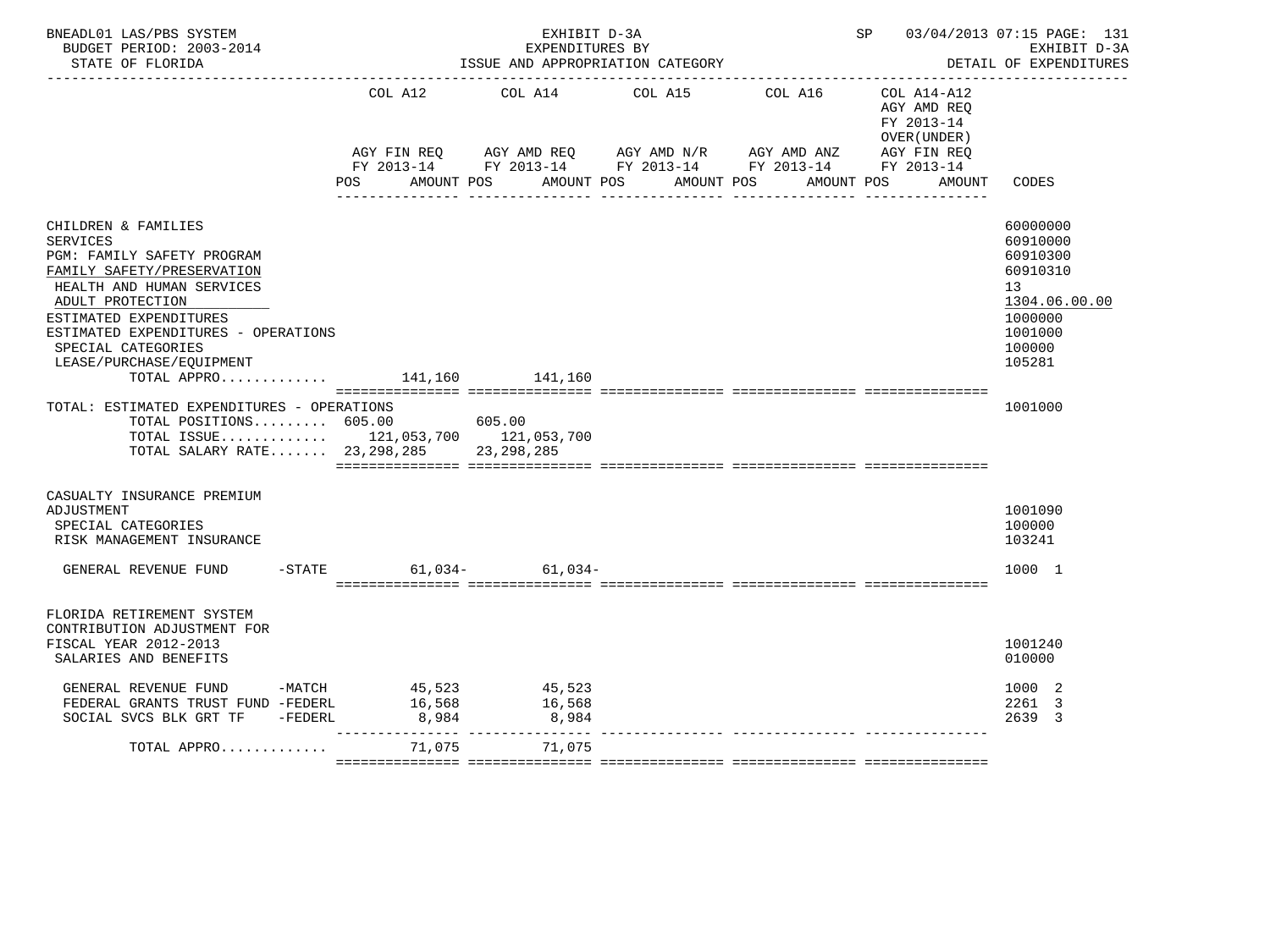| BNEADL01 LAS/PBS SYSTEM<br>BUDGET PERIOD: 2003-2014<br>STATE OF FLORIDA                                                                                                                                                                                                                         | SP 03/04/2013 07:15 PAGE: 132<br>EXHIBIT D-3A<br>EXPENDITURES BY<br>ISSUE AND APPROPRIATION CATEGORY<br>DETAIL OF EXPENDITURES |                                                                                                                        |                       |                                     |                                                                                   |                                                                                                     |  |  |
|-------------------------------------------------------------------------------------------------------------------------------------------------------------------------------------------------------------------------------------------------------------------------------------------------|--------------------------------------------------------------------------------------------------------------------------------|------------------------------------------------------------------------------------------------------------------------|-----------------------|-------------------------------------|-----------------------------------------------------------------------------------|-----------------------------------------------------------------------------------------------------|--|--|
|                                                                                                                                                                                                                                                                                                 | COL A12<br>AGY FIN REQ<br>POS                                                                                                  | COL A14<br>AGY AMD REQ AGY AMD N/R AGY AMD ANZ<br>FY 2013-14 FY 2013-14 FY 2013-14 FY 2013-14 FY 2013-14<br>AMOUNT POS | COL A15<br>AMOUNT POS | COL A16<br>AMOUNT POS<br>AMOUNT POS | COL A14-A12<br>AGY AMD REQ<br>FY 2013-14<br>OVER (UNDER)<br>AGY FIN REQ<br>AMOUNT | CODES                                                                                               |  |  |
| CHILDREN & FAMILIES<br><b>SERVICES</b><br>PGM: FAMILY SAFETY PROGRAM<br>FAMILY SAFETY/PRESERVATION<br>HEALTH AND HUMAN SERVICES<br>ADULT PROTECTION<br>ESTIMATED EXPENDITURES<br>ADJUSTMENT TO STATE HEALTH<br>INSURANCE PREMIUM CONTRIBUTION -<br>FISCAL YEAR 2012-13<br>SALARIES AND BENEFITS |                                                                                                                                |                                                                                                                        |                       |                                     |                                                                                   | 60000000<br>60910000<br>60910300<br>60910310<br>13<br>1304.06.00.00<br>1000000<br>1001830<br>010000 |  |  |
| GENERAL REVENUE FUND<br>FEDERAL GRANTS TRUST FUND -FEDERL<br>-FEDERL<br>SOCIAL SVCS BLK GRT TF                                                                                                                                                                                                  | $-MATCH$ 45,827<br>16,678<br>9,044<br>--------- --                                                                             | 45,827<br>16,678<br>9,044                                                                                              |                       |                                     |                                                                                   | 1000 2<br>2261 3<br>2639 3                                                                          |  |  |
| TOTAL APPRO                                                                                                                                                                                                                                                                                     | 71,549                                                                                                                         | 71,549                                                                                                                 |                       |                                     |                                                                                   |                                                                                                     |  |  |
| ADJUSTMENTS TO CURRENT YEAR<br>ESTIMATED EXPENDITURES<br>ADJUST FUND SOURCE INDICATORS - ADD<br>SPECIAL CATEGORIES<br>G/A-DOMESTIC VIOLENCE PRG<br>GENERAL REVENUE FUND                                                                                                                         | $-MATCH$ 1,000,005 1,000,005                                                                                                   |                                                                                                                        |                       |                                     |                                                                                   | 1600000<br>160S220<br>100000<br>100995<br>1000 2                                                    |  |  |
| $-MATCH$<br>DOMESTIC VIOLENCE TF                                                                                                                                                                                                                                                                | 5,962,851                                                                                                                      | 5,962,851                                                                                                              |                       |                                     |                                                                                   | 2157 2                                                                                              |  |  |
| TOTAL APPRO                                                                                                                                                                                                                                                                                     | 6,962,856                                                                                                                      | 6,962,856<br>=================================                                                                         |                       |                                     |                                                                                   |                                                                                                     |  |  |
|                                                                                                                                                                                                                                                                                                 |                                                                                                                                |                                                                                                                        |                       |                                     |                                                                                   |                                                                                                     |  |  |
| AGENCY ISSUE NARRATIVE:<br>2013-2014 BUDGET YEAR NARRATIVE:<br>ISSUE TITLE: Adjust Fund Source Indicators - Add                                                                                                                                                                                 |                                                                                                                                |                                                                                                                        | IT COMPONENT? NO      |                                     |                                                                                   |                                                                                                     |  |  |
| SPECIFY WHICH AGENCY GOAL FROM THE FISCAL YEAR 2013-2014 THROUGH 2017-2018 STRATEGIC PLAN IS ADDRESSED BY THIS BUDGET<br>ISSUE PROPOSAL: Goal 2 Effect Program Improvements: Apply proven best practices to maximize efficiencies and outcomes                                                  |                                                                                                                                |                                                                                                                        |                       |                                     |                                                                                   |                                                                                                     |  |  |
| SUMMARY:<br>The Department requests an adjustment to its base budget to properly align Funding Source Identifiers (FSI) for<br>Maintenance of Effort (MOE) and Match review.                                                                                                                    |                                                                                                                                |                                                                                                                        |                       |                                     |                                                                                   |                                                                                                     |  |  |

# PROBLEM STATEMENT:

Based on the Departments current agency approved operating budget this request is needed to properly align the Fund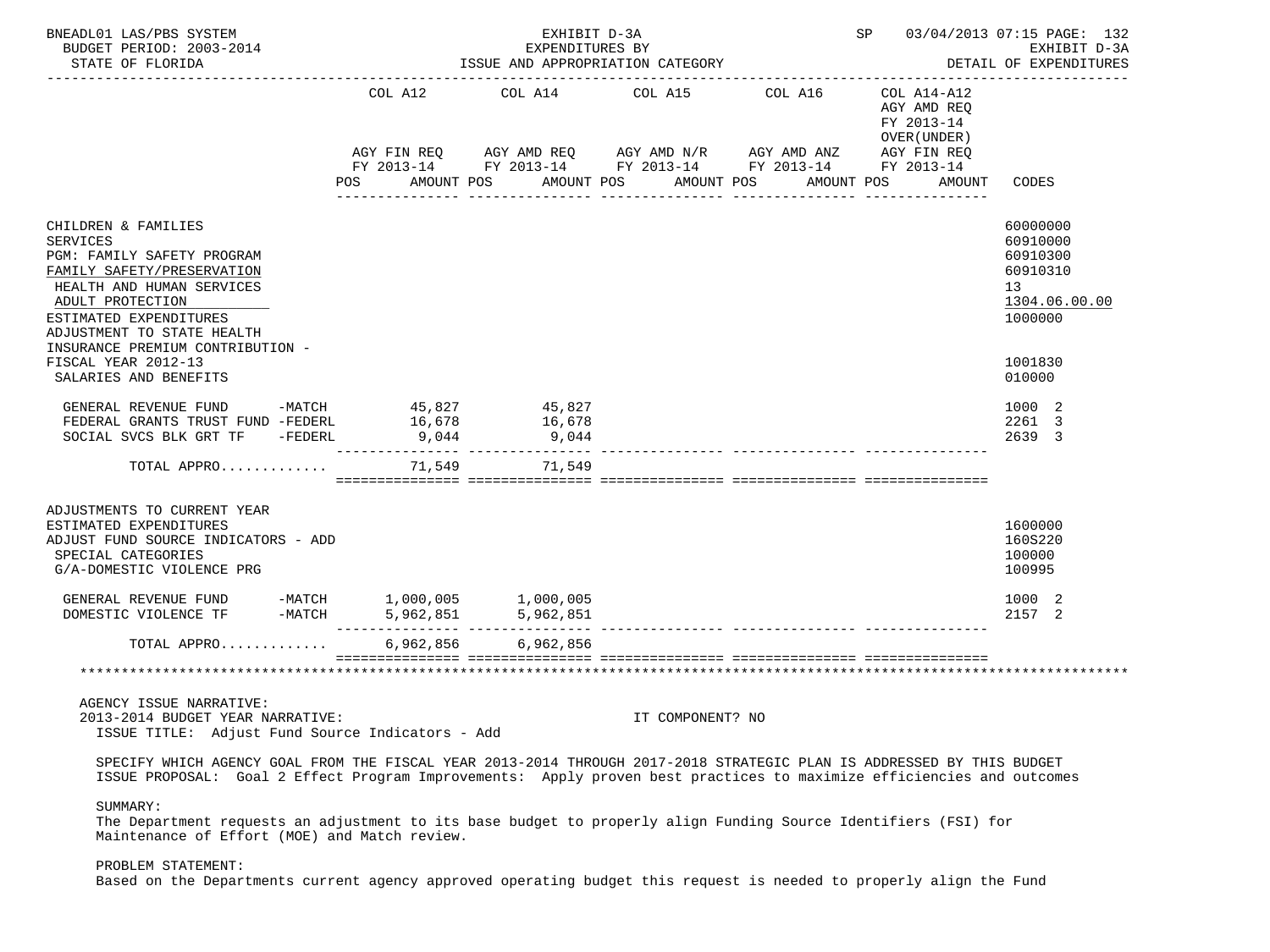| COL A12 COL A14 COL A15 COL A16 COL A14-A12                                                                                                                                                                                                                                                                      |                                                                          |
|------------------------------------------------------------------------------------------------------------------------------------------------------------------------------------------------------------------------------------------------------------------------------------------------------------------|--------------------------------------------------------------------------|
| AGY AMD REQ<br>FY 2013-14<br>OVER (UNDER )<br>$AGY \text{ FIN REQ} \qquad AGY \text{ AMD REQ} \qquad AGY \text{ AMD } N/R \qquad AGY \text{ AMD ANZ} \qquad AGY \text{ FIN REQ}$<br>FY 2013-14 FY 2013-14 FY 2013-14 FY 2013-14 FY 2013-14<br>POS AMOUNT POS AMOUNT POS AMOUNT POS<br>AMOUNT POS<br>AMOUNT CODES |                                                                          |
| CHILDREN & FAMILIES<br><b>SERVICES</b><br>PGM: FAMILY SAFETY PROGRAM<br>FAMILY SAFETY/PRESERVATION<br>HEALTH AND HUMAN SERVICES<br>13<br>ADULT PROTECTION<br>ADJUSTMENTS TO CURRENT YEAR<br>ESTIMATED EXPENDITURES                                                                                               | 60000000<br>60910000<br>60910300<br>60910310<br>1304.06.00.00<br>1600000 |
| ADJUST FUND SOURCE INDICATORS - ADD                                                                                                                                                                                                                                                                              | 160S220                                                                  |
| Source Indicators (FSIs) in the Departments budget.                                                                                                                                                                                                                                                              |                                                                          |
| WHAT BENEFITS WILL BE OBTAINED BY FUNDING THIS ISSUE:<br>This action is necessary to ensure that the Department can properly identify funding sources and MOE.                                                                                                                                                   |                                                                          |
| WHAT UNDERLYING PROGRAM THEORY CHANGE IS INVOLVED IN THIS ISSUE (IF ANY):<br>Not Applicable<br>WHAT IMPLEMENTATION MECHANISMS WILL BE CHANGED AS A RESULT OF THIS ISSUE (IF ANY):                                                                                                                                |                                                                          |
| The Department will implement these adjustments and continue to monitor the funding of the budget.                                                                                                                                                                                                               |                                                                          |
| FLORIDA STRATEGIC PLAN FOR ECONOMIC DEVELOPMENT:<br>Not Applicable                                                                                                                                                                                                                                               |                                                                          |
| RETURN ON INVESTMENT:<br>Not Applicable                                                                                                                                                                                                                                                                          |                                                                          |
| COST CALCULATIONS:<br>Not Applicable                                                                                                                                                                                                                                                                             |                                                                          |
| ADJUST FUND SOURCE INDICATORS -<br><b>DEDUCT</b><br>SPECIAL CATEGORIES<br>G/A-DOMESTIC VIOLENCE PRG                                                                                                                                                                                                              | 160S230<br>100000<br>100995                                              |
| $-STATE$ 1,000,005- 1,000,005-<br>GENERAL REVENUE FUND<br>$-STATE$<br>$5,962,851 - 5,962,851 -$<br>DOMESTIC VIOLENCE TF                                                                                                                                                                                          | 1000 1<br>2157 1                                                         |
| $6,962,856-$<br>$6,962,856-$<br>TOTAL APPRO                                                                                                                                                                                                                                                                      |                                                                          |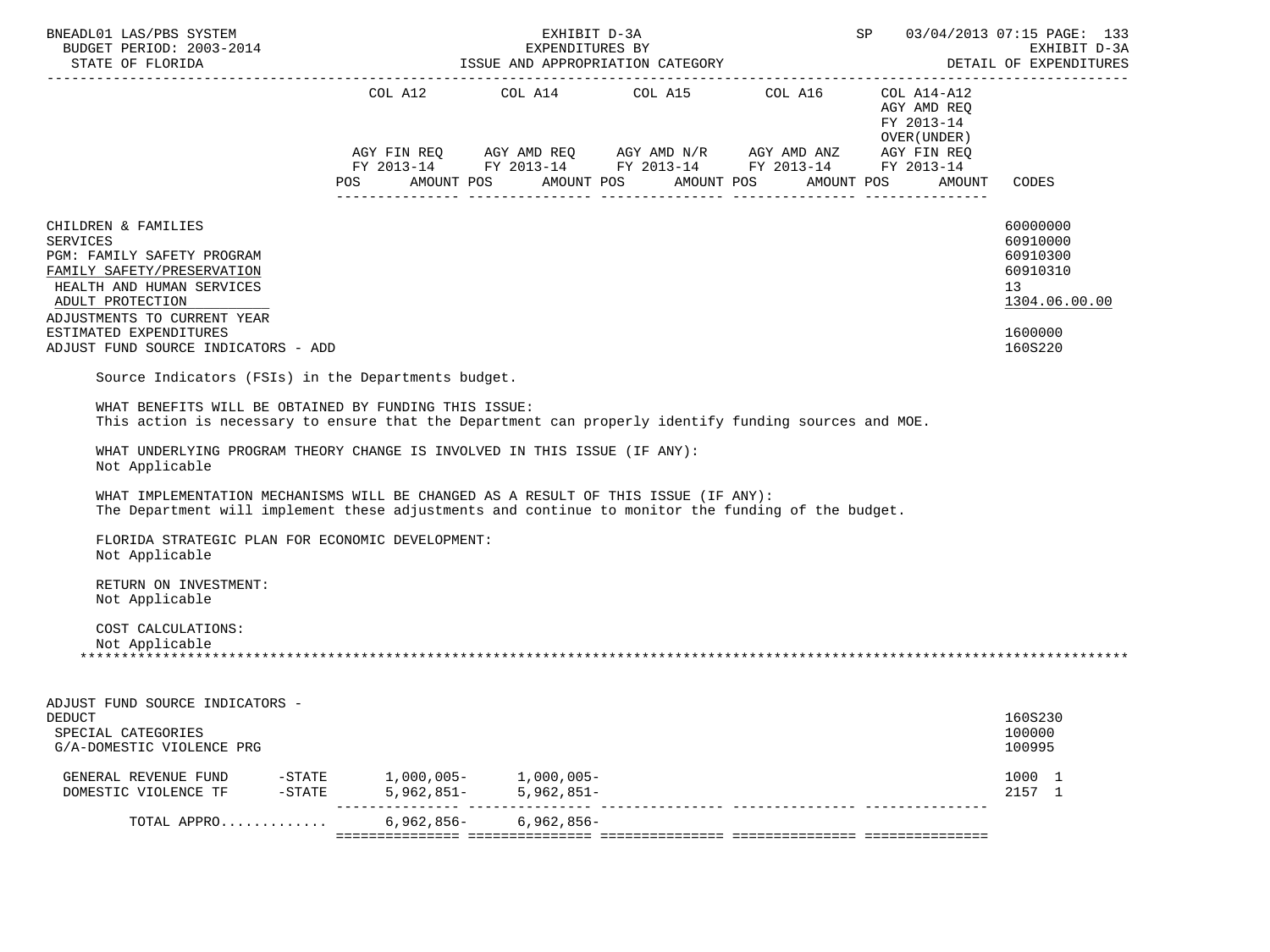| BNEADL01 LAS/PBS SYSTEM<br>BUDGET PERIOD: 2003-2014                                                                                                                                                                                                                                                                                                                                                                                                                                                         |            | EXHIBIT D-3A | SP 03/04/2013 07:15 PAGE: 134                                                                                                                                                                                       | EXHIBIT D-3A<br>DETAIL OF EXPENDITURES |                                                             |                                                                                |
|-------------------------------------------------------------------------------------------------------------------------------------------------------------------------------------------------------------------------------------------------------------------------------------------------------------------------------------------------------------------------------------------------------------------------------------------------------------------------------------------------------------|------------|--------------|---------------------------------------------------------------------------------------------------------------------------------------------------------------------------------------------------------------------|----------------------------------------|-------------------------------------------------------------|--------------------------------------------------------------------------------|
|                                                                                                                                                                                                                                                                                                                                                                                                                                                                                                             | <b>POS</b> |              | COL A12 COL A14 COL A15 COL A16 COL A14-A12<br>AGY FIN REQ AGY AMD REQ AGY AMD N/R AGY AMD ANZ AGY FIN REQ<br>FY 2013-14 FY 2013-14 FY 2013-14 FY 2013-14 FY 2013-14<br>AMOUNT POS AMOUNT POS AMOUNT POS AMOUNT POS |                                        | AGY AMD REQ<br>FY 2013-14<br>OVER ( UNDER )<br>AMOUNT CODES |                                                                                |
| CHILDREN & FAMILIES<br><b>SERVICES</b><br>PGM: FAMILY SAFETY PROGRAM<br>FAMILY SAFETY/PRESERVATION<br>HEALTH AND HUMAN SERVICES<br>ADULT PROTECTION<br>ADJUSTMENTS TO CURRENT YEAR<br>ESTIMATED EXPENDITURES<br>ADJUST FUND SOURCE INDICATORS -                                                                                                                                                                                                                                                             |            |              |                                                                                                                                                                                                                     |                                        |                                                             | 60000000<br>60910000<br>60910300<br>60910310<br>13<br>1304.06.00.00<br>1600000 |
| <b>DEDUCT</b>                                                                                                                                                                                                                                                                                                                                                                                                                                                                                               |            |              |                                                                                                                                                                                                                     |                                        |                                                             | 160S230                                                                        |
| ISSUE TITLE: Adjust Fund Source Indicators - Deduct<br>SPECIFY WHICH AGENCY GOAL FROM THE FISCAL YEAR 2013-2014 THROUGH 2017-2018 STRATEGIC PLAN IS ADDRESSED BY THIS BUDGET<br>ISSUE PROPOSAL: Goal 2 Effect Program Improvements: Apply proven best practices to maximize efficiencies and outcomes<br>SUMMARY:<br>The Department requests an adjustment to its base budget to properly align Funding Source Identifiers (FSI) for<br>Maintenance of Effort (MOE) and Match review.<br>PROBLEM STATEMENT: |            |              |                                                                                                                                                                                                                     |                                        |                                                             |                                                                                |
| Based on the Departments current agency approved operating budget this request is needed to properly align the Fund<br>Source Indicators (FSIs) in the Departments budget.                                                                                                                                                                                                                                                                                                                                  |            |              |                                                                                                                                                                                                                     |                                        |                                                             |                                                                                |
| WHAT BENEFITS WILL BE OBTAINED BY FUNDING THIS ISSUE:<br>This action is necessary to ensure that the Department can properly identify funding sources and MOE.                                                                                                                                                                                                                                                                                                                                              |            |              |                                                                                                                                                                                                                     |                                        |                                                             |                                                                                |
| WHAT UNDERLYING PROGRAM THEORY CHANGE IS INVOLVED IN THIS ISSUE (IF ANY):<br>Not Applicable                                                                                                                                                                                                                                                                                                                                                                                                                 |            |              |                                                                                                                                                                                                                     |                                        |                                                             |                                                                                |
| WHAT IMPLEMENTATION MECHANISMS WILL BE CHANGED AS A RESULT OF THIS ISSUE (IF ANY):<br>The Department will implement these adjustments and continue to monitor the funding of the budget.                                                                                                                                                                                                                                                                                                                    |            |              |                                                                                                                                                                                                                     |                                        |                                                             |                                                                                |
| FLORIDA STRATEGIC PLAN FOR ECONOMIC DEVELOPMENT:<br>Not Applicable                                                                                                                                                                                                                                                                                                                                                                                                                                          |            |              |                                                                                                                                                                                                                     |                                        |                                                             |                                                                                |
| RETURN ON INVESTMENT:<br>Not Applicable                                                                                                                                                                                                                                                                                                                                                                                                                                                                     |            |              |                                                                                                                                                                                                                     |                                        |                                                             |                                                                                |
| COST CALCULATIONS:<br>Not Applicable                                                                                                                                                                                                                                                                                                                                                                                                                                                                        |            |              |                                                                                                                                                                                                                     |                                        |                                                             |                                                                                |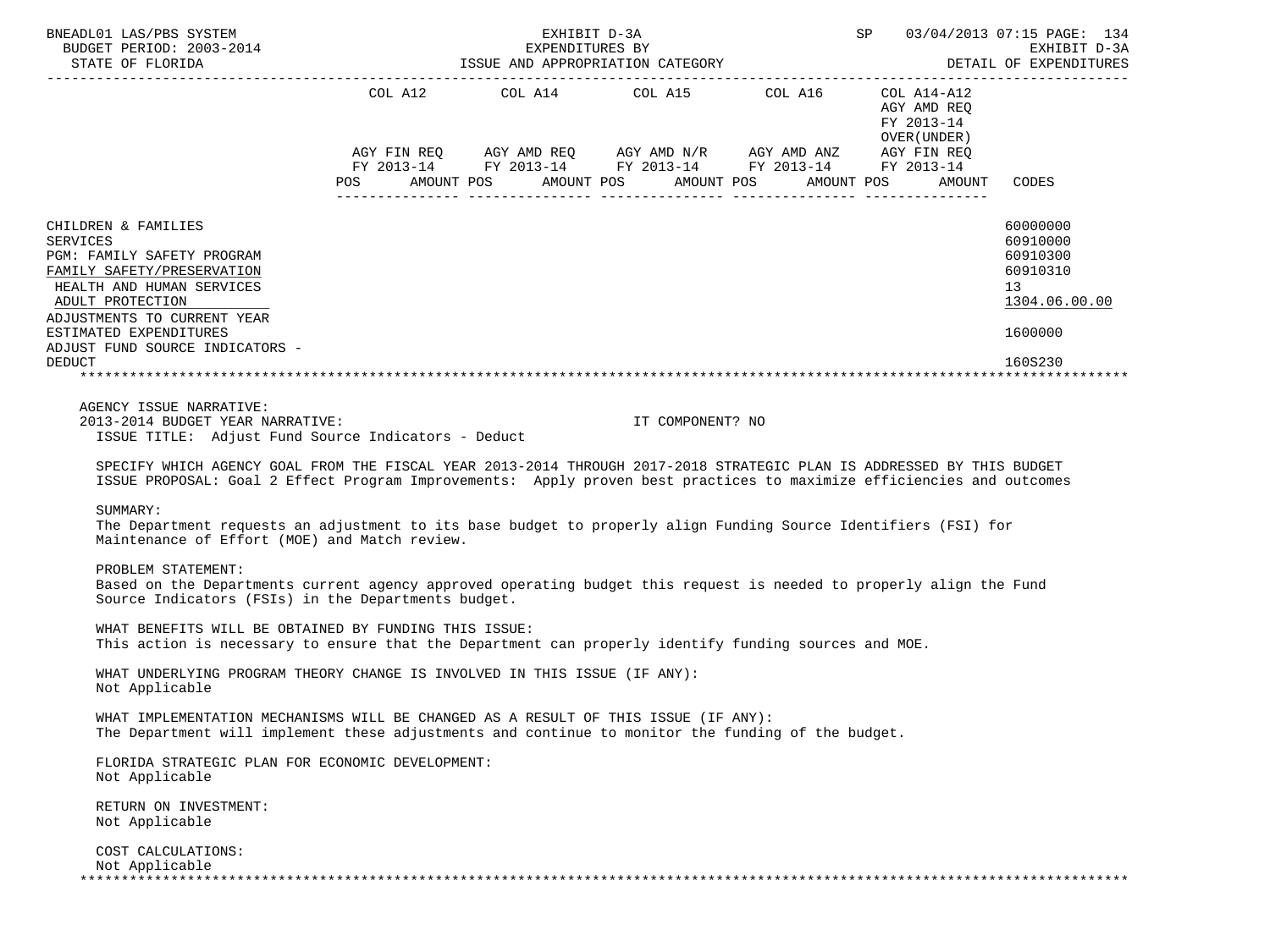| BNEADL01 LAS/PBS SYSTEM<br>BUDGET PERIOD: 2003-2014<br>STATE OF FLORIDA                                                                                                                                                                                       | EXPENDITURES BY<br>ISSUE AND APPROPRIATION CATEGORY | SP 03/04/2013 07:15 PAGE: 135<br>EARLBII D-3A<br>DETAIL OF EXPENDITURES                                                                                       | EXHIBIT D-3A |                                                          |                                                                                |
|---------------------------------------------------------------------------------------------------------------------------------------------------------------------------------------------------------------------------------------------------------------|-----------------------------------------------------|---------------------------------------------------------------------------------------------------------------------------------------------------------------|--------------|----------------------------------------------------------|--------------------------------------------------------------------------------|
|                                                                                                                                                                                                                                                               |                                                     | COL A12 COL A14 COL A15 COL A16                                                                                                                               |              | COL A14-A12<br>AGY AMD REO<br>FY 2013-14<br>OVER (UNDER) |                                                                                |
|                                                                                                                                                                                                                                                               |                                                     | AGY FIN REQ AGY AMD REQ AGY AMD N/R AGY AMD ANZ AGY FIN REQ<br>FY 2013-14 FY 2013-14 FY 2013-14 FY 2013-14 FY 2013-14<br>POS AMOUNT POS AMOUNT POS AMOUNT POS |              | AMOUNT POS AMOUNT CODES                                  |                                                                                |
| CHILDREN & FAMILIES<br><b>SERVICES</b><br>PGM: FAMILY SAFETY PROGRAM<br>FAMILY SAFETY/PRESERVATION<br>HEALTH AND HUMAN SERVICES<br>ADULT PROTECTION<br>INTER-AGENCY REORGANIZATIONS<br>TRANSFER HOME AND COMMUNITY BASED<br>SERVICES WAIVER TO THE AGENCY FOR |                                                     |                                                                                                                                                               |              |                                                          | 60000000<br>60910000<br>60910300<br>60910310<br>13<br>1304.06.00.00<br>1700000 |
| HEALTH CARE ADMINISTRATION - DEDUCT<br>SPECIAL CATEGORIES<br>HOME/COMM SERVICES WAIVER                                                                                                                                                                        |                                                     |                                                                                                                                                               |              |                                                          | 1700110<br>100000<br>101555                                                    |
| GENERAL REVENUE FUND -MATCH 20,828,176- 20,828,176-<br>FEDERAL GRANTS TRUST FUND -RECPNT 28,445,957- 28,445,957-                                                                                                                                              |                                                     |                                                                                                                                                               |              |                                                          | 1000 2<br>2261 9                                                               |
| TOTAL APPRO 49, 274, 133- 49, 274, 133-                                                                                                                                                                                                                       |                                                     |                                                                                                                                                               |              |                                                          |                                                                                |
| AGENCY ISSUE NARRATIVE:                                                                                                                                                                                                                                       |                                                     |                                                                                                                                                               |              |                                                          |                                                                                |
| 2013-2014 BUDGET YEAR NARRATIVE:                                                                                                                                                                                                                              |                                                     | IT COMPONENT? NO                                                                                                                                              |              |                                                          |                                                                                |
| ISSUE TITLE: Transfer Home and Community Based Services Waiver to the Agency for Health Care Administration - DEDUCT<br>SPECIFY WHICH AGENCY GOAL FROM THE 2011-2016 STRATEGIC PLAN IS ADDRESSED BY THIS BUDGET ISSUE PROPOSAL: Goal 2 Effect                 |                                                     |                                                                                                                                                               |              |                                                          |                                                                                |

SUMMARY:

 The Department requests transfer of \$49,274,133 of budget (\$20,828,176 in General Revenue and \$28,445, 957 in Federal Grants Trust Fund double budget ) in the Home and Community Based Services Waiver Category in the Adult Protective Services program component within the Family Safety and Preservation Services budget entity to the Agency for Health Care Administration to streamline bill paying processes for the state's share of Medicaid expenditures under the Community-Based Care for Disabled Adults program.

### PROBLEM STATEMENT:

 The Department of Children and Families is appropriated budget in Line 325 of the General Appropriations Act for the Community-Based Care for Disabled Adults program for reimbursement to the Agency for Health Care Administration (AHCA) for Medicaid expenditures related to the program. The process of Medicaid related expenditures is controlled in the following manner:

 1. Providers are allocated a "memo allocation" from this category to provide services up to their allocation. The provider sends the bill for a Medicaid service to AHCA, who is the administrator for Medicaid.

Program Improvements: Apply proven best practices to maximize efficiencies and outcomes

2. AHCA pays the bill and sends the payment to the provider.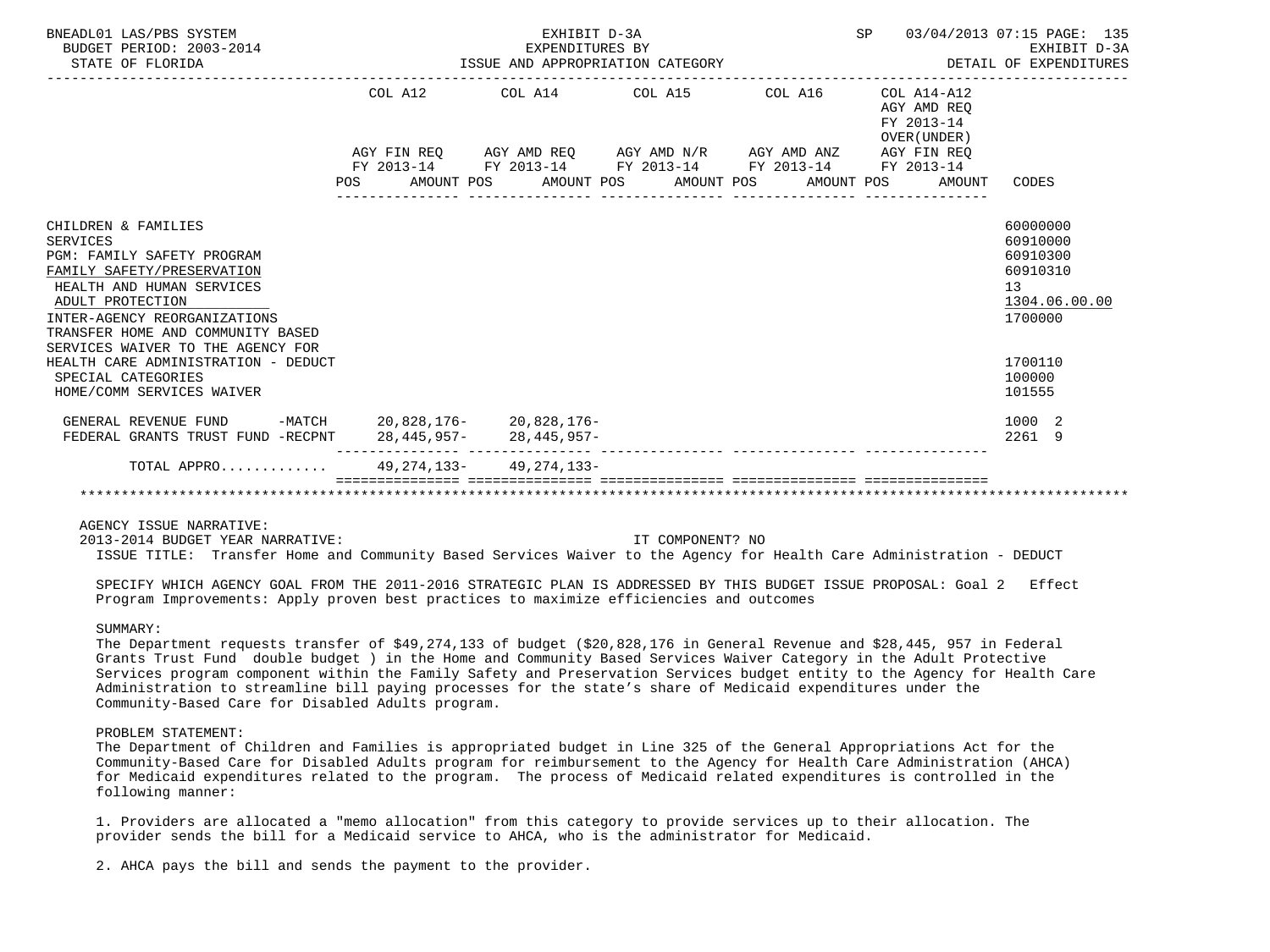| BNEADL01 LAS/PBS SYSTEM<br>BUDGET PERIOD: 2003-2014<br>STATE OF FLORIDA                                | EXHIBIT D-3A<br>EXPENDITURES BY<br>ISSUE AND APPROPRIATION CATEGORY |            |  |                                                                                                                         |  |  | SP |                               | 03/04/2013 07:15 PAGE: 136<br>EXHIBIT D-3A<br>DETAIL OF EXPENDITURES |                                                          |                      |
|--------------------------------------------------------------------------------------------------------|---------------------------------------------------------------------|------------|--|-------------------------------------------------------------------------------------------------------------------------|--|--|----|-------------------------------|----------------------------------------------------------------------|----------------------------------------------------------|----------------------|
|                                                                                                        |                                                                     | COL A12    |  | COL A14 COL A15 COL A16                                                                                                 |  |  |    | ----------------------------- |                                                                      | COL A14-A12<br>AGY AMD REO<br>FY 2013-14<br>OVER (UNDER) |                      |
|                                                                                                        | POS                                                                 | FY 2013-14 |  | AGY FIN REQ AGY AMD REQ AGY AMD N/R AGY AMD ANZ<br>FY 2013-14 FY 2013-14 FY 2013-14<br>AMOUNT POS AMOUNT POS AMOUNT POS |  |  |    | AMOUNT POS                    |                                                                      | AGY FIN REQ<br>FY 2013-14<br>AMOUNT                      | CODES                |
| CHILDREN & FAMILIES                                                                                    |                                                                     |            |  |                                                                                                                         |  |  |    |                               |                                                                      |                                                          | 60000000             |
| SERVICES                                                                                               |                                                                     |            |  |                                                                                                                         |  |  |    |                               |                                                                      |                                                          | 60910000             |
| <b>PGM: FAMILY SAFETY PROGRAM</b>                                                                      |                                                                     |            |  |                                                                                                                         |  |  |    |                               |                                                                      |                                                          | 60910300<br>60910310 |
| FAMILY SAFETY/PRESERVATION<br>HEALTH AND HUMAN SERVICES                                                |                                                                     |            |  |                                                                                                                         |  |  |    |                               |                                                                      |                                                          | 13                   |
| ADULT PROTECTION                                                                                       |                                                                     |            |  |                                                                                                                         |  |  |    |                               |                                                                      |                                                          | 1304.06.00.00        |
| INTER-AGENCY REORGANIZATIONS<br>TRANSFER HOME AND COMMUNITY BASED<br>SERVICES WAIVER TO THE AGENCY FOR |                                                                     |            |  |                                                                                                                         |  |  |    |                               |                                                                      |                                                          | 1700000              |
| HEALTH CARE ADMINISTRATION - DEDUCT                                                                    |                                                                     |            |  |                                                                                                                         |  |  |    |                               |                                                                      |                                                          | 1700110              |

3. AHCA sends the record of the service billing to Medicaid who reimburses AHCA for the federal share amount.

 4. AHCA sends the record of the service billing to the Department of Children and Families (DCF), who in turn reimburses AHCA through the journal transfer process for the state's share of the Medicaid service.

 WHAT BENEFITS WILL BE OBTAINED BY FUNDING THIS ISSUE: The alignment of budget streamlines the bill paying processes for the state's share of Medicaid expenditures under the Community-Based Care for Disabled Adults program and creates a more efficient and effective government.

 WHAT UNDERLYING PROGRAM THEORY CHANGE IS INVOLVED IN THIS ISSUE (IF ANY): Not Applicable

 WHAT IMPLEMENTATION MECHANISMS WILL BE CHANGED AS A RESULT OF THIS ISSUE (IF ANY): This alignment eliminates the need for the Agency for Health Care Administration to send service billing records to the Department of Children and Families, as well as, the need for the Department of Children and Families to complete the journal transfer process.

 FLORIDA STRATEGIC PLAN FOR ECONOMIC DEVELOPMENT: Not Applicable

 RETURN ON INVESTMENT (ROI): Not Applicable

COST CALCULATIONS:

 This request transfers all budget appropriated to the Department of Children and Families in the Home and Community Based Services Waiver Category (101555) to the Agency for Health Care Administration. \*\*\*\*\*\*\*\*\*\*\*\*\*\*\*\*\*\*\*\*\*\*\*\*\*\*\*\*\*\*\*\*\*\*\*\*\*\*\*\*\*\*\*\*\*\*\*\*\*\*\*\*\*\*\*\*\*\*\*\*\*\*\*\*\*\*\*\*\*\*\*\*\*\*\*\*\*\*\*\*\*\*\*\*\*\*\*\*\*\*\*\*\*\*\*\*\*\*\*\*\*\*\*\*\*\*\*\*\*\*\*\*\*\*\*\*\*\*\*\*\*\*\*\*\*\*\*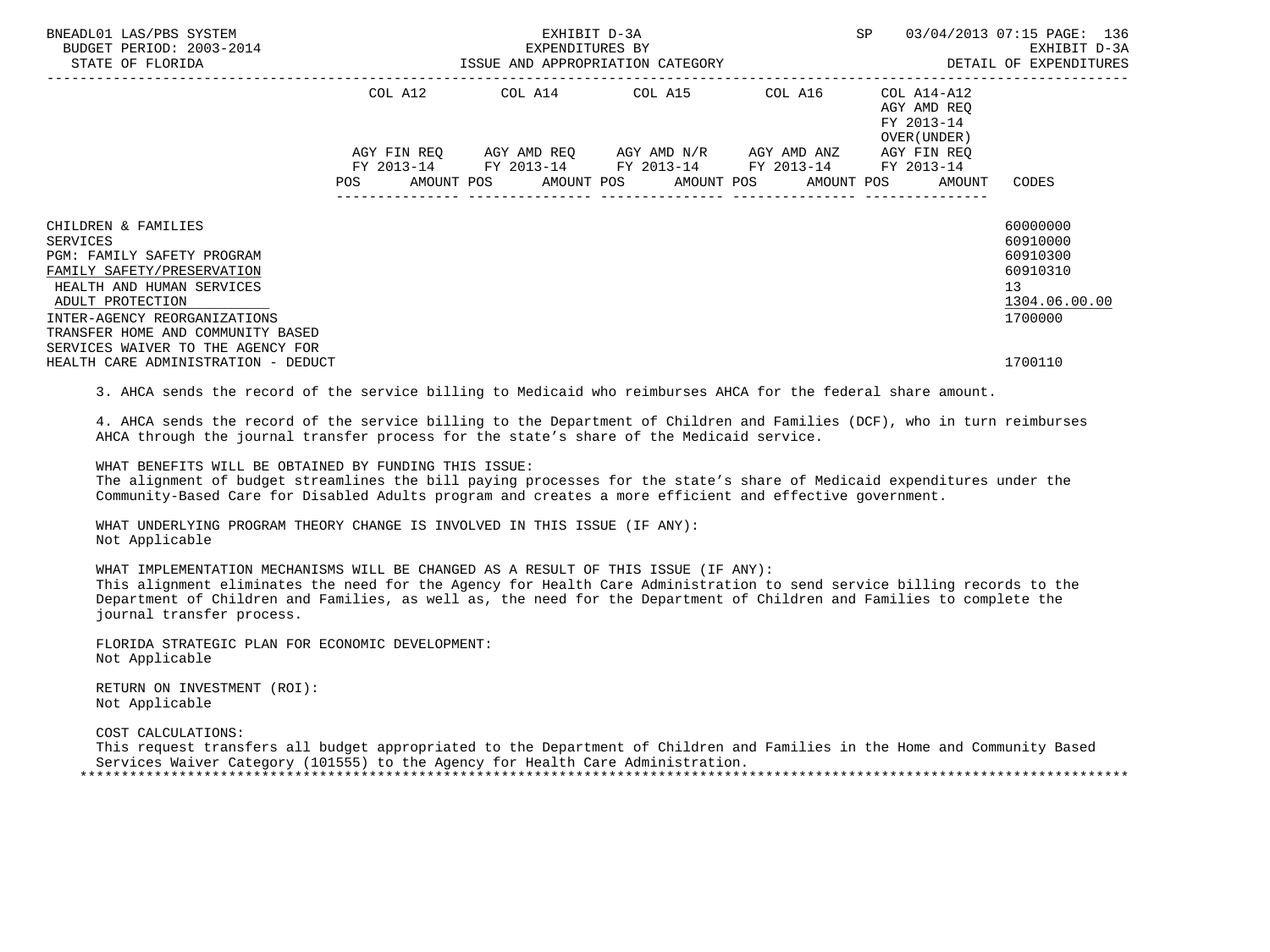| BNEADL01 LAS/PBS SYSTEM<br>BUDGET PERIOD: 2003-2014<br>STATE OF FLORIDA STATE OF STATE OF STATE OF STATE OF STATE OF STATE OF STATE OF STATE OF STATE OF STATE OF STATE OF STATE OF STATE OF STATE OF STATE OF STATE OF STATE OF STATE OF STATE OF STATE OF STATE OF STATE OF STATE O |  | EXPENDITURES BY | EXHIBIT D-3A                                                                                                                                                    |  |                                                              | SP 03/04/2013 07:15 PAGE: 137<br>EXHIBIT D-3A<br>DETAIL OF EXPENDITURES                             |
|---------------------------------------------------------------------------------------------------------------------------------------------------------------------------------------------------------------------------------------------------------------------------------------|--|-----------------|-----------------------------------------------------------------------------------------------------------------------------------------------------------------|--|--------------------------------------------------------------|-----------------------------------------------------------------------------------------------------|
|                                                                                                                                                                                                                                                                                       |  |                 | COL A12 COL A14 COL A15 COL A16 COL A14-A12                                                                                                                     |  | AGY AMD REO<br>FY 2013-14<br>OVER (UNDER)                    |                                                                                                     |
|                                                                                                                                                                                                                                                                                       |  |                 | AGY FIN REQ AGY AMD REQ AGY AMD N/R AGY AMD ANZ AGY FIN REQ<br>FY 2013-14 FY 2013-14 FY 2013-14 FY 2013-14 FY 2013-14<br>______________________________________ |  | POS AMOUNT POS AMOUNT POS AMOUNT POS AMOUNT POS AMOUNT CODES |                                                                                                     |
| CHILDREN & FAMILIES<br><b>SERVICES</b><br>PGM: FAMILY SAFETY PROGRAM<br>FAMILY SAFETY/PRESERVATION<br>HEALTH AND HUMAN SERVICES<br>ADULT PROTECTION<br>ESTIMATED EXPENDITURES REALIGNMENT<br>REALIGNMENT OF FAMILY SAFETY<br>ADMINISTRATIVE FUNDING - DEDUCT<br>EXPENSES              |  |                 |                                                                                                                                                                 |  |                                                              | 60000000<br>60910000<br>60910300<br>60910310<br>13<br>1304.06.00.00<br>2000000<br>2003060<br>040000 |
| DOMESTIC VIOLENCE TF -STATE 8,873-<br>8,873-                                                                                                                                                                                                                                          |  |                 |                                                                                                                                                                 |  |                                                              | 2157 1                                                                                              |
|                                                                                                                                                                                                                                                                                       |  |                 |                                                                                                                                                                 |  |                                                              |                                                                                                     |

 AGENCY ISSUE NARRATIVE: 2013-2014 BUDGET YEAR NARRATIVE: IT COMPONENT? NO ISSUE TITLE: Realignment of Family Safety Administrative Funding - Deduct

 SPECIFY WHICH AGENCY GOAL FROM THE FISCAL YEAR 2013-2014 THROUGH 2017-2018 STRATEGIC PLAN IS ADDRESSED BY THIS BUDGET ISSUE PROPOSAL: Goal 2 Effect Program Improvements: Apply proven best practices to maximize efficiencies and outcomes

#### SUMMARY:

 The Department requests a realignment of \$1,319,362 of budget authority (\$720,202 General Revenue, \$8,873 Domestic Violence Trust Fund, \$47,853 Federal Grants Trust Fund, \$429,766 Welfare Transition Trust Fund, and \$112,668 Social Services Block Grant Trust Fund) between program component within the Family Safety and Preservation Services budget entity.

### PROBLEM STATEMENT:

 Currently, the Department has \$1,275,628 of budget authority within the Executive Leadership and Support Services program component related to services rather than administration. In addition, there is \$8,873 of budget authority within the Adult Protection program component and \$34,861 of budget authority in the Child Protection program component that is considered administration. This request is to align the budget and expenditures between program components within the Family Safety and Preservation Services budget entity (multiple categories) to accurately account for the Departments Administrative Costs within the Family Safety and Preservation Services budget entity. The Department considers the Executive Leadership and Support Services program component the appropriations related to administrative/overhead costs for the program and this transfer will allow for more visibility and transparency within the Departments administrative budget.

WHAT BENEFITS WILL BE OBTAINED BY FUNDING THIS ISSUE: This action is necessary to ensure that the Department can properly identify administrative and service related funding sources.

 WHAT UNDERLYING PROGRAM THEORY CHANGE IS INVOLVED IN THIS ISSUE (IF ANY): Not Applicable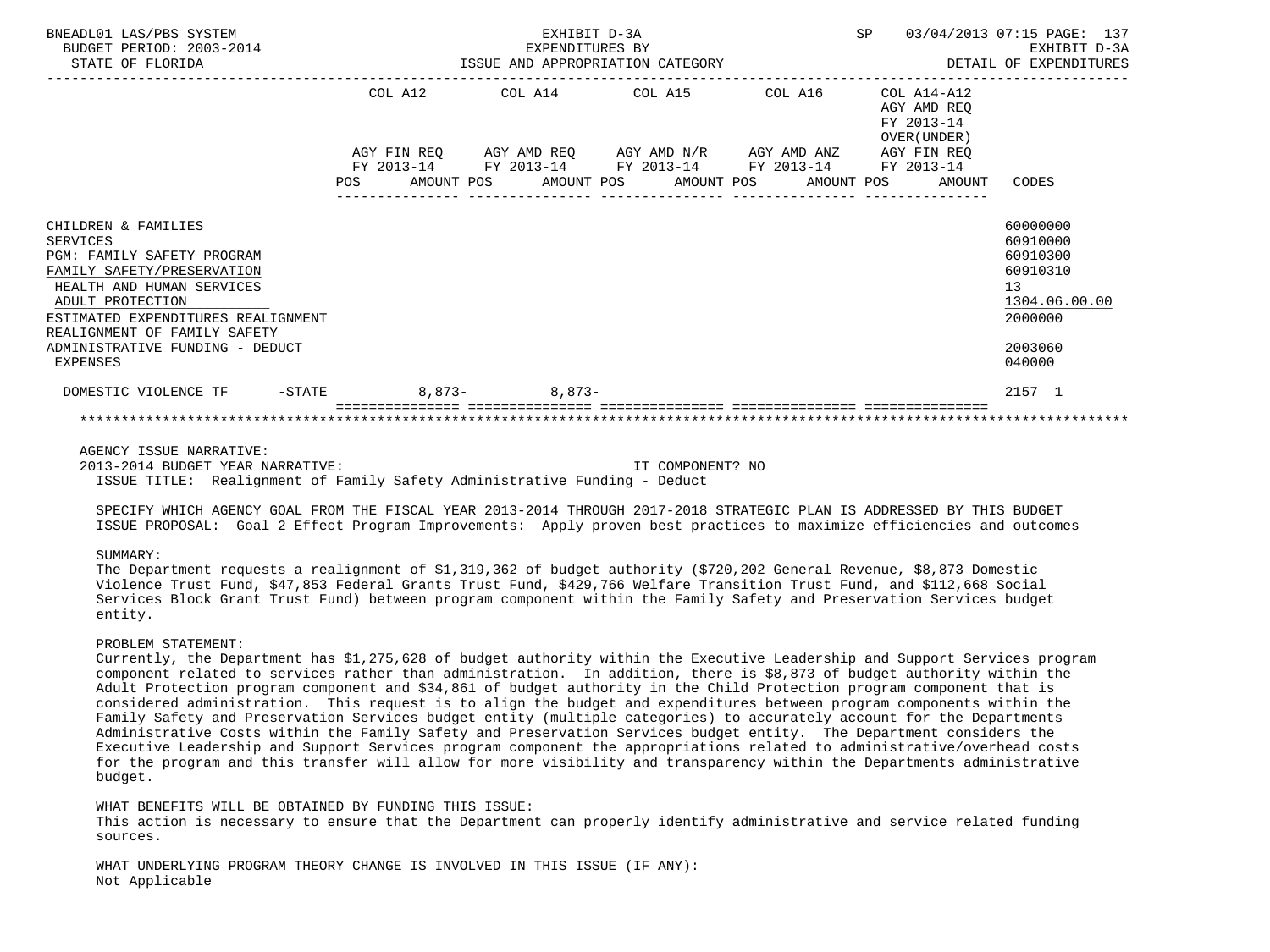| BNEADL01 LAS/PBS SYSTEM<br>BUDGET PERIOD: 2003-2014<br>STATE OF FLORIDA                                                                                                                                                                                                                     |         | EXHIBIT D-3A<br>EXPENDITURES BY<br>ISSUE AND APPROPRIATION CATEGORY                                                                                                                                      | SP<br>03/04/2013 07:15 PAGE: 138<br>EXHIBIT D-3A<br>DETAIL OF EXPENDITURES |                                                                   |                                                                                           |
|---------------------------------------------------------------------------------------------------------------------------------------------------------------------------------------------------------------------------------------------------------------------------------------------|---------|----------------------------------------------------------------------------------------------------------------------------------------------------------------------------------------------------------|----------------------------------------------------------------------------|-------------------------------------------------------------------|-------------------------------------------------------------------------------------------|
|                                                                                                                                                                                                                                                                                             | POS FOR | COL A12 COL A14 COL A15 COL A16 COL A14-A12<br>AGY FIN REQ AGY AMD REQ AGY AMD N/R AGY AMD ANZ AGY FIN REQ<br>FY 2013-14 FY 2013-14 FY 2013-14 FY 2013-14 FY 2013-14<br>AMOUNT POS AMOUNT POS AMOUNT POS |                                                                            | AGY AMD REO<br>FY 2013-14<br>OVER (UNDER)<br>AMOUNT POS<br>AMOUNT | CODES                                                                                     |
| CHILDREN & FAMILIES<br><b>SERVICES</b><br>PGM: FAMILY SAFETY PROGRAM<br>FAMILY SAFETY/PRESERVATION<br>HEALTH AND HUMAN SERVICES<br>ADULT PROTECTION<br>ESTIMATED EXPENDITURES REALIGNMENT<br>REALIGNMENT OF FAMILY SAFETY<br>ADMINISTRATIVE FUNDING - DEDUCT                                |         |                                                                                                                                                                                                          |                                                                            |                                                                   | 60000000<br>60910000<br>60910300<br>60910310<br>13<br>1304.06.00.00<br>2000000<br>2003060 |
| WHAT IMPLEMENTATION MECHANISMS WILL BE CHANGED AS A RESULT OF THIS ISSUE (IF ANY):<br>The Department will implement these adjustments and continue to monitor the funding of the budget.<br>FLORIDA STRATEGIC PLAN FOR ECONOMIC DEVELOPMENT:<br>Not Applicable                              |         |                                                                                                                                                                                                          |                                                                            |                                                                   |                                                                                           |
| RETURN ON INVESTMENT (ROI):<br>Not Applicable                                                                                                                                                                                                                                               |         |                                                                                                                                                                                                          |                                                                            |                                                                   |                                                                                           |
| COST CALCULATIONS:                                                                                                                                                                                                                                                                          |         |                                                                                                                                                                                                          |                                                                            |                                                                   |                                                                                           |
| EXECUTIVE LEADERSHIP AND SUPPORT SERVICES<br>(1) The Florida Center for the Advancement of Child Welfare Practice, whose purpose is to support the Department of<br>Children and Families' child welfare staff, child protection investigators, and business partners (Community-Based Care |         |                                                                                                                                                                                                          |                                                                            |                                                                   |                                                                                           |

 lead agencies and Sheriffs) in their efforts to provide efficient and excellent services \$661,551; and (2) Child Protective Investigations daily operational expenses \$614,077

These two items total \$1,275,628 and have been identified as service related not administrative.

 ADULT PROTECTION Budget authority of \$8,873 is associated with daily operational expenses for Domestic Violence staff. This item has been identified as administrative and not service related.

 CHILD PROTECTION Budget authority of \$34,861 is associated with Background Screening and Search. This item has been identified as administrative and not service related. \*\*\*\*\*\*\*\*\*\*\*\*\*\*\*\*\*\*\*\*\*\*\*\*\*\*\*\*\*\*\*\*\*\*\*\*\*\*\*\*\*\*\*\*\*\*\*\*\*\*\*\*\*\*\*\*\*\*\*\*\*\*\*\*\*\*\*\*\*\*\*\*\*\*\*\*\*\*\*\*\*\*\*\*\*\*\*\*\*\*\*\*\*\*\*\*\*\*\*\*\*\*\*\*\*\*\*\*\*\*\*\*\*\*\*\*\*\*\*\*\*\*\*\*\*\*\*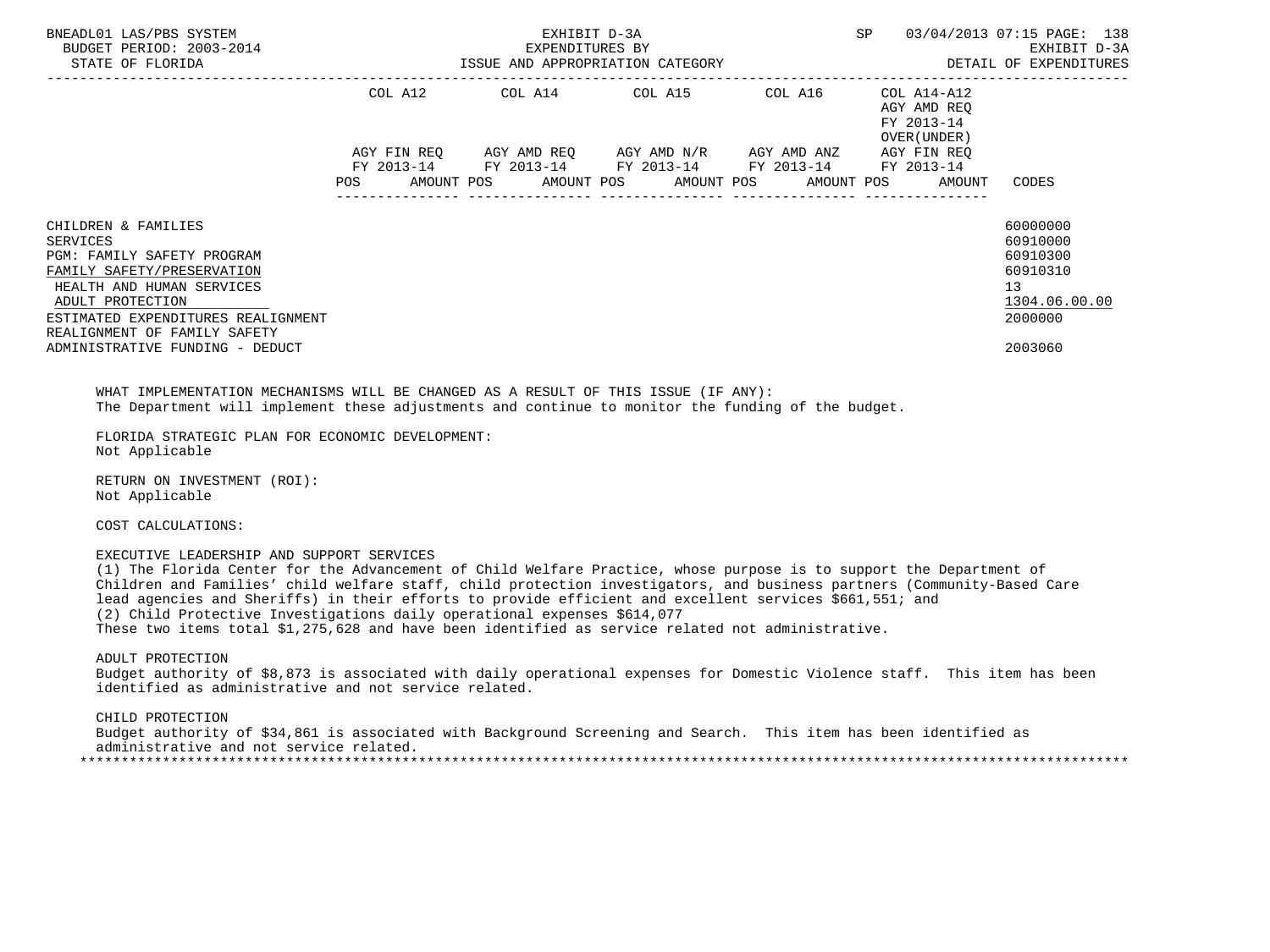| BNEADL01 LAS/PBS SYSTEM<br>BUDGET PERIOD: 2003-2014<br>STATE OF FLORIDA                                                                                                                                                                                                                | ISSUE AND APPROPRIATION CATEGORY | SP 03/04/2013 07:15 PAGE: 139<br>EXHIBIT D-3A<br>DETAIL OF EXPENDITURES |                                                                                                                                                                      |                                                                                  |                                                                                             |
|----------------------------------------------------------------------------------------------------------------------------------------------------------------------------------------------------------------------------------------------------------------------------------------|----------------------------------|-------------------------------------------------------------------------|----------------------------------------------------------------------------------------------------------------------------------------------------------------------|----------------------------------------------------------------------------------|---------------------------------------------------------------------------------------------|
|                                                                                                                                                                                                                                                                                        | COL A12<br>POS FOR               | COL A14<br>AMOUNT POS                                                   | COL A15 COL A16<br>AGY FIN REQ AGY AMD REQ AGY AMD N/R AGY AMD ANZ AGY FIN REQ<br>FY 2013-14 FY 2013-14 FY 2013-14 FY 2013-14 FY 2013-14<br>AMOUNT POS<br>AMOUNT POS | COL A14-A12<br>AGY AMD REO<br>FY 2013-14<br>OVER (UNDER)<br>AMOUNT POS<br>AMOUNT | CODES                                                                                       |
| CHILDREN & FAMILIES<br><b>SERVICES</b><br><b>PGM: FAMILY SAFETY PROGRAM</b><br>FAMILY SAFETY/PRESERVATION<br>HEALTH AND HUMAN SERVICES<br>ADULT PROTECTION<br>ANNUALIZATION OF ADMINISTERED<br>FUNDS APPROPRIATIONS<br>STATE HEALTH INSURANCE ADJUSTMENT<br>FOR FY 2012-13 - 10 MONTHS |                                  |                                                                         |                                                                                                                                                                      |                                                                                  | 60000000<br>60910000<br>60910300<br>60910310<br>13 <sup>°</sup><br>1304.06.00.00<br>26A0000 |
| ANNUALIZATION<br>SALARIES AND BENEFITS                                                                                                                                                                                                                                                 |                                  |                                                                         |                                                                                                                                                                      |                                                                                  | 26A1830<br>010000                                                                           |
| GENERAL REVENUE FUND -MATCH 229,135<br>FEDERAL GRANTS TRUST FUND -FEDERL<br>SOCIAL SVCS BLK GRT TF -FEDERL                                                                                                                                                                             | 83,390<br>45,220                 | 229,135<br>83,390<br>45,220                                             |                                                                                                                                                                      |                                                                                  | 1000 2<br>2261 3<br>2639 3                                                                  |
| TOTAL APPRO                                                                                                                                                                                                                                                                            | 357,745                          | 357,745                                                                 |                                                                                                                                                                      |                                                                                  |                                                                                             |
| <b>WORKLOAD</b><br>CERTIFIED DOMESTIC VIOLENCE CENTERS<br><b>WORKLOAD</b><br>SPECIAL CATEGORIES<br>G/A-DOMESTIC VIOLENCE PRG                                                                                                                                                           |                                  |                                                                         |                                                                                                                                                                      |                                                                                  | 3000000<br>3008100<br>100000<br>100995                                                      |
| GENERAL REVENUE FUND                                                                                                                                                                                                                                                                   | $-MATCH$ 1,000,000 1,000,000     |                                                                         |                                                                                                                                                                      |                                                                                  | 1000 2                                                                                      |
|                                                                                                                                                                                                                                                                                        |                                  |                                                                         |                                                                                                                                                                      |                                                                                  |                                                                                             |
| AGENCY ISSUE NARRATIVE:<br>2013-2014 BUDGET YEAR NARRATIVE:<br>ISSUE TITLE: Certified Domestic Violence Centers Workload                                                                                                                                                               |                                  |                                                                         | IT COMPONENT? NO                                                                                                                                                     |                                                                                  |                                                                                             |

 SPECIFY WHICH AGENCY GOAL FROM THE 2011-2016 STRATEGIC PLAN IS ADDRESSED BY THIS BUDGET ISSUE PROPOSAL: Goal 3 Enable Family Accountability: Help Floridians move from entitlement to empowerment

# SUMMARY:

 The Department requests \$1,000,000 in recurring general revenue to increase the staff necessary to support increased bed capacity and services in Florida's certified domestic violence centers. Funding is contingent upon the Florida Coalition Against Domestic Violence (FCADV) successfully fundraising \$5,000,000 to improve the capital needs of Florida's 42 certified domestic violence centers associated with expanding bed space to meet victim service needs. The most recent legislative appropriation to support the Capital Improvement Grant program authorized in s. 39.9055, F.S., was during the Fiscal Year 2008-2009.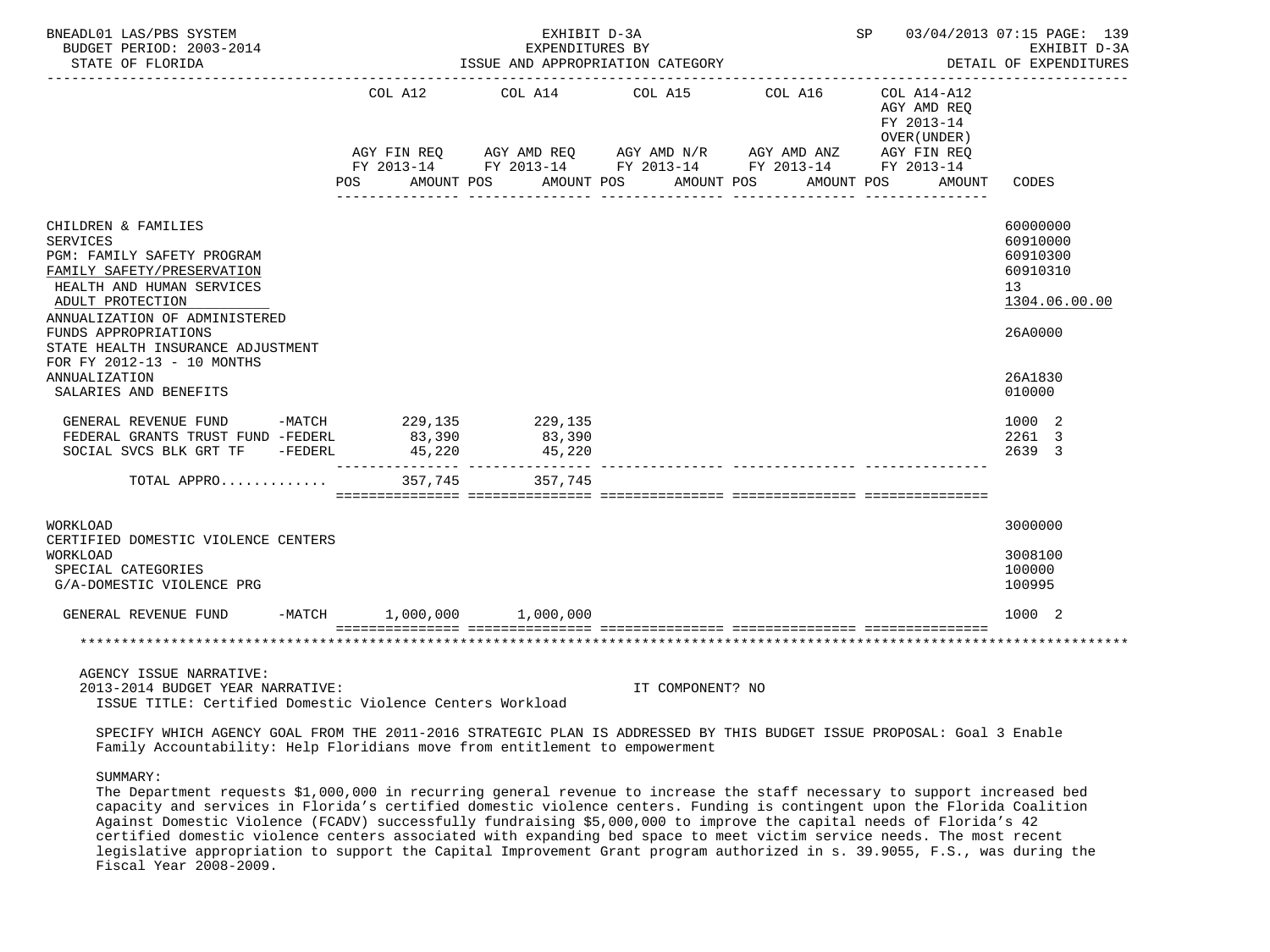| BNEADL01 LAS/PBS SYSTEM<br>BUDGET PERIOD: 2003-2014<br>STATE OF FLORIDA                                                                                                                         | ISSUE AND APPROPRIATION CATEGORY | EXHIBIT D-3A<br>EXPENDITURES BY | SP                                                                                                                                   | 03/04/2013 07:15 PAGE: 140<br>EXHIBIT D-3A<br>DETAIL OF EXPENDITURES |                                                                         |                                                                                |
|-------------------------------------------------------------------------------------------------------------------------------------------------------------------------------------------------|----------------------------------|---------------------------------|--------------------------------------------------------------------------------------------------------------------------------------|----------------------------------------------------------------------|-------------------------------------------------------------------------|--------------------------------------------------------------------------------|
|                                                                                                                                                                                                 | COL A12                          |                                 | COL A14 COL A15 COL A16<br>AGY FIN REO AGY AMD REO AGY AMD N/R AGY AMD ANZ<br>FY 2013-14 FY 2013-14 FY 2013-14 FY 2013-14 FY 2013-14 |                                                                      | COL A14-A12<br>AGY AMD REO<br>FY 2013-14<br>OVER (UNDER)<br>AGY FIN REO |                                                                                |
|                                                                                                                                                                                                 | <b>POS</b>                       |                                 |                                                                                                                                      |                                                                      | AMOUNT POS AMOUNT POS AMOUNT POS AMOUNT POS AMOUNT CODES                |                                                                                |
| CHILDREN & FAMILIES<br>SERVICES<br>PGM: FAMILY SAFETY PROGRAM<br>FAMILY SAFETY/PRESERVATION<br>HEALTH AND HUMAN SERVICES<br>ADULT PROTECTION<br>WORKLOAD<br>CERTIFIED DOMESTIC VIOLENCE CENTERS |                                  |                                 |                                                                                                                                      |                                                                      |                                                                         | 60000000<br>60910000<br>60910300<br>60910310<br>13<br>1304.06.00.00<br>3000000 |
| WORKLOAD                                                                                                                                                                                        |                                  |                                 |                                                                                                                                      |                                                                      |                                                                         | 3008100                                                                        |

 Any additional revenue remaining from the \$1,000,000 will be distributed through the funding formula to all 42 certified domestic violence centers to address the increase in demand for services as illustrated in the problem statement.

### PROBLEM STATEMENT:

 During Fiscal Year 2010-2011, 3,352 victims were unable to receive immediate shelter due to lack of beds in the state's 42 certified domestic violence centers. Preliminary data indicates that centers will be forced to turn away an additional 3,400 survivors and their children during Fiscal Year 2011-2012, representing a 26% increase since Fiscal Year 2009-2010.

 Currently, emergency shelters range from small 14-bed facilities to larger 102-bed facilities, totaling 1,912 beds statewide for victims and their children. Additionally, hundreds of victims are sheltered in facilities already over capacity or forced to seek other means of shelter such as hotels. Many of the domestic violence centers are in urgent need of renovation and repair. Others are inadequate and beyond repair, making it necessary for the center to build or purchase a newer larger facility to meet the pressing needs.

 Focus groups have been held with domestic violence survivors receiving shelter services by the Florida Coalition Against Domestic Violence, to determine their pressing needs. The result of such was longer term affordable housing such as transitional housing. Current trending indicates survivors are staying in shelter longer due to the lack of affordable, long-term housing, thus reducing available beds for those in immediate crisis.

 Background: In 2011, the FL Department of Law Enforcement Uniform Crime Report reflected that 111,681 incidents of domestic violence were reported to law enforcement and 68,001 arrests were made for domestic violence offenses. In the same year, 192 individuals died as a result of domestic violence crimes, representing approximately 19.5% of all homicides in Florida. While most all other criminal offenses declined in 2011, stalking is the notable exception with simple stalking experiencing a 65.1% increase and aggravated stalking a 1.4% increase. Also, during that time period (Fiscal Year 2010-2011) domestic violence centers provided emergency shelter to 15,789 individuals, and outreach services to 40,007 individuals.

 The Capital Improvement Grant Program, established in 2000, plays a crucial role to ensuring that victims of domestic violence and their children have a place for refuge and safety in times of crisis. Florida's 42 certified domestic violence centers, certified by the Department and evaluated and monitored by the Florida Coalition Against Domestic Violence, encompass shelter, outreach, and administrative facilities. Various centers also maintain transitional housing and childcare. Services through the centers are confidential, free of charge, and include 24-hour crisis hotline; emergency shelter; safety planning; information; advocacy; referral to services, such as legal, medical, vocational, housing, financial and education needs; individual and group support; children's services; and a multitude of other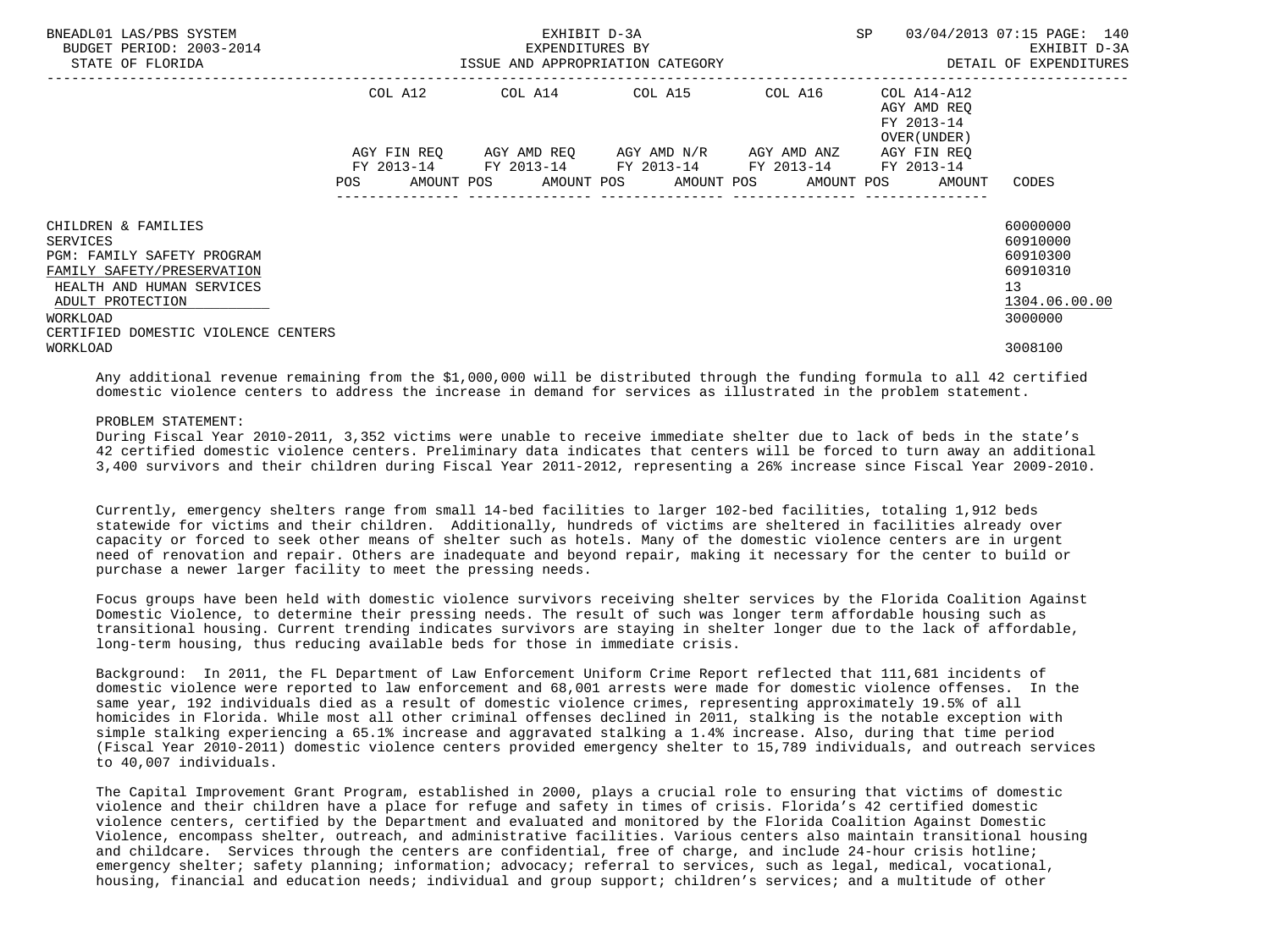| BNEADL01 LAS/PBS SYSTEM<br>BUDGET PERIOD: 2003-2014<br>STATE OF FLORIDA                                                                                                                                | ISSUE AND APPROPRIATION CATEGORY | EXHIBIT D-3A<br>EXPENDITURES BY                        |                                               | ------------------------------ | SP                                                                      | 03/04/2013 07:15 PAGE: 141<br>EXHIBIT D-3A<br>DETAIL OF EXPENDITURES           |
|--------------------------------------------------------------------------------------------------------------------------------------------------------------------------------------------------------|----------------------------------|--------------------------------------------------------|-----------------------------------------------|--------------------------------|-------------------------------------------------------------------------|--------------------------------------------------------------------------------|
|                                                                                                                                                                                                        | COL A12                          | COL A14 COL A15 COL A16                                |                                               |                                | COL A14-A12<br>AGY AMD REQ<br>FY 2013-14<br>OVER (UNDER)                |                                                                                |
|                                                                                                                                                                                                        | AGY FIN REO<br>POS               | FY 2013-14 FY 2013-14 FY 2013-14 FY 2013-14 FY 2013-14 | AGY AMD REO      AGY AMD N/R      AGY AMD ANZ |                                | AGY FIN REO<br>AMOUNT POS AMOUNT POS AMOUNT POS AMOUNT POS AMOUNT CODES |                                                                                |
| CHILDREN & FAMILIES<br>SERVICES<br><b>PGM: FAMILY SAFETY PROGRAM</b><br>FAMILY SAFETY/PRESERVATION<br>HEALTH AND HUMAN SERVICES<br>ADULT PROTECTION<br>WORKLOAD<br>CERTIFIED DOMESTIC VIOLENCE CENTERS |                                  |                                                        |                                               |                                |                                                                         | 60000000<br>60910000<br>60910300<br>60910310<br>13<br>1304.06.00.00<br>3000000 |
| WORKLOAD                                                                                                                                                                                               |                                  |                                                        |                                               |                                |                                                                         | 3008100                                                                        |

 services. The Capital Improvement Grant Program has provided increased safety and accessibility to services for survivors and improved the efficiency of operations for domestic violence centers. Funds have not been appropriated for this program since the Fiscal Year 2008-2009.

# WHAT BENEFITS WILL BE OBTAINED BY FUNDING THIS ISSUE:

 This action is necessary to ensure that the Department can sufficiently support the state's domestic violence centers and provide an approximate 26% reduction in the number of survivors and their children unable to access services. In addition to increasing current emergency shelter bed capacity, the building or purchasing of transitional housing will also result in increased available emergency shelter beds.

# WHAT UNDERLYING PROGRAM THEORY CHANGE IS INVOLVED IN THIS ISSUE (IF ANY):

 The Department and Florida Coalition Against Domestic Violence will partner on these funding requests in an effort to re-establish the state's Domestic Violence Capital Improvement Grant Program and expand the state's capacity to provide adequate shelter to domestic violence victims and their children.

## WHAT IMPLEMENTATION MECHANISMS WILL BE CHANGED AS A RESULT OF THIS ISSUE (IF ANY):

 The Domestic Violence Program and Florida Coalition Against Domestic Violence will re-establish the state's Domestic Violence Capital Improvement Grant Program and utilize a competitive process, as described in Florida Statutes, for domestic violence centers to receive grant funds. Expanding bed capacity will receive prioritization when selecting successful applicants.

### FLORIDA STRATEGIC PLAN FOR ECONOMIC DEVELOPMENT:

 Although Domestic Violence takes place in individual family settings the impact on the victim has mutliple effects, including the creation of economic hardship that reduces opportunity for self sustaining employability. Reductions in domestic violence against children improves educational outcomes; reduction against adults improves employability outcomes. This corresponds to Item 5 on the Florida Strategic Plan for Economic Development.

RETURN ON INVESTMENT (ROI):

 In FY 2011-2012 Florida's 42 certified domestic violence shelters served 8,419 women, 84 men and 7,494 children. The average length of stay at one of the local community shelters is normally around 6 weeks. If domestic violence shelters were not available to families fleeing domestic violence in the home, potentially the Department of Children and Families could find it necessary to shelter those 7,494 children requiring protection from family violence. Based on the current daily rate of \$13.74 for children in "DCF emergency shelter", and figuring an average domestic violence shelter stay of 42 days (\$577.08 per child) the 7,494 children served in DV Shelters correlates to a cost savings for Florida of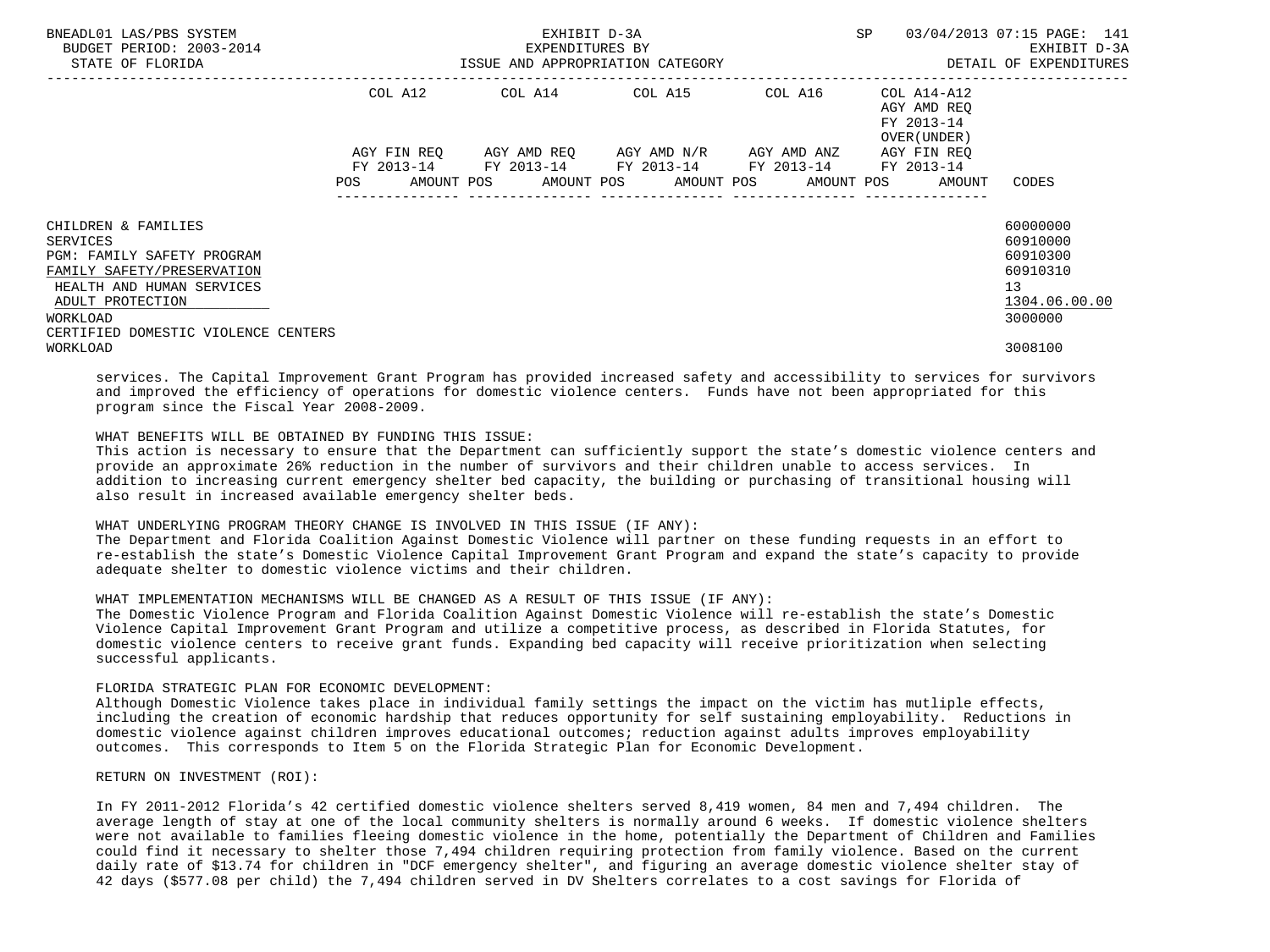| BNEADL01 LAS/PBS SYSTEM<br>BUDGET PERIOD: 2003-2014<br>STATE OF FLORIDA                                                                                                                                | ISSUE AND APPROPRIATION CATEGORY | SP                                                                                            | 03/04/2013 07:15 PAGE: 142<br>EXHIBIT D-3A<br>DETAIL OF EXPENDITURES |                                                                   |                                                                                |
|--------------------------------------------------------------------------------------------------------------------------------------------------------------------------------------------------------|----------------------------------|-----------------------------------------------------------------------------------------------|----------------------------------------------------------------------|-------------------------------------------------------------------|--------------------------------------------------------------------------------|
|                                                                                                                                                                                                        | COL A12                          | $COL A14$ $COL A15$ $COL A16$ $COL A14-A12$                                                   |                                                                      | AGY AMD REO<br>FY 2013-14<br>OVER (UNDER)                         |                                                                                |
|                                                                                                                                                                                                        | AGY FIN REO<br><b>POS</b>        | AGY AMD REO AGY AMD N/R AGY AMD ANZ<br>FY 2013-14 FY 2013-14 FY 2013-14 FY 2013-14 FY 2013-14 | ---------------                                                      | AGY FIN REQ<br>AMOUNT POS AMOUNT POS AMOUNT POS AMOUNT POS AMOUNT | CODES                                                                          |
| CHILDREN & FAMILIES<br><b>SERVICES</b><br>PGM: FAMILY SAFETY PROGRAM<br>FAMILY SAFETY/PRESERVATION<br>HEALTH AND HUMAN SERVICES<br>ADULT PROTECTION<br>WORKLOAD<br>CERTIFIED DOMESTIC VIOLENCE CENTERS |                                  |                                                                                               |                                                                      |                                                                   | 60000000<br>60910000<br>60910300<br>60910310<br>13<br>1304.06.00.00<br>3000000 |
| WORKLOAD                                                                                                                                                                                               |                                  |                                                                                               |                                                                      |                                                                   | 3008100                                                                        |

\$4,324,637.52.

COST CALCULATIONS:

 The Department's estimated cost calculation is contingent upon the Florida Coalition Against Domestic Violence successfully advocating for additional capital improvement funding.

 The Florida Coalition Against Domestic Violence will advocate for \$5 million non-recurring General Revenue for Capital Improvements. In 2000, the number of survivors and their children turned away was 7896 when we received our first allocation of funding for Capital Improvements of Florida's 42 certified domestic violence centers. Today, the projected turn away list is 3,400 representing a 57% decrease in individuals unable to access emergency shelter services due to over capacity. The legislature provided 21 million dollars since 2000 which lead to the 57% decrease in individuals unable to receive emergency shelter. Therefore, 5 million dollars represents approximately 20% of the 21 million dollars that reduced the waiting list by 57% - or a reduction of 4496 individuals. Five million dollars should reduce the waiting list of 3,400 by 26 percent or 900 individuals based on past history of utilization of capital funding.

 The Department is requesting \$1 million recurring general revenue to support the staffing expenses associated with the increased number of shelter beds. The FCADV will distribute the capital improvement funding through a competitive grant process. The estimated cost calculation is based on an estimated ten (10) domestic violence centers receiving an average award of \$500,000 to make capital improvements. Each of the ten (10) domestic violence centers will receive an estimated \$100,000 to hire staff and address recurring expenses associated with operating a larger facility and providing services to an increased number of survivors and their children.

\*\*\*\*\*\*\*\*\*\*\*\*\*\*\*\*\*\*\*\*\*\*\*\*\*\*\*\*\*\*\*\*\*\*\*\*\*\*\*\*\*\*\*\*\*\*\*\*\*\*\*\*\*\*\*\*\*\*\*\*\*\*\*\*\*\*\*\*\*\*\*\*\*\*\*\*\*\*\*\*\*\*\*\*\*\*\*\*\*\*\*\*\*\*\*\*\*\*\*\*\*\*\*\*\*\*\*\*\*\*\*\*\*\*\*\*\*\*\*\*\*\*\*\*\*\*\*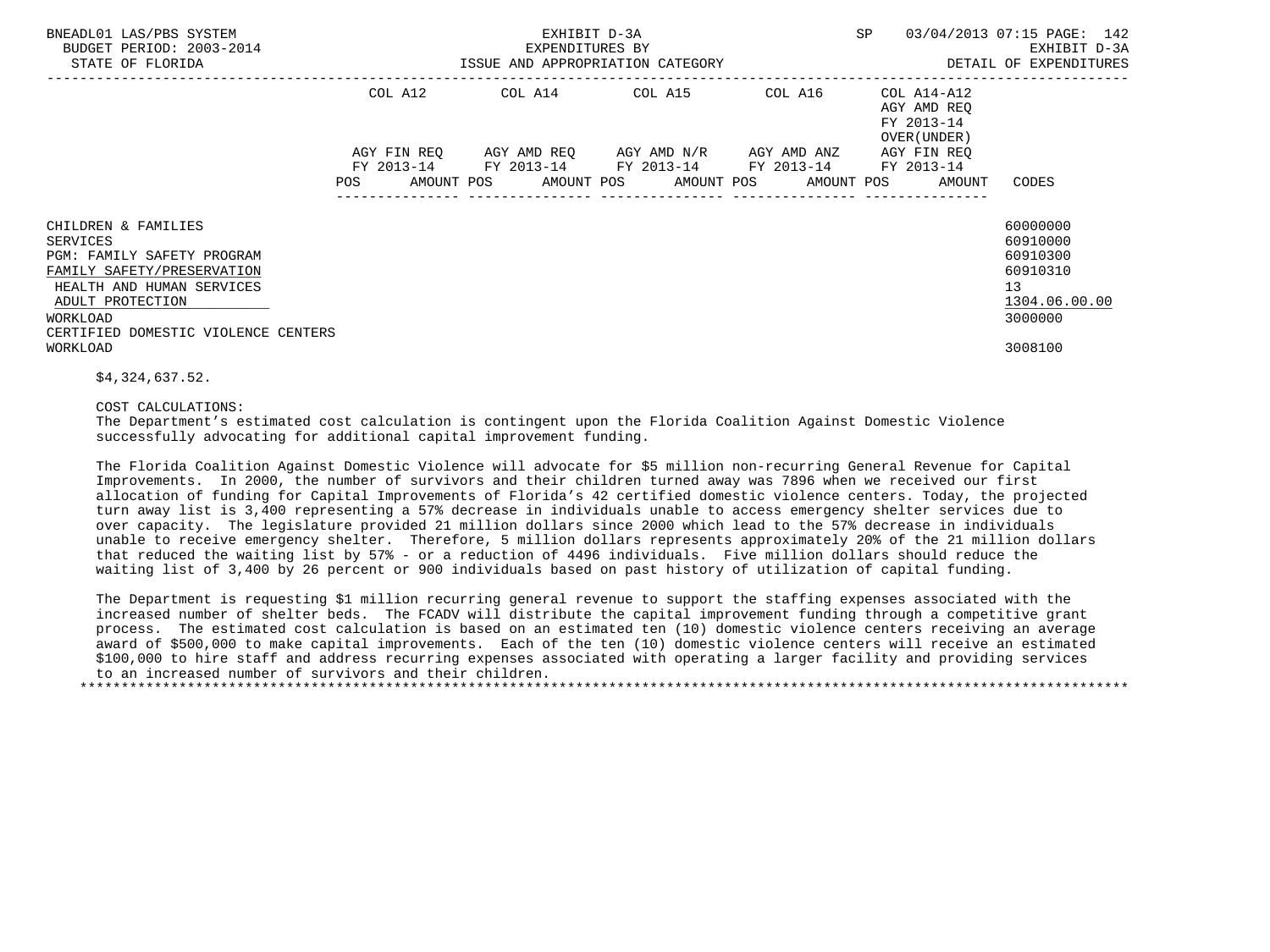| BNEADL01 LAS/PBS SYSTEM<br>BUDGET PERIOD: 2003-2014<br>STATE OF FLORIDA                                                                                                                                                    | EXHIBIT D-3A<br>EXPENDITURES BY<br>ISSUE AND APPROPRIATION CATEGORY |        |                                                                                        |                                                                                            |  |  |  |  | SP                                                       |                      | 03/04/2013 07:15 PAGE: 143<br>EXHIBIT D-3A<br>DETAIL OF EXPENDITURES                                |  |
|----------------------------------------------------------------------------------------------------------------------------------------------------------------------------------------------------------------------------|---------------------------------------------------------------------|--------|----------------------------------------------------------------------------------------|--------------------------------------------------------------------------------------------|--|--|--|--|----------------------------------------------------------|----------------------|-----------------------------------------------------------------------------------------------------|--|
|                                                                                                                                                                                                                            | COL A12                                                             |        | COL A14 COL A15 COL A16<br>AGY FIN REQ AGY AMD REQ AGY AMD N/R AGY AMD ANZ AGY FIN REQ |                                                                                            |  |  |  |  | COL A14-A12<br>AGY AMD REO<br>FY 2013-14<br>OVER (UNDER) |                      |                                                                                                     |  |
|                                                                                                                                                                                                                            | <b>POS</b>                                                          |        |                                                                                        | FY 2013-14 FY 2013-14 FY 2013-14 FY 2013-14<br>AMOUNT POS AMOUNT POS AMOUNT POS AMOUNT POS |  |  |  |  |                                                          | FY 2013-14<br>AMOUNT | CODES                                                                                               |  |
| CHILDREN & FAMILIES<br>SERVICES<br><b>PGM: FAMILY SAFETY PROGRAM</b><br>FAMILY SAFETY/PRESERVATION<br>HEALTH AND HUMAN SERVICES<br>ADULT PROTECTION<br>FEDERAL FUNDING REDUCTIONS<br>ELIMINATE UNFUNDED BUDGET<br>EXPENSES |                                                                     |        |                                                                                        |                                                                                            |  |  |  |  |                                                          |                      | 60000000<br>60910000<br>60910300<br>60910310<br>13<br>1304.06.00.00<br>3200000<br>3201010<br>040000 |  |
| FEDERAL GRANTS TRUST FUND -FEDERL                                                                                                                                                                                          |                                                                     | $248-$ |                                                                                        | $248-$                                                                                     |  |  |  |  |                                                          |                      | 2261 3                                                                                              |  |
|                                                                                                                                                                                                                            |                                                                     |        |                                                                                        |                                                                                            |  |  |  |  |                                                          |                      |                                                                                                     |  |
| AGENCY ISSUE NARRATIVE:                                                                                                                                                                                                    |                                                                     |        |                                                                                        |                                                                                            |  |  |  |  |                                                          |                      |                                                                                                     |  |

 2013-2014 BUDGET YEAR NARRATIVE: IT COMPONENT? NO ISSUE TITLE: Eliminate Unfunded Budget

 SPECIFY WHICH AGENCY GOAL FROM THE 2012-2017 STRATEGIC PLAN IS ADDRESSED BY THIS BUDGET ISSUE PROPOSAL:Effect Program Improvements: Apply proven best practices to maximize efficiencies and outcomes.

 SUMMARY:The Department requests the deletion of \$248 (total issue request is \$12,348,997) in unfunded budget in order to reflect a more accurate picture of the true funded and useable budget within the Department. This budget has become unfunded as a result of insufficient recurring funding sources to include: a decline in revenue collections, reductions to state funds, decreases in grant awards, and grant awards ending.

 PROBLEM STATEMENT:If this issue is not approved, the total funding within the Department will be distorted. The Department would appear to have more resources available than what is obtainable.

 WHAT BENEFITS WILL BE OBTAINED BY FUNDING THIS ISSUE: Not Applicable

 WHAT UNDERLYING PROGRAM THEORY CHANGE IS INVOLVED IN THIS ISSUE (IF ANY): Not Applicable

 WHAT IMPLEMENTATION MECHANISMS WILL BE CHANGED AS A RESULT OF THIS ISSUE (IF ANY): Not Applicable

 FLORIDA STRATEGIC PLAN FOR ECONOMIC DEVELOPMENT: Not Applicable

 RETURN ON INVESTMENT (ROI): Not Applicable

COST CALCULATIONS: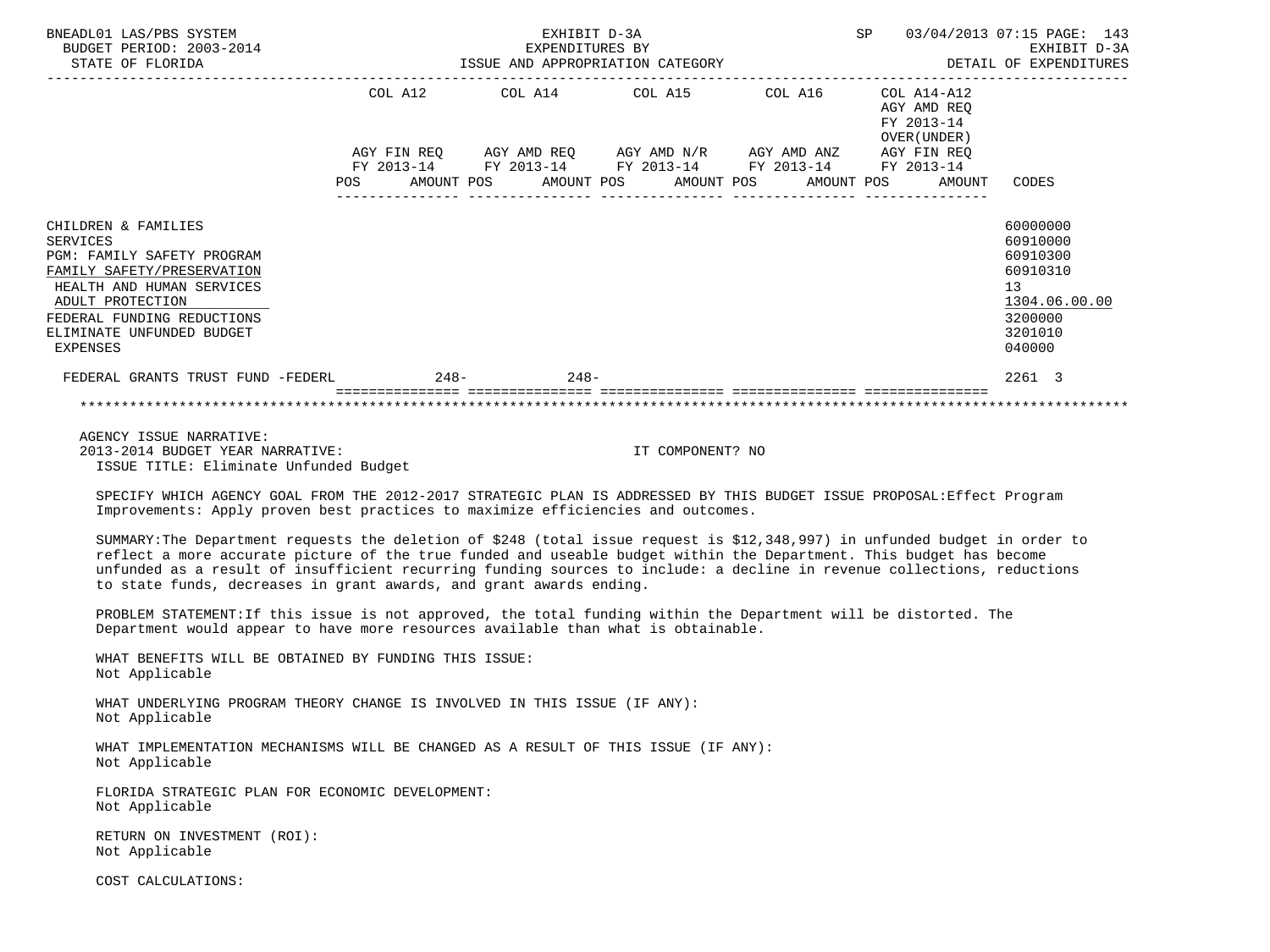| BNEADL01 LAS/PBS SYSTEM<br>BUDGET PERIOD: 2003-2014                                                                                                                                                                                                                                                                                                                                   | SP 03/04/2013 07:15 PAGE: 144<br>EXHIBIT D-3A<br>EXPENDITURES BY<br>DETAIL OF EXPENDITURES |                                                                                                                                                                |                                           |  |                                                           |                                                                                           |  |  |
|---------------------------------------------------------------------------------------------------------------------------------------------------------------------------------------------------------------------------------------------------------------------------------------------------------------------------------------------------------------------------------------|--------------------------------------------------------------------------------------------|----------------------------------------------------------------------------------------------------------------------------------------------------------------|-------------------------------------------|--|-----------------------------------------------------------|-------------------------------------------------------------------------------------------|--|--|
|                                                                                                                                                                                                                                                                                                                                                                                       | COL A12                                                                                    | COL A14 COL A15 COL A16<br>AGY FIN REQ AGY AMD REQ AGY AMD N/R AGY AMD ANZ AGY FIN REQ<br>FY 2013-14 FY 2013-14 FY 2013-14 FY 2013-14 FY 2013-14<br>AMOUNT POS |                                           |  | COL A14-A12<br>AGY AMD REQ<br>FY 2013-14<br>OVER (UNDER ) |                                                                                           |  |  |
|                                                                                                                                                                                                                                                                                                                                                                                       | POS                                                                                        |                                                                                                                                                                | AMOUNT POS AMOUNT POS<br>________________ |  | AMOUNT POS<br>AMOUNT                                      | CODES                                                                                     |  |  |
| CHILDREN & FAMILIES<br><b>SERVICES</b><br>PGM: FAMILY SAFETY PROGRAM<br>FAMILY SAFETY/PRESERVATION<br>HEALTH AND HUMAN SERVICES<br>ADULT PROTECTION<br>FEDERAL FUNDING REDUCTIONS<br>ELIMINATE UNFUNDED BUDGET                                                                                                                                                                        |                                                                                            |                                                                                                                                                                |                                           |  |                                                           | 60000000<br>60910000<br>60910300<br>60910310<br>13<br>1304.06.00.00<br>3200000<br>3201010 |  |  |
| Not Applicable                                                                                                                                                                                                                                                                                                                                                                        |                                                                                            |                                                                                                                                                                |                                           |  |                                                           |                                                                                           |  |  |
| AGENCY STRATEGIC PRIORITIES<br>ADDITIONAL BUDGET AUTHORITY FOR<br>GRANTS TO ENCOURAGE ARREST PROGRAM<br>SPECIAL CATEGORIES<br>G/A-DOMESTIC VIOLENCE PRG                                                                                                                                                                                                                               |                                                                                            |                                                                                                                                                                |                                           |  |                                                           | 4000000<br>4001280<br>100000<br>100995                                                    |  |  |
| FEDERAL GRANTS TRUST FUND -FEDERL 347,986 347,986 347,986                                                                                                                                                                                                                                                                                                                             |                                                                                            |                                                                                                                                                                |                                           |  |                                                           | 2261 3                                                                                    |  |  |
|                                                                                                                                                                                                                                                                                                                                                                                       |                                                                                            |                                                                                                                                                                |                                           |  |                                                           |                                                                                           |  |  |
| AGENCY ISSUE NARRATIVE:<br>2013-2014 BUDGET YEAR NARRATIVE:<br>ISSUE TITLE: Additional Budget Authority for Grants to Encourage Arrest Program<br>SPECIFY WHICH AGENCY GOAL FROM THE FISCAL YEARS 2013-2014 THROUGH 2017-2018 STRATEGIC PLAN IS ADDRESSED BY THIS BUDGET<br>ISSUE PROPOSAL: Goal 3 Enable Family Accountability: Help Floridians move from entitlement to empowerment |                                                                                            |                                                                                                                                                                | IT COMPONENT? NO                          |  |                                                           |                                                                                           |  |  |
| SUMMARY:<br>The Department requests \$347,986 of non-recurring Federal Grants Trust Fund budget authority to fully utilize the federal<br>grant, Grants to Encourage Arrest Policies and Enforcement of Protection Orders (GTEA) Program.                                                                                                                                             |                                                                                            |                                                                                                                                                                |                                           |  |                                                           |                                                                                           |  |  |
| PROBLEM STATEMENT:<br>On September 26, 2011, the Department received a supplemental grant award of \$694,980 for the GTEA Program. However, the<br>funds were not released to the Department until April 2012.                                                                                                                                                                        |                                                                                            |                                                                                                                                                                |                                           |  |                                                           |                                                                                           |  |  |
| For Fiscal Year 2012-2013 the Department received recurring budget authority in the amount of \$173,745, however, \$248 was<br>in excess of the Expenses Category need. The total amount of Fiscal Year 2012-2013 budget authority to be used by the<br>department is \$173,497 leaving a remaining grant award balance of \$521,483 for Fiscal Year 2013-2014.                       |                                                                                            |                                                                                                                                                                |                                           |  |                                                           |                                                                                           |  |  |
| The department's Fiscal Year 2013-2014 base budget includes \$173,497 for this grant award, but the Department will need<br>additional budget authority in the amount of \$347,986 to fully obligate and liquidate the remaining amount of the<br>available GTEA grant award.                                                                                                         |                                                                                            |                                                                                                                                                                |                                           |  |                                                           |                                                                                           |  |  |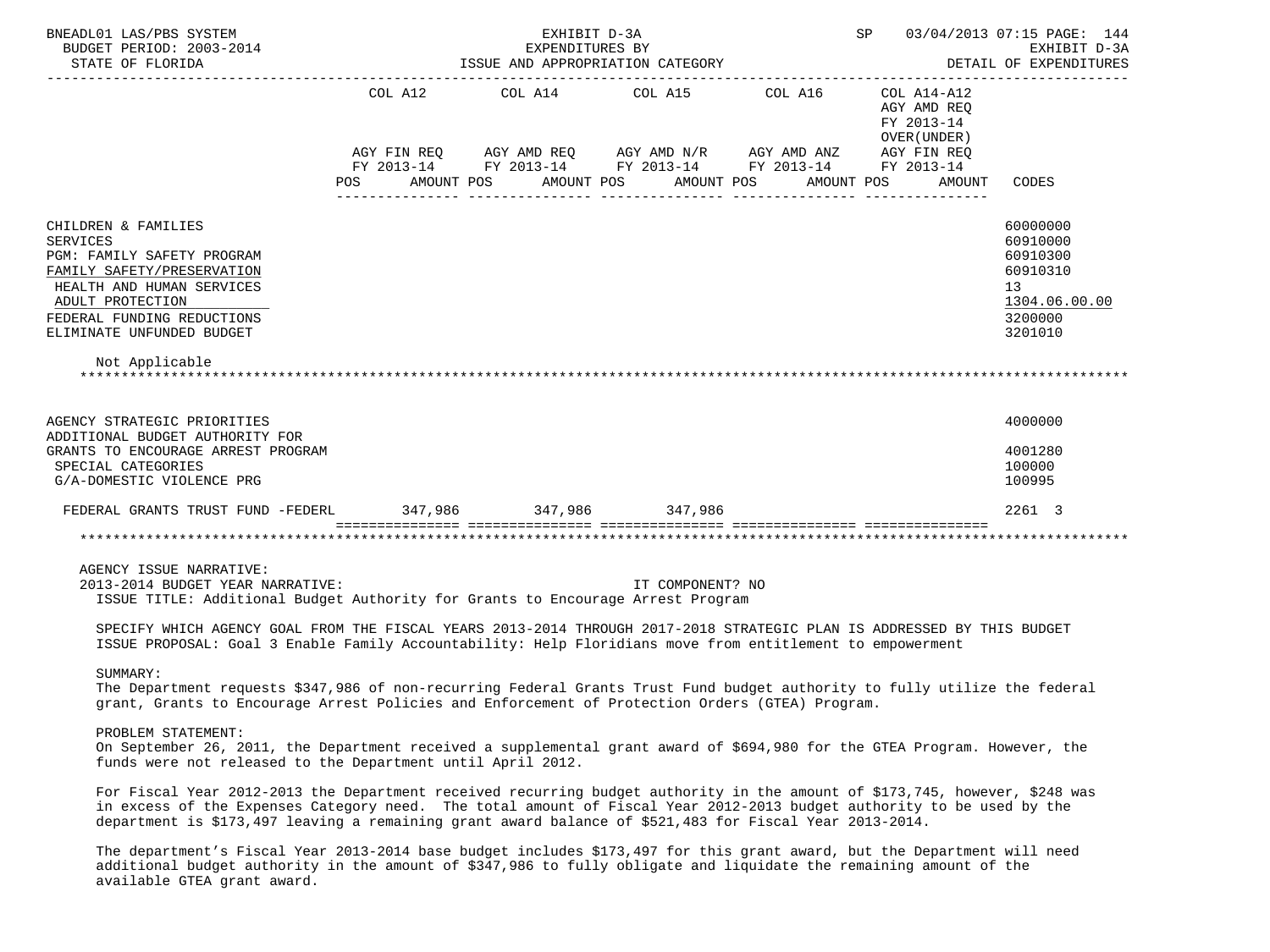| BNEADL01 LAS/PBS SYSTEM<br>BUDGET PERIOD: 2003-2014<br>STATE OF FLORIDA                                                                                                                                               |                                                                                                                               | EXHIBIT D-3A<br>EXPENDITURES BY<br>ISSUE AND APPROPRIATION CATEGORY                                          | SP                                  | 03/04/2013 07:15 PAGE: 145<br>EXHIBIT D-3A<br>DETAIL OF EXPENDITURES |                                                           |                                                                                |
|-----------------------------------------------------------------------------------------------------------------------------------------------------------------------------------------------------------------------|-------------------------------------------------------------------------------------------------------------------------------|--------------------------------------------------------------------------------------------------------------|-------------------------------------|----------------------------------------------------------------------|-----------------------------------------------------------|--------------------------------------------------------------------------------|
|                                                                                                                                                                                                                       | COL A12                                                                                                                       | COL A14 COL A15 COL A16                                                                                      |                                     |                                                                      | COL A14-A12<br>AGY AMD REO<br>FY 2013-14<br>OVER (UNDER ) |                                                                                |
|                                                                                                                                                                                                                       | AGY FIN REO<br>POS FOR THE POST OF THE STATE STATE STATE STATE STATE STATE STATE STATE STATE STATE STATE STATE STATE STATE ST | FY 2013-14 FY 2013-14 FY 2013-14 FY 2013-14 FY 2013-14<br>AMOUNT POS AMOUNT POS AMOUNT POS AMOUNT POS AMOUNT | AGY AMD REO AGY AMD N/R AGY AMD ANZ |                                                                      | AGY FIN REO                                               | CODES                                                                          |
| CHILDREN & FAMILIES<br><b>SERVICES</b><br>PGM: FAMILY SAFETY PROGRAM<br>FAMILY SAFETY/PRESERVATION<br>HEALTH AND HUMAN SERVICES<br>ADULT PROTECTION<br>AGENCY STRATEGIC PRIORITIES<br>ADDITIONAL BUDGET AUTHORITY FOR |                                                                                                                               |                                                                                                              |                                     |                                                                      |                                                           | 60000000<br>60910000<br>60910300<br>60910310<br>13<br>1304.06.00.00<br>4000000 |
| GRANTS TO ENCOURAGE ARREST PROGRAM                                                                                                                                                                                    |                                                                                                                               |                                                                                                              |                                     |                                                                      |                                                           | 4001280                                                                        |

 Though the grant award ends during Fiscal Year 2012-2013, the Department anticipates receiving federal authority to extend the grant for one year to utilize the full federal grant amount. If the federal government does not approve an extension, the department will unfund the budget and move it into control. This approach will eliminate the need for a budget amendment in Fiscal Year 2013-2014 to increase the spending authority.

 If this request is not appropriated, the Department and its partners will be unable to utilize the GTEA funding providing the opportunity for recipients to develop and strengthen effective responses to violence against women.

## WHAT BENEFITS WILL BE OBTAINED BY FUNDING THIS ISSUE:

 The Grants to Encourage Arrest Policies and Enforcement of Protection Orders (GTEA) Program enhances victim safety and offender accountability in cases of domestic violence, dating violence, sexual assault and stalking by encouraging jurisdictions to implement policies and practices that improve the criminal justice response without re-victimizing survivors. An integral component of the GTEA Program is the creation and enhancement of collaborative partnerships between criminal justice agencies, victim services providers, and community organizations which respond to domestic violence, sexual assault, dating violence and stalking.

 The Department and its partners, the Florida Coalition Against Domestic Violence (FCADV), the Florida Council Against Sexual Violence (FCASV) and the Florida Prosecuting Attorneys Association (FPAA), will collaborate to address the needs of survivors of domestic and sexual violence. Project goals include: (1) reduce the number of domestic violence homicides while preserving the safety of battered women and their children and holding offenders accountable;(2) train and educate the judiciary, law enforcement, advocates and allied health professionals to appropriately respond to adolescent and adult victims of sexual assault through improved coordinated community response, and (3) continue to build the capacity of the twenty (20) judicial circuits State Attorneys Offices through training opportunities to successfully prosecute sexual assault cases.

 In addition, with this GTEA funding the Department and its partners will: (1) conduct technical assistance half day site visits to each of the 16 local fatality review teams to assist them in developing a blueprint for implementing systemic changes in their communities; (2) provide technical assistance to the local fatality review teams, including distributing current articles and other information related to domestic violence fatality review; and (3) assist local communities in establishing or reactivating dormant local fatality review teams.

 WHAT UNDERLYING PROGRAM THEORY CHANGE IS INVOLVED IN THIS ISSUE (IF ANY): Not Applicable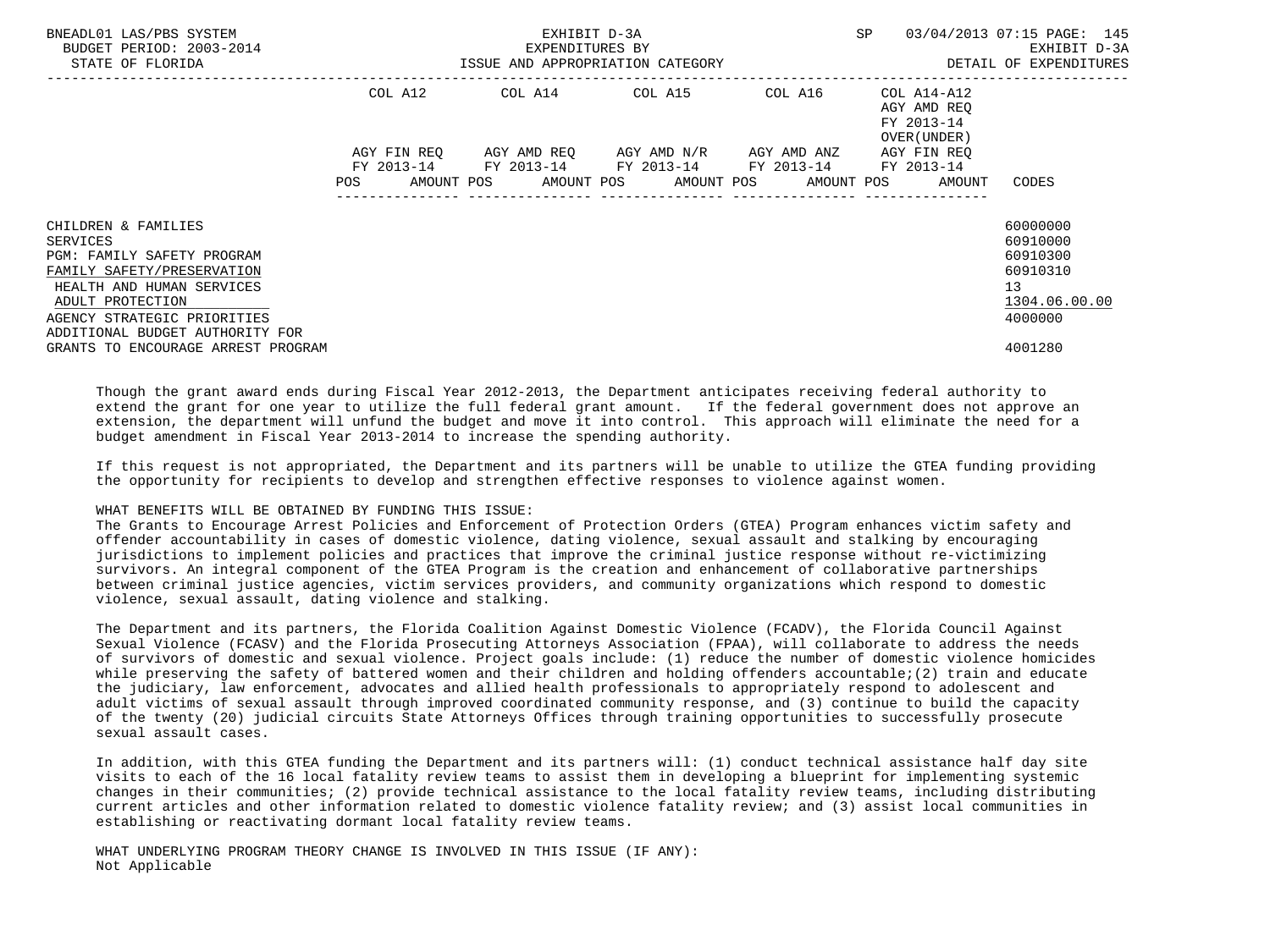| BNEADL01 LAS/PBS SYSTEM<br>BUDGET PERIOD: 2003-2014<br>STATE OF FLORIDA                                                                                                                                        |            | EXHIBIT D-3A<br>EXPENDITURES BY<br>ISSUE AND APPROPRIATION CATEGORY | SP                                                                                                    | 03/04/2013 07:15 PAGE: 146<br>EXHIBIT D-3A<br>DETAIL OF EXPENDITURES |                                                          |                                                                                             |
|----------------------------------------------------------------------------------------------------------------------------------------------------------------------------------------------------------------|------------|---------------------------------------------------------------------|-------------------------------------------------------------------------------------------------------|----------------------------------------------------------------------|----------------------------------------------------------|---------------------------------------------------------------------------------------------|
|                                                                                                                                                                                                                |            |                                                                     | COL A12 COL A14 COL A15 COL A16 COL A14-A12<br>AGY FIN REQ 6GY AMD REQ 6GY AMD N/R 6GY AMD ANZ        |                                                                      | AGY AMD REO<br>FY 2013-14<br>OVER (UNDER)<br>AGY FIN REO |                                                                                             |
|                                                                                                                                                                                                                | <b>POS</b> |                                                                     | FY 2013-14 FY 2013-14 FY 2013-14 FY 2013-14 FY 2013-14<br>AMOUNT POS AMOUNT POS AMOUNT POS AMOUNT POS |                                                                      | AMOUNT                                                   | CODES                                                                                       |
| CHILDREN & FAMILIES<br>SERVICES<br>PGM: FAMILY SAFETY PROGRAM<br>FAMILY SAFETY/PRESERVATION<br>HEALTH AND HUMAN SERVICES<br>ADULT PROTECTION<br>AGENCY STRATEGIC PRIORITIES<br>ADDITIONAL BUDGET AUTHORITY FOR |            |                                                                     |                                                                                                       |                                                                      |                                                          | 60000000<br>60910000<br>60910300<br>60910310<br>13 <sup>7</sup><br>1304.06.00.00<br>4000000 |
| GRANTS TO ENCOURAGE ARREST PROGRAM                                                                                                                                                                             |            |                                                                     |                                                                                                       |                                                                      |                                                          | 4001280                                                                                     |

 WHAT IMPLEMENTATION MECHANISMS WILL BE CHANGED AS A RESULT OF THIS ISSUE (IF ANY): Not Applicable

FLORIDA STRATEGIC PLAN FOR ECONOMIC DEVELOPMENT:

 Although Domestic Violence takes place in individual family settings the impact on the victim has mutliple effects, including the creation of economic hardship that reduces opportunity for self sustaining employability. Reductions in domestic violence against children improves educational outcomes; reduction against adults improves employability outcomes. This corresponds to Item 5 on the Florida Strategic Plan for Economic Development.

## RETURN ON INVESTMENT (ROI):

 Funding from the initial GTEA grant enabled the Department of Children and Families (DCF) to partner with the Florida Coalition Against Domestic Violence (FCADV) to create a statewide domestic violence fatality review steering committee. Domestic violence fatality review is a critical tool for identifying systemic gaps and strategies to improve and increase interventions to protect victims and children, hold batterers accountable and prevent domestic violence homicides. A key element of fatality review is the no blame, no shame philosophy, which means that no one system is responsible for the death(s). Ultimately the responsibility for the homicides rests with the perpetrator.

 Members of the Steering Committee included high ranking officials or their designees from almost every state agency in Florida, along with state and local civil and criminal justice associations and community partners. It was unprecedented to have officials at this level at the same table to discuss this topic. The Steering Committee met four times to identify gaps in service delivery to domestic violence victims and identify potential systemic breakdowns; promote training and cross-training to professionals; and coordinate the activities of agencies involved and share and exchange information, all with an eye toward the ultimate goal of increasing services to families and preventing domestic violence homicides.

 The interaction between officials of various agencies led to the development of new partnerships at the statewide level to address domestic violence, including partnerships between FCADV and the Department of Correction, and FCADV and the Department of Education. Additionally, based on a recommendation in the Steering Committee's published report, Through the Eyes of the Victim, the Florida legislature amended Section 741.316, Fla. Stat., to protect members of fatality review teams from subpoena in criminal cases in the same way that Florida law protects members of child abuse death review teams. This statutory protection permits fatality review teams to review cases in a more timely manner, thus promoting more effective reviews.

 During the initial grant period, FCADV contracted with national experts on fatality review, who conducted two institutes in Florida. Over 150 attendees received training on current national trends in domestic violence fatality review, and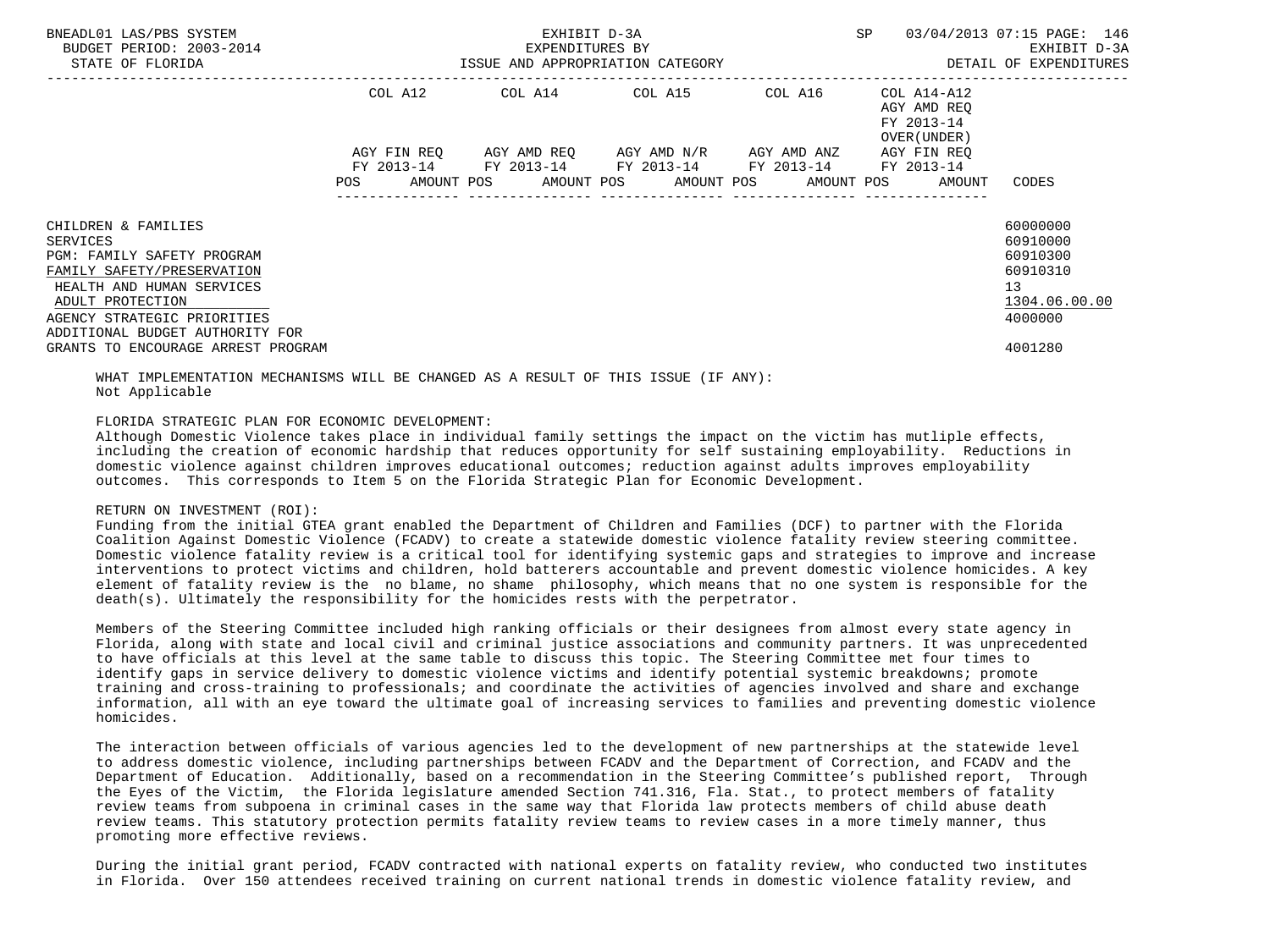| BNEADL01 LAS/PBS SYSTEM<br>BUDGET PERIOD: 2003-2014<br>STATE OF FLORIDA                                                                                                                                               |             | EXHIBIT D-3A<br>-2014 EXPENDITURES BY<br>ISSUE AND APPROPRIATION CATEGORY | SP                                  | 03/04/2013 07:15 PAGE: 147<br>EXHIBIT D-3A<br>DETAIL OF EXPENDITURES |                                                                       |                                                                                |
|-----------------------------------------------------------------------------------------------------------------------------------------------------------------------------------------------------------------------|-------------|---------------------------------------------------------------------------|-------------------------------------|----------------------------------------------------------------------|-----------------------------------------------------------------------|--------------------------------------------------------------------------------|
|                                                                                                                                                                                                                       | COL A12     | COL A14 COL A15 COL A16                                                   |                                     |                                                                      | COL A14-A12<br>AGY AMD REO<br>FY 2013-14<br>OVER (UNDER )             |                                                                                |
|                                                                                                                                                                                                                       | AGY FIN REO | FY 2013-14 FY 2013-14 FY 2013-14 FY 2013-14 FY 2013-14                    | AGY AMD REO AGY AMD N/R AGY AMD ANZ |                                                                      | AGY FIN REO<br>POS AMOUNT POS AMOUNT POS AMOUNT POS AMOUNT POS AMOUNT | CODES                                                                          |
| CHILDREN & FAMILIES<br><b>SERVICES</b><br>PGM: FAMILY SAFETY PROGRAM<br>FAMILY SAFETY/PRESERVATION<br>HEALTH AND HUMAN SERVICES<br>ADULT PROTECTION<br>AGENCY STRATEGIC PRIORITIES<br>ADDITIONAL BUDGET AUTHORITY FOR |             |                                                                           |                                     |                                                                      |                                                                       | 60000000<br>60910000<br>60910300<br>60910310<br>13<br>1304.06.00.00<br>4000000 |
| GRANTS TO ENCOURAGE ARREST PROGRAM                                                                                                                                                                                    |             |                                                                           |                                     |                                                                      |                                                                       | 4001280                                                                        |

 participated in mock reviews based on actual domestic violence homicides. These institutes greatly increased the knowledge and expertise of members of existing local fatality review team members, and provided critical guidance to stakeholders wishing to establish new fatality review teams in their communities.

 Continuation GTEA funding led to the establishment of, for the first time in Florida, a statewide domestic violence fatality review team. The continuation funding was awarded at a critical time in Florida, as The Florida Department of Law Enforcement (FDLE) reported a 15.6% increase in domestic violence murders in 2009, while all other crime in Florida dropped by 6.7%.

 Led by FCADV, in collaboration with the Office of the Attorney General and the Department of Children and Families Domestic Violence Program Office, the statewide team includes representatives of domestic violence centers, legal and other direct service providers, government agencies, faith-based organizations, probation, parole, corrections, law enforcement, health care, the military, the court system, prosecutors, the defense bar, and a survivor. This multidisciplinary statewide fatality review team of high ranking officials or their designees from almost every state agency in Florida, along with state and local civil and criminal justice agencies and other community partners, represents a remarkable step forward in collaborative efforts to eradicate domestic violence in Florida. The statewide team convened four times, including a first-ever joint meeting with the State Child Death Review Committee to exchange information and discuss common trends. The statewide team received training from national experts on domestic violence fatality review, conducted an in-depth review of a 2009 domestic violence murder-suicide, reviewed data relating to 43 domestic violence homicides collected by local fatality review teams, and conducted reviews of 20 additional intimate-partner homicides based on information available from public records. The statewide team included analysis of the data, as well as specific recommendations based on the analysis, in its 2011 report, Faces of Fatality. Over 1000 copies of the report were distributed to Florida legislators and statewide to civil and criminal court personnel, law enforcement agencies, direct service providers, and others.

 During the grant period, the statewide team worked closely with chairs of local fatality review teams to develop a uniform data collection tool for use by local fatality review teams. The new tool, currently in use by the local fatality review teams, assures that the statewide collection of data from fatality reviews performed by local teams is consistent, thus allowing for more effective analysis of the data. Additionally, the fatality review training and technical assistance provided by FCADV through GTEA funding led to the establishment of four new local domestic violence fatality review teams.

 As the foregoing narrative demonstrates, the GTEA funding for this project resulted in a dramatic increase in state and local collaborative efforts to prevent domestic violence homicides. Notably, since the onset of this project, FDLE's Uniform Crime Report indicated a downward trend in the number of domestic violence murder/manslaughter cases as follows: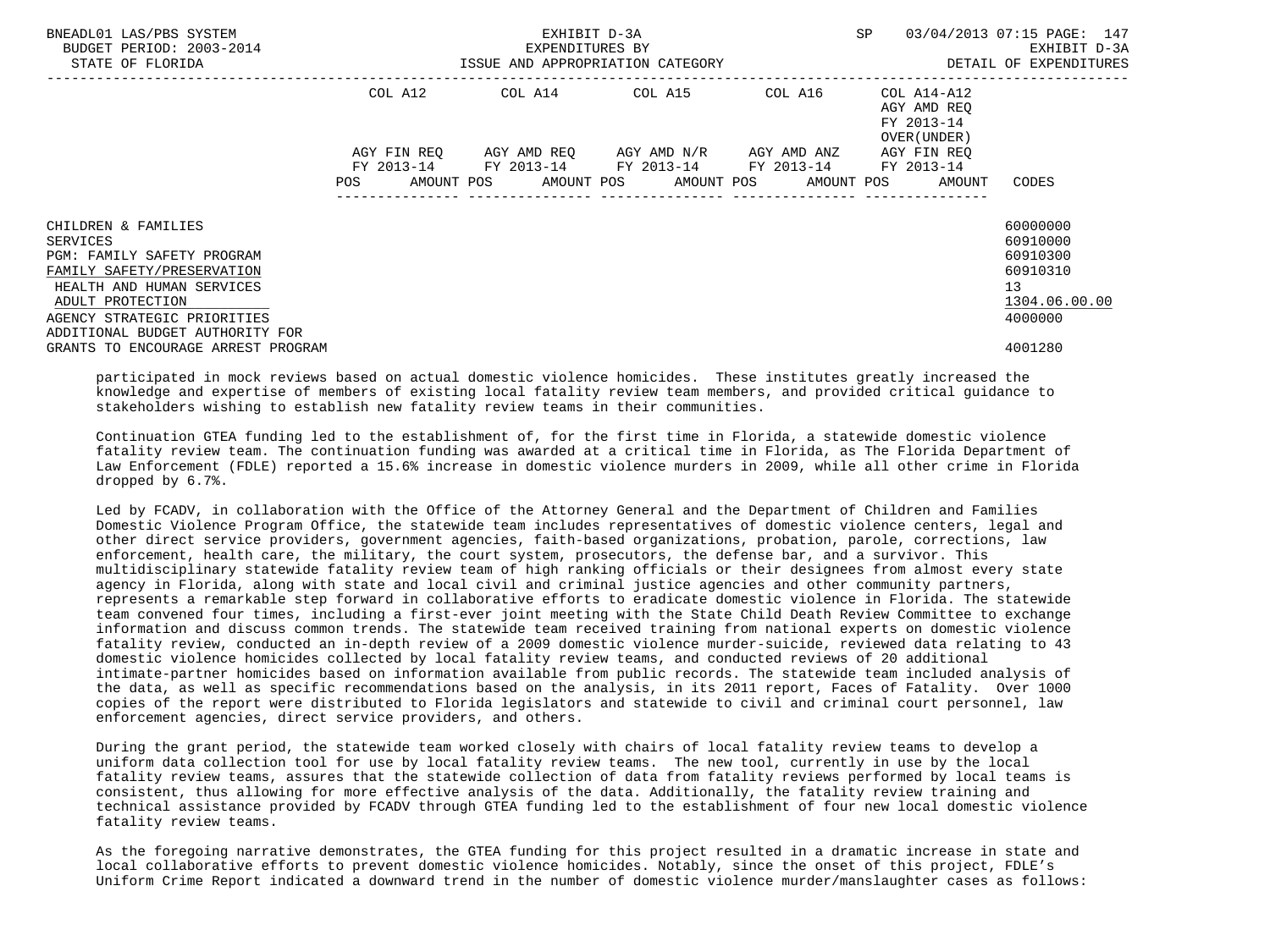| BNEADL01 LAS/PBS SYSTEM<br>BUDGET PERIOD: 2003-2014<br>STATE OF FLORIDA                                                                                                                                               | ISSUE AND APPROPRIATION CATEGORY | EXHIBIT D-3A<br>EXPENDITURES BY | SP 03/04/2013 07:15 PAGE: 148                                                                             | EXHIBIT D-3A<br>DETAIL OF EXPENDITURES |                                                              |                                                                                |
|-----------------------------------------------------------------------------------------------------------------------------------------------------------------------------------------------------------------------|----------------------------------|---------------------------------|-----------------------------------------------------------------------------------------------------------|----------------------------------------|--------------------------------------------------------------|--------------------------------------------------------------------------------|
|                                                                                                                                                                                                                       | COL A12                          |                                 | $COL A14$ $COL A15$ $COL A16$ $COL A14-A12$                                                               |                                        | AGY AMD REO<br>FY 2013-14<br>OVER (UNDER)                    |                                                                                |
|                                                                                                                                                                                                                       |                                  |                                 | AGY FIN REO AGY AMD REO AGY AMD N/R AGY AMD ANZ<br>FY 2013-14 FY 2013-14 FY 2013-14 FY 2013-14 FY 2013-14 |                                        | AGY FIN REO                                                  |                                                                                |
|                                                                                                                                                                                                                       |                                  |                                 |                                                                                                           |                                        | POS AMOUNT POS AMOUNT POS AMOUNT POS AMOUNT POS AMOUNT CODES |                                                                                |
| CHILDREN & FAMILIES<br><b>SERVICES</b><br>PGM: FAMILY SAFETY PROGRAM<br>FAMILY SAFETY/PRESERVATION<br>HEALTH AND HUMAN SERVICES<br>ADULT PROTECTION<br>AGENCY STRATEGIC PRIORITIES<br>ADDITIONAL BUDGET AUTHORITY FOR |                                  |                                 |                                                                                                           |                                        |                                                              | 60000000<br>60910000<br>60910300<br>60910310<br>13<br>1304.06.00.00<br>4000000 |
| GRANTS TO ENCOURAGE ARREST PROGRAM                                                                                                                                                                                    |                                  |                                 |                                                                                                           |                                        |                                                              | 4001280                                                                        |

 2009-232, 2010-210, 2011-192. The ultimate goal of domestic violence fatality review is to prevent all deaths; consequently, the return on investment cannot be measured in monetary terms, as we cannot place a concrete value on a person's life.

 Since the inception of the programs developed under the GTEA grant, Florida Council Against Sexual Violence has provided 40 hour didactic training courses for sexual assault nurse examiners (SANE) to over 350 medical professionals and nearly 200 allied professionals (law enforcement officers, prosecutors, victim advocates, etc.). Feedback from the training provided has been overwhelmingly positive with participants reporting that the training has been extremely valuable to them. In 2012 alone, two new independent forensic exam facilities were opened in Florida and all staff for these facilities were SANE trained by FCASV. In the prosecution of cases of sexual assault, we know that quality forensic evidence collection and analysis is critical to winning cases and getting rapists off the street. Studies have shown that evidence collected by SANE trained medical professionals is of considerably higher quality and consistency (Sievers, Murphy, and Miller, 2003). Higher quality evidence collection and analysis leads to higher rates of successful prosecution of sexual offenders (Aiken and Speck, 1995; Cornell, 1998; Hutson, 2002; Little, 2001; Seneski, 1992).

 In two national studies involving cities that have implemented SANE programs, successful prosecution rates we shown to be higher as a direct result of the programs. For example, in Minneapolis Ledray (1992) found that of 417 rape cases reported in one year, 46% of the cases were presented to the countyattorney, and of those 34% pled guilty and 14 went to trial. This study showed that the rates of guilty plea-bargaining were considerably higher in this community than in other comparable communities without a SANE program. Rapists are serial abusers and for each victim who comes forward to report a rape the likelihood that multiple people have already been assaulted by that very same offender is great and, if the offender isn't convicted, many more will become victims in the future. By providing a supportive, efficient and scientifically-based method of collecting evidence from victims, Florida significantly increases the likelihood that a rapist will be stopped and many other victims will be spared the financial, emotional, and physical costs of the crime.

 Sexual Assault Response Teams (SARTs) are another critical component on the GTEA grant. Direct experience with SARTs in Florida has shown that by introducing a coordinated response to sexual violence cases, the benefit to the victim and community is profound. SARTs that have been developed in Florida have improved first-response protocol development and cooperation between all agencies involved. For example, SART development in Franklin County proved successful in increasing hospital notification to victim advocates for exam accompaniment and law enforcement referrals for victim services. The protocol facilitated a coordinated response to three elderly rape victims who were all examined by a SANE nurse, interviewed by an investigator active in the SART and referred for victim services. The DNA collected during the forensic exam was used by the investigator to identify a potential perpetrator and make an arrest.

Had the SART not been in place and the medical professionals not been SANE trained, the likelihood that this case would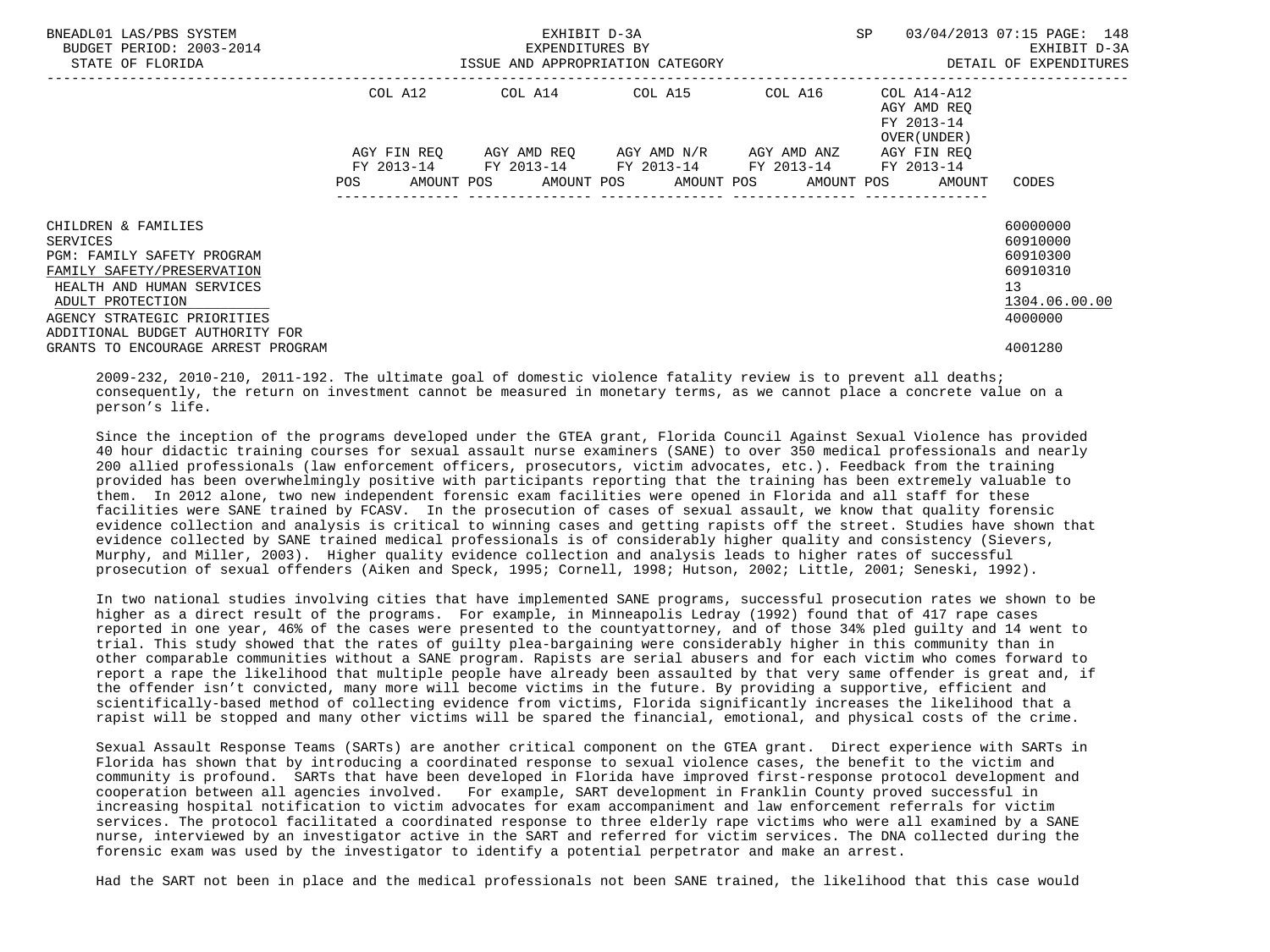| BNEADL01 LAS/PBS SYSTEM<br>BUDGET PERIOD: 2003-2014<br>STATE OF FLORIDA                                                                                                                                               | ISSUE AND APPROPRIATION CATEGORY | EXHIBIT D-3A<br>EXPENDITURES BY | SP<br>--------------------------------                                                        | 03/04/2013 07:15 PAGE: 149<br>EXHIBIT D-3A<br>DETAIL OF EXPENDITURES |                                                                         |                                                                                |
|-----------------------------------------------------------------------------------------------------------------------------------------------------------------------------------------------------------------------|----------------------------------|---------------------------------|-----------------------------------------------------------------------------------------------|----------------------------------------------------------------------|-------------------------------------------------------------------------|--------------------------------------------------------------------------------|
|                                                                                                                                                                                                                       | COL A12                          |                                 | $COL A14$ $COL A15$ $COL A16$ $COL A14-A12$                                                   |                                                                      | AGY AMD REO<br>FY 2013-14<br>OVER (UNDER)                               |                                                                                |
|                                                                                                                                                                                                                       | AGY FIN REO<br>POS               |                                 | AGY AMD REQ AGY AMD N/R AGY AMD ANZ<br>FY 2013-14 FY 2013-14 FY 2013-14 FY 2013-14 FY 2013-14 |                                                                      | AGY FIN REO<br>AMOUNT POS AMOUNT POS AMOUNT POS AMOUNT POS AMOUNT CODES |                                                                                |
| CHILDREN & FAMILIES<br>SERVICES<br><b>PGM: FAMILY SAFETY PROGRAM</b><br>FAMILY SAFETY/PRESERVATION<br>HEALTH AND HUMAN SERVICES<br>ADULT PROTECTION<br>AGENCY STRATEGIC PRIORITIES<br>ADDITIONAL BUDGET AUTHORITY FOR |                                  |                                 |                                                                                               |                                                                      |                                                                         | 60000000<br>60910000<br>60910300<br>60910310<br>13<br>1304.06.00.00<br>4000000 |
| GRANTS TO ENCOURAGE ARREST PROGRAM                                                                                                                                                                                    |                                  |                                 |                                                                                               |                                                                      |                                                                         | 4001280                                                                        |

 have resulted in an arrest and prosecution is extremely low. The perpetrator would still be on the loose and many more citizens would be victimized.

 Web-based online sexual violence training designed to train criminal and civil court judges and staff on issues that arise in criminal sexual battery and civil injunction cases work to improve judicial handling of such cases. In 2011, The National Judicial Education Program released the report "Judges Tell: What I Wish I Had Known Before I Presided in an Adult Victim Sexual Assault Case". In this report, judges from across the country who had attended training programs on sexual battery cases gave a 25 point list of facts they wish they had known before they presided in an adult victim sexual assault case. The report reveals that training opportunities, like those proposed in the GTEA grant, provide more "accurate and factual information judges need to conduct a fair process in order to conduct a fair process to minimize victim re-traumatization without undermining defendants' rights" (National Judicial Education Program, 2011).

#### COST CALCULATIONS:

 For Fiscal Year 2013-2014, the Grants and Aid Domestic Violence Program category will cover the program operations for the Florida Coalition Against Domestic Violence, Florida Coalition Against Sexual Violence, and the Florida Prosecuting Attorney's Association. The Expenses category will cover the Department's fiscal year costs for travel, supplies, equipment repair and maintenance, and printing.

 The following cost calculations are based on the approved grant award designating \$16,878 for the Expenses (administration) category and \$678,102 for the Grants and Aid - Domestic Violence Program (direct services) category:

|                                                        |     | Expense  | G/A-Domestic Violence |     | Total     |
|--------------------------------------------------------|-----|----------|-----------------------|-----|-----------|
| Approved Supplemental GTEA Grant Award                 |     | \$16.878 | \$678,102             |     | \$690,980 |
| Less Fiscal Year 2012-2013 Recurring Budget Authority  |     | \$8.687  | \$165.058             |     | \$173.745 |
| Add Fiscal Year 2012-2013 Excess Budget Authority      | (\$ | 248)     |                       | ( S | 248)      |
| Available Grant Balance for Fiscal Year 2013-2014      |     | \$8,439  | \$513.044             |     | \$521,483 |
| Available Grant Balance for Fiscal Year 2013-2014      |     | \$8,439  | \$513.044             |     | \$521.483 |
| Less Fiscal Year 2013-2014 Base Budget Authority       |     | \$8,439  | \$165.058             |     | \$173.497 |
| Fiscal Year 2013-2014 Additional Budget Authority Need |     | \$0      | \$347.986             |     | \$347.986 |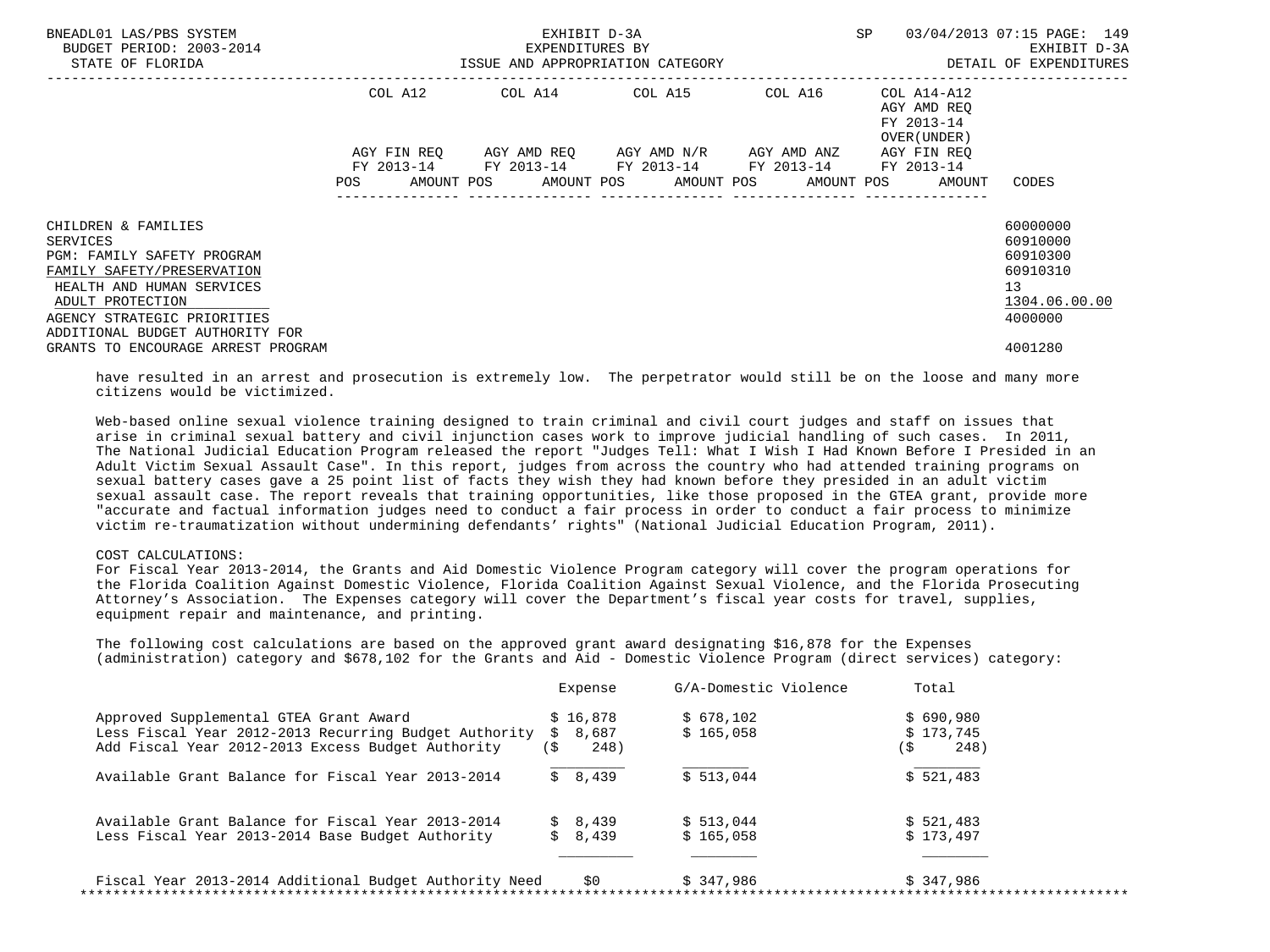| SP 03/04/2013 07:15 PAGE: 150<br>EXHIBIT D-3A<br>DETAIL OF EXPENDITURES |
|-------------------------------------------------------------------------|
|                                                                         |
|                                                                         |
| POS AMOUNT POS AMOUNT POS AMOUNT POS AMOUNT POS AMOUNT CODES            |
| 60000000<br>60910000<br>60910300<br>60910310<br>13<br>1304.06.00.00     |
| 1304.06.00.00                                                           |
| 1000<br>2000                                                            |
|                                                                         |
|                                                                         |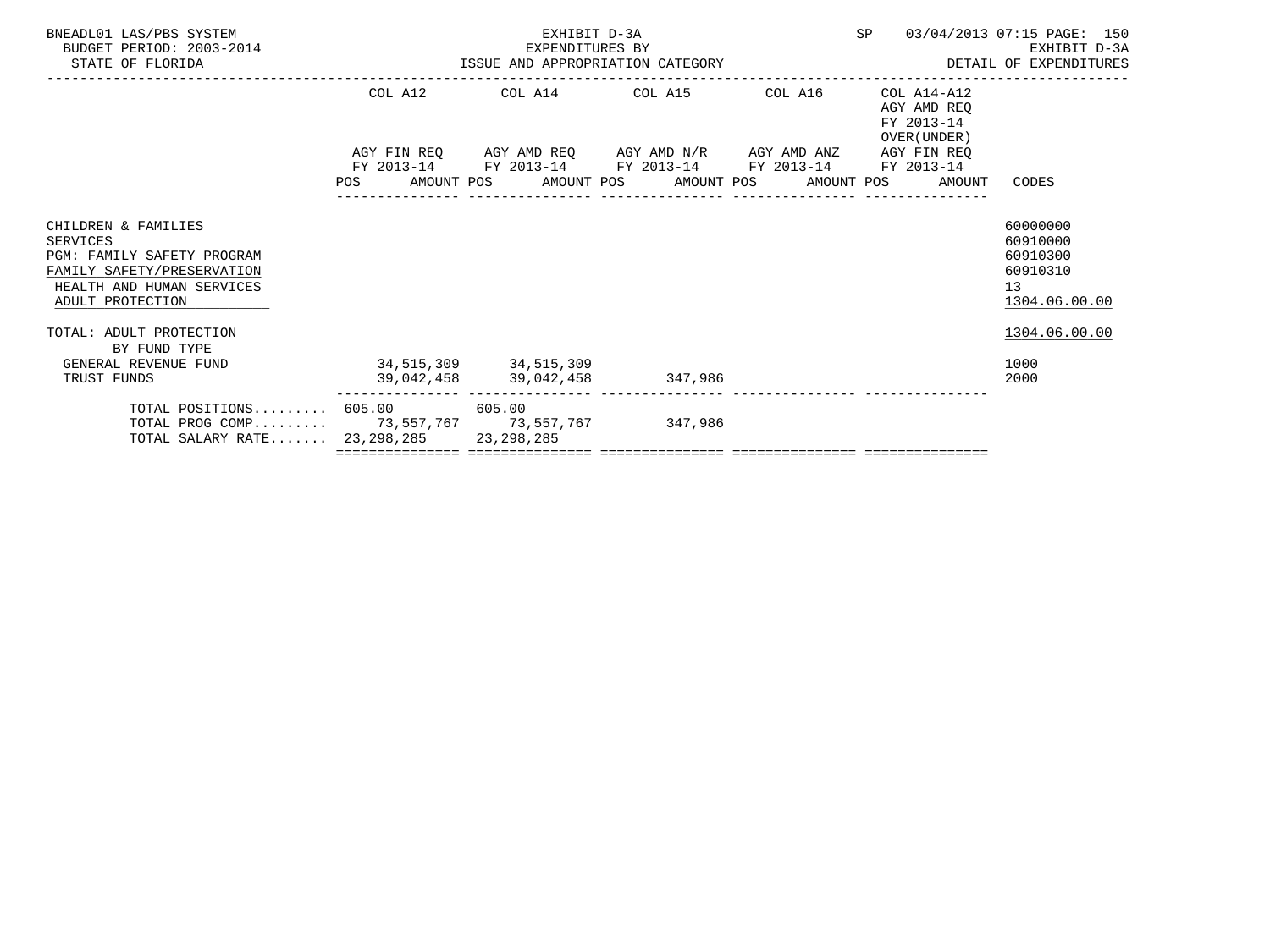| BNEADL01 LAS/PBS SYSTEM<br>BUDGET PERIOD: 2003-2014<br>STATE OF FLORIDA                                                                                                                                                                                                  | EXHIBIT D-3A<br>EXPENDITURES BY<br>ISSUE AND APPROPRIATION CATEGORY |                                                                                                                         |                                                                         |                                        |                                                                                                 |                                                                                                     |  |  |
|--------------------------------------------------------------------------------------------------------------------------------------------------------------------------------------------------------------------------------------------------------------------------|---------------------------------------------------------------------|-------------------------------------------------------------------------------------------------------------------------|-------------------------------------------------------------------------|----------------------------------------|-------------------------------------------------------------------------------------------------|-----------------------------------------------------------------------------------------------------|--|--|
|                                                                                                                                                                                                                                                                          | COL A12<br>POS                                                      | AGY FIN REQ AGY AMD REQ AGY AMD N/R AGY AMD ANZ<br>FY 2013-14 FY 2013-14 FY 2013-14 FY 2013-14 FY 2013-14<br>AMOUNT POS | COL A14 COL A15 COL A16<br>AMOUNT POS<br>AMOUNT POS<br>________________ | ---------------                        | COL A14-A12<br>AGY AMD REO<br>FY 2013-14<br>OVER (UNDER)<br>AGY FIN REO<br>AMOUNT POS<br>AMOUNT | CODES                                                                                               |  |  |
| CHILDREN & FAMILIES<br><b>SERVICES</b><br>PGM: FAMILY SAFETY PROGRAM<br>FAMILY SAFETY/PRESERVATION<br>HEALTH AND HUMAN SERVICES<br>CHILD PROTECTION<br>ESTIMATED EXPENDITURES<br>ESTIMATED EXPENDITURES - OPERATIONS<br>SALARY RATE<br>SALARY RATE 85,481,349 85,481,349 |                                                                     |                                                                                                                         |                                                                         |                                        |                                                                                                 | 60000000<br>60910000<br>60910300<br>60910310<br>13<br>1304.07.00.00<br>1000000<br>1001000<br>000000 |  |  |
| SALARIES AND BENEFITS                                                                                                                                                                                                                                                    |                                                                     |                                                                                                                         |                                                                         |                                        |                                                                                                 | 010000                                                                                              |  |  |
| GENERAL REVENUE FUND -MATCH 36, 194, 178 36, 194, 178<br>FEDERAL GRANTS TRUST FUND -FEDERL 11,625,835<br>WELFARE TRANSITION TF -FEDERL<br>SOCIAL SVCS BLK GRT TF -FEDERL                                                                                                 | 56,711,810                                                          | 11,625,835<br>56,711,810<br>12,618,485 12,618,485                                                                       |                                                                         | --------------- --------------- ------ |                                                                                                 | 1000 2<br>2261 3<br>2401 3<br>2639 3                                                                |  |  |
| TOTAL POSITIONS 2,072.00 2,072.00<br>TOTAL APPRO $117,150,308$ $117,150,308$                                                                                                                                                                                             |                                                                     |                                                                                                                         |                                                                         |                                        |                                                                                                 |                                                                                                     |  |  |
| OTHER PERSONAL SERVICES                                                                                                                                                                                                                                                  |                                                                     |                                                                                                                         |                                                                         |                                        |                                                                                                 | 030000                                                                                              |  |  |
| GENERAL REVENUE FUND -MATCH 551,528<br>FEDERAL GRANTS TRUST FUND -FEDERL 538,460<br>WELFARE TRANSITION TF -FEDERL 2,240,619<br>SOCIAL SVCS BLK GRT TF -FEDERL                                                                                                            | 740,773                                                             | 551,528<br>538,460<br>2,240,619<br>740,773                                                                              |                                                                         |                                        |                                                                                                 | 1000 2<br>2261 3<br>2401 3<br>2639 3                                                                |  |  |
| TOTAL APPRO                                                                                                                                                                                                                                                              | 4,071,380                                                           | 4,071,380                                                                                                               |                                                                         |                                        |                                                                                                 |                                                                                                     |  |  |
| EXPENSES                                                                                                                                                                                                                                                                 |                                                                     |                                                                                                                         |                                                                         |                                        |                                                                                                 | 040000                                                                                              |  |  |
| GENERAL REVENUE FUND<br>-MATCH<br>CHILD WELFARE TRAINING TF -MATCH<br>FEDERAL GRANTS TRUST FUND -FEDERL<br>WELFARE TRANSITION TF<br>-FEDERL<br>OPERATIONS AND MAINT TF<br>-MATCH<br>SOCIAL SVCS BLK GRT TF<br>$-FEDERL$                                                  | 5,696,627<br>8,394<br>1,867,856<br>9,316,696<br>49,944<br>2,122,295 | 5,696,627<br>8,394<br>1,867,856<br>9,316,696<br>49,944<br>2,122,295                                                     |                                                                         |                                        |                                                                                                 | 1000 2<br>2083<br>-2<br>2261 3<br>2401<br>-3<br>2<br>2516<br>2639<br>-3                             |  |  |
| TOTAL APPRO                                                                                                                                                                                                                                                              | 19,061,812                                                          | 19,061,812                                                                                                              |                                                                         |                                        |                                                                                                 |                                                                                                     |  |  |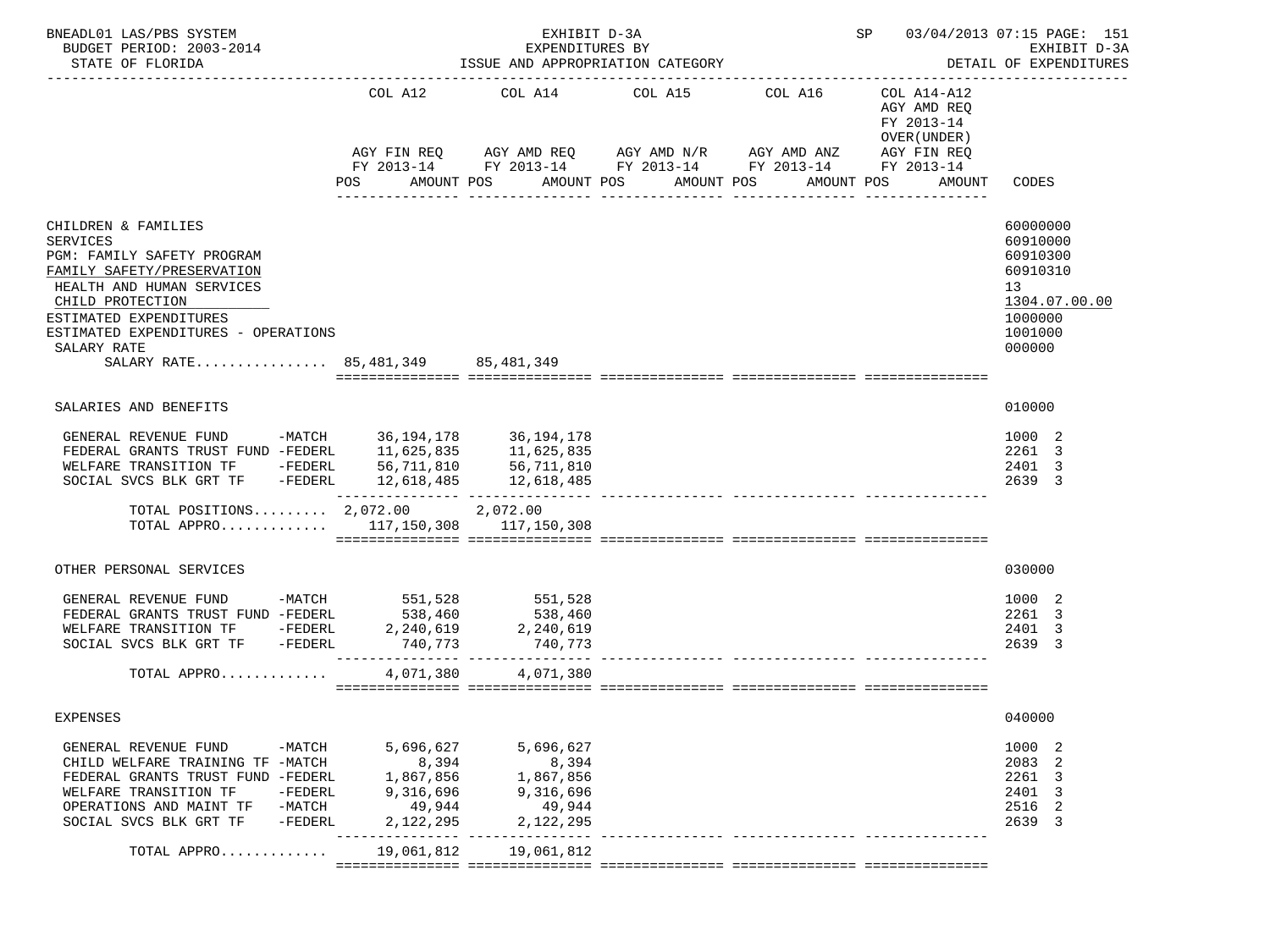| BNEADL01 LAS/PBS SYSTEM<br>BUDGET PERIOD: 2003-2014<br>STATE OF FLORIDA                                                                                                                                                                                           |           |                                                                            | EXHIBIT D-3A<br>EXPENDITURES BY<br>ISSUE AND APPROPRIATION CATEGORY |                                                          | SP 03/04/2013 07:15 PAGE: 152<br>EXHIBIT D-3A<br>DETAIL OF EXPENDITURES                                               |                                                                        |                                                                                                               |
|-------------------------------------------------------------------------------------------------------------------------------------------------------------------------------------------------------------------------------------------------------------------|-----------|----------------------------------------------------------------------------|---------------------------------------------------------------------|----------------------------------------------------------|-----------------------------------------------------------------------------------------------------------------------|------------------------------------------------------------------------|---------------------------------------------------------------------------------------------------------------|
|                                                                                                                                                                                                                                                                   |           | POS                                                                        | AMOUNT POS                                                          | COL A12 COL A14 COL A15 COL A16<br>AMOUNT POS AMOUNT POS | AGY FIN REQ AGY AMD REQ AGY AMD N/R AGY AMD ANZ AGY FIN REQ<br>FY 2013-14 FY 2013-14 FY 2013-14 FY 2013-14 FY 2013-14 | COL A14-A12<br>AGY AMD REO<br>FY 2013-14<br>OVER (UNDER)<br>AMOUNT POS | AMOUNT CODES                                                                                                  |
| CHILDREN & FAMILIES<br><b>SERVICES</b><br>PGM: FAMILY SAFETY PROGRAM<br>FAMILY SAFETY/PRESERVATION<br>HEALTH AND HUMAN SERVICES<br>CHILD PROTECTION<br>ESTIMATED EXPENDITURES<br>ESTIMATED EXPENDITURES - OPERATIONS<br>SPECIAL CATEGORIES<br>CONTRACTED SERVICES |           |                                                                            |                                                                     |                                                          |                                                                                                                       |                                                                        | 60000000<br>60910000<br>60910300<br>60910310<br>13<br>1304.07.00.00<br>1000000<br>1001000<br>100000<br>100777 |
| GENERAL REVENUE FUND                                                                                                                                                                                                                                              |           |                                                                            | $-STATE$ 1,497,091 1,497,091                                        |                                                          |                                                                                                                       |                                                                        | 1000 1<br>1000 2                                                                                              |
| TOTAL GENERAL REVENUE FUND                                                                                                                                                                                                                                        |           |                                                                            | 2,147,706 2,147,706                                                 |                                                          |                                                                                                                       |                                                                        | 1000                                                                                                          |
| CHILD WELFARE TRAINING TF -MATCH                                                                                                                                                                                                                                  |           |                                                                            | 2,815 2,815                                                         |                                                          |                                                                                                                       |                                                                        | 2083 2                                                                                                        |
| TOBACCO SETTLEMENT TF                                                                                                                                                                                                                                             | -MATCH    |                                                                            | 239,120 239,120                                                     |                                                          |                                                                                                                       |                                                                        | 2122 2                                                                                                        |
| FEDERAL GRANTS TRUST FUND -FEDERL                                                                                                                                                                                                                                 |           |                                                                            | 625,127 625,127                                                     |                                                          |                                                                                                                       |                                                                        | 2261 3                                                                                                        |
| WELFARE TRANSITION TF                                                                                                                                                                                                                                             | $-FEDERL$ | 677,881                                                                    | 677,881                                                             |                                                          |                                                                                                                       |                                                                        | 2401 3                                                                                                        |
| OPERATIONS AND MAINT TF                                                                                                                                                                                                                                           | -MATCH    | 450,000                                                                    | 450,000                                                             |                                                          |                                                                                                                       |                                                                        | 2516 2                                                                                                        |
| SOCIAL SVCS BLK GRT TF                                                                                                                                                                                                                                            |           |                                                                            | -FEDERL 252,148 252,148                                             |                                                          |                                                                                                                       |                                                                        | 2639 3                                                                                                        |
| TOTAL APPRO                                                                                                                                                                                                                                                       |           |                                                                            | 4, 394, 797 4, 394, 797                                             |                                                          |                                                                                                                       |                                                                        |                                                                                                               |
| G/A-SHERIFFS PI GRANTS                                                                                                                                                                                                                                            |           |                                                                            |                                                                     |                                                          |                                                                                                                       |                                                                        | 100782                                                                                                        |
| GENERAL REVENUE FUND                                                                                                                                                                                                                                              | $-MATCH$  | ${\tt -STATE} \qquad {\tt 1,000,000} \qquad {\tt 1,000,000}$<br>19,654,666 | 19,654,666                                                          |                                                          |                                                                                                                       |                                                                        | 1000 1<br>1000 2                                                                                              |
| TOTAL GENERAL REVENUE FUND                                                                                                                                                                                                                                        |           | 20,654,666                                                                 | 20,654,666                                                          |                                                          |                                                                                                                       |                                                                        | 1000                                                                                                          |
| TOBACCO SETTLEMENT TF                                                                                                                                                                                                                                             | $-MATCH$  | 7,348,586                                                                  | 7,348,586                                                           |                                                          |                                                                                                                       |                                                                        | 2122 2                                                                                                        |
| WELFARE TRANSITION TF                                                                                                                                                                                                                                             | $-FEDERL$ | 9,392,840                                                                  | 9,392,840                                                           |                                                          |                                                                                                                       |                                                                        | 2401 3                                                                                                        |
| SOCIAL SVCS BLK GRT TF                                                                                                                                                                                                                                            | $-FEDERL$ | 9,589,500                                                                  | 9.589.500                                                           |                                                          |                                                                                                                       |                                                                        | 2639 3                                                                                                        |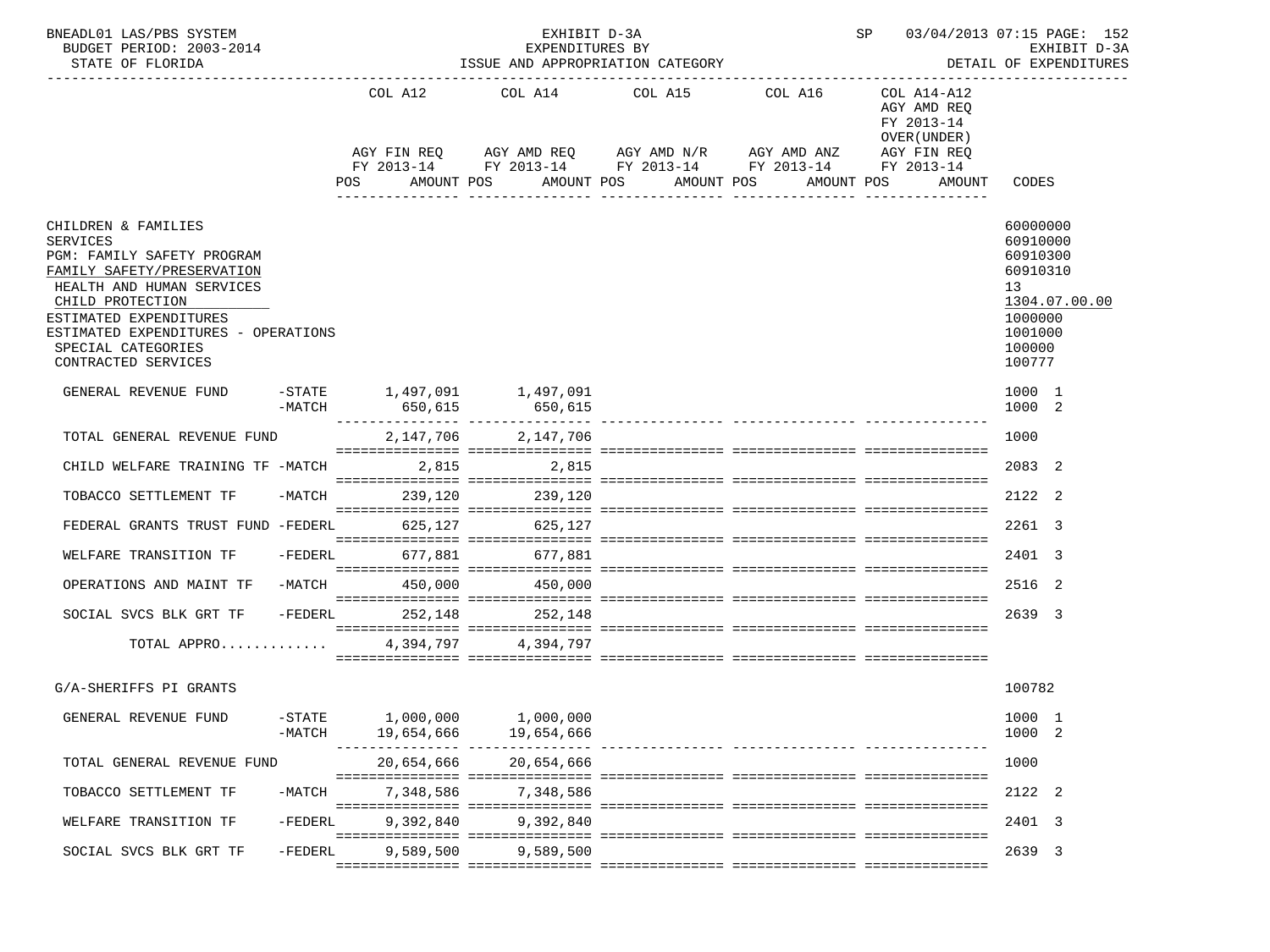| BNEADL01 LAS/PBS SYSTEM<br>BUDGET PERIOD: 2003-2014<br>STATE OF FLORIDA<br>--------------------------                                                                                                                                                                |                    |             | EXHIBIT D-3A<br>EXPENDITURES BY          | ISSUE AND APPROPRIATION CATEGORY |                                                                                                                       | SP 03/04/2013 07:15 PAGE: 153                            | EXHIBIT D-3A<br>DETAIL OF EXPENDITURES                                                                        |
|----------------------------------------------------------------------------------------------------------------------------------------------------------------------------------------------------------------------------------------------------------------------|--------------------|-------------|------------------------------------------|----------------------------------|-----------------------------------------------------------------------------------------------------------------------|----------------------------------------------------------|---------------------------------------------------------------------------------------------------------------|
|                                                                                                                                                                                                                                                                      |                    | COL A12     |                                          | COL A14 COL A15 COL A16          | AGY FIN REQ AGY AMD REQ AGY AMD N/R AGY AMD ANZ AGY FIN REQ<br>FY 2013-14 FY 2013-14 FY 2013-14 FY 2013-14 FY 2013-14 | COL A14-A12<br>AGY AMD REQ<br>FY 2013-14<br>OVER (UNDER) |                                                                                                               |
|                                                                                                                                                                                                                                                                      |                    |             | AMOUNT POS                               | AMOUNT POS AMOUNT POS            | _______________                                                                                                       | AMOUNT POS<br>AMOUNT                                     | CODES                                                                                                         |
| CHILDREN & FAMILIES<br><b>SERVICES</b><br>PGM: FAMILY SAFETY PROGRAM<br>FAMILY SAFETY/PRESERVATION<br>HEALTH AND HUMAN SERVICES<br>CHILD PROTECTION<br>ESTIMATED EXPENDITURES<br>ESTIMATED EXPENDITURES - OPERATIONS<br>SPECIAL CATEGORIES<br>G/A-SHERIFFS PI GRANTS |                    |             |                                          |                                  |                                                                                                                       |                                                          | 60000000<br>60910000<br>60910300<br>60910310<br>13<br>1304.07.00.00<br>1000000<br>1001000<br>100000<br>100782 |
| TOTAL APPRO 46,985,592 46,985,592                                                                                                                                                                                                                                    |                    |             |                                          |                                  |                                                                                                                       |                                                          |                                                                                                               |
|                                                                                                                                                                                                                                                                      |                    |             |                                          |                                  |                                                                                                                       |                                                          |                                                                                                               |
| G/A-CHILD ABS PREV/INTVNT                                                                                                                                                                                                                                            |                    |             |                                          |                                  |                                                                                                                       |                                                          | 103032                                                                                                        |
| FEDERAL GRANTS TRUST FUND -FEDERL 574,189<br>WELFARE TRANSITION TF -FEDERL<br>OPERATIONS AND MAINT TF -FEDERL<br>TOTAL APPRO                                                                                                                                         |                    |             | 574,189<br>18, 114, 329 18, 114, 329     |                                  |                                                                                                                       |                                                          | 1000 2<br>2122 2<br>2261 3<br>2401 3<br>2516 3                                                                |
|                                                                                                                                                                                                                                                                      |                    |             |                                          |                                  |                                                                                                                       |                                                          |                                                                                                               |
| G/A-CHILD PROTECTION                                                                                                                                                                                                                                                 |                    |             |                                          |                                  |                                                                                                                       |                                                          | 103034                                                                                                        |
| GENERAL REVENUE FUND -MATCH 3,829,414 3,829,414                                                                                                                                                                                                                      |                    |             |                                          |                                  |                                                                                                                       |                                                          | 1000 2                                                                                                        |
| CHILD WELFARE TRAINING TF -MATCH                                                                                                                                                                                                                                     |                    | 221,394     | 221,394                                  |                                  |                                                                                                                       |                                                          | 2083 2                                                                                                        |
| TOBACCO SETTLEMENT TF                                                                                                                                                                                                                                                | -STATE<br>$-MATCH$ |             | 913, 291 913, 291<br>2,462,491 2,462,491 |                                  |                                                                                                                       |                                                          | 2122 1<br>2122 2                                                                                              |
| TOTAL TOBACCO SETTLEMENT TF                                                                                                                                                                                                                                          |                    | 3, 375, 782 | 3,375,782                                |                                  |                                                                                                                       |                                                          | 2122                                                                                                          |
| FEDERAL GRANTS TRUST FUND -FEDERL                                                                                                                                                                                                                                    |                    | 13,767,092  | 13,767,092                               |                                  |                                                                                                                       |                                                          | 2261 3                                                                                                        |
| GRANTS AND DONATIONS TF                                                                                                                                                                                                                                              | $-$ STATE          | 130,000     | 130,000                                  |                                  |                                                                                                                       |                                                          | 2339 1                                                                                                        |
| WELFARE TRANSITION TF                                                                                                                                                                                                                                                | $-FEDERL$          | 1,506,721   | 1,506,721                                |                                  |                                                                                                                       |                                                          | 2401 3                                                                                                        |
| SOCIAL SVCS BLK GRT TF                                                                                                                                                                                                                                               | $-FEDERL$          | 809,257     | 809,257                                  |                                  |                                                                                                                       |                                                          | 2639 3                                                                                                        |
| TOTAL APPRO                                                                                                                                                                                                                                                          |                    | 23,639,660  | 23,639,660                               |                                  |                                                                                                                       |                                                          |                                                                                                               |
|                                                                                                                                                                                                                                                                      |                    |             |                                          |                                  |                                                                                                                       |                                                          |                                                                                                               |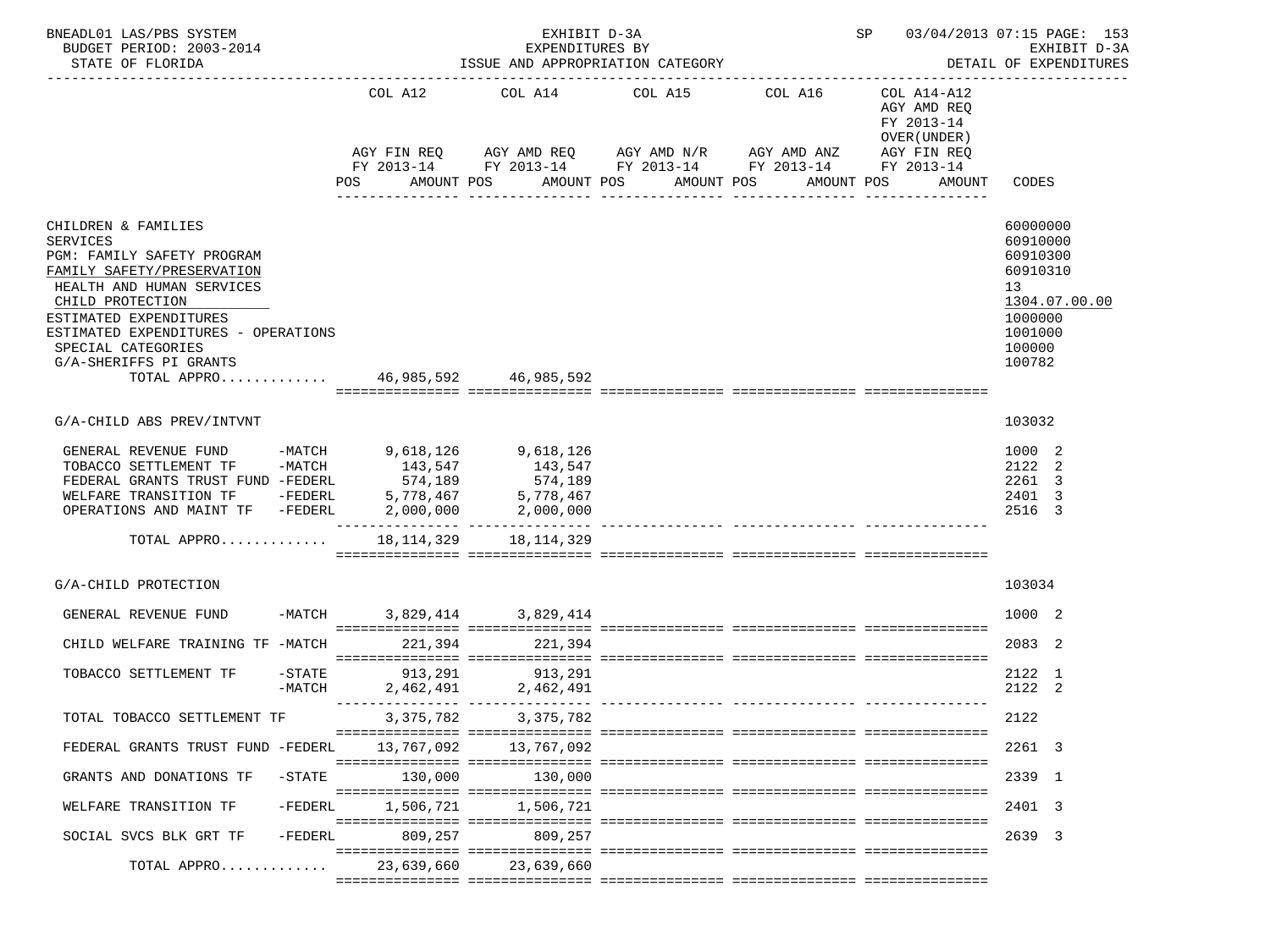| BNEADL01 LAS/PBS SYSTEM<br>BUDGET PERIOD: 2003-2014<br>STATE OF FLORIDA<br>-----------------------                                                                |                              |                    |                   | EXHIBIT D-3A<br>EXPENDITURES BY<br>ISSUE AND APPROPRIATION CATEGORY |                                           |                                                                                                                       | SP 03/04/2013 07:15 PAGE: 154                            | EXHIBIT D-3A<br>DETAIL OF EXPENDITURES                              |
|-------------------------------------------------------------------------------------------------------------------------------------------------------------------|------------------------------|--------------------|-------------------|---------------------------------------------------------------------|-------------------------------------------|-----------------------------------------------------------------------------------------------------------------------|----------------------------------------------------------|---------------------------------------------------------------------|
|                                                                                                                                                                   |                              |                    |                   | COL A12 COL A14 COL A15 COL A16                                     |                                           | AGY FIN REQ AGY AMD REQ AGY AMD N/R AGY AMD ANZ AGY FIN REQ<br>FY 2013-14 FY 2013-14 FY 2013-14 FY 2013-14 FY 2013-14 | COL A14-A12<br>AGY AMD REQ<br>FY 2013-14<br>OVER (UNDER) |                                                                     |
|                                                                                                                                                                   |                              | POS                |                   | AMOUNT POS                                                          | AMOUNT POS AMOUNT POS<br>________________ | ---------------                                                                                                       | AMOUNT POS                                               | AMOUNT CODES                                                        |
| CHILDREN & FAMILIES<br><b>SERVICES</b><br>PGM: FAMILY SAFETY PROGRAM<br>FAMILY SAFETY/PRESERVATION<br>HEALTH AND HUMAN SERVICES<br>CHILD PROTECTION               |                              |                    |                   |                                                                     |                                           |                                                                                                                       |                                                          | 60000000<br>60910000<br>60910300<br>60910310<br>13<br>1304.07.00.00 |
| ESTIMATED EXPENDITURES<br>ESTIMATED EXPENDITURES - OPERATIONS<br>SPECIAL CATEGORIES<br>RISK MANAGEMENT INSURANCE                                                  |                              |                    |                   |                                                                     |                                           |                                                                                                                       |                                                          | 1000000<br>1001000<br>100000<br>103241                              |
| GENERAL REVENUE FUND                                                                                                                                              | $-MATCH$                     |                    |                   | 4, 143, 697 4, 143, 697                                             |                                           |                                                                                                                       |                                                          | 1000 2                                                              |
| G/A-FAMILY FOSTER CARE                                                                                                                                            |                              |                    |                   |                                                                     |                                           |                                                                                                                       |                                                          | 104072                                                              |
| GENERAL REVENUE FUND                                                                                                                                              | $-MATCH$                     |                    |                   | 4,000,000 4,000,000                                                 |                                           |                                                                                                                       |                                                          | 1000 2                                                              |
| G/A-RESIDENTIAL GROUP CARE                                                                                                                                        |                              |                    |                   |                                                                     |                                           |                                                                                                                       |                                                          | 104073                                                              |
| GENERAL REVENUE FUND -MATCH 92,339 92,339<br>TOBACCO SETTLEMENT TF -MATCH 1,395,177 1,395,177<br>OPERATIONS AND MAINT TF -MATCH<br>SOCIAL SVCS BLK GRT TF -FEDERL |                              | 115,836<br>803,893 |                   | 115,836<br>803,893                                                  |                                           |                                                                                                                       |                                                          | 1000 2<br>2122 2<br>2516 2<br>2639 3                                |
| TOTAL APPRO                                                                                                                                                       |                              |                    |                   | 2,407,245 2,407,245                                                 |                                           |                                                                                                                       |                                                          |                                                                     |
| G/A-EMERGENCY SHELTER CARE                                                                                                                                        |                              |                    |                   |                                                                     |                                           |                                                                                                                       |                                                          | 104074                                                              |
| GENERAL REVENUE FUND -MATCH<br>TOBACCO SETTLEMENT TF<br>SOCIAL SVCS BLK GRT TF -FEDERL                                                                            | $-MATCH$                     |                    | 3,690<br>126,065  | 3,690<br>$150,009$ 150,009<br>126,065                               |                                           |                                                                                                                       |                                                          | 1000 2<br>2122 2<br>2639 3                                          |
| TOTAL APPRO                                                                                                                                                       |                              |                    | 279,764           | 279,764                                                             |                                           |                                                                                                                       |                                                          |                                                                     |
| DEFERRED-PAY COM CONTRACTS                                                                                                                                        |                              |                    |                   |                                                                     |                                           |                                                                                                                       |                                                          | 105280                                                              |
| GENERAL REVENUE FUND<br>WELFARE TRANSITION TF<br>SOCIAL SVCS BLK GRT TF                                                                                           | -MATCH<br>-FEDERL<br>-FEDERL |                    | 196<br>447<br>444 | 196<br>447<br>444                                                   |                                           |                                                                                                                       |                                                          | 1000 2<br>2401 3<br>2639 3                                          |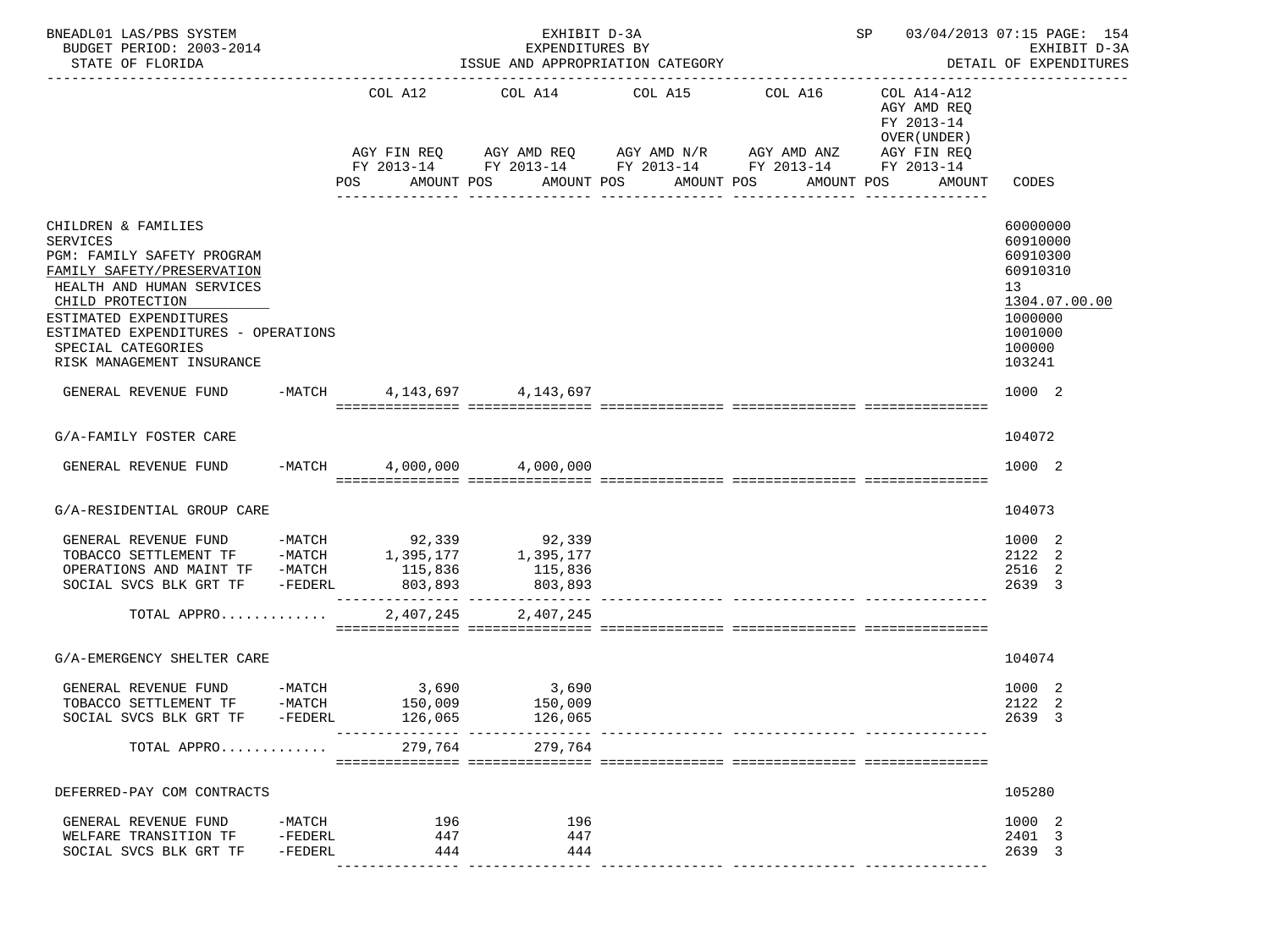| BNEADL01 LAS/PBS SYSTEM<br>EXHIBIT D-3A<br>BUDGET PERIOD: 2003-2014<br>EXPENDITURES BY<br>STATE OF FLORIDA<br>ISSUE AND APPROPRIATION CATEGORY                                                                                                                                                                                                    |          |  |                                                                             |  |                                                                                                           |                                      |  |                 |            |                                                          | SP 03/04/2013 07:15 PAGE: 155<br>EXHIBIT D-3A<br>DETAIL OF EXPENDITURES |                                                                                              |               |
|---------------------------------------------------------------------------------------------------------------------------------------------------------------------------------------------------------------------------------------------------------------------------------------------------------------------------------------------------|----------|--|-----------------------------------------------------------------------------|--|-----------------------------------------------------------------------------------------------------------|--------------------------------------|--|-----------------|------------|----------------------------------------------------------|-------------------------------------------------------------------------|----------------------------------------------------------------------------------------------|---------------|
|                                                                                                                                                                                                                                                                                                                                                   |          |  | COL A12                                                                     |  | COL A14                                                                                                   |                                      |  | COL A15 COL A16 |            | COL A14-A12<br>AGY AMD REQ<br>FY 2013-14<br>OVER (UNDER) |                                                                         |                                                                                              |               |
|                                                                                                                                                                                                                                                                                                                                                   |          |  | AMOUNT POS                                                                  |  | AGY FIN REQ AGY AMD REQ AGY AMD N/R AGY AMD ANZ<br>FY 2013-14 FY 2013-14 FY 2013-14 FY 2013-14 FY 2013-14 | AMOUNT POS AMOUNT POS<br>----------- |  |                 | AMOUNT POS |                                                          | AGY FIN REQ<br>AMOUNT                                                   | CODES                                                                                        |               |
| CHILDREN & FAMILIES<br><b>SERVICES</b><br>PGM: FAMILY SAFETY PROGRAM<br>FAMILY SAFETY/PRESERVATION<br>HEALTH AND HUMAN SERVICES<br>CHILD PROTECTION<br>ESTIMATED EXPENDITURES<br>ESTIMATED EXPENDITURES - OPERATIONS<br>SPECIAL CATEGORIES<br>DEFERRED-PAY COM CONTRACTS<br>TOTAL APPRO $\ldots \ldots \ldots \ldots$ 1,087 $\qquad \qquad$ 1,087 |          |  |                                                                             |  |                                                                                                           |                                      |  |                 |            |                                                          |                                                                         | 60000000<br>60910000<br>60910300<br>60910310<br>13<br>1000000<br>1001000<br>100000<br>105280 | 1304.07.00.00 |
| LEASE/PURCHASE/EQUIPMENT                                                                                                                                                                                                                                                                                                                          |          |  |                                                                             |  |                                                                                                           |                                      |  |                 |            |                                                          |                                                                         | 105281                                                                                       |               |
| GENERAL REVENUE FUND -MATCH 185,114 185,114<br>CHILD WELFARE TRAINING TF -MATCH<br>TOBACCO SETTLEMENT TF -STATE<br>FEDERAL GRANTS TRUST FUND -FEDERL<br>WELFARE TRANSITION TF -FEDERL<br>SOCIAL SVCS BLK GRT TF -FEDERL<br>TOTAL APPRO                                                                                                            |          |  | $\overline{\mathbf{c}}$<br>6,375<br>103,916<br>209,359<br>89,875<br>594,641 |  | 2<br>6,375<br>103,916<br>209,359<br>89,875<br>594,641                                                     |                                      |  |                 |            |                                                          |                                                                         | 1000 2<br>2083 2<br>2122 1<br>2261 3<br>2401 3<br>2639 3                                     |               |
| TR/DMS/HR SVCS/STW CONTRCT                                                                                                                                                                                                                                                                                                                        |          |  |                                                                             |  |                                                                                                           |                                      |  |                 |            |                                                          |                                                                         | 107040                                                                                       |               |
| GENERAL REVENUE FUND -MATCH 3,130 3,130<br>WELFARE TRANSITION TF -FEDERL<br>SOCIAL SVCS BLK GRT TF -FEDERL<br>TOTAL APPRO                                                                                                                                                                                                                         |          |  | 10,536<br>3,474<br>17,140                                                   |  | 10,536<br>3,474<br>____________ ________________<br>17,140                                                |                                      |  |                 |            |                                                          |                                                                         | 1000 2<br>2401 3<br>2639 3                                                                   |               |
| G/A - COMMUNITY BASED CARE                                                                                                                                                                                                                                                                                                                        |          |  |                                                                             |  |                                                                                                           |                                      |  |                 |            |                                                          |                                                                         | 108304                                                                                       |               |
| GENERAL REVENUE FUND                                                                                                                                                                                                                                                                                                                              |          |  | -MATCH 241,752,998                                                          |  | 241,752,998                                                                                               |                                      |  |                 |            |                                                          |                                                                         | 1000 2                                                                                       |               |
| ADMINISTRATIVE TRUST FUND -MATCH                                                                                                                                                                                                                                                                                                                  |          |  | 1,706,743                                                                   |  | 1,706,743                                                                                                 |                                      |  |                 |            |                                                          |                                                                         | 2021 2                                                                                       |               |
| CHILD WELFARE TRAINING TF -MATCH                                                                                                                                                                                                                                                                                                                  |          |  | 2,531,893                                                                   |  | 2,531,893                                                                                                 |                                      |  |                 |            |                                                          |                                                                         | 2083 2                                                                                       |               |
| TOBACCO SETTLEMENT TF                                                                                                                                                                                                                                                                                                                             | $-MATCH$ |  | 116,374,401                                                                 |  | 116,374,401                                                                                               |                                      |  |                 |            |                                                          |                                                                         | 2122 2                                                                                       |               |
| FEDERAL GRANTS TRUST FUND -MATCH                                                                                                                                                                                                                                                                                                                  | -FEDERL  |  | 9,000,000<br>270,260,345                                                    |  | 9,000,000<br>270,260,345                                                                                  |                                      |  |                 |            |                                                          |                                                                         | 2261 2<br>2261 3                                                                             |               |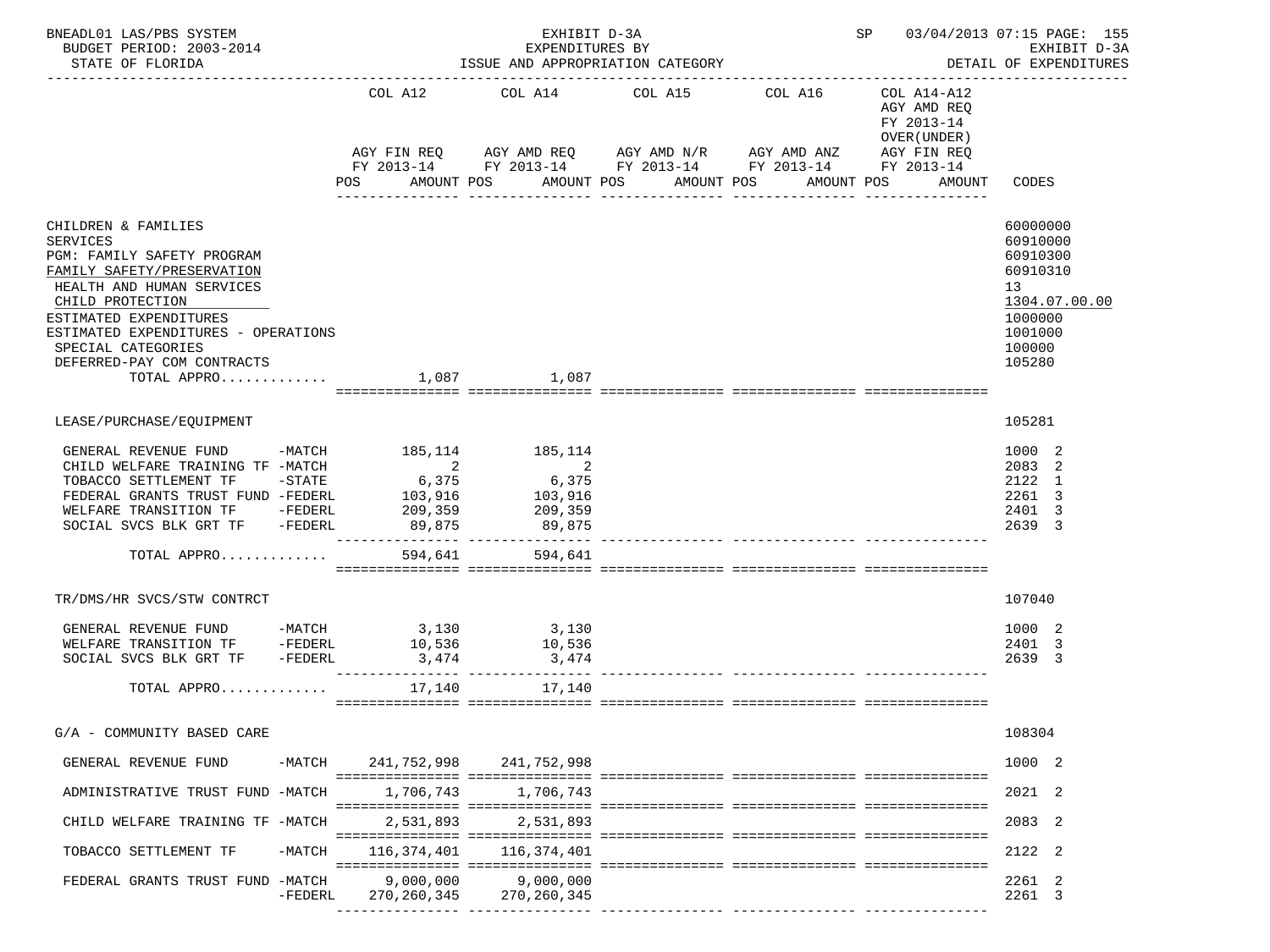| BNEADL01 LAS/PBS SYSTEM<br>BUDGET PERIOD: 2003-2014<br>STATE OF FLORIDA                                                                                                                                                                                                                                                                    | ISSUE AND APPROPRIATION CATEGORY | SP 03/04/2013 07:15 PAGE: 156<br>EXHIBIT D-3A<br>DETAIL OF EXPENDITURES                                                         |            |                                                                      |                                                                         |                                                                                                                       |
|--------------------------------------------------------------------------------------------------------------------------------------------------------------------------------------------------------------------------------------------------------------------------------------------------------------------------------------------|----------------------------------|---------------------------------------------------------------------------------------------------------------------------------|------------|----------------------------------------------------------------------|-------------------------------------------------------------------------|-----------------------------------------------------------------------------------------------------------------------|
|                                                                                                                                                                                                                                                                                                                                            | AGY FIN REO                      | COL A12 COL A14 COL A15 COL A16<br>$AGY \text{ AMD } REQ \qquad \qquad AGY \text{ AMD } N/R \qquad \qquad AGY \text{ AMD } ANZ$ |            |                                                                      | COL A14-A12<br>AGY AMD REO<br>FY 2013-14<br>OVER (UNDER)<br>AGY FIN REQ |                                                                                                                       |
|                                                                                                                                                                                                                                                                                                                                            | AMOUNT POS<br>POS                | AMOUNT POS                                                                                                                      | AMOUNT POS | FY 2013-14 FY 2013-14 FY 2013-14 FY 2013-14 FY 2013-14<br>AMOUNT POS | AMOUNT                                                                  | CODES                                                                                                                 |
| CHILDREN & FAMILIES<br><b>SERVICES</b><br><b>PGM: FAMILY SAFETY PROGRAM</b><br>FAMILY SAFETY/PRESERVATION<br>HEALTH AND HUMAN SERVICES<br>CHILD PROTECTION<br>ESTIMATED EXPENDITURES<br>ESTIMATED EXPENDITURES - OPERATIONS<br>SPECIAL CATEGORIES<br>G/A - COMMUNITY BASED CARE<br>TOTAL FEDERAL GRANTS TRUST FUND 279,260,345 279,260,345 |                                  |                                                                                                                                 |            |                                                                      |                                                                         | 60000000<br>60910000<br>60910300<br>60910310<br>13<br>1304.07.00.00<br>1000000<br>1001000<br>100000<br>108304<br>2261 |
| GRANTS AND DONATIONS TF<br>-MATCH                                                                                                                                                                                                                                                                                                          | 400,000                          | 400,000                                                                                                                         |            |                                                                      |                                                                         | 2339 2                                                                                                                |
| $-FEDERL$<br>WELFARE TRANSITION TF                                                                                                                                                                                                                                                                                                         | 67,506,554                       | 67,506,554                                                                                                                      |            |                                                                      |                                                                         | 2401 3                                                                                                                |
| -MATCH<br>OPERATIONS AND MAINT TF                                                                                                                                                                                                                                                                                                          |                                  | 8,979,209 8,979,209                                                                                                             |            |                                                                      |                                                                         | 2516 2                                                                                                                |
| $-FEDERL$<br>SOCIAL SVCS BLK GRT TF                                                                                                                                                                                                                                                                                                        |                                  | 41,078,586 41,078,586                                                                                                           |            | $\blacksquare$                                                       |                                                                         | 2639 3                                                                                                                |
| TOTAL APPRO                                                                                                                                                                                                                                                                                                                                |                                  | 759,590,729 759,590,729                                                                                                         |            |                                                                      |                                                                         |                                                                                                                       |
| TOTAL: ESTIMATED EXPENDITURES - OPERATIONS<br>TOTAL POSITIONS $2,072.00$ 2,072.00<br>TOTAL ISSUE 1004,452,181 1004,452,181<br>TOTAL SALARY RATE 85,481,349 85,481,349                                                                                                                                                                      |                                  |                                                                                                                                 |            |                                                                      |                                                                         | 1001000                                                                                                               |
| CASUALTY INSURANCE PREMIUM<br>ADJUSTMENT<br>SPECIAL CATEGORIES<br>RISK MANAGEMENT INSURANCE                                                                                                                                                                                                                                                |                                  |                                                                                                                                 |            |                                                                      |                                                                         | 1001090<br>100000<br>103241                                                                                           |
| GENERAL REVENUE FUND<br>-MATCH                                                                                                                                                                                                                                                                                                             |                                  | $580.553 - 580.553 -$                                                                                                           |            |                                                                      |                                                                         | 1000 2                                                                                                                |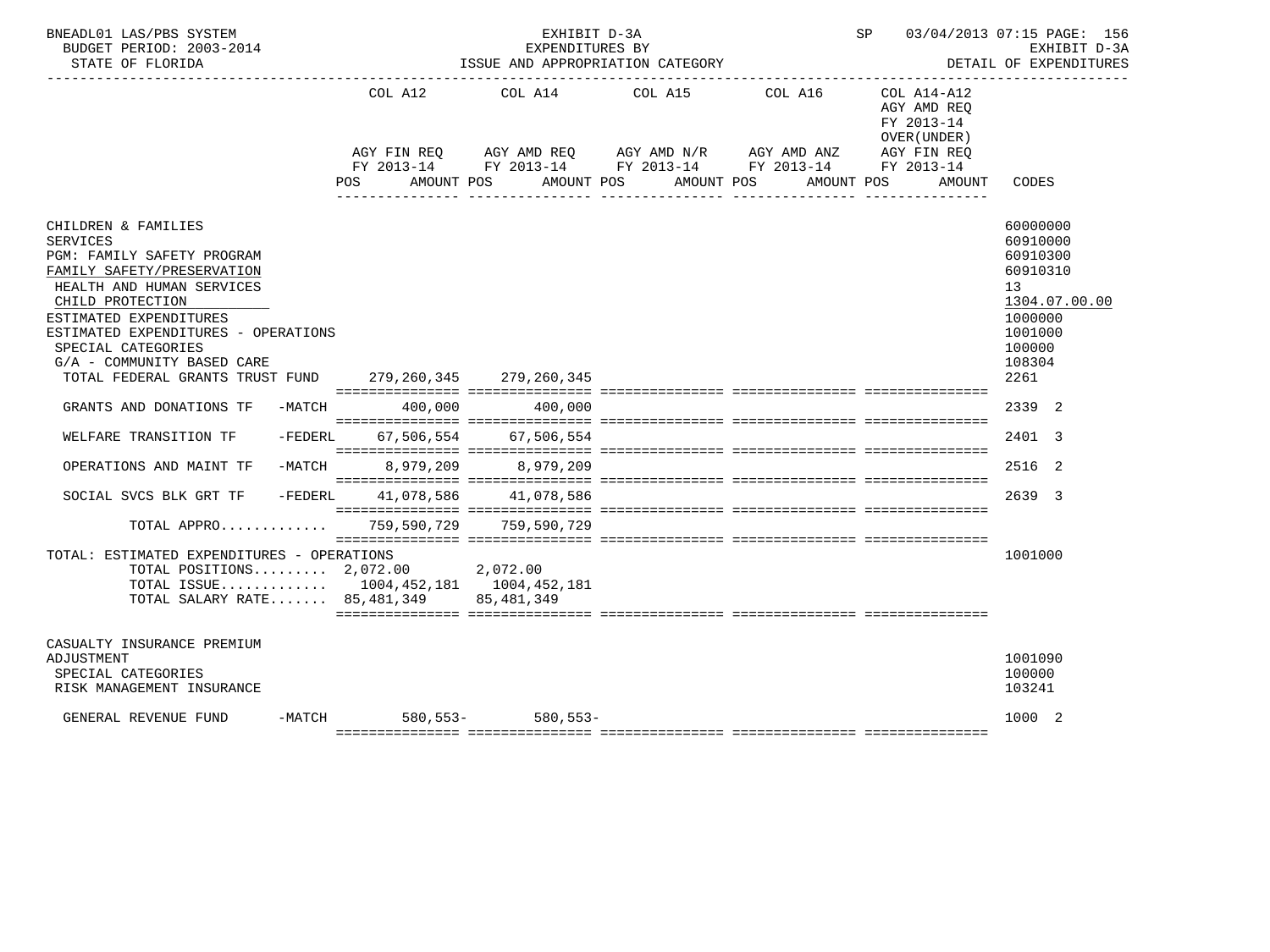| BNEADL01 LAS/PBS SYSTEM<br>BUDGET PERIOD: 2003-2014<br>STATE OF FLORIDA                                                                                                                             |                        |                                                                 | SP 03/04/2013 07:15 PAGE: 157<br>EXHIBIT D-3A<br>DETAIL OF EXPENDITURES |                                                                        |                                                          |                                                                                |
|-----------------------------------------------------------------------------------------------------------------------------------------------------------------------------------------------------|------------------------|-----------------------------------------------------------------|-------------------------------------------------------------------------|------------------------------------------------------------------------|----------------------------------------------------------|--------------------------------------------------------------------------------|
|                                                                                                                                                                                                     | COL A12                | COL A14 COL A15                                                 |                                                                         | COL A16<br>AGY FIN REQ AGY AMD REQ AGY AMD N/R AGY AMD ANZ AGY FIN REQ | COL A14-A12<br>AGY AMD REQ<br>FY 2013-14<br>OVER (UNDER) |                                                                                |
|                                                                                                                                                                                                     | POS                    | AMOUNT POS                                                      | AMOUNT POS                                                              | FY 2013-14 FY 2013-14 FY 2013-14 FY 2013-14 FY 2013-14<br>AMOUNT POS   | AMOUNT POS AMOUNT CODES                                  |                                                                                |
|                                                                                                                                                                                                     |                        |                                                                 | ----------------                                                        | _______________                                                        |                                                          |                                                                                |
| CHILDREN & FAMILIES<br>SERVICES<br>PGM: FAMILY SAFETY PROGRAM<br>FAMILY SAFETY/PRESERVATION<br>HEALTH AND HUMAN SERVICES<br>CHILD PROTECTION<br>ESTIMATED EXPENDITURES<br>FLORIDA RETIREMENT SYSTEM |                        |                                                                 |                                                                         |                                                                        |                                                          | 60000000<br>60910000<br>60910300<br>60910310<br>13<br>1304.07.00.00<br>1000000 |
| CONTRIBUTION ADJUSTMENT FOR<br>FISCAL YEAR 2012-2013<br>SALARIES AND BENEFITS                                                                                                                       |                        |                                                                 |                                                                         |                                                                        |                                                          | 1001240<br>010000                                                              |
| GENERAL REVENUE FUND -MATCH 71,206<br>FEDERAL GRANTS TRUST FUND -FEDERL 22,859<br>WELFARE TRANSITION TF -FEDERL 111,555<br>SOCIAL SVCS BLK GRT TF -FEDERL                                           | 24,818                 | 71,206<br>22,859<br>$\frac{22}{111}, \frac{555}{510}$<br>24,818 |                                                                         |                                                                        |                                                          | 1000 2<br>2261 3<br>2401 3<br>2639 3                                           |
| TOTAL APPRO                                                                                                                                                                                         |                        | 230,438<br>230,438                                              |                                                                         |                                                                        |                                                          |                                                                                |
| ADJUSTMENT TO STATE HEALTH<br>INSURANCE PREMIUM CONTRIBUTION -<br>FISCAL YEAR 2012-13<br>SALARIES AND BENEFITS                                                                                      |                        |                                                                 |                                                                         |                                                                        |                                                          | 1001830<br>010000                                                              |
| GENERAL REVENUE FUND -MATCH 73,288 73,288<br>FEDERAL GRANTS TRUST FUND -FEDERL 23,528<br>WELFARE TRANSITION TF -FEDERL 114,819<br>SOCIAL SVCS BLK GRT TF -FEDERL                                    | 25,544                 | 23,528<br>114,819<br>25,544                                     |                                                                         |                                                                        |                                                          | 1000 2<br>2261 3<br>2401 3<br>2639 3                                           |
| TOTAL APPRO                                                                                                                                                                                         | 237,179                | 237,179                                                         |                                                                         |                                                                        |                                                          |                                                                                |
| REALLOCATION OF HUMAN RESOURCES<br>OUTSOURCING<br>SPECIAL CATEGORIES<br>TR/DMS/HR SVCS/STW CONTRCT                                                                                                  |                        |                                                                 |                                                                         |                                                                        |                                                          | 1005900<br>100000<br>107040                                                    |
| GENERAL REVENUE FUND<br>-MATCH<br>WELFARE TRANSITION TF<br>-FEDERL<br>SOCIAL SVCS BLK GRT TF<br>-FEDERL                                                                                             | $195-$<br>655-<br>216- | 195-<br>$655 -$<br>$216-$                                       |                                                                         |                                                                        |                                                          | 1000 2<br>2401 3<br>2639 3                                                     |
| TOTAL APPRO                                                                                                                                                                                         | $1.066 -$              | $1,066-$                                                        |                                                                         |                                                                        |                                                          |                                                                                |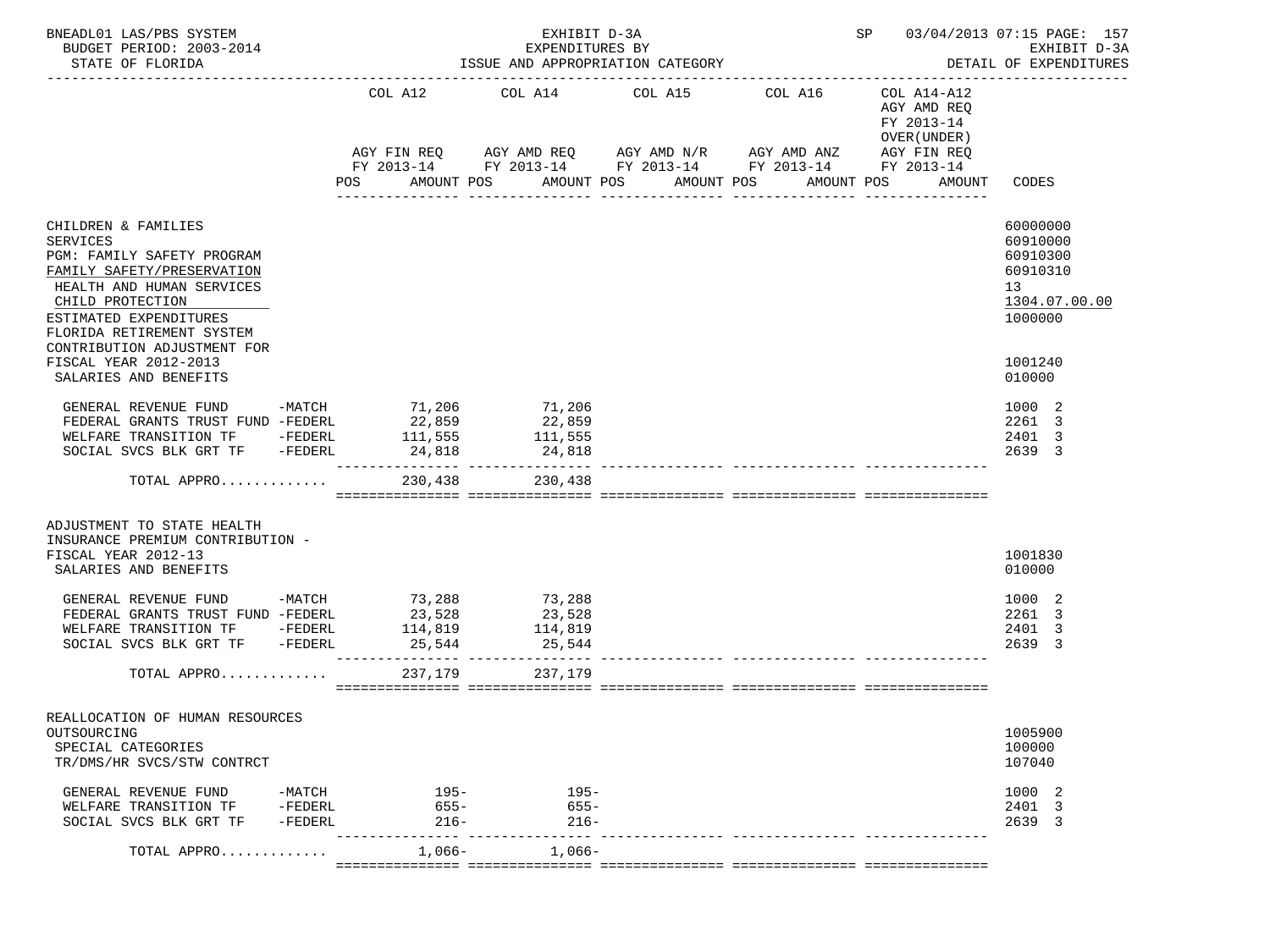| BNEADL01 LAS/PBS SYSTEM<br>BUDGET PERIOD: 2003-2014<br>STATE OF FLORIDA                                                                                                                                                                        |     | EXHIBIT D-3A<br>EXPENDITURES BY<br>ISSUE AND APPROPRIATION CATEGORY |                       | SP 03/04/2013 07:15 PAGE: 158<br>EXHIBIT D-3A<br>DETAIL OF EXPENDITURES                                                                                              |                                            |                                                                     |
|------------------------------------------------------------------------------------------------------------------------------------------------------------------------------------------------------------------------------------------------|-----|---------------------------------------------------------------------|-----------------------|----------------------------------------------------------------------------------------------------------------------------------------------------------------------|--------------------------------------------|---------------------------------------------------------------------|
|                                                                                                                                                                                                                                                |     |                                                                     |                       | COL A12 COL A14 COL A15 COL A16 COL A14-A12<br>AGY FIN REQ AGY AMD REQ AGY AMD N/R AGY AMD ANZ AGY FIN REQ<br>FY 2013-14 FY 2013-14 FY 2013-14 FY 2013-14 FY 2013-14 | AGY AMD REQ<br>FY 2013-14<br>OVER (UNDER ) |                                                                     |
|                                                                                                                                                                                                                                                | POS | AMOUNT POS                                                          | AMOUNT POS AMOUNT POS |                                                                                                                                                                      | AMOUNT POS<br>AMOUNT                       | CODES                                                               |
| CHILDREN & FAMILIES<br><b>SERVICES</b><br>PGM: FAMILY SAFETY PROGRAM<br>FAMILY SAFETY/PRESERVATION<br>HEALTH AND HUMAN SERVICES<br>CHILD PROTECTION                                                                                            |     |                                                                     |                       |                                                                                                                                                                      |                                            | 60000000<br>60910000<br>60910300<br>60910310<br>13<br>1304.07.00.00 |
| ADJUSTMENTS TO CURRENT YEAR<br>ESTIMATED EXPENDITURES<br>ADJUST FUND SOURCE INDICATORS - ADD<br>SPECIAL CATEGORIES<br>G/A-CHILD PROTECTION                                                                                                     |     |                                                                     |                       |                                                                                                                                                                      |                                            | 1600000<br>160S220<br>100000<br>103034                              |
| TOBACCO SETTLEMENT TF -MATCH 621, 191 621, 191                                                                                                                                                                                                 |     |                                                                     |                       |                                                                                                                                                                      |                                            | 2122 2                                                              |
|                                                                                                                                                                                                                                                |     |                                                                     |                       |                                                                                                                                                                      |                                            |                                                                     |
| AGENCY ISSUE NARRATIVE:<br>2013-2014 BUDGET YEAR NARRATIVE:<br>ISSUE TITLE: Adjust Fund Source Indicators - Add                                                                                                                                |     |                                                                     | IT COMPONENT? NO      |                                                                                                                                                                      |                                            |                                                                     |
| SPECIFY WHICH AGENCY GOAL FROM THE FISCAL YEAR 2013-2014 THROUGH 2017-2018 STRATEGIC PLAN IS ADDRESSED BY THIS BUDGET<br>ISSUE PROPOSAL: Goal 2 Effect Program Improvements: Apply proven best practices to maximize efficiencies and outcomes |     |                                                                     |                       |                                                                                                                                                                      |                                            |                                                                     |
| SUMMARY:<br>The Department requests an adjustment to its base budget to properly align Funding Source Identifiers (FSI) for<br>Maintenance of Effort (MOE) and Match review.                                                                   |     |                                                                     |                       |                                                                                                                                                                      |                                            |                                                                     |
| PROBLEM STATEMENT:<br>Based on the Departments current agency approved operating budget this request is needed to properly align the Fund<br>Source Indicators (FSIs) in the Departments budget.                                               |     |                                                                     |                       |                                                                                                                                                                      |                                            |                                                                     |
| WHAT BENEFITS WILL BE OBTAINED BY FUNDING THIS ISSUE:<br>This action is necessary to ensure that the Department can properly identify funding sources and MOE.                                                                                 |     |                                                                     |                       |                                                                                                                                                                      |                                            |                                                                     |
| WHAT UNDERLYING PROGRAM THEORY CHANGE IS INVOLVED IN THIS ISSUE (IF ANY):<br>Not Applicable                                                                                                                                                    |     |                                                                     |                       |                                                                                                                                                                      |                                            |                                                                     |
| WHAT IMPLEMENTATION MECHANISMS WILL BE CHANGED AS A RESULT OF THIS ISSUE (IF ANY):<br>The Department will implement these adjustments and continue to monitor the funding of the budget.                                                       |     |                                                                     |                       |                                                                                                                                                                      |                                            |                                                                     |
| FLORIDA STRATEGIC PLAN FOR ECONOMIC DEVELOPMENT:<br>Not Applicable                                                                                                                                                                             |     |                                                                     |                       |                                                                                                                                                                      |                                            |                                                                     |
| RETURN ON INVESTMENT:<br>Not Applicable                                                                                                                                                                                                        |     |                                                                     |                       |                                                                                                                                                                      |                                            |                                                                     |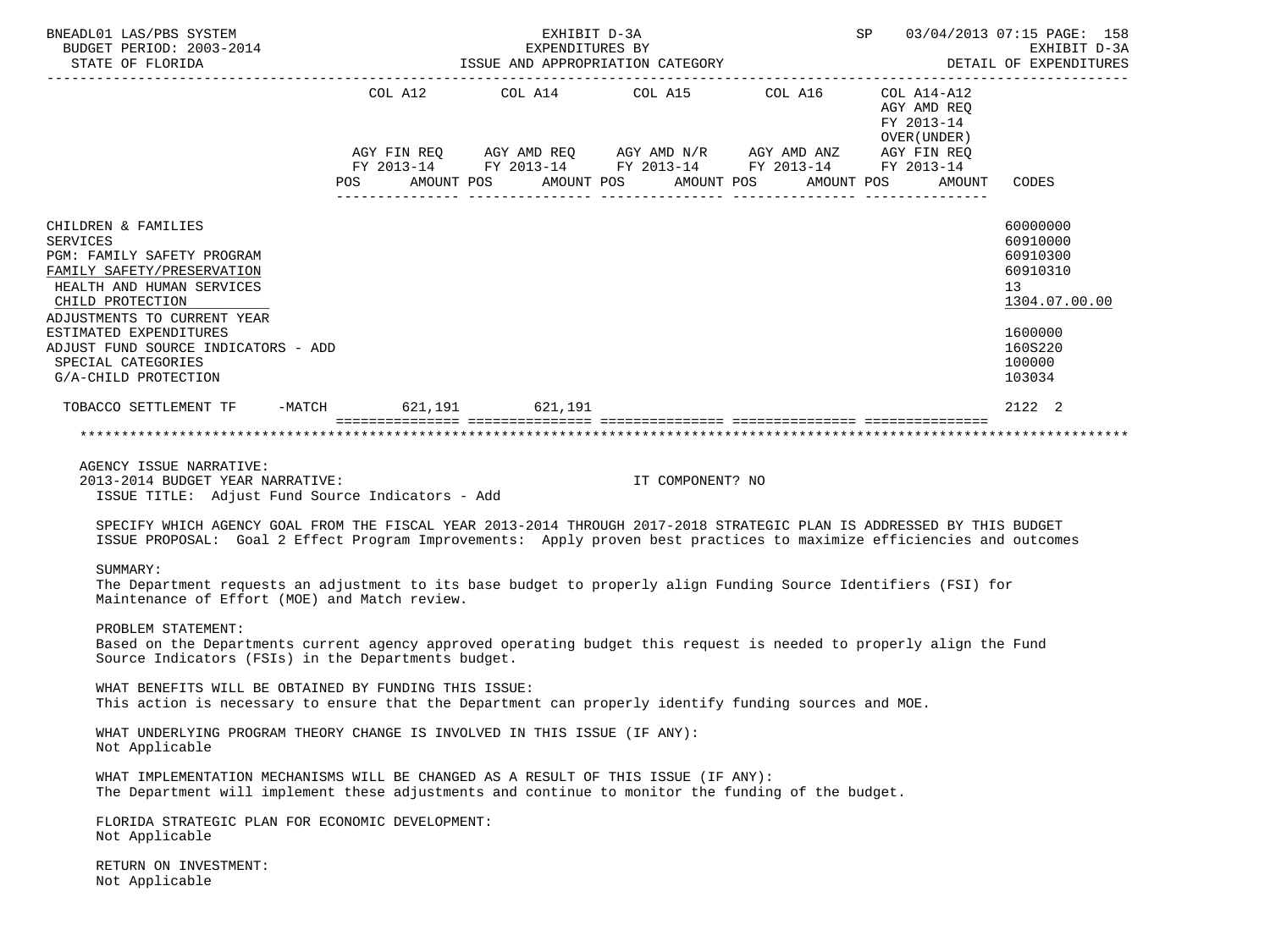| BNEADL01 LAS/PBS SYSTEM<br>BUDGET PERIOD: 2003-2014<br>STATE OF FLORIDA                                                                                                                                                                             | SP 03/04/2013 07:15 PAGE: 159 | EXHIBIT D-3A<br>DETAIL OF EXPENDITURES |                                                                                                                       |                                                          |                                                                                           |
|-----------------------------------------------------------------------------------------------------------------------------------------------------------------------------------------------------------------------------------------------------|-------------------------------|----------------------------------------|-----------------------------------------------------------------------------------------------------------------------|----------------------------------------------------------|-------------------------------------------------------------------------------------------|
|                                                                                                                                                                                                                                                     | COL A12                       | COL A14 COL A15 COL A16                | AGY FIN REQ AGY AMD REQ AGY AMD N/R AGY AMD ANZ AGY FIN REQ<br>FY 2013-14 FY 2013-14 FY 2013-14 FY 2013-14 FY 2013-14 | COL A14-A12<br>AGY AMD REQ<br>FY 2013-14<br>OVER (UNDER) |                                                                                           |
|                                                                                                                                                                                                                                                     | AMOUNT POS<br>POS             | AMOUNT POS                             | AMOUNT POS<br>AMOUNT POS                                                                                              | AMOUNT                                                   | CODES                                                                                     |
| CHILDREN & FAMILIES<br><b>SERVICES</b><br>PGM: FAMILY SAFETY PROGRAM<br>FAMILY SAFETY/PRESERVATION<br>HEALTH AND HUMAN SERVICES<br>CHILD PROTECTION<br>ADJUSTMENTS TO CURRENT YEAR<br>ESTIMATED EXPENDITURES<br>ADJUST FUND SOURCE INDICATORS - ADD |                               |                                        |                                                                                                                       |                                                          | 60000000<br>60910000<br>60910300<br>60910310<br>13<br>1304.07.00.00<br>1600000<br>160S220 |
| COST CALCULATIONS:<br>Not Applicable                                                                                                                                                                                                                |                               |                                        |                                                                                                                       |                                                          |                                                                                           |
| ADJUST FUND SOURCE INDICATORS -<br><b>DEDUCT</b><br>SPECIAL CATEGORIES<br>G/A-CHILD PROTECTION                                                                                                                                                      |                               |                                        |                                                                                                                       |                                                          | 160S230<br>100000<br>103034                                                               |
| TOBACCO SETTLEMENT TF -STATE 621, 191- 621, 191-                                                                                                                                                                                                    |                               |                                        |                                                                                                                       |                                                          | 2122 1                                                                                    |
|                                                                                                                                                                                                                                                     |                               |                                        |                                                                                                                       |                                                          |                                                                                           |
| AGENCY ISSUE NARRATIVE:<br>2013-2014 BUDGET YEAR NARRATIVE:<br>ISSUE TITLE: Adjust Fund Source Indicators - Deduct                                                                                                                                  |                               | IT COMPONENT? NO                       |                                                                                                                       |                                                          |                                                                                           |
| SPECIFY WHICH AGENCY GOAL FROM THE FISCAL YEAR 2013-2014 THROUGH 2017-2018 STRATEGIC PLAN IS ADDRESSED BY THIS BUDGET<br>ISSUE PROPOSAL: Goal 2 Effect Program Improvements: Apply proven best practices to maximize efficiencies and outcomes      |                               |                                        |                                                                                                                       |                                                          |                                                                                           |
| SUMMARY:<br>The Department requests an adjustment to its base budget to properly align Funding Source Identifiers (FSI) for<br>Maintenance of Effort (MOE) and Match review.                                                                        |                               |                                        |                                                                                                                       |                                                          |                                                                                           |
| PROBLEM STATEMENT:<br>Based on the Departments current agency approved operating budget this request is needed to properly align the Fund<br>Source Indicators (FSIs) in the Departments budget.                                                    |                               |                                        |                                                                                                                       |                                                          |                                                                                           |
| WHAT BENEFITS WILL BE OBTAINED BY FUNDING THIS ISSUE:<br>This action is necessary to ensure that the Department can properly identify funding sources and MOE.                                                                                      |                               |                                        |                                                                                                                       |                                                          |                                                                                           |
| WHAT UNDERLYING PROGRAM THEORY CHANGE IS INVOLVED IN THIS ISSUE (IF ANY):<br>Not Applicable                                                                                                                                                         |                               |                                        |                                                                                                                       |                                                          |                                                                                           |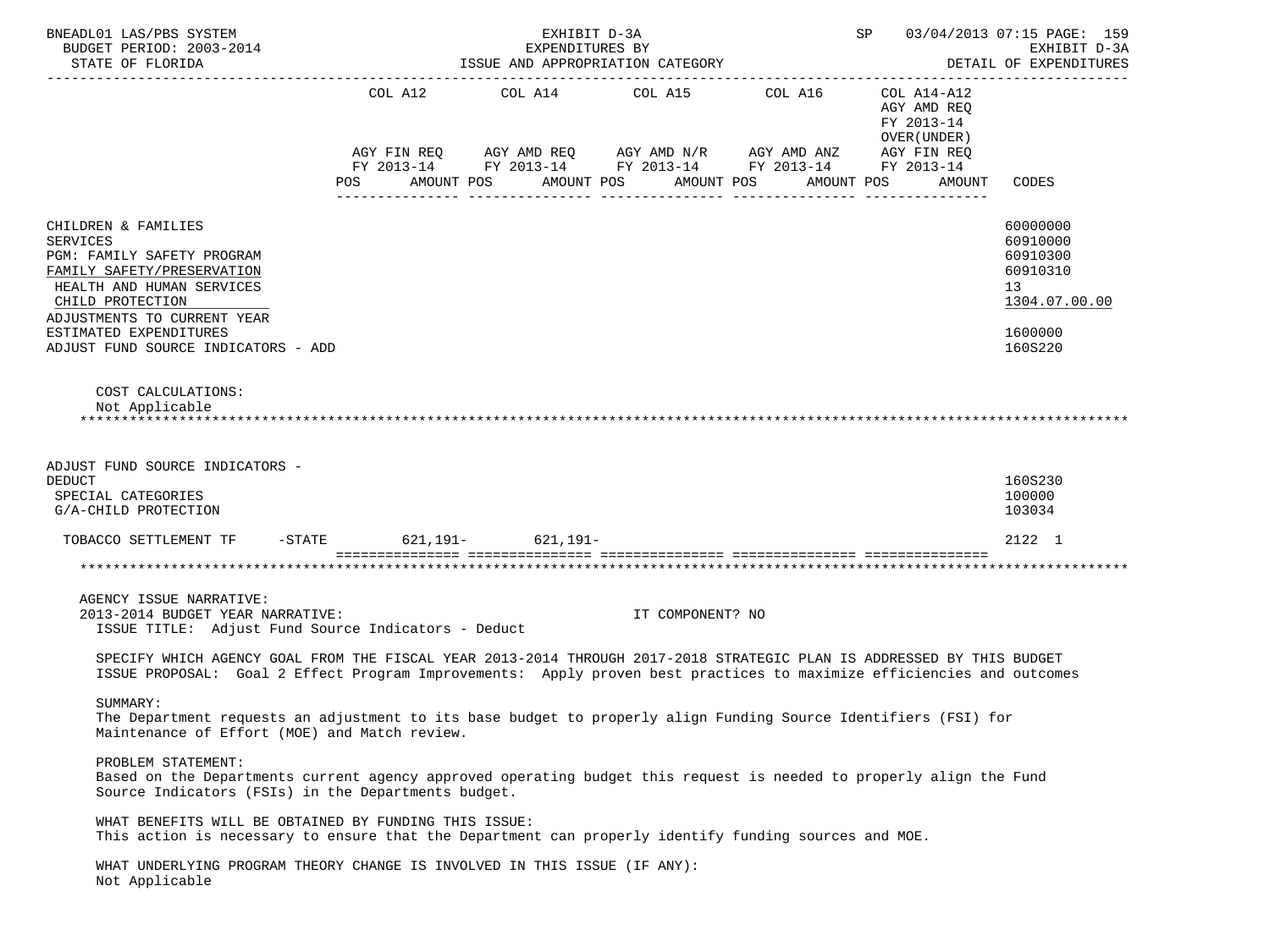| BNEADL01 LAS/PBS SYSTEM<br>BUDGET PERIOD: 2003-2014<br>STATE OF FLORIDA                                                                                                                                                                                                                                                                           |                                                      | EXHIBIT D-3A<br>EXPENDITURES BY<br>ISSUE AND APPROPRIATION CATEGORY                                                                                                                           |            | 03/04/2013 07:15 PAGE: 160<br>SP and the set of the set of the set of the set of the set of the set of the set of the set of the set of the set of the set of the set of the set of the set of the set of the set of the set of the set of the set of the se<br>EXHIBIT D-3A<br>DETAIL OF EXPENDITURES |                                                                                           |  |  |  |
|---------------------------------------------------------------------------------------------------------------------------------------------------------------------------------------------------------------------------------------------------------------------------------------------------------------------------------------------------|------------------------------------------------------|-----------------------------------------------------------------------------------------------------------------------------------------------------------------------------------------------|------------|--------------------------------------------------------------------------------------------------------------------------------------------------------------------------------------------------------------------------------------------------------------------------------------------------------|-------------------------------------------------------------------------------------------|--|--|--|
|                                                                                                                                                                                                                                                                                                                                                   | POS FOR                                              | COL A12 COL A14 COL A15 COL A16 COL A14-A12<br>AGY FIN REQ AGY AMD REQ AGY AMD N/R AGY AMD ANZ AGY FIN REQ<br>FY 2013-14 FY 2013-14 FY 2013-14 FY 2013-14 FY 2013-14<br>AMOUNT POS AMOUNT POS | AMOUNT POS | AGY AMD REQ<br>FY 2013-14<br>OVER (UNDER )<br>AMOUNT POS<br>AMOUNT                                                                                                                                                                                                                                     | CODES                                                                                     |  |  |  |
| CHILDREN & FAMILIES<br><b>SERVICES</b><br>PGM: FAMILY SAFETY PROGRAM<br>FAMILY SAFETY/PRESERVATION<br>HEALTH AND HUMAN SERVICES<br>CHILD PROTECTION<br>ADJUSTMENTS TO CURRENT YEAR<br>ESTIMATED EXPENDITURES<br>ADJUST FUND SOURCE INDICATORS -<br><b>DEDUCT</b>                                                                                  |                                                      |                                                                                                                                                                                               |            |                                                                                                                                                                                                                                                                                                        | 60000000<br>60910000<br>60910300<br>60910310<br>13<br>1304.07.00.00<br>1600000<br>160S230 |  |  |  |
| WHAT IMPLEMENTATION MECHANISMS WILL BE CHANGED AS A RESULT OF THIS ISSUE (IF ANY):<br>The Department will implement these adjustments and continue to monitor the funding of the budget.<br>FLORIDA STRATEGIC PLAN FOR ECONOMIC DEVELOPMENT:<br>Not Applicable<br>RETURN ON INVESTMENT:<br>Not Applicable<br>COST CALCULATIONS:<br>Not Applicable |                                                      |                                                                                                                                                                                               |            |                                                                                                                                                                                                                                                                                                        |                                                                                           |  |  |  |
| INTRA-AGENCY REORGANIZATIONS<br>BUDGET SHARED SERVICES REALIGNMENT<br>- DEDUCT<br>SALARY RATE                                                                                                                                                                                                                                                     |                                                      |                                                                                                                                                                                               |            |                                                                                                                                                                                                                                                                                                        | 1800000<br>1802070<br>000000                                                              |  |  |  |
| SALARIES AND BENEFITS                                                                                                                                                                                                                                                                                                                             |                                                      |                                                                                                                                                                                               |            |                                                                                                                                                                                                                                                                                                        | 010000                                                                                    |  |  |  |
| GENERAL REVENUE FUND<br>FEDERAL GRANTS TRUST FUND -FEDERL<br>WELFARE TRANSITION TF<br>-FEDERL<br>SOCIAL SVCS BLK GRT TF -FEDERL                                                                                                                                                                                                                   | -MATCH 35,050- 35,050-<br>37,173-<br>586-<br>13,356- | 37,173-<br>586-<br>13,356-                                                                                                                                                                    |            |                                                                                                                                                                                                                                                                                                        | 1000 2<br>2261 3<br>2401 3<br>2639 3                                                      |  |  |  |
| TOTAL POSITIONS 1.00-<br>TOTAL APPRO                                                                                                                                                                                                                                                                                                              | $1.00 -$<br>86,165-                                  | $86,165-$                                                                                                                                                                                     |            |                                                                                                                                                                                                                                                                                                        |                                                                                           |  |  |  |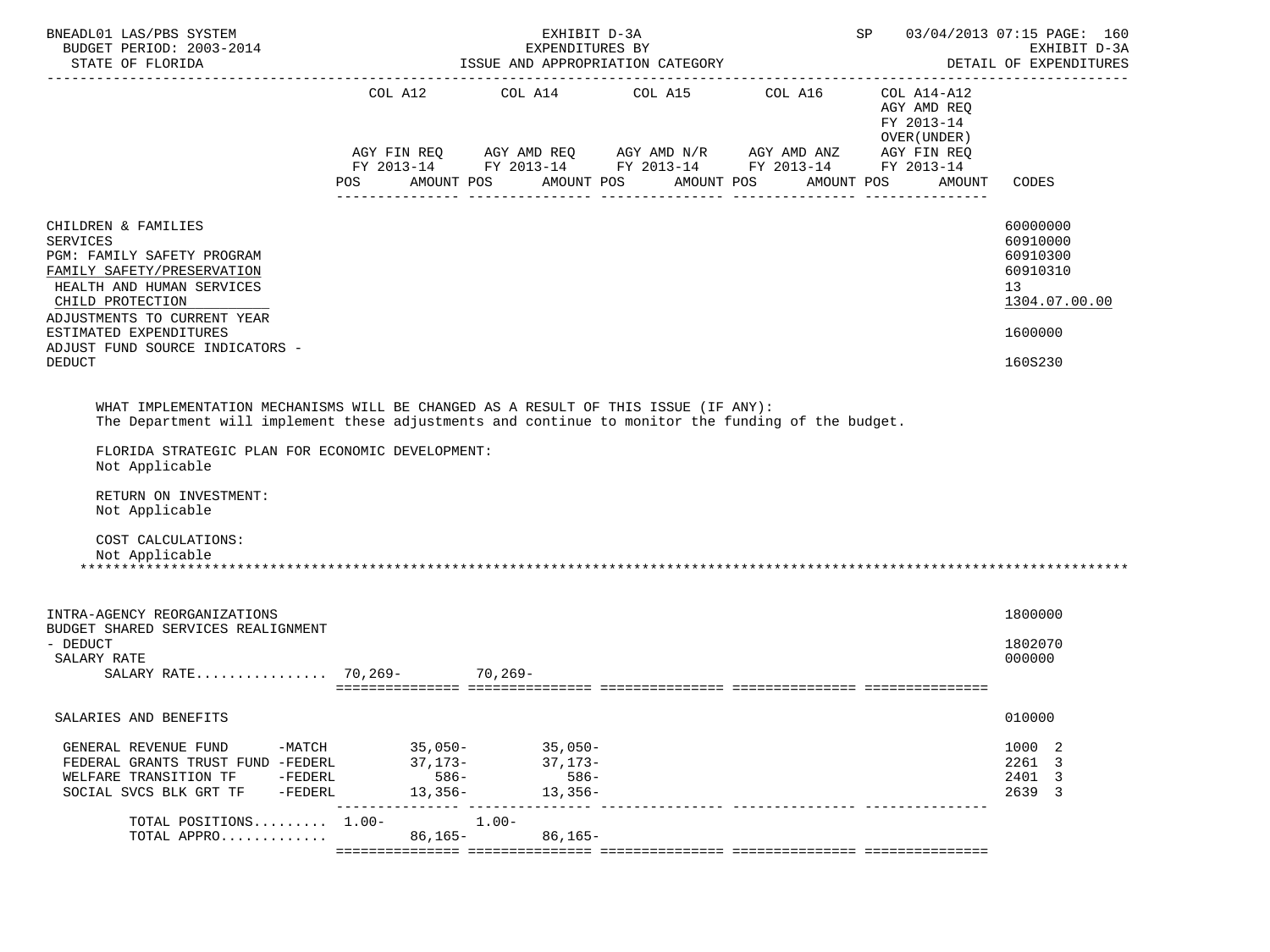| BNEADL01 LAS/PBS SYSTEM<br>BUDGET PERIOD: 2003-2014<br>STATE OF FLORIDA                                                                                                                                                                           | ISSUE AND APPROPRIATION CATEGORY                      | SP 03/04/2013 07:15 PAGE: 161<br>EXHIBIT D-3A<br>DETAIL OF EXPENDITURES |                                                                                                                                                          |                                     |                                                          |                                                                                                     |
|---------------------------------------------------------------------------------------------------------------------------------------------------------------------------------------------------------------------------------------------------|-------------------------------------------------------|-------------------------------------------------------------------------|----------------------------------------------------------------------------------------------------------------------------------------------------------|-------------------------------------|----------------------------------------------------------|-----------------------------------------------------------------------------------------------------|
|                                                                                                                                                                                                                                                   |                                                       |                                                                         | COL A12 COL A14 COL A15 COL A16<br>AGY FIN REQ AGY AMD REQ AGY AMD N/R AGY AMD ANZ AGY FIN REQ<br>FY 2013-14 FY 2013-14 FY 2013-14 FY 2013-14 FY 2013-14 |                                     | COL A14-A12<br>AGY AMD REQ<br>FY 2013-14<br>OVER (UNDER) |                                                                                                     |
|                                                                                                                                                                                                                                                   | AMOUNT POS<br>POS                                     |                                                                         | AMOUNT POS AMOUNT POS<br>________________                                                                                                                | AMOUNT POS<br><u> -------------</u> | AMOUNT                                                   | CODES                                                                                               |
| CHILDREN & FAMILIES<br><b>SERVICES</b><br>PGM: FAMILY SAFETY PROGRAM<br>FAMILY SAFETY/PRESERVATION<br>HEALTH AND HUMAN SERVICES<br>CHILD PROTECTION<br>INTRA-AGENCY REORGANIZATIONS<br>BUDGET SHARED SERVICES REALIGNMENT<br>- DEDUCT<br>EXPENSES |                                                       |                                                                         |                                                                                                                                                          |                                     |                                                          | 60000000<br>60910000<br>60910300<br>60910310<br>13<br>1304.07.00.00<br>1800000<br>1802070<br>040000 |
| GENERAL REVENUE FUND -MATCH<br>FEDERAL GRANTS TRUST FUND -FEDERL<br>WELFARE TRANSITION TF -FEDERL<br>SOCIAL SVCS BLK GRT TF -FEDERL                                                                                                               | $62-$                                                 | $3,616 3,616-$<br>$3,907 - 3,907 -$<br>$62-$<br>$1,404 1,404-$          |                                                                                                                                                          |                                     |                                                          | 1000 2<br>2261 3<br>2401 3<br>2639 3                                                                |
| TOTAL APPRO                                                                                                                                                                                                                                       |                                                       | $8,989-$ 8,989-                                                         |                                                                                                                                                          |                                     |                                                          |                                                                                                     |
| SPECIAL CATEGORIES<br>CONTRACTED SERVICES                                                                                                                                                                                                         |                                                       |                                                                         |                                                                                                                                                          |                                     |                                                          | 100000<br>100777                                                                                    |
| GENERAL REVENUE FUND<br>FEDERAL GRANTS TRUST FUND -FEDERL<br>WELFARE TRANSITION TF -FEDERL<br>SOCIAL SVCS BLK GRT TF -FEDERL<br>TOTAL APPRO                                                                                                       | $-MATCH$ 192-<br>$207 -$<br>$3 -$<br>$75-$<br>$477 -$ | $192-$<br>$207 -$<br>$3 -$<br>$75-$<br>$477-$                           |                                                                                                                                                          |                                     |                                                          | 1000 2<br>2261 3<br>2401 3<br>2639 3                                                                |
| TOTAL: BUDGET SHARED SERVICES REALIGNMENT<br>- DEDUCT<br>TOTAL POSITIONS $1.00-1.00-$<br>TOTAL ISSUE 95, 631- 95, 631-<br>TOTAL SALARY RATE 70,269-                                                                                               |                                                       | $70, 269 -$                                                             |                                                                                                                                                          |                                     |                                                          | 1802070                                                                                             |
|                                                                                                                                                                                                                                                   |                                                       |                                                                         |                                                                                                                                                          |                                     |                                                          |                                                                                                     |
| AGENCY ISSUE NARRATIVE:<br>2013-2014 BUDGET YEAR NARRATIVE:<br>ISSUE TITLE: Budget Shared Services Realignment - DEDUCT                                                                                                                           |                                                       |                                                                         | IT COMPONENT? NO                                                                                                                                         |                                     |                                                          |                                                                                                     |

 SPECIFY WHICH AGENCY GOAL FROM THE FISCAL YEARS 2013-2014 THROUGH 2017-2018 STRATEGIC PLAN IS ADDRESSED BY THIS BUDGET ISSUE PROPOSAL: Goal 2 Effect Program Improvements: Apply proven best practices to maximize efficiencies and outcomes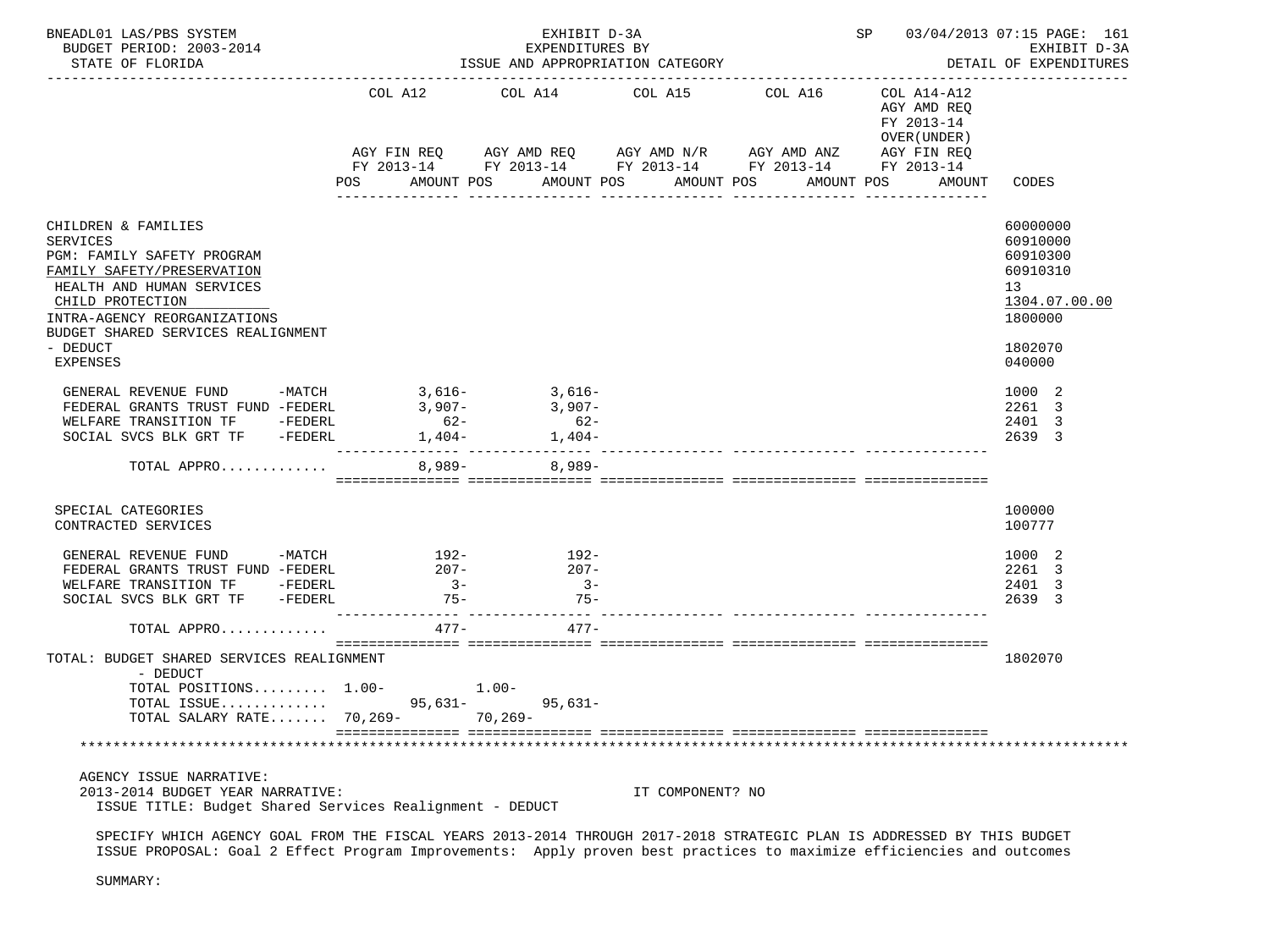| BNEADL01 LAS/PBS SYSTEM<br>BUDGET PERIOD: 2003-2014<br>STATE OF FLORIDA                | EXHIBIT D-3A<br>EXPENDITURES BY<br>ISSUE AND APPROPRIATION CATEGORY |            |  |                                                                                                |  |  |  | SP |  | 03/04/2013 07:15 PAGE: 162<br>EXHIBIT D-3A<br>DETAIL OF EXPENDITURES |                          |
|----------------------------------------------------------------------------------------|---------------------------------------------------------------------|------------|--|------------------------------------------------------------------------------------------------|--|--|--|----|--|----------------------------------------------------------------------|--------------------------|
|                                                                                        |                                                                     | COL A12    |  | COL A14 COL A15 COL A16                                                                        |  |  |  |    |  | COL A14-A12<br>AGY AMD REO<br>FY 2013-14<br>OVER (UNDER)             |                          |
|                                                                                        |                                                                     | FY 2013-14 |  | AGY FIN REO AGY AMD REO AGY AMD N/R AGY AMD ANZ<br>FY 2013-14 FY 2013-14 FY 2013-14 FY 2013-14 |  |  |  |    |  | AGY FIN REO                                                          |                          |
|                                                                                        | <b>POS</b>                                                          |            |  | AMOUNT POS AMOUNT POS AMOUNT POS AMOUNT POS AMOUNT                                             |  |  |  |    |  |                                                                      | CODES                    |
| CHILDREN & FAMILIES                                                                    |                                                                     |            |  |                                                                                                |  |  |  |    |  |                                                                      | 60000000                 |
| SERVICES                                                                               |                                                                     |            |  |                                                                                                |  |  |  |    |  |                                                                      | 60910000                 |
| PGM: FAMILY SAFETY PROGRAM                                                             |                                                                     |            |  |                                                                                                |  |  |  |    |  |                                                                      | 60910300                 |
| FAMILY SAFETY/PRESERVATION                                                             |                                                                     |            |  |                                                                                                |  |  |  |    |  |                                                                      | 60910310                 |
| HEALTH AND HUMAN SERVICES                                                              |                                                                     |            |  |                                                                                                |  |  |  |    |  |                                                                      | 13                       |
| CHILD PROTECTION<br>INTRA-AGENCY REORGANIZATIONS<br>BUDGET SHARED SERVICES REALIGNMENT |                                                                     |            |  |                                                                                                |  |  |  |    |  |                                                                      | 1304.07.00.00<br>1800000 |
| - DEDUCT                                                                               |                                                                     |            |  |                                                                                                |  |  |  |    |  |                                                                      | 1802070                  |

 The Department requests the transfer of \$941,545 (\$511,370 General Revenue, \$210,991 Federal Grants Trust Fund, \$115,266 Welfare Transition Trust Funds, and \$103,918 Social Services Block Grant Trust Fund) and 10.00 FTE within the Department as a technical alignment of positions and budget for final implementation of Budget Shared Services.

This Issue is cost neutral across Department budget entities.

 PROBLEM STATEMENT: During Fiscal Year 2010-2011, the Department's Administrative Services Budget Office moved toward a shared services structure, from a regional structure, to increase effectiveness and absorb Fiscal Year 2011-2012 reductions within the Department's administrative functions.

 Shared Services Organizations arrange essential business support functions (i.e., finance, human resources, and information technology services) as a business unit to serve agency operations. Shared Services is the provision of a service by one part of an organization where the service was previously found in more than one part of the organization. The funding and resourcing of the service is shared and creates a cost-effective platform for service delivery by standardizing processes and delivery methods; consolidating people and technology around delivery structure; and reengineering work patterns to achieve world-class standards.

 The implementation of budget shared services has had the desired effect and the agency has increased its central control of budget activity as well as absorbed the reductions in staff and funding associated with the transition. To support this implementation the Legislature approved Issue Number 2000310 "Transfer Resources to Appropriate Program Component Executive Direction and Support Services to Correct Base - Add" along with Issue Number 2003010 "Transfer Resources from District Administration to Assistant Secretary for Administration - Add" transferring 17.00 positions and \$1,455,445 of General Revenue budget authority from the District Administration program component to the Assistant Secretary for Administration program component within the Executive Direction and Support Services budget entity.

 The Department requests a technical alignment of the remaining positions and budget to finalize the implementation of Budget Shared Services.

 WHAT BENEFITS WILL BE OBTAINED BY FUNDING THIS ISSUE: This is a technical alignment of positions that fully implements the Department's Budget Shared Services approved during the 2012 Legislative Session.

 WHAT UNDERLYING PROGRAM THEORY CHANGE IS INVOLVED IN THIS ISSUE (IF ANY): Not applicable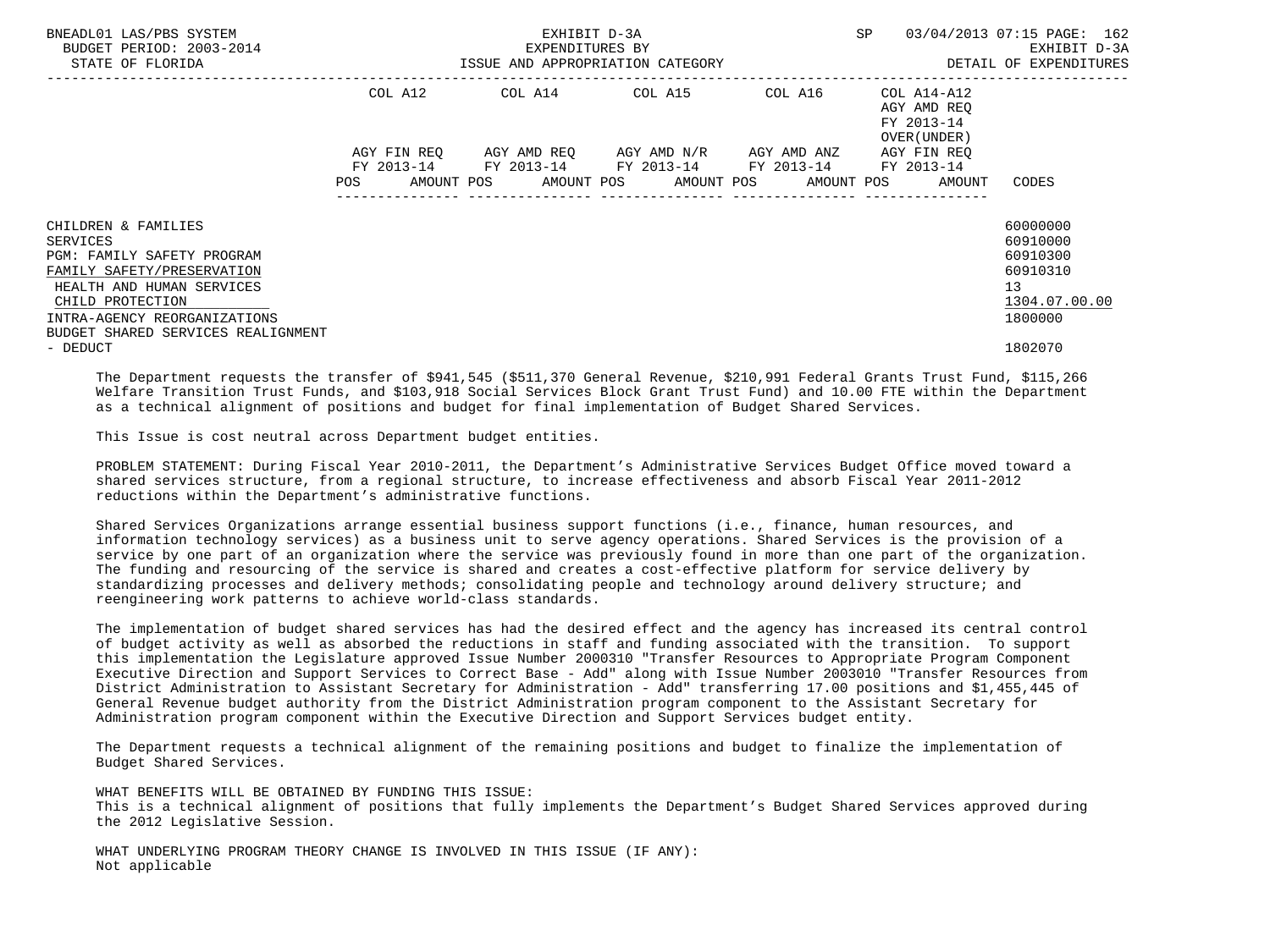| BNEADL01 LAS/PBS SYSTEM                                                                                                                                                                                                                                                                                                                                          | EXHIBIT D-3A                                                                                                                                                                                                                                                                                                                                                                                                                                               |  | SP 03/04/2013 07:15 PAGE: 163             |                                                                                                        |
|------------------------------------------------------------------------------------------------------------------------------------------------------------------------------------------------------------------------------------------------------------------------------------------------------------------------------------------------------------------|------------------------------------------------------------------------------------------------------------------------------------------------------------------------------------------------------------------------------------------------------------------------------------------------------------------------------------------------------------------------------------------------------------------------------------------------------------|--|-------------------------------------------|--------------------------------------------------------------------------------------------------------|
|                                                                                                                                                                                                                                                                                                                                                                  | COL A12 $COL$ A14 $COL$ A15 $COL$ A16 $COL$ A14-A12<br>$\begin{array}{lllllll} \text{AGY}\ \text{FIN}\ \text{REQ} & \text{AGY}\ \text{AMD}\ \text{REQ} & \text{AGY}\ \text{AMD}\ \text{N/R} & \text{AGY}\ \text{AMD}\ \text{AND} & \text{ANZ} & \text{AGY}\ \text{FIN}\ \text{REQ} & \text{BY}\ \text{Y}\ 2013\text{--}14 & \text{FY}\ 2013\text{--}14 & \text{FY}\ 2013\text{--}14 & \text{FY}\ 2013\text{--}14 & \text{YY}\ 2013\text{--}14 \end{array}$ |  | AGY AMD REQ<br>FY 2013-14<br>OVER (UNDER) |                                                                                                        |
|                                                                                                                                                                                                                                                                                                                                                                  | POS AMOUNT POS AMOUNT POS AMOUNT POS AMOUNT POS AMOUNT                                                                                                                                                                                                                                                                                                                                                                                                     |  |                                           | CODES                                                                                                  |
| CHILDREN & FAMILIES<br><b>SERVICES</b><br>PGM: FAMILY SAFETY PROGRAM<br>FAMILY SAFETY/PRESERVATION<br>HEALTH AND HUMAN SERVICES<br>CHILD PROTECTION<br>INTRA-AGENCY REORGANIZATIONS<br>BUDGET SHARED SERVICES REALIGNMENT<br>- DEDUCT                                                                                                                            |                                                                                                                                                                                                                                                                                                                                                                                                                                                            |  |                                           | 60000000<br>60910000<br>60910300<br>60910310<br>13 <sup>°</sup><br>1304.07.00.00<br>1800000<br>1802070 |
| WHAT IMPLEMENTATION MECHANISMS WILL BE CHANGED AS A RESULT OF THIS ISSUE (IF ANY):<br>Not applicable                                                                                                                                                                                                                                                             |                                                                                                                                                                                                                                                                                                                                                                                                                                                            |  |                                           |                                                                                                        |
| FLORIDA STRATEGIC PLAN FOR ECONOMIC DEVELOPMENT:<br>Not Applicable<br>RETURN ON INVESTMENT (ROI):                                                                                                                                                                                                                                                                |                                                                                                                                                                                                                                                                                                                                                                                                                                                            |  |                                           |                                                                                                        |
| Not applicable                                                                                                                                                                                                                                                                                                                                                   |                                                                                                                                                                                                                                                                                                                                                                                                                                                            |  |                                           |                                                                                                        |
| COST CALCULATIONS:<br>This is a cost neutral ADD/DEDUCT issue shifting Salary and Expenses within Department Budget Entities. The Other<br>Adjustment Data (OAD) transaction associated with this request is based on the rate and budget amount needed to transfer<br>ten filled positions (as of September 4, 2012) from program offices to the budget office. |                                                                                                                                                                                                                                                                                                                                                                                                                                                            |  |                                           |                                                                                                        |
| POSITION DETAIL OF SALARIES AND BENEFITS:                                                                                                                                                                                                                                                                                                                        |                                                                                                                                                                                                                                                                                                                                                                                                                                                            |  |                                           | LAPSE LAPSED SALARIES                                                                                  |
|                                                                                                                                                                                                                                                                                                                                                                  | FTE BASE RATE ADDITIVES BENEFITS SUBTOTAL % AND BENEFITS                                                                                                                                                                                                                                                                                                                                                                                                   |  |                                           |                                                                                                        |
| A12 - AGY FIN REO FY 2013-14                                                                                                                                                                                                                                                                                                                                     |                                                                                                                                                                                                                                                                                                                                                                                                                                                            |  |                                           |                                                                                                        |
| CHANGES TO CURRENTLY AUTHORIZED POSITIONS<br>2238 OPERATIONS & MGMT CONSULTANT MGR - SES<br>C2238 002                                                                                                                                                                                                                                                            |                                                                                                                                                                                                                                                                                                                                                                                                                                                            |  |                                           |                                                                                                        |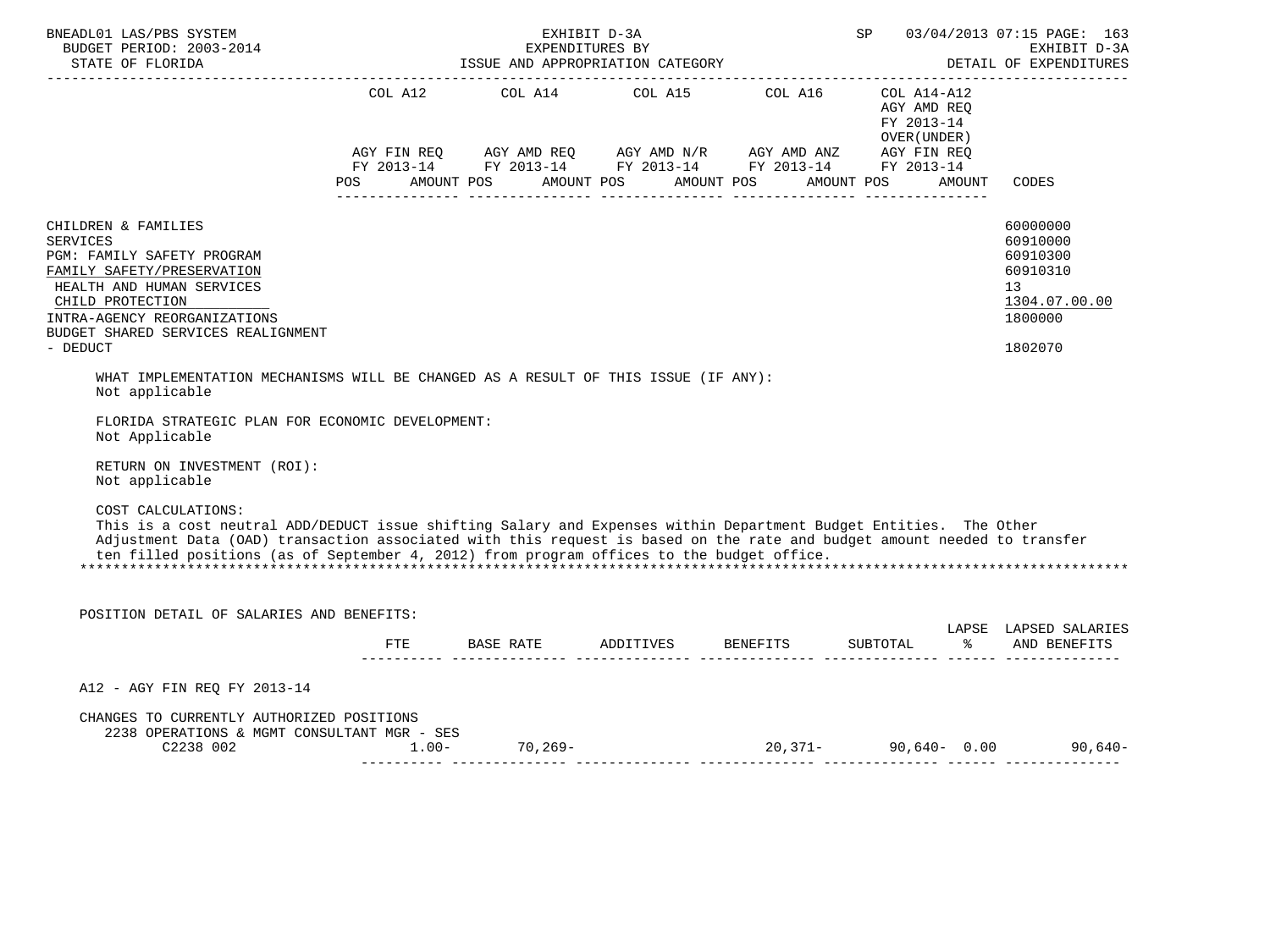| BNEADL01 LAS/PBS SYSTEM<br>BUDGET PERIOD: 2003-2014<br>STATE OF FLORIDA                                                                                                                                                               |                    | EXHIBIT D-3A<br>EXPENDITURES BY<br>ISSUE AND APPROPRIATION CATEGORY                                                                                                                   |                                  | SP 03/04/2013 07:15 PAGE: 164<br>EXHIBIT D-3A<br>DETAIL OF EXPENDITURES |                                                                                     |                                                                                           |
|---------------------------------------------------------------------------------------------------------------------------------------------------------------------------------------------------------------------------------------|--------------------|---------------------------------------------------------------------------------------------------------------------------------------------------------------------------------------|----------------------------------|-------------------------------------------------------------------------|-------------------------------------------------------------------------------------|-------------------------------------------------------------------------------------------|
| <u> De Belede Belede Belede</u>                                                                                                                                                                                                       | COL A12<br>POS FOR | _________________________________<br>COL A14<br>AGY FIN REQ AGY AMD REQ AGY AMD $N/R$ AGY AMD ANZ AGY FIN REQ<br>FY 2013-14 FY 2013-14 FY 2013-14 FY 2013-14 FY 2013-14<br>AMOUNT POS | COL A15<br>AMOUNT POS AMOUNT POS | COL A16                                                                 | $COL A14- A12$<br>AGY AMD REO<br>FY 2013-14<br>OVER (UNDER)<br>AMOUNT POS<br>AMOUNT | _________________________<br>CODES                                                        |
| CHILDREN & FAMILIES<br><b>SERVICES</b><br>PGM: FAMILY SAFETY PROGRAM<br>FAMILY SAFETY/PRESERVATION<br>HEALTH AND HUMAN SERVICES<br>CHILD PROTECTION<br>INTRA-AGENCY REORGANIZATIONS<br>BUDGET SHARED SERVICES REALIGNMENT<br>- DEDUCT |                    |                                                                                                                                                                                       |                                  |                                                                         |                                                                                     | 60000000<br>60910000<br>60910300<br>60910310<br>13<br>1304.07.00.00<br>1800000<br>1802070 |
| POSITION DETAIL OF SALARIES AND BENEFITS:                                                                                                                                                                                             |                    |                                                                                                                                                                                       |                                  |                                                                         |                                                                                     | LAPSE LAPSED SALARIES                                                                     |
|                                                                                                                                                                                                                                       | FTE                | BASE RATE                                                                                                                                                                             | ADDITIVES                        | BENEFITS                                                                | SUBTOTAL                                                                            | 8 AND BENEFITS                                                                            |
| A12 - AGY FIN REO FY 2013-14<br>CHANGES TO CURRENTLY AUTHORIZED POSITIONS                                                                                                                                                             |                    |                                                                                                                                                                                       |                                  |                                                                         |                                                                                     |                                                                                           |
| TOTALS FOR ISSUE BY FUND<br>1000 GENERAL REVENUE FUND<br>2261 FEDERAL GRANTS TRUST FUND<br>2401 WELFARE TRANSITION TF<br>2639 SOCIAL SVCS BLK GRT TF                                                                                  |                    |                                                                                                                                                                                       |                                  |                                                                         |                                                                                     | $36,873-$<br>$39,102-$<br>$616-$<br>14,049-                                               |
|                                                                                                                                                                                                                                       |                    | $1.00 - 70,269 -$                                                                                                                                                                     |                                  | $20.371 -$                                                              | 90.640-                                                                             | ______________<br>$90.640 -$<br>==============                                            |
| OTHER SALARY AMOUNT<br>1000 GENERAL REVENUE FUND<br>2401 WELFARE TRANSITION TF<br>2261 FEDERAL GRANTS TRUST FUND<br>2639 SOCIAL SVCS BLK GRT TF                                                                                       |                    |                                                                                                                                                                                       |                                  |                                                                         |                                                                                     | 1,823<br>30<br>1,929<br>693<br>. _ _ _ _ _ _ _ _ _ _ _ _<br>86,165-<br>==============     |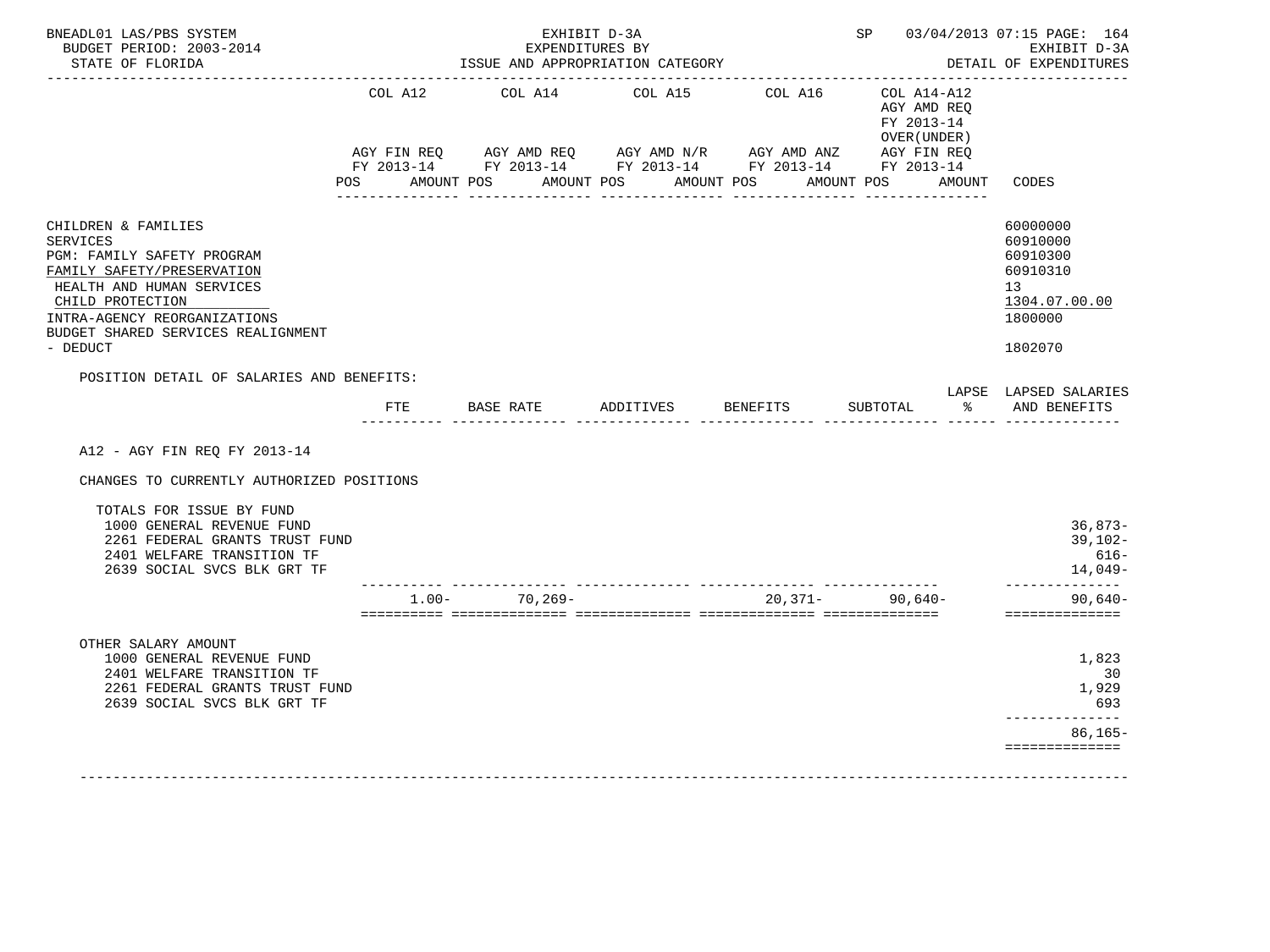| BNEADL01 LAS/PBS SYSTEM<br>BUDGET PERIOD: 2003-2014<br>STATE OF FLORIDA                                                                                                                                                        |                                          | EXHIBIT D-3A<br>EXPENDITURES BY<br>ISSUE AND APPROPRIATION CATEGORY |                                                                                                                                               | SP 03/04/2013 07:15 PAGE: 165<br>EXHIBIT D-3A<br>DETAIL OF EXPENDITURES |                                                                                |                                                                                           |  |
|--------------------------------------------------------------------------------------------------------------------------------------------------------------------------------------------------------------------------------|------------------------------------------|---------------------------------------------------------------------|-----------------------------------------------------------------------------------------------------------------------------------------------|-------------------------------------------------------------------------|--------------------------------------------------------------------------------|-------------------------------------------------------------------------------------------|--|
|                                                                                                                                                                                                                                | COL A12<br>AGY FIN REO<br>POS AMOUNT POS | COL A14                                                             | COL A15<br>AGY AMD REQ AGY AMD N/R AGY AMD ANZ AGY FIN REQ<br>FY 2013-14 FY 2013-14 FY 2013-14 FY 2013-14 FY 2013-14<br>AMOUNT POS AMOUNT POS | COL A16                                                                 | COL A14-A12<br>AGY AMD REO<br>FY 2013-14<br>OVER (UNDER )<br>AMOUNT POS AMOUNT | CODES                                                                                     |  |
| CHILDREN & FAMILIES<br>SERVICES<br>PGM: FAMILY SAFETY PROGRAM<br>FAMILY SAFETY/PRESERVATION<br>HEALTH AND HUMAN SERVICES<br>CHILD PROTECTION<br>INTRA-AGENCY REORGANIZATIONS<br>BUDGET SHARED SERVICES REALIGNMENT<br>- DEDUCT |                                          |                                                                     |                                                                                                                                               |                                                                         |                                                                                | 60000000<br>60910000<br>60910300<br>60910310<br>13<br>1304.07.00.00<br>1800000<br>1802070 |  |
| POSITION DETAIL OF SALARIES AND BENEFITS:                                                                                                                                                                                      | ETE                                      |                                                                     | BASE RATE           ADDITIVES         BENEFITS           SUBTOTAL                                                                             |                                                                         |                                                                                | LAPSE LAPSED SALARIES<br>% AND BENEFITS                                                   |  |
| A14 - AGY AMD REO FY 2013-14<br>CHANGES TO CURRENTLY AUTHORIZED POSITIONS<br>2238 OPERATIONS & MGMT CONSULTANT MGR - SES<br>C2238 002                                                                                          |                                          | $1.00 - 70,269 -$                                                   |                                                                                                                                               |                                                                         |                                                                                | $20,371-$ 90,640- 0.00 90,640-                                                            |  |
| TOTALS FOR ISSUE BY FUND<br>1000 GENERAL REVENUE FUND<br>2261 FEDERAL GRANTS TRUST FUND<br>2401 WELFARE TRANSITION TF<br>2639 SOCIAL SVCS BLK GRT TF                                                                           |                                          |                                                                     |                                                                                                                                               |                                                                         |                                                                                | 36,873-<br>39,102-<br>616-<br>14,049-                                                     |  |
|                                                                                                                                                                                                                                |                                          | $1.00 - 70,269 -$                                                   |                                                                                                                                               |                                                                         | $20,371 - 90,640 -$                                                            | ______________<br>$90,640-$<br>==============                                             |  |
| OTHER SALARY AMOUNT<br>1000 GENERAL REVENUE FUND                                                                                                                                                                               |                                          |                                                                     |                                                                                                                                               |                                                                         |                                                                                | 1,823<br>30<br>1,929                                                                      |  |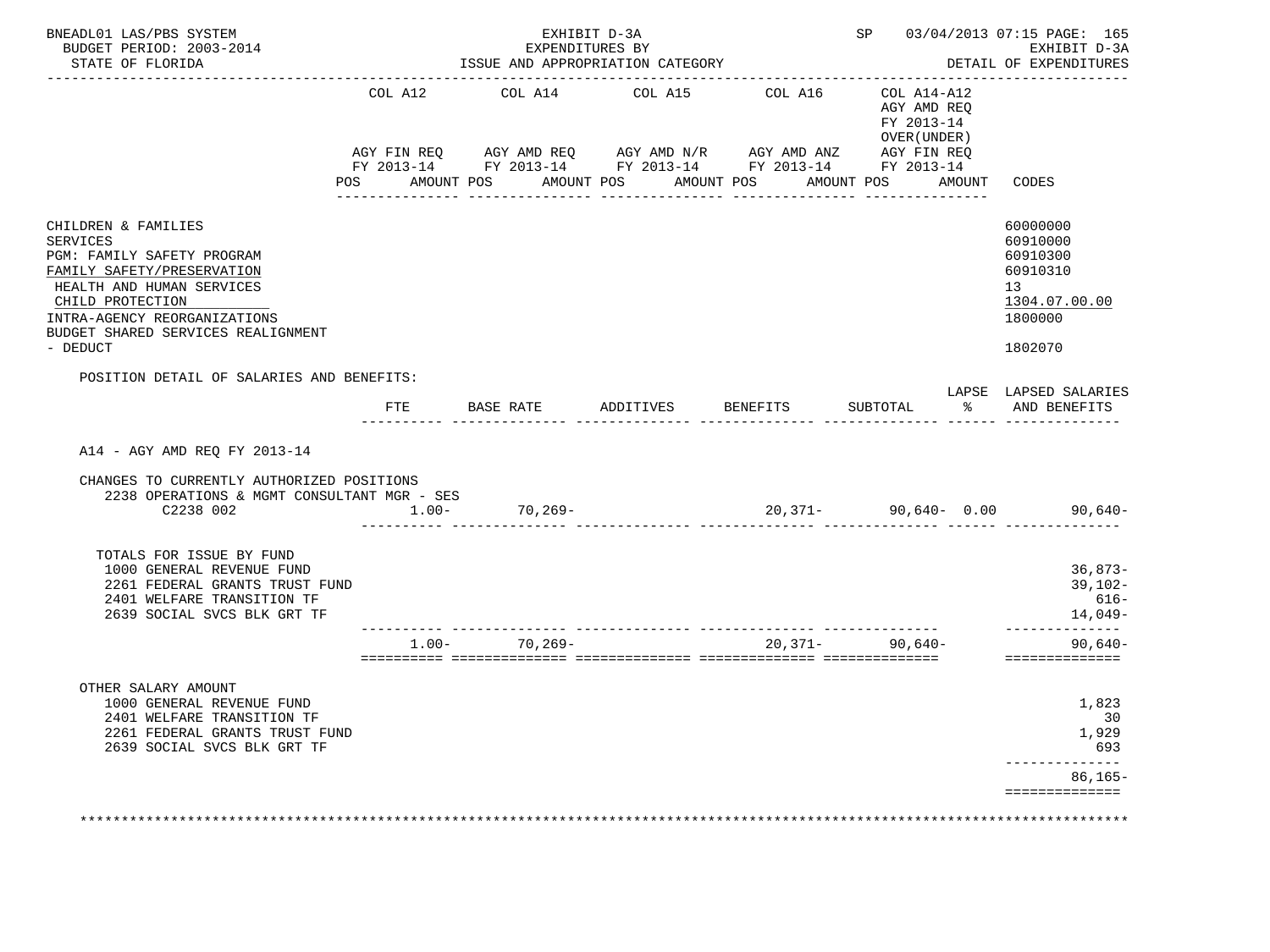| BNEADL01 LAS/PBS SYSTEM<br>BUDGET PERIOD: 2003-2014<br>STATE OF FLORIDA                                                                                                                                                                                                                                        |                                                                                                           | EXHIBIT D-3A<br>EXPENDITURES BY |  |                         |                                                           | SP 03/04/2013 07:15 PAGE: 166<br>EXHIBIT D-3A                                                       |
|----------------------------------------------------------------------------------------------------------------------------------------------------------------------------------------------------------------------------------------------------------------------------------------------------------------|-----------------------------------------------------------------------------------------------------------|---------------------------------|--|-------------------------|-----------------------------------------------------------|-----------------------------------------------------------------------------------------------------|
|                                                                                                                                                                                                                                                                                                                | COL A12                                                                                                   |                                 |  | COL A14 COL A15 COL A16 | COL A14-A12<br>AGY AMD REO<br>FY 2013-14<br>OVER (UNDER ) |                                                                                                     |
|                                                                                                                                                                                                                                                                                                                | AGY FIN REQ AGY AMD REQ AGY AMD N/R AGY AMD ANZ AGY FIN REQ                                               |                                 |  |                         |                                                           |                                                                                                     |
|                                                                                                                                                                                                                                                                                                                | FY 2013-14 FY 2013-14 FY 2013-14 FY 2013-14 FY 2013-14<br>POS AMOUNT POS AMOUNT POS AMOUNT POS AMOUNT POS |                                 |  |                         | AMOUNT                                                    | CODES                                                                                               |
| CHILDREN & FAMILIES<br><b>SERVICES</b><br>PGM: FAMILY SAFETY PROGRAM<br>FAMILY SAFETY/PRESERVATION<br>HEALTH AND HUMAN SERVICES<br>CHILD PROTECTION<br>ESTIMATED EXPENDITURES REALIGNMENT<br>REALIGNMENT OF BUDGET BETWEEN<br>CATEGORIES WITHIN THE FAMILY SAFETY<br>BUDGET ENTITY - ADD<br>SPECIAL CATEGORIES |                                                                                                           |                                 |  |                         |                                                           | 60000000<br>60910000<br>60910300<br>60910310<br>13<br>1304.07.00.00<br>2000000<br>2000500<br>100000 |
| G/A-RESIDENTIAL GROUP CARE                                                                                                                                                                                                                                                                                     |                                                                                                           |                                 |  |                         |                                                           | 104073                                                                                              |
| GENERAL REVENUE FUND -MATCH 3,690 3,690<br>TOBACCO SETTLEMENT TF -MATCH 150,009<br>SOCIAL SVCS BLK GRT TF - FEDERL 126,065 126,065                                                                                                                                                                             |                                                                                                           | 150,009                         |  |                         |                                                           | 1000 2<br>2122 2<br>2639 3                                                                          |
| TOTAL APPRO $\ldots \ldots \ldots$ 279.764 279.764                                                                                                                                                                                                                                                             |                                                                                                           |                                 |  |                         |                                                           |                                                                                                     |
|                                                                                                                                                                                                                                                                                                                |                                                                                                           |                                 |  |                         |                                                           |                                                                                                     |

AGENCY ISSUE NARRATIVE:

 2013-2014 BUDGET YEAR NARRATIVE: IT COMPONENT? NO ISSUE TITLE: Realignment of Budget between Categories within the Family Safety Budget Entity - Add

 SPECIFY WHICH AGENCY GOAL FROM THE FISCAL YEARS 2013-2014 THROUGH 2017-2018 STRATEGIC PLAN IS ADDRESSED BY THIS BUDGET ISSUE PROPOSAL: Goal 1 Empower Frontline Staff: Provide the support and tools employees need to deliver world class services to Floridians

# SUMMARY:

 The Department requests the transfer of \$279,764 (\$3,690 in General Revenue, \$150,009 in Tobacco Settlement Trust Fund, and \$126,065 Social Services Block Grant) from the Grants and Aids-Emergency Shelter Care (104074) category into the Grants and Aids-Residential Group Care (104073) category. Issue number 2000510 "Realignment of Budget between Categories within the Family Safety Budget Entity - Deduct" is the corresponding side to this issue.

This transfer will simplify funding and tracking for a specialized service delivery model used within the Central Region.

# PROBLEM STATEMENT:

 The historic distinction between residential group care and emergency shelter care as used for a unique purpose in the Central Region (primarily, with a single local governmental agency) is no longer helpful for budgeting and oversight of the related funds. Emergency shelter care is a shorter-term, less-used subset of residential group care, and therefore both types of placement services could be appropriately delivered using the Grants and Aids-Residential Group Care (104073) category.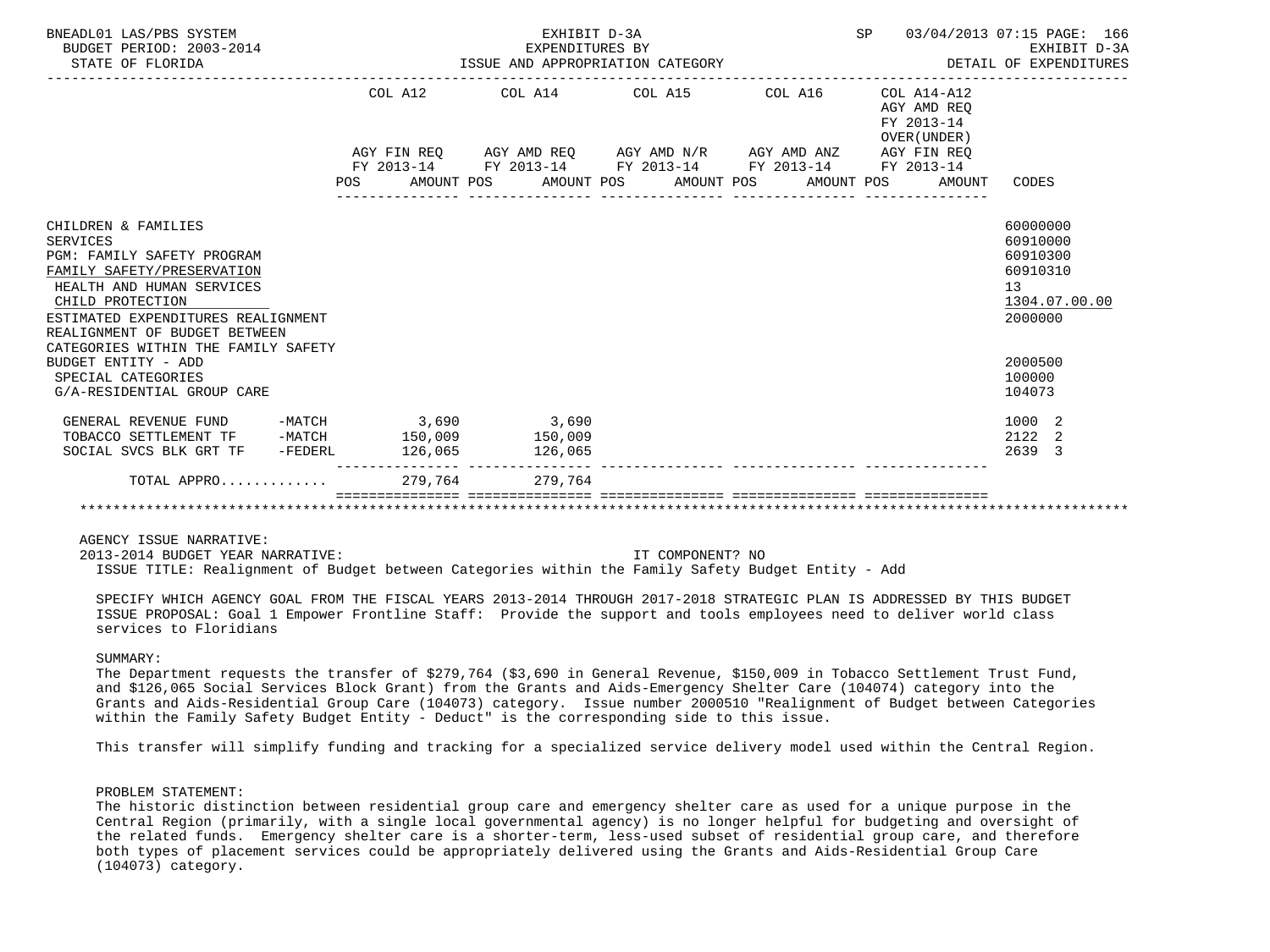| BNEADL01 LAS/PBS SYSTEM                                                                                                                                                                                                                                                                                                                                                                           |     |                         | EXHIBIT D-3A |            | <b>SP</b>                                                                                                                                                                                               |                                                                     | 03/04/2013 07:15 PAGE: 167<br>EXHIBIT D-3A<br>DETAIL OF EXPENDITURES<br>-------------------- |
|---------------------------------------------------------------------------------------------------------------------------------------------------------------------------------------------------------------------------------------------------------------------------------------------------------------------------------------------------------------------------------------------------|-----|-------------------------|--------------|------------|---------------------------------------------------------------------------------------------------------------------------------------------------------------------------------------------------------|---------------------------------------------------------------------|----------------------------------------------------------------------------------------------|
| CHILDREN & FAMILIES                                                                                                                                                                                                                                                                                                                                                                               | POS |                         |              |            | COL A12 COL A14 COL A15 COL A16<br>AGY FIN REQ AGY AMD REQ AGY AMD N/R AGY AMD ANZ AGY FIN REQ<br>FY 2013-14 FY 2013-14 FY 2013-14 FY 2013-14 FY 2013-14<br>AMOUNT POS AMOUNT POS AMOUNT POS AMOUNT POS | COL A14-A12<br>AGY AMD REO<br>FY 2013-14<br>OVER (UNDER )<br>AMOUNT | CODES                                                                                        |
| <b>SERVICES</b><br>PGM: FAMILY SAFETY PROGRAM<br>FAMILY SAFETY/PRESERVATION<br>HEALTH AND HUMAN SERVICES<br>CHILD PROTECTION<br>ESTIMATED EXPENDITURES REALIGNMENT<br>REALIGNMENT OF BUDGET BETWEEN                                                                                                                                                                                               |     |                         |              |            |                                                                                                                                                                                                         |                                                                     | 60000000<br>60910000<br>60910300<br>60910310<br>13<br>1304.07.00.00<br>2000000               |
| CATEGORIES WITHIN THE FAMILY SAFETY<br>BUDGET ENTITY - ADD                                                                                                                                                                                                                                                                                                                                        |     |                         |              |            |                                                                                                                                                                                                         |                                                                     | 2000500                                                                                      |
| Local managers will be empowered to use these funds in an efficient and effective manner without unnecessarily<br>complicated or artificial division between essentially similar services.<br>WHAT UNDERLYING PROGRAM THEORY CHANGE IS INVOLVED IN THIS ISSUE (IF ANY):<br>Not applicable<br>WHAT IMPLEMENTATION MECHANISMS WILL BE CHANGED AS A RESULT OF THIS ISSUE (IF ANY):<br>Not applicable |     |                         |              |            |                                                                                                                                                                                                         |                                                                     |                                                                                              |
| FLORIDA STRATEGIC PLAN FOR ECONOMIC DEVELOPMENT:<br>Not Applicable                                                                                                                                                                                                                                                                                                                                |     |                         |              |            |                                                                                                                                                                                                         |                                                                     |                                                                                              |
| RETURN ON INVESTMENT (ROI):<br>Not Applicable                                                                                                                                                                                                                                                                                                                                                     |     |                         |              |            |                                                                                                                                                                                                         |                                                                     |                                                                                              |
| COST CALCULATIONS:                                                                                                                                                                                                                                                                                                                                                                                |     |                         |              |            |                                                                                                                                                                                                         |                                                                     |                                                                                              |
| Category 104073                                                                                                                                                                                                                                                                                                                                                                                   |     | 2012-2013 Issue Balance |              |            |                                                                                                                                                                                                         |                                                                     |                                                                                              |
| G/A Residential Group Care \$2,407,245 \$ 279,764 \$2,687,009<br>Category 104074                                                                                                                                                                                                                                                                                                                  |     |                         |              | $\ddot{S}$ | $\Omega$                                                                                                                                                                                                |                                                                     |                                                                                              |
| G/A Emergency Shelter Care \$ 279,764 (\$ 279,764)                                                                                                                                                                                                                                                                                                                                                |     |                         |              |            |                                                                                                                                                                                                         |                                                                     |                                                                                              |
| $\substack{52,687,009\\ \texttt{****}} 52,687,009 \qquad 5 \qquad 0 \qquad 52,687,009$                                                                                                                                                                                                                                                                                                            |     |                         |              |            |                                                                                                                                                                                                         |                                                                     |                                                                                              |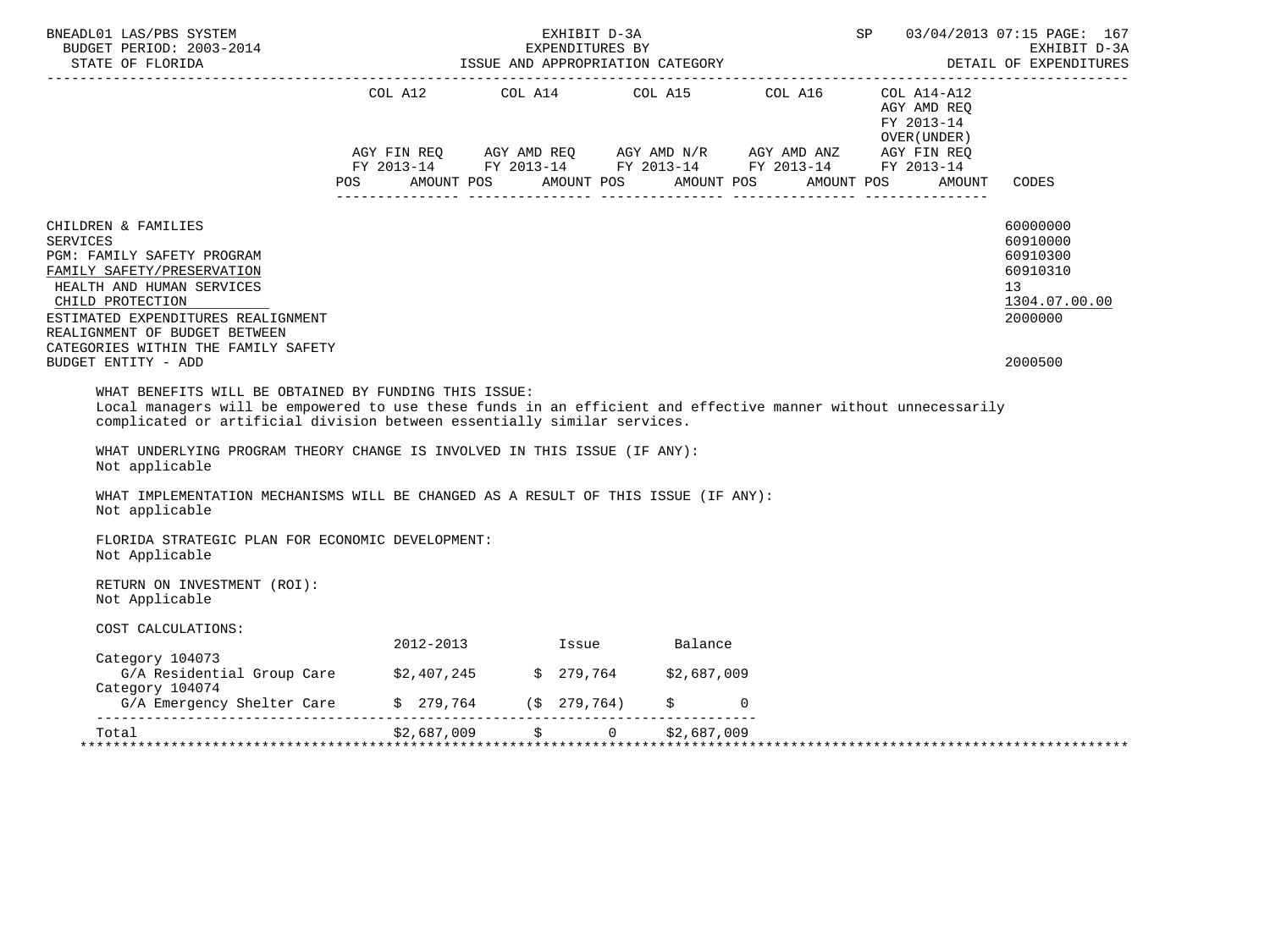| BNEADL01 LAS/PBS SYSTEM<br>BUDGET PERIOD: 2003-2014<br>STATE OF FLORIDA                                                                                                                                                                                                                                                                         | EXHIBIT D-3A<br>EXPENDITURES BY<br>EXPENDITURES BY<br>ISSUE AND APPROPRIATION CATEGORY<br>DETAIL OF EXPENDITURES |  |  |  |  |  |                         |  |                                                           | SP 03/04/2013 07:15 PAGE: 168<br>EXHIBIT D-3A                                                                 |  |
|-------------------------------------------------------------------------------------------------------------------------------------------------------------------------------------------------------------------------------------------------------------------------------------------------------------------------------------------------|------------------------------------------------------------------------------------------------------------------|--|--|--|--|--|-------------------------|--|-----------------------------------------------------------|---------------------------------------------------------------------------------------------------------------|--|
|                                                                                                                                                                                                                                                                                                                                                 | COL A12                                                                                                          |  |  |  |  |  | COL A14 COL A15 COL A16 |  | COL A14-A12<br>AGY AMD REO<br>FY 2013-14<br>OVER (UNDER ) |                                                                                                               |  |
|                                                                                                                                                                                                                                                                                                                                                 | AGY FIN REQ AGY AMD REQ AGY AMD N/R AGY AMD ANZ AGY FIN REQ                                                      |  |  |  |  |  |                         |  |                                                           |                                                                                                               |  |
|                                                                                                                                                                                                                                                                                                                                                 | FY 2013-14 FY 2013-14 FY 2013-14 FY 2013-14 FY 2013-14<br>POS AMOUNT POS AMOUNT POS AMOUNT POS                   |  |  |  |  |  | AMOUNT POS              |  | AMOUNT                                                    | CODES                                                                                                         |  |
| CHILDREN & FAMILIES<br><b>SERVICES</b><br>PGM: FAMILY SAFETY PROGRAM<br>FAMILY SAFETY/PRESERVATION<br>HEALTH AND HUMAN SERVICES<br>CHILD PROTECTION<br>ESTIMATED EXPENDITURES REALIGNMENT<br>REALIGNMENT OF BUDGET BETWEEN<br>CATEGORIES WITHIN THE FAMILY SAFETY<br>BUDGET ENTITY - DEDUCT<br>SPECIAL CATEGORIES<br>G/A-EMERGENCY SHELTER CARE |                                                                                                                  |  |  |  |  |  |                         |  |                                                           | 60000000<br>60910000<br>60910300<br>60910310<br>13<br>1304.07.00.00<br>2000000<br>2000510<br>100000<br>104074 |  |
|                                                                                                                                                                                                                                                                                                                                                 |                                                                                                                  |  |  |  |  |  |                         |  |                                                           |                                                                                                               |  |
| GENERAL REVENUE FUND -MATCH 3,690-3,690-3,690-<br>TOBACCO SETTLEMENT TF -MATCH 150,009- 150,009-                                                                                                                                                                                                                                                |                                                                                                                  |  |  |  |  |  |                         |  |                                                           | 1000 2<br>2122 2                                                                                              |  |
| SOCIAL SVCS BLK GRT TF -FEDERL 126,065- 126,065-                                                                                                                                                                                                                                                                                                |                                                                                                                  |  |  |  |  |  |                         |  |                                                           | 2639 3                                                                                                        |  |
| TOTAL APPRO 279.764- 279.764-                                                                                                                                                                                                                                                                                                                   |                                                                                                                  |  |  |  |  |  |                         |  |                                                           |                                                                                                               |  |
|                                                                                                                                                                                                                                                                                                                                                 |                                                                                                                  |  |  |  |  |  |                         |  |                                                           |                                                                                                               |  |

AGENCY ISSUE NARRATIVE:

 2013-2014 BUDGET YEAR NARRATIVE: IT COMPONENT? NO ISSUE TITLE: Realignment of Budget between Categories within the Family Safety Budget Entity - Deduct

 SPECIFY WHICH AGENCY GOAL FROM THE FISCAL YEARS 2013-2014 THROUGH 2017-2018 STRATEGIC PLAN IS ADDRESSED BY THIS BUDGET ISSUE PROPOSAL: Goal 1 Empower Frontline Staff: Provide the support and tools employees need to deliver world class services to Floridians

# SUMMARY:

 The Department requests the transfer of \$279,764 (\$3,690 in General Revenue, \$150,009 in Tobacco Settlement Trust Fund, and \$126,065 Social Services Block Grant) from the Grants and Aids-Emergency Shelter Care (104074) category into the Grants and Aids-Residential Group Care (104073) category. Issue number 2000500 "Realignment of Budget between Categories within the Family Safety Budget Entity - Add" is the corresponding side to this issue.

This transfer will simplify funding and tracking for a specialized service delivery model used within the Central Region.

#### PROBLEM STATEMENT:

 The historic distinction between residential group care and emergency shelter care as used for a unique purpose in the Central Region (primarily, with a single local governmental agency) is no longer helpful for budgeting and oversight of the related funds. Emergency shelter care is a shorter-term, less-used subset of residential group care, and therefore both types of placement services could be appropriately delivered using the Grants and Aids-Residential Group Care (104073) category.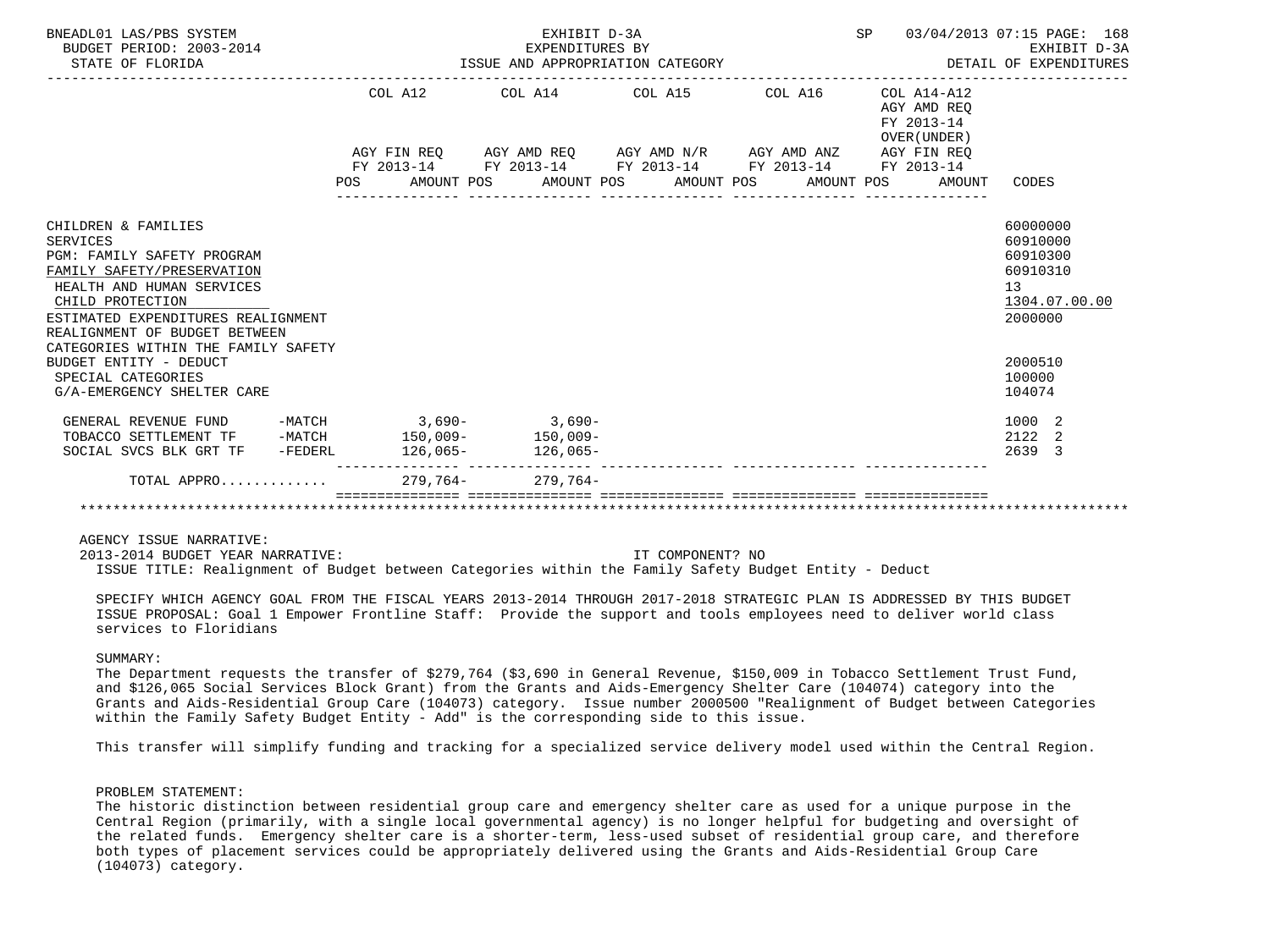| BNEADL01 LAS/PBS SYSTEM                                                                                                                                                                                                                                                                                                                                                                           |     |  | EXHIBIT D-3A                                                                                                                                                                                            |                        | <b>SP</b> |                                                           |        | 03/04/2013 07:15 PAGE: 169<br>EXHIBIT D-3A<br>DETAIL OF EXPENDITURES<br>-------------------- |
|---------------------------------------------------------------------------------------------------------------------------------------------------------------------------------------------------------------------------------------------------------------------------------------------------------------------------------------------------------------------------------------------------|-----|--|---------------------------------------------------------------------------------------------------------------------------------------------------------------------------------------------------------|------------------------|-----------|-----------------------------------------------------------|--------|----------------------------------------------------------------------------------------------|
|                                                                                                                                                                                                                                                                                                                                                                                                   | POS |  | COL A12 COL A14 COL A15 COL A16<br>AGY FIN REQ AGY AMD REQ AGY AMD N/R AGY AMD ANZ AGY FIN REQ<br>FY 2013-14 FY 2013-14 FY 2013-14 FY 2013-14 FY 2013-14<br>AMOUNT POS AMOUNT POS AMOUNT POS AMOUNT POS |                        |           | COL A14-A12<br>AGY AMD REO<br>FY 2013-14<br>OVER (UNDER ) | AMOUNT | CODES                                                                                        |
| CHILDREN & FAMILIES<br><b>SERVICES</b><br>PGM: FAMILY SAFETY PROGRAM<br>FAMILY SAFETY/PRESERVATION<br>HEALTH AND HUMAN SERVICES<br>CHILD PROTECTION<br>ESTIMATED EXPENDITURES REALIGNMENT<br>REALIGNMENT OF BUDGET BETWEEN                                                                                                                                                                        |     |  |                                                                                                                                                                                                         |                        |           |                                                           |        | 60000000<br>60910000<br>60910300<br>60910310<br>13<br>1304.07.00.00<br>2000000               |
| CATEGORIES WITHIN THE FAMILY SAFETY<br>BUDGET ENTITY - DEDUCT                                                                                                                                                                                                                                                                                                                                     |     |  |                                                                                                                                                                                                         |                        |           |                                                           |        | 2000510                                                                                      |
| Local managers will be empowered to use these funds in an efficient and effective manner without unnecessarily<br>complicated or artificial division between essentially similar services.<br>WHAT UNDERLYING PROGRAM THEORY CHANGE IS INVOLVED IN THIS ISSUE (IF ANY):<br>Not applicable<br>WHAT IMPLEMENTATION MECHANISMS WILL BE CHANGED AS A RESULT OF THIS ISSUE (IF ANY):<br>Not applicable |     |  |                                                                                                                                                                                                         |                        |           |                                                           |        |                                                                                              |
| FLORIDA STRATEGIC PLAN FOR ECONOMIC DEVELOPMENT:<br>Not Applicable                                                                                                                                                                                                                                                                                                                                |     |  |                                                                                                                                                                                                         |                        |           |                                                           |        |                                                                                              |
| RETURN ON INVESTMENT (ROI):<br>Not Applicable                                                                                                                                                                                                                                                                                                                                                     |     |  |                                                                                                                                                                                                         |                        |           |                                                           |        |                                                                                              |
| COST CALCULATIONS:                                                                                                                                                                                                                                                                                                                                                                                |     |  |                                                                                                                                                                                                         |                        |           |                                                           |        |                                                                                              |
| Category 104073                                                                                                                                                                                                                                                                                                                                                                                   |     |  | 2012-2013 Issue Balance                                                                                                                                                                                 |                        |           |                                                           |        |                                                                                              |
| G/A Residential Group Care \$2,407,245 \$ 279,764 \$2,687,009<br>Category 104074                                                                                                                                                                                                                                                                                                                  |     |  |                                                                                                                                                                                                         | $\ddot{S}$<br>$\Omega$ |           |                                                           |        |                                                                                              |
| G/A Emergency Shelter Care \$ 279,764 (\$ 279,764)                                                                                                                                                                                                                                                                                                                                                |     |  |                                                                                                                                                                                                         |                        |           |                                                           |        |                                                                                              |
| $\substack{52,687,009\\ \texttt{****}} 52,687,009 \qquad 5 \qquad 0 \qquad 52,687,009$                                                                                                                                                                                                                                                                                                            |     |  |                                                                                                                                                                                                         |                        |           |                                                           |        |                                                                                              |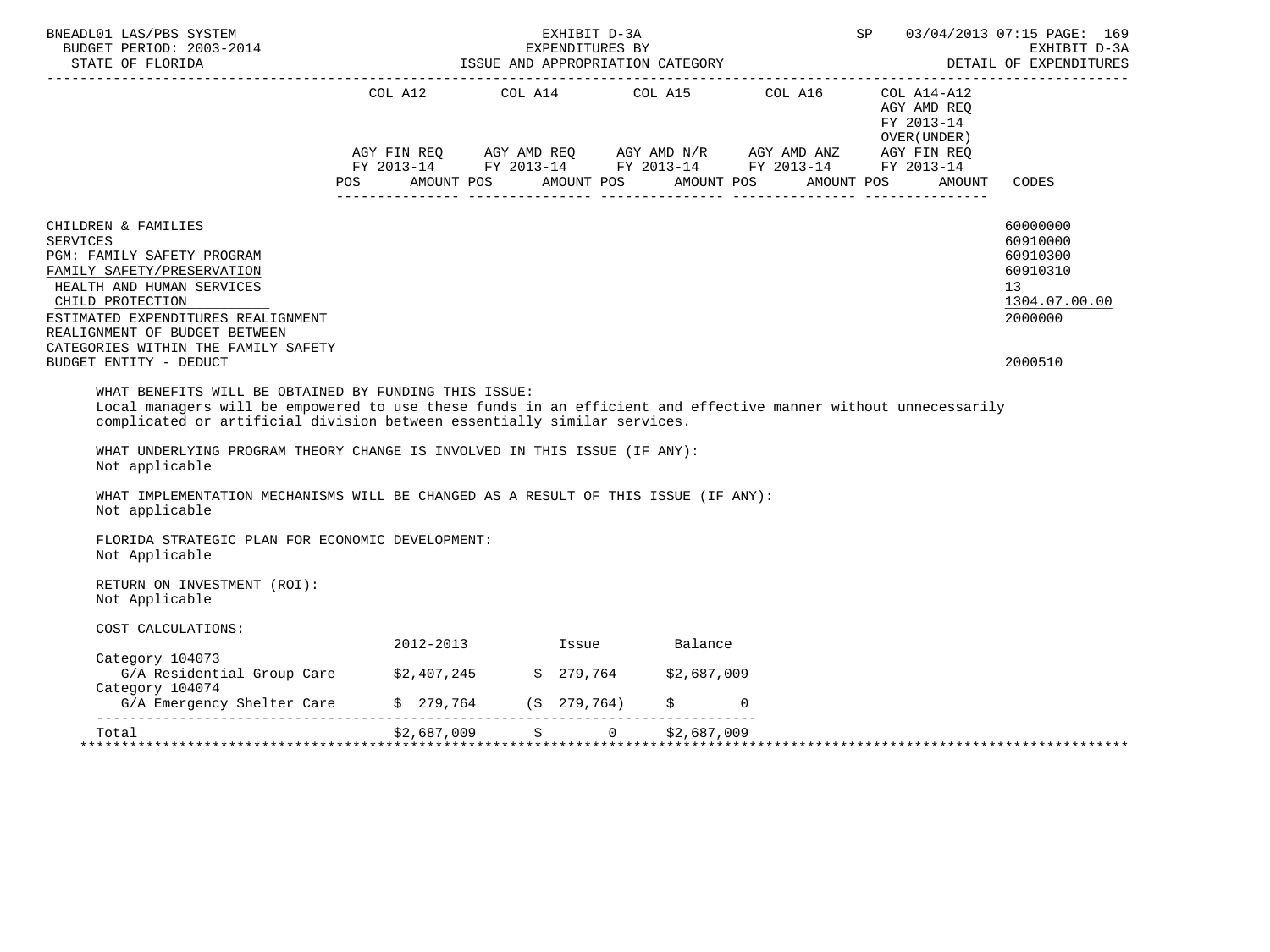| BNEADL01 LAS/PBS SYSTEM<br>BUDGET PERIOD: 2003-2014<br>STATE OF FLORIDA                                                                                                                                                                                                      |                             | EXHIBIT D-3A<br>EXPENDITURES BY<br>ISSUE AND APPROPRIATION CATEGORY                                                                                                                            | SP 03/04/2013 07:15 PAGE: 170 | EXHIBIT D-3A<br>DETAIL OF EXPENDITURES |                                                          |                                                                                                                  |
|------------------------------------------------------------------------------------------------------------------------------------------------------------------------------------------------------------------------------------------------------------------------------|-----------------------------|------------------------------------------------------------------------------------------------------------------------------------------------------------------------------------------------|-------------------------------|----------------------------------------|----------------------------------------------------------|------------------------------------------------------------------------------------------------------------------|
|                                                                                                                                                                                                                                                                              | COL A12                     | COL A14<br>AGY FIN REQ        AGY AMD REQ        AGY AMD N/R        AGY AMD ANZ         AGY FIN REQ<br>FY 2013-14         FY 2013-14         FY 2013-14          FY 2013-14         FY 2013-14 | COL A15                       | COL A16                                | COL A14-A12<br>AGY AMD REQ<br>FY 2013-14<br>OVER (UNDER) |                                                                                                                  |
|                                                                                                                                                                                                                                                                              | POS                         | AMOUNT POS AMOUNT POS AMOUNT POS                                                                                                                                                               |                               |                                        | AMOUNT POS<br>AMOUNT                                     | CODES                                                                                                            |
| CHILDREN & FAMILIES<br><b>SERVICES</b><br>PGM: FAMILY SAFETY PROGRAM<br>FAMILY SAFETY/PRESERVATION<br>HEALTH AND HUMAN SERVICES<br>CHILD PROTECTION<br>ESTIMATED EXPENDITURES REALIGNMENT<br>REALIGNMENT OF FAMILY SAFETY<br>ADMINISTRATIVE FUNDING - ADD<br><b>EXPENSES</b> |                             |                                                                                                                                                                                                |                               |                                        |                                                          | 60000000<br>60910000<br>60910300<br>60910310<br>13 <sup>°</sup><br>1304.07.00.00<br>2000000<br>2003050<br>040000 |
| GENERAL REVENUE FUND -MATCH 381,836<br>WELFARE TRANSITION TF -FEDERL<br>SOCIAL SVCS BLK GRT TF - FEDERL                                                                                                                                                                      | 210,539<br>21,702           | 381,836<br>210,539<br>21,702                                                                                                                                                                   |                               |                                        |                                                          | 1000 2<br>2401 3<br>2639 3                                                                                       |
| TOTAL APPRO                                                                                                                                                                                                                                                                  | 614,077                     | 614,077                                                                                                                                                                                        |                               |                                        |                                                          |                                                                                                                  |
| SPECIAL CATEGORIES<br>CONTRACTED SERVICES                                                                                                                                                                                                                                    |                             |                                                                                                                                                                                                |                               |                                        |                                                          | 100000<br>100777                                                                                                 |
| GENERAL REVENUE FUND -MATCH 303,505<br>FEDERAL GRANTS TRUST FUND -FEDERL<br>WELFARE TRANSITION TF -FEDERL<br>SOCIAL SVCS BLK GRT TF -FEDERL                                                                                                                                  | 47,853<br>219,227<br>90,966 | 303,505<br>47,853<br>219 227<br>219,227<br>90,966                                                                                                                                              |                               |                                        |                                                          | 1000 2<br>2261 3<br>2401 3<br>2639 3                                                                             |
| TOTAL APPRO                                                                                                                                                                                                                                                                  |                             | 661,551 661,551                                                                                                                                                                                |                               |                                        |                                                          |                                                                                                                  |
| TOTAL: REALIGNMENT OF FAMILY SAFETY<br>ADMINISTRATIVE FUNDING - ADD<br>TOTAL ISSUE 1,275,628 1,275,628                                                                                                                                                                       |                             |                                                                                                                                                                                                |                               |                                        |                                                          | 2003050                                                                                                          |
|                                                                                                                                                                                                                                                                              |                             |                                                                                                                                                                                                |                               |                                        |                                                          |                                                                                                                  |
| AGENCY ISSUE NARRATIVE:<br>2013-2014 BUDGET YEAR NARRATIVE:<br>ISSUE TITLE: Realignment of Family Safety Administrative Funding - Add                                                                                                                                        |                             |                                                                                                                                                                                                | IT COMPONENT? NO              |                                        |                                                          |                                                                                                                  |
| SPECIFY WHICH AGENCY GOAL FROM THE FISCAL YEAR 2013-2014 THROUGH 2017-2018 STRATEGIC PLAN IS ADDRESSED BY THIS BUDGET                                                                                                                                                        |                             |                                                                                                                                                                                                |                               |                                        |                                                          |                                                                                                                  |

ISSUE PROPOSAL: Goal 2 Effect Program Improvements: Apply proven best practices to maximize efficiencies and outcomes

SUMMARY:

 The Department requests a realignment of \$1,319,362 of budget authority (\$720,202 General Revenue, \$8,873 Domestic Violence Trust Fund, \$47,853 Federal Grants Trust Fund, \$429,766 Welfare Transition Trust Fund, and \$112,668 Social Services Block Grant Trust Fund) between program component within the Family Safety and Preservation Services budget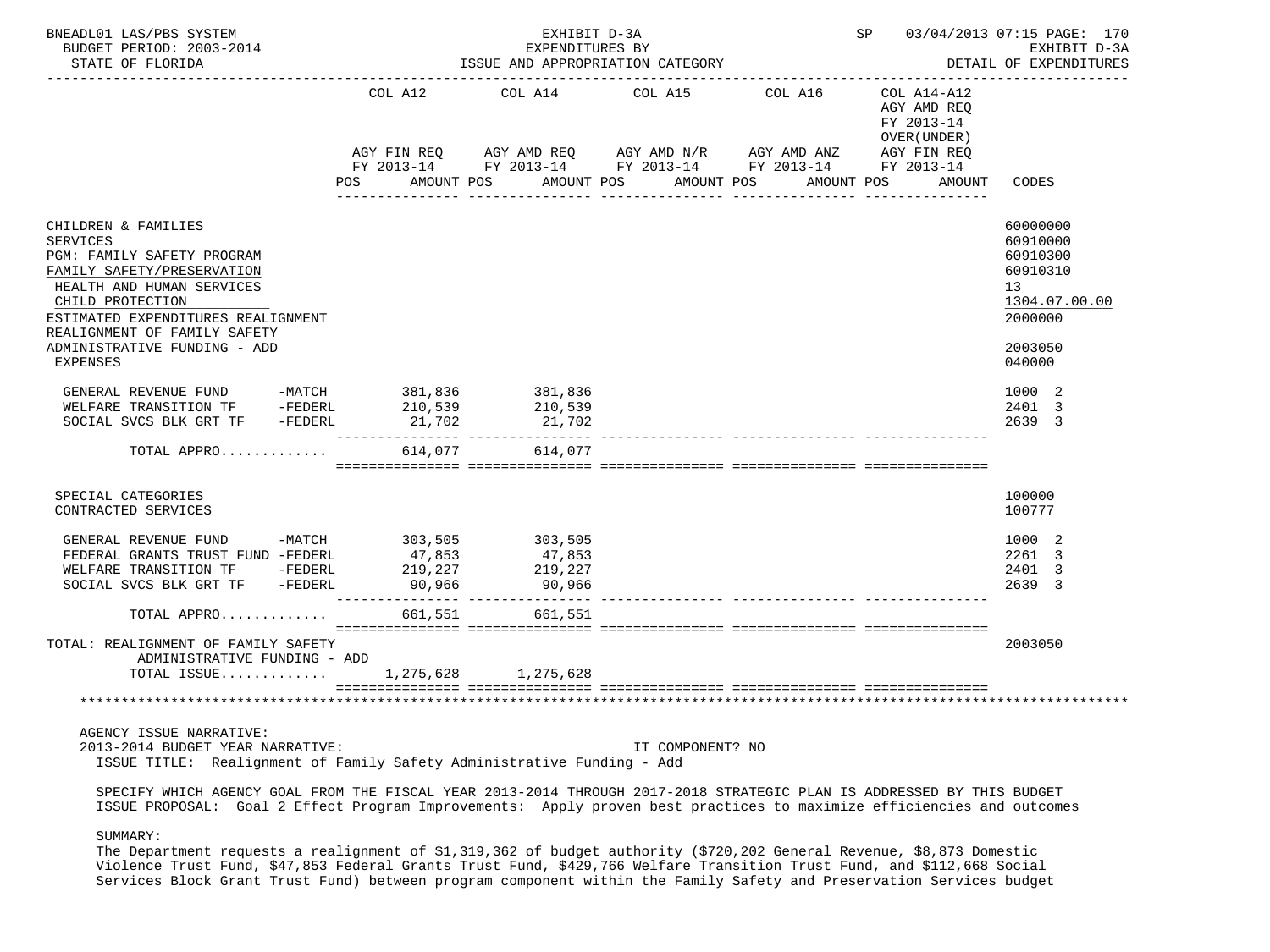| BNEADL01 LAS/PBS SYSTEM<br>BUDGET PERIOD: 2003-2014<br>STATE OF FLORIDA                                                                                                                                            |             | EXHIBIT D-3A<br>EXPENDITURES BY<br>ISSUE AND APPROPRIATION CATEGORY | SP                                  | 03/04/2013 07:15 PAGE: 171<br>EXHIBIT D-3A<br>DETAIL OF EXPENDITURES |                                                          |                                                                                |
|--------------------------------------------------------------------------------------------------------------------------------------------------------------------------------------------------------------------|-------------|---------------------------------------------------------------------|-------------------------------------|----------------------------------------------------------------------|----------------------------------------------------------|--------------------------------------------------------------------------------|
|                                                                                                                                                                                                                    | COL A12     | COL A14 COL A15 COL A16                                             |                                     |                                                                      | COL A14-A12<br>AGY AMD REO<br>FY 2013-14<br>OVER (UNDER) |                                                                                |
|                                                                                                                                                                                                                    | AGY FIN REO | FY 2013-14 FY 2013-14 FY 2013-14 FY 2013-14 FY 2013-14              | AGY AMD REO AGY AMD N/R AGY AMD ANZ |                                                                      | AGY FIN REO                                              |                                                                                |
|                                                                                                                                                                                                                    |             | POS AMOUNT POS AMOUNT POS AMOUNT POS AMOUNT POS AMOUNT              |                                     |                                                                      |                                                          | CODES                                                                          |
| CHILDREN & FAMILIES<br>SERVICES<br>PGM: FAMILY SAFETY PROGRAM<br>FAMILY SAFETY/PRESERVATION<br>HEALTH AND HUMAN SERVICES<br>CHILD PROTECTION<br>ESTIMATED EXPENDITURES REALIGNMENT<br>REALIGNMENT OF FAMILY SAFETY |             |                                                                     |                                     |                                                                      |                                                          | 60000000<br>60910000<br>60910300<br>60910310<br>13<br>1304.07.00.00<br>2000000 |
| ADMINISTRATIVE FUNDING - ADD                                                                                                                                                                                       |             |                                                                     |                                     |                                                                      |                                                          | 2003050                                                                        |

entity.

#### PROBLEM STATEMENT:

 Currently, the Department has \$1,275,628 of budget authority within the Executive Leadership and Support Services program component related to services rather than administration. In addition, there is \$8,873 of budget authority within the Adult Protection program component and \$34,861 of budget authority in the Child Protection program component that is considered administration. This request is to align the budget and expenditures between program components within the Family Safety and Preservation Services budget entity (multiple categories) to accurately account for the Departments Administrative Costs within the Family Safety and Preservation Services budget entity. The Department considers the Executive Leadership and Support Services program component the appropriations related to administrative/overhead costs for the program and this transfer will allow for more visibility and transparency within the Departments administrative budget.

### WHAT BENEFITS WILL BE OBTAINED BY FUNDING THIS ISSUE:

 This action is necessary to ensure that the Department can properly identify administrative and service related funding sources.

 WHAT UNDERLYING PROGRAM THEORY CHANGE IS INVOLVED IN THIS ISSUE (IF ANY): Not Applicable

 WHAT IMPLEMENTATION MECHANISMS WILL BE CHANGED AS A RESULT OF THIS ISSUE (IF ANY): The Department will implement these adjustments and continue to monitor the funding of the budget.

 FLORIDA STRATEGIC PLAN FOR ECONOMIC DEVELOPMENT: Not Applicable

 RETURN ON INVESTMENT (ROI): Not Applicable

## COST CALCULATIONS:

## EXECUTIVE LEADERSHIP AND SUPPORT SERVICES

 (1) The Florida Center for the Advancement of Child Welfare Practice, whose purpose is to support the Department of Children and Families' child welfare staff, child protection investigators, and business partners (Community-Based Care lead agencies and Sheriffs) in their efforts to provide efficient and excellent services \$661,551; and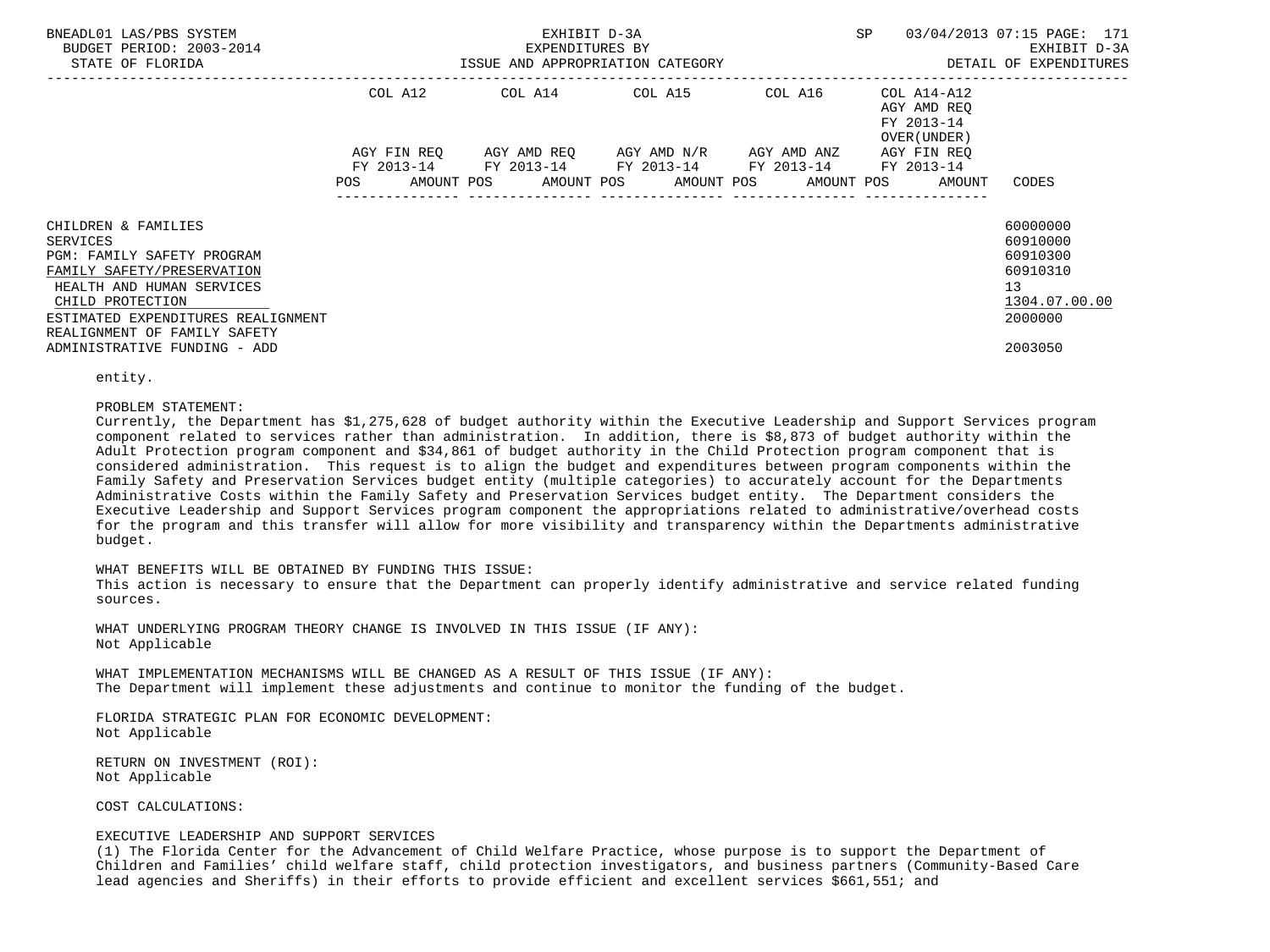| BNEADL01 LAS/PBS SYSTEM                                                                                                                                                                                                                                                                                                                                                                                                                                                                                                                                                                                     |                   | EXHIBIT D-3A                                        |                  |                                                                                                            | SP and the set of the set of the set of the set of the set of the set of the set of the set of the set of the set of the set of the set of the set of the set of the set of the set of the set of the set of the set of the se | 03/04/2013 07:15 PAGE: 172                                                     |
|-------------------------------------------------------------------------------------------------------------------------------------------------------------------------------------------------------------------------------------------------------------------------------------------------------------------------------------------------------------------------------------------------------------------------------------------------------------------------------------------------------------------------------------------------------------------------------------------------------------|-------------------|-----------------------------------------------------|------------------|------------------------------------------------------------------------------------------------------------|--------------------------------------------------------------------------------------------------------------------------------------------------------------------------------------------------------------------------------|--------------------------------------------------------------------------------|
| BUDGET PERIOD: 2003-2014<br>STATE OF FLORIDA                                                                                                                                                                                                                                                                                                                                                                                                                                                                                                                                                                |                   | EXPENDITURES BY<br>ISSUE AND APPROPRIATION CATEGORY |                  |                                                                                                            |                                                                                                                                                                                                                                | EXHIBIT D-3A<br>DETAIL OF EXPENDITURES                                         |
|                                                                                                                                                                                                                                                                                                                                                                                                                                                                                                                                                                                                             |                   | COL A12 COL A14 COL A15 COL A16                     |                  | AGY FIN REQ AGY AMD REQ AGY AMD N/R AGY AMD ANZ AGY FIN REQ<br>FY 2013-14 FY 2013-14 FY 2013-14 FY 2013-14 | COL A14-A12<br>AGY AMD REO<br>FY 2013-14<br>OVER (UNDER )<br>FY 2013-14                                                                                                                                                        |                                                                                |
|                                                                                                                                                                                                                                                                                                                                                                                                                                                                                                                                                                                                             | POS<br>AMOUNT POS |                                                     | AMOUNT POS       | AMOUNT POS<br>AMOUNT POS                                                                                   | AMOUNT                                                                                                                                                                                                                         | CODES                                                                          |
| CHILDREN & FAMILIES<br><b>SERVICES</b><br>PGM: FAMILY SAFETY PROGRAM<br>FAMILY SAFETY/PRESERVATION<br>HEALTH AND HUMAN SERVICES<br>CHILD PROTECTION<br>ESTIMATED EXPENDITURES REALIGNMENT<br>REALIGNMENT OF FAMILY SAFETY                                                                                                                                                                                                                                                                                                                                                                                   |                   |                                                     |                  |                                                                                                            |                                                                                                                                                                                                                                | 60000000<br>60910000<br>60910300<br>60910310<br>13<br>1304.07.00.00<br>2000000 |
| ADMINISTRATIVE FUNDING - ADD                                                                                                                                                                                                                                                                                                                                                                                                                                                                                                                                                                                |                   |                                                     |                  |                                                                                                            |                                                                                                                                                                                                                                | 2003050                                                                        |
| (2) Child Protective Investigations daily operational expenses \$614,077<br>These two items total \$1,275,628 and have been identified as service related not administrative.<br>ADULT PROTECTION<br>Budget authority of \$8,873 is associated with daily operational expenses for Domestic Violence staff. This item has been<br>identified as administrative and not service related.<br>CHILD PROTECTION<br>Budget authority of \$34,861 is associated with Background Screening and Search. This item has been identified as<br>administrative and not service related.<br>REALIGNMENT OF FAMILY SAFETY |                   |                                                     |                  |                                                                                                            |                                                                                                                                                                                                                                |                                                                                |
| ADMINISTRATIVE FUNDING - DEDUCT<br><b>EXPENSES</b>                                                                                                                                                                                                                                                                                                                                                                                                                                                                                                                                                          |                   |                                                     |                  |                                                                                                            |                                                                                                                                                                                                                                | 2003060<br>040000                                                              |
| GENERAL REVENUE FUND                                                                                                                                                                                                                                                                                                                                                                                                                                                                                                                                                                                        | $-MATCH$          | $5,000 - 5,000 -$                                   |                  |                                                                                                            |                                                                                                                                                                                                                                | 1000 2                                                                         |
| SPECIAL CATEGORIES<br>CONTRACTED SERVICES                                                                                                                                                                                                                                                                                                                                                                                                                                                                                                                                                                   |                   |                                                     |                  |                                                                                                            |                                                                                                                                                                                                                                | 100000<br>100777                                                               |
| GENERAL REVENUE FUND<br>$-MATCH$                                                                                                                                                                                                                                                                                                                                                                                                                                                                                                                                                                            | 29,861-           | 29,861–                                             |                  |                                                                                                            |                                                                                                                                                                                                                                | 1000 2                                                                         |
| TOTAL: REALIGNMENT OF FAMILY SAFETY<br>ADMINISTRATIVE FUNDING - DEDUCT<br>TOTAL ISSUE                                                                                                                                                                                                                                                                                                                                                                                                                                                                                                                       | $34,861-$         | 34,861-                                             |                  |                                                                                                            |                                                                                                                                                                                                                                | 2003060                                                                        |
|                                                                                                                                                                                                                                                                                                                                                                                                                                                                                                                                                                                                             |                   |                                                     |                  |                                                                                                            |                                                                                                                                                                                                                                |                                                                                |
| AGENCY ISSUE NARRATIVE:<br>2013-2014 BUDGET YEAR NARRATIVE:<br>ISSUE TITLE: Realignment of Family Safety Administrative Funding - Deduct                                                                                                                                                                                                                                                                                                                                                                                                                                                                    |                   |                                                     | IT COMPONENT? NO |                                                                                                            |                                                                                                                                                                                                                                |                                                                                |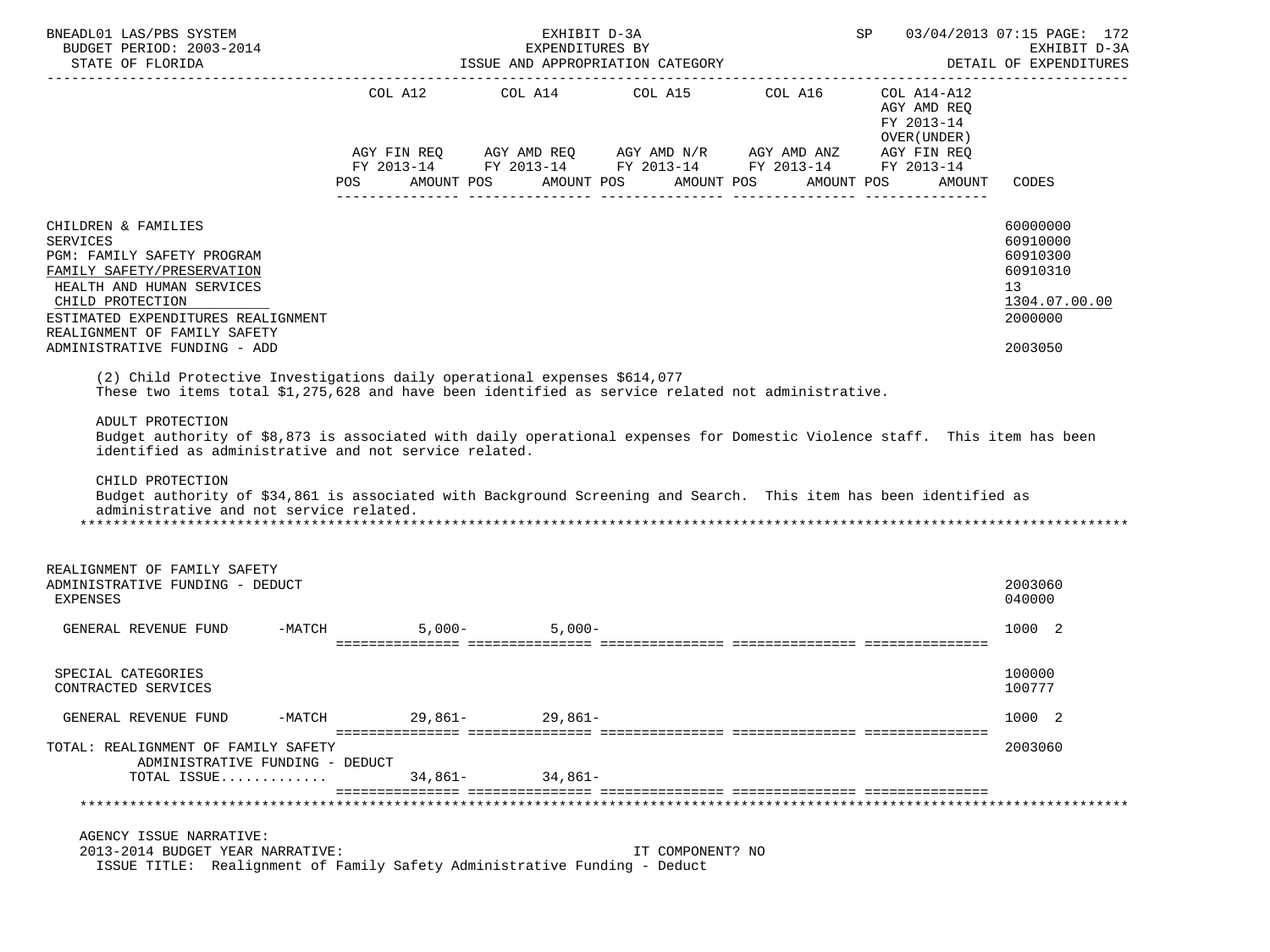| BNEADL01 LAS/PBS SYSTEM<br>BUDGET PERIOD: 2003-2014<br>STATE OF FLORIDA                                                                                                                                            |                                         | EXHIBIT D-3A<br>EXPENDITURES BY<br>ISSUE AND APPROPRIATION CATEGORY | SP                                                                                 | 03/04/2013 07:15 PAGE: 173<br>EXHIBIT D-3A<br>DETAIL OF EXPENDITURES |                                                                   |                                                                                |
|--------------------------------------------------------------------------------------------------------------------------------------------------------------------------------------------------------------------|-----------------------------------------|---------------------------------------------------------------------|------------------------------------------------------------------------------------|----------------------------------------------------------------------|-------------------------------------------------------------------|--------------------------------------------------------------------------------|
|                                                                                                                                                                                                                    | COL A12                                 |                                                                     |                                                                                    |                                                                      | AGY AMD REO<br>FY 2013-14<br>OVER (UNDER)                         |                                                                                |
|                                                                                                                                                                                                                    | AGY FIN REO<br>FY 2013-14<br><b>POS</b> |                                                                     | AGY AMD REO AGY AMD N/R AGY AMD ANZ<br>FY 2013-14 FY 2013-14 FY 2013-14 FY 2013-14 |                                                                      | AGY FIN REO<br>AMOUNT POS AMOUNT POS AMOUNT POS AMOUNT POS AMOUNT | CODES                                                                          |
| CHILDREN & FAMILIES<br>SERVICES<br>PGM: FAMILY SAFETY PROGRAM<br>FAMILY SAFETY/PRESERVATION<br>HEALTH AND HUMAN SERVICES<br>CHILD PROTECTION<br>ESTIMATED EXPENDITURES REALIGNMENT<br>REALIGNMENT OF FAMILY SAFETY |                                         |                                                                     |                                                                                    |                                                                      |                                                                   | 60000000<br>60910000<br>60910300<br>60910310<br>13<br>1304.07.00.00<br>2000000 |
| ADMINISTRATIVE FUNDING - DEDUCT                                                                                                                                                                                    |                                         |                                                                     |                                                                                    |                                                                      |                                                                   | 2003060                                                                        |

 SPECIFY WHICH AGENCY GOAL FROM THE FISCAL YEAR 2013-2014 THROUGH 2017-2018 STRATEGIC PLAN IS ADDRESSED BY THIS BUDGET ISSUE PROPOSAL: Goal 2 Effect Program Improvements: Apply proven best practices to maximize efficiencies and outcomes

### SUMMARY:

 The Department requests a realignment of \$1,319,362 of budget authority (\$720,202 General Revenue, \$8,873 Domestic Violence Trust Fund, \$47,853 Federal Grants Trust Fund, \$429,766 Welfare Transition Trust Fund, and \$112,668 Social Services Block Grant Trust Fund) between program component within the Family Safety and Preservation Services budget entity.

## PROBLEM STATEMENT:

 Currently, the Department has \$1,275,628 of budget authority within the Executive Leadership and Support Services program component related to services rather than administration. In addition, there is \$8,873 of budget authority within the Adult Protection program component and \$34,861 of budget authority in the Child Protection program component that is considered administration. This request is to align the budget and expenditures between program components within the Family Safety and Preservation Services budget entity (multiple categories) to accurately account for the Departments Administrative Costs within the Family Safety and Preservation Services budget entity. The Department considers the Executive Leadership and Support Services program component the appropriations related to administrative/overhead costs for the program and this transfer will allow for more visibility and transparency within the Departments administrative budget.

 WHAT BENEFITS WILL BE OBTAINED BY FUNDING THIS ISSUE: This action is necessary to ensure that the Department can properly identify administrative and service related funding sources.

 WHAT UNDERLYING PROGRAM THEORY CHANGE IS INVOLVED IN THIS ISSUE (IF ANY): Not Applicable

 WHAT IMPLEMENTATION MECHANISMS WILL BE CHANGED AS A RESULT OF THIS ISSUE (IF ANY): The Department will implement these adjustments and continue to monitor the funding of the budget.

 FLORIDA STRATEGIC PLAN FOR ECONOMIC DEVELOPMENT: Not Applicable

 RETURN ON INVESTMENT (ROI): Not Applicable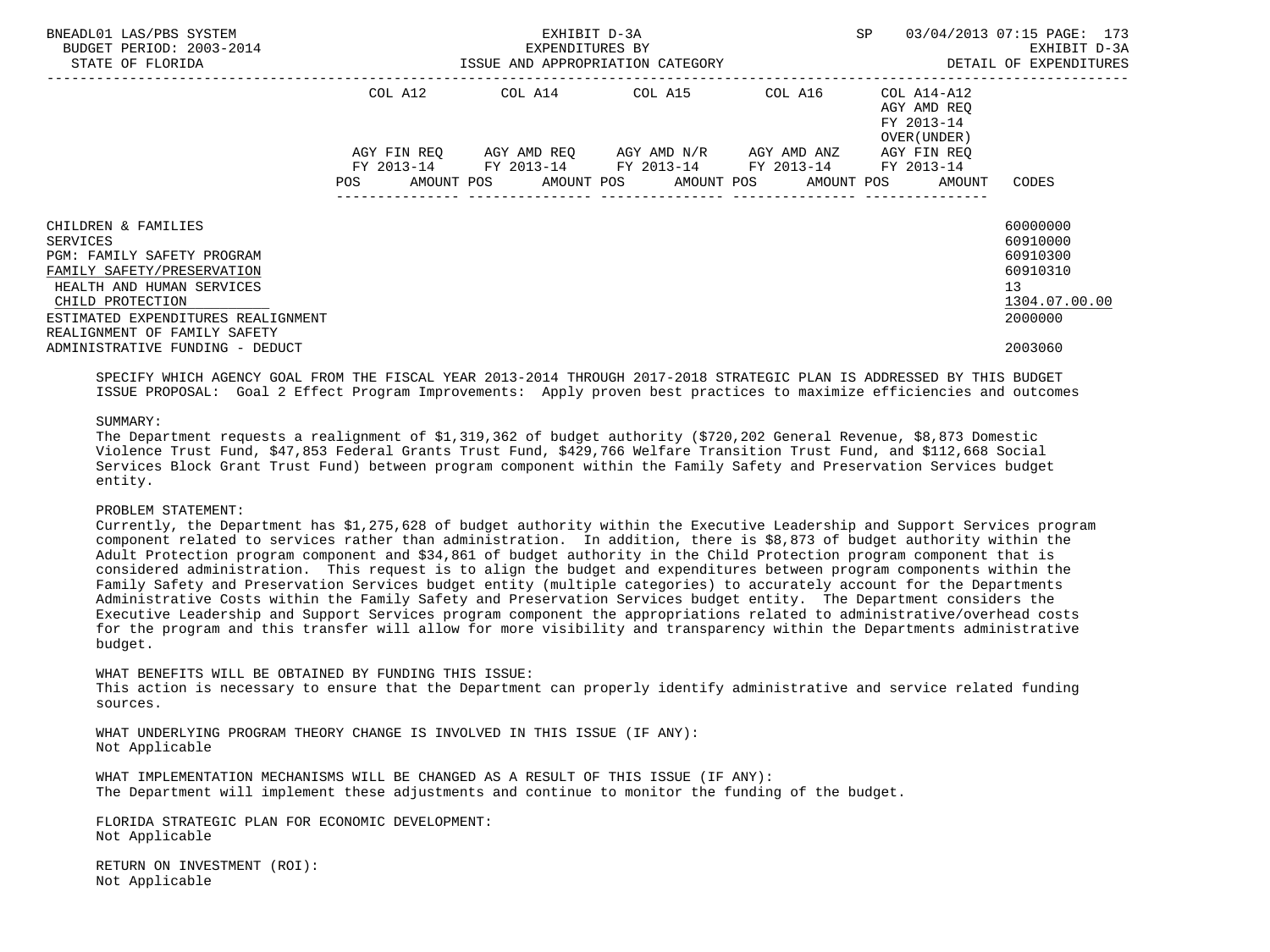| BNEADL01 LAS/PBS SYSTEM<br>BUDGET PERIOD: 2003-2014<br>STATE OF FLORIDA                                                                                                                                                                                                                                                                                                                                                                                                                                                                                                                                                                                                                                                                                                                                                                                                                                                                                                                                     |                                      | EXHIBIT D-3A<br>EXPENDITURES BY<br>ISSUE AND APPROPRIATION CATEGORY | SP 03/04/2013 07:15 PAGE: 174                                                                                                                                                                                                                                                                                                                | EXHIBIT D-3A<br>DETAIL OF EXPENDITURES                   |                                                                                                        |
|-------------------------------------------------------------------------------------------------------------------------------------------------------------------------------------------------------------------------------------------------------------------------------------------------------------------------------------------------------------------------------------------------------------------------------------------------------------------------------------------------------------------------------------------------------------------------------------------------------------------------------------------------------------------------------------------------------------------------------------------------------------------------------------------------------------------------------------------------------------------------------------------------------------------------------------------------------------------------------------------------------------|--------------------------------------|---------------------------------------------------------------------|----------------------------------------------------------------------------------------------------------------------------------------------------------------------------------------------------------------------------------------------------------------------------------------------------------------------------------------------|----------------------------------------------------------|--------------------------------------------------------------------------------------------------------|
|                                                                                                                                                                                                                                                                                                                                                                                                                                                                                                                                                                                                                                                                                                                                                                                                                                                                                                                                                                                                             |                                      |                                                                     | COL A12 COL A14 COL A15 COL A16<br>$AGY \text{ } FIN \text{ } REQ \text{ } \hspace{5mm} AGY \text{ } AMD \text{ } REQ \text{ } \hspace{5mm} AGY \text{ } AMD \text{ } N/R \text{ } \hspace{5mm} AGY \text{ } AND \text{ } ANZ \text{ } \hspace{5mm} AGY \text{ } FIN \text{ } REQ$<br>FY 2013-14 FY 2013-14 FY 2013-14 FY 2013-14 FY 2013-14 | COL A14-A12<br>AGY AMD REQ<br>FY 2013-14<br>OVER (UNDER) |                                                                                                        |
|                                                                                                                                                                                                                                                                                                                                                                                                                                                                                                                                                                                                                                                                                                                                                                                                                                                                                                                                                                                                             | POS AMOUNT POS AMOUNT POS AMOUNT POS |                                                                     |                                                                                                                                                                                                                                                                                                                                              | AMOUNT POS<br><b>AMOUNT</b>                              | CODES                                                                                                  |
| CHILDREN & FAMILIES<br><b>SERVICES</b><br>PGM: FAMILY SAFETY PROGRAM<br>FAMILY SAFETY/PRESERVATION<br>HEALTH AND HUMAN SERVICES<br>CHILD PROTECTION<br>ESTIMATED EXPENDITURES REALIGNMENT<br>REALIGNMENT OF FAMILY SAFETY<br>ADMINISTRATIVE FUNDING - DEDUCT                                                                                                                                                                                                                                                                                                                                                                                                                                                                                                                                                                                                                                                                                                                                                |                                      |                                                                     |                                                                                                                                                                                                                                                                                                                                              |                                                          | 60000000<br>60910000<br>60910300<br>60910310<br>13 <sup>°</sup><br>1304.07.00.00<br>2000000<br>2003060 |
| COST CALCULATIONS:<br>EXECUTIVE LEADERSHIP AND SUPPORT SERVICES<br>(1) The Florida Center for the Advancement of Child Welfare Practice, whose purpose is to support the Department of<br>Children and Families' child welfare staff, child protection investigators, and business partners (Community-Based Care<br>lead agencies and Sheriffs) in their efforts to provide efficient and excellent services \$661,551; and<br>(2) Child Protective Investigations daily operational expenses \$614,077<br>These two items total \$1,275,628 and have been identified as service related not administrative.<br>ADULT PROTECTION<br>Budget authority of \$8,873 is associated with daily operational expenses for Domestic Violence staff. This item has been<br>identified as administrative and not service related.<br>CHILD PROTECTION<br>Budget authority of \$34,861 is associated with Background Screening and Search. This item has been identified as<br>administrative and not service related. |                                      |                                                                     |                                                                                                                                                                                                                                                                                                                                              |                                                          |                                                                                                        |
| NONRECURRING EXPENDITURES<br>RESTORE FUNDING FOR THE HEALTHY<br>FAMILIES PROGRAM<br>SPECIAL CATEGORIES<br>G/A-CHILD ABS PREV/INTVNT                                                                                                                                                                                                                                                                                                                                                                                                                                                                                                                                                                                                                                                                                                                                                                                                                                                                         |                                      |                                                                     |                                                                                                                                                                                                                                                                                                                                              |                                                          | 2100000<br>2103070<br>100000<br>103032                                                                 |
| $-FEDERL$<br>OPERATIONS AND MAINT TF                                                                                                                                                                                                                                                                                                                                                                                                                                                                                                                                                                                                                                                                                                                                                                                                                                                                                                                                                                        |                                      | $2,000,000 - 2,000,000 -$                                           |                                                                                                                                                                                                                                                                                                                                              |                                                          | 2516 3                                                                                                 |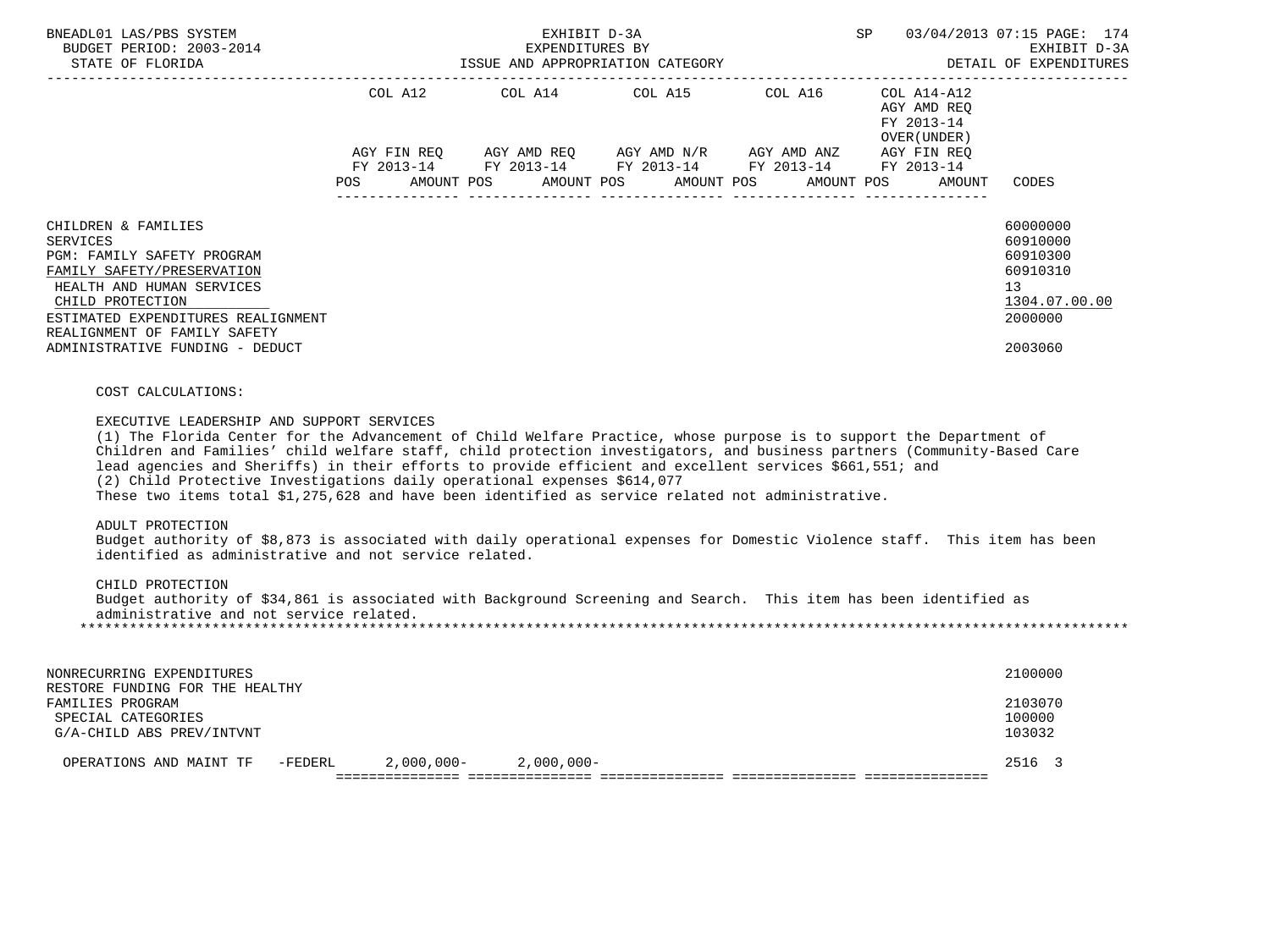| BUDGET PERIOD: 2003-2014<br>STATE OF FLORIDA                                                                                                                                                                                                                           |                | EXPENDITURES BY<br>ISSUE AND APPROPRIATION CATEGORY                                      |                               | SP 03/04/2013 07:15 PAGE: 175<br>EXHIBIT D-3A<br>DETAIL OF EXPENDITURES                                |                                                                                   |                                                                                                               |
|------------------------------------------------------------------------------------------------------------------------------------------------------------------------------------------------------------------------------------------------------------------------|----------------|------------------------------------------------------------------------------------------|-------------------------------|--------------------------------------------------------------------------------------------------------|-----------------------------------------------------------------------------------|---------------------------------------------------------------------------------------------------------------|
|                                                                                                                                                                                                                                                                        | COL A12<br>POS | COL A14 COL A15 COL A16<br>AGY FIN REQ AGY AMD REQ AGY AMD N/R AGY AMD ANZ<br>AMOUNT POS | AMOUNT POS<br>_______________ | FY 2013-14 FY 2013-14 FY 2013-14 FY 2013-14 FY 2013-14<br>AMOUNT POS<br>AMOUNT POS<br>---------------- | COL A14-A12<br>AGY AMD REQ<br>FY 2013-14<br>OVER (UNDER)<br>AGY FIN REQ<br>AMOUNT | CODES                                                                                                         |
| CHILDREN & FAMILIES<br><b>SERVICES</b><br>PGM: FAMILY SAFETY PROGRAM<br>FAMILY SAFETY/PRESERVATION<br>HEALTH AND HUMAN SERVICES<br>CHILD PROTECTION<br>NONRECURRING EXPENDITURES<br>MAINTENANCE ADOPTION SUBSIDIES<br>SPECIAL CATEGORIES<br>G/A - COMMUNITY BASED CARE |                |                                                                                          |                               |                                                                                                        |                                                                                   | 60000000<br>60910000<br>60910300<br>60910310<br>13<br>1304.07.00.00<br>2100000<br>2103071<br>100000<br>108304 |
| WELFARE TRANSITION TF - FEDERL                                                                                                                                                                                                                                         |                | $6,586,405-$ 6,586,405-                                                                  |                               |                                                                                                        |                                                                                   | 2401 3                                                                                                        |
| COMMUNITY BASED CARE EOUITY<br>NONRECURRING INCREASE<br>SPECIAL CATEGORIES<br>G/A - COMMUNITY BASED CARE<br>GENERAL REVENUE FUND -MATCH 4,665,811- 4,665,811-                                                                                                          |                |                                                                                          |                               |                                                                                                        |                                                                                   | 2103309<br>100000<br>108304<br>1000 2                                                                         |
|                                                                                                                                                                                                                                                                        |                |                                                                                          |                               |                                                                                                        |                                                                                   |                                                                                                               |
| CHILD ABUSE COORDINATION AND CHILD<br>PROTECTIVE INVESTIGATION REDESIGN<br>EXPENSES                                                                                                                                                                                    |                |                                                                                          |                               |                                                                                                        |                                                                                   | 2103311<br>040000                                                                                             |
|                                                                                                                                                                                                                                                                        |                |                                                                                          |                               |                                                                                                        |                                                                                   | 2401 3<br>2639 3                                                                                              |
| TOTAL APPRO                                                                                                                                                                                                                                                            | 437,760-       | $437.760 -$                                                                              |                               |                                                                                                        |                                                                                   |                                                                                                               |
| RESTORE MAINTENANCE ADOPTION<br>SUBSIDIES FUNDING<br>SPECIAL CATEGORIES<br>G/A - COMMUNITY BASED CARE                                                                                                                                                                  |                |                                                                                          |                               |                                                                                                        |                                                                                   | 2103312<br>100000<br>108304                                                                                   |
| ADMINISTRATIVE TRUST FUND -MATCH 1,706,743- 1,706,743-                                                                                                                                                                                                                 |                |                                                                                          |                               |                                                                                                        |                                                                                   | 2021 2                                                                                                        |
| FEDERAL GRANTS TRUST FUND -MATCH<br>$-FEDERL$                                                                                                                                                                                                                          | $9,000,000-$   | 9,000,000-<br>$3,289,655 3,289,655-$                                                     |                               |                                                                                                        |                                                                                   | 2261 2<br>2261 3                                                                                              |
| TOTAL FEDERAL GRANTS TRUST FUND                                                                                                                                                                                                                                        |                | $12.289.655 - 12.289.655 -$                                                              |                               |                                                                                                        |                                                                                   | 2261                                                                                                          |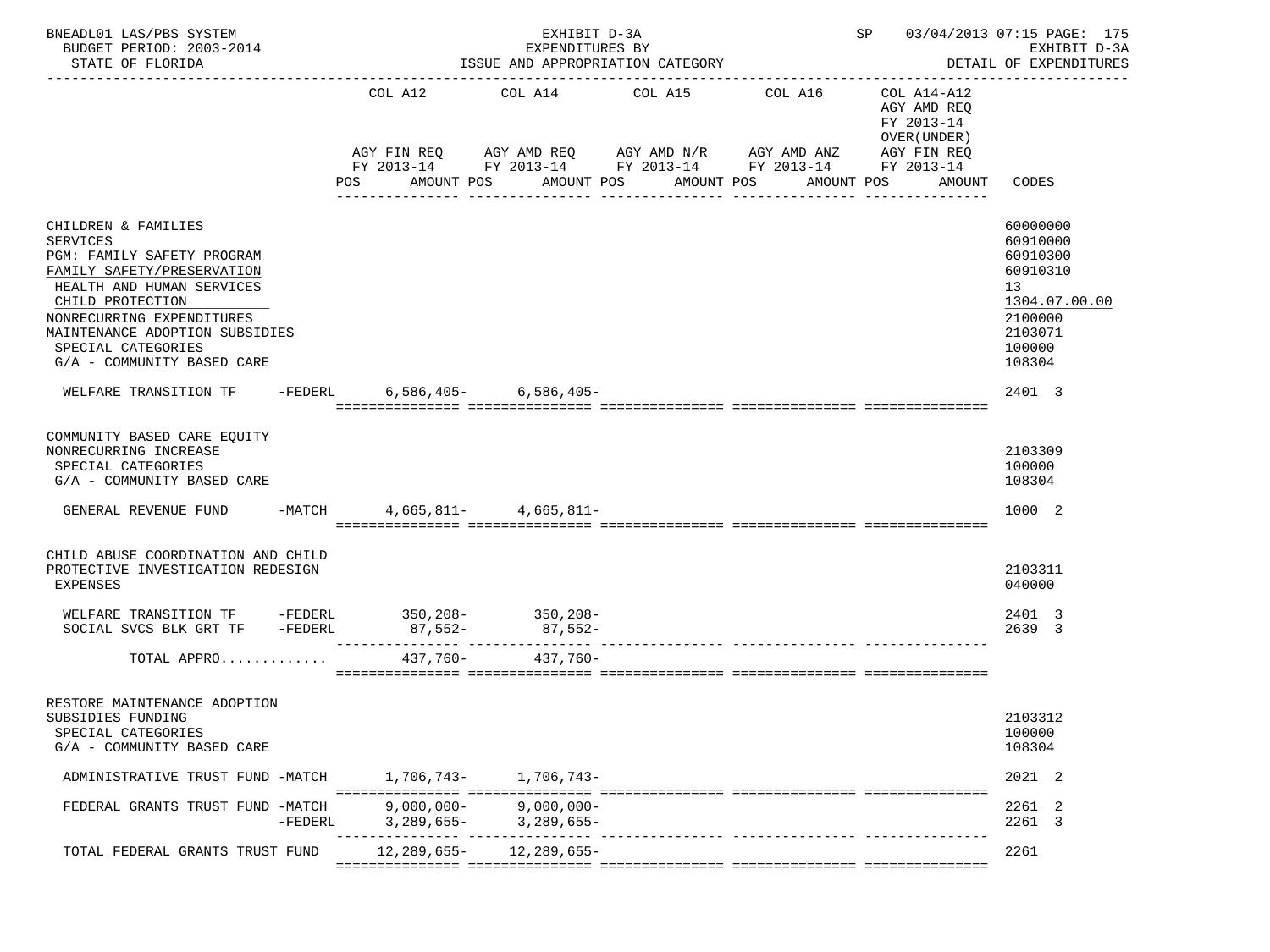| COL A12<br>COL A14-A12<br>COL A14<br>COL A15<br>COL A16<br>AGY AMD REQ<br>FY 2013-14<br>OVER (UNDER)<br>AGY AMD REQ      AGY AMD N/R     AGY AMD ANZ<br>AGY FIN REQ<br>AGY FIN REQ<br>FY 2013-14 FY 2013-14 FY 2013-14 FY 2013-14 FY 2013-14<br>POS<br>AMOUNT POS<br>AMOUNT POS<br>AMOUNT POS<br>AMOUNT POS<br>AMOUNT<br>CODES<br>CHILDREN & FAMILIES<br>60000000<br>60910000<br><b>SERVICES</b><br>PGM: FAMILY SAFETY PROGRAM<br>60910300<br>FAMILY SAFETY/PRESERVATION<br>60910310<br>HEALTH AND HUMAN SERVICES<br>13<br>CHILD PROTECTION<br>1304.07.00.00<br>NONRECURRING EXPENDITURES<br>2100000<br>RESTORE MAINTENANCE ADOPTION<br>SUBSIDIES FUNDING<br>2103312<br>100000<br>SPECIAL CATEGORIES<br>G/A - COMMUNITY BASED CARE<br>108304<br>13,996,398- 13,996,398-<br>TOTAL APPRO<br>SHERIFF CHILD PROTECTION PASCO<br>2103313<br>COUNTY<br>100000<br>SPECIAL CATEGORIES<br>100782<br>G/A-SHERIFFS PI GRANTS<br>$-STATE$ 1,000,000- 1,000,000-<br>1000 1<br>GENERAL REVENUE FUND<br>CHILD SEXUAL ABUSE AWARENESS<br>AND EDUCATION<br>2103314<br>SPECIAL CATEGORIES<br>100000<br>100777<br>CONTRACTED SERVICES<br>-STATE 997,091- 997,091-<br>1000 1<br>GENERAL REVENUE FUND<br>ANNUALIZATION OF ADMINISTERED<br>26A0000<br>FUNDS APPROPRIATIONS<br>STATE HEALTH INSURANCE ADJUSTMENT<br>FOR FY 2012-13 - 10 MONTHS<br>ANNUALIZATION<br>26A1830<br>SALARIES AND BENEFITS<br>010000<br>GENERAL REVENUE FUND<br>$-MATCH$<br>366,440<br>366,440<br>1000 2<br>117,640<br>FEDERAL GRANTS TRUST FUND -FEDERL<br>117,640<br>2261 3<br>574,095<br>574,095<br>2401 3<br>WELFARE TRANSITION TF<br>-FEDERL<br>127,720<br>127,720<br>2639 3<br>SOCIAL SVCS BLK GRT TF<br>-FEDERL<br>1,185,895<br>1,185,895<br>TOTAL APPRO | BNEADL01 LAS/PBS SYSTEM<br>BUDGET PERIOD: 2003-2014<br>STATE OF FLORIDA | EXHIBIT D-3A<br>EXPENDITURES BY<br>ISSUE AND APPROPRIATION CATEGORY | SP 03/04/2013 07:15 PAGE: 176<br>EXHIBIT D-3A<br>DETAIL OF EXPENDITURES |  |  |
|-------------------------------------------------------------------------------------------------------------------------------------------------------------------------------------------------------------------------------------------------------------------------------------------------------------------------------------------------------------------------------------------------------------------------------------------------------------------------------------------------------------------------------------------------------------------------------------------------------------------------------------------------------------------------------------------------------------------------------------------------------------------------------------------------------------------------------------------------------------------------------------------------------------------------------------------------------------------------------------------------------------------------------------------------------------------------------------------------------------------------------------------------------------------------------------------------------------------------------------------------------------------------------------------------------------------------------------------------------------------------------------------------------------------------------------------------------------------------------------------------------------------------------------------------------------------------------------------------------------------------------------------------------------------------------------------------------------------|-------------------------------------------------------------------------|---------------------------------------------------------------------|-------------------------------------------------------------------------|--|--|
|                                                                                                                                                                                                                                                                                                                                                                                                                                                                                                                                                                                                                                                                                                                                                                                                                                                                                                                                                                                                                                                                                                                                                                                                                                                                                                                                                                                                                                                                                                                                                                                                                                                                                                                   |                                                                         |                                                                     |                                                                         |  |  |
|                                                                                                                                                                                                                                                                                                                                                                                                                                                                                                                                                                                                                                                                                                                                                                                                                                                                                                                                                                                                                                                                                                                                                                                                                                                                                                                                                                                                                                                                                                                                                                                                                                                                                                                   |                                                                         |                                                                     |                                                                         |  |  |
|                                                                                                                                                                                                                                                                                                                                                                                                                                                                                                                                                                                                                                                                                                                                                                                                                                                                                                                                                                                                                                                                                                                                                                                                                                                                                                                                                                                                                                                                                                                                                                                                                                                                                                                   |                                                                         |                                                                     |                                                                         |  |  |
|                                                                                                                                                                                                                                                                                                                                                                                                                                                                                                                                                                                                                                                                                                                                                                                                                                                                                                                                                                                                                                                                                                                                                                                                                                                                                                                                                                                                                                                                                                                                                                                                                                                                                                                   |                                                                         |                                                                     |                                                                         |  |  |
|                                                                                                                                                                                                                                                                                                                                                                                                                                                                                                                                                                                                                                                                                                                                                                                                                                                                                                                                                                                                                                                                                                                                                                                                                                                                                                                                                                                                                                                                                                                                                                                                                                                                                                                   |                                                                         |                                                                     |                                                                         |  |  |
|                                                                                                                                                                                                                                                                                                                                                                                                                                                                                                                                                                                                                                                                                                                                                                                                                                                                                                                                                                                                                                                                                                                                                                                                                                                                                                                                                                                                                                                                                                                                                                                                                                                                                                                   |                                                                         |                                                                     |                                                                         |  |  |
|                                                                                                                                                                                                                                                                                                                                                                                                                                                                                                                                                                                                                                                                                                                                                                                                                                                                                                                                                                                                                                                                                                                                                                                                                                                                                                                                                                                                                                                                                                                                                                                                                                                                                                                   |                                                                         |                                                                     |                                                                         |  |  |
|                                                                                                                                                                                                                                                                                                                                                                                                                                                                                                                                                                                                                                                                                                                                                                                                                                                                                                                                                                                                                                                                                                                                                                                                                                                                                                                                                                                                                                                                                                                                                                                                                                                                                                                   |                                                                         |                                                                     |                                                                         |  |  |
|                                                                                                                                                                                                                                                                                                                                                                                                                                                                                                                                                                                                                                                                                                                                                                                                                                                                                                                                                                                                                                                                                                                                                                                                                                                                                                                                                                                                                                                                                                                                                                                                                                                                                                                   |                                                                         |                                                                     |                                                                         |  |  |
|                                                                                                                                                                                                                                                                                                                                                                                                                                                                                                                                                                                                                                                                                                                                                                                                                                                                                                                                                                                                                                                                                                                                                                                                                                                                                                                                                                                                                                                                                                                                                                                                                                                                                                                   |                                                                         |                                                                     |                                                                         |  |  |
|                                                                                                                                                                                                                                                                                                                                                                                                                                                                                                                                                                                                                                                                                                                                                                                                                                                                                                                                                                                                                                                                                                                                                                                                                                                                                                                                                                                                                                                                                                                                                                                                                                                                                                                   |                                                                         |                                                                     |                                                                         |  |  |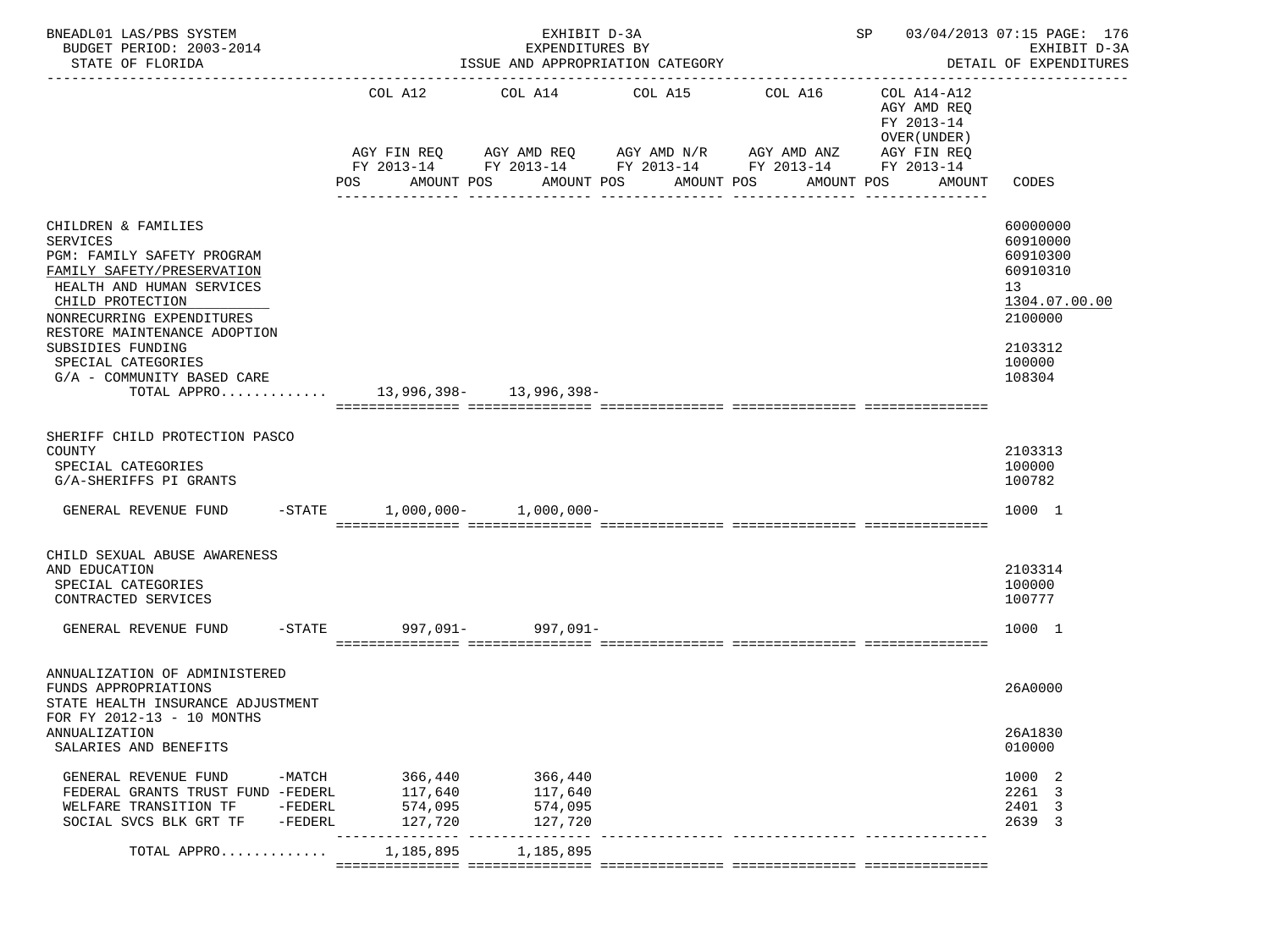| BNEADL01 LAS/PBS SYSTEM<br>BUDGET PERIOD: 2003-2014<br>STATE OF FLORIDA                                                                                                                                                                               | EXHIBIT D-3A |  |  |                                      |                                                       |                                                             |  |  |                                            |  | SP 03/04/2013 07:15 PAGE: 177                                                                                 |  |
|-------------------------------------------------------------------------------------------------------------------------------------------------------------------------------------------------------------------------------------------------------|--------------|--|--|--------------------------------------|-------------------------------------------------------|-------------------------------------------------------------|--|--|--------------------------------------------|--|---------------------------------------------------------------------------------------------------------------|--|
|                                                                                                                                                                                                                                                       |              |  |  |                                      | $COL A12$ $COL A14$ $COL A15$ $COL A16$ $COL A14-A12$ |                                                             |  |  | AGY AMD REO<br>FY 2013-14<br>OVER (UNDER ) |  |                                                                                                               |  |
|                                                                                                                                                                                                                                                       |              |  |  |                                      |                                                       | AGY FIN REQ AGY AMD REQ AGY AMD N/R AGY AMD ANZ AGY FIN REQ |  |  |                                            |  |                                                                                                               |  |
|                                                                                                                                                                                                                                                       |              |  |  |                                      |                                                       | FY 2013-14 FY 2013-14 FY 2013-14 FY 2013-14 FY 2013-14      |  |  |                                            |  |                                                                                                               |  |
|                                                                                                                                                                                                                                                       |              |  |  | ____________________________________ |                                                       | POS AMOUNT POS AMOUNT POS AMOUNT POS AMOUNT POS AMOUNT      |  |  |                                            |  | CODES                                                                                                         |  |
| CHILDREN & FAMILIES<br>SERVICES<br>PGM: FAMILY SAFETY PROGRAM<br>FAMILY SAFETY/PRESERVATION<br>HEALTH AND HUMAN SERVICES<br>CHILD PROTECTION<br>FEDERAL FUNDING REDUCTIONS<br>ELIMINATE UNFUNDED BUDGET<br>SPECIAL CATEGORIES<br>G/A-CHILD PROTECTION |              |  |  |                                      |                                                       |                                                             |  |  |                                            |  | 60000000<br>60910000<br>60910300<br>60910310<br>13<br>1304.07.00.00<br>3200000<br>3201010<br>100000<br>103034 |  |
| FEDERAL GRANTS TRUST FUND -FEDERL 809,790- 809,790-                                                                                                                                                                                                   |              |  |  |                                      |                                                       |                                                             |  |  |                                            |  | 2261 3                                                                                                        |  |
|                                                                                                                                                                                                                                                       |              |  |  |                                      |                                                       |                                                             |  |  |                                            |  |                                                                                                               |  |
| AGENCY ISSUE NARRATIVE:                                                                                                                                                                                                                               |              |  |  |                                      |                                                       |                                                             |  |  |                                            |  |                                                                                                               |  |

 2013-2014 BUDGET YEAR NARRATIVE: IT COMPONENT? NO ISSUE TITLE: Eliminate Unfunded Budget

 SPECIFY WHICH AGENCY GOAL FROM THE 2012-2017 STRATEGIC PLAN IS ADDRESSED BY THIS BUDGET ISSUE PROPOSAL:Effect Program Improvements: Apply proven best practices to maximize efficiencies and outcomes.

 SUMMARY:The Department requests the deletion of \$809,790 (total issue request is \$12,348,997) in unfunded budget in order to reflect a more accurate picture of the true funded and useable budget within the Department. This budget has become unfunded as a result of insufficient recurring funding sources to include: a decline in revenue collections, reductions to state funds, decreases in grant awards, and grant awards ending.

 PROBLEM STATEMENT:If this issue is not approved, the total funding within the Department will be distorted. The Department would appear to have more resources available than what is obtainable.

 WHAT BENEFITS WILL BE OBTAINED BY FUNDING THIS ISSUE: Not Applicable

 WHAT UNDERLYING PROGRAM THEORY CHANGE IS INVOLVED IN THIS ISSUE (IF ANY): Not Applicable

 WHAT IMPLEMENTATION MECHANISMS WILL BE CHANGED AS A RESULT OF THIS ISSUE (IF ANY): Not Applicable

 FLORIDA STRATEGIC PLAN FOR ECONOMIC DEVELOPMENT: Not Applicable

 RETURN ON INVESTMENT (ROI): Not Applicable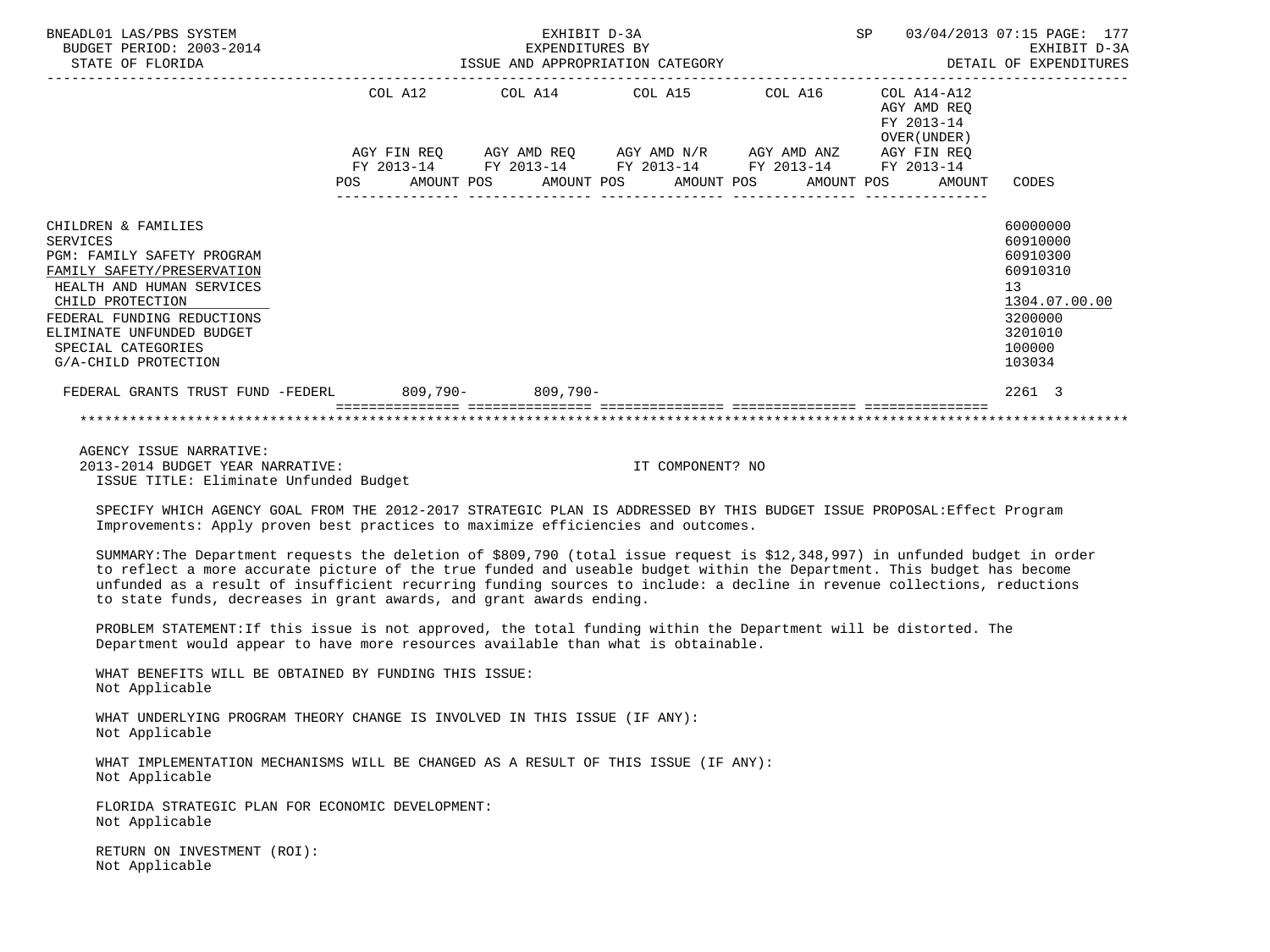| BNEADL01 LAS/PBS SYSTEM<br>BUDGET PERIOD: 2003-2014<br>STATE OF FLORIDA                                                                                                                                                                                       | SP 03/04/2013 07:15 PAGE: 178<br>EXHIBIT D-3A<br>EXPENDITURES BY<br>ISSUE AND APPROPRIATION CATEGORY<br>DETAIL OF EXPENDITURES |                                                                                                                                                        |                       |         |                                                                                  |                                                                                           |  |  |  |  |  |  |
|---------------------------------------------------------------------------------------------------------------------------------------------------------------------------------------------------------------------------------------------------------------|--------------------------------------------------------------------------------------------------------------------------------|--------------------------------------------------------------------------------------------------------------------------------------------------------|-----------------------|---------|----------------------------------------------------------------------------------|-------------------------------------------------------------------------------------------|--|--|--|--|--|--|
|                                                                                                                                                                                                                                                               | COL A12<br>POS                                                                                                                 | COL A14 COL A15<br>AGY FIN REQ AGY AMD REQ AGY AMD N/R AGY AMD ANZ AGY FIN REQ<br>FY 2013-14 FY 2013-14 FY 2013-14 FY 2013-14 FY 2013-14<br>AMOUNT POS | AMOUNT POS AMOUNT POS | COL A16 | COL A14-A12<br>AGY AMD REO<br>FY 2013-14<br>OVER (UNDER)<br>AMOUNT POS<br>AMOUNT | CODES                                                                                     |  |  |  |  |  |  |
| CHILDREN & FAMILIES<br><b>SERVICES</b><br><b>PGM: FAMILY SAFETY PROGRAM</b><br>FAMILY SAFETY/PRESERVATION<br>HEALTH AND HUMAN SERVICES<br>CHILD PROTECTION<br>FEDERAL FUNDING REDUCTIONS<br>ELIMINATE UNFUNDED BUDGET<br>COST CALCULATIONS:<br>Not Applicable |                                                                                                                                |                                                                                                                                                        |                       |         |                                                                                  | 60000000<br>60910000<br>60910300<br>60910310<br>13<br>1304.07.00.00<br>3200000<br>3201010 |  |  |  |  |  |  |
| FUND SHIFT<br>INTERAGENCY FUND SHIFT - ADD<br>SALARIES AND BENEFITS                                                                                                                                                                                           |                                                                                                                                |                                                                                                                                                        |                       |         |                                                                                  | 3400000<br>3409010<br>010000                                                              |  |  |  |  |  |  |
| SOCIAL SVCS BLK GRT TF -FEDERL 1,750,000 1,750,000                                                                                                                                                                                                            |                                                                                                                                |                                                                                                                                                        |                       |         |                                                                                  | 2639 3                                                                                    |  |  |  |  |  |  |
|                                                                                                                                                                                                                                                               |                                                                                                                                |                                                                                                                                                        |                       |         |                                                                                  |                                                                                           |  |  |  |  |  |  |
| AGENCY ISSUE NARRATIVE:<br>2013-2014 BUDGET YEAR NARRATIVE:<br>ISSUE TITLE: Interagency Fund Shift - Add                                                                                                                                                      |                                                                                                                                |                                                                                                                                                        | IT COMPONENT? NO      |         |                                                                                  |                                                                                           |  |  |  |  |  |  |
| SPECIFY WHICH AGENCY GOAL FROM THE FISCAL YEARS 2013-2014 THROUGH 2017-2018 STRATEGIC PLAN IS ADDRESSED BY THIS BUDGET<br>ISSUE PROPOSAL: Goal 2 Effect Program Improvements: Apply proven best practices to maximize efficiencies and outcomes               |                                                                                                                                |                                                                                                                                                        |                       |         |                                                                                  |                                                                                           |  |  |  |  |  |  |

#### SUMMARY:

 The Department requests a fund shift from General Revenue of \$1,750,000 in the Salaries and Benefits category for Child Protective Investigations to the Social Services Block Grant. The Department, in cooperation with the Agency for Persons with Disabilities (APD) requests this fund shift to allow APD to expand the existing services within the statewide dental program by including additional individuals with developmental disabilities.

# PROBLEM STATEMENT:

 Oral health care for the average American has improved significantly in the past several decades, however, people with developmental disabilities have not seen the same improvements due in part to gaining access to dental services. Multiple factors contribute to this lack of access to services including poor oral health, insufficient numbers of qualified dental providers and lack of financial resources to fund dental services.

 Currently, a total of 21,179 individuals are on the Agency's wait list for waiver services. It is estimated that 43% of these individuals (9,535) have unmet service needs which range from general cleaning and preventative care to more intensive treatment.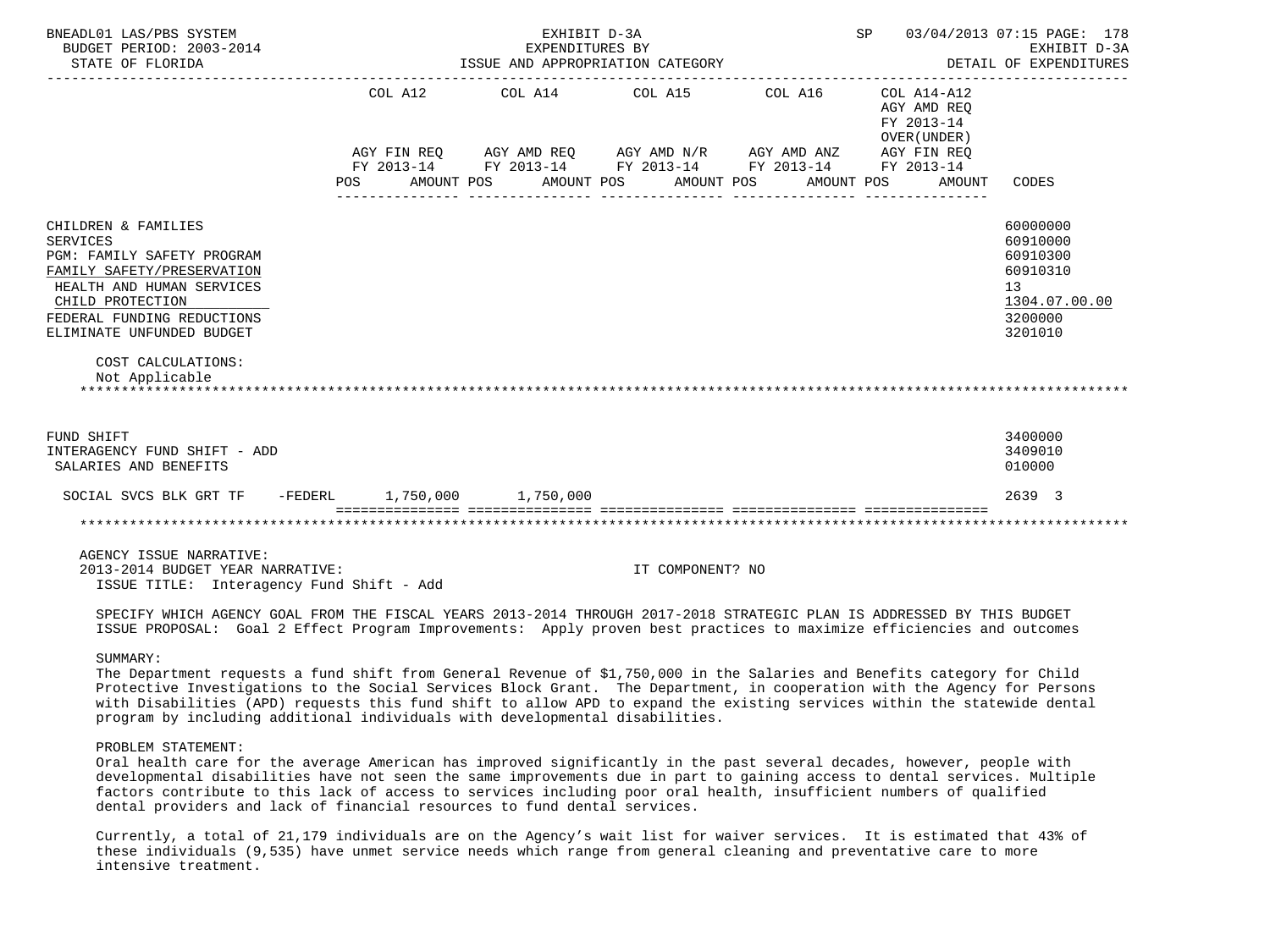| BNEADL01 LAS/PBS SYSTEM<br>BUDGET PERIOD: 2003-2014<br>STATE OF FLORIDA                                                                                                                    | EXHIBIT D-3A<br>EXPENDITURES BY<br>ISSUE AND APPROPRIATION CATEGORY                                                           |                                                        |                                                 | <b>SP</b><br>03/04/2013 07:15 PAGE: 179<br>EXHIBIT D-3A<br>DETAIL OF EXPENDITURES |                                                                   |                                                                                                        |
|--------------------------------------------------------------------------------------------------------------------------------------------------------------------------------------------|-------------------------------------------------------------------------------------------------------------------------------|--------------------------------------------------------|-------------------------------------------------|-----------------------------------------------------------------------------------|-------------------------------------------------------------------|--------------------------------------------------------------------------------------------------------|
|                                                                                                                                                                                            | COL A12                                                                                                                       | COL A14 COL A15                                        |                                                 | COL A16                                                                           | COL A14-A12<br>AGY AMD REO<br>FY 2013-14<br>OVER (UNDER)          |                                                                                                        |
|                                                                                                                                                                                            | AGY FIN REO<br>POS FOR THE POST OF THE STATE STATE STATE STATE STATE STATE STATE STATE STATE STATE STATE STATE STATE STATE ST | FY 2013-14 FY 2013-14 FY 2013-14 FY 2013-14 FY 2013-14 | AGY AMD REQ       AGY AMD N/R       AGY AMD ANZ | ----------------                                                                  | AGY FIN REO<br>AMOUNT POS AMOUNT POS AMOUNT POS AMOUNT POS AMOUNT | CODES                                                                                                  |
| CHILDREN & FAMILIES<br>SERVICES<br>PGM: FAMILY SAFETY PROGRAM<br>FAMILY SAFETY/PRESERVATION<br>HEALTH AND HUMAN SERVICES<br>CHILD PROTECTION<br>FUND SHIFT<br>INTERAGENCY FUND SHIFT - ADD |                                                                                                                               |                                                        |                                                 |                                                                                   |                                                                   | 60000000<br>60910000<br>60910300<br>60910310<br>13 <sup>°</sup><br>1304.07.00.00<br>3400000<br>3409010 |

 The expansion of existing services within the statewide dental program by including additional individuals with developmental disabilities is not an eligible activity of the Social Services Block Grant and will need General Revenue as a funding source. The Department however, can utlize Social Services Block Grant funding to replace General Revenue for eligible activities under the grant.

WHAT BENEFITS WILL BE OBTAINED BY FUNDING THIS ISSUE:

 APD has an established dental provider network in place to serve individuals with developmental disabilities, this issue will not only expand the dental program, but will also allow APD to be proactive in providing the required care while eliminating potential health and safety concerns such as serious dental infection that could lead to long term medical issues.

 WHAT UNDERLYING PROGRAM THEORY CHANGE IS INVOLVED IN THIS ISSUE (IF ANY): Not Applicable

 WHAT IMPLEMENTATION MECHANISMS WILL BE CHANGED AS A RESULT OF THIS ISSUE (IF ANY): Not Applicable

 FLORIDA STRATEGIC PLAN FOR ECONOMIC DEVELOPMENT: Not Applicable

 RETURN ON INVESTMENT (ROI): Not Applicable

 COST CALCULATIONS: Approximately 1,166 individuals on the waiting list at an average cost \$1,500 each totals 1,750,000 \*\*\*\*\*\*\*\*\*\*\*\*\*\*\*\*\*\*\*\*\*\*\*\*\*\*\*\*\*\*\*\*\*\*\*\*\*\*\*\*\*\*\*\*\*\*\*\*\*\*\*\*\*\*\*\*\*\*\*\*\*\*\*\*\*\*\*\*\*\*\*\*\*\*\*\*\*\*\*\*\*\*\*\*\*\*\*\*\*\*\*\*\*\*\*\*\*\*\*\*\*\*\*\*\*\*\*\*\*\*\*\*\*\*\*\*\*\*\*\*\*\*\*\*\*\*\*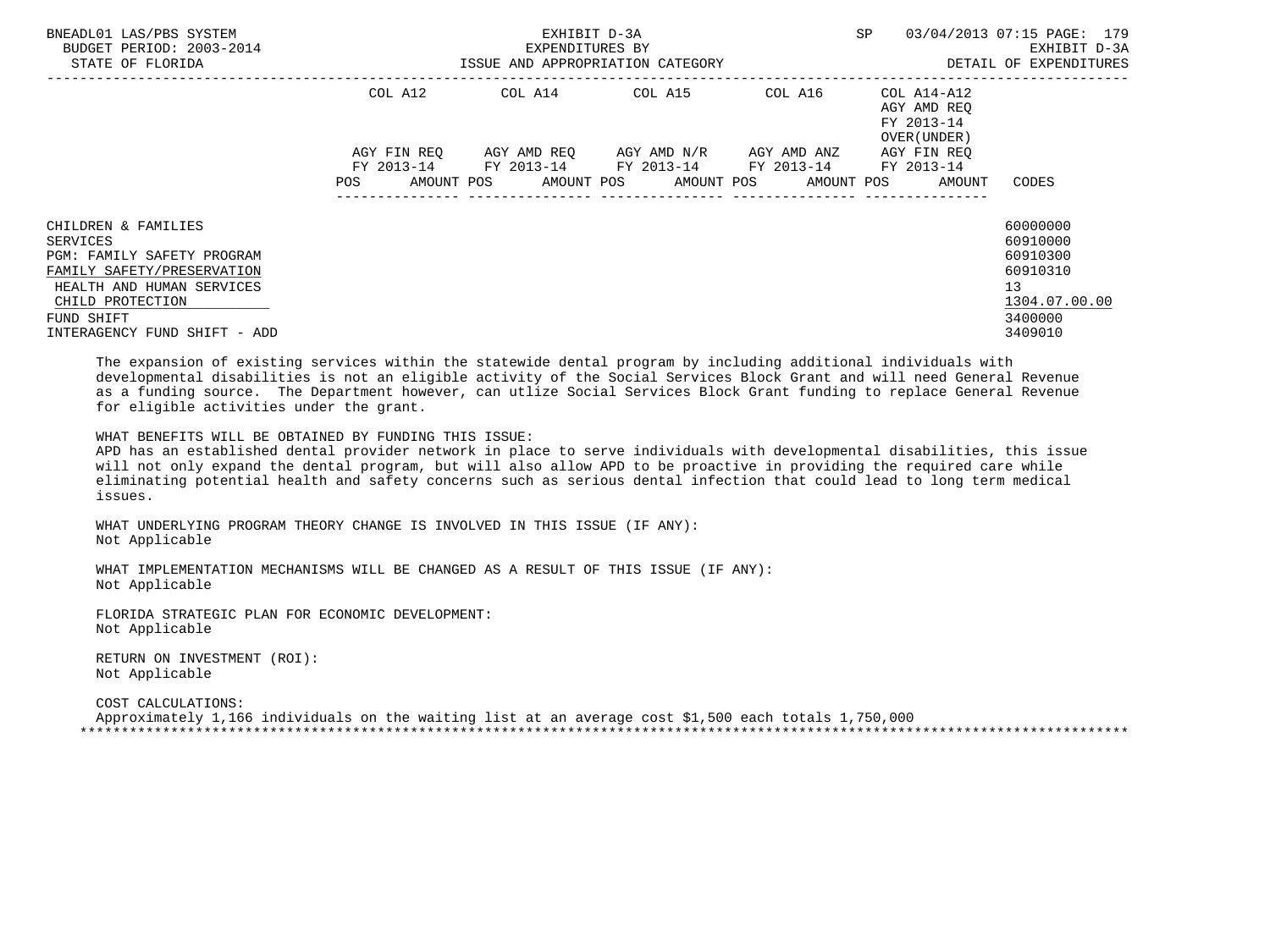| BNEADL01 LAS/PBS SYSTEM<br>BUDGET PERIOD: 2003-2014<br>STATE OF FLORIDA<br>_______________________                                                                                                                                             |                       |            | EXPENDITURES BY<br>ISSUE AND APPROPRIATION CATEGORY |                       |            | SP 03/04/2013 07:15 PAGE: 180<br>EXHIBIT D-3A<br>DETAIL OF EXPENDITURES |            |                                                                                                                                                                                   |        |                                                                                                        |
|------------------------------------------------------------------------------------------------------------------------------------------------------------------------------------------------------------------------------------------------|-----------------------|------------|-----------------------------------------------------|-----------------------|------------|-------------------------------------------------------------------------|------------|-----------------------------------------------------------------------------------------------------------------------------------------------------------------------------------|--------|--------------------------------------------------------------------------------------------------------|
|                                                                                                                                                                                                                                                | COL A12<br><b>POS</b> | AMOUNT POS | COL A14                                             | COL A15<br>AMOUNT POS | AMOUNT POS | COL A16                                                                 | AMOUNT POS | COL A14-A12<br>AGY AMD REQ<br>FY 2013-14<br>OVER (UNDER)<br>AGY FIN REQ AGY AMD REQ AGY AMD N/R AGY AMD ANZ AGY FIN REQ<br>FY 2013-14 FY 2013-14 FY 2013-14 FY 2013-14 FY 2013-14 | AMOUNT | CODES                                                                                                  |
| CHILDREN & FAMILIES<br><b>SERVICES</b><br>PGM: FAMILY SAFETY PROGRAM<br>FAMILY SAFETY/PRESERVATION<br>HEALTH AND HUMAN SERVICES<br>CHILD PROTECTION<br>FUND SHIFT<br>INTERAGENCY FUND SHIFT - ADD<br>POSITION DETAIL OF SALARIES AND BENEFITS: |                       |            |                                                     |                       |            |                                                                         |            |                                                                                                                                                                                   |        | 60000000<br>60910000<br>60910300<br>60910310<br>13 <sup>°</sup><br>1304.07.00.00<br>3400000<br>3409010 |
|                                                                                                                                                                                                                                                |                       |            | FTE BASE RATE                                       | ADDITIVES             |            | <b>BENEFITS</b>                                                         |            | SUBTOTAL                                                                                                                                                                          | နွ     | LAPSE LAPSED SALARIES<br>AND BENEFITS                                                                  |
| A12 - AGY FIN REQ FY 2013-14                                                                                                                                                                                                                   |                       |            |                                                     |                       |            |                                                                         |            |                                                                                                                                                                                   |        |                                                                                                        |
| CHANGES TO CURRENTLY AUTHORIZED POSITIONS<br>OTHER SALARY AMOUNT<br>2639 SOCIAL SVCS BLK GRT TF                                                                                                                                                |                       |            |                                                     |                       |            |                                                                         |            |                                                                                                                                                                                   |        | 1,750,000                                                                                              |
|                                                                                                                                                                                                                                                |                       |            |                                                     |                       |            |                                                                         |            |                                                                                                                                                                                   |        | 1,750,000<br>==============                                                                            |
| A14 - AGY AMD REQ FY 2013-14                                                                                                                                                                                                                   |                       |            |                                                     |                       |            |                                                                         |            |                                                                                                                                                                                   |        |                                                                                                        |
| CHANGES TO CURRENTLY AUTHORIZED POSITIONS<br>OTHER SALARY AMOUNT                                                                                                                                                                               |                       |            |                                                     |                       |            |                                                                         |            |                                                                                                                                                                                   |        |                                                                                                        |
| 2639 SOCIAL SVCS BLK GRT TF                                                                                                                                                                                                                    |                       |            |                                                     |                       |            |                                                                         |            |                                                                                                                                                                                   |        | 1,750,000<br>-------------<br>1,750,000                                                                |
|                                                                                                                                                                                                                                                |                       |            |                                                     |                       |            |                                                                         |            |                                                                                                                                                                                   |        | ==============                                                                                         |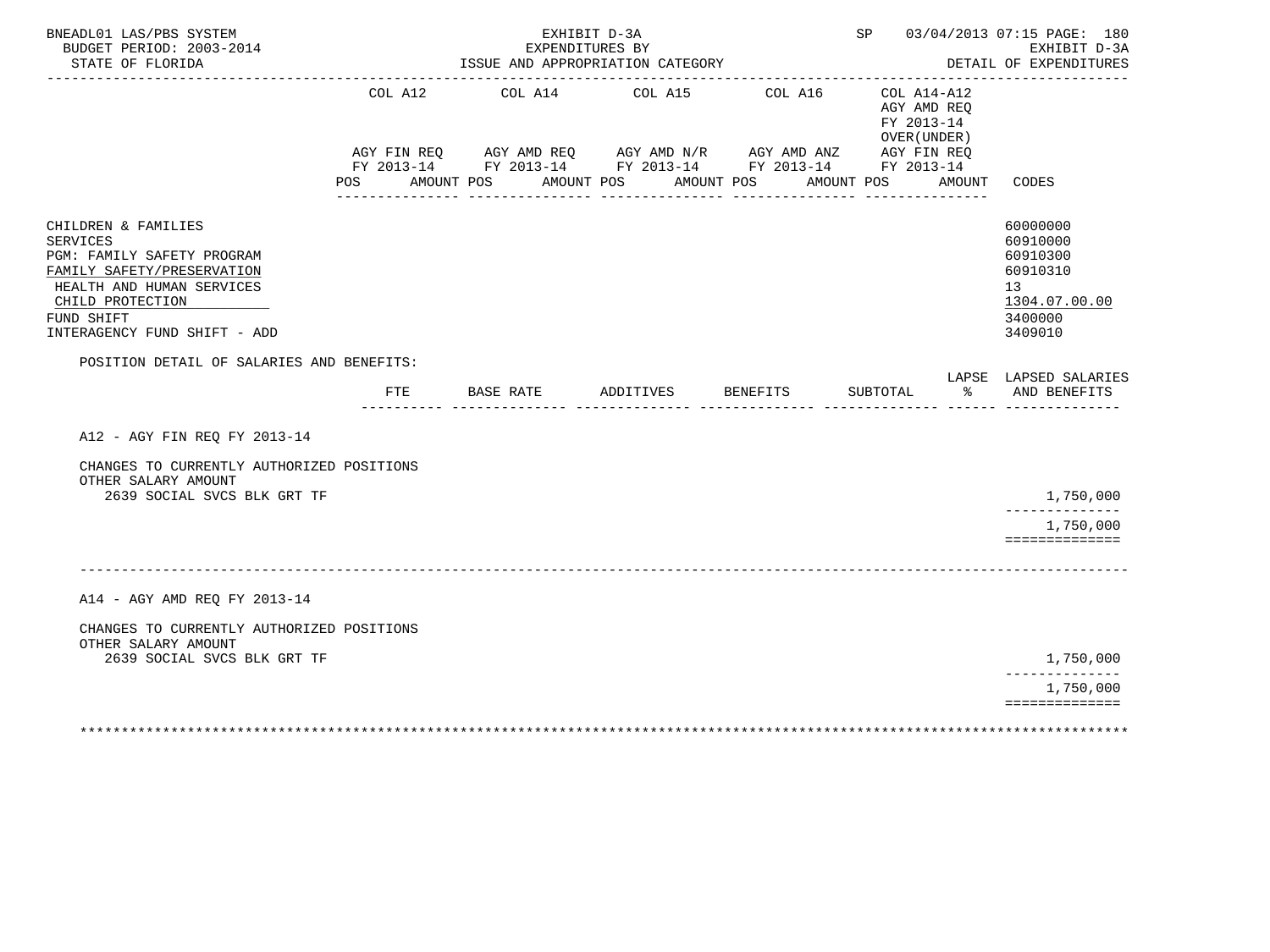| BNEADL01 LAS/PBS SYSTEM<br>BUDGET PERIOD: 2003-2014<br>STATE OF FLORIDA                                                                                                                                                |         | EXPENDITURES BY<br>ISSUE AND APPROPRIATION CATEGORY                                                                           | EXHIBIT D-3A | SP 03/04/2013 07:15 PAGE: 181                            | EXHIBIT D-3A<br>DETAIL OF EXPENDITURES                                                              |
|------------------------------------------------------------------------------------------------------------------------------------------------------------------------------------------------------------------------|---------|-------------------------------------------------------------------------------------------------------------------------------|--------------|----------------------------------------------------------|-----------------------------------------------------------------------------------------------------|
|                                                                                                                                                                                                                        | COL A12 | COL A14 COL A15 COL A16                                                                                                       |              | COL A14-A12<br>AGY AMD REO<br>FY 2013-14<br>OVER (UNDER) |                                                                                                     |
|                                                                                                                                                                                                                        |         | AGY FIN REQ 6 AGY AMD REQ 6 AGY AMD N/R 6 AGY AMD ANZ 6 AGY FIN REQ<br>FY 2013-14 FY 2013-14 FY 2013-14 FY 2013-14 FY 2013-14 |              |                                                          |                                                                                                     |
|                                                                                                                                                                                                                        |         | POS AMOUNT POS AMOUNT POS AMOUNT POS AMOUNT POS AMOUNT CODES                                                                  |              |                                                          |                                                                                                     |
| CHILDREN & FAMILIES<br>SERVICES<br>PGM: FAMILY SAFETY PROGRAM<br>FAMILY SAFETY/PRESERVATION<br>HEALTH AND HUMAN SERVICES<br>CHILD PROTECTION<br>FUND SHIFT<br>INTERAGENCY FUND SHIFT - DEDUCT<br>SALARIES AND BENEFITS |         |                                                                                                                               |              |                                                          | 60000000<br>60910000<br>60910300<br>60910310<br>13<br>1304.07.00.00<br>3400000<br>3409020<br>010000 |
| GENERAL REVENUE FUND                                                                                                                                                                                                   |         | -MATCH 1,750,000- 1,750,000-                                                                                                  |              |                                                          | 1000 2                                                                                              |
|                                                                                                                                                                                                                        |         |                                                                                                                               |              |                                                          |                                                                                                     |

 AGENCY ISSUE NARRATIVE: 2013-2014 BUDGET YEAR NARRATIVE: IT COMPONENT? NO ISSUE TITLE: Interagency Fund Shift - Deduct

 SPECIFY WHICH AGENCY GOAL FROM THE FISCAL YEARS 2013-2014 THROUGH 2017-2018 STRATEGIC PLAN IS ADDRESSED BY THIS BUDGET ISSUE PROPOSAL: Goal 2 Effect Program Improvements: Apply proven best practices to maximize efficiencies and outcomes

### SUMMARY:

 The Department requests a fund shift from General Revenue of \$1,750,000 in the Salaries and Benefits category for Child Protective Investigations to the Social Services Block Grant. The Department, in cooperation with the Agency for Persons with Disabilities (APD) requests this fund shift to allow APD to expand the existing services within the statewide dental program by including additional individuals with developmental disabilities.

### PROBLEM STATEMENT:

 Oral health care for the average American has improved significantly in the past several decades, however, people with developmental disabilities have not seen the same improvements due in part to gaining access to dental services. Multiple factors contribute to this lack of access to services including poor oral health, insufficient numbers of qualified dental providers and lack of financial resources to fund dental services.

 Currently, a total of 21,179 individuals are on the Agency's wait list for waiver services. It is estimated that 43% of these individuals (9,535) have unmet service needs which range from general cleaning and preventative care to more intensive treatment.

 The expansion of existing services within the statewide dental program by including additional individuals with developmental disabilities is not an eligible activity of the Social Services Block Grant and will need General Revenue as a funding source. The Department however, can utlize Social Services Block Grant funding to replace General Revenue for eligible activities under the grant.

### WHAT BENEFITS WILL BE OBTAINED BY FUNDING THIS ISSUE:

 APD has an established dental provider network in place to serve individuals with developmental disabilities, this issue will not only expand the dental program, but will also allow APD to be proactive in providing the required care while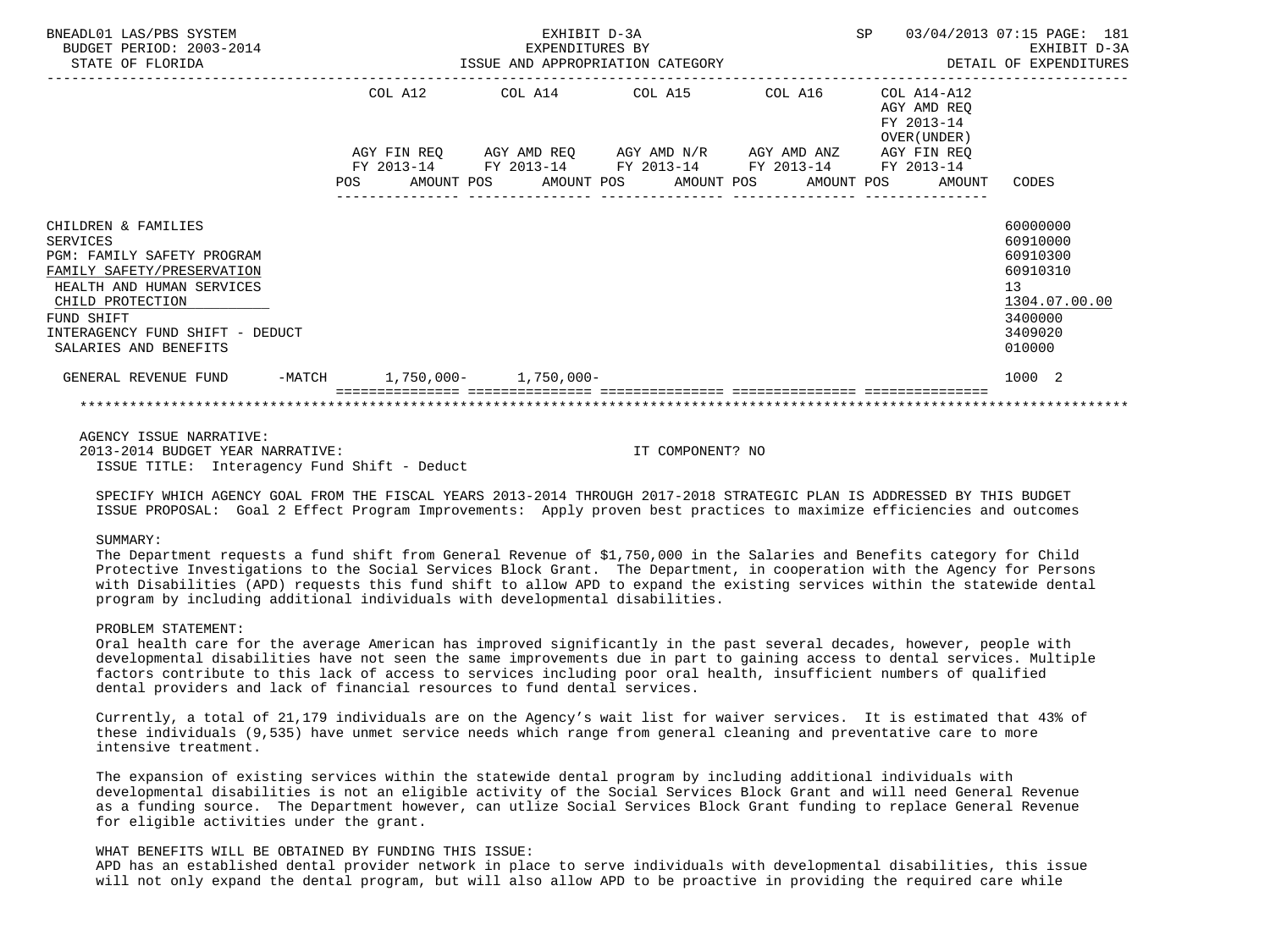| BNEADL01 LAS/PBS SYSTEM<br>BUDGET PERIOD: 2003-2014                                                                                                                                                  |     | EXHIBIT D-3A<br>EXPENDITURES BY                                                                                                                                                                                                                                                                                                                                                                                                                                                                          |  | SP 03/04/2013 07:15 PAGE: 182<br>EXHIBIT D-3A<br>DETAIL OF EXPENDITURES |                                                                                           |
|------------------------------------------------------------------------------------------------------------------------------------------------------------------------------------------------------|-----|----------------------------------------------------------------------------------------------------------------------------------------------------------------------------------------------------------------------------------------------------------------------------------------------------------------------------------------------------------------------------------------------------------------------------------------------------------------------------------------------------------|--|-------------------------------------------------------------------------|-------------------------------------------------------------------------------------------|
|                                                                                                                                                                                                      |     | $\begin{tabular}{lllllllllll} \multicolumn{2}{l}{{\text{COL A14}} } & \multicolumn{2}{c}{\text{COL A15}} & \multicolumn{2}{c}{\text{COL A16}} & \multicolumn{2}{c}{\text{COL A14}--\text{A12}}\\ \multicolumn{2}{c}{\text{COL A14}} & \multicolumn{2}{c}{\text{COL A15}} & \multicolumn{2}{c}{\text{COL A16}} & \multicolumn{2}{c}{\text{COL A14}--\text{A12}}\\ \end{tabular}$<br>AGY FIN REQ AGY AMD REQ AGY AMD N/R AGY AMD ANZ AGY FIN REQ<br>FY 2013-14 FY 2013-14 FY 2013-14 FY 2013-14 FY 2013-14 |  | AGY AMD REQ<br>FY 2013-14<br>OVER (UNDER )                              |                                                                                           |
|                                                                                                                                                                                                      |     | POS AMOUNT POS AMOUNT POS AMOUNT POS                                                                                                                                                                                                                                                                                                                                                                                                                                                                     |  | AMOUNT POS<br>AMOUNT                                                    | CODES                                                                                     |
| CHILDREN & FAMILIES<br><b>SERVICES</b><br>PGM: FAMILY SAFETY PROGRAM<br>FAMILY SAFETY/PRESERVATION<br>HEALTH AND HUMAN SERVICES<br>CHILD PROTECTION<br>FUND SHIFT<br>INTERAGENCY FUND SHIFT - DEDUCT |     |                                                                                                                                                                                                                                                                                                                                                                                                                                                                                                          |  |                                                                         | 60000000<br>60910000<br>60910300<br>60910310<br>13<br>1304.07.00.00<br>3400000<br>3409020 |
| eliminating potential health and safety concerns such as serious dental infection that could lead to long term medical<br>issues.                                                                    |     |                                                                                                                                                                                                                                                                                                                                                                                                                                                                                                          |  |                                                                         |                                                                                           |
| WHAT UNDERLYING PROGRAM THEORY CHANGE IS INVOLVED IN THIS ISSUE (IF ANY):<br>Not Applicable                                                                                                          |     |                                                                                                                                                                                                                                                                                                                                                                                                                                                                                                          |  |                                                                         |                                                                                           |
| WHAT IMPLEMENTATION MECHANISMS WILL BE CHANGED AS A RESULT OF THIS ISSUE (IF ANY):<br>Not Applicable                                                                                                 |     |                                                                                                                                                                                                                                                                                                                                                                                                                                                                                                          |  |                                                                         |                                                                                           |
| FLORIDA STRATEGIC PLAN FOR ECONOMIC DEVELOPMENT:<br>Not Applicable                                                                                                                                   |     |                                                                                                                                                                                                                                                                                                                                                                                                                                                                                                          |  |                                                                         |                                                                                           |
| RETURN ON INVESTMENT (ROI):<br>Not Applicable                                                                                                                                                        |     |                                                                                                                                                                                                                                                                                                                                                                                                                                                                                                          |  |                                                                         |                                                                                           |
| COST CALCULATIONS:<br>Approximately 1,166 individuals on the waiting list at an average cost \$1,500 each totals 1,750,000                                                                           |     |                                                                                                                                                                                                                                                                                                                                                                                                                                                                                                          |  |                                                                         |                                                                                           |
| POSITION DETAIL OF SALARIES AND BENEFITS:                                                                                                                                                            |     |                                                                                                                                                                                                                                                                                                                                                                                                                                                                                                          |  |                                                                         | LAPSE LAPSED SALARIES                                                                     |
|                                                                                                                                                                                                      | FTE | BASE RATE ADDITIVES BENEFITS SUBTOTAL                                                                                                                                                                                                                                                                                                                                                                                                                                                                    |  |                                                                         | % AND BENEFITS                                                                            |
| A12 - AGY FIN REQ FY 2013-14                                                                                                                                                                         |     |                                                                                                                                                                                                                                                                                                                                                                                                                                                                                                          |  |                                                                         |                                                                                           |
| CHANGES TO CURRENTLY AUTHORIZED POSITIONS<br>OTHER SALARY AMOUNT                                                                                                                                     |     |                                                                                                                                                                                                                                                                                                                                                                                                                                                                                                          |  |                                                                         |                                                                                           |
| 1000 GENERAL REVENUE FUND                                                                                                                                                                            |     |                                                                                                                                                                                                                                                                                                                                                                                                                                                                                                          |  |                                                                         | $1,750,000-$<br>$1,750,000 -$                                                             |
|                                                                                                                                                                                                      |     |                                                                                                                                                                                                                                                                                                                                                                                                                                                                                                          |  |                                                                         | ==============                                                                            |
|                                                                                                                                                                                                      |     |                                                                                                                                                                                                                                                                                                                                                                                                                                                                                                          |  |                                                                         |                                                                                           |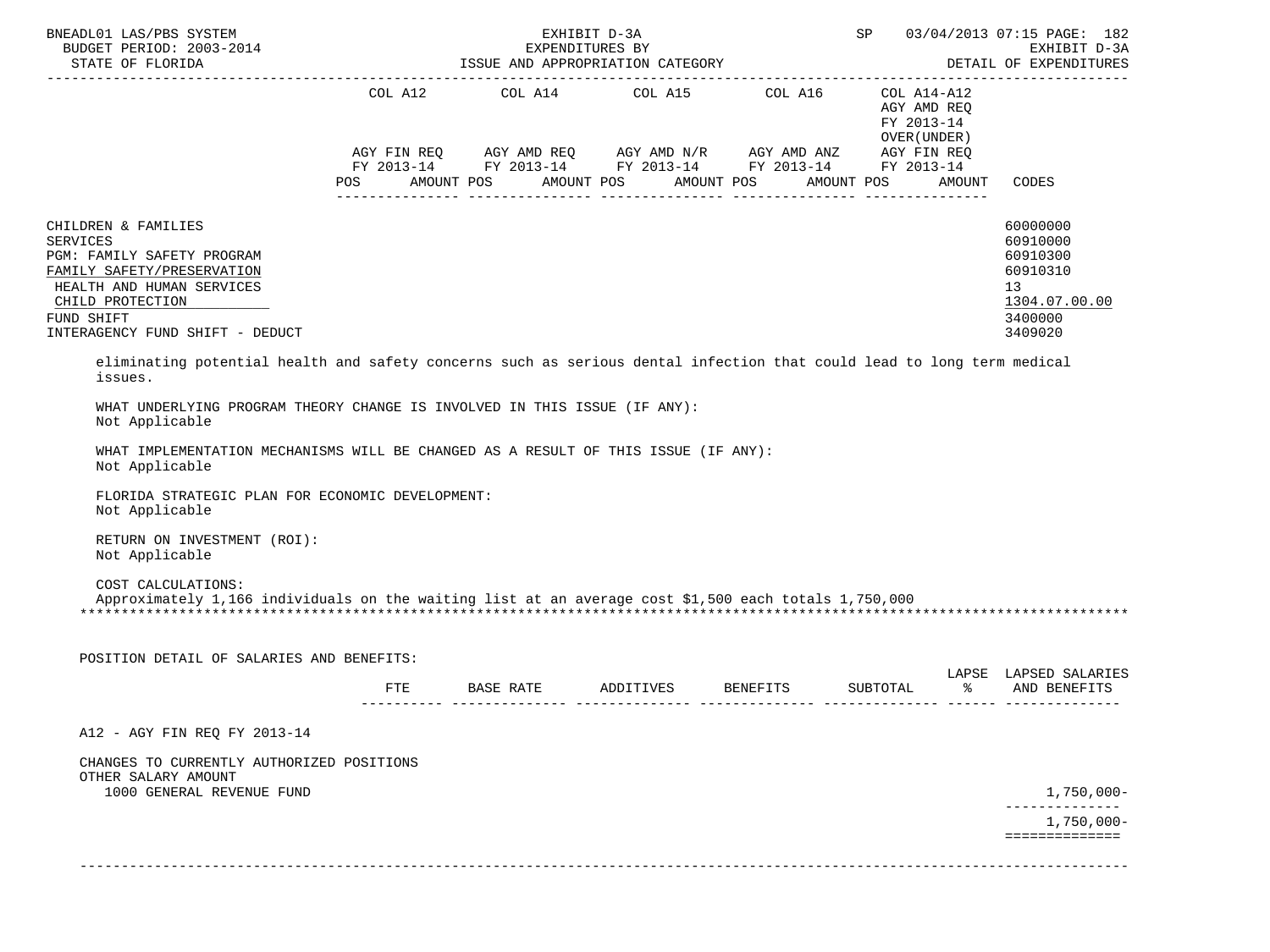| BNEADL01 LAS/PBS SYSTEM<br>BUDGET PERIOD: 2003-2014<br>STATE OF FLORIDA                                                                                                                                                                                                                      |                               | EXHIBIT D-3A<br>EXPENDITURES BY<br>ISSUE AND APPROPRIATION CATEGORY                                                                      |                       |                       | SP 03/04/2013 07:15 PAGE: 183<br>EXHIBIT D-3A<br>DETAIL OF EXPENDITURES |        |                                                                                           |
|----------------------------------------------------------------------------------------------------------------------------------------------------------------------------------------------------------------------------------------------------------------------------------------------|-------------------------------|------------------------------------------------------------------------------------------------------------------------------------------|-----------------------|-----------------------|-------------------------------------------------------------------------|--------|-------------------------------------------------------------------------------------------|
|                                                                                                                                                                                                                                                                                              | COL A12<br>AGY FIN REQ<br>POS | COL A14<br>AGY AMD REQ 6 AGY AMD N/R 6 AGY AMD ANZ 6 AGY FIN REQ<br>FY 2013-14 FY 2013-14 FY 2013-14 FY 2013-14 FY 2013-14<br>AMOUNT POS | COL A15<br>AMOUNT POS | COL A16<br>AMOUNT POS | COL A14-A12<br>AGY AMD REO<br>FY 2013-14<br>OVER (UNDER )<br>AMOUNT POS | AMOUNT | CODES                                                                                     |
| CHILDREN & FAMILIES<br><b>SERVICES</b><br>PGM: FAMILY SAFETY PROGRAM<br>FAMILY SAFETY/PRESERVATION<br>HEALTH AND HUMAN SERVICES<br>CHILD PROTECTION<br>FUND SHIFT<br>INTERAGENCY FUND SHIFT - DEDUCT                                                                                         |                               |                                                                                                                                          |                       |                       |                                                                         |        | 60000000<br>60910000<br>60910300<br>60910310<br>13<br>1304.07.00.00<br>3400000<br>3409020 |
| POSITION DETAIL OF SALARIES AND BENEFITS:                                                                                                                                                                                                                                                    | FTE                           | BASE RATE                                                                                                                                | ADDITIVES             | BENEFITS              | SUBTOTAL                                                                | ႜႂ     | LAPSE LAPSED SALARIES<br>AND BENEFITS                                                     |
| A14 - AGY AMD REQ FY 2013-14<br>CHANGES TO CURRENTLY AUTHORIZED POSITIONS<br>OTHER SALARY AMOUNT<br>1000 GENERAL REVENUE FUND                                                                                                                                                                |                               |                                                                                                                                          |                       |                       |                                                                         |        | $1,750,000-$                                                                              |
|                                                                                                                                                                                                                                                                                              |                               |                                                                                                                                          |                       |                       |                                                                         |        | 1,750,000-<br>==============                                                              |
|                                                                                                                                                                                                                                                                                              |                               |                                                                                                                                          |                       |                       |                                                                         |        |                                                                                           |
| AGENCY STRATEGIC PRIORITIES<br>COMMUNITY BASED CARE PERFORMANCE<br>INCENTIVE<br>SPECIAL CATEGORIES<br>G/A - COMMUNITY BASED CARE                                                                                                                                                             |                               |                                                                                                                                          |                       |                       |                                                                         |        | 4000000<br>4001230<br>100000<br>108304                                                    |
| FEDERAL GRANTS TRUST FUND -FEDERL 5,649,066 5,649,066 5,649,066                                                                                                                                                                                                                              |                               |                                                                                                                                          |                       |                       |                                                                         |        | 2261 3                                                                                    |
|                                                                                                                                                                                                                                                                                              |                               |                                                                                                                                          |                       |                       |                                                                         |        |                                                                                           |
| AGENCY ISSUE NARRATIVE:<br>2013-2014 BUDGET YEAR NARRATIVE:<br>ISSUE TITLE: Community Based Care Performance Incentive                                                                                                                                                                       |                               |                                                                                                                                          | IT COMPONENT? NO      |                       |                                                                         |        |                                                                                           |
| SPECIFY WHICH AGENCY GOAL FROM THE FISCAL YEARS 2013-2014 THROUGH 2017-2018 STRATEGIC PLAN IS ADDRESSED BY THIS BUDGET<br>ISSUE PROPOSAL: Goal 2 Effect Program Improvements: Citizens of Florida demand and desire a state government that<br>operates in the most efficient means possible |                               |                                                                                                                                          |                       |                       |                                                                         |        |                                                                                           |

SUMMARY:

The Department request \$5,649,066 of non-recurring Federal Grants Trust Fund budget authority in the Grants and Aids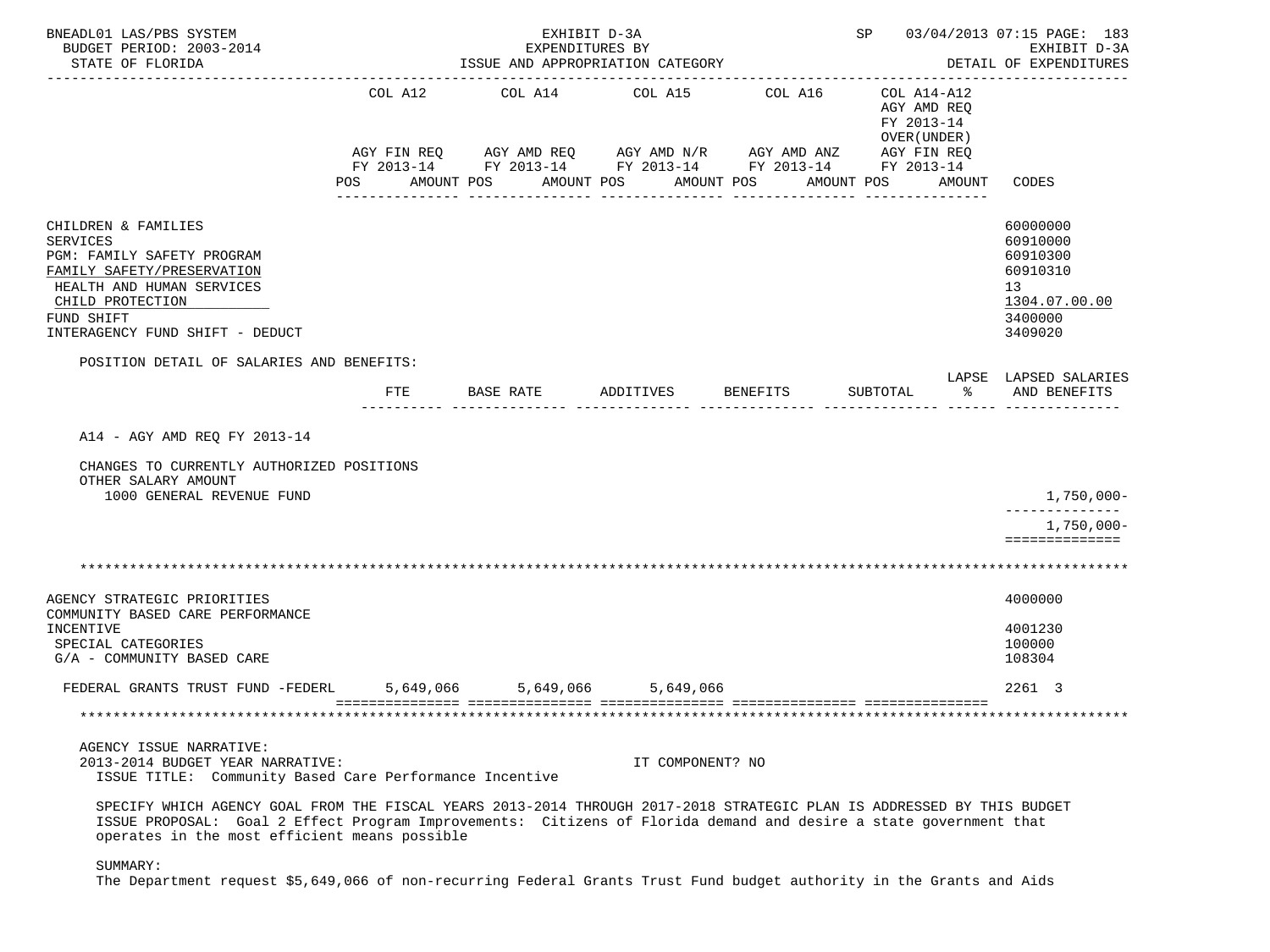| BNEADL01 LAS/PBS SYSTEM<br>BUDGET PERIOD: 2003-2014<br>STATE OF FLORIDA                                                                                                                                         | ISSUE AND APPROPRIATION CATEGORY | EXHIBIT D-3A<br>EXPENDITURES BY | SP                                                                                                        | 03/04/2013 07:15 PAGE: 184<br>EXHIBIT D-3A<br>DETAIL OF EXPENDITURES |                                                                       |                                                                                |
|-----------------------------------------------------------------------------------------------------------------------------------------------------------------------------------------------------------------|----------------------------------|---------------------------------|-----------------------------------------------------------------------------------------------------------|----------------------------------------------------------------------|-----------------------------------------------------------------------|--------------------------------------------------------------------------------|
|                                                                                                                                                                                                                 | COL A12                          |                                 | COL A14 COL A15 COL A16                                                                                   |                                                                      | COL A14-A12<br>AGY AMD REO<br>FY 2013-14<br>OVER (UNDER)              |                                                                                |
|                                                                                                                                                                                                                 |                                  |                                 | AGY FIN REQ 6GY AMD REQ 6GY AMD N/R 6GY AMD ANZ<br>FY 2013-14 FY 2013-14 FY 2013-14 FY 2013-14 FY 2013-14 |                                                                      | AGY FIN REO<br>POS AMOUNT POS AMOUNT POS AMOUNT POS AMOUNT POS AMOUNT | CODES                                                                          |
| CHILDREN & FAMILIES<br>SERVICES<br>PGM: FAMILY SAFETY PROGRAM<br>FAMILY SAFETY/PRESERVATION<br>HEALTH AND HUMAN SERVICES<br>CHILD PROTECTION<br>AGENCY STRATEGIC PRIORITIES<br>COMMUNITY BASED CARE PERFORMANCE |                                  |                                 |                                                                                                           |                                                                      |                                                                       | 60000000<br>60910000<br>60910300<br>60910310<br>13<br>1304.07.00.00<br>4000000 |
| INCENTIVE                                                                                                                                                                                                       |                                  |                                 |                                                                                                           |                                                                      |                                                                       | 4001230                                                                        |

 Community Based Care Category, to be used in establishing a performance based accountability system to motivate and reward the Community Based Care (CBC) Lead Agencies for program improvements that have led to the achievement of established performance measures and improved services to the families the CBC Lead Agencies serve.

 The funds will be awarded to a provider within the community associated with the CBC Lead Agency that meets the performance bonus criteria.

 The Department will support the Federal Grants Trust Fund budget authority by using Promoting Safe and Stable Families Grant surplus and repurpose existing Title IV-E Demonstration Waiver budget authority to support this issue for Fiscal Year 2013-2014.

## PROBLEM STATEMENT:

 Evidence suggests that performance based accountability systems have been effective in motivating change in service providers' behavior especially when the data is made public. (Stecher, Brian M., Frank Camm, Cheryl L. Damberg, Laura S. Hamilton, Kathleen J. Mullen, Christopher Nelson, Paul Sorensen, Martin Wachs, Allison Yoh, Gail L. Zellman and Kristin J. Leuschner. Toward a Culture of Consequences: Performance-Based Accountability Systems for Public Services. Santa Monica, CA: RAND Corporation, 2010). This same evidence suggests that performance-based accountability systems have helped providers focus attention on aspects of service needing improvement and is linked to improvements in long-term outcomes.

 In moving the CBC Lead Agencies to a performance based accountability system, the Department has recently introduced the CBC Lead Agency Monthly Scorecard that focuses on some of the most meaningful and important indicators related to Florida's community based child welfare system. The Scorecard is intended to drive performance in the right direction by making performance visible and by promoting competition among lead agencies. It is produced monthly and posted on the Department's Internet site for review and discussion by CBC and Department management in a manner that seeks to understand differences in measured performance, remove barriers to improving performance, and promote strategies for improvement. The Scorecard's indicators were selected, among the many indicators available, to provide balance among the goals of safety, family preservation, permanency, well-being, and cost.

 While the Department has taken steps to establish a performance based accountability system and has made the results public, it is time to reward the CBC Lead Agencies who have been effective in meeting or surpassing the performance measures. Section 409.1671, Florida Statutes, clearly ensures a steady source of payments to the lead agencies. This effectively limits the Department's ability to adjust the level of compensation in relation to performance. It is time to create a performance culture by using a reward program to help move the CBCs from an entitlement to a performance culture. (The Performance of Performance Standards, Carolyn J. Heinrich (2011), University of Wisconsin, Upjohn Institute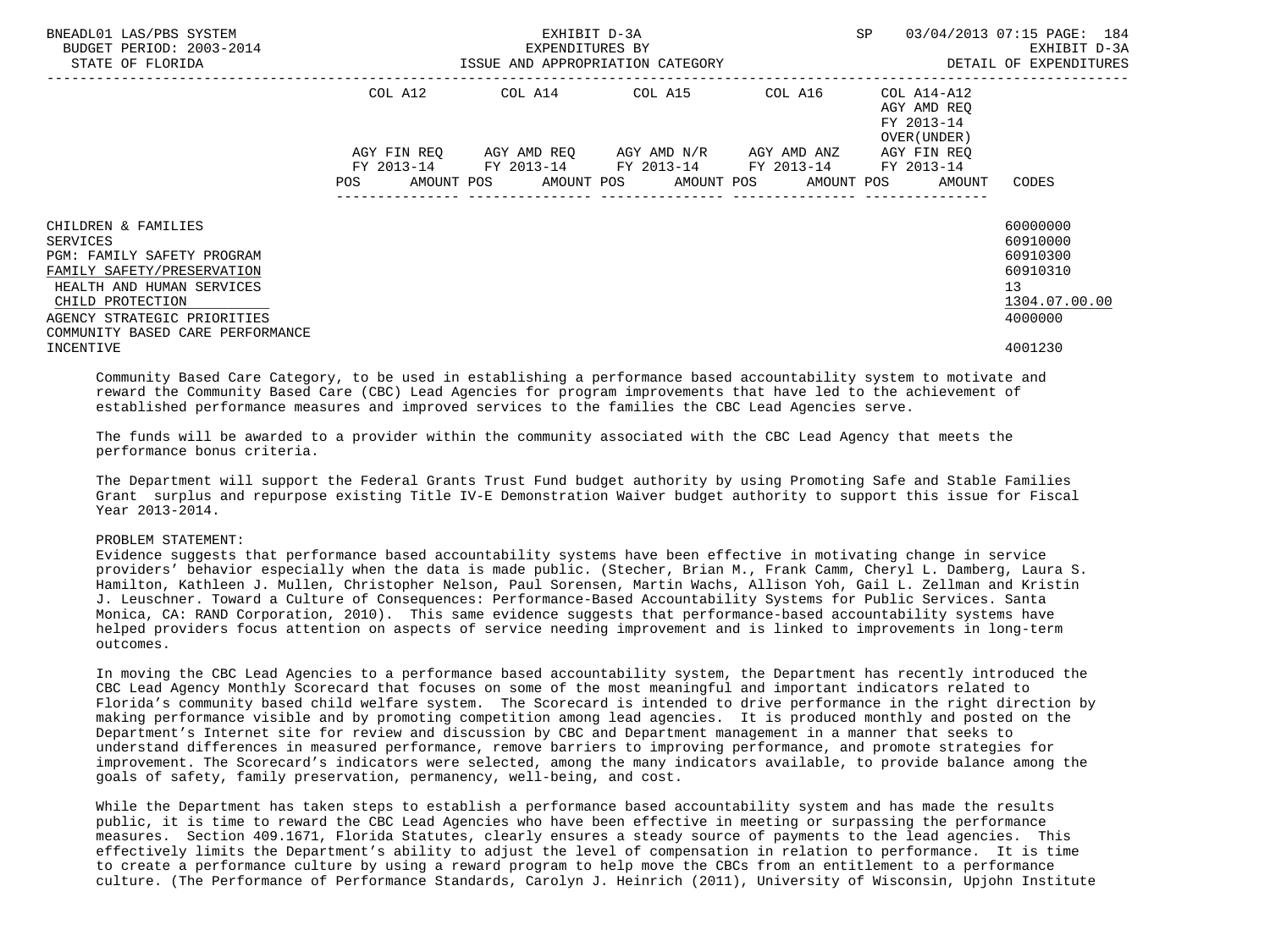| BNEADL01 LAS/PBS SYSTEM<br>BUDGET PERIOD: 2003-2014<br>STATE OF FLORIDA                                                                                                                                                | ISSUE AND APPROPRIATION CATEGORY | EXHIBIT D-3A<br>EXPENDITURES BY | SP                                                                                                        | 03/04/2013 07:15 PAGE: 185<br>EXHIBIT D-3A<br>DETAIL OF EXPENDITURES |                                                                             |                                                                                |
|------------------------------------------------------------------------------------------------------------------------------------------------------------------------------------------------------------------------|----------------------------------|---------------------------------|-----------------------------------------------------------------------------------------------------------|----------------------------------------------------------------------|-----------------------------------------------------------------------------|--------------------------------------------------------------------------------|
|                                                                                                                                                                                                                        |                                  |                                 | COL A12 COL A14 COL A15 COL A16                                                                           |                                                                      | COL A14-A12<br>AGY AMD REO<br>FY 2013-14<br>OVER (UNDER)                    |                                                                                |
|                                                                                                                                                                                                                        |                                  |                                 | AGY FIN REO AGY AMD REO AGY AMD N/R AGY AMD ANZ<br>FY 2013-14 FY 2013-14 FY 2013-14 FY 2013-14 FY 2013-14 |                                                                      | AGY FIN REO<br>POS AMOUNT POS AMOUNT POS AMOUNT POS AMOUNT POS AMOUNT CODES |                                                                                |
| CHILDREN & FAMILIES<br>SERVICES<br><b>PGM: FAMILY SAFETY PROGRAM</b><br>FAMILY SAFETY/PRESERVATION<br>HEALTH AND HUMAN SERVICES<br>CHILD PROTECTION<br>AGENCY STRATEGIC PRIORITIES<br>COMMUNITY BASED CARE PERFORMANCE |                                  |                                 |                                                                                                           |                                                                      |                                                                             | 60000000<br>60910000<br>60910300<br>60910310<br>13<br>1304.07.00.00<br>4000000 |
| INCENTIVE                                                                                                                                                                                                              |                                  |                                 |                                                                                                           |                                                                      |                                                                             | 4001230                                                                        |

 for Employment Research, Employment Research Newsletter, Volume 18/Number 2, Article 2). Implementation of this initiative is based on passage of changes to s. 409.1671, F.S., during the 2013 Legislative Session along with authorization and adoption of rules establishing the performance measures.

## WHAT BENEFITS WILL BE OBTAINED BY FUNDING THIS ISSUE:

 By moving the CBC Lead Agencies toward a performance-based accountability system, the Department will capture the attention of the CBC Lead Agencies, motivate behavior changes, and focus attention on aspects of services needing improvement. This monetary incentive will help improve the quality of services provided by the CBC Lead Agencies in areas of foster care, adoptions, life skills, health, and adoptions. This will facilitate a more efficient and timely movement of children to permanency and prevent the reoccurrence of child abuse and neglect.

 WHAT UNDERLYING PROGRAM THEORY CHANGE IS INVOLVED IN THIS ISSUE (IF ANY): Not Applicable

 WHAT IMPLEMENTATION MECHANISMS WILL BE CHANGED AS A RESULT OF THIS ISSUE (IF ANY): To be awarded to a provider within the community.

### FLORIDA STRATEGIC PLAN FOR ECONOMIC DEVELOPMENT:

 Evidenced based prevention services reduce child welfare impacts, which include improving the probability that children will have the ability to become economically contributing and self sustaining adults. Performance based accountablity systems encourage improved outcomes. Improved outcomes in this area corresponds to Item 6 and Item 25 on the Florida Strategic Plan for Economic Development.

## RETURN ON INVESTMENT (ROI):

 This monetary incentive will help improve the quality of services provided by the CBC Lead Agencies in areas of foster care, adoptions, life skills, health, and other related services. This will facilitate a more efficient and timely movement of children to permanency and prevent the reoccurrence of child abuse and neglect.

| COST CALCULATIONS:                                              |               |
|-----------------------------------------------------------------|---------------|
| Fiscal Year 2012-2013 Community Based Care Core Service Funding | \$564,906,627 |
| (Section $A/B$ of CBC Schedule of Funds, as of $7/1/2012$ )     |               |
| 1% of core service funding:                                     | \$5,649,066   |

 The Department receives the federal Promoting Safe and Stable Families (PSSF) grant award annually. The federal government has increased the state's grant award amount over the past three years. State allotments are computed based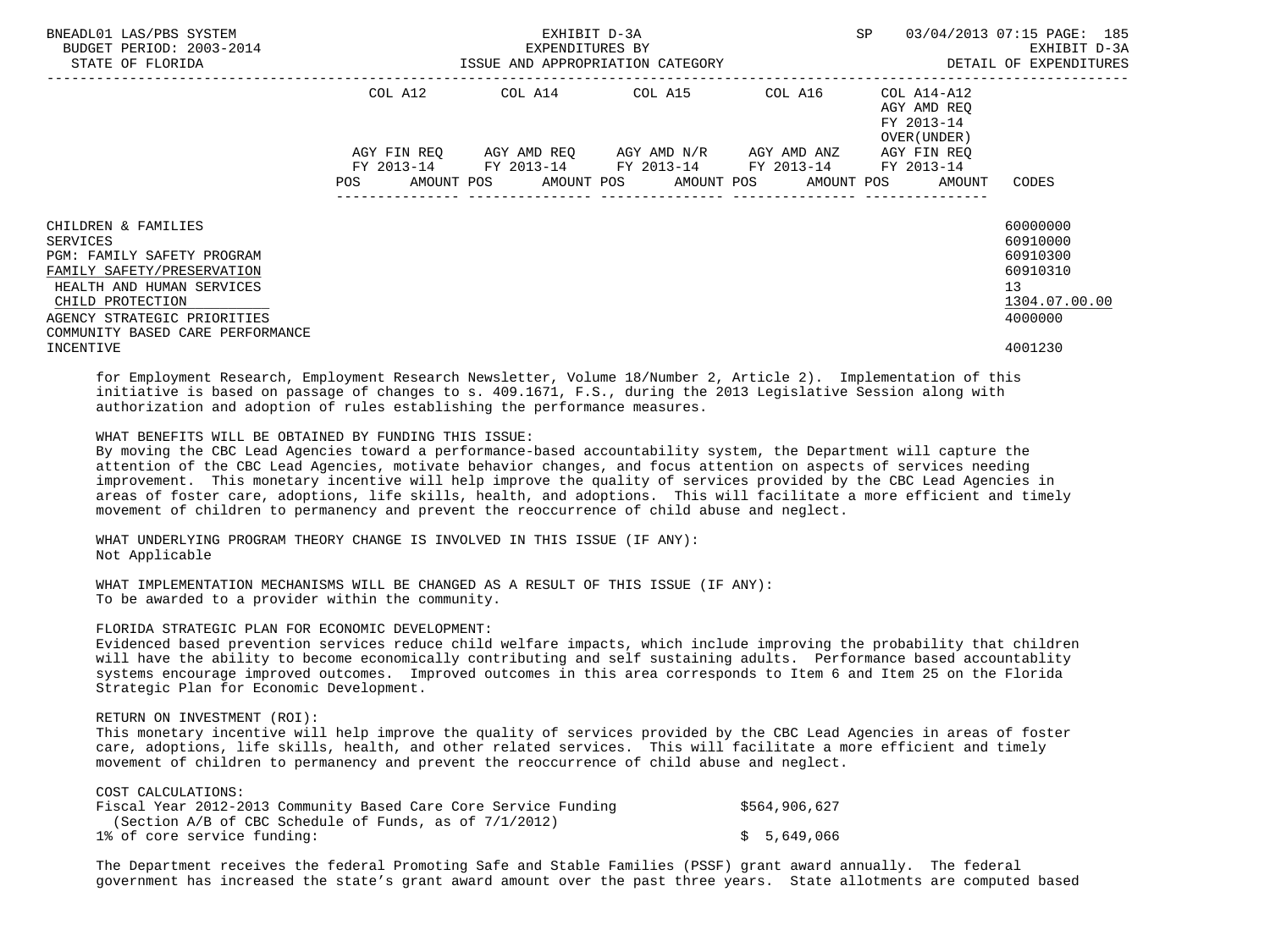| BNEADL01 LAS/PBS SYSTEM<br>BUDGET PERIOD: 2003-2014<br>STATE OF FLORIDA                                                                                                                                                                                                                                                                                                                                                                                                                                                                                                                                                                                                                                                                                                                                                                                                                                                                                                                             | EXHIBIT D-3A<br>SP 03/04/2013 07:15 PAGE: 186<br>EXPENDITURES BY<br>ISSUE AND APPROPRIATION CATEGORY |            |  |                                                                                                                                                                                               |  |  |            |  |                                                     |       | EXHIBIT D-3A<br>DETAIL OF EXPENDITURES                                                    |
|-----------------------------------------------------------------------------------------------------------------------------------------------------------------------------------------------------------------------------------------------------------------------------------------------------------------------------------------------------------------------------------------------------------------------------------------------------------------------------------------------------------------------------------------------------------------------------------------------------------------------------------------------------------------------------------------------------------------------------------------------------------------------------------------------------------------------------------------------------------------------------------------------------------------------------------------------------------------------------------------------------|------------------------------------------------------------------------------------------------------|------------|--|-----------------------------------------------------------------------------------------------------------------------------------------------------------------------------------------------|--|--|------------|--|-----------------------------------------------------|-------|-------------------------------------------------------------------------------------------|
|                                                                                                                                                                                                                                                                                                                                                                                                                                                                                                                                                                                                                                                                                                                                                                                                                                                                                                                                                                                                     | POS                                                                                                  | AMOUNT POS |  | COL A12 COL A14 COL A15 COL A16 COL A14-A12<br>AGY FIN REQ AGY AMD REQ AGY AMD N/R AGY AMD ANZ AGY FIN REQ<br>FY 2013-14 FY 2013-14 FY 2013-14 FY 2013-14 FY 2013-14<br>AMOUNT POS AMOUNT POS |  |  | AMOUNT POS |  | AGY AMD REO<br>FY 2013-14<br>OVER (UNDER)<br>AMOUNT | CODES |                                                                                           |
| CHILDREN & FAMILIES<br><b>SERVICES</b><br>PGM: FAMILY SAFETY PROGRAM<br>FAMILY SAFETY/PRESERVATION<br>HEALTH AND HUMAN SERVICES<br>CHILD PROTECTION<br>AGENCY STRATEGIC PRIORITIES<br>COMMUNITY BASED CARE PERFORMANCE<br>INCENTIVE<br>on the number of children receiving food stamps over a three year rolling average. The Department consistently obligates<br>and liquidates the grant award in accordance with the federal grant requirements. Additional budget authority is being<br>requested to utilize accumulated federal grant authority funding due to the grant increases.<br>The Department provides allowable Promoting Safe and Stable Families services through other funding streams that can<br>support the additional increase in Promoting Safe and Stable Families budget authority. In order to maximize federal<br>funding, Title IV-E Demonstration Waiver budget authority in the amount of \$5,649,066 will be redirected to support the<br>CBC Performance Incentive. |                                                                                                      |            |  |                                                                                                                                                                                               |  |  |            |  |                                                     |       | 60000000<br>60910000<br>60910300<br>60910310<br>13<br>1304.07.00.00<br>4000000<br>4001230 |
| CENTRAL REGION COMMUNITY BASED CARE<br>OUT OF HOME CARE INCREASE<br>SPECIAL CATEGORIES<br>G/A - COMMUNITY BASED CARE                                                                                                                                                                                                                                                                                                                                                                                                                                                                                                                                                                                                                                                                                                                                                                                                                                                                                |                                                                                                      |            |  |                                                                                                                                                                                               |  |  |            |  |                                                     |       | 4001240<br>100000<br>108304                                                               |

 FEDERAL GRANTS TRUST FUND -FEDERL 762,655 762,655 762,655 2261 3 =============== =============== =============== =============== =============== \*\*\*\*\*\*\*\*\*\*\*\*\*\*\*\*\*\*\*\*\*\*\*\*\*\*\*\*\*\*\*\*\*\*\*\*\*\*\*\*\*\*\*\*\*\*\*\*\*\*\*\*\*\*\*\*\*\*\*\*\*\*\*\*\*\*\*\*\*\*\*\*\*\*\*\*\*\*\*\*\*\*\*\*\*\*\*\*\*\*\*\*\*\*\*\*\*\*\*\*\*\*\*\*\*\*\*\*\*\*\*\*\*\*\*\*\*\*\*\*\*\*\*\*\*\*\*

 AGENCY ISSUE NARRATIVE: 2013-2014 BUDGET YEAR NARRATIVE: IT COMPONENT? NO ISSUE TITLE: Central Region Community Based Care Out of Home Care Increase

 SPECIFY WHICH AGENCY GOAL FROM THE FISCAL YEARS 2013-2014 THROUGH 2017-2018 STRATEGIC PLAN IS ADDRESSED BY THIS BUDGET ISSUE PROPOSAL: Goal 2 Effect Program Improvements: Apply proven best practices to maximize efficiencies and outcomes

## SUMMARY:

 The Department requests \$762,655 of non-recurring Federal Grants Trust Fund budget authority within the Grants and Aids - Community Based Care category to make optimal use of funding for out of home care in Ninth Judicial Circuit, Community Based Care Lead Agency: Community Based Care of Central Florida, Inc.

 The Department will support the Federal Grants Trust Fund budget authority in this issue by using Title IV-E Demonstration Waiver grant surplus.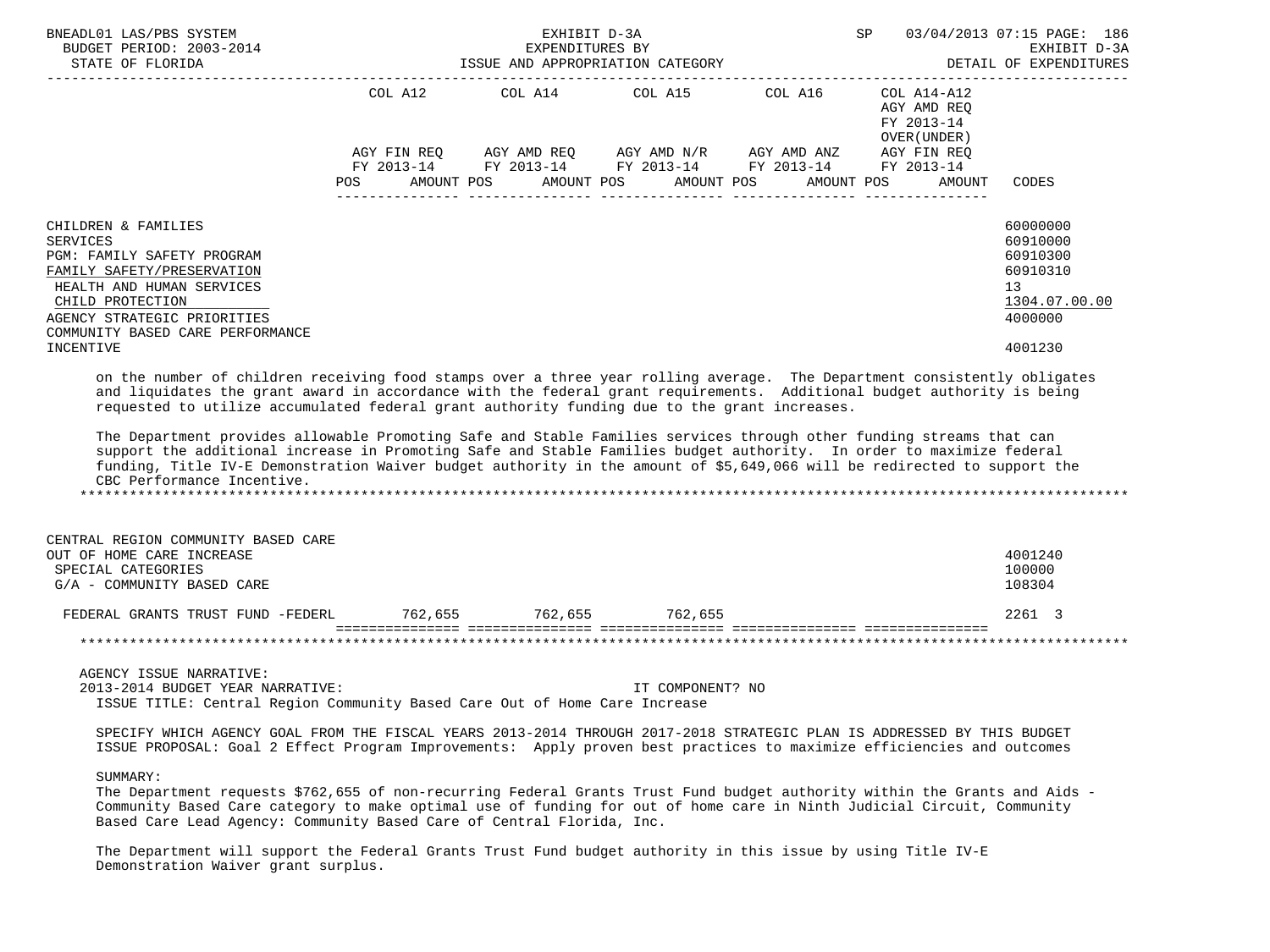| BNEADL01 LAS/PBS SYSTEM<br>BUDGET PERIOD: 2003-2014                                                       | SP<br>EXHIBIT D-3A<br>EXPENDITURES BY |             |  |                                                                                                           |  |  |  |  |  |                                                                       | 03/04/2013 07:15 PAGE: 187<br>EXHIBIT D-3A               |
|-----------------------------------------------------------------------------------------------------------|---------------------------------------|-------------|--|-----------------------------------------------------------------------------------------------------------|--|--|--|--|--|-----------------------------------------------------------------------|----------------------------------------------------------|
| STATE OF FLORIDA                                                                                          | ISSUE AND APPROPRIATION CATEGORY      |             |  |                                                                                                           |  |  |  |  |  |                                                                       | DETAIL OF EXPENDITURES                                   |
|                                                                                                           |                                       | COL A12     |  | COL A14 COL A15 COL A16                                                                                   |  |  |  |  |  | COL A14-A12<br>AGY AMD REO<br>FY 2013-14<br>OVER (UNDER )             |                                                          |
|                                                                                                           |                                       | AGY FIN REO |  | AGY AMD REQ       AGY AMD N/R       AGY AMD ANZ<br>FY 2013-14 FY 2013-14 FY 2013-14 FY 2013-14 FY 2013-14 |  |  |  |  |  | AGY FIN REO<br>POS AMOUNT POS AMOUNT POS AMOUNT POS AMOUNT POS AMOUNT | CODES                                                    |
|                                                                                                           |                                       |             |  |                                                                                                           |  |  |  |  |  |                                                                       |                                                          |
| CHILDREN & FAMILIES<br>SERVICES                                                                           |                                       |             |  |                                                                                                           |  |  |  |  |  |                                                                       | 60000000<br>60910000                                     |
| PGM: FAMILY SAFETY PROGRAM<br>FAMILY SAFETY/PRESERVATION<br>HEALTH AND HUMAN SERVICES<br>CHILD PROTECTION |                                       |             |  |                                                                                                           |  |  |  |  |  |                                                                       | 60910300<br>60910310<br>13 <sup>°</sup><br>1304.07.00.00 |
| AGENCY STRATEGIC PRIORITIES                                                                               |                                       |             |  |                                                                                                           |  |  |  |  |  |                                                                       | 4000000                                                  |
| CENTRAL REGION COMMUNITY BASED CARE<br>OUT OF HOME CARE INCREASE                                          |                                       |             |  |                                                                                                           |  |  |  |  |  |                                                                       | 4001240                                                  |

#### PROBLEM STATEMENT:

 Historically, funding within Grants and Aids-Residential Group Care Grants and Aids-Emergency Shelter Care was based on the previous organizational structure for the Departments District 7, which included Orange, Osceola, Seminole and Brevard counties. When the Department's District 7 Community Based Care (CBC) lead agency contracts were executed in State Fiscal Years 2004 and 2005, the Department transferred over \$11 million of available funding in these categories to the three Community Based Care lead agencies for that geographic area. The amount retained in these categories was based on a utilization estimate of the Great Oaks Village facility. This estimate has proved to have been overstated. Subsequent to State Fiscal Year 2005, in keeping with the intent of s. 409.1671(1)(a), F.S., a proportional amount of this categorical funding was permanently transferred to CBC of Seminole and CBC of Brevard, as they do not utilize the services of Great Oaks Village. The amount of categorical funding remaining is appropriated for the benefit of children in Circuit 9.

#### WHAT BENEFITS WILL BE OBTAINED BY FUNDING THIS ISSUE:

 Provision of this one-time funding will enable the CBC to financially support out of home care costs for approximately 573 additional children and flexibility to meet the out of home care needs of dependent children, not only in residential group care, but also in foster care and therapeutic licensed care settings. The funding also helps to ensure service delivery continuity, to provide for the continuation of timely payments to out of home care providers, and to maintain the integrity of funding utilization. If not appropriated, services to improve outcomes for children in out of home placement will be further limited, including those for high-end placements such as teenagers who may be 1) developmentally delayed and on the waiting list for Agency for Persons with Disabilities (APS) services, 2) Department of Juvenile Justice commitment children, or 3) children that suffer from severe mental health issues.

 The utilization of this funding for licensed care will enable CBC of Central Florida to shift resources in activities that will reduce out of home care needs in future years.

 WHAT UNDERLYING PROGRAM THEORY CHANGE IS INVOLVED IN THIS ISSUE (IF ANY): Not applicable

 WHAT IMPLEMENTATION MECHANISMS WILL BE CHANGED AS A RESULT OF THIS ISSUE (IF ANY): Not applicable

FLORIDA STRATEGIC PLAN FOR ECONOMIC DEVELOPMENT:

 This item improves government efficiency and effectiveness, item 25 of the Florida Strategic Plan for Economic Development.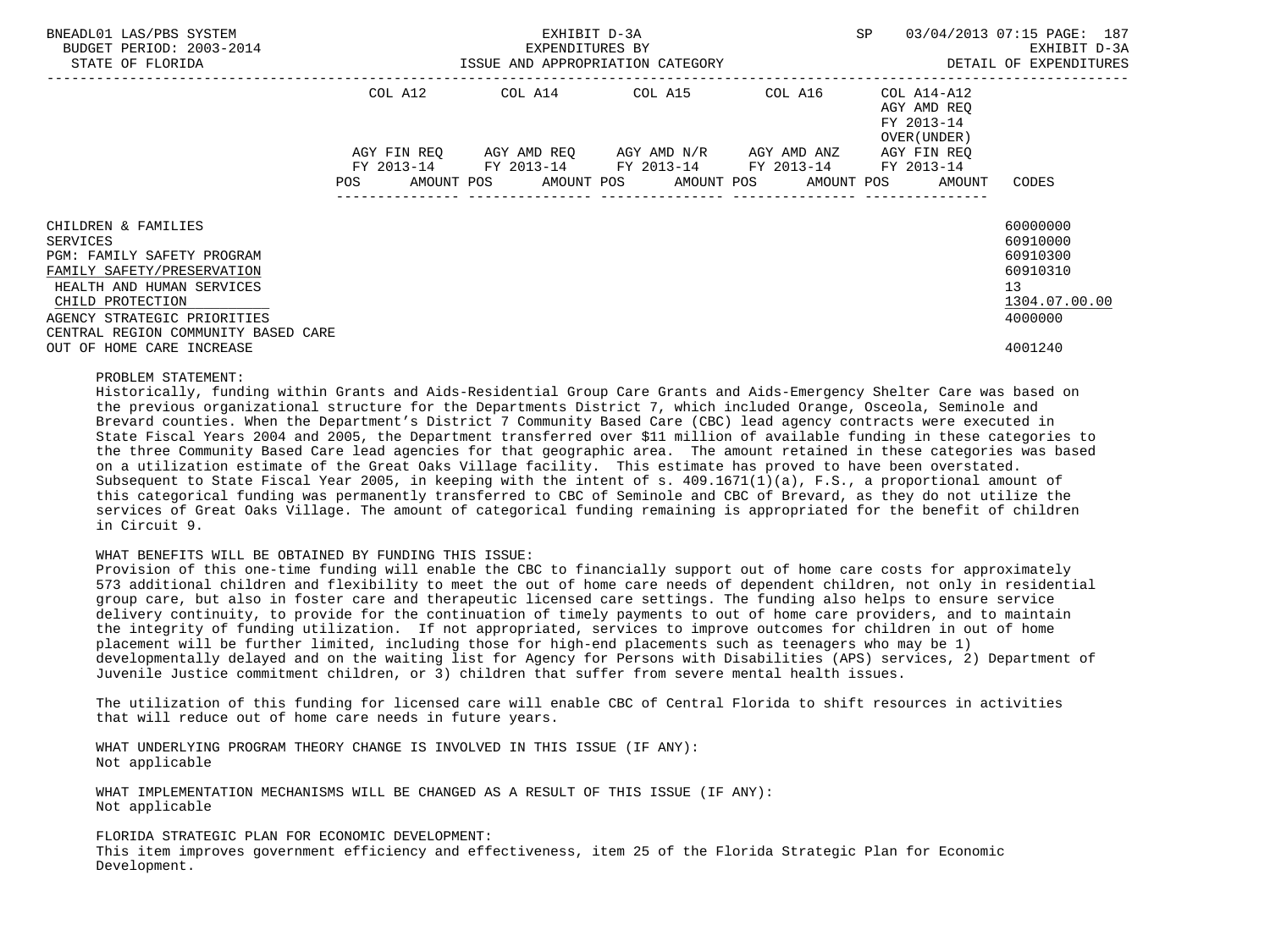| BNEADL01 LAS/PBS SYSTEM<br>BUDGET PERIOD: 2003-2014                                                                                                                                                                                                                                                                                                                                                                                                                                                                                                                                                                                                                                                                                                                                                                                                                                                                                                                                                                                                                                                                                                                                                                                                                                                                                                                                                                                                                                                                                                                                                                                                   |           | SP         | 03/04/2013 07:15 PAGE: 188<br>EXHIBIT D-3A<br>DETAIL OF EXPENDITURES |                                                                                                                         |                                                          |                                                                                           |
|-------------------------------------------------------------------------------------------------------------------------------------------------------------------------------------------------------------------------------------------------------------------------------------------------------------------------------------------------------------------------------------------------------------------------------------------------------------------------------------------------------------------------------------------------------------------------------------------------------------------------------------------------------------------------------------------------------------------------------------------------------------------------------------------------------------------------------------------------------------------------------------------------------------------------------------------------------------------------------------------------------------------------------------------------------------------------------------------------------------------------------------------------------------------------------------------------------------------------------------------------------------------------------------------------------------------------------------------------------------------------------------------------------------------------------------------------------------------------------------------------------------------------------------------------------------------------------------------------------------------------------------------------------|-----------|------------|----------------------------------------------------------------------|-------------------------------------------------------------------------------------------------------------------------|----------------------------------------------------------|-------------------------------------------------------------------------------------------|
|                                                                                                                                                                                                                                                                                                                                                                                                                                                                                                                                                                                                                                                                                                                                                                                                                                                                                                                                                                                                                                                                                                                                                                                                                                                                                                                                                                                                                                                                                                                                                                                                                                                       |           |            |                                                                      | COL A12 COL A14 COL A15 COL A16                                                                                         | COL A14-A12<br>AGY AMD REQ<br>FY 2013-14<br>OVER (UNDER) |                                                                                           |
|                                                                                                                                                                                                                                                                                                                                                                                                                                                                                                                                                                                                                                                                                                                                                                                                                                                                                                                                                                                                                                                                                                                                                                                                                                                                                                                                                                                                                                                                                                                                                                                                                                                       | POS       | AMOUNT POS | AMOUNT POS AMOUNT POS                                                | AGY FIN REQ AGY AMD REQ AGY AMD N/R AGY AMD ANZ<br>FY 2013-14 FY 2013-14 FY 2013-14 FY 2013-14 FY 2013-14<br>AMOUNT POS | AGY FIN REQ<br>AMOUNT                                    | CODES                                                                                     |
| CHILDREN & FAMILIES<br><b>SERVICES</b><br>PGM: FAMILY SAFETY PROGRAM<br>FAMILY SAFETY/PRESERVATION<br>HEALTH AND HUMAN SERVICES<br>CHILD PROTECTION<br>AGENCY STRATEGIC PRIORITIES<br>CENTRAL REGION COMMUNITY BASED CARE<br>OUT OF HOME CARE INCREASE                                                                                                                                                                                                                                                                                                                                                                                                                                                                                                                                                                                                                                                                                                                                                                                                                                                                                                                                                                                                                                                                                                                                                                                                                                                                                                                                                                                                |           |            |                                                                      |                                                                                                                         |                                                          | 60000000<br>60910000<br>60910300<br>60910310<br>13<br>1304.07.00.00<br>4000000<br>4001240 |
| In the absence of the \$762,655 to assist CBC of Central Florida with their out of home care expenses, additional funding<br>from other service delivery areas would be used to support any needed out of home care placements. A shift of funds would<br>jeopardize the delivery of services to children by reducing the amount and availability of services intended to provide<br>placement stability, prevent re-abuse and/or neglect, provide wraparound services that promote reunification and<br>permanency, and services that support post reunification. For each month a child remains in out of home care, the average<br>cost to the state is \$1,330. Based on the July 2012 caseload of 1,248 children in out of home care, this equates to<br>licensed care costs of \$1,659,840 per month. Additionally, any funding shifts to out of home care would jeopardize<br>efforts to adequately address the availability of appropriate adoptive homes through specific targeted recruitment. As of<br>September 2012, of the 190 children available for adoption, 96 fall into the category of hard to place children over the<br>age of 8. Lack of a permanent, loving home for these children costs the Department \$1,330 per month in licensed out of<br>home care costs vs. the initial basic adoption subsidy amount of \$417 per month, however, the emotional, social, and<br>well-being cost to these children cannot be calculated.<br>COST CALCULATIONS:<br>May 2012 cost of licensed care is \$1,330<br>\$762,655 divided by \$1,330 equals approximately 573 children in Fiscal Year 2013-2014 to be served with the funding |           |            |                                                                      |                                                                                                                         |                                                          |                                                                                           |
| SAFE HARBOR FOR JUVENILE COMMERCIAL<br>SEXUAL EXPLOITATION VICTIMS<br>SPECIAL CATEGORIES<br>G/A - COMMUNITY BASED CARE                                                                                                                                                                                                                                                                                                                                                                                                                                                                                                                                                                                                                                                                                                                                                                                                                                                                                                                                                                                                                                                                                                                                                                                                                                                                                                                                                                                                                                                                                                                                |           |            |                                                                      |                                                                                                                         |                                                          | 4001250<br>100000<br>108304                                                               |
| FEDERAL GRANTS TRUST FUND -MATCH                                                                                                                                                                                                                                                                                                                                                                                                                                                                                                                                                                                                                                                                                                                                                                                                                                                                                                                                                                                                                                                                                                                                                                                                                                                                                                                                                                                                                                                                                                                                                                                                                      | 1,468,608 | 1,468,608  | 1,468,608                                                            |                                                                                                                         |                                                          | 2261 2                                                                                    |
|                                                                                                                                                                                                                                                                                                                                                                                                                                                                                                                                                                                                                                                                                                                                                                                                                                                                                                                                                                                                                                                                                                                                                                                                                                                                                                                                                                                                                                                                                                                                                                                                                                                       |           |            |                                                                      |                                                                                                                         |                                                          |                                                                                           |
| AGENCY ISSUE NARRATIVE:<br>2013-2014 BUDGET YEAR NARRATIVE:                                                                                                                                                                                                                                                                                                                                                                                                                                                                                                                                                                                                                                                                                                                                                                                                                                                                                                                                                                                                                                                                                                                                                                                                                                                                                                                                                                                                                                                                                                                                                                                           |           |            | IT COMPONENT? NO                                                     |                                                                                                                         |                                                          |                                                                                           |

ISSUE TITLE: Safe Harbor for Juvenile Commercial Sexual Exploitation Victims

 SPECIFY WHICH AGENCY GOAL FROM THE FISCAL YEARS 2013-2014 THROUGH 2017-2018 STRATEGIC PLAN IS ADDRESSED BY THIS BUDGET ISSUE PROPOSAL: Goal 2 Effect Program Improvements: Apply proven best practices to maximize efficiencies and outcomes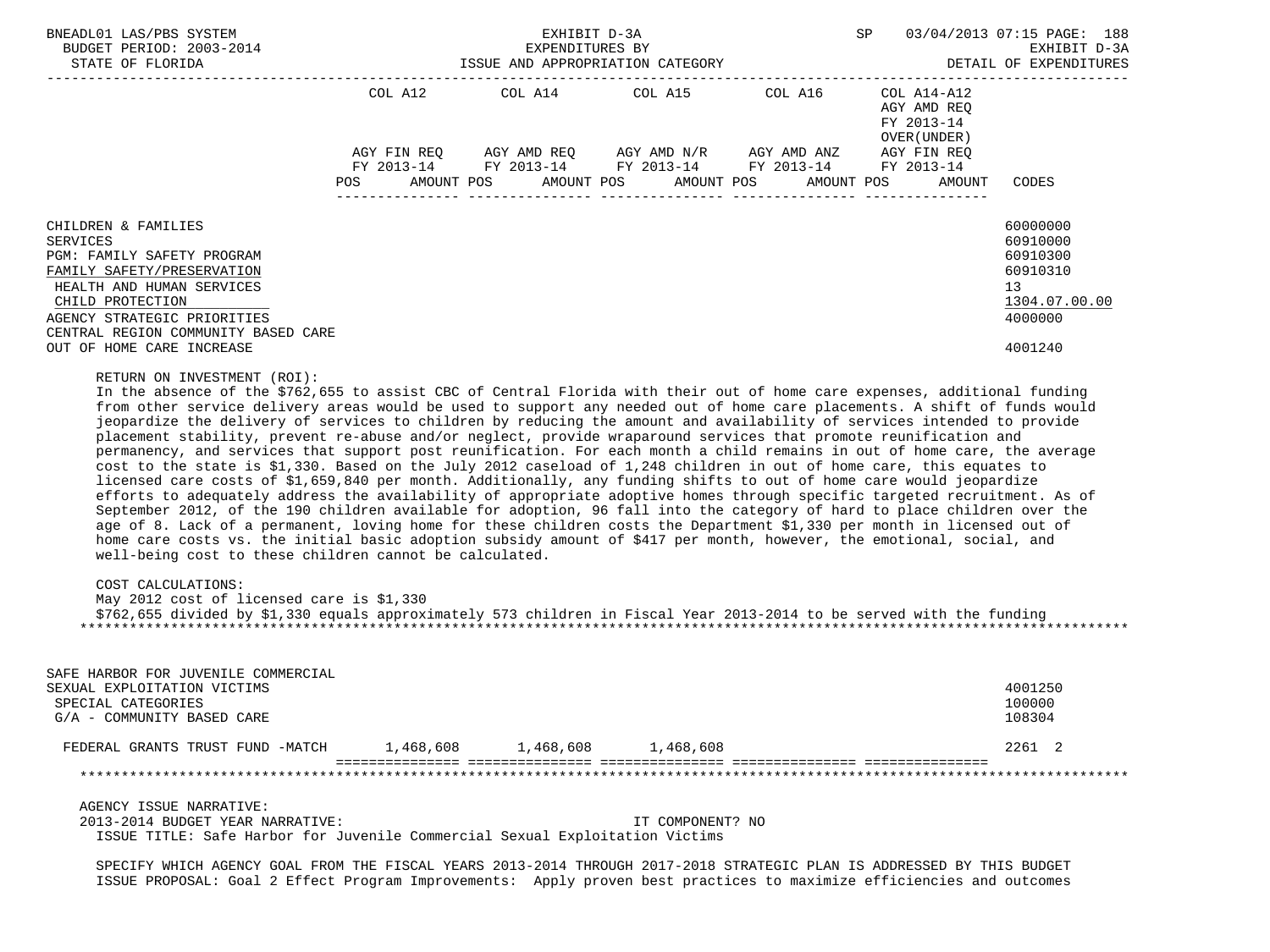| BNEADL01 LAS/PBS SYSTEM<br>BUDGET PERIOD: 2003-2014<br>STATE OF FLORIDA     | EXHIBIT D-3A<br>EXPENDITURES BY<br>ISSUE AND APPROPRIATION CATEGORY |             |  |                                                                                        |  |  |  |  | SP |                                                          | 03/04/2013 07:15 PAGE: 189<br>EXHIBIT D-3A<br>DETAIL OF EXPENDITURES |  |
|-----------------------------------------------------------------------------|---------------------------------------------------------------------|-------------|--|----------------------------------------------------------------------------------------|--|--|--|--|----|----------------------------------------------------------|----------------------------------------------------------------------|--|
|                                                                             | COL A12                                                             |             |  | COL A14 COL A15 COL A16                                                                |  |  |  |  |    | COL A14-A12<br>AGY AMD REO<br>FY 2013-14<br>OVER (UNDER) |                                                                      |  |
|                                                                             |                                                                     | AGY FIN REO |  | AGY AMD REO     AGY AMD N/R     AGY AMD ANZ                                            |  |  |  |  |    | AGY FIN REO                                              |                                                                      |  |
|                                                                             | FY 2013-14<br><b>POS</b>                                            |             |  | FY 2013-14 FY 2013-14 FY 2013-14<br>AMOUNT POS AMOUNT POS AMOUNT POS AMOUNT POS AMOUNT |  |  |  |  |    | FY 2013-14                                               | CODES                                                                |  |
| CHILDREN & FAMILIES<br><b>SERVICES</b>                                      |                                                                     |             |  |                                                                                        |  |  |  |  |    |                                                          | 60000000<br>60910000                                                 |  |
| PGM: FAMILY SAFETY PROGRAM                                                  |                                                                     |             |  |                                                                                        |  |  |  |  |    |                                                          | 60910300                                                             |  |
| FAMILY SAFETY/PRESERVATION<br>HEALTH AND HUMAN SERVICES<br>CHILD PROTECTION |                                                                     |             |  |                                                                                        |  |  |  |  |    |                                                          | 60910310<br>13 <sup>°</sup><br>1304.07.00.00                         |  |
| AGENCY STRATEGIC PRIORITIES                                                 |                                                                     |             |  |                                                                                        |  |  |  |  |    |                                                          | 4000000                                                              |  |
| SAFE HARBOR FOR JUVENILE COMMERCIAL<br>SEXUAL EXPLOITATION VICTIMS          |                                                                     |             |  |                                                                                        |  |  |  |  |    |                                                          | 4001250                                                              |  |

#### SUMMARY:

 The Department requests \$1,468,608 of non-recurring Federal Grants Trust Fund (Department Unreserved Fund Balance) budget authority to establish 50 dedicated group home intensive service beds in selected communities (Miami - 18, Tampa - 12, Orlando 8, Ft. Lauderdale - 12) for female victims of commercial sexual exploitation that are already residing in the foster care system. These children are in need of placements and services that comply with requirements established by the Florida Safe Harbor Act of 2012. Although Chapter 2012-105, Laws of Florida allows for the Department to assess civil penalties fines to support operations of this program of up to \$4,500, against an estimated 1,244 offenders annually (which yields a potential revenue of \$2,155,230 annually), the current collection rate related to these types of offense appears to be significantly lower than the overall collection rate for misdemeanor offenders. For instance, Miami-Dade County collected a total of \$862 in Fiscal Year 2010 and \$415 in Fiscal Year 2011 from these types of offenders. (As cited in the final House legislative staff bill analysis --for CS/CS/HB99, April 16, 2012 page 7).

## PROBLEM STATEMENT:

 It is estimated that approximately 293,000 American youth are currently at risk of becoming victims of commercial sexual exploitation. The majority of American victims of commercial sexual exploitation tend to be runaway youth living on the streets who are highly susceptible to become victims of prostitution. These children generally come from homes where they have been abused, or from families that have abandoned them, and often become involved in prostitution as a way to support themselves financially (Richard J. Estes and Neil Alan Weiner, Commercial Sexual Exploitation of Children in the U.S, Canada and Mexico, University of Pennsylvania (2001).

 Other young people are recruited into prostitution through forced abduction, pressure from adults, or through deceptive agreements between parents and traffickers (Francis T. Miko and Grace Park, Trafficking in Women and Children: The U.S. and Internal Response, p.7 (Updated July 10, 2003)). In a study conducted at the University of New Hampshire in 2010, researchers found that among a sampling of law enforcement agencies for information concerning youth involved in prostitution, of the estimated 1,450 arrests or detentions in the U.S. in 2005, 95% involved third party exploiters, 31% were for what they labeled solo types of prostitution cases, and 12% involved sexual exploitation (Kimberly J. Mitchell, David Finkelhor and Janis Wolak, Conceptualizing Juvenile Prostitution as Child Maltreatment: Findings from the National Juvenile Prostitution Study, p. 22-26, University of New Hampshire Sage Publications (2010)).

 Third party or pimp-controlled commercial sexual exploitation of children is linked to escort and massage services, private dancing, drinking and photographic clubs, major sporting and recreational events, major cultural events, conventions, and tourist destinations. About one-fifth of these children become involved in nationally organized crime networks and are trafficked nationally. They are transported around the United States by a variety of means cars, buses, vans, trucks or planes, and are often provided counterfeit identification to use in the event of arrest. The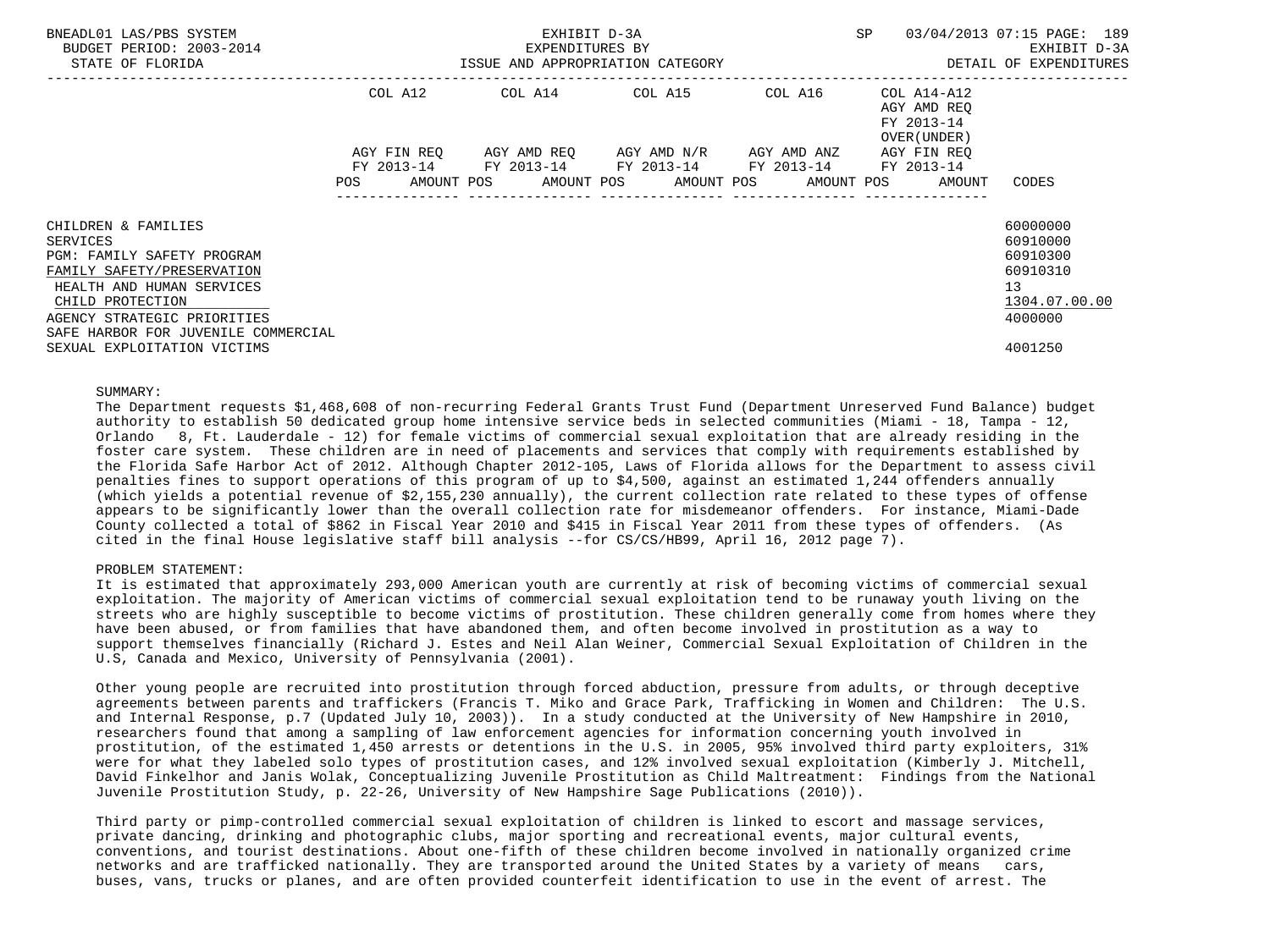| BNEADL01 LAS/PBS SYSTEM<br>BUDGET PERIOD: 2003-2014<br>STATE OF FLORIDA                                                                             |                                                                                                                                             | EXHIBIT D-3A<br>EXPENDITURES BY<br>ISSUE AND APPROPRIATION CATEGORY | <b>SP</b>                           | 03/04/2013 07:15 PAGE: 190<br>EXHIBIT D-3A<br>DETAIL OF EXPENDITURES |                                                                   |                                                                     |
|-----------------------------------------------------------------------------------------------------------------------------------------------------|---------------------------------------------------------------------------------------------------------------------------------------------|---------------------------------------------------------------------|-------------------------------------|----------------------------------------------------------------------|-------------------------------------------------------------------|---------------------------------------------------------------------|
|                                                                                                                                                     | COL A12                                                                                                                                     | COL A14 COL A15 COL A16                                             |                                     |                                                                      | COL A14-A12<br>AGY AMD REO<br>FY 2013-14<br>OVER (UNDER )         |                                                                     |
|                                                                                                                                                     | AGY FIN REO<br>FY 2013-14<br>POS FOR THE POST OF THE STATE STATE STATE STATE STATE STATE STATE STATE STATE STATE STATE STATE STATE STATE ST | FY 2013-14 FY 2013-14 FY 2013-14 FY 2013-14                         | AGY AMD REO AGY AMD N/R AGY AMD ANZ |                                                                      | AGY FIN REO<br>AMOUNT POS AMOUNT POS AMOUNT POS AMOUNT POS AMOUNT | CODES                                                               |
| CHILDREN & FAMILIES<br><b>SERVICES</b><br>PGM: FAMILY SAFETY PROGRAM<br>FAMILY SAFETY/PRESERVATION<br>HEALTH AND HUMAN SERVICES<br>CHILD PROTECTION |                                                                                                                                             |                                                                     |                                     |                                                                      |                                                                   | 60000000<br>60910000<br>60910300<br>60910310<br>13<br>1304.07.00.00 |
| AGENCY STRATEGIC PRIORITIES<br>SAFE HARBOR FOR JUVENILE COMMERCIAL<br>SEXUAL EXPLOITATION VICTIMS                                                   |                                                                                                                                             |                                                                     |                                     |                                                                      |                                                                   | 4000000<br>4001250                                                  |

 average age at which girls first become involved in prostitution is 12-14; for boys and transgender youth it is 11-13 (Richard J. Estes and Neil Alan Weiner, Commercial Sexual Exploitation of Children in the U.S., Canada and Mexico, pp. 7-8. University of Pennsylvania (2001)).

In 2012 the Florida Legislature passed, and the Governor signed, the Florida Safe Harbor Act which;

 -Makes amendments to definitions relating to abuse and sexual exploitation of children in Chapter 39, F.S. which could have the effect of considering a child as dependent and sexually exploited when they are engaging in prostitution. The bill also retains law enforcement discretion to arrest and prosecute children for the crime of prostitution. -Requires law enforcement to deliver children picked up and alleged to be dependent and sexually exploited to the Department of Children and Families for assessment and possible shelter.

 -Provides that the Department of Children and Families may place a child alleged to have been sexually exploited in a safe house, if one is available.

 -Creates new sections of law related to safe harbor placements, which provides process and requirements for services in safe houses.

 The Department has identified approximately 96 potential victims of commercial sexual exploitation that are already residing within the foster care system (as of August 27, 2012 Florida Safe Families Network data). Approximately 50 of these identified victims are currently known, or thought to be at extremely high risk of committing commercial sex acts under the control or direction of a pimp (identified commercial sexual exploitation victims and estimate 50 children currently involved with a 'pimp estimate was derived form a review of Florida Safe Families Network active services cases where a child had at least one Missing Child Report where the Involved in Prostitution button had been selected as Yes in one or more instances, as of August 27, 2012).

 The estimated daily rate for the intensive and specialized services required by this population is \$225 dollars per day (staff-estimated cost of providing room and board, intensive mental health, substance abuse, and educational services to a specialized population in an isolated nonsecure group care setting; based on Florida Network of Youth and Family Services reported standard bed rate for residential environment staffed 24/7, personal communication, S. Gromansky, July 2012). In order for the Department to deliver these intensive and specialized services to this highly vulnerable population, additional funding is required above that which would be covered by offsets from Medicaid for therapeutic services, and the room and board that would be paid for this population within existing child welfare services. The services covered by the cited daily rate include some therapies that can be claimed from Medicaid for eligible clients, thus partially offsetting this cost. Medicaid offset is calculated as applying to an estimated 50% of victims having an eligible diagnosis (per program experts; no citation available) with a daily rate of \$180, which covers only services, not room and board (per the Agency for Health Care Administration's Florida Medicaid Community Behavioral Health Services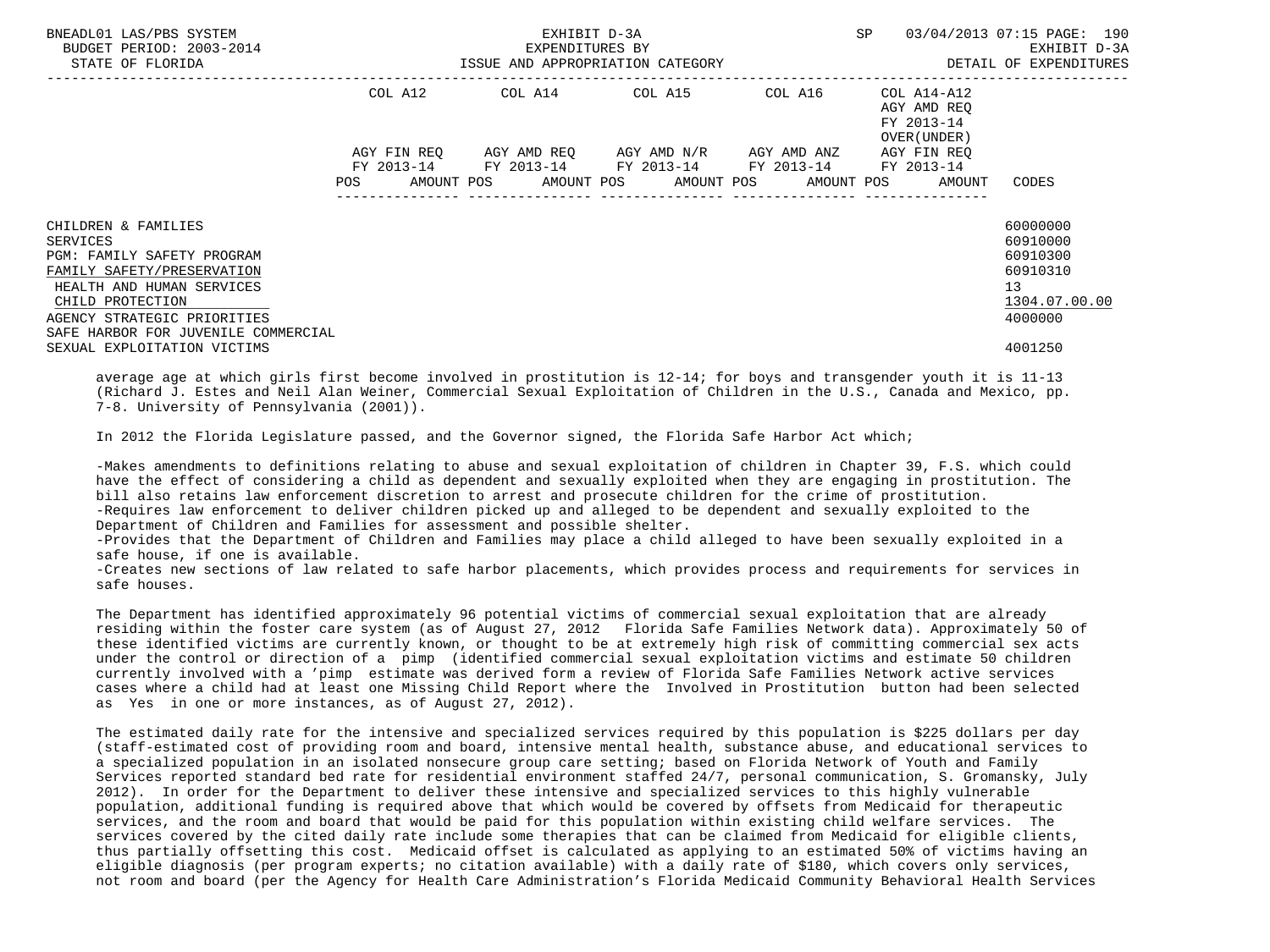| BNEADL01 LAS/PBS SYSTEM<br>BUDGET PERIOD: 2003-2014<br>STATE OF FLORIDA                                                                                                                                                   | EXHIBIT D-3A<br>EXPENDITURES BY<br>ISSUE AND APPROPRIATION CATEGORY |         |  |                                                                                                                                                                     |  |  |  | SP |  | 03/04/2013 07:15 PAGE: 191<br>EXHIBIT D-3A<br>DETAIL OF EXPENDITURES |                                                                                |
|---------------------------------------------------------------------------------------------------------------------------------------------------------------------------------------------------------------------------|---------------------------------------------------------------------|---------|--|---------------------------------------------------------------------------------------------------------------------------------------------------------------------|--|--|--|----|--|----------------------------------------------------------------------|--------------------------------------------------------------------------------|
|                                                                                                                                                                                                                           |                                                                     | COL A12 |  |                                                                                                                                                                     |  |  |  |    |  | AGY AMD REO<br>FY 2013-14<br>OVER (UNDER )                           |                                                                                |
|                                                                                                                                                                                                                           |                                                                     |         |  | AGY FIN REO AGY AMD REO AGY AMD N/R AGY AMD ANZ<br>FY 2013-14 FY 2013-14 FY 2013-14 FY 2013-14 FY 2013-14<br>POS AMOUNT POS AMOUNT POS AMOUNT POS AMOUNT POS AMOUNT |  |  |  |    |  | AGY FIN REO                                                          | CODES                                                                          |
| CHILDREN & FAMILIES<br><b>SERVICES</b><br>PGM: FAMILY SAFETY PROGRAM<br>FAMILY SAFETY/PRESERVATION<br>HEALTH AND HUMAN SERVICES<br>CHILD PROTECTION<br>AGENCY STRATEGIC PRIORITIES<br>SAFE HARBOR FOR JUVENILE COMMERCIAL |                                                                     |         |  |                                                                                                                                                                     |  |  |  |    |  |                                                                      | 60000000<br>60910000<br>60910300<br>60910310<br>13<br>1304.07.00.00<br>4000000 |
| SEXUAL EXPLOITATION VICTIMS                                                                                                                                                                                               |                                                                     |         |  |                                                                                                                                                                     |  |  |  |    |  |                                                                      | 4001250                                                                        |

 Coverage and Limitations Handbook, Rev Oct 2004, most recent available.) Existing child welfare room and board in licensed care settings are estimated to cost \$41.47/day (based on Florida Safe Families Network payment data for Fiscal Year 2011-2012, extract from Florida Safe Families Network received from Family Safety Data Unit on August 1, 2012; total payments for licensed care settings (OCA LCRGE, LCFH0, LC0TH) divided by total number of payment days).

 During Fiscal Year 2012-2013, the capacity to serve 36 clients annually is being developed by using nonrecurring funds and limited local resources in Miami, Orlando, and Ft. Lauderdale. An additional 14 beds in these and other location(s) are proposed for development during Fiscal Year 2013-2014. Additional startup costs are estimated to be coverable through local interagency collaboration for site acquisition/renovation, etc. and are therefore not included in this request.

## WHAT BENEFITS WILL BE OBTAINED BY FUNDING THIS ISSUE:

 Children who are identified as victims of commercial sexual exploitation will have access to intensive supports including mental health and substance abuse services that they need in isolated locations that are designed to protect and disconnect them from those that seek to exploit them.

 WHAT UNDERLYING PROGRAM THEORY CHANGE IS INVOLVED IN THIS ISSUE (IF ANY): This population requires intensive mental health and substance abuse treatment services in a highly structured, supervised, and isolated environment in an effort to ensure that those that seek to victimize these children to not have

 easy access to them. WHAT IMPLEMENTATION MECHANISMS WILL BE CHANGED AS A RESULT OF THIS ISSUE (IF ANY): The Department will require that Community Based Care lead-agencies identify or develop the capacity to provide

specialized treatment for facilities for victims of commercial sexual exploitation trough the dependency system.

### FLORIDA STRATEGIC PLAN FOR ECONOMIC DEVELOPMENT:

 Juvenile victims of commercial sexual exploitation are significantly impacted in multiple ways as a result of their experiences. Recovery and supportive programs are necessary to assit them in becoming economically self sustaining adults. Providing specialized programs for these victims corresponds with Item 6 on the Florida Strategic Plan for Economic Development.

 RETURN ON INVESTMENT (ROI): Arrest, Court, and Department of Juvenile Justice Costs Avoided

Assuming one annual arrest for each of the estimated 50 teenage girls in each year who are identified as being deeply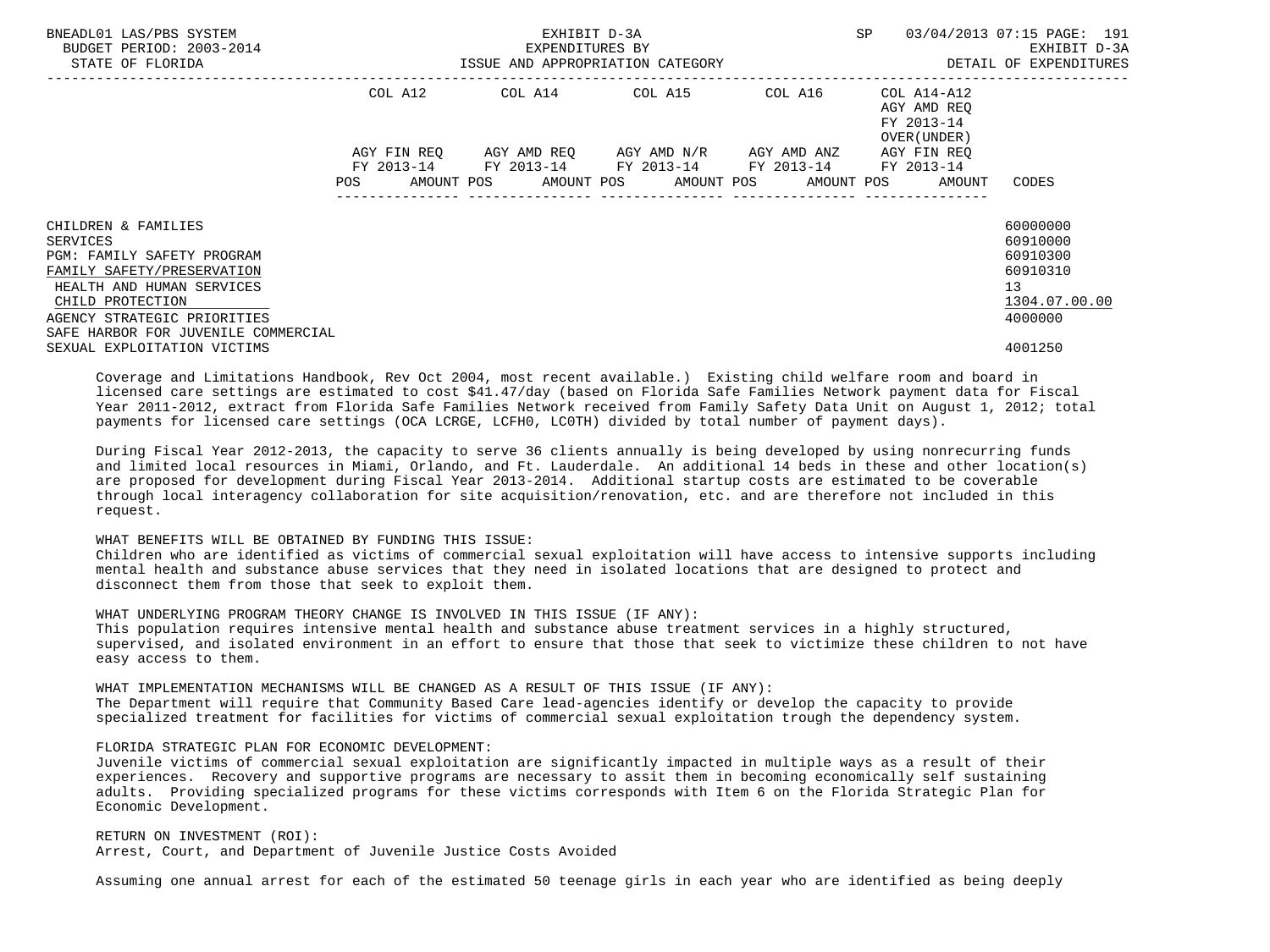| BNEADL01 LAS/PBS SYSTEM<br>BUDGET PERIOD: 2003-2014<br>STATE OF FLORIDA                                                                                                            | ISSUE AND APPROPRIATION CATEGORY | EXHIBIT D-3A<br>EXPENDITURES BY                                                                           | SP | 03/04/2013 07:15 PAGE: 192<br>EXHIBIT D-3A<br>DETAIL OF EXPENDITURES  |                                                                                |
|------------------------------------------------------------------------------------------------------------------------------------------------------------------------------------|----------------------------------|-----------------------------------------------------------------------------------------------------------|----|-----------------------------------------------------------------------|--------------------------------------------------------------------------------|
|                                                                                                                                                                                    |                                  | COL A12 COL A14 COL A15 COL A16 COL A14-A12                                                               |    | AGY AMD REO<br>FY 2013-14<br>OVER (UNDER )                            |                                                                                |
|                                                                                                                                                                                    |                                  | AGY FIN REQ AGY AMD REQ AGY AMD N/R AGY AMD ANZ<br>FY 2013-14 FY 2013-14 FY 2013-14 FY 2013-14 FY 2013-14 |    | AGY FIN REO<br>POS AMOUNT POS AMOUNT POS AMOUNT POS AMOUNT POS AMOUNT | CODES                                                                          |
| CHILDREN & FAMILIES<br><b>SERVICES</b><br>PGM: FAMILY SAFETY PROGRAM<br>FAMILY SAFETY/PRESERVATION<br>HEALTH AND HUMAN SERVICES<br>CHILD PROTECTION<br>AGENCY STRATEGIC PRIORITIES |                                  |                                                                                                           |    |                                                                       | 60000000<br>60910000<br>60910300<br>60910310<br>13<br>1304.07.00.00<br>4000000 |
| SAFE HARBOR FOR JUVENILE COMMERCIAL<br>SEXUAL EXPLOITATION VICTIMS                                                                                                                 |                                  |                                                                                                           |    |                                                                       | 4001250                                                                        |

 involved in prostitution, with expected booking, fingerprinting, computer checks, and other processing cost for law enforcement at \$60 per event, results in an estimated annual cost of \$3,000 (The San Francisco Task Force on Prostitution Final Report Submitted to the Board of Supervisors of the City and County of San Francisco, California March 1996).

 A review of prostitution arrest cases in San Francisco indicated that approximately 45% of these cases will go to trial. Court costs for these types of cases are estimated to be approximately \$1,041 per case. If an estimated 23 cases (45% of 50) go to trial on an annual basis, the annual associated court cost for these types of case would be \$23,943 (The San Francisco Task Force on Prostitution Final Report Submitted to the Board of Supervisors of the City and County of San Francisco, California March 1996).

 State Attorney costs for these types of cases are estimated to be \$312 for each case that goes to trial, with an estimated annual cost of \$7,176 for 23 cases (The San Francisco Task Force on Prostitution Final Report Submitted to the Board of Supervisors of the City and County of San Francisco, California March 1996).

 Public Defender fees these types of cases are estimated to be \$208 for each case that goes to trial with an estimated annual cost of \$4,784 for 23 cases (The San Francisco Task Force on Prostitution Final Report Submitted to the Board of Supervisors of the City and County of San Francisco, California March 1996).

 A 2011 Florida Network of Youth and Family Services evaluation of Florida Department of Juvenile Justice service costs conducted by the Justice Research Center indicated that of 41,030 cases that were reviewed, 64% resulted in a child being placed into a probation release program. An additional 18% of the children reviewed by the study were placed into some type of commitment program. Estimated cost associated with probation release were estimated to be \$3,037 per release, and commitment program costs were estimated to be \$31,316

 With an estimated 32 commercial sexual exploitation victims being placed into a probation release (64% of 50), the estimated annual cost for this category of children would be \$97,184, and an estimated \$281,844 for the 9 committed teens (18% of 50).

| Arrest and Booking Costs | \$3.000   |
|--------------------------|-----------|
| Court Costs              | \$23,943  |
| State Attorney Cost      | \$7.176   |
| Public Defender Costs    | \$4.784   |
| DJJ Probation Costs      | \$97.184  |
| DJJ Commitment Costs     | \$281,844 |
| Total                    | \$417,931 |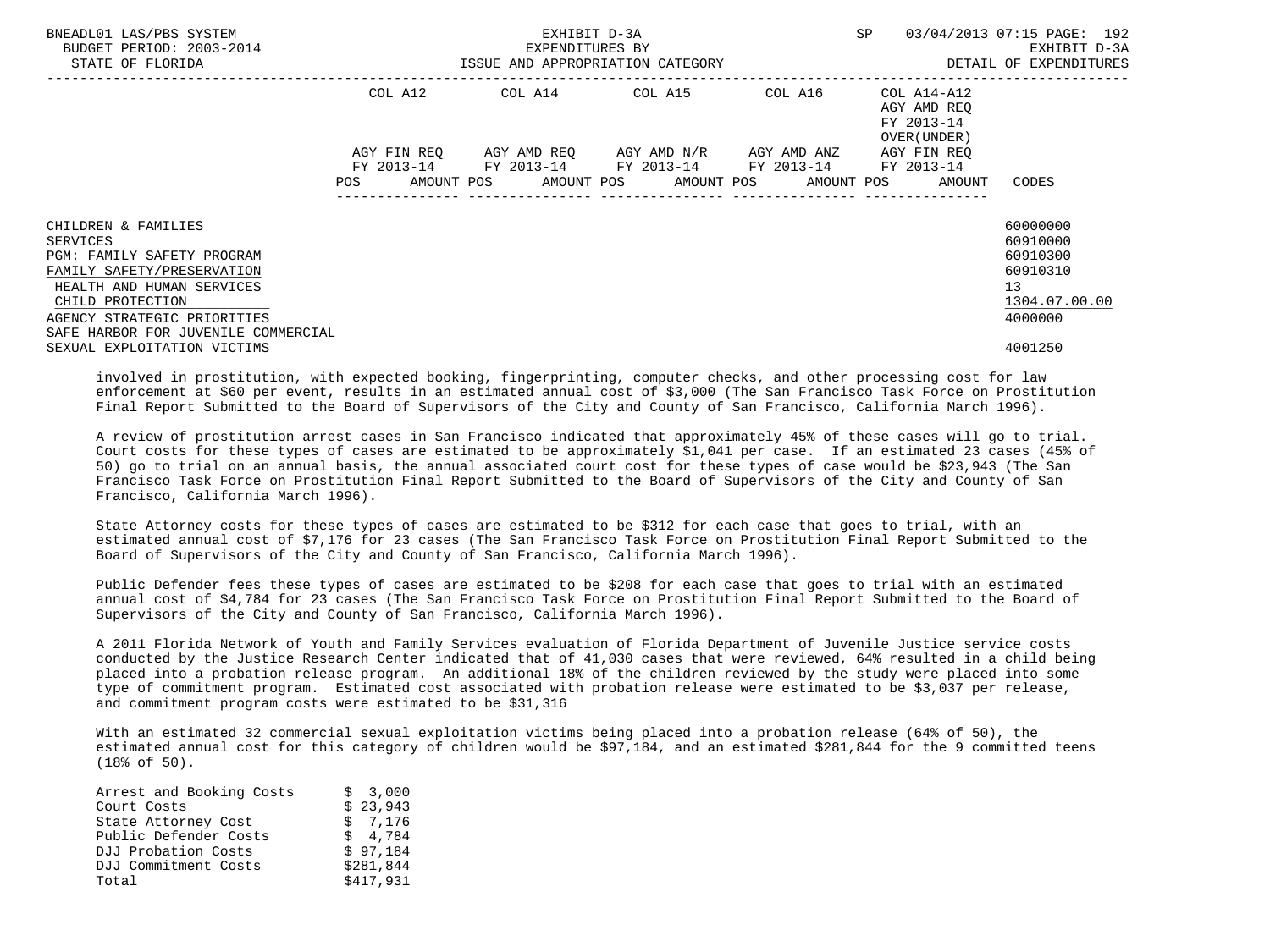| BNEADL01 LAS/PBS SYSTEM<br>BUDGET PERIOD: 2003-2014<br>STATE OF FLORIDA                                                                                                                                                   |             | EXHIBIT D-3A<br>EXPENDITURES BY<br>ISSUE AND APPROPRIATION CATEGORY                           |  |  | <b>SP</b> |                                                          | 03/04/2013 07:15 PAGE: 193<br>EXHIBIT D-3A<br>DETAIL OF EXPENDITURES           |
|---------------------------------------------------------------------------------------------------------------------------------------------------------------------------------------------------------------------------|-------------|-----------------------------------------------------------------------------------------------|--|--|-----------|----------------------------------------------------------|--------------------------------------------------------------------------------|
|                                                                                                                                                                                                                           | COL A12     | COL A14 COL A15 COL A16                                                                       |  |  |           | COL A14-A12<br>AGY AMD REO<br>FY 2013-14<br>OVER (UNDER) |                                                                                |
|                                                                                                                                                                                                                           | AGY FIN REO | AGY AMD REO AGY AMD N/R AGY AMD ANZ<br>FY 2013-14 FY 2013-14 FY 2013-14 FY 2013-14 FY 2013-14 |  |  |           | AGY FIN REO                                              |                                                                                |
|                                                                                                                                                                                                                           |             | POS AMOUNT POS AMOUNT POS AMOUNT POS AMOUNT POS AMOUNT                                        |  |  |           |                                                          | CODES                                                                          |
| CHILDREN & FAMILIES<br><b>SERVICES</b><br>PGM: FAMILY SAFETY PROGRAM<br>FAMILY SAFETY/PRESERVATION<br>HEALTH AND HUMAN SERVICES<br>CHILD PROTECTION<br>AGENCY STRATEGIC PRIORITIES<br>SAFE HARBOR FOR JUVENILE COMMERCIAL |             |                                                                                               |  |  |           |                                                          | 60000000<br>60910000<br>60910300<br>60910310<br>13<br>1304.07.00.00<br>4000000 |
| SEXUAL EXPLOITATION VICTIMS                                                                                                                                                                                               |             |                                                                                               |  |  |           |                                                          | 4001250                                                                        |

### Societal Costs Avoided

 The near- and long- term health and safety issues associated with children that are involved in the commercial sex trade arenot dissimilar to the experiences of sexual abuse or assault victims to sexual abuse and rape victims (Melissa F, M Howard, B (1998). "Prostitution, Violence, and Posttraumatic Stress Disorder". Women and Health 27(3): 37-49, and Polusny, M; Melissa A. Polusny and Victoria M. Follette (1995). "Long-term correlates of child sexual abuse: Theory and review of the empirical literature". Applied and Preventive Psychology (Elsevier Ltd.) 4 (3): 143 166).

 When the victim costs associated with post-traumatic stress disorder, substance abuse, disability, and inability to work are factored into the costs associated with the longer-term expected costs, it is estimated that the cost per juvenile victim of commercial sexual exploitation is about \$81,000 (National Institute of Justice. (1996). The extent and costs of crime victimization: A new look. Washington, DC: U.S. Department of Justice. Retrieved from: http://www.ncjrs.gov/pdffiles/costcrim.pdf). As such, the expected long-term cost of not providing services that are designed to mitigate potential long-term indirect or intangible costs for this population could be \$4,050,000 for every 50 victims that do not receive services.

## COST CALCULATIONS:

 The use of "safe harbor" placement is optional, not required, under the terms of the Safe Harbor Act. However, specialized treatment is expected through legislative intent. To determine an estimate fiscal need for such specialized services, the cost was calculated as follows: estimated number of additional victims and bed-days of services needed, times estimated cost per day, offset by potential reimbursements such as Medicaid and standard out of home care.

|                                                       | 2013-2014 | Annualized |
|-------------------------------------------------------|-----------|------------|
|                                                       | Cost      | Cost       |
| Estimated number of bed-days used for victims         | 15,702    | 18,250     |
| identified in Child Welfare system                    |           |            |
| (Dependency system current identified victims = 50,   |           |            |
| estimate need for full 365 days per year, annualized; |           |            |

 Year 1 (Fiscal Year 2013-2014), 36 operational beds  $(36 * 365 \text{ days} = 13,140 \text{ bed days})$ ,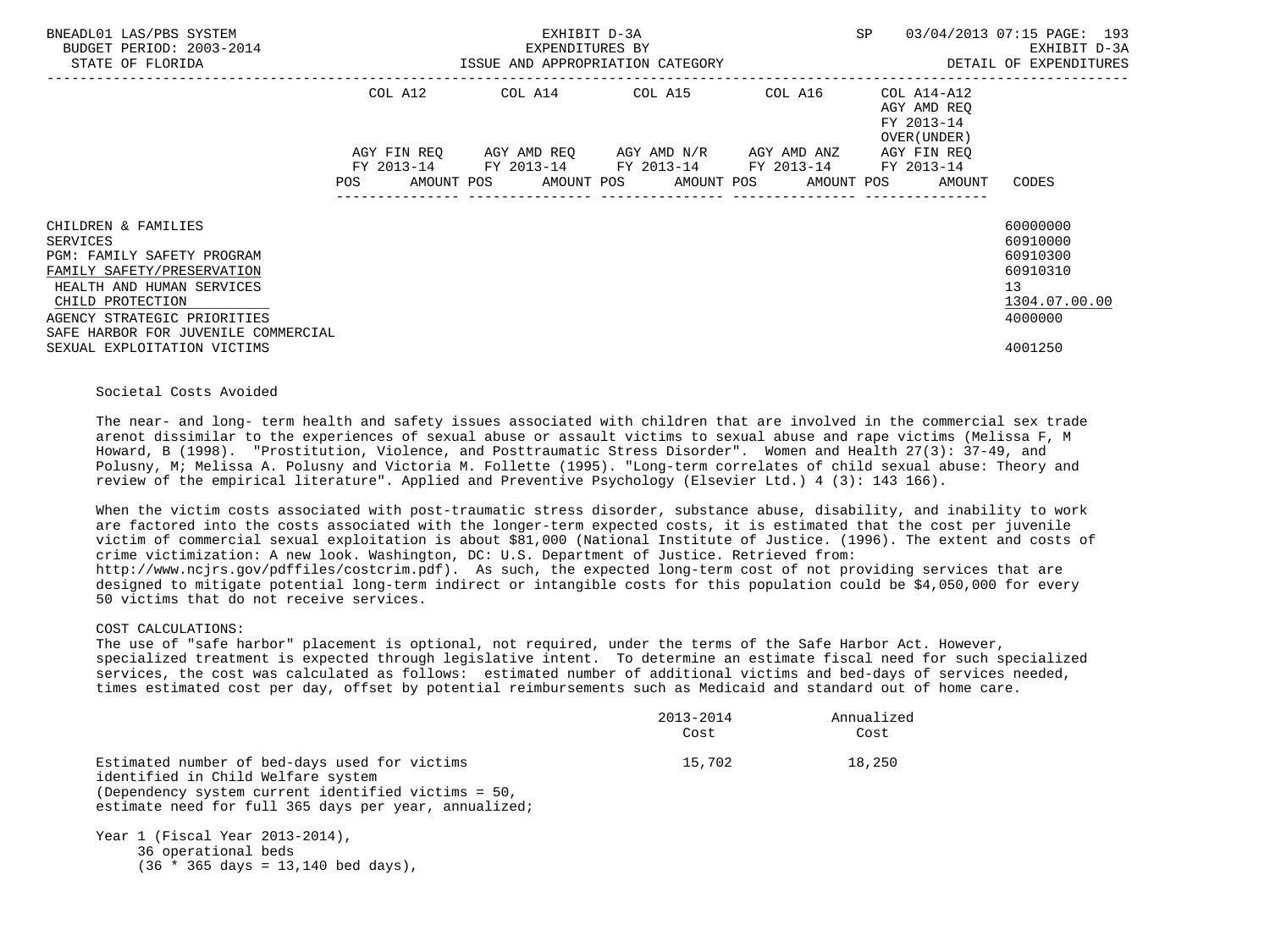| BNEADL01 LAS/PBS SYSTEM<br>BUDGET PERIOD: 2003-2014<br>STATE OF FLORIDA                                                                                                                                                                                  | EXHIBIT D-3A<br>EXPENDITURES BY | ISSUE AND APPROPRIATION CATEGORY                                                                                                                                                                                                                                                                                                                                                         |                                                           | SP                                                       | 03/04/2013 07:15 PAGE: 194<br>EXHIBIT D-3A<br>DETAIL OF EXPENDITURES                      |
|----------------------------------------------------------------------------------------------------------------------------------------------------------------------------------------------------------------------------------------------------------|---------------------------------|------------------------------------------------------------------------------------------------------------------------------------------------------------------------------------------------------------------------------------------------------------------------------------------------------------------------------------------------------------------------------------------|-----------------------------------------------------------|----------------------------------------------------------|-------------------------------------------------------------------------------------------|
|                                                                                                                                                                                                                                                          |                                 | $\begin{tabular}{lllllllllll} \multicolumn{2}{l}{{\text{COL}}}\  \, \texttt{A14} & \multicolumn{2}{l}{\text{COL}}\  \, \texttt{A15} & \multicolumn{2}{l}{\text{COL}}\  \, \texttt{A16} \end{tabular}$<br>AGY FIN REQ AGY AMD REQ AGY AMD N/R AGY AMD ANZ AGY FIN REQ<br>FY 2013-14 FY 2013-14 FY 2013-14 FY 2013-14 FY 2013-14<br>POS AMOUNT POS AMOUNT POS AMOUNT POS AMOUNT POS AMOUNT |                                                           | COL A14-A12<br>AGY AMD REQ<br>FY 2013-14<br>OVER (UNDER) | CODES                                                                                     |
| CHILDREN & FAMILIES<br><b>SERVICES</b><br>PGM: FAMILY SAFETY PROGRAM<br>FAMILY SAFETY/PRESERVATION<br>HEALTH AND HUMAN SERVICES<br>CHILD PROTECTION<br>AGENCY STRATEGIC PRIORITIES<br>SAFE HARBOR FOR JUVENILE COMMERCIAL<br>SEXUAL EXPLOITATION VICTIMS |                                 |                                                                                                                                                                                                                                                                                                                                                                                          |                                                           |                                                          | 60000000<br>60910000<br>60910300<br>60910310<br>13<br>1304.07.00.00<br>4000000<br>4001250 |
| develop and implement 14 more beds, estimating these are<br>operational for 6 months<br>$(365 * .5 = 183 \text{ days} * 14 \text{ beds} = 18,250 \text{ bed days})$                                                                                      |                                 |                                                                                                                                                                                                                                                                                                                                                                                          |                                                           |                                                          |                                                                                           |
| Estimated operating cost<br>$(\$225\text{ per bed day})$                                                                                                                                                                                                 |                                 |                                                                                                                                                                                                                                                                                                                                                                                          | $$3,532,950$ $$4,106,250$                                 |                                                          |                                                                                           |
| Potential operating cost offset: Medicaid<br>(Medicaid @ \$180 per day for eligible<br>victims with diagnosis - assume 50%)                                                                                                                              |                                 |                                                                                                                                                                                                                                                                                                                                                                                          | $(\frac{1}{2}, 1, 413, 180)$ $(\frac{1}{2}, 1, 642, 500)$ |                                                          |                                                                                           |
| Potential operating cost offsets: Child Welfare (CW)<br>expense for CW victims who would otherwise be<br>in out of home care<br>(Number of bed days * \$41.47 each)                                                                                      |                                 |                                                                                                                                                                                                                                                                                                                                                                                          | $(\$ 651,162)$ $(\$ 756,828)$                             |                                                          |                                                                                           |
| Total estimated operating cost<br>minus offsets                                                                                                                                                                                                          |                                 |                                                                                                                                                                                                                                                                                                                                                                                          | $$1,468,608$ $$1,706,922$                                 |                                                          |                                                                                           |
| Since this issue requests non-recurring budget authority, to be supported with Department Unreserved Fund Balance, an<br>issue will be submitted in the Fiscal Year 2014-2015 Legislative Budget Request for the Fiscal Year 2014-2015 need.             |                                 |                                                                                                                                                                                                                                                                                                                                                                                          |                                                           |                                                          |                                                                                           |
| INTEGRATION OF CHILD WELFARE AND<br>SUBSTANCE ABUSE SERVICES - PILOT                                                                                                                                                                                     |                                 |                                                                                                                                                                                                                                                                                                                                                                                          |                                                           |                                                          |                                                                                           |
| PROGRAM(S)<br>SPECIAL CATEGORIES                                                                                                                                                                                                                         |                                 |                                                                                                                                                                                                                                                                                                                                                                                          |                                                           |                                                          | 4001290<br>100000                                                                         |

 FEDERAL GRANTS TRUST FUND -MATCH 250,000 250,000 250,000 2261 2 =============== =============== =============== =============== ===============

G/A-CHILD PROTECTION 103034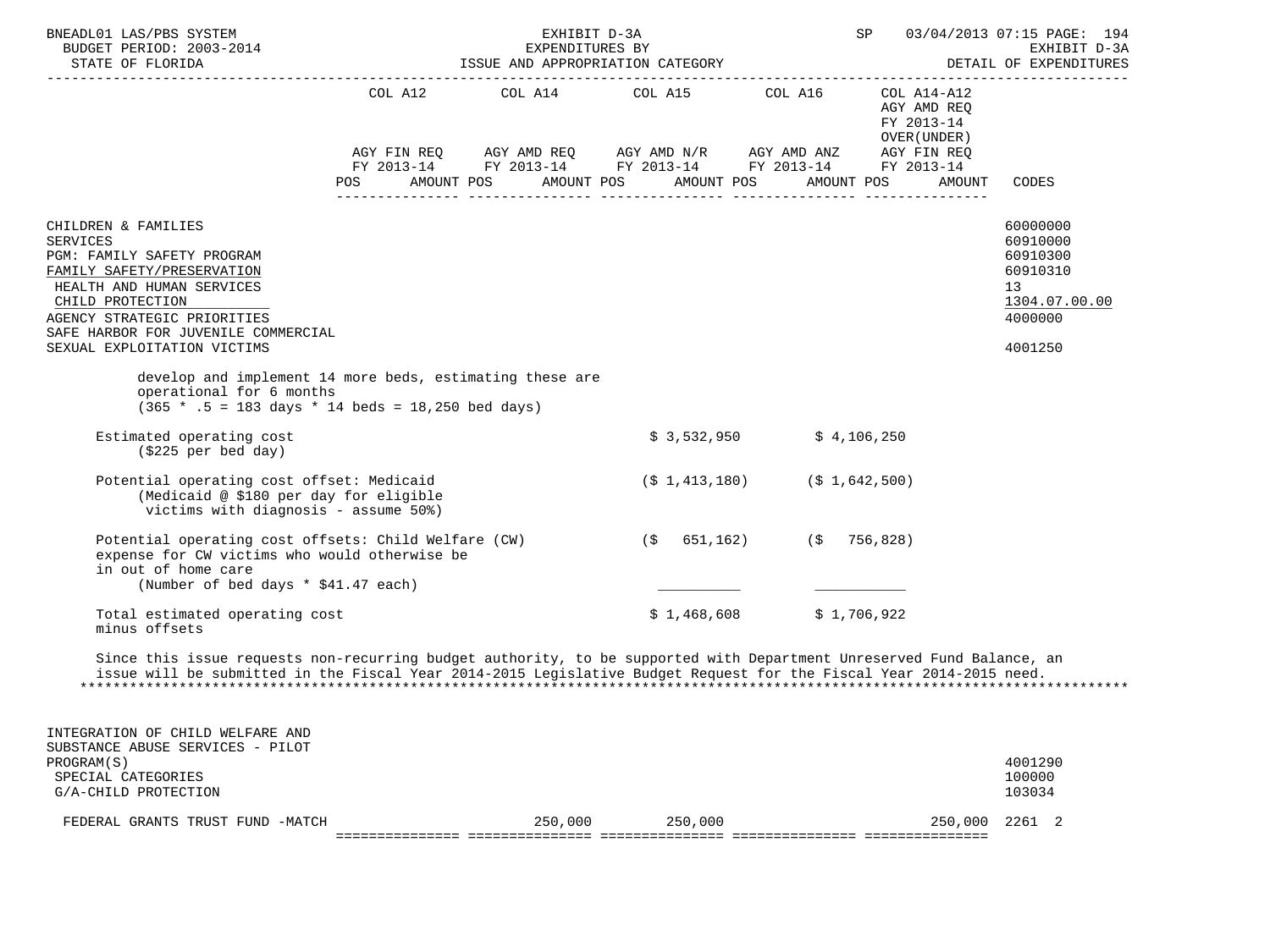| BNEADL01 LAS/PBS SYSTEM<br>BUDGET PERIOD: 2003-2014<br>STATE OF FLORIDA                                                                                                                                                                                    |  | EXHIBIT D-3A<br>EXPENDITURES BY<br>ISSUE AND APPROPRIATION CATEGORY                                                                                      | EXPENDITURES BY         |  |                                                                                                                      | SP 03/04/2013 07:15 PAGE: 195<br>EXHIBIT D-3A<br>DETAIL OF EXPENDITURES        |
|------------------------------------------------------------------------------------------------------------------------------------------------------------------------------------------------------------------------------------------------------------|--|----------------------------------------------------------------------------------------------------------------------------------------------------------|-------------------------|--|----------------------------------------------------------------------------------------------------------------------|--------------------------------------------------------------------------------|
|                                                                                                                                                                                                                                                            |  | COL A12 COL A14 COL A15 COL A16<br>AGY FIN REQ AGY AMD REQ AGY AMD N/R AGY AMD ANZ AGY FIN REQ<br>FY 2013-14 FY 2013-14 FY 2013-14 FY 2013-14 FY 2013-14 |                         |  | COL A14-A12<br>AGY AMD REO<br>FY 2013-14<br>OVER ( UNDER )<br>POS AMOUNT POS AMOUNT POS AMOUNT POS AMOUNT POS AMOUNT | CODES                                                                          |
| CHILDREN & FAMILIES<br><b>SERVICES</b><br>PGM: FAMILY SAFETY PROGRAM<br>FAMILY SAFETY/PRESERVATION<br>HEALTH AND HUMAN SERVICES<br>CHILD PROTECTION<br>AGENCY STRATEGIC PRIORITIES<br>INTEGRATION OF CHILD WELFARE AND<br>SUBSTANCE ABUSE SERVICES - PILOT |  |                                                                                                                                                          |                         |  |                                                                                                                      | 60000000<br>60910000<br>60910300<br>60910310<br>13<br>1304.07.00.00<br>4000000 |
| PROGRAM(S)<br>SPECIAL CATEGORIES<br>G/A - COMMUNITY BASED CARE                                                                                                                                                                                             |  |                                                                                                                                                          |                         |  |                                                                                                                      | 4001290<br>100000<br>108304                                                    |
| FEDERAL GRANTS TRUST FUND -MATCH<br>$-FEDERL$                                                                                                                                                                                                              |  |                                                                                                                                                          |                         |  | 301,556 2261 2<br>4, 448, 444 2261 3                                                                                 |                                                                                |
| TOTAL FEDERAL GRANTS TRUST FUND                                                                                                                                                                                                                            |  |                                                                                                                                                          | $4,750,000$ $4,750,000$ |  | 4,750,000 2261                                                                                                       |                                                                                |
| TOTAL APPRO                                                                                                                                                                                                                                                |  |                                                                                                                                                          | 4,750,000 4,750,000     |  | 4,750,000                                                                                                            |                                                                                |
| TOTAL: INTEGRATION OF CHILD WELFARE AND<br>SUBSTANCE ABUSE SERVICES - PILOT<br>PROGRAM(S)<br>TOTAL ISSUE                                                                                                                                                   |  | $5,000,000$ $5,000,000$                                                                                                                                  |                         |  | 5,000,000                                                                                                            | 4001290                                                                        |
|                                                                                                                                                                                                                                                            |  |                                                                                                                                                          |                         |  |                                                                                                                      |                                                                                |
| AGENCY ISSUE NARRATIVE:<br>2013-2014 BUDGET YEAR NARRATIVE:<br>"Amended 2013-14 Narrative after February 1, 2013"                                                                                                                                          |  |                                                                                                                                                          | IT COMPONENT? NO        |  |                                                                                                                      |                                                                                |
| ISSUE TITLE: Integration of Child Welfare and Substance Abuse Services - Pilot Program(s)                                                                                                                                                                  |  |                                                                                                                                                          |                         |  |                                                                                                                      |                                                                                |
| SPECIFY WHICH AGENCY GOAL FROM THE FISCAL YEARS 2013-2014 THOUGH 2017-2018 STRATEGIC PLAN IS ADDRESSED BY THIS BUDGET<br>ISSUE PROPOSAL: Effect Program Improvements: Apply proven best practices to maximize efficiencies and outcomes.                   |  |                                                                                                                                                          |                         |  |                                                                                                                      |                                                                                |
| SUMMARY:                                                                                                                                                                                                                                                   |  |                                                                                                                                                          |                         |  |                                                                                                                      |                                                                                |

 The Department requests \$5,000,000 of non-recurring Federal Grants Trust Fund budget authority to provide funding for pilot programs that address the substance abuse needs of families involved in the child welfare system.

 Of this funding, \$4,750,000 will provide the Department an opportunity to award up to eight grants to Community Based Care (CBC) Lead Agencies through a competitive process. Selection criteria will require that the pilot programs clearly identify the need to integrate substance abuse and child welfare services in a geographic area, demonstrate collaboration between CBC and Managing Entity for Substance Abuse and Mental Health, demonstrate the need, be based on evidence based practices or propose practices that can be evaluated during the pilot project that will meet evidenced based standards if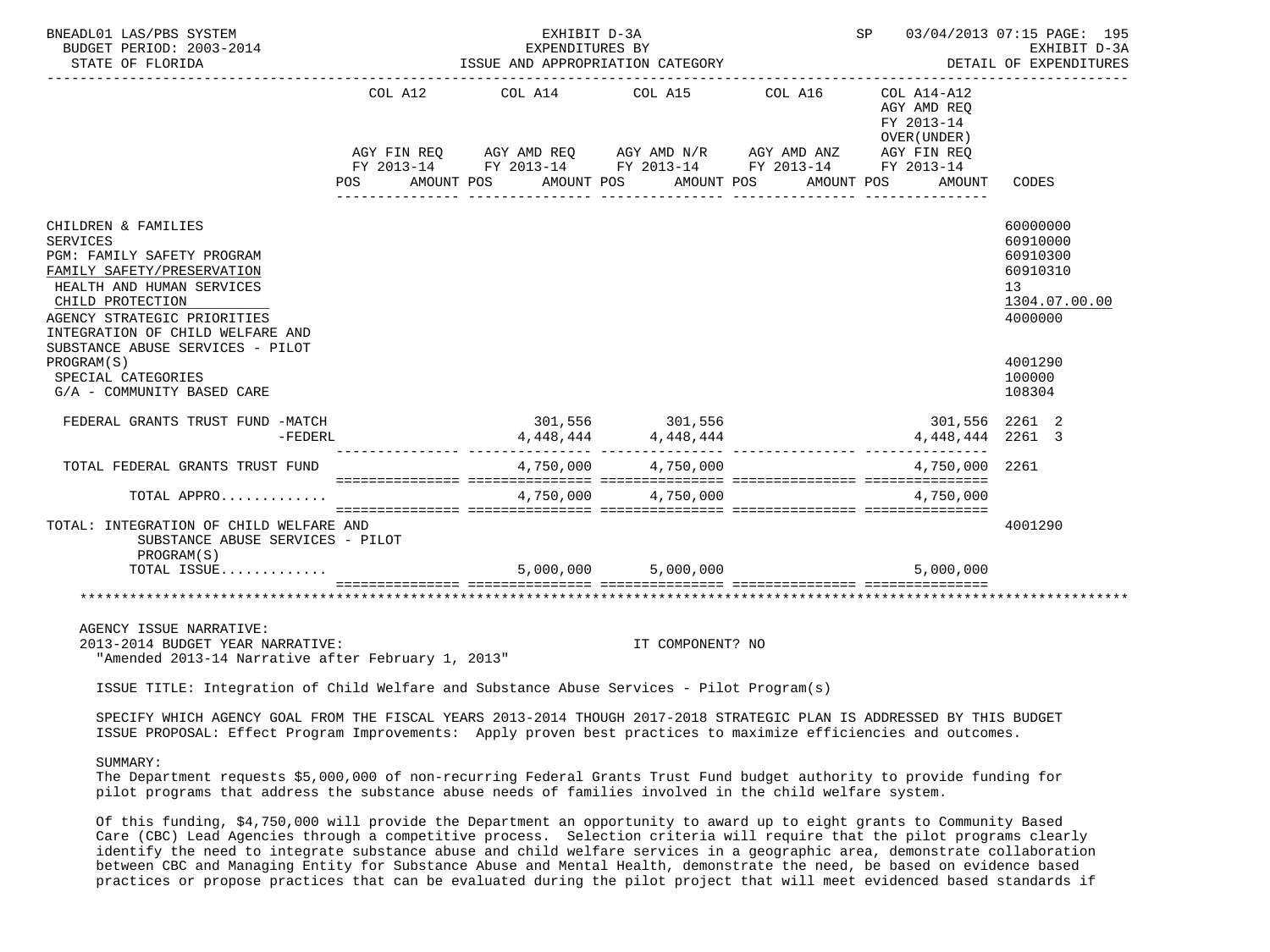| BNEADL01 LAS/PBS SYSTEM<br>BUDGET PERIOD: 2003-2014<br>STATE OF FLORIDA |            | EXHIBIT D-3A<br>EXPENDITURES BY<br>ISSUE AND APPROPRIATION CATEGORY | SP                                                                                                                                            | 03/04/2013 07:15 PAGE: 196<br>EXHIBIT D-3A<br>DETAIL OF EXPENDITURES |                                                          |               |
|-------------------------------------------------------------------------|------------|---------------------------------------------------------------------|-----------------------------------------------------------------------------------------------------------------------------------------------|----------------------------------------------------------------------|----------------------------------------------------------|---------------|
|                                                                         | COL A12    |                                                                     | COL A14 COL A15 COL A16                                                                                                                       |                                                                      | COL A14-A12<br>AGY AMD REO<br>FY 2013-14<br>OVER (UNDER) |               |
|                                                                         | <b>POS</b> |                                                                     | AGY FIN REQ 6GY AMD REQ 6GY AMD N/R 6GY AMD ANZ<br>FY 2013-14 FY 2013-14 FY 2013-14 FY 2013-14 FY 2013-14<br>AMOUNT POS AMOUNT POS AMOUNT POS |                                                                      | AGY FIN REO<br>AMOUNT POS<br>AMOUNT                      | CODES         |
| CHILDREN & FAMILIES                                                     |            |                                                                     |                                                                                                                                               |                                                                      |                                                          | 60000000      |
| SERVICES                                                                |            |                                                                     |                                                                                                                                               |                                                                      |                                                          | 60910000      |
| PGM: FAMILY SAFETY PROGRAM                                              |            |                                                                     |                                                                                                                                               |                                                                      |                                                          | 60910300      |
| FAMILY SAFETY/PRESERVATION                                              |            |                                                                     |                                                                                                                                               |                                                                      |                                                          | 60910310      |
| HEALTH AND HUMAN SERVICES                                               |            |                                                                     |                                                                                                                                               |                                                                      |                                                          | 13            |
| CHILD PROTECTION                                                        |            |                                                                     |                                                                                                                                               |                                                                      |                                                          | 1304.07.00.00 |
| AGENCY STRATEGIC PRIORITIES                                             |            |                                                                     |                                                                                                                                               |                                                                      |                                                          | 4000000       |
| INTEGRATION OF CHILD WELFARE AND                                        |            |                                                                     |                                                                                                                                               |                                                                      |                                                          |               |
| SUBSTANCE ABUSE SERVICES - PILOT                                        |            |                                                                     |                                                                                                                                               |                                                                      |                                                          |               |
| PROGRAM(S)                                                              |            |                                                                     |                                                                                                                                               |                                                                      |                                                          | 4001290       |

 successful, clearly state how families will remain engaged and all identified service needs coordinated, and identify the capability for the sustainability of the program subject to further funding.

 The remaining \$250,000 will allow the Department to competitively procure an evaluator for the programs that will provide a report on outcomes, cost effectiveness, and potential for successful replication.

 The Department will support the Federal Grants Trust Fund budget authority in this issue by using \$551,556 of unreserved fund balance and \$4,448,444 of Title IV-E Demonstration Waiver grant surplus.

### PROBLEM STATEMENT:

 Parental substance abuse is a major contributing factor in cases of child abuse and neglect and is one of the major reasons for child out-of-home placements, as well as posing a barrier to children's safety. In Fiscal Year 2010-2011, 56% of the child abuse allegations that were verified had indications of parental substance use disorders. During this same timeframe, 60% of the out-of-home placements were due to parental substance use disorders. There also were twice as many children with parents with substance abuse disorders in care for more than 9 months than for children with parents without indications of substance abuse.

 From Fiscal Year 2006-2007 through Fiscal Year 2010-2011, the number of adults involved in the child welfare system that were served for prescription drug problems increased from 991 to 3,495 - a 253% increase. Inability to access treatment prolongs the time to re-unification for the family and causes numerous complications meeting the expectations of their case plans.

 Traditionally, when child protective investigators suspect substance use or mental health disorders, they refer the parent to a substance abuse or mental health treatment program for an assessment and subsequent treatment. This practice has proven in Florida and nationally to be less than effective. Many parents do not make or keep appointments for their assessment and subsequent treatment.

# WHAT BENEFITS WILL BE OBTAINED BY FUNDING THIS ISSUE:

 Cost-benefit analyses of outpatient treatment find that every dollar invested yields between \$5.23 and \$32.70 in economic benefits. With regard to residential drug treatment, every dollar invested yields between \$4.38 and \$13.59 in economic benefits (all figures in 2011 dollars). The economic benefits are in the form of increasing earnings from employment and reductions in criminal activity, money spent on drugs, incarceration, and health care costs. Furthermore, research demonstrates that access to treatment increases the likelihood of reunification and reduces the number of days children spend in foster care.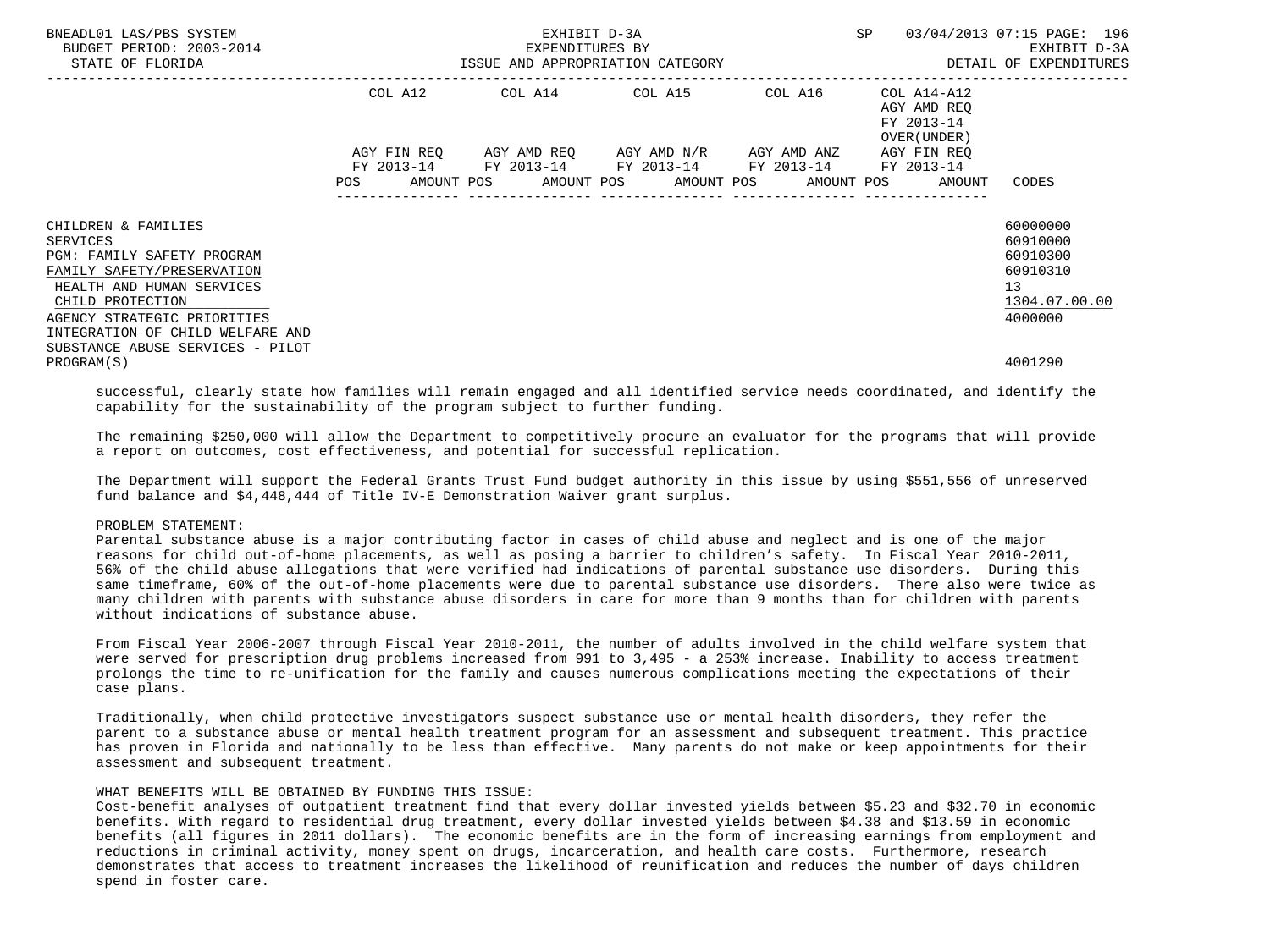| BNEADL01 LAS/PBS SYSTEM<br>BUDGET PERIOD: 2003-2014 |                           | EXHIBIT D-3A<br>EXPENDITURES BY | SP                                                                                                                                 | 03/04/2013 07:15 PAGE: 197<br>EXHIBIT D-3A |                                                          |                        |
|-----------------------------------------------------|---------------------------|---------------------------------|------------------------------------------------------------------------------------------------------------------------------------|--------------------------------------------|----------------------------------------------------------|------------------------|
| STATE OF FLORIDA                                    |                           |                                 | ISSUE AND APPROPRIATION CATEGORY                                                                                                   |                                            |                                                          | DETAIL OF EXPENDITURES |
|                                                     | COL A12                   |                                 | COL A14 COL A15 COL A16                                                                                                            |                                            | COL A14-A12<br>AGY AMD REQ<br>FY 2013-14<br>OVER (UNDER) |                        |
|                                                     | AGY FIN REO<br><b>POS</b> |                                 | AGY AMD REQ       AGY AMD N/R       AGY AMD ANZ<br>FY 2013-14 FY 2013-14 FY 2013-14 FY 2013-14<br>AMOUNT POS AMOUNT POS AMOUNT POS | AMOUNT POS                                 | AGY FIN REO<br>FY 2013-14<br>AMOUNT                      | CODES                  |
|                                                     |                           |                                 |                                                                                                                                    |                                            |                                                          |                        |
| CHILDREN & FAMILIES                                 |                           |                                 |                                                                                                                                    |                                            |                                                          | 60000000               |
| SERVICES                                            |                           |                                 |                                                                                                                                    |                                            |                                                          | 60910000               |
| <b>PGM: FAMILY SAFETY PROGRAM</b>                   |                           |                                 |                                                                                                                                    |                                            |                                                          | 60910300               |
| FAMILY SAFETY/PRESERVATION                          |                           |                                 |                                                                                                                                    |                                            |                                                          | 60910310               |
| HEALTH AND HUMAN SERVICES                           |                           |                                 |                                                                                                                                    |                                            |                                                          | 13                     |
| CHILD PROTECTION                                    |                           |                                 |                                                                                                                                    |                                            |                                                          | 1304.07.00.00          |
| AGENCY STRATEGIC PRIORITIES                         |                           |                                 |                                                                                                                                    |                                            |                                                          | 4000000                |
| INTEGRATION OF CHILD WELFARE AND                    |                           |                                 |                                                                                                                                    |                                            |                                                          |                        |
| SUBSTANCE ABUSE SERVICES - PILOT                    |                           |                                 |                                                                                                                                    |                                            |                                                          |                        |
| PROGRAM(S)                                          |                           |                                 |                                                                                                                                    |                                            |                                                          | 4001290                |

The monthly cost per child in out-of-home care is \$2,348.67 (or \$28,184 per year).

WHAT UNDERLYING PROGRAM THEORY CHANGE IS INVOLVED IN THIS ISSUE (IF ANY):

 The pilot programs will demonstrate the effectiveness of a family treatment focus program as opposed to child focus in working with children and their families who are known to the child welfare system. The evaluation will help identify approaches to integrate best practices among child welfare, family preservation, substance abuse treatment, and community partners.

 WHAT IMPLEMENTATION MECHANISMS WILL BE CHANGED AS A RESULT OF THIS ISSUE (IF ANY): To be awarded to a provider(s) within the community.

# COST CALCULATIONS:

 The cost of each pilot program and the exact number of pilot programs will be unknown until the competitive procurement process has been completed. The cost will vary depending on the total number or projects chosen and the number of individuals identified to be served. It is anticipated that the pilots will provide in-home treatment services and/or outpatient services.

 The provision of in-home treatment services, are less expensive than residential services, eliminates transportation and child supervision as potential barriers to access. In-home services also allow counselors to work with the entire family. The cost for one in home session is \$70.20 per direct client hour. Given the level of need of this population it is estimated that they will require on average 3 hours of treatment per week for 12 weeks.

 Outpatient programs provide an ongoing continuum of care that addresses many areas of life through core services and enhanced services. Core services include group and individual counseling and therapy, educational programming, medication, and case management services. Integrated services are designed to address the complex needs of individuals with co-occurring disorders. The estimated length of stay for the intensive outpatient treatment is 4 months at \$1,946 per month or \$7,785 for the four months. The breakdown of services is as follows:

 Outpatient group rate: \$91 per hour (4 per week) = \$1,456 per month Outpatient individual rate: \$91 per hour (1 per week) = \$364 per month Case management rate:  $$63.21$  (once every two weeks for an hour) =  $$126.42$  per month TOTAL per month: \$1,946

There are other pilot programs across the country. One of which is the Kentucky's START (Sobriety Treatment and Recovery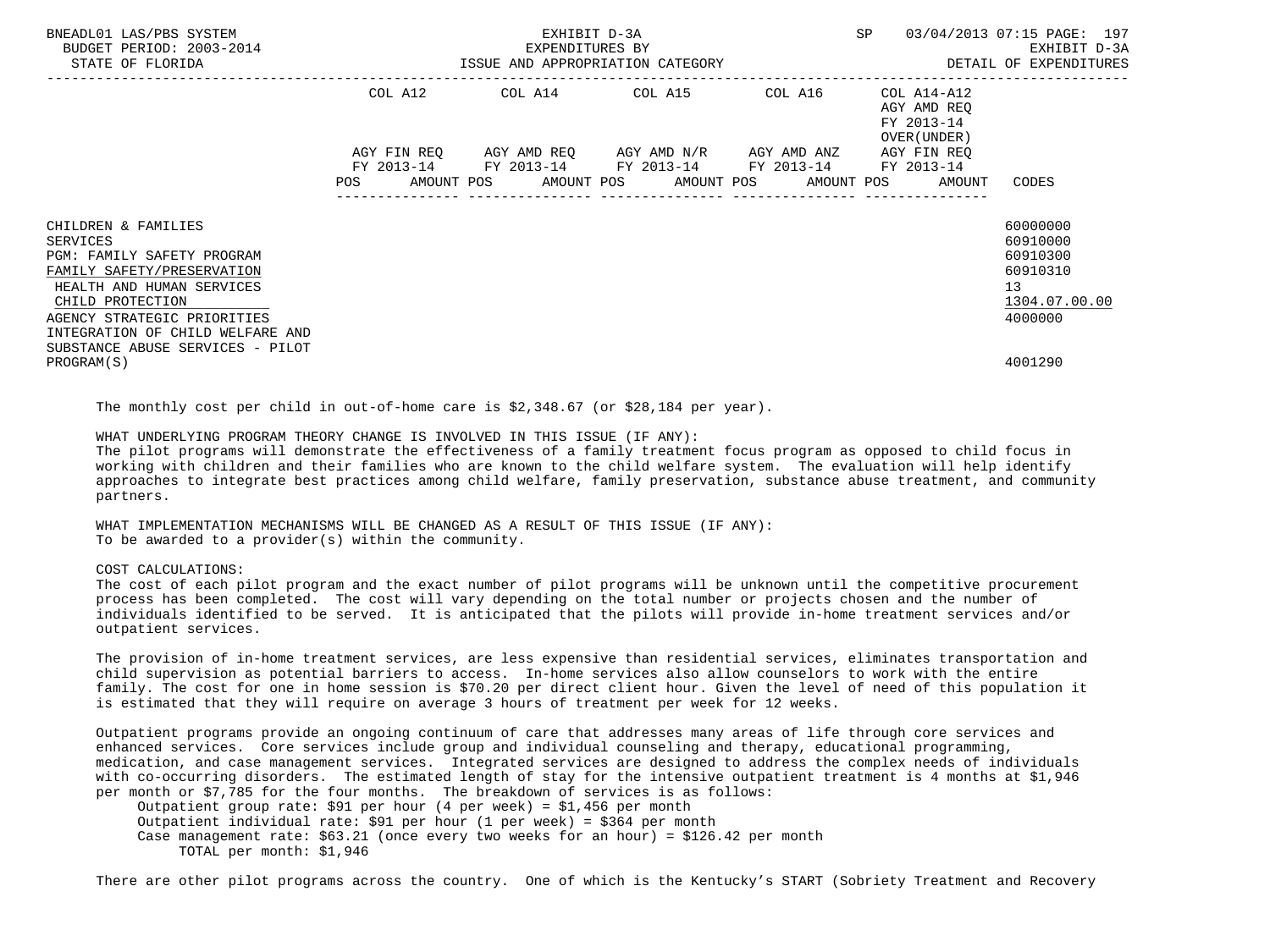| BNEADL01 LAS/PBS SYSTEM<br>BUDGET PERIOD: 2003-2014<br>STATE OF FLORIDA                                                                                                                                                                                                                                                                                                                                                                                                                                                                                                                                                                                                                               |                                                 | EXHIBIT D-3A | EXPENDITURES BY<br>ISSUE AND APPROPRIATION CATEGORY                                                                                                                                     | SP 03/04/2013 07:15 PAGE: 198                            | EXHIBIT D-3A<br>DETAIL OF EXPENDITURES                                         |
|-------------------------------------------------------------------------------------------------------------------------------------------------------------------------------------------------------------------------------------------------------------------------------------------------------------------------------------------------------------------------------------------------------------------------------------------------------------------------------------------------------------------------------------------------------------------------------------------------------------------------------------------------------------------------------------------------------|-------------------------------------------------|--------------|-----------------------------------------------------------------------------------------------------------------------------------------------------------------------------------------|----------------------------------------------------------|--------------------------------------------------------------------------------|
|                                                                                                                                                                                                                                                                                                                                                                                                                                                                                                                                                                                                                                                                                                       |                                                 |              | COL A12 COL A14 COL A15 COL A16                                                                                                                                                         | COL A14-A12<br>AGY AMD REQ<br>FY 2013-14<br>OVER (UNDER) |                                                                                |
|                                                                                                                                                                                                                                                                                                                                                                                                                                                                                                                                                                                                                                                                                                       | POS AMOUNT POS AMOUNT POS AMOUNT POS AMOUNT POS |              | $AGY \text{ FIN REQ} \qquad \text{AGY AMD REQ} \qquad \text{AGY AMD N/R} \qquad \text{AGY AMD ANZ} \qquad \text{AGY FIN REQ}$<br>FY 2013-14 FY 2013-14 FY 2013-14 FY 2013-14 FY 2013-14 | AMOUNT                                                   | CODES                                                                          |
| CHILDREN & FAMILIES<br><b>SERVICES</b><br>PGM: FAMILY SAFETY PROGRAM<br>FAMILY SAFETY/PRESERVATION<br>HEALTH AND HUMAN SERVICES<br>CHILD PROTECTION<br>AGENCY STRATEGIC PRIORITIES<br>INTEGRATION OF CHILD WELFARE AND<br>SUBSTANCE ABUSE SERVICES - PILOT                                                                                                                                                                                                                                                                                                                                                                                                                                            |                                                 |              |                                                                                                                                                                                         |                                                          | 60000000<br>60910000<br>60910300<br>60910310<br>13<br>1304.07.00.00<br>4000000 |
| PROGRAM(S)<br>Teams) Program, which is a pilot program focusing on children involved in the child welfare system whose parents are drug<br>involved, the Department anticipates achieving similar results. The START program is reporting that 70% of the mothers<br>in the program achieve sobriety as compared to 39% of all clients served and the children in the program are 50% less<br>likely to enter Out of Home Care than children served outside of the program. The Department anticipates seeing similar<br>results with these pilots.<br>It is estimated that approximately five percent (\$250,000) of the total cost of the pilot(s) will be needed for<br>evaluation of the program. |                                                 |              |                                                                                                                                                                                         |                                                          | 4001290                                                                        |
| "Summary: This is a new issue."                                                                                                                                                                                                                                                                                                                                                                                                                                                                                                                                                                                                                                                                       |                                                 |              |                                                                                                                                                                                         |                                                          |                                                                                |
| RESTORE FUNDING FOR THE HEALTHY<br>FAMILIES PROGRAM<br>SPECIAL CATEGORIES<br>G/A-CHILD ABS PREV/INTVNT                                                                                                                                                                                                                                                                                                                                                                                                                                                                                                                                                                                                |                                                 |              |                                                                                                                                                                                         |                                                          | 4003010<br>100000<br>103032                                                    |
| FEDERAL GRANTS TRUST FUND -FEDERL 2,000,000 2,000,000 2,000,000                                                                                                                                                                                                                                                                                                                                                                                                                                                                                                                                                                                                                                       |                                                 |              |                                                                                                                                                                                         |                                                          | 2261 3                                                                         |
|                                                                                                                                                                                                                                                                                                                                                                                                                                                                                                                                                                                                                                                                                                       |                                                 |              |                                                                                                                                                                                         |                                                          |                                                                                |
| AGENCY ISSUE NARRATIVE:<br>2013-2014 BUDGET YEAR NARRATIVE:<br>ISSUE TITLE: Restore Funding for the Healthy Families Program                                                                                                                                                                                                                                                                                                                                                                                                                                                                                                                                                                          |                                                 |              | IT COMPONENT? NO                                                                                                                                                                        |                                                          |                                                                                |
| SPECIFY WHICH AGENCY GOAL FROM THE FISCAL YEARS 2013-2014 THROUGH 2017-2018 STRATEGIC PLAN IS ADDRESSED BY THIS BUDGET<br>ISSUE PROPOSAL: Goal 3 Enable Family Accountability: Help Floridians move from entitlement to empowerment                                                                                                                                                                                                                                                                                                                                                                                                                                                                   |                                                 |              |                                                                                                                                                                                         |                                                          |                                                                                |

SUMMARY:

 The Department requests \$2,000,000 of non-recurring Federal Grants Trust Fund budget authority in the Grants and Aids-Child Abuse Prevention and Intervention category within the Family Safety and Preservation Services budget entity to restore nonrecurring funding for Healthy Families Florida (HFF) to maintain the Fiscal Year 2012-2013 funding of \$18,114,329. This will prevent cutting services to approximately 625 families and 1,106 children who are at high risk of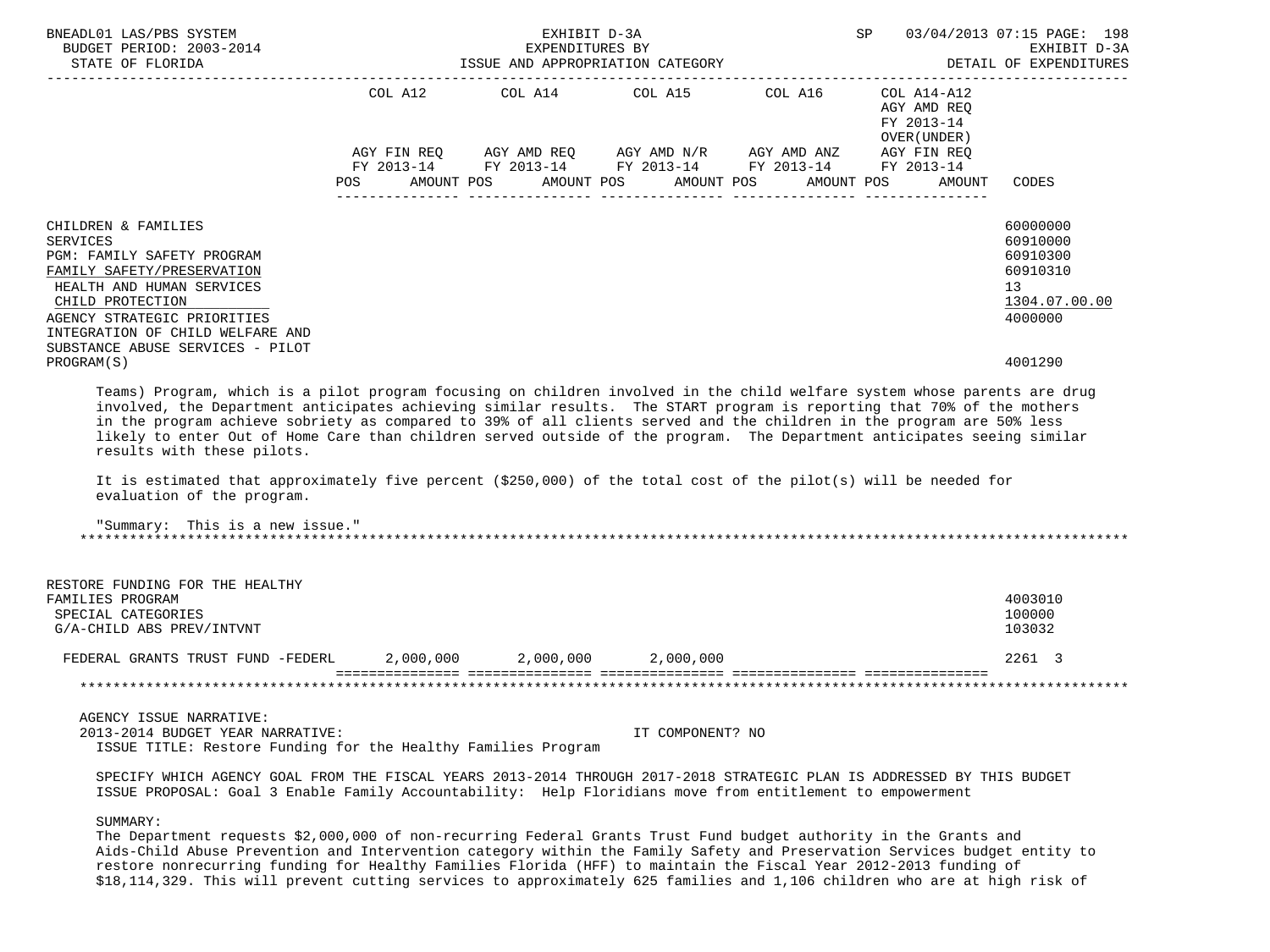| BNEADL01 LAS/PBS SYSTEM<br>BUDGET PERIOD: 2003-2014<br>STATE OF FLORIDA                                                                                                                                               | ISSUE AND APPROPRIATION CATEGORY | EXHIBIT D-3A<br>EXPENDITURES BY                        | SP<br>---------------------------------       | 03/04/2013 07:15 PAGE: 199<br>EXHIBIT D-3A<br>DETAIL OF EXPENDITURES |                                                                       |                                                                                |
|-----------------------------------------------------------------------------------------------------------------------------------------------------------------------------------------------------------------------|----------------------------------|--------------------------------------------------------|-----------------------------------------------|----------------------------------------------------------------------|-----------------------------------------------------------------------|--------------------------------------------------------------------------------|
|                                                                                                                                                                                                                       | COL A12                          | COL A14 COL A15 COL A16                                |                                               |                                                                      | COL A14-A12<br>AGY AMD REO<br>FY 2013-14<br>OVER (UNDER)              |                                                                                |
|                                                                                                                                                                                                                       | AGY FIN REO                      | FY 2013-14 FY 2013-14 FY 2013-14 FY 2013-14 FY 2013-14 | AGY AMD REO      AGY AMD N/R      AGY AMD ANZ |                                                                      | AGY FIN REO<br>POS AMOUNT POS AMOUNT POS AMOUNT POS AMOUNT POS AMOUNT | CODES                                                                          |
| CHILDREN & FAMILIES<br><b>SERVICES</b><br>PGM: FAMILY SAFETY PROGRAM<br>FAMILY SAFETY/PRESERVATION<br>HEALTH AND HUMAN SERVICES<br>CHILD PROTECTION<br>AGENCY STRATEGIC PRIORITIES<br>RESTORE FUNDING FOR THE HEALTHY |                                  |                                                        |                                               |                                                                      |                                                                       | 60000000<br>60910000<br>60910300<br>60910310<br>13<br>1304.07.00.00<br>4000000 |
| FAMILIES PROGRAM                                                                                                                                                                                                      |                                  |                                                        |                                               |                                                                      |                                                                       | 4003010                                                                        |

abuse and neglect and the elimination of services in up to 10 of the 55 counties that receive services.

 The Department will support the Federal Grants Trust Fund budget authority in this issue by using Title IV-E Demonstration Waiver grant surplus.

### PROBLEM STATEMENT:

 Very young children (5 years of age and younger) are a large percentage of the victims of abuse and neglect. At this age the consequences of child maltreatment are likely to be more severe, and have lasting adverse effects on the child's life. This issue is necessary to improve family stability.

 Families served by Healthy Families have multiple risk factors that place their children at risk of abuse and neglect. These research-based risk factors include incomes below 200% poverty; single parent households; possessing neither a high school diploma or General Education Diploma (GED); experienced abuse as a child; having multiple children under five years of age; experiencing mental health, substance abuse or domestic violence; having unrealistic expectations about developmental milestones; and having a parent-verbalized need to physically punish a child one year old or younger.

### WHAT BENEFITS WILL BE OBTAINED BY FUNDING THIS ISSUE:

 According to the Center on the Developing Child at Harvard University (2011), providing supportive, responsive relationships as early in life as possible can prevent the consequences of early adversity. The research shows that intervening early, during pregnancy or shortly after the birth of a baby, avoids the costly consequences associated with abuse and neglect. Research also shows that children who suffer from abuse and neglect are more likely to need special education, drop out of school, become substance abusers, become teen parents, be involved in the juvenile and criminal justice systems, and become reliant on long-term government assistance. This is why Healthy Families Florida intervenes during pregnancy or shortly after a child is born. Currently, too many of Florida's high risk families and their children are without the vital services Healthy Families Florida provides that would prevent these negative outcomes.

 Since the program's inception in 1998, Healthy Families Florida has met or exceeded the key outcome measure of preventing child abuse and neglect. As of 03/31/2012 (the most recent programmatic child maltreatment data available), 98 percent of children in high risk families served by Healthy Families Florida were free from abuse and neglect. This percentage includes those families participating in the HFF program for more than six months that were served during April 1, 2011 March 31, 2012 and those who completed the HFF program between April 1, 2010 and March 31, 2011. Other key measures of success achieved during 2011-2012 include:

 - 99% of participants and their children are connected to a primary healthcare provider which promotes preventive care, reduces reliance on emergency rooms and increases community visibility of at-risk children.

- 94% of children are fully immunized by age two, exceeding the state and national average of 81% and 71% respectively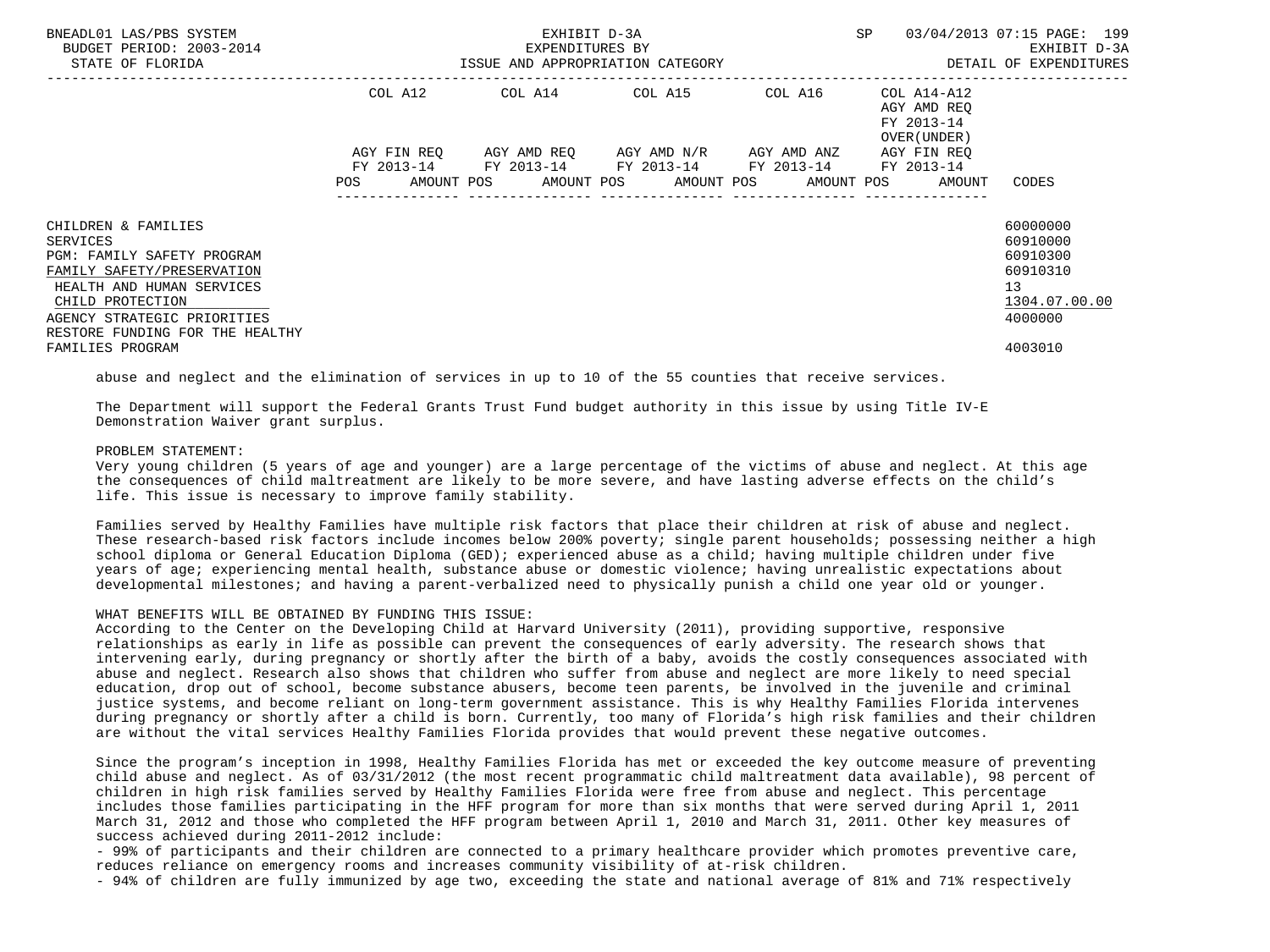| BNEADL01 LAS/PBS SYSTEM<br>BUDGET PERIOD: 2003-2014                                                                                                                                |                                  | EXHIBIT D-3A<br>EXPENDITURES BY                                                                                                    |  | <b>SP</b>                                                 | 03/04/2013 07:15 PAGE: 200<br>EXHIBIT D-3A                                     |
|------------------------------------------------------------------------------------------------------------------------------------------------------------------------------------|----------------------------------|------------------------------------------------------------------------------------------------------------------------------------|--|-----------------------------------------------------------|--------------------------------------------------------------------------------|
| STATE OF FLORIDA                                                                                                                                                                   | ISSUE AND APPROPRIATION CATEGORY |                                                                                                                                    |  |                                                           | DETAIL OF EXPENDITURES                                                         |
|                                                                                                                                                                                    | COL A12                          | COL A14 COL A15 COL A16                                                                                                            |  | COL A14-A12<br>AGY AMD REO<br>FY 2013-14<br>OVER (UNDER ) |                                                                                |
|                                                                                                                                                                                    | FY 2013-14<br><b>POS</b>         | AGY FIN REQ AGY AMD REQ AGY AMD N/R AGY AMD ANZ<br>FY 2013-14 FY 2013-14 FY 2013-14<br>AMOUNT POS AMOUNT POS AMOUNT POS AMOUNT POS |  | AGY FIN REO<br>FY 2013-14<br>AMOUNT                       | CODES                                                                          |
| CHILDREN & FAMILIES<br>SERVICES<br><b>PGM: FAMILY SAFETY PROGRAM</b><br>FAMILY SAFETY/PRESERVATION<br>HEALTH AND HUMAN SERVICES<br>CHILD PROTECTION<br>AGENCY STRATEGIC PRIORITIES |                                  |                                                                                                                                    |  |                                                           | 60000000<br>60910000<br>60910300<br>60910310<br>13<br>1304.07.00.00<br>4000000 |
| RESTORE FUNDING FOR THE HEALTHY<br>FAMILIES PROGRAM                                                                                                                                |                                  |                                                                                                                                    |  |                                                           | 4003010                                                                        |

and contributing to better health outcomes for Florida's children.

 - 98% of mothers participating in Healthy Families do not have a subsequent pregnancy within two years which decreases the risk of pregnancy complications and giving birth to low-birth-weight and premature babies.

 - 93% of children received age appropriate developmental screening at scheduled intervals which allows for early detection and treatment to reduce the likelihood that more serious and costly problems will develop.

 - 93% of participants were screened for postnatal depression, a research-based risk factor correlated with child abuse and neglect.

 - 96% of families identified as having an area of concern on the Healthy Families Parenting Inventory increased their protective factors when measured again six months later, improving the parent's ability to provide a safe, stable and nurturing relationship and environment for their children.

 - 73% of Healthy Families program participants who were unemployed at enrollment were employed before they left the program which leads to family stability and self-sufficiency.

 The foundation of many skills needed for 21st-century jobs is established in the first five years of life (Heckman, James, 2008). Research shows that the most rapid brain development occurs before the age of five, [i]n the same period when child abuse and neglect is most likely to occur (Shonkoff, J., 2009). Early traumatic experiences can impede development resulting in children that are more likely to struggle in school and have lower earnings as adults (Johnson and Schoeni, (2006). Conversely, evidence shows that when babies have stimulating and supportive interactions with caring adults, they develop healthier brains, better learning abilities and more successful interpersonal relationships into adulthood and beyond (Shonkoff, J., 2009). Proven home visiting programs that intervene early and promote supportive parenting can prevent the trauma of early childhood adversity, and contribute to strong early brain development and social and emotional well-being (The Pew Center on the States, 2011).

 To support a return on the investment, a report prepared by the Ounce of Prevention Fund of Florida (2012) indicates that it can cost Florida taxpayers \$70,074 a year to care for an abused or neglected child. This estimate is conservative and includes only costs for hospitalization due to child physical abuse, child welfare services, including costs related to child protective investigations, core services (in-home and out of home), children's legal services, independent living, adoption subsidies, and children's mental health services, special education services and juvenile justice services. In 2011-2012, the cost of preventing child abuse and neglect through Healthy Families Florida services was \$1,882 per child. By decreasing risk factors and increasing protective factors, promoting family accountability and self-sufficiency in high risk families, Healthy Families Florida, a successful nationally accredited through Prevent Child Abuse America, will aid in the Department of Children and Families' goal to reduce the number of children in the Child Welfare System and prevent children from enduring the life-long consequences of abuse and neglect. Research also shows that children who suffer from abuse and neglect are more likely to need special education, drop out of school, become substance abusers, become teen parents, and become reliant on long-term government assistance such as the juvenile and criminal justice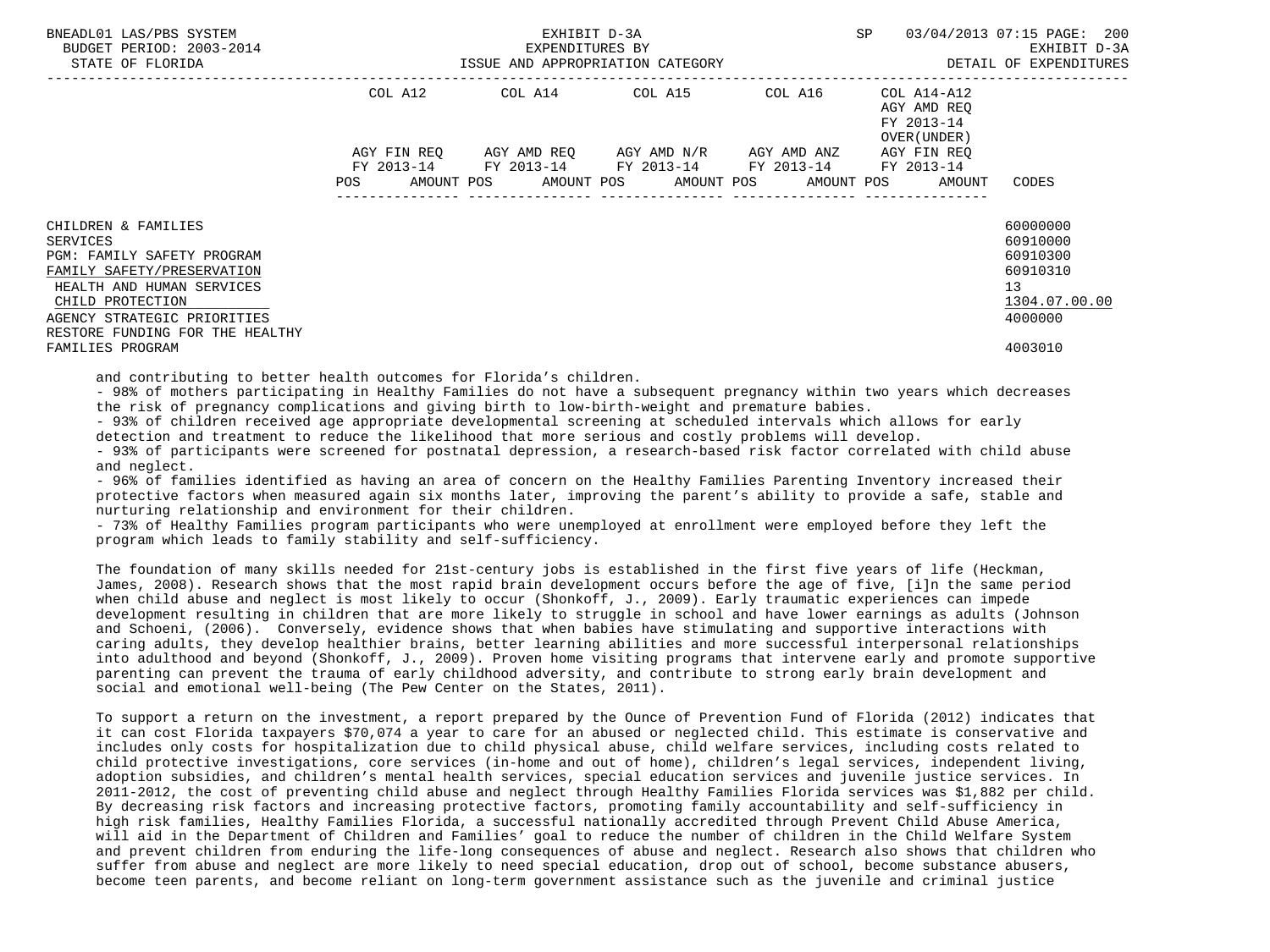| BNEADL01 LAS/PBS SYSTEM<br>BUDGET PERIOD: 2003-2014<br>STATE OF FLORIDA                                                                                                                                               | ISSUE AND APPROPRIATION CATEGORY | EXHIBIT D-3A<br>EXPENDITURES BY                                                                           | SP | 03/04/2013 07:15 PAGE: 201<br>EXHIBIT D-3A<br>DETAIL OF EXPENDITURES  |                                                                                |
|-----------------------------------------------------------------------------------------------------------------------------------------------------------------------------------------------------------------------|----------------------------------|-----------------------------------------------------------------------------------------------------------|----|-----------------------------------------------------------------------|--------------------------------------------------------------------------------|
|                                                                                                                                                                                                                       |                                  | COL A12 COL A14 COL A15 COL A16 COL A14-A12                                                               |    | AGY AMD REO<br>FY 2013-14<br>OVER (UNDER )                            |                                                                                |
|                                                                                                                                                                                                                       |                                  | AGY FIN REO AGY AMD REO AGY AMD N/R AGY AMD ANZ<br>FY 2013-14 FY 2013-14 FY 2013-14 FY 2013-14 FY 2013-14 |    | AGY FIN REO<br>POS AMOUNT POS AMOUNT POS AMOUNT POS AMOUNT POS AMOUNT | CODES                                                                          |
| CHILDREN & FAMILIES<br><b>SERVICES</b><br>PGM: FAMILY SAFETY PROGRAM<br>FAMILY SAFETY/PRESERVATION<br>HEALTH AND HUMAN SERVICES<br>CHILD PROTECTION<br>AGENCY STRATEGIC PRIORITIES<br>RESTORE FUNDING FOR THE HEALTHY |                                  |                                                                                                           |    |                                                                       | 60000000<br>60910000<br>60910300<br>60910310<br>13<br>1304.07.00.00<br>4000000 |
| FAMILIES PROGRAM                                                                                                                                                                                                      |                                  |                                                                                                           |    |                                                                       | 4003010                                                                        |

systems.

WHAT UNDERLYING PROGRAM THEORY CHANGE IS INVOLVED IN THIS ISSUE (IF ANY):

 Healthy Families Florida was established in 1998. Investing in the quality prevention services provided through Healthy Families Florida is more efficient, cost effective and compassionate than waiting to intervene until after child abuse and neglect begins and lifelong damage or child death occurs.

 By preventing child abuse and neglect, promoting family accountability and self-sufficiency in high risk families, Healthy Families Florida, a successful evidence-based voluntary home visiting program that is nationally accredited, will aid in the Department of Children and Families' goal to reduce the number of children in the Child Welfare System and prevent children from enduring the life-long consequences of abuse and neglect.

 Healthy Families Florida intervenes early, during pregnancy or shortly after a child is born (up to 3 months of age). Healthy Families Florida's highly trained home visitors help parents understand and support their infant's healthy development; provide responsive, nurturing care; and ensure a safe, stimulating environment. Healthy Families also promote parents' responsibility by working with them to improve their own education, find employment and build stronger, more stable relationships with the people in their lives which lead to better outcomes for children.

 WHAT IMPLEMENTATION MECHANISMS WILL BE CHANGED AS A RESULT OF THIS ISSUE (IF ANY): Not Applicable

 FLORIDA STRATEGIC PLAN FOR ECONOMIC DEVELOPMENT: Not Applicable

 RETURN ON INVESTMENT (ROI): Not Applicable

COST CALCULATIONS:

1,106 children / 1.77 children per family = 625 families at \$3,200 per family for a total request of \$2,000,000

| Fiscal Year 2012-2013 Appropriation |                                                                            | \$18,114,329      |
|-------------------------------------|----------------------------------------------------------------------------|-------------------|
|                                     | Less Restore Funding for the Healthy Families Program Issue Number 2103070 | $($ \$ 2,000,000) |
|                                     | Fiscal Year 2012-2013 Recurring Appropriation                              | \$16,114,329      |

The current Department of Children and Families funding for Healthy Families Florida is \$18,114,329 to serve 5,660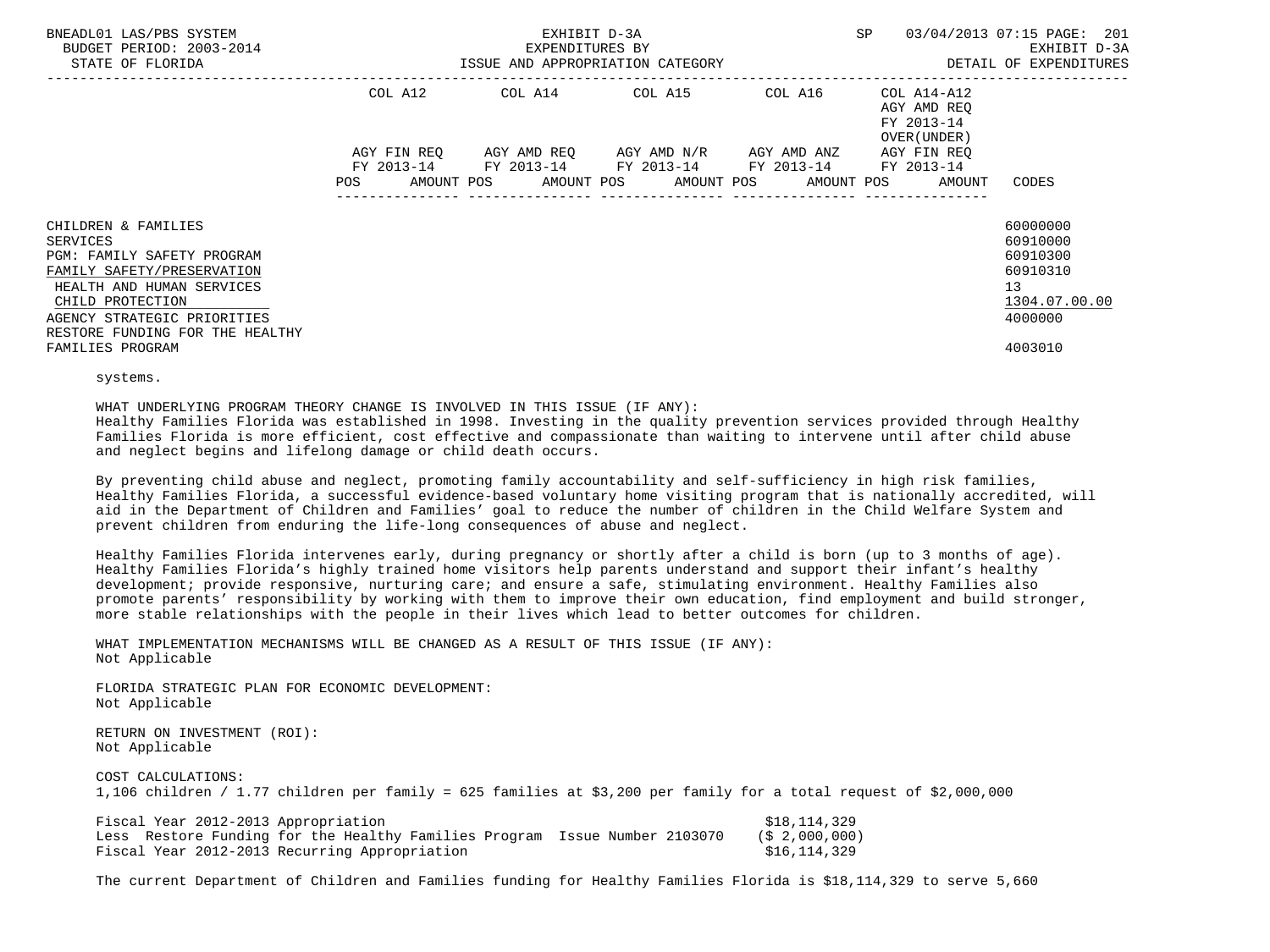| BNEADL01 LAS/PBS SYSTEM<br>BUDGET PERIOD: 2003-2014<br>STATE OF FLORIDA                                                                                                                                                                                                                                                                       |         | EXHIBIT D-3A<br>EXPENDITURES BY<br>ISSUE AND APPROPRIATION CATEGORY | SP               | 03/04/2013 07:15 PAGE: 202<br>EXHIBIT D-3A<br>DETAIL OF EXPENDITURES<br><u>_________________</u> |                                                              |                                                                                |
|-----------------------------------------------------------------------------------------------------------------------------------------------------------------------------------------------------------------------------------------------------------------------------------------------------------------------------------------------|---------|---------------------------------------------------------------------|------------------|--------------------------------------------------------------------------------------------------|--------------------------------------------------------------|--------------------------------------------------------------------------------|
|                                                                                                                                                                                                                                                                                                                                               | COL A12 | COL A14 COL A15 COL A16                                             |                  |                                                                                                  | $COL A14- A12$<br>AGY AMD REQ<br>FY 2013-14<br>OVER (UNDER ) |                                                                                |
|                                                                                                                                                                                                                                                                                                                                               | POS DO  | AMOUNT POS AMOUNT POS AMOUNT POS                                    |                  |                                                                                                  | AMOUNT POS<br>AMOUNT                                         | CODES                                                                          |
| CHILDREN & FAMILIES<br><b>SERVICES</b><br>PGM: FAMILY SAFETY PROGRAM<br>FAMILY SAFETY/PRESERVATION<br>HEALTH AND HUMAN SERVICES<br>CHILD PROTECTION<br>AGENCY STRATEGIC PRIORITIES<br>RESTORE FUNDING FOR THE HEALTHY                                                                                                                         |         |                                                                     |                  |                                                                                                  |                                                              | 60000000<br>60910000<br>60910300<br>60910310<br>13<br>1304.07.00.00<br>4000000 |
| FAMILIES PROGRAM<br>families at \$3,200 per family. The number of families that will lose services is derived by dividing \$2,000,000 by<br>\$3,200, which equals 625 families. The average number of children per family is 1.77. To get the number of children<br>that will lose services multiply 1.77 x 625, which equals 1,106 children. |         |                                                                     |                  |                                                                                                  |                                                              | 4003010                                                                        |
| MAINTENANCE ADOPTION SUBSIDIES<br>SPECIAL CATEGORIES<br>G/A - COMMUNITY BASED CARE                                                                                                                                                                                                                                                            |         |                                                                     |                  |                                                                                                  |                                                              | 4006020<br>100000<br>108304                                                    |
| GENERAL REVENUE FUND -MATCH $5,847,059$ 5,847,059<br>FEDERAL GRANTS TRUST FUND -FEDERL $4,608,503$ 4,608,503                                                                                                                                                                                                                                  |         |                                                                     |                  |                                                                                                  |                                                              | 1000 2<br>2261 3                                                               |
| TOTAL APPRO 10,455,562 10,455,562                                                                                                                                                                                                                                                                                                             |         |                                                                     |                  |                                                                                                  |                                                              |                                                                                |
|                                                                                                                                                                                                                                                                                                                                               |         |                                                                     |                  |                                                                                                  |                                                              |                                                                                |
| AGENCY ISSUE NARRATIVE:<br>2013-2014 BUDGET YEAR NARRATIVE:<br>ISSUE TITLE: Maintenance Adoption Subsidies                                                                                                                                                                                                                                    |         |                                                                     | IT COMPONENT? NO |                                                                                                  |                                                              |                                                                                |
| SPECIFY WHICH AGENCY GOAL FROM THE FISCAL YEARS 2013-2014 THROUGH 2017-2018 STRATEGIC PLAN IS ADDRESSED BY THIS BUDGET<br>ISSUE ROPOSAL: Goal 3 Enable Family Accountability: Help Floridians move from entitlement to empowerment                                                                                                            |         |                                                                     |                  |                                                                                                  |                                                              |                                                                                |
| SUMMARY:<br>The Department requests \$10,455,562 of budget authority (\$5,847,059 in General Revenue and \$4,608,503 in Federal Grants<br>Trust Fund) to continue ongoing and new maintenance adoption subsidies for children adopted from foster care.                                                                                       |         |                                                                     |                  |                                                                                                  |                                                              |                                                                                |
| Maintenance adoption subsidies (MAS) enable families to consider adoption of special needs children who have been                                                                                                                                                                                                                             |         |                                                                     |                  |                                                                                                  |                                                              |                                                                                |

 traumatized by abuse and neglect, are unable to safely return home to their birth parents and must remain in foster care until an approved adoptive family has been identified. This issue along with issue 4409000 (Restore Maintenance Adoption Subsidies Funding) for \$20,582,803 requests a total of \$31,038,365.

# PROBLEM STATEMENT:

In Section 409.166, Florida Statutes (F.S.), the Legislature describes the intent to protect and promote the right of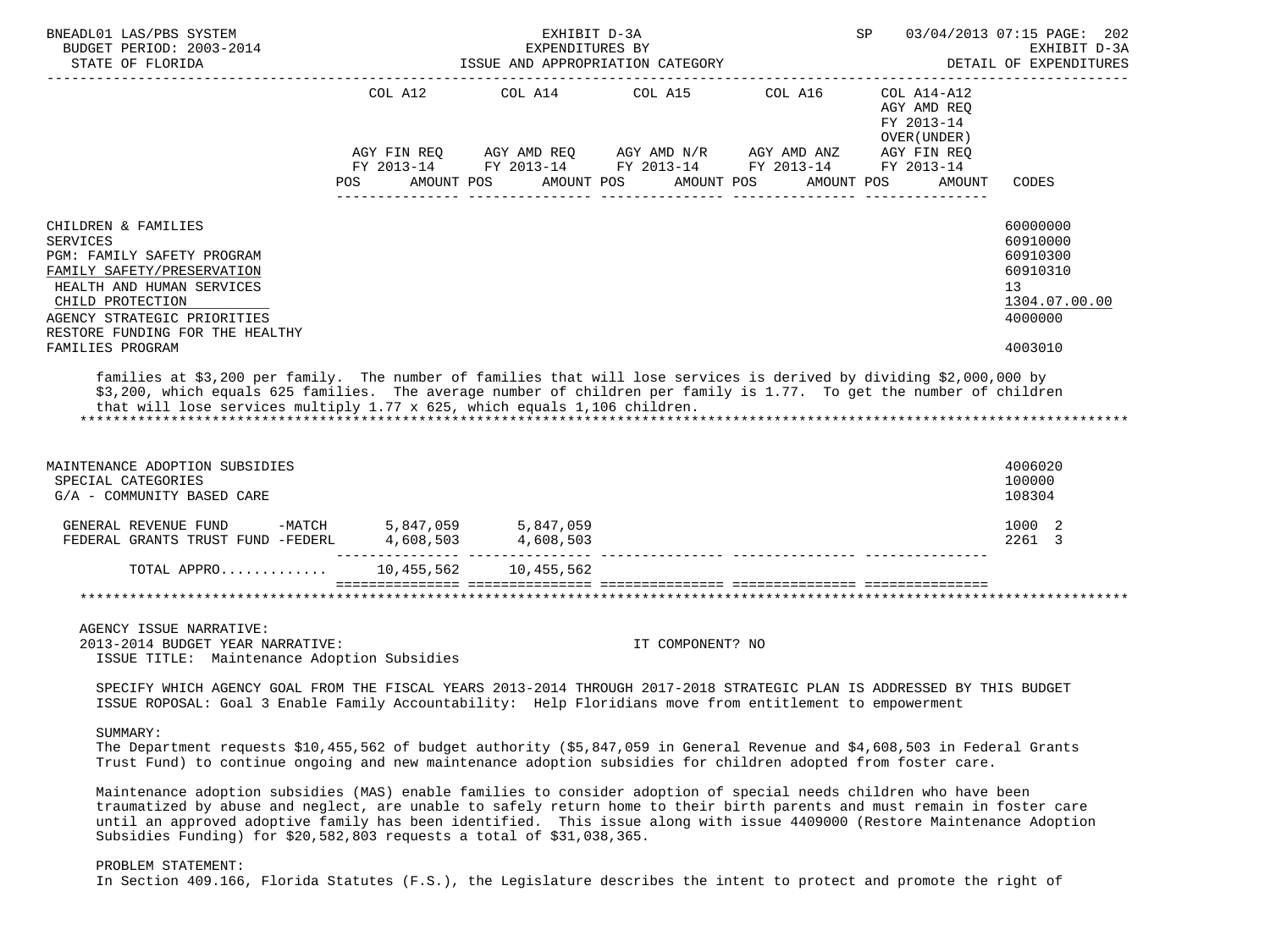| BNEADL01 LAS/PBS SYSTEM<br>BUDGET PERIOD: 2003-2014<br>STATE OF FLORIDA                                                                                                                                              |                                                | EXHIBIT D-3A<br>EXPENDITURES BY<br>ISSUE AND APPROPRIATION CATEGORY | SP                                                                                                                    | 03/04/2013 07:15 PAGE:<br>203<br>EXHIBIT D-3A<br>DETAIL OF EXPENDITURES |                                                          |                                                                                                        |
|----------------------------------------------------------------------------------------------------------------------------------------------------------------------------------------------------------------------|------------------------------------------------|---------------------------------------------------------------------|-----------------------------------------------------------------------------------------------------------------------|-------------------------------------------------------------------------|----------------------------------------------------------|--------------------------------------------------------------------------------------------------------|
|                                                                                                                                                                                                                      | COL A12                                        |                                                                     | COL A14 COL A15                                                                                                       | COL A16                                                                 | COL A14-A12<br>AGY AMD REO<br>FY 2013-14<br>OVER (UNDER) |                                                                                                        |
|                                                                                                                                                                                                                      | AGY FIN REO<br>FY 2013-14<br>AMOUNT POS<br>POS |                                                                     | AGY AMD REO      AGY AMD N/R      AGY AMD ANZ<br>FY 2013-14 FY 2013-14 FY 2013-14<br>AMOUNT POS AMOUNT POS AMOUNT POS |                                                                         | AGY FIN REO<br>FY 2013-14<br>AMOUNT                      | CODES                                                                                                  |
| CHILDREN & FAMILIES<br><b>SERVICES</b><br>PGM: FAMILY SAFETY PROGRAM<br>FAMILY SAFETY/PRESERVATION<br>HEALTH AND HUMAN SERVICES<br>CHILD PROTECTION<br>AGENCY STRATEGIC PRIORITIES<br>MAINTENANCE ADOPTION SUBSIDIES |                                                |                                                                     |                                                                                                                       |                                                                         |                                                          | 60000000<br>60910000<br>60910300<br>60910310<br>13 <sup>°</sup><br>1304.07.00.00<br>4000000<br>4006020 |

 every child to have the stability and security of a permanent family, especially when the Department has removed a child due to abuse or neglect and determined that a child cannot safely return to his/her birth parents. In this section, the Legislature also recognized the need for financial assistance for families adopting foster children with special needs who have proven more difficult to place with adoptive families because of their significant challenges.

 National research, such as Never Too Old, Achieving Permanency by Evan B. Donaldson Adoption Institute (2011) and Beyond the Foster Care System by Betsy Krebs and Paul Pitcoff (2006), has shown that children who age out of foster care without a permanent connection to an adult/family have significantly poor outcomes and are at greater risk for substance and alcohol abuse, early pregnancy, criminal conduct and limited post-secondary education. Preventing these negative outcomes by providing economic support for families who adopt these at-risk foster children represents a compelling and ongoing public and community need for the state of Florida.

 Nationally and in Florida, the maintenance adoption subsidy program has proven to be an important support in the adoptions of special needs children from foster care. Subsidies have enabled a new population of families to adopt special needs children, especially foster parents and relative caregivers who develop a commitment and nurturing relationship with these children. Each year, foster parents and relative caregivers represent 75% of Florida's adoptions from foster care (Fifth Annual Report of the Office of Adoption and Child Protection, 2011). As a result, thousands of children each year are being nurtured by permanent adoptive families in Florida's communities rather than being raised in foster care; for example between July 1, 2007 and May 31, 2012, there have been 15,750 children adopted from Florida's foster care system. For eligible children, s.409.166(4)(b), F.S., allows subsidies of \$5,000 annually or an amount agreed upon by the adoptive parents and the department. This amount may be adjusted or enhanced based on the increased needs of a child. For example, a child with multiple physical problems or severe/increasing mental health issues may need additional services over time, especially as the child becomes an adolescent when some physical and mental health issues are exacerbated. Florida Statute and federal regulations also allow for reimbursement of nonrecurring expenses up to \$1,000 for the finalization of an adoption such as attorney fees and court costs. (s. 409.166(7), F. S.)

 Although a state may experience difficulties in its ability to fund maintenance adoption subsidies due to state budget shortfalls, such difficulties cannot relieve or alter the state's obligation under Title IV-E to honor adoption assistance agreements signed and approved by the Department to provide a monthly subsidy until the month the child turns age 18. This is consistent with the federal requirements in sections 473(a)(1)(B)(ii) and 473(a)(3) of the Social Security Act. Furthermore, in order to meet the compelling public need for adoptions of foster children, the federally funded Title IV-E Adoption Assistance program continues to be available for children meeting eligibility requirements and for adoptive parents who have adoption assistance agreements that are signed and approved.

### WHAT BENEFITS WILL BE OBTAINED BY FUNDING THIS ISSUE: Fewer foster children with special needs will languish in foster care and more will be adopted, improving not only the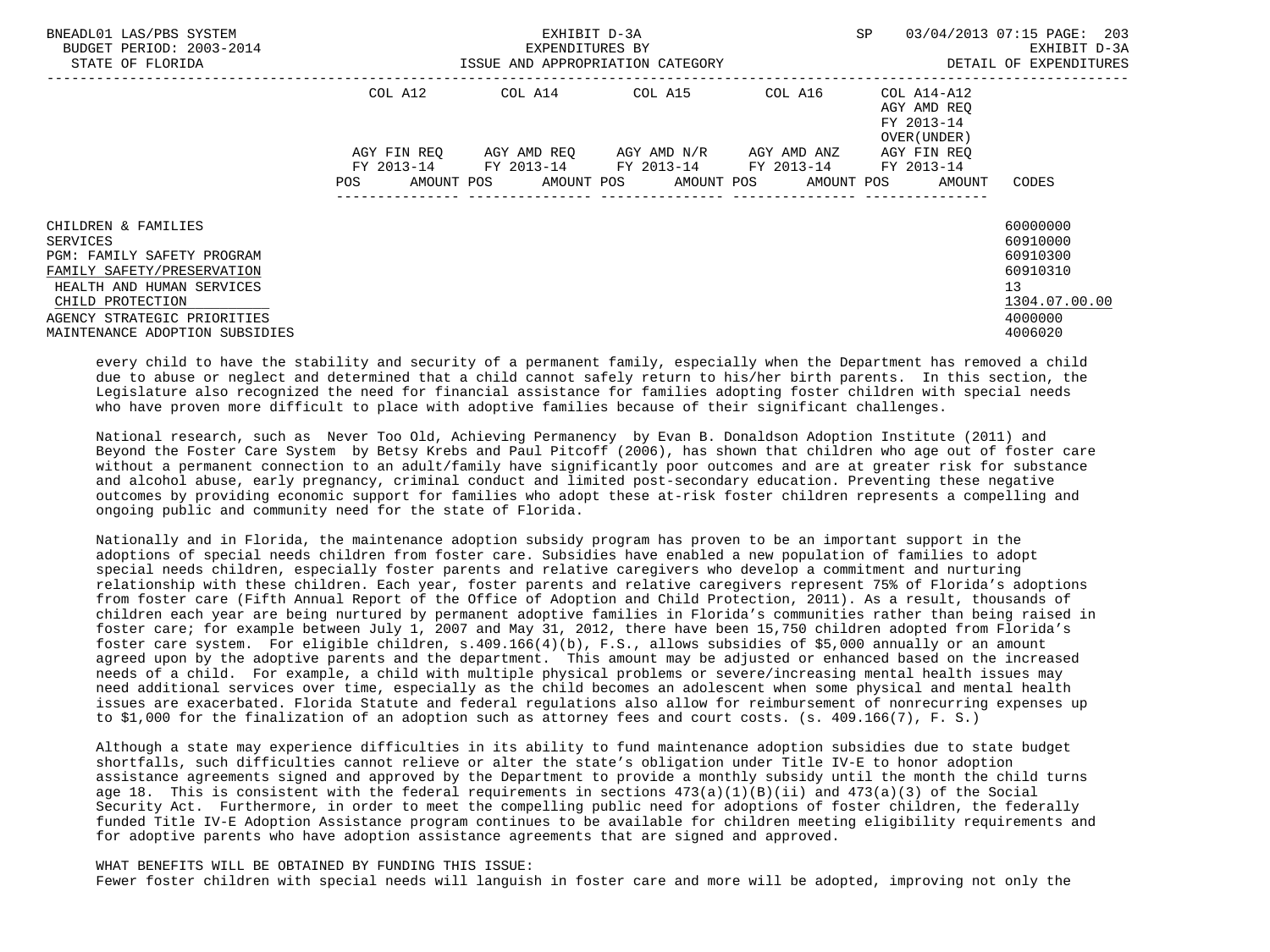| BNEADL01 LAS/PBS SYSTEM<br>BUDGET PERIOD: 2003-2014<br>STATE OF FLORIDA                                                                                                                                       | ISSUE AND APPROPRIATION CATEGORY | EXHIBIT D-3A<br>EXPENDITURES BY                        | SP                                                | 03/04/2013 07:15 PAGE: 204<br>EXHIBIT D-3A<br>DETAIL OF EXPENDITURES |                                                                   |                                                                                                        |
|---------------------------------------------------------------------------------------------------------------------------------------------------------------------------------------------------------------|----------------------------------|--------------------------------------------------------|---------------------------------------------------|----------------------------------------------------------------------|-------------------------------------------------------------------|--------------------------------------------------------------------------------------------------------|
|                                                                                                                                                                                                               | COL A12                          | COL A14 COL A15                                        |                                                   | COL A16                                                              | COL A14-A12<br>AGY AMD REO<br>FY 2013-14<br>OVER (UNDER)          |                                                                                                        |
|                                                                                                                                                                                                               | AGY FIN REO<br>POS               | FY 2013-14 FY 2013-14 FY 2013-14 FY 2013-14 FY 2013-14 | AGY AMD REQ        AGY AMD N/R        AGY AMD ANZ |                                                                      | AGY FIN REO<br>AMOUNT POS AMOUNT POS AMOUNT POS AMOUNT POS AMOUNT | CODES                                                                                                  |
| CHILDREN & FAMILIES<br>SERVICES<br>PGM: FAMILY SAFETY PROGRAM<br>FAMILY SAFETY/PRESERVATION<br>HEALTH AND HUMAN SERVICES<br>CHILD PROTECTION<br>AGENCY STRATEGIC PRIORITIES<br>MAINTENANCE ADOPTION SUBSIDIES |                                  |                                                        |                                                   |                                                                      |                                                                   | 60000000<br>60910000<br>60910300<br>60910310<br>13 <sup>°</sup><br>1304.07.00.00<br>4000000<br>4006020 |

 outcomes for those foster children but also avoiding the greater expense of children in long term foster care who require higher cost placement types such as group homes and residential facilities. The statewide standard family foster care board rate is \$515 per month, \$6,180 per year, for children 13 and older and the group home rate is generally a daily rate of \$30, \$10,950 per year. Families with median incomes have proven that they are willing and able to successfully adopt because of this financial assistance, including foster parents and relative caregivers. National research has found that financial subsidies not only increase the likelihood of a child being adopted, subsidies also improve the success of adoptions ( Keeping the Promise: The Critical Need for Post Adoption Services to Enable Children and Families to Succeed , Evan B. Donaldson Adoption Institute. 2010)

 Children with medical and mental health challenges require more services as they age, especially in their teen years, and therefore, adoption subsidies assist adoptive families with needed services until the month the child turns age 18.

## WHAT UNDERLYING PROGRAM THEORY CHANGE IS INVOLVED IN THIS ISSUE (IF ANY):

 Current eligibility for federal funding of adoption subsidies with Title IV-E funds requires that the family a child was removed from meets the eligibility requirements for Aid to Families with Dependent Children (AFDC) cash assistance as it existed in July 16, 1998. Fostering Connections to Success and Increasing Adoptions Act, also known as Fostering Connections became Public Law 110-351 on October 7, 2008. Then in October 2009, it was enacted and de-linked a child's eligibility from outdated AFDC income requirements. This new federal law is being implemented in a phase-in process with two age groups of adopted children per year and will be completed over a nine-year period. Beginning October 1, 2009, new adoptions of youth who turn 16 or 17 years old during the federal fiscal year, all siblings adopted with the older teen and children who had been in foster care for 60 consecutive months were de-linked from the AFDC requirements. Beginning October 1, 2013, new adoptions of children who turn 8 or older during the federal fiscal year and all siblings adopted with the older child will not be required to meet the AFDC requirements and therefore the federal Title IV-E program will fund additional subsidies.

 Additional subsidies will be funded with Title IV-E Adoption Assistance. However as a result of applying the new program rules for services permitted as detailed in Section 473(a)(8), Social Security Act, the state is required to spend the amount equal to all savings in state expenditures on services authorized under Part B or Part E of the Social Security Act, including child and families, foster care, or adoption services. During state fiscal year 2013-2014, the amount of savings is estimated to be about \$336,375 (federal portion of the subsidy for about 26% of the estimated 690 new finalizations of children meeting the Federal Fiscal Year 2014 age grouping of 8 and older).

## WHAT IMPLEMENTATION MECHANISMS WILL BE CHANGED AS A RESULT OF THIS ISSUE (IF ANY):

 The eligibility criteria will require dual eligibility be documented until all of the age groups are phased in over the nine year period that began October 1, 2009. The savings in state expenditures and the services provided with the savings in state expenditures services must also be documented and tracked.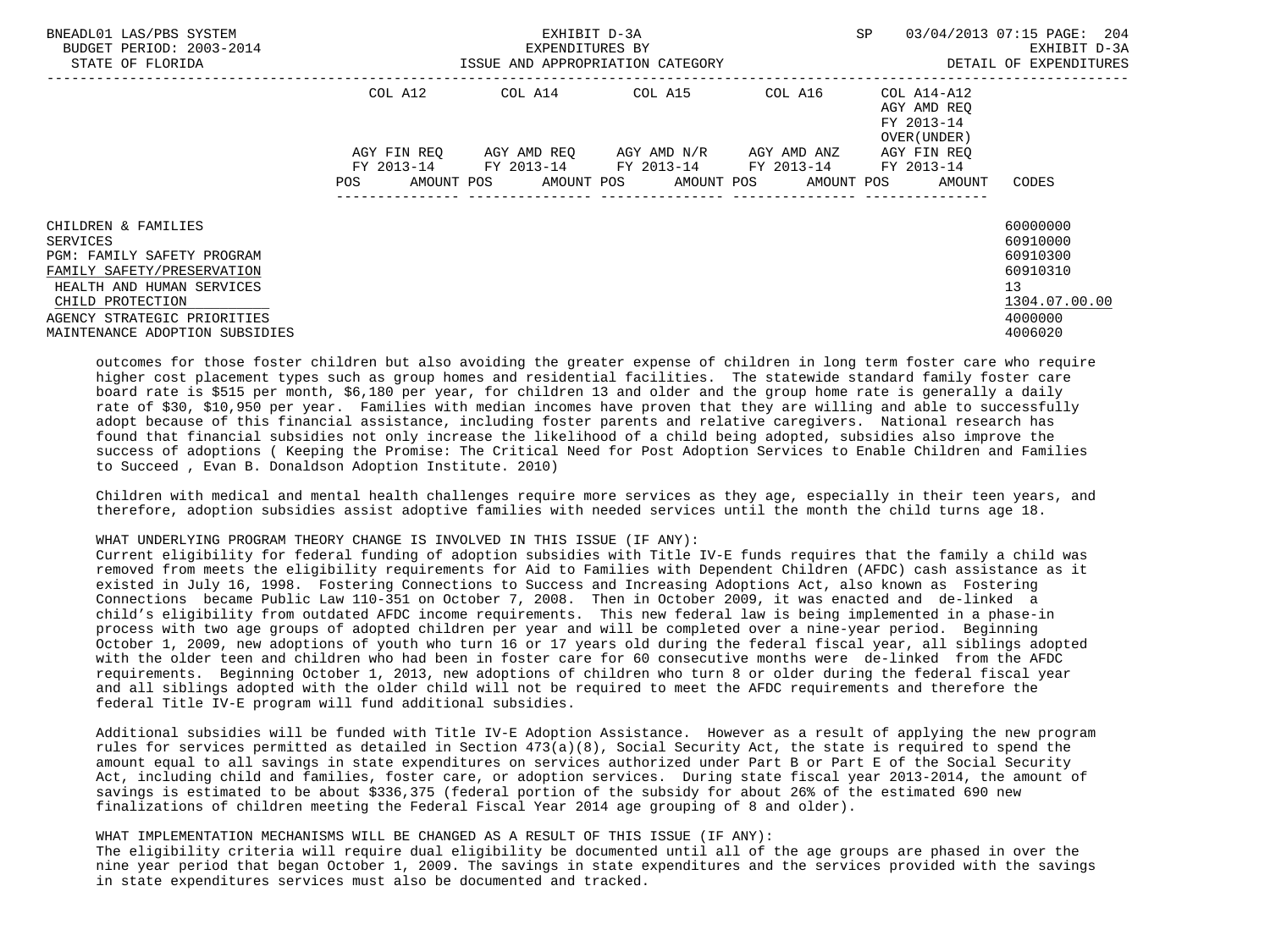| BNEADL01 LAS/PBS SYSTEM<br>BUDGET PERIOD: 2003-2014                                                                                                                                                                                                                                                                                                                        | SP 03/04/2013 07:15 PAGE: 205<br>EXHIBIT D-3A<br>EXPENDITURES BY<br>DETAIL OF EXPENDITURES |  |                                                                                                                                                                                                                                                                                                                                                                                                                                                                                                        |                                                         |                                            |                                                                                           |  |  |  |
|----------------------------------------------------------------------------------------------------------------------------------------------------------------------------------------------------------------------------------------------------------------------------------------------------------------------------------------------------------------------------|--------------------------------------------------------------------------------------------|--|--------------------------------------------------------------------------------------------------------------------------------------------------------------------------------------------------------------------------------------------------------------------------------------------------------------------------------------------------------------------------------------------------------------------------------------------------------------------------------------------------------|---------------------------------------------------------|--------------------------------------------|-------------------------------------------------------------------------------------------|--|--|--|
|                                                                                                                                                                                                                                                                                                                                                                            |                                                                                            |  | $\begin{tabular}{lllllllllll} \multicolumn{2}{l}{{\text{COL A14}} } & \multicolumn{2}{c}{\text{COL A15}} & \multicolumn{2}{c}{\text{COL A16}} & \multicolumn{2}{c}{\text{COL A14}-\text{A12}}\\ \multicolumn{2}{c}{\text{COL A14}} & \multicolumn{2}{c}{\text{COL A15}} & \multicolumn{2}{c}{\text{COL A16}} & \multicolumn{2}{c}{\text{COL A14}-\text{A12}}\\ \end{tabular}$<br>AGY FIN REQ AGY AMD REQ AGY AMD N/R AGY AMD ANZ AGY FIN REQ<br>FY 2013-14 FY 2013-14 FY 2013-14 FY 2013-14 FY 2013-14 |                                                         | AGY AMD REQ<br>FY 2013-14<br>OVER (UNDER ) |                                                                                           |  |  |  |
|                                                                                                                                                                                                                                                                                                                                                                            | AMOUNT POS<br><b>POS</b>                                                                   |  | AMOUNT POS                                                                                                                                                                                                                                                                                                                                                                                                                                                                                             | AMOUNT POS                                              | AMOUNT POS<br>AMOUNT                       | CODES                                                                                     |  |  |  |
| CHILDREN & FAMILIES<br><b>SERVICES</b><br>PGM: FAMILY SAFETY PROGRAM<br>FAMILY SAFETY/PRESERVATION<br>HEALTH AND HUMAN SERVICES<br>CHILD PROTECTION<br>AGENCY STRATEGIC PRIORITIES<br>MAINTENANCE ADOPTION SUBSIDIES                                                                                                                                                       |                                                                                            |  |                                                                                                                                                                                                                                                                                                                                                                                                                                                                                                        |                                                         |                                            | 60000000<br>60910000<br>60910300<br>60910310<br>13<br>1304.07.00.00<br>4000000<br>4006020 |  |  |  |
| FLORIDA STRATEGIC PLAN FOR ECONOMIC DEVELOPMENT:<br>Not Applicable                                                                                                                                                                                                                                                                                                         |                                                                                            |  |                                                                                                                                                                                                                                                                                                                                                                                                                                                                                                        |                                                         |                                            |                                                                                           |  |  |  |
| RETURN ON INVESTMENT (ROI):<br>Not Applicable                                                                                                                                                                                                                                                                                                                              |                                                                                            |  |                                                                                                                                                                                                                                                                                                                                                                                                                                                                                                        |                                                         |                                            |                                                                                           |  |  |  |
| COST CALCULATIONS:<br>June 2012 Number of Subsidies<br>Less June 2012 Number of Age Outs<br>Less: Number of Age Outs for 2012-2013<br>Less: Number of Age Outs for 2013-2014 (times 50%)                                                                                                                                                                                   |                                                                                            |  |                                                                                                                                                                                                                                                                                                                                                                                                                                                                                                        | 32,443<br>(147)<br>(1, 854)<br>(921)                    |                                            |                                                                                           |  |  |  |
| Subtotal: Adjusted Census                                                                                                                                                                                                                                                                                                                                                  |                                                                                            |  |                                                                                                                                                                                                                                                                                                                                                                                                                                                                                                        | 29,521                                                  |                                            |                                                                                           |  |  |  |
| Estimated annual average rate per child                                                                                                                                                                                                                                                                                                                                    |                                                                                            |  | \$                                                                                                                                                                                                                                                                                                                                                                                                                                                                                                     | 4,396                                                   |                                            |                                                                                           |  |  |  |
| Beginning Need for FY 2013-2014<br>Add: 2012-2013 Projected Finalizations (\$5,000 x 3,252 x 100%) \$ 16,260,000<br>Add: 2013-2014 Projected Finalizations (\$5,000 x 3,252 x 50%) \$ 8,130,000<br>Add: 2013-2014 Legal Fee for Finalizations $(51,000 \times 3,252)$<br>Add: 2013-2014 Estimated Request for Increases<br>0.35% of recipients (29,521 + 3,252) @ \$10,174 |                                                                                            |  |                                                                                                                                                                                                                                                                                                                                                                                                                                                                                                        | \$129,774,316<br>\$3,252,000                            |                                            |                                                                                           |  |  |  |
|                                                                                                                                                                                                                                                                                                                                                                            |                                                                                            |  |                                                                                                                                                                                                                                                                                                                                                                                                                                                                                                        | \$1,170,010                                             |                                            |                                                                                           |  |  |  |
| Total Need for 2013-2014                                                                                                                                                                                                                                                                                                                                                   |                                                                                            |  |                                                                                                                                                                                                                                                                                                                                                                                                                                                                                                        | \$158,586,326                                           |                                            |                                                                                           |  |  |  |
| Current Appropriations FY 2012-2013<br>Less: Issue 2103071 Maintenance Adoption Subsidies<br>Less: Issue 2103312 Restore Maintenance Adoption Subsidies Funding                                                                                                                                                                                                            |                                                                                            |  |                                                                                                                                                                                                                                                                                                                                                                                                                                                                                                        | \$148,130,764<br>(S, 6, 586, 405)<br>$($ \$ 13,996,398) |                                            |                                                                                           |  |  |  |
| Adjusted Current Recurring Appropriations (Base FY 2012-2013)                                                                                                                                                                                                                                                                                                              |                                                                                            |  |                                                                                                                                                                                                                                                                                                                                                                                                                                                                                                        | \$127,547,961                                           |                                            |                                                                                           |  |  |  |
| Additional Request for 2013-2014<br>Issue 4409000 Restore Maintenance Adoption Subsidies Funding<br>Issue 4006020 Maintenance Adoption Subsidies                                                                                                                                                                                                                           |                                                                                            |  |                                                                                                                                                                                                                                                                                                                                                                                                                                                                                                        | \$31,038,365<br>\$20,582,803<br>\$10,455,562            |                                            |                                                                                           |  |  |  |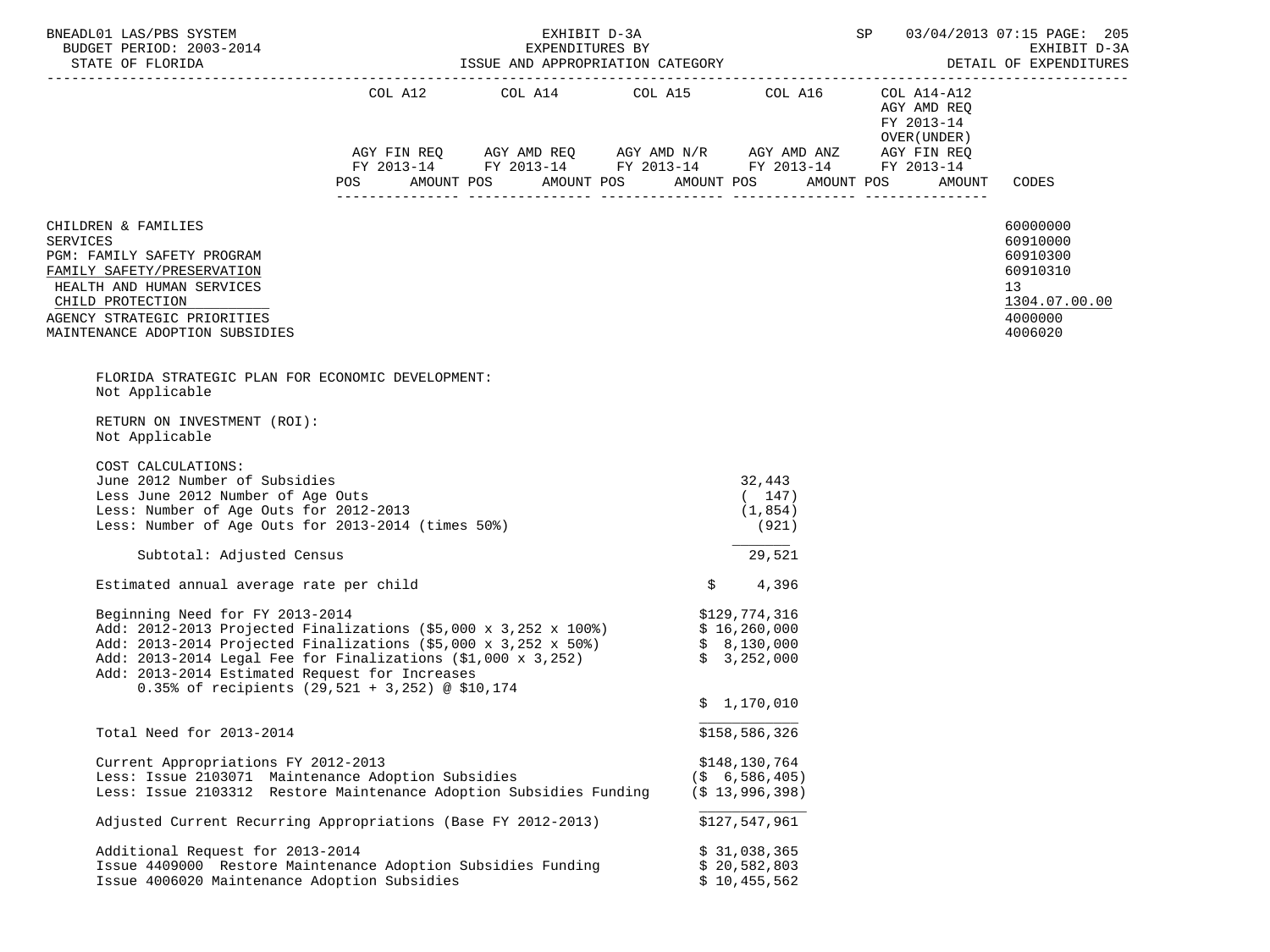| BNEADL01 LAS/PBS SYSTEM<br>BUDGET PERIOD: 2003-2014<br>STATE OF FLORIDA                                                                                                                                                                                                                                                                                                                                                                                                | EXHIBIT D-3A<br>SP<br>-2014 EXPENDITURES BY<br>ISSUE AND APPROPRIATION CATEGORY |                                             |                         |  |  |                                               |            |            |             | 03/04/2013 07:15 PAGE: 206<br>EXHIBIT D-3A<br>DETAIL OF EXPENDITURES |                                                                                           |
|------------------------------------------------------------------------------------------------------------------------------------------------------------------------------------------------------------------------------------------------------------------------------------------------------------------------------------------------------------------------------------------------------------------------------------------------------------------------|---------------------------------------------------------------------------------|---------------------------------------------|-------------------------|--|--|-----------------------------------------------|------------|------------|-------------|----------------------------------------------------------------------|-------------------------------------------------------------------------------------------|
|                                                                                                                                                                                                                                                                                                                                                                                                                                                                        |                                                                                 | COL A12                                     | COL A14 COL A15 COL A16 |  |  |                                               |            |            |             | COL A14-A12<br>AGY AMD REO<br>FY 2013-14<br>OVER (UNDER)             |                                                                                           |
|                                                                                                                                                                                                                                                                                                                                                                                                                                                                        |                                                                                 | AGY FIN REO                                 |                         |  |  | AGY AMD REO      AGY AMD N/R      AGY AMD ANZ |            |            | AGY FIN REO |                                                                      |                                                                                           |
|                                                                                                                                                                                                                                                                                                                                                                                                                                                                        | POS                                                                             | FY 2013-14 FY 2013-14 FY 2013-14 FY 2013-14 | AMOUNT POS AMOUNT POS   |  |  |                                               | AMOUNT POS | AMOUNT POS |             | FY 2013-14<br>AMOUNT                                                 | CODES                                                                                     |
| CHILDREN & FAMILIES<br><b>SERVICES</b><br>PGM: FAMILY SAFETY PROGRAM<br>FAMILY SAFETY/PRESERVATION<br>HEALTH AND HUMAN SERVICES<br>CHILD PROTECTION<br>AGENCY STRATEGIC PRIORITIES<br>MAINTENANCE ADOPTION SUBSIDIES                                                                                                                                                                                                                                                   |                                                                                 |                                             |                         |  |  |                                               |            |            |             |                                                                      | 60000000<br>60910000<br>60910300<br>60910310<br>13<br>1304.07.00.00<br>4000000<br>4006020 |
| Cost Calculation Notes:<br>* Age Outs: Subsidies end after the month that a child turns 18 during any fiscal year. The 50% factor is based on<br>estimating subsidy payments for an average of 6 months per year per child who is aging out.                                                                                                                                                                                                                           |                                                                                 |                                             |                         |  |  |                                               |            |            |             |                                                                      |                                                                                           |
| ** Enhanced Subsidy: Based on Fiscal Year 2009-2010 data, it is estimated the adoptive families of approximately<br>0.35% of the adoptive children during the year (estimated 115 during Fiscal Year 2013-2014) have adoptive parents<br>side actually a composition and contract and contract and about a claim and all the compositions of a select official solid and solid and solid and solid and solid and solid solid solid solid solid solid solid solid solid |                                                                                 |                                             |                         |  |  |                                               |            |            |             |                                                                      |                                                                                           |

 who make a request and are granted enhanced subsidy amounts of about \$10,174 over the annual average rate. Enhanced rates are allowable as per 409.166, F.S. to address extraordinary or changing needs of the adoptive child.

Projected Finalizations based on Fiscal Year 2011-2012 Actual Finalizations

 The Legal Fee for Finalization is a one-time payment that the Department is able to provide up to \$1,000 per child per adoption for the costs/expenses related to adopting a foster child such as court costs, attorney fees, new birth certificate, and travel for the parent if required. \*\*\*\*\*\*\*\*\*\*\*\*\*\*\*\*\*\*\*\*\*\*\*\*\*\*\*\*\*\*\*\*\*\*\*\*\*\*\*\*\*\*\*\*\*\*\*\*\*\*\*\*\*\*\*\*\*\*\*\*\*\*\*\*\*\*\*\*\*\*\*\*\*\*\*\*\*\*\*\*\*\*\*\*\*\*\*\*\*\*\*\*\*\*\*\*\*\*\*\*\*\*\*\*\*\*\*\*\*\*\*\*\*\*\*\*\*\*\*\*\*\*\*\*\*\*\*

| FUNDING FOR CHILD ABUSE<br>COORDINATION AND CHILD PROTECTIVE<br>INVESTIGATION REDESIGN<br>SALARIES AND BENEFITS |          |           |           |  | 4008840<br>010000 |  |
|-----------------------------------------------------------------------------------------------------------------|----------|-----------|-----------|--|-------------------|--|
| GENERAL REVENUE FUND                                                                                            | $-MATCH$ | 316,231   | 316,231   |  | 1000 2            |  |
|                                                                                                                 |          |           |           |  |                   |  |
| OTHER PERSONAL SERVICES                                                                                         |          |           |           |  | 030000            |  |
| GENERAL REVENUE FUND                                                                                            | $-MATCH$ | 883,108   | 883,108   |  | 1000 2            |  |
| TOTAL: FUNDING FOR CHILD ABUSE                                                                                  |          |           |           |  | 4008840           |  |
| COORDINATION AND CHILD PROTECTIVE                                                                               |          |           |           |  |                   |  |
| INVESTIGATION REDESIGN                                                                                          |          |           |           |  |                   |  |
| TOTAL ISSUE                                                                                                     |          | 1,199,339 | 1,199,339 |  |                   |  |
|                                                                                                                 |          |           |           |  |                   |  |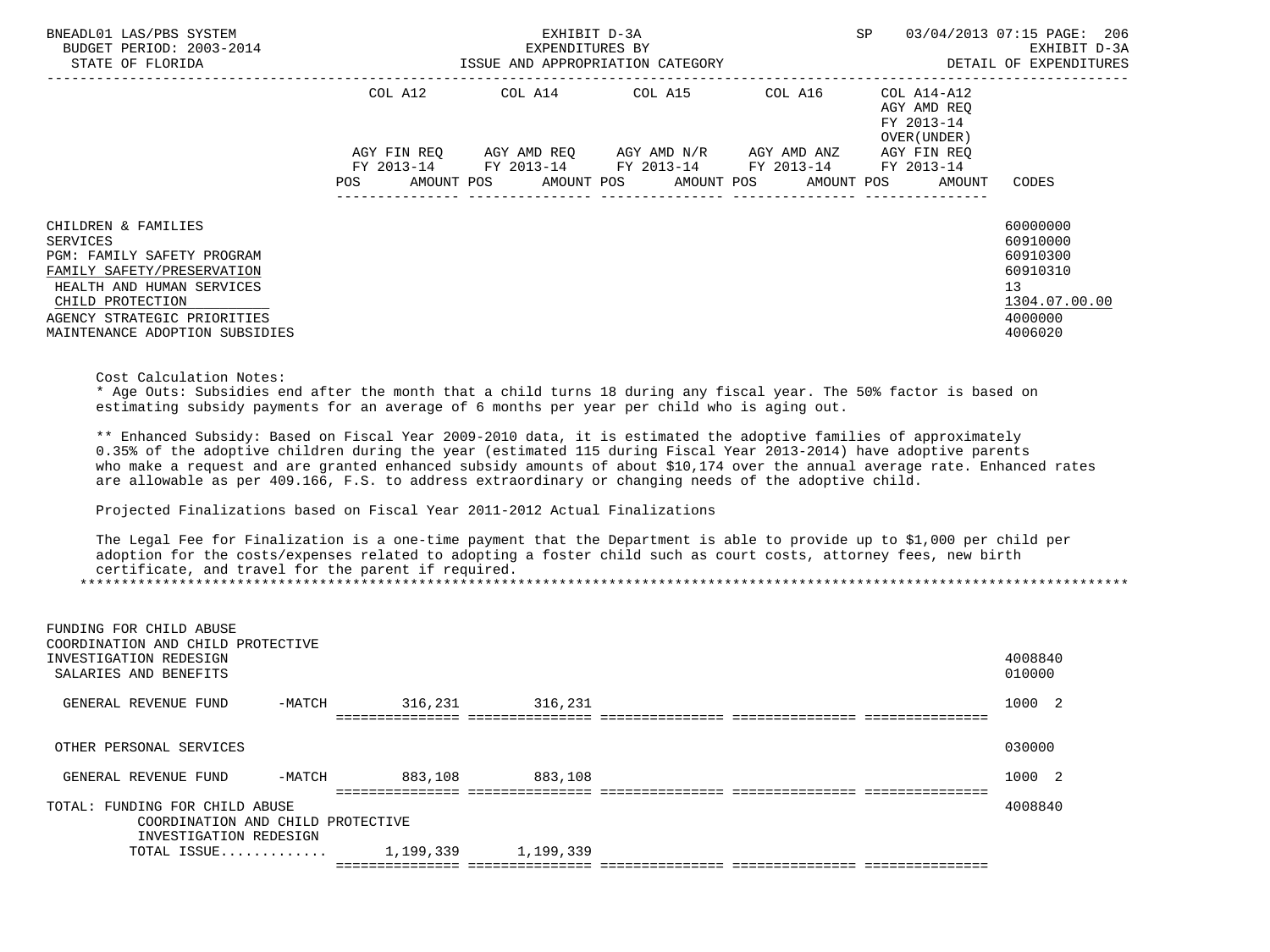| BNEADL01 LAS/PBS SYSTEM<br>BUDGET PERIOD: 2003-2014<br>STATE OF FLORIDA                                                                                                                                                                                                      | SP<br>EXHIBIT D-3A<br>EXPENDITURES BY<br>ISSUE AND APPROPRIATION CATEGORY |         |  |  |  |                                                                                            |  |            |  |                                                          | 03/04/2013 07:15 PAGE: 207<br>EXHIBIT D-3A<br>DETAIL OF EXPENDITURES                      |  |
|------------------------------------------------------------------------------------------------------------------------------------------------------------------------------------------------------------------------------------------------------------------------------|---------------------------------------------------------------------------|---------|--|--|--|--------------------------------------------------------------------------------------------|--|------------|--|----------------------------------------------------------|-------------------------------------------------------------------------------------------|--|
|                                                                                                                                                                                                                                                                              |                                                                           | COL A12 |  |  |  | COL A14 COL A15 COL A16<br>AGY FIN REQ AGY AMD REQ AGY AMD N/R AGY AMD ANZ AGY FIN REQ     |  |            |  | COL A14-A12<br>AGY AMD REQ<br>FY 2013-14<br>OVER (UNDER) |                                                                                           |  |
|                                                                                                                                                                                                                                                                              | POS                                                                       |         |  |  |  | FY 2013-14 FY 2013-14 FY 2013-14 FY 2013-14 FY 2013-14<br>AMOUNT POS AMOUNT POS AMOUNT POS |  | AMOUNT POS |  | AMOUNT                                                   | CODES                                                                                     |  |
| CHILDREN & FAMILIES<br><b>SERVICES</b><br>PGM: FAMILY SAFETY PROGRAM<br>FAMILY SAFETY/PRESERVATION<br>HEALTH AND HUMAN SERVICES<br>CHILD PROTECTION<br>AGENCY STRATEGIC PRIORITIES<br>FUNDING FOR CHILD ABUSE<br>COORDINATION AND CHILD PROTECTIVE<br>INVESTIGATION REDESIGN |                                                                           |         |  |  |  |                                                                                            |  |            |  |                                                          | 60000000<br>60910000<br>60910300<br>60910310<br>13<br>1304.07.00.00<br>4000000<br>4008840 |  |
| AGENCY ISSUE NARRATIVE:                                                                                                                                                                                                                                                      |                                                                           |         |  |  |  |                                                                                            |  |            |  |                                                          |                                                                                           |  |

 2013-2014 BUDGET YEAR NARRATIVE: IT COMPONENT? NO ISSUE TITLE: Annualization of Child Abuse Coordination and Child Protective Investigation Redesign

 SPECIFY WHICH AGENCY GOAL FROM THE FISCAL YEARS 2013-2014 THROUGH 2017-2018 STRATEGIC PLAN IS ADDRESSED BY THIS BUDGET ISSUE PROPOSAL: Goal 1 Empower Front-line Staff: Provide the support and tools employees need to deliver world class service to Floridians

### SUMMARY:

 The Department requests \$1,199,339 of General Revenue budget authority to annualize issue 4006050, Child Abuse Coordination and Child Protective Investigation Redesign, approved in the Fiscal Year 2012-2013 General Appropriation Act.

### PROBLEM STATEMENT:

 The 2012 Legislature appropriated 20 Full Time Equivalent (FTE) positions in issue 4006050, Child Abuse Coordination and Child Protection Investigation Redesign, with funding equivalent to a three (3) month lapse in salaries and benefits. These positions provide field based support, mentoring, direction and calibration on cases for Child Protective Investigators. This includes real-time field based coaching, particularly with complex cases in which intensive supervision and expertise is critical. The addition of field-based coaching allows the Department to provide child protective investigation oversight and assist less experienced CPIs and CPI Supervisors make proper decisions to ensure the safety of the child.

 In addition, this issue appropriated the equivalent of 100 Other Personal Services (OPS) positions with funding equivalent to a three (3) month lapse in salaries. These positions provide a readily available pool of staff with known commitment and capability to allow more flexibility in the hiring process, supporting the Department's effort to maintain a highly qualified and trained workforce. This also contributes to sustaining a more manageable caseload, and one that is less vulnerable to performance gaps when a significant change in volume occurs.

## WHAT BENEFITS WILL BE OBTAINED BY FUNDING THIS ISSUE:

 Maintaining these positions by providing fully annualized funding is important for ongoing successful implementation of the child protective investigation transformation. If not annualized, positions that provide critical support and oversight may be left vacant, increasing the risks of decisions leading to poor investigative outcomes.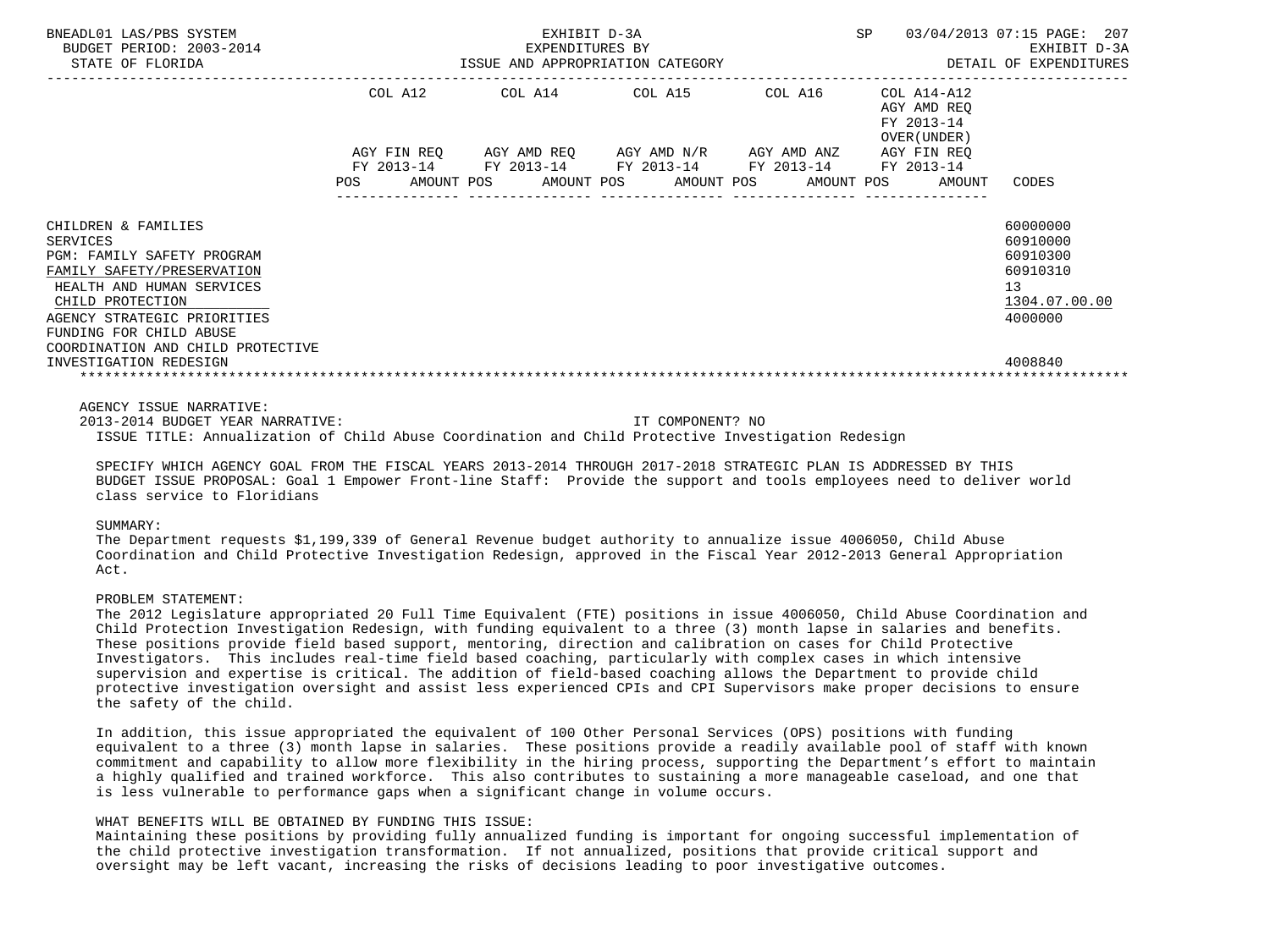| BNEADL01 LAS/PBS SYSTEM<br>BUDGET PERIOD: 2003-2014<br>STATE OF FLORIDA                                                                                                                                                                                                      |                   | EXHIBIT D-3A<br>EXPENDITURES BY<br>ISSUE AND APPROPRIATION CATEGORY | SP 03/04/2013 07:15 PAGE: 208                                                                                                                                                                                                                                                                                                                                                                                                                                                                                                                                                                                                                                                                                                                                                                                                                                                                        | EXHIBIT D-3A<br>DETAIL OF EXPENDITURES |                                                       |                                                                                           |
|------------------------------------------------------------------------------------------------------------------------------------------------------------------------------------------------------------------------------------------------------------------------------|-------------------|---------------------------------------------------------------------|------------------------------------------------------------------------------------------------------------------------------------------------------------------------------------------------------------------------------------------------------------------------------------------------------------------------------------------------------------------------------------------------------------------------------------------------------------------------------------------------------------------------------------------------------------------------------------------------------------------------------------------------------------------------------------------------------------------------------------------------------------------------------------------------------------------------------------------------------------------------------------------------------|----------------------------------------|-------------------------------------------------------|-------------------------------------------------------------------------------------------|
|                                                                                                                                                                                                                                                                              | AMOUNT POS<br>POS |                                                                     | $\begin{tabular}{lllllllllll} \multicolumn{2}{l}{{\text{COL A14}} } & \multicolumn{2}{c}{{\text{COL A15}} } & \multicolumn{2}{c}{{\text{COL A16}} } & \multicolumn{2}{c}{{\text{COL A14} - A12}}\\ \multicolumn{2}{c}{{\text{COL A14}} } & \multicolumn{2}{c}{{\text{COL A14} - A12}} & \multicolumn{2}{c}{{\text{COL A14} - A12}} & \multicolumn{2}{c}{{\text{COL A14} - A12}} & \multicolumn{2}{c}{{\text{COL A14} - A12}} & \multicolumn{2}{$<br>$\begin{array}{lllllll} \text{AGY}\ \text{FIN}\ \text{REQ} & \text{AGY}\ \text{AMD}\ \text{REQ} & \text{AGY}\ \text{AMD}\ \text{N/R} & \text{AGY}\ \text{AMD}\ \text{AND} & \text{ANZ} & \text{AGY}\ \text{FIN}\ \text{REQ} & \text{FY}\ 2013\text{-}14 & \text{FY}\ 2013\text{-}14 & \text{FY}\ 2013\text{-}14 & \text{FY}\ 2013\text{-}14 & \text{FY}\ 2013\text{-}14 & \text{FY}\ 2013\text{-}14 & \text{FY}\ 2013\$<br>AMOUNT POS AMOUNT POS | AMOUNT POS                             | AGY AMD REO<br>FY 2013-14<br>OVER ( UNDER )<br>AMOUNT | CODES                                                                                     |
| CHILDREN & FAMILIES<br><b>SERVICES</b><br>PGM: FAMILY SAFETY PROGRAM<br>FAMILY SAFETY/PRESERVATION<br>HEALTH AND HUMAN SERVICES<br>CHILD PROTECTION<br>AGENCY STRATEGIC PRIORITIES<br>FUNDING FOR CHILD ABUSE<br>COORDINATION AND CHILD PROTECTIVE<br>INVESTIGATION REDESIGN |                   |                                                                     |                                                                                                                                                                                                                                                                                                                                                                                                                                                                                                                                                                                                                                                                                                                                                                                                                                                                                                      |                                        |                                                       | 60000000<br>60910000<br>60910300<br>60910310<br>13<br>1304.07.00.00<br>4000000<br>4008840 |
| WHAT UNDERLYING PROGRAM THEORY CHANGE IS INVOLVED IN THIS ISSUE (IF ANY):<br>Not applicable                                                                                                                                                                                  |                   |                                                                     |                                                                                                                                                                                                                                                                                                                                                                                                                                                                                                                                                                                                                                                                                                                                                                                                                                                                                                      |                                        |                                                       |                                                                                           |
| WHAT IMPLEMENTATION MECHANISMS WILL BE CHANGED AS A RESULT OF THIS ISSUE (IF ANY):<br>Not applicable                                                                                                                                                                         |                   |                                                                     |                                                                                                                                                                                                                                                                                                                                                                                                                                                                                                                                                                                                                                                                                                                                                                                                                                                                                                      |                                        |                                                       |                                                                                           |
| FLORIDA STRATEGIC PLAN FOR ECONOMIC DEVELOPMENT:<br>Not Applicable                                                                                                                                                                                                           |                   |                                                                     |                                                                                                                                                                                                                                                                                                                                                                                                                                                                                                                                                                                                                                                                                                                                                                                                                                                                                                      |                                        |                                                       |                                                                                           |
| RETURN ON INVESTMENT (ROI):<br>Not Applicable                                                                                                                                                                                                                                |                   |                                                                     |                                                                                                                                                                                                                                                                                                                                                                                                                                                                                                                                                                                                                                                                                                                                                                                                                                                                                                      |                                        |                                                       |                                                                                           |
| COST CALCULATIONS:<br>Salaries and Benefits<br>20 positions at \$46,982.09 plus 35% for benefits (\$1,268,517) less<br>Fiscal Year 2012-2013 Appropriation (\$952,286)                                                                                                       |                   |                                                                     |                                                                                                                                                                                                                                                                                                                                                                                                                                                                                                                                                                                                                                                                                                                                                                                                                                                                                                      | \$316,231                              |                                                       |                                                                                           |
| Other Personal Services (OPS)<br>100 positions at \$16.74 per hour for 2,080 hours annually plus 1.45%<br>for Medicare Withholding (\$3,532,408) less Fiscal Year 2012-2013<br>Appropriation (\$2,649,300)                                                                   |                   |                                                                     |                                                                                                                                                                                                                                                                                                                                                                                                                                                                                                                                                                                                                                                                                                                                                                                                                                                                                                      | \$883,108                              |                                                       |                                                                                           |
| Total Issue                                                                                                                                                                                                                                                                  |                   |                                                                     |                                                                                                                                                                                                                                                                                                                                                                                                                                                                                                                                                                                                                                                                                                                                                                                                                                                                                                      | \$1,199,339                            |                                                       |                                                                                           |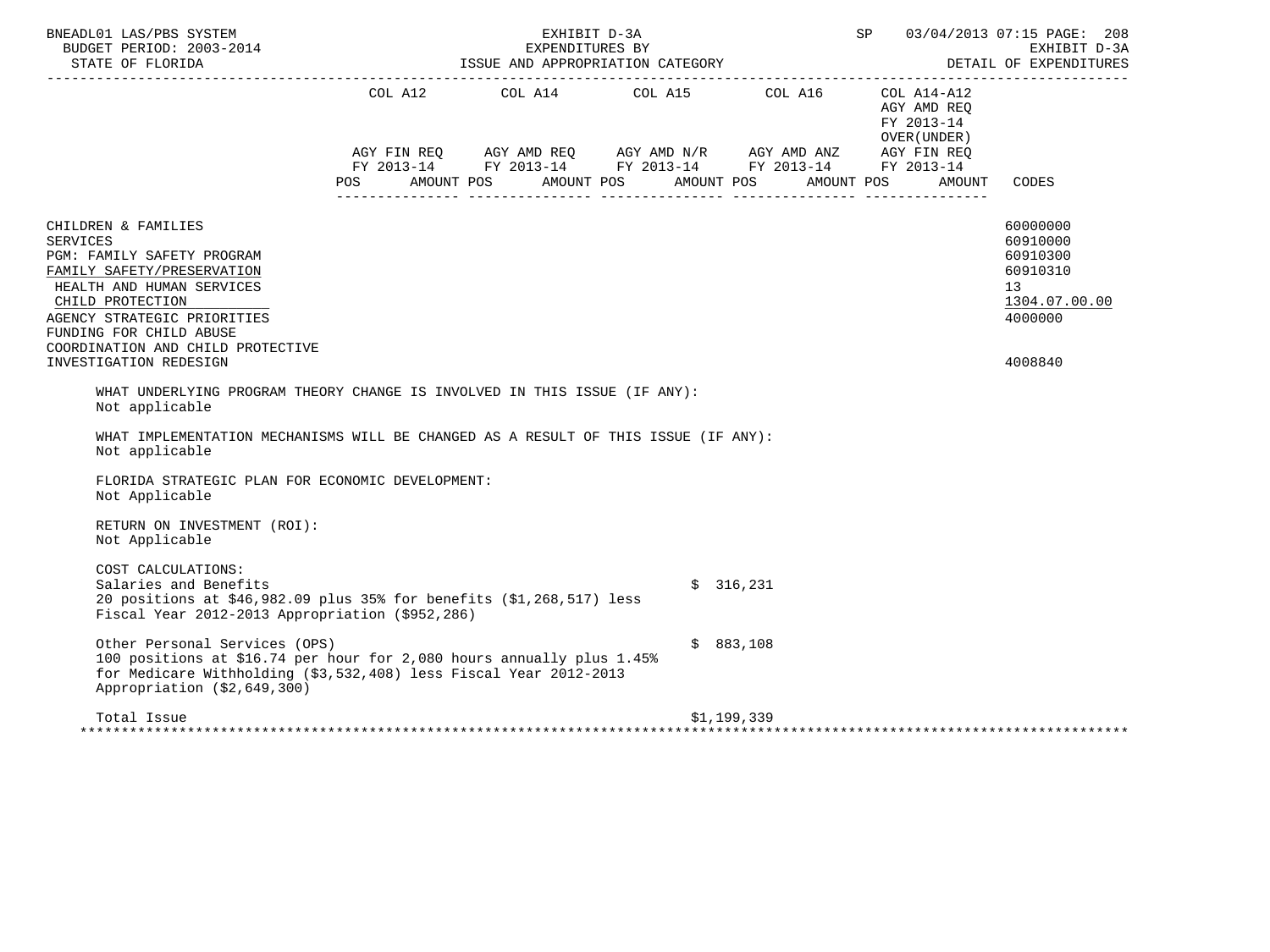| BNEADL01 LAS/PBS SYSTEM<br>BUDGET PERIOD: 2003-2014<br>STATE OF FLORIDA                                                                                                                                                                            | EXHIBIT D-3A<br>EXPENDITURES BY<br>ISSUE AND APPROPRIATION CATEGORY |            |                  |                                                                                                                                          |           |            |                 |            |          |                                                             | SP 03/04/2013 07:15 PAGE: 209<br>EXHIBIT D-3A<br>DETAIL OF EXPENDITURES                     |  |
|----------------------------------------------------------------------------------------------------------------------------------------------------------------------------------------------------------------------------------------------------|---------------------------------------------------------------------|------------|------------------|------------------------------------------------------------------------------------------------------------------------------------------|-----------|------------|-----------------|------------|----------|-------------------------------------------------------------|---------------------------------------------------------------------------------------------|--|
|                                                                                                                                                                                                                                                    | COL A12                                                             |            |                  | COL A14 COL A15<br>AGY FIN REQ AGY AMD REQ AGY AMD N/R AGY AMD ANZ AGY FIN REQ<br>FY 2013-14 FY 2013-14 FY 2013-14 FY 2013-14 FY 2013-14 |           |            | COL A16         |            |          | $COL A14- A12$<br>AGY AMD REO<br>FY 2013-14<br>OVER (UNDER) |                                                                                             |  |
|                                                                                                                                                                                                                                                    | POS DO                                                              | AMOUNT POS |                  | AMOUNT POS                                                                                                                               |           | AMOUNT POS |                 | AMOUNT POS |          | AMOUNT                                                      | CODES                                                                                       |  |
| CHILDREN & FAMILIES<br><b>SERVICES</b><br>PGM: FAMILY SAFETY PROGRAM<br>FAMILY SAFETY/PRESERVATION<br>HEALTH AND HUMAN SERVICES<br>CHILD PROTECTION<br>AGENCY STRATEGIC PRIORITIES<br>FUNDING FOR CHILD ABUSE<br>COORDINATION AND CHILD PROTECTIVE |                                                                     |            |                  |                                                                                                                                          |           |            |                 |            |          |                                                             | 60000000<br>60910000<br>60910300<br>60910310<br>13 <sup>°</sup><br>1304.07.00.00<br>4000000 |  |
| INVESTIGATION REDESIGN                                                                                                                                                                                                                             |                                                                     |            |                  |                                                                                                                                          |           |            |                 |            |          |                                                             | 4008840                                                                                     |  |
| POSITION DETAIL OF SALARIES AND BENEFITS:                                                                                                                                                                                                          | FTE                                                                 |            | <b>BASE RATE</b> |                                                                                                                                          | ADDITIVES |            | <b>BENEFITS</b> |            | SUBTOTAL | ৡ                                                           | LAPSE LAPSED SALARIES<br>AND BENEFITS                                                       |  |
| A12 - AGY FIN REQ FY 2013-14                                                                                                                                                                                                                       |                                                                     |            |                  |                                                                                                                                          |           |            |                 |            |          |                                                             |                                                                                             |  |
| CHANGES TO CURRENTLY AUTHORIZED POSITIONS<br>OTHER SALARY AMOUNT<br>1000 GENERAL REVENUE FUND                                                                                                                                                      |                                                                     |            |                  |                                                                                                                                          |           |            |                 |            |          |                                                             | 316,231                                                                                     |  |
|                                                                                                                                                                                                                                                    |                                                                     |            |                  |                                                                                                                                          |           |            |                 |            |          |                                                             | ______________<br>316,231<br>==============                                                 |  |
|                                                                                                                                                                                                                                                    |                                                                     |            |                  |                                                                                                                                          |           |            |                 |            |          |                                                             |                                                                                             |  |
| A14 - AGY AMD REO FY 2013-14                                                                                                                                                                                                                       |                                                                     |            |                  |                                                                                                                                          |           |            |                 |            |          |                                                             |                                                                                             |  |
| CHANGES TO CURRENTLY AUTHORIZED POSITIONS<br>OTHER SALARY AMOUNT<br>1000 GENERAL REVENUE FUND                                                                                                                                                      |                                                                     |            |                  |                                                                                                                                          |           |            |                 |            |          |                                                             | 316,231                                                                                     |  |
|                                                                                                                                                                                                                                                    |                                                                     |            |                  |                                                                                                                                          |           |            |                 |            |          |                                                             | ______________<br>316,231                                                                   |  |
|                                                                                                                                                                                                                                                    |                                                                     |            |                  |                                                                                                                                          |           |            |                 |            |          |                                                             | ==============                                                                              |  |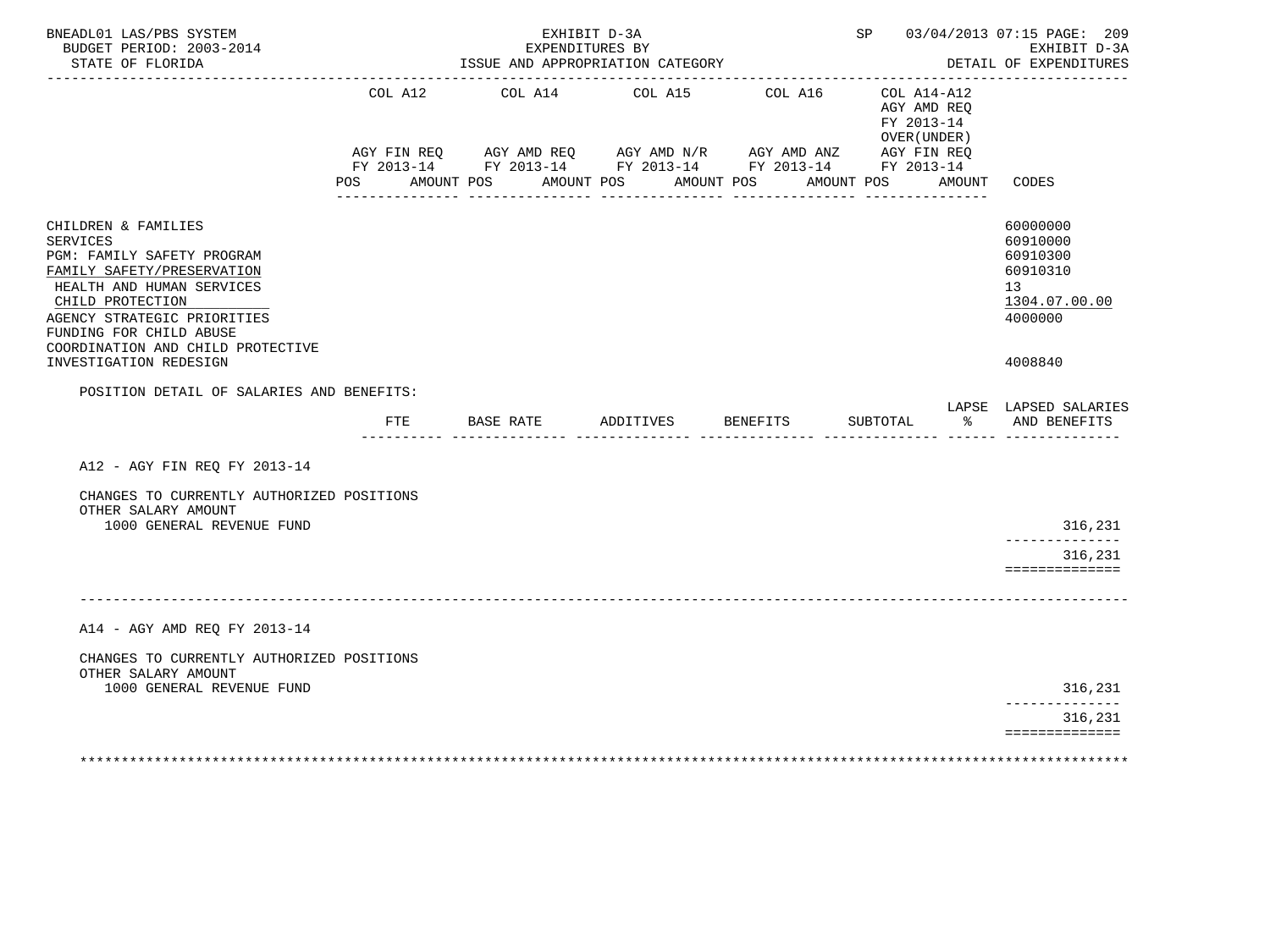| BNEADL01 LAS/PBS SYSTEM<br>BUDGET PERIOD: 2003-2014<br>STATE OF FLORIDA                                                                                                                                                     | ISSUE AND APPROPRIATION CATEGORY | SP 03/04/2013 07:15 PAGE: 210<br>DETAIL OF EXPENDITURES     | EXHIBIT D-3A |                                                          |                                                                     |
|-----------------------------------------------------------------------------------------------------------------------------------------------------------------------------------------------------------------------------|----------------------------------|-------------------------------------------------------------|--------------|----------------------------------------------------------|---------------------------------------------------------------------|
|                                                                                                                                                                                                                             | COL A12                          | COL A14 COL A15 COL A16                                     |              | COL A14-A12<br>AGY AMD REO<br>FY 2013-14<br>OVER (UNDER) |                                                                     |
|                                                                                                                                                                                                                             |                                  | AGY FIN REQ AGY AMD REQ AGY AMD N/R AGY AMD ANZ AGY FIN REQ |              |                                                          |                                                                     |
|                                                                                                                                                                                                                             |                                  | FY 2013-14 FY 2013-14 FY 2013-14 FY 2013-14 FY 2013-14      |              | POS AMOUNT POS AMOUNT POS AMOUNT POS AMOUNT POS AMOUNT   | CODES                                                               |
| CHILDREN & FAMILIES<br>SERVICES<br><b>PGM: FAMILY SAFETY PROGRAM</b><br>FAMILY SAFETY/PRESERVATION<br>HEALTH AND HUMAN SERVICES<br>CHILD PROTECTION<br>ENSURE SAFETY, WELL BEING AND SELF-<br>SUFFICIENCY FOR THE PEOPLE WE |                                  |                                                             |              |                                                          | 60000000<br>60910000<br>60910300<br>60910310<br>13<br>1304.07.00.00 |
| <b>SERVE</b><br>RESTORE MAINTENANCE ADOPTION                                                                                                                                                                                |                                  |                                                             |              |                                                          | 4400000                                                             |
| SUBSIDIES FUNDING<br>SPECIAL CATEGORIES<br>G/A - COMMUNITY BASED CARE                                                                                                                                                       |                                  |                                                             |              |                                                          | 4409000<br>100000<br>108304                                         |
| GENERAL REVENUE FUND -MATCH 20,235,712 20,235,712<br>FEDERAL GRANTS TRUST FUND -FEDERL                                                                                                                                      |                                  | 347,091 347,091                                             |              |                                                          | 1000 2<br>2261 3                                                    |
| TOTAL APPRO 20,582,803 20,582,803                                                                                                                                                                                           |                                  |                                                             |              |                                                          |                                                                     |
|                                                                                                                                                                                                                             |                                  |                                                             |              |                                                          |                                                                     |

AGENCY ISSUE NARRATIVE:

 2013-2014 BUDGET YEAR NARRATIVE: IT COMPONENT? NO ISSUE TITLE: Restore Maintenance Adoption Subsidies Funding

 SPECIFY WHICH AGENCY GOAL FROM THE FISCAL YEARS 2013-2014 THROUGH 2017-2018 STRATEGIC PLAN IS ADDRESSED BY THIS BUDGET ISSUE ROPOSAL: Goal 3 Enable Family Accountability: Help Floridians move from entitlement to empowerment

### SUMMARY:

 The Department requests \$20,582,803 of budget authority (\$20,235,712 in General Revenue and \$347,091 in Federal Grants Trust Fund) to restore nonrecurring funding of maintenance adoption subsidies for children adopted from foster care.

 Maintenance adoption subsidies (MAS) enable families to consider adoption of special needs children who have been traumatized by abuse and neglect, are unable to safely return home to their birth parents and must remain in foster care until an approved adoptive family has been identified. This issue along with issue 4006020 (Maintenance Adoption Subsidies) for \$10,455,562 requests a total of \$31,038,365.

## PROBLEM STATEMENT:

 In Section 409.166, Florida Statutes (F.S.), the Legislature describes the intent to protect and promote the right of every child to have the stability and security of a permanent family, especially when the Department has removed a child due to abuse or neglect and determined that a child cannot safely return to his/her birth parents. In this section, the Legislature also recognized the need for financial assistance for families adopting foster children with special needs who have proven more difficult to place with adoptive families because of their significant challenges.

National research, such as Never Too Old, Achieving Permanency by Evan B. Donaldson Adoption Institute (2011) and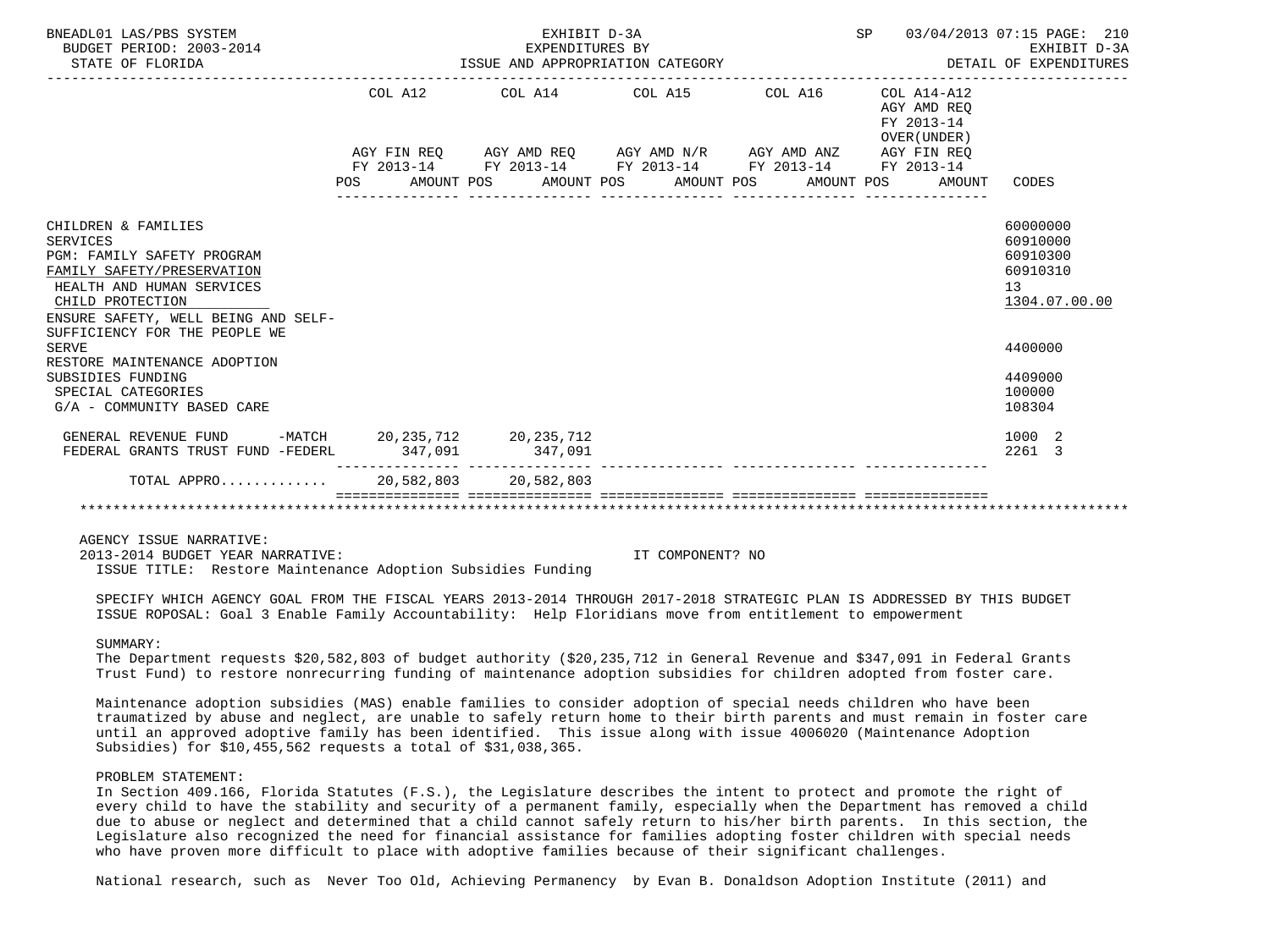| BNEADL01 LAS/PBS SYSTEM<br>BUDGET PERIOD: 2003-2014<br>STATE OF FLORIDA                                                                                                             |            |                 | EXHIBIT D-3A<br>EXPENDITURES BY                                                                                                                          | SP<br>EXPENDITURES BY EXELENT D-3A EXHIBIT D-3A EXELENT D-3A EXELENT D-3A EXELENT D-3A EXELENT D-3A EXERENDITURES | 03/04/2013 07:15 PAGE: 211                                          |
|-------------------------------------------------------------------------------------------------------------------------------------------------------------------------------------|------------|-----------------|----------------------------------------------------------------------------------------------------------------------------------------------------------|-------------------------------------------------------------------------------------------------------------------|---------------------------------------------------------------------|
|                                                                                                                                                                                     |            |                 | COL A12 COL A14 COL A15 COL A16                                                                                                                          | COL A14-A12<br>AGY AMD REO<br>FY 2013-14<br>OVER (UNDER )                                                         |                                                                     |
|                                                                                                                                                                                     | <b>POS</b> | --------------- | AGY FIN REQ AGY AMD REQ AGY AMD N/R AGY AMD ANZ<br>FY 2013-14 FY 2013-14 FY 2013-14 FY 2013-14 FY 2013-14<br>AMOUNT POS AMOUNT POS AMOUNT POS AMOUNT POS | AGY FIN REO<br>AMOUNT                                                                                             | CODES                                                               |
| CHILDREN & FAMILIES<br>SERVICES<br>PGM: FAMILY SAFETY PROGRAM<br>FAMILY SAFETY/PRESERVATION<br>HEALTH AND HUMAN SERVICES<br>CHILD PROTECTION<br>ENSURE SAFETY, WELL BEING AND SELF- |            |                 |                                                                                                                                                          |                                                                                                                   | 60000000<br>60910000<br>60910300<br>60910310<br>13<br>1304.07.00.00 |
| SUFFICIENCY FOR THE PEOPLE WE<br><b>SERVE</b><br>RESTORE MAINTENANCE ADOPTION<br>SUBSIDIES FUNDING                                                                                  |            |                 |                                                                                                                                                          |                                                                                                                   | 4400000<br>4409000                                                  |

 Beyond the Foster Care System by Betsy Krebs and Paul Pitcoff (2006), has shown that children who age out of foster care without a permanent connection to an adult/family have significantly poor outcomes and are at greater risk for substance and alcohol abuse, early pregnancy, criminal conduct and limited post-secondary education. Preventing these negative outcomes by providing economic support for families who adopt these at-risk foster children represents a compelling and ongoing public and community need for the state of Florida.

 Nationally and in Florida, the maintenance adoption subsidy program has proven to be an important support in the adoptions of special needs children from foster care. Subsidies have enabled a new population of families to adopt special needs children, especially foster parents and relative caregivers who develop a commitment and nurturing relationship with these children. Each year, foster parents and relative caregivers represent 75% of Florida's adoptions from foster care (Fifth Annual Report of the Office of Adoption and Child Protection, 2011). As a result, thousands of children each year are being nurtured by permanent adoptive families in Florida's communities rather than being raised in foster care; for example between July 1, 2007 and May 31, 2012, there have been 15,750 children adopted from Florida's foster care system. For eligible children, s.409.166(4)(b), F.S., allows subsidies of \$5,000 annually or an amount agreed upon by the adoptive parents and the department. This amount may be adjusted or enhanced based on the increased needs of a child. For example, a child with multiple physical problems or severe/increasing mental health issues may need additional services over time, especially as the child becomes an adolescent when some physical and mental health issues are exacerbated. Florida Statute and federal regulations also allow for reimbursement of nonrecurring expenses up to \$1,000 for the finalization of an adoption such as attorney fees and court costs. (s. 409.166(7), F. S.)

 Although a state may experience difficulties in its ability to fund maintenance adoption subsidies due to state budget shortfalls, such difficulties cannot relieve or alter the state's obligation under Title IV-E to honor adoption assistance agreements signed and approved by the Department to provide a monthly subsidy until the month the child turns age 18. This is consistent with the federal requirements in sections  $473(a)(1)(B)(ii)$  and  $473(a)(3)$  of the Social Security Act. Furthermore, in order to meet the compelling public need for adoptions of foster children, the federally funded Title IV-E Adoption Assistance program continues to be available for children meeting eligibility requirements and for adoptive parents who have adoption assistance agreements that are signed and approved.

### WHAT BENEFITS WILL BE OBTAINED BY FUNDING THIS ISSUE:

 Fewer foster children with special needs will languish in foster care and more will be adopted, improving not only the outcomes for those foster children but also avoiding the greater expense of children in long term foster care who require higher cost placement types such as group homes and residential facilities. The statewide standard family foster care board rate is \$515 per month, \$6,180 per year, for children 13 and older and the group home rate is generally a daily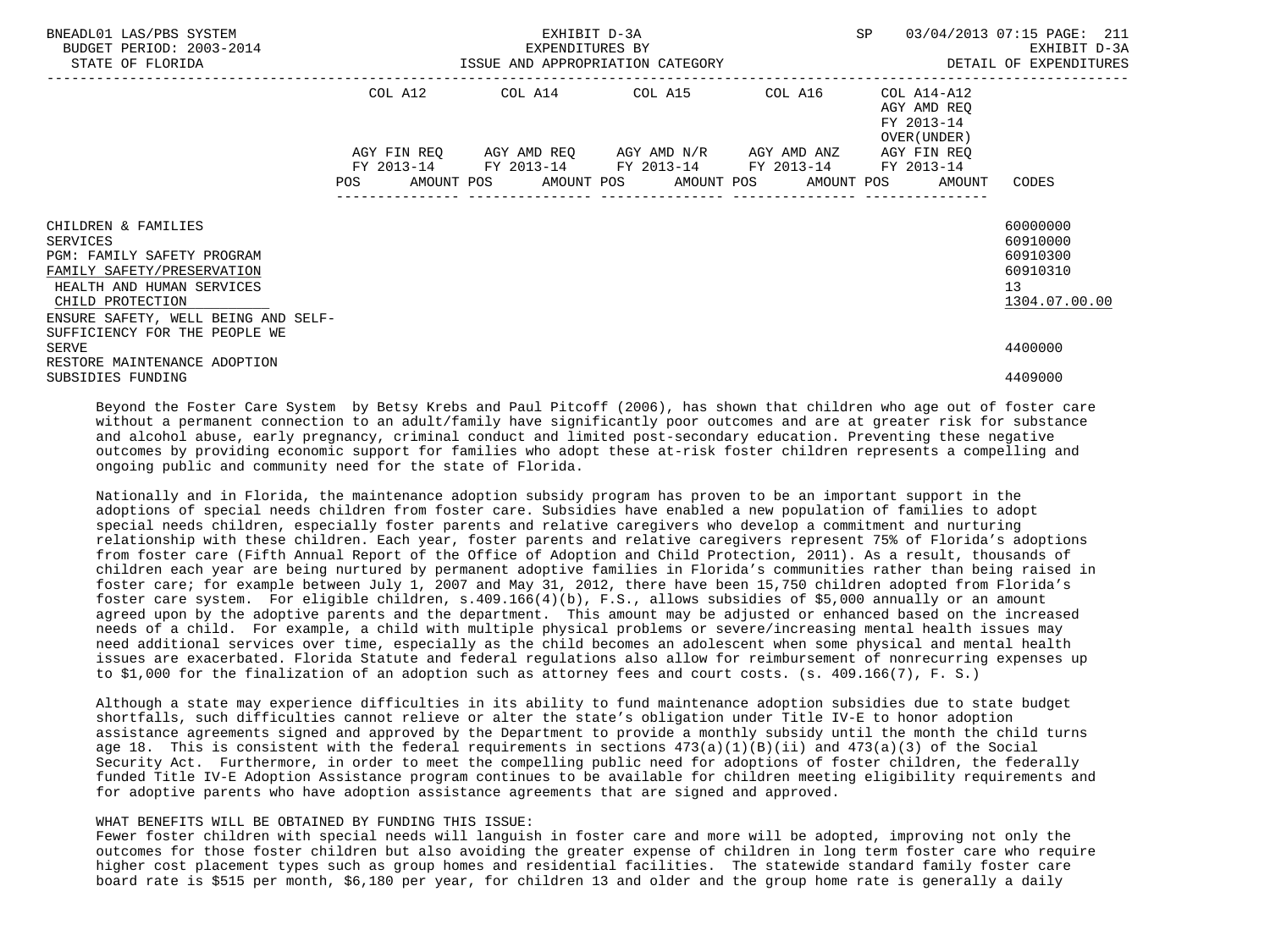| BNEADL01 LAS/PBS SYSTEM<br>BUDGET PERIOD: 2003-2014<br>STATE OF FLORIDA                                                                                                             |            | EXPENDITURES BY<br>ISSUE AND APPROPRIATION CATEGORY                                                       | EXHIBIT D-3A<br>EXPENDITURES BY | SP                                                                | 03/04/2013 07:15 PAGE: 212<br>EXHIBIT D-3A<br>DETAIL OF EXPENDITURES |
|-------------------------------------------------------------------------------------------------------------------------------------------------------------------------------------|------------|-----------------------------------------------------------------------------------------------------------|---------------------------------|-------------------------------------------------------------------|----------------------------------------------------------------------|
|                                                                                                                                                                                     |            | COL A12 COL A14 COL A15 COL A16                                                                           |                                 | COL A14-A12<br>AGY AMD REQ<br>FY 2013-14<br>OVER (UNDER )         |                                                                      |
|                                                                                                                                                                                     | <b>POS</b> | AGY FIN REQ AGY AMD REQ AGY AMD N/R AGY AMD ANZ<br>FY 2013-14 FY 2013-14 FY 2013-14 FY 2013-14 FY 2013-14 |                                 | AGY FIN REO<br>AMOUNT POS AMOUNT POS AMOUNT POS AMOUNT POS AMOUNT | CODES                                                                |
| CHILDREN & FAMILIES<br>SERVICES<br>PGM: FAMILY SAFETY PROGRAM<br>FAMILY SAFETY/PRESERVATION<br>HEALTH AND HUMAN SERVICES<br>CHILD PROTECTION<br>ENSURE SAFETY, WELL BEING AND SELF- |            |                                                                                                           |                                 |                                                                   | 60000000<br>60910000<br>60910300<br>60910310<br>13<br>1304.07.00.00  |
| SUFFICIENCY FOR THE PEOPLE WE<br>SERVE<br>RESTORE MAINTENANCE ADOPTION<br>SUBSIDIES FUNDING                                                                                         |            |                                                                                                           |                                 |                                                                   | 4400000<br>4409000                                                   |

 rate of \$30, \$10,950 per year. Families with median incomes have proven that they are willing and able to successfully adopt because of this financial assistance, including foster parents and relative caregivers. National research has found that financial subsidies not only increase the likelihood of a child being adopted, subsidies also improve the success of adoptions ( Keeping the Promise: The Critical Need for Post Adoption Services to Enable Children and Families to Succeed , Evan B. Donaldson Adoption Institute. 2010)

 Children with medical and mental health challenges require more services as they age, especially in their teen years, and therefore, adoption subsidies assist adoptive families with needed services until the month the child turns age 18.

## WHAT UNDERLYING PROGRAM THEORY CHANGE IS INVOLVED IN THIS ISSUE (IF ANY):

 Current eligibility for federal funding of adoption subsidies with Title IV-E funds requires that the family a child was removed from meets the eligibility requirements for Aid to Families with Dependent Children (AFDC) cash assistance as it existed in July 16, 1998. Fostering Connections to Success and Increasing Adoptions Act, also known as Fostering Connections became Public Law 110-351 on October 7, 2008. Then in October 2009, it was enacted and de-linked a child's eligibility from outdated AFDC income requirements. This new federal law is being implemented in a phase-in process with two age groups of adopted children per year and will be completed over a nine-year period. Beginning October 1, 2009, new adoptions of youth who turn 16 or 17 years old during the federal fiscal year, all siblings adopted with the older teen and children who had been in foster care for 60 consecutive months were de-linked from the AFDC requirements. Beginning October 1, 2013, new adoptions of children who turn 8 or older during the federal fiscal year and all siblings adopted with the older child will not be required to meet the AFDC requirements and therefore the federal Title IV-E program will fund additional subsidies.

 Additional subsidies will be funded with Title IV-E Adoption Assistance. However as a result of applying the new program rules for services permitted as detailed in Section 473(a)(8), Social Security Act, the state is required to spend the amount equal to all savings in state expenditures on services authorized under Part B or Part E of the Social Security Act, including child and families, foster care, or adoption services. During state fiscal year 2013-2014, the amount of savings is estimated to be about \$336,375 (federal portion of the subsidy for about 26% of the estimated 690 new finalizations of children meeting the Federal Fiscal Year 2014 age grouping of 8 and older).

## WHAT IMPLEMENTATION MECHANISMS WILL BE CHANGED AS A RESULT OF THIS ISSUE (IF ANY):

 The eligibility criteria will require dual eligibility be documented until all of the age groups are phased in over the nine year period that began October 1, 2009. The savings in state expenditures and the services provided with the savings in state expenditures services must also be documented and tracked.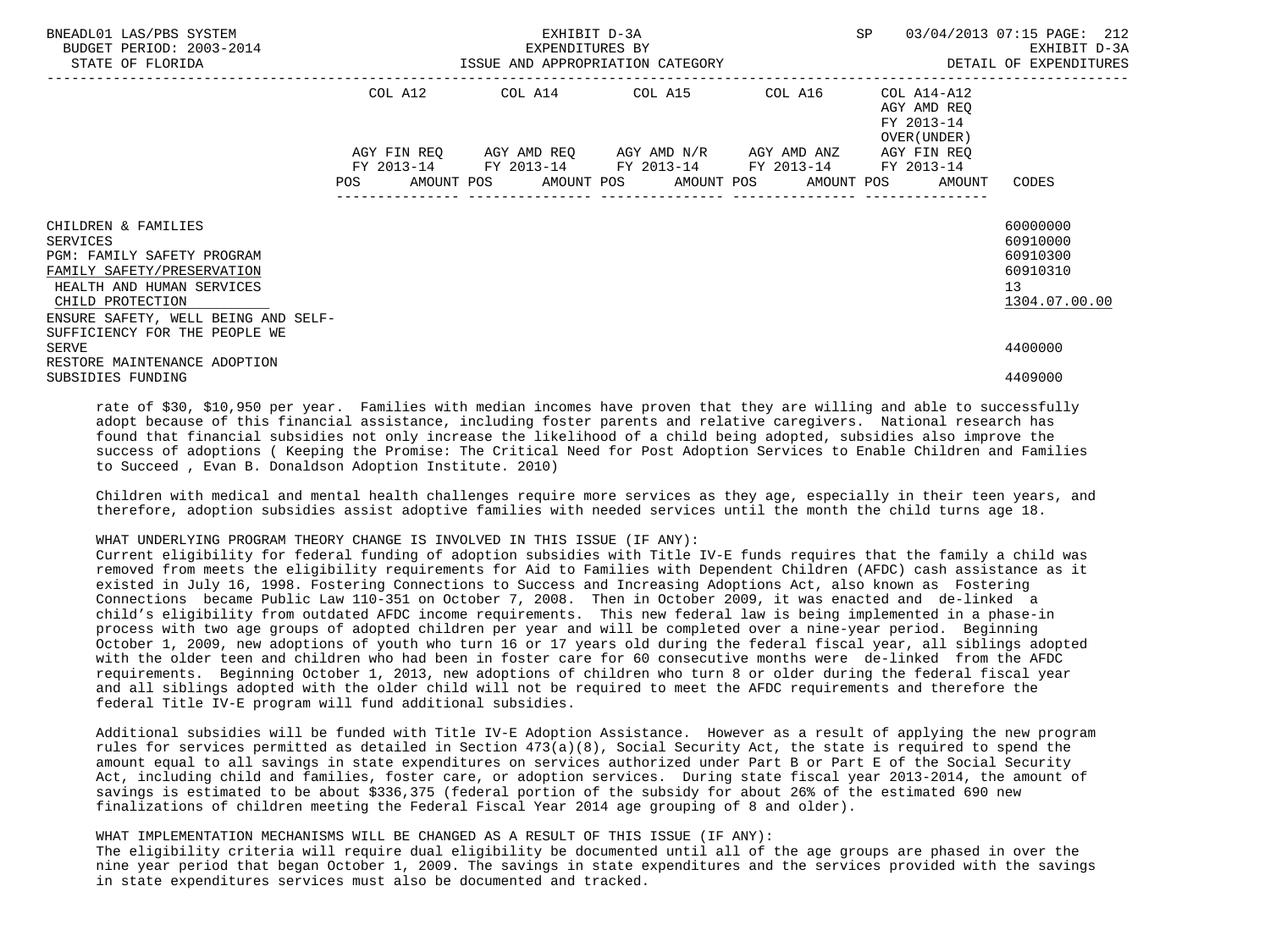| BNEADL01 LAS/PBS SYSTEM<br>BUDGET PERIOD: 2003-2014                                                                                                                                                                                                                                                                                                                  |            | EXHIBIT D-3A<br>EXPENDITURES BY  | 03/04/2013 07:15 PAGE: 213<br>SP<br>EXHIBIT D-3A            |                                            |                                              |
|----------------------------------------------------------------------------------------------------------------------------------------------------------------------------------------------------------------------------------------------------------------------------------------------------------------------------------------------------------------------|------------|----------------------------------|-------------------------------------------------------------|--------------------------------------------|----------------------------------------------|
|                                                                                                                                                                                                                                                                                                                                                                      |            |                                  | AGY FIN REQ AGY AMD REQ AGY AMD N/R AGY AMD ANZ AGY FIN REQ | AGY AMD REQ<br>FY 2013-14<br>OVER (UNDER ) |                                              |
|                                                                                                                                                                                                                                                                                                                                                                      |            |                                  | FY 2013-14 FY 2013-14 FY 2013-14 FY 2013-14 FY 2013-14      |                                            |                                              |
|                                                                                                                                                                                                                                                                                                                                                                      | <b>POS</b> | AMOUNT POS AMOUNT POS AMOUNT POS |                                                             | AMOUNT POS<br>AMOUNT                       | CODES                                        |
| CHILDREN & FAMILIES<br><b>SERVICES</b><br>PGM: FAMILY SAFETY PROGRAM<br>FAMILY SAFETY/PRESERVATION                                                                                                                                                                                                                                                                   |            |                                  |                                                             |                                            | 60000000<br>60910000<br>60910300<br>60910310 |
| HEALTH AND HUMAN SERVICES                                                                                                                                                                                                                                                                                                                                            |            |                                  |                                                             |                                            | 13                                           |
| CHILD PROTECTION<br>ENSURE SAFETY, WELL BEING AND SELF-<br>SUFFICIENCY FOR THE PEOPLE WE                                                                                                                                                                                                                                                                             |            |                                  |                                                             |                                            | 1304.07.00.00                                |
| SERVE<br>RESTORE MAINTENANCE ADOPTION                                                                                                                                                                                                                                                                                                                                |            |                                  |                                                             |                                            | 4400000                                      |
| SUBSIDIES FUNDING                                                                                                                                                                                                                                                                                                                                                    |            |                                  |                                                             |                                            | 4409000                                      |
| Not Applicable<br>RETURN ON INVESTMENT (ROI):<br>Not Applicable<br>COST CALCULATIONS:<br>June 2012 Number of Subsidies<br>Less June 2012 Number of Age Outs<br>Less: Number of Age Outs for 2012-2013<br>Less: Number of Age Outs for 2013-2014 (times 50%)                                                                                                          |            |                                  | 32,443<br>(147)<br>(1, 854)<br>(921)                        |                                            |                                              |
| Subtotal: Adjusted Census                                                                                                                                                                                                                                                                                                                                            |            |                                  | 29,521                                                      |                                            |                                              |
| Estimated annual average rate per child                                                                                                                                                                                                                                                                                                                              |            |                                  | \$<br>4,396                                                 |                                            |                                              |
| Beginning Need for FY 2013-2014<br>Add: 2012-2013 Projected Finalizations (\$5,000 x 3,252 x 100%) \$ 16,260,000<br>Add: 2013-2014 Projected Finalizations (\$5,000 x 3,252 x 50%) \$ 8,130,000<br>Add: 2013-2014 Legal Fee for Finalizations (\$1,000 x 3,252)<br>Add: 2013-2014 Estimated Request for Increases<br>0.35% of recipients (29,521 + 3,252) @ \$10,174 |            |                                  | \$129,774,316<br>\$3,252,000<br>\$1,170,010                 |                                            |                                              |
| Total Need for 2013-2014                                                                                                                                                                                                                                                                                                                                             |            |                                  | \$158,586,326                                               |                                            |                                              |
| Current Appropriations FY 2012-2013<br>Less: Issue 2103071 Maintenance Adoption Subsidies<br>Less: Issue 2103312 Restore Maintenance Adoption Subsidies Funding                                                                                                                                                                                                      |            |                                  | \$148,130,764<br>$($ \$ 6,586,405)<br>$($ \$13,996,398)     |                                            |                                              |
| Adjusted Current Recurring Appropriations (Base FY 2012-2013)                                                                                                                                                                                                                                                                                                        |            |                                  | \$127,547,961                                               |                                            |                                              |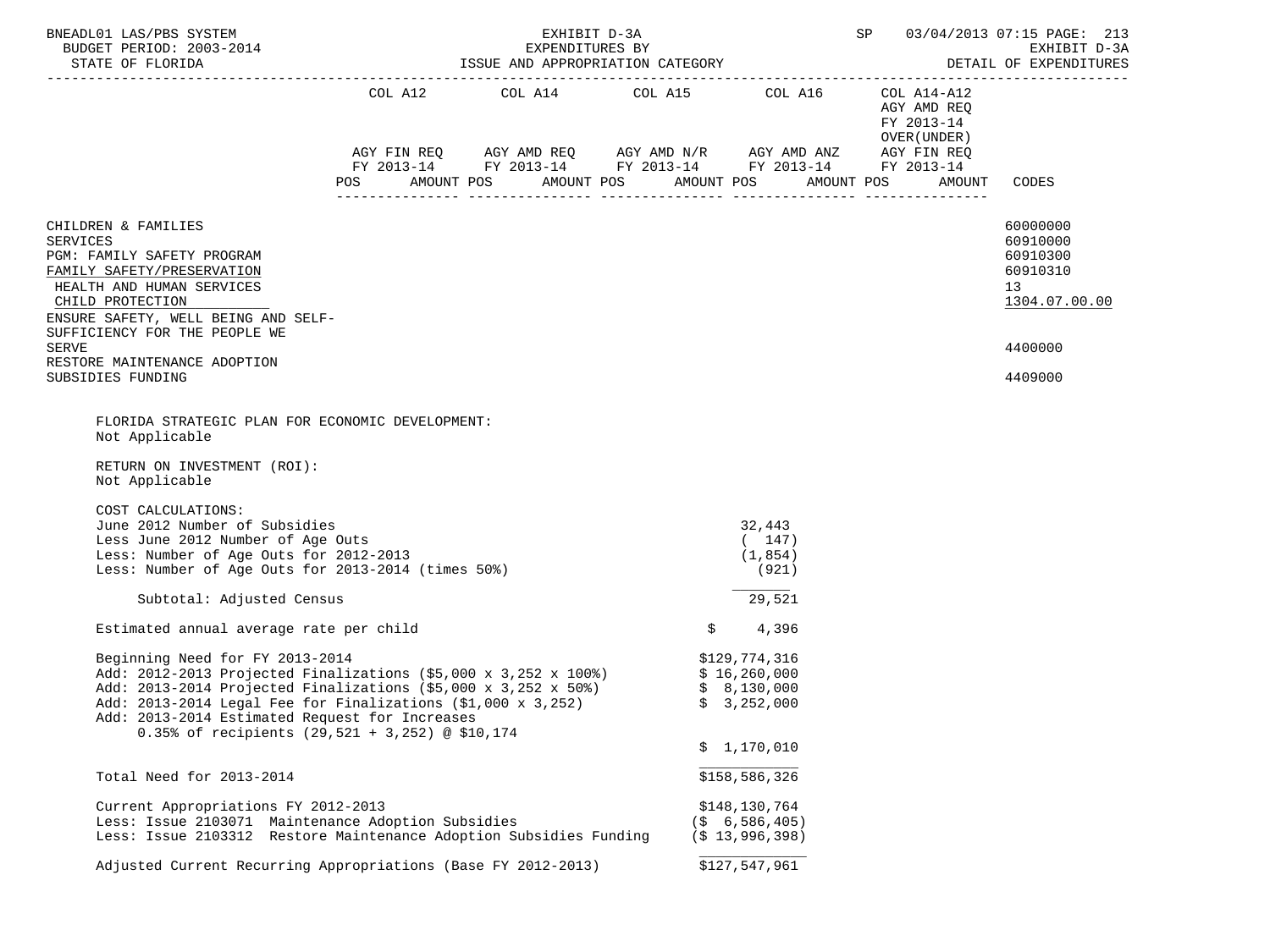| BNEADL01 LAS/PBS SYSTEM<br>BUDGET PERIOD: 2003-2014<br>STATE OF FLORIDA                                                                                                                                                     |            | EXHIBIT D-3A                                                                                                                                   |                                              | SP 03/04/2013 07:15 PAGE: 214                             | EXPENDITURES BY EXPENDITURES BY EXHIBIT D-3A EXPENDITURES BY EXPENDITURES BY EXPENDITURES |
|-----------------------------------------------------------------------------------------------------------------------------------------------------------------------------------------------------------------------------|------------|------------------------------------------------------------------------------------------------------------------------------------------------|----------------------------------------------|-----------------------------------------------------------|-------------------------------------------------------------------------------------------|
|                                                                                                                                                                                                                             |            | COL A12 COL A14 COL A15 COL A16                                                                                                                |                                              | COL A14-A12<br>AGY AMD REO<br>FY 2013-14<br>OVER (UNDER ) |                                                                                           |
|                                                                                                                                                                                                                             | <b>POS</b> | AGY FIN REQ AGY AMD REQ AGY AMD N/R AGY AMD ANZ AGY FIN REQ<br>FY 2013-14 FY 2013-14 FY 2013-14 FY 2013-14<br>AMOUNT POS AMOUNT POS AMOUNT POS |                                              | FY 2013-14<br>AMOUNT POS<br>AMOUNT                        | CODES                                                                                     |
| CHILDREN & FAMILIES<br>SERVICES<br><b>PGM: FAMILY SAFETY PROGRAM</b><br>FAMILY SAFETY/PRESERVATION<br>HEALTH AND HUMAN SERVICES<br>CHILD PROTECTION<br>ENSURE SAFETY, WELL BEING AND SELF-<br>SUFFICIENCY FOR THE PEOPLE WE |            |                                                                                                                                                |                                              |                                                           | 60000000<br>60910000<br>60910300<br>60910310<br>13<br>1304.07.00.00                       |
| SERVE<br>RESTORE MAINTENANCE ADOPTION                                                                                                                                                                                       |            |                                                                                                                                                |                                              |                                                           | 4400000                                                                                   |
| SUBSIDIES FUNDING                                                                                                                                                                                                           |            |                                                                                                                                                |                                              |                                                           | 4409000                                                                                   |
| Additional Request for 2013-2014<br>Issue 4409000 Restore Maintenance Adoption Subsidies Funding<br>Issue 4006020 Maintenance Adoption Subsidies                                                                            |            |                                                                                                                                                | \$31,038,365<br>\$20,582,803<br>\$10,455,562 |                                                           |                                                                                           |

Cost Calculation Notes:

 \* Age Outs: Subsidies end after the month that a child turns 18 during any fiscal year. The 50% factor is based on estimating subsidy payments for an average of 6 months per year per child who is aging out.

 \*\* Enhanced Subsidy: Based on Fiscal Year 2009-2010 data, it is estimated the adoptive families of approximately 0.35% of the adoptive children during the year (estimated 115 during Fiscal Year 2013-2014) have adoptive parents who make a request and are granted enhanced subsidy amounts of about \$10,174 over the annual average rate. Enhanced rates are allowable as per 409.166, F.S. to address extraordinary or changing needs of the adoptive child.

Projected Finalizations based on Fiscal Year 2011-2012 Actual Finalizations

 The Legal Fee for Finalization is a one-time payment that the Department is able to provide up to \$1,000 per child per adoption for the costs/expenses related to adopting a foster child such as court costs, attorney fees, new birth certificate, and travel for the parent if required. \*\*\*\*\*\*\*\*\*\*\*\*\*\*\*\*\*\*\*\*\*\*\*\*\*\*\*\*\*\*\*\*\*\*\*\*\*\*\*\*\*\*\*\*\*\*\*\*\*\*\*\*\*\*\*\*\*\*\*\*\*\*\*\*\*\*\*\*\*\*\*\*\*\*\*\*\*\*\*\*\*\*\*\*\*\*\*\*\*\*\*\*\*\*\*\*\*\*\*\*\*\*\*\*\*\*\*\*\*\*\*\*\*\*\*\*\*\*\*\*\*\*\*\*\*\*\*

| TOTAL: CHILD PROTECTION        |              |              |            |           | 1304.07.00.00 |
|--------------------------------|--------------|--------------|------------|-----------|---------------|
| BY FUND TYPE                   |              |              |            |           |               |
| GENERAL REVENUE FUND           | 348,284,425  | 348,284,425  |            |           | 1000          |
| TRUST FUNDS                    | 670,009,563  | 675,009,563  | 14,880,329 | 5,000,000 | 2000          |
|                                |              |              |            |           |               |
| TOTAL POSITIONS $2,071.00$     |              | 2,071.00     |            |           |               |
| TOTAL PROG COMP                | 1018,293,988 | 1023,293,988 | 14,880,329 | 5,000,000 |               |
| TOTAL SALARY RATE $85,411,080$ |              | 85,411,080   |            |           |               |
|                                |              |              |            |           |               |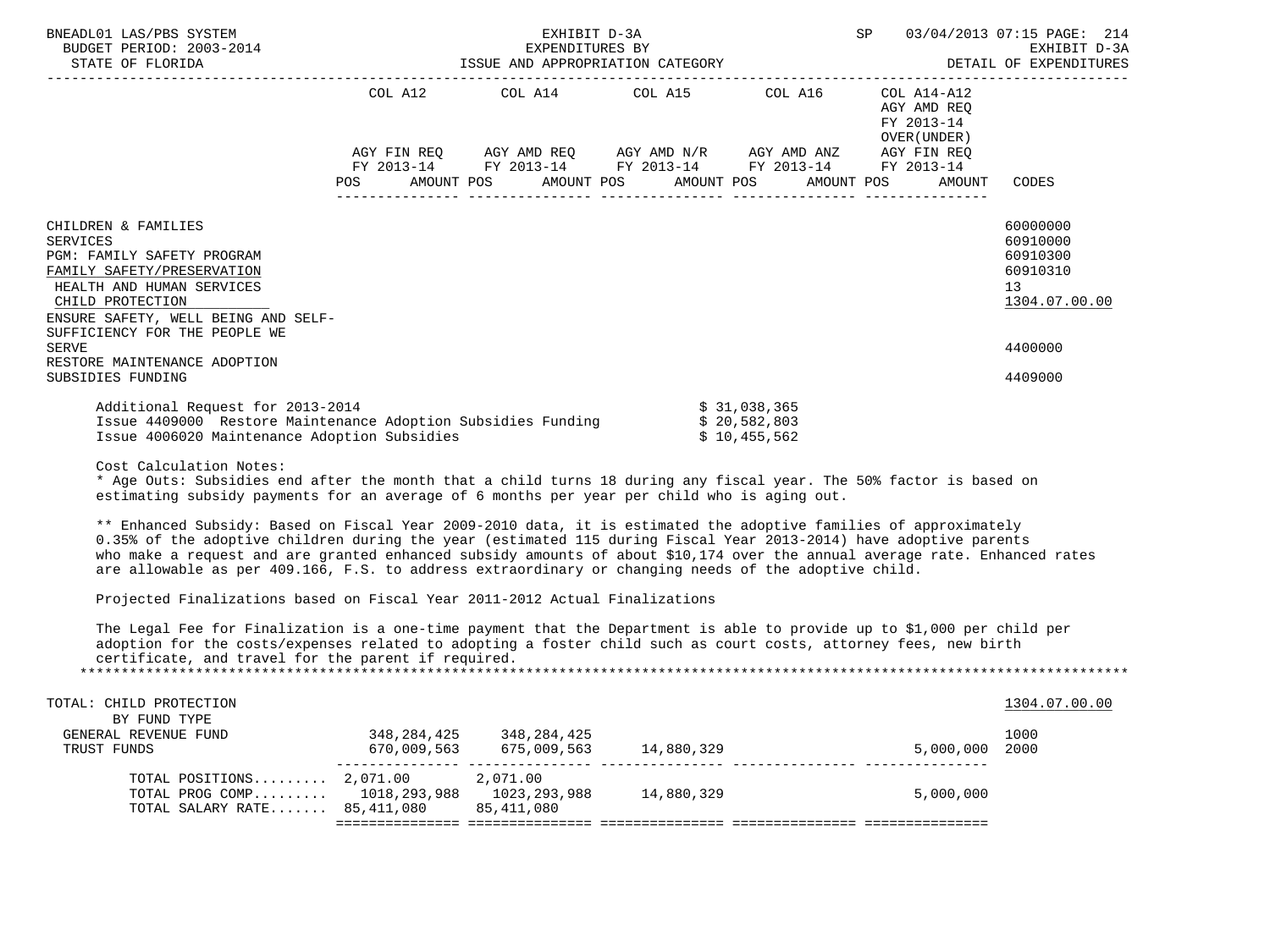| BNEADL01 LAS/PBS SYSTEM<br>BUDGET PERIOD: 2003-2014<br>STATE OF FLORIDA                                                                                                                                                                                                       |           |                           | EXHIBIT D-3A<br>EXPENDITURES BY                          | ISSUE AND APPROPRIATION CATEGORY<br>___________________________________                                                                                  | SP 03/04/2013 07:15 PAGE: 215                                                                   | EXHIBIT D-3A<br>DETAIL OF EXPENDITURES                                                              |
|-------------------------------------------------------------------------------------------------------------------------------------------------------------------------------------------------------------------------------------------------------------------------------|-----------|---------------------------|----------------------------------------------------------|----------------------------------------------------------------------------------------------------------------------------------------------------------|-------------------------------------------------------------------------------------------------|-----------------------------------------------------------------------------------------------------|
|                                                                                                                                                                                                                                                                               |           | COL A12<br>POS AMOUNT POS | COL A14                                                  | COL A16<br>COL A15<br>AGY FIN REQ AGY AMD REQ AGY AMD N/R AGY AMD ANZ<br>FY 2013-14 FY 2013-14 FY 2013-14 FY 2013-14 FY 2013-14<br>AMOUNT POS AMOUNT POS | COL A14-A12<br>AGY AMD REO<br>FY 2013-14<br>OVER (UNDER)<br>AGY FIN REQ<br>AMOUNT POS<br>AMOUNT | CODES                                                                                               |
|                                                                                                                                                                                                                                                                               |           |                           |                                                          |                                                                                                                                                          |                                                                                                 |                                                                                                     |
| CHILDREN & FAMILIES<br><b>SERVICES</b><br>PGM: FAMILY SAFETY PROGRAM<br>FAMILY SAFETY/PRESERVATION<br>HEALTH AND HUMAN SERVICES<br>FLORIDA ABUSE HOTLINE<br>ESTIMATED EXPENDITURES<br>ESTIMATED EXPENDITURES - OPERATIONS<br>SALARY RATE<br>SALARY RATE 10.303.631 10.303.631 |           |                           |                                                          |                                                                                                                                                          |                                                                                                 | 60000000<br>60910000<br>60910300<br>60910310<br>13<br>1304.08.00.00<br>1000000<br>1001000<br>000000 |
| SALARIES AND BENEFITS                                                                                                                                                                                                                                                         |           |                           |                                                          |                                                                                                                                                          |                                                                                                 | 010000                                                                                              |
| GENERAL REVENUE FUND                                                                                                                                                                                                                                                          |           |                           | -STATE 2,159,516 2,159,516<br>-MATCH 2,910,095 2,910,095 |                                                                                                                                                          |                                                                                                 | 1000 1<br>1000 2                                                                                    |
| TOTAL GENERAL REVENUE FUND                                                                                                                                                                                                                                                    |           |                           | 5,069,611 5,069,611                                      |                                                                                                                                                          |                                                                                                 | 1000                                                                                                |
| WELFARE TRANSITION TF                                                                                                                                                                                                                                                         | -FEDERL   |                           | 5,740,427 5,740,427                                      |                                                                                                                                                          |                                                                                                 | 2401 3                                                                                              |
| SOCIAL SVCS BLK GRT TF                                                                                                                                                                                                                                                        | $-FEDERL$ |                           | 3, 354, 042 3, 354, 042                                  |                                                                                                                                                          |                                                                                                 | 2639 3                                                                                              |
| TOTAL POSITIONS 284.00 284.00<br>TOTAL APPRO 14,164,080 14,164,080                                                                                                                                                                                                            |           |                           |                                                          |                                                                                                                                                          |                                                                                                 |                                                                                                     |
| OTHER PERSONAL SERVICES                                                                                                                                                                                                                                                       |           |                           |                                                          |                                                                                                                                                          |                                                                                                 | 030000                                                                                              |
| GENERAL REVENUE FUND -MATCH 163,438 163,438<br>WELFARE TRANSITION TF -FEDERL 541,113 541,113<br>SOCIAL SVCS BLK GRT TF                                                                                                                                                        | -FEDERL   | 134,571                   | 134,571                                                  |                                                                                                                                                          |                                                                                                 | 1000 2<br>2401 3<br>2639<br>-3                                                                      |
| TOTAL APPRO                                                                                                                                                                                                                                                                   |           | 839,122                   | 839,122                                                  |                                                                                                                                                          |                                                                                                 |                                                                                                     |
| EXPENSES                                                                                                                                                                                                                                                                      |           |                           |                                                          |                                                                                                                                                          |                                                                                                 | 040000                                                                                              |
| GENERAL REVENUE FUND                                                                                                                                                                                                                                                          | $-MATCH$  | 358,039                   | -STATE 141,000 141,000<br>358,039                        |                                                                                                                                                          |                                                                                                 | 1000 1<br>1000 2                                                                                    |
| TOTAL GENERAL REVENUE FUND                                                                                                                                                                                                                                                    |           | 499,039                   | 499,039                                                  |                                                                                                                                                          |                                                                                                 | 1000                                                                                                |
| WELFARE TRANSITION TF                                                                                                                                                                                                                                                         | $-FEDERL$ | 778,800                   | 778,800                                                  |                                                                                                                                                          |                                                                                                 | 2401 3                                                                                              |
| SOCIAL SVCS BLK GRT TF                                                                                                                                                                                                                                                        | -FEDERL   | 401,977                   | 401,977                                                  |                                                                                                                                                          |                                                                                                 | 2639 3                                                                                              |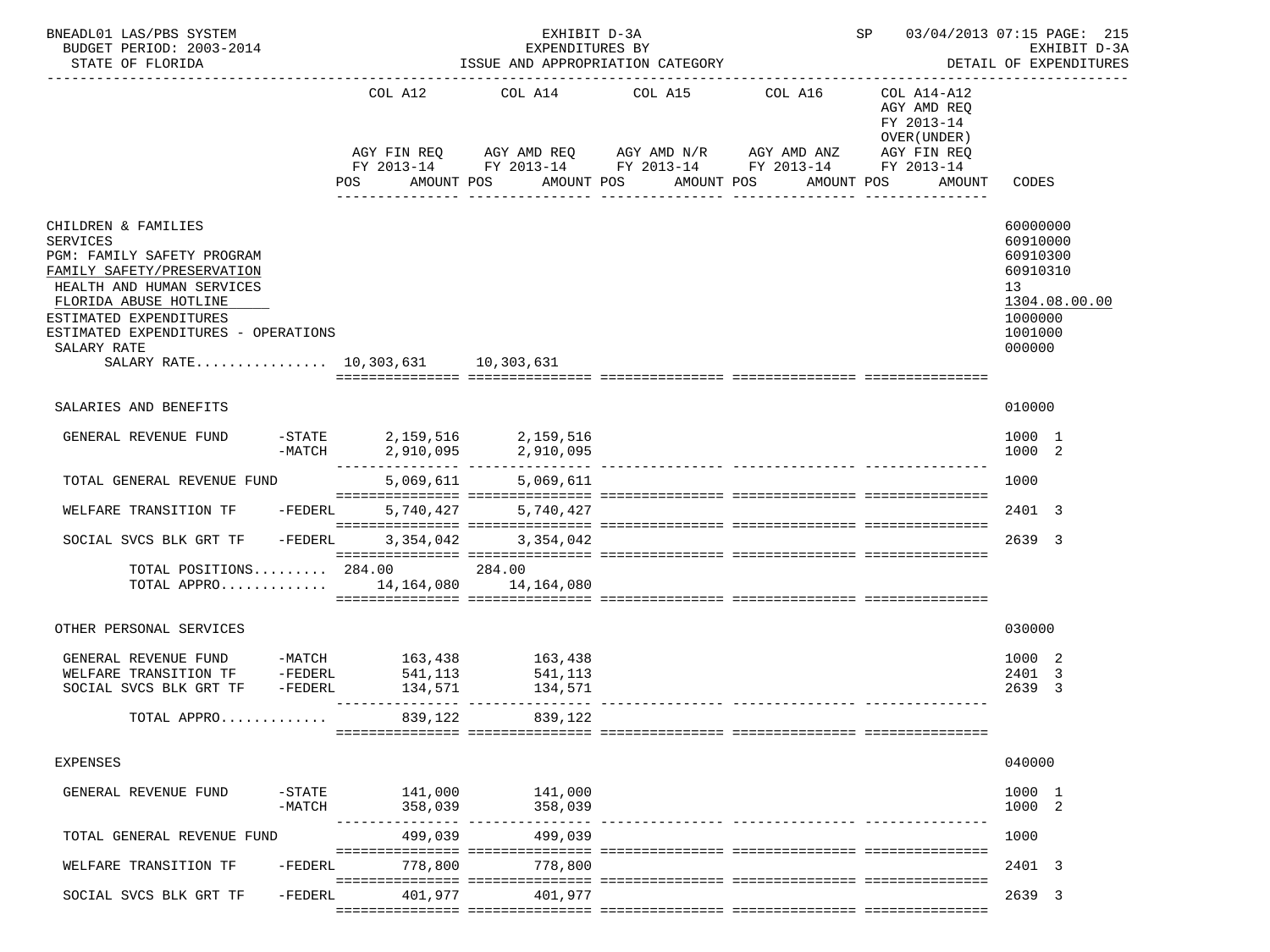| BNEADL01 LAS/PBS SYSTEM<br>BUDGET PERIOD: 2003-2014<br>STATE OF FLORIDA                                                                                                            |                                  |                    |                         | EXHIBIT D-3A<br>EXPENDITURES BY<br>ISSUE AND APPROPRIATION CATEGORY |                                                            | SP 03/04/2013 07:15 PAGE: 216                                        | EXHIBIT D-3A<br>DETAIL OF EXPENDITURES                   |                                                                                |
|------------------------------------------------------------------------------------------------------------------------------------------------------------------------------------|----------------------------------|--------------------|-------------------------|---------------------------------------------------------------------|------------------------------------------------------------|----------------------------------------------------------------------|----------------------------------------------------------|--------------------------------------------------------------------------------|
|                                                                                                                                                                                    |                                  | COL A12            |                         | COL A14                                                             | COL A15                                                    | COL A16                                                              | COL A14-A12<br>AGY AMD REQ<br>FY 2013-14<br>OVER (UNDER) |                                                                                |
|                                                                                                                                                                                    |                                  | AGY FIN REQ<br>POS |                         | AMOUNT POS                                                          | AGY AMD REQ      AGY AMD N/R     AGY AMD ANZ<br>AMOUNT POS | FY 2013-14 FY 2013-14 FY 2013-14 FY 2013-14 FY 2013-14<br>AMOUNT POS | AGY FIN REQ<br>AMOUNT POS<br>AMOUNT                      | CODES                                                                          |
|                                                                                                                                                                                    |                                  |                    |                         |                                                                     | ----------                                                 | -----------                                                          |                                                          |                                                                                |
| CHILDREN & FAMILIES<br><b>SERVICES</b><br>PGM: FAMILY SAFETY PROGRAM<br>FAMILY SAFETY/PRESERVATION<br>HEALTH AND HUMAN SERVICES<br>FLORIDA ABUSE HOTLINE<br>ESTIMATED EXPENDITURES |                                  |                    |                         |                                                                     |                                                            |                                                                      |                                                          | 60000000<br>60910000<br>60910300<br>60910310<br>13<br>1304.08.00.00<br>1000000 |
| ESTIMATED EXPENDITURES - OPERATIONS<br>EXPENSES                                                                                                                                    |                                  |                    |                         |                                                                     |                                                            |                                                                      |                                                          | 1001000<br>040000                                                              |
| TOTAL APPRO 1,679,816 1,679,816                                                                                                                                                    |                                  |                    |                         |                                                                     |                                                            |                                                                      |                                                          |                                                                                |
| OPERATING CAPITAL OUTLAY                                                                                                                                                           |                                  |                    |                         |                                                                     |                                                            |                                                                      |                                                          | 060000                                                                         |
| GENERAL REVENUE FUND -MATCH 6,502 6,502<br>WELFARE TRANSITION TF -FEDERL 11,215<br>SOCIAL SVCS BLK GRT TF -FEDERL                                                                  |                                  | 8,006              |                         | 11,215<br>8,006                                                     |                                                            |                                                                      |                                                          | 1000 2<br>2401 3<br>2639 3                                                     |
| TOTAL APPRO                                                                                                                                                                        |                                  |                    | 25,723                  | ---------------- ---------------<br>25,723                          |                                                            |                                                                      |                                                          |                                                                                |
| SPECIAL CATEGORIES<br>CONTRACTED SERVICES                                                                                                                                          |                                  |                    |                         |                                                                     |                                                            |                                                                      |                                                          | 100000<br>100777                                                               |
| GENERAL REVENUE FUND                                                                                                                                                               | -MATCH                           | 83,552             |                         | -STATE 144,500 144,500<br>83,552                                    |                                                            |                                                                      |                                                          | 1000 1<br>1000 2                                                               |
| TOTAL GENERAL REVENUE FUND                                                                                                                                                         |                                  |                    | 228,052                 | 228,052                                                             |                                                            |                                                                      |                                                          | 1000                                                                           |
| WELFARE TRANSITION TF                                                                                                                                                              | $-FEDERL$                        |                    | 154,107                 | 154,107                                                             |                                                            |                                                                      |                                                          | 2401 3                                                                         |
| SOCIAL SVCS BLK GRT TF                                                                                                                                                             | $-FEDERL$                        | 100,295            |                         | 100,295                                                             |                                                            |                                                                      |                                                          | 2639 3                                                                         |
| TOTAL APPRO                                                                                                                                                                        |                                  |                    |                         | 482,454<br>482,454                                                  |                                                            |                                                                      |                                                          |                                                                                |
| RISK MANAGEMENT INSURANCE                                                                                                                                                          |                                  |                    |                         |                                                                     |                                                            |                                                                      |                                                          | 103241                                                                         |
| GENERAL REVENUE FUND                                                                                                                                                               |                                  |                    |                         | -STATE 320,253 320,253                                              |                                                            |                                                                      |                                                          | 1000 1                                                                         |
| LEASE/PURCHASE/EQUIPMENT                                                                                                                                                           |                                  |                    |                         |                                                                     |                                                            |                                                                      |                                                          | 105281                                                                         |
| GENERAL REVENUE FUND<br>WELFARE TRANSITION TF<br>SOCIAL SVCS BLK GRT TF                                                                                                            | -MATCH<br>$-FEDERL$<br>$-FEDERL$ |                    | 4,350<br>7,448<br>5,272 | 4,350<br>7,448<br>5,272                                             |                                                            |                                                                      |                                                          | 1000 2<br>2401 3<br>2639 3                                                     |
|                                                                                                                                                                                    |                                  |                    |                         | ---------------- -------------                                      |                                                            |                                                                      |                                                          |                                                                                |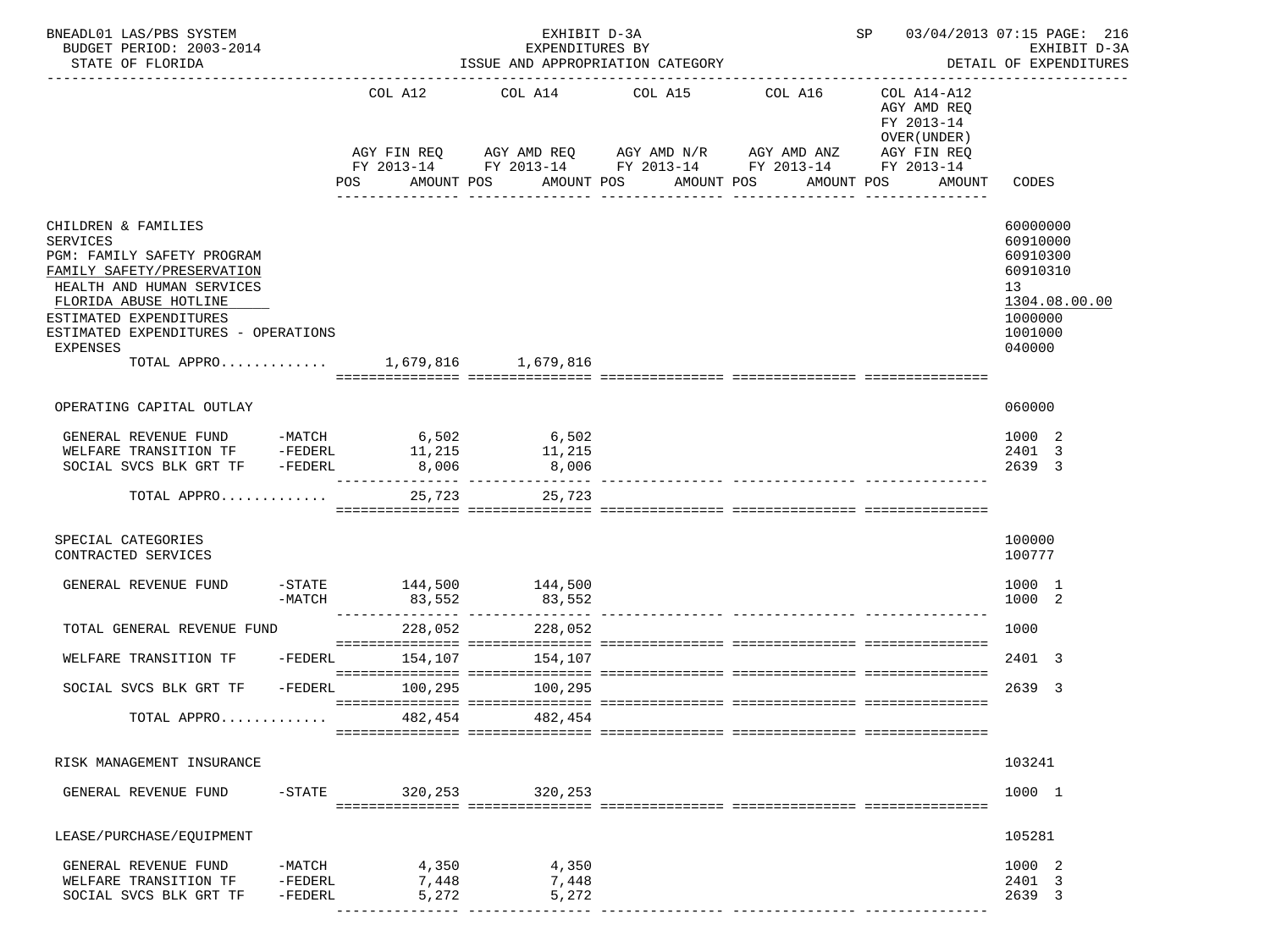| BNEADL01 LAS/PBS SYSTEM<br>BUDGET PERIOD: 2003-2014<br>STATE OF FLORIDA                                                                                                                                                                                                                                  |                    |                          | EXHIBIT D-3A<br>EXPENDITURES BY<br>ISSUE AND APPROPRIATION CATEGORY                                           |                                | SP 03/04/2013 07:15 PAGE: 217               | EXHIBIT D-3A<br>DETAIL OF EXPENDITURES                                                |                                                                                                               |  |
|----------------------------------------------------------------------------------------------------------------------------------------------------------------------------------------------------------------------------------------------------------------------------------------------------------|--------------------|--------------------------|---------------------------------------------------------------------------------------------------------------|--------------------------------|---------------------------------------------|---------------------------------------------------------------------------------------|---------------------------------------------------------------------------------------------------------------|--|
|                                                                                                                                                                                                                                                                                                          |                    | COL A12<br>AGY FIN REQ   | COL A14 COL A15 COL A16<br>AGY AMD REQ AGY AMD N/R AGY AMD ANZ<br>FY 2013-14 FY 2013-14 FY 2013-14 FY 2013-14 |                                |                                             | COL A14-A12<br>AGY AMD REQ<br>FY 2013-14<br>OVER (UNDER)<br>AGY FIN REQ<br>FY 2013-14 |                                                                                                               |  |
|                                                                                                                                                                                                                                                                                                          |                    | POS                      | AMOUNT POS                                                                                                    | AMOUNT POS<br>________________ | AMOUNT POS<br>AMOUNT POS<br>_______________ | AMOUNT                                                                                | CODES                                                                                                         |  |
| CHILDREN & FAMILIES<br><b>SERVICES</b><br>PGM: FAMILY SAFETY PROGRAM<br>FAMILY SAFETY/PRESERVATION<br>HEALTH AND HUMAN SERVICES<br>FLORIDA ABUSE HOTLINE<br>ESTIMATED EXPENDITURES<br>ESTIMATED EXPENDITURES - OPERATIONS<br>SPECIAL CATEGORIES<br>LEASE/PURCHASE/EOUIPMENT<br>TOTAL APPRO 17,070 17,070 |                    |                          |                                                                                                               |                                |                                             |                                                                                       | 60000000<br>60910000<br>60910300<br>60910310<br>13<br>1304.08.00.00<br>1000000<br>1001000<br>100000<br>105281 |  |
| TOTAL: ESTIMATED EXPENDITURES - OPERATIONS<br>TOTAL POSITIONS 284.00<br>TOTAL ISSUE 17,528,518 17,528,518<br>TOTAL SALARY RATE 10,303,631 10,303,631                                                                                                                                                     |                    | 284.00                   |                                                                                                               |                                |                                             |                                                                                       | 1001000                                                                                                       |  |
| CASUALTY INSURANCE PREMIUM<br>ADJUSTMENT<br>SPECIAL CATEGORIES<br>RISK MANAGEMENT INSURANCE                                                                                                                                                                                                              |                    |                          |                                                                                                               |                                |                                             |                                                                                       | 1001090<br>100000<br>103241                                                                                   |  |
| GENERAL REVENUE FUND                                                                                                                                                                                                                                                                                     |                    | -STATE 106,178- 106,178- |                                                                                                               |                                |                                             |                                                                                       | 1000 1                                                                                                        |  |
| FLORIDA RETIREMENT SYSTEM<br>CONTRIBUTION ADJUSTMENT FOR<br>FISCAL YEAR 2012-2013<br>SALARIES AND BENEFITS                                                                                                                                                                                               |                    |                          |                                                                                                               |                                |                                             |                                                                                       | 1001240<br>010000                                                                                             |  |
| GENERAL REVENUE FUND                                                                                                                                                                                                                                                                                     | -STATE<br>$-MATCH$ | 4,438<br>5,979           | 4,438<br>5,979                                                                                                |                                |                                             |                                                                                       | 1000 1<br>1000 2                                                                                              |  |
| TOTAL GENERAL REVENUE FUND                                                                                                                                                                                                                                                                               |                    | 10,417                   | 10,417                                                                                                        |                                |                                             |                                                                                       | 1000                                                                                                          |  |
| WELFARE TRANSITION TF                                                                                                                                                                                                                                                                                    | $-FEDERL$          | 11.796                   | 11,796                                                                                                        |                                |                                             |                                                                                       | 2401 3                                                                                                        |  |
| SOCIAL SVCS BLK GRT TF                                                                                                                                                                                                                                                                                   | -FEDERL            | 6,892                    | 6,892                                                                                                         |                                |                                             |                                                                                       | 2639 3                                                                                                        |  |
| TOTAL APPRO                                                                                                                                                                                                                                                                                              |                    | 29,105                   | 29,105                                                                                                        |                                |                                             |                                                                                       |                                                                                                               |  |
|                                                                                                                                                                                                                                                                                                          |                    |                          |                                                                                                               |                                |                                             |                                                                                       |                                                                                                               |  |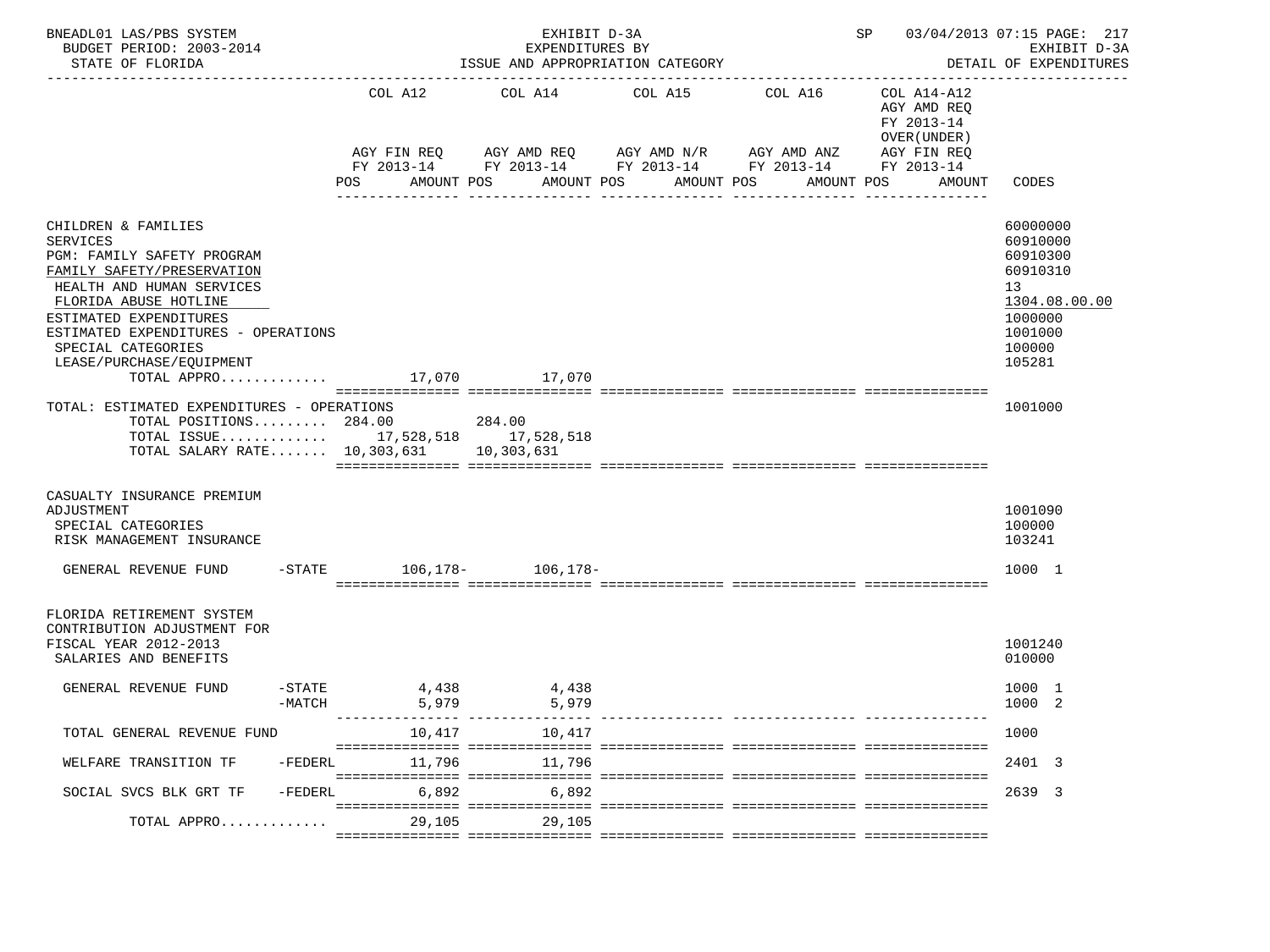| BNEADL01 LAS/PBS SYSTEM<br>BUDGET PERIOD: 2003-2014<br>STATE OF FLORIDA                                                                                                                                          |                       |     |                                                           | EXHIBIT D-3A<br>EXPENDITURES BY<br>ISSUE AND APPROPRIATION CATEGORY |            |                               |                               | SP 03/04/2013 07:15 PAGE: 218                                           | EXHIBIT D-3A<br>DETAIL OF EXPENDITURES                                         |
|------------------------------------------------------------------------------------------------------------------------------------------------------------------------------------------------------------------|-----------------------|-----|-----------------------------------------------------------|---------------------------------------------------------------------|------------|-------------------------------|-------------------------------|-------------------------------------------------------------------------|--------------------------------------------------------------------------------|
|                                                                                                                                                                                                                  |                       |     | COL A12<br>AGY FIN REQ                                    | COL A14 COL A15 COL A16<br>AGY AMD REQ AGY AMD N/R AGY AMD ANZ      |            |                               |                               | COL A14-A12<br>AGY AMD REQ<br>FY 2013-14<br>OVER (UNDER)<br>AGY FIN REQ |                                                                                |
|                                                                                                                                                                                                                  |                       | POS | FY 2013-14 FY 2013-14 FY 2013-14 FY 2013-14<br>AMOUNT POS |                                                                     | AMOUNT POS | AMOUNT POS<br>_______________ | AMOUNT POS<br>_______________ | FY 2013-14<br>AMOUNT                                                    | CODES                                                                          |
| CHILDREN & FAMILIES<br><b>SERVICES</b><br>PGM: FAMILY SAFETY PROGRAM<br>FAMILY SAFETY/PRESERVATION<br>HEALTH AND HUMAN SERVICES<br>FLORIDA ABUSE HOTLINE<br>ESTIMATED EXPENDITURES<br>ADJUSTMENT TO STATE HEALTH |                       |     |                                                           |                                                                     |            |                               |                               |                                                                         | 60000000<br>60910000<br>60910300<br>60910310<br>13<br>1304.08.00.00<br>1000000 |
| INSURANCE PREMIUM CONTRIBUTION -<br>FISCAL YEAR 2012-13<br>SALARIES AND BENEFITS                                                                                                                                 |                       |     |                                                           |                                                                     |            |                               |                               |                                                                         | 1001830<br>010000                                                              |
| GENERAL REVENUE FUND                                                                                                                                                                                             | $-$ STATE<br>$-MATCH$ |     | 4,680<br>6,306                                            | 4.680<br>6,306                                                      |            |                               |                               |                                                                         | 1000 1<br>1000 2                                                               |
| TOTAL GENERAL REVENUE FUND                                                                                                                                                                                       |                       |     |                                                           | 10,986 10,986                                                       |            |                               |                               |                                                                         | 1000                                                                           |
| WELFARE TRANSITION TF                                                                                                                                                                                            | -FEDERL               |     | 12,442                                                    | 12,442                                                              |            |                               |                               |                                                                         | 2401 3                                                                         |
| SOCIAL SVCS BLK GRT TF                                                                                                                                                                                           | $-FEDERL$             |     | 7,269                                                     | 7,269                                                               |            |                               |                               |                                                                         | 2639 3                                                                         |
| TOTAL APPRO                                                                                                                                                                                                      |                       |     | 30,697                                                    | 30,697                                                              |            |                               |                               |                                                                         |                                                                                |
| ADJUSTMENTS TO CURRENT YEAR<br>ESTIMATED EXPENDITURES<br>ADJUST FUND SOURCE INDICATORS - ADD<br>SALARIES AND BENEFITS                                                                                            |                       |     |                                                           |                                                                     |            |                               |                               |                                                                         | 1600000<br>160S220<br>010000                                                   |
| GENERAL REVENUE FUND                                                                                                                                                                                             | $-MATCH$              |     | 2, 192, 034 2, 192, 034                                   |                                                                     |            |                               |                               |                                                                         | 1000 2                                                                         |
| SPECIAL CATEGORIES<br>CONTRACTED SERVICES                                                                                                                                                                        |                       |     |                                                           |                                                                     |            |                               |                               |                                                                         | 100000<br>100777                                                               |
| GENERAL REVENUE FUND                                                                                                                                                                                             | -MATCH                |     | 4,500                                                     | 4,500                                                               |            |                               |                               |                                                                         | 1000 2                                                                         |
| TOTAL: ADJUST FUND SOURCE INDICATORS - ADD<br>TOTAL ISSUE                                                                                                                                                        |                       |     | 2,196,534                                                 | 2,196,534                                                           |            |                               |                               |                                                                         | 160S220                                                                        |
| AGENCY ISSUE NARRATIVE:                                                                                                                                                                                          |                       |     |                                                           |                                                                     |            |                               |                               |                                                                         |                                                                                |
| 2013-2014 BUDGET YEAR NARRATIVE:<br>ISSUE TITLE: Adjust Fund Source Indicators - Add                                                                                                                             |                       |     |                                                           |                                                                     |            | IT COMPONENT? NO              |                               |                                                                         |                                                                                |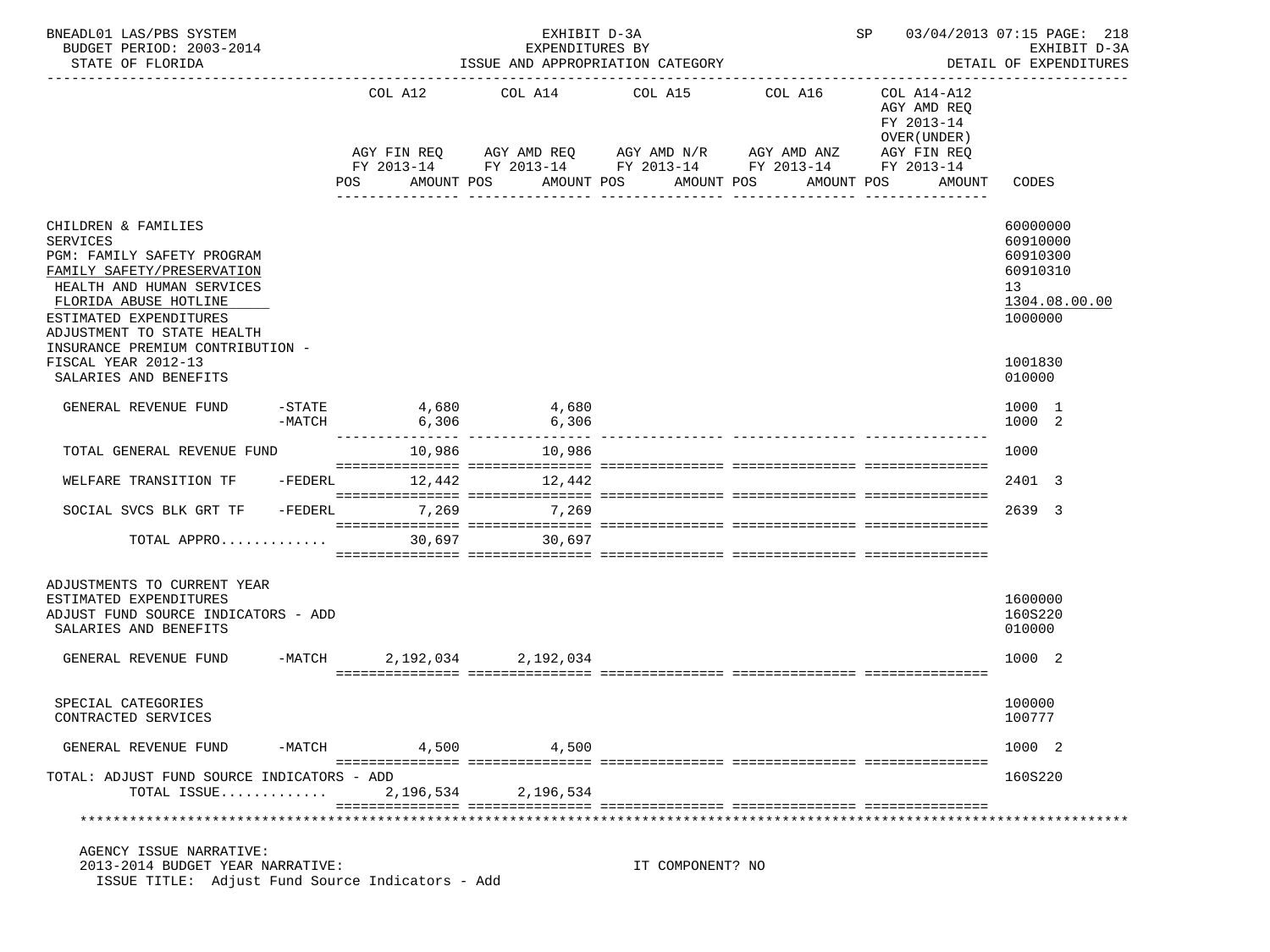| BNEADL01 LAS/PBS SYSTEM<br>BUDGET PERIOD: 2003-2014<br>STATE OF FLORIDA                                                                                                                                                                           | EXHIBIT D-3A<br>--<br>-2014 EXPENDITURES BY EXHIBIT D-3A<br>ISSUE AND APPROPRIATION CATEGORY SAND AND TRINGLES |  |  |  |  |                                                                                                           |  |  |  |                                                                   | 03/04/2013 07:15 PAGE: 219                                                                |
|---------------------------------------------------------------------------------------------------------------------------------------------------------------------------------------------------------------------------------------------------|----------------------------------------------------------------------------------------------------------------|--|--|--|--|-----------------------------------------------------------------------------------------------------------|--|--|--|-------------------------------------------------------------------|-------------------------------------------------------------------------------------------|
|                                                                                                                                                                                                                                                   |                                                                                                                |  |  |  |  | COL A12 COL A14 COL A15 COL A16 COL A14-A12                                                               |  |  |  | AGY AMD REO<br>FY 2013-14<br>OVER (UNDER )                        |                                                                                           |
|                                                                                                                                                                                                                                                   | <b>POS</b>                                                                                                     |  |  |  |  | AGY FIN REQ AGY AMD REQ AGY AMD N/R AGY AMD ANZ<br>FY 2013-14 FY 2013-14 FY 2013-14 FY 2013-14 FY 2013-14 |  |  |  | AGY FIN REO<br>AMOUNT POS AMOUNT POS AMOUNT POS AMOUNT POS AMOUNT | CODES                                                                                     |
| CHILDREN & FAMILIES<br>SERVICES<br>PGM: FAMILY SAFETY PROGRAM<br>FAMILY SAFETY/PRESERVATION<br>HEALTH AND HUMAN SERVICES<br>FLORIDA ABUSE HOTLINE<br>ADJUSTMENTS TO CURRENT YEAR<br>ESTIMATED EXPENDITURES<br>ADJUST FUND SOURCE INDICATORS - ADD |                                                                                                                |  |  |  |  |                                                                                                           |  |  |  |                                                                   | 60000000<br>60910000<br>60910300<br>60910310<br>13<br>1304.08.00.00<br>1600000<br>160S220 |

 SPECIFY WHICH AGENCY GOAL FROM THE FISCAL YEAR 2013-2014 THROUGH 2017-2018 STRATEGIC PLAN IS ADDRESSED BY THIS BUDGET ISSUE PROPOSAL: Goal 2 Effect Program Improvements: Apply proven best practices to maximize efficiencies and outcomes

SUMMARY:

 The Department requests an adjustment to its base budget to properly align Funding Source Identifiers (FSI) for Maintenance of Effort (MOE) and Match review.

PROBLEM STATEMENT:

 Based on the Departments current agency approved operating budget this request is needed to properly align the Fund Source Indicators (FSIs) in the Departments budget.

 WHAT BENEFITS WILL BE OBTAINED BY FUNDING THIS ISSUE: This action is necessary to ensure that the Department can properly identify funding sources and MOE.

 WHAT UNDERLYING PROGRAM THEORY CHANGE IS INVOLVED IN THIS ISSUE (IF ANY): Not Applicable

 WHAT IMPLEMENTATION MECHANISMS WILL BE CHANGED AS A RESULT OF THIS ISSUE (IF ANY): The Department will implement these adjustments and continue to monitor the funding of the budget.

 FLORIDA STRATEGIC PLAN FOR ECONOMIC DEVELOPMENT: Not Applicable

 RETURN ON INVESTMENT: Not Applicable

 COST CALCULATIONS: Not Applicable \*\*\*\*\*\*\*\*\*\*\*\*\*\*\*\*\*\*\*\*\*\*\*\*\*\*\*\*\*\*\*\*\*\*\*\*\*\*\*\*\*\*\*\*\*\*\*\*\*\*\*\*\*\*\*\*\*\*\*\*\*\*\*\*\*\*\*\*\*\*\*\*\*\*\*\*\*\*\*\*\*\*\*\*\*\*\*\*\*\*\*\*\*\*\*\*\*\*\*\*\*\*\*\*\*\*\*\*\*\*\*\*\*\*\*\*\*\*\*\*\*\*\*\*\*\*\*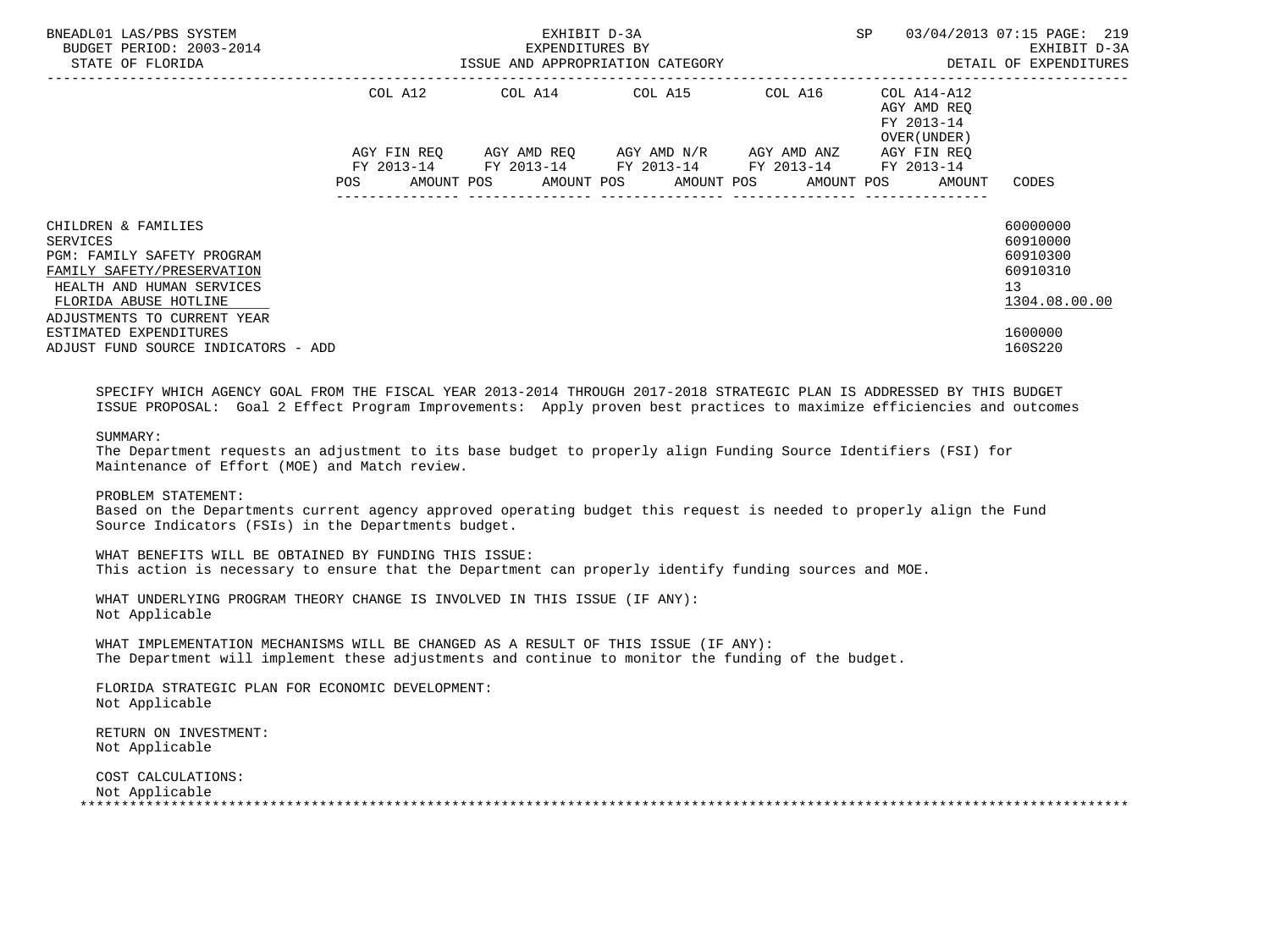| BNEADL01 LAS/PBS SYSTEM<br>BUDGET PERIOD: 2003-2014<br>STATE OF FLORIDA                                                                                                                                                                                                                               |                       | EXHIBIT D-3A<br>EXPENDITURES BY<br>ISSUE AND APPROPRIATION CATEGORY                                                                 |                    |                                     | -----------------                                                   | SP 03/04/2013 07:15 PAGE: 220<br>EXHIBIT D-3A<br>DETAIL OF EXPENDITURES<br>---------------------- |
|-------------------------------------------------------------------------------------------------------------------------------------------------------------------------------------------------------------------------------------------------------------------------------------------------------|-----------------------|-------------------------------------------------------------------------------------------------------------------------------------|--------------------|-------------------------------------|---------------------------------------------------------------------|---------------------------------------------------------------------------------------------------|
|                                                                                                                                                                                                                                                                                                       | COL A12<br><b>POS</b> | COL A14<br>AGY FIN REQ AGY AMD REQ AGY AMD N/R AGY AMD ANZ AGY FIN REQ FY 2013-14 FY 2013-14 FY 2013-14<br>AMOUNT POS<br>AMOUNT POS | COL A15            | COL A16<br>AMOUNT POS<br>AMOUNT POS | COL A14-A12<br>AGY AMD REQ<br>FY 2013-14<br>OVER (UNDER )<br>AMOUNT | CODES                                                                                             |
| CHILDREN & FAMILIES<br><b>SERVICES</b><br>PGM: FAMILY SAFETY PROGRAM<br>FAMILY SAFETY/PRESERVATION<br>HEALTH AND HUMAN SERVICES<br>FLORIDA ABUSE HOTLINE<br>ADJUSTMENTS TO CURRENT YEAR<br>ESTIMATED EXPENDITURES<br>ADJUST FUND SOURCE INDICATORS - ADD<br>POSITION DETAIL OF SALARIES AND BENEFITS: |                       |                                                                                                                                     |                    |                                     |                                                                     | 60000000<br>60910000<br>60910300<br>60910310<br>13<br>1304.08.00.00<br>1600000<br>160S220         |
|                                                                                                                                                                                                                                                                                                       | FTE                   | BASE RATE                                                                                                                           | ADDITIVES BENEFITS |                                     | SUBTOTAL<br>ွာ အား                                                  | LAPSE LAPSED SALARIES<br>AND BENEFITS                                                             |
| A12 - AGY FIN REO FY 2013-14                                                                                                                                                                                                                                                                          |                       |                                                                                                                                     |                    |                                     |                                                                     |                                                                                                   |
| CHANGES TO CURRENTLY AUTHORIZED POSITIONS<br>OTHER SALARY AMOUNT<br>1000 GENERAL REVENUE FUND                                                                                                                                                                                                         |                       |                                                                                                                                     |                    |                                     |                                                                     | 2,192,034<br>2,192,034<br>==============                                                          |
| A14 - AGY AMD REO FY 2013-14                                                                                                                                                                                                                                                                          |                       |                                                                                                                                     |                    |                                     |                                                                     |                                                                                                   |
| CHANGES TO CURRENTLY AUTHORIZED POSITIONS<br>OTHER SALARY AMOUNT<br>1000 GENERAL REVENUE FUND                                                                                                                                                                                                         |                       |                                                                                                                                     |                    |                                     |                                                                     | 2,192,034                                                                                         |
|                                                                                                                                                                                                                                                                                                       |                       |                                                                                                                                     |                    |                                     |                                                                     | --------------<br>2,192,034<br>==============                                                     |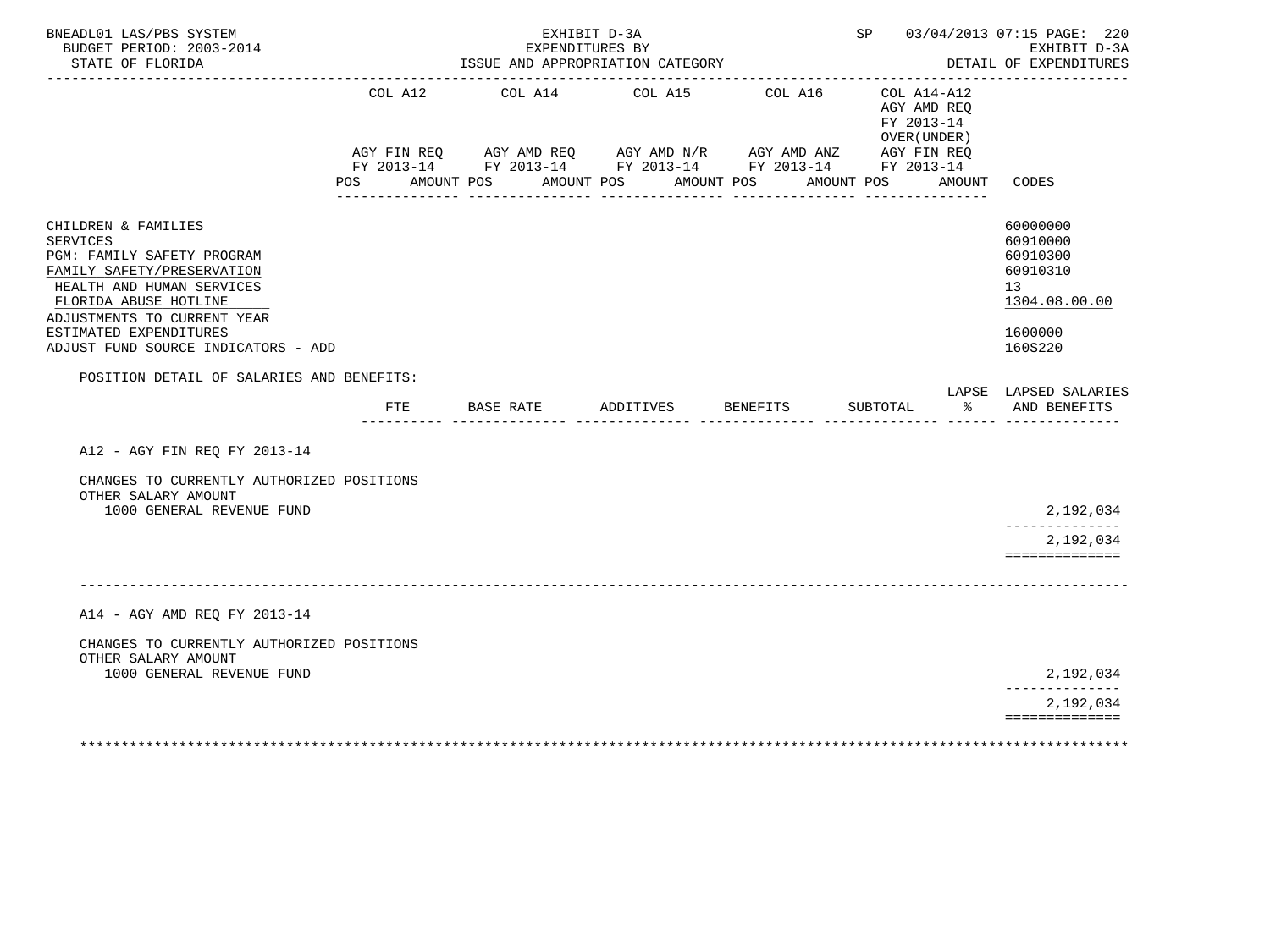| BNEADL01 LAS/PBS SYSTEM<br>BUDGET PERIOD: 2003-2014<br>STATE OF FLORIDA                                                                                                                                                                                                                        |           | EXHIBIT D-3A<br>EXPENDITURES BY<br>ISSUE AND APPROPRIATION CATEGORY                                                                  |                               |                                          | SP 03/04/2013 07:15 PAGE: 221                                           | EXHIBIT D-3A<br>DETAIL OF EXPENDITURES                                                              |
|------------------------------------------------------------------------------------------------------------------------------------------------------------------------------------------------------------------------------------------------------------------------------------------------|-----------|--------------------------------------------------------------------------------------------------------------------------------------|-------------------------------|------------------------------------------|-------------------------------------------------------------------------|-----------------------------------------------------------------------------------------------------|
|                                                                                                                                                                                                                                                                                                | COL A12   | COL A14 COL A15 COL A16<br>AGY FIN REQ AGY AMD REQ AGY AMD N/R AGY AMD ANZ<br>FY 2013-14 FY 2013-14 FY 2013-14 FY 2013-14 FY 2013-14 |                               |                                          | COL A14-A12<br>AGY AMD REQ<br>FY 2013-14<br>OVER (UNDER)<br>AGY FIN REQ |                                                                                                     |
|                                                                                                                                                                                                                                                                                                | POS       | AMOUNT POS                                                                                                                           | AMOUNT POS<br>_______________ | AMOUNT POS<br><u>. Bergeraal Bergera</u> | AMOUNT POS<br>AMOUNT                                                    | CODES                                                                                               |
| CHILDREN & FAMILIES<br><b>SERVICES</b><br>PGM: FAMILY SAFETY PROGRAM<br>FAMILY SAFETY/PRESERVATION<br>HEALTH AND HUMAN SERVICES<br>FLORIDA ABUSE HOTLINE<br>ADJUSTMENTS TO CURRENT YEAR<br>ESTIMATED EXPENDITURES<br>ADJUST FUND SOURCE INDICATORS -<br><b>DEDUCT</b><br>SALARIES AND BENEFITS |           |                                                                                                                                      |                               |                                          |                                                                         | 60000000<br>60910000<br>60910300<br>60910310<br>13<br>1304.08.00.00<br>1600000<br>160S230<br>010000 |
| GENERAL REVENUE FUND                                                                                                                                                                                                                                                                           | $-$ STATE | 2, 192, 034 - 2, 192, 034 -                                                                                                          |                               |                                          |                                                                         | 1000 1                                                                                              |
| SPECIAL CATEGORIES<br>CONTRACTED SERVICES                                                                                                                                                                                                                                                      |           |                                                                                                                                      |                               |                                          |                                                                         | 100000<br>100777                                                                                    |
| GENERAL REVENUE FUND                                                                                                                                                                                                                                                                           |           | -STATE 4,500- 4,500-                                                                                                                 |                               |                                          |                                                                         | 1000 1                                                                                              |
| TOTAL: ADJUST FUND SOURCE INDICATORS -<br>DEDUCT<br>TOTAL ISSUE                                                                                                                                                                                                                                |           | $2,196,534-2,196,534-$                                                                                                               |                               |                                          |                                                                         | 160S230                                                                                             |
|                                                                                                                                                                                                                                                                                                |           |                                                                                                                                      |                               |                                          |                                                                         |                                                                                                     |
| AGENCY ISSUE NARRATIVE:<br>2013-2014 BUDGET YEAR NARRATIVE:<br>ISSUE TITLE: Adjust Fund Source Indicators - Deduct                                                                                                                                                                             |           |                                                                                                                                      | IT COMPONENT? NO              |                                          |                                                                         |                                                                                                     |
| SPECIFY WHICH AGENCY GOAL FROM THE FISCAL YEAR 2013-2014 THROUGH 2017-2018 STRATEGIC PLAN IS ADDRESSED BY THIS BUDGET<br>ISSUE PROPOSAL: Goal 2 Effect Program Improvements: Apply proven best practices to maximize efficiencies and outcomes                                                 |           |                                                                                                                                      |                               |                                          |                                                                         |                                                                                                     |
| SUMMARY:<br>The Department requests an adjustment to its base budget to properly align Funding Source Identifiers (FSI) for<br>Maintenance of Effort (MOE) and Match review.                                                                                                                   |           |                                                                                                                                      |                               |                                          |                                                                         |                                                                                                     |
| PROBLEM STATEMENT:<br>Based on the Departments current agency approved operating budget this request is needed to properly align the Fund<br>Source Indicators (FSIs) in the Departments budget.                                                                                               |           |                                                                                                                                      |                               |                                          |                                                                         |                                                                                                     |
| WHAT BENEFITS WILL BE OBTAINED BY FUNDING THIS ISSUE:<br>This action is necessary to ensure that the Department can properly identify funding sources and MOE.                                                                                                                                 |           |                                                                                                                                      |                               |                                          |                                                                         |                                                                                                     |
| WHAT UNDERLYING PROGRAM THEORY CHANGE IS INVOLVED IN THIS ISSUE (IF ANY):                                                                                                                                                                                                                      |           |                                                                                                                                      |                               |                                          |                                                                         |                                                                                                     |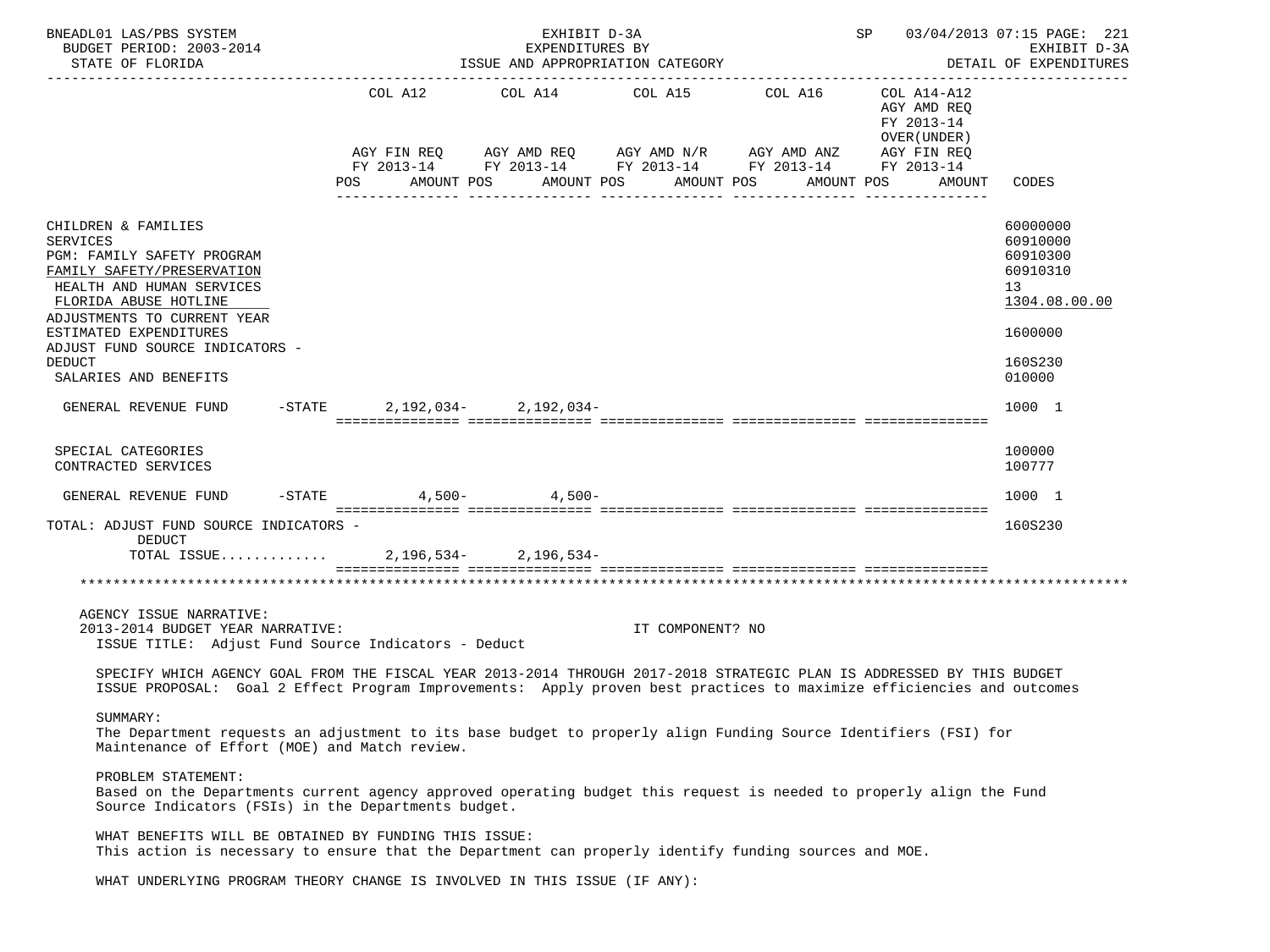| BNEADL01 LAS/PBS SYSTEM<br>BUDGET PERIOD: 2003-2014<br>STATE OF FLORIDA                                                                                                                                                                                               |     | EXHIBIT D-3A<br>EXPENDITURES BY<br>ISSUE AND APPROPRIATION CATEGORY |                                                                                                                       |                                                         |               | SP 03/04/2013 07:15 PAGE: 222<br>EXHIBIT D-3A<br>DETAIL OF EXPENDITURES                   |
|-----------------------------------------------------------------------------------------------------------------------------------------------------------------------------------------------------------------------------------------------------------------------|-----|---------------------------------------------------------------------|-----------------------------------------------------------------------------------------------------------------------|---------------------------------------------------------|---------------|-------------------------------------------------------------------------------------------|
|                                                                                                                                                                                                                                                                       | POS | AMOUNT POS AMOUNT POS AMOUNT POS                                    | AGY FIN REQ AGY AMD REQ AGY AMD N/R AGY AMD ANZ AGY FIN REQ<br>FY 2013-14 FY 2013-14 FY 2013-14 FY 2013-14 FY 2013-14 | AGY AMD REQ<br>FY 2013-14<br>OVER (UNDER)<br>AMOUNT POS | AMOUNT        | CODES                                                                                     |
|                                                                                                                                                                                                                                                                       |     |                                                                     |                                                                                                                       |                                                         |               |                                                                                           |
| CHILDREN & FAMILIES<br><b>SERVICES</b><br>PGM: FAMILY SAFETY PROGRAM<br>FAMILY SAFETY/PRESERVATION<br>HEALTH AND HUMAN SERVICES<br>FLORIDA ABUSE HOTLINE<br>ADJUSTMENTS TO CURRENT YEAR<br>ESTIMATED EXPENDITURES<br>ADJUST FUND SOURCE INDICATORS -<br><b>DEDUCT</b> |     |                                                                     |                                                                                                                       |                                                         |               | 60000000<br>60910000<br>60910300<br>60910310<br>13<br>1304.08.00.00<br>1600000<br>160S230 |
| Not Applicable                                                                                                                                                                                                                                                        |     |                                                                     |                                                                                                                       |                                                         |               |                                                                                           |
| The Department will implement these adjustments and continue to monitor the funding of the budget.<br>FLORIDA STRATEGIC PLAN FOR ECONOMIC DEVELOPMENT:<br>Not Applicable<br>RETURN ON INVESTMENT:<br>Not Applicable<br>COST CALCULATIONS:<br>Not Applicable           |     |                                                                     |                                                                                                                       |                                                         |               |                                                                                           |
| POSITION DETAIL OF SALARIES AND BENEFITS:                                                                                                                                                                                                                             |     |                                                                     |                                                                                                                       |                                                         |               |                                                                                           |
|                                                                                                                                                                                                                                                                       | FTE |                                                                     | BASE RATE             ADDITIVES             BENEFITS             SUBTOTAL<br>________ ______________ _____ ____       |                                                         | $\frac{1}{6}$ | LAPSE LAPSED SALARIES<br>AND BENEFITS                                                     |
| A12 - AGY FIN REO FY 2013-14                                                                                                                                                                                                                                          |     |                                                                     |                                                                                                                       |                                                         |               |                                                                                           |
| CHANGES TO CURRENTLY AUTHORIZED POSITIONS<br>OTHER SALARY AMOUNT<br>1000 GENERAL REVENUE FUND                                                                                                                                                                         |     |                                                                     |                                                                                                                       |                                                         |               | 2,192,034-                                                                                |
|                                                                                                                                                                                                                                                                       |     |                                                                     |                                                                                                                       |                                                         |               | 2,192,034-                                                                                |
|                                                                                                                                                                                                                                                                       |     |                                                                     |                                                                                                                       |                                                         |               | ==============                                                                            |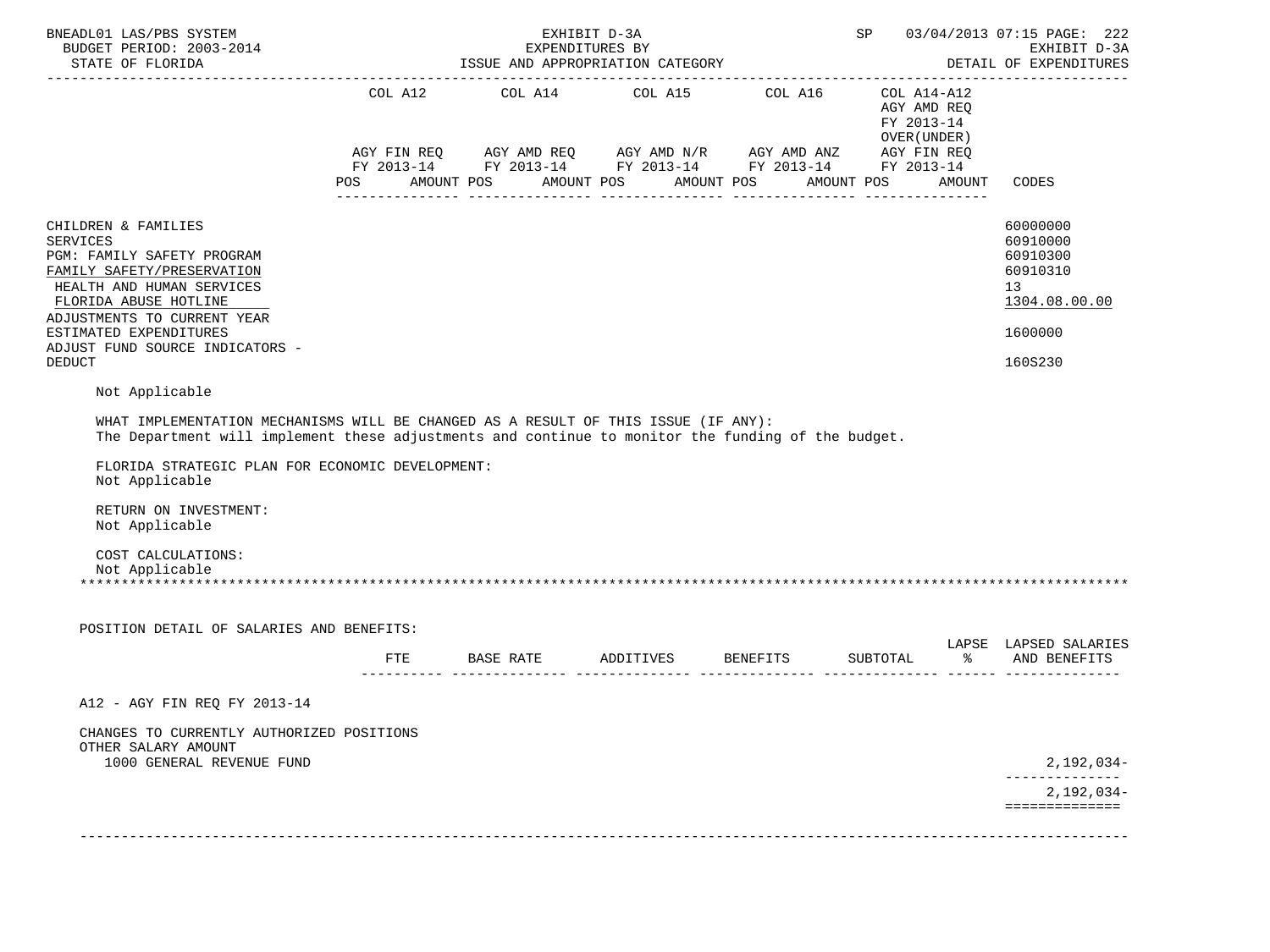| BNEADL01 LAS/PBS SYSTEM<br>BUDGET PERIOD: 2003-2014<br>STATE OF FLORIDA                                                                                                                                                                                               |                                   | EXHIBIT D-3A<br>EXPENDITURES BY                               | ISSUE AND APPROPRIATION CATEGORY                                                              |                       | SP 03/04/2013 07:15 PAGE: 223                                                     | EXHIBIT D-3A<br>DETAIL OF EXPENDITURES                                                    |
|-----------------------------------------------------------------------------------------------------------------------------------------------------------------------------------------------------------------------------------------------------------------------|-----------------------------------|---------------------------------------------------------------|-----------------------------------------------------------------------------------------------|-----------------------|-----------------------------------------------------------------------------------|-------------------------------------------------------------------------------------------|
|                                                                                                                                                                                                                                                                       | COL A12<br>AGY FIN REQ<br>POS     | COL A14<br>AMOUNT POS                                         | COL A15<br>FY 2013-14 FY 2013-14 FY 2013-14 FY 2013-14 FY 2013-14<br>AMOUNT POS<br>AMOUNT POS | COL A16<br>AMOUNT POS | COL A14-A12<br>AGY AMD REO<br>FY 2013-14<br>OVER (UNDER)<br>AGY FIN REQ<br>AMOUNT | CODES                                                                                     |
| CHILDREN & FAMILIES<br><b>SERVICES</b><br>PGM: FAMILY SAFETY PROGRAM<br>FAMILY SAFETY/PRESERVATION<br>HEALTH AND HUMAN SERVICES<br>FLORIDA ABUSE HOTLINE<br>ADJUSTMENTS TO CURRENT YEAR<br>ESTIMATED EXPENDITURES<br>ADJUST FUND SOURCE INDICATORS -<br><b>DEDUCT</b> |                                   |                                                               |                                                                                               |                       |                                                                                   | 60000000<br>60910000<br>60910300<br>60910310<br>13<br>1304.08.00.00<br>1600000<br>160S230 |
| POSITION DETAIL OF SALARIES AND BENEFITS:                                                                                                                                                                                                                             | FTE                               | BASE RATE                                                     | ADDITIVES                                                                                     | <b>BENEFITS</b>       | SUBTOTAL<br>ႜ                                                                     | LAPSE LAPSED SALARIES<br>AND BENEFITS                                                     |
| A14 - AGY AMD REQ FY 2013-14<br>CHANGES TO CURRENTLY AUTHORIZED POSITIONS<br>OTHER SALARY AMOUNT<br>1000 GENERAL REVENUE FUND                                                                                                                                         |                                   |                                                               |                                                                                               |                       |                                                                                   | $2,192,034-$                                                                              |
|                                                                                                                                                                                                                                                                       |                                   |                                                               |                                                                                               |                       |                                                                                   | $2,192,034-$<br>==============                                                            |
| INTRA-AGENCY REORGANIZATIONS                                                                                                                                                                                                                                          |                                   |                                                               |                                                                                               |                       |                                                                                   | 1800000                                                                                   |
| INFORMATION TECHNOLOGY SHARED<br>SERVICES REALIGNMENT - ADD<br>SALARY RATE<br>SALARY RATE 166.314 166.314                                                                                                                                                             |                                   |                                                               |                                                                                               |                       |                                                                                   | 1800120<br>000000                                                                         |
| SALARIES AND BENEFITS                                                                                                                                                                                                                                                 |                                   |                                                               |                                                                                               |                       |                                                                                   | 010000                                                                                    |
| GENERAL REVENUE FUND<br>WELFARE TRANSITION TF<br>$-FEDERL$<br>SOCIAL SVCS BLK GRT TF<br>-FEDERL                                                                                                                                                                       | -MATCH 57,195<br>94,589<br>68,193 | 57,195<br>94,589<br>68,193<br>--------------- --------------- | -------------- -------------                                                                  |                       |                                                                                   | 1000 2<br>2401 3<br>2639 3                                                                |
| TOTAL POSITIONS 4.00<br>TOTAL APPRO                                                                                                                                                                                                                                   | 219,977                           | 4.00<br>219,977                                               |                                                                                               |                       |                                                                                   |                                                                                           |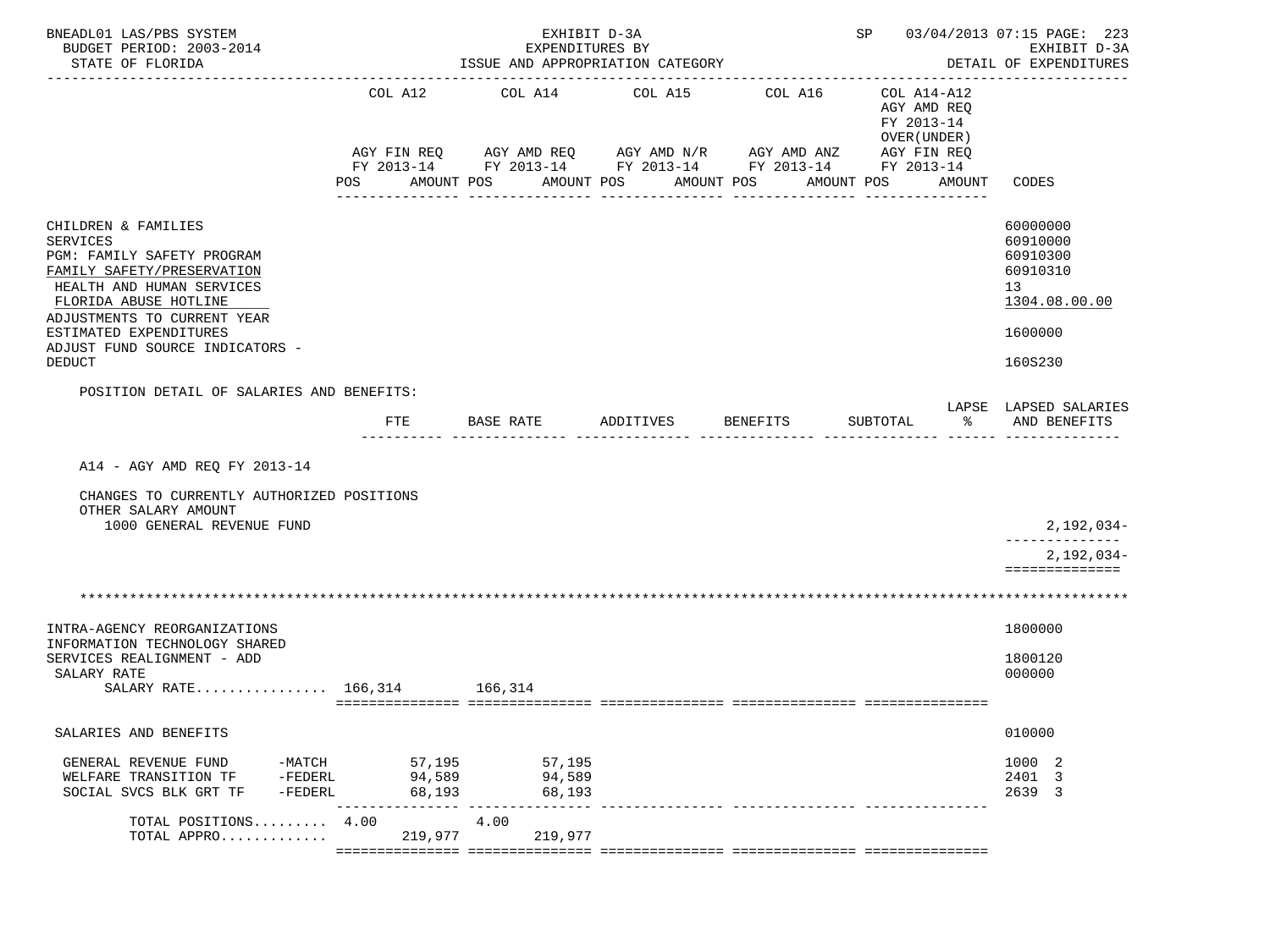| BNEADL01 LAS/PBS SYSTEM<br>BUDGET PERIOD: 2003-2014<br>STATE OF FLORIDA                                                                                                                                                                                      |                                      | EXHIBIT D-3A<br>EXPENDITURES BY | ISSUE AND APPROPRIATION CATEGORY                                                                                                         |                     | SP 03/04/2013 07:15 PAGE: 224<br>DETAIL OF EXPENDITURES           | EXHIBIT D-3A                                                                                        |
|--------------------------------------------------------------------------------------------------------------------------------------------------------------------------------------------------------------------------------------------------------------|--------------------------------------|---------------------------------|------------------------------------------------------------------------------------------------------------------------------------------|---------------------|-------------------------------------------------------------------|-----------------------------------------------------------------------------------------------------|
|                                                                                                                                                                                                                                                              | POS AMOUNT POS AMOUNT POS AMOUNT POS | COL A12 COL A14 COL A15         | AGY FIN REQ AGY AMD REQ AGY AMD N/R AGY AMD ANZ AGY FIN REQ<br>FY 2013-14 FY 2013-14 FY 2013-14 FY 2013-14 FY 2013-14<br>_______________ | COL A16 COL A14-A12 | AGY AMD REO<br>FY 2013-14<br>OVER (UNDER)<br>AMOUNT POS<br>AMOUNT | CODES                                                                                               |
| CHILDREN & FAMILIES<br>SERVICES<br>PGM: FAMILY SAFETY PROGRAM<br>FAMILY SAFETY/PRESERVATION<br>HEALTH AND HUMAN SERVICES<br>FLORIDA ABUSE HOTLINE<br>INTRA-AGENCY REORGANIZATIONS<br>INFORMATION TECHNOLOGY SHARED<br>SERVICES REALIGNMENT - ADD<br>EXPENSES |                                      |                                 |                                                                                                                                          |                     |                                                                   | 60000000<br>60910000<br>60910300<br>60910310<br>13<br>1304.08.00.00<br>1800000<br>1800120<br>040000 |
| GENERAL REVENUE FUND - MATCH 9,633 9,633<br>WELFARE TRANSITION TF - FEDERL 16,381 16,381<br>SOCIAL SVCS BLK GRT TF - FEDERL 11 705 11 705<br>SOCIAL SVCS BLK GRT TF -FEDERL                                                                                  | 11,705                               | $16,381$<br>$11,705$<br>11,705  |                                                                                                                                          |                     |                                                                   | 1000 2<br>2401 3<br>2639 3                                                                          |
| $\texttt{TOTAL}$ APPRO $\dots\dots\dots\dots\dots$ 37,719                                                                                                                                                                                                    |                                      | 37.719                          |                                                                                                                                          |                     |                                                                   |                                                                                                     |
| TOTAL: INFORMATION TECHNOLOGY SHARED<br>SERVICES REALIGNMENT - ADD<br>TOTAL POSITIONS $4.00$<br>TOTAL ISSUE 257,696 257,696<br>TOTAL SALARY RATE 166,314 166,314                                                                                             |                                      | 4.00                            |                                                                                                                                          |                     |                                                                   | 1800120                                                                                             |
| AGENCY ISSUE NARRATIVE:<br>2013-2014 BUDGET YEAR NARRATIVE:<br>ISSUE TITLE: Information Technology Shared Services Alignment - ADD                                                                                                                           |                                      |                                 | IT COMPONENT? NO                                                                                                                         |                     |                                                                   |                                                                                                     |

 SPECIFY WHICH AGENCY GOAL FROM THE FISCAL YEARS 2013-2014 THROUGH 2017-2018 STRATEGIC PLAN IS ADDRESSED BY THIS BUDGET ISSUE PROPOSAL: Goal 2 Effect Program Improvements: Apply proven best practices to maximize efficiencies and outcomes

#### SUMMARY:

 The Department requests the transfer of \$1,702,551 (\$582,914 General Revenue, \$842,282 Federal Grants Trust Fund, \$122,009 Welfare Transition Trust Fund, \$79,898 Social Services Block Grant, \$11,768 Alchohol, Drug Abuse, and Mental Health Trust Fund, and \$63,680 Administrative Trust Fund) and 22.00 FTE within the Department as a technical alignment for final implementation of shared services.

This issue is cost neutral across budget entities.

## PROBLEM STATEMENT:

 Shared Services Organizations arrange essential business support functions (i.e., finance, human resources, and information technology services) as a business unit to serve agency operations. Shared Services is the provision of a service by one part of an organization where the service was previously found in more than one part of the organization. The funding and resourcing of the service is shared and creates a cost-effective platform for service delivery by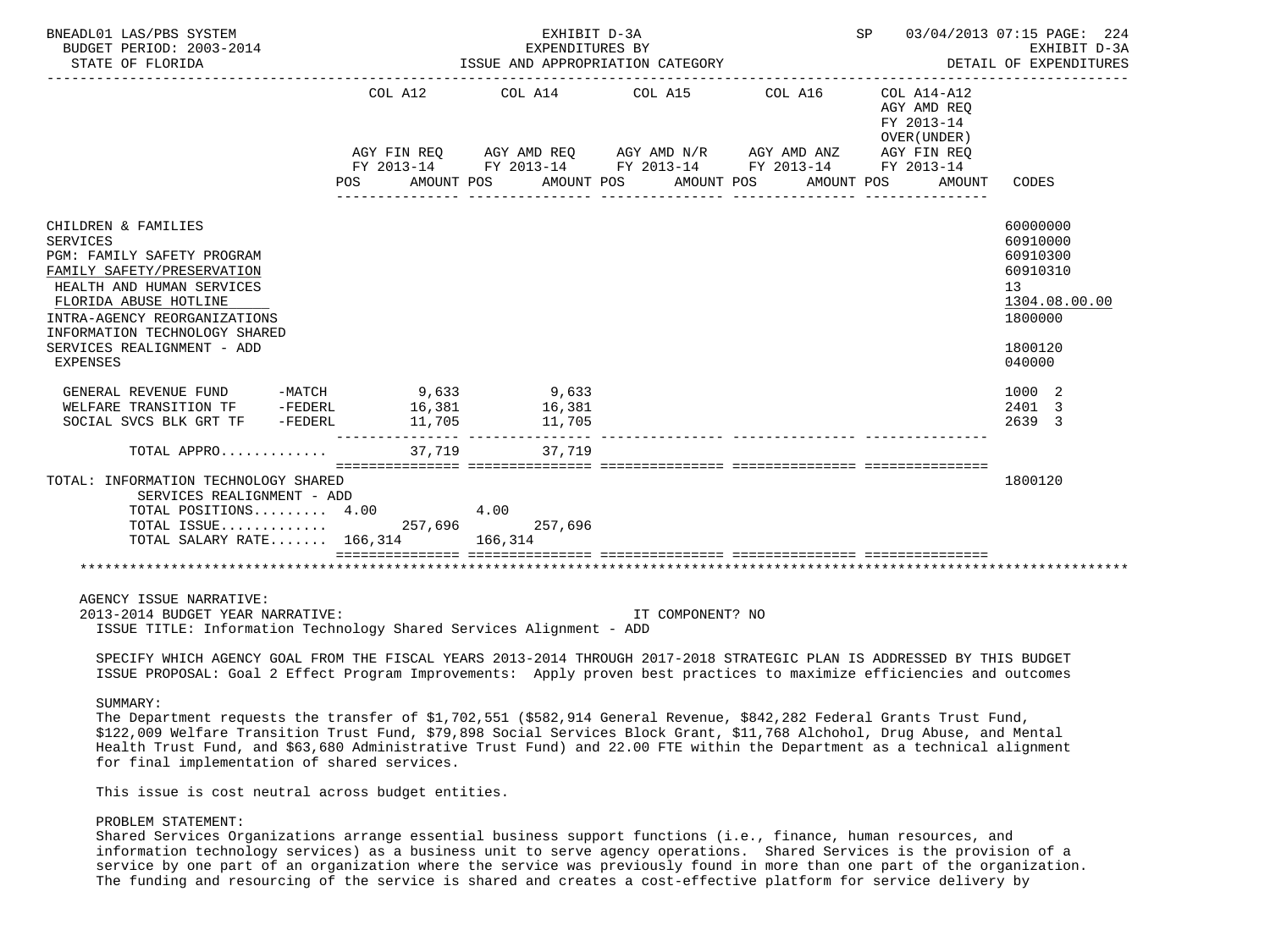| BNEADL01 LAS/PBS SYSTEM<br>BUDGET PERIOD: 2003-2014<br>STATE OF FLORIDA |         | EXHIBIT D-3A<br>EXPENDITURES BY<br>ISSUE AND APPROPRIATION CATEGORY | SP                                                                                                                                            | 03/04/2013 07:15 PAGE: 225<br>EXHIBIT D-3A<br>DETAIL OF EXPENDITURES |                                           |                      |
|-------------------------------------------------------------------------|---------|---------------------------------------------------------------------|-----------------------------------------------------------------------------------------------------------------------------------------------|----------------------------------------------------------------------|-------------------------------------------|----------------------|
|                                                                         | COL A12 |                                                                     | COL A14 COL A15 COL A16 COL A14-A12                                                                                                           |                                                                      | AGY AMD REO<br>FY 2013-14<br>OVER (UNDER) |                      |
|                                                                         | POS     |                                                                     | AGY FIN REQ 6GY AMD REQ 6GY AMD N/R 6GY AMD ANZ<br>FY 2013-14 FY 2013-14 FY 2013-14 FY 2013-14 FY 2013-14<br>AMOUNT POS AMOUNT POS AMOUNT POS |                                                                      | AGY FIN REO<br>AMOUNT POS<br>AMOUNT       | CODES                |
| CHILDREN & FAMILIES                                                     |         |                                                                     |                                                                                                                                               |                                                                      |                                           | 60000000<br>60910000 |
| SERVICES<br>PGM: FAMILY SAFETY PROGRAM                                  |         |                                                                     |                                                                                                                                               |                                                                      |                                           | 60910300             |
| FAMILY SAFETY/PRESERVATION                                              |         |                                                                     |                                                                                                                                               |                                                                      |                                           | 60910310             |
| HEALTH AND HUMAN SERVICES                                               |         |                                                                     |                                                                                                                                               |                                                                      |                                           | 13                   |
| FLORIDA ABUSE HOTLINE                                                   |         |                                                                     |                                                                                                                                               |                                                                      |                                           | 1304.08.00.00        |
| INTRA-AGENCY REORGANIZATIONS                                            |         |                                                                     |                                                                                                                                               |                                                                      |                                           | 1800000              |
| INFORMATION TECHNOLOGY SHARED<br>SERVICES REALIGNMENT - ADD             |         |                                                                     |                                                                                                                                               |                                                                      |                                           | 1800120              |

 standardizing processes and delivery methods; consolidating people and technology around delivery structure; and reengineering work patterns to achieve world-class standards.

 In Fiscal Year 2012-2013 the Department implemented Information Technology Shared Services (ITSS). Issue 1800110 and 1800120 transferred into the Office of Information Technology a total of 143 positions. These positions were identified by their class title. After the transfer of the 143 positions, 20 positions were identified as program support personnel and not information technology staff. Therefore, the Office of Information Technology request these positions be returned to the program. This technical alignment of positions is necessary to fully implement ITSS.

### WHAT BENEFITS WILL BE OBTAINED BY FUNDING THIS ISSUE:

 This is a technical alignment of positions that fully implements the Department's Information Technology Shared Services (ITSS) approved during the 2012 Legislative Session (Issue Number: 1800120).

 WHAT UNDERLYING PROGRAM THEORY CHANGE IS INVOLVED IN THIS ISSUE (IF ANY): Not applicable

 WHAT IMPLEMENTATION MECHANISMS WILL BE CHANGED AS A RESULT OF THIS ISSUE (IF ANY): Not applicable

 FLORIDA STRATEGIC PLAN FOR ECONOMIC DEVELOPMENT: Not Applicable

 RETURN ON INVESTMENT (ROI): Not applicable

COST CALCULATIONS:

 This is a cost neutral ADD/DEDUCT issue shifting Salary and Expenses within Department Budget Entities. The Other Adjustment Data (OAD) transaction associated with this request is based on the rate and budget necessary to fully restore the amounts transferred for 20 FTE positions from program offices to Information Technology in Fiscal Year 2012-2013. The additional OAD adjustment amount is based on the need to transfer two filled positions (as of September 4, 2012) from the programs to Information Technology.

\*\*\*\*\*\*\*\*\*\*\*\*\*\*\*\*\*\*\*\*\*\*\*\*\*\*\*\*\*\*\*\*\*\*\*\*\*\*\*\*\*\*\*\*\*\*\*\*\*\*\*\*\*\*\*\*\*\*\*\*\*\*\*\*\*\*\*\*\*\*\*\*\*\*\*\*\*\*\*\*\*\*\*\*\*\*\*\*\*\*\*\*\*\*\*\*\*\*\*\*\*\*\*\*\*\*\*\*\*\*\*\*\*\*\*\*\*\*\*\*\*\*\*\*\*\*\*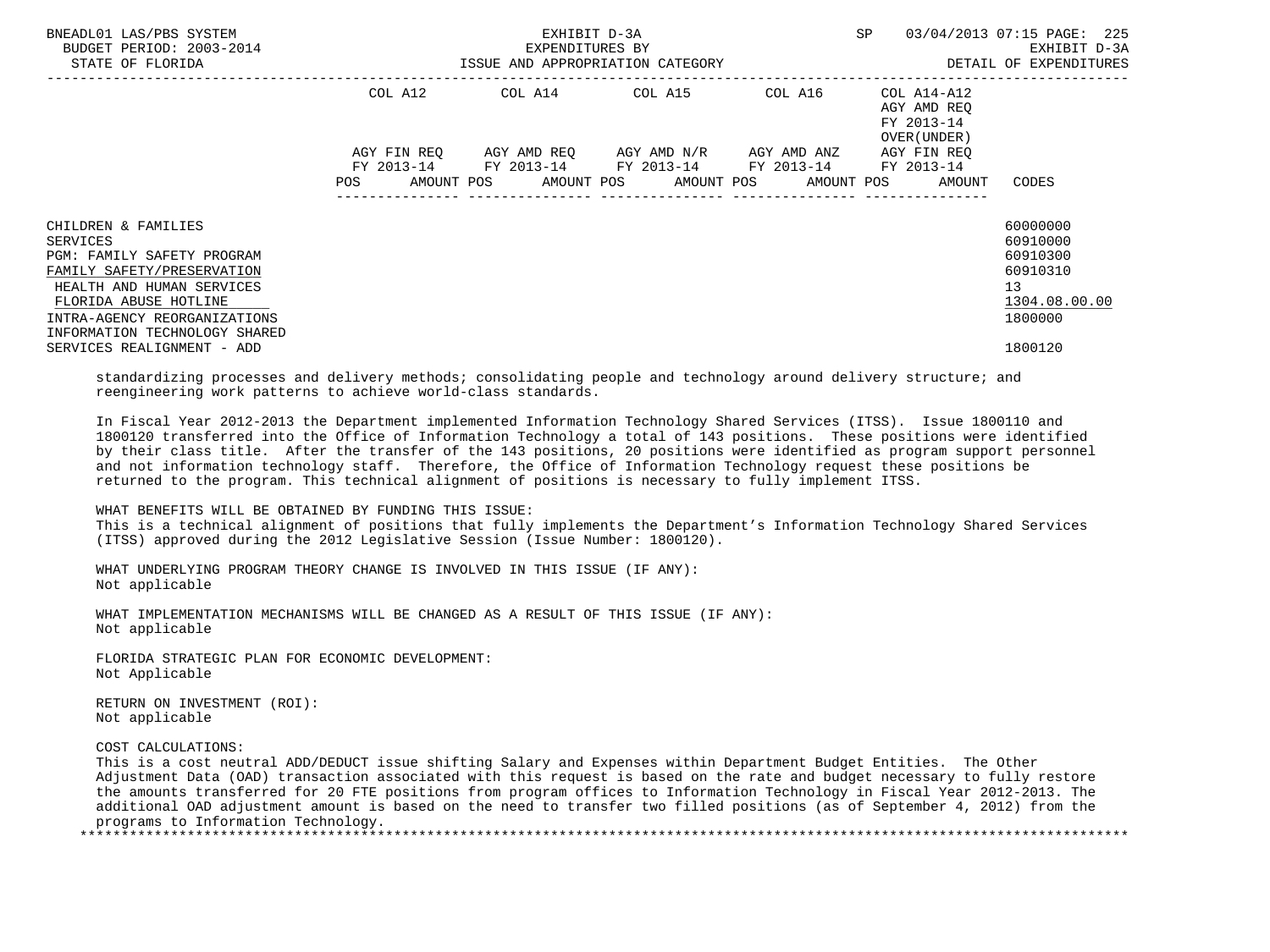| STATE OF FLORIDA                                                                                                                                                                                                                                                 |                |                      |                                      | EXHIBIT D-3A<br>EXPENDITURES BY<br>ISSUE AND APPROPRIATION CATEGORY |                                      |                                                                                                                                                                                                         |      | SP 03/04/2013 07:15 PAGE: 226<br>EXHIBIT D-3A<br>DETAIL OF EXPENDITURES                   |
|------------------------------------------------------------------------------------------------------------------------------------------------------------------------------------------------------------------------------------------------------------------|----------------|----------------------|--------------------------------------|---------------------------------------------------------------------|--------------------------------------|---------------------------------------------------------------------------------------------------------------------------------------------------------------------------------------------------------|------|-------------------------------------------------------------------------------------------|
|                                                                                                                                                                                                                                                                  | COL A12<br>POS | AMOUNT POS           | COL A14                              | COL A15<br>AMOUNT POS AMOUNT POS                                    | COL A16                              | COL A14-A12<br>AGY AMD REQ<br>FY 2013-14<br>OVER (UNDER )<br>AGY FIN REQ AGY AMD REQ AGY AMD N/R AGY AMD ANZ AGY FIN REQ<br>FY 2013-14 FY 2013-14 FY 2013-14 FY 2013-14 FY 2013-14<br>AMOUNT POS AMOUNT |      | CODES                                                                                     |
| CHILDREN & FAMILIES<br><b>SERVICES</b><br>PGM: FAMILY SAFETY PROGRAM<br>FAMILY SAFETY/PRESERVATION<br>HEALTH AND HUMAN SERVICES<br>FLORIDA ABUSE HOTLINE<br>INTRA-AGENCY REORGANIZATIONS<br>INFORMATION TECHNOLOGY SHARED<br>SERVICES REALIGNMENT - ADD          |                |                      |                                      |                                                                     |                                      |                                                                                                                                                                                                         |      | 60000000<br>60910000<br>60910300<br>60910310<br>13<br>1304.08.00.00<br>1800000<br>1800120 |
| POSITION DETAIL OF SALARIES AND BENEFITS:                                                                                                                                                                                                                        | FTE            |                      | BASE RATE                            | ADDITIVES                                                           | BENEFITS                             | SUBTOTAL                                                                                                                                                                                                | ႜႜႜ႙ | LAPSE LAPSED SALARIES<br>AND BENEFITS                                                     |
| A12 - AGY FIN REO FY 2013-14<br>CHANGES TO CURRENTLY AUTHORIZED POSITIONS<br>2120 NETWORK SYSTEMS ANALYST<br>68892 001<br>71331 001<br>6582 TELECOMMUNICATIONS SYSTEMS CONSULTANT<br>70386 001<br>1.00<br>2124 SENIOR NETWORK SYSTEMS ANALYST - SES<br>52416 001 |                | 1.00<br>1.00<br>1.00 | 36,608<br>36,608<br>38,438<br>54,660 |                                                                     | 14,873<br>14,873<br>15,108<br>18,360 | 51,481 0.00<br>53,546<br>73,020 0.00                                                                                                                                                                    | 0.00 | 51,481 0.00 51,481<br>51,481<br>53,546<br>73,020                                          |
| TOTALS FOR ISSUE BY FUND<br>1000 GENERAL REVENUE FUND<br>2401 WELFARE TRANSITION TF<br>2639 SOCIAL SVCS BLK GRT TF                                                                                                                                               |                |                      |                                      |                                                                     |                                      |                                                                                                                                                                                                         |      | 59,677<br>98,698<br>71,153<br>------------                                                |
|                                                                                                                                                                                                                                                                  |                | 4.00                 | 166,314                              |                                                                     |                                      | 63, 214 229, 528                                                                                                                                                                                        |      | 229,528<br>==============                                                                 |
| OTHER SALARY AMOUNT<br>2401 WELFARE TRANSITION TF<br>1000 GENERAL REVENUE FUND<br>2639 SOCIAL SVCS BLK GRT TF                                                                                                                                                    |                |                      |                                      |                                                                     |                                      |                                                                                                                                                                                                         |      | $4,109-$<br>$2,482-$<br>$2,960-$                                                          |
|                                                                                                                                                                                                                                                                  |                |                      |                                      |                                                                     |                                      |                                                                                                                                                                                                         |      | --------------<br>219,977<br>==============                                               |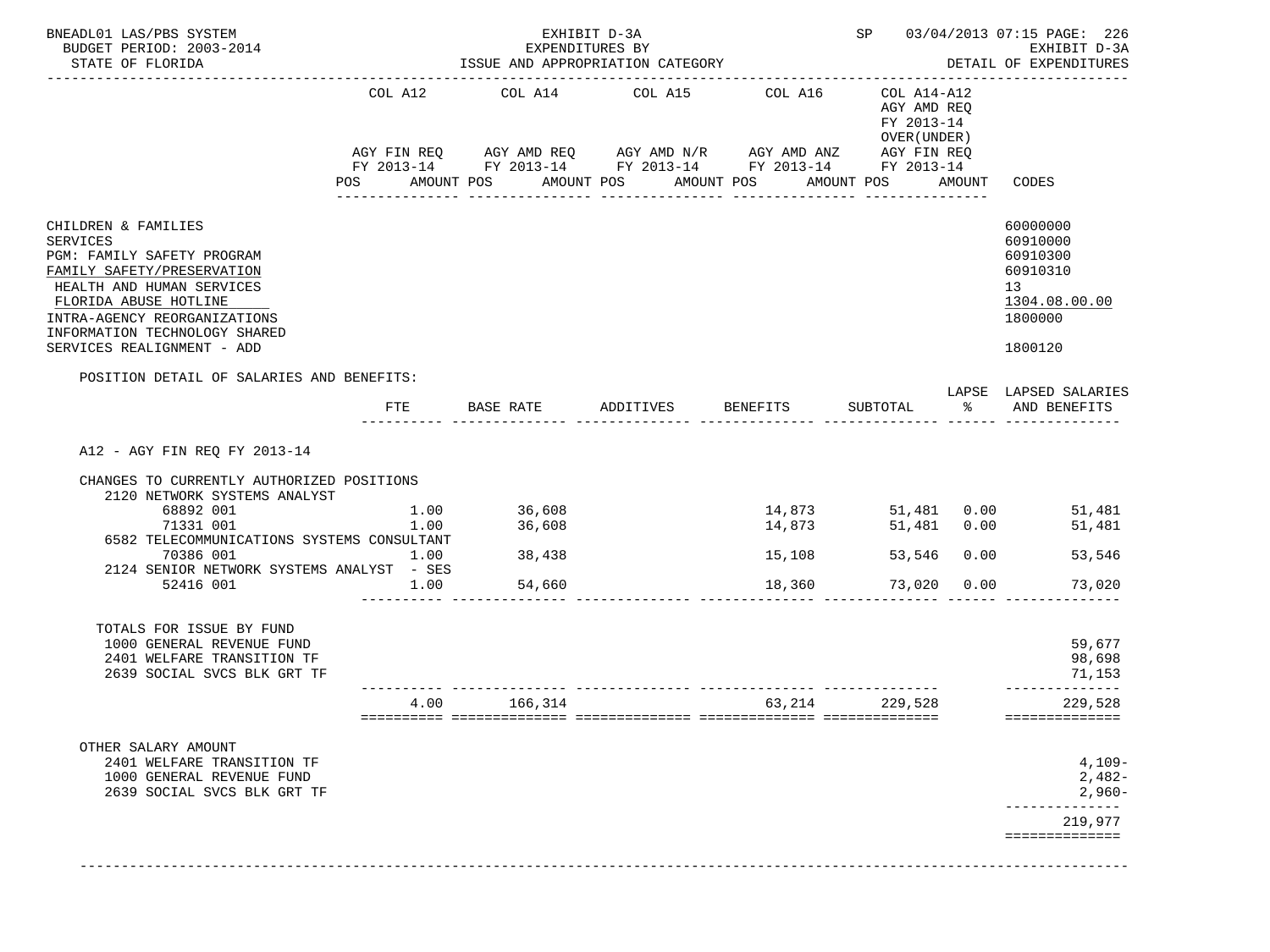| BNEADL01 LAS/PBS SYSTEM<br>BUDGET PERIOD: 2003-2014<br>STATE OF FLORIDA                                                                                                                                                                                  |                |                      |                                      | EXHIBIT D-3A<br>EXPENDITURES BY<br>ISSUE AND APPROPRIATION CATEGORY |                                                                                                                                                   |                                                                               |               | SP 03/04/2013 07:15 PAGE: 227<br>EXHIBIT D-3A<br>DETAIL OF EXPENDITURES                   |
|----------------------------------------------------------------------------------------------------------------------------------------------------------------------------------------------------------------------------------------------------------|----------------|----------------------|--------------------------------------|---------------------------------------------------------------------|---------------------------------------------------------------------------------------------------------------------------------------------------|-------------------------------------------------------------------------------|---------------|-------------------------------------------------------------------------------------------|
|                                                                                                                                                                                                                                                          | COL A12<br>POS |                      | COL A14<br>AMOUNT POS                | COL A15<br>AMOUNT POS AMOUNT POS<br>_____________                   | COL A16<br>AGY FIN REQ AGY AMD REQ AGY AMD N/R AGY AMD ANZ AGY FIN REQ<br>FY 2013-14 FY 2013-14 FY 2013-14 FY 2013-14 FY 2013-14<br>------------- | COL A14-A12<br>AGY AMD REO<br>FY 2013-14<br>OVER (UNDER)<br>AMOUNT POS AMOUNT |               | CODES                                                                                     |
| CHILDREN & FAMILIES<br><b>SERVICES</b><br>PGM: FAMILY SAFETY PROGRAM<br>FAMILY SAFETY/PRESERVATION<br>HEALTH AND HUMAN SERVICES<br>FLORIDA ABUSE HOTLINE<br>INTRA-AGENCY REORGANIZATIONS<br>INFORMATION TECHNOLOGY SHARED<br>SERVICES REALIGNMENT - ADD  |                |                      |                                      |                                                                     |                                                                                                                                                   |                                                                               |               | 60000000<br>60910000<br>60910300<br>60910310<br>13<br>1304.08.00.00<br>1800000<br>1800120 |
| POSITION DETAIL OF SALARIES AND BENEFITS:                                                                                                                                                                                                                | FTE            |                      |                                      | BASE RATE ADDITIVES BENEFITS                                        |                                                                                                                                                   | SUBTOTAL                                                                      | $\frac{1}{2}$ | LAPSE LAPSED SALARIES<br>AND BENEFITS                                                     |
| A14 - AGY AMD REQ FY 2013-14<br>CHANGES TO CURRENTLY AUTHORIZED POSITIONS<br>2120 NETWORK SYSTEMS ANALYST<br>68892 001<br>71331 001<br>6582 TELECOMMUNICATIONS SYSTEMS CONSULTANT<br>70386 001<br>2124 SENIOR NETWORK SYSTEMS ANALYST - SES<br>52416 001 | 1.00           | 1.00<br>1.00<br>1.00 | 36,608<br>36,608<br>38,438<br>54,660 |                                                                     | 14,873<br>14,873<br>15,108                                                                                                                        | 51,481 0.00<br>53,546<br>18,360<br>73,020 0.00                                | 0.00          | 51,481 0.00 51,481<br>51,481<br>53,546<br>73,020                                          |
| TOTALS FOR ISSUE BY FUND<br>1000 GENERAL REVENUE FUND<br>2401 WELFARE TRANSITION TF<br>2639 SOCIAL SVCS BLK GRT TF                                                                                                                                       |                |                      |                                      |                                                                     |                                                                                                                                                   |                                                                               |               | 59,677<br>98,698<br>71,153<br>______________                                              |
|                                                                                                                                                                                                                                                          |                |                      | 4.00 166,314                         |                                                                     |                                                                                                                                                   | 63, 214 229, 528                                                              |               | 229,528<br>==============                                                                 |
|                                                                                                                                                                                                                                                          |                |                      |                                      |                                                                     |                                                                                                                                                   |                                                                               |               |                                                                                           |
| OTHER SALARY AMOUNT<br>2401 WELFARE TRANSITION TF<br>1000 GENERAL REVENUE FUND<br>2639 SOCIAL SVCS BLK GRT TF                                                                                                                                            |                |                      |                                      |                                                                     |                                                                                                                                                   |                                                                               |               | $4,109-$<br>$2,482-$<br>$2,960-$                                                          |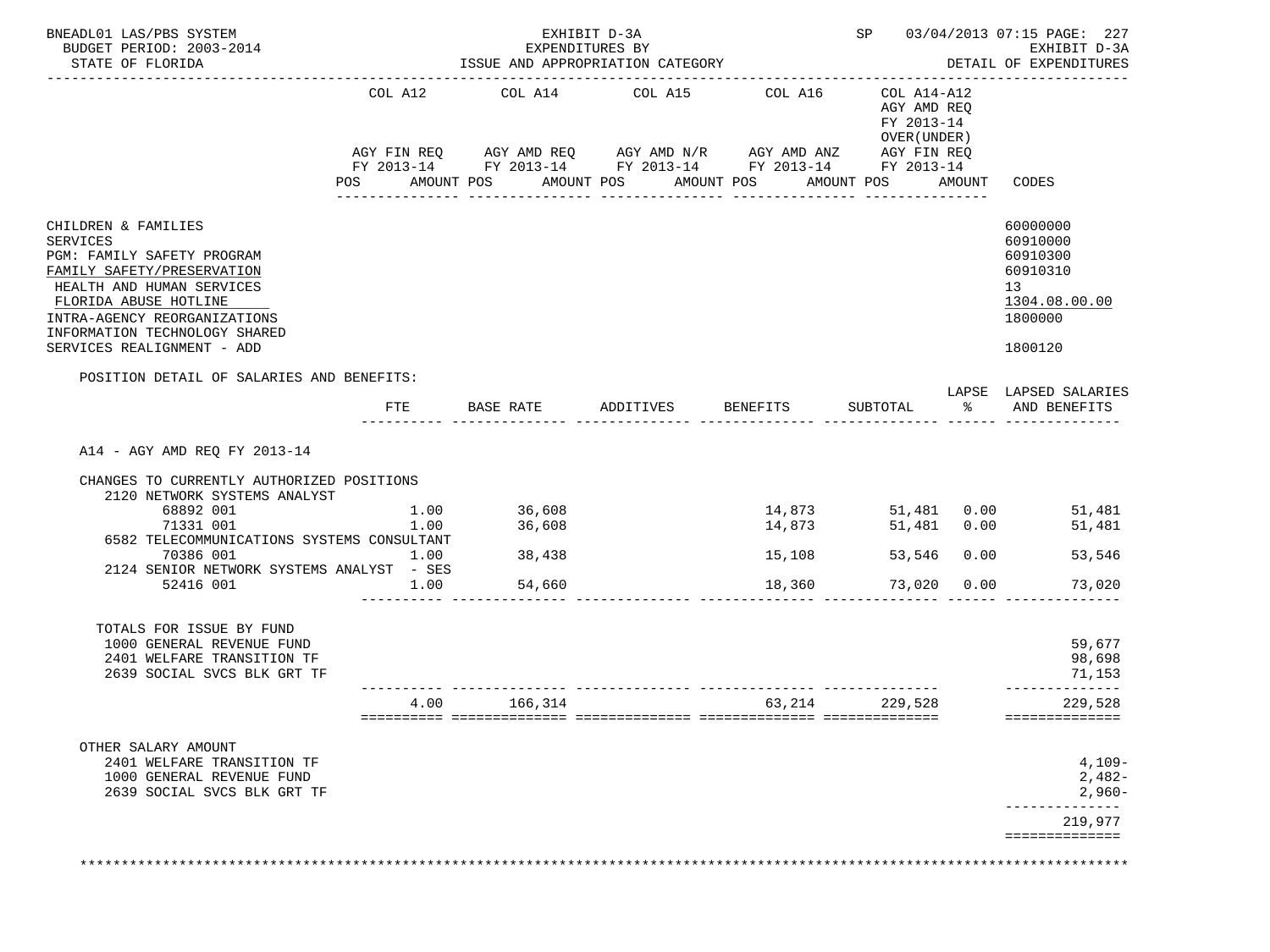| BNEADL01 LAS/PBS SYSTEM<br>BUDGET PERIOD: 2003-2014<br>STATE OF FLORIDA                                                                                                                                                                                                                  |                               | EXHIBIT D-3A<br>EXPENDITURES BY<br>ISSUE AND APPROPRIATION CATEGORY |                                                                                                                                                              | SP 03/04/2013 07:15 PAGE: 228<br>EXHIBIT D-3A<br>DETAIL OF EXPENDITURES |                                                                                                 |                                                                                                     |
|------------------------------------------------------------------------------------------------------------------------------------------------------------------------------------------------------------------------------------------------------------------------------------------|-------------------------------|---------------------------------------------------------------------|--------------------------------------------------------------------------------------------------------------------------------------------------------------|-------------------------------------------------------------------------|-------------------------------------------------------------------------------------------------|-----------------------------------------------------------------------------------------------------|
|                                                                                                                                                                                                                                                                                          | COL A12<br>AGY FIN REQ<br>POS | AMOUNT POS                                                          | COL A14 COL A15<br>AGY AMD REQ      AGY AMD N/R      AGY AMD ANZ<br>FY 2013-14 FY 2013-14 FY 2013-14 FY 2013-14<br>AMOUNT POS<br>AMOUNT POS<br>------------- | COL A16<br>AMOUNT POS                                                   | COL A14-A12<br>AGY AMD REQ<br>FY 2013-14<br>OVER (UNDER)<br>AGY FIN REQ<br>FY 2013-14<br>AMOUNT | CODES                                                                                               |
| CHILDREN & FAMILIES<br><b>SERVICES</b><br>PGM: FAMILY SAFETY PROGRAM<br>FAMILY SAFETY/PRESERVATION<br>HEALTH AND HUMAN SERVICES<br>FLORIDA ABUSE HOTLINE<br>INTRA-AGENCY REORGANIZATIONS<br>BUDGET SHARED SERVICES REALIGNMENT<br>- DEDUCT<br>SALARY RATE<br>SALARY RATE 56,912- 56,912- |                               |                                                                     |                                                                                                                                                              |                                                                         |                                                                                                 | 60000000<br>60910000<br>60910300<br>60910310<br>13<br>1304.08.00.00<br>1800000<br>1802070<br>000000 |
| SALARIES AND BENEFITS                                                                                                                                                                                                                                                                    |                               |                                                                     |                                                                                                                                                              |                                                                         |                                                                                                 | 010000                                                                                              |
| GENERAL REVENUE FUND -MATCH 19,149-<br>19,149-<br>WELFARE TRANSITION TF -FEDERL<br>SOCIAL SVCS BLK GRT TF                                                                                                                                                                                | 37,861-<br>$-FEDERL$ 22, 121- | 37,861-<br>22,121-                                                  |                                                                                                                                                              | _____________ ________________                                          |                                                                                                 | 1000 2<br>2401 3<br>2639 3                                                                          |
| TOTAL POSITIONS 1.00-<br>1.00-<br>TOTAL APPRO                                                                                                                                                                                                                                            |                               | 79,131- 79,131-                                                     |                                                                                                                                                              |                                                                         |                                                                                                 |                                                                                                     |
| EXPENSES                                                                                                                                                                                                                                                                                 |                               |                                                                     |                                                                                                                                                              |                                                                         |                                                                                                 | 040000                                                                                              |
| GENERAL REVENUE FUND $-MATCH$ 1,510- 1,510-<br>WELFARE TRANSITION TF -FEDERL<br>SOCIAL SVCS BLK GRT TF<br>-FEDERL                                                                                                                                                                        | 3,286-<br>1,696-              | $3,286-$<br>1,696-                                                  |                                                                                                                                                              |                                                                         |                                                                                                 | 1000 2<br>2401 3<br>2639 3                                                                          |
| TOTAL APPRO                                                                                                                                                                                                                                                                              | $6,492-$                      | $6,492-$                                                            |                                                                                                                                                              |                                                                         |                                                                                                 |                                                                                                     |
| SPECIAL CATEGORIES<br>CONTRACTED SERVICES                                                                                                                                                                                                                                                |                               |                                                                     |                                                                                                                                                              |                                                                         |                                                                                                 | 100000<br>100777                                                                                    |
| GENERAL REVENUE FUND<br>$-MATCH$<br>-FEDERL<br>WELFARE TRANSITION TF<br>SOCIAL SVCS BLK GRT TF<br>-FEDERL                                                                                                                                                                                | $353-$<br>650-<br>423-        | $353 -$<br>650-<br>$423 -$                                          |                                                                                                                                                              |                                                                         |                                                                                                 | 1000 2<br>2401 3<br>2639 3                                                                          |
| TOTAL APPRO                                                                                                                                                                                                                                                                              | 1,426-                        | $1,426-$                                                            |                                                                                                                                                              |                                                                         |                                                                                                 |                                                                                                     |
| TOTAL: BUDGET SHARED SERVICES REALIGNMENT<br>- DEDUCT<br>TOTAL POSITIONS $1.00-$<br>TOTAL ISSUE<br>TOTAL SALARY RATE $56,912-$                                                                                                                                                           | 87,049-                       | $1.00-$<br>87,049-<br>$56, 912 -$                                   |                                                                                                                                                              |                                                                         |                                                                                                 | 1802070                                                                                             |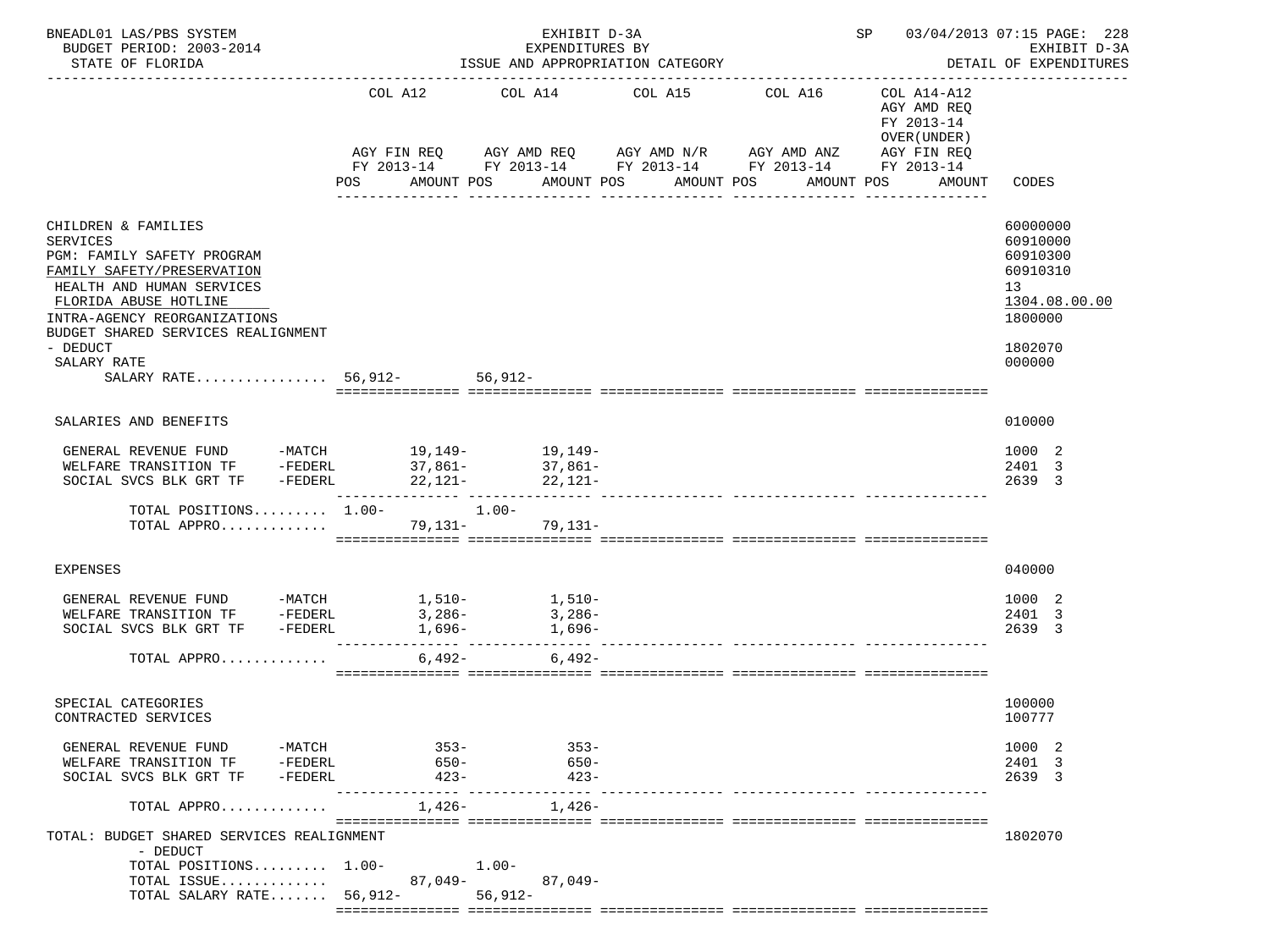| BNEADL01 LAS/PBS SYSTEM<br>BUDGET PERIOD: 2003-2014<br>STATE OF FLORIDA | EXHIBIT D-3A<br>EXPENDITURES BY<br>ISSUE AND APPROPRIATION CATEGORY |         |  |                                                                                                                  |  |  |  | SP |                                                           | 03/04/2013 07:15 PAGE: 229<br>EXHIBIT D-3A<br>DETAIL OF EXPENDITURES |  |
|-------------------------------------------------------------------------|---------------------------------------------------------------------|---------|--|------------------------------------------------------------------------------------------------------------------|--|--|--|----|-----------------------------------------------------------|----------------------------------------------------------------------|--|
|                                                                         |                                                                     | COL A12 |  | COL A14 COL A15 COL A16                                                                                          |  |  |  |    | COL A14-A12<br>AGY AMD REO<br>FY 2013-14<br>OVER (UNDER ) |                                                                      |  |
|                                                                         |                                                                     |         |  | AGY FIN REQ      AGY AMD REQ     AGY AMD N/R     AGY AMD ANZ                                                     |  |  |  |    | AGY FIN REO                                               |                                                                      |  |
|                                                                         |                                                                     |         |  | FY 2013-14 FY 2013-14 FY 2013-14 FY 2013-14 FY 2013-14<br>POS AMOUNT POS AMOUNT POS AMOUNT POS AMOUNT POS AMOUNT |  |  |  |    |                                                           | CODES                                                                |  |
| CHILDREN & FAMILIES                                                     |                                                                     |         |  |                                                                                                                  |  |  |  |    |                                                           | 60000000                                                             |  |
| SERVICES                                                                |                                                                     |         |  |                                                                                                                  |  |  |  |    |                                                           | 60910000                                                             |  |
| PGM: FAMILY SAFETY PROGRAM                                              |                                                                     |         |  |                                                                                                                  |  |  |  |    |                                                           | 60910300                                                             |  |
| FAMILY SAFETY/PRESERVATION                                              |                                                                     |         |  |                                                                                                                  |  |  |  |    |                                                           | 60910310                                                             |  |
| HEALTH AND HUMAN SERVICES                                               |                                                                     |         |  |                                                                                                                  |  |  |  |    |                                                           | 13                                                                   |  |
| FLORIDA ABUSE HOTLINE                                                   |                                                                     |         |  |                                                                                                                  |  |  |  |    |                                                           | 1304.08.00.00                                                        |  |
| INTRA-AGENCY REORGANIZATIONS<br>BUDGET SHARED SERVICES REALIGNMENT      |                                                                     |         |  |                                                                                                                  |  |  |  |    |                                                           | 1800000                                                              |  |
| - DEDUCT                                                                |                                                                     |         |  |                                                                                                                  |  |  |  |    |                                                           | 1802070                                                              |  |
|                                                                         |                                                                     |         |  |                                                                                                                  |  |  |  |    |                                                           |                                                                      |  |
| AGENCY ISSUE NARRATIVE:                                                 |                                                                     |         |  |                                                                                                                  |  |  |  |    |                                                           |                                                                      |  |

 2013-2014 BUDGET YEAR NARRATIVE: IT COMPONENT? NO ISSUE TITLE: Budget Shared Services Realignment - DEDUCT

 SPECIFY WHICH AGENCY GOAL FROM THE FISCAL YEARS 2013-2014 THROUGH 2017-2018 STRATEGIC PLAN IS ADDRESSED BY THIS BUDGET ISSUE PROPOSAL: Goal 2 Effect Program Improvements: Apply proven best practices to maximize efficiencies and outcomes

#### SIIMMARY:

 The Department requests the transfer of \$941,545 (\$511,370 General Revenue, \$210,991 Federal Grants Trust Fund, \$115,266 Welfare Transition Trust Funds, and \$103,918 Social Services Block Grant Trust Fund) and 10.00 FTE within the Department as a technical alignment of positions and budget for final implementation of Budget Shared Services.

This Issue is cost neutral across Department budget entities.

 PROBLEM STATEMENT: During Fiscal Year 2010-2011, the Department's Administrative Services Budget Office moved toward a shared services structure, from a regional structure, to increase effectiveness and absorb Fiscal Year 2011-2012 reductions within the Department's administrative functions.

 Shared Services Organizations arrange essential business support functions (i.e., finance, human resources, and information technology services) as a business unit to serve agency operations. Shared Services is the provision of a service by one part of an organization where the service was previously found in more than one part of the organization. The funding and resourcing of the service is shared and creates a cost-effective platform for service delivery by standardizing processes and delivery methods; consolidating people and technology around delivery structure; and reengineering work patterns to achieve world-class standards.

 The implementation of budget shared services has had the desired effect and the agency has increased its central control of budget activity as well as absorbed the reductions in staff and funding associated with the transition. To support this implementation the Legislature approved Issue Number 2000310 "Transfer Resources to Appropriate Program Component Executive Direction and Support Services to Correct Base - Add" along with Issue Number 2003010 "Transfer Resources from District Administration to Assistant Secretary for Administration - Add" transferring 17.00 positions and \$1,455,445 of General Revenue budget authority from the District Administration program component to the Assistant Secretary for Administration program component within the Executive Direction and Support Services budget entity.

The Department requests a technical alignment of the remaining positions and budget to finalize the implementation of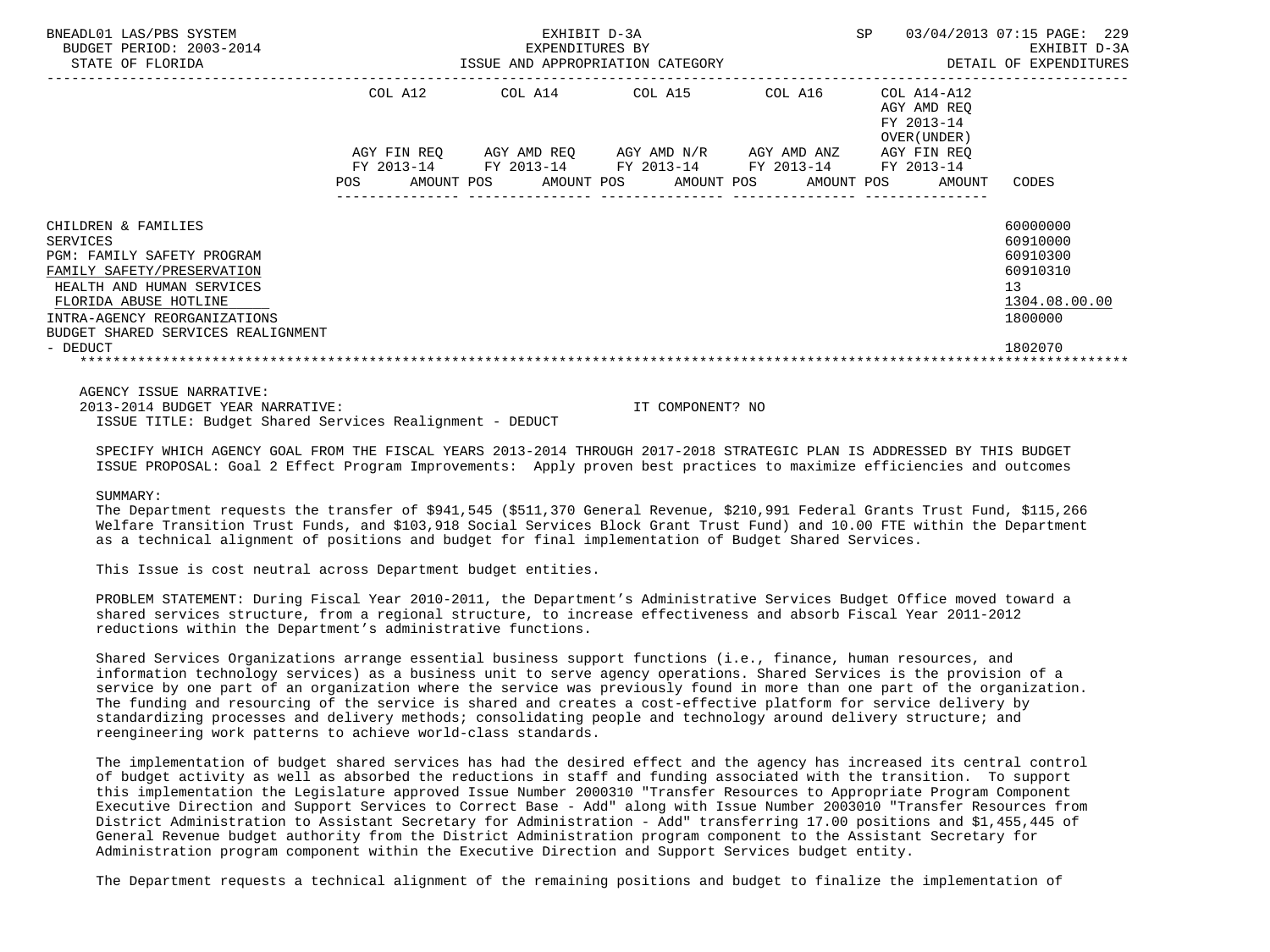| BNEADL01 LAS/PBS SYSTEM<br>BUDGET PERIOD: 2003-2014<br>DETAIL OF ELORIDA 1SSUE AND APPROPRIATION CATEGORY DETAIL OF EXPENDITURES                                                                                                                                                                                                                                                   |            | EXHIBIT D-3A<br>EXPENDITURES BY  |                                                                                                                                                                      | SP                                                                 | 03/04/2013 07:15 PAGE: 230<br>EXHIBIT D-3A<br>DETAIL OF EXPENDITURES                      |
|------------------------------------------------------------------------------------------------------------------------------------------------------------------------------------------------------------------------------------------------------------------------------------------------------------------------------------------------------------------------------------|------------|----------------------------------|----------------------------------------------------------------------------------------------------------------------------------------------------------------------|--------------------------------------------------------------------|-------------------------------------------------------------------------------------------|
|                                                                                                                                                                                                                                                                                                                                                                                    | <b>POS</b> | AMOUNT POS AMOUNT POS AMOUNT POS | COL A12 COL A14 COL A15 COL A16 COL A14-A12<br>AGY FIN REQ AGY AMD REQ AGY AMD N/R AGY AMD ANZ AGY FIN REQ<br>FY 2013-14 FY 2013-14 FY 2013-14 FY 2013-14 FY 2013-14 | AGY AMD REQ<br>FY 2013-14<br>OVER (UNDER )<br>AMOUNT POS<br>AMOUNT | CODES                                                                                     |
| CHILDREN & FAMILIES<br><b>SERVICES</b><br>PGM: FAMILY SAFETY PROGRAM<br>FAMILY SAFETY/PRESERVATION<br>HEALTH AND HUMAN SERVICES<br>FLORIDA ABUSE HOTLINE<br>INTRA-AGENCY REORGANIZATIONS<br>BUDGET SHARED SERVICES REALIGNMENT<br>- DEDUCT                                                                                                                                         |            |                                  |                                                                                                                                                                      |                                                                    | 60000000<br>60910000<br>60910300<br>60910310<br>13<br>1304.08.00.00<br>1800000<br>1802070 |
| Budget Shared Services.<br>WHAT BENEFITS WILL BE OBTAINED BY FUNDING THIS ISSUE:<br>This is a technical alignment of positions that fully implements the Department's Budget Shared Services approved during<br>the 2012 Legislative Session.<br>WHAT UNDERLYING PROGRAM THEORY CHANGE IS INVOLVED IN THIS ISSUE (IF ANY):<br>Not applicable                                       |            |                                  |                                                                                                                                                                      |                                                                    |                                                                                           |
| WHAT IMPLEMENTATION MECHANISMS WILL BE CHANGED AS A RESULT OF THIS ISSUE (IF ANY):<br>Not applicable<br>FLORIDA STRATEGIC PLAN FOR ECONOMIC DEVELOPMENT:<br>Not Applicable<br>RETURN ON INVESTMENT (ROI):                                                                                                                                                                          |            |                                  |                                                                                                                                                                      |                                                                    |                                                                                           |
| Not applicable<br>COST CALCULATIONS:<br>This is a cost neutral ADD/DEDUCT issue shifting Salary and Expenses within Department Budget Entities. The Other<br>Adjustment Data (OAD) transaction associated with this request is based on the rate and budget amount needed to transfer<br>ten filled positions (as of September 4, 2012) from program offices to the budget office. |            |                                  |                                                                                                                                                                      |                                                                    |                                                                                           |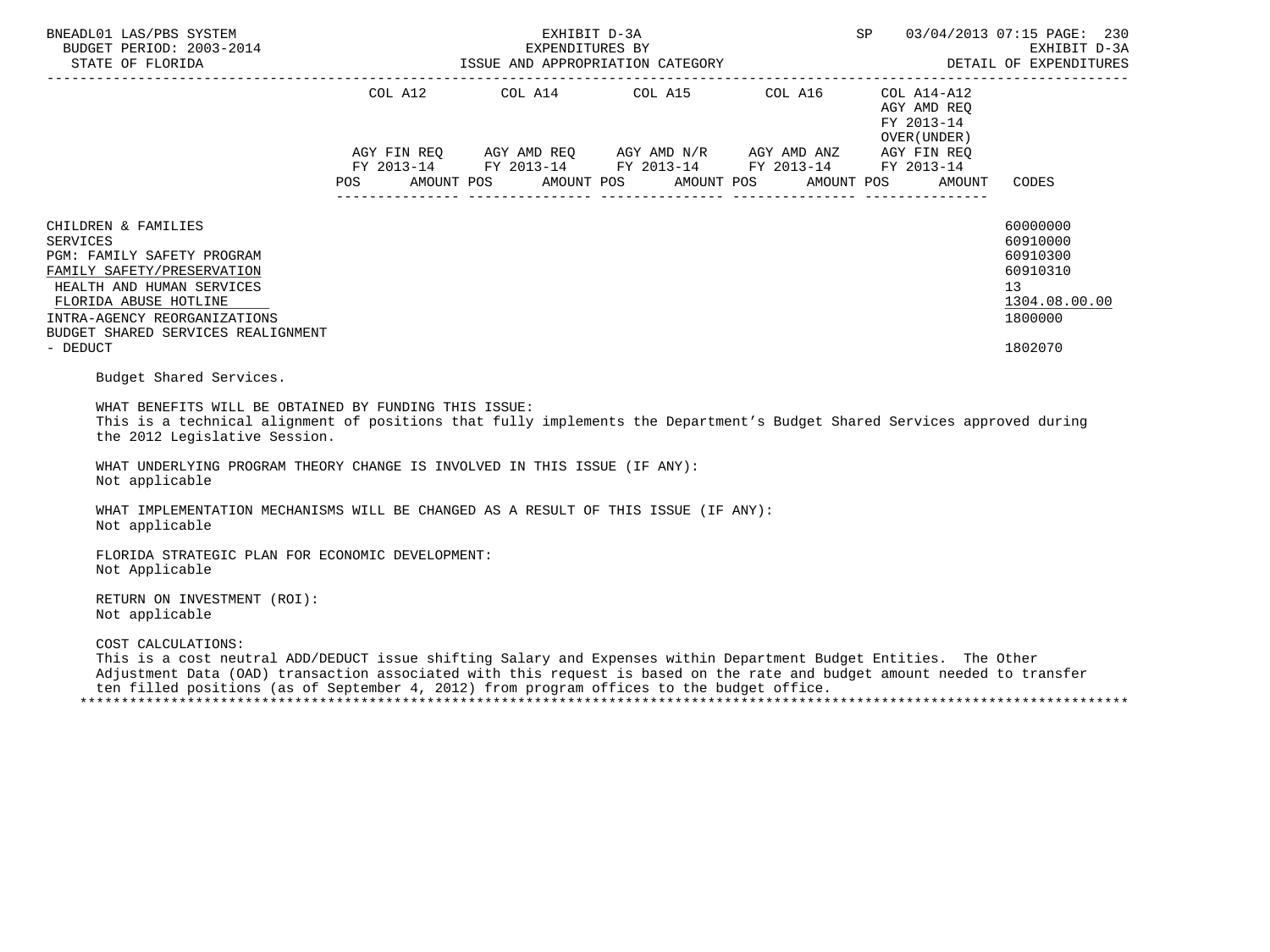| COL A12 | --------------------<br>COL A14<br>POS AMOUNT POS AMOUNT POS AMOUNT POS                                                                      | COL A15               | COL A16 | COL A14-A12<br>AGY AMD REQ<br>FY 2013-14<br>OVER (UNDER)<br>AMOUNT POS AMOUNT | CODES                                                                                                                                              |
|---------|----------------------------------------------------------------------------------------------------------------------------------------------|-----------------------|---------|-------------------------------------------------------------------------------|----------------------------------------------------------------------------------------------------------------------------------------------------|
|         |                                                                                                                                              |                       |         |                                                                               |                                                                                                                                                    |
|         |                                                                                                                                              |                       |         |                                                                               |                                                                                                                                                    |
|         |                                                                                                                                              |                       |         |                                                                               | 60000000<br>60910000<br>60910300<br>60910310<br>13<br>1304.08.00.00<br>1800000<br>1802070                                                          |
|         |                                                                                                                                              |                       |         |                                                                               | LAPSE LAPSED SALARIES<br>AND BENEFITS                                                                                                              |
|         |                                                                                                                                              |                       |         |                                                                               |                                                                                                                                                    |
| $1.00-$ | 56,912-                                                                                                                                      |                       |         |                                                                               |                                                                                                                                                    |
|         |                                                                                                                                              |                       |         |                                                                               | 18,286-<br>$36,157-$<br>$21,120-$<br>______________                                                                                                |
|         | $56.912 -$                                                                                                                                   |                       |         |                                                                               | $75.563-$<br>==============                                                                                                                        |
|         |                                                                                                                                              |                       |         |                                                                               | 1,001-<br>1,704-<br>863-<br>___________<br>79,131–                                                                                                 |
|         | POSITION DETAIL OF SALARIES AND BENEFITS:<br>FTE<br>CHANGES TO CURRENTLY AUTHORIZED POSITIONS<br>2238 OPERATIONS & MGMT CONSULTANT MGR - SES | BASE RATE<br>$1.00 -$ |         | ADDITIVES BENEFITS                                                            | $\sim$ $\approx$<br>SUBTOTAL<br>. And the continuum continuum and continuum and the control<br>18,651- 75,563- 0.00 75,563-<br>$18.651 - 75.563 -$ |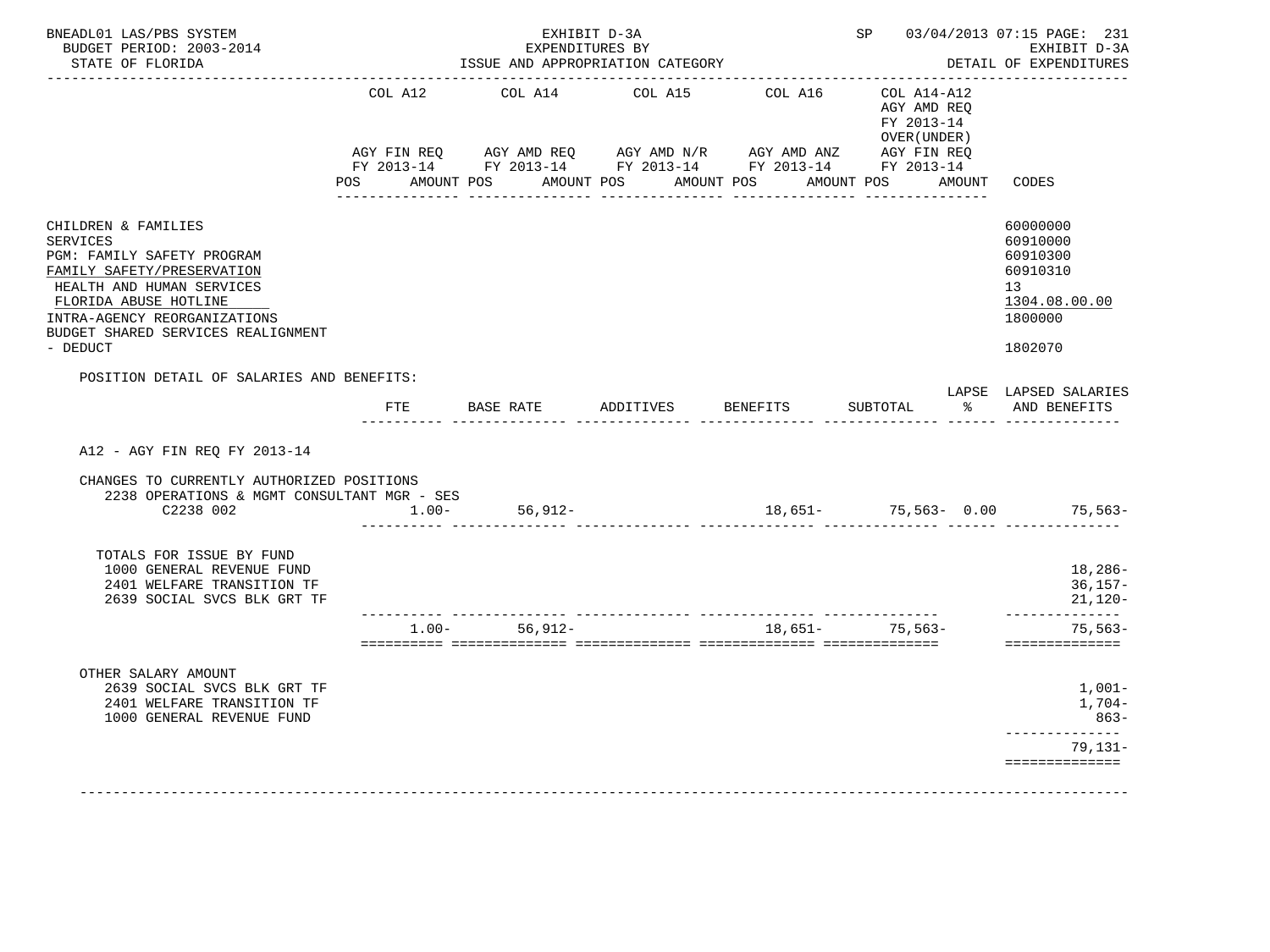| BNEADL01 LAS/PBS SYSTEM<br>BUDGET PERIOD: 2003-2014<br>STATE OF FLORIDA                                                                                                                                                                    |                                                                                                                | EXHIBIT D-3A<br>EXPENDITURES BY<br>ISSUE AND APPROPRIATION CATEGORY                                                |                  |                                | SP 03/04/2013 07:15 PAGE: 232                            | EXHIBIT D-3A<br>DETAIL OF EXPENDITURES                                                                 |
|--------------------------------------------------------------------------------------------------------------------------------------------------------------------------------------------------------------------------------------------|----------------------------------------------------------------------------------------------------------------|--------------------------------------------------------------------------------------------------------------------|------------------|--------------------------------|----------------------------------------------------------|--------------------------------------------------------------------------------------------------------|
|                                                                                                                                                                                                                                            | COL A12                                                                                                        | COL A14<br>AGY FIN REQ AGY AMD REQ AGY AMD N/R AGY AMD ANZ AGY FIN REQ FIN REQ AGY AMD N/R AGY AMD ANZ AGY FIN REQ | COL A15          | COL A16                        | COL A14-A12<br>AGY AMD REQ<br>FY 2013-14<br>OVER (UNDER) |                                                                                                        |
|                                                                                                                                                                                                                                            | POS FOR THE POST OF THE POST OF THE POST OF THE POST OF THE POST OF THE POST OF THE POST OF THE POST OF THE PO | AMOUNT POS AMOUNT POS AMOUNT POS<br><u>. 2222222222222</u>                                                         | ________________ | <u>. Liste Liste Liste Lis</u> | AMOUNT POS<br>AMOUNT<br><u>. Les ses ses ses ses se</u>  | CODES                                                                                                  |
| CHILDREN & FAMILIES<br><b>SERVICES</b><br>PGM: FAMILY SAFETY PROGRAM<br>FAMILY SAFETY/PRESERVATION<br>HEALTH AND HUMAN SERVICES<br>FLORIDA ABUSE HOTLINE<br>INTRA-AGENCY REORGANIZATIONS<br>BUDGET SHARED SERVICES REALIGNMENT<br>- DEDUCT |                                                                                                                |                                                                                                                    |                  |                                |                                                          | 60000000<br>60910000<br>60910300<br>60910310<br>13 <sup>°</sup><br>1304.08.00.00<br>1800000<br>1802070 |
| POSITION DETAIL OF SALARIES AND BENEFITS:                                                                                                                                                                                                  |                                                                                                                |                                                                                                                    |                  |                                |                                                          | LAPSE LAPSED SALARIES                                                                                  |
|                                                                                                                                                                                                                                            | FTE                                                                                                            | BASE RATE                                                                                                          | ADDITIVES        | BENEFITS                       | $\frac{1}{6}$<br>SUBTOTAL                                | AND BENEFITS                                                                                           |
| A14 - AGY AMD REQ FY 2013-14                                                                                                                                                                                                               |                                                                                                                |                                                                                                                    |                  |                                |                                                          |                                                                                                        |
| CHANGES TO CURRENTLY AUTHORIZED POSITIONS<br>2238 OPERATIONS & MGMT CONSULTANT MGR - SES<br>C2238 002                                                                                                                                      | $1.00-$                                                                                                        | 56,912-                                                                                                            |                  |                                | 18,651- 75,563- 0.00 75,563-                             |                                                                                                        |
| TOTALS FOR ISSUE BY FUND<br>1000 GENERAL REVENUE FUND<br>2401 WELFARE TRANSITION TF<br>2639 SOCIAL SVCS BLK GRT TF                                                                                                                         |                                                                                                                |                                                                                                                    |                  |                                |                                                          | 18,286-<br>$36,157-$<br>$21,120-$                                                                      |
|                                                                                                                                                                                                                                            | $1.00 -$                                                                                                       | $56.912 -$                                                                                                         |                  | $18.651-$                      | $75.563-$                                                | --------------<br>$75,563-$<br>==============                                                          |
| OTHER SALARY AMOUNT<br>2639 SOCIAL SVCS BLK GRT TF<br>2401 WELFARE TRANSITION TF<br>1000 GENERAL REVENUE FUND                                                                                                                              |                                                                                                                |                                                                                                                    |                  |                                |                                                          | 1,001-<br>1,704-<br>863-                                                                               |
|                                                                                                                                                                                                                                            |                                                                                                                |                                                                                                                    |                  |                                |                                                          | 79,131-                                                                                                |
|                                                                                                                                                                                                                                            |                                                                                                                |                                                                                                                    |                  |                                |                                                          | ------------<br>==============                                                                         |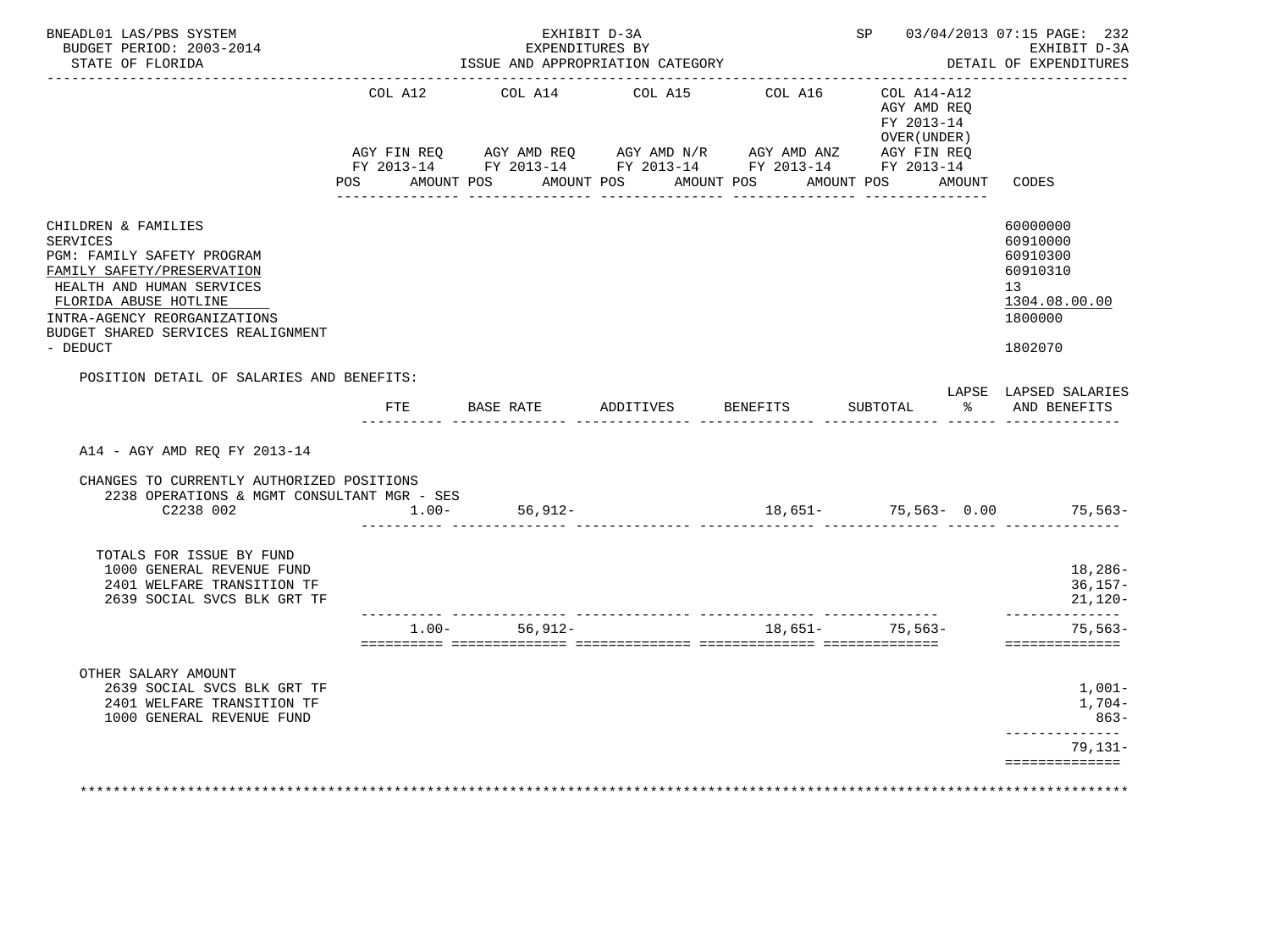| BNEADL01 LAS/PBS SYSTEM<br>BUDGET PERIOD: 2003-2014<br>STATE OF FLORIDA                                                                                                                                                                                                                            |                    |                |                  | EXHIBIT D-3A<br>EXPENDITURES BY<br>ISSUE AND APPROPRIATION CATEGORY                                                                |             |                 |            |            |                                                                                    | SP 03/04/2013 07:15 PAGE: 233<br>EXHIBIT D-3A<br>DETAIL OF EXPENDITURES                                       |
|----------------------------------------------------------------------------------------------------------------------------------------------------------------------------------------------------------------------------------------------------------------------------------------------------|--------------------|----------------|------------------|------------------------------------------------------------------------------------------------------------------------------------|-------------|-----------------|------------|------------|------------------------------------------------------------------------------------|---------------------------------------------------------------------------------------------------------------|
|                                                                                                                                                                                                                                                                                                    |                    | COL A12<br>POS | AMOUNT POS       | COL A14<br>AGY FIN REQ AGY AMD REQ AGY AMD N/R AGY AMD ANZ<br>FY 2013-14 FY 2013-14 FY 2013-14 FY 2013-14 FY 2013-14<br>AMOUNT POS |             | COL A15 COL A16 | AMOUNT POS | AMOUNT POS | COL A14-A12<br>AGY AMD REQ<br>FY 2013-14<br>OVER (UNDER )<br>AGY FIN REQ<br>AMOUNT | CODES                                                                                                         |
| CHILDREN & FAMILIES<br><b>SERVICES</b><br>PGM: FAMILY SAFETY PROGRAM<br>FAMILY SAFETY/PRESERVATION<br>HEALTH AND HUMAN SERVICES<br>FLORIDA ABUSE HOTLINE<br>NONRECURRING EXPENDITURES<br>PROTECTION OF VULNERABLE PERSONS<br>CH 2012-155, LOF (HB 1355)<br><b>EXPENSES</b><br>GENERAL REVENUE FUND |                    |                |                  | -STATE 141,000- 141,000-                                                                                                           | ----------- |                 | ---------- |            |                                                                                    | 60000000<br>60910000<br>60910300<br>60910310<br>13<br>1304.08.00.00<br>2100000<br>2103316<br>040000<br>1000 1 |
| SPECIAL CATEGORIES<br>CONTRACTED SERVICES<br>GENERAL REVENUE FUND                                                                                                                                                                                                                                  |                    |                |                  | $-STATE$ 140,000- 140,000-                                                                                                         |             |                 |            |            |                                                                                    | 100000<br>100777<br>1000 1                                                                                    |
| TOTAL: PROTECTION OF VULNERABLE PERSONS<br>CH 2012-155, LOF (HB 1355)<br>TOTAL ISSUE 281,000- 281,000-                                                                                                                                                                                             |                    |                |                  |                                                                                                                                    |             |                 |            |            |                                                                                    | 2103316                                                                                                       |
| ANNUALIZATION OF ADMINISTERED<br>FUNDS APPROPRIATIONS<br>STATE HEALTH INSURANCE ADJUSTMENT<br>FOR FY 2012-13 - 10 MONTHS<br>ANNUALIZATION<br>SALARIES AND BENEFITS                                                                                                                                 |                    |                |                  |                                                                                                                                    |             |                 |            |            |                                                                                    | 26A0000<br>26A1830<br>010000                                                                                  |
| GENERAL REVENUE FUND                                                                                                                                                                                                                                                                               | -STATE<br>$-MATCH$ |                | 23,400<br>31,530 | 23,400<br>31,530                                                                                                                   |             |                 |            |            |                                                                                    | 1000 1<br>1000 2                                                                                              |
| TOTAL GENERAL REVENUE FUND                                                                                                                                                                                                                                                                         |                    |                | 54,930           | 54,930                                                                                                                             |             |                 |            |            |                                                                                    | 1000                                                                                                          |
| WELFARE TRANSITION TF                                                                                                                                                                                                                                                                              | -FEDERL            |                | 62,210           | 62,210                                                                                                                             |             |                 |            |            |                                                                                    | 2401 3                                                                                                        |
| SOCIAL SVCS BLK GRT TF                                                                                                                                                                                                                                                                             | -FEDERL            |                | 36,345           | 36,345                                                                                                                             |             |                 |            |            |                                                                                    | 2639 3                                                                                                        |
| TOTAL APPRO                                                                                                                                                                                                                                                                                        |                    |                | 153,485          | 153,485                                                                                                                            |             |                 |            |            |                                                                                    |                                                                                                               |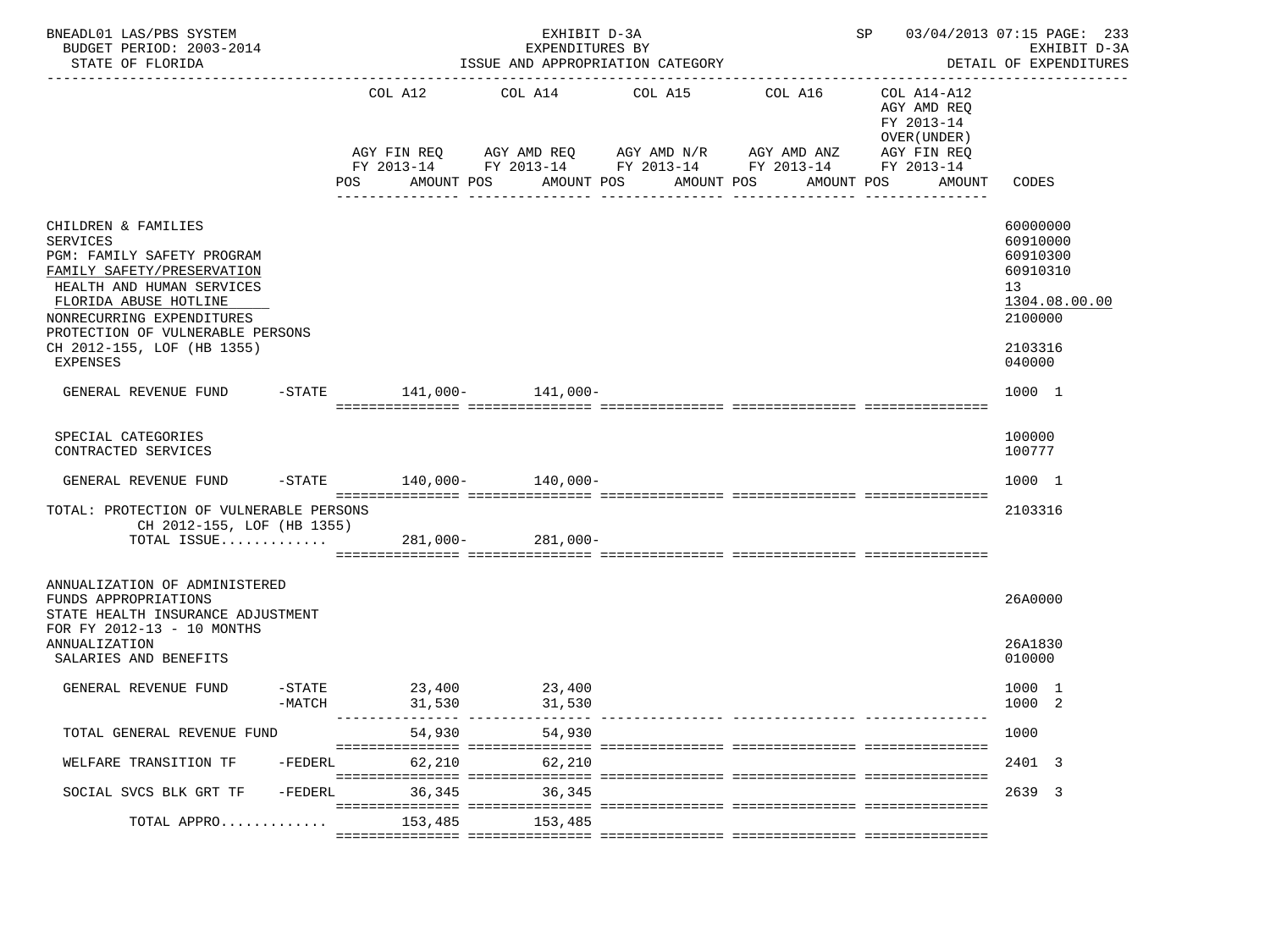| BNEADL01 LAS/PBS SYSTEM<br>BUDGET PERIOD: 2003-2014<br>STATE OF FLORIDA                                                                                  | EXHIBIT D-3A<br>EXPENDITURES BY<br>ISSUE AND APPROPRIATION CATEGORY | SP 03/04/2013 07:15 PAGE: 234                                                                  | EXHIBIT D-3A<br>DETAIL OF EXPENDITURES                       |                                                                     |
|----------------------------------------------------------------------------------------------------------------------------------------------------------|---------------------------------------------------------------------|------------------------------------------------------------------------------------------------|--------------------------------------------------------------|---------------------------------------------------------------------|
|                                                                                                                                                          |                                                                     | COL A12 COL A14 COL A15 COL A16<br>AGY FIN REQ AGY AMD REQ AGY AMD N/R AGY AMD ANZ AGY FIN REQ | COL A14-A12<br>AGY AMD REO<br>FY 2013-14<br>OVER (UNDER)     |                                                                     |
|                                                                                                                                                          |                                                                     | FY 2013-14 FY 2013-14 FY 2013-14 FY 2013-14 FY 2013-14                                         |                                                              |                                                                     |
|                                                                                                                                                          |                                                                     |                                                                                                | POS AMOUNT POS AMOUNT POS AMOUNT POS AMOUNT POS AMOUNT CODES |                                                                     |
| CHILDREN & FAMILIES<br>SERVICES<br><b>PGM: FAMILY SAFETY PROGRAM</b><br>FAMILY SAFETY/PRESERVATION<br>HEALTH AND HUMAN SERVICES<br>FLORIDA ABUSE HOTLINE |                                                                     |                                                                                                |                                                              | 60000000<br>60910000<br>60910300<br>60910310<br>13<br>1304.08.00.00 |
| TOTAL: FLORIDA ABUSE HOTLINE<br>BY FUND TYPE                                                                                                             |                                                                     |                                                                                                |                                                              | 1304.08.00.00                                                       |
| GENERAL REVENUE FUND<br>TRUST FUNDS                                                                                                                      | 6,026,216 6,026,216                                                 |                                                                                                |                                                              | 1000<br>2000                                                        |
| TOTAL POSITIONS $287.00$ 287.00<br>TOTAL PROG COMP 17,525,274 17,525,274<br>TOTAL SALARY RATE 10, 413, 033 10, 413, 033                                  |                                                                     |                                                                                                |                                                              |                                                                     |
|                                                                                                                                                          |                                                                     |                                                                                                |                                                              |                                                                     |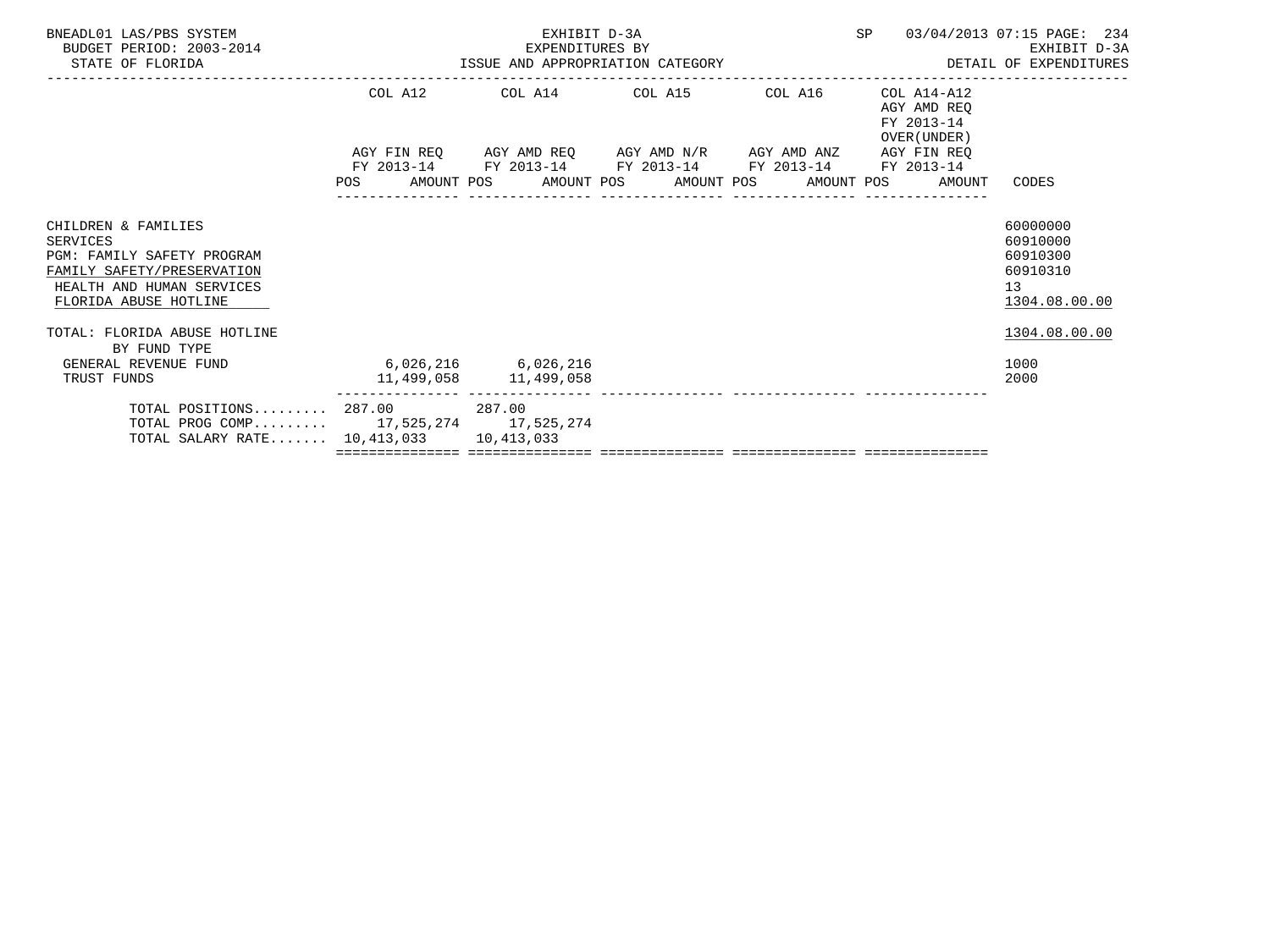| BNEADL01 LAS/PBS SYSTEM<br>BUDGET PERIOD: 2003-2014<br>STATE OF FLORIDA                                                                                                                                                                                                              |                                              |                                              | EXHIBIT D-3A<br>EXPENDITURES BY<br>ISSUE AND APPROPRIATION CATEGORY                                                                                |                                              |                               | SP 03/04/2013 07:15 PAGE: 235                                                     | EXHIBIT D-3A<br>DETAIL OF EXPENDITURES                                                              |
|--------------------------------------------------------------------------------------------------------------------------------------------------------------------------------------------------------------------------------------------------------------------------------------|----------------------------------------------|----------------------------------------------|----------------------------------------------------------------------------------------------------------------------------------------------------|----------------------------------------------|-------------------------------|-----------------------------------------------------------------------------------|-----------------------------------------------------------------------------------------------------|
|                                                                                                                                                                                                                                                                                      |                                              | COL A12<br>POS                               | COL A14 COL A15 COL A16<br>AGY FIN REQ AGY AMD REQ AGY AMD N/R AGY AMD ANZ<br>FY 2013-14 FY 2013-14 FY 2013-14 FY 2013-14 FY 2013-14<br>AMOUNT POS | AMOUNT POS<br>AMOUNT POS<br>________________ | AMOUNT POS<br>--------------- | COL A14-A12<br>AGY AMD REO<br>FY 2013-14<br>OVER (UNDER)<br>AGY FIN REQ<br>AMOUNT | CODES                                                                                               |
| CHILDREN & FAMILIES<br><b>SERVICES</b><br>PGM: FAMILY SAFETY PROGRAM<br>FAMILY SAFETY/PRESERVATION<br><b>GOV OPERATIONS/SUPPORT</b><br>EXEC LEADERSHIP/SUPPRT SVC<br>ESTIMATED EXPENDITURES<br>ESTIMATED EXPENDITURES - OPERATIONS<br>SALARY RATE<br>SALARY RATE 7.655.293 7.655.293 |                                              |                                              |                                                                                                                                                    |                                              |                               |                                                                                   | 60000000<br>60910000<br>60910300<br>60910310<br>16<br>1602.00.00.00<br>1000000<br>1001000<br>000000 |
| SALARIES AND BENEFITS                                                                                                                                                                                                                                                                |                                              |                                              |                                                                                                                                                    |                                              |                               |                                                                                   | 010000                                                                                              |
| GENERAL REVENUE FUND                                                                                                                                                                                                                                                                 |                                              |                                              | -MATCH 2,499,212 2,499,212                                                                                                                         |                                              |                               |                                                                                   | 1000 2                                                                                              |
| DOMESTIC VIOLENCE TF                                                                                                                                                                                                                                                                 | $-$ STATE<br>-MATCH                          | 6,001                                        | 6,001<br>8,467 8,467                                                                                                                               |                                              |                               |                                                                                   | 2157 1<br>2157 2                                                                                    |
| TOTAL DOMESTIC VIOLENCE TF                                                                                                                                                                                                                                                           |                                              | 14,468                                       | 14,468                                                                                                                                             |                                              |                               |                                                                                   | 2157                                                                                                |
| FEDERAL GRANTS TRUST FUND -FEDERL                                                                                                                                                                                                                                                    |                                              |                                              | 3, 269, 272 3, 269, 272                                                                                                                            |                                              |                               |                                                                                   | 2261 3                                                                                              |
| WELFARE TRANSITION TF                                                                                                                                                                                                                                                                | -FEDERL                                      | 3,599,168                                    | 3,599,168                                                                                                                                          |                                              |                               |                                                                                   | 2401 3                                                                                              |
| SOCIAL SVCS BLK GRT TF                                                                                                                                                                                                                                                               | $-FEDERL$                                    |                                              | 1,759,276 1,759,276                                                                                                                                |                                              |                               |                                                                                   | 2639 3                                                                                              |
| TOTAL POSITIONS $156.00$ 156.00<br>TOTAL APPRO 11,141,396 11,141,396                                                                                                                                                                                                                 |                                              |                                              |                                                                                                                                                    |                                              |                               |                                                                                   |                                                                                                     |
| OTHER PERSONAL SERVICES                                                                                                                                                                                                                                                              |                                              |                                              |                                                                                                                                                    |                                              |                               |                                                                                   | 030000                                                                                              |
| GENERAL REVENUE FUND<br>FEDERAL GRANTS TRUST FUND -FEDERL<br>GRANTS AND DONATIONS TF<br>WELFARE TRANSITION TF<br>SOCIAL SVCS BLK GRT TF                                                                                                                                              | $-MATCH$<br>-MATCH<br>$-FEDERL$<br>$-FEDERL$ | 157,383<br>101,851<br>31,290<br>358<br>3,657 | 157,383<br>101,851<br>31,290<br>358<br>3,657                                                                                                       |                                              |                               |                                                                                   | 1000<br>-2<br>2261 3<br>2339<br>-2<br>2401 3<br>2639 3                                              |
| TOTAL APPRO                                                                                                                                                                                                                                                                          |                                              | 294,539                                      | 294,539                                                                                                                                            |                                              |                               |                                                                                   |                                                                                                     |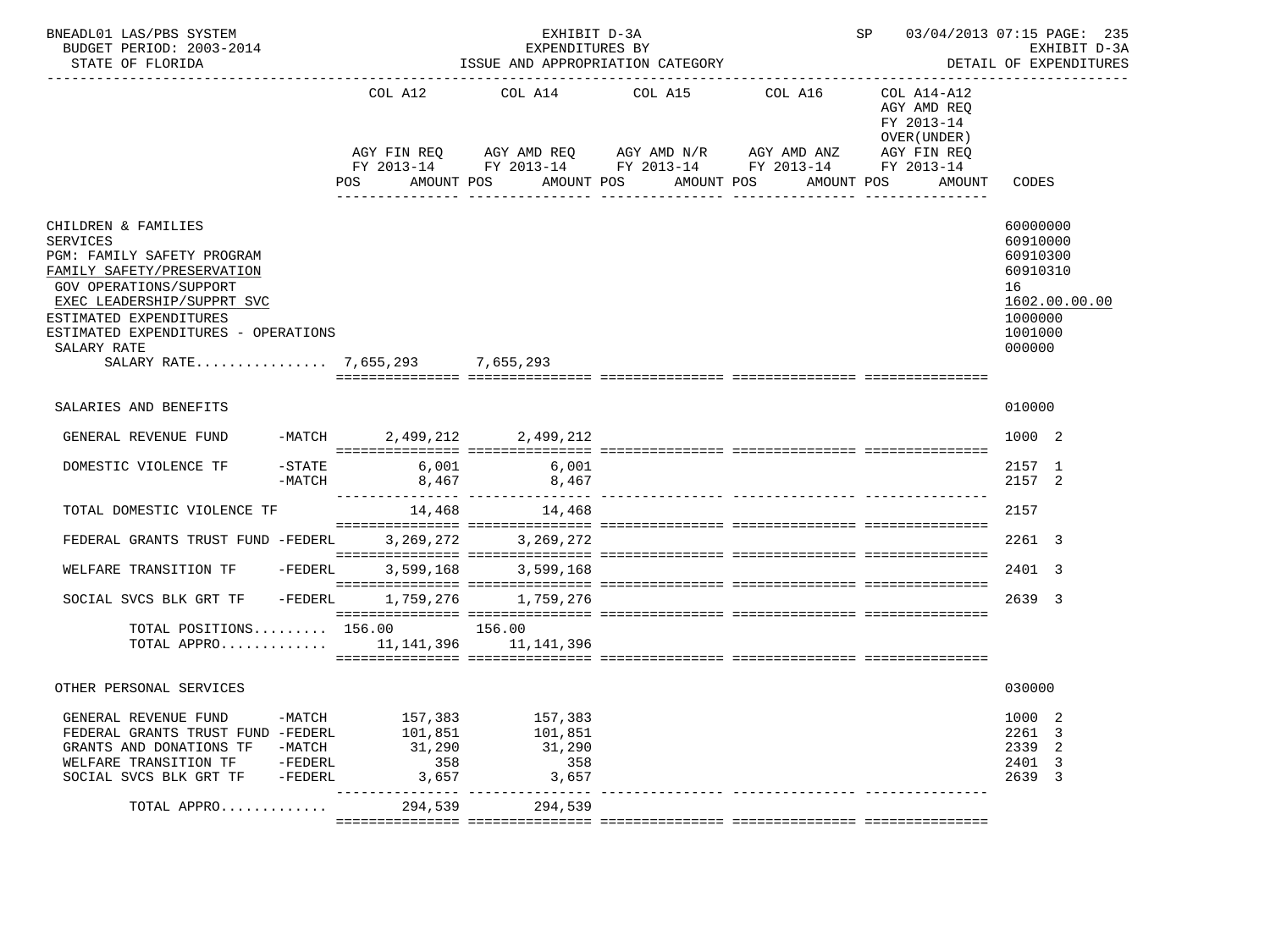| BNEADL01 LAS/PBS SYSTEM<br>BUDGET PERIOD: 2003-2014<br>STATE OF FLORIDA                                                                                                                                                                        |                                            |                                              | EXHIBIT D-3A<br>EXPENDITURES BY                                            | ISSUE AND APPROPRIATION CATEGORY                                                                                    | SP 03/04/2013 07:15 PAGE: 236                            | EXHIBIT D-3A<br>DETAIL OF EXPENDITURES                                                              |
|------------------------------------------------------------------------------------------------------------------------------------------------------------------------------------------------------------------------------------------------|--------------------------------------------|----------------------------------------------|----------------------------------------------------------------------------|---------------------------------------------------------------------------------------------------------------------|----------------------------------------------------------|-----------------------------------------------------------------------------------------------------|
|                                                                                                                                                                                                                                                |                                            | COL A12                                      |                                                                            | COL A14 COL A15 COL A16<br>AGY FIN REQ AGY AMD REQ AGY AMD N/R AGY AMD ANZ AGY FIN REQ                              | COL A14-A12<br>AGY AMD REQ<br>FY 2013-14<br>OVER (UNDER) |                                                                                                     |
|                                                                                                                                                                                                                                                |                                            |                                              | AMOUNT POS                                                                 | FY 2013-14 FY 2013-14 FY 2013-14 FY 2013-14 FY 2013-14<br>AMOUNT POS<br>AMOUNT POS<br>-----------<br>-------------- | AMOUNT POS<br>AMOUNT                                     | CODES                                                                                               |
| CHILDREN & FAMILIES<br><b>SERVICES</b><br>PGM: FAMILY SAFETY PROGRAM<br>FAMILY SAFETY/PRESERVATION<br><b>GOV OPERATIONS/SUPPORT</b><br>EXEC LEADERSHIP/SUPPRT SVC<br>ESTIMATED EXPENDITURES<br>ESTIMATED EXPENDITURES - OPERATIONS<br>EXPENSES |                                            |                                              |                                                                            |                                                                                                                     |                                                          | 60000000<br>60910000<br>60910300<br>60910310<br>16<br>1602.00.00.00<br>1000000<br>1001000<br>040000 |
| GENERAL REVENUE FUND -MATCH 1,973,900<br>DOMESTIC VIOLENCE TF -MATCH<br>FEDERAL GRANTS TRUST FUND -FEDERL<br>WELFARE TRANSITION TF -FEDERL<br>SOCIAL SVCS BLK GRT TF -FEDERL                                                                   |                                            | 2,772<br>700, 420<br>867,790<br>311,535      | 1,973,900<br>2,772<br>700,420<br>867,790<br>311,535                        |                                                                                                                     |                                                          | 1000 2<br>2157<br>-2<br>2261 3<br>2401 3<br>2639 3                                                  |
| TOTAL APPRO                                                                                                                                                                                                                                    |                                            |                                              | 3,856,417 3,856,417                                                        |                                                                                                                     |                                                          |                                                                                                     |
| OPERATING CAPITAL OUTLAY                                                                                                                                                                                                                       |                                            |                                              |                                                                            |                                                                                                                     |                                                          | 060000                                                                                              |
| GENERAL REVENUE FUND -MATCH $9,102$<br>FEDERAL GRANTS TRUST FUND -FEDERL $3,888$<br>3,888                                                                                                                                                      |                                            |                                              |                                                                            |                                                                                                                     |                                                          | 1000 2<br>2261 3                                                                                    |
| TOTAL APPRO                                                                                                                                                                                                                                    |                                            | 12,990                                       | 12,990                                                                     |                                                                                                                     |                                                          |                                                                                                     |
| SPECIAL CATEGORIES<br>CONTRACTED SERVICES                                                                                                                                                                                                      |                                            |                                              |                                                                            |                                                                                                                     |                                                          | 100000<br>100777                                                                                    |
| GENERAL REVENUE FUND<br>DOMESTIC VIOLENCE TF<br>FEDERAL GRANTS TRUST FUND -FEDERL<br>GRANTS AND DONATIONS TF<br>WELFARE TRANSITION TF<br>SOCIAL SVCS BLK GRT TF                                                                                | $-MATCH$<br>-MATCH<br>-FEDERL<br>$-FEDERL$ | 69<br>213,619<br>8,237<br>307,815<br>160,961 | -MATCH 1,582,218 1,582,218<br>69<br>213,619<br>8,237<br>307,815<br>160,961 | ------------- ----------------                                                                                      |                                                          | 1000 2<br>2157<br>-2<br>2261 3<br>2339<br>2<br>2401 3<br>2639 3                                     |
| TOTAL APPRO                                                                                                                                                                                                                                    |                                            | 2,272,919                                    | 2,272,919                                                                  |                                                                                                                     |                                                          |                                                                                                     |
| G/A-CHILD PROTECTION                                                                                                                                                                                                                           |                                            |                                              |                                                                            |                                                                                                                     |                                                          | 103034                                                                                              |
| GENERAL REVENUE FUND                                                                                                                                                                                                                           | $-$ STATE<br>$-MATCH$                      | 1,222,030                                    | 438,460 438,460<br>1,222,030                                               |                                                                                                                     |                                                          | 1000 1<br>1000 2                                                                                    |
| TOTAL GENERAL REVENUE FUND                                                                                                                                                                                                                     |                                            | 1,660,490                                    | 1,660,490                                                                  |                                                                                                                     |                                                          | 1000                                                                                                |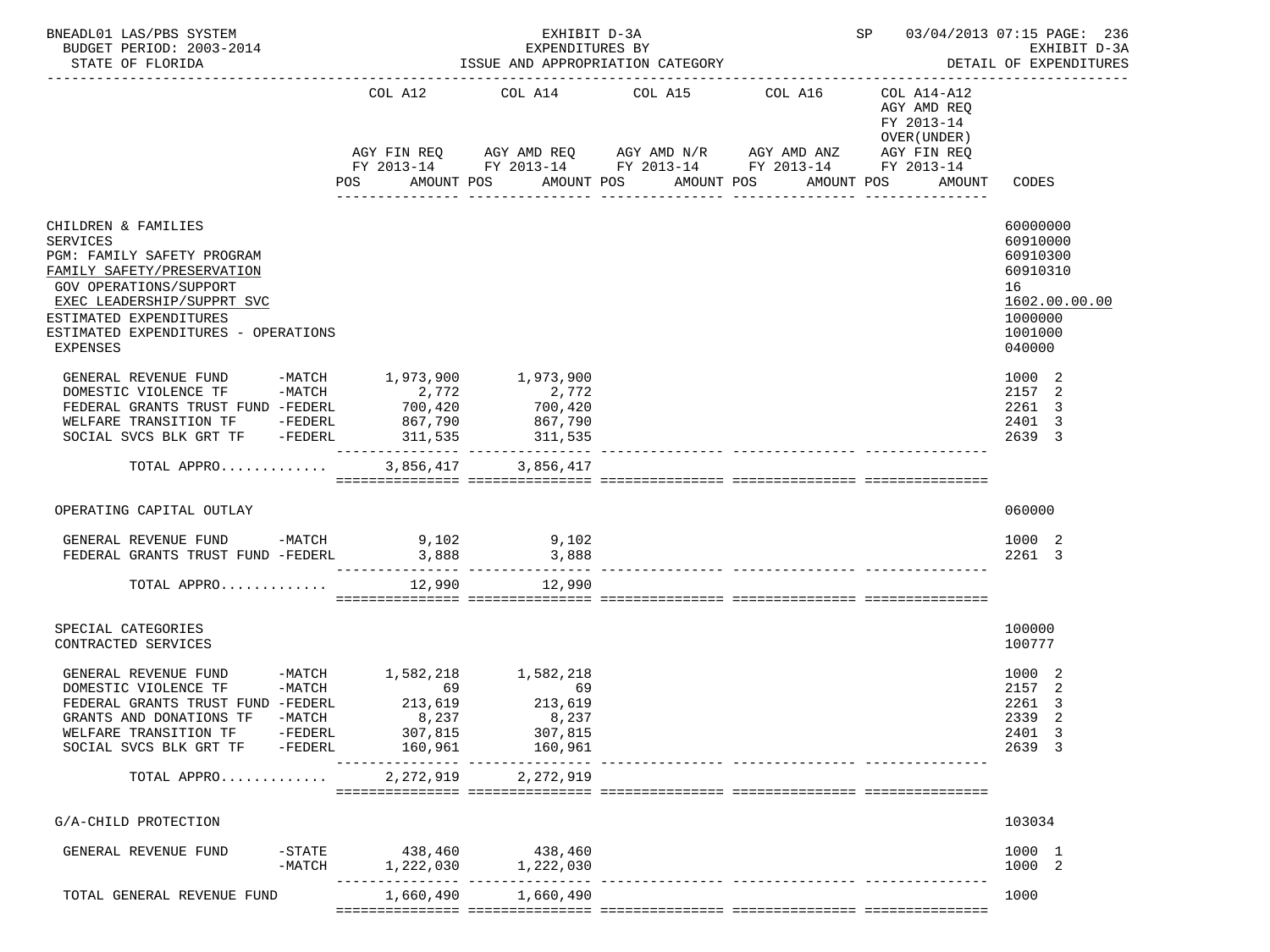| BNEADL01 LAS/PBS SYSTEM<br>BUDGET PERIOD: 2003-2014<br>STATE OF FLORIDA                                                                                                                                                                                                                                                                                          |                    |                                                | EXHIBIT D-3A<br>EXPENDITURES BY<br>--------------- | ISSUE AND APPROPRIATION CATEGORY                                                                                                                                                                                                      |            |                                                          | SP 03/04/2013 07:15 PAGE: 237<br>EXHIBIT D-3A<br>DETAIL OF EXPENDITURES                                                           |
|------------------------------------------------------------------------------------------------------------------------------------------------------------------------------------------------------------------------------------------------------------------------------------------------------------------------------------------------------------------|--------------------|------------------------------------------------|----------------------------------------------------|---------------------------------------------------------------------------------------------------------------------------------------------------------------------------------------------------------------------------------------|------------|----------------------------------------------------------|-----------------------------------------------------------------------------------------------------------------------------------|
|                                                                                                                                                                                                                                                                                                                                                                  |                    |                                                |                                                    | COL A12 COL A14 COL A15 COL A16                                                                                                                                                                                                       |            | COL A14-A12<br>AGY AMD REQ<br>FY 2013-14<br>OVER (UNDER) |                                                                                                                                   |
|                                                                                                                                                                                                                                                                                                                                                                  |                    | POS                                            | AMOUNT POS                                         | AGY FIN REQ AGY AMD REQ AGY AMD N/R AGY AMD ANZ<br>FY 2013-14 FY 2013-14 FY 2013-14 FY 2013-14 FY 2013-14<br>AMOUNT POS<br>AMOUNT POS                                                                                                 | AMOUNT POS | AGY FIN REQ<br>AMOUNT CODES                              |                                                                                                                                   |
| CHILDREN & FAMILIES<br><b>SERVICES</b><br>PGM: FAMILY SAFETY PROGRAM<br>FAMILY SAFETY/PRESERVATION<br>GOV OPERATIONS/SUPPORT<br>EXEC LEADERSHIP/SUPPRT SVC<br>ESTIMATED EXPENDITURES<br>ESTIMATED EXPENDITURES - OPERATIONS<br>SPECIAL CATEGORIES<br>G/A-CHILD PROTECTION<br>CHILD WELFARE TRAINING TF -MATCH 64,599 64,599<br>FEDERAL GRANTS TRUST FUND -FEDERL |                    |                                                | 1,002,014 1,002,014                                | $\blacksquare$ . The contract construction of the contract of the contract of the construction of the contract of the contract of the contract of the contract of the contract of the contract of the contract of the contract of the |            |                                                          | 60000000<br>60910000<br>60910300<br>60910310<br>16<br>1602.00.00.00<br>1000000<br>1001000<br>100000<br>103034<br>2083 2<br>2261 3 |
| WELFARE TRANSITION TF - FEDERL 402,470 402,470                                                                                                                                                                                                                                                                                                                   |                    |                                                |                                                    |                                                                                                                                                                                                                                       |            |                                                          | 2401 3                                                                                                                            |
| SOCIAL SVCS BLK GRT TF                                                                                                                                                                                                                                                                                                                                           |                    |                                                | -FEDERL 99,250 99,250                              |                                                                                                                                                                                                                                       |            |                                                          | 2639 3                                                                                                                            |
| TOTAL APPRO                                                                                                                                                                                                                                                                                                                                                      |                    |                                                | 3, 228, 823 3, 228, 823                            |                                                                                                                                                                                                                                       |            |                                                          |                                                                                                                                   |
| RISK MANAGEMENT INSURANCE                                                                                                                                                                                                                                                                                                                                        |                    |                                                |                                                    |                                                                                                                                                                                                                                       |            |                                                          | 103241                                                                                                                            |
| GENERAL REVENUE FUND -MATCH $2,622,295$ $2,622,295$<br>FEDERAL GRANTS TRUST FUND -FEDERL $2,299$ $2,299$<br>SOCIAL SVCS BLK GRT TF -FEDERL                                                                                                                                                                                                                       |                    | 1,212                                          | 1,212<br>2,625,806 2,625,806                       |                                                                                                                                                                                                                                       |            |                                                          | 1000 2<br>2261 3<br>2639 3                                                                                                        |
| TOTAL APPRO                                                                                                                                                                                                                                                                                                                                                      |                    |                                                |                                                    |                                                                                                                                                                                                                                       |            |                                                          |                                                                                                                                   |
| DEFERRED-PAY COM CONTRACTS                                                                                                                                                                                                                                                                                                                                       |                    |                                                |                                                    |                                                                                                                                                                                                                                       |            |                                                          | 105280                                                                                                                            |
| GENERAL REVENUE FUND -MATCH<br>FEDERAL GRANTS TRUST FUND -FEDERL<br>WELFARE TRANSITION TF<br>SOCIAL SVCS BLK GRT TF -FEDERL                                                                                                                                                                                                                                      | -FEDERL            | 1,298<br>238<br>795<br>383<br>-------------    | 1,298<br>238<br>795<br>383                         |                                                                                                                                                                                                                                       |            |                                                          | 1000 2<br>2261 3<br>2401 3<br>2639 3                                                                                              |
| TOTAL APPRO                                                                                                                                                                                                                                                                                                                                                      |                    | 2,714                                          | 2,714                                              |                                                                                                                                                                                                                                       |            |                                                          |                                                                                                                                   |
| LEASE/PURCHASE/EQUIPMENT                                                                                                                                                                                                                                                                                                                                         |                    |                                                |                                                    |                                                                                                                                                                                                                                       |            |                                                          | 105281                                                                                                                            |
| GENERAL REVENUE FUND<br>FEDERAL GRANTS TRUST FUND -FEDERL<br>WELFARE TRANSITION TF<br>SOCIAL SVCS BLK GRT TF                                                                                                                                                                                                                                                     | -FEDERL<br>-FEDERL | $-MATCH$ 39, 249<br>30,085<br>31,557<br>11,379 | 39,249<br>30,085<br>31,557<br>11,379               |                                                                                                                                                                                                                                       |            |                                                          | 1000 2<br>2261 3<br>2401 3<br>2639 3                                                                                              |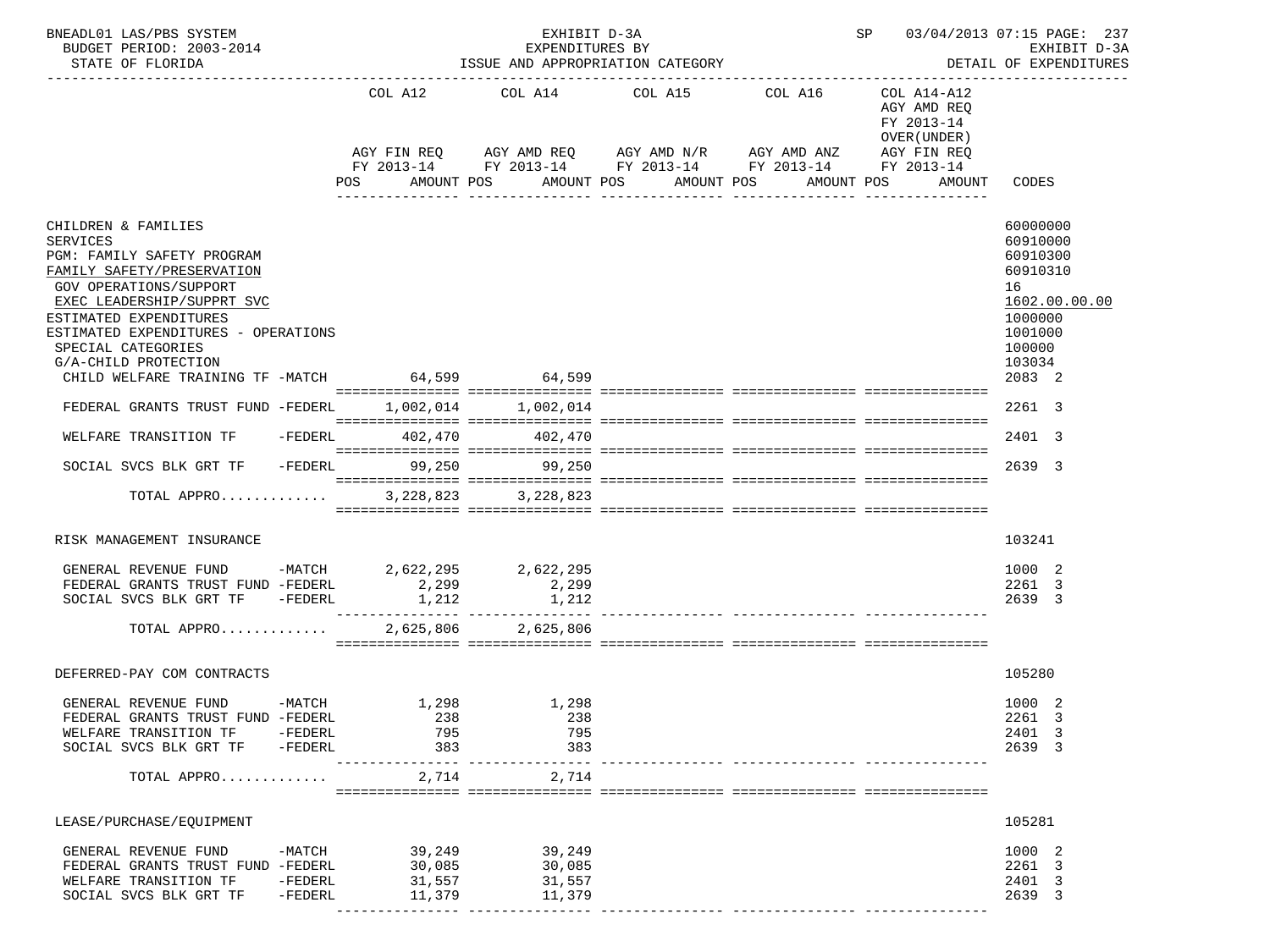| BNEADL01 LAS/PBS SYSTEM<br>BUDGET PERIOD: 2003-2014<br>STATE OF FLORIDA                                                                                                                                                                                                                                      |                       |                   | EXHIBIT D-3A<br>EXPENDITURES BY<br>ISSUE AND APPROPRIATION CATEGORY | SP 03/04/2013 07:15 PAGE: 238<br>EXHIBIT D-3A<br>DETAIL OF EXPENDITURES                                                           |                                                                      |                                                                                   |                                                                                                               |
|--------------------------------------------------------------------------------------------------------------------------------------------------------------------------------------------------------------------------------------------------------------------------------------------------------------|-----------------------|-------------------|---------------------------------------------------------------------|-----------------------------------------------------------------------------------------------------------------------------------|----------------------------------------------------------------------|-----------------------------------------------------------------------------------|---------------------------------------------------------------------------------------------------------------|
|                                                                                                                                                                                                                                                                                                              |                       | COL A12<br>POS    | AMOUNT POS                                                          | COL A14 COL A15 COL A16<br>AGY FIN REQ 6 AGY AMD REQ 6 AGY AMD N/R 66 AGY AMD ANZ<br>AMOUNT POS<br>AMOUNT POS<br>________________ | FY 2013-14 FY 2013-14 FY 2013-14 FY 2013-14 FY 2013-14<br>AMOUNT POS | COL A14-A12<br>AGY AMD REQ<br>FY 2013-14<br>OVER (UNDER)<br>AGY FIN REQ<br>AMOUNT | CODES                                                                                                         |
| CHILDREN & FAMILIES<br><b>SERVICES</b><br>PGM: FAMILY SAFETY PROGRAM<br>FAMILY SAFETY/PRESERVATION<br>GOV OPERATIONS/SUPPORT<br>EXEC LEADERSHIP/SUPPRT SVC<br>ESTIMATED EXPENDITURES<br>ESTIMATED EXPENDITURES - OPERATIONS<br>SPECIAL CATEGORIES<br>LEASE/PURCHASE/EOUIPMENT<br>TOTAL APPRO 112,270 112,270 |                       |                   |                                                                     |                                                                                                                                   |                                                                      |                                                                                   | 60000000<br>60910000<br>60910300<br>60910310<br>16<br>1602.00.00.00<br>1000000<br>1001000<br>100000<br>105281 |
| TOTAL: ESTIMATED EXPENDITURES - OPERATIONS<br>TOTAL POSITIONS 156.00 156.00<br>TOTAL ISSUE 23,547,874 23,547,874<br>TOTAL SALARY RATE 7,655,293 7,655,293                                                                                                                                                    |                       |                   |                                                                     |                                                                                                                                   |                                                                      |                                                                                   | 1001000                                                                                                       |
| CASUALTY INSURANCE PREMIUM<br>ADJUSTMENT<br>SPECIAL CATEGORIES<br>RISK MANAGEMENT INSURANCE                                                                                                                                                                                                                  |                       |                   |                                                                     |                                                                                                                                   |                                                                      |                                                                                   | 1001090<br>100000<br>103241                                                                                   |
| GENERAL REVENUE FUND -MATCH 1, 111, 725- 1, 111, 725-<br>FEDERAL GRANTS TRUST FUND -FEDERL<br>SOCIAL SVCS BLK GRT TF -FEDERL                                                                                                                                                                                 |                       | $975 -$<br>$514-$ | $975 -$<br>$514-$                                                   |                                                                                                                                   |                                                                      |                                                                                   | 1000 2<br>2261 3<br>2639 3                                                                                    |
| TOTAL APPRO                                                                                                                                                                                                                                                                                                  |                       |                   | 1, 113, 214 - 1, 113, 214 -                                         |                                                                                                                                   |                                                                      |                                                                                   |                                                                                                               |
| FLORIDA RETIREMENT SYSTEM<br>CONTRIBUTION ADJUSTMENT FOR<br>FISCAL YEAR 2012-2013<br>SALARIES AND BENEFITS                                                                                                                                                                                                   |                       |                   |                                                                     |                                                                                                                                   |                                                                      |                                                                                   | 1001240<br>010000                                                                                             |
| GENERAL REVENUE FUND                                                                                                                                                                                                                                                                                         |                       | 8,180<br>$-MATCH$ | 8,180                                                               |                                                                                                                                   |                                                                      |                                                                                   | 1000 2                                                                                                        |
| DOMESTIC VIOLENCE TF                                                                                                                                                                                                                                                                                         | $-$ STATE<br>$-MATCH$ | 19<br>28          | - 19<br>28                                                          |                                                                                                                                   |                                                                      |                                                                                   | 2157 1<br>2157 2                                                                                              |
| TOTAL DOMESTIC VIOLENCE TF                                                                                                                                                                                                                                                                                   |                       | 47                | 47                                                                  |                                                                                                                                   |                                                                      |                                                                                   | 2157                                                                                                          |
| FEDERAL GRANTS TRUST FUND -FEDERL                                                                                                                                                                                                                                                                            |                       | 10,695            | 10.695                                                              |                                                                                                                                   |                                                                      |                                                                                   | 2261 3                                                                                                        |
| WELFARE TRANSITION TF                                                                                                                                                                                                                                                                                        | -FEDERL               | 11,774            | 11,774                                                              |                                                                                                                                   |                                                                      |                                                                                   | 2401 3                                                                                                        |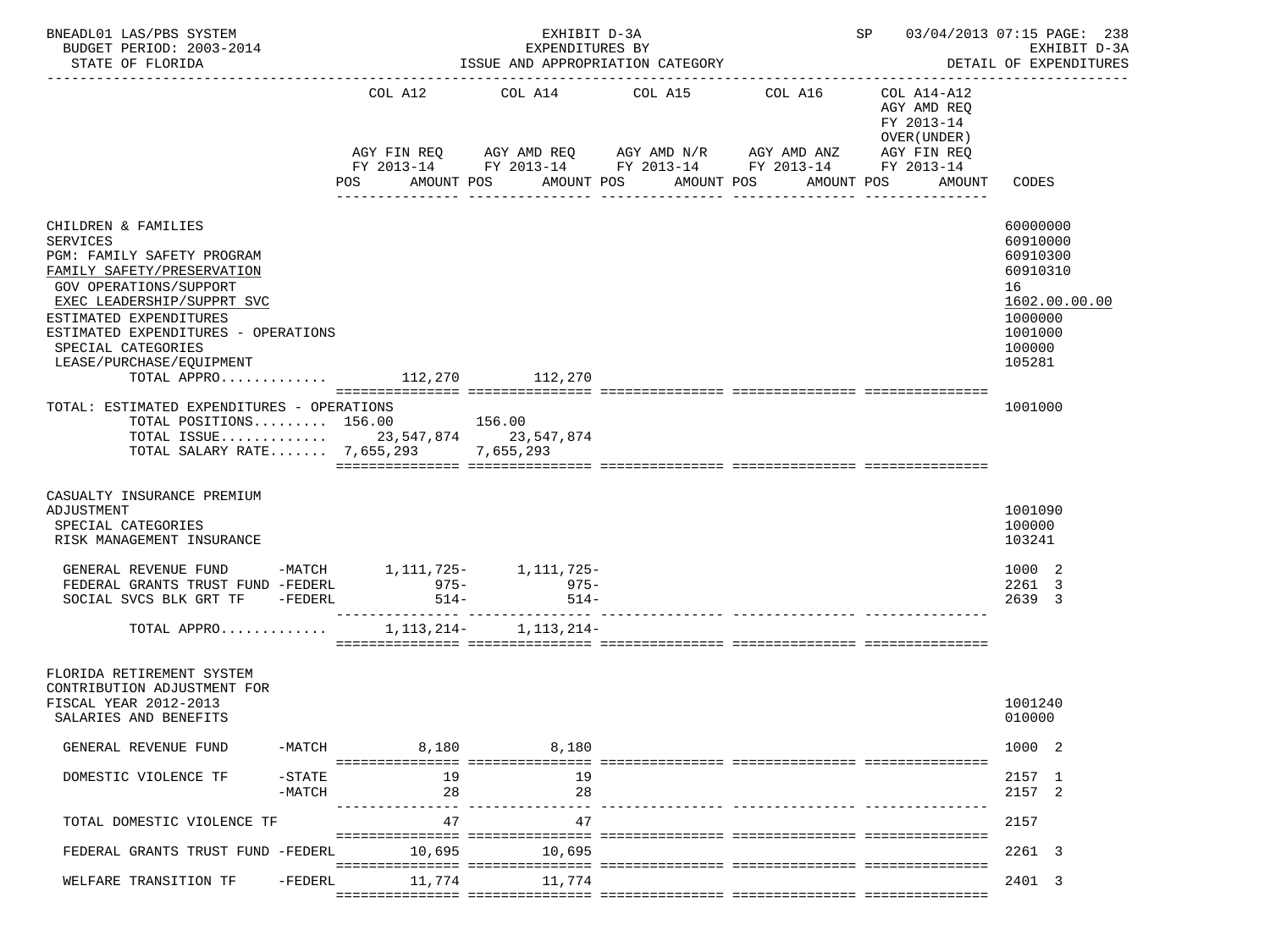| BNEADL01 LAS/PBS SYSTEM<br>BUDGET PERIOD: 2003-2014<br>STATE OF FLORIDA                                                                                                                                                  |                     |                    | EXHIBIT D-3A<br>EXPENDITURES BY                   | ISSUE AND APPROPRIATION CATEGORY                                                                                                                                         | SP 03/04/2013 07:15 PAGE: 239                                                    | EXHIBIT D-3A<br>DETAIL OF EXPENDITURES                                         |
|--------------------------------------------------------------------------------------------------------------------------------------------------------------------------------------------------------------------------|---------------------|--------------------|---------------------------------------------------|--------------------------------------------------------------------------------------------------------------------------------------------------------------------------|----------------------------------------------------------------------------------|--------------------------------------------------------------------------------|
|                                                                                                                                                                                                                          |                     | AGY FIN REO<br>POS | AMOUNT POS                                        | COL A12 COL A14 COL A15<br>COL A16<br>AGY AMD REO AGY AMD N/R AGY AMD ANZ AGY FIN REO<br>FY 2013-14 FY 2013-14 FY 2013-14 FY 2013-14 FY 2013-14<br>AMOUNT POS AMOUNT POS | COL A14-A12<br>AGY AMD REQ<br>FY 2013-14<br>OVER (UNDER)<br>AMOUNT POS<br>AMOUNT | CODES                                                                          |
| CHILDREN & FAMILIES<br><b>SERVICES</b><br>PGM: FAMILY SAFETY PROGRAM<br>FAMILY SAFETY/PRESERVATION<br><b>GOV OPERATIONS/SUPPORT</b><br>EXEC LEADERSHIP/SUPPRT SVC<br>ESTIMATED EXPENDITURES<br>FLORIDA RETIREMENT SYSTEM |                     |                    |                                                   |                                                                                                                                                                          |                                                                                  | 60000000<br>60910000<br>60910300<br>60910310<br>16<br>1602.00.00.00<br>1000000 |
| CONTRIBUTION ADJUSTMENT FOR<br>FISCAL YEAR 2012-2013<br>SALARIES AND BENEFITS<br>SOCIAL SVCS BLK GRT TF                                                                                                                  |                     | $-FEDERL$          | 5,756 5,756                                       |                                                                                                                                                                          |                                                                                  | 1001240<br>010000<br>2639 3                                                    |
| TOTAL APPRO                                                                                                                                                                                                              |                     |                    | 36,452 36,452                                     |                                                                                                                                                                          |                                                                                  |                                                                                |
| ADJUSTMENT TO STATE HEALTH<br>INSURANCE PREMIUM CONTRIBUTION -<br>FISCAL YEAR 2012-13<br>SALARIES AND BENEFITS                                                                                                           |                     |                    |                                                   |                                                                                                                                                                          |                                                                                  | 1001830<br>010000                                                              |
| GENERAL REVENUE FUND                                                                                                                                                                                                     |                     |                    | $-MATCH$ 4,053 4,053                              |                                                                                                                                                                          |                                                                                  | 1000 2                                                                         |
| DOMESTIC VIOLENCE TF                                                                                                                                                                                                     | $-$ STATE<br>-MATCH | 10<br>14           | 10<br>14<br>_____________________________________ |                                                                                                                                                                          |                                                                                  | 2157 1<br>2157 2                                                               |
| TOTAL DOMESTIC VIOLENCE TF                                                                                                                                                                                               |                     | 24                 | 24                                                |                                                                                                                                                                          |                                                                                  | 2157                                                                           |
| FEDERAL GRANTS TRUST FUND -FEDERL                                                                                                                                                                                        |                     | 5,299              | 5,299                                             |                                                                                                                                                                          |                                                                                  | 2261 3                                                                         |
| WELFARE TRANSITION TF                                                                                                                                                                                                    |                     | $-FEDERL$<br>5,833 | 5,833                                             |                                                                                                                                                                          |                                                                                  | 2401 3                                                                         |
| SOCIAL SVCS BLK GRT TF                                                                                                                                                                                                   |                     | $-FEDERL$<br>2,852 | 2,852                                             |                                                                                                                                                                          |                                                                                  | 2639 3                                                                         |
| TOTAL APPRO                                                                                                                                                                                                              |                     | 18,061             | 18,061                                            |                                                                                                                                                                          |                                                                                  |                                                                                |
|                                                                                                                                                                                                                          |                     |                    |                                                   |                                                                                                                                                                          |                                                                                  |                                                                                |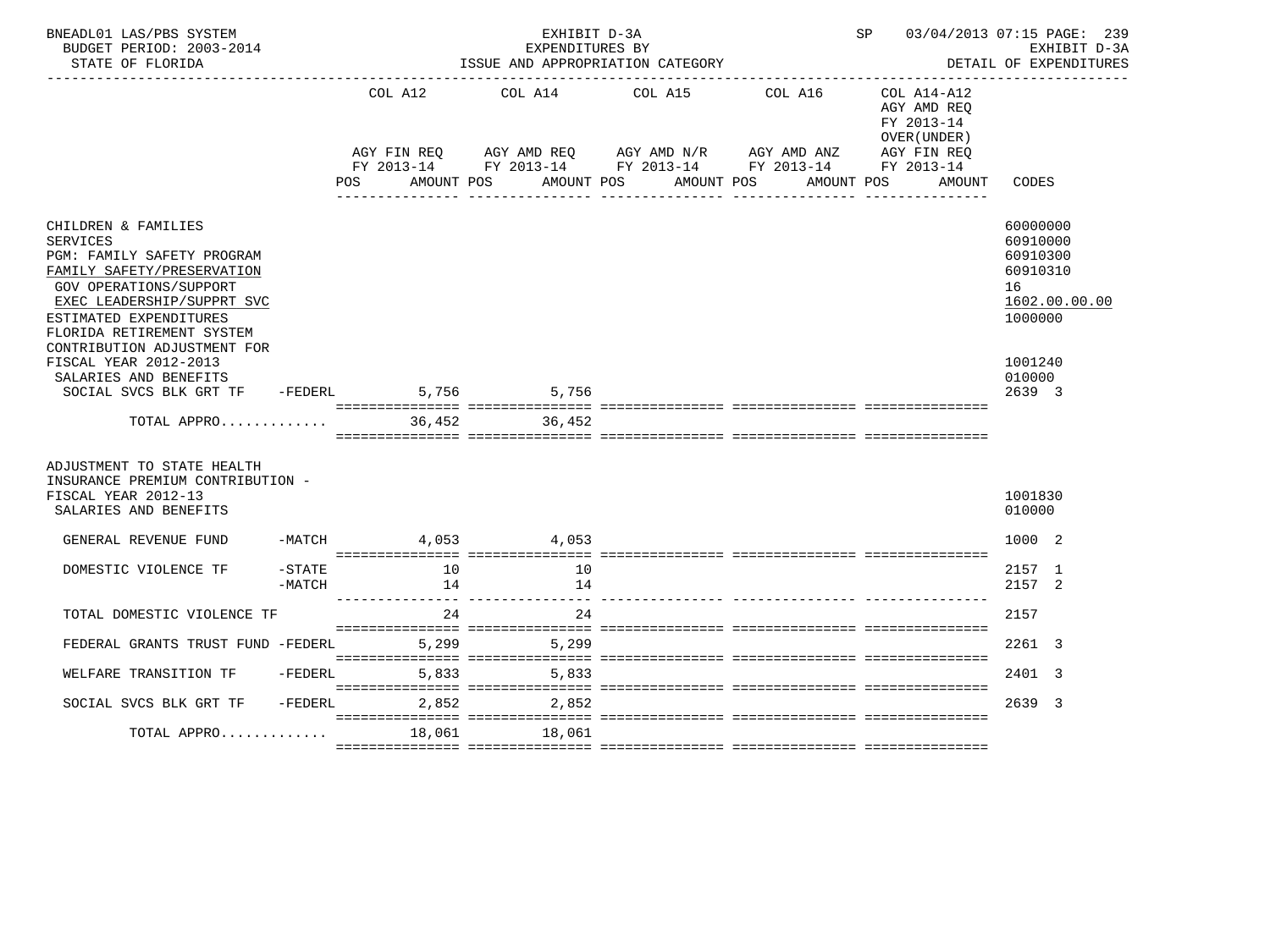| BNEADL01 LAS/PBS SYSTEM<br>BUDGET PERIOD: 2003-2014<br>STATE OF FLORIDA                                                                                                                                                                                                                                                                                           |                                                                                                                                                                                                                           | EXHIBIT D-3A |                                                     | $SP$ 03/04/2013 07:15 PAGE: 240<br>EXPENDITURES BY EXHIBIT D-3A<br>ISSUE AND APPROPRIATION CATEGORY STAND AND APPROPRIATION CATEGORY | EXHIBIT D-3A                                                                              |
|-------------------------------------------------------------------------------------------------------------------------------------------------------------------------------------------------------------------------------------------------------------------------------------------------------------------------------------------------------------------|---------------------------------------------------------------------------------------------------------------------------------------------------------------------------------------------------------------------------|--------------|-----------------------------------------------------|--------------------------------------------------------------------------------------------------------------------------------------|-------------------------------------------------------------------------------------------|
|                                                                                                                                                                                                                                                                                                                                                                   | AGY FIN REQ       AGY AMD REQ       AGY AMD N/R       AGY AMD ANZ       AGY FIN REQ<br>FY 2013-14        FY 2013-14      FY 2013-14       FY 2013-14        FY 2013-14<br>POS AMOUNT POS AMOUNT POS AMOUNT POS AMOUNT POS |              | COL A12 $COL$ A14 $COL$ A15 $COL$ A16 $COL$ A14-A12 | AGY AMD REQ<br>FY 2013-14<br>OVER (UNDER)<br>AMOUNT                                                                                  | CODES                                                                                     |
| CHILDREN & FAMILIES<br><b>SERVICES</b><br>PGM: FAMILY SAFETY PROGRAM<br>FAMILY SAFETY/PRESERVATION<br><b>GOV OPERATIONS/SUPPORT</b><br>EXEC LEADERSHIP/SUPPRT SVC<br>ADJUSTMENTS TO CURRENT YEAR<br>ESTIMATED EXPENDITURES<br>ADJUST FUND SOURCE INDICATORS - ADD                                                                                                 |                                                                                                                                                                                                                           |              |                                                     |                                                                                                                                      | 60000000<br>60910000<br>60910300<br>60910310<br>16<br>1602.00.00.00<br>1600000<br>160S220 |
| SALARIES AND BENEFITS<br>DOMESTIC VIOLENCE TF -MATCH 6,080 6,080                                                                                                                                                                                                                                                                                                  |                                                                                                                                                                                                                           |              |                                                     |                                                                                                                                      | 010000<br>2157 2                                                                          |
|                                                                                                                                                                                                                                                                                                                                                                   |                                                                                                                                                                                                                           |              |                                                     |                                                                                                                                      |                                                                                           |
| AGENCY ISSUE NARRATIVE:<br>2013-2014 BUDGET YEAR NARRATIVE:<br>ISSUE TITLE: Adjust Fund Source Indicators - Add<br>SPECIFY WHICH AGENCY GOAL FROM THE FISCAL YEAR 2013-2014 THROUGH 2017-2018 STRATEGIC PLAN IS ADDRESSED BY THIS BUDGET<br>ISSUE PROPOSAL: Goal 2 Effect Program Improvements: Apply proven best practices to maximize efficiencies and outcomes |                                                                                                                                                                                                                           |              | IT COMPONENT? NO                                    |                                                                                                                                      |                                                                                           |
| SUMMARY:<br>The Department requests an adjustment to its base budget to properly align Funding Source Identifiers (FSI) for<br>Maintenance of Effort (MOE) and Match review.                                                                                                                                                                                      |                                                                                                                                                                                                                           |              |                                                     |                                                                                                                                      |                                                                                           |
| PROBLEM STATEMENT:<br>Based on the Departments current agency approved operating budget this request is needed to properly align the Fund<br>Source Indicators (FSIs) in the Departments budget.                                                                                                                                                                  |                                                                                                                                                                                                                           |              |                                                     |                                                                                                                                      |                                                                                           |
| WHAT BENEFITS WILL BE OBTAINED BY FUNDING THIS ISSUE:<br>This action is necessary to ensure that the Department can properly identify funding sources and MOE.                                                                                                                                                                                                    |                                                                                                                                                                                                                           |              |                                                     |                                                                                                                                      |                                                                                           |
| WHAT UNDERLYING PROGRAM THEORY CHANGE IS INVOLVED IN THIS ISSUE (IF ANY):<br>Not Applicable                                                                                                                                                                                                                                                                       |                                                                                                                                                                                                                           |              |                                                     |                                                                                                                                      |                                                                                           |
| WHAT IMPLEMENTATION MECHANISMS WILL BE CHANGED AS A RESULT OF THIS ISSUE (IF ANY):<br>The Department will implement these adjustments and continue to monitor the funding of the budget.                                                                                                                                                                          |                                                                                                                                                                                                                           |              |                                                     |                                                                                                                                      |                                                                                           |
| FLORIDA STRATEGIC PLAN FOR ECONOMIC DEVELOPMENT:<br>Not Applicable                                                                                                                                                                                                                                                                                                |                                                                                                                                                                                                                           |              |                                                     |                                                                                                                                      |                                                                                           |
| RETURN ON INVESTMENT (ROI):<br>Not Applicable                                                                                                                                                                                                                                                                                                                     |                                                                                                                                                                                                                           |              |                                                     |                                                                                                                                      |                                                                                           |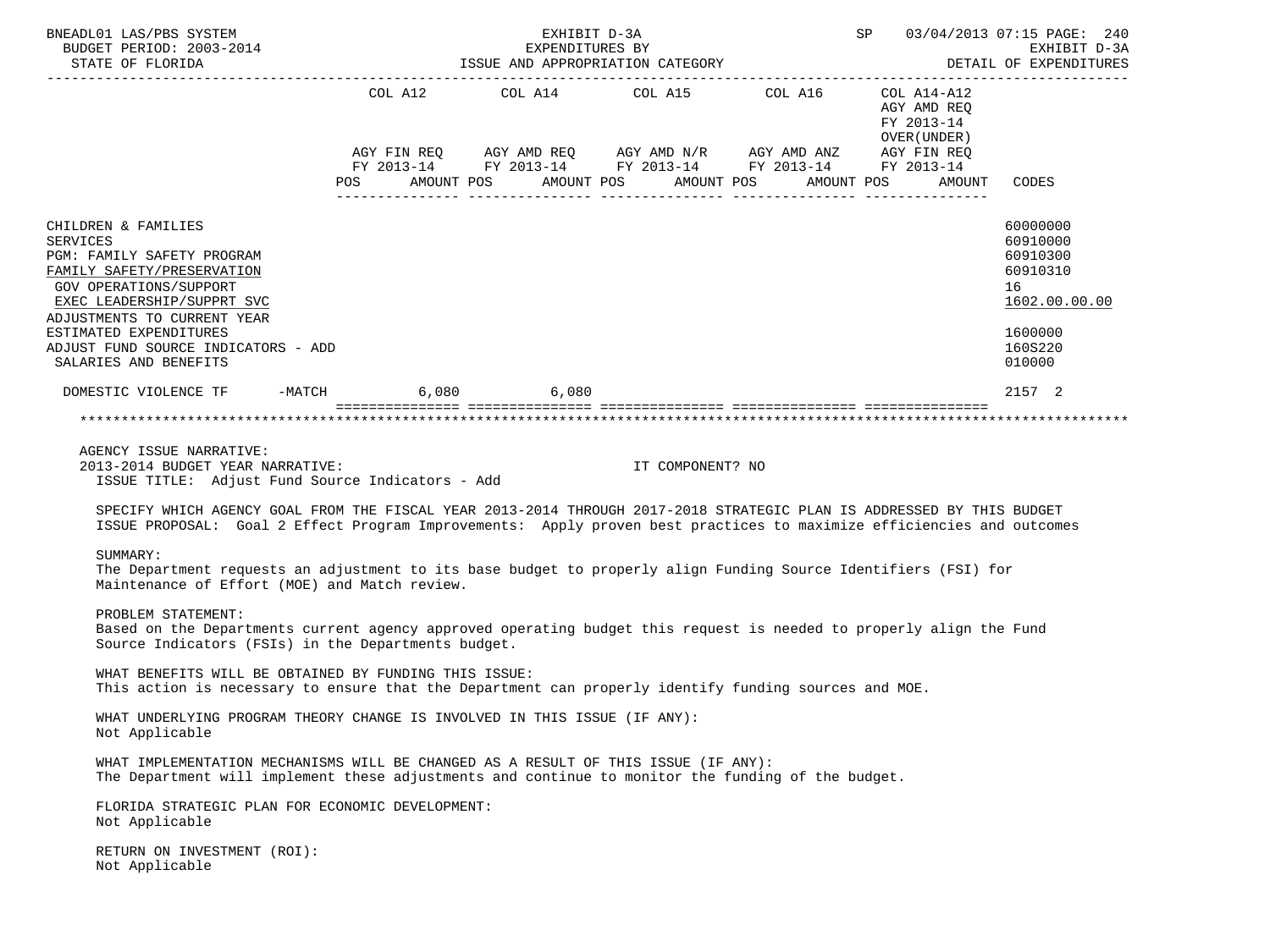| BNEADL01 LAS/PBS SYSTEM<br>BUDGET PERIOD: 2003-2014<br>STATE OF FLORIDA                                                                                                                                                                                    |                | EXHIBIT D-3A<br>ISSUE AND APPROPRIATION CATEGORY                                                                                                 | EXPENDITURES BY       | SP 03/04/2013 07:15 PAGE: 241                             | EXHIBIT D-3A<br>DETAIL OF EXPENDITURES                                                    |
|------------------------------------------------------------------------------------------------------------------------------------------------------------------------------------------------------------------------------------------------------------|----------------|--------------------------------------------------------------------------------------------------------------------------------------------------|-----------------------|-----------------------------------------------------------|-------------------------------------------------------------------------------------------|
|                                                                                                                                                                                                                                                            | COL A12        | COL A14 COL A15 COL A16<br>AGY FIN REQ AGY AMD REQ AGY AMD N/R AGY AMD ANZ AGY FIN REQ<br>FY 2013-14 FY 2013-14 FY 2013-14 FY 2013-14 FY 2013-14 |                       | COL A14-A12<br>AGY AMD REQ<br>FY 2013-14<br>OVER (UNDER ) |                                                                                           |
|                                                                                                                                                                                                                                                            | POS AMOUNT POS |                                                                                                                                                  | AMOUNT POS AMOUNT POS | AMOUNT POS AMOUNT CODES                                   |                                                                                           |
| CHILDREN & FAMILIES<br><b>SERVICES</b><br>PGM: FAMILY SAFETY PROGRAM<br>FAMILY SAFETY/PRESERVATION<br>GOV OPERATIONS/SUPPORT<br>EXEC LEADERSHIP/SUPPRT SVC<br>ADJUSTMENTS TO CURRENT YEAR<br>ESTIMATED EXPENDITURES<br>ADJUST FUND SOURCE INDICATORS - ADD |                |                                                                                                                                                  |                       |                                                           | 60000000<br>60910000<br>60910300<br>60910310<br>16<br>1602.00.00.00<br>1600000<br>160S220 |
| COST CALCULATIONS:<br>Not Applicable<br>POSITION DETAIL OF SALARIES AND BENEFITS:                                                                                                                                                                          |                |                                                                                                                                                  |                       |                                                           | LAPSE LAPSED SALARIES                                                                     |
|                                                                                                                                                                                                                                                            | FTE            | BASE RATE ADDITIVES BENEFITS                                                                                                                     |                       | SUBTOTAL                                                  | % AND BENEFITS                                                                            |
| A12 - AGY FIN REQ FY 2013-14                                                                                                                                                                                                                               |                |                                                                                                                                                  |                       |                                                           |                                                                                           |
| CHANGES TO CURRENTLY AUTHORIZED POSITIONS<br>OTHER SALARY AMOUNT<br>2157 DOMESTIC VIOLENCE TF                                                                                                                                                              |                |                                                                                                                                                  |                       |                                                           | 6,080                                                                                     |
|                                                                                                                                                                                                                                                            |                |                                                                                                                                                  |                       |                                                           | ------------<br>6,080                                                                     |
|                                                                                                                                                                                                                                                            |                |                                                                                                                                                  |                       |                                                           | ==============                                                                            |
| A14 - AGY AMD REO FY 2013-14                                                                                                                                                                                                                               |                |                                                                                                                                                  |                       |                                                           |                                                                                           |
| CHANGES TO CURRENTLY AUTHORIZED POSITIONS                                                                                                                                                                                                                  |                |                                                                                                                                                  |                       |                                                           |                                                                                           |
| OTHER SALARY AMOUNT<br>2157 DOMESTIC VIOLENCE TF                                                                                                                                                                                                           |                |                                                                                                                                                  |                       |                                                           | 6,080                                                                                     |
|                                                                                                                                                                                                                                                            |                |                                                                                                                                                  |                       |                                                           | 6,080<br>==============                                                                   |
|                                                                                                                                                                                                                                                            |                |                                                                                                                                                  |                       |                                                           |                                                                                           |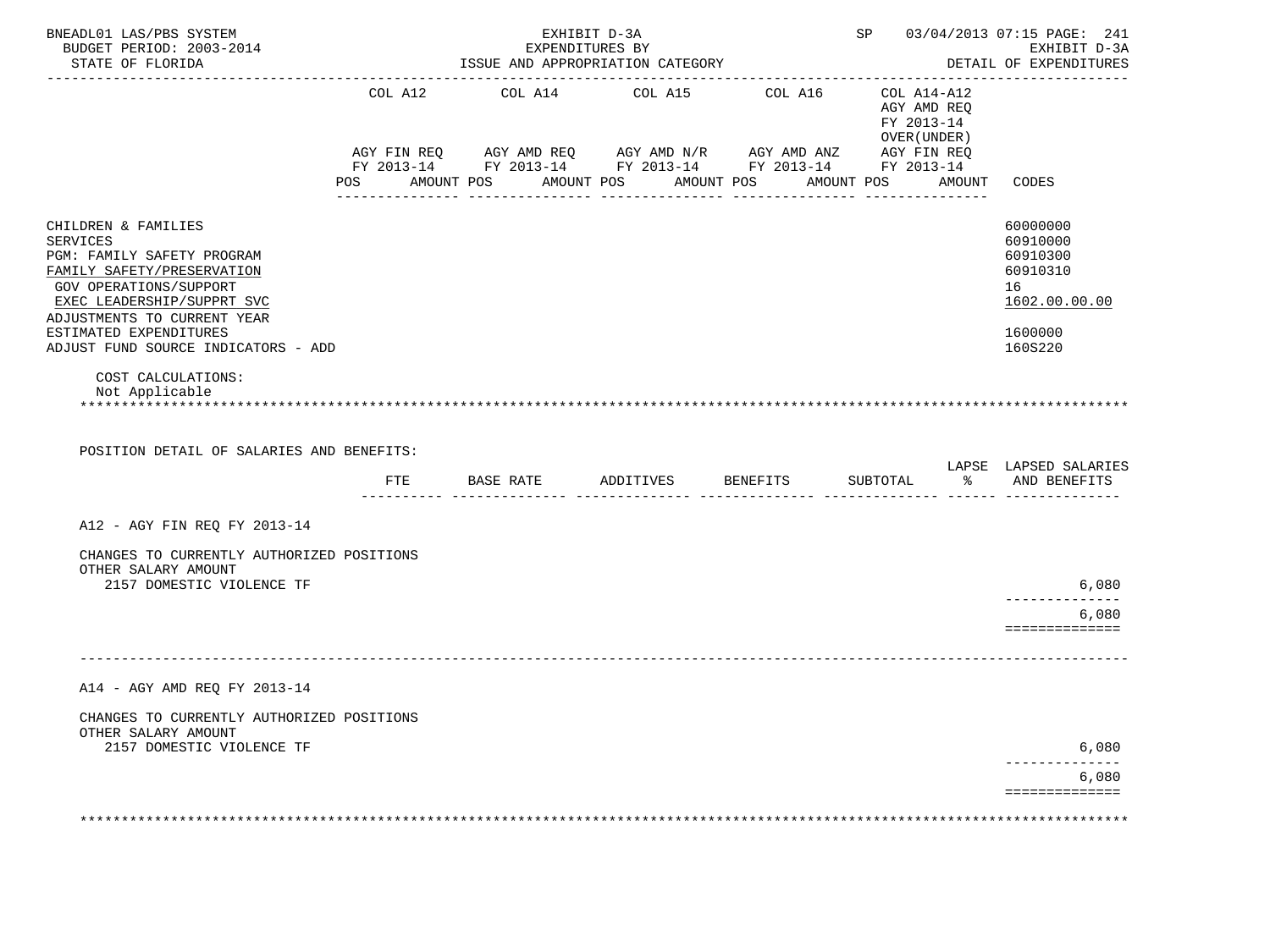| BNEADL01 LAS/PBS SYSTEM<br>BUDGET PERIOD: 2003-2014                                                                                                                                                                                                                                                                                                                  | SP 03/04/2013 07:15 PAGE: 242        | EXHIBIT D-3A                                        |                  |                                                                                                                                                                      |                                                                        |                                                                                           |
|----------------------------------------------------------------------------------------------------------------------------------------------------------------------------------------------------------------------------------------------------------------------------------------------------------------------------------------------------------------------|--------------------------------------|-----------------------------------------------------|------------------|----------------------------------------------------------------------------------------------------------------------------------------------------------------------|------------------------------------------------------------------------|-------------------------------------------------------------------------------------------|
| STATE OF FLORIDA                                                                                                                                                                                                                                                                                                                                                     |                                      | EXPENDITURES BY<br>ISSUE AND APPROPRIATION CATEGORY |                  |                                                                                                                                                                      | DETAIL OF EXPENDITURES                                                 |                                                                                           |
|                                                                                                                                                                                                                                                                                                                                                                      | POS AMOUNT POS AMOUNT POS AMOUNT POS |                                                     |                  | COL A12 COL A14 COL A15 COL A16 COL A14-A12<br>AGY FIN REQ AGY AMD REQ AGY AMD N/R AGY AMD ANZ AGY FIN REQ<br>FY 2013-14 FY 2013-14 FY 2013-14 FY 2013-14 FY 2013-14 | AGY AMD REQ<br>FY 2013-14<br>OVER ( UNDER )<br>AMOUNT POS AMOUNT CODES |                                                                                           |
| CHILDREN & FAMILIES<br><b>SERVICES</b><br>PGM: FAMILY SAFETY PROGRAM<br>FAMILY SAFETY/PRESERVATION<br>GOV OPERATIONS/SUPPORT<br>EXEC LEADERSHIP/SUPPRT SVC<br>ADJUSTMENTS TO CURRENT YEAR<br>ESTIMATED EXPENDITURES<br>ADJUST FUND SOURCE INDICATORS -<br><b>DEDUCT</b>                                                                                              |                                      |                                                     |                  |                                                                                                                                                                      |                                                                        | 60000000<br>60910000<br>60910300<br>60910310<br>16<br>1602.00.00.00<br>1600000<br>160S230 |
| SALARIES AND BENEFITS                                                                                                                                                                                                                                                                                                                                                |                                      |                                                     |                  |                                                                                                                                                                      |                                                                        | 010000                                                                                    |
| DOMESTIC VIOLENCE TF -STATE                                                                                                                                                                                                                                                                                                                                          |                                      | $6,080 - 6,080 -$                                   |                  |                                                                                                                                                                      |                                                                        | 2157 1                                                                                    |
| AGENCY ISSUE NARRATIVE:<br>2013-2014 BUDGET YEAR NARRATIVE:<br>ISSUE TITLE: Adjust Fund Source Indicators - Deduct<br>SPECIFY WHICH AGENCY GOAL FROM THE FISCAL YEAR 2013-2014 THROUGH 2017-2018 STRATEGIC PLAN IS ADDRESSED BY THIS BUDGET<br>ISSUE PROPOSAL: Goal 2 Effect Program Improvements: Apply proven best practices to maximize efficiencies and outcomes |                                      |                                                     | IT COMPONENT? NO |                                                                                                                                                                      |                                                                        |                                                                                           |
| SUMMARY:<br>The Department requests an adjustment to its base budget to properly align Funding Source Identifiers (FSI) for<br>Maintenance of Effort (MOE) and Match review.                                                                                                                                                                                         |                                      |                                                     |                  |                                                                                                                                                                      |                                                                        |                                                                                           |
| PROBLEM STATEMENT:<br>Based on the Departments current agency approved operating budget this request is needed to properly align the Fund<br>Source Indicators (FSIs) in the Departments budget.                                                                                                                                                                     |                                      |                                                     |                  |                                                                                                                                                                      |                                                                        |                                                                                           |
| WHAT BENEFITS WILL BE OBTAINED BY FUNDING THIS ISSUE:<br>This action is necessary to ensure that the Department can properly identify funding sources and MOE.                                                                                                                                                                                                       |                                      |                                                     |                  |                                                                                                                                                                      |                                                                        |                                                                                           |
| WHAT UNDERLYING PROGRAM THEORY CHANGE IS INVOLVED IN THIS ISSUE (IF ANY):<br>Not Applicable                                                                                                                                                                                                                                                                          |                                      |                                                     |                  |                                                                                                                                                                      |                                                                        |                                                                                           |
| WHAT IMPLEMENTATION MECHANISMS WILL BE CHANGED AS A RESULT OF THIS ISSUE (IF ANY):<br>The Department will implement these adjustments and continue to monitor the funding of the budget.                                                                                                                                                                             |                                      |                                                     |                  |                                                                                                                                                                      |                                                                        |                                                                                           |
| FLORIDA STRATEGIC PLAN FOR ECONOMIC DEVELOPMENT:<br>Not Applicable                                                                                                                                                                                                                                                                                                   |                                      |                                                     |                  |                                                                                                                                                                      |                                                                        |                                                                                           |
| RETURN ON INVESTMENT:<br>Not Applicable                                                                                                                                                                                                                                                                                                                              |                                      |                                                     |                  |                                                                                                                                                                      |                                                                        |                                                                                           |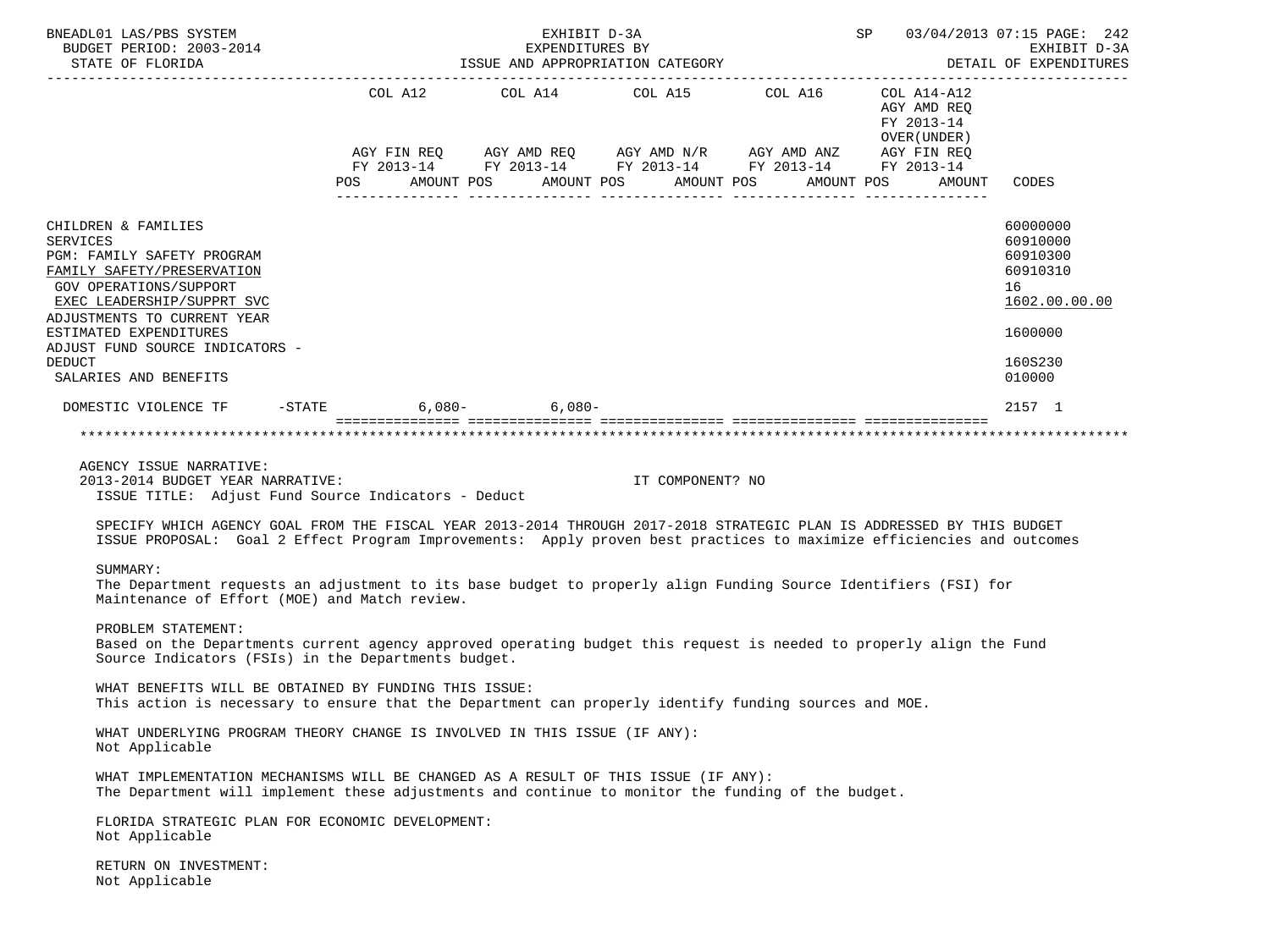|                                           |     |                                        |                                 |                                                                      |                             | EXHIBIT D-3A<br>DETAIL OF EXPENDITURES                                                                                                                                                                                                                           |
|-------------------------------------------|-----|----------------------------------------|---------------------------------|----------------------------------------------------------------------|-----------------------------|------------------------------------------------------------------------------------------------------------------------------------------------------------------------------------------------------------------------------------------------------------------|
| COL A12                                   |     |                                        | COL A16                         |                                                                      |                             | CODES                                                                                                                                                                                                                                                            |
|                                           |     |                                        |                                 |                                                                      |                             | 60000000<br>60910000<br>60910300<br>60910310<br>16<br>1602.00.00.00<br>1600000<br>160S230                                                                                                                                                                        |
| POSITION DETAIL OF SALARIES AND BENEFITS: |     |                                        |                                 |                                                                      |                             | LAPSE LAPSED SALARIES                                                                                                                                                                                                                                            |
|                                           |     |                                        |                                 |                                                                      |                             | AND BENEFITS                                                                                                                                                                                                                                                     |
| CHANGES TO CURRENTLY AUTHORIZED POSITIONS |     |                                        |                                 |                                                                      |                             | $6,080-$<br>------------<br>$6,080-$<br>==============                                                                                                                                                                                                           |
|                                           |     |                                        |                                 |                                                                      |                             |                                                                                                                                                                                                                                                                  |
| CHANGES TO CURRENTLY AUTHORIZED POSITIONS |     |                                        |                                 |                                                                      |                             | $6,080-$<br>$6,080-$<br>==============                                                                                                                                                                                                                           |
|                                           | FTE | COL A14<br>POS AMOUNT POS<br>BASE RATE | EXHIBIT D-3A<br>EXPENDITURES BY | ISSUE AND APPROPRIATION CATEGORY<br>COL A15<br>AMOUNT POS AMOUNT POS | ADDITIVES BENEFITS SUBTOTAL | SP 03/04/2013 07:15 PAGE: 243<br>COL A14-A12<br>AGY AMD REO<br>FY 2013-14<br>OVER (UNDER )<br>AGY FIN REQ AGY AMD REQ AGY AMD N/R AGY AMD ANZ AGY FIN REQ<br>FY 2013-14 FY 2013-14 FY 2013-14 FY 2013-14 FY 2013-14<br>AMOUNT POS AMOUNT<br>_______________<br>ႜ |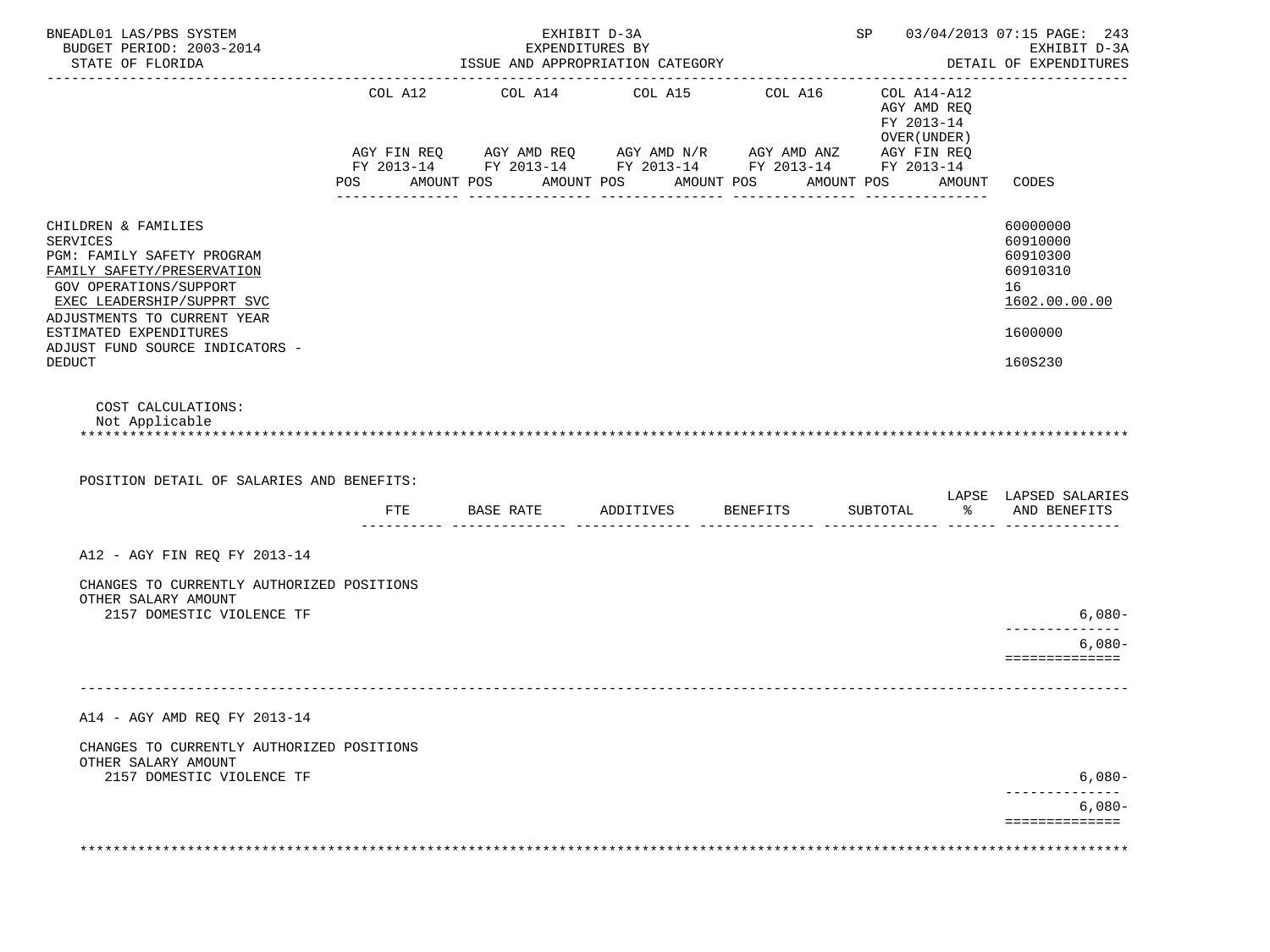| BNEADL01 LAS/PBS SYSTEM<br>BUDGET PERIOD: 2003-2014<br>STATE OF FLORIDA<br>-----------------------                                                                                                                                                                                           |                                                    | EXHIBIT D-3A<br>EXPENDITURES BY<br>ISSUE AND APPROPRIATION CATEGORY |                                           | SP 03/04/2013 07:15 PAGE: 244<br>EXHIBIT D-3A<br>DETAIL OF EXPENDITURES                                                             |                                                                    |                                                                                                     |
|----------------------------------------------------------------------------------------------------------------------------------------------------------------------------------------------------------------------------------------------------------------------------------------------|----------------------------------------------------|---------------------------------------------------------------------|-------------------------------------------|-------------------------------------------------------------------------------------------------------------------------------------|--------------------------------------------------------------------|-----------------------------------------------------------------------------------------------------|
|                                                                                                                                                                                                                                                                                              | COL A12<br>POS                                     | COL A14 COL A15 COL A16<br>AMOUNT POS                               | AMOUNT POS AMOUNT POS<br>________________ | AGY FIN REQ AGY AMD REQ AGY AMD N/R AGY AMD ANZ AGY FIN REQ<br>FY 2013-14 FY 2013-14 FY 2013-14 FY 2013-14 FY 2013-14<br>AMOUNT POS | COL A14-A12<br>AGY AMD REQ<br>FY 2013-14<br>OVER (UNDER)<br>AMOUNT | CODES                                                                                               |
| CHILDREN & FAMILIES<br><b>SERVICES</b><br>PGM: FAMILY SAFETY PROGRAM<br>FAMILY SAFETY/PRESERVATION<br>GOV OPERATIONS/SUPPORT<br>EXEC LEADERSHIP/SUPPRT SVC<br>INTRA-AGENCY REORGANIZATIONS<br>BUDGET SHARED SERVICES REALIGNMENT<br>- DEDUCT<br>SALARY RATE<br>SALARY RATE 209,469- 209,469- |                                                    |                                                                     |                                           |                                                                                                                                     |                                                                    | 60000000<br>60910000<br>60910300<br>60910310<br>16<br>1602.00.00.00<br>1800000<br>1802070<br>000000 |
| SALARIES AND BENEFITS                                                                                                                                                                                                                                                                        |                                                    |                                                                     |                                           |                                                                                                                                     |                                                                    | 010000                                                                                              |
| GENERAL REVENUE FUND -MATCH $87,991$ -<br>FEDERAL GRANTS TRUST FUND -FEDERL $65,232$ -<br>$65,232$ -<br><br>WELFARE TRANSITION TF -FEDERL<br>SOCIAL SVCS BLK GRT TF -FEDERL<br>TOTAL POSITIONS $3.00-3.00-$<br>TOTAL APPRO                                                                   |                                                    | $47,469 47,469-$<br>$64,773-64,773-$<br>$265, 465 - 265, 465 -$     |                                           |                                                                                                                                     |                                                                    | 1000 2<br>2261 3<br>2401 3<br>2639 3                                                                |
| <b>EXPENSES</b>                                                                                                                                                                                                                                                                              |                                                    |                                                                     |                                           |                                                                                                                                     |                                                                    | 040000                                                                                              |
| GENERAL REVENUE FUND -MATCH 30,528- 30,528-<br>FEDERAL GRANTS TRUST FUND -FEDERL<br>WELFARE TRANSITION TF -FEDERL<br>SOCIAL SVCS BLK GRT TF -FEDERL<br>TOTAL APPRO                                                                                                                           | $7,077-$<br>$67 -$                                 | $14, 246 - 14, 246 -$<br>$7,077-$<br>$67 -$<br>51,918- 51,918-      |                                           |                                                                                                                                     |                                                                    | 1000 2<br>2261 3<br>2401<br>-3<br>2639 3                                                            |
| SPECIAL CATEGORIES<br>CONTRACTED SERVICES                                                                                                                                                                                                                                                    |                                                    |                                                                     |                                           |                                                                                                                                     |                                                                    | 100000<br>100777                                                                                    |
| GENERAL REVENUE FUND<br>FEDERAL GRANTS TRUST FUND -FEDERL<br>WELFARE TRANSITION TF<br>-FEDERL<br>$-FEDERL$<br>SOCIAL SVCS BLK GRT TF                                                                                                                                                         | -MATCH 6,781- 6,781-<br>$1,002-$<br>2,279-<br>$3-$ | $1,002-$<br>2,279-<br>$3 -$                                         |                                           |                                                                                                                                     |                                                                    | 1000 2<br>2261 3<br>2401 3<br>2639 3                                                                |
| TOTAL APPRO                                                                                                                                                                                                                                                                                  | $10,065-$                                          | 10,065-                                                             |                                           |                                                                                                                                     |                                                                    |                                                                                                     |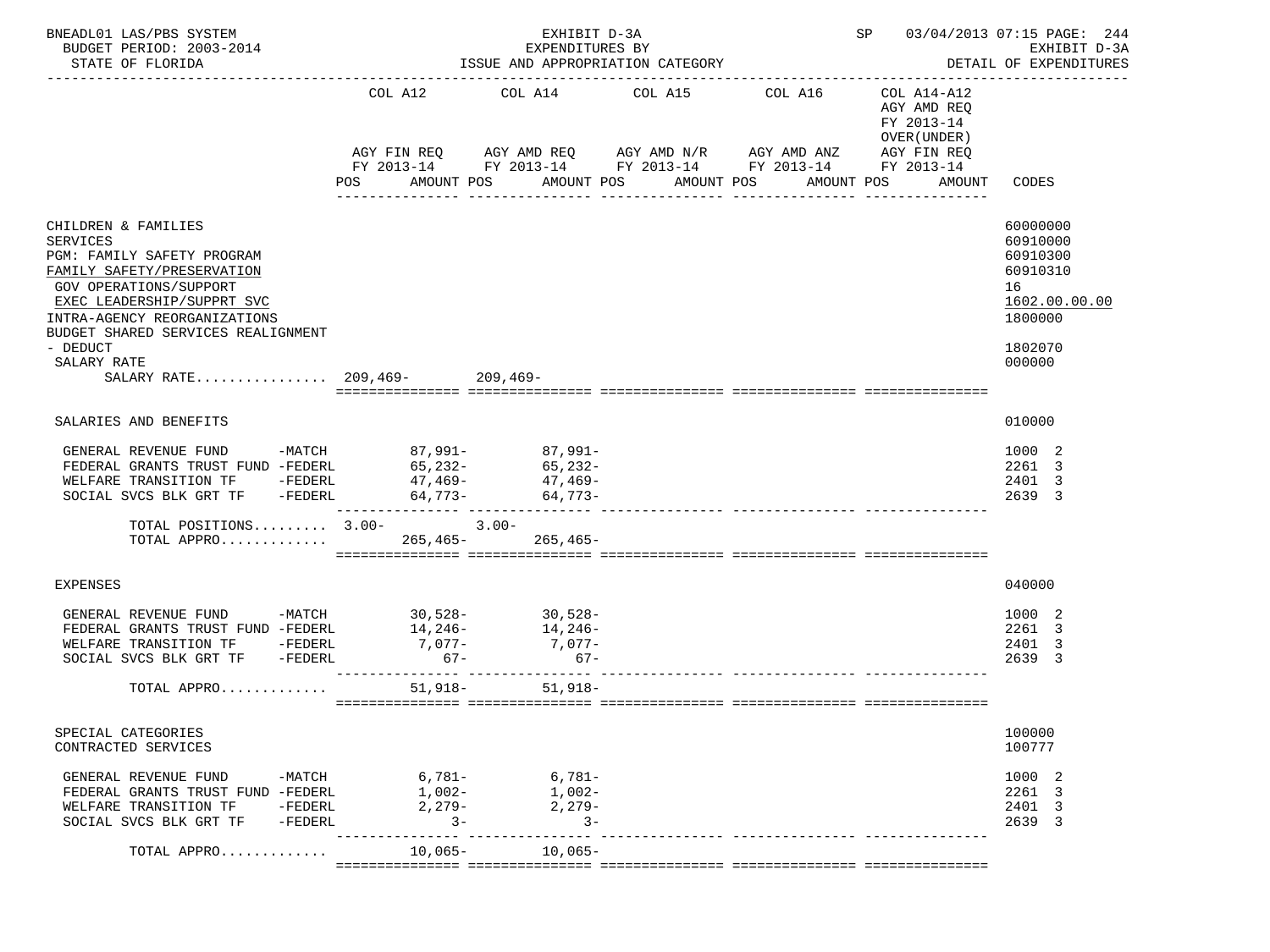| BNEADL01 LAS/PBS SYSTEM<br>BUDGET PERIOD: 2003-2014<br>STATE OF FLORIDA                                                                                                                                                                             | EXHIBIT D-3A<br>EXPENDITURES BY                                                                |                                        | SP 03/04/2013 07:15 PAGE: 245<br>ISSUE AND APPROPRIATION CATEGORY <b>Experience ASSESS</b> | EXHIBIT D-3A                                                                              |
|-----------------------------------------------------------------------------------------------------------------------------------------------------------------------------------------------------------------------------------------------------|------------------------------------------------------------------------------------------------|----------------------------------------|--------------------------------------------------------------------------------------------|-------------------------------------------------------------------------------------------|
|                                                                                                                                                                                                                                                     | COL A12 COL A14 COL A15 COL A16                                                                |                                        | COL A14-A12<br>AGY AMD REQ<br>FY 2013-14<br>OVER (UNDER)                                   |                                                                                           |
|                                                                                                                                                                                                                                                     | AGY FIN REQ AGY AMD REQ AGY AMD N/R AGY AMD ANZ AGY FIN REQ                                    |                                        |                                                                                            |                                                                                           |
|                                                                                                                                                                                                                                                     | FY 2013-14 FY 2013-14 FY 2013-14 FY 2013-14 FY 2013-14<br>POS AMOUNT POS AMOUNT POS AMOUNT POS | ______________________________________ | AMOUNT POS<br>AMOUNT CODES                                                                 |                                                                                           |
| CHILDREN & FAMILIES<br><b>SERVICES</b><br>PGM: FAMILY SAFETY PROGRAM<br>FAMILY SAFETY/PRESERVATION<br><b>GOV OPERATIONS/SUPPORT</b><br>EXEC LEADERSHIP/SUPPRT SVC<br>INTRA-AGENCY REORGANIZATIONS<br>BUDGET SHARED SERVICES REALIGNMENT<br>- DEDUCT |                                                                                                |                                        |                                                                                            | 60000000<br>60910000<br>60910300<br>60910310<br>16<br>1602.00.00.00<br>1800000<br>1802070 |
| TOTAL: BUDGET SHARED SERVICES REALIGNMENT<br>- DEDUCT                                                                                                                                                                                               |                                                                                                |                                        |                                                                                            | 1802070                                                                                   |
| TOTAL POSITIONS $3.00-3.00-$<br>TOTAL ISSUE 327,448-<br>327,448-<br>TOTAL SALARY RATE 209,469- 209,469-                                                                                                                                             |                                                                                                |                                        |                                                                                            |                                                                                           |
|                                                                                                                                                                                                                                                     |                                                                                                |                                        |                                                                                            |                                                                                           |
| AGENCY ISSUE NARRATIVE:<br>2013-2014 BUDGET YEAR NARRATIVE:<br>ISSUE TITLE: Budget Shared Services Realignment - DEDUCT                                                                                                                             |                                                                                                | IT COMPONENT? NO                       |                                                                                            |                                                                                           |

SPECIFY WHICH AGENCY GOAL FROM THE FISCAL YEARS 2013-2014 THROUGH 2017-2018 STRATEGIC PLAN IS ADDRESSED BY THIS BUDGET

SUMMARY:

 The Department requests the transfer of \$941,545 (\$511,370 General Revenue, \$210,991 Federal Grants Trust Fund, \$115,266 Welfare Transition Trust Funds, and \$103,918 Social Services Block Grant Trust Fund) and 10.00 FTE within the Department as a technical alignment of positions and budget for final implementation of Budget Shared Services.

ISSUE PROPOSAL: Goal 2 Effect Program Improvements: Apply proven best practices to maximize efficiencies and outcomes

This Issue is cost neutral across Department budget entities.

 PROBLEM STATEMENT: During Fiscal Year 2010-2011, the Department's Administrative Services Budget Office moved toward a shared services structure, from a regional structure, to increase effectiveness and absorb Fiscal Year 2011-2012 reductions within the Department's administrative functions.

 Shared Services Organizations arrange essential business support functions (i.e., finance, human resources, and information technology services) as a business unit to serve agency operations. Shared Services is the provision of a service by one part of an organization where the service was previously found in more than one part of the organization. The funding and resourcing of the service is shared and creates a cost-effective platform for service delivery by standardizing processes and delivery methods; consolidating people and technology around delivery structure; and reengineering work patterns to achieve world-class standards.

 The implementation of budget shared services has had the desired effect and the agency has increased its central control of budget activity as well as absorbed the reductions in staff and funding associated with the transition. To support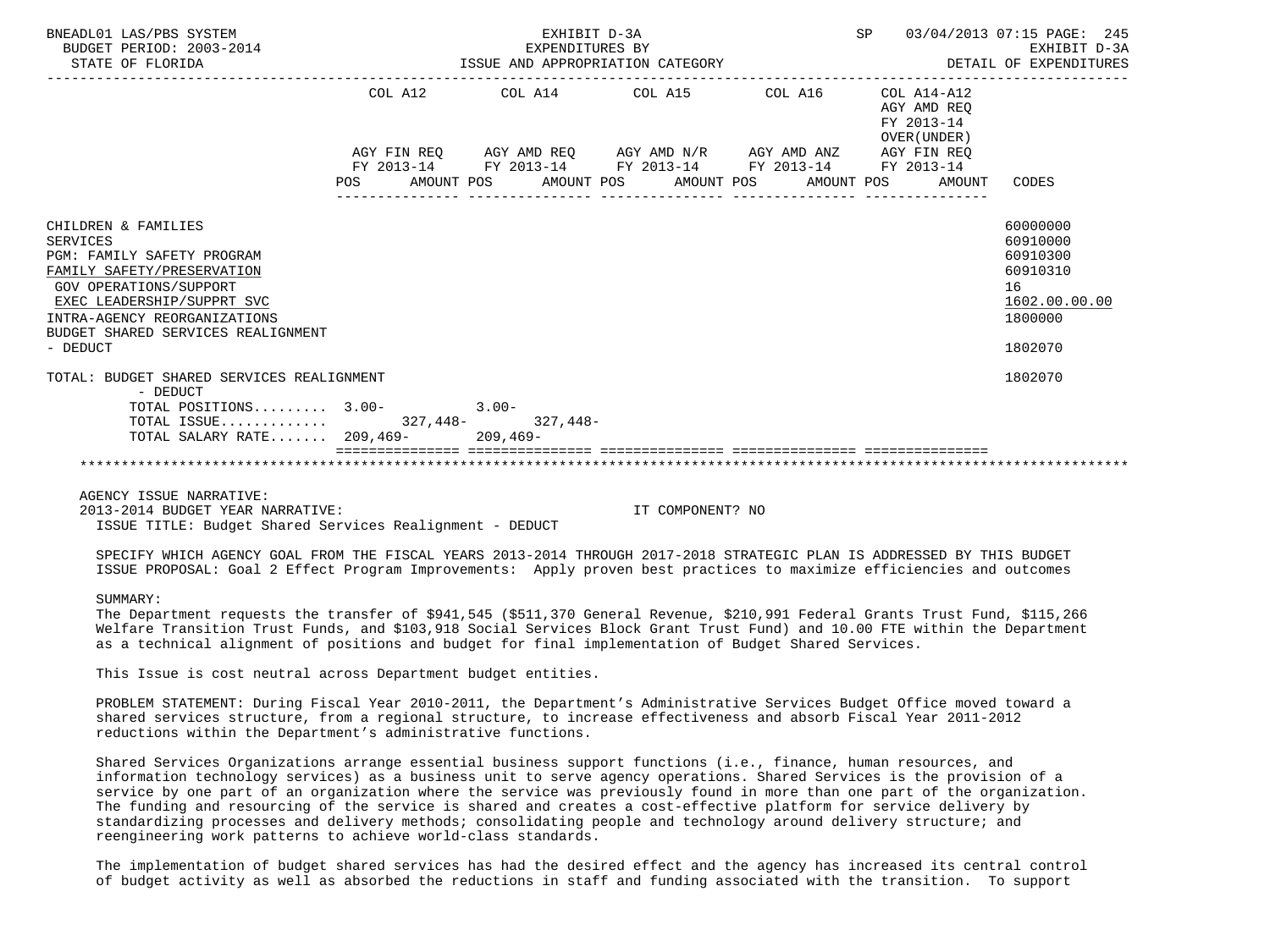| BNEADL01 LAS/PBS SYSTEM<br>BUDGET PERIOD: 2003-2014<br>STATE OF FLORIDA                                                                                                                                                   |                                  | EXHIBIT D-3A<br>EXPENDITURES BY<br>ISSUE AND APPROPRIATION CATEGORY | <b>SP</b>               | 03/04/2013 07:15 PAGE: 246<br>EXHIBIT D-3A<br>DETAIL OF EXPENDITURES |                                                                                 |                                                                                |
|---------------------------------------------------------------------------------------------------------------------------------------------------------------------------------------------------------------------------|----------------------------------|---------------------------------------------------------------------|-------------------------|----------------------------------------------------------------------|---------------------------------------------------------------------------------|--------------------------------------------------------------------------------|
|                                                                                                                                                                                                                           | COL A12                          | COL A14 COL A15 COL A16                                             |                         |                                                                      | COL A14-A12<br>AGY AMD REQ<br>FY 2013-14<br>OVER (UNDER)                        |                                                                                |
|                                                                                                                                                                                                                           | AGY FIN REO<br>FY 2013-14<br>POS | FY 2013-14 FY 2013-14 FY 2013-14                                    | AGY AMD REO AGY AMD N/R | AGY AMD ANZ                                                          | AGY FIN REO<br>FY 2013-14<br>AMOUNT POS AMOUNT POS AMOUNT POS AMOUNT POS AMOUNT | CODES                                                                          |
| CHILDREN & FAMILIES<br>SERVICES<br>PGM: FAMILY SAFETY PROGRAM<br>FAMILY SAFETY/PRESERVATION<br>GOV OPERATIONS/SUPPORT<br>EXEC LEADERSHIP/SUPPRT SVC<br>INTRA-AGENCY REORGANIZATIONS<br>BUDGET SHARED SERVICES REALIGNMENT |                                  |                                                                     |                         |                                                                      |                                                                                 | 60000000<br>60910000<br>60910300<br>60910310<br>16<br>1602.00.00.00<br>1800000 |
| - DEDUCT                                                                                                                                                                                                                  |                                  |                                                                     |                         |                                                                      |                                                                                 | 1802070                                                                        |

 this implementation the Legislature approved Issue Number 2000310 "Transfer Resources to Appropriate Program Component Executive Direction and Support Services to Correct Base - Add" along with Issue Number 2003010 "Transfer Resources from District Administration to Assistant Secretary for Administration - Add" transferring 17.00 positions and \$1,455,445 of General Revenue budget authority from the District Administration program component to the Assistant Secretary for Administration program component within the Executive Direction and Support Services budget entity.

 The Department requests a technical alignment of the remaining positions and budget to finalize the implementation of Budget Shared Services.

 WHAT BENEFITS WILL BE OBTAINED BY FUNDING THIS ISSUE: This is a technical alignment of positions that fully implements the Department's Budget Shared Services approved during the 2012 Legislative Session.

 WHAT UNDERLYING PROGRAM THEORY CHANGE IS INVOLVED IN THIS ISSUE (IF ANY): Not applicable

 WHAT IMPLEMENTATION MECHANISMS WILL BE CHANGED AS A RESULT OF THIS ISSUE (IF ANY): Not applicable

 FLORIDA STRATEGIC PLAN FOR ECONOMIC DEVELOPMENT: Not Applicable

 RETURN ON INVESTMENT (ROI): Not applicable

COST CALCULATIONS:

 This is a cost neutral ADD/DEDUCT issue shifting Salary and Expenses within Department Budget Entities. The Other Adjustment Data (OAD) transaction associated with this request is based on the rate and budget amount needed to transfer ten filled positions (as of September 4, 2012) from program offices to the budget office. \*\*\*\*\*\*\*\*\*\*\*\*\*\*\*\*\*\*\*\*\*\*\*\*\*\*\*\*\*\*\*\*\*\*\*\*\*\*\*\*\*\*\*\*\*\*\*\*\*\*\*\*\*\*\*\*\*\*\*\*\*\*\*\*\*\*\*\*\*\*\*\*\*\*\*\*\*\*\*\*\*\*\*\*\*\*\*\*\*\*\*\*\*\*\*\*\*\*\*\*\*\*\*\*\*\*\*\*\*\*\*\*\*\*\*\*\*\*\*\*\*\*\*\*\*\*\*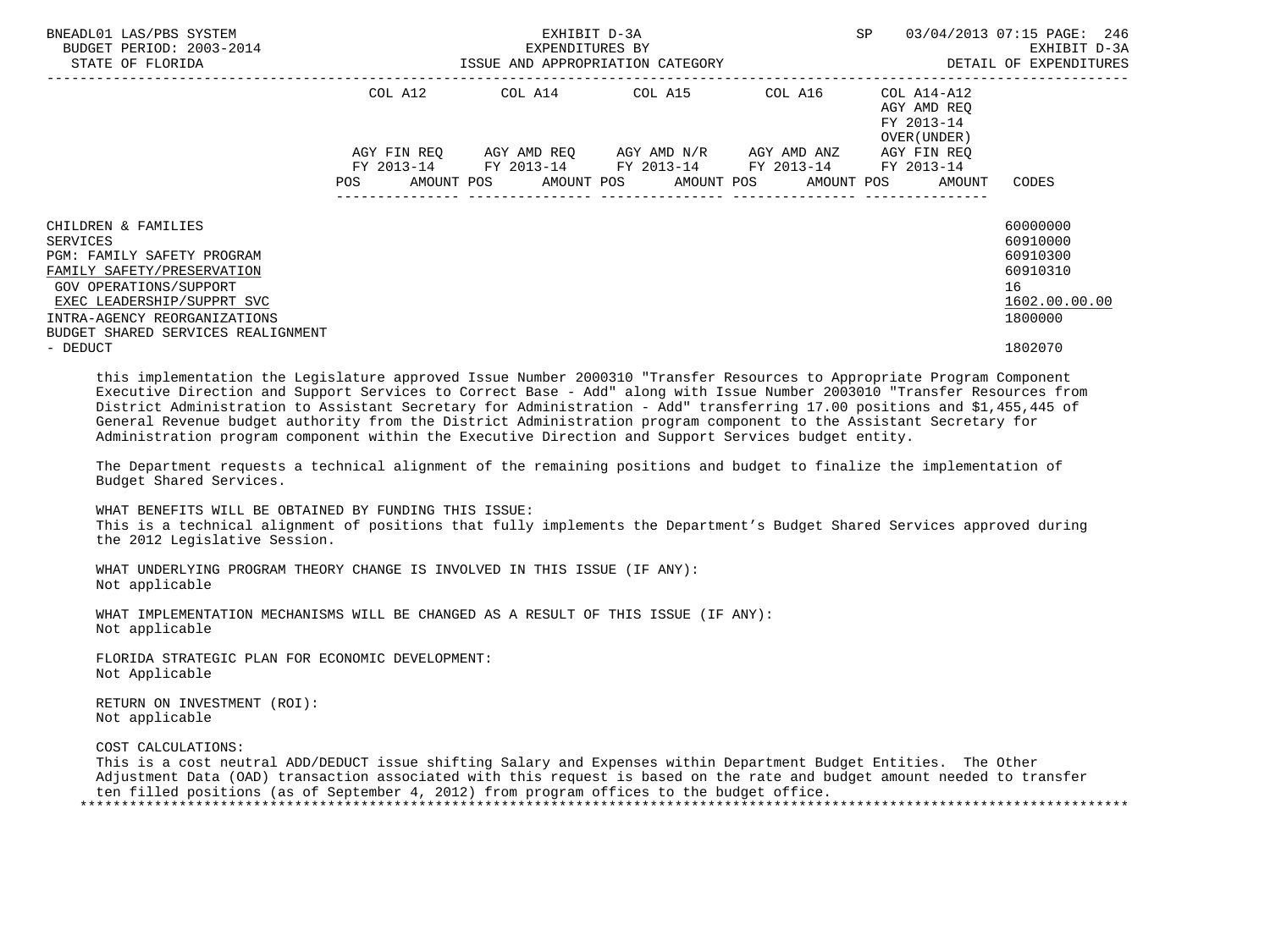| BNEADL01 LAS/PBS SYSTEM<br>BUDGET PERIOD: 2003-2014<br>STATE OF FLORIDA<br>------------------                                                                                                                                                                  |                | EXHIBIT D-3A<br>EXPENDITURES BY          | ISSUE AND APPROPRIATION CATEGORY                                                                                                                                              |                             | SP 03/04/2013 07:15 PAGE: 247                                                                     | EXHIBIT D-3A<br>DETAIL OF EXPENDITURES                                                    |
|----------------------------------------------------------------------------------------------------------------------------------------------------------------------------------------------------------------------------------------------------------------|----------------|------------------------------------------|-------------------------------------------------------------------------------------------------------------------------------------------------------------------------------|-----------------------------|---------------------------------------------------------------------------------------------------|-------------------------------------------------------------------------------------------|
|                                                                                                                                                                                                                                                                | COL A12<br>POS | COL A14<br>AMOUNT POS<br>--------------- | COL A15<br>AGY FIN REQ AGY AMD REQ AGY AMD N/R AGY AMD ANZ AGY FIN REQ<br>FY 2013-14 FY 2013-14 FY 2013-14 FY 2013-14 FY 2013-14<br>AMOUNT POS AMOUNT POS<br>________________ | COL A16<br>________________ | COL A14-A12<br>AGY AMD REQ<br>FY 2013-14<br>OVER (UNDER)<br>AMOUNT POS AMOUNT<br>---------------- | CODES                                                                                     |
| CHILDREN & FAMILIES<br><b>SERVICES</b><br>PGM: FAMILY SAFETY PROGRAM<br>FAMILY SAFETY/PRESERVATION<br>GOV OPERATIONS/SUPPORT<br>EXEC LEADERSHIP/SUPPRT SVC<br>INTRA-AGENCY REORGANIZATIONS<br>BUDGET SHARED SERVICES REALIGNMENT<br>- DEDUCT                   |                |                                          |                                                                                                                                                                               |                             |                                                                                                   | 60000000<br>60910000<br>60910300<br>60910310<br>16<br>1602.00.00.00<br>1800000<br>1802070 |
| POSITION DETAIL OF SALARIES AND BENEFITS:                                                                                                                                                                                                                      | FTE            |                                          | BASE RATE ADDITIVES BENEFITS                                                                                                                                                  |                             | SUBTOTAL                                                                                          | LAPSE LAPSED SALARIES<br>% AND BENEFITS                                                   |
| A12 - AGY FIN REO FY 2013-14<br>CHANGES TO CURRENTLY AUTHORIZED POSITIONS<br>2238 OPERATIONS & MGMT CONSULTANT MGR - SES<br>C2238 002<br>TOTALS FOR ISSUE BY FUND<br>1000 GENERAL REVENUE FUND<br>2261 FEDERAL GRANTS TRUST FUND<br>2401 WELFARE TRANSITION TF |                | $3.00 - 209,469 -$                       |                                                                                                                                                                               |                             | $60,936 - 270,405 - 0.00$ 270,405-                                                                | 89,639-<br>66,439-<br>48,348-                                                             |
| 2639 SOCIAL SVCS BLK GRT TF                                                                                                                                                                                                                                    |                | $3.00 - 209,469 -$                       |                                                                                                                                                                               |                             | $60,936 - 270,405 -$                                                                              | 65,979-<br>______________<br>$270, 405 -$<br>==============                               |
| OTHER SALARY AMOUNT<br>1000 GENERAL REVENUE FUND<br>2261 FEDERAL GRANTS TRUST FUND<br>2639 SOCIAL SVCS BLK GRT TF<br>2401 WELFARE TRANSITION TF                                                                                                                |                |                                          |                                                                                                                                                                               |                             |                                                                                                   | 1,648<br>1,207<br>1,206<br>879<br>$265, 465 -$<br>==============                          |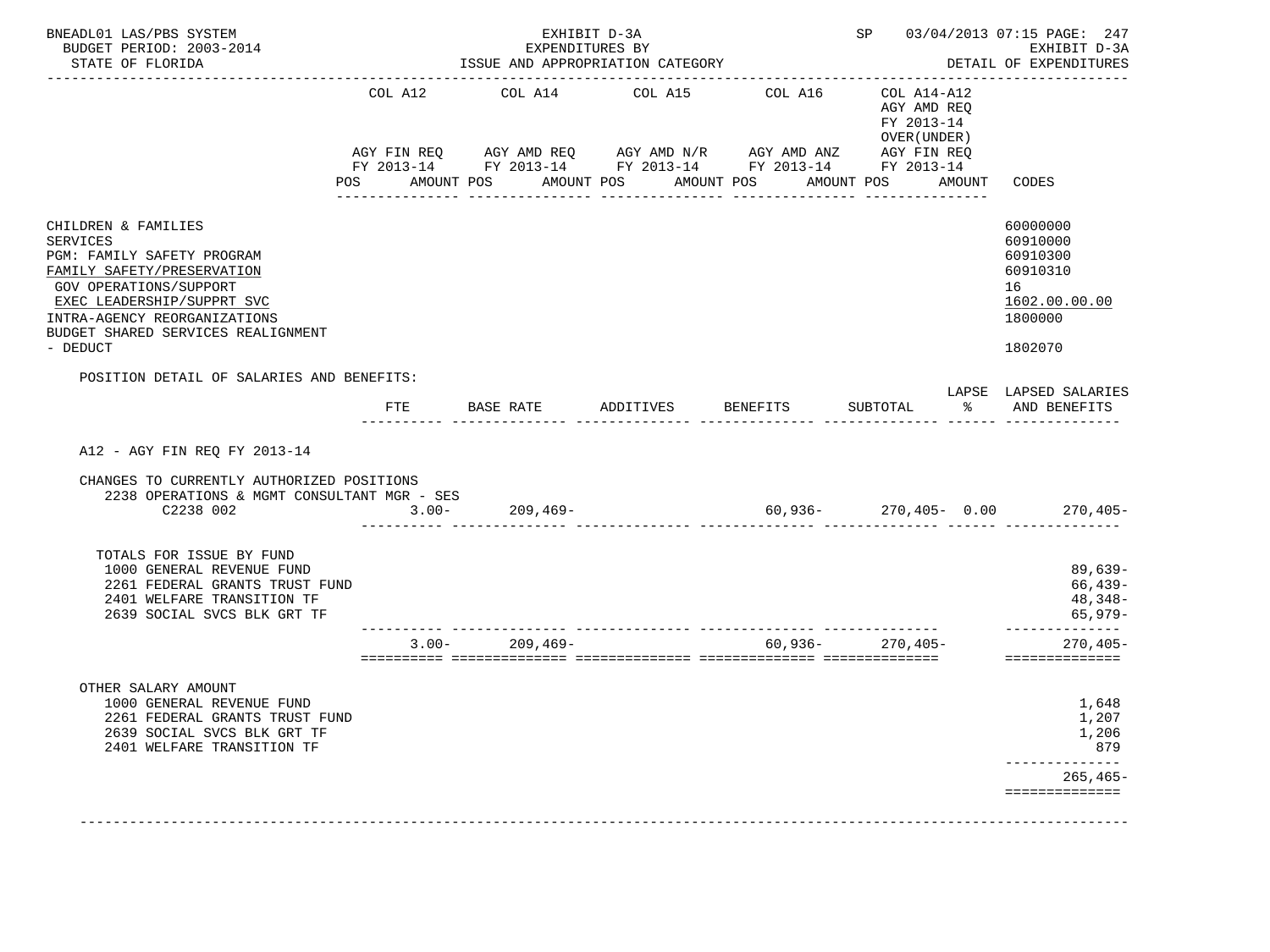| BUDGET PERIOD: 2003-2014<br>STATE OF FLORIDA<br>. _ _ _ _ _ _ _ _ _ _ _ _ _ _ _                                                                                                                                                       |                                                                                                                           | EXPENDITURES BY<br>ISSUE AND APPROPRIATION CATEGORY                                                                                                                                                                                                                                                                                                                                                                                                                                                                                       | EXHIBIT D-3A          |                       | i<br>Salah<br>____________________________                              |        | SP 03/04/2013 07:15 PAGE: 248<br>EXHIBIT D-3A<br>DETAIL OF EXPENDITURES                   |
|---------------------------------------------------------------------------------------------------------------------------------------------------------------------------------------------------------------------------------------|---------------------------------------------------------------------------------------------------------------------------|-------------------------------------------------------------------------------------------------------------------------------------------------------------------------------------------------------------------------------------------------------------------------------------------------------------------------------------------------------------------------------------------------------------------------------------------------------------------------------------------------------------------------------------------|-----------------------|-----------------------|-------------------------------------------------------------------------|--------|-------------------------------------------------------------------------------------------|
|                                                                                                                                                                                                                                       | COL A12<br>POS FOR THE POST OF THE STATE STATE STATE STATE STATE STATE STATE STATE STATE STATE STATE STATE STATE STATE ST | COL A14<br>$\verb AGY FIN REQ  \qquad \verb AGY AMD REQ  \qquad \verb AGY AMD N/R  \qquad \verb AGY AMD ANZ  \qquad \verb AGY FIN REQ  \qquad \verb AGY AND  \qquad \verb AGY FIN REQ  \qquad \verb AGY AMD  \qquad \verb AdSX    \qquad \verb AdSX    \qquad \verb AdSX    \qquad \verb AdSX    \qquad \verb AdSX    \qquad \verb AdSX    \qquad \verb AdSX    \qquad \verb AdSX    \qquad \verb AdSX    \qquad \verb AdSX    \qquad \verb AdSX    \qquad \verb$<br>FY 2013-14 FY 2013-14 FY 2013-14 FY 2013-14 FY 2013-14<br>AMOUNT POS | COL A15<br>AMOUNT POS | COL A16<br>AMOUNT POS | COL A14-A12<br>AGY AMD REO<br>FY 2013-14<br>OVER (UNDER )<br>AMOUNT POS | AMOUNT | CODES                                                                                     |
| CHILDREN & FAMILIES<br>SERVICES<br>PGM: FAMILY SAFETY PROGRAM<br>FAMILY SAFETY/PRESERVATION<br>GOV OPERATIONS/SUPPORT<br>EXEC LEADERSHIP/SUPPRT SVC<br>INTRA-AGENCY REORGANIZATIONS<br>BUDGET SHARED SERVICES REALIGNMENT<br>- DEDUCT |                                                                                                                           |                                                                                                                                                                                                                                                                                                                                                                                                                                                                                                                                           |                       |                       |                                                                         |        | 60000000<br>60910000<br>60910300<br>60910310<br>16<br>1602.00.00.00<br>1800000<br>1802070 |
| POSITION DETAIL OF SALARIES AND BENEFITS:                                                                                                                                                                                             | ETE                                                                                                                       |                                                                                                                                                                                                                                                                                                                                                                                                                                                                                                                                           |                       |                       |                                                                         |        | LAPSE LAPSED SALARIES<br>% AND BENEFITS                                                   |
|                                                                                                                                                                                                                                       |                                                                                                                           |                                                                                                                                                                                                                                                                                                                                                                                                                                                                                                                                           |                       |                       |                                                                         |        |                                                                                           |
| A14 - AGY AMD REQ FY 2013-14<br>CHANGES TO CURRENTLY AUTHORIZED POSITIONS<br>2238 OPERATIONS & MGMT CONSULTANT MGR - SES<br>C2238 002                                                                                                 |                                                                                                                           |                                                                                                                                                                                                                                                                                                                                                                                                                                                                                                                                           |                       |                       |                                                                         |        | $270, 405 -$                                                                              |
| TOTALS FOR ISSUE BY FUND<br>1000 GENERAL REVENUE FUND<br>2261 FEDERAL GRANTS TRUST FUND<br>2401 WELFARE TRANSITION TF<br>2639 SOCIAL SVCS BLK GRT TF                                                                                  |                                                                                                                           |                                                                                                                                                                                                                                                                                                                                                                                                                                                                                                                                           |                       |                       |                                                                         |        | 89,639-<br>66,439-<br>48,348-<br>65,979-                                                  |
|                                                                                                                                                                                                                                       |                                                                                                                           | ______________________<br>$3.00 - 209,469 -$                                                                                                                                                                                                                                                                                                                                                                                                                                                                                              |                       |                       | $60,936 - 270,405 -$                                                    |        | ______________<br>$270,405-$<br>==============                                            |
| OTHER SALARY AMOUNT<br>2261 FEDERAL GRANTS TRUST FUND<br>2639 SOCIAL SVCS BLK GRT TF<br>2401 WELFARE TRANSITION TF<br>1000 GENERAL REVENUE FUND                                                                                       |                                                                                                                           |                                                                                                                                                                                                                                                                                                                                                                                                                                                                                                                                           |                       |                       |                                                                         |        | 1,207<br>1,206<br>879<br>1,648<br>______________                                          |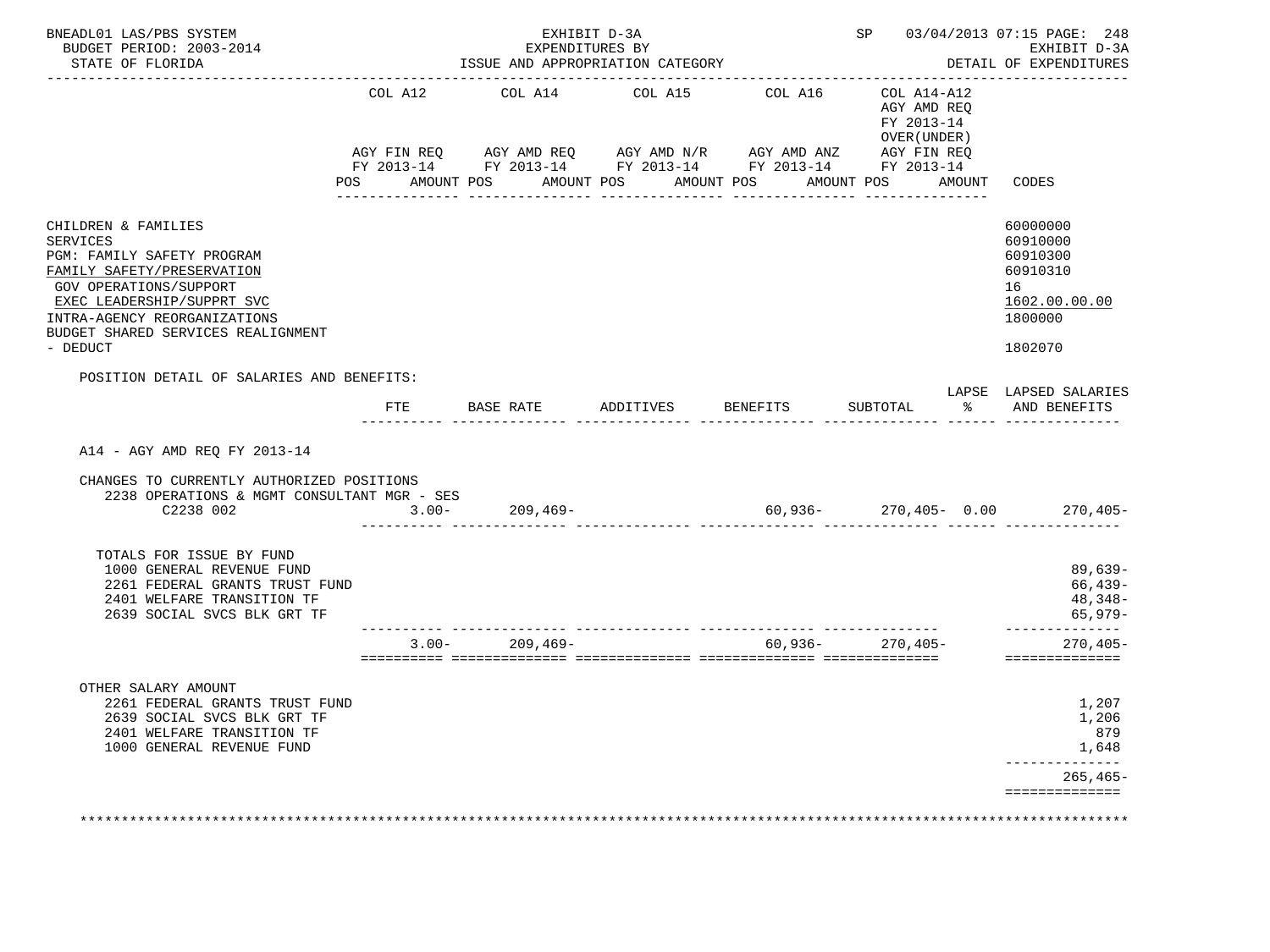| BNEADL01 LAS/PBS SYSTEM<br>BUDGET PERIOD: 2003-2014<br>STATE OF FLORIDA                                                                                                                                                                                                                             |                        | EXHIBIT D-3A<br>EXPENDITURES BY | ISSUE AND APPROPRIATION CATEGORY                                                                                                                                       |                               | SP 03/04/2013 07:15 PAGE: 249                                                                   | EXHIBIT D-3A<br>DETAIL OF EXPENDITURES                                                              |
|-----------------------------------------------------------------------------------------------------------------------------------------------------------------------------------------------------------------------------------------------------------------------------------------------------|------------------------|---------------------------------|------------------------------------------------------------------------------------------------------------------------------------------------------------------------|-------------------------------|-------------------------------------------------------------------------------------------------|-----------------------------------------------------------------------------------------------------|
|                                                                                                                                                                                                                                                                                                     | COL A12<br>POS         | AMOUNT POS                      | COL A14 COL A15 COL A16<br>AGY FIN REQ AGY AMD REQ AGY AMD N/R AGY AMD ANZ<br>FY 2013-14 FY 2013-14 FY 2013-14 FY 2013-14 FY 2013-14<br>AMOUNT POS<br>________________ | AMOUNT POS<br>--------------- | COL A14-A12<br>AGY AMD REQ<br>FY 2013-14<br>OVER (UNDER)<br>AGY FIN REQ<br>AMOUNT POS<br>AMOUNT | CODES                                                                                               |
| CHILDREN & FAMILIES<br><b>SERVICES</b><br>PGM: FAMILY SAFETY PROGRAM<br>FAMILY SAFETY/PRESERVATION<br>GOV OPERATIONS/SUPPORT<br>EXEC LEADERSHIP/SUPPRT SVC<br>INTRA-AGENCY REORGANIZATIONS<br>TRANSFER BACKGROUND SCREENING TO<br>FAMILY SAFETY - ADD<br>SALARY RATE<br>SALARY RATE 725,030 725,030 |                        |                                 |                                                                                                                                                                        |                               |                                                                                                 | 60000000<br>60910000<br>60910300<br>60910310<br>16<br>1602.00.00.00<br>1800000<br>1803150<br>000000 |
|                                                                                                                                                                                                                                                                                                     |                        |                                 |                                                                                                                                                                        |                               |                                                                                                 |                                                                                                     |
| SALARIES AND BENEFITS                                                                                                                                                                                                                                                                               | 18.00 18.00            |                                 |                                                                                                                                                                        |                               |                                                                                                 | 010000                                                                                              |
| GENERAL REVENUE FUND                                                                                                                                                                                                                                                                                | -MATCH 981,542 981,542 |                                 |                                                                                                                                                                        |                               |                                                                                                 | 1000 2                                                                                              |
| <b>EXPENSES</b>                                                                                                                                                                                                                                                                                     |                        |                                 |                                                                                                                                                                        |                               |                                                                                                 | 040000                                                                                              |
| GENERAL REVENUE FUND                                                                                                                                                                                                                                                                                | -MATCH 133,696 133,696 |                                 |                                                                                                                                                                        |                               |                                                                                                 | 1000 2                                                                                              |
| SPECIAL CATEGORIES<br>CONTRACTED SERVICES                                                                                                                                                                                                                                                           |                        |                                 |                                                                                                                                                                        |                               |                                                                                                 | 100000<br>100777                                                                                    |
| GENERAL REVENUE FUND                                                                                                                                                                                                                                                                                | -MATCH 27,053 27,053   |                                 |                                                                                                                                                                        |                               |                                                                                                 | 1000 2                                                                                              |
| LEASE/PURCHASE/EQUIPMENT                                                                                                                                                                                                                                                                            |                        |                                 |                                                                                                                                                                        |                               |                                                                                                 | 105281                                                                                              |
| GENERAL REVENUE FUND                                                                                                                                                                                                                                                                                | -MATCH 10.141 10.141   |                                 |                                                                                                                                                                        |                               |                                                                                                 | 1000 2                                                                                              |
| TOTAL: TRANSFER BACKGROUND SCREENING TO<br>FAMILY SAFETY - ADD<br>TOTAL POSITIONS 18.00<br>TOTAL ISSUE<br>TOTAL SALARY RATE 725,030                                                                                                                                                                 | 1,152,432              | 18.00<br>1,152,432<br>725,030   |                                                                                                                                                                        |                               |                                                                                                 | 1803150                                                                                             |
|                                                                                                                                                                                                                                                                                                     |                        |                                 |                                                                                                                                                                        |                               |                                                                                                 |                                                                                                     |
| AGENCY ISSUE NARRATIVE:<br>2013-2014 BUDGET YEAR NARRATIVE:<br>ISSUE TITLE: Transfer Background Screening to Family Safety - Add                                                                                                                                                                    |                        |                                 | IT COMPONENT? NO                                                                                                                                                       |                               |                                                                                                 |                                                                                                     |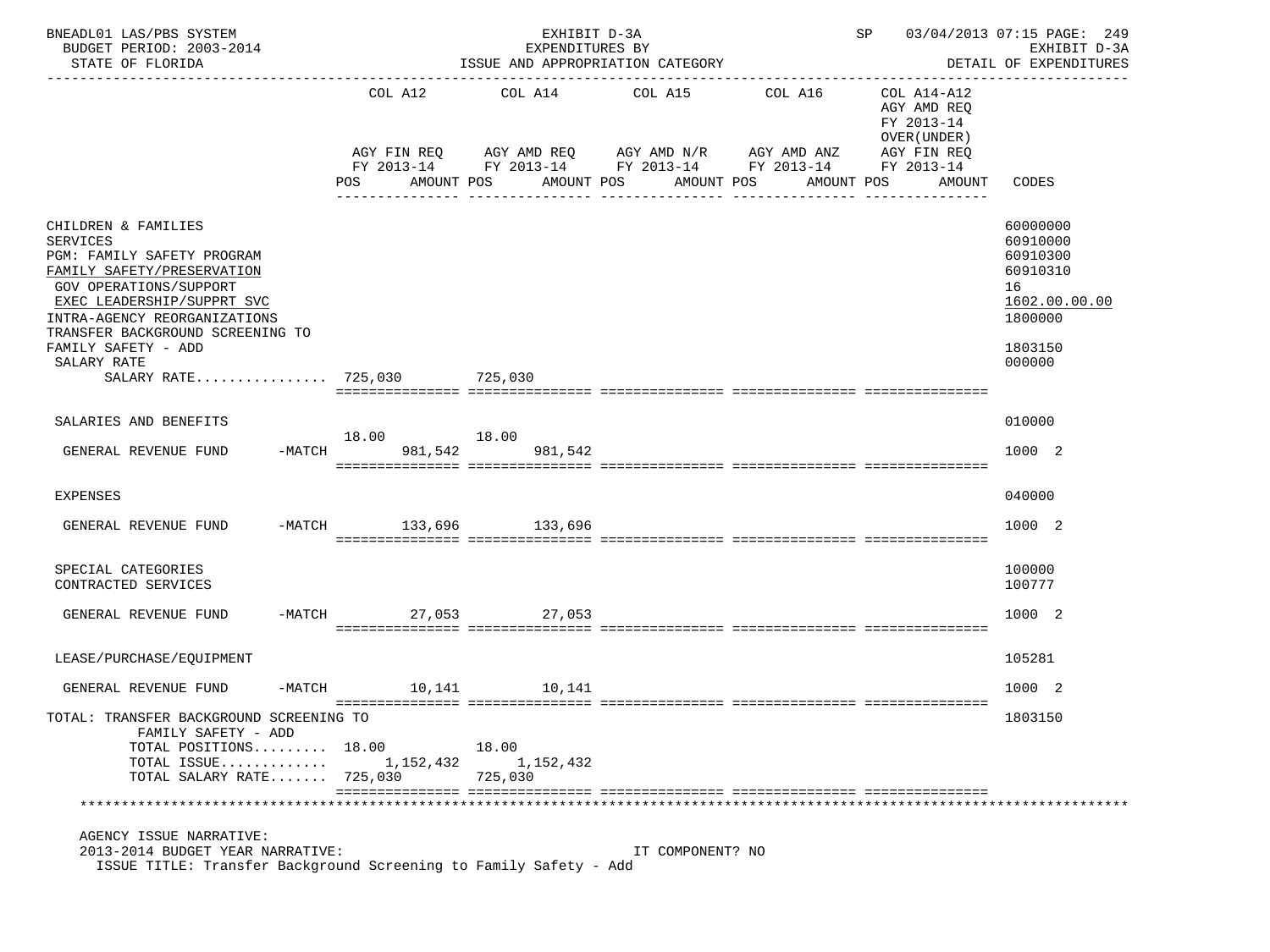| BNEADL01 LAS/PBS SYSTEM<br>BUDGET PERIOD: 2003-2014<br>STATE OF FLORIDA                                                                                                                    |             | EXHIBIT D-3A<br>EXPENDITURES BY<br>ISSUE AND APPROPRIATION CATEGORY | SP                                                                                | 03/04/2013 07:15 PAGE: 250<br>EXHIBIT D-3A<br>DETAIL OF EXPENDITURES |                                                          |                                                                                         |
|--------------------------------------------------------------------------------------------------------------------------------------------------------------------------------------------|-------------|---------------------------------------------------------------------|-----------------------------------------------------------------------------------|----------------------------------------------------------------------|----------------------------------------------------------|-----------------------------------------------------------------------------------------|
|                                                                                                                                                                                            | COL A12     |                                                                     | COL A14 COL A15 COL A16                                                           |                                                                      | COL A14-A12<br>AGY AMD REO<br>FY 2013-14<br>OVER (UNDER) |                                                                                         |
|                                                                                                                                                                                            | AGY FIN REO |                                                                     | AGY AMD REO AGY AMD N/R<br>FY 2013-14 FY 2013-14 FY 2013-14 FY 2013-14 FY 2013-14 | AGY AMD ANZ                                                          | AGY FIN REO                                              |                                                                                         |
| CHILDREN & FAMILIES<br><b>SERVICES</b><br>PGM: FAMILY SAFETY PROGRAM<br>FAMILY SAFETY/PRESERVATION<br>GOV OPERATIONS/SUPPORT<br>EXEC LEADERSHIP/SUPPRT SVC<br>INTRA-AGENCY REORGANIZATIONS | <b>POS</b>  |                                                                     |                                                                                   |                                                                      | AMOUNT POS AMOUNT POS AMOUNT POS AMOUNT POS AMOUNT       | CODES<br>60000000<br>60910000<br>60910300<br>60910310<br>16<br>1602.00.00.00<br>1800000 |
| TRANSFER BACKGROUND SCREENING TO<br>FAMILY SAFETY - ADD                                                                                                                                    |             |                                                                     |                                                                                   |                                                                      |                                                          | 1803150                                                                                 |

 SPECIFY WHICH AGENCY GOAL FROM THE FISCAL YEAR 2013-2014 THROUGH 2017-2018 STRATEGIC PLAN IS ADDRESSED BY THIS BUDGET ISSUE PROPOSAL:

Goal 2 Effect Program Improvements: Apply proven best practices to maximize efficiencies and outcomes

SUMMARY:

 The Department requests the realignment of 18.00 positions, salary rate of 725,030, \$981,542 in the Salaries and Benefits category, \$133,696 in the Expenses category, \$27,053 in the Contracted Services category and \$10,141 in the Lease or Lease Purchase of Equipment category from the District Administration program component within the Executive Direction and Support Services budget entity to the Executive Leadership and Support Services program component within the Family Safety and Preservation Services budget entity.

# PROBLEM STATEMENT:

 Background Screening was previously managed and staffed by each individual Region within the Department. For Fiscal Year 2012-2013 all positions performing background screening functions were identified statewide and placed under the direction of the Department's Background Screening Director. The majority of the positions identified statewide performing Background Screening functions, 18.00 positions, are funded in the District Administration program component within the Executive Direction and Support Services budget entity. With an additional 3.00 positions being funded in the Executive Leadership and Support Services program component within the Family Safety and Preservation Services budget entity.

 Transferring these resources will properly align the positions and budget authority to support the positions based on work activity.

 Background Screening conducts security background checks for Department Employees, Child Care provider personnel, Mental Health provider personnel, Substance Abuse Service provider personnel, Summer Camp personnel, Agency for Persons with Disabilities (APD) direct care providers, and Consumer Directed Care Plus (CDC+) providers.

 Also included within Background Screening is fingerprinting for Child Welfare/Community Based-Care caregivers and household members that are covered under Florida Statutes (F.S.) as follows: s.39.301 (9)(b) 3 F.S. record checks on household members of an investigation, s.39.401 (3) F.S. record checks on household members of unlicensed relatives or nonrelatives with whom a child is sheltered, 39.521(2)(k) F.S. record checks on caregivers and household members as part of the predisposition study,  $39.521$  (2)(r)2 F.S. record checks on household members of unlicensed relatives of nonrelatives with whom a child is placed, s.409.221 (6)(i) F.S. employees of the consumer directed care program, s.110.1127 F.S. employee security checks for Department of Children and Families Child Protective Investigators, Foster Care Counselors, Protective Services Counselors, and Adoption and related services caretaker employees, s.393.0655 F.S.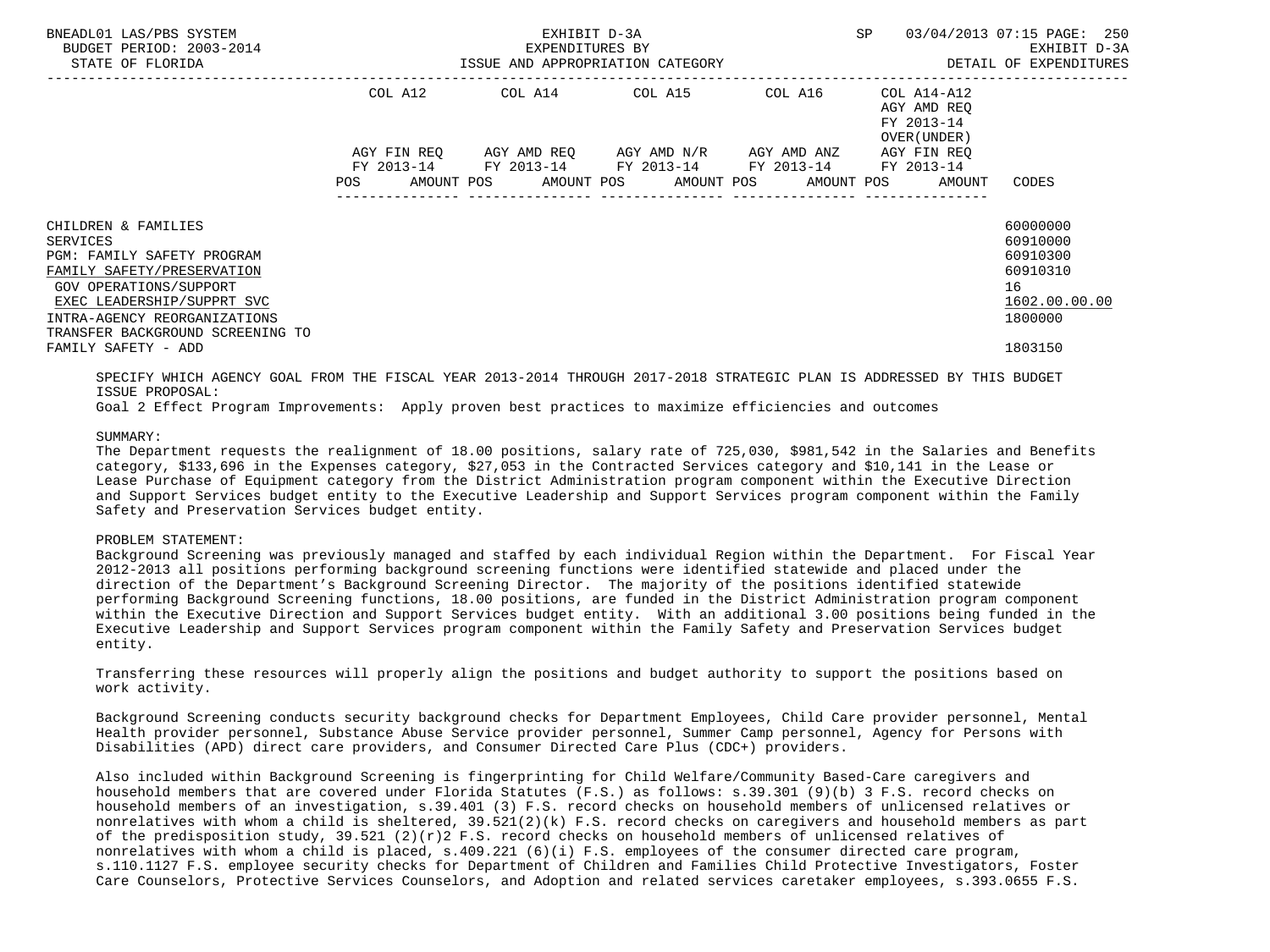| BNEADL01 LAS/PBS SYSTEM<br>BUDGET PERIOD: 2003-2014<br>STATE OF FLORIDA                                                                                                                                                 |             | EXHIBIT D-3A<br>EXPENDITURES BY<br>ISSUE AND APPROPRIATION CATEGORY | <b>SP</b>                                                                                     | 03/04/2013 07:15 PAGE: 251<br>EXHIBIT D-3A<br>DETAIL OF EXPENDITURES |                                                          |                                                                                |
|-------------------------------------------------------------------------------------------------------------------------------------------------------------------------------------------------------------------------|-------------|---------------------------------------------------------------------|-----------------------------------------------------------------------------------------------|----------------------------------------------------------------------|----------------------------------------------------------|--------------------------------------------------------------------------------|
|                                                                                                                                                                                                                         | COL A12     |                                                                     |                                                                                               |                                                                      | AGY AMD REO<br>FY 2013-14<br>OVER (UNDER)                |                                                                                |
|                                                                                                                                                                                                                         | AGY FIN REQ |                                                                     | AGY AMD REO AGY AMD N/R AGY AMD ANZ<br>FY 2013-14 FY 2013-14 FY 2013-14 FY 2013-14 FY 2013-14 |                                                                      | AGY FIN REO                                              |                                                                                |
|                                                                                                                                                                                                                         | <b>POS</b>  |                                                                     |                                                                                               |                                                                      | AMOUNT POS AMOUNT POS AMOUNT POS AMOUNT POS AMOUNT CODES |                                                                                |
| CHILDREN & FAMILIES<br>SERVICES<br>PGM: FAMILY SAFETY PROGRAM<br>FAMILY SAFETY/PRESERVATION<br>GOV OPERATIONS/SUPPORT<br>EXEC LEADERSHIP/SUPPRT SVC<br>INTRA-AGENCY REORGANIZATIONS<br>TRANSFER BACKGROUND SCREENING TO |             |                                                                     |                                                                                               |                                                                      |                                                          | 60000000<br>60910000<br>60910300<br>60910310<br>16<br>1602.00.00.00<br>1800000 |
| FAMILY SAFETY - ADD                                                                                                                                                                                                     |             |                                                                     |                                                                                               |                                                                      |                                                          | 1803150                                                                        |

 APD direct service providers, s.394.4572 and s.408.809, F.S. screening of mental health personnel, s.397.451 F.S. Substance Abuse service provider personnel, s.402.302(3) F.S., s.409.175 (1)(i), screening of summer camp personnel, s.409.175 (2)(k) F.S. screening of licensed foster/adoptive homes and 435.045 F.S. requirements for placement of dependent children. This includes determining eligibility under Chapter 435, 39, 110, 393 and 408 Florida Statutes for employment and placement of children including a review of child abuse, neglect, and abandonment records. This also includes the maintenance of the Live Scan Fingerprinting devices used to capture the fingerprints for the security background checks.

 WHAT BENEFITS WILL BE OBTAINED BY FUNDING THIS ISSUE: The positions, associated rate and budget authority will be aligned with the appropriate program component to meet the operational needs of the Department.

 WHAT UNDERLYING PROGRAM THEORY CHANGE IS INVOLVED IN THIS ISSUE (IF ANY): Not Applicable

 WHAT IMPLEMENTATION MECHANISMS WILL BE CHANGED AS A RESULT OF THIS ISSUE (IF ANY): Not Applicable

 FLORIDA STRATEGIC PLAN FOR ECONOMIC DEVELOPMENT: Not Applicable

 RETURN ON INVESTMENT (ROI): Not Applicable

 COST CALCULATION: Not Applicable \*\*\*\*\*\*\*\*\*\*\*\*\*\*\*\*\*\*\*\*\*\*\*\*\*\*\*\*\*\*\*\*\*\*\*\*\*\*\*\*\*\*\*\*\*\*\*\*\*\*\*\*\*\*\*\*\*\*\*\*\*\*\*\*\*\*\*\*\*\*\*\*\*\*\*\*\*\*\*\*\*\*\*\*\*\*\*\*\*\*\*\*\*\*\*\*\*\*\*\*\*\*\*\*\*\*\*\*\*\*\*\*\*\*\*\*\*\*\*\*\*\*\*\*\*\*\*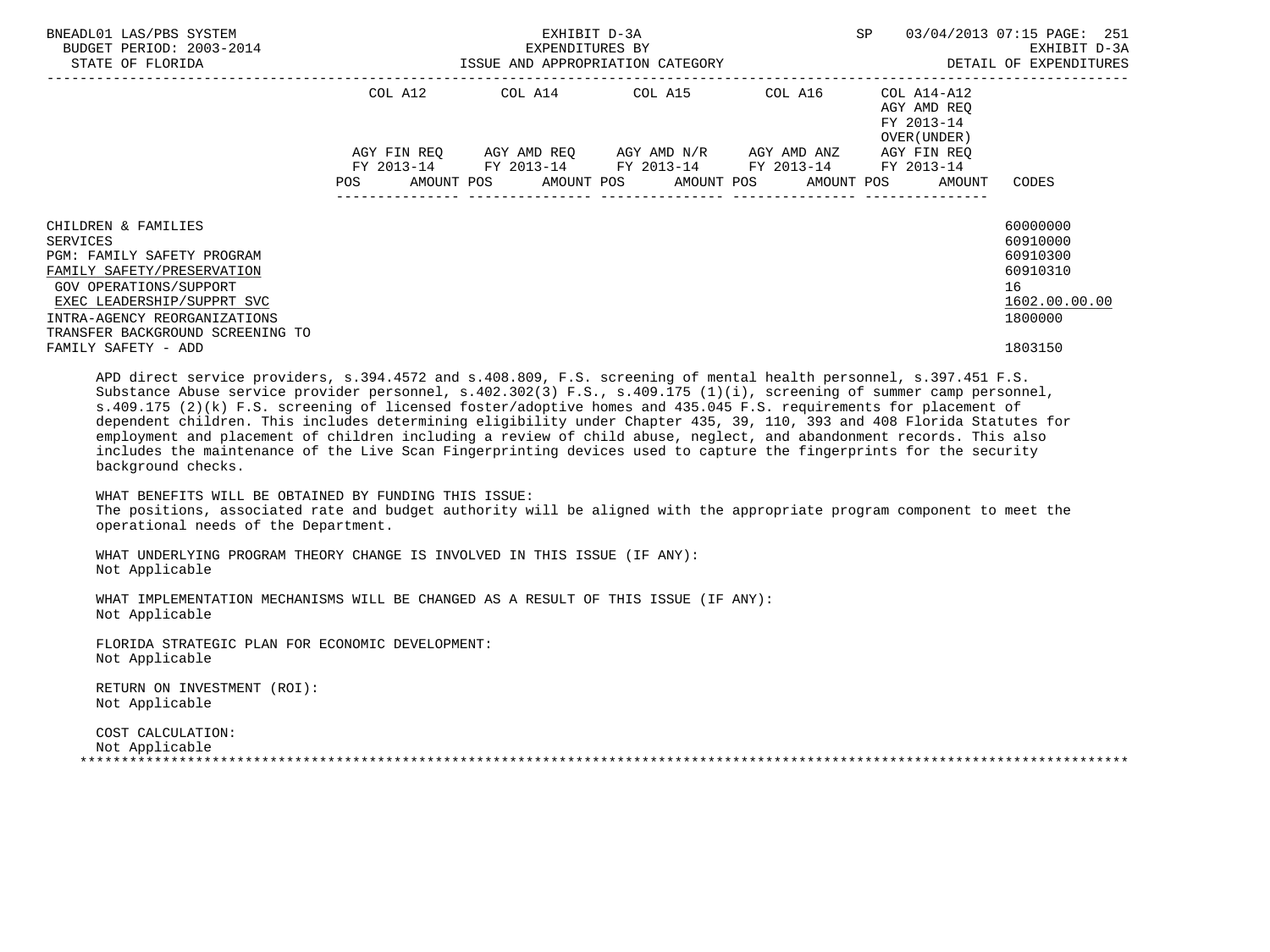| BNEADL01 LAS/PBS SYSTEM<br>BUDGET PERIOD: 2003-2014<br>STATE OF FLORIDA                                                                                                                                                                                                                                                                                                                          |                                               | EXPENDITURES BY                                           | EXHIBIT D-3A          |                                                                                                                                  |                                                           |                              | SP 03/04/2013 07:15 PAGE: 252<br>EXHIBIT D-3A<br>DETAIL OF EXPENDITURES                   |
|--------------------------------------------------------------------------------------------------------------------------------------------------------------------------------------------------------------------------------------------------------------------------------------------------------------------------------------------------------------------------------------------------|-----------------------------------------------|-----------------------------------------------------------|-----------------------|----------------------------------------------------------------------------------------------------------------------------------|-----------------------------------------------------------|------------------------------|-------------------------------------------------------------------------------------------|
|                                                                                                                                                                                                                                                                                                                                                                                                  | COL A12                                       | COL A14                                                   | COL A15               | COL A16<br>AGY FIN REQ AGY AMD REQ AGY AMD N/R AGY AMD ANZ AGY FIN REQ<br>FY 2013-14 FY 2013-14 FY 2013-14 FY 2013-14 FY 2013-14 | COL A14-A12<br>AGY AMD REQ<br>FY 2013-14<br>OVER (UNDER ) |                              |                                                                                           |
|                                                                                                                                                                                                                                                                                                                                                                                                  |                                               | AMOUNT POS AMOUNT POS AMOUNT POS                          | ------------          | ---------------                                                                                                                  | AMOUNT POS AMOUNT                                         |                              | CODES                                                                                     |
| CHILDREN & FAMILIES<br>SERVICES<br>PGM: FAMILY SAFETY PROGRAM<br>FAMILY SAFETY/PRESERVATION<br>GOV OPERATIONS/SUPPORT<br>EXEC LEADERSHIP/SUPPRT SVC<br>INTRA-AGENCY REORGANIZATIONS<br>TRANSFER BACKGROUND SCREENING TO<br>FAMILY SAFETY - ADD                                                                                                                                                   |                                               |                                                           |                       |                                                                                                                                  |                                                           |                              | 60000000<br>60910000<br>60910300<br>60910310<br>16<br>1602.00.00.00<br>1800000<br>1803150 |
| POSITION DETAIL OF SALARIES AND BENEFITS:                                                                                                                                                                                                                                                                                                                                                        | FTE                                           | BASE RATE ADDITIVES BENEFITS                              |                       |                                                                                                                                  | SUBTOTAL %                                                |                              | LAPSE LAPSED SALARIES<br>AND BENEFITS                                                     |
| CHANGES TO CURRENTLY AUTHORIZED POSITIONS<br>0093 SENIOR WORD PROCESSING SYSTEMS OPERATOR<br>C0092 002<br>0709 ADMINISTRATIVE ASSISTANT I<br>C0709 002<br>2234 GOVERNMENT OPERATIONS CONSULTANT I<br>C2234 002<br>2228 SENIOR MANAGEMENT ANALYST SUPV - SES<br>C2228 002<br>2236 OPERATIONS & MGMT CONSULTANT II - SES<br>C2236 002<br>5879 SENIOR HUMAN SERVICE PROGRAM SPEC - SES<br>C5879 002 | 1.00<br>1.00<br>13.00<br>1.00<br>1.00<br>1.00 | 31,075<br>38,625<br>494,817<br>70,269<br>48,725<br>41,519 |                       | 15,132<br>195,774<br>20,371<br>17,597<br>16,670                                                                                  | 53,757<br>690,591<br>90,640<br>66,322<br>58,189 0.00      | 0.00<br>0.00<br>0.00<br>0.00 | 14,163 45,238 0.00 45,238<br>53,757<br>690,591<br>90,640<br>66,322<br>58,189              |
| TOTALS FOR ISSUE BY FUND<br>1000 GENERAL REVENUE FUND                                                                                                                                                                                                                                                                                                                                            |                                               |                                                           |                       |                                                                                                                                  |                                                           |                              | 1,004,737                                                                                 |
|                                                                                                                                                                                                                                                                                                                                                                                                  | 18.00                                         | 725,030                                                   | --------------- ----- | 279,707                                                                                                                          | 1,004,737                                                 |                              | 1,004,737<br>==============                                                               |
| OTHER SALARY AMOUNT                                                                                                                                                                                                                                                                                                                                                                              |                                               |                                                           |                       |                                                                                                                                  |                                                           |                              |                                                                                           |
| 1000 GENERAL REVENUE FUND                                                                                                                                                                                                                                                                                                                                                                        |                                               |                                                           |                       |                                                                                                                                  |                                                           |                              | $23,195-$                                                                                 |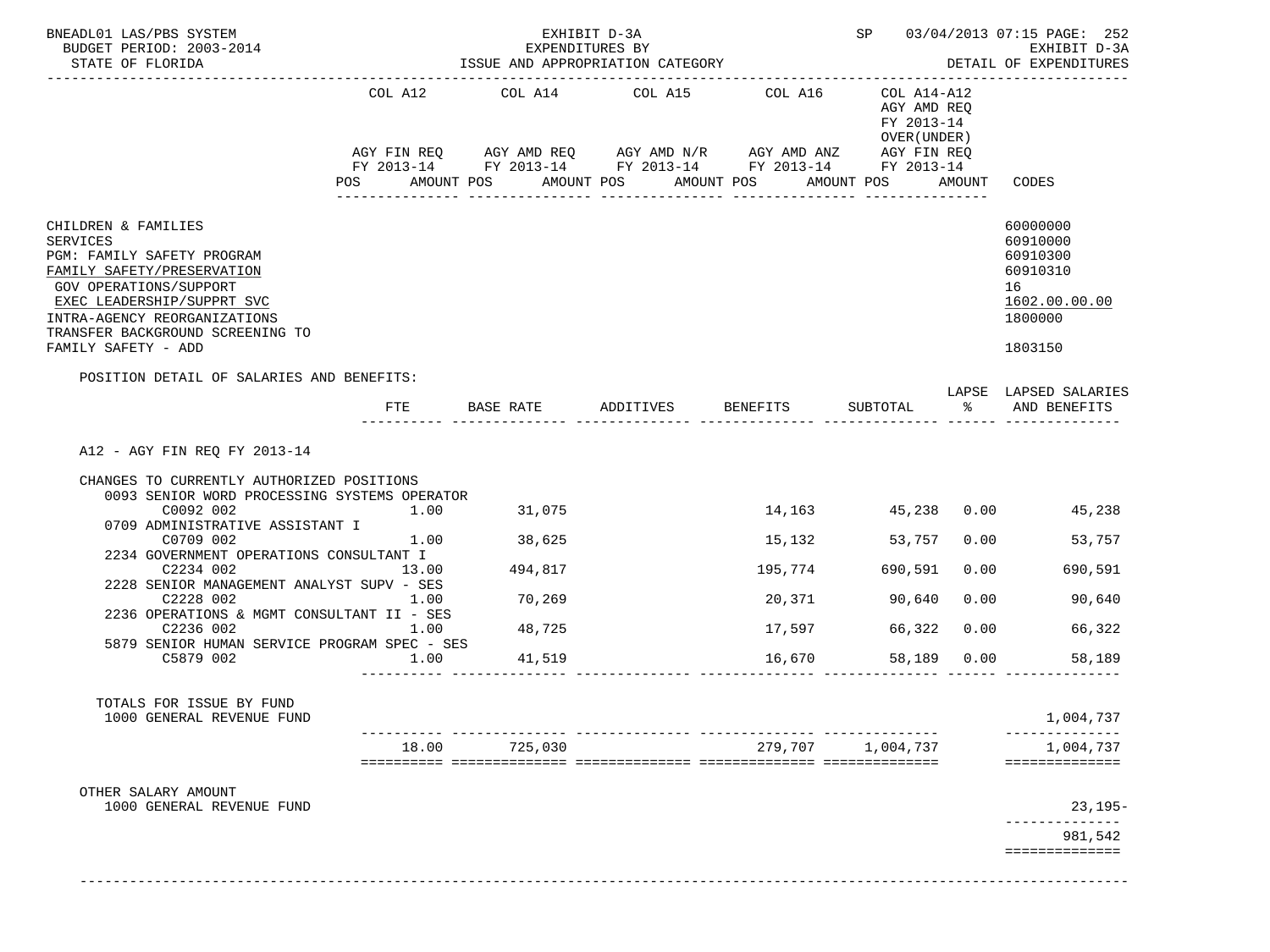| BNEADL01 LAS/PBS SYSTEM<br>BUDGET PERIOD: 2003-2014<br>STATE OF FLORIDA                                                                                                                                                                                                                                                                                                                                                          |                                               |                                                           | EXHIBIT D-3A<br>EXPENDITURES BY                                                                                                                                           |                                                 |                                                                                |                              | SP 03/04/2013 07:15 PAGE: 253<br>EXHIBIT D-3A<br>DETAIL OF EXPENDITURES                   |
|----------------------------------------------------------------------------------------------------------------------------------------------------------------------------------------------------------------------------------------------------------------------------------------------------------------------------------------------------------------------------------------------------------------------------------|-----------------------------------------------|-----------------------------------------------------------|---------------------------------------------------------------------------------------------------------------------------------------------------------------------------|-------------------------------------------------|--------------------------------------------------------------------------------|------------------------------|-------------------------------------------------------------------------------------------|
|                                                                                                                                                                                                                                                                                                                                                                                                                                  | COL A12                                       | COL A14<br>AMOUNT POS                                     | COL A15<br>AGY FIN REQ AGY AMD REQ AGY AMD N/R AGY AMD ANZ AGY FIN REQ<br>FY 2013-14 FY 2013-14 FY 2013-14 FY 2013-14 FY 2013-14<br>AMOUNT POS AMOUNT POS<br>------------ | COL A16<br>---------------                      | COL A14-A12<br>AGY AMD REQ<br>FY 2013-14<br>OVER (UNDER )<br>AMOUNT POS AMOUNT |                              | CODES                                                                                     |
| CHILDREN & FAMILIES<br>SERVICES<br>PGM: FAMILY SAFETY PROGRAM<br>FAMILY SAFETY/PRESERVATION<br>GOV OPERATIONS/SUPPORT<br>EXEC LEADERSHIP/SUPPRT SVC<br>INTRA-AGENCY REORGANIZATIONS<br>TRANSFER BACKGROUND SCREENING TO<br>FAMILY SAFETY - ADD                                                                                                                                                                                   |                                               |                                                           |                                                                                                                                                                           |                                                 |                                                                                |                              | 60000000<br>60910000<br>60910300<br>60910310<br>16<br>1602.00.00.00<br>1800000<br>1803150 |
| POSITION DETAIL OF SALARIES AND BENEFITS:                                                                                                                                                                                                                                                                                                                                                                                        | FTE                                           |                                                           | BASE RATE ADDITIVES BENEFITS                                                                                                                                              |                                                 | SUBTOTAL %                                                                     |                              | LAPSE LAPSED SALARIES<br>AND BENEFITS                                                     |
| A14 - AGY AMD REQ FY 2013-14<br>CHANGES TO CURRENTLY AUTHORIZED POSITIONS<br>0093 SENIOR WORD PROCESSING SYSTEMS OPERATOR<br>C0092 002<br>0709 ADMINISTRATIVE ASSISTANT I<br>C0709 002<br>2234 GOVERNMENT OPERATIONS CONSULTANT I<br>C2234 002<br>2228 SENIOR MANAGEMENT ANALYST SUPV - SES<br>C2228 002<br>2236 OPERATIONS & MGMT CONSULTANT II - SES<br>C2236 002<br>5879 SENIOR HUMAN SERVICE PROGRAM SPEC - SES<br>C5879 002 | 1.00<br>1.00<br>13.00<br>1.00<br>1.00<br>1.00 | 31,075<br>38,625<br>494,817<br>70,269<br>48,725<br>41,519 |                                                                                                                                                                           | 15,132<br>195,774<br>20,371<br>17,597<br>16,670 | 53,757<br>690,591<br>90,640<br>66,322<br>58,189 0.00                           | 0.00<br>0.00<br>0.00<br>0.00 | 14,163 45,238 0.00 45,238<br>53,757<br>690,591<br>90,640<br>66,322<br>58,189              |
| TOTALS FOR ISSUE BY FUND<br>1000 GENERAL REVENUE FUND                                                                                                                                                                                                                                                                                                                                                                            |                                               |                                                           |                                                                                                                                                                           |                                                 |                                                                                |                              | 1,004,737                                                                                 |
|                                                                                                                                                                                                                                                                                                                                                                                                                                  | 18.00                                         | 725,030                                                   |                                                                                                                                                                           | 279,707                                         | 1,004,737                                                                      |                              | 1,004,737<br>==============                                                               |
|                                                                                                                                                                                                                                                                                                                                                                                                                                  |                                               |                                                           |                                                                                                                                                                           |                                                 |                                                                                |                              |                                                                                           |
| OTHER SALARY AMOUNT<br>1000 GENERAL REVENUE FUND                                                                                                                                                                                                                                                                                                                                                                                 |                                               |                                                           |                                                                                                                                                                           |                                                 |                                                                                |                              | $23,195-$                                                                                 |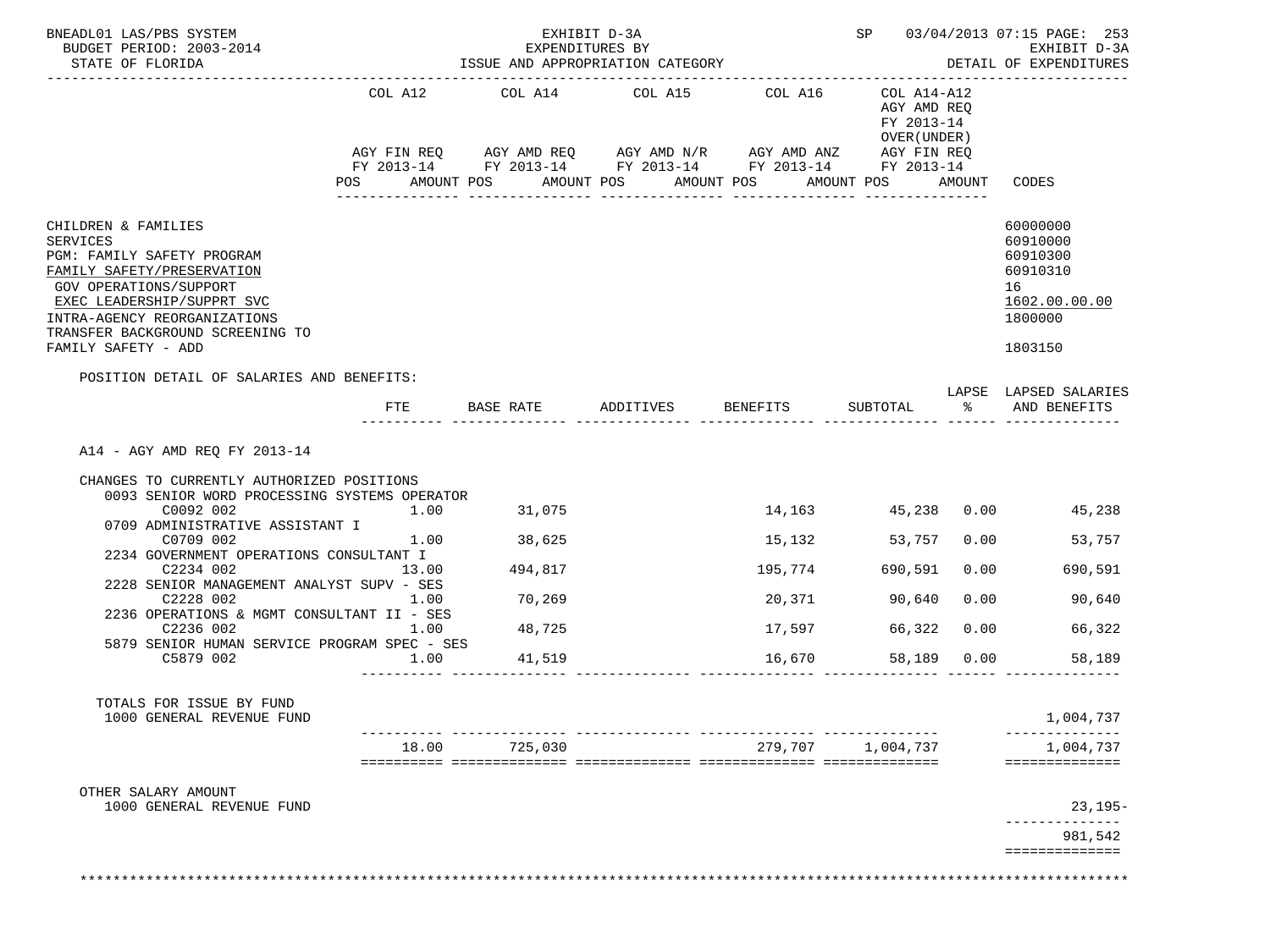| BNEADL01 LAS/PBS SYSTEM<br>BUDGET PERIOD: 2003-2014<br>STATE OF FLORIDA STATE OF STATE OF STATE OF STATE OF STATE OF STATE OF STATE OF STATE OF STATE OF STATE OF STATE OF STATE OF STATE OF STATE OF STATE OF STATE OF STATE OF STATE OF STATE OF STATE OF STATE OF STATE OF STATE O |         | EXHIBIT D-3A<br>EXPENDITURES BY |                                                                                                                                                                                       |  |                                            | SP 03/04/2013 07:15 PAGE: 254<br>EXHIBIT D-3A<br>DETAIL OF EXPENDITURES                             |  |
|---------------------------------------------------------------------------------------------------------------------------------------------------------------------------------------------------------------------------------------------------------------------------------------|---------|---------------------------------|---------------------------------------------------------------------------------------------------------------------------------------------------------------------------------------|--|--------------------------------------------|-----------------------------------------------------------------------------------------------------|--|
|                                                                                                                                                                                                                                                                                       | COL A12 |                                 | $COL A14$ $COL A15$ $COL A16$ $COL A14-A12$                                                                                                                                           |  | AGY AMD REO<br>FY 2013-14<br>OVER (UNDER ) |                                                                                                     |  |
|                                                                                                                                                                                                                                                                                       |         |                                 | AGY FIN REQ AGY AMD REQ AGY AMD N/R AGY AMD ANZ AGY FIN REQ<br>FY 2013-14 FY 2013-14 FY 2013-14 FY 2013-14 FY 2013-14<br>POS AMOUNT POS AMOUNT POS AMOUNT POS AMOUNT POS AMOUNT CODES |  |                                            |                                                                                                     |  |
| CHILDREN & FAMILIES<br>SERVICES<br>PGM: FAMILY SAFETY PROGRAM<br>FAMILY SAFETY/PRESERVATION<br>GOV OPERATIONS/SUPPORT<br>EXEC LEADERSHIP/SUPPRT SVC<br>ESTIMATED EXPENDITURES REALIGNMENT<br>DEPENDENCY CASE MONITORING - ADD<br>SALARIES AND BENEFITS                                |         |                                 |                                                                                                                                                                                       |  |                                            | 60000000<br>60910000<br>60910300<br>60910310<br>16<br>1602.00.00.00<br>2000000<br>2000160<br>010000 |  |
| -MATCH 8,066 8,066<br>GENERAL REVENUE FUND                                                                                                                                                                                                                                            |         |                                 |                                                                                                                                                                                       |  |                                            | 1000 2                                                                                              |  |
|                                                                                                                                                                                                                                                                                       |         |                                 |                                                                                                                                                                                       |  |                                            |                                                                                                     |  |

 AGENCY ISSUE NARRATIVE: 2013-2014 BUDGET YEAR NARRATIVE: IT COMPONENT? NO ISSUE TITLE: Dependency Case Monitoring - Add

 SPECIFY WHICH AGENCY GOAL FROM THE FISCAL YEARS 2013-2014 THROUGH 2017-2018 STRATEGIC PLAN IS ADDRESSED BY THIS BUDGET ISSUE PROPOSAL: Goal 2 Effect Program Improvements: Apply proven best practices to maximize efficiencies and outcomes

 SUMMARY: The Department requests the transfer of \$8,066 of General Revenue budget authority from the Expenses category to the Salaries and Benefits category to annualize the salaries and benefits related to issues 2000160 "Dependency Case Monitoring-Add" and 2000170 "Dependency Case Monitoring-Deduct" approved in the Fiscal Year 2012-2013 General Appropriation Act.

# PROBLEM STATEMENT:

 The 2012 Legislature approved the request to transfer \$121,406 of General Revenue budget authority from the Grants and Aids-Community Based Care category within the Child Protection program component to administrative categories in the Executive Leadership and Support Services program component to track and monitor requests for assistance between counties and Community Based Care lead agencies in dependency cases. The approval of this request allowed the Department to establish two Government Operations Consultant I's from Department Reserve.

 It was noted in the Fiscal Year 2012-2013 Legislative Budget Request that an adjustment would be requested in the Fiscal Year 2013-2014 Legislative Budget Request to transfer the nonrecurring expenses budget authority to the salaries and benefits category for the annualized amount.

## WHAT BENEFITS WILL BE OBTAINED BY FUNDING THIS ISSUE:

 Maintaining these positions by providing fully annualized funding is important for ensuring that the ongoing need in dependency cases will receive timely services in counties other than those covered by the CBC lead agency. Tracking, monitoring, reporting, and facilitating provision of services will result in efficiencies from reduced placement changes for children and completion of necessary services in a timely manner.

 WHAT UNDERLYING PROGRAM THEORY CHANGE IS INVOLVED IN THIS ISSUE (IF ANY): Not applicable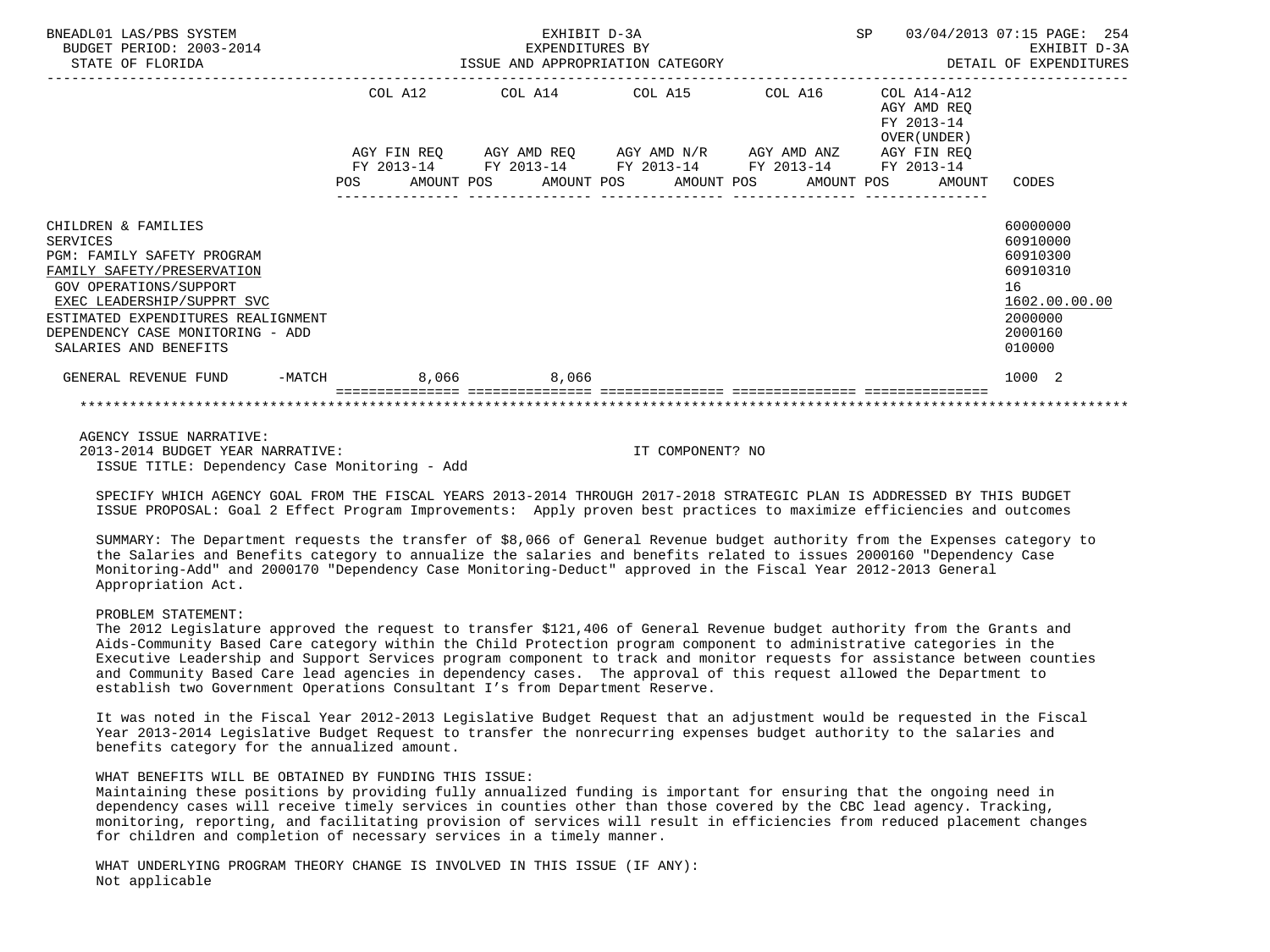| BNEADL01 LAS/PBS SYSTEM<br>BUDGET PERIOD: 2003-2014<br>STATE OF FLORIDA                                                                                                                                                                                                                                                                                                                                                     |            | EXHIBIT D-3A<br>EXPENDITURES BY<br>ISSUE AND APPROPRIATION CATEGORY                                    |           |                 | SP                                                   | 03/04/2013 07:15 PAGE: 255<br>EXHIBIT D-3A<br>DETAIL OF EXPENDITURES                      |
|-----------------------------------------------------------------------------------------------------------------------------------------------------------------------------------------------------------------------------------------------------------------------------------------------------------------------------------------------------------------------------------------------------------------------------|------------|--------------------------------------------------------------------------------------------------------|-----------|-----------------|------------------------------------------------------|-------------------------------------------------------------------------------------------|
|                                                                                                                                                                                                                                                                                                                                                                                                                             |            | COL A12 $COL$ A14 $COL$ A15 $COL$ A16 $COL$ A14-A12<br>POS AMOUNT POS AMOUNT POS AMOUNT POS AMOUNT POS |           |                 | AGY AMD REO<br>FY 2013-14<br>OVER (UNDER )<br>AMOUNT | CODES                                                                                     |
| CHILDREN & FAMILIES<br><b>SERVICES</b><br>PGM: FAMILY SAFETY PROGRAM<br>FAMILY SAFETY/PRESERVATION<br><b>GOV OPERATIONS/SUPPORT</b><br>EXEC LEADERSHIP/SUPPRT SVC<br>ESTIMATED EXPENDITURES REALIGNMENT<br>DEPENDENCY CASE MONITORING - ADD                                                                                                                                                                                 |            |                                                                                                        |           |                 |                                                      | 60000000<br>60910000<br>60910300<br>60910310<br>16<br>1602.00.00.00<br>2000000<br>2000160 |
| WHAT IMPLEMENTATION MECHANISMS WILL BE CHANGED AS A RESULT OF THIS ISSUE (IF ANY):<br>Not applicable                                                                                                                                                                                                                                                                                                                        |            |                                                                                                        |           |                 |                                                      |                                                                                           |
| FLORIDA STRATEGIC PLAN FOR ECONOMIC DEVELOPMENT:<br>Not Applicable                                                                                                                                                                                                                                                                                                                                                          |            |                                                                                                        |           |                 |                                                      |                                                                                           |
| RETURN ON INVESTMENT (ROI):<br>Not Applicable                                                                                                                                                                                                                                                                                                                                                                               |            |                                                                                                        |           |                 |                                                      |                                                                                           |
| COST CALCULATIONS:<br>The salaries and benefits with the positions were calculated for eleven months. The Department standard when<br>requesting/establishing new positions is to reflect one-month lapse to accommodate the hiring process, unless it can be<br>justified otherwise. The lapse associated with the two positions is \$8,066                                                                                |            |                                                                                                        |           |                 |                                                      |                                                                                           |
| The expenses was requested using the Fiscal Year 2012-2013 Legislative Budget Request (LBR) Instructions Standard Expense<br>Package adjusted for the use of Voice Over IP/Telephone line/use adjustment as well as the Department's travel standards<br>for Limited Travel at \$5,730 plus \$385 for lease space not covered in the Legislative Budget Request Instructions<br>Standard Expense Package for each position. |            |                                                                                                        |           |                 |                                                      |                                                                                           |
|                                                                                                                                                                                                                                                                                                                                                                                                                             |            |                                                                                                        |           |                 |                                                      |                                                                                           |
| POSITION DETAIL OF SALARIES AND BENEFITS:                                                                                                                                                                                                                                                                                                                                                                                   |            |                                                                                                        |           |                 |                                                      |                                                                                           |
|                                                                                                                                                                                                                                                                                                                                                                                                                             | <b>FTE</b> | BASE RATE                                                                                              | ADDITIVES | <b>BENEFITS</b> | SUBTOTAL                                             | LAPSE LAPSED SALARIES<br>AND BENEFITS                                                     |
| A12 - AGY FIN REQ FY 2013-14                                                                                                                                                                                                                                                                                                                                                                                                |            |                                                                                                        |           |                 |                                                      |                                                                                           |
| CHANGES TO CURRENTLY AUTHORIZED POSITIONS<br>OTHER SALARY AMOUNT                                                                                                                                                                                                                                                                                                                                                            |            |                                                                                                        |           |                 |                                                      |                                                                                           |
| 1000 GENERAL REVENUE FUND                                                                                                                                                                                                                                                                                                                                                                                                   |            |                                                                                                        |           |                 |                                                      | 8,066<br>8,066                                                                            |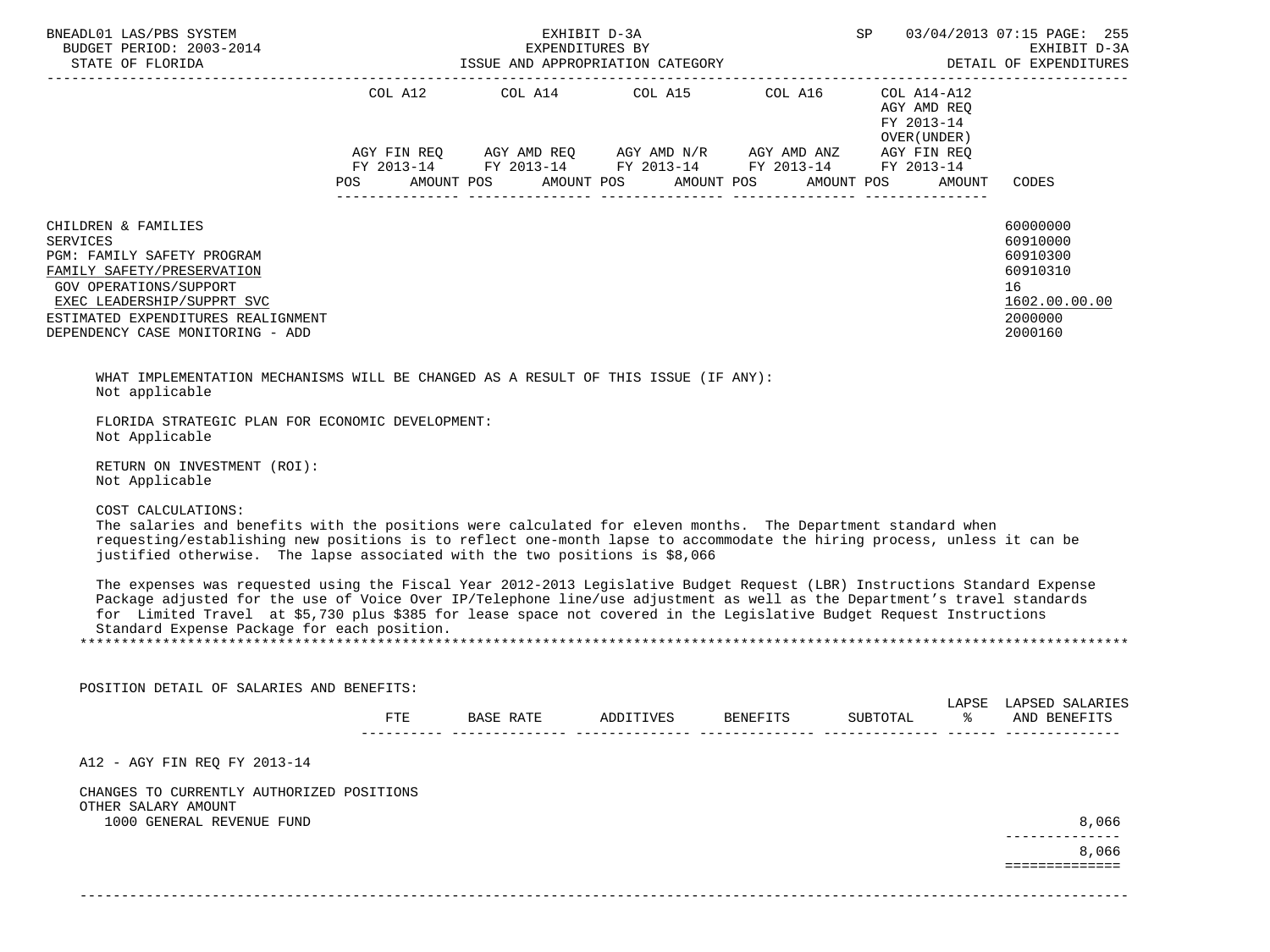| BNEADL01 LAS/PBS SYSTEM<br>BUDGET PERIOD: 2003-2014<br>STATE OF FLORIDA                                                                                                                                                                            |                               | EXPENDITURES BY<br>ISSUE AND APPROPRIATION CATEGORY          | EXHIBIT D-3A                        |                                                                                 | SP 03/04/2013 07:15 PAGE: 256                                                     | EXHIBIT D-3A<br>DETAIL OF EXPENDITURES                                                    |
|----------------------------------------------------------------------------------------------------------------------------------------------------------------------------------------------------------------------------------------------------|-------------------------------|--------------------------------------------------------------|-------------------------------------|---------------------------------------------------------------------------------|-----------------------------------------------------------------------------------|-------------------------------------------------------------------------------------------|
|                                                                                                                                                                                                                                                    | COL A12<br>AGY FIN REQ<br>POS | COL A14<br>AGY AMD REQ AGY AMD N/R AGY AMD ANZ<br>AMOUNT POS | COL A15<br>AMOUNT POS<br>AMOUNT POS | COL A16<br>FY 2013-14 FY 2013-14 FY 2013-14 FY 2013-14 FY 2013-14<br>AMOUNT POS | COL A14-A12<br>AGY AMD REO<br>FY 2013-14<br>OVER (UNDER)<br>AGY FIN REQ<br>AMOUNT | CODES                                                                                     |
| CHILDREN & FAMILIES<br>SERVICES<br>PGM: FAMILY SAFETY PROGRAM<br>FAMILY SAFETY/PRESERVATION<br><b>GOV OPERATIONS/SUPPORT</b><br>EXEC LEADERSHIP/SUPPRT SVC<br>ESTIMATED EXPENDITURES REALIGNMENT<br>DEPENDENCY CASE MONITORING - ADD               |                               |                                                              |                                     |                                                                                 |                                                                                   | 60000000<br>60910000<br>60910300<br>60910310<br>16<br>1602.00.00.00<br>2000000<br>2000160 |
| POSITION DETAIL OF SALARIES AND BENEFITS:                                                                                                                                                                                                          | FTE                           | BASE RATE                                                    | ADDITIVES                           | BENEFITS                                                                        | SUBTOTAL<br>ႜႂ                                                                    | LAPSE LAPSED SALARIES<br>AND BENEFITS                                                     |
| A14 - AGY AMD REQ FY 2013-14<br>CHANGES TO CURRENTLY AUTHORIZED POSITIONS<br>OTHER SALARY AMOUNT<br>1000 GENERAL REVENUE FUND                                                                                                                      |                               |                                                              |                                     |                                                                                 |                                                                                   | 8,066<br>----------<br>8,066<br>==============                                            |
|                                                                                                                                                                                                                                                    |                               |                                                              |                                     |                                                                                 |                                                                                   |                                                                                           |
| DEPENDENCY CASE MONITORING - DEDUCT<br><b>EXPENSES</b>                                                                                                                                                                                             |                               |                                                              |                                     |                                                                                 |                                                                                   | 2000170<br>040000                                                                         |
| GENERAL REVENUE FUND<br>-MATCH                                                                                                                                                                                                                     | $8,066-$                      | $8.066-$<br>=================================                |                                     |                                                                                 |                                                                                   | 1000 2                                                                                    |
|                                                                                                                                                                                                                                                    |                               |                                                              |                                     |                                                                                 |                                                                                   | *******************                                                                       |
| AGENCY ISSUE NARRATIVE:<br>2013-2014 BUDGET YEAR NARRATIVE:<br>ISSUE TITLE: Dependency Case Monitoring - Deduct                                                                                                                                    |                               |                                                              | IT COMPONENT? NO                    |                                                                                 |                                                                                   |                                                                                           |
| SPECIFY WHICH AGENCY GOAL FROM THE FISCAL YEARS 2013-2014 THROUGH 2017-2018 STRATEGIC PLAN IS ADDRESSED BY THIS BUDGET<br>ISSUE PROPOSAL: Goal 2 Effect Program Improvements: Apply proven best practices to maximize efficiencies and outcomes.   |                               |                                                              |                                     |                                                                                 |                                                                                   |                                                                                           |
| SUMMARY: The Department requests the transfer of \$8,066 of General Revenue budget authority from the Expenses category to<br>the Salaries and Benefits category to annualize the salaries and benefits related to issues 2000160 "Dependency Case |                               |                                                              |                                     |                                                                                 |                                                                                   |                                                                                           |

Monitoring-Add" and 2000170 "Dependency Case Monitoring-Deduct" approved in the Fiscal Year 2012-2013 General

PROBLEM STATEMENT:

Appropriation Act.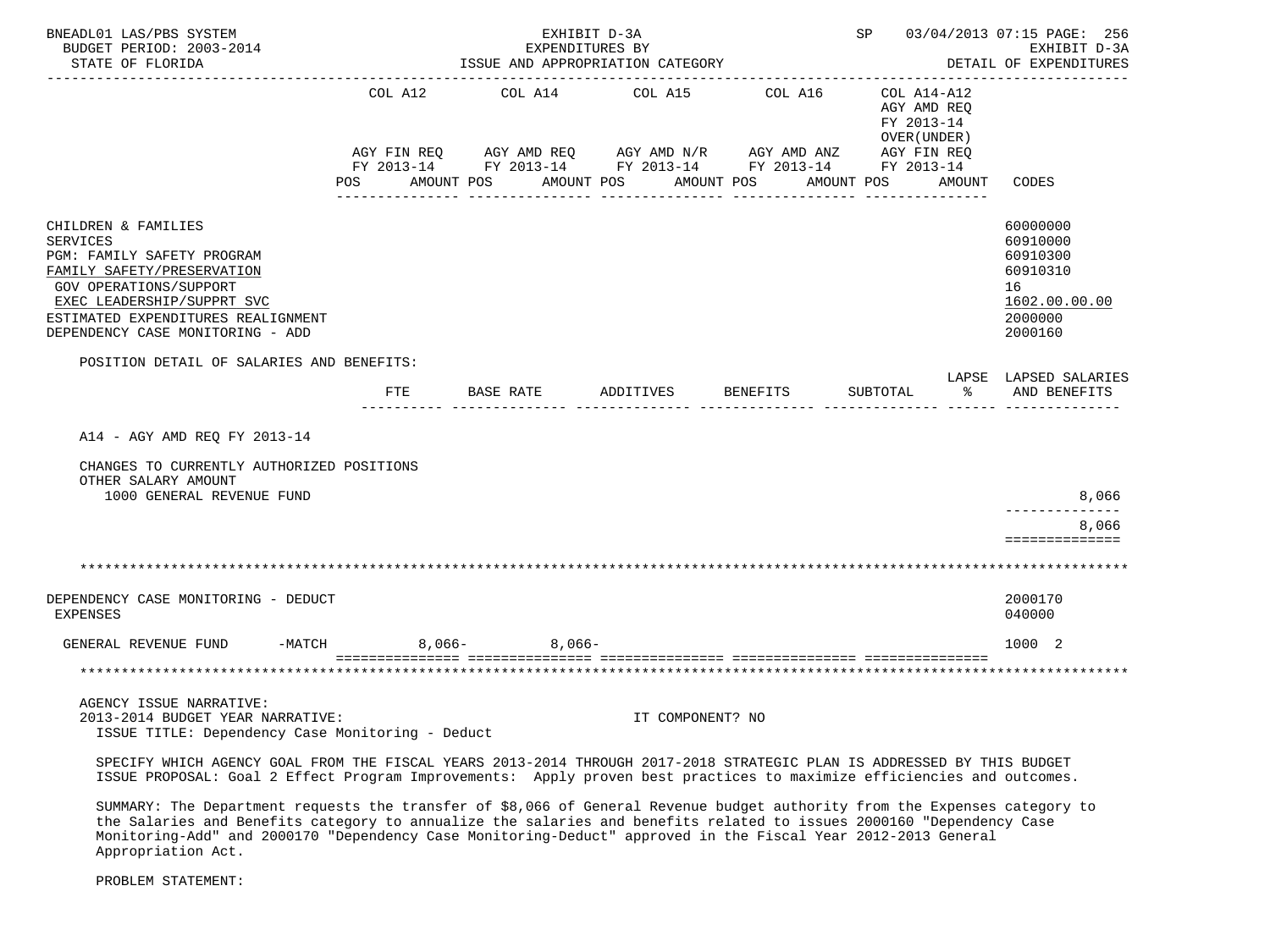| BNEADL01 LAS/PBS SYSTEM<br>BUDGET PERIOD: 2003-2014<br>STATE OF FLORIDA                                                                                                                                                                 |                    | EXHIBIT D-3A<br>EXPENDITURES BY<br>ISSUE AND APPROPRIATION CATEGORY                                   | <b>SP</b>                           | 03/04/2013 07:15 PAGE: 257<br>EXHIBIT D-3A<br>DETAIL OF EXPENDITURES |                                                          |                                                                                           |
|-----------------------------------------------------------------------------------------------------------------------------------------------------------------------------------------------------------------------------------------|--------------------|-------------------------------------------------------------------------------------------------------|-------------------------------------|----------------------------------------------------------------------|----------------------------------------------------------|-------------------------------------------------------------------------------------------|
|                                                                                                                                                                                                                                         | COL A12            | COL A14                                                                                               | COL A15                             | COL A16                                                              | COL A14-A12<br>AGY AMD REO<br>FY 2013-14<br>OVER (UNDER) |                                                                                           |
|                                                                                                                                                                                                                                         | AGY FIN REO<br>POS | FY 2013-14 FY 2013-14 FY 2013-14 FY 2013-14 FY 2013-14<br>AMOUNT POS AMOUNT POS AMOUNT POS AMOUNT POS | AGY AMD REO AGY AMD N/R AGY AMD ANZ |                                                                      | AGY FIN REO<br>AMOUNT                                    | CODES                                                                                     |
| CHILDREN & FAMILIES<br>SERVICES<br><b>PGM: FAMILY SAFETY PROGRAM</b><br>FAMILY SAFETY/PRESERVATION<br>GOV OPERATIONS/SUPPORT<br>EXEC LEADERSHIP/SUPPRT SVC<br>ESTIMATED EXPENDITURES REALIGNMENT<br>DEPENDENCY CASE MONITORING - DEDUCT |                    |                                                                                                       |                                     |                                                                      |                                                          | 60000000<br>60910000<br>60910300<br>60910310<br>16<br>1602.00.00.00<br>2000000<br>2000170 |

 The 2012 Legislature approved the request to transfer \$121,406 of General Revenue budget authority from the Grants and Aids-Community Based Care category within the Child Protection program component to administrative categories in the Executive Leadership and Support Services program component to track and monitor requests for assistance between counties and Community Based Care lead agencies in dependency cases. The approval of this request allowed the Department to establish two Government Operations Consultant I's from Department Reserve.

 It was noted in the Fiscal Year 2012-2013 Legislative Budget Request that an adjustment would be requested in the Fiscal Year 2013-2014 Legislative Budget Request to transfer the nonrecurring expenses budget authority to the salaries and benefits category for the annualized amount.

### WHAT BENEFITS WILL BE OBTAINED BY FUNDING THIS ISSUE:

 Maintaining these positions by providing fully annualized funding is important for ensuring that the ongoing need in dependency cases will receive timely services in counties other than those covered by the CBC lead agency. Tracking, monitoring, reporting, and facilitating provision of services will result in efficiencies from reduced placement changes for children and completion of necessary services in a timely manner.

 WHAT UNDERLYING PROGRAM THEORY CHANGE IS INVOLVED IN THIS ISSUE (IF ANY): Not applicable

 WHAT IMPLEMENTATION MECHANISMS WILL BE CHANGED AS A RESULT OF THIS ISSUE (IF ANY): Not applicable

 FLORIDA STRATEGIC PLAN FOR ECONOMIC DEVELOPMENT: Not Applicable

 RETURN ON INVESTMENT (ROI): Not Applicable

COST CALCULATIONS:

 The salaries and benefits with the positions were calculated for eleven months. The Department standard when requesting/establishing new positions is to reflect one-month lapse to accommodate the hiring process, unless it can be justified otherwise. The lapse associated with the two positions is \$8,066

 The expenses was requested using the Fiscal Year 2012-2013 Legislative Budget Request (LBR) Instructions Standard Expense Package adjusted for the use of Voice Over IP/Telephone line/use adjustment as well as the Department's travel standards for Limited Travel at \$5,730 plus \$385 for lease space not covered in the Legislative Budget Request Instructions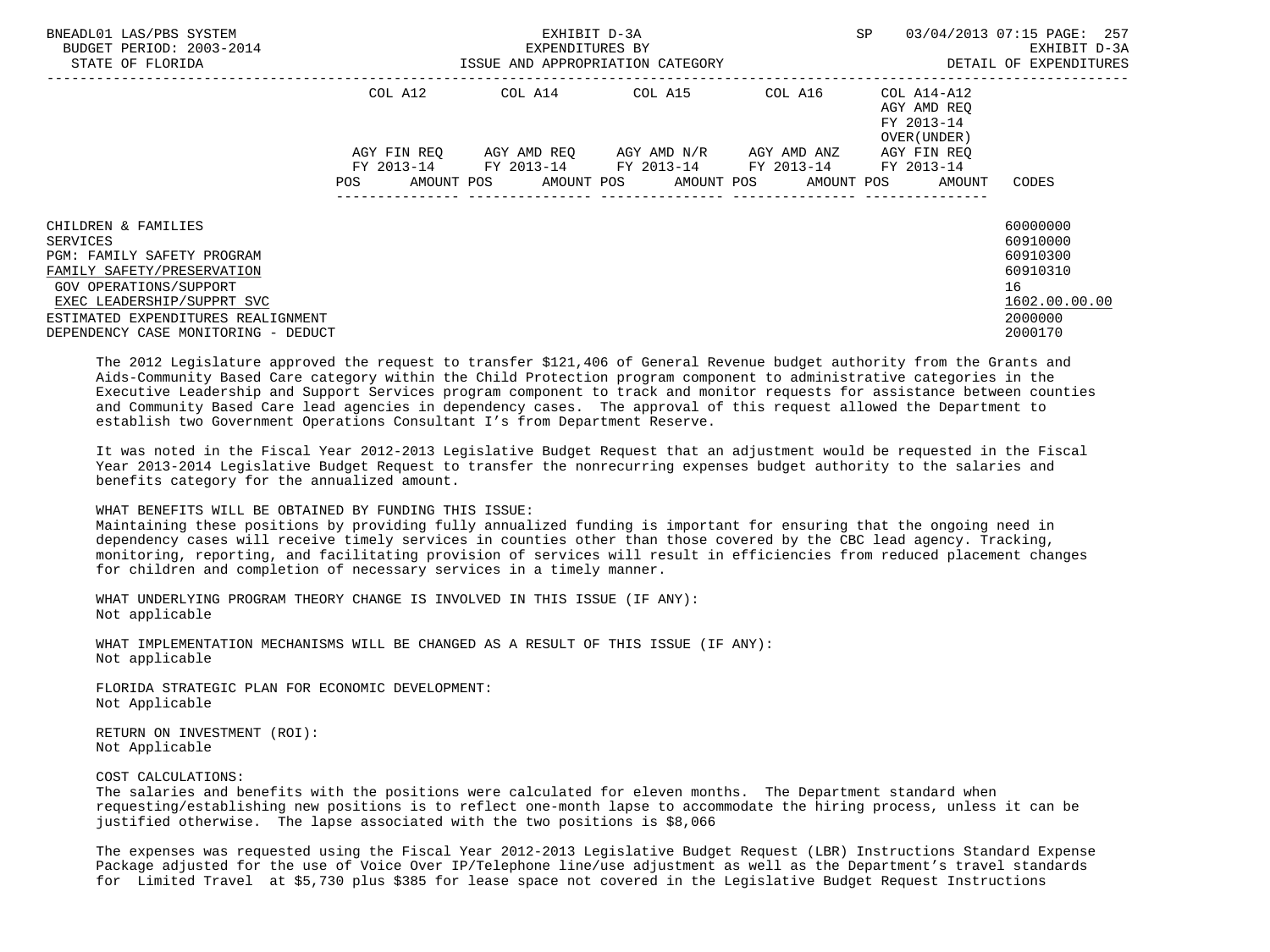| BNEADL01 LAS/PBS SYSTEM<br>BUDGET PERIOD: 2003-2014<br>STATE OF FLORIDA                                                                                                                                                                                                                       |                               | EXHIBIT D-3A<br>EXPENDITURES BY<br>ISSUE AND APPROPRIATION CATEGORY                                                      |                       |         | SP 03/04/2013 07:15 PAGE: 258                             | EXHIBIT D-3A<br>DETAIL OF EXPENDITURES                                                    |
|-----------------------------------------------------------------------------------------------------------------------------------------------------------------------------------------------------------------------------------------------------------------------------------------------|-------------------------------|--------------------------------------------------------------------------------------------------------------------------|-----------------------|---------|-----------------------------------------------------------|-------------------------------------------------------------------------------------------|
|                                                                                                                                                                                                                                                                                               | COL A12                       | COL A14 COL A15                                                                                                          |                       | COL A16 | COL A14-A12<br>AGY AMD REQ<br>FY 2013-14<br>OVER (UNDER ) |                                                                                           |
|                                                                                                                                                                                                                                                                                               | AGY FIN REQ<br>POS AMOUNT POS | AGY AMD REQ      AGY AMD N/R      AGY AMD ANZ      AGY FIN REQ<br>FY 2013-14 FY 2013-14 FY 2013-14 FY 2013-14 FY 2013-14 | AMOUNT POS AMOUNT POS |         | AMOUNT POS                                                | AMOUNT CODES                                                                              |
| CHILDREN & FAMILIES<br><b>SERVICES</b><br>PGM: FAMILY SAFETY PROGRAM<br>FAMILY SAFETY/PRESERVATION<br><b>GOV OPERATIONS/SUPPORT</b><br>EXEC LEADERSHIP/SUPPRT SVC<br>ESTIMATED EXPENDITURES REALIGNMENT<br>DEPENDENCY CASE MONITORING - DEDUCT<br>Standard Expense Package for each position. |                               |                                                                                                                          |                       |         |                                                           | 60000000<br>60910000<br>60910300<br>60910310<br>16<br>1602.00.00.00<br>2000000<br>2000170 |
| REALIGNMENT OF FAMILY SAFETY<br>ADMINISTRATIVE FUNDING - ADD<br>EXPENSES                                                                                                                                                                                                                      |                               |                                                                                                                          |                       |         |                                                           | 2003050<br>040000                                                                         |
| GENERAL REVENUE FUND -MATCH<br>DOMESTIC VIOLENCE TF -MATCH                                                                                                                                                                                                                                    | 5,000<br>8,873                | 5,000<br>8,873                                                                                                           |                       |         |                                                           | 1000 2<br>2157 2                                                                          |
| TOTAL APPRO                                                                                                                                                                                                                                                                                   | 13,873                        | 13,873                                                                                                                   |                       |         |                                                           |                                                                                           |
| SPECIAL CATEGORIES<br>CONTRACTED SERVICES                                                                                                                                                                                                                                                     |                               |                                                                                                                          |                       |         |                                                           | 100000<br>100777                                                                          |
| GENERAL REVENUE FUND                                                                                                                                                                                                                                                                          | $-MATCH$                      | 29,861 29,861                                                                                                            |                       |         |                                                           | 1000 2                                                                                    |
| TOTAL: REALIGNMENT OF FAMILY SAFETY<br>ADMINISTRATIVE FUNDING - ADD<br>TOTAL ISSUE                                                                                                                                                                                                            | 43,734                        | 43,734                                                                                                                   |                       |         |                                                           | 2003050                                                                                   |
|                                                                                                                                                                                                                                                                                               |                               |                                                                                                                          |                       |         |                                                           |                                                                                           |
| AGENCY ISSUE NARRATIVE:<br>2013-2014 BUDGET YEAR NARRATIVE:<br>ISSUE TITLE: Realignment of Family Safety Administrative Funding - Add                                                                                                                                                         |                               |                                                                                                                          | IT COMPONENT? NO      |         |                                                           |                                                                                           |
| SPECIFY WHICH AGENCY GOAL FROM THE FISCAL YEAR 2013-2014 THROUGH 2017-2018 STRATEGIC PLAN IS ADDRESSED BY THIS BUDGET<br>ISSUE PROPOSAL: Goal 2 Effect Program Improvements: Apply proven best practices to maximize efficiencies and outcomes                                                |                               |                                                                                                                          |                       |         |                                                           |                                                                                           |

SUMMARY:

 The Department requests a realignment of \$1,319,362 of budget authority (\$720,202 General Revenue, \$8,873 Domestic Violence Trust Fund, \$47,853 Federal Grants Trust Fund, \$429,766 Welfare Transition Trust Fund, and \$112,668 Social Services Block Grant Trust Fund) between program component within the Family Safety and Preservation Services budget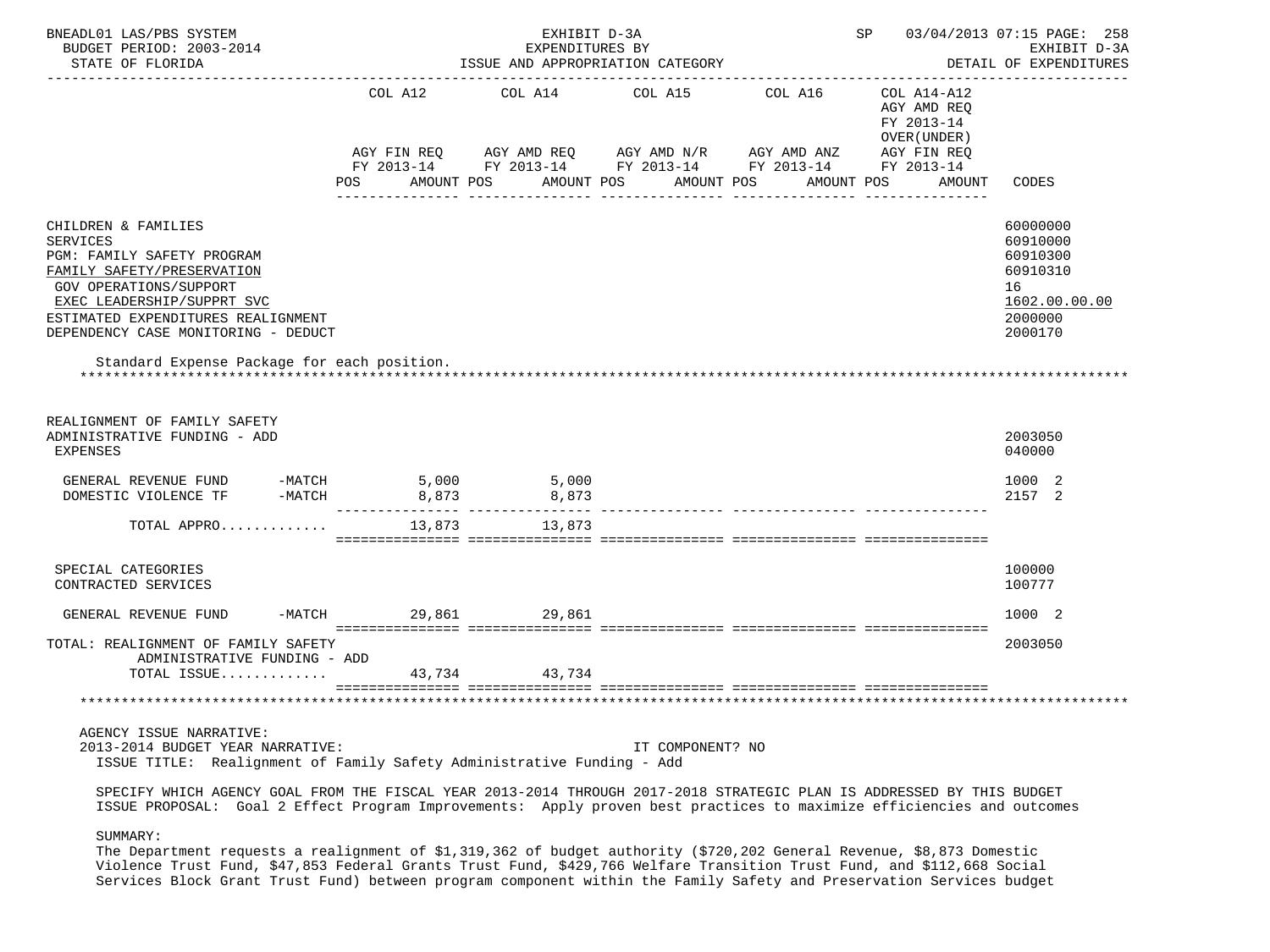| BNEADL01 LAS/PBS SYSTEM<br>BUDGET PERIOD: 2003-2014<br>STATE OF FLORIDA                                                                                                                   |             | EXHIBIT D-3A<br>EXPENDITURES BY<br>ISSUE AND APPROPRIATION CATEGORY |                                     | <b>SP</b>                                                             | 03/04/2013 07:15 PAGE: 259<br>EXHIBIT D-3A<br>DETAIL OF EXPENDITURES           |
|-------------------------------------------------------------------------------------------------------------------------------------------------------------------------------------------|-------------|---------------------------------------------------------------------|-------------------------------------|-----------------------------------------------------------------------|--------------------------------------------------------------------------------|
|                                                                                                                                                                                           | COL A12     | COL A14 COL A15 COL A16                                             |                                     | COL A14-A12<br>AGY AMD REO<br>FY 2013-14<br>OVER (UNDER )             |                                                                                |
|                                                                                                                                                                                           | AGY FIN REO | FY 2013-14 FY 2013-14 FY 2013-14 FY 2013-14 FY 2013-14              | AGY AMD REO AGY AMD N/R AGY AMD ANZ | AGY FIN REO<br>POS AMOUNT POS AMOUNT POS AMOUNT POS AMOUNT POS AMOUNT | CODES                                                                          |
| CHILDREN & FAMILIES<br>SERVICES<br>PGM: FAMILY SAFETY PROGRAM<br>FAMILY SAFETY/PRESERVATION<br>GOV OPERATIONS/SUPPORT<br>EXEC LEADERSHIP/SUPPRT SVC<br>ESTIMATED EXPENDITURES REALIGNMENT |             |                                                                     |                                     |                                                                       | 60000000<br>60910000<br>60910300<br>60910310<br>16<br>1602.00.00.00<br>2000000 |
| REALIGNMENT OF FAMILY SAFETY<br>ADMINISTRATIVE FUNDING - ADD                                                                                                                              |             |                                                                     |                                     |                                                                       | 2003050                                                                        |

entity.

#### PROBLEM STATEMENT:

 Currently, the Department has \$1,275,628 of budget authority within the Executive Leadership and Support Services program component related to services rather than administration. In addition, there is \$8,873 of budget authority within the Adult Protection program component and \$34,861 of budget authority in the Child Protection program component that is considered administration. This request is to align the budget and expenditures between program components within the Family Safety and Preservation Services budget entity (multiple categories) to accurately account for the Departments Administrative Costs within the Family Safety and Preservation Services budget entity. The Department considers the Executive Leadership and Support Services program component the appropriations related to administrative/overhead costs for the program and this transfer will allow for more visibility and transparency within the Departments administrative budget.

#### WHAT BENEFITS WILL BE OBTAINED BY FUNDING THIS ISSUE:

 This action is necessary to ensure that the Department can properly identify administrative and service related funding sources.

 WHAT UNDERLYING PROGRAM THEORY CHANGE IS INVOLVED IN THIS ISSUE (IF ANY): Not Applicable

 WHAT IMPLEMENTATION MECHANISMS WILL BE CHANGED AS A RESULT OF THIS ISSUE (IF ANY): The Department will implement these adjustments and continue to monitor the funding of the budget.

 FLORIDA STRATEGIC PLAN FOR ECONOMIC DEVELOPMENT: Not Applicable

 RETURN ON INVESTMENT (ROI): Not Applicable

## COST CALCULATIONS:

## EXECUTIVE LEADERSHIP AND SUPPORT SERVICES

 (1) The Florida Center for the Advancement of Child Welfare Practice, whose purpose is to support the Department of Children and Families' child welfare staff, child protection investigators, and business partners (Community-Based Care lead agencies and Sheriffs) in their efforts to provide efficient and excellent services \$661,551; and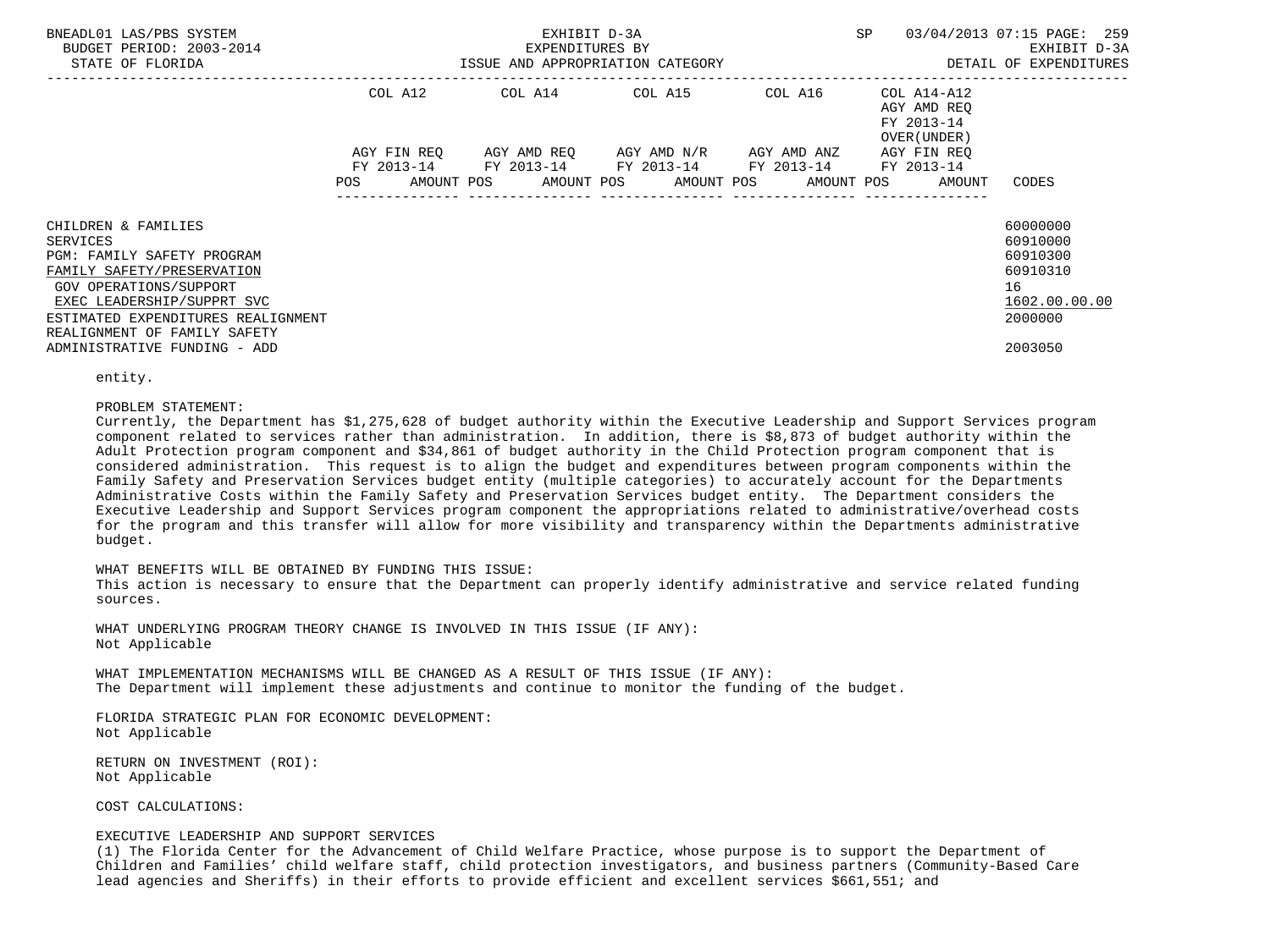| BNEADL01 LAS/PBS SYSTEM<br>BUDGET PERIOD: 2003-2014                                                                                                                                                                                                                                                                                                                                                                                               |                                                    | EXHIBIT D-3A<br>EXPENDITURES BY                           |                       | SP 03/04/2013 07:15 PAGE: 260<br>EXHIBIT D-3A<br>DETAIL OF EXPENDITURES                                                                                                                                                                     |                                             |                                                                                           |
|---------------------------------------------------------------------------------------------------------------------------------------------------------------------------------------------------------------------------------------------------------------------------------------------------------------------------------------------------------------------------------------------------------------------------------------------------|----------------------------------------------------|-----------------------------------------------------------|-----------------------|---------------------------------------------------------------------------------------------------------------------------------------------------------------------------------------------------------------------------------------------|---------------------------------------------|-------------------------------------------------------------------------------------------|
|                                                                                                                                                                                                                                                                                                                                                                                                                                                   |                                                    |                                                           |                       | COL A12 COL A14 COL A15 COL A16 COL A14-A12<br>$AGY \text{ FIN REQ} \qquad AGY \text{ AMD REQ} \qquad AGY \text{ AMD } N/R \qquad AGY \text{ AMD ANZ} \qquad AGY \text{ FIN REQ}$<br>FY 2013-14 FY 2013-14 FY 2013-14 FY 2013-14 FY 2013-14 | AGY AMD REQ<br>FY 2013-14<br>OVER ( UNDER ) |                                                                                           |
|                                                                                                                                                                                                                                                                                                                                                                                                                                                   | AMOUNT POS<br>POS                                  |                                                           | AMOUNT POS AMOUNT POS |                                                                                                                                                                                                                                             | AMOUNT POS<br>AMOUNT                        | CODES                                                                                     |
| CHILDREN & FAMILIES<br><b>SERVICES</b><br>PGM: FAMILY SAFETY PROGRAM<br>FAMILY SAFETY/PRESERVATION<br>GOV OPERATIONS/SUPPORT<br>EXEC LEADERSHIP/SUPPRT SVC<br>ESTIMATED EXPENDITURES REALIGNMENT<br>REALIGNMENT OF FAMILY SAFETY<br>ADMINISTRATIVE FUNDING - ADD<br>(2) Child Protective Investigations daily operational expenses \$614,077<br>These two items total \$1,275,628 and have been identified as service related not administrative. |                                                    |                                                           |                       |                                                                                                                                                                                                                                             |                                             | 60000000<br>60910000<br>60910300<br>60910310<br>16<br>1602.00.00.00<br>2000000<br>2003050 |
| ADULT PROTECTION<br>Budget authority of \$8,873 is associated with daily operational expenses for Domestic Violence staff. This item has been<br>identified as administrative and not service related.<br>CHILD PROTECTION<br>Budget authority of \$34,861 is associated with Background Screening and Search. This item has been identified as<br>administrative and not service related.                                                        |                                                    |                                                           |                       |                                                                                                                                                                                                                                             |                                             |                                                                                           |
| REALIGNMENT OF FAMILY SAFETY<br>ADMINISTRATIVE FUNDING - DEDUCT<br>EXPENSES                                                                                                                                                                                                                                                                                                                                                                       |                                                    |                                                           |                       |                                                                                                                                                                                                                                             |                                             | 2003060<br>040000                                                                         |
| GENERAL REVENUE FUND -MATCH 381,836- 381,836-<br>WELFARE TRANSITION TF -FEDERL 210,539- 210,539-<br>SOCIAL SVCS BLK GRT TF -FEDERL                                                                                                                                                                                                                                                                                                                |                                                    |                                                           |                       |                                                                                                                                                                                                                                             |                                             | 1000 2<br>2401 3<br>2639 3                                                                |
| TOTAL APPRO 614,077- 614,077-                                                                                                                                                                                                                                                                                                                                                                                                                     |                                                    |                                                           |                       |                                                                                                                                                                                                                                             |                                             |                                                                                           |
| SPECIAL CATEGORIES<br>CONTRACTED SERVICES                                                                                                                                                                                                                                                                                                                                                                                                         |                                                    |                                                           |                       |                                                                                                                                                                                                                                             |                                             | 100000<br>100777                                                                          |
| GENERAL REVENUE FUND<br>-MATCH<br>FEDERAL GRANTS TRUST FUND -FEDERL<br>WELFARE TRANSITION TF<br>$-FEDERL$<br>SOCIAL SVCS BLK GRT TF<br>$-FEDERL$                                                                                                                                                                                                                                                                                                  | 47,853-<br>219,227-<br>90,966-<br>---------------- | $303,505 - 303,505 -$<br>47,853-<br>$219,227-$<br>90,966- |                       |                                                                                                                                                                                                                                             |                                             | 1000 2<br>2261 3<br>2401 3<br>2639 3                                                      |
| TOTAL APPRO                                                                                                                                                                                                                                                                                                                                                                                                                                       | $661,551-$                                         | $661,551-$                                                |                       |                                                                                                                                                                                                                                             |                                             |                                                                                           |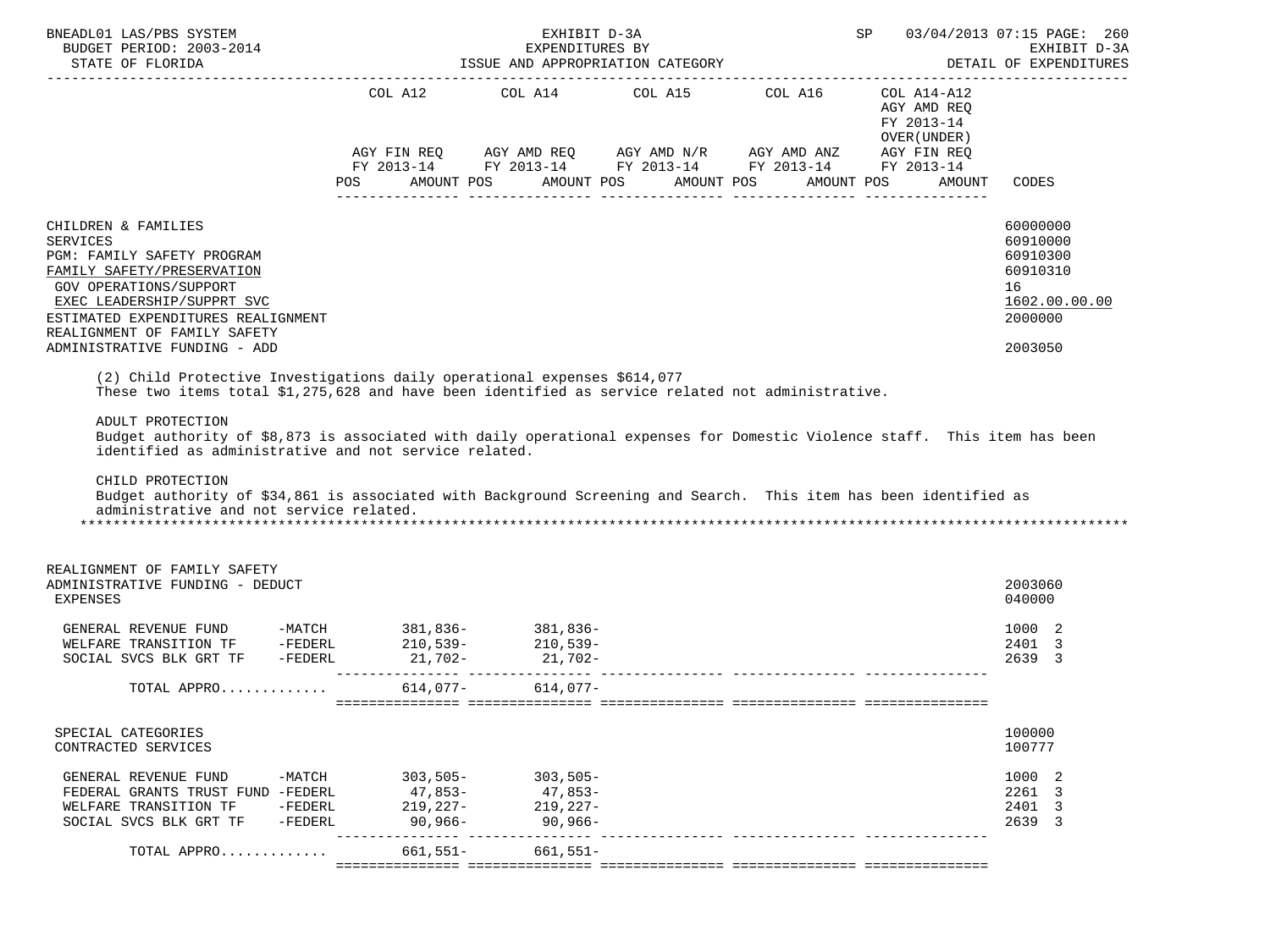| BNEADL01 LAS/PBS SYSTEM<br>BUDGET PERIOD: 2003-2014<br>STATE OF FLORIDA                                                                                                                                                                                             |         | EXHIBIT D-3A<br>EXPENDITURES BY<br>ISSUE AND APPROPRIATION CATEGORY                                                                                       |  | SP                                                       | 03/04/2013 07:15 PAGE: 261<br>EXHIBIT D-3A<br>DETAIL OF EXPENDITURES                      |
|---------------------------------------------------------------------------------------------------------------------------------------------------------------------------------------------------------------------------------------------------------------------|---------|-----------------------------------------------------------------------------------------------------------------------------------------------------------|--|----------------------------------------------------------|-------------------------------------------------------------------------------------------|
|                                                                                                                                                                                                                                                                     | COL A12 | COL A14 COL A15 COL A16                                                                                                                                   |  | COL A14-A12<br>AGY AMD REO<br>FY 2013-14<br>OVER (UNDER) |                                                                                           |
|                                                                                                                                                                                                                                                                     | POS     | AGY FIN REQ AGY AMD REQ AGY AMD N/R AGY AMD ANZ AGY FIN REQ<br>FY 2013-14 FY 2013-14 FY 2013-14 FY 2013-14 FY 2013-14<br>AMOUNT POS AMOUNT POS AMOUNT POS |  | AMOUNT POS<br>AMOUNT                                     | CODES                                                                                     |
| CHILDREN & FAMILIES<br><b>SERVICES</b><br>PGM: FAMILY SAFETY PROGRAM<br>FAMILY SAFETY/PRESERVATION<br>GOV OPERATIONS/SUPPORT<br>EXEC LEADERSHIP/SUPPRT SVC<br>ESTIMATED EXPENDITURES REALIGNMENT<br>REALIGNMENT OF FAMILY SAFETY<br>ADMINISTRATIVE FUNDING - DEDUCT |         |                                                                                                                                                           |  |                                                          | 60000000<br>60910000<br>60910300<br>60910310<br>16<br>1602.00.00.00<br>2000000<br>2003060 |
| TOTAL: REALIGNMENT OF FAMILY SAFETY<br>ADMINISTRATIVE FUNDING - DEDUCT<br>TOTAL ISSUE 1,275,628- 1,275,628-                                                                                                                                                         |         |                                                                                                                                                           |  |                                                          | 2003060                                                                                   |
|                                                                                                                                                                                                                                                                     |         |                                                                                                                                                           |  |                                                          |                                                                                           |

AGENCY ISSUE NARRATIVE:

 2013-2014 BUDGET YEAR NARRATIVE: IT COMPONENT? NO ISSUE TITLE: Realignment of Family Safety Administrative Funding - Deduct

 SPECIFY WHICH AGENCY GOAL FROM THE FISCAL YEAR 2013-2014 THROUGH 2017-2018 STRATEGIC PLAN IS ADDRESSED BY THIS BUDGET ISSUE PROPOSAL: Goal 2 Effect Program Improvements: Apply proven best practices to maximize efficiencies and outcomes

#### SUMMARY:

 The Department requests a realignment of \$1,319,362 of budget authority (\$720,202 General Revenue, \$8,873 Domestic Violence Trust Fund, \$47,853 Federal Grants Trust Fund, \$429,766 Welfare Transition Trust Fund, and \$112,668 Social Services Block Grant Trust Fund) between program component within the Family Safety and Preservation Services budget entity.

#### PROBLEM STATEMENT:

 Currently, the Department has \$1,275,628 of budget authority within the Executive Leadership and Support Services program component related to services rather than administration. In addition, there is \$8,873 of budget authority within the Adult Protection program component and \$34,861 of budget authority in the Child Protection program component that is considered administration. This request is to align the budget and expenditures between program components within the Family Safety and Preservation Services budget entity (multiple categories) to accurately account for the Departments Administrative Costs within the Family Safety and Preservation Services budget entity. The Department considers the Executive Leadership and Support Services program component the appropriations related to administrative/overhead costs for the program and this transfer will allow for more visibility and transparency within the Departments administrative budget.

 WHAT BENEFITS WILL BE OBTAINED BY FUNDING THIS ISSUE: This action is necessary to ensure that the Department can properly identify administrative and service related funding sources.

WHAT UNDERLYING PROGRAM THEORY CHANGE IS INVOLVED IN THIS ISSUE (IF ANY):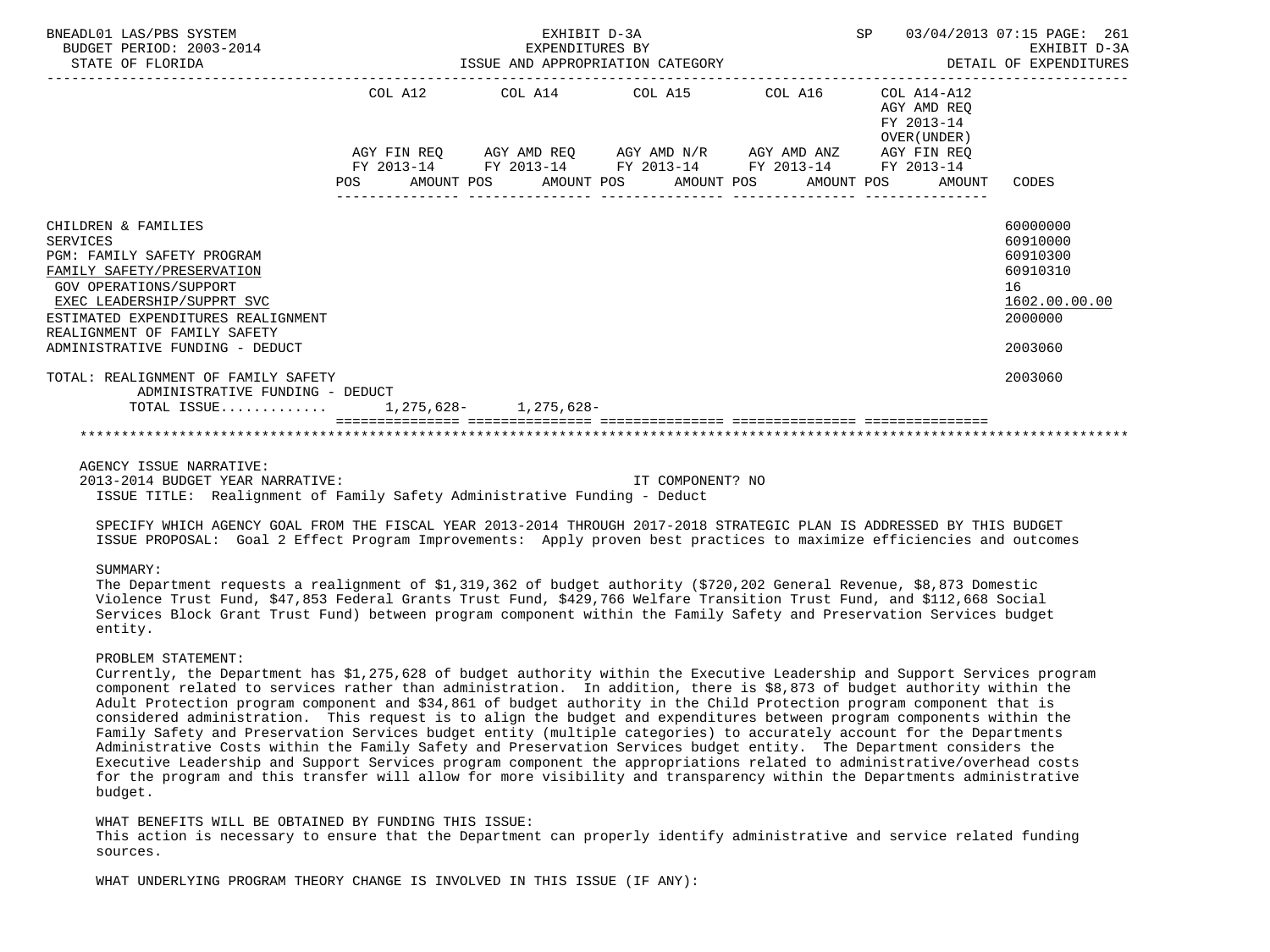| BNEADL01 LAS/PBS SYSTEM<br>BUDGET PERIOD: 2003-2014                                                                                                                                                                                                                                                                                                                                                                                                                                                                                                                                                                                   |            | EXHIBIT D-3A          | EXPENDITURES BY<br>ISSUE AND APPROPRIATION CATEGORY                                                                                                                                                                                               | SP 03/04/2013 07:15 PAGE: 262                                     | EXHIBIT D-3A<br>DETAIL OF EXPENDITURES                                                    |
|---------------------------------------------------------------------------------------------------------------------------------------------------------------------------------------------------------------------------------------------------------------------------------------------------------------------------------------------------------------------------------------------------------------------------------------------------------------------------------------------------------------------------------------------------------------------------------------------------------------------------------------|------------|-----------------------|---------------------------------------------------------------------------------------------------------------------------------------------------------------------------------------------------------------------------------------------------|-------------------------------------------------------------------|-------------------------------------------------------------------------------------------|
|                                                                                                                                                                                                                                                                                                                                                                                                                                                                                                                                                                                                                                       | <b>POS</b> | AMOUNT POS AMOUNT POS | $\begin{array}{lllllll} {\sf AGY} & {\sf FIN REQ} & {\sf AGY AMD REQ} & {\sf AGY AMD N/R} & {\sf AGY AMD ANZ} & {\sf AGY FIN REQ} \\ {\sf FY} & 2013-14 & {\sf FY} & 2013-14 & {\sf FY} & 2013-14 & {\sf FY} & 2013-14 \end{array}$<br>AMOUNT POS | AGY AMD REO<br>FY 2013-14<br>OVER (UNDER)<br>AMOUNT POS<br>AMOUNT | CODES                                                                                     |
| CHILDREN & FAMILIES<br><b>SERVICES</b><br>PGM: FAMILY SAFETY PROGRAM<br>FAMILY SAFETY/PRESERVATION<br><b>GOV OPERATIONS/SUPPORT</b><br>EXEC LEADERSHIP/SUPPRT SVC<br>ESTIMATED EXPENDITURES REALIGNMENT<br>REALIGNMENT OF FAMILY SAFETY<br>ADMINISTRATIVE FUNDING - DEDUCT<br>Not Applicable<br>WHAT IMPLEMENTATION MECHANISMS WILL BE CHANGED AS A RESULT OF THIS ISSUE (IF ANY):<br>The Department will implement these adjustments and continue to monitor the funding of the budget.<br>FLORIDA STRATEGIC PLAN FOR ECONOMIC DEVELOPMENT:<br>Not Applicable<br>RETURN ON INVESTMENT (ROI):<br>Not Applicable<br>COST CALCULATIONS: |            |                       |                                                                                                                                                                                                                                                   |                                                                   | 60000000<br>60910000<br>60910300<br>60910310<br>16<br>1602.00.00.00<br>2000000<br>2003060 |
| EXECUTIVE LEADERSHIP AND SUPPORT SERVICES<br>(1) The Florida Center for the Advancement of Child Welfare Practice, whose purpose is to support the Department of<br>Children and Families' child welfare staff, child protection investigators, and business partners (Community-Based Care<br>lead agencies and Sheriffs) in their efforts to provide efficient and excellent services \$661,551; and<br>(2) Child Protective Investigations daily operational expenses \$614,077<br>These two items total \$1,275,628 and have been identified as service related not administrative.                                               |            |                       |                                                                                                                                                                                                                                                   |                                                                   |                                                                                           |

 ADULT PROTECTION Budget authority of \$8,873 is associated with daily operational expenses for Domestic Violence staff. This item has been identified as administrative and not service related.

 CHILD PROTECTION Budget authority of \$34,861 is associated with Background Screening and Search. This item has been identified as administrative and not service related. \*\*\*\*\*\*\*\*\*\*\*\*\*\*\*\*\*\*\*\*\*\*\*\*\*\*\*\*\*\*\*\*\*\*\*\*\*\*\*\*\*\*\*\*\*\*\*\*\*\*\*\*\*\*\*\*\*\*\*\*\*\*\*\*\*\*\*\*\*\*\*\*\*\*\*\*\*\*\*\*\*\*\*\*\*\*\*\*\*\*\*\*\*\*\*\*\*\*\*\*\*\*\*\*\*\*\*\*\*\*\*\*\*\*\*\*\*\*\*\*\*\*\*\*\*\*\*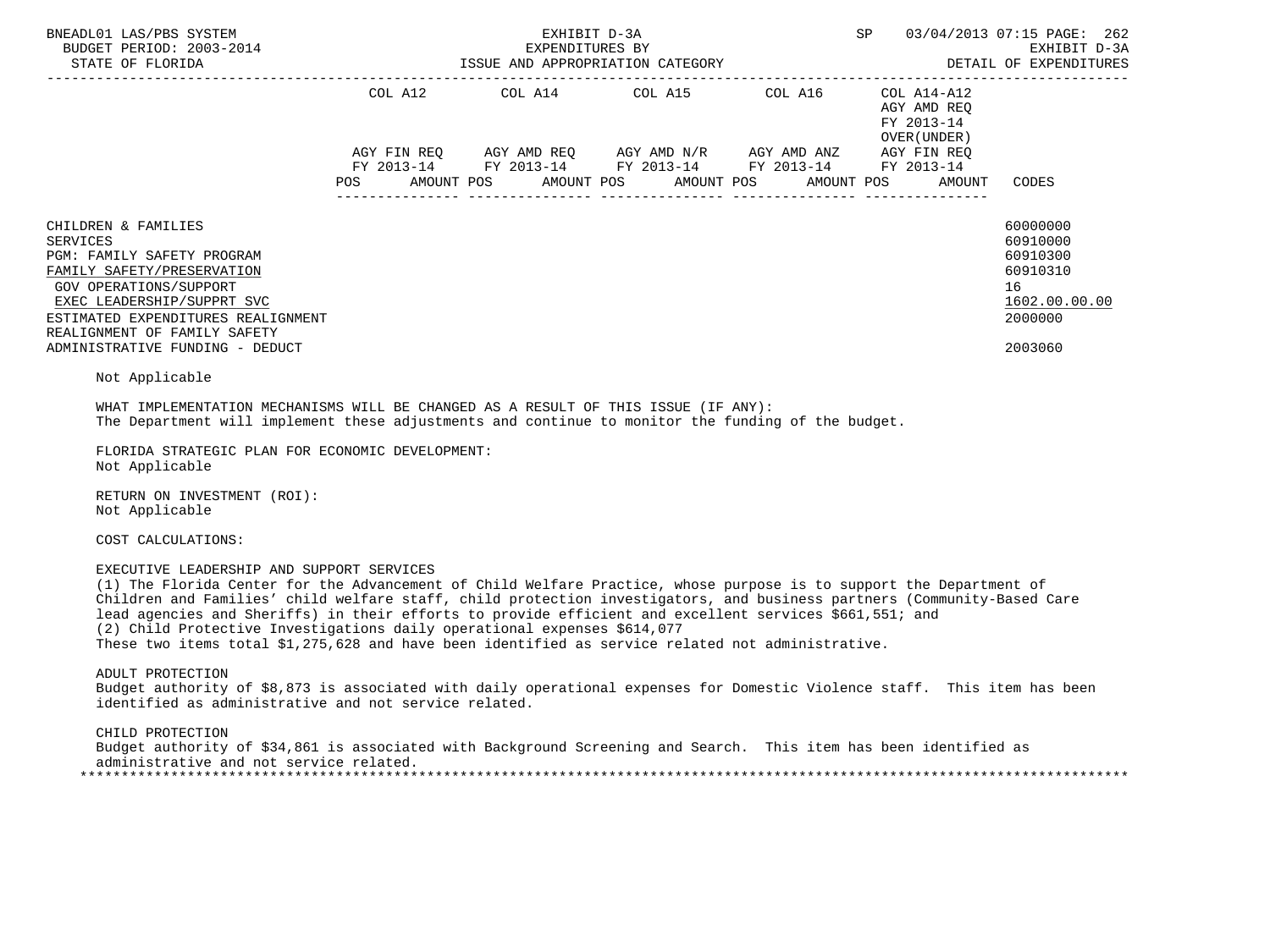| BNEADL01 LAS/PBS SYSTEM<br>BUDGET PERIOD: 2003-2014<br>STATE OF FLORIDA                                                                                                                                                                                                                                                          |                       |                      | EXHIBIT D-3A<br>EXPENDITURES BY<br>ISSUE AND APPROPRIATION CATEGORY                                                                                            |                           |                           | SP 03/04/2013 07:15 PAGE: 263                                                    | EXHIBIT D-3A<br>DETAIL OF EXPENDITURES<br>--------------                                            |
|----------------------------------------------------------------------------------------------------------------------------------------------------------------------------------------------------------------------------------------------------------------------------------------------------------------------------------|-----------------------|----------------------|----------------------------------------------------------------------------------------------------------------------------------------------------------------|---------------------------|---------------------------|----------------------------------------------------------------------------------|-----------------------------------------------------------------------------------------------------|
|                                                                                                                                                                                                                                                                                                                                  |                       | COL A12<br>POS       | COL A14 COL A15 COL A16<br>AGY FIN REQ AGY AMD REQ AGY AMD N/R AGY AMD ANZ AGY FIN REQ<br>FY 2013-14 FY 2013-14 FY 2013-14 FY 2013-14 FY 2013-14<br>AMOUNT POS | AMOUNT POS<br>----------- | AMOUNT POS<br>----------- | COL A14-A12<br>AGY AMD REQ<br>FY 2013-14<br>OVER (UNDER)<br>AMOUNT POS<br>AMOUNT | CODES                                                                                               |
| CHILDREN & FAMILIES<br><b>SERVICES</b><br>PGM: FAMILY SAFETY PROGRAM<br>FAMILY SAFETY/PRESERVATION<br>GOV OPERATIONS/SUPPORT<br>EXEC LEADERSHIP/SUPPRT SVC<br>ANNUALIZATION OF ADMINISTERED<br>FUNDS APPROPRIATIONS<br>STATE HEALTH INSURANCE ADJUSTMENT<br>FOR FY 2012-13 - 10 MONTHS<br>ANNUALIZATION<br>SALARIES AND BENEFITS |                       |                      |                                                                                                                                                                |                           |                           |                                                                                  | 60000000<br>60910000<br>60910300<br>60910310<br>16<br>1602.00.00.00<br>26A0000<br>26A1830<br>010000 |
| GENERAL REVENUE FUND                                                                                                                                                                                                                                                                                                             |                       | -MATCH 20,265 20,265 |                                                                                                                                                                |                           |                           |                                                                                  | 1000 2                                                                                              |
| DOMESTIC VIOLENCE TF                                                                                                                                                                                                                                                                                                             | $-$ STATE<br>$-MATCH$ | 50<br>70             | 50<br>70                                                                                                                                                       |                           |                           |                                                                                  | 2157 1<br>2157 2                                                                                    |
| TOTAL DOMESTIC VIOLENCE TF                                                                                                                                                                                                                                                                                                       |                       | 120                  | 120                                                                                                                                                            |                           |                           |                                                                                  | 2157                                                                                                |
| FEDERAL GRANTS TRUST FUND -FEDERL                                                                                                                                                                                                                                                                                                |                       |                      | 26,495<br>26,495                                                                                                                                               |                           |                           |                                                                                  | 2261 3                                                                                              |
| WELFARE TRANSITION TF                                                                                                                                                                                                                                                                                                            | $-FEDERL$             | 29,165               | 29,165                                                                                                                                                         |                           |                           |                                                                                  | 2401 3                                                                                              |
| SOCIAL SVCS BLK GRT TF                                                                                                                                                                                                                                                                                                           |                       | $-FEDERL$            | 14,260 14,260                                                                                                                                                  |                           |                           |                                                                                  | 2639 3                                                                                              |
| TOTAL APPRO                                                                                                                                                                                                                                                                                                                      |                       |                      | 90,305 90,305                                                                                                                                                  |                           |                           |                                                                                  |                                                                                                     |
| FEDERAL FUNDING REDUCTIONS<br>ELIMINATE UNFUNDED BUDGET<br><b>EXPENSES</b>                                                                                                                                                                                                                                                       |                       |                      |                                                                                                                                                                |                           |                           |                                                                                  | 3200000<br>3201010<br>040000                                                                        |
| FEDERAL GRANTS TRUST FUND -FEDERL                                                                                                                                                                                                                                                                                                |                       | 26,995-              | $26,995-$                                                                                                                                                      |                           |                           |                                                                                  | 2261 3                                                                                              |
|                                                                                                                                                                                                                                                                                                                                  |                       |                      |                                                                                                                                                                |                           |                           |                                                                                  |                                                                                                     |
| AGENCY ISSUE NARRATIVE:<br>2013-2014 BUDGET YEAR NARRATIVE:<br>ISSUE TITLE: Eliminate Unfunded Budget                                                                                                                                                                                                                            |                       |                      |                                                                                                                                                                | IT COMPONENT? NO          |                           |                                                                                  |                                                                                                     |
| SPECIFY WHICH AGENCY GOAL FROM THE 2012-2017 STRATEGIC PLAN IS ADDRESSED BY THIS BUDGET ISSUE PROPOSAL: Effect Program<br>Improvements: Apply proven best practices to maximize efficiencies and outcomes.                                                                                                                       |                       |                      |                                                                                                                                                                |                           |                           |                                                                                  |                                                                                                     |

SUMMARY:The Department requests the deletion of \$26,995 (total issue request is \$12,348,997) in unfunded budget in order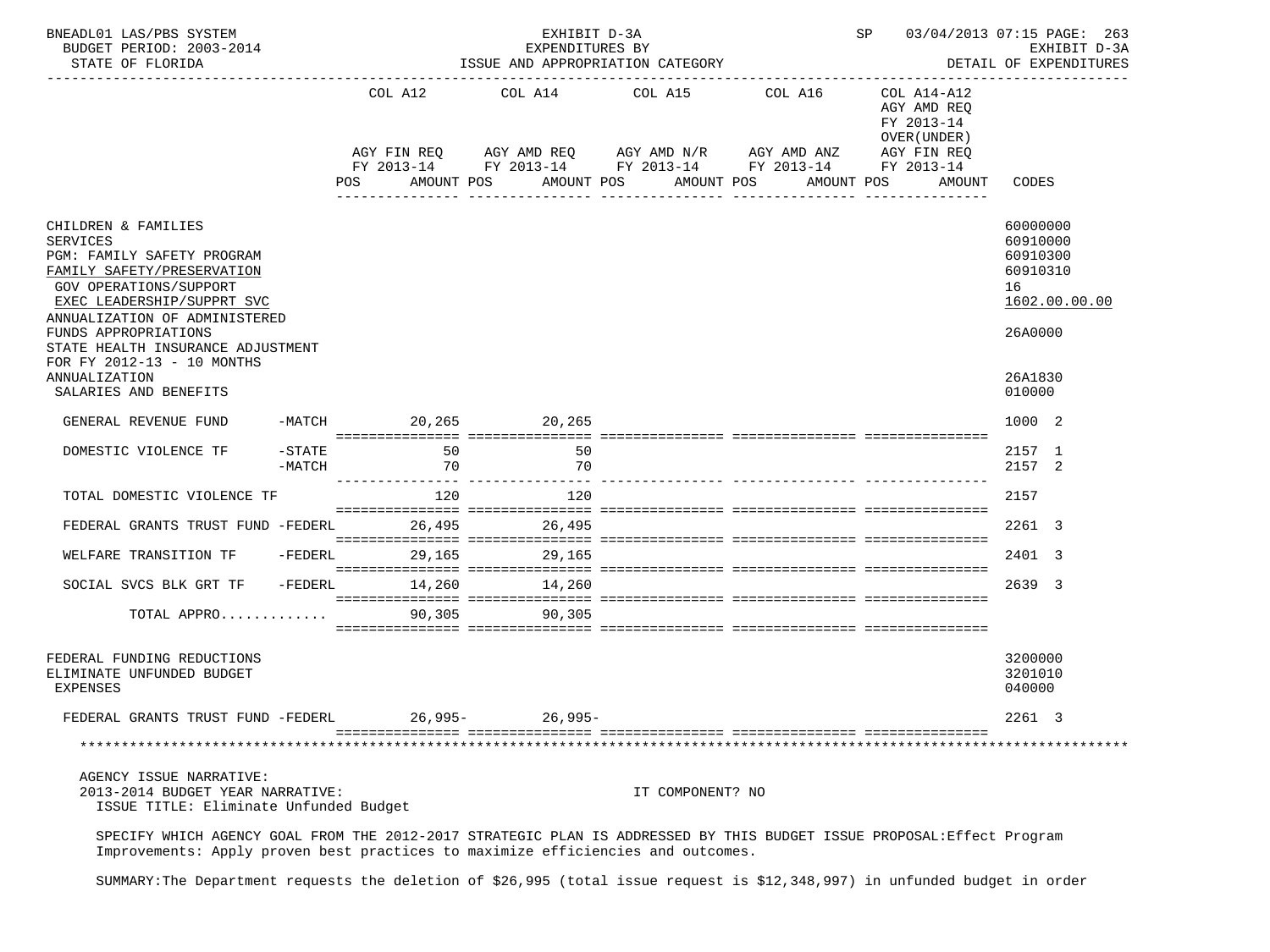| BNEADL01 LAS/PBS SYSTEM<br>BUDGET PERIOD: 2003-2014<br>STATE OF FLORIDA                                                                                                                                                                                                                                                                                                                                                                                                                                                                                                                    |            | EXHIBIT D-3A<br>EXPENDITURES BY<br>ISSUE AND APPROPRIATION CATEGORY | SP                                                                                                                                                                                                                                                                                                                                                                                                                                                                                   | 03/04/2013 07:15 PAGE: 264<br>EXHIBIT D-3A<br>DETAIL OF EXPENDITURES |                                                                  |                                                                                           |
|--------------------------------------------------------------------------------------------------------------------------------------------------------------------------------------------------------------------------------------------------------------------------------------------------------------------------------------------------------------------------------------------------------------------------------------------------------------------------------------------------------------------------------------------------------------------------------------------|------------|---------------------------------------------------------------------|--------------------------------------------------------------------------------------------------------------------------------------------------------------------------------------------------------------------------------------------------------------------------------------------------------------------------------------------------------------------------------------------------------------------------------------------------------------------------------------|----------------------------------------------------------------------|------------------------------------------------------------------|-------------------------------------------------------------------------------------------|
|                                                                                                                                                                                                                                                                                                                                                                                                                                                                                                                                                                                            | <b>POS</b> |                                                                     | $\begin{tabular}{lllllllllll} \multicolumn{2}{l}{{\text{COL A14}} } & \multicolumn{2}{c}{{\text{COL A15}} } & \multicolumn{2}{c}{{\text{COL A16}} } & \multicolumn{2}{c}{{\text{COL A14} - A12}}\\ \multicolumn{2}{c}{{\text{COL A14}} } & \multicolumn{2}{c}{{\text{COL A14} - A12}} & \multicolumn{2}{c}{{\text{COL A14} - A12}} & \multicolumn{2}{c}{{\text{COL A14} - A12}} & \multicolumn{2}{c}{{\text{COL A14} - A12}} & \multicolumn{2}{$<br>AMOUNT POS AMOUNT POS AMOUNT POS |                                                                      | AGY AMD REQ<br>FY 2013-14<br>OVER(UNDER)<br>AMOUNT POS<br>AMOUNT | CODES                                                                                     |
| CHILDREN & FAMILIES<br><b>SERVICES</b><br>PGM: FAMILY SAFETY PROGRAM<br>FAMILY SAFETY/PRESERVATION<br>GOV OPERATIONS/SUPPORT<br>EXEC LEADERSHIP/SUPPRT SVC<br>FEDERAL FUNDING REDUCTIONS<br>ELIMINATE UNFUNDED BUDGET                                                                                                                                                                                                                                                                                                                                                                      |            |                                                                     |                                                                                                                                                                                                                                                                                                                                                                                                                                                                                      |                                                                      |                                                                  | 60000000<br>60910000<br>60910300<br>60910310<br>16<br>1602.00.00.00<br>3200000<br>3201010 |
| to reflect a more accurate picture of the true funded and useable budget within the Department. This budget has become<br>unfunded as a result of insufficient recurring funding sources to include: a decline in revenue collections, reductions<br>to state funds, decreases in grant awards, and grant awards ending.<br>PROBLEM STATEMENT: If this issue is not approved, the total funding within the Department will be distorted. The<br>Department would appear to have more resources available than what is obtainable.<br>WHAT BENEFITS WILL BE OBTAINED BY FUNDING THIS ISSUE: |            |                                                                     |                                                                                                                                                                                                                                                                                                                                                                                                                                                                                      |                                                                      |                                                                  |                                                                                           |
| Not Applicable<br>WHAT UNDERLYING PROGRAM THEORY CHANGE IS INVOLVED IN THIS ISSUE (IF ANY):<br>Not Applicable                                                                                                                                                                                                                                                                                                                                                                                                                                                                              |            |                                                                     |                                                                                                                                                                                                                                                                                                                                                                                                                                                                                      |                                                                      |                                                                  |                                                                                           |
| WHAT IMPLEMENTATION MECHANISMS WILL BE CHANGED AS A RESULT OF THIS ISSUE (IF ANY):<br>Not Applicable                                                                                                                                                                                                                                                                                                                                                                                                                                                                                       |            |                                                                     |                                                                                                                                                                                                                                                                                                                                                                                                                                                                                      |                                                                      |                                                                  |                                                                                           |
| FLORIDA STRATEGIC PLAN FOR ECONOMIC DEVELOPMENT:<br>Not Applicable                                                                                                                                                                                                                                                                                                                                                                                                                                                                                                                         |            |                                                                     |                                                                                                                                                                                                                                                                                                                                                                                                                                                                                      |                                                                      |                                                                  |                                                                                           |
| RETURN ON INVESTMENT (ROI):<br>Not Applicable                                                                                                                                                                                                                                                                                                                                                                                                                                                                                                                                              |            |                                                                     |                                                                                                                                                                                                                                                                                                                                                                                                                                                                                      |                                                                      |                                                                  |                                                                                           |
| COST CALCULATIONS:<br>Not Applicable                                                                                                                                                                                                                                                                                                                                                                                                                                                                                                                                                       |            |                                                                     |                                                                                                                                                                                                                                                                                                                                                                                                                                                                                      |                                                                      |                                                                  |                                                                                           |
| TOTAL: EXEC LEADERSHIP/SUPPRT SVC                                                                                                                                                                                                                                                                                                                                                                                                                                                                                                                                                          |            |                                                                     |                                                                                                                                                                                                                                                                                                                                                                                                                                                                                      |                                                                      |                                                                  | 1602.00.00.00                                                                             |
| BY FUND TYPE<br>GENERAL REVENUE FUND                                                                                                                                                                                                                                                                                                                                                                                                                                                                                                                                                       |            | 9.842.572 9.842.572                                                 |                                                                                                                                                                                                                                                                                                                                                                                                                                                                                      |                                                                      |                                                                  | 1000                                                                                      |

| $TOTAL$ $POSTTIONS$ $171.00$<br>TOTAL PROG COMP 22.145.573 22.145.573<br>TOTAL SALARY RATE 8,170,854 |                         | 171.00<br>8,170,854     |  |              |
|------------------------------------------------------------------------------------------------------|-------------------------|-------------------------|--|--------------|
| ----------<br>GENERAL REVENUE FUND<br>TRUST FUNDS                                                    | 9,842,572<br>12,303,001 | 9.842.572<br>12,303,001 |  | 1000<br>2000 |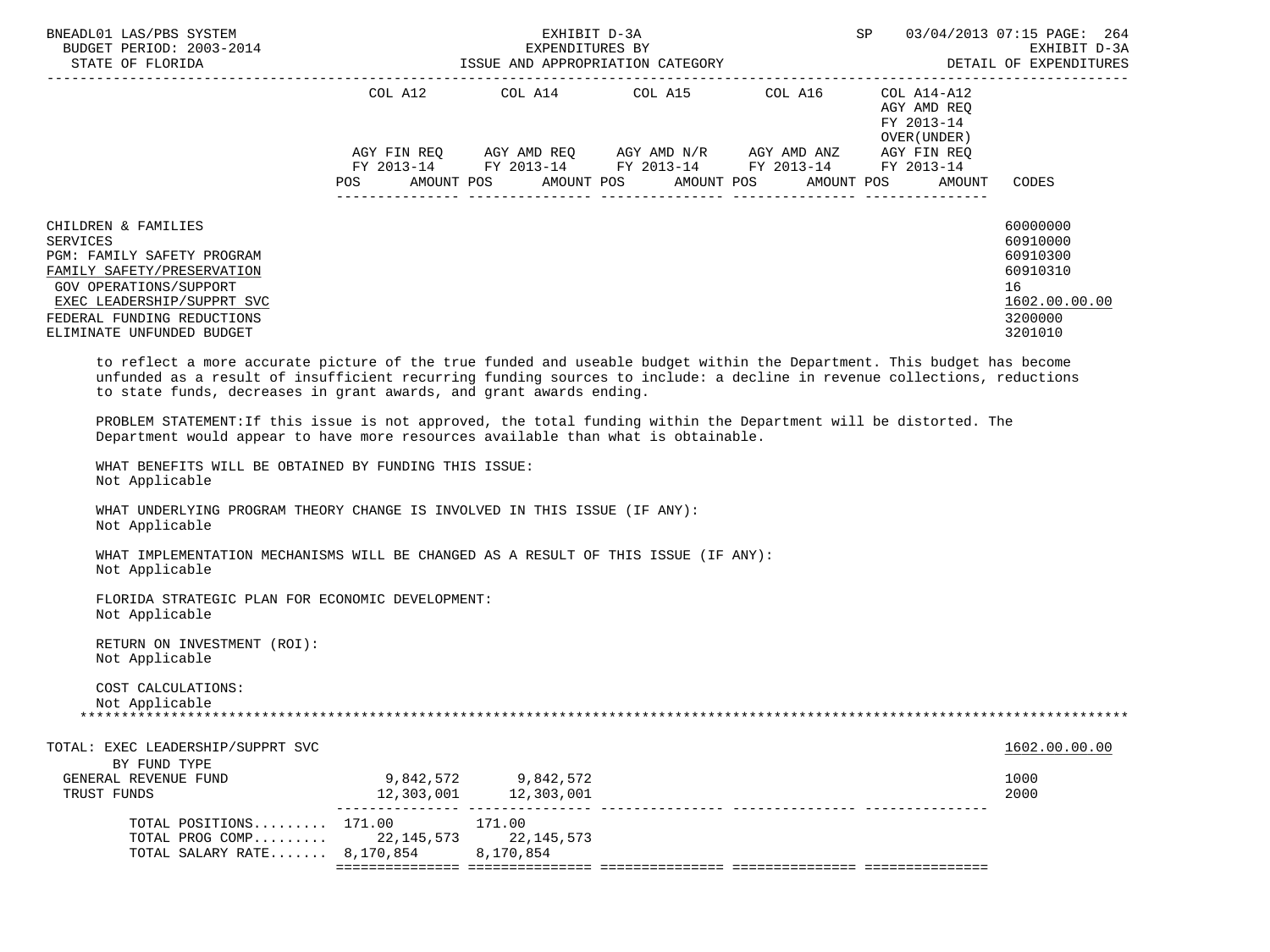| BNEADL01 LAS/PBS SYSTEM<br>BUDGET PERIOD: 2003-2014<br>STATE OF FLORIDA                                                                   | 3-2014<br>S-2014<br>ISSUE AND APPROPRIATION CATEGORY | EXHIBIT D-3A | SP 03/04/2013 07:15 PAGE: 265                                                                                         | EXHIBIT D-3A<br>DETAIL OF EXPENDITURES                 |                                              |
|-------------------------------------------------------------------------------------------------------------------------------------------|------------------------------------------------------|--------------|-----------------------------------------------------------------------------------------------------------------------|--------------------------------------------------------|----------------------------------------------|
|                                                                                                                                           |                                                      |              | COL A12 COL A14 COL A15 COL A16 COL A14-A12                                                                           | AGY AMD REQ<br>FY 2013-14<br>OVER (UNDER)              |                                              |
|                                                                                                                                           |                                                      |              | AGY FIN REQ AGY AMD REQ AGY AMD N/R AGY AMD ANZ AGY FIN REQ<br>FY 2013-14 FY 2013-14 FY 2013-14 FY 2013-14 FY 2013-14 | POS AMOUNT POS AMOUNT POS AMOUNT POS AMOUNT POS AMOUNT | CODES                                        |
| CHILDREN & FAMILIES<br><b>SERVICES</b><br><b>PGM: FAMILY SAFETY PROGRAM</b><br>FAMILY SAFETY/PRESERVATION                                 |                                                      |              |                                                                                                                       |                                                        | 60000000<br>60910000<br>60910300<br>60910310 |
| TOTAL: FAMILY SAFETY/PRESERVATION<br>BY FUND TYPE<br>GENERAL REVENUE FUND 400,191,993 400,191,993<br>TRUST FUNDS                          |                                                      |              | 747,683,687 752,683,687 15,228,315                                                                                    | 5,000,000                                              | 60910310<br>1000<br>2000                     |
| TOTAL POSITIONS $3,257.50$ 3,257.50<br>TOTAL SUB-BUREAU 1147,875,680 1152,875,680 15,228,315<br>TOTAL SALARY RATE 131,940,376 131,940,376 |                                                      |              |                                                                                                                       | 5,000,000                                              |                                              |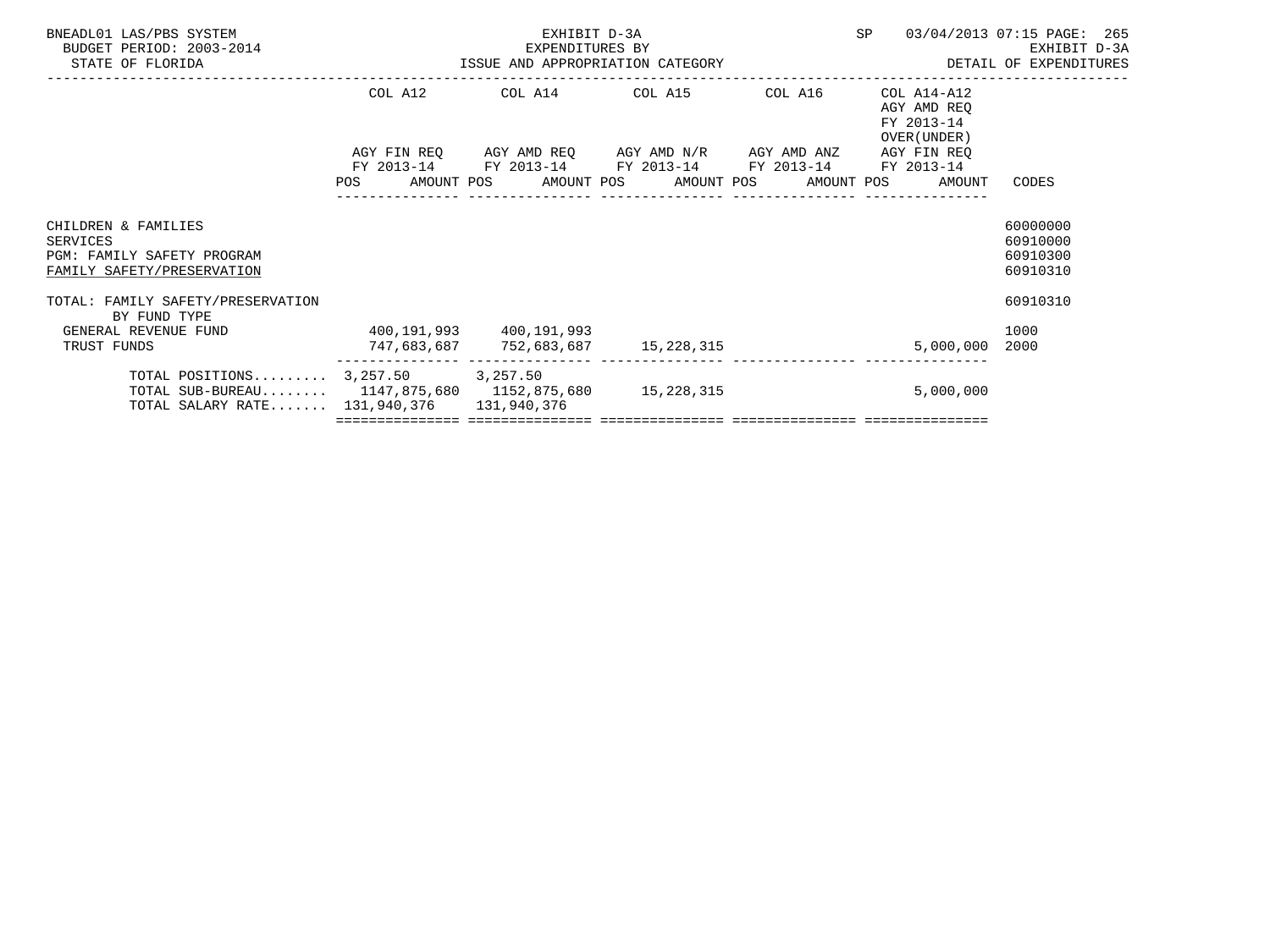| BNEADL01 LAS/PBS SYSTEM<br>BUDGET PERIOD: 2003-2014<br>STATE OF FLORIDA                                                                                                                                                                                                      |                                             | EXHIBIT D-3A<br>EXPENDITURES BY      | ISSUE AND APPROPRIATION CATEGORY                                                                                                     |                       | SP 03/04/2013 07:15 PAGE: 266                                                     | EXHIBIT D-3A<br>DETAIL OF EXPENDITURES                                                              |
|------------------------------------------------------------------------------------------------------------------------------------------------------------------------------------------------------------------------------------------------------------------------------|---------------------------------------------|--------------------------------------|--------------------------------------------------------------------------------------------------------------------------------------|-----------------------|-----------------------------------------------------------------------------------|-----------------------------------------------------------------------------------------------------|
|                                                                                                                                                                                                                                                                              | COL A12<br>AGY FIN REQ<br>POS<br>AMOUNT POS | COL A14                              | COL A15<br>AGY AMD REQ AGY AMD N/R AGY AMD ANZ<br>FY 2013-14 FY 2013-14 FY 2013-14 FY 2013-14 FY 2013-14<br>AMOUNT POS<br>AMOUNT POS | COL A16<br>AMOUNT POS | COL A14-A12<br>AGY AMD REO<br>FY 2013-14<br>OVER (UNDER)<br>AGY FIN REQ<br>AMOUNT | CODES                                                                                               |
| CHILDREN & FAMILIES<br><b>SERVICES</b><br>PGM: MENTAL HEALTH PROGRAM<br>MENTAL HEALTH SERVICES<br>HEALTH AND HUMAN SERVICES<br>CIVIL COMMITMENT PROGRAM<br>ESTIMATED EXPENDITURES<br>ESTIMATED EXPENDITURES - OPERATIONS<br>SALARY RATE<br>SALARY RATE 57,498,842 57,498,842 |                                             |                                      |                                                                                                                                      |                       |                                                                                   | 60000000<br>60910000<br>60910500<br>60910506<br>13<br>1301.02.00.00<br>1000000<br>1001000<br>000000 |
| SALARIES AND BENEFITS                                                                                                                                                                                                                                                        |                                             |                                      |                                                                                                                                      |                       |                                                                                   | 010000                                                                                              |
| GENERAL REVENUE FUND                                                                                                                                                                                                                                                         |                                             | -MATCH 29,853,898 29,853,898         |                                                                                                                                      |                       |                                                                                   | 1000 2                                                                                              |
| FEDERAL GRANTS TRUST FUND -STATE 725,252<br>$-{\rm RECPNT}$                                                                                                                                                                                                                  |                                             | 725,252<br>48, 361, 496 48, 361, 496 |                                                                                                                                      |                       |                                                                                   | 2261 1<br>2261 9                                                                                    |
| TOTAL FEDERAL GRANTS TRUST FUND                                                                                                                                                                                                                                              |                                             | 49,086,748 49,086,748                |                                                                                                                                      |                       |                                                                                   | 2261                                                                                                |
| OPERATIONS AND MAINT TF -STATE 5,335,388 5,335,388                                                                                                                                                                                                                           |                                             |                                      |                                                                                                                                      |                       |                                                                                   | 2516 1                                                                                              |
| TOTAL POSITIONS 1,822.50 1,822.50<br>TOTAL APPRO 84, 276, 034 84, 276, 034                                                                                                                                                                                                   |                                             |                                      |                                                                                                                                      |                       |                                                                                   |                                                                                                     |
| OTHER PERSONAL SERVICES                                                                                                                                                                                                                                                      |                                             |                                      |                                                                                                                                      |                       |                                                                                   | 030000                                                                                              |
| GENERAL REVENUE FUND -STATE 567,228                                                                                                                                                                                                                                          |                                             | 567,228                              |                                                                                                                                      |                       |                                                                                   | 1000 1                                                                                              |
| <b>EXPENSES</b>                                                                                                                                                                                                                                                              |                                             |                                      |                                                                                                                                      |                       |                                                                                   | 040000                                                                                              |
| GENERAL REVENUE FUND -STATE 7,792,324 7,792,324<br>FEDERAL GRANTS TRUST FUND -RECPNT<br>OPERATIONS AND MAINT TF -STATE                                                                                                                                                       | 653,001<br>268,912                          | 653,001<br>268,912                   |                                                                                                                                      |                       |                                                                                   | 1000 1<br>2261 9<br>2516 1                                                                          |
| TOTAL APPRO                                                                                                                                                                                                                                                                  | 8,714,237                                   | 8,714,237                            |                                                                                                                                      |                       |                                                                                   |                                                                                                     |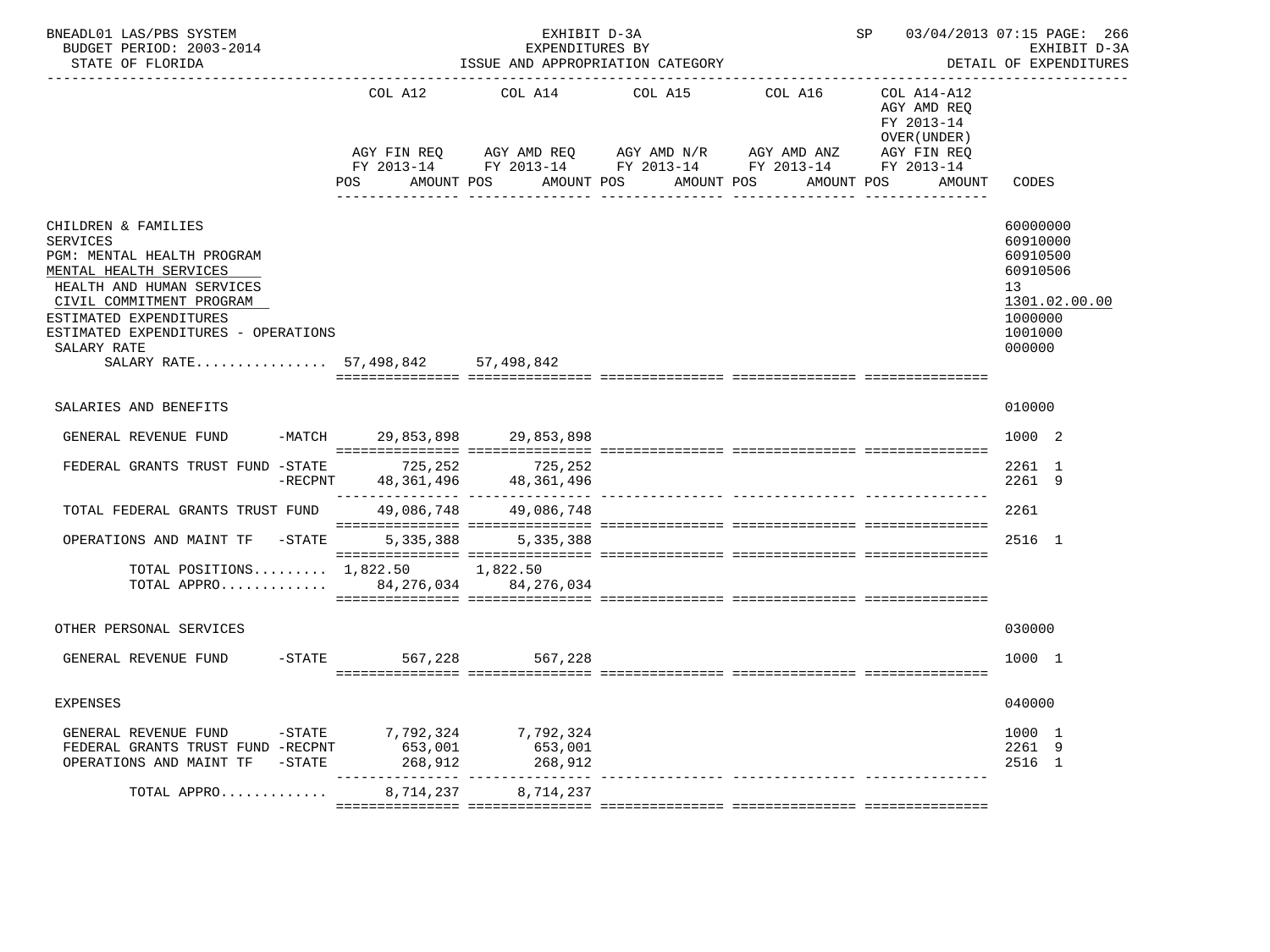| BNEADL01 LAS/PBS SYSTEM<br>BUDGET PERIOD: 2003-2014<br>STATE OF FLORIDA                                                                                                                                                                              |           |                                   | EXHIBIT D-3A<br>EXPENDITURES BY<br>ISSUE AND APPROPRIATION CATEGORY |                       |                                                                                                                                                  | SP 03/04/2013 07:15 PAGE: 267                                                    | EXHIBIT D-3A<br>DETAIL OF EXPENDITURES                                                              |
|------------------------------------------------------------------------------------------------------------------------------------------------------------------------------------------------------------------------------------------------------|-----------|-----------------------------------|---------------------------------------------------------------------|-----------------------|--------------------------------------------------------------------------------------------------------------------------------------------------|----------------------------------------------------------------------------------|-----------------------------------------------------------------------------------------------------|
|                                                                                                                                                                                                                                                      |           | COL A12<br><b>POS</b>             | AMOUNT POS                                                          | AMOUNT POS AMOUNT POS | COL A14 COL A15 COL A16<br>AGY FIN REQ AGY AMD REQ AGY AMD N/R AGY AMD ANZ AGY FIN REQ<br>FY 2013-14 FY 2013-14 FY 2013-14 FY 2013-14 FY 2013-14 | COL A14-A12<br>AGY AMD REO<br>FY 2013-14<br>OVER (UNDER)<br>AMOUNT POS<br>AMOUNT | CODES                                                                                               |
| CHILDREN & FAMILIES<br><b>SERVICES</b><br>PGM: MENTAL HEALTH PROGRAM<br>MENTAL HEALTH SERVICES<br>HEALTH AND HUMAN SERVICES<br>CIVIL COMMITMENT PROGRAM<br>ESTIMATED EXPENDITURES<br>ESTIMATED EXPENDITURES - OPERATIONS<br>OPERATING CAPITAL OUTLAY |           |                                   |                                                                     |                       |                                                                                                                                                  |                                                                                  | 60000000<br>60910000<br>60910500<br>60910506<br>13<br>1301.02.00.00<br>1000000<br>1001000<br>060000 |
| FEDERAL GRANTS TRUST FUND -RECPNT 377,471 377,471                                                                                                                                                                                                    |           |                                   |                                                                     |                       |                                                                                                                                                  |                                                                                  | 2261 9                                                                                              |
| FOOD PRODUCTS                                                                                                                                                                                                                                        |           |                                   |                                                                     |                       |                                                                                                                                                  |                                                                                  | 070000                                                                                              |
| GENERAL REVENUE FUND -STATE 2,097,235 2,097,235                                                                                                                                                                                                      |           |                                   |                                                                     |                       |                                                                                                                                                  |                                                                                  | 1000 1                                                                                              |
| SPECIAL CATEGORIES<br>CONTRACTED SERVICES                                                                                                                                                                                                            |           |                                   |                                                                     |                       |                                                                                                                                                  |                                                                                  | 100000<br>100777                                                                                    |
| GENERAL REVENUE FUND                                                                                                                                                                                                                                 | $-$ STATE |                                   | 2,816,581 2,816,581                                                 |                       |                                                                                                                                                  |                                                                                  | 1000 1                                                                                              |
| G/A-CONTRACT PROF SERVICES                                                                                                                                                                                                                           |           |                                   |                                                                     |                       |                                                                                                                                                  |                                                                                  | 100779                                                                                              |
| GENERAL REVENUE FUND                                                                                                                                                                                                                                 |           |                                   | -STATE 33,527,748 33,527,748<br>-MATCH 3,639,854 3,639,854          |                       |                                                                                                                                                  |                                                                                  | 1000 1<br>1000 2                                                                                    |
| TOTAL GENERAL REVENUE FUND                                                                                                                                                                                                                           |           | 37,167,602                        | 37,167,602                                                          |                       |                                                                                                                                                  |                                                                                  | 1000                                                                                                |
| FEDERAL GRANTS TRUST FUND -RECPNT 13,467,628 13,467,628                                                                                                                                                                                              |           |                                   |                                                                     |                       |                                                                                                                                                  |                                                                                  | 2261 9                                                                                              |
| TOTAL APPRO                                                                                                                                                                                                                                          |           | 50,635,230                        | 50,635,230                                                          |                       |                                                                                                                                                  |                                                                                  |                                                                                                     |
| PRESCRIBED MEDICINE/DRUGS                                                                                                                                                                                                                            |           |                                   |                                                                     |                       |                                                                                                                                                  |                                                                                  | 102681                                                                                              |
| GENERAL REVENUE FUND<br>FEDERAL GRANTS TRUST FUND -RECPNT<br>OPERATIONS AND MAINT TF                                                                                                                                                                 | $-$ STATE | $-$ STATE 4, 298, 259 4, 298, 259 | 1,900,961 1,900,961<br>876,992 876,992                              |                       |                                                                                                                                                  |                                                                                  | 1000 1<br>2261 9<br>2516 1                                                                          |
| TOTAL APPRO                                                                                                                                                                                                                                          |           | 7,076,212                         | 7,076,212                                                           |                       |                                                                                                                                                  |                                                                                  |                                                                                                     |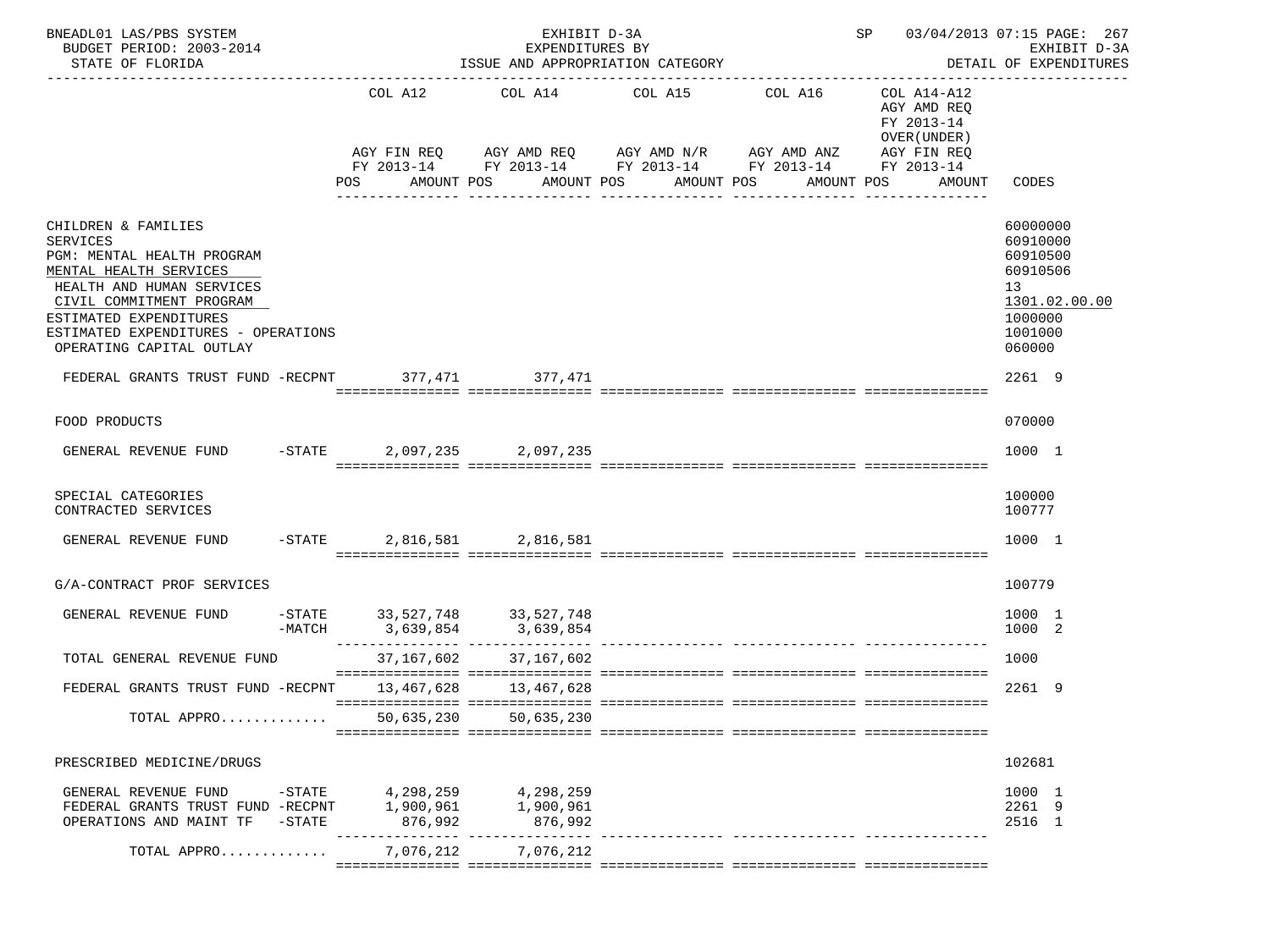| BNEADL01 LAS/PBS SYSTEM<br>BUDGET PERIOD: 2003-2014<br>STATE OF FLORIDA                                                                                                                                                                                              |                             | EXHIBIT D-3A<br>EXPENDITURES BY<br>ISSUE AND APPROPRIATION CATEGORY | SP 03/04/2013 07:15 PAGE: 268                                                                                                         | EXHIBIT D-3A<br>DETAIL OF EXPENDITURES                    |                                                                                                               |
|----------------------------------------------------------------------------------------------------------------------------------------------------------------------------------------------------------------------------------------------------------------------|-----------------------------|---------------------------------------------------------------------|---------------------------------------------------------------------------------------------------------------------------------------|-----------------------------------------------------------|---------------------------------------------------------------------------------------------------------------|
|                                                                                                                                                                                                                                                                      | COL A12                     | COL A14 COL A15                                                     | COL A16                                                                                                                               | COL A14-A12<br>AGY AMD REO<br>FY 2013-14<br>OVER (UNDER ) |                                                                                                               |
|                                                                                                                                                                                                                                                                      | AGY FIN REO                 |                                                                     | AGY AMD REQ AGY AMD N/R AGY AMD ANZ<br>FY 2013-14 FY 2013-14 FY 2013-14 FY 2013-14 FY 2013-14<br>POS AMOUNT POS AMOUNT POS AMOUNT POS | AGY FIN REQ<br>AMOUNT POS<br>AMOUNT                       | CODES                                                                                                         |
| CHILDREN & FAMILIES<br>SERVICES<br>PGM: MENTAL HEALTH PROGRAM<br>MENTAL HEALTH SERVICES<br>HEALTH AND HUMAN SERVICES<br>CIVIL COMMITMENT PROGRAM<br>ESTIMATED EXPENDITURES<br>ESTIMATED EXPENDITURES - OPERATIONS<br>SPECIAL CATEGORIES<br>RISK MANAGEMENT INSURANCE |                             |                                                                     |                                                                                                                                       |                                                           | 60000000<br>60910000<br>60910500<br>60910506<br>13<br>1301.02.00.00<br>1000000<br>1001000<br>100000<br>103241 |
| GENERAL REVENUE FUND - STATE 4, 912, 861 4, 912, 861<br>FEDERAL GRANTS TRUST FUND -RECPNT 526,864 526,864                                                                                                                                                            |                             |                                                                     |                                                                                                                                       |                                                           | 1000 1<br>2261 9                                                                                              |
| TOTAL APPRO                                                                                                                                                                                                                                                          | 5,439,725                   | 5,439,725                                                           |                                                                                                                                       |                                                           |                                                                                                               |
| DEFERRED-PAY COM CONTRACTS                                                                                                                                                                                                                                           |                             |                                                                     |                                                                                                                                       |                                                           | 105280                                                                                                        |
| GENERAL REVENUE FUND                                                                                                                                                                                                                                                 | -STATE 716,733 716,733      |                                                                     |                                                                                                                                       |                                                           | 1000 1                                                                                                        |
| LEASE/PURCHASE/EQUIPMENT                                                                                                                                                                                                                                             |                             |                                                                     |                                                                                                                                       |                                                           | 105281                                                                                                        |
| FEDERAL GRANTS TRUST FUND -RECPNT<br>OPERATIONS AND MAINT TF -STATE                                                                                                                                                                                                  | 17,096<br>558               | 558                                                                 | ----------- --------------- -----                                                                                                     |                                                           | 1000 1<br>2261 9<br>2516 1                                                                                    |
| TOTAL APPRO                                                                                                                                                                                                                                                          | 221,462                     | 221,462                                                             |                                                                                                                                       |                                                           |                                                                                                               |
| TR/DMS/HR SVCS/STW CONTRCT                                                                                                                                                                                                                                           |                             |                                                                     |                                                                                                                                       |                                                           | 107040                                                                                                        |
| GENERAL REVENUE FUND                                                                                                                                                                                                                                                 | $-$ STATE $11,240$ $11,240$ |                                                                     |                                                                                                                                       |                                                           | 1000 1                                                                                                        |
| TOTAL: ESTIMATED EXPENDITURES - OPERATIONS<br>TOTAL POSITIONS 1,822.50 1,822.50<br>TOTAL ISSUE 162,949,388 162,949,388<br>TOTAL SALARY RATE 57,498,842 57,498,842                                                                                                    |                             |                                                                     |                                                                                                                                       |                                                           | 1001000                                                                                                       |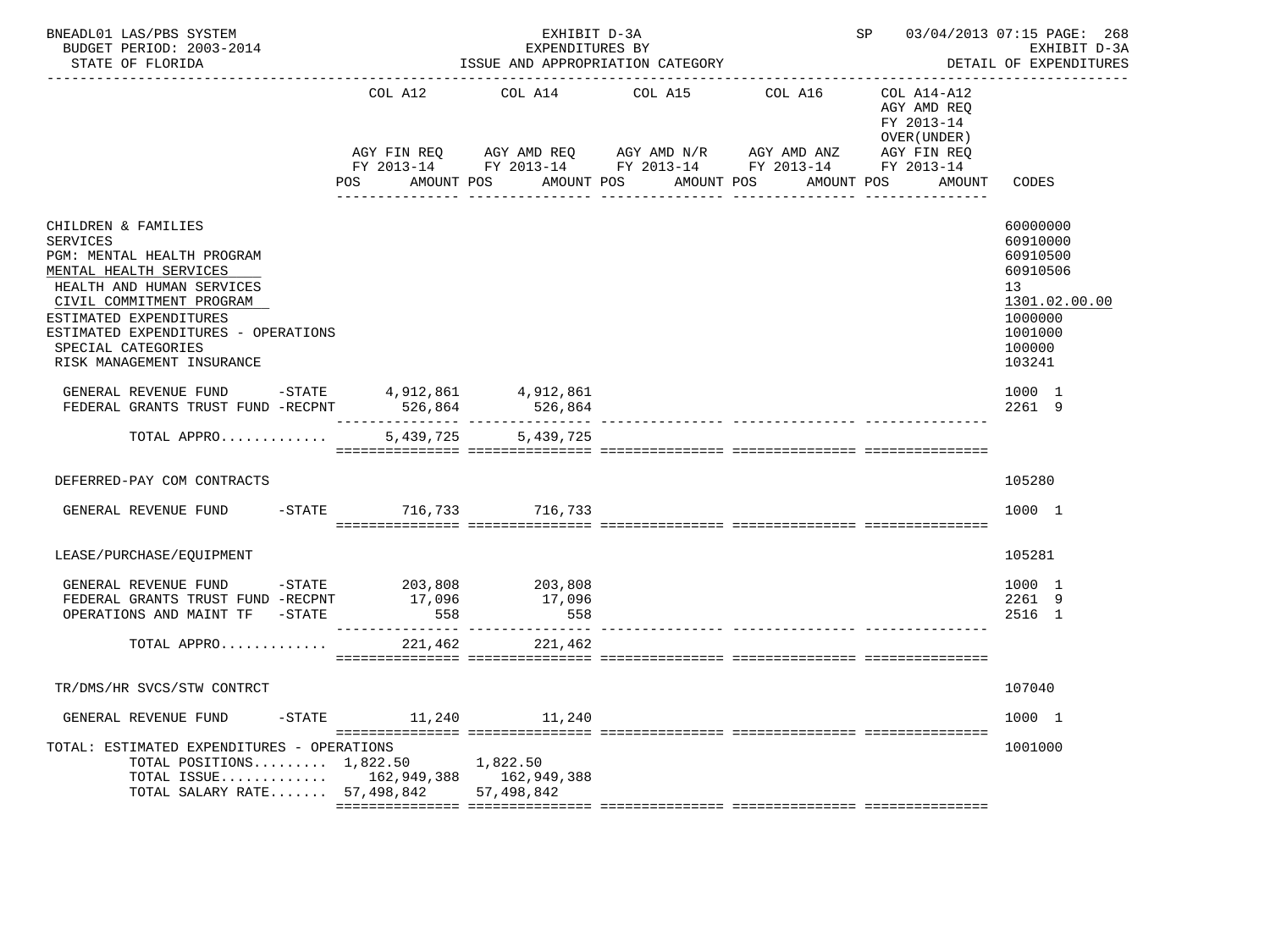| BNEADL01 LAS/PBS SYSTEM<br>BUDGET PERIOD: 2003-2014<br>STATE OF FLORIDA                                                                                                                                                                             |         |                      |                  |            | EXHIBIT D-3A<br>EXPENDITURES BY<br>ISSUE AND APPROPRIATION CATEGORY                           |         |                       |         |            |            |                                             |                                                                                    | SP 03/04/2013 07:15 PAGE: 269<br>EXHIBIT D-3A<br>DETAIL OF EXPENDITURES |
|-----------------------------------------------------------------------------------------------------------------------------------------------------------------------------------------------------------------------------------------------------|---------|----------------------|------------------|------------|-----------------------------------------------------------------------------------------------|---------|-----------------------|---------|------------|------------|---------------------------------------------|------------------------------------------------------------------------------------|-------------------------------------------------------------------------|
|                                                                                                                                                                                                                                                     |         | COL A12              |                  |            | COL A14                                                                                       | COL A15 |                       | COL A16 |            | FY 2013-14 | COL A14-A12<br>AGY AMD REQ<br>OVER (UNDER ) |                                                                                    |                                                                         |
|                                                                                                                                                                                                                                                     |         | AGY FIN REQ          |                  |            | AGY AMD REQ AGY AMD N/R AGY AMD ANZ<br>FY 2013-14 FY 2013-14 FY 2013-14 FY 2013-14 FY 2013-14 |         |                       |         |            |            | AGY FIN REQ                                 |                                                                                    |                                                                         |
|                                                                                                                                                                                                                                                     |         | POS                  |                  | AMOUNT POS |                                                                                               |         | AMOUNT POS AMOUNT POS |         | AMOUNT POS |            | AMOUNT                                      | CODES                                                                              |                                                                         |
| CHILDREN & FAMILIES<br><b>SERVICES</b><br>PGM: MENTAL HEALTH PROGRAM<br>MENTAL HEALTH SERVICES<br>HEALTH AND HUMAN SERVICES<br>CIVIL COMMITMENT PROGRAM<br>ESTIMATED EXPENDITURES<br>CASUALTY INSURANCE PREMIUM<br>ADJUSTMENT<br>SPECIAL CATEGORIES |         |                      |                  |            |                                                                                               |         |                       |         |            |            |                                             | 60000000<br>60910000<br>60910500<br>60910506<br>13<br>1000000<br>1001090<br>100000 | 1301.02.00.00                                                           |
| RISK MANAGEMENT INSURANCE                                                                                                                                                                                                                           |         |                      |                  |            |                                                                                               |         |                       |         |            |            |                                             | 103241                                                                             |                                                                         |
| GENERAL REVENUE FUND -STATE 676,493<br>FEDERAL GRANTS TRUST FUND -RECPNT                                                                                                                                                                            |         | 72,548               |                  |            | 676,493<br>72,548                                                                             |         |                       |         |            |            |                                             | 1000 1<br>2261 9                                                                   |                                                                         |
| TOTAL APPRO                                                                                                                                                                                                                                         |         |                      |                  |            | 749,041 749,041                                                                               |         |                       |         |            |            |                                             |                                                                                    |                                                                         |
| FLORIDA RETIREMENT SYSTEM<br>CONTRIBUTION ADJUSTMENT FOR<br>FISCAL YEAR 2012-2013<br>SALARIES AND BENEFITS                                                                                                                                          |         |                      |                  |            |                                                                                               |         |                       |         |            |            |                                             | 1001240<br>010000                                                                  |                                                                         |
| GENERAL REVENUE FUND                                                                                                                                                                                                                                |         | -MATCH 67,746 67,746 |                  |            |                                                                                               |         |                       |         |            |            |                                             | 1000 2                                                                             |                                                                         |
| FEDERAL GRANTS TRUST FUND -STATE 1,649 1,649                                                                                                                                                                                                        | -RECPNT |                      |                  |            | 109,763 109,763                                                                               |         |                       |         |            |            |                                             | 2261 1<br>2261 9                                                                   |                                                                         |
| TOTAL FEDERAL GRANTS TRUST FUND                                                                                                                                                                                                                     |         |                      | 111,412          |            | 111,412                                                                                       |         |                       |         |            |            |                                             | 2261                                                                               |                                                                         |
| OPERATIONS AND MAINT TF -STATE 12.107                                                                                                                                                                                                               |         |                      |                  |            | 12,107                                                                                        |         |                       |         |            |            |                                             | 2516 1                                                                             |                                                                         |
| TOTAL APPRO 191,265 191,265                                                                                                                                                                                                                         |         |                      |                  |            |                                                                                               |         |                       |         |            |            |                                             |                                                                                    |                                                                         |
| ADJUSTMENT TO STATE HEALTH<br>INSURANCE PREMIUM CONTRIBUTION -<br>FISCAL YEAR 2012-13<br>SALARIES AND BENEFITS                                                                                                                                      |         |                      |                  |            |                                                                                               |         |                       |         |            |            |                                             | 1001830<br>010000                                                                  |                                                                         |
| GENERAL REVENUE FUND                                                                                                                                                                                                                                | -MATCH  |                      | 69,027           |            | 69,027                                                                                        |         |                       |         |            |            |                                             | 1000 2                                                                             |                                                                         |
| FEDERAL GRANTS TRUST FUND -STATE                                                                                                                                                                                                                    | -RECPNT |                      | 1,680<br>111,839 |            | 1,680<br>111,839                                                                              |         |                       |         |            |            |                                             | 2261 1<br>2261 9                                                                   |                                                                         |
| TOTAL FEDERAL GRANTS TRUST FUND                                                                                                                                                                                                                     |         |                      | 113,519          |            | 113,519                                                                                       |         |                       |         |            |            |                                             | 2261                                                                               |                                                                         |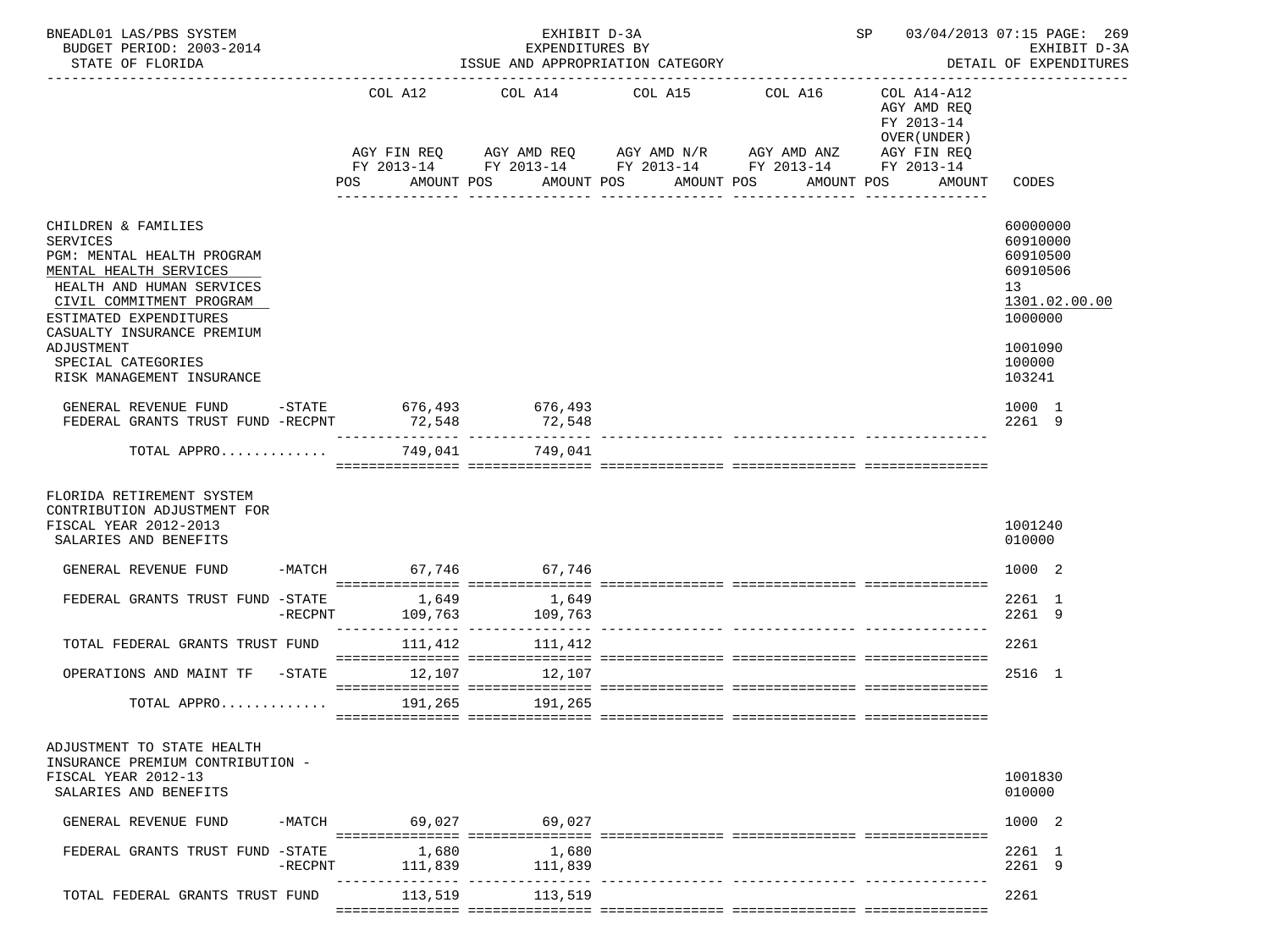| BNEADL01 LAS/PBS SYSTEM<br>BUDGET PERIOD: 2003-2014<br>STATE OF FLORIDA                                                                                                                                         |                | EXHIBIT D-3A<br>EXPENDITURES BY<br>ISSUE AND APPROPRIATION CATEGORY              | SP 03/04/2013 07:15 PAGE: 270  | EXHIBIT D-3A<br>DETAIL OF EXPENDITURES                                                        |                                                                                   |                                                                                |
|-----------------------------------------------------------------------------------------------------------------------------------------------------------------------------------------------------------------|----------------|----------------------------------------------------------------------------------|--------------------------------|-----------------------------------------------------------------------------------------------|-----------------------------------------------------------------------------------|--------------------------------------------------------------------------------|
|                                                                                                                                                                                                                 | COL A12<br>POS | COL A14 COL A15<br>AGY FIN REQ AGY AMD REQ AGY AMD N/R AGY AMD ANZ<br>AMOUNT POS | AMOUNT POS<br>________________ | COL A16<br>FY 2013-14 FY 2013-14 FY 2013-14 FY 2013-14 FY 2013-14<br>AMOUNT POS<br>AMOUNT POS | COL A14-A12<br>AGY AMD REO<br>FY 2013-14<br>OVER (UNDER)<br>AGY FIN REQ<br>AMOUNT | CODES                                                                          |
| CHILDREN & FAMILIES<br><b>SERVICES</b><br>PGM: MENTAL HEALTH PROGRAM<br>MENTAL HEALTH SERVICES<br>HEALTH AND HUMAN SERVICES<br>CIVIL COMMITMENT PROGRAM<br>ESTIMATED EXPENDITURES<br>ADJUSTMENT TO STATE HEALTH |                |                                                                                  |                                |                                                                                               |                                                                                   | 60000000<br>60910000<br>60910500<br>60910506<br>13<br>1301.02.00.00<br>1000000 |
| INSURANCE PREMIUM CONTRIBUTION -<br>FISCAL YEAR 2012-13<br>SALARIES AND BENEFITS<br>OPERATIONS AND MAINT TF -STATE 12,336 12,336                                                                                |                |                                                                                  |                                |                                                                                               |                                                                                   | 1001830<br>010000<br>2516 1                                                    |
| TOTAL APPRO                                                                                                                                                                                                     | 194,882        | 194,882                                                                          |                                |                                                                                               |                                                                                   |                                                                                |
| REALLOCATION OF HUMAN RESOURCES<br>OUTSOURCING<br>SPECIAL CATEGORIES<br>TR/DMS/HR SVCS/STW CONTRCT<br>GENERAL REVENUE FUND<br>$-$ STATE                                                                         | 699–           | 699–                                                                             |                                |                                                                                               |                                                                                   | 1005900<br>100000<br>107040<br>1000 1                                          |
| ADJUSTMENTS TO CURRENT YEAR<br>ESTIMATED EXPENDITURES<br>ADJUST FUND SOURCE INDICATORS - ADD<br>SALARIES AND BENEFITS                                                                                           |                |                                                                                  |                                |                                                                                               |                                                                                   | 1600000<br>160S220<br>010000                                                   |
| FEDERAL GRANTS TRUST FUND -RECPNT                                                                                                                                                                               |                | 736,981 736,981                                                                  |                                |                                                                                               |                                                                                   | 2261 9                                                                         |
| SPECIAL CATEGORIES<br>G/A-CONTRACT PROF SERVICES                                                                                                                                                                |                |                                                                                  |                                |                                                                                               |                                                                                   | 100000<br>100779                                                               |
| $-$ STATE<br>GENERAL REVENUE FUND                                                                                                                                                                               |                | 3,639,854 3,639,854                                                              |                                |                                                                                               |                                                                                   | 1000 1                                                                         |
| TOTAL: ADJUST FUND SOURCE INDICATORS - ADD<br>TOTAL ISSUE                                                                                                                                                       | 4,376,835      | 4,376,835                                                                        |                                |                                                                                               |                                                                                   | 160S220                                                                        |
| AGENCY ISSUE NARRATIVE:<br>2013-2014 BUDGET YEAR NARRATIVE:<br>ISSUE TITLE: Adjust Fund Source Indicators - Add                                                                                                 |                |                                                                                  | IT COMPONENT? NO               |                                                                                               |                                                                                   |                                                                                |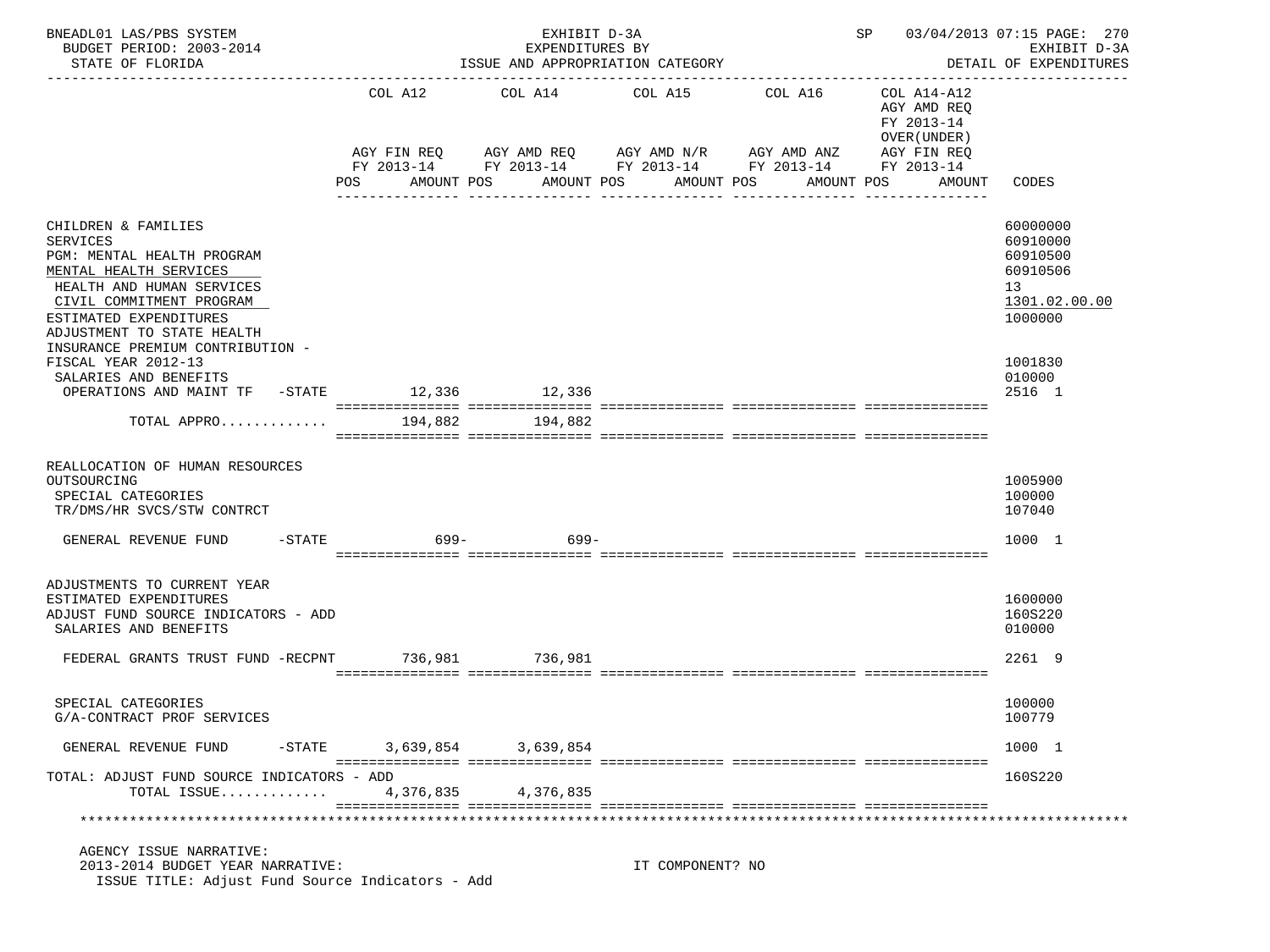| BNEADL01 LAS/PBS SYSTEM<br>BUDGET PERIOD: 2003-2014<br>STATE OF FLORIDA                                                                                                                | EXHIBIT D-3A<br>EXPENDITURES BY<br>ISSUE AND APPROPRIATION CATEGORY |             |  |  |  |                                                                                                                        |  | SP.        |  | 03/04/2013 07:15 PAGE: 271<br>EXHIBIT D-3A<br>DETAIL OF EXPENDITURES |                                                                     |
|----------------------------------------------------------------------------------------------------------------------------------------------------------------------------------------|---------------------------------------------------------------------|-------------|--|--|--|------------------------------------------------------------------------------------------------------------------------|--|------------|--|----------------------------------------------------------------------|---------------------------------------------------------------------|
|                                                                                                                                                                                        |                                                                     | COL A12     |  |  |  |                                                                                                                        |  |            |  | AGY AMD REO<br>FY 2013-14<br>OVER (UNDER)                            |                                                                     |
|                                                                                                                                                                                        | POS                                                                 | AGY FIN REO |  |  |  | AGY AMD REQ AGY AMD N/R AGY AMD ANZ<br>FY 2013-14 FY 2013-14 FY 2013-14 FY 2013-14<br>AMOUNT POS AMOUNT POS AMOUNT POS |  | AMOUNT POS |  | AGY FIN REO<br>FY 2013-14<br>AMOUNT                                  | CODES                                                               |
| CHILDREN & FAMILIES<br><b>SERVICES</b><br>PGM: MENTAL HEALTH PROGRAM<br>MENTAL HEALTH SERVICES<br>HEALTH AND HUMAN SERVICES<br>CIVIL COMMITMENT PROGRAM<br>ADJUSTMENTS TO CURRENT YEAR |                                                                     |             |  |  |  |                                                                                                                        |  |            |  |                                                                      | 60000000<br>60910000<br>60910500<br>60910506<br>13<br>1301.02.00.00 |
| ESTIMATED EXPENDITURES<br>ADJUST FUND SOURCE INDICATORS - ADD                                                                                                                          |                                                                     |             |  |  |  |                                                                                                                        |  |            |  |                                                                      | 1600000<br>160S220                                                  |
| SPECIFY WHICH AGENCY GOAL FROM THE FISCAL YEARS 2013-2014 THROUGH 2017-2018 STRATEGIC PLAN IS ADDRESSED BY THIS BUDGET<br>ISSUE PROPOSAL:                                              |                                                                     |             |  |  |  |                                                                                                                        |  |            |  |                                                                      |                                                                     |

Effect Program Improvements: Apply proven best practices to maximize efficiencies and outcomes.

SUMMARY:

 The Department requests an adjustment to its base budget to properly align Funding Source Indicators (FSI) for Maintenance of Effort (MOE) and Match review.

PROBLEM STATEMENT:

 Based on the Department's current agency-approved operating budget, this request is needed to properly align the FSIs in the Department's budget.

 WHAT BENEFITS WILL BE OBTAINED BY FUNDING THIS ISSUE: This action is necessary to ensure that the Department can properly identify funding sources and MOE.

 WHAT UNDERLYING PROGRAM THEORY CHANGE IS INVOLVED IN THIS ISSUE (IF ANY): Not applicable.

 WHAT IMPLEMENTATION MECHANISMS WILL BE CHANGES AS A RESULT OF THIS ISSUE (IF ANY): The Department will implement these adjustments and continue to monitor the funding of the budget.

 FLORIDA STRATEGIC PLAN FOR ECONOMIC DEVELOPMENT: Not applicable.

 RETURN ON INVESTMENT: Not applicable.

COST CALCULATIONS:

 The Other Adjustment Data (OAD) transaction was used to correct Fund Source Identifiers (FSI) for Salaries and Benefits amounts that are not associated with specific positions and salary rate. \*\*\*\*\*\*\*\*\*\*\*\*\*\*\*\*\*\*\*\*\*\*\*\*\*\*\*\*\*\*\*\*\*\*\*\*\*\*\*\*\*\*\*\*\*\*\*\*\*\*\*\*\*\*\*\*\*\*\*\*\*\*\*\*\*\*\*\*\*\*\*\*\*\*\*\*\*\*\*\*\*\*\*\*\*\*\*\*\*\*\*\*\*\*\*\*\*\*\*\*\*\*\*\*\*\*\*\*\*\*\*\*\*\*\*\*\*\*\*\*\*\*\*\*\*\*\*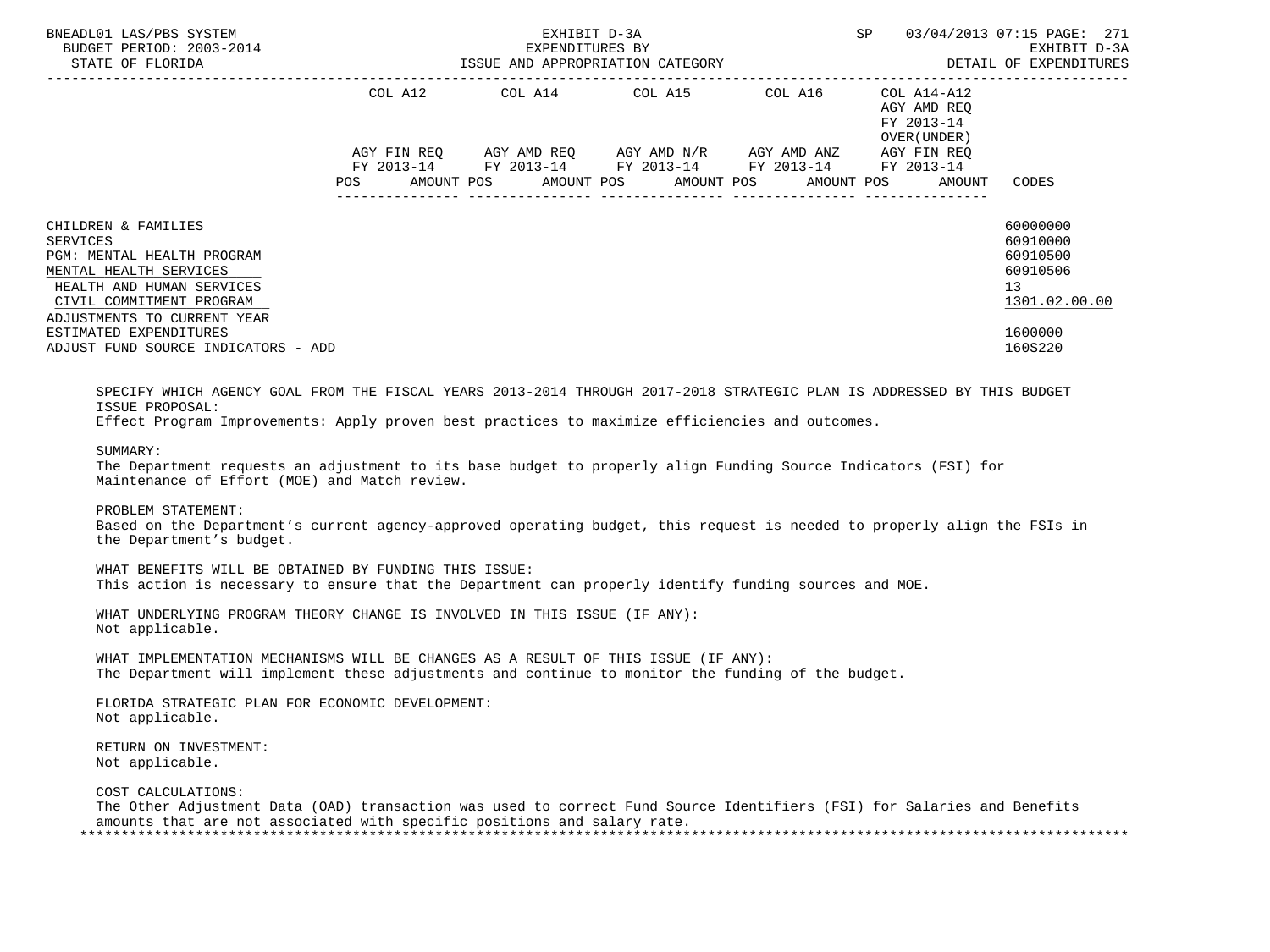| BNEADL01 LAS/PBS SYSTEM<br>BUDGET PERIOD: 2003-2014<br>STATE OF FLORIDA                                                                                                                                                                                                                              |                | EXHIBIT D-3A<br>EXPENDITURES BY<br>ISSUE AND APPROPRIATION CATEGORY                                                                                                                                                                                                                                                                                                                                            |                    | SP 03/04/2013 07:15 PAGE: 272       | EXHIBIT D-3A<br>DETAIL OF EXPENDITURES                                |                                                                                           |
|------------------------------------------------------------------------------------------------------------------------------------------------------------------------------------------------------------------------------------------------------------------------------------------------------|----------------|----------------------------------------------------------------------------------------------------------------------------------------------------------------------------------------------------------------------------------------------------------------------------------------------------------------------------------------------------------------------------------------------------------------|--------------------|-------------------------------------|-----------------------------------------------------------------------|-------------------------------------------------------------------------------------------|
|                                                                                                                                                                                                                                                                                                      | COL A12<br>POS | COL A14 COL A15<br>$\begin{array}{lllllll} {\text{AGY}} & {\text{FIN}} & {\text{REG}} & {\text{AGY}} & {\text{AMP}} & {\text{AGY}} & {\text{AMP}} & {\text{HU}} & {\text{HU}} & {\text{HU}} & {\text{HU}} & {\text{HU}} & {\text{HU}} \\ {\text{FY}} & 2013\text{--}14 & \text{FY}} & 2013\text{--}14 & \text{FY}} & 2013\text{--}14 & \text{FY}} & 2013\text{--}14 & \end{array}$<br>AMOUNT POS<br>AMOUNT POS |                    | COL A16<br>AMOUNT POS<br>AMOUNT POS | $COL A14- A12$<br>AGY AMD REO<br>FY 2013-14<br>OVER (UNDER)<br>AMOUNT | CODES                                                                                     |
| CHILDREN & FAMILIES<br><b>SERVICES</b><br>PGM: MENTAL HEALTH PROGRAM<br>MENTAL HEALTH SERVICES<br>HEALTH AND HUMAN SERVICES<br>CIVIL COMMITMENT PROGRAM<br>ADJUSTMENTS TO CURRENT YEAR<br>ESTIMATED EXPENDITURES<br>ADJUST FUND SOURCE INDICATORS - ADD<br>POSITION DETAIL OF SALARIES AND BENEFITS: |                |                                                                                                                                                                                                                                                                                                                                                                                                                |                    |                                     |                                                                       | 60000000<br>60910000<br>60910500<br>60910506<br>13<br>1301.02.00.00<br>1600000<br>160S220 |
|                                                                                                                                                                                                                                                                                                      | FTE            | BASE RATE                                                                                                                                                                                                                                                                                                                                                                                                      | ADDITIVES BENEFITS |                                     | SUBTOTAL<br>ႜ                                                         | LAPSE LAPSED SALARIES<br>AND BENEFITS                                                     |
| A12 - AGY FIN REQ FY 2013-14                                                                                                                                                                                                                                                                         |                |                                                                                                                                                                                                                                                                                                                                                                                                                |                    |                                     |                                                                       |                                                                                           |
| CHANGES TO CURRENTLY AUTHORIZED POSITIONS<br>OTHER SALARY AMOUNT<br>2261 FEDERAL GRANTS TRUST FUND                                                                                                                                                                                                   |                |                                                                                                                                                                                                                                                                                                                                                                                                                |                    |                                     |                                                                       | 736,981                                                                                   |
|                                                                                                                                                                                                                                                                                                      |                |                                                                                                                                                                                                                                                                                                                                                                                                                |                    |                                     |                                                                       | --------------<br>736,981                                                                 |
|                                                                                                                                                                                                                                                                                                      |                |                                                                                                                                                                                                                                                                                                                                                                                                                |                    |                                     |                                                                       | ==============                                                                            |
| A14 - AGY AMD REQ FY 2013-14                                                                                                                                                                                                                                                                         |                |                                                                                                                                                                                                                                                                                                                                                                                                                |                    |                                     |                                                                       |                                                                                           |
| CHANGES TO CURRENTLY AUTHORIZED POSITIONS<br>OTHER SALARY AMOUNT<br>2261 FEDERAL GRANTS TRUST FUND                                                                                                                                                                                                   |                |                                                                                                                                                                                                                                                                                                                                                                                                                |                    |                                     |                                                                       | 736,981                                                                                   |
|                                                                                                                                                                                                                                                                                                      |                |                                                                                                                                                                                                                                                                                                                                                                                                                |                    |                                     |                                                                       | --------<br>736,981                                                                       |
|                                                                                                                                                                                                                                                                                                      |                |                                                                                                                                                                                                                                                                                                                                                                                                                |                    |                                     |                                                                       | ==============                                                                            |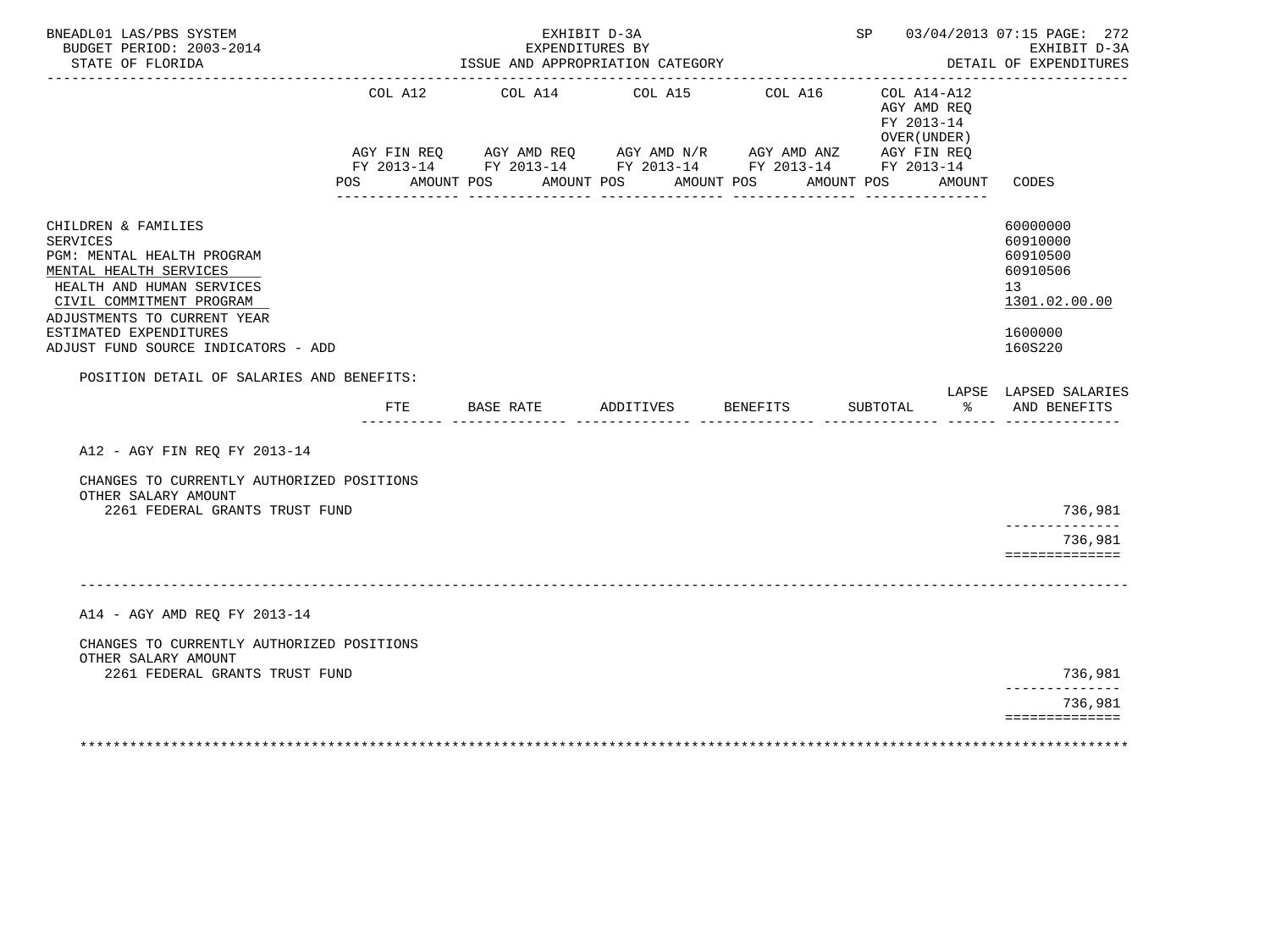| BNEADL01 LAS/PBS SYSTEM<br>BUDGET PERIOD: 2003-2014<br>STATE OF FLORIDA                                                                                                                                                                                                                       |                                                             | EXHIBIT D-3A<br>EXPENDITURES BY<br>ISSUE AND APPROPRIATION CATEGORY |                       |                                                        |                                                                         | SP 03/04/2013 07:15 PAGE: 273<br>EXHIBIT D-3A<br>DETAIL OF EXPENDITURES                             |
|-----------------------------------------------------------------------------------------------------------------------------------------------------------------------------------------------------------------------------------------------------------------------------------------------|-------------------------------------------------------------|---------------------------------------------------------------------|-----------------------|--------------------------------------------------------|-------------------------------------------------------------------------|-----------------------------------------------------------------------------------------------------|
|                                                                                                                                                                                                                                                                                               | COL A12                                                     | COL A14                                                             | COL A15 COL A16       | AGY FIN REQ AGY AMD REQ AGY AMD N/R AGY AMD ANZ        | COL A14-A12<br>AGY AMD REQ<br>FY 2013-14<br>OVER (UNDER)<br>AGY FIN REQ |                                                                                                     |
|                                                                                                                                                                                                                                                                                               | POS<br>AMOUNT POS<br>______________________________________ |                                                                     | AMOUNT POS AMOUNT POS | FY 2013-14 FY 2013-14 FY 2013-14 FY 2013-14 FY 2013-14 | AMOUNT POS<br>AMOUNT<br>________________                                | CODES                                                                                               |
| CHILDREN & FAMILIES<br><b>SERVICES</b><br>PGM: MENTAL HEALTH PROGRAM<br>MENTAL HEALTH SERVICES<br>HEALTH AND HUMAN SERVICES<br>CIVIL COMMITMENT PROGRAM<br>ADJUSTMENTS TO CURRENT YEAR<br>ESTIMATED EXPENDITURES<br>ADJUST FUND SOURCE INDICATORS -<br><b>DEDUCT</b><br>SALARIES AND BENEFITS |                                                             |                                                                     |                       |                                                        |                                                                         | 60000000<br>60910000<br>60910500<br>60910506<br>13<br>1301.02.00.00<br>1600000<br>160S230<br>010000 |
| FEDERAL GRANTS TRUST FUND -STATE 736,981- 736,981-                                                                                                                                                                                                                                            |                                                             |                                                                     |                       |                                                        |                                                                         | 2261 1                                                                                              |
| SPECIAL CATEGORIES<br>G/A-CONTRACT PROF SERVICES<br>GENERAL REVENUE FUND                                                                                                                                                                                                                      | -MATCH 3,639,854- 3,639,854-                                |                                                                     |                       |                                                        |                                                                         | 100000<br>100779<br>1000 2                                                                          |
| TOTAL: ADJUST FUND SOURCE INDICATORS -                                                                                                                                                                                                                                                        |                                                             |                                                                     |                       |                                                        |                                                                         | 160S230                                                                                             |
| DEDUCT<br>TOTAL ISSUE                                                                                                                                                                                                                                                                         |                                                             | 4, 376, 835 - 4, 376, 835 -                                         |                       |                                                        |                                                                         |                                                                                                     |
|                                                                                                                                                                                                                                                                                               |                                                             |                                                                     |                       |                                                        |                                                                         |                                                                                                     |
| AGENCY ISSUE NARRATIVE:<br>2013-2014 BUDGET YEAR NARRATIVE:<br>ISSUE TITLE: Adjust Fund Source Indicators - Deduct                                                                                                                                                                            |                                                             |                                                                     | IT COMPONENT? NO      |                                                        |                                                                         |                                                                                                     |
| SPECIFY WHICH AGENCY GOAL FROM THE FISCAL YEARS 2013-2014 THROUGH 2017-2018 STRATEGIC PLAN IS ADDRESSED BY THIS BUDGET<br>ISSUE PROPOSAL:<br>Effect Program Improvements: Apply proven best practices to maximize efficiencies and outcomes.                                                  |                                                             |                                                                     |                       |                                                        |                                                                         |                                                                                                     |
| SUMMARY:<br>The Department requests an adjustment to its base budget to properly align Funding Source Indicators (FSI) for<br>Maintenance of Effort (MOE) and Match review.                                                                                                                   |                                                             |                                                                     |                       |                                                        |                                                                         |                                                                                                     |
| PROBLEM STATEMENT:<br>Based on the Department's current agency-approved operating budget, this request is needed to properly align the FSIs in<br>the Department's budget.                                                                                                                    |                                                             |                                                                     |                       |                                                        |                                                                         |                                                                                                     |
| WHAT BENEFITS WILL BE OBTAINED BY FUNDING THIS ISSUE:<br>This action is necessary to ensure that the Department can properly identify funding sources and MOE.                                                                                                                                |                                                             |                                                                     |                       |                                                        |                                                                         |                                                                                                     |
|                                                                                                                                                                                                                                                                                               |                                                             |                                                                     |                       |                                                        |                                                                         |                                                                                                     |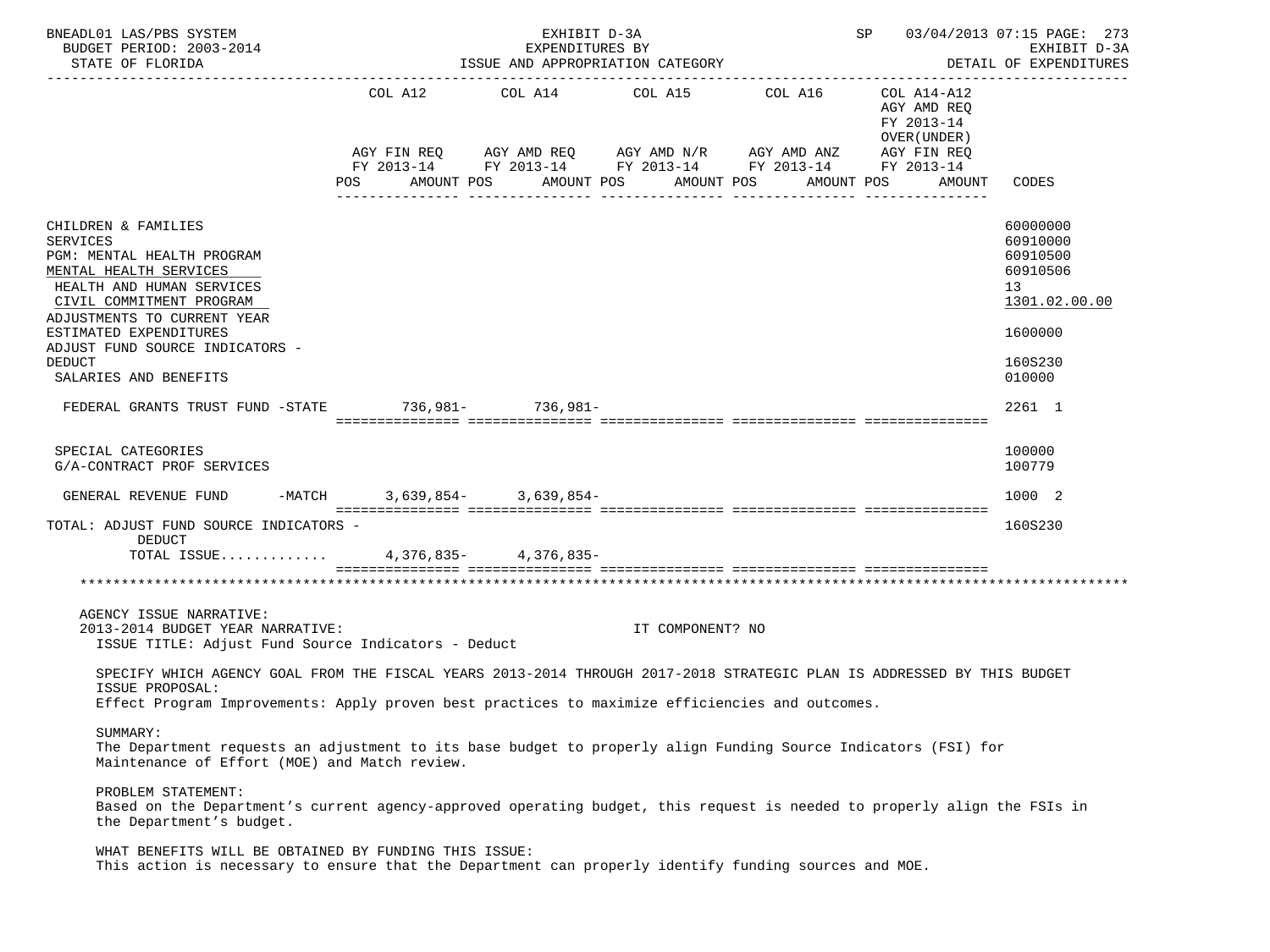| BNEADL01 LAS/PBS SYSTEM<br>BUDGET PERIOD: 2003-2014                                                                                                                                                                                                                                                                                                                                                                                                                                                                                                                                                                                                                                   |     | EXHIBIT D-3A<br>EXPENDITURES BY |                                                                                                                                                                                                                         |                                             | SP 03/04/2013 07:15 PAGE: 274<br>EXHIBIT D-3A<br>EXHIBIT D-3A<br>DETAIL OF EXPENDITURES |                                                                     |  |
|---------------------------------------------------------------------------------------------------------------------------------------------------------------------------------------------------------------------------------------------------------------------------------------------------------------------------------------------------------------------------------------------------------------------------------------------------------------------------------------------------------------------------------------------------------------------------------------------------------------------------------------------------------------------------------------|-----|---------------------------------|-------------------------------------------------------------------------------------------------------------------------------------------------------------------------------------------------------------------------|---------------------------------------------|-----------------------------------------------------------------------------------------|---------------------------------------------------------------------|--|
|                                                                                                                                                                                                                                                                                                                                                                                                                                                                                                                                                                                                                                                                                       |     |                                 | COL A12 COL A14 COL A15 COL A16 COL A14-A12<br>AGY FIN REQ AGY AMD REQ AGY AMD N/R AGY AMD ANZ AGY FIN REQ<br>FY 2013-14 FY 2013-14 FY 2013-14 FY 2013-14 FY 2013-14<br>POS AMOUNT POS AMOUNT POS AMOUNT POS AMOUNT POS | AGY AMD REQ<br>FY 2013-14<br>OVER ( UNDER ) | AMOUNT                                                                                  | CODES                                                               |  |
|                                                                                                                                                                                                                                                                                                                                                                                                                                                                                                                                                                                                                                                                                       |     |                                 |                                                                                                                                                                                                                         |                                             |                                                                                         |                                                                     |  |
| CHILDREN & FAMILIES<br><b>SERVICES</b><br>PGM: MENTAL HEALTH PROGRAM<br>MENTAL HEALTH SERVICES<br>HEALTH AND HUMAN SERVICES<br>CIVIL COMMITMENT PROGRAM<br>ADJUSTMENTS TO CURRENT YEAR                                                                                                                                                                                                                                                                                                                                                                                                                                                                                                |     |                                 |                                                                                                                                                                                                                         |                                             |                                                                                         | 60000000<br>60910000<br>60910500<br>60910506<br>13<br>1301.02.00.00 |  |
| ESTIMATED EXPENDITURES<br>ADJUST FUND SOURCE INDICATORS -                                                                                                                                                                                                                                                                                                                                                                                                                                                                                                                                                                                                                             |     |                                 |                                                                                                                                                                                                                         |                                             |                                                                                         | 1600000                                                             |  |
| <b>DEDUCT</b>                                                                                                                                                                                                                                                                                                                                                                                                                                                                                                                                                                                                                                                                         |     |                                 |                                                                                                                                                                                                                         |                                             |                                                                                         | 160S230                                                             |  |
| WHAT UNDERLYING PROGRAM THEORY CHANGE IS INVOLVED IN THIS ISSUE (IF ANY):<br>Not applicable.<br>WHAT IMPLEMENTATION MECHANISMS WILL BE CHANGES AS A RESULT OF THIS ISSUE (IF ANY):<br>The Department will implement these adjustments and continue to monitor the funding of the budget.<br>FLORIDA STRATEGIC PLAN FOR ECONOMIC DEVELOPMENT:<br>Not applicable.<br>RETURN ON INVESTMENT:<br>Not applicable.<br>COST CALCULATIONS:<br>The Other Adjustment Data (OAD) transaction was used to correct Fund Source Identifiers (FSI) for Salaries and Benefits<br>amounts that are not associated with specific positions and salary rate.<br>POSITION DETAIL OF SALARIES AND BENEFITS: |     |                                 |                                                                                                                                                                                                                         |                                             |                                                                                         |                                                                     |  |
|                                                                                                                                                                                                                                                                                                                                                                                                                                                                                                                                                                                                                                                                                       | FTE |                                 | BASE RATE ADDITIVES BENEFITS SUBTOTAL $\text{\$}$ and BENEFITS                                                                                                                                                          |                                             |                                                                                         | LAPSE LAPSED SALARIES                                               |  |
| A12 - AGY FIN REQ FY 2013-14<br>CHANGES TO CURRENTLY AUTHORIZED POSITIONS<br>OTHER SALARY AMOUNT<br>2261 FEDERAL GRANTS TRUST FUND                                                                                                                                                                                                                                                                                                                                                                                                                                                                                                                                                    |     |                                 |                                                                                                                                                                                                                         |                                             |                                                                                         | $736,981-$<br>$736.981 -$<br>==============                         |  |
|                                                                                                                                                                                                                                                                                                                                                                                                                                                                                                                                                                                                                                                                                       |     |                                 |                                                                                                                                                                                                                         |                                             |                                                                                         |                                                                     |  |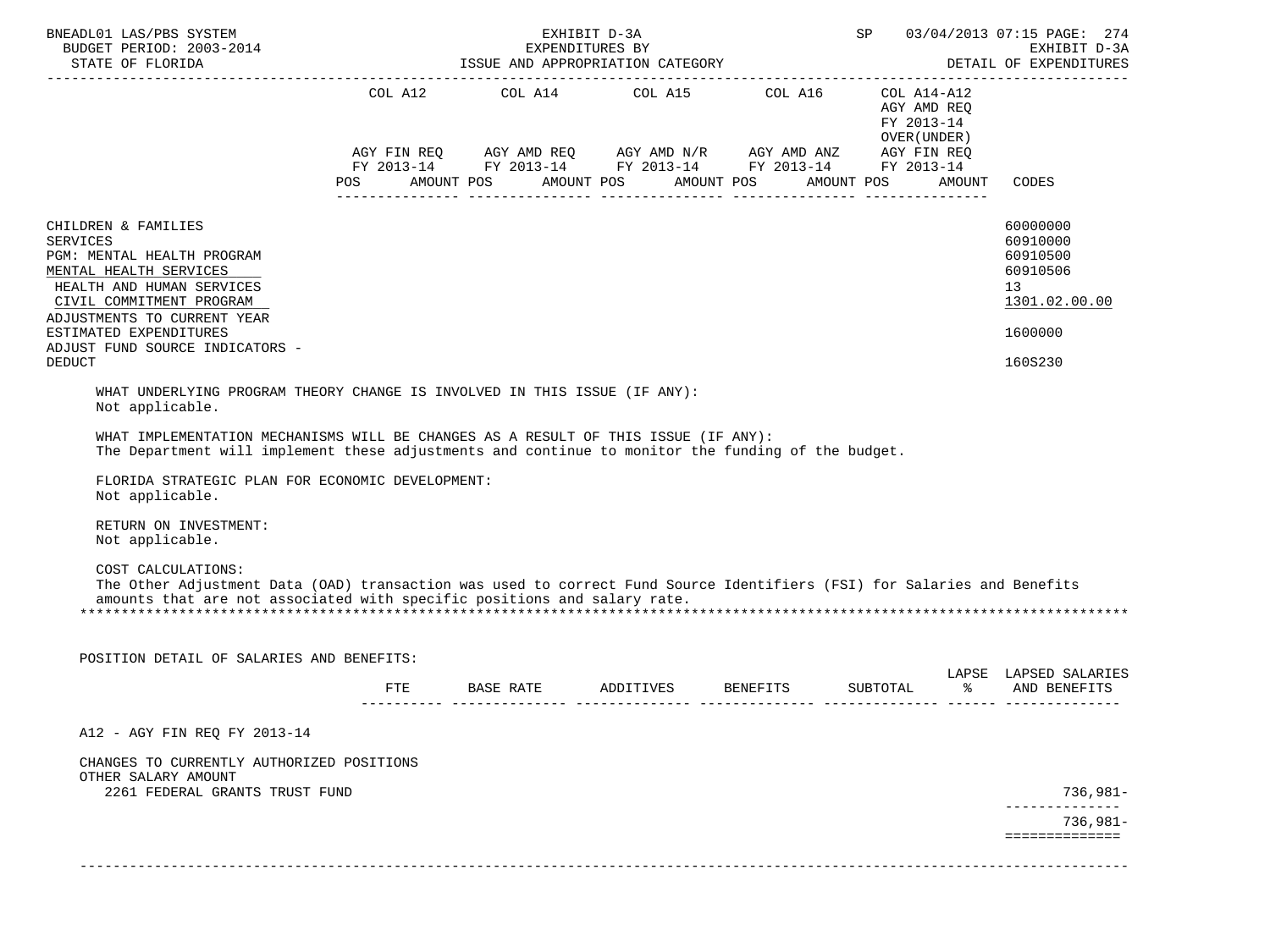| BNEADL01 LAS/PBS SYSTEM<br>BUDGET PERIOD: 2003-2014<br>STATE OF FLORIDA                                                                                                                                                                                              |                               | EXHIBIT D-3A<br>EXPENDITURES BY<br>ISSUE AND APPROPRIATION CATEGORY<br>---------------- | SP 03/04/2013 07:15 PAGE: 275                                                                   | EXHIBIT D-3A<br>DETAIL OF EXPENDITURES              |                                                                                                      |                                                                                           |
|----------------------------------------------------------------------------------------------------------------------------------------------------------------------------------------------------------------------------------------------------------------------|-------------------------------|-----------------------------------------------------------------------------------------|-------------------------------------------------------------------------------------------------|-----------------------------------------------------|------------------------------------------------------------------------------------------------------|-------------------------------------------------------------------------------------------|
|                                                                                                                                                                                                                                                                      | COL A12<br>AGY FIN REQ<br>POS | COL A14<br>AGY AMD REQ AGY AMD N/R<br>AMOUNT POS<br>AMOUNT POS<br>-----------           | COL A15<br>FY 2013-14 FY 2013-14 FY 2013-14 FY 2013-14 FY 2013-14<br>AMOUNT POS<br>------------ | COL A16<br>AGY AMD ANZ<br>AMOUNT POS<br>----------- | COL A14-A12<br>AGY AMD REQ<br>FY 2013-14<br>OVER (UNDER)<br>AGY FIN REQ<br>AMOUNT<br>--------------- | CODES                                                                                     |
| CHILDREN & FAMILIES<br><b>SERVICES</b><br>PGM: MENTAL HEALTH PROGRAM<br>MENTAL HEALTH SERVICES<br>HEALTH AND HUMAN SERVICES<br>CIVIL COMMITMENT PROGRAM<br>ADJUSTMENTS TO CURRENT YEAR<br>ESTIMATED EXPENDITURES<br>ADJUST FUND SOURCE INDICATORS -<br><b>DEDUCT</b> |                               |                                                                                         |                                                                                                 |                                                     |                                                                                                      | 60000000<br>60910000<br>60910500<br>60910506<br>13<br>1301.02.00.00<br>1600000<br>160S230 |
| POSITION DETAIL OF SALARIES AND BENEFITS:                                                                                                                                                                                                                            |                               |                                                                                         |                                                                                                 |                                                     |                                                                                                      | LAPSE LAPSED SALARIES                                                                     |
|                                                                                                                                                                                                                                                                      | <b>FTE</b>                    | BASE RATE                                                                               | ADDITIVES                                                                                       | BENEFITS                                            | SUBTOTAL<br>⊱                                                                                        | AND BENEFITS                                                                              |
| A14 - AGY AMD REQ FY 2013-14<br>CHANGES TO CURRENTLY AUTHORIZED POSITIONS<br>OTHER SALARY AMOUNT<br>2261 FEDERAL GRANTS TRUST FUND                                                                                                                                   |                               |                                                                                         |                                                                                                 |                                                     |                                                                                                      | 736,981-<br>______________                                                                |
|                                                                                                                                                                                                                                                                      |                               |                                                                                         |                                                                                                 |                                                     |                                                                                                      | $736,981-$<br>==============                                                              |
|                                                                                                                                                                                                                                                                      |                               |                                                                                         |                                                                                                 |                                                     |                                                                                                      |                                                                                           |
| INTRA-AGENCY REORGANIZATIONS<br>BUDGET SHARED SERVICES REALIGNMENT                                                                                                                                                                                                   |                               |                                                                                         |                                                                                                 |                                                     |                                                                                                      | 1800000                                                                                   |
| - DEDUCT<br>SALARY RATE<br>SALARY RATE 153,456- 153,456-                                                                                                                                                                                                             |                               |                                                                                         |                                                                                                 |                                                     |                                                                                                      | 1802070<br>000000                                                                         |
| SALARIES AND BENEFITS                                                                                                                                                                                                                                                |                               |                                                                                         |                                                                                                 |                                                     |                                                                                                      | 010000                                                                                    |
| $-MATCH$<br>GENERAL REVENUE FUND                                                                                                                                                                                                                                     | $3.00 -$<br>$209, 198 -$      | $3.00 -$<br>$209, 198 -$                                                                |                                                                                                 |                                                     |                                                                                                      | 1000 2                                                                                    |
| <b>EXPENSES</b>                                                                                                                                                                                                                                                      |                               |                                                                                         |                                                                                                 |                                                     |                                                                                                      | 040000                                                                                    |
| GENERAL REVENUE FUND<br>$-STATE$                                                                                                                                                                                                                                     | 14,143-                       | 14,143-                                                                                 |                                                                                                 |                                                     |                                                                                                      | 1000 1                                                                                    |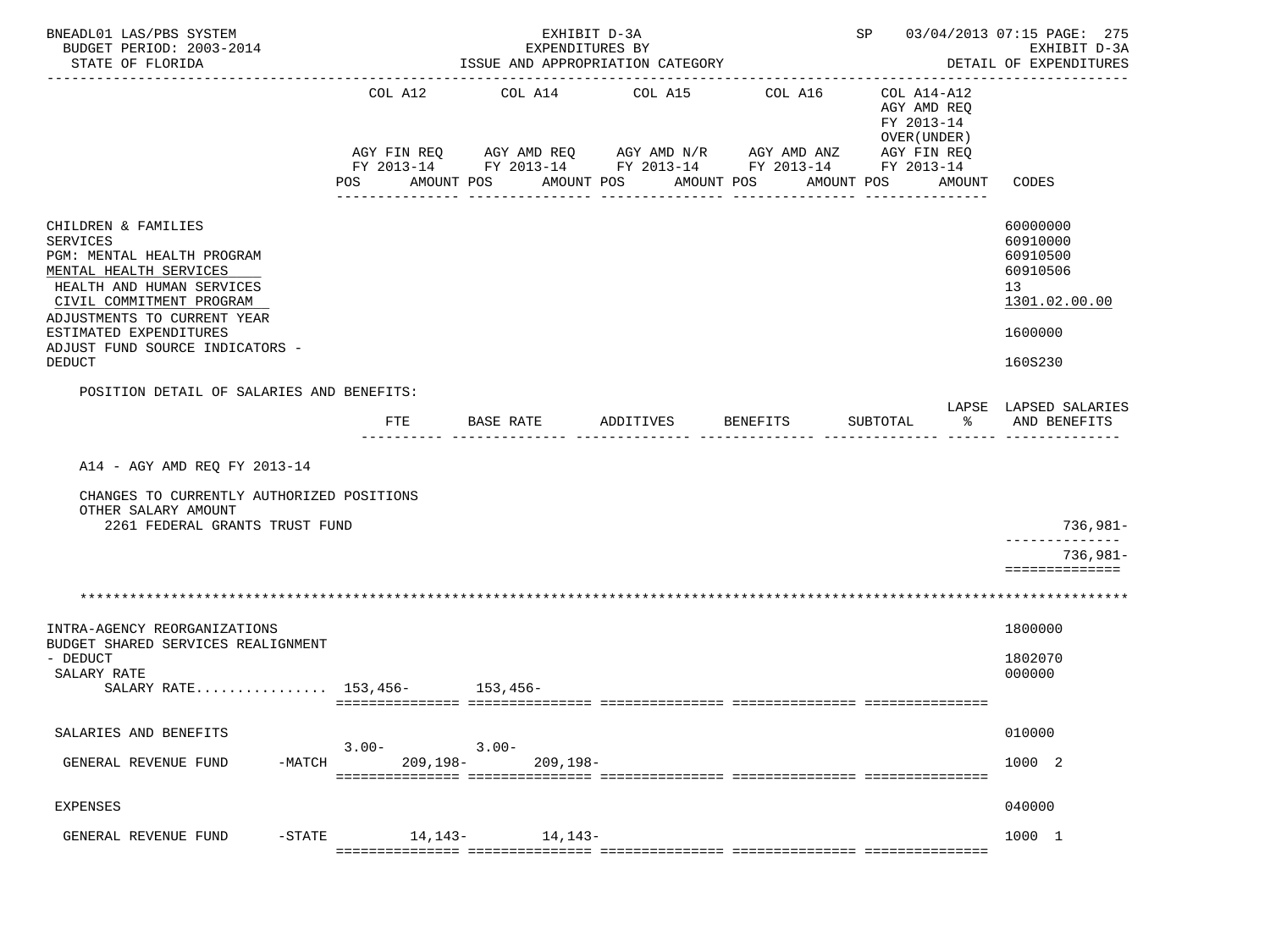| BNEADL01 LAS/PBS SYSTEM<br>BUDGET PERIOD: 2003-2014                                                                                                                                                                                                                                                                                                                                                                                                                                                                                                                                                           | SP 03/04/2013 07:15 PAGE: 276 | EXHIBIT D-3A<br>DETAIL OF EXPENDITURES |                                                                                                                                                                      |                                            |                      |                                                                                                               |
|---------------------------------------------------------------------------------------------------------------------------------------------------------------------------------------------------------------------------------------------------------------------------------------------------------------------------------------------------------------------------------------------------------------------------------------------------------------------------------------------------------------------------------------------------------------------------------------------------------------|-------------------------------|----------------------------------------|----------------------------------------------------------------------------------------------------------------------------------------------------------------------|--------------------------------------------|----------------------|---------------------------------------------------------------------------------------------------------------|
|                                                                                                                                                                                                                                                                                                                                                                                                                                                                                                                                                                                                               |                               |                                        | COL A12 COL A14 COL A15 COL A16 COL A14-A12<br>AGY FIN REQ AGY AMD REQ AGY AMD N/R AGY AMD ANZ AGY FIN REQ<br>FY 2013-14 FY 2013-14 FY 2013-14 FY 2013-14 FY 2013-14 | AGY AMD REQ<br>FY 2013-14<br>OVER (UNDER ) |                      |                                                                                                               |
|                                                                                                                                                                                                                                                                                                                                                                                                                                                                                                                                                                                                               | AMOUNT POS<br>POS             |                                        | AMOUNT POS AMOUNT POS                                                                                                                                                |                                            | AMOUNT POS<br>AMOUNT | CODES                                                                                                         |
| CHILDREN & FAMILIES<br><b>SERVICES</b><br>PGM: MENTAL HEALTH PROGRAM<br>MENTAL HEALTH SERVICES<br>HEALTH AND HUMAN SERVICES<br>CIVIL COMMITMENT PROGRAM<br>INTRA-AGENCY REORGANIZATIONS<br>BUDGET SHARED SERVICES REALIGNMENT<br>- DEDUCT<br>SPECIAL CATEGORIES<br>CONTRACTED SERVICES                                                                                                                                                                                                                                                                                                                        |                               |                                        |                                                                                                                                                                      |                                            |                      | 60000000<br>60910000<br>60910500<br>60910506<br>13<br>1301.02.00.00<br>1800000<br>1802070<br>100000<br>100777 |
| GENERAL REVENUE FUND $-$ STATE $4,637 4,637-$                                                                                                                                                                                                                                                                                                                                                                                                                                                                                                                                                                 |                               |                                        |                                                                                                                                                                      |                                            |                      | 1000 1                                                                                                        |
| TOTAL: BUDGET SHARED SERVICES REALIGNMENT<br>- DEDUCT<br>TOTAL POSITIONS $3.00-3.00-$<br>TOTAL ISSUE 227,978- 227,978-<br>TOTAL SALARY RATE 153,456- 153,456-                                                                                                                                                                                                                                                                                                                                                                                                                                                 |                               |                                        |                                                                                                                                                                      |                                            |                      | 1802070                                                                                                       |
|                                                                                                                                                                                                                                                                                                                                                                                                                                                                                                                                                                                                               |                               |                                        |                                                                                                                                                                      |                                            |                      |                                                                                                               |
| AGENCY ISSUE NARRATIVE:<br>2013-2014 BUDGET YEAR NARRATIVE:<br>ISSUE TITLE: Budget Shared Services Realignment - DEDUCT                                                                                                                                                                                                                                                                                                                                                                                                                                                                                       |                               |                                        | IT COMPONENT? NO                                                                                                                                                     |                                            |                      |                                                                                                               |
| SPECIFY WHICH AGENCY GOAL FROM THE FISCAL YEARS 2013-2014 THROUGH 2017-2018 STRATEGIC PLAN IS ADDRESSED BY THIS BUDGET<br>ISSUE PROPOSAL: Goal 2 Effect Program Improvements: Apply proven best practices to maximize efficiencies and outcomes                                                                                                                                                                                                                                                                                                                                                               |                               |                                        |                                                                                                                                                                      |                                            |                      |                                                                                                               |
| SUMMARY:<br>The Department requests the transfer of \$941,545 (\$511,370 General Revenue, \$210,991 Federal Grants Trust Fund, \$115,266<br>Welfare Transition Trust Funds, and \$103,918 Social Services Block Grant Trust Fund) and 10.00 FTE within the Department<br>as a technical alignment of positions and budget for final implementation of Budget Shared Services.                                                                                                                                                                                                                                 |                               |                                        |                                                                                                                                                                      |                                            |                      |                                                                                                               |
| This Issue is cost neutral across Department budget entities.                                                                                                                                                                                                                                                                                                                                                                                                                                                                                                                                                 |                               |                                        |                                                                                                                                                                      |                                            |                      |                                                                                                               |
| PROBLEM STATEMENT: During Fiscal Year 2010-2011, the Department's Administrative Services Budget Office moved toward a<br>shared services structure, from a regional structure, to increase effectiveness and absorb Fiscal Year 2011-2012<br>reductions within the Department's administrative functions.                                                                                                                                                                                                                                                                                                    |                               |                                        |                                                                                                                                                                      |                                            |                      |                                                                                                               |
| Shared Services Organizations arrange essential business support functions (i.e., finance, human resources, and<br>information technology services) as a business unit to serve agency operations. Shared Services is the provision of a<br>service by one part of an organization where the service was previously found in more than one part of the organization.<br>The funding and resourcing of the service is shared and creates a cost-effective platform for service delivery by<br>standardizing processes and delivery methods; consolidating people and technology around delivery structure; and |                               |                                        |                                                                                                                                                                      |                                            |                      |                                                                                                               |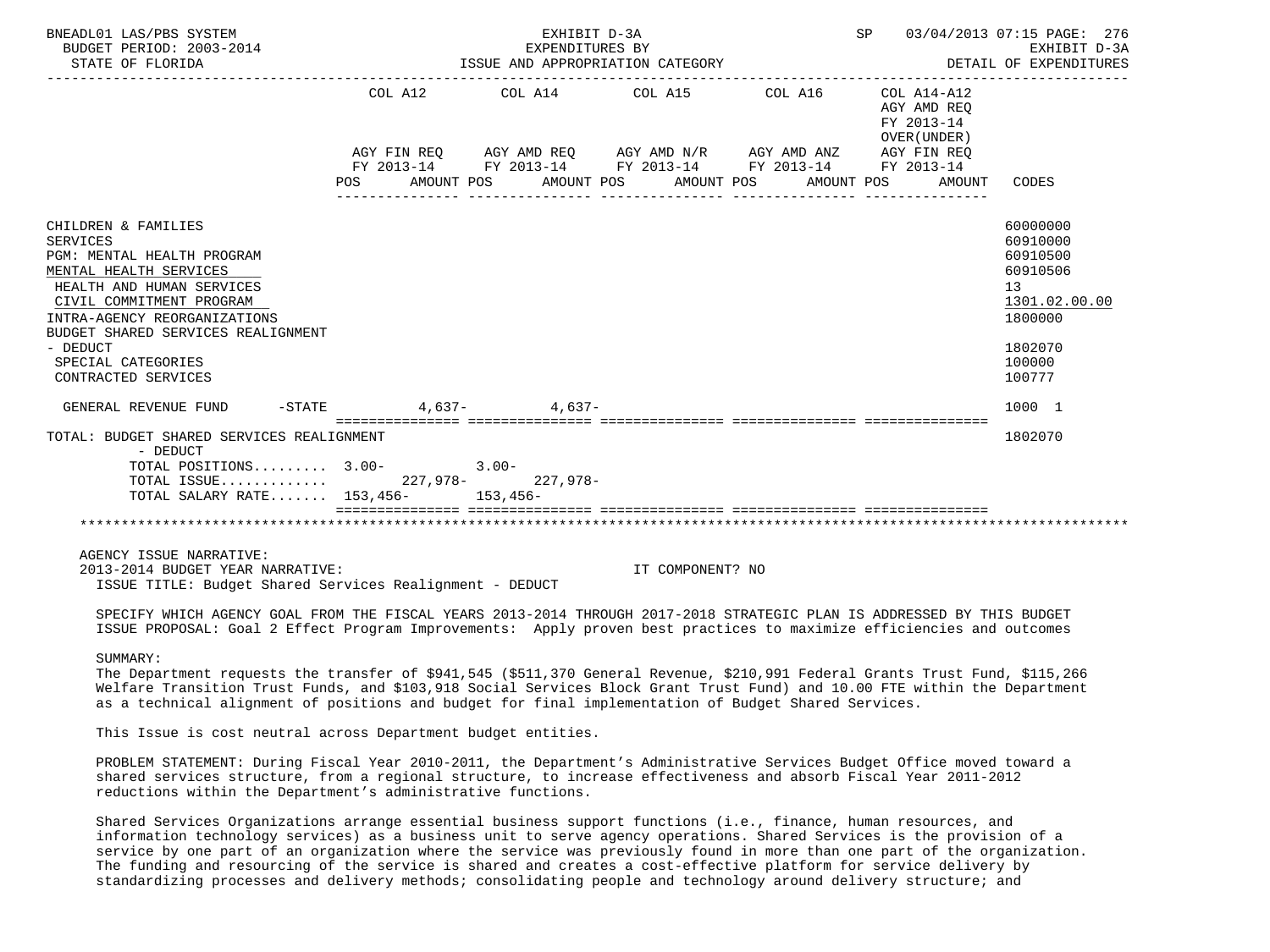| BNEADL01 LAS/PBS SYSTEM<br>BUDGET PERIOD: 2003-2014<br>STATE OF FLORIDA                        |                                                                                                                | EXHIBIT D-3A<br>EXPENDITURES BY<br>ISSUE AND APPROPRIATION CATEGORY                                       | SP | 03/04/2013 07:15 PAGE: 277<br>EXHIBIT D-3A<br>DETAIL OF EXPENDITURES |                          |
|------------------------------------------------------------------------------------------------|----------------------------------------------------------------------------------------------------------------|-----------------------------------------------------------------------------------------------------------|----|----------------------------------------------------------------------|--------------------------|
|                                                                                                |                                                                                                                | COL A12 COL A14 COL A15 COL A16                                                                           |    | COL A14-A12<br>AGY AMD REO<br>FY 2013-14<br>OVER (UNDER )            |                          |
|                                                                                                |                                                                                                                | AGY FIN REQ 6GY AMD REQ 6GY AMD N/R 6GY AMD ANZ<br>FY 2013-14 FY 2013-14 FY 2013-14 FY 2013-14 FY 2013-14 |    | AGY FIN REO                                                          |                          |
|                                                                                                | POS FOR THE POST OF THE POST OF THE POST OF THE POST OF THE POST OF THE POST OF THE POST OF THE POST OF THE PO |                                                                                                           |    | AMOUNT POS AMOUNT POS AMOUNT POS AMOUNT POS AMOUNT                   | CODES                    |
| CHILDREN & FAMILIES                                                                            |                                                                                                                |                                                                                                           |    |                                                                      | 60000000                 |
| SERVICES                                                                                       |                                                                                                                |                                                                                                           |    |                                                                      | 60910000                 |
| PGM: MENTAL HEALTH PROGRAM                                                                     |                                                                                                                |                                                                                                           |    |                                                                      | 60910500<br>60910506     |
| MENTAL HEALTH SERVICES<br>HEALTH AND HUMAN SERVICES                                            |                                                                                                                |                                                                                                           |    |                                                                      | 13                       |
| CIVIL COMMITMENT PROGRAM<br>INTRA-AGENCY REORGANIZATIONS<br>BUDGET SHARED SERVICES REALIGNMENT |                                                                                                                |                                                                                                           |    |                                                                      | 1301.02.00.00<br>1800000 |
| - DEDUCT                                                                                       |                                                                                                                |                                                                                                           |    |                                                                      | 1802070                  |

reengineering work patterns to achieve world-class standards.

 The implementation of budget shared services has had the desired effect and the agency has increased its central control of budget activity as well as absorbed the reductions in staff and funding associated with the transition. To support this implementation the Legislature approved Issue Number 2000310 "Transfer Resources to Appropriate Program Component Executive Direction and Support Services to Correct Base - Add" along with Issue Number 2003010 "Transfer Resources from District Administration to Assistant Secretary for Administration - Add" transferring 17.00 positions and \$1,455,445 of General Revenue budget authority from the District Administration program component to the Assistant Secretary for Administration program component within the Executive Direction and Support Services budget entity.

 The Department requests a technical alignment of the remaining positions and budget to finalize the implementation of Budget Shared Services.

WHAT BENEFITS WILL BE OBTAINED BY FUNDING THIS ISSUE:

 This is a technical alignment of positions that fully implements the Department's Budget Shared Services approved during the 2012 Legislative Session.

 WHAT UNDERLYING PROGRAM THEORY CHANGE IS INVOLVED IN THIS ISSUE (IF ANY): Not applicable

 WHAT IMPLEMENTATION MECHANISMS WILL BE CHANGED AS A RESULT OF THIS ISSUE (IF ANY): Not applicable

 FLORIDA STRATEGIC PLAN FOR ECONOMIC DEVELOPMENT: Not Applicable

 RETURN ON INVESTMENT (ROI): Not applicable

## COST CALCULATIONS:

 This is a cost neutral ADD/DEDUCT issue shifting Salary and Expenses within Department Budget Entities. The Other Adjustment Data (OAD) transaction associated with this request is based on the rate and budget amount needed to transfer ten filled positions (as of September 4, 2012) from program offices to the budget office. \*\*\*\*\*\*\*\*\*\*\*\*\*\*\*\*\*\*\*\*\*\*\*\*\*\*\*\*\*\*\*\*\*\*\*\*\*\*\*\*\*\*\*\*\*\*\*\*\*\*\*\*\*\*\*\*\*\*\*\*\*\*\*\*\*\*\*\*\*\*\*\*\*\*\*\*\*\*\*\*\*\*\*\*\*\*\*\*\*\*\*\*\*\*\*\*\*\*\*\*\*\*\*\*\*\*\*\*\*\*\*\*\*\*\*\*\*\*\*\*\*\*\*\*\*\*\*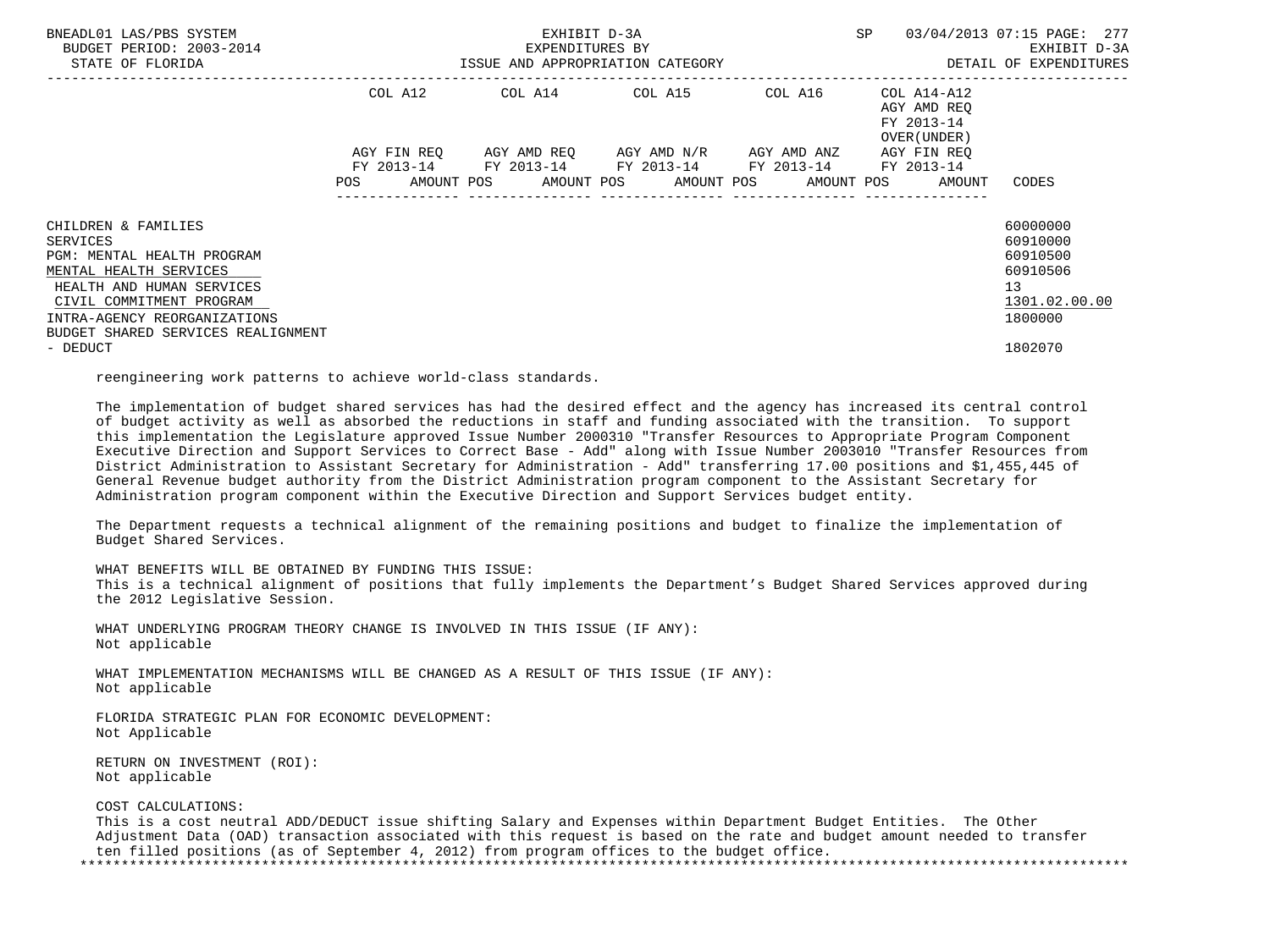| BNEADL01 LAS/PBS SYSTEM<br>BUDGET PERIOD: 2003-2014<br>STATE OF FLORIDA                                                                                                                                                                                                               |                                 | EXHIBIT D-3A<br>EXPENDITURES BY<br>ISSUE AND APPROPRIATION CATEGORY                                                                                            |                       | SP 03/04/2013 07:15 PAGE: 278<br>EXHIBIT D-3A<br>DETAIL OF EXPENDITURES |                                                                        |               |                                                                                           |
|---------------------------------------------------------------------------------------------------------------------------------------------------------------------------------------------------------------------------------------------------------------------------------------|---------------------------------|----------------------------------------------------------------------------------------------------------------------------------------------------------------|-----------------------|-------------------------------------------------------------------------|------------------------------------------------------------------------|---------------|-------------------------------------------------------------------------------------------|
|                                                                                                                                                                                                                                                                                       | COL A12<br><b>POS</b>           | COL A14 COL A15 COL A16<br>AGY FIN REQ AGY AMD REQ AGY AMD N/R AGY AMD ANZ AGY FIN REQ<br>FY 2013-14 FY 2013-14 FY 2013-14 FY 2013-14 FY 2013-14<br>AMOUNT POS | AMOUNT POS AMOUNT POS |                                                                         | COL A14-A12<br>AGY AMD REQ<br>FY 2013-14<br>OVER (UNDER)<br>AMOUNT POS | AMOUNT        | CODES                                                                                     |
| CHILDREN & FAMILIES<br><b>SERVICES</b><br>PGM: MENTAL HEALTH PROGRAM<br>MENTAL HEALTH SERVICES<br>HEALTH AND HUMAN SERVICES<br>CIVIL COMMITMENT PROGRAM<br>INTRA-AGENCY REORGANIZATIONS<br>BUDGET SHARED SERVICES REALIGNMENT<br>- DEDUCT                                             |                                 |                                                                                                                                                                |                       |                                                                         |                                                                        |               | 60000000<br>60910000<br>60910500<br>60910506<br>13<br>1301.02.00.00<br>1800000<br>1802070 |
| POSITION DETAIL OF SALARIES AND BENEFITS:                                                                                                                                                                                                                                             | FTE                             | BASE RATE ADDITIVES BENEFITS                                                                                                                                   |                       |                                                                         | SUBTOTAL                                                               | $\frac{1}{2}$ | LAPSE LAPSED SALARIES<br>AND BENEFITS                                                     |
| A12 - AGY FIN REQ FY 2013-14<br>CHANGES TO CURRENTLY AUTHORIZED POSITIONS<br>2236 GOVERNMENT OPERATIONS CONSULTANT II<br>C2236 002<br>1442 ACCOUNTING SERVICES SUPERVISOR I - SES<br>C1442 002<br>2236 OPERATIONS & MGMT CONSULTANT II - SES<br>C0001 002<br>TOTALS FOR ISSUE BY FUND | $1.00 -$<br>$1.00 -$<br>$1.00-$ | 48,763-<br>48,576-<br>56,117–                                                                                                                                  |                       | 17,578-                                                                 | $66, 154 - 0.00$<br>$18,549-74,666-0.00$                               |               | $16,432-$ 65,195- 0.00 65,195-<br>66,154-<br>74,666-                                      |
| 1000 GENERAL REVENUE FUND                                                                                                                                                                                                                                                             |                                 |                                                                                                                                                                |                       |                                                                         |                                                                        |               | $206,015-$<br>--------------                                                              |
|                                                                                                                                                                                                                                                                                       |                                 | $3.00 - 153,456 -$                                                                                                                                             |                       |                                                                         | $52.559 - 206.015 -$                                                   |               | $206,015-$<br>==============                                                              |
| OTHER SALARY AMOUNT<br>1000 GENERAL REVENUE FUND                                                                                                                                                                                                                                      |                                 |                                                                                                                                                                |                       |                                                                         |                                                                        |               | $3,183-$<br>$209, 198 -$<br>==============                                                |
| A14 - AGY AMD REO FY 2013-14                                                                                                                                                                                                                                                          |                                 |                                                                                                                                                                |                       |                                                                         |                                                                        |               |                                                                                           |
| CHANGES TO CURRENTLY AUTHORIZED POSITIONS<br>2236 GOVERNMENT OPERATIONS CONSULTANT II<br>C2236 002                                                                                                                                                                                    | $1.00-$                         | $48,763-$                                                                                                                                                      |                       | 16,432-                                                                 | $65, 195 - 0.00$                                                       |               | $65, 195 -$                                                                               |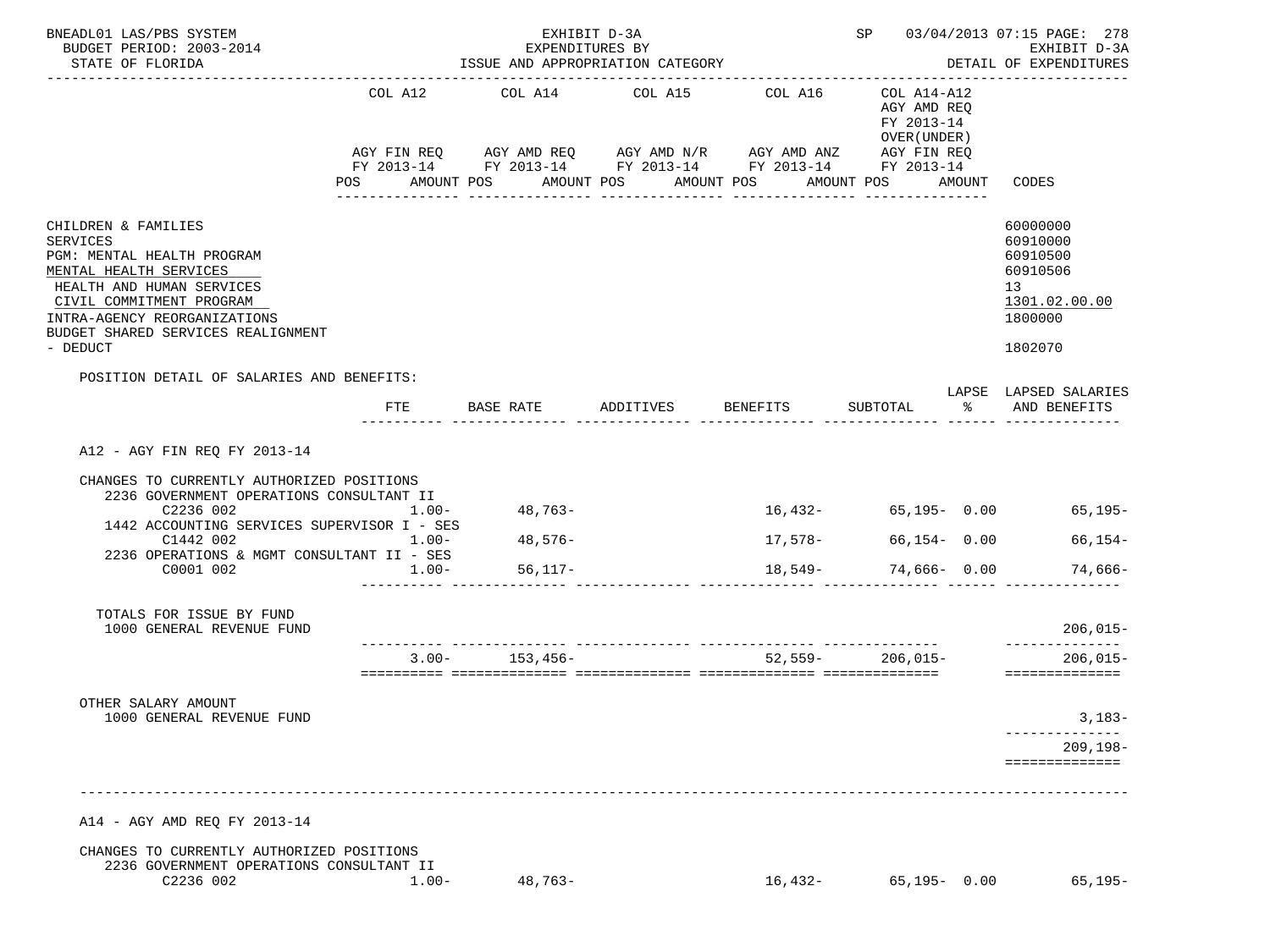| BNEADL01 LAS/PBS SYSTEM<br>BUDGET PERIOD: 2003-2014<br>STATE OF FLORIDA                                                                                                                                                                   |                             | EXHIBIT D-3A<br>EXPENDITURES BY<br>ISSUE AND APPROPRIATION CATEGORY |                                                                                |         | SP 03/04/2013 07:15 PAGE: 279<br>EXHIBIT D-3A<br>DETAIL OF EXPENDITURES |        |                                                                                           |
|-------------------------------------------------------------------------------------------------------------------------------------------------------------------------------------------------------------------------------------------|-----------------------------|---------------------------------------------------------------------|--------------------------------------------------------------------------------|---------|-------------------------------------------------------------------------|--------|-------------------------------------------------------------------------------------------|
|                                                                                                                                                                                                                                           | COL A12                     |                                                                     | COL A14 COL A15<br>AGY FIN REQ AGY AMD REQ AGY AMD N/R AGY AMD ANZ AGY FIN REQ | COL A16 | $COL A14- A12$<br>AGY AMD REO<br>FY 2013-14<br>OVER (UNDER )            |        |                                                                                           |
|                                                                                                                                                                                                                                           |                             |                                                                     | FY 2013-14 FY 2013-14 FY 2013-14 FY 2013-14 FY 2013-14                         |         |                                                                         |        |                                                                                           |
|                                                                                                                                                                                                                                           |                             |                                                                     | POS AMOUNT POS AMOUNT POS AMOUNT POS                                           |         | AMOUNT POS                                                              | AMOUNT | CODES                                                                                     |
| CHILDREN & FAMILIES<br><b>SERVICES</b><br>PGM: MENTAL HEALTH PROGRAM<br>MENTAL HEALTH SERVICES<br>HEALTH AND HUMAN SERVICES<br>CIVIL COMMITMENT PROGRAM<br>INTRA-AGENCY REORGANIZATIONS<br>BUDGET SHARED SERVICES REALIGNMENT<br>- DEDUCT |                             |                                                                     |                                                                                |         |                                                                         |        | 60000000<br>60910000<br>60910500<br>60910506<br>13<br>1301.02.00.00<br>1800000<br>1802070 |
| POSITION DETAIL OF SALARIES AND BENEFITS:                                                                                                                                                                                                 |                             |                                                                     |                                                                                |         |                                                                         |        | LAPSE LAPSED SALARIES                                                                     |
|                                                                                                                                                                                                                                           |                             |                                                                     | FTE BASE RATE ADDITIVES BENEFITS                                               |         | SUBTOTAL                                                                |        | % AND BENEFITS                                                                            |
| A14 - AGY AMD REQ FY 2013-14                                                                                                                                                                                                              |                             |                                                                     |                                                                                |         |                                                                         |        |                                                                                           |
| CHANGES TO CURRENTLY AUTHORIZED POSITIONS<br>1442 ACCOUNTING SERVICES SUPERVISOR I - SES<br>C1442 002                                                                                                                                     | $1.00 -$                    | 48,576-                                                             |                                                                                |         |                                                                         |        | $17,578-$ 66,154- 0.00 66,154-                                                            |
| 2236 OPERATIONS & MGMT CONSULTANT II - SES                                                                                                                                                                                                |                             |                                                                     |                                                                                |         |                                                                         |        |                                                                                           |
| C0001 002                                                                                                                                                                                                                                 | $1.00 -$                    | $56,117-$                                                           |                                                                                |         | 18,549- 74,666- 0.00                                                    |        | 74,666-                                                                                   |
| TOTALS FOR ISSUE BY FUND<br>1000 GENERAL REVENUE FUND                                                                                                                                                                                     |                             |                                                                     |                                                                                |         |                                                                         |        | $206,015-$<br>---------------                                                             |
|                                                                                                                                                                                                                                           |                             | $3.00 - 153.456 -$                                                  |                                                                                |         | $52.559 - 206.015 -$                                                    |        | $206.015 -$<br>==============                                                             |
|                                                                                                                                                                                                                                           |                             |                                                                     |                                                                                |         |                                                                         |        |                                                                                           |
| OTHER SALARY AMOUNT<br>1000 GENERAL REVENUE FUND                                                                                                                                                                                          |                             |                                                                     |                                                                                |         |                                                                         |        | $3,183-$                                                                                  |
|                                                                                                                                                                                                                                           |                             |                                                                     |                                                                                |         |                                                                         |        | ______________<br>209,198-                                                                |
| ************************                                                                                                                                                                                                                  | *************************** |                                                                     |                                                                                |         |                                                                         |        | ==============                                                                            |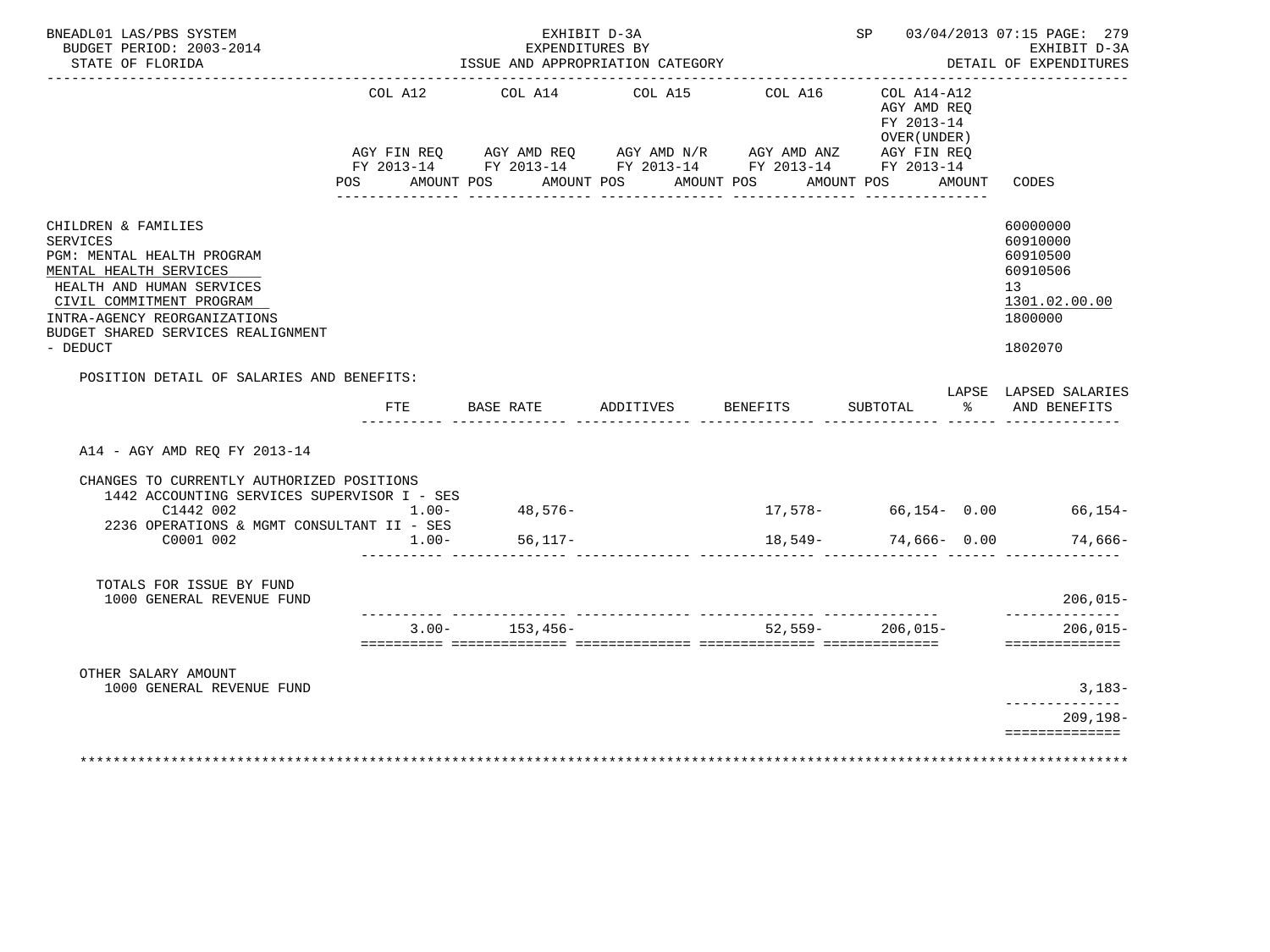|                                   |                                                                                                                                                                         | SP 03/04/2013 07:15 PAGE: 280<br>EXHIBIT D-3A<br>DETAIL OF EXPENDITURES                                                                                                  |                                                                     |                                                                                                                                                |                                                                                                                                                                                                                                                                                                                                                                                                                       |
|-----------------------------------|-------------------------------------------------------------------------------------------------------------------------------------------------------------------------|--------------------------------------------------------------------------------------------------------------------------------------------------------------------------|---------------------------------------------------------------------|------------------------------------------------------------------------------------------------------------------------------------------------|-----------------------------------------------------------------------------------------------------------------------------------------------------------------------------------------------------------------------------------------------------------------------------------------------------------------------------------------------------------------------------------------------------------------------|
| COL A12<br>AGY FIN REQ<br>POS.    |                                                                                                                                                                         |                                                                                                                                                                          |                                                                     | COL A14-A12<br>AGY AMD REQ<br>FY 2013-14<br>OVER (UNDER)<br>AMOUNT                                                                             | CODES                                                                                                                                                                                                                                                                                                                                                                                                                 |
|                                   |                                                                                                                                                                         |                                                                                                                                                                          |                                                                     |                                                                                                                                                | 60000000<br>60910000<br>60910500<br>60910506<br>13<br>1301.02.00.00<br>26A0000<br>26A1830<br>010000                                                                                                                                                                                                                                                                                                                   |
|                                   | 345,135                                                                                                                                                                 |                                                                                                                                                                          |                                                                     |                                                                                                                                                | 1000 2                                                                                                                                                                                                                                                                                                                                                                                                                |
|                                   | 559,195                                                                                                                                                                 |                                                                                                                                                                          |                                                                     |                                                                                                                                                | 2261 1<br>2261 9                                                                                                                                                                                                                                                                                                                                                                                                      |
|                                   | 567,595                                                                                                                                                                 |                                                                                                                                                                          |                                                                     |                                                                                                                                                | 2261                                                                                                                                                                                                                                                                                                                                                                                                                  |
|                                   | 61,680                                                                                                                                                                  |                                                                                                                                                                          |                                                                     |                                                                                                                                                | 2516 1                                                                                                                                                                                                                                                                                                                                                                                                                |
|                                   | 974,410                                                                                                                                                                 |                                                                                                                                                                          |                                                                     |                                                                                                                                                |                                                                                                                                                                                                                                                                                                                                                                                                                       |
|                                   |                                                                                                                                                                         |                                                                                                                                                                          |                                                                     |                                                                                                                                                | 2600000<br>2600720<br>010000                                                                                                                                                                                                                                                                                                                                                                                          |
|                                   |                                                                                                                                                                         |                                                                                                                                                                          |                                                                     |                                                                                                                                                | 1000 2                                                                                                                                                                                                                                                                                                                                                                                                                |
|                                   |                                                                                                                                                                         |                                                                                                                                                                          |                                                                     |                                                                                                                                                |                                                                                                                                                                                                                                                                                                                                                                                                                       |
|                                   |                                                                                                                                                                         |                                                                                                                                                                          |                                                                     |                                                                                                                                                |                                                                                                                                                                                                                                                                                                                                                                                                                       |
| ANNUALIZATION OF ISSUES PARTIALLY | FEDERAL GRANTS TRUST FUND -STATE<br>$-RECPNT$<br>TOTAL FEDERAL GRANTS TRUST FUND<br>SERVICES AT NORTHEAST FLORIDA STATE<br>$-MATCH$<br>2013-2014 BUDGET YEAR NARRATIVE: | AMOUNT POS<br>-MATCH 345,135<br>8,400 8,400<br>559,195<br>567,595<br>OPERATIONS AND MAINT TF -STATE 61,680<br>$\texttt{TOTAL}$ APPRO $\dots\dots\dots\dots\dots$ 974,410 | EXHIBIT D-3A<br>EXPENDITURES BY<br>AMOUNT POS<br>$461,385 461,385-$ | ISSUE AND APPROPRIATION CATEGORY<br>COL A14 COL A15 COL A16<br>AGY AMD REQ      AGY AMD N/R      AGY AMD ANZ<br>AMOUNT POS<br>IT COMPONENT? NO | AGY FIN REQ<br>FY 2013-14 FY 2013-14 FY 2013-14 FY 2013-14 FY 2013-14<br>AMOUNT POS<br>ISSUE TITLE: Realign Budget for Outsourcing Services at Northeast Florida State Hospital - Deduct<br>SPECIFY WHICH AGENCY GOAL FROM THE FISCAL YEARS 2013-2014 THROUGH 2017-2018 STRATEGIC PLAN IS ADDRESSED BY THIS BUDGET<br>Effect Program Improvements: Apply proven best practices to maximize efficiencies and outcomes. |

SUMMARY: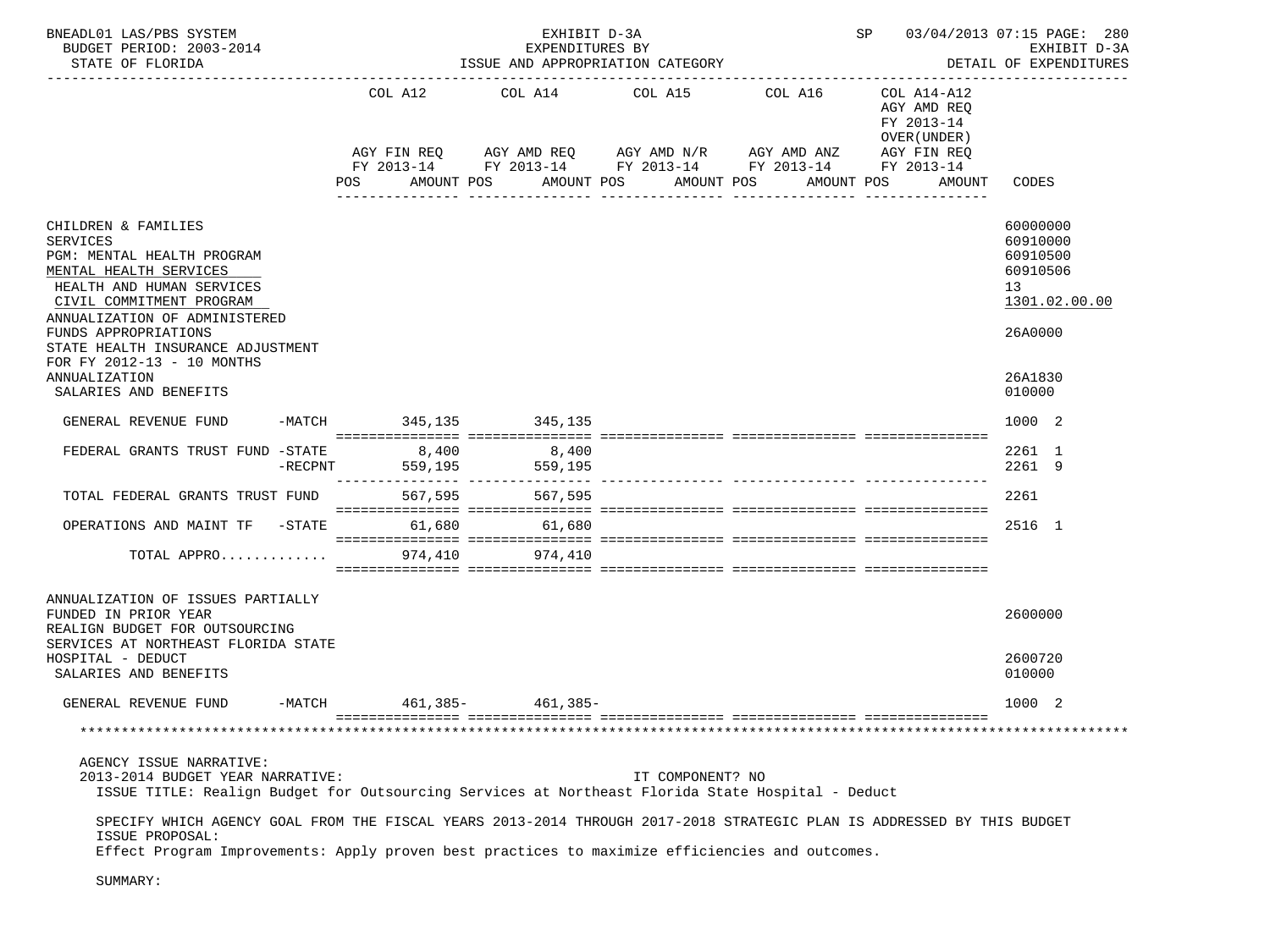| BNEADL01 LAS/PBS SYSTEM<br>BUDGET PERIOD: 2003-2014<br>STATE OF FLORIDA | EXHIBIT D-3A<br>EXPENDITURES BY |  |  |  |  |                                                        |  |                  |                                                              | SP 03/04/2013 07:15 PAGE: 281 |  |
|-------------------------------------------------------------------------|---------------------------------|--|--|--|--|--------------------------------------------------------|--|------------------|--------------------------------------------------------------|-------------------------------|--|
|                                                                         | COL A12 COL A14 COL A15 COL A16 |  |  |  |  |                                                        |  |                  |                                                              |                               |  |
|                                                                         |                                 |  |  |  |  | AGY FIN REO AGY AMD REO AGY AMD N/R AGY AMD ANZ        |  |                  | OVER (UNDER )<br>AGY FIN REO                                 |                               |  |
|                                                                         |                                 |  |  |  |  | FY 2013-14 FY 2013-14 FY 2013-14 FY 2013-14 FY 2013-14 |  | ---------------- | POS AMOUNT POS AMOUNT POS AMOUNT POS AMOUNT POS AMOUNT CODES |                               |  |
| CHILDREN & FAMILIES                                                     |                                 |  |  |  |  |                                                        |  |                  |                                                              | 60000000                      |  |
| SERVICES<br>PGM: MENTAL HEALTH PROGRAM                                  |                                 |  |  |  |  |                                                        |  |                  |                                                              | 60910000<br>60910500          |  |
| MENTAL HEALTH SERVICES<br>HEALTH AND HUMAN SERVICES                     |                                 |  |  |  |  |                                                        |  |                  |                                                              | 60910506<br>13                |  |
| CIVIL COMMITMENT PROGRAM                                                |                                 |  |  |  |  |                                                        |  |                  |                                                              | 1301.02.00.00                 |  |
| ANNUALIZATION OF ISSUES PARTIALLY<br>FUNDED IN PRIOR YEAR               |                                 |  |  |  |  |                                                        |  |                  |                                                              | 2600000                       |  |
| REALIGN BUDGET FOR OUTSOURCING<br>SERVICES AT NORTHEAST FLORIDA STATE   |                                 |  |  |  |  |                                                        |  |                  |                                                              |                               |  |
| HOSPITAL - DEDUCT                                                       |                                 |  |  |  |  |                                                        |  |                  |                                                              | 2600720                       |  |

 The Department requests the transfer of \$461,385 of General Revenue budget authority from the Salaries and Benefits appropriation category to the Grants and Aids Contracted Professional Services appropriation category to annualize the Fiscal Year 2012-2013 transfer in issue numbers 2000480 and 2000490, Realign Budget for Outsourcing Services at Northeast Florida State Hospital . The Fiscal Year 2012-2013 \$461,385 transfer will cover the first six months of the outsourcing contract (January 2013 through June 2013). The annualization, \$461,385, will cover the second six months of the outsourcing contract (July 2013 through December 2013).

### PROBLEM STATEMENT:

 In the Fiscal Year 2012-2013 General Appropriations Act, \$461,385 was appropriated to the department to outsource housekeeping functions at the Northeast Florida State Hospital for six months, beginning January 1, 2013. This issue was also annualized for Fiscal Year 2013-2014, \$461,385, in the Fiscal Year 2012-2013 General Appropriations Act.

Fiscal Year 2012-2013 General Appropriations Act Proviso:

 - From the funds provided in Specific Appropriation 350, \$461,385 from the General Revenue Fund is provided to outsource housekeeping functions at the Northeast Florida State Hospital, effective January 1, 2013.

 WHAT BENEFITS WILL BE OBTAINED BY FUNDING THIS ISSUE: This transfer is necessary to ensure that the Northeast Florida State Hospital can outsource housekeeping functions July 2013 through December 2013, per the Fiscal Year 2012-2013 General Appropriations Act.

 WHAT UNDERLYING PROGRAM THEORY CHANGE IS INVOLVED IN THIS ISSUE (IF ANY): Not applicable.

 WHAT IMPLEMENTATION MECHANISMS WILL BE CHANGES AS A RESULT OF THIS ISSUE (IF ANY): Not applicable.

 FLORIDA STRATEGIC PLAN FOR ECONOMIC DEVELOPMENT: Not applicable.

 RETURN ON INVESTMENT: Not applicable.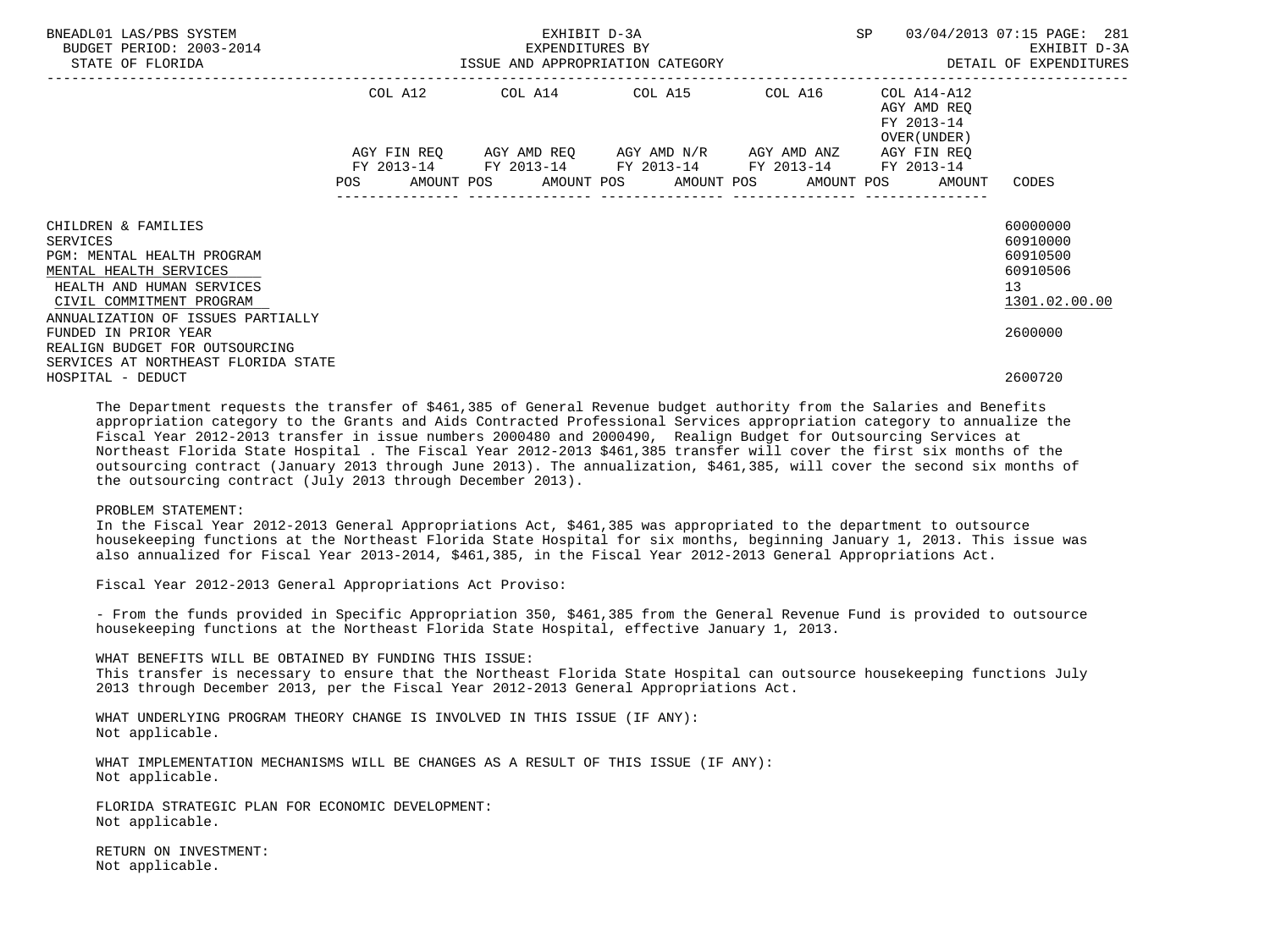| BNEADL01 LAS/PBS SYSTEM<br>BUDGET PERIOD: 2003-2014<br>STATE OF FLORIDA                                                                                                                                                                               |                | EXPENDITURES BY<br>ISSUE AND APPROPRIATION CATEGORY                                                                                 | EXHIBIT D-3A                                    |                       |                                                                           |        | SP 03/04/2013 07:15 PAGE: 282<br>EXHIBIT D-3A<br>DETAIL OF EXPENDITURES        |
|-------------------------------------------------------------------------------------------------------------------------------------------------------------------------------------------------------------------------------------------------------|----------------|-------------------------------------------------------------------------------------------------------------------------------------|-------------------------------------------------|-----------------------|---------------------------------------------------------------------------|--------|--------------------------------------------------------------------------------|
|                                                                                                                                                                                                                                                       |                | ----------------------------------                                                                                                  | ______________________________________          |                       |                                                                           |        |                                                                                |
|                                                                                                                                                                                                                                                       | COL A12<br>POS | AGY FIN REQ AGY AMD REQ AGY AMD N/R AGY AMD ANZ AGY FIN REQ<br>FY 2013-14 FY 2013-14 FY 2013-14 FY 2013-14 FY 2013-14<br>AMOUNT POS | COL A14 COL A15<br>AMOUNT POS<br>-------------- | COL A16<br>AMOUNT POS | $COL A14- A12$<br>AGY AMD REO<br>FY 2013-14<br>OVER (UNDER)<br>AMOUNT POS | AMOUNT | CODES                                                                          |
|                                                                                                                                                                                                                                                       |                |                                                                                                                                     |                                                 |                       |                                                                           |        |                                                                                |
| CHILDREN & FAMILIES<br><b>SERVICES</b><br>PGM: MENTAL HEALTH PROGRAM<br>MENTAL HEALTH SERVICES<br>HEALTH AND HUMAN SERVICES<br>CIVIL COMMITMENT PROGRAM<br>ANNUALIZATION OF ISSUES PARTIALLY<br>FUNDED IN PRIOR YEAR                                  |                |                                                                                                                                     |                                                 |                       |                                                                           |        | 60000000<br>60910000<br>60910500<br>60910506<br>13<br>1301.02.00.00<br>2600000 |
| REALIGN BUDGET FOR OUTSOURCING<br>SERVICES AT NORTHEAST FLORIDA STATE<br>HOSPITAL - DEDUCT                                                                                                                                                            |                |                                                                                                                                     |                                                 |                       |                                                                           |        | 2600720                                                                        |
| COST CALCULATIONS:<br>The Other Adjustment Data (OAD) transaction was used to annualize prior year appropriations associated with this issue<br>because the Salaries and Benefits amounts are not associated with specific positions and salary rate. |                |                                                                                                                                     |                                                 |                       |                                                                           |        |                                                                                |
| POSITION DETAIL OF SALARIES AND BENEFITS:                                                                                                                                                                                                             |                |                                                                                                                                     |                                                 |                       |                                                                           |        |                                                                                |
|                                                                                                                                                                                                                                                       |                | FTE BASE RATE                                                                                                                       | ADDITIVES BENEFITS                              |                       | SUBTOTAL                                                                  | ႜႜႜ    | LAPSE LAPSED SALARIES<br>AND BENEFITS                                          |
| A12 - AGY FIN REO FY 2013-14                                                                                                                                                                                                                          |                |                                                                                                                                     |                                                 |                       |                                                                           |        |                                                                                |
| CHANGES TO CURRENTLY AUTHORIZED POSITIONS<br>OTHER SALARY AMOUNT                                                                                                                                                                                      |                |                                                                                                                                     |                                                 |                       |                                                                           |        |                                                                                |
| 1000 GENERAL REVENUE FUND                                                                                                                                                                                                                             |                |                                                                                                                                     |                                                 |                       |                                                                           |        | 461,385-                                                                       |
|                                                                                                                                                                                                                                                       |                |                                                                                                                                     |                                                 |                       |                                                                           |        | $461,385-$<br>==============                                                   |
|                                                                                                                                                                                                                                                       |                |                                                                                                                                     |                                                 |                       |                                                                           |        |                                                                                |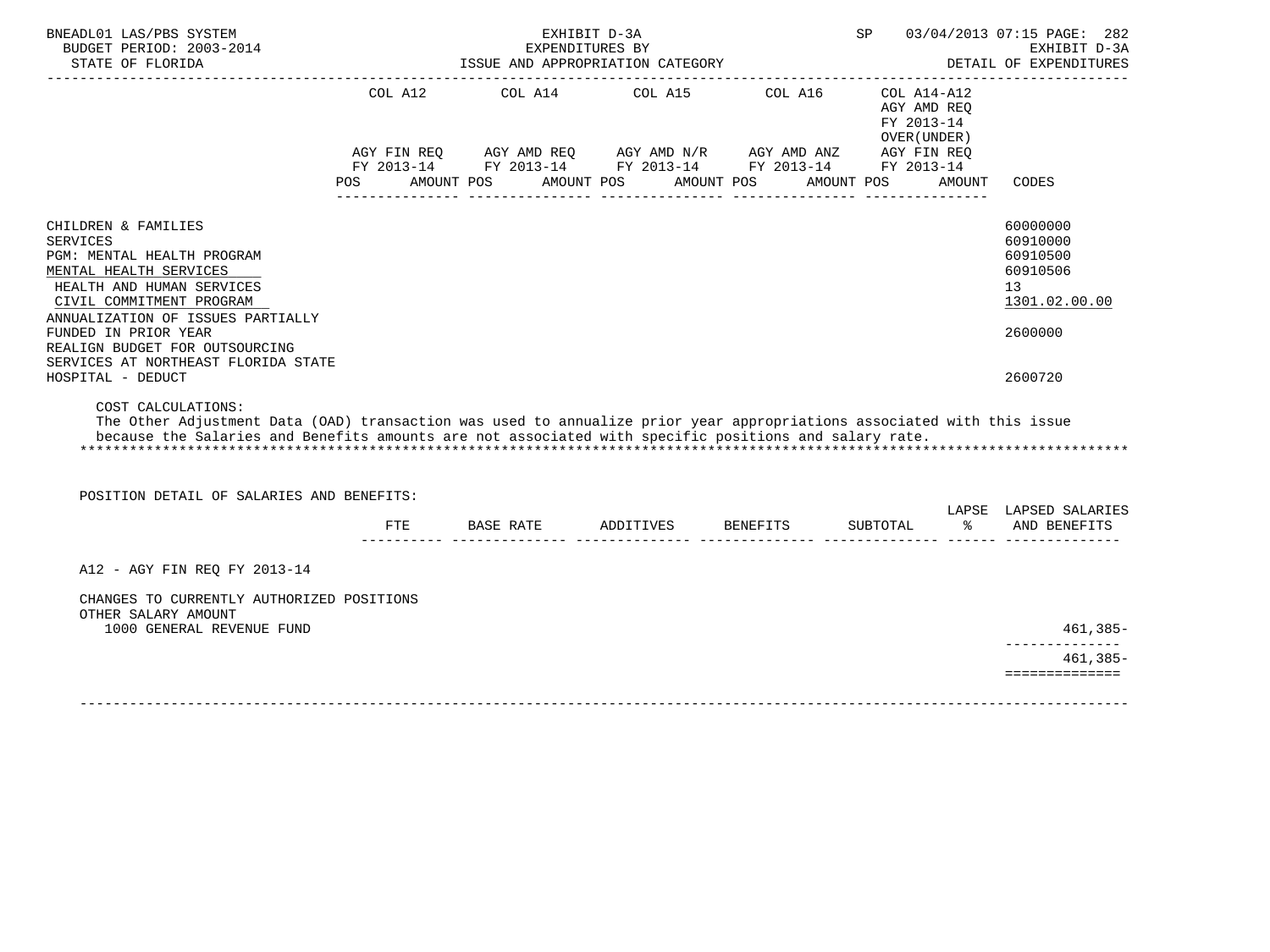| BNEADL01 LAS/PBS SYSTEM<br>BUDGET PERIOD: 2003-2014<br>STATE OF FLORIDA                                                                                                                                                                                                                       |            | EXHIBIT D-3A<br>EXPENDITURES BY<br>ISSUE AND APPROPRIATION CATEGORY | SP 03/04/2013 07:15 PAGE: 283<br>EXHIBIT D-3A<br>DETAIL OF EXPENDITURES |                                                                   |                                                                         |                                                                                |
|-----------------------------------------------------------------------------------------------------------------------------------------------------------------------------------------------------------------------------------------------------------------------------------------------|------------|---------------------------------------------------------------------|-------------------------------------------------------------------------|-------------------------------------------------------------------|-------------------------------------------------------------------------|--------------------------------------------------------------------------------|
|                                                                                                                                                                                                                                                                                               | COL A12    | COL A14<br>AGY FIN REQ 6 AGY AMD REQ 6 AGY AMD N/R 66 AGY AMD ANZ   | COL A15                                                                 | COL A16<br>FY 2013-14 FY 2013-14 FY 2013-14 FY 2013-14 FY 2013-14 | COL A14-A12<br>AGY AMD REQ<br>FY 2013-14<br>OVER (UNDER)<br>AGY FIN REQ |                                                                                |
|                                                                                                                                                                                                                                                                                               | POS        | AMOUNT POS<br>AMOUNT POS                                            | -----------                                                             | AMOUNT POS<br>------------                                        | AMOUNT POS<br>AMOUNT                                                    | CODES                                                                          |
| CHILDREN & FAMILIES<br><b>SERVICES</b><br>PGM: MENTAL HEALTH PROGRAM<br>MENTAL HEALTH SERVICES<br>HEALTH AND HUMAN SERVICES<br>CIVIL COMMITMENT PROGRAM<br>ANNUALIZATION OF ISSUES PARTIALLY<br>FUNDED IN PRIOR YEAR<br>REALIGN BUDGET FOR OUTSOURCING<br>SERVICES AT NORTHEAST FLORIDA STATE |            |                                                                     |                                                                         |                                                                   |                                                                         | 60000000<br>60910000<br>60910500<br>60910506<br>13<br>1301.02.00.00<br>2600000 |
| HOSPITAL - DEDUCT                                                                                                                                                                                                                                                                             |            |                                                                     |                                                                         |                                                                   |                                                                         | 2600720                                                                        |
| POSITION DETAIL OF SALARIES AND BENEFITS:                                                                                                                                                                                                                                                     | <b>FTE</b> | BASE RATE                                                           | ADDITIVES                                                               | BENEFITS                                                          | ႜ<br>SUBTOTAL                                                           | LAPSE LAPSED SALARIES<br>AND BENEFITS                                          |
| A14 - AGY AMD REQ FY 2013-14<br>CHANGES TO CURRENTLY AUTHORIZED POSITIONS<br>OTHER SALARY AMOUNT<br>1000 GENERAL REVENUE FUND                                                                                                                                                                 |            |                                                                     |                                                                         |                                                                   |                                                                         | 461,385-                                                                       |
|                                                                                                                                                                                                                                                                                               |            |                                                                     |                                                                         |                                                                   |                                                                         | $461,385-$<br>==============                                                   |
|                                                                                                                                                                                                                                                                                               |            |                                                                     |                                                                         |                                                                   |                                                                         |                                                                                |
| REALIGN BUDGET FOR OUTSOURCING<br>SERVICES AT NORTHEAST FLORIDA STATE<br>HOSPITAL - ADD<br>SPECIAL CATEGORIES<br>G/A-CONTRACT PROF SERVICES                                                                                                                                                   |            |                                                                     |                                                                         |                                                                   |                                                                         | 2600730<br>100000<br>100779                                                    |
| GENERAL REVENUE FUND<br>-MATCH                                                                                                                                                                                                                                                                | 461,385    | 461,385                                                             |                                                                         |                                                                   |                                                                         | 1000 2                                                                         |
|                                                                                                                                                                                                                                                                                               |            |                                                                     |                                                                         |                                                                   |                                                                         |                                                                                |
| AGENCY ISSUE NARRATIVE:<br>2013-2014 BUDGET YEAR NARRATIVE:<br>ISSUE TITLE: Realign Budget for Outsourcing Services at Northeast Florida State Hospital - Add                                                                                                                                 |            |                                                                     | IT COMPONENT? NO                                                        |                                                                   |                                                                         |                                                                                |
| SPECIFY WHICH AGENCY GOAL FROM THE FISCAL YEARS 2013-2014 THROUGH 2017-2018 STRATEGIC PLAN IS ADDRESSED BY THIS BUDGET<br>ISSUE PROPOSAL:<br>Effect Program Improvements: Apply proven best practices to maximize efficiencies and outcomes.                                                  |            |                                                                     |                                                                         |                                                                   |                                                                         |                                                                                |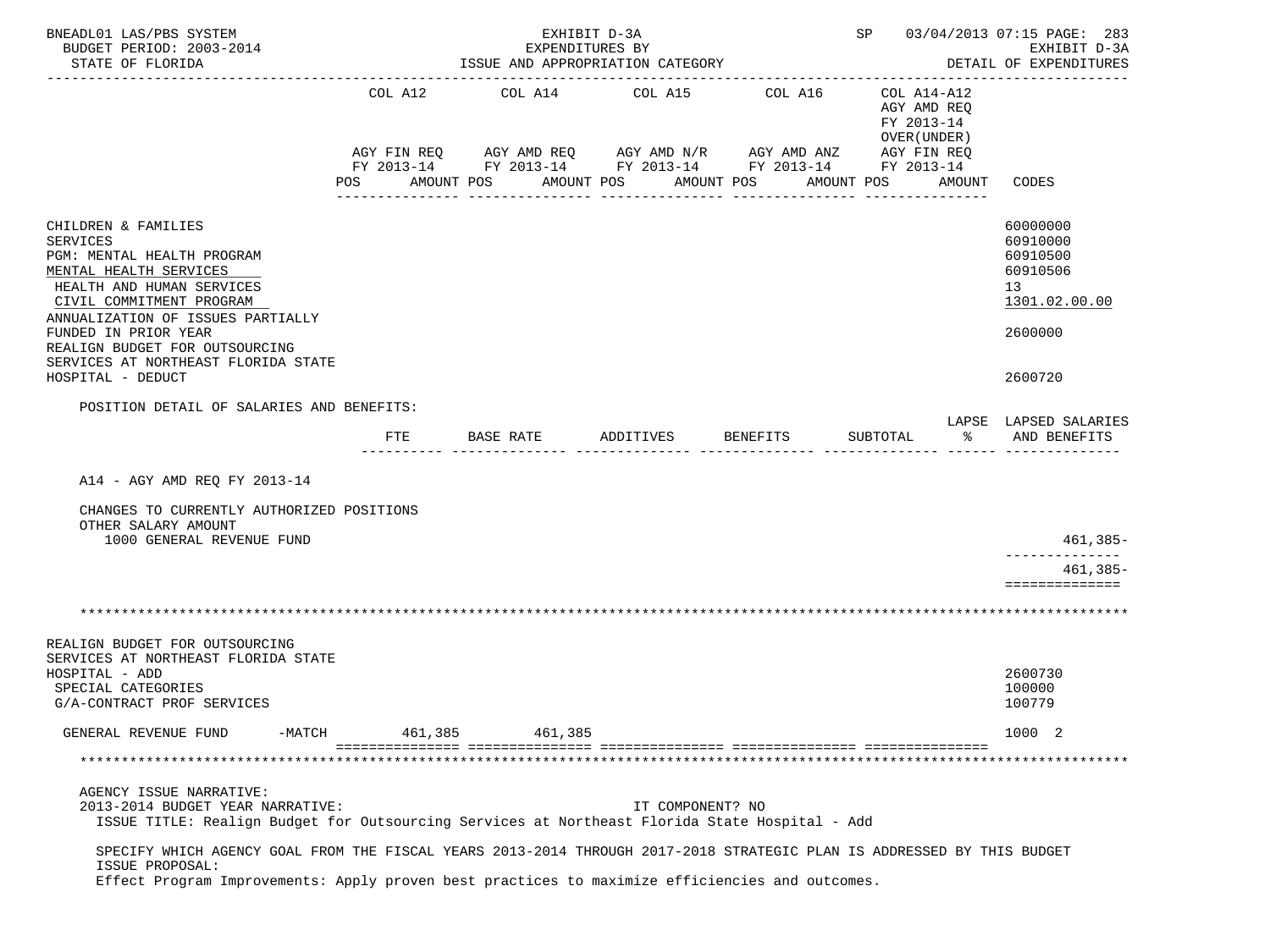| BNEADL01 LAS/PBS SYSTEM<br>BUDGET PERIOD: 2003-2014<br>STATE OF FLORIDA                                                                                                               | EXHIBIT D-3A<br>EXPENDITURES BY<br>ISSUE AND APPROPRIATION CATEGORY                                             | SP 03/04/2013 07:15 PAGE: 284 | EXHIBIT D-3A<br>DETAIL OF EXPENDITURES                                |                                                           |                                                                     |
|---------------------------------------------------------------------------------------------------------------------------------------------------------------------------------------|-----------------------------------------------------------------------------------------------------------------|-------------------------------|-----------------------------------------------------------------------|-----------------------------------------------------------|---------------------------------------------------------------------|
|                                                                                                                                                                                       | COL A12 COL A14 COL A15 COL A16                                                                                 |                               |                                                                       | COL A14-A12<br>AGY AMD REO<br>FY 2013-14<br>OVER (UNDER ) |                                                                     |
|                                                                                                                                                                                       | AGY FIN REQ 6 AGY AMD REQ 6 AGY AMD N/R 6 AGY AMD ANZ<br>FY 2013-14 FY 2013-14 FY 2013-14 FY 2013-14 FY 2013-14 |                               | AGY FIN REO<br>POS AMOUNT POS AMOUNT POS AMOUNT POS AMOUNT POS AMOUNT | CODES                                                     |                                                                     |
| CHILDREN & FAMILIES<br>SERVICES<br>PGM: MENTAL HEALTH PROGRAM<br>MENTAL HEALTH SERVICES<br>HEALTH AND HUMAN SERVICES<br>CIVIL COMMITMENT PROGRAM<br>ANNUALIZATION OF ISSUES PARTIALLY |                                                                                                                 |                               |                                                                       |                                                           | 60000000<br>60910000<br>60910500<br>60910506<br>13<br>1301.02.00.00 |
| FUNDED IN PRIOR YEAR<br>REALIGN BUDGET FOR OUTSOURCING<br>SERVICES AT NORTHEAST FLORIDA STATE<br>HOSPITAL - ADD                                                                       |                                                                                                                 |                               |                                                                       |                                                           | 2600000<br>2600730                                                  |

## SUMMARY:

 The Department requests the transfer of \$461,385 of General Revenue budget authority from the Salaries and Benefits appropriation category to the Grants and Aids Contracted Professional Services appropriation category to annualize the Fiscal Year 2012-2013 transfer in issue numbers 2000480 and 2000490, Realign Budget for Outsourcing Services at Northeast Florida State Hospital . The Fiscal Year 2012-2013 \$461,385 transfer will cover the first six months of the outsourcing contract (January 2013 through June 2013). The annualization, \$461,385, will cover the second six months of the outsourcing contract (July 2013 through December 2013).

#### PROBLEM STATEMENT:

 In the Fiscal Year 2012-2013 General Appropriations Act, \$461,385 was appropriated to the department to outsource housekeeping functions at the Northeast Florida State Hospital for six months, beginning January 1, 2013. This issue was also annualized for Fiscal Year 2013-2014, \$461,385, in the Fiscal Year 2012-2013 General Appropriations Act.

Fiscal Year 2012-2013 General Appropriations Act Proviso:

 - From the funds provided in Specific Appropriation 350, \$461,385 from the General Revenue Fund is provided to outsource housekeeping functions at the Northeast Florida State Hospital, effective January 1, 2013.

 WHAT BENEFITS WILL BE OBTAINED BY FUNDING THIS ISSUE: This transfer is necessary to ensure that the Northeast Florida State Hospital can outsource housekeeping functions July 2013 through December 2013, per the Fiscal Year 2012-2013 General Appropriations Act.

 WHAT UNDERLYING PROGRAM THEORY CHANGE IS INVOLVED IN THIS ISSUE (IF ANY): Not applicable.

 WHAT IMPLEMENTATION MECHANISMS WILL BE CHANGES AS A RESULT OF THIS ISSUE (IF ANY): Not applicable.

 FLORIDA STRATEGIC PLAN FOR ECONOMIC DEVELOPMENT: Not applicable.

RETURN ON INVESTMENT: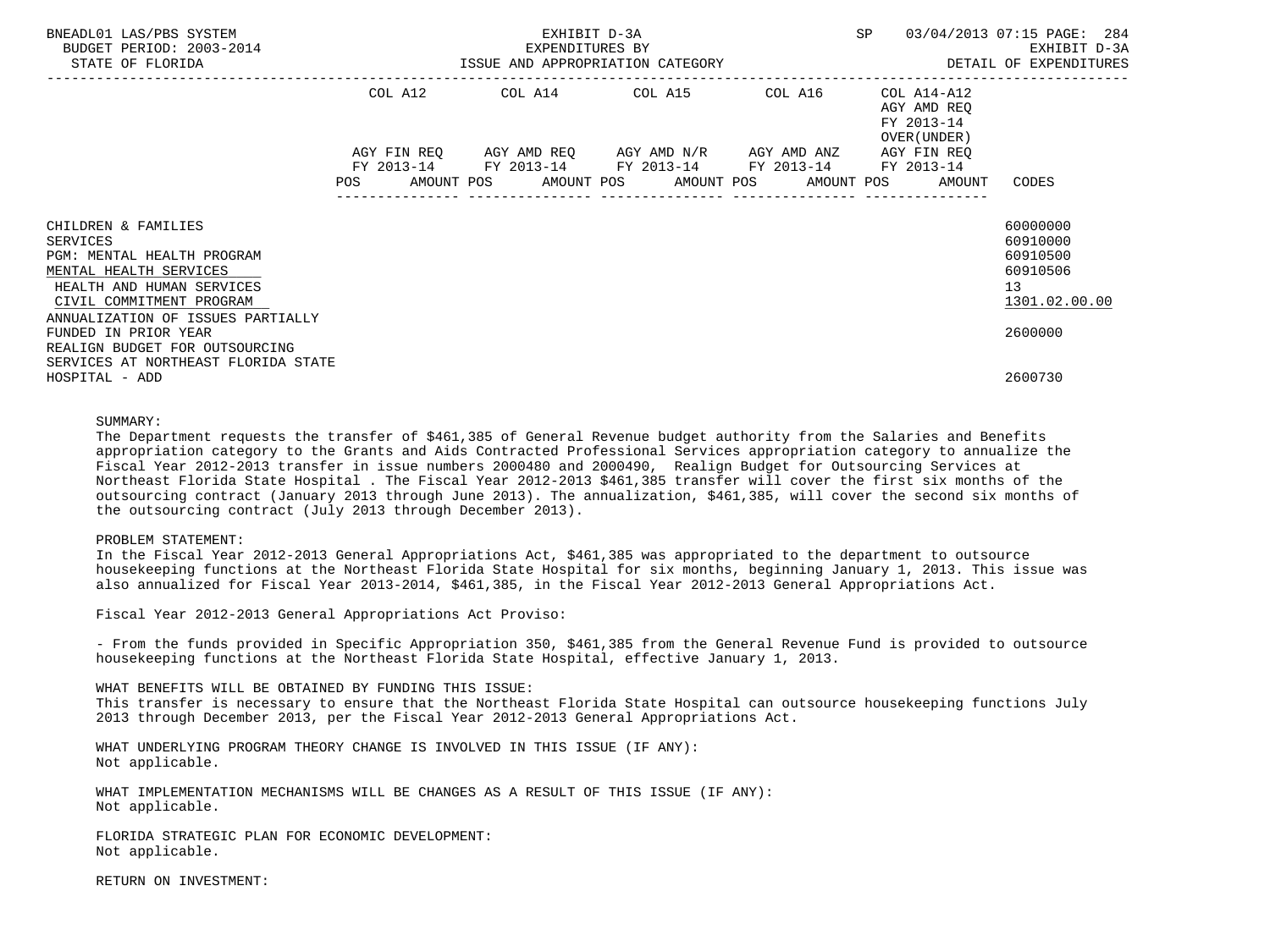| BNEADL01 LAS/PBS SYSTEM<br>BUDGET PERIOD: 2003-2014<br>STATE OF FLORIDA                                                                                                                                                                                                                                                                                                                                                                                                                                                                                                                     |                            | EXHIBIT D-3A<br>EXPENDITURES BY<br>ISSUE AND APPROPRIATION CATEGORY | SP<br>03/04/2013 07:15 PAGE: 285<br>EXHIBIT D-3A<br>DETAIL OF EXPENDITURES |                                                                                                                                                         |                                                          |                                                                                           |  |
|---------------------------------------------------------------------------------------------------------------------------------------------------------------------------------------------------------------------------------------------------------------------------------------------------------------------------------------------------------------------------------------------------------------------------------------------------------------------------------------------------------------------------------------------------------------------------------------------|----------------------------|---------------------------------------------------------------------|----------------------------------------------------------------------------|---------------------------------------------------------------------------------------------------------------------------------------------------------|----------------------------------------------------------|-------------------------------------------------------------------------------------------|--|
|                                                                                                                                                                                                                                                                                                                                                                                                                                                                                                                                                                                             | AGY FIN REQ                |                                                                     |                                                                            | COL A12 COL A14 COL A15 COL A16 COL A14-A12<br>AGY AMD REQ       AGY AMD N/R      AGY AMD ANZ<br>FY 2013-14 FY 2013-14 FY 2013-14 FY 2013-14 FY 2013-14 | AGY AMD REQ<br>FY 2013-14<br>OVER (UNDER)<br>AGY FIN REQ |                                                                                           |  |
|                                                                                                                                                                                                                                                                                                                                                                                                                                                                                                                                                                                             | POS                        | AMOUNT POS                                                          | AMOUNT POS                                                                 | AMOUNT POS<br>AMOUNT POS                                                                                                                                | AMOUNT                                                   | CODES                                                                                     |  |
| CHILDREN & FAMILIES<br><b>SERVICES</b><br>PGM: MENTAL HEALTH PROGRAM<br>MENTAL HEALTH SERVICES<br>HEALTH AND HUMAN SERVICES<br>CIVIL COMMITMENT PROGRAM<br>ANNUALIZATION OF ISSUES PARTIALLY<br>FUNDED IN PRIOR YEAR<br>REALIGN BUDGET FOR OUTSOURCING<br>SERVICES AT NORTHEAST FLORIDA STATE<br>HOSPITAL - ADD<br>Not applicable.<br>COST CALCULATIONS:<br>The Other Adjustment Data (OAD) transaction was used to annualize prior year appropriations associated with this issue<br>because the Salaries and Benefits amounts are not associated with specific positions and salary rate. |                            |                                                                     |                                                                            |                                                                                                                                                         |                                                          | 60000000<br>60910000<br>60910500<br>60910506<br>13<br>1301.02.00.00<br>2600000<br>2600730 |  |
| FLORIDA STATE HOSPITAL<br>ENVIRONMENTAL SERVICES AND<br>MAINTENANCE OPERATIONS OUTSOURCING                                                                                                                                                                                                                                                                                                                                                                                                                                                                                                  |                            |                                                                     |                                                                            |                                                                                                                                                         |                                                          |                                                                                           |  |
| CONTRACT<br>SALARIES AND BENEFITS                                                                                                                                                                                                                                                                                                                                                                                                                                                                                                                                                           |                            |                                                                     |                                                                            |                                                                                                                                                         |                                                          | 2600740<br>010000                                                                         |  |
| GENERAL REVENUE FUND                                                                                                                                                                                                                                                                                                                                                                                                                                                                                                                                                                        | -MATCH 215, 541- 215, 541- |                                                                     |                                                                            |                                                                                                                                                         |                                                          | 1000 2                                                                                    |  |
|                                                                                                                                                                                                                                                                                                                                                                                                                                                                                                                                                                                             |                            |                                                                     |                                                                            |                                                                                                                                                         |                                                          |                                                                                           |  |
| AGENCY ISSUE NARRATIVE:<br>2013-2014 BUDGET YEAR NARRATIVE:<br>ISSUE TITLE: Florida State Hospital Environmental Services and Maintenance Operations Outsourcing Contract                                                                                                                                                                                                                                                                                                                                                                                                                   |                            |                                                                     | IT COMPONENT? NO                                                           |                                                                                                                                                         |                                                          |                                                                                           |  |
| SPECIFY WHICH AGENCY GOAL FROM THE FISCAL YEARS 2013-2014 THROUGH 2017-2018 STRATEGIC PLAN IS ADDRESSED BY THIS BUDGET<br>ISSUE PROPOSAL:<br>Effect Program Improvements: Apply proven best practices to maximize efficiencies and outcomes.                                                                                                                                                                                                                                                                                                                                                |                            |                                                                     |                                                                            |                                                                                                                                                         |                                                          |                                                                                           |  |
| SUMMARY:<br>The department requests the reduction of \$535,239 in General Revenue budget authority (\$215,541 in the Civil Commitment<br>program component, and \$319,698 in the Forensic Commitment program component). This is an annualized savings related to<br>issue numbers 2000330/2000340 (Realign Budget for Outsourcing Services at Florida State Hospital - Deduct and Add), and<br>33J0220 (Florida State Hospital Environmental Services and Maintenance Operations Outsourcing Contract) were included in                                                                    |                            |                                                                     |                                                                            |                                                                                                                                                         |                                                          |                                                                                           |  |

the Fiscal Year 2012-2013 General Appropriations Act.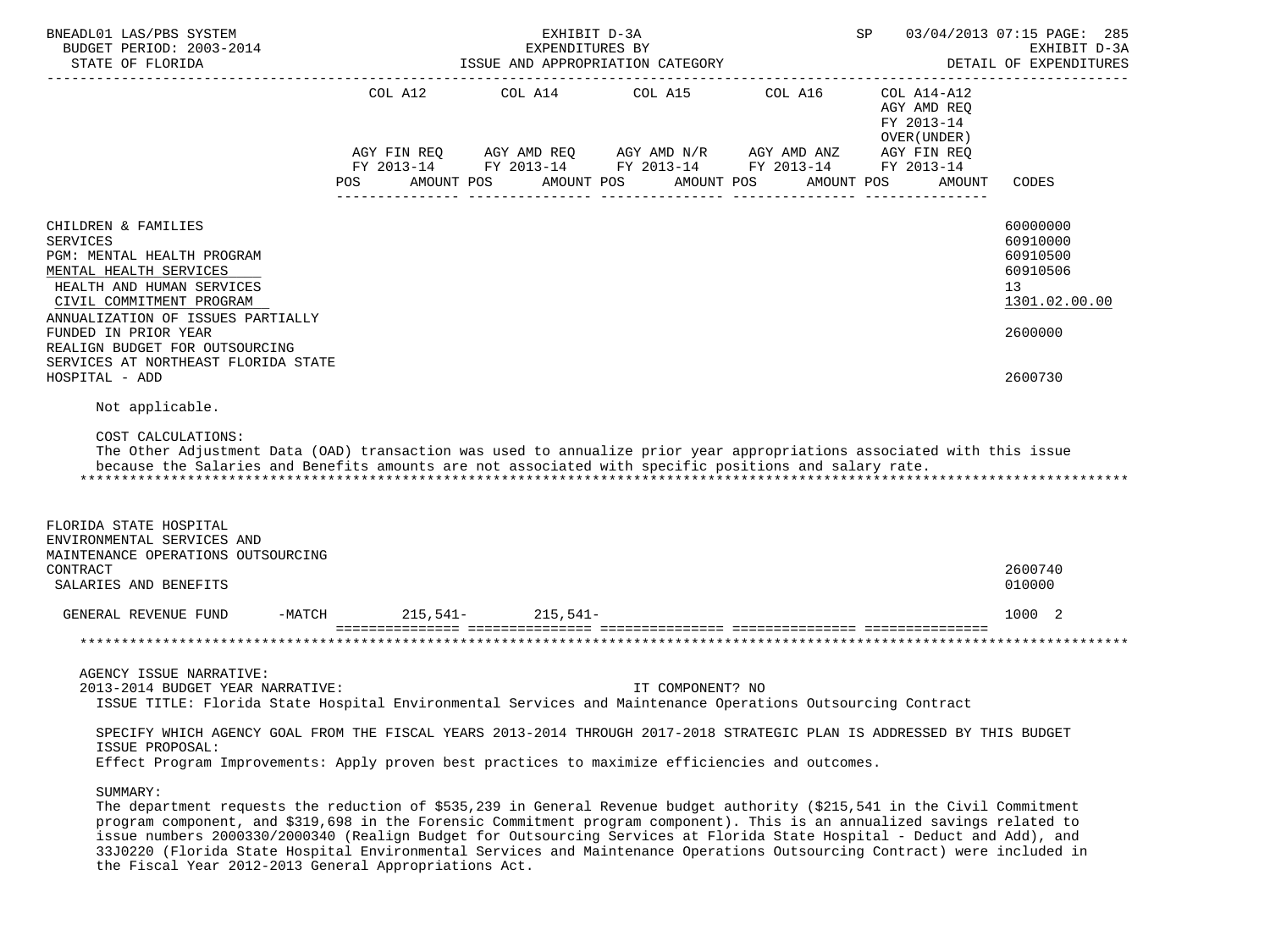| BNEADL01 LAS/PBS SYSTEM<br>BUDGET PERIOD: 2003-2014<br>STATE OF FLORIDA | EXHIBIT D-3A<br>EXPENDITURES BY<br>ISSUE AND APPROPRIATION CATEGORY <b>And SET ALL SETT AND ALL SEXPENDITURES</b> |  |  |  |  |  |  |                                                                                                                       | SP |                                                           | 03/04/2013 07:15 PAGE: 286<br>EXHIBIT D-3A |  |
|-------------------------------------------------------------------------|-------------------------------------------------------------------------------------------------------------------|--|--|--|--|--|--|-----------------------------------------------------------------------------------------------------------------------|----|-----------------------------------------------------------|--------------------------------------------|--|
|                                                                         | COL A12                                                                                                           |  |  |  |  |  |  | COL A14 COL A15 COL A16                                                                                               |    | COL A14-A12<br>AGY AMD REO<br>FY 2013-14<br>OVER (UNDER ) |                                            |  |
|                                                                         | <b>POS</b>                                                                                                        |  |  |  |  |  |  | AGY FIN REQ AGY AMD REQ AGY AMD N/R AGY AMD ANZ AGY FIN REQ<br>FY 2013-14 FY 2013-14 FY 2013-14 FY 2013-14 FY 2013-14 |    | AMOUNT POS AMOUNT POS AMOUNT POS AMOUNT POS AMOUNT        | CODES                                      |  |
|                                                                         |                                                                                                                   |  |  |  |  |  |  |                                                                                                                       |    |                                                           |                                            |  |
| CHILDREN & FAMILIES<br>SERVICES                                         |                                                                                                                   |  |  |  |  |  |  |                                                                                                                       |    |                                                           | 60000000<br>60910000                       |  |
| PGM: MENTAL HEALTH PROGRAM                                              |                                                                                                                   |  |  |  |  |  |  |                                                                                                                       |    |                                                           | 60910500                                   |  |
| MENTAL HEALTH SERVICES                                                  |                                                                                                                   |  |  |  |  |  |  |                                                                                                                       |    |                                                           | 60910506                                   |  |
| HEALTH AND HUMAN SERVICES<br>CIVIL COMMITMENT PROGRAM                   |                                                                                                                   |  |  |  |  |  |  |                                                                                                                       |    |                                                           | 13<br>1301.02.00.00                        |  |
| ANNUALIZATION OF ISSUES PARTIALLY<br>FUNDED IN PRIOR YEAR               |                                                                                                                   |  |  |  |  |  |  |                                                                                                                       |    |                                                           | 2600000                                    |  |
| FLORIDA STATE HOSPITAL                                                  |                                                                                                                   |  |  |  |  |  |  |                                                                                                                       |    |                                                           |                                            |  |
| ENVIRONMENTAL SERVICES AND                                              |                                                                                                                   |  |  |  |  |  |  |                                                                                                                       |    |                                                           |                                            |  |
| MAINTENANCE OPERATIONS OUTSOURCING<br>CONTRACT                          |                                                                                                                   |  |  |  |  |  |  |                                                                                                                       |    |                                                           | 2600740                                    |  |

#### PROBLEM STATEMENT:

 Issue numbers 2000330/2000340 (Realign Budget for Outsourcing Services at Florida State Hospital - Deduct and Add), and 33J0220 (Florida State Hospital Environmental Services and Maintenance Operations Outsourcing Contract) were included in the Fiscal Year 2012-2013 General Appropriations Act. These issues transferred \$7,907,251 from the Salaries and Benefits appropriation category to the Grants and Aids-Contracted Professional Services appropriation category to outsource environmental and maintenance operations at the Florida State Hospital. The projected cost savings for outsourcing these services was \$2,235,239. Of this projected cost savings, \$1,700,000 was reduced in the Fiscal Year 2012-2013 General Appropriations Act. The remaining \$535,239 in the Salaries and Benefits appropriation category was used to cover leave pay and unemployment needs related to this issue during Fiscal Year 2012-2013.

#### WHAT BENEFITS WILL BE OBTAINED BY FUNDING THIS ISSUE:

 This issue is necessary to ensure the intent of Fiscal Year 2012-2013 General Appropriations Act, related to issue numbers 2000330/2000340 (Realign Budget for Outsourcing Services at Florida State Hospital - Deduct and Add), and 33J0220 (Florida State Hospital Environmental Services and Maintenance Operations Outsourcing Contract),is carried out.

 WHAT UNDERLYING PROGRAM THEORY CHANGE IS INVOLVED IN THIS ISSUE (IF ANY): Not applicable.

 WHAT IMPLEMENTATION MECHANISMS WILL BE CHANGES AS A RESULT OF THIS ISSUE (IF ANY): Not applicable.

 FLORIDA STRATEGIC PLAN FOR ECONOMIC DEVELOPMENT: Not applicable.

 RETURN ON INVESTMENT: Not applicable.

## COST CALCULATIONS:

 The Other Adjustment Data (OAD) transaction was used to annualize prior year appropriations associated with this issue because the Salaries and Benefits amounts are not associated with specific positions and salary rate.

1. Annual Contract Amount: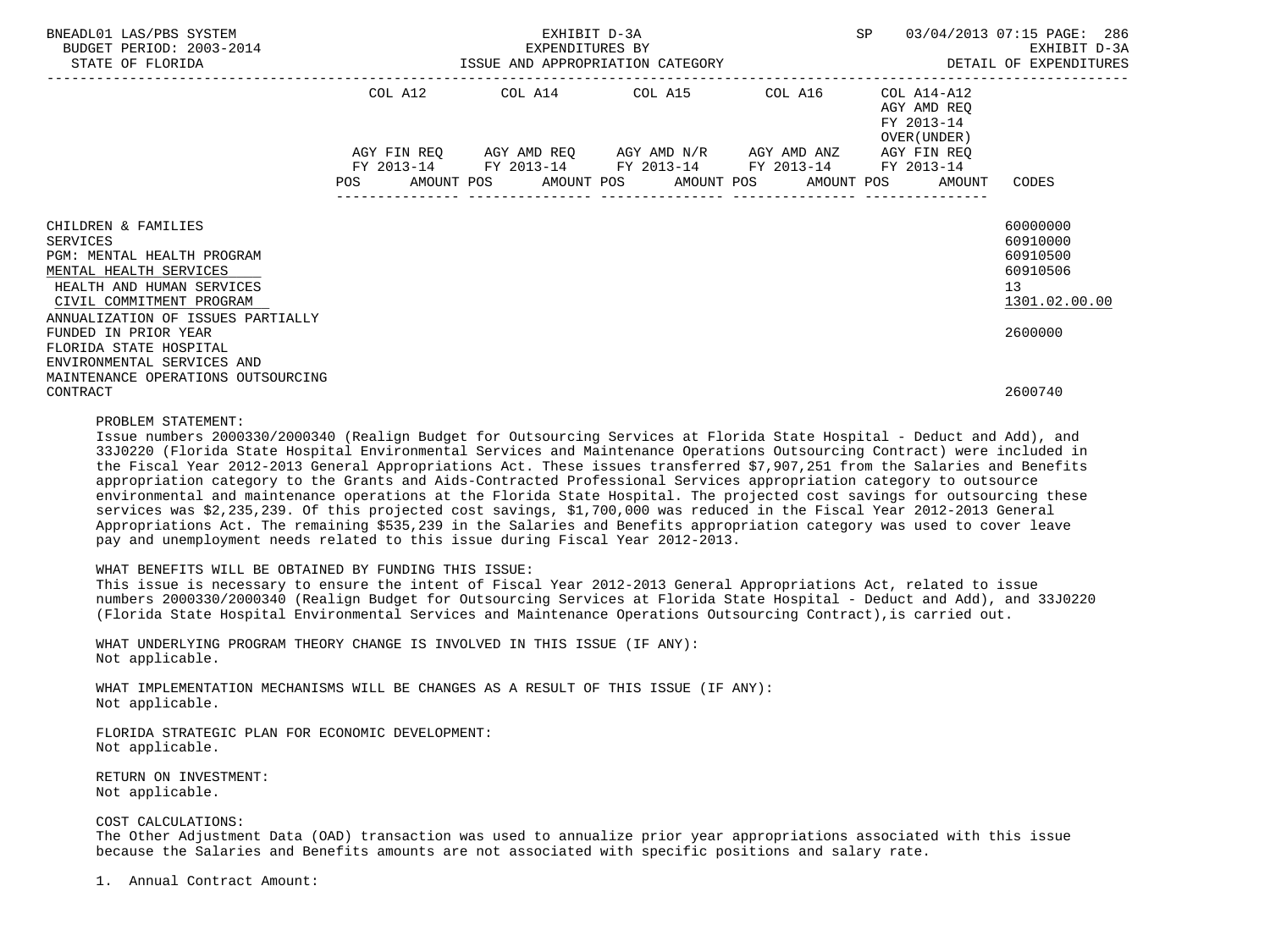| BNEADL01 LAS/PBS SYSTEM<br>BUDGET PERIOD: 2003-2014<br>STATE OF FLORIDA                                                                                                                                                                                                                                                        | EXHIBIT D-3A SP $03/04/2013$ 07:15 PAGE: 287<br>EXPENDITURES BY<br>EAFENDITURES BY<br>ISSUE AND APPROPRIATION CATEGORY |  |                                                                                                                                                                      | DETAIL OF EXPENDITURES                              |                                                                                           |
|--------------------------------------------------------------------------------------------------------------------------------------------------------------------------------------------------------------------------------------------------------------------------------------------------------------------------------|------------------------------------------------------------------------------------------------------------------------|--|----------------------------------------------------------------------------------------------------------------------------------------------------------------------|-----------------------------------------------------|-------------------------------------------------------------------------------------------|
|                                                                                                                                                                                                                                                                                                                                | POS AMOUNT POS AMOUNT POS AMOUNT POS AMOUNT POS                                                                        |  | COL A12 COL A14 COL A15 COL A16 COL A14-A12<br>AGY FIN REQ AGY AMD REQ AGY AMD N/R AGY AMD ANZ AGY FIN REQ<br>FY 2013-14 FY 2013-14 FY 2013-14 FY 2013-14 FY 2013-14 | AGY AMD REQ<br>FY 2013-14<br>OVER (UNDER)<br>AMOUNT | CODES                                                                                     |
| CHILDREN & FAMILIES<br><b>SERVICES</b><br>PGM: MENTAL HEALTH PROGRAM<br>MENTAL HEALTH SERVICES<br>HEALTH AND HUMAN SERVICES<br>CIVIL COMMITMENT PROGRAM<br>ANNUALIZATION OF ISSUES PARTIALLY<br>FUNDED IN PRIOR YEAR<br>FLORIDA STATE HOSPITAL<br>ENVIRONMENTAL SERVICES AND<br>MAINTENANCE OPERATIONS OUTSOURCING<br>CONTRACT |                                                                                                                        |  |                                                                                                                                                                      |                                                     | 60000000<br>60910000<br>60910500<br>60910506<br>13<br>1301.02.00.00<br>2600000<br>2600740 |
| Annual cost of the contract based upon the bid: \$8,524,024<br>Fiscal Year 2011-2012 contract amount $(\text{\#BIT01}):$ \$ 616,773<br>Total need to expand the scope of the current<br>contract to include outsourcing of environmental<br>services and maintenance operations: \$7,907,251                                   |                                                                                                                        |  |                                                                                                                                                                      |                                                     |                                                                                           |
| 2. Annual Projected Savings:                                                                                                                                                                                                                                                                                                   |                                                                                                                        |  |                                                                                                                                                                      |                                                     |                                                                                           |
| Fiscal Year 2010-2011 cost of services to be covered in the contract: \$10,759,263<br>Annual cost of the contract based upon the bid: $$8,524,024$                                                                                                                                                                             |                                                                                                                        |  |                                                                                                                                                                      |                                                     |                                                                                           |
| Projected Cost Savings:<br>Minus Schedule VIII-B Reduction (Fiscal Year 2012-2013):<br>Remaining Salary Budget to cover leave pay and unemployment needs<br>(Fiscal Year 2013-2014 Reduction/Annualized Savings):                                                                                                              |                                                                                                                        |  | \$2,235,239<br>\$1.700.000<br>\$535,239                                                                                                                              |                                                     |                                                                                           |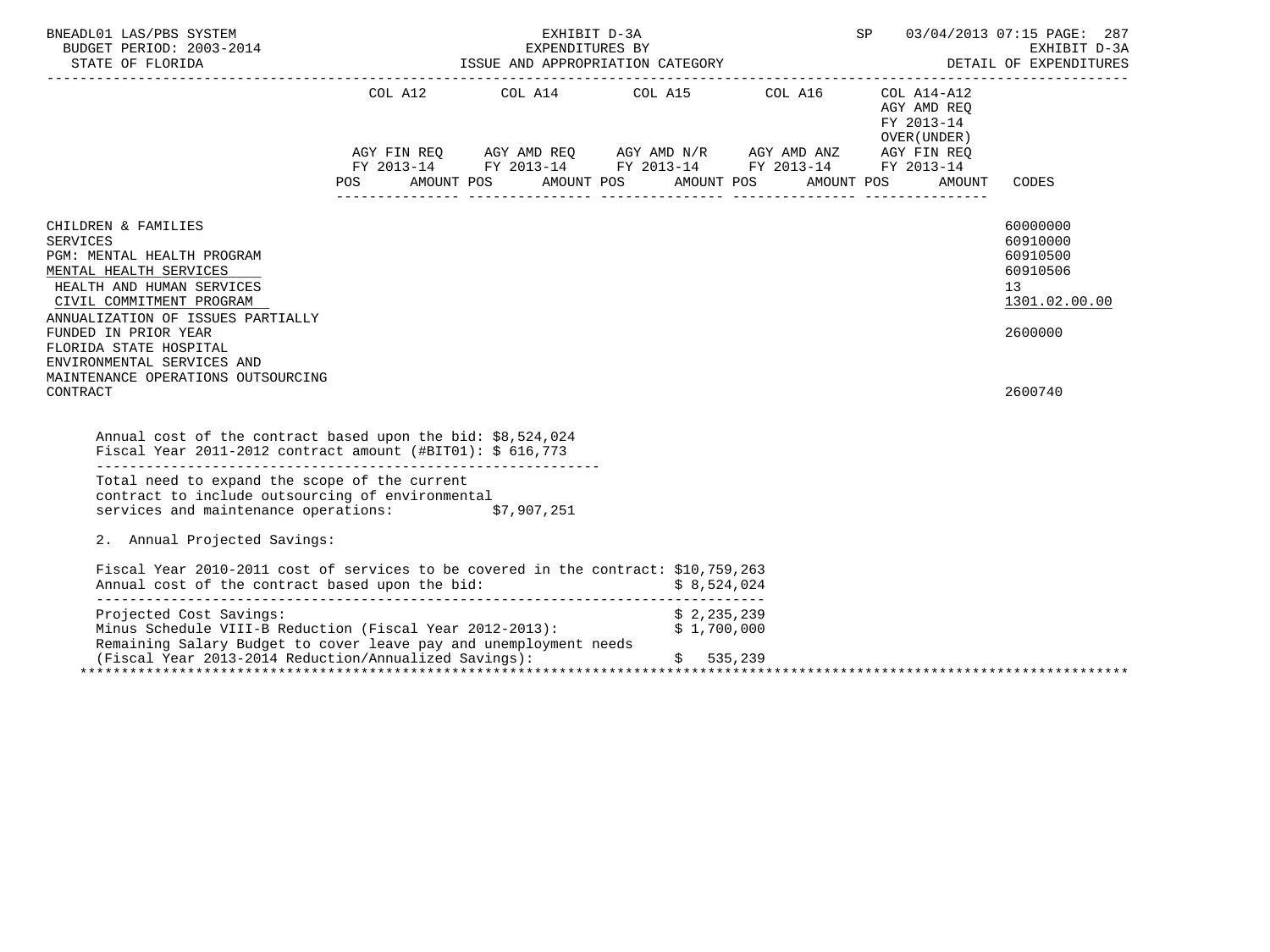| BNEADL01 LAS/PBS SYSTEM<br>BUDGET PERIOD: 2003-2014<br>STATE OF FLORIDA<br>-------------------                                                                                                                                                                               |                   | EXHIBIT D-3A<br>EXPENDITURES BY<br>ISSUE AND APPROPRIATION CATEGORY<br>_________________________________ |                       |          |                                                          | SP 03/04/2013 07:15 PAGE: 288<br>EXHIBIT D-3A<br>DETAIL OF EXPENDITURES        |
|------------------------------------------------------------------------------------------------------------------------------------------------------------------------------------------------------------------------------------------------------------------------------|-------------------|----------------------------------------------------------------------------------------------------------|-----------------------|----------|----------------------------------------------------------|--------------------------------------------------------------------------------|
|                                                                                                                                                                                                                                                                              | COL A12           | COL A14                                                                                                  | COL A15               | COL A16  | COL A14-A12<br>AGY AMD REQ<br>FY 2013-14<br>OVER (UNDER) |                                                                                |
|                                                                                                                                                                                                                                                                              | AMOUNT POS<br>POS | AGY FIN REQ AGY AMD REQ AGY AMD N/R AGY AMD ANZ AGY FIN REQ FIN REQ AGY AMD N/R AGY AMD ANZ AGY FIN REQ  | AMOUNT POS AMOUNT POS |          | AMOUNT POS AMOUNT                                        | CODES                                                                          |
| CHILDREN & FAMILIES<br><b>SERVICES</b><br>PGM: MENTAL HEALTH PROGRAM<br>MENTAL HEALTH SERVICES<br>HEALTH AND HUMAN SERVICES<br>CIVIL COMMITMENT PROGRAM<br>ANNUALIZATION OF ISSUES PARTIALLY<br>FUNDED IN PRIOR YEAR<br>FLORIDA STATE HOSPITAL<br>ENVIRONMENTAL SERVICES AND |                   |                                                                                                          |                       |          |                                                          | 60000000<br>60910000<br>60910500<br>60910506<br>13<br>1301.02.00.00<br>2600000 |
| MAINTENANCE OPERATIONS OUTSOURCING<br>CONTRACT                                                                                                                                                                                                                               |                   |                                                                                                          |                       |          |                                                          | 2600740                                                                        |
| POSITION DETAIL OF SALARIES AND BENEFITS:                                                                                                                                                                                                                                    |                   |                                                                                                          |                       |          |                                                          | LAPSE LAPSED SALARIES                                                          |
|                                                                                                                                                                                                                                                                              | FTE               | BASE RATE                                                                                                | ADDITIVES             | BENEFITS | SUBTOTAL<br>ားကို $\sim$                                 | AND BENEFITS<br>_______ ______ ______________                                  |
| A12 - AGY FIN REO FY 2013-14                                                                                                                                                                                                                                                 |                   |                                                                                                          |                       |          |                                                          |                                                                                |
| CHANGES TO CURRENTLY AUTHORIZED POSITIONS<br>OTHER SALARY AMOUNT                                                                                                                                                                                                             |                   |                                                                                                          |                       |          |                                                          |                                                                                |
| 1000 GENERAL REVENUE FUND                                                                                                                                                                                                                                                    |                   |                                                                                                          |                       |          |                                                          | $215,541-$                                                                     |
|                                                                                                                                                                                                                                                                              |                   |                                                                                                          |                       |          |                                                          | $215,541-$<br>==============                                                   |
|                                                                                                                                                                                                                                                                              |                   |                                                                                                          |                       |          |                                                          |                                                                                |
| A14 - AGY AMD REQ FY 2013-14                                                                                                                                                                                                                                                 |                   |                                                                                                          |                       |          |                                                          |                                                                                |
| CHANGES TO CURRENTLY AUTHORIZED POSITIONS<br>OTHER SALARY AMOUNT                                                                                                                                                                                                             |                   |                                                                                                          |                       |          |                                                          |                                                                                |
| 1000 GENERAL REVENUE FUND                                                                                                                                                                                                                                                    |                   |                                                                                                          |                       |          |                                                          | $215,541-$<br>------------                                                     |
|                                                                                                                                                                                                                                                                              |                   |                                                                                                          |                       |          |                                                          | $215,541-$<br>==============                                                   |
|                                                                                                                                                                                                                                                                              |                   |                                                                                                          |                       |          |                                                          |                                                                                |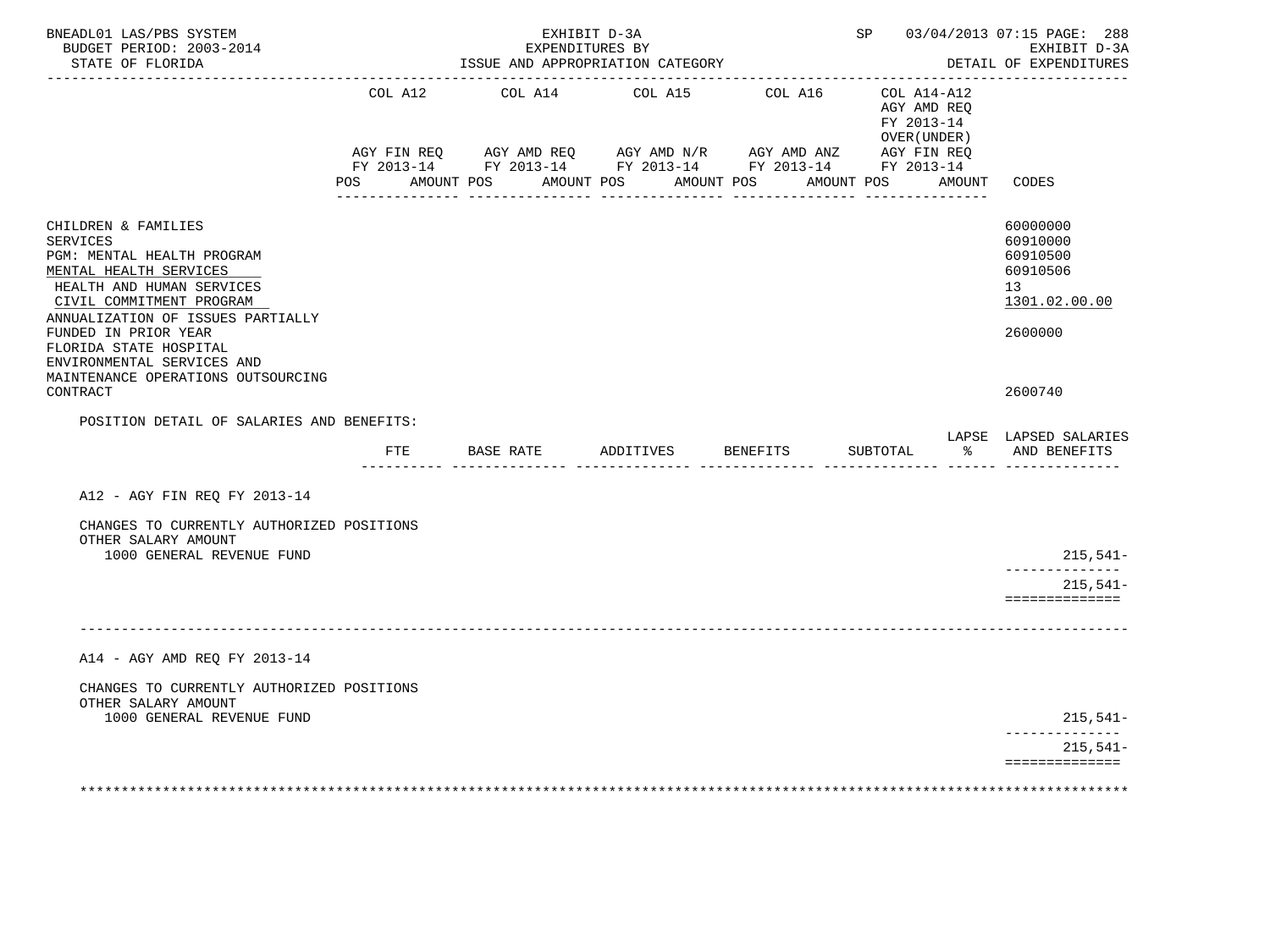| BNEADL01 LAS/PBS SYSTEM<br>BUDGET PERIOD: 2003-2014<br>STATE OF FLORIDA                                                                                                                                              |         | EXHIBIT D-3A             | EXPENDITURES BY<br>ISSUE AND APPROPRIATION CATEGORY                       |                  | SP                                                           | 03/04/2013 07:15 PAGE: 289<br>EXHIBIT D-3A<br>DETAIL OF EXPENDITURES           |
|----------------------------------------------------------------------------------------------------------------------------------------------------------------------------------------------------------------------|---------|--------------------------|---------------------------------------------------------------------------|------------------|--------------------------------------------------------------|--------------------------------------------------------------------------------|
|                                                                                                                                                                                                                      | COL A12 |                          | COL A14 COL A15 COL A16                                                   |                  | $COL A14- A12$<br>AGY AMD REO<br>FY 2013-14<br>OVER (UNDER)  |                                                                                |
|                                                                                                                                                                                                                      |         |                          | AGY FIN REQ AGY AMD REQ AGY AMD N/R AGY AMD ANZ AGY FIN REQ               |                  |                                                              |                                                                                |
|                                                                                                                                                                                                                      |         |                          | FY 2013-14 FY 2013-14 FY 2013-14 FY 2013-14 FY 2013-14<br>--------------- | ________________ | POS AMOUNT POS AMOUNT POS AMOUNT POS AMOUNT POS AMOUNT CODES |                                                                                |
| CHILDREN & FAMILIES<br><b>SERVICES</b><br>PGM: MENTAL HEALTH PROGRAM<br>MENTAL HEALTH SERVICES<br>HEALTH AND HUMAN SERVICES<br>CIVIL COMMITMENT PROGRAM<br>ANNUALIZATION OF ISSUES PARTIALLY<br>FUNDED IN PRIOR YEAR |         |                          |                                                                           |                  |                                                              | 60000000<br>60910000<br>60910500<br>60910506<br>13<br>1301.02.00.00<br>2600000 |
| NORTHEAST FLORIDA STATE HOSPITAL<br>ENVIORNMENTAL SERVICES OUTSOURCING                                                                                                                                               |         |                          |                                                                           |                  |                                                              |                                                                                |
| CONTRACT<br>SALARIES AND BENEFITS                                                                                                                                                                                    |         |                          |                                                                           |                  |                                                              | 2600750<br>010000                                                              |
| GENERAL REVENUE FUND                                                                                                                                                                                                 |         | -MATCH 51, 265- 51, 265- |                                                                           |                  |                                                              | 1000 2                                                                         |
|                                                                                                                                                                                                                      |         |                          |                                                                           |                  |                                                              |                                                                                |

AGENCY ISSUE NARRATIVE:

 2013-2014 BUDGET YEAR NARRATIVE: IT COMPONENT? NO ISSUE TITLE: Northeast Florida State Hospital Environmental Services Outsourcing Contract

 SPECIFY WHICH AGENCY GOAL FROM THE FISCAL YEARS 2013-2014 THROUGH 2017-2018 STRATEGIC PLAN IS ADDRESSED BY THIS BUDGET ISSUE PROPOSAL:

Effect Program Improvements: Apply proven best practices to maximize efficiencies and outcomes.

# SUMMARY:

 The department requests the reduction of \$51,265 in General Revenue budget authority in the Civil Commitment program component. This is an annualized savings related to issue numbers 2000480/2000490 (Realign Budget for Outsourcing Services at Northeast Florida State Hospital - Deduct and Add), and 33J0230 (Northeast Florida State Hospital Environmental Services Outsourcing Contract) were included in the Fiscal Year 2012-2013 General Appropriations Act.

#### PROBLEM STATEMENT:

 Issue numbers 2000480/2000490 (Realign Budget for Outsourcing Services at Northeast Florida State Hospital - Deduct and Add), and 33J0230 (Northeast Florida State Hospital Environmental Services Outsourcing Contract) were included in the Fiscal Year 2012-2013 General Appropriations Act. These issues transferred \$461,385 from the Salaries and Benefits appropriation category to the Grants and Aids-Contracted Professional Services appropriation category to outsource environmental operations at the Northeast Florida State Hospital. The projected cost savings for outsourcing these services was \$51,265.

#### WHAT BENEFITS WILL BE OBTAINED BY FUNDING THIS ISSUE:

 This issue is necessary to ensure the intent of Fiscal Year 2012-2013 General Appropriations Act, related to issue numbers 2000480/2000490 (Realign Budget for Outsourcing Services at Northeast Florida State Hospital - Deduct and Add), and 33J0230 (Northeast Florida State Hospital Environmental Services Outsourcing Contract), is carried out.

WHAT UNDERLYING PROGRAM THEORY CHANGE IS INVOLVED IN THIS ISSUE (IF ANY):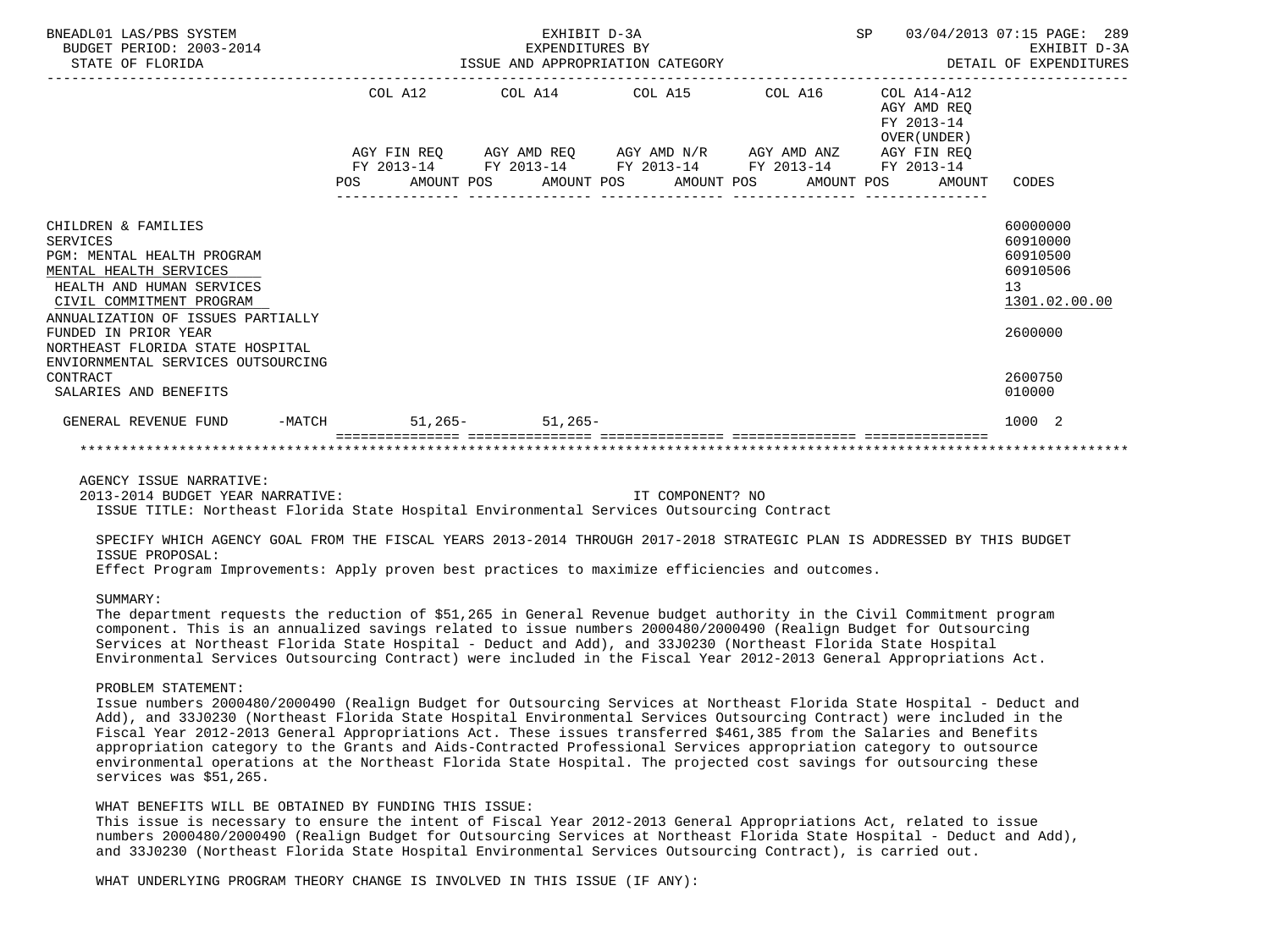| BNEADL01 LAS/PBS SYSTEM<br>BUDGET PERIOD: 2003-2014                                                                                                                                                                                                                                                                                                                                                                                                                                                  |     | EXHIBIT D-3A<br>EXPENDITURES BY      |                                                                                                                                                                      | SP                                                       | 03/04/2013 07:15 PAGE: 290<br>EXHIBIT D-3A<br>DETAIL OF EXPENDITURES                      |
|------------------------------------------------------------------------------------------------------------------------------------------------------------------------------------------------------------------------------------------------------------------------------------------------------------------------------------------------------------------------------------------------------------------------------------------------------------------------------------------------------|-----|--------------------------------------|----------------------------------------------------------------------------------------------------------------------------------------------------------------------|----------------------------------------------------------|-------------------------------------------------------------------------------------------|
|                                                                                                                                                                                                                                                                                                                                                                                                                                                                                                      |     | POS AMOUNT POS AMOUNT POS AMOUNT POS | COL A12 COL A14 COL A15 COL A16 COL A14-A12<br>AGY FIN REQ AGY AMD REQ AGY AMD N/R AGY AMD ANZ AGY FIN REQ<br>FY 2013-14 FY 2013-14 FY 2013-14 FY 2013-14 FY 2013-14 | AGY AMD REQ<br>FY 2013-14<br>OVER (UNDER )<br>AMOUNT POS | AMOUNT<br>CODES                                                                           |
| CHILDREN & FAMILIES<br><b>SERVICES</b><br>PGM: MENTAL HEALTH PROGRAM<br>MENTAL HEALTH SERVICES<br>HEALTH AND HUMAN SERVICES<br>CIVIL COMMITMENT PROGRAM<br>ANNUALIZATION OF ISSUES PARTIALLY<br>FUNDED IN PRIOR YEAR<br>NORTHEAST FLORIDA STATE HOSPITAL<br>ENVIORNMENTAL SERVICES OUTSOURCING<br>CONTRACT                                                                                                                                                                                           |     |                                      |                                                                                                                                                                      |                                                          | 60000000<br>60910000<br>60910500<br>60910506<br>13<br>1301.02.00.00<br>2600000<br>2600750 |
| Not applicable.<br>WHAT IMPLEMENTATION MECHANISMS WILL BE CHANGES AS A RESULT OF THIS ISSUE (IF ANY):<br>Not applicable.<br>FLORIDA STRATEGIC PLAN FOR ECONOMIC DEVELOPMENT:<br>Not applicable.<br>RETURN ON INVESTMENT:<br>Not applicable.<br>COST CALCULATIONS:<br>The Other Adjustment Data (OAD) transaction was used to annualize prior year appropriations associated with this issue<br>because the Salaries and Benefits amounts are not associated with specific positions and salary rate. |     |                                      |                                                                                                                                                                      |                                                          |                                                                                           |
| POSITION DETAIL OF SALARIES AND BENEFITS:                                                                                                                                                                                                                                                                                                                                                                                                                                                            | FTE |                                      | BASE RATE ADDITIVES BENEFITS SUBTOTAL                                                                                                                                |                                                          | LAPSE LAPSED SALARIES<br>% AND BENEFITS                                                   |
| A12 - AGY FIN REQ FY 2013-14<br>CHANGES TO CURRENTLY AUTHORIZED POSITIONS<br>OTHER SALARY AMOUNT<br>1000 GENERAL REVENUE FUND                                                                                                                                                                                                                                                                                                                                                                        |     |                                      |                                                                                                                                                                      |                                                          | $51,265-$<br>$51,265-$<br>=============                                                   |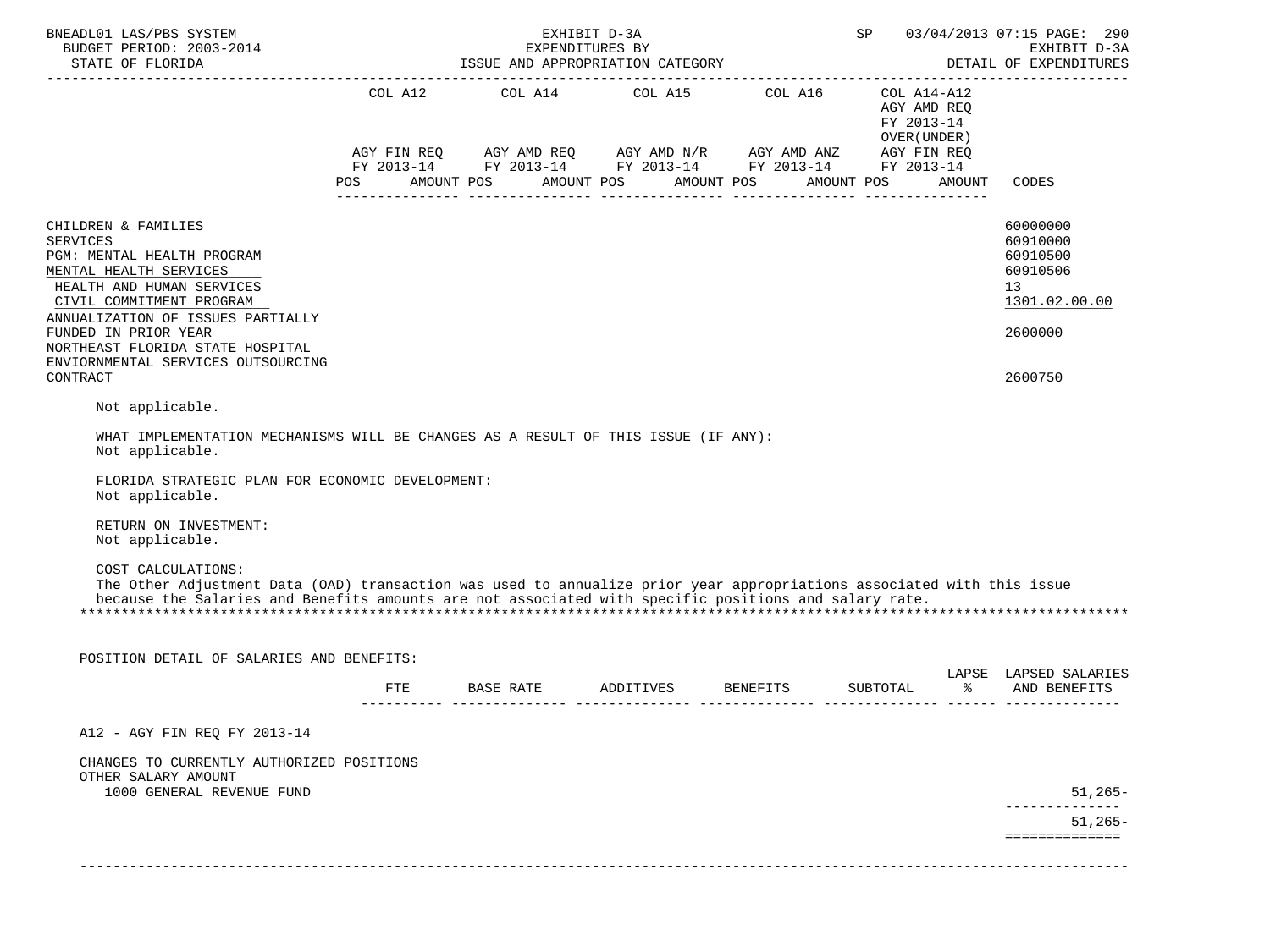| BNEADL01 LAS/PBS SYSTEM<br>BUDGET PERIOD: 2003-2014<br>STATE OF FLORIDA                                                                                                                                                                      | ISSUE AND APPROPRIATION CATEGORY | SP 03/04/2013 07:15 PAGE: 291                                                                                                        | EXHIBIT D-3A<br>DETAIL OF EXPENDITURES |                       |                                                                                                 |                                                                                |
|----------------------------------------------------------------------------------------------------------------------------------------------------------------------------------------------------------------------------------------------|----------------------------------|--------------------------------------------------------------------------------------------------------------------------------------|----------------------------------------|-----------------------|-------------------------------------------------------------------------------------------------|--------------------------------------------------------------------------------|
|                                                                                                                                                                                                                                              | COL A12<br>AGY FIN REQ<br>POS    | COL A14<br>AGY AMD REQ AGY AMD N/R AGY AMD ANZ<br>FY 2013-14 FY 2013-14 FY 2013-14 FY 2013-14 FY 2013-14<br>AMOUNT POS<br>AMOUNT POS | COL A15                                | COL A16<br>AMOUNT POS | COL A14-A12<br>AGY AMD REQ<br>FY 2013-14<br>OVER (UNDER)<br>AGY FIN REQ<br>AMOUNT POS<br>AMOUNT | CODES                                                                          |
|                                                                                                                                                                                                                                              |                                  |                                                                                                                                      |                                        |                       |                                                                                                 |                                                                                |
| CHILDREN & FAMILIES<br><b>SERVICES</b><br>PGM: MENTAL HEALTH PROGRAM<br>MENTAL HEALTH SERVICES<br>HEALTH AND HUMAN SERVICES<br>CIVIL COMMITMENT PROGRAM<br>ANNUALIZATION OF ISSUES PARTIALLY<br>FUNDED IN PRIOR YEAR                         |                                  |                                                                                                                                      |                                        |                       |                                                                                                 | 60000000<br>60910000<br>60910500<br>60910506<br>13<br>1301.02.00.00<br>2600000 |
| NORTHEAST FLORIDA STATE HOSPITAL<br>ENVIORNMENTAL SERVICES OUTSOURCING                                                                                                                                                                       |                                  |                                                                                                                                      |                                        |                       |                                                                                                 |                                                                                |
| CONTRACT                                                                                                                                                                                                                                     |                                  |                                                                                                                                      |                                        |                       |                                                                                                 | 2600750                                                                        |
| POSITION DETAIL OF SALARIES AND BENEFITS:                                                                                                                                                                                                    |                                  |                                                                                                                                      |                                        |                       |                                                                                                 | LAPSE LAPSED SALARIES                                                          |
|                                                                                                                                                                                                                                              | FTE                              | BASE RATE                                                                                                                            | ADDITIVES                              | BENEFITS              | SUBTOTAL<br>ిన                                                                                  | AND BENEFITS                                                                   |
| A14 - AGY AMD REQ FY 2013-14<br>CHANGES TO CURRENTLY AUTHORIZED POSITIONS<br>OTHER SALARY AMOUNT<br>1000 GENERAL REVENUE FUND                                                                                                                |                                  |                                                                                                                                      |                                        |                       |                                                                                                 | $51,265-$                                                                      |
|                                                                                                                                                                                                                                              |                                  |                                                                                                                                      |                                        |                       |                                                                                                 | $51,265-$                                                                      |
|                                                                                                                                                                                                                                              |                                  |                                                                                                                                      |                                        |                       |                                                                                                 | ==============                                                                 |
|                                                                                                                                                                                                                                              |                                  |                                                                                                                                      |                                        |                       |                                                                                                 |                                                                                |
| AGENCY STRATEGIC PRIORITIES<br>COST OF LIVING ADJUSTMENT - MENTAL<br>HEALTH CONTRACTED AGENCIES<br>SPECIAL CATEGORIES<br>G/A-CONTRACT PROF SERVICES                                                                                          |                                  |                                                                                                                                      |                                        |                       |                                                                                                 | 4000000<br>4004580<br>100000<br>100779                                         |
| GENERAL REVENUE FUND<br>$-$ STATE                                                                                                                                                                                                            | 963,544                          | 963,544                                                                                                                              |                                        |                       |                                                                                                 | 1000 1                                                                         |
|                                                                                                                                                                                                                                              |                                  |                                                                                                                                      |                                        |                       |                                                                                                 |                                                                                |
| AGENCY ISSUE NARRATIVE:<br>2013-2014 BUDGET YEAR NARRATIVE:<br>ISSUE TITLE: Cost of Living Adjustment - Mental Health Contracted Agencies                                                                                                    |                                  |                                                                                                                                      | IT COMPONENT? NO                       |                       |                                                                                                 |                                                                                |
| SPECIFY WHICH AGENCY GOAL FROM THE FISCAL YEARS 2013-2014 THROUGH 2017-2018 STRATEGIC PLAN IS ADDRESSED BY THIS BUDGET<br>ISSUE PROPOSAL:<br>Effect Program Improvements: Apply proven best practices to maximize efficiencies and outcomes. |                                  |                                                                                                                                      |                                        |                       |                                                                                                 |                                                                                |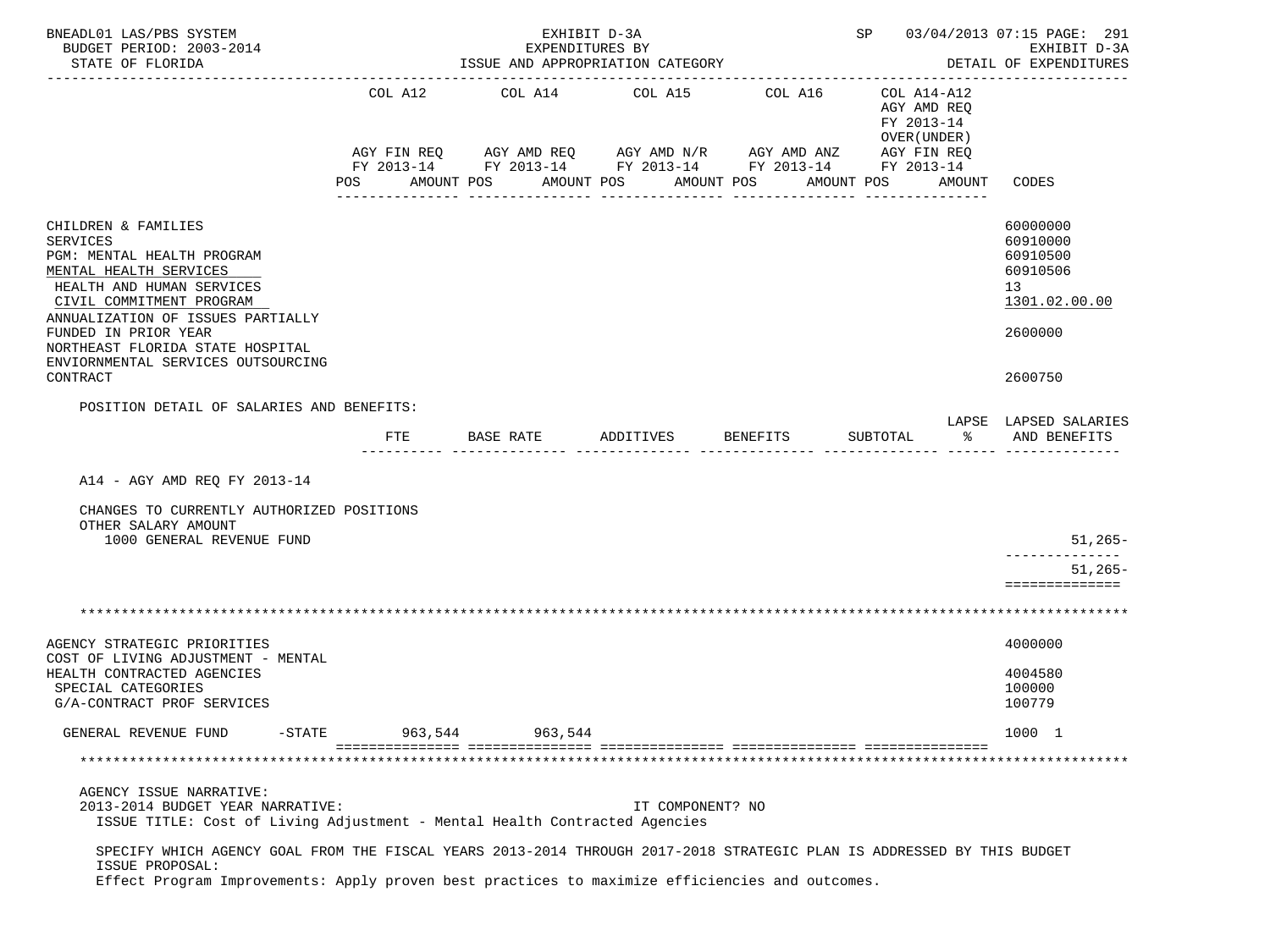| BNEADL01 LAS/PBS SYSTEM<br>BUDGET PERIOD: 2003-2014<br>STATE OF FLORIDA | ISSUE AND APPROPRIATION CATEGORY |         | EXHIBIT D-3A<br>EXPENDITURES BY |                                                                                                           |  | SP |                                                           | 03/04/2013 07:15 PAGE: 292<br>EXHIBIT D-3A<br>DETAIL OF EXPENDITURES |  |
|-------------------------------------------------------------------------|----------------------------------|---------|---------------------------------|-----------------------------------------------------------------------------------------------------------|--|----|-----------------------------------------------------------|----------------------------------------------------------------------|--|
|                                                                         |                                  |         |                                 |                                                                                                           |  |    |                                                           |                                                                      |  |
|                                                                         |                                  | COL A12 |                                 | COL A14 COL A15 COL A16                                                                                   |  |    | COL A14-A12<br>AGY AMD REO<br>FY 2013-14<br>OVER (UNDER ) |                                                                      |  |
|                                                                         |                                  |         |                                 | AGY FIN REQ 6GY AMD REQ 6GY AMD N/R 6GY AMD ANZ<br>FY 2013-14 FY 2013-14 FY 2013-14 FY 2013-14 FY 2013-14 |  |    | AGY FIN REO                                               |                                                                      |  |
|                                                                         |                                  |         |                                 | POS AMOUNT POS AMOUNT POS AMOUNT POS AMOUNT POS AMOUNT                                                    |  |    |                                                           | CODES                                                                |  |
| CHILDREN & FAMILIES<br>SERVICES                                         |                                  |         |                                 |                                                                                                           |  |    |                                                           | 60000000<br>60910000                                                 |  |
| PGM: MENTAL HEALTH PROGRAM                                              |                                  |         |                                 |                                                                                                           |  |    |                                                           | 60910500                                                             |  |
| MENTAL HEALTH SERVICES                                                  |                                  |         |                                 |                                                                                                           |  |    |                                                           | 60910506                                                             |  |
| HEALTH AND HUMAN SERVICES<br>CIVIL COMMITMENT PROGRAM                   |                                  |         |                                 |                                                                                                           |  |    |                                                           | 13<br>1301.02.00.00                                                  |  |
| AGENCY STRATEGIC PRIORITIES                                             |                                  |         |                                 |                                                                                                           |  |    |                                                           | 4000000                                                              |  |
| COST OF LIVING ADJUSTMENT - MENTAL                                      |                                  |         |                                 |                                                                                                           |  |    |                                                           |                                                                      |  |
| HEALTH CONTRACTED AGENCIES                                              |                                  |         |                                 |                                                                                                           |  |    |                                                           | 4004580                                                              |  |

SUMMARY:

 The Department requests \$963,544 of General Revenue budget authority (total request is \$3,830,525: \$963,544 in the Civil Commitment Program, \$1,198,678 in the Forensic Commitment Program, and \$1,668,303 in the Sexual Predator Program) to provide for a price level increase of three percent for contracts executed with GEO Care, Inc., and GEO Group, Inc., for the operation of adult mental health treatment facilities.

# PROBLEM STATEMENT:

 The Department has executed contracts with GEO Care, Inc., and GEO Group, Inc., to operate the South Florida State Hospital (SFSH), the South Florida Evaluation and Treatment Center (SFETC), the Treasure Coast Forensic Treatment Center (TCFTC), and the Florida Civil Commitment Center (FCCC). SFSH is a state civil mental health treatment facility contracted to operate 341 beds. SFETC is a state forensic mental health treatment facility contracted to operate 238 beds. TCFTC is a state forensic mental health treatment facility contracted to operate 208 beds. FCCC is a state civil mental health treatment facility contracted to operate 720 beds. Each contract provides that the Department will request a three percent cost of living increase in its Legislative Budget Request each year. This provision is included in these contracts in an effort to maintain quality of care for persons with mental illness.

# WHAT BENEFITS WILL BE OBTAINED BY FUNDING THIS ISSUE:

 The price level increase will allow the contractor to pay for the following: Cost of medications, in particular, newer generation psychotropic medications; cost of medical care, in particular, off-site medical care provided at a neighboring general hospital; cost of staff recruitment and retention; cost of providing salary increases to staff in order to maintain a competitive posture in a highly competitive, major metropolitan area; additional costs associated with providing transition to the community; increased costs for general supplies, medical supplies, and food costs at the facility.

 WHAT UNDERLYING PROGRAM THEORY CHANGE IS INVOLVED IN THIS ISSUE (IF ANY): Not applicable.

 WHAT IMPLEMENTATION MECHANISMS WILL BE CHANGE AS A RESULT OF THIS ISSUE (IF ANY): Not applicable.

 FLORIDA STRATEGIC PLAN FOR ECONOMIC DEVELOPMENT: Not applicable.

RETURN ON INVESTMENT: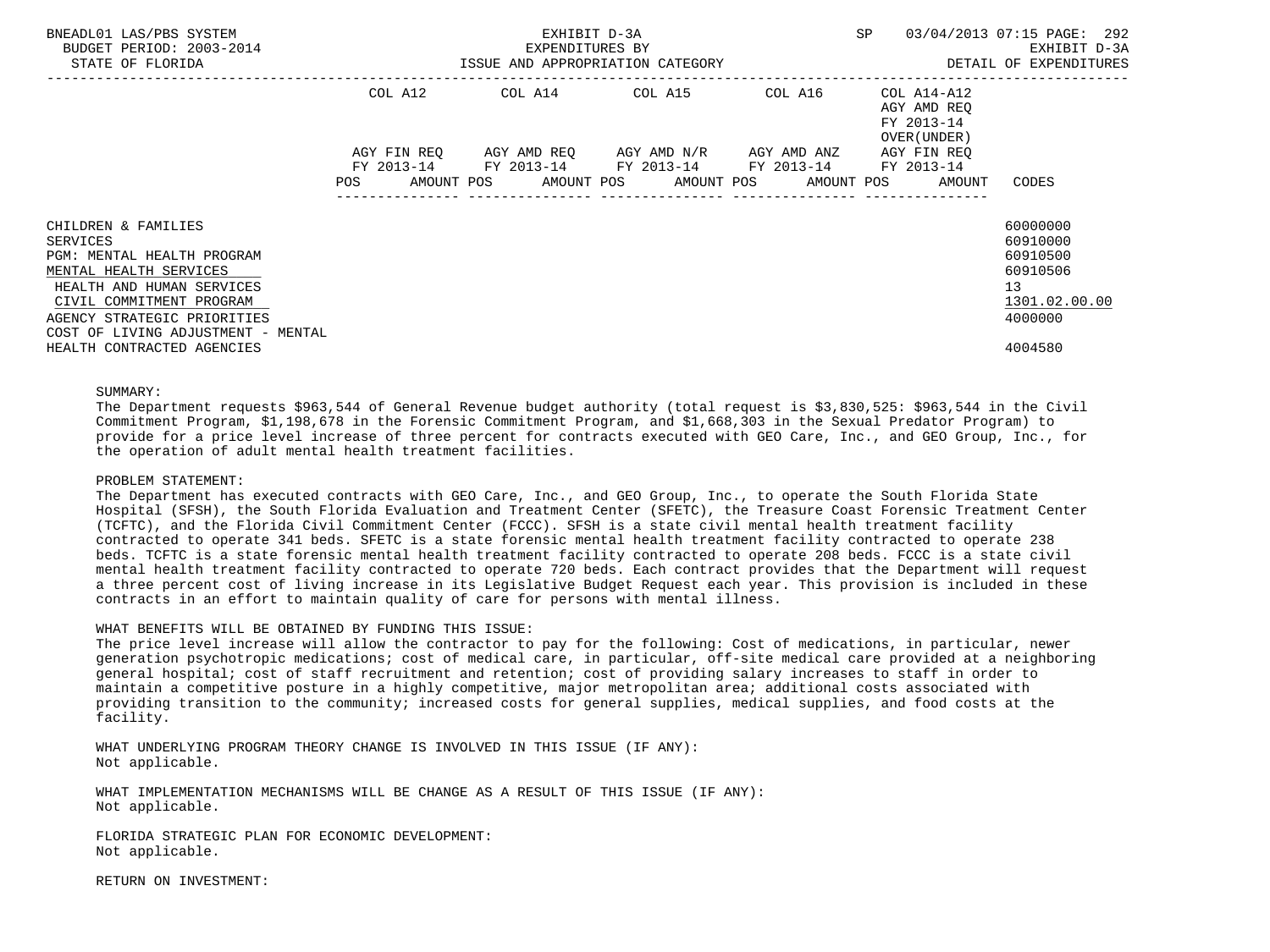| BNEADL01 LAS/PBS SYSTEM<br>BUDGET PERIOD: 2003-2014<br>STATE OF FLORIDA                                                                                                                                                                             |                                                                                                                                                       | EXHIBIT D-3A<br>EXPENDITURES BY<br>ISSUE AND APPROPRIATION CATEGORY | SP         |                       | 03/04/2013 07:15 PAGE: 293<br>EXHIBIT D-3A<br>DETAIL OF EXPENDITURES                                                           |                                                          |                                            |                                                                                           |
|-----------------------------------------------------------------------------------------------------------------------------------------------------------------------------------------------------------------------------------------------------|-------------------------------------------------------------------------------------------------------------------------------------------------------|---------------------------------------------------------------------|------------|-----------------------|--------------------------------------------------------------------------------------------------------------------------------|----------------------------------------------------------|--------------------------------------------|-------------------------------------------------------------------------------------------|
|                                                                                                                                                                                                                                                     | COL A12<br>AGY FIN REQ AGY AMD REQ AGY AMD N/R AGY AMD ANZ AGY FIN REQ<br>FY 2013-14 FY 2013-14 FY 2013-14 FY 2013-14 FY 2013-14<br>AMOUNT POS<br>POS | COL A14                                                             | AMOUNT POS | COL A15<br>AMOUNT POS | COL A16<br>AMOUNT POS                                                                                                          | COL A14-A12<br>AGY AMD REQ<br>FY 2013-14<br>OVER (UNDER) | AMOUNT                                     | CODES                                                                                     |
| CHILDREN & FAMILIES<br>SERVICES<br>PGM: MENTAL HEALTH PROGRAM<br>MENTAL HEALTH SERVICES<br>HEALTH AND HUMAN SERVICES<br>CIVIL COMMITMENT PROGRAM<br>AGENCY STRATEGIC PRIORITIES<br>COST OF LIVING ADJUSTMENT - MENTAL<br>HEALTH CONTRACTED AGENCIES |                                                                                                                                                       |                                                                     |            |                       |                                                                                                                                |                                                          |                                            | 60000000<br>60910000<br>60910500<br>60910506<br>13<br>1301.02.00.00<br>4000000<br>4004580 |
| Not applicable.                                                                                                                                                                                                                                     |                                                                                                                                                       |                                                                     |            |                       |                                                                                                                                |                                                          |                                            |                                                                                           |
| COST CALCULATIONS:                                                                                                                                                                                                                                  |                                                                                                                                                       |                                                                     |            |                       |                                                                                                                                |                                                          |                                            |                                                                                           |
|                                                                                                                                                                                                                                                     |                                                                                                                                                       |                                                                     |            |                       | FY 2012-13 Proposed FY 2013-14 FY 2013-14 FY 2013-14<br>Bed Day Mate Bed Day Billable Available Contract<br>Increase Rate Days | Beds                                                     | Amount                                     |                                                                                           |
| Civil Commitment                                                                                                                                                                                                                                    | South Florida<br>State Hospital \$278.92 3% \$287.29 365                                                                                              |                                                                     |            |                       | FY 2012-13 Contract Amount \$34,794,006                                                                                        | 341                                                      | \$35,757,550<br>-----------                |                                                                                           |
| Civil Commitment Increase                                                                                                                                                                                                                           |                                                                                                                                                       |                                                                     |            |                       |                                                                                                                                |                                                          | \$963,544<br>-----------                   |                                                                                           |
| Forensic Commitment                                                                                                                                                                                                                                 | South Florida<br>Evaluation and<br>Treatment Center \$295.04 3% \$303.89 365                                                                          |                                                                     |            |                       | FY 2012-13 Contract Amount \$25,672,665                                                                                        | 238                                                      | \$26,398,925<br>------------<br>\$726, 260 |                                                                                           |
|                                                                                                                                                                                                                                                     | Treasure Coast<br>Forensic Treatment<br>Center                                                                                                        | \$295.11                                                            | 3%         | \$303.96              | 365<br>FY 2012-13 Contract Amount                                                                                              | 208                                                      |                                            | \$23,076,644<br>\$22,604,226<br>-----------                                               |
|                                                                                                                                                                                                                                                     |                                                                                                                                                       |                                                                     |            |                       |                                                                                                                                |                                                          | \$472,418                                  | ___________                                                                               |
| Forensic Commitment Increase                                                                                                                                                                                                                        |                                                                                                                                                       |                                                                     |            |                       |                                                                                                                                |                                                          | \$1,198,678                                |                                                                                           |

FY 2012-13 Proposed FY 2013-14 FY 2013-14 FY 2013-14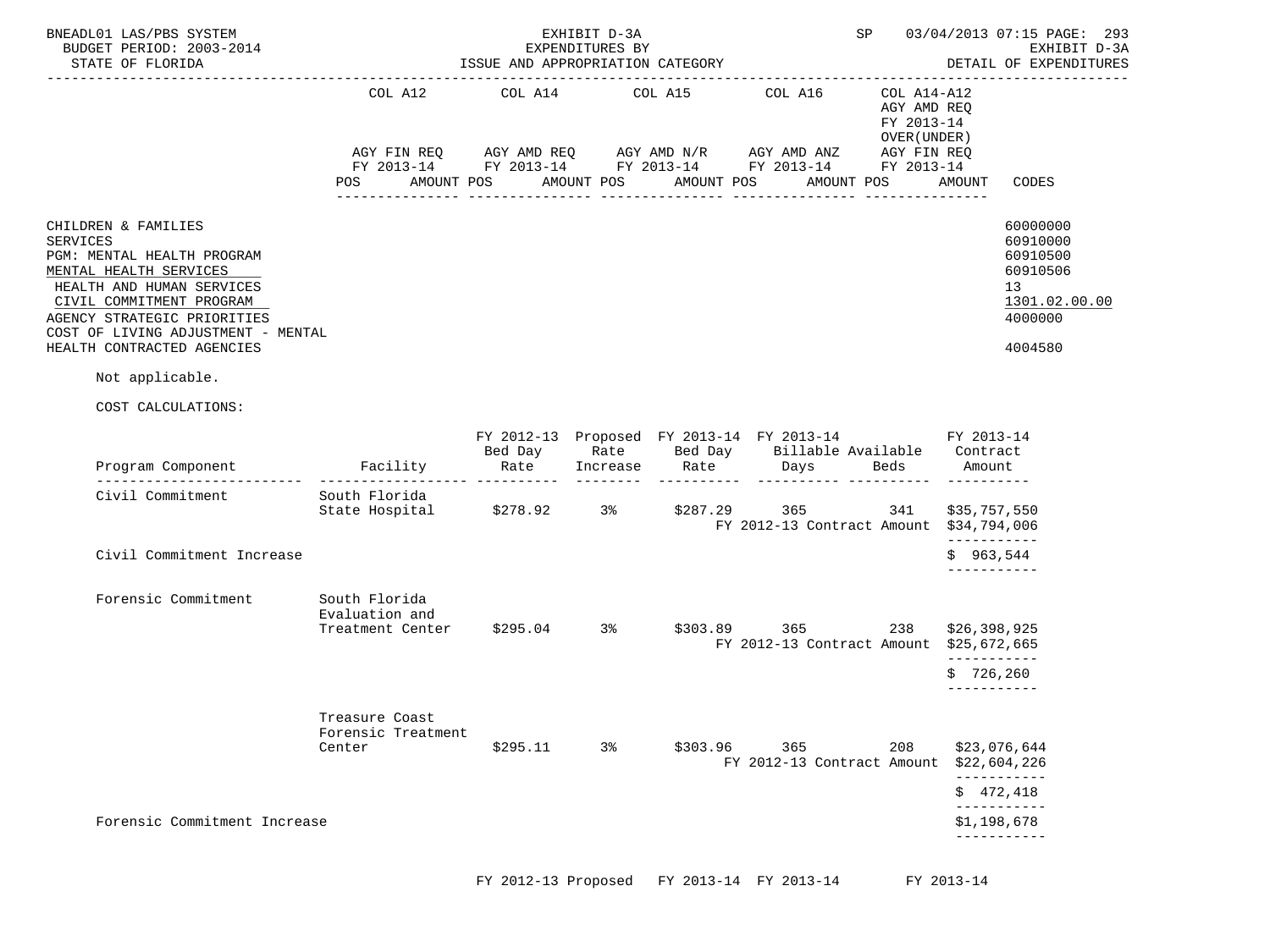| BNEADL01 LAS/PBS SYSTEM<br>BUDGET PERIOD: 2003-2014<br>STATE OF FLORIDA                                                                                                                                                                                    |                                                                       | ISSUE AND APPROPRIATION CATEGORY | EXHIBIT D-3A<br>EXPENDITURES BY |                       |                                                                      | SP         |                                                     | 03/04/2013 07:15 PAGE: 294<br>EXHIBIT D-3A<br>DETAIL OF EXPENDITURES                      |
|------------------------------------------------------------------------------------------------------------------------------------------------------------------------------------------------------------------------------------------------------------|-----------------------------------------------------------------------|----------------------------------|---------------------------------|-----------------------|----------------------------------------------------------------------|------------|-----------------------------------------------------|-------------------------------------------------------------------------------------------|
|                                                                                                                                                                                                                                                            | POS AMOUNT POS                                                        |                                  |                                 | AMOUNT POS AMOUNT POS | COL A12 COL A14 COL A15 COL A16 COL A14-A12                          | AMOUNT POS | AGY AMD REO<br>FY 2013-14<br>OVER (UNDER)<br>AMOUNT | CODES                                                                                     |
| CHILDREN & FAMILIES<br><b>SERVICES</b><br>PGM: MENTAL HEALTH PROGRAM<br>MENTAL HEALTH SERVICES<br>HEALTH AND HUMAN SERVICES<br>CIVIL COMMITMENT PROGRAM<br>AGENCY STRATEGIC PRIORITIES<br>COST OF LIVING ADJUSTMENT - MENTAL<br>HEALTH CONTRACTED AGENCIES |                                                                       |                                  |                                 |                       |                                                                      |            |                                                     | 60000000<br>60910000<br>60910500<br>60910506<br>13<br>1301.02.00.00<br>4000000<br>4004580 |
| Program component Facility                                                                                                                                                                                                                                 |                                                                       | Bed Day<br>Rate                  |                                 |                       | Rate Bed Day Billable Fixed Contract<br>Increase Rate Bed Days Costs | ---------  | Amount                                              |                                                                                           |
| Sexually Violent Predator Florida Civil                                                                                                                                                                                                                    | Commitment Center \$100.65 3% \$103.67 252,298 \$220,000 \$26,375,734 |                                  |                                 |                       | FY 2012-13 Contract Amount \$24,707,431                              |            |                                                     |                                                                                           |
| Sexually Violent Predator Increase                                                                                                                                                                                                                         |                                                                       |                                  |                                 |                       |                                                                      |            | -----------<br>\$1,668,303<br>------------          |                                                                                           |
| Total Budget Requested                                                                                                                                                                                                                                     |                                                                       |                                  |                                 |                       |                                                                      |            | \$3,830,525<br>============                         |                                                                                           |
|                                                                                                                                                                                                                                                            |                                                                       |                                  |                                 |                       |                                                                      |            |                                                     |                                                                                           |
| TOTAL: CIVIL COMMITMENT PROGRAM<br>BY FUND TYPE<br>GENERAL REVENUE FUND                                                                                                                                                                                    |                                                                       |                                  |                                 |                       |                                                                      |            |                                                     | 1301.02.00.00<br>1000                                                                     |
| TRUST FUNDS                                                                                                                                                                                                                                                |                                                                       |                                  |                                 |                       |                                                                      |            |                                                     | 2000                                                                                      |
| TOTAL POSITIONS 1,819.50 1,819.50<br>TOTAL PROG COMP 165,527,047 165,527,047<br>TOTAL SALARY RATE 57,345,386 57,345,386                                                                                                                                    |                                                                       |                                  |                                 |                       |                                                                      |            |                                                     |                                                                                           |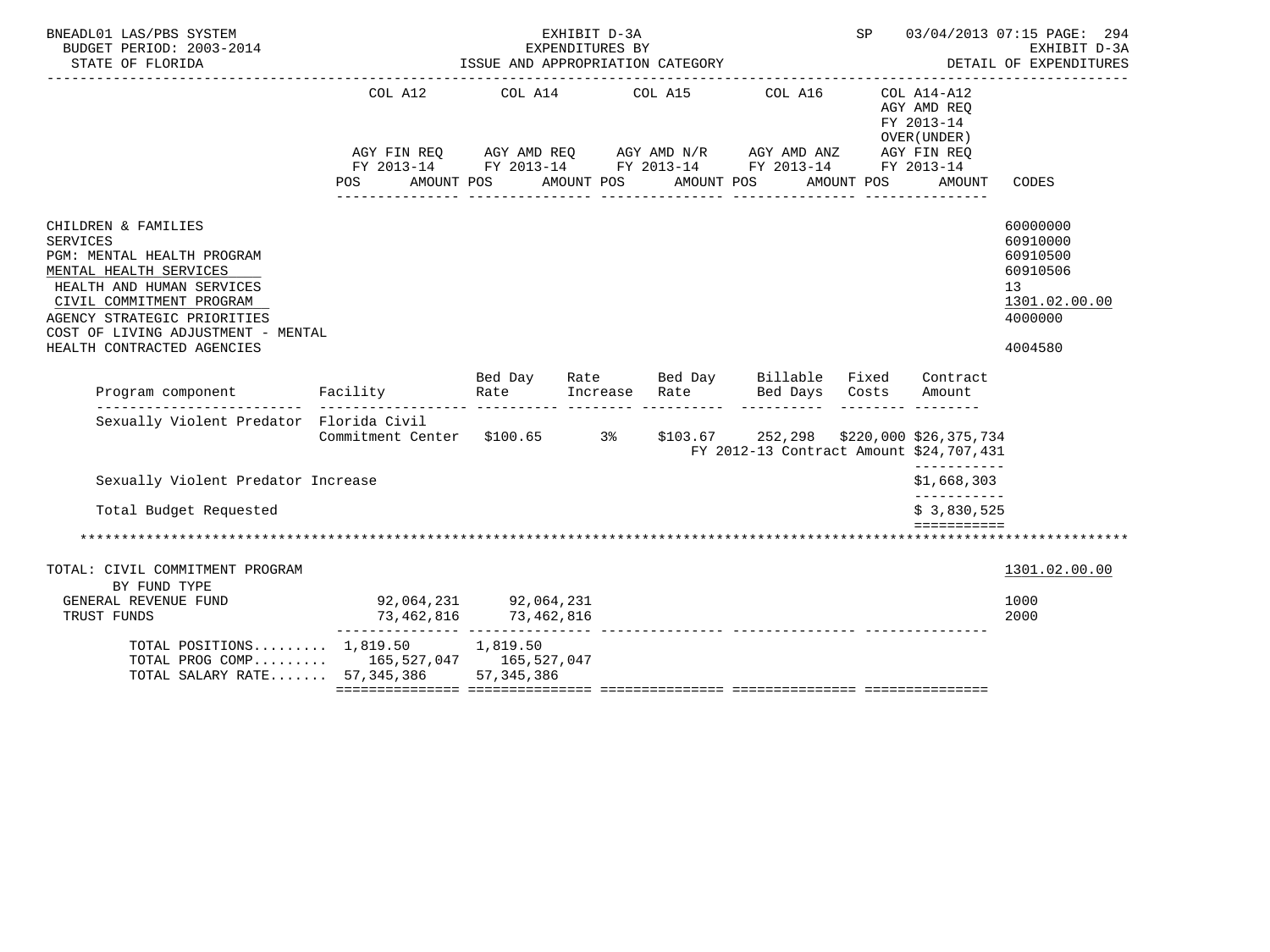| BNEADL01 LAS/PBS SYSTEM<br>EXHIBIT D-3A<br>BUDGET PERIOD: 2003-2014<br>EXPENDITURES BY<br>ISSUE AND APPROPRIATION CATEGORY<br>STATE OF FLORIDA                                                                                                                               |                                          |                         |                                                                                                                                                                                                       |                                          |                                                                                   | SP 03/04/2013 07:15 PAGE: 295<br>EXHIBIT D-3A<br>DETAIL OF EXPENDITURES<br>-------------            |  |  |
|------------------------------------------------------------------------------------------------------------------------------------------------------------------------------------------------------------------------------------------------------------------------------|------------------------------------------|-------------------------|-------------------------------------------------------------------------------------------------------------------------------------------------------------------------------------------------------|------------------------------------------|-----------------------------------------------------------------------------------|-----------------------------------------------------------------------------------------------------|--|--|
|                                                                                                                                                                                                                                                                              | COL A12<br>POS                           | AMOUNT POS              | COL A14 COL A15<br>AGY FIN REQ 6 AGY AMD REQ 6 AGY AMD N/R 66 AGY AMD ANZ<br>FY 2013-14 FY 2013-14 FY 2013-14 FY 2013-14 FY 2013-14<br>AMOUNT POS AMOUNT POS<br>_____________________________________ | COL A16<br>AMOUNT POS<br>_______________ | COL A14-A12<br>AGY AMD REQ<br>FY 2013-14<br>OVER (UNDER)<br>AGY FIN REQ<br>AMOUNT | CODES                                                                                               |  |  |
| CHILDREN & FAMILIES<br><b>SERVICES</b><br>PGM: MENTAL HEALTH PROGRAM<br>MENTAL HEALTH SERVICES<br>HEALTH AND HUMAN SERVICES<br>FORENSIC COMMITMENT PROG<br>ESTIMATED EXPENDITURES<br>ESTIMATED EXPENDITURES - OPERATIONS<br>SALARY RATE<br>SALARY RATE 55,336,012 55,336,012 |                                          |                         |                                                                                                                                                                                                       |                                          |                                                                                   | 60000000<br>60910000<br>60910500<br>60910506<br>13<br>1301.03.00.00<br>1000000<br>1001000<br>000000 |  |  |
| SALARIES AND BENEFITS                                                                                                                                                                                                                                                        |                                          |                         |                                                                                                                                                                                                       |                                          |                                                                                   | 010000                                                                                              |  |  |
| GENERAL REVENUE FUND -STATE 57,172,447 57,172,447<br>OPERATIONS AND MAINT TF -STATE                                                                                                                                                                                          |                                          | 425, 743 425, 743       |                                                                                                                                                                                                       |                                          |                                                                                   | 1000 1<br>2516 1                                                                                    |  |  |
| TOTAL POSITIONS $1,228.00$ 1,228.00<br>TOTAL APPRO 57,598,190 57,598,190                                                                                                                                                                                                     |                                          |                         |                                                                                                                                                                                                       |                                          |                                                                                   |                                                                                                     |  |  |
| OTHER PERSONAL SERVICES                                                                                                                                                                                                                                                      |                                          |                         |                                                                                                                                                                                                       |                                          |                                                                                   | 030000                                                                                              |  |  |
| GENERAL REVENUE FUND                                                                                                                                                                                                                                                         | -STATE 276,508 276,508                   |                         |                                                                                                                                                                                                       |                                          |                                                                                   | 1000 1                                                                                              |  |  |
| EXPENSES                                                                                                                                                                                                                                                                     |                                          |                         |                                                                                                                                                                                                       |                                          |                                                                                   | 040000                                                                                              |  |  |
| GENERAL REVENUE FUND -STATE 4,222,138<br>OPERATIONS AND MAINT TF -STATE                                                                                                                                                                                                      | 146,147                                  | 4,222,138<br>146,147    |                                                                                                                                                                                                       |                                          |                                                                                   | 1000 1<br>2516 1                                                                                    |  |  |
| TOTAL APPRO                                                                                                                                                                                                                                                                  |                                          | 4, 368, 285 4, 368, 285 |                                                                                                                                                                                                       |                                          |                                                                                   |                                                                                                     |  |  |
| OPERATING CAPITAL OUTLAY                                                                                                                                                                                                                                                     |                                          |                         |                                                                                                                                                                                                       |                                          |                                                                                   | 060000                                                                                              |  |  |
| $-$ STATE<br>GENERAL REVENUE FUND                                                                                                                                                                                                                                            | 386,285                                  | 386,285                 |                                                                                                                                                                                                       |                                          |                                                                                   | 1000 1                                                                                              |  |  |
| FOOD PRODUCTS                                                                                                                                                                                                                                                                |                                          |                         |                                                                                                                                                                                                       |                                          |                                                                                   | 070000                                                                                              |  |  |
| $-$ STATE<br>GENERAL REVENUE FUND                                                                                                                                                                                                                                            | 1,289,619<br>=========================== | 1,289,619               |                                                                                                                                                                                                       |                                          |                                                                                   | 1000 1                                                                                              |  |  |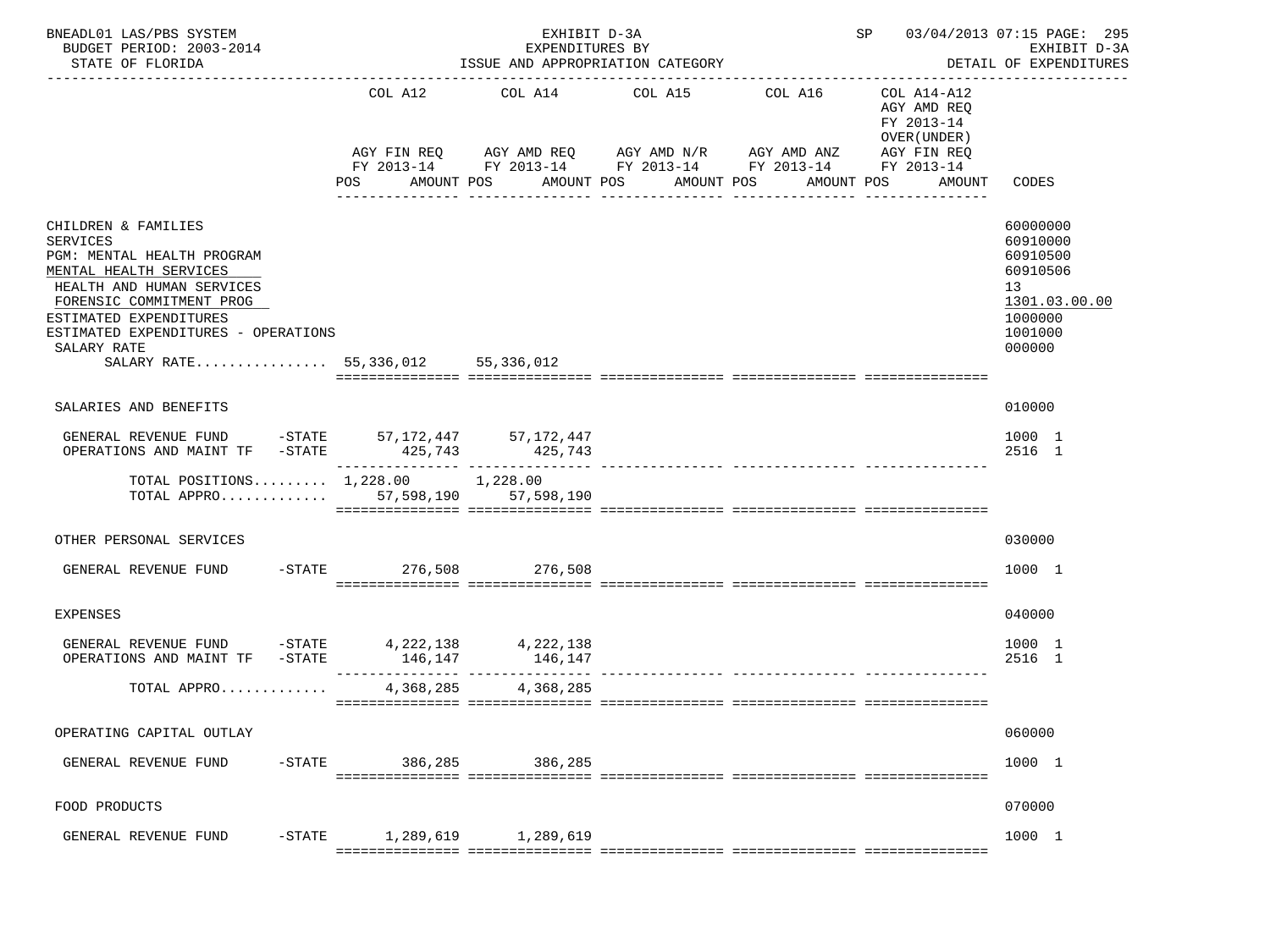| BNEADL01 LAS/PBS SYSTEM<br>BUDGET PERIOD: 2003-2014<br>STATE OF FLORIDA                                                                                                                                                                                               |                                   | EXHIBIT D-3A<br>EXPENDITURES BY<br>ISSUE AND APPROPRIATION CATEGORY                                                                                            |                       |            |                                                                                       | SP 03/04/2013 07:15 PAGE: 296<br>EXHIBIT D-3A<br>DETAIL OF EXPENDITURES                                       |
|-----------------------------------------------------------------------------------------------------------------------------------------------------------------------------------------------------------------------------------------------------------------------|-----------------------------------|----------------------------------------------------------------------------------------------------------------------------------------------------------------|-----------------------|------------|---------------------------------------------------------------------------------------|---------------------------------------------------------------------------------------------------------------|
|                                                                                                                                                                                                                                                                       | COL A12<br>POS                    | COL A14 COL A15 COL A16<br>AGY FIN REQ AGY AMD REQ AGY AMD N/R AGY AMD ANZ AGY FIN REQ<br>FY 2013-14 FY 2013-14 FY 2013-14 FY 2013-14 FY 2013-14<br>AMOUNT POS | AMOUNT POS AMOUNT POS | AMOUNT POS | COL A14-A12<br>AGY AMD REQ<br>FY 2013-14<br>OVER (UNDER)<br>AMOUNT<br>_______________ | CODES                                                                                                         |
| CHILDREN & FAMILIES<br><b>SERVICES</b><br>PGM: MENTAL HEALTH PROGRAM<br>MENTAL HEALTH SERVICES<br>HEALTH AND HUMAN SERVICES<br>FORENSIC COMMITMENT PROG<br>ESTIMATED EXPENDITURES<br>ESTIMATED EXPENDITURES - OPERATIONS<br>SPECIAL CATEGORIES<br>CONTRACTED SERVICES |                                   |                                                                                                                                                                |                       |            |                                                                                       | 60000000<br>60910000<br>60910500<br>60910506<br>13<br>1301.03.00.00<br>1000000<br>1001000<br>100000<br>100777 |
| GENERAL REVENUE FUND                                                                                                                                                                                                                                                  | -STATE 1,859,225 1,859,225        |                                                                                                                                                                |                       |            |                                                                                       | 1000 1                                                                                                        |
| G/A-CONTRACT PROF SERVICES                                                                                                                                                                                                                                            |                                   |                                                                                                                                                                |                       |            |                                                                                       | 100779                                                                                                        |
| GENERAL REVENUE FUND                                                                                                                                                                                                                                                  |                                   | $-$ STATE 54, 375, 331 54, 375, 331<br>$-MATCH$ 4, 728, 782 4, 728, 782                                                                                        |                       |            |                                                                                       | 1000 1<br>1000 2                                                                                              |
| TOTAL GENERAL REVENUE FUND                                                                                                                                                                                                                                            |                                   | 59, 104, 113 59, 104, 113                                                                                                                                      |                       |            |                                                                                       | 1000                                                                                                          |
| TOTAL APPRO 59,104,113 59,104,113                                                                                                                                                                                                                                     |                                   |                                                                                                                                                                |                       |            |                                                                                       |                                                                                                               |
| PRESCRIBED MEDICINE/DRUGS                                                                                                                                                                                                                                             |                                   |                                                                                                                                                                |                       |            |                                                                                       | 102681                                                                                                        |
| GENERAL REVENUE FUND                                                                                                                                                                                                                                                  | $-$ STATE 4, 335, 630 4, 335, 630 |                                                                                                                                                                |                       |            |                                                                                       | 1000 1                                                                                                        |
| RISK MANAGEMENT INSURANCE                                                                                                                                                                                                                                             |                                   |                                                                                                                                                                |                       |            |                                                                                       | 103241                                                                                                        |
| GENERAL REVENUE FUND                                                                                                                                                                                                                                                  | -STATE 780.413 780.413            |                                                                                                                                                                |                       |            |                                                                                       | 1000 1                                                                                                        |
| SALARY INCENTIVE PAYMENTS                                                                                                                                                                                                                                             |                                   |                                                                                                                                                                |                       |            |                                                                                       | 103290                                                                                                        |
| $-$ STATE<br>GENERAL REVENUE FUND                                                                                                                                                                                                                                     | 90,969                            | 90,969                                                                                                                                                         |                       |            |                                                                                       | 1000 1                                                                                                        |
| LEASE/PURCHASE/EQUIPMENT                                                                                                                                                                                                                                              |                                   |                                                                                                                                                                |                       |            |                                                                                       | 105281                                                                                                        |
| GENERAL REVENUE FUND<br>$-STATE$<br>OPERATIONS AND MAINT TF<br>$-STATE$                                                                                                                                                                                               | 49,286<br>20                      | 49,286<br>20                                                                                                                                                   |                       |            |                                                                                       | 1000 1<br>2516 1                                                                                              |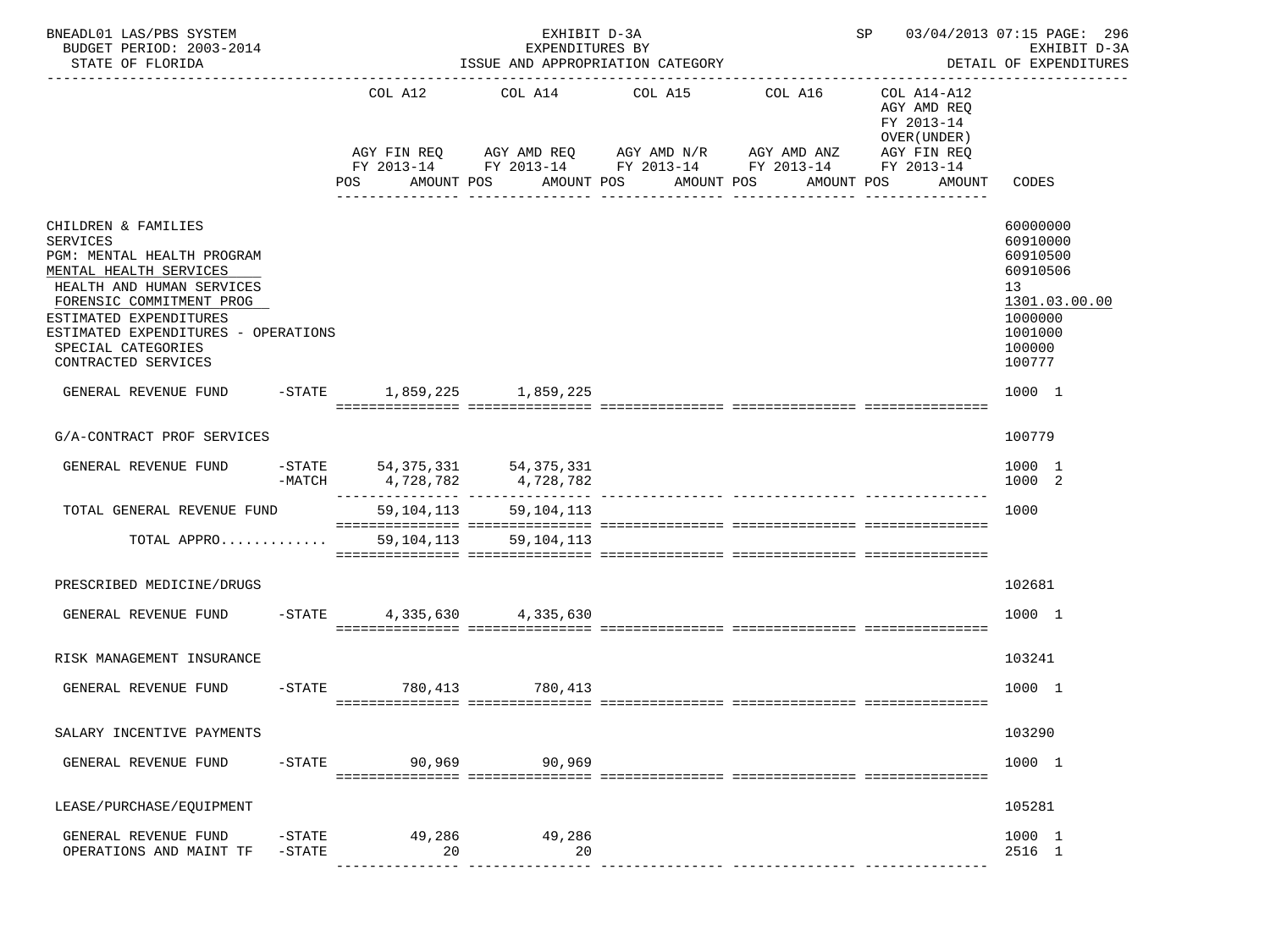| BNEADL01 LAS/PBS SYSTEM<br>BUDGET PERIOD: 2003-2014<br>STATE OF FLORIDA                                                                                                                                                                                                                                 |                                 | EXHIBIT D-3A<br>EXPENDITURES BY<br>ISSUE AND APPROPRIATION CATEGORY                                       |                                                                        | SP 03/04/2013 07:15 PAGE: 297 | EXHIBIT D-3A<br>DETAIL OF EXPENDITURES<br>______________                          |                                                                                                               |
|---------------------------------------------------------------------------------------------------------------------------------------------------------------------------------------------------------------------------------------------------------------------------------------------------------|---------------------------------|-----------------------------------------------------------------------------------------------------------|------------------------------------------------------------------------|-------------------------------|-----------------------------------------------------------------------------------|---------------------------------------------------------------------------------------------------------------|
|                                                                                                                                                                                                                                                                                                         | COL A12<br>POS<br>AMOUNT POS    | AGY FIN REQ AGY AMD REQ AGY AMD N/R AGY AMD ANZ<br>FY 2013-14 FY 2013-14 FY 2013-14 FY 2013-14 FY 2013-14 | COL A14 COL A15 COL A16<br>AMOUNT POS<br>AMOUNT POS<br>_______________ | AMOUNT POS                    | COL A14-A12<br>AGY AMD REQ<br>FY 2013-14<br>OVER (UNDER)<br>AGY FIN REQ<br>AMOUNT | CODES                                                                                                         |
| CHILDREN & FAMILIES<br><b>SERVICES</b><br>PGM: MENTAL HEALTH PROGRAM<br>MENTAL HEALTH SERVICES<br>HEALTH AND HUMAN SERVICES<br>FORENSIC COMMITMENT PROG<br>ESTIMATED EXPENDITURES<br>ESTIMATED EXPENDITURES - OPERATIONS<br>SPECIAL CATEGORIES<br>LEASE/PURCHASE/EQUIPMENT<br>TOTAL APPRO 49,306 49,306 |                                 |                                                                                                           |                                                                        |                               |                                                                                   | 60000000<br>60910000<br>60910500<br>60910506<br>13<br>1301.03.00.00<br>1000000<br>1001000<br>100000<br>105281 |
| TR/DMS/HR SVCS/STW CONTRCT                                                                                                                                                                                                                                                                              |                                 |                                                                                                           |                                                                        |                               |                                                                                   | 107040                                                                                                        |
| GENERAL REVENUE FUND                                                                                                                                                                                                                                                                                    | -STATE 15,413 15,413            |                                                                                                           |                                                                        |                               |                                                                                   | 1000 1                                                                                                        |
| TOTAL: ESTIMATED EXPENDITURES - OPERATIONS<br>TOTAL POSITIONS $1,228.00$ 1,228.00<br>TOTAL ISSUE 130, 153, 956 130, 153, 956<br>TOTAL SALARY RATE 55,336,012 55,336,012                                                                                                                                 |                                 |                                                                                                           |                                                                        |                               |                                                                                   | 1001000                                                                                                       |
| CASUALTY INSURANCE PREMIUM<br>ADJUSTMENT<br>SPECIAL CATEGORIES<br>RISK MANAGEMENT INSURANCE<br>GENERAL REVENUE FUND                                                                                                                                                                                     | -STATE 19,468- 19,468-          |                                                                                                           |                                                                        |                               |                                                                                   | 1001090<br>100000<br>103241<br>1000 1                                                                         |
|                                                                                                                                                                                                                                                                                                         |                                 |                                                                                                           |                                                                        |                               |                                                                                   |                                                                                                               |
| FLORIDA RETIREMENT SYSTEM<br>CONTRIBUTION ADJUSTMENT FOR<br>FISCAL YEAR 2012-2013<br>SALARIES AND BENEFITS                                                                                                                                                                                              |                                 |                                                                                                           |                                                                        |                               |                                                                                   | 1001240<br>010000                                                                                             |
| GENERAL REVENUE FUND<br>OPERATIONS AND MAINT TF<br>-STATE                                                                                                                                                                                                                                               | -STATE 190,624 190,624<br>1,421 | 1,421                                                                                                     |                                                                        |                               |                                                                                   | 1000 1<br>2516 1                                                                                              |
| TOTAL APPRO                                                                                                                                                                                                                                                                                             | 192,045                         | 192,045                                                                                                   |                                                                        |                               |                                                                                   |                                                                                                               |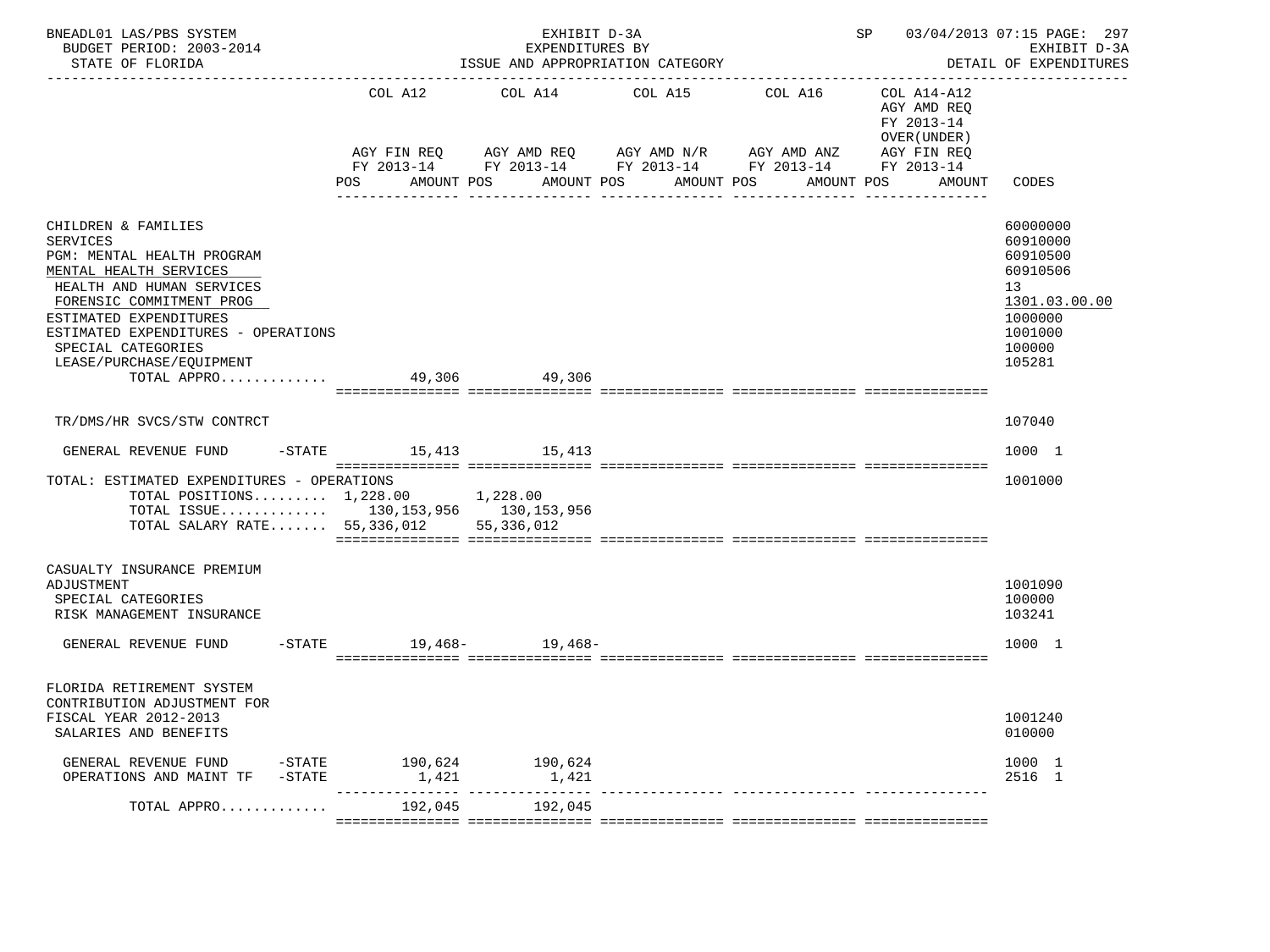| BNEADL01 LAS/PBS SYSTEM<br>BUDGET PERIOD: 2003-2014<br>STATE OF FLORIDA                                                                                                                                                                                                                      |                  | EXHIBIT D-3A<br>EXPENDITURES BY<br>ISSUE AND APPROPRIATION CATEGORY                                                                                            |                       | SP 03/04/2013 07:15 PAGE: 298                                                    | EXHIBIT D-3A<br>DETAIL OF EXPENDITURES                                                              |
|----------------------------------------------------------------------------------------------------------------------------------------------------------------------------------------------------------------------------------------------------------------------------------------------|------------------|----------------------------------------------------------------------------------------------------------------------------------------------------------------|-----------------------|----------------------------------------------------------------------------------|-----------------------------------------------------------------------------------------------------|
|                                                                                                                                                                                                                                                                                              | COL A12<br>POS   | COL A14 COL A15 COL A16<br>AGY FIN REQ AGY AMD REQ AGY AMD N/R AGY AMD ANZ AGY FIN REQ<br>FY 2013-14 FY 2013-14 FY 2013-14 FY 2013-14 FY 2013-14<br>AMOUNT POS | AMOUNT POS AMOUNT POS | COL A14-A12<br>AGY AMD REO<br>FY 2013-14<br>OVER (UNDER)<br>AMOUNT POS<br>AMOUNT | CODES                                                                                               |
| CHILDREN & FAMILIES<br>SERVICES<br>PGM: MENTAL HEALTH PROGRAM<br>MENTAL HEALTH SERVICES<br>HEALTH AND HUMAN SERVICES<br>FORENSIC COMMITMENT PROG<br>ESTIMATED EXPENDITURES<br>ADJUSTMENT TO STATE HEALTH<br>INSURANCE PREMIUM CONTRIBUTION -<br>FISCAL YEAR 2012-13<br>SALARIES AND BENEFITS |                  |                                                                                                                                                                |                       |                                                                                  | 60000000<br>60910000<br>60910500<br>60910506<br>13<br>1301.03.00.00<br>1000000<br>1001830<br>010000 |
| GENERAL REVENUE FUND -STATE 136,728<br>OPERATIONS AND MAINT TF -STATE                                                                                                                                                                                                                        | 1,019            | 136,728<br>1,019                                                                                                                                               |                       |                                                                                  | 1000 1<br>2516 1                                                                                    |
| TOTAL APPRO                                                                                                                                                                                                                                                                                  | 137,747          | 137,747                                                                                                                                                        |                       |                                                                                  |                                                                                                     |
| REALLOCATION OF HUMAN RESOURCES<br>OUTSOURCING<br>SPECIAL CATEGORIES<br>TR/DMS/HR SVCS/STW CONTRCT                                                                                                                                                                                           |                  |                                                                                                                                                                |                       |                                                                                  | 1005900<br>100000<br>107040                                                                         |
| $-$ STATE<br>GENERAL REVENUE FUND                                                                                                                                                                                                                                                            | 959–             | $959 -$                                                                                                                                                        |                       |                                                                                  | 1000 1                                                                                              |
| ADJUSTMENTS TO CURRENT YEAR<br>ESTIMATED EXPENDITURES<br>ADJUST FUND SOURCE INDICATORS - ADD<br>SPECIAL CATEGORIES<br>G/A-CONTRACT PROF SERVICES                                                                                                                                             |                  |                                                                                                                                                                |                       |                                                                                  | 1600000<br>160S220<br>100000<br>100779                                                              |
| GENERAL REVENUE FUND                                                                                                                                                                                                                                                                         | -STATE 4,728,782 | 4,728,782                                                                                                                                                      |                       |                                                                                  | 1000 1                                                                                              |
|                                                                                                                                                                                                                                                                                              |                  |                                                                                                                                                                |                       |                                                                                  |                                                                                                     |
| AGENCY ISSUE NARRATIVE:<br>2013-2014 BUDGET YEAR NARRATIVE:<br>ISSUE TITLE: Adjust Fund Source Indicators - Add                                                                                                                                                                              |                  |                                                                                                                                                                | IT COMPONENT? NO      |                                                                                  |                                                                                                     |
| SPECIFY WHICH AGENCY GOAL FROM THE FISCAL YEARS 2013-2014 THROUGH 2017-2018 STRATEGIC PLAN IS ADDRESSED BY THIS BUDGET<br>ISSUE PROPOSAL:<br>Effect Program Improvements: Apply proven best practices to maximize efficiencies and outcomes.                                                 |                  |                                                                                                                                                                |                       |                                                                                  |                                                                                                     |

SUMMARY: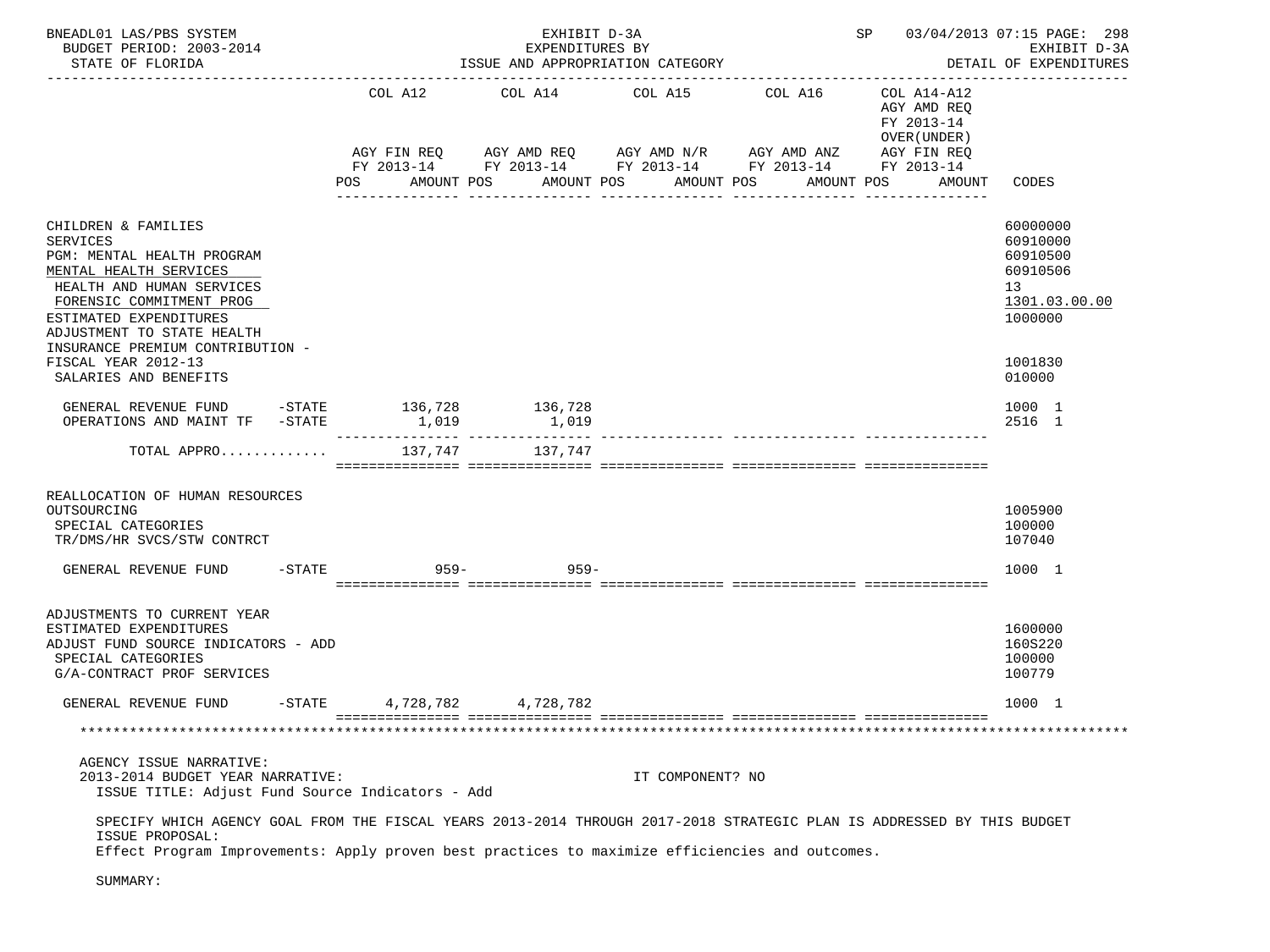| BNEADL01 LAS/PBS SYSTEM<br>BUDGET PERIOD: 2003-2014<br>STATE OF FLORIDA                                                                                                         |                                  | EXHIBIT D-3A<br>EXPENDITURES BY<br>ISSUE AND APPROPRIATION CATEGORY             |                                                 | SP.     | 03/04/2013 07:15 PAGE: 299<br>EXHIBIT D-3A<br>DETAIL OF EXPENDITURES |                                                                     |
|---------------------------------------------------------------------------------------------------------------------------------------------------------------------------------|----------------------------------|---------------------------------------------------------------------------------|-------------------------------------------------|---------|----------------------------------------------------------------------|---------------------------------------------------------------------|
|                                                                                                                                                                                 | COL A12                          | COL A14 COL A15                                                                 |                                                 | COL A16 | COL A14-A12<br>AGY AMD REO<br>FY 2013-14<br>OVER (UNDER)             |                                                                     |
|                                                                                                                                                                                 | AGY FIN REO<br>FY 2013-14<br>POS | FY 2013-14 FY 2013-14 FY 2013-14<br>AMOUNT POS AMOUNT POS AMOUNT POS AMOUNT POS | AGY AMD REQ       AGY AMD N/R       AGY AMD ANZ |         | AGY FIN REO<br>FY 2013-14<br>AMOUNT                                  | CODES                                                               |
| CHILDREN & FAMILIES<br>SERVICES<br>PGM: MENTAL HEALTH PROGRAM<br>MENTAL HEALTH SERVICES<br>HEALTH AND HUMAN SERVICES<br>FORENSIC COMMITMENT PROG<br>ADJUSTMENTS TO CURRENT YEAR |                                  |                                                                                 |                                                 |         |                                                                      | 60000000<br>60910000<br>60910500<br>60910506<br>13<br>1301.03.00.00 |
| ESTIMATED EXPENDITURES<br>ADJUST FUND SOURCE INDICATORS - ADD<br>mbi Ricionale oricine in iddictation to des bias bodier et colorum in the Adam Acole Arthur Artes (AAT) film   |                                  |                                                                                 |                                                 |         |                                                                      | 1600000<br>160S220                                                  |

 The Department requests an adjustment to its base budget to properly align Funding Source Indicators (FSI) for Maintenance of Effort (MOE) and Match review.

### PROBLEM STATEMENT:

 Based on the Department's current agency-approved operating budget, this request is needed to properly align the FSIs in the Department's budget.

 WHAT BENEFITS WILL BE OBTAINED BY FUNDING THIS ISSUE: This action is necessary to ensure that the Department can properly identify funding sources and MOE.

 WHAT UNDERLYING PROGRAM THEORY CHANGE IS INVOLVED IN THIS ISSUE (IF ANY): Not applicable.

 WHAT IMPLEMENTATION MECHANISMS WILL BE CHANGES AS A RESULT OF THIS ISSUE (IF ANY): The Department will implement these adjustments and continue to monitor the funding of the budget.

 FLORIDA STRATEGIC PLAN FOR ECONOMIC DEVELOPMENT: Not applicable.

 RETURN ON INVESTMENT: Not applicable.

 COST CALCULATIONS: The Other Adjustment Data (OAD) transaction was used to correct Fund Source Identifiers (FSI) for Salaries and Benefits amounts that are not associated with specific positions and salary rate. \*\*\*\*\*\*\*\*\*\*\*\*\*\*\*\*\*\*\*\*\*\*\*\*\*\*\*\*\*\*\*\*\*\*\*\*\*\*\*\*\*\*\*\*\*\*\*\*\*\*\*\*\*\*\*\*\*\*\*\*\*\*\*\*\*\*\*\*\*\*\*\*\*\*\*\*\*\*\*\*\*\*\*\*\*\*\*\*\*\*\*\*\*\*\*\*\*\*\*\*\*\*\*\*\*\*\*\*\*\*\*\*\*\*\*\*\*\*\*\*\*\*\*\*\*\*\*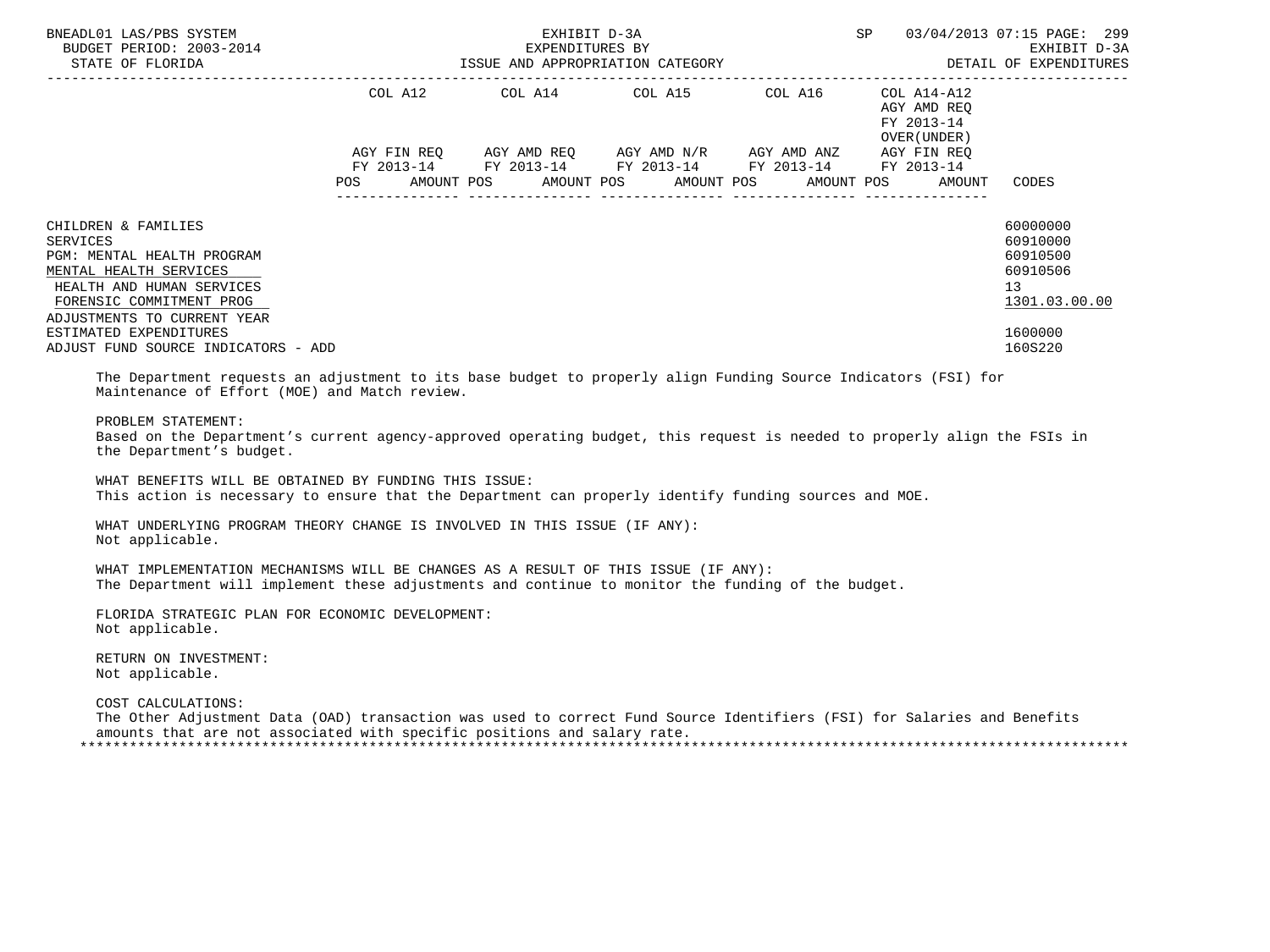|                                                                                                                                                                                                                                              |  | BNEADL01 LAS/PBS SYSTEM<br>EXHIBIT D-3A<br>SP 03/04/2013 07:15 PAGE: 300<br>BUDGET PERIOD: 2003-2014<br>EXPENDITURES BY<br>DETAIL OF EXPENDITURES<br>ISSUE AND APPROPRIATION CATEGORY<br>STATE OF FLORIDA |                                                           |                                                              |                      |  |  |  |  |  |  |
|----------------------------------------------------------------------------------------------------------------------------------------------------------------------------------------------------------------------------------------------|--|-----------------------------------------------------------------------------------------------------------------------------------------------------------------------------------------------------------|-----------------------------------------------------------|--------------------------------------------------------------|----------------------|--|--|--|--|--|--|
|                                                                                                                                                                                                                                              |  | COL A12 COL A14 COL A15 COL A16                                                                                                                                                                           | COL A14-A12<br>AGY AMD REQ<br>FY 2013-14<br>OVER (UNDER ) |                                                              |                      |  |  |  |  |  |  |
|                                                                                                                                                                                                                                              |  | AGY FIN REQ AGY AMD REQ AGY AMD N/R AGY AMD ANZ AGY FIN REQ<br>FY 2013-14 FY 2013-14 FY 2013-14 FY 2013-14 FY 2013-14                                                                                     |                                                           |                                                              |                      |  |  |  |  |  |  |
|                                                                                                                                                                                                                                              |  |                                                                                                                                                                                                           |                                                           | POS AMOUNT POS AMOUNT POS AMOUNT POS AMOUNT POS AMOUNT CODES |                      |  |  |  |  |  |  |
| CHILDREN & FAMILIES<br><b>SERVICES</b>                                                                                                                                                                                                       |  |                                                                                                                                                                                                           |                                                           |                                                              | 60000000<br>60910000 |  |  |  |  |  |  |
| PGM: MENTAL HEALTH PROGRAM<br>MENTAL HEALTH SERVICES                                                                                                                                                                                         |  |                                                                                                                                                                                                           |                                                           |                                                              | 60910500<br>60910506 |  |  |  |  |  |  |
| HEALTH AND HUMAN SERVICES<br>FORENSIC COMMITMENT PROG                                                                                                                                                                                        |  |                                                                                                                                                                                                           |                                                           |                                                              | 13<br>1301.03.00.00  |  |  |  |  |  |  |
| ADJUSTMENTS TO CURRENT YEAR<br>ESTIMATED EXPENDITURES<br>ADJUST FUND SOURCE INDICATORS -                                                                                                                                                     |  |                                                                                                                                                                                                           |                                                           |                                                              | 1600000              |  |  |  |  |  |  |
| <b>DEDUCT</b>                                                                                                                                                                                                                                |  |                                                                                                                                                                                                           |                                                           |                                                              | 160S230              |  |  |  |  |  |  |
| SPECIAL CATEGORIES<br>G/A-CONTRACT PROF SERVICES                                                                                                                                                                                             |  |                                                                                                                                                                                                           |                                                           |                                                              | 100000<br>100779     |  |  |  |  |  |  |
| GENERAL REVENUE FUND -MATCH 4,728,782- 4,728,782-                                                                                                                                                                                            |  |                                                                                                                                                                                                           |                                                           |                                                              | 1000 2               |  |  |  |  |  |  |
|                                                                                                                                                                                                                                              |  |                                                                                                                                                                                                           |                                                           |                                                              |                      |  |  |  |  |  |  |
| AGENCY ISSUE NARRATIVE:<br>2013-2014 BUDGET YEAR NARRATIVE:<br>ISSUE TITLE: Adjust Fund Source Indicators - Deduct                                                                                                                           |  | IT COMPONENT? NO                                                                                                                                                                                          |                                                           |                                                              |                      |  |  |  |  |  |  |
| SPECIFY WHICH AGENCY GOAL FROM THE FISCAL YEARS 2013-2014 THROUGH 2017-2018 STRATEGIC PLAN IS ADDRESSED BY THIS BUDGET<br>ISSUE PROPOSAL:<br>Effect Program Improvements: Apply proven best practices to maximize efficiencies and outcomes. |  |                                                                                                                                                                                                           |                                                           |                                                              |                      |  |  |  |  |  |  |
| SUMMARY:<br>The Department requests an adjustment to its base budget to properly align Funding Source Indicators (FSI) for<br>Maintenance of Effort (MOE) and Match review.                                                                  |  |                                                                                                                                                                                                           |                                                           |                                                              |                      |  |  |  |  |  |  |
| PROBLEM STATEMENT:<br>Based on the Department's current agency-approved operating budget, this request is needed to properly align the FSIs in<br>the Department's budget.                                                                   |  |                                                                                                                                                                                                           |                                                           |                                                              |                      |  |  |  |  |  |  |
| WHAT BENEFITS WILL BE OBTAINED BY FUNDING THIS ISSUE:<br>This action is necessary to ensure that the Department can properly identify funding sources and MOE.                                                                               |  |                                                                                                                                                                                                           |                                                           |                                                              |                      |  |  |  |  |  |  |
| WHAT UNDERLYING PROGRAM THEORY CHANGE IS INVOLVED IN THIS ISSUE (IF ANY):<br>Not applicable.                                                                                                                                                 |  |                                                                                                                                                                                                           |                                                           |                                                              |                      |  |  |  |  |  |  |
| WHAT IMPLEMENTATION MECHANISMS WILL BE CHANGES AS A RESULT OF THIS ISSUE (IF ANY):<br>The Department will implement these adjustments and continue to monitor the funding of the budget.                                                     |  |                                                                                                                                                                                                           |                                                           |                                                              |                      |  |  |  |  |  |  |
| FLORIDA STRATEGIC PLAN FOR ECONOMIC DEVELOPMENT:<br>Not applicable.                                                                                                                                                                          |  |                                                                                                                                                                                                           |                                                           |                                                              |                      |  |  |  |  |  |  |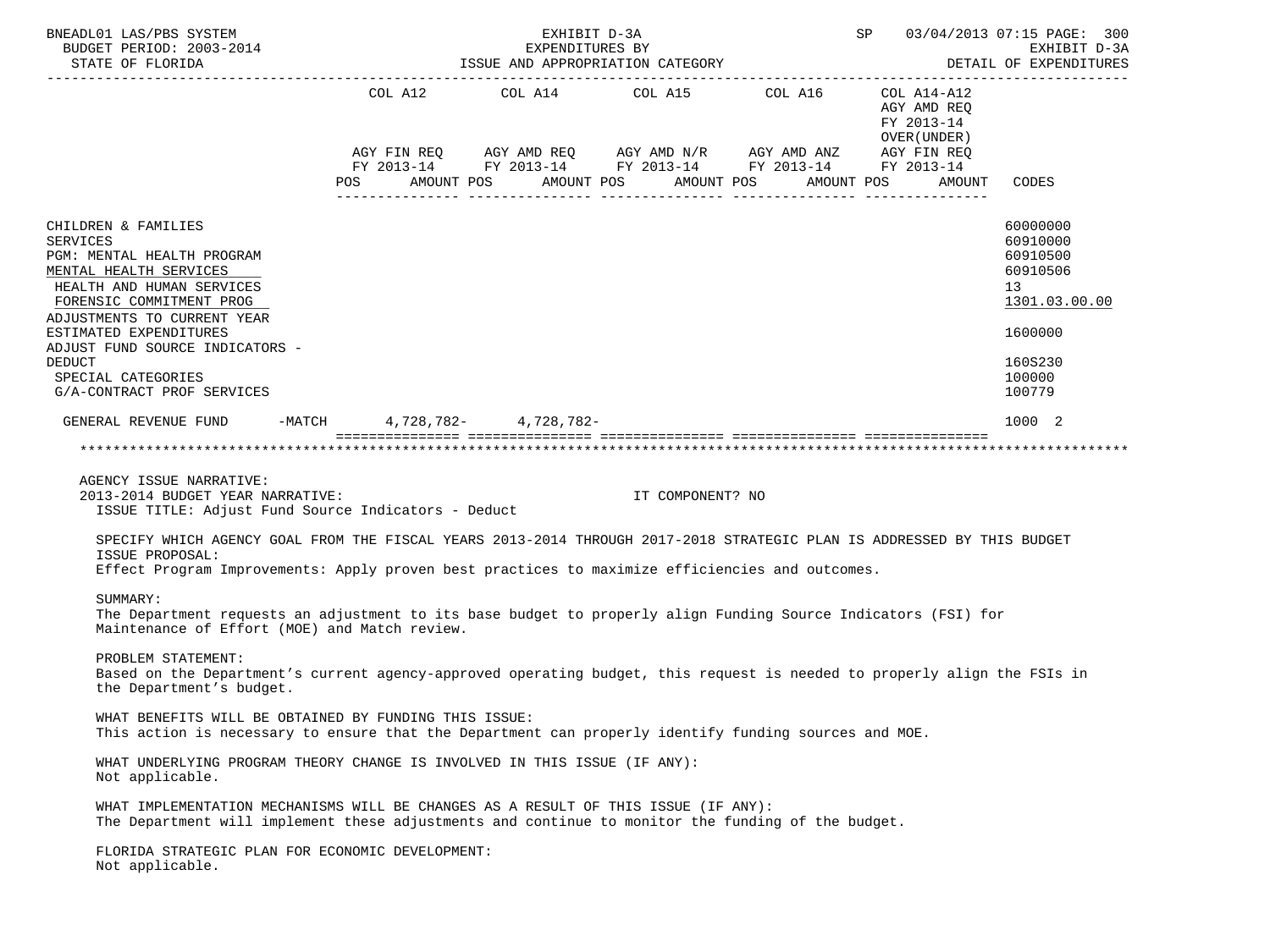| BNEADL01 LAS/PBS SYSTEM<br>BUDGET PERIOD: 2003-2014<br>STATE OF FLORIDA                                                                                                                                                                                                                                                                                                                                                                                                                                                                       |            | EXHIBIT D-3A<br>EXPENDITURES BY<br>ISSUE AND APPROPRIATION CATEGORY                                                                           | SP         | 03/04/2013 07:15 PAGE: 301<br>EXHIBIT D-3A<br>DETAIL OF EXPENDITURES |                                                                                  |                                                                                           |
|-----------------------------------------------------------------------------------------------------------------------------------------------------------------------------------------------------------------------------------------------------------------------------------------------------------------------------------------------------------------------------------------------------------------------------------------------------------------------------------------------------------------------------------------------|------------|-----------------------------------------------------------------------------------------------------------------------------------------------|------------|----------------------------------------------------------------------|----------------------------------------------------------------------------------|-------------------------------------------------------------------------------------------|
|                                                                                                                                                                                                                                                                                                                                                                                                                                                                                                                                               | <b>POS</b> | COL A12 COL A14 COL A15 COL A16<br>AGY FIN REQ AGY AMD REQ AGY AMD N/R AGY AMD ANZ AGY FIN REQ FY 2013-14 FY 2013-14 FY 2013-14<br>AMOUNT POS | AMOUNT POS | AMOUNT POS                                                           | COL A14-A12<br>AGY AMD REQ<br>FY 2013-14<br>OVER (UNDER)<br>AMOUNT POS<br>AMOUNT | CODES                                                                                     |
| CHILDREN & FAMILIES<br><b>SERVICES</b><br>PGM: MENTAL HEALTH PROGRAM<br>MENTAL HEALTH SERVICES<br>HEALTH AND HUMAN SERVICES<br>FORENSIC COMMITMENT PROG<br>ADJUSTMENTS TO CURRENT YEAR<br>ESTIMATED EXPENDITURES<br>ADJUST FUND SOURCE INDICATORS -<br><b>DEDUCT</b><br>RETURN ON INVESTMENT:<br>Not applicable.<br>COST CALCULATIONS:<br>The Other Adjustment Data (OAD) transaction was used to correct Fund Source Identifiers (FSI) for Salaries and Benefits<br>amounts that are not associated with specific positions and salary rate. |            |                                                                                                                                               |            |                                                                      |                                                                                  | 60000000<br>60910000<br>60910500<br>60910506<br>13<br>1301.03.00.00<br>1600000<br>160S230 |
| ANNUALIZATION OF ADMINISTERED<br>FUNDS APPROPRIATIONS<br>STATE HEALTH INSURANCE ADJUSTMENT<br>FOR FY 2012-13 - 10 MONTHS                                                                                                                                                                                                                                                                                                                                                                                                                      |            |                                                                                                                                               |            |                                                                      |                                                                                  | 26A0000                                                                                   |
| ANNUALIZATION<br>SALARIES AND BENEFITS                                                                                                                                                                                                                                                                                                                                                                                                                                                                                                        |            |                                                                                                                                               |            |                                                                      |                                                                                  | 26A1830<br>010000                                                                         |
| GENERAL REVENUE FUND -STATE<br>OPERATIONS AND MAINT TF -STATE                                                                                                                                                                                                                                                                                                                                                                                                                                                                                 |            | 683,640 683,640<br>5,095 5,095                                                                                                                |            |                                                                      |                                                                                  | 1000 1<br>2516 1                                                                          |
| TOTAL APPRO  688,735 688,735                                                                                                                                                                                                                                                                                                                                                                                                                                                                                                                  |            |                                                                                                                                               |            |                                                                      |                                                                                  |                                                                                           |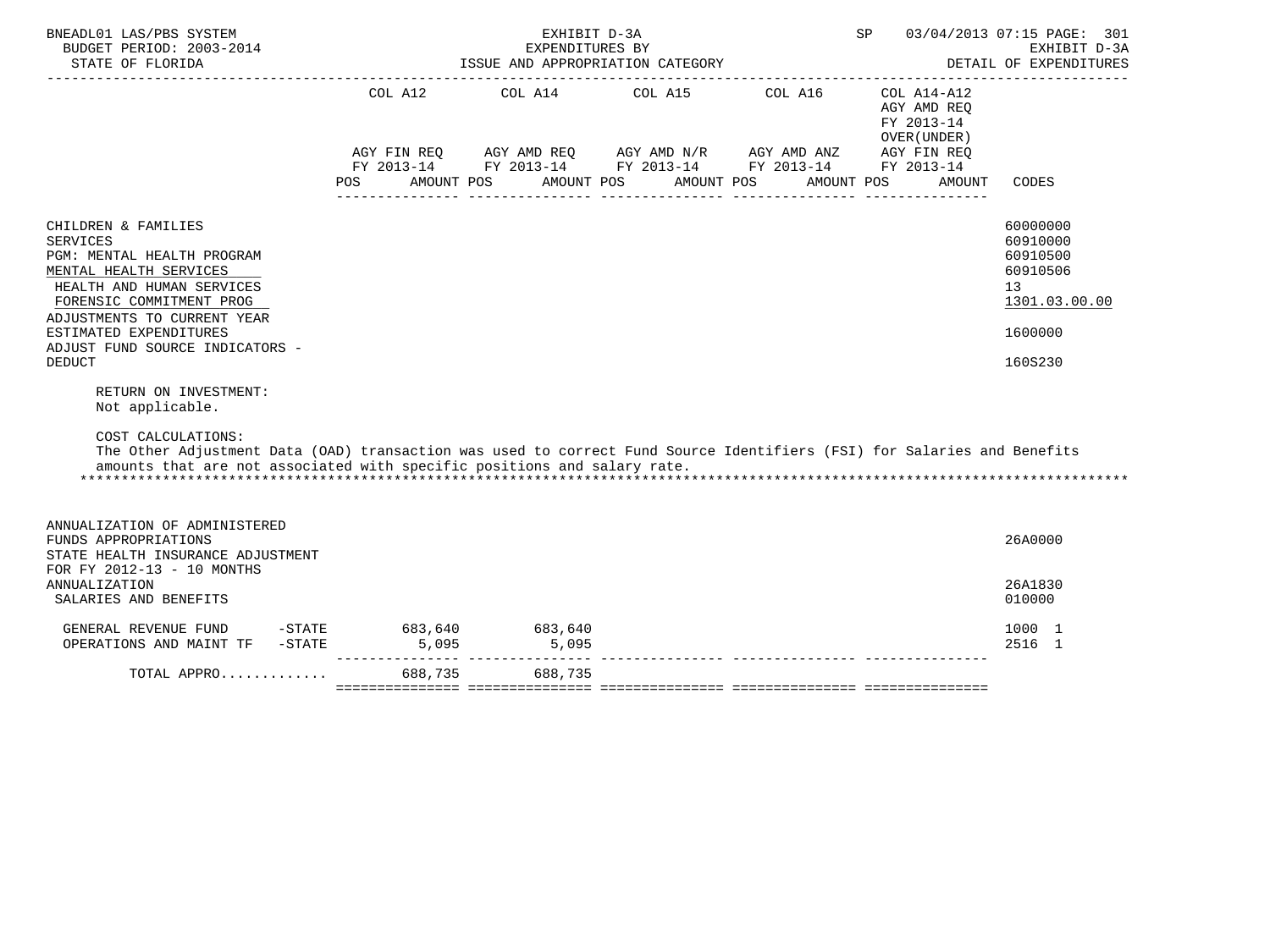| BNEADL01 LAS/PBS SYSTEM<br>BUDGET PERIOD: 2003-2014<br>STATE OF FLORIDA                                                                                                                                                                                                                                     | EXPENDITURES BY<br>ISSUE AND APPROPRIATION CATEGORY | 03/04/2013 07:15 PAGE: 302<br>EXHIBIT D-3A<br>DETAIL OF EXPENDITURES |                                                                                                           |                                                          |                                                                                |
|-------------------------------------------------------------------------------------------------------------------------------------------------------------------------------------------------------------------------------------------------------------------------------------------------------------|-----------------------------------------------------|----------------------------------------------------------------------|-----------------------------------------------------------------------------------------------------------|----------------------------------------------------------|--------------------------------------------------------------------------------|
|                                                                                                                                                                                                                                                                                                             | COL A12                                             |                                                                      | COL A14 COL A15 COL A16                                                                                   | COL A14-A12<br>AGY AMD REO<br>FY 2013-14<br>OVER (UNDER) |                                                                                |
|                                                                                                                                                                                                                                                                                                             |                                                     |                                                                      | AGY FIN REQ AGY AMD REQ AGY AMD N/R AGY AMD ANZ AGY FIN REQ                                               |                                                          |                                                                                |
|                                                                                                                                                                                                                                                                                                             | <b>POS</b>                                          |                                                                      | FY 2013-14 FY 2013-14 FY 2013-14 FY 2013-14<br>AMOUNT POS      AMOUNT POS      AMOUNT POS      AMOUNT POS | FY 2013-14<br>AMOUNT                                     | CODES                                                                          |
| CHILDREN & FAMILIES<br>SERVICES<br>PGM: MENTAL HEALTH PROGRAM<br>MENTAL HEALTH SERVICES<br>HEALTH AND HUMAN SERVICES<br>FORENSIC COMMITMENT PROG<br>ANNUALIZATION OF ISSUES PARTIALLY<br>FUNDED IN PRIOR YEAR<br>FLORIDA STATE HOSPITAL<br>ENVIRONMENTAL SERVICES AND<br>MAINTENANCE OPERATIONS OUTSOURCING |                                                     |                                                                      |                                                                                                           |                                                          | 60000000<br>60910000<br>60910500<br>60910506<br>13<br>1301.03.00.00<br>2600000 |
| CONTRACT<br>SALARIES AND BENEFITS                                                                                                                                                                                                                                                                           |                                                     |                                                                      |                                                                                                           |                                                          | 2600740<br>010000                                                              |
| $-$ STATE<br>GENERAL REVENUE FUND                                                                                                                                                                                                                                                                           |                                                     | $319.698 - 319.698 -$                                                |                                                                                                           |                                                          | 1000 1                                                                         |
|                                                                                                                                                                                                                                                                                                             |                                                     |                                                                      |                                                                                                           |                                                          |                                                                                |

AGENCY ISSUE NARRATIVE:

2013-2014 BUDGET YEAR NARRATIVE: IT COMPONENT? NO

ISSUE TITLE: Florida State Hospital Environmental Services and Maintenance Operations Outsourcing Contract

 SPECIFY WHICH AGENCY GOAL FROM THE FISCAL YEARS 2013-2014 THROUGH 2017-2018 STRATEGIC PLAN IS ADDRESSED BY THIS BUDGET ISSUE PROPOSAL:

Effect Program Improvements: Apply proven best practices to maximize efficiencies and outcomes.

### SUMMARY:

 The department requests the reduction of \$535,239 in General Revenue budget authority (\$215,541 in the Civil Commitment program component, and \$319,698 in the Forensic Commitment program component). This is an annualized savings related to issue numbers 2000330/2000340 (Realign Budget for Outsourcing Services at Florida State Hospital - Deduct and Add), and 33J0220 (Florida State Hospital Environmental Services and Maintenance Operations Outsourcing Contract) were included in the Fiscal Year 2012-2013 General Appropriations Act.

#### PROBLEM STATEMENT:

 Issue numbers 2000330/2000340 (Realign Budget for Outsourcing Services at Florida State Hospital - Deduct and Add), and 33J0220 (Florida State Hospital Environmental Services and Maintenance Operations Outsourcing Contract) were included in the Fiscal Year 2012-2013 General Appropriations Act. These issues transferred \$7,907,251 from the Salaries and Benefits appropriation category to the Grants and Aids-Contracted Professional Services appropriation category to outsource environmental and maintenance operations at the Florida State Hospital. The projected cost savings for outsourcing these services was \$2,235,239. Of this projected cost savings, \$1,700,000 was reduced in the Fiscal Year 2012-2013 General Appropriations Act. The remaining \$535,239 in the Salaries and Benefits appropriation category was used to cover leave pay and unemployment needs related to this issue during Fiscal Year 2012-2013.

 WHAT BENEFITS WILL BE OBTAINED BY FUNDING THIS ISSUE: This issue is necessary to ensure the intent of Fiscal Year 2012-2013 General Appropriations Act, related to issue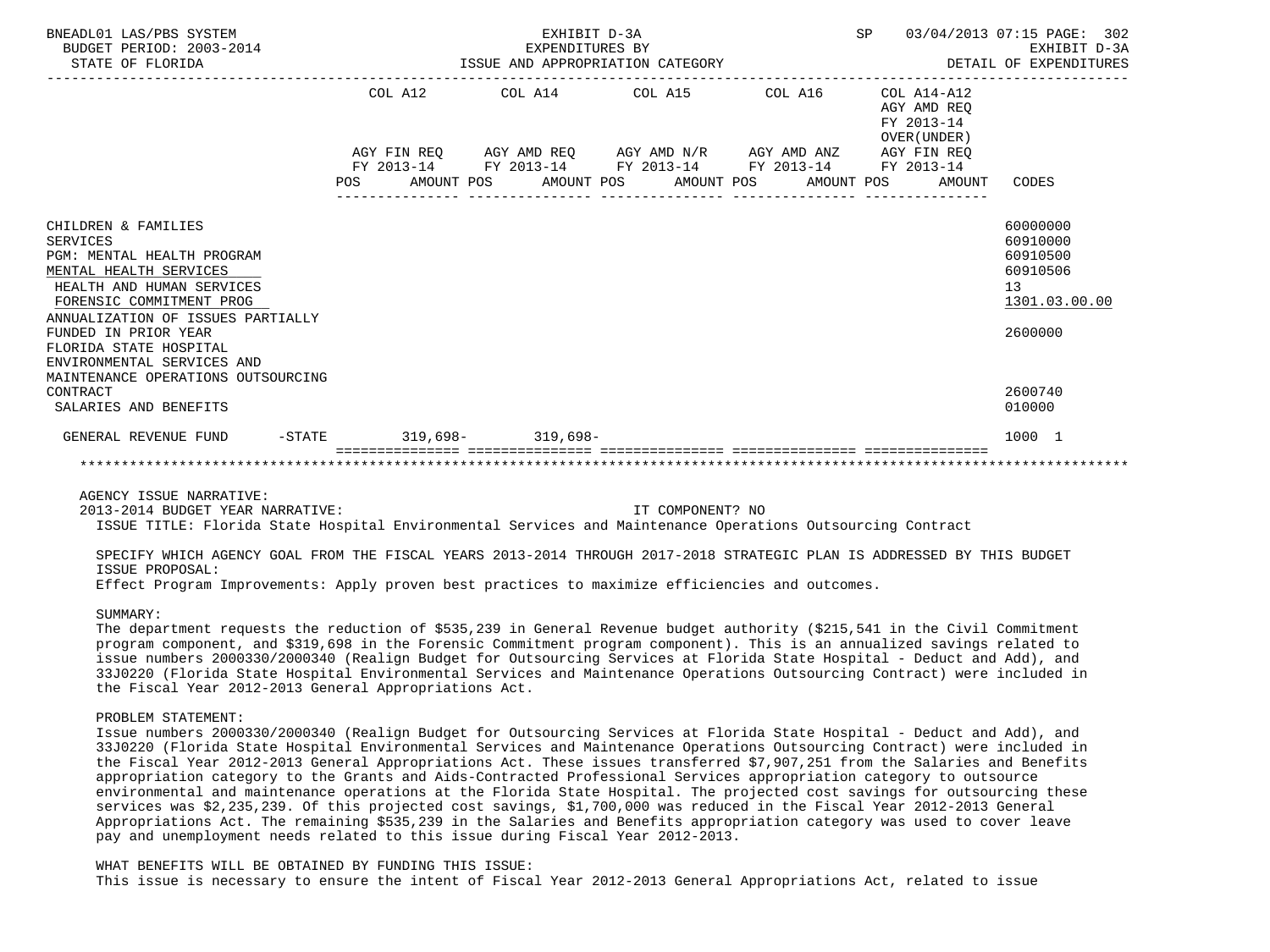| BNEADL01 LAS/PBS SYSTEM<br>BUDGET PERIOD: 2003-2014<br>STATE OF FLORIDA                                                                                                                                                                                                                                                   | EXHIBIT D-3A<br>EXPENDITURES BY<br>ISSUE AND APPROPRIATION CATEGORY                |  | SP 03/04/2013 07:15 PAGE: 303<br>EXHIBIT D-3A<br>DETAIL OF EXPENDITURES |                                                                                |
|---------------------------------------------------------------------------------------------------------------------------------------------------------------------------------------------------------------------------------------------------------------------------------------------------------------------------|------------------------------------------------------------------------------------|--|-------------------------------------------------------------------------|--------------------------------------------------------------------------------|
|                                                                                                                                                                                                                                                                                                                           | COL A12 COL A14 COL A15 COL A16<br>POS AMOUNT POS AMOUNT POS AMOUNT POS AMOUNT POS |  | COL A14-A12<br>AGY AMD REO<br>FY 2013-14<br>OVER ( UNDER )<br>AMOUNT    | CODES                                                                          |
| CHILDREN & FAMILIES<br><b>SERVICES</b><br>PGM: MENTAL HEALTH PROGRAM<br>MENTAL HEALTH SERVICES<br>HEALTH AND HUMAN SERVICES<br>FORENSIC COMMITMENT PROG<br>ANNUALIZATION OF ISSUES PARTIALLY<br>FUNDED IN PRIOR YEAR<br>FLORIDA STATE HOSPITAL<br>ENVIRONMENTAL SERVICES AND                                              |                                                                                    |  |                                                                         | 60000000<br>60910000<br>60910500<br>60910506<br>13<br>1301.03.00.00<br>2600000 |
| MAINTENANCE OPERATIONS OUTSOURCING<br>CONTRACT<br>numbers 2000330/2000340 (Realign Budget for Outsourcing Services at Florida State Hospital - Deduct and Add), and 33J0220                                                                                                                                               |                                                                                    |  |                                                                         | 2600740                                                                        |
| (Florida State Hospital Environmental Services and Maintenance Operations Outsourcing Contract), is carried out.<br>WHAT UNDERLYING PROGRAM THEORY CHANGE IS INVOLVED IN THIS ISSUE (IF ANY):<br>Not applicable.<br>WHAT IMPLEMENTATION MECHANISMS WILL BE CHANGES AS A RESULT OF THIS ISSUE (IF ANY):<br>Not applicable. |                                                                                    |  |                                                                         |                                                                                |
| FLORIDA STRATEGIC PLAN FOR ECONOMIC DEVELOPMENT:<br>Not applicable.                                                                                                                                                                                                                                                       |                                                                                    |  |                                                                         |                                                                                |
| RETURN ON INVESTMENT:<br>Not applicable.                                                                                                                                                                                                                                                                                  |                                                                                    |  |                                                                         |                                                                                |
| COST CALCULATIONS:<br>The Other Adjustment Data (OAD) transaction was used to annualize prior year appropriations associated with this issue<br>because the Salaries and Benefits amounts are not associated with specific positions and salary rate.                                                                     |                                                                                    |  |                                                                         |                                                                                |
| 1. Annual Contract Amount:                                                                                                                                                                                                                                                                                                |                                                                                    |  |                                                                         |                                                                                |
| Annual cost of the contract based upon the bid: \$8,524,024<br>Fiscal Year 2011-2012 contract amount (#BIT01): $$616,773$                                                                                                                                                                                                 |                                                                                    |  |                                                                         |                                                                                |
| Total need to expand the scope of the current<br>contract to include outsourcing of environmental                                                                                                                                                                                                                         |                                                                                    |  |                                                                         |                                                                                |

services and maintenance operations: \$7,907,251

2. Annual Projected Savings:

 Fiscal Year 2010-2011 cost of services to be covered in the contract: \$10,759,263 Annual cost of the contract based upon the bid: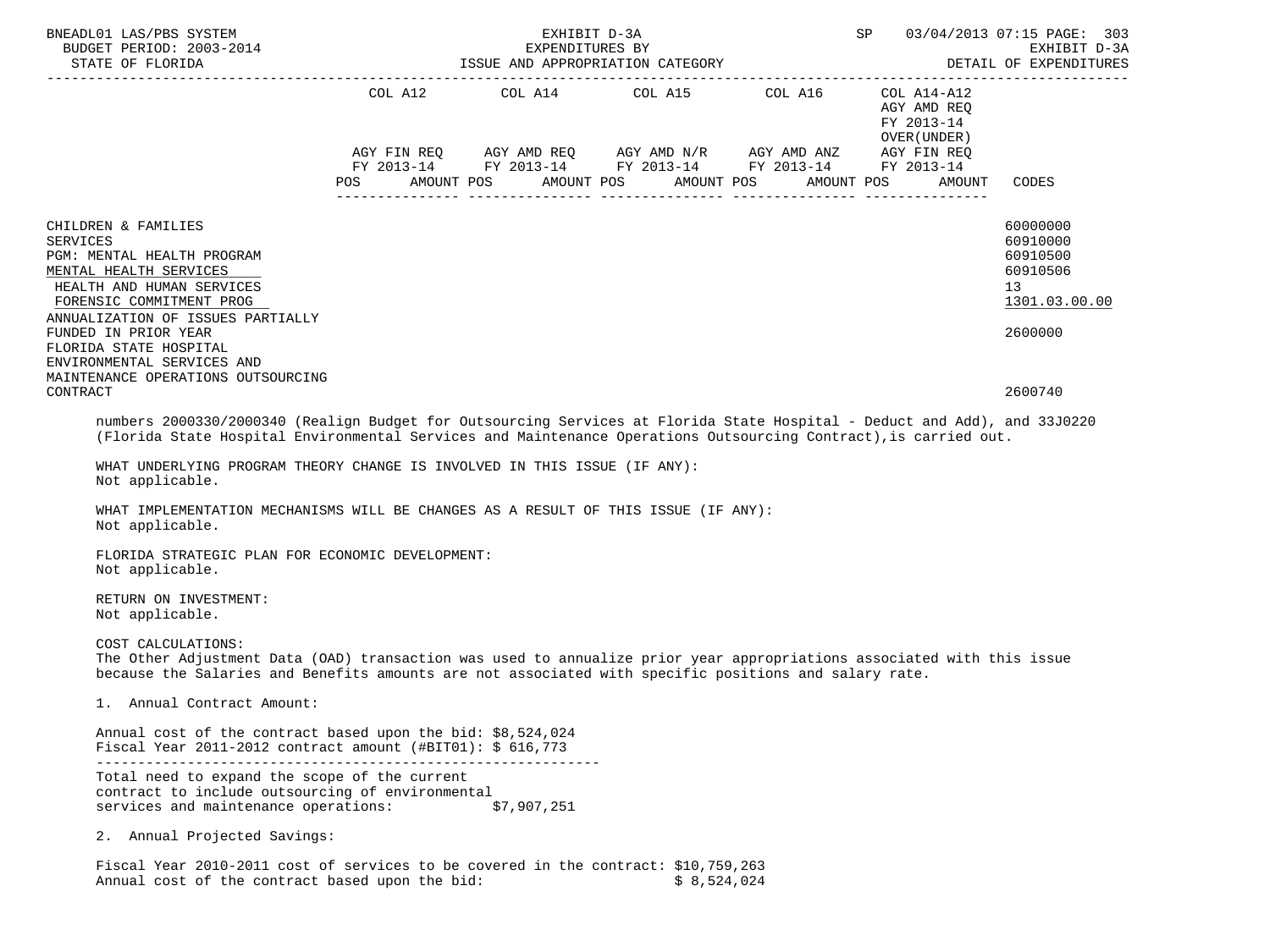| BNEADL01 LAS/PBS SYSTEM<br>BUDGET PERIOD: 2003-2014<br>STATE OF FLORIDA                                                                                                                                                                                                                                            |     | EXHIBIT D-3A<br>EXPENDITURES BY                                     | SP                                                    | 03/04/2013 07:15 PAGE: 304<br>EXHIBIT D-3A<br>DETAIL OF EXPENDITURES |                                                                         |                                                                                |
|--------------------------------------------------------------------------------------------------------------------------------------------------------------------------------------------------------------------------------------------------------------------------------------------------------------------|-----|---------------------------------------------------------------------|-------------------------------------------------------|----------------------------------------------------------------------|-------------------------------------------------------------------------|--------------------------------------------------------------------------------|
|                                                                                                                                                                                                                                                                                                                    | POS | COL A12 COL A14 COL A15 COL A16<br>AMOUNT POS AMOUNT POS AMOUNT POS |                                                       | AMOUNT POS                                                           | $COL A14- A12$<br>AGY AMD REO<br>FY 2013-14<br>OVER ( UNDER )<br>AMOUNT | CODES                                                                          |
| CHILDREN & FAMILIES<br><b>SERVICES</b><br>PGM: MENTAL HEALTH PROGRAM<br>MENTAL HEALTH SERVICES<br>HEALTH AND HUMAN SERVICES<br>FORENSIC COMMITMENT PROG<br>ANNUALIZATION OF ISSUES PARTIALLY<br>FUNDED IN PRIOR YEAR<br>FLORIDA STATE HOSPITAL<br>ENVIRONMENTAL SERVICES AND<br>MAINTENANCE OPERATIONS OUTSOURCING |     |                                                                     |                                                       |                                                                      |                                                                         | 60000000<br>60910000<br>60910500<br>60910506<br>13<br>1301.03.00.00<br>2600000 |
| CONTRACT<br>-----------------------------------<br>Projected Cost Savings:<br>Minus Schedule VIII-B Reduction (Fiscal Year 2012-2013):<br>Remaining Salary Budget to cover leave pay and unemployment needs<br>(Fiscal Year 2013-2014 Reduction/Annualized Savings):                                               |     |                                                                     | \$2,235,239<br>$\frac{5}{5}$ 2, 200, 000<br>\$535,239 |                                                                      | *************************************                                   | 2600740                                                                        |
| POSITION DETAIL OF SALARIES AND BENEFITS:                                                                                                                                                                                                                                                                          | FTE | BASE RATE ADDITIVES BENEFITS                                        |                                                       |                                                                      | SUBTOTAL                                                                | LAPSE LAPSED SALARIES<br>% AND BENEFITS                                        |
| A12 - AGY FIN REQ FY 2013-14<br>CHANGES TO CURRENTLY AUTHORIZED POSITIONS                                                                                                                                                                                                                                          |     |                                                                     |                                                       |                                                                      |                                                                         |                                                                                |
| OTHER SALARY AMOUNT<br>1000 GENERAL REVENUE FUND                                                                                                                                                                                                                                                                   |     |                                                                     |                                                       |                                                                      |                                                                         | $319,698-$<br>--------------                                                   |
|                                                                                                                                                                                                                                                                                                                    |     |                                                                     |                                                       |                                                                      |                                                                         | $319,698-$<br>==============                                                   |
|                                                                                                                                                                                                                                                                                                                    |     |                                                                     |                                                       |                                                                      |                                                                         |                                                                                |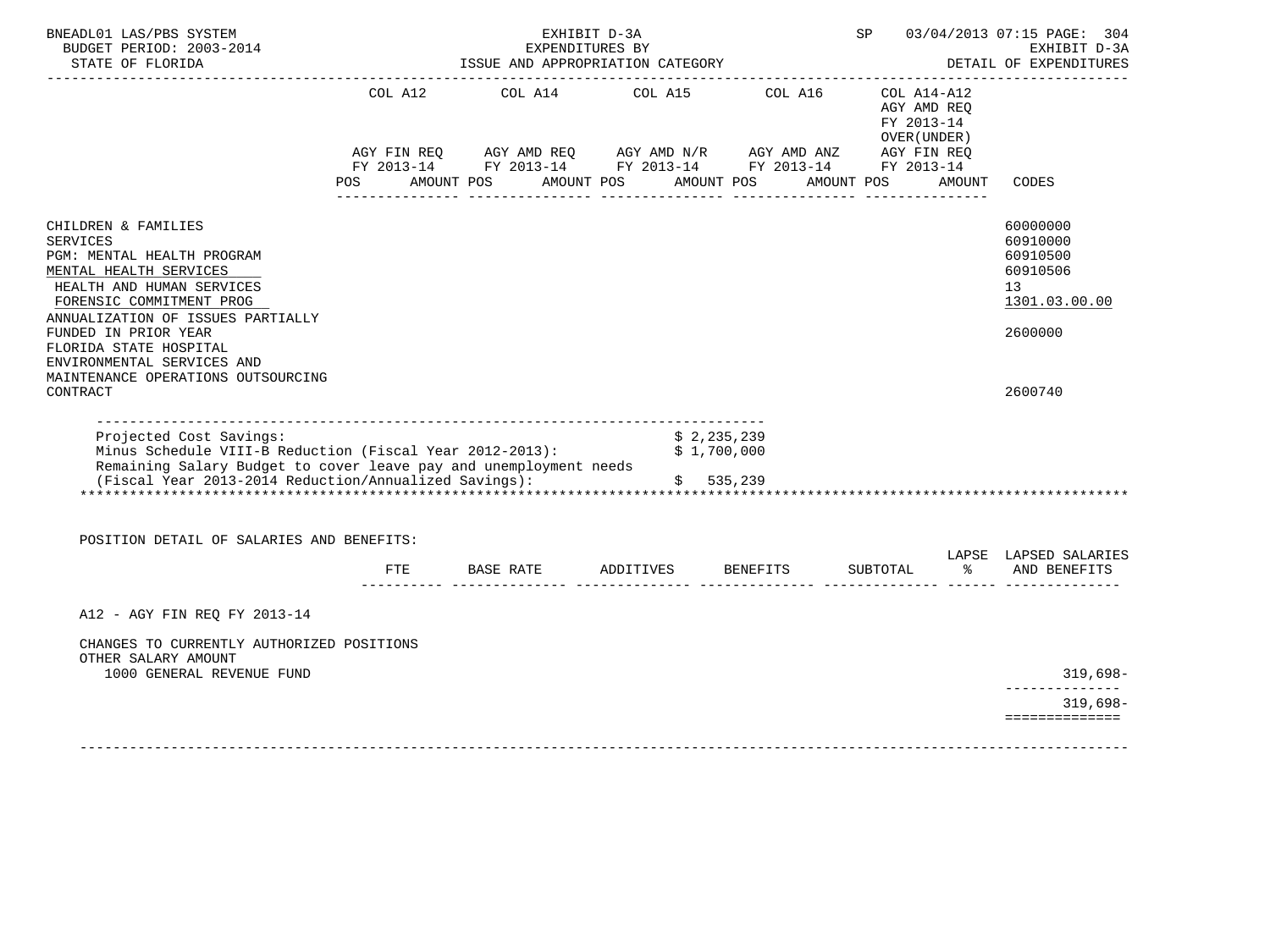| BNEADL01 LAS/PBS SYSTEM<br>BUDGET PERIOD: 2003-2014<br>STATE OF FLORIDA                                                                                             | EXHIBIT D-3A<br>EXPENDITURES BY<br>ISSUE AND APPROPRIATION CATEGORY |           |                                 |           |                          |                  |                                                                                                                       |  |                                                                                   | SP 03/04/2013 07:15 PAGE: 305<br>EXHIBIT D-3A<br>DETAIL OF EXPENDITURES |                                                                     |  |
|---------------------------------------------------------------------------------------------------------------------------------------------------------------------|---------------------------------------------------------------------|-----------|---------------------------------|-----------|--------------------------|------------------|-----------------------------------------------------------------------------------------------------------------------|--|-----------------------------------------------------------------------------------|-------------------------------------------------------------------------|---------------------------------------------------------------------|--|
|                                                                                                                                                                     | AMOUNT POS<br><b>POS</b>                                            |           | COL A12 COL A14 COL A15 COL A16 |           | AMOUNT POS<br>AMOUNT POS |                  | AGY FIN REQ AGY AMD REQ AGY AMD N/R AGY AMD ANZ AGY FIN REQ<br>FY 2013-14 FY 2013-14 FY 2013-14 FY 2013-14 FY 2013-14 |  | COL A14-A12<br>AGY AMD REO<br>FY 2013-14<br>OVER (UNDER )<br>AMOUNT POS<br>AMOUNT |                                                                         | CODES                                                               |  |
|                                                                                                                                                                     |                                                                     |           |                                 |           |                          |                  |                                                                                                                       |  |                                                                                   |                                                                         |                                                                     |  |
| CHILDREN & FAMILIES<br><b>SERVICES</b><br>PGM: MENTAL HEALTH PROGRAM<br>MENTAL HEALTH SERVICES<br>HEALTH AND HUMAN SERVICES<br>FORENSIC COMMITMENT PROG             |                                                                     |           |                                 |           |                          |                  |                                                                                                                       |  |                                                                                   |                                                                         | 60000000<br>60910000<br>60910500<br>60910506<br>13<br>1301.03.00.00 |  |
| ANNUALIZATION OF ISSUES PARTIALLY<br>FUNDED IN PRIOR YEAR<br>FLORIDA STATE HOSPITAL<br>ENVIRONMENTAL SERVICES AND<br>MAINTENANCE OPERATIONS OUTSOURCING<br>CONTRACT |                                                                     |           |                                 |           |                          |                  |                                                                                                                       |  |                                                                                   |                                                                         | 2600000<br>2600740                                                  |  |
| POSITION DETAIL OF SALARIES AND BENEFITS:                                                                                                                           |                                                                     |           |                                 |           |                          |                  |                                                                                                                       |  |                                                                                   |                                                                         |                                                                     |  |
|                                                                                                                                                                     | FTE                                                                 |           | BASE RATE                       |           | ADDITIVES                |                  | BENEFITS                                                                                                              |  | SUBTOTAL                                                                          | ౭                                                                       | LAPSE LAPSED SALARIES<br>AND BENEFITS                               |  |
| A14 - AGY AMD REQ FY 2013-14<br>CHANGES TO CURRENTLY AUTHORIZED POSITIONS                                                                                           |                                                                     |           |                                 |           |                          |                  |                                                                                                                       |  |                                                                                   |                                                                         |                                                                     |  |
| OTHER SALARY AMOUNT<br>1000 GENERAL REVENUE FUND                                                                                                                    |                                                                     |           |                                 |           |                          |                  |                                                                                                                       |  |                                                                                   |                                                                         | $319,698-$                                                          |  |
|                                                                                                                                                                     |                                                                     |           |                                 |           |                          |                  |                                                                                                                       |  |                                                                                   |                                                                         | --------------<br>$319,698-$<br>==============                      |  |
|                                                                                                                                                                     |                                                                     |           |                                 |           |                          |                  |                                                                                                                       |  |                                                                                   |                                                                         |                                                                     |  |
| AGENCY STRATEGIC PRIORITIES                                                                                                                                         |                                                                     |           |                                 |           |                          |                  |                                                                                                                       |  |                                                                                   |                                                                         | 4000000                                                             |  |
| COST OF LIVING ADJUSTMENT - MENTAL<br>HEALTH CONTRACTED AGENCIES<br>SPECIAL CATEGORIES<br>G/A-CONTRACT PROF SERVICES                                                |                                                                     |           |                                 |           |                          |                  |                                                                                                                       |  |                                                                                   |                                                                         | 4004580<br>100000<br>100779                                         |  |
| GENERAL REVENUE FUND<br>$-$ STATE                                                                                                                                   |                                                                     | 1,198,678 |                                 | 1,198,678 |                          |                  |                                                                                                                       |  |                                                                                   |                                                                         | 1000 1                                                              |  |
|                                                                                                                                                                     |                                                                     |           |                                 |           |                          |                  |                                                                                                                       |  |                                                                                   |                                                                         |                                                                     |  |
| AGENCY ISSUE NARRATIVE:<br>2013-2014 BUDGET YEAR NARRATIVE:<br>ISSUE TITLE: Cost of Living Adjustment - Mental Health Contracted Agencies                           |                                                                     |           |                                 |           |                          | IT COMPONENT? NO |                                                                                                                       |  |                                                                                   |                                                                         |                                                                     |  |
| SPECIFY WHICH AGENCY GOAL FROM THE FISCAL YEARS 2013-2014 THROUGH 2017-2018 STRATEGIC PLAN IS ADDRESSED BY THIS BUDGET<br>ISSUE PROPOSAL:                           |                                                                     |           |                                 |           |                          |                  |                                                                                                                       |  |                                                                                   |                                                                         |                                                                     |  |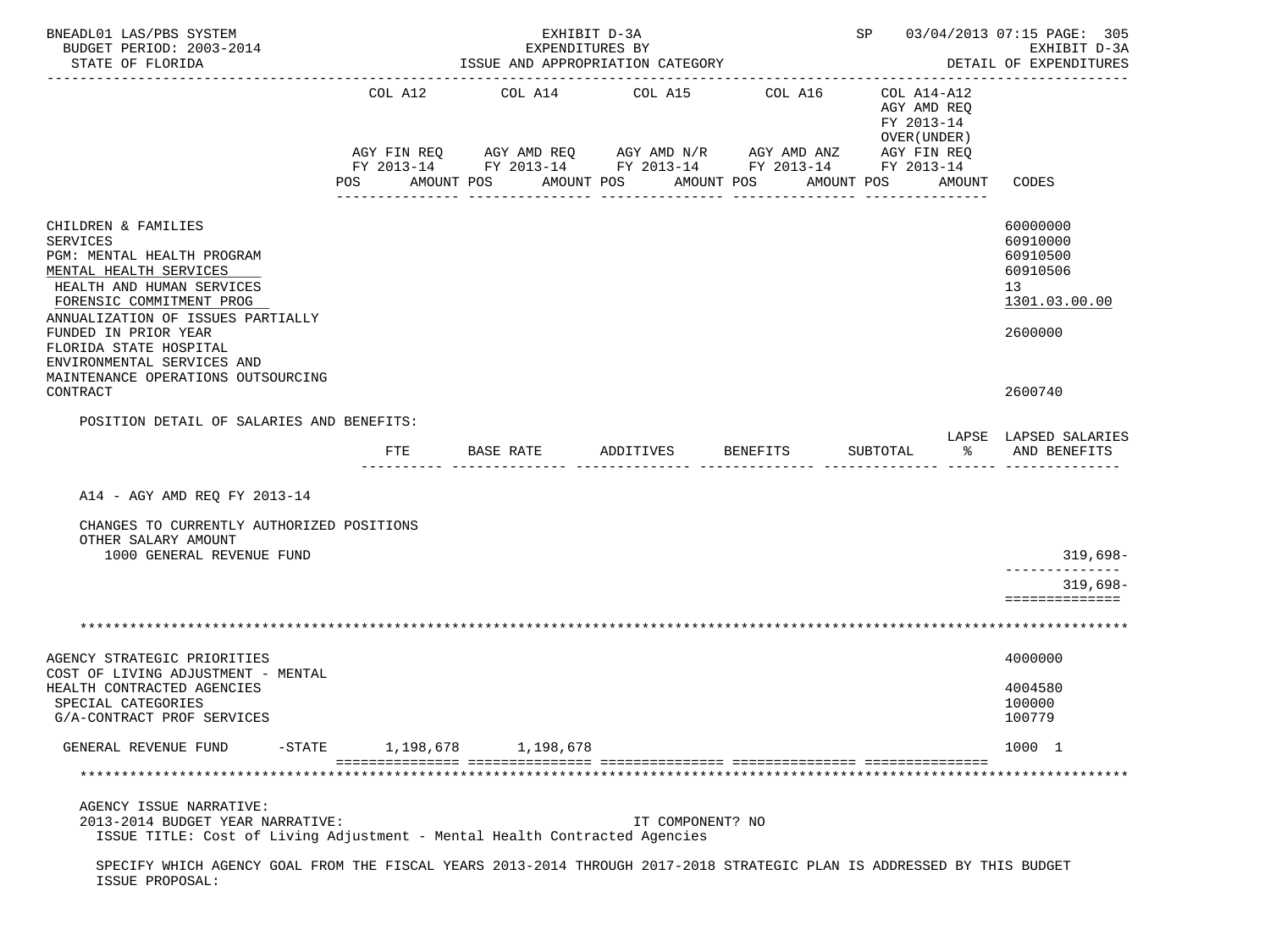| BNEADL01 LAS/PBS SYSTEM<br>BUDGET PERIOD: 2003-2014<br>STATE OF FLORIDA                                                                                                                                               |                           | EXHIBIT D-3A<br>EXPENDITURES BY<br>ISSUE AND APPROPRIATION CATEGORY | <b>SP</b>                                                                                     | 03/04/2013 07:15 PAGE: 306<br>EXHIBIT D-3A<br>DETAIL OF EXPENDITURES |                                                                                   |                                                                                |
|-----------------------------------------------------------------------------------------------------------------------------------------------------------------------------------------------------------------------|---------------------------|---------------------------------------------------------------------|-----------------------------------------------------------------------------------------------|----------------------------------------------------------------------|-----------------------------------------------------------------------------------|--------------------------------------------------------------------------------|
|                                                                                                                                                                                                                       | COL A12                   |                                                                     | COL A14 COL A15 COL A16                                                                       |                                                                      | COL A14-A12<br>AGY AMD REO<br>FY 2013-14                                          |                                                                                |
|                                                                                                                                                                                                                       | AGY FIN REO<br><b>POS</b> |                                                                     | AGY AMD REQ AGY AMD N/R AGY AMD ANZ<br>FY 2013-14 FY 2013-14 FY 2013-14 FY 2013-14 FY 2013-14 |                                                                      | OVER (UNDER)<br>AGY FIN REO<br>AMOUNT POS AMOUNT POS AMOUNT POS AMOUNT POS AMOUNT | CODES                                                                          |
| CHILDREN & FAMILIES<br>SERVICES<br>PGM: MENTAL HEALTH PROGRAM<br>MENTAL HEALTH SERVICES<br>HEALTH AND HUMAN SERVICES<br>FORENSIC COMMITMENT PROG<br>AGENCY STRATEGIC PRIORITIES<br>COST OF LIVING ADJUSTMENT - MENTAL |                           |                                                                     |                                                                                               |                                                                      |                                                                                   | 60000000<br>60910000<br>60910500<br>60910506<br>13<br>1301.03.00.00<br>4000000 |
| HEALTH CONTRACTED AGENCIES                                                                                                                                                                                            |                           |                                                                     |                                                                                               |                                                                      |                                                                                   | 4004580                                                                        |

Effect Program Improvements: Apply proven best practices to maximize efficiencies and outcomes.

# SUMMARY:

 The Department requests \$1,198,678 of General Revenue budget authority (total request is \$3,830,525: \$963,544 in the Civil Commitment Program, \$1,198,678 in the Forensic Commitment Program, and \$1,668,303 in the Sexual Predator Program) to provide for a price level increase of three percent for contracts executed with GEO Care, Inc., and GEO Group, Inc., for the operation of adult mental health treatment facilities.

# PROBLEM STATEMENT:

 The Department has executed contracts with GEO Care, Inc., and GEO Group, Inc., to operate the South Florida State Hospital (SFSH), the South Florida Evaluation and Treatment Center (SFETC), the Treasure Coast Forensic Treatment Center (TCFTC), and the Florida Civil Commitment Center (FCCC). SFSH is a state civil mental health treatment facility contracted to operate 341 beds. SFETC is a state forensic mental health treatment facility contracted to operate 238 beds. TCFTC is a state forensic mental health treatment facility contracted to operate 208 beds. FCCC is a state civil mental health treatment facility contracted to operate 720 beds. Each contract provides that the Department will request a three percent cost of living increase in its Legislative Budget Request each year. This provision is included in these contracts in an effort to maintain quality of care for persons with mental illness.

#### WHAT BENEFITS WILL BE OBTAINED BY FUNDING THIS ISSUE:

 The price level increase will allow the contractor to pay for the following: Cost of medications, in particular, newer generation psychotropic medications; cost of medical care, in particular, off-site medical care provided at a neighboring general hospital; cost of staff recruitment and retention; cost of providing salary increases to staff in order to maintain a competitive posture in a highly competitive, major metropolitan area; additional costs associated with providing transition to the community; increased costs for general supplies, medical supplies, and food costs at the facility.

 WHAT UNDERLYING PROGRAM THEORY CHANGE IS INVOLVED IN THIS ISSUE (IF ANY): Not applicable.

WHAT IMPLEMENTATION MECHANISMS WILL BE CHANGE AS A RESULT OF THIS ISSUE (IF ANY): Not applicable.

 FLORIDA STRATEGIC PLAN FOR ECONOMIC DEVELOPMENT: Not applicable.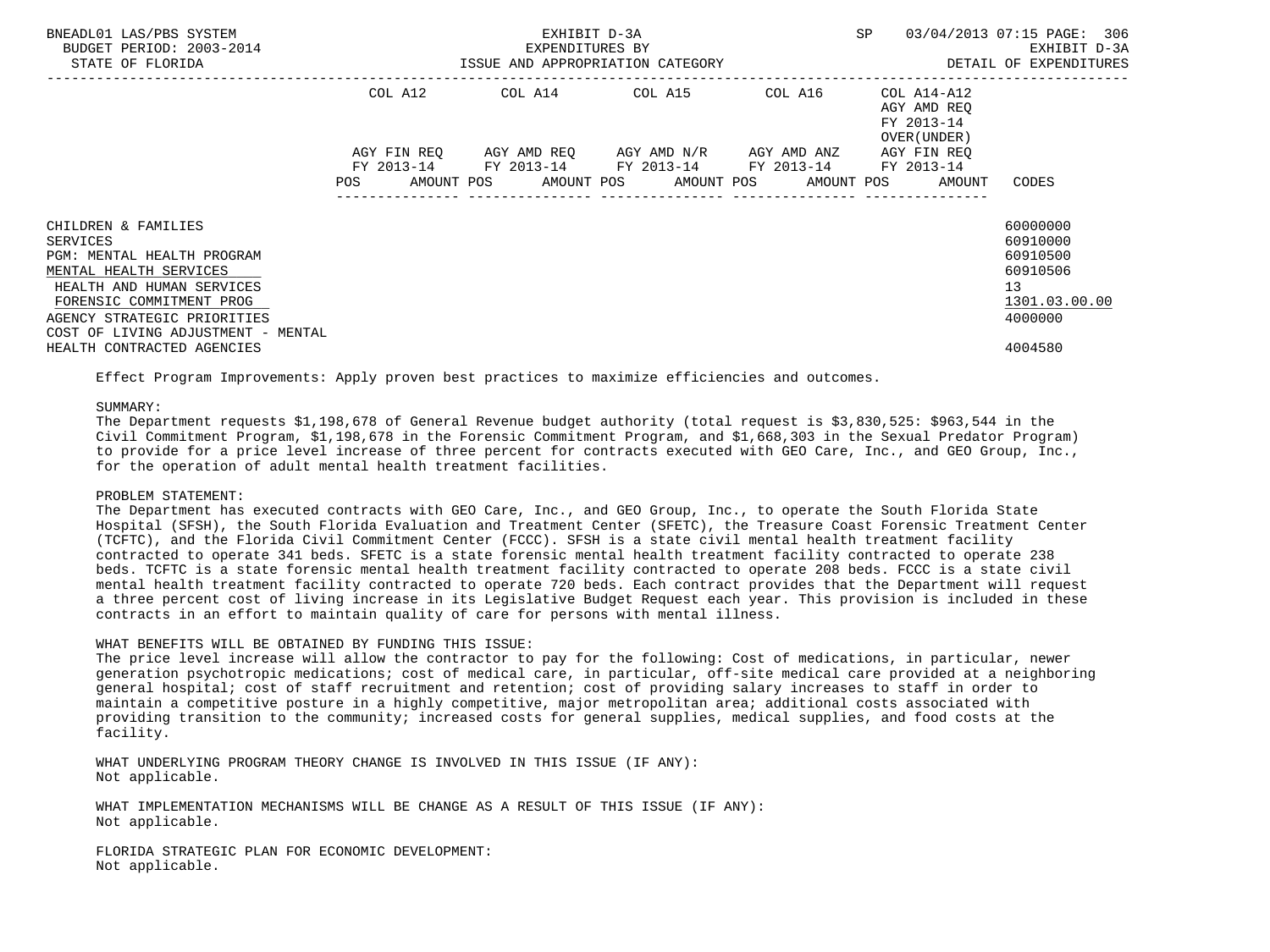| BNEADL01 LAS/PBS SYSTEM<br>BUDGET PERIOD: 2003-2014<br>STATE OF FLORIDA                                                                                                                                                                                    |                                                                              | EXHIBIT D-3A<br>EXPENDITURES BY<br>ISSUE AND APPROPRIATION CATEGORY | SP         | 03/04/2013 07:15 PAGE: 307<br>EXHIBIT D-3A<br>DETAIL OF EXPENDITURES |                                                                                                                                                                                     |                                                                         |                                                                                           |
|------------------------------------------------------------------------------------------------------------------------------------------------------------------------------------------------------------------------------------------------------------|------------------------------------------------------------------------------|---------------------------------------------------------------------|------------|----------------------------------------------------------------------|-------------------------------------------------------------------------------------------------------------------------------------------------------------------------------------|-------------------------------------------------------------------------|-------------------------------------------------------------------------------------------|
|                                                                                                                                                                                                                                                            | COL A12<br>POS                                                               | AMOUNT POS                                                          | AMOUNT POS | AMOUNT POS                                                           | COL A14 COL A15 COL A16<br>AGY FIN REQ AGY AMD REQ AGY AMD N/R AGY AMD ANZ<br>FY 2013-14 FY 2013-14 FY 2013-14 FY 2013-14 FY 2013-14<br>AMOUNT POS                                  | COL A14-A12<br>AGY AMD REO<br>FY 2013-14<br>OVER (UNDER)<br>AGY FIN REQ | CODES<br>AMOUNT                                                                           |
| CHILDREN & FAMILIES<br><b>SERVICES</b><br>PGM: MENTAL HEALTH PROGRAM<br>MENTAL HEALTH SERVICES<br>HEALTH AND HUMAN SERVICES<br>FORENSIC COMMITMENT PROG<br>AGENCY STRATEGIC PRIORITIES<br>COST OF LIVING ADJUSTMENT - MENTAL<br>HEALTH CONTRACTED AGENCIES |                                                                              |                                                                     |            |                                                                      |                                                                                                                                                                                     |                                                                         | 60000000<br>60910000<br>60910500<br>60910506<br>13<br>1301.03.00.00<br>4000000<br>4004580 |
| RETURN ON INVESTMENT:<br>Not applicable.                                                                                                                                                                                                                   |                                                                              |                                                                     |            |                                                                      |                                                                                                                                                                                     |                                                                         |                                                                                           |
| COST CALCULATIONS:                                                                                                                                                                                                                                         |                                                                              |                                                                     |            |                                                                      |                                                                                                                                                                                     |                                                                         |                                                                                           |
|                                                                                                                                                                                                                                                            |                                                                              |                                                                     |            |                                                                      | FY 2012-13 Proposed FY 2013-14 FY 2013-14 FY 2013-14<br>Bed Day       Rate      Bed Day     Billable Available   Contract<br>Rate    Increase    Rate      Days     Beds     Amount |                                                                         | ----------                                                                                |
| Civil Commitment                                                                                                                                                                                                                                           | South Florida<br>State Hospital \$278.92 3% \$287.29 365                     |                                                                     |            |                                                                      | FY 2012-13 Contract Amount \$34,794,006                                                                                                                                             | 341                                                                     | \$35,757,550                                                                              |
| Civil Commitment Increase                                                                                                                                                                                                                                  |                                                                              |                                                                     |            |                                                                      |                                                                                                                                                                                     |                                                                         | ------------<br>\$963,544<br>-----------                                                  |
| Forensic Commitment                                                                                                                                                                                                                                        | South Florida<br>Evaluation and<br>Treatment Center \$295.04 3% \$303.89 365 |                                                                     |            |                                                                      | FY 2012-13 Contract Amount \$25,672,665                                                                                                                                             | 238                                                                     | \$26,398,925<br>-----------                                                               |
|                                                                                                                                                                                                                                                            |                                                                              |                                                                     |            |                                                                      |                                                                                                                                                                                     |                                                                         | \$726, 260<br>-----------                                                                 |
|                                                                                                                                                                                                                                                            | Treasure Coast<br>Forensic Treatment<br>Center                               | \$295.11                                                            | 3%         | \$303.96                                                             | 365<br>FY 2012-13 Contract Amount                                                                                                                                                   | 208                                                                     | \$23,076,644<br>\$22,604,226<br>-----------                                               |
|                                                                                                                                                                                                                                                            |                                                                              |                                                                     |            |                                                                      |                                                                                                                                                                                     |                                                                         | \$472,418<br>___________                                                                  |
| Forensic Commitment Increase                                                                                                                                                                                                                               |                                                                              |                                                                     |            |                                                                      |                                                                                                                                                                                     |                                                                         | \$1,198,678<br>___________                                                                |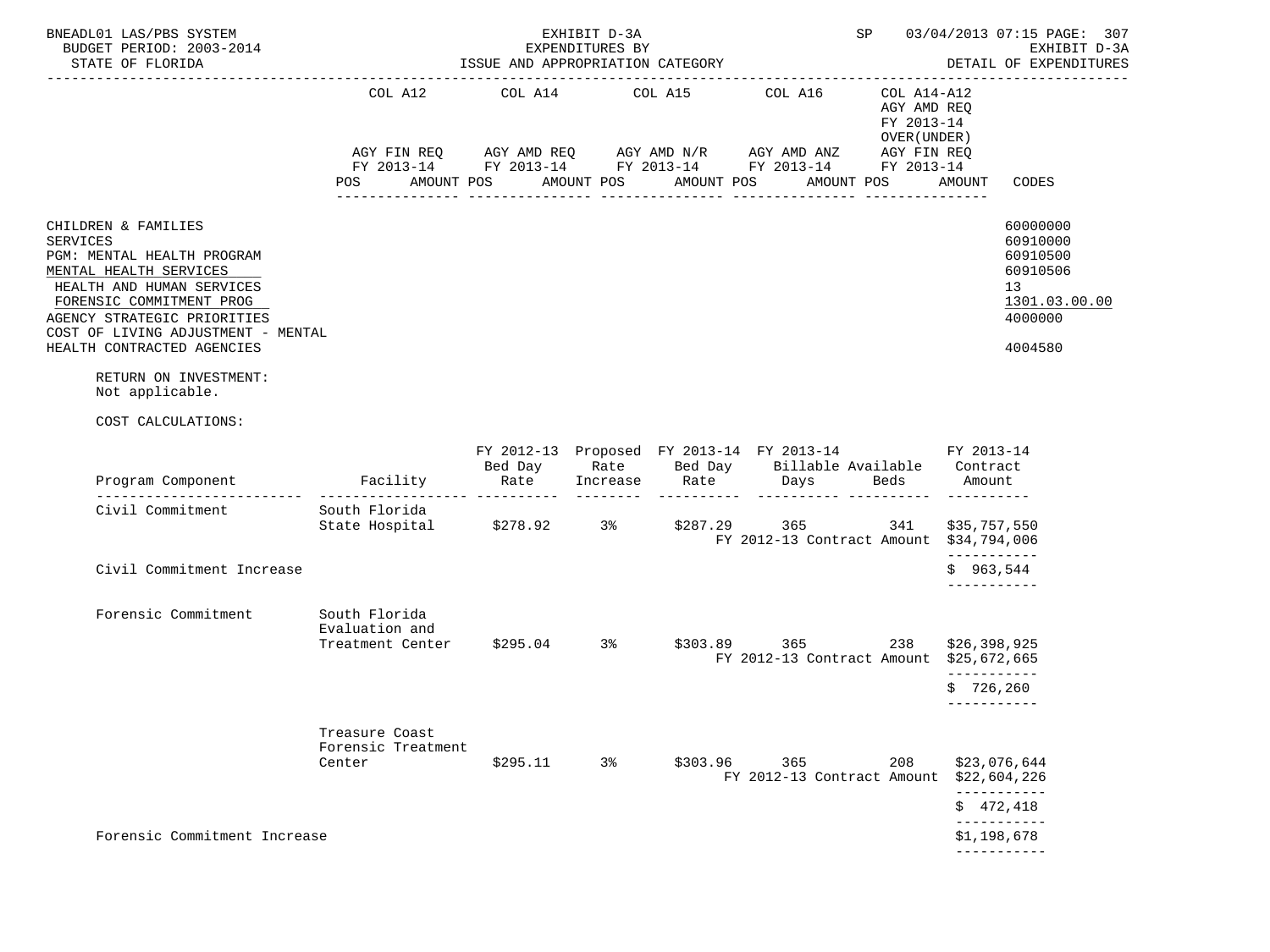| BNEADL01 LAS/PBS SYSTEM<br>BUDGET PERIOD: 2003-2014                                                                                                                                                                                                        |                                                                                                                                                                 |            | 03/04/2013 07:15 PAGE: 308<br>EXHIBIT D-3A<br>DETAIL OF EXPENDITURES |            |                                                                                                                                      |  |                                                                    |                                                                                           |
|------------------------------------------------------------------------------------------------------------------------------------------------------------------------------------------------------------------------------------------------------------|-----------------------------------------------------------------------------------------------------------------------------------------------------------------|------------|----------------------------------------------------------------------|------------|--------------------------------------------------------------------------------------------------------------------------------------|--|--------------------------------------------------------------------|-------------------------------------------------------------------------------------------|
|                                                                                                                                                                                                                                                            | COL A12 COL A14 COL A15 COL A16<br>AGY FIN REQ AGY AMD REQ AGY AMD N/R AGY AMD ANZ AGY FIN REQ<br>FY 2013-14 FY 2013-14 FY 2013-14 FY 2013-14 FY 2013-14<br>POS | AMOUNT POS | AMOUNT POS                                                           | AMOUNT POS | AMOUNT POS                                                                                                                           |  | COL A14-A12<br>AGY AMD REO<br>FY 2013-14<br>OVER (UNDER)<br>AMOUNT | CODES                                                                                     |
| CHILDREN & FAMILIES<br><b>SERVICES</b><br>PGM: MENTAL HEALTH PROGRAM<br>MENTAL HEALTH SERVICES<br>HEALTH AND HUMAN SERVICES<br>FORENSIC COMMITMENT PROG<br>AGENCY STRATEGIC PRIORITIES<br>COST OF LIVING ADJUSTMENT - MENTAL<br>HEALTH CONTRACTED AGENCIES |                                                                                                                                                                 |            |                                                                      |            |                                                                                                                                      |  |                                                                    | 60000000<br>60910000<br>60910500<br>60910506<br>13<br>1301.03.00.00<br>4000000<br>4004580 |
|                                                                                                                                                                                                                                                            |                                                                                                                                                                 |            |                                                                      |            | FY 2012-13 Proposed FY 2013-14 FY 2013-14 FY 2013-14<br>Bed Day Rate Bed Day Billable Fixed Contract<br>Increase Rate Bed Days Costs |  |                                                                    |                                                                                           |
| Sexually Violent Predator Florida Civil                                                                                                                                                                                                                    | Commitment Center \$100.65 3% \$103.67 252,298 \$220,000 \$26,375,734                                                                                           |            |                                                                      |            | FY 2012-13 Contract Amount \$24,707,431                                                                                              |  | ___________                                                        |                                                                                           |
| Sexually Violent Predator Increase                                                                                                                                                                                                                         |                                                                                                                                                                 |            |                                                                      |            |                                                                                                                                      |  | \$1,668,303                                                        |                                                                                           |
| Total Budget Requested                                                                                                                                                                                                                                     |                                                                                                                                                                 |            |                                                                      |            |                                                                                                                                      |  | -----------<br>\$3.830.525                                         |                                                                                           |
|                                                                                                                                                                                                                                                            |                                                                                                                                                                 |            |                                                                      |            |                                                                                                                                      |  |                                                                    |                                                                                           |
| TOTAL: FORENSIC COMMITMENT PROG<br>BY FUND TYPE<br>GENERAL REVENUE FUND<br>TRUST FUNDS                                                                                                                                                                     | 131, 451, 591 131, 451, 591                                                                                                                                     |            |                                                                      |            |                                                                                                                                      |  |                                                                    | 1301.03.00.00<br>1000<br>2000                                                             |
| TOTAL POSITIONS 1,228.00 1,228.00<br>TOTAL PROG COMP 132,031,036 132,031,036<br>TOTAL SALARY RATE 55,336,012 55,336,012                                                                                                                                    |                                                                                                                                                                 |            |                                                                      |            |                                                                                                                                      |  |                                                                    |                                                                                           |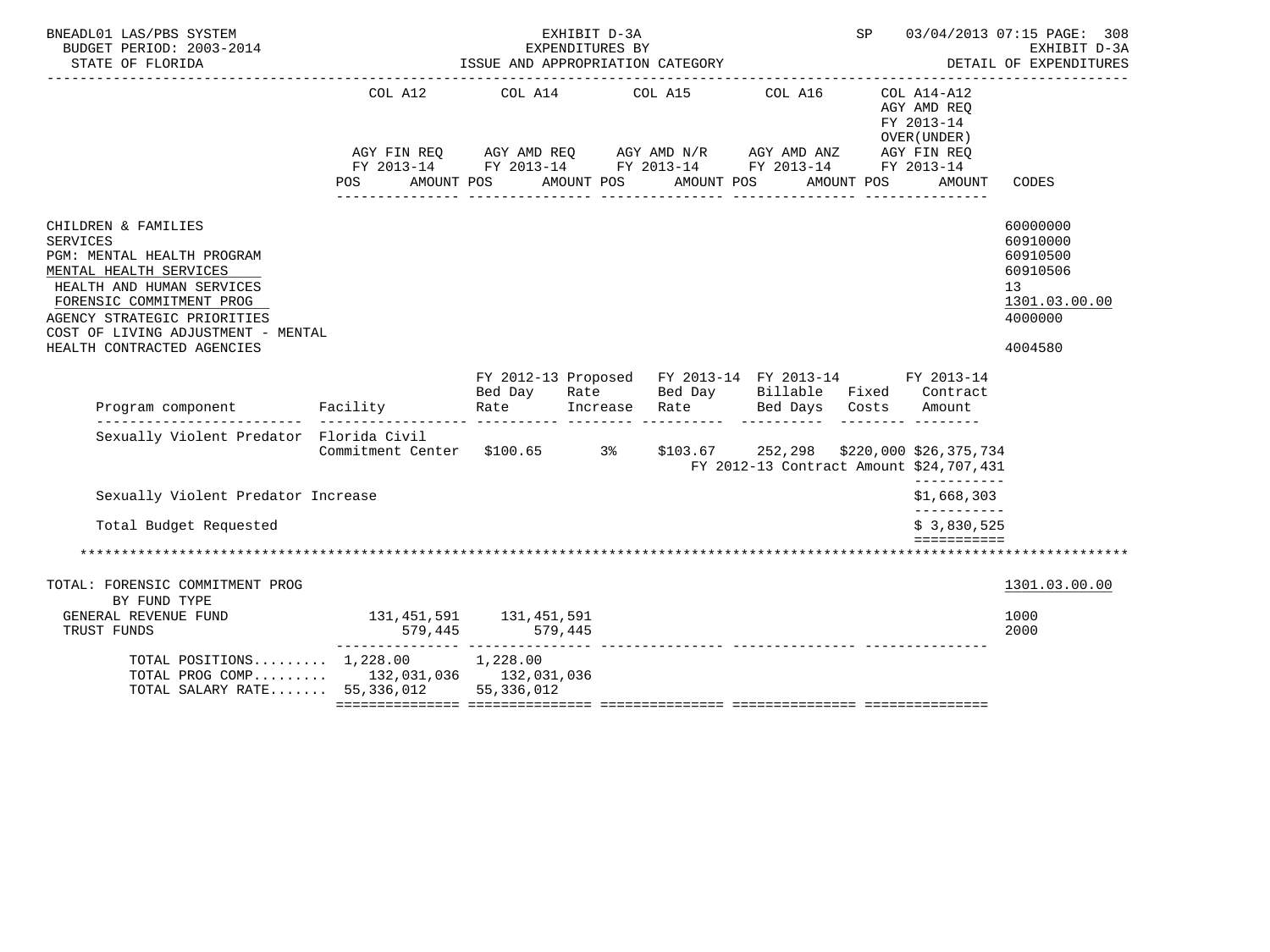| BNEADL01 LAS/PBS SYSTEM<br>BUDGET PERIOD: 2003-2014<br>STATE OF FLORIDA                                                                                                                                                                                         |                                             | EXHIBIT D-3A<br>EXPENDITURES BY                  | ISSUE AND APPROPRIATION CATEGORY                                                    |                       | SP 03/04/2013 07:15 PAGE: 309<br>EXHIBIT D-3A<br>DETAIL OF EXPENDITURES                                                    |
|-----------------------------------------------------------------------------------------------------------------------------------------------------------------------------------------------------------------------------------------------------------------|---------------------------------------------|--------------------------------------------------|-------------------------------------------------------------------------------------|-----------------------|----------------------------------------------------------------------------------------------------------------------------|
|                                                                                                                                                                                                                                                                 | COL A12<br>AGY FIN REQ<br>POS<br>AMOUNT POS | COL A14<br>AGY AMD REQ AGY AMD N/R<br>AMOUNT POS | COL A15<br>AGY AMD ANZ<br>FY 2013-14 FY 2013-14 FY 2013-14 FY 2013-14<br>AMOUNT POS | COL A16<br>AMOUNT POS | COL A14-A12<br>AGY AMD REQ<br>FY 2013-14<br>OVER (UNDER)<br>AGY FIN REQ<br>FY 2013-14<br>AMOUNT<br>CODES<br>-------------- |
| CHILDREN & FAMILIES<br><b>SERVICES</b><br>PGM: MENTAL HEALTH PROGRAM<br>MENTAL HEALTH SERVICES<br>HEALTH AND HUMAN SERVICES<br>SEXUAL PREDATOR PROGRAM<br>ESTIMATED EXPENDITURES<br>ESTIMATED EXPENDITURES - OPERATIONS<br>SALARY RATE<br>SALARY RATE $505,730$ |                                             | 505,730                                          |                                                                                     |                       | 60000000<br>60910000<br>60910500<br>60910506<br>13<br>1301.07.00.00<br>1000000<br>1001000<br>000000                        |
| SALARIES AND BENEFITS                                                                                                                                                                                                                                           | 9.00                                        | 9.00                                             |                                                                                     |                       | 010000                                                                                                                     |
| GENERAL REVENUE FUND<br>$-$ STATE                                                                                                                                                                                                                               | 641,549                                     | 641,549                                          |                                                                                     |                       | 1000 1                                                                                                                     |
| OTHER PERSONAL SERVICES                                                                                                                                                                                                                                         |                                             |                                                  |                                                                                     |                       | 030000                                                                                                                     |
| GENERAL REVENUE FUND                                                                                                                                                                                                                                            | $-STATE$                                    | 200,737 200,737                                  |                                                                                     |                       | 1000 1                                                                                                                     |
| EXPENSES                                                                                                                                                                                                                                                        |                                             |                                                  |                                                                                     |                       | 040000                                                                                                                     |
| GENERAL REVENUE FUND                                                                                                                                                                                                                                            | -STATE 119,233 119,233                      |                                                  |                                                                                     |                       | 1000 1                                                                                                                     |
| OPERATING CAPITAL OUTLAY                                                                                                                                                                                                                                        |                                             |                                                  |                                                                                     |                       | 060000                                                                                                                     |
| $-$ STATE<br>GENERAL REVENUE FUND                                                                                                                                                                                                                               | 1,345                                       | 1,345                                            |                                                                                     |                       | 1000 1                                                                                                                     |
| LUMP SUM<br>SEXUALLY VIOLENT PREDATOR                                                                                                                                                                                                                           |                                             |                                                  |                                                                                     |                       | 090000<br>090061                                                                                                           |
| OPERATIONS AND MAINT TF<br>$-$ STATE                                                                                                                                                                                                                            | 1,722,356                                   | 1,722,356                                        |                                                                                     |                       | 2516 1                                                                                                                     |
| SPECIAL CATEGORIES<br>CONTRACTED SERVICES                                                                                                                                                                                                                       |                                             |                                                  |                                                                                     |                       | 100000<br>100777                                                                                                           |
| GENERAL REVENUE FUND<br>$-$ STATE                                                                                                                                                                                                                               | 342,630                                     | 342,630                                          |                                                                                     |                       | 1000 1                                                                                                                     |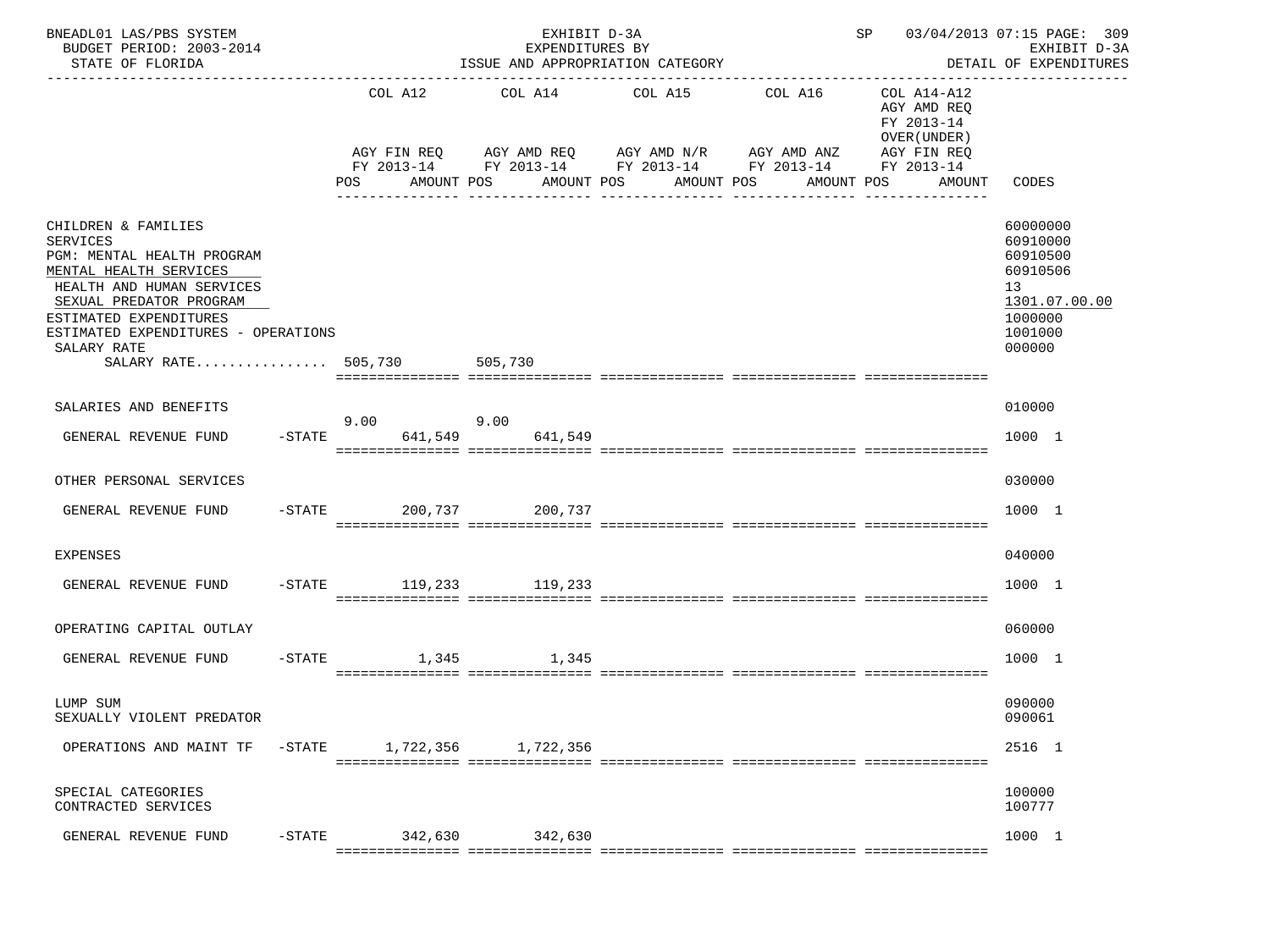| BNEADL01 LAS/PBS SYSTEM<br>BUDGET PERIOD: 2003-2014<br>STATE OF FLORIDA                                                                                                                                                                                                  |                | SP 03/04/2013 07:15 PAGE: 310<br>EXHIBIT D-3A<br>DETAIL OF EXPENDITURES<br>------------- |                                                                                                                                                                   |                       |                                                                       |                                                                                                               |
|--------------------------------------------------------------------------------------------------------------------------------------------------------------------------------------------------------------------------------------------------------------------------|----------------|------------------------------------------------------------------------------------------|-------------------------------------------------------------------------------------------------------------------------------------------------------------------|-----------------------|-----------------------------------------------------------------------|---------------------------------------------------------------------------------------------------------------|
|                                                                                                                                                                                                                                                                          | COL A12<br>POS | --------------------------------<br>AMOUNT POS                                           | COL A14 COL A15<br>AGY FIN REQ AGY AMD REQ AGY AMD N/R AGY AMD ANZ AGY FIN REQ<br>FY 2013-14 FY 2013-14 FY 2013-14 FY 2013-14 FY 2013-14<br>AMOUNT POS AMOUNT POS | COL A16<br>AMOUNT POS | $COL A14- A12$<br>AGY AMD REQ<br>FY 2013-14<br>OVER (UNDER)<br>AMOUNT | CODES                                                                                                         |
| CHILDREN & FAMILIES<br><b>SERVICES</b><br>PGM: MENTAL HEALTH PROGRAM<br>MENTAL HEALTH SERVICES<br>HEALTH AND HUMAN SERVICES<br>SEXUAL PREDATOR PROGRAM<br>ESTIMATED EXPENDITURES<br>ESTIMATED EXPENDITURES - OPERATIONS<br>SPECIAL CATEGORIES<br>G/A-CONTRACTED SERVICES |                |                                                                                          |                                                                                                                                                                   |                       |                                                                       | 60000000<br>60910000<br>60910500<br>60910506<br>13<br>1301.07.00.00<br>1000000<br>1001000<br>100000<br>100778 |
| GENERAL REVENUE FUND                                                                                                                                                                                                                                                     |                | -STATE 30,736,854 30,736,854                                                             |                                                                                                                                                                   |                       |                                                                       | 1000 1                                                                                                        |
| RISK MANAGEMENT INSURANCE                                                                                                                                                                                                                                                |                |                                                                                          |                                                                                                                                                                   |                       |                                                                       | 103241                                                                                                        |
| GENERAL REVENUE FUND                                                                                                                                                                                                                                                     |                | -STATE 189,169 189,169                                                                   |                                                                                                                                                                   |                       |                                                                       | 1000 1                                                                                                        |
| LEASE/PURCHASE/EQUIPMENT                                                                                                                                                                                                                                                 |                |                                                                                          |                                                                                                                                                                   |                       |                                                                       | 105281                                                                                                        |
| GENERAL REVENUE FUND                                                                                                                                                                                                                                                     |                | $-$ STATE 1,488 1,488                                                                    |                                                                                                                                                                   |                       |                                                                       | 1000 1                                                                                                        |
| TOTAL: ESTIMATED EXPENDITURES - OPERATIONS<br>TOTAL POSITIONS 9.00<br>TOTAL ISSUE 33,955,361 33,955,361<br>TOTAL SALARY RATE 505,730 505,730                                                                                                                             |                | 9.00                                                                                     |                                                                                                                                                                   |                       |                                                                       | 1001000                                                                                                       |
| CASUALTY INSURANCE PREMIUM<br>ADJUSTMENT<br>SPECIAL CATEGORIES<br>RISK MANAGEMENT INSURANCE                                                                                                                                                                              |                |                                                                                          |                                                                                                                                                                   |                       |                                                                       | 1001090<br>100000<br>103241                                                                                   |
| GENERAL REVENUE FUND                                                                                                                                                                                                                                                     |                | -STATE 177, 796- 177, 796-                                                               |                                                                                                                                                                   |                       |                                                                       | 1000 1                                                                                                        |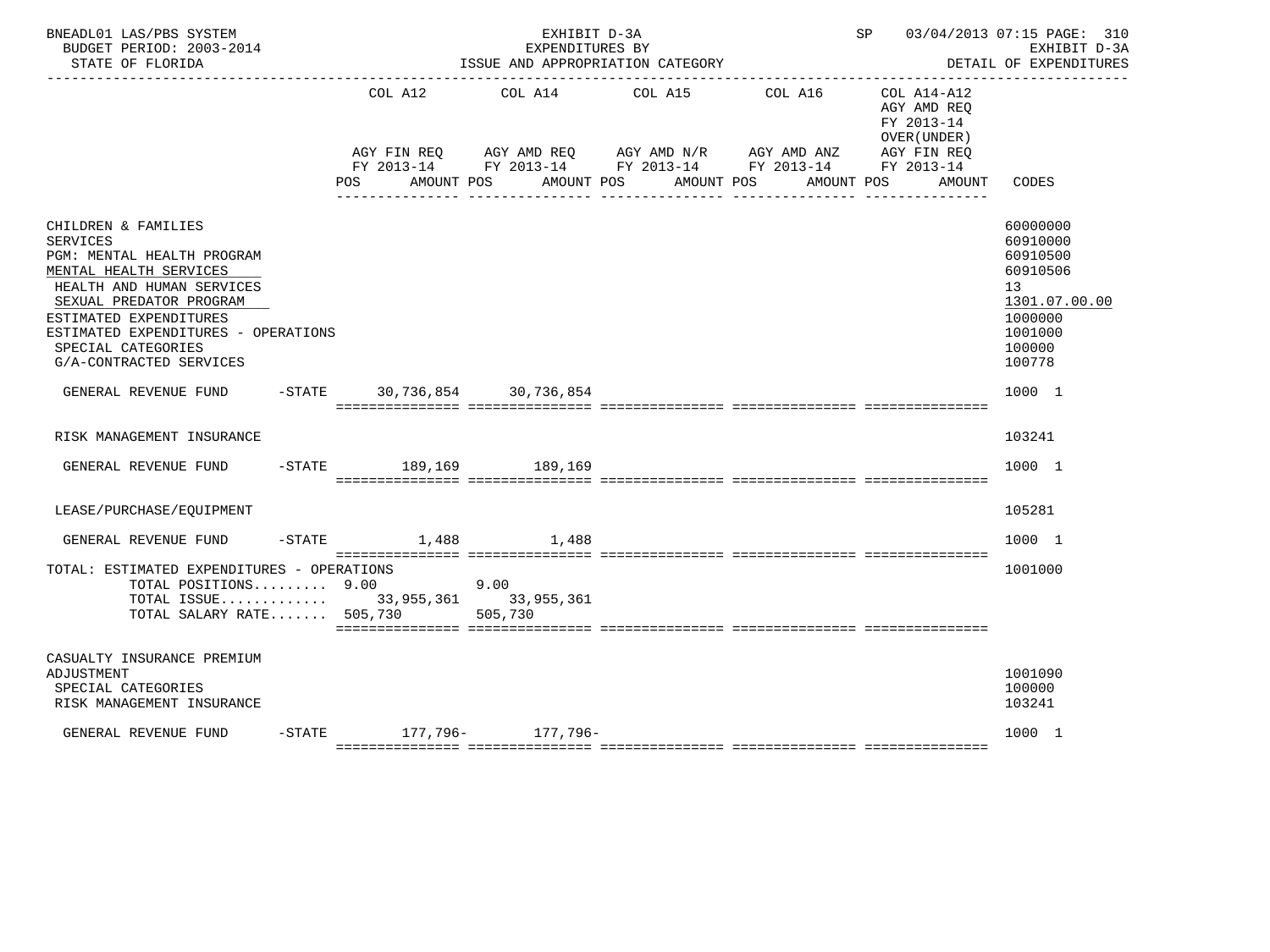| BNEADL01 LAS/PBS SYSTEM<br>BUDGET PERIOD: 2003-2014<br>STATE OF FLORIDA                                                                                                                                                                                                                        | EXHIBIT D-3A<br>EXPENDITURES BY<br>ISSUE AND APPROPRIATION CATEGORY |           |                        |                |                                               |  |            | SP<br>03/04/2013 07:15 PAGE: 311<br>EXHIBIT D-3A<br>DETAIL OF EXPENDITURES<br>------------------------------------ |                                                                         |                                                                                                     |
|------------------------------------------------------------------------------------------------------------------------------------------------------------------------------------------------------------------------------------------------------------------------------------------------|---------------------------------------------------------------------|-----------|------------------------|----------------|-----------------------------------------------|--|------------|--------------------------------------------------------------------------------------------------------------------|-------------------------------------------------------------------------|-----------------------------------------------------------------------------------------------------|
|                                                                                                                                                                                                                                                                                                |                                                                     |           | COL A12<br>AGY FIN REQ |                | COL A14<br>COL A15<br>AGY AMD REQ AGY AMD N/R |  |            | COL A16<br>AGY AMD ANZ                                                                                             | COL A14-A12<br>AGY AMD REQ<br>FY 2013-14<br>OVER (UNDER)<br>AGY FIN REQ |                                                                                                     |
|                                                                                                                                                                                                                                                                                                |                                                                     | POS       |                        | AMOUNT POS     | AMOUNT POS                                    |  | AMOUNT POS | FY 2013-14 FY 2013-14 FY 2013-14 FY 2013-14<br>AMOUNT POS<br><u>. Bergere Bergere Be</u>                           | FY 2013-14<br>AMOUNT                                                    | CODES                                                                                               |
| CHILDREN & FAMILIES<br><b>SERVICES</b><br>PGM: MENTAL HEALTH PROGRAM<br>MENTAL HEALTH SERVICES<br>HEALTH AND HUMAN SERVICES<br>SEXUAL PREDATOR PROGRAM<br>ESTIMATED EXPENDITURES<br>FLORIDA RETIREMENT SYSTEM<br>CONTRIBUTION ADJUSTMENT FOR<br>FISCAL YEAR 2012-2013<br>SALARIES AND BENEFITS |                                                                     |           |                        |                |                                               |  |            |                                                                                                                    |                                                                         | 60000000<br>60910000<br>60910500<br>60910506<br>13<br>1301.07.00.00<br>1000000<br>1001240<br>010000 |
| GENERAL REVENUE FUND                                                                                                                                                                                                                                                                           |                                                                     | $-$ STATE | 1,181                  |                | 1,181                                         |  |            |                                                                                                                    |                                                                         | 1000 1                                                                                              |
| ADJUSTMENT TO STATE HEALTH<br>INSURANCE PREMIUM CONTRIBUTION -<br>FISCAL YEAR 2012-13<br>SALARIES AND BENEFITS<br>GENERAL REVENUE FUND                                                                                                                                                         |                                                                     |           | $-$ STATE 1,162 1,162  |                |                                               |  |            |                                                                                                                    |                                                                         | 1001830<br>010000<br>1000 1                                                                         |
| INTRA-AGENCY REORGANIZATIONS<br>INFORMATION TECHNOLOGY SHARED<br>SERVICES REALIGNMENT - ADD<br>SALARY RATE<br>SALARY RATE $43,784$                                                                                                                                                             |                                                                     |           |                        | 43,784         |                                               |  |            |                                                                                                                    |                                                                         | 1800000<br>1800120<br>000000                                                                        |
| SALARIES AND BENEFITS<br>GENERAL REVENUE FUND                                                                                                                                                                                                                                                  | -STATE                                                              | 1.00      | 62,098                 | 1.00           | 62,098                                        |  |            |                                                                                                                    |                                                                         | 010000<br>1000 1                                                                                    |
| EXPENSES                                                                                                                                                                                                                                                                                       |                                                                     |           |                        |                |                                               |  |            |                                                                                                                    |                                                                         | 040000                                                                                              |
| GENERAL REVENUE FUND                                                                                                                                                                                                                                                                           | $-$ STATE                                                           |           | 9,430                  |                | 9,430                                         |  |            |                                                                                                                    |                                                                         | 1000 1                                                                                              |
| TOTAL: INFORMATION TECHNOLOGY SHARED<br>SERVICES REALIGNMENT - ADD<br>TOTAL POSITIONS 1.00<br>TOTAL ISSUE<br>TOTAL SALARY RATE 43,784                                                                                                                                                          |                                                                     |           | 71,528                 | 1.00<br>43,784 | 71,528                                        |  |            |                                                                                                                    |                                                                         | 1800120                                                                                             |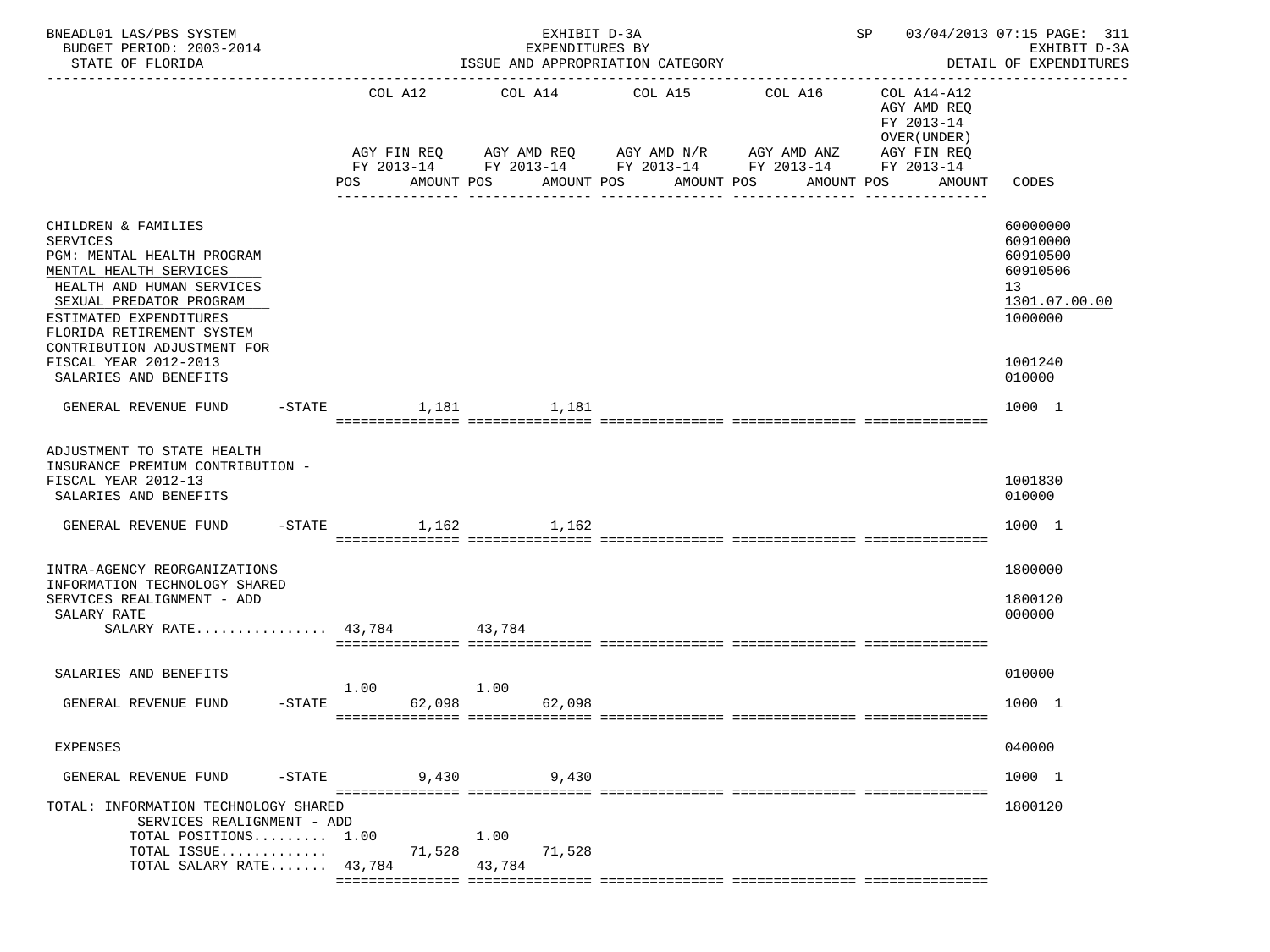| BNEADL01 LAS/PBS SYSTEM<br>BUDGET PERIOD: 2003-2014<br>STATE OF FLORIDA                                                                                                                                                 | EXHIBIT D-3A<br>–2014 EXPENDITURES BY EXERCITE D-3A EXPENDITURES BY EXHIBIT D-3A EXHIBIT D-3A EXERCITE D-3A EXPENDITURES |  |                  |  |  |                  | SP 03/04/2013 07:15 PAGE: 312                               |                                                          |                                                                                             |  |
|-------------------------------------------------------------------------------------------------------------------------------------------------------------------------------------------------------------------------|--------------------------------------------------------------------------------------------------------------------------|--|------------------|--|--|------------------|-------------------------------------------------------------|----------------------------------------------------------|---------------------------------------------------------------------------------------------|--|
|                                                                                                                                                                                                                         |                                                                                                                          |  |                  |  |  |                  | COL A12 COL A14 COL A15 COL A16                             | COL A14-A12<br>AGY AMD REO<br>FY 2013-14<br>OVER (UNDER) |                                                                                             |  |
|                                                                                                                                                                                                                         |                                                                                                                          |  |                  |  |  |                  | AGY FIN REQ AGY AMD REQ AGY AMD N/R AGY AMD ANZ AGY FIN REQ |                                                          |                                                                                             |  |
|                                                                                                                                                                                                                         |                                                                                                                          |  |                  |  |  |                  | FY 2013-14 FY 2013-14 FY 2013-14 FY 2013-14 FY 2013-14      |                                                          |                                                                                             |  |
|                                                                                                                                                                                                                         |                                                                                                                          |  |                  |  |  |                  |                                                             | POS AMOUNT POS AMOUNT POS AMOUNT POS AMOUNT POS AMOUNT   | CODES                                                                                       |  |
| CHILDREN & FAMILIES<br><b>SERVICES</b><br>PGM: MENTAL HEALTH PROGRAM<br>MENTAL HEALTH SERVICES<br>HEALTH AND HUMAN SERVICES<br>SEXUAL PREDATOR PROGRAM<br>INTRA-AGENCY REORGANIZATIONS<br>INFORMATION TECHNOLOGY SHARED |                                                                                                                          |  | ________________ |  |  |                  |                                                             |                                                          | 60000000<br>60910000<br>60910500<br>60910506<br>13 <sup>°</sup><br>1301.07.00.00<br>1800000 |  |
| SERVICES REALIGNMENT - ADD                                                                                                                                                                                              |                                                                                                                          |  |                  |  |  |                  |                                                             |                                                          | 1800120                                                                                     |  |
| AGENCY ISSUE NARRATIVE:<br>2013-2014 BUDGET YEAR NARRATIVE:<br>ISSUE TITLE: Information Technology Shared Services Alignment - ADD                                                                                      |                                                                                                                          |  |                  |  |  | IT COMPONENT? NO |                                                             |                                                          |                                                                                             |  |

 SPECIFY WHICH AGENCY GOAL FROM THE FISCAL YEARS 2013-2014 THROUGH 2017-2018 STRATEGIC PLAN IS ADDRESSED BY THIS BUDGET ISSUE PROPOSAL: Goal 2 Effect Program Improvements: Apply proven best practices to maximize efficiencies and outcomes

#### SUMMARY:

 The Department requests the transfer of \$1,702,551 (\$582,914 General Revenue, \$842,282 Federal Grants Trust Fund, \$122,009 Welfare Transition Trust Fund, \$79,898 Social Services Block Grant, \$11,768 Alchohol, Drug Abuse, and Mental Health Trust Fund, and \$63,680 Administrative Trust Fund) and 22.00 FTE within the Department as a technical alignment for final implementation of shared services.

This issue is cost neutral across budget entities.

### PROBLEM STATEMENT:

 Shared Services Organizations arrange essential business support functions (i.e., finance, human resources, and information technology services) as a business unit to serve agency operations. Shared Services is the provision of a service by one part of an organization where the service was previously found in more than one part of the organization. The funding and resourcing of the service is shared and creates a cost-effective platform for service delivery by standardizing processes and delivery methods; consolidating people and technology around delivery structure; and reengineering work patterns to achieve world-class standards.

 In Fiscal Year 2012-2013 the Department implemented Information Technology Shared Services (ITSS). Issue 1800110 and 1800120 transferred into the Office of Information Technology a total of 143 positions. These positions were identified by their class title. After the transfer of the 143 positions, 20 positions were identified as program support personnel and not information technology staff. Therefore, the Office of Information Technology request these positions be returned to the program. This technical alignment of positions is necessary to fully implement ITSS.

# WHAT BENEFITS WILL BE OBTAINED BY FUNDING THIS ISSUE:

 This is a technical alignment of positions that fully implements the Department's Information Technology Shared Services (ITSS) approved during the 2012 Legislative Session (Issue Number: 1800120).

WHAT UNDERLYING PROGRAM THEORY CHANGE IS INVOLVED IN THIS ISSUE (IF ANY):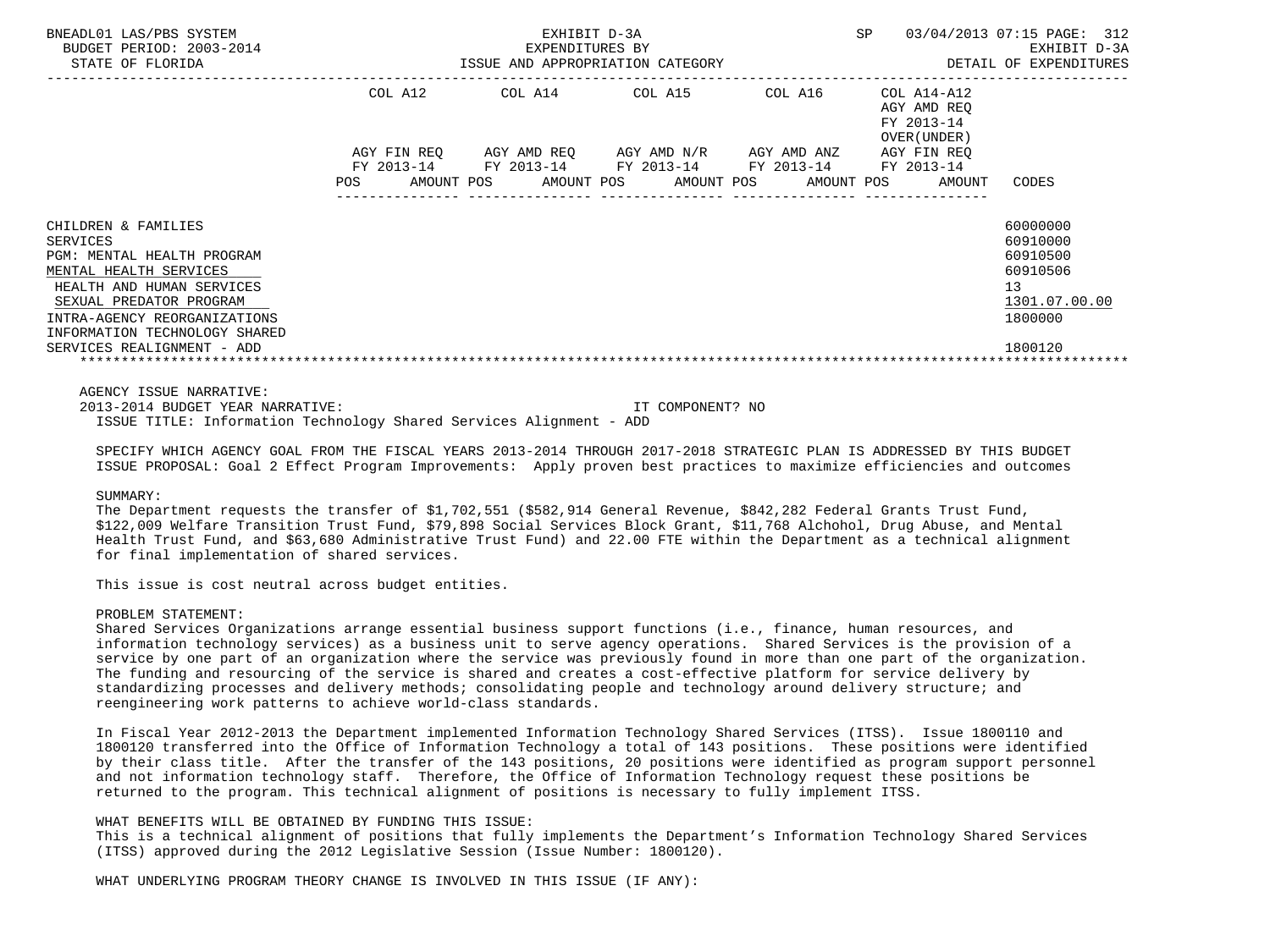| <b>SP</b> SP<br>BNEADL01 LAS/PBS SYSTEM<br>EXHIBIT D-3A<br>BUDGET PERIOD: 2003-2014<br>EXPENDITURES BY<br>STATE OF FLORIDA                                                                                                                                                                                                                                                                                                                                                                                                                                                              |     |                                                                                                                                                                                                                                                       |  |                           |  | 03/04/2013 07:15 PAGE: 313<br>EXHIBIT D-3A<br>DETAIL OF EXPENDITURES |                                                                                           |
|-----------------------------------------------------------------------------------------------------------------------------------------------------------------------------------------------------------------------------------------------------------------------------------------------------------------------------------------------------------------------------------------------------------------------------------------------------------------------------------------------------------------------------------------------------------------------------------------|-----|-------------------------------------------------------------------------------------------------------------------------------------------------------------------------------------------------------------------------------------------------------|--|---------------------------|--|----------------------------------------------------------------------|-------------------------------------------------------------------------------------------|
|                                                                                                                                                                                                                                                                                                                                                                                                                                                                                                                                                                                         | POS | COL A12 COL A14 COL A15 COL A16 COL A14-A12<br>COL A12 AGY AMD REQ<br>FY 2013-14<br>OVER(UNDER)<br>AGY FIN REQ AGY AMD REQ AGY AMD N/R AGY AMD ANZ AGY FIN REQ FY 2013-14 FY 2013-14 FY 2013-14<br>AMOUNT POS AMOUNT POS AMOUNT POS AMOUNT POS AMOUNT |  |                           |  |                                                                      | CODES                                                                                     |
| CHILDREN & FAMILIES<br><b>SERVICES</b><br>PGM: MENTAL HEALTH PROGRAM<br>MENTAL HEALTH SERVICES<br>HEALTH AND HUMAN SERVICES<br>SEXUAL PREDATOR PROGRAM<br>INTRA-AGENCY REORGANIZATIONS<br>INFORMATION TECHNOLOGY SHARED<br>SERVICES REALIGNMENT - ADD                                                                                                                                                                                                                                                                                                                                   |     |                                                                                                                                                                                                                                                       |  |                           |  |                                                                      | 60000000<br>60910000<br>60910500<br>60910506<br>13<br>1301.07.00.00<br>1800000<br>1800120 |
| Not applicable<br>WHAT IMPLEMENTATION MECHANISMS WILL BE CHANGED AS A RESULT OF THIS ISSUE (IF ANY):<br>Not applicable<br>FLORIDA STRATEGIC PLAN FOR ECONOMIC DEVELOPMENT:<br>Not applicable.<br>RETURN ON INVESTMENT (ROI):                                                                                                                                                                                                                                                                                                                                                            |     |                                                                                                                                                                                                                                                       |  |                           |  |                                                                      |                                                                                           |
| Not applicable<br>COST CALCULATIONS:<br>This is a cost neutral ADD/DEDUCT issue shifting Salary and Expenses within Department Budget Entities. The Other<br>Adjustment Data (OAD) transaction associated with this request is based on the rate and budget necessary to fully restore<br>the amounts transferred for 20 FTE positions from program offices to Information Technology in Fiscal Year 2012-2013. The<br>additional OAD adjustment amount is based on the need to transfer two filled positions (as of September 4, 2012) from the<br>programs to Information Technology. |     |                                                                                                                                                                                                                                                       |  |                           |  |                                                                      |                                                                                           |
| POSITION DETAIL OF SALARIES AND BENEFITS:                                                                                                                                                                                                                                                                                                                                                                                                                                                                                                                                               |     |                                                                                                                                                                                                                                                       |  |                           |  |                                                                      | LAPSE LAPSED SALARIES                                                                     |
|                                                                                                                                                                                                                                                                                                                                                                                                                                                                                                                                                                                         |     | FTE BASE RATE ADDITIVES BENEFITS SUBTOTAL                                                                                                                                                                                                             |  |                           |  |                                                                      | % AND BENEFITS                                                                            |
| A12 - AGY FIN REQ FY 2013-14                                                                                                                                                                                                                                                                                                                                                                                                                                                                                                                                                            |     |                                                                                                                                                                                                                                                       |  |                           |  |                                                                      |                                                                                           |
| CHANGES TO CURRENTLY AUTHORIZED POSITIONS<br>2236 GOVERNMENT OPERATIONS CONSULTANT II                                                                                                                                                                                                                                                                                                                                                                                                                                                                                                   |     |                                                                                                                                                                                                                                                       |  | 15,793 59,577 0.00 59,577 |  |                                                                      |                                                                                           |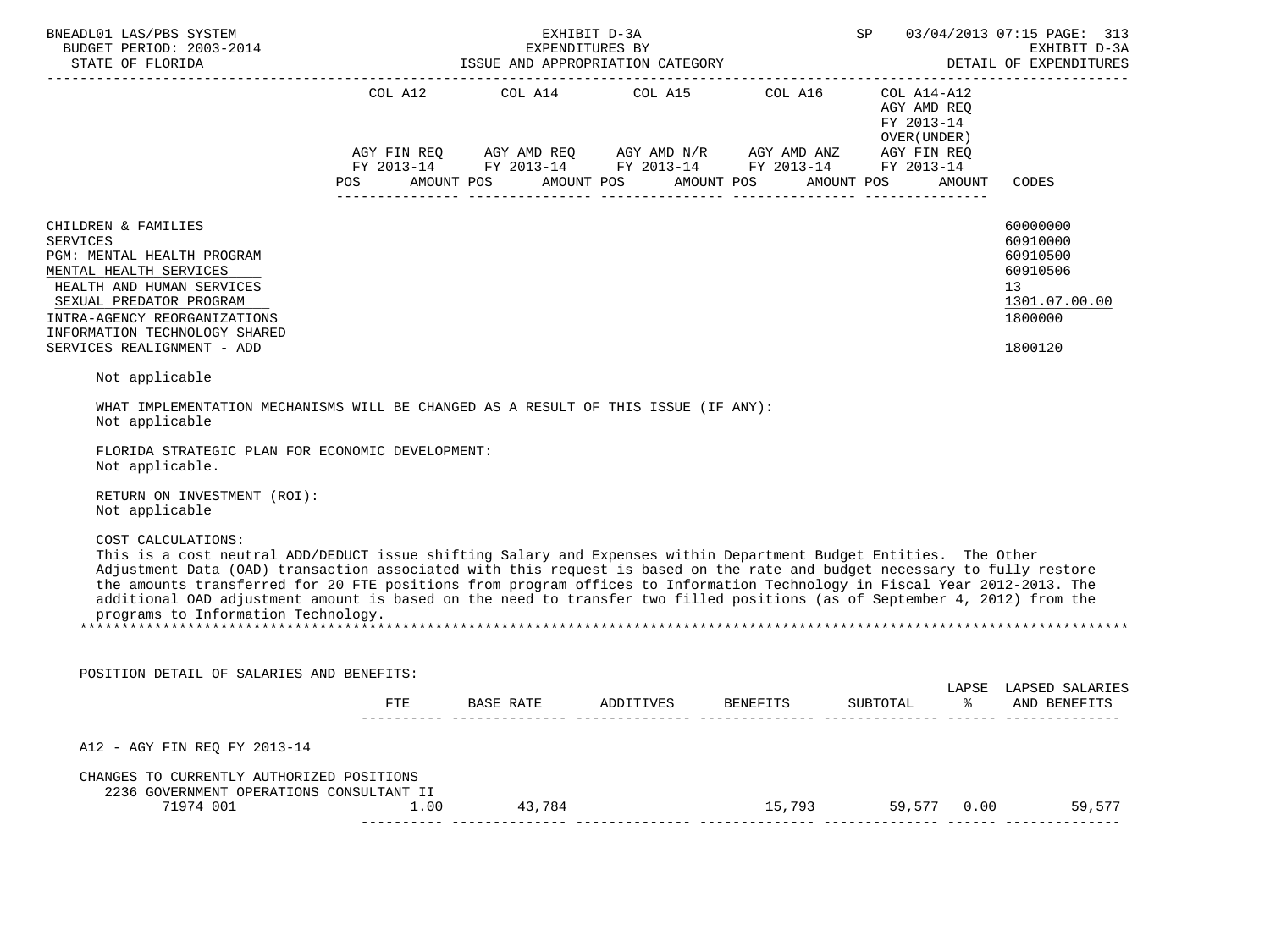| BNEADL01 LAS/PBS SYSTEM<br>BUDGET PERIOD: 2003-2014<br>STATE OF FLORIDA                                                                                                                                                                               |         | EXHIBIT D-3A<br>EXPENDITURES BY<br>ISSUE AND APPROPRIATION CATEGORY                                                              |           | SP 03/04/2013 07:15 PAGE: 314<br>EXHIBIT D-3A<br>DETAIL OF EXPENDITURES |                                                                               |                                                                                           |
|-------------------------------------------------------------------------------------------------------------------------------------------------------------------------------------------------------------------------------------------------------|---------|----------------------------------------------------------------------------------------------------------------------------------|-----------|-------------------------------------------------------------------------|-------------------------------------------------------------------------------|-------------------------------------------------------------------------------------------|
|                                                                                                                                                                                                                                                       | COL A12 | COL A14<br>AGY FIN REQ AGY AMD REQ AGY AMD N/R AGY AMD ANZ AGY FIN REQ<br>FY 2013-14 FY 2013-14 FY 2013-14 FY 2013-14 FY 2013-14 | COL A15   | COL A16                                                                 | COL A14-A12<br>AGY AMD REQ<br>FY 2013-14<br>OVER (UNDER)<br>AMOUNT POS AMOUNT |                                                                                           |
|                                                                                                                                                                                                                                                       |         | POS AMOUNT POS AMOUNT POS AMOUNT POS                                                                                             |           |                                                                         |                                                                               | CODES                                                                                     |
| CHILDREN & FAMILIES<br><b>SERVICES</b><br>PGM: MENTAL HEALTH PROGRAM<br>MENTAL HEALTH SERVICES<br>HEALTH AND HUMAN SERVICES<br>SEXUAL PREDATOR PROGRAM<br>INTRA-AGENCY REORGANIZATIONS<br>INFORMATION TECHNOLOGY SHARED<br>SERVICES REALIGNMENT - ADD |         |                                                                                                                                  |           |                                                                         |                                                                               | 60000000<br>60910000<br>60910500<br>60910506<br>13<br>1301.07.00.00<br>1800000<br>1800120 |
| POSITION DETAIL OF SALARIES AND BENEFITS:                                                                                                                                                                                                             |         |                                                                                                                                  |           |                                                                         |                                                                               | LAPSE LAPSED SALARIES                                                                     |
|                                                                                                                                                                                                                                                       | FTE     | BASE RATE                                                                                                                        | ADDITIVES | BENEFITS                                                                | SUBTOTAL                                                                      | ႜೢ<br>AND BENEFITS                                                                        |
| A12 - AGY FIN REQ FY 2013-14                                                                                                                                                                                                                          |         |                                                                                                                                  |           |                                                                         |                                                                               |                                                                                           |
| CHANGES TO CURRENTLY AUTHORIZED POSITIONS                                                                                                                                                                                                             |         |                                                                                                                                  |           |                                                                         |                                                                               |                                                                                           |
| TOTALS FOR ISSUE BY FUND<br>1000 GENERAL REVENUE FUND                                                                                                                                                                                                 |         |                                                                                                                                  |           |                                                                         |                                                                               | 59,577                                                                                    |
|                                                                                                                                                                                                                                                       | 1.00    | 43,784                                                                                                                           |           | 15,793                                                                  | 59,577                                                                        | --------------<br>59,577                                                                  |
| OTHER SALARY AMOUNT                                                                                                                                                                                                                                   |         |                                                                                                                                  |           |                                                                         |                                                                               | ==============                                                                            |
| 1000 GENERAL REVENUE FUND                                                                                                                                                                                                                             |         |                                                                                                                                  |           |                                                                         |                                                                               | 2,521<br>----------                                                                       |
|                                                                                                                                                                                                                                                       |         |                                                                                                                                  |           |                                                                         |                                                                               | 62,098<br>==============                                                                  |
| A14 - AGY AMD REQ FY 2013-14                                                                                                                                                                                                                          |         |                                                                                                                                  |           |                                                                         |                                                                               |                                                                                           |
| CHANGES TO CURRENTLY AUTHORIZED POSITIONS<br>2236 GOVERNMENT OPERATIONS CONSULTANT II<br>71974 001                                                                                                                                                    | 1.00    | 43,784                                                                                                                           |           | 15,793                                                                  |                                                                               | 59,577 0.00 59,577                                                                        |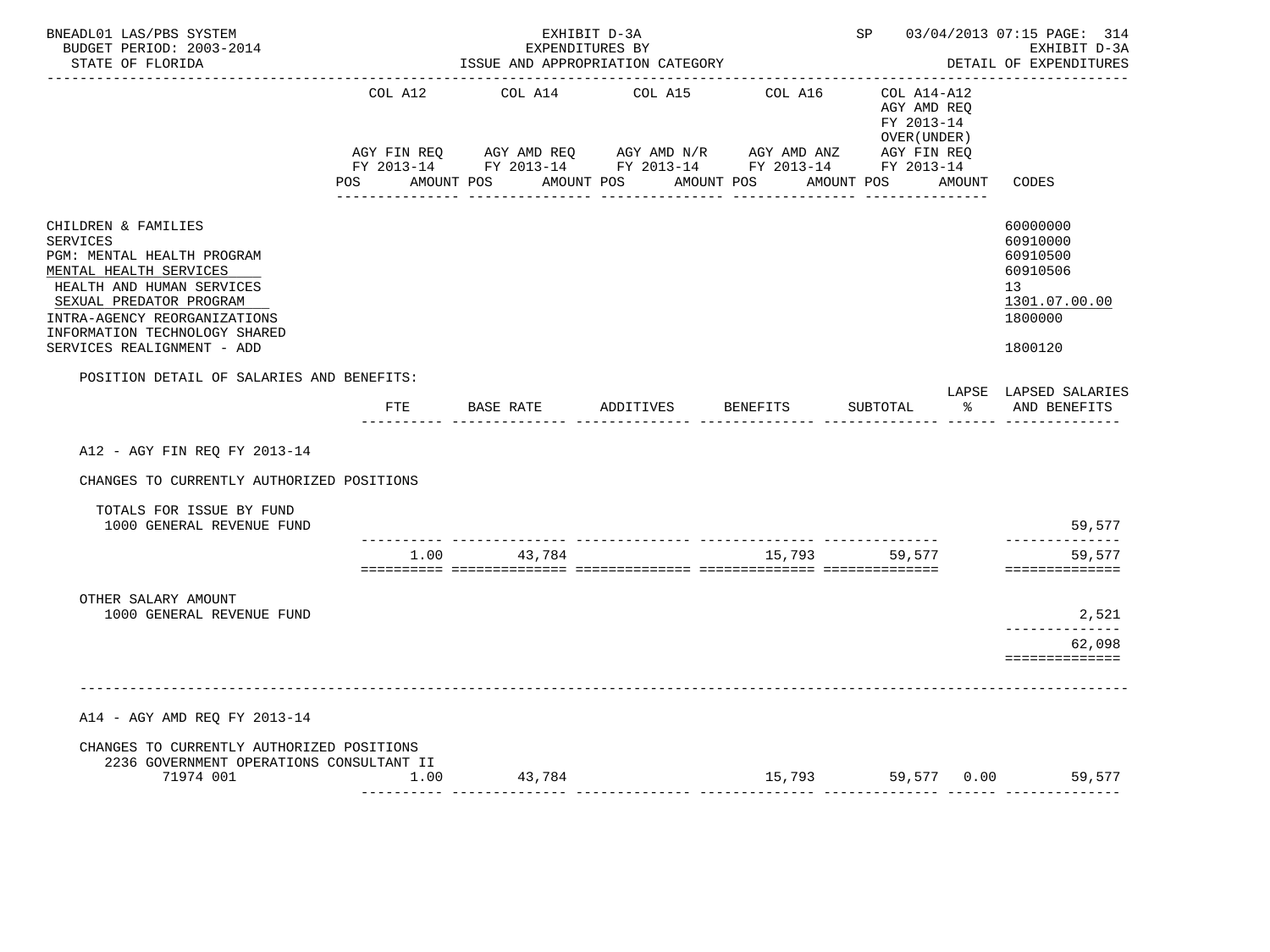| BNEADL01 LAS/PBS SYSTEM<br>BUDGET PERIOD: 2003-2014                                                                                                                                                                                                                                         |                | EXHIBIT D-3A<br>EXPENDITURES BY        |                                                                                                                                                                                         |         | SP 03/04/2013 07:15 PAGE: 315                                                    | EXHIBIT D-3A                                                                                                       |
|---------------------------------------------------------------------------------------------------------------------------------------------------------------------------------------------------------------------------------------------------------------------------------------------|----------------|----------------------------------------|-----------------------------------------------------------------------------------------------------------------------------------------------------------------------------------------|---------|----------------------------------------------------------------------------------|--------------------------------------------------------------------------------------------------------------------|
| STATE OF FLORIDA                                                                                                                                                                                                                                                                            |                |                                        | ISSUE AND APPROPRIATION CATEGORY                                                                                                                                                        |         |                                                                                  | DETAIL OF EXPENDITURES                                                                                             |
|                                                                                                                                                                                                                                                                                             | COL A12<br>POS | AMOUNT POS<br><u> Leopoldo Localdo</u> | COL A14 COL A15<br>AGY FIN REQ AGY AMD REQ AGY AMD N/R AGY AMD ANZ AGY FIN REQ<br>FY 2013-14 FY 2013-14 FY 2013-14 FY 2013-14 FY 2013-14<br>AMOUNT POS<br>AMOUNT POS<br>_______________ | COL A16 | COL A14-A12<br>AGY AMD REQ<br>FY 2013-14<br>OVER (UNDER)<br>AMOUNT POS<br>AMOUNT | CODES                                                                                                              |
| CHILDREN & FAMILIES<br>SERVICES<br>PGM: MENTAL HEALTH PROGRAM<br>MENTAL HEALTH SERVICES<br>HEALTH AND HUMAN SERVICES<br>SEXUAL PREDATOR PROGRAM<br>INTRA-AGENCY REORGANIZATIONS<br>INFORMATION TECHNOLOGY SHARED<br>SERVICES REALIGNMENT - ADD<br>POSITION DETAIL OF SALARIES AND BENEFITS: |                |                                        |                                                                                                                                                                                         |         |                                                                                  | 60000000<br>60910000<br>60910500<br>60910506<br>13<br>1301.07.00.00<br>1800000<br>1800120<br>LAPSE LAPSED SALARIES |
|                                                                                                                                                                                                                                                                                             | FTE            | BASE RATE                              | ADDITIVES BENEFITS                                                                                                                                                                      |         | န္<br>SUBTOTAL                                                                   | AND BENEFITS                                                                                                       |
| A14 - AGY AMD REO FY 2013-14                                                                                                                                                                                                                                                                |                |                                        |                                                                                                                                                                                         |         |                                                                                  |                                                                                                                    |
| CHANGES TO CURRENTLY AUTHORIZED POSITIONS                                                                                                                                                                                                                                                   |                |                                        |                                                                                                                                                                                         |         |                                                                                  |                                                                                                                    |
| TOTALS FOR ISSUE BY FUND<br>1000 GENERAL REVENUE FUND                                                                                                                                                                                                                                       |                |                                        |                                                                                                                                                                                         |         |                                                                                  | 59,577                                                                                                             |
|                                                                                                                                                                                                                                                                                             | 1.00           | 43,784                                 |                                                                                                                                                                                         | 15,793  | 59,577                                                                           | --------------<br>59,577<br>==============                                                                         |
| OTHER SALARY AMOUNT<br>1000 GENERAL REVENUE FUND                                                                                                                                                                                                                                            |                |                                        |                                                                                                                                                                                         |         |                                                                                  | 2,521                                                                                                              |
|                                                                                                                                                                                                                                                                                             |                |                                        |                                                                                                                                                                                         |         |                                                                                  | 62,098<br>==============                                                                                           |
|                                                                                                                                                                                                                                                                                             |                |                                        |                                                                                                                                                                                         |         |                                                                                  |                                                                                                                    |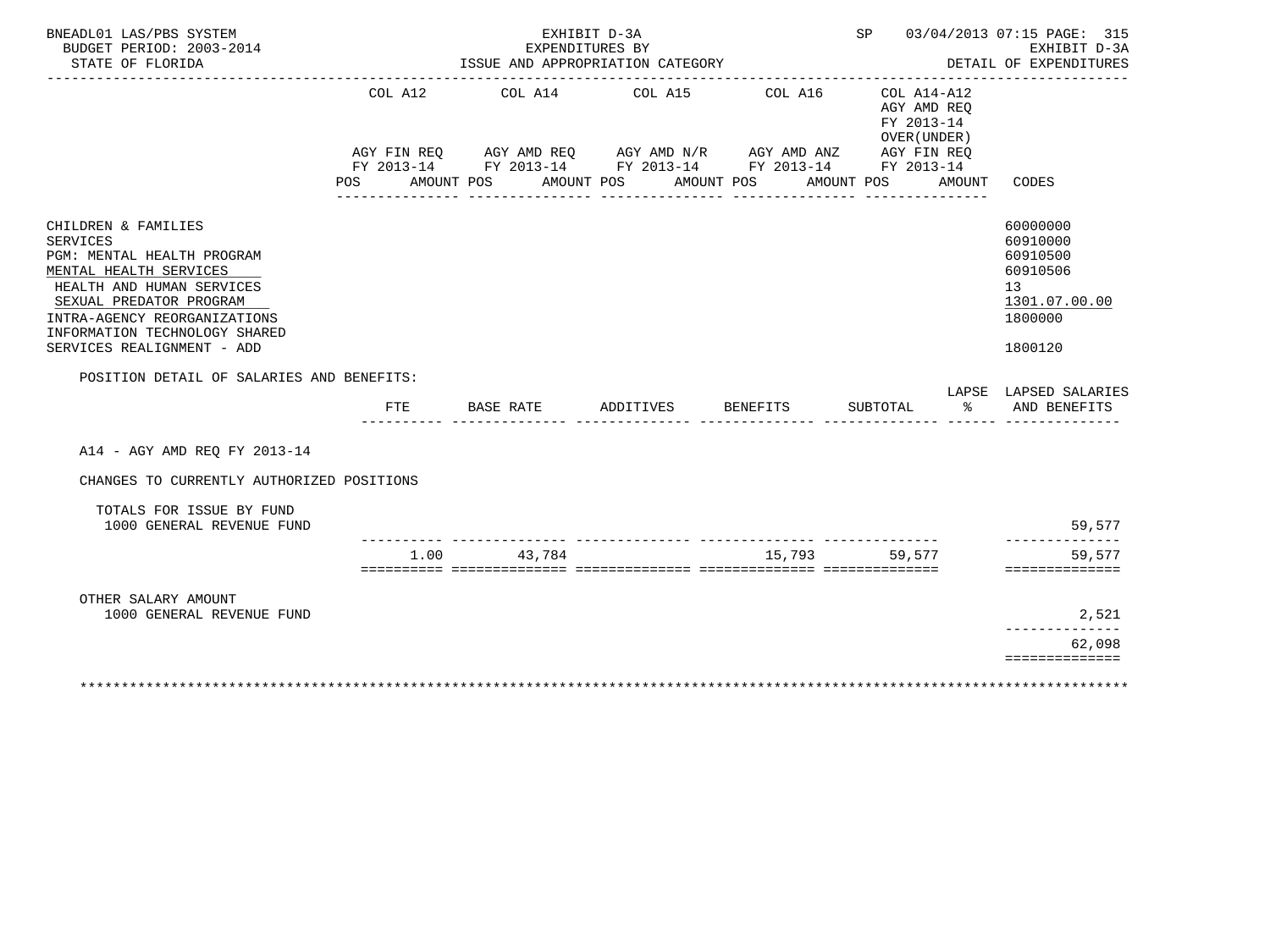| BNEADL01 LAS/PBS SYSTEM<br>BUDGET PERIOD: 2003-2014<br>STATE OF FLORIDA                                                                                                                                                                                                                                                                                                                   |                              | EXHIBIT D-3A<br>EXPENDITURES BY<br>ISSUE AND APPROPRIATION CATEGORY                                                                  | SP 03/04/2013 07:15 PAGE: 316<br>EXHIBIT D-3A<br>DETAIL OF EXPENDITURES |                                          |                                                                          |                                                                                                               |
|-------------------------------------------------------------------------------------------------------------------------------------------------------------------------------------------------------------------------------------------------------------------------------------------------------------------------------------------------------------------------------------------|------------------------------|--------------------------------------------------------------------------------------------------------------------------------------|-------------------------------------------------------------------------|------------------------------------------|--------------------------------------------------------------------------|---------------------------------------------------------------------------------------------------------------|
|                                                                                                                                                                                                                                                                                                                                                                                           | COL A12                      | COL A14 COL A15 COL A16<br>AGY FIN REQ AGY AMD REQ AGY AMD N/R AGY AMD ANZ<br>FY 2013-14 FY 2013-14 FY 2013-14 FY 2013-14 FY 2013-14 |                                                                         |                                          | COL A14-A12<br>AGY AMD REQ<br>FY 2013-14<br>OVER (UNDER )<br>AGY FIN REQ |                                                                                                               |
|                                                                                                                                                                                                                                                                                                                                                                                           | POS                          | AMOUNT POS                                                                                                                           | AMOUNT POS<br>--------------                                            | AMOUNT POS<br>AMOUNT POS<br>____________ | AMOUNT                                                                   | CODES                                                                                                         |
| CHILDREN & FAMILIES<br><b>SERVICES</b><br>PGM: MENTAL HEALTH PROGRAM<br>MENTAL HEALTH SERVICES<br>HEALTH AND HUMAN SERVICES<br>SEXUAL PREDATOR PROGRAM<br>NONRECURRING EXPENDITURES<br>VIOLENT SEXUAL PREDATOR PROGRAM<br>INCREASE IN FACILITY OPERATIONS<br>LUMP SUM<br>SEXUALLY VIOLENT PREDATOR                                                                                        |                              |                                                                                                                                      |                                                                         |                                          |                                                                          | 60000000<br>60910000<br>60910500<br>60910506<br>13<br>1301.07.00.00<br>2100000<br>2103348<br>090000<br>090061 |
| OPERATIONS AND MAINT TF -STATE 1,722,356- 1,722,356-                                                                                                                                                                                                                                                                                                                                      |                              |                                                                                                                                      |                                                                         |                                          |                                                                          | 2516 1                                                                                                        |
| ANNUALIZATION OF ADMINISTERED<br>FUNDS APPROPRIATIONS<br>STATE HEALTH INSURANCE ADJUSTMENT<br>FOR FY 2012-13 - 10 MONTHS<br>ANNUALIZATION<br>SALARIES AND BENEFITS                                                                                                                                                                                                                        |                              |                                                                                                                                      |                                                                         |                                          |                                                                          | 26A0000<br>26A1830<br>010000                                                                                  |
| GENERAL REVENUE FUND                                                                                                                                                                                                                                                                                                                                                                      | $-STATE$<br>5,810            | 5.810                                                                                                                                |                                                                         |                                          |                                                                          | 1000 1                                                                                                        |
| AGENCY STRATEGIC PRIORITIES<br>COST OF LIVING ADJUSTMENT - MENTAL<br>HEALTH CONTRACTED AGENCIES<br>SPECIAL CATEGORIES<br>G/A-CONTRACTED SERVICES                                                                                                                                                                                                                                          |                              |                                                                                                                                      |                                                                         |                                          |                                                                          | 4000000<br>4004580<br>100000<br>100778                                                                        |
| GENERAL REVENUE FUND                                                                                                                                                                                                                                                                                                                                                                      | $-STATE$ 1,668,303 1,668,303 |                                                                                                                                      |                                                                         |                                          |                                                                          | 1000 1                                                                                                        |
|                                                                                                                                                                                                                                                                                                                                                                                           |                              |                                                                                                                                      |                                                                         |                                          |                                                                          |                                                                                                               |
| AGENCY ISSUE NARRATIVE:<br>2013-2014 BUDGET YEAR NARRATIVE:<br>ISSUE TITLE: Cost of Living Adjustment - Mental Health Contracted Agencies<br>SPECIFY WHICH AGENCY GOAL FROM THE FISCAL YEARS 2013-2014 THROUGH 2017-2018 STRATEGIC PLAN IS ADDRESSED BY THIS BUDGET<br>ISSUE PROPOSAL:<br>Effect Program Improvements: Apply proven best practices to maximize efficiencies and outcomes. |                              |                                                                                                                                      | IT COMPONENT? NO                                                        |                                          |                                                                          |                                                                                                               |
| SUMMARY:<br>The Department requests \$1,668,303 of General Revenue budget authority (total request is \$3,830,525: \$963,544 in the                                                                                                                                                                                                                                                       |                              |                                                                                                                                      |                                                                         |                                          |                                                                          |                                                                                                               |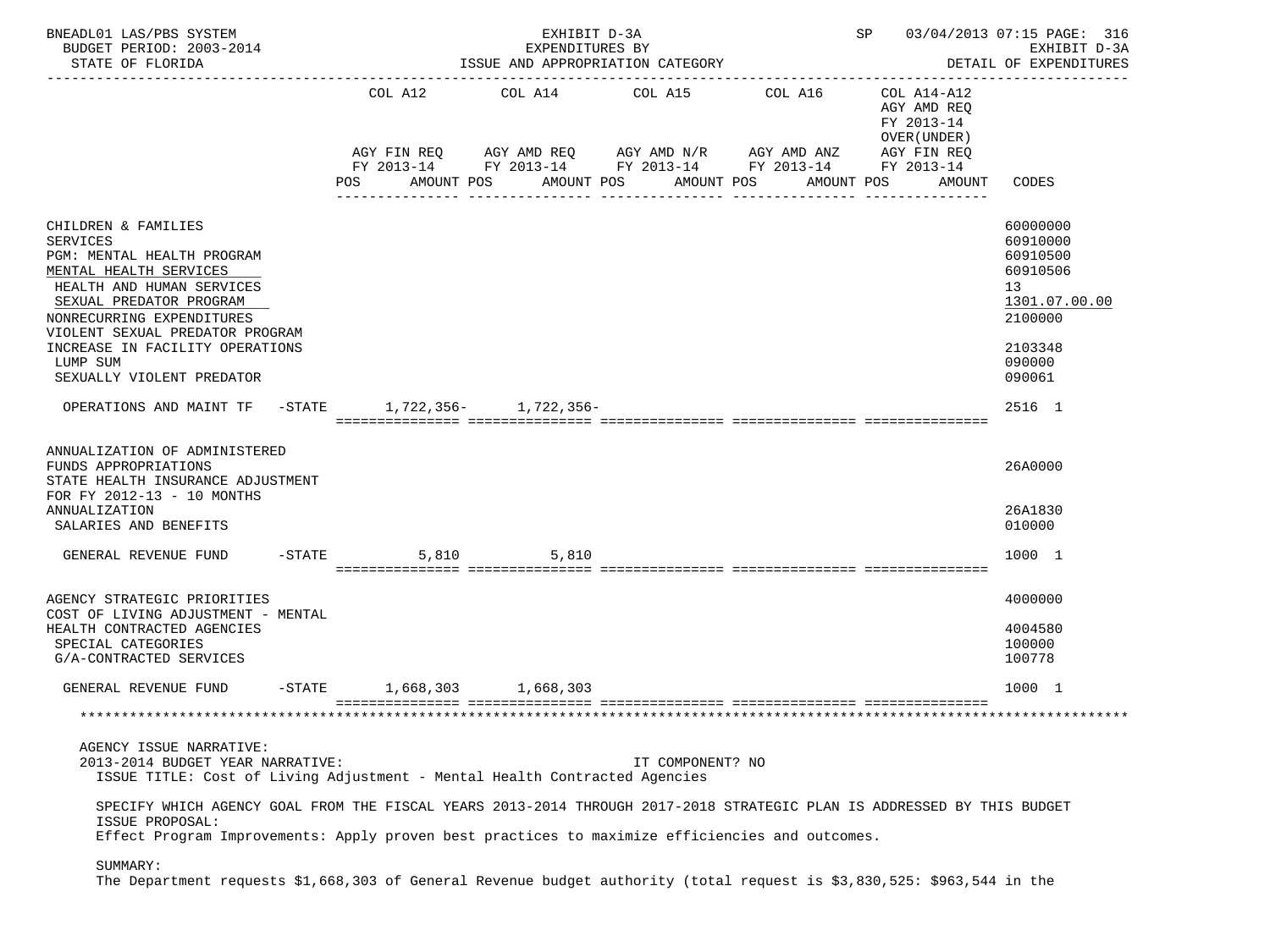| BNEADL01 LAS/PBS SYSTEM<br>BUDGET PERIOD: 2003-2014<br>STATE OF FLORIDA                                                                                                                                              |             | EXHIBIT D-3A<br>EXPENDITURES BY<br>ISSUE AND APPROPRIATION CATEGORY | SP<br>-------------------------------- | 03/04/2013 07:15 PAGE: 317<br>EXHIBIT D-3A<br>DETAIL OF EXPENDITURES |                                                                       |                                                                                |
|----------------------------------------------------------------------------------------------------------------------------------------------------------------------------------------------------------------------|-------------|---------------------------------------------------------------------|----------------------------------------|----------------------------------------------------------------------|-----------------------------------------------------------------------|--------------------------------------------------------------------------------|
|                                                                                                                                                                                                                      | COL A12     | COL A14 COL A15 COL A16                                             |                                        |                                                                      | COL A14-A12<br>AGY AMD REO<br>FY 2013-14<br>OVER (UNDER)              |                                                                                |
|                                                                                                                                                                                                                      | AGY FIN REO | FY 2013-14 FY 2013-14 FY 2013-14 FY 2013-14 FY 2013-14              | AGY AMD REO AGY AMD N/R AGY AMD ANZ    |                                                                      | AGY FIN REO<br>POS AMOUNT POS AMOUNT POS AMOUNT POS AMOUNT POS AMOUNT | CODES                                                                          |
| CHILDREN & FAMILIES<br>SERVICES<br>PGM: MENTAL HEALTH PROGRAM<br>MENTAL HEALTH SERVICES<br>HEALTH AND HUMAN SERVICES<br>SEXUAL PREDATOR PROGRAM<br>AGENCY STRATEGIC PRIORITIES<br>COST OF LIVING ADJUSTMENT - MENTAL |             |                                                                     |                                        |                                                                      |                                                                       | 60000000<br>60910000<br>60910500<br>60910506<br>13<br>1301.07.00.00<br>4000000 |
| HEALTH CONTRACTED AGENCIES                                                                                                                                                                                           |             |                                                                     |                                        |                                                                      |                                                                       | 4004580                                                                        |

 Civil Commitment Program, \$1,198,678 in the Forensic Commitment Program, and \$1,668,303 in the Sexual Predator Program) to provide for a price level increase of three percent for contracts executed with GEO Care, Inc., and GEO Group, Inc., for the operation of adult mental health treatment facilities.

# PROBLEM STATEMENT:

 The Department has executed contracts with GEO Care, Inc., and GEO Group, Inc., to operate the South Florida State Hospital (SFSH), the South Florida Evaluation and Treatment Center (SFETC), the Treasure Coast Forensic Treatment Center (TCFTC), and the Florida Civil Commitment Center (FCCC). SFSH is a state civil mental health treatment facility contracted to operate 341 beds. SFETC is a state forensic mental health treatment facility contracted to operate 238 beds. TCFTC is a state forensic mental health treatment facility contracted to operate 208 beds. FCCC is a state civil mental health treatment facility contracted to operate 720 beds. Each contract provides that the Department will request a three percent cost of living increase in its Legislative Budget Request each year. This provision is included in these contracts in an effort to maintain quality of care for persons with mental illness.

# WHAT BENEFITS WILL BE OBTAINED BY FUNDING THIS ISSUE:

 The price level increase will allow the contractor to pay for the following: Cost of medications, in particular, newer generation psychotropic medications; cost of medical care, in particular, off-site medical care provided at a neighboring general hospital; cost of staff recruitment and retention; cost of providing salary increases to staff in order to maintain a competitive posture in a highly competitive, major metropolitan area; additional costs associated with providing transition to the community; increased costs for general supplies, medical supplies, and food costs at the facility.

 WHAT UNDERLYING PROGRAM THEORY CHANGE IS INVOLVED IN THIS ISSUE (IF ANY): Not applicable.

 WHAT IMPLEMENTATION MECHANISMS WILL BE CHANGE AS A RESULT OF THIS ISSUE (IF ANY): Not applicable.

 FLORIDA STRATEGIC PLAN FOR ECONOMIC DEVELOPMENT: Not applicable.

 RETURN ON INVESTMENT: Not applicable.

COST CALCULATIONS: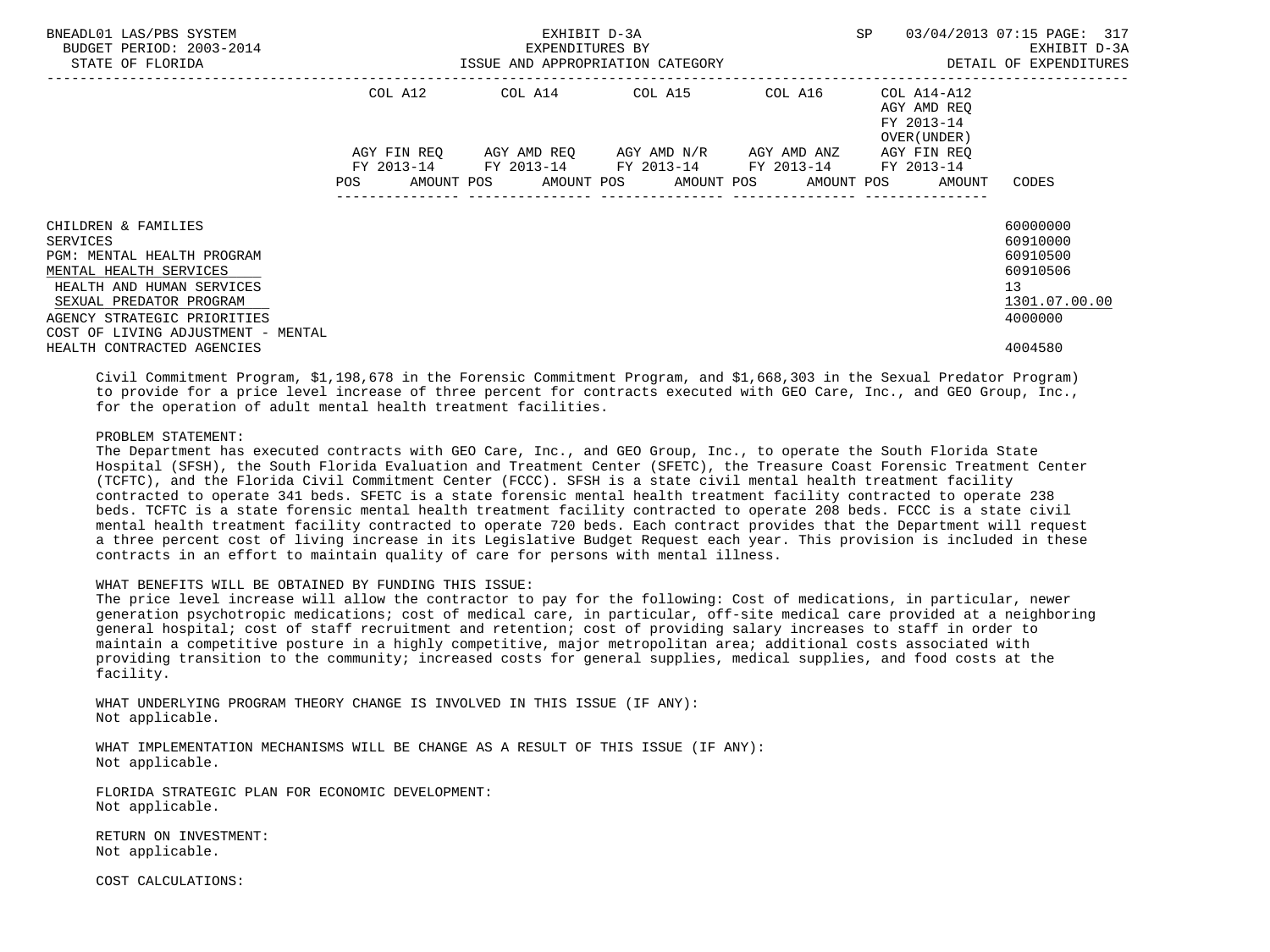| BNEADL01 LAS/PBS SYSTEM<br>BUDGET PERIOD: 2003-2014<br>STATE OF FLORIDA                                                                                                                                                                                   | ISSUE AND APPROPRIATION CATEGORY                                                                                                          |                     | 03/04/2013 07:15 PAGE: 318<br>SP<br>EXHIBIT D-3A<br>DETAIL OF EXPENDITURES |                  |                                                                                                                                |                                                                          |                             |                                                                                           |
|-----------------------------------------------------------------------------------------------------------------------------------------------------------------------------------------------------------------------------------------------------------|-------------------------------------------------------------------------------------------------------------------------------------------|---------------------|----------------------------------------------------------------------------|------------------|--------------------------------------------------------------------------------------------------------------------------------|--------------------------------------------------------------------------|-----------------------------|-------------------------------------------------------------------------------------------|
|                                                                                                                                                                                                                                                           | COL A12<br>AGY FIN REQ AGY AMD REQ AGY AMD N/R AGY AMD ANZ<br>FY 2013-14 FY 2013-14 FY 2013-14 FY 2013-14 FY 2013-14<br>POS<br>AMOUNT POS | COL A14             | COL A15<br>AMOUNT POS                                                      | AMOUNT POS       | COL A16<br>AMOUNT POS                                                                                                          | COL A14-A12<br>AGY AMD REQ<br>FY 2013-14<br>OVER (UNDER )<br>AGY FIN REQ | AMOUNT                      | CODES                                                                                     |
|                                                                                                                                                                                                                                                           |                                                                                                                                           | ---------------     |                                                                            | ________________ | ---------------                                                                                                                |                                                                          |                             |                                                                                           |
| CHILDREN & FAMILIES<br><b>SERVICES</b><br>PGM: MENTAL HEALTH PROGRAM<br>MENTAL HEALTH SERVICES<br>HEALTH AND HUMAN SERVICES<br>SEXUAL PREDATOR PROGRAM<br>AGENCY STRATEGIC PRIORITIES<br>COST OF LIVING ADJUSTMENT - MENTAL<br>HEALTH CONTRACTED AGENCIES |                                                                                                                                           |                     |                                                                            |                  |                                                                                                                                |                                                                          |                             | 60000000<br>60910000<br>60910500<br>60910506<br>13<br>1301.07.00.00<br>4000000<br>4004580 |
|                                                                                                                                                                                                                                                           |                                                                                                                                           |                     |                                                                            |                  |                                                                                                                                |                                                                          |                             |                                                                                           |
| Program Component                                                                                                                                                                                                                                         | <b>Example 1</b> Facility                                                                                                                 | Rate                |                                                                            |                  | FY 2012-13 Proposed FY 2013-14 FY 2013-14 FY 2013-14<br>Bed Day Mate Bed Day Billable Available Contract<br>Increase Rate Days | Beds                                                                     | Amount                      |                                                                                           |
| Civil Commitment                                                                                                                                                                                                                                          | South Florida<br>State Hospital \$278.92 3% \$287.29 365                                                                                  |                     |                                                                            | ----------       | FY 2012-13 Contract Amount \$34,794,006                                                                                        | 341                                                                      | \$35,757,550                |                                                                                           |
| Civil Commitment Increase                                                                                                                                                                                                                                 |                                                                                                                                           |                     |                                                                            |                  |                                                                                                                                |                                                                          | -----------<br>\$963,544    |                                                                                           |
| Forensic Commitment                                                                                                                                                                                                                                       | South Florida<br>Evaluation and<br>Treatment Center \$295.04 3%                                                                           |                     |                                                                            |                  | $$303.89$ 365<br>FY 2012-13 Contract Amount \$25,672,665                                                                       | 238                                                                      | \$26,398,925<br>----------- |                                                                                           |
|                                                                                                                                                                                                                                                           |                                                                                                                                           |                     |                                                                            |                  |                                                                                                                                |                                                                          | \$726, 260<br>-----------   |                                                                                           |
|                                                                                                                                                                                                                                                           | Treasure Coast<br>Forensic Treatment<br>Center                                                                                            |                     |                                                                            |                  | \$295.11 3% \$303.96 365<br>FY 2012-13 Contract Amount                                                                         | 208                                                                      |                             | \$23,076,644<br>\$22,604,226                                                              |
|                                                                                                                                                                                                                                                           |                                                                                                                                           |                     |                                                                            |                  |                                                                                                                                |                                                                          |                             | \$472,418                                                                                 |
| Forensic Commitment Increase                                                                                                                                                                                                                              |                                                                                                                                           |                     |                                                                            |                  |                                                                                                                                |                                                                          |                             | ------------<br>\$1,198,678                                                               |
|                                                                                                                                                                                                                                                           |                                                                                                                                           | FY 2012-13 Proposed |                                                                            |                  | FY 2013-14 FY 2013-14                                                                                                          |                                                                          | FY 2013-14                  | ___________                                                                               |
| Program component                                                                                                                                                                                                                                         | Facility                                                                                                                                  | Bed Day<br>Rate     | Rate<br>Increase                                                           | Bed Day<br>Rate  | Billable Fixed<br>Bed Days                                                                                                     | Costs                                                                    | Contract<br>Amount          |                                                                                           |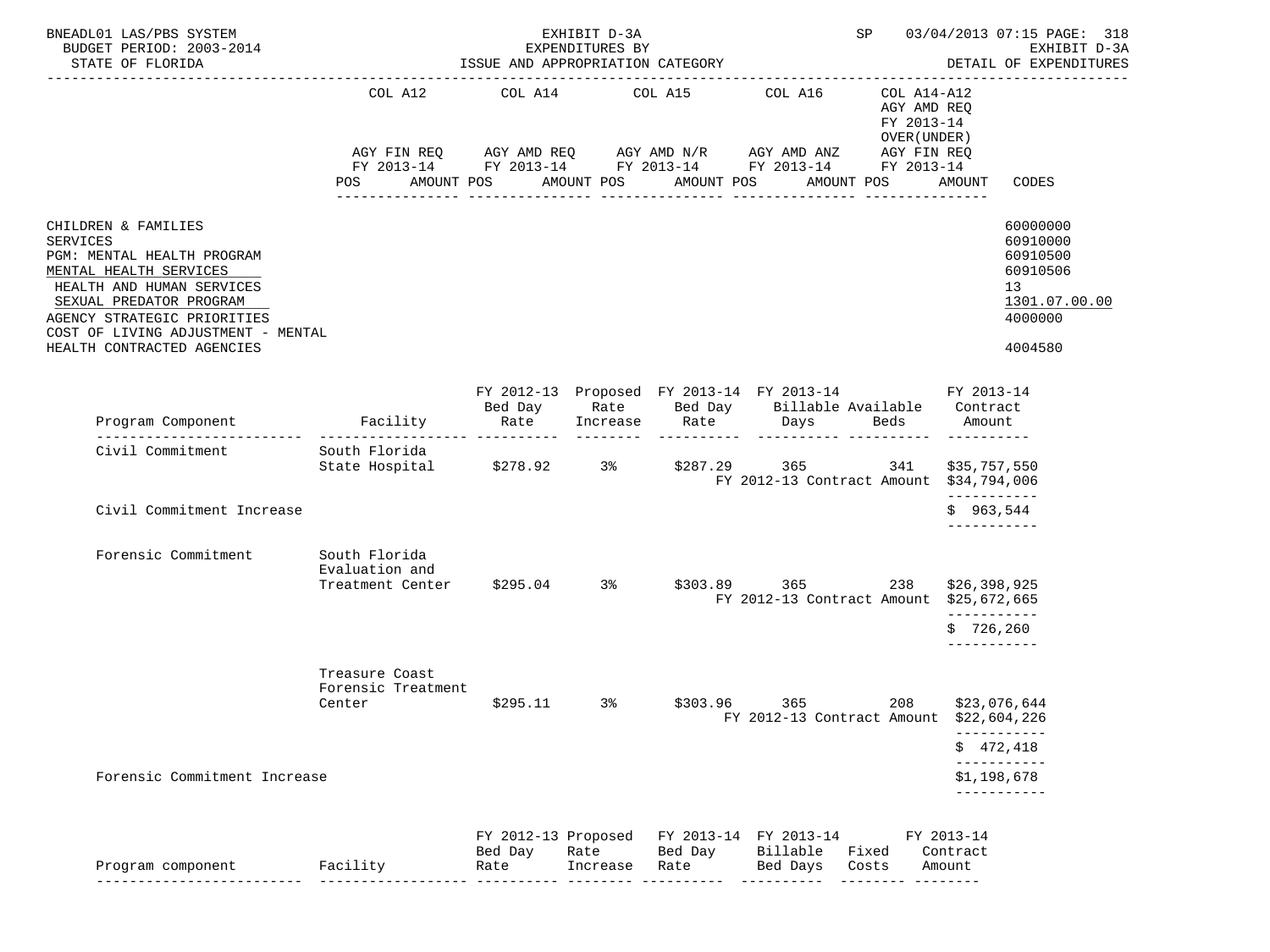| BNEADL01 LAS/PBS SYSTEM<br>BUDGET PERIOD: 2003-2014<br>STATE OF FLORIDA                                                                                                                                                                                   |                                                                       | EXHIBIT D-3A<br>EXPENDITURES BY<br>ISSUE AND APPROPRIATION CATEGORY |                                                                                                                                                | SP 03/04/2013 07:15 PAGE: 319<br>EXHIBIT D-3A<br>DETAIL OF EXPENDITURES |                                                           |                                                                                                        |
|-----------------------------------------------------------------------------------------------------------------------------------------------------------------------------------------------------------------------------------------------------------|-----------------------------------------------------------------------|---------------------------------------------------------------------|------------------------------------------------------------------------------------------------------------------------------------------------|-------------------------------------------------------------------------|-----------------------------------------------------------|--------------------------------------------------------------------------------------------------------|
|                                                                                                                                                                                                                                                           | COL A12                                                               |                                                                     | COL A14 COL A15                                                                                                                                | COL A16                                                                 | COL A14-A12<br>AGY AMD REO<br>FY 2013-14<br>OVER (UNDER ) |                                                                                                        |
|                                                                                                                                                                                                                                                           | POS FOR                                                               | AMOUNT POS                                                          | AGY FIN REQ AGY AMD REQ AGY AMD N/R AGY AMD ANZ AGY FIN REQ<br>FY 2013-14 FY 2013-14 FY 2013-14 FY 2013-14 FY 2013-14<br>AMOUNT POS AMOUNT POS |                                                                         | AMOUNT POS<br>AMOUNT                                      | CODES                                                                                                  |
| CHILDREN & FAMILIES<br><b>SERVICES</b><br>PGM: MENTAL HEALTH PROGRAM<br>MENTAL HEALTH SERVICES<br>HEALTH AND HUMAN SERVICES<br>SEXUAL PREDATOR PROGRAM<br>AGENCY STRATEGIC PRIORITIES<br>COST OF LIVING ADJUSTMENT - MENTAL<br>HEALTH CONTRACTED AGENCIES |                                                                       |                                                                     |                                                                                                                                                |                                                                         |                                                           | 60000000<br>60910000<br>60910500<br>60910506<br>13 <sup>°</sup><br>1301.07.00.00<br>4000000<br>4004580 |
| Sexually Violent Predator Florida Civil                                                                                                                                                                                                                   | Commitment Center \$100.65 3% \$103.67 252,298 \$220,000 \$26,375,734 |                                                                     |                                                                                                                                                | FY 2012-13 Contract Amount \$24,707,431                                 | ------------                                              |                                                                                                        |
| Sexually Violent Predator Increase                                                                                                                                                                                                                        |                                                                       |                                                                     |                                                                                                                                                |                                                                         | \$1,668,303<br>-----------                                |                                                                                                        |
| Total Budget Requested                                                                                                                                                                                                                                    |                                                                       |                                                                     |                                                                                                                                                |                                                                         | \$3,830,525                                               |                                                                                                        |
|                                                                                                                                                                                                                                                           |                                                                       |                                                                     |                                                                                                                                                |                                                                         | ===========                                               |                                                                                                        |
| VIOLENT SEXUAL PREDATOR PROGRAM<br>INCREASE IN FACILITY OPERATIONS<br>SPECIAL CATEGORIES<br>G/A-CONTRACTED SERVICES                                                                                                                                       |                                                                       |                                                                     |                                                                                                                                                |                                                                         |                                                           | 4007110<br>100000<br>100778                                                                            |
| GENERAL REVENUE FUND                                                                                                                                                                                                                                      | -STATE 906,363 906,363                                                |                                                                     |                                                                                                                                                |                                                                         |                                                           | 1000 1                                                                                                 |
|                                                                                                                                                                                                                                                           |                                                                       |                                                                     |                                                                                                                                                |                                                                         |                                                           |                                                                                                        |
| AGENCY ISSUE NARRATIVE:<br>2013-2014 BUDGET YEAR NARRATIVE:<br>ISSUE TITLE: Violent Sexual Predator Program Increase in Facility Operations                                                                                                               |                                                                       |                                                                     | IT COMPONENT? NO                                                                                                                               |                                                                         |                                                           |                                                                                                        |
| SPECIFY WHICH AGENCY GOAL FROM THE FISCAL YEARS 2013-2014 THROUGH 2017-2018 STRATEGIC PLAN IS ADDRESSED BY THIS BUDGET<br>ISSUE PROPOSAL:                                                                                                                 |                                                                       |                                                                     |                                                                                                                                                |                                                                         |                                                           |                                                                                                        |
| Effect Program Improvements: Apply proven best practices to maximize efficiencies and outcomes.                                                                                                                                                           |                                                                       |                                                                     |                                                                                                                                                |                                                                         |                                                           |                                                                                                        |
| SUMMARY:<br>The Department requests \$906,363 of General Revenue budget authority to cover increased operational costs, based on the                                                                                                                      |                                                                       |                                                                     |                                                                                                                                                |                                                                         |                                                           |                                                                                                        |

 The Department requests \$906,363 of General Revenue budget authority to cover increased operational costs, based on the maximum census, at the Florida Civil Commitment Center (FCCC) facility in Arcadia, Florida. This will allow the contracted provider to serve an additional 10 clients throughout Fiscal Year 2013-2014, based on the July 26, 2012 Criminal Justice Estimating Conference census projections. Chapter 394, Part V, Florida Statutes, created a civil commitment procedure for the long-term care and treatment of sexually violent predators. Funding is requested to provide state-of-the-art sexual offender treatment and other rehabilitation services to a growing population of committed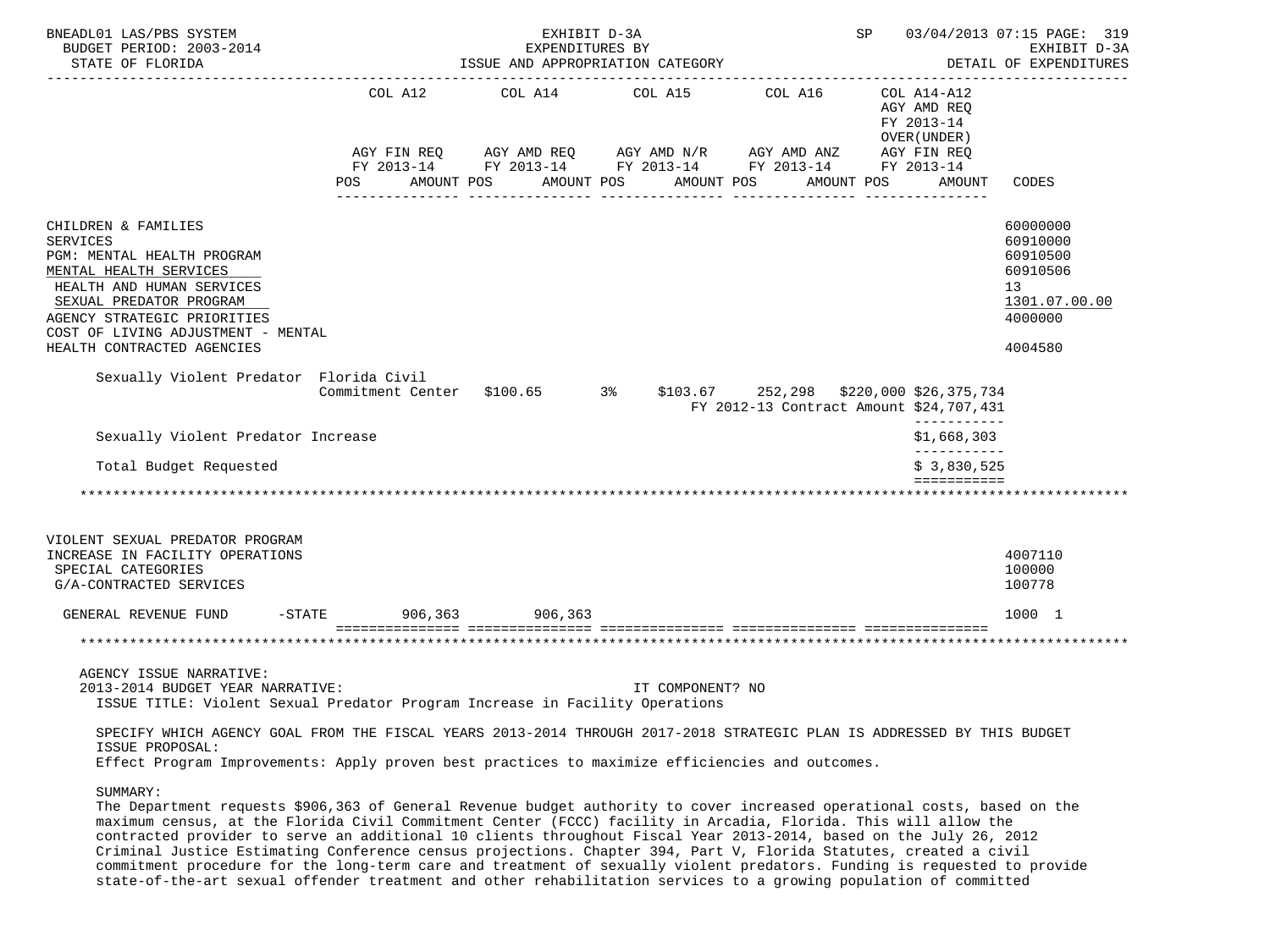| BNEADL01 LAS/PBS SYSTEM<br>BUDGET PERIOD: 2003-2014<br>STATE OF FLORIDA                   | ISSUE AND APPROPRIATION CATEGORY | EXHIBIT D-3A<br>EXPENDITURES BY | <b>SP</b>                                                                                     | 03/04/2013 07:15 PAGE: 320<br>EXHIBIT D-3A<br>DETAIL OF EXPENDITURES |                                                          |                          |
|-------------------------------------------------------------------------------------------|----------------------------------|---------------------------------|-----------------------------------------------------------------------------------------------|----------------------------------------------------------------------|----------------------------------------------------------|--------------------------|
|                                                                                           | COL A12                          |                                 | COL A14 COL A15 COL A16                                                                       |                                                                      | COL A14-A12<br>AGY AMD REQ<br>FY 2013-14<br>OVER (UNDER) |                          |
|                                                                                           | AGY FIN REO                      |                                 | AGY AMD REO AGY AMD N/R AGY AMD ANZ<br>FY 2013-14 FY 2013-14 FY 2013-14 FY 2013-14 FY 2013-14 |                                                                      | AGY FIN REO                                              |                          |
|                                                                                           | <b>POS</b>                       |                                 |                                                                                               |                                                                      | AMOUNT POS AMOUNT POS AMOUNT POS AMOUNT POS AMOUNT       | CODES                    |
| CHILDREN & FAMILIES                                                                       |                                  |                                 |                                                                                               |                                                                      |                                                          | 60000000                 |
| SERVICES<br>PGM: MENTAL HEALTH PROGRAM                                                    |                                  |                                 |                                                                                               |                                                                      |                                                          | 60910000<br>60910500     |
| MENTAL HEALTH SERVICES                                                                    |                                  |                                 |                                                                                               |                                                                      |                                                          | 60910506                 |
| HEALTH AND HUMAN SERVICES                                                                 |                                  |                                 |                                                                                               |                                                                      |                                                          | 13                       |
| SEXUAL PREDATOR PROGRAM<br>AGENCY STRATEGIC PRIORITIES<br>VIOLENT SEXUAL PREDATOR PROGRAM |                                  |                                 |                                                                                               |                                                                      |                                                          | 1301.07.00.00<br>4000000 |
| INCREASE IN FACILITY OPERATIONS                                                           |                                  |                                 |                                                                                               |                                                                      |                                                          | 4007110                  |

persons.

### PROBLEM STATEMENT:

 Identified sexually violent predators are treated at the Florida Civil Commitment Center (FCCC) in Arcadia, Florida. All facility operations at the Florida Civil Commitment Center, including utilities, are managed by The GEO Group, Inc., pursuant to a contract with the Department. Contract costs for facility operation are based on a projected monthly census rate and a negotiated bed/day rate of \$100.65 plus a projected fixed cost of \$220,000 per year for three masters level clinician positions. The masters level clinicians are reimbursed at a rate of \$73,333.33 each per year. Based upon the July 26, 2012 Criminal Justice Estimating Conference census projections, total operational costs for Fiscal Year 2013-2014 are \$25,613,794. The Criminal Justice Estimating Conference, held on July 26, 2012, projected the population at the Florida Civil Commitment Center will increase from 685 persons (June 30, 2013) to 695 persons by the end of Fiscal Year 2013-2014. This is an increase of 1.5 percent, or 10 individuals, from the census projection for Fiscal Year 2012-2013. Funding is requested for the Department to continue providing state-of-the-art sexual offender treatment and other rehabilitation services to a growing population of committed persons eligible for treatment.

 In recent years, there has been an increase in the number of detainees at FCCC who are going to trial and being committed. Committed persons are eligible for participation in the Comprehensive Treatment Program at FCCC. This increase in treatment eligible persons represents a durable trend. Percentages have increased from 57.1 percent committed in Fiscal Year 2008-2009, to 80.6 percent in Fiscal Year 2011-2012, and a projected increase to 91 percent by Fiscal Year 2014-2015.

 WHAT BENEFITS WILL BE OBTAINED BY FUNDING THIS ISSUE: The Department will be fulfilling its obligation to provide treatment services to persons subject to civil commitment under Chapter 394, Part V, Florida Statutes.

 WHAT UNDERLYING PROGRAM THEORY CHANGE IS INVOLVED IN THIS ISSUE (IF ANY): Not applicable.

 WHAT IMPLEMENTATION MECHANISMS WILL BE CHANGE AS A RESULT OF THIS ISSUE (IF ANY): Not applicable.

 FLORIDA STRATEGIC PLAN FOR ECONOMIC DEVELOPMENT: Not applicable.

RETURN ON INVESTMENT: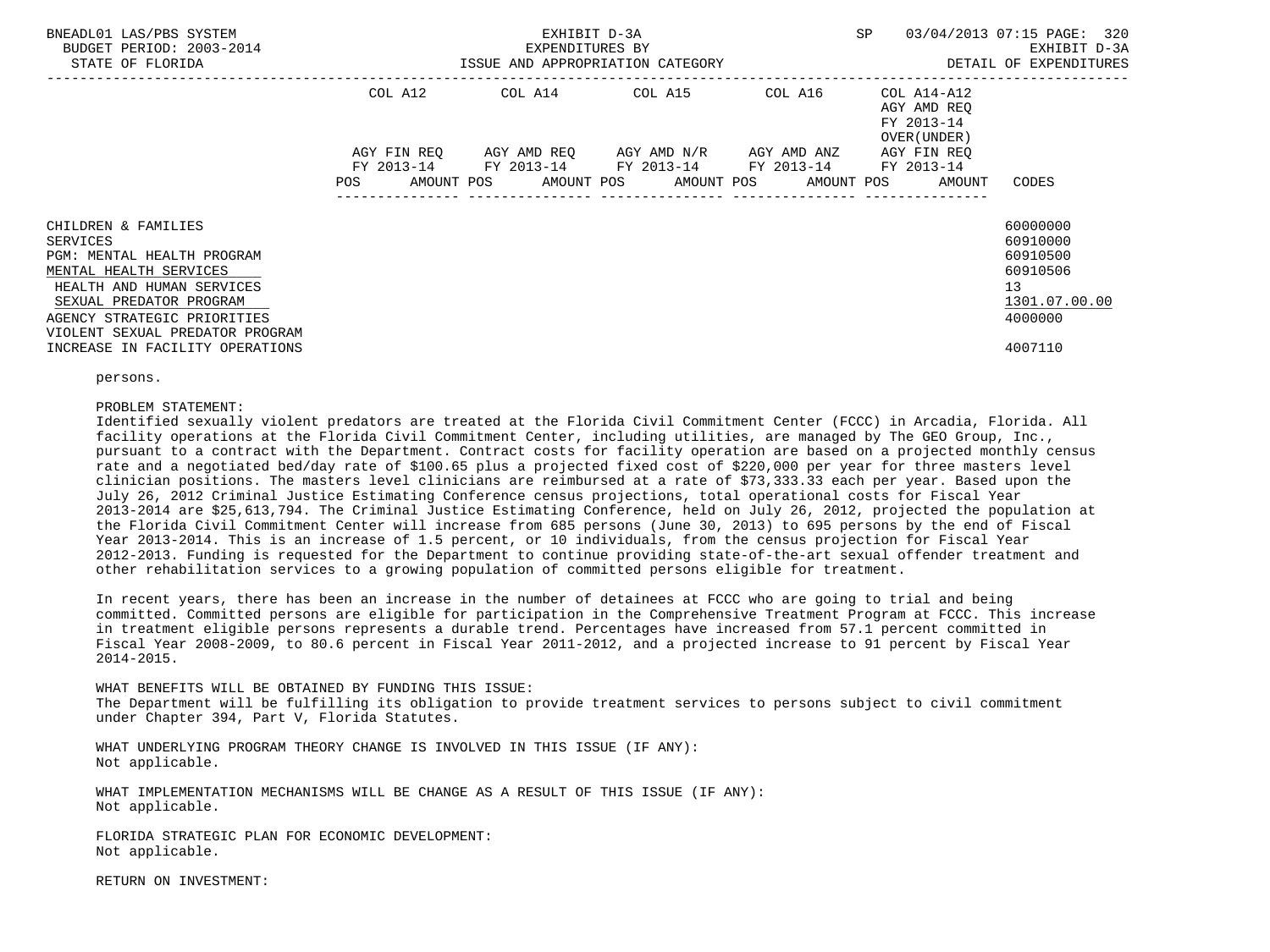| BNEADL01 LAS/PBS SYSTEM<br>BUDGET PERIOD: 2003-2014<br>STATE OF FLORIDA                                                                                                                                                                              |                        | EXHIBIT D-3A<br>EXPENDITURES BY<br>ISSUE AND APPROPRIATION CATEGORY  | SP                                  | 03/04/2013 07:15 PAGE: 321<br>EXHIBIT D-3A<br>DETAIL OF EXPENDITURES |                                                          |                                                                                           |
|------------------------------------------------------------------------------------------------------------------------------------------------------------------------------------------------------------------------------------------------------|------------------------|----------------------------------------------------------------------|-------------------------------------|----------------------------------------------------------------------|----------------------------------------------------------|-------------------------------------------------------------------------------------------|
|                                                                                                                                                                                                                                                      | COL A12<br>AGY FIN REO |                                                                      | AGY AMD REO AGY AMD N/R AGY AMD ANZ |                                                                      | AGY AMD REO<br>FY 2013-14<br>OVER (UNDER)<br>AGY FIN REO |                                                                                           |
|                                                                                                                                                                                                                                                      | POS                    | FY 2013-14 FY 2013-14 FY 2013-14 FY 2013-14 FY 2013-14<br>AMOUNT POS | AMOUNT POS AMOUNT POS               |                                                                      | AMOUNT POS<br>AMOUNT                                     | CODES                                                                                     |
| CHILDREN & FAMILIES<br>SERVICES<br>PGM: MENTAL HEALTH PROGRAM<br>MENTAL HEALTH SERVICES<br>HEALTH AND HUMAN SERVICES<br>SEXUAL PREDATOR PROGRAM<br>AGENCY STRATEGIC PRIORITIES<br>VIOLENT SEXUAL PREDATOR PROGRAM<br>INCREASE IN FACILITY OPERATIONS |                        |                                                                      |                                     |                                                                      |                                                          | 60000000<br>60910000<br>60910500<br>60910506<br>13<br>1301.07.00.00<br>4000000<br>4007110 |

Not applicable.

COST CALCULATIONS:

 Contract costs for facility operation are based on a projected monthly census rate and a negotiated bed/day rate of \$100.65 plus a projected fixed cost of \$220,000 for three masters level clinician positions.

Projected GEO Contract Costs for FCCC Operation

-----------------------------------------------

| FY 2013-<br>2014       | Units/Beds<br>Projected                                                              | Number<br>Units/Days | Bed/Day<br>Rate<br>Unit<br>Cost | Monthly<br>Projected<br>Cost       |  |
|------------------------|--------------------------------------------------------------------------------------|----------------------|---------------------------------|------------------------------------|--|
| July                   | 686                                                                                  | 31                   | \$100.65                        | \$2,140,422.90                     |  |
| August                 | 687                                                                                  | 31                   | \$100.65                        | \$2,143,543.05                     |  |
| September              | 688                                                                                  | 30                   | \$100.65                        | \$2,077,416.00                     |  |
| October                | 689                                                                                  | 31                   | \$100.65                        | \$2,149,783.35                     |  |
| November               | 690                                                                                  | 30                   | \$100.65                        | \$2,083,455.00                     |  |
| December               | 691                                                                                  | 31                   | \$100.65                        | \$2,156,023.65                     |  |
| January                | 692                                                                                  | 31                   | \$100.65                        | \$2,159,143.80                     |  |
| February               | 693                                                                                  | 28                   | \$100.65                        | \$1,953,012.60                     |  |
| March                  | 694                                                                                  | 31                   | \$100.65                        | \$2,165,384.10                     |  |
| April                  | 695                                                                                  | 30                   | \$100.65                        | \$2,098,552.50                     |  |
| May                    | 695                                                                                  | 31                   | \$100.65                        | \$2,168,504.25                     |  |
| June                   | 695                                                                                  | 30                   | \$100.65                        | \$2,098,552.50                     |  |
|                        | Projected Annual Operational Cost<br>Projected Fixed Cost (Masters Level Therapists) |                      |                                 | \$25,393,793.70<br>\$220,000       |  |
| Less FY 2012-13 Budget | Total Need for FY 2013-2014                                                          |                      |                                 | \$25,613,793.70<br>\$24,707,431.00 |  |
|                        | Total Additional Budget Need for FY 2013-2014                                        |                      |                                 | \$906,362.70                       |  |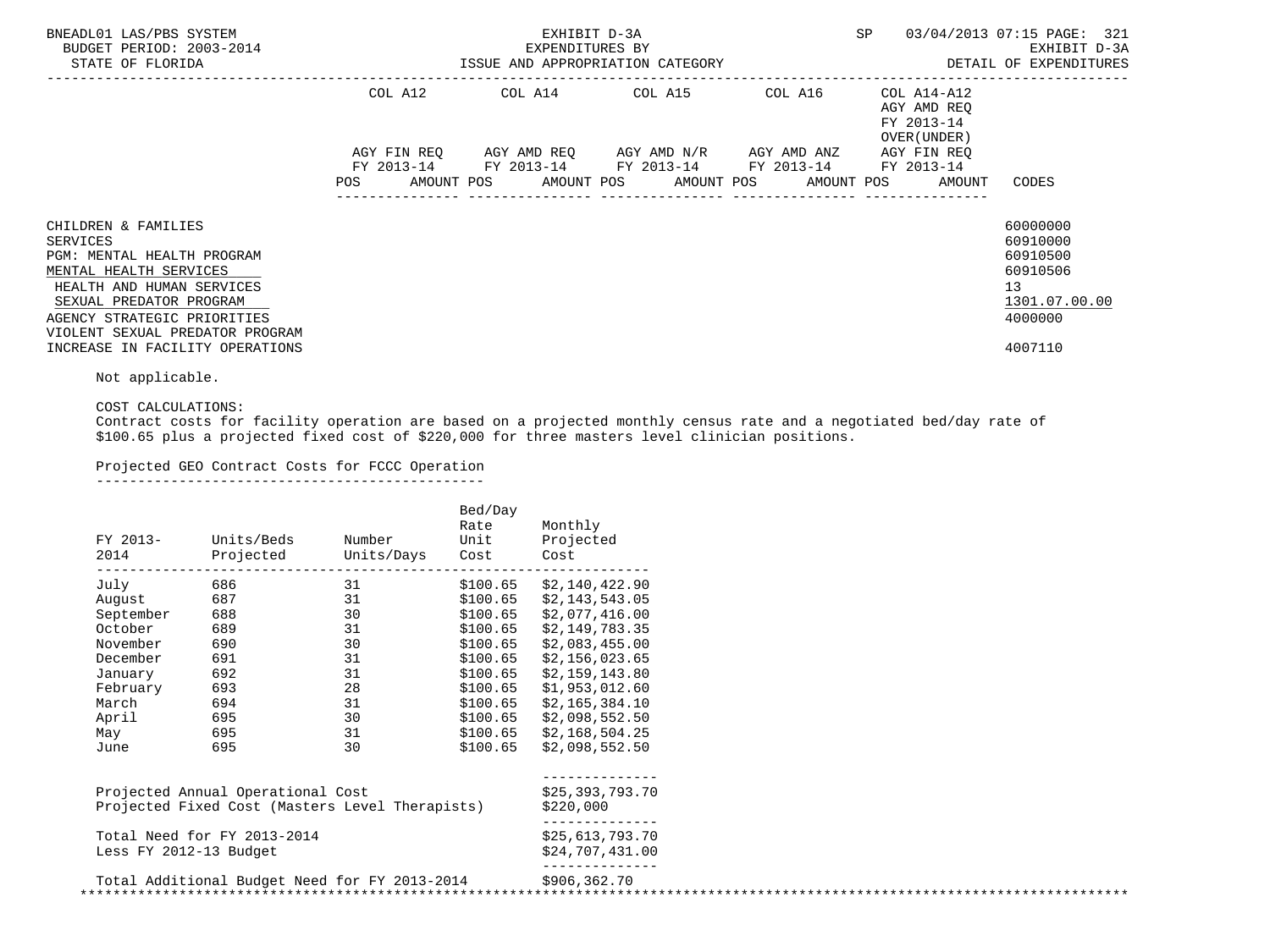| BNEADL01 LAS/PBS SYSTEM<br>BUDGET PERIOD: 2003-2014<br>STATE OF FLORIDA                                                                         | EXPENDITURES BI<br>ISSUE AND APPROPRIATION CATEGORY | EXHIBIT D-3A<br>EXPENDITURES BY |  | SP 03/04/2013 07:15 PAGE: 322                                                                                         | EXHIBIT D-3A<br>DETAIL OF EXPENDITURES                    |                                                                     |
|-------------------------------------------------------------------------------------------------------------------------------------------------|-----------------------------------------------------|---------------------------------|--|-----------------------------------------------------------------------------------------------------------------------|-----------------------------------------------------------|---------------------------------------------------------------------|
|                                                                                                                                                 | COL A12                                             |                                 |  | COL A14 COL A15 COL A16                                                                                               | COL A14-A12<br>AGY AMD REO<br>FY 2013-14<br>OVER (UNDER ) |                                                                     |
|                                                                                                                                                 | <b>POS</b>                                          |                                 |  | AGY FIN REQ AGY AMD REQ AGY AMD N/R AGY AMD ANZ AGY FIN REQ<br>FY 2013-14 FY 2013-14 FY 2013-14 FY 2013-14 FY 2013-14 | AMOUNT POS AMOUNT POS AMOUNT POS AMOUNT POS AMOUNT        | CODES                                                               |
| CHILDREN & FAMILIES<br>SERVICES<br>PGM: MENTAL HEALTH PROGRAM<br>MENTAL HEALTH SERVICES<br>HEALTH AND HUMAN SERVICES<br>SEXUAL PREDATOR PROGRAM |                                                     |                                 |  |                                                                                                                       |                                                           | 60000000<br>60910000<br>60910500<br>60910506<br>13<br>1301.07.00.00 |
| TOTAL: SEXUAL PREDATOR PROGRAM<br>BY FUND TYPE                                                                                                  |                                                     |                                 |  |                                                                                                                       |                                                           | 1301.07.00.00                                                       |
| GENERAL REVENUE FUND 34,709,556 34,709,556<br>SALARY RATE $549,514$                                                                             | 10.00    10.00                                      | 549,514                         |  |                                                                                                                       |                                                           | 1000                                                                |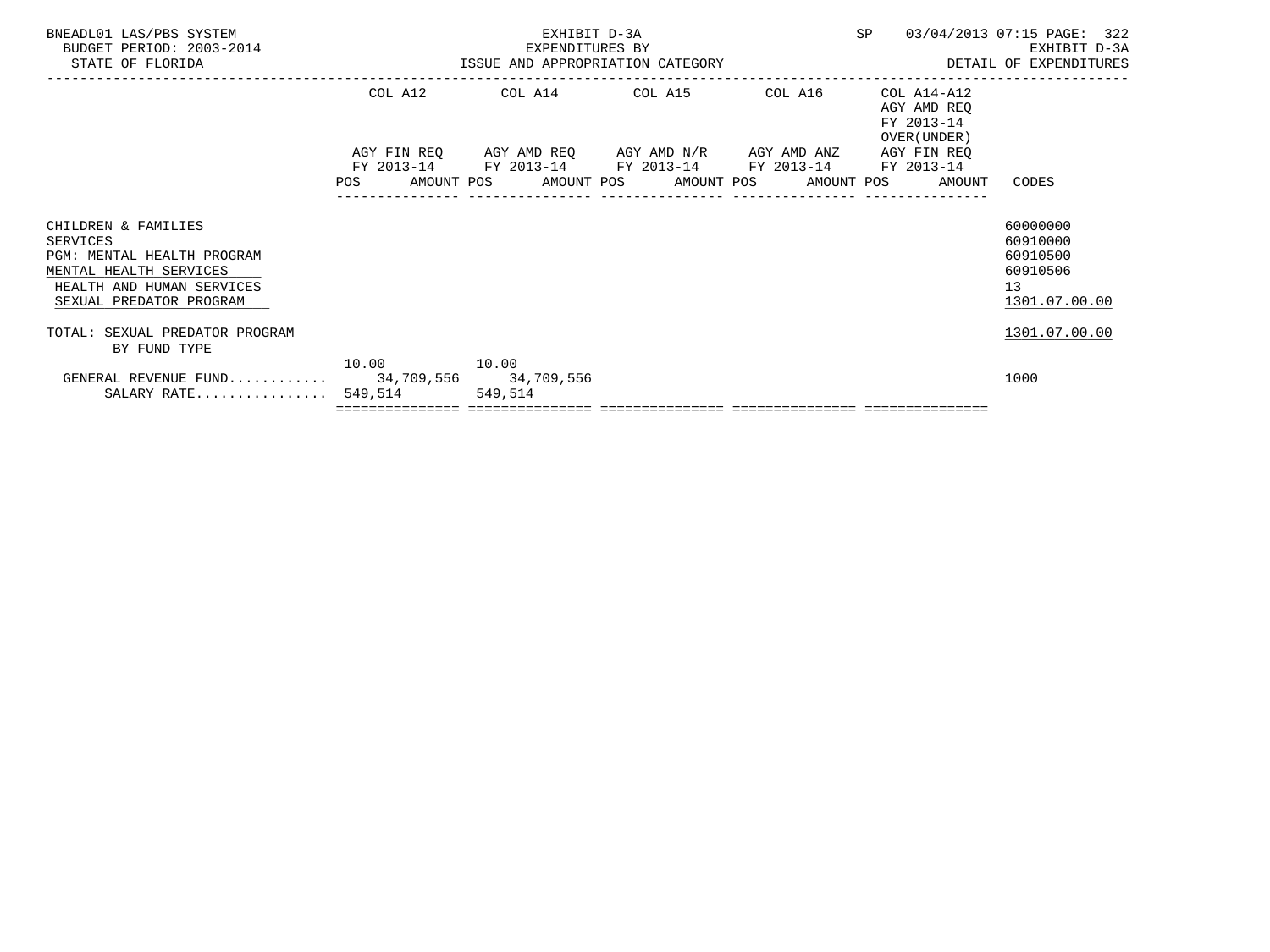| BNEADL01 LAS/PBS SYSTEM<br>BUDGET PERIOD: 2003-2014<br>STATE OF FLORIDA                                                                                 |                       |                           | EXHIBIT D-3A<br>EXPENDITURES BY<br>ISSUE AND APPROPRIATION CATEGORY | ________________________________                                      |                                                                          | SP 03/04/2013 07:15 PAGE: 323<br>EXHIBIT D-3A<br>DETAIL OF EXPENDITURES |
|---------------------------------------------------------------------------------------------------------------------------------------------------------|-----------------------|---------------------------|---------------------------------------------------------------------|-----------------------------------------------------------------------|--------------------------------------------------------------------------|-------------------------------------------------------------------------|
|                                                                                                                                                         |                       | COL A12<br>AGY FIN REQ    | COL A14                                                             | COL A16<br>COL A15<br>AGY AMD REQ       AGY AMD N/R       AGY AMD ANZ | COL A14-A12<br>AGY AMD REQ<br>FY 2013-14<br>OVER (UNDER )<br>AGY FIN REQ |                                                                         |
|                                                                                                                                                         |                       |                           |                                                                     | FY 2013-14 FY 2013-14 FY 2013-14 FY 2013-14 FY 2013-14                |                                                                          |                                                                         |
|                                                                                                                                                         |                       | POS                       | AMOUNT POS                                                          | AMOUNT POS<br>AMOUNT POS                                              | AMOUNT POS<br>AMOUNT                                                     | CODES                                                                   |
| CHILDREN & FAMILIES<br><b>SERVICES</b><br>PGM: MENTAL HEALTH PROGRAM<br>MENTAL HEALTH SERVICES<br>HEALTH AND HUMAN SERVICES<br>ADULT/COMM/MENTAL/HEALTH |                       |                           |                                                                     |                                                                       |                                                                          | 60000000<br>60910000<br>60910500<br>60910506<br>13<br>1301.08.00.00     |
| ESTIMATED EXPENDITURES<br>ESTIMATED EXPENDITURES - OPERATIONS<br>OTHER PERSONAL SERVICES                                                                |                       |                           |                                                                     |                                                                       |                                                                          | 1000000<br>1001000<br>030000                                            |
| GENERAL REVENUE FUND -MATCH 104,868 104,868<br>WELFARE TRANSITION TF                                                                                    | $-FEDERL$             | 116,979                   | 116,979                                                             |                                                                       |                                                                          | 1000 2<br>2401 3                                                        |
|                                                                                                                                                         |                       | 221,847                   | 221,847                                                             |                                                                       |                                                                          |                                                                         |
| TOTAL APPRO                                                                                                                                             |                       |                           |                                                                     |                                                                       |                                                                          |                                                                         |
| <b>EXPENSES</b>                                                                                                                                         |                       |                           |                                                                     |                                                                       |                                                                          | 040000                                                                  |
| GENERAL REVENUE FUND -MATCH 20,666<br>FEDERAL GRANTS TRUST FUND -FEDERL<br>WELFARE TRANSITION TF -FEDERL                                                |                       | 9,570<br>57,742           | 20,666<br>9,570<br>57,742                                           |                                                                       |                                                                          | 1000 2<br>2261 3<br>2401 3                                              |
| TOTAL APPRO                                                                                                                                             |                       | 87,978                    | 87,978                                                              | ------------- ----------------                                        |                                                                          |                                                                         |
| SPECIAL CATEGORIES<br>G/A-LOCAL MATCHING GRANT                                                                                                          |                       |                           |                                                                     |                                                                       |                                                                          | 100000<br>100030                                                        |
| GENERAL REVENUE FUND                                                                                                                                    | $-$ STATE             |                           | 3,250,000 3,250,000                                                 |                                                                       |                                                                          | 1000 1                                                                  |
| G/A-COMM MENTAL HLTH SVS                                                                                                                                |                       |                           |                                                                     |                                                                       |                                                                          | 100610                                                                  |
| GENERAL REVENUE FUND                                                                                                                                    | $-$ STATE<br>$-MATCH$ | 47,909,671<br>128,930,200 | 47,909,671<br>128,930,200<br>________ ______                        |                                                                       |                                                                          | 1000 1<br>1000<br>-2                                                    |
| TOTAL GENERAL REVENUE FUND                                                                                                                              |                       | 176,839,871               | 176,839,871                                                         |                                                                       |                                                                          | 1000                                                                    |
| ALCOHOL/DRUGABU/MEN HLH TF-MATCH                                                                                                                        | -FEDERL               | 392,601<br>17,576,801     | 392,601<br>17,576,801                                               |                                                                       |                                                                          | 2027 2<br>2027<br>-3                                                    |
| TOTAL ALCOHOL/DRUGABU/MEN HLH TF                                                                                                                        |                       | 17,969,402                | 17,969,402                                                          |                                                                       |                                                                          | 2027                                                                    |
| TOBACCO SETTLEMENT TF                                                                                                                                   | $-MATCH$              | 206,775                   | 206,775                                                             |                                                                       |                                                                          | 2122 2                                                                  |
| FEDERAL GRANTS TRUST FUND -FEDERL                                                                                                                       |                       | 14,002,365                | 14,002,365                                                          |                                                                       |                                                                          | 2261 3                                                                  |
|                                                                                                                                                         |                       |                           |                                                                     |                                                                       |                                                                          |                                                                         |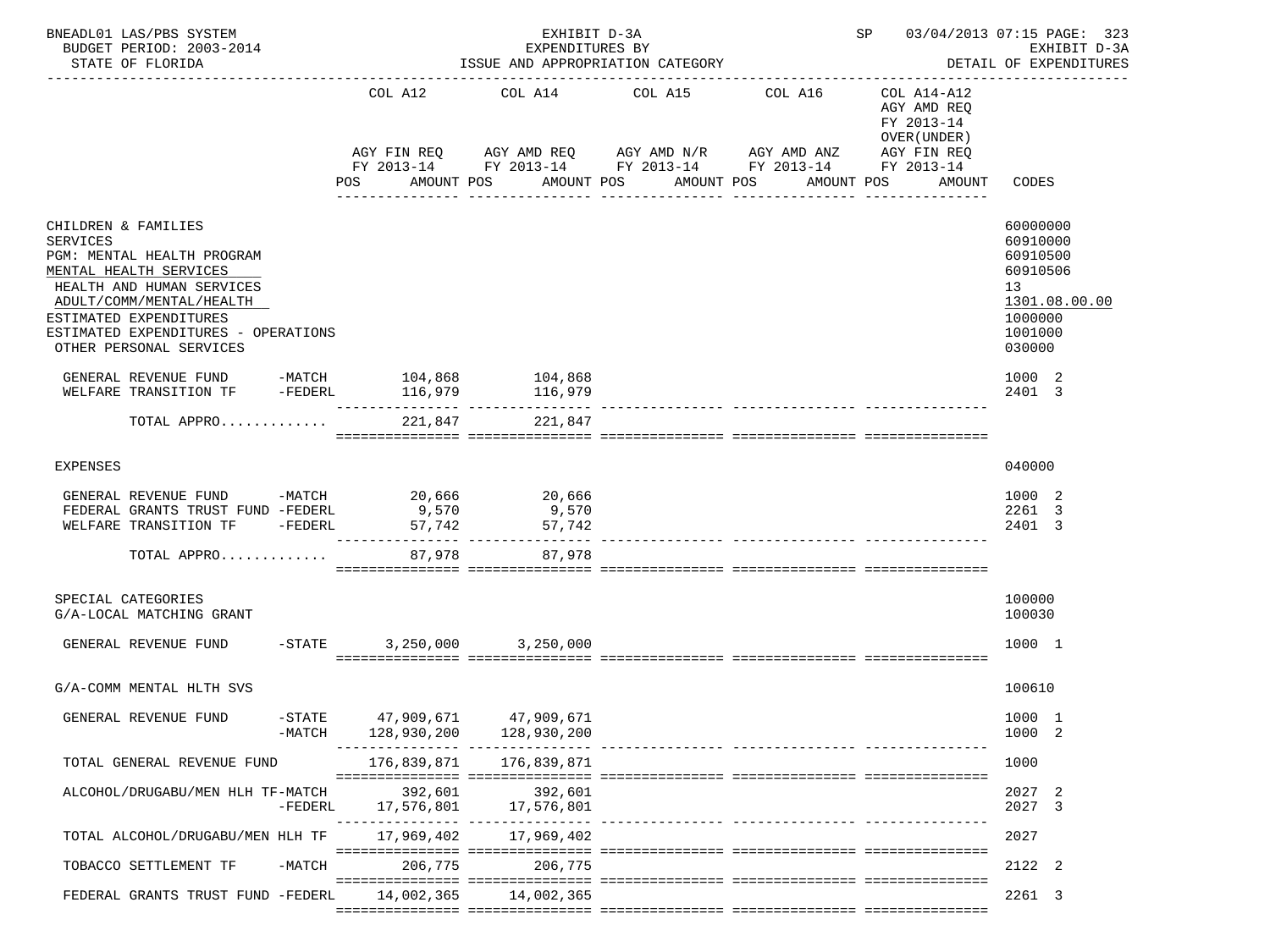| BNEADL01 LAS/PBS SYSTEM<br>BUDGET PERIOD: 2003-2014<br>STATE OF FLORIDA<br><u>_______________________</u>                                                                                                                                                                                           |                       | ISSUE AND APPROPRIATION CATEGORY | SP 03/04/2013 07:15 PAGE: 324 | EXHIBIT D-3A<br>DETAIL OF EXPENDITURES                                                                                                                                    |  |                                                                                  |                                                                                                                         |
|-----------------------------------------------------------------------------------------------------------------------------------------------------------------------------------------------------------------------------------------------------------------------------------------------------|-----------------------|----------------------------------|-------------------------------|---------------------------------------------------------------------------------------------------------------------------------------------------------------------------|--|----------------------------------------------------------------------------------|-------------------------------------------------------------------------------------------------------------------------|
|                                                                                                                                                                                                                                                                                                     |                       | COL A12<br><b>POS</b>            | AMOUNT POS                    | COL A14 COL A15 COL A16<br>AGY FIN REQ AGY AMD REQ AGY AMD N/R AGY AMD ANZ AGY FIN REQ<br>FY 2013-14 FY 2013-14 FY 2013-14 FY 2013-14 FY 2013-14<br>AMOUNT POS AMOUNT POS |  | COL A14-A12<br>AGY AMD REQ<br>FY 2013-14<br>OVER (UNDER)<br>AMOUNT POS<br>AMOUNT | CODES                                                                                                                   |
| CHILDREN & FAMILIES<br><b>SERVICES</b><br>PGM: MENTAL HEALTH PROGRAM<br>MENTAL HEALTH SERVICES<br>HEALTH AND HUMAN SERVICES<br>ADULT/COMM/MENTAL/HEALTH<br>ESTIMATED EXPENDITURES<br>ESTIMATED EXPENDITURES - OPERATIONS<br>SPECIAL CATEGORIES<br>G/A-COMM MENTAL HLTH SVS<br>WELFARE TRANSITION TF |                       |                                  | -FEDERL 7,357,585 7,357,585   |                                                                                                                                                                           |  |                                                                                  | 60000000<br>60910000<br>60910500<br>60910506<br>13<br>1301.08.00.00<br>1000000<br>1001000<br>100000<br>100610<br>2401 3 |
| OPERATIONS AND MAINT TF -STATE 445,370                                                                                                                                                                                                                                                              |                       |                                  | 445,370                       |                                                                                                                                                                           |  |                                                                                  | 2516 1                                                                                                                  |
| TOTAL APPRO $\ldots \ldots \ldots$ 216.821.368 216.821.368                                                                                                                                                                                                                                          |                       |                                  |                               |                                                                                                                                                                           |  |                                                                                  |                                                                                                                         |
| G/A-BAKER ACT SERVICES                                                                                                                                                                                                                                                                              |                       |                                  |                               |                                                                                                                                                                           |  |                                                                                  | 100611                                                                                                                  |
| GENERAL REVENUE FUND -MATCH 62,333,949 62,333,949                                                                                                                                                                                                                                                   |                       |                                  |                               |                                                                                                                                                                           |  |                                                                                  | 1000 2                                                                                                                  |
| G/A-OUTPATIENT BAKER ACT                                                                                                                                                                                                                                                                            |                       |                                  |                               |                                                                                                                                                                           |  |                                                                                  | 100612                                                                                                                  |
| GENERAL REVENUE FUND -MATCH                                                                                                                                                                                                                                                                         |                       |                                  | 500,000<br>500,000            |                                                                                                                                                                           |  |                                                                                  | 1000 2                                                                                                                  |
| CONTRACTED SERVICES                                                                                                                                                                                                                                                                                 |                       |                                  |                               |                                                                                                                                                                           |  |                                                                                  | 100777                                                                                                                  |
| GENERAL REVENUE FUND<br>FEDERAL GRANTS TRUST FUND -FEDERL 98,489<br>WELFARE TRANSITION TF                                                                                                                                                                                                           | $-MATCH$<br>$-FEDERL$ | 813<br>1,000                     | 813<br>98,489<br>1,000        |                                                                                                                                                                           |  |                                                                                  | 1000 2<br>2261 3<br>2401<br>-3                                                                                          |
| TOTAL APPRO                                                                                                                                                                                                                                                                                         |                       |                                  | 100,302 100,302               |                                                                                                                                                                           |  |                                                                                  |                                                                                                                         |
| G/A-CONTRACTED SERVICES                                                                                                                                                                                                                                                                             |                       |                                  |                               |                                                                                                                                                                           |  |                                                                                  | 100778                                                                                                                  |
| GENERAL REVENUE FUND<br>WELFARE TRANSITION TF                                                                                                                                                                                                                                                       | -FEDERL               | -MATCH 259,621 259,621<br>86,286 | 86,286<br>-- ------------     |                                                                                                                                                                           |  |                                                                                  | 1000 2<br>2401 3                                                                                                        |
| TOTAL APPRO                                                                                                                                                                                                                                                                                         |                       | 345,907                          | 345,907                       |                                                                                                                                                                           |  |                                                                                  |                                                                                                                         |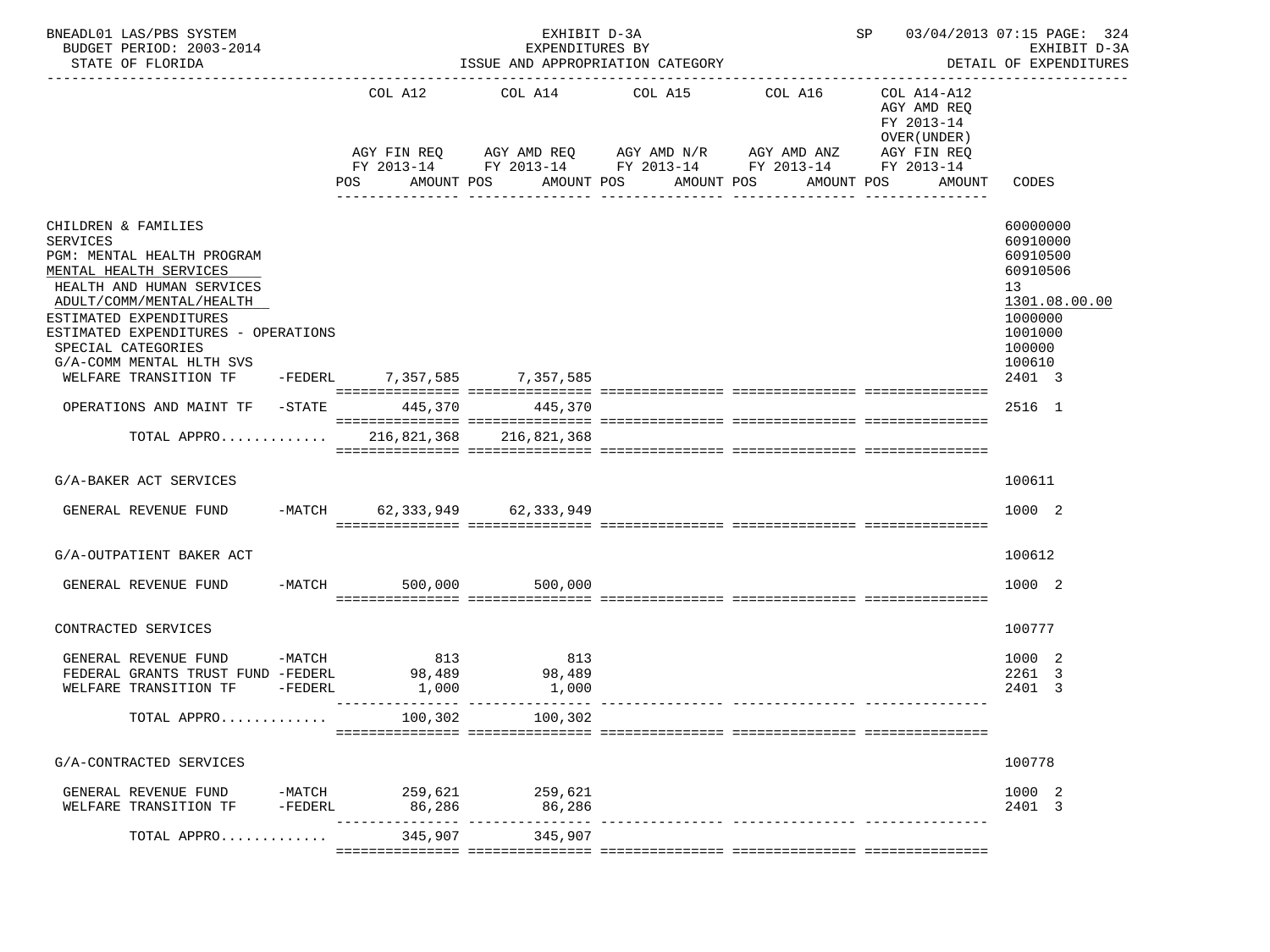| BNEADL01 LAS/PBS SYSTEM<br>BUDGET PERIOD: 2003-2014<br>STATE OF FLORIDA                                                                                                                                                                                               | SP 03/04/2013 07:15 PAGE: 325<br>EXHIBIT D-3A<br>EXPENDITURES BY<br>ISSUE AND APPROPRIATION CATEGORY<br>DETAIL OF EXPENDITURES |                                         |                                                                                                                                  |            |            |                                                              |                                                                                                                            |  |
|-----------------------------------------------------------------------------------------------------------------------------------------------------------------------------------------------------------------------------------------------------------------------|--------------------------------------------------------------------------------------------------------------------------------|-----------------------------------------|----------------------------------------------------------------------------------------------------------------------------------|------------|------------|--------------------------------------------------------------|----------------------------------------------------------------------------------------------------------------------------|--|
|                                                                                                                                                                                                                                                                       |                                                                                                                                | COL A12                                 | COL A14<br>AGY FIN REQ AGY AMD REQ AGY AMD N/R AGY AMD ANZ AGY FIN REQ<br>FY 2013-14 FY 2013-14 FY 2013-14 FY 2013-14 FY 2013-14 | COL A15    | COL A16    | $COL A14 - A12$<br>AGY AMD REQ<br>FY 2013-14<br>OVER (UNDER) |                                                                                                                            |  |
|                                                                                                                                                                                                                                                                       |                                                                                                                                | <b>POS</b>                              | AMOUNT POS                                                                                                                       | AMOUNT POS | AMOUNT POS | AMOUNT POS<br>AMOUNT                                         | CODES                                                                                                                      |  |
| CHILDREN & FAMILIES<br>SERVICES<br>PGM: MENTAL HEALTH PROGRAM<br>MENTAL HEALTH SERVICES<br>HEALTH AND HUMAN SERVICES<br>ADULT/COMM/MENTAL/HEALTH<br>ESTIMATED EXPENDITURES<br>ESTIMATED EXPENDITURES - OPERATIONS<br>SPECIAL CATEGORIES<br>G/A-INDIGENT PSYCH MED PRG |                                                                                                                                |                                         |                                                                                                                                  |            |            |                                                              | 60000000<br>60910000<br>60910500<br>60910506<br>13 <sup>7</sup><br>1301.08.00.00<br>1000000<br>1001000<br>100000<br>101350 |  |
| GENERAL REVENUE FUND                                                                                                                                                                                                                                                  |                                                                                                                                |                                         | -MATCH 6,780,276 6,780,276                                                                                                       |            |            |                                                              | 1000 2                                                                                                                     |  |
| DEFERRED-PAY COM CONTRACTS                                                                                                                                                                                                                                            |                                                                                                                                |                                         |                                                                                                                                  |            |            |                                                              | 105280                                                                                                                     |  |
| WELFARE TRANSITION TF                                                                                                                                                                                                                                                 | -FEDERL                                                                                                                        | 849                                     | 849                                                                                                                              |            |            |                                                              | 2401 3                                                                                                                     |  |
| LEASE/PURCHASE/EQUIPMENT                                                                                                                                                                                                                                              |                                                                                                                                |                                         |                                                                                                                                  |            |            |                                                              | 105281                                                                                                                     |  |
| GENERAL REVENUE FUND -MATCH<br>WELFARE TRANSITION TF -FEDERL<br>OPERATIONS AND MAINT TF -STATE                                                                                                                                                                        |                                                                                                                                | 314<br>$\overline{\mathbf{2}}$<br>4,632 | 314<br>$\overline{\phantom{a}}$ 2<br>4,632                                                                                       |            |            |                                                              | 1000 2<br>2401 3<br>2516 1                                                                                                 |  |
| TOTAL APPRO                                                                                                                                                                                                                                                           |                                                                                                                                | 4,948                                   | 4,948                                                                                                                            |            |            |                                                              |                                                                                                                            |  |
| TOTAL: ESTIMATED EXPENDITURES - OPERATIONS<br>TOTAL ISSUE                                                                                                                                                                                                             |                                                                                                                                |                                         | 290,447,424 290,447,424                                                                                                          |            |            |                                                              | 1001000                                                                                                                    |  |
| CASUALTY INSURANCE PREMIUM<br>ADJUSTMENT<br>SPECIAL CATEGORIES<br>RISK MANAGEMENT INSURANCE                                                                                                                                                                           |                                                                                                                                |                                         |                                                                                                                                  |            |            |                                                              | 1001090<br>100000<br>103241                                                                                                |  |
| GENERAL REVENUE FUND                                                                                                                                                                                                                                                  |                                                                                                                                |                                         | $-$ STATE 2,558 2,558                                                                                                            |            |            |                                                              | 1000 1                                                                                                                     |  |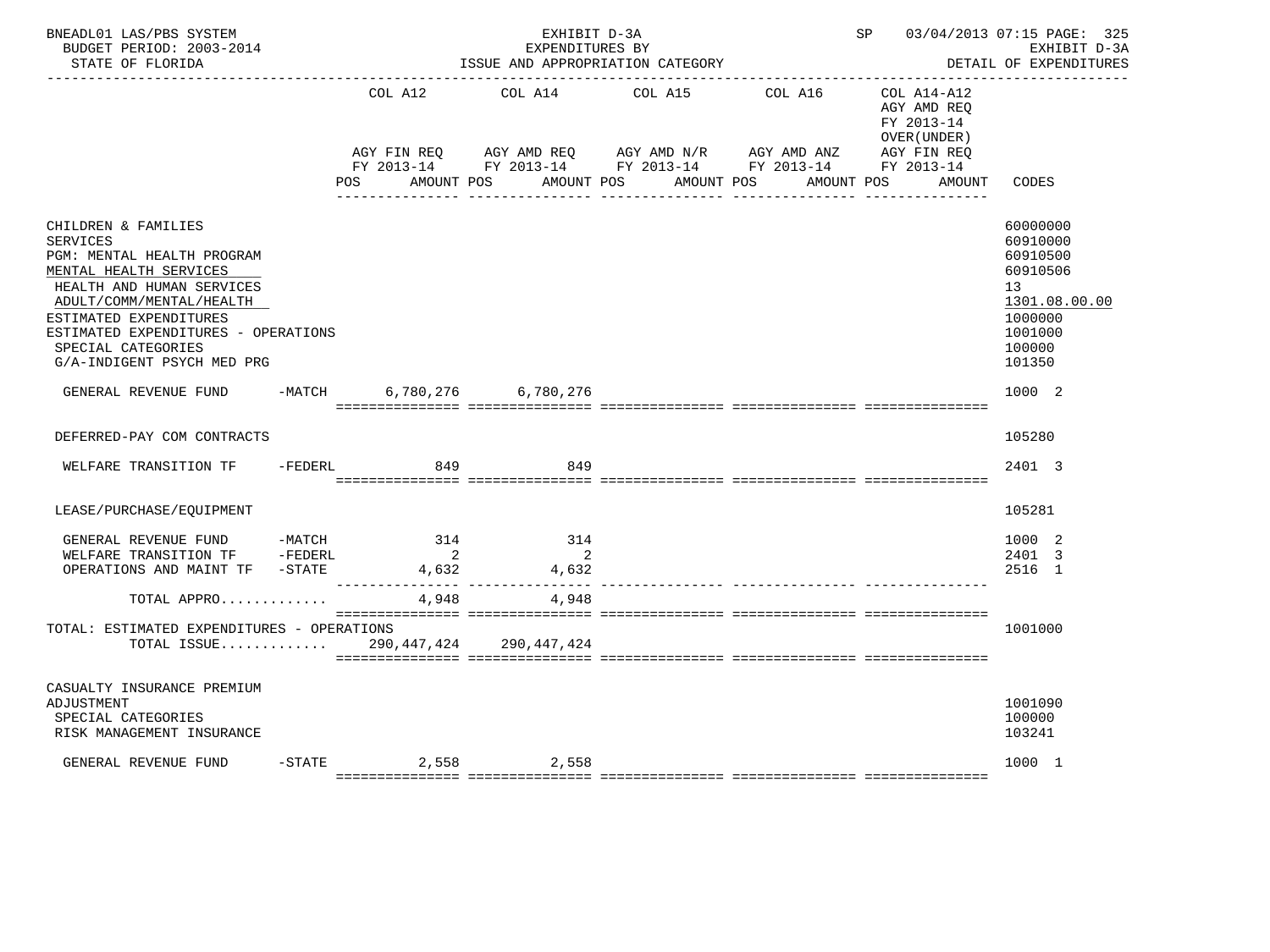| BNEADL01 LAS/PBS SYSTEM<br>BUDGET PERIOD: 2003-2014<br>STATE OF FLORIDA                                                                                                                                                                      | EXHIBIT D-3A<br>EXPENDITURES BY<br>ISSUE AND APPROPRIATION CATEGORY |  |                                                                                                                                                                                                  |  |                                                                    |  |            |  |            | SP 03/04/2013 07:15 PAGE: 326<br>EXHIBIT D-3A<br>DETAIL OF EXPENDITURES |                                                                     |  |
|----------------------------------------------------------------------------------------------------------------------------------------------------------------------------------------------------------------------------------------------|---------------------------------------------------------------------|--|--------------------------------------------------------------------------------------------------------------------------------------------------------------------------------------------------|--|--------------------------------------------------------------------|--|------------|--|------------|-------------------------------------------------------------------------|---------------------------------------------------------------------|--|
|                                                                                                                                                                                                                                              | POS                                                                 |  | COL A12 COL A14 COL A15 COL A16 COL A14-A12<br>AGY FIN REQ AGY AMD REQ AGY AMD N/R AGY AMD ANZ AGY FIN REQ<br>FY 2013-14 FY 2013-14 FY 2013-14 FY 2013-14 FY 2013-14<br>AMOUNT POS<br>AMOUNT POS |  |                                                                    |  | AMOUNT POS |  |            | AGY AMD REQ<br>FY 2013-14<br>OVER (UNDER )<br>AMOUNT                    | CODES                                                               |  |
|                                                                                                                                                                                                                                              |                                                                     |  |                                                                                                                                                                                                  |  |                                                                    |  |            |  | AMOUNT POS |                                                                         |                                                                     |  |
| CHILDREN & FAMILIES<br><b>SERVICES</b><br>PGM: MENTAL HEALTH PROGRAM<br>MENTAL HEALTH SERVICES<br>HEALTH AND HUMAN SERVICES<br>ADULT/COMM/MENTAL/HEALTH<br>ADJUSTMENTS TO CURRENT YEAR                                                       |                                                                     |  |                                                                                                                                                                                                  |  |                                                                    |  |            |  |            |                                                                         | 60000000<br>60910000<br>60910500<br>60910506<br>13<br>1301.08.00.00 |  |
| ESTIMATED EXPENDITURES<br>ADJUST FUND SOURCE INDICATORS - ADD<br>SPECIAL CATEGORIES<br>G/A-COMM MENTAL HLTH SVS                                                                                                                              |                                                                     |  |                                                                                                                                                                                                  |  |                                                                    |  |            |  |            |                                                                         | 1600000<br>160S220<br>100000<br>100610                              |  |
| GENERAL REVENUE FUND -MATCH 25, 911, 902 25, 911, 902<br>ALCOHOL/DRUGABU/MEN HLH TF-FEDERL 392,601                                                                                                                                           |                                                                     |  | 392,601                                                                                                                                                                                          |  |                                                                    |  |            |  |            |                                                                         | 1000 2<br>2027 3                                                    |  |
| TOTAL APPRO 26,304,503 26,304,503                                                                                                                                                                                                            |                                                                     |  |                                                                                                                                                                                                  |  |                                                                    |  |            |  |            |                                                                         |                                                                     |  |
|                                                                                                                                                                                                                                              |                                                                     |  |                                                                                                                                                                                                  |  | accordinations consecutives consecutives consecutives consecutives |  |            |  |            |                                                                         |                                                                     |  |
| AGENCY ISSUE NARRATIVE:<br>2013-2014 BUDGET YEAR NARRATIVE:<br>ISSUE TITLE: Adjust Fund Source Indicators - Add                                                                                                                              |                                                                     |  |                                                                                                                                                                                                  |  | IT COMPONENT? NO                                                   |  |            |  |            |                                                                         |                                                                     |  |
| SPECIFY WHICH AGENCY GOAL FROM THE FISCAL YEARS 2013-2014 THROUGH 2017-2018 STRATEGIC PLAN IS ADDRESSED BY THIS BUDGET<br>ISSUE PROPOSAL:<br>Effect Program Improvements: Apply proven best practices to maximize efficiencies and outcomes. |                                                                     |  |                                                                                                                                                                                                  |  |                                                                    |  |            |  |            |                                                                         |                                                                     |  |
| SUMMARY:<br>The Department requests an adjustment to its base budget to properly align Funding Source Indentifiers (FSI) for<br>Maintenance of Effort (MOE) and Match review.                                                                |                                                                     |  |                                                                                                                                                                                                  |  |                                                                    |  |            |  |            |                                                                         |                                                                     |  |
| PROBLEM STATEMENT:<br>Based on the Department's current agency-approved operating budget, this request is needed to properly align the FSIs in<br>the Department's budget.                                                                   |                                                                     |  |                                                                                                                                                                                                  |  |                                                                    |  |            |  |            |                                                                         |                                                                     |  |
| WHAT BENEFITS WILL BE OBTAINED BY FUNDING THIS ISSUE:<br>This action is necessary to ensure that the Department can properly identify funding sources and MOE.                                                                               |                                                                     |  |                                                                                                                                                                                                  |  |                                                                    |  |            |  |            |                                                                         |                                                                     |  |
| WHAT UNDERLYING PROGRAM THEORY CHANGE IS INVOLVED IN THIS ISSUE (IF ANY):<br>Not applicable.                                                                                                                                                 |                                                                     |  |                                                                                                                                                                                                  |  |                                                                    |  |            |  |            |                                                                         |                                                                     |  |
| WHAT IMPLEMENTATION MECHANISMS WILL BE CHANGES AS A RESULT OF THIS ISSUE (IF ANY):<br>The Department will implement these adjustments and continue to monitor the funding of the budget.                                                     |                                                                     |  |                                                                                                                                                                                                  |  |                                                                    |  |            |  |            |                                                                         |                                                                     |  |
| FLORIDA STRATEGIC PLAN FOR ECONOMIC DEVELOPMENT:                                                                                                                                                                                             |                                                                     |  |                                                                                                                                                                                                  |  |                                                                    |  |            |  |            |                                                                         |                                                                     |  |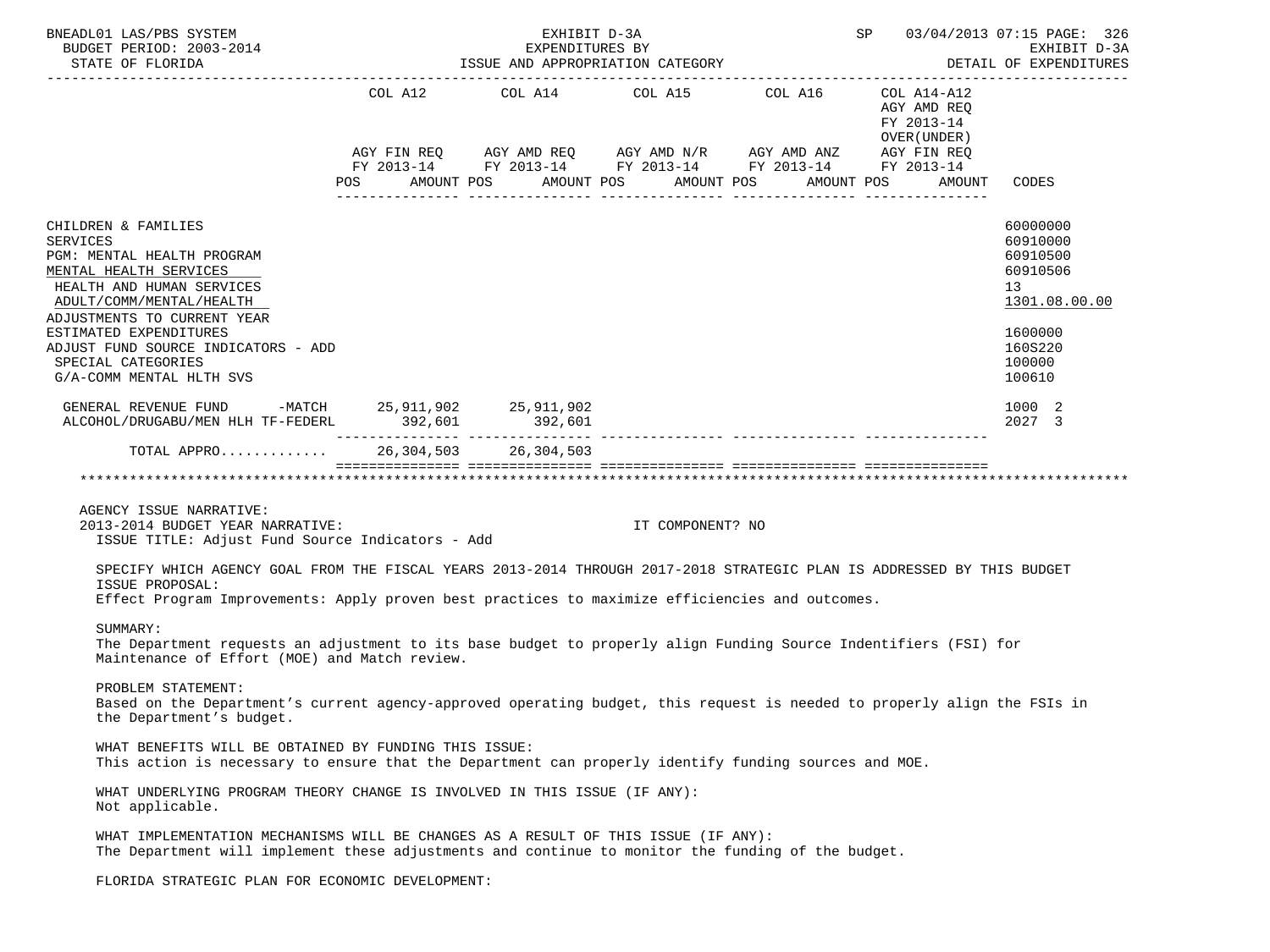| BNEADL01 LAS/PBS SYSTEM<br>BUDGET PERIOD: 2003-2014                                                                                                                                                                                                                                                 |                   | 03/04/2013 07:15 PAGE: 327<br>EXHIBIT D-3A<br>DETAIL OF EXPENDITURES |                                                                                                                                                                                      |            |                                                                     |                                                                                           |
|-----------------------------------------------------------------------------------------------------------------------------------------------------------------------------------------------------------------------------------------------------------------------------------------------------|-------------------|----------------------------------------------------------------------|--------------------------------------------------------------------------------------------------------------------------------------------------------------------------------------|------------|---------------------------------------------------------------------|-------------------------------------------------------------------------------------------|
|                                                                                                                                                                                                                                                                                                     | AMOUNT POS<br>POS |                                                                      | COL A12 COL A14 COL A15 COL A16<br>AGY FIN REQ AGY AMD REQ AGY AMD N/R AGY AMD ANZ AGY FIN REQ<br>FY 2013-14 FY 2013-14 FY 2013-14 FY 2013-14 FY 2013-14<br>AMOUNT POS<br>AMOUNT POS | AMOUNT POS | COL A14-A12<br>AGY AMD REO<br>FY 2013-14<br>OVER (UNDER )<br>AMOUNT | CODES                                                                                     |
| CHILDREN & FAMILIES<br><b>SERVICES</b><br>PGM: MENTAL HEALTH PROGRAM<br>MENTAL HEALTH SERVICES<br>HEALTH AND HUMAN SERVICES<br>ADULT/COMM/MENTAL/HEALTH<br>ADJUSTMENTS TO CURRENT YEAR<br>ESTIMATED EXPENDITURES<br>ADJUST FUND SOURCE INDICATORS - ADD<br>Not applicable.<br>RETURN ON INVESTMENT: |                   |                                                                      |                                                                                                                                                                                      |            |                                                                     | 60000000<br>60910000<br>60910500<br>60910506<br>13<br>1301.08.00.00<br>1600000<br>160S220 |
| Not applicable.<br>COST CALCULATIONS:<br>The Other Adjustment Data (OAD) transaction was used to correct Fund Source Identifiers (FSI) for Salaries and Benefits<br>amounts that are not associated with specific positions and salary rate.<br>ADJUST FUND SOURCE INDICATORS -<br><b>DEDUCT</b>    |                   |                                                                      |                                                                                                                                                                                      |            |                                                                     | 160S230                                                                                   |
| SPECIAL CATEGORIES<br>G/A-COMM MENTAL HLTH SVS                                                                                                                                                                                                                                                      |                   |                                                                      |                                                                                                                                                                                      |            |                                                                     | 100000<br>100610                                                                          |
|                                                                                                                                                                                                                                                                                                     |                   |                                                                      |                                                                                                                                                                                      |            |                                                                     | 1000 1<br>2027 2                                                                          |
| TOTAL APPRO                                                                                                                                                                                                                                                                                         |                   | $26, 304, 503 - 26, 304, 503 -$                                      |                                                                                                                                                                                      |            |                                                                     |                                                                                           |
|                                                                                                                                                                                                                                                                                                     |                   |                                                                      |                                                                                                                                                                                      |            |                                                                     |                                                                                           |
| AGENCY ISSUE NARRATIVE:<br>2013-2014 BUDGET YEAR NARRATIVE:<br>ISSUE TITLE: Adjust Fund Source Indicators - Deduct                                                                                                                                                                                  |                   |                                                                      | IT COMPONENT? NO                                                                                                                                                                     |            |                                                                     |                                                                                           |
| SPECIFY WHICH AGENCY GOAL FROM THE FISCAL YEARS 2013-2014 THROUGH 2017-2018 STRATEGIC PLAN IS ADDRESSED BY THIS BUDGET<br>ISSUE PROPOSAL:<br>Effect Program Improvements: Apply proven best practices to maximize efficiencies and outcomes.                                                        |                   |                                                                      |                                                                                                                                                                                      |            |                                                                     |                                                                                           |
| SUMMARY:<br>The Department requests an adjustment to its base budget to properly align Funding Source Indicators (FSI) for<br>Maintenance of Effort (MOE) and Match review.                                                                                                                         |                   |                                                                      |                                                                                                                                                                                      |            |                                                                     |                                                                                           |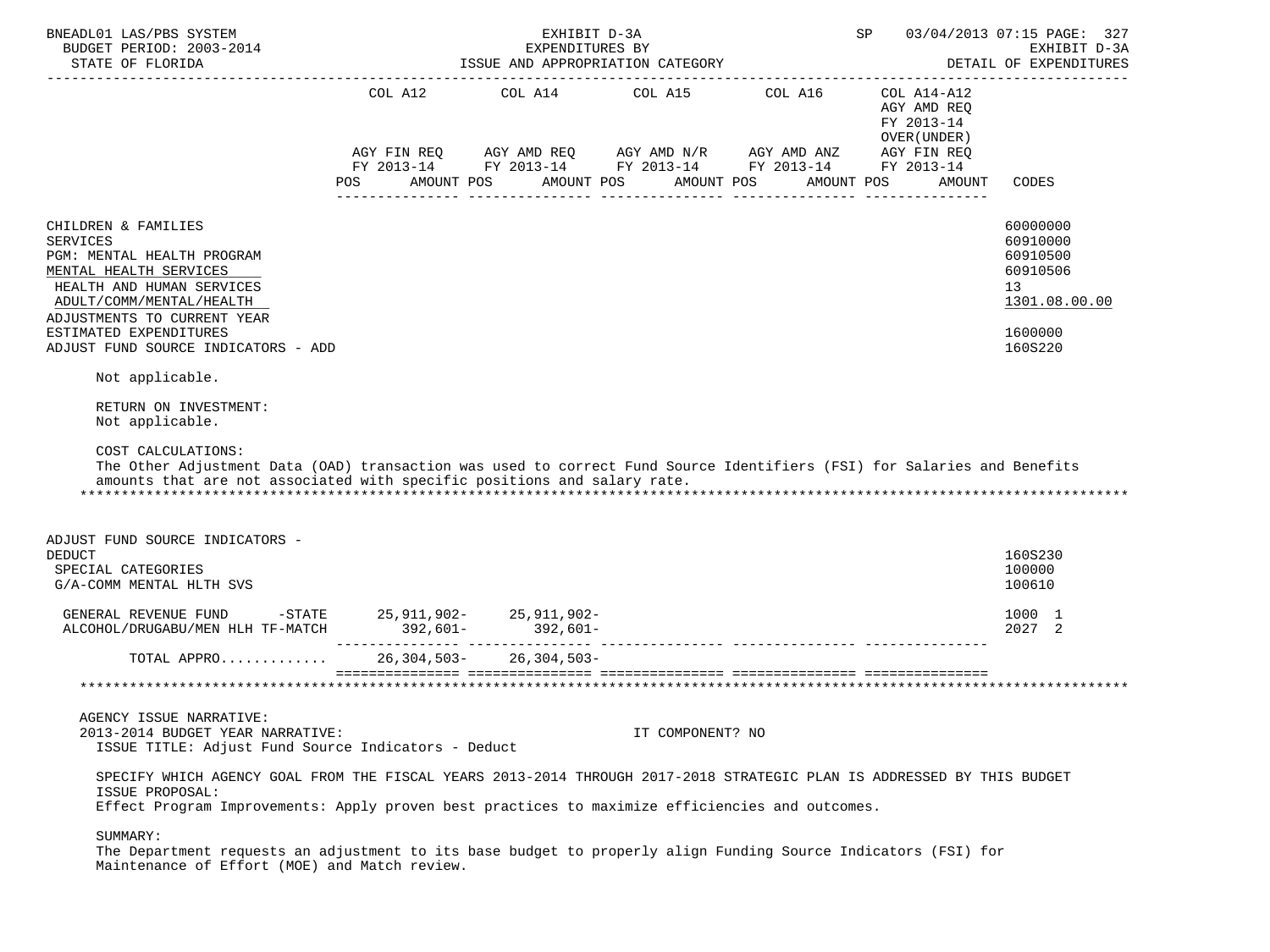| BNEADL01 LAS/PBS SYSTEM                                                                                                                                                                                                                                              | SP 03/04/2013 07:15 PAGE: 328<br>EXHIBIT D-3A<br>BUDGET PERIOD: 2003-2014 EXPENDITURES BY<br>STATE OF FLORIDA 1SSUE AND APPROPRIATION CATEGORY DETAIL OF EXPENDITURES FOR THE OF FLORIDA 1SSUE AND APPROPRIATION CATEGORY<br>EXPENDITURES BY<br>ISSUE AND APPROPRIATION CATEGORY FRAME AND APPROPRIATION CATEGORY<br>---------- |                                                                                                                                                                                                                                                                                                                                                                                                                                                                                                                     |  |  |                                                     |                                                                                           |  |  |
|----------------------------------------------------------------------------------------------------------------------------------------------------------------------------------------------------------------------------------------------------------------------|---------------------------------------------------------------------------------------------------------------------------------------------------------------------------------------------------------------------------------------------------------------------------------------------------------------------------------|---------------------------------------------------------------------------------------------------------------------------------------------------------------------------------------------------------------------------------------------------------------------------------------------------------------------------------------------------------------------------------------------------------------------------------------------------------------------------------------------------------------------|--|--|-----------------------------------------------------|-------------------------------------------------------------------------------------------|--|--|
|                                                                                                                                                                                                                                                                      |                                                                                                                                                                                                                                                                                                                                 | COL A12 $\qquad$ COL A14 $\qquad$ COL A15 $\qquad$ COL A16 $\qquad$ COL A14-A12<br>$\begin{array}{lllllll} \text{AGY}\ \text{FIN}\ \text{REQ} & \text{AGY}\ \text{AMD}\ \text{REQ} & \text{AGY}\ \text{AMD}\ \text{N/R} & \text{AGY}\ \text{AMD}\ \text{ANZ} & \text{AGY}\ \text{FIN}\ \text{REQ} \\ \text{FY}\ 2013\text{--}14 & \text{FY}\ 2013\text{--}14 & \text{FY}\ 2013\text{--}14 & \text{FY}\ 2013\text{--}14 & \text{FY}\ 2013\text{--}14 \end{array}$<br>POS AMOUNT POS AMOUNT POS AMOUNT POS AMOUNT POS |  |  | AGY AMD REQ<br>FY 2013-14<br>OVER (UNDER)<br>AMOUNT | CODES                                                                                     |  |  |
| CHILDREN & FAMILIES<br><b>SERVICES</b><br>PGM: MENTAL HEALTH PROGRAM<br>MENTAL HEALTH SERVICES<br>HEALTH AND HUMAN SERVICES<br>ADULT/COMM/MENTAL/HEALTH<br>ADJUSTMENTS TO CURRENT YEAR<br>ESTIMATED EXPENDITURES<br>ADJUST FUND SOURCE INDICATORS -<br><b>DEDUCT</b> |                                                                                                                                                                                                                                                                                                                                 |                                                                                                                                                                                                                                                                                                                                                                                                                                                                                                                     |  |  |                                                     | 60000000<br>60910000<br>60910500<br>60910506<br>13<br>1301.08.00.00<br>1600000<br>160S230 |  |  |
| PROBLEM STATEMENT:<br>Based on the Department's current agency-approved operating budget, this request is needed to properly align the FSIs in<br>the Department's budget.                                                                                           |                                                                                                                                                                                                                                                                                                                                 |                                                                                                                                                                                                                                                                                                                                                                                                                                                                                                                     |  |  |                                                     |                                                                                           |  |  |
| WHAT BENEFITS WILL BE OBTAINED BY FUNDING THIS ISSUE:<br>This action is necessary to ensure that the Department can properly identify funding sources and MOE.                                                                                                       |                                                                                                                                                                                                                                                                                                                                 |                                                                                                                                                                                                                                                                                                                                                                                                                                                                                                                     |  |  |                                                     |                                                                                           |  |  |
| WHAT UNDERLYING PROGRAM THEORY CHANGE IS INVOLVED IN THIS ISSUE (IF ANY):<br>Not applicable.                                                                                                                                                                         |                                                                                                                                                                                                                                                                                                                                 |                                                                                                                                                                                                                                                                                                                                                                                                                                                                                                                     |  |  |                                                     |                                                                                           |  |  |
| WHAT IMPLEMENTATION MECHANISMS WILL BE CHANGES AS A RESULT OF THIS ISSUE (IF ANY):<br>The Department will implement these adjustments and continue to monitor the funding of the budget.                                                                             |                                                                                                                                                                                                                                                                                                                                 |                                                                                                                                                                                                                                                                                                                                                                                                                                                                                                                     |  |  |                                                     |                                                                                           |  |  |
| FLORIDA STRATEGIC PLAN FOR ECONOMIC DEVELOPMENT:<br>Not applicable.                                                                                                                                                                                                  |                                                                                                                                                                                                                                                                                                                                 |                                                                                                                                                                                                                                                                                                                                                                                                                                                                                                                     |  |  |                                                     |                                                                                           |  |  |
| RETURN ON INVESTMENT:<br>Not applicable.                                                                                                                                                                                                                             |                                                                                                                                                                                                                                                                                                                                 |                                                                                                                                                                                                                                                                                                                                                                                                                                                                                                                     |  |  |                                                     |                                                                                           |  |  |
| COST CALCULATIONS:<br>The Other Adjustment Data (OAD) transaction was used to correct Fund Source Identifiers (FSI) for Salaries and Benefits<br>amounts that are not associated with specific positions and salary rate.                                            |                                                                                                                                                                                                                                                                                                                                 |                                                                                                                                                                                                                                                                                                                                                                                                                                                                                                                     |  |  |                                                     |                                                                                           |  |  |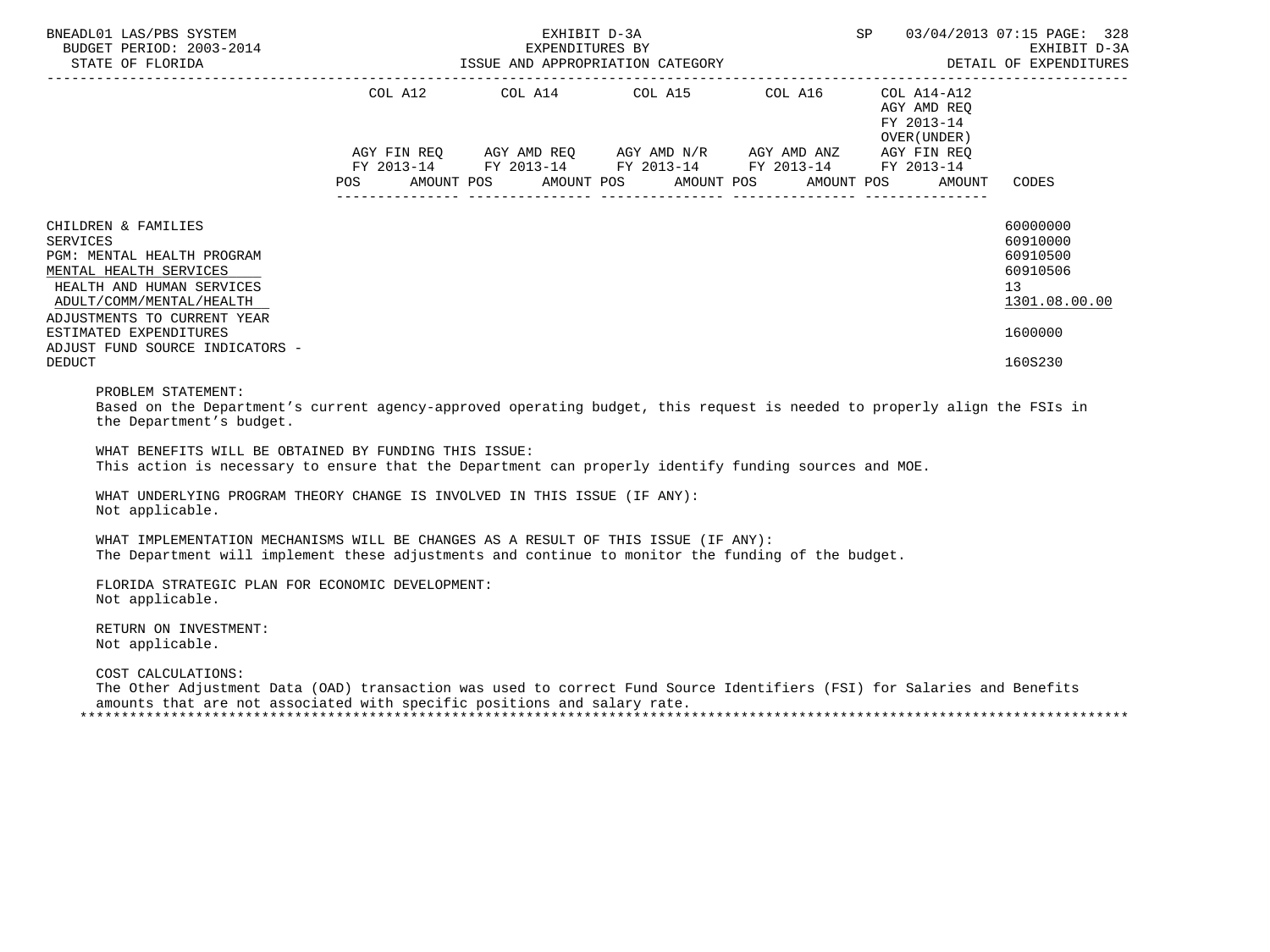| BNEADL01 LAS/PBS SYSTEM<br>BUDGET PERIOD: 2003-2014<br>STATE OF FLORIDA                                                                                                                                                       |                                     | EXHIBIT D-3A<br>EXPENDITURES BY<br>ISSUE AND APPROPRIATION CATEGORY | SP 03/04/2013 07:15 PAGE: 329                                                                                                                                             | EXHIBIT D-3A<br>DETAIL OF EXPENDITURES                                            |                                                                                |
|-------------------------------------------------------------------------------------------------------------------------------------------------------------------------------------------------------------------------------|-------------------------------------|---------------------------------------------------------------------|---------------------------------------------------------------------------------------------------------------------------------------------------------------------------|-----------------------------------------------------------------------------------|--------------------------------------------------------------------------------|
|                                                                                                                                                                                                                               | COL A12<br><b>POS</b><br>AMOUNT POS |                                                                     | COL A14 COL A15 COL A16<br>AGY FIN REQ AGY AMD REQ AGY AMD N/R AGY AMD ANZ AGY FIN REQ<br>FY 2013-14 FY 2013-14 FY 2013-14 FY 2013-14 FY 2013-14<br>AMOUNT POS AMOUNT POS | COL A14-A12<br>AGY AMD REQ<br>FY 2013-14<br>OVER (UNDER )<br>AMOUNT POS<br>AMOUNT | CODES                                                                          |
|                                                                                                                                                                                                                               |                                     |                                                                     |                                                                                                                                                                           | _______________                                                                   |                                                                                |
| CHILDREN & FAMILIES<br><b>SERVICES</b><br>PGM: MENTAL HEALTH PROGRAM<br>MENTAL HEALTH SERVICES<br>HEALTH AND HUMAN SERVICES<br>ADULT/COMM/MENTAL/HEALTH<br>ESTIMATED EXPENDITURES REALIGNMENT<br>REALIGNMENT OF MENTAL HEALTH |                                     |                                                                     |                                                                                                                                                                           |                                                                                   | 60000000<br>60910000<br>60910500<br>60910506<br>13<br>1301.08.00.00<br>2000000 |
| ADMINISTRATIVE FUNDING - DEDUCT<br>OTHER PERSONAL SERVICES                                                                                                                                                                    |                                     |                                                                     |                                                                                                                                                                           |                                                                                   | 2003080<br>030000                                                              |
| GENERAL REVENUE FUND -MATCH 104,868- 104,868-<br>WELFARE TRANSITION TF                                                                                                                                                        |                                     |                                                                     |                                                                                                                                                                           |                                                                                   | 1000 2<br>2401 3                                                               |
| TOTAL APPRO                                                                                                                                                                                                                   | 221,847-                            | 221,847-                                                            |                                                                                                                                                                           |                                                                                   |                                                                                |
| EXPENSES                                                                                                                                                                                                                      |                                     |                                                                     |                                                                                                                                                                           |                                                                                   | 040000                                                                         |
| GENERAL REVENUE FUND -MATCH 20,666- 20,666-<br>FEDERAL GRANTS TRUST FUND -FEDERL<br>WELFARE TRANSITION TF -FEDERL                                                                                                             |                                     | $9,570-$ 9,570-<br>$57,742-57,742-$                                 |                                                                                                                                                                           |                                                                                   | 1000 2<br>2261 3<br>2401 3                                                     |
| TOTAL APPRO                                                                                                                                                                                                                   | 87,978-                             | 87.978-                                                             |                                                                                                                                                                           |                                                                                   |                                                                                |
| SPECIAL CATEGORIES<br>CONTRACTED SERVICES                                                                                                                                                                                     |                                     |                                                                     |                                                                                                                                                                           |                                                                                   | 100000<br>100777                                                               |
| $-MATCH$<br>GENERAL REVENUE FUND<br>FEDERAL GRANTS TRUST FUND -FEDERL 98,489-<br>98,489-<br>WELFARE TRANSITION TF<br>-FEDERL                                                                                                  | $813-$<br>$1,000-$                  | $813-$<br>$1.000 -$                                                 |                                                                                                                                                                           |                                                                                   | 1000 2<br>2261 3<br>2401 3                                                     |
| TOTAL APPRO                                                                                                                                                                                                                   | $100, 302 -$                        | 100,302-                                                            |                                                                                                                                                                           |                                                                                   |                                                                                |
| DEFERRED-PAY COM CONTRACTS                                                                                                                                                                                                    |                                     |                                                                     |                                                                                                                                                                           |                                                                                   | 105280                                                                         |
| WELFARE TRANSITION TF<br>-FEDERL                                                                                                                                                                                              | $849-$                              | $849 -$                                                             |                                                                                                                                                                           |                                                                                   | 2401 3                                                                         |
| LEASE/PURCHASE/EQUIPMENT                                                                                                                                                                                                      |                                     |                                                                     |                                                                                                                                                                           |                                                                                   | 105281                                                                         |
| GENERAL REVENUE FUND<br>-MATCH<br>WELFARE TRANSITION TF<br>-FEDERL                                                                                                                                                            | $314-$<br>$2 -$                     | $314-$<br>$2 -$                                                     |                                                                                                                                                                           |                                                                                   | 1000 2<br>2401 3                                                               |
| OPERATIONS AND MAINT TF<br>$-$ STATE                                                                                                                                                                                          | $4,632-$                            | $4.632-$                                                            |                                                                                                                                                                           |                                                                                   | 2516 1                                                                         |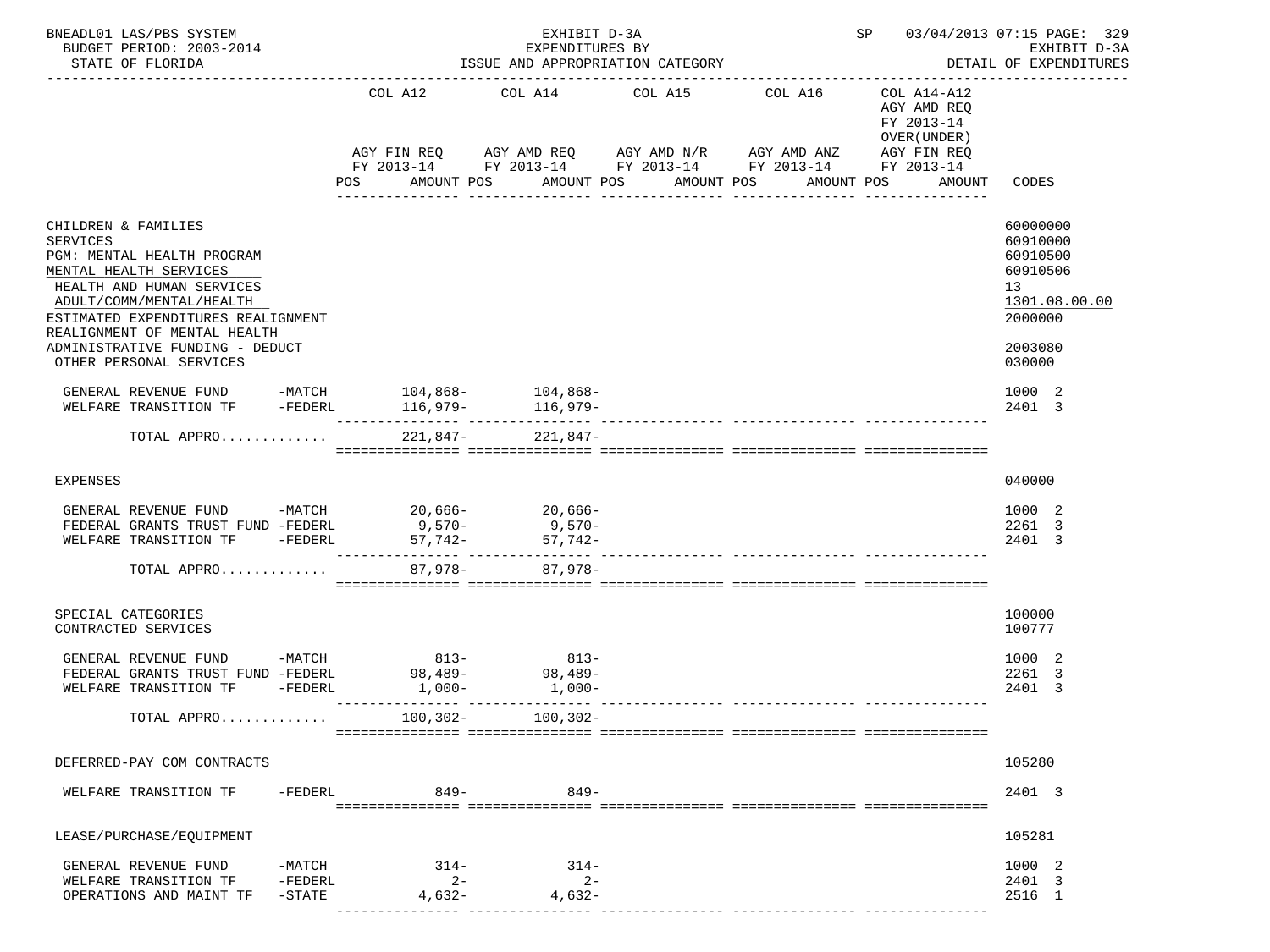| BNEADL01 LAS/PBS SYSTEM<br>BUDGET PERIOD: 2003-2014<br>STATE OF FLORIDA                                                                                                                                                                                                                                                                                                                                                                                                                                     |                                                                                                                                                                                                                      | EXPENDITURES BY<br>EXPENDITURES BY<br>ISSUE AND APPROPRIATION CATEGORY | EXHIBIT D-3A<br>EXPENDITURES BY<br>EXPENDITURES BY<br>$\begin{array}{ccc}\n & 03/04/2013 & 07:15 & PAGE: & 330 \\  & 03/04/2013 & 07:15 & PAGE: & 330\n\end{array}$<br>DETAIL OF EXPENDITURES |                                                                                                               |  |
|-------------------------------------------------------------------------------------------------------------------------------------------------------------------------------------------------------------------------------------------------------------------------------------------------------------------------------------------------------------------------------------------------------------------------------------------------------------------------------------------------------------|----------------------------------------------------------------------------------------------------------------------------------------------------------------------------------------------------------------------|------------------------------------------------------------------------|-----------------------------------------------------------------------------------------------------------------------------------------------------------------------------------------------|---------------------------------------------------------------------------------------------------------------|--|
|                                                                                                                                                                                                                                                                                                                                                                                                                                                                                                             | AGY FIN REQ       AGY AMD REQ      AGY AMD N/R       AGY AMD ANZ        AGY FIN REQ<br>FY 2013-14         FY 2013-14        FY 2013-14         FY 2013-14         FY 2013-14<br>POS AMOUNT POS AMOUNT POS AMOUNT POS |                                                                        | AGY AMD REQ<br>FY 2013-14<br>OVER (UNDER)<br>AMOUNT POS<br>AMOUNT                                                                                                                             | CODES                                                                                                         |  |
| CHILDREN & FAMILIES<br><b>SERVICES</b><br>PGM: MENTAL HEALTH PROGRAM<br>MENTAL HEALTH SERVICES<br>HEALTH AND HUMAN SERVICES<br>ADULT/COMM/MENTAL/HEALTH<br>ESTIMATED EXPENDITURES REALIGNMENT<br>REALIGNMENT OF MENTAL HEALTH<br>ADMINISTRATIVE FUNDING - DEDUCT<br>SPECIAL CATEGORIES<br>LEASE/PURCHASE/EOUIPMENT<br>TOTAL APPRO 4,948- 4,948-                                                                                                                                                             |                                                                                                                                                                                                                      |                                                                        |                                                                                                                                                                                               | 60000000<br>60910000<br>60910500<br>60910506<br>13<br>1301.08.00.00<br>2000000<br>2003080<br>100000<br>105281 |  |
| TOTAL: REALIGNMENT OF MENTAL HEALTH                                                                                                                                                                                                                                                                                                                                                                                                                                                                         |                                                                                                                                                                                                                      |                                                                        |                                                                                                                                                                                               | 2003080                                                                                                       |  |
| ADMINISTRATIVE FUNDING - DEDUCT<br>TOTAL ISSUE 415,924- 415,924-                                                                                                                                                                                                                                                                                                                                                                                                                                            |                                                                                                                                                                                                                      |                                                                        |                                                                                                                                                                                               |                                                                                                               |  |
|                                                                                                                                                                                                                                                                                                                                                                                                                                                                                                             |                                                                                                                                                                                                                      |                                                                        |                                                                                                                                                                                               |                                                                                                               |  |
|                                                                                                                                                                                                                                                                                                                                                                                                                                                                                                             |                                                                                                                                                                                                                      |                                                                        |                                                                                                                                                                                               |                                                                                                               |  |
| AGENCY ISSUE NARRATIVE:<br>2013-2014 BUDGET YEAR NARRATIVE:<br>ISSUE TITLE: Realignment of Mental Health Administrative Funding - Deduct<br>SPECIFY WHICH AGENCY GOAL FROM THE FISCAL YEARS 2013-2014 THROUGH 2017-2018 STRATEGIC PLAN IS ADDRESSED BY THIS BUDGET<br>ISSUE PROPOSAL:<br>Effect Program Improvements: Citizens of Florida demand and desire a state government that operates in the most efficient<br>means possible.                                                                       |                                                                                                                                                                                                                      | IT COMPONENT? NO                                                       |                                                                                                                                                                                               |                                                                                                               |  |
| SUMMARY:                                                                                                                                                                                                                                                                                                                                                                                                                                                                                                    |                                                                                                                                                                                                                      |                                                                        |                                                                                                                                                                                               |                                                                                                               |  |
| The Department requests the realignment of \$817,630 of administrative budget authority (\$311,799 General Revenue,<br>\$324,627 Federal Grants Trust Fund, \$176,572 Welfare Transition Trust Fund, and \$4,632 Operations and Maintenance Trust<br>Fund) between program components in the Mental Health Services budget entity. The realignment of this budget authority by<br>program component within the budget entity will result in more visibility to the programs' administrative/overhead costs. |                                                                                                                                                                                                                      |                                                                        |                                                                                                                                                                                               |                                                                                                               |  |
| PROBLEM STATEMENT:<br>Currently, the department has budget, determined to be administrative, allocated to service-related program components<br>within the Mental Health Services budget entity. In the Adult Community Mental Health, and the Children's Community<br>Mental Health program components, budget is allocated to a service category for providers contracted to provide the<br>services. There are no Full Time Equivalents (FTE) within either of these program components.                 |                                                                                                                                                                                                                      |                                                                        |                                                                                                                                                                                               |                                                                                                               |  |
| Other Personnel Services (OPS) staff within the Adult Community Mental Health, and the Children's Mental Health program<br>components perform mainly administrative functions such as:<br>- Enter purchase orders and direct orders into My Florida Market Place<br>- Respond to public records requests<br>- Record and provide support for travel approval and reimbursements                                                                                                                             |                                                                                                                                                                                                                      |                                                                        |                                                                                                                                                                                               |                                                                                                               |  |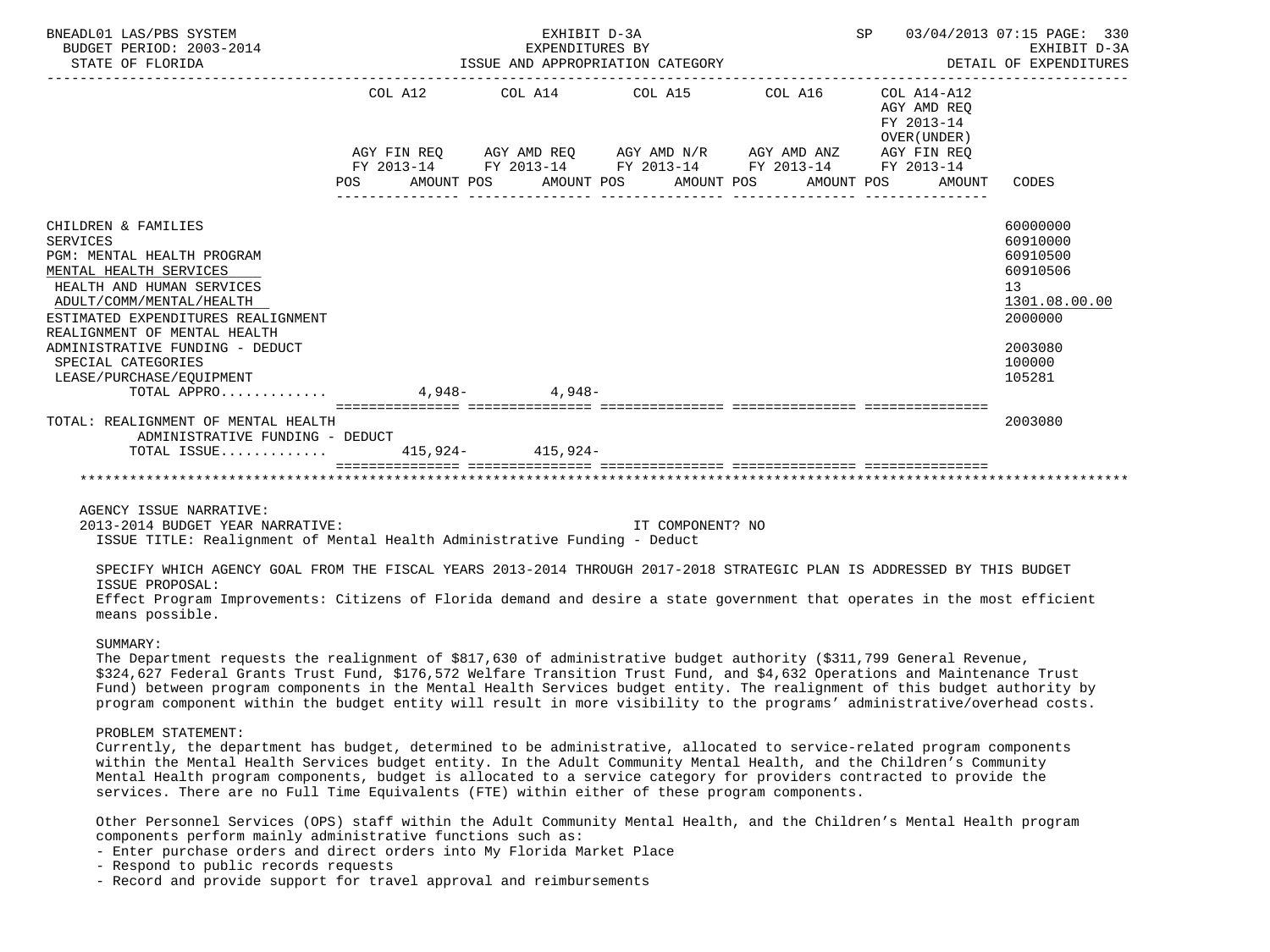| BNEADL01 LAS/PBS SYSTEM<br>BUDGET PERIOD: 2003-2014<br>STATE OF FLORIDA                                                                                                                                                | EXHIBIT D-3A<br>EXPENDITURES BY<br>EXPENDITURES BY<br>ISSUE AND APPROPRIATION CATEGORY | SP                                                                                             | 03/04/2013 07:15 PAGE: 331<br>EXHIBIT D-3A<br>DETAIL OF EXPENDITURES |                                                          |                                                                                |
|------------------------------------------------------------------------------------------------------------------------------------------------------------------------------------------------------------------------|----------------------------------------------------------------------------------------|------------------------------------------------------------------------------------------------|----------------------------------------------------------------------|----------------------------------------------------------|--------------------------------------------------------------------------------|
|                                                                                                                                                                                                                        |                                                                                        | COL A12 COL A14 COL A15 COL A16 COL A14-A12<br>AGY FIN REQ AGY AMD REQ AGY AMD N/R AGY AMD ANZ |                                                                      | AGY AMD REO<br>FY 2013-14<br>OVER (UNDER)<br>AGY FIN REO |                                                                                |
|                                                                                                                                                                                                                        |                                                                                        | FY 2013-14 FY 2013-14 FY 2013-14 FY 2013-14 FY 2013-14                                         |                                                                      | POS AMOUNT POS AMOUNT POS AMOUNT POS AMOUNT POS AMOUNT   | CODES                                                                          |
| CHILDREN & FAMILIES<br>SERVICES<br>PGM: MENTAL HEALTH PROGRAM<br>MENTAL HEALTH SERVICES<br>HEALTH AND HUMAN SERVICES<br>ADULT/COMM/MENTAL/HEALTH<br>ESTIMATED EXPENDITURES REALIGNMENT<br>REALIGNMENT OF MENTAL HEALTH |                                                                                        |                                                                                                |                                                                      |                                                          | 60000000<br>60910000<br>60910500<br>60910506<br>13<br>1301.08.00.00<br>2000000 |
| ADMINISTRATIVE FUNDING - DEDUCT                                                                                                                                                                                        |                                                                                        |                                                                                                |                                                                      |                                                          | 2003080                                                                        |

- Manage and maintain contracts, assist the Managing Entity contract managers

- Data management and assist with data inquiries

- Process invoices

- Investigate and resolve licensing related complaints and issues

- Answer telephones, take messages, and make copies

- Manage specific grants

 The budget authority within the Expenses and Contracted Services appropriation categories are overhead costs associated with the OPS staff.

 The department considers funds in the Deferred Payment Commodity Contracts appropriation category to be administrative. Funds in this category are used for consolidated financing of deferred-payment commodity contracts including guaranteed energy performance savings contracts. In accordance with The Guaranteed Energy Performance Savings Contract Act (s. 489.145, Florida Statutes (F.S.)), the Department has entered in to a contract with a guaranteed energy performance savings contractor for the replacement of antiquated equipment with new, modern, efficient air conditioning systems, water chillers, boiler controls, and energy efficient lighting retrofits. The Department will borrow the funds from an approved lender and disburse through an escrow account. Payments on the financing agreement are governed by s. 216.023, F.S. and are disbursed to the approved lender from this category to satisfy the loan agreement.

 The department also considers funds in the Lease or Lease Purchase of Equipment appropriation category to be administrative. Subsection 216.011(1)(vv), Florida Statues ( F.S.), states: Lease or lease-purchase of equipment means the appropriations category used to fund the lease or lease-purchase of equipment, fixtures, and other tangible personal property.

 Since the Department considers the appropriations within the Executive Leadership and Support Services Program Component to be administrative/overhead costs for the program, this transfer will allow for more visibility and transparency regarding the Department's administrative budget authority.

 Additionally, during Fiscal Year 2011-2012, an amendment was processed for the Mental Health budget entity transferring administrative related budget authority to the Executive Leadership and Support Services program component. Another amendment was processed realigning the Federal Grants Trust Fund (FGTF) between Executive Leadership and Support Services and Children's Community Mental Health (reference EG7181; B-0082). This FGTF realignment totaled \$161,826. The administrative related amendments were not submitted during the Legislative Session, but the FGTF realignment was included in the Fiscal Year 2012-2013 General Appropriations Act (GAA). This left Mental Health/Executive Leadership and Support Services with a deficit of (\$161,826). The department requests to correct this by transferring \$161,826 from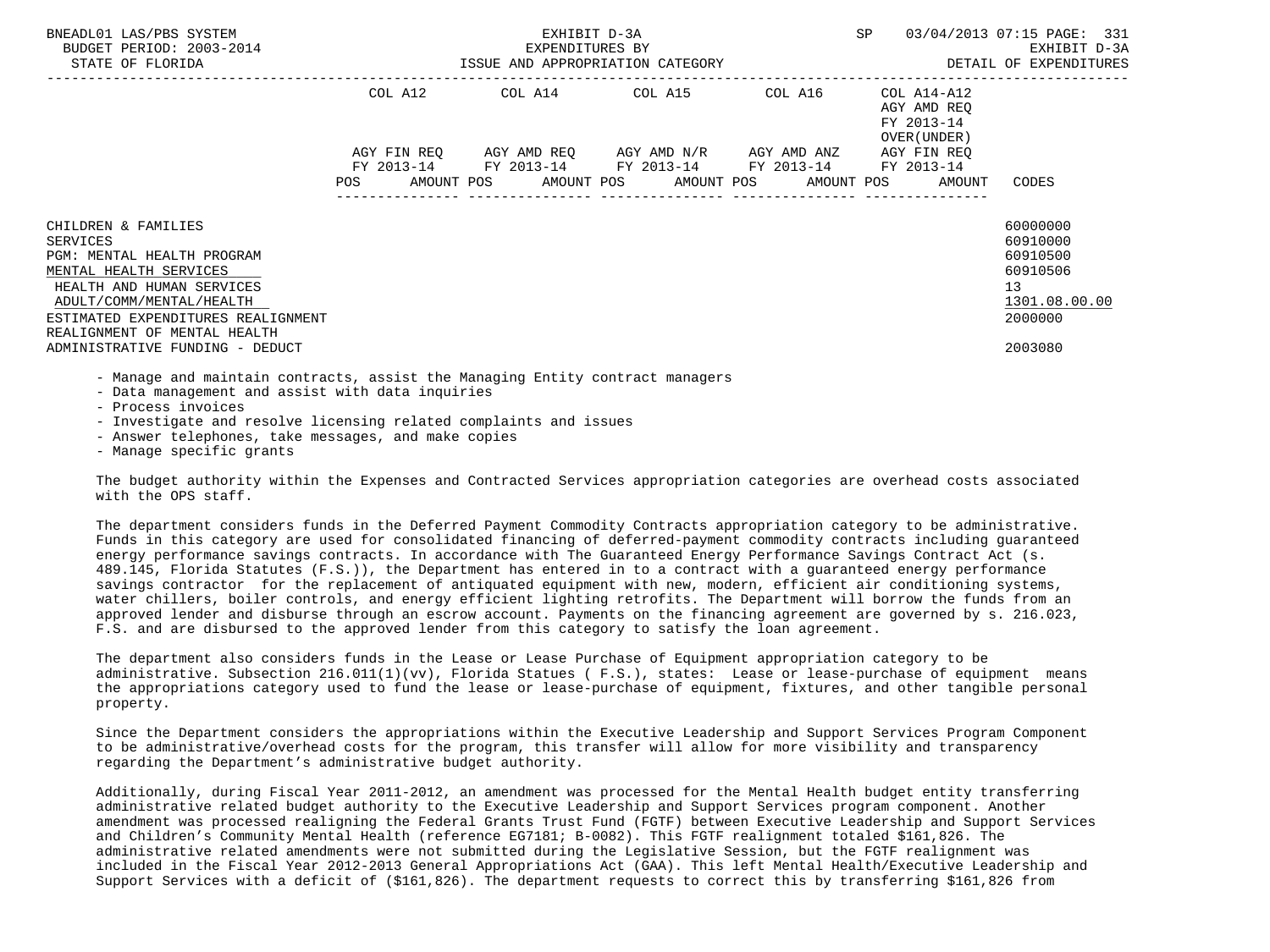| BNEADL01 LAS/PBS SYSTEM<br>BUDGET PERIOD: 2003-2014<br>STATE OF FLORIDA                                                                                                                                                                                                                                  |                             | EXPENDITURES BY<br>EXPENDITURES BY<br>ID APPROPRIATION<br>ISSUE AND APPROPRIATION CATEGORY                                                                                                                                                                                                                                                                                                                                                                                      | <b>SP</b> |                                                        | 03/04/2013 07:15 PAGE: 332<br>EXHIBIT D-3A<br>DETAIL OF EXPENDITURES                      |
|----------------------------------------------------------------------------------------------------------------------------------------------------------------------------------------------------------------------------------------------------------------------------------------------------------|-----------------------------|---------------------------------------------------------------------------------------------------------------------------------------------------------------------------------------------------------------------------------------------------------------------------------------------------------------------------------------------------------------------------------------------------------------------------------------------------------------------------------|-----------|--------------------------------------------------------|-------------------------------------------------------------------------------------------|
|                                                                                                                                                                                                                                                                                                          |                             | COL A12 COL A14 COL A15 COL A16 COL A14-A12<br>COL A12 AGY AMD REQ<br>FY 2013-14<br>FY 2013-14<br>$\begin{array}{lllllll} \text{AGY}\ \text{FIN}\ \text{REQ} & \text{AGY}\ \text{AMD}\ \text{REQ} & \text{AGY}\ \text{AMD}\ \text{N/R} & \text{AGY}\ \text{AMD}\ \text{ANZ} & \text{AGY}\ \text{FIN}\ \text{REQ} \\ \text{FY}\ 2013\text{--}14 & \text{FY}\ 2013\text{--}14 & \text{FY}\ 2013\text{--}14 & \text{FY}\ 2013\text{--}14 & \text{FY}\ 2013\text{--}14 \end{array}$ |           | OVER (UNDER )                                          |                                                                                           |
|                                                                                                                                                                                                                                                                                                          |                             |                                                                                                                                                                                                                                                                                                                                                                                                                                                                                 |           | POS AMOUNT POS AMOUNT POS AMOUNT POS AMOUNT POS AMOUNT | CODES                                                                                     |
| CHILDREN & FAMILIES<br><b>SERVICES</b><br>PGM: MENTAL HEALTH PROGRAM<br>MENTAL HEALTH SERVICES<br>HEALTH AND HUMAN SERVICES<br>ADULT/COMM/MENTAL/HEALTH<br>ESTIMATED EXPENDITURES REALIGNMENT<br>REALIGNMENT OF MENTAL HEALTH<br>ADMINISTRATIVE FUNDING - DEDUCT                                         |                             |                                                                                                                                                                                                                                                                                                                                                                                                                                                                                 |           |                                                        | 60000000<br>60910000<br>60910500<br>60910506<br>13<br>1301.08.00.00<br>2000000<br>2003080 |
| Mental Health/Children's Community Mental Health to Mental Health/Executive Leadership and Support Services. The net<br>effect of this transfer will zero out the (\$161,826) deficit in Mental Health/Executive Leadership and Support Services.                                                        |                             |                                                                                                                                                                                                                                                                                                                                                                                                                                                                                 |           |                                                        |                                                                                           |
| WHAT BENEFITS WILL BE OBTAINED BY FUNDING THIS ISSUE:<br>This action is necessary to ensure that the Department can properly identify administrative funding sources and<br>Maintenance of Effort (MOE).<br>WHAT UNDERLYING PROGRAM THEORY CHANGE IS INVOLVED IN THIS ISSUE (IF ANY):<br>Not Applicable. |                             |                                                                                                                                                                                                                                                                                                                                                                                                                                                                                 |           |                                                        |                                                                                           |
| WHAT IMPLEMENTATION MECHANISMS WILL BE CHANGED AS A RESULT OF THIS ISSUE (IF ANY):<br>The department will implement these adjustments and continue to monitor the funding of the budget.                                                                                                                 |                             |                                                                                                                                                                                                                                                                                                                                                                                                                                                                                 |           |                                                        |                                                                                           |
| FLORIDA STRATEGIC PLAN FOR ECONOMIC DEVELOPMENT:<br>Not applicable.                                                                                                                                                                                                                                      |                             |                                                                                                                                                                                                                                                                                                                                                                                                                                                                                 |           |                                                        |                                                                                           |
| RETURN ON INVESTMENT:<br>Not applicable.                                                                                                                                                                                                                                                                 |                             |                                                                                                                                                                                                                                                                                                                                                                                                                                                                                 |           |                                                        |                                                                                           |
| COST CALCULATIONS:                                                                                                                                                                                                                                                                                       |                             |                                                                                                                                                                                                                                                                                                                                                                                                                                                                                 |           |                                                        |                                                                                           |
| Adult Community Mental Health - 1301080000                                                                                                                                                                                                                                                               |                             |                                                                                                                                                                                                                                                                                                                                                                                                                                                                                 |           |                                                        |                                                                                           |
| Other Personal Services - (221,847)<br>Expenses - (87,978)<br>Contracted Services - (100,302)<br>Deferred Payment Commodity Contracts - (849)<br>Lease or Lease-Purchase of Equipment - $(4,948)$                                                                                                        | _____________<br>(415, 924) |                                                                                                                                                                                                                                                                                                                                                                                                                                                                                 |           |                                                        |                                                                                           |

Children Community Mental Health - 1301090000

Other Personal Services - ( 308,387)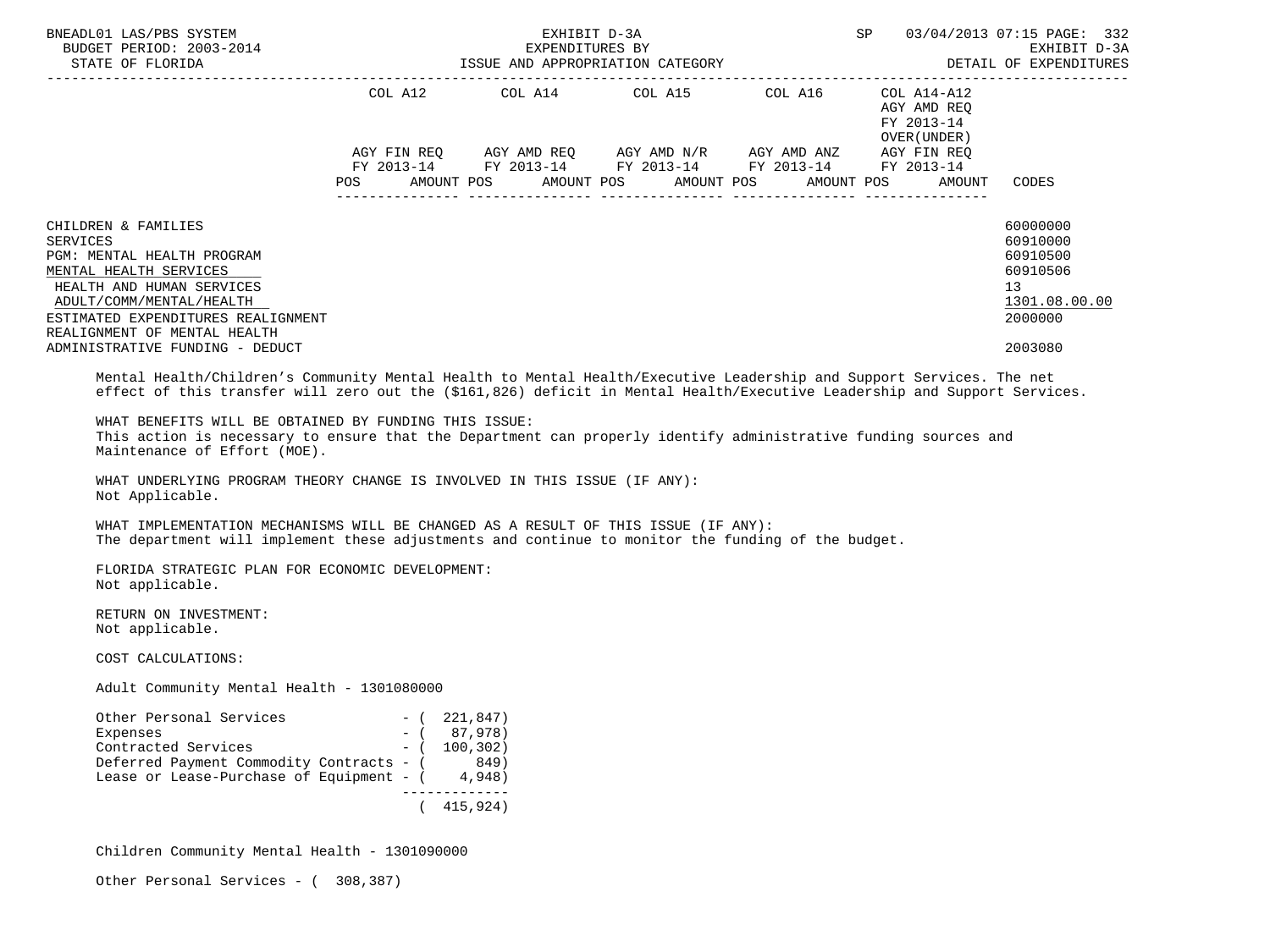| BNEADL01 LAS/PBS SYSTEM<br>BUDGET PERIOD: 2003-2014<br>STATE OF FLORIDA                                                                                                                                                                                          |                                                                                                                                                                                                          | EXHIBIT D-3A<br>EXPENDITURES BY<br>ISSUE AND APPROPRIATION CATEGORY | SP 03/04/2013 07:15 PAGE: 333<br>EXHIBIT D-3A<br>DETAIL OF EXPENDITURES |  |                                            |                                                                                           |
|------------------------------------------------------------------------------------------------------------------------------------------------------------------------------------------------------------------------------------------------------------------|----------------------------------------------------------------------------------------------------------------------------------------------------------------------------------------------------------|---------------------------------------------------------------------|-------------------------------------------------------------------------|--|--------------------------------------------|-------------------------------------------------------------------------------------------|
|                                                                                                                                                                                                                                                                  |                                                                                                                                                                                                          |                                                                     |                                                                         |  | AGY AMD REO<br>FY 2013-14<br>OVER (UNDER ) |                                                                                           |
|                                                                                                                                                                                                                                                                  | AGY FIN REQ        AGY AMD REQ        AGY AMD N/R        AGY AMD ANZ         AGY FIN REQ<br>FY 2013-14         FY 2013-14         FY 2013-14          FY 2013-14         FY 2013-14<br>AMOUNT POS<br>POS |                                                                     | AMOUNT POS AMOUNT POS                                                   |  | AMOUNT POS<br>AMOUNT                       | CODES                                                                                     |
| CHILDREN & FAMILIES<br><b>SERVICES</b><br>PGM: MENTAL HEALTH PROGRAM<br>MENTAL HEALTH SERVICES<br>HEALTH AND HUMAN SERVICES<br>ADULT/COMM/MENTAL/HEALTH<br>ESTIMATED EXPENDITURES REALIGNMENT<br>REALIGNMENT OF MENTAL HEALTH<br>ADMINISTRATIVE FUNDING - DEDUCT |                                                                                                                                                                                                          |                                                                     |                                                                         |  |                                            | 60000000<br>60910000<br>60910500<br>60910506<br>13<br>1301.08.00.00<br>2000000<br>2003080 |
| Expenses<br>$-$ ( 23,248)<br>Contracted Services - ( 70,071)                                                                                                                                                                                                     | -------------                                                                                                                                                                                            |                                                                     |                                                                         |  |                                            |                                                                                           |
| Executive Leadership and Support Services - 1602000000<br>Other Personal Services<br>Expenses<br>Contracted Services - 170,373<br>Deferred Payment Commodity Contracts - 849<br>Lease or Lease-Purchase of Equipment - 4,948                                     | (401, 706)<br>$-530,234$<br>$-111,226$                                                                                                                                                                   |                                                                     |                                                                         |  |                                            |                                                                                           |
|                                                                                                                                                                                                                                                                  | ___________<br>817,630                                                                                                                                                                                   |                                                                     |                                                                         |  |                                            |                                                                                           |
| NONRECURRING EXPENDITURES<br>RESTORE COMMUNITY ADULT MENTAL                                                                                                                                                                                                      |                                                                                                                                                                                                          |                                                                     |                                                                         |  |                                            | 2100000                                                                                   |
| HEALTH SERVICES<br>SPECIAL CATEGORIES<br>G/A-COMM MENTAL HLTH SVS                                                                                                                                                                                                |                                                                                                                                                                                                          |                                                                     |                                                                         |  |                                            | 2103131<br>100000<br>100610                                                               |
| GENERAL REVENUE FUND -STATE $8,700,000-$ 8,700,000-<br>ALCOHOL/DRUGABU/MEN HLH TF-FEDERL $1,500,000-$ 1,500,000-                                                                                                                                                 |                                                                                                                                                                                                          |                                                                     |                                                                         |  |                                            | 1000 1<br>2027 3                                                                          |
| TOTAL APPRO 10,200,000- 10,200,000-                                                                                                                                                                                                                              |                                                                                                                                                                                                          |                                                                     |                                                                         |  |                                            |                                                                                           |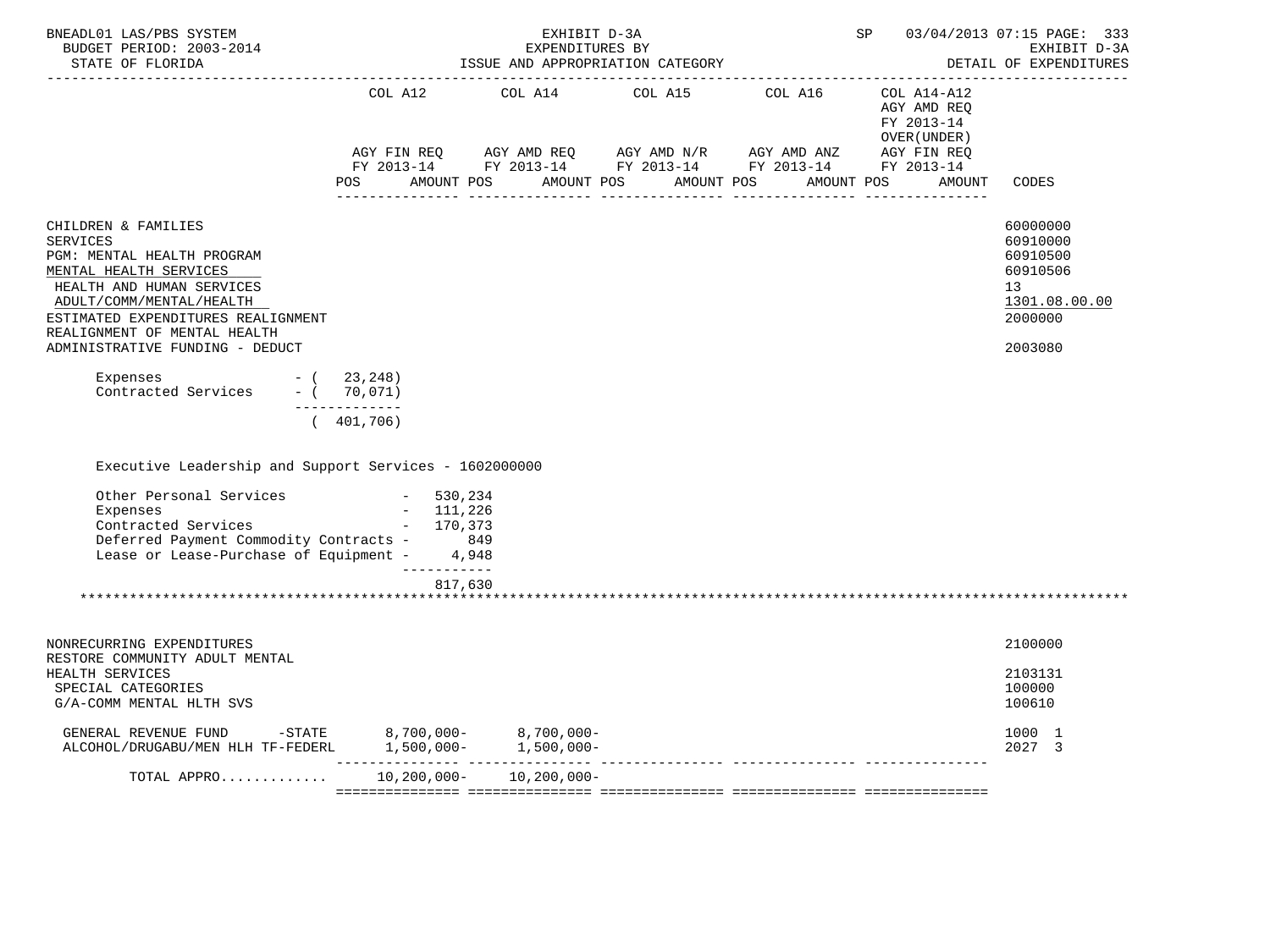| BNEADL01 LAS/PBS SYSTEM<br>BUDGET PERIOD: 2003-2014<br>STATE OF FLORIDA                                                                                                                                                                                                                   |  |                                | EXHIBIT D-3A<br>EXPENDITURES BY<br>ISSUE AND APPROPRIATION CATEGORY | SP 03/04/2013 07:15 PAGE: 334            | EXHIBIT D-3A<br>DETAIL OF EXPENDITURES                                                                     |                                                           |                                                                                           |
|-------------------------------------------------------------------------------------------------------------------------------------------------------------------------------------------------------------------------------------------------------------------------------------------|--|--------------------------------|---------------------------------------------------------------------|------------------------------------------|------------------------------------------------------------------------------------------------------------|-----------------------------------------------------------|-------------------------------------------------------------------------------------------|
|                                                                                                                                                                                                                                                                                           |  | COL A12                        | COL A14                                                             | COL A15                                  | COL A16                                                                                                    | COL A14-A12<br>AGY AMD REO<br>FY 2013-14<br>OVER (UNDER ) |                                                                                           |
|                                                                                                                                                                                                                                                                                           |  | POS<br>AMOUNT POS              |                                                                     | AMOUNT POS AMOUNT POS<br>--------------- | AGY FIN REQ AGY AMD REQ AGY AMD N/R AGY AMD ANZ AGY FIN REQ FY 2013-14 FY 2013-14 FY 2013-14<br>AMOUNT POS | AMOUNT                                                    | CODES                                                                                     |
| CHILDREN & FAMILIES<br><b>SERVICES</b><br>PGM: MENTAL HEALTH PROGRAM<br>MENTAL HEALTH SERVICES<br>HEALTH AND HUMAN SERVICES<br>ADULT/COMM/MENTAL/HEALTH<br>NONRECURRING EXPENDITURES<br>RESTORE ADULT COMMUNITY MENTAL<br>HEALTH - COUNTY CRIMINAL JUSTICE<br>GRANTS WITH GENERAL REVENUE |  |                                |                                                                     |                                          |                                                                                                            |                                                           | 60000000<br>60910000<br>60910500<br>60910506<br>13<br>1301.08.00.00<br>2100000<br>2103132 |
| SPECIAL CATEGORIES<br>G/A-LOCAL MATCHING GRANT                                                                                                                                                                                                                                            |  |                                |                                                                     |                                          |                                                                                                            |                                                           | 100000<br>100030                                                                          |
| GENERAL REVENUE FUND                                                                                                                                                                                                                                                                      |  | $-$ STATE 3,000,000-3,000,000- |                                                                     |                                          |                                                                                                            |                                                           | 1000 1                                                                                    |
| NEW HORIZONS OF THE TREASURE COAST<br>MENTAL HEALTH<br>SPECIAL CATEGORIES<br>G/A-COMM MENTAL HLTH SVS                                                                                                                                                                                     |  |                                |                                                                     |                                          |                                                                                                            |                                                           | 2103342<br>100000<br>100610                                                               |
| GENERAL REVENUE FUND                                                                                                                                                                                                                                                                      |  | $500,000 -$<br>$-MATCH$        | $500,000 -$                                                         |                                          |                                                                                                            |                                                           | 1000 2                                                                                    |
| ADULT MENTAL HEALTH FLORIDA<br>ASSERTIVE COMMUNITY TREATMENT TEAM<br>INCREASE<br>SPECIAL CATEGORIES<br>G/A-COMM MENTAL HLTH SVS                                                                                                                                                           |  |                                |                                                                     |                                          |                                                                                                            |                                                           | 2103346<br>100000<br>100610                                                               |
| GENERAL REVENUE FUND                                                                                                                                                                                                                                                                      |  | -MATCH 680,000- 680,000-       |                                                                     |                                          |                                                                                                            |                                                           | 1000 2                                                                                    |
| BOB JANES TRIAGE CENTER<br>SPECIAL CATEGORIES<br>G/A-LOCAL MATCHING GRANT                                                                                                                                                                                                                 |  |                                |                                                                     |                                          |                                                                                                            |                                                           | 2103347<br>100000<br>100030                                                               |
| GENERAL REVENUE FUND                                                                                                                                                                                                                                                                      |  | $-$ STATE 250,000-250,000-     |                                                                     |                                          |                                                                                                            |                                                           | 1000 1                                                                                    |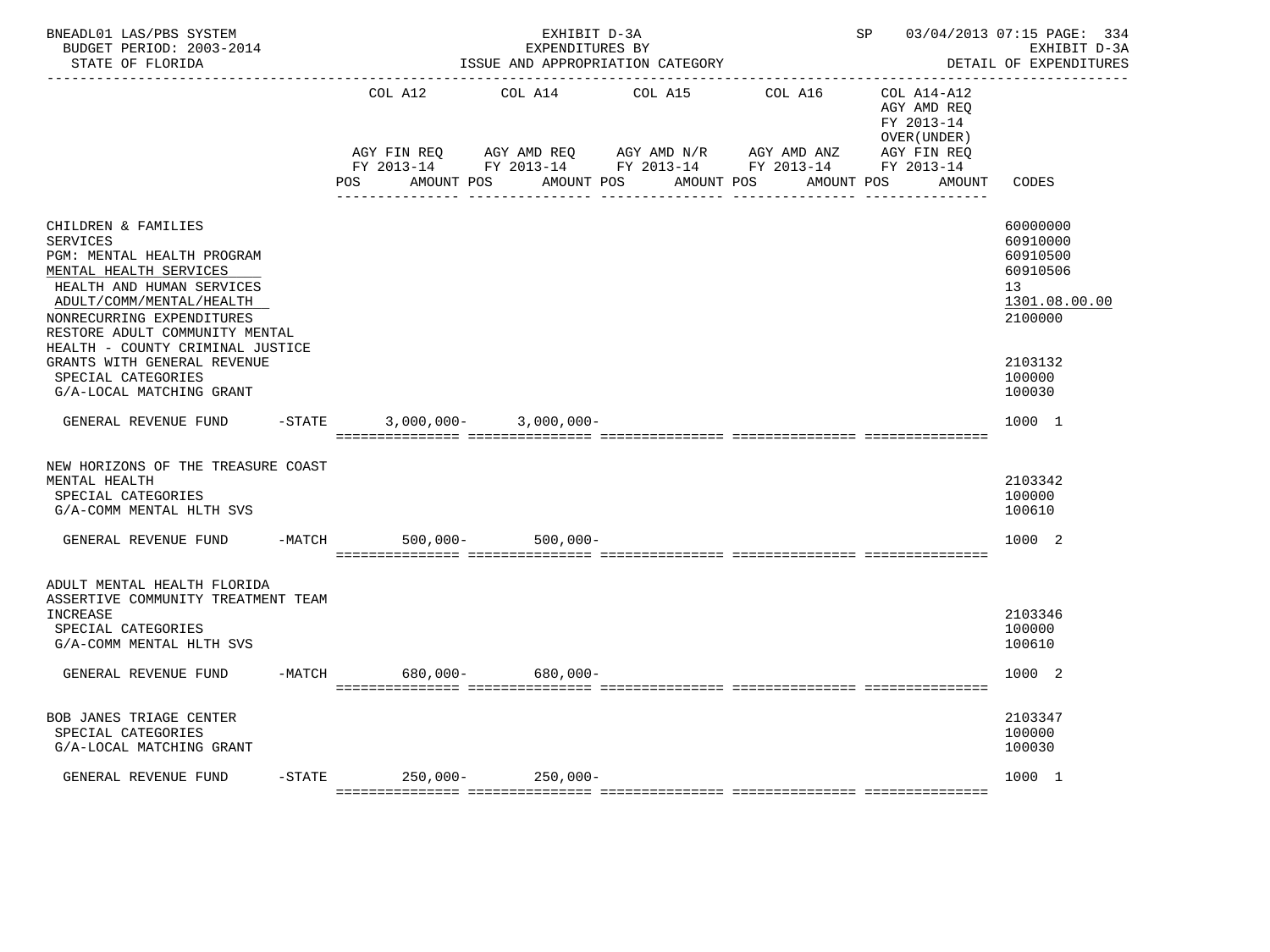| BNEADL01 LAS/PBS SYSTEM<br>BUDGET PERIOD: 2003-2014<br>STATE OF FLORIDA | EXHIBIT D-3A<br>SP<br>EXPENDITURES BY<br>ISSUE AND APPROPRIATION CATEGORY |  |  |  |                         |                                                                                                       |  |  |                                                             | 03/04/2013 07:15 PAGE: 335<br>EXHIBIT D-3A<br>DETAIL OF EXPENDITURES |                      |  |
|-------------------------------------------------------------------------|---------------------------------------------------------------------------|--|--|--|-------------------------|-------------------------------------------------------------------------------------------------------|--|--|-------------------------------------------------------------|----------------------------------------------------------------------|----------------------|--|
|                                                                         | COL A12                                                                   |  |  |  | COL A14 COL A15 COL A16 |                                                                                                       |  |  | $COL A14- A12$<br>AGY AMD REO<br>FY 2013-14<br>OVER (UNDER) |                                                                      |                      |  |
|                                                                         |                                                                           |  |  |  |                         | AGY FIN REQ AGY AMD REQ AGY AMD N/R AGY AMD ANZ AGY FIN REQ                                           |  |  |                                                             |                                                                      |                      |  |
|                                                                         | <b>POS</b>                                                                |  |  |  |                         | FY 2013-14 FY 2013-14 FY 2013-14 FY 2013-14 FY 2013-14<br>AMOUNT POS AMOUNT POS AMOUNT POS AMOUNT POS |  |  |                                                             | AMOUNT                                                               | CODES                |  |
| CHILDREN & FAMILIES<br><b>SERVICES</b>                                  |                                                                           |  |  |  |                         |                                                                                                       |  |  |                                                             |                                                                      | 60000000<br>60910000 |  |
| PGM: MENTAL HEALTH PROGRAM                                              |                                                                           |  |  |  |                         |                                                                                                       |  |  |                                                             |                                                                      | 60910500             |  |
| MENTAL HEALTH SERVICES<br>HEALTH AND HUMAN SERVICES                     |                                                                           |  |  |  |                         |                                                                                                       |  |  |                                                             |                                                                      | 60910506<br>13       |  |
| ADULT/COMM/MENTAL/HEALTH                                                |                                                                           |  |  |  |                         |                                                                                                       |  |  |                                                             |                                                                      | 1301.08.00.00        |  |
| ANNUALIZATION OF ISSUES PARTIALLY<br>FUNDED IN PRIOR YEAR               |                                                                           |  |  |  |                         |                                                                                                       |  |  |                                                             |                                                                      | 2600000              |  |
| ANNUALIZATION OF INCREASE FORENSIC                                      |                                                                           |  |  |  |                         |                                                                                                       |  |  |                                                             |                                                                      |                      |  |
| COMMUNITY BEDS FROM FLORIDA STATE<br>HOSPITAL                           |                                                                           |  |  |  |                         |                                                                                                       |  |  |                                                             |                                                                      | 2600140              |  |
| SPECIAL CATEGORIES                                                      |                                                                           |  |  |  |                         |                                                                                                       |  |  |                                                             |                                                                      | 100000               |  |
| G/A-COMM MENTAL HLTH SVS                                                |                                                                           |  |  |  |                         |                                                                                                       |  |  |                                                             |                                                                      | 100610               |  |
| -STATE 1,589,940 1,589,940<br>GENERAL REVENUE FUND                      |                                                                           |  |  |  |                         |                                                                                                       |  |  |                                                             |                                                                      | 1000 1               |  |
|                                                                         |                                                                           |  |  |  |                         |                                                                                                       |  |  |                                                             |                                                                      |                      |  |

AGENCY ISSUE NARRATIVE:

2013-2014 BUDGET YEAR NARRATIVE: IT COMPONENT? NO

ISSUE TITLE: Annualization of Increase Forensic Community Beds from Florida State Hospital

 SPECIFY WHICH AGENCY GOAL FROM THE FISCAL YEARS 2013-2014 THROUGH 2017-2018 STRATEGIC PLAN IS ADDRESSED BY THIS BUDGET ISSUE PROPOSAL:

Effect Program Improvements: Apply proven best practices to maximize efficiencies and outcomes.

#### SUMMARY:

 The Department requests \$1,589,940 of General Revenue budget authority to annualize the Fiscal Year 2012-2013 appropriation in issue number 4000630, "Increase Forensic Community Beds from Florida State Hospital". The Fiscal Year 2012-2013 \$1,589,940 appropriation will cover the first six months of the contract (January 2013 through June 2013). The annualization, \$1,589,940, will cover the second six months of the contract (July 2013 through December 2013).

#### PROBLEM STATEMENT:

 In the Fiscal Year 2012-2013 General Appropriations Act, \$1,589,940 was appropriated to the department to contract with not-for-profit mental health facilities to increase forensic community beds for six months. This issue was also annualized for Fiscal Year 2013-2014, \$1,589,940, in the Fiscal Year 2012-2013 General Appropriations Act.

Fiscal Year 2012-2013 General Appropriations Act Proviso:

 -From the funds in Specific Appropriation 345, \$706,640 from the General Revenue Fund is provided to contract with a not-for-profit mental health facility in the Second Judicial Circuit that is currently under contract with the department and has the capacity for placement of 16 forensic Residential Level 1 beds requiring placement within a Chapter 394 or 395, Florida Statutes, licensed facility as an alternative to more costly institutional placement.

-From the funds in Specific Appropriation 345, \$883,300 from the General Revenue Fund is provided to contract with a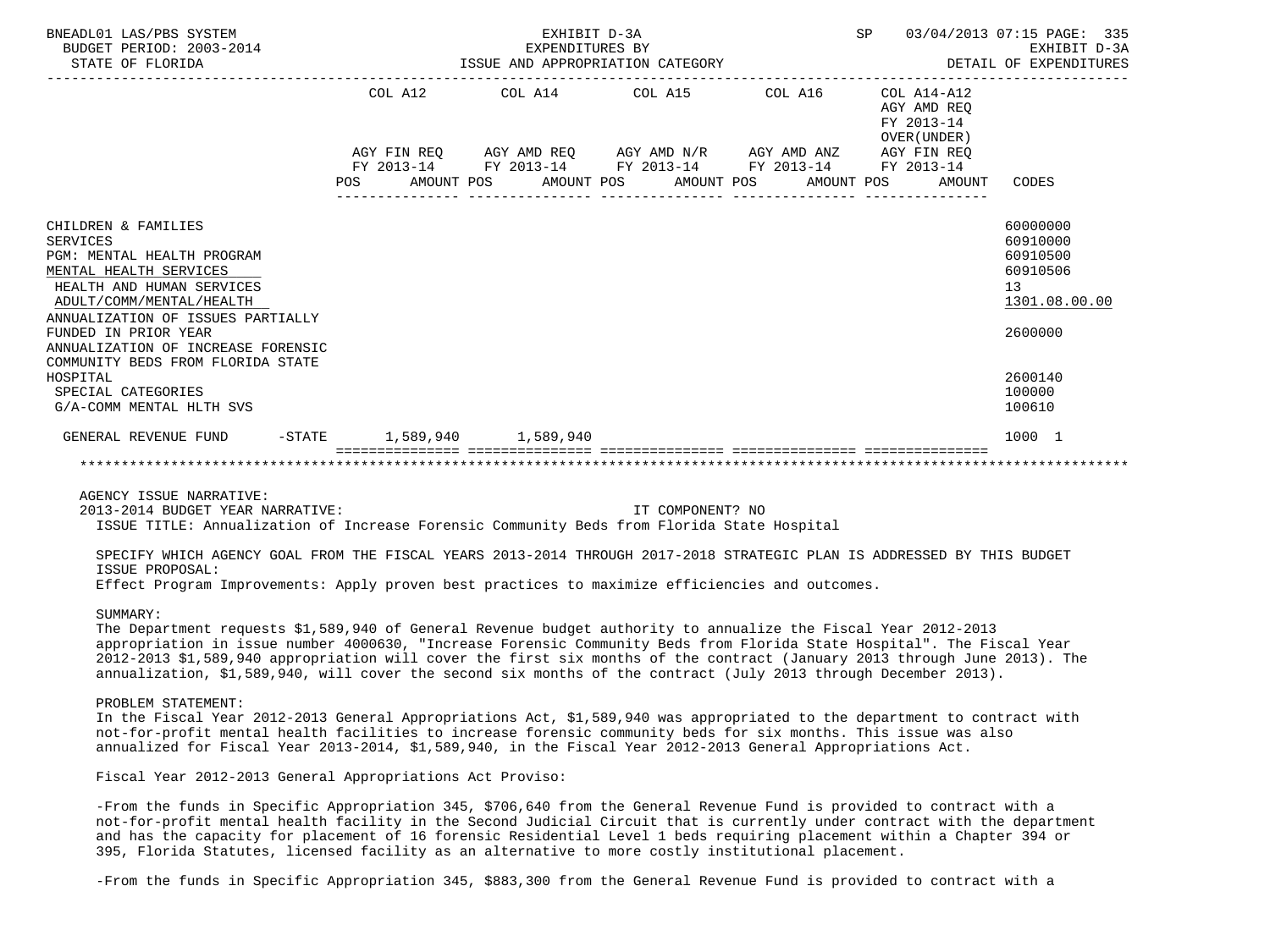| BNEADL01 LAS/PBS SYSTEM<br>BUDGET PERIOD: 2003-2014<br>STATE OF FLORIDA                                                                                                                                              | EXHIBIT D-3A<br>EXPENDITURES BY<br>ISSUE AND APPROPRIATION CATEGORY<br>------------------- |  |  |  |  |                                                                                                           | SP |  | 03/04/2013 07:15 PAGE: 336<br>EXHIBIT D-3A<br>DETAIL OF EXPENDITURES |                                                                                |
|----------------------------------------------------------------------------------------------------------------------------------------------------------------------------------------------------------------------|--------------------------------------------------------------------------------------------|--|--|--|--|-----------------------------------------------------------------------------------------------------------|----|--|----------------------------------------------------------------------|--------------------------------------------------------------------------------|
|                                                                                                                                                                                                                      |                                                                                            |  |  |  |  | COL A12 COL A14 COL A15 COL A16                                                                           |    |  | COL A14-A12<br>AGY AMD REO<br>FY 2013-14<br>OVER (UNDER )            |                                                                                |
|                                                                                                                                                                                                                      |                                                                                            |  |  |  |  | AGY FIN REQ AGY AMD REQ AGY AMD N/R AGY AMD ANZ<br>FY 2013-14 FY 2013-14 FY 2013-14 FY 2013-14 FY 2013-14 |    |  | AGY FIN REO                                                          |                                                                                |
|                                                                                                                                                                                                                      |                                                                                            |  |  |  |  |                                                                                                           |    |  | AMOUNT POS AMOUNT POS AMOUNT POS AMOUNT POS AMOUNT                   | CODES                                                                          |
| CHILDREN & FAMILIES<br><b>SERVICES</b><br>PGM: MENTAL HEALTH PROGRAM<br>MENTAL HEALTH SERVICES<br>HEALTH AND HUMAN SERVICES<br>ADULT/COMM/MENTAL/HEALTH<br>ANNUALIZATION OF ISSUES PARTIALLY<br>FUNDED IN PRIOR YEAR |                                                                                            |  |  |  |  |                                                                                                           |    |  |                                                                      | 60000000<br>60910000<br>60910500<br>60910506<br>13<br>1301.08.00.00<br>2600000 |
| ANNUALIZATION OF INCREASE FORENSIC<br>COMMUNITY BEDS FROM FLORIDA STATE<br>HOSPITAL                                                                                                                                  |                                                                                            |  |  |  |  |                                                                                                           |    |  |                                                                      | 2600140                                                                        |

 not-for-profit facility in the Thirteenth Judicial Circuit currently under contract with the department and has the capacity for placement of 20 Residential Level 1 beds as an alternative to more costly institutional placement. The funds shall only be utilized for operating expenses with building and capital expenditures excluded.

## WHAT BENEFITS WILL BE OBTAINED BY FUNDING THIS ISSUE:

 The department provides treatment and training services to those individuals who have been charged with a felony and have been found to be incompetent to proceed, or not guilty by reason of insanity due to their mental illness, and are committed to the department under the provision of Chapter 916, Florida Statutes. The department's goal is to restore the individual's competency so that they may continue with legal proceedings, while maintaining a level of mental health stability, or to provide mental health treatment and support services to those found not guilty by reason of insanity.

 Services may also be provided to individuals who have been charged with a misdemeanor and are believed to be at risk of moving further into the criminal justice system due to their mental illness. The goal is to provide community-based treatment aimed at diverting individuals from the forensic system to the mental health treatment system in order to reduce commitments to the department under Chapter 916, Florida Statutes. These services include, but are not limited to, residential services, mental health courts, and wraparound services/incidentals.

 Community forensic beds (secure or non-secure) will significantly improve timely access to court-ordered forensic treatment and thereby reduce the growing forensic wait list. Community forensic treatment includes, but is not limited to, admission, assessment, evaluation, treatment, and various individualized services including competency restoration training.

 WHAT UNDERLYING PROGRAM THEORY CHANGE IS INVOLVED IN THIS ISSUE (IF ANY): Not applicable.

 WHAT IMPLEMENTATION MECHANISMS WILL BE CHANGE AS A RESULT OF THIS ISSUE (IF ANY): Not applicable.

 FLORIDA STRATEGIC PLAN FOR ECONOMIC DEVELOPMENT: Not applicable.

 RETURN ON INVESTMENT: Not applicable.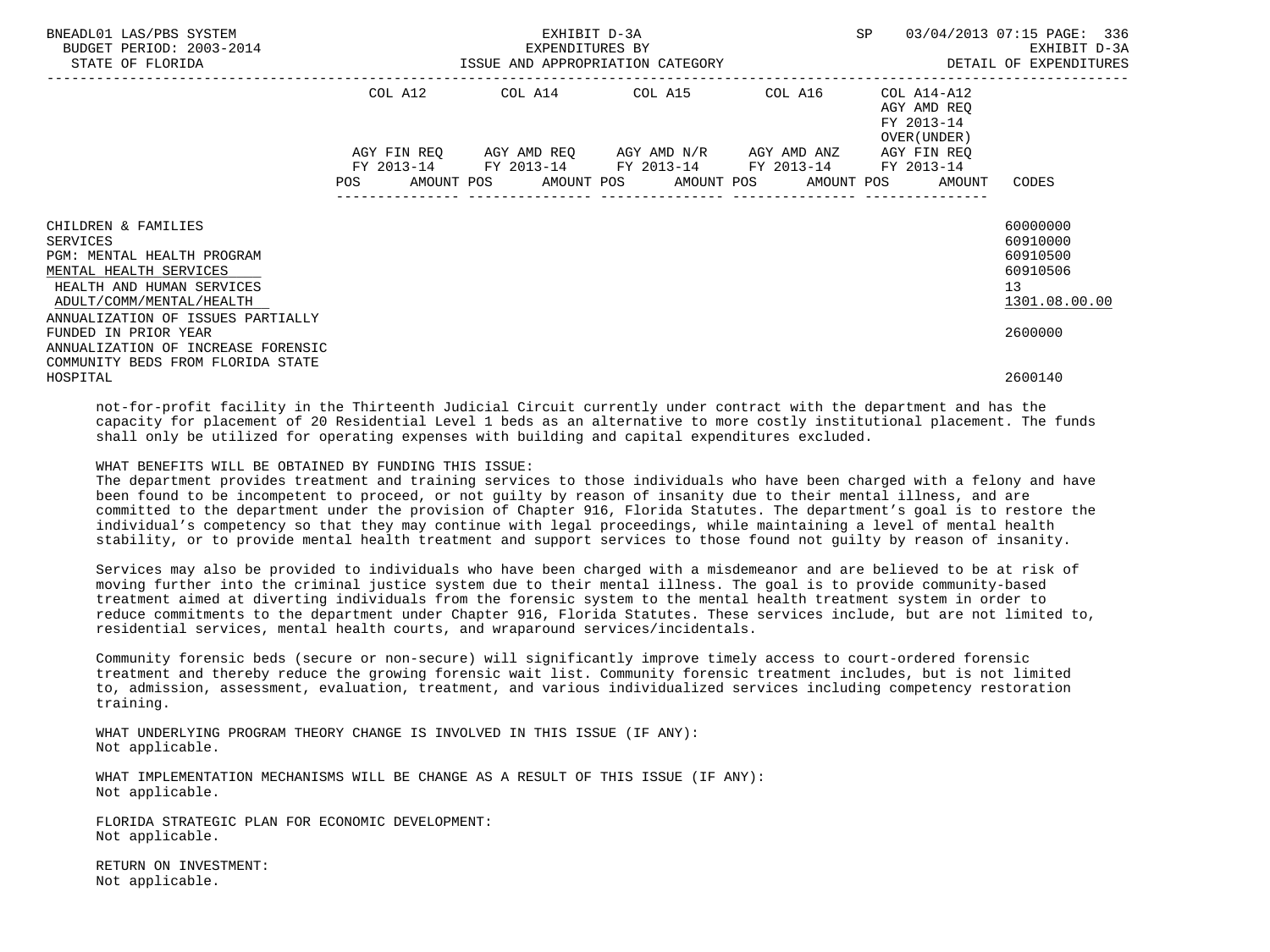| BNEADL01 LAS/PBS SYSTEM<br>BUDGET PERIOD: 2003-2014<br>STATE OF FLORIDA                                                                                                                                                                                                                                     |                                                       | EXHIBIT D-3A<br>EXPENDITURES BY<br>ISSUE AND APPROPRIATION CATEGORY |                                                                                                                        | SP and the set of the set of the set of the set of the set of the set of the set of the set of the set of the set of the set of the set of the set of the set of the set of the set of the set of the set of the set of the se | 03/04/2013 07:15 PAGE: 337<br>EXHIBIT D-3A<br>DETAIL OF EXPENDITURES              |                                                                                           |
|-------------------------------------------------------------------------------------------------------------------------------------------------------------------------------------------------------------------------------------------------------------------------------------------------------------|-------------------------------------------------------|---------------------------------------------------------------------|------------------------------------------------------------------------------------------------------------------------|--------------------------------------------------------------------------------------------------------------------------------------------------------------------------------------------------------------------------------|-----------------------------------------------------------------------------------|-------------------------------------------------------------------------------------------|
|                                                                                                                                                                                                                                                                                                             | COL A12<br>AGY FIN REQ<br>POS                         | COL A14<br>AMOUNT POS                                               | COL A15<br>AGY AMD REQ AGY AMD N/R AGY AMD ANZ<br>FY 2013-14 FY 2013-14 FY 2013-14 FY 2013-14 FY 2013-14<br>AMOUNT POS | COL A16<br>AMOUNT POS<br>AMOUNT POS<br>------------                                                                                                                                                                            | COL A14-A12<br>AGY AMD REQ<br>FY 2013-14<br>OVER (UNDER)<br>AGY FIN REQ<br>AMOUNT | CODES                                                                                     |
| CHILDREN & FAMILIES<br><b>SERVICES</b><br>PGM: MENTAL HEALTH PROGRAM<br>MENTAL HEALTH SERVICES<br>HEALTH AND HUMAN SERVICES<br>ADULT/COMM/MENTAL/HEALTH<br>ANNUALIZATION OF ISSUES PARTIALLY<br>FUNDED IN PRIOR YEAR<br>ANNUALIZATION OF INCREASE FORENSIC<br>COMMUNITY BEDS FROM FLORIDA STATE<br>HOSPITAL |                                                       |                                                                     |                                                                                                                        |                                                                                                                                                                                                                                |                                                                                   | 60000000<br>60910000<br>60910500<br>60910506<br>13<br>1301.08.00.00<br>2600000<br>2600140 |
| COST CALCULATIONS:<br>Not applicable.                                                                                                                                                                                                                                                                       |                                                       |                                                                     |                                                                                                                        |                                                                                                                                                                                                                                |                                                                                   |                                                                                           |
| PROGRAM REDUCTIONS<br>REALIGNMENT OF SUBSTANCE ABUSE AND<br>MENTAL HEALTH TO SUPPORT CHILD<br>WELFARE AND SUBSTANCE ABUSE                                                                                                                                                                                   |                                                       |                                                                     |                                                                                                                        |                                                                                                                                                                                                                                |                                                                                   | 33V0000                                                                                   |
| TREATMENT SERVICES<br>SPECIAL CATEGORIES<br>G/A-COMM MENTAL HLTH SVS                                                                                                                                                                                                                                        |                                                       |                                                                     |                                                                                                                        |                                                                                                                                                                                                                                |                                                                                   | 33V0280<br>100000<br>100610                                                               |
| GENERAL REVENUE FUND<br>$-MATCH$                                                                                                                                                                                                                                                                            | -STATE 576,388-<br>-MATCH 7,895,123-<br>$7.895.123 -$ |                                                                     |                                                                                                                        |                                                                                                                                                                                                                                | 576,388 1000 1<br>7,895,123 1000 2                                                |                                                                                           |
| TOTAL GENERAL REVENUE FUND                                                                                                                                                                                                                                                                                  | $8.471.511 -$                                         |                                                                     |                                                                                                                        |                                                                                                                                                                                                                                | 8, 471, 511 1000                                                                  |                                                                                           |
| TOTAL APPRO                                                                                                                                                                                                                                                                                                 | $8,471,511-$                                          |                                                                     |                                                                                                                        |                                                                                                                                                                                                                                | 8,471,511                                                                         |                                                                                           |
| G/A-BAKER ACT SERVICES                                                                                                                                                                                                                                                                                      |                                                       |                                                                     |                                                                                                                        |                                                                                                                                                                                                                                |                                                                                   | 100611                                                                                    |
| $-MATCH$<br>GENERAL REVENUE FUND                                                                                                                                                                                                                                                                            | $3,068,764-$                                          |                                                                     |                                                                                                                        |                                                                                                                                                                                                                                | 3,068,764 1000 2                                                                  |                                                                                           |
| G/A-OUTPATIENT BAKER ACT                                                                                                                                                                                                                                                                                    |                                                       |                                                                     |                                                                                                                        |                                                                                                                                                                                                                                |                                                                                   | 100612                                                                                    |
| $-MATCH$<br>GENERAL REVENUE FUND                                                                                                                                                                                                                                                                            | $24,616-$                                             |                                                                     |                                                                                                                        |                                                                                                                                                                                                                                |                                                                                   | 24,616 1000 2                                                                             |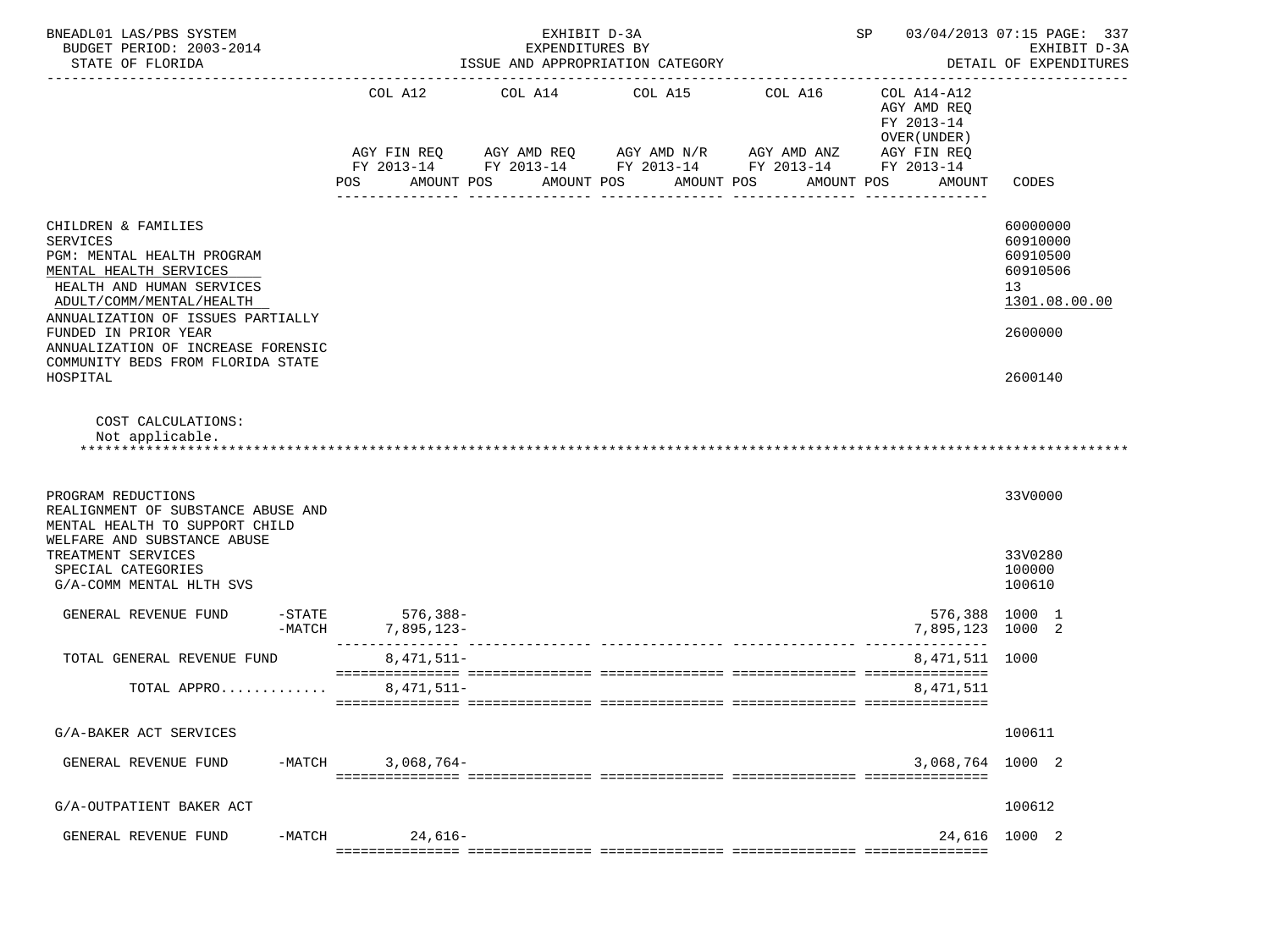| BNEADL01 LAS/PBS SYSTEM<br>BUDGET PERIOD: 2003-2014<br>STATE OF FLORIDA                                                                                                                                                                                                              |                               | EXHIBIT D-3A<br>EXPENDITURES BY<br>ISSUE AND APPROPRIATION CATEGORY | SP 03/04/2013 07:15 PAGE: 338<br>EXHIBIT D-3A<br>DETAIL OF EXPENDITURES |                                                                                                                      |                                                                                  |                                                                                |
|--------------------------------------------------------------------------------------------------------------------------------------------------------------------------------------------------------------------------------------------------------------------------------------|-------------------------------|---------------------------------------------------------------------|-------------------------------------------------------------------------|----------------------------------------------------------------------------------------------------------------------|----------------------------------------------------------------------------------|--------------------------------------------------------------------------------|
|                                                                                                                                                                                                                                                                                      | COL A12<br>AGY FIN REQ<br>POS | COL A14                                                             | COL A15<br>AMOUNT POS AMOUNT POS AMOUNT POS                             | COL A16<br>AGY AMD REQ AGY AMD N/R AGY AMD ANZ AGY FIN REQ<br>FY 2013-14 FY 2013-14 FY 2013-14 FY 2013-14 FY 2013-14 | COL A14-A12<br>AGY AMD REO<br>FY 2013-14<br>OVER (UNDER)<br>AMOUNT POS<br>AMOUNT | CODES                                                                          |
| CHILDREN & FAMILIES<br><b>SERVICES</b><br>PGM: MENTAL HEALTH PROGRAM<br>MENTAL HEALTH SERVICES<br>HEALTH AND HUMAN SERVICES<br>ADULT/COMM/MENTAL/HEALTH<br>PROGRAM REDUCTIONS<br>REALIGNMENT OF SUBSTANCE ABUSE AND<br>MENTAL HEALTH TO SUPPORT CHILD<br>WELFARE AND SUBSTANCE ABUSE |                               |                                                                     |                                                                         |                                                                                                                      |                                                                                  | 60000000<br>60910000<br>60910500<br>60910506<br>13<br>1301.08.00.00<br>33V0000 |
| TREATMENT SERVICES<br>SPECIAL CATEGORIES<br>G/A-CONTRACTED SERVICES                                                                                                                                                                                                                  |                               |                                                                     |                                                                         |                                                                                                                      |                                                                                  | 33V0280<br>100000<br>100778                                                    |
| GENERAL REVENUE FUND -MATCH 12,781-                                                                                                                                                                                                                                                  |                               |                                                                     |                                                                         |                                                                                                                      |                                                                                  | 12,781 1000 2                                                                  |
| G/A-INDIGENT PSYCH MED PRG                                                                                                                                                                                                                                                           |                               |                                                                     |                                                                         |                                                                                                                      |                                                                                  | 101350                                                                         |
| GENERAL REVENUE FUND                                                                                                                                                                                                                                                                 | -MATCH 333,800-               |                                                                     |                                                                         |                                                                                                                      | 333,800                                                                          | 1000 2                                                                         |
| TOTAL: REALIGNMENT OF SUBSTANCE ABUSE AND<br>MENTAL HEALTH TO SUPPORT CHILD<br>WELFARE AND SUBSTANCE ABUSE<br>TREATMENT SERVICES                                                                                                                                                     |                               |                                                                     |                                                                         |                                                                                                                      |                                                                                  | 33V0280                                                                        |
| TOTAL ISSUE 11,911,472-                                                                                                                                                                                                                                                              |                               |                                                                     |                                                                         |                                                                                                                      | 11,911,472                                                                       |                                                                                |
|                                                                                                                                                                                                                                                                                      |                               |                                                                     |                                                                         |                                                                                                                      |                                                                                  |                                                                                |
| AGENCY ISSUE NARRATIVE:<br>2013-2014 BUDGET YEAR NARRATIVE:<br>Issue title: Realignment of Substance Abuse and Mental Health to Support Child Welfare and Substance Abuse Treatment<br>Services                                                                                      |                               |                                                                     | IT COMPONENT? NO                                                        |                                                                                                                      |                                                                                  |                                                                                |

 SPECIFY WHICH AGENCY GOAL FROM THE 2011-2016 STRATEGIC PLAN IS ADDRESSED BY THIS BUDGET ISSUE PROPOSAL: Effect Program Improvements: Apply proven best practices to maximize efficiencies and outcomes.

 SUMMARY:The Department requests \$22,283,244 in General Revenue to expand substance abuse family screening, assessment, brief interventions and referral to substance abuse treatment for families in the child welfare system as well as intensive integrated outpatient treatment for parents and their children. In many cases the parental substance abuse is related to misuse of prescription drugs. This funding will provide services for an estimated 21,960 additional parents annually through increasing contracted services providing evidence-based screening, assessment, and referral services and intensive and integrated outpatient services for 750 parents and their young children in the child welfare system. These services will result in a projected annual cost savings of over \$1,536,246 million.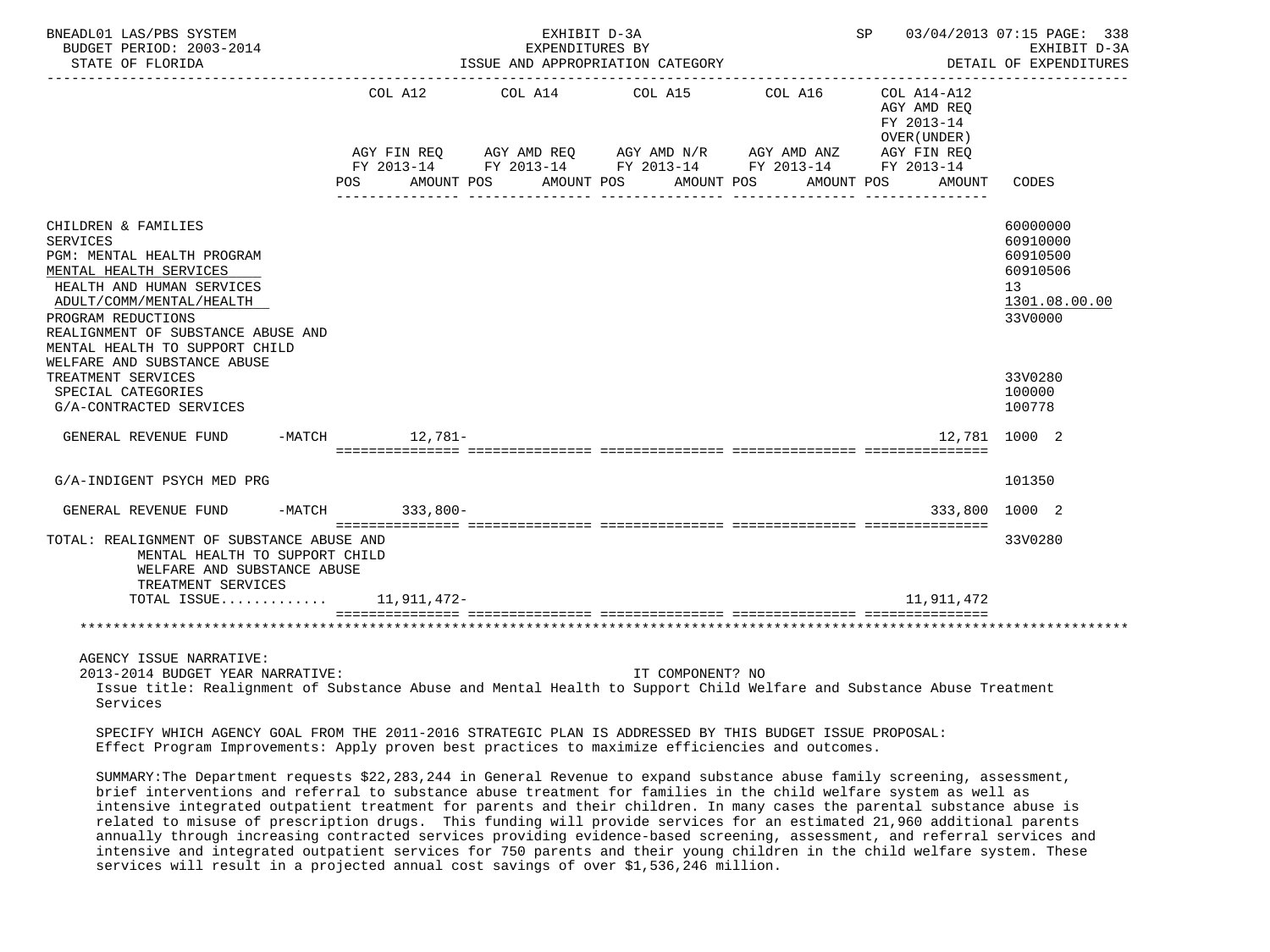| BNEADL01 LAS/PBS SYSTEM<br>BUDGET PERIOD: 2003-2014<br>STATE OF FLORIDA                                              | EXHIBIT D-3A<br>EXPENDITURES BY<br>ISSUE AND APPROPRIATION CATEGORY |             |  |                                                 |  |  | SP |  | 03/04/2013 07:15 PAGE: 339<br>EXHIBIT D-3A<br>DETAIL OF EXPENDITURES |                                                    |  |
|----------------------------------------------------------------------------------------------------------------------|---------------------------------------------------------------------|-------------|--|-------------------------------------------------|--|--|----|--|----------------------------------------------------------------------|----------------------------------------------------|--|
|                                                                                                                      |                                                                     | COL A12     |  | COL A14 COL A15 COL A16                         |  |  |    |  | COL A14-A12<br>AGY AMD REO<br>FY 2013-14<br>OVER (UNDER )            |                                                    |  |
|                                                                                                                      |                                                                     | AGY FIN REO |  | AGY AMD REQ       AGY AMD N/R       AGY AMD ANZ |  |  |    |  | AGY FIN REO                                                          |                                                    |  |
|                                                                                                                      | POS                                                                 |             |  | FY 2013-14 FY 2013-14 FY 2013-14 FY 2013-14     |  |  |    |  | FY 2013-14<br>AMOUNT POS AMOUNT POS AMOUNT POS AMOUNT POS AMOUNT     | CODES                                              |  |
| CHILDREN & FAMILIES<br>SERVICES<br>PGM: MENTAL HEALTH PROGRAM<br>MENTAL HEALTH SERVICES<br>HEALTH AND HUMAN SERVICES |                                                                     |             |  |                                                 |  |  |    |  |                                                                      | 60000000<br>60910000<br>60910500<br>60910506<br>13 |  |
| ADULT/COMM/MENTAL/HEALTH<br>PROGRAM REDUCTIONS                                                                       |                                                                     |             |  |                                                 |  |  |    |  |                                                                      | 1301.08.00.00<br>33V0000                           |  |
| REALIGNMENT OF SUBSTANCE ABUSE AND<br>MENTAL HEALTH TO SUPPORT CHILD                                                 |                                                                     |             |  |                                                 |  |  |    |  |                                                                      |                                                    |  |
| WELFARE AND SUBSTANCE ABUSE<br>TREATMENT SERVICES                                                                    |                                                                     |             |  |                                                 |  |  |    |  |                                                                      | 33V0280                                            |  |

 This issue will be supported by other service category transfers within Mental Health and Substance Abuse and an increase in General Revenue of \$5,156,406 in Adult Substance Abuse.

 When the decision was made to fund the bulk of this initiative from managing entity savings, a greater proportion of the anticipated savings came from Mental Health General Revenue because there is more General Revenue in Mental Health and, therefore, insufficient General Revenue in Substance Abuse to cover the cost of the initiative.

#### PROBLEM STATEMENT:

 Parental substance abuse is a major contributing factor in cases of child abuse and neglect and is one of the major reasons for child out-of-home placements, as well as posing a barrier to children's safety. In FY 2010 -2011, 56% of the child abuse allegations that were verified had indications of parental substance use disorders. During this same time frame, 60% of the out-of-home placements were due to parental substance use disorders. There also were twice as many children with parents with substance abuse disorders in care for more than 9 months than for children with parents without indications of substance abuse. Additionally, 56% of the children with verified child abuse and with indications of parental substance abuse were under the age of five, creating the highest risk for subsequent child developmental and behavioral issues. There is insufficient capacity for substance abuse treatment for parents in the child welfare system. Inability to access treatment prolongs the time to re-unification for the family and causes numerous complications meeting the expectations of their case plans. Further improvements in child welfare services require that parents receive appropriate treatment at the onset of the case. Access to services must be improved, as well as the type and number of appropriate services.

Using Evidence-Based Practices to Improve Parental Entry into Substance Abuse Services:

 Traditionally, when child protective investigators suspect substance use or mental health disorders, they refer the parent to a substance abuse or mental health treatment program for an assessment and subsequent treatment. This practice has proven in Florida and nationally to be ineffective. Many parents do not make or keep appointments for their assessments and do not enter treatment. In early 2000, Florida introduced a substance abuse intervention program. The program design called for a substance abuse practitioner to screen parents for substance use, assist them in obtaining an assessment, and provide case management services while they were in treatment. A November 2003 Florida Senate Interim Report on Substance Abuse and Child Protection concluded that the program appeared to have the potential to improve parent's/caretaker's follow-through with treatment, and could improve the likelihood that parents will successfully complete substance abuse case plan goals, and, in turn, be reunited with their children.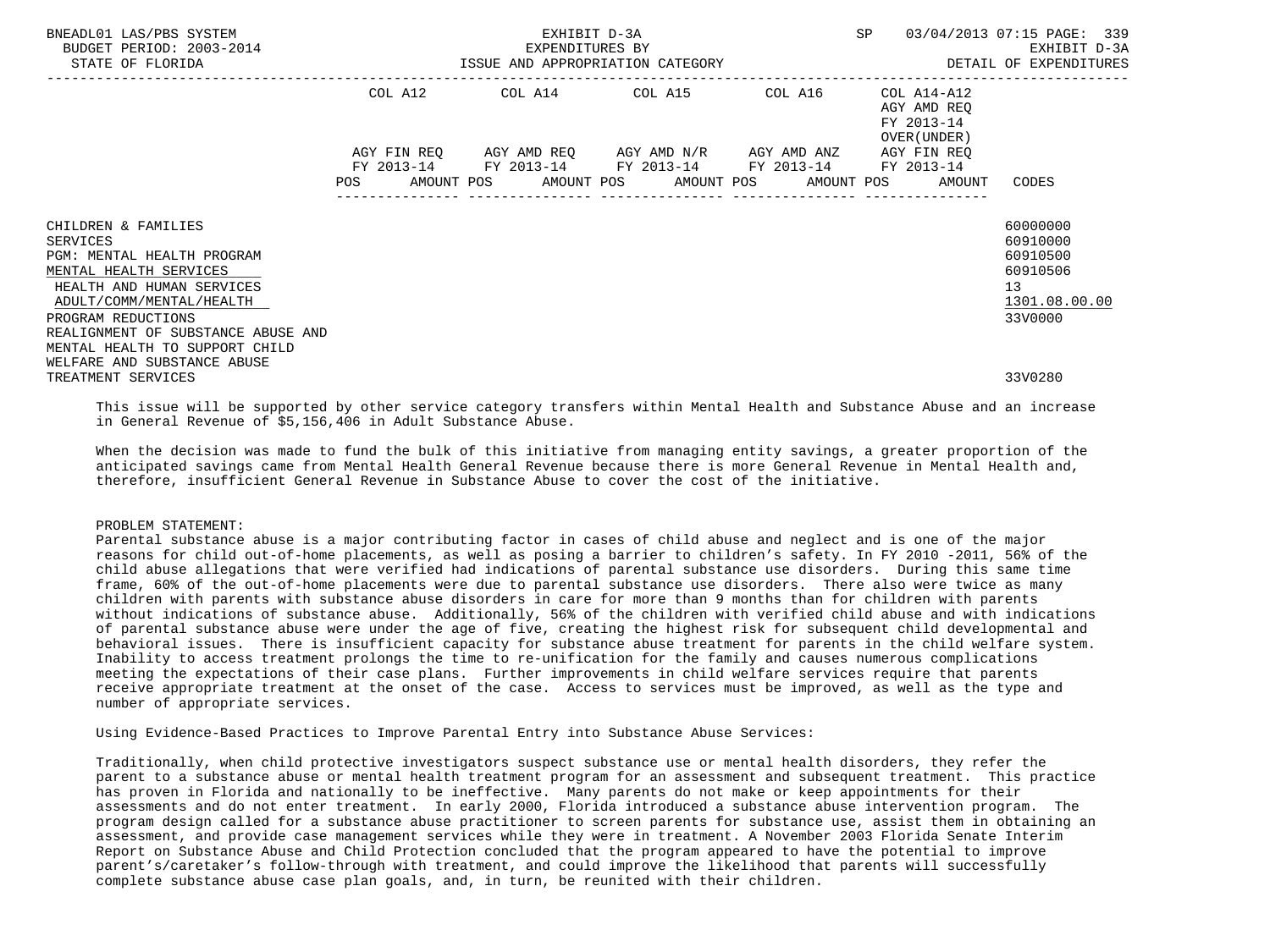| BNEADL01 LAS/PBS SYSTEM<br>BUDGET PERIOD: 2003-2014<br>STATE OF FLORIDA                                                                                                                                      | EXHIBIT D-3A<br>EXPENDITURES BY |  |  |  |  |                                                                                                           |  |                  | SP 03/04/2013 07:15 PAGE: 340                                |                                                                                |
|--------------------------------------------------------------------------------------------------------------------------------------------------------------------------------------------------------------|---------------------------------|--|--|--|--|-----------------------------------------------------------------------------------------------------------|--|------------------|--------------------------------------------------------------|--------------------------------------------------------------------------------|
|                                                                                                                                                                                                              |                                 |  |  |  |  | COL A12 COL A14 COL A15 COL A16                                                                           |  |                  | COL A14-A12<br>AGY AMD REO<br>FY 2013-14<br>OVER (UNDER )    |                                                                                |
|                                                                                                                                                                                                              |                                 |  |  |  |  | AGY FIN REO AGY AMD REO AGY AMD N/R AGY AMD ANZ<br>FY 2013-14 FY 2013-14 FY 2013-14 FY 2013-14 FY 2013-14 |  |                  | AGY FIN REO                                                  |                                                                                |
|                                                                                                                                                                                                              |                                 |  |  |  |  |                                                                                                           |  | ---------------- | POS AMOUNT POS AMOUNT POS AMOUNT POS AMOUNT POS AMOUNT CODES |                                                                                |
| CHILDREN & FAMILIES<br>SERVICES<br>PGM: MENTAL HEALTH PROGRAM<br>MENTAL HEALTH SERVICES<br>HEALTH AND HUMAN SERVICES<br>ADULT/COMM/MENTAL/HEALTH<br>PROGRAM REDUCTIONS<br>REALIGNMENT OF SUBSTANCE ABUSE AND |                                 |  |  |  |  |                                                                                                           |  |                  |                                                              | 60000000<br>60910000<br>60910500<br>60910506<br>13<br>1301.08.00.00<br>33V0000 |
| MENTAL HEALTH TO SUPPORT CHILD<br>WELFARE AND SUBSTANCE ABUSE<br>TREATMENT SERVICES                                                                                                                          |                                 |  |  |  |  |                                                                                                           |  |                  |                                                              | 33V0280                                                                        |

 Subsequent program office quality improvement efforts determined that the substance abuse intervention program could be improved through the use of an evidence-based practice called Screening, Brief Intervention and Referral to Treatment (SBIRT). This practice is intended for implementation in non-behavioral health settings and has shown success improving treatment entry for persons with alcohol misuse; there is growing evidence that it is also effective with persons with drug use and abuse. This model has shown to be more effective with the addition of evidence based screening-assessment tools and brief intervention. The Global Assessment of Individual in Need (GAIN) will be used as the assessment instrument. The brief intervention will generally include three to five brief sessions of Motivational Enhancement Therapy and/or Trauma Informed Cognitive Behavioral Therapy. For the child welfare population, the purpose of the brief intervention will be to engage the parent and prepare them for more intensive treatment when necessary. Although SBIRT began in community health settings, its use has been expanded to include social service programs including child welfare ones. Research shows that persons who have been referred to treatment through SBIRT have reported significant improvements in behavioral health status coupled with improvements in other social outcomes such as employment and arrest rates. The SAMH Program Office recently implemented a federal grant to implement the SBIRT model with the elderly population and has experience in implementing this program through contracted providers.

 SBIRT will assist parents to enter treatment faster and with more motivation. Children whose mothers accessed treatment faster and completed at least one treatment episode had shorter stays in out-of-home care. A program in Illinois using a similar approach of assessment and counseling found that 84% of the parents entered treatment. When upfront SBIRT type services are paired with appropriate family-centered services (see below under Intensive Integrated Outpatient) and the parent participates for at least 90 days there can be a substantial improvement in the child welfare outcomes.

 The above referenced Senate Interim Report showed that families receiving professional screening, assessments, and case management achieved reunification more quickly than in cases not receiving these services, closure was achieved in a significantly shorter amount of time (six months vs. eleven months), and more families were reunited (40% vs. 17% ). A 2009 California study showed similar results achieving reunification for about 44% of the children whose mothers had received engagement services, assessments, interventions and treatment.

 Based on FY 2010-2011 data, the current average length of stay for children with parents with substance use disorders is 279 days or 9.3 months compared to children with parents without substance misuse at 239 days, or eight (8) months. The projected cost savings for children is based on the projected reduction of 40 days of out-of-home care for children at \$2,349 per month for an estimated 1,635 children from parents with substance misuse is \$1,536,246. This is a conservative estimate based on research that indicates that approximately 25% of the parents receiving treatment will complete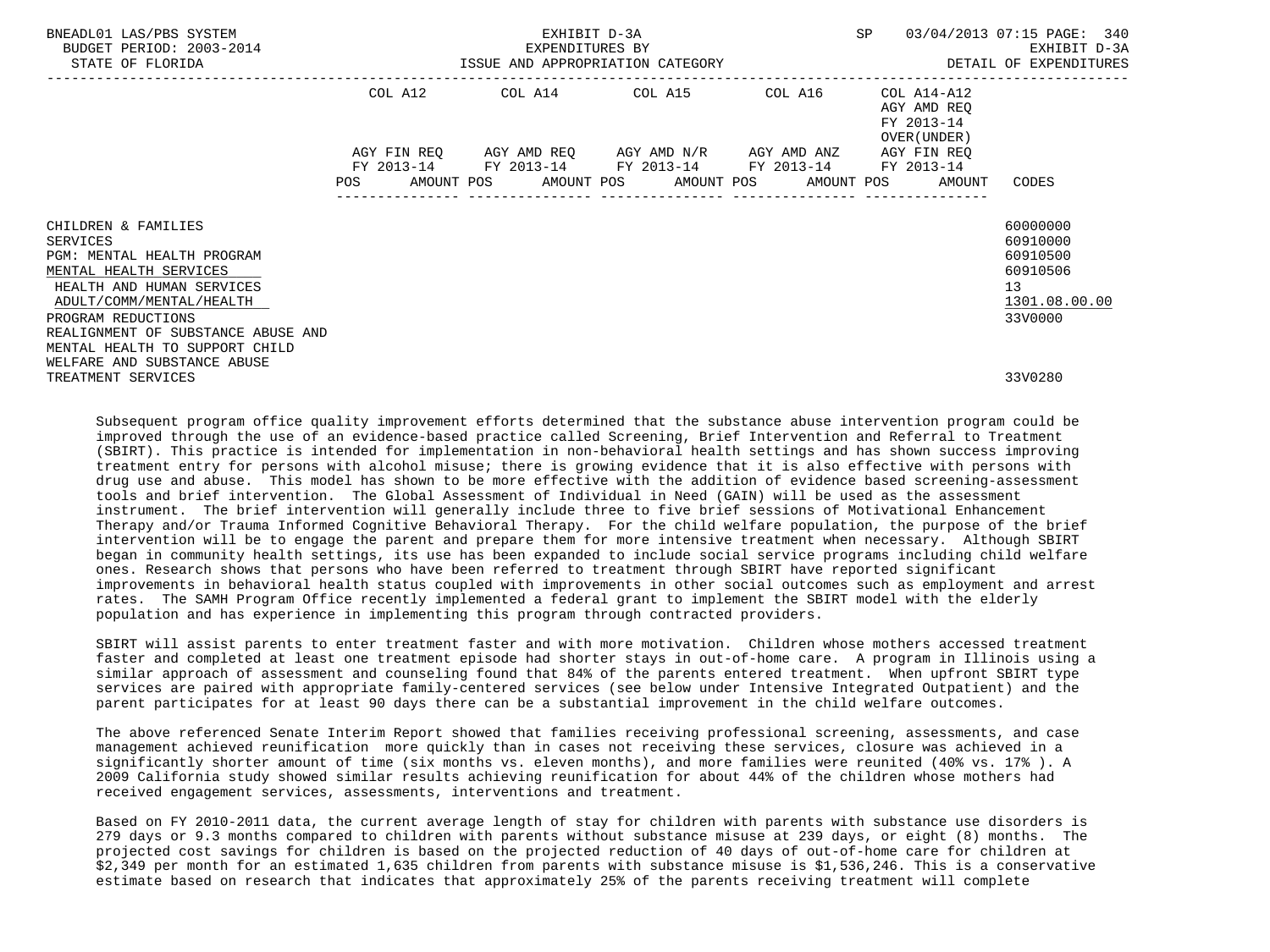| BNEADL01 LAS/PBS SYSTEM<br>BUDGET PERIOD: 2003-2014<br>STATE OF FLORIDA                                                                                                | EXHIBIT D-3A<br>EXPENDITURES BY |  |  |  |  |                                                                                                           |                  | SP 03/04/2013 07:15 PAGE: 341                                |                                                                                |
|------------------------------------------------------------------------------------------------------------------------------------------------------------------------|---------------------------------|--|--|--|--|-----------------------------------------------------------------------------------------------------------|------------------|--------------------------------------------------------------|--------------------------------------------------------------------------------|
|                                                                                                                                                                        |                                 |  |  |  |  | COL A12 COL A14 COL A15 COL A16                                                                           |                  | COL A14-A12<br>AGY AMD REO<br>FY 2013-14<br>OVER (UNDER )    |                                                                                |
|                                                                                                                                                                        |                                 |  |  |  |  | AGY FIN REO AGY AMD REO AGY AMD N/R AGY AMD ANZ<br>FY 2013-14 FY 2013-14 FY 2013-14 FY 2013-14 FY 2013-14 |                  | AGY FIN REO                                                  |                                                                                |
|                                                                                                                                                                        |                                 |  |  |  |  |                                                                                                           | ---------------- | POS AMOUNT POS AMOUNT POS AMOUNT POS AMOUNT POS AMOUNT CODES |                                                                                |
| CHILDREN & FAMILIES<br>SERVICES<br>PGM: MENTAL HEALTH PROGRAM<br>MENTAL HEALTH SERVICES<br>HEALTH AND HUMAN SERVICES<br>ADULT/COMM/MENTAL/HEALTH<br>PROGRAM REDUCTIONS |                                 |  |  |  |  |                                                                                                           |                  |                                                              | 60000000<br>60910000<br>60910500<br>60910506<br>13<br>1301.08.00.00<br>33V0000 |
| REALIGNMENT OF SUBSTANCE ABUSE AND<br>MENTAL HEALTH TO SUPPORT CHILD<br>WELFARE AND SUBSTANCE ABUSE<br>TREATMENT SERVICES                                              |                                 |  |  |  |  |                                                                                                           |                  |                                                              | 33V0280                                                                        |

treatment.

 About 25% of all child protective investigations involve allegations of substance misuse which would include approximately 50,000 parents. Approximately 20,000 parents per year with verified cases of child abuse have indications of substance use disorders. Since all parents with suspected substance abuse do not receive a screening, assessment, intervention, and referral it is estimated that a total of 35,000 parents should receive Child Welfare SBIRT Services. The estimated workload for a behavioral health professional using the SBIRT model in the child welfare setting is 160 cases per year. Currently, SAMH contracts for 81.5 staff available to be trained to implement the SBIRT model. These staff currently serve approximately 13,040 parents. To serve a total of 35,000 parents per year, SAMH must contract for an additional 137 SBIRT Child Welfare professionals to serve an additional 21,960 parents with Child Welfare SBIRT.

 This requested funding will be contracted to private non-profit substance abuse treatment service providers and allocated based on the Department's child welfare caseload. The services provided will assist the Department in its efforts to:

 Improve accurate and timely identification of families' involved with child protective services system who are in need of substance abuse treatment;

Reduce the amount of time for assessment and entry to services for parents;

Reduce the length of stay for children in out-of-home care whose parents have a substance use disorder;

 Increase the number of individuals referred by child welfare staff who complete substance abuse treatment successfully;

 Implement a proactive family-centered referral and planning process which integrates child welfare and substance abuse treatment services to enable the client and the family strengthen a client's commitment to recovery; and to

Decrease subsequent child abuse and neglect and promote family reunification.

Intensive Integrated Outpatient Treatment: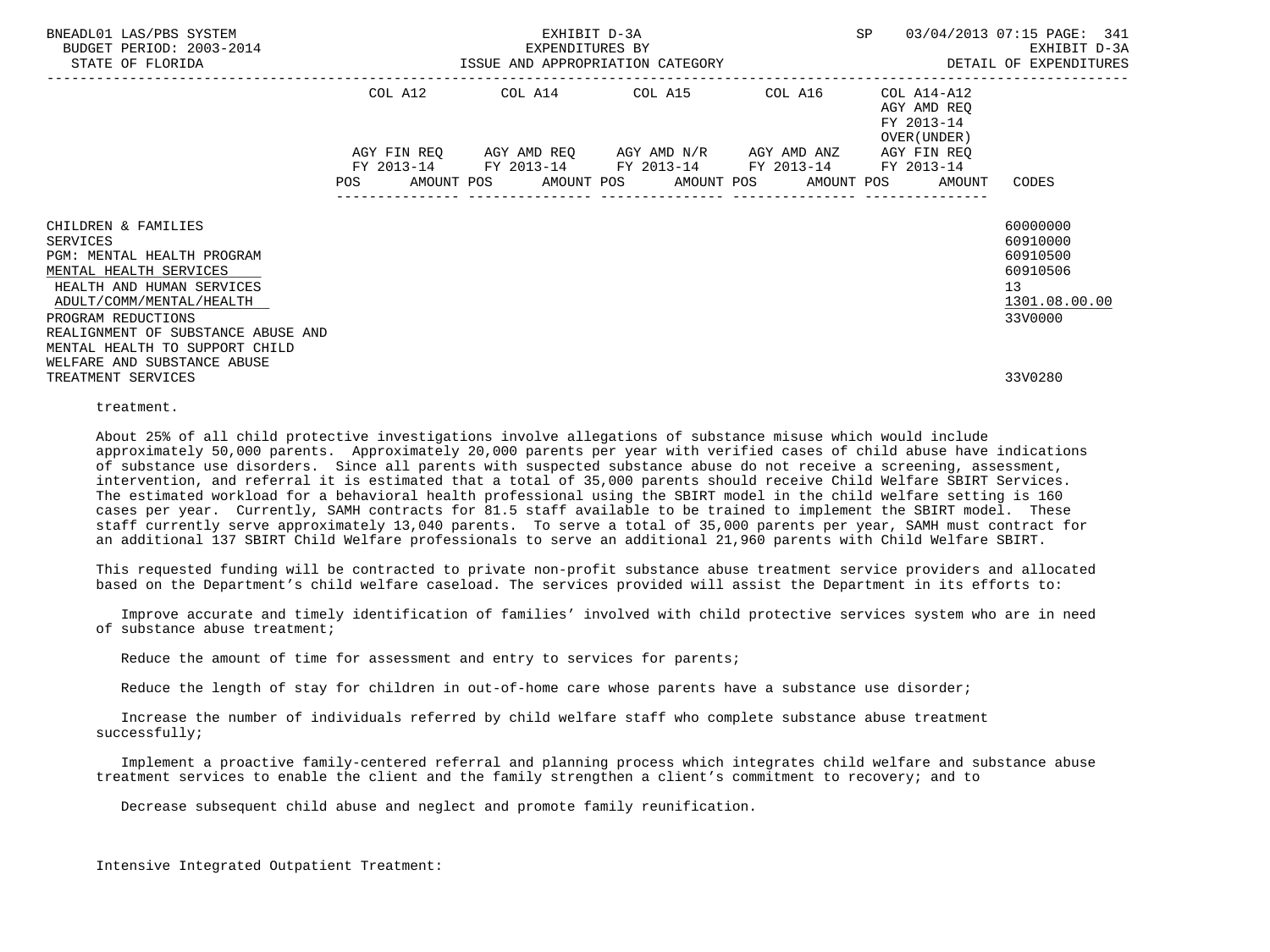| BNEADL01 LAS/PBS SYSTEM<br>BUDGET PERIOD: 2003-2014<br>STATE OF FLORIDA                                                                                                                                                                        | EXHIBIT D-3A<br>EXPENDITURES BY |  |  |  |  |                                                                                                           |                  | SP 03/04/2013 07:15 PAGE: 342                                |                                                                                |  |
|------------------------------------------------------------------------------------------------------------------------------------------------------------------------------------------------------------------------------------------------|---------------------------------|--|--|--|--|-----------------------------------------------------------------------------------------------------------|------------------|--------------------------------------------------------------|--------------------------------------------------------------------------------|--|
|                                                                                                                                                                                                                                                |                                 |  |  |  |  | COL A12 COL A14 COL A15 COL A16                                                                           |                  | COL A14-A12<br>AGY AMD REO<br>FY 2013-14<br>OVER (UNDER )    |                                                                                |  |
|                                                                                                                                                                                                                                                |                                 |  |  |  |  | AGY FIN REO AGY AMD REO AGY AMD N/R AGY AMD ANZ<br>FY 2013-14 FY 2013-14 FY 2013-14 FY 2013-14 FY 2013-14 |                  | AGY FIN REO                                                  |                                                                                |  |
|                                                                                                                                                                                                                                                |                                 |  |  |  |  |                                                                                                           | ---------------- | POS AMOUNT POS AMOUNT POS AMOUNT POS AMOUNT POS AMOUNT CODES |                                                                                |  |
| CHILDREN & FAMILIES<br>SERVICES<br>PGM: MENTAL HEALTH PROGRAM<br>MENTAL HEALTH SERVICES<br>HEALTH AND HUMAN SERVICES<br>ADULT/COMM/MENTAL/HEALTH<br>PROGRAM REDUCTIONS<br>REALIGNMENT OF SUBSTANCE ABUSE AND<br>MENTAL HEALTH TO SUPPORT CHILD |                                 |  |  |  |  |                                                                                                           |                  |                                                              | 60000000<br>60910000<br>60910500<br>60910506<br>13<br>1301.08.00.00<br>33V0000 |  |
| WELFARE AND SUBSTANCE ABUSE<br>TREATMENT SERVICES                                                                                                                                                                                              |                                 |  |  |  |  |                                                                                                           |                  |                                                              | 33V0280                                                                        |  |

 Access to the appropriate level of treatment is critical to achieve optimal outcomes for parents with substance use disorders. Parents with a long history of substance use and who are dependent or addicted to drugs require intensive levels of treatment, such as intensive outpatient treatment or residential treatment. Many of a mother's substance use involves prescription drug misuse. Of the 20,000 parents with indicated substance use disorders, 10,519 were mothers. In order for treatment to be effective, mothers require a safe place for their children; for mothers with children under age five (5) it is preferable for the children to reside with the parent during treatment. For many mothers, the living environment and partner are impediments for successful treatment, requiring that the children and parent reside elsewhere during treatment and aftercare. Estimates are that about 25% require residential or intensive treatment with housing capacity for the mothers and their children.

 In Florida, there are 310 residential beds that accept parents and children into care. This is insufficient capacity--residential care is much more expensive that community care. Often mothers are required to leave their home community, which prohibits the development of natural supports during the treatment process. The children are at very high risk for developmental delays and require quality child care services while the parent is in treatment. In order for mothers and children to receive treatment in a safe setting, the following services must be available: trauma-informed family focused treatment, safe housing, quality child care, and parent training designed for parents with substance use disorders. Unfortunately, housing subsidies and child care subsidies are often unavailable at the time that treatment is required. Public transportation also is not conducive to multiple trips to treatment. For these reasons, this budget issue requests funds for a less expensive alternative to residential treatment that provides the necessary family focused services for optimal treatment gain.

 Ten percent of 10,519 mothers, or 1,052 mothers, need this type of treatment. However, only 310 beds are available--leaving 122 women who would be able to access residential treatment. Therefore, this issue proposes that the Integrated Intensive Outpatient Treatment be used as an alternative to residential care. The estimated length of stay for the intensive treatment in this program is for four (4) months with an average length of stay for the continued treatment with transitional housing of two (2) months. The number of families to be served is 741.

 RETURN ON INVESTMENT: As noted previously, the impact of substance abuse on the child welfare system for both the child in care and the "Amended 2013-14 Narrative after February 1, 2013"

 "Summary: The Department is no longer requesting this issue for Fiscal Year 2013-2014." \*\*\*\*\*\*\*\*\*\*\*\*\*\*\*\*\*\*\*\*\*\*\*\*\*\*\*\*\*\*\*\*\*\*\*\*\*\*\*\*\*\*\*\*\*\*\*\*\*\*\*\*\*\*\*\*\*\*\*\*\*\*\*\*\*\*\*\*\*\*\*\*\*\*\*\*\*\*\*\*\*\*\*\*\*\*\*\*\*\*\*\*\*\*\*\*\*\*\*\*\*\*\*\*\*\*\*\*\*\*\*\*\*\*\*\*\*\*\*\*\*\*\*\*\*\*\*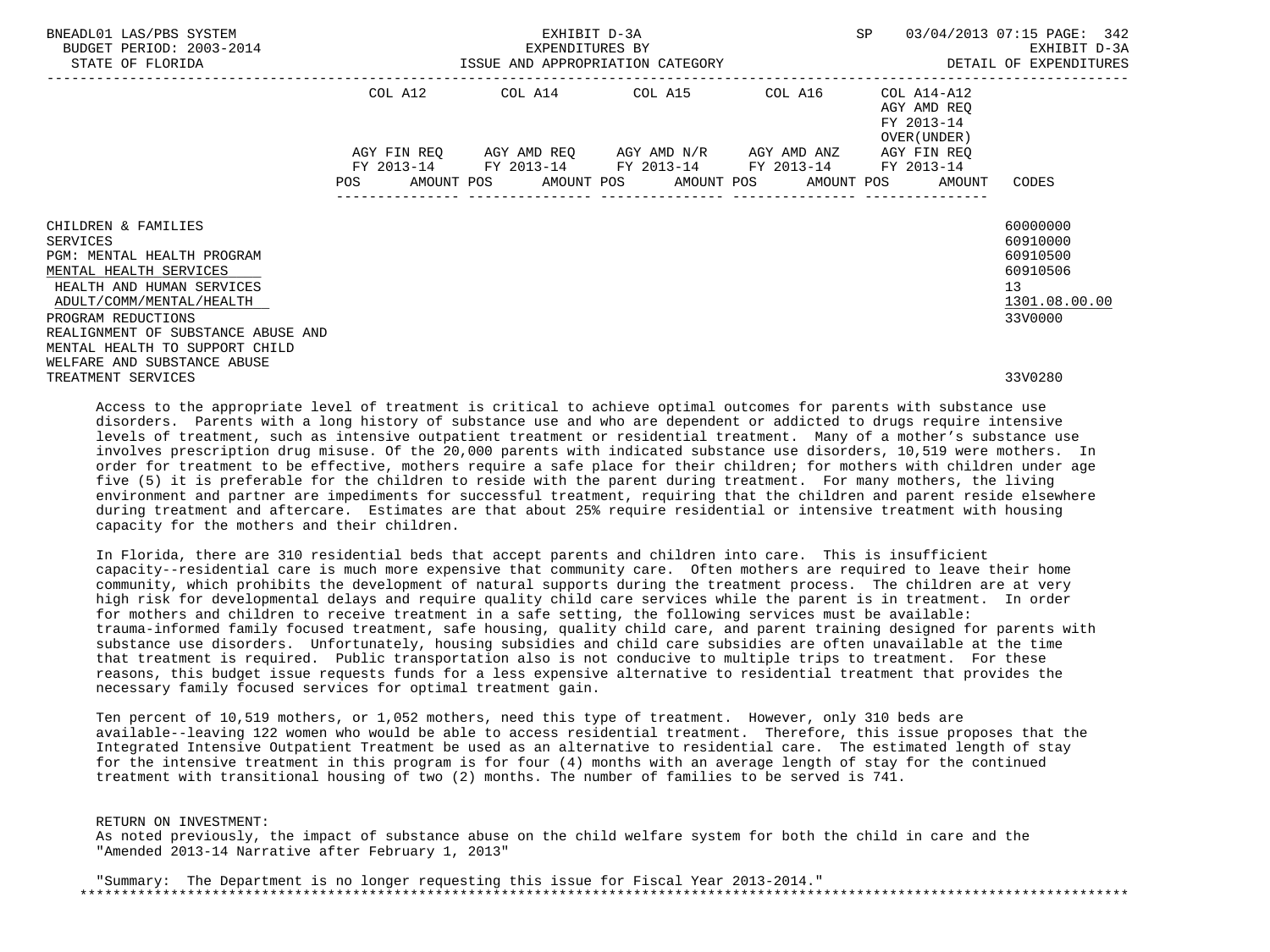| BNEADL01 LAS/PBS SYSTEM<br>BUDGET PERIOD: 2003-2014<br>STATE OF FLORIDA              |         | EXHIBIT D-3A<br>EXPENDITURES BY<br>EXPENDITURES BY<br>ISSUE AND APPROPRIATION CATEGORY | SP | 03/04/2013 07:15 PAGE: 343<br>EXHIBIT D-3A<br>DETAIL OF EXPENDITURES |                                  |
|--------------------------------------------------------------------------------------|---------|----------------------------------------------------------------------------------------|----|----------------------------------------------------------------------|----------------------------------|
|                                                                                      | COL A12 | COL A14 COL A15 COL A16                                                                |    | $COL A14 - A12$<br>AGY AMD REO<br>FY 2013-14<br>OVER (UNDER)         |                                  |
|                                                                                      |         | AGY FIN REQ AGY AMD REQ AGY AMD N/R AGY AMD ANZ AGY FIN REQ                            |    |                                                                      |                                  |
|                                                                                      |         | FY 2013-14 FY 2013-14 FY 2013-14 FY 2013-14 FY 2013-14                                 |    | POS AMOUNT POS AMOUNT POS AMOUNT POS AMOUNT POS AMOUNT               | CODES                            |
|                                                                                      |         |                                                                                        |    |                                                                      |                                  |
| CHILDREN & FAMILIES<br>SERVICES<br>PGM: MENTAL HEALTH PROGRAM                        |         |                                                                                        |    |                                                                      | 60000000<br>60910000<br>60910500 |
| MENTAL HEALTH SERVICES<br>HEALTH AND HUMAN SERVICES<br>ADULT/COMM/MENTAL/HEALTH      |         |                                                                                        |    |                                                                      | 60910506<br>13<br>1301.08.00.00  |
| AGENCY STRATEGIC PRIORITIES<br>RESTORE BAY COUNTY FLORIDA                            |         |                                                                                        |    |                                                                      | 4000000                          |
| ASSERTIVE COMMUNITY TREATMENT TEAM<br>SPECIAL CATEGORIES<br>G/A-COMM MENTAL HLTH SVS |         |                                                                                        |    |                                                                      | 4004940<br>100000<br>100610      |
| GENERAL REVENUE FUND -MATCH 530,378 530,378<br>FEDERAL GRANTS TRUST FUND -FEDERL     |         | 149,622 149,622                                                                        |    |                                                                      | 1000 2<br>2261 3                 |
| $\text{TOTAL}$ APPRO $\ldots \ldots \ldots$ , 680,000 680,000                        |         |                                                                                        |    |                                                                      |                                  |
|                                                                                      |         |                                                                                        |    |                                                                      |                                  |

AGENCY ISSUE NARRATIVE:

2013-2014 BUDGET YEAR NARRATIVE: IT COMPONENT? NO

ISSUE TITLE: Restore Bay County Florida Assertive Community Treatment Team

 SPECIFY WHICH AGENCY GOAL FROM THE FISCAL YEARS 2013-2014 THROUGH 2017-2018 STRATEGIC PLAN IS ADDRESSED BY THIS BUDGET ISSUE PROPOSAL:

Enable Family Accountability: Help Floridians move from entitlement to empowerment.

### SIIMMARY:

 The Department requests \$680,000 of budget authority (General Revenue \$530,378, and Federal Grants Trust Fund \$149,622) to fully fund the Bay County Florida Assertive Community Treatment (FACT) Team. This request is a companion issue to Annualize Funding for Bay County Florida Assertive Community Treatment Team (issue 4004930). The Bay County FACT Team will provide services beginning January 1, 2013, and will be able to serve 50 people in Fiscal Year 2012-2013 based on the non-recurring appropriation of \$680,000 (issue 4004950). The annual cost for one FACT Team to serve 100 people is \$1,254,354.

#### PROBLEM STATEMENT:

 Assertive Community Treatment (ACT) is an evidenced-based practice endorsed by the Substance Abuse and Mental Health Services Administration. It was initially implemented in Florida in 1999 with an appropriation for eight teams. There are currently 32 FACT Teams statewide, including the new Bay County FACT Team. However, the Bay County team only received partial funding from the 2012 Legislature and the department did not receive budget authority to draw down the federal Medicaid administrative match. A rate of \$45.47 per staff hour was negotiated with the Medicaid Program as part of the Department's administrative agreement to allow federal Medicaid funding to offset a portion of the cost of operating the teams. Since the Bay County FACT Team was only partially funded, 57 percent of cost, the team modified the number served to fifty individuals. All other teams serve 100 individuals each.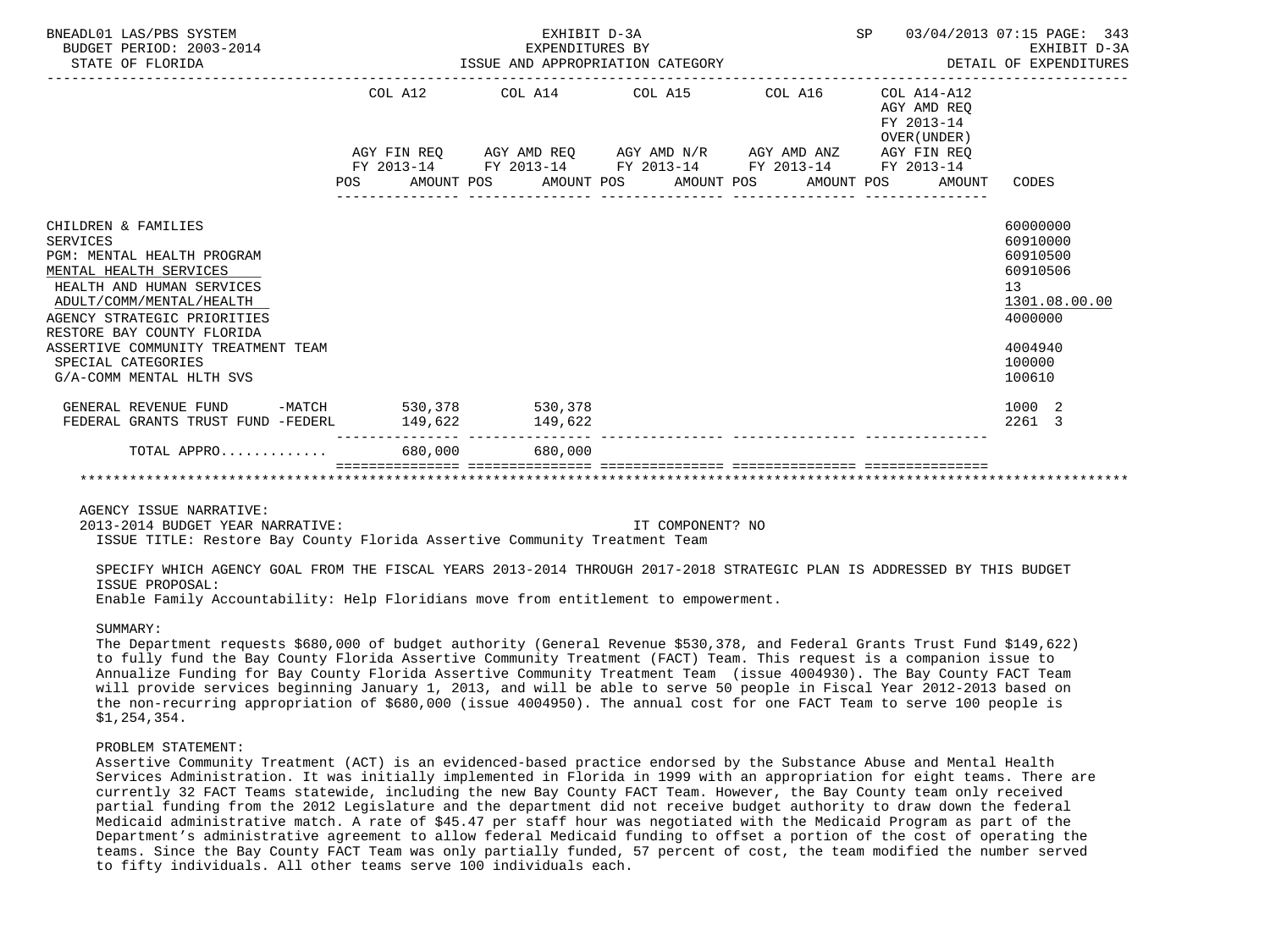| BNEADL01 LAS/PBS SYSTEM<br>BUDGET PERIOD: 2003-2014<br>STATE OF FLORIDA                                                                                                                                       | ISSUE AND APPROPRIATION CATEGORY | EXHIBIT D-3A<br>EXPENDITURES BY | SP                                                                                            | 03/04/2013 07:15 PAGE: 344<br>EXHIBIT D-3A<br>DETAIL OF EXPENDITURES |                                                              |                                                                                |
|---------------------------------------------------------------------------------------------------------------------------------------------------------------------------------------------------------------|----------------------------------|---------------------------------|-----------------------------------------------------------------------------------------------|----------------------------------------------------------------------|--------------------------------------------------------------|--------------------------------------------------------------------------------|
|                                                                                                                                                                                                               | COL A12                          |                                 | COL A14 COL A15 COL A16                                                                       |                                                                      | COL A14-A12<br>AGY AMD REO<br>FY 2013-14<br>OVER (UNDER )    |                                                                                |
|                                                                                                                                                                                                               | AGY FIN REO                      |                                 | AGY AMD REO AGY AMD N/R AGY AMD ANZ<br>FY 2013-14 FY 2013-14 FY 2013-14 FY 2013-14 FY 2013-14 |                                                                      | AGY FIN REO                                                  |                                                                                |
|                                                                                                                                                                                                               |                                  |                                 |                                                                                               |                                                                      | POS AMOUNT POS AMOUNT POS AMOUNT POS AMOUNT POS AMOUNT CODES |                                                                                |
| CHILDREN & FAMILIES<br>SERVICES<br>PGM: MENTAL HEALTH PROGRAM<br>MENTAL HEALTH SERVICES<br>HEALTH AND HUMAN SERVICES<br>ADULT/COMM/MENTAL/HEALTH<br>AGENCY STRATEGIC PRIORITIES<br>RESTORE BAY COUNTY FLORIDA |                                  |                                 |                                                                                               |                                                                      |                                                              | 60000000<br>60910000<br>60910500<br>60910506<br>13<br>1301.08.00.00<br>4000000 |
| ASSERTIVE COMMUNITY TREATMENT TEAM                                                                                                                                                                            |                                  |                                 |                                                                                               |                                                                      |                                                              | 4004940                                                                        |

 FACT teams are an important means to ensure Florida's continued compliance with the 1999 Supreme Court decision, Olmstead v. L.C and E.W. The decision reads, "states are required to place persons with mental disabilities in community settings rather than in institutions when the State's treatment professionals have determined that community placement is appropriate, the transfer from institutional care to a less restrictive setting is not opposed by the affected individual, and the placement can be reasonably accommodated, taking into account the resources available to the State and the needs of others with mental disabilities. FACT teams serve individuals with the most serious and persistent mental illnesses in the State's community mental health system. They have been lauded as hospitals without walls because they provide intensive services in the community while keeping people out of expensive inpatient settings and out of jails. Florida's FACT teams are an essential part of the State's community mental health system. The Bay County FACT Team (Panama City), is needed to assist in keeping people out of the criminal justice system and hospital emergency rooms.

### WHAT BENEFITS WILL BE OBTAINED BY FUNDING THIS ISSUE?

 This request, if awarded, would provide annual funding for the Bay County FACT Team to serve an additional 50 individuals with severe and persistent mental illnesses for a total of 100 individuals served. FACT teams work with individuals to decrease the number of days spent in costly state mental health treatment facilities (state hospitals) and to divert individuals from the criminal justice system. Many people served by the FACT teams have spent many years of their lives in state hospitals prior to participating in a FACT team. Analyses have shown that in the past year, less than 0.5 percent of FACT Team individuals were hospitalized in long-term State facilities. Each team costs \$1,254,354 annually, or approximately \$12,544 per individual served, when serving 100 individuals per team. In comparison, an individual with severe and persistent mental illness with a six-month stay in a state mental health treatment facility costs an average of \$52,581 (based on an annual estimated Fiscal Year 2012-2013 cost of \$105,162 per year). One FACT team serving 100 individuals saves the state \$4,003,700 annually (\$52,581 per six-month stay, per person in state hospitals minus \$12,544 annually per FACT participant for 100 people).

 WHAT UNDERLYING PROGRAM THEORY CHANGE IS INVOLVED IN THIS ISSUE (IF ANY): Not applicable.

 WHAT IMPLEMENTATION MECHANISMS WILL BE CHANGED AS A RESULT OF THE ISSUE (IF ANY): Not applicable.

 FLORIDA STRATEGIC PLAN FOR ECONOMIC DEVELOPMENT: Not applicable.

 RETURN ON INVESTMENT: Not applicable.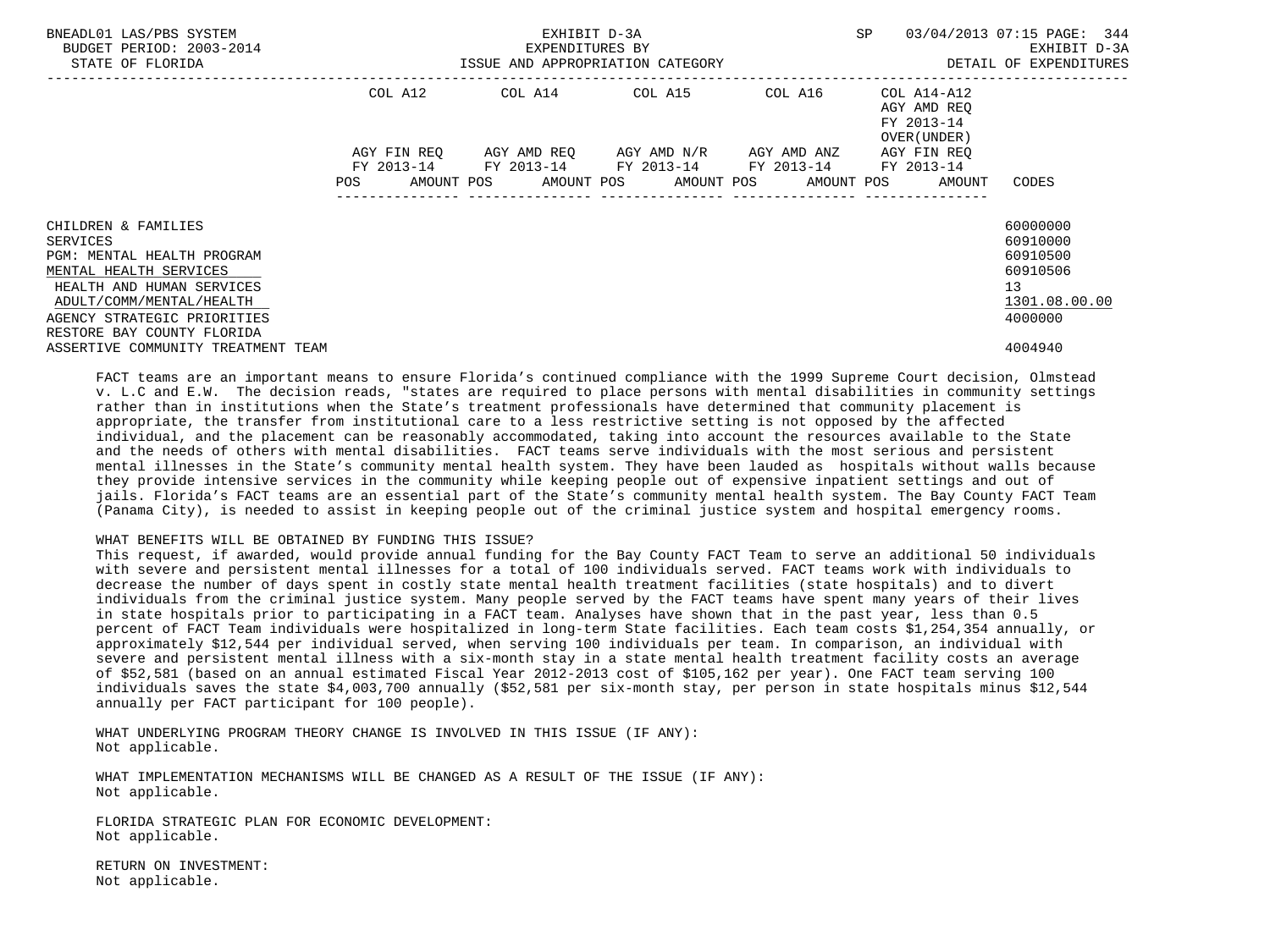| BNEADL01 LAS/PBS SYSTEM<br>BUDGET PERIOD: 2003-2014<br>STATE OF FLORIDA                                                                                                                                       |            | SP                                                                                                                                                              | 03/04/2013 07:15 PAGE: 345<br>EXHIBIT D-3A<br>ISSUE AND APPROPRIATION CATEGORY <b>ACCOM</b> SETALL OF EXPENDITURES |                                            |                                                                                |
|---------------------------------------------------------------------------------------------------------------------------------------------------------------------------------------------------------------|------------|-----------------------------------------------------------------------------------------------------------------------------------------------------------------|--------------------------------------------------------------------------------------------------------------------|--------------------------------------------|--------------------------------------------------------------------------------|
|                                                                                                                                                                                                               |            | COL A12 COL A14 COL A15 COL A16 COL A14-A12                                                                                                                     |                                                                                                                    | AGY AMD REO<br>FY 2013-14<br>OVER (UNDER ) |                                                                                |
|                                                                                                                                                                                                               | <b>POS</b> | AGY FIN REQ AGY AMD REQ AGY AMD N/R AGY AMD ANZ<br>FY 2013-14 FY 2013-14 FY 2013-14 FY 2013-14 FY 2013-14<br>AMOUNT POS AMOUNT POS AMOUNT POS AMOUNT POS AMOUNT |                                                                                                                    | AGY FIN REO                                | CODES                                                                          |
| CHILDREN & FAMILIES<br>SERVICES<br>PGM: MENTAL HEALTH PROGRAM<br>MENTAL HEALTH SERVICES<br>HEALTH AND HUMAN SERVICES<br>ADULT/COMM/MENTAL/HEALTH<br>AGENCY STRATEGIC PRIORITIES<br>RESTORE BAY COUNTY FLORIDA |            |                                                                                                                                                                 |                                                                                                                    |                                            | 60000000<br>60910000<br>60910500<br>60910506<br>13<br>1301.08.00.00<br>4000000 |
| ASSERTIVE COMMUNITY TREATMENT TEAM                                                                                                                                                                            |            |                                                                                                                                                                 |                                                                                                                    |                                            | 4004940                                                                        |

## COST CALCULATIONS:

 The current administrative agreement with Medicaid allows the Department to claim Federal Financial Participation at 50 percent for all enrolled Medicaid-eligible members (contractually set - at least 60 percent of the total enrollment must be Medicaid-eligible). The Federal Grants Trust Fund budget is based on these 60 percent of FACT Team enrolled participants being Medicaid-eligible.

| Service Operating Costs-<br>Hourly Rate<br>Number of FTEs per FACT Team<br>Authorized Annual Staff Hours per team         | \$<br>45.47<br>$x = 12.3$<br>1,788<br>$\mathbf x$ and $\mathbf x$ |  |
|---------------------------------------------------------------------------------------------------------------------------|-------------------------------------------------------------------|--|
| Annual Staff Cost per FACT Team                                                                                           | \$999,954                                                         |  |
| Enhancement Costs-<br>Enhancement Funds per FACT Team<br>(Housing, Pharmaceuticals, etc.)                                 | \$254,400                                                         |  |
| Annual Cost for 1 FACT Team serving 100                                                                                   | \$1,254,354                                                       |  |
| Annualization Request: Annualize Funding for<br>Bay County Florida Assertive Community<br>Treatment Team (issue 4004930): | \$574,354                                                         |  |
| Restore Non-Recurring Request: Restore<br>Bay County Florida Assertive Community<br>Treatment Team (issue 4004940):       | 680,000<br>Š.<br>===========<br>\$1,254,354                       |  |
| REOUESTED Funding-                                                                                                        |                                                                   |  |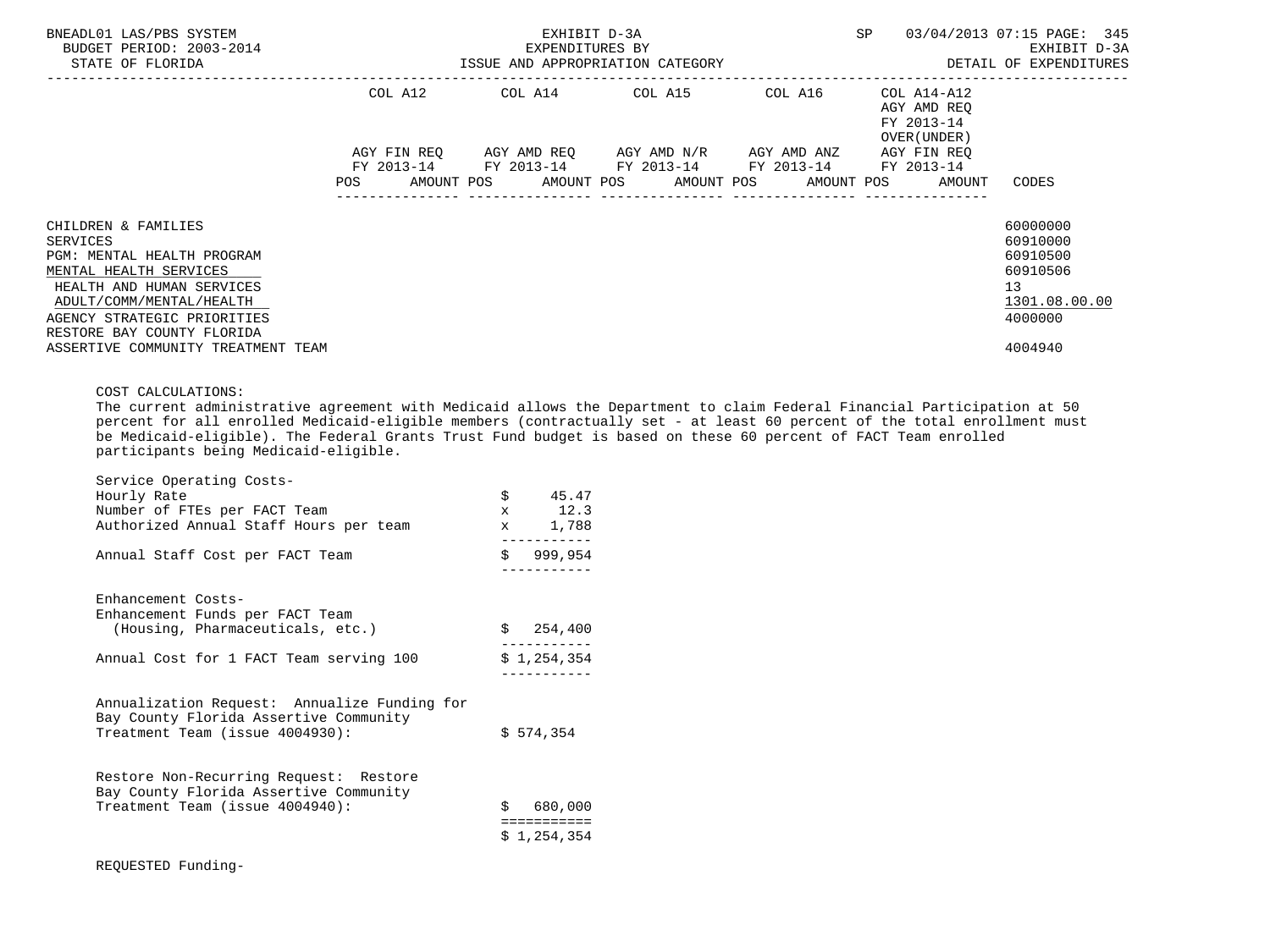| BNEADL01 LAS/PBS SYSTEM<br>BUDGET PERIOD: 2003-2014<br>STATE OF FLORIDA                                                                                                                                                                                    |             | EXHIBIT D-3A<br>EXPENDITURES BY<br>ISSUE AND APPROPRIATION CATEGORY |             |                                       |                                                                                                                       |            |                                                          | SP                                                                                                                                                                                                                                                                   | 03/04/2013 07:15 PAGE: 346<br>EXHIBIT D-3A<br>DETAIL OF EXPENDITURES                                   |
|------------------------------------------------------------------------------------------------------------------------------------------------------------------------------------------------------------------------------------------------------------|-------------|---------------------------------------------------------------------|-------------|---------------------------------------|-----------------------------------------------------------------------------------------------------------------------|------------|----------------------------------------------------------|----------------------------------------------------------------------------------------------------------------------------------------------------------------------------------------------------------------------------------------------------------------------|--------------------------------------------------------------------------------------------------------|
|                                                                                                                                                                                                                                                            |             | COL A12<br>POS FOR                                                  | AMOUNT POS  | COL A14                               | COL A15 COL A16<br>AMOUNT POS                                                                                         | AMOUNT POS | AMOUNT POS                                               | COL A14-A12<br>AGY AMD REQ<br>FY 2013-14<br>OVER (UNDER)<br>$AGY \text{ FIN REQ} \qquad \text{AGY AMD REQ} \qquad \text{AGY AMD N/R} \qquad \text{AGY AMD ANZ} \qquad \text{AGY FIN REQ}$<br>FY 2013-14 FY 2013-14 FY 2013-14 FY 2013-14 FY 2013-14<br><b>AMOUNT</b> | CODES                                                                                                  |
| CHILDREN & FAMILIES<br><b>SERVICES</b><br>PGM: MENTAL HEALTH PROGRAM<br>MENTAL HEALTH SERVICES<br>HEALTH AND HUMAN SERVICES<br>ADULT/COMM/MENTAL/HEALTH<br>AGENCY STRATEGIC PRIORITIES<br>RESTORE BAY COUNTY FLORIDA<br>ASSERTIVE COMMUNITY TREATMENT TEAM |             |                                                                     |             |                                       |                                                                                                                       |            |                                                          |                                                                                                                                                                                                                                                                      | 60000000<br>60910000<br>60910500<br>60910506<br>13 <sup>°</sup><br>1301.08.00.00<br>4000000<br>4004940 |
| Budget Non Recurring<br>Cost Category Requested Received                                                                                                                                                                                                   |             |                                                                     |             | Requested                             | Additional Funding                                                                                                    |            |                                                          |                                                                                                                                                                                                                                                                      |                                                                                                        |
| Administration \$999,954 \$498,742<br>Enhancement \$254,400 \$181,258                                                                                                                                                                                      |             |                                                                     |             | \$501,212<br>\$73,142                 |                                                                                                                       |            |                                                          |                                                                                                                                                                                                                                                                      |                                                                                                        |
| TOTAL BUDGET<br>REQUESTED \$1,254,354 \$680,000 \$574,354                                                                                                                                                                                                  |             |                                                                     |             |                                       |                                                                                                                       |            |                                                          |                                                                                                                                                                                                                                                                      |                                                                                                        |
| FACT Funding-                                                                                                                                                                                                                                              |             | Required                                                            |             |                                       | ----------<br>Medicaid Medicaid — Federal Revenue General<br>Budget – Enrolled Enrollment – Grants – Medicaid Revenue | General    |                                                          |                                                                                                                                                                                                                                                                      |                                                                                                        |
| Administration<br>Enhancement                                                                                                                                                                                                                              |             |                                                                     |             |                                       |                                                                                                                       |            |                                                          |                                                                                                                                                                                                                                                                      |                                                                                                        |
| TOTAL BUDGET<br>REQUESTED                                                                                                                                                                                                                                  |             |                                                                     |             |                                       |                                                                                                                       |            | $$1,254,354$ $$599,972$ $$299,985$ $$299,987$ $$654,382$ |                                                                                                                                                                                                                                                                      |                                                                                                        |
|                                                                                                                                                                                                                                                            | =========== |                                                                     | =========== | _________________<br>________________ |                                                                                                                       |            |                                                          |                                                                                                                                                                                                                                                                      |                                                                                                        |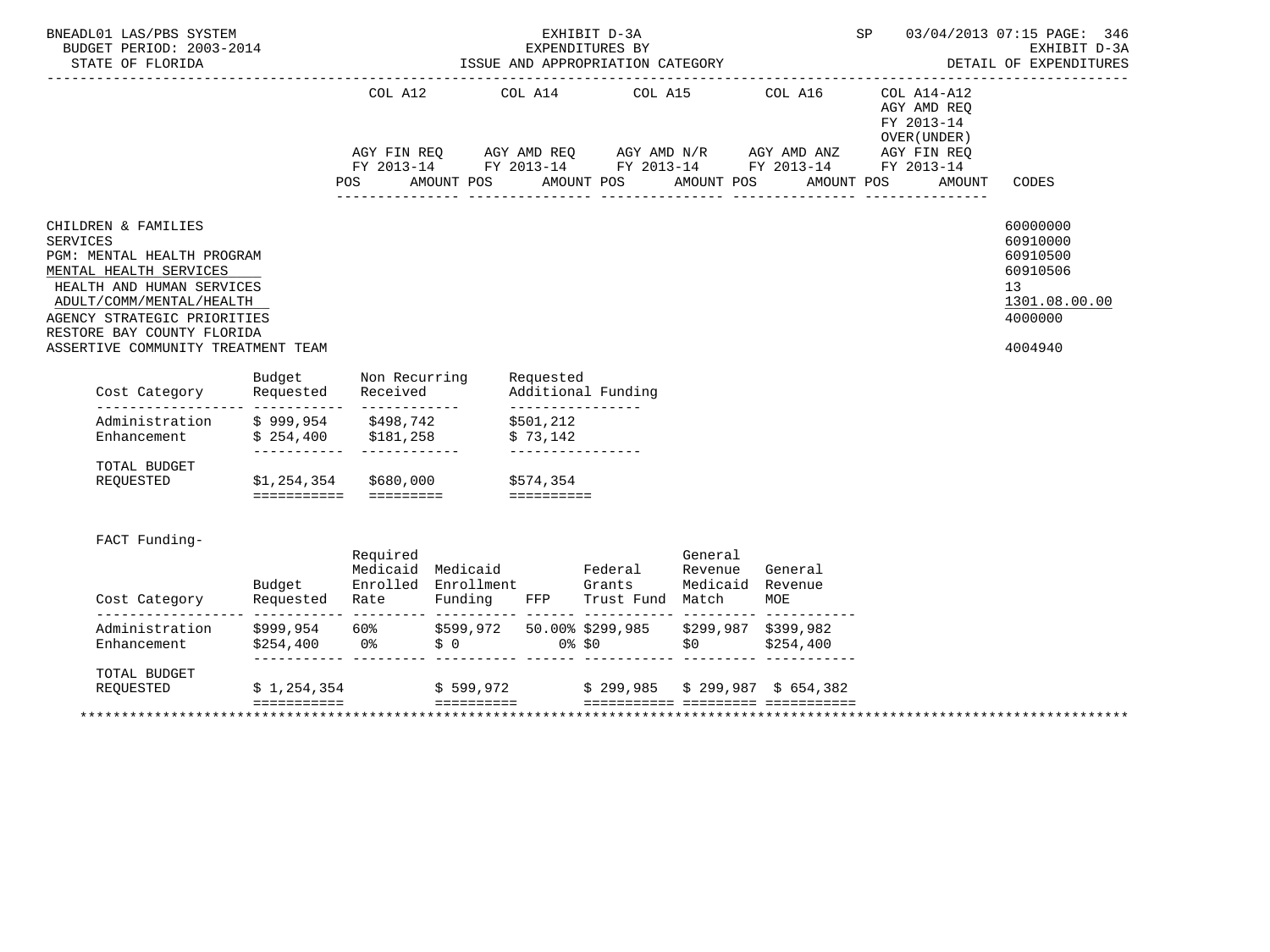| BNEADL01 LAS/PBS SYSTEM<br>BUDGET PERIOD: 2003-2014<br>STATE OF FLORIDA |         | EXHIBIT D-3A<br>EXPENDITURES BY<br>ISSUE AND APPROPRIATION CATEGORY | 03/04/2013 07:15 PAGE:<br>SP | 347<br>EXHIBIT D-3A<br>DETAIL OF EXPENDITURES            |                      |
|-------------------------------------------------------------------------|---------|---------------------------------------------------------------------|------------------------------|----------------------------------------------------------|----------------------|
|                                                                         | COL A12 | COL A14 COL A15 COL A16                                             |                              | COL A14-A12<br>AGY AMD REO<br>FY 2013-14<br>OVER (UNDER) |                      |
|                                                                         |         | AGY FIN REQ AGY AMD REQ AGY AMD N/R AGY AMD ANZ AGY FIN REQ         |                              |                                                          |                      |
|                                                                         |         | FY 2013-14 FY 2013-14 FY 2013-14 FY 2013-14                         |                              | FY 2013-14                                               |                      |
|                                                                         |         | POS AMOUNT POS AMOUNT POS AMOUNT POS AMOUNT POS                     |                              | AMOUNT                                                   | CODES                |
|                                                                         |         |                                                                     |                              |                                                          |                      |
| CHILDREN & FAMILIES                                                     |         |                                                                     |                              |                                                          | 60000000             |
| <b>SERVICES</b>                                                         |         |                                                                     |                              |                                                          | 60910000             |
| PGM: MENTAL HEALTH PROGRAM<br>MENTAL HEALTH SERVICES                    |         |                                                                     |                              |                                                          | 60910500<br>60910506 |
| HEALTH AND HUMAN SERVICES                                               |         |                                                                     |                              |                                                          | 13                   |
| ADULT/COMM/MENTAL/HEALTH                                                |         |                                                                     |                              |                                                          | 1301.08.00.00        |
| AGENCY STRATEGIC PRIORITIES                                             |         |                                                                     |                              |                                                          | 4000000              |
| FUNDING FOR BAY COUNTY FLORIDA                                          |         |                                                                     |                              |                                                          |                      |
| ASSERTIVE COMMUNITY TREATMENT TEAM                                      |         |                                                                     |                              |                                                          | 4008830              |
| SPECIAL CATEGORIES                                                      |         |                                                                     |                              |                                                          | 100000               |
| G/A-COMM MENTAL HLTH SVS                                                |         |                                                                     |                              |                                                          | 100610               |
| GENERAL REVENUE FUND -MATCH 423,991                                     |         | 423,991                                                             |                              |                                                          | 1000 2               |
| FEDERAL GRANTS TRUST FUND -FEDERL                                       | 150.363 | 150,363                                                             |                              |                                                          | 2261 3               |
| TOTAL APPRO                                                             |         | 574.354 574.354                                                     |                              |                                                          |                      |
|                                                                         |         |                                                                     |                              |                                                          |                      |

AGENCY ISSUE NARRATIVE:

2013-2014 BUDGET YEAR NARRATIVE: IT COMPONENT? NO

ISSUE TITLE: Annualize Funding for Bay County Florida Assertive Community Treatment Team

 SPECIFY WHICH AGENCY GOAL FROM THE FISCAL YEARS 2013-2014 THROUGH 2017-2018 STRATEGIC PLAN IS ADDRESSED BY THIS BUDGET ISSUE PROPOSAL:

Enable Family Accountability: Help Floridians move from entitlement to empowerment.

## SIIMMARY:

 The Department requests \$574,354 of budget authority (General Revenue \$423,991, and Federal Grants Trust Fund \$150,363) to fully fund the Bay County Florida Assertive Community Treatment (FACT) Team. This request is a companion issue to Restore Bay County Florida Assertive Community Treatment Team (issue 4004940). The Bay County FACT Team will provide services beginning January 1, 2013, and will be able to serve 50 people in Fiscal Year 2012-2013 based on the non-recurring appropriation of \$680,000 (issue 4004950). The annual cost for one FACT Team to serve 100 people is \$1,254,354.

#### PROBLEM STATEMENT:

 Assertive Community Treatment (ACT) is an evidenced-based practice endorsed by the Substance Abuse and Mental Health Services Administration. It was initially implemented in Florida in 1999 with an appropriation for eight teams. There are currently 32 FACT Teams statewide, including the new Bay County FACT Team. However, the Bay County team only received partial funding from the 2012 Legislature and the department did not receive budget authority to draw down the federal Medicaid administrative match. A rate of \$45.47 per staff hour was negotiated with the Medicaid Program as part of the Department's administrative agreement to allow federal Medicaid funding to offset a portion of the cost of operating the teams. Since the Bay County FACT Team was only partially funded, 57 percent of cost, the team modified the number served to fifty individuals. All other teams serve 100 individuals each.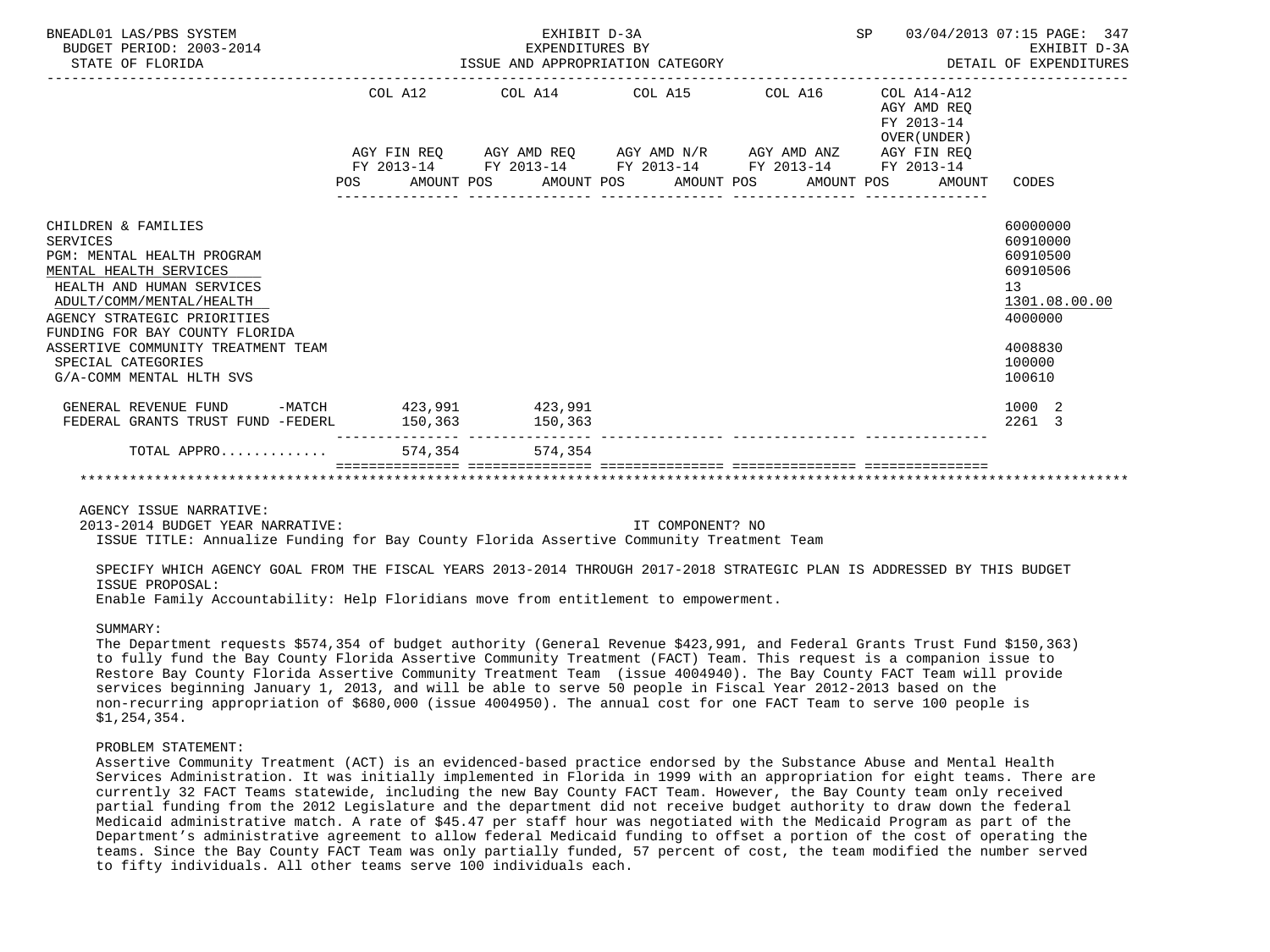| BNEADL01 LAS/PBS SYSTEM<br>BUDGET PERIOD: 2003-2014<br>STATE OF FLORIDA                                                                                                                                           | ISSUE AND APPROPRIATION CATEGORY | EXHIBIT D-3A<br>EXPENDITURES BY | SP                                                                                            | 03/04/2013 07:15 PAGE: 348<br>EXHIBIT D-3A<br>DETAIL OF EXPENDITURES |                                                           |                                                                                             |
|-------------------------------------------------------------------------------------------------------------------------------------------------------------------------------------------------------------------|----------------------------------|---------------------------------|-----------------------------------------------------------------------------------------------|----------------------------------------------------------------------|-----------------------------------------------------------|---------------------------------------------------------------------------------------------|
|                                                                                                                                                                                                                   | COL A12                          |                                 | COL A14 COL A15 COL A16                                                                       |                                                                      | COL A14-A12<br>AGY AMD REQ<br>FY 2013-14<br>OVER (UNDER ) |                                                                                             |
|                                                                                                                                                                                                                   | AGY FIN REO                      |                                 | AGY AMD REO AGY AMD N/R AGY AMD ANZ<br>FY 2013-14 FY 2013-14 FY 2013-14 FY 2013-14 FY 2013-14 |                                                                      | AGY FIN REO                                               |                                                                                             |
|                                                                                                                                                                                                                   | <b>POS</b>                       |                                 |                                                                                               |                                                                      | AMOUNT POS AMOUNT POS AMOUNT POS AMOUNT POS AMOUNT        | CODES                                                                                       |
| CHILDREN & FAMILIES<br>SERVICES<br>PGM: MENTAL HEALTH PROGRAM<br>MENTAL HEALTH SERVICES<br>HEALTH AND HUMAN SERVICES<br>ADULT/COMM/MENTAL/HEALTH<br>AGENCY STRATEGIC PRIORITIES<br>FUNDING FOR BAY COUNTY FLORIDA |                                  |                                 |                                                                                               |                                                                      |                                                           | 60000000<br>60910000<br>60910500<br>60910506<br>13 <sup>°</sup><br>1301.08.00.00<br>4000000 |
| ASSERTIVE COMMUNITY TREATMENT TEAM                                                                                                                                                                                |                                  |                                 |                                                                                               |                                                                      |                                                           | 4008830                                                                                     |

 FACT teams are an important means to ensure Florida's continued compliance with the 1999 Supreme Court decision, Olmstead v. L.C and E.W. The decision reads, "states are required to place persons with mental disabilities in community settings rather than in institutions when the State's treatment professionals have determined that community placement is appropriate, the transfer from institutional care to a less restrictive setting is not opposed by the affected individual, and the placement can be reasonably accommodated, taking into account the resources available to the State and the needs of others with mental disabilities. FACT teams serve individuals with the most serious and persistent mental illnesses in the State's community mental health system. They have been lauded as hospitals without walls because they provide intensive services in the community while keeping people out of expensive inpatient settings and out of jails. Florida's FACT teams are an essential part of the State's community mental health system. The Bay County FACT Team (Panama City), is needed to assist in keeping people out of the criminal justice system and hospital emergency rooms.

### WHAT BENEFITS WILL BE OBTAINED BY FUNDING THIS ISSUE?

 This request, if awarded, would provide annual funding for the Bay County FACT Team to serve an additional 50 individuals with severe and persistent mental illnesses for a total of 100 individuals served. FACT teams work with individuals to decrease the number of days spent in costly state mental health treatment facilities (state hospitals) and to divert individuals from the criminal justice system. Many people served by the FACT teams have spent many years of their lives in state hospitals prior to participating in a FACT team. Analyses have shown that in the past year, less than 0.5 percent of FACT Team individuals were hospitalized in long-term State facilities. Each team costs \$1,254,354 annually, or approximately \$12,544 per individual served, when serving 100 individuals per team. In comparison, an individual with severe and persistent mental illness with a six-month stay in a state mental health treatment facility costs an average of \$52,581 (based on an annual estimated Fiscal Year 2012-2013 cost of \$105,162 per year). One FACT team serving 100 individuals saves the state \$4,003,700 annually (\$52,581 per six-month stay, per person in state hospitals minus \$12,544 annually per FACT participant for 100 people).

 WHAT UNDERLYING PROGRAM THEORY CHANGE IS INVOLVED IN THIS ISSUE (IF ANY): Not applicable.

 WHAT IMPLEMENTATION MECHANISMS WILL BE CHANGED AS A RESULT OF THE ISSUE (IF ANY): Not applicable.

 FLORIDA STRATEGIC PLAN FOR ECONOMIC DEVELOPMENT: Not applicable.

 RETURN ON INVESTMENT: Not applicable.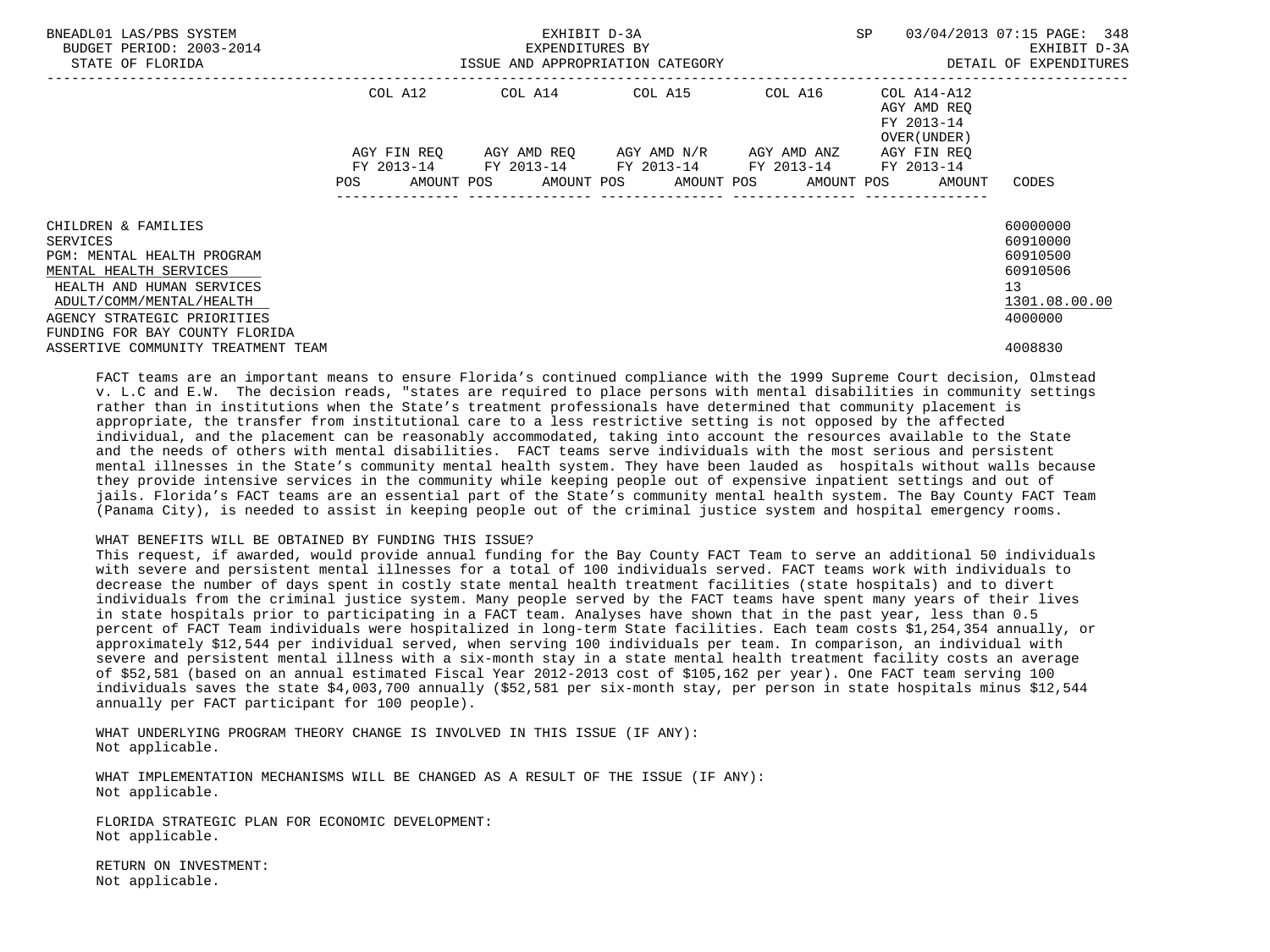| BNEADL01 LAS/PBS SYSTEM<br>BUDGET PERIOD: 2003-2014<br>STATE OF FLORIDA                                                                                                                                                                                        |  | EXHIBIT D-3A<br>EXPENDITURES BY | SP                                                                                                                                                       | 03/04/2013 07:15 PAGE: 349<br>EXHIBIT D-3A<br>ISSUE AND APPROPRIATION CATEGORY <b>ALL SECOUST CONTAINATION</b> DETAIL OF EXPENDITURES |                                                           |                                                                                           |
|----------------------------------------------------------------------------------------------------------------------------------------------------------------------------------------------------------------------------------------------------------------|--|---------------------------------|----------------------------------------------------------------------------------------------------------------------------------------------------------|---------------------------------------------------------------------------------------------------------------------------------------|-----------------------------------------------------------|-------------------------------------------------------------------------------------------|
|                                                                                                                                                                                                                                                                |  |                                 | COL A12 COL A14 COL A15                                                                                                                                  | COL A16                                                                                                                               | COL A14-A12<br>AGY AMD REO<br>FY 2013-14<br>OVER (UNDER ) |                                                                                           |
|                                                                                                                                                                                                                                                                |  |                                 | AGY FIN REQ AGY AMD REQ AGY AMD N/R AGY AMD ANZ<br>FY 2013-14 FY 2013-14 FY 2013-14 FY 2013-14<br>POS AMOUNT POS AMOUNT POS AMOUNT POS AMOUNT POS AMOUNT |                                                                                                                                       | AGY FIN REO<br>FY 2013-14                                 | CODES                                                                                     |
| CHILDREN & FAMILIES<br><b>SERVICES</b><br>PGM: MENTAL HEALTH PROGRAM<br>MENTAL HEALTH SERVICES<br>HEALTH AND HUMAN SERVICES<br>ADULT/COMM/MENTAL/HEALTH<br>AGENCY STRATEGIC PRIORITIES<br>FUNDING FOR BAY COUNTY FLORIDA<br>ASSERTIVE COMMUNITY TREATMENT TEAM |  |                                 |                                                                                                                                                          |                                                                                                                                       |                                                           | 60000000<br>60910000<br>60910500<br>60910506<br>13<br>1301.08.00.00<br>4000000<br>4008830 |

COST CALCULATIONS:

 The current administrative agreement with Medicaid allows the Department to claim Federal Financial Participation at 50 percent for all enrolled Medicaid-eligible members (contractually set - at least 60 percent of the total enrollment must be Medicaid-eligible). The Federal Grants Trust Fund budget is based on these 60 percent of FACT Team enrolled participants being Medicaid-eligible.

| Service Operating Costs-                                                                                                  |    |                            |
|---------------------------------------------------------------------------------------------------------------------------|----|----------------------------|
| Hourly Rate                                                                                                               | \$ | 45.47                      |
| Number of FTEs per FACT Team                                                                                              |    | $x = 12.3$                 |
| Authorized Annual Staff Hours per team                                                                                    |    | x 1,788                    |
| Annual Staff Cost per FACT Team                                                                                           |    | \$999,954                  |
|                                                                                                                           |    |                            |
| Enhancement Costs-Enhancement Funds per FACT Team<br>(Housing, Pharmaceuticals, etc.)                                     |    | \$254,400                  |
|                                                                                                                           |    |                            |
| Annual Cost for 1 FACT Team serving 100                                                                                   |    | \$1,254,354                |
| Annualization Request: Annualize Funding<br>for Bay County Florida Assertive Community<br>Treatment Team (issue 4004930): | \$ | 574,354                    |
| Restore Non-Recurring Request: Restore<br>Bay County Florida Assertive Community                                          |    |                            |
| Treatment Team (issue 4004940):                                                                                           | Ŝ. | 680,000                    |
|                                                                                                                           |    | ===========<br>\$1,254,354 |
| REQUESTED Funding-                                                                                                        |    |                            |

| Budget | Non Recurring | Requested |
|--------|---------------|-----------|
|--------|---------------|-----------|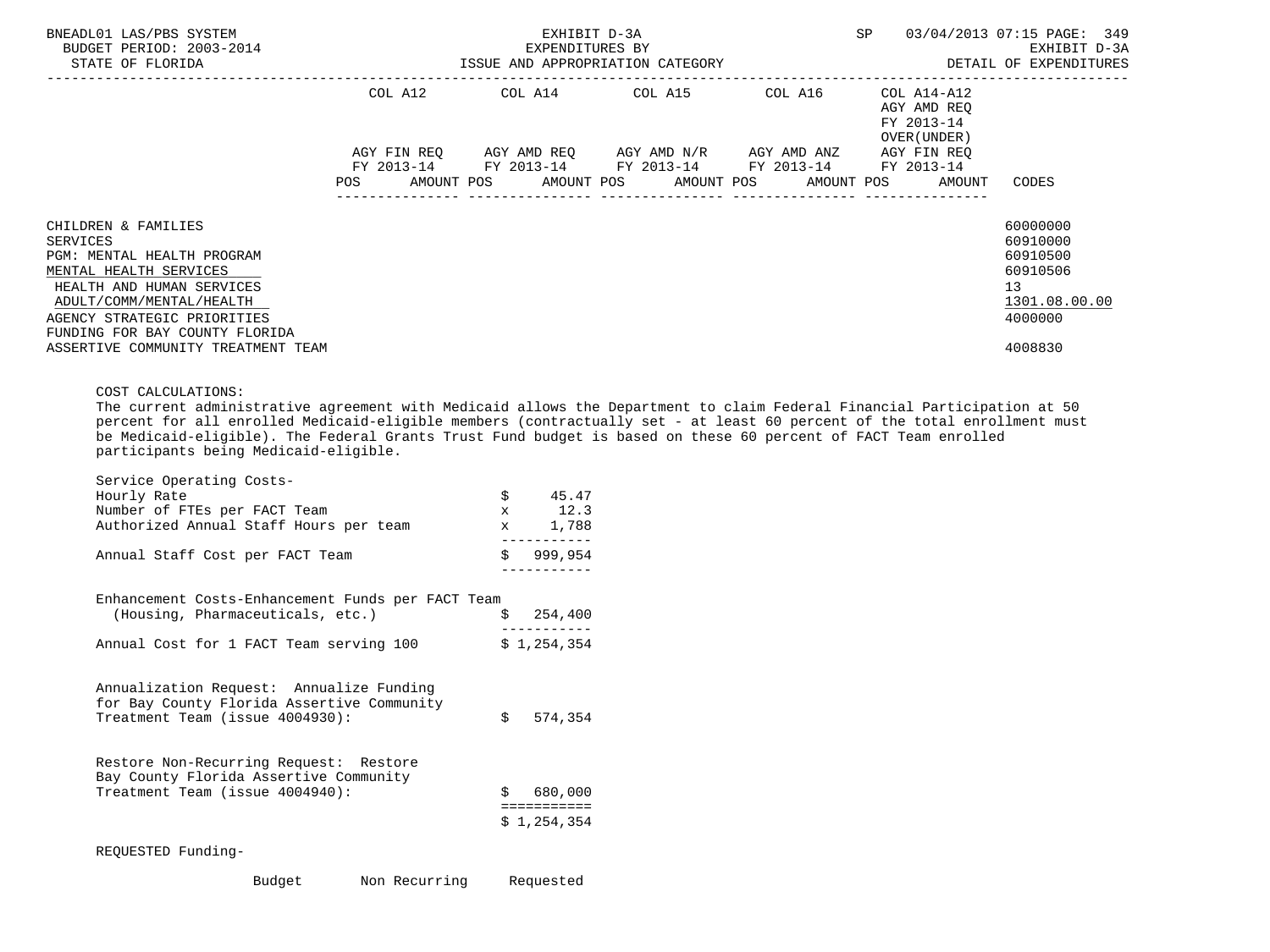| BNEADL01 LAS/PBS SYSTEM<br>BUDGET PERIOD: 2003-2014<br>STATE OF FLORIDA                                                                                                                                                                                        |                                                            |                                                         | EXHIBIT D-3A<br>EXPENDITURES BY<br>ISSUE AND APPROPRIATION CATEGORY                                                     |                                    | SP.                                                      | 03/04/2013 07:15 PAGE: 350<br>EXHIBIT D-3A<br>DETAIL OF EXPENDITURES                      |
|----------------------------------------------------------------------------------------------------------------------------------------------------------------------------------------------------------------------------------------------------------------|------------------------------------------------------------|---------------------------------------------------------|-------------------------------------------------------------------------------------------------------------------------|------------------------------------|----------------------------------------------------------|-------------------------------------------------------------------------------------------|
|                                                                                                                                                                                                                                                                | COL A12                                                    |                                                         | COL A14 COL A15 COL A16<br>AGY FIN REQ AGY AMD REQ AGY AMD N/R AGY AMD ANZ AGY FIN REQ FY 2013-14 FY 2013-14 FY 2013-14 |                                    | COL A14-A12<br>AGY AMD REQ<br>FY 2013-14<br>OVER (UNDER) |                                                                                           |
|                                                                                                                                                                                                                                                                | POS                                                        | AMOUNT POS                                              | AMOUNT POS                                                                                                              | AMOUNT POS<br>AMOUNT POS           | AMOUNT                                                   | CODES                                                                                     |
| CHILDREN & FAMILIES<br><b>SERVICES</b><br>PGM: MENTAL HEALTH PROGRAM<br>MENTAL HEALTH SERVICES<br>HEALTH AND HUMAN SERVICES<br>ADULT/COMM/MENTAL/HEALTH<br>AGENCY STRATEGIC PRIORITIES<br>FUNDING FOR BAY COUNTY FLORIDA<br>ASSERTIVE COMMUNITY TREATMENT TEAM |                                                            |                                                         |                                                                                                                         |                                    |                                                          | 60000000<br>60910000<br>60910500<br>60910506<br>13<br>1301.08.00.00<br>4000000<br>4008830 |
| Requested<br>Cost Category                                                                                                                                                                                                                                     | Received                                                   | Additional Funding<br>_________________                 |                                                                                                                         |                                    |                                                          |                                                                                           |
| Administration<br>\$999,954<br>Enhancement \$254,400 \$181,258                                                                                                                                                                                                 | \$498,742                                                  | \$501,212<br>\$73,142<br>________________               |                                                                                                                         |                                    |                                                          |                                                                                           |
| TOTAL BUDGET<br>REQUESTED                                                                                                                                                                                                                                      | \$1,254,354 \$680,000 \$574,354<br>======================= | essessesse                                              |                                                                                                                         |                                    |                                                          |                                                                                           |
| FACT Funding-<br>Budget<br>Cost Category                                                                                                                                                                                                                       | Required<br>Requested Rate                                 | Medicaid Medicaid Federal<br>Enrolled Enrollment Grants | General<br>Revenue                                                                                                      | General<br>Medicaid Revenue<br>MOE |                                                          |                                                                                           |
| Administration \$999,954 60% \$599,972 50.00%\$299,985 \$299,987 \$399,982<br>Enhancement \$254,400 0% \$0 0%\$0 \$0 \$254,400                                                                                                                                 |                                                            |                                                         | Funding FFP Trust Fund Match<br>$$254,400$ 0\ $$0$ 0\ $$0$ 0\ 0\ $$0$ 0\ $$0$ $$0$ $$254,400$                           |                                    |                                                          |                                                                                           |
| TOTAL BUDGET<br>REQUESTED $$ 1,254,354$ $$ 599,972$ $$ 299,985$ $$ 299,987$ $$ 654,382$<br>$=$<br><b>BEBEDDEDED</b>                                                                                                                                            |                                                            | <b>EEEEEEEEE</b>                                        |                                                                                                                         | ____ _________ __________          |                                                          |                                                                                           |
|                                                                                                                                                                                                                                                                |                                                            |                                                         |                                                                                                                         |                                    |                                                          |                                                                                           |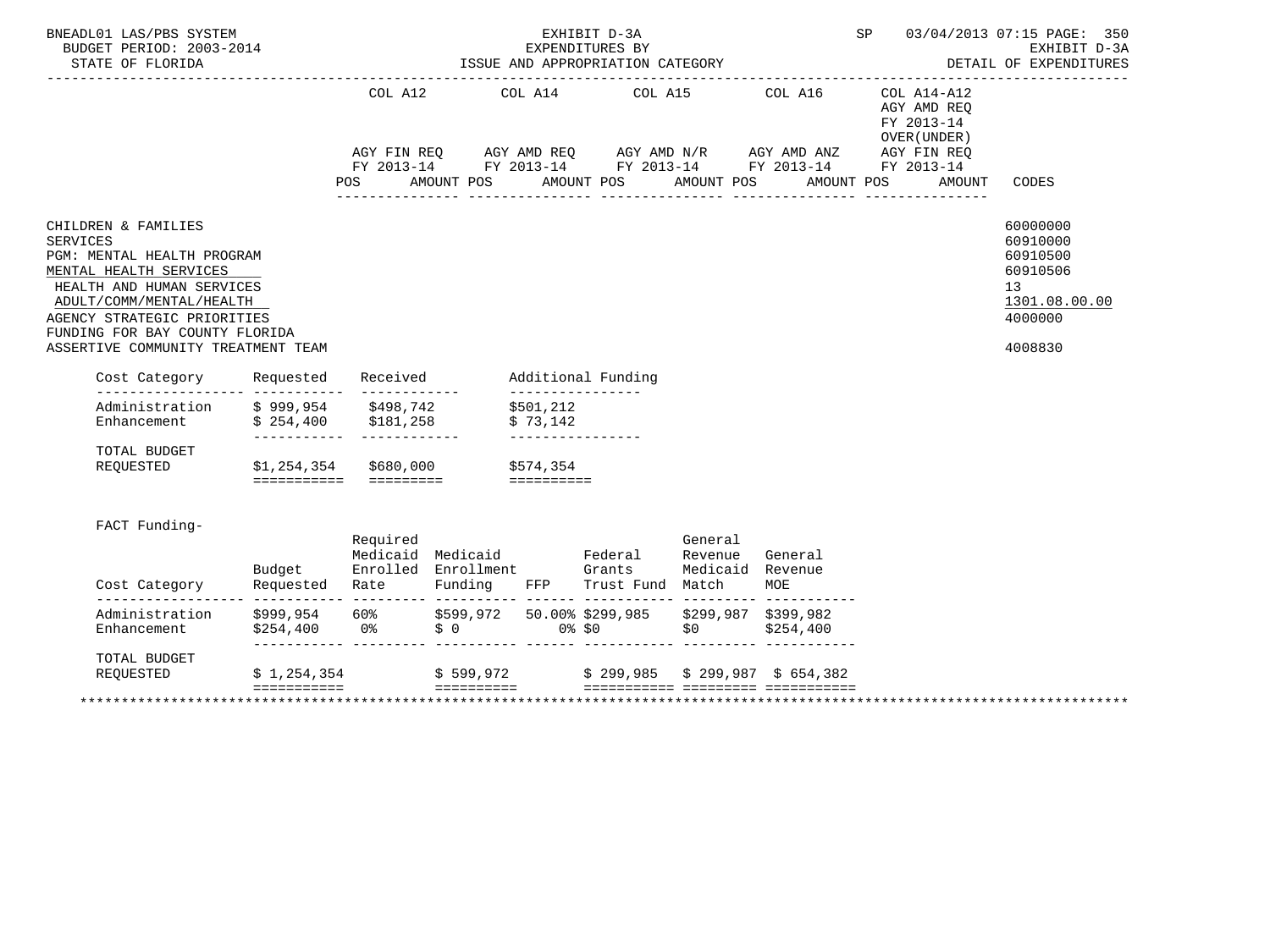| BNEADL01 LAS/PBS SYSTEM<br>BUDGET PERIOD: 2003-2014<br>STATE OF FLORIDA                                                                                                                                                                      |                                  | EXHIBIT D-3A<br>EXPENDITURES BY<br>ISSUE AND APPROPRIATION CATEGORY                                                                                    |                          | SP 03/04/2013 07:15 PAGE: 351<br>EXHIBIT D-3A<br>DETAIL OF EXPENDITURES |                                                                    |                                                                     |
|----------------------------------------------------------------------------------------------------------------------------------------------------------------------------------------------------------------------------------------------|----------------------------------|--------------------------------------------------------------------------------------------------------------------------------------------------------|--------------------------|-------------------------------------------------------------------------|--------------------------------------------------------------------|---------------------------------------------------------------------|
|                                                                                                                                                                                                                                              | COL A12<br>POS                   | COL A14 COL A15<br>AGY FIN REQ AGY AMD REQ AGY AMD N/R AGY AMD ANZ AGY FIN REQ<br>FY 2013-14 FY 2013-14 FY 2013-14 FY 2013-14 FY 2013-14<br>AMOUNT POS | AMOUNT POS<br>AMOUNT POS | COL A16<br>AMOUNT POS                                                   | COL A14-A12<br>AGY AMD REO<br>FY 2013-14<br>OVER (UNDER)<br>AMOUNT | CODES                                                               |
| CHILDREN & FAMILIES<br><b>SERVICES</b><br>PGM: MENTAL HEALTH PROGRAM<br>MENTAL HEALTH SERVICES<br>HEALTH AND HUMAN SERVICES<br>ADULT/COMM/MENTAL/HEALTH<br>ENSURE SAFETY, WELL BEING AND SELF-<br>SUFFICIENCY FOR THE PEOPLE WE              |                                  |                                                                                                                                                        |                          |                                                                         |                                                                    | 60000000<br>60910000<br>60910500<br>60910506<br>13<br>1301.08.00.00 |
| SERVE<br>RESTORE ADULT COMMUNITY MENTAL<br>HEALTH SERVICES<br>SPECIAL CATEGORIES<br>G/A-LOCAL MATCHING GRANT                                                                                                                                 |                                  |                                                                                                                                                        |                          |                                                                         |                                                                    | 4400000<br>4409980<br>100000<br>100030                              |
| GENERAL REVENUE FUND                                                                                                                                                                                                                         | $-STATE$ 3, 250, 000 3, 250, 000 | stationalisest sooraalisesta asteolooleesta asteolooleesta asteolooleesta                                                                              |                          |                                                                         |                                                                    | 1000 1                                                              |
| G/A-COMM MENTAL HLTH SVS                                                                                                                                                                                                                     |                                  |                                                                                                                                                        |                          |                                                                         |                                                                    | 100610                                                              |
| GENERAL REVENUE FUND                                                                                                                                                                                                                         | -MATCH 10.700.000 10.700.000     |                                                                                                                                                        |                          |                                                                         |                                                                    | 1000 2                                                              |
| TOTAL: RESTORE ADULT COMMUNITY MENTAL<br>HEALTH SERVICES<br>TOTAL ISSUE $13.950.000$ $13.950.000$                                                                                                                                            |                                  |                                                                                                                                                        |                          |                                                                         |                                                                    | 4409980                                                             |
|                                                                                                                                                                                                                                              |                                  |                                                                                                                                                        |                          |                                                                         |                                                                    |                                                                     |
| AGENCY ISSUE NARRATIVE:<br>2013-2014 BUDGET YEAR NARRATIVE:<br>ISSUE TITLE: Restore Adult Community Mental Health Services                                                                                                                   |                                  |                                                                                                                                                        | IT COMPONENT? NO         |                                                                         |                                                                    |                                                                     |
| SPECIFY WHICH AGENCY GOAL FROM THE FISCAL YEARS 2013-2014 THROUGH 2017-2018 STRATEGIC PLAN IS ADDRESSED BY THIS BUDGET<br>ISSUE PROPOSAL:<br>Effect Program Improvements: Apply proven best practices to maximize efficiencies and outcomes. |                                  |                                                                                                                                                        |                          |                                                                         |                                                                    |                                                                     |

SUMMARY:

 The Department requests \$13,950,000 of General Revenue budget authority to continue adult community mental health services. The Legislature appropriated non-recurring budget authority in Fiscal Year 2012-2013 for these services. If funding for these programs is not restored, a minimum of 9,451 adults with serious mental illnesses will not receive community mental health services. This includes 5,951 adults with serious mental illnesses in community-based programs, and an additional 3,500 adults with, or at-risk of, serious mental illnesses and/or co-occurring disorders served in the two specified Criminal Justice, Mental Health and Substance Abuse Reinvestment Grant Programs.

# PROBLEM STATEMENT:

Elimination of mental health services for adults with serious and persistent mental illnesses and severe emotional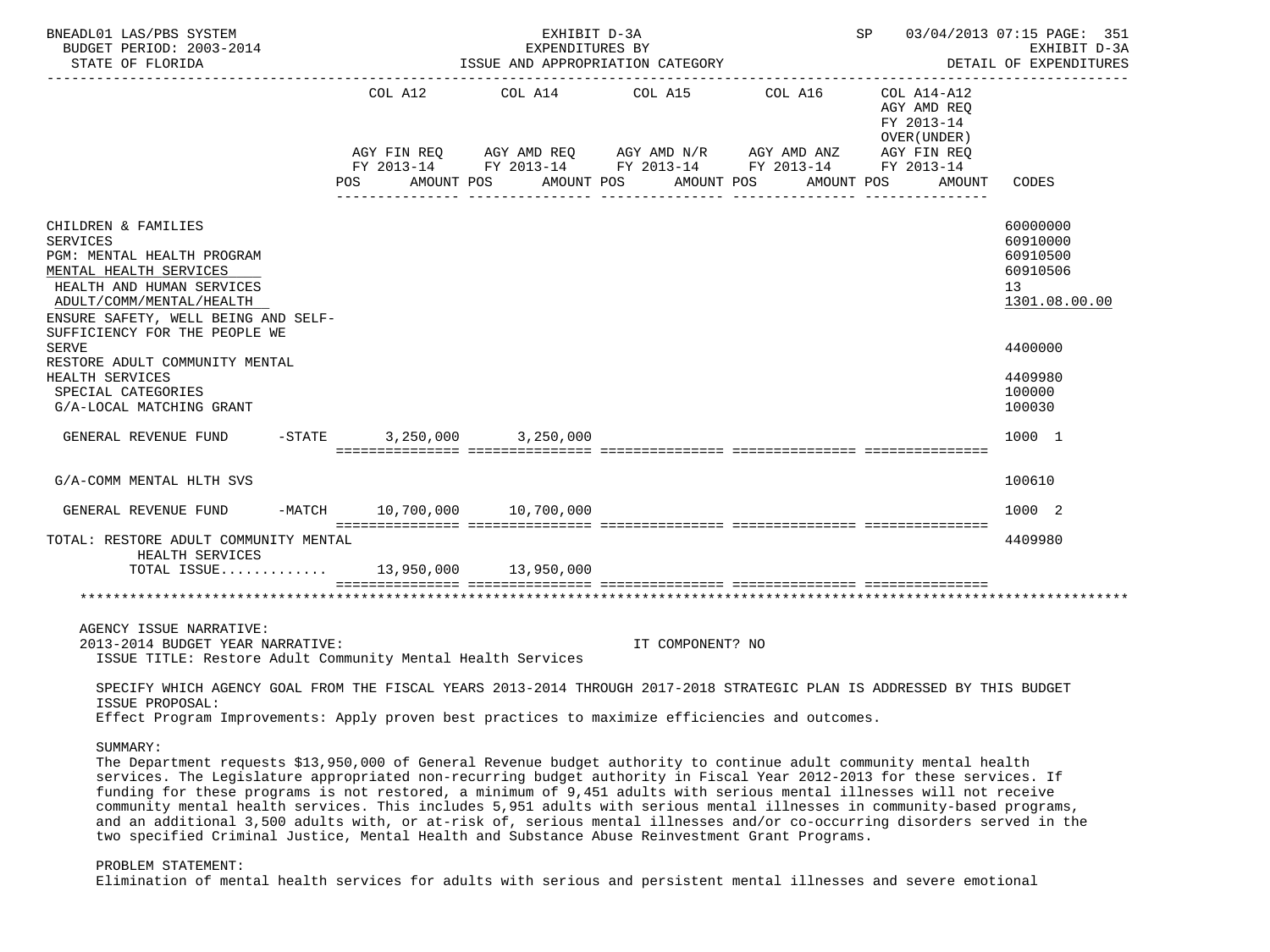| BNEADL01 LAS/PBS SYSTEM<br>BUDGET PERIOD: 2003-2014<br>STATE OF FLORIDA                                                                                                                 |                                                                                                                | EXHIBIT D-3A | SP                                                                                                        | 03/04/2013 07:15 PAGE: 352 |                                                                   |                                                                     |
|-----------------------------------------------------------------------------------------------------------------------------------------------------------------------------------------|----------------------------------------------------------------------------------------------------------------|--------------|-----------------------------------------------------------------------------------------------------------|----------------------------|-------------------------------------------------------------------|---------------------------------------------------------------------|
|                                                                                                                                                                                         |                                                                                                                |              | COL A12 COL A14 COL A15 COL A16                                                                           |                            | COL A14-A12<br>AGY AMD REO<br>FY 2013-14<br>OVER (UNDER )         |                                                                     |
|                                                                                                                                                                                         | POS FOR THE POST OF THE STATE STATE STATE STATE STATE STATE STATE STATE STATE STATE STATE STATE STATE STATE ST |              | AGY FIN REO AGY AMD REO AGY AMD N/R AGY AMD ANZ<br>FY 2013-14 FY 2013-14 FY 2013-14 FY 2013-14 FY 2013-14 |                            | AGY FIN REO<br>AMOUNT POS AMOUNT POS AMOUNT POS AMOUNT POS AMOUNT | CODES                                                               |
| CHILDREN & FAMILIES<br>SERVICES<br>PGM: MENTAL HEALTH PROGRAM<br>MENTAL HEALTH SERVICES<br>HEALTH AND HUMAN SERVICES<br>ADULT/COMM/MENTAL/HEALTH<br>ENSURE SAFETY, WELL BEING AND SELF- |                                                                                                                |              |                                                                                                           |                            |                                                                   | 60000000<br>60910000<br>60910500<br>60910506<br>13<br>1301.08.00.00 |
| SUFFICIENCY FOR THE PEOPLE WE<br>SERVE<br>RESTORE ADULT COMMUNITY MENTAL<br>HEALTH SERVICES                                                                                             |                                                                                                                |              |                                                                                                           |                            |                                                                   | 4400000<br>4409980                                                  |

 disturbance constitutes elimination of the public mental health system. These services represent the core of mental health service provision, and represent components of the first-line community crisis response system for psychiatric emergencies. Others provide community case management and residential support to elders with serious mental illnesses (avoiding nursing home placement), homeless adults with serious mental illnesses, and individuals with serious mental illnesses also living with HIV and/or co-occurring substance use disorders. Elimination of this funding will lead to a severe decrease in access to psychiatry services, medication access, residential programs, supported housing and supported employment programs. Lack of access to services for adults will lead to increased tension in the acute care system, both public and private. Closing these programs will result in increased adverse community incidents, increased arrests, greater demand for psychiatric services in local emergency rooms, and increased state inpatient hospitalizations under the Baker Act. Early, appropriate intervention in the community can prevent the need for more costly out-of home residential services. Losing these funds will decrease the Department's ability to provide services to adults to prevent them from remaining in their homes and communities due to the lack of mental health services and supports. Restoration of recurring funding for these services is essential.

 In Fiscal Year 2010-2011, 198,687 adults were served in the community at an average annual cost of \$1,798 per adult. If the \$10,700,000 in general adult community mental health funding is not restored, a minimum of 5,951 adults will not receive critical services. The impact will be that these individuals with ongoing and acute mental health issues will quickly overwhelm the local hospital emergency departments. For these individuals, there will also be an increased risk of entering the jail and prison system if they do not get the services they need. In addition, the reduction of General Revenue funding will impact the Maintenance of Effort (MOE) for the federal Community Mental Health Block Grant and jeopardize Block Grant funding.

 The proposed loss of \$3,000,000 in Criminal Justice, Mental Health, and Substance Abuse Reinvestment Grant Program services will reduce the Department's ability to protect public safety, avert increased spending on criminal justice. If these grant funds are not restored, the Department will not be able to provide these county-based services for the 3,000 adults with mental illnesses and co-occurring substance abuse disorders in the third year of this grant. The number of individuals projected to be served is based on the total individuals served in the Reinvestment Program in FY 2010-11. The types of services provided by these grants vary by the needs of the citizens of each county, and range from assessment, to outpatient and crisis services.

 The proposed loss of the targeted allocation of \$250,000 will result in no expansion of the Bob Janes Triage Center services. This allocation is separate from the Department's Criminal Justice, Mental Health, and Substance Abuse Reinvestment Grant Program allocation to selected counties, including Lee County. These funds were requested to provide an estimated 500 adults with or at-risk of criminal justice with shelter-based services in Lee County. This projection is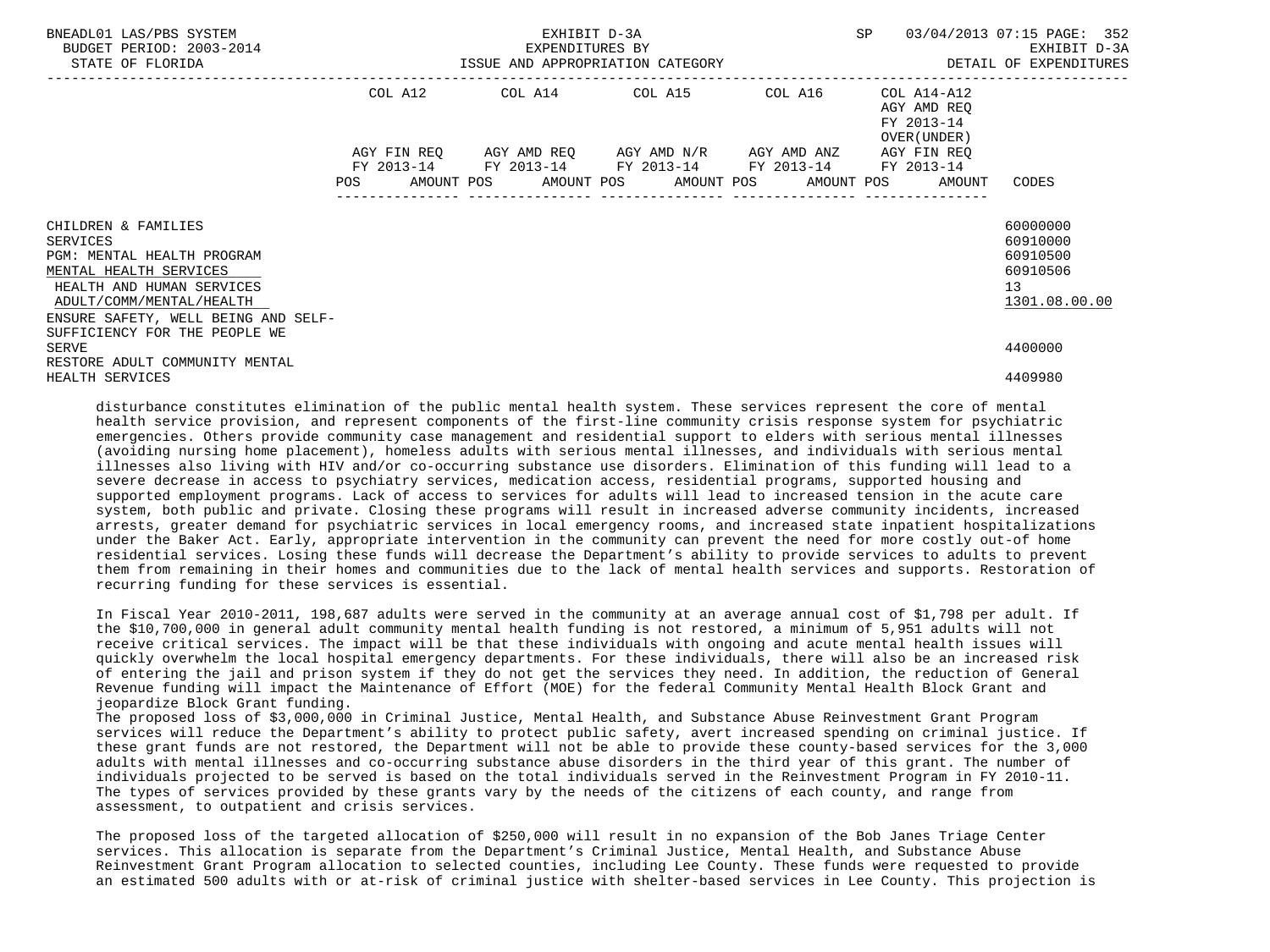| BNEADL01 LAS/PBS SYSTEM<br>BUDGET PERIOD: 2003-2014<br>STATE OF FLORIDA                                                                                                                 |            | EXHIBIT D-3A    | SP<br>${\small \tt BXPENDITURES \texttt{ BY} \normalsize \begin{tabular}{p{0.8cm}p{0.8cm}p{0.8cm}p{0.8cm}p{0.8cm}p{0.8cm}p{0.8cm}p{0.8cm}p{0.8cm}p{0.8cm}p{0.8cm}p{0.8cm}p{0.8cm}p{0.8cm}p{0.8cm}p{0.8cm}p{0.8cm}p{0.8cm}p{0.8cm}p{0.8cm}p{0.8cm}p{0.8cm}p{0.8cm}p{0.8cm}p{0.8cm}p{0.8cm}p{0.8cm}p{0.8cm$ | 03/04/2013 07:15 PAGE: 353 |                                                           |                                                                     |
|-----------------------------------------------------------------------------------------------------------------------------------------------------------------------------------------|------------|-----------------|-----------------------------------------------------------------------------------------------------------------------------------------------------------------------------------------------------------------------------------------------------------------------------------------------------------|----------------------------|-----------------------------------------------------------|---------------------------------------------------------------------|
|                                                                                                                                                                                         |            |                 | COL A12 COL A14 COL A15 COL A16                                                                                                                                                                                                                                                                           |                            | COL A14-A12<br>AGY AMD REO<br>FY 2013-14<br>OVER (UNDER ) |                                                                     |
|                                                                                                                                                                                         | <b>POS</b> | --------------- | AGY FIN REQ AGY AMD REQ AGY AMD N/R AGY AMD ANZ<br>FY 2013-14 FY 2013-14 FY 2013-14 FY 2013-14 FY 2013-14<br>AMOUNT POS AMOUNT POS AMOUNT POS AMOUNT POS                                                                                                                                                  |                            | AGY FIN REO<br>AMOUNT                                     | CODES                                                               |
| CHILDREN & FAMILIES<br>SERVICES<br>PGM: MENTAL HEALTH PROGRAM<br>MENTAL HEALTH SERVICES<br>HEALTH AND HUMAN SERVICES<br>ADULT/COMM/MENTAL/HEALTH<br>ENSURE SAFETY, WELL BEING AND SELF- |            |                 |                                                                                                                                                                                                                                                                                                           |                            |                                                           | 60000000<br>60910000<br>60910500<br>60910506<br>13<br>1301.08.00.00 |
| SUFFICIENCY FOR THE PEOPLE WE<br><b>SERVE</b><br>RESTORE ADULT COMMUNITY MENTAL<br>HEALTH SERVICES                                                                                      |            |                 |                                                                                                                                                                                                                                                                                                           |                            |                                                           | 4400000<br>4409980                                                  |

 based on the 500 adults served with the current Triage Center funds during Fiscal Year 2010-2011. These are adults charged with a minor ordinance violation or non-violent offense due to homelessness, substance use disorders, and/or mental illness. This center provides case management, life skills, education, healthcare, hygiene classes, and assistance to increase opportunities for work. The Triage Center primary goals are to increase public safety, effectively use funding to improve accessibility and effectiveness of treatment services, and avoid increased spending in jail days and other criminal justice costs.

## WHAT BENEFITS WILL BE OBTAINED BY FUNDING THIS ISSUE:

 Restoration of programs supported by these funds will continue critical treatment to over 9,000 individuals with serious mental illnesses. It will prevent elimination of the following adult services statewide: the operation of crisis response system (mobile crisis teams, outpatient civil and forensic crisis diversion programs); case management services; the operation of residential treatment beds; psychiatry services; housing programs; and employment programs. Keeping these programs will avert adverse community incidents and arrests. Restoring funding will also avert a greater demand for psychiatric services in local emergency rooms and increased state inpatient hospitalizations under the Baker Act. The Reinvestment Grant Program funding requires 100 percent level of county match for counties awarded these funds. Therefore, the capacity of mental health services and supports for counties is doubled with the Department's allocation of these state funds.

 WHAT UNDERLYING PROGRAM THEORY CHANGE IS INVOLVED IN THIS ISSUE (IF ANY): Not applicable.

 WHAT IMPLEMENTATION MECHANISMS WILL BE CHANGED AS A RESULT OF THIS ISSUE (IF ANY): Not applicable.

 FLORIDA STRATEGIC PLAN FOR ECONOMIC DEVELOPMENT: Not applicable.

 RETURN ON INVESTMENT: Not applicable.

# COST CALCULATIONS:

 This issue addresses the loss of non-recurring budget authority appropriated in the G/A-Community Mental Health Services and G/A-Local Matching Grant categories in Fiscal Year 2012-2013.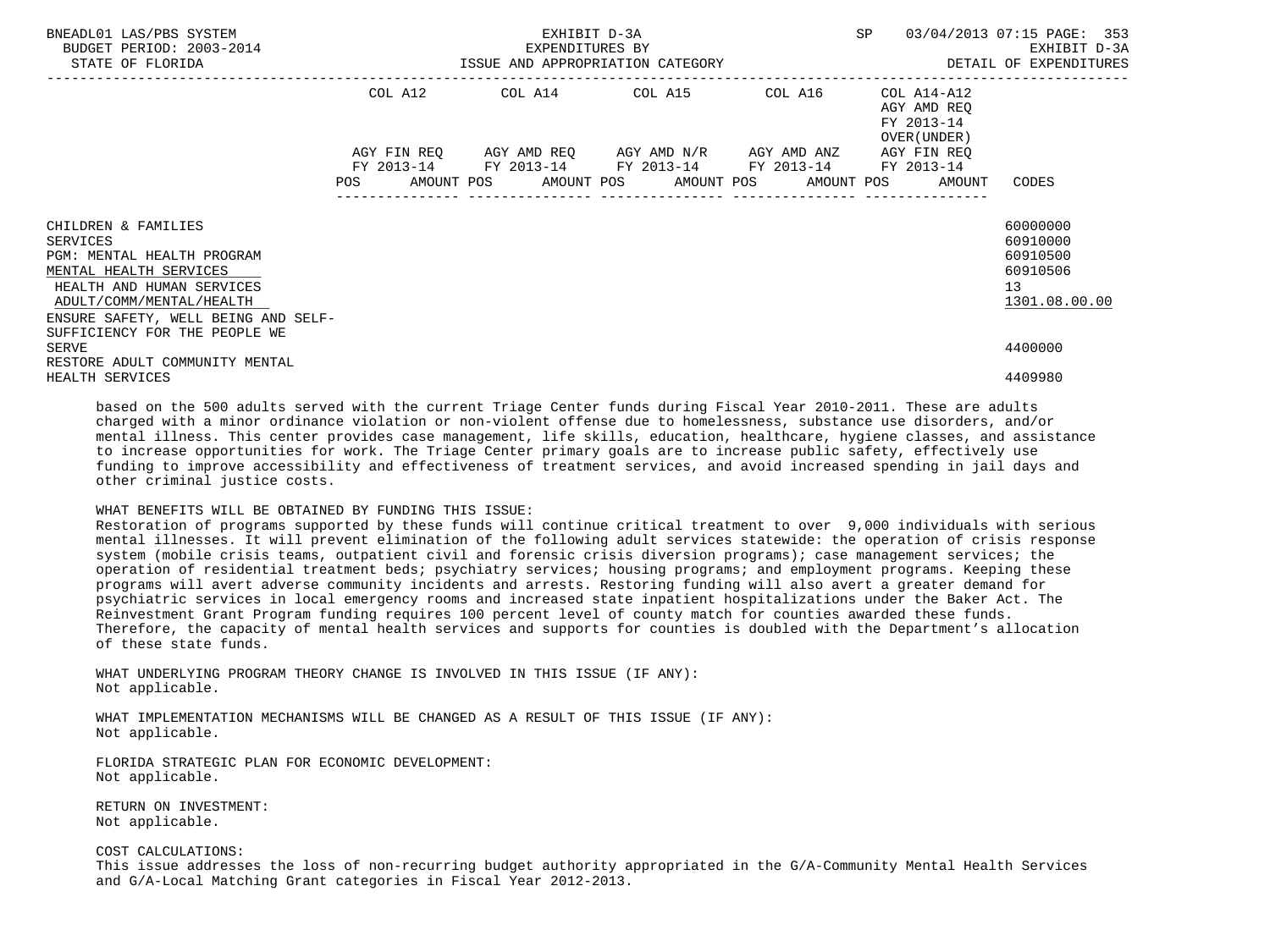| BNEADL01 LAS/PBS SYSTEM<br>BUDGET PERIOD: 2003-2014<br>STATE OF FLORIDA                                                                                                                        | EXHIBIT D-3A<br>EXPENDITURES BY<br>ISSUE AND APPROPRIATION CATEGORY |  |  |                         |  |                                                                                                             | SP |  | 03/04/2013 07:15 PAGE: 354<br>EXHIBIT D-3A<br>DETAIL OF EXPENDITURES |                                                                   |                                                                     |
|------------------------------------------------------------------------------------------------------------------------------------------------------------------------------------------------|---------------------------------------------------------------------|--|--|-------------------------|--|-------------------------------------------------------------------------------------------------------------|----|--|----------------------------------------------------------------------|-------------------------------------------------------------------|---------------------------------------------------------------------|
|                                                                                                                                                                                                | COL A12                                                             |  |  | COL A14 COL A15 COL A16 |  |                                                                                                             |    |  | COL A14-A12<br>AGY AMD REQ<br>FY 2013-14<br>OVER (UNDER )            |                                                                   |                                                                     |
|                                                                                                                                                                                                |                                                                     |  |  |                         |  | AGY FIN REQ AGY AMD REQ AGY AMD $N/R$ AGY AMD ANZ<br>FY 2013-14 FY 2013-14 FY 2013-14 FY 2013-14 FY 2013-14 |    |  |                                                                      | AGY FIN REQ<br>AMOUNT POS AMOUNT POS AMOUNT POS AMOUNT POS AMOUNT | CODES                                                               |
| CHILDREN & FAMILIES<br><b>SERVICES</b><br>PGM: MENTAL HEALTH PROGRAM<br>MENTAL HEALTH SERVICES<br>HEALTH AND HUMAN SERVICES<br>ADULT/COMM/MENTAL/HEALTH<br>ENSURE SAFETY, WELL BEING AND SELF- |                                                                     |  |  |                         |  |                                                                                                             |    |  |                                                                      |                                                                   | 60000000<br>60910000<br>60910500<br>60910506<br>13<br>1301.08.00.00 |
| SUFFICIENCY FOR THE PEOPLE WE<br><b>SERVE</b><br>RESTORE ADULT COMMUNITY MENTAL<br>HEALTH SERVICES                                                                                             |                                                                     |  |  |                         |  |                                                                                                             |    |  |                                                                      |                                                                   | 4400000<br>4409980                                                  |

G/A-Local Matching Grant category:

 \$3,000,000: The purpose of the Criminal Justice, Mental Health, and Substance Abuse Reinvestment Grant Program is to provide funding to counties with which they can plan, implement, or expand initiatives that increase public safety, avert increased spending on criminal justice, and improve the accessibility and effectiveness of treatment services for adults and juveniles who have a mental illness, substance abuse disorder, or co-occurring mental health and substance abuse disorders, and who are in, or at risk of entering, the criminal or juvenile justice systems. This \$3,000,000 allocation will be provided to counties for the third year of a three-year grant to counties, as specified in the Department's procurement. (Reference 394.656, F.S.)

 \$250,000: This is a targeted allocation of \$250,000 to the Suncoast Region for continued expanded operation of the Bob James Triage Center in Lee County. This allocation is separate from the Department's Criminal Justice, Mental Health, and Substance Abuse Reinvestment Grant Program allocation to selected counties, including Lee County. The Bob James Triage Center is a shelter based in Lee County. It is designed as an alternative to incarceration for individuals at risk of being charged with a minor ordinance violation or non-violent offense due to homelessness, substance use disorders, and/or mental illness. This center provides case management, life skills, education, healthcare, hygiene classes, and assistance to increase opportunities for work. The Triage Center primary goals are to increase public safety, effectively use funding to improve accessibility and effectiveness of treatment services, and avoid increased spending in jail days and other criminal justice costs.

G/A-Community Mental Health Services category:

 \$10,700,000: This allocation of Adult Community Mental Health funding is for Recovery Services and Supports for adults with serious mental illness living in their communities. The adult community mental health services are described in Chapter 394, F.S., and in the Department's Substance Abuse and Mental Health Financial Rule 65E-14, F.A.C.

| Fiscal Year 2013-2014 Issue                           |        |                          | Category Program Component 1000 General Revenue |
|-------------------------------------------------------|--------|--------------------------|-------------------------------------------------|
| Restore Adult Community Mental Health Services 100030 | 100610 | 1301080000<br>1301080000 | \$10,700,000<br>\$3,250,000                     |

Total \$13,950,000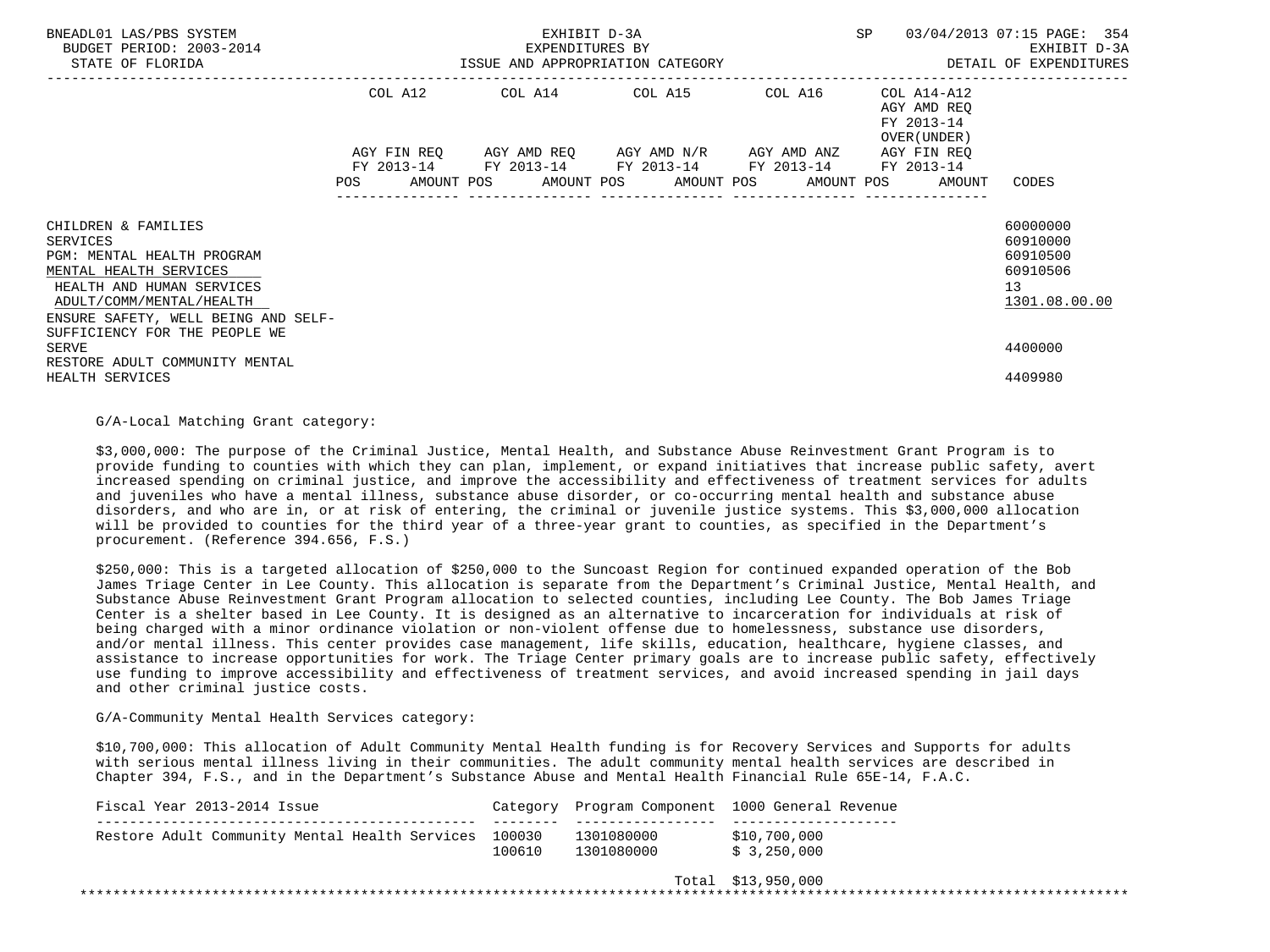| BNEADL01 LAS/PBS SYSTEM<br>BUDGET PERIOD: 2003-2014<br>STATE OF FLORIDA                                                                          | EXHIBIT D-3A<br>-2014 EXPENDITURES BY<br>ISSUE AND APPROPRIATION CATEGORY |            |  |                                                                                                                          |  |  | SP |  | 03/04/2013 07:15 PAGE: 355<br>EXHIBIT D-3A<br>DETAIL OF EXPENDITURES |                                                                     |
|--------------------------------------------------------------------------------------------------------------------------------------------------|---------------------------------------------------------------------------|------------|--|--------------------------------------------------------------------------------------------------------------------------|--|--|----|--|----------------------------------------------------------------------|---------------------------------------------------------------------|
|                                                                                                                                                  |                                                                           |            |  | COL A12 COL A14 COL A15 COL A16                                                                                          |  |  |    |  | COL A14-A12<br>AGY AMD REO<br>FY 2013-14<br>OVER (UNDER)             |                                                                     |
|                                                                                                                                                  |                                                                           |            |  | AGY FIN REQ AGY AMD REQ AGY AMD N/R AGY AMD ANZ AGY FIN REQ                                                              |  |  |    |  |                                                                      |                                                                     |
|                                                                                                                                                  |                                                                           | FY 2013-14 |  | FY 2013-14 FY 2013-14 FY 2013-14 FY 2013-14<br>POS AMOUNT POS AMOUNT POS AMOUNT POS AMOUNT POS AMOUNT<br>--------------- |  |  |    |  |                                                                      | CODES                                                               |
| CHILDREN & FAMILIES<br>SERVICES<br>PGM: MENTAL HEALTH PROGRAM<br>MENTAL HEALTH SERVICES<br>HEALTH AND HUMAN SERVICES<br>ADULT/COMM/MENTAL/HEALTH |                                                                           |            |  |                                                                                                                          |  |  |    |  |                                                                      | 60000000<br>60910000<br>60910500<br>60910506<br>13<br>1301.08.00.00 |
| TOTAL: ADULT/COMM/MENTAL/HEALTH<br>BY FUND TYPE                                                                                                  |                                                                           |            |  |                                                                                                                          |  |  |    |  |                                                                      | 1301.08.00.00                                                       |
| GENERAL REVENUE FUND<br>TRUST FUNDS                                                                                                              |                                                                           |            |  | 241,419,112 253,330,584<br>38,867,768 38,867,768<br>.cccccccc cocooccooccccc cocooccoocccc cocooccoocccc cocooccooccc    |  |  |    |  | 11,911,472                                                           | 1000<br>2000                                                        |
| TOTAL PROG COMP 280,286,880 292,198,352                                                                                                          |                                                                           |            |  |                                                                                                                          |  |  |    |  | 11,911,472                                                           |                                                                     |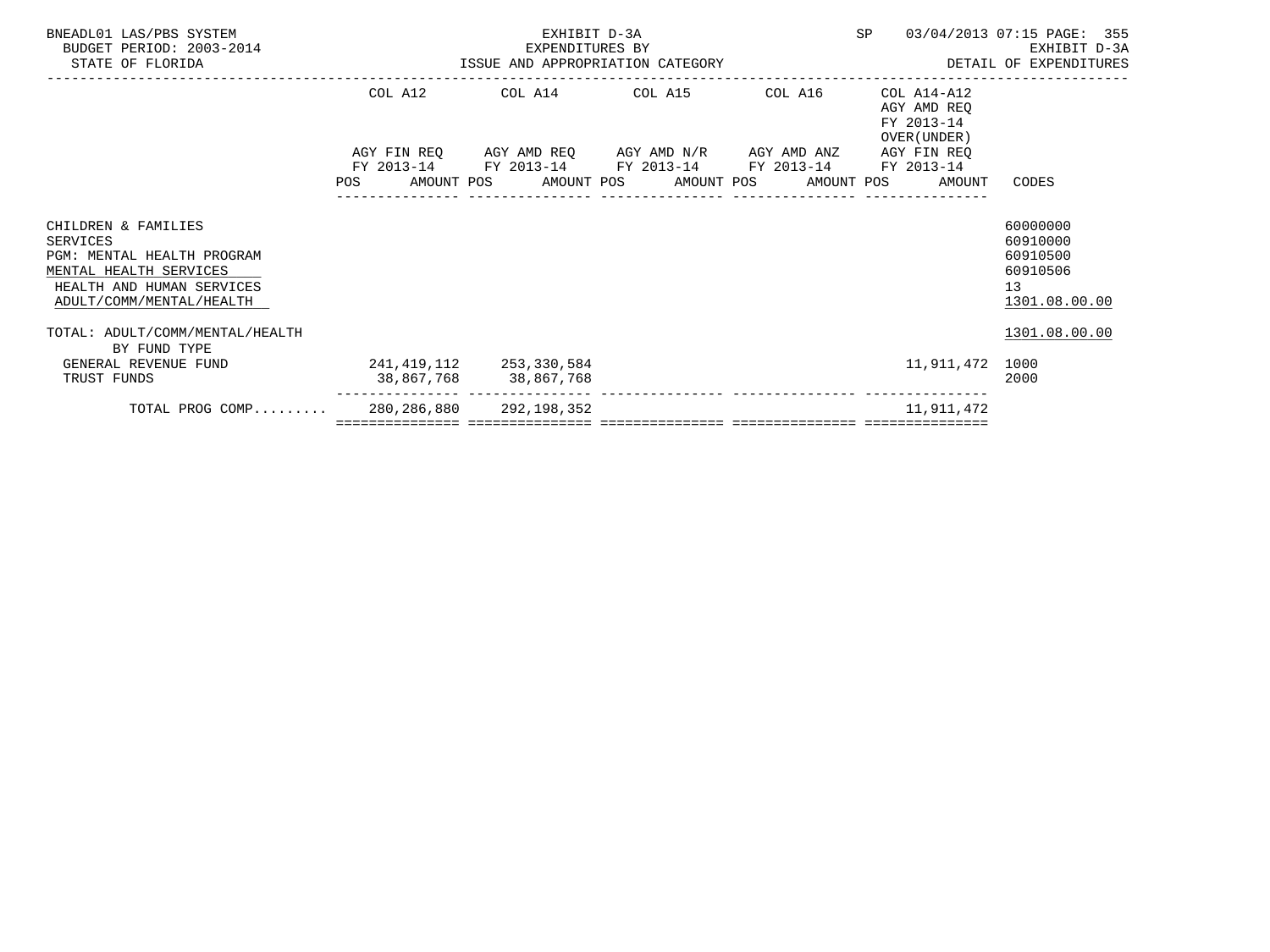| BNEADL01 LAS/PBS SYSTEM<br>BUDGET PERIOD: 2003-2014<br>STATE OF FLORIDA                                              |         |                        | EXHIBIT D-3A<br>EXPENDITURES BY<br>ISSUE AND APPROPRIATION CATEGORY | SP                                  | 03/04/2013 07:15 PAGE: 356<br>EXHIBIT D-3A<br>DETAIL OF EXPENDITURES |                                                                                       |                                               |
|----------------------------------------------------------------------------------------------------------------------|---------|------------------------|---------------------------------------------------------------------|-------------------------------------|----------------------------------------------------------------------|---------------------------------------------------------------------------------------|-----------------------------------------------|
|                                                                                                                      |         | COL A12<br>AGY FIN REQ | COL A14 COL A15                                                     | AGY AMD REQ AGY AMD N/R AGY AMD ANZ | COL A16<br>FY 2013-14 FY 2013-14 FY 2013-14 FY 2013-14               | COL A14-A12<br>AGY AMD REQ<br>FY 2013-14<br>OVER (UNDER)<br>AGY FIN REQ<br>FY 2013-14 |                                               |
|                                                                                                                      |         | POS                    | AMOUNT POS                                                          | AMOUNT POS<br>_________________     | AMOUNT POS<br>AMOUNT POS<br>________________                         | AMOUNT                                                                                | CODES                                         |
| CHILDREN & FAMILIES<br><b>SERVICES</b>                                                                               |         |                        |                                                                     |                                     |                                                                      |                                                                                       | 60000000<br>60910000                          |
| PGM: MENTAL HEALTH PROGRAM<br>MENTAL HEALTH SERVICES<br>HEALTH AND HUMAN SERVICES                                    |         |                        |                                                                     |                                     |                                                                      |                                                                                       | 60910500<br>60910506<br>13                    |
| CHILD/COMM/MENTAL/HEALTH<br>ESTIMATED EXPENDITURES<br>ESTIMATED EXPENDITURES - OPERATIONS<br>OTHER PERSONAL SERVICES |         |                        |                                                                     |                                     |                                                                      |                                                                                       | 1301.09.00.00<br>1000000<br>1001000<br>030000 |
| GENERAL REVENUE FUND -MATCH $172,920$ $172,920$<br>FEDERAL GRANTS TRUST FUND -FEDERL                                 |         | 228,853                | 228,853                                                             |                                     |                                                                      |                                                                                       | 1000 2<br>2261 3                              |
| TOTAL APPRO                                                                                                          |         | 401,773                | 401,773                                                             |                                     |                                                                      |                                                                                       |                                               |
| <b>EXPENSES</b>                                                                                                      |         |                        |                                                                     |                                     |                                                                      |                                                                                       | 040000                                        |
| GENERAL REVENUE FUND $-MATCH$ 12,173 12,173<br>FEDERAL GRANTS TRUST FUND -FEDERL                                     |         | 15,395                 | 15,395                                                              |                                     |                                                                      |                                                                                       | 1000 2<br>2261 3                              |
| TOTAL APPRO                                                                                                          |         | 27,568                 | 27,568                                                              |                                     |                                                                      |                                                                                       |                                               |
| SPECIAL CATEGORIES<br>G/A-CHILD MENTAL HEALTH SV                                                                     |         |                        |                                                                     |                                     |                                                                      |                                                                                       | 100000<br>100435                              |
| GENERAL REVENUE FUND                                                                                                 | -MATCH  |                        | -STATE 858,115 858,115                                              |                                     |                                                                      |                                                                                       | 1000 1<br>1000 2                              |
| TOTAL GENERAL REVENUE FUND                                                                                           |         | 24,964,979             | 24,964,979                                                          |                                     |                                                                      |                                                                                       | 1000                                          |
| ALCOHOL/DRUGABU/MEN HLH TF-FEDERL                                                                                    |         | 8,211,470              | 8,211,470                                                           |                                     |                                                                      |                                                                                       | 2027 3                                        |
| FEDERAL GRANTS TRUST FUND -FEDERL                                                                                    |         |                        | 12,710,120 12,710,120                                               |                                     |                                                                      |                                                                                       | 2261 3                                        |
| SOCIAL SVCS BLK GRT TF                                                                                               | -FEDERL | 1,125,000              | 1,125,000                                                           |                                     |                                                                      |                                                                                       | 2639 3                                        |
| TOTAL APPRO                                                                                                          |         |                        | 47,011,569 47,011,569                                               |                                     |                                                                      |                                                                                       |                                               |
| CONTRACTED SERVICES                                                                                                  |         |                        |                                                                     |                                     |                                                                      |                                                                                       | 100777                                        |
| GENERAL REVENUE FUND<br>FEDERAL GRANTS TRUST FUND -FEDERL                                                            | -MATCH  | 45<br>1,113,223        | 45<br>1,113,223                                                     |                                     |                                                                      |                                                                                       | 1000 2<br>2261 3                              |
|                                                                                                                      |         |                        |                                                                     |                                     |                                                                      |                                                                                       |                                               |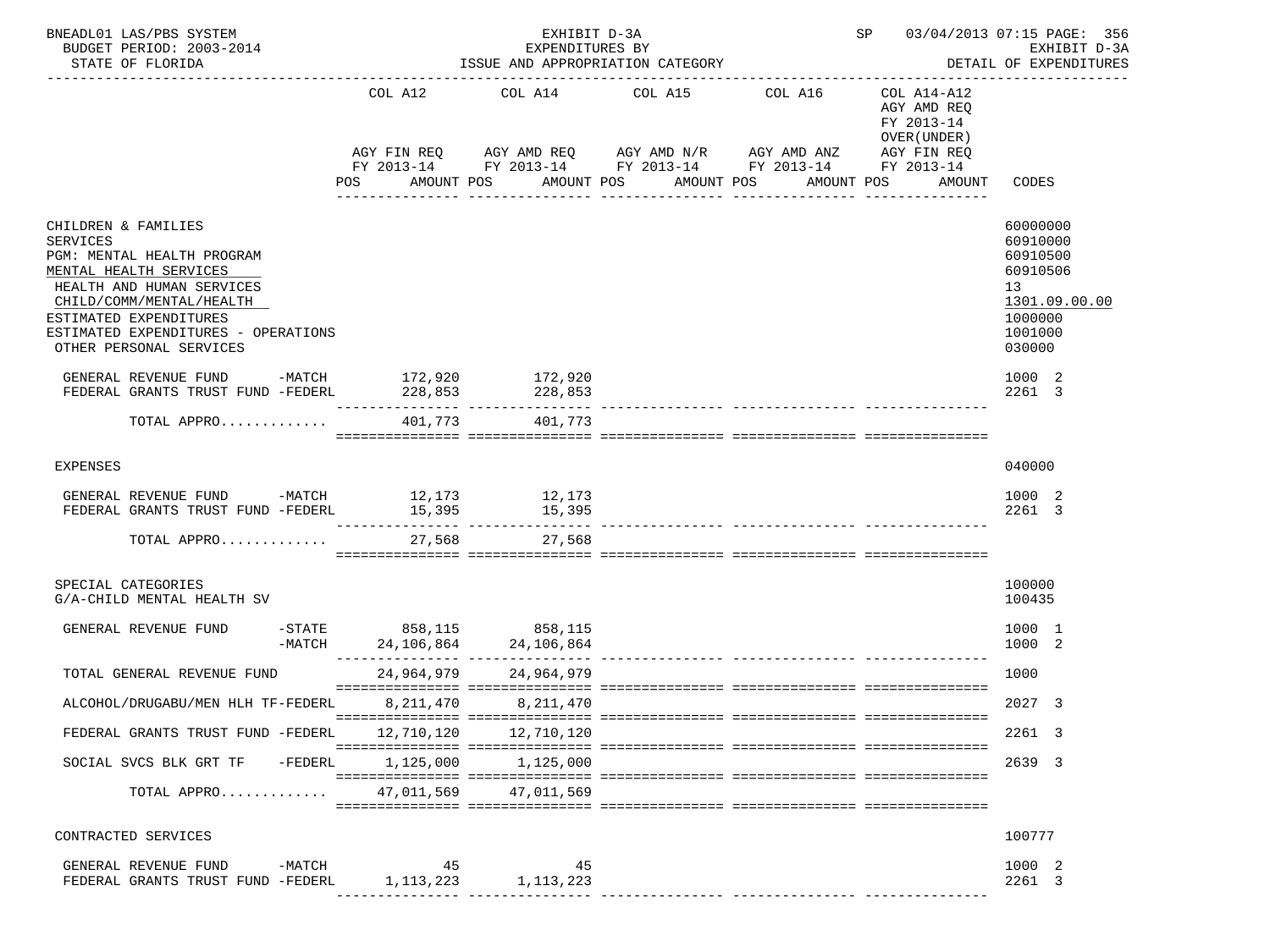| BNEADL01 LAS/PBS SYSTEM<br>BUDGET PERIOD: 2003-2014<br>STATE OF FLORIDA                                                                                                                                                                                               | EXHIBIT D-3A<br>EXPENDITURES BY<br>ISSUE AND APPROPRIATION CATEGORY |     |                         |                                                        |  |                                          | SP 03/04/2013 07:15 PAGE: 357<br>DETAIL OF EXPENDITURES |                                                                                                                                  |  | EXHIBIT D-3A |                                                          |                                                                                                               |
|-----------------------------------------------------------------------------------------------------------------------------------------------------------------------------------------------------------------------------------------------------------------------|---------------------------------------------------------------------|-----|-------------------------|--------------------------------------------------------|--|------------------------------------------|---------------------------------------------------------|----------------------------------------------------------------------------------------------------------------------------------|--|--------------|----------------------------------------------------------|---------------------------------------------------------------------------------------------------------------|
|                                                                                                                                                                                                                                                                       |                                                                     |     | COL A12                 |                                                        |  | COL A14 COL A15                          |                                                         | COL A16<br>AGY FIN REQ AGY AMD REQ AGY AMD N/R AGY AMD ANZ AGY FIN REQ<br>FY 2013-14 FY 2013-14 FY 2013-14 FY 2013-14 FY 2013-14 |  |              | COL A14-A12<br>AGY AMD REQ<br>FY 2013-14<br>OVER (UNDER) |                                                                                                               |
|                                                                                                                                                                                                                                                                       |                                                                     | POS |                         | AMOUNT POS                                             |  | AMOUNT POS AMOUNT POS<br>--------------- |                                                         | AMOUNT POS                                                                                                                       |  |              | AMOUNT                                                   | CODES                                                                                                         |
| CHILDREN & FAMILIES<br><b>SERVICES</b><br>PGM: MENTAL HEALTH PROGRAM<br>MENTAL HEALTH SERVICES<br>HEALTH AND HUMAN SERVICES<br>CHILD/COMM/MENTAL/HEALTH<br>ESTIMATED EXPENDITURES<br>ESTIMATED EXPENDITURES - OPERATIONS<br>SPECIAL CATEGORIES<br>CONTRACTED SERVICES |                                                                     |     |                         |                                                        |  |                                          |                                                         |                                                                                                                                  |  |              |                                                          | 60000000<br>60910000<br>60910500<br>60910506<br>13<br>1301.09.00.00<br>1000000<br>1001000<br>100000<br>100777 |
| TOTAL APPRO 1,113,268 1,113,268                                                                                                                                                                                                                                       |                                                                     |     |                         |                                                        |  |                                          |                                                         |                                                                                                                                  |  |              |                                                          |                                                                                                               |
| G/A-CONTRACTED SERVICES                                                                                                                                                                                                                                               |                                                                     |     |                         |                                                        |  |                                          |                                                         |                                                                                                                                  |  |              |                                                          | 100778                                                                                                        |
| GENERAL REVENUE FUND -MATCH 65,768 65,768                                                                                                                                                                                                                             |                                                                     |     |                         |                                                        |  |                                          |                                                         |                                                                                                                                  |  |              |                                                          | 1000 2                                                                                                        |
| PURCHASE/THERA SVCS CHILD                                                                                                                                                                                                                                             |                                                                     |     |                         |                                                        |  |                                          |                                                         |                                                                                                                                  |  |              |                                                          | 100800                                                                                                        |
| GENERAL REVENUE FUND                                                                                                                                                                                                                                                  |                                                                     |     |                         | -MATCH 8,911,958 8,911,958                             |  |                                          |                                                         |                                                                                                                                  |  |              |                                                          | 1000 2                                                                                                        |
| G/A-PRTS EMO DIS CHI/YOUTH                                                                                                                                                                                                                                            |                                                                     |     |                         |                                                        |  |                                          |                                                         |                                                                                                                                  |  |              |                                                          | 102780                                                                                                        |
| GENERAL REVENUE FUND                                                                                                                                                                                                                                                  | $-MATCH$                                                            |     |                         | $-$ STATE 18,582,003 18,582,003<br>1,475,708 1,475,708 |  |                                          |                                                         |                                                                                                                                  |  |              |                                                          | 1000 1<br>1000 2                                                                                              |
| TOTAL GENERAL REVENUE FUND                                                                                                                                                                                                                                            |                                                                     |     |                         | 20,057,711 20,057,711                                  |  |                                          |                                                         |                                                                                                                                  |  |              |                                                          | 1000                                                                                                          |
| TOTAL APPRO $\dots\dots\dots\dots$ 20,057,711                                                                                                                                                                                                                         |                                                                     |     |                         | 20,057,711                                             |  |                                          |                                                         |                                                                                                                                  |  |              |                                                          |                                                                                                               |
| RISK MANAGEMENT INSURANCE                                                                                                                                                                                                                                             |                                                                     |     |                         |                                                        |  |                                          |                                                         |                                                                                                                                  |  |              |                                                          | 103241                                                                                                        |
| GENERAL REVENUE FUND                                                                                                                                                                                                                                                  | $-$ STATE                                                           |     | 1,150                   | 1,150                                                  |  |                                          |                                                         |                                                                                                                                  |  |              |                                                          | 1000 1                                                                                                        |
| G/A-CHILDREN'S BAKER ACT                                                                                                                                                                                                                                              |                                                                     |     |                         |                                                        |  |                                          |                                                         |                                                                                                                                  |  |              |                                                          | 104257                                                                                                        |
| GENERAL REVENUE FUND<br>SOCIAL SVCS BLK GRT TF                                                                                                                                                                                                                        | $-MATCH$<br>$-FEDERL$                                               |     | 11,271,460<br>2,750,000 | 11,271,460<br>2,750,000                                |  |                                          |                                                         |                                                                                                                                  |  |              |                                                          | 1000 2<br>2639 3                                                                                              |
| TOTAL APPRO                                                                                                                                                                                                                                                           |                                                                     |     | 14,021,460              | 14,021,460                                             |  |                                          |                                                         |                                                                                                                                  |  |              |                                                          |                                                                                                               |
|                                                                                                                                                                                                                                                                       |                                                                     |     |                         |                                                        |  |                                          |                                                         |                                                                                                                                  |  |              |                                                          |                                                                                                               |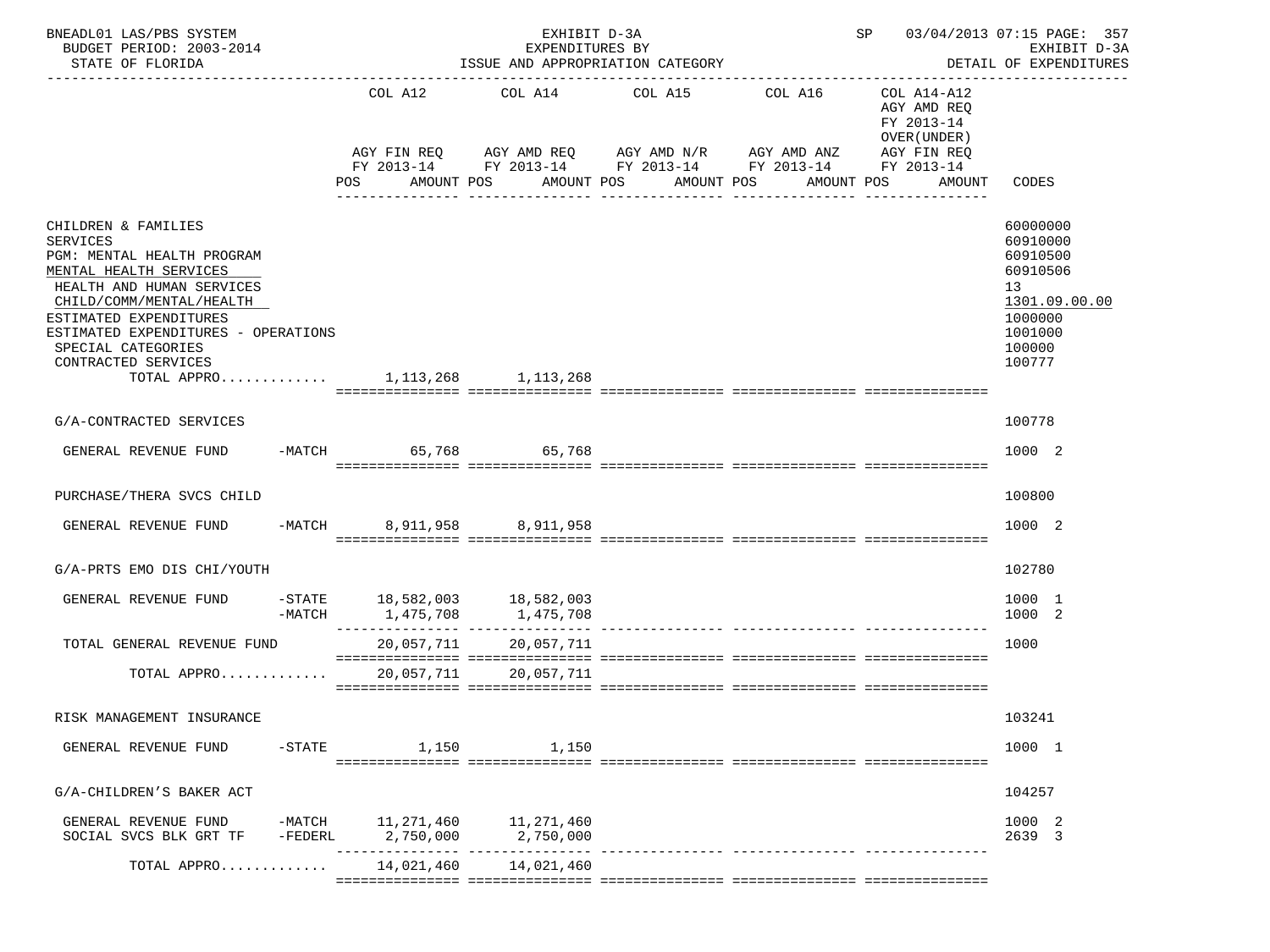| BNEADL01 LAS/PBS SYSTEM<br>BUDGET PERIOD: 2003-2014<br>STATE OF FLORIDA                                                                                                                                                  |                   | EXHIBIT D-3A<br>EXPENDITURES BY<br>ISSUE AND APPROPRIATION CATEGORY                          |                                                         | SP 03/04/2013 07:15 PAGE: 358<br>EXHIBIT D-3A<br>DETAIL OF EXPENDITURES |                                                           |                                                                                                        |
|--------------------------------------------------------------------------------------------------------------------------------------------------------------------------------------------------------------------------|-------------------|----------------------------------------------------------------------------------------------|---------------------------------------------------------|-------------------------------------------------------------------------|-----------------------------------------------------------|--------------------------------------------------------------------------------------------------------|
|                                                                                                                                                                                                                          | COL A12           | COL A14                                                                                      | COL A15                                                 | COL A16                                                                 | COL A14-A12<br>AGY AMD REQ<br>FY 2013-14<br>OVER (UNDER ) |                                                                                                        |
|                                                                                                                                                                                                                          | POS<br>AMOUNT POS | AGY FIN REQ AGY AMD REQ AGY AMD N/R AGY AMD ANZ AGY FIN REQ FY 2013-14 FY 2013-14 FY 2013-14 | AMOUNT POS<br>AMOUNT POS<br><u> La La La La La La L</u> | AMOUNT POS                                                              | AMOUNT                                                    | CODES                                                                                                  |
| CHILDREN & FAMILIES<br><b>SERVICES</b><br>PGM: MENTAL HEALTH PROGRAM<br>MENTAL HEALTH SERVICES<br>HEALTH AND HUMAN SERVICES<br>CHILD/COMM/MENTAL/HEALTH<br>ESTIMATED EXPENDITURES<br>ESTIMATED EXPENDITURES - OPERATIONS |                   |                                                                                              |                                                         |                                                                         |                                                           | 60000000<br>60910000<br>60910500<br>60910506<br>13 <sup>7</sup><br>1301.09.00.00<br>1000000<br>1001000 |
| TOTAL: ESTIMATED EXPENDITURES - OPERATIONS<br>TOTAL ISSUE                                                                                                                                                                |                   | 91,612,225 91,612,225                                                                        |                                                         |                                                                         |                                                           | 1001000                                                                                                |
| CASUALTY INSURANCE PREMIUM<br>ADJUSTMENT<br>SPECIAL CATEGORIES<br>RISK MANAGEMENT INSURANCE<br>GENERAL REVENUE FUND                                                                                                      | $-STATE$<br>2,086 | 2,086                                                                                        |                                                         |                                                                         |                                                           | 1001090<br>100000<br>103241<br>1000 1                                                                  |
| ESTIMATED EXPENDITURES REALIGNMENT<br>REALIGNMENT OF MENTAL HEALTH<br>ADMINISTRATIVE FUNDING - DEDUCT<br>OTHER PERSONAL SERVICES                                                                                         |                   |                                                                                              |                                                         |                                                                         |                                                           | 2000000<br>2003080<br>030000                                                                           |
| GENERAL REVENUE FUND -MATCH $172,920$ - $172,920$ -<br>FEDERAL GRANTS TRUST FUND -FEDERL                                                                                                                                 | $135,467-$        | 135,467-                                                                                     |                                                         |                                                                         |                                                           | 1000 2<br>2261 3                                                                                       |
| TOTAL APPRO                                                                                                                                                                                                              | $308, 387 -$      | $308, 387 -$                                                                                 |                                                         |                                                                         |                                                           |                                                                                                        |
| <b>EXPENSES</b>                                                                                                                                                                                                          |                   |                                                                                              |                                                         |                                                                         |                                                           | 040000                                                                                                 |
| GENERAL REVENUE FUND -MATCH<br>FEDERAL GRANTS TRUST FUND -FEDERL                                                                                                                                                         | $11,075-$         | 12,173- 12,173-<br>11,075-                                                                   |                                                         |                                                                         |                                                           | 1000 2<br>2261 3                                                                                       |
| TOTAL APPRO                                                                                                                                                                                                              | 23,248-           | 23,248-                                                                                      |                                                         |                                                                         |                                                           |                                                                                                        |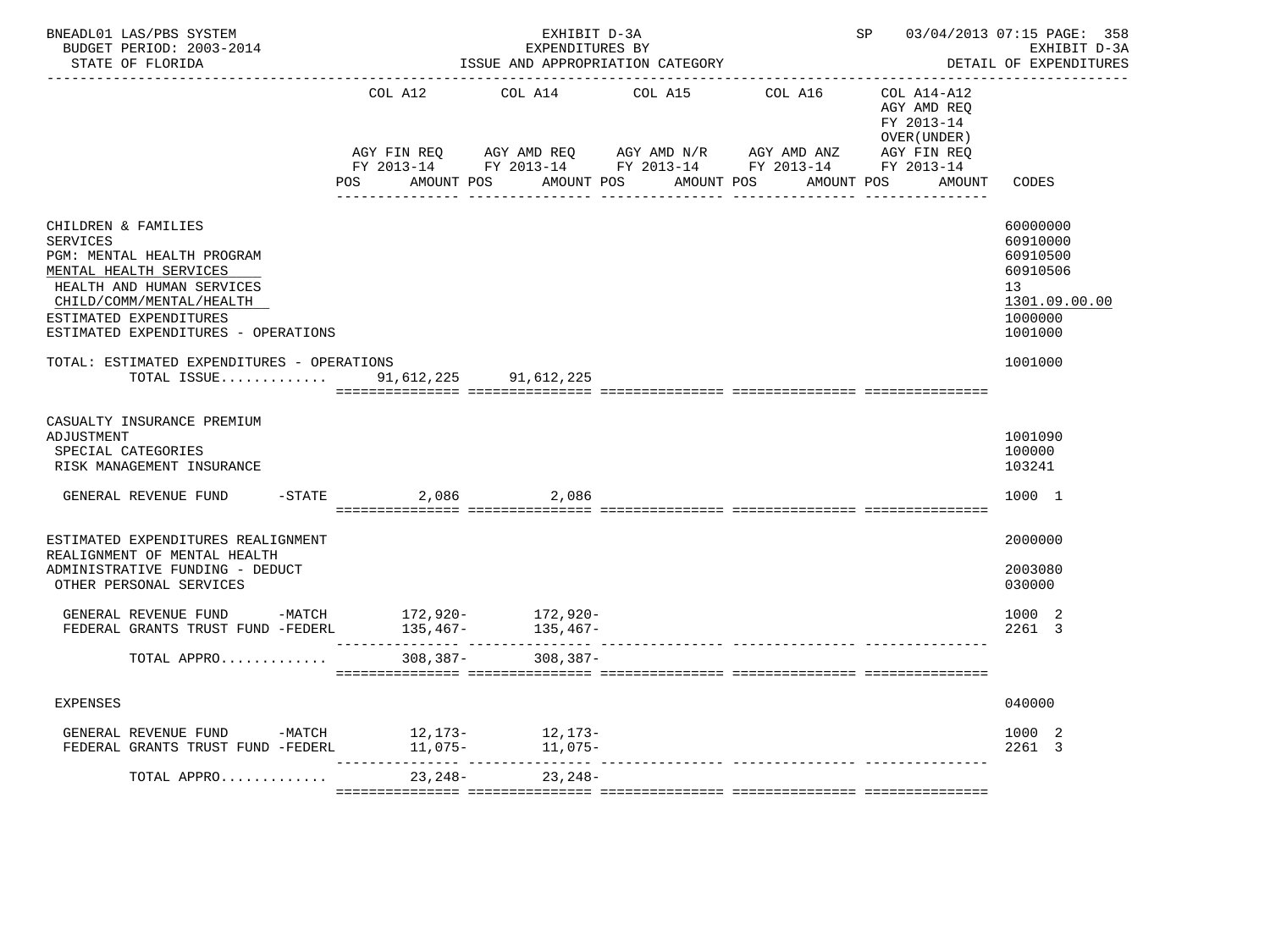| BNEADL01 LAS/PBS SYSTEM<br>BUDGET PERIOD: 2003-2014<br>STATE OF FLORIDA                                                                                                                                                                                                                                                                                                                                                                                                                                                                                                                                                                                                                                                                                                                                                             | EXHIBIT D-3A<br>EXPENDITURES BY |                                                                                                                                                                                                                          | SP 03/04/2013 07:15 PAGE: 359<br>EXHIBIT D-3A             |                                                                                                               |
|-------------------------------------------------------------------------------------------------------------------------------------------------------------------------------------------------------------------------------------------------------------------------------------------------------------------------------------------------------------------------------------------------------------------------------------------------------------------------------------------------------------------------------------------------------------------------------------------------------------------------------------------------------------------------------------------------------------------------------------------------------------------------------------------------------------------------------------|---------------------------------|--------------------------------------------------------------------------------------------------------------------------------------------------------------------------------------------------------------------------|-----------------------------------------------------------|---------------------------------------------------------------------------------------------------------------|
|                                                                                                                                                                                                                                                                                                                                                                                                                                                                                                                                                                                                                                                                                                                                                                                                                                     |                                 | COL A12 COL A14 COL A15 COL A16<br>AGY FIN REQ AGY AMD REQ AGY AMD N/R AGY AMD ANZ AGY FIN REQ<br>FY 2013-14 FY 2013-14 FY 2013-14 FY 2013-14 FY 2013-14<br>POS AMOUNT POS AMOUNT POS AMOUNT POS AMOUNT POS AMOUNT CODES | COL A14-A12<br>AGY AMD REQ<br>FY 2013-14<br>OVER (UNDER ) |                                                                                                               |
| CHILDREN & FAMILIES<br><b>SERVICES</b><br>PGM: MENTAL HEALTH PROGRAM<br>MENTAL HEALTH SERVICES<br>HEALTH AND HUMAN SERVICES<br>CHILD/COMM/MENTAL/HEALTH<br>ESTIMATED EXPENDITURES REALIGNMENT<br>REALIGNMENT OF MENTAL HEALTH<br>ADMINISTRATIVE FUNDING - DEDUCT<br>SPECIAL CATEGORIES<br>CONTRACTED SERVICES                                                                                                                                                                                                                                                                                                                                                                                                                                                                                                                       |                                 |                                                                                                                                                                                                                          |                                                           | 60000000<br>60910000<br>60910500<br>60910506<br>13<br>1301.09.00.00<br>2000000<br>2003080<br>100000<br>100777 |
| GENERAL REVENUE FUND -MATCH 45- 45-                                                                                                                                                                                                                                                                                                                                                                                                                                                                                                                                                                                                                                                                                                                                                                                                 |                                 |                                                                                                                                                                                                                          |                                                           | 1000 2<br>2261 3                                                                                              |
| TOTAL APPRO 70,071- 70,071-                                                                                                                                                                                                                                                                                                                                                                                                                                                                                                                                                                                                                                                                                                                                                                                                         |                                 |                                                                                                                                                                                                                          |                                                           |                                                                                                               |
| TOTAL: REALIGNMENT OF MENTAL HEALTH<br>ADMINISTRATIVE FUNDING - DEDUCT<br>TOTAL ISSUE 401,706-401,706-401,706-                                                                                                                                                                                                                                                                                                                                                                                                                                                                                                                                                                                                                                                                                                                      |                                 |                                                                                                                                                                                                                          |                                                           | 2003080                                                                                                       |
| AGENCY ISSUE NARRATIVE:<br>2013-2014 BUDGET YEAR NARRATIVE:<br>ISSUE TITLE: Realignment of Mental Health Administrative Funding - Deduct<br>SPECIFY WHICH AGENCY GOAL FROM THE FISCAL YEARS 2013-2014 THROUGH 2017-2018 STRATEGIC PLAN IS ADDRESSED BY THIS BUDGET<br>ISSUE PROPOSAL:<br>Effect Program Improvements: Citizens of Florida demand and desire a state government that operates in the most efficient<br>means possible.<br>SUMMARY:<br>The Department requests the realignment of \$817,630 of administrative budget authority (\$311,799 General Revenue,<br>\$324,627 Federal Grants Trust Fund, \$176,572 Welfare Transition Trust Fund, and \$4,632 Operations and Maintenance Trust<br>Fund) between program components in the Mental Health Services budget entity. The realignment of this budget authority by |                                 | accordination consecutives consecutives consecutives consecutives<br>IT COMPONENT? NO                                                                                                                                    |                                                           |                                                                                                               |

## PROBLEM STATEMENT:

 Currently, the department has budget, determined to be administrative, allocated to service-related program components within the Mental Health Services budget entity. In the Adult Community Mental Health, and the Children's Community Mental Health program components, budget is allocated to a service category for providers contracted to provide the services. There are no Full Time Equivalents (FTE) within either of these program components.

Other Personnel Services (OPS) staff within the Adult Community Mental Health, and the Children's Mental Health program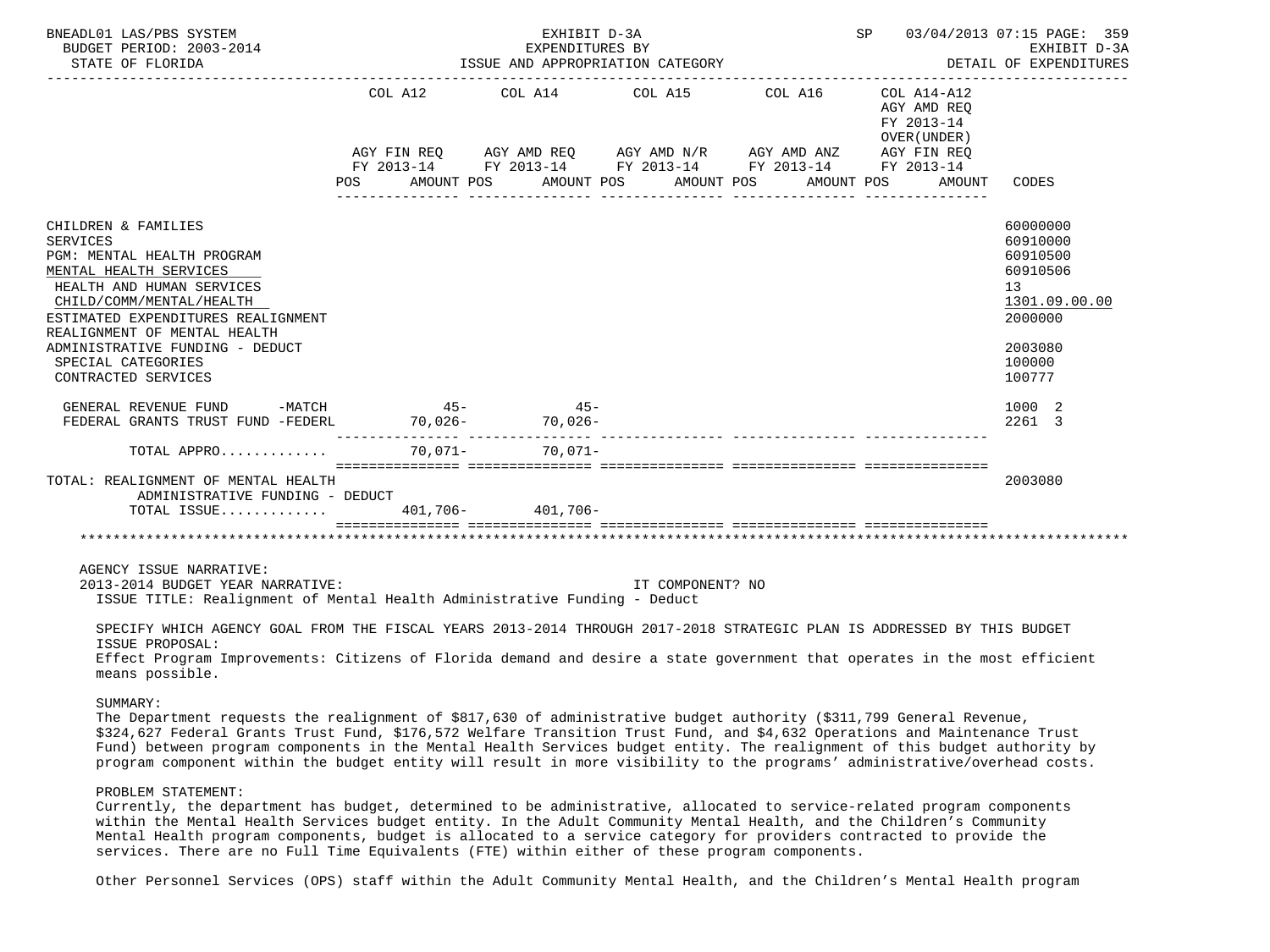| BNEADL01 LAS/PBS SYSTEM<br>BUDGET PERIOD: 2003-2014<br>STATE OF FLORIDA                                                                                                                                                       | EXHIBIT D-3A<br>EXPENDITURES BY<br>ISSUE AND APPROPRIATION CATEGORY <b>And SET ALL SETT AND APPROPRIATION</b> CATEGORY |         |  |                                                                                                                                                           |  |  |  |  |  |                                                           | 03/04/2013 07:15 PAGE: 360<br>EXHIBIT D-3A                                     |  |
|-------------------------------------------------------------------------------------------------------------------------------------------------------------------------------------------------------------------------------|------------------------------------------------------------------------------------------------------------------------|---------|--|-----------------------------------------------------------------------------------------------------------------------------------------------------------|--|--|--|--|--|-----------------------------------------------------------|--------------------------------------------------------------------------------|--|
|                                                                                                                                                                                                                               |                                                                                                                        | COL A12 |  | COL A14 COL A15 COL A16                                                                                                                                   |  |  |  |  |  | COL A14-A12<br>AGY AMD REO<br>FY 2013-14<br>OVER (UNDER ) |                                                                                |  |
|                                                                                                                                                                                                                               | <b>POS</b>                                                                                                             |         |  | AGY FIN REO AGY AMD REO AGY AMD N/R AGY AMD ANZ AGY FIN REO<br>FY 2013-14 FY 2013-14 FY 2013-14 FY 2013-14<br>AMOUNT POS AMOUNT POS AMOUNT POS AMOUNT POS |  |  |  |  |  | FY 2013-14<br>AMOUNT                                      | CODES                                                                          |  |
| CHILDREN & FAMILIES<br><b>SERVICES</b><br>PGM: MENTAL HEALTH PROGRAM<br>MENTAL HEALTH SERVICES<br>HEALTH AND HUMAN SERVICES<br>CHILD/COMM/MENTAL/HEALTH<br>ESTIMATED EXPENDITURES REALIGNMENT<br>REALIGNMENT OF MENTAL HEALTH |                                                                                                                        |         |  |                                                                                                                                                           |  |  |  |  |  |                                                           | 60000000<br>60910000<br>60910500<br>60910506<br>13<br>1301.09.00.00<br>2000000 |  |
| ADMINISTRATIVE FUNDING - DEDUCT<br>components perform mainly administrative functions such as:<br>- Enter purchase orders and direct orders into My Florida Market Place                                                      |                                                                                                                        |         |  |                                                                                                                                                           |  |  |  |  |  |                                                           | 2003080                                                                        |  |

- Respond to public records requests
- Record and provide support for travel approval and reimbursements
- Manage and maintain contracts, assist the Managing Entity contract managers
- Data management and assist with data inquiries
- Process invoices
- Investigate and resolve licensing related complaints and issues
- Answer telephones, take messages, and make copies- Manage specific grants

 The budget authority within the Expenses and Contracted Services appropriation categories are overhead costs associated with the OPS staff.

 The department considers funds in the Deferred Payment Commodity Contracts appropriation category to be administrative. Funds in this category are used for consolidated financing of deferred-payment commodity contracts including guaranteed energy performance savings contracts. In accordance with The Guaranteed Energy Performance Savings Contract Act (s. 489.145, Florida Statutes (F.S.)), the Department has entered in to a contract with a guaranteed energy performance savings contractor for the replacement of antiquated equipment with new, modern, efficient air conditioning systems, water chillers, boiler controls, and energy efficient lighting retrofits. The Department will borrow the funds from an approved lender and disburse through an escrow account. Payments on the financing agreement are governed by s. 216.023, F.S. and are disbursed to the approved lender from this category to satisfy the loan agreement.

 The department also considers funds in the Lease or Lease Purchase of Equipment appropriation category to be administrative. Subsection 216.011(1)(vv), Florida Statues ( F.S.), states: Lease or lease-purchase of equipment means the appropriations category used to fund the lease or lease-purchase of equipment, fixtures, and other tangible personal property.

 Since the Department considers the appropriations within the Executive Leadership and Support Services Program Component to be administrative/overhead costs for the program, this transfer will allow for more visibility and transparency regarding the Department's administrative budget authority.

 Additionally, during Fiscal Year 2011-2012, an amendment was processed for the Mental Health budget entity transferring administrative related budget authority to the Executive Leadership and Support Services program component. Another amendment was processed realigning the Federal Grants Trust Fund (FGTF) between Executive Leadership and Support Services and Children's Community Mental Health (reference EG7181; B-0082). This FGTF realignment totaled \$161,826. The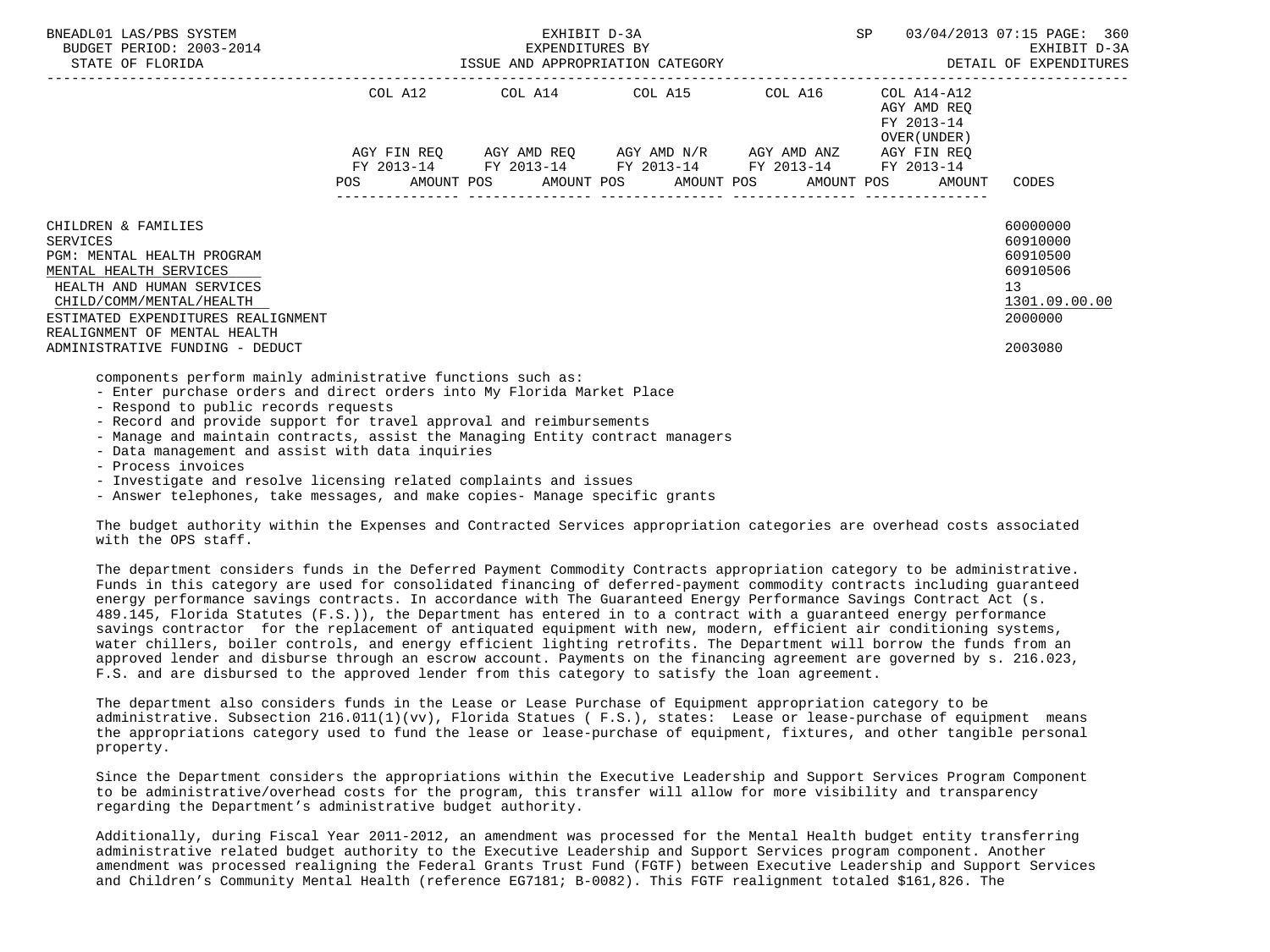| BNEADL01 LAS/PBS SYSTEM<br>BUDGET PERIOD: 2003-2014<br>STATE OF FLORIDA                                                                                                                                                |         | EXHIBIT D-3A<br>EXPENDITURES BY | ISSUE AND APPROPRIATION CATEGORY                |                                             | SP. |                                                                                     | 03/04/2013 07:15 PAGE: 361<br>EXHIBIT D-3A<br>DETAIL OF EXPENDITURES           |
|------------------------------------------------------------------------------------------------------------------------------------------------------------------------------------------------------------------------|---------|---------------------------------|-------------------------------------------------|---------------------------------------------|-----|-------------------------------------------------------------------------------------|--------------------------------------------------------------------------------|
|                                                                                                                                                                                                                        | COL A12 |                                 | COL A14 COL A15                                 | COL A16                                     |     | COL A14-A12<br>AGY AMD REO<br>FY 2013-14<br>OVER (UNDER )                           |                                                                                |
|                                                                                                                                                                                                                        |         |                                 | AGY FIN REQ AGY AMD REQ AGY AMD N/R AGY AMD ANZ | FY 2013-14 FY 2013-14 FY 2013-14 FY 2013-14 |     | AGY FIN REO<br>FY 2013-14<br>POS AMOUNT POS AMOUNT POS AMOUNT POS AMOUNT POS AMOUNT | CODES                                                                          |
| CHILDREN & FAMILIES<br>SERVICES<br>PGM: MENTAL HEALTH PROGRAM<br>MENTAL HEALTH SERVICES<br>HEALTH AND HUMAN SERVICES<br>CHILD/COMM/MENTAL/HEALTH<br>ESTIMATED EXPENDITURES REALIGNMENT<br>REALIGNMENT OF MENTAL HEALTH |         |                                 |                                                 |                                             |     |                                                                                     | 60000000<br>60910000<br>60910500<br>60910506<br>13<br>1301.09.00.00<br>2000000 |
| ADMINISTRATIVE FUNDING - DEDUCT<br>- Constantinople of the constant of the constant of the constant of the constant of the constant of the constant of                                                                 |         |                                 |                                                 |                                             |     |                                                                                     | 2003080                                                                        |

 administrative related amendments were not submitted during the Legislative Session, but the FGTF realignment was included in the Fiscal Year 2012-2013 General Appropriations Act (GAA). This left Mental Health/Executive Leadership and Support Services with a deficit of (\$161,826). The department requests to correct this by transferring \$161,826 from Mental Health/Children's Community Mental Health to Mental Health/Executive Leadership and Support Services. The net effect of this transfer will zero out the (\$161,826) deficit in Mental Health/Executive Leadership and Support Services.

 WHAT BENEFITS WILL BE OBTAINED BY FUNDING THIS ISSUE: This action is necessary to ensure that the Department can properly identify administrative funding sources and Maintenance of Effort (MOE).

 WHAT UNDERLYING PROGRAM THEORY CHANGE IS INVOLVED IN THIS ISSUE (IF ANY): Not Applicable.

 WHAT IMPLEMENTATION MECHANISMS WILL BE CHANGED AS A RESULT OF THIS ISSUE (IF ANY): The department will implement these adjustments and continue to monitor the funding of the budget.

 FLORIDA STRATEGIC PLAN FOR ECONOMIC DEVELOPMENT: Not applicable.

 RETURN ON INVESTMENT: Not applicable.

COST CALCULATIONS:

Adult Community Mental Health - 1301080000

| Other Personal Services                  |       | $-$ ( 221,847) |
|------------------------------------------|-------|----------------|
| Expenses                                 | $-$ ( | 87,978)        |
| Contracted Services                      |       | $-$ ( 100.302) |
| Deferred Payment Commodity Contracts - ( |       | 849)           |
| Lease or Lease-Purchase of Equipment - ( |       | 4,948)         |
|                                          |       |                |
|                                          |       | 415,924)       |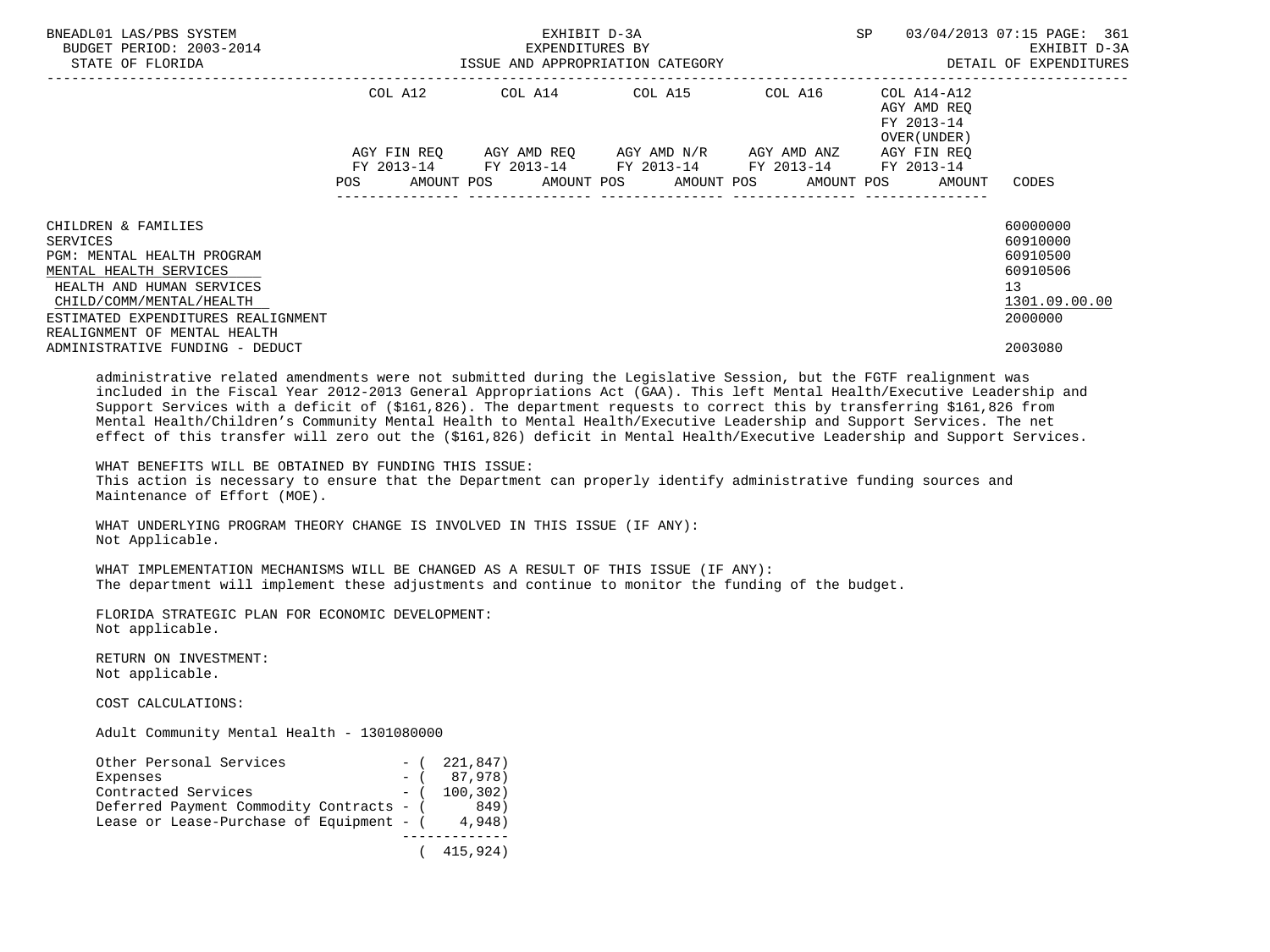| BNEADL01 LAS/PBS SYSTEM<br>BUDGET PERIOD: 2003-2014<br>STATE OF FLORIDA                                                                                                                                                                                          |                                                                                                                                                                                                                         | EXHIBIT D-3A  | EXPENDITURES BY<br>ISSUE AND APPROPRIATION CATEGORY | SP                                                  | 03/04/2013 07:15 PAGE: 362<br>EXHIBIT D-3A<br>DETAIL OF EXPENDITURES |                                                                                                        |
|------------------------------------------------------------------------------------------------------------------------------------------------------------------------------------------------------------------------------------------------------------------|-------------------------------------------------------------------------------------------------------------------------------------------------------------------------------------------------------------------------|---------------|-----------------------------------------------------|-----------------------------------------------------|----------------------------------------------------------------------|--------------------------------------------------------------------------------------------------------|
|                                                                                                                                                                                                                                                                  | AGY FIN REQ       AGY AMD REQ       AGY AMD N/R       AGY AMD ANZ        AGY FIN REQ<br>FY 2013-14         FY 2013-14        FY 2013-14         FY 2013-14           FY 2013-14<br>POS AMOUNT POS AMOUNT POS AMOUNT POS |               |                                                     | COL A12 $COL$ A14 $COL$ A15 $COL$ A16 $COL$ A14-A12 | AGY AMD REQ<br>FY 2013-14<br>OVER ( UNDER )<br>AMOUNT POS<br>AMOUNT  | CODES                                                                                                  |
| CHILDREN & FAMILIES<br><b>SERVICES</b><br>PGM: MENTAL HEALTH PROGRAM<br>MENTAL HEALTH SERVICES<br>HEALTH AND HUMAN SERVICES<br>CHILD/COMM/MENTAL/HEALTH<br>ESTIMATED EXPENDITURES REALIGNMENT<br>REALIGNMENT OF MENTAL HEALTH<br>ADMINISTRATIVE FUNDING - DEDUCT |                                                                                                                                                                                                                         |               |                                                     |                                                     |                                                                      | 60000000<br>60910000<br>60910500<br>60910506<br>13 <sup>°</sup><br>1301.09.00.00<br>2000000<br>2003080 |
| Children Community Mental Health - 1301090000<br>Other Personal Services - (308,387)<br>Expenses $- (23, 248)$<br>Contracted Services - ( 70,071)                                                                                                                | -------------<br>(401, 706)                                                                                                                                                                                             |               |                                                     |                                                     |                                                                      |                                                                                                        |
| Executive Leadership and Support Services - 1602000000                                                                                                                                                                                                           |                                                                                                                                                                                                                         |               |                                                     |                                                     |                                                                      |                                                                                                        |
| Other Personal Services - 530,234<br>- 111,226<br>  Services - 170,373<br>Expenses<br>Contracted Services<br>Deferred Payment Commodity Contracts - 849<br>Lease or Lease-Purchase of Equipment - 4,948                                                          | ------------<br>817,630                                                                                                                                                                                                 |               |                                                     |                                                     |                                                                      |                                                                                                        |
| NONRECURRING EXPENDITURES<br>RESTORE CHILDREN'S MENTAL HEALTH                                                                                                                                                                                                    |                                                                                                                                                                                                                         |               |                                                     |                                                     |                                                                      | 2100000                                                                                                |
| <b>SERVICES</b><br>SPECIAL CATEGORIES<br>G/A-CHILD MENTAL HEALTH SV                                                                                                                                                                                              |                                                                                                                                                                                                                         |               |                                                     |                                                     |                                                                      | 2103073<br>100000<br>100435                                                                            |
| SOCIAL SVCS BLK GRT TF<br>-FEDERL                                                                                                                                                                                                                                | 1,125,000-                                                                                                                                                                                                              | 1,125,000-    |                                                     |                                                     |                                                                      | 2639 3                                                                                                 |
| G/A-CHILDREN'S BAKER ACT                                                                                                                                                                                                                                         |                                                                                                                                                                                                                         |               |                                                     |                                                     |                                                                      | 104257                                                                                                 |
| SOCIAL SVCS BLK GRT TF<br>$-FEDERL$                                                                                                                                                                                                                              | $2,750,000-$                                                                                                                                                                                                            | $2,750,000 -$ |                                                     |                                                     |                                                                      | 2639 3                                                                                                 |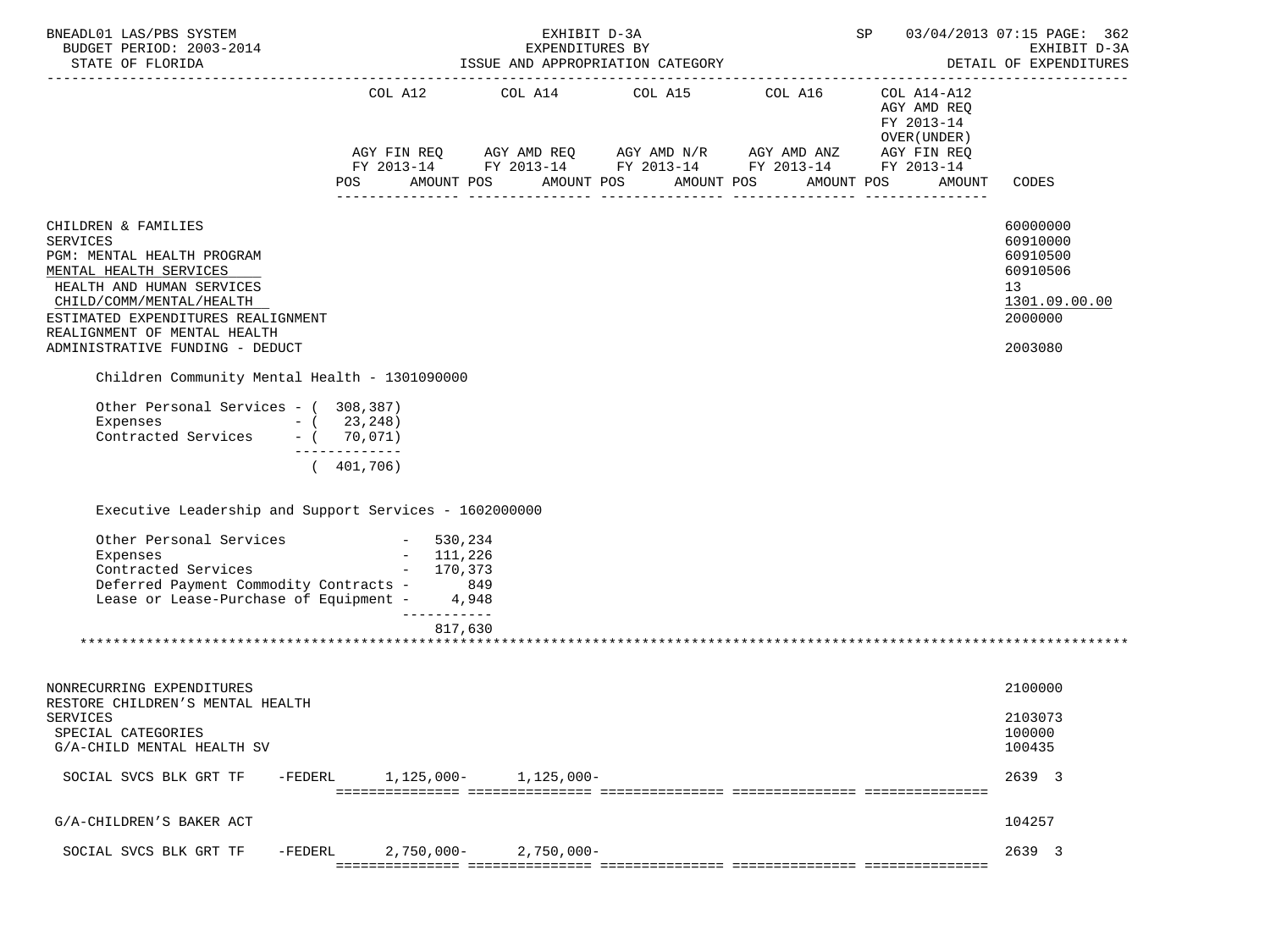| BNEADL01 LAS/PBS SYSTEM<br>BUDGET PERIOD: 2003-2014<br>STATE OF FLORIDA                                                                                                                                                                                                                                                                                                                                                                                 | EXHIBIT D-3A<br>SP<br>03/04/2013 07:15 PAGE: 363<br>EXPENDITURES BY<br>ISSUE AND APPROPRIATION CATEGORY<br>DETAIL OF EXPENDITURES |                           |                                                                                                                                       |  |                                                                                  |                                                                                           |  |  |
|---------------------------------------------------------------------------------------------------------------------------------------------------------------------------------------------------------------------------------------------------------------------------------------------------------------------------------------------------------------------------------------------------------------------------------------------------------|-----------------------------------------------------------------------------------------------------------------------------------|---------------------------|---------------------------------------------------------------------------------------------------------------------------------------|--|----------------------------------------------------------------------------------|-------------------------------------------------------------------------------------------|--|--|
|                                                                                                                                                                                                                                                                                                                                                                                                                                                         | COL A12<br>AMOUNT POS<br><b>POS</b>                                                                                               | AMOUNT POS                | COL A14 COL A15 COL A16<br>AGY FIN REQ AGY AMD REQ AGY AMD N/R AGY AMD ANZ AGY FIN REQ FY 2013-14 FY 2013-14 FY 2013-14<br>AMOUNT POS |  | COL A14-A12<br>AGY AMD REQ<br>FY 2013-14<br>OVER (UNDER)<br>AMOUNT POS<br>AMOUNT | CODES                                                                                     |  |  |
| CHILDREN & FAMILIES<br>SERVICES<br>PGM: MENTAL HEALTH PROGRAM<br>MENTAL HEALTH SERVICES<br>HEALTH AND HUMAN SERVICES<br>CHILD/COMM/MENTAL/HEALTH<br>NONRECURRING EXPENDITURES<br>RESTORE CHILDREN'S MENTAL HEALTH<br>SERVICES                                                                                                                                                                                                                           |                                                                                                                                   |                           |                                                                                                                                       |  |                                                                                  | 60000000<br>60910000<br>60910500<br>60910506<br>13<br>1301.09.00.00<br>2100000<br>2103073 |  |  |
| TOTAL: RESTORE CHILDREN'S MENTAL HEALTH<br><b>SERVICES</b><br>TOTAL ISSUE                                                                                                                                                                                                                                                                                                                                                                               |                                                                                                                                   | $3,875,000 - 3,875,000 -$ |                                                                                                                                       |  |                                                                                  | 2103073                                                                                   |  |  |
| FEDERAL FUNDING REDUCTIONS<br>ELIMINATE UNFUNDED BUDGET<br>OTHER PERSONAL SERVICES                                                                                                                                                                                                                                                                                                                                                                      |                                                                                                                                   |                           |                                                                                                                                       |  |                                                                                  | 3200000<br>3201010<br>030000                                                              |  |  |
| FEDERAL GRANTS TRUST FUND -FEDERL 93,386-93,386-                                                                                                                                                                                                                                                                                                                                                                                                        |                                                                                                                                   |                           |                                                                                                                                       |  |                                                                                  | 2261 3                                                                                    |  |  |
|                                                                                                                                                                                                                                                                                                                                                                                                                                                         |                                                                                                                                   |                           |                                                                                                                                       |  |                                                                                  | ****************************                                                              |  |  |
| AGENCY ISSUE NARRATIVE:<br>2013-2014 BUDGET YEAR NARRATIVE:<br>ISSUE TITLE: Eliminate Unfunded Budget                                                                                                                                                                                                                                                                                                                                                   |                                                                                                                                   |                           | IT COMPONENT? NO                                                                                                                      |  |                                                                                  |                                                                                           |  |  |
| SPECIFY WHICH AGENCY GOAL FROM THE 2012-2017 STRATEGIC PLAN IS ADDRESSED BY THIS BUDGET ISSUE PROPOSAL: Effect Program<br>Improvements: Apply proven best practices to maximize efficiencies and outcomes.                                                                                                                                                                                                                                              |                                                                                                                                   |                           |                                                                                                                                       |  |                                                                                  |                                                                                           |  |  |
| SUMMARY: The Department requests the deletion of \$93,386 (total issue request is \$12,348,997) in unfunded budget in order<br>to reflect a more accurate picture of the true funded and useable budget within the Department. This budget has become<br>unfunded as a result of insufficient recurring funding sources to include: a decline in revenue collections, reductions<br>to state funds, decreases in grant awards, and grant awards ending. |                                                                                                                                   |                           |                                                                                                                                       |  |                                                                                  |                                                                                           |  |  |
| PROBLEM STATEMENT: If this issue is not approved, the total funding within the Department will be distorted. The<br>Department would appear to have more resources available than what is obtainable.                                                                                                                                                                                                                                                   |                                                                                                                                   |                           |                                                                                                                                       |  |                                                                                  |                                                                                           |  |  |
| WHAT BENEFITS WILL BE OBTAINED BY FUNDING THIS ISSUE:<br>Not Applicable.                                                                                                                                                                                                                                                                                                                                                                                |                                                                                                                                   |                           |                                                                                                                                       |  |                                                                                  |                                                                                           |  |  |
| WHAT UNDERLYING PROGRAM THEORY CHANGE IS INVOLVED IN THIS ISSUE (IF ANY):<br>Not applicable.                                                                                                                                                                                                                                                                                                                                                            |                                                                                                                                   |                           |                                                                                                                                       |  |                                                                                  |                                                                                           |  |  |
| WHAT IMPLEMENTATION MECHANISMS WILL BE CHANGED AS A RESULT OF THIS ISSUE (IF ANY):                                                                                                                                                                                                                                                                                                                                                                      |                                                                                                                                   |                           |                                                                                                                                       |  |                                                                                  |                                                                                           |  |  |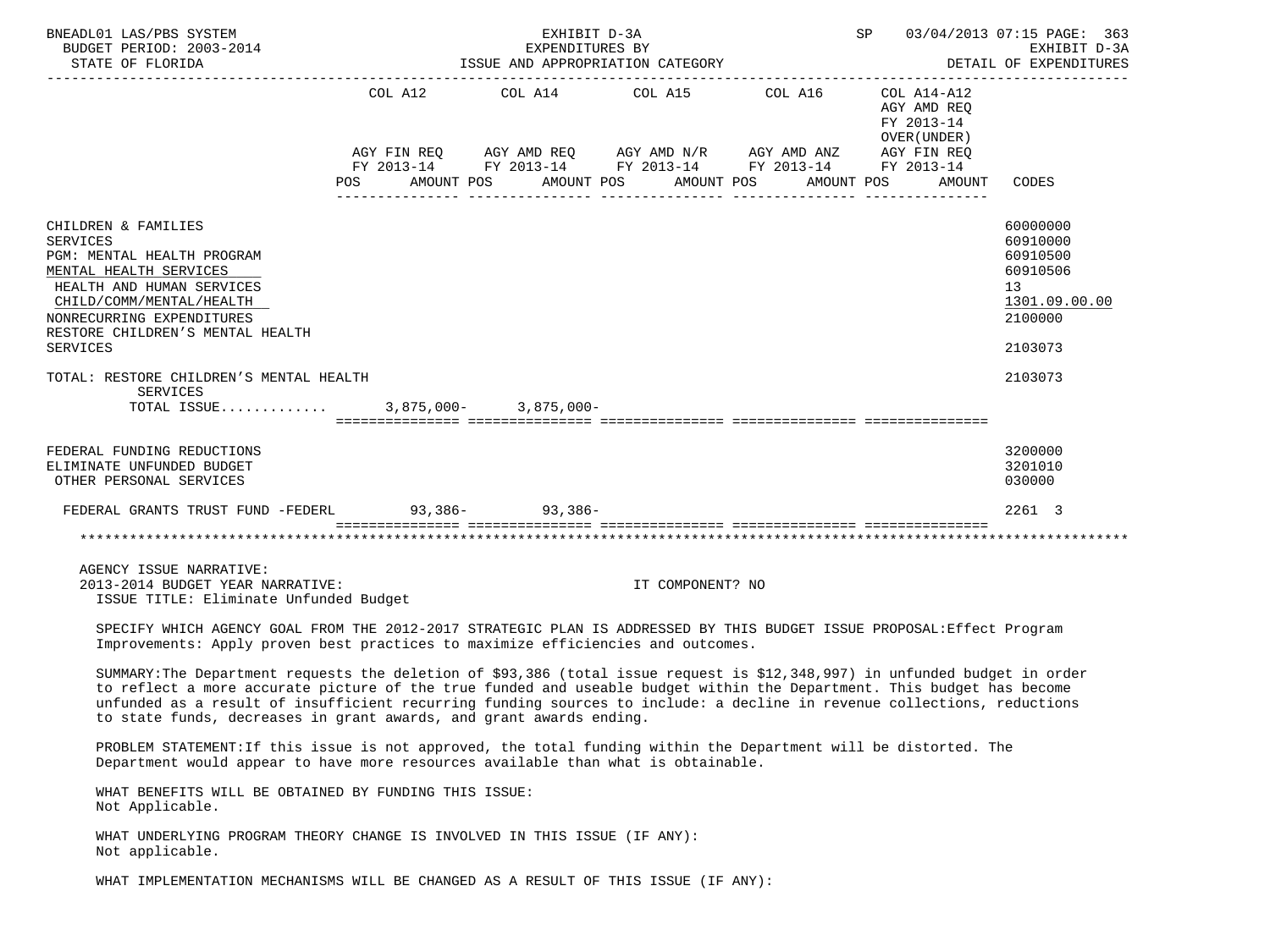| BNEADL01 LAS/PBS SYSTEM<br>BUDGET PERIOD: 2003-2014<br>STATE OF FLORIDA                                                                                                                                            | EXHIBIT D-3A<br>SP 03/04/2013 07:15 PAGE: 364<br>EXPENDITURES BY<br>ISSUE AND APPROPRIATION CATEGORY<br>DETAIL OF EXPENDITURES |                       |            |                                                                                                                                                  |            |                                                          |                                                                                           |  |  |  |  |
|--------------------------------------------------------------------------------------------------------------------------------------------------------------------------------------------------------------------|--------------------------------------------------------------------------------------------------------------------------------|-----------------------|------------|--------------------------------------------------------------------------------------------------------------------------------------------------|------------|----------------------------------------------------------|-------------------------------------------------------------------------------------------|--|--|--|--|
|                                                                                                                                                                                                                    |                                                                                                                                | COL A12               |            | COL A14 COL A15 COL A16<br>AGY FIN REQ AGY AMD REQ AGY AMD N/R AGY AMD ANZ AGY FIN REQ<br>FY 2013-14 FY 2013-14 FY 2013-14 FY 2013-14 FY 2013-14 |            | COL A14-A12<br>AGY AMD REQ<br>FY 2013-14<br>OVER (UNDER) |                                                                                           |  |  |  |  |
|                                                                                                                                                                                                                    |                                                                                                                                | POS                   | AMOUNT POS | AMOUNT POS                                                                                                                                       | AMOUNT POS | AMOUNT POS<br>AMOUNT                                     | CODES                                                                                     |  |  |  |  |
| CHILDREN & FAMILIES<br><b>SERVICES</b><br>PGM: MENTAL HEALTH PROGRAM<br>MENTAL HEALTH SERVICES<br>HEALTH AND HUMAN SERVICES<br>CHILD/COMM/MENTAL/HEALTH<br>FEDERAL FUNDING REDUCTIONS<br>ELIMINATE UNFUNDED BUDGET |                                                                                                                                |                       |            |                                                                                                                                                  |            |                                                          | 60000000<br>60910000<br>60910500<br>60910506<br>13<br>1301.09.00.00<br>3200000<br>3201010 |  |  |  |  |
| Not applicable.                                                                                                                                                                                                    |                                                                                                                                |                       |            |                                                                                                                                                  |            |                                                          |                                                                                           |  |  |  |  |
| FLORIDA STRATEGIC PLAN FOR ECONOMIC DEVELOPMENT:<br>Not applicable.                                                                                                                                                |                                                                                                                                |                       |            |                                                                                                                                                  |            |                                                          |                                                                                           |  |  |  |  |
| RETURN ON INVESTMENT:<br>Not applicable.                                                                                                                                                                           |                                                                                                                                |                       |            |                                                                                                                                                  |            |                                                          |                                                                                           |  |  |  |  |
| COST CALCULATIONS:<br>Not Applicable                                                                                                                                                                               |                                                                                                                                |                       |            |                                                                                                                                                  |            |                                                          |                                                                                           |  |  |  |  |
| PROGRAM REDUCTIONS<br>REALIGNMENT OF SUBSTANCE ABUSE AND<br>MENTAL HEALTH TO SUPPORT CHILD                                                                                                                         |                                                                                                                                |                       |            |                                                                                                                                                  |            |                                                          | 33V0000                                                                                   |  |  |  |  |
| WELFARE AND SUBSTANCE ABUSE<br>TREATMENT SERVICES<br>SPECIAL CATEGORIES<br>G/A-CHILD MENTAL HEALTH SV                                                                                                              |                                                                                                                                |                       |            |                                                                                                                                                  |            |                                                          | 33V0280<br>100000<br>100435                                                               |  |  |  |  |
| GENERAL REVENUE FUND                                                                                                                                                                                               | $-STATE$<br>$-MATCH$                                                                                                           | $42,246-$<br>863,254- |            |                                                                                                                                                  |            | 42,246 1000 1<br>863,254 1000 2                          |                                                                                           |  |  |  |  |
| TOTAL GENERAL REVENUE FUND                                                                                                                                                                                         |                                                                                                                                | $905,500-$            |            |                                                                                                                                                  |            | 905,500 1000                                             |                                                                                           |  |  |  |  |
| TOTAL APPRO                                                                                                                                                                                                        |                                                                                                                                | $905,500 -$           |            |                                                                                                                                                  |            | 905,500                                                  |                                                                                           |  |  |  |  |
| G/A-CONTRACTED SERVICES                                                                                                                                                                                            |                                                                                                                                |                       |            |                                                                                                                                                  |            |                                                          | 100778                                                                                    |  |  |  |  |
| GENERAL REVENUE FUND                                                                                                                                                                                               | $-MATCH$                                                                                                                       | $3,237-$              |            |                                                                                                                                                  |            | 3,237                                                    | 1000 2                                                                                    |  |  |  |  |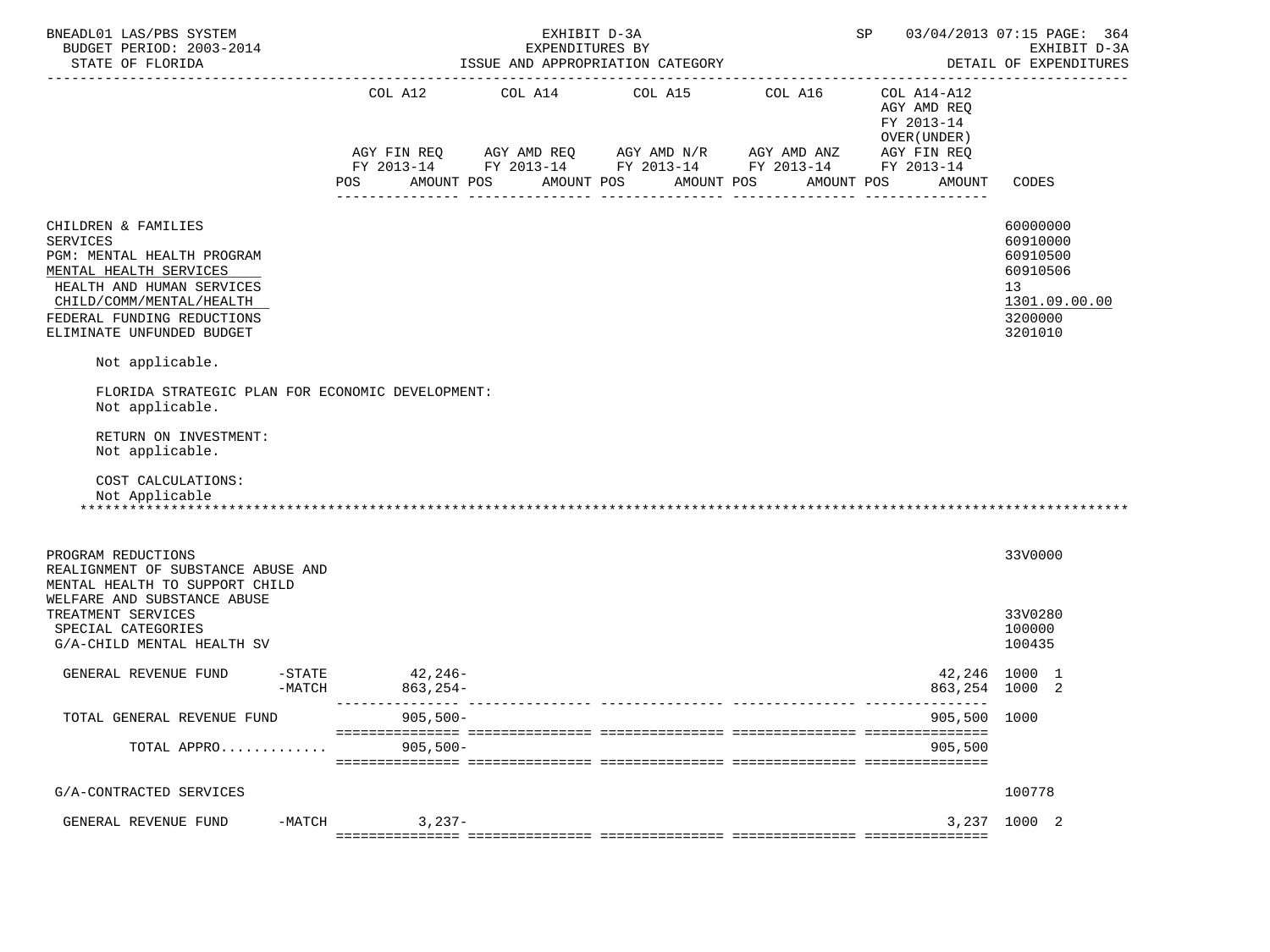| BNEADL01 LAS/PBS SYSTEM<br>BUDGET PERIOD: 2003-2014<br>STATE OF FLORIDA                                                                                                                                                                               |                | EXHIBIT D-3A<br>EXPENDITURES BY<br>ISSUE AND APPROPRIATION CATEGORY                                                                            |                       |                       | SP 03/04/2013 07:15 PAGE: 365                                                    | EXHIBIT D-3A<br>DETAIL OF EXPENDITURES                                         |
|-------------------------------------------------------------------------------------------------------------------------------------------------------------------------------------------------------------------------------------------------------|----------------|------------------------------------------------------------------------------------------------------------------------------------------------|-----------------------|-----------------------|----------------------------------------------------------------------------------|--------------------------------------------------------------------------------|
|                                                                                                                                                                                                                                                       | COL A12<br>POS | COL A14<br>AGY FIN REQ AGY AMD REQ AGY AMD N/R AGY AMD ANZ AGY FIN REQ<br>FY 2013-14 FY 2013-14 FY 2013-14 FY 2013-14 FY 2013-14<br>AMOUNT POS | COL A15<br>AMOUNT POS | COL A16<br>AMOUNT POS | COL A14-A12<br>AGY AMD REO<br>FY 2013-14<br>OVER (UNDER)<br>AMOUNT POS<br>AMOUNT | CODES                                                                          |
| CHILDREN & FAMILIES<br><b>SERVICES</b><br>PGM: MENTAL HEALTH PROGRAM<br>MENTAL HEALTH SERVICES<br>HEALTH AND HUMAN SERVICES<br>CHILD/COMM/MENTAL/HEALTH<br>PROGRAM REDUCTIONS<br>REALIGNMENT OF SUBSTANCE ABUSE AND<br>MENTAL HEALTH TO SUPPORT CHILD |                |                                                                                                                                                |                       |                       |                                                                                  | 60000000<br>60910000<br>60910500<br>60910506<br>13<br>1301.09.00.00<br>33V0000 |
| WELFARE AND SUBSTANCE ABUSE<br>TREATMENT SERVICES<br>SPECIAL CATEGORIES<br>G/A-PRTS EMO DIS CHI/YOUTH                                                                                                                                                 |                |                                                                                                                                                |                       |                       |                                                                                  | 33V0280<br>100000<br>102780                                                    |
| GENERAL REVENUE FUND -MATCH 72,651-                                                                                                                                                                                                                   |                |                                                                                                                                                |                       |                       |                                                                                  | 72,651 1000 2                                                                  |
| G/A-CHILDREN'S BAKER ACT                                                                                                                                                                                                                              |                |                                                                                                                                                |                       |                       |                                                                                  | 104257                                                                         |
| GENERAL REVENUE FUND -MATCH 554,905-                                                                                                                                                                                                                  |                |                                                                                                                                                |                       |                       |                                                                                  | 554,905 1000 2                                                                 |
| TOTAL: REALIGNMENT OF SUBSTANCE ABUSE AND<br>MENTAL HEALTH TO SUPPORT CHILD<br>WELFARE AND SUBSTANCE ABUSE<br>TREATMENT SERVICES                                                                                                                      |                |                                                                                                                                                |                       |                       |                                                                                  | 33V0280                                                                        |
| TOTAL ISSUE 1,536,293-                                                                                                                                                                                                                                |                |                                                                                                                                                |                       |                       | 1,536,293                                                                        |                                                                                |
|                                                                                                                                                                                                                                                       |                |                                                                                                                                                |                       |                       |                                                                                  |                                                                                |
| AGENCY ISSUE NARRATIVE:<br>2013-2014 BUDGET YEAR NARRATIVE:<br>Issue title: Realignment of Substance Abuse and Mental Health to Support Child Welfare and Substance Abuse Treatment<br>Services                                                       |                |                                                                                                                                                | IT COMPONENT? NO      |                       |                                                                                  |                                                                                |

 SPECIFY WHICH AGENCY GOAL FROM THE 2011-2016 STRATEGIC PLAN IS ADDRESSED BY THIS BUDGET ISSUE PROPOSAL: Effect Program Improvements: Apply proven best practices to maximize efficiencies and outcomes.

 SUMMARY:The Department requests \$22,283,244 in General Revenue to expand substance abuse family screening, assessment, brief interventions and referral to substance abuse treatment for families in the child welfare system as well as intensive integrated outpatient treatment for parents and their children. In many cases the parental substance abuse is related to misuse of prescription drugs. This funding will provide services for an estimated 21,960 additional parents annually through increasing contracted services providing evidence-based screening, assessment, and referral services and intensive and integrated outpatient services for 750 parents and their young children in the child welfare system. These services will result in a projected annual cost savings of over \$1,536,246 million.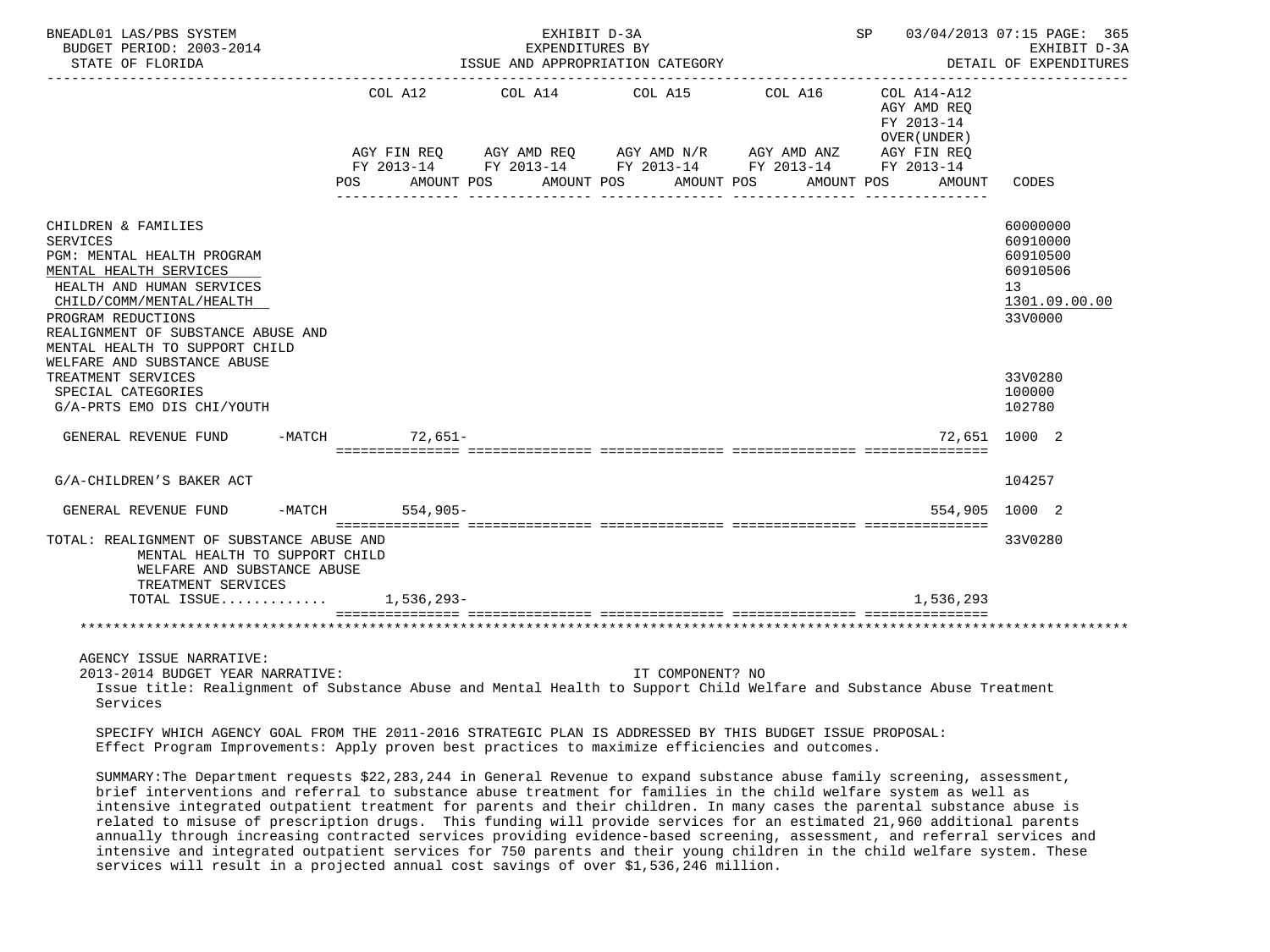| BNEADL01 LAS/PBS SYSTEM<br>BUDGET PERIOD: 2003-2014<br>STATE OF FLORIDA                 |     | EXHIBIT D-3A<br>EXPENDITURES BY<br>ISSUE AND APPROPRIATION CATEGORY |  |  |  |                                                 |  |  |  |                                                                  | 03/04/2013 07:15 PAGE: 366<br>EXHIBIT D-3A<br>DETAIL OF EXPENDITURES |  |
|-----------------------------------------------------------------------------------------|-----|---------------------------------------------------------------------|--|--|--|-------------------------------------------------|--|--|--|------------------------------------------------------------------|----------------------------------------------------------------------|--|
|                                                                                         |     | COL A12                                                             |  |  |  | COL A14 COL A15 COL A16                         |  |  |  | COL A14-A12<br>AGY AMD REO<br>FY 2013-14<br>OVER (UNDER )        |                                                                      |  |
|                                                                                         |     | AGY FIN REO                                                         |  |  |  | AGY AMD REQ       AGY AMD N/R       AGY AMD ANZ |  |  |  | AGY FIN REO                                                      |                                                                      |  |
|                                                                                         | POS |                                                                     |  |  |  | FY 2013-14 FY 2013-14 FY 2013-14 FY 2013-14     |  |  |  | FY 2013-14<br>AMOUNT POS AMOUNT POS AMOUNT POS AMOUNT POS AMOUNT | CODES                                                                |  |
| CHILDREN & FAMILIES<br>SERVICES<br>PGM: MENTAL HEALTH PROGRAM<br>MENTAL HEALTH SERVICES |     |                                                                     |  |  |  |                                                 |  |  |  |                                                                  | 60000000<br>60910000<br>60910500<br>60910506                         |  |
| HEALTH AND HUMAN SERVICES<br>CHILD/COMM/MENTAL/HEALTH                                   |     |                                                                     |  |  |  |                                                 |  |  |  |                                                                  | 13<br>1301.09.00.00                                                  |  |
| PROGRAM REDUCTIONS                                                                      |     |                                                                     |  |  |  |                                                 |  |  |  |                                                                  | 33V0000                                                              |  |
| REALIGNMENT OF SUBSTANCE ABUSE AND<br>MENTAL HEALTH TO SUPPORT CHILD                    |     |                                                                     |  |  |  |                                                 |  |  |  |                                                                  |                                                                      |  |
| WELFARE AND SUBSTANCE ABUSE<br>TREATMENT SERVICES                                       |     |                                                                     |  |  |  |                                                 |  |  |  |                                                                  | 33V0280                                                              |  |

 This issue will be supported by other service category transfers within Mental Health and Substance Abuse and an increase in General Revenue of \$5,156,406 in Adult Substance Abuse.

 When the decision was made to fund the bulk of this initiative from managing entity savings, a greater proportion of the anticipated savings came from Mental Health General Revenue because there is more General Revenue in Mental Health and, therefore, insufficient General Revenue in Substance Abuse to cover the cost of the initiative.

### PROBLEM STATEMENT:

 Parental substance abuse is a major contributing factor in cases of child abuse and neglect and is one of the major reasons for child out-of-home placements, as well as posing a barrier to children's safety. In FY 2010 -2011, 56% of the child abuse allegations that were verified had indications of parental substance use disorders. During this same time frame, 60% of the out-of-home placements were due to parental substance use disorders. There also were twice as many children with parents with substance abuse disorders in care for more than 9 months than for children with parents without indications of substance abuse. Additionally, 56% of the children with verified child abuse and with indications of parental substance abuse were under the age of five, creating the highest risk for subsequent child developmental and behavioral issues. There is insufficient capacity for substance abuse treatment for parents in the child welfare system. Inability to access treatment prolongs the time to re-unification for the family and causes numerous complications meeting the expectations of their case plans. Further improvements in child welfare services require that parents receive appropriate treatment at the onset of the case. Access to services must be improved, as well as the type and number of appropriate services.

Using Evidence-Based Practices to Improve Parental Entry into Substance Abuse Services:

 Traditionally, when child protective investigators suspect substance use or mental health disorders, they refer the parent to a substance abuse or mental health treatment program for an assessment and subsequent treatment. This practice has proven in Florida and nationally to be ineffective. Many parents do not make or keep appointments for their assessments and do not enter treatment. In early 2000, Florida introduced a substance abuse intervention program. The program design called for a substance abuse practitioner to screen parents for substance use, assist them in obtaining an assessment, and provide case management services while they were in treatment. A November 2003 Florida Senate Interim Report on Substance Abuse and Child Protection concluded that the program appeared to have the potential to improve parent's/caretaker's follow-through with treatment, and could improve the likelihood that parents will successfully complete substance abuse case plan goals, and, in turn, be reunited with their children.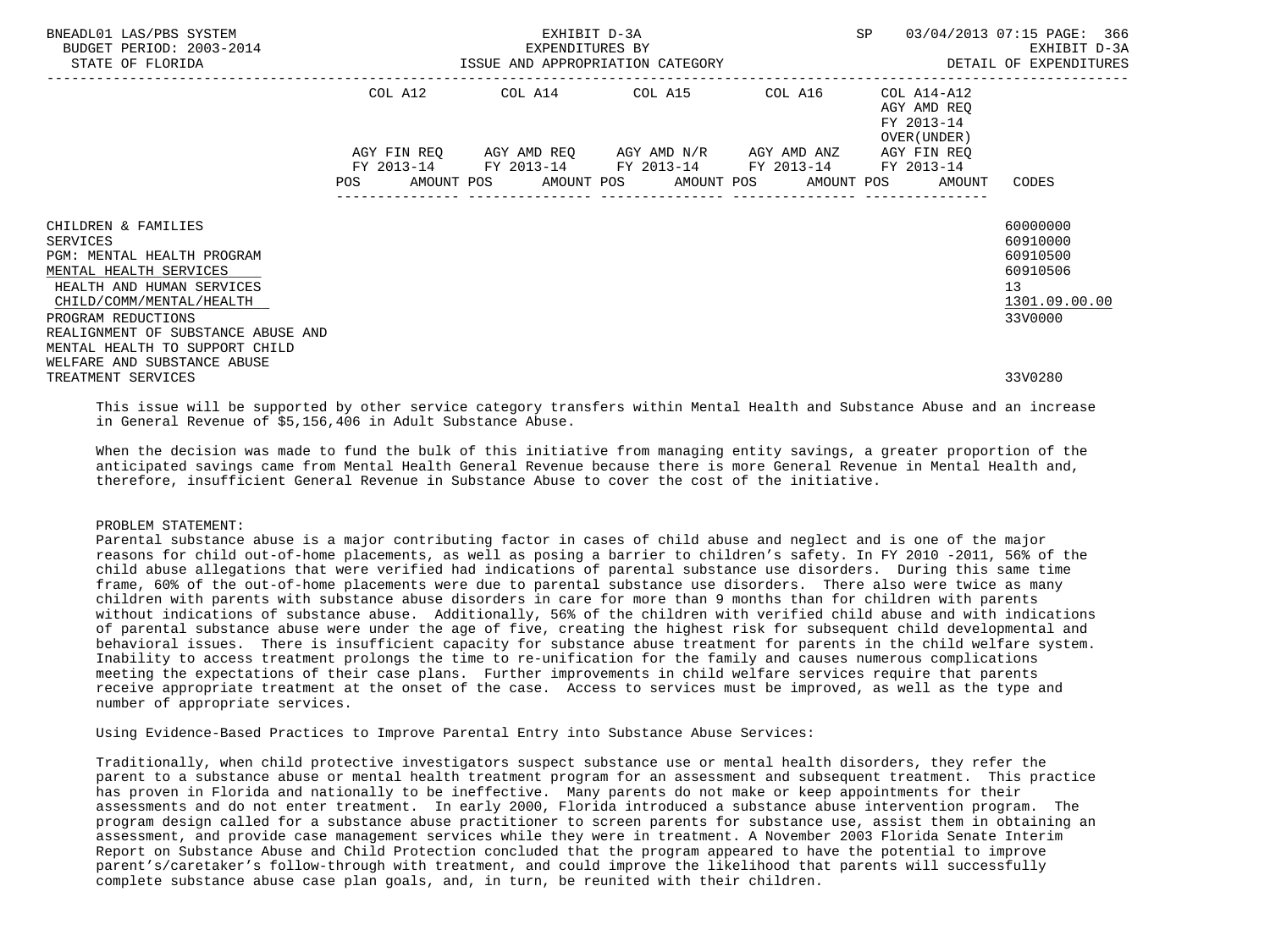| BNEADL01 LAS/PBS SYSTEM<br>BUDGET PERIOD: 2003-2014<br>STATE OF FLORIDA                        |     | EXHIBIT D-3A |  |  |  |                                                        |  |  |  |                                                           | 03/04/2013 07:15 PAGE: 367                   |
|------------------------------------------------------------------------------------------------|-----|--------------|--|--|--|--------------------------------------------------------|--|--|--|-----------------------------------------------------------|----------------------------------------------|
|                                                                                                |     |              |  |  |  | COL A12 COL A14 COL A15 COL A16                        |  |  |  | COL A14-A12<br>AGY AMD REO<br>FY 2013-14<br>OVER (UNDER ) |                                              |
|                                                                                                |     | AGY FIN REO  |  |  |  | AGY AMD REQ        AGY AMD N/R        AGY AMD ANZ      |  |  |  | AGY FIN REO                                               |                                              |
|                                                                                                | POS |              |  |  |  | FY 2013-14 FY 2013-14 FY 2013-14 FY 2013-14 FY 2013-14 |  |  |  | AMOUNT POS AMOUNT POS AMOUNT POS AMOUNT POS AMOUNT        | CODES                                        |
| CHILDREN & FAMILIES<br><b>SERVICES</b><br>PGM: MENTAL HEALTH PROGRAM<br>MENTAL HEALTH SERVICES |     |              |  |  |  |                                                        |  |  |  |                                                           | 60000000<br>60910000<br>60910500<br>60910506 |
| HEALTH AND HUMAN SERVICES<br>CHILD/COMM/MENTAL/HEALTH                                          |     |              |  |  |  |                                                        |  |  |  |                                                           | 13<br>1301.09.00.00                          |
| PROGRAM REDUCTIONS<br>REALIGNMENT OF SUBSTANCE ABUSE AND                                       |     |              |  |  |  |                                                        |  |  |  |                                                           | 33V0000                                      |
| MENTAL HEALTH TO SUPPORT CHILD<br>WELFARE AND SUBSTANCE ABUSE<br>TREATMENT SERVICES            |     |              |  |  |  |                                                        |  |  |  |                                                           | 33V0280                                      |

 Subsequent program office quality improvement efforts determined that the substance abuse intervention program could be improved through the use of an evidence-based practice called Screening, Brief Intervention and Referral to Treatment (SBIRT). This practice is intended for implementation in non-behavioral health settings and has shown success improving treatment entry for persons with alcohol misuse; there is growing evidence that it is also effective with persons with drug use and abuse. This model has shown to be more effective with the addition of evidence based screening-assessment tools and brief intervention. The Global Assessment of Individual in Need (GAIN) will be used as the assessment instrument. The brief intervention will generally include three to five brief sessions of Motivational Enhancement Therapy and/or Trauma Informed Cognitive Behavioral Therapy. For the child welfare population, the purpose of the brief intervention will be to engage the parent and prepare them for more intensive treatment when necessary. Although SBIRT began in community health settings, its use has been expanded to include social service programs including child welfare ones. Research shows that persons who have been referred to treatment through SBIRT have reported significant improvements in behavioral health status coupled with improvements in other social outcomes such as employment and arrest rates. The SAMH Program Office recently implemented a federal grant to implement the SBIRT model with the elderly population and has experience in implementing this program through contracted providers.

 SBIRT will assist parents to enter treatment faster and with more motivation. Children whose mothers accessed treatment faster and completed at least one treatment episode had shorter stays in out-of-home care. A program in Illinois using a similar approach of assessment and counseling found that 84% of the parents entered treatment. When upfront SBIRT type services are paired with appropriate family-centered services (see below under Intensive Integrated Outpatient) and the parent participates for at least 90 days there can be a substantial improvement in the child welfare outcomes.

 The above referenced Senate Interim Report showed that families receiving professional screening, assessments, and case management achieved reunification more quickly than in cases not receiving these services, closure was achieved in a significantly shorter amount of time (six months vs. eleven months), and more families were reunited (40% vs. 17% ). A 2009 California study showed similar results achieving reunification for about 44% of the children whose mothers had received engagement services, assessments, interventions and treatment.

 Based on FY 2010-2011 data, the current average length of stay for children with parents with substance use disorders is 279 days or 9.3 months compared to children with parents without substance misuse at 239 days, or eight (8) months. The projected cost savings for children is based on the projected reduction of 40 days of out-of-home care for children at \$2,349 per month for an estimated 1,635 children from parents with substance misuse is \$1,536,246. This is a conservative estimate based on research that indicates that approximately 25% of the parents receiving treatment will complete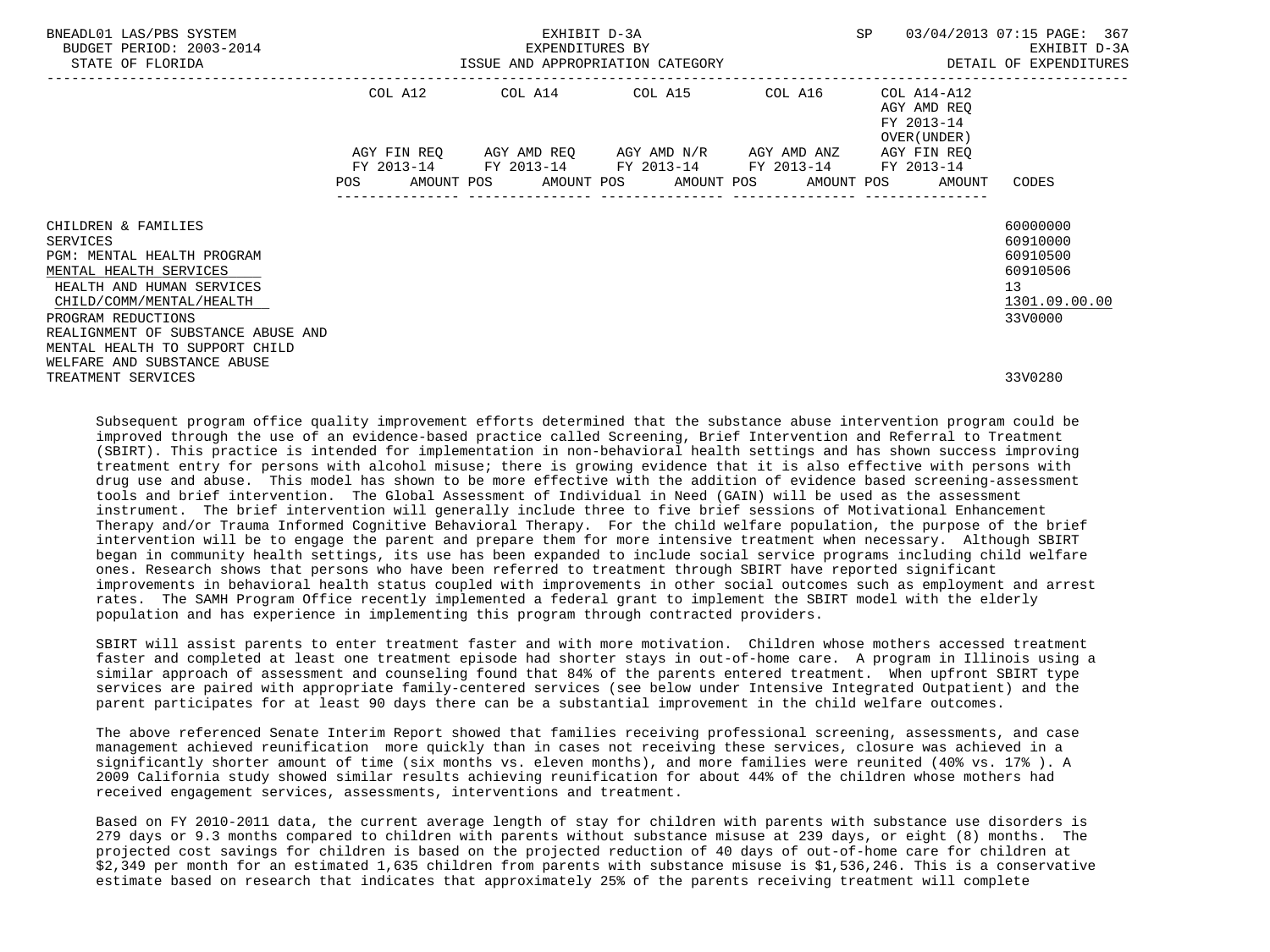| BNEADL01 LAS/PBS SYSTEM<br>BUDGET PERIOD: 2003-2014<br>STATE OF FLORIDA                                                                                                                                             |     | EXHIBIT D-3A |  |  |  |                                                                                                             |  |  |  |                                                           | 03/04/2013 07:15 PAGE: 368                                                     |  |
|---------------------------------------------------------------------------------------------------------------------------------------------------------------------------------------------------------------------|-----|--------------|--|--|--|-------------------------------------------------------------------------------------------------------------|--|--|--|-----------------------------------------------------------|--------------------------------------------------------------------------------|--|
|                                                                                                                                                                                                                     |     |              |  |  |  | COL A12 COL A14 COL A15 COL A16                                                                             |  |  |  | COL A14-A12<br>AGY AMD REO<br>FY 2013-14<br>OVER (UNDER ) |                                                                                |  |
|                                                                                                                                                                                                                     |     | AGY FIN REO  |  |  |  | AGY AMD REQ        AGY AMD N/R        AGY AMD ANZ<br>FY 2013-14 FY 2013-14 FY 2013-14 FY 2013-14 FY 2013-14 |  |  |  | AGY FIN REO                                               |                                                                                |  |
|                                                                                                                                                                                                                     | POS |              |  |  |  |                                                                                                             |  |  |  | AMOUNT POS AMOUNT POS AMOUNT POS AMOUNT POS AMOUNT        | CODES                                                                          |  |
| CHILDREN & FAMILIES<br><b>SERVICES</b><br>PGM: MENTAL HEALTH PROGRAM<br>MENTAL HEALTH SERVICES<br>HEALTH AND HUMAN SERVICES<br>CHILD/COMM/MENTAL/HEALTH<br>PROGRAM REDUCTIONS<br>REALIGNMENT OF SUBSTANCE ABUSE AND |     |              |  |  |  |                                                                                                             |  |  |  |                                                           | 60000000<br>60910000<br>60910500<br>60910506<br>13<br>1301.09.00.00<br>33V0000 |  |
| MENTAL HEALTH TO SUPPORT CHILD<br>WELFARE AND SUBSTANCE ABUSE<br>TREATMENT SERVICES                                                                                                                                 |     |              |  |  |  |                                                                                                             |  |  |  |                                                           | 33V0280                                                                        |  |

treatment.

 About 25% of all child protective investigations involve allegations of substance misuse which would include approximately 50,000 parents. Approximately 20,000 parents per year with verified cases of child abuse have indications of substance use disorders. Since all parents with suspected substance abuse do not receive a screening, assessment, intervention, and referral it is estimated that a total of 35,000 parents should receive Child Welfare SBIRT Services. The estimated workload for a behavioral health professional using the SBIRT model in the child welfare setting is 160 cases per year. Currently, SAMH contracts for 81.5 staff available to be trained to implement the SBIRT model. These staff currently serve approximately 13,040 parents. To serve a total of 35,000 parents per year, SAMH must contract for an additional 137 SBIRT Child Welfare professionals to serve an additional 21,960 parents with Child Welfare SBIRT.

 This requested funding will be contracted to private non-profit substance abuse treatment service providers and allocated based on the Department's child welfare caseload. The services provided will assist the Department in its efforts to:

 Improve accurate and timely identification of families' involved with child protective services system who are in need of substance abuse treatment;

Reduce the amount of time for assessment and entry to services for parents;

Reduce the length of stay for children in out-of-home care whose parents have a substance use disorder;

 Increase the number of individuals referred by child welfare staff who complete substance abuse treatment successfully;

 Implement a proactive family-centered referral and planning process which integrates child welfare and substance abuse treatment services to enable the client and the family strengthen a client's commitment to recovery; and to

Decrease subsequent child abuse and neglect and promote family reunification.

Intensive Integrated Outpatient Treatment: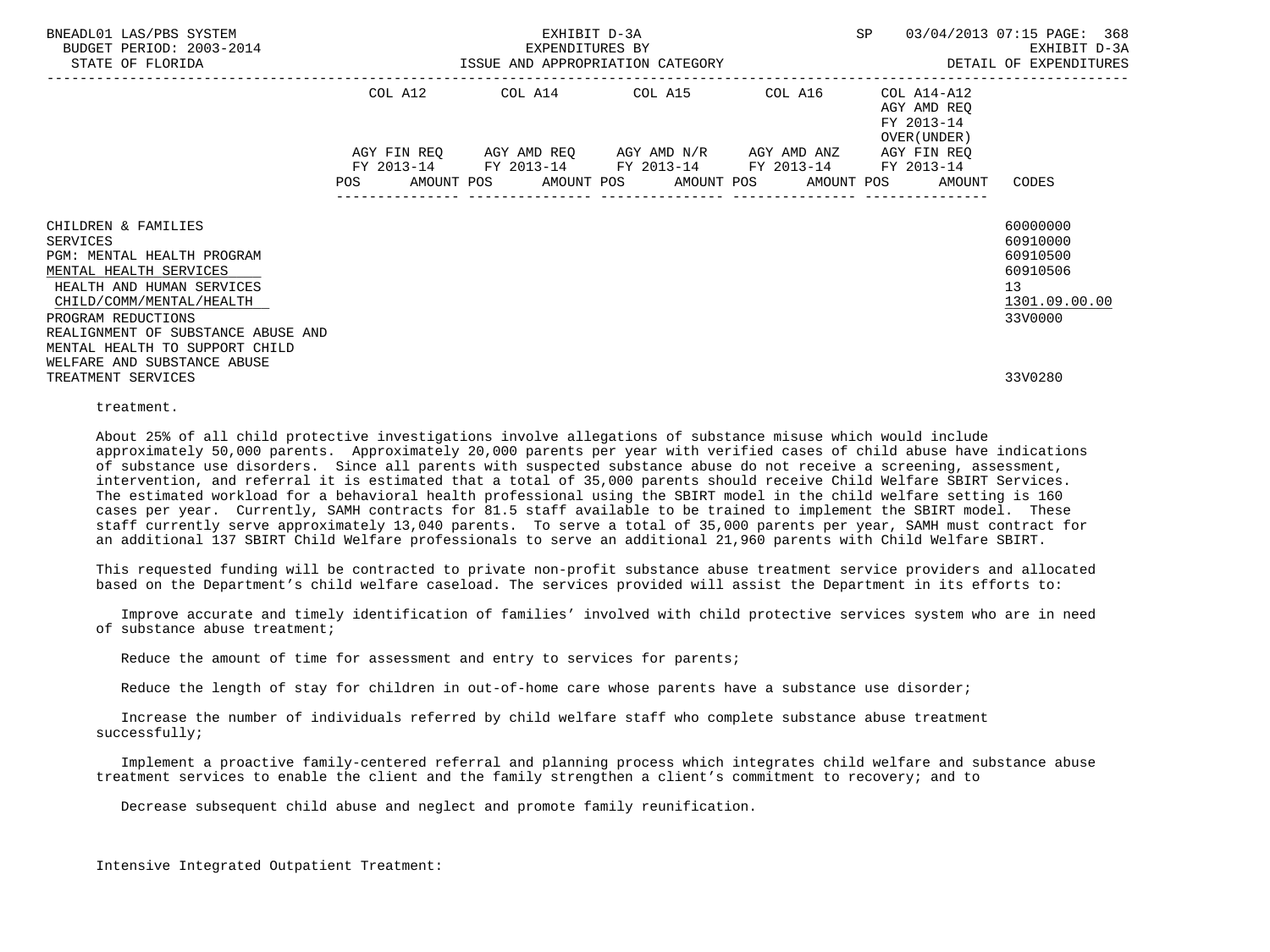| BNEADL01 LAS/PBS SYSTEM<br>BUDGET PERIOD: 2003-2014<br>STATE OF FLORIDA                                                                                                                                                                        | EXHIBIT D-3A<br>EXPENDITURES BY |  |  |  |                                                                                                           |  |                  |  |                                                              | SP 03/04/2013 07:15 PAGE: 369                                                  |  |
|------------------------------------------------------------------------------------------------------------------------------------------------------------------------------------------------------------------------------------------------|---------------------------------|--|--|--|-----------------------------------------------------------------------------------------------------------|--|------------------|--|--------------------------------------------------------------|--------------------------------------------------------------------------------|--|
|                                                                                                                                                                                                                                                |                                 |  |  |  | COL A12 COL A14 COL A15 COL A16                                                                           |  |                  |  | COL A14-A12<br>AGY AMD REO<br>FY 2013-14<br>OVER (UNDER )    |                                                                                |  |
|                                                                                                                                                                                                                                                |                                 |  |  |  | AGY FIN REO AGY AMD REO AGY AMD N/R AGY AMD ANZ<br>FY 2013-14 FY 2013-14 FY 2013-14 FY 2013-14 FY 2013-14 |  |                  |  | AGY FIN REO                                                  |                                                                                |  |
|                                                                                                                                                                                                                                                |                                 |  |  |  |                                                                                                           |  | ---------------- |  | POS AMOUNT POS AMOUNT POS AMOUNT POS AMOUNT POS AMOUNT CODES |                                                                                |  |
| CHILDREN & FAMILIES<br>SERVICES<br>PGM: MENTAL HEALTH PROGRAM<br>MENTAL HEALTH SERVICES<br>HEALTH AND HUMAN SERVICES<br>CHILD/COMM/MENTAL/HEALTH<br>PROGRAM REDUCTIONS<br>REALIGNMENT OF SUBSTANCE ABUSE AND<br>MENTAL HEALTH TO SUPPORT CHILD |                                 |  |  |  |                                                                                                           |  |                  |  |                                                              | 60000000<br>60910000<br>60910500<br>60910506<br>13<br>1301.09.00.00<br>33V0000 |  |
| WELFARE AND SUBSTANCE ABUSE<br>TREATMENT SERVICES                                                                                                                                                                                              |                                 |  |  |  |                                                                                                           |  |                  |  |                                                              | 33V0280                                                                        |  |

 Access to the appropriate level of treatment is critical to achieve optimal outcomes for parents with substance use disorders. Parents with a long history of substance use and who are dependent or addicted to drugs require intensive levels of treatment, such as intensive outpatient treatment or residential treatment. Many of a mother's substance use involves prescription drug misuse. Of the 20,000 parents with indicated substance use disorders, 10,519 were mothers. In order for treatment to be effective, mothers require a safe place for their children; for mothers with children under age five (5) it is preferable for the children to reside with the parent during treatment. For many mothers, the living environment and partner are impediments for successful treatment, requiring that the children and parent reside elsewhere during treatment and aftercare. Estimates are that about 25% require residential or intensive treatment with housing capacity for the mothers and their children.

 In Florida, there are 310 residential beds that accept parents and children into care. This is insufficient capacity--residential care is much more expensive that community care. Often mothers are required to leave their home community, which prohibits the development of natural supports during the treatment process. The children are at very high risk for developmental delays and require quality child care services while the parent is in treatment. In order for mothers and children to receive treatment in a safe setting, the following services must be available: trauma-informed family focused treatment, safe housing, quality child care, and parent training designed for parents with substance use disorders. Unfortunately, housing subsidies and child care subsidies are often unavailable at the time that treatment is required. Public transportation also is not conducive to multiple trips to treatment. For these reasons, this budget issue requests funds for a less expensive alternative to residential treatment that provides the necessary family focused services for optimal treatment gain.

 Ten percent of 10,519 mothers, or 1,052 mothers, need this type of treatment. However, only 310 beds are available--leaving 122 women who would be able to access residential treatment. Therefore, this issue proposes that the Integrated Intensive Outpatient Treatment be used as an alternative to residential care. The estimated length of stay for the intensive treatment in this program is for four (4) months with an average length of stay for the continued treatment with transitional housing of two (2) months. The number of families to be served is 741.

 RETURN ON INVESTMENT: As noted previously, the impact of substance abuse on the child welfare system for both the child in care and the "Amended 2013-14 Narrative after February 1, 2013"

 "Summary: The Department is no longer requesting this issue for Fiscal Year 2013-2014." \*\*\*\*\*\*\*\*\*\*\*\*\*\*\*\*\*\*\*\*\*\*\*\*\*\*\*\*\*\*\*\*\*\*\*\*\*\*\*\*\*\*\*\*\*\*\*\*\*\*\*\*\*\*\*\*\*\*\*\*\*\*\*\*\*\*\*\*\*\*\*\*\*\*\*\*\*\*\*\*\*\*\*\*\*\*\*\*\*\*\*\*\*\*\*\*\*\*\*\*\*\*\*\*\*\*\*\*\*\*\*\*\*\*\*\*\*\*\*\*\*\*\*\*\*\*\*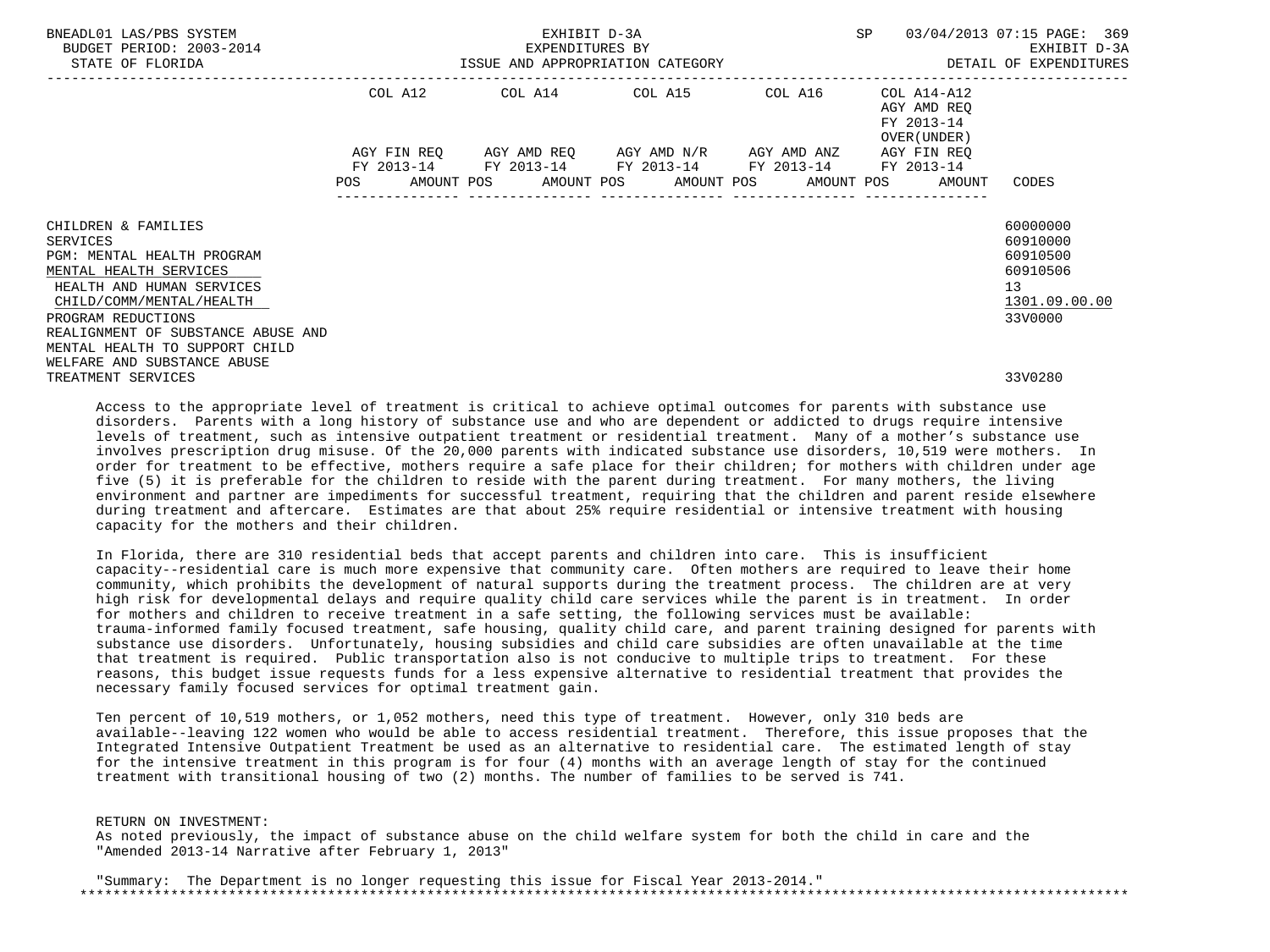| BNEADL01 LAS/PBS SYSTEM<br>BUDGET PERIOD: 2003-2014<br>STATE OF FLORIDA                                                                                                                                                                                                                           | SP 03/04/2013 07:15 PAGE: 370<br>EXHIBIT D-3A<br>EXPENDITURES BY<br>ISSUE AND APPROPRIATION CATEGORY<br>DETAIL OF EXPENDITURES |                            |                       |                                                                                                                                                                |                                                                    |                                                                                                               |  |  |  |  |
|---------------------------------------------------------------------------------------------------------------------------------------------------------------------------------------------------------------------------------------------------------------------------------------------------|--------------------------------------------------------------------------------------------------------------------------------|----------------------------|-----------------------|----------------------------------------------------------------------------------------------------------------------------------------------------------------|--------------------------------------------------------------------|---------------------------------------------------------------------------------------------------------------|--|--|--|--|
|                                                                                                                                                                                                                                                                                                   | COL A12<br>POS AMOUNT POS                                                                                                      | _______________            | AMOUNT POS AMOUNT POS | COL A14 COL A15 COL A16<br>AGY FIN REQ AGY AMD REQ AGY AMD N/R AGY AMD ANZ AGY FIN REQ<br>FY 2013-14 FY 2013-14 FY 2013-14 FY 2013-14 FY 2013-14<br>AMOUNT POS | COL A14-A12<br>AGY AMD REO<br>FY 2013-14<br>OVER (UNDER)<br>AMOUNT | CODES                                                                                                         |  |  |  |  |
| CHILDREN & FAMILIES<br><b>SERVICES</b><br>PGM: MENTAL HEALTH PROGRAM<br>MENTAL HEALTH SERVICES<br>HEALTH AND HUMAN SERVICES<br>CHILD/COMM/MENTAL/HEALTH<br>AGENCY STRATEGIC PRIORITIES<br>RESTORE CHILDREN'S MENTAL HEALTH<br><b>SERVICES</b><br>SPECIAL CATEGORIES<br>G/A-CHILD MENTAL HEALTH SV |                                                                                                                                |                            |                       |                                                                                                                                                                |                                                                    | 60000000<br>60910000<br>60910500<br>60910506<br>13<br>1301.09.00.00<br>4000000<br>4003300<br>100000<br>100435 |  |  |  |  |
| GENERAL REVENUE FUND                                                                                                                                                                                                                                                                              |                                                                                                                                | -MATCH 1.125.000 1.125.000 |                       |                                                                                                                                                                |                                                                    | 1000 2                                                                                                        |  |  |  |  |
| G/A-CHILDREN'S BAKER ACT                                                                                                                                                                                                                                                                          |                                                                                                                                |                            |                       |                                                                                                                                                                |                                                                    | 104257                                                                                                        |  |  |  |  |
| GENERAL REVENUE FUND                                                                                                                                                                                                                                                                              |                                                                                                                                | -MATCH 2,750,000 2,750,000 |                       |                                                                                                                                                                |                                                                    | 1000 2                                                                                                        |  |  |  |  |
| TOTAL: RESTORE CHILDREN'S MENTAL HEALTH<br>SERVICES                                                                                                                                                                                                                                               |                                                                                                                                |                            |                       |                                                                                                                                                                |                                                                    | 4003300                                                                                                       |  |  |  |  |
| TOTAL ISSUE 3,875,000 3,875,000                                                                                                                                                                                                                                                                   |                                                                                                                                |                            |                       |                                                                                                                                                                |                                                                    |                                                                                                               |  |  |  |  |
|                                                                                                                                                                                                                                                                                                   |                                                                                                                                |                            |                       |                                                                                                                                                                |                                                                    |                                                                                                               |  |  |  |  |
| AGENCY ISSUE NARRATIVE:<br>2013-2014 BUDGET YEAR NARRATIVE:<br>ISSUE TITLE: Restore Children's Mental Health Services                                                                                                                                                                             |                                                                                                                                |                            | IT COMPONENT? NO      |                                                                                                                                                                |                                                                    |                                                                                                               |  |  |  |  |
| SPECIFY WHICH AGENCY GOAL FROM THE FISCAL YEARS 2013-2014 THROUGH 2017-2018 STRATEGIC PLAN IS ADDRESSED BY THIS BUDGET<br>ISSUE PROPOSAL:                                                                                                                                                         |                                                                                                                                |                            |                       |                                                                                                                                                                |                                                                    |                                                                                                               |  |  |  |  |

Effect Program Improvements: Apply proven best practices to maximize efficiencies and outcomes.

## SUMMARY:

 The Department requests \$3,875,000 of General Revenue budget authority to continue children's community mental health services. The Legislature appropriated non-recurring budget authority in Fiscal Year 2012-2013 for these services. If funding is eliminated in the children's category, 2,414 children will not be served.

# PROBLEM STATEMENT:

 Elimination of mental health services for children with severe emotional disturbance constitutes a fracturing of the public mental health system. These services represent the core of mental health service provision, and represent components of the first-line community crisis response system for psychiatric emergencies. These funds are instrumental for the Department to increase its ability to provide services for at risk children to remain in their communities, successfully complete their education and to stay out of the juvenile justice and child welfare systems. The loss of the funds will decrease the ability to intervene with children at risk before their mental health needs become more serious,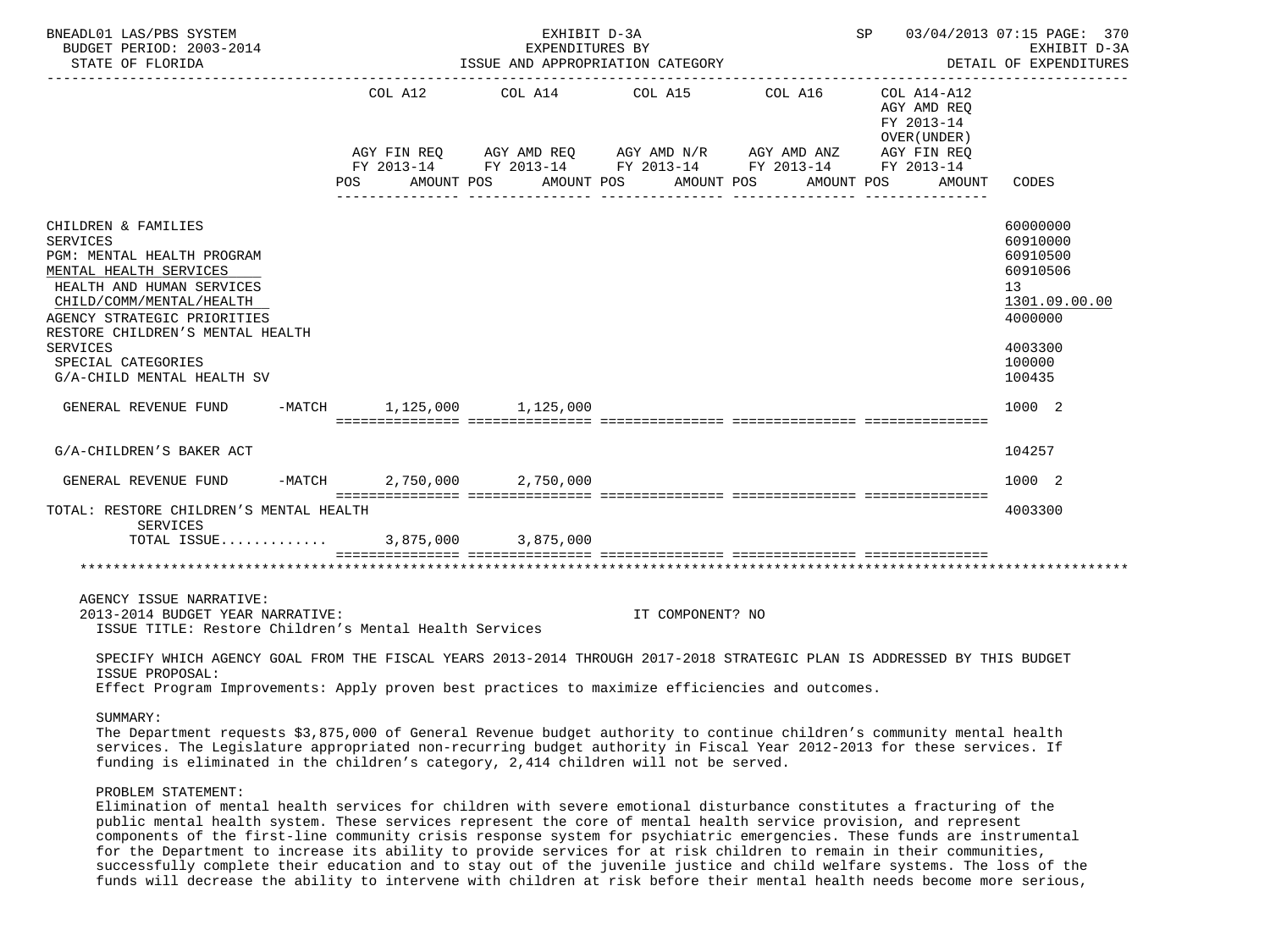| BNEADL01 LAS/PBS SYSTEM<br>BUDGET PERIOD: 2003-2014<br>STATE OF FLORIDA                                                                                                                                             | 3-2014 EXPENDITURES BY<br>ISSUE AND APPROPRIATION CATEGORY | EXHIBIT D-3A                                                                                   | SP | 03/04/2013 07:15 PAGE: 371<br>EXHIBIT D-3A<br>DETAIL OF EXPENDITURES |                                                                                             |
|---------------------------------------------------------------------------------------------------------------------------------------------------------------------------------------------------------------------|------------------------------------------------------------|------------------------------------------------------------------------------------------------|----|----------------------------------------------------------------------|---------------------------------------------------------------------------------------------|
|                                                                                                                                                                                                                     |                                                            | COL A12 COL A14 COL A15 COL A16 COL A14-A12<br>AGY FIN REO AGY AMD REO AGY AMD N/R AGY AMD ANZ |    | AGY AMD REO<br>FY 2013-14<br>OVER (UNDER )<br>AGY FIN REO            |                                                                                             |
|                                                                                                                                                                                                                     |                                                            | FY 2013-14 FY 2013-14 FY 2013-14 FY 2013-14 FY 2013-14                                         |    | POS AMOUNT POS AMOUNT POS AMOUNT POS AMOUNT POS AMOUNT CODES         |                                                                                             |
| CHILDREN & FAMILIES<br>SERVICES<br>PGM: MENTAL HEALTH PROGRAM<br>MENTAL HEALTH SERVICES<br>HEALTH AND HUMAN SERVICES<br>CHILD/COMM/MENTAL/HEALTH<br>AGENCY STRATEGIC PRIORITIES<br>RESTORE CHILDREN'S MENTAL HEALTH |                                                            |                                                                                                |    |                                                                      | 60000000<br>60910000<br>60910500<br>60910506<br>13 <sup>°</sup><br>1301.09.00.00<br>4000000 |
| SERVICES                                                                                                                                                                                                            |                                                            |                                                                                                |    |                                                                      | 4003300                                                                                     |

 which increases the chances of them becoming involved in the Juvenile Justice system and/or the child welfare system and having academic and behavioral problems at school. Programs will be cut that provide community mental health and intensive in-home services to families with children with emotional disturbance or serious emotional disturbance whose lack of coverage for mental health services put them at risk for coming into care either in an effort to obtain coverage or due to abuse and neglect. Early, appropriate intervention in the community can prevent the need for more costly out-of home residential services. Losing these funds will decrease the Department's ability to provide services to families to prevent the removal of children from their homes and communities due to the lack of mental health services and supports. Restoration of recurring funding for these services is essential.

 In Fiscal Year 2010-2011, 94,369 children were served at an average cost of \$1,605 per child. If funding is eliminated in the children's category, 2,414 children will not be served.

#### WHAT BENEFITS WILL BE OBTAINED BY FUNDING THIS ISSUE:

 Restoration of programs supported by these funds will continue critical treatment to over 2,000 children with emotional disturbance, severe emotional disturbance and children at-risk. Retaining these funds will enable the Department's continued ability to provide services to families to prevent the removal of children from their homes and communities due to the lack of mental health services and supports. Keeping these programs will avert adverse community incidents and arrests. Restoring funding will also avert a greater demand for psychiatric services in local emergency rooms and increased state inpatient hospitalizations under the Baker Act.

 WHAT UNDERLYING PROGRAM THEORY CHANGE IS INVOLVED IN THIS ISSUE (IF ANY): Not applicable.

 WHAT IMPLEMENTATION MECHANISMS WILL BE CHANGED AS A RESULT OF THIS ISSUE (IF ANY): Not applicable.

 FLORIDA STRATEGIC PLAN FOR ECONOMIC DEVELOPMENT: Not applicable.

 RETURN ON INVESTMENT: Not applicable.

COST CALCULATIONS:

 This issue addresses the loss of non-recurring budget authority appropriated in the G/A-Community Mental Health Services category in Fiscal Year 2012-2013.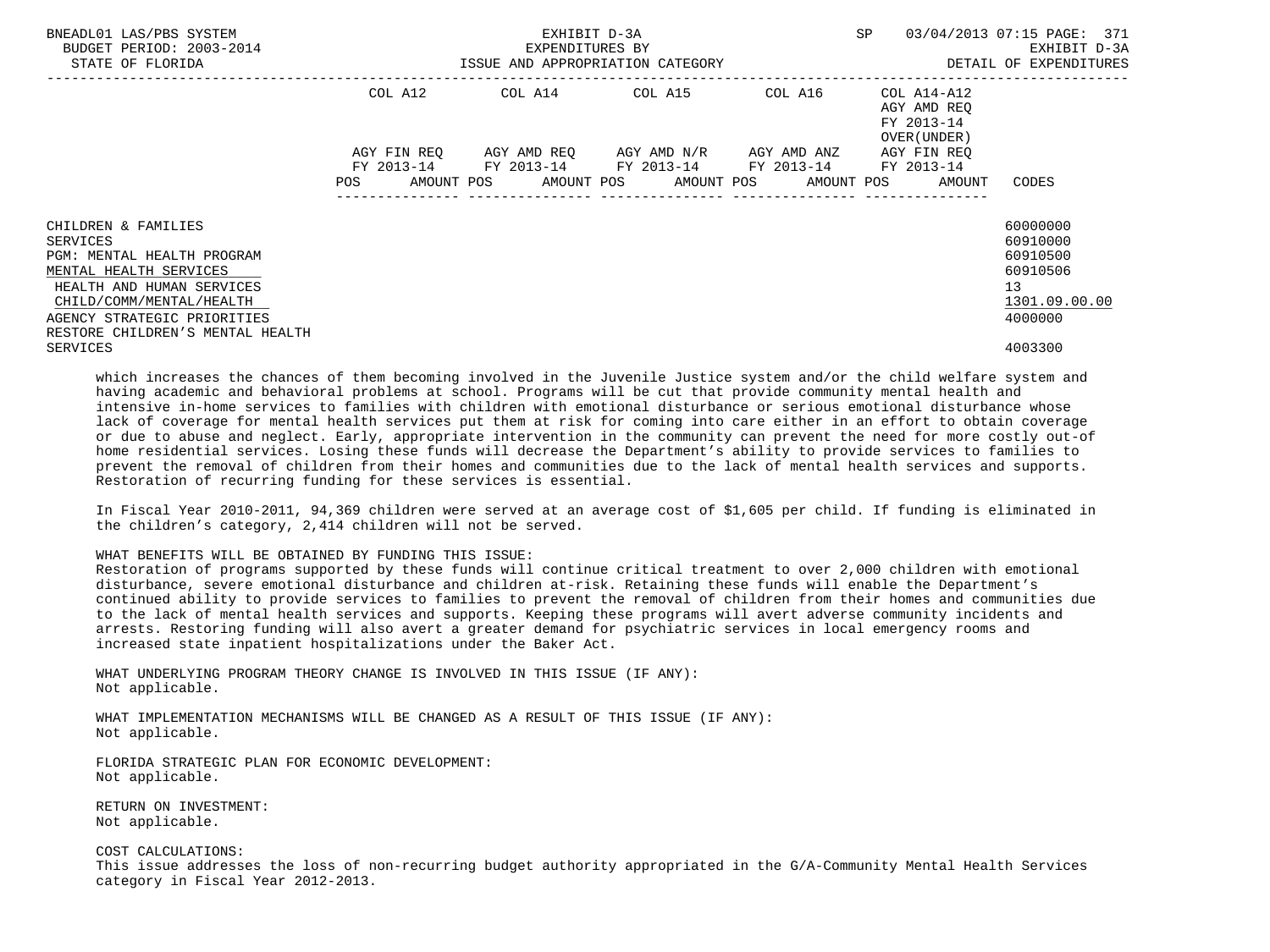| BNEADL01 LAS/PBS SYSTEM<br>BUDGET PERIOD: 2003-2014<br>STATE OF FLORIDA                                                                                                                                                         | EAFENDITUKES BY<br>ISSUE AND APPROPRIATION CATEGORY                                                                                                             |            | 03/04/2013 07:15 PAGE: 372<br>EXHIBIT D-3A<br>DETAIL OF EXPENDITURES |                   |            |  |                                                                    |                                                                                           |
|---------------------------------------------------------------------------------------------------------------------------------------------------------------------------------------------------------------------------------|-----------------------------------------------------------------------------------------------------------------------------------------------------------------|------------|----------------------------------------------------------------------|-------------------|------------|--|--------------------------------------------------------------------|-------------------------------------------------------------------------------------------|
|                                                                                                                                                                                                                                 | COL A12 COL A14 COL A15 COL A16<br>AGY FIN REQ AGY AMD REQ AGY AMD N/R AGY AMD ANZ AGY FIN REQ<br>FY 2013-14 FY 2013-14 FY 2013-14 FY 2013-14 FY 2013-14<br>POS | AMOUNT POS | AMOUNT POS AMOUNT POS                                                |                   | AMOUNT POS |  | COL A14-A12<br>AGY AMD REO<br>FY 2013-14<br>OVER (UNDER)<br>AMOUNT | CODES                                                                                     |
| CHILDREN & FAMILIES<br>SERVICES<br>PGM: MENTAL HEALTH PROGRAM<br>MENTAL HEALTH SERVICES<br>HEALTH AND HUMAN SERVICES<br>CHILD/COMM/MENTAL/HEALTH<br>AGENCY STRATEGIC PRIORITIES<br>RESTORE CHILDREN'S MENTAL HEALTH<br>SERVICES |                                                                                                                                                                 |            |                                                                      |                   |            |  |                                                                    | 60000000<br>60910000<br>60910500<br>60910506<br>13<br>1301.09.00.00<br>4000000<br>4003300 |
| Fiscal Year 2013-2014 Issue                                                                                                                                                                                                     | Category Program Component 1000 General Revenue                                                                                                                 |            |                                                                      |                   |            |  |                                                                    |                                                                                           |
| Restore Children's Mental Health Services 104257 1301090000 \$2,750,000                                                                                                                                                         |                                                                                                                                                                 | 100435     | 1301090000 \$1,125,000                                               |                   |            |  |                                                                    |                                                                                           |
|                                                                                                                                                                                                                                 |                                                                                                                                                                 |            |                                                                      | Total \$3,875,000 |            |  |                                                                    |                                                                                           |
| TOTAL: CHILD/COMM/MENTAL/HEALTH<br>BY FUND TYPE                                                                                                                                                                                 |                                                                                                                                                                 |            |                                                                      |                   |            |  |                                                                    | 1301.09.00.00                                                                             |
| GENERAL REVENUE FUND<br>TRUST FUNDS                                                                                                                                                                                             | 67, 613, 819 69, 150, 112                                                                                                                                       |            |                                                                      |                   |            |  | 1,536,293 1000                                                     | 2000                                                                                      |
| TOTAL PROG COMP 89.582.926 91.119.219                                                                                                                                                                                           |                                                                                                                                                                 |            |                                                                      |                   |            |  | 1,536,293                                                          |                                                                                           |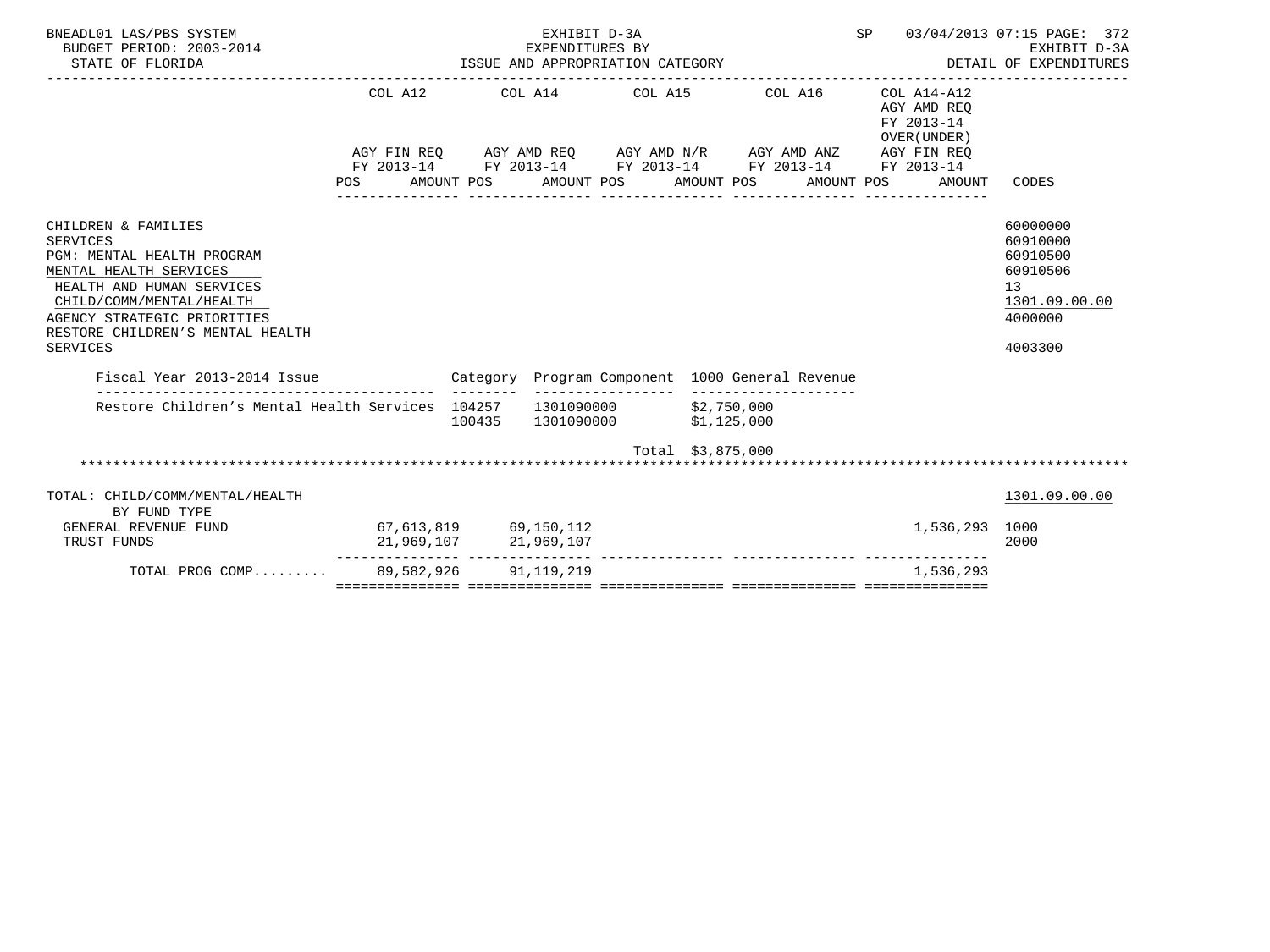| BNEADL01 LAS/PBS SYSTEM<br>BUDGET PERIOD: 2003-2014<br>STATE OF FLORIDA                                                                                                                                                                                                   |                                           | EXHIBIT D-3A<br>EXPENDITURES BY<br>ISSUE AND APPROPRIATION CATEGORY | SP 03/04/2013 07:15 PAGE: 373<br>EXHIBIT D-3A<br>DETAIL OF EXPENDITURES                                                                                               |  |                                                                                       |                                                                                                     |
|---------------------------------------------------------------------------------------------------------------------------------------------------------------------------------------------------------------------------------------------------------------------------|-------------------------------------------|---------------------------------------------------------------------|-----------------------------------------------------------------------------------------------------------------------------------------------------------------------|--|---------------------------------------------------------------------------------------|-----------------------------------------------------------------------------------------------------|
|                                                                                                                                                                                                                                                                           | POS FOR                                   | AMOUNT POS                                                          | COL A12 COL A14 COL A15 COL A16<br>AGY FIN REQ AGY AMD REQ AGY AMD N/R AGY AMD ANZ<br>FY 2013-14 FY 2013-14 FY 2013-14 FY 2013-14 FY 2013-14<br>AMOUNT POS AMOUNT POS |  | COL A14-A12<br>AGY AMD REO<br>FY 2013-14<br>OVER (UNDER)<br>AGY FIN REQ<br>AMOUNT POS | AMOUNT CODES                                                                                        |
| CHILDREN & FAMILIES<br><b>SERVICES</b><br>PGM: MENTAL HEALTH PROGRAM<br>MENTAL HEALTH SERVICES<br>GOV OPERATIONS/SUPPORT<br>EXEC LEADERSHIP/SUPPRT SVC<br>ESTIMATED EXPENDITURES<br>ESTIMATED EXPENDITURES - OPERATIONS<br>SALARY RATE<br>SALARY RATE 3,331,502 3,331,502 |                                           |                                                                     |                                                                                                                                                                       |  |                                                                                       | 60000000<br>60910000<br>60910500<br>60910506<br>16<br>1602.00.00.00<br>1000000<br>1001000<br>000000 |
| SALARIES AND BENEFITS                                                                                                                                                                                                                                                     |                                           |                                                                     |                                                                                                                                                                       |  |                                                                                       | 010000                                                                                              |
| GENERAL REVENUE FUND -MATCH 2,928,858 2,928,858                                                                                                                                                                                                                           |                                           |                                                                     |                                                                                                                                                                       |  |                                                                                       | 1000 2                                                                                              |
| ADMINISTRATIVE TRUST FUND -MATCH                                                                                                                                                                                                                                          | 9,522                                     | 9,522                                                               |                                                                                                                                                                       |  |                                                                                       | 2021 2                                                                                              |
| ALCOHOL/DRUGABU/MEN HLH TF-FEDERL 224,688 224,688                                                                                                                                                                                                                         |                                           |                                                                     |                                                                                                                                                                       |  |                                                                                       | 2027 3                                                                                              |
| FEDERAL GRANTS TRUST FUND -MATCH $761,679$ $761,679$<br>$-FEDERL$                                                                                                                                                                                                         | 42,930<br>--------------- --------------- | 42,930                                                              |                                                                                                                                                                       |  |                                                                                       | 2261 2<br>2261 3                                                                                    |
| TOTAL FEDERAL GRANTS TRUST FUND                                                                                                                                                                                                                                           | 804,609                                   | 804,609                                                             |                                                                                                                                                                       |  |                                                                                       | 2261                                                                                                |
| TOTAL POSITIONS 54.50 54.50                                                                                                                                                                                                                                               |                                           |                                                                     |                                                                                                                                                                       |  |                                                                                       |                                                                                                     |
| OTHER PERSONAL SERVICES                                                                                                                                                                                                                                                   |                                           |                                                                     |                                                                                                                                                                       |  |                                                                                       | 030000                                                                                              |
| GENERAL REVENUE FUND                                                                                                                                                                                                                                                      | -MATCH 54,232 54,232                      |                                                                     |                                                                                                                                                                       |  |                                                                                       | 10002                                                                                               |
| ALCOHOL/DRUGABU/MEN HLH TF-FEDERL 16,000 16,000                                                                                                                                                                                                                           |                                           |                                                                     |                                                                                                                                                                       |  |                                                                                       | 2027 3                                                                                              |
| FEDERAL GRANTS TRUST FUND -MATCH<br>-FEDERL                                                                                                                                                                                                                               | 2,105<br>290,442                          | 2,105<br>290,442                                                    |                                                                                                                                                                       |  |                                                                                       | 2261 2<br>2261 3                                                                                    |
| TOTAL FEDERAL GRANTS TRUST FUND                                                                                                                                                                                                                                           | 292,547                                   | 292,547                                                             |                                                                                                                                                                       |  |                                                                                       | 2261                                                                                                |
| TOTAL APPRO                                                                                                                                                                                                                                                               | 362,779                                   | 362,779                                                             |                                                                                                                                                                       |  |                                                                                       |                                                                                                     |
|                                                                                                                                                                                                                                                                           |                                           |                                                                     |                                                                                                                                                                       |  |                                                                                       |                                                                                                     |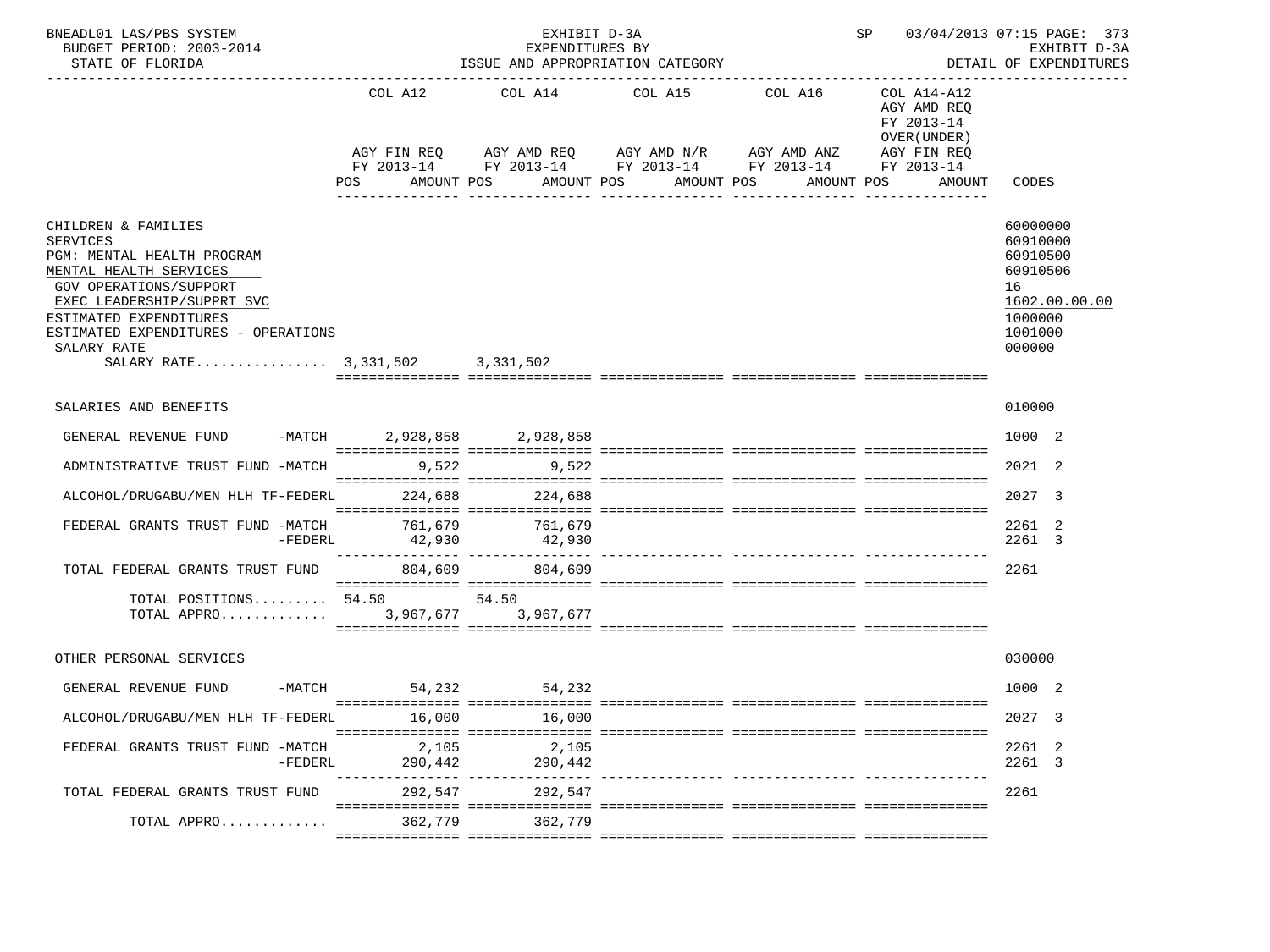| BNEADL01 LAS/PBS SYSTEM<br>BUDGET PERIOD: 2003-2014<br>STATE OF FLORIDA                                                                                                                                                                    |           |                                     | EXHIBIT D-3A<br>EXPENDITURES BY<br>ISSUE AND APPROPRIATION CATEGORY |                                                                                                                                                                           | SP and the set of the set of the set of the set of the set of the set of the set of the set of the set of the set of the set of the set of the set of the set of the set of the set of the set of the set of the set of the se | 03/04/2013 07:15 PAGE: 374<br>EXHIBIT D-3A<br>DETAIL OF EXPENDITURES                            |                                                                                                     |
|--------------------------------------------------------------------------------------------------------------------------------------------------------------------------------------------------------------------------------------------|-----------|-------------------------------------|---------------------------------------------------------------------|---------------------------------------------------------------------------------------------------------------------------------------------------------------------------|--------------------------------------------------------------------------------------------------------------------------------------------------------------------------------------------------------------------------------|-------------------------------------------------------------------------------------------------|-----------------------------------------------------------------------------------------------------|
|                                                                                                                                                                                                                                            |           | COL A12<br>POS                      | COL A14<br>AMOUNT POS                                               | COL A15 COL A16<br>AGY FIN REQ AGY AMD REQ AGY AMD N/R AGY AMD ANZ<br>FY 2013-14 FY 2013-14 FY 2013-14 FY 2013-14 FY 2013-14<br>AMOUNT POS AMOUNT POS<br>________________ | ________________                                                                                                                                                                                                               | COL A14-A12<br>AGY AMD REO<br>FY 2013-14<br>OVER (UNDER)<br>AGY FIN REQ<br>AMOUNT POS<br>AMOUNT | CODES                                                                                               |
| CHILDREN & FAMILIES<br><b>SERVICES</b><br>PGM: MENTAL HEALTH PROGRAM<br>MENTAL HEALTH SERVICES<br>GOV OPERATIONS/SUPPORT<br>EXEC LEADERSHIP/SUPPRT SVC<br>ESTIMATED EXPENDITURES<br>ESTIMATED EXPENDITURES - OPERATIONS<br><b>EXPENSES</b> |           |                                     |                                                                     |                                                                                                                                                                           |                                                                                                                                                                                                                                |                                                                                                 | 60000000<br>60910000<br>60910500<br>60910506<br>16<br>1602.00.00.00<br>1000000<br>1001000<br>040000 |
| GENERAL REVENUE FUND                                                                                                                                                                                                                       |           | -MATCH 891,572 891,572              |                                                                     |                                                                                                                                                                           |                                                                                                                                                                                                                                |                                                                                                 | 1000 2                                                                                              |
| ALCOHOL/DRUGABU/MEN HLH TF-FEDERL 456,525                                                                                                                                                                                                  |           |                                     | 456,525                                                             |                                                                                                                                                                           |                                                                                                                                                                                                                                |                                                                                                 | 2027 3                                                                                              |
| FEDERAL GRANTS TRUST FUND -MATCH 86,823                                                                                                                                                                                                    | -FEDERL   |                                     | 86,823<br>152,754 152,754                                           |                                                                                                                                                                           |                                                                                                                                                                                                                                |                                                                                                 | 2261 2<br>2261 3                                                                                    |
| TOTAL FEDERAL GRANTS TRUST FUND                                                                                                                                                                                                            |           |                                     | 239,577 239,577                                                     |                                                                                                                                                                           |                                                                                                                                                                                                                                |                                                                                                 | 2261                                                                                                |
| WELFARE TRANSITION TF -FEDERL 9,471 9,471                                                                                                                                                                                                  |           |                                     |                                                                     |                                                                                                                                                                           |                                                                                                                                                                                                                                |                                                                                                 | 2401 3                                                                                              |
| TOTAL APPRO 1,597,145 1,597,145                                                                                                                                                                                                            |           |                                     |                                                                     |                                                                                                                                                                           |                                                                                                                                                                                                                                |                                                                                                 |                                                                                                     |
| SPECIAL CATEGORIES<br>CONTRACTED SERVICES                                                                                                                                                                                                  |           |                                     |                                                                     |                                                                                                                                                                           |                                                                                                                                                                                                                                |                                                                                                 | 100000<br>100777                                                                                    |
| GENERAL REVENUE FUND                                                                                                                                                                                                                       | -MATCH    | $-STATE$ 900,000 900,000<br>642,637 | 642,637                                                             |                                                                                                                                                                           |                                                                                                                                                                                                                                |                                                                                                 | 1000 1<br>1000 2                                                                                    |
| TOTAL GENERAL REVENUE FUND                                                                                                                                                                                                                 |           |                                     | 1,542,637 1,542,637                                                 |                                                                                                                                                                           |                                                                                                                                                                                                                                |                                                                                                 | 1000                                                                                                |
| ALCOHOL/DRUGABU/MEN HLH TF-FEDERL                                                                                                                                                                                                          |           |                                     | 190,879 190,879                                                     |                                                                                                                                                                           |                                                                                                                                                                                                                                |                                                                                                 | 2027 3                                                                                              |
| FEDERAL GRANTS TRUST FUND -MATCH                                                                                                                                                                                                           | $-FEDERL$ | 6,231<br>68,655                     | 6,231<br>68,655                                                     |                                                                                                                                                                           |                                                                                                                                                                                                                                |                                                                                                 | 2261 2<br>2261 3                                                                                    |
| TOTAL FEDERAL GRANTS TRUST FUND                                                                                                                                                                                                            |           | 74,886                              | 74,886                                                              |                                                                                                                                                                           |                                                                                                                                                                                                                                |                                                                                                 | 2261                                                                                                |
| WELFARE TRANSITION TF                                                                                                                                                                                                                      | -FEDERL   | 1,000                               | 1,000                                                               |                                                                                                                                                                           |                                                                                                                                                                                                                                |                                                                                                 | 2401 3                                                                                              |
| TOTAL APPRO                                                                                                                                                                                                                                |           | 1,809,402                           | 1,809,402                                                           |                                                                                                                                                                           |                                                                                                                                                                                                                                |                                                                                                 |                                                                                                     |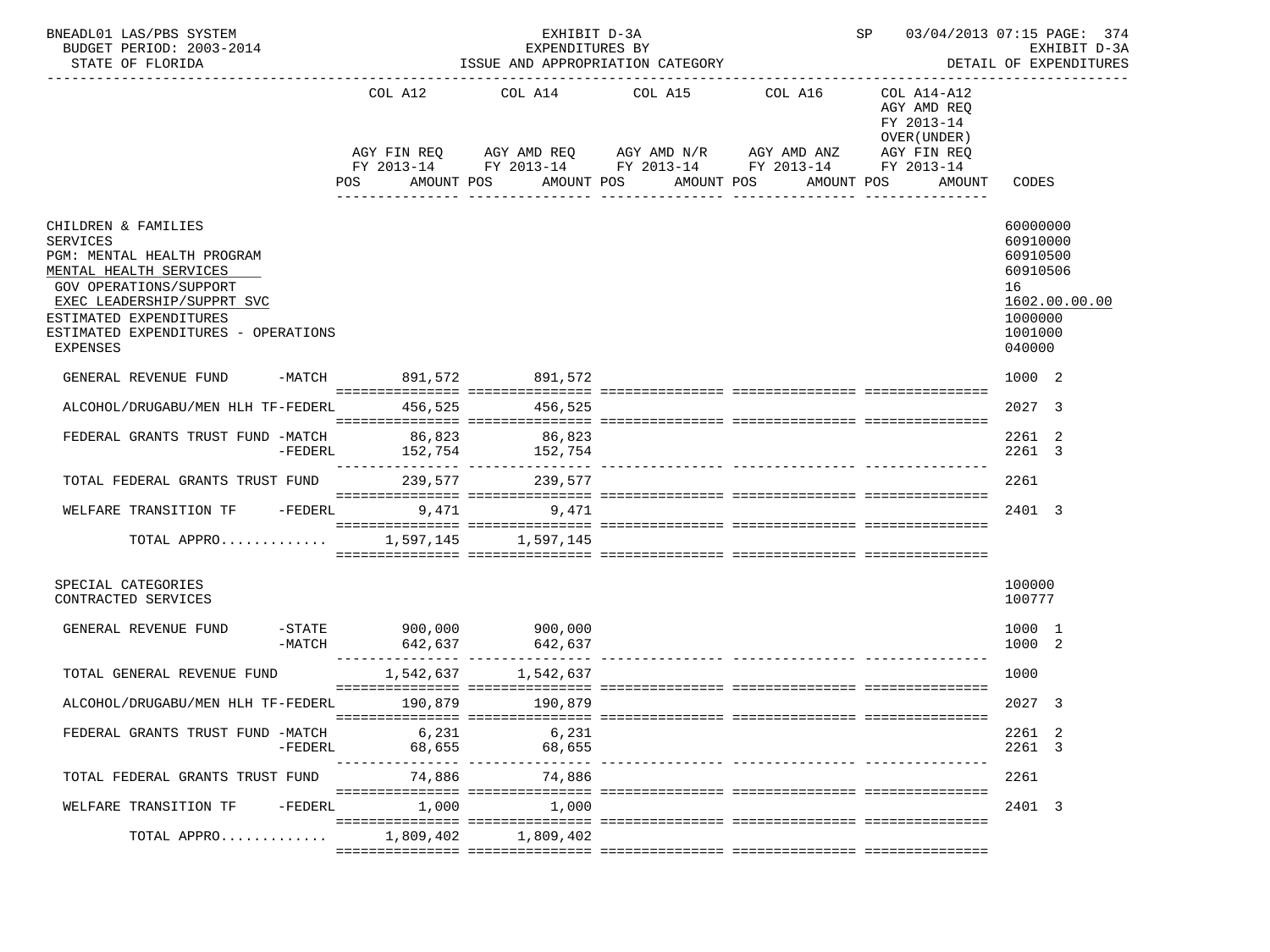| BNEADL01 LAS/PBS SYSTEM<br>BUDGET PERIOD: 2003-2014<br>STATE OF FLORIDA                                                                                                                                                                                                         |                                           | EXHIBIT D-3A<br>EXPENDITURES BY<br>ISSUE AND APPROPRIATION CATEGORY | SP 03/04/2013 07:15 PAGE: 375                                                                                                                                 | EXHIBIT D-3A<br>DETAIL OF EXPENDITURES |                                                                                                                    |                                                                                                               |
|---------------------------------------------------------------------------------------------------------------------------------------------------------------------------------------------------------------------------------------------------------------------------------|-------------------------------------------|---------------------------------------------------------------------|---------------------------------------------------------------------------------------------------------------------------------------------------------------|----------------------------------------|--------------------------------------------------------------------------------------------------------------------|---------------------------------------------------------------------------------------------------------------|
|                                                                                                                                                                                                                                                                                 | COL A12<br><b>POS</b>                     | AMOUNT POS                                                          | COL A14 COL A15 COL A16<br>AGY FIN REQ AGY AMD REQ AGY AMD N/R AGY AMD ANZ<br>FY 2013-14 FY 2013-14 FY 2013-14 FY 2013-14 FY 2013-14<br>AMOUNT POS AMOUNT POS |                                        | COL A14-A12<br>AGY AMD REO<br>FY 2013-14<br>OVER (UNDER)<br>AGY FIN REO<br>AMOUNT POS<br>AMOUNT<br>--------------- | CODES                                                                                                         |
| CHILDREN & FAMILIES<br><b>SERVICES</b><br>PGM: MENTAL HEALTH PROGRAM<br>MENTAL HEALTH SERVICES<br><b>GOV OPERATIONS/SUPPORT</b><br>EXEC LEADERSHIP/SUPPRT SVC<br>ESTIMATED EXPENDITURES<br>ESTIMATED EXPENDITURES - OPERATIONS<br>SPECIAL CATEGORIES<br>G/A-CONTRACTED SERVICES |                                           |                                                                     |                                                                                                                                                               |                                        |                                                                                                                    | 60000000<br>60910000<br>60910500<br>60910506<br>16<br>1602.00.00.00<br>1000000<br>1001000<br>100000<br>100778 |
| GENERAL REVENUE FUND                                                                                                                                                                                                                                                            |                                           | -STATE 97,851 97,851                                                |                                                                                                                                                               |                                        |                                                                                                                    | 1000 1<br>1000 2                                                                                              |
| TOTAL GENERAL REVENUE FUND                                                                                                                                                                                                                                                      |                                           | 416,840 416,840                                                     |                                                                                                                                                               |                                        |                                                                                                                    | 1000                                                                                                          |
| ALCOHOL/DRUGABU/MEN HLH TF-FEDERL 34.349 34.349                                                                                                                                                                                                                                 |                                           |                                                                     |                                                                                                                                                               |                                        |                                                                                                                    | 2027 3                                                                                                        |
| FEDERAL GRANTS TRUST FUND -FEDERL                                                                                                                                                                                                                                               |                                           | 4,654,446 4,654,446                                                 |                                                                                                                                                               |                                        |                                                                                                                    | 2261 3                                                                                                        |
| TOTAL APPRO                                                                                                                                                                                                                                                                     |                                           | 5, 105, 635 5, 105, 635                                             |                                                                                                                                                               |                                        |                                                                                                                    |                                                                                                               |
| RISK MANAGEMENT INSURANCE                                                                                                                                                                                                                                                       |                                           |                                                                     |                                                                                                                                                               |                                        |                                                                                                                    | 103241                                                                                                        |
| GENERAL REVENUE FUND                                                                                                                                                                                                                                                            |                                           | $-$ STATE $137,246$ $137,246$                                       |                                                                                                                                                               |                                        |                                                                                                                    | 1000 1                                                                                                        |
| DEFERRED-PAY COM CONTRACTS                                                                                                                                                                                                                                                      |                                           |                                                                     |                                                                                                                                                               |                                        |                                                                                                                    | 105280                                                                                                        |
| ALCOHOL/DRUGABU/MEN HLH TF-FEDERL 1,129 1,129                                                                                                                                                                                                                                   |                                           |                                                                     |                                                                                                                                                               |                                        |                                                                                                                    | 2027 3                                                                                                        |
| LEASE/PURCHASE/EQUIPMENT                                                                                                                                                                                                                                                        |                                           |                                                                     |                                                                                                                                                               |                                        |                                                                                                                    | 105281                                                                                                        |
| GENERAL REVENUE FUND -MATCH 28,477 28,477<br>ALCOHOL/DRUGABU/MEN HLH TF-FEDERL<br>FEDERAL GRANTS TRUST FUND -FEDERL<br>WELFARE TRANSITION TF<br>-FEDERL                                                                                                                         | 17,982<br>$\overline{\phantom{a}}$ 3<br>2 | 17,982<br>3<br>2                                                    |                                                                                                                                                               |                                        |                                                                                                                    | 1000 2<br>2027 3<br>2261 3<br>2401 3                                                                          |
| TOTAL APPRO                                                                                                                                                                                                                                                                     | 46,464                                    | 46,464                                                              |                                                                                                                                                               |                                        |                                                                                                                    |                                                                                                               |
|                                                                                                                                                                                                                                                                                 |                                           |                                                                     |                                                                                                                                                               |                                        |                                                                                                                    |                                                                                                               |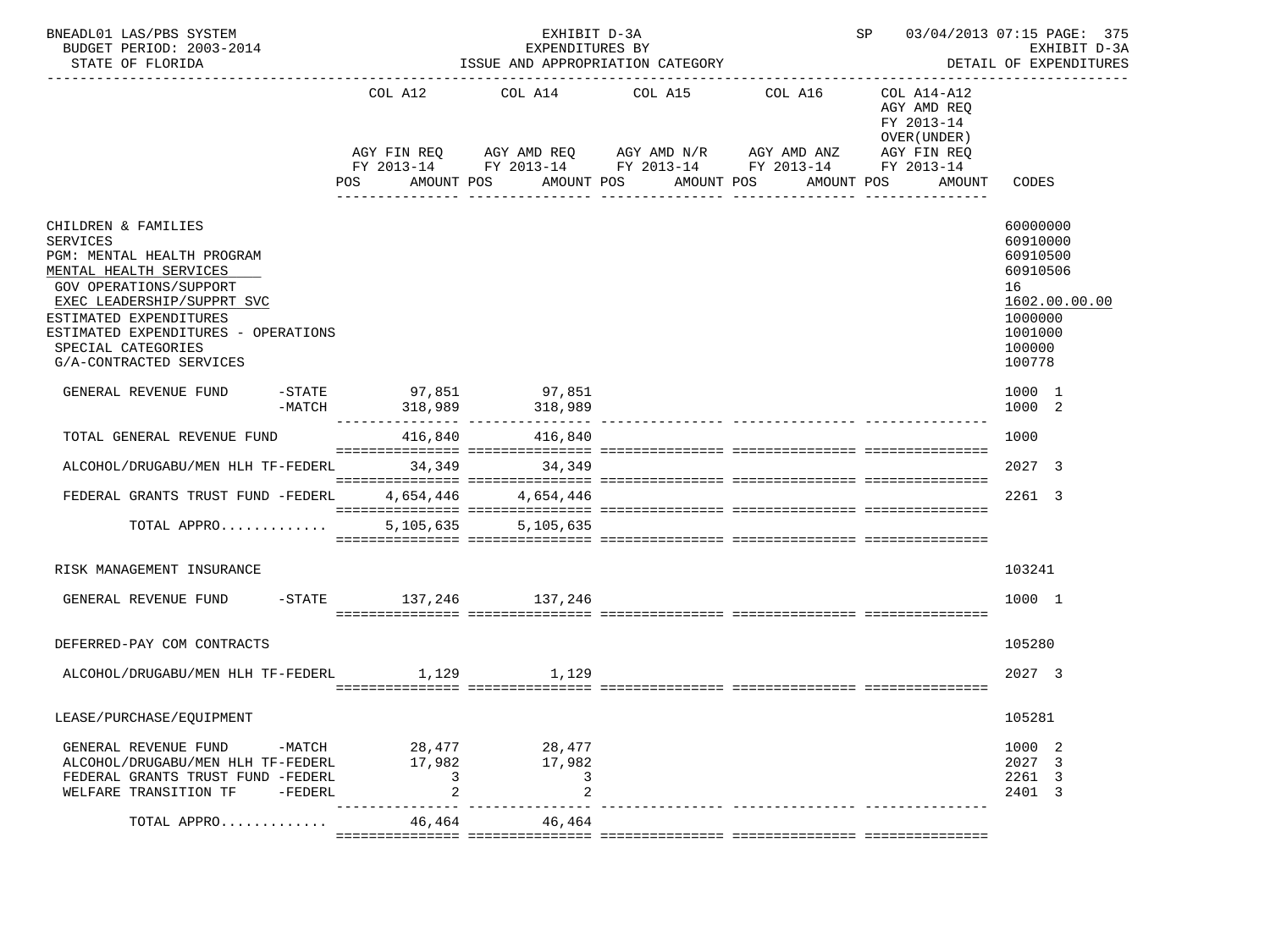| BNEADL01 LAS/PBS SYSTEM<br>BUDGET PERIOD: 2003-2014<br>STATE OF FLORIDA                                                                                                                                                                                                     |           | ISSUE AND APPROPRIATION CATEGORY | SP 03/04/2013 07:15 PAGE: 376<br>------------------------------------- | EXHIBIT D-3A<br>DETAIL OF EXPENDITURES                                                     |                                                                          |                                                                                                               |
|-----------------------------------------------------------------------------------------------------------------------------------------------------------------------------------------------------------------------------------------------------------------------------|-----------|----------------------------------|------------------------------------------------------------------------|--------------------------------------------------------------------------------------------|--------------------------------------------------------------------------|---------------------------------------------------------------------------------------------------------------|
|                                                                                                                                                                                                                                                                             |           | COL A12                          | COL A14                                                                | COL A16<br>COL A15<br>AGY FIN REQ        AGY AMD REQ        AGY AMD N/R        AGY AMD ANZ | COL A14-A12<br>AGY AMD REO<br>FY 2013-14<br>OVER (UNDER )<br>AGY FIN REQ |                                                                                                               |
|                                                                                                                                                                                                                                                                             |           | POS                              | AMOUNT POS                                                             | FY 2013-14 FY 2013-14 FY 2013-14 FY 2013-14 FY 2013-14<br>AMOUNT POS<br>AMOUNT POS         | AMOUNT POS<br>AMOUNT                                                     | CODES                                                                                                         |
| CHILDREN & FAMILIES<br><b>SERVICES</b><br>PGM: MENTAL HEALTH PROGRAM<br>MENTAL HEALTH SERVICES<br>GOV OPERATIONS/SUPPORT<br>EXEC LEADERSHIP/SUPPRT SVC<br>ESTIMATED EXPENDITURES<br>ESTIMATED EXPENDITURES - OPERATIONS<br>SPECIAL CATEGORIES<br>TR/DMS/HR SVCS/STW CONTRCT |           |                                  |                                                                        |                                                                                            |                                                                          | 60000000<br>60910000<br>60910500<br>60910506<br>16<br>1602.00.00.00<br>1000000<br>1001000<br>100000<br>107040 |
| GENERAL REVENUE FUND -MATCH<br>FEDERAL GRANTS TRUST FUND -FEDERL<br>WELFARE TRANSITION TF -FEDERL                                                                                                                                                                           |           | 1,309<br>262<br>304              | 1,309<br>262<br>304                                                    |                                                                                            |                                                                          | 1000 2<br>2261 3<br>2401 3                                                                                    |
| TOTAL APPRO $\ldots \ldots \ldots \ldots$ 1,875 $\qquad \qquad 1,875$                                                                                                                                                                                                       |           |                                  |                                                                        |                                                                                            |                                                                          |                                                                                                               |
| TOTAL: ESTIMATED EXPENDITURES - OPERATIONS<br>TOTAL POSITIONS 54.50 54.50<br>TOTAL ISSUE 13,029,352 13,029,352<br>TOTAL SALARY RATE 3, 331, 502 3, 331, 502                                                                                                                 |           |                                  |                                                                        |                                                                                            |                                                                          | 1001000                                                                                                       |
| CASUALTY INSURANCE PREMIUM<br>ADJUSTMENT<br>SPECIAL CATEGORIES<br>RISK MANAGEMENT INSURANCE                                                                                                                                                                                 |           |                                  |                                                                        |                                                                                            |                                                                          | 1001090<br>100000<br>103241                                                                                   |
| GENERAL REVENUE FUND -STATE                                                                                                                                                                                                                                                 |           |                                  | $5,547-5,547-$                                                         |                                                                                            |                                                                          | 1000 1                                                                                                        |
| FLORIDA RETIREMENT SYSTEM<br>CONTRIBUTION ADJUSTMENT FOR<br>FISCAL YEAR 2012-2013<br>SALARIES AND BENEFITS                                                                                                                                                                  |           |                                  |                                                                        |                                                                                            |                                                                          | 1001240<br>010000                                                                                             |
| GENERAL REVENUE FUND                                                                                                                                                                                                                                                        |           | $-MATCH$                         | 7,482 7,482                                                            |                                                                                            |                                                                          | 1000 2                                                                                                        |
| ADMINISTRATIVE TRUST FUND -MATCH                                                                                                                                                                                                                                            |           | 24                               | 24                                                                     |                                                                                            |                                                                          | 2021 2                                                                                                        |
| ALCOHOL/DRUGABU/MEN HLH TF-FEDERL                                                                                                                                                                                                                                           |           | 574                              | 574                                                                    |                                                                                            |                                                                          | 2027 3                                                                                                        |
| FEDERAL GRANTS TRUST FUND -MATCH                                                                                                                                                                                                                                            | $-FEDERL$ | 1,945<br>110                     | 1,945<br>110                                                           |                                                                                            |                                                                          | 2261 2<br>2261 3                                                                                              |
| TOTAL FEDERAL GRANTS TRUST FUND                                                                                                                                                                                                                                             |           | 2,055                            | 2,055                                                                  |                                                                                            |                                                                          | 2261                                                                                                          |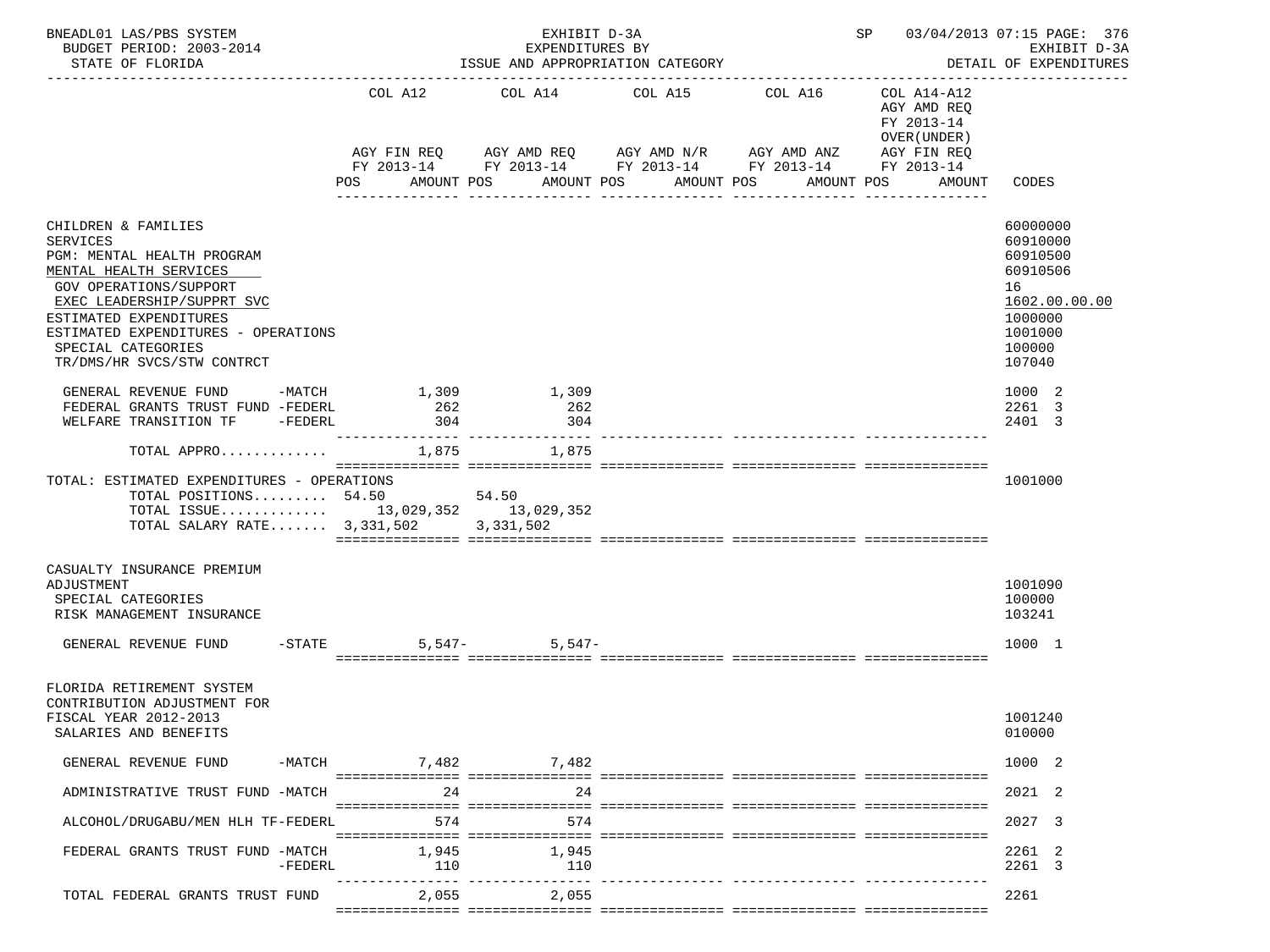| BNEADL01 LAS/PBS SYSTEM<br>BUDGET PERIOD: 2003-2014<br>STATE OF FLORIDA                                        |                       | EXHIBIT D-3A<br>EXPENDITURES BY<br>ISSUE AND APPROPRIATION CATEGORY                                              | SP 03/04/2013 07:15 PAGE: 377 | EXHIBIT D-3A<br>DETAIL OF EXPENDITURES |                                                          |                             |
|----------------------------------------------------------------------------------------------------------------|-----------------------|------------------------------------------------------------------------------------------------------------------|-------------------------------|----------------------------------------|----------------------------------------------------------|-----------------------------|
|                                                                                                                | COL A12               | COL A14                                                                                                          | COL A15                       | COL A16                                | COL A14-A12<br>AGY AMD REO<br>FY 2013-14<br>OVER (UNDER) |                             |
|                                                                                                                |                       | AGY FIN REQ 6 AGY AMD REQ 6 AGY AMD N/R 66 AGY AMD ANZ<br>FY 2013-14 FY 2013-14 FY 2013-14 FY 2013-14 FY 2013-14 |                               |                                        | AGY FIN REQ                                              |                             |
|                                                                                                                | POS                   | AMOUNT POS AMOUNT POS AMOUNT POS                                                                                 | ----------                    | -----------                            | AMOUNT POS<br>AMOUNT                                     | CODES                       |
| CHILDREN & FAMILIES<br><b>SERVICES</b>                                                                         |                       |                                                                                                                  |                               |                                        |                                                          | 60000000<br>60910000        |
| PGM: MENTAL HEALTH PROGRAM<br>MENTAL HEALTH SERVICES                                                           |                       |                                                                                                                  |                               |                                        |                                                          | 60910500<br>60910506        |
| <b>GOV OPERATIONS/SUPPORT</b><br>EXEC LEADERSHIP/SUPPRT SVC                                                    |                       |                                                                                                                  |                               |                                        |                                                          | 16<br>1602.00.00.00         |
| ESTIMATED EXPENDITURES<br>FLORIDA RETIREMENT SYSTEM                                                            |                       |                                                                                                                  |                               |                                        |                                                          | 1000000                     |
| CONTRIBUTION ADJUSTMENT FOR<br>FISCAL YEAR 2012-2013<br>SALARIES AND BENEFITS                                  |                       |                                                                                                                  |                               |                                        |                                                          | 1001240<br>010000           |
| TOTAL APPRO 10,135 10,135                                                                                      |                       |                                                                                                                  |                               |                                        |                                                          |                             |
| ADJUSTMENT TO STATE HEALTH<br>INSURANCE PREMIUM CONTRIBUTION -<br>FISCAL YEAR 2012-13<br>SALARIES AND BENEFITS |                       |                                                                                                                  |                               |                                        |                                                          | 1001830<br>010000           |
| GENERAL REVENUE FUND                                                                                           | $-$ MATCH 4,994 4,994 |                                                                                                                  |                               |                                        |                                                          | 1000 2                      |
| ADMINISTRATIVE TRUST FUND -MATCH                                                                               |                       | 16 16                                                                                                            |                               |                                        |                                                          | 2021 2                      |
| ALCOHOL/DRUGABU/MEN HLH TF-FEDERL                                                                              | 383                   | 383                                                                                                              |                               |                                        |                                                          | 2027 3                      |
| FEDERAL GRANTS TRUST FUND -MATCH<br>$-FEDERL$                                                                  | 1,299<br>73           | 1,299<br>73                                                                                                      |                               |                                        |                                                          | 2261 2<br>2261 3            |
| TOTAL FEDERAL GRANTS TRUST FUND                                                                                | 1,372                 | 1,372                                                                                                            |                               |                                        |                                                          | 2261                        |
| TOTAL APPRO                                                                                                    | 6,765                 | 6,765                                                                                                            |                               |                                        |                                                          |                             |
| REALLOCATION OF HUMAN RESOURCES<br>OUTSOURCING<br>SPECIAL CATEGORIES<br>TR/DMS/HR SVCS/STW CONTRCT             |                       |                                                                                                                  |                               |                                        |                                                          | 1005900<br>100000<br>107040 |
| GENERAL REVENUE FUND<br>-MATCH                                                                                 | 81-                   | $81 -$                                                                                                           |                               |                                        |                                                          | 1000 2                      |
| FEDERAL GRANTS TRUST FUND -FEDERL<br>WELFARE TRANSITION TF<br>$-FEDERL$                                        | $16-$<br>19-          | $16 -$<br>$19-$                                                                                                  |                               |                                        |                                                          | 2261 3<br>2401 3            |
| TOTAL APPRO                                                                                                    | $116-$                | $116-$                                                                                                           |                               |                                        |                                                          |                             |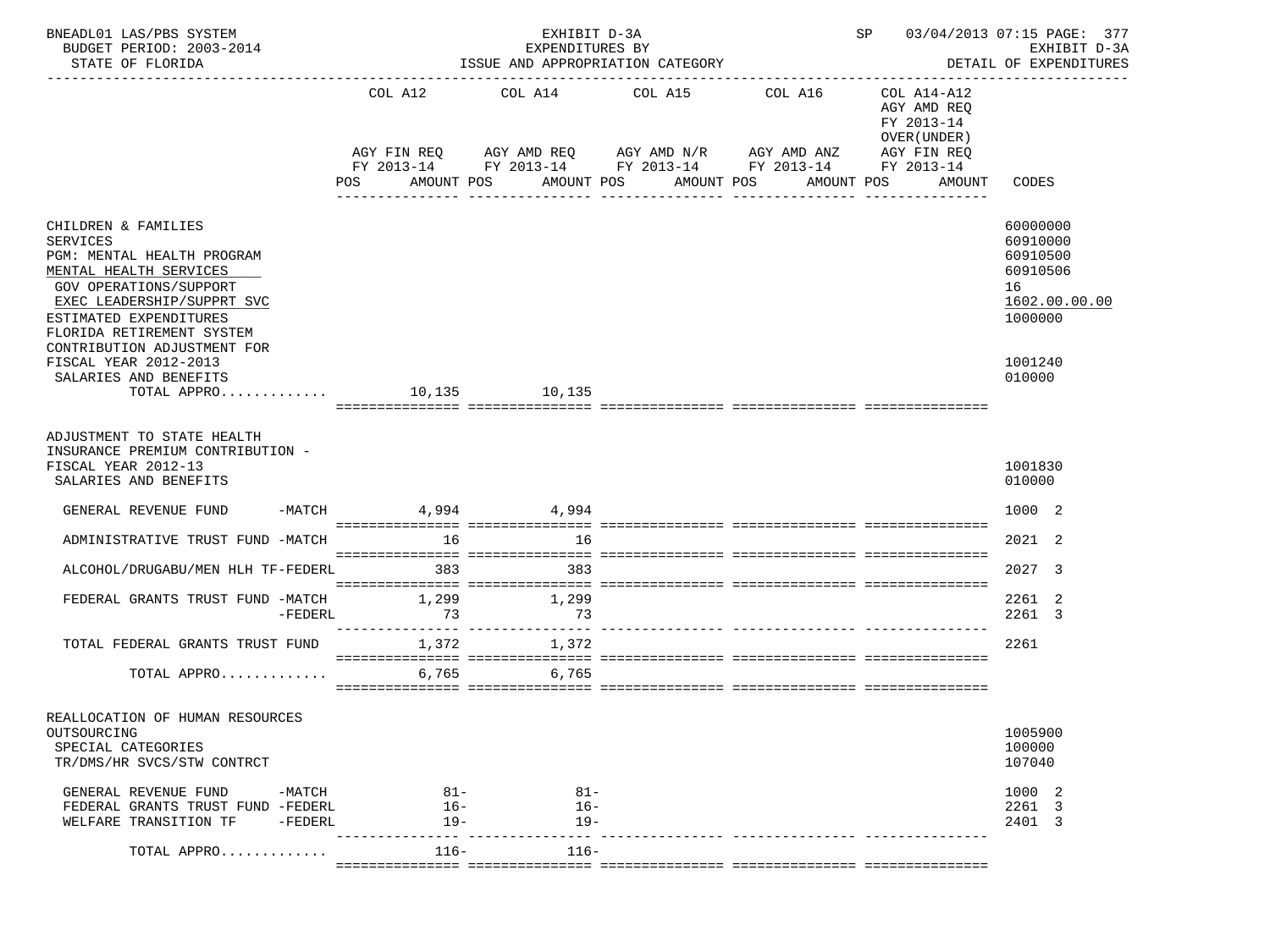| BNEADL01 LAS/PBS SYSTEM<br>BUDGET PERIOD: 2003-2014                                                                                                                                                                                                                                                                                                             |            | EXHIBIT D-3A | EXPENDITURES BY<br>ISSUE AND APPROPRIATION CATEGORY |                                                                                                                                                                                                                                                                                 |                                            | SP 03/04/2013 07:15 PAGE: 378<br>EXHIBIT D-3A                                                                 |
|-----------------------------------------------------------------------------------------------------------------------------------------------------------------------------------------------------------------------------------------------------------------------------------------------------------------------------------------------------------------|------------|--------------|-----------------------------------------------------|---------------------------------------------------------------------------------------------------------------------------------------------------------------------------------------------------------------------------------------------------------------------------------|--------------------------------------------|---------------------------------------------------------------------------------------------------------------|
| STATE OF FLORIDA                                                                                                                                                                                                                                                                                                                                                |            |              |                                                     | DETAIL OF EXPENDITURES                                                                                                                                                                                                                                                          |                                            |                                                                                                               |
|                                                                                                                                                                                                                                                                                                                                                                 | <b>POS</b> |              |                                                     | COL A12 $\qquad$ COL A14 $\qquad$ COL A15 $\qquad$ COL A16 $\qquad$ COL A14-A12<br>$AGY \text{ FIN REQ} \qquad AGY \text{ AMD REQ} \qquad AGY \text{ AMD } N/R \qquad AGY \text{ AMD ANZ} \qquad AGY \text{ FIN REQ}$<br>FY 2013-14 FY 2013-14 FY 2013-14 FY 2013-14 FY 2013-14 | AGY AMD REQ<br>FY 2013-14<br>OVER (UNDER ) |                                                                                                               |
|                                                                                                                                                                                                                                                                                                                                                                 | AMOUNT POS |              | AMOUNT POS                                          | AMOUNT POS<br>AMOUNT POS                                                                                                                                                                                                                                                        |                                            | AMOUNT CODES                                                                                                  |
| CHILDREN & FAMILIES<br><b>SERVICES</b><br>PGM: MENTAL HEALTH PROGRAM<br>MENTAL HEALTH SERVICES<br>GOV OPERATIONS/SUPPORT<br>EXEC LEADERSHIP/SUPPRT SVC<br>ADJUSTMENTS TO CURRENT YEAR<br>ESTIMATED EXPENDITURES<br>ADJUST FUND SOURCE INDICATORS - ADD<br>SPECIAL CATEGORIES<br>G/A-CONTRACTED SERVICES                                                         |            |              |                                                     |                                                                                                                                                                                                                                                                                 |                                            | 60000000<br>60910000<br>60910500<br>60910506<br>16<br>1602.00.00.00<br>1600000<br>160S220<br>100000<br>100778 |
| GENERAL REVENUE FUND -MATCH 97,851 97,851                                                                                                                                                                                                                                                                                                                       |            |              |                                                     |                                                                                                                                                                                                                                                                                 |                                            | 1000 2                                                                                                        |
|                                                                                                                                                                                                                                                                                                                                                                 |            |              |                                                     |                                                                                                                                                                                                                                                                                 |                                            |                                                                                                               |
| AGENCY ISSUE NARRATIVE:<br>2013-2014 BUDGET YEAR NARRATIVE:<br>ISSUE TITLE: Adjust Fund Source Indicators - Add<br>SPECIFY WHICH AGENCY GOAL FROM THE FISCAL YEARS 2013-2014 THROUGH 2017-2018 STRATEGIC PLAN IS ADDRESSED BY THIS BUDGET<br>ISSUE PROPOSAL:<br>Effect Program Improvements: Apply proven best practices to maximize efficiencies and outcomes. |            |              | IT COMPONENT? NO                                    |                                                                                                                                                                                                                                                                                 |                                            |                                                                                                               |
| SUMMARY:<br>The Department requests an adjustment to its base budget to properly align Funding Source Indicators (FSI) for<br>Maintenance of Effort (MOE) and Match review.                                                                                                                                                                                     |            |              |                                                     |                                                                                                                                                                                                                                                                                 |                                            |                                                                                                               |
| PROBLEM STATEMENT:<br>Based on the Department's current agency-approved operating budget, this request is needed to properly align the FSIs in<br>the Department's budget.                                                                                                                                                                                      |            |              |                                                     |                                                                                                                                                                                                                                                                                 |                                            |                                                                                                               |
| WHAT BENEFITS WILL BE OBTAINED BY FUNDING THIS ISSUE:<br>This action is necessary to ensure that the Department can properly identify funding sources and MOE.                                                                                                                                                                                                  |            |              |                                                     |                                                                                                                                                                                                                                                                                 |                                            |                                                                                                               |
| WHAT UNDERLYING PROGRAM THEORY CHANGE IS INVOLVED IN THIS ISSUE (IF ANY):<br>Not applicable.                                                                                                                                                                                                                                                                    |            |              |                                                     |                                                                                                                                                                                                                                                                                 |                                            |                                                                                                               |
| WHAT IMPLEMENTATION MECHANISMS WILL BE CHANGES AS A RESULT OF THIS ISSUE (IF ANY):<br>The Department will implement these adjustments and continue to monitor the funding of the budget.                                                                                                                                                                        |            |              |                                                     |                                                                                                                                                                                                                                                                                 |                                            |                                                                                                               |
| FLORIDA STRATEGIC PLAN FOR ECONOMIC DEVELOPMENT:<br>Not applicable.                                                                                                                                                                                                                                                                                             |            |              |                                                     |                                                                                                                                                                                                                                                                                 |                                            |                                                                                                               |
| RETURN ON INVESTMENT:                                                                                                                                                                                                                                                                                                                                           |            |              |                                                     |                                                                                                                                                                                                                                                                                 |                                            |                                                                                                               |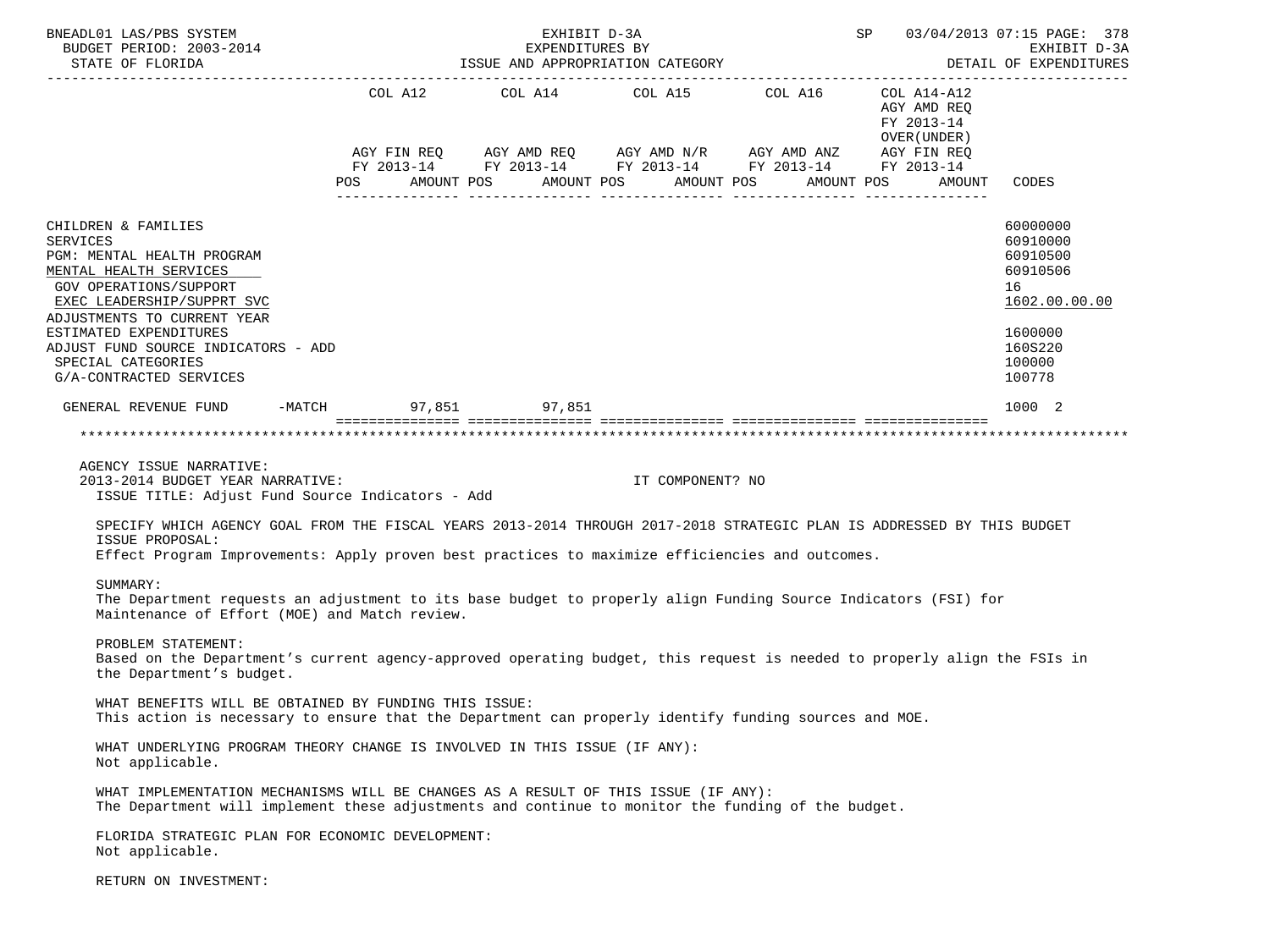| BNEADL01 LAS/PBS SYSTEM<br>BUDGET PERIOD: 2003-2014<br>STATE OF FLORIDA                                                                                                                                                                                | EXHIBIT D-3A<br>SP <sub>2</sub><br>EXPENDITURES BY<br>ISSUE AND APPROPRIATION CATEGORY |  |                                                                                                                                                                                   |                     |  |                  |  |  |  |                                                                         |        | 03/04/2013 07:15 PAGE: 379<br>EXHIBIT D-3A<br>DETAIL OF EXPENDITURES                      |  |  |
|--------------------------------------------------------------------------------------------------------------------------------------------------------------------------------------------------------------------------------------------------------|----------------------------------------------------------------------------------------|--|-----------------------------------------------------------------------------------------------------------------------------------------------------------------------------------|---------------------|--|------------------|--|--|--|-------------------------------------------------------------------------|--------|-------------------------------------------------------------------------------------------|--|--|
|                                                                                                                                                                                                                                                        | COL A12<br>AGY FIN REQ                                                                 |  | COL A14<br>COL A15 COL A16<br>AGY AMD REQ AGY AMD N/R AGY AMD ANZ AGY FIN REQ<br>FY 2013-14 FY 2013-14 FY 2013-14 FY 2013-14 FY 2013-14<br>AMOUNT POS<br>AMOUNT POS<br>AMOUNT POS |                     |  |                  |  |  |  | COL A14-A12<br>AGY AMD REO<br>FY 2013-14<br>OVER (UNDER )<br>AMOUNT POS |        |                                                                                           |  |  |
|                                                                                                                                                                                                                                                        | POS                                                                                    |  |                                                                                                                                                                                   |                     |  |                  |  |  |  |                                                                         | AMOUNT | CODES                                                                                     |  |  |
| CHILDREN & FAMILIES<br><b>SERVICES</b><br>PGM: MENTAL HEALTH PROGRAM<br>MENTAL HEALTH SERVICES<br>GOV OPERATIONS/SUPPORT<br>EXEC LEADERSHIP/SUPPRT SVC<br>ADJUSTMENTS TO CURRENT YEAR<br>ESTIMATED EXPENDITURES<br>ADJUST FUND SOURCE INDICATORS - ADD |                                                                                        |  |                                                                                                                                                                                   |                     |  |                  |  |  |  |                                                                         |        | 60000000<br>60910000<br>60910500<br>60910506<br>16<br>1602.00.00.00<br>1600000<br>160S220 |  |  |
| Not applicable.                                                                                                                                                                                                                                        |                                                                                        |  |                                                                                                                                                                                   |                     |  |                  |  |  |  |                                                                         |        |                                                                                           |  |  |
| COST CALCULATIONS:<br>The Other Adjustment Data (OAD) transaction was used to correct Fund Source Identifiers (FSI) for Salaries and Benefits<br>amounts that are not associated with specific positions and salary rate.                              |                                                                                        |  |                                                                                                                                                                                   |                     |  |                  |  |  |  |                                                                         |        |                                                                                           |  |  |
| ADJUST FUND SOURCE INDICATORS -<br><b>DEDUCT</b><br>SPECIAL CATEGORIES<br>G/A-CONTRACTED SERVICES                                                                                                                                                      |                                                                                        |  |                                                                                                                                                                                   |                     |  |                  |  |  |  |                                                                         |        | 160S230<br>100000<br>100778                                                               |  |  |
| GENERAL REVENUE FUND                                                                                                                                                                                                                                   | $-$ STATE                                                                              |  |                                                                                                                                                                                   | $97,851 - 97.851 -$ |  |                  |  |  |  |                                                                         |        | 1000 1                                                                                    |  |  |
|                                                                                                                                                                                                                                                        |                                                                                        |  |                                                                                                                                                                                   |                     |  |                  |  |  |  |                                                                         |        | **********************                                                                    |  |  |
| AGENCY ISSUE NARRATIVE:<br>2013-2014 BUDGET YEAR NARRATIVE:<br>ISSUE TITLE: Adjust Fund Source Indicators - Deduct                                                                                                                                     |                                                                                        |  |                                                                                                                                                                                   |                     |  | IT COMPONENT? NO |  |  |  |                                                                         |        |                                                                                           |  |  |
| SPECIFY WHICH AGENCY GOAL FROM THE FISCAL YEARS 2013-2014 THROUGH 2017-2018 STRATEGIC PLAN IS ADDRESSED BY THIS BUDGET<br>ISSUE PROPOSAL:<br>Effect Program Improvements: Apply proven best practices to maximize efficiencies and outcomes.           |                                                                                        |  |                                                                                                                                                                                   |                     |  |                  |  |  |  |                                                                         |        |                                                                                           |  |  |
| SUMMARY:<br>The Department requests an adjustment to its base budget to properly align Funding Source Indicators (FSI) for<br>Maintenance of Effort (MOE) and Match review.                                                                            |                                                                                        |  |                                                                                                                                                                                   |                     |  |                  |  |  |  |                                                                         |        |                                                                                           |  |  |
| PROBLEM STATEMENT:<br>Based on the Department's current agency-approved operating budget, this request is needed to properly align the FSIs in<br>the Department's budget.                                                                             |                                                                                        |  |                                                                                                                                                                                   |                     |  |                  |  |  |  |                                                                         |        |                                                                                           |  |  |
| WHAT BENEFITS WILL BE OBTAINED BY FUNDING THIS ISSUE:<br>This action is necessary to ensure that the Department can properly identify funding sources and MOE.                                                                                         |                                                                                        |  |                                                                                                                                                                                   |                     |  |                  |  |  |  |                                                                         |        |                                                                                           |  |  |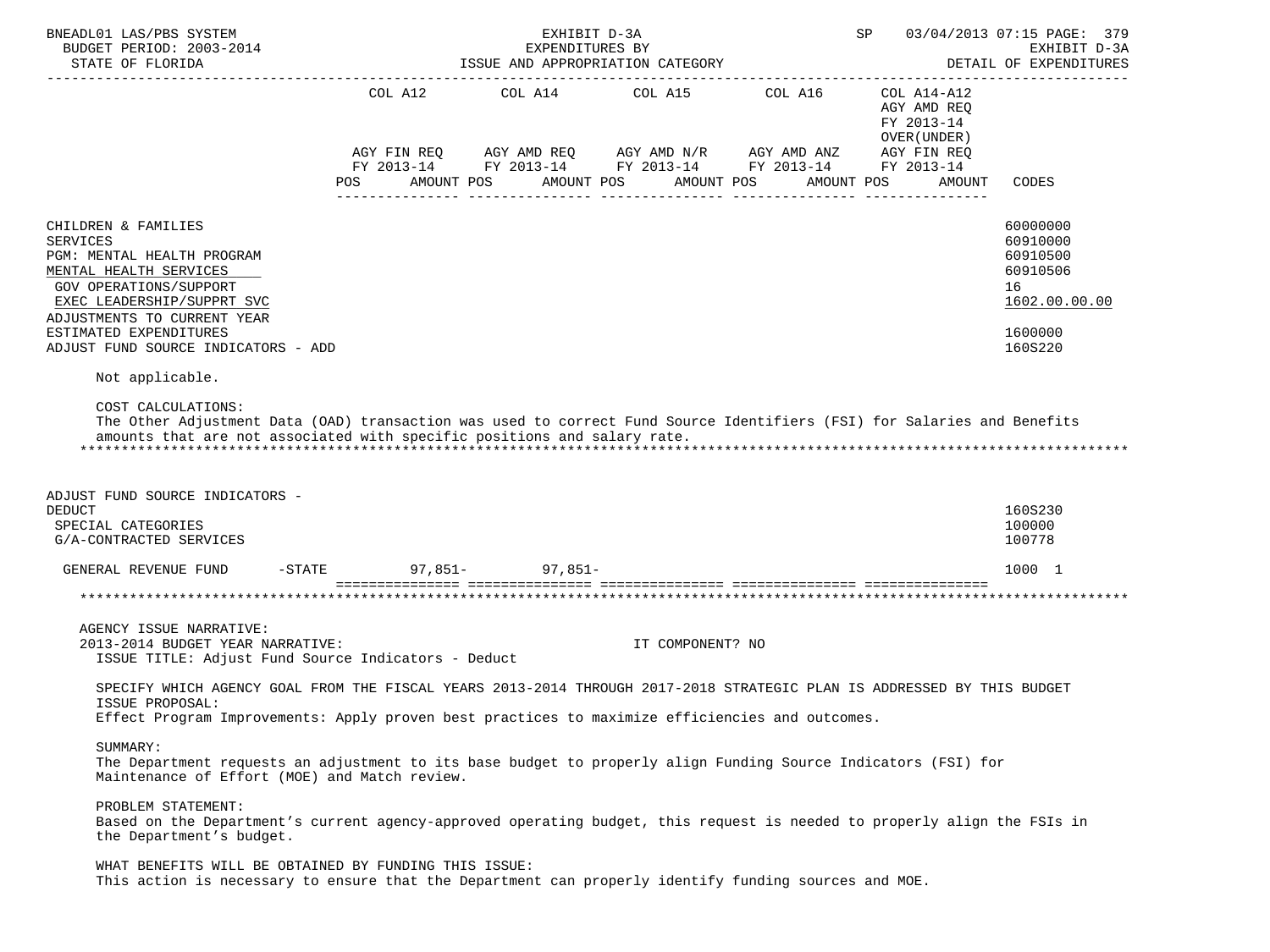| BNEADL01 LAS/PBS SYSTEM<br>BUDGET PERIOD: 2003-2014                                                                                                                                                                                                                                                                                                                                                                                                                                                                                                                                                                                      | SP               | 03/04/2013 07:15 PAGE: 380<br>EXHIBIT D-3A |                                                                                                                                                                                    |                                                                    |                                                                                           |
|------------------------------------------------------------------------------------------------------------------------------------------------------------------------------------------------------------------------------------------------------------------------------------------------------------------------------------------------------------------------------------------------------------------------------------------------------------------------------------------------------------------------------------------------------------------------------------------------------------------------------------------|------------------|--------------------------------------------|------------------------------------------------------------------------------------------------------------------------------------------------------------------------------------|--------------------------------------------------------------------|-------------------------------------------------------------------------------------------|
|                                                                                                                                                                                                                                                                                                                                                                                                                                                                                                                                                                                                                                          |                  |                                            |                                                                                                                                                                                    | DETAIL OF EXPENDITURES                                             |                                                                                           |
|                                                                                                                                                                                                                                                                                                                                                                                                                                                                                                                                                                                                                                          | POS              | AMOUNT POS AMOUNT POS                      | COL A12 COL A14 COL A15 COL A16 COL A14-A12<br>AGY FIN REQ AGY AMD REQ AGY AMD N/R AGY AMD ANZ AGY FIN REQ<br>FY 2013-14 FY 2013-14 FY 2013-14 FY 2013-14 FY 2013-14<br>AMOUNT POS | AGY AMD REQ<br>FY 2013-14<br>OVER (UNDER )<br>AMOUNT POS<br>AMOUNT | CODES                                                                                     |
| CHILDREN & FAMILIES<br><b>SERVICES</b><br>PGM: MENTAL HEALTH PROGRAM<br>MENTAL HEALTH SERVICES<br>GOV OPERATIONS/SUPPORT<br>EXEC LEADERSHIP/SUPPRT SVC<br>ADJUSTMENTS TO CURRENT YEAR<br>ESTIMATED EXPENDITURES<br>ADJUST FUND SOURCE INDICATORS -<br><b>DEDUCT</b>                                                                                                                                                                                                                                                                                                                                                                      |                  |                                            |                                                                                                                                                                                    |                                                                    | 60000000<br>60910000<br>60910500<br>60910506<br>16<br>1602.00.00.00<br>1600000<br>160S230 |
| WHAT UNDERLYING PROGRAM THEORY CHANGE IS INVOLVED IN THIS ISSUE (IF ANY):<br>Not applicable.<br>WHAT IMPLEMENTATION MECHANISMS WILL BE CHANGES AS A RESULT OF THIS ISSUE (IF ANY):<br>The Department will implement these adjustments and continue to monitor the funding of the budget.<br>FLORIDA STRATEGIC PLAN FOR ECONOMIC DEVELOPMENT:<br>Not applicable.<br>RETURN ON INVESTMENT:<br>Not applicable.<br>COST CALCULATIONS:<br>The Other Adjustment Data (OAD) transaction was used to correct Fund Source Identifiers (FSI) for Salaries and Benefits<br>amounts that are not associated with specific positions and salary rate. |                  |                                            |                                                                                                                                                                                    |                                                                    |                                                                                           |
| INTRA-AGENCY REORGANIZATIONS<br>INFORMATION TECHNOLOGY SHARED                                                                                                                                                                                                                                                                                                                                                                                                                                                                                                                                                                            |                  |                                            |                                                                                                                                                                                    |                                                                    | 1800000                                                                                   |
| SERVICES REALIGNMENT - ADD<br>SALARY RATE<br>SALARY RATE $79.612$                                                                                                                                                                                                                                                                                                                                                                                                                                                                                                                                                                        |                  | 79,612                                     |                                                                                                                                                                                    |                                                                    | 1800120<br>000000                                                                         |
| SALARIES AND BENEFITS                                                                                                                                                                                                                                                                                                                                                                                                                                                                                                                                                                                                                    |                  |                                            |                                                                                                                                                                                    |                                                                    | 010000                                                                                    |
| GENERAL REVENUE FUND<br>-MATCH<br>ALCOHOL/DRUGABU/MEN HLH TF-FEDERL                                                                                                                                                                                                                                                                                                                                                                                                                                                                                                                                                                      | 93,480<br>10,387 | 93,480<br>10,387                           |                                                                                                                                                                                    |                                                                    | 1000 2<br>2027 3                                                                          |
| TOTAL POSITIONS 1.00<br>TOTAL APPRO                                                                                                                                                                                                                                                                                                                                                                                                                                                                                                                                                                                                      | 103,867          | 1.00<br>103,867                            |                                                                                                                                                                                    |                                                                    |                                                                                           |
|                                                                                                                                                                                                                                                                                                                                                                                                                                                                                                                                                                                                                                          |                  |                                            |                                                                                                                                                                                    |                                                                    |                                                                                           |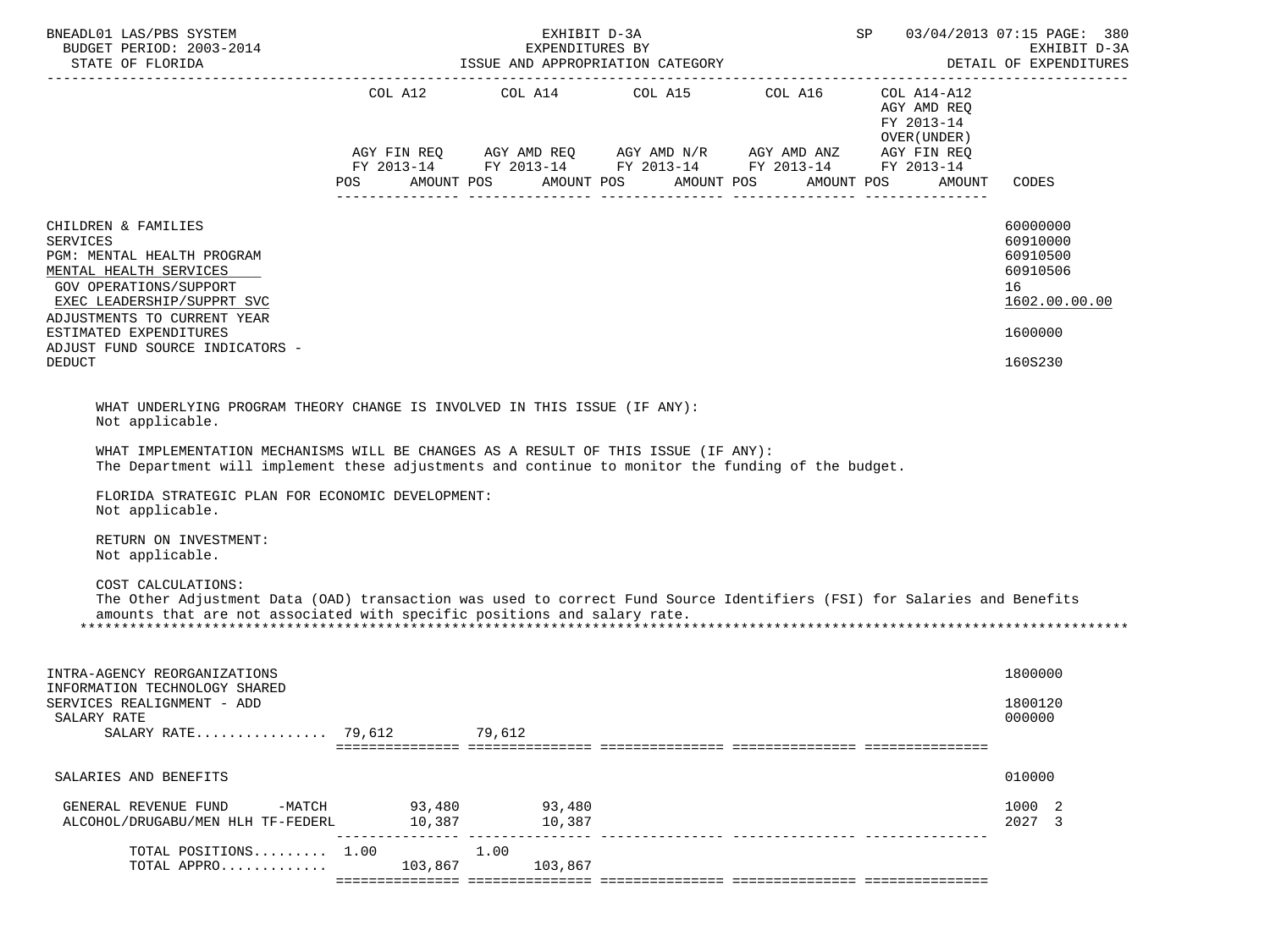| BNEADL01 LAS/PBS SYSTEM<br>BUDGET PERIOD: 2003-2014<br>STATE OF FLORIDA                                                                                                                                                                                                  | SP 03/04/2013 07:15 PAGE: 381<br>EXHIBIT D-3A<br>EXPENDITURES BY<br>DETAIL OF EXPENDITURES<br>ISSUE AND APPROPRIATION CATEGORY |       |                  |            |  |                                |                                                                                                                                                                                  |  |                                                         | EXHIBIT D-3A                     |                                                                                                     |
|--------------------------------------------------------------------------------------------------------------------------------------------------------------------------------------------------------------------------------------------------------------------------|--------------------------------------------------------------------------------------------------------------------------------|-------|------------------|------------|--|--------------------------------|----------------------------------------------------------------------------------------------------------------------------------------------------------------------------------|--|---------------------------------------------------------|----------------------------------|-----------------------------------------------------------------------------------------------------|
|                                                                                                                                                                                                                                                                          | COL A12<br>POS AMOUNT POS                                                                                                      |       | ________________ | AMOUNT POS |  | AMOUNT POS<br>________________ | COL A14 COL A15 COL A16 COL A14-A12<br>AGY FIN REQ AGY AMD REQ AGY AMD N/R AGY AMD ANZ AGY FIN REQ<br>FY 2013-14 FY 2013-14 FY 2013-14 FY 2013-14 FY 2013-14<br>________________ |  | AGY AMD REO<br>FY 2013-14<br>OVER (UNDER)<br>AMOUNT POS | AMOUNT CODES<br>________________ |                                                                                                     |
| CHILDREN & FAMILIES<br><b>SERVICES</b><br>PGM: MENTAL HEALTH PROGRAM<br>MENTAL HEALTH SERVICES<br><b>GOV OPERATIONS/SUPPORT</b><br>EXEC LEADERSHIP/SUPPRT SVC<br>INTRA-AGENCY REORGANIZATIONS<br>INFORMATION TECHNOLOGY SHARED<br>SERVICES REALIGNMENT - ADD<br>EXPENSES |                                                                                                                                |       |                  |            |  |                                |                                                                                                                                                                                  |  |                                                         |                                  | 60000000<br>60910000<br>60910500<br>60910506<br>16<br>1602.00.00.00<br>1800000<br>1800120<br>040000 |
| GENERAL REVENUE FUND -MATCH 8,049 8,049<br>ALCOHOL/DRUGABU/MEN HLH TF-FEDERL                                                                                                                                                                                             |                                                                                                                                | 1,381 |                  | 1,381      |  |                                |                                                                                                                                                                                  |  |                                                         |                                  | 1000 2<br>2027 3                                                                                    |
| TOTAL APPRO                                                                                                                                                                                                                                                              |                                                                                                                                | 9,430 | 9.430            |            |  |                                |                                                                                                                                                                                  |  |                                                         |                                  |                                                                                                     |
| TOTAL: INFORMATION TECHNOLOGY SHARED<br>SERVICES REALIGNMENT - ADD<br>TOTAL POSITIONS 1.00<br>TOTAL ISSUE 113,297 113,297<br>TOTAL SALARY RATE 79,612 79,612                                                                                                             |                                                                                                                                | 1.00  |                  |            |  |                                |                                                                                                                                                                                  |  |                                                         |                                  | 1800120                                                                                             |
|                                                                                                                                                                                                                                                                          |                                                                                                                                |       |                  |            |  |                                |                                                                                                                                                                                  |  |                                                         |                                  |                                                                                                     |
| AGENCY ISSUE NARRATIVE:<br>2013-2014 BUDGET YEAR NARRATIVE:<br>ISSUE TITLE: Information Technology Shared Services Alignment - ADD                                                                                                                                       |                                                                                                                                |       |                  |            |  | IT COMPONENT? NO               |                                                                                                                                                                                  |  |                                                         |                                  |                                                                                                     |

 SPECIFY WHICH AGENCY GOAL FROM THE FISCAL YEARS 2013-2014 THROUGH 2017-2018 STRATEGIC PLAN IS ADDRESSED BY THIS BUDGET ISSUE PROPOSAL: Goal 2 Effect Program Improvements: Apply proven best practices to maximize efficiencies and outcomes

#### SUMMARY:

 The Department requests the transfer of \$1,702,551 (\$582,914 General Revenue, \$842,282 Federal Grants Trust Fund, \$122,009 Welfare Transition Trust Fund, \$79,898 Social Services Block Grant, \$11,768 Alchohol, Drug Abuse, and Mental Health Trust Fund, and \$63,680 Administrative Trust Fund) and 22.00 FTE within the Department as a technical alignment for final implementation of shared services.

This issue is cost neutral across budget entities.

## PROBLEM STATEMENT:

 Shared Services Organizations arrange essential business support functions (i.e., finance, human resources, and information technology services) as a business unit to serve agency operations. Shared Services is the provision of a service by one part of an organization where the service was previously found in more than one part of the organization. The funding and resourcing of the service is shared and creates a cost-effective platform for service delivery by standardizing processes and delivery methods; consolidating people and technology around delivery structure; and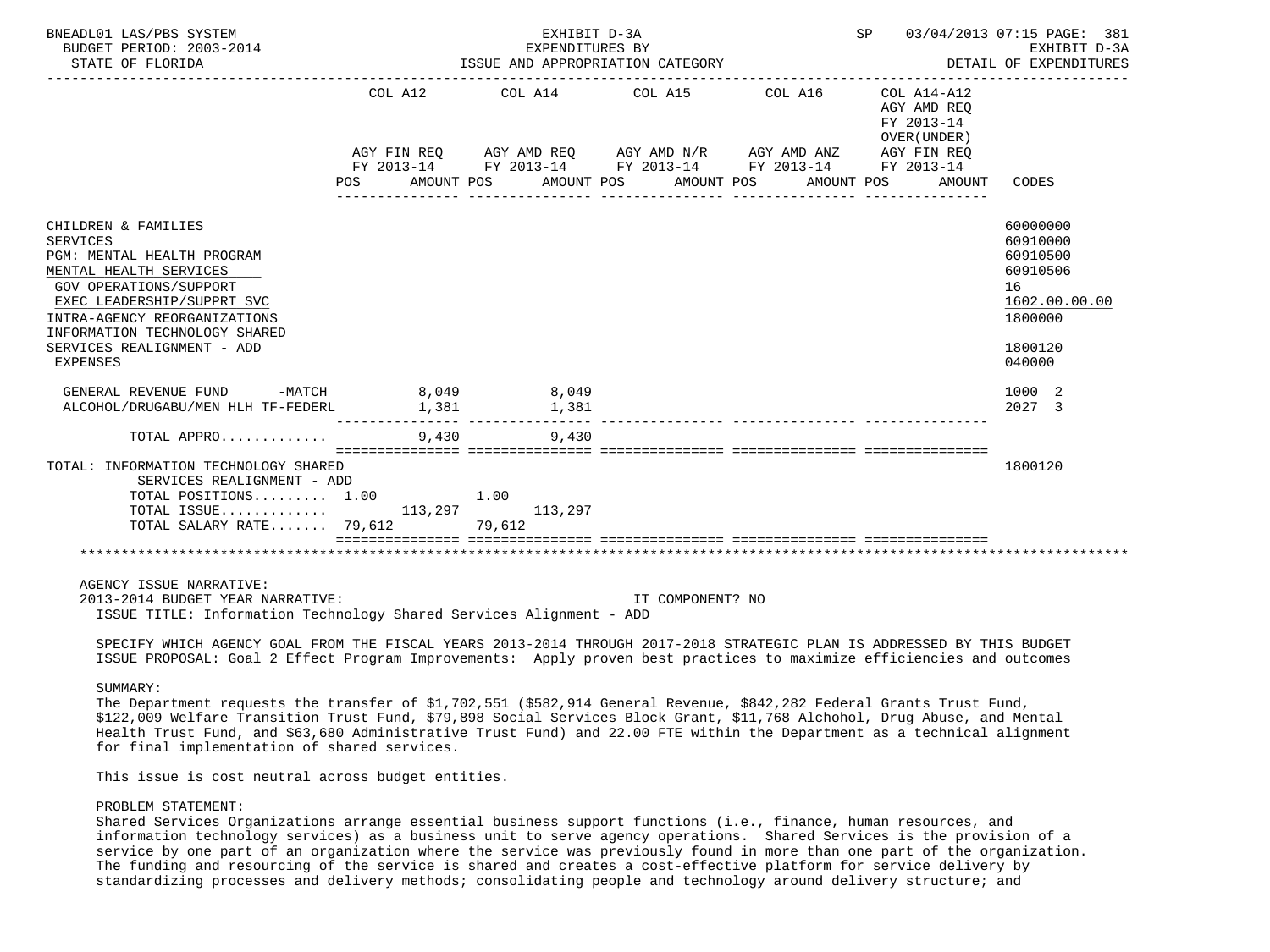| BNEADL01 LAS/PBS SYSTEM<br>BUDGET PERIOD: 2003-2014<br>STATE OF FLORIDA                                                                                                                                          | ISSUE AND APPROPRIATION CATEGORY | EXHIBIT D-3A<br>EXPENDITURES BY | SP                                                                                                      | 03/04/2013 07:15 PAGE: 382<br>EXHIBIT D-3A<br>DETAIL OF EXPENDITURES |                                                                             |                                                                                |
|------------------------------------------------------------------------------------------------------------------------------------------------------------------------------------------------------------------|----------------------------------|---------------------------------|---------------------------------------------------------------------------------------------------------|----------------------------------------------------------------------|-----------------------------------------------------------------------------|--------------------------------------------------------------------------------|
|                                                                                                                                                                                                                  | COL A12                          |                                 | COL A14 COL A15 COL A16                                                                                 |                                                                      | COL A14-A12<br>AGY AMD REO<br>FY 2013-14<br>OVER (UNDER )                   |                                                                                |
|                                                                                                                                                                                                                  | AGY FIN REO                      |                                 | AGY AMD REO      AGY AMD N/R      AGY AMD ANZ<br>FY 2013-14 FY 2013-14 FY 2013-14 FY 2013-14 FY 2013-14 |                                                                      | AGY FIN REO<br>POS AMOUNT POS AMOUNT POS AMOUNT POS AMOUNT POS AMOUNT CODES |                                                                                |
| CHILDREN & FAMILIES<br>SERVICES<br>PGM: MENTAL HEALTH PROGRAM<br>MENTAL HEALTH SERVICES<br>GOV OPERATIONS/SUPPORT<br>EXEC LEADERSHIP/SUPPRT SVC<br>INTRA-AGENCY REORGANIZATIONS<br>INFORMATION TECHNOLOGY SHARED |                                  |                                 |                                                                                                         |                                                                      |                                                                             | 60000000<br>60910000<br>60910500<br>60910506<br>16<br>1602.00.00.00<br>1800000 |
| SERVICES REALIGNMENT - ADD                                                                                                                                                                                       |                                  |                                 |                                                                                                         |                                                                      |                                                                             | 1800120                                                                        |

reengineering work patterns to achieve world-class standards.

 In Fiscal Year 2012-2013 the Department implemented Information Technology Shared Services (ITSS). Issue 1800110 and 1800120 transferred into the Office of Information Technology a total of 143 positions. These positions were identified by their class title. After the transfer of the 143 positions, 20 positions were identified as program support personnel and not information technology staff. Therefore, the Office of Information Technology request these positions be returned to the program. This technical alignment of positions is necessary to fully implement ITSS.

WHAT BENEFITS WILL BE OBTAINED BY FUNDING THIS ISSUE:

 This is a technical alignment of positions that fully implements the Department's Information Technology Shared Services (ITSS) approved during the 2012 Legislative Session (Issue Number: 1800120).

 WHAT UNDERLYING PROGRAM THEORY CHANGE IS INVOLVED IN THIS ISSUE (IF ANY): Not applicable

 WHAT IMPLEMENTATION MECHANISMS WILL BE CHANGED AS A RESULT OF THIS ISSUE (IF ANY): Not applicable

 FLORIDA STRATEGIC PLAN FOR ECONOMIC DEVELOPMENT: Not applicable.

 RETURN ON INVESTMENT (ROI): Not applicable

COST CALCULATIONS:

 This is a cost neutral ADD/DEDUCT issue shifting Salary and Expenses within Department Budget Entities. The Other Adjustment Data (OAD) transaction associated with this request is based on the rate and budget necessary to fully restore the amounts transferred for 20 FTE positions from program offices to Information Technology in Fiscal Year 2012-2013. The additional OAD adjustment amount is based on the need to transfer two filled positions (as of September 4, 2012) from the programs to Information Technology. \*\*\*\*\*\*\*\*\*\*\*\*\*\*\*\*\*\*\*\*\*\*\*\*\*\*\*\*\*\*\*\*\*\*\*\*\*\*\*\*\*\*\*\*\*\*\*\*\*\*\*\*\*\*\*\*\*\*\*\*\*\*\*\*\*\*\*\*\*\*\*\*\*\*\*\*\*\*\*\*\*\*\*\*\*\*\*\*\*\*\*\*\*\*\*\*\*\*\*\*\*\*\*\*\*\*\*\*\*\*\*\*\*\*\*\*\*\*\*\*\*\*\*\*\*\*\*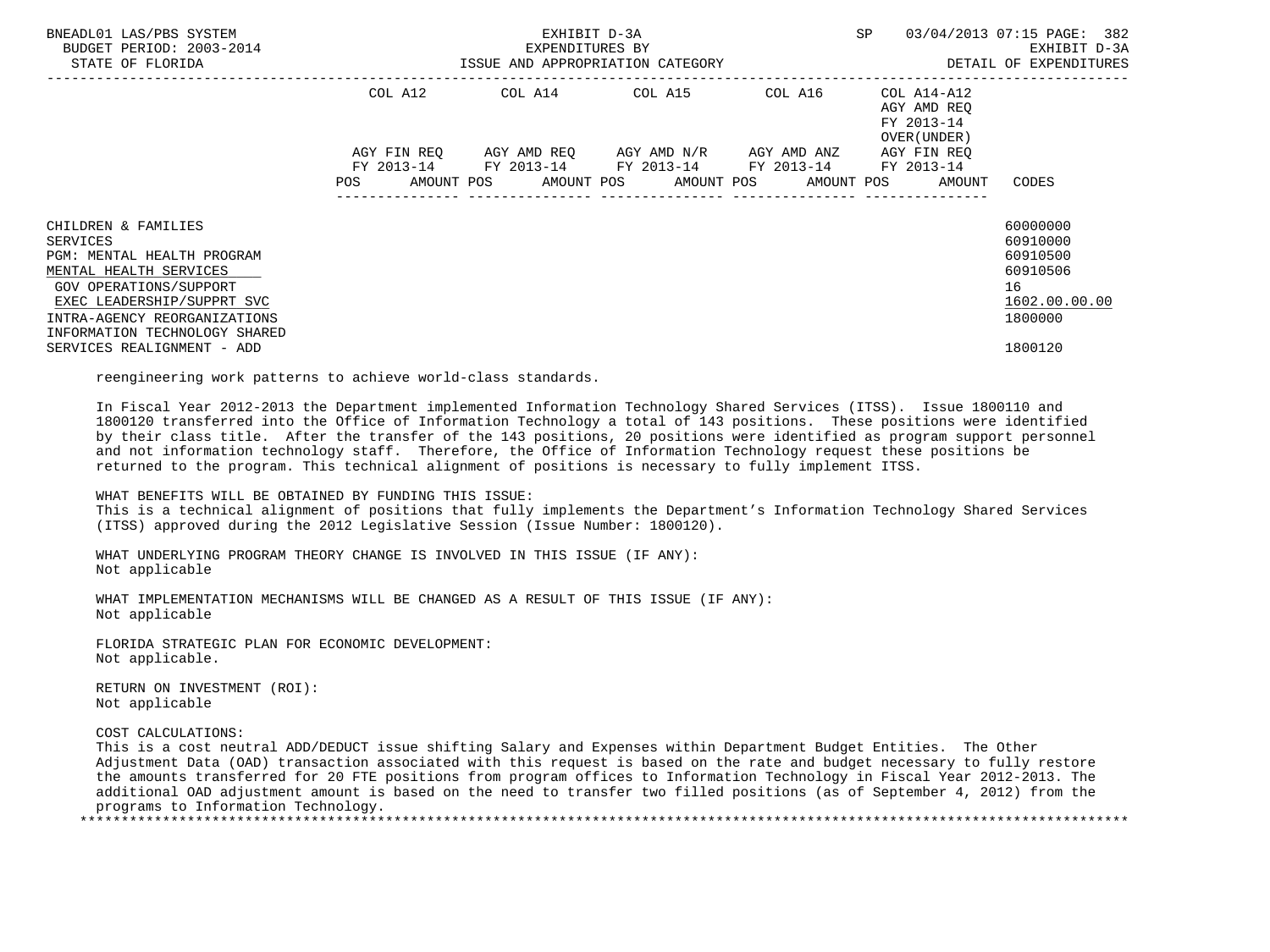| BNEADL01 LAS/PBS SYSTEM<br>BUDGET PERIOD: 2003-2014<br>STATE OF FLORIDA                                                                                                                                                                               |         | EXHIBIT D-3A<br>EXPENDITURES BY<br>ISSUE AND APPROPRIATION CATEGORY<br>----------------------------                                                                                                                                         |                  |          |                                                          |               | SP 03/04/2013 07:15 PAGE: 383<br>EXHIBIT D-3A<br>DETAIL OF EXPENDITURES<br>------------------------ |  |
|-------------------------------------------------------------------------------------------------------------------------------------------------------------------------------------------------------------------------------------------------------|---------|---------------------------------------------------------------------------------------------------------------------------------------------------------------------------------------------------------------------------------------------|------------------|----------|----------------------------------------------------------|---------------|-----------------------------------------------------------------------------------------------------|--|
|                                                                                                                                                                                                                                                       | COL A12 | COL A14                                                                                                                                                                                                                                     | COL A15          | COL A16  | COL A14-A12<br>AGY AMD REQ<br>FY 2013-14<br>OVER (UNDER) |               |                                                                                                     |  |
|                                                                                                                                                                                                                                                       | POS     | AGY FIN REQ        AGY AMD REQ        AGY AMD N/R        AGY AMD ANZ         AGY FIN REQ<br>FY 2013-14         FY 2013-14         FY 2013-14          FY 2013-14         FY 2013-14<br>AMOUNT POS AMOUNT POS AMOUNT POS<br>---------------- | ________________ |          | AMOUNT POS AMOUNT                                        |               | CODES                                                                                               |  |
| CHILDREN & FAMILIES<br><b>SERVICES</b><br>PGM: MENTAL HEALTH PROGRAM<br>MENTAL HEALTH SERVICES<br>GOV OPERATIONS/SUPPORT<br>EXEC LEADERSHIP/SUPPRT SVC<br>INTRA-AGENCY REORGANIZATIONS<br>INFORMATION TECHNOLOGY SHARED<br>SERVICES REALIGNMENT - ADD |         |                                                                                                                                                                                                                                             |                  |          |                                                          |               | 60000000<br>60910000<br>60910500<br>60910506<br>16<br>1602.00.00.00<br>1800000<br>1800120           |  |
| POSITION DETAIL OF SALARIES AND BENEFITS:                                                                                                                                                                                                             | FTE     | BASE RATE                                                                                                                                                                                                                                   | ADDITIVES        | BENEFITS | SUBTOTAL                                                 | $\frac{1}{2}$ | LAPSE LAPSED SALARIES<br>AND BENEFITS                                                               |  |
|                                                                                                                                                                                                                                                       |         |                                                                                                                                                                                                                                             |                  |          |                                                          |               |                                                                                                     |  |
| A12 - AGY FIN REO FY 2013-14                                                                                                                                                                                                                          |         |                                                                                                                                                                                                                                             |                  |          |                                                          |               |                                                                                                     |  |
| CHANGES TO CURRENTLY AUTHORIZED POSITIONS<br>2127 DATA BASE ADMINISTRATOR - SES                                                                                                                                                                       |         |                                                                                                                                                                                                                                             |                  |          |                                                          |               |                                                                                                     |  |
| 11163 001                                                                                                                                                                                                                                             |         | $1.00$ 79,612                                                                                                                                                                                                                               |                  |          |                                                          |               | 21,572    101,184    0.00    101,184                                                                |  |
| TOTALS FOR ISSUE BY FUND<br>1000 GENERAL REVENUE FUND<br>2021 ADMINISTRATIVE TRUST FUND<br>2027 ALCOHOL/DRUGABU/MEN HLH TF                                                                                                                            |         |                                                                                                                                                                                                                                             |                  |          |                                                          |               | 90,125<br>253<br>10,806                                                                             |  |
|                                                                                                                                                                                                                                                       | 1.00    | 79.612                                                                                                                                                                                                                                      |                  | 21,572   | 101,184                                                  |               | --------------<br>101,184<br>==============                                                         |  |
| OTHER SALARY AMOUNT<br>1000 GENERAL REVENUE FUND<br>2027 ALCOHOL/DRUGABU/MEN HLH TF<br>2021 ADMINISTRATIVE TRUST FUND                                                                                                                                 |         |                                                                                                                                                                                                                                             |                  |          |                                                          |               | 3,355<br>$419-$<br>$253-$<br>-----------<br>103,867<br>==============                               |  |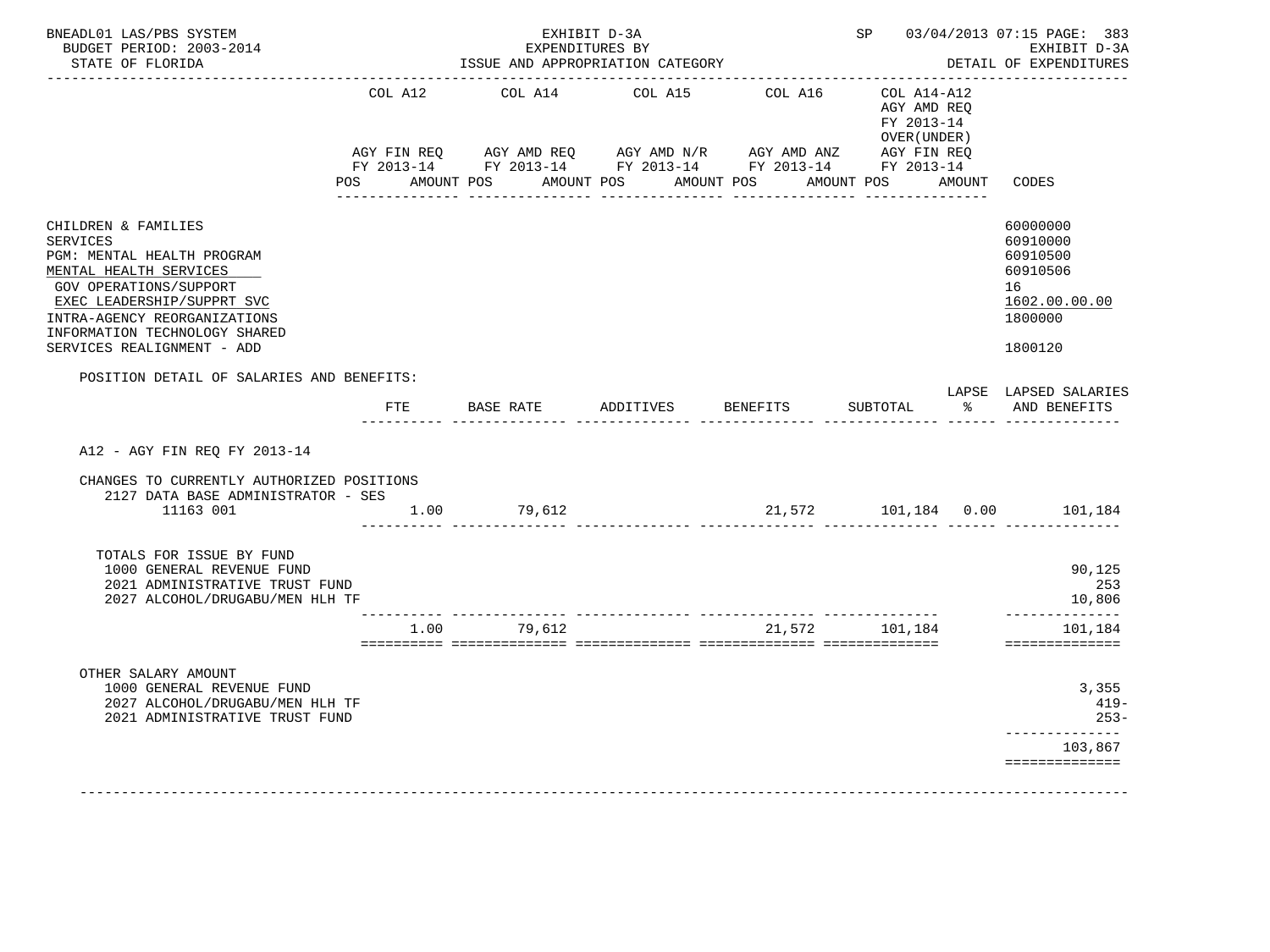| BNEADL01 LAS/PBS SYSTEM<br>BUDGET PERIOD: 2003-2014<br>STATE OF FLORIDA                                                                                                                                                                                      |              | EXHIBIT D-3A<br>EXPENDITURES BY<br>ISSUE AND APPROPRIATION CATEGORY |                            |                         |                                                                                                  |               | SP 03/04/2013 07:15 PAGE: 384<br>EXHIBIT D-3A<br>DETAIL OF EXPENDITURES                   |
|--------------------------------------------------------------------------------------------------------------------------------------------------------------------------------------------------------------------------------------------------------------|--------------|---------------------------------------------------------------------|----------------------------|-------------------------|--------------------------------------------------------------------------------------------------|---------------|-------------------------------------------------------------------------------------------|
|                                                                                                                                                                                                                                                              | COL A12      | COL A14<br>POS AMOUNT POS AMOUNT POS AMOUNT POS<br>-------------    | COL A15<br>_______________ | COL A16<br>____________ | COL A14-A12<br>AGY AMD REO<br>FY 2013-14<br>OVER (UNDER)<br>AMOUNT POS AMOUNT<br>_______________ |               | CODES                                                                                     |
| CHILDREN & FAMILIES<br><b>SERVICES</b><br>PGM: MENTAL HEALTH PROGRAM<br>MENTAL HEALTH SERVICES<br><b>GOV OPERATIONS/SUPPORT</b><br>EXEC LEADERSHIP/SUPPRT SVC<br>INTRA-AGENCY REORGANIZATIONS<br>INFORMATION TECHNOLOGY SHARED<br>SERVICES REALIGNMENT - ADD |              |                                                                     |                            |                         |                                                                                                  |               | 60000000<br>60910000<br>60910500<br>60910506<br>16<br>1602.00.00.00<br>1800000<br>1800120 |
| POSITION DETAIL OF SALARIES AND BENEFITS:                                                                                                                                                                                                                    | $_{\rm FTE}$ | BASE RATE                                                           | ADDITIVES                  | <b>BENEFITS</b>         | SUBTOTAL                                                                                         | $\frac{1}{6}$ | LAPSE LAPSED SALARIES<br>AND BENEFITS                                                     |
| A14 - AGY AMD REO FY 2013-14                                                                                                                                                                                                                                 |              |                                                                     |                            |                         |                                                                                                  |               |                                                                                           |
| CHANGES TO CURRENTLY AUTHORIZED POSITIONS<br>2127 DATA BASE ADMINISTRATOR - SES<br>11163 001                                                                                                                                                                 | 1.00         | 79,612                                                              |                            |                         |                                                                                                  |               | 21,572    101,184    0.00    101,184                                                      |
| TOTALS FOR ISSUE BY FUND<br>1000 GENERAL REVENUE FUND<br>2021 ADMINISTRATIVE TRUST FUND<br>2027 ALCOHOL/DRUGABU/MEN HLH TF                                                                                                                                   |              |                                                                     |                            |                         |                                                                                                  |               | 90,125<br>253<br>10,806                                                                   |
|                                                                                                                                                                                                                                                              | 1.00         | 79,612                                                              |                            | 21,572                  | 101,184                                                                                          |               | --------------<br>101,184<br>==============                                               |
| OTHER SALARY AMOUNT<br>1000 GENERAL REVENUE FUND<br>2027 ALCOHOL/DRUGABU/MEN HLH TF<br>2021 ADMINISTRATIVE TRUST FUND                                                                                                                                        |              |                                                                     |                            |                         |                                                                                                  |               | 3,355<br>$419-$<br>$253-$                                                                 |
|                                                                                                                                                                                                                                                              |              |                                                                     |                            |                         |                                                                                                  |               | -----------<br>103,867<br>==============                                                  |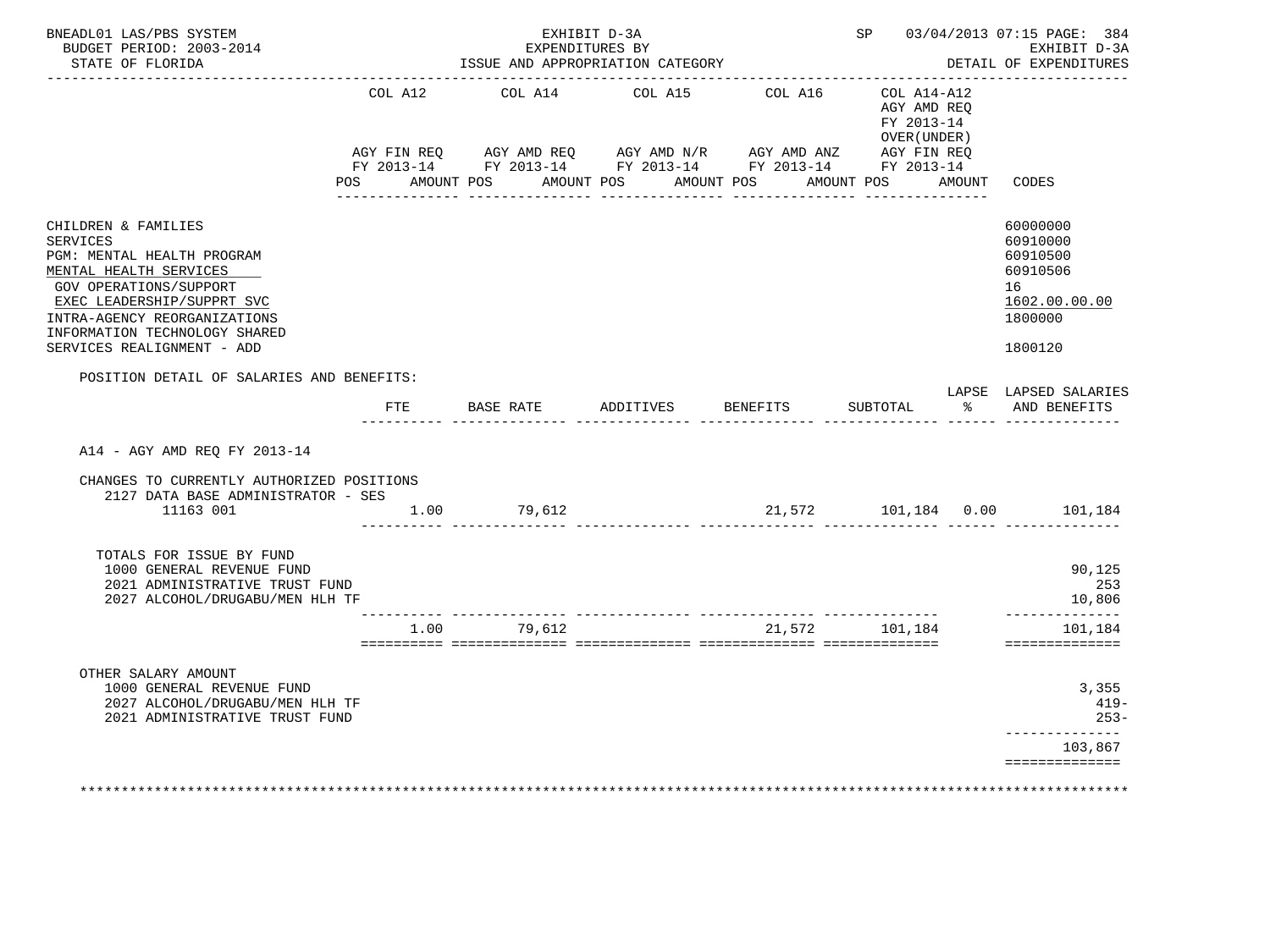| BNEADL01 LAS/PBS SYSTEM<br>BUDGET PERIOD: 2003-2014<br>STATE OF FLORIDA                                                                                                                                                                                                                 |                         | EXHIBIT D-3A<br>EXPENDITURES BY<br>ISSUE AND APPROPRIATION CATEGORY                                                                                                               | SP 03/04/2013 07:15 PAGE: 385<br>EXHIBIT D-3A<br>DETAIL OF EXPENDITURES |                  |                                                                                                     |                                                                                                     |
|-----------------------------------------------------------------------------------------------------------------------------------------------------------------------------------------------------------------------------------------------------------------------------------------|-------------------------|-----------------------------------------------------------------------------------------------------------------------------------------------------------------------------------|-------------------------------------------------------------------------|------------------|-----------------------------------------------------------------------------------------------------|-----------------------------------------------------------------------------------------------------|
|                                                                                                                                                                                                                                                                                         | COL A12<br>POS          | COL A14 COL A15 COL A16<br>AGY FIN REQ AGY AMD REQ AGY AMD N/R AGY AMD ANZ AGY FIN REQ<br>FY 2013-14 FY 2013-14 FY 2013-14 FY 2013-14 FY 2013-14<br>AMOUNT POS<br>--------------- | AMOUNT POS<br>AMOUNT POS<br>________________                            | ________________ | COL A14-A12<br>AGY AMD REQ<br>FY 2013-14<br>OVER (UNDER)<br>AMOUNT POS<br>AMOUNT<br>_______________ | CODES                                                                                               |
| CHILDREN & FAMILIES<br><b>SERVICES</b><br>PGM: MENTAL HEALTH PROGRAM<br>MENTAL HEALTH SERVICES<br>GOV OPERATIONS/SUPPORT<br>EXEC LEADERSHIP/SUPPRT SVC<br>ESTIMATED EXPENDITURES REALIGNMENT<br>REALIGNMENT OF MENTAL HEALTH<br>ADMINISTRATIVE FUNDING - ADD<br>OTHER PERSONAL SERVICES |                         |                                                                                                                                                                                   |                                                                         |                  |                                                                                                     | 60000000<br>60910000<br>60910500<br>60910506<br>16<br>1602.00.00.00<br>2000000<br>2003070<br>030000 |
| GENERAL REVENUE FUND -MATCH 277,788 277,788<br>FEDERAL GRANTS TRUST FUND -FEDERL 135,467<br>WELFARE TRANSITION TF -FEDERL<br>TOTAL APPRO                                                                                                                                                | 116,979<br>530,234      | 135,467<br>116,979<br>530,234                                                                                                                                                     |                                                                         |                  |                                                                                                     | 1000 2<br>2261 3<br>2401 3                                                                          |
| <b>EXPENSES</b>                                                                                                                                                                                                                                                                         |                         |                                                                                                                                                                                   |                                                                         |                  |                                                                                                     | 040000                                                                                              |
| GENERAL REVENUE FUND -MATCH 32,839 32,839<br>FEDERAL GRANTS TRUST FUND -FEDERL<br>WELFARE TRANSITION TF -FEDERL 57,742<br>TOTAL APPRO                                                                                                                                                   | 20,645<br>111,226       | 20,645<br>$\frac{20,015}{57,742}$<br>111,226                                                                                                                                      |                                                                         |                  |                                                                                                     | 1000 2<br>2261 3<br>2401 3                                                                          |
| SPECIAL CATEGORIES<br>CONTRACTED SERVICES                                                                                                                                                                                                                                               |                         |                                                                                                                                                                                   |                                                                         |                  |                                                                                                     | 100000<br>100777                                                                                    |
| $-MATCH$<br>GENERAL REVENUE FUND<br>FEDERAL GRANTS TRUST FUND -FEDERL<br>$-FEDERL$<br>WELFARE TRANSITION TF                                                                                                                                                                             | 858<br>168,515<br>1,000 | 858<br>168,515<br>1,000                                                                                                                                                           |                                                                         |                  |                                                                                                     | 1000 2<br>2261<br>-3<br>2401 3                                                                      |
| TOTAL APPRO                                                                                                                                                                                                                                                                             |                         | 170,373 170,373                                                                                                                                                                   |                                                                         |                  |                                                                                                     |                                                                                                     |
| DEFERRED-PAY COM CONTRACTS                                                                                                                                                                                                                                                              |                         |                                                                                                                                                                                   |                                                                         |                  |                                                                                                     | 105280                                                                                              |
| WELFARE TRANSITION TF<br>-FEDERL                                                                                                                                                                                                                                                        | 849                     | 849                                                                                                                                                                               |                                                                         |                  |                                                                                                     | 2401 3                                                                                              |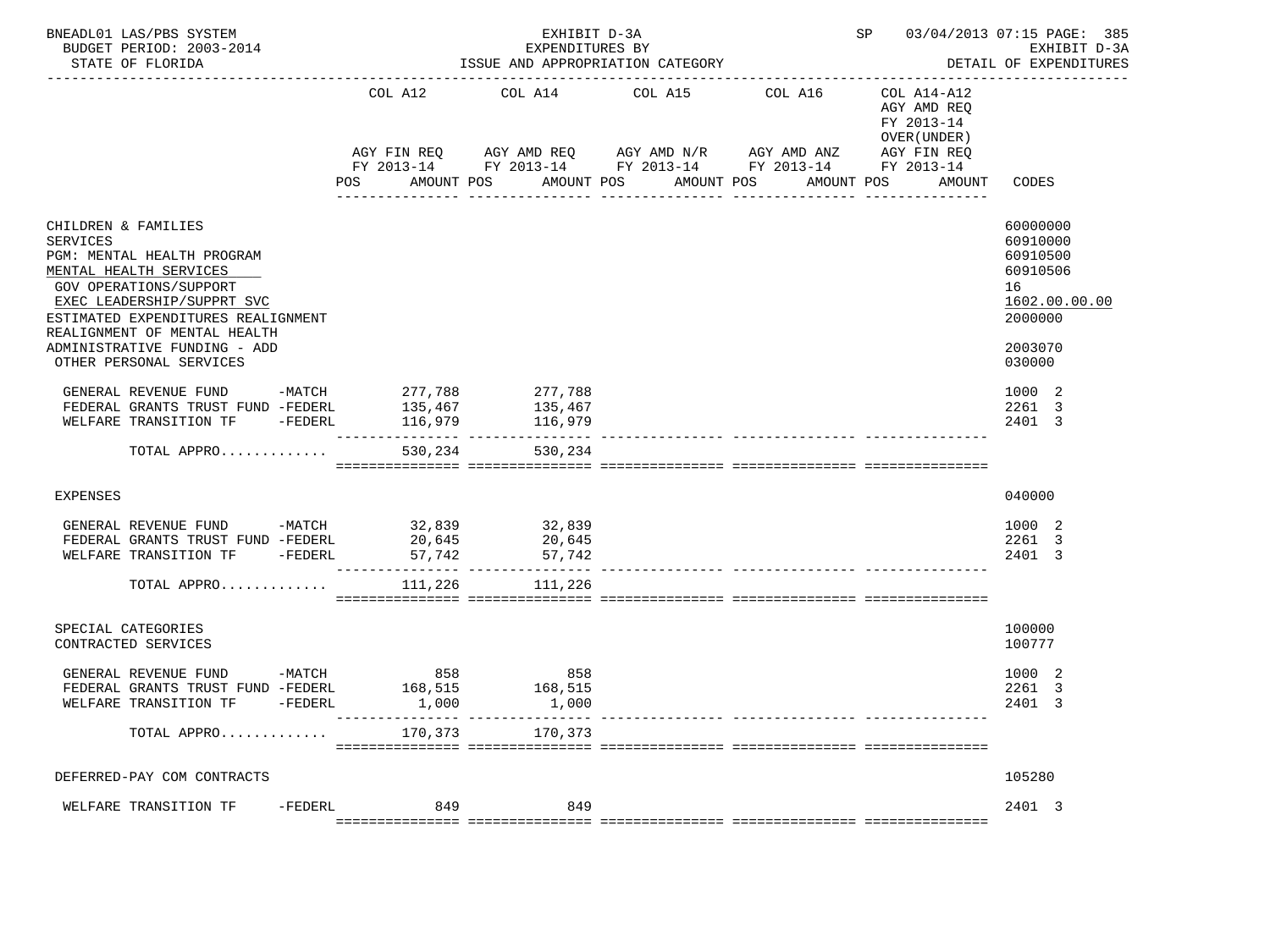| BNEADL01 LAS/PBS SYSTEM<br>BUDGET PERIOD: 2003-2014<br>STATE OF FLORIDA                                                                                                                                                                                                                                                                           | ISSUE AND APPROPRIATION CATEGORY | SP 03/04/2013 07:15 PAGE: 386<br>EXHIBIT D-3A<br>DETAIL OF EXPENDITURES |                       |                                           |                                                                                                                         |
|---------------------------------------------------------------------------------------------------------------------------------------------------------------------------------------------------------------------------------------------------------------------------------------------------------------------------------------------------|----------------------------------|-------------------------------------------------------------------------|-----------------------|-------------------------------------------|-------------------------------------------------------------------------------------------------------------------------|
|                                                                                                                                                                                                                                                                                                                                                   |                                  | COL A12 COL A14 COL A15 COL A16 COL A14-A12                             |                       | AGY AMD REO<br>FY 2013-14<br>OVER (UNDER) |                                                                                                                         |
|                                                                                                                                                                                                                                                                                                                                                   | POS FOR                          | AMOUNT POS<br>________________                                          | AMOUNT POS AMOUNT POS | AMOUNT POS<br>AMOUNT                      | CODES                                                                                                                   |
| CHILDREN & FAMILIES<br><b>SERVICES</b><br>PGM: MENTAL HEALTH PROGRAM<br>MENTAL HEALTH SERVICES<br>GOV OPERATIONS/SUPPORT<br>EXEC LEADERSHIP/SUPPRT SVC<br>ESTIMATED EXPENDITURES REALIGNMENT<br>REALIGNMENT OF MENTAL HEALTH<br>ADMINISTRATIVE FUNDING - ADD<br>SPECIAL CATEGORIES<br>LEASE/PURCHASE/EOUIPMENT<br>GENERAL REVENUE FUND -MATCH 314 |                                  | 314                                                                     |                       |                                           | 60000000<br>60910000<br>60910500<br>60910506<br>16<br>1602.00.00.00<br>2000000<br>2003070<br>100000<br>105281<br>1000 2 |
| WELFARE TRANSITION TF -FEDERL                                                                                                                                                                                                                                                                                                                     |                                  | $\overline{\mathbf{a}}$<br>$\overline{\phantom{a}}$                     |                       |                                           | 2401 3                                                                                                                  |
| OPERATIONS AND MAINT TF - STATE                                                                                                                                                                                                                                                                                                                   |                                  | 4,632 4,632                                                             |                       |                                           | 2516 1                                                                                                                  |
| TOTAL APPRO                                                                                                                                                                                                                                                                                                                                       | 4,948                            | 4,948                                                                   |                       |                                           |                                                                                                                         |
| TOTAL: REALIGNMENT OF MENTAL HEALTH<br>ADMINISTRATIVE FUNDING - ADD<br>TOTAL ISSUE 817,630 817,630                                                                                                                                                                                                                                                |                                  |                                                                         |                       |                                           | 2003070                                                                                                                 |
|                                                                                                                                                                                                                                                                                                                                                   |                                  |                                                                         |                       |                                           |                                                                                                                         |
| AGENCY ISSUE NARRATIVE:<br>2013-2014 BUDGET YEAR NARRATIVE:<br>ISSUE TITLE: Realignment of Mental Health Administrative Funding - Add                                                                                                                                                                                                             |                                  |                                                                         | IT COMPONENT? NO      |                                           |                                                                                                                         |

 SPECIFY WHICH AGENCY GOAL FROM THE FISCAL YEARS 2013-2014 THROUGH 2017-2018 STRATEGIC PLAN IS ADDRESSED BY THIS BUDGET ISSUE PROPOSAL:

 Effect Program Improvements: Citizens of Florida demand and desire a state government that operates in the most efficient means possible.

## SUMMARY:

 The Department requests the realignment of \$817,630 of administrative budget authority (\$311,799 General Revenue, \$324,627 Federal Grants Trust Fund, \$176,572 Welfare Transition Trust Fund, and \$4,632 Operations and Maintenance Trust Fund) between program components in the Mental Health Services budget entity. The realignment of this budget authority by program component within the budget entity will result in more visibility to the programs' administrative/overhead costs.

## PROBLEM STATEMENT:

 Currently, the department has budget, determined to be administrative, allocated to service-related program components within the Mental Health Services budget entity. In the Adult Community Mental Health, and the Children's Community Mental Health program components, budget is allocated to a service category for providers contracted to provide the services. There are no Full Time Equivalents (FTE) within either of these program components.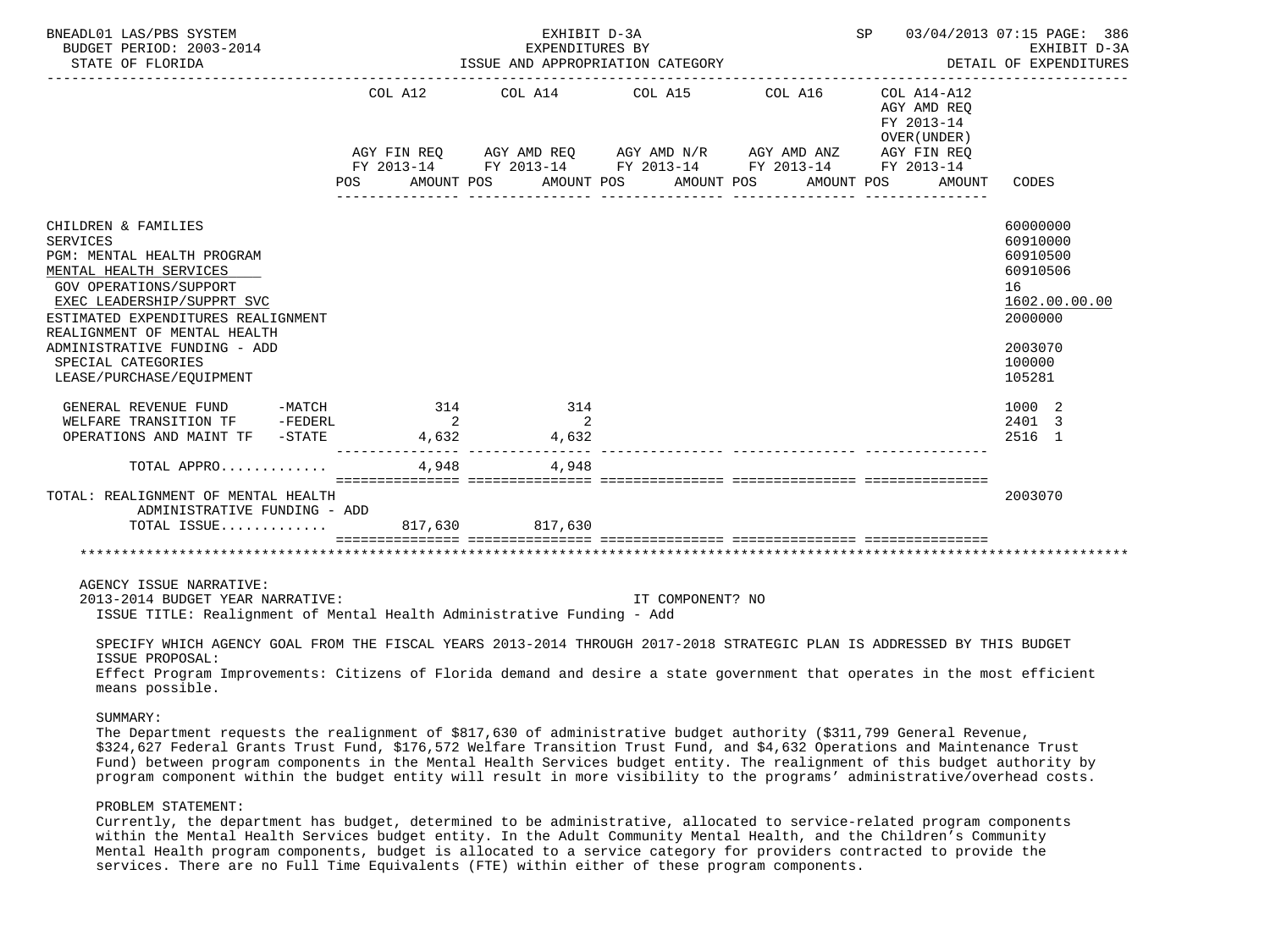| BNEADL01 LAS/PBS SYSTEM<br>BUDGET PERIOD: 2003-2014<br>STATE OF FLORIDA                                                                                                                                                      | EXHIBIT D-3A<br>EXPENDITURES BY<br>ISSUE AND APPROPRIATION CATEGORY                                       | <b>SP</b>       | 03/04/2013 07:15 PAGE: 387<br>EXHIBIT D-3A<br>DETAIL OF EXPENDITURES |                                                                                |
|------------------------------------------------------------------------------------------------------------------------------------------------------------------------------------------------------------------------------|-----------------------------------------------------------------------------------------------------------|-----------------|----------------------------------------------------------------------|--------------------------------------------------------------------------------|
|                                                                                                                                                                                                                              | COL A12 COL A14 COL A15 COL A16 COL A14-A12                                                               |                 | AGY AMD REO<br>FY 2013-14<br>OVER (UNDER )                           |                                                                                |
|                                                                                                                                                                                                                              | AGY FIN REO AGY AMD REO AGY AMD N/R AGY AMD ANZ<br>FY 2013-14 FY 2013-14 FY 2013-14 FY 2013-14 FY 2013-14 |                 | AGY FIN REO                                                          |                                                                                |
|                                                                                                                                                                                                                              | POS AMOUNT POS AMOUNT POS AMOUNT POS AMOUNT POS AMOUNT CODES                                              | --------------- |                                                                      |                                                                                |
| CHILDREN & FAMILIES<br><b>SERVICES</b><br>PGM: MENTAL HEALTH PROGRAM<br>MENTAL HEALTH SERVICES<br>GOV OPERATIONS/SUPPORT<br>EXEC LEADERSHIP/SUPPRT SVC<br>ESTIMATED EXPENDITURES REALIGNMENT<br>REALIGNMENT OF MENTAL HEALTH |                                                                                                           |                 |                                                                      | 60000000<br>60910000<br>60910500<br>60910506<br>16<br>1602.00.00.00<br>2000000 |
| ADMINISTRATIVE FUNDING - ADD                                                                                                                                                                                                 |                                                                                                           |                 |                                                                      | 2003070                                                                        |

 Other Personnel Services (OPS) staff within the Adult Community Mental Health, and the Children's Mental Health program components perform mainly administrative functions such as:

- Enter purchase orders and direct orders into My Florida Market Place
- Respond to public records requests
- Record and provide support for travel approval and reimbursements
- Manage and maintain contracts, assist the Managing Entity contract managers
- Data management and assist with data inquiries
- Process invoices
- Investigate and resolve licensing related complaints and issues
- Answer telephones, take messages, and make copies- Manage specific grants

 The budget authority within the Expenses and Contracted Services appropriation categories are overhead costs associated with the OPS staff.

 The department considers funds in the Deferred Payment Commodity Contracts appropriation category to be administrative. Funds in this category are used for consolidated financing of deferred-payment commodity contracts including guaranteed energy performance savings contracts. In accordance with The Guaranteed Energy Performance Savings Contract Act (s. 489.145, Florida Statutes (F.S.)), the Department has entered in to a contract with a guaranteed energy performance savings contractor for the replacement of antiquated equipment with new, modern, efficient air conditioning systems, water chillers, boiler controls, and energy efficient lighting retrofits. The Department will borrow the funds from an approved lender and disburse through an escrow account. Payments on the financing agreement are governed by s. 216.023, F.S. and are disbursed to the approved lender from this category to satisfy the loan agreement.

 The department also considers funds in the Lease or Lease Purchase of Equipment appropriation category to be administrative. Subsection 216.011(1)(vv), Florida Statues ( F.S.), states: Lease or lease-purchase of equipment means the appropriations category used to fund the lease or lease-purchase of equipment, fixtures, and other tangible personal property.

 Since the Department considers the appropriations within the Executive Leadership and Support Services Program Component to be administrative/overhead costs for the program, this transfer will allow for more visibility and transparency regarding the Department's administrative budget authority.

 Additionally, during Fiscal Year 2011-2012, an amendment was processed for the Mental Health budget entity transferring administrative related budget authority to the Executive Leadership and Support Services program component. Another amendment was processed realigning the Federal Grants Trust Fund (FGTF) between Executive Leadership and Support Services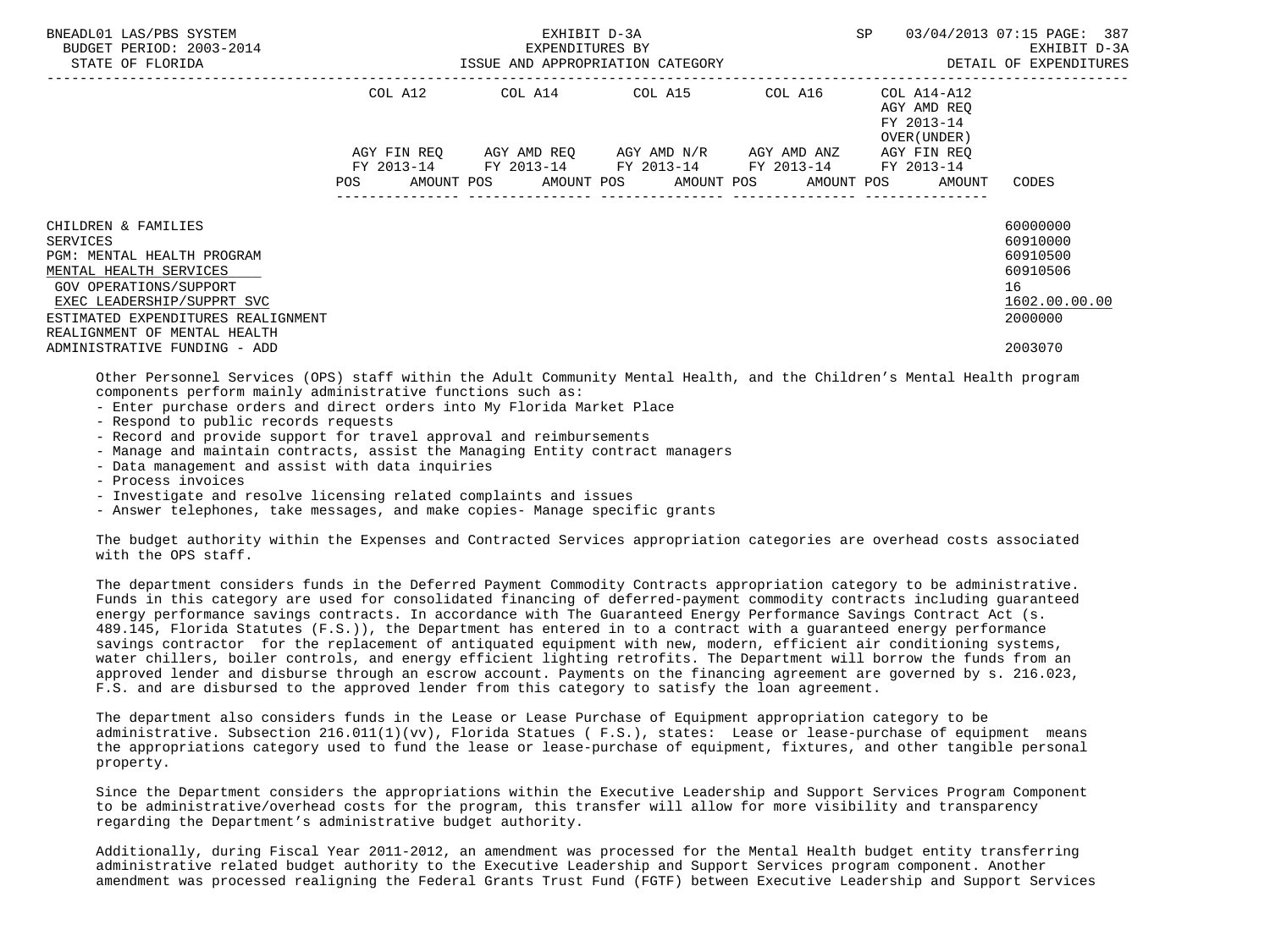| BNEADL01 LAS/PBS SYSTEM<br>BUDGET PERIOD: 2003-2014<br>STATE OF FLORIDA                                                                                                                                                                               | EXHIBIT D-3A<br>EXPENDITURES BY<br>ISSUE AND APPROPRIATION CATEGORY |  |  |  |                                 |                                                                                                                                               |  |  |                                                           |                                     | 03/04/2013 07:15 PAGE: 388<br>EXHIBIT D-3A<br>DETAIL OF EXPENDITURES                      |
|-------------------------------------------------------------------------------------------------------------------------------------------------------------------------------------------------------------------------------------------------------|---------------------------------------------------------------------|--|--|--|---------------------------------|-----------------------------------------------------------------------------------------------------------------------------------------------|--|--|-----------------------------------------------------------|-------------------------------------|-------------------------------------------------------------------------------------------|
|                                                                                                                                                                                                                                                       |                                                                     |  |  |  | COL A12 COL A14 COL A15 COL A16 |                                                                                                                                               |  |  | COL A14-A12<br>AGY AMD REO<br>FY 2013-14<br>OVER (UNDER ) |                                     |                                                                                           |
|                                                                                                                                                                                                                                                       | <b>POS</b>                                                          |  |  |  |                                 | AGY FIN REO AGY AMD REO AGY AMD N/R AGY AMD ANZ<br>FY 2013-14 FY 2013-14 FY 2013-14 FY 2013-14<br>AMOUNT POS AMOUNT POS AMOUNT POS AMOUNT POS |  |  |                                                           | AGY FIN REO<br>FY 2013-14<br>AMOUNT | CODES                                                                                     |
| CHILDREN & FAMILIES<br>SERVICES<br>PGM: MENTAL HEALTH PROGRAM<br>MENTAL HEALTH SERVICES<br>GOV OPERATIONS/SUPPORT<br>EXEC LEADERSHIP/SUPPRT SVC<br>ESTIMATED EXPENDITURES REALIGNMENT<br>REALIGNMENT OF MENTAL HEALTH<br>ADMINISTRATIVE FUNDING - ADD |                                                                     |  |  |  |                                 |                                                                                                                                               |  |  |                                                           |                                     | 60000000<br>60910000<br>60910500<br>60910506<br>16<br>1602.00.00.00<br>2000000<br>2003070 |

 and Children's Community Mental Health (reference EG7181; B-0082). This FGTF realignment totaled \$161,826. The administrative related amendments were not submitted during the Legislative Session, but the FGTF realignment was included in the Fiscal Year 2012-2013 General Appropriations Act (GAA). This left Mental Health/Executive Leadership and Support Services with a deficit of (\$161,826). The department requests to correct this by transferring \$161,826 from Mental Health/Children's Community Mental Health to Mental Health/Executive Leadership and Support Services. The net effect of this transfer will zero out the (\$161,826) deficit in Mental Health/Executive Leadership and Support Services.

 WHAT BENEFITS WILL BE OBTAINED BY FUNDING THIS ISSUE: This action is necessary to ensure that the Department can properly identify administrative funding sources and Maintenance of Effort (MOE).

 WHAT UNDERLYING PROGRAM THEORY CHANGE IS INVOLVED IN THIS ISSUE (IF ANY): Not Applicable.

 WHAT IMPLEMENTATION MECHANISMS WILL BE CHANGED AS A RESULT OF THIS ISSUE (IF ANY): The department will implement these adjustments and continue to monitor the funding of the budget.

 FLORIDA STRATEGIC PLAN FOR ECONOMIC DEVELOPMENT: Not applicable.

 RETURN ON INVESTMENT: Not applicable.

COST CALCULATIONS:

Adult Community Mental Health - 1301080000

| Other Personal Services                  |       | $-$ ( 221,847) |
|------------------------------------------|-------|----------------|
| Expenses                                 | $-$ ( | 87,978)        |
| Contracted Services                      |       | $-$ ( 100.302) |
| Deferred Payment Commodity Contracts - ( |       | 849)           |
| Lease or Lease-Purchase of Equipment - ( |       | 4,948)         |
|                                          |       |                |
|                                          |       | 415,924)       |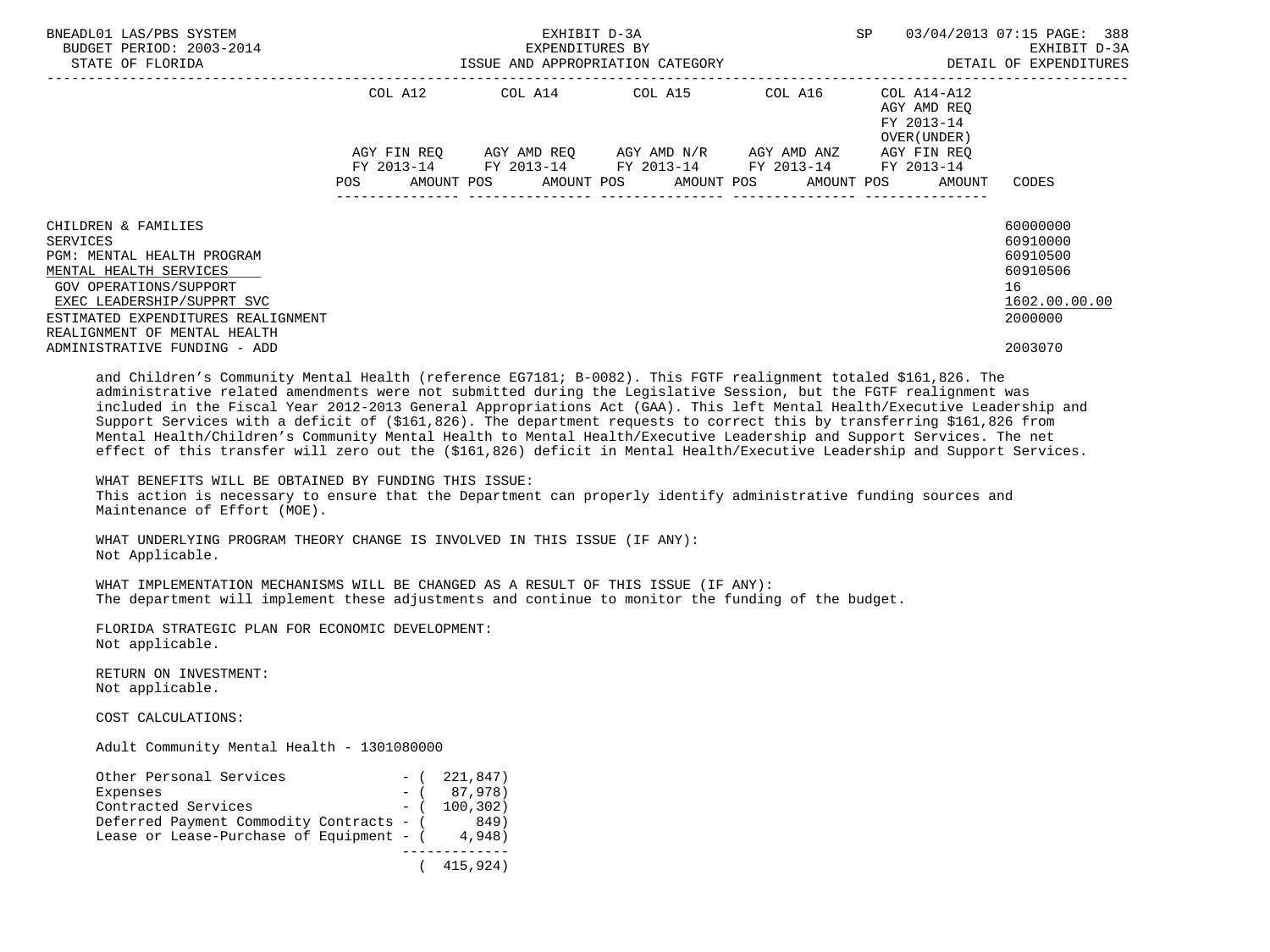| BNEADL01 LAS/PBS SYSTEM<br>BUDGET PERIOD: 2003-2014<br>STATE OF FLORIDA<br>STATE OF FLORIDA                                                                                                                                                                  |                              |             | SP<br>03/04/2013 07:15 PAGE: 389<br>EXPENDITURES BY<br>ISSUE AND APPROPRIATION CATEGORY DETAIL OF EXPENDITU<br>DETAIL OF EXPENDITU<br>EXHIBIT D-3A<br>DETAIL OF EXPENDITURES |  |            |                                                           |                                                                                           |
|--------------------------------------------------------------------------------------------------------------------------------------------------------------------------------------------------------------------------------------------------------------|------------------------------|-------------|------------------------------------------------------------------------------------------------------------------------------------------------------------------------------|--|------------|-----------------------------------------------------------|-------------------------------------------------------------------------------------------|
|                                                                                                                                                                                                                                                              |                              |             | COL A12 COL A14 COL A15 COL A16<br>AGY FIN REQ AGY AMD REQ AGY AMD N/R AGY AMD ANZ AGY FIN REQ<br>FY 2013-14 FY 2013-14 FY 2013-14 FY 2013-14 FY 2013-14                     |  |            | COL A14-A12<br>AGY AMD REQ<br>FY 2013-14<br>OVER (UNDER ) |                                                                                           |
|                                                                                                                                                                                                                                                              | POS                          |             | AMOUNT POS AMOUNT POS AMOUNT POS                                                                                                                                             |  | AMOUNT POS | AMOUNT                                                    | CODES                                                                                     |
| CHILDREN & FAMILIES<br><b>SERVICES</b><br>PGM: MENTAL HEALTH PROGRAM<br>MENTAL HEALTH SERVICES<br>GOV OPERATIONS/SUPPORT<br>EXEC LEADERSHIP/SUPPRT SVC<br>ESTIMATED EXPENDITURES REALIGNMENT<br>REALIGNMENT OF MENTAL HEALTH<br>ADMINISTRATIVE FUNDING - ADD |                              |             |                                                                                                                                                                              |  |            |                                                           | 60000000<br>60910000<br>60910500<br>60910506<br>16<br>1602.00.00.00<br>2000000<br>2003070 |
| Children Community Mental Health - 1301090000                                                                                                                                                                                                                |                              |             |                                                                                                                                                                              |  |            |                                                           |                                                                                           |
| Other Personal Services - (308,387)<br>Expenses - (23,248)<br>Contracted Services - (70,071)                                                                                                                                                                 | --------------<br>(401, 706) |             |                                                                                                                                                                              |  |            |                                                           |                                                                                           |
| Executive Leadership and Support Services - 1602000000                                                                                                                                                                                                       |                              |             |                                                                                                                                                                              |  |            |                                                           |                                                                                           |
| Other Personal Services - 530,234<br>Expenses - 111,226<br>Contracted Services - 170,373<br>Deferred Payment Commodity Contracts - 849<br>Lease or Lease-Purchase of Equipment - 4,948                                                                       |                              | ----------- |                                                                                                                                                                              |  |            |                                                           |                                                                                           |
|                                                                                                                                                                                                                                                              |                              | 817,630     |                                                                                                                                                                              |  |            |                                                           |                                                                                           |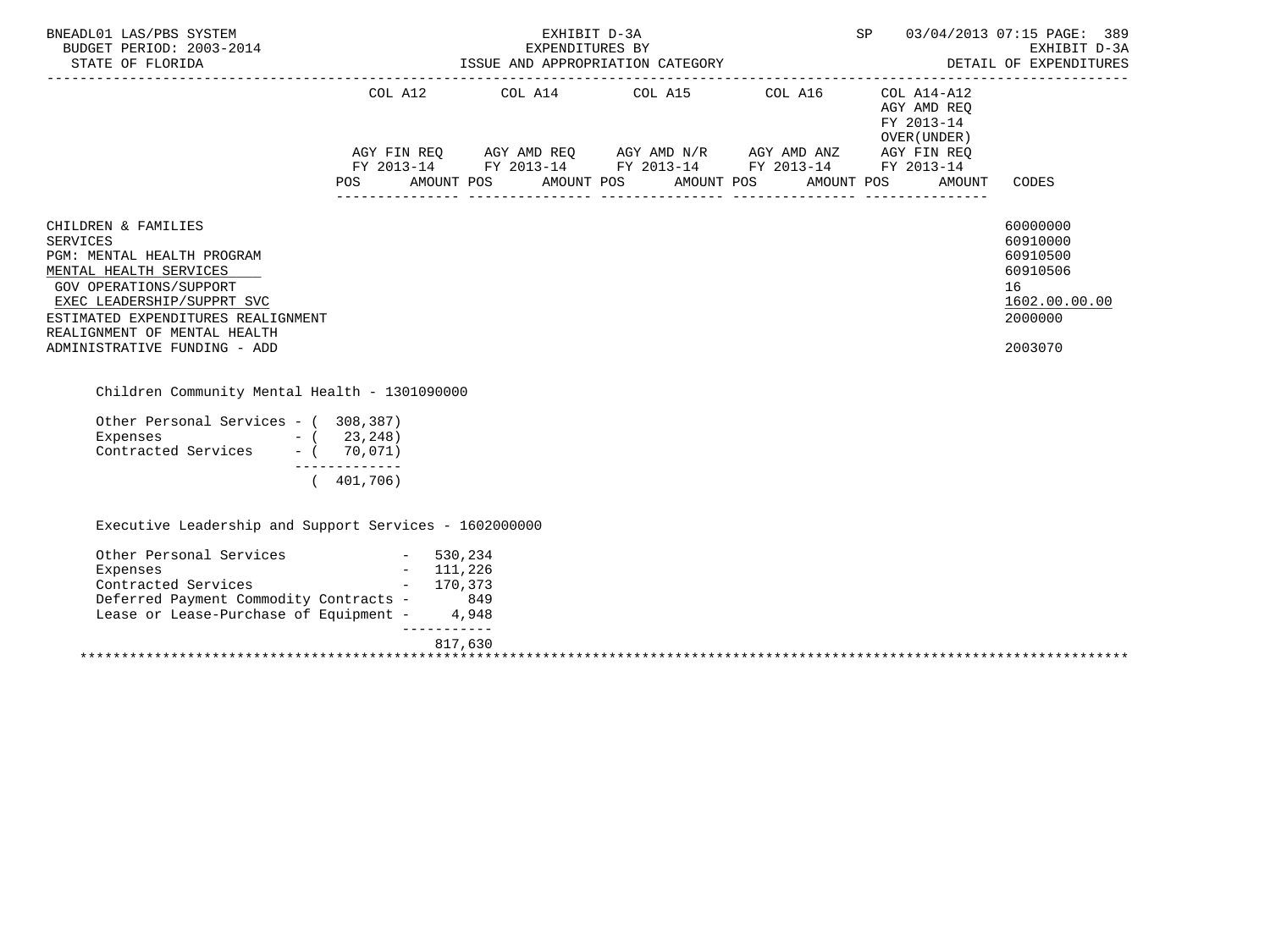| BNEADL01 LAS/PBS SYSTEM<br>BUDGET PERIOD: 2003-2014<br>STATE OF FLORIDA                                                                                                                                                                                                                                                      |                      | EXHIBIT D-3A<br>EXPENDITURES BY<br>ISSUE AND APPROPRIATION CATEGORY      | SP 03/04/2013 07:15 PAGE: 390<br>EXHIBIT D-3A<br>DETAIL OF EXPENDITURES |                                                                                    |                                                                                                 |                                                                                                     |
|------------------------------------------------------------------------------------------------------------------------------------------------------------------------------------------------------------------------------------------------------------------------------------------------------------------------------|----------------------|--------------------------------------------------------------------------|-------------------------------------------------------------------------|------------------------------------------------------------------------------------|-------------------------------------------------------------------------------------------------|-----------------------------------------------------------------------------------------------------|
|                                                                                                                                                                                                                                                                                                                              | COL A12<br>POS       | COL A14<br>AGY FIN REQ AGY AMD REQ AGY AMD N/R AGY AMD ANZ<br>AMOUNT POS | COL A15<br>AMOUNT POS AMOUNT POS<br>------------                        | COL A16<br>FY 2013-14 FY 2013-14 FY 2013-14 FY 2013-14 FY 2013-14<br>------------- | COL A14-A12<br>AGY AMD REQ<br>FY 2013-14<br>OVER (UNDER)<br>AGY FIN REQ<br>AMOUNT POS<br>AMOUNT | CODES                                                                                               |
| CHILDREN & FAMILIES<br><b>SERVICES</b><br>PGM: MENTAL HEALTH PROGRAM<br>MENTAL HEALTH SERVICES<br>GOV OPERATIONS/SUPPORT<br>EXEC LEADERSHIP/SUPPRT SVC<br>ANNUALIZATION OF ADMINISTERED<br>FUNDS APPROPRIATIONS<br>STATE HEALTH INSURANCE ADJUSTMENT<br>FOR FY 2012-13 - 10 MONTHS<br>ANNUALIZATION<br>SALARIES AND BENEFITS |                      |                                                                          |                                                                         |                                                                                    |                                                                                                 | 60000000<br>60910000<br>60910500<br>60910506<br>16<br>1602.00.00.00<br>26A0000<br>26A1830<br>010000 |
| GENERAL REVENUE FUND                                                                                                                                                                                                                                                                                                         | -MATCH 24,970 24,970 |                                                                          |                                                                         |                                                                                    |                                                                                                 | 1000 2                                                                                              |
| ADMINISTRATIVE TRUST FUND -MATCH 80                                                                                                                                                                                                                                                                                          |                      | 80                                                                       |                                                                         |                                                                                    |                                                                                                 | 2021 2                                                                                              |
| ALCOHOL/DRUGABU/MEN HLH TF-FEDERL                                                                                                                                                                                                                                                                                            | 1,915                | 1,915                                                                    |                                                                         |                                                                                    |                                                                                                 | 2027 3                                                                                              |
| FEDERAL GRANTS TRUST FUND -MATCH<br>-FEDERL                                                                                                                                                                                                                                                                                  | 365                  | 6,495 6,495<br>365                                                       |                                                                         |                                                                                    |                                                                                                 | 2261 2<br>2261 3                                                                                    |
| TOTAL FEDERAL GRANTS TRUST FUND                                                                                                                                                                                                                                                                                              | 6,860                | 6,860                                                                    |                                                                         |                                                                                    |                                                                                                 | 2261                                                                                                |
| TOTAL APPRO                                                                                                                                                                                                                                                                                                                  | 33,825               | 33,825                                                                   |                                                                         |                                                                                    |                                                                                                 |                                                                                                     |
| FEDERAL FUNDING REDUCTIONS<br>ELIMINATE UNFUNDED BUDGET<br>OTHER PERSONAL SERVICES<br>FEDERAL GRANTS TRUST FUND -FEDERL 93,545-<br>93,545-                                                                                                                                                                                   |                      |                                                                          |                                                                         |                                                                                    |                                                                                                 | 3200000<br>3201010<br>030000<br>2261 3                                                              |
| EXPENSES                                                                                                                                                                                                                                                                                                                     |                      |                                                                          |                                                                         |                                                                                    |                                                                                                 | 040000                                                                                              |
| FEDERAL GRANTS TRUST FUND -FEDERL                                                                                                                                                                                                                                                                                            | $61,623-$            | $61,623-$                                                                |                                                                         |                                                                                    |                                                                                                 | 2261 3                                                                                              |
| SPECIAL CATEGORIES<br>CONTRACTED SERVICES                                                                                                                                                                                                                                                                                    |                      |                                                                          |                                                                         |                                                                                    |                                                                                                 | 100000<br>100777                                                                                    |
| FEDERAL GRANTS TRUST FUND -FEDERL                                                                                                                                                                                                                                                                                            | $1.500 -$            | $1,500-$                                                                 |                                                                         |                                                                                    |                                                                                                 | 2261 3                                                                                              |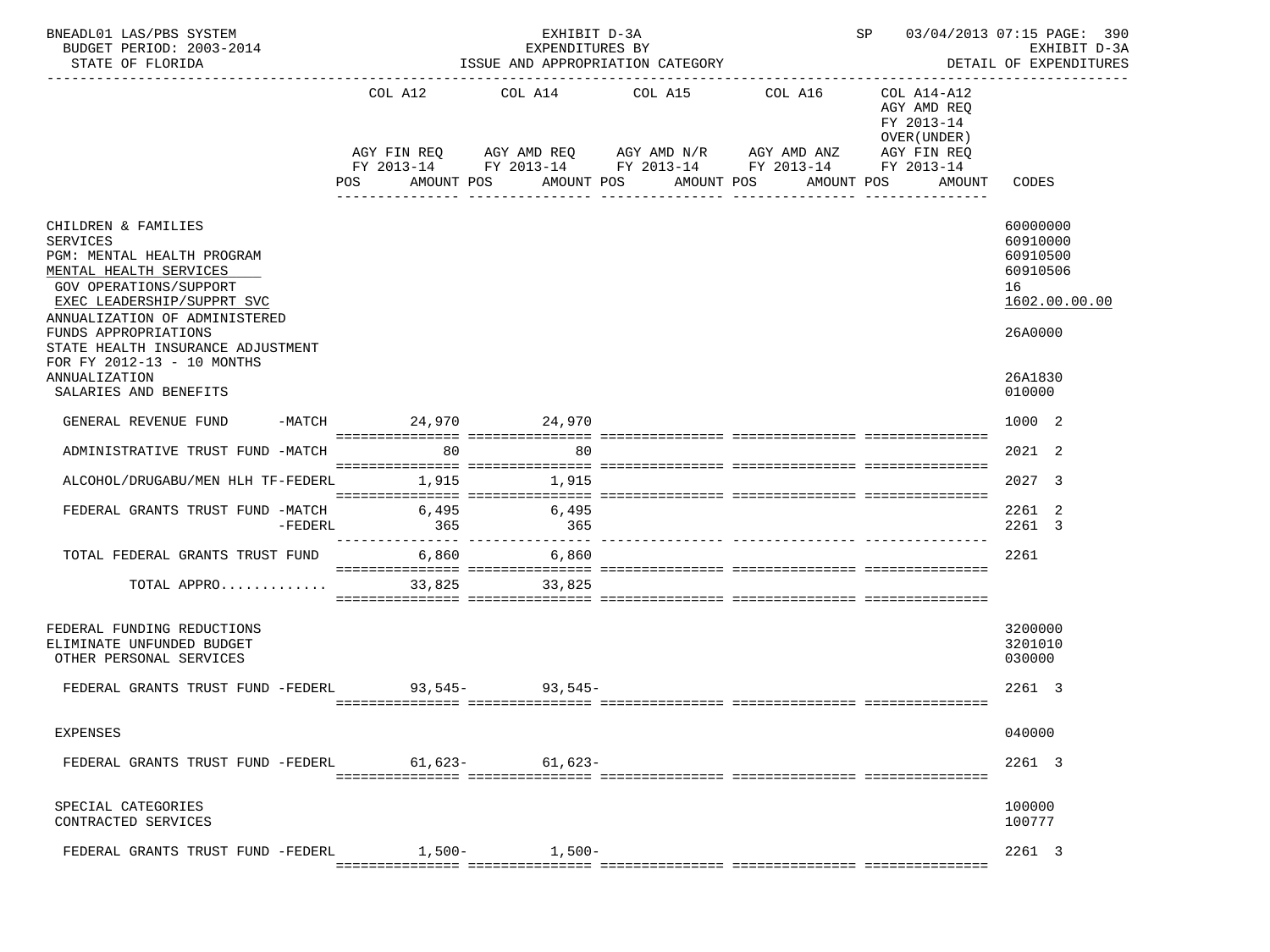| BNEADL01 LAS/PBS SYSTEM<br>BUDGET PERIOD: 2003-2014<br>STATE OF FLORIDA                                                                                                                                                                                            | ISSUE AND APPROPRIATION CATEGORY | SP 03/04/2013 07:15 PAGE: 391<br>EXHIBIT D-3A<br>DETAIL OF EXPENDITURES                                               |                  |                                                          |                                                                                                               |
|--------------------------------------------------------------------------------------------------------------------------------------------------------------------------------------------------------------------------------------------------------------------|----------------------------------|-----------------------------------------------------------------------------------------------------------------------|------------------|----------------------------------------------------------|---------------------------------------------------------------------------------------------------------------|
|                                                                                                                                                                                                                                                                    | COL A12                          | COL A14 COL A15 COL A16                                                                                               |                  | COL A14-A12<br>AGY AMD REO<br>FY 2013-14<br>OVER (UNDER) |                                                                                                               |
|                                                                                                                                                                                                                                                                    |                                  | AGY FIN REO AGY AMD REO AGY AMD N/R AGY AMD ANZ AGY FIN REO<br>FY 2013-14 FY 2013-14 FY 2013-14 FY 2013-14 FY 2013-14 |                  |                                                          |                                                                                                               |
|                                                                                                                                                                                                                                                                    |                                  | POS AMOUNT POS AMOUNT POS AMOUNT POS                                                                                  |                  | AMOUNT POS AMOUNT                                        | CODES                                                                                                         |
| CHILDREN & FAMILIES<br><b>SERVICES</b><br>PGM: MENTAL HEALTH PROGRAM<br>MENTAL HEALTH SERVICES<br>GOV OPERATIONS/SUPPORT<br>EXEC LEADERSHIP/SUPPRT SVC<br>FEDERAL FUNDING REDUCTIONS<br>ELIMINATE UNFUNDED BUDGET<br>SPECIAL CATEGORIES<br>G/A-CONTRACTED SERVICES |                                  |                                                                                                                       |                  |                                                          | 60000000<br>60910000<br>60910500<br>60910506<br>16<br>1602.00.00.00<br>3200000<br>3201010<br>100000<br>100778 |
| FEDERAL GRANTS TRUST FUND -FEDERL 4.513.830- 4.513.830-                                                                                                                                                                                                            |                                  |                                                                                                                       |                  |                                                          | 2261 3                                                                                                        |
| TOTAL: ELIMINATE UNFUNDED BUDGET<br>TOTAL ISSUE 4,670,498- 4,670,498-                                                                                                                                                                                              |                                  |                                                                                                                       |                  |                                                          | 3201010                                                                                                       |
|                                                                                                                                                                                                                                                                    |                                  |                                                                                                                       |                  |                                                          |                                                                                                               |
| AGENCY ISSUE NARRATIVE:<br>2013-2014 BUDGET YEAR NARRATIVE:<br>ISSUE TITLE: Eliminate Unfunded Budget                                                                                                                                                              |                                  |                                                                                                                       | IT COMPONENT? NO |                                                          |                                                                                                               |

 SPECIFY WHICH AGENCY GOAL FROM THE 2012-2017 STRATEGIC PLAN IS ADDRESSED BY THIS BUDGET ISSUE PROPOSAL:Effect Program Improvements: Apply proven best practices to maximize efficiencies and outcomes.

 SUMMARY:The Department requests the deletion of \$4,670,498 (total issue request is \$12,348,997) in unfunded budget in order to reflect a more accurate picture of the true funded and useable budget within the Department. This budget has become unfunded as a result of insufficient recurring funding sources to include: a decline in revenue collections, reductions to state funds, decreases in grant awards, and grant awards ending.

 PROBLEM STATEMENT:If this issue is not approved, the total funding within the Department will be distorted. The Department would appear to have more resources available than what is obtainable.

 WHAT BENEFITS WILL BE OBTAINED BY FUNDING THIS ISSUE: Not Applicable.

 WHAT UNDERLYING PROGRAM THEORY CHANGE IS INVOLVED IN THIS ISSUE (IF ANY): Not applicable.

 WHAT IMPLEMENTATION MECHANISMS WILL BE CHANGED AS A RESULT OF THIS ISSUE (IF ANY): Not applicable.

 FLORIDA STRATEGIC PLAN FOR ECONOMIC DEVELOPMENT: Not applicable.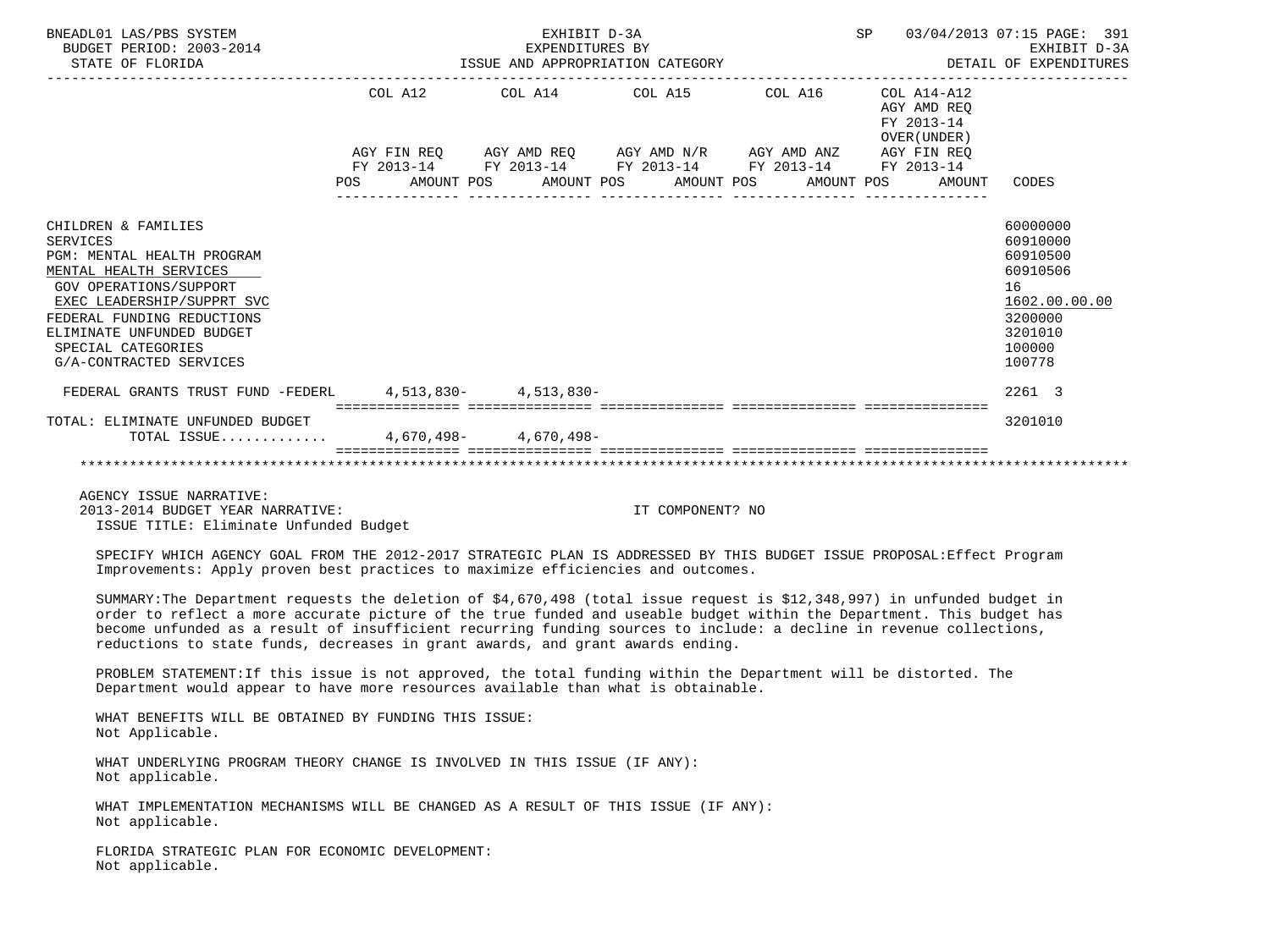| BNEADL01 LAS/PBS SYSTEM<br>BUDGET PERIOD: 2003-2014<br>STATE OF FLORIDA                                                                                                                                                                                       |        | EXHIBIT D-3A<br>EXPENDITURES BY<br>ISSUE AND APPROPRIATION CATEGORY |         |                                                            |            |                                                                |            |                  |            | SP 03/04/2013 07:15 PAGE: 392<br>EXHIBIT D-3A<br>DETAIL OF EXPENDITURES<br>-----------------------------------<br>------------------ |                                                                                       |                                                                          |               |
|---------------------------------------------------------------------------------------------------------------------------------------------------------------------------------------------------------------------------------------------------------------|--------|---------------------------------------------------------------------|---------|------------------------------------------------------------|------------|----------------------------------------------------------------|------------|------------------|------------|--------------------------------------------------------------------------------------------------------------------------------------|---------------------------------------------------------------------------------------|--------------------------------------------------------------------------|---------------|
|                                                                                                                                                                                                                                                               |        | COL A12                                                             |         | COL A14<br>AGY FIN REQ AGY AMD REQ AGY AMD N/R AGY AMD ANZ |            | COL A15 COL A16<br>FY 2013-14 FY 2013-14 FY 2013-14 FY 2013-14 |            |                  |            |                                                                                                                                      | COL A14-A12<br>AGY AMD REQ<br>FY 2013-14<br>OVER (UNDER)<br>AGY FIN REQ<br>FY 2013-14 |                                                                          |               |
|                                                                                                                                                                                                                                                               |        | POS                                                                 |         | AMOUNT POS<br>------------                                 | AMOUNT POS | ---------------                                                | AMOUNT POS | ---------------- | AMOUNT POS |                                                                                                                                      | AMOUNT<br>_______________                                                             | CODES                                                                    |               |
| CHILDREN & FAMILIES<br><b>SERVICES</b><br>PGM: MENTAL HEALTH PROGRAM<br>MENTAL HEALTH SERVICES<br>GOV OPERATIONS/SUPPORT<br>EXEC LEADERSHIP/SUPPRT SVC<br>FEDERAL FUNDING REDUCTIONS<br>ELIMINATE UNFUNDED BUDGET<br>RETURN ON INVESTMENT:<br>Not applicable. |        |                                                                     |         |                                                            |            |                                                                |            |                  |            |                                                                                                                                      |                                                                                       | 60000000<br>60910000<br>60910500<br>60910506<br>16<br>3200000<br>3201010 | 1602.00.00.00 |
| COST CALCULATIONS:<br>Not Applicable                                                                                                                                                                                                                          |        |                                                                     |         |                                                            |            |                                                                |            |                  |            |                                                                                                                                      |                                                                                       |                                                                          |               |
| FUND SHIFT<br>REPLACE UNRESERVED FUND BALANCE<br>WITH GENERAL REVENUE FOR RECURRING<br>ACTIVITIES - ADD<br>SALARIES AND BENEFITS                                                                                                                              |        |                                                                     |         |                                                            |            |                                                                |            |                  |            |                                                                                                                                      |                                                                                       | 3400000<br>3400350<br>010000                                             |               |
| GENERAL REVENUE FUND                                                                                                                                                                                                                                          |        | -MATCH 771, 418 771, 418                                            |         |                                                            |            |                                                                |            |                  |            |                                                                                                                                      |                                                                                       | 1000 2                                                                   |               |
| OTHER PERSONAL SERVICES                                                                                                                                                                                                                                       |        |                                                                     |         |                                                            |            |                                                                |            |                  |            |                                                                                                                                      |                                                                                       | 030000                                                                   |               |
| GENERAL REVENUE FUND                                                                                                                                                                                                                                          | -MATCH |                                                                     | 2,105   |                                                            | 2,105      |                                                                |            |                  |            |                                                                                                                                      |                                                                                       | 1000 2                                                                   |               |
| EXPENSES                                                                                                                                                                                                                                                      |        |                                                                     |         |                                                            |            |                                                                |            |                  |            |                                                                                                                                      |                                                                                       | 040000                                                                   |               |
| GENERAL REVENUE FUND                                                                                                                                                                                                                                          | -MATCH |                                                                     | 86,823  |                                                            | 86,823     |                                                                |            |                  |            |                                                                                                                                      |                                                                                       | 1000                                                                     | -2            |
| SPECIAL CATEGORIES<br>CONTRACTED SERVICES                                                                                                                                                                                                                     |        |                                                                     |         |                                                            |            |                                                                |            |                  |            |                                                                                                                                      |                                                                                       | 100000<br>100777                                                         |               |
| GENERAL REVENUE FUND                                                                                                                                                                                                                                          | -MATCH |                                                                     | 6,231   |                                                            | 6,231      |                                                                |            |                  |            |                                                                                                                                      |                                                                                       | 1000 2                                                                   |               |
| TOTAL: REPLACE UNRESERVED FUND BALANCE<br>WITH GENERAL REVENUE FOR RECURRING<br>ACTIVITIES - ADD                                                                                                                                                              |        |                                                                     |         |                                                            |            |                                                                |            |                  |            |                                                                                                                                      |                                                                                       | 3400350                                                                  |               |
| TOTAL ISSUE                                                                                                                                                                                                                                                   |        |                                                                     | 866,577 |                                                            | 866,577    |                                                                |            |                  |            |                                                                                                                                      |                                                                                       |                                                                          |               |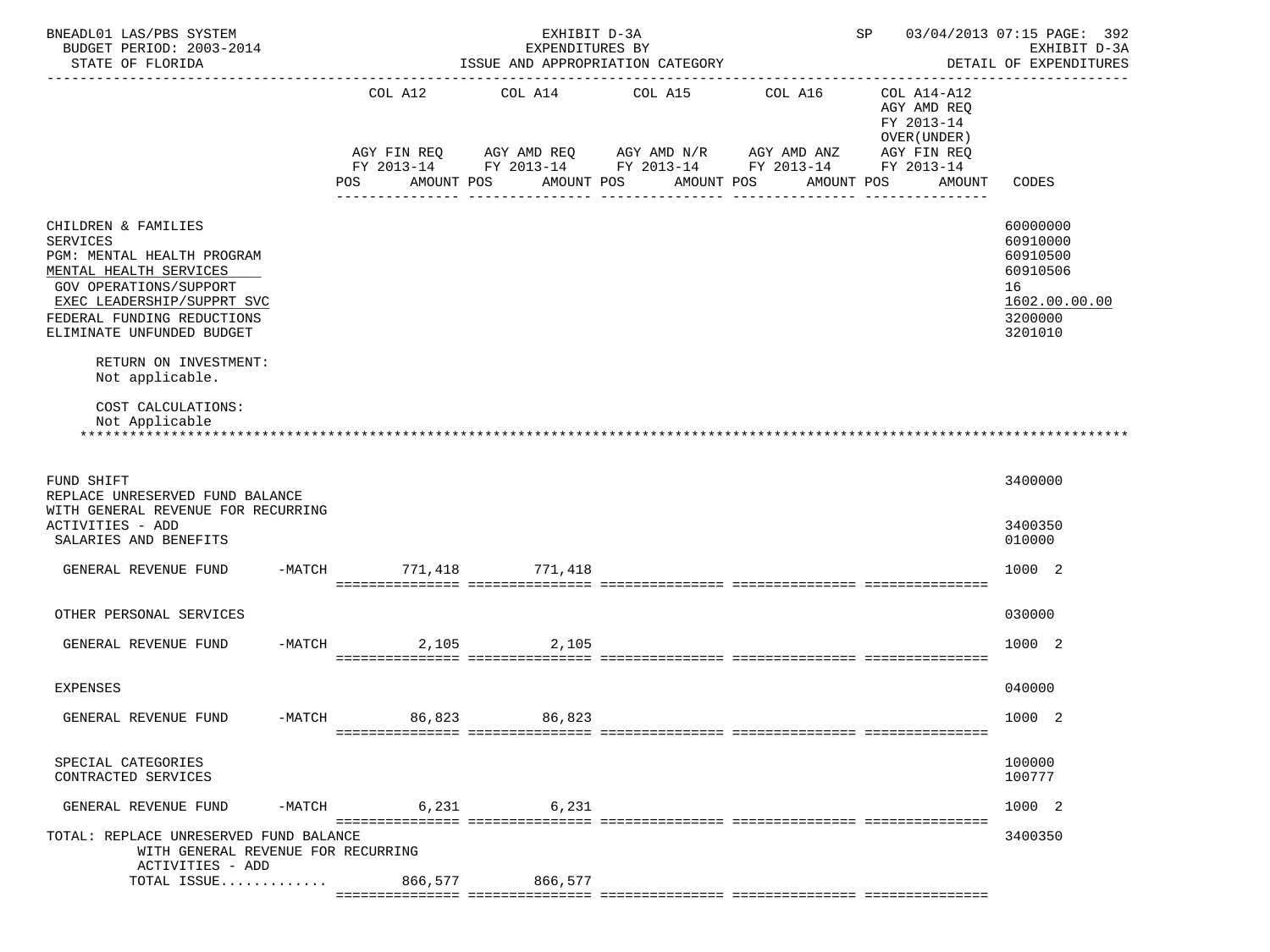| BNEADL01 LAS/PBS SYSTEM                                                                                                                                                                                                                                                                                                                                                                                                                                                                                                                                                                                                                                                                                                                                                                                                                                                                                                                                                                                                      |         | EXHIBIT D-3A                     |                  |                                                                                                                                                                      |                                                                    | SP 03/04/2013 07:15 PAGE: 393<br>EXHIBIT D-3A                                  |
|------------------------------------------------------------------------------------------------------------------------------------------------------------------------------------------------------------------------------------------------------------------------------------------------------------------------------------------------------------------------------------------------------------------------------------------------------------------------------------------------------------------------------------------------------------------------------------------------------------------------------------------------------------------------------------------------------------------------------------------------------------------------------------------------------------------------------------------------------------------------------------------------------------------------------------------------------------------------------------------------------------------------------|---------|----------------------------------|------------------|----------------------------------------------------------------------------------------------------------------------------------------------------------------------|--------------------------------------------------------------------|--------------------------------------------------------------------------------|
|                                                                                                                                                                                                                                                                                                                                                                                                                                                                                                                                                                                                                                                                                                                                                                                                                                                                                                                                                                                                                              |         |                                  |                  |                                                                                                                                                                      |                                                                    |                                                                                |
|                                                                                                                                                                                                                                                                                                                                                                                                                                                                                                                                                                                                                                                                                                                                                                                                                                                                                                                                                                                                                              | POS FOR | AMOUNT POS AMOUNT POS AMOUNT POS |                  | COL A12 COL A14 COL A15 COL A16 COL A14-A12<br>AGY FIN REQ AGY AMD REQ AGY AMD N/R AGY AMD ANZ AGY FIN REQ<br>FY 2013-14 FY 2013-14 FY 2013-14 FY 2013-14 FY 2013-14 | AGY AMD REO<br>FY 2013-14<br>OVER (UNDER )<br>AMOUNT POS<br>AMOUNT | CODES                                                                          |
| CHILDREN & FAMILIES<br><b>SERVICES</b><br>PGM: MENTAL HEALTH PROGRAM<br>MENTAL HEALTH SERVICES<br>GOV OPERATIONS/SUPPORT<br>EXEC LEADERSHIP/SUPPRT SVC<br>FUND SHIFT<br>REPLACE UNRESERVED FUND BALANCE<br>WITH GENERAL REVENUE FOR RECURRING                                                                                                                                                                                                                                                                                                                                                                                                                                                                                                                                                                                                                                                                                                                                                                                |         |                                  |                  |                                                                                                                                                                      |                                                                    | 60000000<br>60910000<br>60910500<br>60910506<br>16<br>1602.00.00.00<br>3400000 |
| ACTIVITIES - ADD                                                                                                                                                                                                                                                                                                                                                                                                                                                                                                                                                                                                                                                                                                                                                                                                                                                                                                                                                                                                             |         |                                  |                  |                                                                                                                                                                      |                                                                    | 3400350                                                                        |
| 2013-2014 BUDGET YEAR NARRATIVE:<br>ISSUE TITLE: Replace Unreserved Fund Balance with General Revenue for Recurring Activities - Add<br>SPECIFY WHICH AGENCY GOAL FROM THE FISCAL YEARS 2013-2014 THROUGH 2017-2018 STRATEGIC PLAN IS ADDRESSED BY THIS BUDGET<br>ISSUE PROPOSAL:<br>Effect Program Improvements: Apply proven best practices to maximize efficiencies and outcomes.<br>SUMMARY:<br>The Department requests to shift \$866,577 in Federal Grants Trust Fund budget authority to General Revenue budget<br>authority to continue the current level of funding.<br>PROBLEM STATEMENT:<br>Over the last couple of Fiscal Years, large reductions were administered throughout the Department. In some cases, this<br>affected state funds that were used as match for Federal Programs. The additional cash use of \$866,577 reflects<br>additional trust fund budget authority provided by the Legislature to fund these programs, but the Department cannot<br>identify a fund source to support this budget. |         |                                  | IT COMPONENT? NO |                                                                                                                                                                      |                                                                    |                                                                                |
| WHAT BENEFITS WILL BE OBTAINED BY FUNDING THIS ISSUE:<br>The Department requests the replacement of this trust fund budget authority with General Revenue. This funding will<br>restore the budget to base levels, net the reductions taken.                                                                                                                                                                                                                                                                                                                                                                                                                                                                                                                                                                                                                                                                                                                                                                                 |         |                                  |                  |                                                                                                                                                                      |                                                                    |                                                                                |
| WHAT UNDERLYING PROGRAM THEORY CHANGE IS INVOLVED IN THIS ISSUE (IF ANY):<br>Not applicable.                                                                                                                                                                                                                                                                                                                                                                                                                                                                                                                                                                                                                                                                                                                                                                                                                                                                                                                                 |         |                                  |                  |                                                                                                                                                                      |                                                                    |                                                                                |
| WHAT IMPLEMENTATION MECHANISMS WILL BE CHANGES AS A RESULT OF THIS ISSUE (IF ANY):<br>The Department will implement these adjustments and continue to monitor the funding of the budget.                                                                                                                                                                                                                                                                                                                                                                                                                                                                                                                                                                                                                                                                                                                                                                                                                                     |         |                                  |                  |                                                                                                                                                                      |                                                                    |                                                                                |
| FLORIDA STRATEGIC PLAN FOR ECONOMIC DEVELOPMENT:<br>Not applicable.                                                                                                                                                                                                                                                                                                                                                                                                                                                                                                                                                                                                                                                                                                                                                                                                                                                                                                                                                          |         |                                  |                  |                                                                                                                                                                      |                                                                    |                                                                                |
| RETURN ON INVESTMENT:<br>Not applicable.                                                                                                                                                                                                                                                                                                                                                                                                                                                                                                                                                                                                                                                                                                                                                                                                                                                                                                                                                                                     |         |                                  |                  |                                                                                                                                                                      |                                                                    |                                                                                |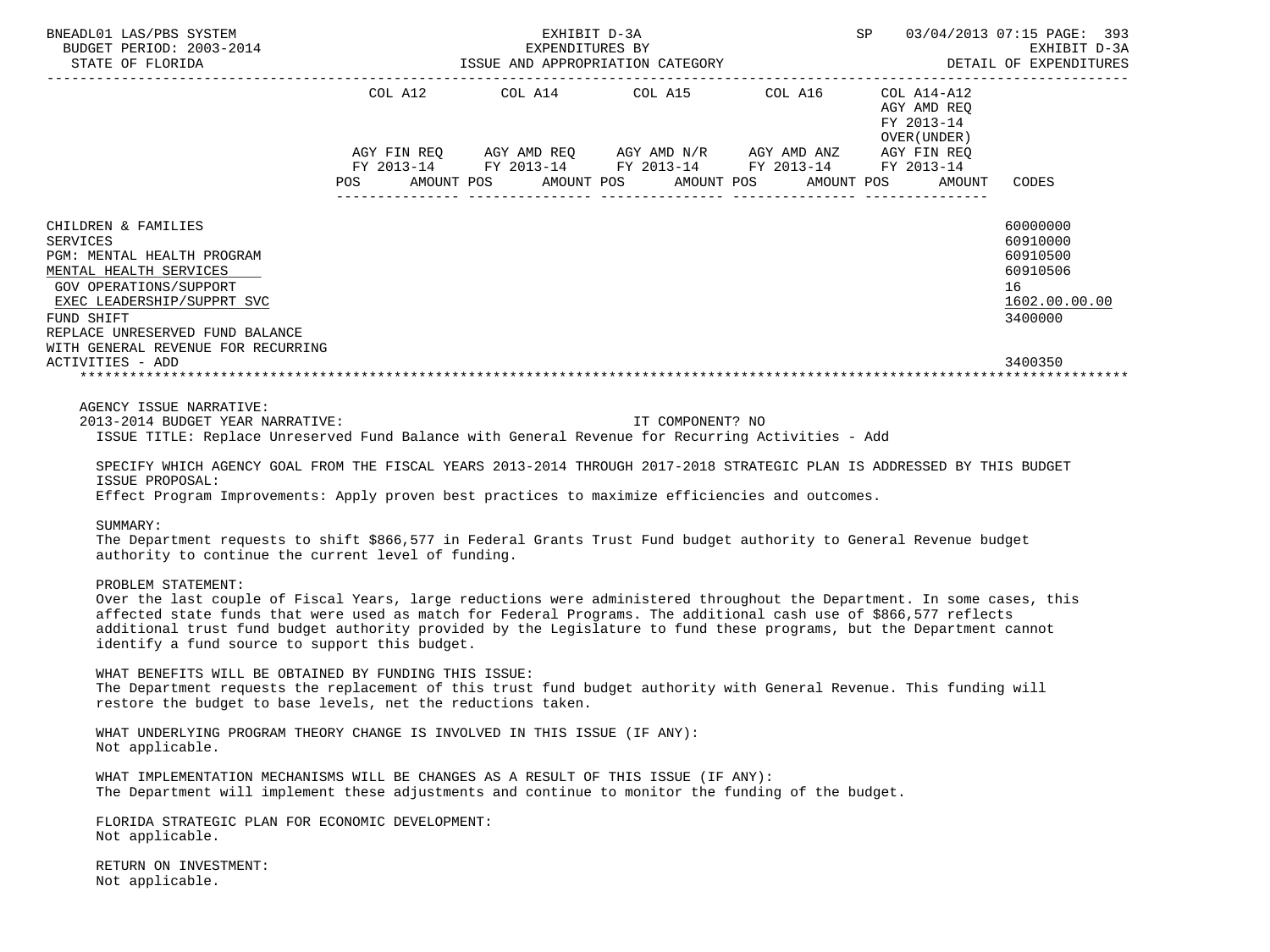| BNEADL01 LAS/PBS SYSTEM<br>BUDGET PERIOD: 2003-2014                                                                                                                                                                                                               |                                  | EXHIBIT D-3A<br>EXPENDITURES BY                                                                                                                |                       |                       | SP 03/04/2013 07:15 PAGE: 394<br>EXHIBIT D-3A                           |           |                                                                                           |
|-------------------------------------------------------------------------------------------------------------------------------------------------------------------------------------------------------------------------------------------------------------------|----------------------------------|------------------------------------------------------------------------------------------------------------------------------------------------|-----------------------|-----------------------|-------------------------------------------------------------------------|-----------|-------------------------------------------------------------------------------------------|
| STATE OF FLORIDA                                                                                                                                                                                                                                                  | ISSUE AND APPROPRIATION CATEGORY |                                                                                                                                                |                       |                       | DETAIL OF EXPENDITURES                                                  |           |                                                                                           |
|                                                                                                                                                                                                                                                                   | COL A12<br>POS                   | COL A14<br>AGY FIN REQ AGY AMD REQ AGY AMD N/R AGY AMD ANZ AGY FIN REQ<br>FY 2013-14 FY 2013-14 FY 2013-14 FY 2013-14 FY 2013-14<br>AMOUNT POS | COL A15<br>AMOUNT POS | COL A16<br>AMOUNT POS | COL A14-A12<br>AGY AMD REO<br>FY 2013-14<br>OVER (UNDER )<br>AMOUNT POS | AMOUNT    | CODES                                                                                     |
|                                                                                                                                                                                                                                                                   |                                  |                                                                                                                                                | ---------------       |                       |                                                                         |           |                                                                                           |
| CHILDREN & FAMILIES<br><b>SERVICES</b><br>PGM: MENTAL HEALTH PROGRAM<br>MENTAL HEALTH SERVICES<br>GOV OPERATIONS/SUPPORT<br>EXEC LEADERSHIP/SUPPRT SVC<br>FUND SHIFT<br>REPLACE UNRESERVED FUND BALANCE<br>WITH GENERAL REVENUE FOR RECURRING<br>ACTIVITIES - ADD |                                  |                                                                                                                                                |                       |                       |                                                                         |           | 60000000<br>60910000<br>60910500<br>60910506<br>16<br>1602.00.00.00<br>3400000<br>3400350 |
|                                                                                                                                                                                                                                                                   |                                  |                                                                                                                                                |                       |                       |                                                                         |           |                                                                                           |
| COST CALCULATIONS:<br>The Other Adjustment Data (OAD) transaction was used to realign budget authority between funds for Salaries and Benefits<br>amounts that are not associated with specific positions and salary rate.                                        |                                  |                                                                                                                                                |                       |                       |                                                                         |           |                                                                                           |
| POSITION DETAIL OF SALARIES AND BENEFITS:                                                                                                                                                                                                                         |                                  |                                                                                                                                                |                       |                       |                                                                         |           |                                                                                           |
|                                                                                                                                                                                                                                                                   | FTE                              | BASE RATE                                                                                                                                      | ADDITIVES BENEFITS    |                       | SUBTOTAL                                                                | $\approx$ | LAPSE LAPSED SALARIES<br>AND BENEFITS                                                     |
| A12 - AGY FIN REO FY 2013-14                                                                                                                                                                                                                                      |                                  |                                                                                                                                                |                       |                       |                                                                         |           |                                                                                           |
| CHANGES TO CURRENTLY AUTHORIZED POSITIONS<br>OTHER SALARY AMOUNT<br>1000 GENERAL REVENUE FUND                                                                                                                                                                     |                                  |                                                                                                                                                |                       |                       |                                                                         |           | 771,418                                                                                   |
|                                                                                                                                                                                                                                                                   |                                  |                                                                                                                                                |                       |                       |                                                                         |           |                                                                                           |
|                                                                                                                                                                                                                                                                   |                                  |                                                                                                                                                |                       |                       |                                                                         |           | 771,418<br>==============                                                                 |
|                                                                                                                                                                                                                                                                   |                                  |                                                                                                                                                |                       |                       |                                                                         |           |                                                                                           |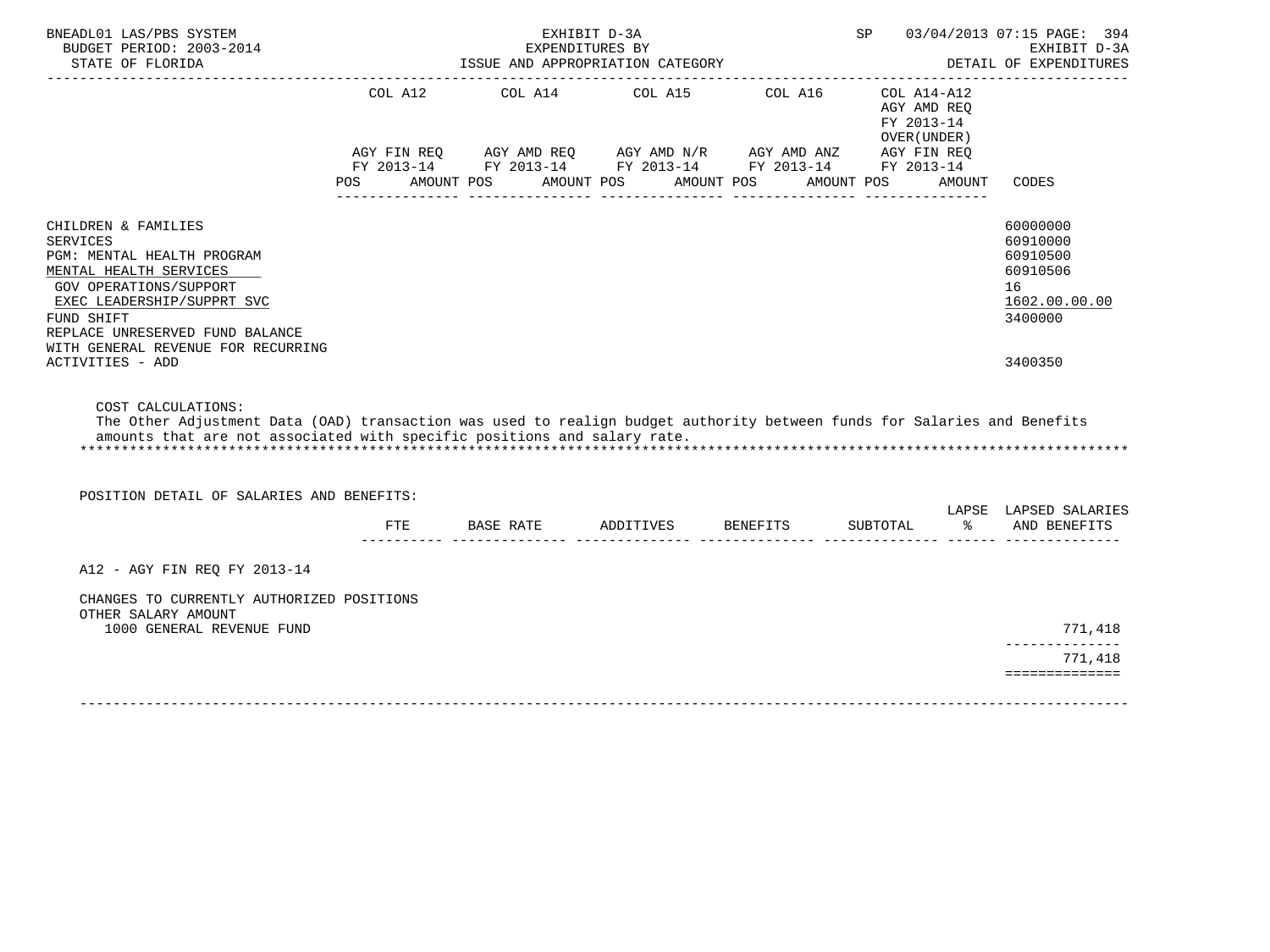| BNEADL01 LAS/PBS SYSTEM<br>BUDGET PERIOD: 2003-2014<br>STATE OF FLORIDA                                                                                                                                                                       |         | EXHIBIT D-3A<br>EXPENDITURES BY<br>ISSUE AND APPROPRIATION CATEGORY                                                                                                                                                                    | SP 03/04/2013 07:15 PAGE: 395 | EXHIBIT D-3A<br>DETAIL OF EXPENDITURES |                                                                               |                                                                                |
|-----------------------------------------------------------------------------------------------------------------------------------------------------------------------------------------------------------------------------------------------|---------|----------------------------------------------------------------------------------------------------------------------------------------------------------------------------------------------------------------------------------------|-------------------------------|----------------------------------------|-------------------------------------------------------------------------------|--------------------------------------------------------------------------------|
|                                                                                                                                                                                                                                               | COL A12 | COL A14<br>AGY FIN REQ        AGY AMD REQ        AGY AMD N/R        AGY AMD ANZ         AGY FIN REQ<br>FY 2013-14         FY 2013-14         FY 2013-14          FY 2013-14         FY 2013-14<br>POS AMOUNT POS AMOUNT POS AMOUNT POS | COL A15                       | COL A16                                | COL A14-A12<br>AGY AMD REQ<br>FY 2013-14<br>OVER (UNDER)<br>AMOUNT POS AMOUNT | CODES                                                                          |
|                                                                                                                                                                                                                                               |         |                                                                                                                                                                                                                                        |                               |                                        |                                                                               |                                                                                |
| CHILDREN & FAMILIES<br><b>SERVICES</b><br>PGM: MENTAL HEALTH PROGRAM<br>MENTAL HEALTH SERVICES<br>GOV OPERATIONS/SUPPORT<br>EXEC LEADERSHIP/SUPPRT SVC<br>FUND SHIFT<br>REPLACE UNRESERVED FUND BALANCE<br>WITH GENERAL REVENUE FOR RECURRING |         |                                                                                                                                                                                                                                        |                               |                                        |                                                                               | 60000000<br>60910000<br>60910500<br>60910506<br>16<br>1602.00.00.00<br>3400000 |
| ACTIVITIES - ADD                                                                                                                                                                                                                              |         |                                                                                                                                                                                                                                        |                               |                                        |                                                                               | 3400350                                                                        |
| POSITION DETAIL OF SALARIES AND BENEFITS:                                                                                                                                                                                                     |         |                                                                                                                                                                                                                                        |                               |                                        |                                                                               |                                                                                |
|                                                                                                                                                                                                                                               | FTE     | BASE RATE                                                                                                                                                                                                                              | ADDITIVES                     | BENEFITS                               | SUBTOTAL<br>ిన                                                                | LAPSE LAPSED SALARIES<br>AND BENEFITS                                          |
| A14 - AGY AMD REO FY 2013-14<br>CHANGES TO CURRENTLY AUTHORIZED POSITIONS                                                                                                                                                                     |         |                                                                                                                                                                                                                                        |                               |                                        |                                                                               |                                                                                |
| OTHER SALARY AMOUNT<br>1000 GENERAL REVENUE FUND                                                                                                                                                                                              |         |                                                                                                                                                                                                                                        |                               |                                        |                                                                               | 771,418                                                                        |
|                                                                                                                                                                                                                                               |         |                                                                                                                                                                                                                                        |                               |                                        |                                                                               | ______________<br>771,418<br>==============                                    |
|                                                                                                                                                                                                                                               |         |                                                                                                                                                                                                                                        |                               |                                        |                                                                               |                                                                                |
| REPLACE UNRESERVED FUND BALANCE<br>WITH GENERAL REVENUE FOR RECURRING<br>ACTIVITIES - DEDUCT                                                                                                                                                  |         |                                                                                                                                                                                                                                        |                               |                                        |                                                                               | 3400360                                                                        |
| SALARIES AND BENEFITS                                                                                                                                                                                                                         |         |                                                                                                                                                                                                                                        |                               |                                        |                                                                               | 010000                                                                         |
| FEDERAL GRANTS TRUST FUND -MATCH 771,418- 771,418-                                                                                                                                                                                            |         |                                                                                                                                                                                                                                        |                               |                                        |                                                                               | 2261 2                                                                         |
| OTHER PERSONAL SERVICES                                                                                                                                                                                                                       |         |                                                                                                                                                                                                                                        |                               |                                        |                                                                               | 030000                                                                         |
| FEDERAL GRANTS TRUST FUND -MATCH 2, 105-<br>2, 105-                                                                                                                                                                                           |         |                                                                                                                                                                                                                                        |                               |                                        |                                                                               | 2261 2                                                                         |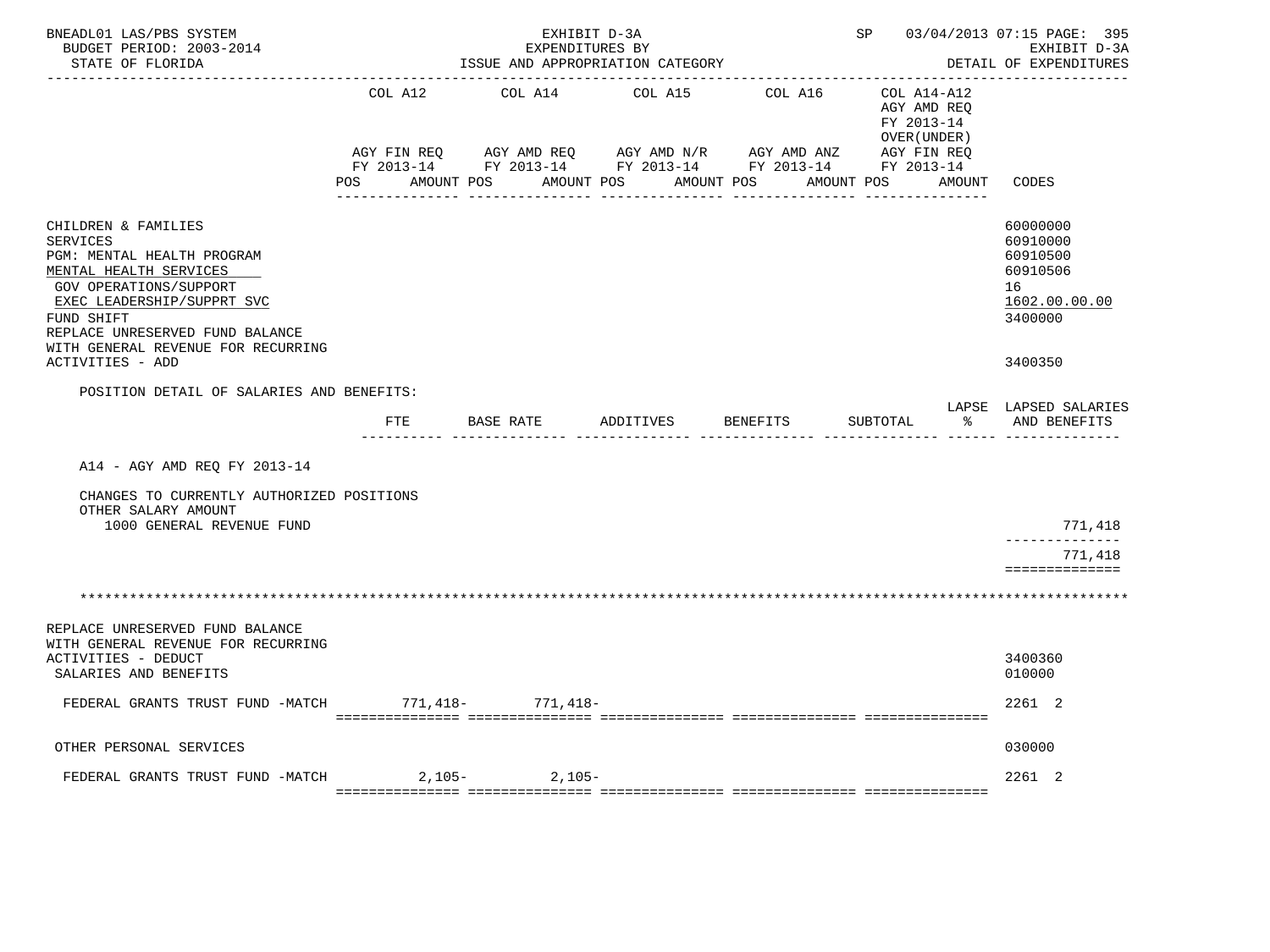| BNEADL01 LAS/PBS SYSTEM<br>BUDGET PERIOD: 2003-2014<br>STATE OF FLORIDA                                                                                                                                                                      |            | EXHIBIT D-3A<br>EXPENDITURES BY<br>ISSUE AND APPROPRIATION CATEGORY                                                                                                                                                                                                                                                                                                                                                                                                                        |                  | SP 03/04/2013 07:15 PAGE: 396<br>גי-ח די די דוארי היא היא היא הי<br>DETAIL OF EXPENDITURES |                                                                                |
|----------------------------------------------------------------------------------------------------------------------------------------------------------------------------------------------------------------------------------------------|------------|--------------------------------------------------------------------------------------------------------------------------------------------------------------------------------------------------------------------------------------------------------------------------------------------------------------------------------------------------------------------------------------------------------------------------------------------------------------------------------------------|------------------|--------------------------------------------------------------------------------------------|--------------------------------------------------------------------------------|
|                                                                                                                                                                                                                                              | <b>POS</b> | $\begin{tabular}{lllllllllll} \multicolumn{2}{l}{{\text{COL A14}} } & \multicolumn{2}{c}{{\text{COL A15}} } & \multicolumn{2}{c}{{\text{COL A16}} } & \multicolumn{2}{c}{{\text{COL A14} - A12}}\\ \multicolumn{2}{c}{{\text{COL A14}} } & \multicolumn{2}{c}{{\text{COL A15}} } & \multicolumn{2}{c}{{\text{COL A16}} } & \multicolumn{2}{c}{{\text{COL A14} - A12}}\\ \multicolumn{2}{c}{{\text{COL A14}} } & \multicolumn{2}{c}{{\text{COL A14}} }$<br>AMOUNT POS AMOUNT POS AMOUNT POS |                  | AGY AMD REQ<br>FY 2013-14<br>OVER ( UNDER )<br>AMOUNT POS                                  | AMOUNT CODES                                                                   |
| CHILDREN & FAMILIES<br><b>SERVICES</b><br>PGM: MENTAL HEALTH PROGRAM<br>MENTAL HEALTH SERVICES<br>GOV OPERATIONS/SUPPORT<br>EXEC LEADERSHIP/SUPPRT SVC<br>FUND SHIFT<br>REPLACE UNRESERVED FUND BALANCE                                      |            |                                                                                                                                                                                                                                                                                                                                                                                                                                                                                            |                  |                                                                                            | 60000000<br>60910000<br>60910500<br>60910506<br>16<br>1602.00.00.00<br>3400000 |
| WITH GENERAL REVENUE FOR RECURRING<br>ACTIVITIES - DEDUCT<br><b>EXPENSES</b>                                                                                                                                                                 |            |                                                                                                                                                                                                                                                                                                                                                                                                                                                                                            |                  |                                                                                            | 3400360<br>040000                                                              |
| FEDERAL GRANTS TRUST FUND -MATCH 86,823- 86,823-                                                                                                                                                                                             |            |                                                                                                                                                                                                                                                                                                                                                                                                                                                                                            |                  |                                                                                            | 2261 2                                                                         |
| SPECIAL CATEGORIES<br>CONTRACTED SERVICES                                                                                                                                                                                                    |            |                                                                                                                                                                                                                                                                                                                                                                                                                                                                                            |                  |                                                                                            | 100000<br>100777                                                               |
| FEDERAL GRANTS TRUST FUND -MATCH 6,231- 6,231-                                                                                                                                                                                               |            |                                                                                                                                                                                                                                                                                                                                                                                                                                                                                            |                  |                                                                                            | 2261 2                                                                         |
| TOTAL: REPLACE UNRESERVED FUND BALANCE<br>WITH GENERAL REVENUE FOR RECURRING<br>ACTIVITIES - DEDUCT                                                                                                                                          |            |                                                                                                                                                                                                                                                                                                                                                                                                                                                                                            |                  |                                                                                            | 3400360                                                                        |
| TOTAL ISSUE 866,577- 866,577-                                                                                                                                                                                                                |            |                                                                                                                                                                                                                                                                                                                                                                                                                                                                                            |                  |                                                                                            |                                                                                |
| AGENCY ISSUE NARRATIVE:<br>2013-2014 BUDGET YEAR NARRATIVE:<br>ISSUE TITLE: Replace Unreserved Fund Balance with General Revenue for Recurring Activities - Deduct                                                                           |            |                                                                                                                                                                                                                                                                                                                                                                                                                                                                                            | IT COMPONENT? NO |                                                                                            |                                                                                |
| SPECIFY WHICH AGENCY GOAL FROM THE FISCAL YEARS 2013-2014 THROUGH 2017-2018 STRATEGIC PLAN IS ADDRESSED BY THIS BUDGET<br>ISSUE PROPOSAL:<br>Effect Program Improvements: Apply proven best practices to maximize efficiencies and outcomes. |            |                                                                                                                                                                                                                                                                                                                                                                                                                                                                                            |                  |                                                                                            |                                                                                |
| SUMMARY:<br>The Department requests to shift \$866,577 in Federal Grants Trust Fund budget authority to General Revenue budget<br>authority to continue the current level of funding.                                                        |            |                                                                                                                                                                                                                                                                                                                                                                                                                                                                                            |                  |                                                                                            |                                                                                |
| PROBLEM STATEMENT:<br>Over the last couple of Fiscal Vears, large reductions were administered throughout the Department. In some gases, this                                                                                                |            |                                                                                                                                                                                                                                                                                                                                                                                                                                                                                            |                  |                                                                                            |                                                                                |

 Over the last couple of Fiscal Years, large reductions were administered throughout the Department. In some cases, this affected state funds that were used as match for Federal Programs. The additional cash use of \$866,577 reflects additional trust fund budget authority provided by the Legislature to fund these programs, but the Department cannot identify a fund source to support this budget.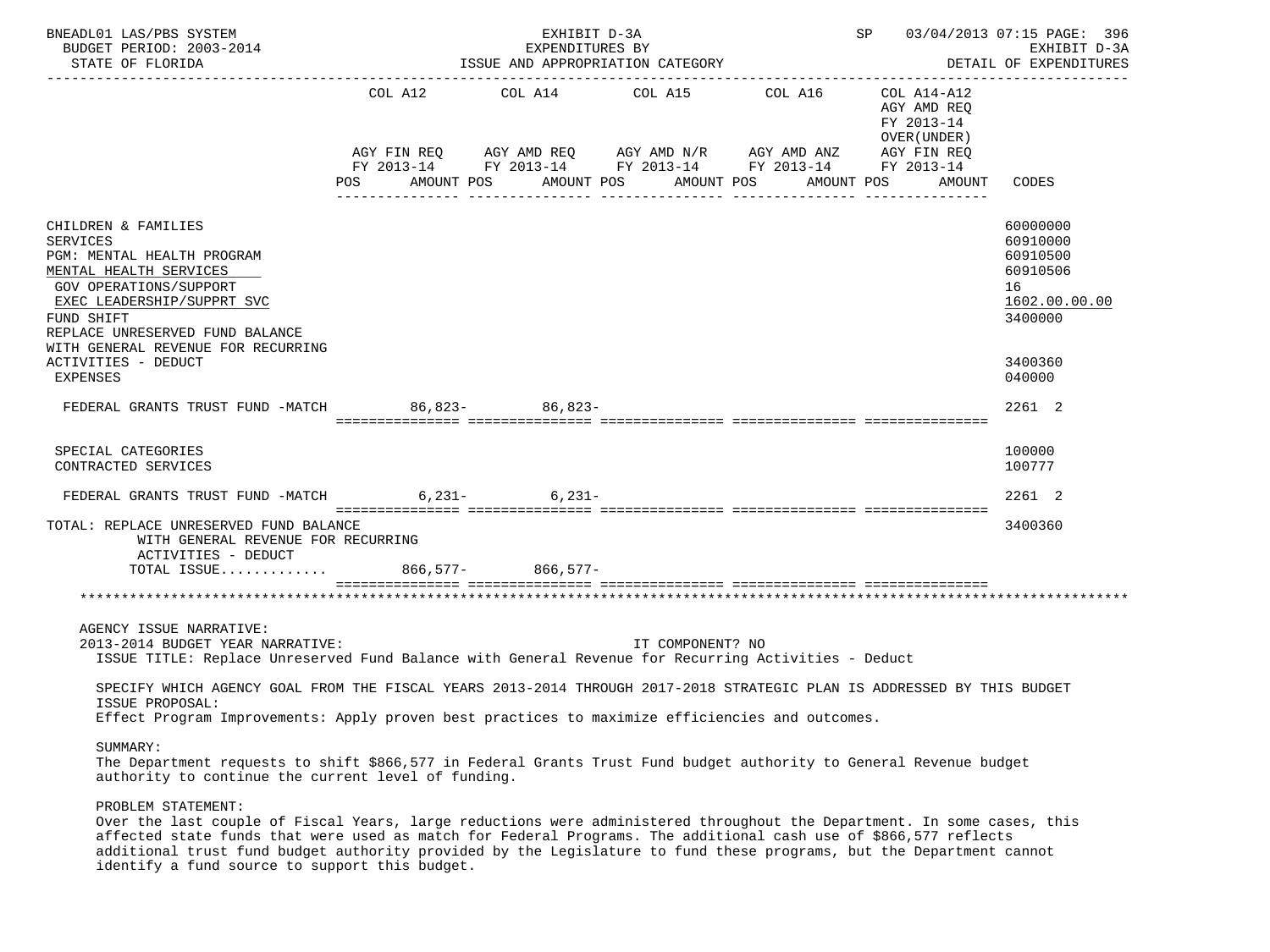| BNEADL01 LAS/PBS SYSTEM                                                                                                                                                                                                                                              |            | EXHIBIT D-3A             |                                                                                                                                     | SP         | 03/04/2013 07:15 PAGE: 397<br>EXHIBIT D-3A<br>DETAIL OF EXPENDITURES |                                                                                           |
|----------------------------------------------------------------------------------------------------------------------------------------------------------------------------------------------------------------------------------------------------------------------|------------|--------------------------|-------------------------------------------------------------------------------------------------------------------------------------|------------|----------------------------------------------------------------------|-------------------------------------------------------------------------------------------|
|                                                                                                                                                                                                                                                                      |            |                          | COL A12 COL A14 COL A15 COL A16 COL A14-A12                                                                                         |            | AGY AMD REO<br>FY 2013-14<br>OVER (UNDER )                           |                                                                                           |
|                                                                                                                                                                                                                                                                      | <b>POS</b> | AMOUNT POS<br>AMOUNT POS | AGY FIN REQ AGY AMD REQ AGY AMD N/R AGY AMD ANZ AGY FIN REQ<br>FY 2013-14 FY 2013-14 FY 2013-14 FY 2013-14 FY 2013-14<br>AMOUNT POS | AMOUNT POS | AMOUNT                                                               | CODES                                                                                     |
| CHILDREN & FAMILIES<br><b>SERVICES</b><br>PGM: MENTAL HEALTH PROGRAM<br>MENTAL HEALTH SERVICES<br>GOV OPERATIONS/SUPPORT<br>EXEC LEADERSHIP/SUPPRT SVC<br>FUND SHIFT<br>REPLACE UNRESERVED FUND BALANCE<br>WITH GENERAL REVENUE FOR RECURRING<br>ACTIVITIES - DEDUCT |            |                          |                                                                                                                                     |            |                                                                      | 60000000<br>60910000<br>60910500<br>60910506<br>16<br>1602.00.00.00<br>3400000<br>3400360 |
| WHAT BENEFITS WILL BE OBTAINED BY FUNDING THIS ISSUE:<br>The Department requests the replacement of this trust fund budget authority with General Revenue. This funding will<br>restore the budget to base levels, net the reductions taken.                         |            |                          |                                                                                                                                     |            |                                                                      |                                                                                           |
| WHAT UNDERLYING PROGRAM THEORY CHANGE IS INVOLVED IN THIS ISSUE (IF ANY):<br>Not applicable.                                                                                                                                                                         |            |                          |                                                                                                                                     |            |                                                                      |                                                                                           |
| WHAT IMPLEMENTATION MECHANISMS WILL BE CHANGES AS A RESULT OF THIS ISSUE (IF ANY):<br>The Department will implement these adjustments and continue to monitor the funding of the budget.                                                                             |            |                          |                                                                                                                                     |            |                                                                      |                                                                                           |
| FLORIDA STRATEGIC PLAN FOR ECONOMIC DEVELOPMENT:<br>Not applicable.                                                                                                                                                                                                  |            |                          |                                                                                                                                     |            |                                                                      |                                                                                           |
| RETURN ON INVESTMENT:<br>Not applicable.                                                                                                                                                                                                                             |            |                          |                                                                                                                                     |            |                                                                      |                                                                                           |
| COST CALCULATIONS:<br>The Other Adjustment Data (OAD) transaction was used to realign budget authority between funds for Salaries and Benefits<br>amounts that are not associated with specific positions and salary rate.                                           |            |                          |                                                                                                                                     |            |                                                                      |                                                                                           |

\*\*\*\*\*\*\*\*\*\*\*\*\*\*\*\*\*\*\*\*\*\*\*\*\*\*\*\*\*\*\*\*\*\*\*\*\*\*\*\*\*\*\*\*\*\*\*\*\*\*\*\*\*\*\*\*\*\*\*\*\*\*\*\*\*\*\*\*\*\*\*\*\*\*\*\*\*\*\*\*\*\*\*\*\*\*\*\*\*\*\*\*\*\*\*\*\*\*\*\*\*\*\*\*\*\*\*\*\*\*\*\*\*\*\*\*\*\*\*\*\*\*\*\*\*\*\*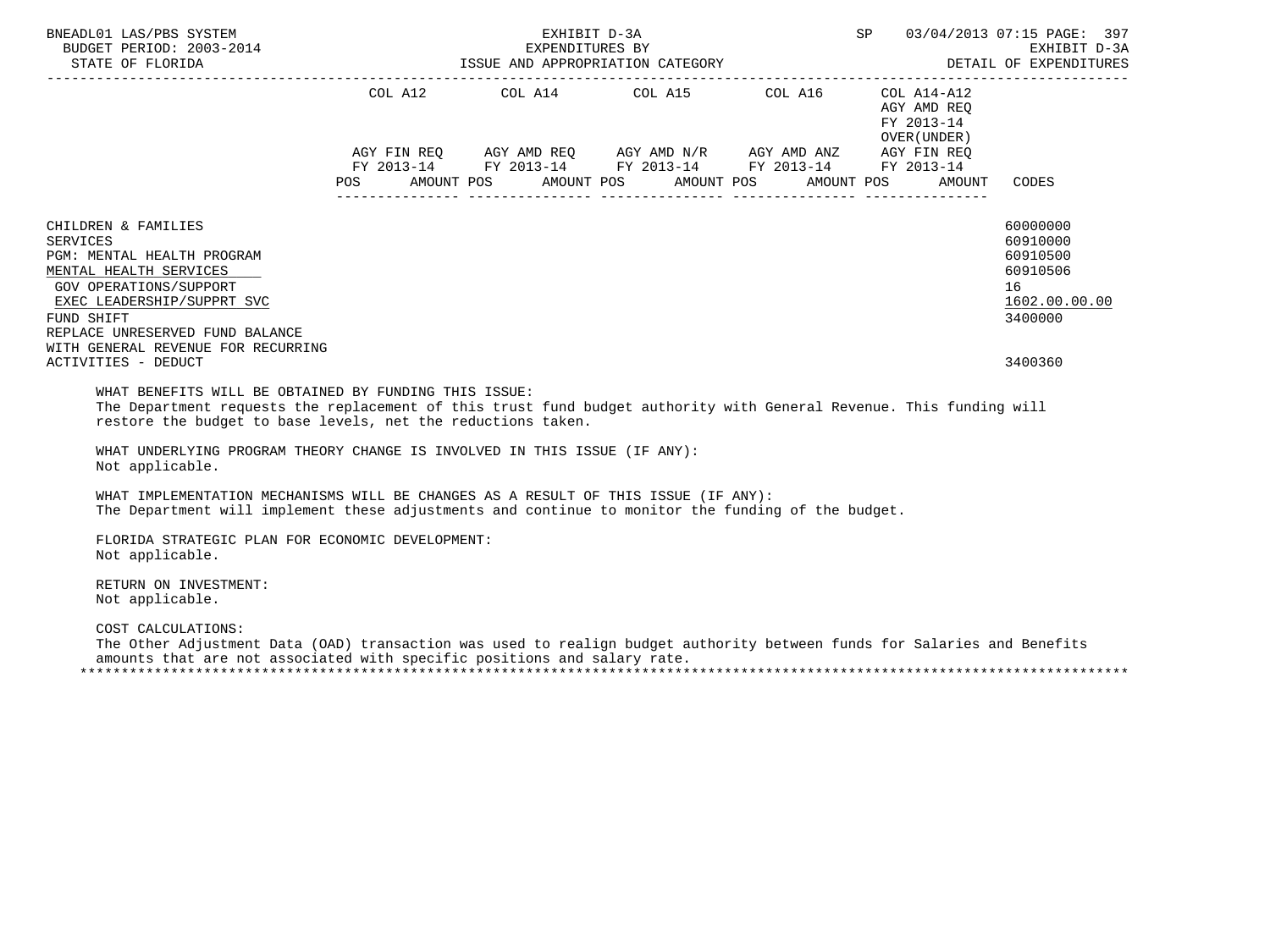| BNEADL01 LAS/PBS SYSTEM<br>BUDGET PERIOD: 2003-2014<br>STATE OF FLORIDA                                                                                                                                                                       |            | EXHIBIT D-3A<br>EXPENDITURES BY<br>ISSUE AND APPROPRIATION CATEGORY |                    | SP 03/04/2013 07:15 PAGE: 398                                                                                                    | EXHIBIT D-3A<br>DETAIL OF EXPENDITURES                   |                                                                                |
|-----------------------------------------------------------------------------------------------------------------------------------------------------------------------------------------------------------------------------------------------|------------|---------------------------------------------------------------------|--------------------|----------------------------------------------------------------------------------------------------------------------------------|----------------------------------------------------------|--------------------------------------------------------------------------------|
|                                                                                                                                                                                                                                               | COL A12    | COL A14 COL A15                                                     |                    | COL A16<br>AGY FIN REQ AGY AMD REQ AGY AMD N/R AGY AMD ANZ AGY FIN REQ<br>FY 2013-14 FY 2013-14 FY 2013-14 FY 2013-14 FY 2013-14 | COL A14-A12<br>AGY AMD REQ<br>FY 2013-14<br>OVER (UNDER) |                                                                                |
|                                                                                                                                                                                                                                               | POS        | AMOUNT POS                                                          | AMOUNT POS         | AMOUNT POS                                                                                                                       | AMOUNT POS<br>AMOUNT                                     | CODES                                                                          |
| CHILDREN & FAMILIES<br><b>SERVICES</b><br>PGM: MENTAL HEALTH PROGRAM<br>MENTAL HEALTH SERVICES<br>GOV OPERATIONS/SUPPORT<br>EXEC LEADERSHIP/SUPPRT SVC<br>FUND SHIFT<br>REPLACE UNRESERVED FUND BALANCE<br>WITH GENERAL REVENUE FOR RECURRING |            |                                                                     |                    |                                                                                                                                  |                                                          | 60000000<br>60910000<br>60910500<br>60910506<br>16<br>1602.00.00.00<br>3400000 |
| ACTIVITIES - DEDUCT                                                                                                                                                                                                                           |            |                                                                     |                    |                                                                                                                                  |                                                          | 3400360                                                                        |
| POSITION DETAIL OF SALARIES AND BENEFITS:                                                                                                                                                                                                     | <b>FTE</b> | BASE RATE                                                           | ADDITIVES BENEFITS |                                                                                                                                  | SUBTOTAL<br>ႜႂ                                           | LAPSE LAPSED SALARIES<br>AND BENEFITS                                          |
| A12 - AGY FIN REQ FY 2013-14                                                                                                                                                                                                                  |            |                                                                     |                    |                                                                                                                                  |                                                          |                                                                                |
| CHANGES TO CURRENTLY AUTHORIZED POSITIONS<br>OTHER SALARY AMOUNT                                                                                                                                                                              |            |                                                                     |                    |                                                                                                                                  |                                                          |                                                                                |
| 2261 FEDERAL GRANTS TRUST FUND                                                                                                                                                                                                                |            |                                                                     |                    |                                                                                                                                  |                                                          | 771,418-<br>-------------                                                      |
|                                                                                                                                                                                                                                               |            |                                                                     |                    |                                                                                                                                  |                                                          | 771,418-<br>==============                                                     |
| A14 - AGY AMD REQ FY 2013-14                                                                                                                                                                                                                  |            |                                                                     |                    |                                                                                                                                  |                                                          |                                                                                |
| CHANGES TO CURRENTLY AUTHORIZED POSITIONS<br>OTHER SALARY AMOUNT                                                                                                                                                                              |            |                                                                     |                    |                                                                                                                                  |                                                          |                                                                                |
| 2261 FEDERAL GRANTS TRUST FUND                                                                                                                                                                                                                |            |                                                                     |                    |                                                                                                                                  |                                                          | 771,418–<br>--------------                                                     |
|                                                                                                                                                                                                                                               |            |                                                                     |                    |                                                                                                                                  |                                                          | 771,418-<br>==============                                                     |
| TOTAL: EXEC LEADERSHIP/SUPPRT SVC<br>BY FUND TYPE                                                                                                                                                                                             |            |                                                                     |                    |                                                                                                                                  |                                                          | 1602.00.00.00                                                                  |
| GENERAL REVENUE FUND<br>TRUST FUNDS                                                                                                                                                                                                           | 2,021,949  | 7,312,894 7,312,894<br>2,021,949                                    |                    |                                                                                                                                  |                                                          | 1000<br>2000                                                                   |
| TOTAL POSITIONS 55.50<br>TOTAL PROG COMP<br>TOTAL SALARY RATE $3,411,114$                                                                                                                                                                     | 9,334,843  | 55.50<br>9,334,843<br>3, 411, 114                                   |                    |                                                                                                                                  |                                                          |                                                                                |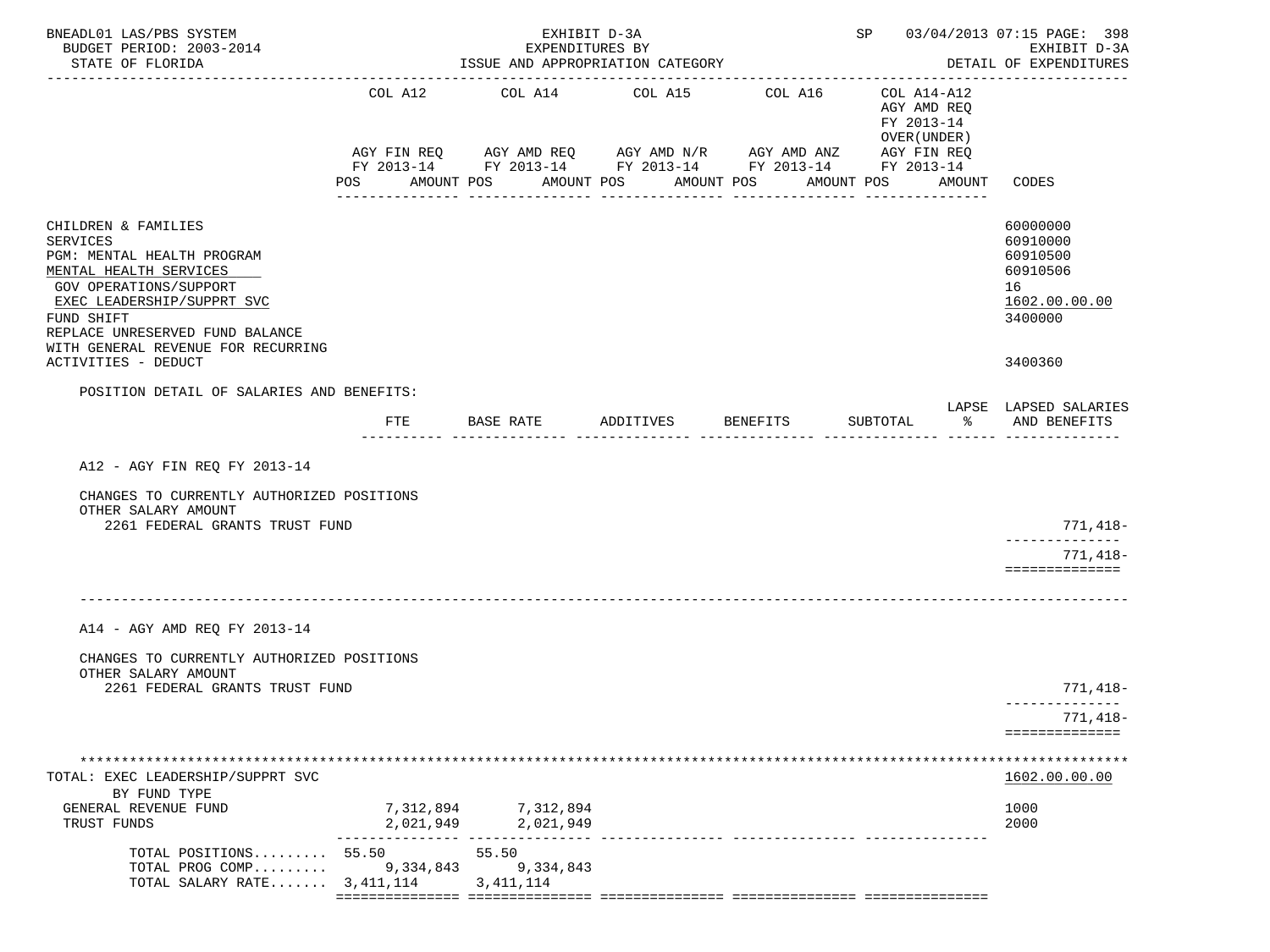| BNEADL01 LAS/PBS SYSTEM<br>BUDGET PERIOD: 2003-2014<br>STATE OF FLORIDA                                                            | EXPENDITURES BY<br>ISSUE AND APPROPRIATION CATEGORY | EXHIBIT D-3A                                | SP 03/04/2013 07:15 PAGE: 399                                                                                         | EXHIBIT D-3A<br>DETAIL OF EXPENDITURES |                                                              |                                              |
|------------------------------------------------------------------------------------------------------------------------------------|-----------------------------------------------------|---------------------------------------------|-----------------------------------------------------------------------------------------------------------------------|----------------------------------------|--------------------------------------------------------------|----------------------------------------------|
|                                                                                                                                    |                                                     | COL A12 COL A14 COL A15 COL A16 COL A14-A12 |                                                                                                                       |                                        | AGY AMD REQ<br>FY 2013-14<br>OVER (UNDER)                    |                                              |
|                                                                                                                                    |                                                     |                                             | AGY FIN REQ AGY AMD REQ AGY AMD N/R AGY AMD ANZ AGY FIN REQ<br>FY 2013-14 FY 2013-14 FY 2013-14 FY 2013-14 FY 2013-14 |                                        | POS AMOUNT POS AMOUNT POS AMOUNT POS AMOUNT POS AMOUNT CODES |                                              |
| CHILDREN & FAMILIES<br>SERVICES<br>PGM: MENTAL HEALTH PROGRAM<br>MENTAL HEALTH SERVICES                                            |                                                     |                                             |                                                                                                                       |                                        |                                                              | 60000000<br>60910000<br>60910500<br>60910506 |
| TOTAL: MENTAL HEALTH SERVICES<br>BY FUND TYPE                                                                                      |                                                     |                                             |                                                                                                                       |                                        |                                                              | 60910506                                     |
| GENERAL REVENUE FUND<br>TRUST FUNDS                                                                                                | $574, 571, 203$ 588,018,968                         |                                             | .ccccccccccc cococococococo cooperaciones cocococococo cooperaciones                                                  |                                        | 13,447,765 1000                                              | 2000                                         |
| TOTAL POSITIONS $3,113.00$ $3,113.00$<br>TOTAL SUB-BUREAU 711, 472, 288 724, 920, 053<br>TOTAL SALARY RATE 116,642,026 116,642,026 |                                                     |                                             |                                                                                                                       |                                        | 13,447,765                                                   |                                              |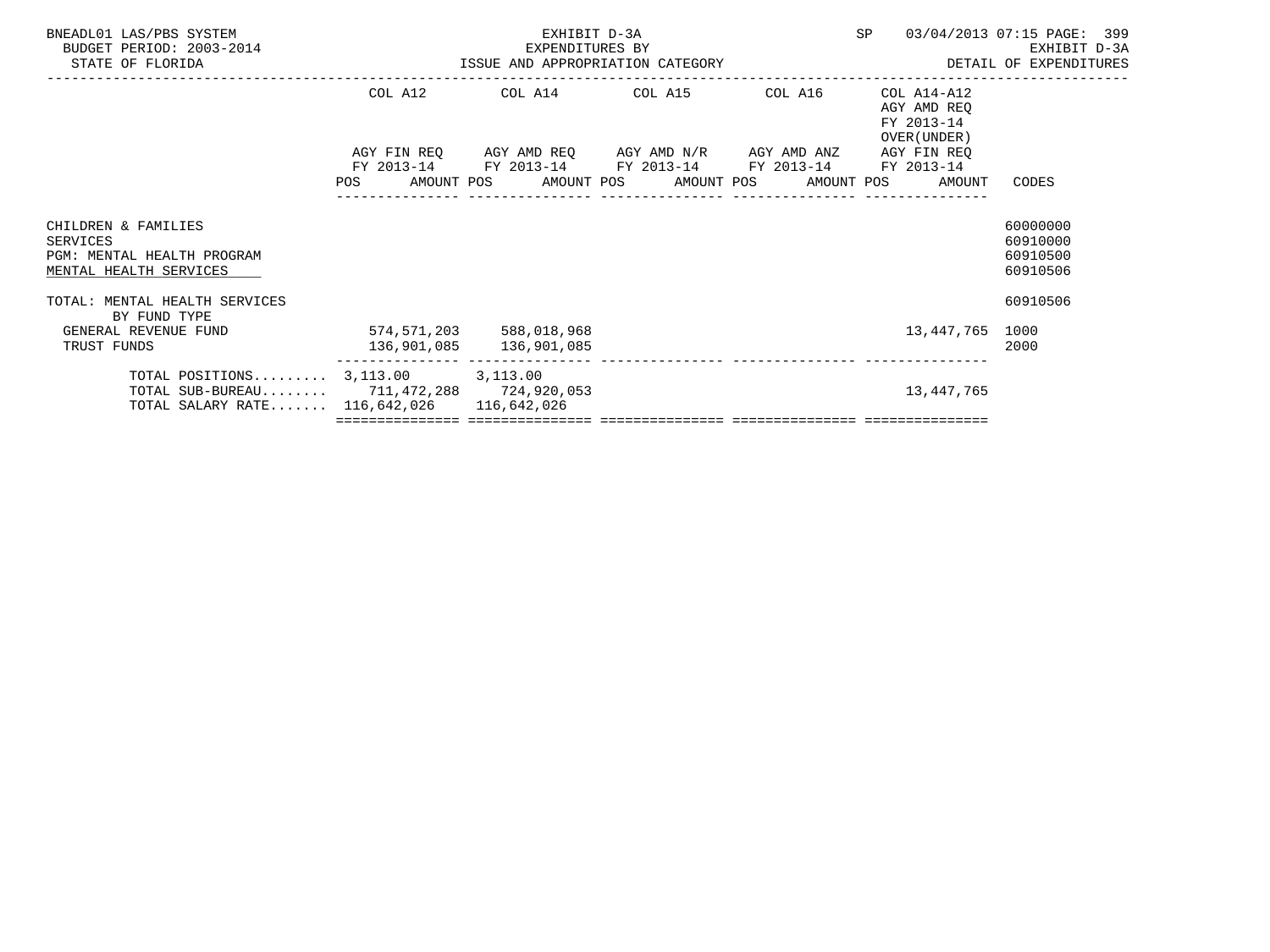| BNEADL01 LAS/PBS SYSTEM<br>BUDGET PERIOD: 2003-2014<br>STATE OF FLORIDA                                                                                                                                                                          | SP 03/04/2013 07:15 PAGE: 400<br>EXHIBIT D-3A<br>EXPENDITURES BY<br>ISSUE AND APPROPRIATION CATEGORY<br>DETAIL OF EXPENDITURES |                                                                     |                                                                                                                                                                           |                  |                                                                                   |                                                                                                     |  |
|--------------------------------------------------------------------------------------------------------------------------------------------------------------------------------------------------------------------------------------------------|--------------------------------------------------------------------------------------------------------------------------------|---------------------------------------------------------------------|---------------------------------------------------------------------------------------------------------------------------------------------------------------------------|------------------|-----------------------------------------------------------------------------------|-----------------------------------------------------------------------------------------------------|--|
|                                                                                                                                                                                                                                                  | COL A12<br>POS                                                                                                                 | AMOUNT POS                                                          | COL A14 COL A15 COL A16<br>AGY FIN REQ AGY AMD REQ AGY AMD N/R AGY AMD ANZ AGY FIN REQ<br>FY 2013-14 FY 2013-14 FY 2013-14 FY 2013-14 FY 2013-14<br>AMOUNT POS AMOUNT POS | ________________ | COL A14-A12<br>AGY AMD REQ<br>FY 2013-14<br>OVER (UNDER )<br>AMOUNT POS<br>AMOUNT | CODES                                                                                               |  |
| CHILDREN & FAMILIES<br><b>SERVICES</b><br>PGM: SUBSTANCE ABUSE PGM<br>SUBSTANCE ABUSE SERVICES<br>PUBLIC PROTECTION<br>CHILDREN SUBSTANCE ABUSE<br>ESTIMATED EXPENDITURES<br>ESTIMATED EXPENDITURES - OPERATIONS<br>OTHER PERSONAL SERVICES      |                                                                                                                                |                                                                     |                                                                                                                                                                           |                  |                                                                                   | 60000000<br>60910000<br>60910600<br>60910604<br>12<br>1201.02.00.00<br>1000000<br>1001000<br>030000 |  |
| GENERAL REVENUE FUND -MATCH 79,208 79,208                                                                                                                                                                                                        |                                                                                                                                |                                                                     |                                                                                                                                                                           |                  |                                                                                   | 1000 2                                                                                              |  |
| EXPENSES                                                                                                                                                                                                                                         |                                                                                                                                |                                                                     |                                                                                                                                                                           |                  |                                                                                   | 040000                                                                                              |  |
| GENERAL REVENUE FUND -MATCH 6,435 6,435<br>ALCOHOL/DRUGABU/MEN HLH TF-FEDERL<br>OPERATIONS AND MAINT TF -MATCH<br>TOTAL APPRO                                                                                                                    | 102<br>100<br>6,637                                                                                                            | 102<br>100<br>6,637                                                 |                                                                                                                                                                           |                  |                                                                                   | 1000 2<br>2027 3<br>2516 2                                                                          |  |
| SPECIAL CATEGORIES<br>G/A-CHLD/ADOS SUB ABSE SVC                                                                                                                                                                                                 |                                                                                                                                |                                                                     |                                                                                                                                                                           |                  |                                                                                   | 100000<br>100420                                                                                    |  |
| GENERAL REVENUE FUND -MATCH 38,569,619 38,569,619<br>ALCOHOL/DRUGABU/MEN HLH TF-FEDERL 28,545,868<br>TOBACCO SETTLEMENT TF -MATCH 2,860,907<br>WELFARE TRANSITION TF -FEDERL<br>OPERATIONS AND MAINT TF -MATCH<br>SOCIAL SVCS BLK GRT TF -FEDERL | 640,000<br>84,918                                                                                                              | 28,545,868<br>2,860,907<br>640,000<br>84,918<br>1,125,000 1,125,000 |                                                                                                                                                                           |                  |                                                                                   | 1000 2<br>2027 3<br>2122<br>-2<br>2401<br>-3<br>2516<br>2<br>2639<br>-3                             |  |
| TOTAL APPRO 71,826,312                                                                                                                                                                                                                           |                                                                                                                                | 71,826,312                                                          |                                                                                                                                                                           |                  |                                                                                   |                                                                                                     |  |
| CONTRACTED SERVICES                                                                                                                                                                                                                              |                                                                                                                                |                                                                     |                                                                                                                                                                           |                  |                                                                                   | 100777                                                                                              |  |
| GENERAL REVENUE FUND<br>ALCOHOL/DRUGABU/MEN HLH TF-FEDERL<br>OPERATIONS AND MAINT TF<br>-MATCH                                                                                                                                                   | -MATCH 261,942 261,942<br>327,236<br>761                                                                                       | 327,236<br>761                                                      |                                                                                                                                                                           |                  |                                                                                   | 1000 2<br>2027 3<br>2516 2                                                                          |  |
| TOTAL APPRO                                                                                                                                                                                                                                      | 589,939                                                                                                                        | ______________________________________<br>589,939                   |                                                                                                                                                                           |                  |                                                                                   |                                                                                                     |  |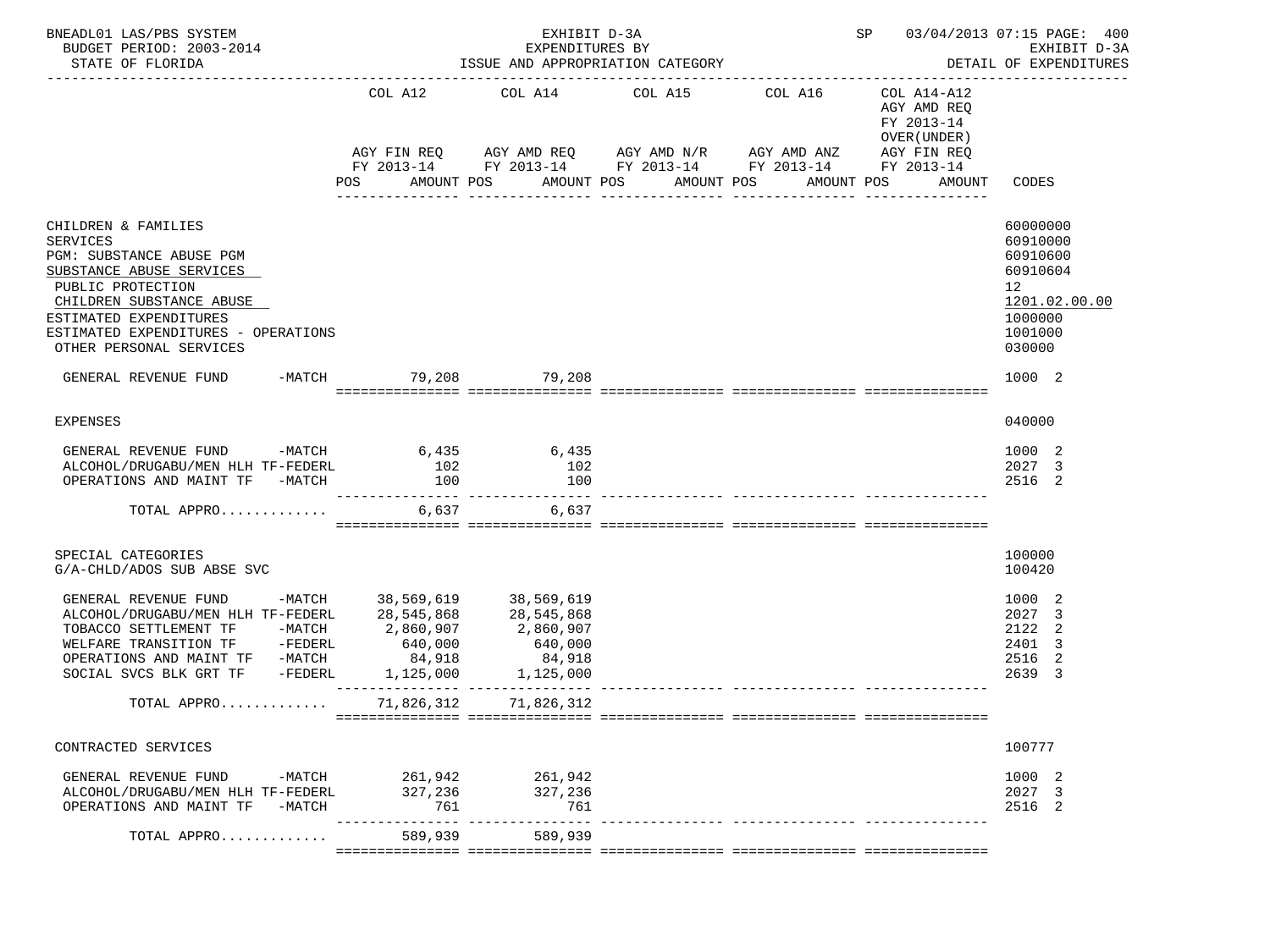| BNEADL01 LAS/PBS SYSTEM<br>BUDGET PERIOD: 2003-2014<br>STATE OF FLORIDA                                                                                                                                                                                             |                              | EXHIBIT D-3A<br>EXPENDITURES BY<br>ISSUE AND APPROPRIATION CATEGORY |                                           | SP 03/04/2013 07:15 PAGE: 401<br>EXHIBIT D-3A<br>DETAIL OF EXPENDITURES                                               |                                                          |                                                                                                               |
|---------------------------------------------------------------------------------------------------------------------------------------------------------------------------------------------------------------------------------------------------------------------|------------------------------|---------------------------------------------------------------------|-------------------------------------------|-----------------------------------------------------------------------------------------------------------------------|----------------------------------------------------------|---------------------------------------------------------------------------------------------------------------|
|                                                                                                                                                                                                                                                                     | COL A12                      | COL A14 COL A15 COL A16                                             |                                           | AGY FIN REQ AGY AMD REQ AGY AMD N/R AGY AMD ANZ AGY FIN REQ<br>FY 2013-14 FY 2013-14 FY 2013-14 FY 2013-14 FY 2013-14 | COL A14-A12<br>AGY AMD REO<br>FY 2013-14<br>OVER (UNDER) |                                                                                                               |
|                                                                                                                                                                                                                                                                     | POS                          | AMOUNT POS                                                          | AMOUNT POS AMOUNT POS<br>________________ | <u>u dia dia dia dia dali dia dia 40.</u>                                                                             | AMOUNT POS<br>AMOUNT                                     | CODES                                                                                                         |
| CHILDREN & FAMILIES<br><b>SERVICES</b><br>PGM: SUBSTANCE ABUSE PGM<br>SUBSTANCE ABUSE SERVICES<br>PUBLIC PROTECTION<br>CHILDREN SUBSTANCE ABUSE<br>ESTIMATED EXPENDITURES<br>ESTIMATED EXPENDITURES - OPERATIONS<br>SPECIAL CATEGORIES<br>RISK MANAGEMENT INSURANCE |                              |                                                                     |                                           |                                                                                                                       |                                                          | 60000000<br>60910000<br>60910600<br>60910604<br>12<br>1201.02.00.00<br>1000000<br>1001000<br>100000<br>103241 |
| GENERAL REVENUE FUND                                                                                                                                                                                                                                                | -MATCH 73,330 73,330         |                                                                     |                                           |                                                                                                                       |                                                          | 1000 2                                                                                                        |
| TOTAL: ESTIMATED EXPENDITURES - OPERATIONS<br>TOTAL ISSUE 72,575,426 72,575,426                                                                                                                                                                                     |                              |                                                                     |                                           |                                                                                                                       |                                                          | 1001000                                                                                                       |
| CASUALTY INSURANCE PREMIUM<br>ADJUSTMENT<br>SPECIAL CATEGORIES<br>RISK MANAGEMENT INSURANCE                                                                                                                                                                         |                              |                                                                     |                                           |                                                                                                                       |                                                          | 1001090<br>100000<br>103241                                                                                   |
| GENERAL REVENUE FUND -MATCH 72,792- 72,792-                                                                                                                                                                                                                         |                              |                                                                     |                                           |                                                                                                                       |                                                          | 1000 2                                                                                                        |
| ESTIMATED EXPENDITURES REALIGNMENT<br>REALIGNMENT OF SUBSTANCE ABUSE<br>ADMINISTRATIVE FUNDING - DEDUCT<br>OTHER PERSONAL SERVICES                                                                                                                                  |                              |                                                                     |                                           |                                                                                                                       |                                                          | 2000000<br>2003120<br>030000                                                                                  |
| GENERAL REVENUE FUND                                                                                                                                                                                                                                                | -MATCH 79, 208- 79, 208-     |                                                                     |                                           |                                                                                                                       |                                                          | 1000 2                                                                                                        |
| EXPENSES                                                                                                                                                                                                                                                            |                              |                                                                     |                                           |                                                                                                                       |                                                          | 040000                                                                                                        |
| GENERAL REVENUE FUND -MATCH 6,435- 6,435-<br>ALCOHOL/DRUGABU/MEN HLH TF-FEDERL<br>OPERATIONS AND MAINT TF -MATCH                                                                                                                                                    | $102 -$<br>$100-$<br>------- | $102-$<br>$100-$<br>_______________                                 |                                           |                                                                                                                       |                                                          | 1000 2<br>2027 3<br>2516 2                                                                                    |
| TOTAL APPRO                                                                                                                                                                                                                                                         | 6,637-                       | $6,637-$                                                            |                                           |                                                                                                                       |                                                          |                                                                                                               |
| TOTAL: REALIGNMENT OF SUBSTANCE ABUSE<br>ADMINISTRATIVE FUNDING - DEDUCT<br>TOTAL ISSUE                                                                                                                                                                             |                              | 85,845 - 85,845 -                                                   |                                           |                                                                                                                       |                                                          | 2003120                                                                                                       |
|                                                                                                                                                                                                                                                                     |                              |                                                                     |                                           |                                                                                                                       |                                                          |                                                                                                               |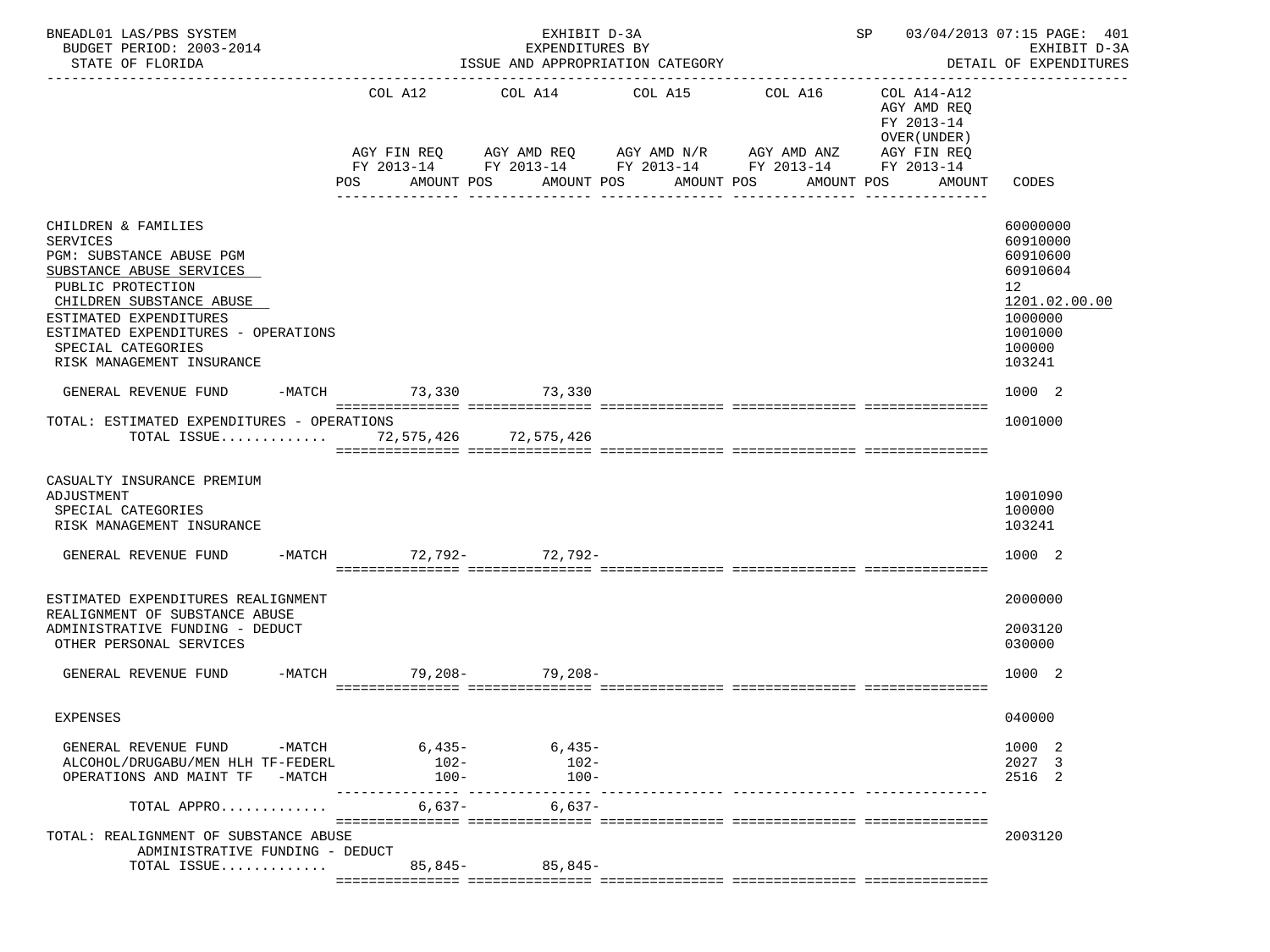| BNEADL01 LAS/PBS SYSTEM<br>BUDGET PERIOD: 2003-2014<br>STATE OF FLORIDA                                         |     | EXHIBIT D-3A<br>-2014 EXPENDITURES BY<br>ISSUE AND APPROPRIATION CATEGORY                  | SP 03/04/2013 07:15 PAGE: 402 | EXHIBIT D-3A<br>DETAIL OF EXPENDITURES                    |                                  |
|-----------------------------------------------------------------------------------------------------------------|-----|--------------------------------------------------------------------------------------------|-------------------------------|-----------------------------------------------------------|----------------------------------|
|                                                                                                                 |     | COL A12 COL A14 COL A15 COL A16                                                            |                               | COL A14-A12<br>AGY AMD REO<br>FY 2013-14<br>OVER (UNDER ) |                                  |
|                                                                                                                 |     | AGY FIN REQ AGY AMD REQ AGY AMD N/R AGY AMD ANZ AGY FIN REQ                                |                               |                                                           |                                  |
|                                                                                                                 | POS | FY 2013-14 FY 2013-14 FY 2013-14 FY 2013-14 FY 2013-14<br>AMOUNT POS AMOUNT POS AMOUNT POS |                               | AMOUNT POS<br>AMOUNT                                      | CODES                            |
| CHILDREN & FAMILIES<br>SERVICES<br><b>PGM: SUBSTANCE ABUSE PGM</b>                                              |     |                                                                                            |                               |                                                           | 60000000<br>60910000<br>60910600 |
| SUBSTANCE ABUSE SERVICES<br>PUBLIC PROTECTION                                                                   |     |                                                                                            |                               |                                                           | 60910604<br>12                   |
| CHILDREN SUBSTANCE ABUSE                                                                                        |     |                                                                                            |                               |                                                           | 1201.02.00.00                    |
| ESTIMATED EXPENDITURES REALIGNMENT<br>REALIGNMENT OF SUBSTANCE ABUSE                                            |     |                                                                                            |                               |                                                           | 2000000                          |
| ADMINISTRATIVE FUNDING - DEDUCT                                                                                 |     |                                                                                            |                               |                                                           | 2003120                          |
| AGENCY ISSUE NARRATIVE:                                                                                         |     |                                                                                            |                               |                                                           |                                  |
| 2013-2014 BUDGET YEAR NARRATIVE:<br>ISSUE TITLE: Realignment of Substance Abuse Administrative Funding - Deduct |     | TT COMPONENT? NO                                                                           |                               |                                                           |                                  |

 SPECIFY WHICH AGENCY GOAL FROM THE FISCAL YEARS 2013-2014 THROUGH 2017-2018 STRATEGIC PLAN IS ADDRESSED BY THIS BUDGET ISSUE PROPOSAL:

 Effect Program Improvements: Citizens of Florida demand and desire a state government that operates in the most efficient means possible.

# SUMMARY:

 The Department requests the realignment of \$279,919 of administrative budget authority (\$99,474 General Revenue, \$178,206 Alcohol, Drug Abuse, and Mental Health Trust Fund, and \$2,239 Operations and Maintenance Trust Fund) between program components in the Substance Abuse Services budget entity. The realignment of this budget authority by program component within the budget entity will result in more visibility to the programs' administrative/overhead costs.

# PROBLEM STATEMENT:

 Currently, the department has budget, determined to be administrative, allocated to service-related program components within the Substance Abuse Services budget entity. In the Adult Substance Abuse and Children's Substance Abuse program components, budget is allocated to a service category for providers contracted to provide the services. There are no Full Time Equivalents (FTE) staff within either of these program components; therefore, the department is requesting that the administrative budget be transferred to the Executive Leadership and Support Services program component.

 Other Personnel Services (OPS) staff within the Adult Substance Abuse and Children's Substance Abuse program components perform mainly administrative functions such as:

- Review and process Substance Abuse Licensing applications (new and renewal)
- Enter purchase orders and direct orders into My Florida Market Place
- Respond to public records requests
- Record and provide support for travel approval and reimbursements
- Manage and maintain contracts, assist the Managing Entity contract managers
- Data management and assist with data inquiries
- Process invoices
- Investigate and resolve licensing related complaints and issues
- Answer telephones, take messages, and make copies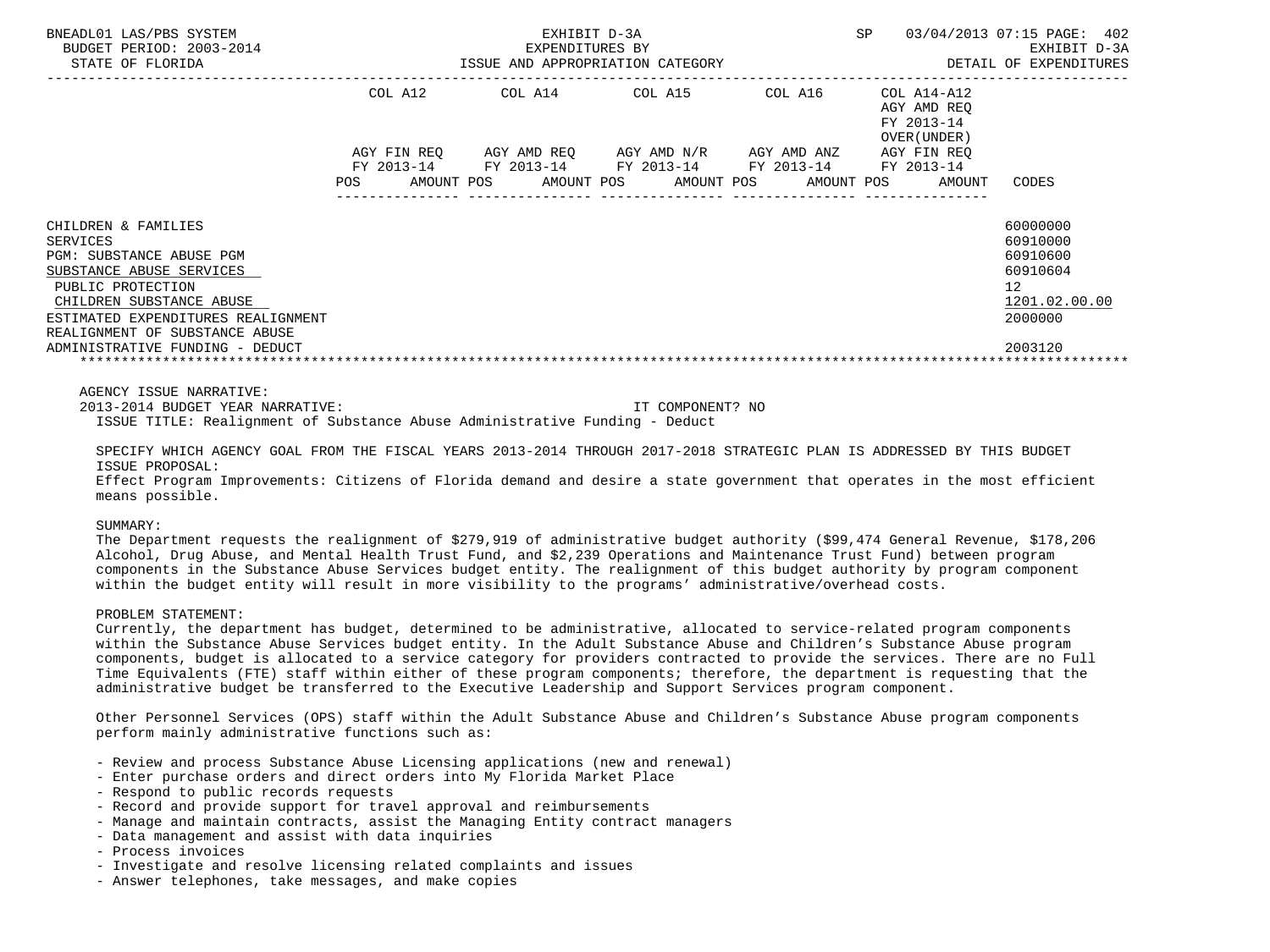| BNEADL01 LAS/PBS SYSTEM<br>BUDGET PERIOD: 2003-2014<br>STATE OF FLORIDA                                                                                                                                                                                                                                                                                                                                                                                                                                  | EM EXHIBIT D-3A EXHIBIT D-3A SP 03/04/2013 07:15 PAGE: 403<br>EXPENDITURES BY EXHIBIT D-3A EXHIBIT D-3A EXHIBIT D-3A EXHIBIT D-3A |  |                                                                                                                       |  |                                            |                                                                                           |
|----------------------------------------------------------------------------------------------------------------------------------------------------------------------------------------------------------------------------------------------------------------------------------------------------------------------------------------------------------------------------------------------------------------------------------------------------------------------------------------------------------|-----------------------------------------------------------------------------------------------------------------------------------|--|-----------------------------------------------------------------------------------------------------------------------|--|--------------------------------------------|-------------------------------------------------------------------------------------------|
|                                                                                                                                                                                                                                                                                                                                                                                                                                                                                                          |                                                                                                                                   |  | COL A12 COL A14 COL A15 COL A16 COL A14-A12                                                                           |  | AGY AMD REO<br>FY 2013-14<br>OVER (UNDER ) |                                                                                           |
|                                                                                                                                                                                                                                                                                                                                                                                                                                                                                                          | POS AMOUNT POS AMOUNT POS AMOUNT POS                                                                                              |  | AGY FIN REQ AGY AMD REQ AGY AMD N/R AGY AMD ANZ AGY FIN REQ<br>FY 2013-14 FY 2013-14 FY 2013-14 FY 2013-14 FY 2013-14 |  | AMOUNT POS AMOUNT CODES                    |                                                                                           |
| CHILDREN & FAMILIES<br><b>SERVICES</b><br>PGM: SUBSTANCE ABUSE PGM<br>SUBSTANCE ABUSE SERVICES<br>PUBLIC PROTECTION<br>CHILDREN SUBSTANCE ABUSE<br>ESTIMATED EXPENDITURES REALIGNMENT<br>REALIGNMENT OF SUBSTANCE ABUSE<br>ADMINISTRATIVE FUNDING - DEDUCT<br>- Manage specific grants                                                                                                                                                                                                                   |                                                                                                                                   |  |                                                                                                                       |  |                                            | 60000000<br>60910000<br>60910600<br>60910604<br>12<br>1201.02.00.00<br>2000000<br>2003120 |
| The budget authority within the Expenses appropriation category reflects overhead costs associated with the OPS staff.<br>The department also considers funds in the Lease or Lease Purchase of Equipment appropriation category to be<br>administrative. Subsection 216.011(1)(vv), Florida Statues (F.S.), states: Lease or lease-purchase of equipment means<br>the appropriations category used to fund the lease or lease-purchase of equipment, fixtures, and other tangible personal<br>property. |                                                                                                                                   |  |                                                                                                                       |  |                                            |                                                                                           |
| Since the Department considers the appropriations within the Executive Leadership and Support Services Program Component<br>to be administrative/overhead costs for the program, this transfer will allow for more visibility and transparency<br>regarding the Department's administrative budget authority.                                                                                                                                                                                            |                                                                                                                                   |  |                                                                                                                       |  |                                            |                                                                                           |
| WHAT BENEFITS WILL BE OBTAINED BY FUNDING THIS ISSUE:<br>This action is necessary to ensure that the Department can properly identify administrative funding sources and                                                                                                                                                                                                                                                                                                                                 |                                                                                                                                   |  |                                                                                                                       |  |                                            |                                                                                           |

 WHAT UNDERLYING PROGRAM THEORY CHANGE IS INVOLVED IN THIS ISSUE (IF ANY): Not Applicable.

 WHAT IMPLEMENTATION MECHANISMS WILL BE CHANGED AS A RESULT OF THIS ISSUE (IF ANY): The department will implement these adjustments and continue to monitor the funding of the budget.

 RETURN ON INVESTMENT: Not applicable.

Maintenance of Effort (MOE).

COST CALCULATIONS:

Adult Substance Abuse - 1201030000

| Other Personal Services                  | $-$ (148,700) |
|------------------------------------------|---------------|
| Expenses                                 | $-$ ( 45,366) |
| Lease or Lease-Purchase of Equipment - ( |               |
|                                          |               |
|                                          | (194, 074)    |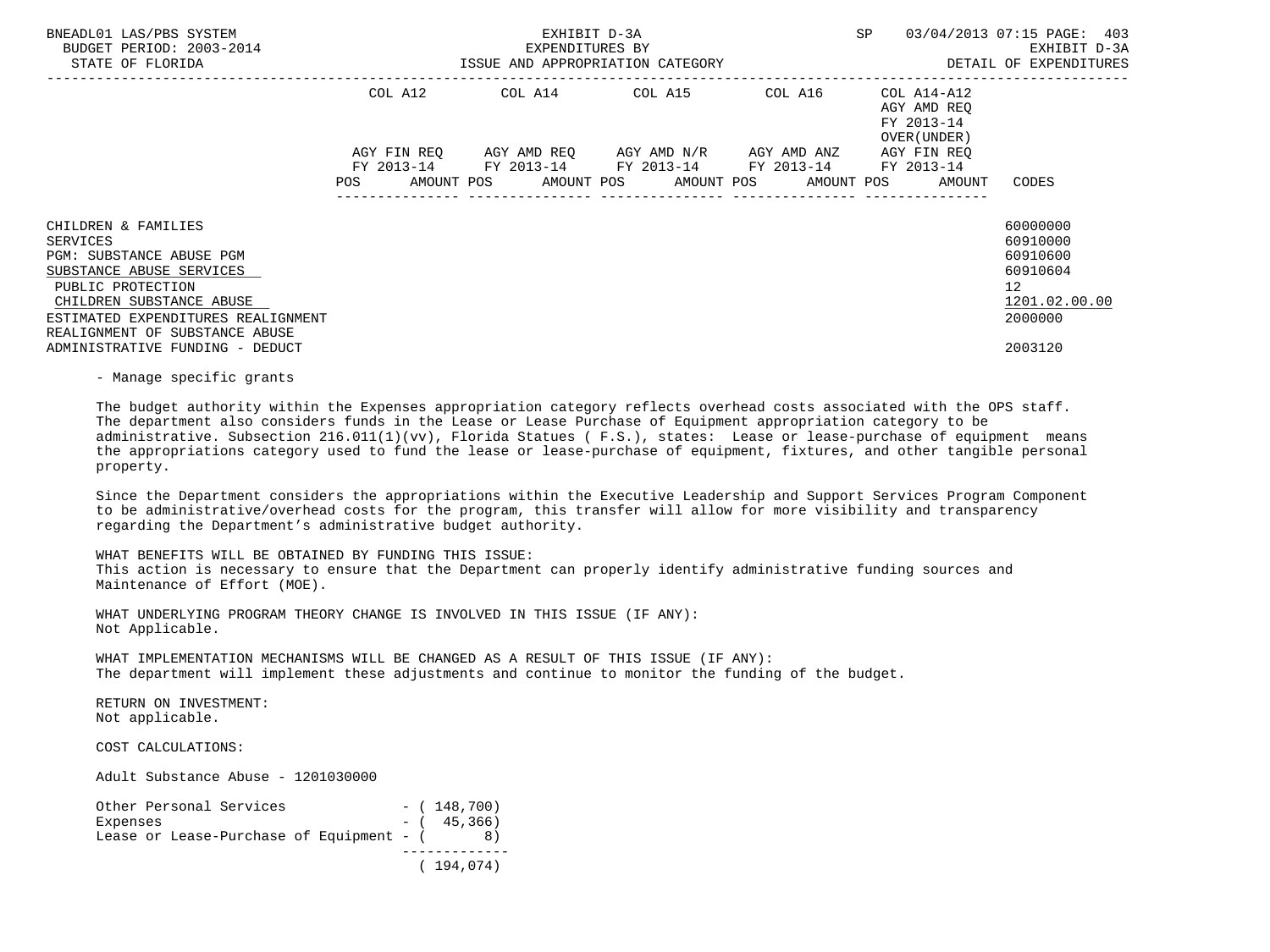| BNEADL01 LAS/PBS SYSTEM<br>BUDGET PERIOD: 2003-2014<br>STATE OF FLORIDA                                                                                                                                                                                    |                           | EXHIBIT D-3A<br>EXPENDITURES BY<br>ISSUE AND APPROPRIATION CATEGORY | <b>SP</b> |  | 03/04/2013 07:15 PAGE: 404<br>EXHIBIT D-3A<br>DETAIL OF EXPENDITURES |                                                                                           |
|------------------------------------------------------------------------------------------------------------------------------------------------------------------------------------------------------------------------------------------------------------|---------------------------|---------------------------------------------------------------------|-----------|--|----------------------------------------------------------------------|-------------------------------------------------------------------------------------------|
|                                                                                                                                                                                                                                                            |                           |                                                                     |           |  | AGY AMD REQ<br>FY 2013-14<br>OVER (UNDER )                           |                                                                                           |
|                                                                                                                                                                                                                                                            |                           | POS AMOUNT POS AMOUNT POS AMOUNT POS AMOUNT POS                     |           |  | AMOUNT                                                               | CODES                                                                                     |
| CHILDREN & FAMILIES<br><b>SERVICES</b><br>PGM: SUBSTANCE ABUSE PGM<br>SUBSTANCE ABUSE SERVICES<br>PUBLIC PROTECTION<br>CHILDREN SUBSTANCE ABUSE<br>ESTIMATED EXPENDITURES REALIGNMENT<br>REALIGNMENT OF SUBSTANCE ABUSE<br>ADMINISTRATIVE FUNDING - DEDUCT |                           |                                                                     |           |  |                                                                      | 60000000<br>60910000<br>60910600<br>60910604<br>12<br>1201.02.00.00<br>2000000<br>2003120 |
|                                                                                                                                                                                                                                                            |                           |                                                                     |           |  |                                                                      |                                                                                           |
| Children's Substance Abuse - 1201020000                                                                                                                                                                                                                    |                           |                                                                     |           |  |                                                                      |                                                                                           |
| Other Personal Services - (79,208)<br>Expenses<br>$- (6, 637)$                                                                                                                                                                                             | -------------             |                                                                     |           |  |                                                                      |                                                                                           |
|                                                                                                                                                                                                                                                            | (85, 845)                 |                                                                     |           |  |                                                                      |                                                                                           |
| Executive Leadership and Support Services - 1602000000                                                                                                                                                                                                     |                           |                                                                     |           |  |                                                                      |                                                                                           |
| Other Personal Services - 227,908<br>Expenses - 52.003<br>Expenses<br>Lease or Lease-Purchase of Equipment - 8                                                                                                                                             | $-52,003$<br>------------ |                                                                     |           |  |                                                                      |                                                                                           |
|                                                                                                                                                                                                                                                            |                           | 279,919                                                             |           |  |                                                                      |                                                                                           |
|                                                                                                                                                                                                                                                            |                           |                                                                     |           |  |                                                                      |                                                                                           |
| NONRECURRING EXPENDITURES<br>RESTORE CHILDREN'S SUBSTANCE ABUSE                                                                                                                                                                                            |                           |                                                                     |           |  |                                                                      | 2100000                                                                                   |
| <b>SERVICES</b><br>SPECIAL CATEGORIES<br>G/A-CHLD/ADOS SUB ABSE SVC                                                                                                                                                                                        |                           |                                                                     |           |  |                                                                      | 2103133<br>100000<br>100420                                                               |
| SOCIAL SVCS BLK GRT TF                                                                                                                                                                                                                                     |                           | -FEDERL 1,125,000- 1,125,000-                                       |           |  |                                                                      | 2639 3                                                                                    |
|                                                                                                                                                                                                                                                            |                           |                                                                     |           |  |                                                                      |                                                                                           |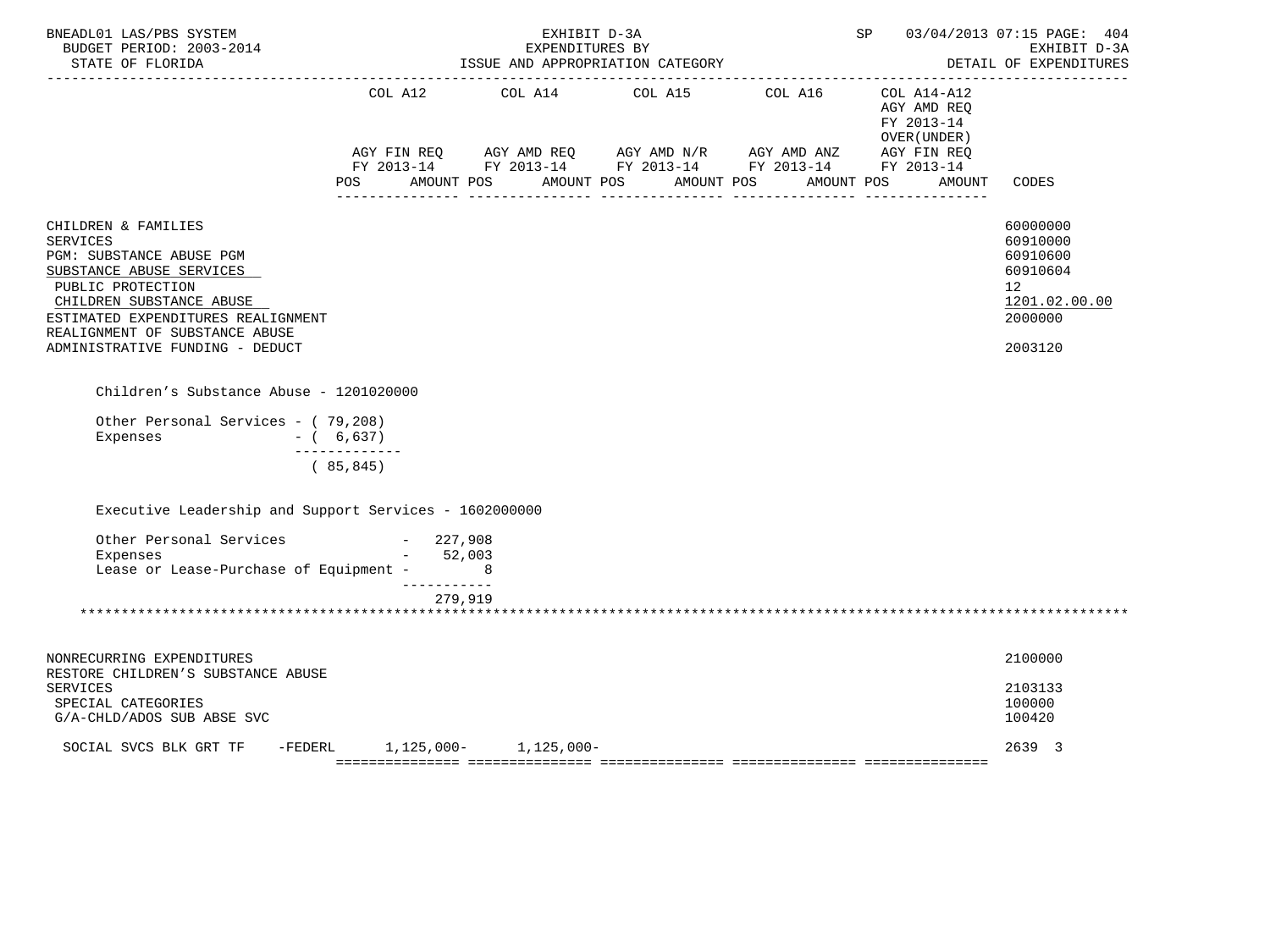| BNEADL01 LAS/PBS SYSTEM<br>BUDGET PERIOD: 2003-2014<br>STATE OF FLORIDA                                                                                                                                                                                                      |                   | EXHIBIT D-3A | EXPENDITURES BY<br>ISSUE AND APPROPRIATION CATEGORY                                                                                                                  | <b>SP</b>                                | 03/04/2013 07:15 PAGE: 405<br>EXHIBIT D-3A<br>DETAIL OF EXPENDITURES                        |  |
|------------------------------------------------------------------------------------------------------------------------------------------------------------------------------------------------------------------------------------------------------------------------------|-------------------|--------------|----------------------------------------------------------------------------------------------------------------------------------------------------------------------|------------------------------------------|---------------------------------------------------------------------------------------------|--|
|                                                                                                                                                                                                                                                                              | COL A12           |              | COL A14 COL A15 COL A16                                                                                                                                              | COL A14-A12<br>AGY AMD REO<br>FY 2013-14 |                                                                                             |  |
|                                                                                                                                                                                                                                                                              | POS               |              | AGY FIN REQ AGY AMD REQ AGY AMD N/R AGY AMD ANZ AGY FIN REQ<br>FY 2013-14 FY 2013-14 FY 2013-14 FY 2013-14 FY 2013-14<br>AMOUNT POS AMOUNT POS AMOUNT POS AMOUNT POS | OVER (UNDER)<br>AMOUNT                   | CODES                                                                                       |  |
| CHILDREN & FAMILIES<br><b>SERVICES</b><br>PGM: SUBSTANCE ABUSE PGM<br>SUBSTANCE ABUSE SERVICES<br>PUBLIC PROTECTION<br>CHILDREN SUBSTANCE ABUSE<br>PROGRAM REDUCTIONS<br>REALIGNMENT OF SUBSTANCE ABUSE AND<br>MENTAL HEALTH TO SUPPORT CHILD<br>WELFARE AND SUBSTANCE ABUSE |                   |              |                                                                                                                                                                      |                                          | 60000000<br>60910000<br>60910600<br>60910604<br>12 <sup>°</sup><br>1201.02.00.00<br>33V0000 |  |
| TREATMENT SERVICES<br>SPECIAL CATEGORIES<br>G/A-CHLD/ADOS SUB ABSE SVC                                                                                                                                                                                                       |                   |              |                                                                                                                                                                      |                                          | 33V0280<br>100000<br>100420                                                                 |  |
| GENERAL REVENUE FUND                                                                                                                                                                                                                                                         | -MATCH 1,871,694- |              |                                                                                                                                                                      | 1,871,694 1000 2                         |                                                                                             |  |
|                                                                                                                                                                                                                                                                              |                   |              |                                                                                                                                                                      |                                          |                                                                                             |  |

AGENCY ISSUE NARRATIVE:

2013-2014 BUDGET YEAR NARRATIVE: IT COMPONENT? NO

 Issue title: Realignment of Substance Abuse and Mental Health to Support Child Welfare and Substance Abuse Treatment Services

 SPECIFY WHICH AGENCY GOAL FROM THE 2011-2016 STRATEGIC PLAN IS ADDRESSED BY THIS BUDGET ISSUE PROPOSAL: Effect Program Improvements: Apply proven best practices to maximize efficiencies and outcomes.

 SUMMARY:The Department requests \$22,283,244 in General Revenue to expand substance abuse family screening, assessment, brief interventions and referral to substance abuse treatment for families in the child welfare system as well as intensive integrated outpatient treatment for parents and their children. In many cases the parental substance abuse is related to misuse of prescription drugs. This funding will provide services for an estimated 21,960 additional parents annually through increasing contracted services providing evidence-based screening, assessment, and referral services and intensive and integrated outpatient services for 750 parents and their young children in the child welfare system. These services will result in a projected annual cost savings of over \$1,536,246 million.

 This issue will be supported by other service category transfers within Mental Health and Substance Abuse and an increase in General Revenue of \$5,156,406 in Adult Substance Abuse.

 When the decision was made to fund the bulk of this initiative from managing entity savings, a greater proportion of the anticipated savings came from Mental Health General Revenue because there is more General Revenue in Mental Health and, therefore, insufficient General Revenue in Substance Abuse to cover the cost of the initiative.

### PROBLEM STATEMENT:

 Parental substance abuse is a major contributing factor in cases of child abuse and neglect and is one of the major reasons for child out-of-home placements, as well as posing a barrier to children's safety. In FY 2010 -2011, 56% of the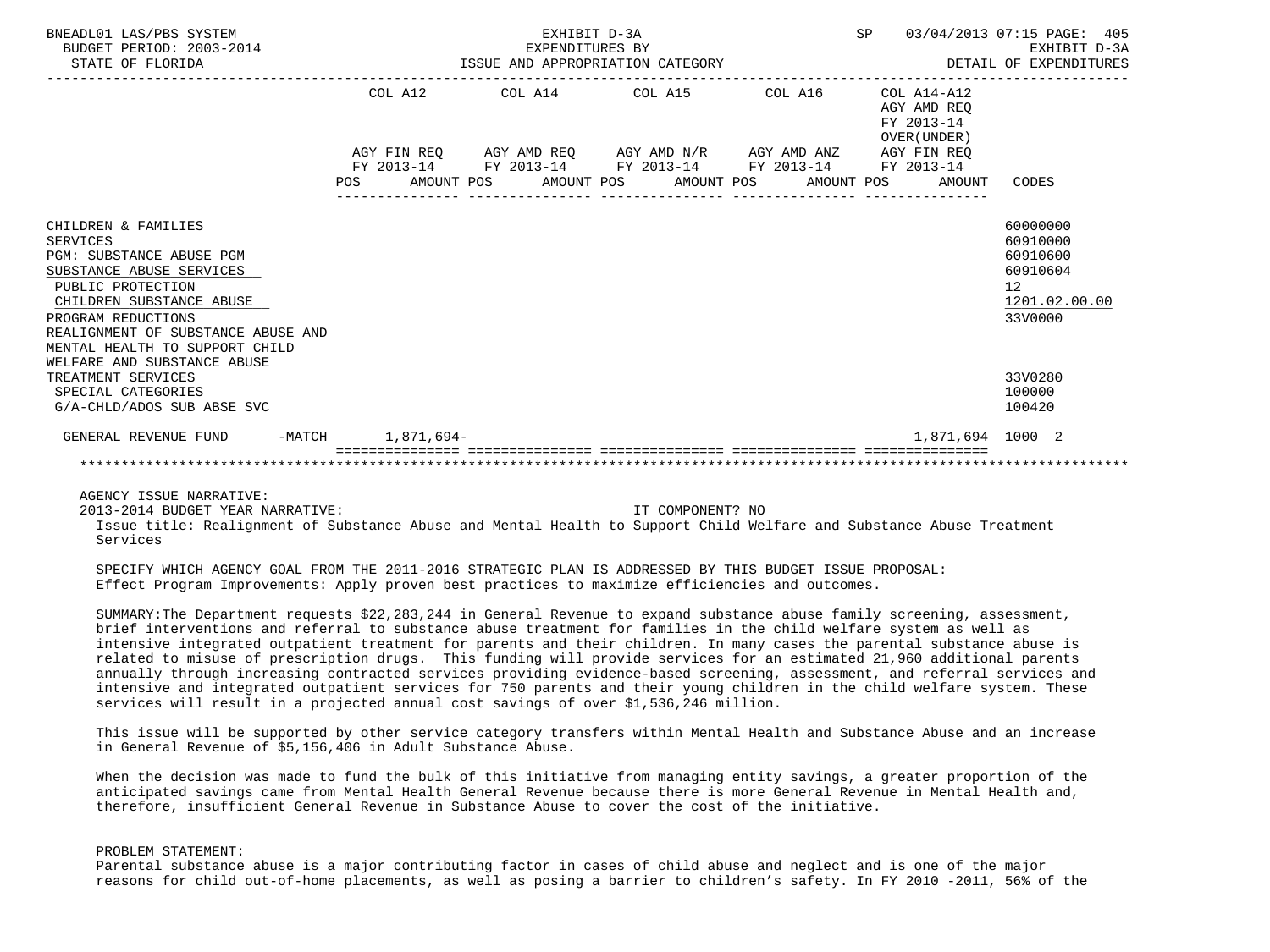| BNEADL01 LAS/PBS SYSTEM<br>BUDGET PERIOD: 2003-2014<br>STATE OF FLORIDA | EXHIBIT D-3A<br>EXPENDITURES BY<br>ISSUE AND APPROPRIATION CATEGORY <b>Experience CONTA</b> DETAIL OF EXPENDITURES |  |  |                                 |  |                                                             |  |  | SP 03/04/2013 07:15 PAGE: 406<br>EXHIBIT D-3A             |                                                              |                             |  |
|-------------------------------------------------------------------------|--------------------------------------------------------------------------------------------------------------------|--|--|---------------------------------|--|-------------------------------------------------------------|--|--|-----------------------------------------------------------|--------------------------------------------------------------|-----------------------------|--|
|                                                                         |                                                                                                                    |  |  | COL A12 COL A14 COL A15 COL A16 |  |                                                             |  |  | COL A14-A12<br>AGY AMD REO<br>FY 2013-14<br>OVER (UNDER ) |                                                              |                             |  |
|                                                                         |                                                                                                                    |  |  |                                 |  | AGY FIN REO AGY AMD REO AGY AMD N/R AGY AMD ANZ AGY FIN REO |  |  |                                                           |                                                              |                             |  |
|                                                                         |                                                                                                                    |  |  |                                 |  | FY 2013-14 FY 2013-14 FY 2013-14 FY 2013-14 FY 2013-14      |  |  |                                                           | POS AMOUNT POS AMOUNT POS AMOUNT POS AMOUNT POS AMOUNT CODES |                             |  |
| CHILDREN & FAMILIES<br>SERVICES                                         |                                                                                                                    |  |  |                                 |  |                                                             |  |  |                                                           |                                                              | 60000000<br>60910000        |  |
| PGM: SUBSTANCE ABUSE PGM                                                |                                                                                                                    |  |  |                                 |  |                                                             |  |  |                                                           |                                                              | 60910600                    |  |
| SUBSTANCE ABUSE SERVICES<br>PUBLIC PROTECTION                           |                                                                                                                    |  |  |                                 |  |                                                             |  |  |                                                           |                                                              | 60910604<br>12 <sup>°</sup> |  |
| CHILDREN SUBSTANCE ABUSE                                                |                                                                                                                    |  |  |                                 |  |                                                             |  |  |                                                           |                                                              | 1201.02.00.00               |  |
| PROGRAM REDUCTIONS                                                      |                                                                                                                    |  |  |                                 |  |                                                             |  |  |                                                           |                                                              | 33V0000                     |  |
| REALIGNMENT OF SUBSTANCE ABUSE AND<br>MENTAL HEALTH TO SUPPORT CHILD    |                                                                                                                    |  |  |                                 |  |                                                             |  |  |                                                           |                                                              |                             |  |
| WELFARE AND SUBSTANCE ABUSE                                             |                                                                                                                    |  |  |                                 |  |                                                             |  |  |                                                           |                                                              |                             |  |
| TREATMENT SERVICES                                                      |                                                                                                                    |  |  |                                 |  |                                                             |  |  |                                                           |                                                              | 33V0280                     |  |

 child abuse allegations that were verified had indications of parental substance use disorders. During this same time frame, 60% of the out-of-home placements were due to parental substance use disorders. There also were twice as many children with parents with substance abuse disorders in care for more than 9 months than for children with parents without indications of substance abuse. Additionally, 56% of the children with verified child abuse and with indications of parental substance abuse were under the age of five, creating the highest risk for subsequent child developmental and behavioral issues. There is insufficient capacity for substance abuse treatment for parents in the child welfare system. Inability to access treatment prolongs the time to re-unification for the family and causes numerous complications meeting the expectations of their case plans. Further improvements in child welfare services require that parents receive appropriate treatment at the onset of the case. Access to services must be improved, as well as the type and number of appropriate services.

Using Evidence-Based Practices to Improve Parental Entry into Substance Abuse Services:

 Traditionally, when child protective investigators suspect substance use or mental health disorders, they refer the parent to a substance abuse or mental health treatment program for an assessment and subsequent treatment. This practice has proven in Florida and nationally to be ineffective. Many parents do not make or keep appointments for their assessments and do not enter treatment. In early 2000, Florida introduced a substance abuse intervention program. The program design called for a substance abuse practitioner to screen parents for substance use, assist them in obtaining an assessment, and provide case management services while they were in treatment. A November 2003 Florida Senate Interim Report on Substance Abuse and Child Protection concluded that the program appeared to have the potential to improve parent's/caretaker's follow-through with treatment, and could improve the likelihood that parents will successfully complete substance abuse case plan goals, and, in turn, be reunited with their children.

 Subsequent program office quality improvement efforts determined that the substance abuse intervention program could be improved through the use of an evidence-based practice called Screening, Brief Intervention and Referral to Treatment (SBIRT). This practice is intended for implementation in non-behavioral health settings and has shown success improving treatment entry for persons with alcohol misuse; there is growing evidence that it is also effective with persons with drug use and abuse. This model has shown to be more effective with the addition of evidence based screening-assessment tools and brief intervention. The Global Assessment of Individual in Need (GAIN) will be used as the assessment instrument. The brief intervention will generally include three to five brief sessions of Motivational Enhancement Therapy and/or Trauma Informed Cognitive Behavioral Therapy. For the child welfare population, the purpose of the brief intervention will be to engage the parent and prepare them for more intensive treatment when necessary. Although SBIRT began in community health settings, its use has been expanded to include social service programs including child welfare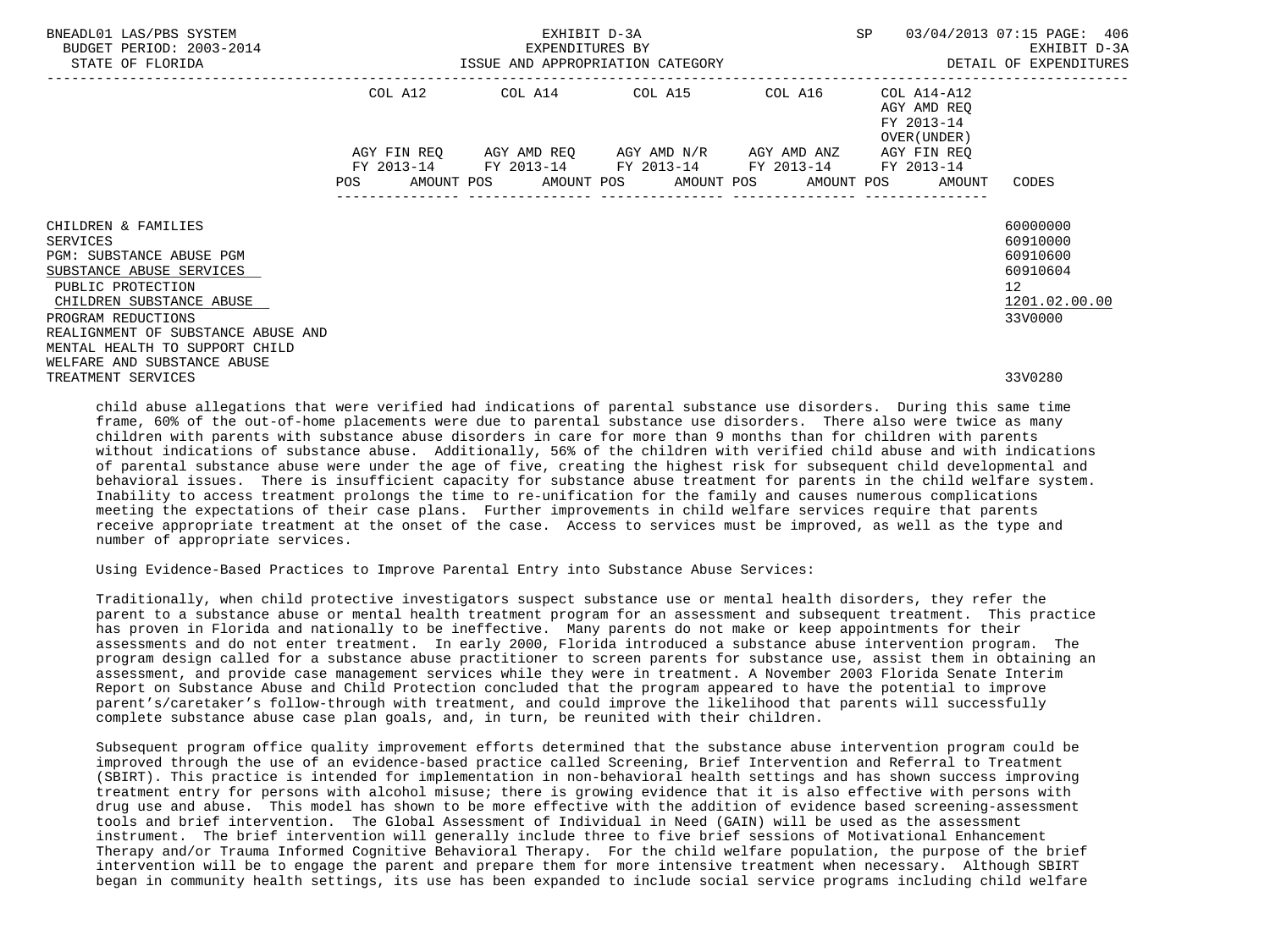| BNEADL01 LAS/PBS SYSTEM<br>BUDGET PERIOD: 2003-2014<br>STATE OF FLORIDA |  |  | EXHIBIT D-3A<br>EXPENDITURES BY                             |  | SP |                                                              | 03/04/2013 07:15 PAGE: 407<br>EXHIBIT D-3A<br>ISSUE AND APPROPRIATION CATEGORY <b>Experience CONTA</b> DETAIL OF EXPENDITURES |
|-------------------------------------------------------------------------|--|--|-------------------------------------------------------------|--|----|--------------------------------------------------------------|-------------------------------------------------------------------------------------------------------------------------------|
|                                                                         |  |  | COL A12 COL A14 COL A15 COL A16                             |  |    | COL A14-A12<br>AGY AMD REO<br>FY 2013-14<br>OVER (UNDER )    |                                                                                                                               |
|                                                                         |  |  | AGY FIN REQ AGY AMD REQ AGY AMD N/R AGY AMD ANZ AGY FIN REQ |  |    |                                                              |                                                                                                                               |
|                                                                         |  |  | FY 2013-14 FY 2013-14 FY 2013-14 FY 2013-14 FY 2013-14      |  |    | POS AMOUNT POS AMOUNT POS AMOUNT POS AMOUNT POS AMOUNT CODES |                                                                                                                               |
| CHILDREN & FAMILIES<br><b>SERVICES</b>                                  |  |  |                                                             |  |    |                                                              | 60000000<br>60910000                                                                                                          |
| PGM: SUBSTANCE ABUSE PGM                                                |  |  |                                                             |  |    |                                                              | 60910600                                                                                                                      |
| SUBSTANCE ABUSE SERVICES<br>PUBLIC PROTECTION                           |  |  |                                                             |  |    |                                                              | 60910604<br>12 <sup>°</sup>                                                                                                   |
| CHILDREN SUBSTANCE ABUSE                                                |  |  |                                                             |  |    |                                                              | 1201.02.00.00                                                                                                                 |
| PROGRAM REDUCTIONS                                                      |  |  |                                                             |  |    |                                                              | 33V0000                                                                                                                       |
| REALIGNMENT OF SUBSTANCE ABUSE AND<br>MENTAL HEALTH TO SUPPORT CHILD    |  |  |                                                             |  |    |                                                              |                                                                                                                               |
| WELFARE AND SUBSTANCE ABUSE                                             |  |  |                                                             |  |    |                                                              |                                                                                                                               |
| TREATMENT SERVICES                                                      |  |  |                                                             |  |    |                                                              | 33V0280                                                                                                                       |

 ones. Research shows that persons who have been referred to treatment through SBIRT have reported significant improvements in behavioral health status coupled with improvements in other social outcomes such as employment and arrest rates. The SAMH Program Office recently implemented a federal grant to implement the SBIRT model with the elderly population and has experience in implementing this program through contracted providers.

 SBIRT will assist parents to enter treatment faster and with more motivation. Children whose mothers accessed treatment faster and completed at least one treatment episode had shorter stays in out-of-home care. A program in Illinois using a similar approach of assessment and counseling found that 84% of the parents entered treatment. When upfront SBIRT type services are paired with appropriate family-centered services (see below under Intensive Integrated Outpatient) and the parent participates for at least 90 days there can be a substantial improvement in the child welfare outcomes.

 The above referenced Senate Interim Report showed that families receiving professional screening, assessments, and case management achieved reunification more quickly than in cases not receiving these services, closure was achieved in a significantly shorter amount of time (six months vs. eleven months), and more families were reunited (40% vs. 17% ). A 2009 California study showed similar results achieving reunification for about 44% of the children whose mothers had received engagement services, assessments, interventions and treatment.

 Based on FY 2010-2011 data, the current average length of stay for children with parents with substance use disorders is 279 days or 9.3 months compared to children with parents without substance misuse at 239 days, or eight (8) months. The projected cost savings for children is based on the projected reduction of 40 days of out-of-home care for children at \$2,349 per month for an estimated 1,635 children from parents with substance misuse is \$1,536,246. This is a conservative estimate based on research that indicates that approximately 25% of the parents receiving treatment will complete treatment.

 About 25% of all child protective investigations involve allegations of substance misuse which would include approximately 50,000 parents. Approximately 20,000 parents per year with verified cases of child abuse have indications of substance use disorders. Since all parents with suspected substance abuse do not receive a screening, assessment, intervention, and referral it is estimated that a total of 35,000 parents should receive Child Welfare SBIRT Services. The estimated workload for a behavioral health professional using the SBIRT model in the child welfare setting is 160 cases per year. Currently, SAMH contracts for 81.5 staff available to be trained to implement the SBIRT model. These staff currently serve approximately 13,040 parents. To serve a total of 35,000 parents per year, SAMH must contract for an additional 137 SBIRT Child Welfare professionals to serve an additional 21,960 parents with Child Welfare SBIRT.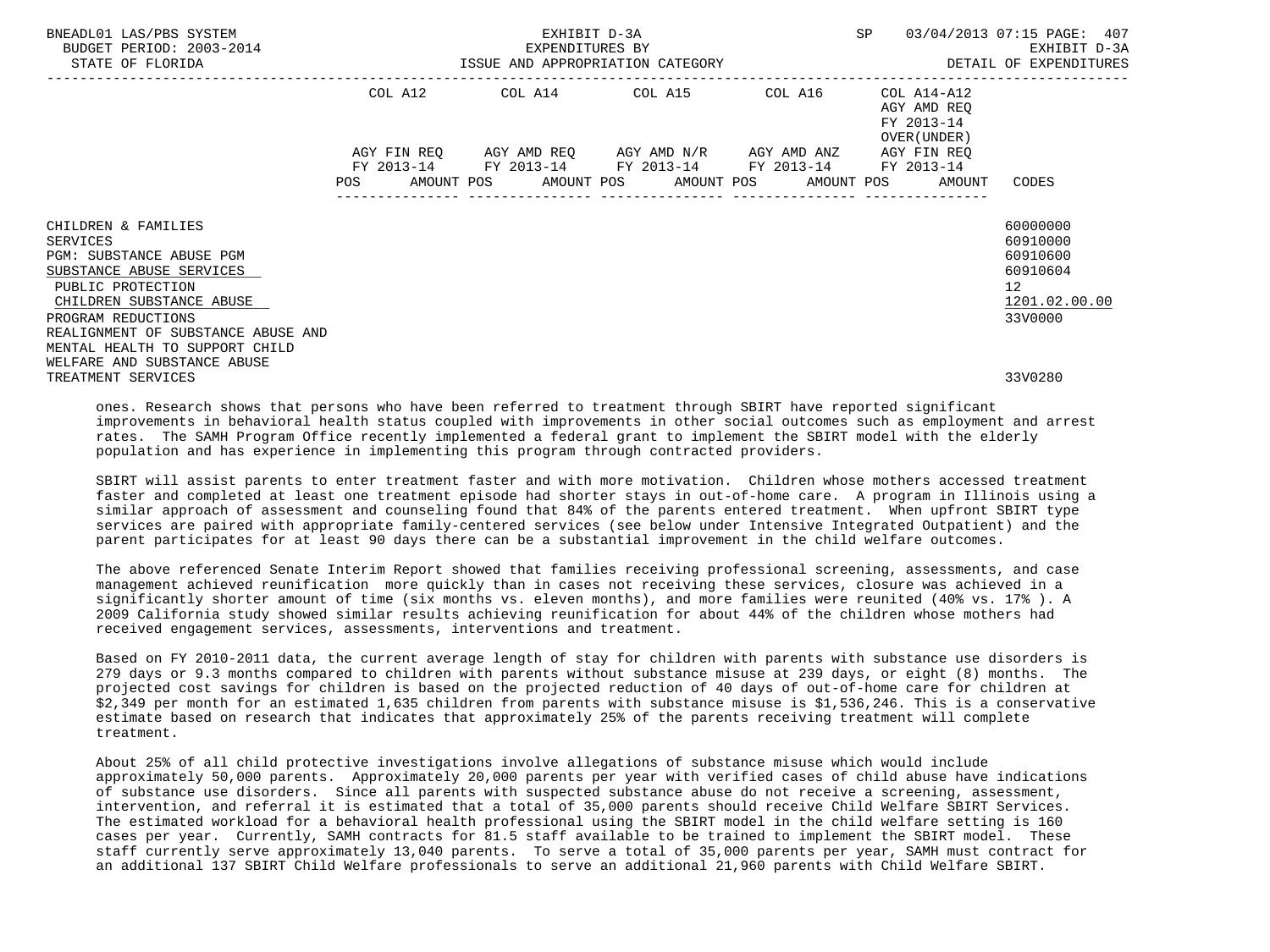| BNEADL01 LAS/PBS SYSTEM<br>BUDGET PERIOD: 2003-2014<br>STATE OF FLORIDA             |  |  | EXHIBIT D-3A<br>EXPENDITURES BY                             |  |                                                              | SP 03/04/2013 07:15 PAGE: 408<br>EXHIBIT D-3A<br>ISSUE AND APPROPRIATION CATEGORY <b>ALL SECONS</b> OF EXPENDITURES |
|-------------------------------------------------------------------------------------|--|--|-------------------------------------------------------------|--|--------------------------------------------------------------|---------------------------------------------------------------------------------------------------------------------|
|                                                                                     |  |  | COL A12 COL A14 COL A15 COL A16                             |  | COL A14-A12<br>AGY AMD REO<br>FY 2013-14<br>OVER (UNDER )    |                                                                                                                     |
|                                                                                     |  |  | AGY FIN REQ AGY AMD REQ AGY AMD N/R AGY AMD ANZ AGY FIN REQ |  |                                                              |                                                                                                                     |
|                                                                                     |  |  | FY 2013-14 FY 2013-14 FY 2013-14 FY 2013-14 FY 2013-14      |  | POS AMOUNT POS AMOUNT POS AMOUNT POS AMOUNT POS AMOUNT CODES |                                                                                                                     |
| CHILDREN & FAMILIES<br><b>SERVICES</b><br><b>PGM: SUBSTANCE ABUSE PGM</b>           |  |  |                                                             |  |                                                              | 60000000<br>60910000<br>60910600                                                                                    |
| SUBSTANCE ABUSE SERVICES<br>PUBLIC PROTECTION<br>CHILDREN SUBSTANCE ABUSE           |  |  |                                                             |  |                                                              | 60910604<br>12 <sup>°</sup><br>1201.02.00.00                                                                        |
| PROGRAM REDUCTIONS<br>REALIGNMENT OF SUBSTANCE ABUSE AND                            |  |  |                                                             |  |                                                              | 33V0000                                                                                                             |
| MENTAL HEALTH TO SUPPORT CHILD<br>WELFARE AND SUBSTANCE ABUSE<br>TREATMENT SERVICES |  |  |                                                             |  |                                                              | 33V0280                                                                                                             |

 This requested funding will be contracted to private non-profit substance abuse treatment service providers and allocated based on the Department's child welfare caseload. The services provided will assist the Department in its efforts to:

 Improve accurate and timely identification of families' involved with child protective services system who are in need of substance abuse treatment;

Reduce the amount of time for assessment and entry to services for parents;

Reduce the length of stay for children in out-of-home care whose parents have a substance use disorder;

 Increase the number of individuals referred by child welfare staff who complete substance abuse treatment successfully;

 Implement a proactive family-centered referral and planning process which integrates child welfare and substance abuse treatment services to enable the client and the family strengthen a client's commitment to recovery; and to

Decrease subsequent child abuse and neglect and promote family reunification.

#### Intensive Integrated Outpatient Treatment:

 Access to the appropriate level of treatment is critical to achieve optimal outcomes for parents with substance use disorders. Parents with a long history of substance use and who are dependent or addicted to drugs require intensive levels of treatment, such as intensive outpatient treatment or residential treatment. Many of a mother's substance use involves prescription drug misuse. Of the 20,000 parents with indicated substance use disorders, 10,519 were mothers. In order for treatment to be effective, mothers require a safe place for their children; for mothers with children under age five (5) it is preferable for the children to reside with the parent during treatment. For many mothers, the living environment and partner are impediments for successful treatment, requiring that the children and parent reside elsewhere during treatment and aftercare. Estimates are that about 25% require residential or intensive treatment with housing capacity for the mothers and their children.

In Florida, there are 310 residential beds that accept parents and children into care. This is insufficient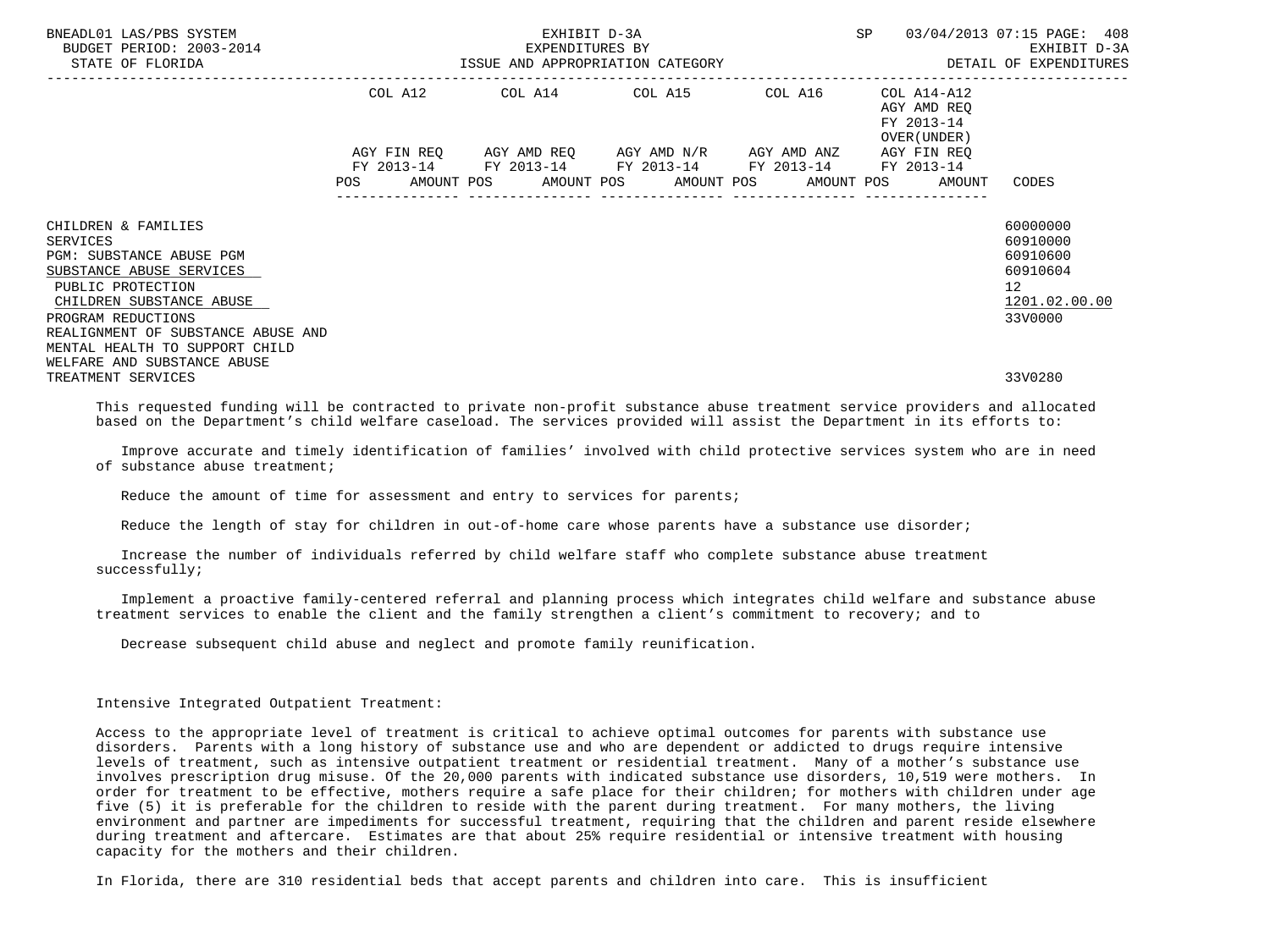| BNEADL01 LAS/PBS SYSTEM<br>BUDGET PERIOD: 2003-2014<br>STATE OF FLORIDA                                                                                                                                     | EXHIBIT D-3A<br>EXPENDITURES BY<br>ISSUE AND APPROPRIATION CATEGORY <b>Experience in the SETAIL OF EXPENDITURES</b> |  |  |  |                                                                                                                       |  | SP 03/04/2013 07:15 PAGE: 409<br>EXHIBIT D-3A                |                                                                                             |  |
|-------------------------------------------------------------------------------------------------------------------------------------------------------------------------------------------------------------|---------------------------------------------------------------------------------------------------------------------|--|--|--|-----------------------------------------------------------------------------------------------------------------------|--|--------------------------------------------------------------|---------------------------------------------------------------------------------------------|--|
|                                                                                                                                                                                                             |                                                                                                                     |  |  |  | COL A12 COL A14 COL A15 COL A16                                                                                       |  | COL A14-A12<br>AGY AMD REO<br>FY 2013-14<br>OVER (UNDER )    |                                                                                             |  |
|                                                                                                                                                                                                             |                                                                                                                     |  |  |  | AGY FIN REO AGY AMD REO AGY AMD N/R AGY AMD ANZ AGY FIN REO<br>FY 2013-14 FY 2013-14 FY 2013-14 FY 2013-14 FY 2013-14 |  |                                                              |                                                                                             |  |
|                                                                                                                                                                                                             |                                                                                                                     |  |  |  |                                                                                                                       |  | POS AMOUNT POS AMOUNT POS AMOUNT POS AMOUNT POS AMOUNT CODES |                                                                                             |  |
| CHILDREN & FAMILIES<br><b>SERVICES</b><br>PGM: SUBSTANCE ABUSE PGM<br>SUBSTANCE ABUSE SERVICES<br>PUBLIC PROTECTION<br>CHILDREN SUBSTANCE ABUSE<br>PROGRAM REDUCTIONS<br>REALIGNMENT OF SUBSTANCE ABUSE AND |                                                                                                                     |  |  |  |                                                                                                                       |  |                                                              | 60000000<br>60910000<br>60910600<br>60910604<br>12 <sup>°</sup><br>1201.02.00.00<br>33V0000 |  |
| MENTAL HEALTH TO SUPPORT CHILD<br>WELFARE AND SUBSTANCE ABUSE<br>TREATMENT SERVICES                                                                                                                         |                                                                                                                     |  |  |  |                                                                                                                       |  |                                                              | 33V0280                                                                                     |  |

 capacity--residential care is much more expensive that community care. Often mothers are required to leave their home community, which prohibits the development of natural supports during the treatment process. The children are at very high risk for developmental delays and require quality child care services while the parent is in treatment. In order for mothers and children to receive treatment in a safe setting, the following services must be available: trauma-informed family focused treatment, safe housing, quality child care, and parent training designed for parents with substance use disorders. Unfortunately, housing subsidies and child care subsidies are often unavailable at the time that treatment is required. Public transportation also is not conducive to multiple trips to treatment. For these reasons, this budget issue requests funds for a less expensive alternative to residential treatment that provides the necessary family focused services for optimal treatment gain.

 Ten percent of 10,519 mothers, or 1,052 mothers, need this type of treatment. However, only 310 beds are available--leaving 122 women who would be able to access residential treatment. Therefore, this issue proposes that the Integrated Intensive Outpatient Treatment be used as an alternative to residential care. The estimated length of stay for the intensive treatment in this program is for four (4) months with an average length of stay for the continued treatment with transitional housing of two (2) months. The number of families to be served is 741.

RETURN ON INVESTMENT:

 As noted previously, the impact of substance abuse on the child welfare system for both the child in care and the "Amended 2013-14 Narrative after February 1, 2013"

 "Summary: The Department is no longer requesting this issue for Fiscal Year 2013-2014." \*\*\*\*\*\*\*\*\*\*\*\*\*\*\*\*\*\*\*\*\*\*\*\*\*\*\*\*\*\*\*\*\*\*\*\*\*\*\*\*\*\*\*\*\*\*\*\*\*\*\*\*\*\*\*\*\*\*\*\*\*\*\*\*\*\*\*\*\*\*\*\*\*\*\*\*\*\*\*\*\*\*\*\*\*\*\*\*\*\*\*\*\*\*\*\*\*\*\*\*\*\*\*\*\*\*\*\*\*\*\*\*\*\*\*\*\*\*\*\*\*\*\*\*\*\*\*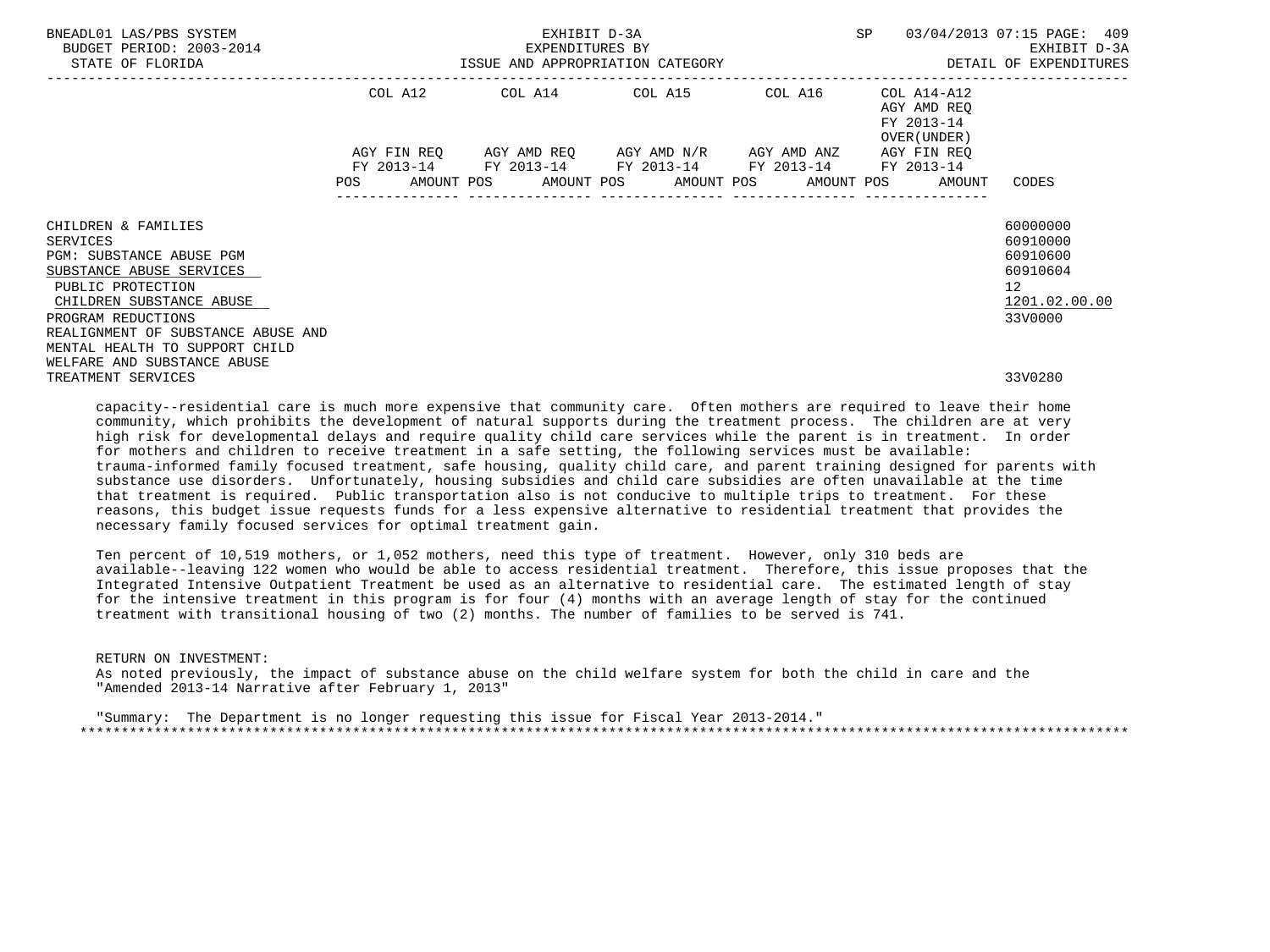| BNEADL01 LAS/PBS SYSTEM<br>BUDGET PERIOD: 2003-2014<br>STATE OF FLORIDA                                                                                                                                                                                                                            |            |         | EXHIBIT D-3A<br>EXPENDITURES BY<br>ISSUE AND APPROPRIATION CATEGORY                                                                                      |  |  | <b>SP</b>   |                                                              | 03/04/2013 07:15 PAGE: 410<br>EXHIBIT D-3A<br>DETAIL OF EXPENDITURES                                                         |
|----------------------------------------------------------------------------------------------------------------------------------------------------------------------------------------------------------------------------------------------------------------------------------------------------|------------|---------|----------------------------------------------------------------------------------------------------------------------------------------------------------|--|--|-------------|--------------------------------------------------------------|------------------------------------------------------------------------------------------------------------------------------|
|                                                                                                                                                                                                                                                                                                    |            | COL A12 | COL A14 COL A15 COL A16                                                                                                                                  |  |  |             | $COL A14 - A12$<br>AGY AMD REO<br>FY 2013-14<br>OVER (UNDER) |                                                                                                                              |
|                                                                                                                                                                                                                                                                                                    | <b>POS</b> |         | AGY FIN REQ AGY AMD REQ AGY AMD N/R AGY AMD ANZ<br>FY 2013-14 FY 2013-14 FY 2013-14 FY 2013-14 FY 2013-14<br>AMOUNT POS AMOUNT POS AMOUNT POS AMOUNT POS |  |  | AGY FIN REO | AMOUNT                                                       | CODES                                                                                                                        |
| CHILDREN & FAMILIES<br><b>SERVICES</b><br><b>PGM: SUBSTANCE ABUSE PGM</b><br>SUBSTANCE ABUSE SERVICES<br>PUBLIC PROTECTION<br>CHILDREN SUBSTANCE ABUSE<br>AGENCY STRATEGIC PRIORITIES<br>RESTORE CHILDREN'S SUBSTANCE ABUSE<br><b>SERVICES</b><br>SPECIAL CATEGORIES<br>G/A-CHLD/ADOS SUB ABSE SVC |            |         |                                                                                                                                                          |  |  |             |                                                              | 60000000<br>60910000<br>60910600<br>60910604<br>$12 \overline{ }$<br>1201.02.00.00<br>4000000<br>4003090<br>100000<br>100420 |
| -MATCH 1,125,000 1,125,000<br>GENERAL REVENUE FUND                                                                                                                                                                                                                                                 |            |         |                                                                                                                                                          |  |  |             |                                                              | 1000 2                                                                                                                       |
|                                                                                                                                                                                                                                                                                                    |            |         |                                                                                                                                                          |  |  |             |                                                              |                                                                                                                              |

AGENCY ISSUE NARRATIVE:

 2013-2014 BUDGET YEAR NARRATIVE: IT COMPONENT? NO ISSUE TITLE: RESTORE FUNDING TO CONTINUE COMMUNITY SUBSTANCE ABUSE SERVICES - Children

 SPECIFY WHICH AGENCY GOAL FROM THE 2012-2017 STRATEGIC PLAN IS ADDRESSED BY THIS BUDGET ISSUE PROPOSAL: Effect Program Improvements: Apply proven best practices to maximize efficiencies and outcomes.

 SUMMARY: The Department requests \$1,125,000 of recurring General Revenue in Fiscal Year (FY) 2013-2014 for the Substance Abuse Services budget entity, Children's Substance Abuse Services program component, to continue children's community substance abuse services. The Legislature appropriated nonrecurring funding in FY 2012-13 for these services. Recurring funding is will ensure continued substance abuse services for 468 children and adolescents in FY 2013-14.

#### PROBLEM STATEMENT:

 There are 335,000 children with substance use disorders statewide. In FY 2010-2011 (the most recent data available), 45,516 children received treatment and recovery support services in the community at an average cost of \$2,400 per child served (based on the average estimated cost of \$2,400 per substance abuse treatment episode). The Department provides substance abuse services to meet 8% of those in need. On a monthly basis, there are more than 200 children/adolescents on waiting lists to receive appropriate treatment and support services. Based on the most recent Florida Youth Survey, marijuana accounts for the highest percent of adolescent admissions (82.41%), followed by alcohol (9.84%), and other drugs (3.73%). The rate of underage drinking remains a significant concern in Florida.

 The Department serves children and adolescents with substance abuse problems through an array of privatized intervention, treatment, and recovery support services. The effectiveness of treatment and support services is strongly correlated with the ability to appropriately identify substance abuse, mental health and recovery support needs of individuals on the front end and the provision of services to meet those needs. Successful outcomes such as completion of treatment are reliant on evidence-based screening and assessment to guide their care.

 If funding is not restored, a minimum of 468 children/adolescents will not receive critical treatment and recovery support services. Without access to substance abuse treatment and supports, these children will have ongoing and acute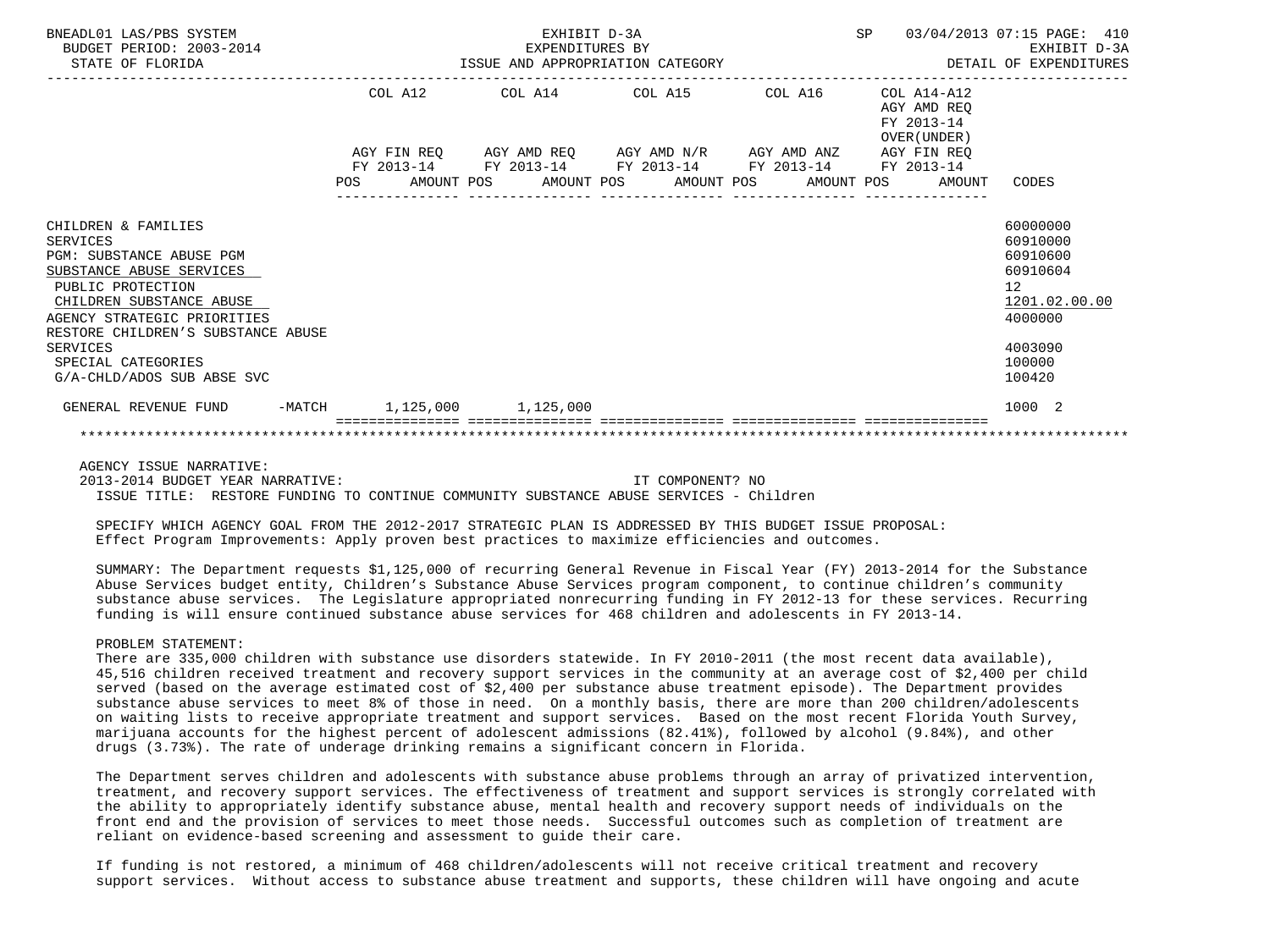| BNEADL01 LAS/PBS SYSTEM<br>BUDGET PERIOD: 2003-2014<br>STATE OF FLORIDA                                                                                                                                                   |                    | EXHIBIT D-3A<br>EXPENDITURES BY<br>ISSUE AND APPROPRIATION CATEGORY | SP                                                                                                                                | 03/04/2013 07:15 PAGE: 411<br>EXHIBIT D-3A<br>DETAIL OF EXPENDITURES |                                                          |                                                                                                        |
|---------------------------------------------------------------------------------------------------------------------------------------------------------------------------------------------------------------------------|--------------------|---------------------------------------------------------------------|-----------------------------------------------------------------------------------------------------------------------------------|----------------------------------------------------------------------|----------------------------------------------------------|--------------------------------------------------------------------------------------------------------|
|                                                                                                                                                                                                                           | COL A12            |                                                                     | COL A14 COL A15                                                                                                                   | COL A16                                                              | COL A14-A12<br>AGY AMD REO<br>FY 2013-14<br>OVER (UNDER) |                                                                                                        |
|                                                                                                                                                                                                                           | AGY FIN REO<br>POS |                                                                     | AGY AMD REQ       AGY AMD N/R      AGY AMD ANZ<br>FY 2013-14 FY 2013-14 FY 2013-14 FY 2013-14<br>AMOUNT POS AMOUNT POS AMOUNT POS |                                                                      | AGY FIN REQ<br>FY 2013-14<br>AMOUNT POS<br>AMOUNT        | CODES                                                                                                  |
| CHILDREN & FAMILIES<br>SERVICES<br>PGM: SUBSTANCE ABUSE PGM<br>SUBSTANCE ABUSE SERVICES<br>PUBLIC PROTECTION<br>CHILDREN SUBSTANCE ABUSE<br>AGENCY STRATEGIC PRIORITIES<br>RESTORE CHILDREN'S SUBSTANCE ABUSE<br>SERVICES |                    |                                                                     |                                                                                                                                   |                                                                      |                                                          | 60000000<br>60910000<br>60910600<br>60910604<br>12 <sup>°</sup><br>1201.02.00.00<br>4000000<br>4003090 |

 substance abuse issues that will quickly overwhelm the local hospital emergency departments. For these children, there will also be an increased risk of them entering the juvenile detention system if they do not get the services they need.

## WHAT BENEFITS WILL BE OBTAINED BY FUNDING THIS ISSUE:

 Restoration of programs supported by these funds will continue critical treatment and recovery support to 468 children and their families affected by substance misuse, abuse and dependence. It will prevent elimination of the following services statewide: residential treatment; intensive outpatient; recovery support; intervention; and ancillary support programs. Funding restoration will also prevent the more costly utilization of hospital capacity (emergency rooms and inpatient programs) and the burden to the criminal justice system (local jails and juvenile detention facilities).

 WHAT UNDERLYING PROGRAM THEORY CHANGE IS INVOLVED IN THIS ISSUE (IF ANY): None

 WHAT IMPLEMENTATION MECHANISMS WILL BE CHANGED AS A RESULT OF THIS ISSUE (IF ANY): None

 FLORIDA STRATEGIC PLAN FOR ECONOMIC DEVELOPMENT: Not applicable.

 RETURN OF INVESTMENT: Not Applicable

### COST CALCULATIONS:

 This issue addresses the loss of nonrecurring funding appropriated in the G/A-Community Substance Abuse Services category in FY 2012-2013. The estimated number of children with substance use disorders that will not have access to substance abuse treatment services if this issue is not funded is based on the amount of nonrecurring funding divided by the average cost of substance abuse services per treatment episode of \$2,400.

| FY 2012-13 Issue                            | Fund | Category | Program Component | General Revenue |
|---------------------------------------------|------|----------|-------------------|-----------------|
|                                             | ____ |          |                   |                 |
| Restore Children's Substance Abuse Services | 1000 | 100420   | 1201020000        | \$1.125.000     |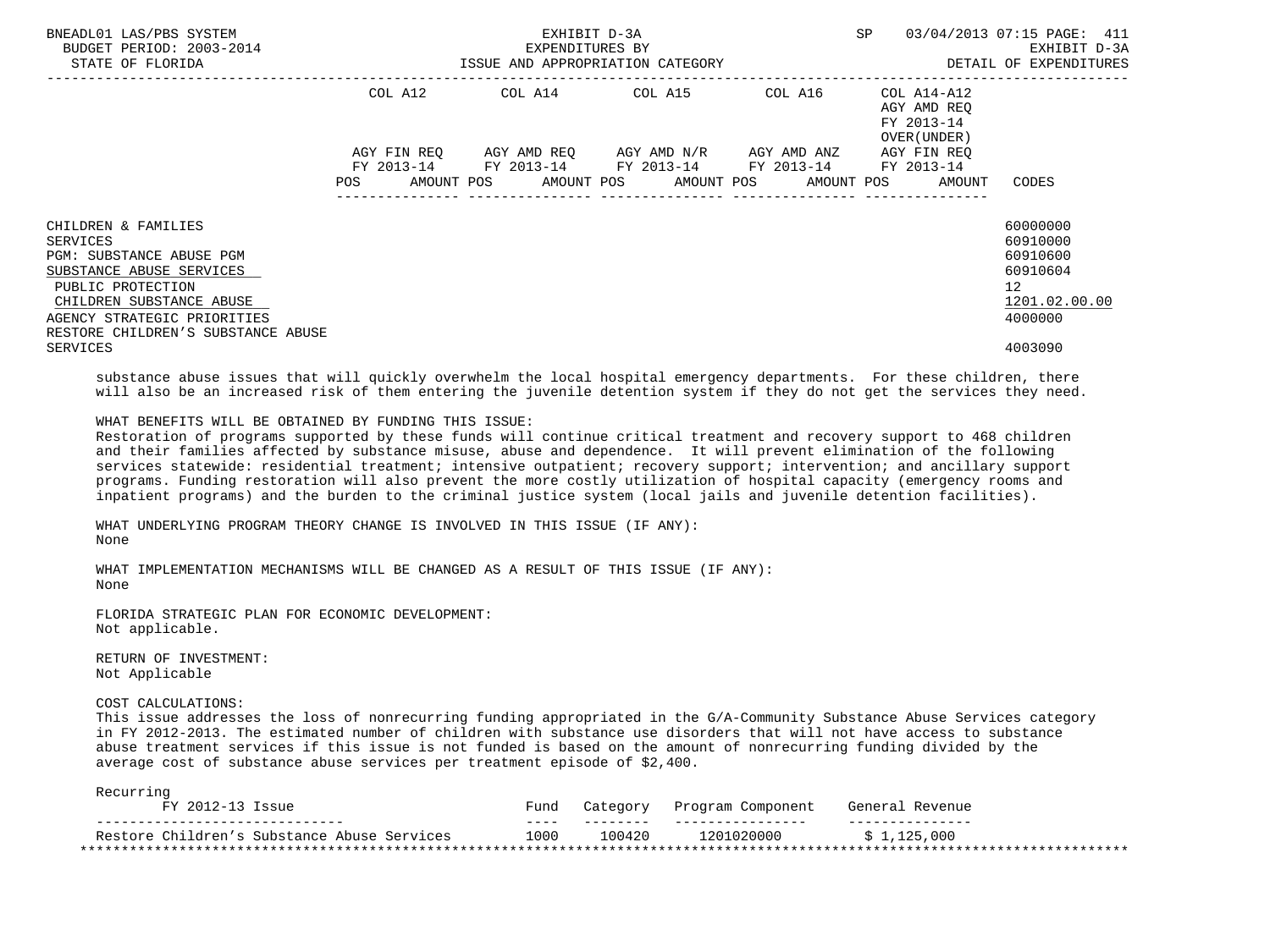| BNEADL01 LAS/PBS SYSTEM<br>BUDGET PERIOD: 2003-2014<br>2014 EXPENDITURES BY<br>ISSUE AND APPROPRIATION CATEGORY<br>STATE OF FLORIDA      |            | EXHIBIT D-3A                                                                               |  |  | SP |                                                          | 03/04/2013 07:15 PAGE: 412<br>EXHIBIT D-3A<br>DETAIL OF EXPENDITURES             |
|------------------------------------------------------------------------------------------------------------------------------------------|------------|--------------------------------------------------------------------------------------------|--|--|----|----------------------------------------------------------|----------------------------------------------------------------------------------|
|                                                                                                                                          | COL A12    | COL A14 COL A15 COL A16                                                                    |  |  |    | COL A14-A12<br>AGY AMD REO<br>FY 2013-14<br>OVER (UNDER) |                                                                                  |
|                                                                                                                                          |            | AGY FIN REQ AGY AMD REQ AGY AMD N/R AGY AMD ANZ                                            |  |  |    | AGY FIN REQ                                              |                                                                                  |
|                                                                                                                                          | FY 2013-14 | FY 2013-14 FY 2013-14 FY 2013-14<br>POS AMOUNT POS AMOUNT POS AMOUNT POS AMOUNT POS AMOUNT |  |  |    | FY 2013-14                                               | CODES                                                                            |
| CHILDREN & FAMILIES<br>SERVICES<br>PGM: SUBSTANCE ABUSE PGM<br>SUBSTANCE ABUSE SERVICES<br>PUBLIC PROTECTION<br>CHILDREN SUBSTANCE ABUSE |            |                                                                                            |  |  |    |                                                          | 60000000<br>60910000<br>60910600<br>60910604<br>12 <sup>°</sup><br>1201.02.00.00 |
| TOTAL: CHILDREN SUBSTANCE ABUSE<br>BY FUND TYPE                                                                                          |            |                                                                                            |  |  |    |                                                          | 1201.02.00.00                                                                    |
| GENERAL REVENUE FUND<br>TRUST FUNDS                                                                                                      |            | 38,085,405 39,957,099<br>32,459,690 32,459,690                                             |  |  |    | 1,871,694                                                | 1000<br>2000                                                                     |
| TOTAL PROG COMP 70,545,095 72,416,789                                                                                                    |            |                                                                                            |  |  |    | 1,871,694                                                |                                                                                  |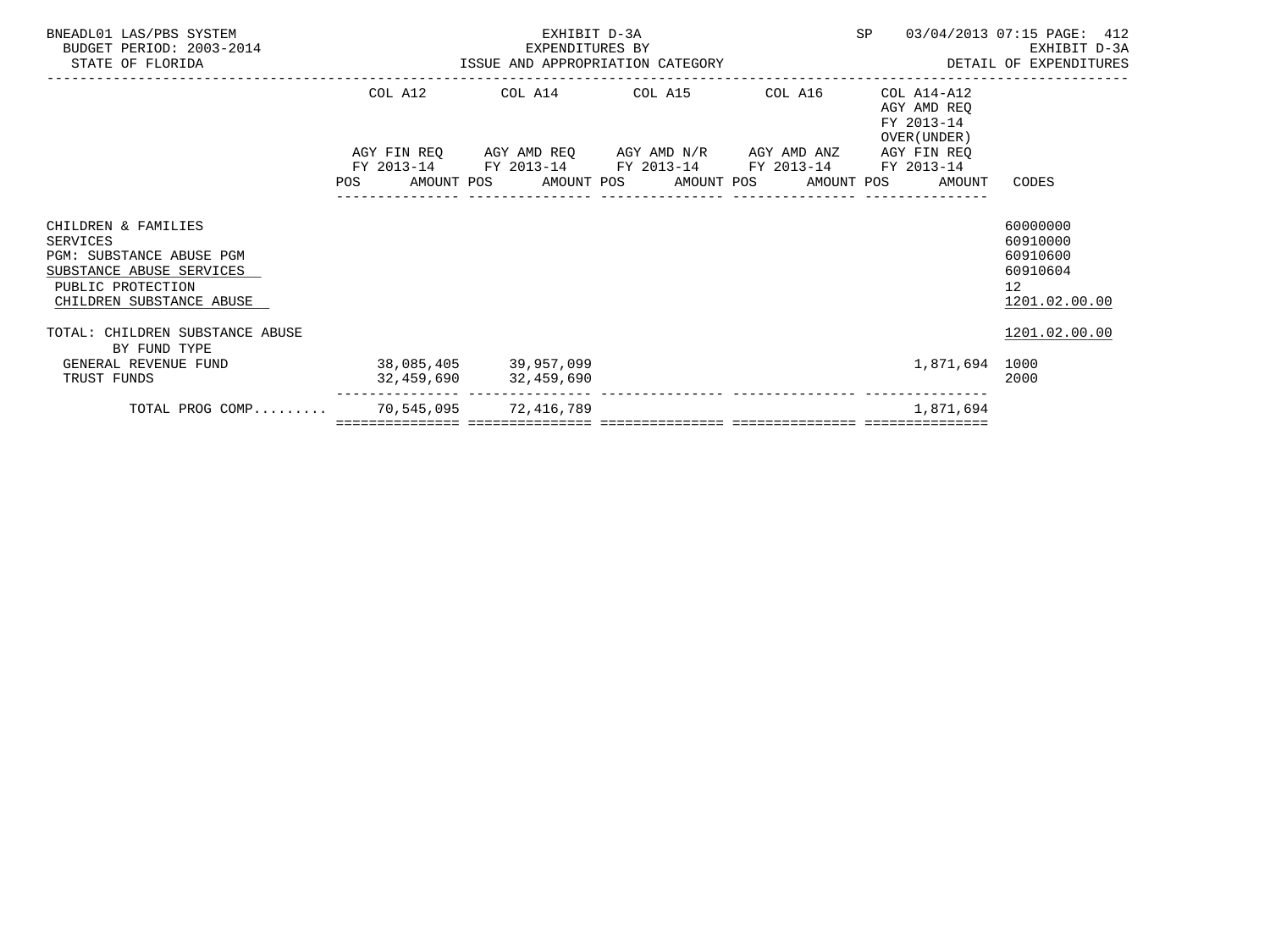| BNEADL01 LAS/PBS SYSTEM<br>BUDGET PERIOD: 2003-2014<br>STATE OF FLORIDA                                                                                                                                                                  |                               | EXHIBIT D-3A<br>EXPENDITURES BY<br>ISSUE AND APPROPRIATION CATEGORY |                                                                                                                                                                                                     | SP 03/04/2013 07:15 PAGE: 413<br>EXHIBIT D-3A<br>DETAIL OF EXPENDITURES                         |                                                                                                     |
|------------------------------------------------------------------------------------------------------------------------------------------------------------------------------------------------------------------------------------------|-------------------------------|---------------------------------------------------------------------|-----------------------------------------------------------------------------------------------------------------------------------------------------------------------------------------------------|-------------------------------------------------------------------------------------------------|-----------------------------------------------------------------------------------------------------|
|                                                                                                                                                                                                                                          | COL A12<br>POS                | COL A14<br>AMOUNT POS                                               | COL A15<br>COL A16<br>AGY FIN REQ 6 AGY AMD REQ 6 AGY AMD N/R 66 AGY AMD ANZ<br>FY 2013-14 FY 2013-14 FY 2013-14 FY 2013-14 FY 2013-14<br>AMOUNT POS<br>AMOUNT POS<br>-------------<br>------------ | COL A14-A12<br>AGY AMD REQ<br>FY 2013-14<br>OVER (UNDER)<br>AGY FIN REQ<br>AMOUNT POS<br>AMOUNT | CODES                                                                                               |
| CHILDREN & FAMILIES<br><b>SERVICES</b><br>PGM: SUBSTANCE ABUSE PGM<br>SUBSTANCE ABUSE SERVICES<br>PUBLIC PROTECTION<br>ADULT SUBSTANCE ABUSE<br>ESTIMATED EXPENDITURES<br>ESTIMATED EXPENDITURES - OPERATIONS<br>OTHER PERSONAL SERVICES |                               |                                                                     |                                                                                                                                                                                                     |                                                                                                 | 60000000<br>60910000<br>60910600<br>60910604<br>12<br>1201.03.00.00<br>1000000<br>1001000<br>030000 |
| ALCOHOL/DRUGABU/MEN HLH TF-FEDERL 148,386 148,386<br>OPERATIONS AND MAINT TF -MATCH                                                                                                                                                      | 314                           | 314                                                                 |                                                                                                                                                                                                     |                                                                                                 | 2027 3<br>2516 2                                                                                    |
| TOTAL APPRO                                                                                                                                                                                                                              | 148,700                       | 148,700                                                             |                                                                                                                                                                                                     |                                                                                                 |                                                                                                     |
| EXPENSES                                                                                                                                                                                                                                 |                               |                                                                     |                                                                                                                                                                                                     |                                                                                                 | 040000                                                                                              |
| GENERAL REVENUE FUND -MATCH 13,829<br>ALCOHOL/DRUGABU/MEN HLH TF-FEDERL 29,712<br>OPERATIONS AND MAINT TF -MATCH                                                                                                                         | 1,825                         | 13,829<br>29,712<br>1,825                                           |                                                                                                                                                                                                     |                                                                                                 | 1000 2<br>2027 3<br>2516 2                                                                          |
| TOTAL APPRO                                                                                                                                                                                                                              | 45,366                        | 45,366                                                              |                                                                                                                                                                                                     |                                                                                                 |                                                                                                     |
| SPECIAL CATEGORIES<br>G/A-COM SUB ABUSE SVCS                                                                                                                                                                                             |                               |                                                                     |                                                                                                                                                                                                     |                                                                                                 | 100000<br>100618                                                                                    |
| GENERAL REVENUE FUND<br>$-MATCH$                                                                                                                                                                                                         | $-$ STATE 1,000,000 1,000,000 |                                                                     | $39,525,696$ $39,525,696$ $39,525,696$                                                                                                                                                              |                                                                                                 | 1000 1<br>1000 2                                                                                    |
| TOTAL GENERAL REVENUE FUND                                                                                                                                                                                                               |                               | 40,525,696 40,525,696                                               |                                                                                                                                                                                                     |                                                                                                 | 1000                                                                                                |
| ALCOHOL/DRUGABU/MEN HLH TF-FEDERL                                                                                                                                                                                                        | 67, 178, 155                  | 67, 178, 155                                                        |                                                                                                                                                                                                     |                                                                                                 | 2027<br>$\overline{3}$                                                                              |
| FEDERAL GRANTS TRUST FUND -FEDERL                                                                                                                                                                                                        | 6,389,766                     | 6,389,766                                                           |                                                                                                                                                                                                     |                                                                                                 | 2261 3                                                                                              |
| WELFARE TRANSITION TF<br>$-FEDERL$                                                                                                                                                                                                       | 5,571,170                     | 5,571,170                                                           |                                                                                                                                                                                                     |                                                                                                 | 2401 3                                                                                              |
| OPERATIONS AND MAINT TF<br>$-MATCH$                                                                                                                                                                                                      | 1,907,777                     | 1,907,777                                                           |                                                                                                                                                                                                     |                                                                                                 | 2516 2                                                                                              |
| TOTAL APPRO                                                                                                                                                                                                                              | 121,572,564                   | 121,572,564                                                         |                                                                                                                                                                                                     |                                                                                                 |                                                                                                     |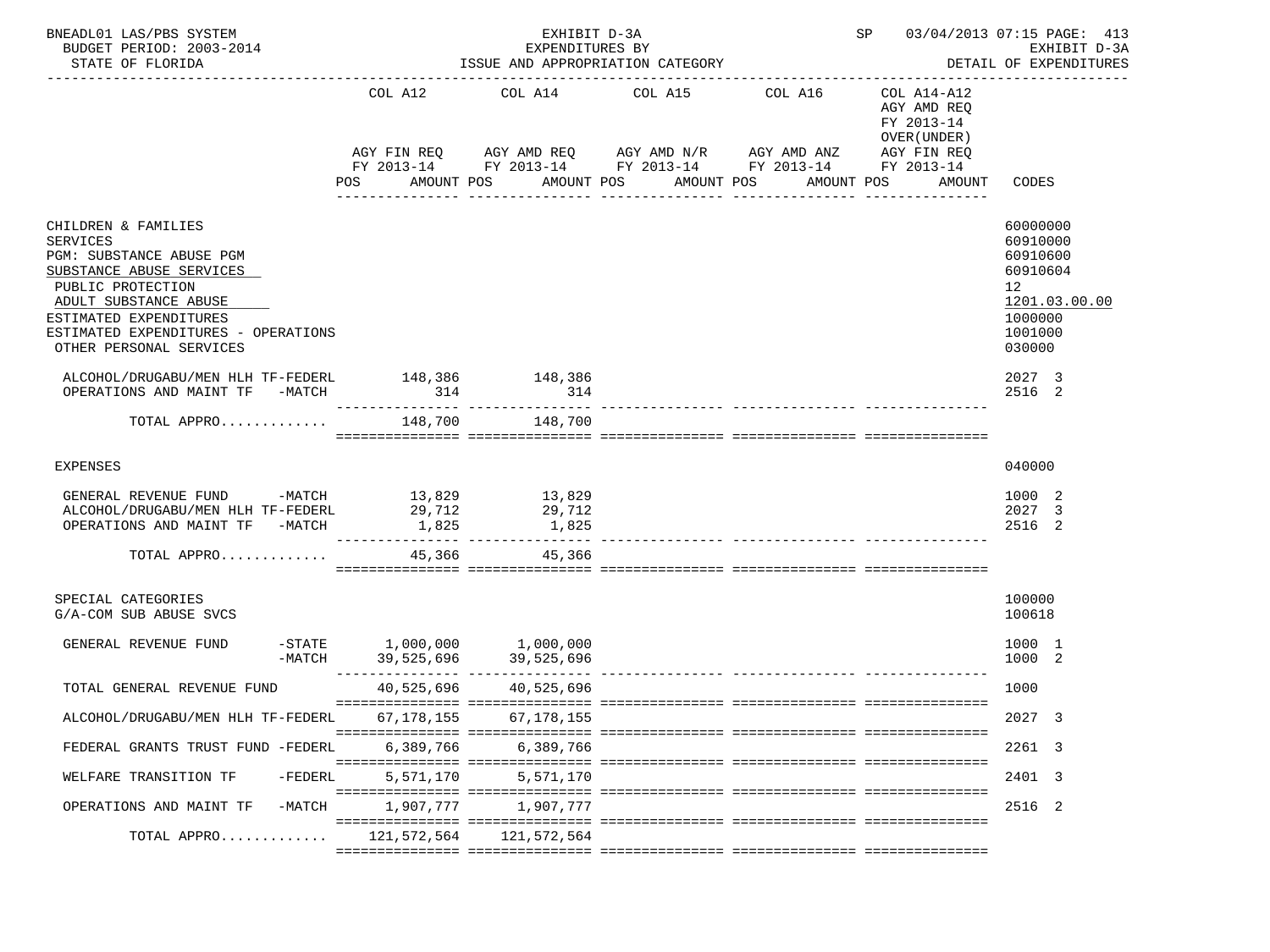| BNEADL01 LAS/PBS SYSTEM<br>BUDGET PERIOD: 2003-2014<br>STATE OF FLORIDA                                                                                                                                                                                    |                              | EXHIBIT D-3A<br>EXPENDITURES BY | ISSUE AND APPROPRIATION CATEGORY                                                                                                                                                                       | SP 03/04/2013 07:15 PAGE: 414<br>EXHIBIT D-3A<br>DETAIL OF EXPENDITURES                         |                                                                                                               |  |
|------------------------------------------------------------------------------------------------------------------------------------------------------------------------------------------------------------------------------------------------------------|------------------------------|---------------------------------|--------------------------------------------------------------------------------------------------------------------------------------------------------------------------------------------------------|-------------------------------------------------------------------------------------------------|---------------------------------------------------------------------------------------------------------------|--|
|                                                                                                                                                                                                                                                            | COL A12<br>POS               | AMOUNT POS                      | COL A14 COL A15 COL A16<br>AGY FIN REQ AGY AMD REQ AGY AMD N/R AGY AMD ANZ<br>FY 2013-14 FY 2013-14 FY 2013-14 FY 2013-14 FY 2013-14<br>AMOUNT POS<br>AMOUNT POS<br>---------------<br>--------------- | COL A14-A12<br>AGY AMD REO<br>FY 2013-14<br>OVER (UNDER)<br>AGY FIN REQ<br>AMOUNT POS<br>AMOUNT | CODES                                                                                                         |  |
| CHILDREN & FAMILIES<br><b>SERVICES</b><br>PGM: SUBSTANCE ABUSE PGM<br>SUBSTANCE ABUSE SERVICES<br>PUBLIC PROTECTION<br>ADULT SUBSTANCE ABUSE<br>ESTIMATED EXPENDITURES<br>ESTIMATED EXPENDITURES - OPERATIONS<br>SPECIAL CATEGORIES<br>CONTRACTED SERVICES |                              |                                 |                                                                                                                                                                                                        |                                                                                                 | 60000000<br>60910000<br>60910600<br>60910604<br>12<br>1201.03.00.00<br>1000000<br>1001000<br>100000<br>100777 |  |
| GENERAL REVENUE FUND<br>-MATCH                                                                                                                                                                                                                             | $-STATE$ 2,000,000 2,000,000 | 314, 142 314, 142               |                                                                                                                                                                                                        |                                                                                                 | 1000 1<br>1000 2                                                                                              |  |
| TOTAL GENERAL REVENUE FUND                                                                                                                                                                                                                                 |                              | 2, 314, 142 2, 314, 142         |                                                                                                                                                                                                        |                                                                                                 | 1000                                                                                                          |  |
| ALCOHOL/DRUGABU/MEN HLH TF-FEDERL 38,286 38,286                                                                                                                                                                                                            |                              |                                 |                                                                                                                                                                                                        |                                                                                                 | 2027 3                                                                                                        |  |
| OPERATIONS AND MAINT TF -MATCH                                                                                                                                                                                                                             |                              | 36,838 36,838                   |                                                                                                                                                                                                        |                                                                                                 | 2516 2                                                                                                        |  |
| TOTAL APPRO                                                                                                                                                                                                                                                |                              | 2,389,266 2,389,266             |                                                                                                                                                                                                        |                                                                                                 |                                                                                                               |  |
| LEASE/PURCHASE/EQUIPMENT                                                                                                                                                                                                                                   |                              |                                 |                                                                                                                                                                                                        |                                                                                                 | 105281                                                                                                        |  |
| GENERAL REVENUE FUND -MATCH<br>ALCOHOL/DRUGABU/MEN HLH TF-FEDERL                                                                                                                                                                                           | 6                            | 2                               |                                                                                                                                                                                                        |                                                                                                 | 1000 2<br>2027 3                                                                                              |  |
| TOTAL APPRO                                                                                                                                                                                                                                                |                              |                                 |                                                                                                                                                                                                        |                                                                                                 |                                                                                                               |  |
| TOTAL: ESTIMATED EXPENDITURES - OPERATIONS<br>TOTAL ISSUE 124,155,904 124,155,904                                                                                                                                                                          |                              |                                 |                                                                                                                                                                                                        |                                                                                                 | 1001000                                                                                                       |  |
| CASUALTY INSURANCE PREMIUM<br>ADJUSTMENT<br>SPECIAL CATEGORIES<br>RISK MANAGEMENT INSURANCE                                                                                                                                                                |                              |                                 |                                                                                                                                                                                                        |                                                                                                 | 1001090<br>100000<br>103241                                                                                   |  |
| GENERAL REVENUE FUND<br>-MATCH                                                                                                                                                                                                                             | 1,585                        | 1,585                           |                                                                                                                                                                                                        |                                                                                                 | 1000 2                                                                                                        |  |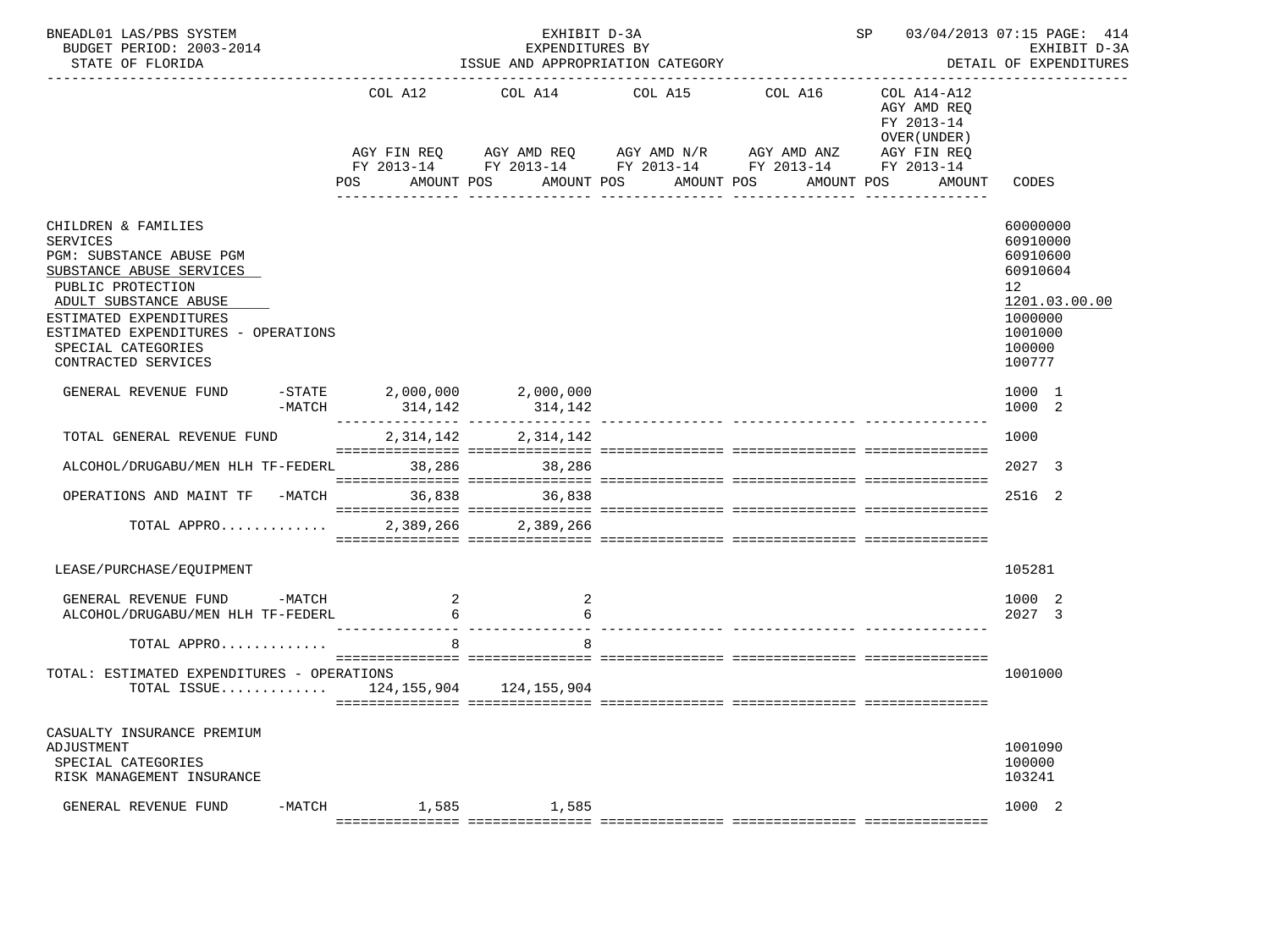| BNEADL01 LAS/PBS SYSTEM<br>BUDGET PERIOD: 2003-2014<br>STATE OF FLORIDA                                                                                                                                                                                                                                                                                         | SP 03/04/2013 07:15 PAGE: 415<br>EXHIBIT D-3A<br>EXPENDITURES BY<br>ISSUE AND APPROPRIATION CATEGORY<br>DETAIL OF EXPENDITURES |  |                                  |                                                                                                                                                                                                                                                                                 |                                            |                                                                     |  |  |  |  |
|-----------------------------------------------------------------------------------------------------------------------------------------------------------------------------------------------------------------------------------------------------------------------------------------------------------------------------------------------------------------|--------------------------------------------------------------------------------------------------------------------------------|--|----------------------------------|---------------------------------------------------------------------------------------------------------------------------------------------------------------------------------------------------------------------------------------------------------------------------------|--------------------------------------------|---------------------------------------------------------------------|--|--|--|--|
|                                                                                                                                                                                                                                                                                                                                                                 |                                                                                                                                |  |                                  | COL A12 $\text{COL}$ A14 $\text{COL}$ A15 $\text{COL}$ A16 $\text{COL}$ A14-A12<br>$AGY \text{ FIN REQ} \qquad AGY \text{ AMD REQ} \qquad AGY \text{ AMD } N/R \qquad AGY \text{ AMD ANZ} \qquad AGY \text{ FIN REQ}$<br>FY 2013-14 FY 2013-14 FY 2013-14 FY 2013-14 FY 2013-14 | AGY AMD REO<br>FY 2013-14<br>OVER (UNDER ) |                                                                     |  |  |  |  |
|                                                                                                                                                                                                                                                                                                                                                                 | <b>POS</b>                                                                                                                     |  | AMOUNT POS AMOUNT POS AMOUNT POS |                                                                                                                                                                                                                                                                                 | AMOUNT POS                                 | AMOUNT CODES                                                        |  |  |  |  |
| CHILDREN & FAMILIES<br><b>SERVICES</b><br>PGM: SUBSTANCE ABUSE PGM<br>SUBSTANCE ABUSE SERVICES<br>PUBLIC PROTECTION<br>ADULT SUBSTANCE ABUSE                                                                                                                                                                                                                    |                                                                                                                                |  |                                  |                                                                                                                                                                                                                                                                                 |                                            | 60000000<br>60910000<br>60910600<br>60910604<br>12<br>1201.03.00.00 |  |  |  |  |
| ADJUSTMENTS TO CURRENT YEAR<br>ESTIMATED EXPENDITURES<br>ADJUST FUND SOURCE INDICATORS - ADD<br>SPECIAL CATEGORIES<br>CONTRACTED SERVICES                                                                                                                                                                                                                       |                                                                                                                                |  |                                  |                                                                                                                                                                                                                                                                                 |                                            | 1600000<br>160S220<br>100000<br>100777                              |  |  |  |  |
| GENERAL REVENUE FUND -MATCH 1,000,000 1,000,000                                                                                                                                                                                                                                                                                                                 |                                                                                                                                |  |                                  |                                                                                                                                                                                                                                                                                 |                                            | 1000 2                                                              |  |  |  |  |
| AGENCY ISSUE NARRATIVE:<br>2013-2014 BUDGET YEAR NARRATIVE:<br>ISSUE TITLE: Adjust Fund Source Indicators - Add<br>SPECIFY WHICH AGENCY GOAL FROM THE FISCAL YEARS 2013-2014 THROUGH 2017-2018 STRATEGIC PLAN IS ADDRESSED BY THIS BUDGET<br>ISSUE PROPOSAL:<br>Effect Program Improvements: Apply proven best practices to maximize efficiencies and outcomes. |                                                                                                                                |  | IT COMPONENT? NO                 |                                                                                                                                                                                                                                                                                 |                                            | ***********************                                             |  |  |  |  |
| SUMMARY:<br>The Department requests an adjustment to its base budget to properly align Funding Source Indicators (FSI) for<br>Maintenance of Effort (MOE) and Match review.                                                                                                                                                                                     |                                                                                                                                |  |                                  |                                                                                                                                                                                                                                                                                 |                                            |                                                                     |  |  |  |  |
| PROBLEM STATEMENT:<br>Based on the Department's current agency-approved operating budget, this request is needed to properly align the FSIs in<br>the Department's budget.                                                                                                                                                                                      |                                                                                                                                |  |                                  |                                                                                                                                                                                                                                                                                 |                                            |                                                                     |  |  |  |  |
| WHAT BENEFITS WILL BE OBTAINED BY FUNDING THIS ISSUE:<br>This action is necessary to ensure that the Department can properly identify funding sources and MOE.                                                                                                                                                                                                  |                                                                                                                                |  |                                  |                                                                                                                                                                                                                                                                                 |                                            |                                                                     |  |  |  |  |
| WHAT UNDERLYING PROGRAM THEORY CHANGE IS INVOLVED IN THIS ISSUE (IF ANY):<br>Not applicable.                                                                                                                                                                                                                                                                    |                                                                                                                                |  |                                  |                                                                                                                                                                                                                                                                                 |                                            |                                                                     |  |  |  |  |
| WHAT IMPLEMENTATION MECHANISMS WILL BE CHANGES AS A RESULT OF THIS ISSUE (IF ANY):<br>The Department will implement these adjustments and continue to monitor the funding of the budget.                                                                                                                                                                        |                                                                                                                                |  |                                  |                                                                                                                                                                                                                                                                                 |                                            |                                                                     |  |  |  |  |
| RETURN ON INVESTMENT:<br>Not applicable.                                                                                                                                                                                                                                                                                                                        |                                                                                                                                |  |                                  |                                                                                                                                                                                                                                                                                 |                                            |                                                                     |  |  |  |  |
| COST CALCULATIONS:                                                                                                                                                                                                                                                                                                                                              |                                                                                                                                |  |                                  |                                                                                                                                                                                                                                                                                 |                                            |                                                                     |  |  |  |  |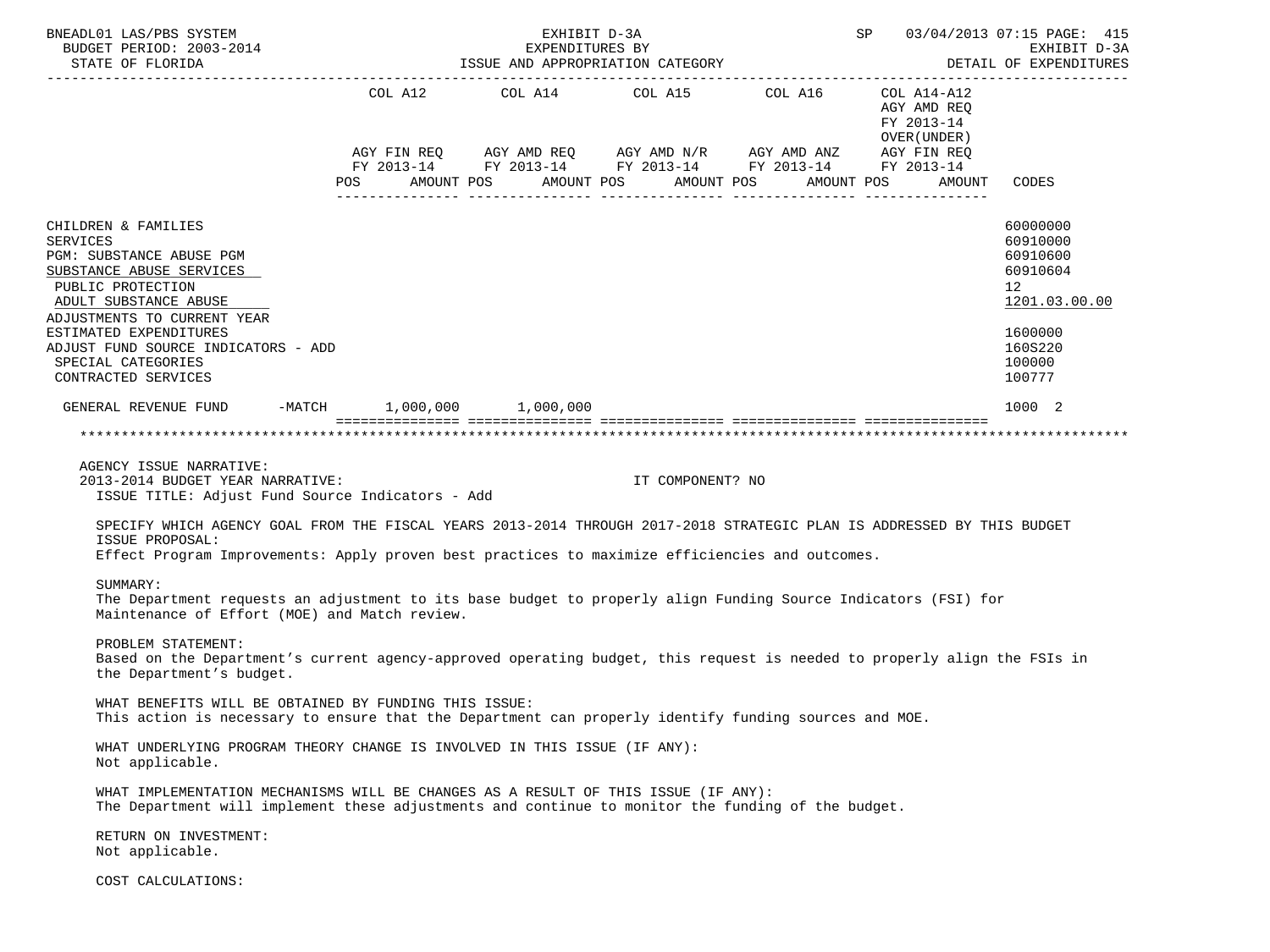| SP 03/04/2013 07:15 PAGE: 416<br>BNEADL01 LAS/PBS SYSTEM<br>EXHIBIT D-3A<br>BUDGET PERIOD: 2003-2014<br>EXPENDITURES BY<br>ISSUE AND APPROPRIATION CATEGORY<br>DETAIL OF EXPENDITURES<br>STATE OF FLORIDA                                    |                   |  |                       |                                                                                                                                                          |                                                                        |                                                                     |  |  |  |
|----------------------------------------------------------------------------------------------------------------------------------------------------------------------------------------------------------------------------------------------|-------------------|--|-----------------------|----------------------------------------------------------------------------------------------------------------------------------------------------------|------------------------------------------------------------------------|---------------------------------------------------------------------|--|--|--|
|                                                                                                                                                                                                                                              | AMOUNT POS<br>POS |  | AMOUNT POS AMOUNT POS | COL A12 COL A14 COL A15 COL A16<br>AGY FIN REQ AGY AMD REQ AGY AMD N/R AGY AMD ANZ AGY FIN REQ<br>FY 2013-14 FY 2013-14 FY 2013-14 FY 2013-14 FY 2013-14 | COL A14-A12<br>AGY AMD REQ<br>FY 2013-14<br>OVER (UNDER)<br>AMOUNT POS | CODES                                                               |  |  |  |
|                                                                                                                                                                                                                                              |                   |  |                       |                                                                                                                                                          | AMOUNT                                                                 |                                                                     |  |  |  |
| CHILDREN & FAMILIES<br><b>SERVICES</b><br>PGM: SUBSTANCE ABUSE PGM<br>SUBSTANCE ABUSE SERVICES<br>PUBLIC PROTECTION<br>ADULT SUBSTANCE ABUSE                                                                                                 |                   |  |                       |                                                                                                                                                          |                                                                        | 60000000<br>60910000<br>60910600<br>60910604<br>12<br>1201.03.00.00 |  |  |  |
| ADJUSTMENTS TO CURRENT YEAR<br>ESTIMATED EXPENDITURES<br>ADJUST FUND SOURCE INDICATORS - ADD                                                                                                                                                 |                   |  |                       |                                                                                                                                                          |                                                                        | 1600000<br>160S220                                                  |  |  |  |
| Not applicable.                                                                                                                                                                                                                              |                   |  |                       |                                                                                                                                                          |                                                                        |                                                                     |  |  |  |
| ADJUST FUND SOURCE INDICATORS -<br><b>DEDUCT</b><br>SPECIAL CATEGORIES<br>CONTRACTED SERVICES                                                                                                                                                |                   |  |                       |                                                                                                                                                          |                                                                        | 160S230<br>100000<br>100777                                         |  |  |  |
| GENERAL REVENUE FUND -STATE 1,000,000- 1,000,000-                                                                                                                                                                                            |                   |  |                       |                                                                                                                                                          |                                                                        | 1000 1                                                              |  |  |  |
|                                                                                                                                                                                                                                              |                   |  |                       |                                                                                                                                                          |                                                                        |                                                                     |  |  |  |
| AGENCY ISSUE NARRATIVE:<br>2013-2014 BUDGET YEAR NARRATIVE:<br>ISSUE TITLE: Adjust Fund Source Indicators - Deduct                                                                                                                           |                   |  | IT COMPONENT? NO      |                                                                                                                                                          |                                                                        |                                                                     |  |  |  |
| SPECIFY WHICH AGENCY GOAL FROM THE FISCAL YEARS 2013-2014 THROUGH 2017-2018 STRATEGIC PLAN IS ADDRESSED BY THIS BUDGET<br>ISSUE PROPOSAL:<br>Effect Program Improvements: Apply proven best practices to maximize efficiencies and outcomes. |                   |  |                       |                                                                                                                                                          |                                                                        |                                                                     |  |  |  |
| SUMMARY:<br>The Department requests an adjustment to its base budget to properly align Funding Source Indicators (FSI) for<br>Maintenance of Effort (MOE) and Match review.                                                                  |                   |  |                       |                                                                                                                                                          |                                                                        |                                                                     |  |  |  |
| PROBLEM STATEMENT:<br>Based on the Department's current agency-approved operating budget, this request is needed to properly align the FSIs in<br>the Department's budget.                                                                   |                   |  |                       |                                                                                                                                                          |                                                                        |                                                                     |  |  |  |
| WHAT BENEFITS WILL BE OBTAINED BY FUNDING THIS ISSUE:<br>This action is necessary to ensure that the Department can properly identify funding sources and MOE.                                                                               |                   |  |                       |                                                                                                                                                          |                                                                        |                                                                     |  |  |  |
| WHAT UNDERLYING PROGRAM THEORY CHANGE IS INVOLVED IN THIS ISSUE (IF ANY):<br>Not applicable.                                                                                                                                                 |                   |  |                       |                                                                                                                                                          |                                                                        |                                                                     |  |  |  |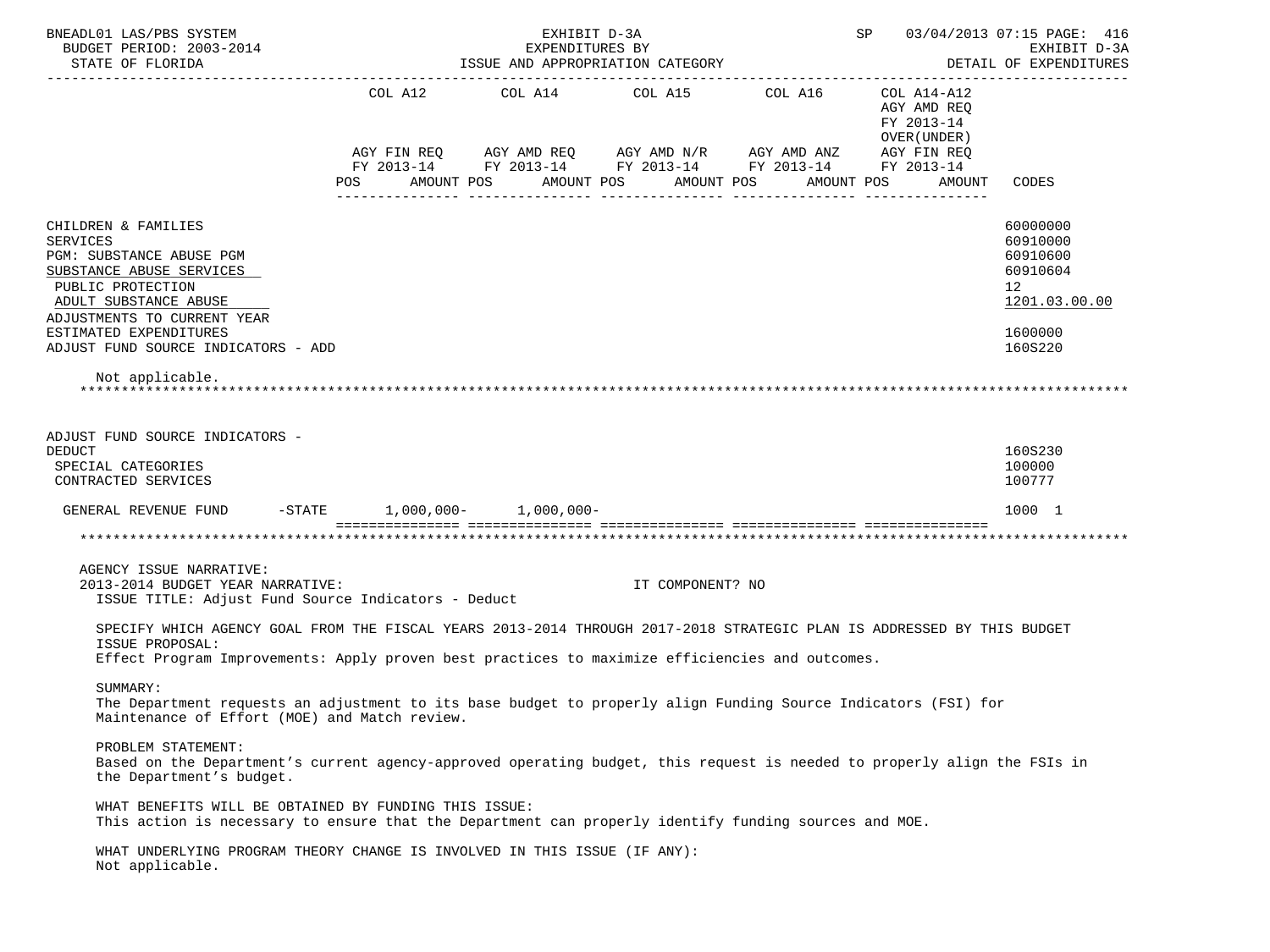| BNEADL01 LAS/PBS SYSTEM<br>BUDGET PERIOD: 2003-2014<br>STATE OF FLORIDA                                                                                                                                                                                                                                                                                                                                                                                                        |                                     | EXHIBIT D-3A<br>EXPENDITURES BY<br>ISSUE AND APPROPRIATION CATEGORY |            | SP 03/04/2013 07:15 PAGE: 417                                                                                                                                          | EXHIBIT D-3A<br>DETAIL OF EXPENDITURES                                            |                                                                                           |
|--------------------------------------------------------------------------------------------------------------------------------------------------------------------------------------------------------------------------------------------------------------------------------------------------------------------------------------------------------------------------------------------------------------------------------------------------------------------------------|-------------------------------------|---------------------------------------------------------------------|------------|------------------------------------------------------------------------------------------------------------------------------------------------------------------------|-----------------------------------------------------------------------------------|-------------------------------------------------------------------------------------------|
|                                                                                                                                                                                                                                                                                                                                                                                                                                                                                | AMOUNT POS<br>POS                   |                                                                     | AMOUNT POS | COL A12 COL A14 COL A15 COL A16<br>AGY FIN REQ AGY AMD REQ AGY AMD N/R AGY AMD ANZ AGY FIN REQ<br>FY 2013-14 FY 2013-14 FY 2013-14 FY 2013-14 FY 2013-14<br>AMOUNT POS | COL A14-A12<br>AGY AMD REQ<br>FY 2013-14<br>OVER (UNDER )<br>AMOUNT POS<br>AMOUNT | CODES                                                                                     |
| CHILDREN & FAMILIES<br><b>SERVICES</b><br>PGM: SUBSTANCE ABUSE PGM<br>SUBSTANCE ABUSE SERVICES<br>PUBLIC PROTECTION<br>ADULT SUBSTANCE ABUSE<br>ADJUSTMENTS TO CURRENT YEAR<br>ESTIMATED EXPENDITURES<br>ADJUST FUND SOURCE INDICATORS -<br><b>DEDUCT</b><br>WHAT IMPLEMENTATION MECHANISMS WILL BE CHANGES AS A RESULT OF THIS ISSUE (IF ANY):<br>The Department will implement these adjustments and continue to monitor the funding of the budget.<br>RETURN ON INVESTMENT: |                                     |                                                                     |            |                                                                                                                                                                        |                                                                                   | 60000000<br>60910000<br>60910600<br>60910604<br>12<br>1201.03.00.00<br>1600000<br>160S230 |
| Not applicable.<br>COST CALCULATIONS:<br>Not applicable.                                                                                                                                                                                                                                                                                                                                                                                                                       |                                     |                                                                     |            |                                                                                                                                                                        |                                                                                   |                                                                                           |
| ESTIMATED EXPENDITURES REALIGNMENT<br>REALIGNMENT OF SUBSTANCE ABUSE<br>ADMINISTRATIVE FUNDING - DEDUCT<br>OTHER PERSONAL SERVICES                                                                                                                                                                                                                                                                                                                                             |                                     |                                                                     |            |                                                                                                                                                                        |                                                                                   | 2000000<br>2003120<br>030000                                                              |
| ALCOHOL/DRUGABU/MEN HLH TF-FEDERL 148,386- 148,386-<br>OPERATIONS AND MAINT TF -MATCH                                                                                                                                                                                                                                                                                                                                                                                          | $314 - 314 -$                       |                                                                     |            |                                                                                                                                                                        |                                                                                   | 2027 3<br>2516 2                                                                          |
| TOTAL APPRO                                                                                                                                                                                                                                                                                                                                                                                                                                                                    |                                     | 148,700- 148,700-                                                   |            |                                                                                                                                                                        |                                                                                   |                                                                                           |
| EXPENSES                                                                                                                                                                                                                                                                                                                                                                                                                                                                       |                                     |                                                                     |            |                                                                                                                                                                        |                                                                                   | 040000                                                                                    |
| GENERAL REVENUE FUND<br>ALCOHOL/DRUGABU/MEN HLH TF-FEDERL<br>OPERATIONS AND MAINT TF<br>$-MATCH$                                                                                                                                                                                                                                                                                                                                                                               | -MATCH 13,829-<br>29,712-<br>1,825- | 13,829-<br>29,712-<br>1,825-                                        |            |                                                                                                                                                                        |                                                                                   | 1000 2<br>2027 3<br>2516 2                                                                |
| TOTAL APPRO                                                                                                                                                                                                                                                                                                                                                                                                                                                                    | 45,366-                             | $45,366-$                                                           |            | _______________ ________________                                                                                                                                       |                                                                                   |                                                                                           |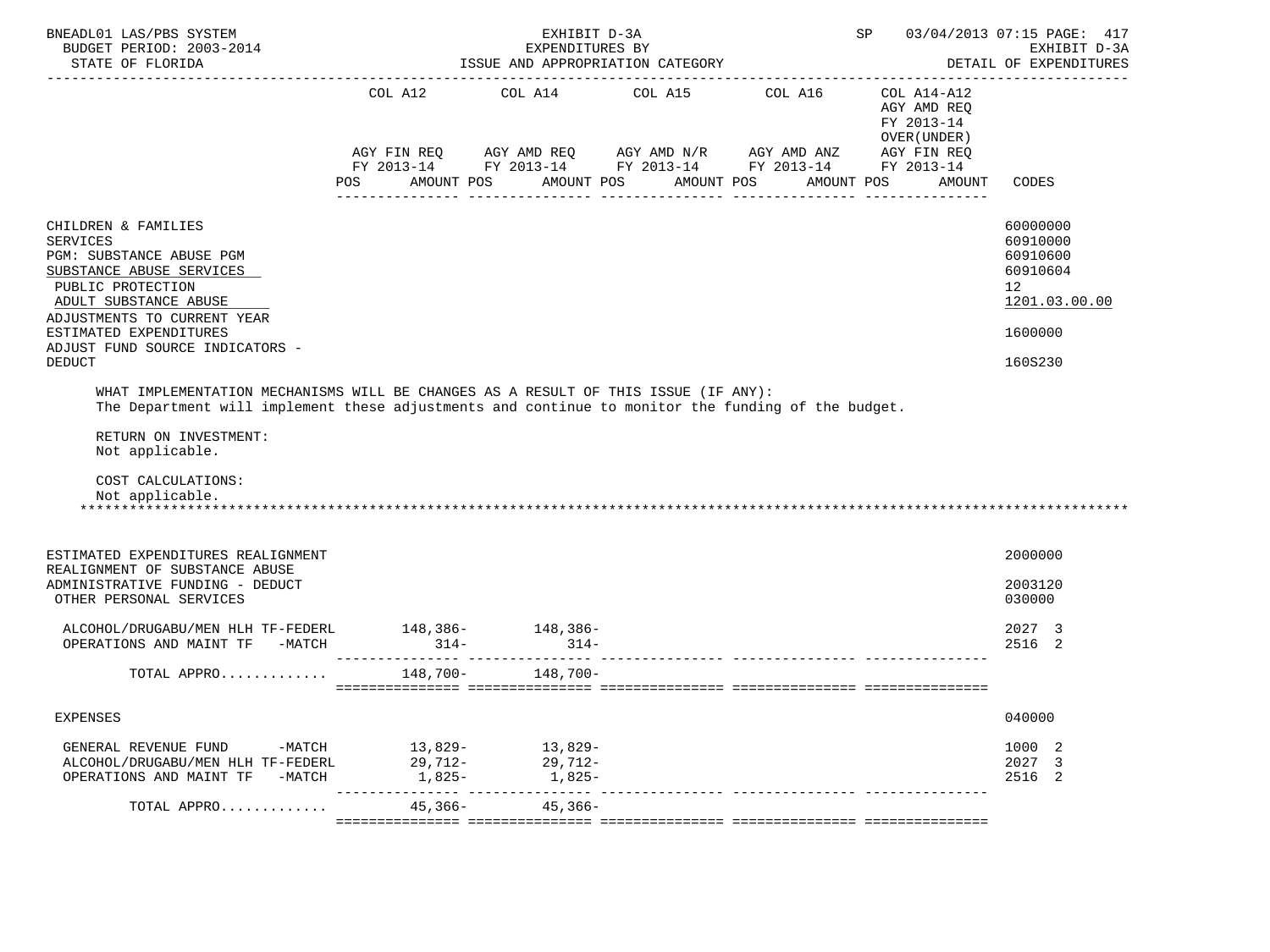| BNEADL01 LAS/PBS SYSTEM<br>BUDGET PERIOD: 2003-2014<br>STATE OF FLORIDA                                                                                                                                                                                                                                   | ISSUE AND APPROPRIATION CATEGORY | SP 03/04/2013 07:15 PAGE: 418<br>EXHIBIT D-3A<br>DETAIL OF EXPENDITURES |                                                                                     |                                                                       |                                                                                                               |
|-----------------------------------------------------------------------------------------------------------------------------------------------------------------------------------------------------------------------------------------------------------------------------------------------------------|----------------------------------|-------------------------------------------------------------------------|-------------------------------------------------------------------------------------|-----------------------------------------------------------------------|---------------------------------------------------------------------------------------------------------------|
|                                                                                                                                                                                                                                                                                                           |                                  |                                                                         | COL A12 COL A14 COL A15 COL A16 COL A14-A12<br>POS AMOUNT POS AMOUNT POS AMOUNT POS | AGY AMD REO<br>FY 2013-14<br>OVER (UNDER )<br>AMOUNT POS AMOUNT CODES |                                                                                                               |
| CHILDREN & FAMILIES<br><b>SERVICES</b><br>PGM: SUBSTANCE ABUSE PGM<br>SUBSTANCE ABUSE SERVICES<br>PUBLIC PROTECTION<br>ADULT SUBSTANCE ABUSE<br>ESTIMATED EXPENDITURES REALIGNMENT<br>REALIGNMENT OF SUBSTANCE ABUSE<br>ADMINISTRATIVE FUNDING - DEDUCT<br>SPECIAL CATEGORIES<br>LEASE/PURCHASE/EOUIPMENT |                                  |                                                                         |                                                                                     |                                                                       | 60000000<br>60910000<br>60910600<br>60910604<br>12<br>1201.03.00.00<br>2000000<br>2003120<br>100000<br>105281 |
| GENERAL REVENUE FUND -MATCH 2-<br>ALCOHOL/DRUGABU/MEN HLH TF-FEDERL                                                                                                                                                                                                                                       | $6 -$                            | $2-$<br>$6 -$                                                           |                                                                                     |                                                                       | 1000 2<br>2027 3                                                                                              |
| TOTAL APPRO                                                                                                                                                                                                                                                                                               | $8-$                             | --------------<br>$R -$                                                 |                                                                                     |                                                                       |                                                                                                               |
| TOTAL: REALIGNMENT OF SUBSTANCE ABUSE<br>ADMINISTRATIVE FUNDING - DEDUCT<br>TOTAL ISSUE 194,074- 194,074-                                                                                                                                                                                                 |                                  |                                                                         |                                                                                     |                                                                       | 2003120                                                                                                       |
| AGENCY ISSUE NARRATIVE:<br>2013-2014 BUDGET YEAR NARRATIVE:<br>ISSUE TITLE: Realignment of Substance Abuse Administrative Funding - Deduct                                                                                                                                                                |                                  |                                                                         | IT COMPONENT? NO                                                                    |                                                                       |                                                                                                               |

 SPECIFY WHICH AGENCY GOAL FROM THE FISCAL YEARS 2013-2014 THROUGH 2017-2018 STRATEGIC PLAN IS ADDRESSED BY THIS BUDGET ISSUE PROPOSAL: Effect Program Improvements: Citizens of Florida demand and desire a state government that operates in the most efficient

means possible.

SUMMARY:

 The Department requests the realignment of \$279,919 of administrative budget authority (\$99,474 General Revenue, \$178,206 Alcohol, Drug Abuse, and Mental Health Trust Fund, and \$2,239 Operations and Maintenance Trust Fund) between program components in the Substance Abuse Services budget entity. The realignment of this budget authority by program component within the budget entity will result in more visibility to the programs' administrative/overhead costs.

# PROBLEM STATEMENT:

 Currently, the department has budget, determined to be administrative, allocated to service-related program components within the Substance Abuse Services budget entity. In the Adult Substance Abuse and Children's Substance Abuse program components, budget is allocated to a service category for providers contracted to provide the services. There are no Full Time Equivalents (FTE) staff within either of these program components; therefore, the department is requesting that the administrative budget be transferred to the Executive Leadership and Support Services program component.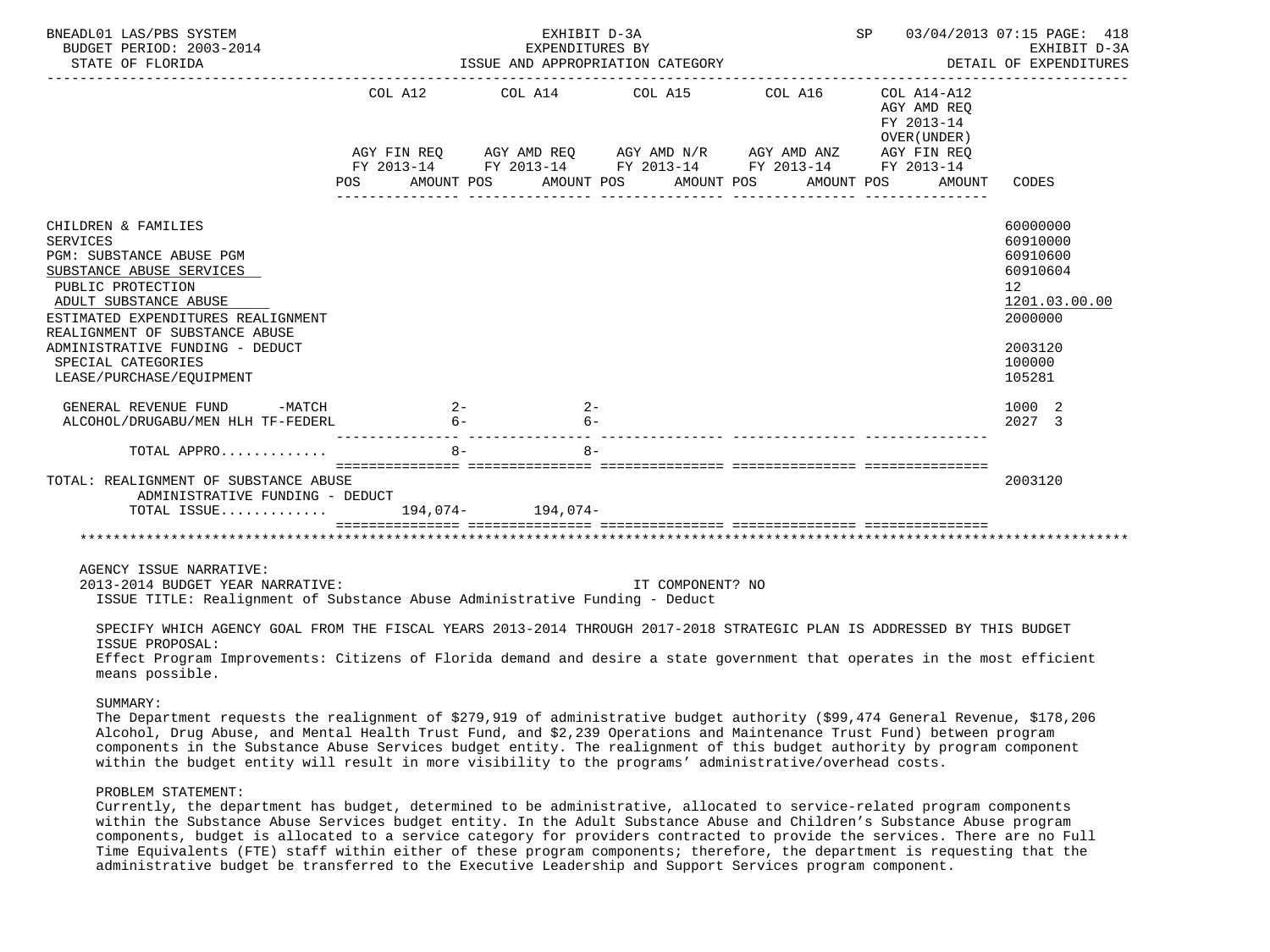| BNEADL01 LAS/PBS SYSTEM<br>BUDGET PERIOD: 2003-2014<br>STATE OF FLORIDA                                                                                                                                       |             | EXHIBIT D-3A<br>EXPENDITURES BY | ISSUE AND APPROPRIATION CATEGORY                                                              | SP                                                           | 03/04/2013 07:15 PAGE: 419<br>EXHIBIT D-3A<br>DETAIL OF EXPENDITURES                        |
|---------------------------------------------------------------------------------------------------------------------------------------------------------------------------------------------------------------|-------------|---------------------------------|-----------------------------------------------------------------------------------------------|--------------------------------------------------------------|---------------------------------------------------------------------------------------------|
|                                                                                                                                                                                                               |             |                                 | COL A12 COL A14 COL A15 COL A16 COL A14-A12                                                   | AGY AMD REO<br>FY 2013-14<br>OVER (UNDER)                    |                                                                                             |
|                                                                                                                                                                                                               | AGY FIN REO |                                 | AGY AMD REO AGY AMD N/R AGY AMD ANZ<br>FY 2013-14 FY 2013-14 FY 2013-14 FY 2013-14 FY 2013-14 | AGY FIN REO                                                  |                                                                                             |
|                                                                                                                                                                                                               |             |                                 |                                                                                               | POS AMOUNT POS AMOUNT POS AMOUNT POS AMOUNT POS AMOUNT CODES |                                                                                             |
| CHILDREN & FAMILIES<br>SERVICES<br>PGM: SUBSTANCE ABUSE PGM<br>SUBSTANCE ABUSE SERVICES<br>PUBLIC PROTECTION<br>ADULT SUBSTANCE ABUSE<br>ESTIMATED EXPENDITURES REALIGNMENT<br>REALIGNMENT OF SUBSTANCE ABUSE |             |                                 |                                                                                               |                                                              | 60000000<br>60910000<br>60910600<br>60910604<br>12 <sup>°</sup><br>1201.03.00.00<br>2000000 |
| ADMINISTRATIVE FUNDING - DEDUCT                                                                                                                                                                               |             |                                 |                                                                                               |                                                              | 2003120                                                                                     |

 Other Personnel Services (OPS) staff within the Adult Substance Abuse and Children's Substance Abuse program components perform mainly administrative functions such as:

- Review and process Substance Abuse Licensing applications (new and renewal)

- Enter purchase orders and direct orders into My Florida Market Place

- Respond to public records requests

- Record and provide support for travel approval and reimbursements

- Manage and maintain contracts, assist the Managing Entity contract managers
- Data management and assist with data inquiries
- Process invoices
- Investigate and resolve licensing related complaints and issues
- Answer telephones, take messages, and make copies
- Manage specific grants

 The budget authority within the Expenses appropriation category reflects overhead costs associated with the OPS staff. The department also considers funds in the Lease or Lease Purchase of Equipment appropriation category to be administrative. Subsection 216.011(1)(vv), Florida Statues ( F.S.), states: Lease or lease-purchase of equipment means the appropriations category used to fund the lease or lease-purchase of equipment, fixtures, and other tangible personal property.

 Since the Department considers the appropriations within the Executive Leadership and Support Services Program Component to be administrative/overhead costs for the program, this transfer will allow for more visibility and transparency regarding the Department's administrative budget authority.

 WHAT BENEFITS WILL BE OBTAINED BY FUNDING THIS ISSUE: This action is necessary to ensure that the Department can properly identify administrative funding sources and Maintenance of Effort (MOE).

 WHAT UNDERLYING PROGRAM THEORY CHANGE IS INVOLVED IN THIS ISSUE (IF ANY): Not Applicable.

 WHAT IMPLEMENTATION MECHANISMS WILL BE CHANGED AS A RESULT OF THIS ISSUE (IF ANY): The department will implement these adjustments and continue to monitor the funding of the budget.

RETURN ON INVESTMENT: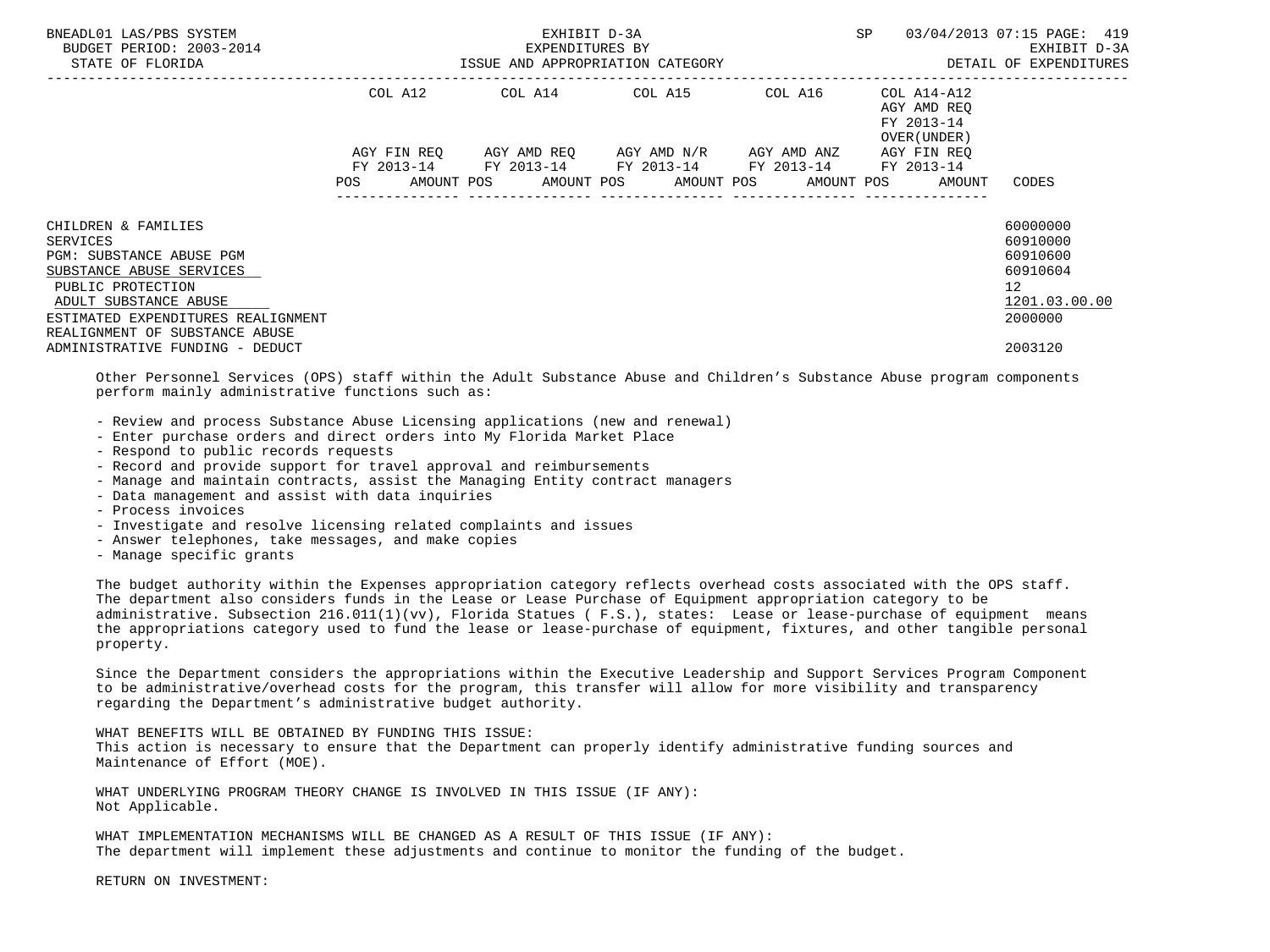| BNEADL01 LAS/PBS SYSTEM<br>BUDGET PERIOD: 2003-2014<br>STATE OF FLORIDA                                                                                                                                                                                                                                                                |               | EXHIBIT D-3A<br>EXPENDITURES BY<br>ISSUE AND APPROPRIATION CATEGORY | SP                                                                                                                                             |  | 03/04/2013 07:15 PAGE: 420<br>EXHIBIT D-3A<br>DETAIL OF EXPENDITURES |                                                                                                        |
|----------------------------------------------------------------------------------------------------------------------------------------------------------------------------------------------------------------------------------------------------------------------------------------------------------------------------------------|---------------|---------------------------------------------------------------------|------------------------------------------------------------------------------------------------------------------------------------------------|--|----------------------------------------------------------------------|--------------------------------------------------------------------------------------------------------|
|                                                                                                                                                                                                                                                                                                                                        |               |                                                                     | COL A12 COL A14 COL A15 COL A16 COL A14-A12                                                                                                    |  | AGY AMD REO<br>FY 2013-14<br>OVER (UNDER )                           |                                                                                                        |
|                                                                                                                                                                                                                                                                                                                                        | POS           | AMOUNT POS                                                          | AGY FIN REQ AGY AMD REQ AGY AMD N/R AGY AMD ANZ AGY FIN REQ<br>FY 2013-14 FY 2013-14 FY 2013-14 FY 2013-14 FY 2013-14<br>AMOUNT POS AMOUNT POS |  | AMOUNT POS                                                           | AMOUNT CODES                                                                                           |
| CHILDREN & FAMILIES<br><b>SERVICES</b><br>PGM: SUBSTANCE ABUSE PGM<br>SUBSTANCE ABUSE SERVICES<br>PUBLIC PROTECTION<br>ADULT SUBSTANCE ABUSE<br>ESTIMATED EXPENDITURES REALIGNMENT<br>REALIGNMENT OF SUBSTANCE ABUSE<br>ADMINISTRATIVE FUNDING - DEDUCT<br>Not applicable.<br>COST CALCULATIONS:<br>Adult Substance Abuse - 1201030000 |               |                                                                     |                                                                                                                                                |  |                                                                      | 60000000<br>60910000<br>60910600<br>60910604<br>12 <sup>°</sup><br>1201.03.00.00<br>2000000<br>2003120 |
| Other Personal Services - (148,700)<br>Expenses<br>Lease or Lease-Purchase of Equipment - (8)                                                                                                                                                                                                                                          | $-$ ( 45,366) | -------------                                                       |                                                                                                                                                |  |                                                                      |                                                                                                        |
|                                                                                                                                                                                                                                                                                                                                        |               | (194, 074)                                                          |                                                                                                                                                |  |                                                                      |                                                                                                        |
| Children's Substance Abuse - 1201020000                                                                                                                                                                                                                                                                                                |               |                                                                     |                                                                                                                                                |  |                                                                      |                                                                                                        |
| Other Personal Services - (79,208)<br>Expenses<br>$-$ ( 6,637)                                                                                                                                                                                                                                                                         | ------------- |                                                                     |                                                                                                                                                |  |                                                                      |                                                                                                        |
|                                                                                                                                                                                                                                                                                                                                        | (85, 845)     |                                                                     |                                                                                                                                                |  |                                                                      |                                                                                                        |
| Executive Leadership and Support Services - 1602000000                                                                                                                                                                                                                                                                                 |               |                                                                     |                                                                                                                                                |  |                                                                      |                                                                                                        |
| Other Personal Services - 227,908<br>Expenses - 52,003<br>Lease or Lease-Purchase of Equipment - 8                                                                                                                                                                                                                                     |               |                                                                     |                                                                                                                                                |  |                                                                      |                                                                                                        |
|                                                                                                                                                                                                                                                                                                                                        | ___________   | 279,919                                                             |                                                                                                                                                |  |                                                                      |                                                                                                        |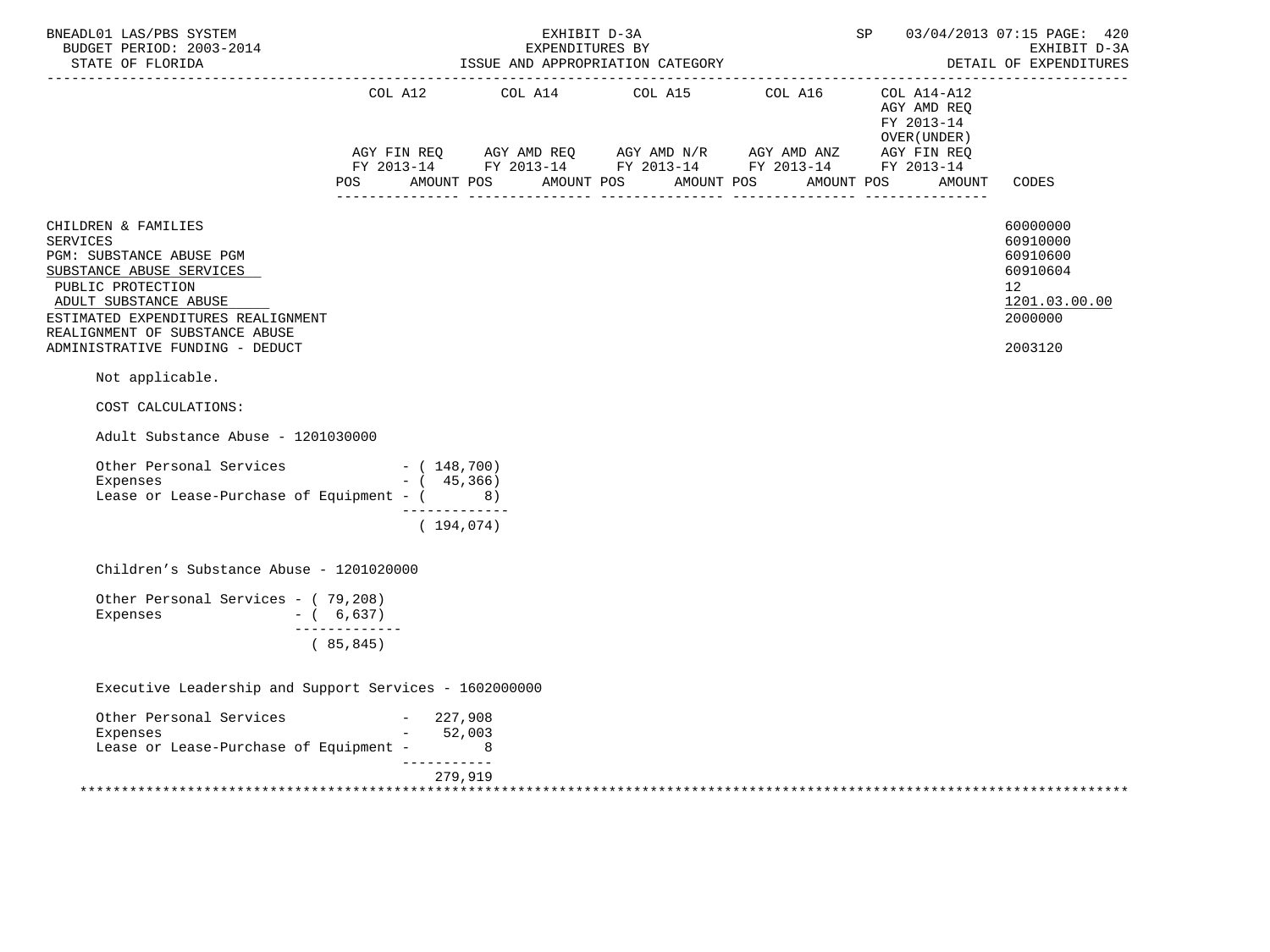| BNEADL01 LAS/PBS SYSTEM<br>BUDGET PERIOD: 2003-2014<br>STATE OF FLORIDA                                                                                                                                                                                                                                                                                                |                                | EXHIBIT D-3A<br>EXPENDITURES BY | ISSUE AND APPROPRIATION CATEGORY                                                                     |                                                                   | SP 03/04/2013 07:15 PAGE: 421                                                                   | EXHIBIT D-3A<br>DETAIL OF EXPENDITURES                                                                                            |
|------------------------------------------------------------------------------------------------------------------------------------------------------------------------------------------------------------------------------------------------------------------------------------------------------------------------------------------------------------------------|--------------------------------|---------------------------------|------------------------------------------------------------------------------------------------------|-------------------------------------------------------------------|-------------------------------------------------------------------------------------------------|-----------------------------------------------------------------------------------------------------------------------------------|
|                                                                                                                                                                                                                                                                                                                                                                        | COL A12<br>POS<br>AMOUNT POS   | COL A14                         | COL A15<br>AGY FIN REQ AGY AMD REQ AGY AMD N/R AGY AMD ANZ<br>AMOUNT POS<br>AMOUNT POS<br>---------- | COL A16<br>FY 2013-14 FY 2013-14 FY 2013-14 FY 2013-14 FY 2013-14 | COL A14-A12<br>AGY AMD REO<br>FY 2013-14<br>OVER (UNDER)<br>AGY FIN REO<br>AMOUNT POS<br>AMOUNT | CODES                                                                                                                             |
| CHILDREN & FAMILIES<br><b>SERVICES</b><br>PGM: SUBSTANCE ABUSE PGM<br>SUBSTANCE ABUSE SERVICES<br>PUBLIC PROTECTION<br>ADULT SUBSTANCE ABUSE<br>NONRECURRING EXPENDITURES<br>RESTORE COMMUNITY ADULT SUBSTANCE<br>ABUSE SERVICES<br>SPECIAL CATEGORIES<br>G/A-COM SUB ABUSE SVCS<br>GENERAL REVENUE FUND -MATCH 900,000- 900,000-<br>ALCOHOL/DRUGABU/MEN HLH TF-FEDERL |                                | $4,000,000 4,000,000-$          |                                                                                                      |                                                                   |                                                                                                 | 60000000<br>60910000<br>60910600<br>60910604<br>12<br>1201.03.00.00<br>2100000<br>2103134<br>100000<br>100618<br>1000 2<br>2027 3 |
| TOTAL APPRO                                                                                                                                                                                                                                                                                                                                                            |                                | $4,900,000 - 4,900,000 -$       |                                                                                                      |                                                                   |                                                                                                 |                                                                                                                                   |
| PASCO COUNTY PRESCRIPTION DRUG<br>ABUSE INITIATIVE<br>SPECIAL CATEGORIES<br>G/A-COM SUB ABUSE SVCS<br>GENERAL REVENUE FUND                                                                                                                                                                                                                                             | $-STATE$ 1,000,000- 1,000,000- |                                 |                                                                                                      |                                                                   |                                                                                                 | 2103358<br>100000<br>100618<br>1000 1                                                                                             |
| PROJECT WOMEN ASSISTING RECOVERING<br>MOTHERS (WARM)<br>SPECIAL CATEGORIES<br>CONTRACTED SERVICES                                                                                                                                                                                                                                                                      |                                |                                 |                                                                                                      |                                                                   |                                                                                                 | 2103359<br>100000<br>100777                                                                                                       |
| GENERAL REVENUE FUND                                                                                                                                                                                                                                                                                                                                                   | $-STATE$ 1,000,000- 1,000,000- |                                 |                                                                                                      |                                                                   |                                                                                                 | 1000 1                                                                                                                            |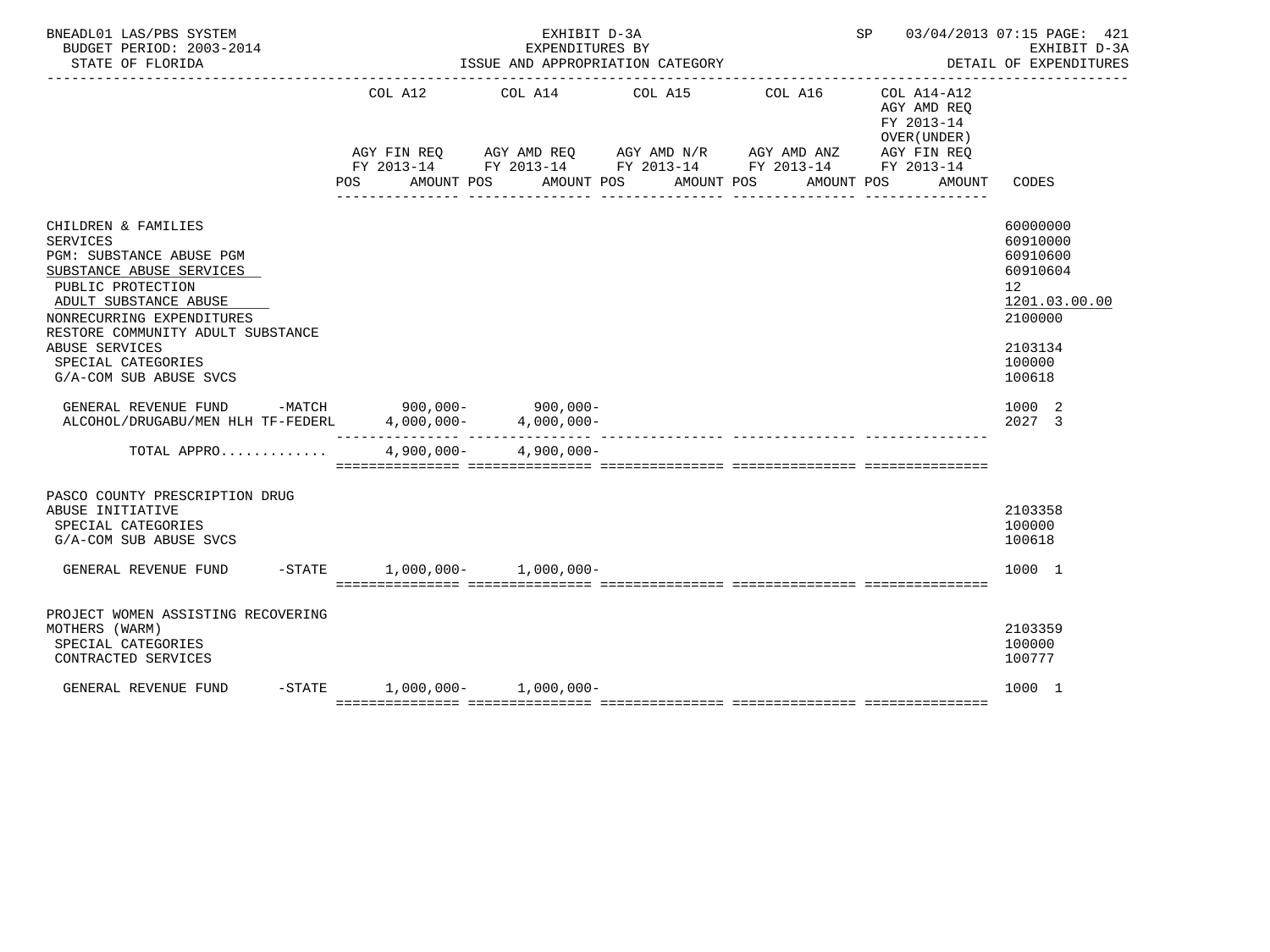| BNEADL01 LAS/PBS SYSTEM<br>BUDGET PERIOD: 2003-2014<br>STATE OF FLORIDA                                               |  | EXHIBIT D-3A<br>EXPENDITURES BY                             |                  |  |                                                        | SP 03/04/2013 07:15 PAGE: 422<br>EXHIBIT D-3A<br>EXPENDITORES BI<br>ISSUE AND APPROPRIATION CATEGORY <b>AND ALL SECTION CONTACT SECTION</b> DETAIL OF EXPENDITURES |
|-----------------------------------------------------------------------------------------------------------------------|--|-------------------------------------------------------------|------------------|--|--------------------------------------------------------|--------------------------------------------------------------------------------------------------------------------------------------------------------------------|
|                                                                                                                       |  | COL A12 COL A14 COL A15 COL A16 COL A14-A12                 |                  |  | AGY AMD REO<br>FY 2013-14<br>OVER (UNDER)              |                                                                                                                                                                    |
|                                                                                                                       |  | AGY FIN REQ AGY AMD REQ AGY AMD N/R AGY AMD ANZ AGY FIN REQ |                  |  |                                                        |                                                                                                                                                                    |
|                                                                                                                       |  | FY 2013-14 FY 2013-14 FY 2013-14 FY 2013-14 FY 2013-14      |                  |  |                                                        |                                                                                                                                                                    |
|                                                                                                                       |  |                                                             |                  |  | POS AMOUNT POS AMOUNT POS AMOUNT POS AMOUNT POS AMOUNT | CODES                                                                                                                                                              |
|                                                                                                                       |  |                                                             |                  |  |                                                        |                                                                                                                                                                    |
| CHILDREN & FAMILIES                                                                                                   |  |                                                             |                  |  |                                                        | 60000000                                                                                                                                                           |
| SERVICES                                                                                                              |  |                                                             |                  |  |                                                        | 60910000                                                                                                                                                           |
| PGM: SUBSTANCE ABUSE PGM                                                                                              |  |                                                             |                  |  |                                                        | 60910600                                                                                                                                                           |
| SUBSTANCE ABUSE SERVICES                                                                                              |  |                                                             |                  |  |                                                        | 60910604                                                                                                                                                           |
| PUBLIC PROTECTION                                                                                                     |  |                                                             |                  |  |                                                        | 12 <sup>°</sup>                                                                                                                                                    |
| ADULT SUBSTANCE ABUSE                                                                                                 |  |                                                             |                  |  |                                                        | 1201.03.00.00                                                                                                                                                      |
| FEDERAL FUNDING REDUCTIONS<br>ELIMINATE UNFUNDED BUDGET                                                               |  |                                                             |                  |  |                                                        | 3200000<br>3201010                                                                                                                                                 |
| SPECIAL CATEGORIES                                                                                                    |  |                                                             |                  |  |                                                        | 100000                                                                                                                                                             |
| G/A-COM SUB ABUSE SVCS                                                                                                |  |                                                             |                  |  |                                                        | 100618                                                                                                                                                             |
|                                                                                                                       |  |                                                             |                  |  |                                                        |                                                                                                                                                                    |
| FEDERAL GRANTS TRUST FUND -FEDERL 3, 236, 412-3, 236, 412-                                                            |  |                                                             |                  |  |                                                        | 2261 3                                                                                                                                                             |
|                                                                                                                       |  |                                                             |                  |  |                                                        |                                                                                                                                                                    |
|                                                                                                                       |  |                                                             |                  |  |                                                        |                                                                                                                                                                    |
| AGENCY ISSUE NARRATIVE:                                                                                               |  |                                                             |                  |  |                                                        |                                                                                                                                                                    |
| 2013-2014 BUDGET YEAR NARRATIVE:<br>ISSUE TITLE: Eliminate Unfunded Budget                                            |  |                                                             | IT COMPONENT? NO |  |                                                        |                                                                                                                                                                    |
| SPECIFY WHICH AGENCY GOAL FROM THE 2012-2017 STRATEGIC PLAN IS ADDRESSED BY THIS BUDGET ISSUE PROPOSAL:Effect Program |  |                                                             |                  |  |                                                        |                                                                                                                                                                    |

Improvements: Apply proven best practices to maximize efficiencies and outcomes.

 SUMMARY:The Department requests the deletion of \$3,236,412 (total issue request is \$12,348,997) in unfunded budget in order to reflect a more accurate picture of the true funded and useable budget within the Department. This budget has become unfunded as a result of insufficient recurring funding sources to include: a decline in revenue collections, reductions to state funds, decreases in grant awards, and grant awards ending.

 PROBLEM STATEMENT:If this issue is not approved, the total funding within the Department will be distorted. The Department would appear to have more resources available than what is obtainable.

 WHAT BENEFITS WILL BE OBTAINED BY FUNDING THIS ISSUE: Not Applicable.

 WHAT UNDERLYING PROGRAM THEORY CHANGE IS INVOLVED IN THIS ISSUE (IF ANY): Not applicable.

 WHAT IMPLEMENTATION MECHANISMS WILL BE CHANGED AS A RESULT OF THIS ISSUE (IF ANY): Not applicable.

 COST CALCULATIONS: Not Applicable<br>\*\*\*\*\*\*\*\*\*\*\*\*\*\*\*\*\*\*\* \*\*\*\*\*\*\*\*\*\*\*\*\*\*\*\*\*\*\*\*\*\*\*\*\*\*\*\*\*\*\*\*\*\*\*\*\*\*\*\*\*\*\*\*\*\*\*\*\*\*\*\*\*\*\*\*\*\*\*\*\*\*\*\*\*\*\*\*\*\*\*\*\*\*\*\*\*\*\*\*\*\*\*\*\*\*\*\*\*\*\*\*\*\*\*\*\*\*\*\*\*\*\*\*\*\*\*\*\*\*\*\*\*\*\*\*\*\*\*\*\*\*\*\*\*\*\*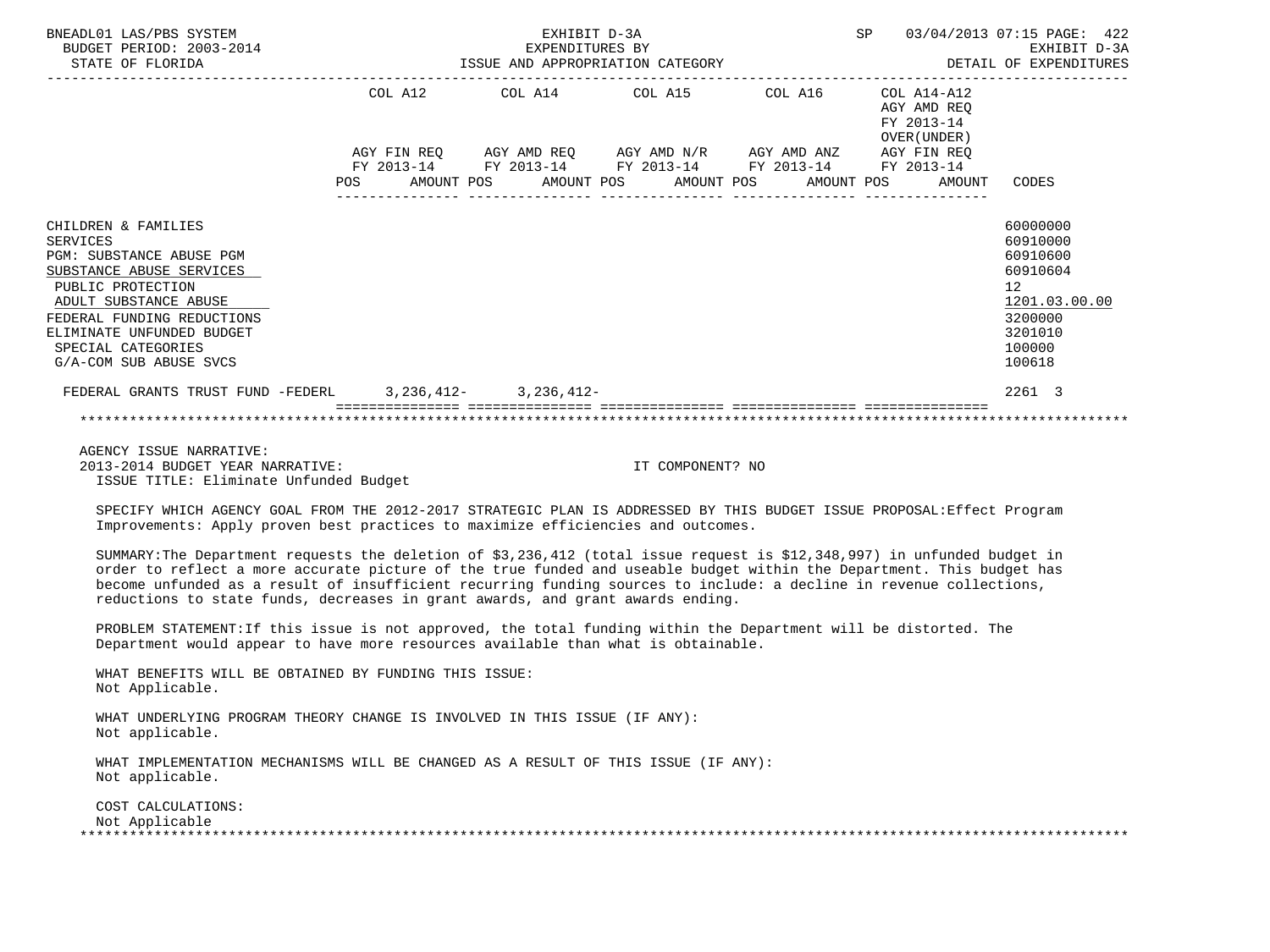| BNEADL01 LAS/PBS SYSTEM<br>BUDGET PERIOD: 2003-2014<br>STATE OF FLORIDA                                                                                                                                         |                   | EXHIBIT D-3A<br>EXPENDITURES BY<br>ISSUE AND APPROPRIATION CATEGORY                                                      |            |            | SP                                                           | 03/04/2013 07:15 PAGE: 423<br>EXHIBIT D-3A<br>DETAIL OF EXPENDITURES           |
|-----------------------------------------------------------------------------------------------------------------------------------------------------------------------------------------------------------------|-------------------|--------------------------------------------------------------------------------------------------------------------------|------------|------------|--------------------------------------------------------------|--------------------------------------------------------------------------------|
|                                                                                                                                                                                                                 | COL A12           | COL A14 COL A15                                                                                                          |            | COL A16    | $COL A14 - A12$<br>AGY AMD REO<br>FY 2013-14<br>OVER (UNDER) |                                                                                |
|                                                                                                                                                                                                                 | FY 2013-14<br>POS | AGY FIN REO AGY AMD REO AGY AMD N/R AGY AMD ANZ AGY FIN REO<br>FY 2013-14 FY 2013-14 FY 2013-14 FY 2013-14<br>AMOUNT POS | AMOUNT POS | AMOUNT POS | AMOUNT POS<br>AMOUNT                                         | CODES                                                                          |
| CHILDREN & FAMILIES<br>SERVICES<br><b>PGM: SUBSTANCE ABUSE PGM</b><br>SUBSTANCE ABUSE SERVICES<br>PUBLIC PROTECTION<br>ADULT SUBSTANCE ABUSE<br>AGENCY STRATEGIC PRIORITIES<br>INTEGRATION OF CHILD WELFARE AND |                   |                                                                                                                          |            |            |                                                              | 60000000<br>60910000<br>60910600<br>60910604<br>12<br>1201.03.00.00<br>4000000 |
| SUBSTANCE ABUSE TREATMENT SERVICES<br>SPECIAL CATEGORIES<br>G/A-COM SUB ABUSE SVCS                                                                                                                              |                   |                                                                                                                          |            |            |                                                              | 4000170<br>100000<br>100618                                                    |
| GENERAL REVENUE FUND                                                                                                                                                                                            | -MATCH 20,475,865 |                                                                                                                          |            |            | 20, 475, 865 - 1000 2                                        |                                                                                |
|                                                                                                                                                                                                                 |                   |                                                                                                                          |            |            |                                                              |                                                                                |

 AGENCY ISSUE NARRATIVE: 2013-2014 BUDGET YEAR NARRATIVE: IT COMPONENT? NO Issue title: Integration of Child Welfare and Substance Abuse Treatment Services

 SPECIFY WHICH AGENCY GOAL FROM THE 2011-2016 STRATEGIC PLAN IS ADDRESSED BY THIS BUDGET ISSUE PROPOSAL: Effect Program Improvements: Apply proven best practices to maximize efficiencies and outcomes.

 SUMMARY:The Department requests \$22,283,244 in General Revenue to expand substance abuse family screening, assessment, brief interventions and referral to substance abuse treatment for families in the child welfare system as well as intensive integrated outpatient treatment for parents and their children. In many cases the parental substance abuse is related to misuse of prescription drugs. This funding will provide services for an estimated 21,960 additional parents annually through increasing contracted services providing evidence-based screening, assessment, and referral services and intensive and integrated outpatient services for 750 parents and their young children in the child welfare system. These services will result in a projected annual cost savings of over \$1,536,246 million.

 This issue will be supported by other service category transfers within Mental Health and Substance Abuse and an increase in General Revenue of \$5,156,406 in Adult Substance Abuse.

 When the decision was made to fund the bulk of this initiative from managing entity savings, a greater proportion of the anticipated savings came from Mental Health General Revenue because there is more General Revenue in Mental Health and, therefore, insufficient General Revenue in Substance Abuse to cover the cost of the initiative.

# PROBLEM STATEMENT:

 Parental substance abuse is a major contributing factor in cases of child abuse and neglect and is one of the major reasons for child out-of-home placements, as well as posing a barrier to children's safety. In FY 2010 -2011, 56% of the child abuse allegations that were verified had indications of parental substance use disorders. During this same time frame, 60% of the out-of-home placements were due to parental substance use disorders. There also were twice as many children with parents with substance abuse disorders in care for more than 9 months than for children with parents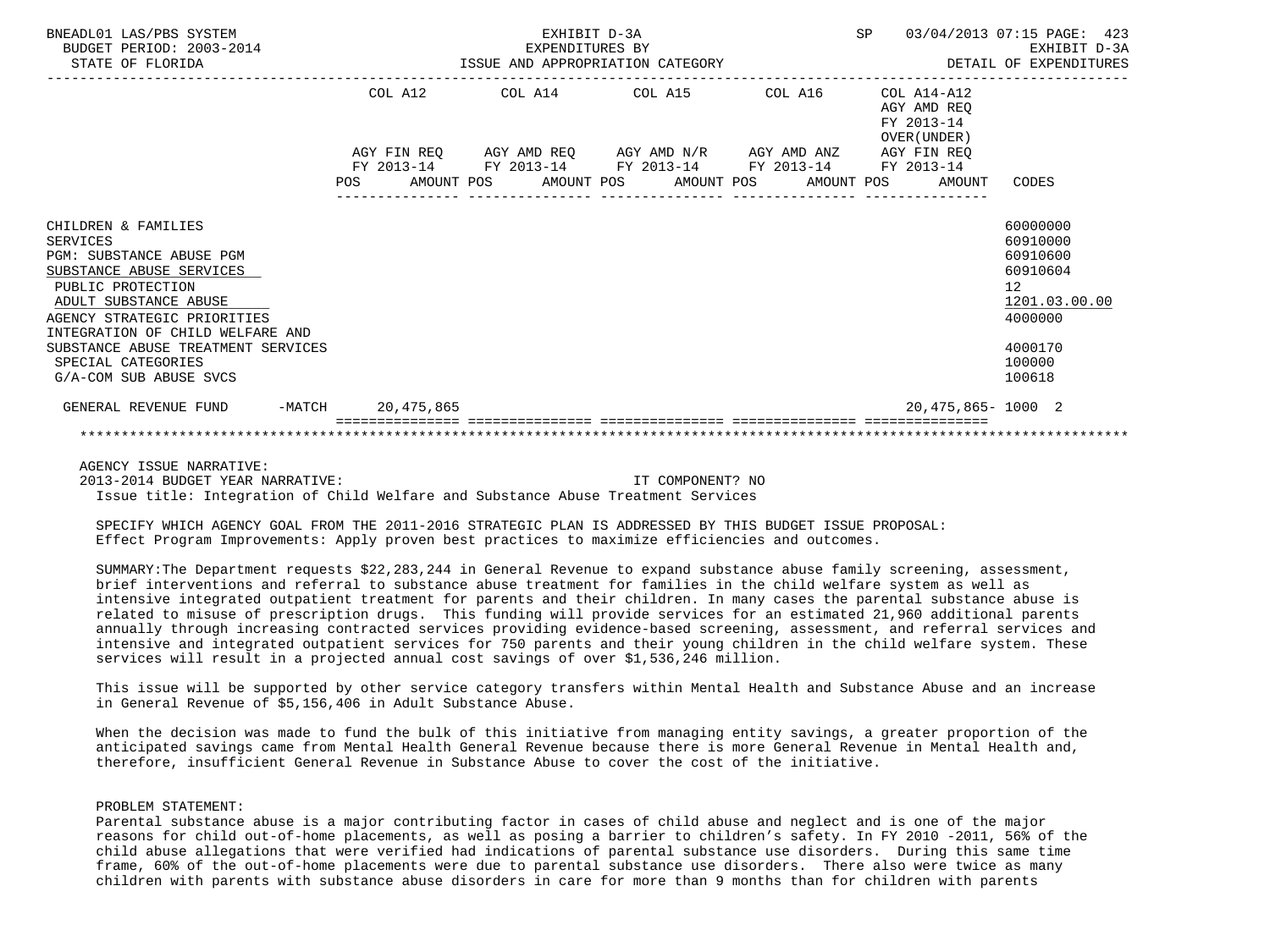| BNEADL01 LAS/PBS SYSTEM<br>BUDGET PERIOD: 2003-2014<br>STATE OF FLORIDA                                                                                                                                  | ISSUE AND APPROPRIATION CATEGORY | EXHIBIT D-3A<br>EXPENDITURES BY | SP                                                                                                        | 03/04/2013 07:15 PAGE: 424<br>EXHIBIT D-3A<br>DETAIL OF EXPENDITURES |                                                                             |                                                                                             |
|----------------------------------------------------------------------------------------------------------------------------------------------------------------------------------------------------------|----------------------------------|---------------------------------|-----------------------------------------------------------------------------------------------------------|----------------------------------------------------------------------|-----------------------------------------------------------------------------|---------------------------------------------------------------------------------------------|
|                                                                                                                                                                                                          | COL A12                          |                                 | COL A14 COL A15 COL A16                                                                                   |                                                                      | COL A14-A12<br>AGY AMD REO<br>FY 2013-14<br>OVER (UNDER)                    |                                                                                             |
|                                                                                                                                                                                                          | AGY FIN REO                      |                                 | AGY AMD REQ       AGY AMD N/R       AGY AMD ANZ<br>FY 2013-14 FY 2013-14 FY 2013-14 FY 2013-14 FY 2013-14 |                                                                      | AGY FIN REO<br>POS AMOUNT POS AMOUNT POS AMOUNT POS AMOUNT POS AMOUNT CODES |                                                                                             |
| CHILDREN & FAMILIES<br>SERVICES<br>PGM: SUBSTANCE ABUSE PGM<br>SUBSTANCE ABUSE SERVICES<br>PUBLIC PROTECTION<br>ADULT SUBSTANCE ABUSE<br>AGENCY STRATEGIC PRIORITIES<br>INTEGRATION OF CHILD WELFARE AND |                                  |                                 |                                                                                                           |                                                                      |                                                                             | 60000000<br>60910000<br>60910600<br>60910604<br>12 <sup>°</sup><br>1201.03.00.00<br>4000000 |
| SUBSTANCE ABUSE TREATMENT SERVICES                                                                                                                                                                       |                                  |                                 |                                                                                                           |                                                                      |                                                                             | 4000170                                                                                     |

 without indications of substance abuse. Additionally, 56% of the children with verified child abuse and with indications of parental substance abuse were under the age of five, creating the highest risk for subsequent child developmental and behavioral issues. There is insufficient capacity for substance abuse treatment for parents in the child welfare system. Inability to access treatment prolongs the time to re-unification for the family and causes numerous complications meeting the expectations of their case plans. Further improvements in child welfare services require that parents receive appropriate treatment at the onset of the case. Access to services must be improved, as well as the type and number of appropriate services.

Using Evidence-Based Practices to Improve Parental Entry into Substance Abuse Services:

 Traditionally, when child protective investigators suspect substance use or mental health disorders, they refer the parent to a substance abuse or mental health treatment program for an assessment and subsequent treatment. This practice has proven in Florida and nationally to be ineffective. Many parents do not make or keep appointments for their assessments and do not enter treatment. In early 2000, Florida introduced a substance abuse intervention program. The program design called for a substance abuse practitioner to screen parents for substance use, assist them in obtaining an assessment, and provide case management services while they were in treatment. A November 2003 Florida Senate Interim Report on Substance Abuse and Child Protection concluded that the program appeared to have the potential to improve parent's/caretaker's follow-through with treatment, and could improve the likelihood that parents will successfully complete substance abuse case plan goals, and, in turn, be reunited with their children.

 Subsequent program office quality improvement efforts determined that the substance abuse intervention program could be improved through the use of an evidence-based practice called Screening, Brief Intervention and Referral to Treatment (SBIRT). This practice is intended for implementation in non-behavioral health settings and has shown success improving treatment entry for persons with alcohol misuse; there is growing evidence that it is also effective with persons with drug use and abuse. This model has shown to be more effective with the addition of evidence based screening-assessment tools and brief intervention. The Global Assessment of Individual in Need (GAIN) will be used as the assessment instrument. The brief intervention will generally include three to five brief sessions of Motivational Enhancement Therapy and/or Trauma Informed Cognitive Behavioral Therapy. For the child welfare population, the purpose of the brief intervention will be to engage the parent and prepare them for more intensive treatment when necessary. Although SBIRT began in community health settings, its use has been expanded to include social service programs including child welfare ones. Research shows that persons who have been referred to treatment through SBIRT have reported significant improvements in behavioral health status coupled with improvements in other social outcomes such as employment and arrest rates. The SAMH Program Office recently implemented a federal grant to implement the SBIRT model with the elderly population and has experience in implementing this program through contracted providers.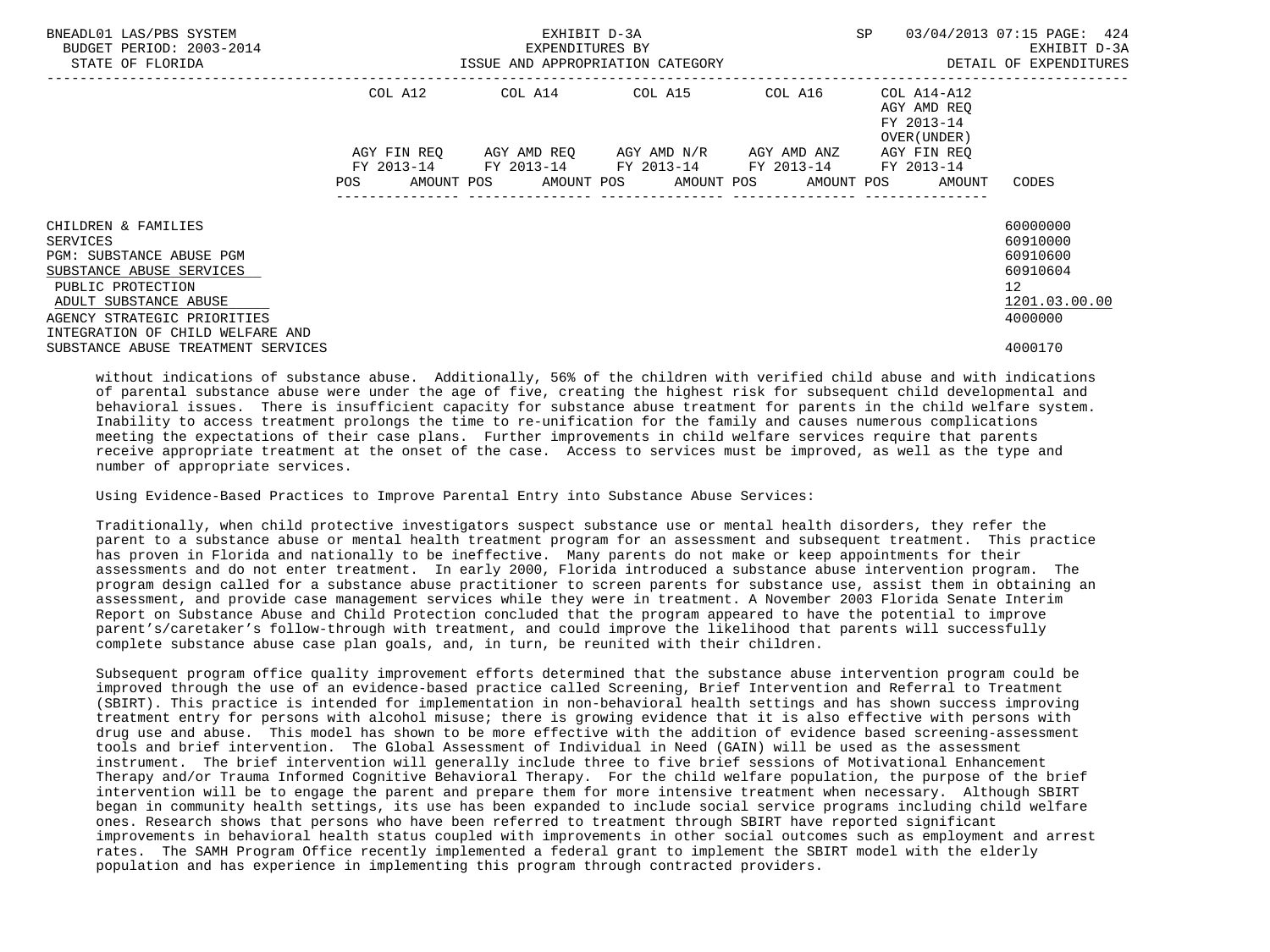| BNEADL01 LAS/PBS SYSTEM<br>BUDGET PERIOD: 2003-2014<br>STATE OF FLORIDA                                                                                                                                  |             | EXHIBIT D-3A<br>EXPENDITURES BY<br>ISSUE AND APPROPRIATION CATEGORY | <b>SP</b>                                     | 03/04/2013 07:15 PAGE: 425<br>EXHIBIT D-3A<br>DETAIL OF EXPENDITURES |                                                                       |                                                                                |
|----------------------------------------------------------------------------------------------------------------------------------------------------------------------------------------------------------|-------------|---------------------------------------------------------------------|-----------------------------------------------|----------------------------------------------------------------------|-----------------------------------------------------------------------|--------------------------------------------------------------------------------|
|                                                                                                                                                                                                          |             | COL A12 COL A14 COL A15 COL A16                                     |                                               |                                                                      | COL A14-A12<br>AGY AMD REO<br>FY 2013-14<br>OVER (UNDER)              |                                                                                |
|                                                                                                                                                                                                          | AGY FIN REO | FY 2013-14 FY 2013-14 FY 2013-14 FY 2013-14 FY 2013-14              | AGY AMD REO      AGY AMD N/R      AGY AMD ANZ |                                                                      | AGY FIN REO<br>POS AMOUNT POS AMOUNT POS AMOUNT POS AMOUNT POS AMOUNT | CODES                                                                          |
| CHILDREN & FAMILIES<br>SERVICES<br>PGM: SUBSTANCE ABUSE PGM<br>SUBSTANCE ABUSE SERVICES<br>PUBLIC PROTECTION<br>ADULT SUBSTANCE ABUSE<br>AGENCY STRATEGIC PRIORITIES<br>INTEGRATION OF CHILD WELFARE AND |             |                                                                     |                                               |                                                                      |                                                                       | 60000000<br>60910000<br>60910600<br>60910604<br>12<br>1201.03.00.00<br>4000000 |
| SUBSTANCE ABUSE TREATMENT SERVICES                                                                                                                                                                       |             |                                                                     |                                               |                                                                      |                                                                       | 4000170                                                                        |

 SBIRT will assist parents to enter treatment faster and with more motivation. Children whose mothers accessed treatment faster and completed at least one treatment episode had shorter stays in out-of-home care. A program in Illinois using a similar approach of assessment and counseling found that 84% of the parents entered treatment. When upfront SBIRT type services are paired with appropriate family-centered services (see below under Intensive Integrated Outpatient) and the parent participates for at least 90 days there can be a substantial improvement in the child welfare outcomes.

 The above referenced Senate Interim Report showed that families receiving professional screening, assessments, and case management achieved reunification more quickly than in cases not receiving these services, closure was achieved in a significantly shorter amount of time (six months vs. eleven months), and more families were reunited (40% vs. 17% ). A 2009 California study showed similar results achieving reunification for about 44% of the children whose mothers had received engagement services, assessments, interventions and treatment.

 Based on FY 2010-2011 data, the current average length of stay for children with parents with substance use disorders is 279 days or 9.3 months compared to children with parents without substance misuse at 239 days, or eight (8) months. The projected cost savings for children is based on the projected reduction of 40 days of out-of-home care for children at \$2,349 per month for an estimated 1,635 children from parents with substance misuse is \$1,536,246. This is a conservative estimate based on research that indicates that approximately 25% of the parents receiving treatment will complete treatment.

 About 25% of all child protective investigations involve allegations of substance misuse which would include approximately 50,000 parents. Approximately 20,000 parents per year with verified cases of child abuse have indications of substance use disorders. Since all parents with suspected substance abuse do not receive a screening, assessment, intervention, and referral it is estimated that a total of 35,000 parents should receive Child Welfare SBIRT Services. The estimated workload for a behavioral health professional using the SBIRT model in the child welfare setting is 160 cases per year. Currently, SAMH contracts for 81.5 staff available to be trained to implement the SBIRT model. These staff currently serve approximately 13,040 parents. To serve a total of 35,000 parents per year, SAMH must contract for an additional 137 SBIRT Child Welfare professionals to serve an additional 21,960 parents with Child Welfare SBIRT.

 This requested funding will be contracted to private non-profit substance abuse treatment service providers and allocated based on the Department's child welfare caseload. The services provided will assist the Department in its efforts to:

 Improve accurate and timely identification of families' involved with child protective services system who are in need of substance abuse treatment;

Reduce the amount of time for assessment and entry to services for parents;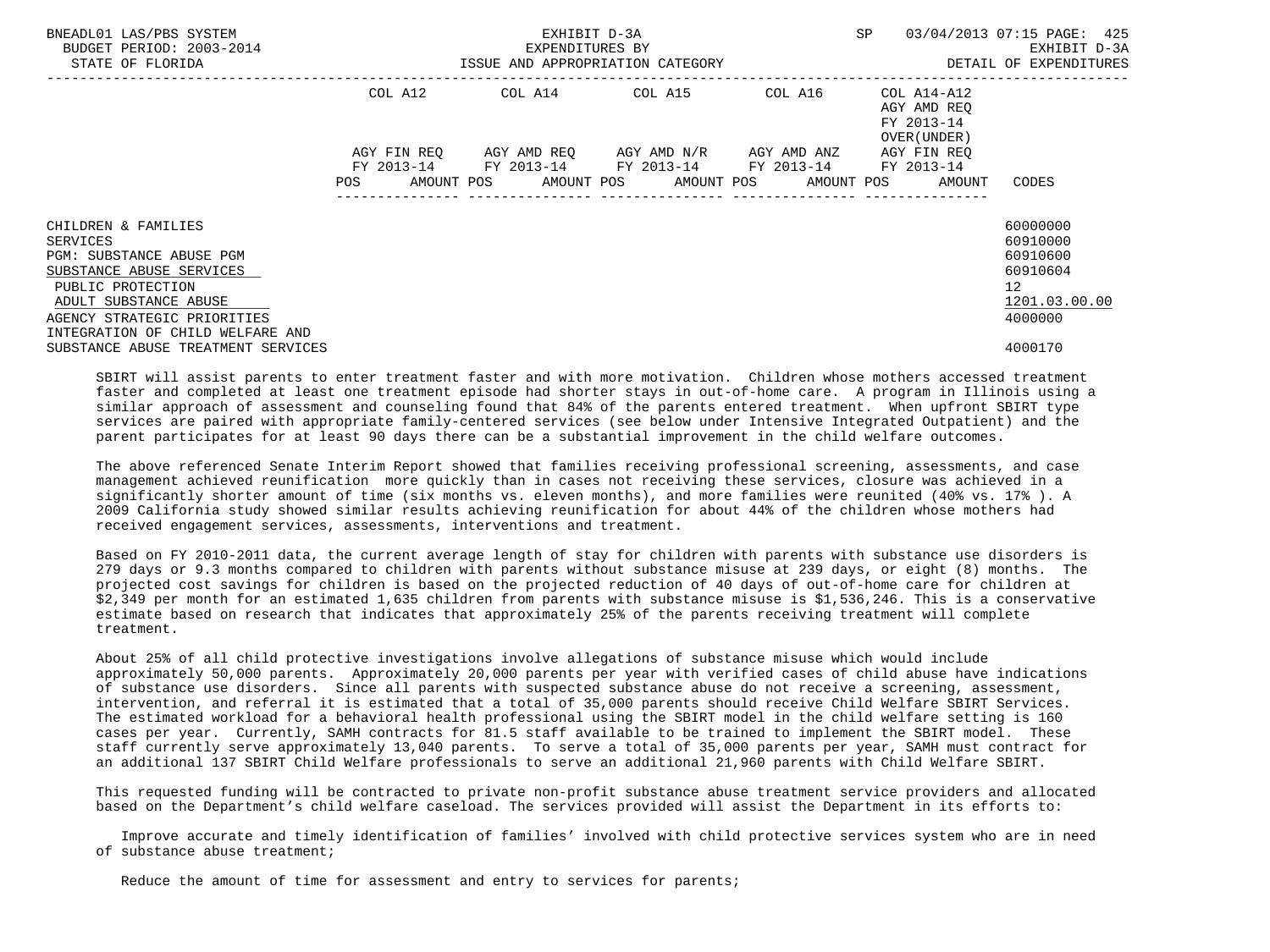| BNEADL01 LAS/PBS SYSTEM<br>BUDGET PERIOD: 2003-2014<br>STATE OF FLORIDA                                                                                                                                         | ISSUE AND APPROPRIATION CATEGORY | EXHIBIT D-3A<br>EXPENDITURES BY |  | ---------------------------------                                                             | SP |                                                                       | 03/04/2013 07:15 PAGE: 426<br>EXHIBIT D-3A<br>DETAIL OF EXPENDITURES                        |
|-----------------------------------------------------------------------------------------------------------------------------------------------------------------------------------------------------------------|----------------------------------|---------------------------------|--|-----------------------------------------------------------------------------------------------|----|-----------------------------------------------------------------------|---------------------------------------------------------------------------------------------|
|                                                                                                                                                                                                                 | COL A12                          |                                 |  | COL A14 COL A15 COL A16                                                                       |    | COL A14-A12<br>AGY AMD REO<br>FY 2013-14<br>OVER (UNDER)              |                                                                                             |
|                                                                                                                                                                                                                 | AGY FIN REO                      |                                 |  | AGY AMD REO AGY AMD N/R AGY AMD ANZ<br>FY 2013-14 FY 2013-14 FY 2013-14 FY 2013-14 FY 2013-14 |    | AGY FIN REO<br>POS AMOUNT POS AMOUNT POS AMOUNT POS AMOUNT POS AMOUNT | CODES                                                                                       |
| CHILDREN & FAMILIES<br><b>SERVICES</b><br>PGM: SUBSTANCE ABUSE PGM<br>SUBSTANCE ABUSE SERVICES<br>PUBLIC PROTECTION<br>ADULT SUBSTANCE ABUSE<br>AGENCY STRATEGIC PRIORITIES<br>INTEGRATION OF CHILD WELFARE AND |                                  |                                 |  |                                                                                               |    |                                                                       | 60000000<br>60910000<br>60910600<br>60910604<br>12 <sup>°</sup><br>1201.03.00.00<br>4000000 |
| SUBSTANCE ABUSE TREATMENT SERVICES                                                                                                                                                                              |                                  |                                 |  |                                                                                               |    |                                                                       | 4000170                                                                                     |

Reduce the length of stay for children in out-of-home care whose parents have a substance use disorder;

 Increase the number of individuals referred by child welfare staff who complete substance abuse treatment successfully;

 Implement a proactive family-centered referral and planning process which integrates child welfare and substance abuse treatment services to enable the client and the family strengthen a client's commitment to recovery; and to

Decrease subsequent child abuse and neglect and promote family reunification.

Intensive Integrated Outpatient Treatment:

 Access to the appropriate level of treatment is critical to achieve optimal outcomes for parents with substance use disorders. Parents with a long history of substance use and who are dependent or addicted to drugs require intensive levels of treatment, such as intensive outpatient treatment or residential treatment. Many of a mother's substance use involves prescription drug misuse. Of the 20,000 parents with indicated substance use disorders, 10,519 were mothers. In order for treatment to be effective, mothers require a safe place for their children; for mothers with children under age five (5) it is preferable for the children to reside with the parent during treatment. For many mothers, the living environment and partner are impediments for successful treatment, requiring that the children and parent reside elsewhere during treatment and aftercare. Estimates are that about 25% require residential or intensive treatment with housing capacity for the mothers and their children.

 In Florida, there are 310 residential beds that accept parents and children into care. This is insufficient capacity--residential care is much more expensive that community care. Often mothers are required to leave their home community, which prohibits the development of natural supports during the treatment process. The children are at very high risk for developmental delays and require quality child care services while the parent is in treatment. In order for mothers and children to receive treatment in a safe setting, the following services must be available: trauma-informed family focused treatment, safe housing, quality child care, and parent training designed for parents with substance use disorders. Unfortunately, housing subsidies and child care subsidies are often unavailable at the time that treatment is required. Public transportation also is not conducive to multiple trips to treatment. For these reasons, this budget issue requests funds for a less expensive alternative to residential treatment that provides the necessary family focused services for optimal treatment gain.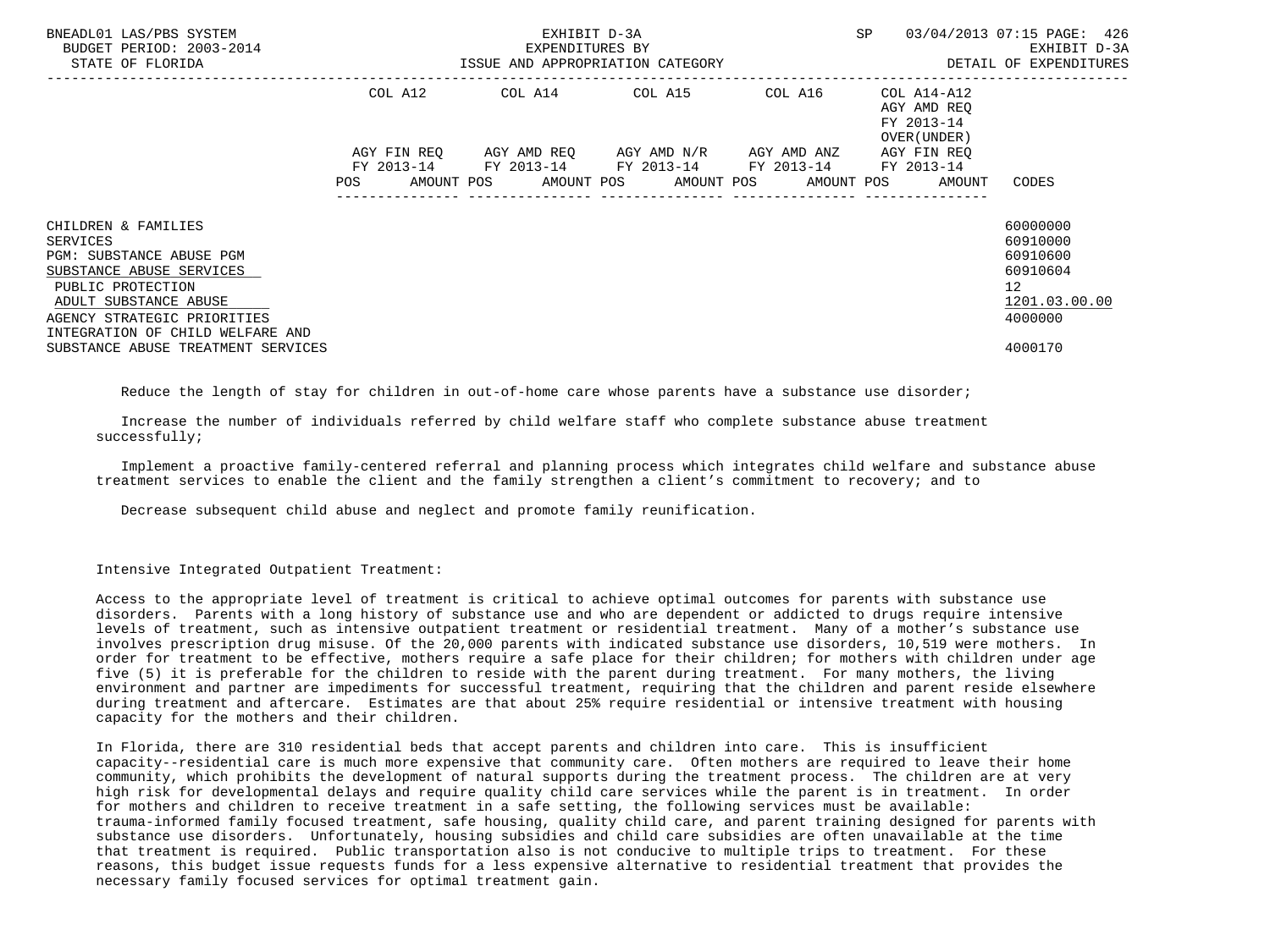| BNEADL01 LAS/PBS SYSTEM<br>BUDGET PERIOD: 2003-2014<br>STATE OF FLORIDA<br>------------------                                                                                                                                                                                                                                                                                                                                                                                                                                                                                                                                                                                                                                                                                                |                              | EXHIBIT D-3A<br>EXPENDITURES BY | ISSUE AND APPROPRIATION CATEGORY                                                                                                    |            | SP                                                  | 03/04/2013 07:15 PAGE: 427<br>EXHIBIT D-3A<br>DETAIL OF EXPENDITURES                      |
|----------------------------------------------------------------------------------------------------------------------------------------------------------------------------------------------------------------------------------------------------------------------------------------------------------------------------------------------------------------------------------------------------------------------------------------------------------------------------------------------------------------------------------------------------------------------------------------------------------------------------------------------------------------------------------------------------------------------------------------------------------------------------------------------|------------------------------|---------------------------------|-------------------------------------------------------------------------------------------------------------------------------------|------------|-----------------------------------------------------|-------------------------------------------------------------------------------------------|
|                                                                                                                                                                                                                                                                                                                                                                                                                                                                                                                                                                                                                                                                                                                                                                                              | COL A12<br>POS<br>AMOUNT POS | AMOUNT POS                      | AGY FIN REQ AGY AMD REQ AGY AMD N/R AGY AMD ANZ AGY FIN REQ<br>FY 2013-14 FY 2013-14 FY 2013-14 FY 2013-14 FY 2013-14<br>AMOUNT POS | AMOUNT POS | AGY AMD REQ<br>FY 2013-14<br>OVER (UNDER)<br>AMOUNT | CODES                                                                                     |
| CHILDREN & FAMILIES<br><b>SERVICES</b><br>PGM: SUBSTANCE ABUSE PGM<br>SUBSTANCE ABUSE SERVICES<br>PUBLIC PROTECTION<br>ADULT SUBSTANCE ABUSE<br>AGENCY STRATEGIC PRIORITIES<br>INTEGRATION OF CHILD WELFARE AND<br>SUBSTANCE ABUSE TREATMENT SERVICES                                                                                                                                                                                                                                                                                                                                                                                                                                                                                                                                        |                              |                                 |                                                                                                                                     |            |                                                     | 60000000<br>60910000<br>60910600<br>60910604<br>12<br>1201.03.00.00<br>4000000<br>4000170 |
| Ten percent of 10,519 mothers, or 1,052 mothers, need this type of treatment. However, only 310 beds are<br>available--leaving 122 women who would be able to access residential treatment. Therefore, this issue proposes that the<br>Integrated Intensive Outpatient Treatment be used as an alternative to residential care. The estimated length of stay<br>for the intensive treatment in this program is for four (4) months with an average length of stay for the continued<br>treatment with transitional housing of two (2) months. The number of families to be served is 741.<br>RETURN ON INVESTMENT:<br>As noted previously, the impact of substance abuse on the child welfare system for both the child in careand the<br>"Amended 2013-14 Narrative after February 1, 2013" |                              |                                 |                                                                                                                                     |            |                                                     |                                                                                           |
| "Summary: The Department is no longer requesting this issue for Fiscal Year 2013-2014."                                                                                                                                                                                                                                                                                                                                                                                                                                                                                                                                                                                                                                                                                                      |                              |                                 |                                                                                                                                     |            |                                                     |                                                                                           |
| RESTORE COMMUNITY ADULT SUBSTANCE<br>ABUSE SERVICES<br>SPECIAL CATEGORIES<br>G/A-COM SUB ABUSE SVCS                                                                                                                                                                                                                                                                                                                                                                                                                                                                                                                                                                                                                                                                                          |                              |                                 |                                                                                                                                     |            |                                                     | 4003310<br>100000<br>100618                                                               |
| GENERAL REVENUE FUND                                                                                                                                                                                                                                                                                                                                                                                                                                                                                                                                                                                                                                                                                                                                                                         | $-MATCH$ 4,900,000           | 4,900,000                       |                                                                                                                                     |            |                                                     | 1000 2                                                                                    |
|                                                                                                                                                                                                                                                                                                                                                                                                                                                                                                                                                                                                                                                                                                                                                                                              |                              |                                 |                                                                                                                                     |            |                                                     |                                                                                           |
| AGENCY ISSUE NARRATIVE:<br>2013-2014 BUDGET YEAR NARRATIVE:<br>ISSUE TITLE: RESTORE FUNDING TO CONTINUE COMMUNITY SUBSTANCE ABUSE SERVICES - Adult<br>SPECIFY WHICH AGENCY GOAL FROM THE 2012-2017 STRATEGIC PLAN IS ADDRESSED BY THIS BUDGET ISSUE PROPOSAL:<br>Effect Program Improvements: Apply proven best practices to maximize efficiencies and outcomes.                                                                                                                                                                                                                                                                                                                                                                                                                             |                              |                                 | IT COMPONENT? NO                                                                                                                    |            |                                                     |                                                                                           |
|                                                                                                                                                                                                                                                                                                                                                                                                                                                                                                                                                                                                                                                                                                                                                                                              |                              |                                 |                                                                                                                                     |            |                                                     |                                                                                           |

 SUMMARY: The Department requests \$4,900,000 of recurring General Revenue in FY 2013-2014 for the Substance Abuse Services budget entity, Adult Substance Abuse Services program component, to continue community substance abuse services. The Legislature appropriated nonrecurring funding in FY 2012-13 for these services. Recurring funding is needed to enable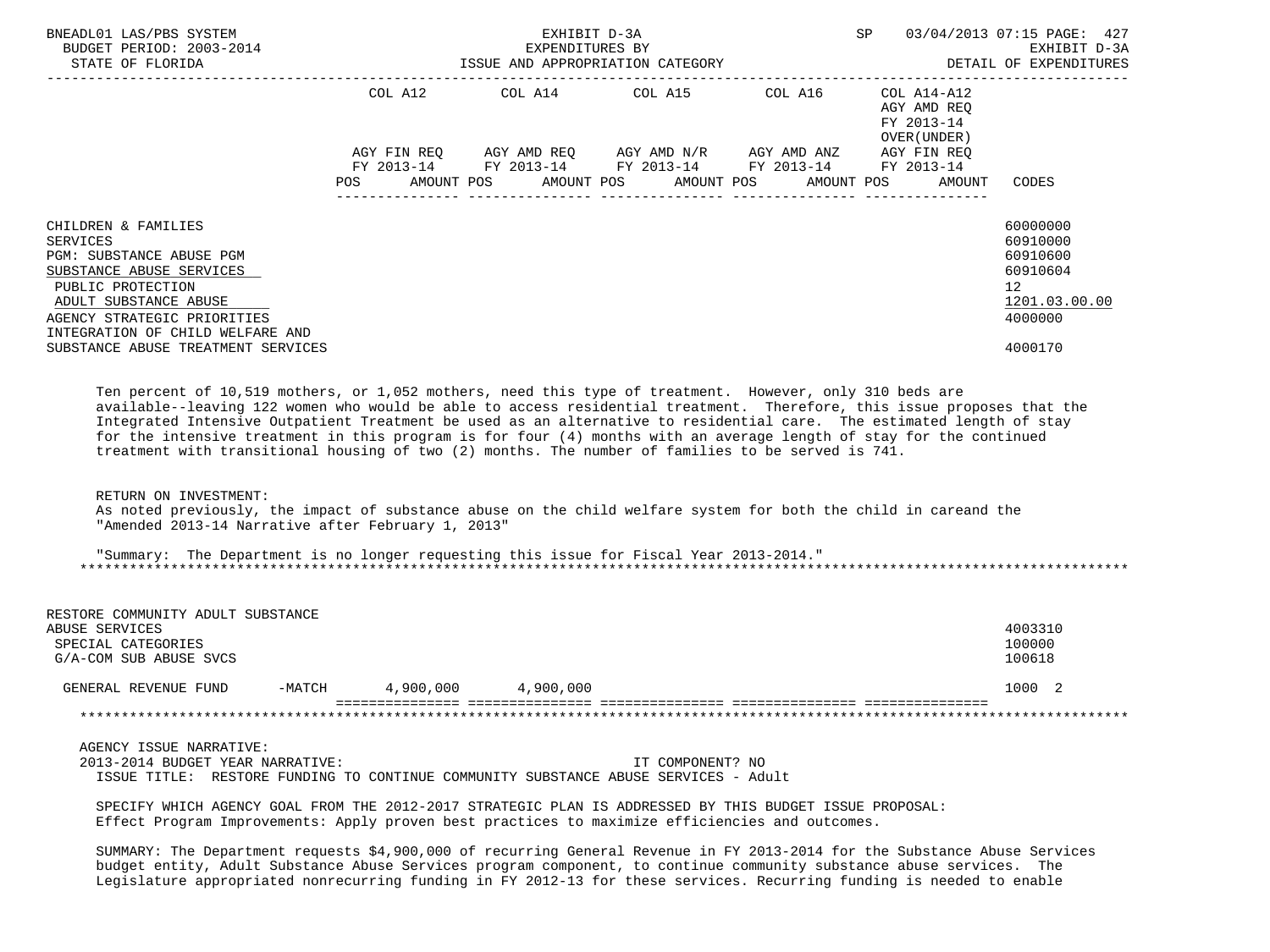| BNEADL01 LAS/PBS SYSTEM<br>BUDGET PERIOD: 2003-2014<br>STATE OF FLORIDA                                                                                                                                   |                           | EXHIBIT D-3A<br>EXPENDITURES BY<br>ISSUE AND APPROPRIATION CATEGORY |                                                                        | SP          | 03/04/2013 07:15 PAGE: 428<br>EXHIBIT D-3A<br>DETAIL OF EXPENDITURES            |                                                                                |
|-----------------------------------------------------------------------------------------------------------------------------------------------------------------------------------------------------------|---------------------------|---------------------------------------------------------------------|------------------------------------------------------------------------|-------------|---------------------------------------------------------------------------------|--------------------------------------------------------------------------------|
|                                                                                                                                                                                                           | COL A12                   |                                                                     | COL A14 COL A15 COL A16                                                |             | COL A14-A12<br>AGY AMD REO<br>FY 2013-14<br>OVER (UNDER)                        |                                                                                |
|                                                                                                                                                                                                           | AGY FIN REO<br><b>POS</b> |                                                                     | AGY AMD REQ AGY AMD N/R<br>FY 2013-14 FY 2013-14 FY 2013-14 FY 2013-14 | AGY AMD ANZ | AGY FIN REO<br>FY 2013-14<br>AMOUNT POS AMOUNT POS AMOUNT POS AMOUNT POS AMOUNT | CODES                                                                          |
| CHILDREN & FAMILIES<br>SERVICES<br>PGM: SUBSTANCE ABUSE PGM<br>SUBSTANCE ABUSE SERVICES<br>PUBLIC PROTECTION<br>ADULT SUBSTANCE ABUSE<br>AGENCY STRATEGIC PRIORITIES<br>RESTORE COMMUNITY ADULT SUBSTANCE |                           |                                                                     |                                                                        |             |                                                                                 | 60000000<br>60910000<br>60910600<br>60910604<br>12<br>1201.03.00.00<br>4000000 |
| ABUSE SERVICES                                                                                                                                                                                            |                           |                                                                     |                                                                        |             |                                                                                 | 4003310                                                                        |

2,041 adults to access substance abuse treatment and support services in FY 2013-14.

#### PROBLEM STATEMENT:

 There are 1.3 million adults with substance use disorders statewide. In FY 2010-2011 (the most recent full fiscal year data available), the Department served 147,665 adults with substance abuse problems through an array of privatized intervention, treatment, and recovery support services. These treatment services were provided at an average cost of \$2,400 per adult served (based on the average estimated cost of \$2,400 per substance abuse treatment episode).

 As of the 2012 Substance Abuse and Mental Health Plan Update, alcohol continues to account for the highest percent of treatment admissions for adults (33.32%), followed by opiates (18.46%) and prescription drugs (18%), followed by marijuana and crack/cocaine. The Department has seen a significant increase in opiate and benzodiazepine admissions due to Florida's growing prescription drug abuse problem. From 2005-2009, opiate related deaths increased by 48.5% and benzodiazepine related deaths increased by 62.5%. On a monthly basis, there are 1,300 adults on waiting lists to receive appropriate treatment and support services.

 Researchers estimate that 30 to 40 percent of the children and adolescents in out-of-home care have a serious emotional disorder and as many as 75 percent need behavioral health services. These children have experienced risk factors such as domestic violence, abuse, and neglect prior to removal and have an array of social, emotional, behavioral and mental health needs in varying degrees. These children are also more likely to enter foster care. Moreover, the median length of stay in foster care is 11 months for children with substance abusing parents, as compared to 5 months for other cases. As of the Department's April 2012 Hotline data, 24-26% of all Child Protective Investigations involved allegations of substance misuse. The Department's Substance Abuse Program serves approximately 12,000 adults each year that are involved with Family Safety, leaving a service gap of 14,000 persons in need of treatment. It is critical to engage these parents/caretakers in substance abuse and mental health services early on to strengthen personal and family functioning and increase the likelihood of family reunification.

 The Department provides an array of privatized intervention, treatment, and recovery support services. Current funding enables Florida to meet 8 percent of need. The effectiveness of treatment and support services is strongly correlated with the ability to appropriately identify substance abuse, mental health and recovery support needs of individuals on the front end and the provision of services to meet those needs. Successful outcomes such as completion of treatment are reliant on evidence-based screening and assessment to guide their care.

 If funding is not restored, a minimum of 2,041 adults will not receive critical treatment and recovery support services. Without access to substance abuse treatment and support, these adults with ongoing and acute substance abuse issues will quickly overwhelm the local hospital emergency departments. These individuals will also run a greater risk of entering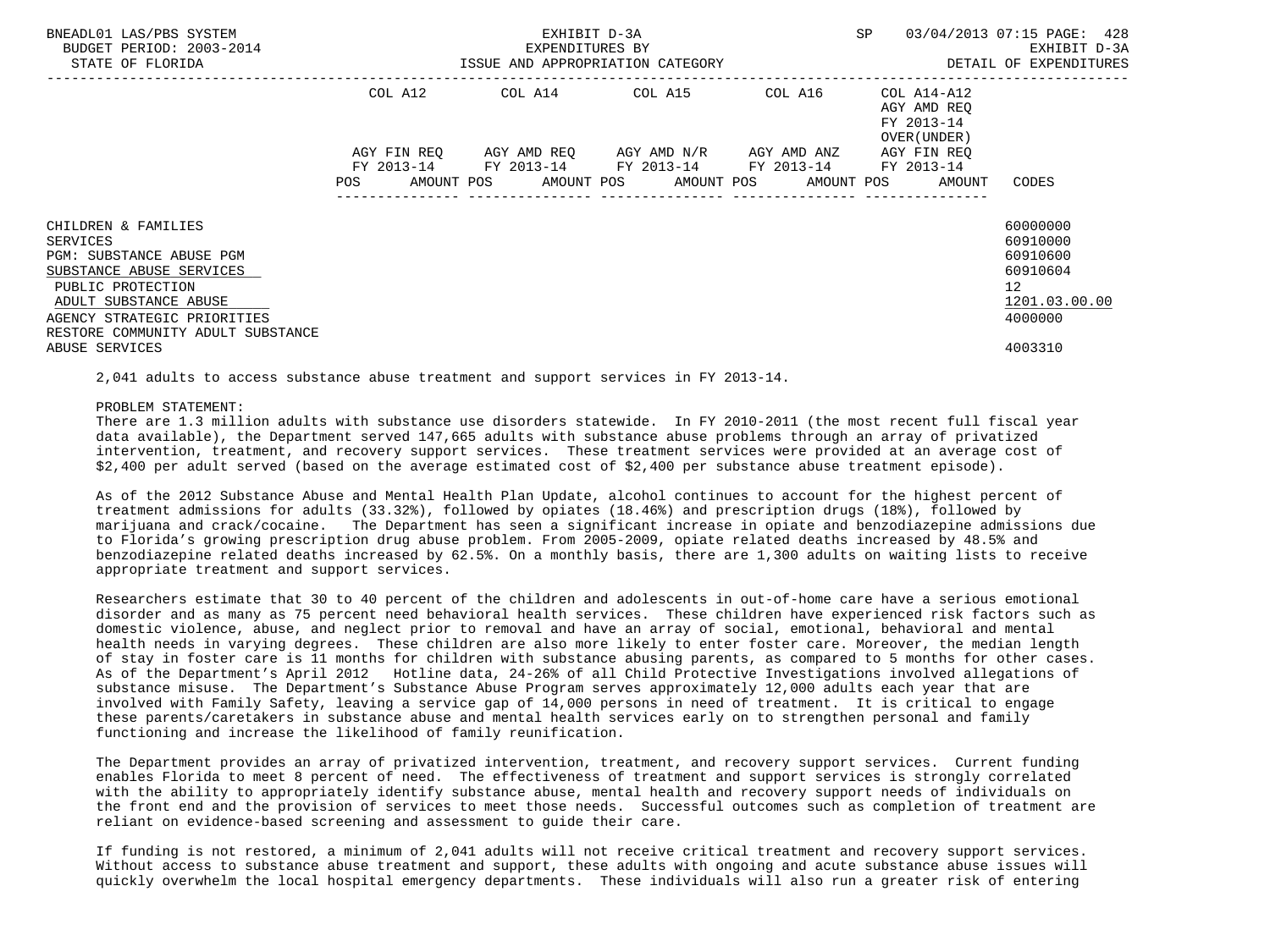| BNEADL01 LAS/PBS SYSTEM<br>BUDGET PERIOD: 2003-2014<br>STATE OF FLORIDA                                                                                                                                          | ISSUE AND APPROPRIATION CATEGORY | EXHIBIT D-3A<br>EXPENDITURES BY                        | SP<br>--------------------------------          | 03/04/2013 07:15 PAGE: 429<br>EXHIBIT D-3A<br>DETAIL OF EXPENDITURES |                                                                             |                                                                                             |
|------------------------------------------------------------------------------------------------------------------------------------------------------------------------------------------------------------------|----------------------------------|--------------------------------------------------------|-------------------------------------------------|----------------------------------------------------------------------|-----------------------------------------------------------------------------|---------------------------------------------------------------------------------------------|
|                                                                                                                                                                                                                  | COL A12                          | $COL A14$ $COL A15$ $COL A16$ $COL A14-A12$            |                                                 |                                                                      | AGY AMD REO<br>FY 2013-14<br>OVER (UNDER)                                   |                                                                                             |
|                                                                                                                                                                                                                  | AGY FIN REO                      | FY 2013-14 FY 2013-14 FY 2013-14 FY 2013-14 FY 2013-14 | AGY AMD REQ       AGY AMD N/R       AGY AMD ANZ |                                                                      | AGY FIN REO<br>POS AMOUNT POS AMOUNT POS AMOUNT POS AMOUNT POS AMOUNT CODES |                                                                                             |
| CHILDREN & FAMILIES<br><b>SERVICES</b><br>PGM: SUBSTANCE ABUSE PGM<br>SUBSTANCE ABUSE SERVICES<br>PUBLIC PROTECTION<br>ADULT SUBSTANCE ABUSE<br>AGENCY STRATEGIC PRIORITIES<br>RESTORE COMMUNITY ADULT SUBSTANCE |                                  |                                                        |                                                 |                                                                      |                                                                             | 60000000<br>60910000<br>60910600<br>60910604<br>12 <sup>°</sup><br>1201.03.00.00<br>4000000 |
| ABUSE SERVICES                                                                                                                                                                                                   |                                  |                                                        |                                                 |                                                                      |                                                                             | 4003310                                                                                     |

 the jail and prison systems if they do not get the services they need. Lastly, the reduction of General Revenue funding will impact the Maintenance of Effort (MOE) for the federal Substance Abuse Prevention and Treatment Block Grant, thereby jeopardizing Block Grant funding.

# WHAT BENEFITS WILL BE OBTAINED BY FUNDING THIS ISSUE:

 Restoration of programs supported by these funds will continue critical treatment and recovery support to 2,041 individuals and their families affected by substance misuse, abuse and dependence. It will prevent elimination of the following adult services statewide: residential treatment; intensive outpatient; recovery support; intervention; and ancillary support programs. Funding restoration will also prevent the more costly utilization of hospital capacity (emergency rooms and inpatient programs) and the burden to the criminal justice system (local jails and state prisons).

 WHAT UNDERLYING PROGRAM THEORY CHANGE IS INVOLVED IN THIS ISSUE (IF ANY): None

 WHAT IMPLEMENTATION MECHANISMS WILL BE CHANGED AS A RESULT OF THIS ISSUE (IF ANY): None

 FLORIDA STRATEGIC PLAN FOR ECONOMIC DEVELOPMENT: Not applicable.

 RETURN OF INVESTMENTS: Not applicable.

COST CALCULATIONS:

 This issue addresses the loss of nonrecurring funding appropriated in the G/A-Community Substance Abuse Services category in FY 2012-2013. The estimated number of adults with substance use disorders that will not have access to substance abuse treatment services if this issue is not funded is based on the amount of nonrecurring funding divided by the average cost of substance abuse services per treatment episode of \$2,400.

Recurring

| FY 2012-1<br>Issue                     | Funo | Category | Component<br>Program | Genera<br>Revenue |
|----------------------------------------|------|----------|----------------------|-------------------|
|                                        | ---- | -----    |                      | ______            |
| Restore Adult Substance Abuse Services | 1000 | 00618    | 1201030000           | 900,000           |
|                                        |      |          |                      |                   |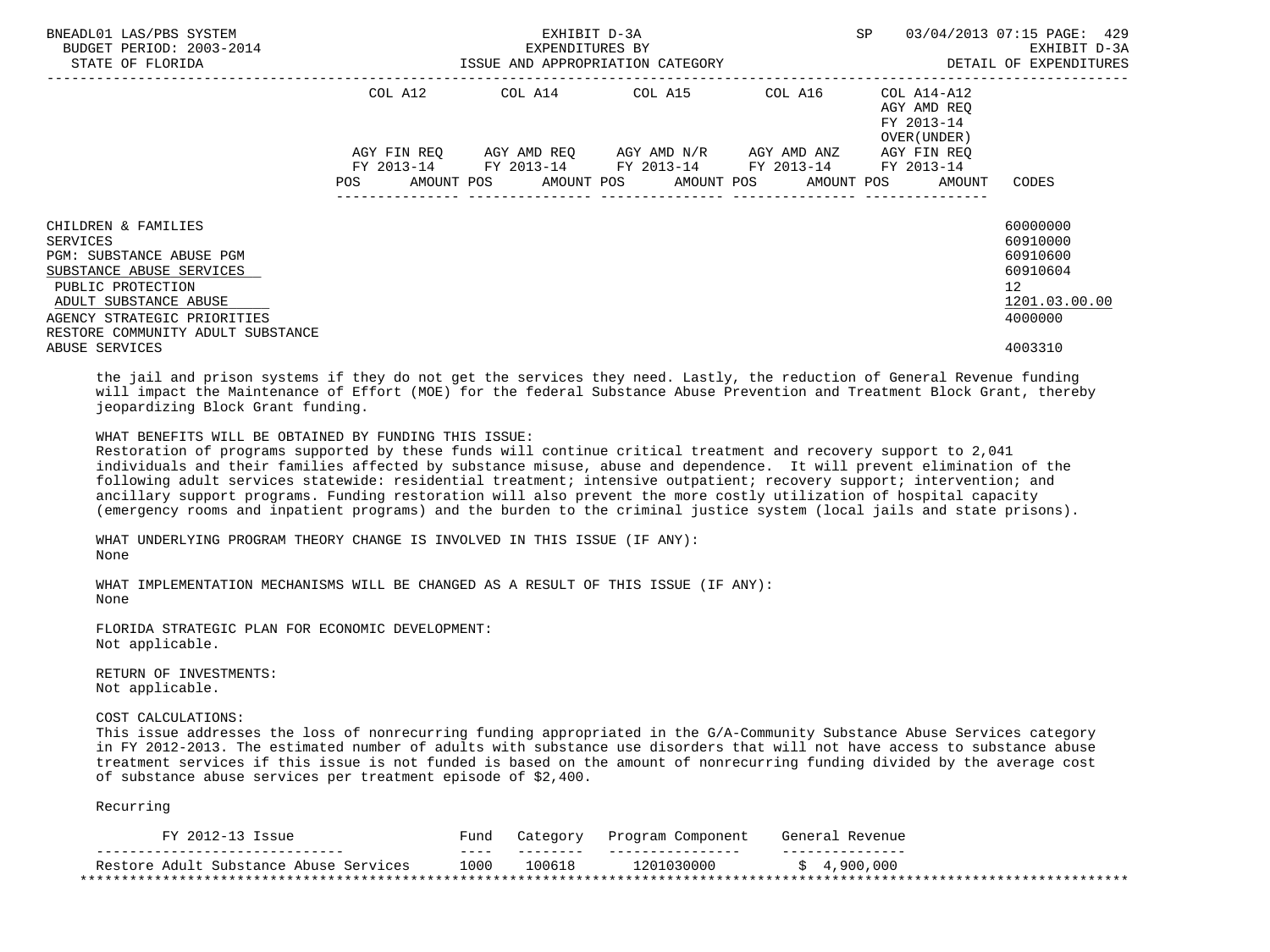| BNEADL01 LAS/PBS SYSTEM<br>BUDGET PERIOD: 2003-2014<br>STATE OF FLORIDA                                                                      | EXHIBIT D-3A<br>EXPENDITURES BY<br>EXPENDITURES BI<br>ISSUE AND APPROPRIATION CATEGORY |  |                                                    |                         |                                                                                                                                           | SP 03/04/2013 07:15 PAGE: 430                                | EXHIBIT D-3A<br>DETAIL OF EXPENDITURES                                           |
|----------------------------------------------------------------------------------------------------------------------------------------------|----------------------------------------------------------------------------------------|--|----------------------------------------------------|-------------------------|-------------------------------------------------------------------------------------------------------------------------------------------|--------------------------------------------------------------|----------------------------------------------------------------------------------|
|                                                                                                                                              |                                                                                        |  |                                                    | COL A12 COL A14 COL A15 | COL A16                                                                                                                                   | COL A14-A12<br>AGY AMD REO<br>FY 2013-14<br>OVER (UNDER)     |                                                                                  |
|                                                                                                                                              |                                                                                        |  |                                                    |                         | AGY FIN REQ      AGY AMD REQ      AGY AMD N/R      AGY AMD ANZ      AGY FIN REQ<br>FY 2013-14 FY 2013-14 FY 2013-14 FY 2013-14 FY 2013-14 |                                                              |                                                                                  |
|                                                                                                                                              |                                                                                        |  |                                                    |                         | ______________________________________                                                                                                    | POS AMOUNT POS AMOUNT POS AMOUNT POS AMOUNT POS AMOUNT CODES |                                                                                  |
| CHILDREN & FAMILIES<br>SERVICES<br><b>PGM: SUBSTANCE ABUSE PGM</b><br>SUBSTANCE ABUSE SERVICES<br>PUBLIC PROTECTION<br>ADULT SUBSTANCE ABUSE |                                                                                        |  |                                                    |                         |                                                                                                                                           |                                                              | 60000000<br>60910000<br>60910600<br>60910604<br>12 <sup>°</sup><br>1201.03.00.00 |
| TOTAL: ADULT SUBSTANCE ABUSE<br>BY FUND TYPE                                                                                                 |                                                                                        |  |                                                    |                         |                                                                                                                                           |                                                              | 1201.03.00.00                                                                    |
| GENERAL REVENUE FUND<br>TRUST FUNDS                                                                                                          |                                                                                        |  | 65, 317, 288 44, 841, 423<br>73,885,580 73,885,580 |                         |                                                                                                                                           | 20,475,865- 1000                                             | 2000                                                                             |
| TOTAL PROG COMP 139,202,868 118,727,003                                                                                                      |                                                                                        |  |                                                    |                         |                                                                                                                                           | $20.475.865-$                                                |                                                                                  |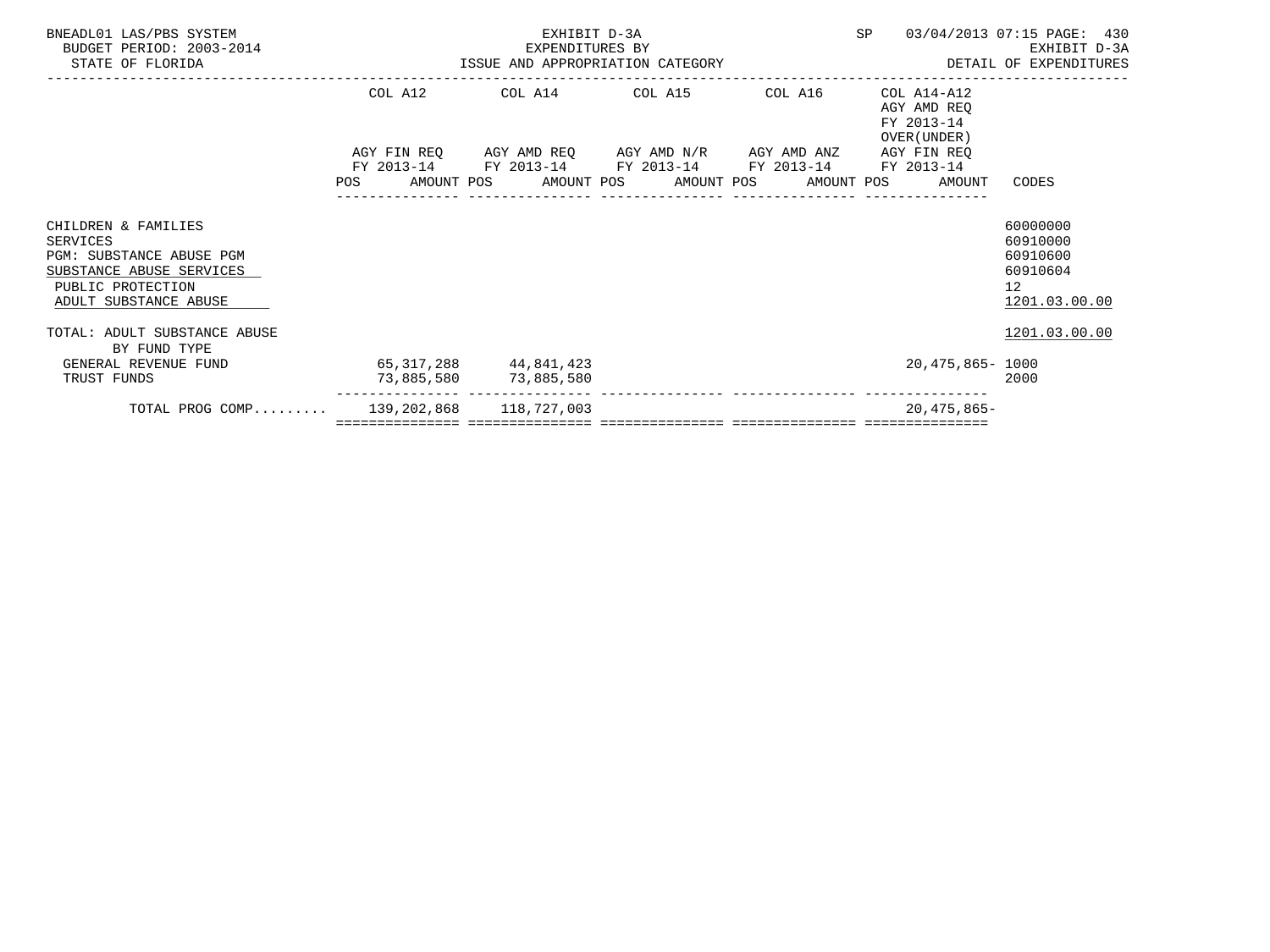| BNEADL01 LAS/PBS SYSTEM<br>BUDGET PERIOD: 2003-2014<br>STATE OF FLORIDA                                                                                                                                                                                                  |                              | EXHIBIT D-3A<br>EXPENDITURES BY<br>ISSUE AND APPROPRIATION CATEGORY | SP                                                                                                                                             | 03/04/2013 07:15 PAGE: 431<br>EXHIBIT D-3A<br>DETAIL OF EXPENDITURES |                                                                    |                                                                                                     |
|--------------------------------------------------------------------------------------------------------------------------------------------------------------------------------------------------------------------------------------------------------------------------|------------------------------|---------------------------------------------------------------------|------------------------------------------------------------------------------------------------------------------------------------------------|----------------------------------------------------------------------|--------------------------------------------------------------------|-----------------------------------------------------------------------------------------------------|
|                                                                                                                                                                                                                                                                          | COL A12<br>POS<br>AMOUNT POS | COL A14<br>AMOUNT POS                                               | COL A15<br>AGY FIN REQ AGY AMD REQ AGY AMD N/R AGY AMD ANZ AGY FIN REQ<br>FY 2013-14 FY 2013-14 FY 2013-14 FY 2013-14 FY 2013-14<br>AMOUNT POS | COL A16<br>AMOUNT POS                                                | COL A14-A12<br>AGY AMD REO<br>FY 2013-14<br>OVER (UNDER)<br>AMOUNT | CODES                                                                                               |
| CHILDREN & FAMILIES<br><b>SERVICES</b><br>PGM: SUBSTANCE ABUSE PGM<br>SUBSTANCE ABUSE SERVICES<br><b>GOV OPERATIONS/SUPPORT</b><br>EXEC LEADERSHIP/SUPPRT SVC<br>ESTIMATED EXPENDITURES<br>ESTIMATED EXPENDITURES - OPERATIONS<br>SALARY RATE<br>SALARY RATE $2,144,643$ |                              | 2,144,643                                                           |                                                                                                                                                |                                                                      |                                                                    | 60000000<br>60910000<br>60910600<br>60910604<br>16<br>1602.00.00.00<br>1000000<br>1001000<br>000000 |
| SALARIES AND BENEFITS                                                                                                                                                                                                                                                    |                              |                                                                     |                                                                                                                                                |                                                                      |                                                                    | 010000                                                                                              |
| GENERAL REVENUE FUND                                                                                                                                                                                                                                                     | -MATCH 768,118 768,118       |                                                                     |                                                                                                                                                |                                                                      |                                                                    | 1000 2                                                                                              |
| ALCOHOL/DRUGABU/MEN HLH TF-FEDERL                                                                                                                                                                                                                                        | 1,505,765                    | 1,505,765                                                           |                                                                                                                                                |                                                                      |                                                                    | 2027 3                                                                                              |
| FEDERAL GRANTS TRUST FUND -MATCH<br>-FEDERL                                                                                                                                                                                                                              | 260,299<br>191,078           | 260,299<br>191,078                                                  |                                                                                                                                                |                                                                      |                                                                    | 2261 2<br>2261 3                                                                                    |
| TOTAL FEDERAL GRANTS TRUST FUND 451,377 451,377                                                                                                                                                                                                                          |                              |                                                                     |                                                                                                                                                |                                                                      |                                                                    | 2261                                                                                                |
| TOTAL POSITIONS 40.00<br>TOTAL APPRO $\ldots \ldots \ldots \ldots$ 2,725,260                                                                                                                                                                                             |                              | 40.00<br>2,725,260                                                  |                                                                                                                                                |                                                                      |                                                                    |                                                                                                     |
| OTHER PERSONAL SERVICES                                                                                                                                                                                                                                                  |                              |                                                                     |                                                                                                                                                |                                                                      |                                                                    | 030000                                                                                              |
| GENERAL REVENUE FUND                                                                                                                                                                                                                                                     | $-MATCH$ 5,528               | 5,528                                                               |                                                                                                                                                |                                                                      |                                                                    | 1000 2                                                                                              |
| ALCOHOL/DRUGABU/MEN HLH TF-FEDERL 252,348 252,348                                                                                                                                                                                                                        |                              |                                                                     |                                                                                                                                                |                                                                      |                                                                    | 2027 3                                                                                              |
| FEDERAL GRANTS TRUST FUND -MATCH<br>$-FEDERL$                                                                                                                                                                                                                            | 1,653<br>661,083             | 1,653<br>661,083                                                    |                                                                                                                                                |                                                                      |                                                                    | 2261 2<br>2261 3                                                                                    |
| TOTAL FEDERAL GRANTS TRUST FUND                                                                                                                                                                                                                                          | 662,736                      | 662,736                                                             |                                                                                                                                                |                                                                      |                                                                    | 2261                                                                                                |
| TOTAL APPRO                                                                                                                                                                                                                                                              | 920,612                      | 920,612                                                             |                                                                                                                                                |                                                                      |                                                                    |                                                                                                     |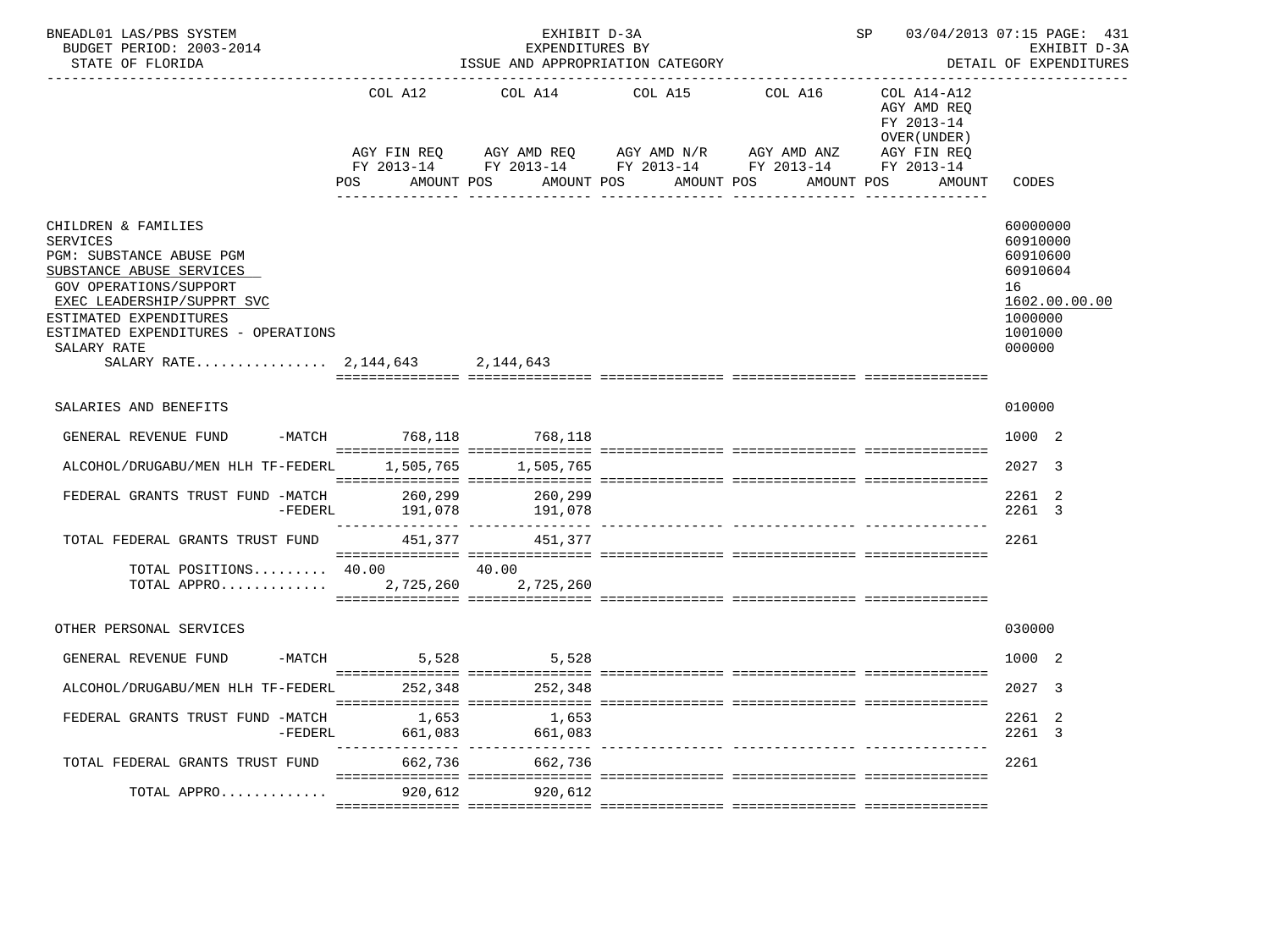| BNEADL01 LAS/PBS SYSTEM<br>BUDGET PERIOD: 2003-2014<br>STATE OF FLORIDA                                                                                                                                                                    | EXHIBIT D-3A<br>EXPENDITURES BY<br>ISSUE AND APPROPRIATION CATEGORY |                                        |                          |                                                                                                                                                  |                  | SP 03/04/2013 07:15 PAGE: 432<br>EXHIBIT D-3A<br>DETAIL OF EXPENDITURES |                                                                                                     |  |
|--------------------------------------------------------------------------------------------------------------------------------------------------------------------------------------------------------------------------------------------|---------------------------------------------------------------------|----------------------------------------|--------------------------|--------------------------------------------------------------------------------------------------------------------------------------------------|------------------|-------------------------------------------------------------------------|-----------------------------------------------------------------------------------------------------|--|
|                                                                                                                                                                                                                                            |                                                                     | COL A12                                |                          | COL A14 COL A15 COL A16<br>AGY FIN REQ AGY AMD REQ AGY AMD N/R AGY AMD ANZ AGY FIN REQ<br>FY 2013-14 FY 2013-14 FY 2013-14 FY 2013-14 FY 2013-14 |                  | COL A14-A12<br>AGY AMD REQ<br>FY 2013-14<br>OVER (UNDER)                |                                                                                                     |  |
|                                                                                                                                                                                                                                            |                                                                     | POS AMOUNT POS                         | ---------------          | AMOUNT POS AMOUNT POS<br>________________                                                                                                        | ________________ | AMOUNT POS AMOUNT<br>_______________                                    | CODES                                                                                               |  |
| CHILDREN & FAMILIES<br><b>SERVICES</b><br>PGM: SUBSTANCE ABUSE PGM<br>SUBSTANCE ABUSE SERVICES<br><b>GOV OPERATIONS/SUPPORT</b><br>EXEC LEADERSHIP/SUPPRT SVC<br>ESTIMATED EXPENDITURES<br>ESTIMATED EXPENDITURES - OPERATIONS<br>EXPENSES |                                                                     |                                        |                          |                                                                                                                                                  |                  |                                                                         | 60000000<br>60910000<br>60910600<br>60910604<br>16<br>1602.00.00.00<br>1000000<br>1001000<br>040000 |  |
| GENERAL REVENUE FUND -MATCH 204,060 204,060                                                                                                                                                                                                |                                                                     |                                        |                          |                                                                                                                                                  |                  |                                                                         | 1000 2                                                                                              |  |
| ALCOHOL/DRUGABU/MEN HLH TF-FEDERL 250.679                                                                                                                                                                                                  |                                                                     |                                        | 250,679                  |                                                                                                                                                  |                  |                                                                         | 2027 3                                                                                              |  |
| FEDERAL GRANTS TRUST FUND -MATCH 36,773 36,773                                                                                                                                                                                             |                                                                     |                                        | -FEDERL 163,683 163,683  |                                                                                                                                                  |                  |                                                                         | 2261 2<br>2261 3                                                                                    |  |
| TOTAL FEDERAL GRANTS TRUST FUND                                                                                                                                                                                                            |                                                                     |                                        | 200,456<br>200,456       |                                                                                                                                                  |                  |                                                                         | 2261                                                                                                |  |
| WELFARE TRANSITION TF - FEDERL 28,420 28,420                                                                                                                                                                                               |                                                                     |                                        |                          |                                                                                                                                                  |                  |                                                                         | 2401 3                                                                                              |  |
| TOTAL APPRO                                                                                                                                                                                                                                |                                                                     |                                        | 683,615 683,615          |                                                                                                                                                  |                  |                                                                         |                                                                                                     |  |
| OPERATING CAPITAL OUTLAY                                                                                                                                                                                                                   |                                                                     |                                        |                          |                                                                                                                                                  |                  |                                                                         | 060000                                                                                              |  |
| GENERAL REVENUE FUND -MATCH<br>ALCOHOL/DRUGABU/MEN HLH TF-FEDERL<br>FEDERAL GRANTS TRUST FUND -FEDERL<br>TOTAL APPRO                                                                                                                       |                                                                     | $\frac{318}{221}$<br>334<br>333<br>985 | 318<br>334<br>333<br>985 |                                                                                                                                                  |                  |                                                                         | 1000 2<br>2027 3<br>2261 3                                                                          |  |
| SPECIAL CATEGORIES<br>CONTRACTED SERVICES                                                                                                                                                                                                  |                                                                     |                                        |                          |                                                                                                                                                  |                  |                                                                         | 100000<br>100777                                                                                    |  |
| GENERAL REVENUE FUND                                                                                                                                                                                                                       | $-MATCH$                                                            | 138,858                                | 138,858                  |                                                                                                                                                  |                  |                                                                         | 1000 2                                                                                              |  |
| ALCOHOL/DRUGABU/MEN HLH TF-FEDERL                                                                                                                                                                                                          |                                                                     | 241,495                                | 241,495                  |                                                                                                                                                  |                  |                                                                         | 2027 3                                                                                              |  |
| FEDERAL GRANTS TRUST FUND -MATCH                                                                                                                                                                                                           | $-FEDERL$                                                           | 3,278<br>123,015                       | 3,278<br>123,015         |                                                                                                                                                  |                  |                                                                         | 2261 2<br>2261 3                                                                                    |  |
| TOTAL FEDERAL GRANTS TRUST FUND                                                                                                                                                                                                            |                                                                     | 126,293                                | 126,293                  |                                                                                                                                                  |                  |                                                                         | 2261                                                                                                |  |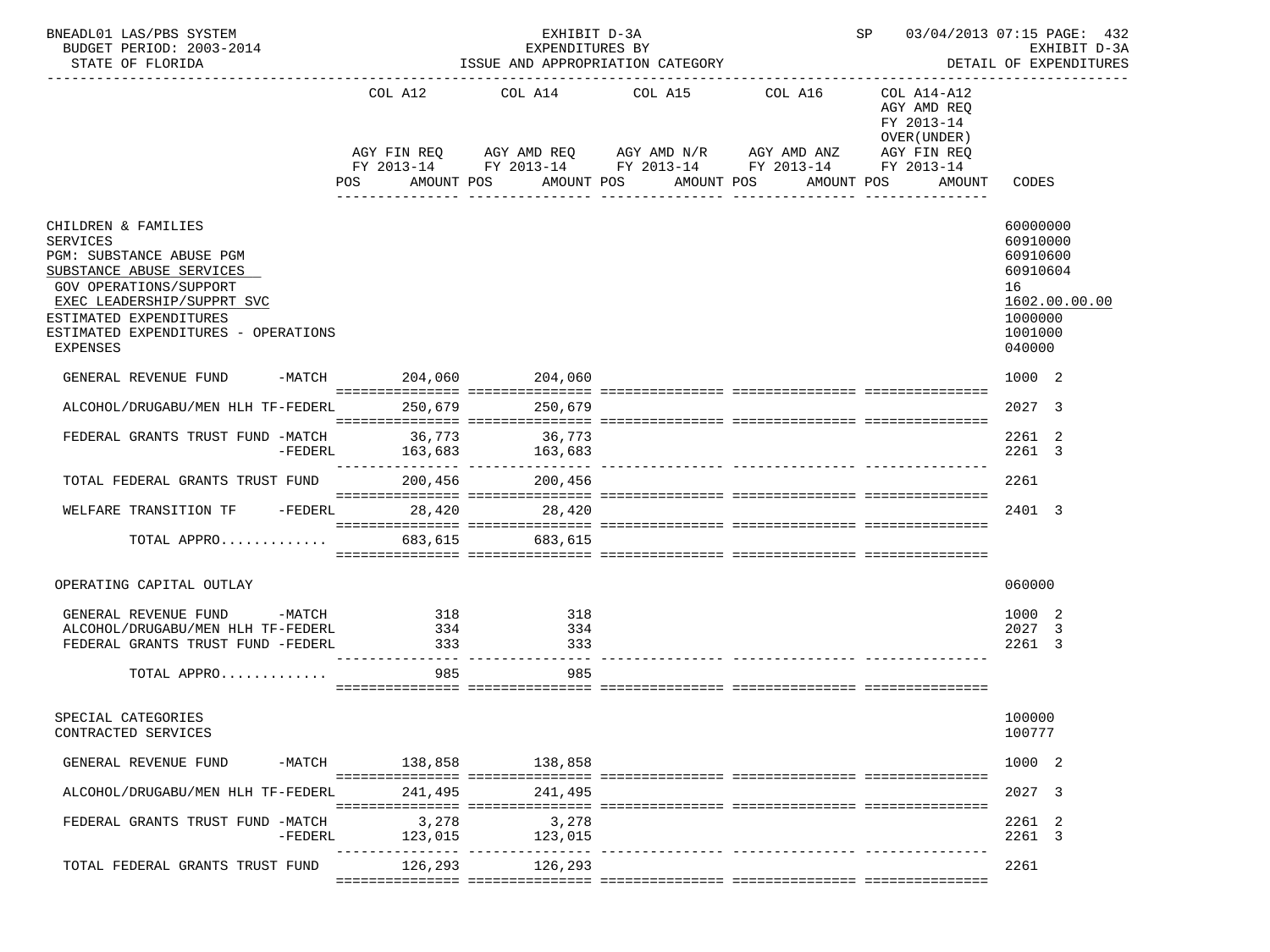| BNEADL01 LAS/PBS SYSTEM<br>BUDGET PERIOD: 2003-2014<br>STATE OF FLORIDA                                                                                                                                                                                                                      |                                         | EXHIBIT D-3A<br>EXPENDITURES BY<br>ISSUE AND APPROPRIATION CATEGORY     |                                                                                                                                              | SP 03/04/2013 07:15 PAGE: 433<br>EXHIBIT D-3A<br>DETAIL OF EXPENDITURES |                                                                                                 |                                                                                                               |
|----------------------------------------------------------------------------------------------------------------------------------------------------------------------------------------------------------------------------------------------------------------------------------------------|-----------------------------------------|-------------------------------------------------------------------------|----------------------------------------------------------------------------------------------------------------------------------------------|-------------------------------------------------------------------------|-------------------------------------------------------------------------------------------------|---------------------------------------------------------------------------------------------------------------|
|                                                                                                                                                                                                                                                                                              | COL A12<br>POS                          | COL A14<br>AMOUNT POS                                                   | COL A15<br>AGY FIN REQ 6 AGY AMD REQ 6 AGY AMD N/R 66 AGY AMD ANZ<br>FY 2013-14 FY 2013-14 FY 2013-14 FY 2013-14<br>AMOUNT POS<br>AMOUNT POS | COL A16<br>AMOUNT POS                                                   | COL A14-A12<br>AGY AMD REQ<br>FY 2013-14<br>OVER (UNDER)<br>AGY FIN REQ<br>FY 2013-14<br>AMOUNT | CODES                                                                                                         |
| CHILDREN & FAMILIES<br>SERVICES<br>PGM: SUBSTANCE ABUSE PGM<br>SUBSTANCE ABUSE SERVICES<br>GOV OPERATIONS/SUPPORT<br>EXEC LEADERSHIP/SUPPRT SVC<br>ESTIMATED EXPENDITURES<br>ESTIMATED EXPENDITURES - OPERATIONS<br>SPECIAL CATEGORIES<br>CONTRACTED SERVICES<br>TOTAL APPRO 506.646 506.646 |                                         |                                                                         |                                                                                                                                              |                                                                         |                                                                                                 | 60000000<br>60910000<br>60910600<br>60910604<br>16<br>1602.00.00.00<br>1000000<br>1001000<br>100000<br>100777 |
| G/A-CONTRACTED SERVICES                                                                                                                                                                                                                                                                      |                                         |                                                                         |                                                                                                                                              |                                                                         |                                                                                                 | 100778                                                                                                        |
| GENERAL REVENUE FUND -MATCH 67,863 67,863<br>FEDERAL GRANTS TRUST FUND -FEDERL 2,932,226 2,932,226                                                                                                                                                                                           |                                         |                                                                         |                                                                                                                                              |                                                                         |                                                                                                 | 1000 2<br>2261 3                                                                                              |
| TOTAL APPRO                                                                                                                                                                                                                                                                                  | 3,000,089                               | 3,000,089                                                               |                                                                                                                                              |                                                                         |                                                                                                 |                                                                                                               |
| LEASE/PURCHASE/EQUIPMENT                                                                                                                                                                                                                                                                     |                                         |                                                                         |                                                                                                                                              |                                                                         |                                                                                                 | 105281                                                                                                        |
| GENERAL REVENUE FUND<br>ALCOHOL/DRUGABU/MEN HLH TF-FEDERL<br>FEDERAL GRANTS TRUST FUND -FEDERL<br>TOTAL APPRO                                                                                                                                                                                | $-MATCH$ 7,894<br>6,924<br>12<br>14,830 | 7,894<br>6,924<br>12<br>_____________________________________<br>14,830 |                                                                                                                                              |                                                                         |                                                                                                 | 1000 2<br>2027 3<br>2261 3                                                                                    |
| TR/DMS/HR SVCS/STW CONTRCT                                                                                                                                                                                                                                                                   |                                         |                                                                         |                                                                                                                                              |                                                                         |                                                                                                 | 107040                                                                                                        |
| GENERAL REVENUE FUND<br>FEDERAL GRANTS TRUST FUND -FEDERL                                                                                                                                                                                                                                    | -MATCH 3,103 3,103<br>493               | 493                                                                     |                                                                                                                                              |                                                                         |                                                                                                 | 1000 2<br>2261 3                                                                                              |
| TOTAL APPRO                                                                                                                                                                                                                                                                                  |                                         | 3,596 3,596                                                             |                                                                                                                                              |                                                                         |                                                                                                 |                                                                                                               |
| TOTAL: ESTIMATED EXPENDITURES - OPERATIONS<br>TOTAL POSITIONS 40.00<br>TOTAL ISSUE 7,855,633 7,855,633<br>TOTAL SALARY RATE $2,144,643$                                                                                                                                                      |                                         | 40.00<br>2,144,643                                                      |                                                                                                                                              |                                                                         |                                                                                                 | 1001000                                                                                                       |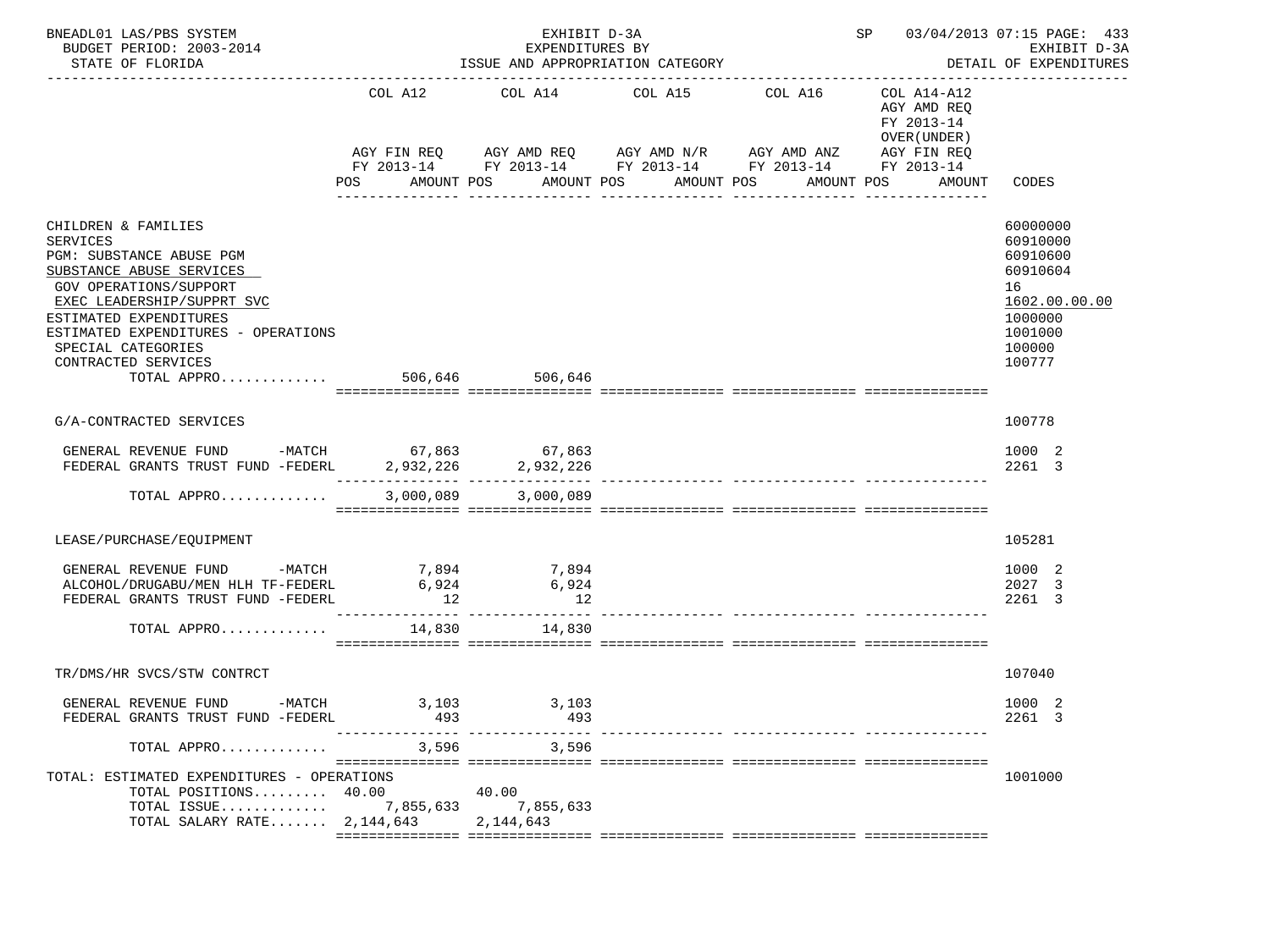| BNEADL01 LAS/PBS SYSTEM<br>BUDGET PERIOD: 2003-2014<br>STATE OF FLORIDA                                                                                                          |           |                        |            | ISSUE AND APPROPRIATION CATEGORY                                           | EXHIBIT D-3A<br>EXPENDITURES BY |                               |            |                                   |            |                                                                          |                                                               | SP 03/04/2013 07:15 PAGE: 434<br>EXHIBIT D-3A<br>DETAIL OF EXPENDITURES |
|----------------------------------------------------------------------------------------------------------------------------------------------------------------------------------|-----------|------------------------|------------|----------------------------------------------------------------------------|---------------------------------|-------------------------------|------------|-----------------------------------|------------|--------------------------------------------------------------------------|---------------------------------------------------------------|-------------------------------------------------------------------------|
|                                                                                                                                                                                  |           | COL A12                |            | COL A14 COL A15 COL A16<br>AGY FIN REQ AGY AMD REQ AGY AMD N/R AGY AMD ANZ |                                 |                               |            |                                   |            | COL A14-A12<br>AGY AMD REQ<br>FY 2013-14<br>OVER (UNDER )<br>AGY FIN REQ |                                                               |                                                                         |
|                                                                                                                                                                                  |           | POS                    |            | FY 2013-14 FY 2013-14 FY 2013-14 FY 2013-14 FY 2013-14<br>AMOUNT POS       |                                 | AMOUNT POS<br>--------------- | AMOUNT POS | -------------                     | AMOUNT POS | AMOUNT                                                                   | CODES                                                         |                                                                         |
| CHILDREN & FAMILIES<br><b>SERVICES</b><br>PGM: SUBSTANCE ABUSE PGM<br>SUBSTANCE ABUSE SERVICES<br>GOV OPERATIONS/SUPPORT<br>EXEC LEADERSHIP/SUPPRT SVC<br>ESTIMATED EXPENDITURES |           |                        |            |                                                                            |                                 |                               |            |                                   |            |                                                                          | 60000000<br>60910000<br>60910600<br>60910604<br>16<br>1000000 | 1602.00.00.00                                                           |
| CASUALTY INSURANCE PREMIUM<br>ADJUSTMENT<br>SPECIAL CATEGORIES<br>RISK MANAGEMENT INSURANCE                                                                                      |           |                        |            |                                                                            |                                 |                               |            |                                   |            |                                                                          | 1001090<br>100000<br>103241                                   |                                                                         |
| GENERAL REVENUE FUND                                                                                                                                                             |           | -MATCH 34, 238 34, 238 |            |                                                                            |                                 |                               |            |                                   |            |                                                                          | 1000 2                                                        |                                                                         |
| FLORIDA RETIREMENT SYSTEM<br>CONTRIBUTION ADJUSTMENT FOR<br>FISCAL YEAR 2012-2013<br>SALARIES AND BENEFITS                                                                       |           |                        |            |                                                                            |                                 |                               |            |                                   |            |                                                                          | 1001240<br>010000                                             |                                                                         |
| GENERAL REVENUE FUND                                                                                                                                                             |           | -MATCH 1,803 1,803     |            |                                                                            |                                 |                               |            |                                   |            |                                                                          | 1000 2                                                        |                                                                         |
| ALCOHOL/DRUGABU/MEN HLH TF-FEDERL                                                                                                                                                |           |                        |            | 3,533 3,533                                                                |                                 |                               |            |                                   |            |                                                                          | 2027 3                                                        |                                                                         |
| FEDERAL GRANTS TRUST FUND -MATCH                                                                                                                                                 | -FEDERL   |                        | 611<br>448 |                                                                            | 611<br>448                      |                               |            |                                   |            |                                                                          | 2261 2<br>2261 3                                              |                                                                         |
| TOTAL FEDERAL GRANTS TRUST FUND                                                                                                                                                  |           |                        | 1,059      | ---------------- --------------- ---                                       | 1,059                           |                               |            | _________________________________ |            |                                                                          | 2261                                                          |                                                                         |
| TOTAL APPRO                                                                                                                                                                      |           |                        | 6,395      | 6,395                                                                      |                                 |                               |            |                                   |            |                                                                          |                                                               |                                                                         |
| ADJUSTMENT TO STATE HEALTH<br>INSURANCE PREMIUM CONTRIBUTION -<br>FISCAL YEAR 2012-13<br>SALARIES AND BENEFITS                                                                   |           |                        |            |                                                                            |                                 |                               |            |                                   |            |                                                                          | 1001830<br>010000                                             |                                                                         |
| GENERAL REVENUE FUND                                                                                                                                                             |           | $-MATCH$               |            | 1,235 1,235                                                                |                                 |                               |            |                                   |            |                                                                          | 1000 2                                                        |                                                                         |
| ALCOHOL/DRUGABU/MEN HLH TF-FEDERL                                                                                                                                                |           |                        | 2,421      |                                                                            | 2,421                           |                               |            |                                   |            |                                                                          | 2027 3                                                        |                                                                         |
| FEDERAL GRANTS TRUST FUND -MATCH                                                                                                                                                 | $-FEDERL$ |                        | 418<br>307 |                                                                            | 418<br>307                      |                               |            |                                   |            |                                                                          | 2261 2<br>2261 3                                              |                                                                         |
| TOTAL FEDERAL GRANTS TRUST FUND                                                                                                                                                  |           |                        | 725        |                                                                            | 725                             |                               |            |                                   |            |                                                                          | 2261                                                          |                                                                         |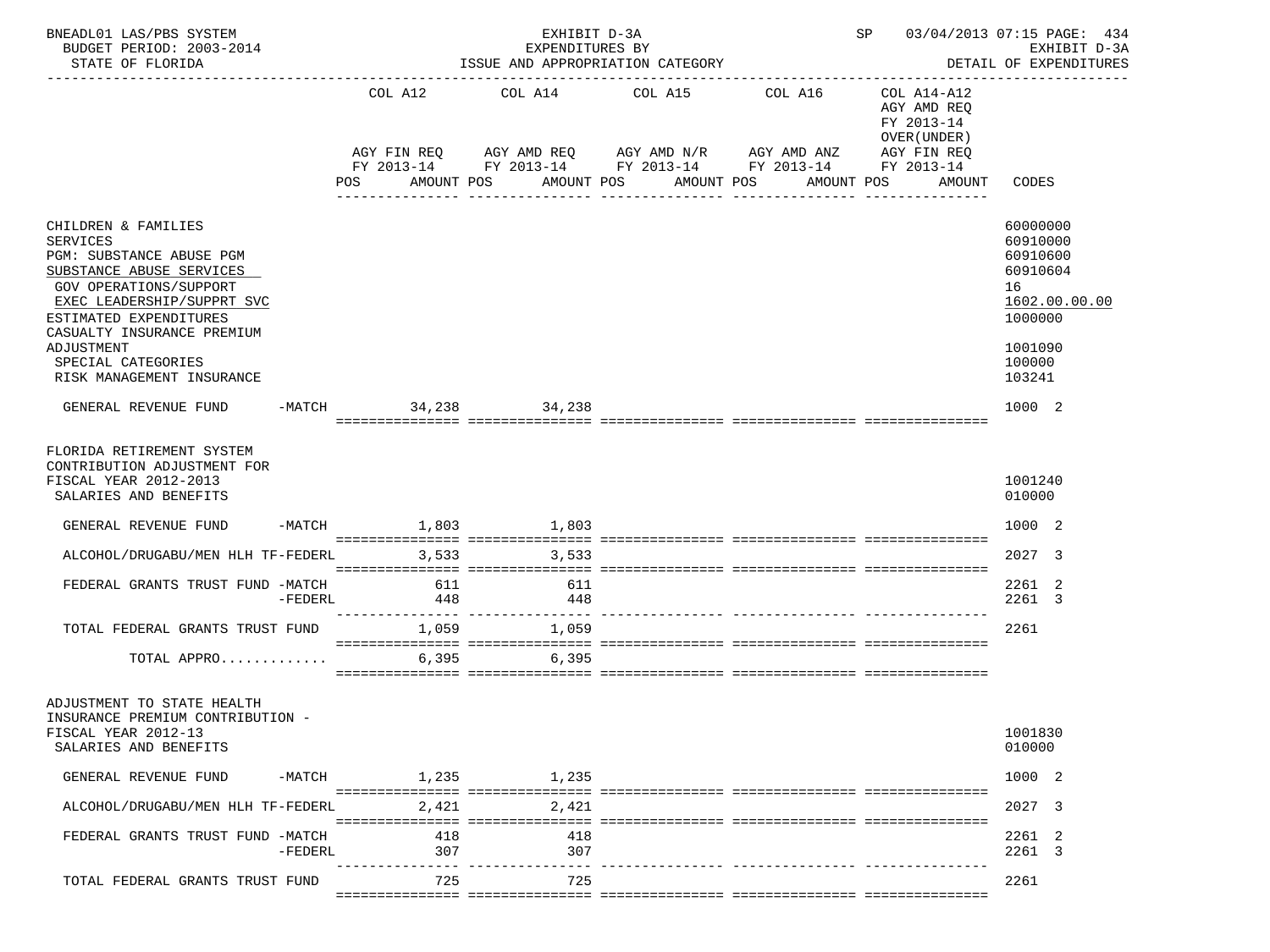| BNEADL01 LAS/PBS SYSTEM<br>BUDGET PERIOD: 2003-2014<br>STATE OF FLORIDA                                                                                                                                                                            |                           | EXHIBIT D-3A<br>EXPENDITURES BY<br>ISSUE AND APPROPRIATION CATEGORY                            |                                | SP 03/04/2013 07:15 PAGE: 435<br>EXHIBIT D-3A<br>DETAIL OF EXPENDITURES |                                                           |                                                                                |
|----------------------------------------------------------------------------------------------------------------------------------------------------------------------------------------------------------------------------------------------------|---------------------------|------------------------------------------------------------------------------------------------|--------------------------------|-------------------------------------------------------------------------|-----------------------------------------------------------|--------------------------------------------------------------------------------|
|                                                                                                                                                                                                                                                    |                           | COL A12 COL A14 COL A15 COL A16<br>AGY FIN REQ AGY AMD REQ AGY AMD N/R AGY AMD ANZ AGY FIN REQ |                                |                                                                         | COL A14-A12<br>AGY AMD REQ<br>FY 2013-14<br>OVER (UNDER ) |                                                                                |
|                                                                                                                                                                                                                                                    | POS                       | FY 2013-14 FY 2013-14 FY 2013-14 FY 2013-14 FY 2013-14<br>AMOUNT POS                           | AMOUNT POS<br>________________ | AMOUNT POS<br>________________                                          | AMOUNT POS<br>AMOUNT                                      | CODES                                                                          |
| CHILDREN & FAMILIES<br><b>SERVICES</b><br>PGM: SUBSTANCE ABUSE PGM<br>SUBSTANCE ABUSE SERVICES<br>GOV OPERATIONS/SUPPORT<br>EXEC LEADERSHIP/SUPPRT SVC<br>ESTIMATED EXPENDITURES<br>ADJUSTMENT TO STATE HEALTH<br>INSURANCE PREMIUM CONTRIBUTION - |                           |                                                                                                |                                |                                                                         |                                                           | 60000000<br>60910000<br>60910600<br>60910604<br>16<br>1602.00.00.00<br>1000000 |
| FISCAL YEAR 2012-13<br>SALARIES AND BENEFITS<br>TOTAL APPRO 4,381 4,381                                                                                                                                                                            |                           |                                                                                                |                                |                                                                         |                                                           | 1001830<br>010000                                                              |
| REALLOCATION OF HUMAN RESOURCES<br>OUTSOURCING<br>SPECIAL CATEGORIES<br>TR/DMS/HR SVCS/STW CONTRCT                                                                                                                                                 |                           |                                                                                                |                                |                                                                         |                                                           | 1005900<br>100000<br>107040                                                    |
| GENERAL REVENUE FUND -MATCH 193- 193-<br>FEDERAL GRANTS TRUST FUND -FEDERL                                                                                                                                                                         | $31 -$                    | $31-$                                                                                          |                                |                                                                         |                                                           | 1000 2<br>2261 3                                                               |
| TOTAL APPRO                                                                                                                                                                                                                                        | $224-$                    | $224-$                                                                                         |                                |                                                                         |                                                           |                                                                                |
| ESTIMATED EXPENDITURES REALIGNMENT<br>REALIGNMENT OF SUBSTANCE ABUSE<br>ADMINISTRATIVE FUNDING - ADD<br>OTHER PERSONAL SERVICES                                                                                                                    |                           |                                                                                                |                                |                                                                         |                                                           | 2000000<br>2003110<br>030000                                                   |
| GENERAL REVENUE FUND -MATCH 79,208<br>ALCOHOL/DRUGABU/MEN HLH TF-FEDERL<br>OPERATIONS AND MAINT TF -MATCH                                                                                                                                          | 148,386<br>314            | 79,208<br>148,386<br>314                                                                       |                                |                                                                         |                                                           | 1000 2<br>2027<br>-3<br>2516 2                                                 |
| TOTAL APPRO                                                                                                                                                                                                                                        | 227,908                   | 227,908                                                                                        |                                |                                                                         |                                                           |                                                                                |
| <b>EXPENSES</b>                                                                                                                                                                                                                                    |                           |                                                                                                |                                |                                                                         |                                                           | 040000                                                                         |
| GENERAL REVENUE FUND<br>$-MATCH$<br>ALCOHOL/DRUGABU/MEN HLH TF-FEDERL<br>OPERATIONS AND MAINT TF<br>$-MATCH$                                                                                                                                       | 20,264<br>29,814<br>1,925 | 20,264<br>29,814<br>1,925                                                                      |                                |                                                                         |                                                           | 1000 2<br>2027 3<br>2516 2                                                     |
| TOTAL APPRO                                                                                                                                                                                                                                        |                           | 52,003<br>52,003                                                                               |                                |                                                                         |                                                           |                                                                                |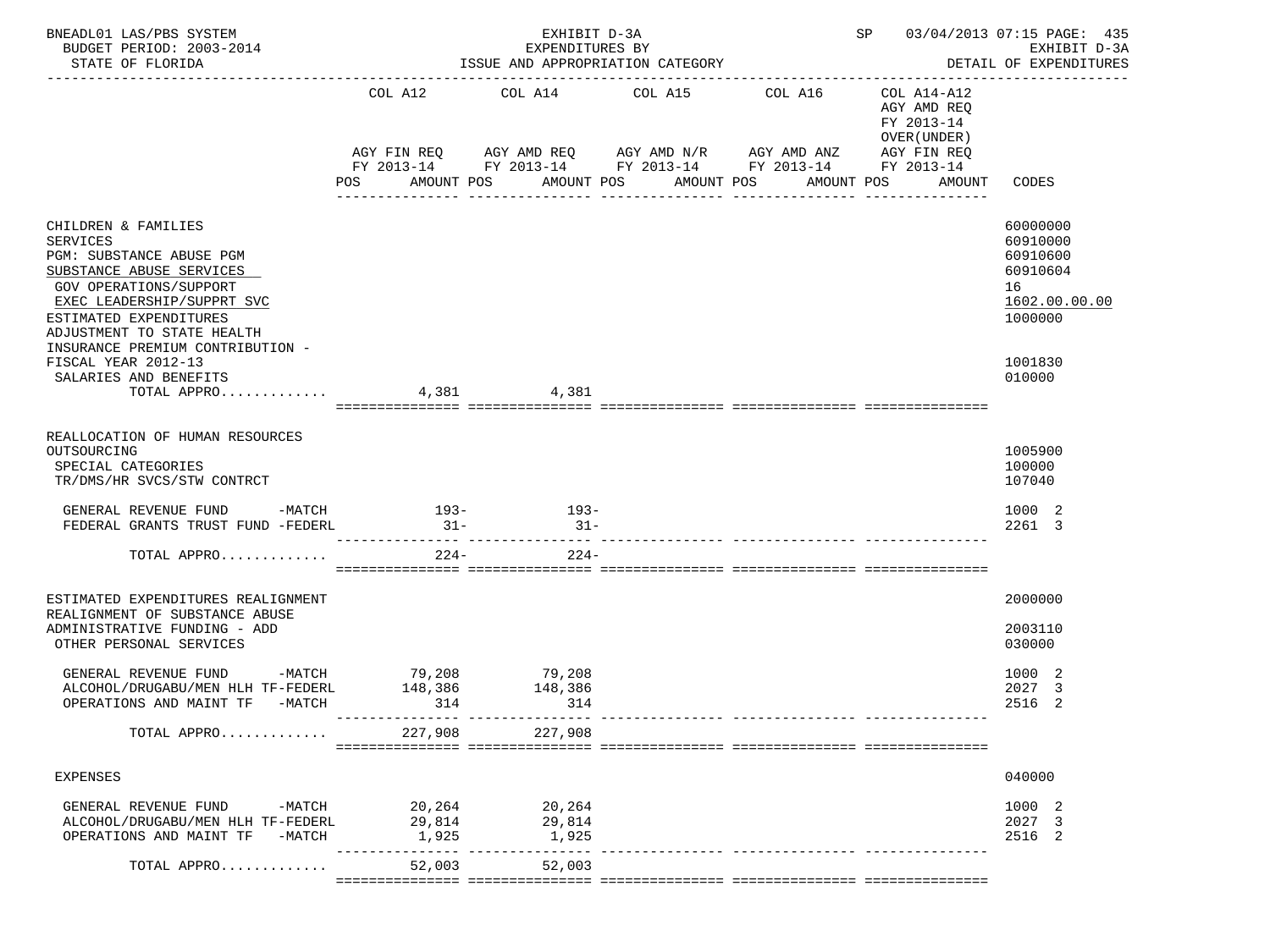| BNEADL01 LAS/PBS SYSTEM<br>BUDGET PERIOD: 2003-2014<br>STATE OF FLORIDA                                                                                                                                                                                                                                                                              |   | EXHIBIT D-3A<br>EXPENDITURES BY<br>ISSUE AND APPROPRIATION CATEGORY | SP 03/04/2013 07:15 PAGE: 436<br>EXHIBIT D-3A<br>DETAIL OF EXPENDITURES                                    |  |                                           |                                                                                                                         |
|------------------------------------------------------------------------------------------------------------------------------------------------------------------------------------------------------------------------------------------------------------------------------------------------------------------------------------------------------|---|---------------------------------------------------------------------|------------------------------------------------------------------------------------------------------------|--|-------------------------------------------|-------------------------------------------------------------------------------------------------------------------------|
|                                                                                                                                                                                                                                                                                                                                                      |   |                                                                     | COL A12 COL A14 COL A15 COL A16 COL A14-A12<br>AGY FIN REQ AGY AMD REQ AGY AMD N/R AGY AMD ANZ AGY FIN REQ |  | AGY AMD REO<br>FY 2013-14<br>OVER (UNDER) |                                                                                                                         |
|                                                                                                                                                                                                                                                                                                                                                      |   |                                                                     | FY 2013-14 FY 2013-14 FY 2013-14 FY 2013-14 FY 2013-14<br>POS AMOUNT POS AMOUNT POS AMOUNT POS             |  | AMOUNT POS<br>AMOUNT                      | CODES                                                                                                                   |
|                                                                                                                                                                                                                                                                                                                                                      |   |                                                                     |                                                                                                            |  |                                           |                                                                                                                         |
| CHILDREN & FAMILIES<br><b>SERVICES</b><br>PGM: SUBSTANCE ABUSE PGM<br>SUBSTANCE ABUSE SERVICES<br>GOV OPERATIONS/SUPPORT<br>EXEC LEADERSHIP/SUPPRT SVC<br>ESTIMATED EXPENDITURES REALIGNMENT<br>REALIGNMENT OF SUBSTANCE ABUSE<br>ADMINISTRATIVE FUNDING - ADD<br>SPECIAL CATEGORIES<br>LEASE/PURCHASE/EOUIPMENT<br>GENERAL REVENUE FUND<br>$-MATCH$ |   | $\overline{\phantom{a}}$                                            |                                                                                                            |  |                                           | 60000000<br>60910000<br>60910600<br>60910604<br>16<br>1602.00.00.00<br>2000000<br>2003110<br>100000<br>105281<br>1000 2 |
| ALCOHOL/DRUGABU/MEN HLH TF-FEDERL                                                                                                                                                                                                                                                                                                                    |   |                                                                     |                                                                                                            |  |                                           | 2027 3                                                                                                                  |
| TOTAL APPRO                                                                                                                                                                                                                                                                                                                                          | 8 | R                                                                   |                                                                                                            |  |                                           |                                                                                                                         |
| TOTAL: REALIGNMENT OF SUBSTANCE ABUSE<br>ADMINISTRATIVE FUNDING - ADD<br>TOTAL ISSUE 279,919 279,919                                                                                                                                                                                                                                                 |   |                                                                     | <u> soosoosoosoos soosoosoosoosa soosoosoosoosa soosoosoosoosa aseosoosoosoos</u>                          |  |                                           | 2003110                                                                                                                 |
|                                                                                                                                                                                                                                                                                                                                                      |   |                                                                     |                                                                                                            |  |                                           |                                                                                                                         |
| AGENCY ISSUE NARRATIVE:<br>2013-2014 BUDGET YEAR NARRATIVE:<br>ISSUE TITLE: Realignment of Substance Abuse Administrative Funding - Add                                                                                                                                                                                                              |   |                                                                     | IT COMPONENT? NO                                                                                           |  |                                           |                                                                                                                         |

 SPECIFY WHICH AGENCY GOAL FROM THE FISCAL YEARS 2013-2014 THROUGH 2017-2018 STRATEGIC PLAN IS ADDRESSED BY THIS BUDGET ISSUE PROPOSAL: Effect Program Improvements: Citizens of Florida demand and desire a state government that operates in the most efficient

means possible.

SUMMARY:

 The Department requests the realignment of \$279,919 of administrative budget authority (\$99,474 General Revenue, \$178,206 Alcohol, Drug Abuse, and Mental Health Trust Fund, and \$2,239 Operations and Maintenance Trust Fund) between program components in the Substance Abuse Services budget entity. The realignment of this budget authority by program component within the budget entity will result in more visibility to the programs' administrative/overhead costs.

# PROBLEM STATEMENT:

 Currently, the department has budget, determined to be administrative, allocated to service-related program components within the Substance Abuse Services budget entity. In the Adult Substance Abuse and Children's Substance Abuse program components, budget is allocated to a service category for providers contracted to provide the services. There are no Full Time Equivalents (FTE) staff within either of these program components; therefore, the department is requesting that the administrative budget be transferred to the Executive Leadership and Support Services program component.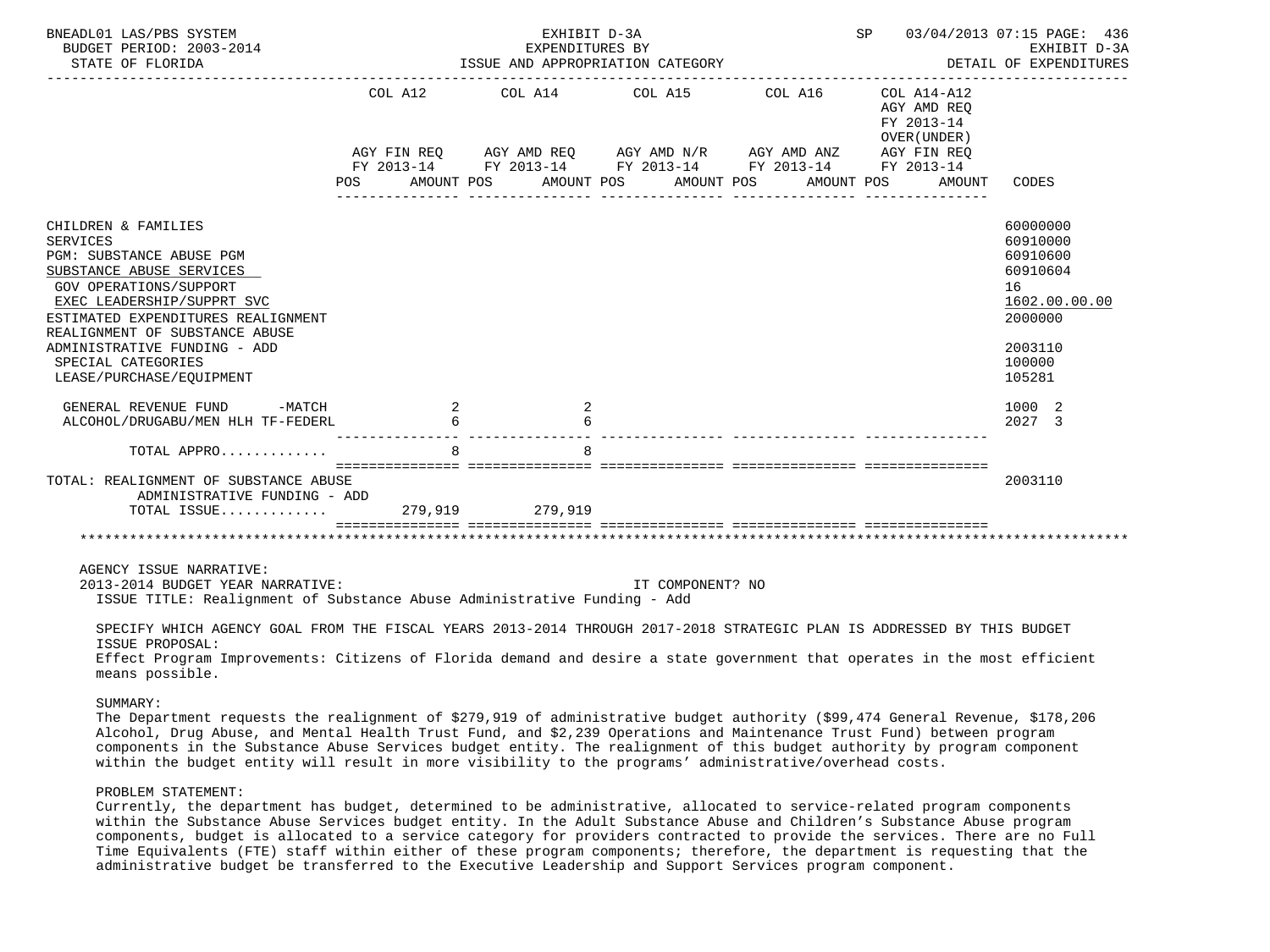| BNEADL01 LAS/PBS SYSTEM<br>BUDGET PERIOD: 2003-2014<br>STATE OF FLORIDA                                                      |         | EXHIBIT D-3A<br>EXPENDITURES BY<br>ISSUE AND APPROPRIATION CATEGORY | SP                                                                                                        | 03/04/2013 07:15 PAGE: 437<br>EXHIBIT D-3A<br>DETAIL OF EXPENDITURES |                                                        |                                |
|------------------------------------------------------------------------------------------------------------------------------|---------|---------------------------------------------------------------------|-----------------------------------------------------------------------------------------------------------|----------------------------------------------------------------------|--------------------------------------------------------|--------------------------------|
|                                                                                                                              | COL A12 |                                                                     |                                                                                                           |                                                                      | AGY AMD REO<br>FY 2013-14<br>OVER (UNDER)              |                                |
|                                                                                                                              |         |                                                                     | AGY FIN REO AGY AMD REO AGY AMD N/R AGY AMD ANZ<br>FY 2013-14 FY 2013-14 FY 2013-14 FY 2013-14 FY 2013-14 |                                                                      | AGY FIN REO                                            |                                |
|                                                                                                                              |         |                                                                     |                                                                                                           |                                                                      | POS AMOUNT POS AMOUNT POS AMOUNT POS AMOUNT POS AMOUNT | CODES                          |
| CHILDREN & FAMILIES                                                                                                          |         |                                                                     |                                                                                                           |                                                                      |                                                        | 60000000                       |
| SERVICES                                                                                                                     |         |                                                                     |                                                                                                           |                                                                      |                                                        | 60910000                       |
| PGM: SUBSTANCE ABUSE PGM                                                                                                     |         |                                                                     |                                                                                                           |                                                                      |                                                        | 60910600                       |
| SUBSTANCE ABUSE SERVICES                                                                                                     |         |                                                                     |                                                                                                           |                                                                      |                                                        | 60910604                       |
| GOV OPERATIONS/SUPPORT<br>EXEC LEADERSHIP/SUPPRT SVC<br>ESTIMATED EXPENDITURES REALIGNMENT<br>REALIGNMENT OF SUBSTANCE ABUSE |         |                                                                     |                                                                                                           |                                                                      |                                                        | 16<br>1602.00.00.00<br>2000000 |
| ADMINISTRATIVE FUNDING - ADD                                                                                                 |         |                                                                     |                                                                                                           |                                                                      |                                                        | 2003110                        |

 Other Personnel Services (OPS) staff within the Adult Substance Abuse and Children's Substance Abuse program components perform mainly administrative functions such as:

- Review and process Substance Abuse Licensing applications (new and renewal)
- Enter purchase orders and direct orders into My Florida Market Place
- Respond to public records requests
- Record and provide support for travel approval and reimbursements
- Manage and maintain contracts, assist the Managing Entity contract managers
- Data management and assist with data inquiries
- Process invoices
- Investigate and resolve licensing related complaints and issues
- Answer telephones, take messages, and make copies
- Manage specific grants

 The budget authority within the Expenses appropriation category reflects overhead costs associated with the OPS staff. The department also considers funds in the Lease or Lease Purchase of Equipment appropriation category to be administrative. Subsection 216.011(1)(vv), Florida Statues ( F.S.), states: Lease or lease-purchase of equipment means the appropriations category used to fund the lease or lease-purchase of equipment, fixtures, and other tangible personal property.

 Since the Department considers the appropriations within the Executive Leadership and Support Services Program Component to be administrative/overhead costs for the program, this transfer will allow for more visibility and transparency regarding the Department's administrative budget authority.

 WHAT BENEFITS WILL BE OBTAINED BY FUNDING THIS ISSUE: This action is necessary to ensure that the Department can properly identify administrative funding sources and Maintenance of Effort (MOE).

 WHAT UNDERLYING PROGRAM THEORY CHANGE IS INVOLVED IN THIS ISSUE (IF ANY): Not Applicable.

 WHAT IMPLEMENTATION MECHANISMS WILL BE CHANGED AS A RESULT OF THIS ISSUE (IF ANY): The department will implement these adjustments and continue to monitor the funding of the budget.

RETURN ON INVESTMENT: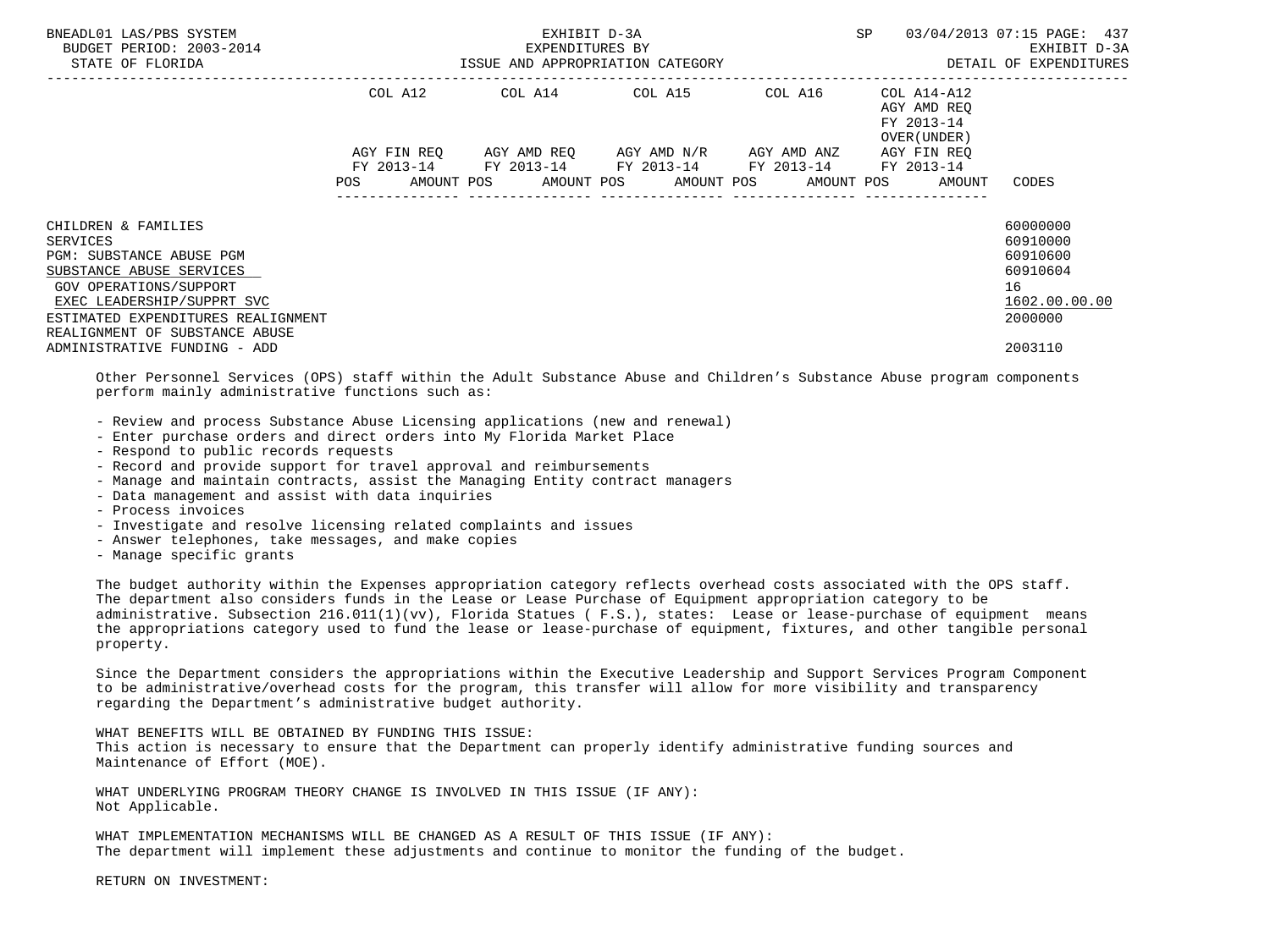| BNEADL01 LAS/PBS SYSTEM<br>BUDGET PERIOD: 2003-2014<br>STATE OF FLORIDA                                                                                                                                                                                               |               |                                              | EXHIBIT D-3A<br>EXPENDITURES BY<br>ISSUE AND APPROPRIATION CATEGORY | 03/04/2013 07:15 PAGE: 438<br><b>SP</b><br>EXHIBIT D-3A<br>DETAIL OF EXPENDITURES                                                                                                                                                                                                                                                                                         |  |                                             |                                                                                           |
|-----------------------------------------------------------------------------------------------------------------------------------------------------------------------------------------------------------------------------------------------------------------------|---------------|----------------------------------------------|---------------------------------------------------------------------|---------------------------------------------------------------------------------------------------------------------------------------------------------------------------------------------------------------------------------------------------------------------------------------------------------------------------------------------------------------------------|--|---------------------------------------------|-------------------------------------------------------------------------------------------|
|                                                                                                                                                                                                                                                                       |               |                                              |                                                                     | COL A12 COL A14 COL A15 COL A16 COL A14-A12                                                                                                                                                                                                                                                                                                                               |  | AGY AMD REQ<br>FY 2013-14<br>OVER ( UNDER ) |                                                                                           |
|                                                                                                                                                                                                                                                                       | <b>POS</b>    | AMOUNT POS                                   |                                                                     | $\begin{array}{lllllll} \text{AGY}\ \text{FIN}\ \text{REQ} & \text{AGY}\ \text{AMD}\ \text{REQ} & \text{AGY}\ \text{AMD}\ \text{N/R} & \text{AGY}\ \text{AMD}\ \text{ANZ} & \text{AGY}\ \text{FIN}\ \text{REQ} \\ \text{FY}\ 2013\text{--}14 & \text{FY}\ 2013\text{--}14 & \text{FY}\ 2013\text{--}14 & \text{FY}\ 2013\text{--}14 \end{array}$<br>AMOUNT POS AMOUNT POS |  | AMOUNT POS                                  | AMOUNT CODES                                                                              |
| CHILDREN & FAMILIES<br><b>SERVICES</b><br>PGM: SUBSTANCE ABUSE PGM<br>SUBSTANCE ABUSE SERVICES<br><b>GOV OPERATIONS/SUPPORT</b><br>EXEC LEADERSHIP/SUPPRT SVC<br>ESTIMATED EXPENDITURES REALIGNMENT<br>REALIGNMENT OF SUBSTANCE ABUSE<br>ADMINISTRATIVE FUNDING - ADD |               |                                              |                                                                     |                                                                                                                                                                                                                                                                                                                                                                           |  |                                             | 60000000<br>60910000<br>60910600<br>60910604<br>16<br>1602.00.00.00<br>2000000<br>2003110 |
| Not applicable.                                                                                                                                                                                                                                                       |               |                                              |                                                                     |                                                                                                                                                                                                                                                                                                                                                                           |  |                                             |                                                                                           |
| COST CALCULATIONS:                                                                                                                                                                                                                                                    |               |                                              |                                                                     |                                                                                                                                                                                                                                                                                                                                                                           |  |                                             |                                                                                           |
| Adult Substance Abuse - 1201030000                                                                                                                                                                                                                                    |               |                                              |                                                                     |                                                                                                                                                                                                                                                                                                                                                                           |  |                                             |                                                                                           |
| Other Personal Services - (148,700)<br>Expenses<br>Lease or Lease-Purchase of Equipment - $($ 8)                                                                                                                                                                      |               | $-$ ( 45,366)<br>_____________<br>(194, 074) |                                                                     |                                                                                                                                                                                                                                                                                                                                                                           |  |                                             |                                                                                           |
| Children's Substance Abuse - 1201020000                                                                                                                                                                                                                               |               |                                              |                                                                     |                                                                                                                                                                                                                                                                                                                                                                           |  |                                             |                                                                                           |
| Other Personal Services - (79,208)<br>Expenses<br>$-$ ( 6,637)                                                                                                                                                                                                        | ------------- |                                              |                                                                     |                                                                                                                                                                                                                                                                                                                                                                           |  |                                             |                                                                                           |
|                                                                                                                                                                                                                                                                       | (85, 845)     |                                              |                                                                     |                                                                                                                                                                                                                                                                                                                                                                           |  |                                             |                                                                                           |
| Executive Leadership and Support Services - 1602000000                                                                                                                                                                                                                |               |                                              |                                                                     |                                                                                                                                                                                                                                                                                                                                                                           |  |                                             |                                                                                           |
| Other Personal Services - 227,908<br>Expenses - 52,003<br>Lease or Lease-Purchase of Equipment - 8                                                                                                                                                                    |               |                                              |                                                                     |                                                                                                                                                                                                                                                                                                                                                                           |  |                                             |                                                                                           |
|                                                                                                                                                                                                                                                                       |               | ___________<br>279,919                       |                                                                     |                                                                                                                                                                                                                                                                                                                                                                           |  |                                             |                                                                                           |
|                                                                                                                                                                                                                                                                       |               |                                              |                                                                     |                                                                                                                                                                                                                                                                                                                                                                           |  |                                             |                                                                                           |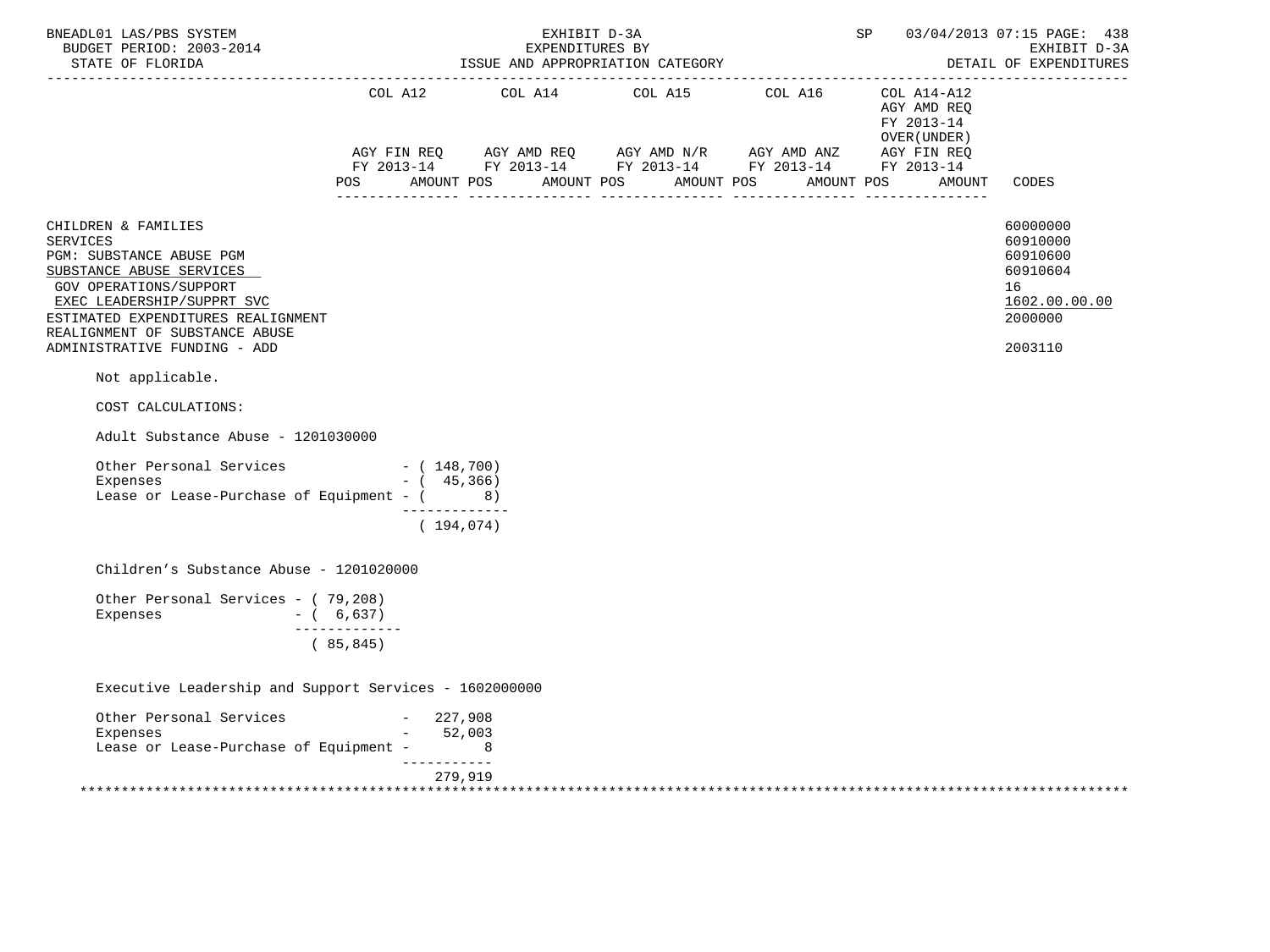| BNEADL01 LAS/PBS SYSTEM<br>BUDGET PERIOD: 2003-2014<br>STATE OF FLORIDA                                                                                                                                                                                                                                                             |           | EXHIBIT D-3A<br>EXPENDITURES BY<br>ISSUE AND APPROPRIATION CATEGORY                     |  |            |                                                                        |                        |                                 |            |                       | SP 03/04/2013 07:15 PAGE: 439<br>EXHIBIT D-3A<br>DETAIL OF EXPENDITURES |            |                                                                     |                                                                                                     |  |
|-------------------------------------------------------------------------------------------------------------------------------------------------------------------------------------------------------------------------------------------------------------------------------------------------------------------------------------|-----------|-----------------------------------------------------------------------------------------|--|------------|------------------------------------------------------------------------|------------------------|---------------------------------|------------|-----------------------|-------------------------------------------------------------------------|------------|---------------------------------------------------------------------|-----------------------------------------------------------------------------------------------------|--|
|                                                                                                                                                                                                                                                                                                                                     |           | COL A12<br>AGY FIN REQ<br>FY 2013-14 FY 2013-14 FY 2013-14 FY 2013-14 FY 2013-14<br>POS |  | AMOUNT POS | COL A14<br>AGY AMD REQ      AGY AMD N/R      AGY AMD ANZ<br>AMOUNT POS | COL A15<br>----------- | AMOUNT POS                      | ---------- | COL A16<br>AMOUNT POS |                                                                         | FY 2013-14 | COL A14-A12<br>AGY AMD REQ<br>OVER (UNDER)<br>AGY FIN REQ<br>AMOUNT | CODES                                                                                               |  |
| CHILDREN & FAMILIES<br><b>SERVICES</b><br>PGM: SUBSTANCE ABUSE PGM<br>SUBSTANCE ABUSE SERVICES<br><b>GOV OPERATIONS/SUPPORT</b><br>EXEC LEADERSHIP/SUPPRT SVC<br>ANNUALIZATION OF ADMINISTERED<br>FUNDS APPROPRIATIONS<br>STATE HEALTH INSURANCE ADJUSTMENT<br>FOR FY 2012-13 - 10 MONTHS<br>ANNUALIZATION<br>SALARIES AND BENEFITS |           |                                                                                         |  |            |                                                                        |                        |                                 |            |                       |                                                                         |            |                                                                     | 60000000<br>60910000<br>60910600<br>60910604<br>16<br>1602.00.00.00<br>26A0000<br>26A1830<br>010000 |  |
| GENERAL REVENUE FUND                                                                                                                                                                                                                                                                                                                |           | -MATCH 6,175 6,175                                                                      |  |            |                                                                        |                        |                                 |            |                       |                                                                         |            |                                                                     | 1000 2                                                                                              |  |
| ALCOHOL/DRUGABU/MEN HLH TF-FEDERL 12,105                                                                                                                                                                                                                                                                                            |           |                                                                                         |  |            | 12,105                                                                 |                        |                                 |            |                       |                                                                         |            |                                                                     | 2027 3                                                                                              |  |
| FEDERAL GRANTS TRUST FUND -MATCH                                                                                                                                                                                                                                                                                                    | $-FEDERL$ | 2,090<br>1,535                                                                          |  |            | 2,090<br>1,535                                                         |                        | ___________ ________________ __ |            |                       |                                                                         |            |                                                                     | 2261 2<br>2261 3                                                                                    |  |
| TOTAL FEDERAL GRANTS TRUST FUND<br>TOTAL APPRO                                                                                                                                                                                                                                                                                      |           |                                                                                         |  |            | 3,625 3,625<br>21,905 21,905                                           |                        |                                 |            |                       |                                                                         |            |                                                                     | 2261                                                                                                |  |
| FEDERAL FUNDING REDUCTIONS<br>ELIMINATE UNFUNDED BUDGET<br>OTHER PERSONAL SERVICES                                                                                                                                                                                                                                                  |           |                                                                                         |  |            |                                                                        |                        |                                 |            |                       |                                                                         |            |                                                                     | 3200000<br>3201010<br>030000                                                                        |  |
| FEDERAL GRANTS TRUST FUND -FEDERL                                                                                                                                                                                                                                                                                                   |           |                                                                                         |  |            | $316, 139 - 316, 139 -$                                                |                        |                                 |            |                       |                                                                         |            |                                                                     | 2261 3                                                                                              |  |
| EXPENSES                                                                                                                                                                                                                                                                                                                            |           |                                                                                         |  |            |                                                                        |                        |                                 |            |                       |                                                                         |            |                                                                     | 040000                                                                                              |  |
| FEDERAL GRANTS TRUST FUND -FEDERL                                                                                                                                                                                                                                                                                                   |           | 45,792-                                                                                 |  |            | 45,792-                                                                |                        |                                 |            |                       |                                                                         |            |                                                                     | 2261 3                                                                                              |  |
| SPECIAL CATEGORIES<br>CONTRACTED SERVICES                                                                                                                                                                                                                                                                                           |           |                                                                                         |  |            |                                                                        |                        |                                 |            |                       |                                                                         |            |                                                                     | 100000<br>100777                                                                                    |  |
| FEDERAL GRANTS TRUST FUND -FEDERL                                                                                                                                                                                                                                                                                                   |           | $10,700-$                                                                               |  |            | $10,700-$                                                              |                        |                                 |            |                       |                                                                         |            |                                                                     | 2261 3                                                                                              |  |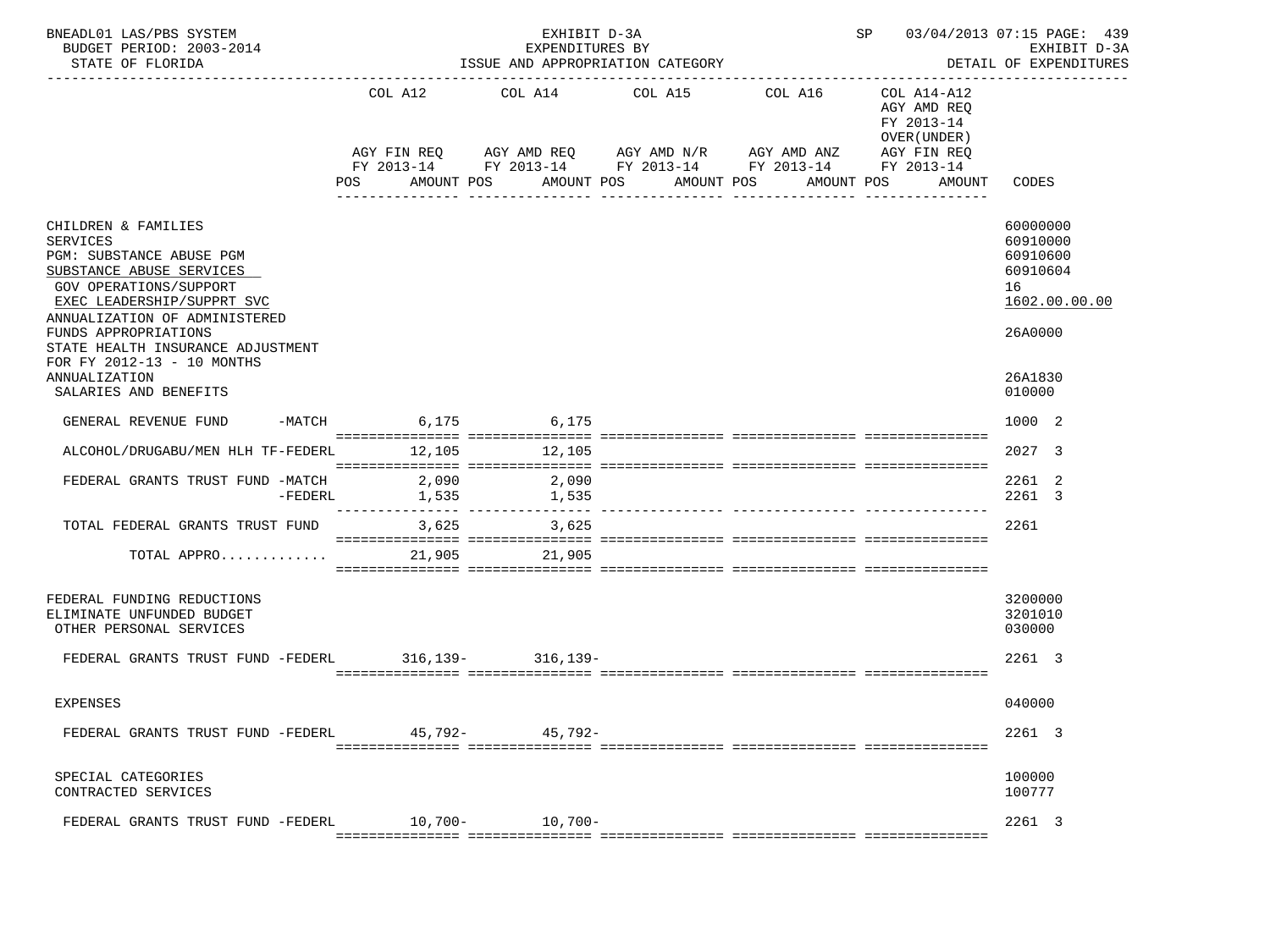| BNEADL01 LAS/PBS SYSTEM<br>BUDGET PERIOD: 2003-2014<br>STATE OF FLORIDA                                                                                                                                                                                                                                                                                                                                                                                  |                           | EXHIBIT D-3A<br>EXPENDITURES BY<br>ISSUE AND APPROPRIATION CATEGORY | SP                                                           | 03/04/2013 07:15 PAGE: 440<br>EXHIBIT D-3A<br>DETAIL OF EXPENDITURES |                                                                    |                                                                                                               |
|----------------------------------------------------------------------------------------------------------------------------------------------------------------------------------------------------------------------------------------------------------------------------------------------------------------------------------------------------------------------------------------------------------------------------------------------------------|---------------------------|---------------------------------------------------------------------|--------------------------------------------------------------|----------------------------------------------------------------------|--------------------------------------------------------------------|---------------------------------------------------------------------------------------------------------------|
|                                                                                                                                                                                                                                                                                                                                                                                                                                                          | COL A12<br>POS AMOUNT POS |                                                                     | COL A14 COL A15 COL A16 COL A14-A12<br>AMOUNT POS AMOUNT POS |                                                                      | AGY AMD REQ<br>FY 2013-14<br>OVER (UNDER )<br>AMOUNT POS<br>AMOUNT | CODES                                                                                                         |
| CHILDREN & FAMILIES<br><b>SERVICES</b><br>PGM: SUBSTANCE ABUSE PGM<br>SUBSTANCE ABUSE SERVICES<br><b>GOV OPERATIONS/SUPPORT</b><br>EXEC LEADERSHIP/SUPPRT SVC<br>FEDERAL FUNDING REDUCTIONS<br>ELIMINATE UNFUNDED BUDGET<br>SPECIAL CATEGORIES<br>G/A-CONTRACTED SERVICES                                                                                                                                                                                |                           |                                                                     |                                                              |                                                                      |                                                                    | 60000000<br>60910000<br>60910600<br>60910604<br>16<br>1602.00.00.00<br>3200000<br>3201010<br>100000<br>100778 |
| FEDERAL GRANTS TRUST FUND -FEDERL 241,746- 241,746-                                                                                                                                                                                                                                                                                                                                                                                                      |                           |                                                                     |                                                              |                                                                      |                                                                    | 2261 3                                                                                                        |
| LEASE/PURCHASE/EQUIPMENT                                                                                                                                                                                                                                                                                                                                                                                                                                 |                           |                                                                     |                                                              |                                                                      |                                                                    | 105281                                                                                                        |
| FEDERAL GRANTS TRUST FUND -FEDERL 6-                                                                                                                                                                                                                                                                                                                                                                                                                     |                           | $6-$                                                                |                                                              |                                                                      |                                                                    | 2261 3                                                                                                        |
| TOTAL: ELIMINATE UNFUNDED BUDGET<br>TOTAL ISSUE 614,383- 614,383-                                                                                                                                                                                                                                                                                                                                                                                        |                           |                                                                     |                                                              |                                                                      |                                                                    | 3201010                                                                                                       |
|                                                                                                                                                                                                                                                                                                                                                                                                                                                          |                           |                                                                     |                                                              |                                                                      |                                                                    |                                                                                                               |
| AGENCY ISSUE NARRATIVE:<br>2013-2014 BUDGET YEAR NARRATIVE:<br>ISSUE TITLE: Eliminate Unfunded Budget                                                                                                                                                                                                                                                                                                                                                    |                           |                                                                     | IT COMPONENT? NO                                             |                                                                      |                                                                    |                                                                                                               |
| SPECIFY WHICH AGENCY GOAL FROM THE 2012-2017 STRATEGIC PLAN IS ADDRESSED BY THIS BUDGET ISSUE PROPOSAL: Effect Program<br>Improvements: Apply proven best practices to maximize efficiencies and outcomes.                                                                                                                                                                                                                                               |                           |                                                                     |                                                              |                                                                      |                                                                    |                                                                                                               |
| SUMMARY: The Department requests the deletion of \$614,383 (total issue request is \$12,348,997) in unfunded budget in order<br>to reflect a more accurate picture of the true funded and useable budget within the Department. This budget has become<br>unfunded as a result of insufficient recurring funding sources to include: a decline in revenue collections, reductions<br>to state funds, decreases in grant awards, and grant awards ending. |                           |                                                                     |                                                              |                                                                      |                                                                    |                                                                                                               |
| PROBLEM STATEMENT: If this issue is not approved, the total funding within the Department will be distorted. The<br>Department would appear to have more resources available than what is obtainable.                                                                                                                                                                                                                                                    |                           |                                                                     |                                                              |                                                                      |                                                                    |                                                                                                               |
| WHAT BENEFITS WILL BE OBTAINED BY FUNDING THIS ISSUE:<br>Not Applicable.                                                                                                                                                                                                                                                                                                                                                                                 |                           |                                                                     |                                                              |                                                                      |                                                                    |                                                                                                               |
| WHAT UNDERLYING PROGRAM THEORY CHANGE IS INVOLVED IN THIS ISSUE (IF ANY):<br>Not applicable.                                                                                                                                                                                                                                                                                                                                                             |                           |                                                                     |                                                              |                                                                      |                                                                    |                                                                                                               |
| WHAT IMPLEMENTATION MECHANISMS WILL BE CHANGED AS A RESULT OF THIS ISSUE (IF ANY):                                                                                                                                                                                                                                                                                                                                                                       |                           |                                                                     |                                                              |                                                                      |                                                                    |                                                                                                               |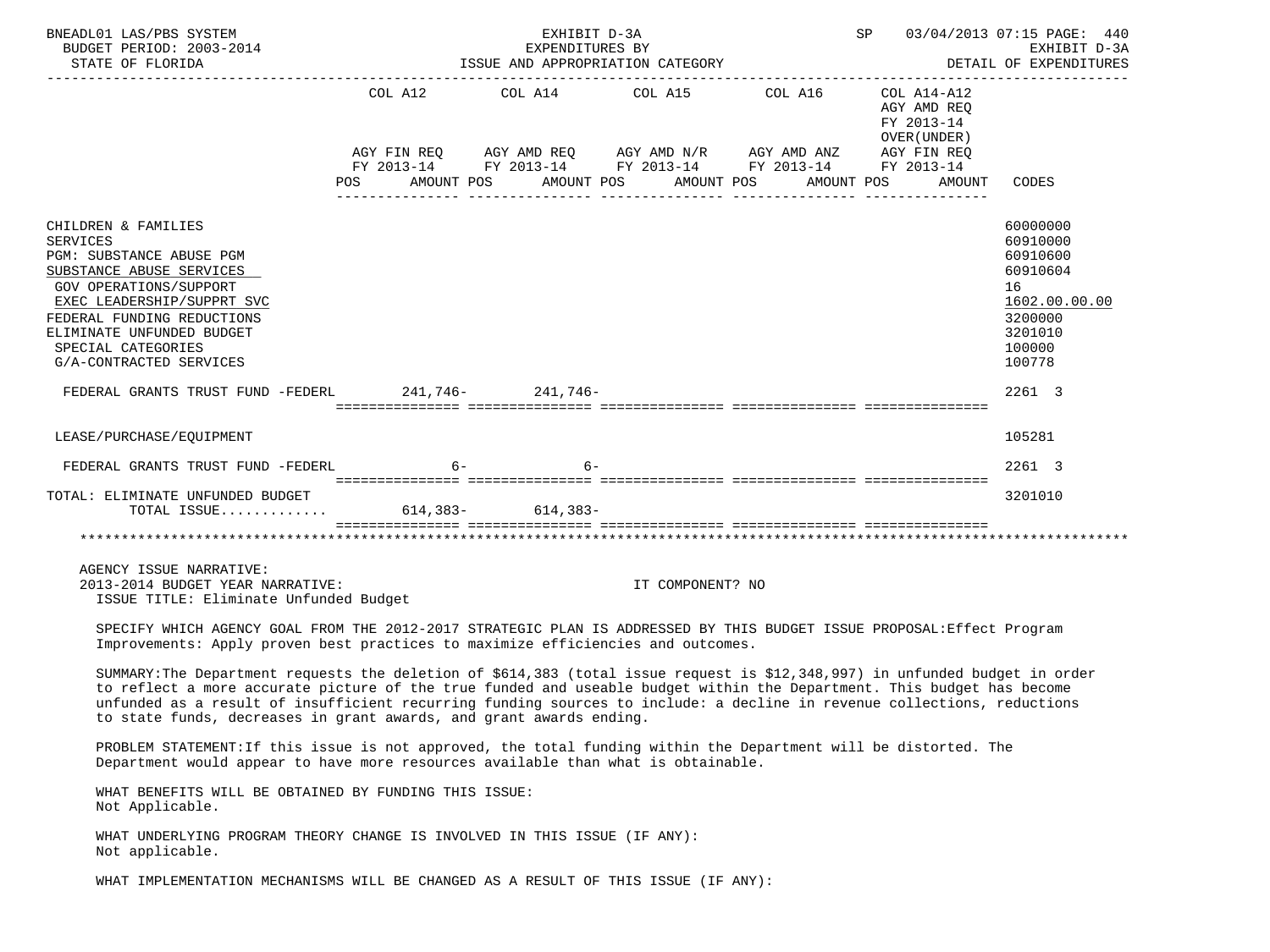| BNEADL01 LAS/PBS SYSTEM<br>BUDGET PERIOD: 2003-2014<br>STATE OF FLORIDA                                                                                                                                           |        |                        | EXHIBIT D-3A<br>EXPENDITURES BY | ISSUE AND APPROPRIATION CATEGORY                                                            |                                | SP                                                                      | 03/04/2013 07:15 PAGE: 441<br>EXHIBIT D-3A<br>DETAIL OF EXPENDITURES                      |
|-------------------------------------------------------------------------------------------------------------------------------------------------------------------------------------------------------------------|--------|------------------------|---------------------------------|---------------------------------------------------------------------------------------------|--------------------------------|-------------------------------------------------------------------------|-------------------------------------------------------------------------------------------|
|                                                                                                                                                                                                                   |        | COL A12<br>AGY FIN REQ | COL A14                         | COL A15<br>AGY AMD REQ AGY AMD N/R AGY AMD ANZ                                              | COL A16                        | COL A14-A12<br>AGY AMD REQ<br>FY 2013-14<br>OVER (UNDER)<br>AGY FIN REQ |                                                                                           |
|                                                                                                                                                                                                                   |        | POS                    | AMOUNT POS                      | FY 2013-14 FY 2013-14 FY 2013-14 FY 2013-14<br>AMOUNT POS<br>AMOUNT POS<br>________________ | AMOUNT POS<br>---------------- | FY 2013-14<br>AMOUNT                                                    | CODES                                                                                     |
| CHILDREN & FAMILIES<br><b>SERVICES</b><br>PGM: SUBSTANCE ABUSE PGM<br>SUBSTANCE ABUSE SERVICES<br>GOV OPERATIONS/SUPPORT<br>EXEC LEADERSHIP/SUPPRT SVC<br>FEDERAL FUNDING REDUCTIONS<br>ELIMINATE UNFUNDED BUDGET |        |                        |                                 |                                                                                             |                                |                                                                         | 60000000<br>60910000<br>60910600<br>60910604<br>16<br>1602.00.00.00<br>3200000<br>3201010 |
| Not applicable.                                                                                                                                                                                                   |        |                        |                                 |                                                                                             |                                |                                                                         |                                                                                           |
| COST CALCULATIONS:<br>Not Applicable                                                                                                                                                                              |        |                        |                                 |                                                                                             |                                |                                                                         |                                                                                           |
| FUND SHIFT<br>REPLACE UNRESERVED FUND BALANCE<br>WITH GENERAL REVENUE FOR RECURRING<br>ACTIVITIES - ADD<br>SALARIES AND BENEFITS                                                                                  |        |                        |                                 |                                                                                             |                                |                                                                         | 3400000<br>3400350<br>010000                                                              |
| GENERAL REVENUE FUND                                                                                                                                                                                              |        | $-MATCH$               | 263,418<br>263,418              |                                                                                             |                                |                                                                         | 1000 2                                                                                    |
| OTHER PERSONAL SERVICES                                                                                                                                                                                           |        |                        |                                 |                                                                                             |                                |                                                                         | 030000                                                                                    |
| GENERAL REVENUE FUND                                                                                                                                                                                              |        | $-MATCH$               | 1,653 1,653                     |                                                                                             |                                |                                                                         | 1000 2                                                                                    |
| <b>EXPENSES</b>                                                                                                                                                                                                   |        |                        |                                 |                                                                                             |                                |                                                                         | 040000                                                                                    |
| GENERAL REVENUE FUND                                                                                                                                                                                              |        | $-MATCH$ 36,773        | 36,773                          |                                                                                             |                                |                                                                         | 1000 2                                                                                    |
| SPECIAL CATEGORIES<br>CONTRACTED SERVICES                                                                                                                                                                         |        |                        |                                 |                                                                                             |                                |                                                                         | 100000<br>100777                                                                          |
| GENERAL REVENUE FUND                                                                                                                                                                                              | -MATCH |                        | 3,278 3,278                     |                                                                                             |                                |                                                                         | 1000 2                                                                                    |
| TOTAL: REPLACE UNRESERVED FUND BALANCE<br>WITH GENERAL REVENUE FOR RECURRING                                                                                                                                      |        |                        |                                 |                                                                                             |                                |                                                                         | 3400350                                                                                   |
| ACTIVITIES - ADD<br>TOTAL ISSUE                                                                                                                                                                                   |        | 305,122                | 305,122                         |                                                                                             |                                |                                                                         |                                                                                           |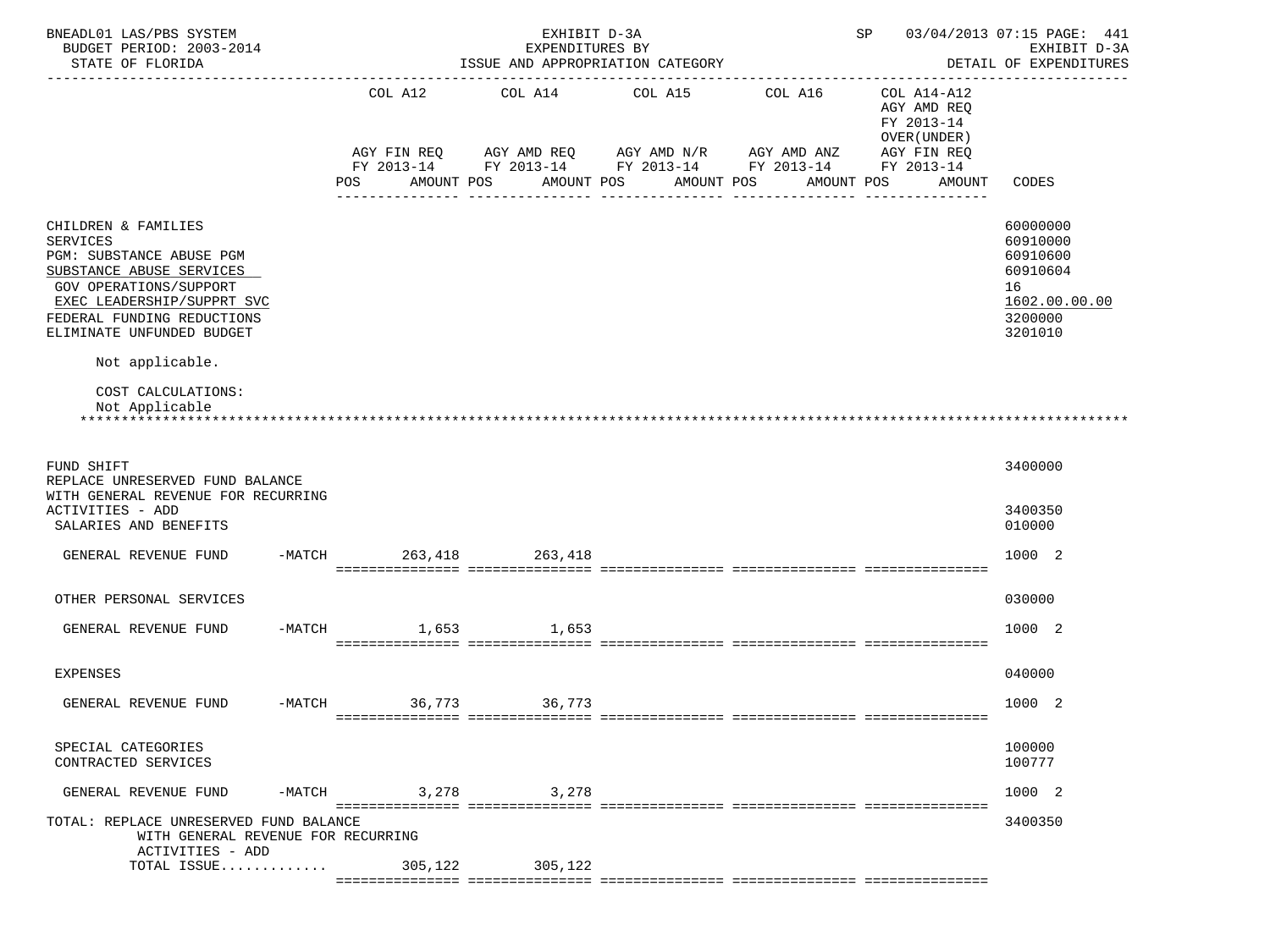| BNEADL01 LAS/PBS SYSTEM<br>NEADL01 LAS/PBS SYSTEM $\begin{array}{ccc}\n\texttt{EXHIBIT D-3A} & \texttt{EXHIBIT DE-3A} \\ \texttt{BUDGET PERIOD: } 2003-2014 & \texttt{EXHIBIT D-3A} & \texttt{EXPENDITURES BY} \\ \texttt{STATE OF ELORIDA} & \texttt{SPE NDDITURES BY} & \texttt{EXHIBIT D-3A}\n\end{array}$                                                                                                                                                                                                                                                          |  |                                                                                                                                                                                                                                                                                                                                                                                                                                                                                                                                                                                                                                                                                                                                                                                                                                           |  |                           |                                                                                           |
|------------------------------------------------------------------------------------------------------------------------------------------------------------------------------------------------------------------------------------------------------------------------------------------------------------------------------------------------------------------------------------------------------------------------------------------------------------------------------------------------------------------------------------------------------------------------|--|-------------------------------------------------------------------------------------------------------------------------------------------------------------------------------------------------------------------------------------------------------------------------------------------------------------------------------------------------------------------------------------------------------------------------------------------------------------------------------------------------------------------------------------------------------------------------------------------------------------------------------------------------------------------------------------------------------------------------------------------------------------------------------------------------------------------------------------------|--|---------------------------|-------------------------------------------------------------------------------------------|
|                                                                                                                                                                                                                                                                                                                                                                                                                                                                                                                                                                        |  | $\begin{tabular}{lllllllllll} \multicolumn{2}{l}{{\small\texttt{COL}}}\  \, \texttt{A12}\qquad \qquad &\multicolumn{2}{l}{\small\texttt{COL}}\  \, \texttt{A14}\qquad \qquad &\multicolumn{2}{l}{\small\texttt{COL}}\  \, \texttt{A15}\qquad \qquad &\multicolumn{2}{l}{\small\texttt{COL}}\  \, \texttt{A16}\qquad \qquad &\multicolumn{2}{l}{\small\texttt{COL}}\  \, \texttt{A17}-\texttt{A12}\qquad \qquad &\multicolumn{2}{l}{\small\texttt{AGY} \texttt{ AND$<br>$AGY \text{ } \text{ } FIR \text{ } REQ \text{ } \text{ } AGY \text{ } AND \text{ } REQ \text{ } \text{ } AGY \text{ } AND \text{ } N/R \text{ } \text{ } AGY \text{ } AND \text{ } AND \text{ } ANZ \text{ } \text{ } AGY \text{ } FIN \text{ } REQ$<br>FY 2013-14 FY 2013-14 FY 2013-14 FY 2013-14 FY 2013-14<br>POS AMOUNT POS AMOUNT POS AMOUNT POS AMOUNT POS |  | FY 2013-14<br>OVER(UNDER) | AMOUNT CODES                                                                              |
| CHILDREN & FAMILIES<br><b>SERVICES</b><br>PGM: SUBSTANCE ABUSE PGM<br>SUBSTANCE ABUSE SERVICES<br>GOV OPERATIONS/SUPPORT<br>EXEC LEADERSHIP/SUPPRT SVC<br>FUND SHIFT<br>REPLACE UNRESERVED FUND BALANCE<br>WITH GENERAL REVENUE FOR RECURRING<br>ACTIVITIES - ADD                                                                                                                                                                                                                                                                                                      |  |                                                                                                                                                                                                                                                                                                                                                                                                                                                                                                                                                                                                                                                                                                                                                                                                                                           |  |                           | 60000000<br>60910000<br>60910600<br>60910604<br>16<br>1602.00.00.00<br>3400000<br>3400350 |
| AGENCY ISSUE NARRATIVE:<br>2013-2014 BUDGET YEAR NARRATIVE:<br>ISSUE TITLE: Replace Unreserved Fund Balance with General Revenue for Recurring Activities - Add<br>SPECIFY WHICH AGENCY GOAL FROM THE 2012-2017 STRATEGIC PLAN IS ADDRESSED BY THIS BUDGET ISSUE PROPOSAL:<br>Effect Program Improvements: Apply proven best practices to maximize efficiencies and outcomes.<br>SUMMARY:<br>The Department requests to shift \$305,122 in Federal Grants Trust Fund budget authority to General Revenue budget<br>authority to continue the current level of funding. |  | IT COMPONENT? NO                                                                                                                                                                                                                                                                                                                                                                                                                                                                                                                                                                                                                                                                                                                                                                                                                          |  |                           |                                                                                           |
| PROBLEM STATEMENT:<br>Over the last couple of Fiscal Years, large reductions were administered throughout the Department. In some cases, this<br>affected state funds that were used as match for Federal Programs. The additional cash use of \$305,122 reflects<br>additional trust fund budget authority provided by the Legislature to fund these programs, but the Department cannot<br>identify a fund source to support this budget.                                                                                                                            |  |                                                                                                                                                                                                                                                                                                                                                                                                                                                                                                                                                                                                                                                                                                                                                                                                                                           |  |                           |                                                                                           |
| WHAT BENEFITS WILL BE OBTAINED BY FUNDING THIS ISSUE:<br>The Department requests the replacement of this trust fund budget authority with General Revenue. This funding<br>willrestore the budget to base levels, net the reductions taken.                                                                                                                                                                                                                                                                                                                            |  |                                                                                                                                                                                                                                                                                                                                                                                                                                                                                                                                                                                                                                                                                                                                                                                                                                           |  |                           |                                                                                           |
| WHAT UNDERLYING PROGRAM THEORY CHANGE IS INVOLVED IN THIS ISSUE (IF ANY):<br>Not Applicable                                                                                                                                                                                                                                                                                                                                                                                                                                                                            |  |                                                                                                                                                                                                                                                                                                                                                                                                                                                                                                                                                                                                                                                                                                                                                                                                                                           |  |                           |                                                                                           |
| WHAT IMPLEMENTATION MECHANISMS WILL BE CHANGED AS A RESULT OF THIS ISSUE (IF ANY):<br>Not Applicable                                                                                                                                                                                                                                                                                                                                                                                                                                                                   |  |                                                                                                                                                                                                                                                                                                                                                                                                                                                                                                                                                                                                                                                                                                                                                                                                                                           |  |                           |                                                                                           |
| FLORIDA STRATEGIC PLAN FOR ECONOMIC DEVELOPMENT:<br>Not applicable.                                                                                                                                                                                                                                                                                                                                                                                                                                                                                                    |  |                                                                                                                                                                                                                                                                                                                                                                                                                                                                                                                                                                                                                                                                                                                                                                                                                                           |  |                           |                                                                                           |
| RETURN ON INVESTMENT:<br>Not Applicable.                                                                                                                                                                                                                                                                                                                                                                                                                                                                                                                               |  |                                                                                                                                                                                                                                                                                                                                                                                                                                                                                                                                                                                                                                                                                                                                                                                                                                           |  |                           |                                                                                           |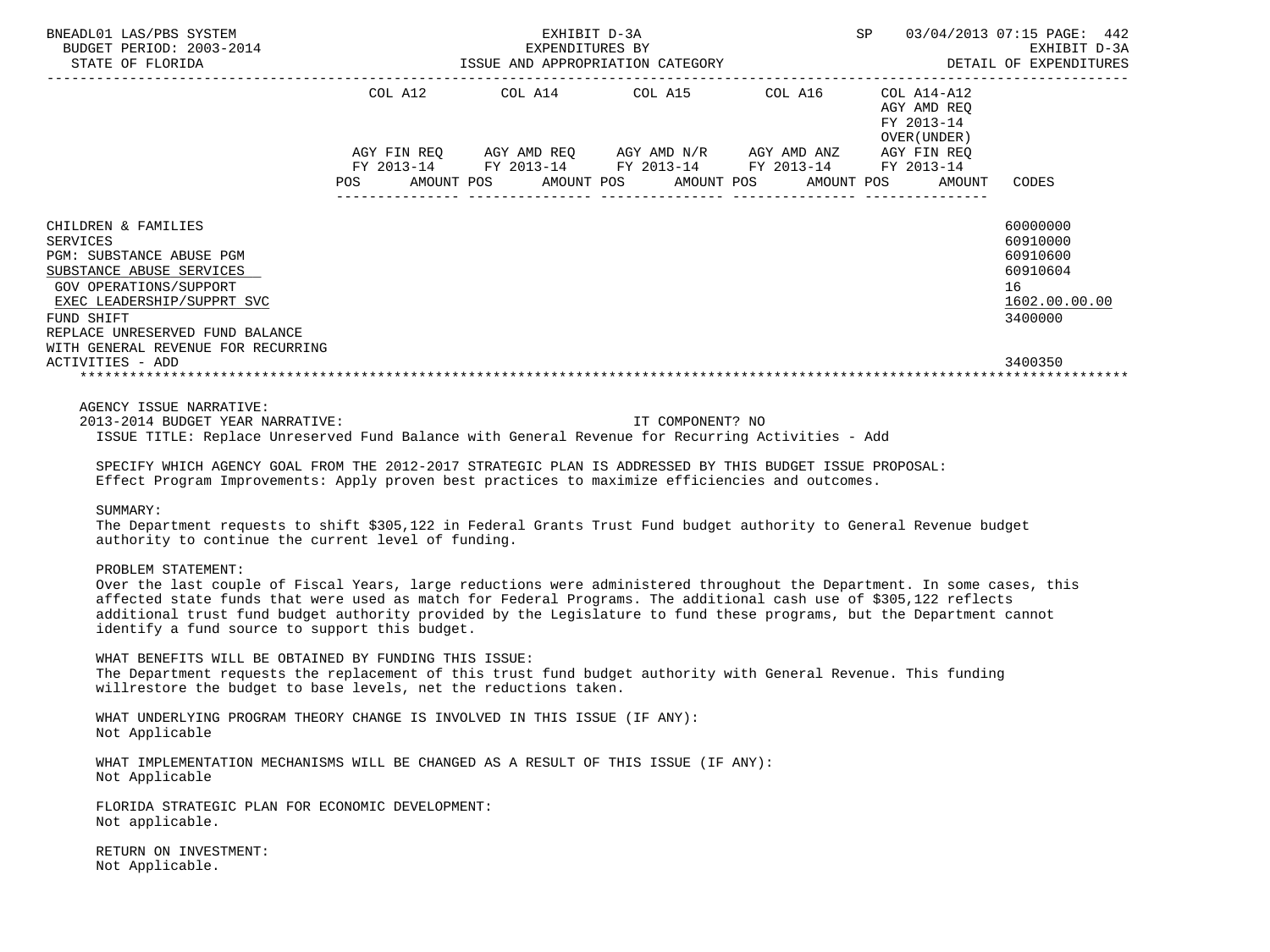| BNEADL01 LAS/PBS SYSTEM<br>BUDGET PERIOD: 2003-2014<br>STATE OF FLORIDA                                                                                                                                                                                                 |                | EXHIBIT D-3A<br>EXPENDITURES BY<br>ISSUE AND APPROPRIATION CATEGORY                                                                                            |            |            | SP 03/04/2013 07:15 PAGE: 443<br>EXHIBIT D-3A<br>DETAIL OF EXPENDITURES |        |                                                                                           |
|-------------------------------------------------------------------------------------------------------------------------------------------------------------------------------------------------------------------------------------------------------------------------|----------------|----------------------------------------------------------------------------------------------------------------------------------------------------------------|------------|------------|-------------------------------------------------------------------------|--------|-------------------------------------------------------------------------------------------|
|                                                                                                                                                                                                                                                                         | COL A12<br>POS | COL A14 COL A15 COL A16<br>AGY FIN REQ AGY AMD REQ AGY AMD N/R AGY AMD ANZ AGY FIN REQ<br>FY 2013-14 FY 2013-14 FY 2013-14 FY 2013-14 FY 2013-14<br>AMOUNT POS | AMOUNT POS | AMOUNT POS | COL A14-A12<br>AGY AMD REO<br>FY 2013-14<br>OVER (UNDER)<br>AMOUNT POS  | AMOUNT | CODES                                                                                     |
| CHILDREN & FAMILIES<br><b>SERVICES</b><br>PGM: SUBSTANCE ABUSE PGM<br>SUBSTANCE ABUSE SERVICES<br>GOV OPERATIONS/SUPPORT<br>EXEC LEADERSHIP/SUPPRT SVC<br>FUND SHIFT<br>REPLACE UNRESERVED FUND BALANCE<br>WITH GENERAL REVENUE FOR RECURRING<br>ACTIVITIES - ADD       |                |                                                                                                                                                                |            |            |                                                                         |        | 60000000<br>60910000<br>60910600<br>60910604<br>16<br>1602.00.00.00<br>3400000<br>3400350 |
| COST CALCULATIONS:<br>The Other Adjustment Data (OAD) transaction was used to realign budget authority between funds for Salaries and Benefits<br>amounts that are not associated with specific positions and salary rate.<br>POSITION DETAIL OF SALARIES AND BENEFITS: |                |                                                                                                                                                                |            |            |                                                                         |        | LAPSE LAPSED SALARIES                                                                     |
|                                                                                                                                                                                                                                                                         | ETE            | BASE RATE ADDITIVES BENEFITS                                                                                                                                   |            |            | SUBTOTAL                                                                | ႜႜႜႜ   | AND BENEFITS                                                                              |
| A12 - AGY FIN REQ FY 2013-14                                                                                                                                                                                                                                            |                |                                                                                                                                                                |            |            |                                                                         |        |                                                                                           |
| CHANGES TO CURRENTLY AUTHORIZED POSITIONS<br>OTHER SALARY AMOUNT<br>1000 GENERAL REVENUE FUND                                                                                                                                                                           |                |                                                                                                                                                                |            |            |                                                                         |        | 263,418                                                                                   |
|                                                                                                                                                                                                                                                                         |                |                                                                                                                                                                |            |            |                                                                         |        | 263,418<br>==============                                                                 |
|                                                                                                                                                                                                                                                                         |                |                                                                                                                                                                |            |            |                                                                         |        |                                                                                           |
| A14 - AGY AMD REQ FY 2013-14                                                                                                                                                                                                                                            |                |                                                                                                                                                                |            |            |                                                                         |        |                                                                                           |
| CHANGES TO CURRENTLY AUTHORIZED POSITIONS<br>OTHER SALARY AMOUNT                                                                                                                                                                                                        |                |                                                                                                                                                                |            |            |                                                                         |        |                                                                                           |
| 1000 GENERAL REVENUE FUND                                                                                                                                                                                                                                               |                |                                                                                                                                                                |            |            |                                                                         |        | 263,418                                                                                   |
|                                                                                                                                                                                                                                                                         |                |                                                                                                                                                                |            |            |                                                                         |        | 263,418<br>==============                                                                 |
|                                                                                                                                                                                                                                                                         |                |                                                                                                                                                                |            |            |                                                                         |        |                                                                                           |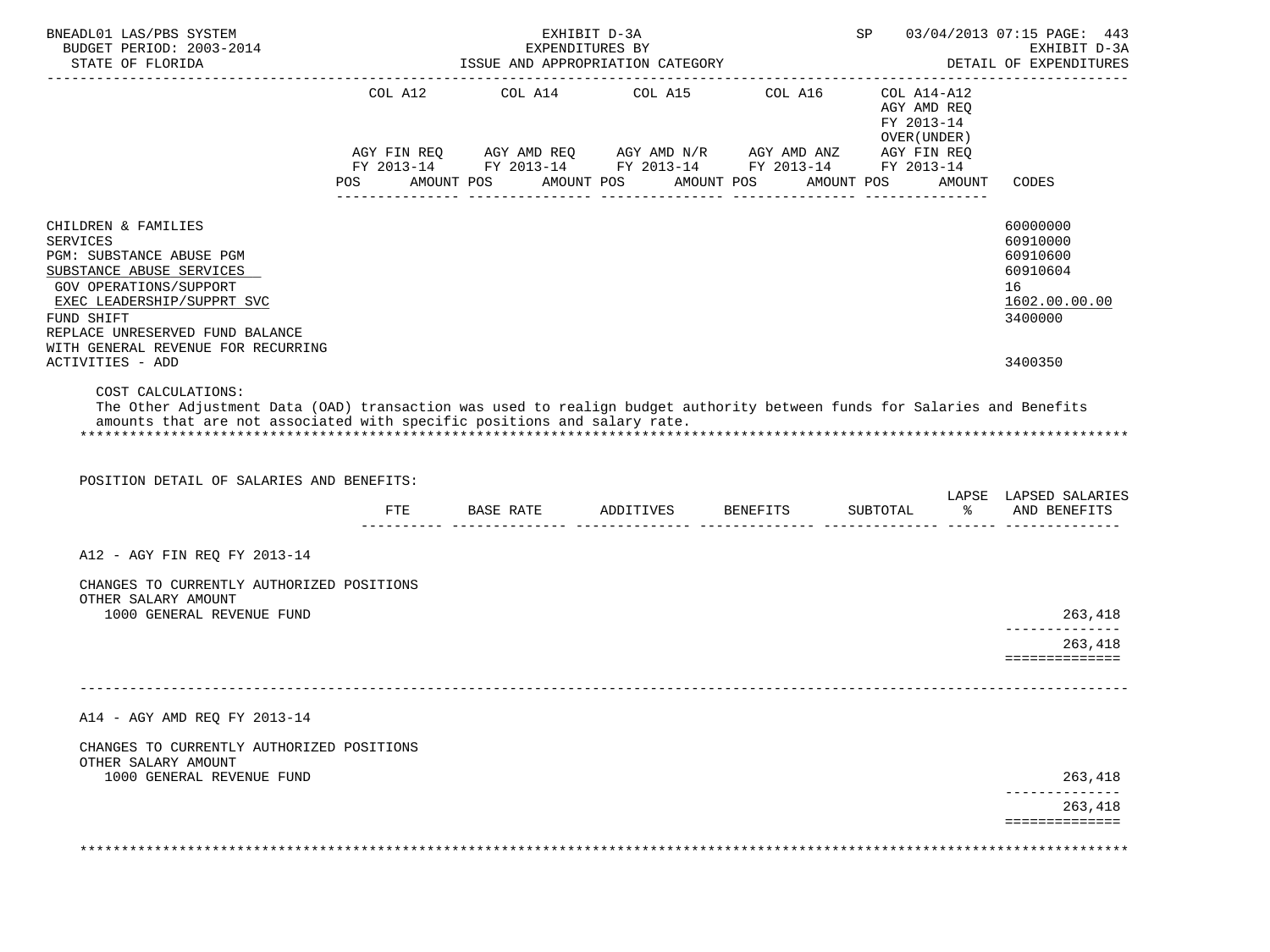| BNEADL01 LAS/PBS SYSTEM<br>BUDGET PERIOD: 2003-2014<br>STATE OF FLORIDA                                                                                                                                    |                | EXHIBIT D-3A<br>EXPENDITURES BY<br>ISSUE AND APPROPRIATION CATEGORY | SP 03/04/2013 07:15 PAGE: 444<br>EXHIBIT D-3A<br>DETAIL OF EXPENDITURES |                                                                                                                                  |                                                                                   |                                                                     |
|------------------------------------------------------------------------------------------------------------------------------------------------------------------------------------------------------------|----------------|---------------------------------------------------------------------|-------------------------------------------------------------------------|----------------------------------------------------------------------------------------------------------------------------------|-----------------------------------------------------------------------------------|---------------------------------------------------------------------|
|                                                                                                                                                                                                            | COL A12<br>POS | COL A14 COL A15<br>AMOUNT POS                                       | AMOUNT POS AMOUNT POS                                                   | COL A16<br>AGY FIN REQ AGY AMD REQ AGY AMD N/R AGY AMD ANZ AGY FIN REQ<br>FY 2013-14 FY 2013-14 FY 2013-14 FY 2013-14 FY 2013-14 | COL A14-A12<br>AGY AMD REQ<br>FY 2013-14<br>OVER (UNDER )<br>AMOUNT POS<br>AMOUNT | CODES                                                               |
| CHILDREN & FAMILIES<br><b>SERVICES</b><br>PGM: SUBSTANCE ABUSE PGM<br>SUBSTANCE ABUSE SERVICES<br>GOV OPERATIONS/SUPPORT<br>EXEC LEADERSHIP/SUPPRT SVC                                                     |                |                                                                     |                                                                         |                                                                                                                                  |                                                                                   | 60000000<br>60910000<br>60910600<br>60910604<br>16<br>1602.00.00.00 |
| FUND SHIFT<br>REPLACE UNRESERVED FUND BALANCE<br>WITH GENERAL REVENUE FOR RECURRING<br>ACTIVITIES - DEDUCT<br>SALARIES AND BENEFITS                                                                        |                |                                                                     |                                                                         |                                                                                                                                  |                                                                                   | 3400000<br>3400360<br>010000                                        |
| FEDERAL GRANTS TRUST FUND -MATCH 263.418- 263.418-                                                                                                                                                         |                |                                                                     |                                                                         |                                                                                                                                  |                                                                                   | 2261 2                                                              |
| OTHER PERSONAL SERVICES                                                                                                                                                                                    |                |                                                                     |                                                                         |                                                                                                                                  |                                                                                   | 030000                                                              |
| FEDERAL GRANTS TRUST FUND -MATCH 1,653-<br>1,653-                                                                                                                                                          |                |                                                                     |                                                                         |                                                                                                                                  |                                                                                   | 2261 2                                                              |
| <b>EXPENSES</b>                                                                                                                                                                                            |                |                                                                     |                                                                         |                                                                                                                                  |                                                                                   | 040000                                                              |
| FEDERAL GRANTS TRUST FUND -MATCH 36,773-3-36,773-                                                                                                                                                          |                |                                                                     |                                                                         |                                                                                                                                  |                                                                                   | 2261 2                                                              |
| SPECIAL CATEGORIES<br>CONTRACTED SERVICES                                                                                                                                                                  |                |                                                                     |                                                                         |                                                                                                                                  |                                                                                   | 100000<br>100777                                                    |
| FEDERAL GRANTS TRUST FUND -MATCH                                                                                                                                                                           |                | $3,278 3,278-$                                                      |                                                                         |                                                                                                                                  |                                                                                   | 2261 2                                                              |
| TOTAL: REPLACE UNRESERVED FUND BALANCE<br>WITH GENERAL REVENUE FOR RECURRING<br>ACTIVITIES - DEDUCT                                                                                                        |                |                                                                     |                                                                         |                                                                                                                                  |                                                                                   | 3400360                                                             |
| TOTAL ISSUE                                                                                                                                                                                                | $305, 122 -$   | $305, 122 -$                                                        |                                                                         |                                                                                                                                  |                                                                                   |                                                                     |
|                                                                                                                                                                                                            |                |                                                                     |                                                                         |                                                                                                                                  |                                                                                   |                                                                     |
| AGENCY ISSUE NARRATIVE:<br>2013-2014 BUDGET YEAR NARRATIVE:<br>ISSUE TITLE: Replace Unreserved Fund Balance with General Revenue for Recurring Activities - Deduct                                         |                |                                                                     | IT COMPONENT? NO                                                        |                                                                                                                                  |                                                                                   |                                                                     |
| SPECIFY WHICH AGENCY GOAL FROM THE 2012-2017 STRATEGIC PLAN IS ADDRESSED BY THIS BUDGET ISSUE PROPOSAL:<br>Effect Program Improvements: Apply proven best practices to maximize efficiencies and outcomes. |                |                                                                     |                                                                         |                                                                                                                                  |                                                                                   |                                                                     |

SUMMARY: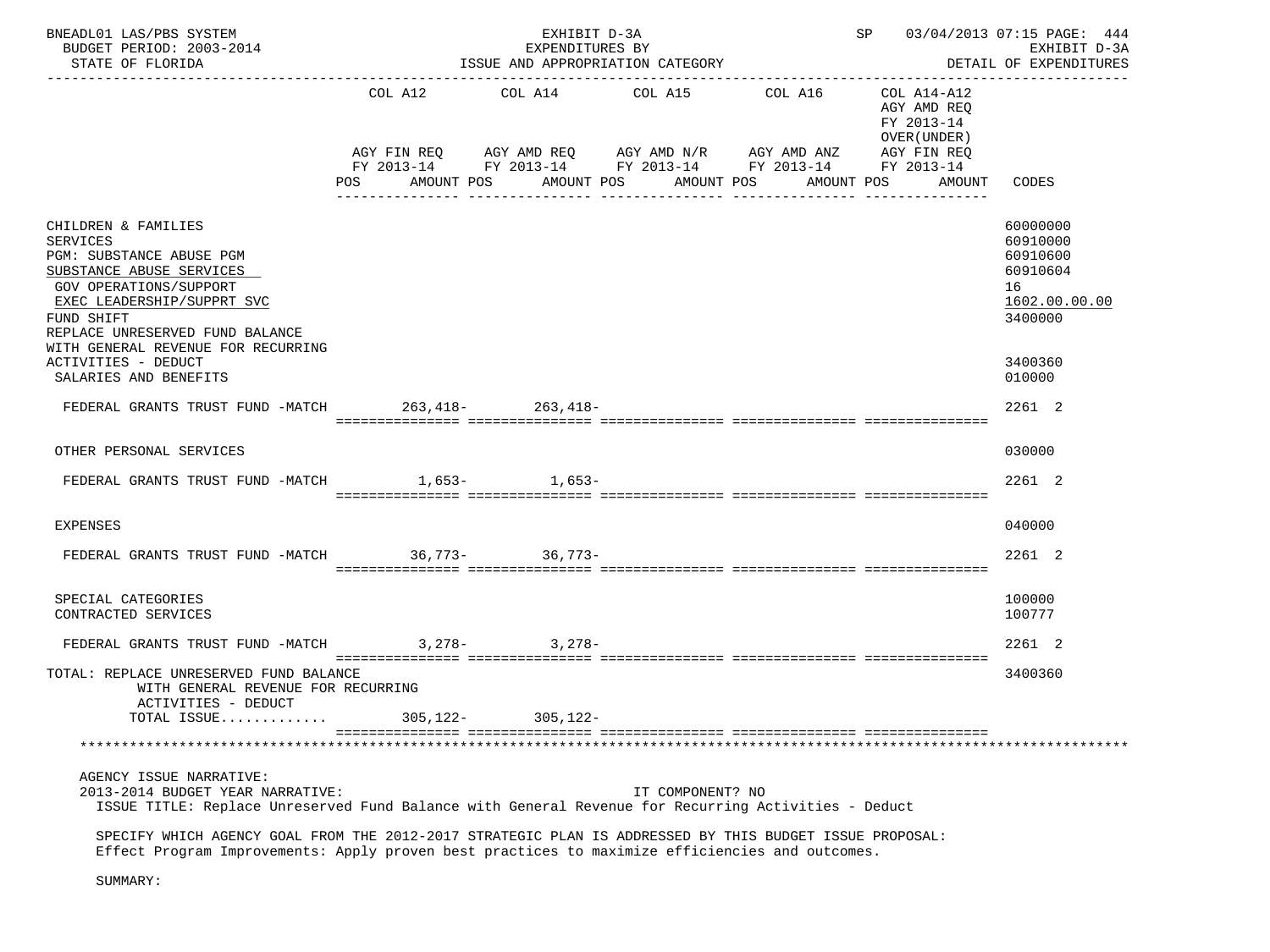| BNEADL01 LAS/PBS SYSTEM<br>BUDGET PERIOD: 2003-2014<br>STATE OF FLORIDA                                                                                                                                                                | EXHIBIT D-3A<br>EXPENDITURES BY<br>ISSUE AND APPROPRIATION CATEGORY |  |  |  |  |                         |  | SP                                                                                                         |  | 03/04/2013 07:15 PAGE: 445<br>EXHIBIT D-3A<br>DETAIL OF EXPENDITURES       |                                                                                |  |
|----------------------------------------------------------------------------------------------------------------------------------------------------------------------------------------------------------------------------------------|---------------------------------------------------------------------|--|--|--|--|-------------------------|--|------------------------------------------------------------------------------------------------------------|--|----------------------------------------------------------------------------|--------------------------------------------------------------------------------|--|
|                                                                                                                                                                                                                                        |                                                                     |  |  |  |  | COL A12 COL A14 COL A15 |  | COL A16                                                                                                    |  | COL A14-A12<br>AGY AMD REO<br>FY 2013-14<br>OVER (UNDER )                  |                                                                                |  |
|                                                                                                                                                                                                                                        |                                                                     |  |  |  |  |                         |  | AGY FIN REQ AGY AMD REQ AGY AMD N/R AGY AMD ANZ AGY FIN REQ<br>FY 2013-14 FY 2013-14 FY 2013-14 FY 2013-14 |  | FY 2013-14<br>POS AMOUNT POS AMOUNT POS AMOUNT POS AMOUNT POS AMOUNT CODES |                                                                                |  |
| CHILDREN & FAMILIES<br>SERVICES<br>PGM: SUBSTANCE ABUSE PGM<br>SUBSTANCE ABUSE SERVICES<br>GOV OPERATIONS/SUPPORT<br>EXEC LEADERSHIP/SUPPRT SVC<br>FUND SHIFT<br>REPLACE UNRESERVED FUND BALANCE<br>WITH GENERAL REVENUE FOR RECURRING |                                                                     |  |  |  |  |                         |  |                                                                                                            |  |                                                                            | 60000000<br>60910000<br>60910600<br>60910604<br>16<br>1602.00.00.00<br>3400000 |  |
| ACTIVITIES - DEDUCT                                                                                                                                                                                                                    |                                                                     |  |  |  |  |                         |  |                                                                                                            |  |                                                                            | 3400360                                                                        |  |

 The Department requests to shift \$305,122 in Federal Grants Trust Fund budget authority to General Revenue budget authority to continue the current level of funding.

### PROBLEM STATEMENT:

 Over the last couple of Fiscal Years, large reductions were administered throughout the Department. In some cases, this affected state funds that were used as match for Federal Programs. The additional cash use of \$305,122 reflects additional trust fund budget authority provided by the Legislature to fund these programs, but the Department cannot identify a fund source to support this budget.

 WHAT BENEFITS WILL BE OBTAINED BY FUNDING THIS ISSUE: The Department requests the replacement of this trust fund budget authority with General Revenue. This funding willrestore the budget to base levels, net the reductions taken.

 WHAT UNDERLYING PROGRAM THEORY CHANGE IS INVOLVED IN THIS ISSUE (IF ANY): Not Applicable

 WHAT IMPLEMENTATION MECHANISMS WILL BE CHANGED AS A RESULT OF THIS ISSUE (IF ANY): Not Applicable

 FLORIDA STRATEGIC PLAN FOR ECONOMIC DEVELOPMENT: Not applicable.

 RETURN ON INVESTMENT: Not Applicable.

COST CALCULATIONS:

 The Other Adjustment Data (OAD) transaction was used to realign budget authority between funds for Salaries and Benefits amounts that are not associated with specific positions and salary rate. \*\*\*\*\*\*\*\*\*\*\*\*\*\*\*\*\*\*\*\*\*\*\*\*\*\*\*\*\*\*\*\*\*\*\*\*\*\*\*\*\*\*\*\*\*\*\*\*\*\*\*\*\*\*\*\*\*\*\*\*\*\*\*\*\*\*\*\*\*\*\*\*\*\*\*\*\*\*\*\*\*\*\*\*\*\*\*\*\*\*\*\*\*\*\*\*\*\*\*\*\*\*\*\*\*\*\*\*\*\*\*\*\*\*\*\*\*\*\*\*\*\*\*\*\*\*\*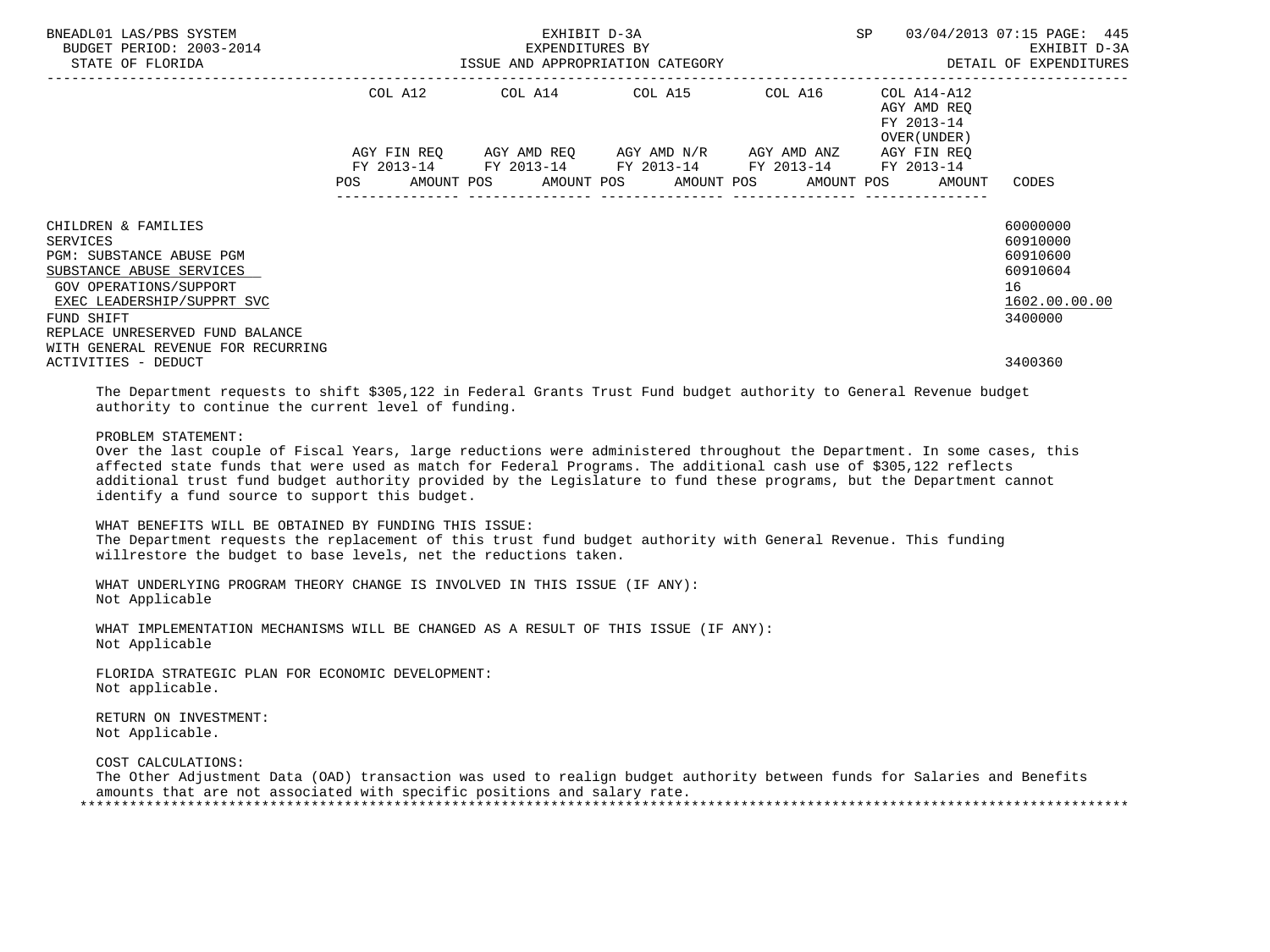| BNEADL01 LAS/PBS SYSTEM<br>BUDGET PERIOD: 2003-2014<br>STATE OF FLORIDA                                                                                                                                                                       |                                  | EXHIBIT D-3A<br>EXPENDITURES BY<br>ISSUE AND APPROPRIATION CATEGORY |                                |                                                                                                                                  | SP 03/04/2013 07:15 PAGE: 446<br>EXHIBIT D-3A<br>DETAIL OF EXPENDITURES |                                                                                |
|-----------------------------------------------------------------------------------------------------------------------------------------------------------------------------------------------------------------------------------------------|----------------------------------|---------------------------------------------------------------------|--------------------------------|----------------------------------------------------------------------------------------------------------------------------------|-------------------------------------------------------------------------|--------------------------------------------------------------------------------|
|                                                                                                                                                                                                                                               | COL A12                          | COL A14 COL A15                                                     |                                | COL A16<br>AGY FIN REQ AGY AMD REQ AGY AMD N/R AGY AMD ANZ AGY FIN REQ<br>FY 2013-14 FY 2013-14 FY 2013-14 FY 2013-14 FY 2013-14 | COL A14-A12<br>AGY AMD REQ<br>FY 2013-14<br>OVER (UNDER)                |                                                                                |
|                                                                                                                                                                                                                                               | POS                              | AMOUNT POS                                                          | AMOUNT POS<br>________________ | AMOUNT POS                                                                                                                       | AMOUNT POS<br>AMOUNT                                                    | CODES                                                                          |
| CHILDREN & FAMILIES<br><b>SERVICES</b><br>PGM: SUBSTANCE ABUSE PGM<br>SUBSTANCE ABUSE SERVICES<br>GOV OPERATIONS/SUPPORT<br>EXEC LEADERSHIP/SUPPRT SVC<br>FUND SHIFT<br>REPLACE UNRESERVED FUND BALANCE<br>WITH GENERAL REVENUE FOR RECURRING |                                  |                                                                     |                                |                                                                                                                                  |                                                                         | 60000000<br>60910000<br>60910600<br>60910604<br>16<br>1602.00.00.00<br>3400000 |
| ACTIVITIES - DEDUCT                                                                                                                                                                                                                           |                                  |                                                                     |                                |                                                                                                                                  |                                                                         | 3400360                                                                        |
| POSITION DETAIL OF SALARIES AND BENEFITS:                                                                                                                                                                                                     | FTE                              | BASE RATE                                                           | ADDITIVES BENEFITS             |                                                                                                                                  | SUBTOTAL<br>ႜႂ                                                          | LAPSE LAPSED SALARIES<br>AND BENEFITS                                          |
| A12 - AGY FIN REQ FY 2013-14                                                                                                                                                                                                                  |                                  |                                                                     |                                |                                                                                                                                  |                                                                         |                                                                                |
| CHANGES TO CURRENTLY AUTHORIZED POSITIONS<br>OTHER SALARY AMOUNT<br>2261 FEDERAL GRANTS TRUST FUND                                                                                                                                            |                                  |                                                                     |                                |                                                                                                                                  |                                                                         | $263, 418-$                                                                    |
|                                                                                                                                                                                                                                               |                                  |                                                                     |                                |                                                                                                                                  |                                                                         | _____________<br>$263, 418-$<br>==============                                 |
| A14 - AGY AMD REQ FY 2013-14                                                                                                                                                                                                                  |                                  |                                                                     |                                |                                                                                                                                  |                                                                         |                                                                                |
| CHANGES TO CURRENTLY AUTHORIZED POSITIONS<br>OTHER SALARY AMOUNT<br>2261 FEDERAL GRANTS TRUST FUND                                                                                                                                            |                                  |                                                                     |                                |                                                                                                                                  |                                                                         |                                                                                |
|                                                                                                                                                                                                                                               |                                  |                                                                     |                                |                                                                                                                                  |                                                                         | $263,418-$<br>--------------<br>$263, 418 -$                                   |
|                                                                                                                                                                                                                                               |                                  |                                                                     |                                |                                                                                                                                  |                                                                         | ==============                                                                 |
| TOTAL: EXEC LEADERSHIP/SUPPRT SVC                                                                                                                                                                                                             |                                  |                                                                     |                                |                                                                                                                                  |                                                                         | 1602.00.00.00                                                                  |
| BY FUND TYPE<br>GENERAL REVENUE FUND<br>TRUST FUNDS                                                                                                                                                                                           | 5,944,268<br>$- - - - - - - - -$ | 1,643,596 1,643,596<br>5,944,268                                    |                                |                                                                                                                                  |                                                                         | 1000<br>2000                                                                   |
| TOTAL POSITIONS 40.00<br>TOTAL PROG COMP 7,587,864<br>TOTAL SALARY RATE $2,144,643$                                                                                                                                                           |                                  | 40.00<br>7,587,864<br>2,144,643                                     |                                |                                                                                                                                  |                                                                         |                                                                                |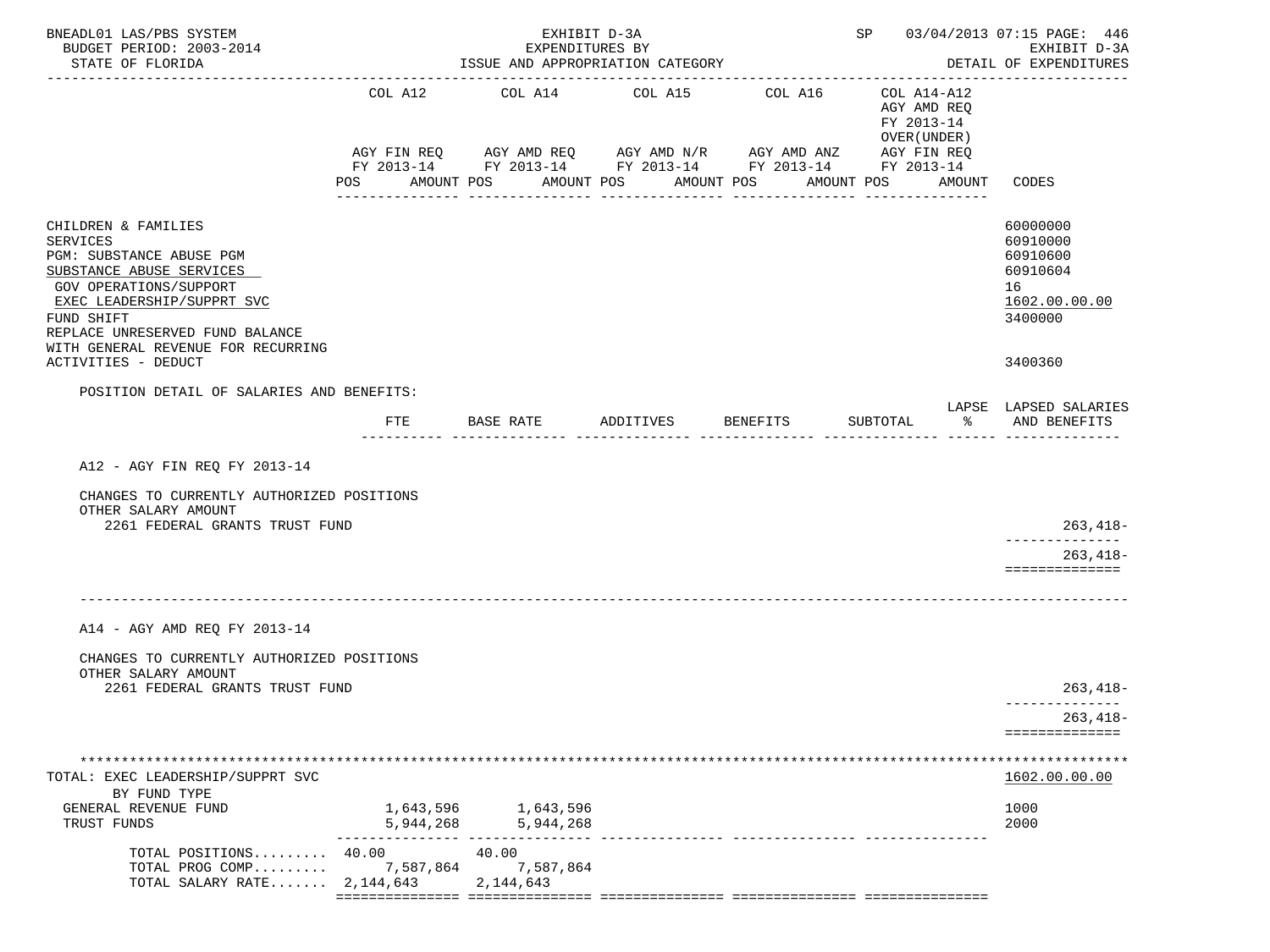| BNEADL01 LAS/PBS SYSTEM<br>BUDGET PERIOD: 2003-2014<br>STATE OF FLORIDA                                                  | 3-2014<br>ISSUE AND APPROPRIATION CATEGORY | EXHIBIT D-3A            | SP 03/04/2013 07:15 PAGE: 447                                                                                         | EXHIBIT D-3A<br>DETAIL OF EXPENDITURES                       |                                              |
|--------------------------------------------------------------------------------------------------------------------------|--------------------------------------------|-------------------------|-----------------------------------------------------------------------------------------------------------------------|--------------------------------------------------------------|----------------------------------------------|
|                                                                                                                          |                                            |                         | COL A12 COL A14 COL A15 COL A16 COL A14-A12                                                                           | AGY AMD REQ<br>FY 2013-14<br>OVER (UNDER)                    |                                              |
|                                                                                                                          |                                            |                         | AGY FIN REQ AGY AMD REQ AGY AMD N/R AGY AMD ANZ AGY FIN REQ<br>FY 2013-14 FY 2013-14 FY 2013-14 FY 2013-14 FY 2013-14 | POS AMOUNT POS AMOUNT POS AMOUNT POS AMOUNT POS AMOUNT CODES |                                              |
| CHILDREN & FAMILIES<br>SERVICES<br>PGM: SUBSTANCE ABUSE PGM<br>SUBSTANCE ABUSE SERVICES                                  |                                            |                         |                                                                                                                       |                                                              | 60000000<br>60910000<br>60910600<br>60910604 |
| TOTAL: SUBSTANCE ABUSE SERVICES<br>BY FUND TYPE                                                                          |                                            |                         |                                                                                                                       |                                                              | 60910604                                     |
| GENERAL REVENUE FUND<br>TRUST FUNDS                                                                                      | 105,046,289 86,442,118                     | 112,289,538 112,289,538 |                                                                                                                       | 18,604,171- 1000                                             | 2000                                         |
| TOTAL POSITIONS $40.00$ $40.00$<br>TOTAL SUB-BUREAU 217,335,827 198,731,656<br>TOTAL SALARY RATE 2, 144, 643 2, 144, 643 |                                            |                         |                                                                                                                       | 18,604,171-                                                  |                                              |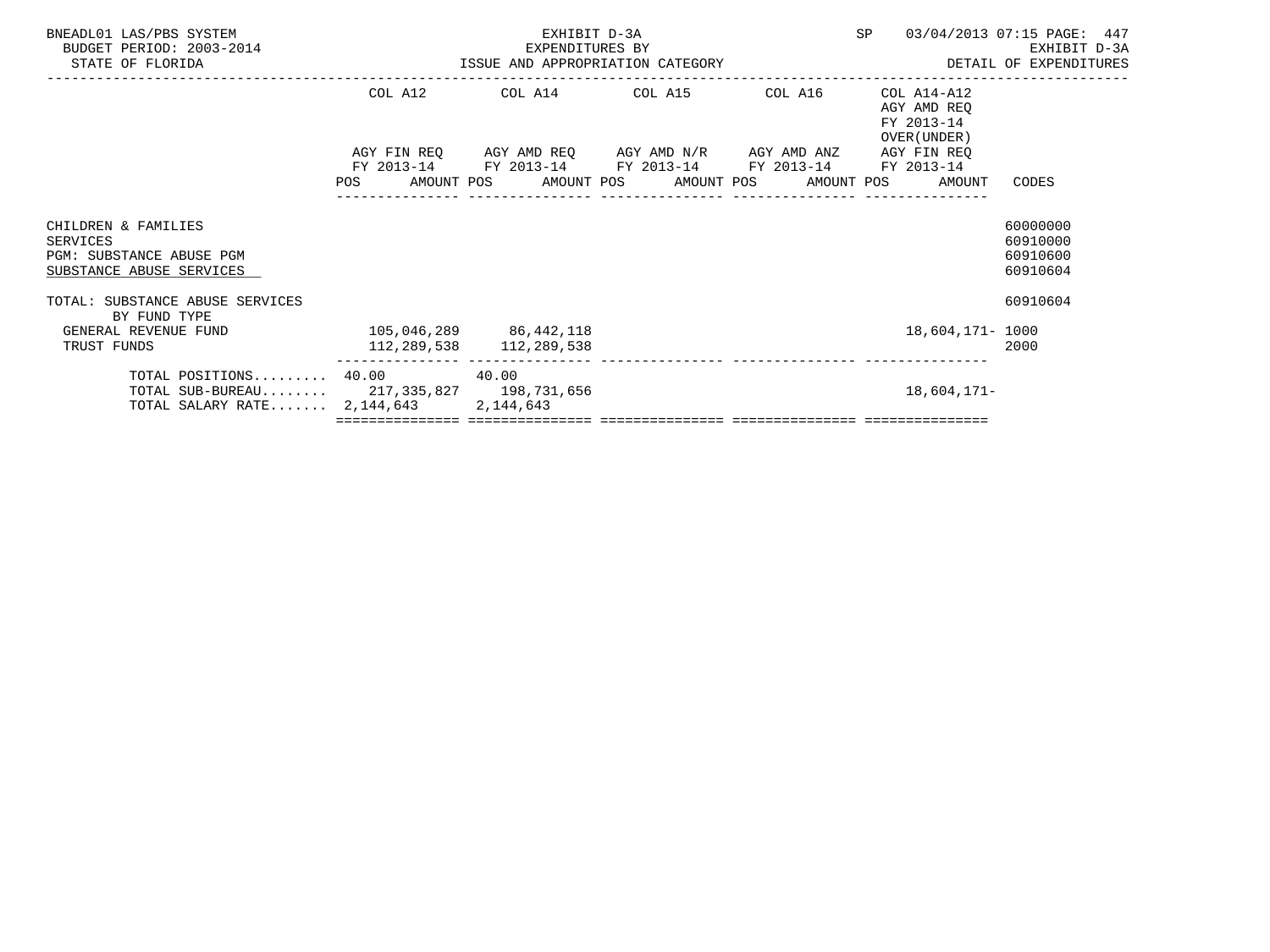| BNEADL01 LAS/PBS SYSTEM<br>BUDGET PERIOD: 2003-2014<br>STATE OF FLORIDA                                                                                                                                                                                                  | EXPENDITURES BY<br>ISSUE AND APPROPRIATION CATEGORY                                                              | EXHIBIT D-3A<br>EXPENDITURES BY |  |  | SP 03/04/2013 07:15 PAGE: 448<br>EXHIBIT D-3A<br>DETAIL OF EXPENDITURES |                                                                                              | EXHIBIT D-3A  |
|--------------------------------------------------------------------------------------------------------------------------------------------------------------------------------------------------------------------------------------------------------------------------|------------------------------------------------------------------------------------------------------------------|---------------------------------|--|--|-------------------------------------------------------------------------|----------------------------------------------------------------------------------------------|---------------|
|                                                                                                                                                                                                                                                                          | COL A12                                                                                                          | COL A14 COL A15 COL A16         |  |  | $COL A14 - A12$<br>AGY AMD REO<br>FY 2013-14<br>OVER (UNDER)            |                                                                                              |               |
|                                                                                                                                                                                                                                                                          | AGY FIN REO AGY AMD REO AGY AMD N/R AGY AMD ANZ AGY FIN REO                                                      |                                 |  |  |                                                                         |                                                                                              |               |
|                                                                                                                                                                                                                                                                          | FY 2013-14 FY 2013-14 FY 2013-14 FY 2013-14 FY 2013-14<br>POS AMOUNT POS AMOUNT POS AMOUNT POS AMOUNT POS AMOUNT |                                 |  |  |                                                                         | CODES                                                                                        |               |
| CHILDREN & FAMILIES<br>SERVICES<br>PGM: ECON SELF SUFFICIENCY<br>ECONOMIC SELF SUFFICIENCY<br>HEALTH AND HUMAN SERVICES<br>ADULT/COMM/MENTAL/HEALTH<br>ESTIMATED EXPENDITURES<br>ESTIMATED EXPENDITURES - OPERATIONS<br>SPECIAL CATEGORIES<br>G/A-HOMELESS HOUSIN ASSIST |                                                                                                                  |                                 |  |  |                                                                         | 60000000<br>60910000<br>60910700<br>60910708<br>13<br>1000000<br>1001000<br>100000<br>100561 | 1301.08.00.00 |
| GENERAL REVENUE FUND -STATE 3,000,000 3,000,000                                                                                                                                                                                                                          |                                                                                                                  |                                 |  |  |                                                                         | 1000 1                                                                                       |               |
|                                                                                                                                                                                                                                                                          |                                                                                                                  |                                 |  |  |                                                                         |                                                                                              |               |
| NONRECURRING EXPENDITURES<br>VETERANS HOMELESS SUPPORT GROUP<br>SPECIAL CATEGORIES<br>G/A-HOMELESS HOUSIN ASSIST                                                                                                                                                         |                                                                                                                  |                                 |  |  |                                                                         | 2100000<br>2103379<br>100000<br>100561                                                       |               |
| GENERAL REVENUE FUND                                                                                                                                                                                                                                                     | $-STATE$ 3,000,000- 3,000,000-                                                                                   |                                 |  |  |                                                                         | 1000 1                                                                                       |               |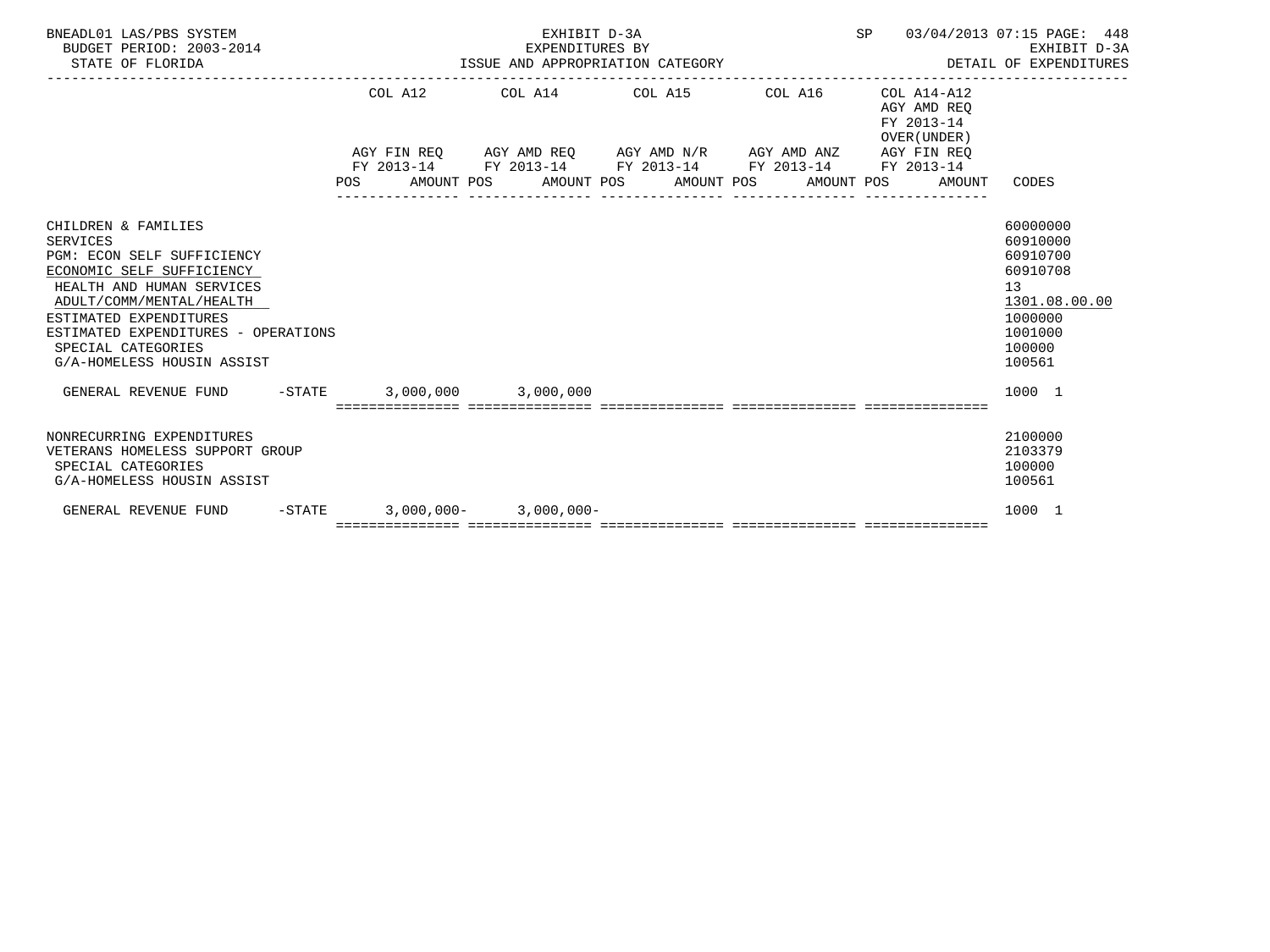| BNEADL01 LAS/PBS SYSTEM<br>BUDGET PERIOD: 2003-2014<br>STATE OF FLORIDA                                                                                                                                                                                                       |                                                                     | EXHIBIT D-3A<br>EXPENDITURES BY<br>ISSUE AND APPROPRIATION CATEGORY |                                                                                                                                                                                         | SP 03/04/2013 07:15 PAGE: 449<br>EXHIBIT D-3A<br>DETAIL OF EXPENDITURES<br>--------------- |                                                                                                  |                                                                                                     |
|-------------------------------------------------------------------------------------------------------------------------------------------------------------------------------------------------------------------------------------------------------------------------------|---------------------------------------------------------------------|---------------------------------------------------------------------|-----------------------------------------------------------------------------------------------------------------------------------------------------------------------------------------|--------------------------------------------------------------------------------------------|--------------------------------------------------------------------------------------------------|-----------------------------------------------------------------------------------------------------|
|                                                                                                                                                                                                                                                                               | COL A12<br><b>POS</b>                                               | AMOUNT POS<br>_______________                                       | COL A14 COL A15 COL A16<br>AGY FIN REQ 6 AGY AMD REQ 6 AGY AMD N/R 66 AGY AMD ANZ<br>FY 2013-14 FY 2013-14 FY 2013-14 FY 2013-14 FY 2013-14<br>AMOUNT POS AMOUNT POS<br>_______________ | ---------------                                                                            | COL A14-A12<br>AGY AMD REO<br>FY 2013-14<br>OVER (UNDER )<br>AGY FIN REO<br>AMOUNT POS<br>AMOUNT | CODES                                                                                               |
| CHILDREN & FAMILIES<br><b>SERVICES</b><br>PGM: ECON SELF SUFFICIENCY<br>ECONOMIC SELF SUFFICIENCY<br>HEALTH AND HUMAN SERVICES<br>SERVICES/MOST VULNERABLE<br>ESTIMATED EXPENDITURES<br>ESTIMATED EXPENDITURES - OPERATIONS<br>SALARY RATE<br>SALARY RATE 1.798.943 1.798.943 |                                                                     |                                                                     |                                                                                                                                                                                         |                                                                                            |                                                                                                  | 60000000<br>60910000<br>60910700<br>60910708<br>13<br>1304.00.00.00<br>1000000<br>1001000<br>000000 |
| SALARIES AND BENEFITS                                                                                                                                                                                                                                                         |                                                                     |                                                                     |                                                                                                                                                                                         |                                                                                            |                                                                                                  | 010000                                                                                              |
| GENERAL REVENUE FUND -STATE 170,395 170,395<br>FEDERAL GRANTS TRUST FUND -FEDERL 2, 317, 711 2, 317, 711                                                                                                                                                                      |                                                                     |                                                                     |                                                                                                                                                                                         |                                                                                            |                                                                                                  | 1000 1<br>2261 3                                                                                    |
| TOTAL POSITIONS $38.00$ 38.00<br>TOTAL APPRO $\dots\dots\dots\dots$ 2,488,106                                                                                                                                                                                                 |                                                                     | 2,488,106                                                           |                                                                                                                                                                                         |                                                                                            |                                                                                                  |                                                                                                     |
| OTHER PERSONAL SERVICES                                                                                                                                                                                                                                                       |                                                                     |                                                                     |                                                                                                                                                                                         |                                                                                            |                                                                                                  | 030000                                                                                              |
| GENERAL REVENUE FUND<br>$-STATE$<br>FEDERAL GRANTS TRUST FUND -FEDERL<br>GRANTS AND DONATIONS TF -MATCH<br>WELFARE TRANSITION TF<br>TOTAL APPRO                                                                                                                               | 55,868<br>242,815<br>$\overline{9}$<br>-FEDERL<br>84,091<br>382,783 | 55,868<br>242 815<br>$\sim$ 9<br>84,091<br>382,783                  |                                                                                                                                                                                         |                                                                                            |                                                                                                  | 1000 1<br>2261 3<br>2339<br>-2<br>2401 3                                                            |
| <b>EXPENSES</b>                                                                                                                                                                                                                                                               |                                                                     |                                                                     |                                                                                                                                                                                         |                                                                                            |                                                                                                  | 040000                                                                                              |
| GENERAL REVENUE FUND                                                                                                                                                                                                                                                          | $-STATE$<br>177,322<br>$-MATCH$<br>3                                | 177,322                                                             |                                                                                                                                                                                         | ----------- ----------------                                                               |                                                                                                  | 1000 1<br>1000<br>-2                                                                                |
| TOTAL GENERAL REVENUE FUND                                                                                                                                                                                                                                                    | 177,325                                                             | 177,325                                                             |                                                                                                                                                                                         |                                                                                            |                                                                                                  | 1000                                                                                                |
| FEDERAL GRANTS TRUST FUND -FEDERL                                                                                                                                                                                                                                             | 531,094                                                             | 531,094                                                             |                                                                                                                                                                                         |                                                                                            |                                                                                                  | 2261 3                                                                                              |
| GRANTS AND DONATIONS TF                                                                                                                                                                                                                                                       | $-MATCH$                                                            |                                                                     |                                                                                                                                                                                         |                                                                                            |                                                                                                  | 2339 2                                                                                              |
| WELFARE TRANSITION TF                                                                                                                                                                                                                                                         | $-FEDERL$<br>26,669                                                 | 26,669                                                              |                                                                                                                                                                                         |                                                                                            |                                                                                                  | 2401 3                                                                                              |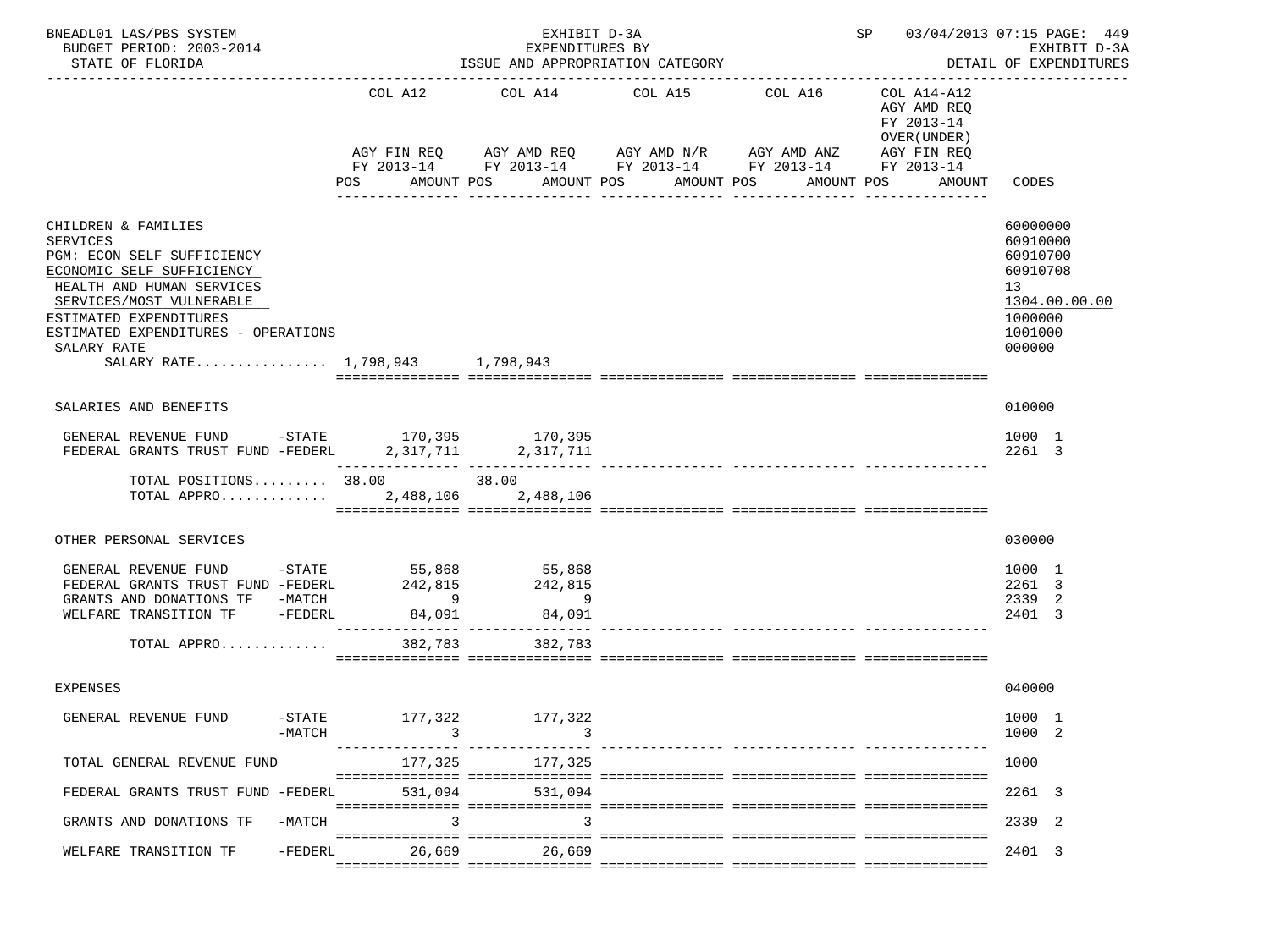| BNEADL01 LAS/PBS SYSTEM<br>BUDGET PERIOD: 2003-2014<br>STATE OF FLORIDA                                                                                                                                                                                                |                | EXHIBIT D-3A<br>EXPENDITURES BY<br>ISSUE AND APPROPRIATION CATEGORY |                                          | SP 03/04/2013 07:15 PAGE: 450<br>EXHIBIT D-3A<br>DETAIL OF EXPENDITURES                                                             |                                                                    |                                                                                                     |
|------------------------------------------------------------------------------------------------------------------------------------------------------------------------------------------------------------------------------------------------------------------------|----------------|---------------------------------------------------------------------|------------------------------------------|-------------------------------------------------------------------------------------------------------------------------------------|--------------------------------------------------------------------|-----------------------------------------------------------------------------------------------------|
|                                                                                                                                                                                                                                                                        | COL A12<br>POS | COL A14 COL A15 COL A16<br>AMOUNT POS                               | AMOUNT POS AMOUNT POS<br>_______________ | AGY FIN REQ AGY AMD REQ AGY AMD N/R AGY AMD ANZ AGY FIN REQ<br>FY 2013-14 FY 2013-14 FY 2013-14 FY 2013-14 FY 2013-14<br>AMOUNT POS | COL A14-A12<br>AGY AMD REQ<br>FY 2013-14<br>OVER (UNDER)<br>AMOUNT | CODES                                                                                               |
| CHILDREN & FAMILIES<br><b>SERVICES</b><br>PGM: ECON SELF SUFFICIENCY<br>ECONOMIC SELF SUFFICIENCY<br>HEALTH AND HUMAN SERVICES<br>SERVICES/MOST VULNERABLE<br>ESTIMATED EXPENDITURES<br>ESTIMATED EXPENDITURES - OPERATIONS<br>EXPENSES<br>TOTAL APPRO 735,091 735,091 |                |                                                                     |                                          |                                                                                                                                     |                                                                    | 60000000<br>60910000<br>60910700<br>60910708<br>13<br>1304.00.00.00<br>1000000<br>1001000<br>040000 |
| OPERATING CAPITAL OUTLAY                                                                                                                                                                                                                                               |                |                                                                     |                                          |                                                                                                                                     |                                                                    | 060000                                                                                              |
| FEDERAL GRANTS TRUST FUND -FEDERL 22,125 22,125                                                                                                                                                                                                                        |                |                                                                     |                                          |                                                                                                                                     |                                                                    | 2261 3                                                                                              |
| SPECIAL CATEGORIES<br>G/A-FED EMER SHELTER PGRM                                                                                                                                                                                                                        |                |                                                                     |                                          |                                                                                                                                     |                                                                    | 100000<br>100550                                                                                    |
| FEDERAL GRANTS TRUST FUND -FEDERL $4,676,638$ $4,676,638$<br>WELFARE TRANSITION TF -FEDERL                                                                                                                                                                             | 787,953        | 787,953                                                             |                                          |                                                                                                                                     |                                                                    | 2261 3<br>2401 3                                                                                    |
| TOTAL APPRO                                                                                                                                                                                                                                                            | 5,464,591      | 5,464,591                                                           |                                          |                                                                                                                                     |                                                                    |                                                                                                     |
| CONTRACTED SERVICES                                                                                                                                                                                                                                                    |                |                                                                     |                                          |                                                                                                                                     |                                                                    | 100777                                                                                              |
| -STATE<br>GENERAL REVENUE FUND<br>$-MATCH$                                                                                                                                                                                                                             | 1,275          | $22,409$ $22,409$<br>1,275                                          |                                          |                                                                                                                                     |                                                                    | 1000 1<br>1000 2                                                                                    |
| TOTAL GENERAL REVENUE FUND                                                                                                                                                                                                                                             | 23,684         | 23,684                                                              |                                          |                                                                                                                                     |                                                                    | 1000                                                                                                |
| FEDERAL GRANTS TRUST FUND -FEDERL                                                                                                                                                                                                                                      | 47,401         | 47,401                                                              |                                          |                                                                                                                                     |                                                                    | 2261 3                                                                                              |
| -FEDERL<br>WELFARE TRANSITION TF                                                                                                                                                                                                                                       | 1,275          | 1,275                                                               |                                          |                                                                                                                                     |                                                                    | 2401 3                                                                                              |
| TOTAL APPRO                                                                                                                                                                                                                                                            | 72,360         | 72,360                                                              |                                          |                                                                                                                                     |                                                                    |                                                                                                     |
| G/A-LOCAL SERVICES PROGRAM                                                                                                                                                                                                                                             |                |                                                                     |                                          |                                                                                                                                     |                                                                    | 102010                                                                                              |
| FEDERAL GRANTS TRUST FUND -FEDERL 64,742,633 64,742,633                                                                                                                                                                                                                |                |                                                                     |                                          |                                                                                                                                     |                                                                    | 2261 3                                                                                              |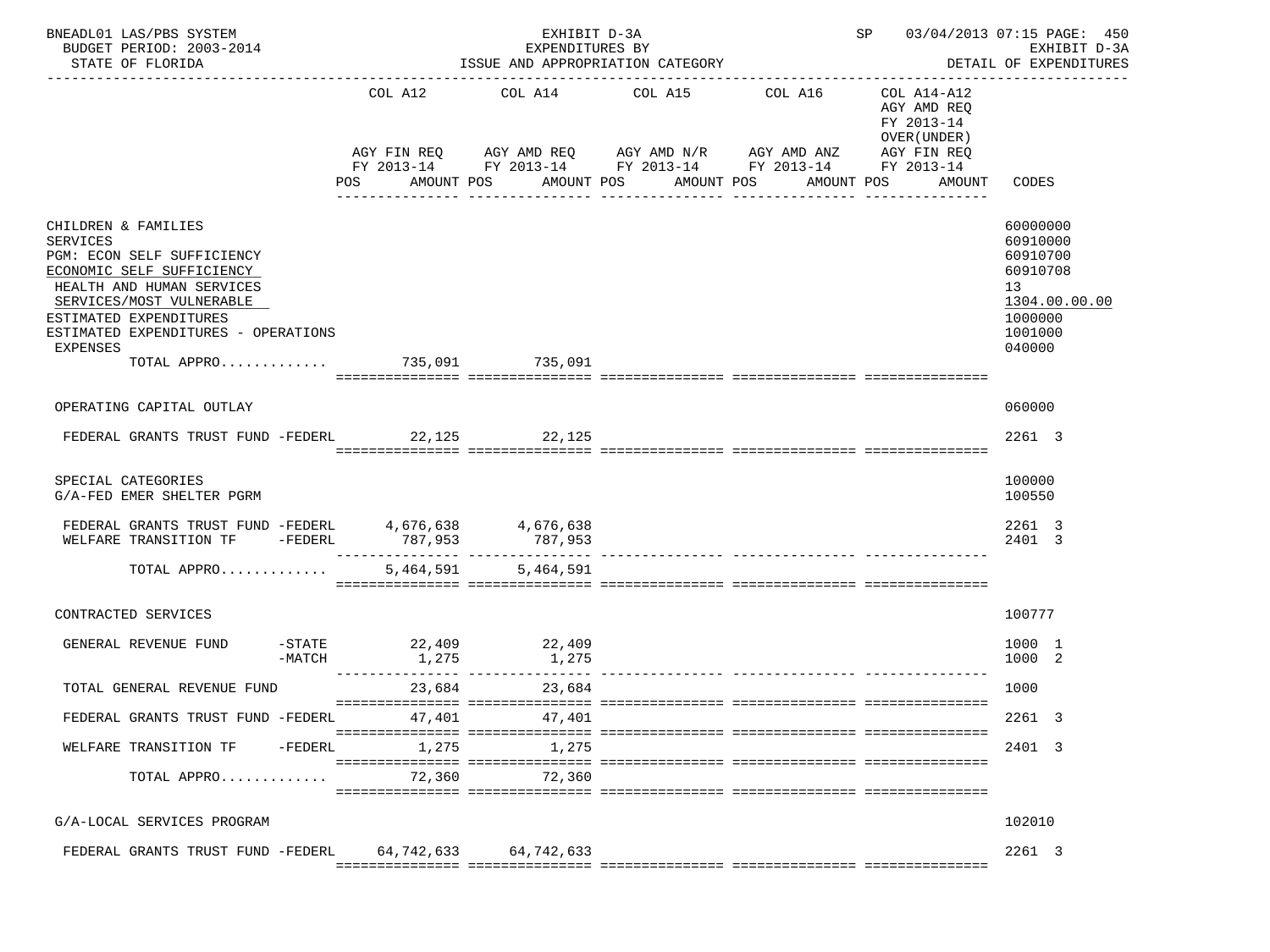| BNEADL01 LAS/PBS SYSTEM<br>BUDGET PERIOD: 2003-2014<br>STATE OF FLORIDA                                                                                                                                                                                                 | EXHIBIT D-3A<br>EXPENDITURES BY<br>ISSUE AND APPROPRIATION CATEGORY |                |                                           |                       |                                                                                                                                                          | SP 03/04/2013 07:15 PAGE: 451                                                       | EXHIBIT D-3A<br>DETAIL OF EXPENDITURES                                                                        |
|-------------------------------------------------------------------------------------------------------------------------------------------------------------------------------------------------------------------------------------------------------------------------|---------------------------------------------------------------------|----------------|-------------------------------------------|-----------------------|----------------------------------------------------------------------------------------------------------------------------------------------------------|-------------------------------------------------------------------------------------|---------------------------------------------------------------------------------------------------------------|
|                                                                                                                                                                                                                                                                         |                                                                     | POS AMOUNT POS |                                           | AMOUNT POS AMOUNT POS | COL A12 COL A14 COL A15 COL A16<br>AGY FIN REQ AGY AMD REQ AGY AMD N/R AGY AMD ANZ AGY FIN REQ<br>FY 2013-14 FY 2013-14 FY 2013-14 FY 2013-14 FY 2013-14 | COL A14-A12<br>AGY AMD REO<br>FY 2013-14<br>OVER (UNDER)<br>AMOUNT POS AMOUNT CODES |                                                                                                               |
| CHILDREN & FAMILIES<br>SERVICES<br>PGM: ECON SELF SUFFICIENCY<br>ECONOMIC SELF SUFFICIENCY<br>HEALTH AND HUMAN SERVICES<br>SERVICES/MOST VULNERABLE<br>ESTIMATED EXPENDITURES<br>ESTIMATED EXPENDITURES - OPERATIONS<br>SPECIAL CATEGORIES<br>RISK MANAGEMENT INSURANCE |                                                                     |                |                                           |                       |                                                                                                                                                          |                                                                                     | 60000000<br>60910000<br>60910700<br>60910708<br>13<br>1304.00.00.00<br>1000000<br>1001000<br>100000<br>103241 |
| FEDERAL GRANTS TRUST FUND -FEDERL 6,604 6,604                                                                                                                                                                                                                           |                                                                     |                |                                           |                       |                                                                                                                                                          |                                                                                     | 2261 3                                                                                                        |
| SVCS/REPATRIATED AMERICANS<br>FEDERAL GRANTS TRUST FUND -FEDERL 40,380 40,380                                                                                                                                                                                           |                                                                     |                |                                           |                       |                                                                                                                                                          |                                                                                     | 103389<br>2261 3                                                                                              |
| DEFERRED-PAY COM CONTRACTS                                                                                                                                                                                                                                              |                                                                     |                |                                           |                       |                                                                                                                                                          |                                                                                     | 105280                                                                                                        |
| FEDERAL GRANTS TRUST FUND -FEDERL 160 160 160                                                                                                                                                                                                                           |                                                                     |                |                                           |                       |                                                                                                                                                          |                                                                                     | 2261 3                                                                                                        |
| LEASE/PURCHASE/EQUIPMENT                                                                                                                                                                                                                                                |                                                                     |                |                                           |                       |                                                                                                                                                          |                                                                                     | 105281                                                                                                        |
| GENERAL REVENUE FUND $-$ STATE 2,853 2,853<br>FEDERAL GRANTS TRUST FUND --FEDERL 14,322 14,322<br>WELFARE TRANSITION TF -FEDERL                                                                                                                                         |                                                                     | 11             | 11                                        |                       |                                                                                                                                                          |                                                                                     | 1000 1<br>2261 3<br>2401 3                                                                                    |
| TOTAL APPRO                                                                                                                                                                                                                                                             |                                                                     |                | 17,186<br>17,186                          |                       |                                                                                                                                                          |                                                                                     |                                                                                                               |
| TR/DMS/HR SVCS/STW CONTRCT                                                                                                                                                                                                                                              |                                                                     |                |                                           |                       |                                                                                                                                                          |                                                                                     | 107040                                                                                                        |
| FEDERAL GRANTS TRUST FUND -FEDERL                                                                                                                                                                                                                                       |                                                                     | 596            | 596                                       |                       |                                                                                                                                                          |                                                                                     | 2261 3                                                                                                        |
| FINANCIAL ASSISTANCE PAYMT<br>CASH ASSISTANCE                                                                                                                                                                                                                           |                                                                     |                |                                           |                       |                                                                                                                                                          |                                                                                     | 110000<br>110012                                                                                              |
| GENERAL REVENUE FUND<br>WELFARE TRANSITION TF                                                                                                                                                                                                                           | -MATCH<br>$-FEDERL$                                                 | 42,101,885     | 113, 337, 400 113, 337, 400<br>42,101,885 |                       |                                                                                                                                                          |                                                                                     | 1000 2<br>2401 3                                                                                              |
|                                                                                                                                                                                                                                                                         |                                                                     | --------       |                                           |                       |                                                                                                                                                          |                                                                                     |                                                                                                               |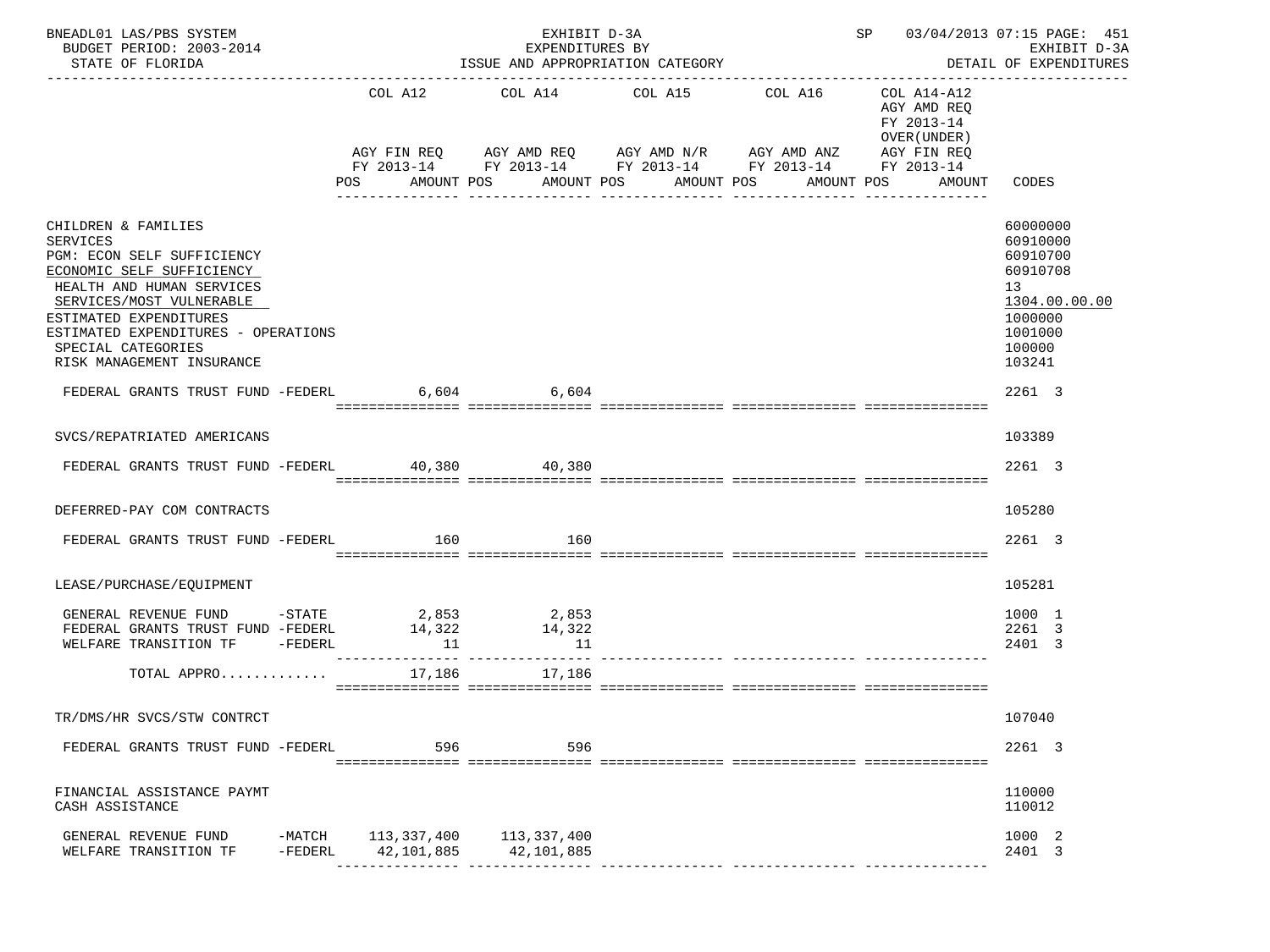| BNEADL01 LAS/PBS SYSTEM<br>BUDGET PERIOD: 2003-2014<br>STATE OF FLORIDA                                                                                                                                                                                                                                             |                        | EXHIBIT D-3A<br>EXPENDITURES BY<br>ISSUE AND APPROPRIATION CATEGORY                          |                       |                        | SP 03/04/2013 07:15 PAGE: 452                                            | EXHIBIT D-3A<br>DETAIL OF EXPENDITURES                                                                                     |
|---------------------------------------------------------------------------------------------------------------------------------------------------------------------------------------------------------------------------------------------------------------------------------------------------------------------|------------------------|----------------------------------------------------------------------------------------------|-----------------------|------------------------|--------------------------------------------------------------------------|----------------------------------------------------------------------------------------------------------------------------|
|                                                                                                                                                                                                                                                                                                                     | COL A12<br>AGY FIN REQ | COL A14<br>AGY AMD REQ AGY AMD N/R<br>FY 2013-14 FY 2013-14 FY 2013-14 FY 2013-14 FY 2013-14 | COL A15               | COL A16<br>AGY AMD ANZ | COL A14-A12<br>AGY AMD REQ<br>FY 2013-14<br>OVER (UNDER )<br>AGY FIN REQ |                                                                                                                            |
|                                                                                                                                                                                                                                                                                                                     | POS AMOUNT POS         |                                                                                              | AMOUNT POS AMOUNT POS | AMOUNT POS             | AMOUNT                                                                   | CODES                                                                                                                      |
| CHILDREN & FAMILIES<br><b>SERVICES</b><br>PGM: ECON SELF SUFFICIENCY<br>ECONOMIC SELF SUFFICIENCY<br>HEALTH AND HUMAN SERVICES<br>SERVICES/MOST VULNERABLE<br>ESTIMATED EXPENDITURES<br>ESTIMATED EXPENDITURES - OPERATIONS<br>FINANCIAL ASSISTANCE PAYMT<br>CASH ASSISTANCE<br>TOTAL APPRO 155,439,285 155,439,285 |                        |                                                                                              |                       |                        |                                                                          | 60000000<br>60910000<br>60910700<br>60910708<br>13 <sup>°</sup><br>1304.00.00.00<br>1000000<br>1001000<br>110000<br>110012 |
|                                                                                                                                                                                                                                                                                                                     |                        |                                                                                              |                       |                        |                                                                          |                                                                                                                            |
| OPTIONAL ST SUPPLEMENT PRG                                                                                                                                                                                                                                                                                          |                        |                                                                                              |                       |                        |                                                                          | 110020                                                                                                                     |
| GENERAL REVENUE FUND -MATCH 18,158,881 18,158,881                                                                                                                                                                                                                                                                   |                        |                                                                                              |                       |                        |                                                                          | 1000 2                                                                                                                     |
| PERSONAL CARE ALLOWANCE                                                                                                                                                                                                                                                                                             |                        |                                                                                              |                       |                        |                                                                          | 110133                                                                                                                     |
| GENERAL REVENUE FUND                                                                                                                                                                                                                                                                                                | -MATCH 344,456 344,456 |                                                                                              |                       |                        |                                                                          | 1000 2                                                                                                                     |
| REFUGEE/ENTRANT ASSISTANCE                                                                                                                                                                                                                                                                                          |                        |                                                                                              |                       |                        |                                                                          | 110154                                                                                                                     |
| FEDERAL GRANTS TRUST FUND -FEDERL 15, 231, 735 15, 231, 735                                                                                                                                                                                                                                                         |                        |                                                                                              |                       |                        |                                                                          | 2261 3                                                                                                                     |
| TOTAL: ESTIMATED EXPENDITURES - OPERATIONS<br>TOTAL POSITIONS 38.00<br>TOTAL ISSUE 263, 146, 972 263, 146, 972<br>TOTAL SALARY RATE 1,798,943 1,798,943                                                                                                                                                             |                        | 38.00                                                                                        |                       |                        |                                                                          | 1001000                                                                                                                    |
| CASUALTY INSURANCE PREMIUM<br>ADJUSTMENT<br>SPECIAL CATEGORIES<br>RISK MANAGEMENT INSURANCE                                                                                                                                                                                                                         |                        |                                                                                              |                       |                        |                                                                          | 1001090<br>100000<br>103241                                                                                                |
| FEDERAL GRANTS TRUST FUND -FEDERL                                                                                                                                                                                                                                                                                   |                        | 2,281 2,281                                                                                  |                       |                        |                                                                          | 2261 3                                                                                                                     |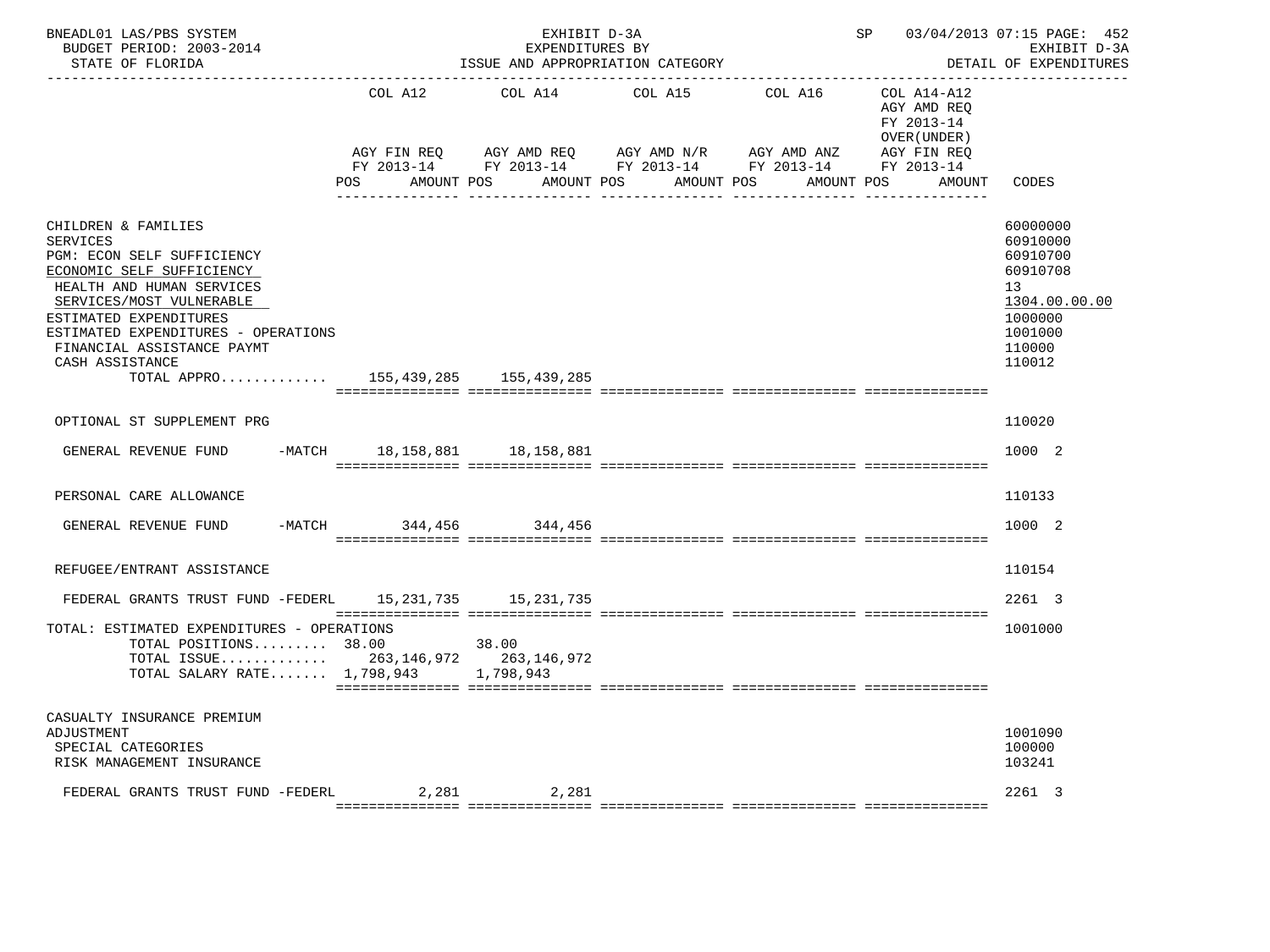| BNEADL01 LAS/PBS SYSTEM<br>BUDGET PERIOD: 2003-2014<br>STATE OF FLORIDA                                                                                                                                                                          |                | EXHIBIT D-3A<br>EXPENDITURES BY<br>ISSUE AND APPROPRIATION CATEGORY |                                                                |                                                                                       | SP 03/04/2013 07:15 PAGE: 453<br>EXHIBIT D-3A<br>DETAIL OF EXPENDITURES<br>_______________ |
|--------------------------------------------------------------------------------------------------------------------------------------------------------------------------------------------------------------------------------------------------|----------------|---------------------------------------------------------------------|----------------------------------------------------------------|---------------------------------------------------------------------------------------|--------------------------------------------------------------------------------------------|
|                                                                                                                                                                                                                                                  | COL A12<br>POS |                                                                     | COL A14 COL A15<br>COL A16<br>AMOUNT POS AMOUNT POS AMOUNT POS | $COL A14 - A12$<br>AGY AMD REQ<br>FY 2013-14<br>OVER (UNDER )<br>AMOUNT POS<br>AMOUNT | CODES                                                                                      |
| CHILDREN & FAMILIES<br><b>SERVICES</b><br>PGM: ECON SELF SUFFICIENCY<br>ECONOMIC SELF SUFFICIENCY<br>HEALTH AND HUMAN SERVICES<br>SERVICES/MOST VULNERABLE<br>ESTIMATED EXPENDITURES<br>FLORIDA RETIREMENT SYSTEM<br>CONTRIBUTION ADJUSTMENT FOR |                |                                                                     |                                                                |                                                                                       | 60000000<br>60910000<br>60910700<br>60910708<br>13<br>1304.00.00.00<br>1000000             |
| FISCAL YEAR 2012-2013<br>SALARIES AND BENEFITS                                                                                                                                                                                                   |                |                                                                     |                                                                |                                                                                       | 1001240<br>010000                                                                          |
| GENERAL REVENUE FUND<br>$-$ STATE<br>FEDERAL GRANTS TRUST FUND -FEDERL                                                                                                                                                                           | 387<br>5,260   | 387<br>5,260<br>_____________________________                       |                                                                |                                                                                       | 1000 1<br>2261 3                                                                           |
| TOTAL APPRO                                                                                                                                                                                                                                      | 5,647          | 5,647                                                               |                                                                |                                                                                       |                                                                                            |
| ADJUSTMENT TO STATE HEALTH<br>INSURANCE PREMIUM CONTRIBUTION -<br>FISCAL YEAR 2012-13<br>SALARIES AND BENEFITS                                                                                                                                   |                |                                                                     |                                                                |                                                                                       | 1001830<br>010000                                                                          |
| GENERAL REVENUE FUND -STATE<br>FEDERAL GRANTS TRUST FUND -FEDERL 4,278 4,278                                                                                                                                                                     | 315            | 315                                                                 |                                                                |                                                                                       | 1000 1<br>2261 3                                                                           |
| TOTAL APPRO                                                                                                                                                                                                                                      | 4,593          | 4,593                                                               |                                                                |                                                                                       |                                                                                            |
| REALLOCATION OF HUMAN RESOURCES<br>OUTSOURCING<br>SPECIAL CATEGORIES<br>TR/DMS/HR SVCS/STW CONTRCT                                                                                                                                               |                |                                                                     |                                                                |                                                                                       | 1005900<br>100000<br>107040                                                                |
| FEDERAL GRANTS TRUST FUND -FEDERL 37-37-37-37-                                                                                                                                                                                                   |                |                                                                     |                                                                |                                                                                       | 2261 3                                                                                     |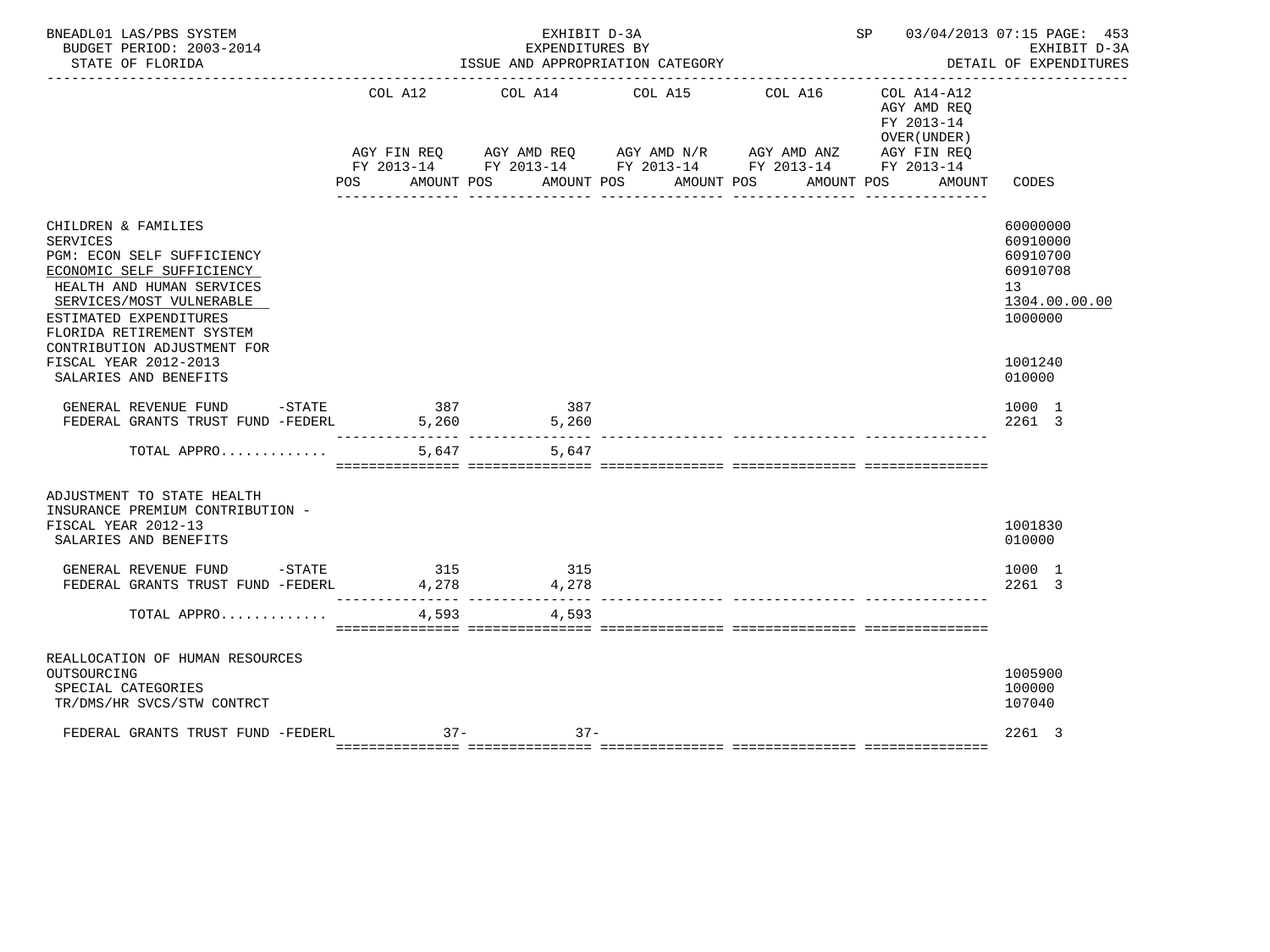| BNEADL01 LAS/PBS SYSTEM<br>BUDGET PERIOD: 2003-2014<br>STATE OF FLORIDA                                                                                                                                                                                                  |         | EXHIBIT D-3A<br>EXPENDITURES BY<br>ISSUE AND APPROPRIATION CATEGORY                                                     | SP 03/04/2013 07:15 PAGE: 454 | EXHIBIT D-3A<br>DETAIL OF EXPENDITURES |                                                           |                                                                                                     |
|--------------------------------------------------------------------------------------------------------------------------------------------------------------------------------------------------------------------------------------------------------------------------|---------|-------------------------------------------------------------------------------------------------------------------------|-------------------------------|----------------------------------------|-----------------------------------------------------------|-----------------------------------------------------------------------------------------------------|
|                                                                                                                                                                                                                                                                          | COL A12 | COL A14 COL A15 COL A16<br>AGY FIN REQ AGY AMD REQ AGY AMD N/R AGY AMD ANZ AGY FIN REQ FY 2013-14 FY 2013-14 FY 2013-14 |                               |                                        | COL A14-A12<br>AGY AMD REQ<br>FY 2013-14<br>OVER (UNDER ) |                                                                                                     |
|                                                                                                                                                                                                                                                                          | POS     | AMOUNT POS                                                                                                              | AMOUNT POS<br>AMOUNT POS      | AMOUNT POS                             | AMOUNT                                                    | CODES                                                                                               |
| CHILDREN & FAMILIES<br><b>SERVICES</b><br>PGM: ECON SELF SUFFICIENCY<br>ECONOMIC SELF SUFFICIENCY<br>HEALTH AND HUMAN SERVICES<br>SERVICES/MOST VULNERABLE<br>INTRA-AGENCY REORGANIZATIONS<br>INFORMATION TECHNOLOGY SHARED<br>SERVICES REALIGNMENT - ADD<br>SALARY RATE |         |                                                                                                                         |                               |                                        |                                                           | 60000000<br>60910000<br>60910700<br>60910708<br>13<br>1304.00.00.00<br>1800000<br>1800120<br>000000 |
| SALARY RATE 322,263 322,263                                                                                                                                                                                                                                              |         |                                                                                                                         |                               |                                        |                                                           |                                                                                                     |
| SALARIES AND BENEFITS                                                                                                                                                                                                                                                    | 7.00    | 7.00                                                                                                                    |                               |                                        |                                                           | 010000                                                                                              |
| FEDERAL GRANTS TRUST FUND -FEDERL                                                                                                                                                                                                                                        | 438,408 | 438,408                                                                                                                 |                               |                                        |                                                           | 2261 3                                                                                              |
| EXPENSES                                                                                                                                                                                                                                                                 |         |                                                                                                                         |                               |                                        |                                                           | 040000                                                                                              |
| FEDERAL GRANTS TRUST FUND -FEDERL                                                                                                                                                                                                                                        | 66,008  | 66,008                                                                                                                  |                               |                                        |                                                           | 2261 3                                                                                              |
| TOTAL: INFORMATION TECHNOLOGY SHARED<br>SERVICES REALIGNMENT - ADD<br>TOTAL POSITIONS 7.00<br>$\texttt{TOTAL}$ $\texttt{ISSUE} \dots \dots \dots \dots \dots$ 504,416<br>TOTAL SALARY RATE 322,263 322,263                                                               |         | 7.00<br>504,416                                                                                                         |                               |                                        |                                                           | 1800120                                                                                             |
|                                                                                                                                                                                                                                                                          |         |                                                                                                                         |                               |                                        |                                                           |                                                                                                     |
| AGENCY ISSUE NARRATIVE:<br>2013-2014 BUDGET YEAR NARRATIVE:<br>ISSUE TITLE: Information Technology Shared Services Alignment - ADD                                                                                                                                       |         |                                                                                                                         | IT COMPONENT? NO              |                                        |                                                           |                                                                                                     |
| SPECIFY WHICH AGENCY GOAL FROM THE FISCAL YEARS 2013-2014 THROUGH 2017-2018 STRATEGIC PLAN IS ADDRESSED BY THIS BUDGET<br>ISSUE PROPOSAL: Goal 2 Effect Program Improvements: Apply proven best practices to maximize efficiencies and outcomes                          |         |                                                                                                                         |                               |                                        |                                                           |                                                                                                     |
| SUMMARY:<br>The Department requests the transfer of \$1,702,551 (\$582,914 General Revenue, \$842,282 Federal Grants Trust Fund,                                                                                                                                         |         |                                                                                                                         |                               |                                        |                                                           |                                                                                                     |

 \$122,009 Welfare Transition Trust Fund, \$79,898 Social Services Block Grant, \$11,768 Alchohol, Drug Abuse, and Mental Health Trust Fund, and \$63,680 Administrative Trust Fund) and 22.00 FTE within the Department as a technical alignment for final implementation of shared services.

This issue is cost neutral across budget entities.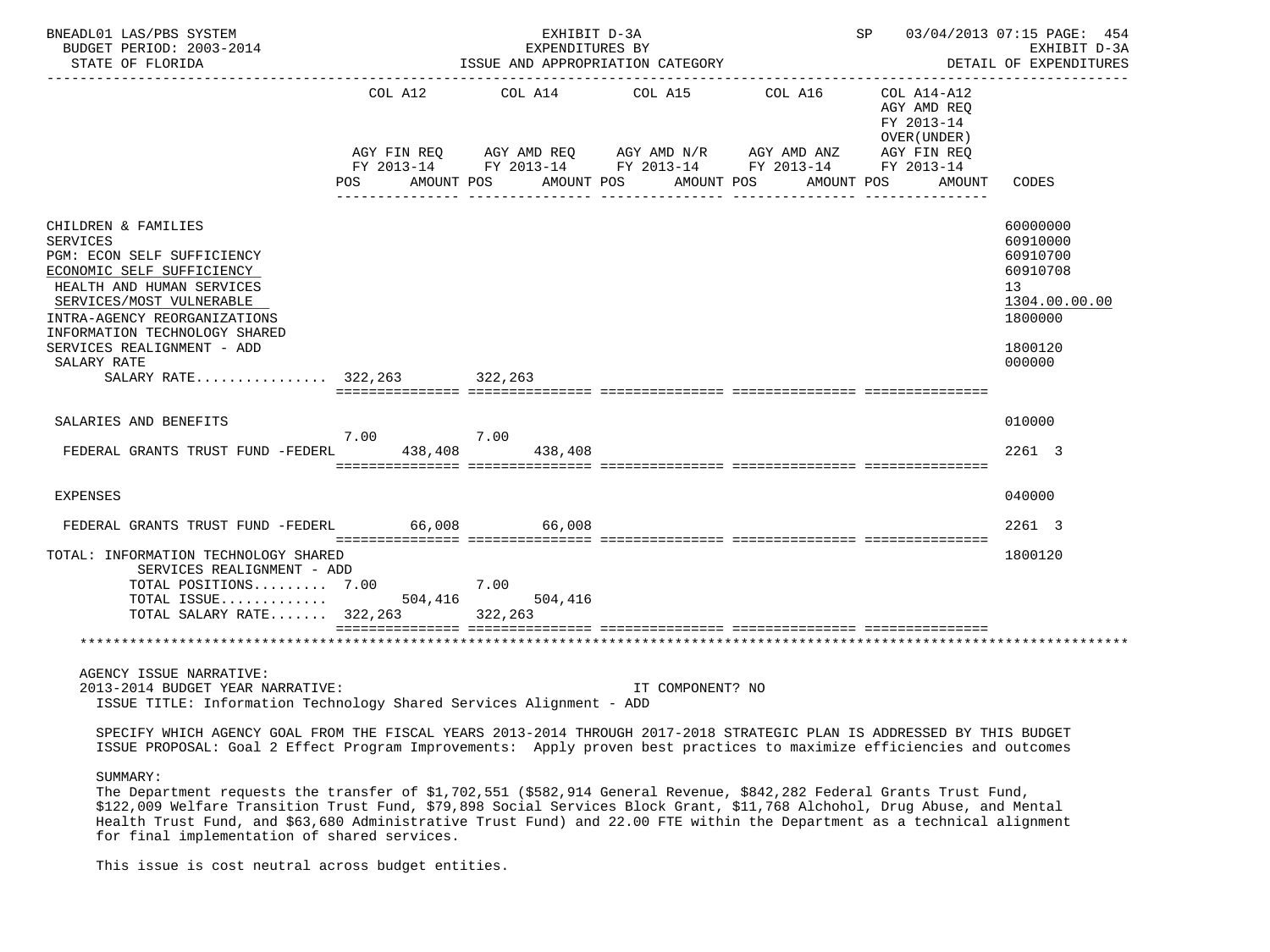| BNEADL01 LAS/PBS SYSTEM<br>BUDGET PERIOD: 2003-2014<br>STATE OF FLORIDA                                                                                                                                              | ISSUE AND APPROPRIATION CATEGORY | EXHIBIT D-3A<br>EXPENDITURES BY | SP                                                          | 03/04/2013 07:15 PAGE: 455<br>EXHIBIT D-3A<br>DETAIL OF EXPENDITURES |                                                          |                                                                                |
|----------------------------------------------------------------------------------------------------------------------------------------------------------------------------------------------------------------------|----------------------------------|---------------------------------|-------------------------------------------------------------|----------------------------------------------------------------------|----------------------------------------------------------|--------------------------------------------------------------------------------|
|                                                                                                                                                                                                                      | COL A12                          |                                 | COL A14 COL A15 COL A16                                     |                                                                      | COL A14-A12<br>AGY AMD REO<br>FY 2013-14<br>OVER (UNDER) |                                                                                |
|                                                                                                                                                                                                                      | AGY FIN REO<br>FY 2013-14        |                                 | AGY AMD REQ AGY AMD N/R<br>FY 2013-14 FY 2013-14 FY 2013-14 | AGY AMD ANZ                                                          | AGY FIN REO<br>FY 2013-14                                |                                                                                |
|                                                                                                                                                                                                                      | POS                              |                                 |                                                             |                                                                      | AMOUNT POS AMOUNT POS AMOUNT POS AMOUNT POS AMOUNT       | CODES                                                                          |
| CHILDREN & FAMILIES<br>SERVICES<br>PGM: ECON SELF SUFFICIENCY<br>ECONOMIC SELF SUFFICIENCY<br>HEALTH AND HUMAN SERVICES<br>SERVICES/MOST VULNERABLE<br>INTRA-AGENCY REORGANIZATIONS<br>INFORMATION TECHNOLOGY SHARED |                                  |                                 |                                                             |                                                                      |                                                          | 60000000<br>60910000<br>60910700<br>60910708<br>13<br>1304.00.00.00<br>1800000 |
| SERVICES REALIGNMENT - ADD                                                                                                                                                                                           |                                  |                                 |                                                             |                                                                      |                                                          | 1800120                                                                        |

#### PROBLEM STATEMENT:

 Shared Services Organizations arrange essential business support functions (i.e., finance, human resources, and information technology services) as a business unit to serve agency operations. Shared Services is the provision of a service by one part of an organization where the service was previously found in more than one part of the organization. The funding and resourcing of the service is shared and creates a cost-effective platform for service delivery by standardizing processes and delivery methods; consolidating people and technology around delivery structure; and reengineering work patterns to achieve world-class standards.

 In Fiscal Year 2012-2013 the Department implemented Information Technology Shared Services (ITSS). Issue 1800110 and 1800120 transferred into the Office of Information Technology a total of 143 positions. These positions were identified by their class title. After the transfer of the 143 positions, 20 positions were identified as program support personnel and not information technology staff. Therefore, the Office of Information Technology request these positions be returned to the program. This technical alignment of positions is necessary to fully implement ITSS.

### WHAT BENEFITS WILL BE OBTAINED BY FUNDING THIS ISSUE:

 This is a technical alignment of positions that fully implements the Department's Information Technology Shared Services (ITSS) approved during the 2012 Legislative Session (Issue Number: 1800120).

 WHAT UNDERLYING PROGRAM THEORY CHANGE IS INVOLVED IN THIS ISSUE (IF ANY): Not applicable

 WHAT IMPLEMENTATION MECHANISMS WILL BE CHANGED AS A RESULT OF THIS ISSUE (IF ANY): Not applicable

 FLORIDA STRATEGIC PLAN FOR ECONOMIC DEVELOPMENT: Not Applicable

 RETURN ON INVESTMENT (ROI): Not applicable

## COST CALCULATIONS:

 This is a cost neutral ADD/DEDUCT issue shifting Salary and Expenses within Department Budget Entities. The Other Adjustment Data (OAD) transaction associated with this request is based on the rate and budget necessary to fully restore the amounts transferred for 20 FTE positions from program offices to Information Technology in Fiscal Year 2012-2013. The additional OAD adjustment amount is based on the need to transfer two filled positions (as of September 4, 2012) from the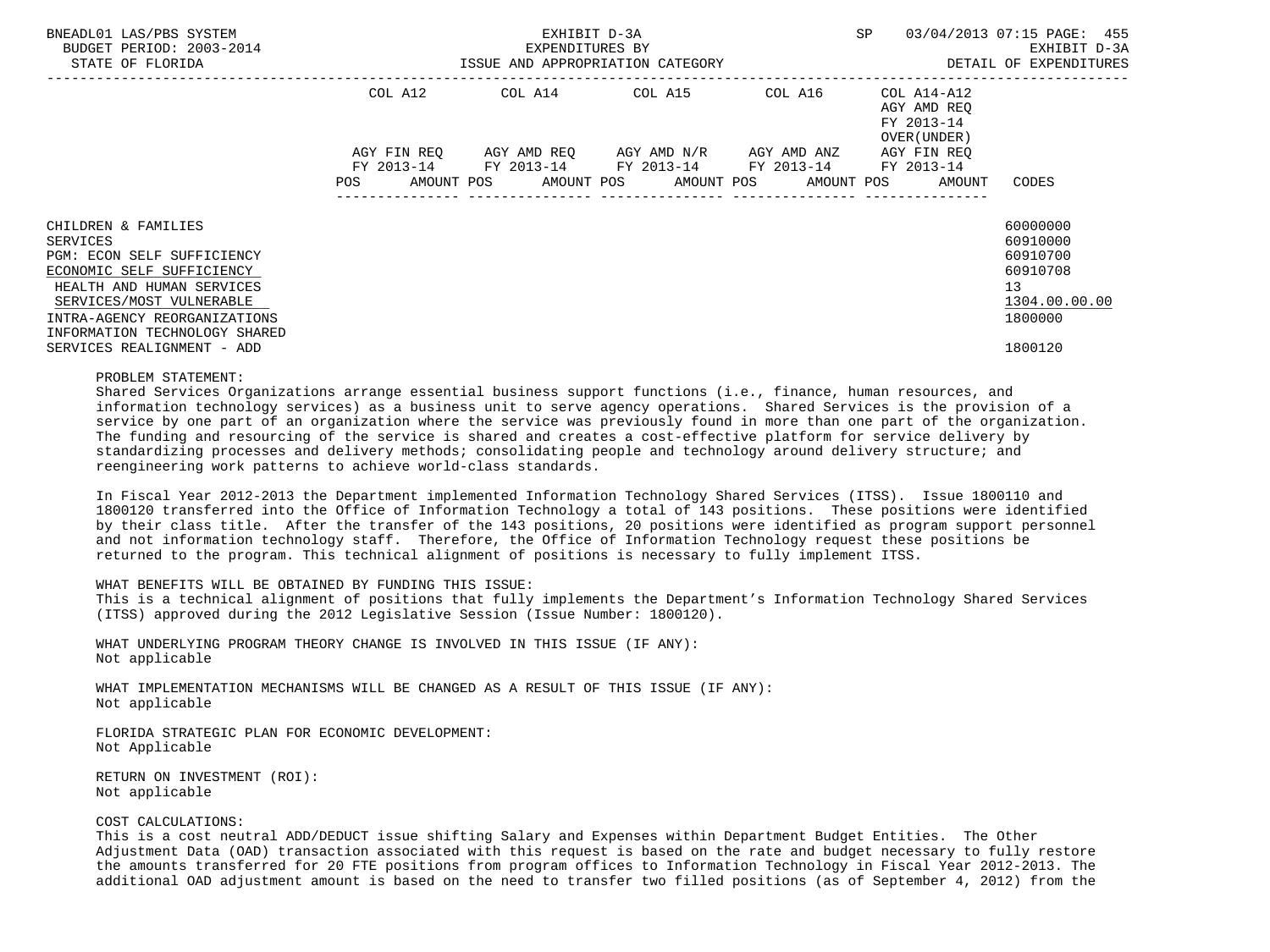| BNEADL01 LAS/PBS SYSTEM<br>BUDGET PERIOD: 2003-2014                                                                                                                                                                                                       |      |                                    | EXHIBIT D-3A<br>EXPENDITURES BY           |                                           |                                                           |             | SP 03/04/2013 07:15 PAGE: 456<br>EXHIBIT D-3A                                             |
|-----------------------------------------------------------------------------------------------------------------------------------------------------------------------------------------------------------------------------------------------------------|------|------------------------------------|-------------------------------------------|-------------------------------------------|-----------------------------------------------------------|-------------|-------------------------------------------------------------------------------------------|
| STATE OF FLORIDA                                                                                                                                                                                                                                          |      |                                    | ISSUE AND APPROPRIATION CATEGORY          |                                           |                                                           |             | DETAIL OF EXPENDITURES                                                                    |
| POS                                                                                                                                                                                                                                                       |      | COL A12 COL A14<br>AMOUNT POS      | AMOUNT POS                                | COL A15 COL A16 COL A14-A12<br>AMOUNT POS | AGY AMD REO<br>FY 2013-14<br>OVER ( UNDER )<br>AMOUNT POS | AMOUNT      | CODES                                                                                     |
|                                                                                                                                                                                                                                                           |      |                                    |                                           |                                           |                                                           |             |                                                                                           |
| CHILDREN & FAMILIES<br><b>SERVICES</b><br>PGM: ECON SELF SUFFICIENCY<br>ECONOMIC SELF SUFFICIENCY<br>HEALTH AND HUMAN SERVICES<br>SERVICES/MOST VULNERABLE<br>INTRA-AGENCY REORGANIZATIONS<br>INFORMATION TECHNOLOGY SHARED<br>SERVICES REALIGNMENT - ADD |      |                                    |                                           |                                           |                                                           |             | 60000000<br>60910000<br>60910700<br>60910708<br>13<br>1304.00.00.00<br>1800000<br>1800120 |
| programs to Information Technology.                                                                                                                                                                                                                       |      |                                    |                                           |                                           |                                                           |             |                                                                                           |
| POSITION DETAIL OF SALARIES AND BENEFITS:                                                                                                                                                                                                                 |      |                                    | FTE BASE RATE ADDITIVES BENEFITS SUBTOTAL |                                           |                                                           |             | LAPSE LAPSED SALARIES<br>% AND BENEFITS                                                   |
| A12 - AGY FIN REO FY 2013-14                                                                                                                                                                                                                              |      |                                    |                                           |                                           |                                                           |             |                                                                                           |
| CHANGES TO CURRENTLY AUTHORIZED POSITIONS<br>2103 COMPUTER PROGRAMMER ANALYST II                                                                                                                                                                          |      |                                    |                                           |                                           |                                                           |             |                                                                                           |
| 70378 001<br>1.00 36,608<br>2113 SYSTEMS PROGRAMMER II                                                                                                                                                                                                    |      |                                    |                                           | 14,873                                    |                                                           |             | 51,481 0.00 51,481                                                                        |
| 73136 001                                                                                                                                                                                                                                                 |      |                                    |                                           | 16,616                                    | 66,809                                                    | 0.00        | 66,809                                                                                    |
| 73137 001                                                                                                                                                                                                                                                 |      | $1.00$ $50,193$<br>$1.00$ $43,165$ |                                           | 15,714                                    | 58,879                                                    | 0.00        |                                                                                           |
| 2122 SENIOR DATA BASE ANALYST                                                                                                                                                                                                                             |      |                                    |                                           |                                           |                                                           |             | 58,879                                                                                    |
| 70380 001                                                                                                                                                                                                                                                 |      |                                    |                                           |                                           |                                                           |             |                                                                                           |
| 72434 001                                                                                                                                                                                                                                                 |      | 1.00 49,762                        |                                           | 16,561                                    | 66,323                                                    |             | $0.00$ 66,323                                                                             |
| 2209 OPERATIONS ANALYST I                                                                                                                                                                                                                                 |      | $1.00$ $45,492$                    |                                           | 16,012                                    | 61,504                                                    | 0.00        | 61,504                                                                                    |
|                                                                                                                                                                                                                                                           |      |                                    |                                           |                                           |                                                           |             |                                                                                           |
| 56632 001                                                                                                                                                                                                                                                 |      | $1.00$ 28,033                      |                                           | 13,773                                    |                                                           | 41,806 0.00 | 41,806                                                                                    |
| 2238 GOVERNMENT OPERATIONS CONSULTANT III                                                                                                                                                                                                                 |      |                                    |                                           |                                           |                                                           |             |                                                                                           |
| 56630 001                                                                                                                                                                                                                                                 | 1.00 | 69,010                             |                                           | 19,030                                    |                                                           | 88,040 0.00 | 88,040                                                                                    |
| TOTALS FOR ISSUE BY FUND                                                                                                                                                                                                                                  |      |                                    |                                           |                                           |                                                           |             |                                                                                           |
| 2261 FEDERAL GRANTS TRUST FUND                                                                                                                                                                                                                            |      | 7.00 322,263                       |                                           | 112,579 434,842                           |                                                           |             | 434,842<br>--------------                                                                 |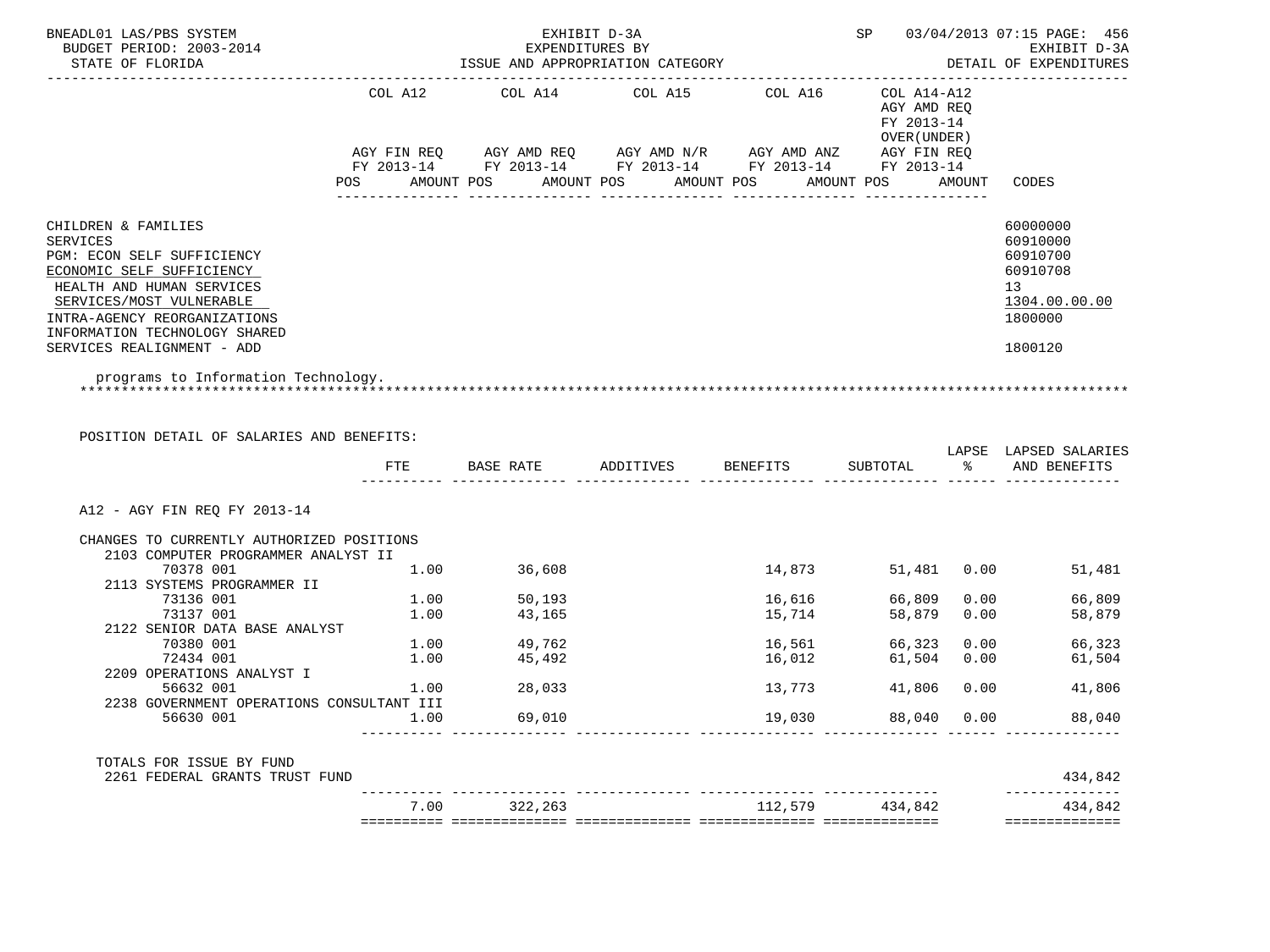| COL A12<br>COL A14<br>COL A15<br>COL A16<br>COL A14-A12<br>AGY AMD REQ<br>FY 2013-14<br>OVER (UNDER )<br>AGY AMD REQ AGY AMD N/R AGY AMD ANZ<br>AGY FIN REQ<br>AGY FIN REQ<br>FY 2013-14 FY 2013-14 FY 2013-14 FY 2013-14 FY 2013-14<br>POS<br>AMOUNT POS<br>AMOUNT POS<br>AMOUNT POS<br>AMOUNT POS<br>AMOUNT<br>CODES<br>---------------<br>---------------<br><u>uuuuuuuuuuu</u><br>CHILDREN & FAMILIES<br>60000000<br>60910000<br><b>SERVICES</b><br>PGM: ECON SELF SUFFICIENCY<br>60910700<br>60910708<br>ECONOMIC SELF SUFFICIENCY<br>HEALTH AND HUMAN SERVICES<br>13<br>SERVICES/MOST VULNERABLE<br>1304.00.00.00<br>INTRA-AGENCY REORGANIZATIONS<br>1800000<br>INFORMATION TECHNOLOGY SHARED<br>SERVICES REALIGNMENT - ADD<br>1800120<br>POSITION DETAIL OF SALARIES AND BENEFITS:<br>LAPSE LAPSED SALARIES<br>ADDITIVES<br>BENEFITS<br>$\sim$ $\sim$ $\sim$<br>AND BENEFITS<br>FTE<br>BASE RATE<br>SUBTOTAL<br>A12 - AGY FIN REQ FY 2013-14<br>CHANGES TO CURRENTLY AUTHORIZED POSITIONS<br>OTHER SALARY AMOUNT<br>2261 FEDERAL GRANTS TRUST FUND<br>3,566<br>-----------<br>438,408<br>==============<br>A14 - AGY AMD REQ FY 2013-14<br>CHANGES TO CURRENTLY AUTHORIZED POSITIONS<br>2103 COMPUTER PROGRAMMER ANALYST II<br>70378 001<br>51,481 0.00<br>1.00<br>36,608<br>14,873<br>51,481<br>2113 SYSTEMS PROGRAMMER II<br>66,809<br>73136 001<br>1.00<br>50,193<br>16,616<br>0.00<br>66,809<br>73137 001<br>1.00<br>43,165<br>15,714<br>58,879<br>0.00<br>58,879<br>2122 SENIOR DATA BASE ANALYST<br>1.00<br>49,762<br>0.00<br>66,323<br>70380 001<br>16,561<br>66,323<br>1.00<br>72434 001<br>45,492<br>16,012<br>61,504<br>0.00<br>61,504<br>2209 OPERATIONS ANALYST I<br>56632 001<br>1.00<br>28,033<br>13,773<br>41,806<br>0.00<br>41,806<br>2238 GOVERNMENT OPERATIONS CONSULTANT III | BNEADL01 LAS/PBS SYSTEM<br>BUDGET PERIOD: 2003-2014<br>STATE OF FLORIDA |      | EXHIBIT D-3A<br>EXPENDITURES BY | ISSUE AND APPROPRIATION CATEGORY |        |        |      | SP 03/04/2013 07:15 PAGE: 457<br>EXHIBIT D-3A<br>DETAIL OF EXPENDITURES |
|--------------------------------------------------------------------------------------------------------------------------------------------------------------------------------------------------------------------------------------------------------------------------------------------------------------------------------------------------------------------------------------------------------------------------------------------------------------------------------------------------------------------------------------------------------------------------------------------------------------------------------------------------------------------------------------------------------------------------------------------------------------------------------------------------------------------------------------------------------------------------------------------------------------------------------------------------------------------------------------------------------------------------------------------------------------------------------------------------------------------------------------------------------------------------------------------------------------------------------------------------------------------------------------------------------------------------------------------------------------------------------------------------------------------------------------------------------------------------------------------------------------------------------------------------------------------------------------------------------------------------------------------------------------------------------------------------------------------------------------------------------------------------------------------------------|-------------------------------------------------------------------------|------|---------------------------------|----------------------------------|--------|--------|------|-------------------------------------------------------------------------|
|                                                                                                                                                                                                                                                                                                                                                                                                                                                                                                                                                                                                                                                                                                                                                                                                                                                                                                                                                                                                                                                                                                                                                                                                                                                                                                                                                                                                                                                                                                                                                                                                                                                                                                                                                                                                        |                                                                         |      |                                 |                                  |        |        |      |                                                                         |
|                                                                                                                                                                                                                                                                                                                                                                                                                                                                                                                                                                                                                                                                                                                                                                                                                                                                                                                                                                                                                                                                                                                                                                                                                                                                                                                                                                                                                                                                                                                                                                                                                                                                                                                                                                                                        |                                                                         |      |                                 |                                  |        |        |      |                                                                         |
|                                                                                                                                                                                                                                                                                                                                                                                                                                                                                                                                                                                                                                                                                                                                                                                                                                                                                                                                                                                                                                                                                                                                                                                                                                                                                                                                                                                                                                                                                                                                                                                                                                                                                                                                                                                                        |                                                                         |      |                                 |                                  |        |        |      |                                                                         |
|                                                                                                                                                                                                                                                                                                                                                                                                                                                                                                                                                                                                                                                                                                                                                                                                                                                                                                                                                                                                                                                                                                                                                                                                                                                                                                                                                                                                                                                                                                                                                                                                                                                                                                                                                                                                        |                                                                         |      |                                 |                                  |        |        |      |                                                                         |
|                                                                                                                                                                                                                                                                                                                                                                                                                                                                                                                                                                                                                                                                                                                                                                                                                                                                                                                                                                                                                                                                                                                                                                                                                                                                                                                                                                                                                                                                                                                                                                                                                                                                                                                                                                                                        |                                                                         |      |                                 |                                  |        |        |      |                                                                         |
|                                                                                                                                                                                                                                                                                                                                                                                                                                                                                                                                                                                                                                                                                                                                                                                                                                                                                                                                                                                                                                                                                                                                                                                                                                                                                                                                                                                                                                                                                                                                                                                                                                                                                                                                                                                                        |                                                                         |      |                                 |                                  |        |        |      |                                                                         |
|                                                                                                                                                                                                                                                                                                                                                                                                                                                                                                                                                                                                                                                                                                                                                                                                                                                                                                                                                                                                                                                                                                                                                                                                                                                                                                                                                                                                                                                                                                                                                                                                                                                                                                                                                                                                        |                                                                         |      |                                 |                                  |        |        |      |                                                                         |
|                                                                                                                                                                                                                                                                                                                                                                                                                                                                                                                                                                                                                                                                                                                                                                                                                                                                                                                                                                                                                                                                                                                                                                                                                                                                                                                                                                                                                                                                                                                                                                                                                                                                                                                                                                                                        |                                                                         |      |                                 |                                  |        |        |      |                                                                         |
|                                                                                                                                                                                                                                                                                                                                                                                                                                                                                                                                                                                                                                                                                                                                                                                                                                                                                                                                                                                                                                                                                                                                                                                                                                                                                                                                                                                                                                                                                                                                                                                                                                                                                                                                                                                                        |                                                                         |      |                                 |                                  |        |        |      |                                                                         |
|                                                                                                                                                                                                                                                                                                                                                                                                                                                                                                                                                                                                                                                                                                                                                                                                                                                                                                                                                                                                                                                                                                                                                                                                                                                                                                                                                                                                                                                                                                                                                                                                                                                                                                                                                                                                        |                                                                         |      |                                 |                                  |        |        |      |                                                                         |
|                                                                                                                                                                                                                                                                                                                                                                                                                                                                                                                                                                                                                                                                                                                                                                                                                                                                                                                                                                                                                                                                                                                                                                                                                                                                                                                                                                                                                                                                                                                                                                                                                                                                                                                                                                                                        |                                                                         |      |                                 |                                  |        |        |      |                                                                         |
|                                                                                                                                                                                                                                                                                                                                                                                                                                                                                                                                                                                                                                                                                                                                                                                                                                                                                                                                                                                                                                                                                                                                                                                                                                                                                                                                                                                                                                                                                                                                                                                                                                                                                                                                                                                                        | 56630 001                                                               | 1.00 | 69,010                          |                                  | 19,030 | 88,040 | 0.00 | 88,040                                                                  |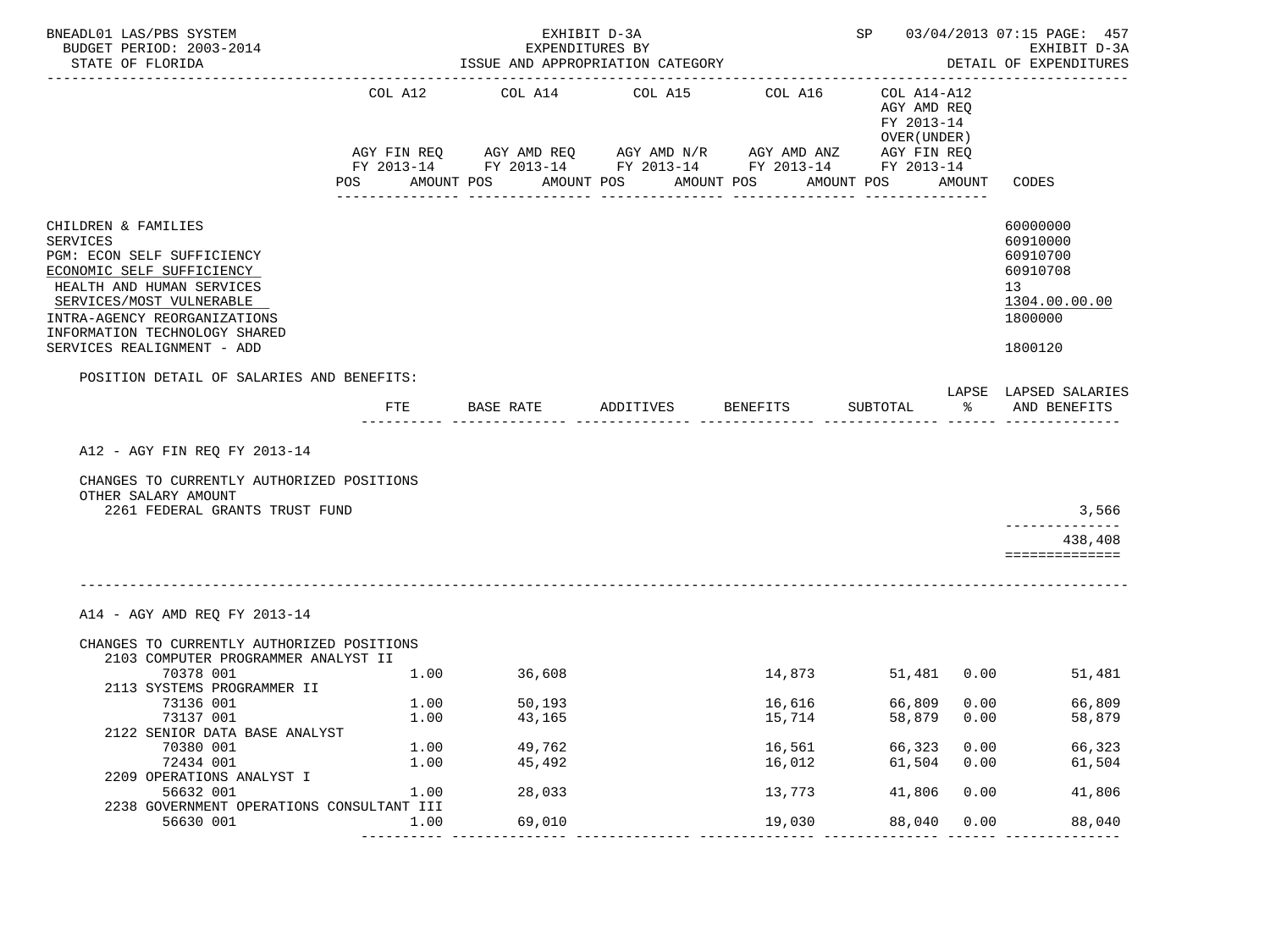| BNEADL01 LAS/PBS SYSTEM<br>BUDGET PERIOD: 2003-2014<br>STATE OF FLORIDA                                                                                                                                                                                                                                |                       |            | EXHIBIT D-3A<br>EXPENDITURES BY<br>ISSUE AND APPROPRIATION CATEGORY                                                                                    |                       |                                                                                  | SP 03/04/2013 07:15 PAGE: 458<br>EXHIBIT D-3A<br>DETAIL OF EXPENDITURES                                |
|--------------------------------------------------------------------------------------------------------------------------------------------------------------------------------------------------------------------------------------------------------------------------------------------------------|-----------------------|------------|--------------------------------------------------------------------------------------------------------------------------------------------------------|-----------------------|----------------------------------------------------------------------------------|--------------------------------------------------------------------------------------------------------|
|                                                                                                                                                                                                                                                                                                        | COL A12<br><b>POS</b> | AMOUNT POS | COL A14 COL A15<br>AGY FIN REQ AGY AMD REQ AGY AMD N/R AGY AMD ANZ AGY FIN REQ<br>FY 2013-14 FY 2013-14 FY 2013-14 FY 2013-14 FY 2013-14<br>AMOUNT POS | COL A16<br>AMOUNT POS | COL A14-A12<br>AGY AMD REQ<br>FY 2013-14<br>OVER (UNDER)<br>AMOUNT POS<br>AMOUNT | CODES                                                                                                  |
| CHILDREN & FAMILIES<br><b>SERVICES</b><br>PGM: ECON SELF SUFFICIENCY<br>ECONOMIC SELF SUFFICIENCY<br>HEALTH AND HUMAN SERVICES<br>SERVICES/MOST VULNERABLE<br>INTRA-AGENCY REORGANIZATIONS<br>INFORMATION TECHNOLOGY SHARED<br>SERVICES REALIGNMENT - ADD<br>POSITION DETAIL OF SALARIES AND BENEFITS: |                       |            |                                                                                                                                                        |                       |                                                                                  | 60000000<br>60910000<br>60910700<br>60910708<br>13 <sup>°</sup><br>1304.00.00.00<br>1800000<br>1800120 |
|                                                                                                                                                                                                                                                                                                        | FTE                   | BASE RATE  | ADDITIVES                                                                                                                                              | BENEFITS              | SUBTOTAL<br>ႜೢ                                                                   | LAPSE LAPSED SALARIES<br>AND BENEFITS                                                                  |
| A14 - AGY AMD REO FY 2013-14                                                                                                                                                                                                                                                                           |                       |            |                                                                                                                                                        |                       |                                                                                  |                                                                                                        |
| CHANGES TO CURRENTLY AUTHORIZED POSITIONS                                                                                                                                                                                                                                                              |                       |            |                                                                                                                                                        |                       |                                                                                  |                                                                                                        |
| TOTALS FOR ISSUE BY FUND<br>2261 FEDERAL GRANTS TRUST FUND                                                                                                                                                                                                                                             |                       |            |                                                                                                                                                        |                       |                                                                                  | 434,842                                                                                                |
|                                                                                                                                                                                                                                                                                                        | 7.00                  | 322,263    |                                                                                                                                                        | 112,579               | ___ _______________<br>434.842                                                   | ______________<br>434,842<br>==============                                                            |
| OTHER SALARY AMOUNT<br>2261 FEDERAL GRANTS TRUST FUND                                                                                                                                                                                                                                                  |                       |            |                                                                                                                                                        |                       |                                                                                  | 3,566                                                                                                  |
|                                                                                                                                                                                                                                                                                                        |                       |            |                                                                                                                                                        |                       |                                                                                  | 438,408<br>==============                                                                              |
|                                                                                                                                                                                                                                                                                                        |                       |            |                                                                                                                                                        |                       |                                                                                  |                                                                                                        |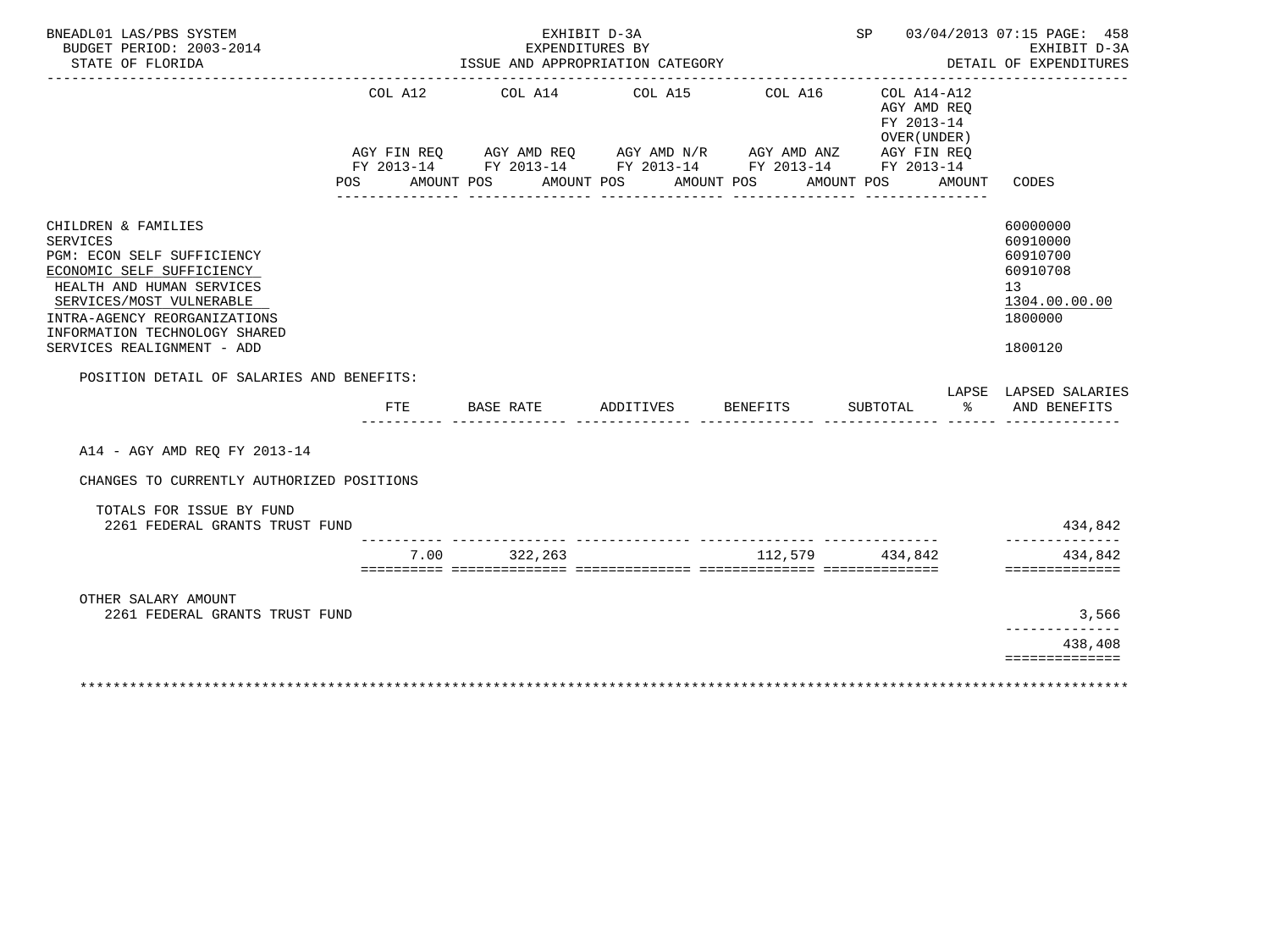| BNEADL01 LAS/PBS SYSTEM<br>BUDGET PERIOD: 2003-2014<br>STATE OF FLORIDA                                                                                                                                                                                                         | ISSUE AND APPROPRIATION CATEGORY |                                                                                                                                                | SP 03/04/2013 07:15 PAGE: 459<br>EXHIBIT D-3A<br>DETAIL OF EXPENDITURES |                                     |                                                                    |                                                                                |
|---------------------------------------------------------------------------------------------------------------------------------------------------------------------------------------------------------------------------------------------------------------------------------|----------------------------------|------------------------------------------------------------------------------------------------------------------------------------------------|-------------------------------------------------------------------------|-------------------------------------|--------------------------------------------------------------------|--------------------------------------------------------------------------------|
|                                                                                                                                                                                                                                                                                 | COL A12<br>POS                   | COL A14<br>AGY FIN REQ AGY AMD REQ AGY AMD N/R AGY AMD ANZ AGY FIN REQ<br>FY 2013-14 FY 2013-14 FY 2013-14 FY 2013-14 FY 2013-14<br>AMOUNT POS | COL A15<br>AMOUNT POS                                                   | COL A16<br>AMOUNT POS<br>AMOUNT POS | COL A14-A12<br>AGY AMD REO<br>FY 2013-14<br>OVER (UNDER)<br>AMOUNT | CODES                                                                          |
| CHILDREN & FAMILIES<br>SERVICES<br>PGM: ECON SELF SUFFICIENCY<br>ECONOMIC SELF SUFFICIENCY<br>HEALTH AND HUMAN SERVICES<br>SERVICES/MOST VULNERABLE<br>ANNUALIZATION OF ADMINISTERED<br>FUNDS APPROPRIATIONS<br>STATE HEALTH INSURANCE ADJUSTMENT<br>FOR FY 2012-13 - 10 MONTHS |                                  |                                                                                                                                                |                                                                         |                                     |                                                                    | 60000000<br>60910000<br>60910700<br>60910708<br>13<br>1304.00.00.00<br>26A0000 |
| ANNUALIZATION<br>SALARIES AND BENEFITS<br>GENERAL REVENUE FUND -STATE 1,575                                                                                                                                                                                                     |                                  | 1,575                                                                                                                                          |                                                                         |                                     |                                                                    | 26A1830<br>010000<br>1000 1                                                    |
| FEDERAL GRANTS TRUST FUND -FEDERL<br>TOTAL APPRO                                                                                                                                                                                                                                | 21,390<br>22,965                 | 21,390<br>22,965                                                                                                                               |                                                                         |                                     |                                                                    | 2261 3                                                                         |
| STATE FUNDING REDUCTIONS<br>ELIMINATE UNFUNDED BUDGET<br>OTHER PERSONAL SERVICES                                                                                                                                                                                                |                                  |                                                                                                                                                |                                                                         |                                     |                                                                    | 3300000<br>3301010<br>030000                                                   |
| $-MATCH$<br>GRANTS AND DONATIONS TF                                                                                                                                                                                                                                             |                                  | $9-$<br>$9 -$                                                                                                                                  |                                                                         |                                     |                                                                    | 2339 2                                                                         |
| <b>EXPENSES</b>                                                                                                                                                                                                                                                                 |                                  |                                                                                                                                                |                                                                         |                                     |                                                                    | 040000                                                                         |
| GRANTS AND DONATIONS TF<br>-MATCH                                                                                                                                                                                                                                               | $3 -$                            | $3 -$                                                                                                                                          |                                                                         |                                     |                                                                    | 2339 2                                                                         |
| TOTAL: ELIMINATE UNFUNDED BUDGET<br>TOTAL ISSUE                                                                                                                                                                                                                                 |                                  | $12-$<br>$12 -$                                                                                                                                |                                                                         |                                     |                                                                    | 3301010                                                                        |
|                                                                                                                                                                                                                                                                                 |                                  |                                                                                                                                                |                                                                         |                                     |                                                                    |                                                                                |
| AGENCY ISSUE NARRATIVE:<br>2013-2014 BUDGET YEAR NARRATIVE:<br>ISSUE TITLE: Eliminate Unfunded Budget                                                                                                                                                                           |                                  |                                                                                                                                                | IT COMPONENT? NO                                                        |                                     |                                                                    |                                                                                |

 SPECIFY WHICH AGENCY GOAL FROM THE 2012-2017 STRATEGIC PLAN IS ADDRESSED BY THIS BUDGET ISSUE PROPOSAL:Effect Program Improvements: Apply proven best practices to maximize efficiencies and outcomes.

 SUMMARY:The Department requests the deletion of \$12 (total issue request is \$48,324) in unfunded budget in order to reflect a more accurate picture of the true funded and useable budget within the Department. This budget has become unfunded as a result of insufficient recurring funding sources to include: a decline in revenue collections, reductions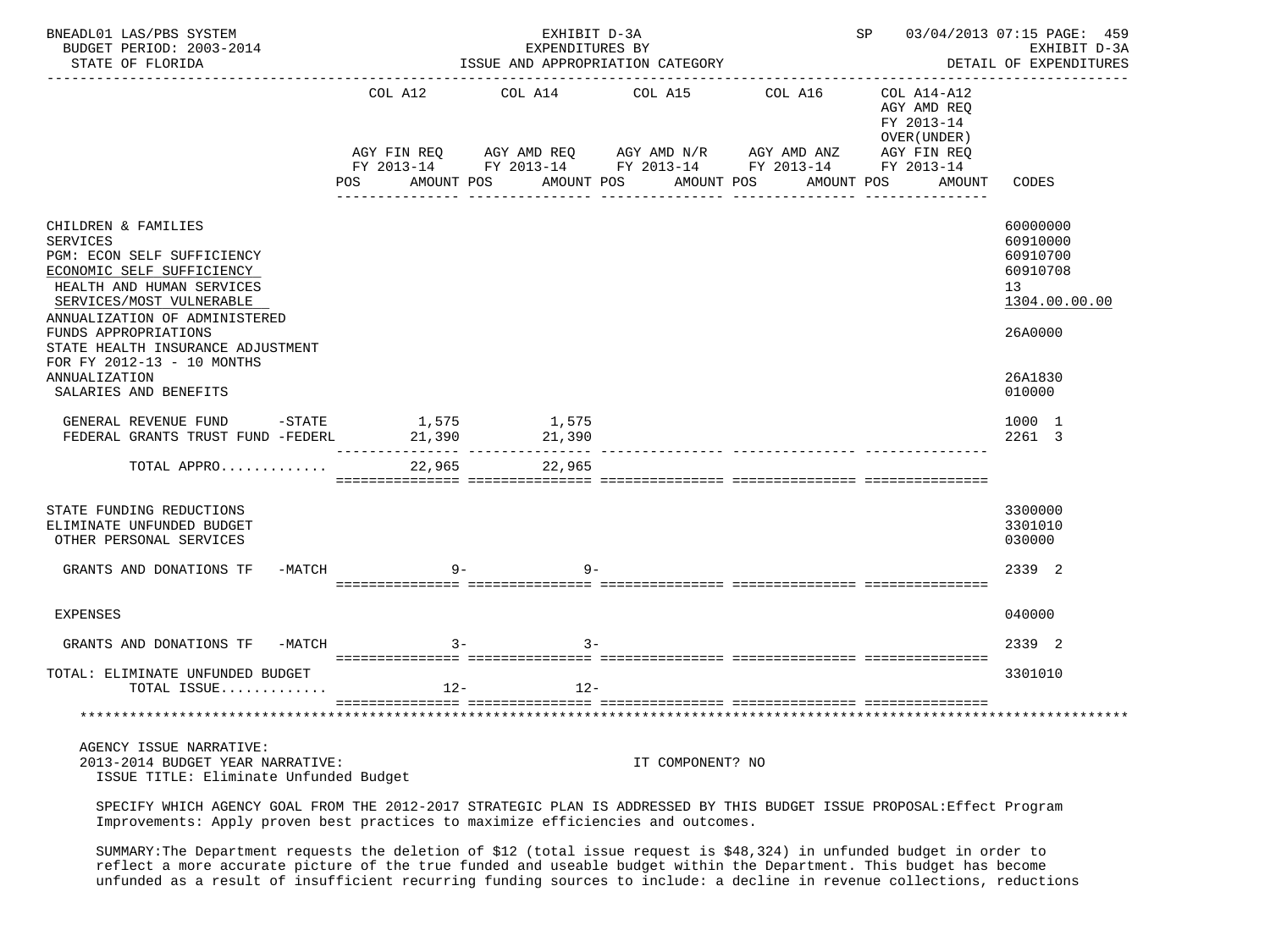| BNEADL01 LAS/PBS SYSTEM<br>BUDGET PERIOD: 2003-2014<br>STATE OF FLORIDA                                                                                                                                                                                                                    | EXHIBIT D-3A<br>SP 03/04/2013 07:15 PAGE: 460 |  |                                                                                                                                                                      |  |                                                                                                          |                                                                                                        |  |  |
|--------------------------------------------------------------------------------------------------------------------------------------------------------------------------------------------------------------------------------------------------------------------------------------------|-----------------------------------------------|--|----------------------------------------------------------------------------------------------------------------------------------------------------------------------|--|----------------------------------------------------------------------------------------------------------|--------------------------------------------------------------------------------------------------------|--|--|
|                                                                                                                                                                                                                                                                                            |                                               |  | COL A12 COL A14 COL A15 COL A16 COL A14-A12<br>AGY FIN REQ AGY AMD REQ AGY AMD N/R AGY AMD ANZ AGY FIN REQ<br>FY 2013-14 FY 2013-14 FY 2013-14 FY 2013-14 FY 2013-14 |  | AGY AMD REQ<br>FY 2013-14<br>OVER(UNDER)<br>POS AMOUNT POS AMOUNT POS AMOUNT POS AMOUNT POS AMOUNT CODES |                                                                                                        |  |  |
| CHILDREN & FAMILIES<br><b>SERVICES</b><br>PGM: ECON SELF SUFFICIENCY<br>ECONOMIC SELF SUFFICIENCY<br>HEALTH AND HUMAN SERVICES<br>SERVICES/MOST VULNERABLE<br>STATE FUNDING REDUCTIONS<br>ELIMINATE UNFUNDED BUDGET<br>to state funds, decreases in grant awards, and grant awards ending. |                                               |  |                                                                                                                                                                      |  |                                                                                                          | 60000000<br>60910000<br>60910700<br>60910708<br>13 <sup>°</sup><br>1304.00.00.00<br>3300000<br>3301010 |  |  |
| PROBLEM STATEMENT: If this issue is not approved, the total funding within the Department will be distorted. The<br>Department would appear to have more resources available than what is obtainable.<br>WHAT BENEFITS WILL BE OBTAINED BY FUNDING THIS ISSUE:<br>Not Applicable.          |                                               |  |                                                                                                                                                                      |  |                                                                                                          |                                                                                                        |  |  |
| WHAT UNDERLYING PROGRAM THEORY CHANGE IS INVOLVED IN THIS ISSUE (IF ANY):<br>Not applicable.                                                                                                                                                                                               |                                               |  |                                                                                                                                                                      |  |                                                                                                          |                                                                                                        |  |  |
| WHAT IMPLEMENTATION MECHANISMS WILL BE CHANGED AS A RESULT OF THIS ISSUE (IF ANY):<br>Not applicable.                                                                                                                                                                                      |                                               |  |                                                                                                                                                                      |  |                                                                                                          |                                                                                                        |  |  |
| FLORIDA STRATEGIC PLAN FOR ECONOMIC DEVELOPMENT:<br>Not applicable                                                                                                                                                                                                                         |                                               |  |                                                                                                                                                                      |  |                                                                                                          |                                                                                                        |  |  |
| RETURN ON INVESTMENT:<br>Not applicable                                                                                                                                                                                                                                                    |                                               |  |                                                                                                                                                                      |  |                                                                                                          |                                                                                                        |  |  |

 COST CALCULATIONS: Not Applicable \*\*\*\*\*\*\*\*\*\*\*\*\*\*\*\*\*\*\*\*\*\*\*\*\*\*\*\*\*\*\*\*\*\*\*\*\*\*\*\*\*\*\*\*\*\*\*\*\*\*\*\*\*\*\*\*\*\*\*\*\*\*\*\*\*\*\*\*\*\*\*\*\*\*\*\*\*\*\*\*\*\*\*\*\*\*\*\*\*\*\*\*\*\*\*\*\*\*\*\*\*\*\*\*\*\*\*\*\*\*\*\*\*\*\*\*\*\*\*\*\*\*\*\*\*\*\*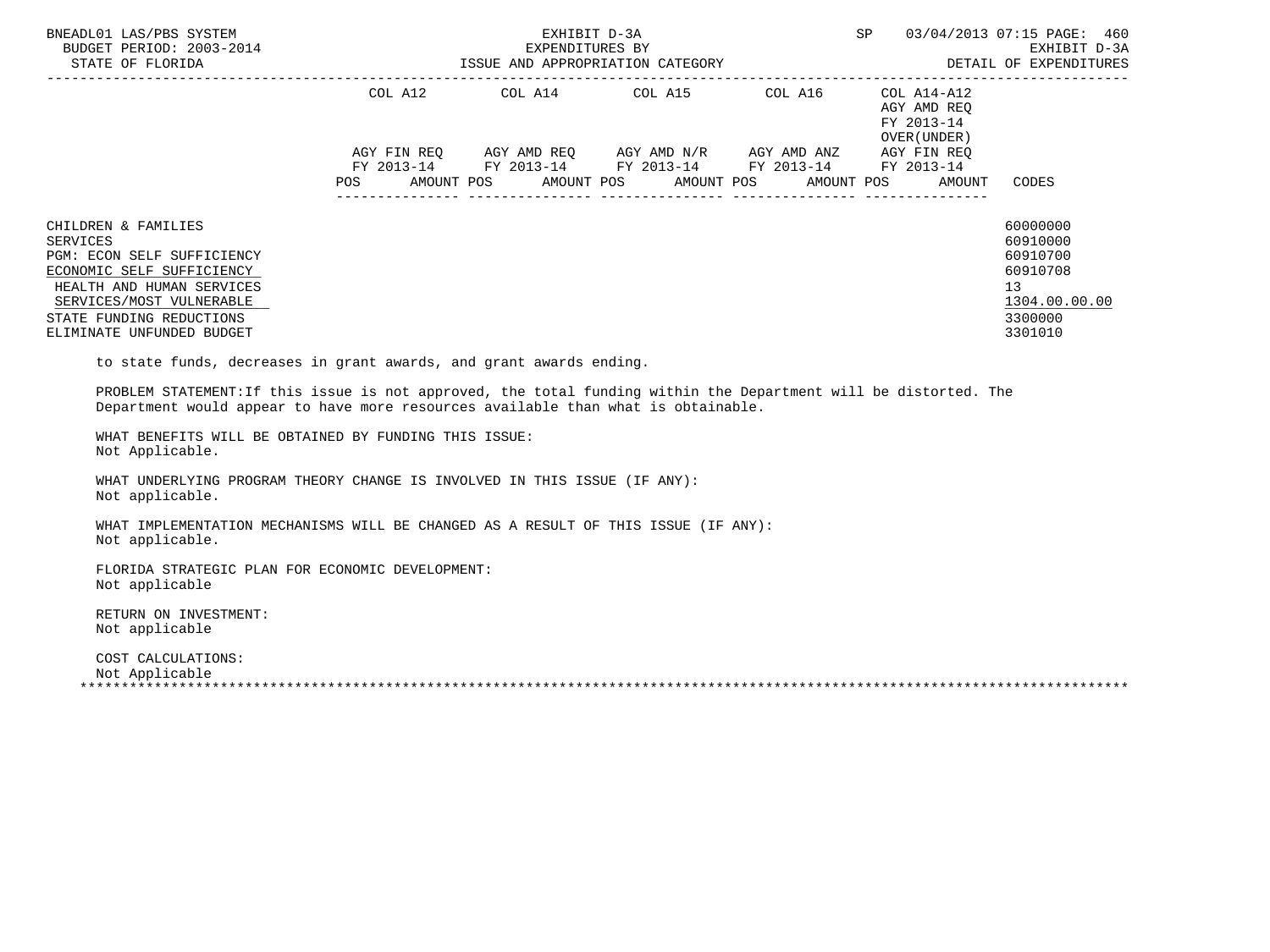| BNEADL01 LAS/PBS SYSTEM<br>BUDGET PERIOD: 2003-2014                                                                                                                                                                                                                       | EXHIBIT D-3A<br>EXPENDITURES BY<br>EXEMPLIORES BY<br>STATE OF FLORIDA STATE OF PORTUGAL STATE OF STATE OF STATE OF PLORIDA |  |  |                                                                                                                                           |  |  |  |                  | SP 03/04/2013 07:15 PAGE: 461<br>EXHIBIT D-3A<br>DETAIL OF EXPENDITURES |                                                                                                               |
|---------------------------------------------------------------------------------------------------------------------------------------------------------------------------------------------------------------------------------------------------------------------------|----------------------------------------------------------------------------------------------------------------------------|--|--|-------------------------------------------------------------------------------------------------------------------------------------------|--|--|--|------------------|-------------------------------------------------------------------------|---------------------------------------------------------------------------------------------------------------|
|                                                                                                                                                                                                                                                                           |                                                                                                                            |  |  | COL A12 COL A14 COL A15 COL A16 COL A14-A12                                                                                               |  |  |  |                  | AGY AMD REO<br>FY 2013-14<br>OVER (UNDER )                              |                                                                                                               |
|                                                                                                                                                                                                                                                                           |                                                                                                                            |  |  | AGY FIN REQ      AGY AMD REQ      AGY AMD N/R      AGY AMD ANZ      AGY FIN REQ<br>FY 2013-14 FY 2013-14 FY 2013-14 FY 2013-14 FY 2013-14 |  |  |  | ---------------- | POS AMOUNT POS AMOUNT POS AMOUNT POS AMOUNT POS AMOUNT CODES            |                                                                                                               |
| CHILDREN & FAMILIES<br>SERVICES<br>PGM: ECON SELF SUFFICIENCY<br>ECONOMIC SELF SUFFICIENCY<br>HEALTH AND HUMAN SERVICES<br>SERVICES/MOST VULNERABLE<br>AGENCY STRATEGIC PRIORITIES<br>EMERGENCY SHELTER GRANT INCREASE<br>SPECIAL CATEGORIES<br>G/A-FED EMER SHELTER PGRM |                                                                                                                            |  |  |                                                                                                                                           |  |  |  |                  |                                                                         | 60000000<br>60910000<br>60910700<br>60910708<br>13<br>1304.00.00.00<br>4000000<br>4000200<br>100000<br>100550 |
| FEDERAL GRANTS TRUST FUND -FEDERL 674,731 674,731                                                                                                                                                                                                                         |                                                                                                                            |  |  |                                                                                                                                           |  |  |  |                  |                                                                         | 2261 3                                                                                                        |
|                                                                                                                                                                                                                                                                           |                                                                                                                            |  |  |                                                                                                                                           |  |  |  |                  |                                                                         |                                                                                                               |

 AGENCY ISSUE NARRATIVE: 2013-2014 BUDGET YEAR NARRATIVE: IT COMPONENT? NO ISSUE TITLE: Emergency Solutions Grant Budget Authority Increase

 SPECIFY WHICH AGENCY GOAL FROM THE 2011-2016 STRATEGIC PLAN IS ADDRESSED BY THIS BUDGET ISSUE PROPOSAL: Engage Communities: Seek partnerships that promote local programs designed to strengthen families.

 SUMMARY:The Department requests \$674,731 Federal Grants Trust Fund to fund an increase in Federal Fiscal Year 2012, U.S. Department of Housing and Urban Development (HUD) Emergency Solutions Grant. The 2009 Homeless Emergency Assistance and Rapid Transition to Housing (HEARTH) Act reauthorizing the McKinney Vento Homeless Assistance programs increased the allocation of money for the HUD's Emergency Solutions Grant.

 PROBLEM STATEMENT:Based on the one-day counts of the homeless in January 2012, the local homeless coalitions identified 54,300 men, women, and children who were living on the street or staying in emergency homeless shelters. In 2012, there were a total of 10,168 emergency shelter beds available in the state, with an additional 13,958 transitional housing beds. The local homeless planning lead agencies estimated that there were 34,521 persons homeless and unsheltered in 2012. The Emergency Solutions Grant can assist homeless shelter providers to operate such facilities.

 The demand for emergency financial assistance to pay rent and other housing costs exceeds the resources available. The Department's emergency aid for families with children facing eviction received nearly 5,700 applications for Fiscal Year (FY) 2011-2012. Available resources of \$787,953 could only assist 2,067 families. Under the federal Homeless Prevention and Rapid Re-Housing Program, local agencies administering the grant, reported receiving four times the number of applications than could be assisted. Between July 2009 and September 2011, the Department's grantees assisted 9,112 households. Another 29,139 households needed help with their rent, but could not be assisted with budget available.

 The Emergency Solutions Grant assists individuals and families with rent and other housing costs to avoid eviction. The program funding can also be used for this homeless prevention assistance as well as to cover rent payments to re-house the homeless.

WHAT BENEFITS WILL BE OBTAINED BY FUNDING THIS ISSUE:The increase in the federal formula grant will enable the Department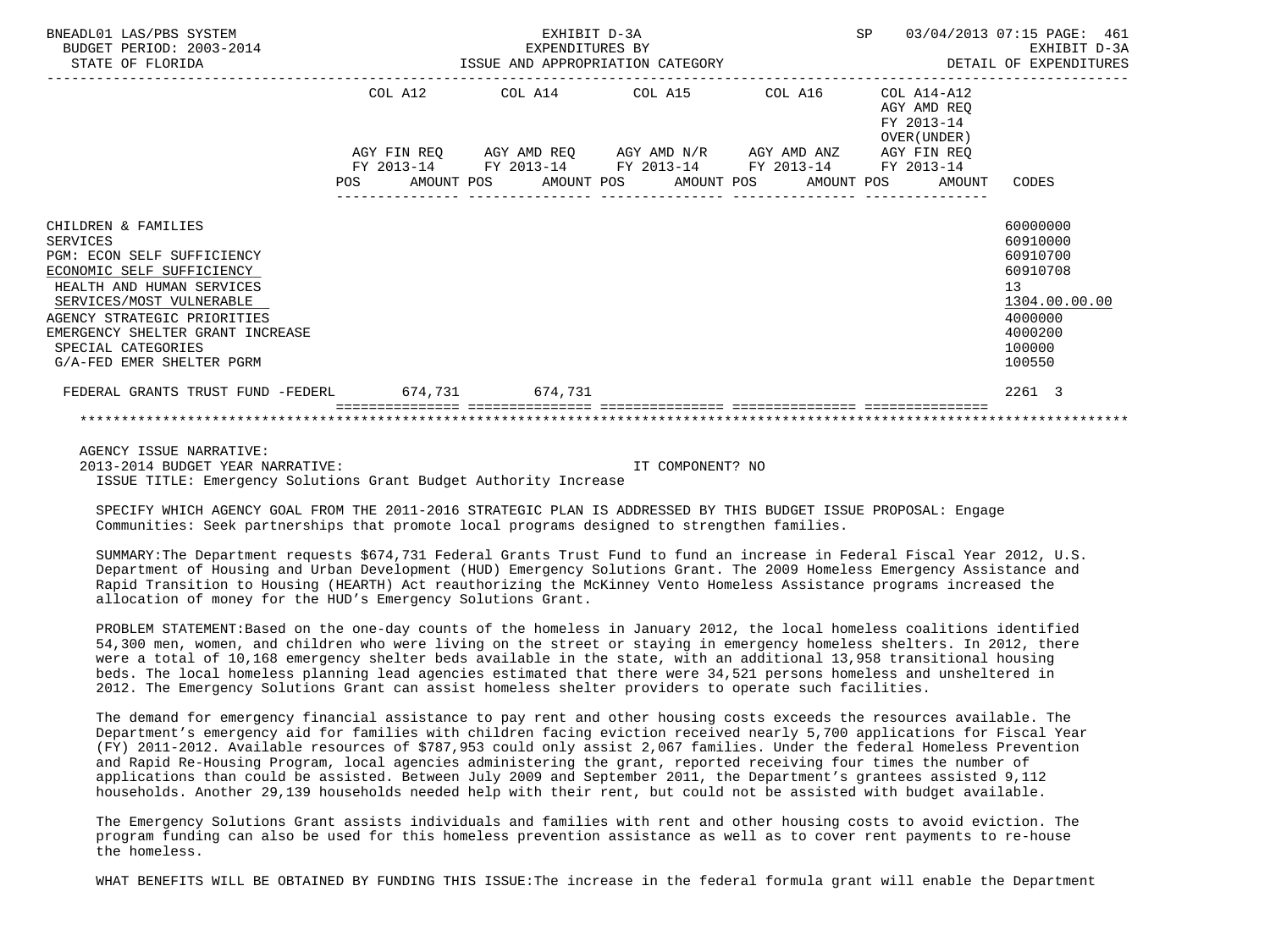| BNEADL01 LAS/PBS SYSTEM<br>BUDGET PERIOD: 2003-2014<br>STATE OF FLORIDA                                                                                                                                                |                    | EXHIBIT D-3A<br>EXPENDITURES BY<br>ISSUE AND APPROPRIATION CATEGORY | <b>SP</b>                                                                                                                                                       | 03/04/2013 07:15 PAGE: 462<br>EXHIBIT D-3A<br>DETAIL OF EXPENDITURES |                                                          |                                                                                           |
|------------------------------------------------------------------------------------------------------------------------------------------------------------------------------------------------------------------------|--------------------|---------------------------------------------------------------------|-----------------------------------------------------------------------------------------------------------------------------------------------------------------|----------------------------------------------------------------------|----------------------------------------------------------|-------------------------------------------------------------------------------------------|
|                                                                                                                                                                                                                        | COL A12            |                                                                     | COL A14 COL A15                                                                                                                                                 | COL A16                                                              | COL A14-A12<br>AGY AMD REQ<br>FY 2013-14<br>OVER (UNDER) |                                                                                           |
|                                                                                                                                                                                                                        | AGY FIN REO<br>POS |                                                                     | AGY AMD REQ       AGY AMD N/R       AGY AMD ANZ<br>FY 2013-14 FY 2013-14 FY 2013-14 FY 2013-14 FY 2013-14<br>AMOUNT POS AMOUNT POS AMOUNT POS AMOUNT POS AMOUNT |                                                                      | AGY FIN REO                                              | CODES                                                                                     |
| CHILDREN & FAMILIES<br>SERVICES<br>PGM: ECON SELF SUFFICIENCY<br>ECONOMIC SELF SUFFICIENCY<br>HEALTH AND HUMAN SERVICES<br>SERVICES/MOST VULNERABLE<br>AGENCY STRATEGIC PRIORITIES<br>EMERGENCY SHELTER GRANT INCREASE |                    |                                                                     |                                                                                                                                                                 |                                                                      |                                                          | 60000000<br>60910000<br>60910700<br>60910708<br>13<br>1304.00.00.00<br>4000000<br>4000200 |

 to assist more emergency shelter facilities, and support local homeless prevention programs to keep households from being evicted. Based on the grantees assisted in 2011, the increased grant appropriation is estimated to be able to assist approximately 42 shelters with 1,038 beds, to shelter over 5,600 men, women and children. In addition, the homeless prevention awards are expected to serve 3,750 households to avoid eviction, based on the average cost per household assisted with rent in 2011.

WHAT UNDERLYING PROGRAM THEORY CHANGE IS INVOLVED IN THIS ISSUE (IF ANY):None

WHAT IMPLEMENTATION MECHANISMS WILL BE CHANGED AS A RESULT OF THIS ISSUE (IF ANY):None

 FLORIDA STRATEGIC PLAN FOR ECONOMIC DEVELOPMENT: Homelessness reduces opportunity for self sustaning employability. Reductions in homelessness allow children to improve educational outcomes; reduction on adults improves employability outcomes. This corresponds to Item 5 on the Florida Strategic Plan for Economic Development.

RETURN ON INVESTMENT:

 The increased funds will be used to fund homeless prevention programs, providing rent assistance to households who are at risk of becoming homeless. Based upon the three year Homeless Prevention and Rapid Re-Housing Program, the prevention assistance programs averaged expenditures for rent aid plus case management services of \$723 per person assisted.

HPRP Data:

 Assisted 21,187 persons \$15,314,931 Total Prevention Expenditures [rent plus case management] \$723 Average cost per person assisted Source: HPRP QPR #12, June 30, 2012

 The \$674,731 of additional Emergency Solutions Grant will assist 933 persons with the same rent aid plus case management, to enable them to remain in their present housing and avoid becoming homeless.

Data: \$674,731 funds available divided by \$723 per person = 933 persons to be helped

 Costs Avoided: Without assistance to enable these 933 persons avoid becoming homeless due to eviction action, the community in which these persons now live will incur costs of having to address the needs and issues that these persons will have as a homeless individual. These costs will include the following:

Demand for emergency or temporary housing to get off of the street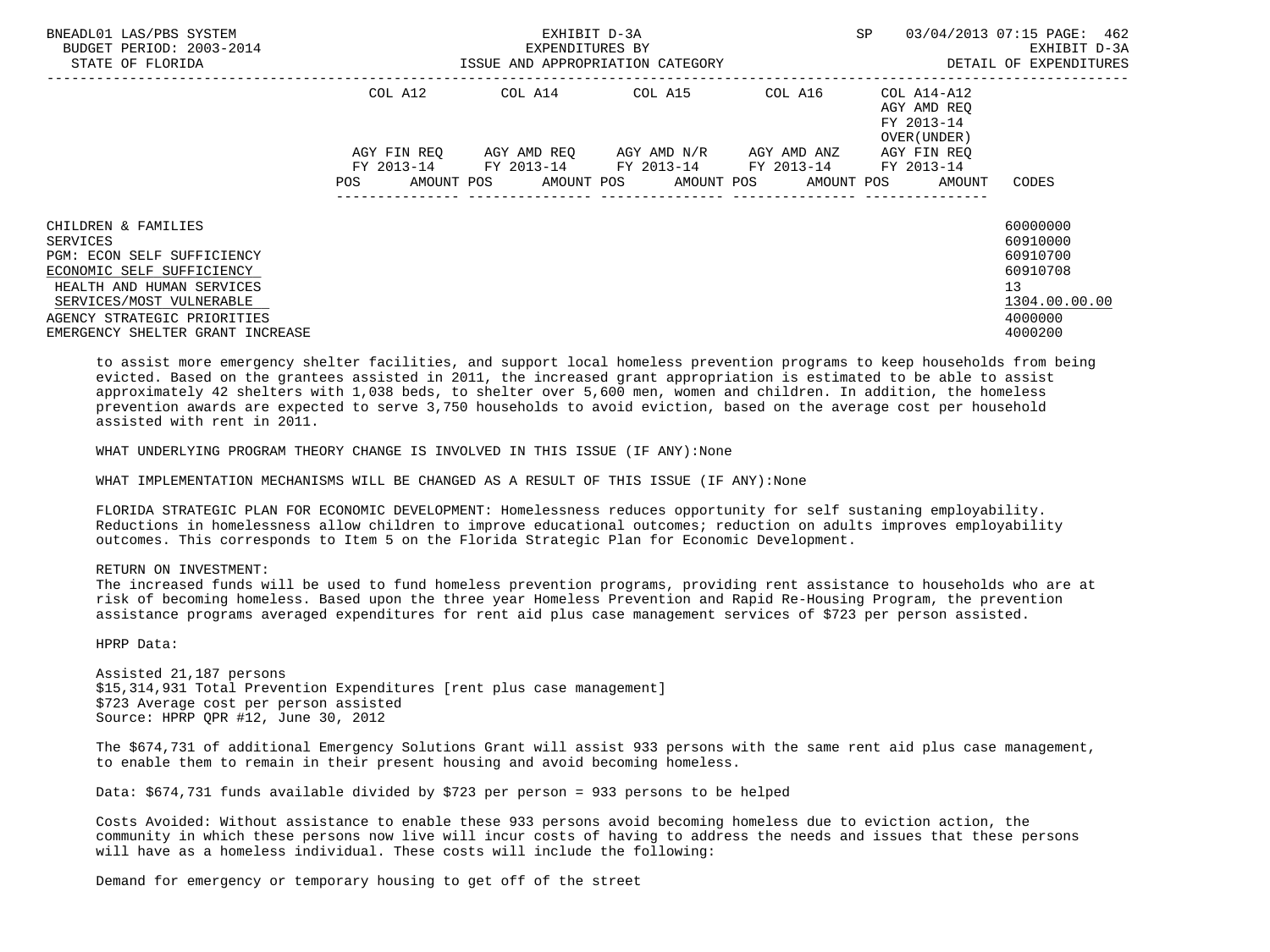| BNEADL01 LAS/PBS SYSTEM<br>BUDGET PERIOD: 2003-2014<br>-2014 EXPENDITURES BY<br>ISSUE AND APPROPRIATION CATEGORY<br>STATE OF FLORIDA                                                                                          |     |         |                                                                                                       | EXHIBIT D-3A |  |                                                                                          | SP |                                              | 03/04/2013 07:15 PAGE: 463<br>EXHIBIT D-3A<br>DETAIL OF EXPENDITURES                      |
|-------------------------------------------------------------------------------------------------------------------------------------------------------------------------------------------------------------------------------|-----|---------|-------------------------------------------------------------------------------------------------------|--------------|--|------------------------------------------------------------------------------------------|----|----------------------------------------------|-------------------------------------------------------------------------------------------|
|                                                                                                                                                                                                                               |     | COL A12 | COL A14 COL A15 COL A16                                                                               |              |  |                                                                                          |    | $COL A14 - A12$<br>AGY AMD REO<br>FY 2013-14 |                                                                                           |
|                                                                                                                                                                                                                               |     |         | AGY FIN REO AGY AMD REO AGY AMD N/R AGY AMD ANZ AGY FIN REO                                           |              |  |                                                                                          |    | OVER (UNDER)                                 |                                                                                           |
|                                                                                                                                                                                                                               | POS |         | FY 2013-14 FY 2013-14 FY 2013-14 FY 2013-14 FY 2013-14<br>AMOUNT POS AMOUNT POS AMOUNT POS AMOUNT POS |              |  |                                                                                          |    | AMOUNT                                       | CODES                                                                                     |
| CHILDREN & FAMILIES<br><b>SERVICES</b><br>PGM: ECON SELF SUFFICIENCY<br>ECONOMIC SELF SUFFICIENCY<br>HEALTH AND HUMAN SERVICES<br>SERVICES/MOST VULNERABLE<br>AGENCY STRATEGIC PRIORITIES<br>EMERGENCY SHELTER GRANT INCREASE |     |         |                                                                                                       |              |  |                                                                                          |    |                                              | 60000000<br>60910000<br>60910700<br>60910708<br>13<br>1304.00.00.00<br>4000000<br>4000200 |
| Increased health care due to the lack of shelter, including emergency room care, hospitalization, mental health care, and<br>substance abuse treatment.                                                                       |     |         |                                                                                                       |              |  |                                                                                          |    |                                              |                                                                                           |
| Incarceration and law enforcement costs for violating local ordinances, such as trespassing on private property,<br>disorderly conduct, or unlawful camping or sleeping in public places.                                     |     |         |                                                                                                       |              |  |                                                                                          |    |                                              |                                                                                           |
|                                                                                                                                                                                                                               |     |         |                                                                                                       |              |  | 그 사람들은 그 사람들은 그 사람들을 지르는 것이 아니라 그 사람들을 하고 있다. 그 사람들은 그 사람들은 아니라 그 사람들은 아니라 그 사람들을 하고 있다. |    |                                              |                                                                                           |

 Based on the Study on the Cost of Homelessness to the Community of Collier County done in 2011 by Salerno and Young, the following costs were calculated.

Minimum Estimated Cost of Homelessness to Collier County in 2010

 a. Cost for Health Care/Hospitalization and Incarceration: \$2,871,978 Total Cost 390 total persons who are homeless \$7,364 cost impact per homeless person

 b. Cost of Emergency Shelter stay: \$35 per night \$12,775 per person sheltered on annual basis

 The 2010 Annual Homeless Assessment Report to Congress, by the U.S. Department of Housing and Urban Development, dated October 2010, reported the following:

Average length of stay in emergency shelter was 49 days nationally.

 Cost Impact Calculation: a. Health care and Incarceration. Cost/person  $[57,364]$  X Number of Persons  $[933] = $6,870,612$  cost to the community

 b. Emergency housing.Cost/night [\$35] X Avg. Nights [49] = \$1,715 per person X 933 persons = \$1,600,095 cost to the community.

 Summary of community costs: Health Care / Incarceration \$6,870,612 Emergency Housing \$1,600,895 TOTAL \$8,470,707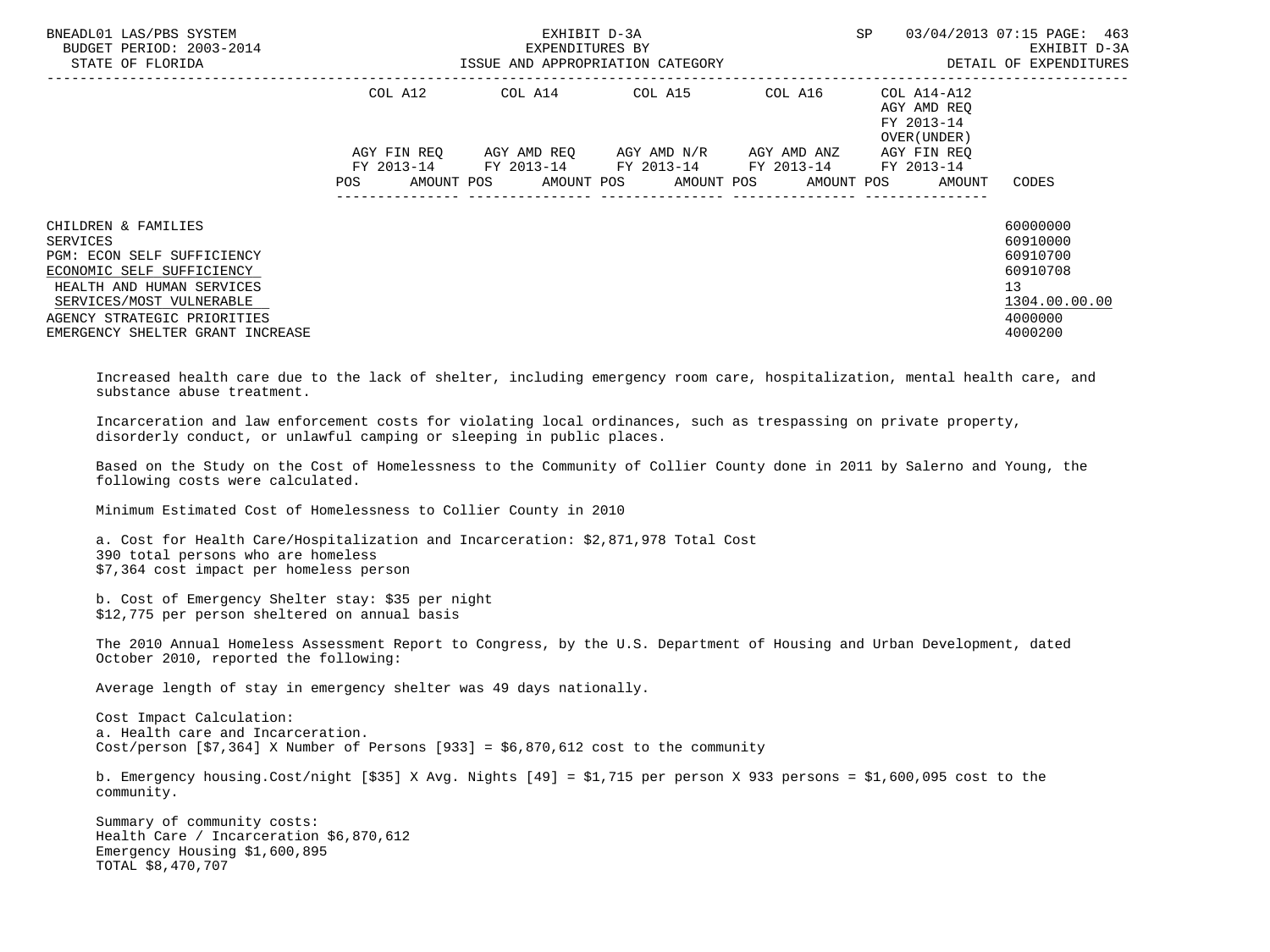| BNEADL01 LAS/PBS SYSTEM<br>BUDGET PERIOD: 2003-2014<br>STATE OF FLORIDA                                                                                                                                                |                                  | EXHIBIT D-3A<br>EXPENDITURES BY<br>ISSUE AND APPROPRIATION CATEGORY | SP                                                                                                         | 03/04/2013 07:15 PAGE: 464<br>EXHIBIT D-3A<br>DETAIL OF EXPENDITURES |                                                          |                                                                                                        |
|------------------------------------------------------------------------------------------------------------------------------------------------------------------------------------------------------------------------|----------------------------------|---------------------------------------------------------------------|------------------------------------------------------------------------------------------------------------|----------------------------------------------------------------------|----------------------------------------------------------|--------------------------------------------------------------------------------------------------------|
|                                                                                                                                                                                                                        | COL A12                          |                                                                     | COL A14 COL A15                                                                                            | COL A16                                                              | COL A14-A12<br>AGY AMD REO<br>FY 2013-14<br>OVER (UNDER) |                                                                                                        |
|                                                                                                                                                                                                                        | AGY FIN REO<br>FY 2013-14<br>POS |                                                                     | AGY AMD REO AGY AMD N/R<br>FY 2013-14 FY 2013-14 FY 2013-14<br>AMOUNT POS AMOUNT POS AMOUNT POS AMOUNT POS | AGY AMD ANZ                                                          | AGY FIN REO<br>FY 2013-14<br>AMOUNT                      | CODES                                                                                                  |
| CHILDREN & FAMILIES<br>SERVICES<br>PGM: ECON SELF SUFFICIENCY<br>ECONOMIC SELF SUFFICIENCY<br>HEALTH AND HUMAN SERVICES<br>SERVICES/MOST VULNERABLE<br>AGENCY STRATEGIC PRIORITIES<br>EMERGENCY SHELTER GRANT INCREASE |                                  |                                                                     |                                                                                                            |                                                                      |                                                          | 60000000<br>60910000<br>60910700<br>60910708<br>13 <sup>°</sup><br>1304.00.00.00<br>4000000<br>4000200 |

 Return on Investment:The \$674,731 invested to enable 933 people to retain and stay in the their current housing will save the communities in which they live around the state a minimum of \$8,470,707. For each dollar spent on Prevention assistance, \$12.55 will be saved in costs to the community of having to provide homeless shelter, health care and law enforcement.

 COST CALCULATIONS:For FY 2012, the formula grant awarded to the Department will be increased to \$5,351,369 from the \$4,676,638 award level in FY 2011. The General Appropriation Act for FY 2012 2013 provides budget authority for this grant at \$4,676,638. This issue requests an increase in budget authority to \$5,351,369 for FY 2013 \*\*\*\*\*\*\*\*\*\*\*\*\*\*\*\*\*\*\*\*\*\*\*\*\*\*\*\*\*\*\*\*\*\*\*\*\*\*\*\*\*\*\*\*\*\*\*\*\*\*\*\*\*\*\*\*\*\*\*\*\*\*\*\*\*\*\*\*\*\*\*\*\*\*\*\*\*\*\*\*\*\*\*\*\*\*\*\*\*\*\*\*\*\*\*\*\*\*\*\*\*\*\*\*\*\*\*\*\*\*\*\*\*\*\*\*\*\*\*\*\*\*\*\*\*\*\*

| TOTAL: SERVICES/MOST VULNERABLE         |             |                         | 1304.00.00.00 |
|-----------------------------------------|-------------|-------------------------|---------------|
| BY FUND TYPE                            |             |                         |               |
| GENERAL REVENUE FUND                    | 132,273,139 | 132,273,139             | 1000          |
| TRUST FUNDS                             |             | 132,088,417 132,088,417 | 2000          |
| TOTAL POSITIONS 45.00                   |             | 45.00                   |               |
| TOTAL PROG COMP 264,361,556 264,361,556 |             |                         |               |
| TOTAL SALARY RATE $2,121,206$           |             | 2,121,206               |               |
|                                         |             |                         |               |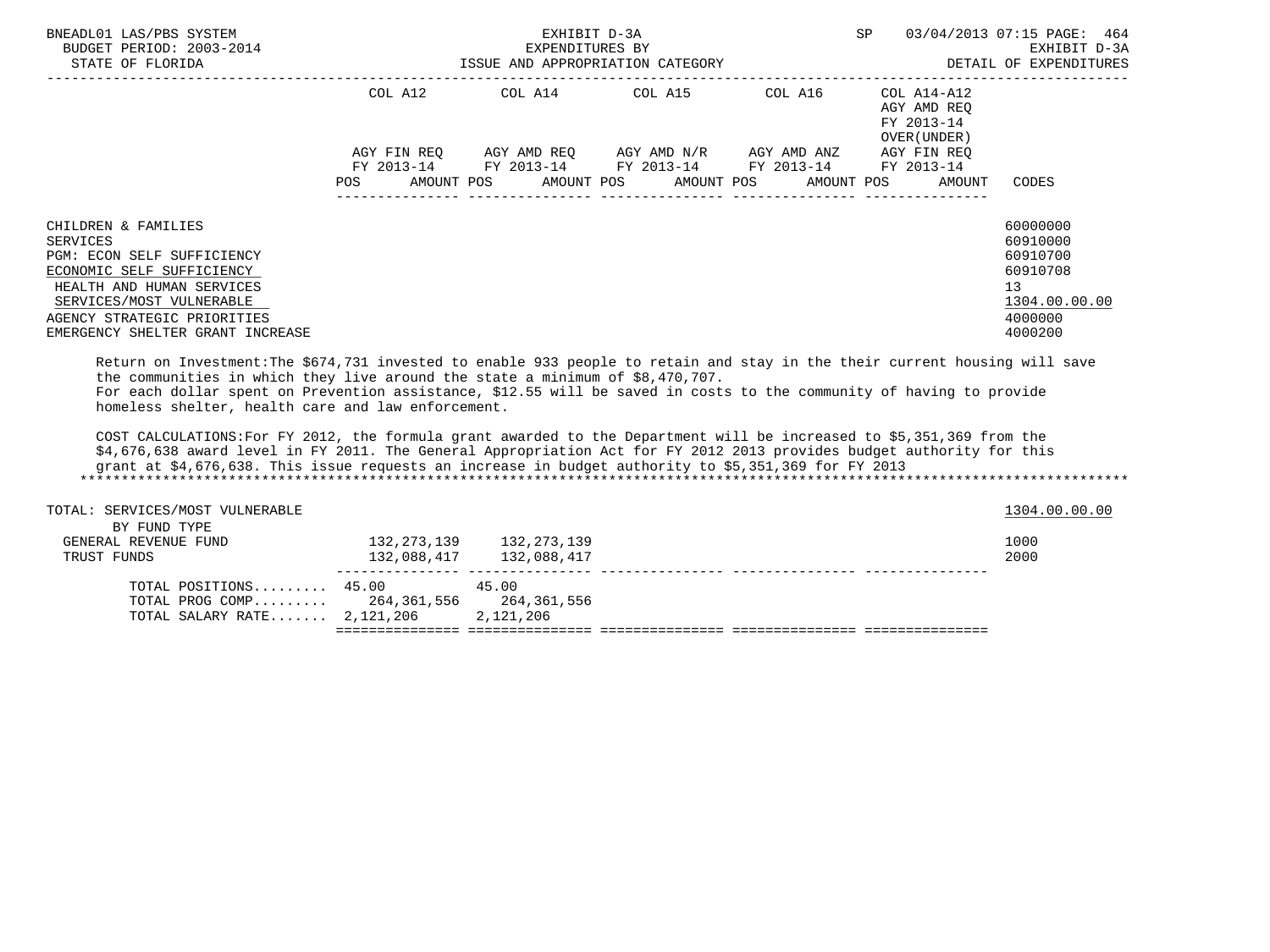| BNEADL01 LAS/PBS SYSTEM<br>BUDGET PERIOD: 2003-2014<br>STATE OF FLORIDA                                                                                                                                                                                                            |                     |                                | EXHIBIT D-3A<br>EXPENDITURES BY  | ISSUE AND APPROPRIATION CATEGORY                                                                                                                                                              |            |                                                                    | SP 03/04/2013 07:15 PAGE: 465<br>EXHIBIT D-3A<br>DETAIL OF EXPENDITURES                             |
|------------------------------------------------------------------------------------------------------------------------------------------------------------------------------------------------------------------------------------------------------------------------------------|---------------------|--------------------------------|----------------------------------|-----------------------------------------------------------------------------------------------------------------------------------------------------------------------------------------------|------------|--------------------------------------------------------------------|-----------------------------------------------------------------------------------------------------|
|                                                                                                                                                                                                                                                                                    |                     | COL A12<br>POS                 | AMOUNT POS                       | COL A14 COL A15 COL A16<br>AGY FIN REQ AGY AMD REQ AGY AMD N/R AGY AMD ANZ AGY FIN REQ<br>FY 2013-14 FY 2013-14 FY 2013-14 FY 2013-14 FY 2013-14<br>AMOUNT POS AMOUNT POS<br>---------------- | AMOUNT POS | COL A14-A12<br>AGY AMD REQ<br>FY 2013-14<br>OVER (UNDER)<br>AMOUNT | CODES                                                                                               |
| CHILDREN & FAMILIES<br><b>SERVICES</b><br>PGM: ECON SELF SUFFICIENCY<br>ECONOMIC SELF SUFFICIENCY<br>HEALTH AND HUMAN SERVICES<br>COMPREHENSIVE/ELIGIB/SVCS<br>ESTIMATED EXPENDITURES<br>ESTIMATED EXPENDITURES - OPERATIONS<br>SALARY RATE<br>SALARY RATE 146,324,764 146,324,764 |                     |                                |                                  |                                                                                                                                                                                               |            |                                                                    | 60000000<br>60910000<br>60910700<br>60910708<br>13<br>1304.01.00.00<br>1000000<br>1001000<br>000000 |
| SALARIES AND BENEFITS                                                                                                                                                                                                                                                              |                     |                                |                                  |                                                                                                                                                                                               |            |                                                                    | 010000                                                                                              |
| GENERAL REVENUE FUND -MATCH 94,059,290 94,059,290                                                                                                                                                                                                                                  |                     |                                |                                  |                                                                                                                                                                                               |            |                                                                    | 1000 2                                                                                              |
| FEDERAL GRANTS TRUST FUND -MATCH                                                                                                                                                                                                                                                   | $-FEDERL$           | 396,266                        | 396,266<br>69,821,534 69,821,534 |                                                                                                                                                                                               |            |                                                                    | 2261 2<br>2261 3                                                                                    |
| TOTAL FEDERAL GRANTS TRUST FUND                                                                                                                                                                                                                                                    |                     |                                | 70,217,800 70,217,800            |                                                                                                                                                                                               |            |                                                                    | 2261                                                                                                |
| GRANTS AND DONATIONS TF -MATCH                                                                                                                                                                                                                                                     |                     |                                | 4, 195, 009 4, 195, 009          |                                                                                                                                                                                               |            |                                                                    | 2339 2                                                                                              |
| WELFARE TRANSITION TF -FEDERL                                                                                                                                                                                                                                                      |                     |                                | 6,615,437 6,615,437              |                                                                                                                                                                                               |            |                                                                    | 2401 3                                                                                              |
| TOTAL POSITIONS 4,307.50 4,307.50<br>TOTAL APPRO 175,087,536 175,087,536                                                                                                                                                                                                           |                     |                                |                                  |                                                                                                                                                                                               |            |                                                                    |                                                                                                     |
| OTHER PERSONAL SERVICES                                                                                                                                                                                                                                                            |                     |                                |                                  |                                                                                                                                                                                               |            |                                                                    | 030000                                                                                              |
| GENERAL REVENUE FUND -MATCH $1,307,589$ 1,307,589<br>FEDERAL GRANTS TRUST FUND -FEDERL 1,192,058 1,192,058<br>GRANTS AND DONATIONS TF<br>WELFARE TRANSITION TF<br>TOTAL APPRO                                                                                                      | -MATCH<br>$-FEDERL$ | 33,600<br>130,791<br>2,664,038 | 33,600<br>130,791<br>2,664,038   |                                                                                                                                                                                               |            |                                                                    | 1000 2<br>2261 3<br>2339<br>-2<br>2401 3                                                            |
| <b>EXPENSES</b>                                                                                                                                                                                                                                                                    |                     |                                |                                  |                                                                                                                                                                                               |            |                                                                    | 040000                                                                                              |
| GENERAL REVENUE FUND                                                                                                                                                                                                                                                               | -MATCH              | 13,916,048                     | 13,916,048                       |                                                                                                                                                                                               |            |                                                                    | 1000 2                                                                                              |
| TOBACCO SETTLEMENT TF                                                                                                                                                                                                                                                              | $-$ STATE           | 132,851                        | 132,851                          |                                                                                                                                                                                               |            |                                                                    | 2122 1                                                                                              |
| FEDERAL GRANTS TRUST FUND -MATCH                                                                                                                                                                                                                                                   |                     | 272,048                        | 272,048                          |                                                                                                                                                                                               |            |                                                                    | 2261 2                                                                                              |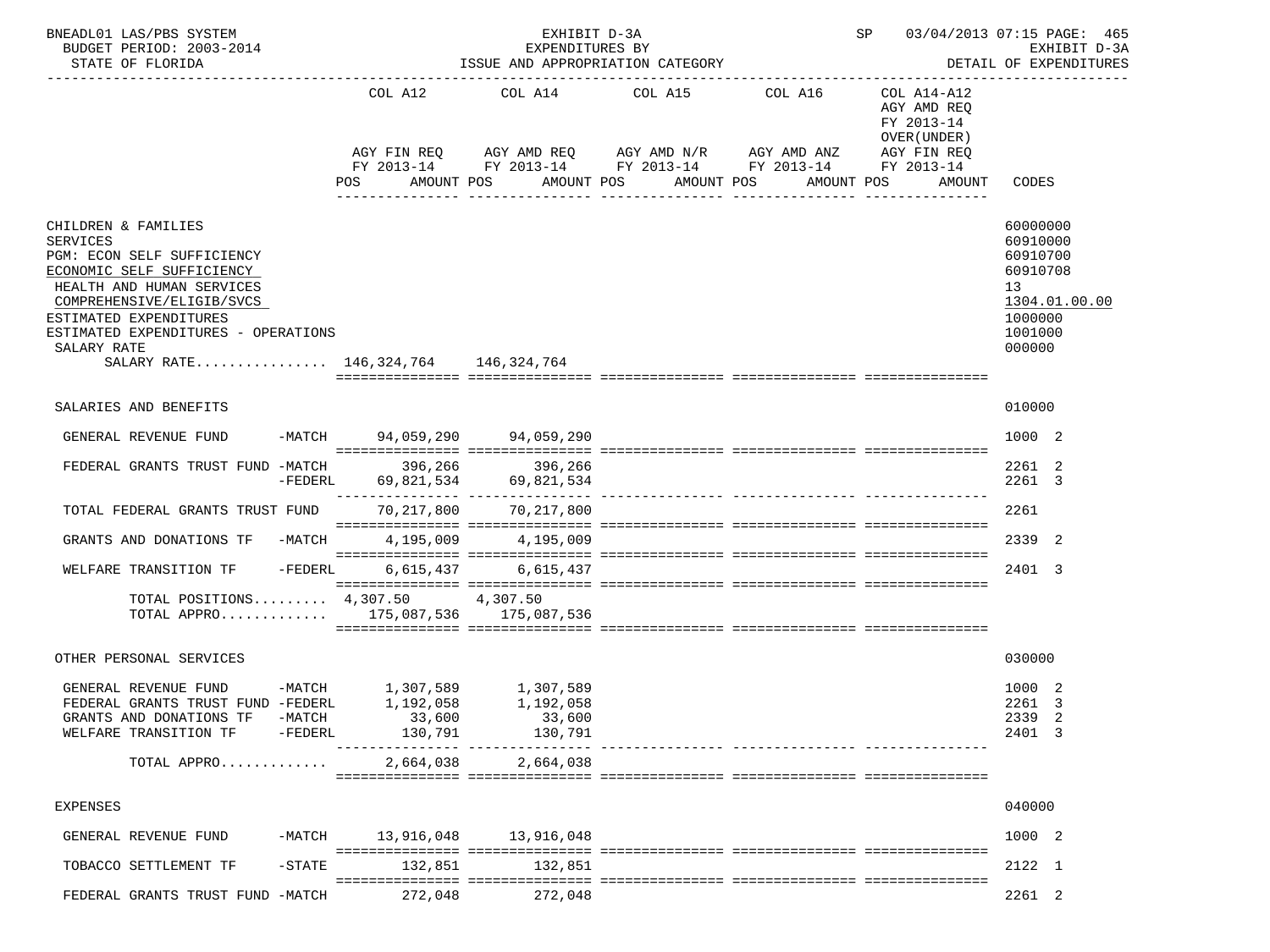| BNEADL01 LAS/PBS SYSTEM<br>BUDGET PERIOD: 2003-2014<br>STATE OF FLORIDA                                                                                                                                                                                                                                                                                                                                                                                            |           |                     | EXHIBIT D-3A<br>EXPENDITURES BY                       | ISSUE AND APPROPRIATION CATEGORY                                                                                                                              |            |                                                                                   | SP 03/04/2013 07:15 PAGE: 466<br>EXHIBIT D-3A<br>DETAIL OF EXPENDITURES                                                         |
|--------------------------------------------------------------------------------------------------------------------------------------------------------------------------------------------------------------------------------------------------------------------------------------------------------------------------------------------------------------------------------------------------------------------------------------------------------------------|-----------|---------------------|-------------------------------------------------------|---------------------------------------------------------------------------------------------------------------------------------------------------------------|------------|-----------------------------------------------------------------------------------|---------------------------------------------------------------------------------------------------------------------------------|
|                                                                                                                                                                                                                                                                                                                                                                                                                                                                    |           | COL A12<br>POS      | AMOUNT POS                                            | COL A14 COL A15 COL A16<br>AGY FIN REQ AGY AMD REQ AGY AMD N/R AGY AMD ANZ<br>FY 2013-14 FY 2013-14 FY 2013-14 FY 2013-14 FY 2013-14<br>AMOUNT POS AMOUNT POS | AMOUNT POS | COL A14-A12<br>AGY AMD REQ<br>FY 2013-14<br>OVER (UNDER)<br>AGY FIN REQ<br>AMOUNT | CODES                                                                                                                           |
| CHILDREN & FAMILIES<br><b>SERVICES</b><br>PGM: ECON SELF SUFFICIENCY<br>ECONOMIC SELF SUFFICIENCY<br>HEALTH AND HUMAN SERVICES<br>COMPREHENSIVE/ELIGIB/SVCS<br>ESTIMATED EXPENDITURES<br>ESTIMATED EXPENDITURES - OPERATIONS<br><b>EXPENSES</b><br>FEDERAL GRANTS TRUST FUND -FEDERL 13, 425, 566 13, 425, 566<br>TOTAL FEDERAL GRANTS TRUST FUND<br>WELFARE TRANSITION TF -FEDERL 1,183,666 1,183,666<br>TOTAL APPRO $\ldots \ldots \ldots$ 28,930,179 28,930,179 |           |                     | 13,697,614 13,697,614                                 |                                                                                                                                                               |            |                                                                                   | 60000000<br>60910000<br>60910700<br>60910708<br>13<br>1304.01.00.00<br>1000000<br>1001000<br>040000<br>2261 3<br>2261<br>2401 3 |
| OPERATING CAPITAL OUTLAY                                                                                                                                                                                                                                                                                                                                                                                                                                           |           |                     |                                                       |                                                                                                                                                               |            |                                                                                   | 060000                                                                                                                          |
| WELFARE TRANSITION TF $-$ FEDERL $4,254$ $4,254$                                                                                                                                                                                                                                                                                                                                                                                                                   |           |                     |                                                       |                                                                                                                                                               |            |                                                                                   | 2401 3                                                                                                                          |
| SPECIAL CATEGORIES<br>CONTRACTED SERVICES                                                                                                                                                                                                                                                                                                                                                                                                                          |           |                     |                                                       |                                                                                                                                                               |            |                                                                                   | 100000<br>100777                                                                                                                |
| GENERAL REVENUE FUND                                                                                                                                                                                                                                                                                                                                                                                                                                               |           |                     | -MATCH 1,952,357 1,952,357                            |                                                                                                                                                               |            |                                                                                   | 1000 2                                                                                                                          |
| FEDERAL GRANTS TRUST FUND -MATCH                                                                                                                                                                                                                                                                                                                                                                                                                                   | $-FEDERL$ | 249,492             | 249, 492<br>3, 744, 571<br>3, 744, 571<br>3, 744, 571 |                                                                                                                                                               |            |                                                                                   | 2261 2<br>2261 3                                                                                                                |
| TOTAL FEDERAL GRANTS TRUST FUND                                                                                                                                                                                                                                                                                                                                                                                                                                    |           |                     | 3,994,063 3,994,063                                   |                                                                                                                                                               |            |                                                                                   | 2261                                                                                                                            |
| GRANTS AND DONATIONS TF                                                                                                                                                                                                                                                                                                                                                                                                                                            | $-MATCH$  |                     | 1,668,750 1,668,750                                   |                                                                                                                                                               |            |                                                                                   | 2339 2                                                                                                                          |
| WELFARE TRANSITION TF                                                                                                                                                                                                                                                                                                                                                                                                                                              | -FEDERL   | 164,086             | 164,086                                               |                                                                                                                                                               |            |                                                                                   | 2401 3                                                                                                                          |
| TOTAL APPRO                                                                                                                                                                                                                                                                                                                                                                                                                                                        |           |                     | 7,779,256 7,779,256                                   |                                                                                                                                                               |            |                                                                                   |                                                                                                                                 |
| G/A-CONTRACTED SERVICES                                                                                                                                                                                                                                                                                                                                                                                                                                            |           |                     |                                                       |                                                                                                                                                               |            |                                                                                   | 100778                                                                                                                          |
| GENERAL REVENUE FUND                                                                                                                                                                                                                                                                                                                                                                                                                                               |           |                     | -MATCH 456,675 456,675                                |                                                                                                                                                               |            |                                                                                   | 1000 2                                                                                                                          |
| FEDERAL GRANTS TRUST FUND -FEDERL<br>WELFARE TRANSITION TF                                                                                                                                                                                                                                                                                                                                                                                                         | -FEDERL   | 1,746,984<br>69,383 | 1,746,984<br>69,383                                   |                                                                                                                                                               |            |                                                                                   | 2261 3<br>2401 3                                                                                                                |
|                                                                                                                                                                                                                                                                                                                                                                                                                                                                    |           |                     |                                                       |                                                                                                                                                               |            |                                                                                   |                                                                                                                                 |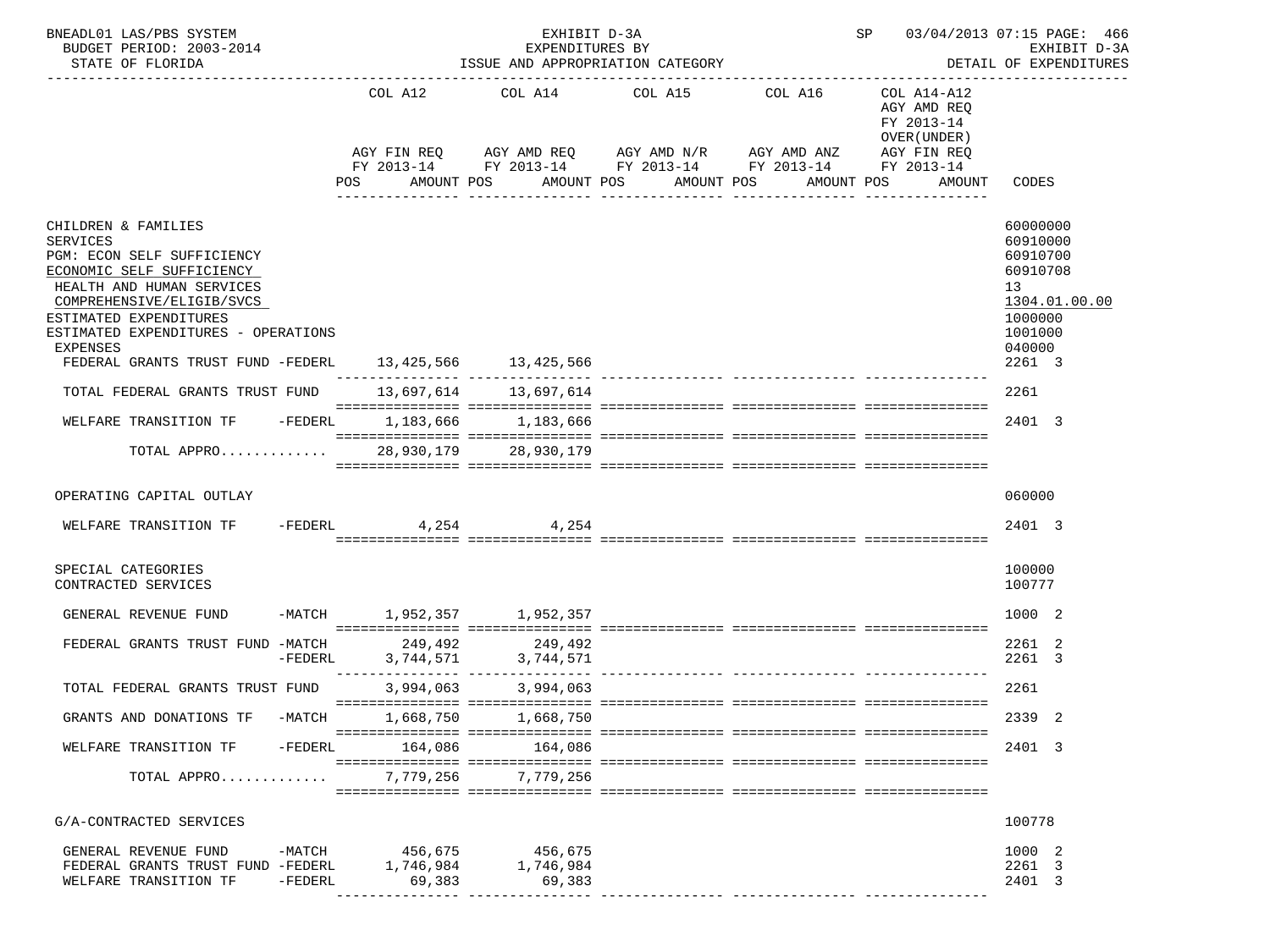| BNEADL01 LAS/PBS SYSTEM<br>BUDGET PERIOD: 2003-2014<br>STATE OF FLORIDA                                                                                                                                                                                                                                              |           |     | ---------------   | EXHIBIT D-3A<br>EXPENDITURES BY<br>ISSUE AND APPROPRIATION CATEGORY | SP 03/04/2013 07:15 PAGE: 467<br>EXHIBIT D-3A<br>DETAIL OF EXPENDITURES |                                                          |                                                                                                                       |                                                                                  |                                                                                              |               |
|----------------------------------------------------------------------------------------------------------------------------------------------------------------------------------------------------------------------------------------------------------------------------------------------------------------------|-----------|-----|-------------------|---------------------------------------------------------------------|-------------------------------------------------------------------------|----------------------------------------------------------|-----------------------------------------------------------------------------------------------------------------------|----------------------------------------------------------------------------------|----------------------------------------------------------------------------------------------|---------------|
|                                                                                                                                                                                                                                                                                                                      |           | POS | AMOUNT POS        |                                                                     |                                                                         | COL A12 COL A14 COL A15 COL A16<br>AMOUNT POS AMOUNT POS | AGY FIN REQ AGY AMD REQ AGY AMD N/R AGY AMD ANZ AGY FIN REQ<br>FY 2013-14 FY 2013-14 FY 2013-14 FY 2013-14 FY 2013-14 | COL A14-A12<br>AGY AMD REO<br>FY 2013-14<br>OVER (UNDER)<br>AMOUNT POS<br>AMOUNT | CODES                                                                                        |               |
| CHILDREN & FAMILIES<br><b>SERVICES</b><br>PGM: ECON SELF SUFFICIENCY<br>ECONOMIC SELF SUFFICIENCY<br>HEALTH AND HUMAN SERVICES<br>COMPREHENSIVE/ELIGIB/SVCS<br>ESTIMATED EXPENDITURES<br>ESTIMATED EXPENDITURES - OPERATIONS<br>SPECIAL CATEGORIES<br>G/A-CONTRACTED SERVICES<br>TOTAL APPRO 2, 273, 042 2, 273, 042 |           |     |                   |                                                                     |                                                                         |                                                          |                                                                                                                       |                                                                                  | 60000000<br>60910000<br>60910700<br>60910708<br>13<br>1000000<br>1001000<br>100000<br>100778 | 1304.01.00.00 |
|                                                                                                                                                                                                                                                                                                                      |           |     |                   |                                                                     |                                                                         |                                                          |                                                                                                                       |                                                                                  |                                                                                              |               |
| PUBLIC ASST FRAUD CONTRACT                                                                                                                                                                                                                                                                                           |           |     |                   |                                                                     |                                                                         |                                                          |                                                                                                                       |                                                                                  | 102807                                                                                       |               |
| GENERAL REVENUE FUND                                                                                                                                                                                                                                                                                                 |           |     |                   |                                                                     | -MATCH 264,804 264,804                                                  |                                                          |                                                                                                                       |                                                                                  | 1000 2                                                                                       |               |
| FEDERAL GRANTS TRUST FUND -MATCH                                                                                                                                                                                                                                                                                     | -FEDERL   |     | 179               |                                                                     | 179<br>3, 118, 914 3, 118, 914                                          |                                                          |                                                                                                                       |                                                                                  | 2261 2<br>2261 3                                                                             |               |
| TOTAL FEDERAL GRANTS TRUST FUND                                                                                                                                                                                                                                                                                      |           |     |                   |                                                                     | 3, 119, 093 3, 119, 093                                                 |                                                          |                                                                                                                       |                                                                                  | 2261                                                                                         |               |
| WELFARE TRANSITION TF -FEDERL                                                                                                                                                                                                                                                                                        |           |     |                   |                                                                     | 1, 103, 903 1, 103, 903                                                 |                                                          |                                                                                                                       |                                                                                  | 2401 3                                                                                       |               |
| TOTAL APPRO                                                                                                                                                                                                                                                                                                          |           |     |                   |                                                                     | 4,487,800 4,487,800                                                     |                                                          |                                                                                                                       |                                                                                  |                                                                                              |               |
| RISK MANAGEMENT INSURANCE                                                                                                                                                                                                                                                                                            |           |     |                   |                                                                     |                                                                         |                                                          |                                                                                                                       |                                                                                  | 103241                                                                                       |               |
| GENERAL REVENUE FUND                                                                                                                                                                                                                                                                                                 |           |     |                   |                                                                     | $-$ STATE 214,672 214,672<br>$-MATCH$ 1,007,673 1,007,673               |                                                          |                                                                                                                       |                                                                                  | 1000 1<br>1000 2                                                                             |               |
| TOTAL GENERAL REVENUE FUND                                                                                                                                                                                                                                                                                           |           |     |                   |                                                                     | 1, 222, 345 1, 222, 345                                                 |                                                          |                                                                                                                       |                                                                                  | 1000                                                                                         |               |
| FEDERAL GRANTS TRUST FUND -MATCH                                                                                                                                                                                                                                                                                     | $-FEDERL$ |     | 35,074<br>518,945 |                                                                     | 35,074<br>518,945                                                       |                                                          |                                                                                                                       |                                                                                  | 2261 2<br>2261 3                                                                             |               |
| TOTAL FEDERAL GRANTS TRUST FUND                                                                                                                                                                                                                                                                                      |           |     | 554,019           |                                                                     | 554,019                                                                 |                                                          |                                                                                                                       |                                                                                  | 2261                                                                                         |               |
| WELFARE TRANSITION TF                                                                                                                                                                                                                                                                                                | -FEDERL   |     | 32,448            |                                                                     | 32,448                                                                  |                                                          |                                                                                                                       |                                                                                  | 2401 3                                                                                       |               |
| TOTAL APPRO                                                                                                                                                                                                                                                                                                          |           |     | 1,808,812         |                                                                     | 1,808,812                                                               |                                                          |                                                                                                                       |                                                                                  |                                                                                              |               |
|                                                                                                                                                                                                                                                                                                                      |           |     |                   |                                                                     |                                                                         |                                                          |                                                                                                                       |                                                                                  |                                                                                              |               |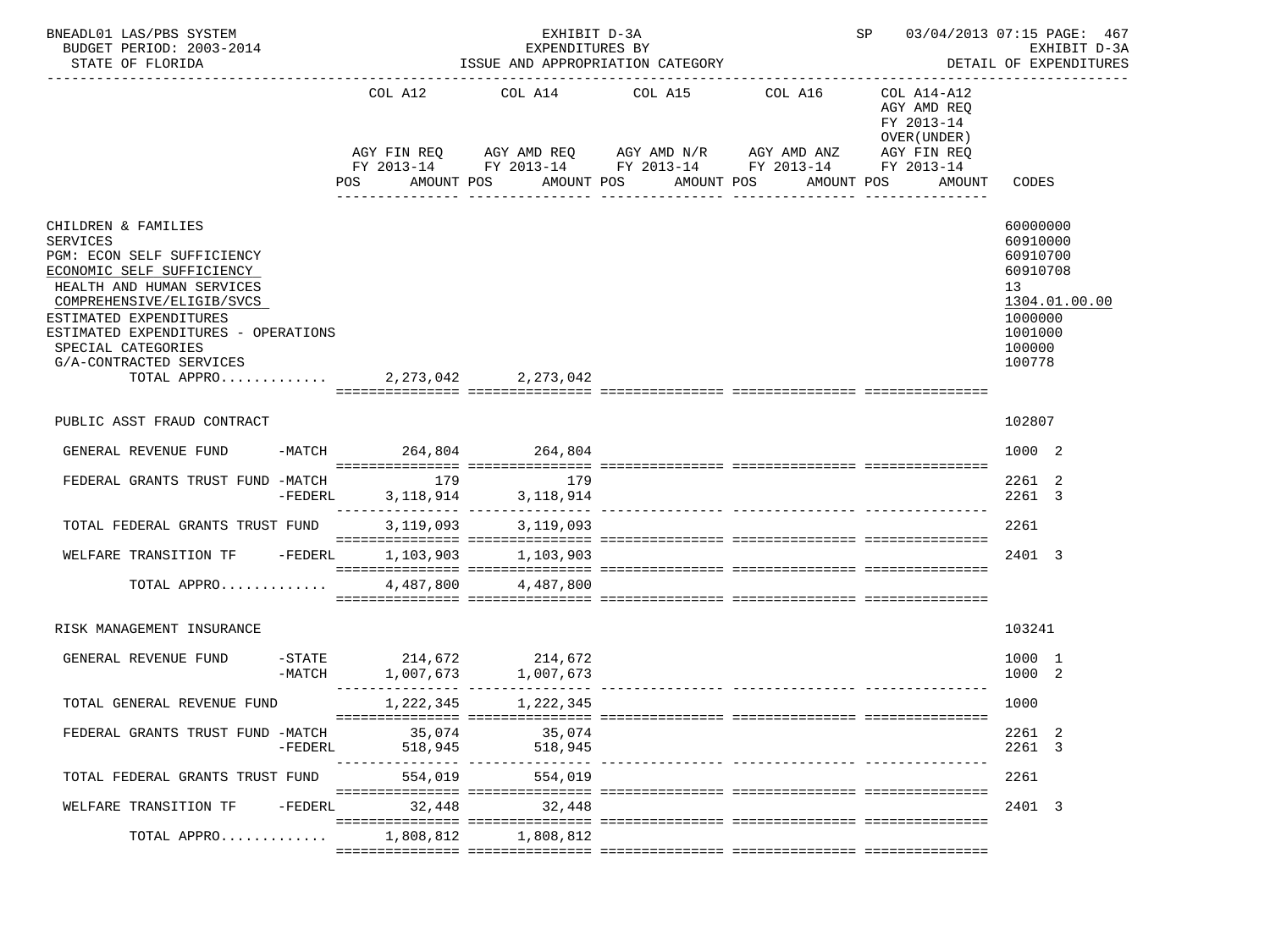| BNEADL01 LAS/PBS SYSTEM<br>BUDGET PERIOD: 2003-2014<br>STATE OF FLORIDA                                                                                                                                                                                                          |          |                       | EXHIBIT D-3A<br>EXPENDITURES BY<br>ISSUE AND APPROPRIATION CATEGORY | SP 03/04/2013 07:15 PAGE: 468<br>EXHIBIT D-3A<br>DETAIL OF EXPENDITURES                                                                                       |  |                                                                                                 |                                                                                                               |  |
|----------------------------------------------------------------------------------------------------------------------------------------------------------------------------------------------------------------------------------------------------------------------------------|----------|-----------------------|---------------------------------------------------------------------|---------------------------------------------------------------------------------------------------------------------------------------------------------------|--|-------------------------------------------------------------------------------------------------|---------------------------------------------------------------------------------------------------------------|--|
|                                                                                                                                                                                                                                                                                  |          | COL A12<br><b>POS</b> | AMOUNT POS                                                          | COL A14 COL A15 COL A16<br>AGY FIN REQ AGY AMD REQ AGY AMD N/R AGY AMD ANZ<br>FY 2013-14 FY 2013-14 FY 2013-14 FY 2013-14 FY 2013-14<br>AMOUNT POS AMOUNT POS |  | COL A14-A12<br>AGY AMD REQ<br>FY 2013-14<br>OVER (UNDER)<br>AGY FIN REQ<br>AMOUNT POS<br>AMOUNT | CODES                                                                                                         |  |
|                                                                                                                                                                                                                                                                                  |          |                       |                                                                     |                                                                                                                                                               |  |                                                                                                 |                                                                                                               |  |
| CHILDREN & FAMILIES<br><b>SERVICES</b><br>PGM: ECON SELF SUFFICIENCY<br>ECONOMIC SELF SUFFICIENCY<br>HEALTH AND HUMAN SERVICES<br>COMPREHENSIVE/ELIGIB/SVCS<br>ESTIMATED EXPENDITURES<br>ESTIMATED EXPENDITURES - OPERATIONS<br>SPECIAL CATEGORIES<br>DEFERRED-PAY COM CONTRACTS |          |                       |                                                                     |                                                                                                                                                               |  |                                                                                                 | 60000000<br>60910000<br>60910700<br>60910708<br>13<br>1304.01.00.00<br>1000000<br>1001000<br>100000<br>105280 |  |
| GENERAL REVENUE FUND<br>FEDERAL GRANTS TRUST FUND -FEDERL 6,104<br>WELFARE TRANSITION TF -FEDERL                                                                                                                                                                                 |          | 386                   | $-MATCH$ 6,441 6,441<br>6,104<br>386                                |                                                                                                                                                               |  |                                                                                                 | 1000 2<br>2261 3<br>2401 3                                                                                    |  |
| TOTAL APPRO 12,931 12,931                                                                                                                                                                                                                                                        |          |                       |                                                                     |                                                                                                                                                               |  |                                                                                                 |                                                                                                               |  |
| LEASE/PURCHASE/EQUIPMENT                                                                                                                                                                                                                                                         |          |                       |                                                                     |                                                                                                                                                               |  |                                                                                                 | 105281                                                                                                        |  |
| GENERAL REVENUE FUND                                                                                                                                                                                                                                                             |          |                       | -MATCH 488,898 488,898                                              |                                                                                                                                                               |  |                                                                                                 | 1000 2                                                                                                        |  |
|                                                                                                                                                                                                                                                                                  |          |                       |                                                                     |                                                                                                                                                               |  |                                                                                                 |                                                                                                               |  |
| FEDERAL GRANTS TRUST FUND -MATCH 1,349                                                                                                                                                                                                                                           | -FEDERL  |                       | 1,349<br>493,844 493,844                                            |                                                                                                                                                               |  |                                                                                                 | 2261 2<br>2261 3                                                                                              |  |
| TOTAL FEDERAL GRANTS TRUST FUND 495,193 495,193                                                                                                                                                                                                                                  |          |                       |                                                                     |                                                                                                                                                               |  |                                                                                                 | 2261                                                                                                          |  |
|                                                                                                                                                                                                                                                                                  |          |                       |                                                                     |                                                                                                                                                               |  |                                                                                                 |                                                                                                               |  |
| WELFARE TRANSITION TF -FEDERL 36,524                                                                                                                                                                                                                                             |          |                       | 36,524                                                              |                                                                                                                                                               |  |                                                                                                 | 2401 3                                                                                                        |  |
| TOTAL APPRO                                                                                                                                                                                                                                                                      |          |                       | 1,020,615 1,020,615                                                 |                                                                                                                                                               |  |                                                                                                 |                                                                                                               |  |
|                                                                                                                                                                                                                                                                                  |          |                       |                                                                     |                                                                                                                                                               |  |                                                                                                 |                                                                                                               |  |
| TR/DMS/HR SVCS/STW CONTRCT                                                                                                                                                                                                                                                       |          |                       |                                                                     |                                                                                                                                                               |  |                                                                                                 | 107040                                                                                                        |  |
| FEDERAL GRANTS TRUST FUND -FEDERL<br>GRANTS AND DONATIONS TF                                                                                                                                                                                                                     | $-MATCH$ | 30,434<br>31,475      | 30,434<br>31,475                                                    |                                                                                                                                                               |  |                                                                                                 | 2261 3<br>2339 2                                                                                              |  |
| TOTAL APPRO                                                                                                                                                                                                                                                                      |          | 61,909                | 61,909                                                              |                                                                                                                                                               |  |                                                                                                 |                                                                                                               |  |
| TOTAL: ESTIMATED EXPENDITURES - OPERATIONS<br>TOTAL POSITIONS $4,307.50$<br>TOTAL ISSUE $224, 130, 372$<br>TOTAL SALARY RATE 146,324,764                                                                                                                                         |          |                       | 4,307.50<br>224,130,372<br>146,324,764                              |                                                                                                                                                               |  |                                                                                                 | 1001000                                                                                                       |  |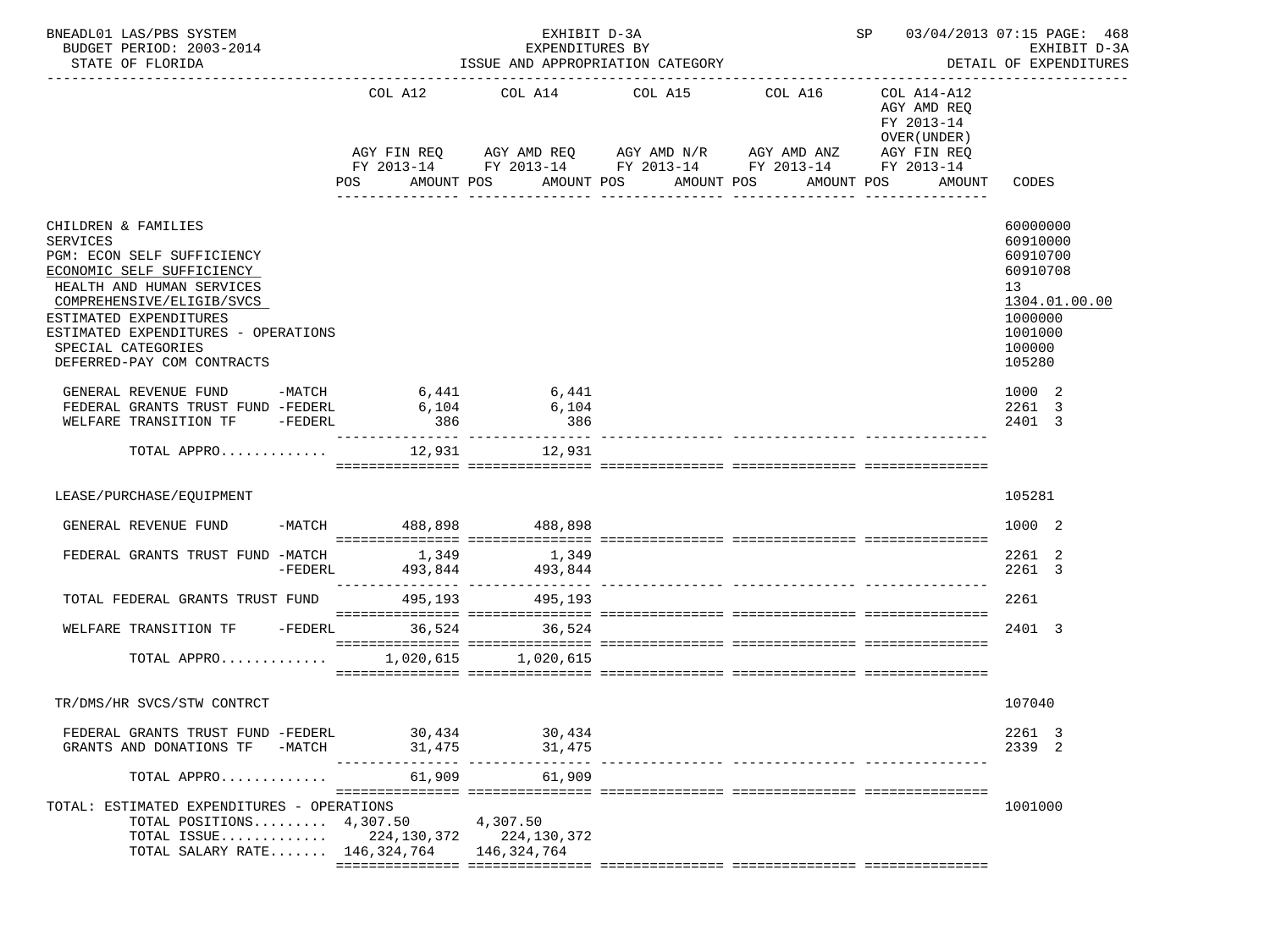| BNEADL01 LAS/PBS SYSTEM<br>BUDGET PERIOD: 2003-2014<br>STATE OF FLORIDA                                                                                                                                             | EXHIBIT D-3A<br>SP 03/04/2013 07:15 PAGE: 469<br>EXPENDITURES BY<br>ISSUE AND APPROPRIATION CATEGORY<br>DETAIL OF EXPENDITURES |                         |                            |                                                                                                       |                            |                                                                          |                                                                                |  |  |  |
|---------------------------------------------------------------------------------------------------------------------------------------------------------------------------------------------------------------------|--------------------------------------------------------------------------------------------------------------------------------|-------------------------|----------------------------|-------------------------------------------------------------------------------------------------------|----------------------------|--------------------------------------------------------------------------|--------------------------------------------------------------------------------|--|--|--|
|                                                                                                                                                                                                                     |                                                                                                                                | COL A12<br>AGY FIN REQ  | COL A14                    | COL A15<br>AGY AMD REQ AGY AMD N/R AGY AMD ANZ                                                        | COL A16                    | COL A14-A12<br>AGY AMD REQ<br>FY 2013-14<br>OVER (UNDER )<br>AGY FIN REQ |                                                                                |  |  |  |
|                                                                                                                                                                                                                     |                                                                                                                                | POS                     | AMOUNT POS                 | FY 2013-14 FY 2013-14 FY 2013-14 FY 2013-14 FY 2013-14<br>AMOUNT POS<br>AMOUNT POS<br>--------------- | AMOUNT POS<br>____________ | AMOUNT                                                                   | CODES                                                                          |  |  |  |
| CHILDREN & FAMILIES<br><b>SERVICES</b><br>PGM: ECON SELF SUFFICIENCY<br>ECONOMIC SELF SUFFICIENCY<br>HEALTH AND HUMAN SERVICES<br>COMPREHENSIVE/ELIGIB/SVCS<br>ESTIMATED EXPENDITURES<br>CASUALTY INSURANCE PREMIUM |                                                                                                                                |                         |                            |                                                                                                       |                            |                                                                          | 60000000<br>60910000<br>60910700<br>60910708<br>13<br>1304.01.00.00<br>1000000 |  |  |  |
| ADJUSTMENT<br>SPECIAL CATEGORIES<br>RISK MANAGEMENT INSURANCE                                                                                                                                                       |                                                                                                                                |                         |                            |                                                                                                       |                            |                                                                          | 1001090<br>100000<br>103241                                                    |  |  |  |
| GENERAL REVENUE FUND                                                                                                                                                                                                | -MATCH                                                                                                                         | -STATE 14,051- 14,051-  | $59,200-$ 59,200-          |                                                                                                       |                            |                                                                          | 1000 1<br>1000 2                                                               |  |  |  |
| TOTAL GENERAL REVENUE FUND                                                                                                                                                                                          |                                                                                                                                | 73,251-                 | 73,251-                    |                                                                                                       |                            |                                                                          | 1000                                                                           |  |  |  |
| FEDERAL GRANTS TRUST FUND -MATCH                                                                                                                                                                                    | $-FEDERL$                                                                                                                      | 2,296-                  | 2,296-<br>$40,721 40,721-$ |                                                                                                       |                            |                                                                          | 2261 2<br>2261 3                                                               |  |  |  |
| TOTAL FEDERAL GRANTS TRUST FUND 43,017-<br>43,017-                                                                                                                                                                  |                                                                                                                                |                         |                            |                                                                                                       |                            |                                                                          | 2261                                                                           |  |  |  |
| WELFARE TRANSITION TF                                                                                                                                                                                               |                                                                                                                                | -FEDERL 2, 124- 2, 124- |                            |                                                                                                       |                            |                                                                          | 2401 3                                                                         |  |  |  |
| TOTAL APPRO                                                                                                                                                                                                         |                                                                                                                                |                         | 118,392- 118,392-          |                                                                                                       |                            |                                                                          |                                                                                |  |  |  |
| FLORIDA RETIREMENT SYSTEM<br>CONTRIBUTION ADJUSTMENT FOR<br>FISCAL YEAR 2012-2013<br>SALARIES AND BENEFITS                                                                                                          |                                                                                                                                |                         |                            |                                                                                                       |                            |                                                                          | 1001240<br>010000                                                              |  |  |  |
| GENERAL REVENUE FUND                                                                                                                                                                                                |                                                                                                                                | -MATCH 214,523 214,523  |                            |                                                                                                       |                            |                                                                          | 1000 2                                                                         |  |  |  |
| FEDERAL GRANTS TRUST FUND -MATCH                                                                                                                                                                                    | $-FEDERL$                                                                                                                      | 897<br>159,236          | 897<br>159,236             |                                                                                                       |                            |                                                                          | 2261 2<br>2261 3                                                               |  |  |  |
| TOTAL FEDERAL GRANTS TRUST FUND                                                                                                                                                                                     |                                                                                                                                | 160,133                 | 160,133                    |                                                                                                       |                            |                                                                          | 2261                                                                           |  |  |  |
| GRANTS AND DONATIONS TF                                                                                                                                                                                             | $-MATCH$                                                                                                                       | 9,584                   | 9,584                      |                                                                                                       |                            |                                                                          | 2339 2                                                                         |  |  |  |
| WELFARE TRANSITION TF                                                                                                                                                                                               | $-FEDERL$                                                                                                                      | 15,095                  | 15,095                     |                                                                                                       |                            |                                                                          | 2401 3                                                                         |  |  |  |
| TOTAL APPRO                                                                                                                                                                                                         |                                                                                                                                | 399,335                 | 399,335                    |                                                                                                       |                            |                                                                          |                                                                                |  |  |  |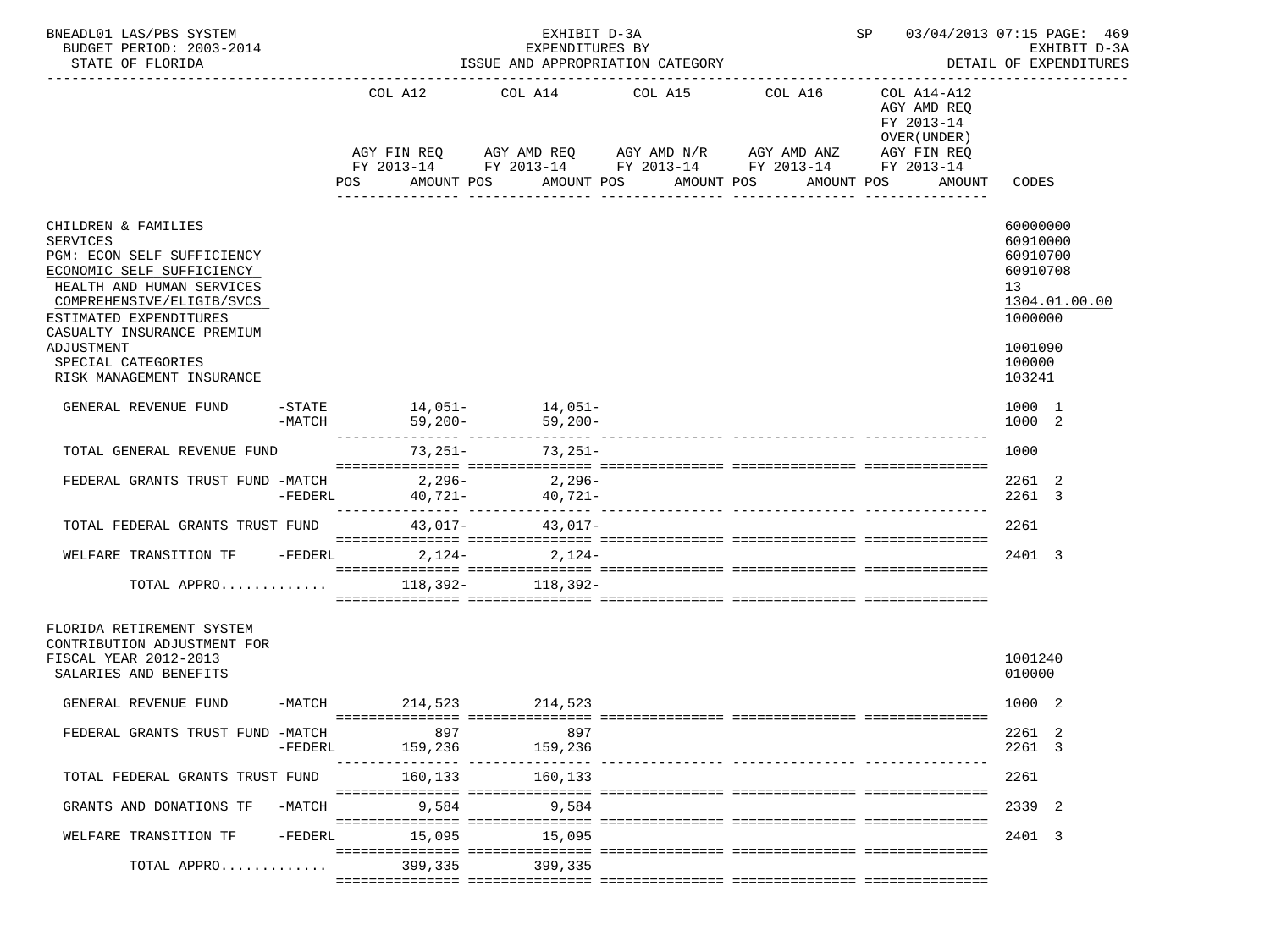| BNEADL01 LAS/PBS SYSTEM<br>BUDGET PERIOD: 2003-2014<br>STATE OF FLORIDA                                                                                                                                                                                 |           | EXHIBIT D-3A<br>EXPENDITURES BY<br>ISSUE AND APPROPRIATION CATEGORY |                  |  |                                                                                                                                                                                                                                                                                                                                                                                              |  |                                       |  |  |            | SP 03/04/2013 07:15 PAGE: 470<br>EXHIBIT D-3A<br>DETAIL OF EXPENDITURES |                                                           |        |                                                               |               |
|---------------------------------------------------------------------------------------------------------------------------------------------------------------------------------------------------------------------------------------------------------|-----------|---------------------------------------------------------------------|------------------|--|----------------------------------------------------------------------------------------------------------------------------------------------------------------------------------------------------------------------------------------------------------------------------------------------------------------------------------------------------------------------------------------------|--|---------------------------------------|--|--|------------|-------------------------------------------------------------------------|-----------------------------------------------------------|--------|---------------------------------------------------------------|---------------|
|                                                                                                                                                                                                                                                         |           | POS                                                                 | AMOUNT POS       |  | COL A12 COL A14 COL A15 COL A16<br>$\begin{array}{lllllll} \text{AGY}\ \text{FIN}\ \text{REQ} \qquad & \text{AGY}\ \text{AMD}\ \text{REQ} \qquad & \text{AGY}\ \text{AMD}\ \text{N/R} \qquad & \text{AGY}\ \text{AMD}\ \text{ANZ} \qquad & \text{AGY}\ \text{FIN}\ \text{REQ} \qquad & \text{FY}\ 2013-14 \qquad & \text{FY}\ 2013-14 \qquad & \text{FY}\ 2013-14 \end{array}$<br>AMOUNT POS |  | AMOUNT POS                            |  |  | AMOUNT POS |                                                                         | COL A14-A12<br>AGY AMD REQ<br>FY 2013-14<br>OVER (UNDER ) | AMOUNT | CODES                                                         |               |
| CHILDREN & FAMILIES<br><b>SERVICES</b><br>PGM: ECON SELF SUFFICIENCY<br>ECONOMIC SELF SUFFICIENCY<br>HEALTH AND HUMAN SERVICES<br>COMPREHENSIVE/ELIGIB/SVCS<br>ESTIMATED EXPENDITURES<br>ADJUSTMENT TO STATE HEALTH<br>INSURANCE PREMIUM CONTRIBUTION - |           |                                                                     |                  |  |                                                                                                                                                                                                                                                                                                                                                                                              |  |                                       |  |  |            |                                                                         |                                                           |        | 60000000<br>60910000<br>60910700<br>60910708<br>13<br>1000000 | 1304.01.00.00 |
| FISCAL YEAR 2012-13<br>SALARIES AND BENEFITS                                                                                                                                                                                                            |           |                                                                     |                  |  |                                                                                                                                                                                                                                                                                                                                                                                              |  |                                       |  |  |            |                                                                         |                                                           |        | 1001830<br>010000                                             |               |
| GENERAL REVENUE FUND                                                                                                                                                                                                                                    |           |                                                                     |                  |  | -MATCH 272,324 272,324                                                                                                                                                                                                                                                                                                                                                                       |  |                                       |  |  |            |                                                                         |                                                           |        | 1000 2                                                        |               |
| FEDERAL GRANTS TRUST FUND -MATCH                                                                                                                                                                                                                        | $-FEDERL$ |                                                                     | 1,138<br>202,141 |  | 1,138<br>202.141<br>202,141                                                                                                                                                                                                                                                                                                                                                                  |  | --------------- --------------- ----- |  |  |            |                                                                         |                                                           |        | 2261 2<br>2261 3                                              |               |
| TOTAL FEDERAL GRANTS TRUST FUND 203,279                                                                                                                                                                                                                 |           |                                                                     |                  |  | 203,279                                                                                                                                                                                                                                                                                                                                                                                      |  |                                       |  |  |            |                                                                         |                                                           |        | 2261                                                          |               |
| GRANTS AND DONATIONS TF                                                                                                                                                                                                                                 |           |                                                                     |                  |  | -MATCH 12,166 12,166                                                                                                                                                                                                                                                                                                                                                                         |  |                                       |  |  |            |                                                                         |                                                           |        | 2339 2                                                        |               |
| WELFARE TRANSITION TF -FEDERL 19,162 19,162                                                                                                                                                                                                             |           |                                                                     |                  |  |                                                                                                                                                                                                                                                                                                                                                                                              |  |                                       |  |  |            |                                                                         |                                                           |        | 2401 3                                                        |               |
| TOTAL APPRO                                                                                                                                                                                                                                             |           |                                                                     | 506,931          |  | 506,931                                                                                                                                                                                                                                                                                                                                                                                      |  |                                       |  |  |            |                                                                         |                                                           |        |                                                               |               |
| REALLOCATION OF HUMAN RESOURCES<br>OUTSOURCING<br>SPECIAL CATEGORIES<br>TR/DMS/HR SVCS/STW CONTRCT                                                                                                                                                      |           |                                                                     |                  |  |                                                                                                                                                                                                                                                                                                                                                                                              |  |                                       |  |  |            |                                                                         |                                                           |        | 1005900<br>100000<br>107040                                   |               |
| FEDERAL GRANTS TRUST FUND -FEDERL $1,893-$<br>GRANTS AND DONATIONS TF -MATCH $1,958-$<br>$1,958-$                                                                                                                                                       |           |                                                                     |                  |  |                                                                                                                                                                                                                                                                                                                                                                                              |  |                                       |  |  |            |                                                                         |                                                           |        | 2261 3<br>2339 2                                              |               |
| TOTAL APPRO                                                                                                                                                                                                                                             |           |                                                                     | $3,851-$         |  | 3,851-                                                                                                                                                                                                                                                                                                                                                                                       |  |                                       |  |  |            |                                                                         |                                                           |        |                                                               |               |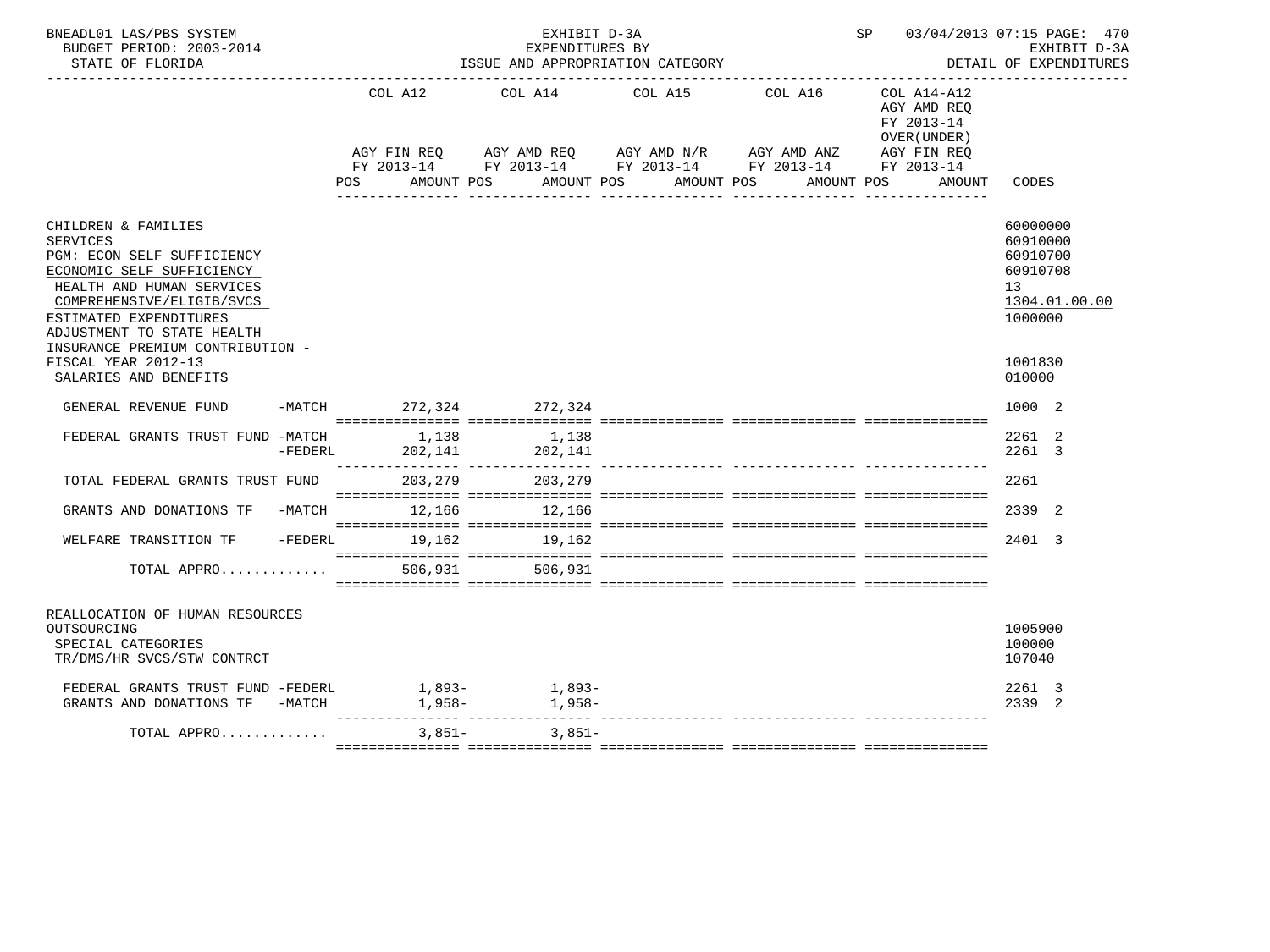| BNEADL01 LAS/PBS SYSTEM<br>BUDGET PERIOD: 2003-2014<br>STATE OF FLORIDA                                                                                                                                                                                                              |           |              | EXHIBIT D-3A<br>EXPENDITURES BY<br>ISSUE AND APPROPRIATION CATEGORY                                                                  | SP 03/04/2013 07:15 PAGE: 471<br>EXHIBIT D-3A<br>DETAIL OF EXPENDITURES |            |                                                                         |                                                                                                     |  |
|--------------------------------------------------------------------------------------------------------------------------------------------------------------------------------------------------------------------------------------------------------------------------------------|-----------|--------------|--------------------------------------------------------------------------------------------------------------------------------------|-------------------------------------------------------------------------|------------|-------------------------------------------------------------------------|-----------------------------------------------------------------------------------------------------|--|
|                                                                                                                                                                                                                                                                                      |           | COL A12      | COL A14 COL A15 COL A16<br>AGY FIN REQ AGY AMD REQ AGY AMD N/R AGY AMD ANZ<br>FY 2013-14 FY 2013-14 FY 2013-14 FY 2013-14 FY 2013-14 |                                                                         |            | COL A14-A12<br>AGY AMD REO<br>FY 2013-14<br>OVER (UNDER)<br>AGY FIN REQ |                                                                                                     |  |
|                                                                                                                                                                                                                                                                                      |           | POS          | AMOUNT POS                                                                                                                           | AMOUNT POS AMOUNT POS<br>________________                               | AMOUNT POS | AMOUNT                                                                  | CODES                                                                                               |  |
| CHILDREN & FAMILIES<br><b>SERVICES</b><br>PGM: ECON SELF SUFFICIENCY<br>ECONOMIC SELF SUFFICIENCY<br>HEALTH AND HUMAN SERVICES<br>COMPREHENSIVE/ELIGIB/SVCS<br>ADJUSTMENTS TO CURRENT YEAR<br>ESTIMATED EXPENDITURES<br>ADJUST FUND SOURCE INDICATORS - ADD<br>SALARIES AND BENEFITS |           |              |                                                                                                                                      |                                                                         |            |                                                                         | 60000000<br>60910000<br>60910700<br>60910708<br>13<br>1304.01.00.00<br>1600000<br>160S220<br>010000 |  |
| FEDERAL GRANTS TRUST FUND -MATCH 60,393 60,393                                                                                                                                                                                                                                       |           |              |                                                                                                                                      |                                                                         |            |                                                                         | 2261 2                                                                                              |  |
| <b>EXPENSES</b>                                                                                                                                                                                                                                                                      |           |              |                                                                                                                                      |                                                                         |            |                                                                         | 040000                                                                                              |  |
| TOBACCO SETTLEMENT TF                                                                                                                                                                                                                                                                |           |              | -MATCH 132,851 132,851                                                                                                               |                                                                         |            |                                                                         | 2122 2                                                                                              |  |
| FEDERAL GRANTS TRUST FUND -MATCH                                                                                                                                                                                                                                                     | $-FEDERL$ | 8,711<br>368 | 8,711<br>368                                                                                                                         |                                                                         |            |                                                                         | 2261 2<br>2261 3                                                                                    |  |
| TOTAL FEDERAL GRANTS TRUST FUND                                                                                                                                                                                                                                                      |           | 9,079        | 9,079                                                                                                                                |                                                                         |            |                                                                         | 2261                                                                                                |  |
| TOTAL APPRO                                                                                                                                                                                                                                                                          |           | 141,930      | 141,930                                                                                                                              |                                                                         |            |                                                                         |                                                                                                     |  |
| SPECIAL CATEGORIES<br>CONTRACTED SERVICES                                                                                                                                                                                                                                            |           |              |                                                                                                                                      |                                                                         |            |                                                                         | 100000<br>100777                                                                                    |  |
| FEDERAL GRANTS TRUST FUND -FEDERL                                                                                                                                                                                                                                                    |           |              | 2,587<br>2,587                                                                                                                       |                                                                         |            |                                                                         | 2261 3                                                                                              |  |
| LEASE/PURCHASE/EQUIPMENT                                                                                                                                                                                                                                                             |           |              |                                                                                                                                      |                                                                         |            |                                                                         | 105281                                                                                              |  |
| FEDERAL GRANTS TRUST FUND -MATCH                                                                                                                                                                                                                                                     |           | 115          | 115                                                                                                                                  |                                                                         |            |                                                                         | 2261 2                                                                                              |  |
| TOTAL: ADJUST FUND SOURCE INDICATORS - ADD<br>TOTAL ISSUE                                                                                                                                                                                                                            |           | 205,025      | 205,025                                                                                                                              |                                                                         |            |                                                                         | 160S220                                                                                             |  |
|                                                                                                                                                                                                                                                                                      |           |              |                                                                                                                                      |                                                                         |            |                                                                         |                                                                                                     |  |
| AGENCY ISSUE NARRATIVE:<br>2013-2014 BUDGET YEAR NARRATIVE:<br>ISSUE TITLE: Adjust Fund Source Indicators - Add                                                                                                                                                                      |           |              |                                                                                                                                      | IT COMPONENT? NO                                                        |            |                                                                         |                                                                                                     |  |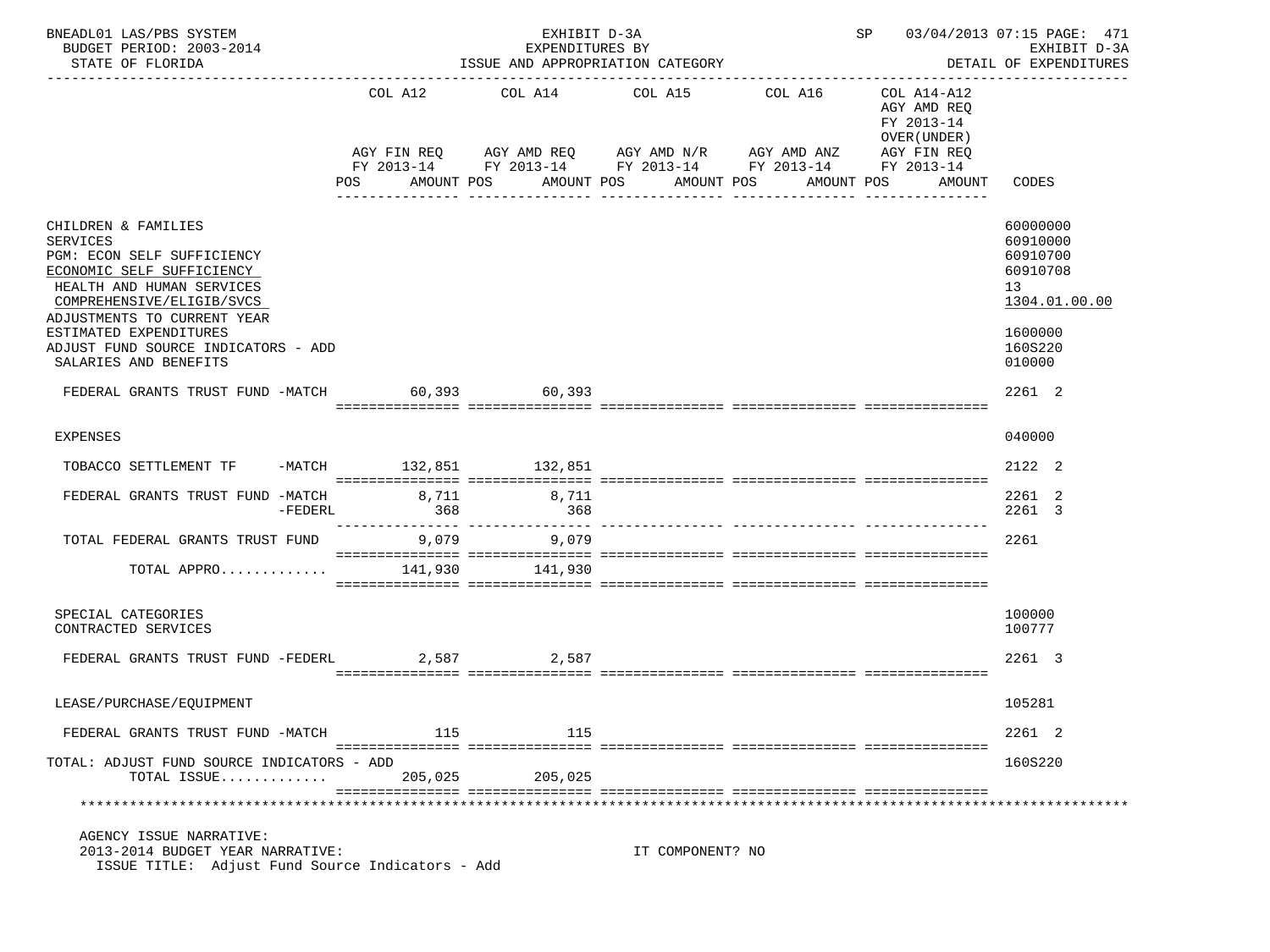| BNEADL01 LAS/PBS SYSTEM<br>BUDGET PERIOD: 2003-2014<br>STATE OF FLORIDA                                                                                                             | ISSUE AND APPROPRIATION CATEGORY | EXHIBIT D-3A<br>EXPENDITURES BY             | <b>SP</b><br>------------------------------- | 03/04/2013 07:15 PAGE: 472<br>EXHIBIT D-3A<br>DETAIL OF EXPENDITURES |                                                          |                                                                     |
|-------------------------------------------------------------------------------------------------------------------------------------------------------------------------------------|----------------------------------|---------------------------------------------|----------------------------------------------|----------------------------------------------------------------------|----------------------------------------------------------|---------------------------------------------------------------------|
|                                                                                                                                                                                     | COL A12                          | COL A14 COL A15                             |                                              | COL A16                                                              | COL A14-A12<br>AGY AMD REQ<br>FY 2013-14<br>OVER (UNDER) |                                                                     |
|                                                                                                                                                                                     | AGY FIN REO<br>FY 2013-14        | FY 2013-14 FY 2013-14 FY 2013-14 FY 2013-14 | AGY AMD REO AGY AMD N/R                      | AGY AMD ANZ                                                          | AGY FIN REO                                              |                                                                     |
|                                                                                                                                                                                     | POS                              |                                             |                                              |                                                                      | AMOUNT POS AMOUNT POS AMOUNT POS AMOUNT POS AMOUNT       | CODES                                                               |
| CHILDREN & FAMILIES<br>SERVICES<br>PGM: ECON SELF SUFFICIENCY<br>ECONOMIC SELF SUFFICIENCY<br>HEALTH AND HUMAN SERVICES<br>COMPREHENSIVE/ELIGIB/SVCS<br>ADJUSTMENTS TO CURRENT YEAR |                                  |                                             |                                              |                                                                      |                                                          | 60000000<br>60910000<br>60910700<br>60910708<br>13<br>1304.01.00.00 |
| ESTIMATED EXPENDITURES<br>ADJUST FUND SOURCE INDICATORS - ADD                                                                                                                       |                                  |                                             |                                              |                                                                      |                                                          | 1600000<br>160S220                                                  |

 SPECIFY WHICH AGENCY GOAL FROM THE 2011-2016 STRATEGIC PLAN IS ADDRESSED BY THIS BUDGET ISSUE PROPOSAL: EFFECT PROGRAM IMPROVEMENTS: Apply proven best practices to maximize efficiencies and outcomes.

 SUMMARY: The Department requests an adjustment to its base budget to properly align Funding Source Identifiers (FSI) for Maintenance of Effort (MOE) and Match review.

 PROBLEM STATEMENT: Based on the Departments current agency approved operating budget this request is needed to properly align the Fund Source Indicators (FSIs) in the Departments budget.

 WHAT BENEFITS WILL BE OBTAINED BY FUNDING THIS ISSUE:This action is necessary to ensure that the Department can properly identify funding sources and MOE.

 WHAT UNDERLYING PROGRAM THEORY CHANGE IS INVOLVED IN THIS ISSUE (IF ANY): Not Applicable

 WHAT IMPLEMENTATION MECHANISMS WILL BE CHANGED AS A RESULT OF THIS ISSUE (IF ANY): The Department will implement these adjustments and continue to monitor the funding of the budget.

 RETURN ON INVESTMENT: Not Applicable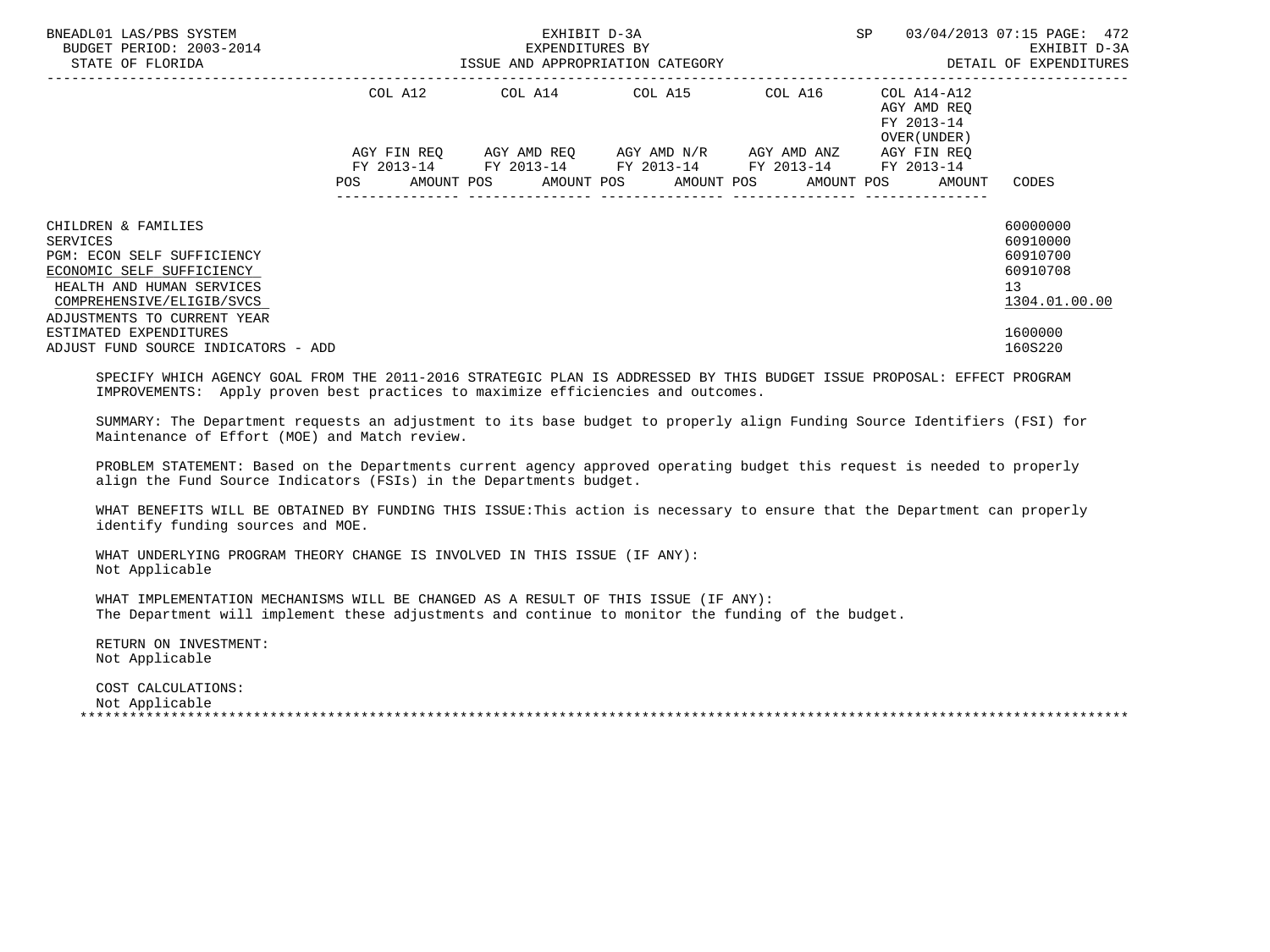| BNEADL01 LAS/PBS SYSTEM<br>BUDGET PERIOD: 2003-2014<br>STATE OF FLORIDA                                                                                                                                                                                                                                  |     | EXHIBIT D-3A<br>EXPENDITURES BY<br>ISSUE AND APPROPRIATION CATEGORY                                                                                                                                                                                                                                                                                                                                                | SP 03/04/2013 07:15 PAGE: 473 | EXHIBIT D-3A<br>DETAIL OF EXPENDITURES |                                                                       |                                                                                           |
|----------------------------------------------------------------------------------------------------------------------------------------------------------------------------------------------------------------------------------------------------------------------------------------------------------|-----|--------------------------------------------------------------------------------------------------------------------------------------------------------------------------------------------------------------------------------------------------------------------------------------------------------------------------------------------------------------------------------------------------------------------|-------------------------------|----------------------------------------|-----------------------------------------------------------------------|-------------------------------------------------------------------------------------------|
|                                                                                                                                                                                                                                                                                                          | POS | COL A12 COL A14 COL A15 COL A16<br>$\begin{array}{lllllll} {\text{AGY}} & {\text{FIN}} & {\text{REG}} & {\text{AGY}} & {\text{AMP}} & {\text{AGY}} & {\text{AMP}} & {\text{MY}} & {\text{AMP}} & {\text{ARY}} & {\text{ARY}} & {\text{R}} \\ {\text{FY}} & 2013\text{--}14 & \text{FY}} & 2013\text{--}14 & \text{FY}} & 2013\text{--}14 & \text{FY}} & 2013\text{--}14 & \end{array}$<br>AMOUNT POS<br>AMOUNT POS |                               | AMOUNT POS<br>AMOUNT POS               | $COL A14- A12$<br>AGY AMD REO<br>FY 2013-14<br>OVER (UNDER)<br>AMOUNT | CODES                                                                                     |
| CHILDREN & FAMILIES<br><b>SERVICES</b><br>PGM: ECON SELF SUFFICIENCY<br>ECONOMIC SELF SUFFICIENCY<br>HEALTH AND HUMAN SERVICES<br>COMPREHENSIVE/ELIGIB/SVCS<br>ADJUSTMENTS TO CURRENT YEAR<br>ESTIMATED EXPENDITURES<br>ADJUST FUND SOURCE INDICATORS - ADD<br>POSITION DETAIL OF SALARIES AND BENEFITS: |     |                                                                                                                                                                                                                                                                                                                                                                                                                    |                               |                                        |                                                                       | 60000000<br>60910000<br>60910700<br>60910708<br>13<br>1304.01.00.00<br>1600000<br>160S220 |
|                                                                                                                                                                                                                                                                                                          | FTE | BASE RATE                                                                                                                                                                                                                                                                                                                                                                                                          | ADDITIVES BENEFITS            |                                        | SUBTOTAL<br>ားကို $\sim$                                              | LAPSE LAPSED SALARIES<br>AND BENEFITS                                                     |
| A12 - AGY FIN REO FY 2013-14                                                                                                                                                                                                                                                                             |     |                                                                                                                                                                                                                                                                                                                                                                                                                    |                               |                                        |                                                                       |                                                                                           |
| CHANGES TO CURRENTLY AUTHORIZED POSITIONS<br>OTHER SALARY AMOUNT<br>2261 FEDERAL GRANTS TRUST FUND                                                                                                                                                                                                       |     |                                                                                                                                                                                                                                                                                                                                                                                                                    |                               |                                        |                                                                       | 60,393                                                                                    |
|                                                                                                                                                                                                                                                                                                          |     |                                                                                                                                                                                                                                                                                                                                                                                                                    |                               |                                        |                                                                       | 60,393<br>==============                                                                  |
|                                                                                                                                                                                                                                                                                                          |     |                                                                                                                                                                                                                                                                                                                                                                                                                    |                               |                                        |                                                                       |                                                                                           |
| A14 - AGY AMD REQ FY 2013-14                                                                                                                                                                                                                                                                             |     |                                                                                                                                                                                                                                                                                                                                                                                                                    |                               |                                        |                                                                       |                                                                                           |
| CHANGES TO CURRENTLY AUTHORIZED POSITIONS<br>OTHER SALARY AMOUNT<br>2261 FEDERAL GRANTS TRUST FUND                                                                                                                                                                                                       |     |                                                                                                                                                                                                                                                                                                                                                                                                                    |                               |                                        |                                                                       | 60,393                                                                                    |
|                                                                                                                                                                                                                                                                                                          |     |                                                                                                                                                                                                                                                                                                                                                                                                                    |                               |                                        |                                                                       | .<br>60,393<br>==============                                                             |
|                                                                                                                                                                                                                                                                                                          |     |                                                                                                                                                                                                                                                                                                                                                                                                                    |                               |                                        |                                                                       |                                                                                           |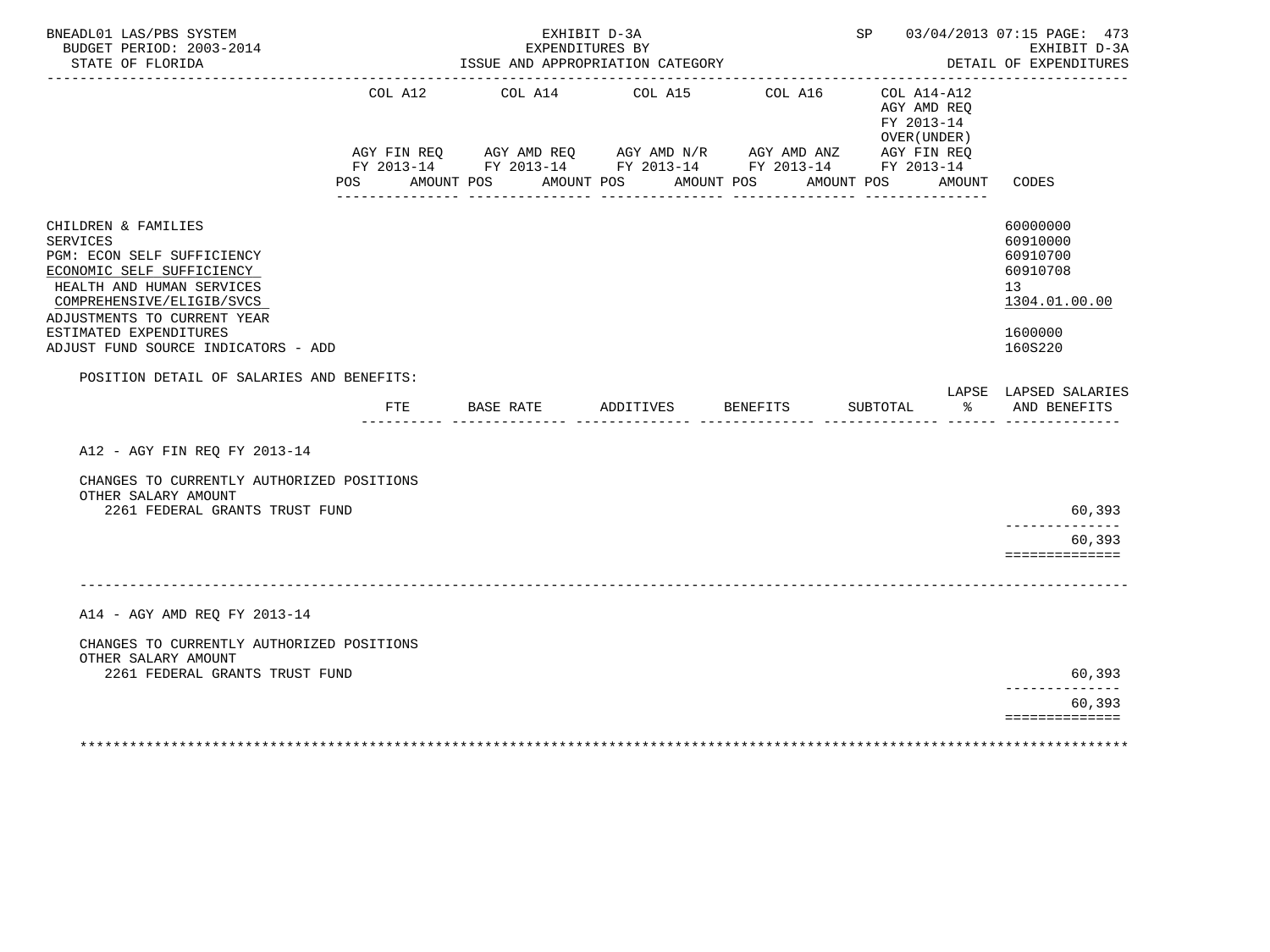| BNEADL01 LAS/PBS SYSTEM<br>BUDGET PERIOD: 2003-2014<br>STATE OF FLORIDA                                                                                                                                                                                                  |           |                | EXHIBIT D-3A<br>EXPENDITURES BY<br>ISSUE AND APPROPRIATION CATEGORY                                                                                     | ---------------------------------- | SP 03/04/2013 07:15 PAGE: 474 | EXHIBIT D-3A<br>DETAIL OF EXPENDITURES                                                           |                                                                                           |
|--------------------------------------------------------------------------------------------------------------------------------------------------------------------------------------------------------------------------------------------------------------------------|-----------|----------------|---------------------------------------------------------------------------------------------------------------------------------------------------------|------------------------------------|-------------------------------|--------------------------------------------------------------------------------------------------|-------------------------------------------------------------------------------------------|
|                                                                                                                                                                                                                                                                          |           | COL A12<br>POS | COL A14<br>AGY FIN REQ        AGY AMD REQ        AGY AMD N/R        AGY AMD ANZ<br>FY 2013-14 FY 2013-14 FY 2013-14 FY 2013-14 FY 2013-14<br>AMOUNT POS | COL A15<br>AMOUNT POS AMOUNT POS   | COL A16                       | COL A14-A12<br>AGY AMD REO<br>FY 2013-14<br>OVER (UNDER )<br>AGY FIN REQ<br>AMOUNT POS<br>AMOUNT | CODES                                                                                     |
|                                                                                                                                                                                                                                                                          |           |                |                                                                                                                                                         |                                    |                               |                                                                                                  |                                                                                           |
| CHILDREN & FAMILIES<br><b>SERVICES</b><br>PGM: ECON SELF SUFFICIENCY<br>ECONOMIC SELF SUFFICIENCY<br>HEALTH AND HUMAN SERVICES<br>COMPREHENSIVE/ELIGIB/SVCS<br>ADJUSTMENTS TO CURRENT YEAR<br>ESTIMATED EXPENDITURES<br>ADJUST FUND SOURCE INDICATORS -<br><b>DEDUCT</b> |           |                |                                                                                                                                                         |                                    |                               |                                                                                                  | 60000000<br>60910000<br>60910700<br>60910708<br>13<br>1304.01.00.00<br>1600000<br>160S230 |
| SALARIES AND BENEFITS                                                                                                                                                                                                                                                    |           |                |                                                                                                                                                         |                                    |                               |                                                                                                  | 010000                                                                                    |
| FEDERAL GRANTS TRUST FUND -FEDERL 60.393- 60.393-                                                                                                                                                                                                                        |           |                |                                                                                                                                                         |                                    |                               |                                                                                                  | 2261 3                                                                                    |
| <b>EXPENSES</b>                                                                                                                                                                                                                                                          |           |                |                                                                                                                                                         |                                    |                               |                                                                                                  | 040000                                                                                    |
| TOBACCO SETTLEMENT TF                                                                                                                                                                                                                                                    |           |                | -STATE 132,851- 132,851-                                                                                                                                |                                    |                               |                                                                                                  | 2122 1                                                                                    |
| FEDERAL GRANTS TRUST FUND -MATCH                                                                                                                                                                                                                                         | $-FEDERL$ | $368-$         | $368-$<br>$8,711 8,711-$                                                                                                                                |                                    |                               |                                                                                                  | 2261 2<br>2261 3                                                                          |
| TOTAL FEDERAL GRANTS TRUST FUND                                                                                                                                                                                                                                          |           | $9,079-$       | $9.079 -$                                                                                                                                               |                                    |                               |                                                                                                  | 2261                                                                                      |
| TOTAL APPRO                                                                                                                                                                                                                                                              |           |                | 141,930- 141,930-                                                                                                                                       |                                    |                               |                                                                                                  |                                                                                           |
| SPECIAL CATEGORIES<br>CONTRACTED SERVICES                                                                                                                                                                                                                                |           |                |                                                                                                                                                         |                                    |                               |                                                                                                  | 100000<br>100777                                                                          |
| FEDERAL GRANTS TRUST FUND -MATCH                                                                                                                                                                                                                                         |           |                | $2.587 - 2.587 -$                                                                                                                                       |                                    |                               |                                                                                                  | 2261 2                                                                                    |
| LEASE/PURCHASE/EQUIPMENT                                                                                                                                                                                                                                                 |           |                |                                                                                                                                                         |                                    |                               |                                                                                                  | 105281                                                                                    |
| FEDERAL GRANTS TRUST FUND -FEDERL                                                                                                                                                                                                                                        |           | 115-           | $115-$                                                                                                                                                  |                                    |                               |                                                                                                  | 2261 3                                                                                    |
| TOTAL: ADJUST FUND SOURCE INDICATORS -<br>DEDUCT                                                                                                                                                                                                                         |           |                |                                                                                                                                                         |                                    |                               |                                                                                                  | 160S230                                                                                   |
| TOTAL ISSUE                                                                                                                                                                                                                                                              |           | $205,025-$     | $205,025-$                                                                                                                                              |                                    |                               |                                                                                                  |                                                                                           |
|                                                                                                                                                                                                                                                                          |           |                |                                                                                                                                                         |                                    |                               |                                                                                                  |                                                                                           |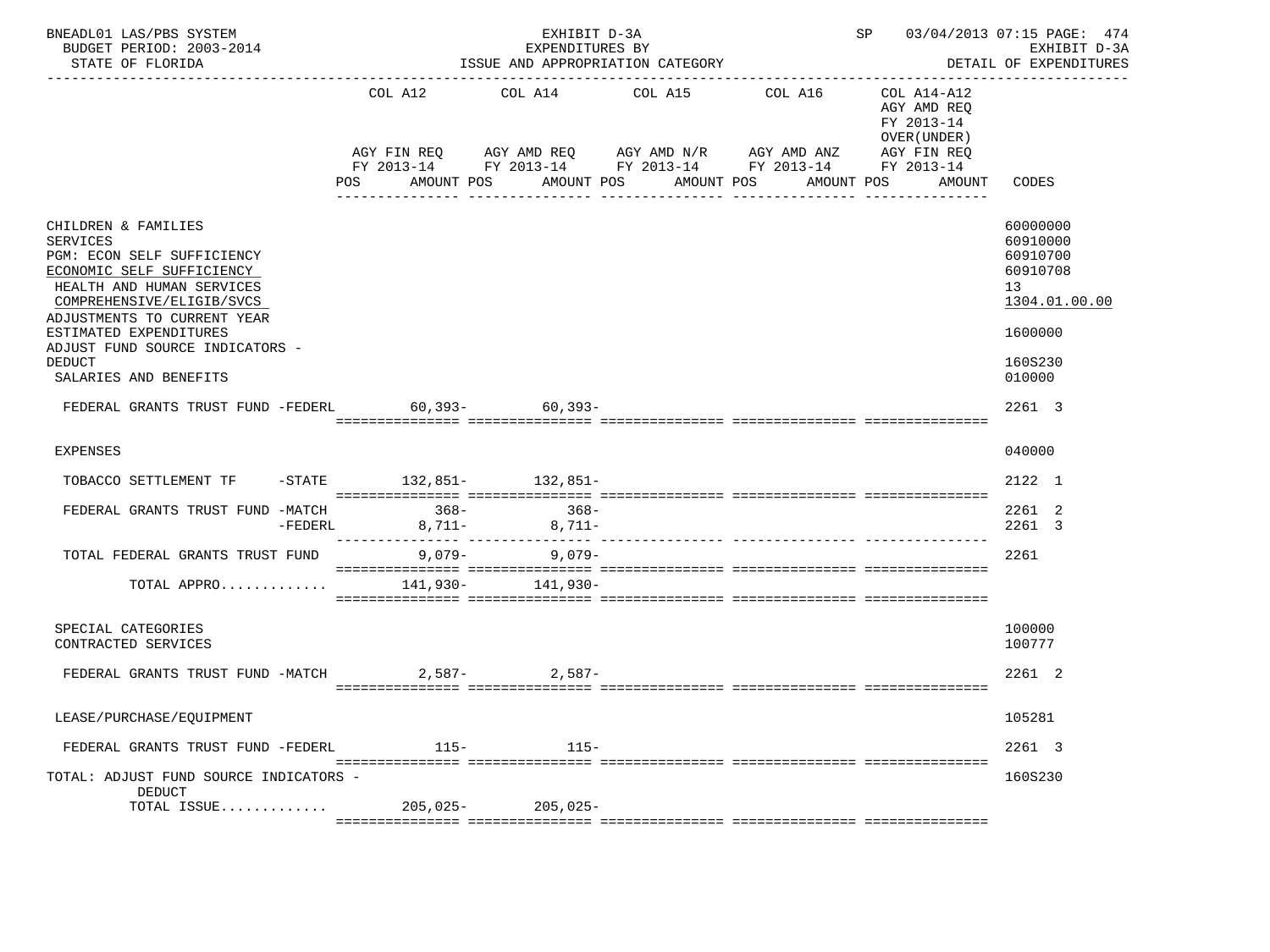| BNEADL01 LAS/PBS SYSTEM<br>BUDGET PERIOD: 2003-2014<br>STATE OF FLORIDA<br>---------------------                                                                                                                                                                                                                                                                                                                                                                                                                                                                                                                                                                                                                                                                                                                                                                                                                                                                                                                                                                                                                                                                                                                       | SP 03/04/2013 07:15 PAGE: 475<br>** PYUTBIT DA<br>EXHIBIT D-3A<br>EXPENDITURES BY<br>EXPENDITURES BY EXERIBIT D-3A<br>ISSUE AND APPROPRIATION CATEGORY DETAIL OF EXPENDITURES |  |                  |                                                                                                                       |                                                              |                                                                     |  |  |  |  |  |  |
|------------------------------------------------------------------------------------------------------------------------------------------------------------------------------------------------------------------------------------------------------------------------------------------------------------------------------------------------------------------------------------------------------------------------------------------------------------------------------------------------------------------------------------------------------------------------------------------------------------------------------------------------------------------------------------------------------------------------------------------------------------------------------------------------------------------------------------------------------------------------------------------------------------------------------------------------------------------------------------------------------------------------------------------------------------------------------------------------------------------------------------------------------------------------------------------------------------------------|-------------------------------------------------------------------------------------------------------------------------------------------------------------------------------|--|------------------|-----------------------------------------------------------------------------------------------------------------------|--------------------------------------------------------------|---------------------------------------------------------------------|--|--|--|--|--|--|
|                                                                                                                                                                                                                                                                                                                                                                                                                                                                                                                                                                                                                                                                                                                                                                                                                                                                                                                                                                                                                                                                                                                                                                                                                        |                                                                                                                                                                               |  |                  |                                                                                                                       | AGY AMD REO<br>FY 2013-14<br>OVER ( UNDER )                  |                                                                     |  |  |  |  |  |  |
|                                                                                                                                                                                                                                                                                                                                                                                                                                                                                                                                                                                                                                                                                                                                                                                                                                                                                                                                                                                                                                                                                                                                                                                                                        |                                                                                                                                                                               |  |                  | AGY FIN REQ AGY AMD REQ AGY AMD N/R AGY AMD ANZ AGY FIN REQ<br>FY 2013-14 FY 2013-14 FY 2013-14 FY 2013-14 FY 2013-14 | POS AMOUNT POS AMOUNT POS AMOUNT POS AMOUNT POS AMOUNT CODES |                                                                     |  |  |  |  |  |  |
| CHILDREN & FAMILIES<br><b>SERVICES</b><br>PGM: ECON SELF SUFFICIENCY<br>ECONOMIC SELF SUFFICIENCY<br>HEALTH AND HUMAN SERVICES<br>COMPREHENSIVE/ELIGIB/SVCS                                                                                                                                                                                                                                                                                                                                                                                                                                                                                                                                                                                                                                                                                                                                                                                                                                                                                                                                                                                                                                                            |                                                                                                                                                                               |  |                  |                                                                                                                       |                                                              | 60000000<br>60910000<br>60910700<br>60910708<br>13<br>1304.01.00.00 |  |  |  |  |  |  |
| ADJUSTMENTS TO CURRENT YEAR<br>ESTIMATED EXPENDITURES<br>ADJUST FUND SOURCE INDICATORS -                                                                                                                                                                                                                                                                                                                                                                                                                                                                                                                                                                                                                                                                                                                                                                                                                                                                                                                                                                                                                                                                                                                               |                                                                                                                                                                               |  |                  |                                                                                                                       |                                                              | 1600000                                                             |  |  |  |  |  |  |
| <b>DEDUCT</b>                                                                                                                                                                                                                                                                                                                                                                                                                                                                                                                                                                                                                                                                                                                                                                                                                                                                                                                                                                                                                                                                                                                                                                                                          |                                                                                                                                                                               |  |                  |                                                                                                                       |                                                              | 160S230                                                             |  |  |  |  |  |  |
| AGENCY ISSUE NARRATIVE:<br>2013-2014 BUDGET YEAR NARRATIVE:<br>ISSUE TITLE: Adjust Fund Source Indicators - Deduct<br>SPECIFY WHICH AGENCY GOAL FROM THE 2011-2016 STRATEGIC PLAN IS ADDRESSED BY THIS BUDGET ISSUE PROPOSAL: EFFECT PROGRAM<br>IMPROVEMENTS: Apply proven best practices to maximize efficiencies and outcomes.<br>SUMMARY: The Department requests an adjustment to its base budget to properly align Funding Source Identifiers (FSI) for<br>Maintenance of Effort (MOE) and Match review.<br>PROBLEM STATEMENT: Based on the Departments current agency approved operating budget this request is needed to properly<br>align the Fund Source Indicators (FSIs) in the Departments budget.<br>WHAT BENEFITS WILL BE OBTAINED BY FUNDING THIS ISSUE:<br>This action is necessary to ensure that the Department can properly identify funding sources and MOE.<br>WHAT UNDERLYING PROGRAM THEORY CHANGE IS INVOLVED IN THIS ISSUE (IF ANY):<br>Not Applicable<br>WHAT IMPLEMENTATION MECHANISMS WILL BE CHANGED AS A RESULT OF THIS ISSUE (IF ANY):<br>The Department will implement these adjustments and continue to monitor the funding of the budget.<br>RETURN ON INVESTMENT:<br>Not Applicable |                                                                                                                                                                               |  | IT COMPONENT? NO |                                                                                                                       |                                                              |                                                                     |  |  |  |  |  |  |
| COST CALCULATIONS:<br>Not Applicable                                                                                                                                                                                                                                                                                                                                                                                                                                                                                                                                                                                                                                                                                                                                                                                                                                                                                                                                                                                                                                                                                                                                                                                   |                                                                                                                                                                               |  |                  |                                                                                                                       |                                                              |                                                                     |  |  |  |  |  |  |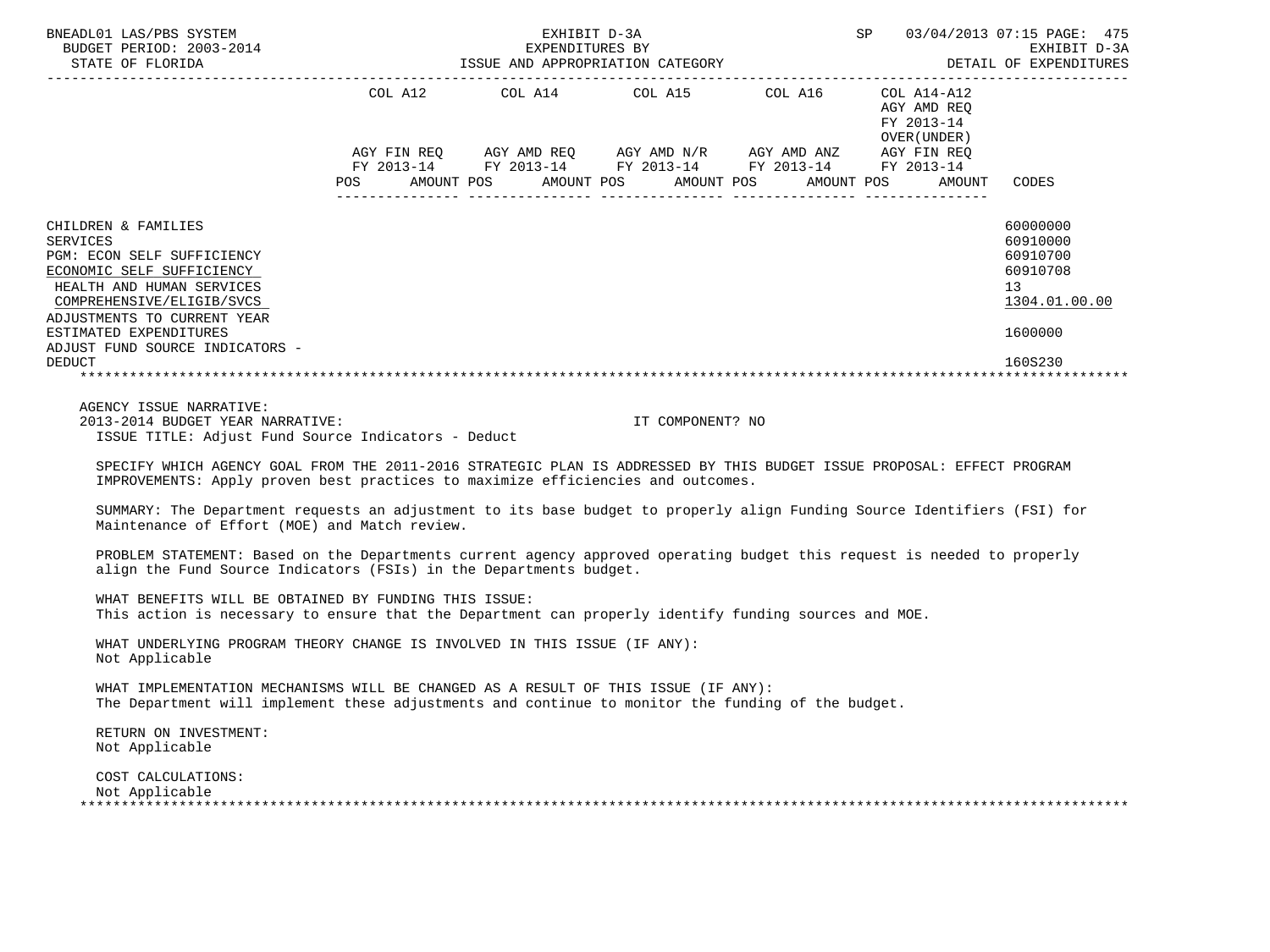| BNEADL01 LAS/PBS SYSTEM<br>BUDGET PERIOD: 2003-2014<br>STATE OF FLORIDA                                                                                                                                       |     |            |           | EXHIBIT D-3A<br>EXPENDITURES BY<br>ISSUE AND APPROPRIATION CATEGORY                                                                      |            |            |                 |            |          |                                                              | SP 03/04/2013 07:15 PAGE: 476<br>EXHIBIT D-3A<br>DETAIL OF EXPENDITURES                     |
|---------------------------------------------------------------------------------------------------------------------------------------------------------------------------------------------------------------|-----|------------|-----------|------------------------------------------------------------------------------------------------------------------------------------------|------------|------------|-----------------|------------|----------|--------------------------------------------------------------|---------------------------------------------------------------------------------------------|
|                                                                                                                                                                                                               |     | COL A12    |           | COL A14 COL A15<br>AGY FIN REQ AGY AMD REQ AGY AMD N/R AGY AMD ANZ AGY FIN REQ<br>FY 2013-14 FY 2013-14 FY 2013-14 FY 2013-14 FY 2013-14 |            |            | COL A16         |            |          | $COL A14 - A12$<br>AGY AMD REO<br>FY 2013-14<br>OVER (UNDER) |                                                                                             |
|                                                                                                                                                                                                               | POS | AMOUNT POS |           |                                                                                                                                          | AMOUNT POS | AMOUNT POS |                 | AMOUNT POS |          | AMOUNT                                                       | CODES                                                                                       |
| CHILDREN & FAMILIES<br>SERVICES<br>PGM: ECON SELF SUFFICIENCY<br>ECONOMIC SELF SUFFICIENCY<br>HEALTH AND HUMAN SERVICES<br>COMPREHENSIVE/ELIGIB/SVCS<br>ADJUSTMENTS TO CURRENT YEAR<br>ESTIMATED EXPENDITURES |     |            |           |                                                                                                                                          |            |            |                 |            |          |                                                              | 60000000<br>60910000<br>60910700<br>60910708<br>13 <sup>°</sup><br>1304.01.00.00<br>1600000 |
| ADJUST FUND SOURCE INDICATORS -<br><b>DEDUCT</b>                                                                                                                                                              |     |            |           |                                                                                                                                          |            |            |                 |            |          |                                                              | 160S230                                                                                     |
| POSITION DETAIL OF SALARIES AND BENEFITS:                                                                                                                                                                     |     |            |           |                                                                                                                                          |            |            |                 |            |          |                                                              |                                                                                             |
|                                                                                                                                                                                                               |     | FTE        | BASE RATE |                                                                                                                                          | ADDITIVES  |            | <b>BENEFITS</b> |            | SUBTOTAL | ৡ                                                            | LAPSE LAPSED SALARIES<br>AND BENEFITS                                                       |
| A12 - AGY FIN REQ FY 2013-14                                                                                                                                                                                  |     |            |           |                                                                                                                                          |            |            |                 |            |          |                                                              |                                                                                             |
| CHANGES TO CURRENTLY AUTHORIZED POSITIONS<br>OTHER SALARY AMOUNT                                                                                                                                              |     |            |           |                                                                                                                                          |            |            |                 |            |          |                                                              |                                                                                             |
| 2261 FEDERAL GRANTS TRUST FUND                                                                                                                                                                                |     |            |           |                                                                                                                                          |            |            |                 |            |          |                                                              | 60,393-<br>--------------                                                                   |
|                                                                                                                                                                                                               |     |            |           |                                                                                                                                          |            |            |                 |            |          |                                                              | $60, 393 -$<br>==============                                                               |
|                                                                                                                                                                                                               |     |            |           |                                                                                                                                          |            |            |                 |            |          |                                                              |                                                                                             |
| A14 - AGY AMD REO FY 2013-14                                                                                                                                                                                  |     |            |           |                                                                                                                                          |            |            |                 |            |          |                                                              |                                                                                             |
| CHANGES TO CURRENTLY AUTHORIZED POSITIONS<br>OTHER SALARY AMOUNT                                                                                                                                              |     |            |           |                                                                                                                                          |            |            |                 |            |          |                                                              |                                                                                             |
| 2261 FEDERAL GRANTS TRUST FUND                                                                                                                                                                                |     |            |           |                                                                                                                                          |            |            |                 |            |          |                                                              | 60,393-                                                                                     |
|                                                                                                                                                                                                               |     |            |           |                                                                                                                                          |            |            |                 |            |          |                                                              | $60, 393 -$<br>==============                                                               |
|                                                                                                                                                                                                               |     |            |           |                                                                                                                                          |            |            |                 |            |          |                                                              |                                                                                             |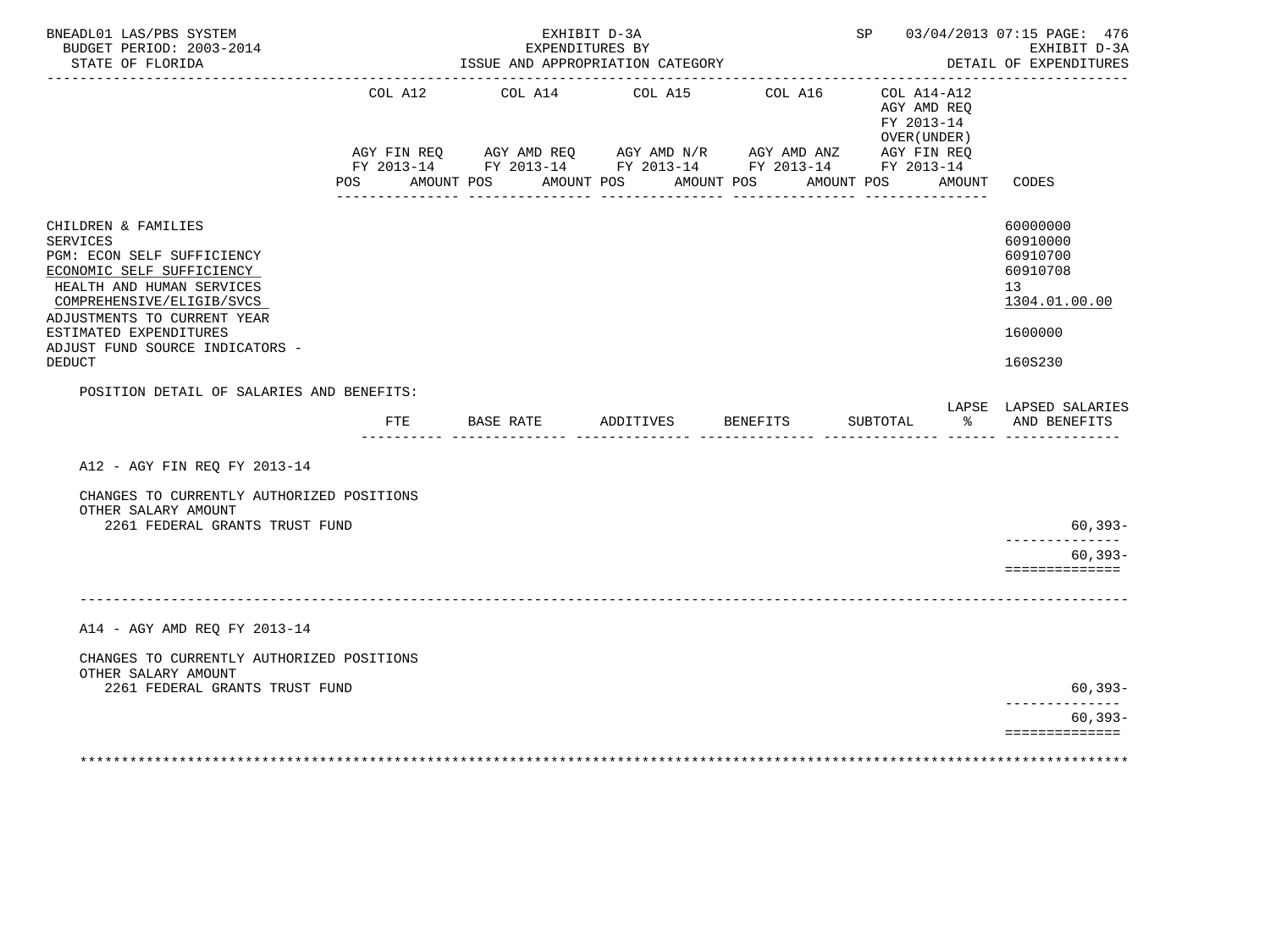| BNEADL01 LAS/PBS SYSTEM<br>BUDGET PERIOD: 2003-2014<br>STATE OF FLORIDA                                                                                                                                                                                                          |         | EXHIBIT D-3A<br>EXPENDITURES BY<br>ISSUE AND APPROPRIATION CATEGORY                                                                                                                | SP 03/04/2013 07:15 PAGE: 477<br>EXHIBIT D-3A<br>DETAIL OF EXPENDITURES |            |                                                      |                                                                                           |  |
|----------------------------------------------------------------------------------------------------------------------------------------------------------------------------------------------------------------------------------------------------------------------------------|---------|------------------------------------------------------------------------------------------------------------------------------------------------------------------------------------|-------------------------------------------------------------------------|------------|------------------------------------------------------|-------------------------------------------------------------------------------------------|--|
|                                                                                                                                                                                                                                                                                  | POS     | COL A12 COL A14 COL A15 COL A16 COL A14-A12<br>AGY FIN REQ AGY AMD REQ AGY AMD N/R AGY AMD ANZ AGY FIN REQ<br>FY 2013-14 FY 2013-14 FY 2013-14 FY 2013-14 FY 2013-14<br>AMOUNT POS | AMOUNT POS AMOUNT POS                                                   | AMOUNT POS | AGY AMD REO<br>FY 2013-14<br>OVER (UNDER )<br>AMOUNT | CODES                                                                                     |  |
| CHILDREN & FAMILIES<br><b>SERVICES</b><br>PGM: ECON SELF SUFFICIENCY<br>ECONOMIC SELF SUFFICIENCY<br>HEALTH AND HUMAN SERVICES<br>COMPREHENSIVE/ELIGIB/SVCS<br>ESTIMATED EXPENDITURES REALIGNMENT<br>REALIGNMENT OF ECONOMIC SELF<br>SUFFICIENCY ADMINISTRATIVE<br>FUNDING - ADD |         |                                                                                                                                                                                    |                                                                         |            |                                                      | 60000000<br>60910000<br>60910700<br>60910708<br>13<br>1304.01.00.00<br>2000000<br>2003090 |  |
| EXPENSES<br>GENERAL REVENUE FUND -MATCH 1,743,921 1,743,921<br>FEDERAL GRANTS TRUST FUND -FEDERL 1,793,505 1,793,505<br>WELFARE TRANSITION TF -FEDERL 87,619 87,619<br>WELFARE TRANSITION TF -FEDERL                                                                             | 87,619  | 87,619                                                                                                                                                                             |                                                                         |            |                                                      | 040000<br>1000 2<br>2261 3<br>2401 3                                                      |  |
| TOTAL APPRO                                                                                                                                                                                                                                                                      |         | 3,625,045 3,625,045                                                                                                                                                                |                                                                         |            |                                                      |                                                                                           |  |
| SPECIAL CATEGORIES<br>CONTRACTED SERVICES                                                                                                                                                                                                                                        |         |                                                                                                                                                                                    |                                                                         |            |                                                      | 100000<br>100777                                                                          |  |
| GENERAL REVENUE FUND -MATCH 17, 341, 738 17, 341, 738<br>FEDERAL GRANTS TRUST FUND -FEDERL 16,331,473<br>WELFARE TRANSITION TF -FEDERL                                                                                                                                           | 937,746 | 16, 331, 473<br>937,746                                                                                                                                                            |                                                                         |            |                                                      | 1000 2<br>2261 3<br>2401 3                                                                |  |
| TOTAL APPRO 34,610,957 34,610,957                                                                                                                                                                                                                                                |         |                                                                                                                                                                                    |                                                                         |            |                                                      |                                                                                           |  |
| G/A-CONTRACTED SERVICES                                                                                                                                                                                                                                                          |         |                                                                                                                                                                                    |                                                                         |            |                                                      | 100778                                                                                    |  |
| FEDERAL GRANTS TRUST FUND -FEDERL 2,014,365 2,014,365                                                                                                                                                                                                                            |         |                                                                                                                                                                                    |                                                                         |            |                                                      | 2261 3                                                                                    |  |
| TOTAL: REALIGNMENT OF ECONOMIC SELF<br>SUFFICIENCY ADMINISTRATIVE<br>FUNDING - ADD                                                                                                                                                                                               |         |                                                                                                                                                                                    |                                                                         |            |                                                      | 2003090                                                                                   |  |
| TOTAL ISSUE                                                                                                                                                                                                                                                                      |         | 40,250,367 40,250,367                                                                                                                                                              |                                                                         |            |                                                      |                                                                                           |  |
| AGENCY ISSUE NARRATIVE:<br>2013-2014 BUDGET YEAR NARRATIVE:<br>ISSUE TITLE: Realignment of Economic Self-Sufficiency Administrative Funding - ADD<br>SPECIFY WHICH AGENCY GOAL FROM THE 2012-2017 STRATEGIC PLAN IS ADDRESSED BY THIS BUDGET ISSUE PROPOSAL: Effect Program      |         |                                                                                                                                                                                    | IT COMPONENT? NO                                                        |            |                                                      |                                                                                           |  |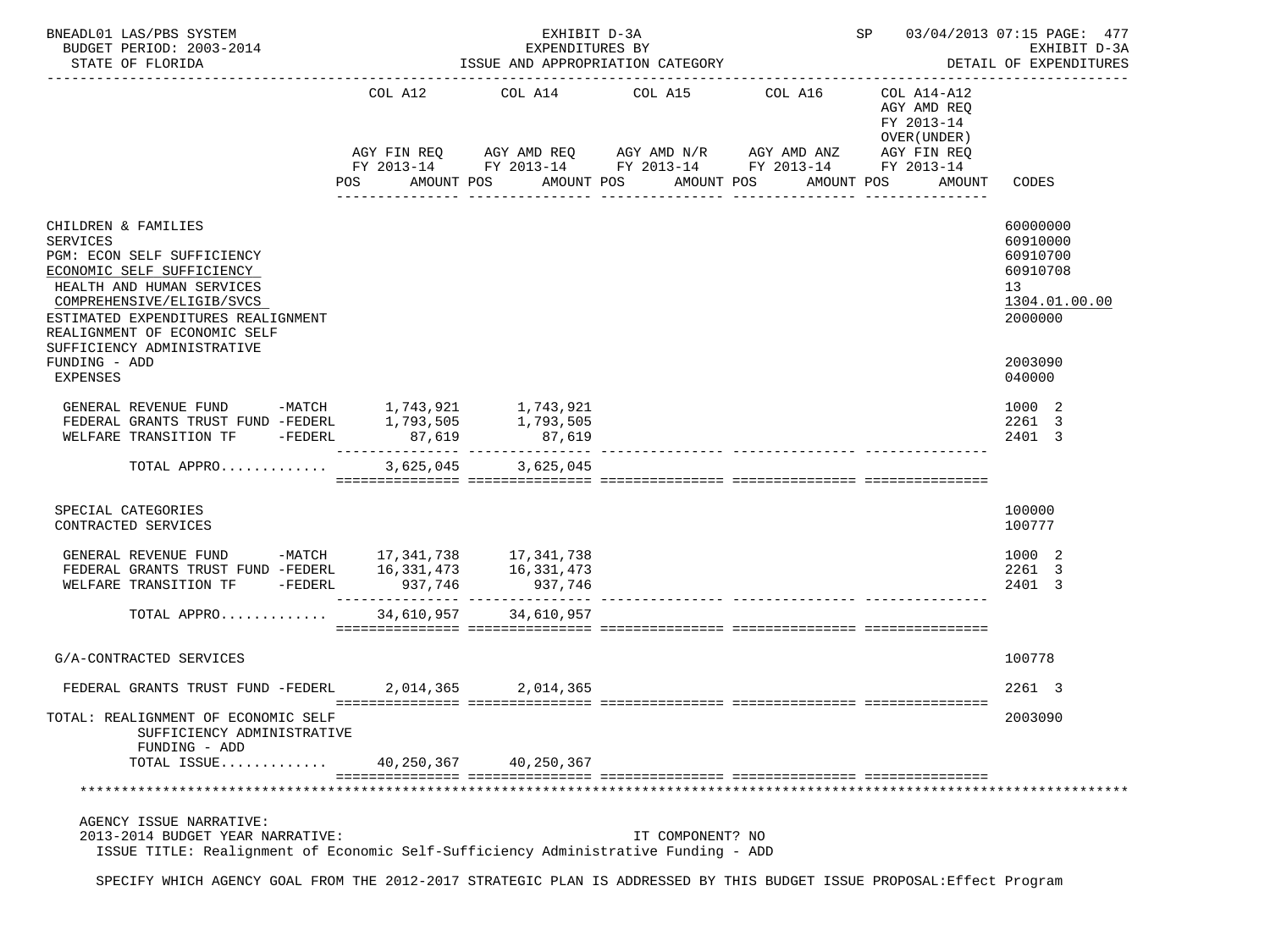| BNEADL01 LAS/PBS SYSTEM<br>BUDGET PERIOD: 2003-2014<br>STATE OF FLORIDA | EXHIBIT D-3A<br>EXPENDITURES BY<br>ISSUE AND APPROPRIATION CATEGORY |             |  |  |  |                                                                                            |  |            | SP |                                                          | 03/04/2013 07:15 PAGE: 478<br>EXHIBIT D-3A<br>DETAIL OF EXPENDITURES |  |
|-------------------------------------------------------------------------|---------------------------------------------------------------------|-------------|--|--|--|--------------------------------------------------------------------------------------------|--|------------|----|----------------------------------------------------------|----------------------------------------------------------------------|--|
|                                                                         | COL A12                                                             |             |  |  |  | COL A14 COL A15 COL A16                                                                    |  |            |    | COL A14-A12<br>AGY AMD REO<br>FY 2013-14<br>OVER (UNDER) |                                                                      |  |
|                                                                         |                                                                     | AGY FIN REO |  |  |  | AGY AMD REO AGY AMD N/R AGY AMD ANZ                                                        |  |            |    | AGY FIN REO                                              |                                                                      |  |
|                                                                         | <b>POS</b>                                                          |             |  |  |  | FY 2013-14 FY 2013-14 FY 2013-14 FY 2013-14 FY 2013-14<br>AMOUNT POS AMOUNT POS AMOUNT POS |  | AMOUNT POS |    | AMOUNT                                                   | CODES                                                                |  |
| CHILDREN & FAMILIES                                                     |                                                                     |             |  |  |  |                                                                                            |  |            |    |                                                          | 60000000                                                             |  |
| <b>SERVICES</b>                                                         |                                                                     |             |  |  |  |                                                                                            |  |            |    |                                                          | 60910000                                                             |  |
| PGM: ECON SELF SUFFICIENCY                                              |                                                                     |             |  |  |  |                                                                                            |  |            |    |                                                          | 60910700                                                             |  |
| ECONOMIC SELF SUFFICIENCY                                               |                                                                     |             |  |  |  |                                                                                            |  |            |    |                                                          | 60910708                                                             |  |
| HEALTH AND HUMAN SERVICES                                               |                                                                     |             |  |  |  |                                                                                            |  |            |    |                                                          | 13                                                                   |  |
| COMPREHENSIVE/ELIGIB/SVCS                                               |                                                                     |             |  |  |  |                                                                                            |  |            |    |                                                          | 1304.01.00.00                                                        |  |
| ESTIMATED EXPENDITURES REALIGNMENT                                      |                                                                     |             |  |  |  |                                                                                            |  |            |    |                                                          | 2000000                                                              |  |
| REALIGNMENT OF ECONOMIC SELF                                            |                                                                     |             |  |  |  |                                                                                            |  |            |    |                                                          |                                                                      |  |
| SUFFICIENCY ADMINISTRATIVE                                              |                                                                     |             |  |  |  |                                                                                            |  |            |    |                                                          |                                                                      |  |
| FUNDING - ADD                                                           |                                                                     |             |  |  |  |                                                                                            |  |            |    |                                                          | 2003090                                                              |  |

Improvements: Apply proven best practices to maximize efficiencies and outcomes.

 SUMMARY:The Department requests the transfer of \$40,250,367 from the Executive Leadership and Support Services program component to the Comprehensive Eligibility Services program component to align budget authority that is related to client services. This issue will align the budget by program component within the budget entity to apply more visibility to the programs administrative/overhead costs.

 PROBLEM STATEMENT:Currently, budget authority is allocated within the Executive Leadership and Support Services Program Component related to services or budget indirectly linked to services for client eligibility. This request is to align the budget and expenditures between program components within the Economic Self Sufficiency Budget Entity (multiple categories) to accurately account for the Departments Administrative Costs within the Program (Budget Entity). The Department considers the Executive Leadership and Support Services Program Component the appropriations related to administrative/overhead costs for the program and this transfer will allow for more visibility and transparency within the Departments administrative budget.

 WHAT BENEFITS WILL BE OBTAINED BY FUNDING THIS ISSUE:Budget authority, and subsequent expenditures, associated with Comprehensive Eligibility Services programs will be aligned with a more fitting program component.

WHAT UNDERLYING PROGRAM THEORY CHANGE IS INVOLVED IN THIS ISSUE (IF ANY):Not applicable.

WHAT IMPLEMENTATION MECHANISMS WILL BE CHANGED AS A RESULT OF THIS ISSUE (IF ANY):Not applicable.

 RETURN ON INVESTMENT: Not Applicable

COST CALCULATION:

| Transfer to Comprehensive Eligibility Services from Executive Leadership and Support Services: |              |
|------------------------------------------------------------------------------------------------|--------------|
| 1. Mailing of public assistance notices to clients:                                            | \$3,625,045  |
| 2. Electronic Benefits Transfer (EBT) client training:                                         | \$1,709,564  |
| 3. EBT Emergency Supplemental Nutrition Assistance Program disaster recovery services          |              |
| (Levels I and II):                                                                             | \$3,839,974  |
| 4. EBT disaster recovery services (Level III):                                                 | \$1,895,595  |
| 5. EBT Supplemental Nutrition Assistance Program-direct charges:                               | \$25,407,604 |
| 6. EBT toll free access charges:                                                               | \$231,224    |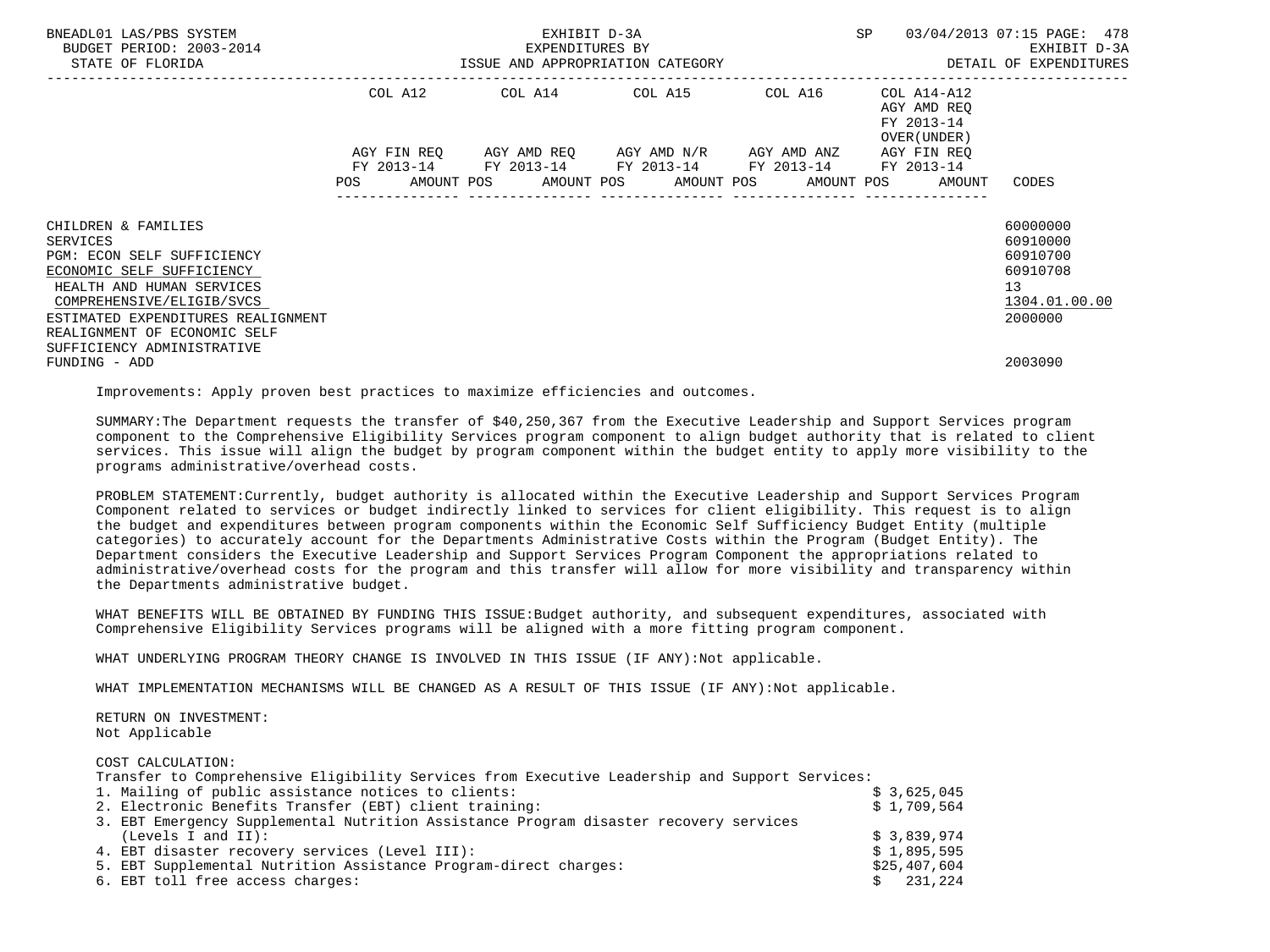| BNEADL01 LAS/PBS SYSTEM<br>BUDGET PERIOD: 2003-2014<br>STATE OF FLORIDA                                                                                                                                                                                                   | ISSUE AND APPROPRIATION CATEGORY | SP                                                                                                                                                                                                                                                                                                                                       | 03/04/2013 07:15 PAGE: 479<br>EXHIBIT D-3A<br>DETAIL OF EXPENDITURES |                                                                                  |                                                                                           |
|---------------------------------------------------------------------------------------------------------------------------------------------------------------------------------------------------------------------------------------------------------------------------|----------------------------------|------------------------------------------------------------------------------------------------------------------------------------------------------------------------------------------------------------------------------------------------------------------------------------------------------------------------------------------|----------------------------------------------------------------------|----------------------------------------------------------------------------------|-------------------------------------------------------------------------------------------|
|                                                                                                                                                                                                                                                                           | COL A12<br><b>POS</b>            | $AGY \text{ } \text{FIN } \text{REQ} \qquad \text{ } AGY \text{ } \text{AMD } \text{REQ} \qquad \text{ } AGY \text{ } \text{AMD } \text{N/R} \qquad \text{ } AGY \text{ } \text{AMD } \text{ANZ} \qquad \text{ } AGY \text{ } \text{FIN } \text{REQ}$<br>FY 2013-14 FY 2013-14 FY 2013-14 FY 2013-14 FY 2013-14<br>AMOUNT POS AMOUNT POS | COL A14 COL A15 COL A16<br>AMOUNT POS                                | COL A14-A12<br>AGY AMD REQ<br>FY 2013-14<br>OVER (UNDER)<br>AMOUNT POS<br>AMOUNT | CODES                                                                                     |
| CHILDREN & FAMILIES<br>SERVICES<br>PGM: ECON SELF SUFFICIENCY<br>ECONOMIC SELF SUFFICIENCY<br>HEALTH AND HUMAN SERVICES<br>COMPREHENSIVE/ELIGIB/SVCS<br>ESTIMATED EXPENDITURES REALIGNMENT<br>REALIGNMENT OF ECONOMIC SELF<br>SUFFICIENCY ADMINISTRATIVE<br>FUNDING - ADD |                                  |                                                                                                                                                                                                                                                                                                                                          |                                                                      |                                                                                  | 60000000<br>60910000<br>60910700<br>60910708<br>13<br>1304.01.00.00<br>2000000<br>2003090 |
| 7. EBT TANF direct charges:<br>8. Supplemental Nutrition Assistance Program outreach:<br>9. SNAP participation grant-improve access to food assistance:<br>10. Supplemental Nutrition Assistance Education program:                                                       |                                  |                                                                                                                                                                                                                                                                                                                                          |                                                                      | \$1,526,996<br>\$ 63,350<br>\$ 61,300<br>\$1,889,715<br>-------------            |                                                                                           |
|                                                                                                                                                                                                                                                                           |                                  |                                                                                                                                                                                                                                                                                                                                          |                                                                      | \$40,250,367                                                                     |                                                                                           |
| NONRECURRING EXPENDITURES<br>AUTOMATED COMMUNITY CONNECTION TO<br>ECONOMIC SELF SUFFICIENCY ASSET                                                                                                                                                                         |                                  |                                                                                                                                                                                                                                                                                                                                          |                                                                      |                                                                                  | 2100000                                                                                   |
| VERIFICATION<br>SPECIAL CATEGORIES<br>CONTRACTED SERVICES                                                                                                                                                                                                                 |                                  |                                                                                                                                                                                                                                                                                                                                          |                                                                      |                                                                                  | 2103377<br>100000<br>100777                                                               |
| FEDERAL GRANTS TRUST FUND -FEDERL 1,668,750- 1,668,750-                                                                                                                                                                                                                   |                                  |                                                                                                                                                                                                                                                                                                                                          |                                                                      |                                                                                  | 2261 3<br>2339 2                                                                          |
| TOTAL APPRO                                                                                                                                                                                                                                                               |                                  | $3,337,500 - 3,337,500 -$                                                                                                                                                                                                                                                                                                                |                                                                      |                                                                                  |                                                                                           |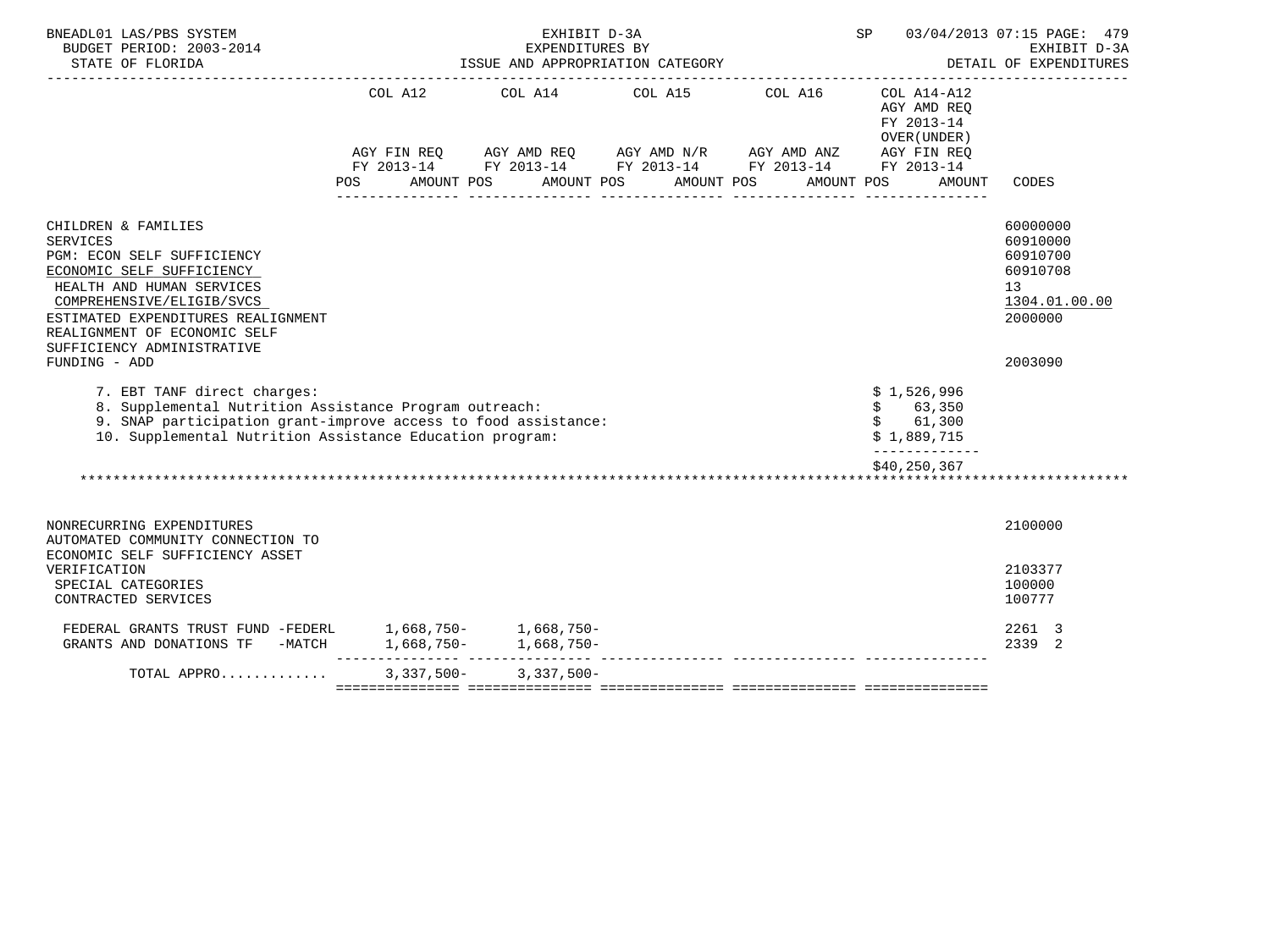| BNEADL01 LAS/PBS SYSTEM<br>BUDGET PERIOD: 2003-2014<br>STATE OF FLORIDA                                                                                                                                                                                                                                                           |         |                                | EXHIBIT D-3A<br>EXPENDITURES BY<br>ISSUE AND APPROPRIATION CATEGORY                                                                | SP 03/04/2013 07:15 PAGE: 480<br>EXHIBIT D-3A<br>DETAIL OF EXPENDITURES |                               |                                                                                                 |                                                                                                     |
|-----------------------------------------------------------------------------------------------------------------------------------------------------------------------------------------------------------------------------------------------------------------------------------------------------------------------------------|---------|--------------------------------|------------------------------------------------------------------------------------------------------------------------------------|-------------------------------------------------------------------------|-------------------------------|-------------------------------------------------------------------------------------------------|-----------------------------------------------------------------------------------------------------|
|                                                                                                                                                                                                                                                                                                                                   |         | COL A12<br>POS                 | COL A14<br>AGY FIN REQ AGY AMD REQ AGY AMD N/R AGY AMD ANZ<br>FY 2013-14 FY 2013-14 FY 2013-14 FY 2013-14 FY 2013-14<br>AMOUNT POS | COL A15 COL A16<br>AMOUNT POS<br>----------------                       | AMOUNT POS<br>_______________ | COL A14-A12<br>AGY AMD REO<br>FY 2013-14<br>OVER (UNDER)<br>AGY FIN REQ<br>AMOUNT POS<br>AMOUNT | CODES                                                                                               |
| CHILDREN & FAMILIES<br><b>SERVICES</b><br>PGM: ECON SELF SUFFICIENCY<br>ECONOMIC SELF SUFFICIENCY<br>HEALTH AND HUMAN SERVICES<br>COMPREHENSIVE/ELIGIB/SVCS<br>ANNUALIZATION OF ADMINISTERED<br>FUNDS APPROPRIATIONS<br>STATE HEALTH INSURANCE ADJUSTMENT<br>FOR FY 2012-13 - 10 MONTHS<br>ANNUALIZATION<br>SALARIES AND BENEFITS |         |                                |                                                                                                                                    |                                                                         |                               |                                                                                                 | 60000000<br>60910000<br>60910700<br>60910708<br>13<br>1304.01.00.00<br>26A0000<br>26A1830<br>010000 |
| GENERAL REVENUE FUND                                                                                                                                                                                                                                                                                                              |         | -MATCH 1, 361, 620 1, 361, 620 |                                                                                                                                    |                                                                         |                               |                                                                                                 | 1000 2                                                                                              |
| FEDERAL GRANTS TRUST FUND -MATCH 5,690 5,690                                                                                                                                                                                                                                                                                      | -FEDERL |                                | 1,010,705 1,010,705                                                                                                                |                                                                         |                               |                                                                                                 | 2261 2<br>2261 3                                                                                    |
| TOTAL FEDERAL GRANTS TRUST FUND                                                                                                                                                                                                                                                                                                   |         | 1,016,395                      | 1,016,395                                                                                                                          |                                                                         |                               |                                                                                                 | 2261                                                                                                |
| GRANTS AND DONATIONS TF                                                                                                                                                                                                                                                                                                           |         | -MATCH 60,830 60,830           |                                                                                                                                    |                                                                         |                               |                                                                                                 | 2339 2                                                                                              |
| WELFARE TRANSITION TF                                                                                                                                                                                                                                                                                                             |         | -FEDERL 95,810                 | 95.810                                                                                                                             |                                                                         |                               |                                                                                                 | 2401 3                                                                                              |
| TOTAL APPRO                                                                                                                                                                                                                                                                                                                       |         |                                | 2,534,655 2,534,655                                                                                                                |                                                                         |                               |                                                                                                 |                                                                                                     |
| FEDERAL FUNDING REDUCTIONS<br>ELIMINATE UNFUNDED BUDGET<br>SALARIES AND BENEFITS                                                                                                                                                                                                                                                  |         |                                |                                                                                                                                    |                                                                         |                               |                                                                                                 | 3200000<br>3201010<br>010000                                                                        |
| FEDERAL GRANTS TRUST FUND -FEDERL 46,003-<br>46,003-                                                                                                                                                                                                                                                                              |         |                                |                                                                                                                                    |                                                                         |                               |                                                                                                 | 2261 3                                                                                              |
| EXPENSES                                                                                                                                                                                                                                                                                                                          |         |                                |                                                                                                                                    |                                                                         |                               |                                                                                                 | 040000                                                                                              |
| FEDERAL GRANTS TRUST FUND -FEDERL                                                                                                                                                                                                                                                                                                 |         | $5,699-$                       | $5,699-$                                                                                                                           |                                                                         |                               |                                                                                                 | 2261 3                                                                                              |
| TOTAL: ELIMINATE UNFUNDED BUDGET<br>TOTAL ISSUE                                                                                                                                                                                                                                                                                   |         | 51,702-                        | $51,702-$                                                                                                                          |                                                                         |                               |                                                                                                 | 3201010                                                                                             |
|                                                                                                                                                                                                                                                                                                                                   |         |                                |                                                                                                                                    |                                                                         |                               |                                                                                                 |                                                                                                     |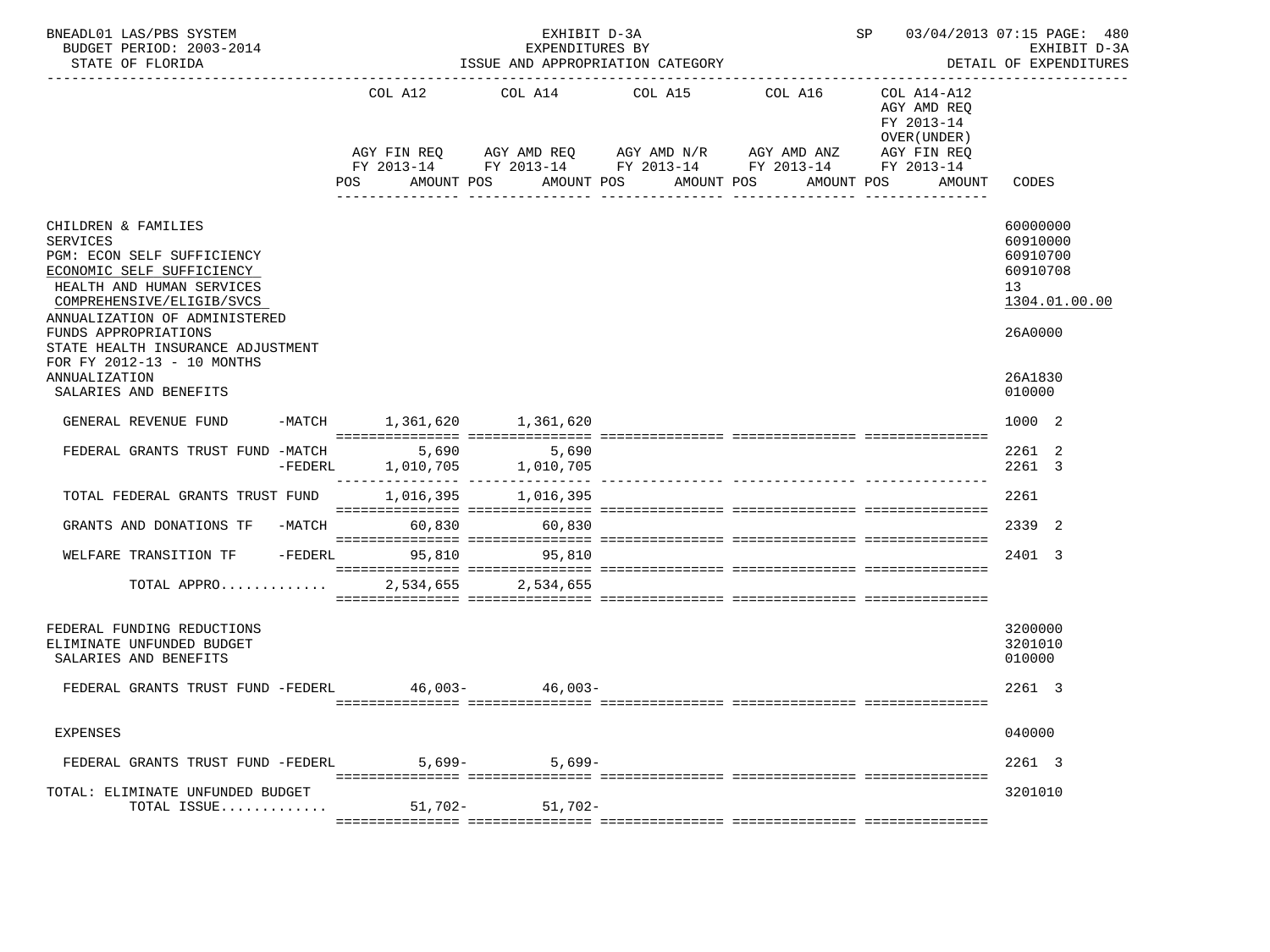| BNEADL01 LAS/PBS SYSTEM<br>EXPENDITURES BY ARE DETAIL OF EXPENDITURES AND APPROPRIATION CATEGORY DETAIL OF EXPENDITURES STATE OF FLORIDA STATE OF FLORIDA                                                  |  | SP 03/04/2013 07:15 PAGE: 481                               |  |                                                        |                                              |
|------------------------------------------------------------------------------------------------------------------------------------------------------------------------------------------------------------|--|-------------------------------------------------------------|--|--------------------------------------------------------|----------------------------------------------|
|                                                                                                                                                                                                            |  | COL A12 COL A14 COL A15 COL A16 COL A14-A12                 |  | AGY AMD REO<br>FY 2013-14<br>OVER (UNDER )             |                                              |
|                                                                                                                                                                                                            |  | AGY FIN REQ AGY AMD REQ AGY AMD N/R AGY AMD ANZ AGY FIN REQ |  |                                                        |                                              |
|                                                                                                                                                                                                            |  | FY 2013-14 FY 2013-14 FY 2013-14 FY 2013-14 FY 2013-14      |  |                                                        |                                              |
|                                                                                                                                                                                                            |  |                                                             |  | POS AMOUNT POS AMOUNT POS AMOUNT POS AMOUNT POS AMOUNT | CODES                                        |
| CHILDREN & FAMILIES<br><b>SERVICES</b><br>PGM: ECON SELF SUFFICIENCY<br>ECONOMIC SELF SUFFICIENCY                                                                                                          |  |                                                             |  |                                                        | 60000000<br>60910000<br>60910700<br>60910708 |
| HEALTH AND HUMAN SERVICES<br>COMPREHENSIVE/ELIGIB/SVCS<br>FEDERAL FUNDING REDUCTIONS                                                                                                                       |  |                                                             |  |                                                        | 13<br>1304.01.00.00<br>3200000               |
| ELIMINATE UNFUNDED BUDGET                                                                                                                                                                                  |  |                                                             |  |                                                        | 3201010                                      |
| AGENCY ISSUE NARRATIVE:                                                                                                                                                                                    |  |                                                             |  |                                                        |                                              |
| 2013-2014 BUDGET YEAR NARRATIVE:<br>ISSUE TITLE: Eliminate Unfunded Budget                                                                                                                                 |  | IT COMPONENT? NO                                            |  |                                                        |                                              |
| SPECIFY WHICH AGENCY GOAL FROM THE 2012-2017 STRATEGIC PLAN IS ADDRESSED BY THIS BUDGET ISSUE PROPOSAL: Effect Program<br>Improvements: Apply proven best practices to maximize efficiencies and outcomes. |  |                                                             |  |                                                        |                                              |
| SUMMARY: The Department requests the deletion of \$51,702 (total issue request is \$12,348,997) in unfunded budget in order                                                                                |  |                                                             |  |                                                        |                                              |

 to reflect a more accurate picture of the true funded and useable budget within the Department. This budget has become unfunded as a result of insufficient recurring funding sources to include: a decline in revenue collections, reductions to state funds, decreases in grant awards, and grant awards ending.

 PROBLEM STATEMENT:If this issue is not approved, the total funding within the Department will be distorted. The Department would appear to have more resources available than what is obtainable.

 WHAT BENEFITS WILL BE OBTAINED BY FUNDING THIS ISSUE: Not Applicable.

 WHAT UNDERLYING PROGRAM THEORY CHANGE IS INVOLVED IN THIS ISSUE (IF ANY): Not applicable.

 WHAT IMPLEMENTATION MECHANISMS WILL BE CHANGED AS A RESULT OF THIS ISSUE (IF ANY): Not applicable.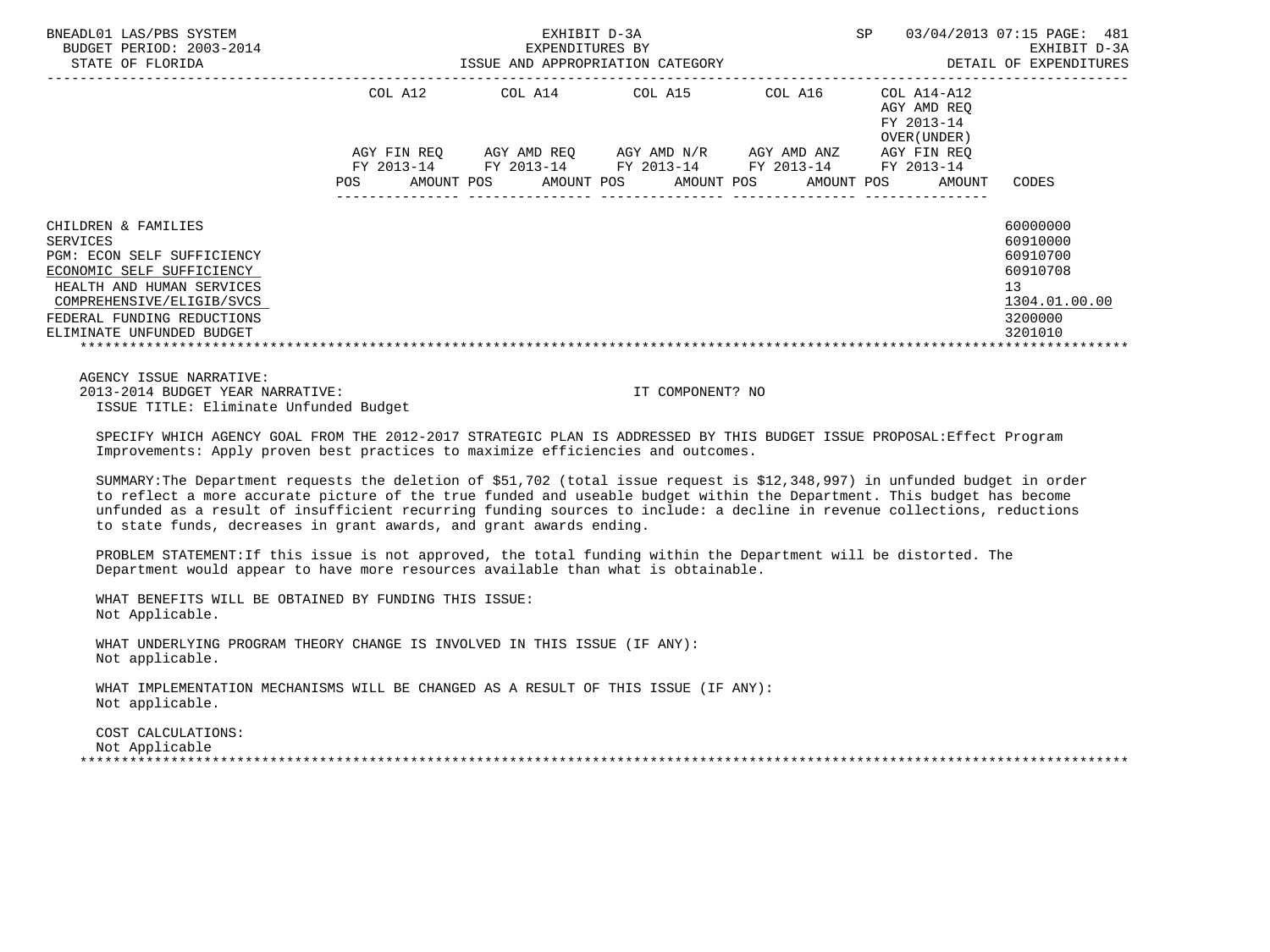| BNEADL01 LAS/PBS SYSTEM<br>BUDGET PERIOD: 2003-2014<br>STATE OF FLORIDA                                                                                                                                                |                |               | EXHIBIT D-3A<br>EXPENDITURES BY<br>ISSUE AND APPROPRIATION CATEGORY                                                                                                       |                       |            |          |            |            |                                                      | SP 03/04/2013 07:15 PAGE: 482<br>EXHIBIT D-3A<br>DETAIL OF EXPENDITURES                   |
|------------------------------------------------------------------------------------------------------------------------------------------------------------------------------------------------------------------------|----------------|---------------|---------------------------------------------------------------------------------------------------------------------------------------------------------------------------|-----------------------|------------|----------|------------|------------|------------------------------------------------------|-------------------------------------------------------------------------------------------|
|                                                                                                                                                                                                                        | COL A12<br>POS | AMOUNT POS    | -------------------------------------<br>COL A14<br>AGY FIN REQ AGY AMD REQ AGY AMD N/R AGY AMD ANZ AGY FIN REQ<br>FY 2013-14 FY 2013-14 FY 2013-14 FY 2013-14 FY 2013-14 | COL A15<br>AMOUNT POS | AMOUNT POS | COL A16  | AMOUNT POS | FY 2013-14 | COL A14-A12<br>AGY AMD REQ<br>OVER (UNDER)<br>AMOUNT | CODES                                                                                     |
| CHILDREN & FAMILIES<br><b>SERVICES</b><br>PGM: ECON SELF SUFFICIENCY<br>ECONOMIC SELF SUFFICIENCY<br>HEALTH AND HUMAN SERVICES<br>COMPREHENSIVE/ELIGIB/SVCS<br>FEDERAL FUNDING REDUCTIONS<br>ELIMINATE UNFUNDED BUDGET |                |               |                                                                                                                                                                           |                       |            |          |            |            |                                                      | 60000000<br>60910000<br>60910700<br>60910708<br>13<br>1304.01.00.00<br>3200000<br>3201010 |
| POSITION DETAIL OF SALARIES AND BENEFITS:                                                                                                                                                                              |                | FTE BASE RATE |                                                                                                                                                                           | ADDITIVES             |            | BENEFITS |            | SUBTOTAL   | ႜೢ                                                   | LAPSE LAPSED SALARIES<br>AND BENEFITS                                                     |
| A12 - AGY FIN REQ FY 2013-14<br>CHANGES TO CURRENTLY AUTHORIZED POSITIONS                                                                                                                                              |                |               |                                                                                                                                                                           |                       |            |          |            |            |                                                      |                                                                                           |
| OTHER SALARY AMOUNT<br>2261 FEDERAL GRANTS TRUST FUND                                                                                                                                                                  |                |               |                                                                                                                                                                           |                       |            |          |            |            |                                                      | $46,003-$<br>$46,003-$<br>==============                                                  |
| A14 - AGY AMD REQ FY 2013-14                                                                                                                                                                                           |                |               |                                                                                                                                                                           |                       |            |          |            |            |                                                      |                                                                                           |
| CHANGES TO CURRENTLY AUTHORIZED POSITIONS<br>OTHER SALARY AMOUNT<br>2261 FEDERAL GRANTS TRUST FUND                                                                                                                     |                |               |                                                                                                                                                                           |                       |            |          |            |            |                                                      | 46,003-                                                                                   |
|                                                                                                                                                                                                                        |                |               |                                                                                                                                                                           |                       |            |          |            |            |                                                      | $46,003-$<br>==============                                                               |
|                                                                                                                                                                                                                        |                |               |                                                                                                                                                                           |                       |            |          |            |            |                                                      |                                                                                           |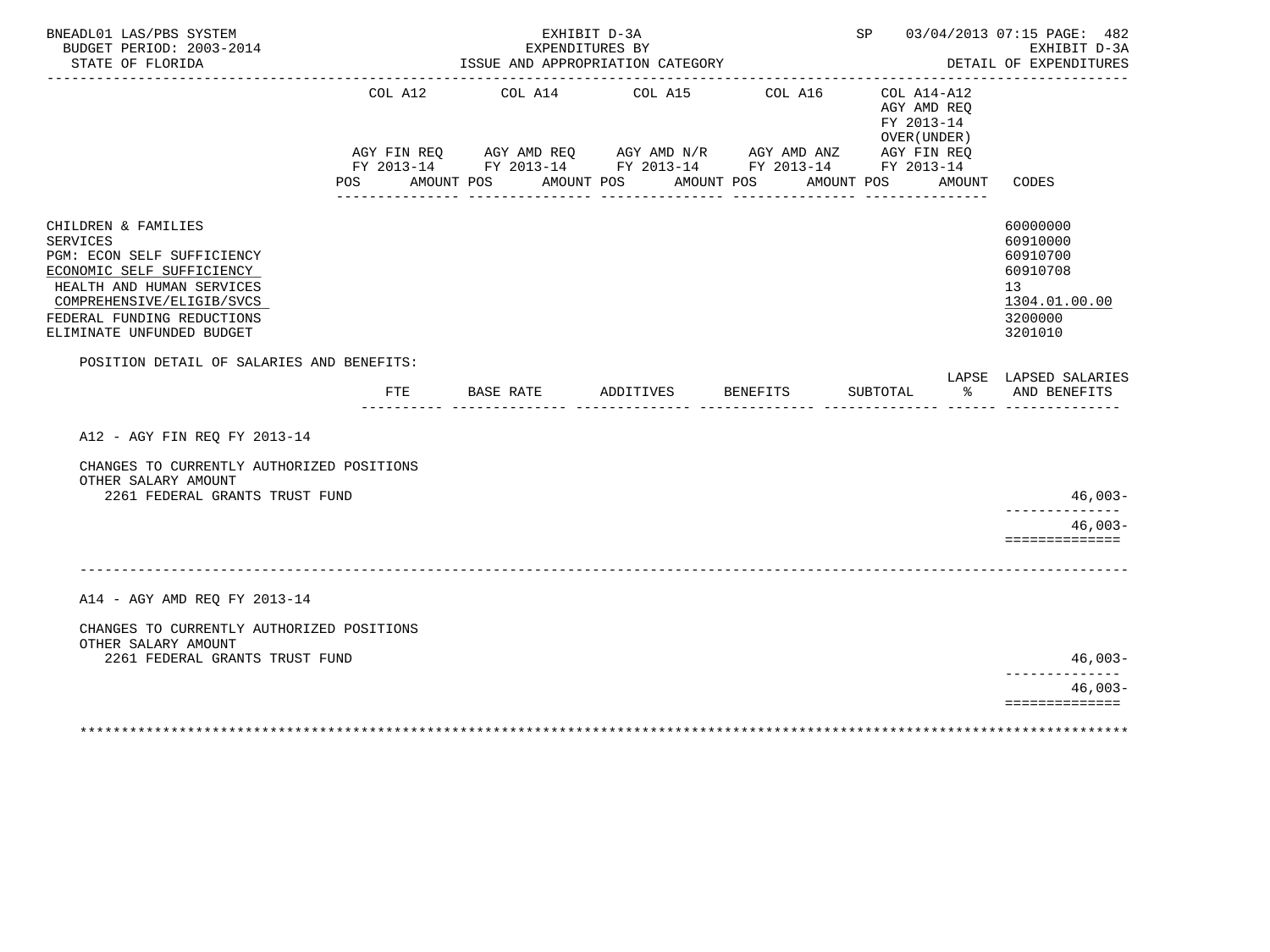| BNEADL01 LAS/PBS SYSTEM<br>BUDGET PERIOD: 2003-2014<br>STATE OF FLORIDA                                                                                                                                                                              |                   | EXHIBIT D-3A<br>EXPENDITURES BY<br>ISSUE AND APPROPRIATION CATEGORY             | SP | 03/04/2013 07:15 PAGE: 483<br>EXHIBIT D-3A<br>DETAIL OF EXPENDITURES     |                                                                                                     |
|------------------------------------------------------------------------------------------------------------------------------------------------------------------------------------------------------------------------------------------------------|-------------------|---------------------------------------------------------------------------------|----|--------------------------------------------------------------------------|-----------------------------------------------------------------------------------------------------|
|                                                                                                                                                                                                                                                      | COL A12           | COL A14 COL A15 COL A16<br>AGY FIN REQ AGY AMD REQ AGY AMD N/R AGY AMD ANZ      |    | COL A14-A12<br>AGY AMD REO<br>FY 2013-14<br>OVER (UNDER )<br>AGY FIN REO |                                                                                                     |
|                                                                                                                                                                                                                                                      | FY 2013-14<br>POS | FY 2013-14 FY 2013-14 FY 2013-14 FY 2013-14<br>AMOUNT POS AMOUNT POS AMOUNT POS |    | AMOUNT POS<br>AMOUNT                                                     | CODES                                                                                               |
| CHILDREN & FAMILIES<br><b>SERVICES</b><br><b>PGM: ECON SELF SUFFICIENCY</b><br>ECONOMIC SELF SUFFICIENCY<br>HEALTH AND HUMAN SERVICES<br>COMPREHENSIVE/ELIGIB/SVCS<br>STATE FUNDING REDUCTIONS<br>DELETE UNFUNDED POSITIONS<br>SALARIES AND BENEFITS | $116.50 -$        | $116.50 -$                                                                      |    |                                                                          | 60000000<br>60910000<br>60910700<br>60910708<br>13<br>1304.01.00.00<br>3300000<br>3300100<br>010000 |
|                                                                                                                                                                                                                                                      |                   |                                                                                 |    |                                                                          |                                                                                                     |
|                                                                                                                                                                                                                                                      |                   |                                                                                 |    |                                                                          |                                                                                                     |

 AGENCY ISSUE NARRATIVE: 2013-2014 BUDGET YEAR NARRATIVE: IT COMPONENT? NO ISSUE TITLE: Delete Unfunded Positions

 SPECIFY WHICH AGENCY GOAL FROM THE 2012-2017 STRATEGIC PLAN IS ADDRESSED BY THIS BUDGET ISSUE PROPOSAL: Effect Program Improvements: Apply proven best practices to maximize efficiencies and outcomes.

 SUMMARY: The Department requests the deletion of 146.50 Full Time Equivalent (FTE) (116.5 from the Economic Self Sufficiency (ESS) Services budget entity, Comprehensive Eligibility Services program component and 30.0 from the Executive Direction and Support Services budget entity, Assistant Secretary of Administration program component) in order to reflect a more accurate picture of the funded positions within the Department.

 With the start of FY 2012-13, the FTE in ESS were placed in Department Reserve as a result of efforts to outsource mail handling and document imaging functions of the Automated Community Connection to Economic Self Sufficiency (ACCESS) program. ACCESS plans to have these functions under contract beginning January 1, 2013. In addition, 14 FTE were placed in Department reserve to balance the Benefit Recovery program budget due to the Fiscal Year 2012-2013 General Appropriations Act reduction issue# 33V6020.

 In the past two fiscal years, FY 2011-12 and FY 2012-13, the Assistant Secretary for Administration Office has reconciled and balanced their resources to align Department priorities with budget and FTE appropriations related to Finance, Accounting, and Contract Management. This reconciliation has the net effect of 30.0 unfunded FTE

 PROBLEM STATEMENT: Within the ESS budget entity, full time equivalent (FTE) appropriation does not correlate with Salaries and Benefits budget appropriation. As a result, the Department will have FTE that cannot be filled due to lack of budget. This overstatement of FTE that can actually be funded by the available budget makes it more difficult to manage the resources of the department.

WHAT BENEFITS WILL BE OBTAINED BY FUNDING THIS ISSUE: Not Applicable.

WHAT UNDERLYING PROGRAM THEORY CHANGE IS INVOLVED IN THIS ISSUE (IF ANY): Not applicable.

WHAT IMPLEMENTATION MECHANISMS WILL BE CHANGED AS A RESULT OF THIS ISSUE (IF ANY): Not applicable.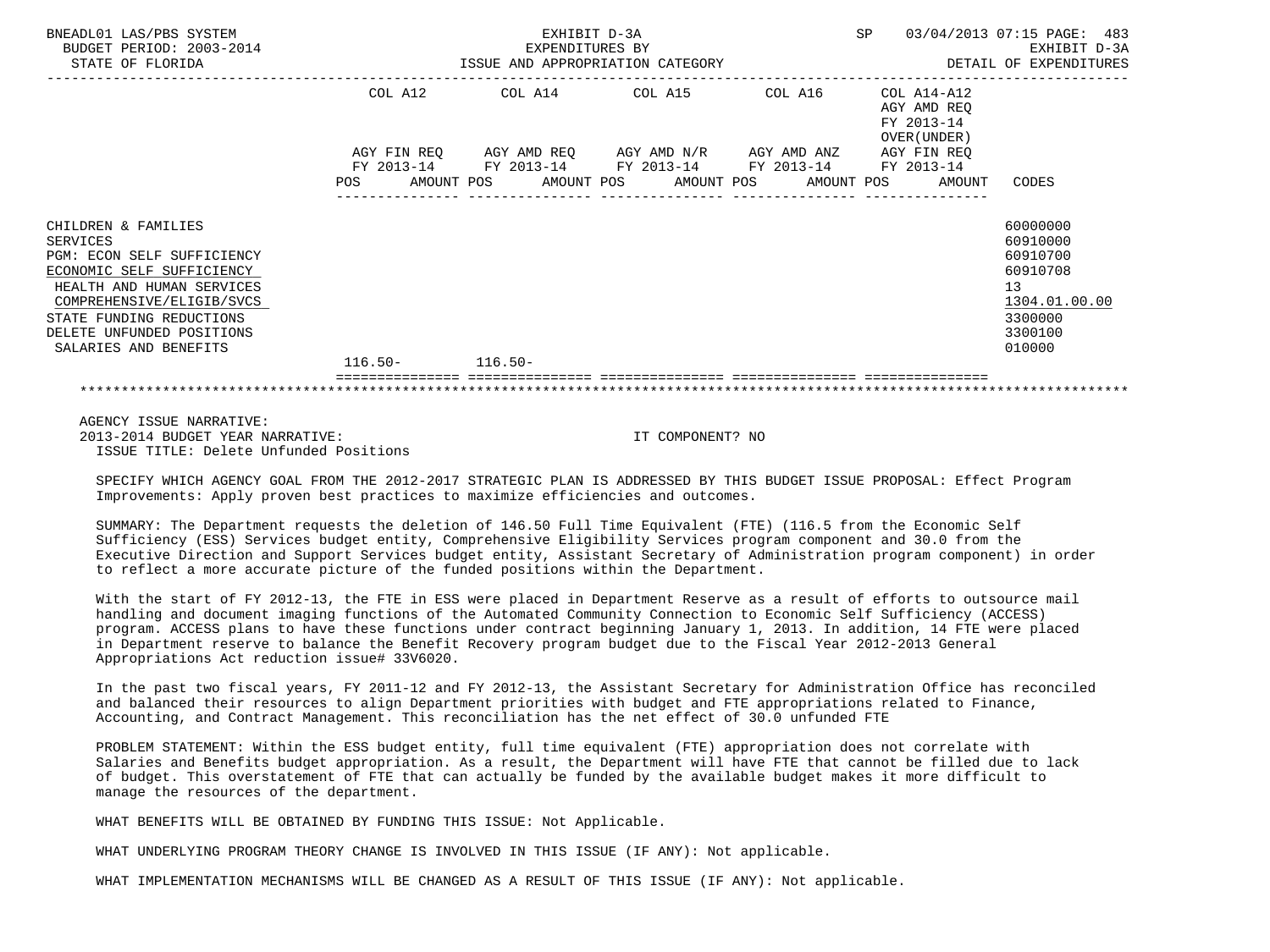| BNEADL01 LAS/PBS SYSTEM<br>BUDGET PERIOD: 2003-2014<br>STATE OF FLORIDA<br>. _ _ _ _ _ _ _ _ _ _ _ _ _ _ _ _                                                                                                         |           | EXHIBIT D-3A<br>EXPENDITURES BY<br>ISSUE AND APPROPRIATION CATEGORY | SP 03/04/2013 07:15 PAGE: 484<br>EXHIBIT D-3A<br>DETAIL OF EXPENDITURES |                                                                                                                                                                                                                                                                 |                                                              |                                                                                           |
|----------------------------------------------------------------------------------------------------------------------------------------------------------------------------------------------------------------------|-----------|---------------------------------------------------------------------|-------------------------------------------------------------------------|-----------------------------------------------------------------------------------------------------------------------------------------------------------------------------------------------------------------------------------------------------------------|--------------------------------------------------------------|-------------------------------------------------------------------------------------------|
|                                                                                                                                                                                                                      | COL A12   | COL A14                                                             | COL A15                                                                 | COL A16                                                                                                                                                                                                                                                         | COL A14-A12<br>AGY AMD REQ<br>FY 2013-14<br>OVER (UNDER )    |                                                                                           |
|                                                                                                                                                                                                                      |           |                                                                     |                                                                         | AGY FIN REQ       AGY AMD REQ        AGY AMD N/R        AGY AMD ANZ          AGY FIN REQ<br>FY 2013-14         FY 2013-14         FY 2013-14          FY 2013-14         FY 2013-14<br>ii illilililililili illilililililili illilililililili illililililililili | POS AMOUNT POS AMOUNT POS AMOUNT POS AMOUNT POS AMOUNT CODES |                                                                                           |
| CHILDREN & FAMILIES<br><b>SERVICES</b><br>PGM: ECON SELF SUFFICIENCY<br>ECONOMIC SELF SUFFICIENCY<br>HEALTH AND HUMAN SERVICES<br>COMPREHENSIVE/ELIGIB/SVCS<br>STATE FUNDING REDUCTIONS<br>DELETE UNFUNDED POSITIONS |           |                                                                     |                                                                         |                                                                                                                                                                                                                                                                 |                                                              | 60000000<br>60910000<br>60910700<br>60910708<br>13<br>1304.01.00.00<br>3300000<br>3300100 |
| COST CALCULATIONS: Not Applicable                                                                                                                                                                                    |           |                                                                     |                                                                         |                                                                                                                                                                                                                                                                 |                                                              |                                                                                           |
| POSITION DETAIL OF SALARIES AND BENEFITS:                                                                                                                                                                            | FTE       | BASE RATE ADDITIVES                                                 |                                                                         | <b>BENEFITS</b>                                                                                                                                                                                                                                                 | SUBTOTAL                                                     | LAPSE LAPSED SALARIES<br>% AND BENEFITS                                                   |
| A12 - AGY FIN REO FY 2013-14                                                                                                                                                                                         |           |                                                                     |                                                                         |                                                                                                                                                                                                                                                                 |                                                              |                                                                                           |
| CHANGES TO CURRENTLY AUTHORIZED POSITIONS<br>P101 PROPOSED CLASS CODE                                                                                                                                                |           |                                                                     |                                                                         |                                                                                                                                                                                                                                                                 |                                                              |                                                                                           |
| N0005 001                                                                                                                                                                                                            | $116.50-$ |                                                                     |                                                                         |                                                                                                                                                                                                                                                                 | 0.00                                                         |                                                                                           |
| TOTALS FOR ISSUE BY FUND                                                                                                                                                                                             |           |                                                                     |                                                                         |                                                                                                                                                                                                                                                                 |                                                              |                                                                                           |
|                                                                                                                                                                                                                      | $116.50-$ |                                                                     |                                                                         |                                                                                                                                                                                                                                                                 |                                                              | ==============                                                                            |
| A14 - AGY AMD REQ FY 2013-14                                                                                                                                                                                         |           |                                                                     |                                                                         |                                                                                                                                                                                                                                                                 |                                                              |                                                                                           |
| CHANGES TO CURRENTLY AUTHORIZED POSITIONS<br>P101 PROPOSED CLASS CODE                                                                                                                                                |           |                                                                     |                                                                         |                                                                                                                                                                                                                                                                 |                                                              |                                                                                           |
| N0005 001                                                                                                                                                                                                            | $116.50-$ |                                                                     |                                                                         |                                                                                                                                                                                                                                                                 | 0.00                                                         |                                                                                           |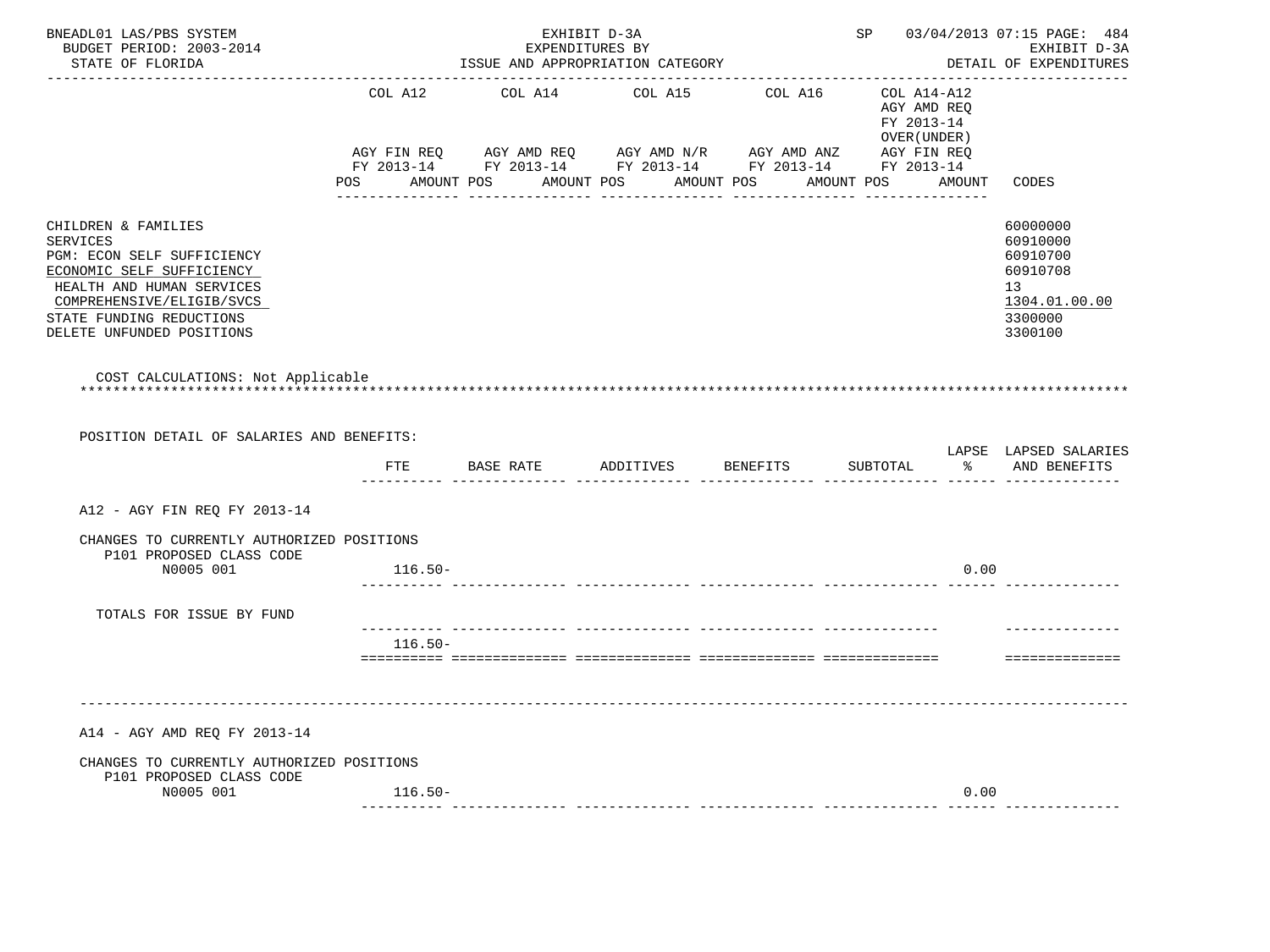| BNEADL01 LAS/PBS SYSTEM<br>BUDGET PERIOD: 2003-2014<br>STATE OF FLORIDA                                                                                                                                              | EXHIBIT D-3A<br>SP 03/04/2013 07:15 PAGE: 485<br>EXPENDITURES BY<br>ISSUE AND APPROPRIATION CATEGORY<br>DETAIL OF EXPENDITURES |            |                                                         |                                                                                                                                              |                                                                                                                     |                                                                                           |  |  |
|----------------------------------------------------------------------------------------------------------------------------------------------------------------------------------------------------------------------|--------------------------------------------------------------------------------------------------------------------------------|------------|---------------------------------------------------------|----------------------------------------------------------------------------------------------------------------------------------------------|---------------------------------------------------------------------------------------------------------------------|-------------------------------------------------------------------------------------------|--|--|
|                                                                                                                                                                                                                      | COL A12<br>POS                                                                                                                 | AMOUNT POS | COL A14 COL A15<br>AMOUNT POS AMOUNT POS<br>___________ | COL A16<br>AGY FIN REQ 6 AGY AMD REQ 6 AGY AMD N/R 66 AGY AMD ANZ<br>FY 2013-14 FY 2013-14 FY 2013-14 FY 2013-14 FY 2013-14<br>------------- | COL A14-A12<br>AGY AMD REQ<br>FY 2013-14<br>OVER (UNDER)<br>AGY FIN REQ<br>AMOUNT<br>AMOUNT POS<br>---------------- | -------------<br>CODES                                                                    |  |  |
| CHILDREN & FAMILIES<br><b>SERVICES</b><br>PGM: ECON SELF SUFFICIENCY<br>ECONOMIC SELF SUFFICIENCY<br>HEALTH AND HUMAN SERVICES<br>COMPREHENSIVE/ELIGIB/SVCS<br>STATE FUNDING REDUCTIONS<br>DELETE UNFUNDED POSITIONS |                                                                                                                                |            |                                                         |                                                                                                                                              |                                                                                                                     | 60000000<br>60910000<br>60910700<br>60910708<br>13<br>1304.01.00.00<br>3300000<br>3300100 |  |  |
| POSITION DETAIL OF SALARIES AND BENEFITS:                                                                                                                                                                            | FTE                                                                                                                            | BASE RATE  | ADDITIVES                                               | BENEFITS                                                                                                                                     | SUBTOTAL<br>ႜႂ                                                                                                      | LAPSE LAPSED SALARIES<br>AND BENEFITS                                                     |  |  |
| A14 - AGY AMD REQ FY 2013-14<br>CHANGES TO CURRENTLY AUTHORIZED POSITIONS<br>TOTALS FOR ISSUE BY FUND                                                                                                                |                                                                                                                                |            |                                                         |                                                                                                                                              |                                                                                                                     |                                                                                           |  |  |
|                                                                                                                                                                                                                      | $116.50-$                                                                                                                      |            |                                                         |                                                                                                                                              |                                                                                                                     | ==============                                                                            |  |  |
|                                                                                                                                                                                                                      |                                                                                                                                |            |                                                         |                                                                                                                                              |                                                                                                                     |                                                                                           |  |  |
| ELIMINATE UNFUNDED BUDGET<br>SALARIES AND BENEFITS                                                                                                                                                                   |                                                                                                                                |            |                                                         |                                                                                                                                              |                                                                                                                     | 3301010<br>010000                                                                         |  |  |
| GRANTS AND DONATIONS TF                                                                                                                                                                                              | -MATCH 14, 712- 14, 712-                                                                                                       |            |                                                         |                                                                                                                                              |                                                                                                                     | 2339 2                                                                                    |  |  |
| OTHER PERSONAL SERVICES                                                                                                                                                                                              |                                                                                                                                |            |                                                         |                                                                                                                                              |                                                                                                                     | 030000                                                                                    |  |  |
| GRANTS AND DONATIONS TF<br>-MATCH                                                                                                                                                                                    | $33,600-$                                                                                                                      | $33,600-$  |                                                         |                                                                                                                                              |                                                                                                                     | 2339 2                                                                                    |  |  |
| TOTAL: ELIMINATE UNFUNDED BUDGET<br>TOTAL ISSUE                                                                                                                                                                      | 48,312-                                                                                                                        | 48,312-    |                                                         |                                                                                                                                              |                                                                                                                     | 3301010                                                                                   |  |  |
|                                                                                                                                                                                                                      |                                                                                                                                |            |                                                         |                                                                                                                                              |                                                                                                                     |                                                                                           |  |  |
| AGENCY ISSUE NARRATIVE:<br>2013-2014 BUDGET YEAR NARRATIVE:<br>ISSUE TITLE: Eliminate Unfunded Budget                                                                                                                |                                                                                                                                |            | IT COMPONENT? NO                                        |                                                                                                                                              |                                                                                                                     |                                                                                           |  |  |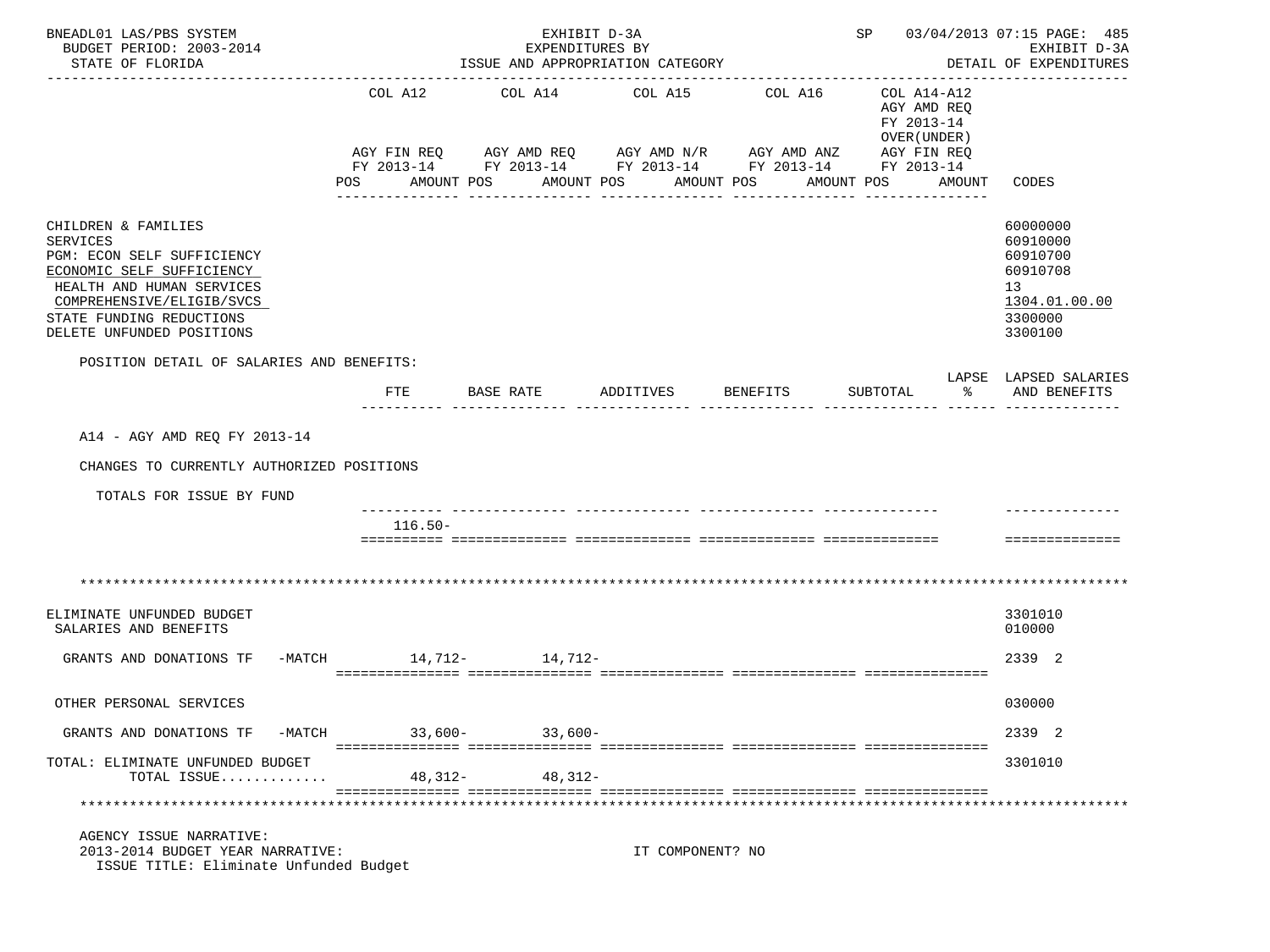| BNEADL01 LAS/PBS SYSTEM<br>BUDGET PERIOD: 2003-2014<br>STATE OF FLORIDA                                                                                                                                       | ISSUE AND APPROPRIATION CATEGORY | EXHIBIT D-3A<br>EXPENDITURES BY                                                                              | SP                                              | 03/04/2013 07:15 PAGE: 486<br>EXHIBIT D-3A<br>DETAIL OF EXPENDITURES |                                                          |                                                                                                        |
|---------------------------------------------------------------------------------------------------------------------------------------------------------------------------------------------------------------|----------------------------------|--------------------------------------------------------------------------------------------------------------|-------------------------------------------------|----------------------------------------------------------------------|----------------------------------------------------------|--------------------------------------------------------------------------------------------------------|
|                                                                                                                                                                                                               | COL A12                          | COL A14 COL A15 COL A16                                                                                      |                                                 |                                                                      | COL A14-A12<br>AGY AMD REO<br>FY 2013-14<br>OVER (UNDER) |                                                                                                        |
|                                                                                                                                                                                                               | AGY FIN REO<br>POS               | FY 2013-14 FY 2013-14 FY 2013-14 FY 2013-14 FY 2013-14<br>AMOUNT POS AMOUNT POS AMOUNT POS AMOUNT POS AMOUNT | AGY AMD REQ       AGY AMD N/R       AGY AMD ANZ |                                                                      | AGY FIN REO                                              | CODES                                                                                                  |
| CHILDREN & FAMILIES<br>SERVICES<br>PGM: ECON SELF SUFFICIENCY<br>ECONOMIC SELF SUFFICIENCY<br>HEALTH AND HUMAN SERVICES<br>COMPREHENSIVE/ELIGIB/SVCS<br>STATE FUNDING REDUCTIONS<br>ELIMINATE UNFUNDED BUDGET |                                  |                                                                                                              |                                                 |                                                                      |                                                          | 60000000<br>60910000<br>60910700<br>60910708<br>13 <sup>°</sup><br>1304.01.00.00<br>3300000<br>3301010 |

 SPECIFY WHICH AGENCY GOAL FROM THE 2012-2017 STRATEGIC PLAN IS ADDRESSED BY THIS BUDGET ISSUE PROPOSAL:Effect Program Improvements: Apply proven best practices to maximize efficiencies and outcomes.

 SUMMARY:The Department requests the deletion of \$48,312 (total issue request is \$48,324) in unfunded budget in order to reflect a more accurate picture of the true funded and useable budget within the Department. This budget has become unfunded as a result of insufficient recurring funding sources to include: a decline in revenue collections, reductions to state funds, decreases in grant awards, and grant awards ending.

 PROBLEM STATEMENT:If this issue is not approved, the total funding within the Department will be distorted. The Department would appear to have more resources available than what is obtainable.

 WHAT BENEFITS WILL BE OBTAINED BY FUNDING THIS ISSUE: Not Applicable.

 WHAT UNDERLYING PROGRAM THEORY CHANGE IS INVOLVED IN THIS ISSUE (IF ANY): Not applicable.

 WHAT IMPLEMENTATION MECHANISMS WILL BE CHANGED AS A RESULT OF THIS ISSUE (IF ANY): Not applicable.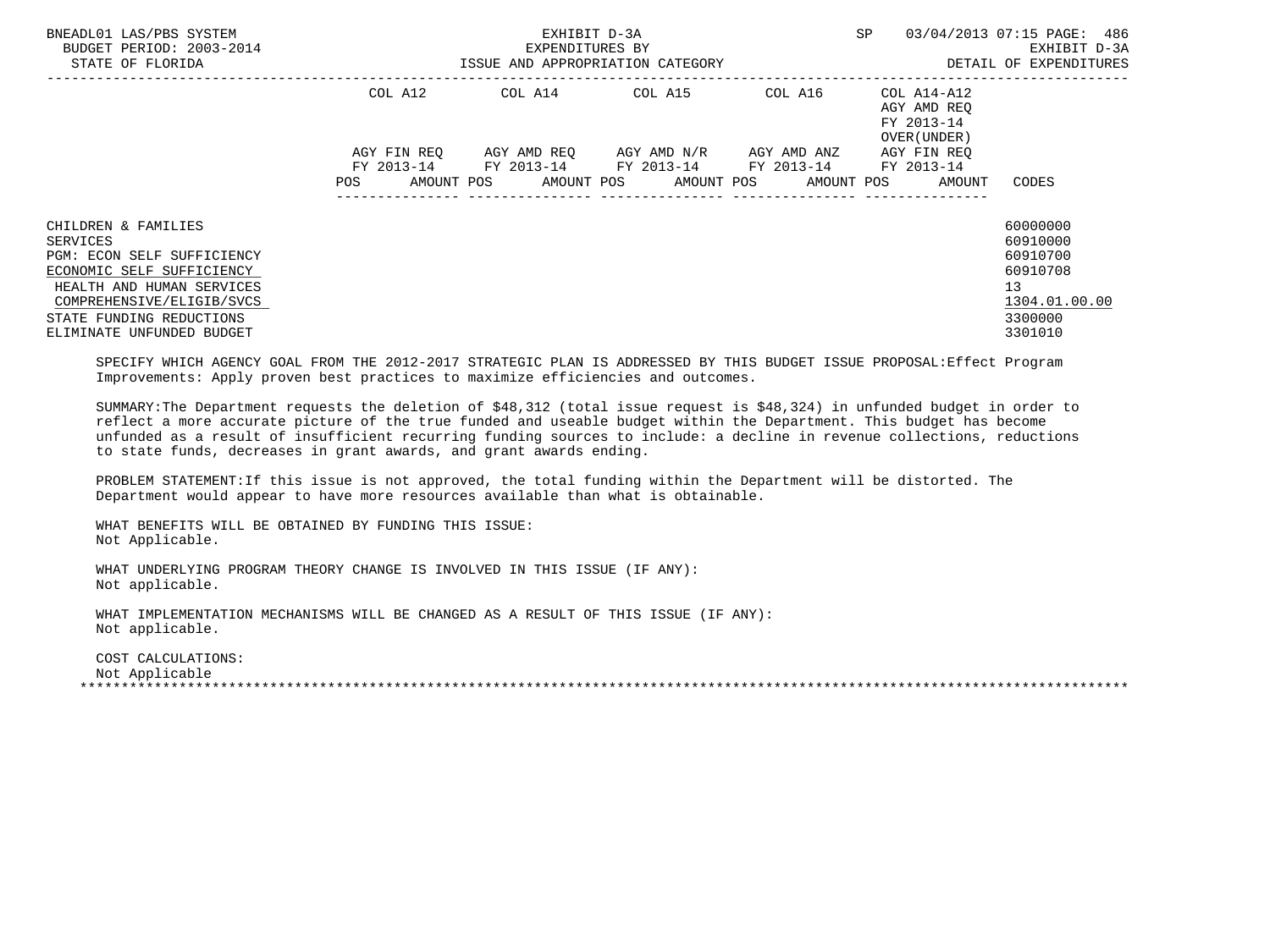| BNEADL01 LAS/PBS SYSTEM<br>BUDGET PERIOD: 2003-2014<br>STATE OF FLORIDA<br>----------------------                                                                                                                    |     |                       | EXHIBIT D-3A<br>EXPENDITURES BY<br>ISSUE AND APPROPRIATION CATEGORY                                                              |                       |            |          |            |            |                                                       | SP 03/04/2013 07:15 PAGE: 487<br>EXHIBIT D-3A<br>DETAIL OF EXPENDITURES                   |
|----------------------------------------------------------------------------------------------------------------------------------------------------------------------------------------------------------------------|-----|-----------------------|----------------------------------------------------------------------------------------------------------------------------------|-----------------------|------------|----------|------------|------------|-------------------------------------------------------|-------------------------------------------------------------------------------------------|
|                                                                                                                                                                                                                      | POS | COL A12<br>AMOUNT POS | COL A14<br>AGY FIN REQ AGY AMD REQ AGY AMD N/R AGY AMD ANZ AGY FIN REQ<br>FY 2013-14 FY 2013-14 FY 2013-14 FY 2013-14 FY 2013-14 | COL A15<br>AMOUNT POS | AMOUNT POS | COL A16  | AMOUNT POS | FY 2013-14 | COL A14-A12<br>AGY AMD REQ<br>OVER (UNDER )<br>AMOUNT | CODES                                                                                     |
| CHILDREN & FAMILIES<br><b>SERVICES</b><br>PGM: ECON SELF SUFFICIENCY<br>ECONOMIC SELF SUFFICIENCY<br>HEALTH AND HUMAN SERVICES<br>COMPREHENSIVE/ELIGIB/SVCS<br>STATE FUNDING REDUCTIONS<br>ELIMINATE UNFUNDED BUDGET |     |                       |                                                                                                                                  |                       |            |          |            |            |                                                       | 60000000<br>60910000<br>60910700<br>60910708<br>13<br>1304.01.00.00<br>3300000<br>3301010 |
| POSITION DETAIL OF SALARIES AND BENEFITS:                                                                                                                                                                            |     | FTE BASE RATE         |                                                                                                                                  | ADDITIVES             |            | BENEFITS |            | SUBTOTAL   | နွ                                                    | LAPSE LAPSED SALARIES<br>AND BENEFITS                                                     |
| A12 - AGY FIN REQ FY 2013-14                                                                                                                                                                                         |     |                       |                                                                                                                                  |                       |            |          |            |            |                                                       |                                                                                           |
| CHANGES TO CURRENTLY AUTHORIZED POSITIONS<br>OTHER SALARY AMOUNT                                                                                                                                                     |     |                       |                                                                                                                                  |                       |            |          |            |            |                                                       |                                                                                           |
| 2339 GRANTS AND DONATIONS TF                                                                                                                                                                                         |     |                       |                                                                                                                                  |                       |            |          |            |            |                                                       | 14,712-                                                                                   |
|                                                                                                                                                                                                                      |     |                       |                                                                                                                                  |                       |            |          |            |            |                                                       | 14,712-<br>==============                                                                 |
| A14 - AGY AMD REQ FY 2013-14                                                                                                                                                                                         |     |                       |                                                                                                                                  |                       |            |          |            |            |                                                       |                                                                                           |
| CHANGES TO CURRENTLY AUTHORIZED POSITIONS<br>OTHER SALARY AMOUNT                                                                                                                                                     |     |                       |                                                                                                                                  |                       |            |          |            |            |                                                       |                                                                                           |
| 2339 GRANTS AND DONATIONS TF                                                                                                                                                                                         |     |                       |                                                                                                                                  |                       |            |          |            |            |                                                       | 14,712-                                                                                   |
|                                                                                                                                                                                                                      |     |                       |                                                                                                                                  |                       |            |          |            |            |                                                       | 14,712-<br>==============                                                                 |
|                                                                                                                                                                                                                      |     |                       |                                                                                                                                  |                       |            |          |            |            |                                                       |                                                                                           |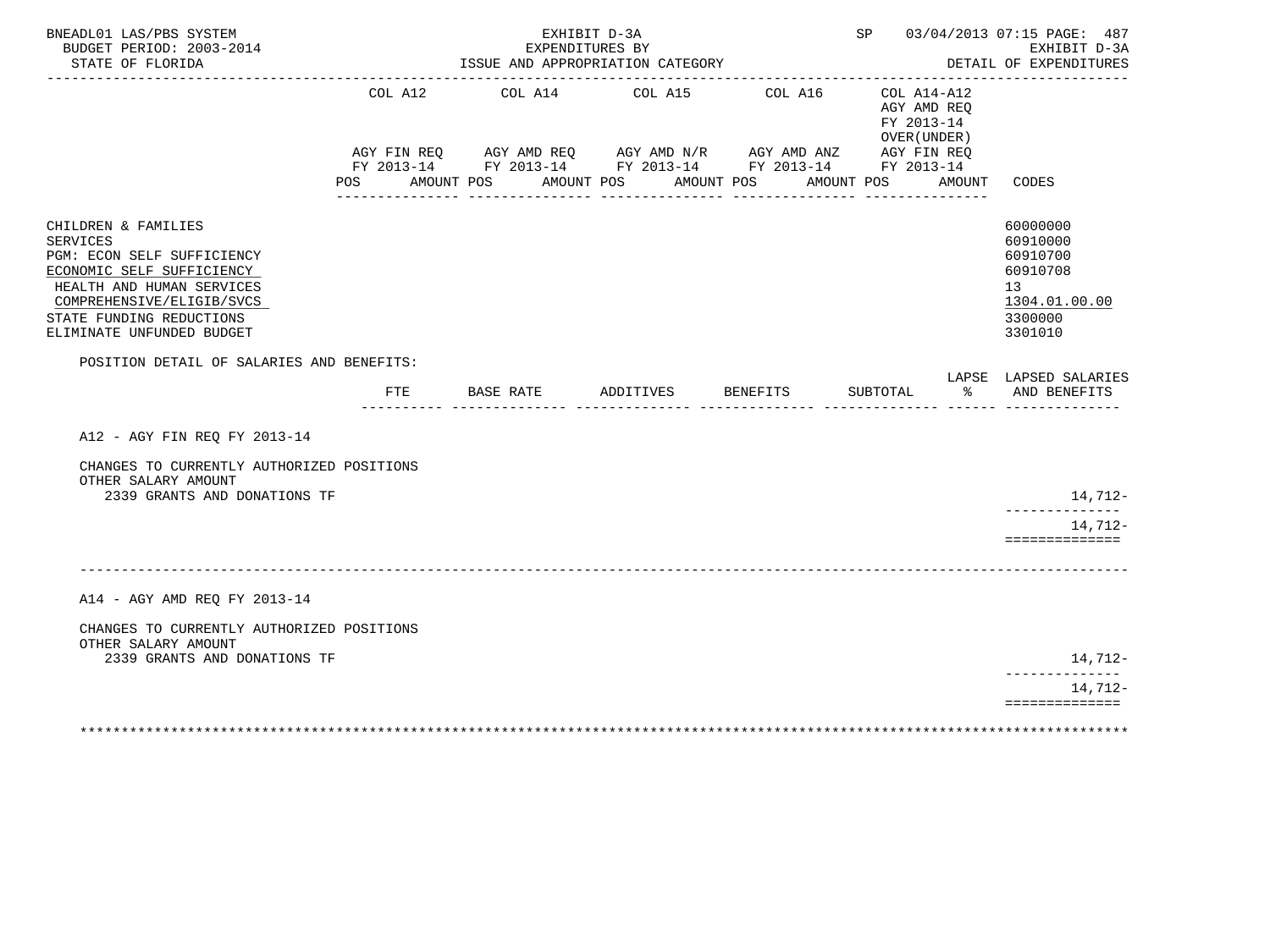| BNEADL01 LAS/PBS SYSTEM<br>BUDGET PERIOD: 2003-2014<br>STATE OF FLORIDA                                                                                                                                                                                     | EXPENDITURES BY<br>ISSUE AND APPROPRIATION CATEGORY | 03/04/2013 07:15 PAGE: 488<br>EXHIBIT D-3A<br>DETAIL OF EXPENDITURES |                                                                                            |                                                              |                                                                                             |
|-------------------------------------------------------------------------------------------------------------------------------------------------------------------------------------------------------------------------------------------------------------|-----------------------------------------------------|----------------------------------------------------------------------|--------------------------------------------------------------------------------------------|--------------------------------------------------------------|---------------------------------------------------------------------------------------------|
|                                                                                                                                                                                                                                                             | COL A12                                             |                                                                      | COL A14 COL A15 COL A16                                                                    | $COL A14 - A12$<br>AGY AMD REO<br>FY 2013-14<br>OVER (UNDER) |                                                                                             |
|                                                                                                                                                                                                                                                             |                                                     |                                                                      | AGY FIN REQ AGY AMD REQ AGY AMD N/R AGY AMD ANZ AGY FIN REQ                                |                                                              |                                                                                             |
|                                                                                                                                                                                                                                                             | <b>POS</b>                                          |                                                                      | FY 2013-14 FY 2013-14 FY 2013-14 FY 2013-14 FY 2013-14<br>AMOUNT POS AMOUNT POS AMOUNT POS | AMOUNT POS<br>AMOUNT                                         | CODES                                                                                       |
|                                                                                                                                                                                                                                                             |                                                     |                                                                      |                                                                                            |                                                              |                                                                                             |
| CHILDREN & FAMILIES<br>SERVICES<br>PGM: ECON SELF SUFFICIENCY<br>ECONOMIC SELF SUFFICIENCY<br>HEALTH AND HUMAN SERVICES<br>COMPREHENSIVE/ELIGIB/SVCS<br>AGENCY STRATEGIC PRIORITIES<br>AUTOMATED COMMUNITY CONNECTION TO<br>ECONOMIC SELF SUFFICIENCY ASSET |                                                     |                                                                      |                                                                                            |                                                              | 60000000<br>60910000<br>60910700<br>60910708<br>13 <sup>°</sup><br>1304.01.00.00<br>4000000 |
| VERIFICATION                                                                                                                                                                                                                                                |                                                     |                                                                      |                                                                                            |                                                              | 4008750<br>100000                                                                           |
| SPECIAL CATEGORIES<br>CONTRACTED SERVICES                                                                                                                                                                                                                   |                                                     |                                                                      |                                                                                            |                                                              | 100777                                                                                      |
| GENERAL REVENUE FUND -MATCH 2,000,000 2,000,000                                                                                                                                                                                                             |                                                     |                                                                      |                                                                                            |                                                              | 1000 2                                                                                      |
| FEDERAL GRANTS TRUST FUND -FEDERL 2,000,000 2,000,000                                                                                                                                                                                                       |                                                     |                                                                      |                                                                                            |                                                              | 2261 3                                                                                      |
| TOTAL APPRO                                                                                                                                                                                                                                                 |                                                     | 4,000,000 4,000,000                                                  |                                                                                            |                                                              |                                                                                             |
|                                                                                                                                                                                                                                                             |                                                     |                                                                      |                                                                                            |                                                              |                                                                                             |

AGENCY ISSUE NARRATIVE:

2013-2014 BUDGET YEAR NARRATIVE: IT COMPONENT? NO

 ISSUE TITLE: Department of Children and Families (DCF) Automated Community Connection to Economic Self-Sufficiency (ACCESS) Asset Verification System

 AGENCY GOAL FROM THE 2011-2016 STRATEGIC PLAN ADDRESSED BY THIS BUDGET ISSUE PROPOSAL:Engage Communities: Seek partnerships that promote local programs designed to strengthen families.

 SUMMARY:The Department requests \$4,000,000 (\$2,000,000 General Revenue/ \$2,000,000 Federal Grants Trust Fund) to contract for the operation of an automated Asset Verification System (AVS). The system, mandated by Title XIX of the Social Security Act, verifies assets of the aged, blind and disabled Medicaid applicants and recipients. The vendor-owned and operated system interfaces with an array of financial institutions in an attempt to discover undisclosed assets.

 The Department received \$1,464,000 in Fiscal Year (FY) 2011-12 (Issue Number 36202C0) for programming changes that allow ACCESS systems to obtain customer consent for the asset verification, interface with and support the work with the AVS, provide this information to eligibility staff for applicant and recipient eligibility determinations, and create required notices and reports. In FY 2012-13 (Issue Number 4008750) \$3,337,500 was appropriated for state's interface with the AVS and to begin using the AVS service. The ACCESS Application Management System (AMS) will send requests to AVS for asset data of applicants and recipients. AVS will connect with various financial institutions in an attempt to discover undisclosed assets. In turn, that information will be sent back to (AMS) for use in the eligibility determination process.

 PROBLEM STATEMENT:Although \$3,337,500 was appropriated in FY 2012-13 to fund a 9-month contract to operate AVS, the budget authority is nonrecurring due to the state share of cost being funded with agency fund balance. This request will establish recurring budget authority to fund an ongoing service mandated by Medicaid.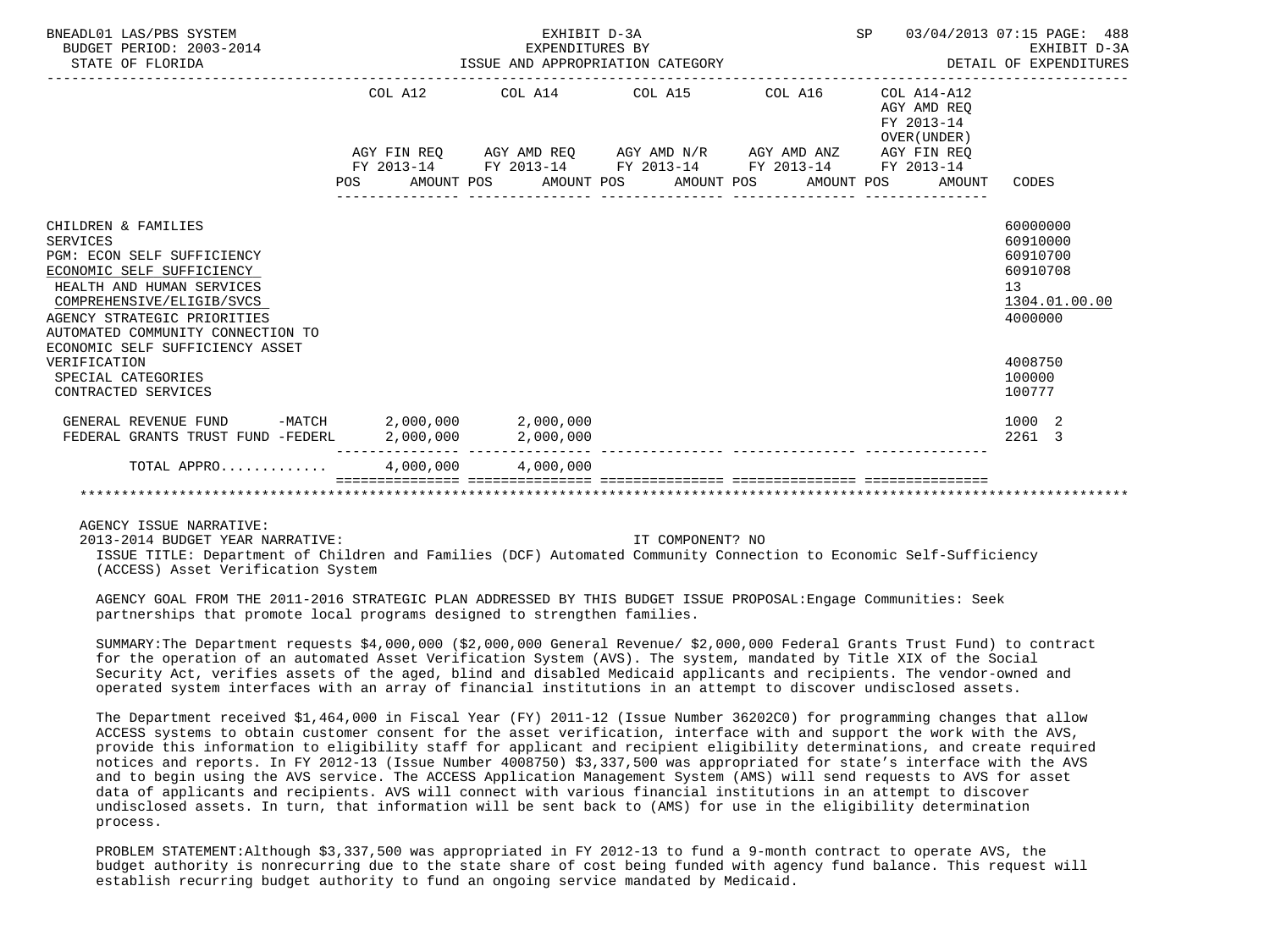| BNEADL01 LAS/PBS SYSTEM<br>BUDGET PERIOD: 2003-2014<br>STATE OF FLORIDA | -2014 EXPENDITURES BY<br>ISSUE AND APPROPRIATION CATEGORY | EXHIBIT D-3A | SP                                                                                                                                            | 03/04/2013 07:15 PAGE: 489<br>EXHIBIT D-3A<br>DETAIL OF EXPENDITURES |                                                          |               |
|-------------------------------------------------------------------------|-----------------------------------------------------------|--------------|-----------------------------------------------------------------------------------------------------------------------------------------------|----------------------------------------------------------------------|----------------------------------------------------------|---------------|
|                                                                         | COL A12                                                   |              | COL A14 COL A15 COL A16                                                                                                                       |                                                                      | COL A14-A12<br>AGY AMD REO<br>FY 2013-14<br>OVER (UNDER) |               |
|                                                                         | POS                                                       |              | AGY FIN REQ AGY AMD REQ AGY AMD N/R AGY AMD ANZ<br>FY 2013-14 FY 2013-14 FY 2013-14 FY 2013-14<br>AMOUNT POS AMOUNT POS AMOUNT POS AMOUNT POS |                                                                      | AGY FIN REO<br>FY 2013-14<br>AMOUNT                      | CODES         |
| CHILDREN & FAMILIES                                                     |                                                           |              |                                                                                                                                               |                                                                      |                                                          | 60000000      |
| SERVICES                                                                |                                                           |              |                                                                                                                                               |                                                                      |                                                          | 60910000      |
| PGM: ECON SELF SUFFICIENCY                                              |                                                           |              |                                                                                                                                               |                                                                      |                                                          | 60910700      |
| ECONOMIC SELF SUFFICIENCY                                               |                                                           |              |                                                                                                                                               |                                                                      |                                                          | 60910708      |
| HEALTH AND HUMAN SERVICES                                               |                                                           |              |                                                                                                                                               |                                                                      |                                                          | 13            |
| COMPREHENSIVE/ELIGIB/SVCS                                               |                                                           |              |                                                                                                                                               |                                                                      |                                                          | 1304.01.00.00 |
| AGENCY STRATEGIC PRIORITIES                                             |                                                           |              |                                                                                                                                               |                                                                      |                                                          | 4000000       |
| AUTOMATED COMMUNITY CONNECTION TO                                       |                                                           |              |                                                                                                                                               |                                                                      |                                                          |               |
| ECONOMIC SELF SUFFICIENCY ASSET                                         |                                                           |              |                                                                                                                                               |                                                                      |                                                          |               |
| VERIFICATION                                                            |                                                           |              |                                                                                                                                               |                                                                      |                                                          | 4008750       |

 Changes to Title XIX of the Social Security Act required the Department to implement an automated Asset Verification System (AVS) to verify the assets of aged, blind or disabled Medicaid applicants and recipients (and other individuals whose assets are required by law). The AVS system must be operational by October 1, 2012. The Centers for Medicare and Medicaid Services (CMS) is authorized to withhold federal Medicaid matching payments from noncompliant states.

 WHAT BENEFITS WILL BE OBTAINED BY FUNDING THIS ISSUE:Funding of this issue ensures that the department continues to comply with applicable federal requirements and avoids the imposition of fiscal sanctions by CMS. In addition, identification of undisclosed assets will reduce Medicaid eligibility errors, avoid payment for services to ineligible individuals and deter potential fraud.

 IMPACT IF NOT FUNDED:Failure to continue the AVS will result in the Department being out of compliance with the Federal regulations, and the Department may pay benefits to ineligible individuals, which creates repayment obligations from General Revenue funds for payments in error.

 WHAT UNDERLYING PROGRAM THEORY CHANGE IS INVOLVED IN THIS ISSUE (IF ANY): Not applicable.

 WHAT IMPLEMENTATION MECHANISMS WILL BE CHANGE AS A RESULT OF THIS ISSUE (IF ANY):The ACCESS program has contracted with an outside vendor to perform the financial records searches. The vendor provides results electronically to the FLORIDA system utilizing the existing data exchange module to trigger and receive matching requests.

 FLORIDA STRATEGIC PLAN FOR ECONOMIC DEVELOPMENT: Not applicable

 RETURN ON INVESTMENT: Not Applicable

 COST CALCULATIONS:The current contract for operation of AVS is based on a cost of \$2.74 per transaction. Costs for Fiscal Year 2013-2014 are anticipated to be \$4,000,000. This covers the entire cost of the estimated 1,459,000 transactions with the AVS vendor to verify assets of the aged, blind and disabled Medicaid applicants and recipients. \*\*\*\*\*\*\*\*\*\*\*\*\*\*\*\*\*\*\*\*\*\*\*\*\*\*\*\*\*\*\*\*\*\*\*\*\*\*\*\*\*\*\*\*\*\*\*\*\*\*\*\*\*\*\*\*\*\*\*\*\*\*\*\*\*\*\*\*\*\*\*\*\*\*\*\*\*\*\*\*\*\*\*\*\*\*\*\*\*\*\*\*\*\*\*\*\*\*\*\*\*\*\*\*\*\*\*\*\*\*\*\*\*\*\*\*\*\*\*\*\*\*\*\*\*\*\*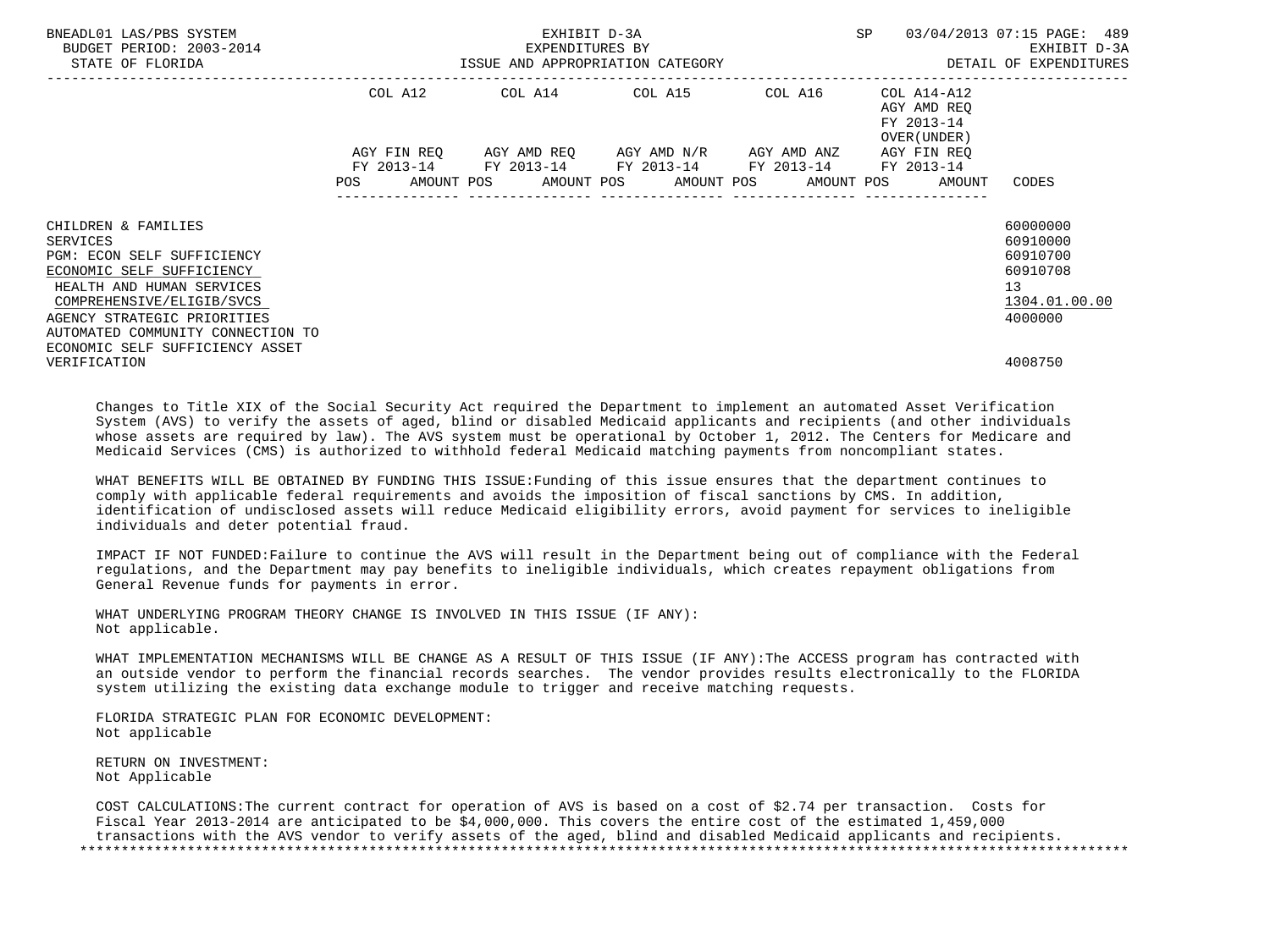| BNEADL01 LAS/PBS SYSTEM<br>BUDGET PERIOD: 2003-2014<br>STATE OF FLORIDA                                                                                                                                                                                                                             |                           | EXHIBIT D-3A<br>EXPENDITURES BY<br>ISSUE AND APPROPRIATION CATEGORY                        |                 | SP 03/04/2013 07:15 PAGE: 490             | EXHIBIT D-3A<br>DETAIL OF EXPENDITURES                                                                        |
|-----------------------------------------------------------------------------------------------------------------------------------------------------------------------------------------------------------------------------------------------------------------------------------------------------|---------------------------|--------------------------------------------------------------------------------------------|-----------------|-------------------------------------------|---------------------------------------------------------------------------------------------------------------|
|                                                                                                                                                                                                                                                                                                     | COL A12                   | COL A14 $\phantom{00}$ COL A15 $\phantom{000}$ COL A16 $\phantom{000}$ COL A14-A12         |                 | AGY AMD REO<br>FY 2013-14<br>OVER (UNDER) |                                                                                                               |
|                                                                                                                                                                                                                                                                                                     |                           | AGY FIN REQ AGY AMD REQ AGY AMD N/R AGY AMD ANZ AGY FIN REQ                                |                 |                                           |                                                                                                               |
|                                                                                                                                                                                                                                                                                                     | POS                       | FY 2013-14 FY 2013-14 FY 2013-14 FY 2013-14 FY 2013-14<br>AMOUNT POS AMOUNT POS AMOUNT POS | _______________ | AMOUNT POS<br>AMOUNT                      | CODES                                                                                                         |
| CHILDREN & FAMILIES<br><b>SERVICES</b><br>PGM: ECON SELF SUFFICIENCY<br>ECONOMIC SELF SUFFICIENCY<br>HEALTH AND HUMAN SERVICES<br>COMPREHENSIVE/ELIGIB/SVCS<br>AGENCY STRATEGIC PRIORITIES<br>ACCESS IDENTITY VERIFICATION -<br>AUTHENTICATION PROGRAM<br>SPECIAL CATEGORIES<br>CONTRACTED SERVICES |                           |                                                                                            |                 |                                           | 60000000<br>60910000<br>60910700<br>60910708<br>13<br>1304.01.00.00<br>4000000<br>4008760<br>100000<br>100777 |
| GENERAL REVENUE FUND<br>FEDERAL GRANTS TRUST FUND -FEDERL                                                                                                                                                                                                                                           | -MATCH 572,184<br>535,066 | 572,184<br>535,066                                                                         |                 |                                           | 1000 2<br>2261<br>3                                                                                           |
| TOTAL APPRO $1.107.250$ 1.107.250                                                                                                                                                                                                                                                                   |                           |                                                                                            |                 |                                           |                                                                                                               |
|                                                                                                                                                                                                                                                                                                     |                           |                                                                                            |                 |                                           |                                                                                                               |

AGENCY ISSUE NARRATIVE:

2013-2014 BUDGET YEAR NARRATIVE: IT COMPONENT? NO

 ISSUE TITLE: Department of Children and Families (DCF) Automated Community Connection to Economic Self-Sufficiency (ACCESS) Identity Verification/Identity Authentication (IVIA) Program.

 AGENCY GOAL FROM THE 2012-2017 STRATEGIC PLAN ADDRESSED BY THIS BUDGET ISSUE PROPOSAL: Empower Frontline Staff: Provide the support and tools employees need to deliver world class service to Floridians.

 SUMMARY: The Department requests \$1,107,250 (\$572,184 General Revenue and \$535,066 Federal Grants Trust Fund) to implement an automated Identity Verification/Identity Authentication (IVIA)program to verify and authenticate identification for public assistance(SNAP, Medicaid, and TANF) applicants and recipients. With this funding, the ACCESS program will contract with an outside vendor to perform the actual verification and authentication and provide results electronically to the FLORIDA system utilizing the existing data exchange module to trigger and receive matching requests.

 Work completed in the first phase included programming changes to ACCESS web-based Application Management System, changes to the notices, data exchange, eligibility determination/benefit calculation, and changes to the benefit authorization and reporting modules of the Florida On-line Recipient Integrated Data Access (FLORIDA) system. These changes created the interface with, and support the work of, the IVIA program by automatically populating alert notices to the appropriate eligibility screens immediately after the verification and authentication steps are completed. This information regarding the identity is collected, appended to the application, and displayed to the eligibility specialist for further action.

 PROBLEM STATEMENT: Establishing the identity of an applicant is the initial key to eligibility determination for SNAP. It is the critical first step for serving and assisting the right person or family in need, protecting the customers' identity, and supporting program integrity. SNAP policy specifies that identity may be verified through readily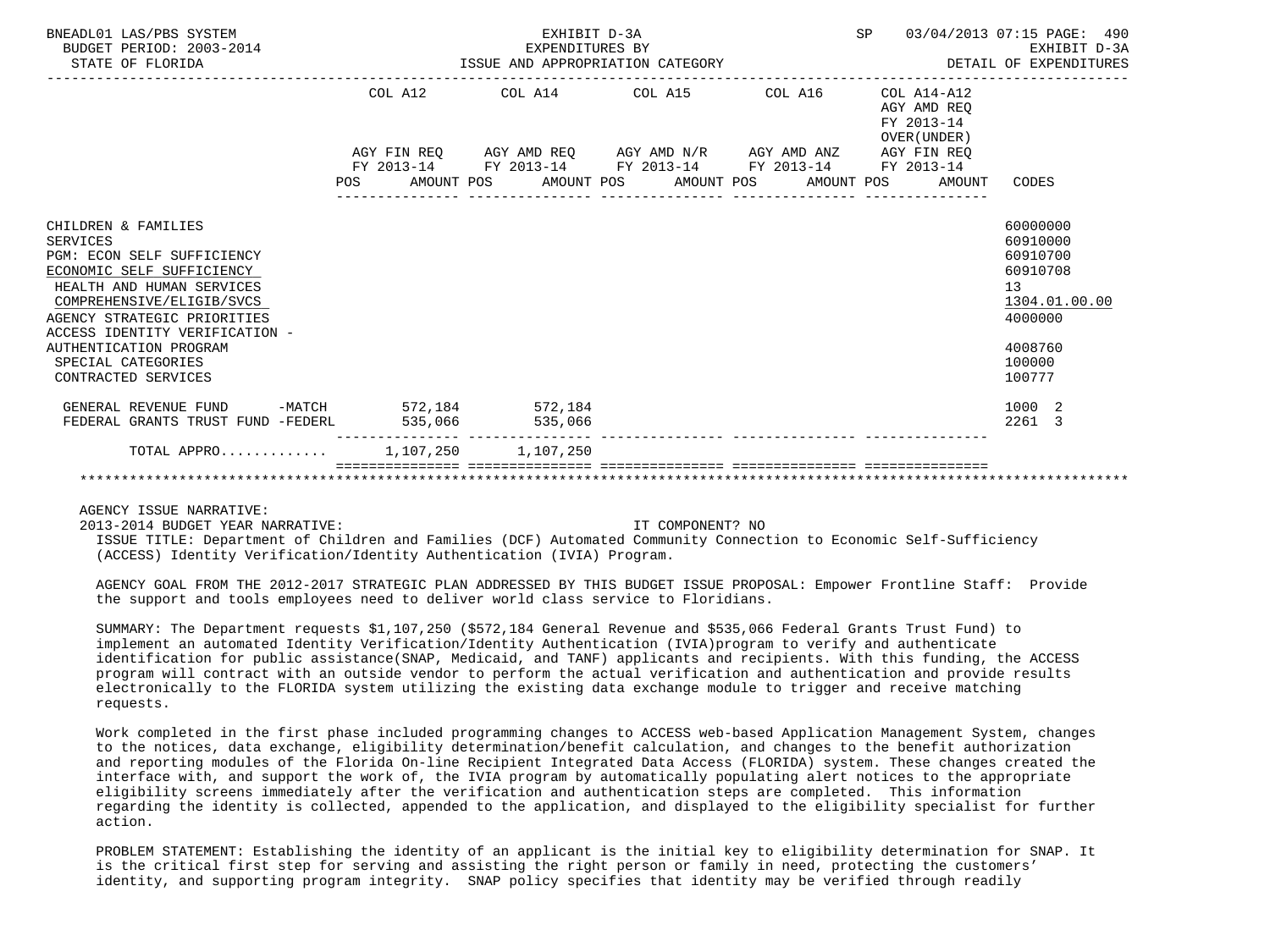| BNEADL01 LAS/PBS SYSTEM<br>BUDGET PERIOD: 2003-2014<br>STATE OF FLORIDA                                                                                                                                               | ISSUE AND APPROPRIATION CATEGORY | EXHIBIT D-3A<br>EXPENDITURES BY | SP                                                                                                        | 03/04/2013 07:15 PAGE: 491<br>EXHIBIT D-3A<br>DETAIL OF EXPENDITURES |                                                                       |                                                                                |
|-----------------------------------------------------------------------------------------------------------------------------------------------------------------------------------------------------------------------|----------------------------------|---------------------------------|-----------------------------------------------------------------------------------------------------------|----------------------------------------------------------------------|-----------------------------------------------------------------------|--------------------------------------------------------------------------------|
|                                                                                                                                                                                                                       | COL A12                          |                                 | COL A14 COL A15 COL A16                                                                                   |                                                                      | COL A14-A12<br>AGY AMD REO<br>FY 2013-14<br>OVER (UNDER )             |                                                                                |
|                                                                                                                                                                                                                       |                                  |                                 | AGY FIN REQ 6GY AMD REQ 6GY AMD N/R 6GY AMD ANZ<br>FY 2013-14 FY 2013-14 FY 2013-14 FY 2013-14 FY 2013-14 |                                                                      | AGY FIN REO<br>POS AMOUNT POS AMOUNT POS AMOUNT POS AMOUNT POS AMOUNT | CODES                                                                          |
| CHILDREN & FAMILIES<br>SERVICES<br>PGM: ECON SELF SUFFICIENCY<br>ECONOMIC SELF SUFFICIENCY<br>HEALTH AND HUMAN SERVICES<br>COMPREHENSIVE/ELIGIB/SVCS<br>AGENCY STRATEGIC PRIORITIES<br>ACCESS IDENTITY VERIFICATION - |                                  |                                 |                                                                                                           |                                                                      |                                                                       | 60000000<br>60910000<br>60910700<br>60910708<br>13<br>1304.01.00.00<br>4000000 |
| AUTHENTICATION PROGRAM                                                                                                                                                                                                |                                  |                                 |                                                                                                           |                                                                      |                                                                       | 4008760                                                                        |

 available documentary evidence, or, if unavailable, through a collateral contact. The current identity verification process is manual and time and labor intensive, creating challenges for staff to approve or deny cases within required time standards. Additionally, there may be a delay in customer access to needed benefits and services with different types of identity proof requested.

 WHAT BENEFITS WILL BE OBTAINED BY FUNDING THIS ISSUE: Funding of this issue will aid in eligibility determination by flagging potentially fraudulent applicants. A potentially fraudulent applicant can have a stolen identity (from someone alive or deceased) or can be ineligible for benefits because he/she is incarcerated or institutionalized. The IVIA program provides the eligibility specialist with additional information regarding the applicant's identity, which will help reduce fraud, waste, and abuse by keeping ineligible individuals from receiving benefits.

 WHAT UNDERLYING PROGRAM THEORY CHANGE IS INVOLVED IN THIS ISSUE (IF ANY): An applicant who completes an electronic application containing a request for public assistance will have their identity verified and authenticated utilizing a web-based solution. The identity verification and authentication process will be based only on the head of the household's (HOH) (over the age of 18) identifying information: name, DOB, address and/or SSN, if available. During the verification process, the vendor will determine if a person exists using the data provided by the HOH. The authentication process will consist of out-of-wallet questions created by the vendor based on the HOH data and displayed to the applicant immediately before the e-signature page in the web application. Once the applicant answers the questions, the information is sent back to the vendor for scoring. The information regarding the identity verification and authentication is collected and displayed to the processor for further action.

 ASSUMPTIONS AND CONSTRAINTS:--The Northwood Shared Resource Center (NSRC) will provide sufficient hardware resources to support IVIA program.--All necessary federal approvals will be submitted to USDA/FNS in the form of waiver to the cognizant federal agencies and/or through as-needed requests for approval of additional documents, contracts, contract amendments (if any) that may be necessary.

 WHAT IMPLEMENTATION MECHANISMS WILL BE CHANGE AS A RESULT OF THIS ISSUE (IF ANY): The ACCESS program will contract with an outside vendor to perform the actual verification and authentication and provide results electronically to the FLORIDA system utilizing the existing data exchange module to trigger and receive matching requests.

 FLORIDA STRATEGIC PLAN FOR ECONOMIC DEVELOPMENT: Not applicable

 RETURN ON INVESTMENT: The ID verification/authentication project has a positive return on investment (ROI) based on time saved by ACCESS application processors. In the first full year of operation (FY 2013-14), the system will generate a 15%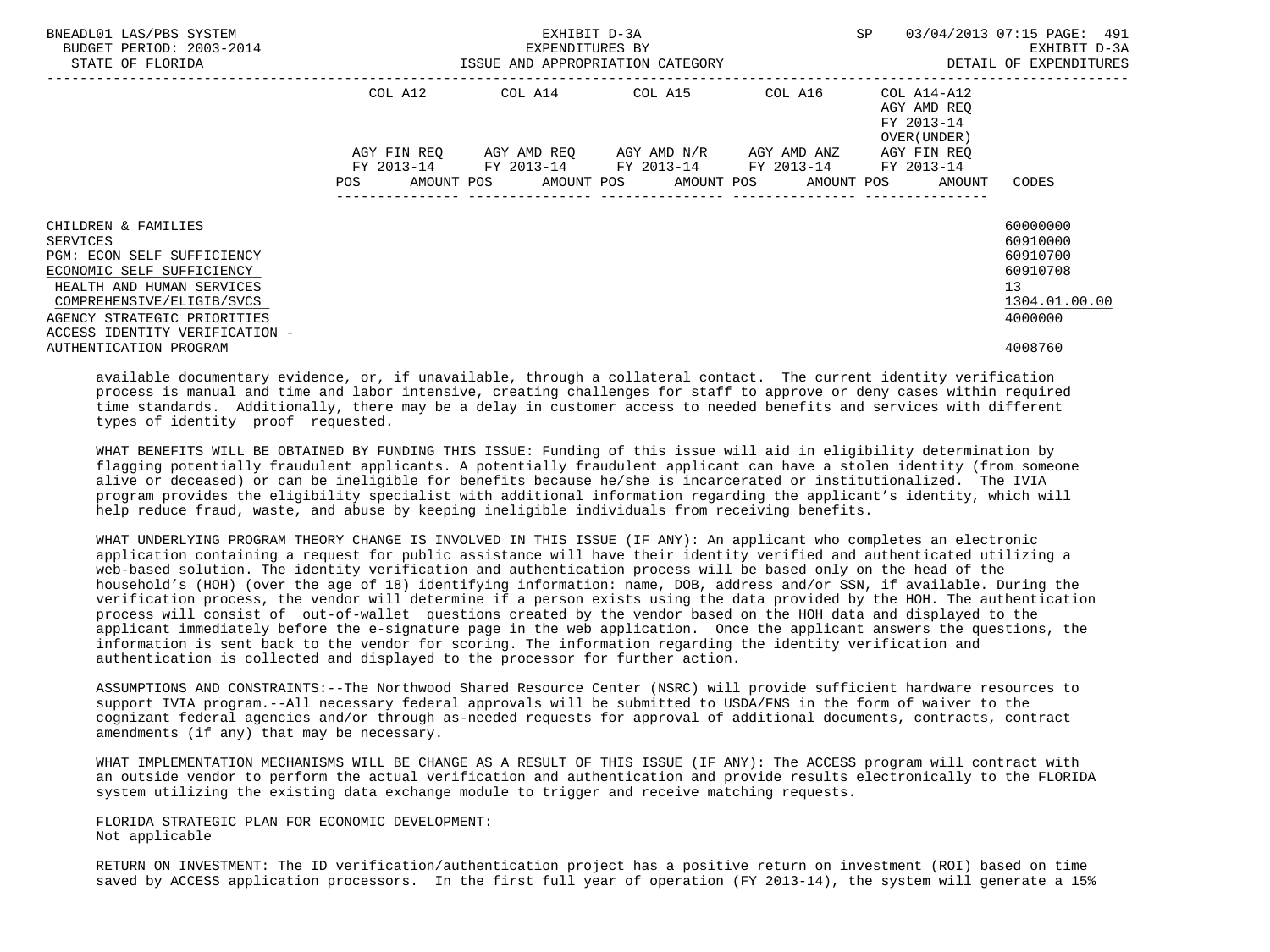| BNEADL01 LAS/PBS SYSTEM<br>BUDGET PERIOD: 2003-2014<br>STATE OF FLORIDA                                                                                                                                                                                                                                                                                                                                                                         | SP                           | 03/04/2013 07:15 PAGE: 492<br>EXHIBIT D-3A<br>DETAIL OF EXPENDITURES                                                                             |                  |            |                                                                                  |                                                                                           |
|-------------------------------------------------------------------------------------------------------------------------------------------------------------------------------------------------------------------------------------------------------------------------------------------------------------------------------------------------------------------------------------------------------------------------------------------------|------------------------------|--------------------------------------------------------------------------------------------------------------------------------------------------|------------------|------------|----------------------------------------------------------------------------------|-------------------------------------------------------------------------------------------|
|                                                                                                                                                                                                                                                                                                                                                                                                                                                 | COL A12<br>AMOUNT POS<br>POS | COL A14 COL A15 COL A16<br>AGY FIN REQ AGY AMD REQ AGY AMD N/R AGY AMD ANZ AGY FIN REQ<br>FY 2013-14 FY 2013-14 FY 2013-14 FY 2013-14 FY 2013-14 | AMOUNT POS       | AMOUNT POS | COL A14-A12<br>AGY AMD REQ<br>FY 2013-14<br>OVER (UNDER)<br>AMOUNT POS<br>AMOUNT | CODES                                                                                     |
| CHILDREN & FAMILIES<br><b>SERVICES</b><br>PGM: ECON SELF SUFFICIENCY<br>ECONOMIC SELF SUFFICIENCY<br>HEALTH AND HUMAN SERVICES<br>COMPREHENSIVE/ELIGIB/SVCS<br>AGENCY STRATEGIC PRIORITIES<br>ACCESS IDENTITY VERIFICATION -<br>AUTHENTICATION PROGRAM                                                                                                                                                                                          |                              |                                                                                                                                                  |                  |            |                                                                                  | 60000000<br>60910000<br>60910700<br>60910708<br>13<br>1304.01.00.00<br>4000000<br>4008760 |
| ROI. For FY 2013-14, the project will generate net savings to the State of \$17,000 on cost of \$1.11 million.<br>COST CALCULATIONS:                                                                                                                                                                                                                                                                                                            |                              |                                                                                                                                                  |                  |            |                                                                                  |                                                                                           |
| Annual system maintenance (NSRC)<br>Annual Transaction Fees                                                                                                                                                                                                                                                                                                                                                                                     |                              | \$30,000<br>\$1,107,250<br>-----------                                                                                                           |                  |            |                                                                                  |                                                                                           |
| Total Annual Operating Cost of IVIA Program                                                                                                                                                                                                                                                                                                                                                                                                     |                              | \$1,137,250                                                                                                                                      |                  |            |                                                                                  |                                                                                           |
| Total FY 2013-2014 Budget Need<br>Total FY 2013-2014 Budget Request                                                                                                                                                                                                                                                                                                                                                                             |                              | \$1,137,250<br>\$1,107,250                                                                                                                       |                  |            |                                                                                  |                                                                                           |
| WOMEN-INFANT-CHILDREN PROGRAM<br>SPECIAL CATEGORIES<br>CONTRACTED SERVICES                                                                                                                                                                                                                                                                                                                                                                      |                              |                                                                                                                                                  |                  |            |                                                                                  | 4008770<br>100000<br>100777                                                               |
| FEDERAL GRANTS TRUST FUND -FEDERL                                                                                                                                                                                                                                                                                                                                                                                                               |                              | 1,900,000 1,900,000                                                                                                                              |                  |            |                                                                                  | 2261 3                                                                                    |
|                                                                                                                                                                                                                                                                                                                                                                                                                                                 |                              |                                                                                                                                                  |                  |            |                                                                                  |                                                                                           |
| AGENCY ISSUE NARRATIVE:<br>2013-2014 BUDGET YEAR NARRATIVE:<br>ISSUE TITLE: Women-Infant-Children Program                                                                                                                                                                                                                                                                                                                                       |                              |                                                                                                                                                  | IT COMPONENT? NO |            |                                                                                  |                                                                                           |
| AGENCY GOAL FROM THE 2011-2016 STRATEGIC PLAN ADDRESSED BY THIS BUDGET ISSUE PROPOSAL: Effect Program Improvements:<br>Apply proven best practices to maximize efficiencies and outcomes.                                                                                                                                                                                                                                                       |                              |                                                                                                                                                  |                  |            |                                                                                  |                                                                                           |
| SUMMARY: The Department requests \$1,900,000 of Federal Grants Trust Fund for Electronic Benefits Transfer (EBT) System<br>transaction costs of the Special Supplemental Nutrition Program (SNAP) for Women, Infants and Children (WIC). The WIC<br>EBT project between the Department of Health (DOH) and Department of Children and Families (DCF) is a direct result of<br>the HB 1263 which was approved by the Governor on April 27, 2012. |                              |                                                                                                                                                  |                  |            |                                                                                  |                                                                                           |

PROBLEM STATEMENT: HB 1263 amends Section 383.011 (1)(g)(1), Florida Statutes which states that DOH shall assist DCF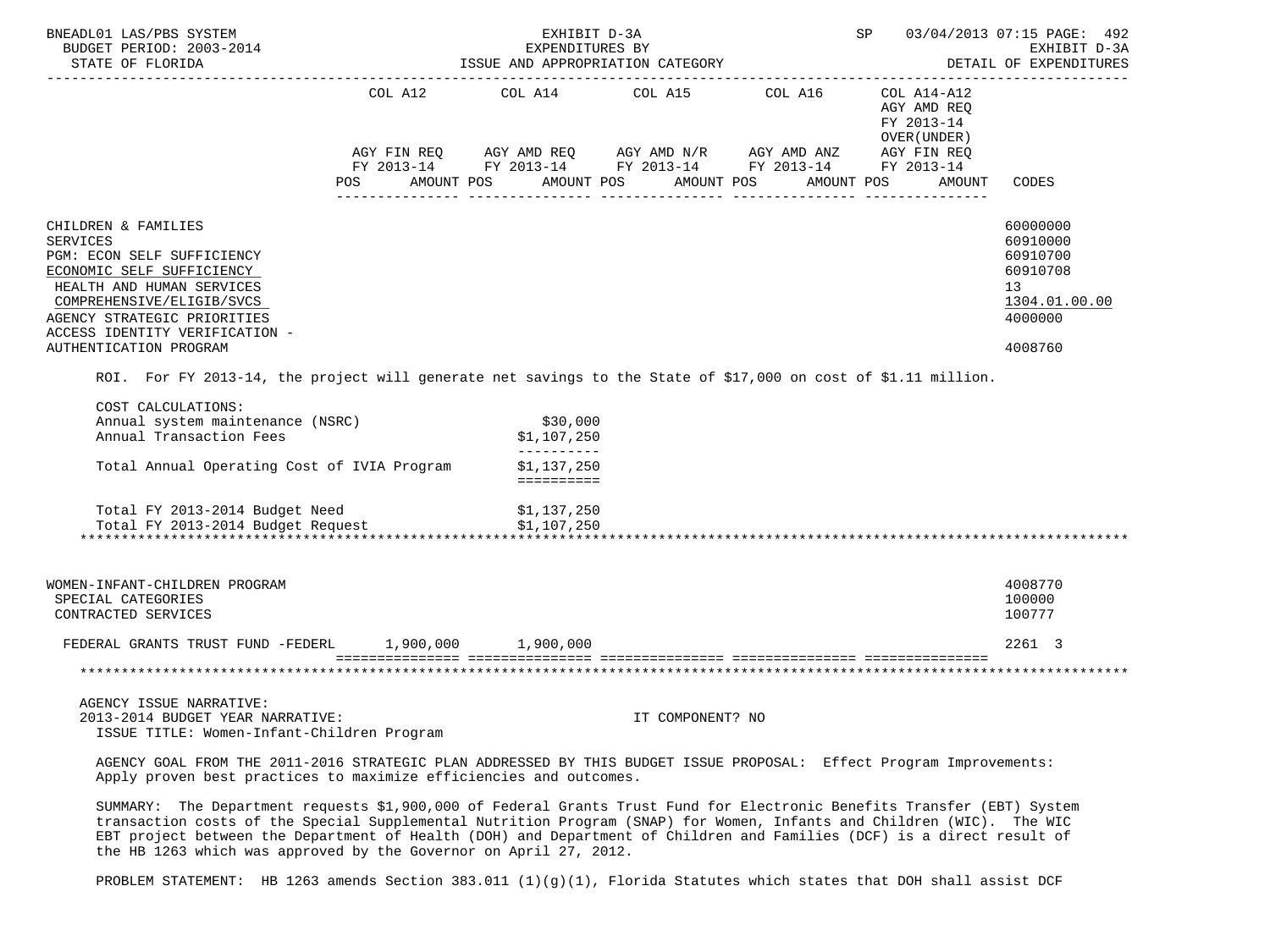| BNEADL01 LAS/PBS SYSTEM<br>BUDGET PERIOD: 2003-2014<br>STATE OF FLORIDA                                                                                                                                              | ISSUE AND APPROPRIATION CATEGORY | EXHIBIT D-3A<br>EXPENDITURES BY | SP                                                                                                                                | 03/04/2013 07:15 PAGE: 493<br>EXHIBIT D-3A<br>DETAIL OF EXPENDITURES |                                                           |                                                                                           |
|----------------------------------------------------------------------------------------------------------------------------------------------------------------------------------------------------------------------|----------------------------------|---------------------------------|-----------------------------------------------------------------------------------------------------------------------------------|----------------------------------------------------------------------|-----------------------------------------------------------|-------------------------------------------------------------------------------------------|
|                                                                                                                                                                                                                      | COL A12                          |                                 | COL A14 COL A15 COL A16                                                                                                           |                                                                      | COL A14-A12<br>AGY AMD REO<br>FY 2013-14<br>OVER (UNDER ) |                                                                                           |
|                                                                                                                                                                                                                      | AGY FIN REO<br><b>POS</b>        |                                 | AGY AMD REO AGY AMD N/R AGY AMD ANZ<br>FY 2013-14 FY 2013-14 FY 2013-14 FY 2013-14 FY 2013-14<br>AMOUNT POS AMOUNT POS AMOUNT POS |                                                                      | AGY FIN REO<br>AMOUNT POS<br>AMOUNT                       | CODES                                                                                     |
| CHILDREN & FAMILIES<br>SERVICES<br>PGM: ECON SELF SUFFICIENCY<br>ECONOMIC SELF SUFFICIENCY<br>HEALTH AND HUMAN SERVICES<br>COMPREHENSIVE/ELIGIB/SVCS<br>AGENCY STRATEGIC PRIORITIES<br>WOMEN-INFANT-CHILDREN PROGRAM |                                  |                                 |                                                                                                                                   |                                                                      |                                                           | 60000000<br>60910000<br>60910700<br>60910708<br>13<br>1304.01.00.00<br>4000000<br>4008770 |

 with development and implementation of an electronic benefit transfer system for the WIC program no later than July 1, 2013.

 No additional costs are to be charged for transition/implementation activities, preparation for the required two month pilot and preparation for the eventual statewide roll out. These are activities that will take place before July 1, 2013 when the WIC pilot is set to commence. These activities and others will continue until WIC/EBT is fully operational in early 2014. DCF and DOH will begin to incur transactional costs when the WIC pilot is initiated on July 1, 2013. The EBT account management vendor will invoice DCF using the cost per case month (CPCM) formula described below.

 WHAT BENEFITS WILL BE OBTAINED BY FUNDING THIS ISSUE: The State will no longer have to issue checks/vouchers each month to the nearly 350,000 WIC clients.

 IMPACT IF NOT FUNDED: If the WIC/EBT project is not funded, the Department of Health will continue to mail checks/vouchers to WIC participants at an annual cost of nearly \$211,100 more than the EBT method.

 WHAT UNDERLYING PROGRAM THEORY CHANGE IS INVOLVED IN THIS ISSUE (IF ANY): Not applicable.

 WHAT IMPLEMENTATION MECHANISMS WILL BE CHANGE AS A RESULT OF THIS ISSUE (IF ANY): This issue does not represent a major change to the EBT system currently outsourced by the Department. The existing EBT system already manages over 2.3 million SNAP and Temporary Cash Assistance accounts with annual benefits in excess of \$5.4 billion dollars.

 FLORIDA STRATEGIC PLAN FOR ECONOMIC DEVELOPMENT: Not applicable

RETURN ON INVESTMENT:

 The return on investment is calculated as the difference between the cost of the current process of distributing WIC benefits as a paper check/voucher through the U. S. Postal Service and the cost of distributing WIC benefits via EBT.

| Number of WIC checks issued per month<br>Per check processing cost: | $$0.50$ per check | 351,850<br>\$175,925 |
|---------------------------------------------------------------------|-------------------|----------------------|
| Annual Cost of Processing WIC Checks/Vouchers                       |                   | \$2.111.100          |
| Annual Cost of Issuing WIC Benefits via EBT                         |                   | \$1,900,000          |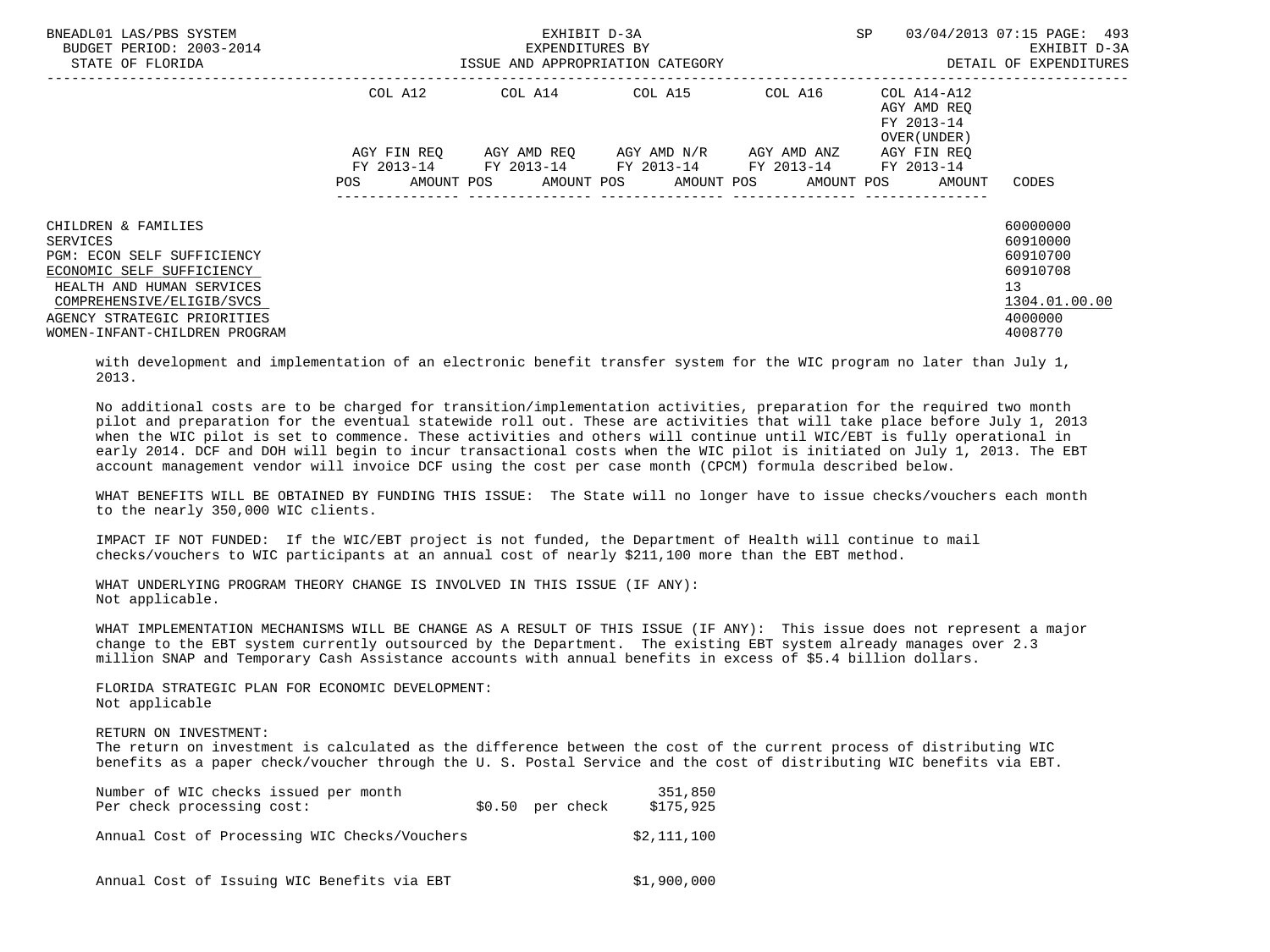| BNEADL01 LAS/PBS SYSTEM<br>BUDGET PERIOD: 2003-2014<br>STATE OF FLORIDA                                                                                                                                                                                                                  | ISSUE AND APPROPRIATION CATEGORY    | 03/04/2013 07:15 PAGE: 494<br>EXHIBIT D-3A<br>DETAIL OF EXPENDITURES                                                                                                                                                       |            |                                                                   |                                                                                           |
|------------------------------------------------------------------------------------------------------------------------------------------------------------------------------------------------------------------------------------------------------------------------------------------|-------------------------------------|----------------------------------------------------------------------------------------------------------------------------------------------------------------------------------------------------------------------------|------------|-------------------------------------------------------------------|-------------------------------------------------------------------------------------------|
|                                                                                                                                                                                                                                                                                          | COL A12<br>AMOUNT POS<br><b>POS</b> | COL A14 $\phantom{00}$ COL A15 $\phantom{00}$ COL A16 $\phantom{00}$ COL A14-A12<br>AGY FIN REQ AGY AMD REQ AGY AMD N/R AGY AMD ANZ AGY FIN REQ<br>FY 2013-14 FY 2013-14 FY 2013-14 FY 2013-14<br>AMOUNT POS<br>AMOUNT POS | AMOUNT POS | AGY AMD REO<br>FY 2013-14<br>OVER (UNDER)<br>FY 2013-14<br>AMOUNT | CODES                                                                                     |
| CHILDREN & FAMILIES<br>SERVICES<br>PGM: ECON SELF SUFFICIENCY<br>ECONOMIC SELF SUFFICIENCY<br>HEALTH AND HUMAN SERVICES<br>COMPREHENSIVE/ELIGIB/SVCS<br>AGENCY STRATEGIC PRIORITIES<br>WOMEN-INFANT-CHILDREN PROGRAM                                                                     |                                     |                                                                                                                                                                                                                            |            |                                                                   | 60000000<br>60910000<br>60910700<br>60910708<br>13<br>1304.01.00.00<br>4000000<br>4008770 |
| Annual Return on Investment                                                                                                                                                                                                                                                              |                                     | \$211,100                                                                                                                                                                                                                  |            |                                                                   |                                                                                           |
| COST CALCULATIONS:<br>Estimated WIC monthly caseload multiplied by CPCM multiplied by 12 months (351,850 x \$0.45 x 12 = \$1,899,990).                                                                                                                                                   |                                     |                                                                                                                                                                                                                            |            |                                                                   |                                                                                           |
| Operational costs are determined by the CPCM formula. For WIC, this is calculated by multiplying the active WIC accounts<br>(cases) by the vendor's cost per case. The WIC caseload used in this formula for estimating the estimated cost is<br>comparable to the current WIC caseload. |                                     |                                                                                                                                                                                                                            |            |                                                                   |                                                                                           |
| TOTAL: COMPREHENSIVE/ELIGIB/SVCS<br>BY FUND TYPE                                                                                                                                                                                                                                         |                                     |                                                                                                                                                                                                                            |            |                                                                   | 1304.01.00.00                                                                             |
| GENERAL REVENUE FUND<br>TRUST FUNDS                                                                                                                                                                                                                                                      | 137,107,506 137,107,506             |                                                                                                                                                                                                                            |            |                                                                   | 1000<br>2000                                                                              |
| TOTAL POSITIONS 4,191.00 4,191.00<br>TOTAL PROG COMP 271,269,153 271,269,153<br>TOTAL SALARY RATE 146,324,764 146,324,764                                                                                                                                                                |                                     |                                                                                                                                                                                                                            |            |                                                                   |                                                                                           |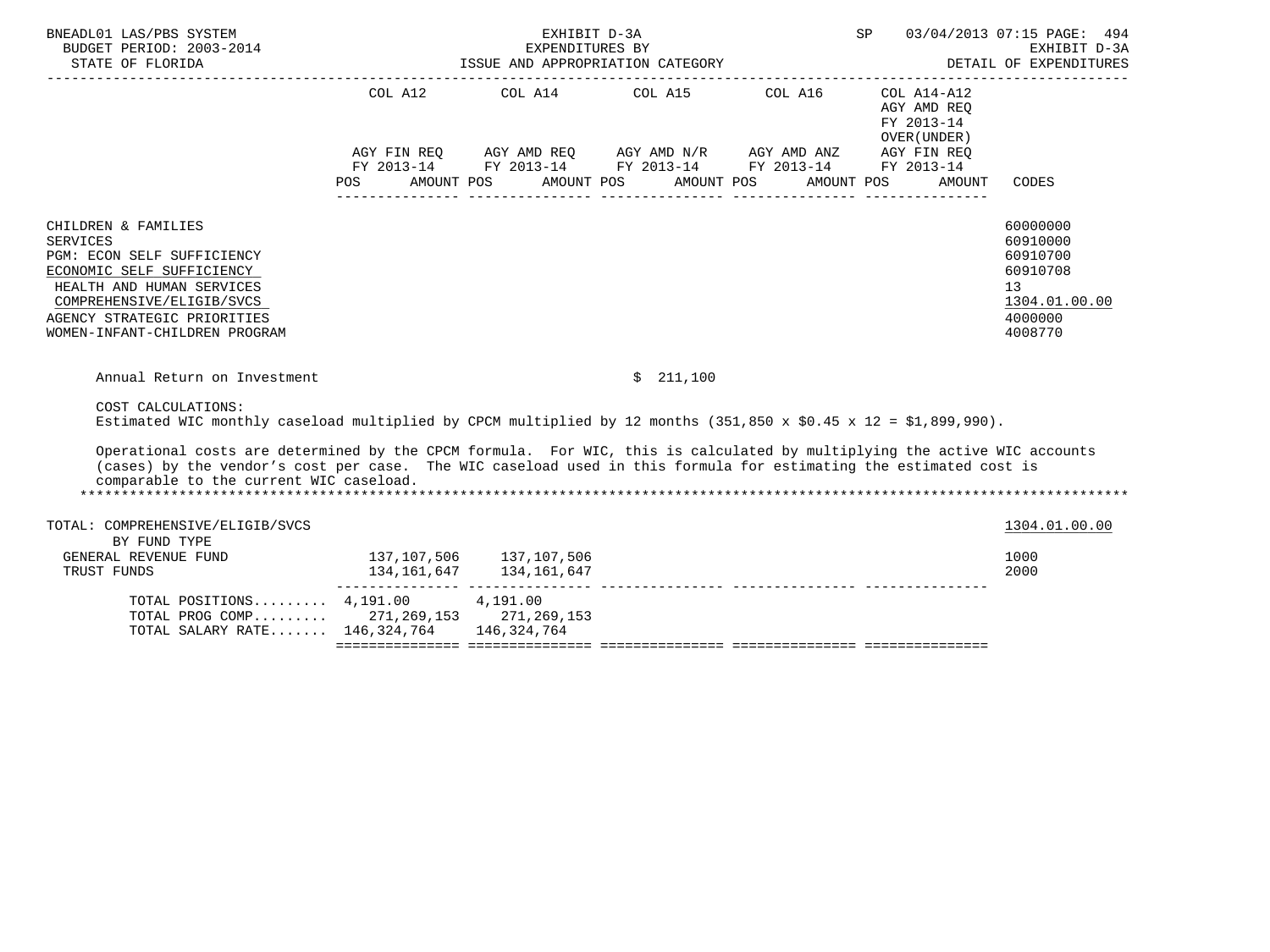| BNEADL01 LAS/PBS SYSTEM<br>BUDGET PERIOD: 2003-2014<br>STATE OF FLORIDA                                                                                                                                                                                                      |                       |                        | EXHIBIT D-3A<br>EXPENDITURES BY                     | ISSUE AND APPROPRIATION CATEGORY                               |                                             | SP 03/04/2013 07:15 PAGE: 495                                                         | EXHIBIT D-3A<br>DETAIL OF EXPENDITURES                                                              |
|------------------------------------------------------------------------------------------------------------------------------------------------------------------------------------------------------------------------------------------------------------------------------|-----------------------|------------------------|-----------------------------------------------------|----------------------------------------------------------------|---------------------------------------------|---------------------------------------------------------------------------------------|-----------------------------------------------------------------------------------------------------|
|                                                                                                                                                                                                                                                                              |                       | COL A12<br>AGY FIN REQ | AMOUNT POS                                          | COL A14 COL A15 COL A16<br>AGY AMD REQ AGY AMD N/R AGY AMD ANZ | FY 2013-14 FY 2013-14 FY 2013-14 FY 2013-14 | COL A14-A12<br>AGY AMD REQ<br>FY 2013-14<br>OVER (UNDER)<br>AGY FIN REQ<br>FY 2013-14 | CODES                                                                                               |
|                                                                                                                                                                                                                                                                              |                       | POS                    |                                                     | AMOUNT POS<br>________________                                 | AMOUNT POS<br>AMOUNT POS<br>_______________ | AMOUNT                                                                                |                                                                                                     |
| CHILDREN & FAMILIES<br><b>SERVICES</b><br>PGM: ECON SELF SUFFICIENCY<br>ECONOMIC SELF SUFFICIENCY<br>GOV OPERATIONS/SUPPORT<br>EXEC LEADERSHIP/SUPPRT SVC<br>ESTIMATED EXPENDITURES<br>ESTIMATED EXPENDITURES - OPERATIONS<br>SALARY RATE<br>SALARY RATE 7,935,261 7,935,261 |                       |                        |                                                     |                                                                |                                             |                                                                                       | 60000000<br>60910000<br>60910700<br>60910708<br>16<br>1602.00.00.00<br>1000000<br>1001000<br>000000 |
| SALARIES AND BENEFITS                                                                                                                                                                                                                                                        |                       |                        |                                                     |                                                                |                                             |                                                                                       | 010000                                                                                              |
|                                                                                                                                                                                                                                                                              |                       |                        |                                                     |                                                                |                                             |                                                                                       |                                                                                                     |
| GENERAL REVENUE FUND                                                                                                                                                                                                                                                         |                       | $-MATCH$               | $-STATE$ 101,946 101,946<br>4, 477, 248 4, 477, 248 |                                                                |                                             |                                                                                       | 1000 1<br>1000 2                                                                                    |
| TOTAL GENERAL REVENUE FUND                                                                                                                                                                                                                                                   |                       |                        | 4,579,194 4,579,194                                 |                                                                |                                             |                                                                                       | 1000                                                                                                |
| FEDERAL GRANTS TRUST FUND -STATE                                                                                                                                                                                                                                             | -FEDERL               |                        | 336<br>336<br>4,442,553 4,442,553                   |                                                                |                                             |                                                                                       | 2261 1<br>2261 3                                                                                    |
| TOTAL FEDERAL GRANTS TRUST FUND                                                                                                                                                                                                                                              |                       | 4,442,889              | 4,442,889                                           |                                                                |                                             |                                                                                       | 2261                                                                                                |
| WELFARE TRANSITION TF $-$ FEDERL 437,659 437,659                                                                                                                                                                                                                             |                       |                        |                                                     |                                                                |                                             |                                                                                       | 2401 3                                                                                              |
| TOTAL POSITIONS 154.00 154.00<br>TOTAL APPRO 9,459,742 9,459,742                                                                                                                                                                                                             |                       |                        |                                                     |                                                                |                                             |                                                                                       |                                                                                                     |
| OTHER PERSONAL SERVICES                                                                                                                                                                                                                                                      |                       |                        |                                                     |                                                                |                                             |                                                                                       | 030000                                                                                              |
| GENERAL REVENUE FUND<br>FEDERAL GRANTS TRUST FUND -FEDERL<br>WELFARE TRANSITION TF                                                                                                                                                                                           | $-FEDERL$             | 98,568<br>9,416        | -MATCH 83,646 83,646<br>98,568<br>9,416             |                                                                |                                             |                                                                                       | 1000 2<br>2261 3<br>2401 3                                                                          |
| TOTAL APPRO                                                                                                                                                                                                                                                                  |                       | 191,630                | 191,630                                             |                                                                |                                             |                                                                                       |                                                                                                     |
| <b>EXPENSES</b>                                                                                                                                                                                                                                                              |                       |                        |                                                     |                                                                |                                             |                                                                                       | 040000                                                                                              |
| GENERAL REVENUE FUND                                                                                                                                                                                                                                                         | $-$ STATE<br>$-MATCH$ |                        | $4,613$<br>2,305,338<br>2,305,338                   |                                                                |                                             |                                                                                       | 1000 1<br>1000 2                                                                                    |
| TOTAL GENERAL REVENUE FUND                                                                                                                                                                                                                                                   |                       |                        | 2,309,951 2,309,951                                 |                                                                |                                             |                                                                                       | 1000                                                                                                |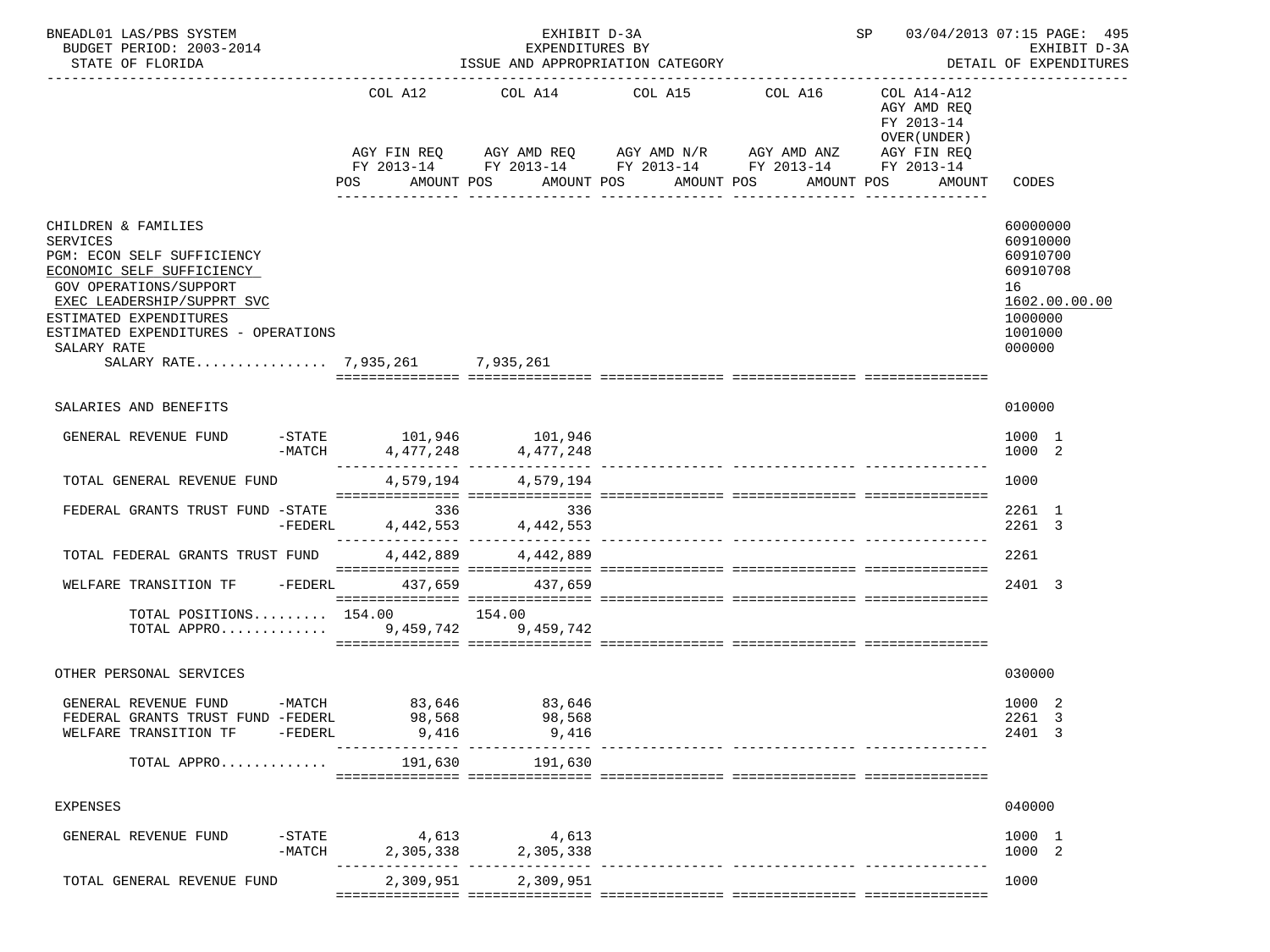| BNEADL01 LAS/PBS SYSTEM<br>BUDGET PERIOD: 2003-2014<br>STATE OF FLORIDA          |         |                 | EXHIBIT D-3A<br>EXPENDITURES BY<br>ISSUE AND APPROPRIATION CATEGORY |                       |                                                                                                                       |                                                          | SP 03/04/2013 07:15 PAGE: 496<br>EXHIBIT D-3A<br>DETAIL OF EXPENDITURES |
|----------------------------------------------------------------------------------|---------|-----------------|---------------------------------------------------------------------|-----------------------|-----------------------------------------------------------------------------------------------------------------------|----------------------------------------------------------|-------------------------------------------------------------------------|
|                                                                                  |         |                 | COL A12 COL A14 COL A15 COL A16                                     |                       | AGY FIN REQ AGY AMD REQ AGY AMD N/R AGY AMD ANZ AGY FIN REQ<br>FY 2013-14 FY 2013-14 FY 2013-14 FY 2013-14 FY 2013-14 | COL A14-A12<br>AGY AMD REQ<br>FY 2013-14<br>OVER (UNDER) |                                                                         |
|                                                                                  |         | POS             | AMOUNT POS                                                          | AMOUNT POS AMOUNT POS |                                                                                                                       | AMOUNT POS<br>AMOUNT                                     | CODES                                                                   |
| CHILDREN & FAMILIES<br><b>SERVICES</b>                                           |         |                 |                                                                     |                       |                                                                                                                       |                                                          | 60000000<br>60910000                                                    |
| PGM: ECON SELF SUFFICIENCY<br>ECONOMIC SELF SUFFICIENCY                          |         |                 |                                                                     |                       |                                                                                                                       |                                                          | 60910700<br>60910708                                                    |
| <b>GOV OPERATIONS/SUPPORT</b><br>EXEC LEADERSHIP/SUPPRT SVC                      |         |                 |                                                                     |                       |                                                                                                                       |                                                          | 16<br>1602.00.00.00                                                     |
| ESTIMATED EXPENDITURES<br>ESTIMATED EXPENDITURES - OPERATIONS<br><b>EXPENSES</b> |         |                 |                                                                     |                       |                                                                                                                       |                                                          | 1000000<br>1001000<br>040000                                            |
| FEDERAL GRANTS TRUST FUND -FEDERL 2.481.632 2.481.632                            |         |                 |                                                                     |                       |                                                                                                                       |                                                          | 2261 3                                                                  |
| WELFARE TRANSITION TF - FEDERL 221.506 221.506                                   |         |                 |                                                                     |                       |                                                                                                                       |                                                          | 2401 3                                                                  |
| TOTAL APPRO                                                                      |         |                 | 5,013,089 5,013,089                                                 |                       |                                                                                                                       |                                                          |                                                                         |
| OPERATING CAPITAL OUTLAY                                                         |         |                 |                                                                     |                       |                                                                                                                       |                                                          | 060000                                                                  |
| GENERAL REVENUE FUND -MATCH                                                      |         |                 |                                                                     |                       |                                                                                                                       |                                                          | 1000 2                                                                  |
| FEDERAL GRANTS TRUST FUND -FEDERL                                                |         | 1,393<br>1,449  | 1,393<br>1,449                                                      |                       |                                                                                                                       |                                                          | 2261 3                                                                  |
| WELFARE TRANSITION TF -FEDERL                                                    |         | $\overline{29}$ | 29                                                                  |                       |                                                                                                                       |                                                          | 2401 3                                                                  |
| TOTAL APPRO $2,871$                                                              |         |                 | 2,871                                                               |                       |                                                                                                                       |                                                          |                                                                         |
| SPECIAL CATEGORIES<br>CONTRACTED SERVICES                                        |         |                 |                                                                     |                       |                                                                                                                       |                                                          | 100000<br>100777                                                        |
| GENERAL REVENUE FUND                                                             | -MATCH  | $-STATE$ 290    | 290<br>17,436,469 17,436,469                                        |                       |                                                                                                                       |                                                          | 1000 1<br>1000<br>-2                                                    |
| TOTAL GENERAL REVENUE FUND                                                       |         |                 | 17,436,759 17,436,759                                               |                       |                                                                                                                       |                                                          | 1000                                                                    |
| FEDERAL GRANTS TRUST FUND -FEDERL                                                |         |                 | 16,979,557 16,979,557                                               |                       |                                                                                                                       |                                                          | 2261 3                                                                  |
| WELFARE TRANSITION TF -FEDERL                                                    |         | 946,189         | 946,189                                                             |                       |                                                                                                                       |                                                          | 2401 3                                                                  |
| TOTAL APPRO                                                                      |         |                 | 35, 362, 505 35, 362, 505                                           |                       |                                                                                                                       |                                                          |                                                                         |
| G/A-CONTRACTED SERVICES                                                          |         |                 |                                                                     |                       |                                                                                                                       |                                                          | 100778                                                                  |
| GENERAL REVENUE FUND -MATCH 287,509 287,509                                      |         |                 |                                                                     |                       |                                                                                                                       |                                                          | 1000 2                                                                  |
| FEDERAL GRANTS TRUST FUND -FEDERL 2,152,838                                      |         |                 | 2,152,838                                                           |                       |                                                                                                                       |                                                          | 2261 3                                                                  |
| WELFARE TRANSITION TF                                                            | -FEDERL | 273,473         | 273,473                                                             |                       |                                                                                                                       |                                                          | 2401 3                                                                  |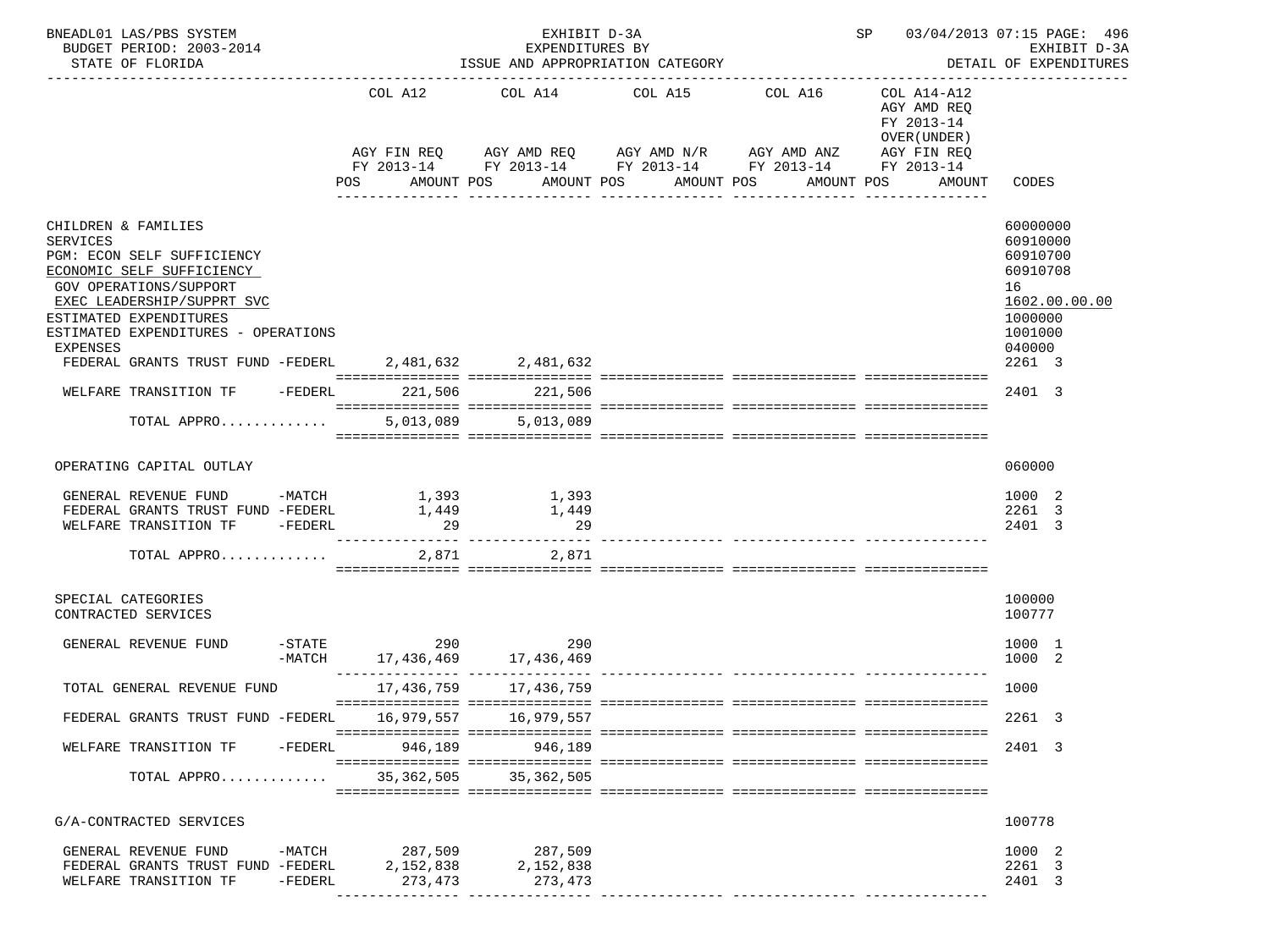| BNEADL01 LAS/PBS SYSTEM<br>BUDGET PERIOD: 2003-2014<br>STATE OF FLORIDA                                                                                                                                                                                                                                               |                               |                    | EXHIBIT D-3A<br>EXPENDITURES BY      | ISSUE AND APPROPRIATION CATEGORY                                                                 |              |                                                          | SP 03/04/2013 07:15 PAGE: 497<br>EXHIBIT D-3A<br>DETAIL OF EXPENDITURES<br>-------------                      |
|-----------------------------------------------------------------------------------------------------------------------------------------------------------------------------------------------------------------------------------------------------------------------------------------------------------------------|-------------------------------|--------------------|--------------------------------------|--------------------------------------------------------------------------------------------------|--------------|----------------------------------------------------------|---------------------------------------------------------------------------------------------------------------|
|                                                                                                                                                                                                                                                                                                                       |                               | COL A12            |                                      | COL A14 COL A15 COL A16<br>AGY FIN REQ AGY AMD REQ AGY AMD N/R AGY AMD ANZ AGY FIN REQ           |              | COL A14-A12<br>AGY AMD REQ<br>FY 2013-14<br>OVER (UNDER) |                                                                                                               |
|                                                                                                                                                                                                                                                                                                                       |                               | POS AMOUNT POS     |                                      | FY 2013-14 FY 2013-14 FY 2013-14 FY 2013-14 FY 2013-14<br>AMOUNT POS AMOUNT POS<br>_____________ | ------------ | AMOUNT POS AMOUNT                                        | CODES                                                                                                         |
| CHILDREN & FAMILIES<br><b>SERVICES</b><br>PGM: ECON SELF SUFFICIENCY<br>ECONOMIC SELF SUFFICIENCY<br><b>GOV OPERATIONS/SUPPORT</b><br>EXEC LEADERSHIP/SUPPRT SVC<br>ESTIMATED EXPENDITURES<br>ESTIMATED EXPENDITURES - OPERATIONS<br>SPECIAL CATEGORIES<br>G/A-CONTRACTED SERVICES<br>TOTAL APPRO 2,713,820 2,713,820 |                               |                    |                                      |                                                                                                  |              |                                                          | 60000000<br>60910000<br>60910700<br>60910708<br>16<br>1602.00.00.00<br>1000000<br>1001000<br>100000<br>100778 |
| RISK MANAGEMENT INSURANCE                                                                                                                                                                                                                                                                                             |                               |                    |                                      |                                                                                                  |              |                                                          | 103241                                                                                                        |
| GENERAL REVENUE FUND                                                                                                                                                                                                                                                                                                  | $-MATCH$                      | 527,320            | $-$ STATE 309,025 309,025<br>527,320 |                                                                                                  |              |                                                          | 1000 1<br>1000 2                                                                                              |
| TOTAL GENERAL REVENUE FUND                                                                                                                                                                                                                                                                                            |                               | 836,345            | 836,345                              |                                                                                                  |              |                                                          | 1000                                                                                                          |
| FEDERAL GRANTS TRUST FUND -FEDERL 492,879 492,879                                                                                                                                                                                                                                                                     |                               |                    |                                      |                                                                                                  |              |                                                          | 2261 3                                                                                                        |
| WELFARE TRANSITION TF -FEDERL 35,275                                                                                                                                                                                                                                                                                  |                               |                    | 35, 275                              |                                                                                                  |              |                                                          | 2401 3                                                                                                        |
| TOTAL APPRO 1,364,499 1,364,499                                                                                                                                                                                                                                                                                       |                               |                    |                                      |                                                                                                  |              |                                                          |                                                                                                               |
| DEFERRED-PAY COM CONTRACTS                                                                                                                                                                                                                                                                                            |                               |                    |                                      |                                                                                                  |              |                                                          | 105280                                                                                                        |
| GENERAL REVENUE FUND -MATCH<br>FEDERAL GRANTS TRUST FUND -FEDERL<br>WELFARE TRANSITION TF -FEDERL                                                                                                                                                                                                                     |                               | 832<br>810<br>69   | 832<br>810<br>69                     |                                                                                                  |              |                                                          | 1000 2<br>2261 3<br>2401<br>-3                                                                                |
| TOTAL APPRO                                                                                                                                                                                                                                                                                                           |                               | 1,711              | 1,711                                |                                                                                                  |              |                                                          |                                                                                                               |
| LEASE/PURCHASE/EQUIPMENT                                                                                                                                                                                                                                                                                              |                               |                    |                                      |                                                                                                  |              |                                                          | 105281                                                                                                        |
| GENERAL REVENUE FUND                                                                                                                                                                                                                                                                                                  | $-\mathtt{STATE}$<br>$-MATCH$ | $\sim$ 2<br>18,529 | 2<br>18,529                          | ---------------- ------------                                                                    |              |                                                          | 1000 1<br>1000 2                                                                                              |
| TOTAL GENERAL REVENUE FUND                                                                                                                                                                                                                                                                                            |                               | 18,531             | 18,531                               |                                                                                                  |              |                                                          | 1000                                                                                                          |
| FEDERAL GRANTS TRUST FUND -FEDERL                                                                                                                                                                                                                                                                                     |                               | 17,622             | 17,622                               |                                                                                                  |              |                                                          | 2261 3                                                                                                        |
| WELFARE TRANSITION TF                                                                                                                                                                                                                                                                                                 | $-{\tt FEDERL}$               | 978                | 978                                  |                                                                                                  |              |                                                          | 2401 3                                                                                                        |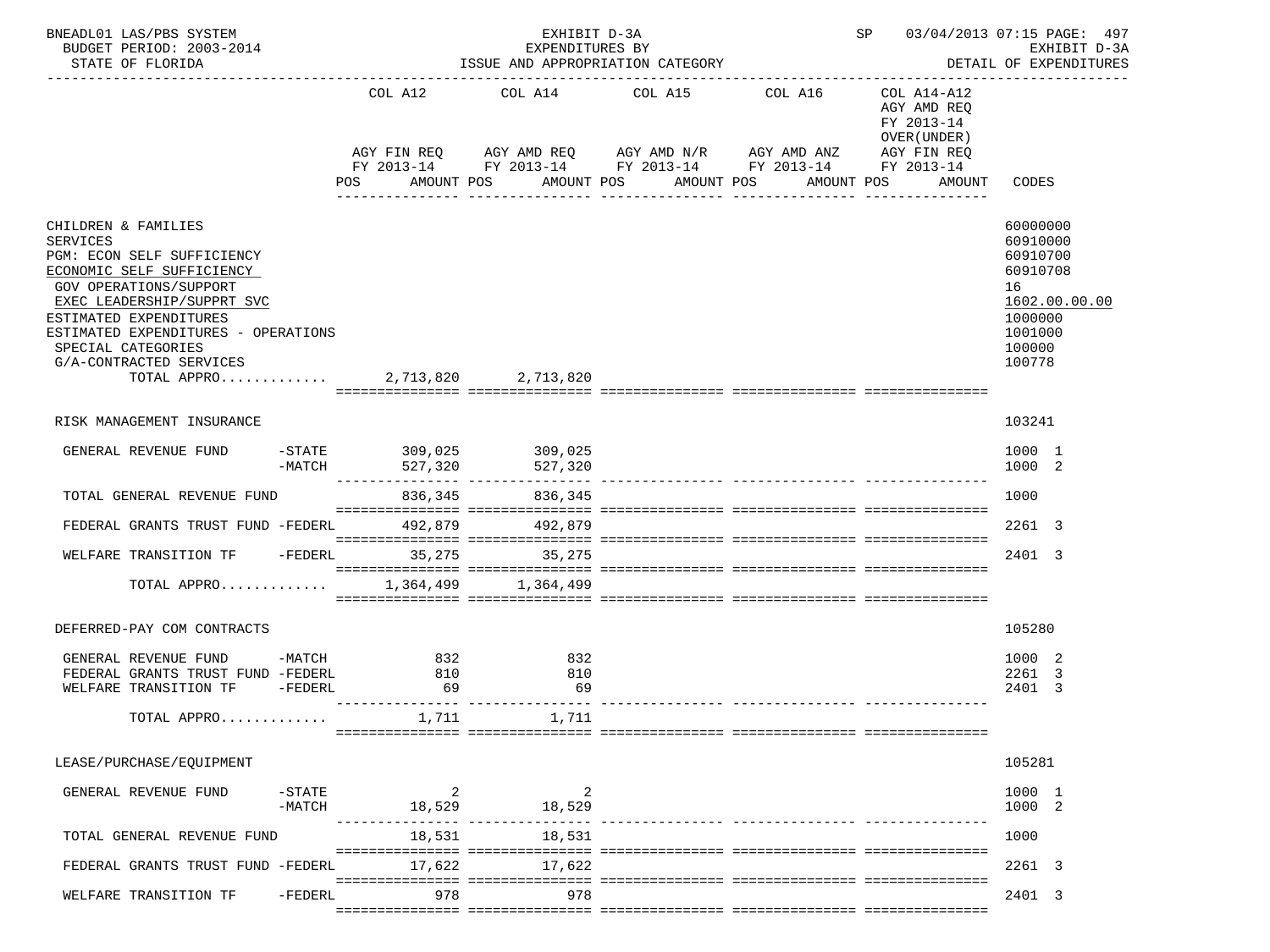| BNEADL01 LAS/PBS SYSTEM<br>BUDGET PERIOD: 2003-2014<br>STATE OF FLORIDA                                                                                                                                                                                                                                          |                        | EXHIBIT D-3A<br>EXPENDITURES BY          | ISSUE AND APPROPRIATION CATEGORY                                                                                   |            |                                                                          | SP 03/04/2013 07:15 PAGE: 498<br>EXHIBIT D-3A<br>DETAIL OF EXPENDITURES                                       |
|------------------------------------------------------------------------------------------------------------------------------------------------------------------------------------------------------------------------------------------------------------------------------------------------------------------|------------------------|------------------------------------------|--------------------------------------------------------------------------------------------------------------------|------------|--------------------------------------------------------------------------|---------------------------------------------------------------------------------------------------------------|
|                                                                                                                                                                                                                                                                                                                  | COL A12<br>AGY FIN REQ | COL A14                                  | COL A15<br>AGY AMD REQ      AGY AMD N/R      AGY AMD ANZ<br>FY 2013-14 FY 2013-14 FY 2013-14 FY 2013-14 FY 2013-14 | COL A16    | COL A14-A12<br>AGY AMD REQ<br>FY 2013-14<br>OVER (UNDER )<br>AGY FIN REQ |                                                                                                               |
|                                                                                                                                                                                                                                                                                                                  | POS                    | AMOUNT POS                               | AMOUNT POS<br>AMOUNT POS                                                                                           | AMOUNT POS | AMOUNT                                                                   | CODES                                                                                                         |
| CHILDREN & FAMILIES<br><b>SERVICES</b><br>PGM: ECON SELF SUFFICIENCY<br>ECONOMIC SELF SUFFICIENCY<br><b>GOV OPERATIONS/SUPPORT</b><br>EXEC LEADERSHIP/SUPPRT SVC<br>ESTIMATED EXPENDITURES<br>ESTIMATED EXPENDITURES - OPERATIONS<br>SPECIAL CATEGORIES<br>LEASE/PURCHASE/EOUIPMENT<br>TOTAL APPRO 37,131 37,131 |                        |                                          |                                                                                                                    |            |                                                                          | 60000000<br>60910000<br>60910700<br>60910708<br>16<br>1602.00.00.00<br>1000000<br>1001000<br>100000<br>105281 |
| TOTAL: ESTIMATED EXPENDITURES - OPERATIONS<br>TOTAL POSITIONS $154.00$ 154.00<br>TOTAL ISSUE 54, 146, 998 54, 146, 998<br>TOTAL SALARY RATE 7,935,261 7,935,261                                                                                                                                                  |                        |                                          |                                                                                                                    |            |                                                                          | 1001000                                                                                                       |
| CASUALTY INSURANCE PREMIUM<br>ADJUSTMENT<br>SPECIAL CATEGORIES<br>RISK MANAGEMENT INSURANCE                                                                                                                                                                                                                      |                        |                                          |                                                                                                                    |            |                                                                          | 1001090<br>100000<br>103241                                                                                   |
| GENERAL REVENUE FUND<br>-STATE<br>$-MATCH$                                                                                                                                                                                                                                                                       | 468<br>438             | 468<br>438                               |                                                                                                                    |            |                                                                          | 1000 1<br>1000 2                                                                                              |
| TOTAL GENERAL REVENUE FUND                                                                                                                                                                                                                                                                                       | 906                    | 906                                      |                                                                                                                    |            |                                                                          | 1000                                                                                                          |
| FEDERAL GRANTS TRUST FUND -FEDERL                                                                                                                                                                                                                                                                                | 31                     | 31                                       |                                                                                                                    |            |                                                                          | 2261 3                                                                                                        |
| WELFARE TRANSITION TF -FEDERL                                                                                                                                                                                                                                                                                    | 274                    | 274                                      |                                                                                                                    |            |                                                                          | 2401 3                                                                                                        |
| TOTAL APPRO 1,211 $1,211$ 1,211                                                                                                                                                                                                                                                                                  |                        |                                          |                                                                                                                    |            |                                                                          |                                                                                                               |
| FLORIDA RETIREMENT SYSTEM<br>CONTRIBUTION ADJUSTMENT FOR<br>FISCAL YEAR 2012-2013<br>SALARIES AND BENEFITS                                                                                                                                                                                                       |                        |                                          |                                                                                                                    |            |                                                                          | 1001240<br>010000                                                                                             |
| $-$ STATE<br>GENERAL REVENUE FUND<br>$-MATCH$                                                                                                                                                                                                                                                                    | 266<br>11,640          | 266<br>11,640                            |                                                                                                                    |            |                                                                          | 1000 1<br>1000 2                                                                                              |
| TOTAL GENERAL REVENUE FUND                                                                                                                                                                                                                                                                                       | 11,906                 | ------------- ----------------<br>11,906 |                                                                                                                    |            |                                                                          | 1000                                                                                                          |
| FEDERAL GRANTS TRUST FUND -STATE                                                                                                                                                                                                                                                                                 | 1                      | 1                                        |                                                                                                                    |            |                                                                          | 2261 1                                                                                                        |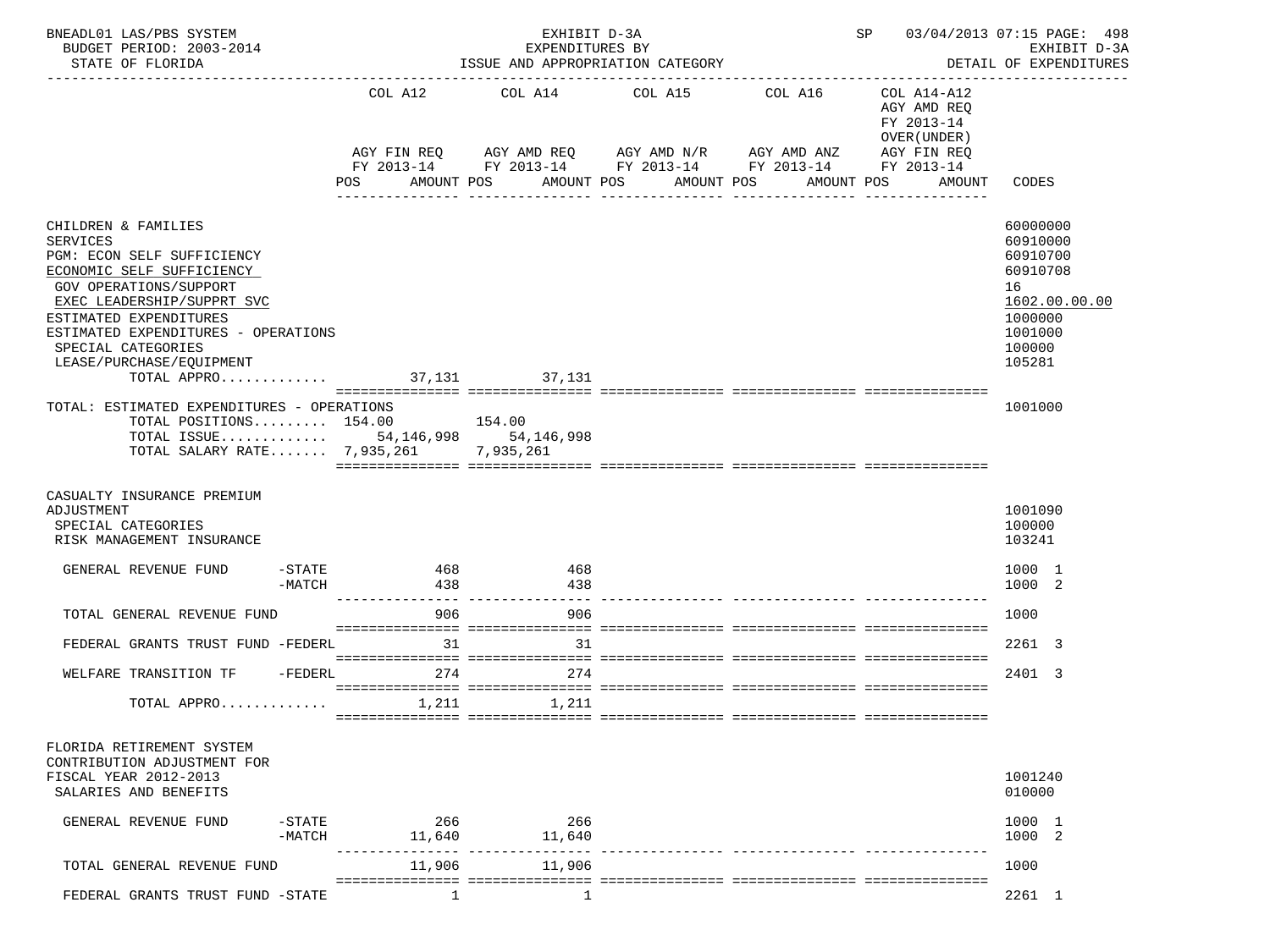| BNEADL01 LAS/PBS SYSTEM<br>BUDGET PERIOD: 2003-2014<br>STATE OF FLORIDA                                                                                                                                                                                                  |                       |                               | EXHIBIT D-3A<br>EXPENDITURES BY<br>ISSUE AND APPROPRIATION CATEGORY                                                                                                                                                                                                                                                                                                               |                                           |                  | SP 03/04/2013 07:15 PAGE: 499                            | EXHIBIT D-3A<br>DETAIL OF EXPENDITURES                                                    |
|--------------------------------------------------------------------------------------------------------------------------------------------------------------------------------------------------------------------------------------------------------------------------|-----------------------|-------------------------------|-----------------------------------------------------------------------------------------------------------------------------------------------------------------------------------------------------------------------------------------------------------------------------------------------------------------------------------------------------------------------------------|-------------------------------------------|------------------|----------------------------------------------------------|-------------------------------------------------------------------------------------------|
|                                                                                                                                                                                                                                                                          |                       | COL A12                       | COL A14                                                                                                                                                                                                                                                                                                                                                                           | COL A15                                   | COL A16          | COL A14-A12<br>AGY AMD REQ<br>FY 2013-14<br>OVER (UNDER) |                                                                                           |
|                                                                                                                                                                                                                                                                          |                       | AMOUNT POS<br>POS             | $\begin{array}{lllllll} {\text{AGY}} & {\text{FIN}} & {\text{REG}} & {\text{AGY}} & {\text{AMP}} & {\text{AGY}} & {\text{AMP}} & {\text{MY}} & {\text{MID}} & {\text{AND}} & {\text{AND}} & {\text{AND}} & {\text{AND}} & {\text{R}} \\ {\text{FY}} & 2013\text{--}14 & \text{FY}} & 2013\text{--}14 & \text{FY}} & 2013\text{--}14 & \text{FY}} & 2013\text{--}14 & \end{array}$ | AMOUNT POS AMOUNT POS<br>________________ | ________________ | AMOUNT POS<br>AMOUNT                                     | CODES                                                                                     |
| CHILDREN & FAMILIES<br>SERVICES<br>PGM: ECON SELF SUFFICIENCY<br>ECONOMIC SELF SUFFICIENCY<br><b>GOV OPERATIONS/SUPPORT</b><br>EXEC LEADERSHIP/SUPPRT SVC<br>ESTIMATED EXPENDITURES<br>FLORIDA RETIREMENT SYSTEM<br>CONTRIBUTION ADJUSTMENT FOR<br>FISCAL YEAR 2012-2013 |                       |                               |                                                                                                                                                                                                                                                                                                                                                                                   |                                           |                  |                                                          | 60000000<br>60910000<br>60910700<br>60910708<br>16<br>1602.00.00.00<br>1000000<br>1001240 |
| SALARIES AND BENEFITS                                                                                                                                                                                                                                                    |                       |                               |                                                                                                                                                                                                                                                                                                                                                                                   |                                           |                  |                                                          | 010000                                                                                    |
| FEDERAL GRANTS TRUST FUND -FEDERL                                                                                                                                                                                                                                        |                       | --------------- ------------- | 11,553 11,553                                                                                                                                                                                                                                                                                                                                                                     |                                           |                  |                                                          | 2261 3                                                                                    |
| TOTAL FEDERAL GRANTS TRUST FUND                                                                                                                                                                                                                                          |                       |                               | 11,554 11,554                                                                                                                                                                                                                                                                                                                                                                     |                                           |                  |                                                          | 2261                                                                                      |
| WELFARE TRANSITION TF -FEDERL 1,139                                                                                                                                                                                                                                      |                       |                               | 1,139                                                                                                                                                                                                                                                                                                                                                                             |                                           |                  |                                                          | 2401 3                                                                                    |
| TOTAL APPRO                                                                                                                                                                                                                                                              |                       | 24,599                        | 24,599                                                                                                                                                                                                                                                                                                                                                                            |                                           |                  |                                                          |                                                                                           |
| ADJUSTMENT TO STATE HEALTH<br>INSURANCE PREMIUM CONTRIBUTION -<br>FISCAL YEAR 2012-13<br>SALARIES AND BENEFITS                                                                                                                                                           |                       |                               |                                                                                                                                                                                                                                                                                                                                                                                   |                                           |                  |                                                          | 1001830<br>010000                                                                         |
| GENERAL REVENUE FUND                                                                                                                                                                                                                                                     | $-$ STATE<br>$-MATCH$ | 208<br>9,125                  | 208<br>9,125<br>--------------- --------------- ---                                                                                                                                                                                                                                                                                                                               |                                           |                  |                                                          | 1000 1<br>1000 2                                                                          |
| TOTAL GENERAL REVENUE FUND                                                                                                                                                                                                                                               |                       | 9,333                         | 9,333                                                                                                                                                                                                                                                                                                                                                                             |                                           |                  |                                                          | 1000                                                                                      |
| FEDERAL GRANTS TRUST FUND -STATE                                                                                                                                                                                                                                         | $-FEDERL$             |                               | $\sim$ 1<br>9,057<br>9,057                                                                                                                                                                                                                                                                                                                                                        |                                           |                  |                                                          | 2261 1<br>2261 3                                                                          |
| TOTAL FEDERAL GRANTS TRUST FUND                                                                                                                                                                                                                                          |                       | 9,058                         | 9,058                                                                                                                                                                                                                                                                                                                                                                             |                                           |                  |                                                          | 2261                                                                                      |
| WELFARE TRANSITION TF                                                                                                                                                                                                                                                    | -FEDERL               | 893                           | 893                                                                                                                                                                                                                                                                                                                                                                               |                                           |                  |                                                          | 2401 3                                                                                    |
| TOTAL APPRO                                                                                                                                                                                                                                                              |                       | 19,284                        | 19,284                                                                                                                                                                                                                                                                                                                                                                            |                                           |                  |                                                          |                                                                                           |
|                                                                                                                                                                                                                                                                          |                       |                               |                                                                                                                                                                                                                                                                                                                                                                                   |                                           |                  |                                                          |                                                                                           |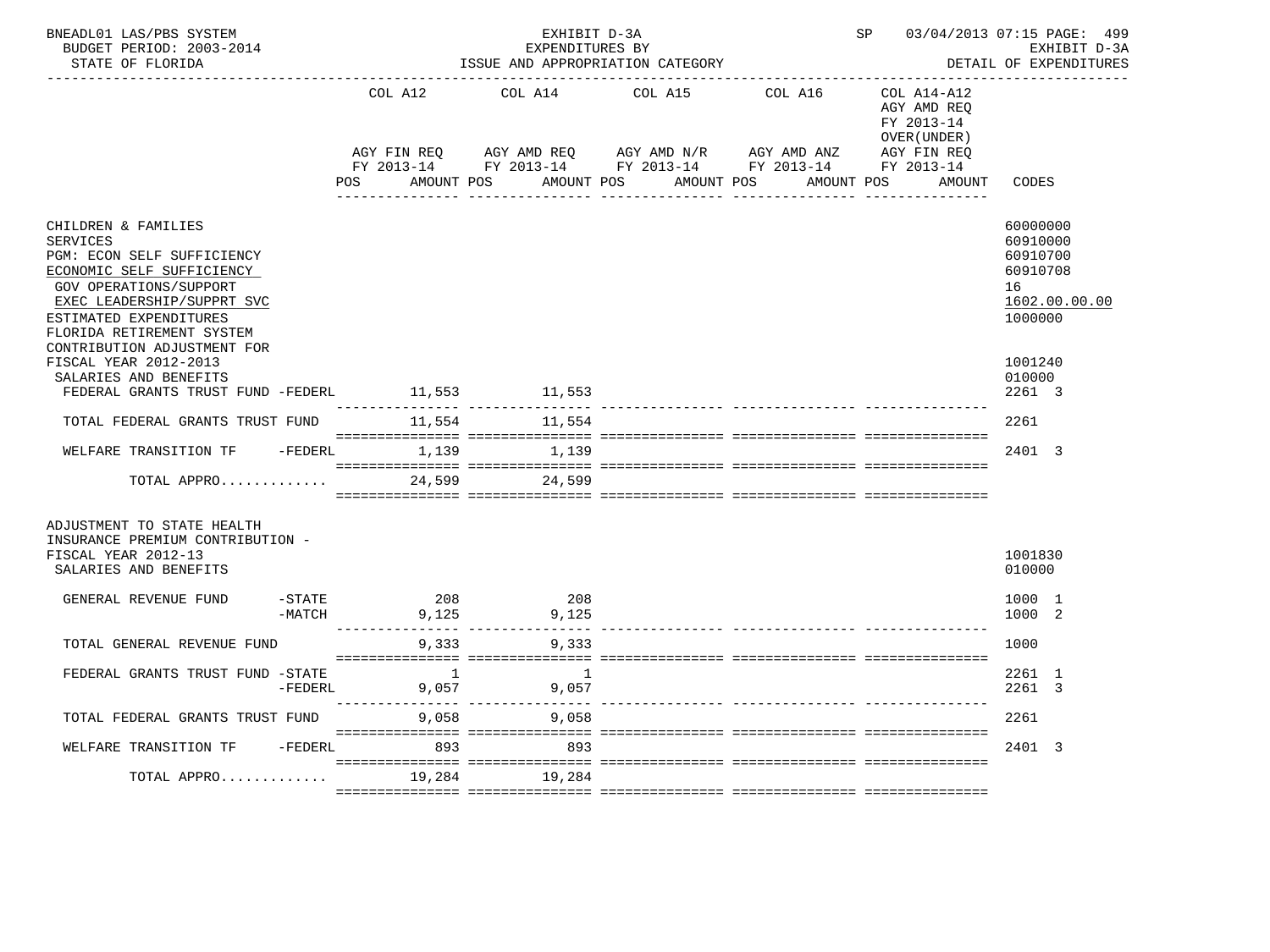| BNEADL01 LAS/PBS SYSTEM<br>BUDGET PERIOD: 2003-2014<br>STATE OF FLORIDA                                                                                                                                                                                               |                                 | EXHIBIT D-3A<br>EXPENDITURES BY<br>ISSUE AND APPROPRIATION CATEGORY<br>------------------ |                  | SP 03/04/2013 07:15 PAGE: 500<br>EXHIBIT D-3A<br>DETAIL OF EXPENDITURES                                                                                                    |                                                          |                                                                                                     |
|-----------------------------------------------------------------------------------------------------------------------------------------------------------------------------------------------------------------------------------------------------------------------|---------------------------------|-------------------------------------------------------------------------------------------|------------------|----------------------------------------------------------------------------------------------------------------------------------------------------------------------------|----------------------------------------------------------|-----------------------------------------------------------------------------------------------------|
|                                                                                                                                                                                                                                                                       | COL A12<br>AMOUNT POS<br>POS DO |                                                                                           | AMOUNT POS       | COL A14 COL A15 COL A16 COL A14-A12<br>AGY FIN REQ AGY AMD REQ AGY AMD N/R AGY AMD ANZ AGY FIN REQ<br>FY 2013-14 FY 2013-14 FY 2013-14 FY 2013-14 FY 2013-14<br>AMOUNT POS | AGY AMD REQ<br>FY 2013-14<br>OVER (UNDER )<br>AMOUNT POS | AMOUNT CODES                                                                                        |
| CHILDREN & FAMILIES<br><b>SERVICES</b><br>PGM: ECON SELF SUFFICIENCY<br>ECONOMIC SELF SUFFICIENCY<br>GOV OPERATIONS/SUPPORT<br>EXEC LEADERSHIP/SUPPRT SVC<br>ADJUSTMENTS TO CURRENT YEAR<br>ESTIMATED EXPENDITURES<br>ADJUST FUND SOURCE INDICATORS - ADD<br>EXPENSES |                                 |                                                                                           |                  |                                                                                                                                                                            |                                                          | 60000000<br>60910000<br>60910700<br>60910708<br>16<br>1602.00.00.00<br>1600000<br>160S220<br>040000 |
| GENERAL REVENUE FUND<br>$-$ STATE                                                                                                                                                                                                                                     | 16                              | 16                                                                                        |                  |                                                                                                                                                                            |                                                          | 1000 1                                                                                              |
|                                                                                                                                                                                                                                                                       |                                 |                                                                                           |                  |                                                                                                                                                                            |                                                          | ********************                                                                                |
| AGENCY ISSUE NARRATIVE:<br>2013-2014 BUDGET YEAR NARRATIVE:<br>ISSUE TITLE: Adjust Fund Source Indicators - Add                                                                                                                                                       |                                 |                                                                                           | IT COMPONENT? NO |                                                                                                                                                                            |                                                          |                                                                                                     |
| SPECIFY WHICH AGENCY GOAL FROM THE 2011-2016 STRATEGIC PLAN IS ADDRESSED BY THIS BUDGET ISSUE PROPOSAL: EFFECT PROGRAM<br>IMPROVEMENTS: Apply proven best practices to maximize efficiencies and outcomes.                                                            |                                 |                                                                                           |                  |                                                                                                                                                                            |                                                          |                                                                                                     |
| SUMMARY: The Department requests an adjustment to its base budget to properly align Funding Source Identifiers (FSI) for<br>Maintenance of Effort (MOE) and Match review.                                                                                             |                                 |                                                                                           |                  |                                                                                                                                                                            |                                                          |                                                                                                     |
| PROBLEM STATEMENT: Based on the Departments current agency approved operating budget this request is needed to properly<br>align the Fund Source Indicators (FSIs) in the Departments budget.                                                                         |                                 |                                                                                           |                  |                                                                                                                                                                            |                                                          |                                                                                                     |
| WHAT BENEFITS WILL BE OBTAINED BY FUNDING THIS ISSUE:<br>This action is necessary to ensure that the Department can properly identify funding sources and MOE.                                                                                                        |                                 |                                                                                           |                  |                                                                                                                                                                            |                                                          |                                                                                                     |
| WHAT UNDERLYING PROGRAM THEORY CHANGE IS INVOLVED IN THIS ISSUE (IF ANY):<br>Not Applicable                                                                                                                                                                           |                                 |                                                                                           |                  |                                                                                                                                                                            |                                                          |                                                                                                     |
| WHAT IMPLEMENTATION MECHANISMS WILL BE CHANGED AS A RESULT OF THIS ISSUE (IF ANY):<br>The Department will implement these adjustments and continue to monitor the funding of the budget.                                                                              |                                 |                                                                                           |                  |                                                                                                                                                                            |                                                          |                                                                                                     |

 RETURN ON INVESTMENT: Not Applicable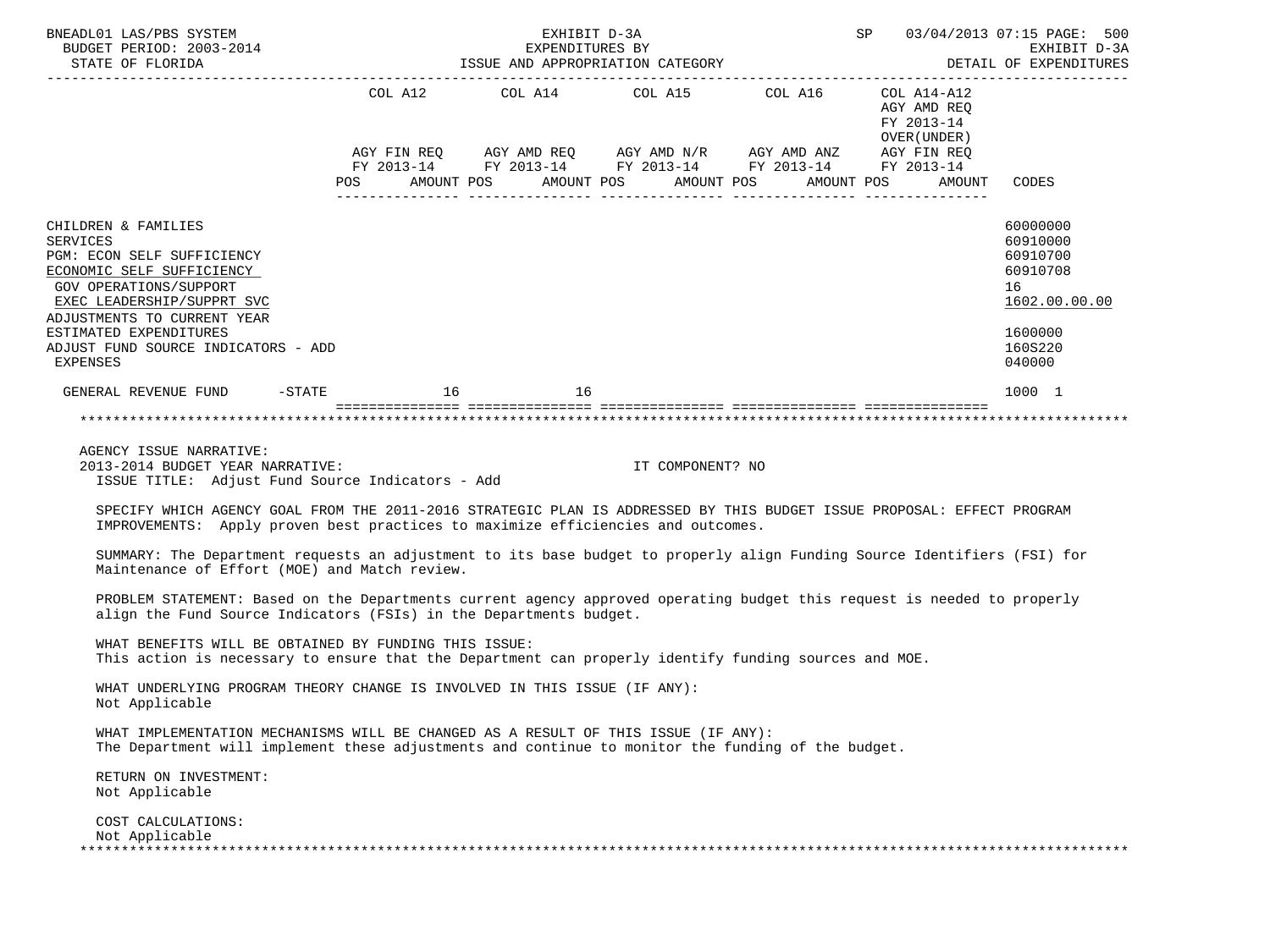| BNEADL01 LAS/PBS SYSTEM<br>BUDGET PERIOD: 2003-2014<br>STATE OF FLORIDA                                                                                                                                                                                                       |                                                                                                                                                                                                                 | EXHIBIT D-3A | EXPENDITURES BY<br>ISSUE AND APPROPRIATION CATEGORY                             | SP 03/04/2013 07:15 PAGE: 501                             | EXHIBIT D-3A<br>DETAIL OF EXPENDITURES                                                    |
|-------------------------------------------------------------------------------------------------------------------------------------------------------------------------------------------------------------------------------------------------------------------------------|-----------------------------------------------------------------------------------------------------------------------------------------------------------------------------------------------------------------|--------------|---------------------------------------------------------------------------------|-----------------------------------------------------------|-------------------------------------------------------------------------------------------|
|                                                                                                                                                                                                                                                                               | AGY FIN REQ       AGY AMD REQ      AGY AMD N/R       AGY AMD ANZ        AGY FIN REQ<br>FY 2013-14        FY 2013-14       FY 2013-14       FY 2013-14        FY 2013-14<br>POS AMOUNT POS AMOUNT POS AMOUNT POS |              | COL A12 $\qquad$ COL A14 $\qquad$ COL A15 $\qquad$ COL A16 $\qquad$ COL A14-A12 | AGY AMD REQ<br>FY 2013-14<br>OVER ( UNDER )<br>AMOUNT POS | AMOUNT CODES                                                                              |
| CHILDREN & FAMILIES<br><b>SERVICES</b><br>PGM: ECON SELF SUFFICIENCY<br>ECONOMIC SELF SUFFICIENCY<br><b>GOV OPERATIONS/SUPPORT</b><br>EXEC LEADERSHIP/SUPPRT SVC<br>ADJUSTMENTS TO CURRENT YEAR<br>ESTIMATED EXPENDITURES<br>ADJUST FUND SOURCE INDICATORS -<br><b>DEDUCT</b> |                                                                                                                                                                                                                 |              |                                                                                 |                                                           | 60000000<br>60910000<br>60910700<br>60910708<br>16<br>1602.00.00.00<br>1600000<br>160S230 |
| <b>EXPENSES</b>                                                                                                                                                                                                                                                               |                                                                                                                                                                                                                 |              |                                                                                 |                                                           | 040000                                                                                    |
| GENERAL REVENUE FUND $-MATCH$ 16- 16- 16-                                                                                                                                                                                                                                     |                                                                                                                                                                                                                 |              |                                                                                 |                                                           | 1000 2                                                                                    |
| AGENCY ISSUE NARRATIVE:<br>2013-2014 BUDGET YEAR NARRATIVE:<br>ISSUE TITLE: Adjust Fund Source Indicators - Deduct                                                                                                                                                            |                                                                                                                                                                                                                 |              | IT COMPONENT? NO                                                                |                                                           |                                                                                           |
| SPECIFY WHICH AGENCY GOAL FROM THE 2011-2016 STRATEGIC PLAN IS ADDRESSED BY THIS BUDGET ISSUE PROPOSAL: EFFECT PROGRAM<br>IMPROVEMENTS: Apply proven best practices to maximize efficiencies and outcomes.                                                                    |                                                                                                                                                                                                                 |              |                                                                                 |                                                           |                                                                                           |
| SUMMARY: The Department requests an adjustment to its base budget to properly align Funding Source Identifiers (FSI) for<br>Maintenance of Effort (MOE) and Match review.                                                                                                     |                                                                                                                                                                                                                 |              |                                                                                 |                                                           |                                                                                           |
| PROBLEM STATEMENT: Based on the Departments current agency approved operating budget this request is needed to properly<br>align the Fund Source Indicators (FSIs) in the Departments budget.                                                                                 |                                                                                                                                                                                                                 |              |                                                                                 |                                                           |                                                                                           |
| WHAT BENEFITS WILL BE OBTAINED BY FUNDING THIS ISSUE:<br>This action is necessary to ensure that the Department can properly identify funding sources and MOE.                                                                                                                |                                                                                                                                                                                                                 |              |                                                                                 |                                                           |                                                                                           |
| WHAT UNDERLYING PROGRAM THEORY CHANGE IS INVOLVED IN THIS ISSUE (IF ANY):<br>Not Applicable                                                                                                                                                                                   |                                                                                                                                                                                                                 |              |                                                                                 |                                                           |                                                                                           |
| WHAT IMPLEMENTATION MECHANISMS WILL BE CHANGED AS A RESULT OF THIS ISSUE (IF ANY):<br>The Department will implement these adjustments and continue to monitor the funding of the budget.                                                                                      |                                                                                                                                                                                                                 |              |                                                                                 |                                                           |                                                                                           |
| RETURN ON INVESTMENT:<br>Not Applicable                                                                                                                                                                                                                                       |                                                                                                                                                                                                                 |              |                                                                                 |                                                           |                                                                                           |
| COST CALCULATIONS:<br>Not Applicable                                                                                                                                                                                                                                          |                                                                                                                                                                                                                 |              |                                                                                 |                                                           |                                                                                           |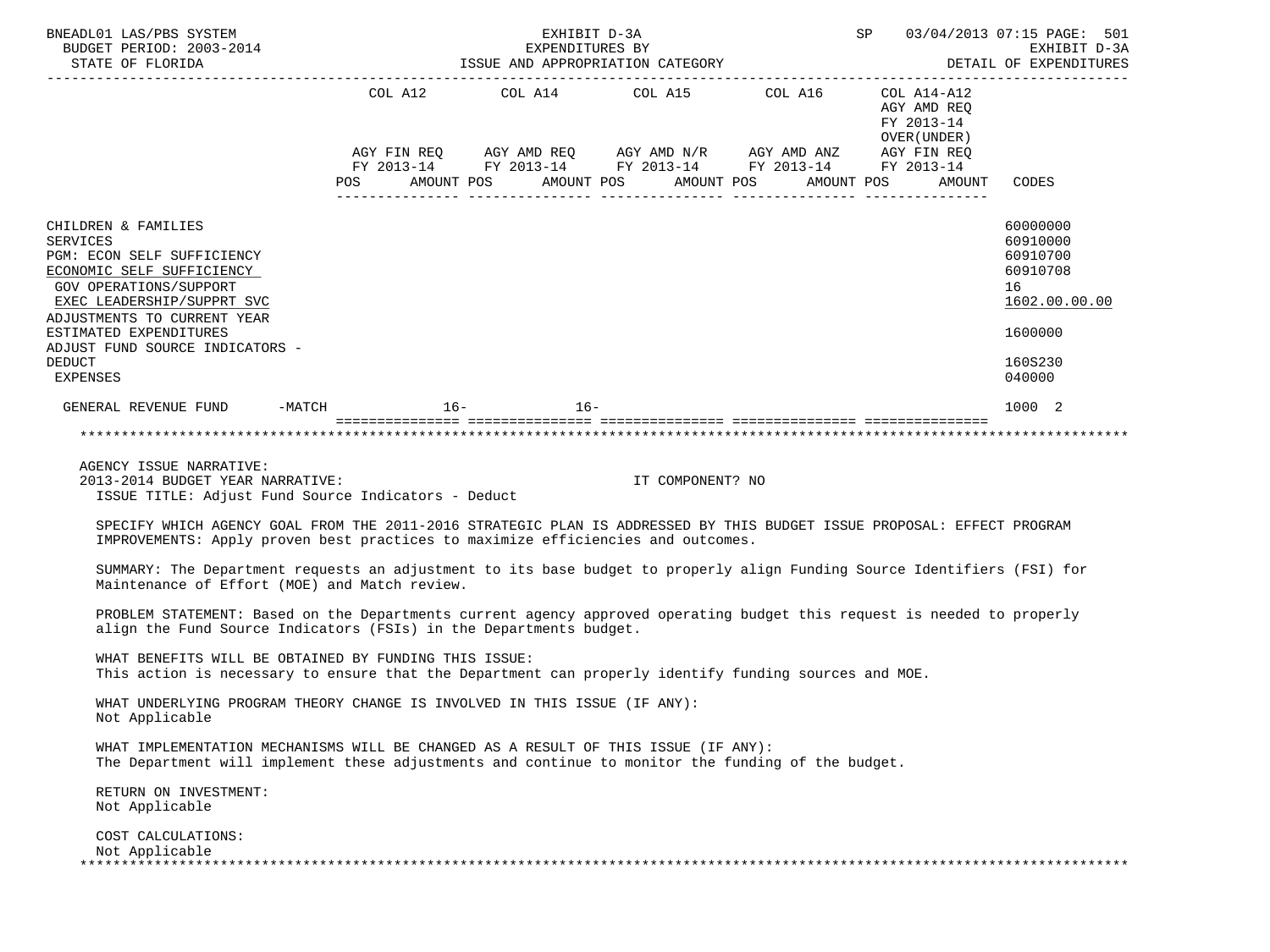| BNEADL01 LAS/PBS SYSTEM<br>BUDGET PERIOD: 2003-2014<br>STATE OF FLORIDA                                                                                                                                                                                                                                   | SP 03/04/2013 07:15 PAGE: 502<br>EXHIBIT D-3A<br>DETAIL OF EXPENDITURES |                                                                                                                                      |                               |            |                                                                                   |                                                                                                     |
|-----------------------------------------------------------------------------------------------------------------------------------------------------------------------------------------------------------------------------------------------------------------------------------------------------------|-------------------------------------------------------------------------|--------------------------------------------------------------------------------------------------------------------------------------|-------------------------------|------------|-----------------------------------------------------------------------------------|-----------------------------------------------------------------------------------------------------|
|                                                                                                                                                                                                                                                                                                           | COL A12<br>AGY FIN REQ<br>POS                                           | COL A14<br>AGY AMD REQ AGY AMD N/R AGY AMD ANZ<br>FY 2013-14 FY 2013-14 FY 2013-14 FY 2013-14 FY 2013-14<br>AMOUNT POS<br>AMOUNT POS | COL A15 COL A16<br>AMOUNT POS | AMOUNT POS | COL A14-A12<br>AGY AMD REQ<br>FY 2013-14<br>OVER (UNDER)<br>AGY FIN REQ<br>AMOUNT | CODES                                                                                               |
| CHILDREN & FAMILIES<br><b>SERVICES</b><br>PGM: ECON SELF SUFFICIENCY<br>ECONOMIC SELF SUFFICIENCY<br>GOV OPERATIONS/SUPPORT<br>EXEC LEADERSHIP/SUPPRT SVC<br>INTRA-AGENCY REORGANIZATIONS<br>INFORMATION TECHNOLOGY SHARED<br>SERVICES REALIGNMENT - DEDUCT<br>SALARY RATE<br>SALARY RATE 41,264- 41,264- |                                                                         |                                                                                                                                      |                               |            |                                                                                   | 60000000<br>60910000<br>60910700<br>60910708<br>16<br>1602.00.00.00<br>1800000<br>1800110<br>000000 |
| SALARIES AND BENEFITS                                                                                                                                                                                                                                                                                     |                                                                         |                                                                                                                                      |                               |            |                                                                                   | 010000                                                                                              |
| GENERAL REVENUE FUND -MATCH 26,807- 26,807-<br>FEDERAL GRANTS TRUST FUND -FEDERL<br>WELFARE TRANSITION TF                                                                                                                                                                                                 | 27,332-                                                                 | 27,332-<br>- $\frac{1}{2}$ - $\frac{1}{837}$ - $\frac{2}{1,837}$ - $\frac{2}{1,837}$                                                 |                               |            |                                                                                   | 1000 2<br>2261 3<br>2401 3                                                                          |
| TOTAL POSITIONS $1.00-1.00-$<br>TOTAL APPRO                                                                                                                                                                                                                                                               |                                                                         | 55,976-<br>$55,976-$                                                                                                                 |                               |            |                                                                                   |                                                                                                     |
| <b>EXPENSES</b>                                                                                                                                                                                                                                                                                           |                                                                         |                                                                                                                                      |                               |            |                                                                                   | 040000                                                                                              |
| GENERAL REVENUE FUND -MATCH 4,019- 4,019-<br>FEDERAL GRANTS TRUST FUND -FEDERL<br>WELFARE TRANSITION TF -FEDERL                                                                                                                                                                                           | $5,066-$<br>$345-$                                                      | $5,066-$<br>$345-$                                                                                                                   |                               |            |                                                                                   | 1000 2<br>2261 3<br>2401 3                                                                          |
| TOTAL APPRO                                                                                                                                                                                                                                                                                               | 9,430-                                                                  | $9,430-$                                                                                                                             |                               |            |                                                                                   |                                                                                                     |
| TOTAL: INFORMATION TECHNOLOGY SHARED<br>SERVICES REALIGNMENT - DEDUCT<br>TOTAL POSITIONS 1.00-<br>TOTAL ISSUE<br>TOTAL SALARY RATE 41,264-                                                                                                                                                                | 65,406-                                                                 | $1.00 -$<br>65,406-<br>$41,264-$                                                                                                     |                               |            |                                                                                   | 1800110                                                                                             |
|                                                                                                                                                                                                                                                                                                           |                                                                         |                                                                                                                                      |                               |            |                                                                                   |                                                                                                     |
| AGENCY ISSUE NARRATIVE:<br>2013-2014 BUDGET YEAR NARRATIVE:<br>ISSUE TITLE: Information Technology Shared Services Alignment - DEDUCT                                                                                                                                                                     |                                                                         |                                                                                                                                      | IT COMPONENT? NO              |            |                                                                                   |                                                                                                     |

 SPECIFY WHICH AGENCY GOAL FROM THE FISCAL YEARS 2013-2014 THROUGH 2017-2018 STRATEGIC PLAN IS ADDRESSED BY THIS BUDGET ISSUE PROPOSAL: Goal 2 Effect Program Improvements: Apply proven best practices to maximize efficiencies and outcomes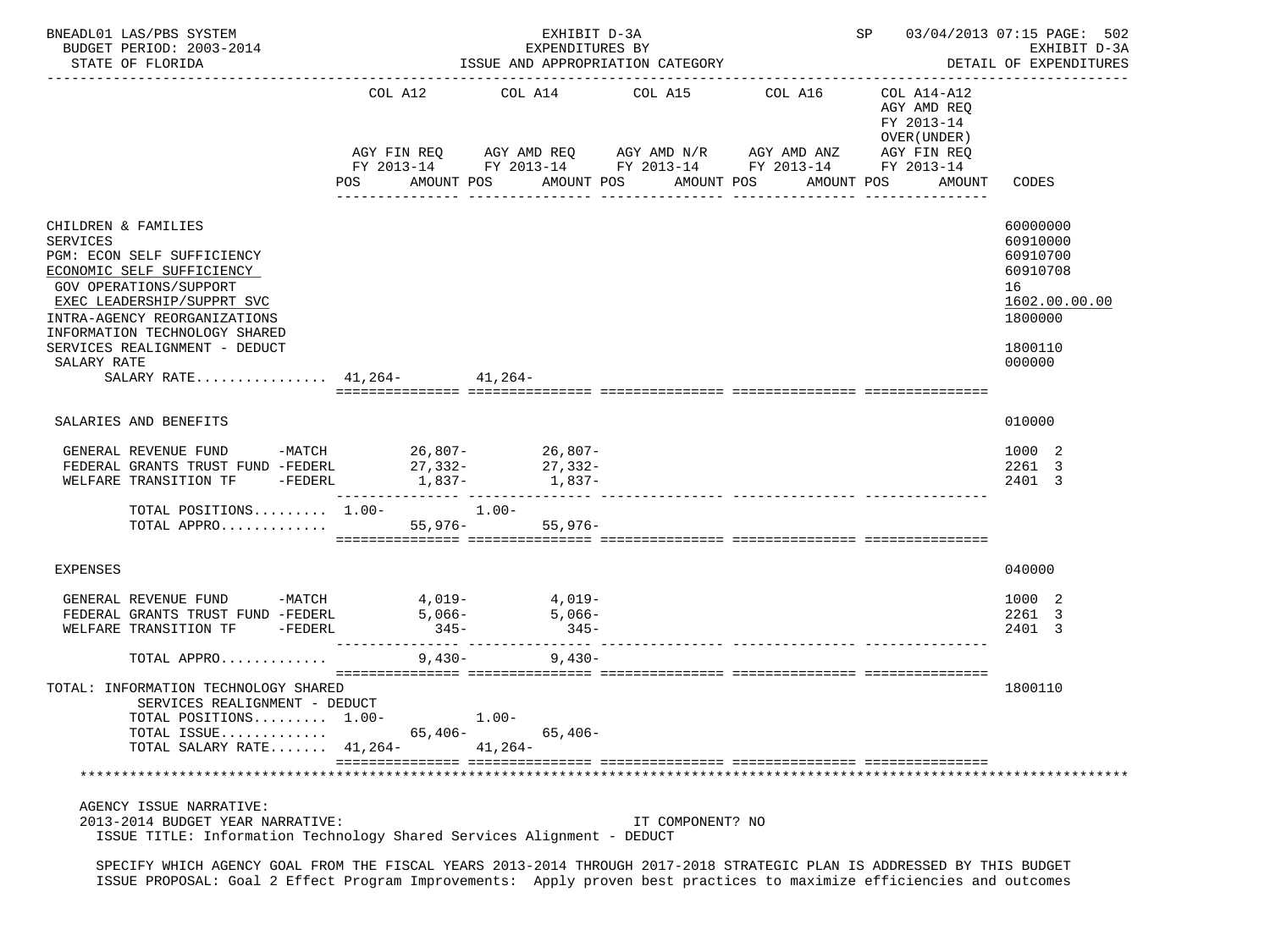| BNEADL01 LAS/PBS SYSTEM<br>BUDGET PERIOD: 2003-2014<br>STATE OF FLORIDA                                                      | EXHIBIT D-3A<br>EXPENDITURES BY<br>ISSUE AND APPROPRIATION CATEGORY                                                                               | SP                      | 03/04/2013 07:15 PAGE: 503<br>EXHIBIT D-3A<br>DETAIL OF EXPENDITURES |                                                    |
|------------------------------------------------------------------------------------------------------------------------------|---------------------------------------------------------------------------------------------------------------------------------------------------|-------------------------|----------------------------------------------------------------------|----------------------------------------------------|
|                                                                                                                              | COL A12                                                                                                                                           | COL A14 COL A15 COL A16 | COL A14-A12<br>AGY AMD REO<br>FY 2013-14<br>OVER (UNDER )            |                                                    |
|                                                                                                                              | AGY FIN REO AGY AMD REO AGY AMD N/R AGY AMD ANZ<br>FY 2013-14 FY 2013-14 FY 2013-14 FY 2013-14<br>POS AMOUNT POS AMOUNT POS AMOUNT POS AMOUNT POS |                         | AGY FIN REO<br>FY 2013-14<br>AMOUNT                                  | CODES                                              |
| CHILDREN & FAMILIES<br>SERVICES<br>PGM: ECON SELF SUFFICIENCY<br>ECONOMIC SELF SUFFICIENCY<br>GOV OPERATIONS/SUPPORT         |                                                                                                                                                   |                         |                                                                      | 60000000<br>60910000<br>60910700<br>60910708<br>16 |
| EXEC LEADERSHIP/SUPPRT SVC<br>INTRA-AGENCY REORGANIZATIONS<br>INFORMATION TECHNOLOGY SHARED<br>SERVICES REALIGNMENT - DEDUCT |                                                                                                                                                   |                         |                                                                      | 1602.00.00.00<br>1800000<br>1800110                |

## SUMMARY:

 The Department requests the transfer of \$1,702,551 (\$582,914 General Revenue, \$842,282 Federal Grants Trust Fund, \$122,009 Welfare Transition Trust Fund, \$79,898 Social Services Block Grant, \$11,768 Alchohol, Drug Abuse, and Mental Health Trust Fund, and \$63,680 Administrative Trust Fund) and 22.00 FTE within the Department as a technical alignment for final implementation of shared services.

This issue is cost neutral across budget entities.

## PROBLEM STATEMENT:

 Shared Services Organizations arrange essential business support functions (i.e., finance, human resources, and information technology services) as a business unit to serve agency operations. Shared Services is the provision of a service by one part of an organization where the service was previously found in more than one part of the organization. The funding and resourcing of the service is shared and creates a cost-effective platform for service delivery by standardizing processes and delivery methods; consolidating people and technology around delivery structure; and reengineering work patterns to achieve world-class standards.

 In Fiscal Year 2012-2013 the Department implemented Information Technology Shared Services (ITSS). Issue 1800110 and 1800120 transferred into the Office of Information Technology a total of 143 positions. These positions were identified by their class title. After the transfer of the 143 positions, 20 positions were identified as program support personnel and not information technology staff. Therefore, the Office of Information Technology request these positions be returned to the program. This technical alignment of positions is necessary to fully implement ITSS.

WHAT BENEFITS WILL BE OBTAINED BY FUNDING THIS ISSUE:

 This is a technical alignment of positions that fully implements the Department's Information Technology Shared Services (ITSS) approved during the 2012 Legislative Session (Issue Number: 1800120).

 WHAT UNDERLYING PROGRAM THEORY CHANGE IS INVOLVED IN THIS ISSUE (IF ANY): Not applicable

 WHAT IMPLEMENTATION MECHANISMS WILL BE CHANGED AS A RESULT OF THIS ISSUE (IF ANY): Not applicable

 FLORIDA STRATEGIC PLAN FOR ECONOMIC DEVELOPMENT: Not Applicable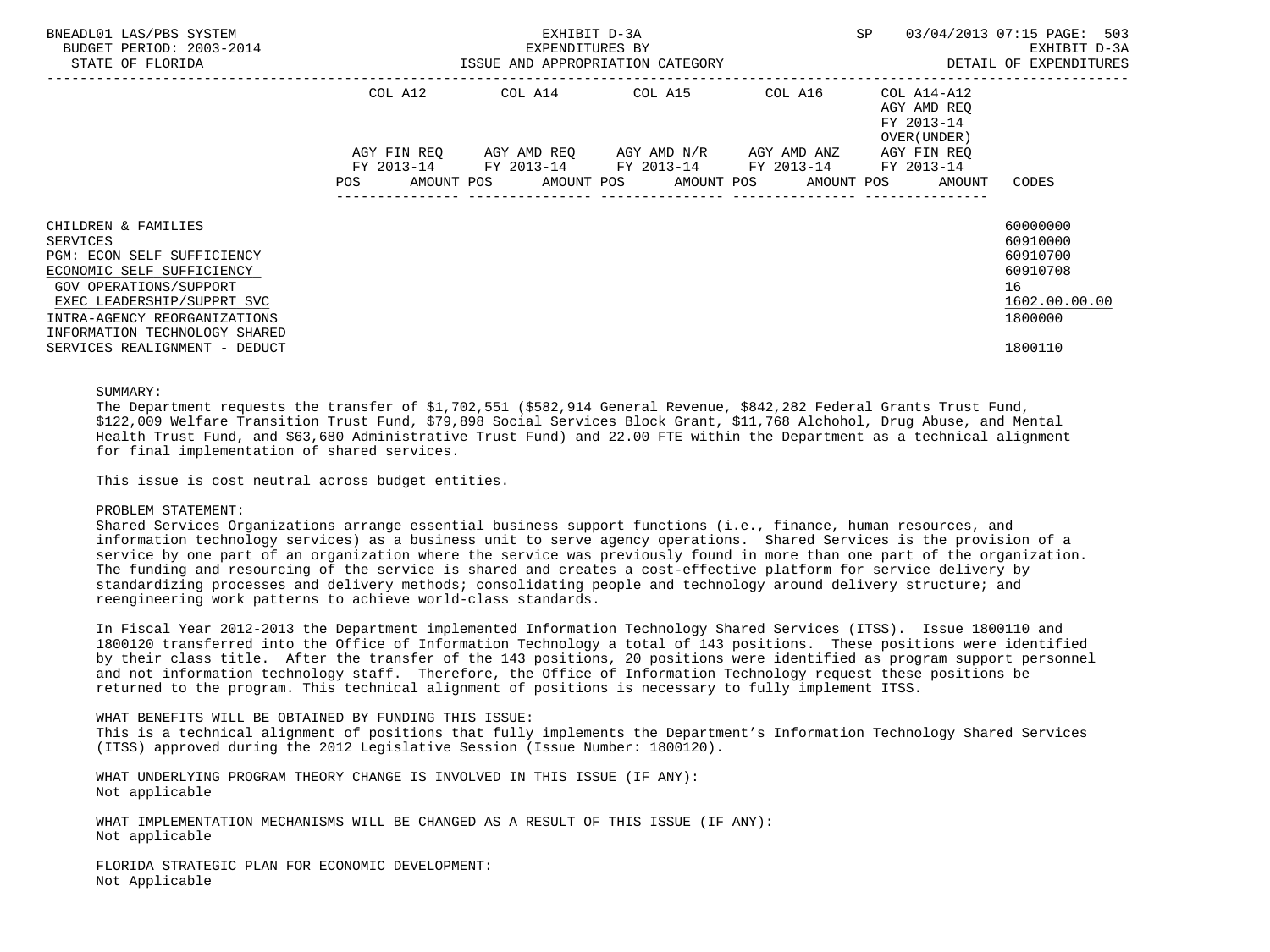| BNEADL01 LAS/PBS SYSTEM<br>BUDGET PERIOD: 2003-2014<br>STATE OF FLORIDA                                                                                                                                                                                                                                                                                                                                                                                                                                                                                                                                                                                             |          | EXPENDITURES BY   | EXHIBIT D-3A<br>ISSUE AND APPROPRIATION CATEGORY                                                                                                                                                                                         | <b>SP</b> SP |                                                                        |        | 03/04/2013 07:15 PAGE: 504<br>EXHIBIT D-3A<br>DETAIL OF EXPENDITURES                      |
|---------------------------------------------------------------------------------------------------------------------------------------------------------------------------------------------------------------------------------------------------------------------------------------------------------------------------------------------------------------------------------------------------------------------------------------------------------------------------------------------------------------------------------------------------------------------------------------------------------------------------------------------------------------------|----------|-------------------|------------------------------------------------------------------------------------------------------------------------------------------------------------------------------------------------------------------------------------------|--------------|------------------------------------------------------------------------|--------|-------------------------------------------------------------------------------------------|
|                                                                                                                                                                                                                                                                                                                                                                                                                                                                                                                                                                                                                                                                     | POS      | AMOUNT POS        | COL A12 COL A14 COL A15 COL A16<br>$AGY \text{ FIN REQ} \qquad \text{AGY AMD REQ} \qquad \text{AGY AMD N/R} \qquad \text{AGY AMD ANZ} \qquad \text{AGY FIN REQ}$<br>FY 2013-14 FY 2013-14 FY 2013-14 FY 2013-14 FY 2013-14<br>AMOUNT POS | AMOUNT POS   | COL A14-A12<br>AGY AMD REO<br>FY 2013-14<br>OVER (UNDER)<br>AMOUNT POS | AMOUNT | CODES                                                                                     |
| CHILDREN & FAMILIES<br><b>SERVICES</b><br>PGM: ECON SELF SUFFICIENCY<br>ECONOMIC SELF SUFFICIENCY<br>GOV OPERATIONS/SUPPORT<br>EXEC LEADERSHIP/SUPPRT SVC<br>INTRA-AGENCY REORGANIZATIONS<br>INFORMATION TECHNOLOGY SHARED<br>SERVICES REALIGNMENT - DEDUCT                                                                                                                                                                                                                                                                                                                                                                                                         |          |                   |                                                                                                                                                                                                                                          |              |                                                                        |        | 60000000<br>60910000<br>60910700<br>60910708<br>16<br>1602.00.00.00<br>1800000<br>1800110 |
| RETURN ON INVESTMENT (ROI):<br>Not applicable<br>COST CALCULATIONS:<br>This is a cost neutral ADD/DEDUCT issue shifting Salary and Expenses within Department Budget Entities. The Other<br>Adjustment Data (OAD) transaction associated with this request is based on the rate and budget necessary to fully restore<br>the amounts transferred for 20 FTE positions from program offices to Information Technology in Fiscal Year 2012-2013. The<br>additional OAD adjustment amount is based on the need to transfer two filled positions (as of September 4, 2012) from the<br>programs to Information Technology.<br>POSITION DETAIL OF SALARIES AND BENEFITS: |          |                   |                                                                                                                                                                                                                                          |              |                                                                        |        | LAPSE LAPSED SALARIES                                                                     |
|                                                                                                                                                                                                                                                                                                                                                                                                                                                                                                                                                                                                                                                                     |          |                   | FTE BASE RATE ADDITIVES BENEFITS SUBTOTAL $\ast$ AND BENEFITS                                                                                                                                                                            |              |                                                                        |        |                                                                                           |
| A12 - AGY FIN REO FY 2013-14                                                                                                                                                                                                                                                                                                                                                                                                                                                                                                                                                                                                                                        |          |                   |                                                                                                                                                                                                                                          |              |                                                                        |        |                                                                                           |
| CHANGES TO CURRENTLY AUTHORIZED POSITIONS<br>2124 SENIOR NETWORK SYSTEMS ANALYST<br>21914 001                                                                                                                                                                                                                                                                                                                                                                                                                                                                                                                                                                       |          | $1.00 - 41,264 -$ |                                                                                                                                                                                                                                          |              | $15,470-56,734-0.00$                                                   |        | 56,734-                                                                                   |
| TOTALS FOR ISSUE BY FUND<br>1000 GENERAL REVENUE FUND<br>2261 FEDERAL GRANTS TRUST FUND<br>2401 WELFARE TRANSITION TF                                                                                                                                                                                                                                                                                                                                                                                                                                                                                                                                               |          |                   |                                                                                                                                                                                                                                          |              |                                                                        |        | $27,232-$<br>$27,800-$<br>1,702-                                                          |
|                                                                                                                                                                                                                                                                                                                                                                                                                                                                                                                                                                                                                                                                     | $1.00 -$ | 41,264-           |                                                                                                                                                                                                                                          | 15,470-      | $56,734-$                                                              |        | ---------<br>$56,734-$<br>==============                                                  |
|                                                                                                                                                                                                                                                                                                                                                                                                                                                                                                                                                                                                                                                                     |          |                   |                                                                                                                                                                                                                                          |              |                                                                        |        |                                                                                           |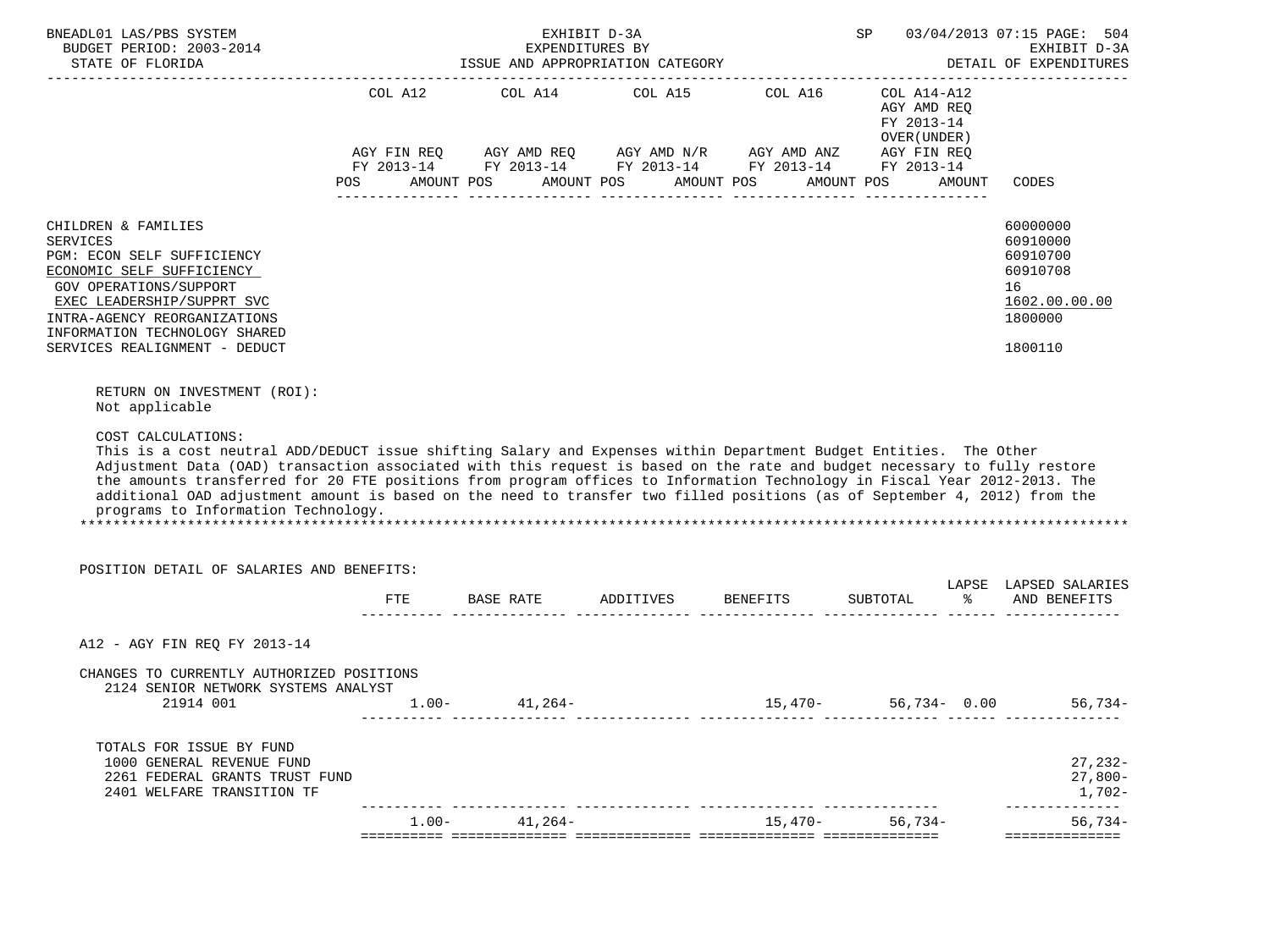| BNEADL01 LAS/PBS SYSTEM<br>BUDGET PERIOD: 2003-2014<br>STATE OF FLORIDA                                                                                                                                                                              |          | EXHIBIT D-3A<br>EXPENDITURES BY<br>ISSUE AND APPROPRIATION CATEGORY                                                              |                            |            | SP 03/04/2013 07:15 PAGE: 505                            | EXHIBIT D-3A<br>DETAIL OF EXPENDITURES                                                    |
|------------------------------------------------------------------------------------------------------------------------------------------------------------------------------------------------------------------------------------------------------|----------|----------------------------------------------------------------------------------------------------------------------------------|----------------------------|------------|----------------------------------------------------------|-------------------------------------------------------------------------------------------|
|                                                                                                                                                                                                                                                      | COL A12  | COL A14<br>AGY FIN REQ AGY AMD REQ AGY AMD N/R AGY AMD ANZ AGY FIN REQ<br>FY 2013-14 FY 2013-14 FY 2013-14 FY 2013-14 FY 2013-14 | COL A15                    | COL A16    | COL A14-A12<br>AGY AMD REQ<br>FY 2013-14<br>OVER (UNDER) |                                                                                           |
|                                                                                                                                                                                                                                                      | POS      | AMOUNT POS                                                                                                                       | AMOUNT POS<br>------------ | AMOUNT POS | AMOUNT POS<br>AMOUNT                                     | CODES                                                                                     |
| CHILDREN & FAMILIES<br>SERVICES<br>PGM: ECON SELF SUFFICIENCY<br>ECONOMIC SELF SUFFICIENCY<br>GOV OPERATIONS/SUPPORT<br>EXEC LEADERSHIP/SUPPRT SVC<br>INTRA-AGENCY REORGANIZATIONS<br>INFORMATION TECHNOLOGY SHARED<br>SERVICES REALIGNMENT - DEDUCT |          |                                                                                                                                  |                            |            |                                                          | 60000000<br>60910000<br>60910700<br>60910708<br>16<br>1602.00.00.00<br>1800000<br>1800110 |
| POSITION DETAIL OF SALARIES AND BENEFITS:                                                                                                                                                                                                            |          |                                                                                                                                  |                            |            |                                                          | LAPSE LAPSED SALARIES                                                                     |
|                                                                                                                                                                                                                                                      | FTE      | BASE RATE ADDITIVES BENEFITS                                                                                                     |                            |            | SUBTOTAL $\frac{1}{6}$ AND BENEFITS                      |                                                                                           |
| A12 - AGY FIN REQ FY 2013-14<br>CHANGES TO CURRENTLY AUTHORIZED POSITIONS<br>OTHER SALARY AMOUNT<br>1000 GENERAL REVENUE FUND<br>2401 WELFARE TRANSITION TF<br>2261 FEDERAL GRANTS TRUST FUND                                                        |          |                                                                                                                                  |                            |            |                                                          | 425<br>$135 -$<br>468<br>--------------<br>$55,976-$<br>==============                    |
| A14 - AGY AMD REO FY 2013-14                                                                                                                                                                                                                         |          |                                                                                                                                  |                            |            |                                                          |                                                                                           |
| CHANGES TO CURRENTLY AUTHORIZED POSITIONS<br>2124 SENIOR NETWORK SYSTEMS ANALYST<br>21914 001                                                                                                                                                        |          | $1.00 - 41,264 -$                                                                                                                |                            | $15,470-$  |                                                          | $56,734 - 0.00$ 56,734-                                                                   |
| TOTALS FOR ISSUE BY FUND<br>1000 GENERAL REVENUE FUND<br>2261 FEDERAL GRANTS TRUST FUND<br>2401 WELFARE TRANSITION TF                                                                                                                                |          |                                                                                                                                  |                            |            |                                                          | $27,232-$<br>$27,800-$<br>1,702-                                                          |
|                                                                                                                                                                                                                                                      | $1.00 -$ | 41,264-                                                                                                                          |                            | $15,470-$  | $56,734-$                                                | -----------<br>$56,734-$<br>==============                                                |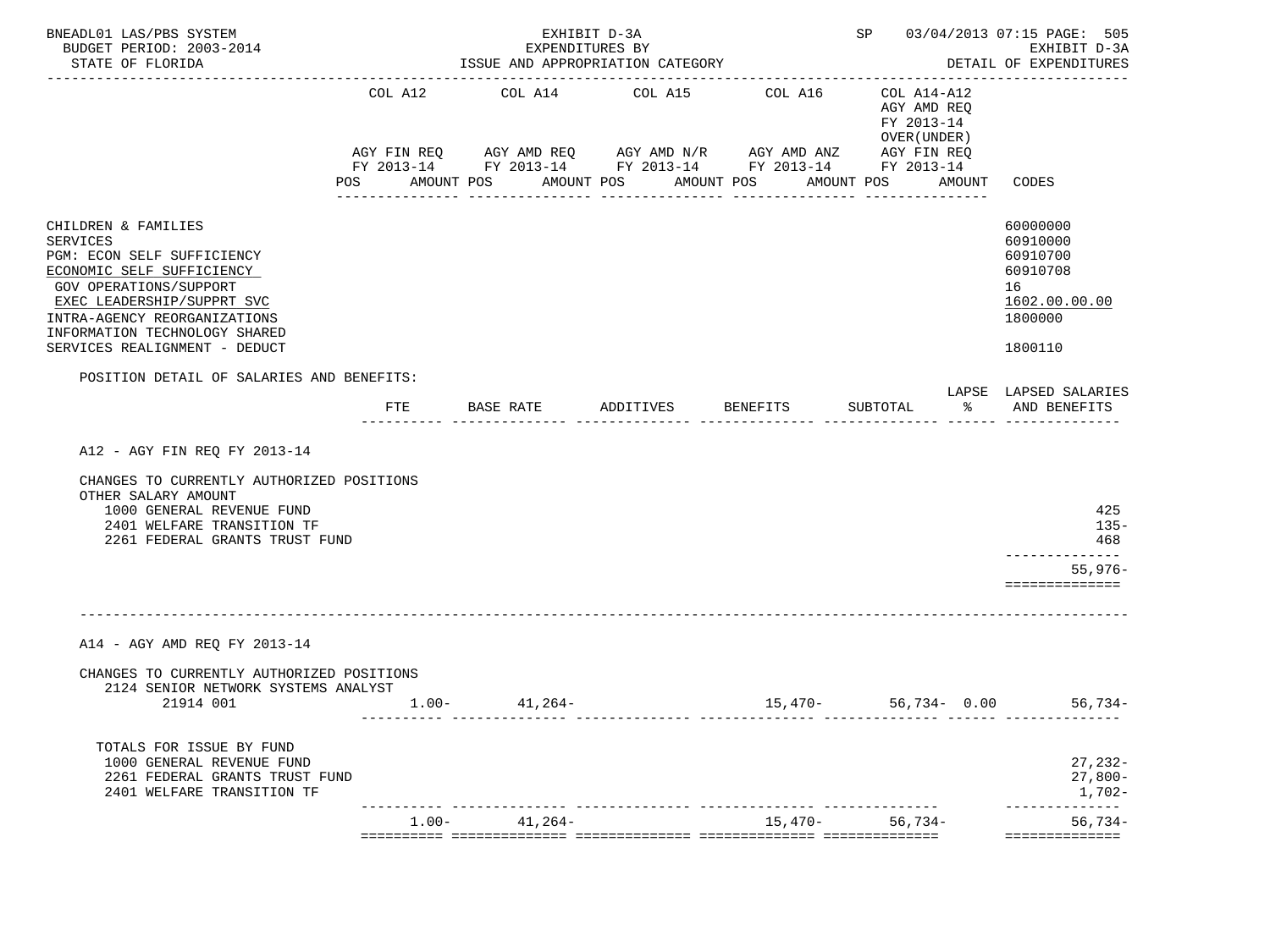| BNEADL01 LAS/PBS SYSTEM<br>BUDGET PERIOD: 2003-2014<br>STATE OF FLORIDA                                                                                                                                                                                            |                                     | EXHIBIT D-3A<br>EXPENDITURES BY<br>-------------------------------------- | ISSUE AND APPROPRIATION CATEGORY                                                                                                                         |                                      | SP 03/04/2013 07:15 PAGE: 506                                                                   | EXHIBIT D-3A<br>DETAIL OF EXPENDITURES<br>-----------                                     |
|--------------------------------------------------------------------------------------------------------------------------------------------------------------------------------------------------------------------------------------------------------------------|-------------------------------------|---------------------------------------------------------------------------|----------------------------------------------------------------------------------------------------------------------------------------------------------|--------------------------------------|-------------------------------------------------------------------------------------------------|-------------------------------------------------------------------------------------------|
|                                                                                                                                                                                                                                                                    | COL A12<br>POS                      | COL A14<br>AMOUNT POS                                                     | COL A15<br>AGY FIN REQ 6 AGY AMD REQ 6 AGY AMD N/R 66 AGY AMD ANZ<br>FY 2013-14 FY 2013-14 FY 2013-14 FY 2013-14 FY 2013-14<br>AMOUNT POS<br>----------- | COL A16<br>AMOUNT POS<br>----------- | COL A14-A12<br>AGY AMD REO<br>FY 2013-14<br>OVER (UNDER)<br>AGY FIN REQ<br>AMOUNT POS<br>AMOUNT | CODES                                                                                     |
| CHILDREN & FAMILIES<br><b>SERVICES</b><br>PGM: ECON SELF SUFFICIENCY<br>ECONOMIC SELF SUFFICIENCY<br><b>GOV OPERATIONS/SUPPORT</b><br>EXEC LEADERSHIP/SUPPRT SVC<br>INTRA-AGENCY REORGANIZATIONS<br>INFORMATION TECHNOLOGY SHARED<br>SERVICES REALIGNMENT - DEDUCT |                                     |                                                                           |                                                                                                                                                          |                                      |                                                                                                 | 60000000<br>60910000<br>60910700<br>60910708<br>16<br>1602.00.00.00<br>1800000<br>1800110 |
| POSITION DETAIL OF SALARIES AND BENEFITS:                                                                                                                                                                                                                          | <b>FTE</b>                          | BASE RATE                                                                 | ADDITIVES                                                                                                                                                | BENEFITS                             | ော်<br>SUBTOTAL                                                                                 | LAPSE LAPSED SALARIES<br>AND BENEFITS                                                     |
| A14 - AGY AMD REQ FY 2013-14<br>CHANGES TO CURRENTLY AUTHORIZED POSITIONS<br>OTHER SALARY AMOUNT<br>1000 GENERAL REVENUE FUND<br>2401 WELFARE TRANSITION TF<br>2261 FEDERAL GRANTS TRUST FUND                                                                      |                                     |                                                                           |                                                                                                                                                          |                                      |                                                                                                 | 425<br>$135 -$<br>468<br>-------------                                                    |
|                                                                                                                                                                                                                                                                    |                                     |                                                                           |                                                                                                                                                          |                                      |                                                                                                 | $55,976-$<br>==============                                                               |
|                                                                                                                                                                                                                                                                    |                                     |                                                                           |                                                                                                                                                          |                                      |                                                                                                 |                                                                                           |
| INFORMATION TECHNOLOGY SHARED<br>SERVICES REALIGNMENT - ADD<br>SALARY RATE<br>SALARY RATE 424,952 424,952                                                                                                                                                          |                                     |                                                                           |                                                                                                                                                          |                                      |                                                                                                 | 1800120<br>000000                                                                         |
| SALARIES AND BENEFITS                                                                                                                                                                                                                                              |                                     |                                                                           |                                                                                                                                                          |                                      |                                                                                                 | 010000                                                                                    |
| GENERAL REVENUE FUND<br>FEDERAL GRANTS TRUST FUND -FEDERL<br>-FEDERL<br>WELFARE TRANSITION TF                                                                                                                                                                      | 275,125<br>6,673<br>--------------- | -MATCH 279,762 279,762<br>275,125<br>6,673                                |                                                                                                                                                          |                                      |                                                                                                 | 1000 2<br>2261 3<br>2401 3                                                                |
| TOTAL POSITIONS 7.00<br>TOTAL APPRO                                                                                                                                                                                                                                | 561,560                             | 7.00<br>561,560                                                           |                                                                                                                                                          |                                      |                                                                                                 |                                                                                           |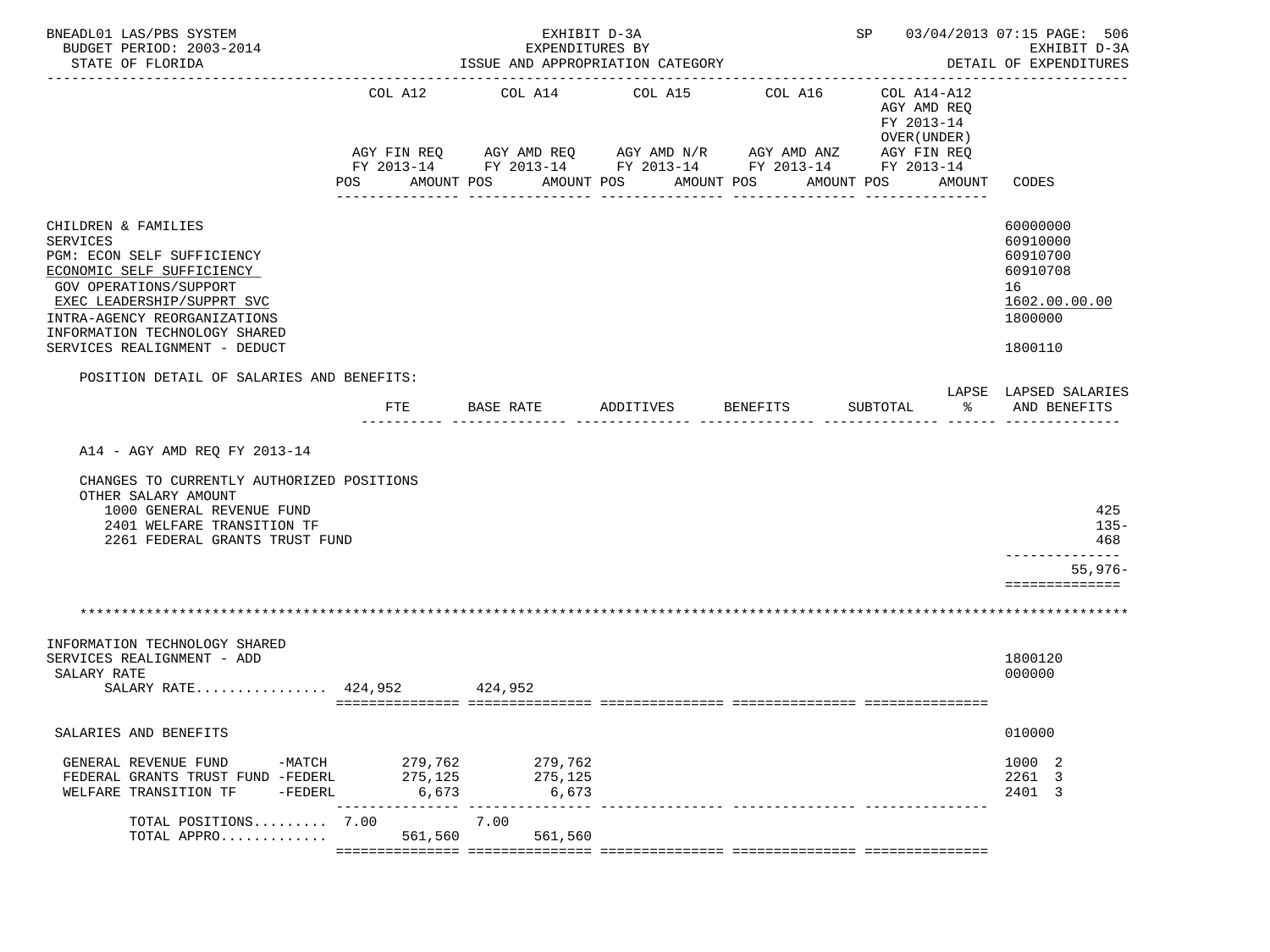| BNEADL01 LAS/PBS SYSTEM<br>BUDGET PERIOD: 2003-2014<br>STATE OF FLORIDA                                                                                                                                                                                                                      |                                           | EXHIBIT D-3A<br>EXPENDITURES BY<br>ISSUE AND APPROPRIATION CATEGORY                                                                                          |                       | SP 03/04/2013 07:15 PAGE: 507<br>DETAIL OF EXPENDITURES           | EXHIBIT D-3A                                                                                                  |
|----------------------------------------------------------------------------------------------------------------------------------------------------------------------------------------------------------------------------------------------------------------------------------------------|-------------------------------------------|--------------------------------------------------------------------------------------------------------------------------------------------------------------|-----------------------|-------------------------------------------------------------------|---------------------------------------------------------------------------------------------------------------|
|                                                                                                                                                                                                                                                                                              | COL A12<br>POS AMOUNT POS                 | COL A14 COL A15 COL A16 COL A14-A12<br>AGY FIN REQ AGY AMD REQ AGY AMD N/R AGY AMD ANZ AGY FIN REQ<br>FY 2013-14 FY 2013-14 FY 2013-14 FY 2013-14 FY 2013-14 | AMOUNT POS AMOUNT POS | AGY AMD REO<br>FY 2013-14<br>OVER (UNDER)<br>AMOUNT POS<br>AMOUNT | CODES                                                                                                         |
| CHILDREN & FAMILIES<br>SERVICES<br>PGM: ECON SELF SUFFICIENCY<br>ECONOMIC SELF SUFFICIENCY<br><b>GOV OPERATIONS/SUPPORT</b><br>EXEC LEADERSHIP/SUPPRT SVC<br>INTRA-AGENCY REORGANIZATIONS<br>INFORMATION TECHNOLOGY SHARED<br>SERVICES REALIGNMENT - ADD<br>EXPENSES<br>GENERAL REVENUE FUND |                                           | _______________                                                                                                                                              |                       |                                                                   | 60000000<br>60910000<br>60910700<br>60910708<br>16<br>1602.00.00.00<br>1800000<br>1800120<br>040000<br>1000 2 |
| FEDERAL GRANTS TRUST FUND -FEDERL<br>WELFARE TRANSITION TF -FEDERL                                                                                                                                                                                                                           | $-MATCH$ 32,441 32,441<br>30,343<br>2,184 | 30,343<br>2,184                                                                                                                                              |                       |                                                                   | 2261 3<br>2401 3                                                                                              |
| TOTAL APPRO                                                                                                                                                                                                                                                                                  | 64,968                                    | 64,968                                                                                                                                                       |                       |                                                                   |                                                                                                               |
| TOTAL: INFORMATION TECHNOLOGY SHARED<br>SERVICES REALIGNMENT - ADD<br>TOTAL POSITIONS 7.00 7.00<br>TOTAL SALARY RATE 424,952                                                                                                                                                                 |                                           | 424,952                                                                                                                                                      |                       |                                                                   | 1800120                                                                                                       |
|                                                                                                                                                                                                                                                                                              |                                           |                                                                                                                                                              |                       |                                                                   |                                                                                                               |
| AGENCY ISSUE NARRATIVE:<br>2013-2014 BUDGET YEAR NARRATIVE:<br>ISSUE TITLE: Information Technology Shared Services Alignment - ADD                                                                                                                                                           |                                           |                                                                                                                                                              | IT COMPONENT? NO      |                                                                   |                                                                                                               |

 SPECIFY WHICH AGENCY GOAL FROM THE FISCAL YEARS 2013-2014 THROUGH 2017-2018 STRATEGIC PLAN IS ADDRESSED BY THIS BUDGET ISSUE PROPOSAL: Goal 2 Effect Program Improvements: Apply proven best practices to maximize efficiencies and outcomes

## SUMMARY:

 The Department requests the transfer of \$1,702,551 (\$582,914 General Revenue, \$842,282 Federal Grants Trust Fund, \$122,009 Welfare Transition Trust Fund, \$79,898 Social Services Block Grant, \$11,768 Alchohol, Drug Abuse, and Mental Health Trust Fund, and \$63,680 Administrative Trust Fund) and 22.00 FTE within the Department as a technical alignment for final implementation of shared services.

This issue is cost neutral across budget entities.

## PROBLEM STATEMENT:

 Shared Services Organizations arrange essential business support functions (i.e., finance, human resources, and information technology services) as a business unit to serve agency operations. Shared Services is the provision of a service by one part of an organization where the service was previously found in more than one part of the organization. The funding and resourcing of the service is shared and creates a cost-effective platform for service delivery by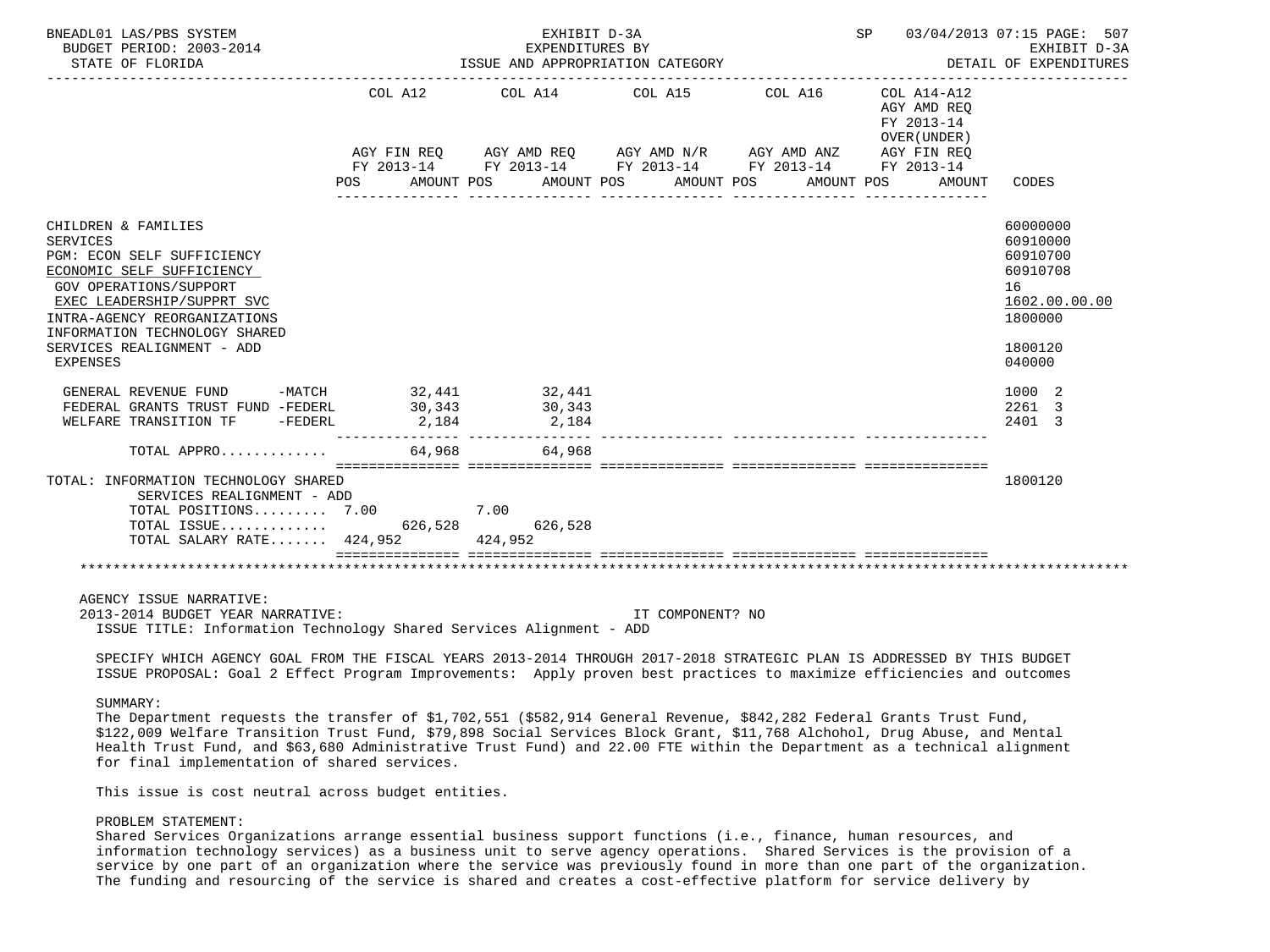| BNEADL01 LAS/PBS SYSTEM<br>BUDGET PERIOD: 2003-2014<br>STATE OF FLORIDA                                                                                                                                                                                  | ISSUE AND APPROPRIATION CATEGORY | EXHIBIT D-3A<br>EXPENDITURES BY |                                                                                                                                                          | SP                                         | 03/04/2013 07:15 PAGE: 508<br>EXHIBIT D-3A<br>DETAIL OF EXPENDITURES                      |
|----------------------------------------------------------------------------------------------------------------------------------------------------------------------------------------------------------------------------------------------------------|----------------------------------|---------------------------------|----------------------------------------------------------------------------------------------------------------------------------------------------------|--------------------------------------------|-------------------------------------------------------------------------------------------|
|                                                                                                                                                                                                                                                          | COL A12                          |                                 | $COL A14$ $COL A15$ $COL A16$ $COL A14-A12$                                                                                                              | AGY AMD REO<br>FY 2013-14<br>OVER (UNDER ) |                                                                                           |
|                                                                                                                                                                                                                                                          | <b>POS</b>                       |                                 | AGY FIN REQ 6GY AMD REQ 6GY AMD N/R 6GY AMD ANZ<br>FY 2013-14 FY 2013-14 FY 2013-14 FY 2013-14 FY 2013-14<br>AMOUNT POS AMOUNT POS AMOUNT POS AMOUNT POS | AGY FIN REO<br>AMOUNT                      | CODES                                                                                     |
| CHILDREN & FAMILIES<br>SERVICES<br>PGM: ECON SELF SUFFICIENCY<br>ECONOMIC SELF SUFFICIENCY<br><b>GOV OPERATIONS/SUPPORT</b><br>EXEC LEADERSHIP/SUPPRT SVC<br>INTRA-AGENCY REORGANIZATIONS<br>INFORMATION TECHNOLOGY SHARED<br>SERVICES REALIGNMENT - ADD |                                  |                                 |                                                                                                                                                          |                                            | 60000000<br>60910000<br>60910700<br>60910708<br>16<br>1602.00.00.00<br>1800000<br>1800120 |
| standardizing processes and delivery methods; consolidating people and technology around delivery structure; and                                                                                                                                         |                                  |                                 |                                                                                                                                                          |                                            |                                                                                           |

reengineering work patterns to achieve world-class standards.

 In Fiscal Year 2012-2013 the Department implemented Information Technology Shared Services (ITSS). Issue 1800110 and 1800120 transferred into the Office of Information Technology a total of 143 positions. These positions were identified by their class title. After the transfer of the 143 positions, 20 positions were identified as program support personnel and not information technology staff. Therefore, the Office of Information Technology request these positions be returned to the program. This technical alignment of positions is necessary to fully implement ITSS.

## WHAT BENEFITS WILL BE OBTAINED BY FUNDING THIS ISSUE:

 This is a technical alignment of positions that fully implements the Department's Information Technology Shared Services (ITSS) approved during the 2012 Legislative Session (Issue Number: 1800120).

 WHAT UNDERLYING PROGRAM THEORY CHANGE IS INVOLVED IN THIS ISSUE (IF ANY): Not applicable

 WHAT IMPLEMENTATION MECHANISMS WILL BE CHANGED AS A RESULT OF THIS ISSUE (IF ANY): Not applicable

 FLORIDA STRATEGIC PLAN FOR ECONOMIC DEVELOPMENT: Not Applicable

 RETURN ON INVESTMENT (ROI): Not applicable

COST CALCULATIONS:

 This is a cost neutral ADD/DEDUCT issue shifting Salary and Expenses within Department Budget Entities. The Other Adjustment Data (OAD) transaction associated with this request is based on the rate and budget necessary to fully restore the amounts transferred for 20 FTE positions from program offices to Information Technology in Fiscal Year 2012-2013. The additional OAD adjustment amount is based on the need to transfer two filled positions (as of September 4, 2012) from the programs to Information Technology.

\*\*\*\*\*\*\*\*\*\*\*\*\*\*\*\*\*\*\*\*\*\*\*\*\*\*\*\*\*\*\*\*\*\*\*\*\*\*\*\*\*\*\*\*\*\*\*\*\*\*\*\*\*\*\*\*\*\*\*\*\*\*\*\*\*\*\*\*\*\*\*\*\*\*\*\*\*\*\*\*\*\*\*\*\*\*\*\*\*\*\*\*\*\*\*\*\*\*\*\*\*\*\*\*\*\*\*\*\*\*\*\*\*\*\*\*\*\*\*\*\*\*\*\*\*\*\*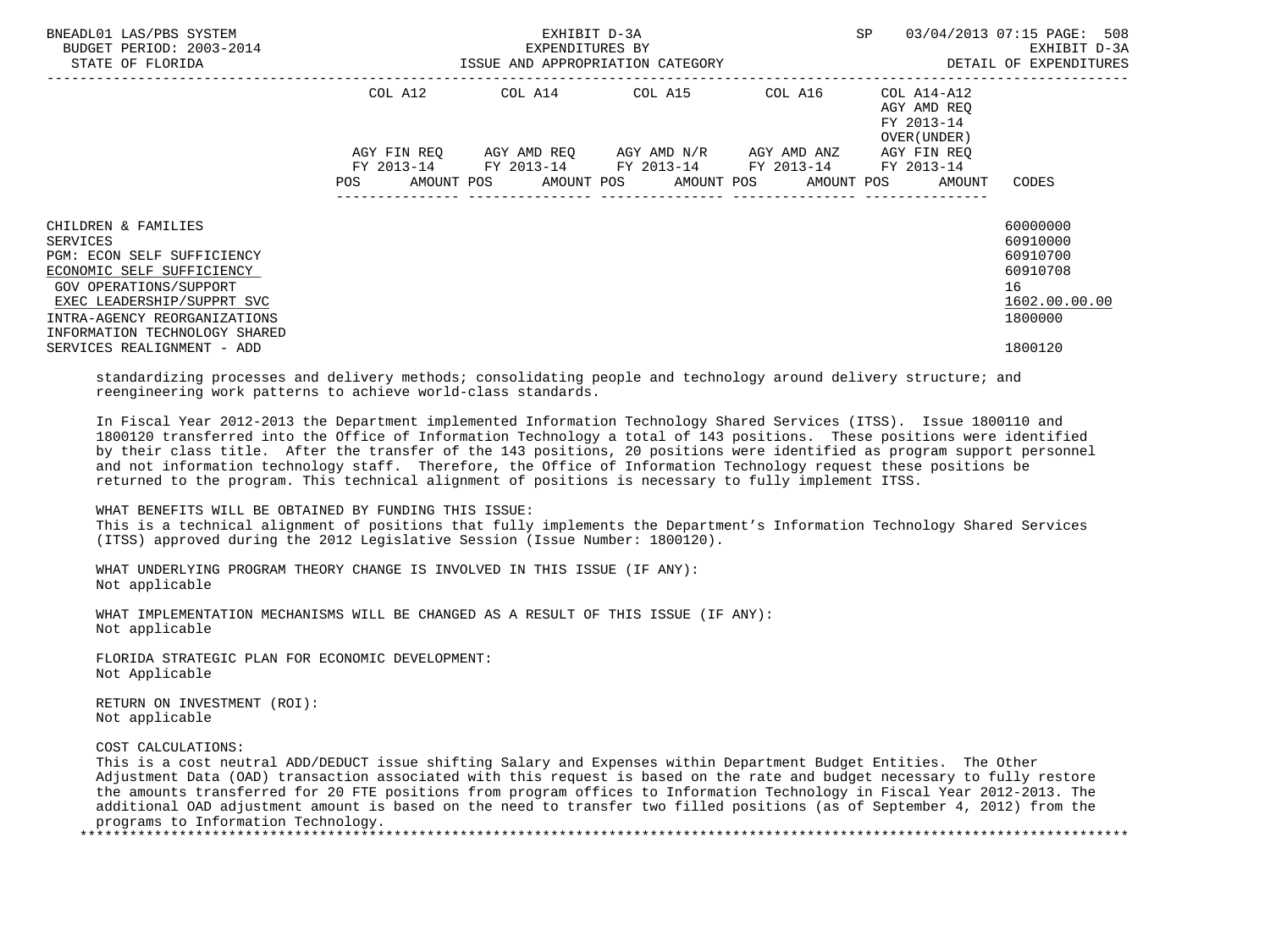| BNEADL01 LAS/PBS SYSTEM<br>BUDGET PERIOD: 2003-2014<br>STATE OF FLORIDA                                                                                                                                                                           |            |                  | EXHIBIT D-3A<br>EXPENDITURES BY<br>EAPENDITORES BI<br>ISSUE AND APPROPRIATION CATEGORY                                                                                                          |          |                                                          |                | SP 03/04/2013 07:15 PAGE: 509<br>EXHIBIT D-3A<br>DETAIL OF EXPENDITURES<br>________________________ |
|---------------------------------------------------------------------------------------------------------------------------------------------------------------------------------------------------------------------------------------------------|------------|------------------|-------------------------------------------------------------------------------------------------------------------------------------------------------------------------------------------------|----------|----------------------------------------------------------|----------------|-----------------------------------------------------------------------------------------------------|
|                                                                                                                                                                                                                                                   | COL A12    | COL A14          | COL A15<br>AGY FIN REQ        AGY AMD REQ        AGY AMD N/R        AGY AMD ANZ         AGY FIN REQ<br>FY 2013-14         FY 2013-14         FY 2013-14          FY 2013-14          FY 2013-14 | COL A16  | COL A14-A12<br>AGY AMD REO<br>FY 2013-14<br>OVER (UNDER) |                |                                                                                                     |
|                                                                                                                                                                                                                                                   | <b>POS</b> |                  | AMOUNT POS AMOUNT POS AMOUNT POS                                                                                                                                                                |          | AMOUNT POS AMOUNT                                        |                | CODES                                                                                               |
| CHILDREN & FAMILIES<br>SERVICES<br>PGM: ECON SELF SUFFICIENCY<br>ECONOMIC SELF SUFFICIENCY<br>GOV OPERATIONS/SUPPORT<br>EXEC LEADERSHIP/SUPPRT SVC<br>INTRA-AGENCY REORGANIZATIONS<br>INFORMATION TECHNOLOGY SHARED<br>SERVICES REALIGNMENT - ADD |            |                  |                                                                                                                                                                                                 |          |                                                          |                | 60000000<br>60910000<br>60910700<br>60910708<br>16<br>1602.00.00.00<br>1800000<br>1800120           |
| POSITION DETAIL OF SALARIES AND BENEFITS:                                                                                                                                                                                                         | FTE        | BASE RATE        | ADDITIVES                                                                                                                                                                                       | BENEFITS | SUBTOTAL                                                 | ႜႜႜႜ႙ၟၟၟၟၟၟၟၟၟ | LAPSE LAPSED SALARIES<br>AND BENEFITS                                                               |
|                                                                                                                                                                                                                                                   |            |                  |                                                                                                                                                                                                 |          |                                                          |                |                                                                                                     |
| A12 - AGY FIN REQ FY 2013-14<br>CHANGES TO CURRENTLY AUTHORIZED POSITIONS                                                                                                                                                                         |            |                  |                                                                                                                                                                                                 |          |                                                          |                |                                                                                                     |
| 2109 SYSTEMS PROJECT CONSULTANT                                                                                                                                                                                                                   |            |                  |                                                                                                                                                                                                 |          |                                                          |                |                                                                                                     |
| 19275 001                                                                                                                                                                                                                                         |            | 1.00 65,373      |                                                                                                                                                                                                 | 18,563   |                                                          |                | 83,936 0.00 83,936                                                                                  |
| 2127 DATA BASE CONSULTANT                                                                                                                                                                                                                         |            |                  |                                                                                                                                                                                                 |          |                                                          |                |                                                                                                     |
| 64450 001                                                                                                                                                                                                                                         | 1.00       | 61,607           |                                                                                                                                                                                                 | 18,080   | 79,687                                                   | 0.00           | 79,687                                                                                              |
| 2236 GOVERNMENT OPERATIONS CONSULTANT II                                                                                                                                                                                                          |            |                  |                                                                                                                                                                                                 |          |                                                          |                |                                                                                                     |
| 70538 001<br>2239 OPERATIONS REVIEW SPECIALIST                                                                                                                                                                                                    | 1.00       | 41,302           |                                                                                                                                                                                                 | 15,475   | 56,777                                                   | 0.00           | 56,777                                                                                              |
| 46106 001                                                                                                                                                                                                                                         | 1.00       |                  |                                                                                                                                                                                                 | 18,919   | 87,060                                                   | 0.00           | 87,060                                                                                              |
| 62854 001                                                                                                                                                                                                                                         | 1.00       | 68,141<br>55,040 |                                                                                                                                                                                                 | 17,238   | 72,278                                                   | 0.00           | 72,278                                                                                              |
| 69395 001                                                                                                                                                                                                                                         | 1.00       | 55,881           |                                                                                                                                                                                                 | 17,346   | 73,227                                                   | 0.00           | 73,227                                                                                              |
| 8850 CHIEF OF TECHNOLOGIES & SYSTEMS DEV-DCF                                                                                                                                                                                                      |            |                  |                                                                                                                                                                                                 |          |                                                          |                |                                                                                                     |
| 19274 001                                                                                                                                                                                                                                         |            | $1.00$ 77,608    |                                                                                                                                                                                                 | 21,315   | 98,923 0.00                                              |                | 98,923                                                                                              |
| TOTALS FOR ISSUE BY FUND<br>1000 GENERAL REVENUE FUND<br>2261 FEDERAL GRANTS TRUST FUND<br>2401 WELFARE TRANSITION TF                                                                                                                             |            |                  |                                                                                                                                                                                                 |          |                                                          |                | 280,163<br>242,830<br>28,895                                                                        |
|                                                                                                                                                                                                                                                   | 7.00       | 424,952          |                                                                                                                                                                                                 | 126,936  | 551,888                                                  |                | -------------<br>551,888<br>==============                                                          |
|                                                                                                                                                                                                                                                   |            |                  |                                                                                                                                                                                                 |          |                                                          |                |                                                                                                     |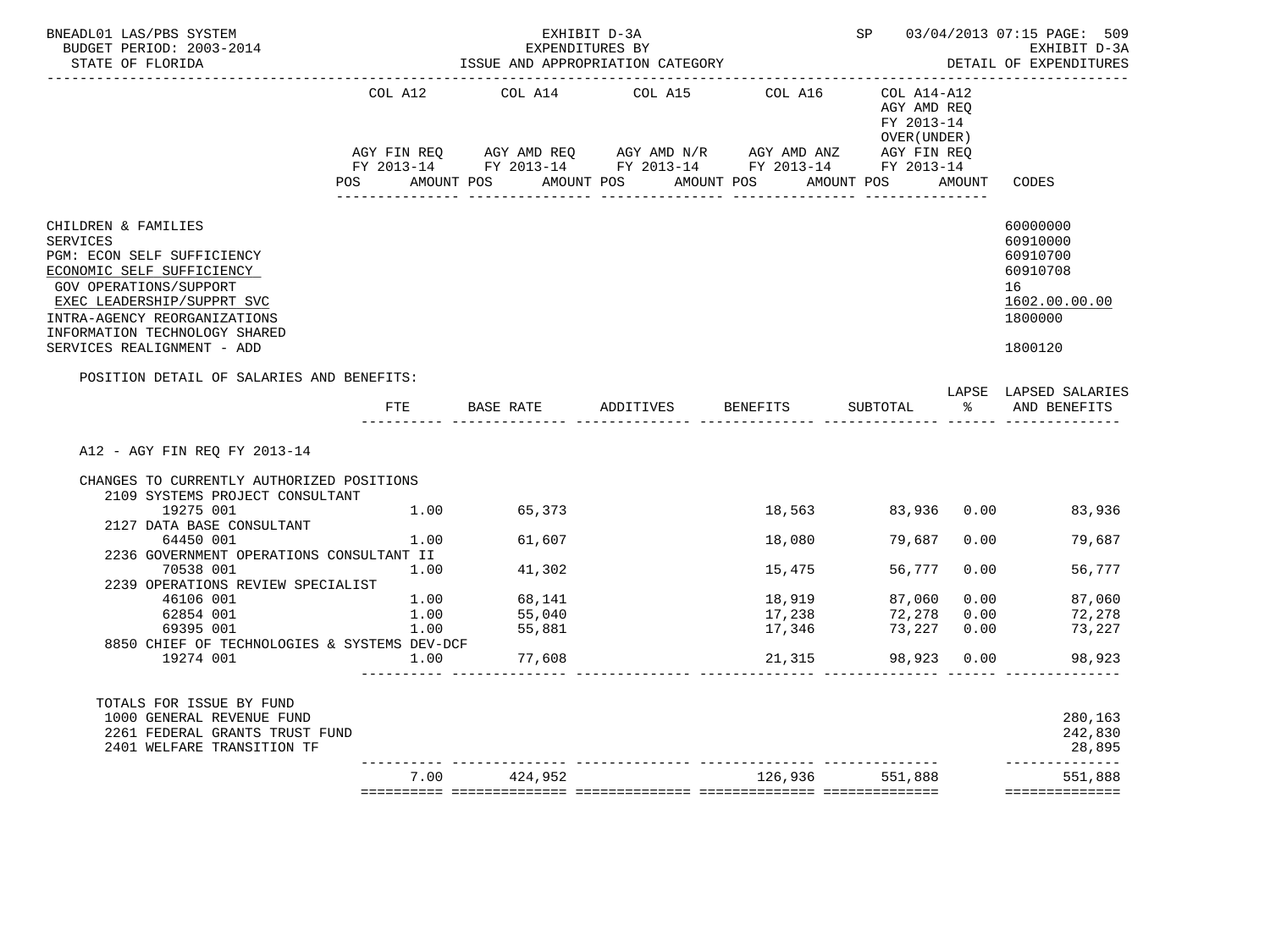| BNEADL01 LAS/PBS SYSTEM<br>BUDGET PERIOD: 2003-2014<br>STATE OF FLORIDA                                                                                                                                                                                  |                              | EXPENDITURES BY          | EXHIBIT D-3A<br>ISSUE AND APPROPRIATION CATEGORY                                                                                                       |                                          |                                                                                       |                                                                                                     | SP 03/04/2013 07:15 PAGE: 510<br>EXHIBIT D-3A<br>DETAIL OF EXPENDITURES                   |
|----------------------------------------------------------------------------------------------------------------------------------------------------------------------------------------------------------------------------------------------------------|------------------------------|--------------------------|--------------------------------------------------------------------------------------------------------------------------------------------------------|------------------------------------------|---------------------------------------------------------------------------------------|-----------------------------------------------------------------------------------------------------|-------------------------------------------------------------------------------------------|
|                                                                                                                                                                                                                                                          | COL A12<br>POS<br>AMOUNT POS | COL A14<br>------------- | COL A15<br>AGY FIN REQ AGY AMD REQ AGY AMD N/R AGY AMD ANZ<br>FY 2013-14 FY 2013-14 FY 2013-14 FY 2013-14 FY 2013-14<br>AMOUNT POS<br>---------------- | COL A16<br>AMOUNT POS<br>--------------- | COL A14-A12<br>AGY AMD REQ<br>FY 2013-14<br>OVER (UNDER)<br>AGY FIN REQ<br>AMOUNT POS | AMOUNT                                                                                              | CODES                                                                                     |
| CHILDREN & FAMILIES<br><b>SERVICES</b><br>PGM: ECON SELF SUFFICIENCY<br>ECONOMIC SELF SUFFICIENCY<br>GOV OPERATIONS/SUPPORT<br>EXEC LEADERSHIP/SUPPRT SVC<br>INTRA-AGENCY REORGANIZATIONS<br>INFORMATION TECHNOLOGY SHARED<br>SERVICES REALIGNMENT - ADD |                              |                          |                                                                                                                                                        |                                          |                                                                                       |                                                                                                     | 60000000<br>60910000<br>60910700<br>60910708<br>16<br>1602.00.00.00<br>1800000<br>1800120 |
| POSITION DETAIL OF SALARIES AND BENEFITS:                                                                                                                                                                                                                | $_{\rm FTE}$                 | BASE RATE                | ADDITIVES BENEFITS                                                                                                                                     |                                          | SUBTOTAL                                                                              | ာ အောက် အောက် အောက် အောက် အောက် အောက် အောက် အောက် အောက် အောက် အောက် အောက် အောက် အောက် အောက် အောက် အ | LAPSE LAPSED SALARIES<br>AND BENEFITS                                                     |
| A12 - AGY FIN REQ FY 2013-14<br>CHANGES TO CURRENTLY AUTHORIZED POSITIONS<br>OTHER SALARY AMOUNT<br>2261 FEDERAL GRANTS TRUST FUND<br>1000 GENERAL REVENUE FUND<br>2401 WELFARE TRANSITION TF                                                            |                              |                          |                                                                                                                                                        |                                          |                                                                                       |                                                                                                     | 32,295<br>$401 -$<br>22,222-<br>--------------<br>561,560<br>==============               |
| A14 - AGY AMD REO FY 2013-14<br>CHANGES TO CURRENTLY AUTHORIZED POSITIONS                                                                                                                                                                                |                              |                          |                                                                                                                                                        |                                          |                                                                                       |                                                                                                     |                                                                                           |
| 2109 SYSTEMS PROJECT CONSULTANT<br>19275 001<br>2127 DATA BASE CONSULTANT                                                                                                                                                                                |                              | 1.00 65,373              |                                                                                                                                                        |                                          |                                                                                       |                                                                                                     | 18,563 83,936 0.00 83,936                                                                 |
| 64450 001                                                                                                                                                                                                                                                | 1.00                         | 61,607                   |                                                                                                                                                        | 18,080                                   | 79,687                                                                                | 0.00                                                                                                | 79,687                                                                                    |
| 2236 GOVERNMENT OPERATIONS CONSULTANT II<br>70538 001<br>2239 OPERATIONS REVIEW SPECIALIST                                                                                                                                                               | 1.00                         | 41,302                   |                                                                                                                                                        | 15,475                                   | 56,777                                                                                | 0.00                                                                                                | 56,777                                                                                    |
| 46106 001                                                                                                                                                                                                                                                | 1.00                         | 68,141                   |                                                                                                                                                        | 18,919                                   | 87,060                                                                                | 0.00                                                                                                | 87,060                                                                                    |
| 62854 001                                                                                                                                                                                                                                                | 1.00                         | 55,040                   |                                                                                                                                                        | 17,238                                   | 72,278                                                                                | 0.00                                                                                                | 72,278                                                                                    |
| 69395 001                                                                                                                                                                                                                                                | 1.00                         | 55,881                   |                                                                                                                                                        | 17,346                                   | 73,227                                                                                | 0.00                                                                                                | 73,227                                                                                    |
| 8850 CHIEF OF TECHNOLOGIES & SYSTEMS DEV-DCF<br>19274 001                                                                                                                                                                                                | 1.00                         | 77,608                   |                                                                                                                                                        | 21,315                                   | 98,923                                                                                | 0.00                                                                                                | 98,923                                                                                    |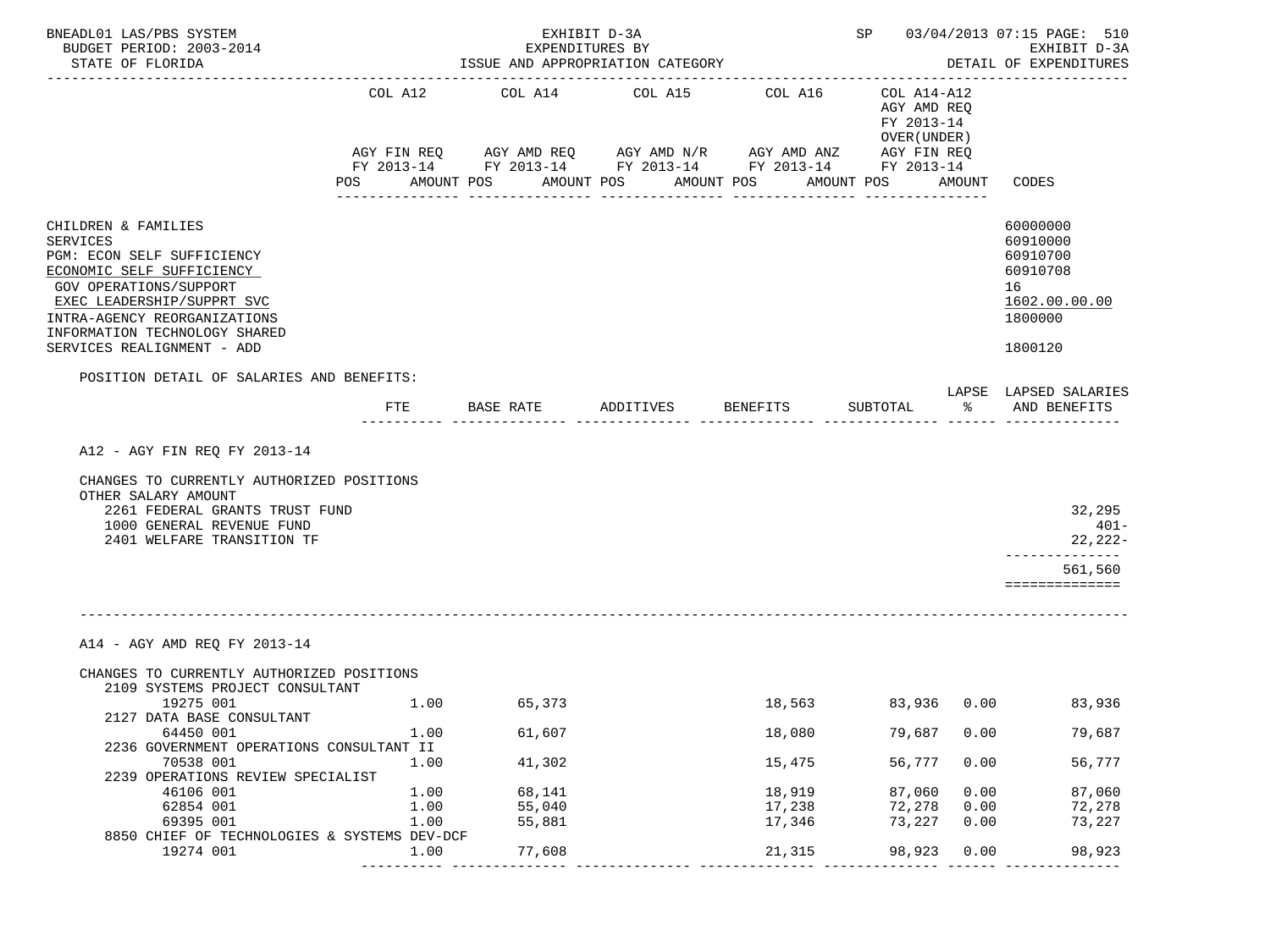| BNEADL01 LAS/PBS SYSTEM<br>BUDGET PERIOD: 2003-2014<br>STATE OF FLORIDA                                                                                                                                                                                  |                              | EXPENDITURES BY<br>ISSUE AND APPROPRIATION CATEGORY                                                                                 | EXHIBIT D-3A    |                                     |                                                                     | SP 03/04/2013 07:15 PAGE: 511<br>EXHIBIT D-3A<br>DETAIL OF EXPENDITURES<br>. <u>_ _ _ _ _ _ _ _ _ _ _ _ _</u> _ |
|----------------------------------------------------------------------------------------------------------------------------------------------------------------------------------------------------------------------------------------------------------|------------------------------|-------------------------------------------------------------------------------------------------------------------------------------|-----------------|-------------------------------------|---------------------------------------------------------------------|-----------------------------------------------------------------------------------------------------------------|
|                                                                                                                                                                                                                                                          | COL A12<br>AMOUNT POS<br>POS | AGY FIN REQ AGY AMD REQ AGY AMD N/R AGY AMD ANZ AGY FIN REQ<br>FY 2013-14 FY 2013-14 FY 2013-14 FY 2013-14 FY 2013-14<br>AMOUNT POS | COL A14 COL A15 | COL A16<br>AMOUNT POS<br>AMOUNT POS | COL A14-A12<br>AGY AMD REQ<br>FY 2013-14<br>OVER (UNDER )<br>AMOUNT | CODES                                                                                                           |
| CHILDREN & FAMILIES<br><b>SERVICES</b><br>PGM: ECON SELF SUFFICIENCY<br>ECONOMIC SELF SUFFICIENCY<br>GOV OPERATIONS/SUPPORT<br>EXEC LEADERSHIP/SUPPRT SVC<br>INTRA-AGENCY REORGANIZATIONS<br>INFORMATION TECHNOLOGY SHARED<br>SERVICES REALIGNMENT - ADD |                              |                                                                                                                                     |                 |                                     |                                                                     | 60000000<br>60910000<br>60910700<br>60910708<br>16<br>1602.00.00.00<br>1800000<br>1800120                       |
| POSITION DETAIL OF SALARIES AND BENEFITS:                                                                                                                                                                                                                | <b>FTE</b>                   | BASE RATE                                                                                                                           | ADDITIVES       | <b>BENEFITS</b>                     | SUBTOTAL<br>ႜ                                                       | LAPSE LAPSED SALARIES<br>AND BENEFITS                                                                           |
| A14 - AGY AMD REQ FY 2013-14<br>CHANGES TO CURRENTLY AUTHORIZED POSITIONS                                                                                                                                                                                |                              |                                                                                                                                     |                 |                                     |                                                                     |                                                                                                                 |
| TOTALS FOR ISSUE BY FUND<br>1000 GENERAL REVENUE FUND<br>2261 FEDERAL GRANTS TRUST FUND<br>2401 WELFARE TRANSITION TF                                                                                                                                    |                              |                                                                                                                                     |                 |                                     |                                                                     | 280,163<br>242,830<br>28,895                                                                                    |
|                                                                                                                                                                                                                                                          | 7.00                         | 424,952                                                                                                                             |                 | 126,936                             | 551,888                                                             | ______________<br>551,888<br>==============                                                                     |
| OTHER SALARY AMOUNT<br>2261 FEDERAL GRANTS TRUST FUND<br>1000 GENERAL REVENUE FUND<br>2401 WELFARE TRANSITION TF                                                                                                                                         |                              |                                                                                                                                     |                 |                                     |                                                                     | 32,295<br>$401 -$<br>22,222-<br>--------------<br>561,560                                                       |
|                                                                                                                                                                                                                                                          |                              |                                                                                                                                     |                 |                                     |                                                                     | ==============                                                                                                  |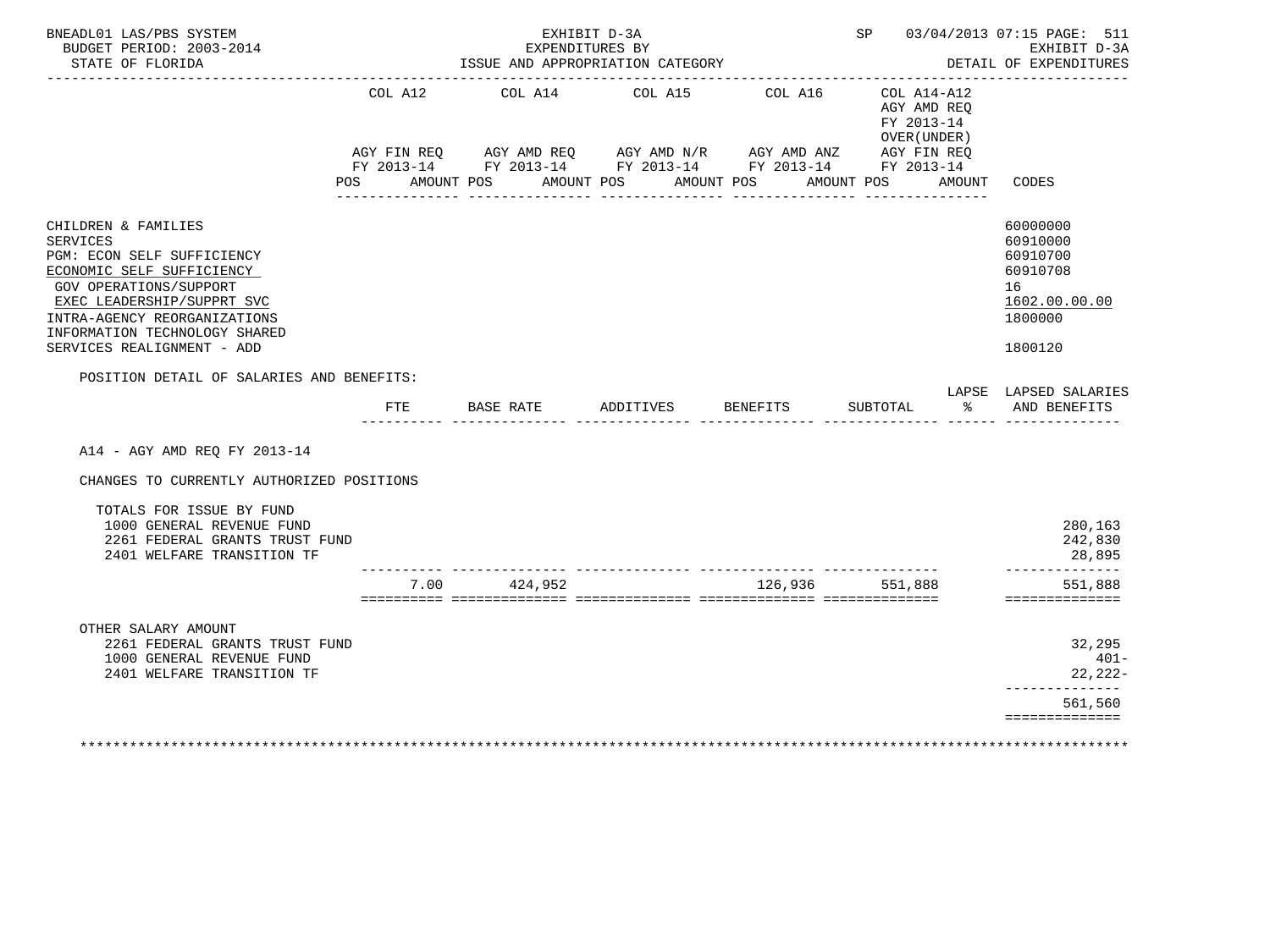| BNEADL01 LAS/PBS SYSTEM<br>BUDGET PERIOD: 2003-2014<br>STATE OF FLORIDA                                                                                                                                                                                                                     |                                                 | EXHIBIT D-3A<br>EXPENDITURES BY          | ISSUE AND APPROPRIATION CATEGORY                                                                    |                                                                      |                                                                                                 | SP 03/04/2013 07:15 PAGE: 512<br>EXHIBIT D-3A<br>DETAIL OF EXPENDITURES                             |
|---------------------------------------------------------------------------------------------------------------------------------------------------------------------------------------------------------------------------------------------------------------------------------------------|-------------------------------------------------|------------------------------------------|-----------------------------------------------------------------------------------------------------|----------------------------------------------------------------------|-------------------------------------------------------------------------------------------------|-----------------------------------------------------------------------------------------------------|
|                                                                                                                                                                                                                                                                                             | COL A12<br>AGY FIN REQ<br>POS                   | AMOUNT POS                               | COL A14 COL A15<br>AGY AMD REQ AGY AMD N/R AGY AMD ANZ<br>AMOUNT POS<br>AMOUNT POS<br>------------- | COL A16<br>FY 2013-14 FY 2013-14 FY 2013-14 FY 2013-14<br>AMOUNT POS | COL A14-A12<br>AGY AMD REQ<br>FY 2013-14<br>OVER (UNDER)<br>AGY FIN REQ<br>FY 2013-14<br>AMOUNT | CODES                                                                                               |
| CHILDREN & FAMILIES<br><b>SERVICES</b><br>PGM: ECON SELF SUFFICIENCY<br>ECONOMIC SELF SUFFICIENCY<br>GOV OPERATIONS/SUPPORT<br>EXEC LEADERSHIP/SUPPRT SVC<br>INTRA-AGENCY REORGANIZATIONS<br>BUDGET SHARED SERVICES REALIGNMENT<br>- DEDUCT<br>SALARY RATE<br>SALARY RATE 125,910- 125,910- |                                                 |                                          |                                                                                                     |                                                                      |                                                                                                 | 60000000<br>60910000<br>60910700<br>60910708<br>16<br>1602.00.00.00<br>1800000<br>1802070<br>000000 |
| SALARIES AND BENEFITS                                                                                                                                                                                                                                                                       |                                                 |                                          |                                                                                                     |                                                                      |                                                                                                 | 010000                                                                                              |
| GENERAL REVENUE FUND -MATCH 85,772- 85,772-<br>FEDERAL GRANTS TRUST FUND -FEDERL<br>WELFARE TRANSITION TF                                                                                                                                                                                   | 75,448-<br>$-FEDERL$ 10,855-<br>--------------- | 75,448-<br>10,855-                       |                                                                                                     | _____________ _________________                                      |                                                                                                 | 1000 2<br>2261 3<br>2401 3                                                                          |
| TOTAL POSITIONS $2.00-2.00-$<br>TOTAL APPRO 172,075- 172,075-                                                                                                                                                                                                                               |                                                 |                                          |                                                                                                     |                                                                      |                                                                                                 |                                                                                                     |
| EXPENSES                                                                                                                                                                                                                                                                                    |                                                 |                                          |                                                                                                     |                                                                      |                                                                                                 | 040000                                                                                              |
| GENERAL REVENUE FUND -MATCH 10,670- 10,670-<br>FEDERAL GRANTS TRUST FUND -FEDERL<br>WELFARE TRANSITION TF -FEDERL                                                                                                                                                                           | 12,225-<br>4,911-                               | 12,225-<br>4,911-                        |                                                                                                     |                                                                      |                                                                                                 | 1000 2<br>2261 3<br>2401 3                                                                          |
| TOTAL APPRO                                                                                                                                                                                                                                                                                 | $27,806-$                                       | $27,806-$                                |                                                                                                     |                                                                      |                                                                                                 |                                                                                                     |
| SPECIAL CATEGORIES<br>CONTRACTED SERVICES                                                                                                                                                                                                                                                   |                                                 |                                          |                                                                                                     |                                                                      |                                                                                                 | 100000<br>100777                                                                                    |
| GENERAL REVENUE FUND<br>FEDERAL GRANTS TRUST FUND -FEDERL<br>WELFARE TRANSITION TF<br>-FEDERL                                                                                                                                                                                               | -MATCH 1,780- 1,780-<br>$1,551-$<br>$227-$      | 1,551–<br>$227-$                         |                                                                                                     |                                                                      |                                                                                                 | 1000 2<br>2261 3<br>2401 3                                                                          |
| TOTAL APPRO                                                                                                                                                                                                                                                                                 | $3,558-$                                        | ____________________________<br>$3,558-$ |                                                                                                     |                                                                      |                                                                                                 |                                                                                                     |
| TOTAL: BUDGET SHARED SERVICES REALIGNMENT<br>- DEDUCT<br>TOTAL POSITIONS 2.00-<br>TOTAL ISSUE<br>TOTAL SALARY RATE $125,910-$                                                                                                                                                               |                                                 | $2.00-$<br>203,439- 203,439-<br>125,910- |                                                                                                     |                                                                      |                                                                                                 | 1802070                                                                                             |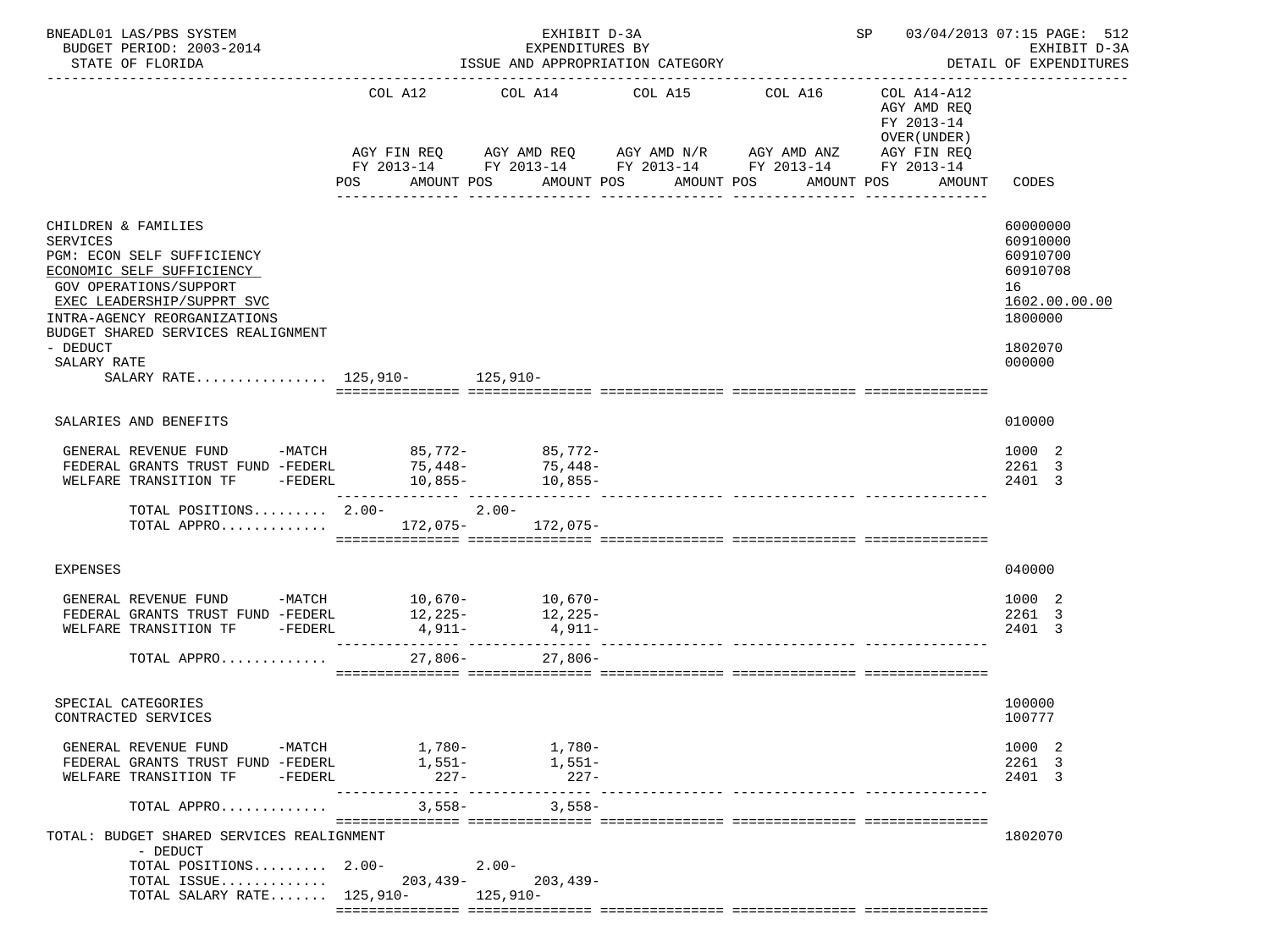| BNEADL01 LAS/PBS SYSTEM<br>BUDGET PERIOD: 2003-2014<br>STATE OF FLORIDA |                   |            | EXHIBIT D-3A<br>EXPENDITURES BY | ISSUE AND APPROPRIATION CATEGORY                |                                     | SP |                                                          | 03/04/2013 07:15 PAGE: 513<br>EXHIBIT D-3A<br>DETAIL OF EXPENDITURES |  |
|-------------------------------------------------------------------------|-------------------|------------|---------------------------------|-------------------------------------------------|-------------------------------------|----|----------------------------------------------------------|----------------------------------------------------------------------|--|
|                                                                         | COL A12           |            |                                 | COL A14 COL A15                                 | COL A16                             |    | COL A14-A12<br>AGY AMD REO<br>FY 2013-14<br>OVER (UNDER) |                                                                      |  |
|                                                                         |                   |            |                                 | AGY FIN REQ 6GY AMD REQ 6GY AMD N/R 6GY AMD ANZ |                                     |    | AGY FIN REO                                              |                                                                      |  |
|                                                                         | FY 2013-14<br>POS | AMOUNT POS |                                 | FY 2013-14 FY 2013-14<br>AMOUNT POS AMOUNT POS  | FY 2013-14 FY 2013-14<br>AMOUNT POS |    | AMOUNT                                                   | CODES                                                                |  |
| CHILDREN & FAMILIES<br>SERVICES                                         |                   |            |                                 |                                                 |                                     |    |                                                          | 60000000<br>60910000                                                 |  |
| PGM: ECON SELF SUFFICIENCY                                              |                   |            |                                 |                                                 |                                     |    |                                                          | 60910700                                                             |  |
| ECONOMIC SELF SUFFICIENCY                                               |                   |            |                                 |                                                 |                                     |    |                                                          | 60910708                                                             |  |
| <b>GOV OPERATIONS/SUPPORT</b>                                           |                   |            |                                 |                                                 |                                     |    |                                                          | 16                                                                   |  |
| EXEC LEADERSHIP/SUPPRT SVC                                              |                   |            |                                 |                                                 |                                     |    |                                                          | 1602.00.00.00                                                        |  |
| INTRA-AGENCY REORGANIZATIONS                                            |                   |            |                                 |                                                 |                                     |    |                                                          | 1800000                                                              |  |
| BUDGET SHARED SERVICES REALIGNMENT                                      |                   |            |                                 |                                                 |                                     |    |                                                          |                                                                      |  |
| - DEDUCT                                                                |                   |            |                                 |                                                 |                                     |    |                                                          | 1802070                                                              |  |
|                                                                         |                   |            |                                 |                                                 |                                     |    |                                                          |                                                                      |  |
| AGENCY ISSUE NARRATIVE:                                                 |                   |            |                                 |                                                 |                                     |    |                                                          |                                                                      |  |
| 2013-2014 BUDGET YEAR NARRATIVE:                                        |                   |            |                                 | IT COMPONENT? NO                                |                                     |    |                                                          |                                                                      |  |

 SPECIFY WHICH AGENCY GOAL FROM THE FISCAL YEARS 2013-2014 THROUGH 2017-2018 STRATEGIC PLAN IS ADDRESSED BY THIS BUDGET ISSUE PROPOSAL: Goal 2 Effect Program Improvements: Apply proven best practices to maximize efficiencies and outcomes

## SIIMMARY:

 The Department requests the transfer of \$941,545 (\$511,370 General Revenue, \$210,991 Federal Grants Trust Fund, \$115,266 Welfare Transition Trust Funds, and \$103,918 Social Services Block Grant Trust Fund) and 10.00 FTE within the Department as a technical alignment of positions and budget for final implementation of Budget Shared Services.

This Issue is cost neutral across Department budget entities.

ISSUE TITLE: Budget Shared Services Realignment - DEDUCT

 PROBLEM STATEMENT: During Fiscal Year 2010-2011, the Department's Administrative Services Budget Office moved toward a shared services structure, from a regional structure, to increase effectiveness and absorb Fiscal Year 2011-2012 reductions within the Department's administrative functions.

 Shared Services Organizations arrange essential business support functions (i.e., finance, human resources, and information technology services) as a business unit to serve agency operations. Shared Services is the provision of a service by one part of an organization where the service was previously found in more than one part of the organization. The funding and resourcing of the service is shared and creates a cost-effective platform for service delivery by standardizing processes and delivery methods; consolidating people and technology around delivery structure; and reengineering work patterns to achieve world-class standards.

 The implementation of budget shared services has had the desired effect and the agency has increased its central control of budget activity as well as absorbed the reductions in staff and funding associated with the transition. To support this implementation the Legislature approved Issue Number 2000310 "Transfer Resources to Appropriate Program Component Executive Direction and Support Services to Correct Base - Add" along with Issue Number 2003010 "Transfer Resources from District Administration to Assistant Secretary for Administration - Add" transferring 17.00 positions and \$1,455,445 of General Revenue budget authority from the District Administration program component to the Assistant Secretary for Administration program component within the Executive Direction and Support Services budget entity.

The Department requests a technical alignment of the remaining positions and budget to finalize the implementation of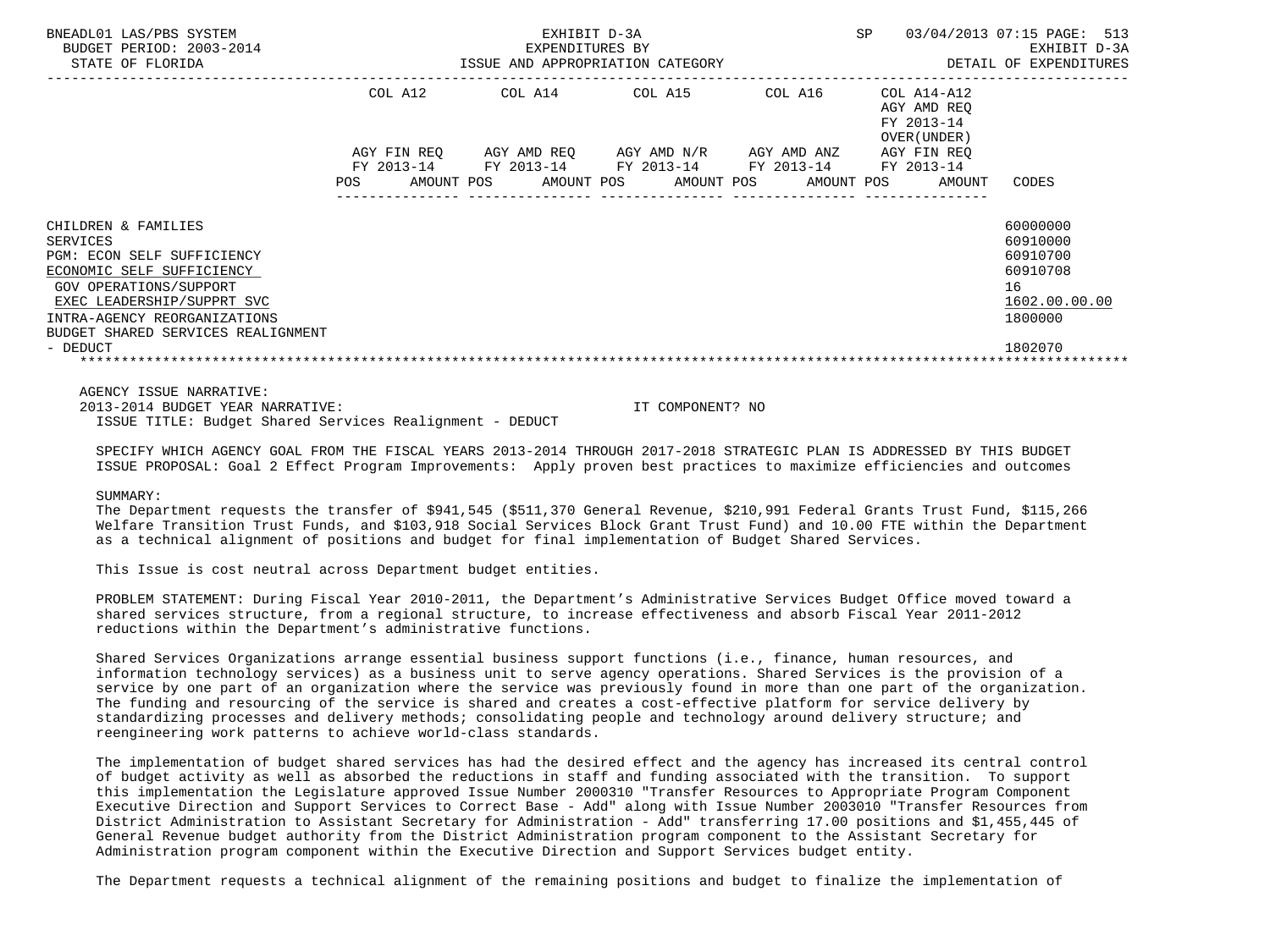| BNEADL01 LAS/PBS SYSTEM<br>BUDGET PERIOD: 2003-2014<br>DETAIL OF ELORIDA 1SSUE AND APPROPRIATION CATEGORY DETAIL OF EXPENDITURES                                                                                                                                                                                                                                 |            | EXHIBIT D-3A<br>EXPENDITURES BY  |                                                                                                                                                                      | SP                                                                 | 03/04/2013 07:15 PAGE: 514<br>EXHIBIT D-3A<br>DETAIL OF EXPENDITURES                      |
|------------------------------------------------------------------------------------------------------------------------------------------------------------------------------------------------------------------------------------------------------------------------------------------------------------------------------------------------------------------|------------|----------------------------------|----------------------------------------------------------------------------------------------------------------------------------------------------------------------|--------------------------------------------------------------------|-------------------------------------------------------------------------------------------|
|                                                                                                                                                                                                                                                                                                                                                                  | <b>POS</b> | AMOUNT POS AMOUNT POS AMOUNT POS | COL A12 COL A14 COL A15 COL A16 COL A14-A12<br>AGY FIN REQ AGY AMD REQ AGY AMD N/R AGY AMD ANZ AGY FIN REQ<br>FY 2013-14 FY 2013-14 FY 2013-14 FY 2013-14 FY 2013-14 | AGY AMD REQ<br>FY 2013-14<br>OVER (UNDER )<br>AMOUNT POS<br>AMOUNT | CODES                                                                                     |
| CHILDREN & FAMILIES<br><b>SERVICES</b><br>PGM: ECON SELF SUFFICIENCY<br>ECONOMIC SELF SUFFICIENCY<br><b>GOV OPERATIONS/SUPPORT</b><br>EXEC LEADERSHIP/SUPPRT SVC<br>INTRA-AGENCY REORGANIZATIONS<br>BUDGET SHARED SERVICES REALIGNMENT<br>- DEDUCT                                                                                                               |            |                                  |                                                                                                                                                                      |                                                                    | 60000000<br>60910000<br>60910700<br>60910708<br>16<br>1602.00.00.00<br>1800000<br>1802070 |
| Budget Shared Services.<br>WHAT BENEFITS WILL BE OBTAINED BY FUNDING THIS ISSUE:<br>This is a technical alignment of positions that fully implements the Department's Budget Shared Services approved during<br>the 2012 Legislative Session.<br>WHAT UNDERLYING PROGRAM THEORY CHANGE IS INVOLVED IN THIS ISSUE (IF ANY):<br>Not applicable                     |            |                                  |                                                                                                                                                                      |                                                                    |                                                                                           |
| WHAT IMPLEMENTATION MECHANISMS WILL BE CHANGED AS A RESULT OF THIS ISSUE (IF ANY):<br>Not applicable<br>FLORIDA STRATEGIC PLAN FOR ECONOMIC DEVELOPMENT:                                                                                                                                                                                                         |            |                                  |                                                                                                                                                                      |                                                                    |                                                                                           |
| Not Applicable<br>RETURN ON INVESTMENT (ROI):<br>Not applicable                                                                                                                                                                                                                                                                                                  |            |                                  |                                                                                                                                                                      |                                                                    |                                                                                           |
| COST CALCULATIONS:<br>This is a cost neutral ADD/DEDUCT issue shifting Salary and Expenses within Department Budget Entities. The Other<br>Adjustment Data (OAD) transaction associated with this request is based on the rate and budget amount needed to transfer<br>ten filled positions (as of September 4, 2012) from program offices to the budget office. |            |                                  |                                                                                                                                                                      |                                                                    |                                                                                           |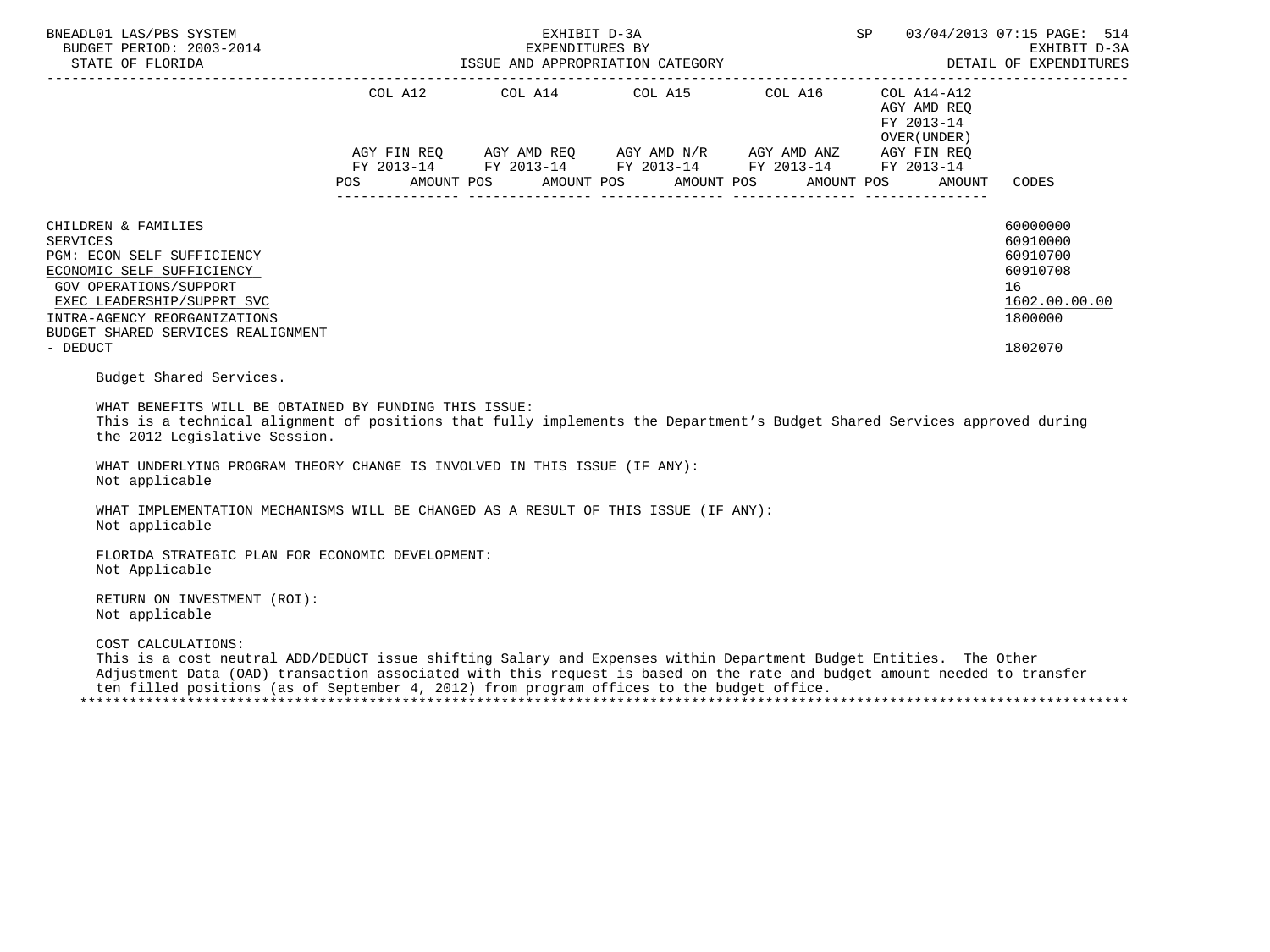| BNEADL01 LAS/PBS SYSTEM<br>BUDGET PERIOD: 2003-2014<br>STATE OF FLORIDA                                                                                                                                                                     |                     | EXPENDITURES BY    | EXHIBIT D-3A<br>ISSUE AND APPROPRIATION CATEGORY                                                                                                                         |                 |                                                                               | SP 03/04/2013 07:15 PAGE: 515<br>EXHIBIT D-3A<br>DETAIL OF EXPENDITURES                   |
|---------------------------------------------------------------------------------------------------------------------------------------------------------------------------------------------------------------------------------------------|---------------------|--------------------|--------------------------------------------------------------------------------------------------------------------------------------------------------------------------|-----------------|-------------------------------------------------------------------------------|-------------------------------------------------------------------------------------------|
|                                                                                                                                                                                                                                             | COL A12             | COL A14            | COL A15<br>AGY FIN REQ AGY AMD REQ AGY AMD N/R AGY AMD ANZ AGY FIN REQ<br>FY 2013-14 FY 2013-14 FY 2013-14 FY 2013-14 FY 2013-14<br>POS AMOUNT POS AMOUNT POS AMOUNT POS | COL A16         | COL A14-A12<br>AGY AMD REQ<br>FY 2013-14<br>OVER (UNDER)<br>AMOUNT POS AMOUNT | CODES                                                                                     |
| CHILDREN & FAMILIES<br><b>SERVICES</b><br>PGM: ECON SELF SUFFICIENCY<br>ECONOMIC SELF SUFFICIENCY<br>GOV OPERATIONS/SUPPORT<br>EXEC LEADERSHIP/SUPPRT SVC<br>INTRA-AGENCY REORGANIZATIONS<br>BUDGET SHARED SERVICES REALIGNMENT<br>- DEDUCT |                     | ---------------    | ________________                                                                                                                                                         | _______________ | _______________                                                               | 60000000<br>60910000<br>60910700<br>60910708<br>16<br>1602.00.00.00<br>1800000<br>1802070 |
| POSITION DETAIL OF SALARIES AND BENEFITS:                                                                                                                                                                                                   |                     |                    | FTE BASE RATE ADDITIVES BENEFITS                                                                                                                                         |                 | SUBTOTAL %                                                                    | LAPSE LAPSED SALARIES<br>AND BENEFITS                                                     |
| A12 - AGY FIN REQ FY 2013-14<br>CHANGES TO CURRENTLY AUTHORIZED POSITIONS<br>2236 OPERATIONS & MGMT CONSULTANT II - SES<br>C2236 002<br>8864 CHIEF RESOURCE AND FINANCE MANAGEMENT<br>C8864 002                                             | $1.00 -$<br>$1.00-$ | 50,192-<br>75,718- |                                                                                                                                                                          | 21,071-         | 96,789- 0.00                                                                  | $17,787 - 67,979 - 0.00$ 67,979-<br>$96,789-$                                             |
| TOTALS FOR ISSUE BY FUND<br>1000 GENERAL REVENUE FUND<br>2261 FEDERAL GRANTS TRUST FUND<br>2401 WELFARE TRANSITION TF                                                                                                                       |                     |                    |                                                                                                                                                                          |                 |                                                                               | 82,121-<br>72,251-<br>10,396-<br>--------------                                           |
|                                                                                                                                                                                                                                             |                     | $2.00 - 125,910 -$ |                                                                                                                                                                          |                 | $38,858-164,768-$                                                             | 164,768-<br>==============                                                                |
| OTHER SALARY AMOUNT<br>2401 WELFARE TRANSITION TF<br>2261 FEDERAL GRANTS TRUST FUND<br>1000 GENERAL REVENUE FUND                                                                                                                            |                     |                    |                                                                                                                                                                          |                 |                                                                               | $459 -$<br>$3,197-$<br>$3,651-$<br>$172,075-$<br>==============                           |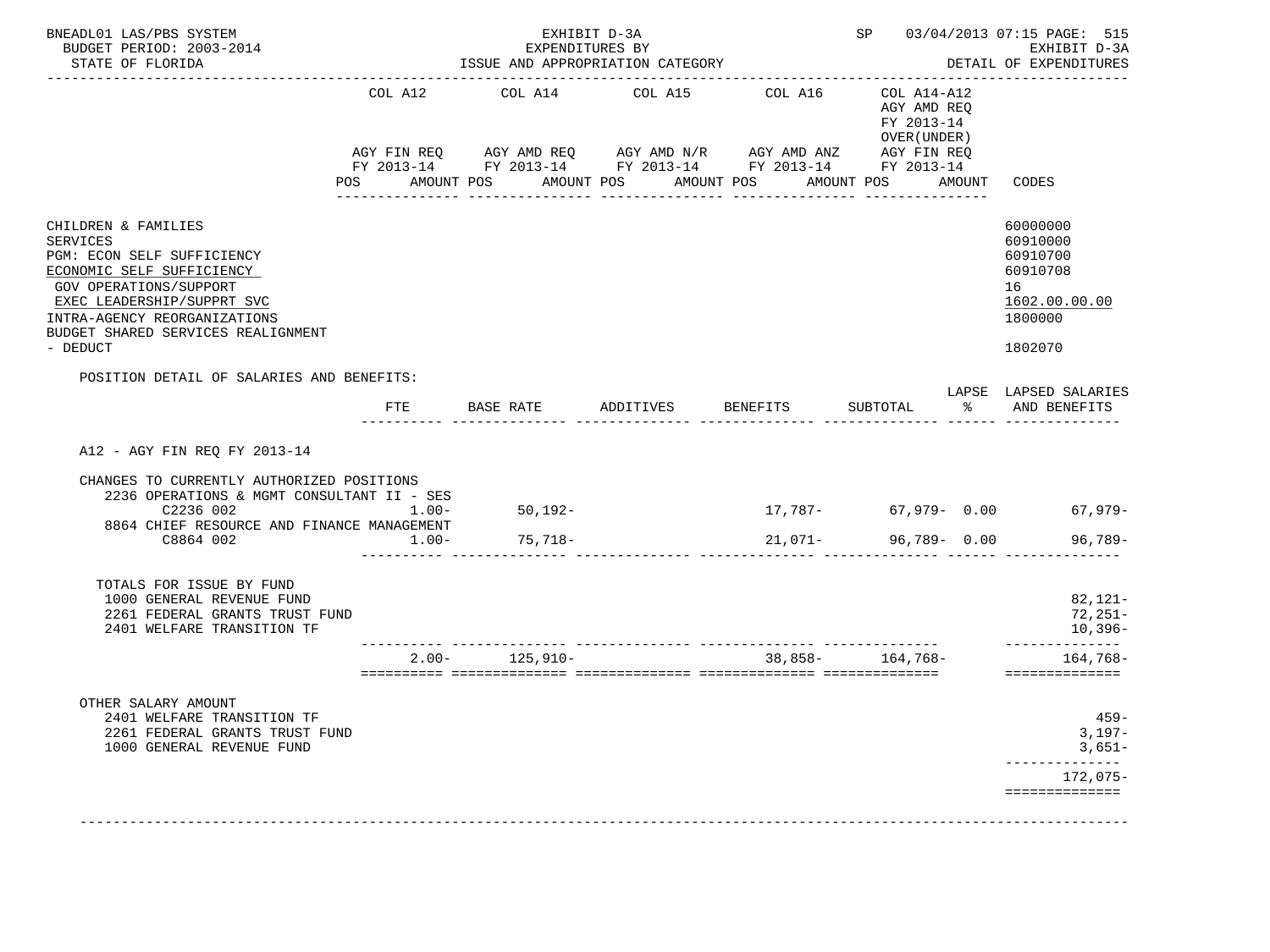| BNEADL01 LAS/PBS SYSTEM<br>BUDGET PERIOD: 2003-2014<br>STATE OF FLORIDA<br>---------------------                                                                                                                                            |                     | EXHIBIT D-3A<br>EXPENDITURES BY | ISSUE AND APPROPRIATION CATEGORY                                                                                                                                                                         |                  |                                                                                                    | SP 03/04/2013 07:15 PAGE: 516<br>EXHIBIT D-3A<br>DETAIL OF EXPENDITURES                   |
|---------------------------------------------------------------------------------------------------------------------------------------------------------------------------------------------------------------------------------------------|---------------------|---------------------------------|----------------------------------------------------------------------------------------------------------------------------------------------------------------------------------------------------------|------------------|----------------------------------------------------------------------------------------------------|-------------------------------------------------------------------------------------------|
|                                                                                                                                                                                                                                             | COL A12<br>POS      | ----------------                | COL A14 COL A15 COL A16<br>AGY FIN REQ AGY AMD REQ AGY AMD N/R AGY AMD ANZ AGY FIN REQ<br>FY 2013-14 FY 2013-14 FY 2013-14 FY 2013-14 FY 2013-14<br>AMOUNT POS AMOUNT POS AMOUNT POS<br>________________ | ---------------- | COL A14-A12<br>AGY AMD REQ<br>FY 2013-14<br>OVER (UNDER )<br>AMOUNT POS AMOUNT<br>________________ | CODES                                                                                     |
| CHILDREN & FAMILIES<br><b>SERVICES</b><br>PGM: ECON SELF SUFFICIENCY<br>ECONOMIC SELF SUFFICIENCY<br>GOV OPERATIONS/SUPPORT<br>EXEC LEADERSHIP/SUPPRT SVC<br>INTRA-AGENCY REORGANIZATIONS<br>BUDGET SHARED SERVICES REALIGNMENT<br>- DEDUCT |                     |                                 |                                                                                                                                                                                                          |                  |                                                                                                    | 60000000<br>60910000<br>60910700<br>60910708<br>16<br>1602.00.00.00<br>1800000<br>1802070 |
| POSITION DETAIL OF SALARIES AND BENEFITS:                                                                                                                                                                                                   | $_{\rm FTE}$        |                                 |                                                                                                                                                                                                          |                  |                                                                                                    | LAPSE LAPSED SALARIES<br>SUBTOTAL % AND BENEFITS                                          |
| A14 - AGY AMD REQ FY 2013-14<br>CHANGES TO CURRENTLY AUTHORIZED POSITIONS<br>2236 OPERATIONS & MGMT CONSULTANT II - SES<br>C2236 002<br>8864 CHIEF RESOURCE AND FINANCE MANAGEMENT<br>C8864 002                                             | $1.00 -$<br>$1.00-$ | 50,192-<br>75,718-              |                                                                                                                                                                                                          |                  | $21,071-$ 96,789- 0.00                                                                             | $17,787 - 67,979 - 0.00$ 67,979-<br>96,789-                                               |
| TOTALS FOR ISSUE BY FUND<br>1000 GENERAL REVENUE FUND<br>2261 FEDERAL GRANTS TRUST FUND<br>2401 WELFARE TRANSITION TF                                                                                                                       |                     |                                 |                                                                                                                                                                                                          |                  |                                                                                                    | 82,121-<br>72,251-<br>10,396-<br>--------------                                           |
|                                                                                                                                                                                                                                             |                     | $2.00 - 125,910 -$              |                                                                                                                                                                                                          |                  | 38,858- 164,768-                                                                                   | 164,768-<br>==============                                                                |
| OTHER SALARY AMOUNT<br>2401 WELFARE TRANSITION TF<br>2261 FEDERAL GRANTS TRUST FUND<br>1000 GENERAL REVENUE FUND                                                                                                                            |                     |                                 |                                                                                                                                                                                                          |                  |                                                                                                    | $459 -$<br>$3,197-$<br>$3,651-$<br>$172,075-$<br>==============                           |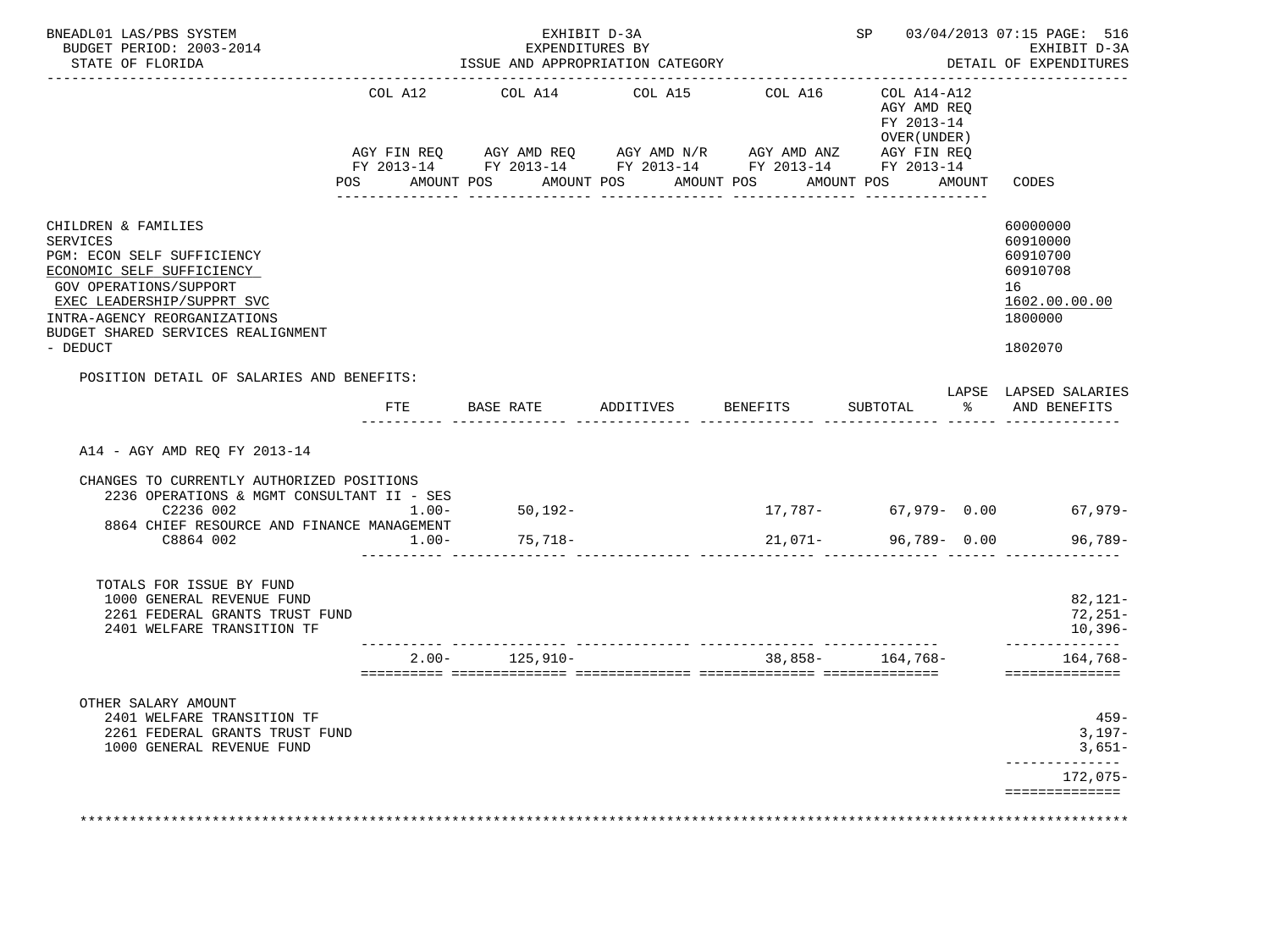| BNEADL01 LAS/PBS SYSTEM<br>BUDGET PERIOD: 2003-2014                                                                                                                                                                                                                               |                   | EXHIBIT D-3A<br>EXPENDITURES BY  |                       |                                                                                                                                                                                    | SP 03/04/2013 07:15 PAGE: 517                        | EXHIBIT D-3A                                                                              |
|-----------------------------------------------------------------------------------------------------------------------------------------------------------------------------------------------------------------------------------------------------------------------------------|-------------------|----------------------------------|-----------------------|------------------------------------------------------------------------------------------------------------------------------------------------------------------------------------|------------------------------------------------------|-------------------------------------------------------------------------------------------|
| STATE OF FLORIDA                                                                                                                                                                                                                                                                  |                   | ISSUE AND APPROPRIATION CATEGORY |                       | DETAIL OF EXPENDITURES                                                                                                                                                             |                                                      |                                                                                           |
|                                                                                                                                                                                                                                                                                   | POS<br>AMOUNT POS |                                  | AMOUNT POS AMOUNT POS | COL A12 COL A14 COL A15 COL A16 COL A14-A12<br>AGY FIN REQ AGY AMD REQ AGY AMD N/R AGY AMD ANZ AGY FIN REQ<br>FY 2013-14 FY 2013-14 FY 2013-14 FY 2013-14 FY 2013-14<br>AMOUNT POS | AGY AMD REO<br>FY 2013-14<br>OVER (UNDER )<br>AMOUNT | CODES                                                                                     |
| CHILDREN & FAMILIES<br><b>SERVICES</b><br>PGM: ECON SELF SUFFICIENCY<br>ECONOMIC SELF SUFFICIENCY<br>GOV OPERATIONS/SUPPORT<br>EXEC LEADERSHIP/SUPPRT SVC<br>ESTIMATED EXPENDITURES REALIGNMENT<br>REALIGNMENT OF ECONOMIC SELF<br>SUFFICIENCY ADMINISTRATIVE<br>FUNDING - DEDUCT |                   |                                  |                       |                                                                                                                                                                                    |                                                      | 60000000<br>60910000<br>60910700<br>60910708<br>16<br>1602.00.00.00<br>2000000<br>2003100 |
| <b>EXPENSES</b><br>GENERAL REVENUE FUND -MATCH 1,743,921- 1,743,921-<br>FEDERAL GRANTS TRUST FUND -FEDERL 1,793,505- 1,793,505-<br>WELFARE TRANSITION TF -FEDERL 87,619- 87,619-                                                                                                  |                   |                                  |                       |                                                                                                                                                                                    |                                                      | 040000<br>1000 2<br>2261 3<br>2401 3                                                      |
| TOTAL APPRO                                                                                                                                                                                                                                                                       |                   | $3,625,045 - 3,625,045 -$        |                       |                                                                                                                                                                                    |                                                      |                                                                                           |
| SPECIAL CATEGORIES<br>CONTRACTED SERVICES                                                                                                                                                                                                                                         |                   |                                  |                       |                                                                                                                                                                                    |                                                      | 100000<br>100777                                                                          |
| GENERAL REVENUE FUND -MATCH 17, 341, 738- 17, 341, 738-                                                                                                                                                                                                                           |                   |                                  |                       |                                                                                                                                                                                    |                                                      | 1000 2<br>2261 3<br>2401 3                                                                |
| TOTAL APPRO 34,610,957- 34,610,957-                                                                                                                                                                                                                                               |                   |                                  |                       |                                                                                                                                                                                    |                                                      |                                                                                           |
| G/A-CONTRACTED SERVICES                                                                                                                                                                                                                                                           |                   |                                  |                       |                                                                                                                                                                                    |                                                      | 100778                                                                                    |
| FEDERAL GRANTS TRUST FUND -FEDERL 2,014,365-2,014,365-                                                                                                                                                                                                                            |                   |                                  |                       |                                                                                                                                                                                    |                                                      | 2261 3                                                                                    |
| TOTAL: REALIGNMENT OF ECONOMIC SELF<br>SUFFICIENCY ADMINISTRATIVE<br>FUNDING - DEDUCT<br>TOTAL ISSUE                                                                                                                                                                              |                   | 40,250,367-40,250,367-           |                       |                                                                                                                                                                                    |                                                      | 2003100                                                                                   |
|                                                                                                                                                                                                                                                                                   |                   |                                  |                       |                                                                                                                                                                                    |                                                      |                                                                                           |
| AGENCY ISSUE NARRATIVE:<br>2013-2014 BUDGET YEAR NARRATIVE:                                                                                                                                                                                                                       |                   |                                  | IT COMPONENT? NO      |                                                                                                                                                                                    |                                                      |                                                                                           |
| ISSUE TITLE: Realignment of Economic Self-Sufficiency Administrative Funding - DEDUCT                                                                                                                                                                                             |                   |                                  |                       |                                                                                                                                                                                    |                                                      |                                                                                           |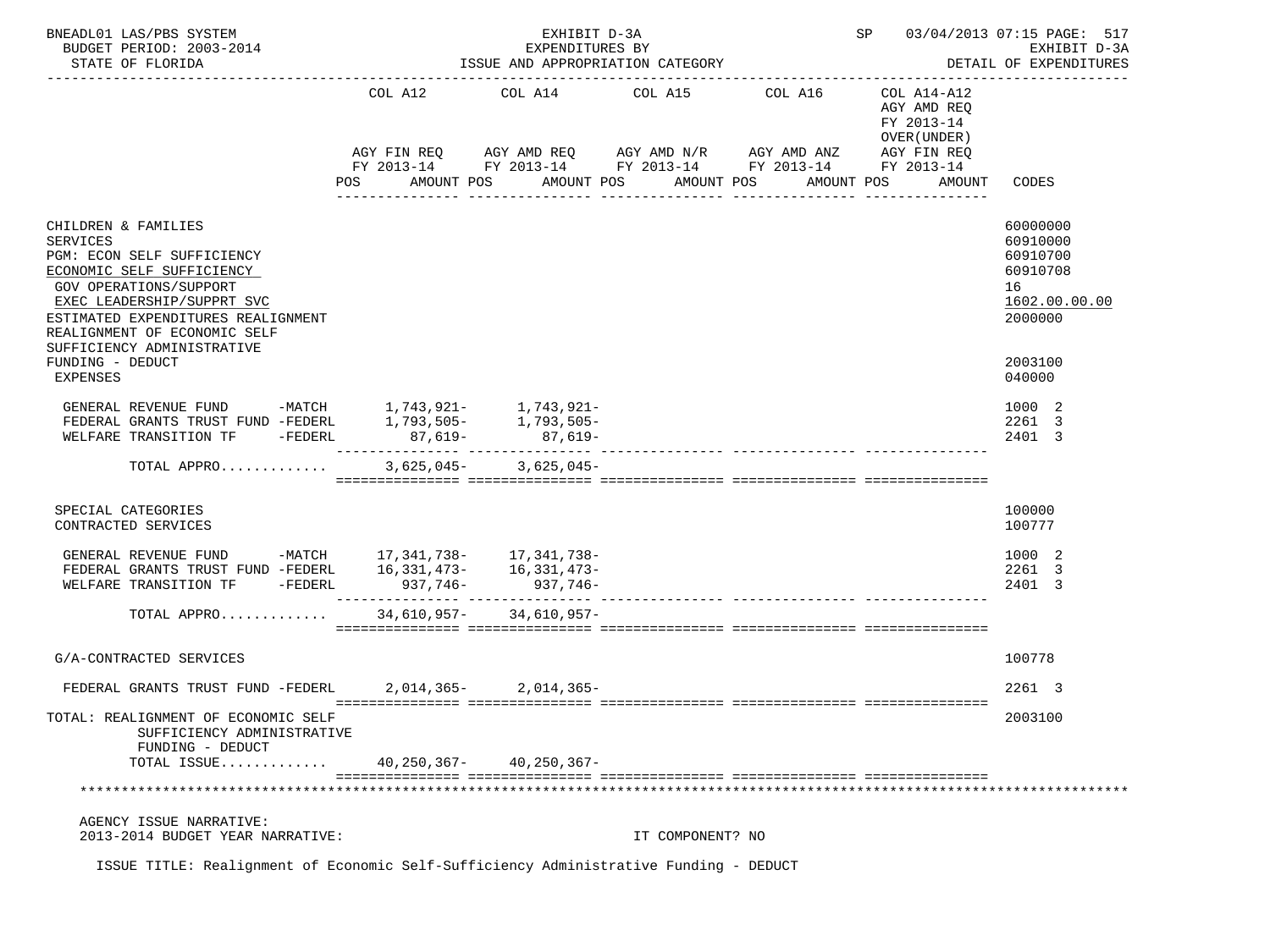| BNEADL01 LAS/PBS SYSTEM<br>BUDGET PERIOD: 2003-2014<br>STATE OF FLORIDA |            | EXHIBIT D-3A<br>EXPENDITURES BY | ISSUE AND APPROPRIATION CATEGORY                                                                                                                         | SP                                                       | 03/04/2013 07:15 PAGE: 518<br>EXHIBIT D-3A<br>DETAIL OF EXPENDITURES |
|-------------------------------------------------------------------------|------------|---------------------------------|----------------------------------------------------------------------------------------------------------------------------------------------------------|----------------------------------------------------------|----------------------------------------------------------------------|
|                                                                         | COL A12    |                                 | COL A14 COL A15 COL A16                                                                                                                                  | COL A14-A12<br>AGY AMD REO<br>FY 2013-14<br>OVER (UNDER) |                                                                      |
|                                                                         | <b>POS</b> |                                 | AGY FIN REQ 6GY AMD REQ 6GY AMD N/R 6GY AMD ANZ<br>FY 2013-14 FY 2013-14 FY 2013-14 FY 2013-14 FY 2013-14<br>AMOUNT POS AMOUNT POS AMOUNT POS AMOUNT POS | AGY FIN REO<br>AMOUNT                                    | CODES                                                                |
| CHILDREN & FAMILIES                                                     |            |                                 |                                                                                                                                                          |                                                          | 60000000                                                             |
| SERVICES<br>PGM: ECON SELF SUFFICIENCY                                  |            |                                 |                                                                                                                                                          |                                                          | 60910000<br>60910700                                                 |
| ECONOMIC SELF SUFFICIENCY                                               |            |                                 |                                                                                                                                                          |                                                          | 60910708                                                             |
| GOV OPERATIONS/SUPPORT                                                  |            |                                 |                                                                                                                                                          |                                                          | 16                                                                   |
| EXEC LEADERSHIP/SUPPRT SVC                                              |            |                                 |                                                                                                                                                          |                                                          | 1602.00.00.00                                                        |
| ESTIMATED EXPENDITURES REALIGNMENT                                      |            |                                 |                                                                                                                                                          |                                                          | 2000000                                                              |
| REALIGNMENT OF ECONOMIC SELF                                            |            |                                 |                                                                                                                                                          |                                                          |                                                                      |
| SUFFICIENCY ADMINISTRATIVE<br>FUNDING - DEDUCT                          |            |                                 |                                                                                                                                                          |                                                          | 2003100                                                              |

 SPECIFY WHICH AGENCY GOAL FROM THE 2012-2017 STRATEGIC PLAN IS ADDRESSED BY THIS BUDGET ISSUE PROPOSAL:Effect Program Improvements: Apply proven best practices to maximize efficiencies and outcomes.

 SUMMARY:The Department requests the transfer of \$40,250,367 from the Executive Leadership and Support Services program component to the Comprehensive Eligibility Services program component to align budget authority that is related to client services. This issue will align the budget by program component within the budget entity to apply more visibility to the programs administrative/overhead cost.

 PROBLEM STATEMENT:Currently, budget authority is allocated within the Executive Leadership and Support Services Program Component related to services or budget indirectly linked to services for client eligibility. This request is to align the budget and expenditures between program components within the Economic Self Sufficiency Budget Entity (multiple categories) to accurately account for the Departments Administrative Costs within the Program (Budget Entity). The Department considers the Executive Leadership and Support Services Program Component the appropriations related to administrative/overhead costs for the program and this transfer will allow for more visibility and transparency within the Departments administrative budget.

 WHAT BENEFITS WILL BE OBTAINED BY FUNDING THIS ISSUE:Budget authority, and subsequent expenditures, associated with Comprehensive Eligibility Services programs will be aligned with a more fitting program component.

WHAT UNDERLYING PROGRAM THEORY CHANGE IS INVOLVED IN THIS ISSUE (IF ANY):Not applicable.

WHAT IMPLEMENTATION MECHANISMS WILL BE CHANGED AS A RESULT OF THIS ISSUE (IF ANY):Not applicable.

 RETURN ON INVESTMENT: Not Applicable

| COST CALCULATIONS: Transfer to Comprehensive Eligibility Services from Executive Leadership and Support Services: |              |
|-------------------------------------------------------------------------------------------------------------------|--------------|
| 1. Mailing of public assistance notices to clients:                                                               | \$3,625,045  |
| 2. Electronic Benefits Transfer (EBT) client training:                                                            | \$1,709,564  |
| 3. EBT Emergency Supplemental Nutrition Assistance Program disaster recovery services                             |              |
| (Levels I and II):                                                                                                | \$3,839,974  |
| 4. EBT disaster recovery services (Level III):                                                                    | \$1,895,595  |
| 5. EBT Supplemental Nutrition Assistance Program-direct charges:                                                  | \$25,407,604 |
| 6. EBT toll free access charges:                                                                                  | 231,224      |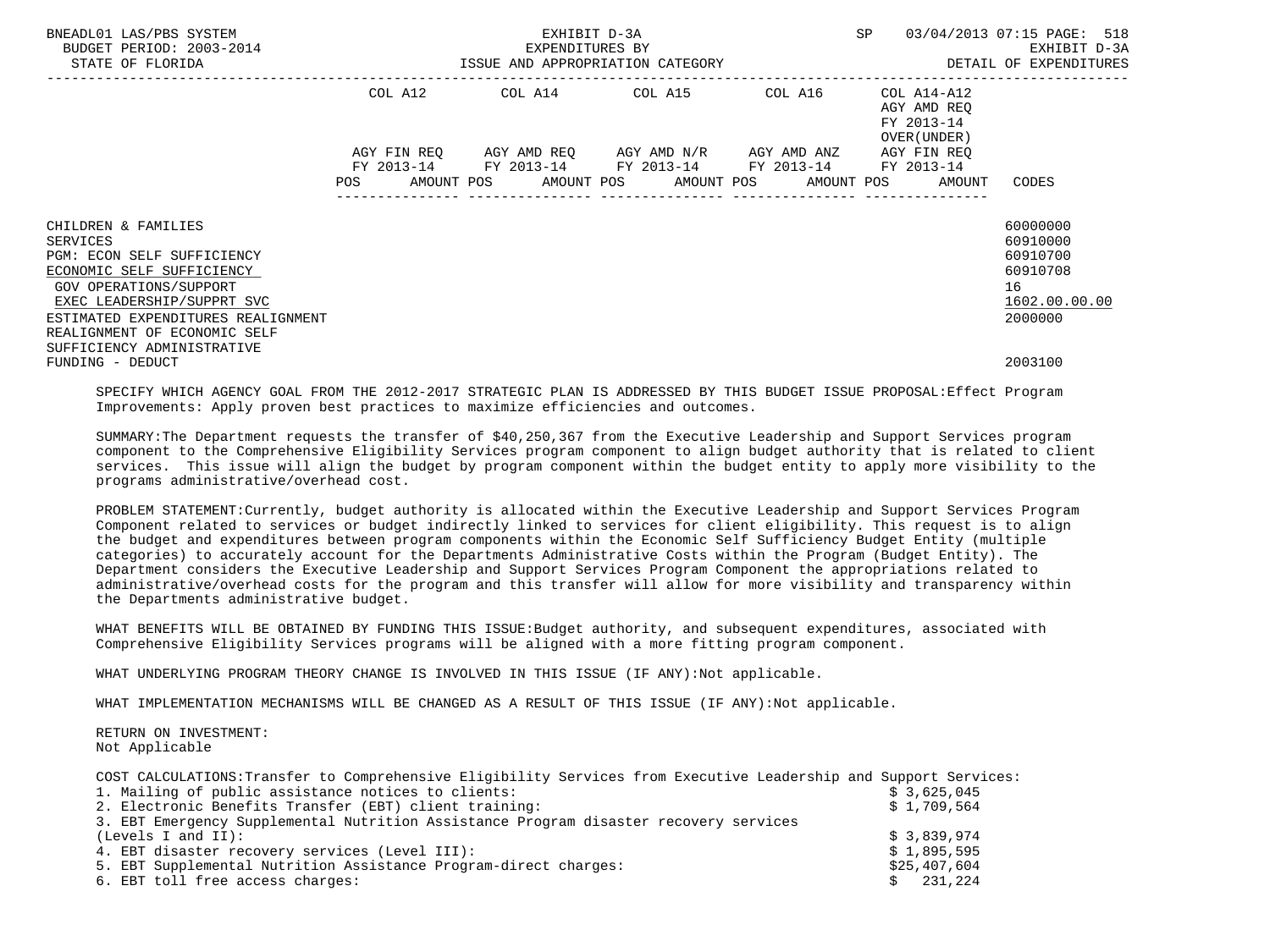| BNEADL01 LAS/PBS SYSTEM<br>BUDGET PERIOD: 2003-2014                                                                                                                                                                                                                               |                      | EXHIBIT D-3A<br>EXPENDITURES BY |                       |                                                                                                                                                                                                                                                                                                                                                                                                                                                                                                                                                                                                                                                               | SP                                                                    | 03/04/2013 07:15 PAGE: 519<br>EXHIBIT D-3A<br>DETAIL OF EXPENDITURES                      |
|-----------------------------------------------------------------------------------------------------------------------------------------------------------------------------------------------------------------------------------------------------------------------------------|----------------------|---------------------------------|-----------------------|---------------------------------------------------------------------------------------------------------------------------------------------------------------------------------------------------------------------------------------------------------------------------------------------------------------------------------------------------------------------------------------------------------------------------------------------------------------------------------------------------------------------------------------------------------------------------------------------------------------------------------------------------------------|-----------------------------------------------------------------------|-------------------------------------------------------------------------------------------|
|                                                                                                                                                                                                                                                                                   | POS                  | AMOUNT POS                      | AMOUNT POS AMOUNT POS | $\begin{tabular}{lllllllllll} \multicolumn{2}{l}{{\text{COL}}}\  \  \, & \multicolumn{2}{l}{\text{COL}}\  \  \, & \multicolumn{2}{l}{\text{COL}}\  \  \, & \multicolumn{2}{l}{\text{COL}}\  \  \, & \multicolumn{2}{l}{\text{COL}}\  \  \, & \multicolumn{2}{l}{\text{COL}}\  \  \, & \multicolumn{2}{l}{\text{COL}}\  \  \, & \multicolumn{2}{l}{\text{COL}}\  \  \, & \multicolumn{2}{l}{\text{COL}}\  \  \, & \multicolumn{2}{l}{\text{COL}}\  \$<br>$AGY \text{ FIN REQ} \qquad \text{AGY AMD REQ} \qquad \text{AGY AMD N/R} \qquad \text{AGY AMD ANZ} \qquad \text{AGY FIN REQ}$<br>FY 2013-14 FY 2013-14 FY 2013-14 FY 2013-14 FY 2013-14<br>AMOUNT POS | COL A14-A12<br>AGY AMD REQ<br>FY 2013-14<br>OVER (UNDER )<br>AMOUNT   | CODES                                                                                     |
| CHILDREN & FAMILIES<br><b>SERVICES</b><br>PGM: ECON SELF SUFFICIENCY<br>ECONOMIC SELF SUFFICIENCY<br>GOV OPERATIONS/SUPPORT<br>EXEC LEADERSHIP/SUPPRT SVC<br>ESTIMATED EXPENDITURES REALIGNMENT<br>REALIGNMENT OF ECONOMIC SELF<br>SUFFICIENCY ADMINISTRATIVE<br>FUNDING - DEDUCT |                      |                                 |                       |                                                                                                                                                                                                                                                                                                                                                                                                                                                                                                                                                                                                                                                               |                                                                       | 60000000<br>60910000<br>60910700<br>60910708<br>16<br>1602.00.00.00<br>2000000<br>2003100 |
| 7. EBT TANF direct charges:<br>8. Supplemental Nutrition Assistance Program outreach:<br>9. SNAP participation grant-improve access to food assistance:<br>10. Supplemental Nutrition Assistance Education program:                                                               |                      |                                 |                       |                                                                                                                                                                                                                                                                                                                                                                                                                                                                                                                                                                                                                                                               | \$1,526,996<br>\$ 63,350<br>\$ 61,300<br>\$1,889,715<br>------------- |                                                                                           |
|                                                                                                                                                                                                                                                                                   |                      |                                 |                       |                                                                                                                                                                                                                                                                                                                                                                                                                                                                                                                                                                                                                                                               | \$40, 250, 367                                                        |                                                                                           |
| ANNUALIZATION OF ADMINISTERED<br>FUNDS APPROPRIATIONS<br>STATE HEALTH INSURANCE ADJUSTMENT<br>FOR FY 2012-13 - 10 MONTHS                                                                                                                                                          |                      |                                 |                       |                                                                                                                                                                                                                                                                                                                                                                                                                                                                                                                                                                                                                                                               |                                                                       | 26A0000                                                                                   |
| ANNUALIZATION<br>SALARIES AND BENEFITS                                                                                                                                                                                                                                            |                      |                                 |                       |                                                                                                                                                                                                                                                                                                                                                                                                                                                                                                                                                                                                                                                               |                                                                       | 26A1830<br>010000                                                                         |
| GENERAL REVENUE FUND<br>$-MATCH$                                                                                                                                                                                                                                                  | $-STATE$ 1,040 1,040 |                                 |                       |                                                                                                                                                                                                                                                                                                                                                                                                                                                                                                                                                                                                                                                               |                                                                       | 1000 1<br>1000 2                                                                          |
| TOTAL GENERAL REVENUE FUND 46,665 46,665                                                                                                                                                                                                                                          |                      |                                 |                       |                                                                                                                                                                                                                                                                                                                                                                                                                                                                                                                                                                                                                                                               |                                                                       | 1000                                                                                      |
| FEDERAL GRANTS TRUST FUND -STATE<br>$-FEDERL$                                                                                                                                                                                                                                     | 5<br>45,285          | 5<br>45,285                     |                       |                                                                                                                                                                                                                                                                                                                                                                                                                                                                                                                                                                                                                                                               |                                                                       | 2261 1<br>2261 3                                                                          |
| TOTAL FEDERAL GRANTS TRUST FUND                                                                                                                                                                                                                                                   |                      | 45,290<br>45,290                |                       |                                                                                                                                                                                                                                                                                                                                                                                                                                                                                                                                                                                                                                                               |                                                                       | 2261                                                                                      |
| WELFARE TRANSITION TF<br>-FEDERL                                                                                                                                                                                                                                                  | 4,465                | 4,465                           |                       |                                                                                                                                                                                                                                                                                                                                                                                                                                                                                                                                                                                                                                                               |                                                                       | 2401 3                                                                                    |
| TOTAL APPRO                                                                                                                                                                                                                                                                       | 96,420               | 96,420                          |                       |                                                                                                                                                                                                                                                                                                                                                                                                                                                                                                                                                                                                                                                               |                                                                       |                                                                                           |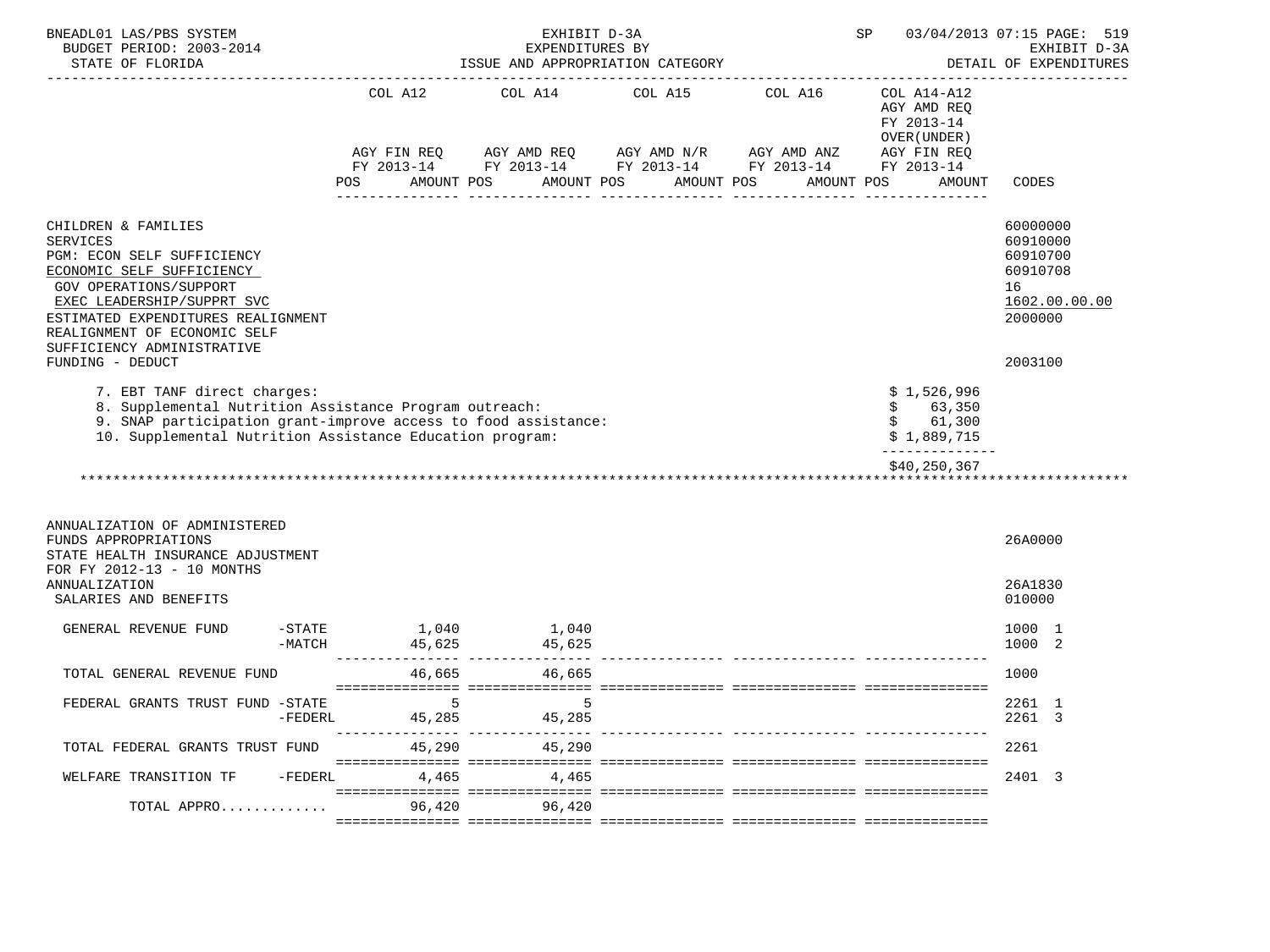| COL A12 COL A14 COL A15 COL A16 COL A14-A12<br>AGY AMD REO<br>FY 2013-14<br>OVER (UNDER)<br>AGY FIN REO AGY AMD REO AGY AMD N/R AGY AMD ANZ AGY FIN REO<br>FY 2013-14 FY 2013-14 FY 2013-14 FY 2013-14 FY 2013-14<br>POS AMOUNT POS AMOUNT POS AMOUNT POS AMOUNT POS<br>AMOUNT<br>CODES<br>60000000<br>CHILDREN & FAMILIES<br>60910000<br><b>SERVICES</b><br>60910700<br>PGM: ECON SELF SUFFICIENCY<br>60910708<br>ECONOMIC SELF SUFFICIENCY<br>GOV OPERATIONS/SUPPORT<br>16<br>EXEC LEADERSHIP/SUPPRT SVC<br>FEDERAL FUNDING REDUCTIONS<br>3200000<br>ELIMINATE UNFUNDED BUDGET<br>3201010<br>100000<br>SPECIAL CATEGORIES<br>100777<br>CONTRACTED SERVICES<br>FEDERAL GRANTS TRUST FUND -FEDERL 403,937- 403,937-<br>2261 3<br>AGENCY ISSUE NARRATIVE:<br>2013-2014 BUDGET YEAR NARRATIVE:<br>IT COMPONENT? NO | BNEADL01 LAS/PBS SYSTEM<br>BUDGET PERIOD: 2003-2014<br>STATE OF FLORIDA | EXHIBIT D-3A<br>EXPENDITURES BY |  | SP 03/04/2013 07:15 PAGE: 520<br>EXPENDITORES BI<br>ISSUE AND APPROPRIATION CATEGORY THE SERIE OF EXPENDITURES | EXHIBIT D-3A  |
|------------------------------------------------------------------------------------------------------------------------------------------------------------------------------------------------------------------------------------------------------------------------------------------------------------------------------------------------------------------------------------------------------------------------------------------------------------------------------------------------------------------------------------------------------------------------------------------------------------------------------------------------------------------------------------------------------------------------------------------------------------------------------------------------------------------|-------------------------------------------------------------------------|---------------------------------|--|----------------------------------------------------------------------------------------------------------------|---------------|
|                                                                                                                                                                                                                                                                                                                                                                                                                                                                                                                                                                                                                                                                                                                                                                                                                  |                                                                         |                                 |  |                                                                                                                |               |
|                                                                                                                                                                                                                                                                                                                                                                                                                                                                                                                                                                                                                                                                                                                                                                                                                  |                                                                         |                                 |  |                                                                                                                |               |
|                                                                                                                                                                                                                                                                                                                                                                                                                                                                                                                                                                                                                                                                                                                                                                                                                  |                                                                         |                                 |  |                                                                                                                |               |
|                                                                                                                                                                                                                                                                                                                                                                                                                                                                                                                                                                                                                                                                                                                                                                                                                  |                                                                         |                                 |  |                                                                                                                |               |
|                                                                                                                                                                                                                                                                                                                                                                                                                                                                                                                                                                                                                                                                                                                                                                                                                  |                                                                         |                                 |  |                                                                                                                |               |
|                                                                                                                                                                                                                                                                                                                                                                                                                                                                                                                                                                                                                                                                                                                                                                                                                  |                                                                         |                                 |  |                                                                                                                |               |
|                                                                                                                                                                                                                                                                                                                                                                                                                                                                                                                                                                                                                                                                                                                                                                                                                  |                                                                         |                                 |  |                                                                                                                |               |
|                                                                                                                                                                                                                                                                                                                                                                                                                                                                                                                                                                                                                                                                                                                                                                                                                  |                                                                         |                                 |  |                                                                                                                |               |
|                                                                                                                                                                                                                                                                                                                                                                                                                                                                                                                                                                                                                                                                                                                                                                                                                  |                                                                         |                                 |  |                                                                                                                | 1602.00.00.00 |
|                                                                                                                                                                                                                                                                                                                                                                                                                                                                                                                                                                                                                                                                                                                                                                                                                  |                                                                         |                                 |  |                                                                                                                |               |
|                                                                                                                                                                                                                                                                                                                                                                                                                                                                                                                                                                                                                                                                                                                                                                                                                  |                                                                         |                                 |  |                                                                                                                |               |
|                                                                                                                                                                                                                                                                                                                                                                                                                                                                                                                                                                                                                                                                                                                                                                                                                  |                                                                         |                                 |  |                                                                                                                |               |
|                                                                                                                                                                                                                                                                                                                                                                                                                                                                                                                                                                                                                                                                                                                                                                                                                  |                                                                         |                                 |  |                                                                                                                |               |
|                                                                                                                                                                                                                                                                                                                                                                                                                                                                                                                                                                                                                                                                                                                                                                                                                  |                                                                         |                                 |  |                                                                                                                |               |
|                                                                                                                                                                                                                                                                                                                                                                                                                                                                                                                                                                                                                                                                                                                                                                                                                  |                                                                         |                                 |  |                                                                                                                |               |
|                                                                                                                                                                                                                                                                                                                                                                                                                                                                                                                                                                                                                                                                                                                                                                                                                  |                                                                         |                                 |  |                                                                                                                |               |
|                                                                                                                                                                                                                                                                                                                                                                                                                                                                                                                                                                                                                                                                                                                                                                                                                  |                                                                         |                                 |  |                                                                                                                |               |
|                                                                                                                                                                                                                                                                                                                                                                                                                                                                                                                                                                                                                                                                                                                                                                                                                  | ISSUE TITLE: Eliminate Unfunded Budget                                  |                                 |  |                                                                                                                |               |
| SPECIFY WHICH AGENCY GOAL FROM THE 2012-2017 STRATEGIC PLAN IS ADDRESSED BY THIS BUDGET ISSUE PROPOSAL: Effect Program<br>Improvements: Apply proven best practices to maximize efficiencies and outcomes.                                                                                                                                                                                                                                                                                                                                                                                                                                                                                                                                                                                                       |                                                                         |                                 |  |                                                                                                                |               |

 SUMMARY:The Department requests the deletion of \$403,937 (total issue request is \$12,348,997) in unfunded budget in order to reflect a more accurate picture of the true funded and useable budget within the Department. This budget has become unfunded as a result of insufficient recurring funding sources to include: a decline in revenue collections, reductions to state funds, decreases in grant awards, and grant awards ending.

 PROBLEM STATEMENT:If this issue is not approved, the total funding within the Department will be distorted. The Department would appear to have more resources available than what is obtainable.

 WHAT BENEFITS WILL BE OBTAINED BY FUNDING THIS ISSUE: Not Applicable.

 WHAT UNDERLYING PROGRAM THEORY CHANGE IS INVOLVED IN THIS ISSUE (IF ANY): Not applicable.

 WHAT IMPLEMENTATION MECHANISMS WILL BE CHANGED AS A RESULT OF THIS ISSUE (IF ANY): Not applicable.

 COST CALCULATIONS: Not Applicable \*\*\*\*\*\*\*\*\*\*\*\*\*\*\*\*\*\*\*\*\*\*\*\*\*\*\*\*\*\*\*\*\*\*\*\*\*\*\*\*\*\*\*\*\*\*\*\*\*\*\*\*\*\*\*\*\*\*\*\*\*\*\*\*\*\*\*\*\*\*\*\*\*\*\*\*\*\*\*\*\*\*\*\*\*\*\*\*\*\*\*\*\*\*\*\*\*\*\*\*\*\*\*\*\*\*\*\*\*\*\*\*\*\*\*\*\*\*\*\*\*\*\*\*\*\*\*